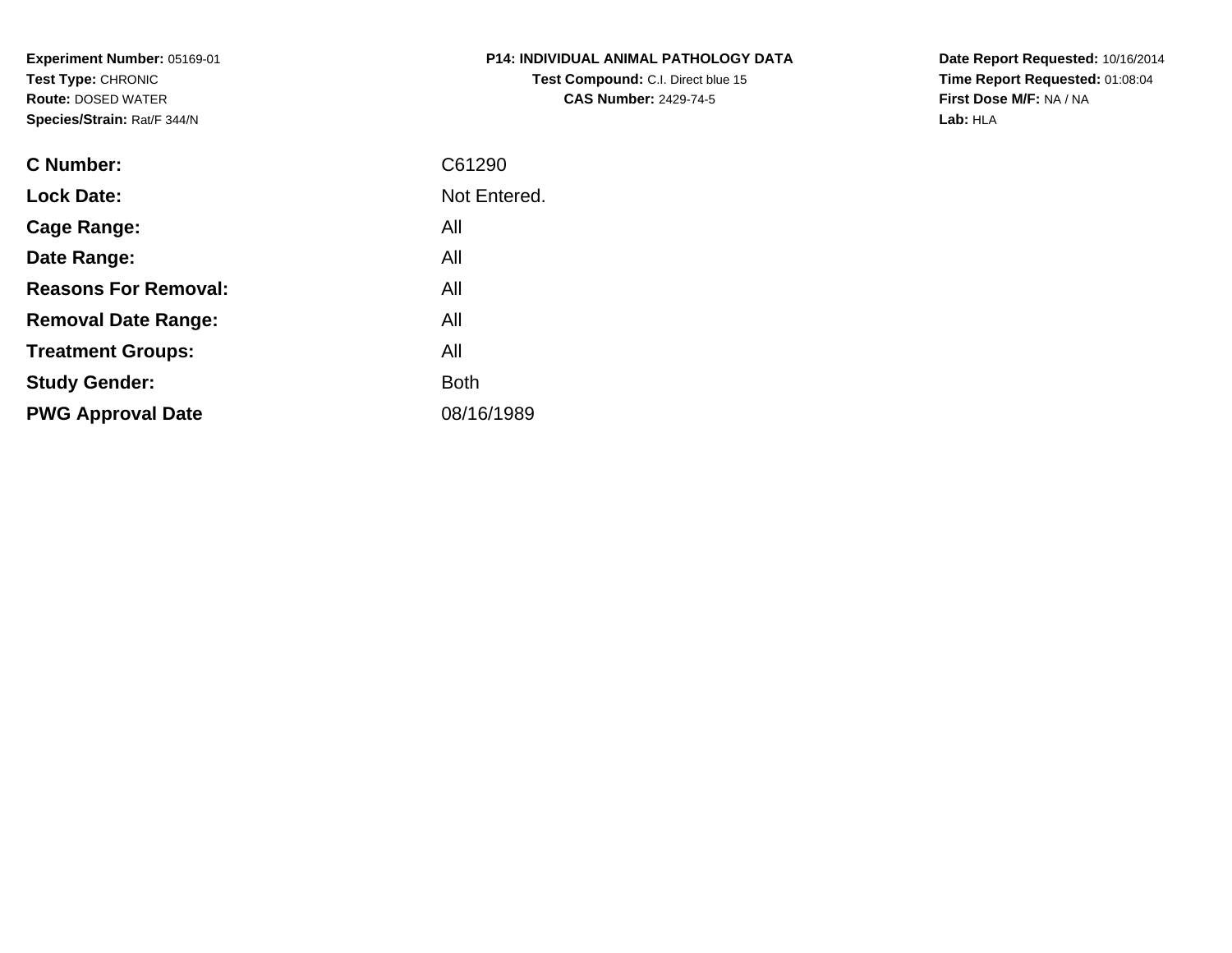| <b>Experiment Number: 05169-01</b><br>Test Type: CHRONIC<br><b>Route: DOSED WATER</b><br>Species/Strain: Rat/F 344/N |                            | <b>P14: INDIVIDUAL ANIMAL PATHOLOGY DATA</b><br>Test Compound: C.I. Direct blue 15<br><b>CAS Number: 2429-74-5</b> | Date Report Requested: 10/16/2014<br>Time Report Requested: 01:08:04<br>First Dose M/F: NA / NA<br>Lab: HLA |
|----------------------------------------------------------------------------------------------------------------------|----------------------------|--------------------------------------------------------------------------------------------------------------------|-------------------------------------------------------------------------------------------------------------|
| <b>ANIMAL ID: 21</b>                                                                                                 | <b>TRT#: 1</b>             | <b>SEX: Male</b>                                                                                                   | DAY ON TEST: 680                                                                                            |
|                                                                                                                      | <b>DOSE: CONTROL</b>       | <b>DISP: Terminal Sacrifice</b>                                                                                    | HISTO:                                                                                                      |
|                                                                                                                      |                            | ORGAN AND ACCOUNTABLE SITE STATUS                                                                                  |                                                                                                             |
| <b>NORMAL</b>                                                                                                        |                            |                                                                                                                    |                                                                                                             |
| <b>Adrenal Gland - Cortex</b>                                                                                        | <b>Bone Marrow</b>         | <b>Brain</b>                                                                                                       | Epididymis                                                                                                  |
| Esophagus                                                                                                            | Heart                      | Intestine Large - Cecum                                                                                            | Intestine Large - Colon                                                                                     |
| Intestine Large - Rectum                                                                                             | Intestine Small - Duodenum | Intestine Small - Ileum                                                                                            | Intestine Small - Jejunum                                                                                   |
| Islets. Pancreatic                                                                                                   | Lung                       | Lymph Node - Mandibular                                                                                            | Lymph Node - Mesenteric                                                                                     |
| Mammary Gland                                                                                                        | Pancreas                   | Parathyroid Gland                                                                                                  | <b>Pituitary Gland</b>                                                                                      |
| <b>Preputial Gland</b>                                                                                               | Prostate                   | <b>Salivary Glands</b>                                                                                             | Seminal Vesicle                                                                                             |
| <b>Skin</b>                                                                                                          | Spleen                     | Stomach - Forestomach                                                                                              | Stomach - Glandular                                                                                         |
| Thymus                                                                                                               | <b>Thyroid Gland</b>       | Trachea                                                                                                            | <b>Urinary Bladder</b>                                                                                      |
| Zymbal's Gland                                                                                                       |                            |                                                                                                                    |                                                                                                             |
| <b>OBSERVATIONS</b>                                                                                                  |                            |                                                                                                                    |                                                                                                             |
| <b>Adrenal Gland</b>                                                                                                 | Bilateral, Medulla         | Pheochromocytoma Benign                                                                                            |                                                                                                             |
| [Pheochromocytoma Benign TGLS = 5-2]                                                                                 |                            |                                                                                                                    |                                                                                                             |
| Kidney                                                                                                               |                            | Nephropathy                                                                                                        | Chronic, Moderate                                                                                           |
| Liver                                                                                                                |                            | <b>Basophilic Focus</b>                                                                                            | Minimal                                                                                                     |
|                                                                                                                      |                            | Hepatodiaphragmatic Nodule                                                                                         |                                                                                                             |
| [Hepatodiaphragmatic Nodule TGLS = 6-3.1]                                                                            |                            |                                                                                                                    |                                                                                                             |
| Nose                                                                                                                 |                            | Inflammation                                                                                                       | Acute, Minimal                                                                                              |
| <b>Testes</b>                                                                                                        | Bilateral, Interstit Cell  | Adenoma                                                                                                            |                                                                                                             |
| [Adenoma TGLS = 1,2,3-8,8.1]                                                                                         |                            |                                                                                                                    |                                                                                                             |
| PRIMARY CAUSE OF DEATH                                                                                               | $\blacksquare$             |                                                                                                                    |                                                                                                             |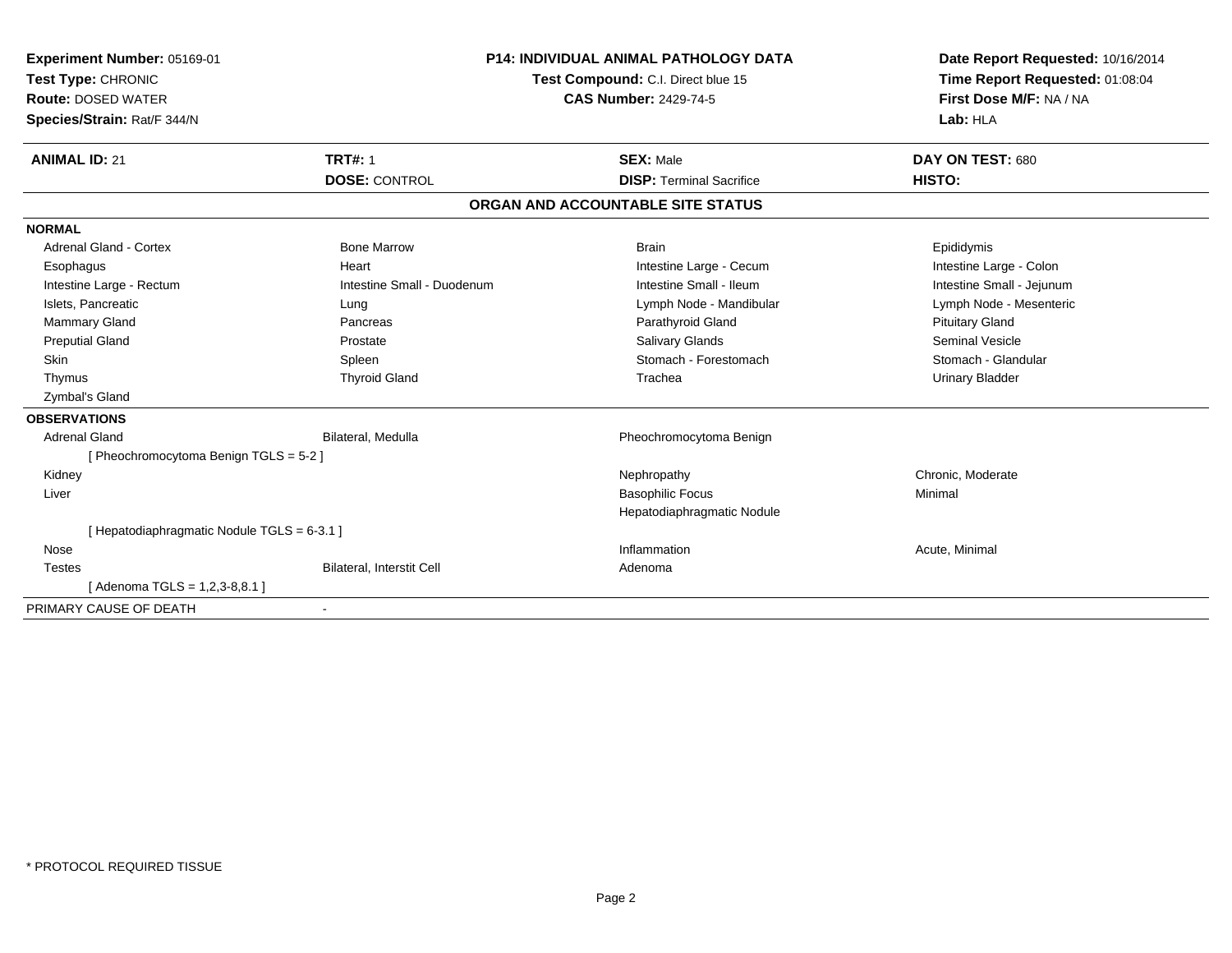| Experiment Number: 05169-01<br>Test Type: CHRONIC<br><b>Route: DOSED WATER</b><br>Species/Strain: Rat/F 344/N | <b>P14: INDIVIDUAL ANIMAL PATHOLOGY DATA</b><br>Test Compound: C.I. Direct blue 15<br><b>CAS Number: 2429-74-5</b> |                            | Date Report Requested: 10/16/2014<br>Time Report Requested: 01:08:04<br>First Dose M/F: NA / NA<br>Lab: HLA |                           |
|---------------------------------------------------------------------------------------------------------------|--------------------------------------------------------------------------------------------------------------------|----------------------------|-------------------------------------------------------------------------------------------------------------|---------------------------|
| <b>ANIMAL ID: 22</b>                                                                                          |                                                                                                                    | <b>TRT#: 1</b>             | <b>SEX: Male</b>                                                                                            | DAY ON TEST: 680          |
|                                                                                                               |                                                                                                                    | <b>DOSE: CONTROL</b>       | <b>DISP: Terminal Sacrifice</b>                                                                             | HISTO:                    |
|                                                                                                               |                                                                                                                    |                            | ORGAN AND ACCOUNTABLE SITE STATUS                                                                           |                           |
| <b>NORMAL</b>                                                                                                 |                                                                                                                    |                            |                                                                                                             |                           |
| Adrenal Gland - Cortex                                                                                        |                                                                                                                    | Adrenal Gland - Medulla    | <b>Bone Marrow</b>                                                                                          | <b>Brain</b>              |
| Epididymis                                                                                                    |                                                                                                                    | Esophagus                  | Intestine Large - Cecum                                                                                     | Intestine Large - Colon   |
| Intestine Large - Rectum                                                                                      |                                                                                                                    | Intestine Small - Duodenum | Intestine Small - Ileum                                                                                     | Intestine Small - Jejunum |
| Islets, Pancreatic                                                                                            |                                                                                                                    | Lymph Node - Mandibular    | <b>Mammary Gland</b>                                                                                        | Nose                      |
| Pancreas                                                                                                      |                                                                                                                    | Parathyroid Gland          | <b>Pituitary Gland</b>                                                                                      | <b>Preputial Gland</b>    |
| <b>Salivary Glands</b>                                                                                        |                                                                                                                    | <b>Seminal Vesicle</b>     | Skin                                                                                                        | Spleen                    |
| Stomach - Forestomach                                                                                         |                                                                                                                    | Stomach - Glandular        | Thymus                                                                                                      | Trachea                   |
| <b>Urinary Bladder</b>                                                                                        |                                                                                                                    | Zymbal's Gland             |                                                                                                             |                           |
| <b>OBSERVATIONS</b>                                                                                           |                                                                                                                    |                            |                                                                                                             |                           |
| Heart                                                                                                         |                                                                                                                    |                            | Cardiomyopathy                                                                                              | Chronic, Mild             |
| Kidney                                                                                                        |                                                                                                                    |                            | Nephropathy                                                                                                 | Chronic, Moderate         |
| Liver                                                                                                         |                                                                                                                    |                            | Hepatodiaphragmatic Nodule                                                                                  |                           |
|                                                                                                               |                                                                                                                    |                            | Vacuolization Cytoplasmic                                                                                   | Multifocal, Mild          |
| Note: ANOM HEPAT LOB                                                                                          | $TGLs = 5-3.1$                                                                                                     |                            |                                                                                                             |                           |
| Lung                                                                                                          |                                                                                                                    |                            | Hyperplasia                                                                                                 | Lymphoid, Mild            |
| Lymph Node                                                                                                    |                                                                                                                    | Mesenteric                 | Hyperplasia                                                                                                 | Reticulum Cell. Moderate  |
| Prostate                                                                                                      |                                                                                                                    |                            | Hyperplasia                                                                                                 | Glandular, Focal, Minimal |
| <b>Testes</b>                                                                                                 |                                                                                                                    | <b>Interstit Cell</b>      | Adenoma                                                                                                     |                           |
|                                                                                                               |                                                                                                                    |                            | Atrophy                                                                                                     | Moderate                  |
| Note: ADENOMA                                                                                                 | $TGLs = 1.2 - 8$                                                                                                   |                            |                                                                                                             |                           |
| Note: ATROPHY                                                                                                 | $TGLs = 3-8.1$                                                                                                     |                            |                                                                                                             |                           |
| <b>Thyroid Gland</b>                                                                                          |                                                                                                                    | C Cell                     | Adenoma                                                                                                     |                           |
| PRIMARY CAUSE OF DEATH                                                                                        |                                                                                                                    | $\blacksquare$             |                                                                                                             |                           |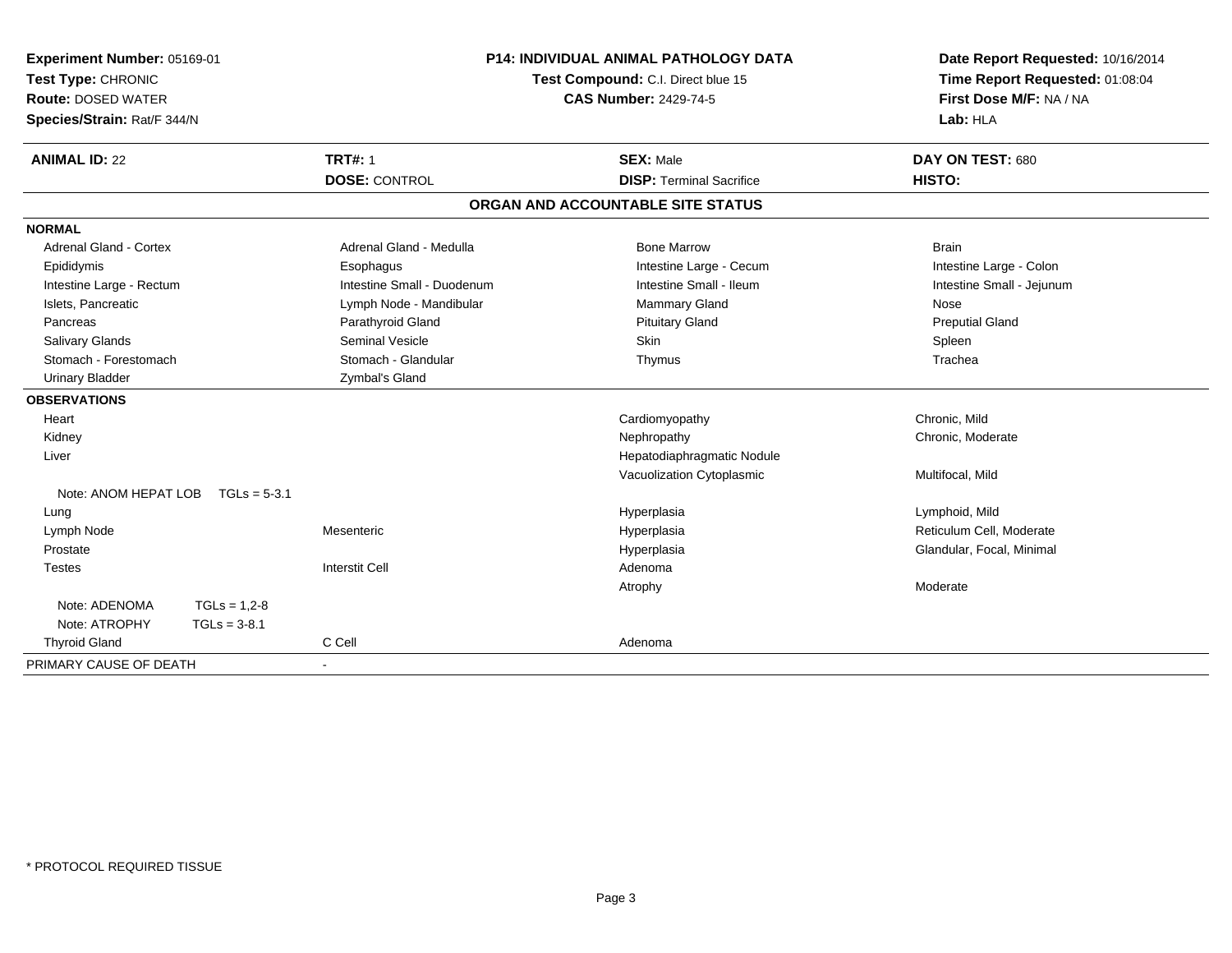| Experiment Number: 05169-01<br>Test Type: CHRONIC<br><b>Route: DOSED WATER</b><br>Species/Strain: Rat/F 344/N<br><b>ANIMAL ID: 23</b> | <b>TRT#: 1</b>             | <b>P14: INDIVIDUAL ANIMAL PATHOLOGY DATA</b><br>Test Compound: C.I. Direct blue 15<br><b>CAS Number: 2429-74-5</b><br><b>SEX: Male</b> | Date Report Requested: 10/16/2014<br>Time Report Requested: 01:08:04<br>First Dose M/F: NA / NA<br>Lab: HLA<br>DAY ON TEST: 680 |
|---------------------------------------------------------------------------------------------------------------------------------------|----------------------------|----------------------------------------------------------------------------------------------------------------------------------------|---------------------------------------------------------------------------------------------------------------------------------|
|                                                                                                                                       | <b>DOSE: CONTROL</b>       | <b>DISP: Terminal Sacrifice</b>                                                                                                        | HISTO:                                                                                                                          |
|                                                                                                                                       |                            | ORGAN AND ACCOUNTABLE SITE STATUS                                                                                                      |                                                                                                                                 |
| <b>NORMAL</b>                                                                                                                         |                            |                                                                                                                                        |                                                                                                                                 |
| Adrenal Gland - Cortex                                                                                                                | Adrenal Gland - Medulla    | <b>Bone Marrow</b>                                                                                                                     | <b>Brain</b>                                                                                                                    |
| Epididymis                                                                                                                            | Esophagus                  | Intestine Large - Cecum                                                                                                                | Intestine Large - Colon                                                                                                         |
| Intestine Large - Rectum                                                                                                              | Intestine Small - Duodenum | Intestine Small - Ileum                                                                                                                | Intestine Small - Jejunum                                                                                                       |
| Islets, Pancreatic                                                                                                                    | Lymph Node - Mandibular    | Lymph Node - Mesenteric                                                                                                                | Mammary Gland                                                                                                                   |
| Nose                                                                                                                                  | Pancreas                   | Parathyroid Gland                                                                                                                      | <b>Pituitary Gland</b>                                                                                                          |
| Salivary Glands                                                                                                                       | <b>Seminal Vesicle</b>     | <b>Skin</b>                                                                                                                            | Spleen                                                                                                                          |
| Stomach - Forestomach                                                                                                                 | Stomach - Glandular        | Thymus                                                                                                                                 | <b>Thyroid Gland</b>                                                                                                            |
| Trachea                                                                                                                               | <b>Urinary Bladder</b>     | Zymbal's Gland                                                                                                                         |                                                                                                                                 |
| <b>OBSERVATIONS</b>                                                                                                                   |                            |                                                                                                                                        |                                                                                                                                 |
| Heart                                                                                                                                 |                            | Cardiomyopathy                                                                                                                         | Chronic, Mild                                                                                                                   |
| Kidney                                                                                                                                |                            | Nephropathy                                                                                                                            | Chronic, Moderate                                                                                                               |
| Liver                                                                                                                                 |                            | <b>Basophilic Focus</b>                                                                                                                | Minimal                                                                                                                         |
|                                                                                                                                       | <b>Bile Duct</b>           | Hyperplasia                                                                                                                            | Mild                                                                                                                            |
| Lung                                                                                                                                  |                            | Hyperplasia                                                                                                                            | Lymphoid, Mild                                                                                                                  |
| <b>Preputial Gland</b>                                                                                                                |                            | Ectasia                                                                                                                                | Moderate                                                                                                                        |
| Prostate                                                                                                                              |                            | Hyperplasia                                                                                                                            | Glandular, Focal, Mild                                                                                                          |
| <b>Testes</b>                                                                                                                         | Bilateral, Interstit Cell  | Adenoma                                                                                                                                |                                                                                                                                 |
| Note: ADENOMA                                                                                                                         | $TGLs = 1,2,3-8,8.1$       |                                                                                                                                        |                                                                                                                                 |
| PRIMARY CAUSE OF DEATH                                                                                                                |                            |                                                                                                                                        |                                                                                                                                 |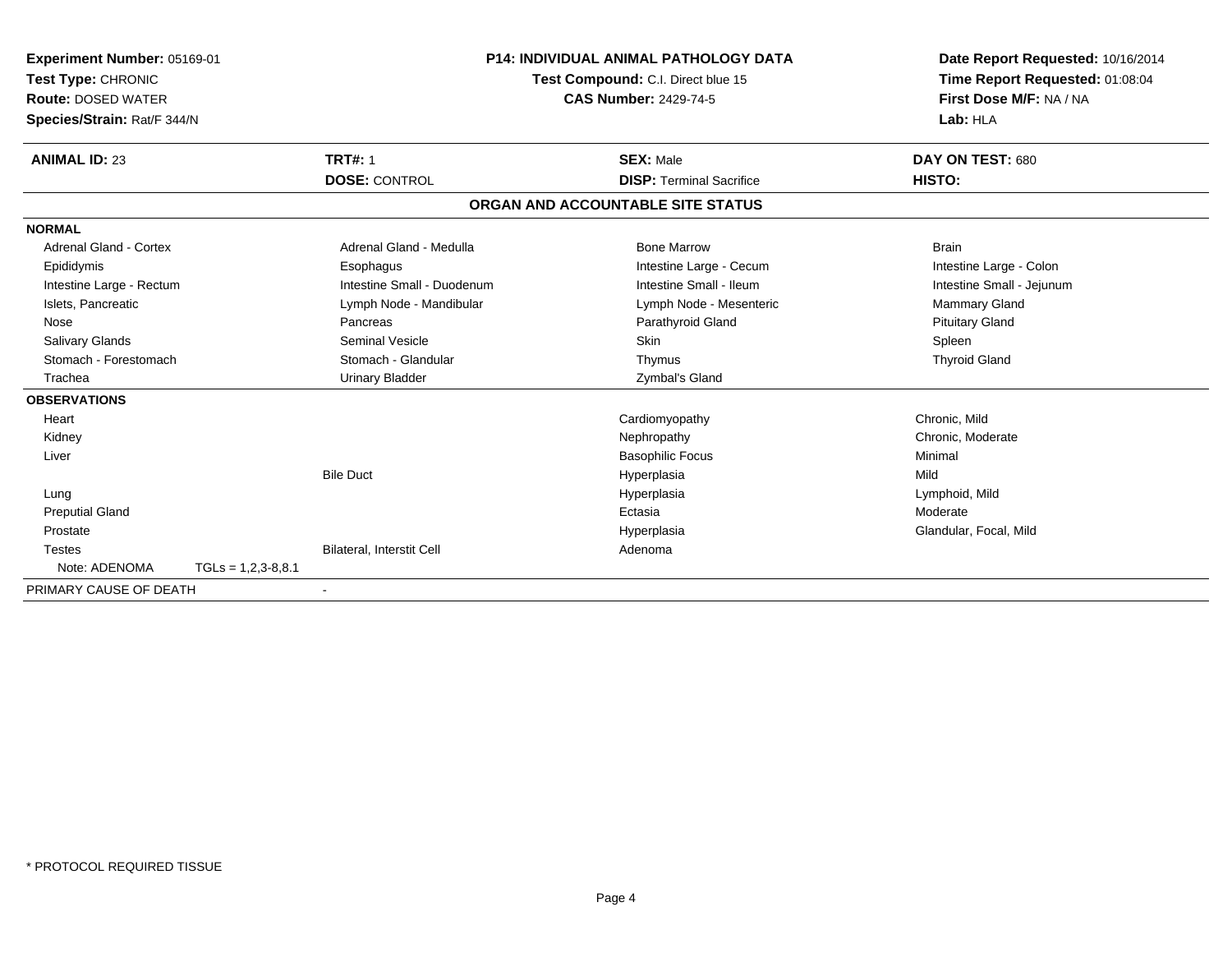| Experiment Number: 05169-01<br>Test Type: CHRONIC<br><b>Route: DOSED WATER</b><br>Species/Strain: Rat/F 344/N |                           | P14: INDIVIDUAL ANIMAL PATHOLOGY DATA<br>Test Compound: C.I. Direct blue 15<br><b>CAS Number: 2429-74-5</b> | Date Report Requested: 10/16/2014<br>Time Report Requested: 01:08:04<br>First Dose M/F: NA / NA<br>Lab: HLA |
|---------------------------------------------------------------------------------------------------------------|---------------------------|-------------------------------------------------------------------------------------------------------------|-------------------------------------------------------------------------------------------------------------|
| <b>ANIMAL ID: 24</b>                                                                                          | <b>TRT#: 1</b>            | <b>SEX: Male</b>                                                                                            | DAY ON TEST: 680                                                                                            |
|                                                                                                               | <b>DOSE: CONTROL</b>      | <b>DISP: Terminal Sacrifice</b>                                                                             | HISTO:                                                                                                      |
|                                                                                                               |                           | ORGAN AND ACCOUNTABLE SITE STATUS                                                                           |                                                                                                             |
| <b>NORMAL</b>                                                                                                 |                           |                                                                                                             |                                                                                                             |
| <b>Bone Marrow</b>                                                                                            | <b>Brain</b>              | Epididymis                                                                                                  | Esophagus                                                                                                   |
| Intestine Large - Cecum                                                                                       | Intestine Large - Colon   | Intestine Large - Rectum                                                                                    | Intestine Small - Duodenum                                                                                  |
| Intestine Small - Ileum                                                                                       | Intestine Small - Jejunum | Islets, Pancreatic                                                                                          | <b>Mammary Gland</b>                                                                                        |
| Nose                                                                                                          | Pancreas                  | Parathyroid Gland                                                                                           | <b>Pituitary Gland</b>                                                                                      |
| <b>Preputial Gland</b>                                                                                        | Prostate                  | <b>Salivary Glands</b>                                                                                      | <b>Seminal Vesicle</b>                                                                                      |
| Skin                                                                                                          | Stomach - Forestomach     | Stomach - Glandular                                                                                         | Thymus                                                                                                      |
| <b>Thyroid Gland</b>                                                                                          | Trachea                   | <b>Urinary Bladder</b>                                                                                      | Zymbal's Gland                                                                                              |
| <b>OBSERVATIONS</b>                                                                                           |                           |                                                                                                             |                                                                                                             |
| <b>Adrenal Gland</b>                                                                                          | Medulla                   | Hyperplasia                                                                                                 | Multifocal, Minimal                                                                                         |
|                                                                                                               | Cortex                    | Leukemia Mononuclear                                                                                        |                                                                                                             |
|                                                                                                               | Medulla                   | Leukemia Mononuclear                                                                                        |                                                                                                             |
| Eye                                                                                                           |                           | Cataract                                                                                                    | Marked                                                                                                      |
|                                                                                                               | Retina                    | Degeneration                                                                                                | Marked                                                                                                      |
|                                                                                                               |                           | Synechia                                                                                                    | Marked                                                                                                      |
| Note: CATARACT<br>$TGLs = 1-13$                                                                               |                           |                                                                                                             |                                                                                                             |
| Heart                                                                                                         |                           | Cardiomyopathy                                                                                              | Chronic, Mild                                                                                               |
| Kidney                                                                                                        |                           | Nephropathy                                                                                                 | Chronic, Moderate                                                                                           |
| Liver                                                                                                         |                           | Leukemia Mononuclear                                                                                        |                                                                                                             |
| Note: ML IS STAGE 3                                                                                           |                           |                                                                                                             |                                                                                                             |
| Lung                                                                                                          |                           | Hyperplasia                                                                                                 | Lymphoid, Mild                                                                                              |
|                                                                                                               |                           | Leukemia Mononuclear                                                                                        |                                                                                                             |
| Lymph Node                                                                                                    | Mandibular                | Leukemia Mononuclear                                                                                        |                                                                                                             |
|                                                                                                               | Mesenteric                | Leukemia Mononuclear                                                                                        |                                                                                                             |
| Spleen                                                                                                        |                           | Leukemia Mononuclear                                                                                        |                                                                                                             |
| Note: LEUKEMIA MONUC TGLs = 4-3                                                                               |                           |                                                                                                             |                                                                                                             |
| <b>Testes</b>                                                                                                 | Bilateral, Interstit Cell | Adenoma                                                                                                     |                                                                                                             |
| Note: ADENOMA<br>$TGLs = 2-8,8.1$                                                                             |                           |                                                                                                             |                                                                                                             |
| PRIMARY CAUSE OF DEATH                                                                                        |                           |                                                                                                             |                                                                                                             |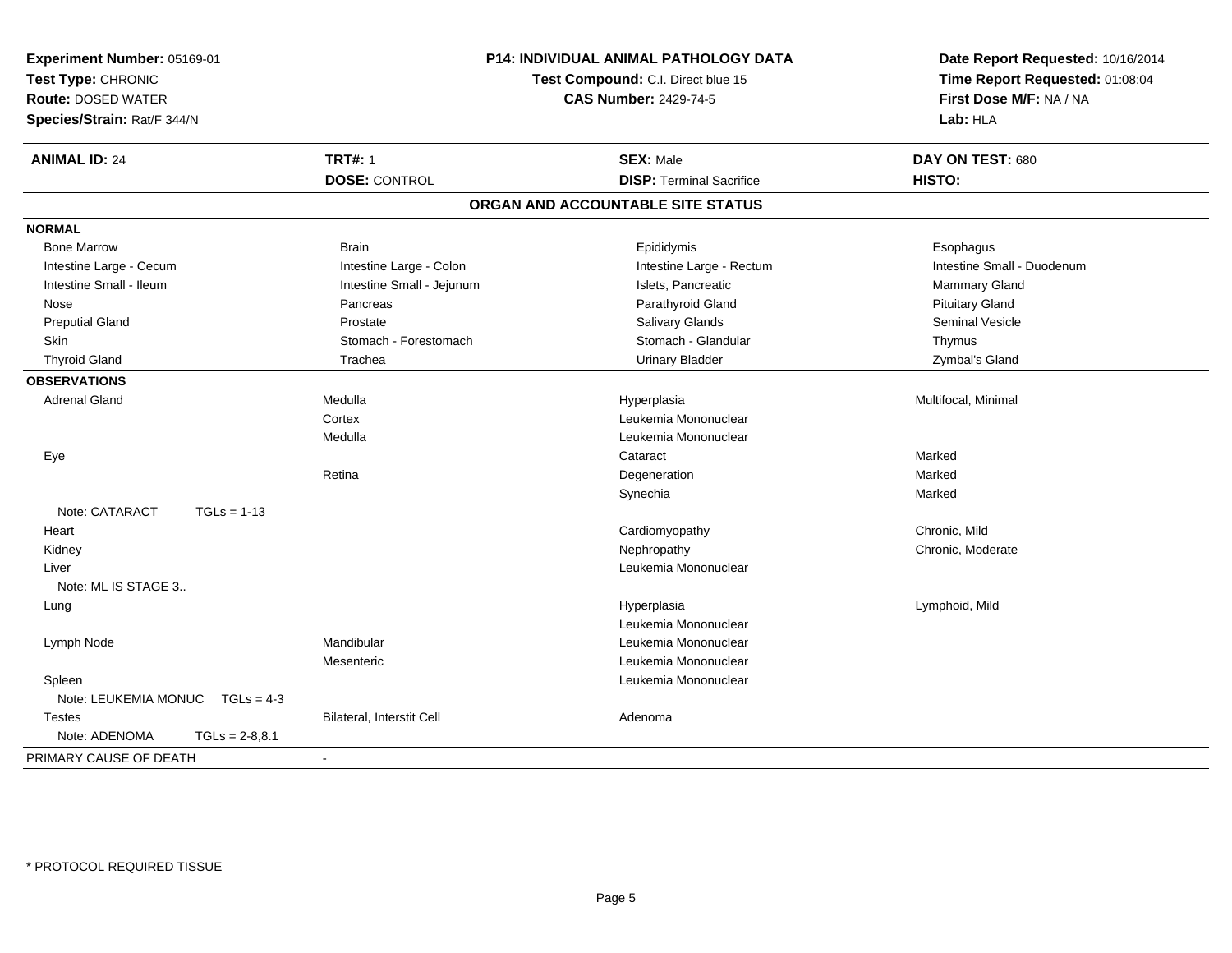| Experiment Number: 05169-01<br>Test Type: CHRONIC<br><b>Route: DOSED WATER</b><br>Species/Strain: Rat/F 344/N |                                        | <b>P14: INDIVIDUAL ANIMAL PATHOLOGY DATA</b><br>Test Compound: C.I. Direct blue 15<br><b>CAS Number: 2429-74-5</b> | Date Report Requested: 10/16/2014<br>Time Report Requested: 01:08:04<br>First Dose M/F: NA / NA<br>Lab: HLA |
|---------------------------------------------------------------------------------------------------------------|----------------------------------------|--------------------------------------------------------------------------------------------------------------------|-------------------------------------------------------------------------------------------------------------|
| <b>ANIMAL ID: 25</b>                                                                                          | <b>TRT#: 1</b><br><b>DOSE: CONTROL</b> | <b>SEX: Male</b><br><b>DISP: Terminal Sacrifice</b>                                                                | DAY ON TEST: 680<br>HISTO:                                                                                  |
|                                                                                                               |                                        | ORGAN AND ACCOUNTABLE SITE STATUS                                                                                  |                                                                                                             |
| <b>NORMAL</b>                                                                                                 |                                        |                                                                                                                    |                                                                                                             |
| Adrenal Gland - Cortex                                                                                        | <b>Bone Marrow</b>                     | <b>Brain</b>                                                                                                       | Epididymis                                                                                                  |
| Esophagus                                                                                                     | Intestine Large - Cecum                | Intestine Large - Colon                                                                                            | Intestine Large - Rectum                                                                                    |
| Intestine Small - Duodenum                                                                                    | Intestine Small - Ileum                | Intestine Small - Jejunum                                                                                          | Islets, Pancreatic                                                                                          |
| Lymph Node - Mandibular                                                                                       | Lymph Node - Mesenteric                | Mammary Gland                                                                                                      | Nose                                                                                                        |
| Pancreas                                                                                                      | Parathyroid Gland                      | <b>Pituitary Gland</b>                                                                                             | <b>Preputial Gland</b>                                                                                      |
| Salivary Glands                                                                                               | <b>Seminal Vesicle</b>                 | Stomach - Forestomach                                                                                              | Stomach - Glandular                                                                                         |
| Thymus                                                                                                        | <b>Thyroid Gland</b>                   | Trachea                                                                                                            | <b>Urinary Bladder</b>                                                                                      |
| Zymbal's Gland                                                                                                |                                        |                                                                                                                    |                                                                                                             |
| <b>OBSERVATIONS</b>                                                                                           |                                        |                                                                                                                    |                                                                                                             |
| <b>Adrenal Gland</b>                                                                                          | Medulla                                | Pheochromocytoma Benign                                                                                            |                                                                                                             |
| Heart                                                                                                         |                                        | Cardiomyopathy                                                                                                     | Chronic, Mild                                                                                               |
| Kidney                                                                                                        |                                        | Nephropathy                                                                                                        | Chronic, Moderate                                                                                           |
| Liver                                                                                                         | <b>Bile Duct</b>                       | Hyperplasia                                                                                                        | Mild                                                                                                        |
|                                                                                                               |                                        | Leukemia Mononuclear                                                                                               |                                                                                                             |
|                                                                                                               |                                        | Regeneration                                                                                                       | Multifocal, Moderate                                                                                        |
| Note: ML IS STAGE 3                                                                                           |                                        |                                                                                                                    |                                                                                                             |
| Note: REGENERATION<br>$TGLs = 8-3.1$                                                                          |                                        |                                                                                                                    |                                                                                                             |
| Lung                                                                                                          |                                        | Hyperplasia                                                                                                        | Lymphoid, Mild                                                                                              |
|                                                                                                               |                                        | Leukemia Mononuclear                                                                                               |                                                                                                             |
| Prostate                                                                                                      |                                        | Hyperplasia                                                                                                        | Glandular, Multifocal, Mild                                                                                 |
| <b>Skin</b>                                                                                                   |                                        | Squamous Cell Papilloma                                                                                            |                                                                                                             |
| Note: $SQ CL PAPILLOM TGLS = 9-13$                                                                            |                                        |                                                                                                                    |                                                                                                             |
| Spleen                                                                                                        |                                        | Hemorrhage                                                                                                         | Marked                                                                                                      |
|                                                                                                               |                                        | Leukemia Mononuclear                                                                                               |                                                                                                             |
|                                                                                                               |                                        | Necrosis                                                                                                           | Multifocal, Marked                                                                                          |
| Note: NECROSIS<br>$TGLs = 4.6-3$                                                                              |                                        |                                                                                                                    |                                                                                                             |
| Note: HEMORRHAGE<br>$TGLs = 7-3.2$                                                                            |                                        |                                                                                                                    |                                                                                                             |
| [Necrosis TGLS = $5-3$ ]                                                                                      |                                        |                                                                                                                    |                                                                                                             |
| <b>Testes</b>                                                                                                 | Bilateral, Interstit Cell              | Adenoma                                                                                                            |                                                                                                             |
| Note: ADENOMA<br>$TGLs = 1,2,3-8,8.1$                                                                         |                                        |                                                                                                                    |                                                                                                             |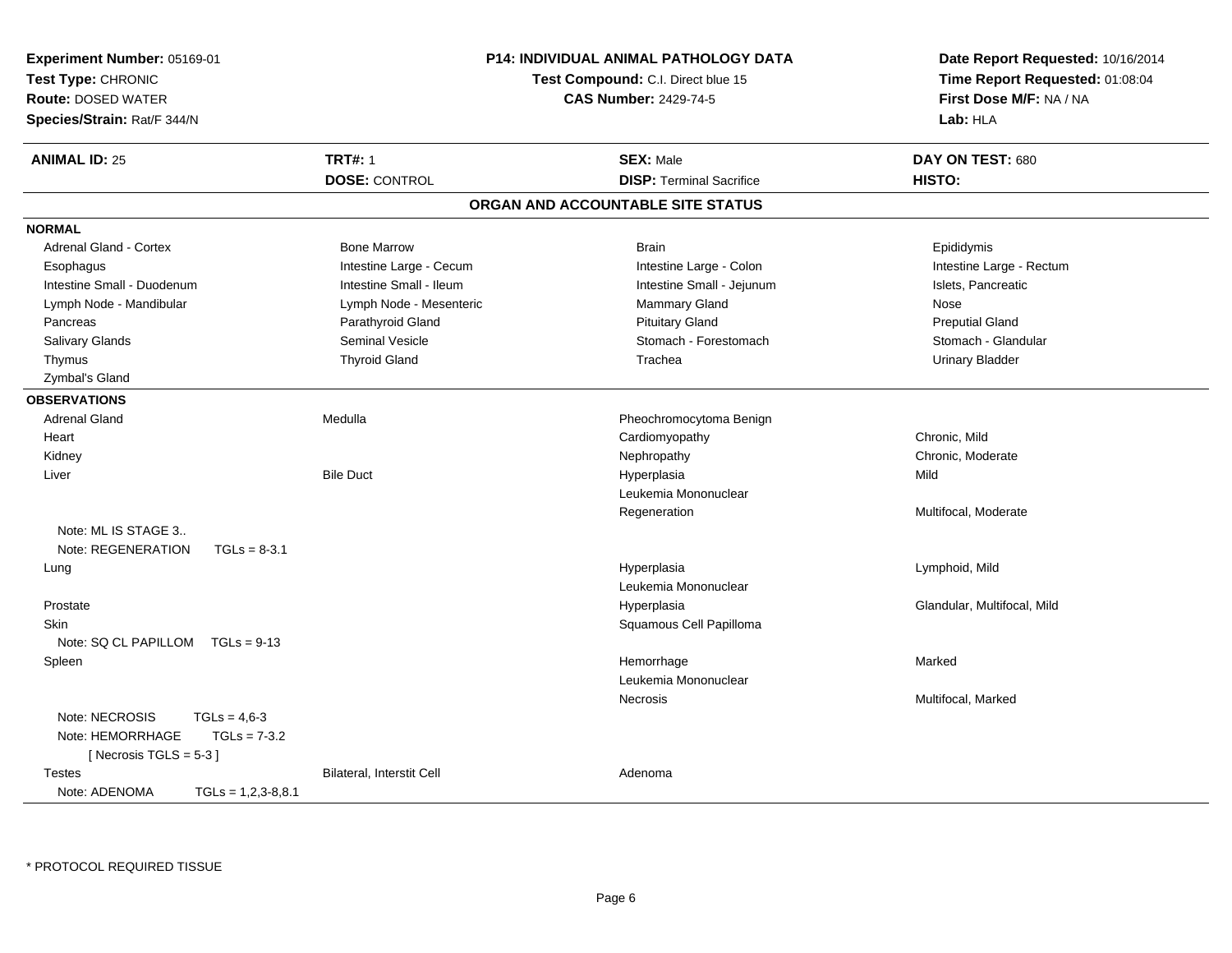| <b>Experiment Number: 05169-01</b><br>Test Type: CHRONIC |                              | <b>P14: INDIVIDUAL ANIMAL PATHOLOGY DATA</b> | Date Report Requested: 10/16/2014 |
|----------------------------------------------------------|------------------------------|----------------------------------------------|-----------------------------------|
|                                                          |                              | Test Compound: C.I. Direct blue 15           | Time Report Requested: 01:08:04   |
| <b>Route: DOSED WATER</b>                                | <b>CAS Number: 2429-74-5</b> |                                              | First Dose M/F: NA / NA           |
| Species/Strain: Rat/F 344/N                              |                              |                                              | Lab: HLA                          |
| <b>ANIMAL ID: 25</b>                                     | <b>TRT#: 1</b>               | <b>SEX: Male</b>                             | DAY ON TEST: 680                  |
|                                                          | <b>DOSE: CONTROL</b>         | <b>DISP:</b> Terminal Sacrifice              | HISTO:                            |
|                                                          |                              | ORGAN AND ACCOUNTABLE SITE STATUS            |                                   |
| PRIMARY CAUSE OF DEATH                                   |                              |                                              |                                   |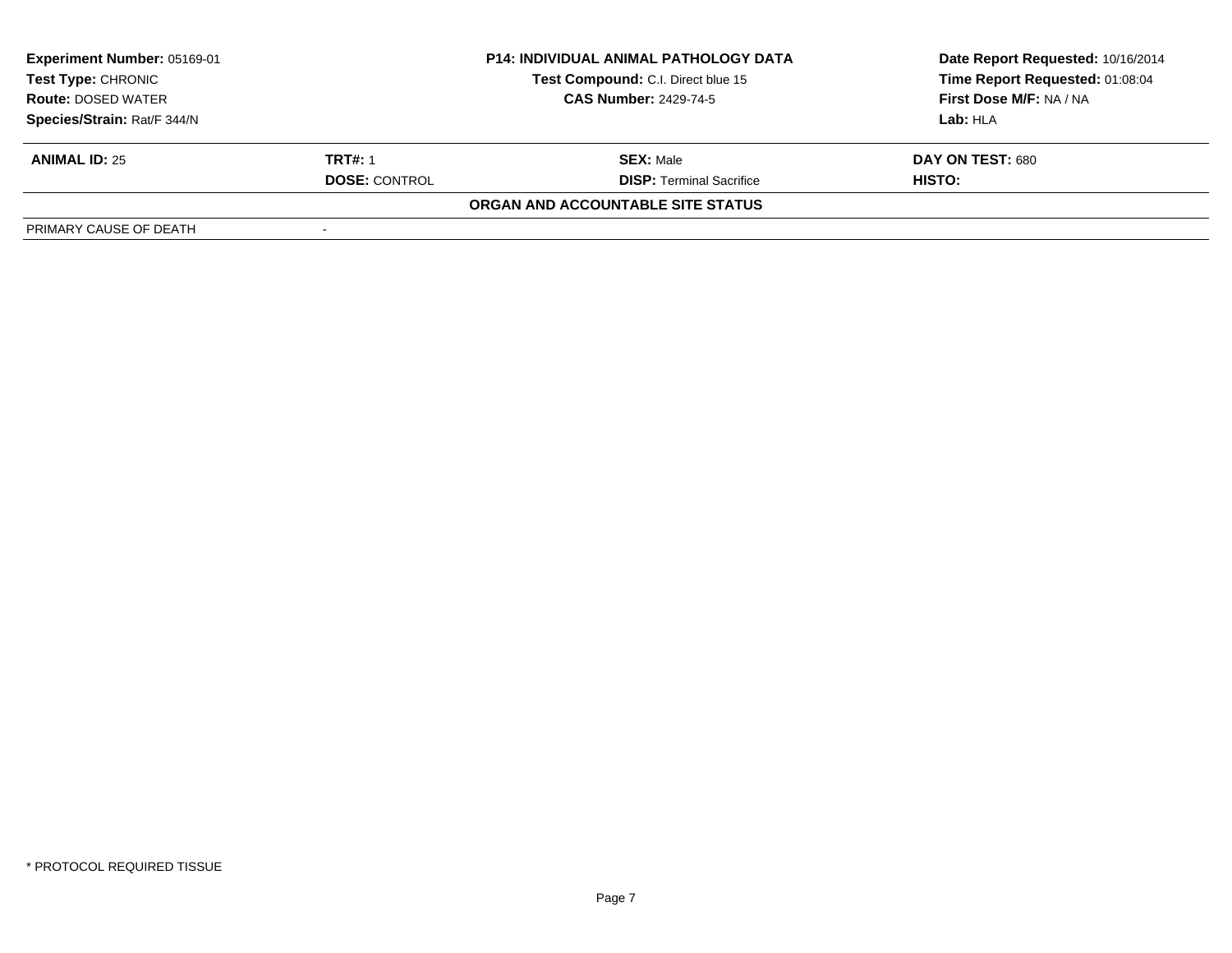| Experiment Number: 05169-01<br>Test Type: CHRONIC<br><b>Route: DOSED WATER</b><br>Species/Strain: Rat/F 344/N |                            | P14: INDIVIDUAL ANIMAL PATHOLOGY DATA<br>Date Report Requested: 10/16/2014<br>Time Report Requested: 01:08:04<br>Test Compound: C.I. Direct blue 15<br>First Dose M/F: NA / NA<br><b>CAS Number: 2429-74-5</b><br>Lab: HLA |                           |
|---------------------------------------------------------------------------------------------------------------|----------------------------|----------------------------------------------------------------------------------------------------------------------------------------------------------------------------------------------------------------------------|---------------------------|
| <b>ANIMAL ID: 26</b>                                                                                          | <b>TRT#: 1</b>             | <b>SEX: Male</b>                                                                                                                                                                                                           | DAY ON TEST: 680          |
|                                                                                                               | <b>DOSE: CONTROL</b>       | <b>DISP: Terminal Sacrifice</b>                                                                                                                                                                                            | HISTO:                    |
|                                                                                                               |                            | ORGAN AND ACCOUNTABLE SITE STATUS                                                                                                                                                                                          |                           |
| <b>NORMAL</b>                                                                                                 |                            |                                                                                                                                                                                                                            |                           |
| <b>Adrenal Gland - Cortex</b>                                                                                 | <b>Bone Marrow</b>         | <b>Brain</b>                                                                                                                                                                                                               | Epididymis                |
| Esophagus                                                                                                     | Heart                      | Intestine Large - Cecum                                                                                                                                                                                                    | Intestine Large - Colon   |
| Intestine Large - Rectum                                                                                      | Intestine Small - Duodenum | Intestine Small - Ileum                                                                                                                                                                                                    | Intestine Small - Jejunum |
| Islets, Pancreatic                                                                                            | Lymph Node - Mandibular    | Lymph Node - Mesenteric                                                                                                                                                                                                    | Mammary Gland             |
| Nose                                                                                                          | Pancreas                   | Parathyroid Gland                                                                                                                                                                                                          | Salivary Glands           |
| <b>Seminal Vesicle</b>                                                                                        | Skin                       | Stomach - Forestomach                                                                                                                                                                                                      | Stomach - Glandular       |
| <b>Thyroid Gland</b>                                                                                          | Trachea                    | <b>Urinary Bladder</b>                                                                                                                                                                                                     | Zymbal's Gland            |
| <b>MISSING</b>                                                                                                |                            |                                                                                                                                                                                                                            |                           |
| <b>Pituitary Gland</b>                                                                                        | Thymus                     |                                                                                                                                                                                                                            |                           |
| <b>OBSERVATIONS</b>                                                                                           |                            |                                                                                                                                                                                                                            |                           |
| Adrenal Gland                                                                                                 | Bilateral, Medulla         | Pheochromocytoma Benign                                                                                                                                                                                                    |                           |
| Note: PHEOCHROM BGN<br>$TGLs = 4-2$                                                                           |                            |                                                                                                                                                                                                                            |                           |
| Kidney                                                                                                        |                            | Nephropathy                                                                                                                                                                                                                | Chronic, Moderate         |
| Note: NEPHROPATHY<br>$TGLs = 3-5$                                                                             |                            |                                                                                                                                                                                                                            |                           |
| Liver                                                                                                         |                            | <b>Basophilic Focus</b>                                                                                                                                                                                                    | Mild                      |
|                                                                                                               |                            | Leukemia Mononuclear                                                                                                                                                                                                       |                           |
|                                                                                                               |                            | Necrosis                                                                                                                                                                                                                   | Coagulative, Moderate     |
| Note: ML IS STAGE 2                                                                                           |                            |                                                                                                                                                                                                                            |                           |
| Note: NECROSIS<br>$TGLs = 5-3.1$                                                                              |                            |                                                                                                                                                                                                                            |                           |
| Lung                                                                                                          |                            | Hyperplasia                                                                                                                                                                                                                | Lymphoid, Mild            |
| <b>Preputial Gland</b>                                                                                        |                            | Atrophy                                                                                                                                                                                                                    | Moderate                  |
| Prostate                                                                                                      |                            | Hyperplasia                                                                                                                                                                                                                | Glandular, Focal, Minimal |
| Spleen                                                                                                        |                            | Leukemia Mononuclear                                                                                                                                                                                                       |                           |
| <b>Testes</b>                                                                                                 | Bilateral, Interstit Cell  | Adenoma                                                                                                                                                                                                                    |                           |
| Note: ADENOMA<br>$TGLs = 1-8.8.1$                                                                             |                            |                                                                                                                                                                                                                            |                           |
| PRIMARY CAUSE OF DEATH                                                                                        |                            |                                                                                                                                                                                                                            |                           |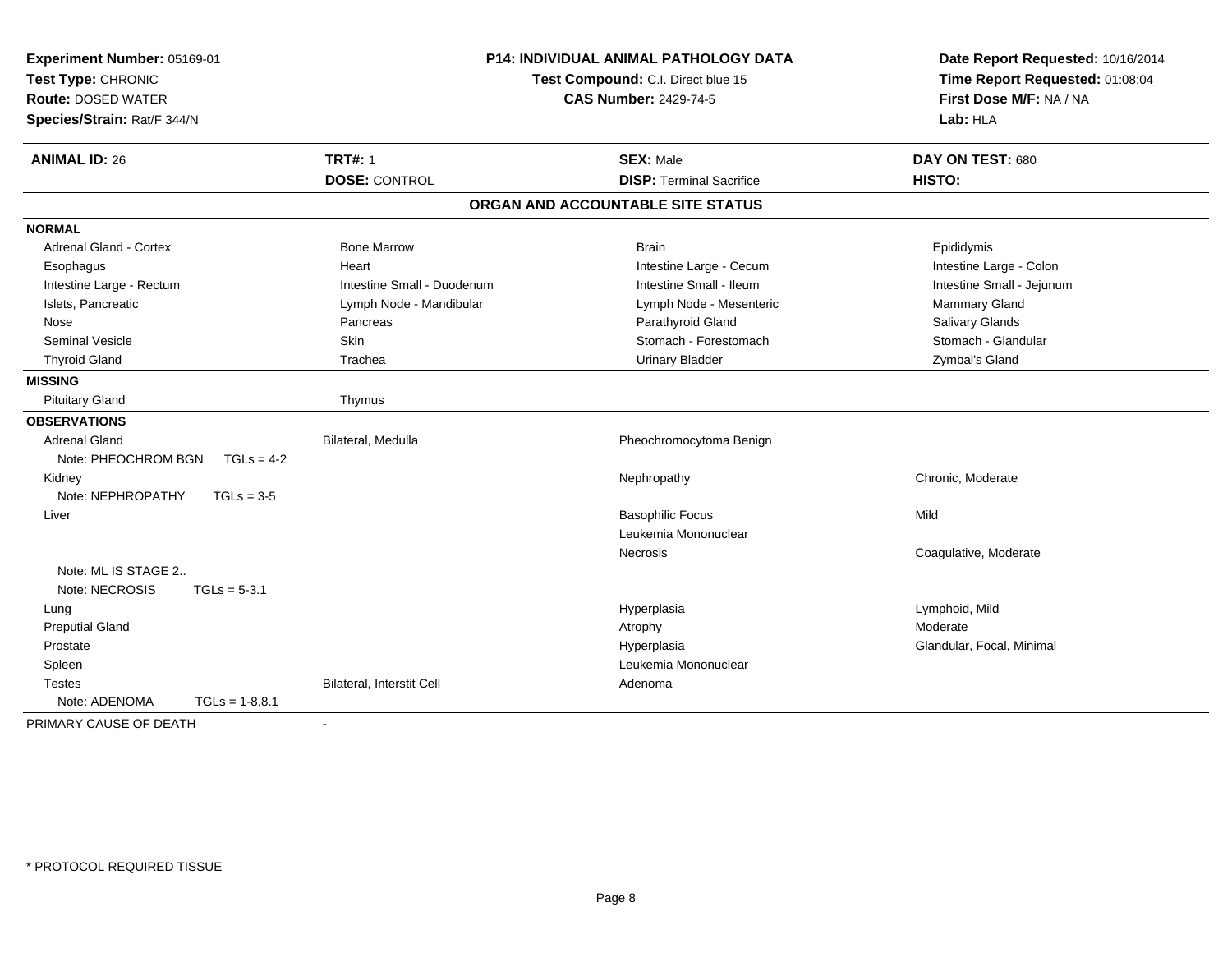| Experiment Number: 05169-01<br>Test Type: CHRONIC<br><b>Route: DOSED WATER</b><br>Species/Strain: Rat/F 344/N | <b>P14: INDIVIDUAL ANIMAL PATHOLOGY DATA</b><br>Test Compound: C.I. Direct blue 15<br><b>CAS Number: 2429-74-5</b> |                                   | Date Report Requested: 10/16/2014<br>Time Report Requested: 01:08:04<br>First Dose M/F: NA / NA<br>Lab: HLA |  |
|---------------------------------------------------------------------------------------------------------------|--------------------------------------------------------------------------------------------------------------------|-----------------------------------|-------------------------------------------------------------------------------------------------------------|--|
| <b>ANIMAL ID: 27</b>                                                                                          | <b>TRT#: 1</b>                                                                                                     | <b>SEX: Male</b>                  | DAY ON TEST: 493                                                                                            |  |
|                                                                                                               | <b>DOSE: CONTROL</b>                                                                                               | <b>DISP: Dead</b>                 | HISTO:                                                                                                      |  |
|                                                                                                               |                                                                                                                    | ORGAN AND ACCOUNTABLE SITE STATUS |                                                                                                             |  |
| <b>NORMAL</b>                                                                                                 |                                                                                                                    |                                   |                                                                                                             |  |
| <b>Adrenal Gland - Cortex</b>                                                                                 | Adrenal Gland - Medulla                                                                                            | <b>Bone Marrow</b>                | Epididymis                                                                                                  |  |
| Esophagus                                                                                                     | Intestine Large - Cecum                                                                                            | Intestine Large - Colon           | Intestine Large - Rectum                                                                                    |  |
| Islets, Pancreatic                                                                                            | Kidney                                                                                                             | Lymph Node - Mandibular           | Nose                                                                                                        |  |
| Parathyroid Gland                                                                                             | <b>Pituitary Gland</b>                                                                                             | Prostate                          | Salivary Glands                                                                                             |  |
| <b>Skin</b>                                                                                                   | Stomach - Forestomach                                                                                              | Stomach - Glandular               | Thymus                                                                                                      |  |
| <b>Thyroid Gland</b>                                                                                          | Trachea                                                                                                            | Zymbal's Gland                    |                                                                                                             |  |
| <b>MISSING</b>                                                                                                |                                                                                                                    |                                   |                                                                                                             |  |
| Mammary Gland                                                                                                 | <b>Preputial Gland</b>                                                                                             | Seminal Vesicle                   |                                                                                                             |  |
| <b>AUTO PRECLUDES DIAG.</b>                                                                                   |                                                                                                                    |                                   |                                                                                                             |  |
| Intestine Small - Duodenum                                                                                    | Intestine Small - Ileum                                                                                            | Intestine Small - Jejunum         | Pancreas                                                                                                    |  |
| <b>OBSERVATIONS</b>                                                                                           |                                                                                                                    |                                   |                                                                                                             |  |
| <b>Brain</b>                                                                                                  |                                                                                                                    | Leukemia Mononuclear              |                                                                                                             |  |
| Note: LEUKEMIA MONUC TGLs = 6,7-1                                                                             |                                                                                                                    |                                   |                                                                                                             |  |
| Heart                                                                                                         |                                                                                                                    | Cardiomyopathy                    | Chronic, Moderate                                                                                           |  |
| Liver                                                                                                         |                                                                                                                    | Leukemia Mononuclear              |                                                                                                             |  |
| Note: LEUKEMIA MONUC TGLs = 2-3.1                                                                             |                                                                                                                    |                                   |                                                                                                             |  |
| Lung                                                                                                          |                                                                                                                    | Hyperplasia                       | Lymphoid, Mild                                                                                              |  |
| Lymph Node                                                                                                    | Mediastinal                                                                                                        | Leukemia Mononuclear              |                                                                                                             |  |
|                                                                                                               | Mesenteric                                                                                                         | Leukemia Mononuclear              |                                                                                                             |  |
| Spleen                                                                                                        |                                                                                                                    | Leukemia Mononuclear              |                                                                                                             |  |
| Note: LEUKEMIA MONUC TGLs = 3-3                                                                               |                                                                                                                    |                                   |                                                                                                             |  |
| Testes                                                                                                        | <b>Interstit Cell</b>                                                                                              | Adenoma                           |                                                                                                             |  |
| Note: ADENOMA<br>$TGLs = 4-8$                                                                                 |                                                                                                                    |                                   |                                                                                                             |  |
| <b>Urinary Bladder</b>                                                                                        |                                                                                                                    | Hemorrhage                        | Marked                                                                                                      |  |
| Note: HEMORRHAGE<br>$TGLs = 5-8.2$                                                                            |                                                                                                                    |                                   |                                                                                                             |  |
| PRIMARY CAUSE OF DEATH                                                                                        | $\sim$                                                                                                             |                                   |                                                                                                             |  |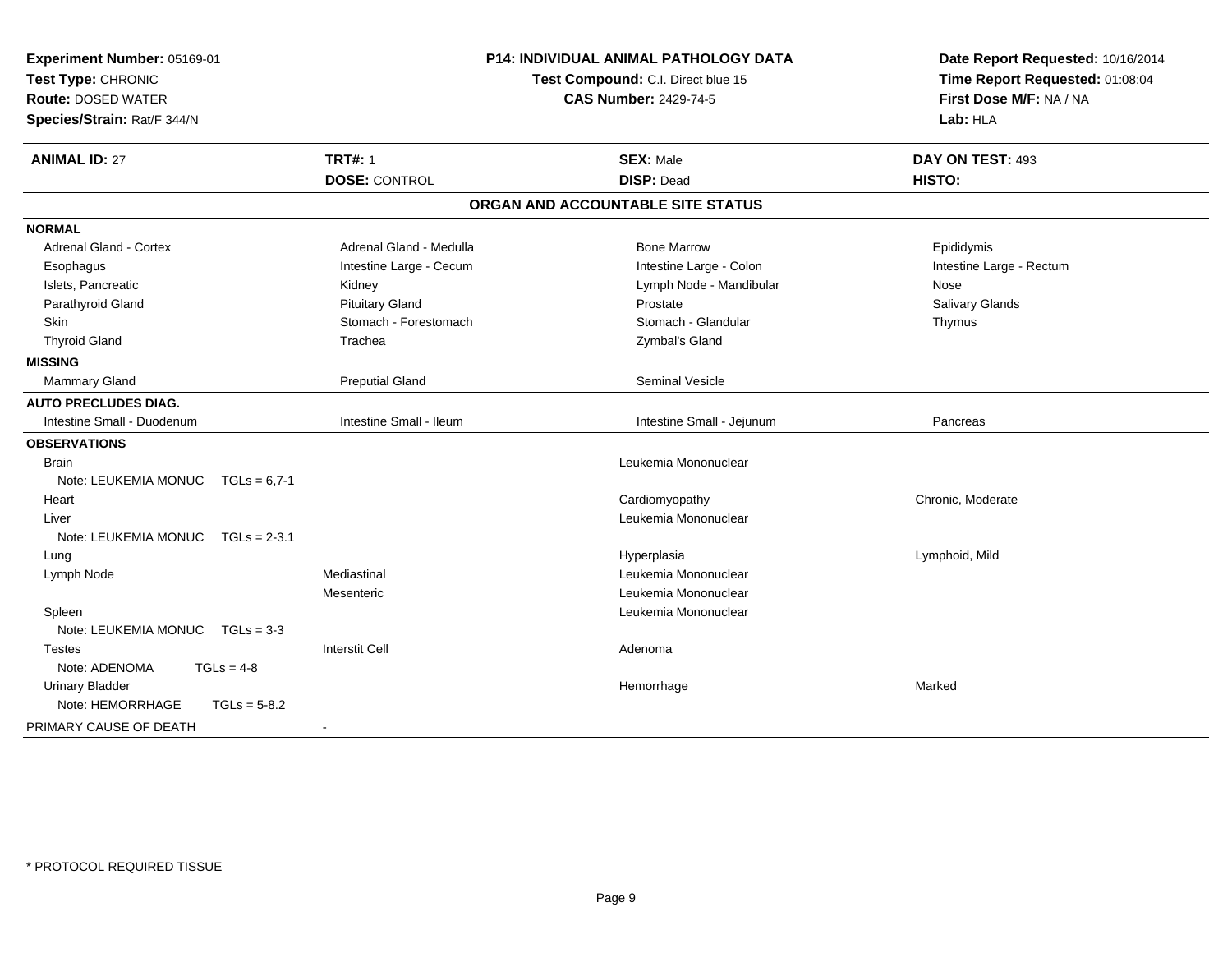| Experiment Number: 05169-01<br>Test Type: CHRONIC |                           | <b>P14: INDIVIDUAL ANIMAL PATHOLOGY DATA</b><br>Test Compound: C.I. Direct blue 15 | Date Report Requested: 10/16/2014<br>Time Report Requested: 01:08:04 |
|---------------------------------------------------|---------------------------|------------------------------------------------------------------------------------|----------------------------------------------------------------------|
| <b>Route: DOSED WATER</b>                         |                           | <b>CAS Number: 2429-74-5</b>                                                       | First Dose M/F: NA / NA                                              |
| Species/Strain: Rat/F 344/N                       |                           |                                                                                    | Lab: HLA                                                             |
| <b>ANIMAL ID: 28</b>                              | <b>TRT#: 1</b>            | <b>SEX: Male</b>                                                                   | DAY ON TEST: 680                                                     |
|                                                   | <b>DOSE: CONTROL</b>      | <b>DISP: Terminal Sacrifice</b>                                                    | HISTO:                                                               |
|                                                   |                           | ORGAN AND ACCOUNTABLE SITE STATUS                                                  |                                                                      |
| <b>NORMAL</b>                                     |                           |                                                                                    |                                                                      |
| Adrenal Gland - Cortex                            | <b>Bone Marrow</b>        | <b>Brain</b>                                                                       | Epididymis                                                           |
| Esophagus                                         | Intestine Large - Cecum   | Intestine Large - Colon                                                            | Intestine Large - Rectum                                             |
| Intestine Small - Duodenum                        | Intestine Small - Ileum   | Intestine Small - Jejunum                                                          | Islets, Pancreatic                                                   |
| Lymph Node - Mandibular                           | Lymph Node - Mesenteric   | Mammary Gland                                                                      | Nose                                                                 |
| Pancreas                                          | Parathyroid Gland         | <b>Pituitary Gland</b>                                                             | <b>Preputial Gland</b>                                               |
| Prostate                                          | <b>Salivary Glands</b>    | Seminal Vesicle                                                                    | <b>Skin</b>                                                          |
| Spleen                                            | Stomach - Forestomach     | Stomach - Glandular                                                                | Thymus                                                               |
| Trachea                                           | <b>Urinary Bladder</b>    | Zymbal's Gland                                                                     |                                                                      |
| <b>OBSERVATIONS</b>                               |                           |                                                                                    |                                                                      |
| <b>Adrenal Gland</b>                              | Medulla                   | Pheochromocytoma Benign                                                            |                                                                      |
| Heart                                             |                           | Cardiomyopathy                                                                     | Chronic, Mild                                                        |
| Kidney                                            |                           | Nephropathy                                                                        | Chronic, Moderate                                                    |
| Note: NEPHROPATHY<br>$TGLs = 3-5$                 |                           |                                                                                    |                                                                      |
| Liver                                             |                           | <b>Basophilic Focus</b>                                                            | Minimal                                                              |
| Lung                                              |                           | Hyperplasia                                                                        | Lymphoid, Mild                                                       |
| <b>Testes</b>                                     | Bilateral, Interstit Cell | Adenoma                                                                            |                                                                      |
| Note: ADENOMA<br>$TGLs = 1-8.8.1$                 |                           |                                                                                    |                                                                      |
| <b>Thyroid Gland</b>                              | C Cell                    | Adenoma                                                                            |                                                                      |
| PRIMARY CAUSE OF DEATH                            | $\blacksquare$            |                                                                                    |                                                                      |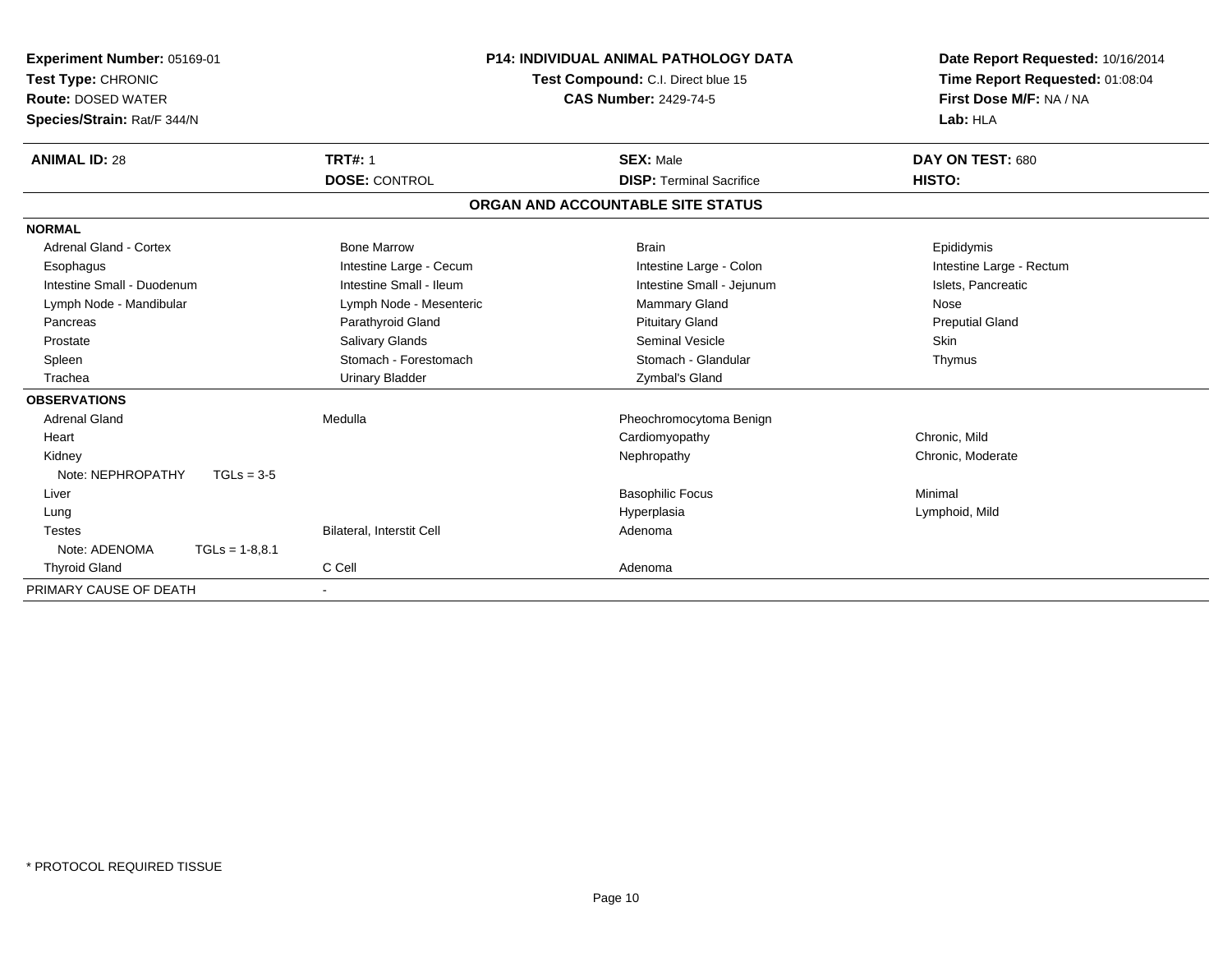| Experiment Number: 05169-01<br>Test Type: CHRONIC<br><b>Route: DOSED WATER</b><br>Species/Strain: Rat/F 344/N |                    | P14: INDIVIDUAL ANIMAL PATHOLOGY DATA<br>Test Compound: C.I. Direct blue 15<br><b>CAS Number: 2429-74-5</b> |                                   | Date Report Requested: 10/16/2014<br>Time Report Requested: 01:08:04<br>First Dose M/F: NA / NA<br>Lab: HLA |  |
|---------------------------------------------------------------------------------------------------------------|--------------------|-------------------------------------------------------------------------------------------------------------|-----------------------------------|-------------------------------------------------------------------------------------------------------------|--|
| <b>ANIMAL ID: 29</b>                                                                                          |                    | <b>TRT#: 1</b>                                                                                              | <b>SEX: Male</b>                  | DAY ON TEST: 680                                                                                            |  |
|                                                                                                               |                    | <b>DOSE: CONTROL</b>                                                                                        | <b>DISP: Terminal Sacrifice</b>   | HISTO:                                                                                                      |  |
|                                                                                                               |                    |                                                                                                             | ORGAN AND ACCOUNTABLE SITE STATUS |                                                                                                             |  |
| <b>NORMAL</b>                                                                                                 |                    |                                                                                                             |                                   |                                                                                                             |  |
| <b>Adrenal Gland - Cortex</b>                                                                                 |                    | Adrenal Gland - Medulla                                                                                     | <b>Bone Marrow</b>                | <b>Brain</b>                                                                                                |  |
| Epididymis                                                                                                    |                    | Esophagus                                                                                                   | Intestine Large - Cecum           | Intestine Large - Colon                                                                                     |  |
| Intestine Large - Rectum                                                                                      |                    | Intestine Small - Duodenum                                                                                  | Intestine Small - Ileum           | Intestine Small - Jejunum                                                                                   |  |
| Islets, Pancreatic                                                                                            |                    | Lymph Node - Mandibular                                                                                     | Lymph Node - Mesenteric           | Mammary Gland                                                                                               |  |
| Nose                                                                                                          |                    | Parathyroid Gland                                                                                           | <b>Pituitary Gland</b>            | Prostate                                                                                                    |  |
| Salivary Glands                                                                                               |                    | <b>Seminal Vesicle</b>                                                                                      | Skin                              | Spleen                                                                                                      |  |
| Stomach - Forestomach                                                                                         |                    | Stomach - Glandular                                                                                         | Thymus                            | Trachea                                                                                                     |  |
| <b>Urinary Bladder</b>                                                                                        |                    | Zymbal's Gland                                                                                              |                                   |                                                                                                             |  |
| <b>OBSERVATIONS</b>                                                                                           |                    |                                                                                                             |                                   |                                                                                                             |  |
| Heart                                                                                                         |                    | Atrium                                                                                                      | Thrombosis                        |                                                                                                             |  |
| [Thrombosis TGLS = $7,8-3$ ]                                                                                  |                    |                                                                                                             |                                   |                                                                                                             |  |
| Kidney                                                                                                        |                    |                                                                                                             | Nephropathy                       | Chronic, Moderate                                                                                           |  |
| Liver                                                                                                         |                    |                                                                                                             | <b>Basophilic Focus</b>           | Minimal                                                                                                     |  |
|                                                                                                               |                    |                                                                                                             | <b>Mixed Cell Focus</b>           | Minimal                                                                                                     |  |
|                                                                                                               |                    |                                                                                                             | Necrosis                          | Coagulative, Marked                                                                                         |  |
| [Necrosis TGLS = $5-3.1$ ]                                                                                    |                    |                                                                                                             |                                   |                                                                                                             |  |
| Lung                                                                                                          |                    |                                                                                                             | Hyperplasia                       | Lymphoid, Mild                                                                                              |  |
| Pancreas                                                                                                      |                    |                                                                                                             | Atrophy                           | Mild                                                                                                        |  |
| <b>Preputial Gland</b>                                                                                        |                    |                                                                                                             | Adenoma                           |                                                                                                             |  |
| Note: ADENOMA                                                                                                 | $TGLs = 1-8.2$     |                                                                                                             |                                   |                                                                                                             |  |
| <b>Testes</b>                                                                                                 |                    | <b>Bilateral, Interstit Cell</b>                                                                            | Adenoma                           |                                                                                                             |  |
| Note: ADENOMA                                                                                                 | $TGLs = 2,3-8,8.1$ |                                                                                                             |                                   |                                                                                                             |  |
| <b>Thyroid Gland</b>                                                                                          |                    | C Cell                                                                                                      | Carcinoma                         |                                                                                                             |  |
| [ Carcinoma TGLS = $6-2$ ]                                                                                    |                    |                                                                                                             |                                   |                                                                                                             |  |
| PRIMARY CAUSE OF DEATH                                                                                        |                    |                                                                                                             |                                   |                                                                                                             |  |
|                                                                                                               |                    |                                                                                                             |                                   |                                                                                                             |  |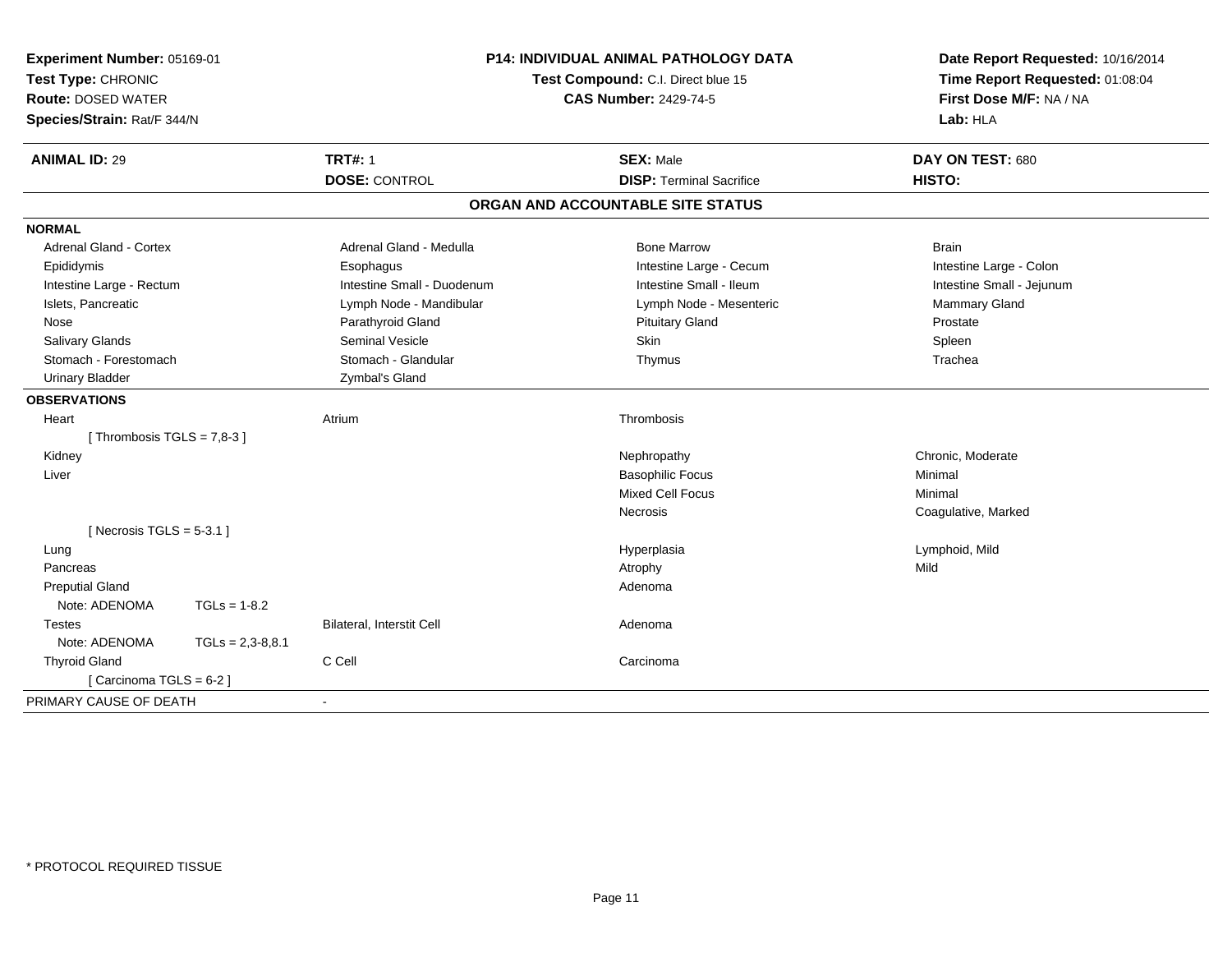| <b>Experiment Number: 05169-01</b><br>Test Type: CHRONIC<br><b>Route: DOSED WATER</b><br>Species/Strain: Rat/F 344/N |                    | <b>P14: INDIVIDUAL ANIMAL PATHOLOGY DATA</b><br>Test Compound: C.I. Direct blue 15<br><b>CAS Number: 2429-74-5</b> |  | Date Report Requested: 10/16/2014<br>Time Report Requested: 01:08:04<br>First Dose M/F: NA / NA<br>Lab: HLA |                           |
|----------------------------------------------------------------------------------------------------------------------|--------------------|--------------------------------------------------------------------------------------------------------------------|--|-------------------------------------------------------------------------------------------------------------|---------------------------|
| <b>ANIMAL ID: 30</b>                                                                                                 |                    | <b>TRT#: 1</b>                                                                                                     |  | <b>SEX: Male</b>                                                                                            | DAY ON TEST: 681          |
|                                                                                                                      |                    | <b>DOSE: CONTROL</b>                                                                                               |  | <b>DISP: Terminal Sacrifice</b>                                                                             | HISTO:                    |
|                                                                                                                      |                    |                                                                                                                    |  | ORGAN AND ACCOUNTABLE SITE STATUS                                                                           |                           |
| <b>NORMAL</b>                                                                                                        |                    |                                                                                                                    |  |                                                                                                             |                           |
| Adrenal Gland - Cortex                                                                                               |                    | <b>Bone Marrow</b>                                                                                                 |  | <b>Brain</b>                                                                                                | Epididymis                |
| Esophagus                                                                                                            |                    | Heart                                                                                                              |  | Intestine Large - Cecum                                                                                     | Intestine Large - Colon   |
| Intestine Large - Rectum                                                                                             |                    | Intestine Small - Duodenum                                                                                         |  | Intestine Small - Ileum                                                                                     | Intestine Small - Jejunum |
| Islets, Pancreatic                                                                                                   |                    | Lymph Node - Mandibular                                                                                            |  | <b>Mammary Gland</b>                                                                                        | Nose                      |
| Parathyroid Gland                                                                                                    |                    | <b>Pituitary Gland</b>                                                                                             |  | <b>Preputial Gland</b>                                                                                      | Prostate                  |
| Salivary Glands                                                                                                      |                    | Seminal Vesicle                                                                                                    |  | Skin                                                                                                        | Spleen                    |
| Stomach - Forestomach                                                                                                |                    | Stomach - Glandular                                                                                                |  | Thymus                                                                                                      | <b>Thyroid Gland</b>      |
| Trachea                                                                                                              |                    | <b>Urinary Bladder</b>                                                                                             |  | Zymbal's Gland                                                                                              |                           |
| <b>OBSERVATIONS</b>                                                                                                  |                    |                                                                                                                    |  |                                                                                                             |                           |
| <b>Adrenal Gland</b>                                                                                                 |                    | Medulla                                                                                                            |  | Pheochromocytoma Benign                                                                                     |                           |
| Kidney                                                                                                               |                    |                                                                                                                    |  | Nephropathy                                                                                                 | Chronic, Moderate         |
| Note: NEPHROPATHY                                                                                                    | $TGLs = 3-5$       |                                                                                                                    |  |                                                                                                             |                           |
| Liver                                                                                                                |                    |                                                                                                                    |  | <b>Basophilic Focus</b>                                                                                     | Minimal                   |
| Lung                                                                                                                 |                    |                                                                                                                    |  | Hyperplasia                                                                                                 | Lymphoid, Mild            |
| Lymph Node                                                                                                           |                    | Mesenteric                                                                                                         |  | Hyperplasia                                                                                                 | Reticulum Cell, Mild      |
| Pancreas                                                                                                             |                    |                                                                                                                    |  | Atrophy                                                                                                     | Mild                      |
| <b>Testes</b>                                                                                                        |                    | Bilateral, Interstit Cell                                                                                          |  | Adenoma                                                                                                     |                           |
| Note: ADENOMA                                                                                                        | $TGLs = 1,2-8,8.1$ |                                                                                                                    |  |                                                                                                             |                           |
| PRIMARY CAUSE OF DEATH                                                                                               |                    |                                                                                                                    |  |                                                                                                             |                           |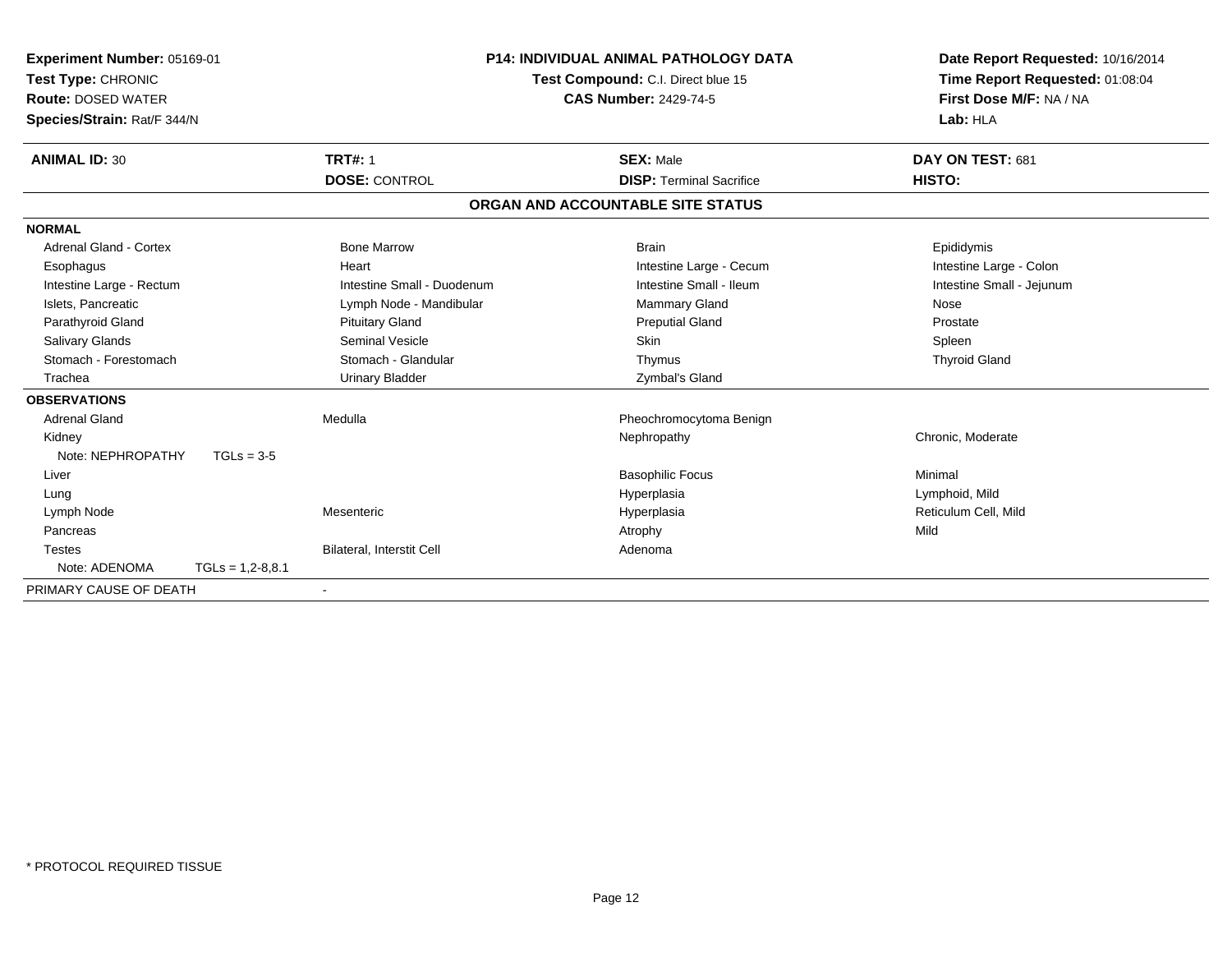| Experiment Number: 05169-01<br>Test Type: CHRONIC<br><b>Route: DOSED WATER</b><br>Species/Strain: Rat/F 344/N |                                           |                           | <b>P14: INDIVIDUAL ANIMAL PATHOLOGY DATA</b><br>Test Compound: C.I. Direct blue 15<br><b>CAS Number: 2429-74-5</b> |                                   |  | Date Report Requested: 10/16/2014<br>Time Report Requested: 01:08:04<br>First Dose M/F: NA / NA<br>Lab: HLA |  |
|---------------------------------------------------------------------------------------------------------------|-------------------------------------------|---------------------------|--------------------------------------------------------------------------------------------------------------------|-----------------------------------|--|-------------------------------------------------------------------------------------------------------------|--|
| <b>ANIMAL ID: 31</b>                                                                                          |                                           | <b>TRT#: 1</b>            |                                                                                                                    | <b>SEX: Male</b>                  |  | DAY ON TEST: 681                                                                                            |  |
|                                                                                                               |                                           | <b>DOSE: CONTROL</b>      |                                                                                                                    | <b>DISP: Terminal Sacrifice</b>   |  | HISTO:                                                                                                      |  |
|                                                                                                               |                                           |                           |                                                                                                                    | ORGAN AND ACCOUNTABLE SITE STATUS |  |                                                                                                             |  |
| <b>NORMAL</b>                                                                                                 |                                           |                           |                                                                                                                    |                                   |  |                                                                                                             |  |
| <b>Brain</b>                                                                                                  |                                           | Epididymis                |                                                                                                                    | Esophagus                         |  | Heart                                                                                                       |  |
| Intestine Large - Cecum                                                                                       |                                           | Intestine Large - Colon   |                                                                                                                    | Intestine Large - Rectum          |  | Intestine Small - Duodenum                                                                                  |  |
| Intestine Small - Ileum                                                                                       |                                           | Intestine Small - Jejunum |                                                                                                                    | Islets, Pancreatic                |  | Lymph Node - Mandibular                                                                                     |  |
| Lymph Node - Mesenteric                                                                                       |                                           | <b>Mammary Gland</b>      |                                                                                                                    | Nose                              |  | Parathyroid Gland                                                                                           |  |
| <b>Pituitary Gland</b>                                                                                        |                                           | Prostate                  |                                                                                                                    | Salivary Glands                   |  | <b>Seminal Vesicle</b>                                                                                      |  |
| Skin                                                                                                          |                                           | Stomach - Forestomach     |                                                                                                                    | Stomach - Glandular               |  | Thymus                                                                                                      |  |
| <b>Thyroid Gland</b>                                                                                          |                                           | Trachea                   |                                                                                                                    | <b>Urinary Bladder</b>            |  | Zymbal's Gland                                                                                              |  |
| <b>OBSERVATIONS</b>                                                                                           |                                           |                           |                                                                                                                    |                                   |  |                                                                                                             |  |
| <b>Adrenal Gland</b>                                                                                          |                                           | Medulla                   |                                                                                                                    | Hyperplasia                       |  | Focal, Minimal                                                                                              |  |
|                                                                                                               |                                           | Cortex                    |                                                                                                                    | Leukemia Mononuclear              |  |                                                                                                             |  |
|                                                                                                               |                                           | Medulla                   |                                                                                                                    | Leukemia Mononuclear              |  |                                                                                                             |  |
| <b>Bone Marrow</b>                                                                                            |                                           |                           |                                                                                                                    | Leukemia Mononuclear              |  |                                                                                                             |  |
| Kidney                                                                                                        |                                           |                           |                                                                                                                    | Nephropathy                       |  | Chronic, Mild                                                                                               |  |
| Liver                                                                                                         |                                           |                           |                                                                                                                    | Leukemia Mononuclear              |  |                                                                                                             |  |
| Note: ML IS STAGE 3                                                                                           |                                           |                           |                                                                                                                    |                                   |  |                                                                                                             |  |
|                                                                                                               | [ Leukemia Mononuclear TGLS = 6-3.1 ]     |                           |                                                                                                                    |                                   |  |                                                                                                             |  |
| Lung                                                                                                          |                                           |                           |                                                                                                                    | Leukemia Mononuclear              |  |                                                                                                             |  |
| Pancreas                                                                                                      |                                           |                           |                                                                                                                    | Atrophy                           |  | Mild                                                                                                        |  |
| <b>Preputial Gland</b>                                                                                        |                                           |                           |                                                                                                                    | Adenoma                           |  |                                                                                                             |  |
| Spleen                                                                                                        |                                           |                           |                                                                                                                    | Leukemia Mononuclear              |  |                                                                                                             |  |
|                                                                                                               | [ Leukemia Mononuclear TGLS = 4,5-3,3.2 ] |                           |                                                                                                                    |                                   |  |                                                                                                             |  |
| <b>Testes</b>                                                                                                 |                                           | Bilateral, Interstit Cell |                                                                                                                    | Adenoma                           |  |                                                                                                             |  |
| Note: ADENOMA                                                                                                 | $TGLS = 1,2-8,8.1$                        |                           |                                                                                                                    |                                   |  |                                                                                                             |  |
| PRIMARY CAUSE OF DEATH                                                                                        |                                           | $\blacksquare$            |                                                                                                                    |                                   |  |                                                                                                             |  |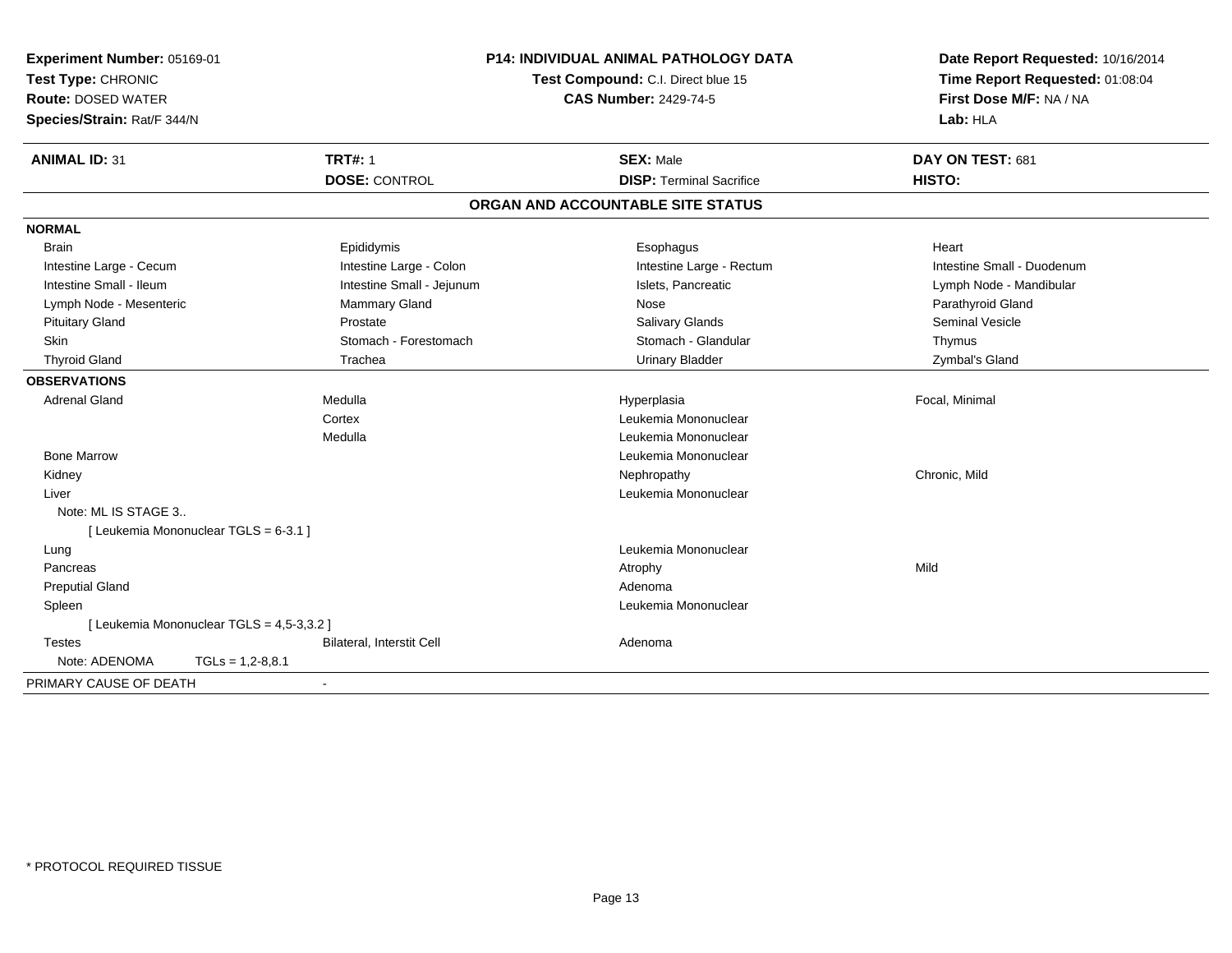| Experiment Number: 05169-01<br>Test Type: CHRONIC<br><b>Route: DOSED WATER</b><br>Species/Strain: Rat/F 344/N |                                        | P14: INDIVIDUAL ANIMAL PATHOLOGY DATA<br>Test Compound: C.I. Direct blue 15<br><b>CAS Number: 2429-74-5</b> | Date Report Requested: 10/16/2014<br>Time Report Requested: 01:08:04<br>First Dose M/F: NA / NA<br>Lab: HLA |  |
|---------------------------------------------------------------------------------------------------------------|----------------------------------------|-------------------------------------------------------------------------------------------------------------|-------------------------------------------------------------------------------------------------------------|--|
| <b>ANIMAL ID: 32</b>                                                                                          | <b>TRT#: 1</b><br><b>DOSE: CONTROL</b> | <b>SEX: Male</b><br><b>DISP: Moribund</b>                                                                   | DAY ON TEST: 589<br>HISTO:                                                                                  |  |
|                                                                                                               |                                        |                                                                                                             |                                                                                                             |  |
|                                                                                                               |                                        | ORGAN AND ACCOUNTABLE SITE STATUS                                                                           |                                                                                                             |  |
| <b>NORMAL</b>                                                                                                 |                                        |                                                                                                             |                                                                                                             |  |
| <b>Bone Marrow</b>                                                                                            | <b>Brain</b>                           | Epididymis                                                                                                  | Esophagus                                                                                                   |  |
| Intestine Large - Cecum                                                                                       | Intestine Large - Colon                | Intestine Large - Rectum                                                                                    | Intestine Small - Duodenum                                                                                  |  |
| Intestine Small - Ileum                                                                                       | Intestine Small - Jejunum              | Islets, Pancreatic                                                                                          | Lymph Node - Mandibular                                                                                     |  |
| Lymph Node - Mesenteric                                                                                       | Mammary Gland                          | Nose                                                                                                        | Pancreas                                                                                                    |  |
| Parathyroid Gland                                                                                             | <b>Preputial Gland</b>                 | Prostate                                                                                                    | Salivary Glands                                                                                             |  |
| <b>Seminal Vesicle</b>                                                                                        | Skin                                   | Stomach - Forestomach                                                                                       | Stomach - Glandular                                                                                         |  |
| Thymus                                                                                                        | <b>Thyroid Gland</b>                   | Trachea                                                                                                     | <b>Urinary Bladder</b>                                                                                      |  |
| Zymbal's Gland                                                                                                |                                        |                                                                                                             |                                                                                                             |  |
| <b>OBSERVATIONS</b>                                                                                           |                                        |                                                                                                             |                                                                                                             |  |
| <b>Adrenal Gland</b>                                                                                          | Cortex                                 | Leukemia Mononuclear                                                                                        |                                                                                                             |  |
|                                                                                                               | Medulla                                | Leukemia Mononuclear                                                                                        |                                                                                                             |  |
| Heart                                                                                                         |                                        | Cardiomyopathy                                                                                              | Chronic, Mild                                                                                               |  |
| Kidney                                                                                                        |                                        | Nephropathy                                                                                                 | Chronic, Moderate                                                                                           |  |
|                                                                                                               | <b>Renal Tubule</b>                    | Pigmentation                                                                                                | Marked                                                                                                      |  |
| Liver                                                                                                         |                                        | Leukemia Mononuclear                                                                                        |                                                                                                             |  |
| Note: ML IS STAGE 3                                                                                           |                                        |                                                                                                             |                                                                                                             |  |
| Note: LEUKEMIA MONUC<br>$TGLs = 7.8 - 3.1$                                                                    |                                        |                                                                                                             |                                                                                                             |  |
| Lung                                                                                                          |                                        | Alveolar/Bronchiolar Adenoma                                                                                |                                                                                                             |  |
|                                                                                                               |                                        | Leukemia Mononuclear                                                                                        |                                                                                                             |  |
| Note: ALV BRON ADEN<br>$TGLs = 9-4.1$                                                                         |                                        |                                                                                                             |                                                                                                             |  |
| <b>Pituitary Gland</b>                                                                                        |                                        | Leukemia Mononuclear                                                                                        |                                                                                                             |  |
| Spleen                                                                                                        |                                        | Leukemia Mononuclear                                                                                        |                                                                                                             |  |
| Note: LEUKEMIA MONUC<br>$TGLs = 2-3$                                                                          |                                        |                                                                                                             |                                                                                                             |  |
| <b>Testes</b>                                                                                                 | Bilateral, Interstit Cell              | Adenoma                                                                                                     |                                                                                                             |  |
| Note: ADENOMA<br>$TGLs = 3,4-8,8.1$                                                                           |                                        |                                                                                                             |                                                                                                             |  |
| PRIMARY CAUSE OF DEATH                                                                                        |                                        |                                                                                                             |                                                                                                             |  |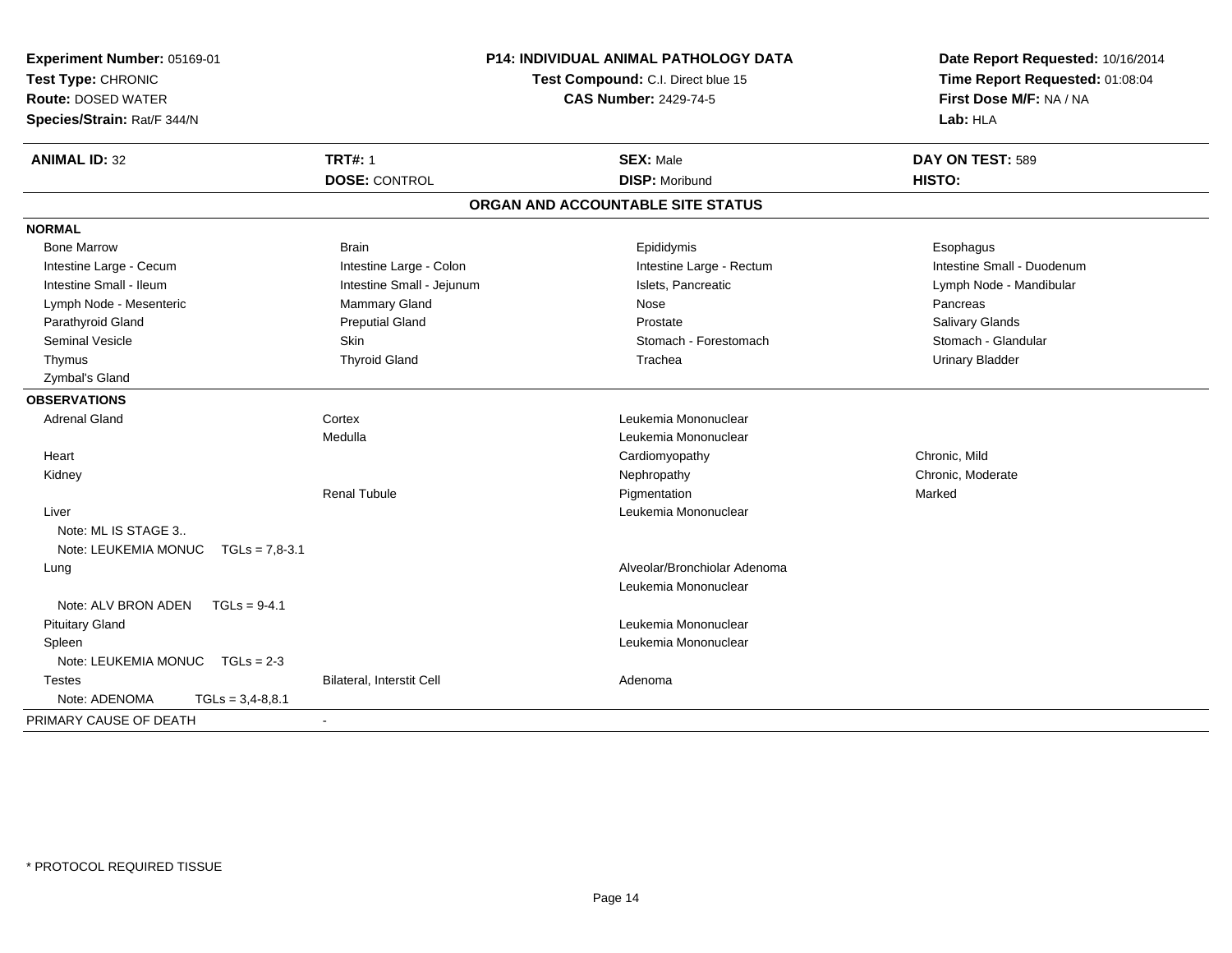| <b>Experiment Number: 05169-01</b><br>Test Type: CHRONIC<br><b>Route: DOSED WATER</b> |                  | <b>P14: INDIVIDUAL ANIMAL PATHOLOGY DATA</b><br>Test Compound: C.I. Direct blue 15<br><b>CAS Number: 2429-74-5</b> |  |                                   |  | Date Report Requested: 10/16/2014<br>Time Report Requested: 01:08:04<br>First Dose M/F: NA / NA |  |
|---------------------------------------------------------------------------------------|------------------|--------------------------------------------------------------------------------------------------------------------|--|-----------------------------------|--|-------------------------------------------------------------------------------------------------|--|
| Species/Strain: Rat/F 344/N                                                           |                  |                                                                                                                    |  |                                   |  | Lab: HLA                                                                                        |  |
| <b>ANIMAL ID: 33</b>                                                                  |                  | <b>TRT#: 1</b>                                                                                                     |  | <b>SEX: Male</b>                  |  | DAY ON TEST: 681                                                                                |  |
|                                                                                       |                  | <b>DOSE: CONTROL</b>                                                                                               |  | <b>DISP: Terminal Sacrifice</b>   |  | HISTO:                                                                                          |  |
|                                                                                       |                  |                                                                                                                    |  | ORGAN AND ACCOUNTABLE SITE STATUS |  |                                                                                                 |  |
| <b>NORMAL</b>                                                                         |                  |                                                                                                                    |  |                                   |  |                                                                                                 |  |
| Adrenal Gland - Cortex                                                                |                  | Adrenal Gland - Medulla                                                                                            |  | <b>Bone Marrow</b>                |  | <b>Brain</b>                                                                                    |  |
| Epididymis                                                                            |                  | Esophagus                                                                                                          |  | Intestine Large - Cecum           |  | Intestine Large - Colon                                                                         |  |
| Intestine Large - Rectum                                                              |                  | Intestine Small - Duodenum                                                                                         |  | Intestine Small - Ileum           |  | Intestine Small - Jejunum                                                                       |  |
| Islets, Pancreatic                                                                    |                  | Lymph Node - Mandibular                                                                                            |  | Lymph Node - Mesenteric           |  | <b>Mammary Gland</b>                                                                            |  |
| Pancreas                                                                              |                  | Parathyroid Gland                                                                                                  |  | <b>Pituitary Gland</b>            |  | <b>Preputial Gland</b>                                                                          |  |
| Prostate                                                                              |                  | Salivary Glands                                                                                                    |  | Seminal Vesicle                   |  | Skin                                                                                            |  |
| Spleen                                                                                |                  | Stomach - Forestomach                                                                                              |  | Stomach - Glandular               |  | Thymus                                                                                          |  |
| <b>Thyroid Gland</b>                                                                  |                  | Trachea                                                                                                            |  | <b>Urinary Bladder</b>            |  | Zymbal's Gland                                                                                  |  |
| <b>OBSERVATIONS</b>                                                                   |                  |                                                                                                                    |  |                                   |  |                                                                                                 |  |
| Heart                                                                                 |                  |                                                                                                                    |  | Cardiomyopathy                    |  | Chronic, Mild                                                                                   |  |
| Kidney                                                                                |                  |                                                                                                                    |  | Nephropathy                       |  | Chronic, Mild                                                                                   |  |
| Liver                                                                                 |                  |                                                                                                                    |  | <b>Basophilic Focus</b>           |  | Minimal                                                                                         |  |
| Lung                                                                                  |                  |                                                                                                                    |  | Hyperplasia                       |  | Lymphoid, Mild                                                                                  |  |
| Mesentery                                                                             |                  | Fat                                                                                                                |  | Necrosis                          |  | Moderate                                                                                        |  |
| Note: NECROSIS                                                                        | $TGLs = 2-13$    |                                                                                                                    |  |                                   |  |                                                                                                 |  |
| Nose                                                                                  |                  |                                                                                                                    |  | Fungus                            |  | Moderate                                                                                        |  |
|                                                                                       |                  |                                                                                                                    |  | Inflammation                      |  | Acute, Mild                                                                                     |  |
| <b>Testes</b>                                                                         |                  | Bilateral, Interstit Cell                                                                                          |  | Adenoma                           |  |                                                                                                 |  |
| Note: ADENOMA                                                                         | $TGLs = 1-8.8.1$ |                                                                                                                    |  |                                   |  |                                                                                                 |  |
| PRIMARY CAUSE OF DEATH                                                                |                  |                                                                                                                    |  |                                   |  |                                                                                                 |  |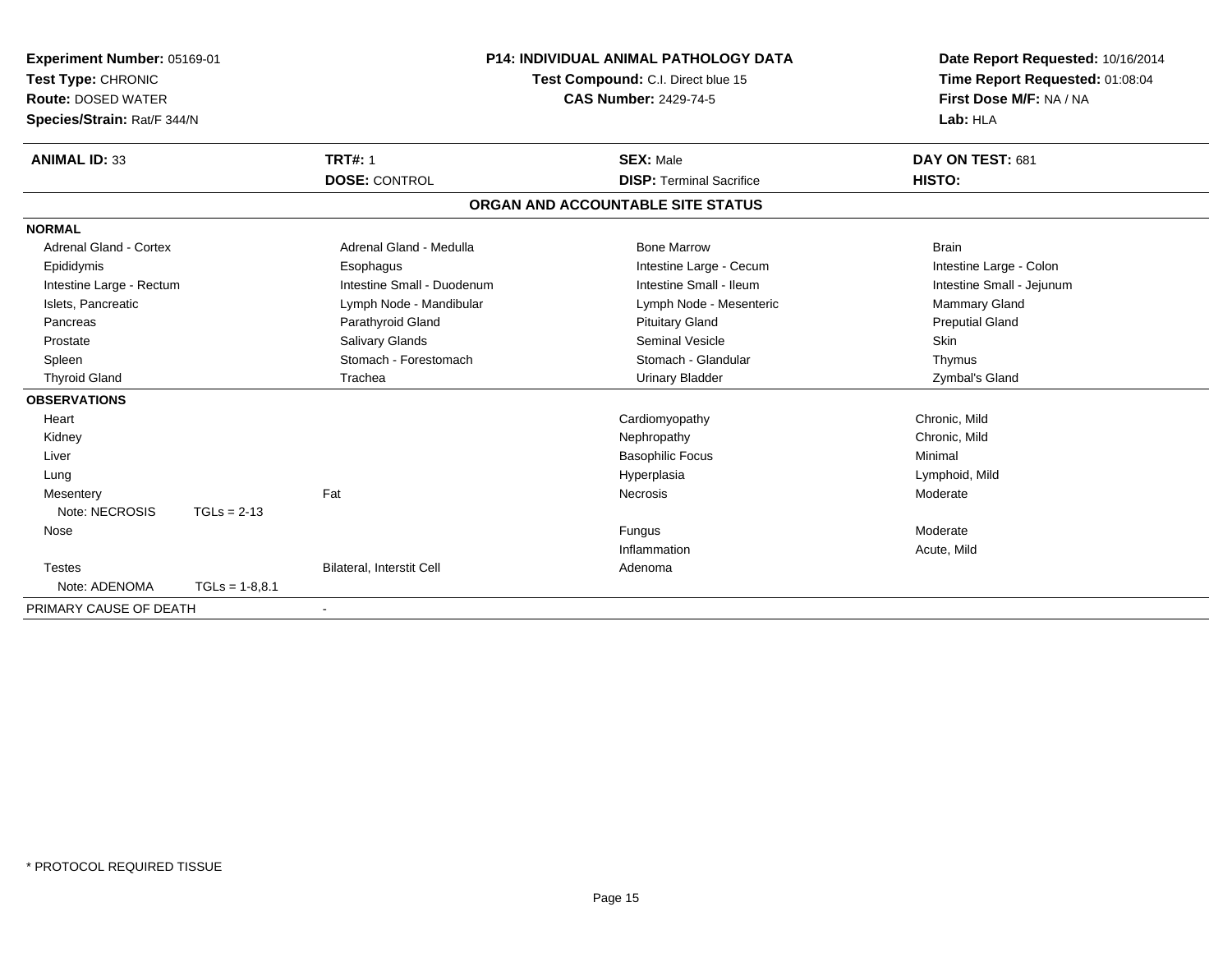| Experiment Number: 05169-01<br>Test Type: CHRONIC<br><b>Route: DOSED WATER</b><br>Species/Strain: Rat/F 344/N |                                        | <b>P14: INDIVIDUAL ANIMAL PATHOLOGY DATA</b><br>Test Compound: C.I. Direct blue 15<br><b>CAS Number: 2429-74-5</b> | Date Report Requested: 10/16/2014<br>Time Report Requested: 01:08:04<br>First Dose M/F: NA / NA<br>Lab: HLA |  |
|---------------------------------------------------------------------------------------------------------------|----------------------------------------|--------------------------------------------------------------------------------------------------------------------|-------------------------------------------------------------------------------------------------------------|--|
| <b>ANIMAL ID: 34</b>                                                                                          | <b>TRT#: 1</b><br><b>DOSE: CONTROL</b> | <b>SEX: Male</b><br><b>DISP: Moribund</b>                                                                          | DAY ON TEST: 333<br>HISTO:                                                                                  |  |
|                                                                                                               |                                        | ORGAN AND ACCOUNTABLE SITE STATUS                                                                                  |                                                                                                             |  |
| <b>NORMAL</b>                                                                                                 |                                        |                                                                                                                    |                                                                                                             |  |
| <b>Adrenal Gland - Cortex</b>                                                                                 | Adrenal Gland - Medulla                | <b>Bone Marrow</b>                                                                                                 | <b>Brain</b>                                                                                                |  |
| Epididymis                                                                                                    | Esophagus                              | Heart                                                                                                              | Intestine Large - Cecum                                                                                     |  |
| Intestine Large - Colon                                                                                       | Intestine Large - Rectum               | Intestine Small - Duodenum                                                                                         | Intestine Small - Ileum                                                                                     |  |
| Intestine Small - Jejunum                                                                                     | Islets, Pancreatic                     | Kidney                                                                                                             | Lymph Node - Mandibular                                                                                     |  |
| Mammary Gland                                                                                                 | Pancreas                               | Parathyroid Gland                                                                                                  | <b>Pituitary Gland</b>                                                                                      |  |
| Prostate                                                                                                      | Salivary Glands                        | <b>Seminal Vesicle</b>                                                                                             | <b>Skin</b>                                                                                                 |  |
| Stomach - Forestomach                                                                                         | Stomach - Glandular                    | Thymus                                                                                                             | <b>Thyroid Gland</b>                                                                                        |  |
| Trachea                                                                                                       | <b>Urinary Bladder</b>                 | Zymbal's Gland                                                                                                     |                                                                                                             |  |
| <b>OBSERVATIONS</b>                                                                                           |                                        |                                                                                                                    |                                                                                                             |  |
| Liver                                                                                                         | <b>Bile Duct</b>                       | Hyperplasia                                                                                                        | Mild                                                                                                        |  |
| Lung                                                                                                          |                                        | Congestion                                                                                                         | Moderate                                                                                                    |  |
| Note: CONGESTION<br>$TGLS = 5-4,4.1$                                                                          |                                        |                                                                                                                    |                                                                                                             |  |
| Lymph Node                                                                                                    | Mesenteric                             | Hemorrhage                                                                                                         | Mild                                                                                                        |  |
| Nose                                                                                                          |                                        | Fungus                                                                                                             | Marked                                                                                                      |  |
|                                                                                                               |                                        | Inflammation                                                                                                       | Acute, Moderate                                                                                             |  |
| <b>Preputial Gland</b>                                                                                        |                                        | Atrophy                                                                                                            | Marked                                                                                                      |  |
|                                                                                                               |                                        | Ectasia                                                                                                            | Marked                                                                                                      |  |
| Spleen                                                                                                        |                                        | Atrophy                                                                                                            | Marked                                                                                                      |  |
| [Atrophy TGLS = $3-3$ ]                                                                                       |                                        |                                                                                                                    |                                                                                                             |  |
| <b>Testes</b>                                                                                                 | <b>Interstit Cell</b>                  | Hyperplasia                                                                                                        | Mild                                                                                                        |  |
| PRIMARY CAUSE OF DEATH                                                                                        |                                        |                                                                                                                    |                                                                                                             |  |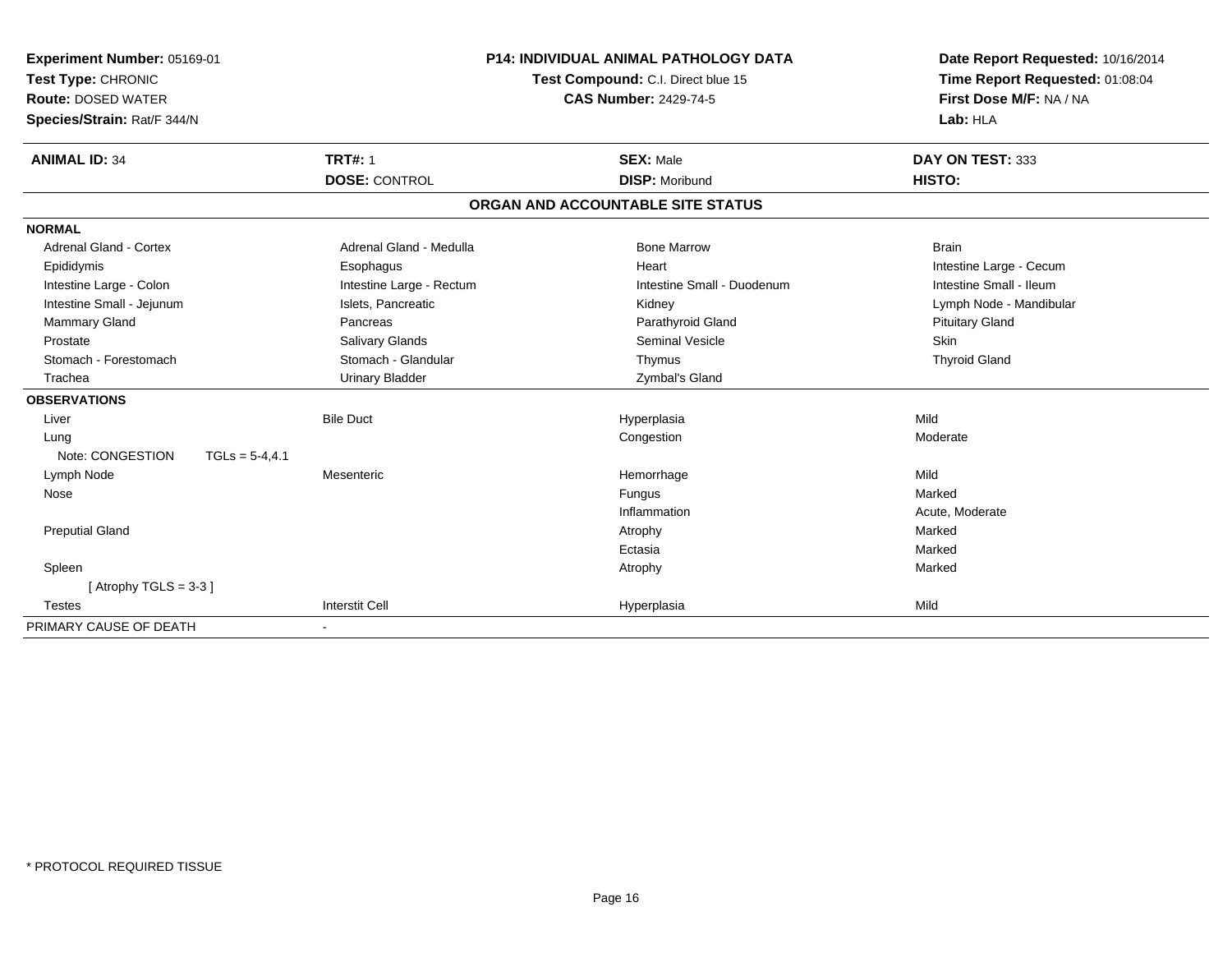| Experiment Number: 05169-01<br>Test Type: CHRONIC<br><b>Route: DOSED WATER</b><br>Species/Strain: Rat/F 344/N |                           | <b>P14: INDIVIDUAL ANIMAL PATHOLOGY DATA</b><br>Test Compound: C.I. Direct blue 15<br><b>CAS Number: 2429-74-5</b> | Date Report Requested: 10/16/2014<br>Time Report Requested: 01:08:04<br>First Dose M/F: NA / NA<br>Lab: HLA |  |
|---------------------------------------------------------------------------------------------------------------|---------------------------|--------------------------------------------------------------------------------------------------------------------|-------------------------------------------------------------------------------------------------------------|--|
| <b>ANIMAL ID: 35</b>                                                                                          | <b>TRT#: 1</b>            | <b>SEX: Male</b>                                                                                                   | DAY ON TEST: 659                                                                                            |  |
|                                                                                                               | <b>DOSE: CONTROL</b>      | <b>DISP: Moribund</b>                                                                                              | HISTO:                                                                                                      |  |
|                                                                                                               |                           | ORGAN AND ACCOUNTABLE SITE STATUS                                                                                  |                                                                                                             |  |
| <b>NORMAL</b>                                                                                                 |                           |                                                                                                                    |                                                                                                             |  |
| <b>Bone Marrow</b>                                                                                            | Epididymis                | Esophagus                                                                                                          | Heart                                                                                                       |  |
| Intestine Large - Cecum                                                                                       | Intestine Large - Colon   | Intestine Large - Rectum                                                                                           | Intestine Small - Duodenum                                                                                  |  |
| Intestine Small - Ileum                                                                                       | Intestine Small - Jejunum | Islets, Pancreatic                                                                                                 | Mammary Gland                                                                                               |  |
| Parathyroid Gland                                                                                             | <b>Pituitary Gland</b>    | Prostate                                                                                                           | Salivary Glands                                                                                             |  |
| <b>Seminal Vesicle</b>                                                                                        | Skin                      | <b>Thyroid Gland</b>                                                                                               | Trachea                                                                                                     |  |
| <b>Urinary Bladder</b>                                                                                        | Zymbal's Gland            |                                                                                                                    |                                                                                                             |  |
| <b>MISSING</b>                                                                                                |                           |                                                                                                                    |                                                                                                             |  |
| Stomach - Forestomach                                                                                         | Stomach - Glandular       | Thymus                                                                                                             |                                                                                                             |  |
| <b>OBSERVATIONS</b>                                                                                           |                           |                                                                                                                    |                                                                                                             |  |
| <b>Adrenal Gland</b>                                                                                          | Cortex                    | Leukemia Mononuclear                                                                                               |                                                                                                             |  |
|                                                                                                               | Medulla                   | Leukemia Mononuclear                                                                                               |                                                                                                             |  |
| <b>Brain</b>                                                                                                  |                           | Hemorrhage                                                                                                         | Moderate                                                                                                    |  |
| Kidney                                                                                                        |                           | Nephropathy                                                                                                        | Chronic, Mild                                                                                               |  |
| Liver                                                                                                         |                           | Leukemia Mononuclear                                                                                               |                                                                                                             |  |
| Note: ML IS STAGE 3                                                                                           |                           |                                                                                                                    |                                                                                                             |  |
| Lung                                                                                                          |                           | Leukemia Mononuclear                                                                                               |                                                                                                             |  |
| Lymph Node                                                                                                    | Mandibular                | Leukemia Mononuclear                                                                                               |                                                                                                             |  |
|                                                                                                               | Mesenteric                | Leukemia Mononuclear                                                                                               |                                                                                                             |  |
| Note: LEUKEMIA MONUC<br>$TGLs = 2-7$                                                                          |                           |                                                                                                                    |                                                                                                             |  |
| Nose                                                                                                          |                           | Fungus                                                                                                             | Moderate                                                                                                    |  |
|                                                                                                               |                           | Inflammation                                                                                                       | Acute, Moderate                                                                                             |  |
| Pancreas                                                                                                      |                           | Leukemia Mononuclear                                                                                               |                                                                                                             |  |
| Note: LEUKEMIA MONUC $TGLs = 3-6.1$                                                                           |                           |                                                                                                                    |                                                                                                             |  |
| <b>Preputial Gland</b>                                                                                        |                           | Atrophy                                                                                                            | Moderate                                                                                                    |  |
| Spleen                                                                                                        |                           | Leukemia Mononuclear                                                                                               |                                                                                                             |  |
| Note: LEUKEMIA MONUC TGLs = 4-3                                                                               |                           |                                                                                                                    |                                                                                                             |  |
| <b>Testes</b>                                                                                                 | Bilateral, Interstit Cell | Adenoma                                                                                                            |                                                                                                             |  |
| Note: ADENOMA<br>$TGLs = 1-8,8.1$                                                                             |                           |                                                                                                                    |                                                                                                             |  |
| PRIMARY CAUSE OF DEATH                                                                                        |                           |                                                                                                                    |                                                                                                             |  |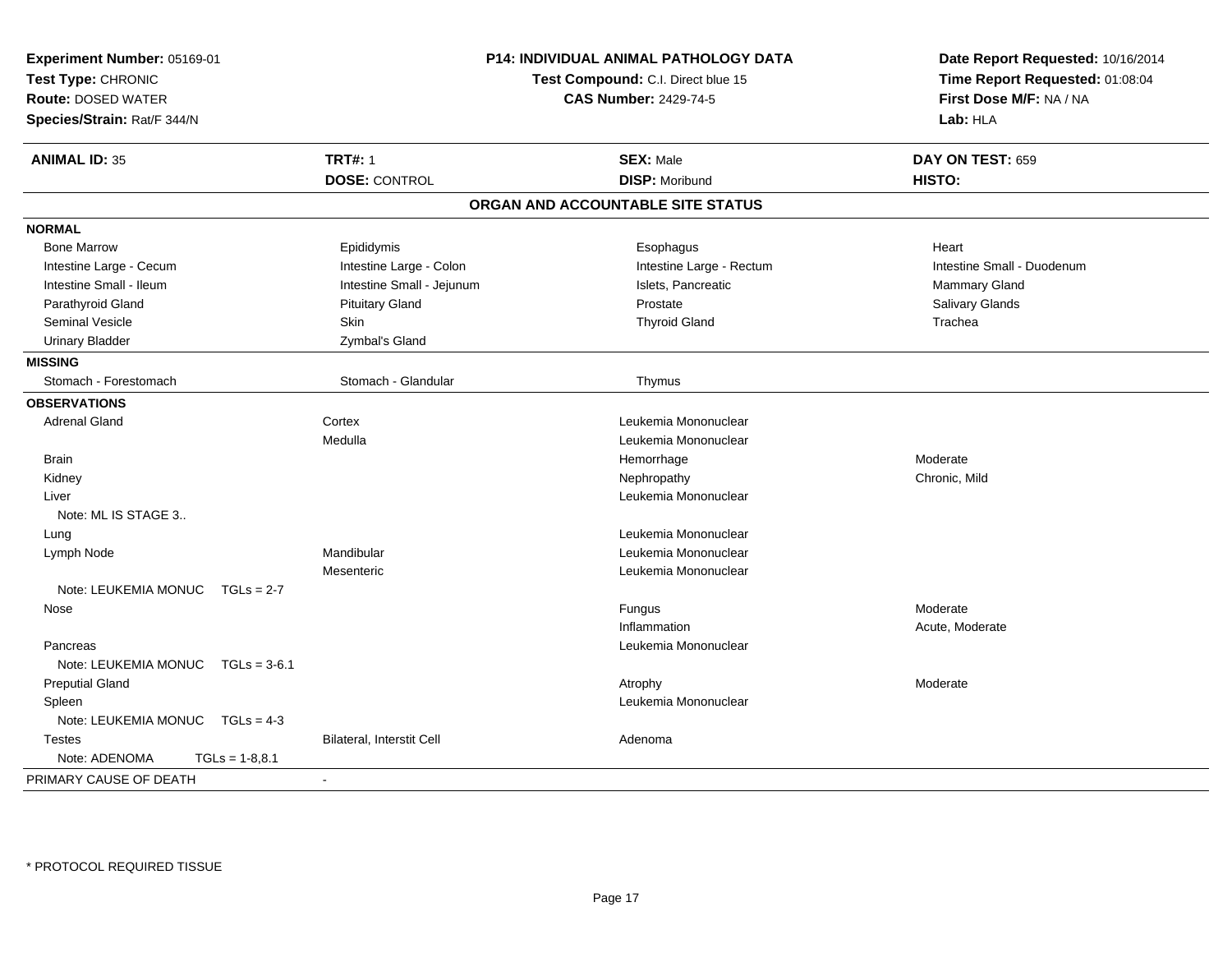| Experiment Number: 05169-01            |                            | <b>P14: INDIVIDUAL ANIMAL PATHOLOGY DATA</b> | Date Report Requested: 10/16/2014 |  |  |
|----------------------------------------|----------------------------|----------------------------------------------|-----------------------------------|--|--|
| Test Type: CHRONIC                     |                            | Test Compound: C.I. Direct blue 15           | Time Report Requested: 01:08:04   |  |  |
| <b>Route: DOSED WATER</b>              |                            | <b>CAS Number: 2429-74-5</b>                 | First Dose M/F: NA / NA           |  |  |
| Species/Strain: Rat/F 344/N            |                            |                                              | Lab: HLA                          |  |  |
| <b>ANIMAL ID: 36</b>                   | <b>TRT#: 1</b>             | <b>SEX: Male</b>                             | DAY ON TEST: 681                  |  |  |
|                                        | <b>DOSE: CONTROL</b>       | <b>DISP: Terminal Sacrifice</b>              | HISTO:                            |  |  |
|                                        |                            | ORGAN AND ACCOUNTABLE SITE STATUS            |                                   |  |  |
| <b>NORMAL</b>                          |                            |                                              |                                   |  |  |
| <b>Adrenal Gland - Cortex</b>          | Adrenal Gland - Medulla    | <b>Bone Marrow</b>                           | <b>Brain</b>                      |  |  |
| Epididymis                             | Esophagus                  | Intestine Large - Cecum                      | Intestine Large - Colon           |  |  |
| Intestine Large - Rectum               | Intestine Small - Duodenum | Intestine Small - Ileum                      | Intestine Small - Jejunum         |  |  |
| Islets, Pancreatic                     | Lymph Node - Mandibular    | Lymph Node - Mesenteric                      | <b>Mammary Gland</b>              |  |  |
| Nose                                   | Parathyroid Gland          | <b>Pituitary Gland</b>                       | Prostate                          |  |  |
| <b>Salivary Glands</b>                 | <b>Seminal Vesicle</b>     | Skin                                         | Spleen                            |  |  |
| Stomach - Forestomach                  | Stomach - Glandular        | Thymus                                       | <b>Thyroid Gland</b>              |  |  |
| Trachea                                | <b>Urinary Bladder</b>     | Zymbal's Gland                               |                                   |  |  |
| <b>OBSERVATIONS</b>                    |                            |                                              |                                   |  |  |
| Heart                                  |                            | Cardiomyopathy                               | Chronic, Mild                     |  |  |
| Kidney                                 |                            | Nephropathy                                  | Chronic, Mild                     |  |  |
| Liver                                  |                            | <b>Basophilic Focus</b>                      | Minimal                           |  |  |
|                                        |                            | Clear Cell Focus                             | Minimal                           |  |  |
|                                        |                            | Hepatodiaphragmatic Nodule                   |                                   |  |  |
| Note: ANOM HEPAT LOB<br>$TGLs = 4-3.1$ |                            |                                              |                                   |  |  |
| Lung                                   |                            | Hyperplasia                                  | Lymphoid, Mild                    |  |  |
| Pancreas                               |                            | Atrophy                                      | Mild                              |  |  |
| <b>Preputial Gland</b>                 |                            | Ectasia                                      | Moderate                          |  |  |
|                                        |                            | Hyperplasia                                  | Squamous, Focal, Moderate         |  |  |
| <b>Testes</b>                          | Bilateral, Interstit Cell  | Adenoma                                      |                                   |  |  |
| Note: ADENOMA<br>$TGLs = 1,2-8,8.1$    |                            |                                              |                                   |  |  |
| PRIMARY CAUSE OF DEATH                 |                            |                                              |                                   |  |  |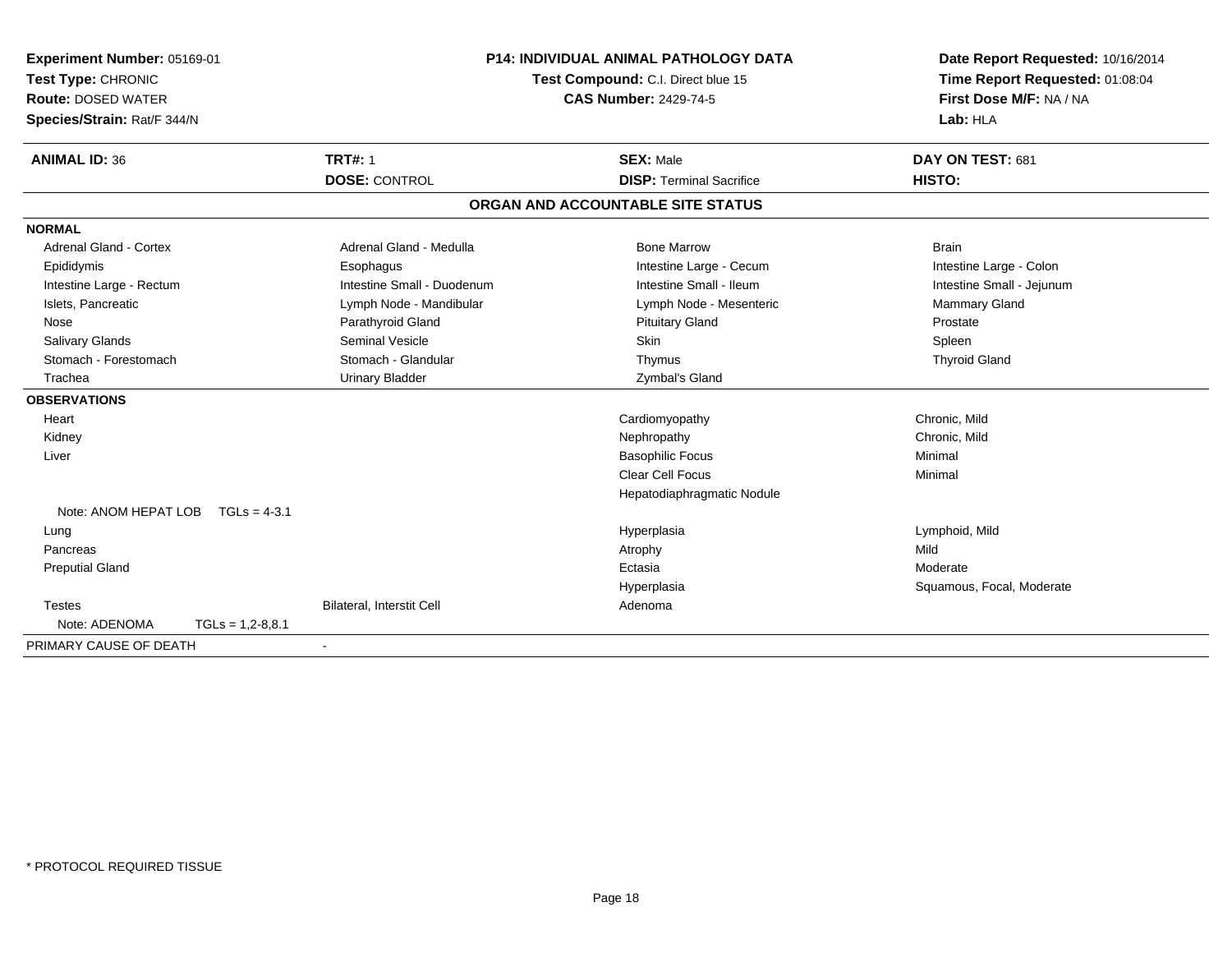| <b>Experiment Number: 05169-01</b>       |                                  | <b>P14: INDIVIDUAL ANIMAL PATHOLOGY DATA</b> | Date Report Requested: 10/16/2014 |  |
|------------------------------------------|----------------------------------|----------------------------------------------|-----------------------------------|--|
| Test Type: CHRONIC                       |                                  | Test Compound: C.I. Direct blue 15           | Time Report Requested: 01:08:04   |  |
| <b>Route: DOSED WATER</b>                |                                  | <b>CAS Number: 2429-74-5</b>                 | First Dose M/F: NA / NA           |  |
| Species/Strain: Rat/F 344/N              |                                  |                                              | Lab: HLA                          |  |
| <b>ANIMAL ID: 37</b>                     | <b>TRT#: 1</b>                   | <b>SEX: Male</b>                             | DAY ON TEST: 681                  |  |
|                                          | <b>DOSE: CONTROL</b>             | <b>DISP: Terminal Sacrifice</b>              | HISTO:                            |  |
|                                          |                                  | ORGAN AND ACCOUNTABLE SITE STATUS            |                                   |  |
| <b>NORMAL</b>                            |                                  |                                              |                                   |  |
| Adrenal Gland - Medulla                  | <b>Bone Marrow</b>               | <b>Brain</b>                                 | Epididymis                        |  |
| Esophagus                                | Intestine Large - Cecum          | Intestine Large - Colon                      | Intestine Large - Rectum          |  |
| Intestine Small - Duodenum               | Intestine Small - Ileum          | Intestine Small - Jejunum                    | Islets, Pancreatic                |  |
| Liver                                    | Lymph Node - Mandibular          | Lymph Node - Mesenteric                      | <b>Mammary Gland</b>              |  |
| Nose                                     | Pancreas                         | Parathyroid Gland                            | <b>Pituitary Gland</b>            |  |
| Salivary Glands                          | <b>Seminal Vesicle</b>           | Skin                                         | Spleen                            |  |
| Stomach - Forestomach                    | Stomach - Glandular              | Thymus                                       | <b>Thyroid Gland</b>              |  |
| Trachea                                  | <b>Urinary Bladder</b>           | Zymbal's Gland                               |                                   |  |
| <b>OBSERVATIONS</b>                      |                                  |                                              |                                   |  |
| <b>Adrenal Gland</b>                     | Cortex                           | Hyperplasia                                  | Focal, Minimal                    |  |
| Heart                                    |                                  | Cardiomyopathy                               | Chronic, Minimal                  |  |
| Kidney                                   |                                  | Nephropathy                                  | Chronic, Moderate                 |  |
| Lung                                     |                                  | Alveolar/Bronchiolar Adenoma                 | Multiple                          |  |
| Note: ALV BRON ADEN<br>$TGLs = 4-4, 4.1$ |                                  |                                              |                                   |  |
| <b>Preputial Gland</b>                   |                                  | Ectasia                                      | Moderate                          |  |
| Prostate                                 |                                  | Hyperplasia                                  | Glandular, Multifocal, Minimal    |  |
| <b>Testes</b>                            | <b>Bilateral, Interstit Cell</b> | Adenoma                                      |                                   |  |
| Note: ADENOMA<br>$TGLs = 1,2-8,8.1$      |                                  |                                              |                                   |  |
| <b>Zymbals GI</b>                        |                                  |                                              |                                   |  |
| Note: ONE GLAND IS PRESENT               |                                  |                                              |                                   |  |
| PRIMARY CAUSE OF DEATH                   |                                  |                                              |                                   |  |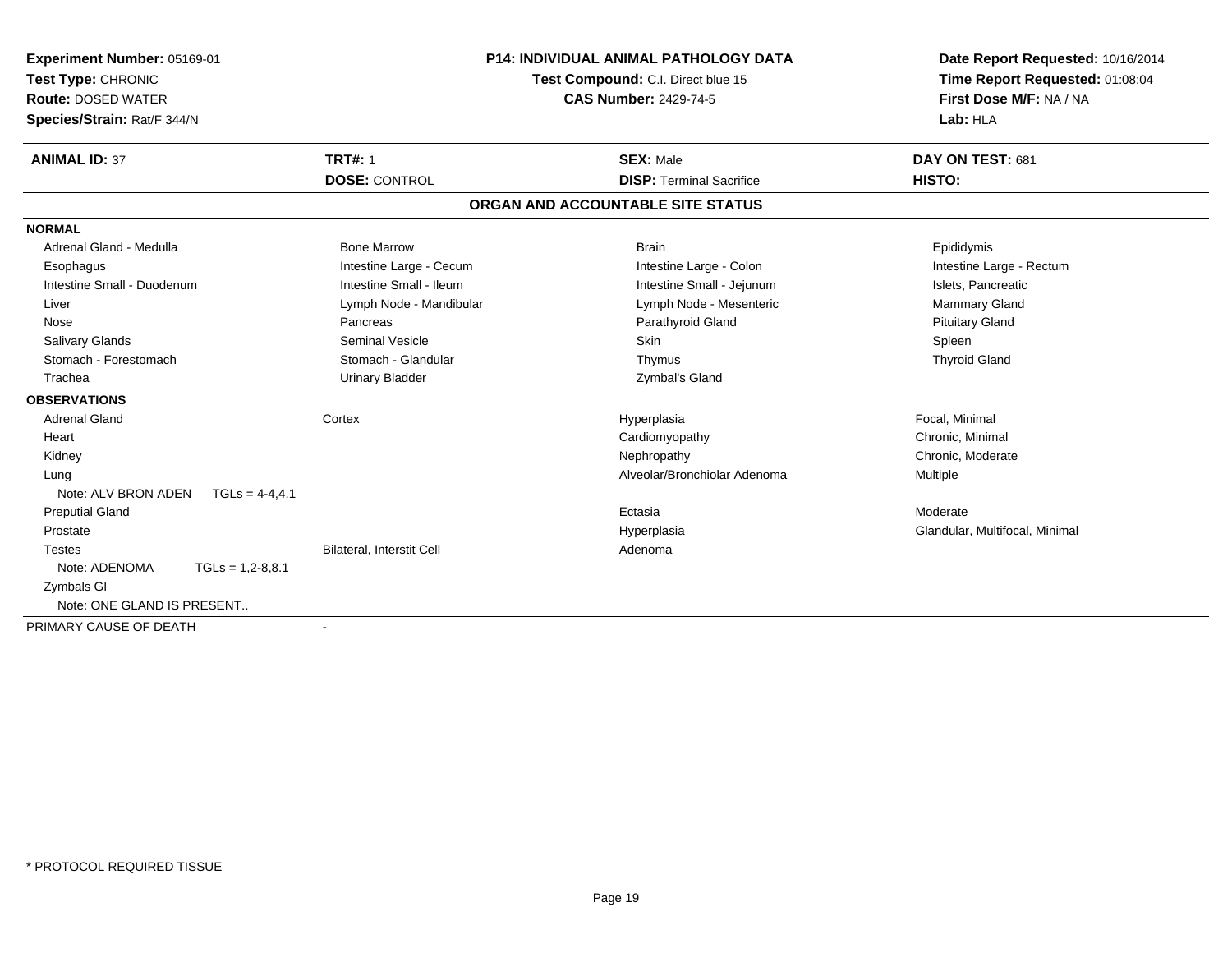| Experiment Number: 05169-01<br>Test Type: CHRONIC<br><b>Route: DOSED WATER</b><br>Species/Strain: Rat/F 344/N |                                  | P14: INDIVIDUAL ANIMAL PATHOLOGY DATA<br>Test Compound: C.I. Direct blue 15<br><b>CAS Number: 2429-74-5</b> | Date Report Requested: 10/16/2014<br>Time Report Requested: 01:08:04<br>First Dose M/F: NA / NA<br>Lab: HLA |
|---------------------------------------------------------------------------------------------------------------|----------------------------------|-------------------------------------------------------------------------------------------------------------|-------------------------------------------------------------------------------------------------------------|
| <b>ANIMAL ID: 38</b>                                                                                          | <b>TRT#: 1</b>                   | <b>SEX: Male</b>                                                                                            | DAY ON TEST: 681                                                                                            |
|                                                                                                               | <b>DOSE: CONTROL</b>             | <b>DISP: Terminal Sacrifice</b>                                                                             | HISTO:                                                                                                      |
|                                                                                                               |                                  | ORGAN AND ACCOUNTABLE SITE STATUS                                                                           |                                                                                                             |
| <b>NORMAL</b>                                                                                                 |                                  |                                                                                                             |                                                                                                             |
| Adrenal Gland - Cortex                                                                                        | Adrenal Gland - Medulla          | <b>Bone Marrow</b>                                                                                          | <b>Brain</b>                                                                                                |
| Epididymis                                                                                                    | Esophagus                        | Intestine Large - Cecum                                                                                     | Intestine Large - Colon                                                                                     |
| Intestine Large - Rectum                                                                                      | Intestine Small - Duodenum       | Intestine Small - Ileum                                                                                     | Intestine Small - Jejunum                                                                                   |
| Islets, Pancreatic                                                                                            | Lymph Node - Mandibular          | Lymph Node - Mesenteric                                                                                     | Mammary Gland                                                                                               |
| Nose                                                                                                          | Pancreas                         | Parathyroid Gland                                                                                           | Prostate                                                                                                    |
| Salivary Glands                                                                                               | <b>Seminal Vesicle</b>           | <b>Skin</b>                                                                                                 | Spleen                                                                                                      |
| Stomach - Forestomach                                                                                         | Stomach - Glandular              | Thymus                                                                                                      | <b>Thyroid Gland</b>                                                                                        |
| Trachea                                                                                                       | <b>Urinary Bladder</b>           | Zymbal's Gland                                                                                              |                                                                                                             |
| <b>OBSERVATIONS</b>                                                                                           |                                  |                                                                                                             |                                                                                                             |
| Heart                                                                                                         |                                  | Cardiomyopathy                                                                                              | Chronic, Mild                                                                                               |
| Kidney                                                                                                        |                                  | Nephropathy                                                                                                 | Chronic, Mild                                                                                               |
| Liver                                                                                                         |                                  | <b>Basophilic Focus</b>                                                                                     | Minimal                                                                                                     |
|                                                                                                               |                                  | Hepatodiaphragmatic Nodule                                                                                  |                                                                                                             |
| Note: ANOM HEPAT LOB $TGLs = 5-3.1$                                                                           |                                  |                                                                                                             |                                                                                                             |
| Lung                                                                                                          |                                  | Hyperplasia                                                                                                 | Lymphoid, Mild                                                                                              |
| <b>Pituitary Gland</b>                                                                                        | Pars Distalis                    | Adenoma                                                                                                     |                                                                                                             |
| [Adenoma TGLS = $6-2$ ]                                                                                       |                                  |                                                                                                             |                                                                                                             |
| <b>Preputial Gland</b>                                                                                        |                                  | Carcinoma                                                                                                   |                                                                                                             |
|                                                                                                               |                                  | Hyperplasia                                                                                                 | Focal. Moderate                                                                                             |
|                                                                                                               |                                  | Hyperplasia                                                                                                 | Squamous, Focal, Mild                                                                                       |
| Note: CARCINOMA<br>$TGLs = 1-8.2,13$                                                                          |                                  |                                                                                                             |                                                                                                             |
| <b>Testes</b>                                                                                                 | <b>Bilateral, Interstit Cell</b> | Adenoma                                                                                                     |                                                                                                             |
| Note: ADENOMA<br>$TGLs = 2,3-8,8.1$                                                                           |                                  |                                                                                                             |                                                                                                             |
| PRIMARY CAUSE OF DEATH                                                                                        |                                  |                                                                                                             |                                                                                                             |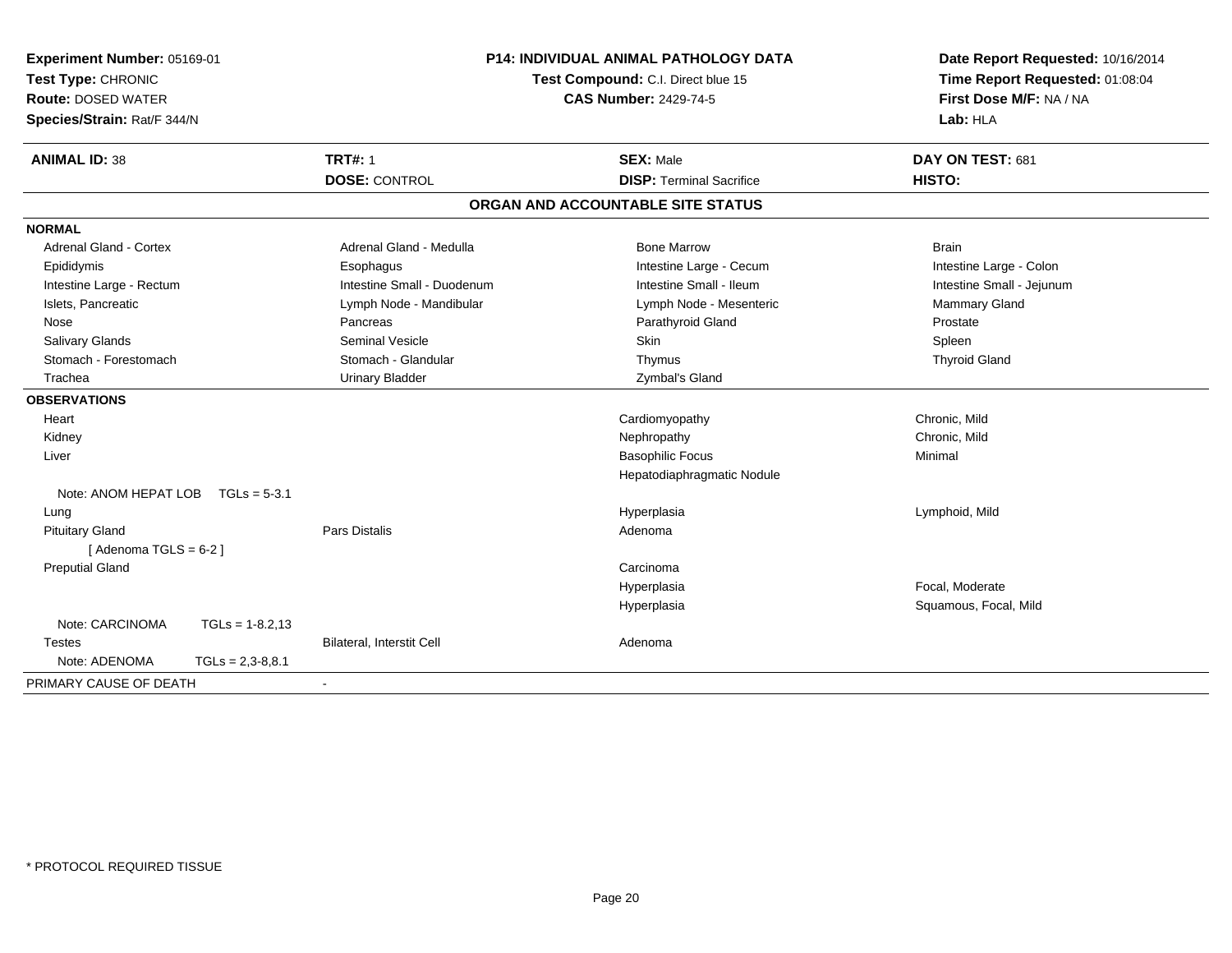| Experiment Number: 05169-01<br>Test Type: CHRONIC<br><b>Route: DOSED WATER</b><br>Species/Strain: Rat/F 344/N<br><b>TRT#: 1</b><br><b>ANIMAL ID: 39</b> |                  |                           | <b>P14: INDIVIDUAL ANIMAL PATHOLOGY DATA</b><br>Test Compound: C.I. Direct blue 15<br><b>CAS Number: 2429-74-5</b> |                                       |  | Date Report Requested: 10/16/2014<br>Time Report Requested: 01:08:04<br>First Dose M/F: NA / NA<br>Lab: HLA |  |
|---------------------------------------------------------------------------------------------------------------------------------------------------------|------------------|---------------------------|--------------------------------------------------------------------------------------------------------------------|---------------------------------------|--|-------------------------------------------------------------------------------------------------------------|--|
|                                                                                                                                                         |                  | <b>DOSE: CONTROL</b>      |                                                                                                                    | <b>SEX: Male</b><br><b>DISP: Dead</b> |  | DAY ON TEST: 637<br>HISTO:                                                                                  |  |
|                                                                                                                                                         |                  |                           |                                                                                                                    | ORGAN AND ACCOUNTABLE SITE STATUS     |  |                                                                                                             |  |
| <b>NORMAL</b>                                                                                                                                           |                  |                           |                                                                                                                    |                                       |  |                                                                                                             |  |
| <b>Adrenal Gland - Cortex</b>                                                                                                                           |                  | <b>Brain</b>              |                                                                                                                    | Epididymis                            |  | Esophagus                                                                                                   |  |
| Heart                                                                                                                                                   |                  | Intestine Large - Cecum   |                                                                                                                    | Intestine Large - Colon               |  | Intestine Large - Rectum                                                                                    |  |
| Intestine Small - Duodenum                                                                                                                              |                  | Intestine Small - Ileum   |                                                                                                                    | Intestine Small - Jejunum             |  | Islets, Pancreatic                                                                                          |  |
| Lymph Node - Mandibular                                                                                                                                 |                  | <b>Mammary Gland</b>      |                                                                                                                    | Pancreas                              |  | Parathyroid Gland                                                                                           |  |
| <b>Pituitary Gland</b>                                                                                                                                  |                  | Prostate                  |                                                                                                                    | <b>Salivary Glands</b>                |  | <b>Seminal Vesicle</b>                                                                                      |  |
| Skin                                                                                                                                                    |                  | Spleen                    |                                                                                                                    | Stomach - Forestomach                 |  | Stomach - Glandular                                                                                         |  |
| <b>Thyroid Gland</b>                                                                                                                                    |                  | Trachea                   |                                                                                                                    | <b>Urinary Bladder</b>                |  | Zymbal's Gland                                                                                              |  |
| <b>MISSING</b>                                                                                                                                          |                  |                           |                                                                                                                    |                                       |  |                                                                                                             |  |
| Thymus                                                                                                                                                  |                  |                           |                                                                                                                    |                                       |  |                                                                                                             |  |
| <b>AUTO PRECLUDES DIAG.</b>                                                                                                                             |                  |                           |                                                                                                                    |                                       |  |                                                                                                             |  |
| <b>Bone Marrow</b>                                                                                                                                      |                  |                           |                                                                                                                    |                                       |  |                                                                                                             |  |
| <b>OBSERVATIONS</b>                                                                                                                                     |                  |                           |                                                                                                                    |                                       |  |                                                                                                             |  |
| <b>Adrenal Gland</b>                                                                                                                                    |                  | Medulla                   |                                                                                                                    | Pheochromocytoma Benign               |  |                                                                                                             |  |
| Kidney                                                                                                                                                  |                  |                           |                                                                                                                    | Nephropathy                           |  | Chronic, Minimal                                                                                            |  |
| Liver                                                                                                                                                   |                  | Centrilobular             |                                                                                                                    | <b>Necrosis</b>                       |  | Diffuse, Mild                                                                                               |  |
| Lung                                                                                                                                                    |                  |                           |                                                                                                                    | Congestion                            |  | Moderate                                                                                                    |  |
|                                                                                                                                                         |                  |                           |                                                                                                                    | Hyperplasia                           |  | Lymphoid, Mild                                                                                              |  |
| Note: CONGESTION                                                                                                                                        | $TGLS = 2-4,4.1$ |                           |                                                                                                                    |                                       |  |                                                                                                             |  |
| Lymph Node                                                                                                                                              |                  | Mesenteric                |                                                                                                                    | Hyperplasia                           |  | Reticulum Cell, Mild                                                                                        |  |
| Nose                                                                                                                                                    |                  |                           |                                                                                                                    | Fungus                                |  |                                                                                                             |  |
|                                                                                                                                                         |                  |                           |                                                                                                                    | Inflammation                          |  | Acute, Moderate                                                                                             |  |
|                                                                                                                                                         |                  |                           |                                                                                                                    | Inflammation                          |  | Acute, Mild                                                                                                 |  |
| <b>Preputial Gland</b>                                                                                                                                  |                  |                           |                                                                                                                    | Atrophy                               |  | Moderate                                                                                                    |  |
| <b>Testes</b>                                                                                                                                           |                  | Bilateral, Interstit Cell |                                                                                                                    | Adenoma                               |  |                                                                                                             |  |
| PRIMARY CAUSE OF DEATH                                                                                                                                  |                  |                           |                                                                                                                    |                                       |  |                                                                                                             |  |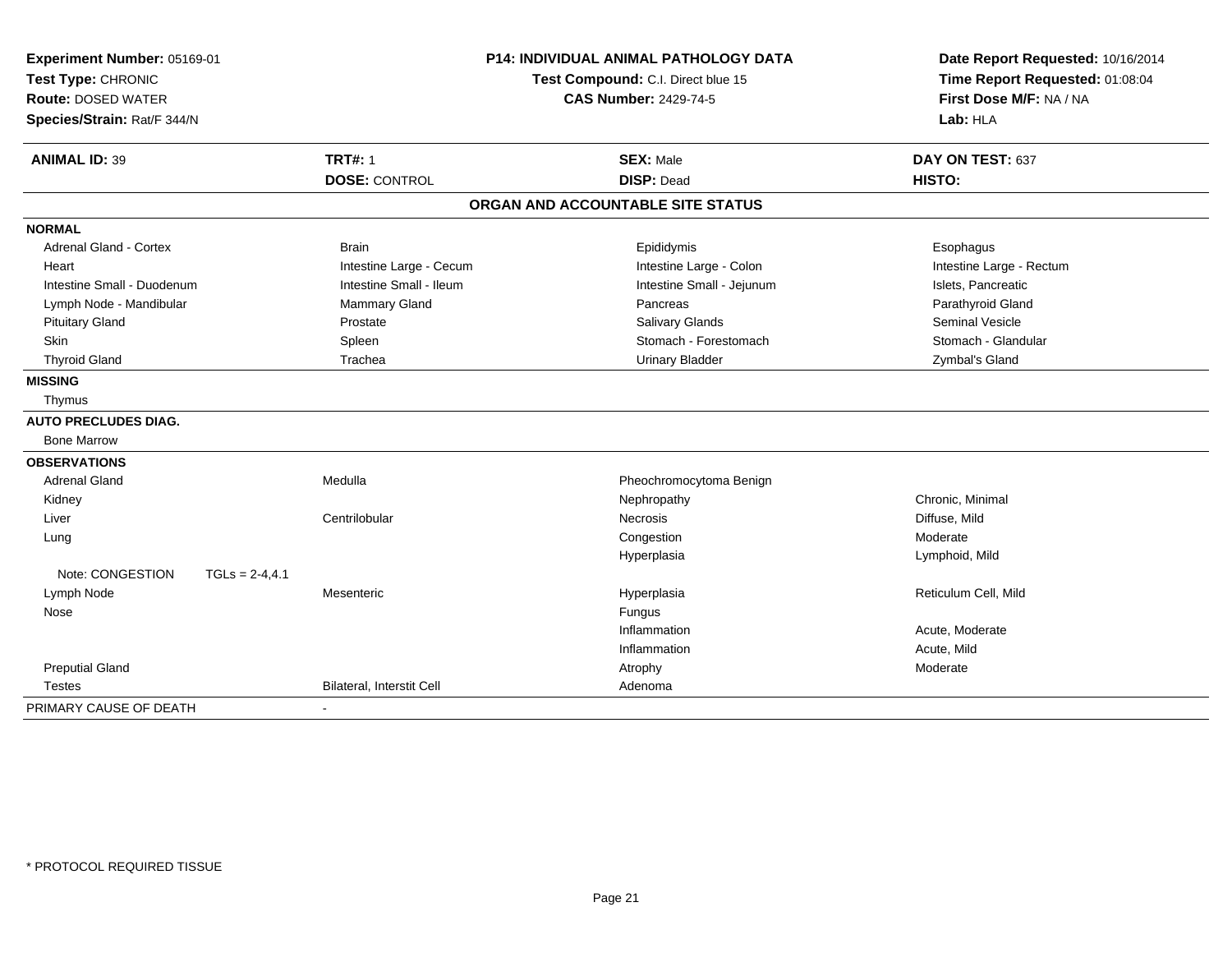| Experiment Number: 05169-01<br>Test Type: CHRONIC<br><b>Route: DOSED WATER</b><br>Species/Strain: Rat/F 344/N |                  | <b>P14: INDIVIDUAL ANIMAL PATHOLOGY DATA</b><br>Test Compound: C.I. Direct blue 15 | Date Report Requested: 10/16/2014<br>Time Report Requested: 01:08:04<br>First Dose M/F: NA / NA<br>Lab: HLA |                            |
|---------------------------------------------------------------------------------------------------------------|------------------|------------------------------------------------------------------------------------|-------------------------------------------------------------------------------------------------------------|----------------------------|
| <b>ANIMAL ID: 40</b>                                                                                          |                  | <b>TRT#: 1</b><br><b>DOSE: CONTROL</b>                                             | <b>SEX: Male</b><br><b>DISP: Dead</b>                                                                       | DAY ON TEST: 565<br>HISTO: |
|                                                                                                               |                  |                                                                                    | ORGAN AND ACCOUNTABLE SITE STATUS                                                                           |                            |
| <b>NORMAL</b>                                                                                                 |                  |                                                                                    |                                                                                                             |                            |
| <b>Adrenal Gland - Cortex</b>                                                                                 |                  | Adrenal Gland - Medulla                                                            | <b>Brain</b>                                                                                                | Epididymis                 |
| Esophagus                                                                                                     |                  | Intestine Large - Cecum                                                            | Intestine Large - Colon                                                                                     | Intestine Large - Rectum   |
| Intestine Small - Duodenum                                                                                    |                  | Intestine Small - Ileum                                                            | Intestine Small - Jejunum                                                                                   | Islets, Pancreatic         |
| Lymph Node - Mandibular                                                                                       |                  | Lymph Node - Mesenteric                                                            | Mammary Gland                                                                                               | Pancreas                   |
| Parathyroid Gland                                                                                             |                  | <b>Pituitary Gland</b>                                                             | <b>Salivary Glands</b>                                                                                      | <b>Skin</b>                |
| Stomach - Forestomach                                                                                         |                  | Stomach - Glandular                                                                | Thymus                                                                                                      | <b>Thyroid Gland</b>       |
| Trachea                                                                                                       |                  | <b>Urinary Bladder</b>                                                             | Zymbal's Gland                                                                                              |                            |
| <b>OBSERVATIONS</b>                                                                                           |                  |                                                                                    |                                                                                                             |                            |
| <b>Bone Marrow</b>                                                                                            |                  |                                                                                    | Hyperplasia                                                                                                 | Mild                       |
| Heart                                                                                                         |                  |                                                                                    | Cardiomyopathy                                                                                              | Chronic, Mild              |
| Kidney                                                                                                        |                  |                                                                                    | Nephropathy                                                                                                 | Chronic, Minimal           |
| Liver                                                                                                         |                  | Centrilobular                                                                      | Degeneration                                                                                                | Diffuse, Mild              |
|                                                                                                               |                  |                                                                                    | Pigmentation                                                                                                | Minimal                    |
| Lung                                                                                                          |                  |                                                                                    | Hyperplasia                                                                                                 | Lymphoid, Mild             |
| Nose                                                                                                          |                  |                                                                                    | Fungus                                                                                                      | Moderate                   |
|                                                                                                               |                  |                                                                                    | Inflammation                                                                                                | Acute, Moderate            |
| <b>Preputial Gland</b>                                                                                        |                  | <b>Bilateral</b>                                                                   | Adenoma                                                                                                     |                            |
| Note: ADENOMA                                                                                                 | $TGLs = 1-8.4$   |                                                                                    |                                                                                                             |                            |
| Prostate                                                                                                      |                  |                                                                                    | Inflammation                                                                                                | Chronic Active, Mild       |
| <b>Seminal Vesicle</b>                                                                                        |                  |                                                                                    | Inflammation                                                                                                | Chronic Active, Marked     |
| Spleen                                                                                                        |                  |                                                                                    | Hematopoietic Cell Proliferation                                                                            | Moderate                   |
| <b>Testes</b>                                                                                                 |                  | Bilateral, Interstit Cell                                                          | Adenoma                                                                                                     |                            |
| Note: ADENOMA                                                                                                 | $TGLs = 3-8.8.1$ |                                                                                    |                                                                                                             |                            |
| PRIMARY CAUSE OF DEATH                                                                                        |                  |                                                                                    |                                                                                                             |                            |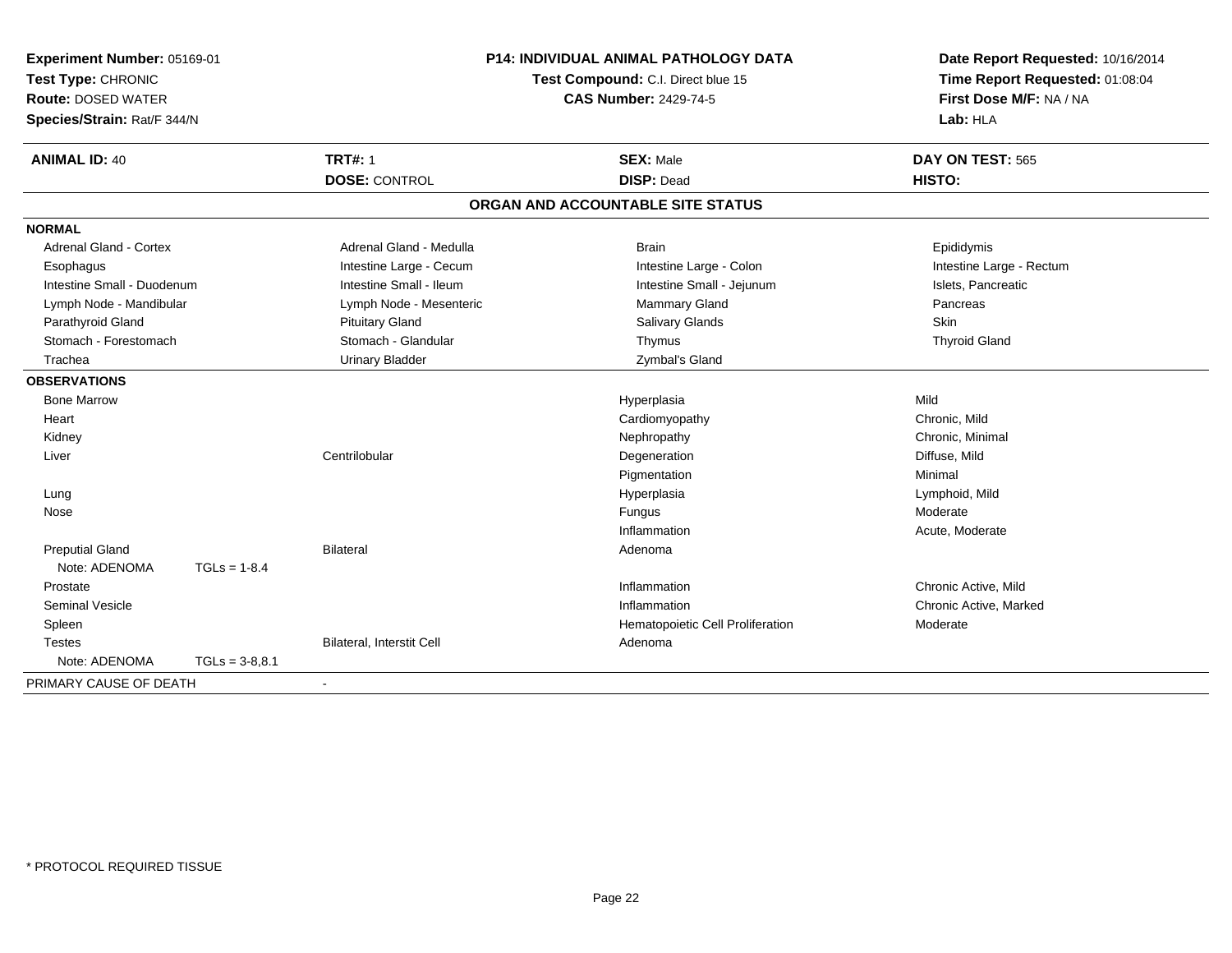| Experiment Number: 05169-01 |                    |                           | <b>P14: INDIVIDUAL ANIMAL PATHOLOGY DATA</b>                       |                                   |  | Date Report Requested: 10/16/2014                          |  |
|-----------------------------|--------------------|---------------------------|--------------------------------------------------------------------|-----------------------------------|--|------------------------------------------------------------|--|
| Test Type: CHRONIC          |                    |                           | Test Compound: C.I. Direct blue 15<br><b>CAS Number: 2429-74-5</b> |                                   |  | Time Report Requested: 01:08:04<br>First Dose M/F: NA / NA |  |
| <b>Route: DOSED WATER</b>   |                    |                           |                                                                    |                                   |  |                                                            |  |
| Species/Strain: Rat/F 344/N |                    |                           |                                                                    |                                   |  | Lab: HLA                                                   |  |
| <b>ANIMAL ID: 41</b>        |                    | <b>TRT#: 1</b>            |                                                                    | <b>SEX: Male</b>                  |  | DAY ON TEST: 681                                           |  |
|                             |                    | <b>DOSE: CONTROL</b>      |                                                                    | <b>DISP: Terminal Sacrifice</b>   |  | HISTO:                                                     |  |
|                             |                    |                           |                                                                    | ORGAN AND ACCOUNTABLE SITE STATUS |  |                                                            |  |
| <b>NORMAL</b>               |                    |                           |                                                                    |                                   |  |                                                            |  |
| Adrenal Gland - Cortex      |                    | <b>Bone Marrow</b>        |                                                                    | <b>Brain</b>                      |  | Epididymis                                                 |  |
| Esophagus                   |                    | Intestine Large - Cecum   |                                                                    | Intestine Large - Colon           |  | Intestine Large - Rectum                                   |  |
| Intestine Small - Duodenum  |                    | Intestine Small - Ileum   |                                                                    | Intestine Small - Jejunum         |  | Islets, Pancreatic                                         |  |
| Lymph Node - Mandibular     |                    | Lymph Node - Mesenteric   |                                                                    | Mammary Gland                     |  | Nose                                                       |  |
| Pancreas                    |                    | Parathyroid Gland         |                                                                    | <b>Pituitary Gland</b>            |  | <b>Preputial Gland</b>                                     |  |
| Prostate                    |                    | <b>Salivary Glands</b>    |                                                                    | Seminal Vesicle                   |  | <b>Skin</b>                                                |  |
| Spleen                      |                    | Stomach - Forestomach     |                                                                    | Stomach - Glandular               |  | Thymus                                                     |  |
| <b>Thyroid Gland</b>        |                    | Trachea                   |                                                                    | <b>Urinary Bladder</b>            |  |                                                            |  |
| <b>OBSERVATIONS</b>         |                    |                           |                                                                    |                                   |  |                                                            |  |
| <b>Adrenal Gland</b>        |                    | Medulla                   |                                                                    | Pheochromocytoma Benign           |  |                                                            |  |
| Heart                       |                    |                           |                                                                    | Cardiomyopathy                    |  | Chronic, Mild                                              |  |
| Kidney                      |                    |                           |                                                                    | Nephropathy                       |  | Chronic, Moderate                                          |  |
| Liver                       |                    |                           |                                                                    | <b>Basophilic Focus</b>           |  | Minimal                                                    |  |
|                             |                    | <b>Bile Duct</b>          |                                                                    | Hyperplasia                       |  | Mild                                                       |  |
| Lung                        |                    |                           |                                                                    | Hyperplasia                       |  | Lymphoid, Mild                                             |  |
| <b>Testes</b>               |                    | Bilateral, Interstit Cell |                                                                    | Adenoma                           |  |                                                            |  |
| Note: ADENOMA               | $TGLs = 1,2-8,8.1$ |                           |                                                                    |                                   |  |                                                            |  |
| Zymbal's Gland              |                    |                           |                                                                    | Ectasia                           |  | Moderate                                                   |  |
| PRIMARY CAUSE OF DEATH      |                    | $\overline{\phantom{a}}$  |                                                                    |                                   |  |                                                            |  |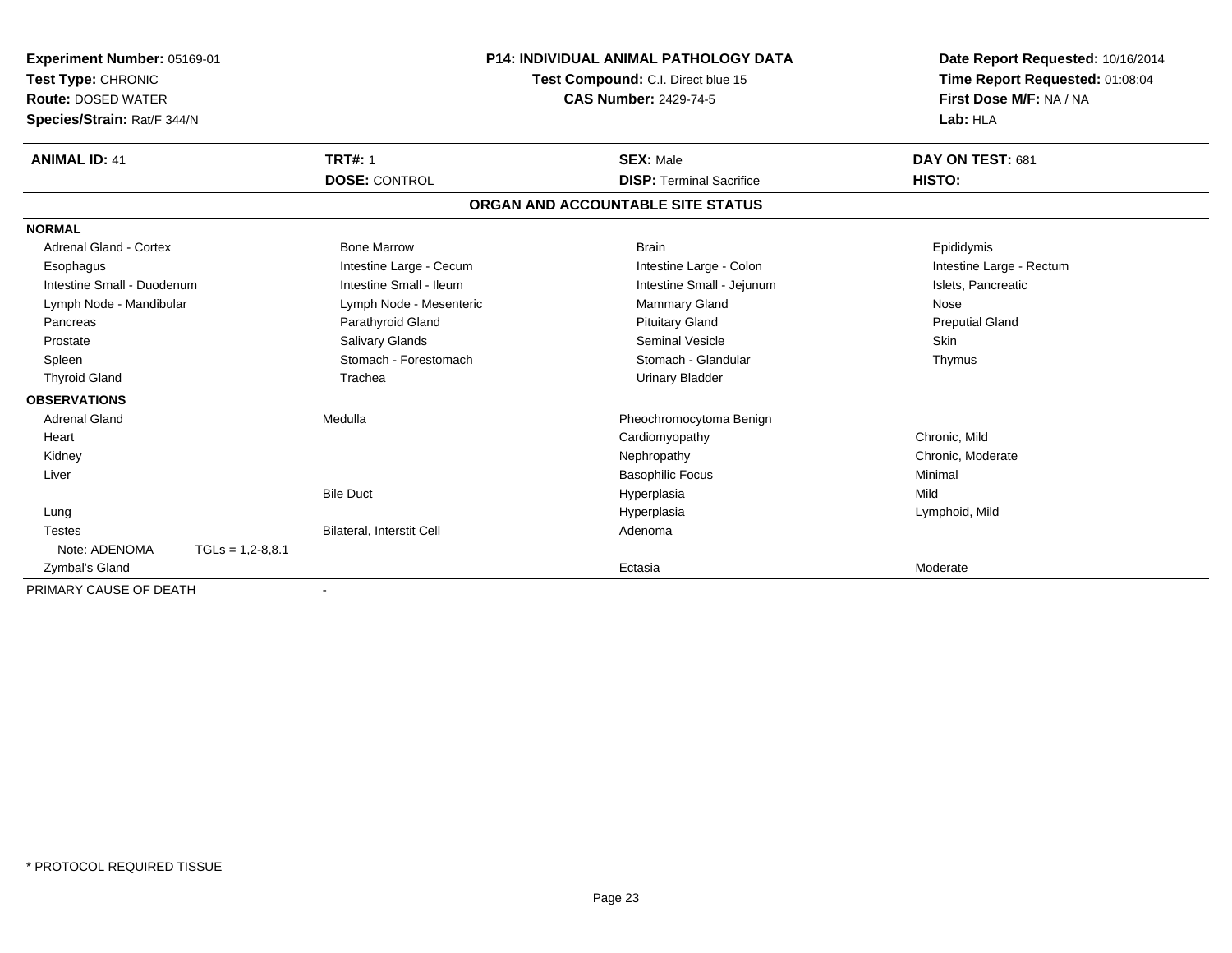| Experiment Number: 05169-01<br>Test Type: CHRONIC<br><b>Route: DOSED WATER</b><br>Species/Strain: Rat/F 344/N |                            | <b>P14: INDIVIDUAL ANIMAL PATHOLOGY DATA</b><br>Test Compound: C.I. Direct blue 15<br><b>CAS Number: 2429-74-5</b> | Date Report Requested: 10/16/2014<br>Time Report Requested: 01:08:04<br>First Dose M/F: NA / NA<br>Lab: HLA |
|---------------------------------------------------------------------------------------------------------------|----------------------------|--------------------------------------------------------------------------------------------------------------------|-------------------------------------------------------------------------------------------------------------|
| <b>ANIMAL ID: 42</b>                                                                                          | <b>TRT#: 1</b>             | <b>SEX: Male</b>                                                                                                   | DAY ON TEST: 681                                                                                            |
|                                                                                                               | <b>DOSE: CONTROL</b>       | <b>DISP: Terminal Sacrifice</b>                                                                                    | HISTO:                                                                                                      |
|                                                                                                               |                            | ORGAN AND ACCOUNTABLE SITE STATUS                                                                                  |                                                                                                             |
| <b>NORMAL</b>                                                                                                 |                            |                                                                                                                    |                                                                                                             |
| <b>Adrenal Gland - Cortex</b>                                                                                 | Adrenal Gland - Medulla    | <b>Bone Marrow</b>                                                                                                 | <b>Brain</b>                                                                                                |
| Epididymis                                                                                                    | Esophagus                  | Intestine Large - Cecum                                                                                            | Intestine Large - Colon                                                                                     |
| Intestine Large - Rectum                                                                                      | Intestine Small - Duodenum | Intestine Small - Ileum                                                                                            | Intestine Small - Jejunum                                                                                   |
| Islets, Pancreatic                                                                                            | Lymph Node - Mandibular    | Lymph Node - Mesenteric                                                                                            | Mammary Gland                                                                                               |
| Nose                                                                                                          | Pancreas                   | Parathyroid Gland                                                                                                  | <b>Preputial Gland</b>                                                                                      |
| <b>Salivary Glands</b>                                                                                        | <b>Seminal Vesicle</b>     | <b>Skin</b>                                                                                                        | Spleen                                                                                                      |
| Stomach - Forestomach                                                                                         | Stomach - Glandular        | Thymus                                                                                                             | Trachea                                                                                                     |
| <b>Urinary Bladder</b>                                                                                        | Zymbal's Gland             |                                                                                                                    |                                                                                                             |
| <b>OBSERVATIONS</b>                                                                                           |                            |                                                                                                                    |                                                                                                             |
| Heart                                                                                                         |                            | Cardiomyopathy                                                                                                     | Chronic, Mild                                                                                               |
| Kidney                                                                                                        |                            | Nephropathy                                                                                                        | Chronic, Moderate                                                                                           |
| Note: NEPHROPATHY<br>$TGLs = 4-5$                                                                             |                            |                                                                                                                    |                                                                                                             |
| Liver                                                                                                         |                            | <b>Basophilic Focus</b>                                                                                            | Minimal                                                                                                     |
| Lung                                                                                                          |                            | Hyperplasia                                                                                                        | Lymphoid, Mild                                                                                              |
| <b>Pituitary Gland</b>                                                                                        | <b>Pars Distalis</b>       | Adenoma                                                                                                            |                                                                                                             |
| [Adenoma TGLS = $5-2$ ]                                                                                       |                            |                                                                                                                    |                                                                                                             |
| Prostate                                                                                                      |                            | Inflammation                                                                                                       | Chronic, Moderate                                                                                           |
| <b>Testes</b>                                                                                                 | Bilateral, Interstit Cell  | Adenoma                                                                                                            |                                                                                                             |
| Note: ADENOMA<br>$TGLs = 1,2-8,8.1$                                                                           |                            |                                                                                                                    |                                                                                                             |
| <b>Thyroid Gland</b>                                                                                          | C Cell                     | Adenoma                                                                                                            |                                                                                                             |
| PRIMARY CAUSE OF DEATH                                                                                        |                            |                                                                                                                    |                                                                                                             |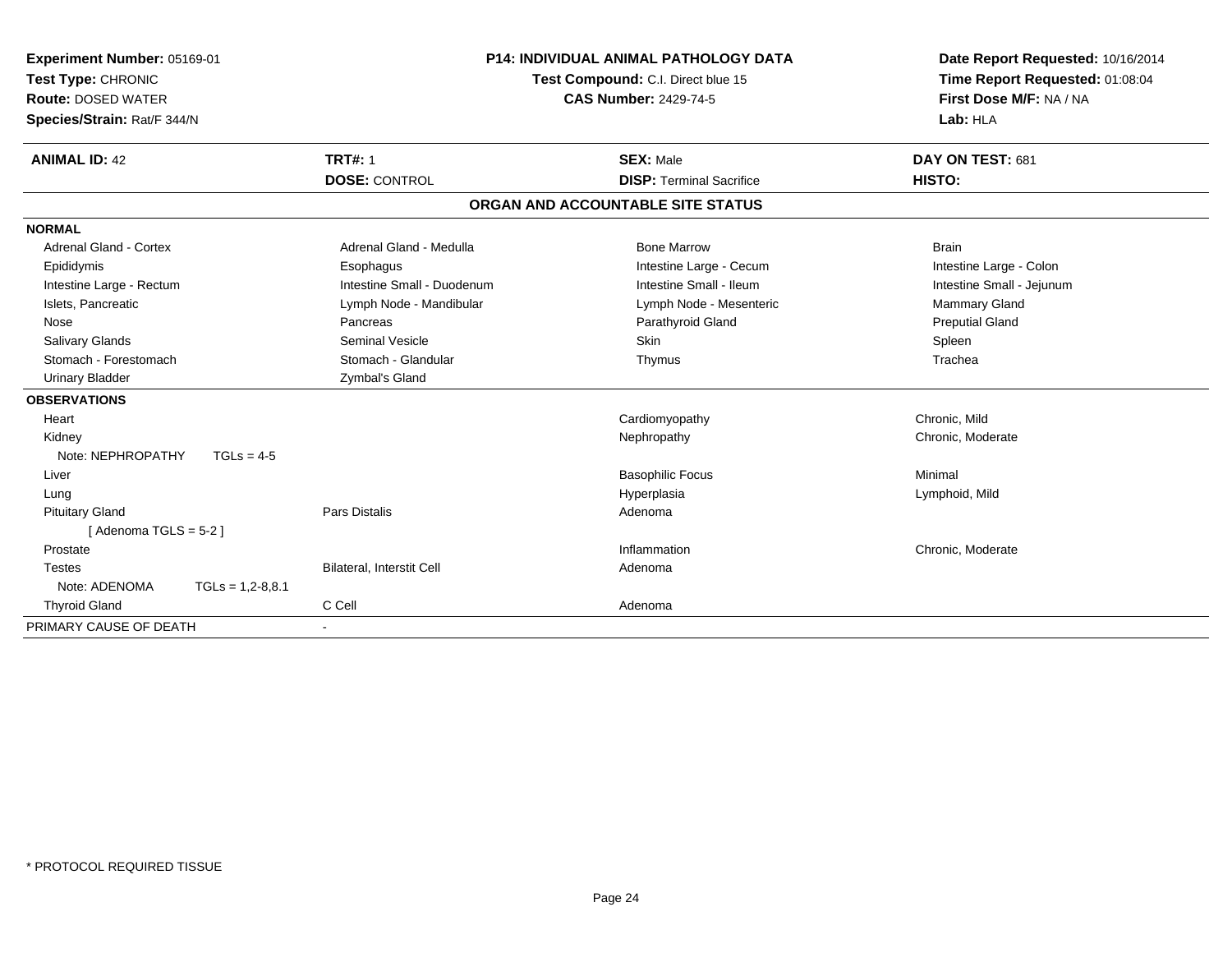| Experiment Number: 05169-01<br>Test Type: CHRONIC<br><b>Route: DOSED WATER</b><br>Species/Strain: Rat/F 344/N |                           | P14: INDIVIDUAL ANIMAL PATHOLOGY DATA<br>Test Compound: C.I. Direct blue 15<br><b>CAS Number: 2429-74-5</b> | Date Report Requested: 10/16/2014<br>Time Report Requested: 01:08:04<br>First Dose M/F: NA / NA<br>Lab: HLA |
|---------------------------------------------------------------------------------------------------------------|---------------------------|-------------------------------------------------------------------------------------------------------------|-------------------------------------------------------------------------------------------------------------|
| <b>ANIMAL ID: 43</b>                                                                                          | <b>TRT#: 1</b>            | <b>SEX: Male</b>                                                                                            | DAY ON TEST: 681                                                                                            |
|                                                                                                               | <b>DOSE: CONTROL</b>      | <b>DISP: Terminal Sacrifice</b>                                                                             | HISTO:                                                                                                      |
|                                                                                                               |                           | ORGAN AND ACCOUNTABLE SITE STATUS                                                                           |                                                                                                             |
| <b>NORMAL</b>                                                                                                 |                           |                                                                                                             |                                                                                                             |
| <b>Adrenal Gland - Cortex</b>                                                                                 | <b>Bone Marrow</b>        | <b>Brain</b>                                                                                                | Epididymis                                                                                                  |
| Esophagus                                                                                                     | Intestine Large - Cecum   | Intestine Large - Colon                                                                                     | Intestine Large - Rectum                                                                                    |
| Intestine Small - Duodenum                                                                                    | Intestine Small - Ileum   | Intestine Small - Jejunum                                                                                   | Islets, Pancreatic                                                                                          |
| <b>Mammary Gland</b>                                                                                          | Nose                      | Pancreas                                                                                                    | Parathyroid Gland                                                                                           |
| Prostate                                                                                                      | Salivary Glands           | <b>Seminal Vesicle</b>                                                                                      | Skin                                                                                                        |
| Stomach - Forestomach                                                                                         | Stomach - Glandular       | Thymus                                                                                                      | <b>Thyroid Gland</b>                                                                                        |
| Trachea                                                                                                       | <b>Urinary Bladder</b>    | Zymbal's Gland                                                                                              |                                                                                                             |
| <b>OBSERVATIONS</b>                                                                                           |                           |                                                                                                             |                                                                                                             |
| <b>Adrenal Gland</b>                                                                                          | Medulla                   | Pheochromocytoma Benign                                                                                     |                                                                                                             |
| [Pheochromocytoma Benign TGLS = $4-2$ ]                                                                       |                           |                                                                                                             |                                                                                                             |
| Heart                                                                                                         |                           | Cardiomyopathy                                                                                              | Chronic, Marked                                                                                             |
| Kidney                                                                                                        |                           | Leukemia Mononuclear                                                                                        |                                                                                                             |
|                                                                                                               |                           | Nephropathy                                                                                                 | Chronic, Moderate                                                                                           |
| Liver                                                                                                         | <b>Bile Duct</b>          | Hyperplasia                                                                                                 | Marked                                                                                                      |
|                                                                                                               |                           | Leukemia Mononuclear                                                                                        |                                                                                                             |
| Note: ML IS STAGE 3                                                                                           |                           |                                                                                                             |                                                                                                             |
| [ Leukemia Mononuclear TGLS = 7,8-3.1 ]                                                                       |                           |                                                                                                             |                                                                                                             |
| Lung                                                                                                          |                           | Leukemia Mononuclear                                                                                        |                                                                                                             |
| Lymph Node                                                                                                    | Mandibular                | Leukemia Mononuclear                                                                                        |                                                                                                             |
|                                                                                                               | Mesenteric                | Leukemia Mononuclear                                                                                        |                                                                                                             |
|                                                                                                               | Pancreatic                | Leukemia Mononuclear                                                                                        |                                                                                                             |
| Note: LEUKEMIA MONUC<br>$TGLs = 6-6.1$                                                                        |                           |                                                                                                             |                                                                                                             |
| <b>Pituitary Gland</b>                                                                                        | Pars Distalis             | Adenoma                                                                                                     |                                                                                                             |
| [Adenoma TGLS = $9-2$ ]                                                                                       |                           |                                                                                                             |                                                                                                             |
| <b>Preputial Gland</b>                                                                                        |                           | Granuloma                                                                                                   | Mild                                                                                                        |
| Spleen                                                                                                        |                           | Leukemia Mononuclear                                                                                        |                                                                                                             |
| [ Leukemia Mononuclear TGLS = 5-3 ]                                                                           |                           |                                                                                                             |                                                                                                             |
| <b>Testes</b>                                                                                                 | Bilateral, Interstit Cell | Adenoma                                                                                                     |                                                                                                             |
| Note: ADENOMA<br>$TGLs = 1,2-8,8.1$                                                                           |                           |                                                                                                             |                                                                                                             |
| Zymbals GI                                                                                                    |                           |                                                                                                             |                                                                                                             |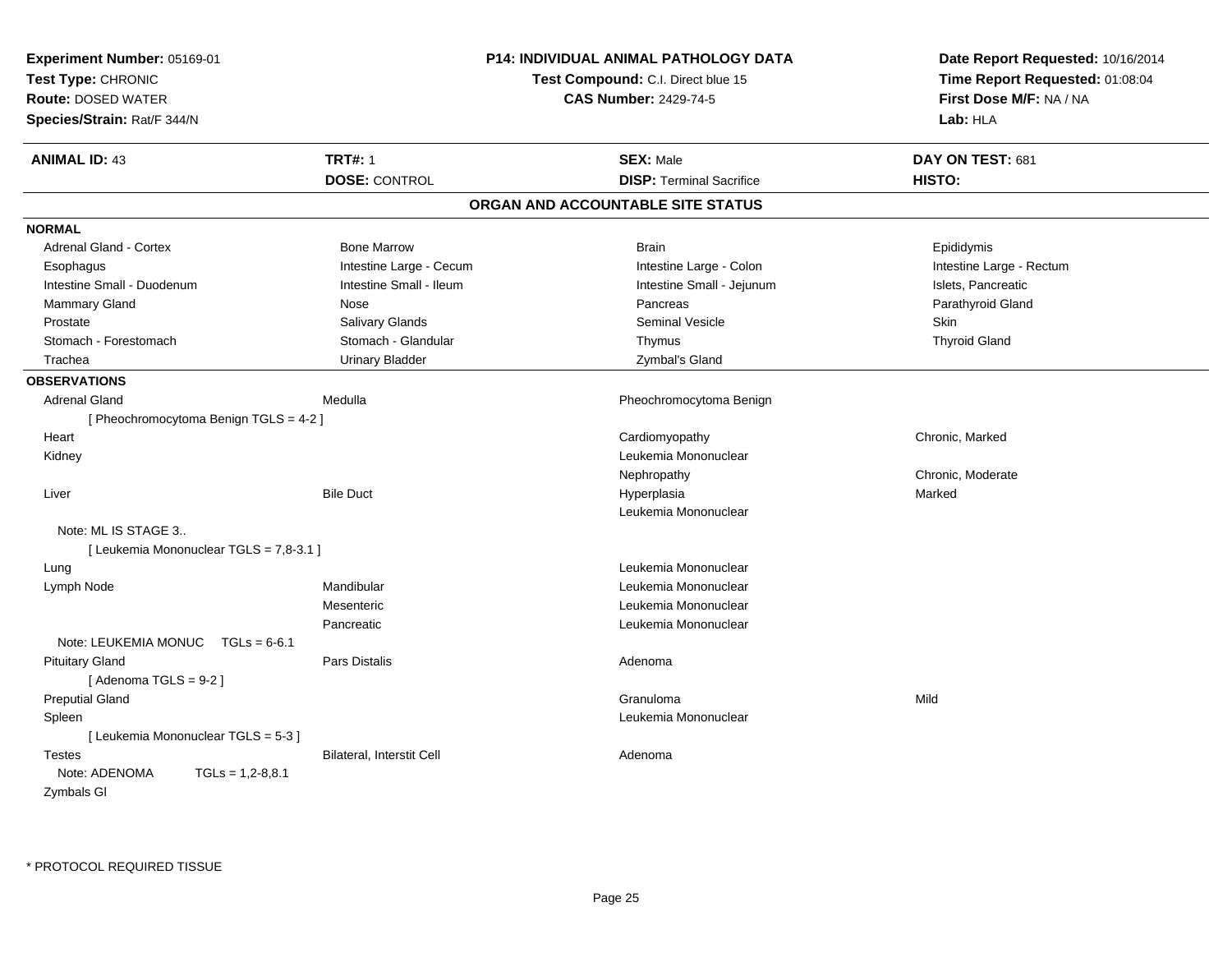| Experiment Number: 05169-01<br><b>Test Type: CHRONIC</b> |                              | <b>P14: INDIVIDUAL ANIMAL PATHOLOGY DATA</b><br>Test Compound: C.I. Direct blue 15 | Date Report Requested: 10/16/2014<br>Time Report Requested: 01:08:04 |  |
|----------------------------------------------------------|------------------------------|------------------------------------------------------------------------------------|----------------------------------------------------------------------|--|
| <b>Route: DOSED WATER</b>                                | <b>CAS Number: 2429-74-5</b> |                                                                                    | First Dose M/F: NA / NA                                              |  |
| Species/Strain: Rat/F 344/N                              |                              |                                                                                    | Lab: HLA                                                             |  |
| <b>ANIMAL ID: 43</b>                                     | <b>TRT#: 1</b>               | <b>SEX: Male</b>                                                                   | DAY ON TEST: 681                                                     |  |
|                                                          | <b>DOSE: CONTROL</b>         | <b>DISP: Terminal Sacrifice</b>                                                    | HISTO:                                                               |  |
|                                                          |                              | ORGAN AND ACCOUNTABLE SITE STATUS                                                  |                                                                      |  |
| Note: ONE GLAND IS PRESENT                               |                              |                                                                                    |                                                                      |  |
| PRIMARY CAUSE OF DEATH                                   |                              |                                                                                    |                                                                      |  |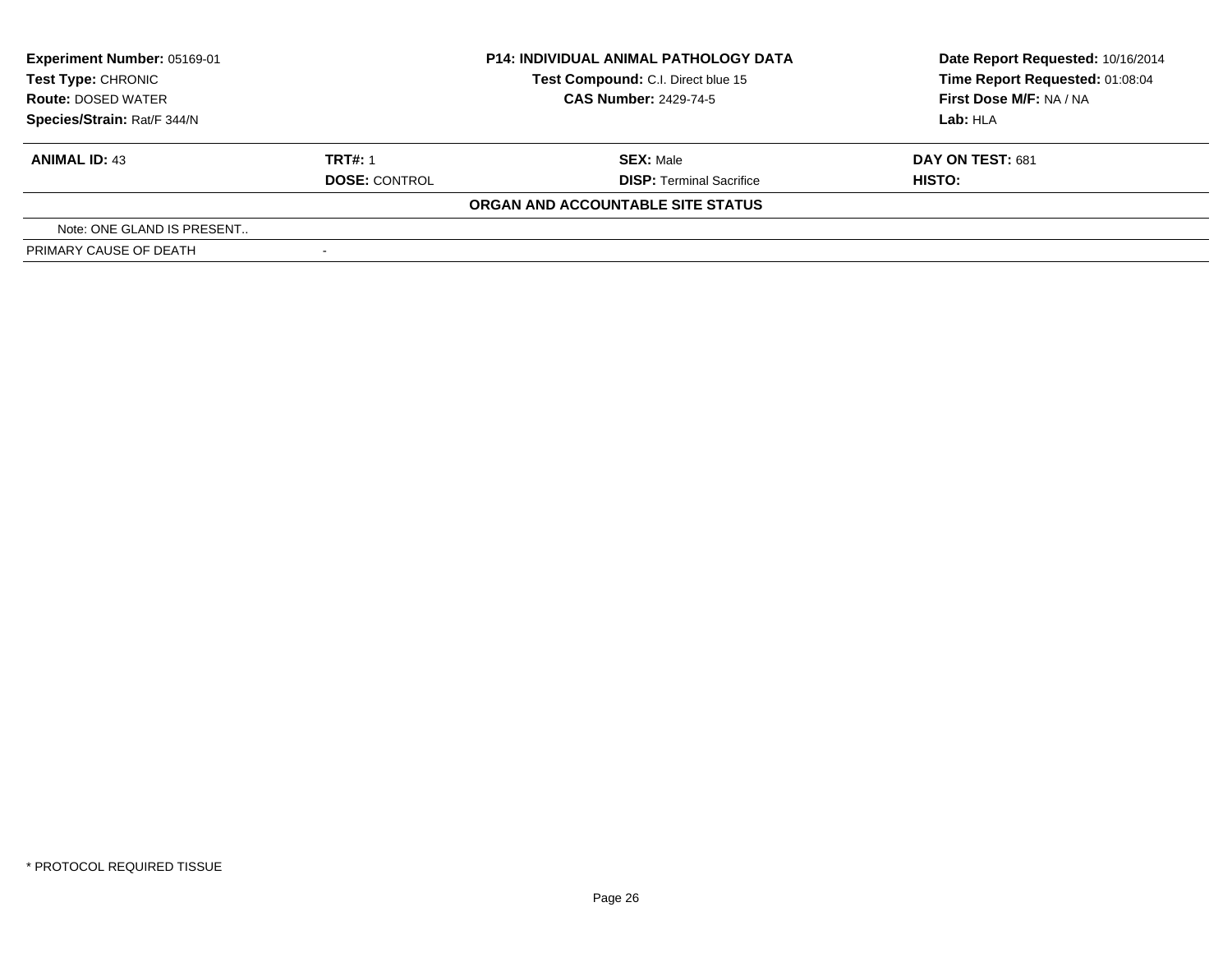| Experiment Number: 05169-01<br>Test Type: CHRONIC |                           | <b>P14: INDIVIDUAL ANIMAL PATHOLOGY DATA</b><br>Test Compound: C.I. Direct blue 15 | Date Report Requested: 10/16/2014<br>Time Report Requested: 01:08:04 |  |
|---------------------------------------------------|---------------------------|------------------------------------------------------------------------------------|----------------------------------------------------------------------|--|
| <b>Route: DOSED WATER</b>                         |                           | <b>CAS Number: 2429-74-5</b>                                                       | First Dose M/F: NA / NA                                              |  |
| Species/Strain: Rat/F 344/N                       |                           |                                                                                    | Lab: HLA                                                             |  |
| <b>ANIMAL ID: 44</b>                              | <b>TRT#: 1</b>            | <b>SEX: Male</b>                                                                   | DAY ON TEST: 681                                                     |  |
|                                                   | <b>DOSE: CONTROL</b>      | <b>DISP: Terminal Sacrifice</b>                                                    | HISTO:                                                               |  |
|                                                   |                           | ORGAN AND ACCOUNTABLE SITE STATUS                                                  |                                                                      |  |
| <b>NORMAL</b>                                     |                           |                                                                                    |                                                                      |  |
| Adrenal Gland - Cortex                            | Adrenal Gland - Medulla   | <b>Bone Marrow</b>                                                                 | <b>Brain</b>                                                         |  |
| Epididymis                                        | Esophagus                 | Heart                                                                              | Intestine Large - Cecum                                              |  |
| Intestine Large - Colon                           | Intestine Large - Rectum  | Intestine Small - Duodenum                                                         | Intestine Small - Ileum                                              |  |
| Intestine Small - Jejunum                         | Islets, Pancreatic        | Lymph Node - Mandibular                                                            | Mammary Gland                                                        |  |
| Parathyroid Gland                                 | <b>Pituitary Gland</b>    | Prostate                                                                           | Salivary Glands                                                      |  |
| <b>Seminal Vesicle</b>                            | Skin                      | Spleen                                                                             | Stomach - Forestomach                                                |  |
| Stomach - Glandular                               | Thymus                    | <b>Thyroid Gland</b>                                                               | Trachea                                                              |  |
| <b>Urinary Bladder</b>                            | Zymbal's Gland            |                                                                                    |                                                                      |  |
| <b>OBSERVATIONS</b>                               |                           |                                                                                    |                                                                      |  |
| Kidney                                            |                           | Nephropathy                                                                        | Chronic, Mild                                                        |  |
| Liver                                             |                           | <b>Basophilic Focus</b>                                                            | Minimal                                                              |  |
|                                                   |                           | Hepatodiaphragmatic Nodule                                                         |                                                                      |  |
| Note: ANOM HEPAT LOB<br>$TGLs = 4-3.1$            |                           |                                                                                    |                                                                      |  |
| Lung                                              |                           | Hyperplasia                                                                        | Lymphoid, Mild                                                       |  |
| Lymph Node                                        | Mesenteric                | Hyperplasia                                                                        | Reticulum Cell, Moderate                                             |  |
| Nose                                              |                           | Fungus                                                                             |                                                                      |  |
|                                                   |                           | Inflammation                                                                       | Acute, Moderate                                                      |  |
| Pancreas                                          |                           | Atrophy                                                                            | Minimal                                                              |  |
| <b>Preputial Gland</b>                            |                           | Atrophy                                                                            | Moderate                                                             |  |
| <b>Testes</b>                                     | Bilateral, Interstit Cell | Adenoma                                                                            |                                                                      |  |
| Note: ADENOMA<br>$TGLs = 1,2-8,8.1$               |                           |                                                                                    |                                                                      |  |
| PRIMARY CAUSE OF DEATH                            | $\blacksquare$            |                                                                                    |                                                                      |  |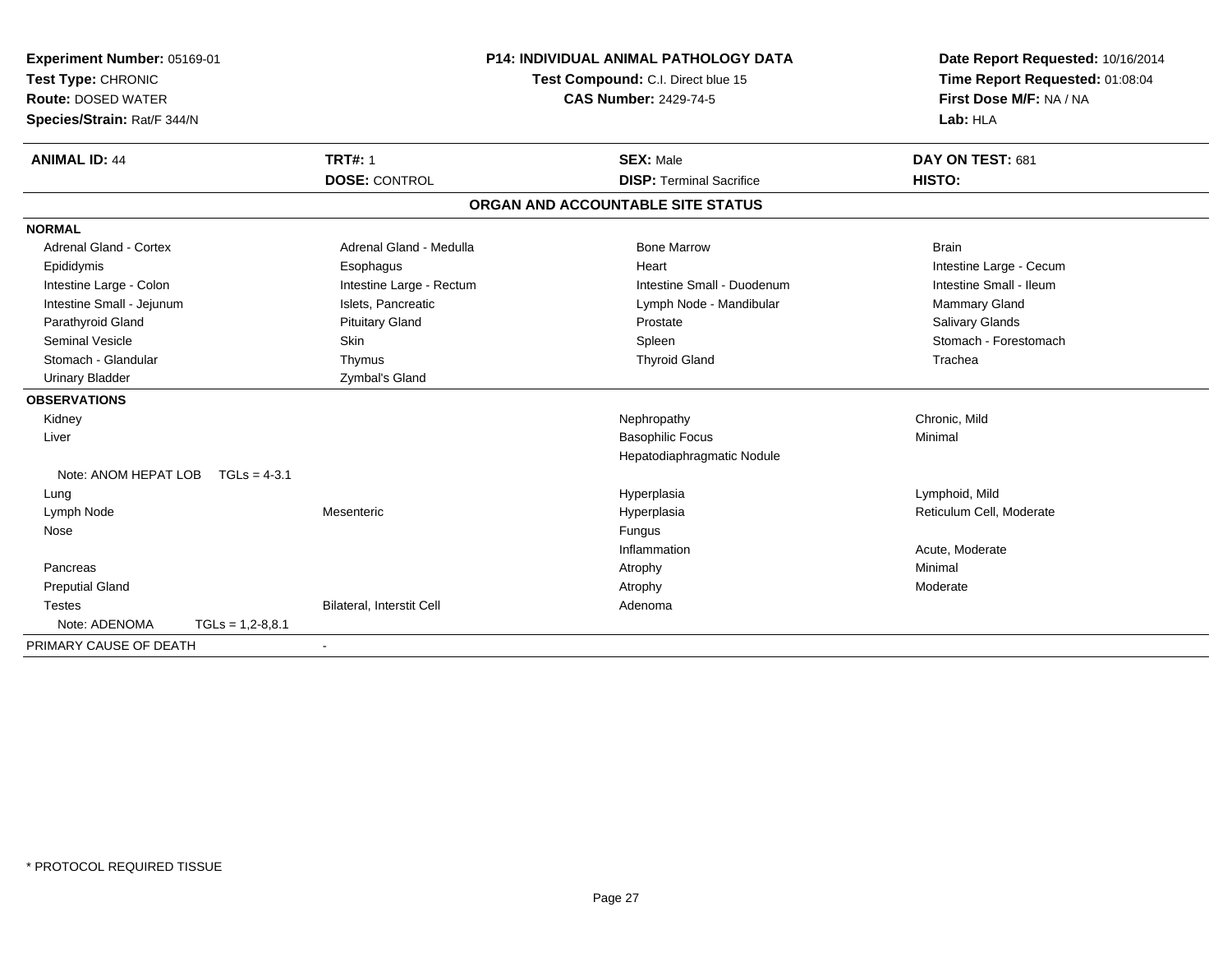| Experiment Number: 05169-01<br>Test Type: CHRONIC<br><b>Route: DOSED WATER</b><br>Species/Strain: Rat/F 344/N | <b>P14: INDIVIDUAL ANIMAL PATHOLOGY DATA</b><br>Test Compound: C.I. Direct blue 15<br><b>CAS Number: 2429-74-5</b> |                                   | Date Report Requested: 10/16/2014<br>Time Report Requested: 01:08:04<br>First Dose M/F: NA / NA<br>Lab: HLA |
|---------------------------------------------------------------------------------------------------------------|--------------------------------------------------------------------------------------------------------------------|-----------------------------------|-------------------------------------------------------------------------------------------------------------|
| <b>ANIMAL ID: 45</b>                                                                                          | <b>TRT#: 1</b>                                                                                                     | <b>SEX: Male</b>                  | DAY ON TEST: 681                                                                                            |
|                                                                                                               | <b>DOSE: CONTROL</b>                                                                                               | <b>DISP: Terminal Sacrifice</b>   | HISTO:                                                                                                      |
|                                                                                                               |                                                                                                                    | ORGAN AND ACCOUNTABLE SITE STATUS |                                                                                                             |
| <b>NORMAL</b>                                                                                                 |                                                                                                                    |                                   |                                                                                                             |
| <b>Adrenal Gland - Cortex</b>                                                                                 | Adrenal Gland - Medulla                                                                                            | <b>Bone Marrow</b>                | <b>Brain</b>                                                                                                |
| Epididymis                                                                                                    | Esophagus                                                                                                          | Intestine Large - Cecum           | Intestine Large - Colon                                                                                     |
| Intestine Large - Rectum                                                                                      | Intestine Small - Duodenum                                                                                         | Intestine Small - Ileum           | Intestine Small - Jejunum                                                                                   |
| Islets, Pancreatic                                                                                            | <b>Mammary Gland</b>                                                                                               | Nose                              | Parathyroid Gland                                                                                           |
| <b>Pituitary Gland</b>                                                                                        | <b>Preputial Gland</b>                                                                                             | Prostate                          | Salivary Glands                                                                                             |
| <b>Seminal Vesicle</b>                                                                                        | Skin                                                                                                               | Stomach - Forestomach             | Stomach - Glandular                                                                                         |
| Trachea                                                                                                       | <b>Urinary Bladder</b>                                                                                             | Zymbal's Gland                    |                                                                                                             |
| <b>OBSERVATIONS</b>                                                                                           |                                                                                                                    |                                   |                                                                                                             |
| Heart                                                                                                         |                                                                                                                    | Cardiomyopathy                    | Chronic, Moderate                                                                                           |
| Kidney                                                                                                        |                                                                                                                    | Nephropathy                       | Chronic, Mild                                                                                               |
| Liver                                                                                                         |                                                                                                                    | Leukemia Mononuclear              |                                                                                                             |
| Note: LEUKEMIA MONUC $TGLs = 3-3.1$<br>Note: ML IS STAGE 3                                                    |                                                                                                                    |                                   |                                                                                                             |
| Lung                                                                                                          |                                                                                                                    | Leukemia Mononuclear              |                                                                                                             |
| Note: LEUKEMIA MONUC TGLs = 7-4,4.1                                                                           |                                                                                                                    |                                   |                                                                                                             |
| Lymph Node                                                                                                    | Mandibular                                                                                                         | Leukemia Mononuclear              |                                                                                                             |
|                                                                                                               | Mediastinal                                                                                                        | Leukemia Mononuclear              |                                                                                                             |
|                                                                                                               | Mesenteric                                                                                                         | Leukemia Mononuclear              |                                                                                                             |
|                                                                                                               | Pancreatic                                                                                                         | Leukemia Mononuclear              |                                                                                                             |
| Note: LEUKEMIA MONUC<br>$TGLs = 5-6.1$                                                                        |                                                                                                                    |                                   |                                                                                                             |
| Note: LEUKEMIA MONUC TGLs = 8-13                                                                              |                                                                                                                    |                                   |                                                                                                             |
| Pancreas                                                                                                      |                                                                                                                    | Accessory Spleen                  |                                                                                                             |
| Note: ACCESSORY SPLN $TGLs = 4-6$                                                                             |                                                                                                                    |                                   |                                                                                                             |
| Spleen                                                                                                        |                                                                                                                    | Leukemia Mononuclear              |                                                                                                             |
| [ Leukemia Mononuclear TGLS = 6-3 ]                                                                           |                                                                                                                    |                                   |                                                                                                             |
| <b>Testes</b>                                                                                                 | Bilateral, Interstit Cell                                                                                          | Adenoma                           |                                                                                                             |
| Note: ADENOMA<br>$TGLs = 1,2-8,8.1$                                                                           |                                                                                                                    |                                   |                                                                                                             |
| Thymus                                                                                                        |                                                                                                                    | Leukemia Mononuclear              |                                                                                                             |
| <b>Thyroid Gland</b>                                                                                          | C Cell                                                                                                             | Hyperplasia                       | Focal, Mild                                                                                                 |
| PRIMARY CAUSE OF DEATH                                                                                        | L,                                                                                                                 |                                   |                                                                                                             |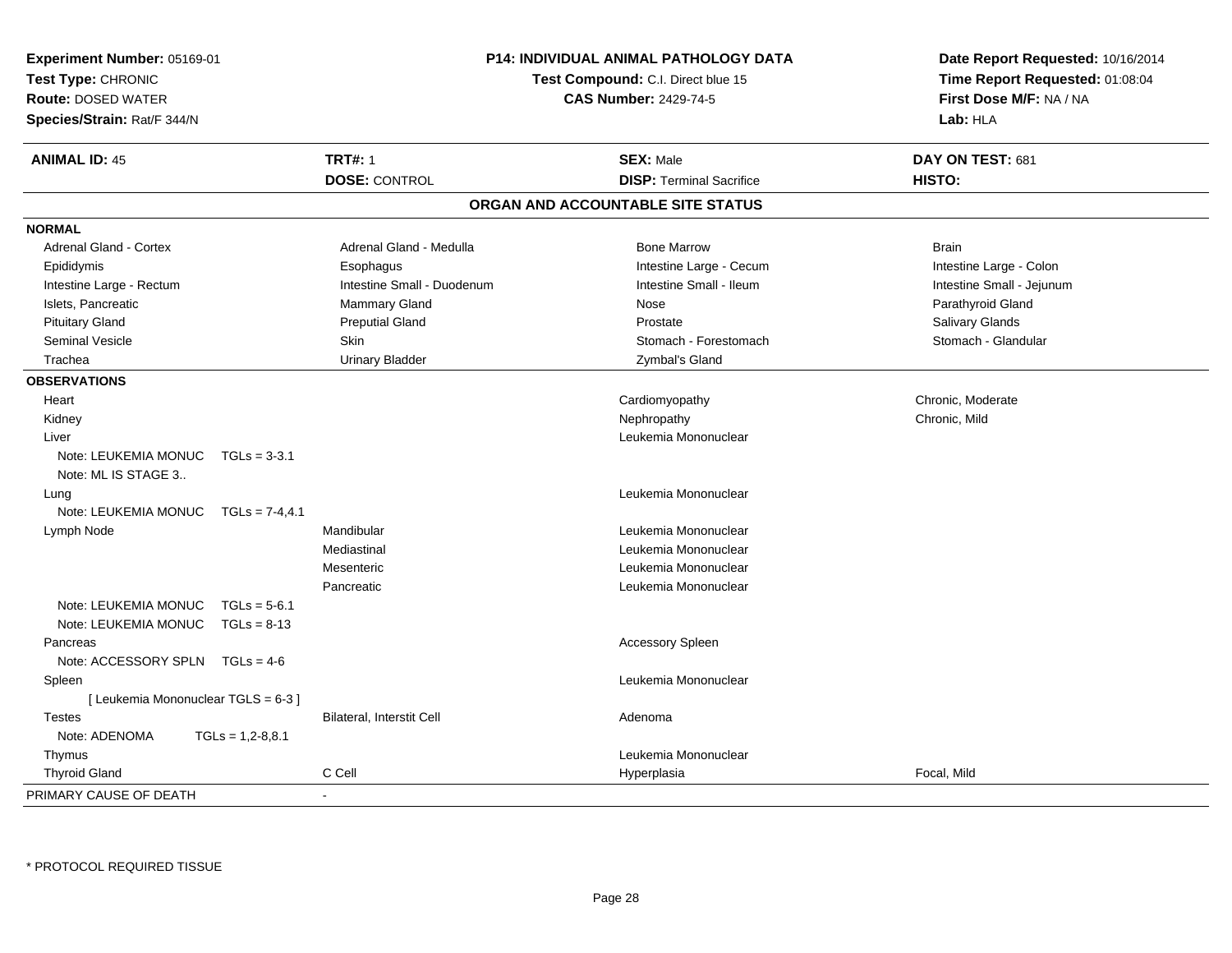| Experiment Number: 05169-01<br>Test Type: CHRONIC<br><b>Route: DOSED WATER</b><br>Species/Strain: Rat/F 344/N |                 | <b>P14: INDIVIDUAL ANIMAL PATHOLOGY DATA</b><br>Test Compound: C.I. Direct blue 15 | Date Report Requested: 10/16/2014<br>Time Report Requested: 01:08:04<br>First Dose M/F: NA / NA<br>Lab: HLA |                           |
|---------------------------------------------------------------------------------------------------------------|-----------------|------------------------------------------------------------------------------------|-------------------------------------------------------------------------------------------------------------|---------------------------|
| <b>ANIMAL ID: 46</b>                                                                                          |                 | <b>TRT#: 1</b>                                                                     | <b>SEX: Male</b>                                                                                            | DAY ON TEST: 501          |
|                                                                                                               |                 | <b>DOSE: CONTROL</b>                                                               | <b>DISP: Moribund</b>                                                                                       | HISTO:                    |
|                                                                                                               |                 |                                                                                    | ORGAN AND ACCOUNTABLE SITE STATUS                                                                           |                           |
| <b>NORMAL</b>                                                                                                 |                 |                                                                                    |                                                                                                             |                           |
| <b>Adrenal Gland - Cortex</b>                                                                                 |                 | Adrenal Gland - Medulla                                                            | <b>Bone Marrow</b>                                                                                          | <b>Brain</b>              |
| Epididymis                                                                                                    |                 | Esophagus                                                                          | Intestine Large - Cecum                                                                                     | Intestine Large - Colon   |
| Intestine Large - Rectum                                                                                      |                 | Intestine Small - Duodenum                                                         | Intestine Small - Ileum                                                                                     | Intestine Small - Jejunum |
| Islets, Pancreatic                                                                                            |                 | Lymph Node - Mandibular                                                            | Lymph Node - Mesenteric                                                                                     | Mammary Gland             |
| Nose                                                                                                          |                 | Pancreas                                                                           | Parathyroid Gland                                                                                           | <b>Pituitary Gland</b>    |
| Salivary Glands                                                                                               |                 | Skin                                                                               | Spleen                                                                                                      | Stomach - Forestomach     |
| Stomach - Glandular                                                                                           |                 | Thymus                                                                             | <b>Thyroid Gland</b>                                                                                        | Trachea                   |
| <b>Urinary Bladder</b>                                                                                        |                 |                                                                                    |                                                                                                             |                           |
| <b>MISSING</b>                                                                                                |                 |                                                                                    |                                                                                                             |                           |
| <b>Seminal Vesicle</b>                                                                                        |                 |                                                                                    |                                                                                                             |                           |
| <b>OBSERVATIONS</b>                                                                                           |                 |                                                                                    |                                                                                                             |                           |
| Heart                                                                                                         |                 |                                                                                    | Cardiomyopathy                                                                                              | Chronic, Mild             |
| Kidney                                                                                                        |                 | Cortex                                                                             | Cyst                                                                                                        | Marked                    |
|                                                                                                               |                 |                                                                                    | Nephropathy                                                                                                 | Chronic, Minimal          |
| Note: CYST                                                                                                    | $TGLs = 3-5$    |                                                                                    |                                                                                                             |                           |
| Liver                                                                                                         |                 |                                                                                    | Granuloma                                                                                                   | Mild                      |
|                                                                                                               |                 | <b>Bile Duct</b>                                                                   | Hyperplasia                                                                                                 | Mild                      |
| Lung                                                                                                          |                 |                                                                                    | Hyperplasia                                                                                                 | Lymphoid, Mild            |
| Mesentery                                                                                                     |                 | Fat                                                                                | Necrosis                                                                                                    | Moderate                  |
| Note: NECROSIS                                                                                                | $TGLs = 2-13$   |                                                                                    |                                                                                                             |                           |
| <b>Preputial Gland</b>                                                                                        |                 |                                                                                    | Atrophy                                                                                                     | Moderate                  |
| Prostate                                                                                                      |                 |                                                                                    | Inflammation                                                                                                | Chronic Active, Mild      |
| <b>Testes</b>                                                                                                 |                 | <b>Interstit Cell</b>                                                              | Adenoma                                                                                                     |                           |
|                                                                                                               |                 | <b>Interstit Cell</b>                                                              | Hyperplasia                                                                                                 | Minimal                   |
| Note: ADENOMA                                                                                                 | $TGLs = 1-8$    |                                                                                    |                                                                                                             |                           |
| Zymbal's Gland                                                                                                |                 |                                                                                    | Carcinoma                                                                                                   |                           |
|                                                                                                               |                 |                                                                                    | Ectasia                                                                                                     | Mild                      |
| Note: CARCINOMA                                                                                               | $TGLs = 4-10.1$ |                                                                                    |                                                                                                             |                           |
| PRIMARY CAUSE OF DEATH                                                                                        |                 | $\sim$                                                                             |                                                                                                             |                           |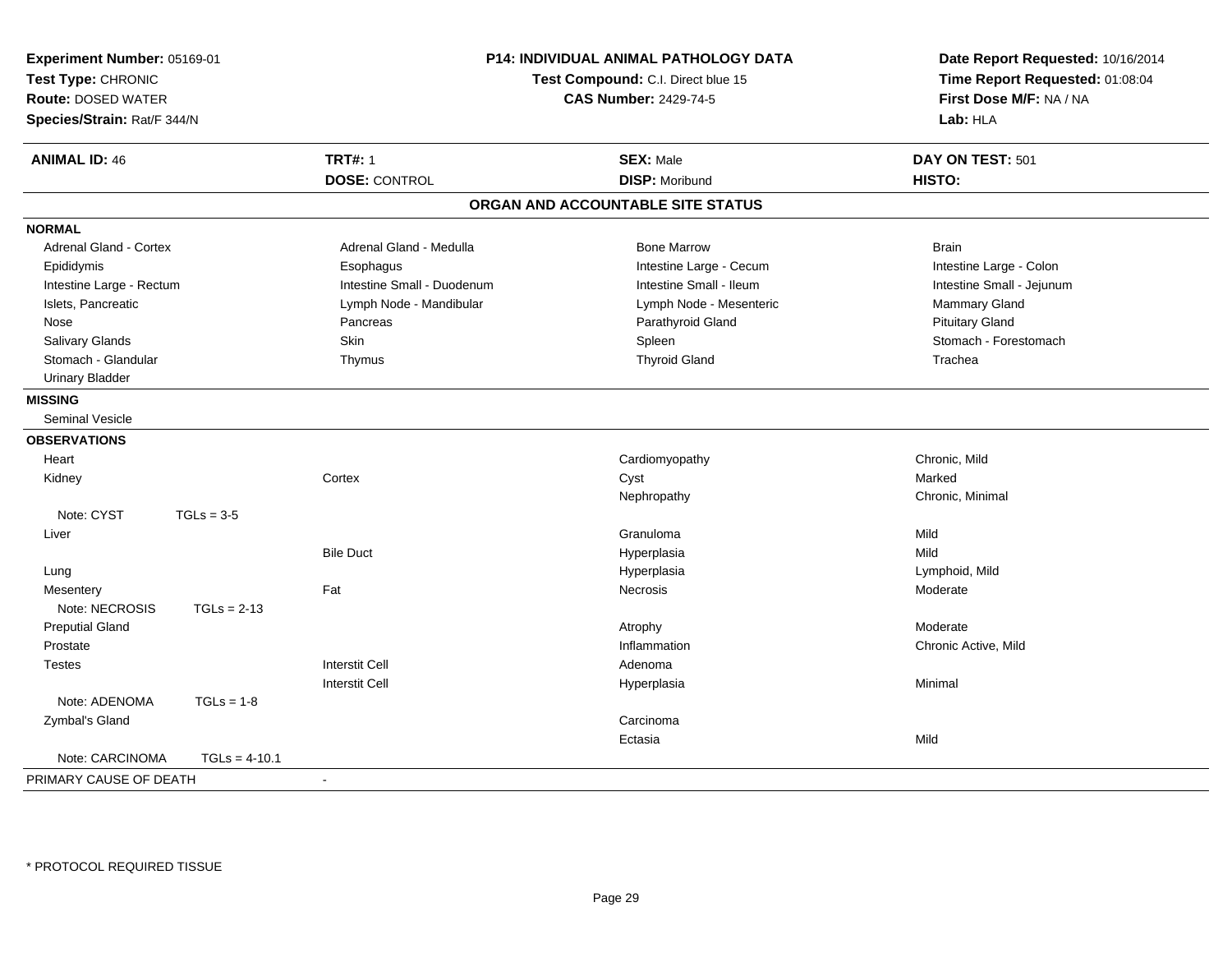| Experiment Number: 05169-01<br>Test Type: CHRONIC<br><b>Route: DOSED WATER</b><br>Species/Strain: Rat/F 344/N |                    |                                        | <b>P14: INDIVIDUAL ANIMAL PATHOLOGY DATA</b><br>Test Compound: C.I. Direct blue 15<br><b>CAS Number: 2429-74-5</b> |                                                     | Date Report Requested: 10/16/2014<br>Time Report Requested: 01:08:04<br>First Dose M/F: NA / NA<br>Lab: HLA |
|---------------------------------------------------------------------------------------------------------------|--------------------|----------------------------------------|--------------------------------------------------------------------------------------------------------------------|-----------------------------------------------------|-------------------------------------------------------------------------------------------------------------|
| <b>ANIMAL ID: 47</b>                                                                                          |                    | <b>TRT#: 1</b><br><b>DOSE: CONTROL</b> |                                                                                                                    | <b>SEX: Male</b><br><b>DISP: Terminal Sacrifice</b> | DAY ON TEST: 681<br>HISTO:                                                                                  |
|                                                                                                               |                    |                                        |                                                                                                                    |                                                     |                                                                                                             |
|                                                                                                               |                    |                                        |                                                                                                                    | ORGAN AND ACCOUNTABLE SITE STATUS                   |                                                                                                             |
| <b>NORMAL</b>                                                                                                 |                    |                                        |                                                                                                                    |                                                     |                                                                                                             |
| Adrenal Gland - Cortex                                                                                        |                    | Adrenal Gland - Medulla                |                                                                                                                    | <b>Bone Marrow</b>                                  | <b>Brain</b>                                                                                                |
| Epididymis                                                                                                    |                    | Esophagus                              |                                                                                                                    | Intestine Large - Cecum                             | Intestine Large - Colon                                                                                     |
| Intestine Large - Rectum                                                                                      |                    | Intestine Small - Duodenum             |                                                                                                                    | Intestine Small - Ileum                             | Intestine Small - Jejunum                                                                                   |
| Islets, Pancreatic                                                                                            |                    | Liver                                  |                                                                                                                    | Lymph Node - Mandibular                             | Lymph Node - Mesenteric                                                                                     |
| Mammary Gland                                                                                                 |                    | Nose                                   |                                                                                                                    | Pancreas                                            | <b>Pituitary Gland</b>                                                                                      |
| <b>Preputial Gland</b>                                                                                        |                    | Prostate                               |                                                                                                                    | <b>Salivary Glands</b>                              | Seminal Vesicle                                                                                             |
| Spleen                                                                                                        |                    | Stomach - Forestomach                  |                                                                                                                    | Stomach - Glandular                                 | Thymus                                                                                                      |
| <b>Thyroid Gland</b>                                                                                          |                    | Trachea                                |                                                                                                                    | <b>Urinary Bladder</b>                              | Zymbal's Gland                                                                                              |
| <b>MISSING</b>                                                                                                |                    |                                        |                                                                                                                    |                                                     |                                                                                                             |
| Parathyroid Gland                                                                                             |                    |                                        |                                                                                                                    |                                                     |                                                                                                             |
| <b>OBSERVATIONS</b>                                                                                           |                    |                                        |                                                                                                                    |                                                     |                                                                                                             |
| Heart                                                                                                         |                    |                                        |                                                                                                                    | Cardiomyopathy                                      | Chronic, Mild                                                                                               |
| Kidney                                                                                                        |                    |                                        |                                                                                                                    | Nephropathy                                         | Chronic, Mild                                                                                               |
| Lung                                                                                                          |                    |                                        |                                                                                                                    | Hyperplasia                                         | Lymphoid, Mild                                                                                              |
| Skin                                                                                                          |                    |                                        |                                                                                                                    | Keratoacanthoma                                     |                                                                                                             |
| Note: KERATOACANTHMA   TGLs = 1-13                                                                            |                    |                                        |                                                                                                                    |                                                     |                                                                                                             |
| <b>Testes</b>                                                                                                 |                    | Bilateral, Interstit Cell              |                                                                                                                    | Adenoma                                             |                                                                                                             |
| Note: ADENOMA                                                                                                 | $TGLs = 2,3-8,8.1$ |                                        |                                                                                                                    |                                                     |                                                                                                             |
| PRIMARY CAUSE OF DEATH                                                                                        |                    |                                        |                                                                                                                    |                                                     |                                                                                                             |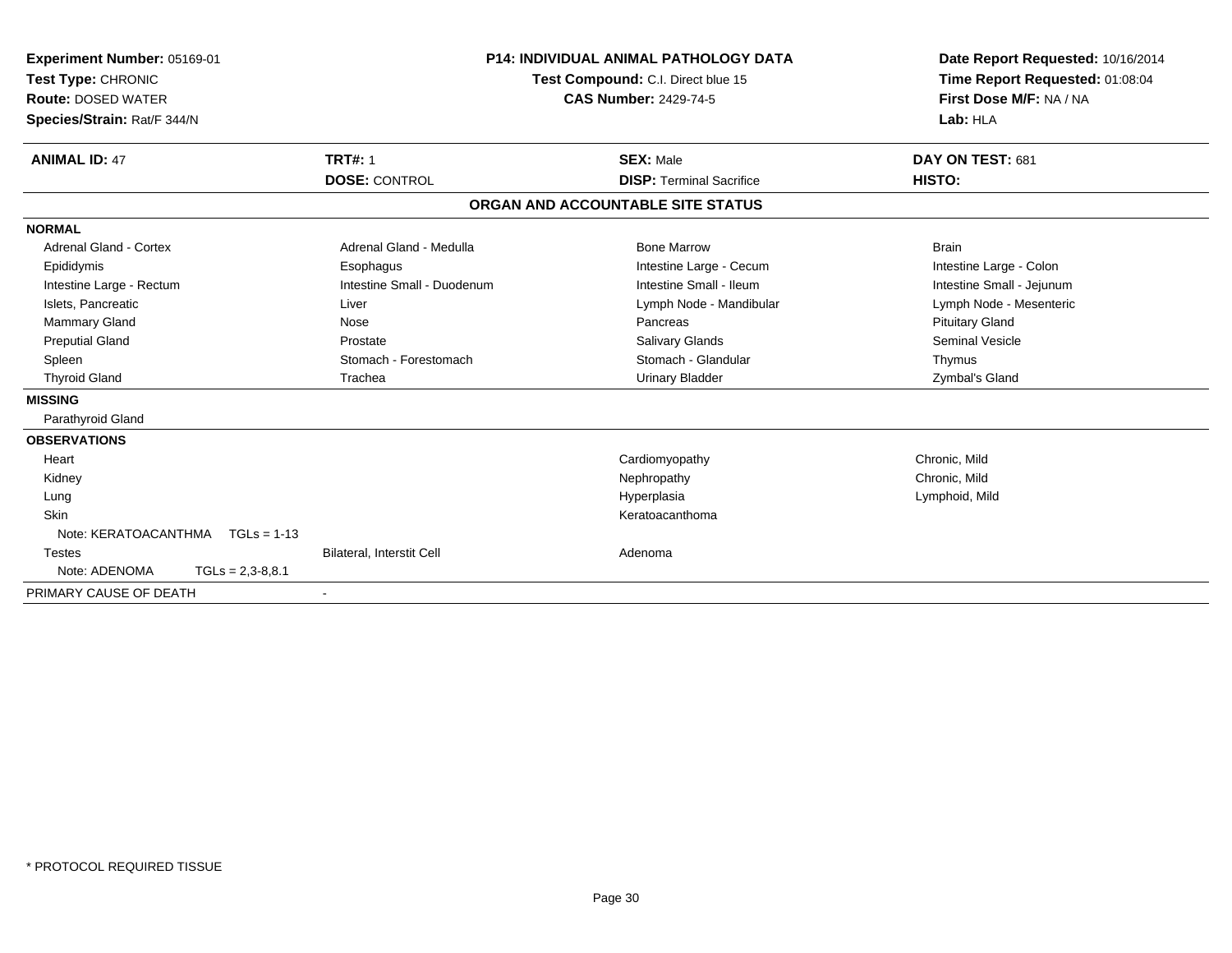| Experiment Number: 05169-01<br>Test Type: CHRONIC<br><b>Route: DOSED WATER</b><br>Species/Strain: Rat/F 344/N |                           | P14: INDIVIDUAL ANIMAL PATHOLOGY DATA<br>Test Compound: C.I. Direct blue 15<br><b>CAS Number: 2429-74-5</b> | Date Report Requested: 10/16/2014<br>Time Report Requested: 01:08:04<br>First Dose M/F: NA / NA<br>Lab: HLA |  |
|---------------------------------------------------------------------------------------------------------------|---------------------------|-------------------------------------------------------------------------------------------------------------|-------------------------------------------------------------------------------------------------------------|--|
| <b>ANIMAL ID: 48</b>                                                                                          | <b>TRT#: 1</b>            | <b>SEX: Male</b>                                                                                            | DAY ON TEST: 681                                                                                            |  |
|                                                                                                               | <b>DOSE: CONTROL</b>      | <b>DISP: Terminal Sacrifice</b>                                                                             | HISTO:                                                                                                      |  |
|                                                                                                               |                           | ORGAN AND ACCOUNTABLE SITE STATUS                                                                           |                                                                                                             |  |
| <b>NORMAL</b>                                                                                                 |                           |                                                                                                             |                                                                                                             |  |
| <b>Adrenal Gland - Cortex</b>                                                                                 | <b>Bone Marrow</b>        | <b>Brain</b>                                                                                                | Epididymis                                                                                                  |  |
| Esophagus                                                                                                     | Intestine Large - Cecum   | Intestine Large - Colon                                                                                     | Intestine Large - Rectum                                                                                    |  |
| Intestine Small - Duodenum                                                                                    | Intestine Small - Ileum   | Intestine Small - Jejunum                                                                                   | Islets, Pancreatic                                                                                          |  |
| Lymph Node - Mandibular                                                                                       | Mammary Gland             | Nose                                                                                                        | Pancreas                                                                                                    |  |
| Parathyroid Gland                                                                                             | <b>Pituitary Gland</b>    | Prostate                                                                                                    | Salivary Glands                                                                                             |  |
| <b>Seminal Vesicle</b>                                                                                        | Spleen                    | Stomach - Forestomach                                                                                       | Stomach - Glandular                                                                                         |  |
| Thymus                                                                                                        | Trachea                   | <b>Urinary Bladder</b>                                                                                      | Zymbal's Gland                                                                                              |  |
| <b>OBSERVATIONS</b>                                                                                           |                           |                                                                                                             |                                                                                                             |  |
| <b>Adrenal Gland</b>                                                                                          | Medulla                   | Pheochromocytoma Benign                                                                                     |                                                                                                             |  |
| Heart                                                                                                         |                           | Cardiomyopathy                                                                                              | Chronic, Moderate                                                                                           |  |
|                                                                                                               | Atrium                    | Thrombosis                                                                                                  |                                                                                                             |  |
| Kidney                                                                                                        |                           | Nephropathy                                                                                                 | Chronic, Moderate                                                                                           |  |
| Liver                                                                                                         |                           | <b>Basophilic Focus</b>                                                                                     | Minimal                                                                                                     |  |
|                                                                                                               |                           | Hepatodiaphragmatic Nodule                                                                                  |                                                                                                             |  |
| Note: ANOM HEPAT LOB<br>$TGLs = 8-3.1$                                                                        |                           |                                                                                                             |                                                                                                             |  |
| Lung                                                                                                          |                           | Hyperplasia                                                                                                 | Lymphoid, Mild                                                                                              |  |
| Lymph Node                                                                                                    | Mesenteric                | Angiectasis                                                                                                 | Moderate                                                                                                    |  |
| Note: ANGIECTASIS<br>$TGLs = 7-7$                                                                             |                           |                                                                                                             |                                                                                                             |  |
| Mesentery                                                                                                     |                           | Inflammation                                                                                                | Chronic, Diffuse, Moderate                                                                                  |  |
| Note: INFLAMMATION<br>$TGLs = 4-14$                                                                           |                           |                                                                                                             |                                                                                                             |  |
| <b>Preputial Gland</b>                                                                                        |                           | Atrophy                                                                                                     | Moderate                                                                                                    |  |
| Skin                                                                                                          |                           | Squamous Cell Papilloma                                                                                     |                                                                                                             |  |
| Note: SQ CL PAPILLOM<br>$TGLs = 1-13$                                                                         |                           |                                                                                                             |                                                                                                             |  |
| <b>Testes</b>                                                                                                 | Bilateral, Interstit Cell | Adenoma                                                                                                     |                                                                                                             |  |
| Note: ADENOMA<br>$TGLs = 3-8,8.1$                                                                             |                           |                                                                                                             |                                                                                                             |  |
| <b>Thyroid Gland</b>                                                                                          | Bilateral, C Cell         | Carcinoma                                                                                                   |                                                                                                             |  |
| PRIMARY CAUSE OF DEATH                                                                                        |                           |                                                                                                             |                                                                                                             |  |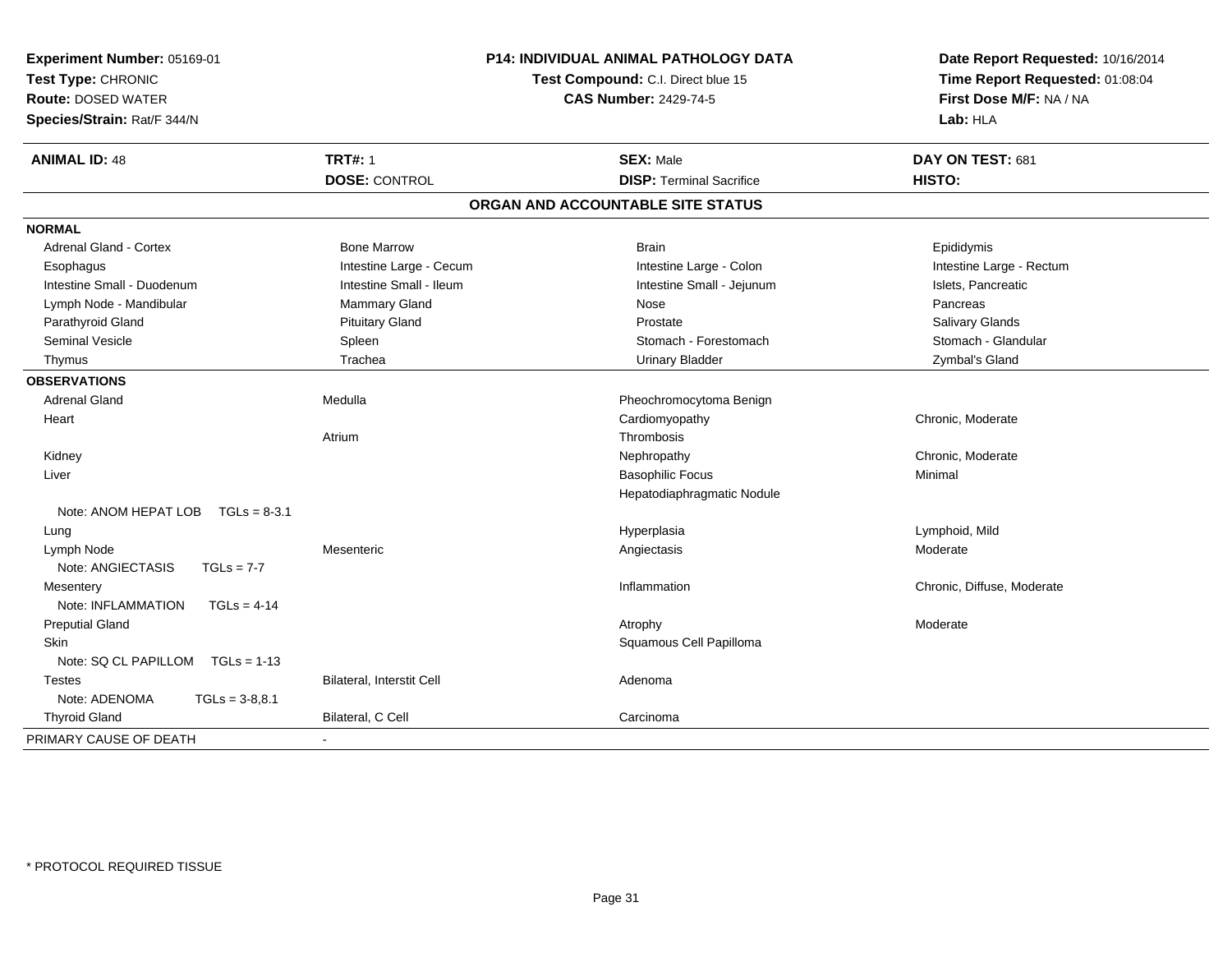| Experiment Number: 05169-01<br>Test Type: CHRONIC<br><b>Route: DOSED WATER</b> |                    |                            | <b>P14: INDIVIDUAL ANIMAL PATHOLOGY DATA</b><br>Test Compound: C.I. Direct blue 15<br><b>CAS Number: 2429-74-5</b> |                                   |  | Date Report Requested: 10/16/2014<br>Time Report Requested: 01:08:04<br>First Dose M/F: NA / NA |  |
|--------------------------------------------------------------------------------|--------------------|----------------------------|--------------------------------------------------------------------------------------------------------------------|-----------------------------------|--|-------------------------------------------------------------------------------------------------|--|
| Species/Strain: Rat/F 344/N                                                    |                    |                            |                                                                                                                    |                                   |  | Lab: HLA                                                                                        |  |
| <b>ANIMAL ID: 49</b>                                                           |                    | <b>TRT#: 1</b>             |                                                                                                                    | <b>SEX: Male</b>                  |  | DAY ON TEST: 681                                                                                |  |
|                                                                                |                    | <b>DOSE: CONTROL</b>       |                                                                                                                    | <b>DISP: Terminal Sacrifice</b>   |  | HISTO:                                                                                          |  |
|                                                                                |                    |                            |                                                                                                                    | ORGAN AND ACCOUNTABLE SITE STATUS |  |                                                                                                 |  |
| <b>NORMAL</b>                                                                  |                    |                            |                                                                                                                    |                                   |  |                                                                                                 |  |
| <b>Adrenal Gland - Cortex</b>                                                  |                    | Adrenal Gland - Medulla    |                                                                                                                    | <b>Bone Marrow</b>                |  | <b>Brain</b>                                                                                    |  |
| Epididymis                                                                     |                    | Esophagus                  |                                                                                                                    | Intestine Large - Cecum           |  | Intestine Large - Colon                                                                         |  |
| Intestine Large - Rectum                                                       |                    | Intestine Small - Duodenum |                                                                                                                    | Intestine Small - Ileum           |  | Intestine Small - Jejunum                                                                       |  |
| Islets, Pancreatic                                                             |                    | Lymph Node - Mandibular    |                                                                                                                    | Lymph Node - Mesenteric           |  | Mammary Gland                                                                                   |  |
| Pancreas                                                                       |                    | Parathyroid Gland          |                                                                                                                    | <b>Pituitary Gland</b>            |  | <b>Preputial Gland</b>                                                                          |  |
| Prostate                                                                       |                    | <b>Salivary Glands</b>     |                                                                                                                    | <b>Seminal Vesicle</b>            |  | <b>Skin</b>                                                                                     |  |
| Spleen                                                                         |                    | Stomach - Forestomach      |                                                                                                                    | Stomach - Glandular               |  | Thymus                                                                                          |  |
| <b>Thyroid Gland</b>                                                           |                    | Trachea                    |                                                                                                                    | <b>Urinary Bladder</b>            |  | Zymbal's Gland                                                                                  |  |
| <b>OBSERVATIONS</b>                                                            |                    |                            |                                                                                                                    |                                   |  |                                                                                                 |  |
| Heart                                                                          |                    |                            |                                                                                                                    | Cardiomyopathy                    |  | Chronic. Mild                                                                                   |  |
| Kidney                                                                         |                    |                            |                                                                                                                    | Nephropathy                       |  | Chronic, Moderate                                                                               |  |
| Liver                                                                          |                    |                            |                                                                                                                    | <b>Basophilic Focus</b>           |  | Minimal                                                                                         |  |
| Lung                                                                           |                    |                            |                                                                                                                    | Hyperplasia                       |  | Lymphoid, Mild                                                                                  |  |
| Nose                                                                           |                    |                            |                                                                                                                    | Fungus                            |  | Mild                                                                                            |  |
|                                                                                |                    |                            |                                                                                                                    | Inflammation                      |  | Acute, Moderate                                                                                 |  |
| <b>Testes</b>                                                                  |                    | Bilateral, Interstit Cell  |                                                                                                                    | Adenoma                           |  |                                                                                                 |  |
| Note: ADENOMA                                                                  | $TGLs = 1,2-8,8.1$ |                            |                                                                                                                    |                                   |  |                                                                                                 |  |
| PRIMARY CAUSE OF DEATH                                                         |                    |                            |                                                                                                                    |                                   |  |                                                                                                 |  |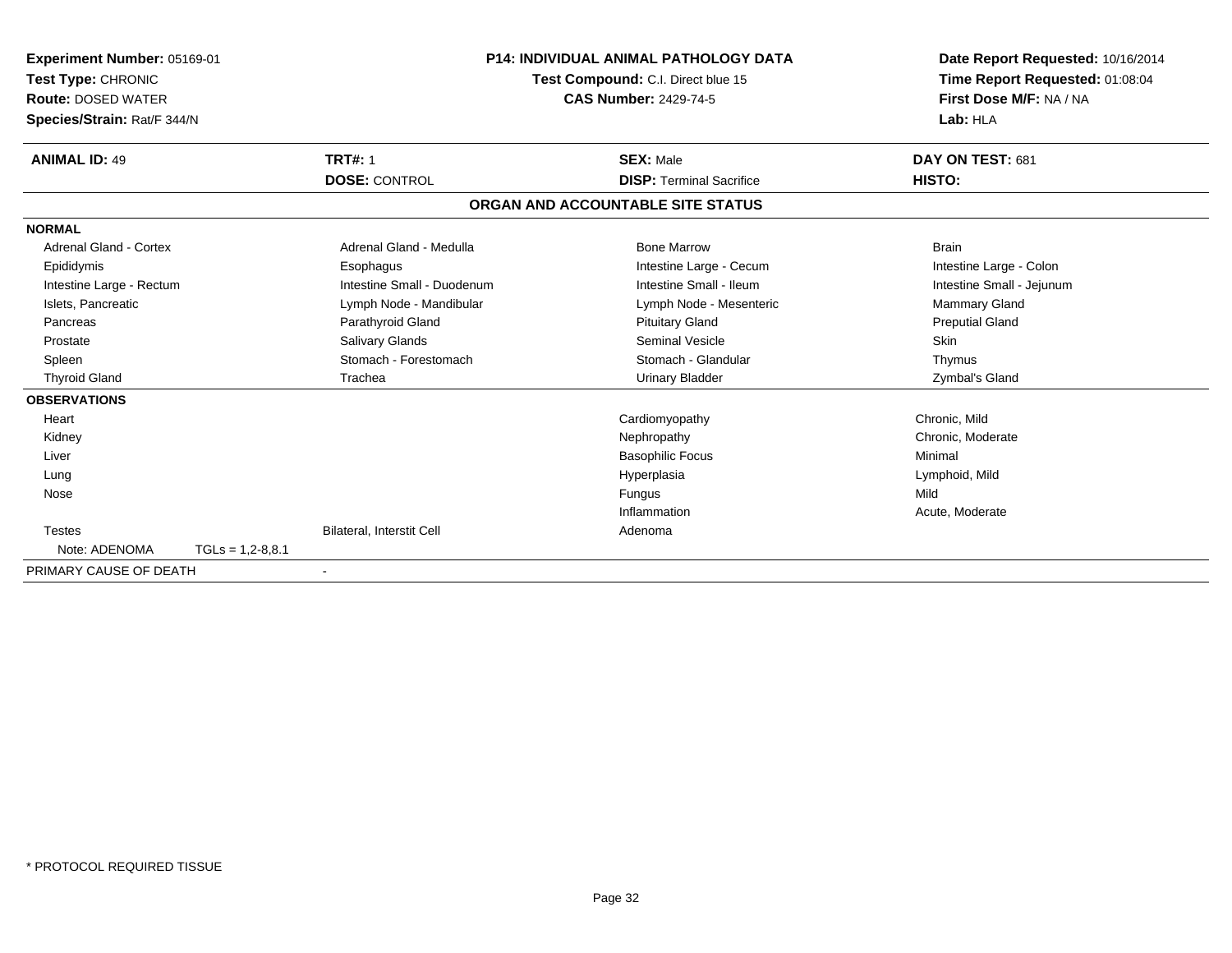| Experiment Number: 05169-01<br>Test Type: CHRONIC<br><b>Route: DOSED WATER</b><br>Species/Strain: Rat/F 344/N |                           | <b>P14: INDIVIDUAL ANIMAL PATHOLOGY DATA</b><br>Test Compound: C.I. Direct blue 15<br><b>CAS Number: 2429-74-5</b> | Date Report Requested: 10/16/2014<br>Time Report Requested: 01:08:04<br>First Dose M/F: NA / NA<br>Lab: HLA |
|---------------------------------------------------------------------------------------------------------------|---------------------------|--------------------------------------------------------------------------------------------------------------------|-------------------------------------------------------------------------------------------------------------|
| <b>ANIMAL ID: 50</b>                                                                                          | <b>TRT#: 1</b>            | <b>SEX: Male</b>                                                                                                   | DAY ON TEST: 681                                                                                            |
|                                                                                                               | <b>DOSE: CONTROL</b>      | <b>DISP: Terminal Sacrifice</b>                                                                                    | HISTO:                                                                                                      |
|                                                                                                               |                           | ORGAN AND ACCOUNTABLE SITE STATUS                                                                                  |                                                                                                             |
| <b>NORMAL</b>                                                                                                 |                           |                                                                                                                    |                                                                                                             |
| Adrenal Gland - Cortex                                                                                        | Adrenal Gland - Medulla   | <b>Bone Marrow</b>                                                                                                 | <b>Brain</b>                                                                                                |
| Epididymis                                                                                                    | Esophagus                 | Heart                                                                                                              | Intestine Large - Cecum                                                                                     |
| Intestine Large - Colon                                                                                       | Intestine Large - Rectum  | Intestine Small - Duodenum                                                                                         | Intestine Small - Ileum                                                                                     |
| Intestine Small - Jejunum                                                                                     | Islets, Pancreatic        | Lymph Node - Mandibular                                                                                            | Lymph Node - Mesenteric                                                                                     |
| Mammary Gland                                                                                                 | Pancreas                  | Parathyroid Gland                                                                                                  | <b>Pituitary Gland</b>                                                                                      |
| <b>Preputial Gland</b>                                                                                        | Prostate                  | <b>Salivary Glands</b>                                                                                             | <b>Seminal Vesicle</b>                                                                                      |
| Stomach - Forestomach                                                                                         | Stomach - Glandular       | Thymus                                                                                                             | <b>Thyroid Gland</b>                                                                                        |
| Trachea                                                                                                       | <b>Urinary Bladder</b>    | Zymbal's Gland                                                                                                     |                                                                                                             |
| <b>OBSERVATIONS</b>                                                                                           |                           |                                                                                                                    |                                                                                                             |
| Kidney                                                                                                        |                           | Leukemia Mononuclear                                                                                               |                                                                                                             |
|                                                                                                               |                           | Nephropathy                                                                                                        | Chronic, Moderate                                                                                           |
| Note: NEPHROPATHY<br>$TGLs = 4-5$                                                                             |                           |                                                                                                                    |                                                                                                             |
| Liver                                                                                                         |                           | Leukemia Mononuclear                                                                                               |                                                                                                             |
| Note: ML IS STAGE 3                                                                                           |                           |                                                                                                                    |                                                                                                             |
| Note: LEUKEMIA MONUC<br>$TGLs = 6-3.1$                                                                        |                           |                                                                                                                    |                                                                                                             |
| Lung                                                                                                          |                           | Hyperplasia                                                                                                        | Lymphoid, Moderate                                                                                          |
|                                                                                                               |                           | Leukemia Mononuclear                                                                                               |                                                                                                             |
| Nose                                                                                                          |                           | Fungus                                                                                                             | Mild                                                                                                        |
|                                                                                                               |                           | Inflammation                                                                                                       | Acute, Moderate                                                                                             |
| <b>Skin</b>                                                                                                   | <b>Subcut Tiss</b>        | Fibroma                                                                                                            |                                                                                                             |
| Note: FIBROMA<br>$TGLs = 5-13$                                                                                |                           |                                                                                                                    |                                                                                                             |
| Spleen                                                                                                        |                           | Leukemia Mononuclear                                                                                               |                                                                                                             |
| <b>Testes</b>                                                                                                 | Bilateral, Interstit Cell | Adenoma                                                                                                            |                                                                                                             |
| Note: ADENOMA<br>$TGLs = 1,2-8,8.1$                                                                           |                           |                                                                                                                    |                                                                                                             |
| PRIMARY CAUSE OF DEATH                                                                                        |                           |                                                                                                                    |                                                                                                             |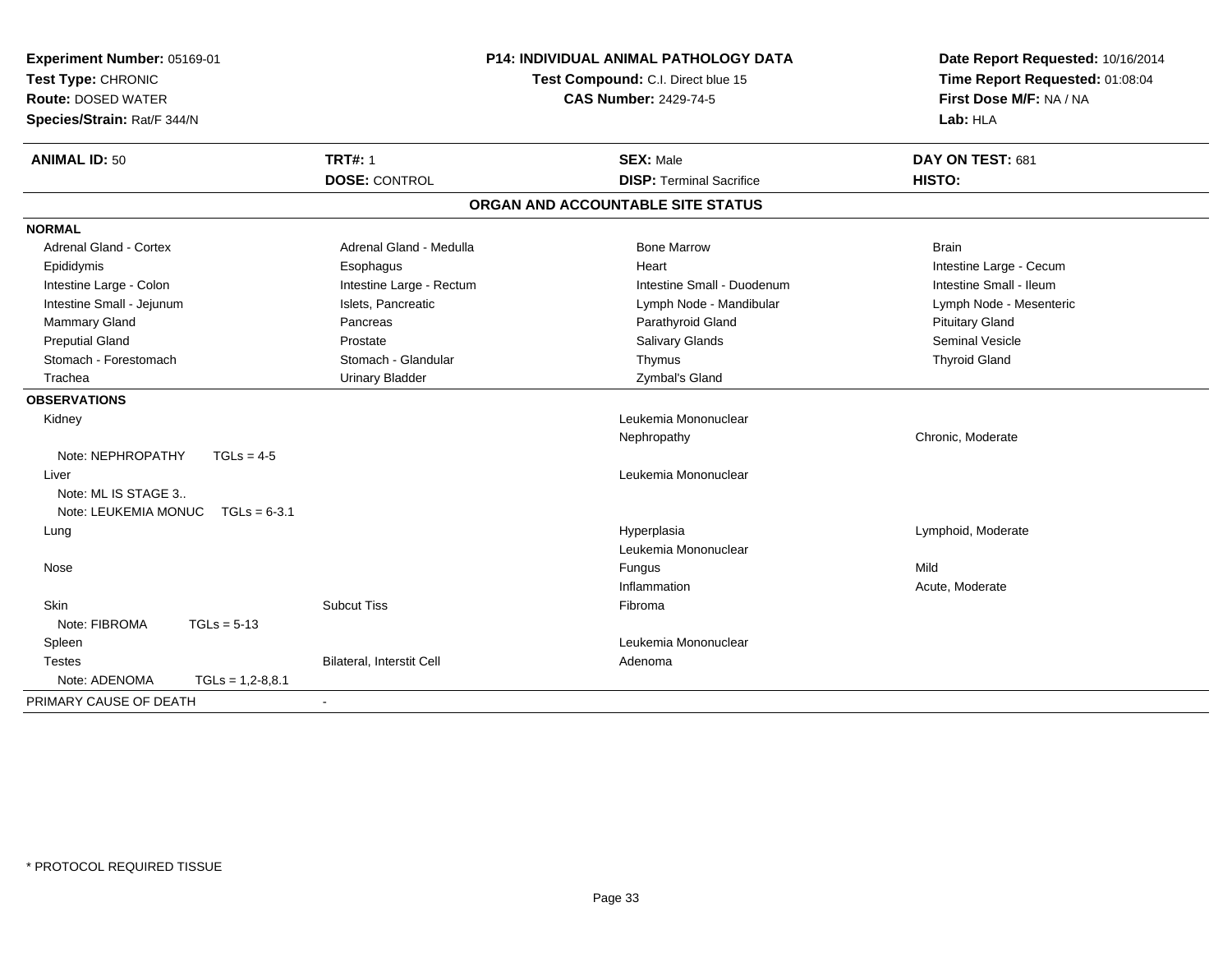| <b>Experiment Number: 05169-01</b> |                    | <b>P14: INDIVIDUAL ANIMAL PATHOLOGY DATA</b> | Date Report Requested: 10/16/2014  |                                 |
|------------------------------------|--------------------|----------------------------------------------|------------------------------------|---------------------------------|
| Test Type: CHRONIC                 |                    |                                              | Test Compound: C.I. Direct blue 15 | Time Report Requested: 01:08:04 |
| <b>Route: DOSED WATER</b>          |                    |                                              | <b>CAS Number: 2429-74-5</b>       | First Dose M/F: NA / NA         |
| Species/Strain: Rat/F 344/N        |                    |                                              |                                    | Lab: HLA                        |
| <b>ANIMAL ID: 51</b>               |                    | <b>TRT#: 1</b>                               | <b>SEX: Male</b>                   | DAY ON TEST: 681                |
|                                    |                    | <b>DOSE: CONTROL</b>                         | <b>DISP: Terminal Sacrifice</b>    | HISTO:                          |
|                                    |                    |                                              | ORGAN AND ACCOUNTABLE SITE STATUS  |                                 |
| <b>NORMAL</b>                      |                    |                                              |                                    |                                 |
| Adrenal Gland - Medulla            |                    | <b>Bone Marrow</b>                           | <b>Brain</b>                       | Epididymis                      |
| Esophagus                          |                    | Intestine Large - Cecum                      | Intestine Large - Colon            | Intestine Large - Rectum        |
| Intestine Small - Duodenum         |                    | Intestine Small - Ileum                      | Intestine Small - Jejunum          | Islets, Pancreatic              |
| Lymph Node - Mandibular            |                    | Lymph Node - Mesenteric                      | <b>Mammary Gland</b>               | Pancreas                        |
| Parathyroid Gland                  |                    | <b>Pituitary Gland</b>                       | <b>Preputial Gland</b>             | <b>Salivary Glands</b>          |
| <b>Seminal Vesicle</b>             |                    | Spleen                                       | Stomach - Forestomach              | Stomach - Glandular             |
| Thymus                             |                    | <b>Thyroid Gland</b>                         | Trachea                            | <b>Urinary Bladder</b>          |
| Zymbal's Gland                     |                    |                                              |                                    |                                 |
| <b>OBSERVATIONS</b>                |                    |                                              |                                    |                                 |
| <b>Adrenal Gland</b>               |                    | Cortex                                       | Hypertrophy                        | Focal, Minimal                  |
| Heart                              |                    |                                              | Cardiomyopathy                     | Chronic, Mild                   |
| Kidney                             |                    |                                              | Nephropathy                        | Chronic, Moderate               |
| Liver                              |                    |                                              | <b>Basophilic Focus</b>            | Minimal                         |
| Lung                               |                    |                                              | Hyperplasia                        | Lymphoid, Mild                  |
| Nose                               |                    |                                              | Inflammation                       | Acute, Moderate                 |
| Prostate                           |                    |                                              | Hyperplasia                        | Glandular, Focal, Mild          |
| <b>Skin</b>                        |                    |                                              | Hemorrhage                         | Focal, Mild                     |
| Note: HEMORRHAGE                   | $TGLs = 1-13$      |                                              |                                    |                                 |
| <b>Testes</b>                      |                    | Bilateral, Interstit Cell                    | Adenoma                            |                                 |
| Note: ADENOMA                      | $TGLs = 2,3-8,8.1$ |                                              |                                    |                                 |
| PRIMARY CAUSE OF DEATH             |                    | $\blacksquare$                               |                                    |                                 |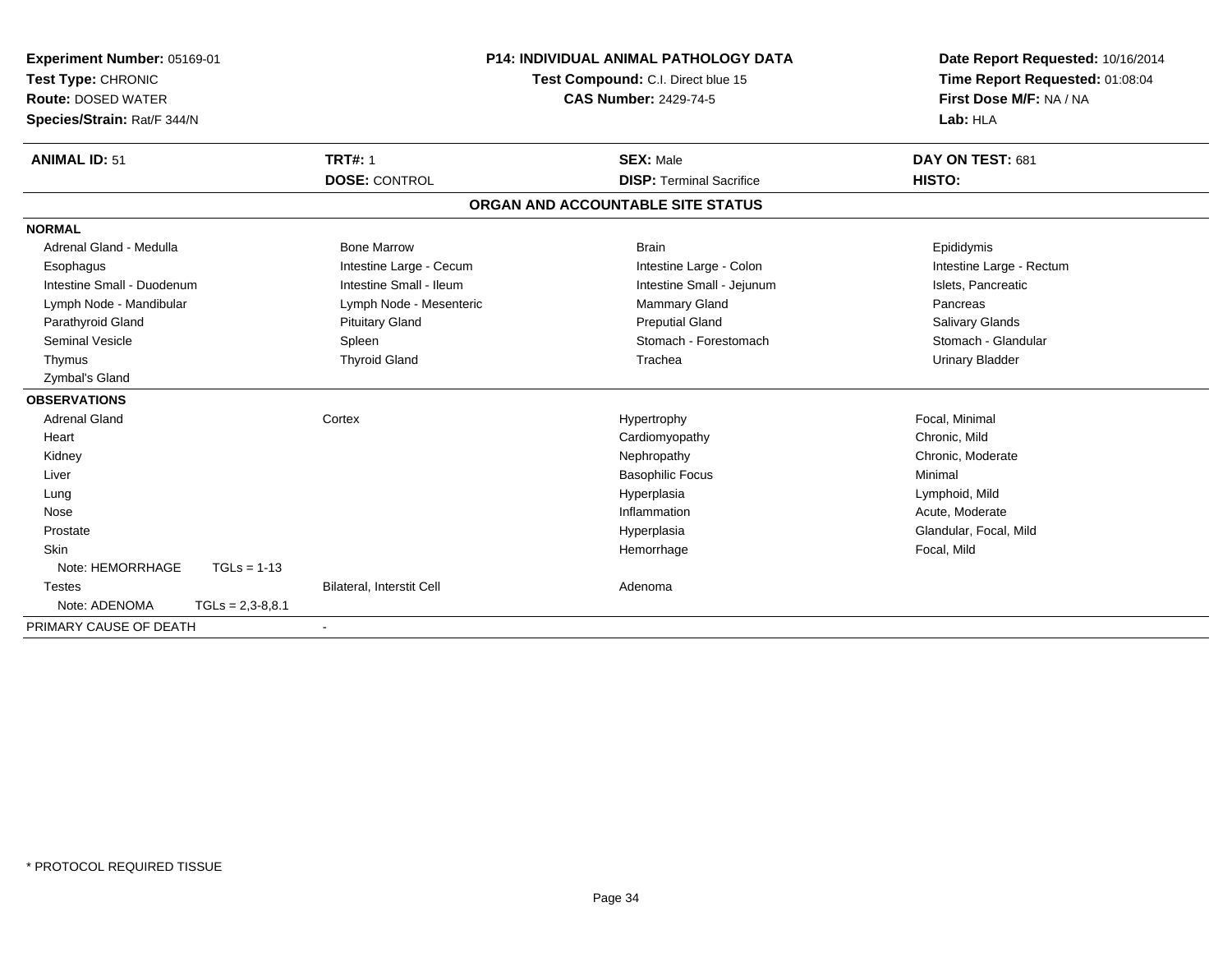| Experiment Number: 05169-01<br>Test Type: CHRONIC<br><b>Route: DOSED WATER</b><br>Species/Strain: Rat/F 344/N |                    | <b>P14: INDIVIDUAL ANIMAL PATHOLOGY DATA</b><br>Test Compound: C.I. Direct blue 15<br><b>CAS Number: 2429-74-5</b> | Date Report Requested: 10/16/2014<br>Time Report Requested: 01:08:04<br>First Dose M/F: NA / NA<br>Lab: HLA |                           |
|---------------------------------------------------------------------------------------------------------------|--------------------|--------------------------------------------------------------------------------------------------------------------|-------------------------------------------------------------------------------------------------------------|---------------------------|
| <b>ANIMAL ID: 52</b>                                                                                          |                    | <b>TRT#: 1</b>                                                                                                     | <b>SEX: Male</b>                                                                                            | DAY ON TEST: 681          |
|                                                                                                               |                    | <b>DOSE: CONTROL</b>                                                                                               | <b>DISP: Terminal Sacrifice</b>                                                                             | HISTO:                    |
|                                                                                                               |                    |                                                                                                                    | ORGAN AND ACCOUNTABLE SITE STATUS                                                                           |                           |
| <b>NORMAL</b>                                                                                                 |                    |                                                                                                                    |                                                                                                             |                           |
| <b>Adrenal Gland - Cortex</b>                                                                                 |                    | Adrenal Gland - Medulla                                                                                            | <b>Bone Marrow</b>                                                                                          | <b>Brain</b>              |
| Epididymis                                                                                                    |                    | Esophagus                                                                                                          | Intestine Large - Cecum                                                                                     | Intestine Large - Colon   |
| Intestine Large - Rectum                                                                                      |                    | Intestine Small - Duodenum                                                                                         | Intestine Small - Ileum                                                                                     | Intestine Small - Jejunum |
| Islets, Pancreatic                                                                                            |                    | Lymph Node - Mandibular                                                                                            | Mammary Gland                                                                                               | Pancreas                  |
| Parathyroid Gland                                                                                             |                    | <b>Pituitary Gland</b>                                                                                             | Salivary Glands                                                                                             | <b>Seminal Vesicle</b>    |
| <b>Skin</b>                                                                                                   |                    | Stomach - Forestomach                                                                                              | Stomach - Glandular                                                                                         | Thymus                    |
| <b>Thyroid Gland</b>                                                                                          |                    | <b>Urinary Bladder</b>                                                                                             | Zymbal's Gland                                                                                              |                           |
| <b>OBSERVATIONS</b>                                                                                           |                    |                                                                                                                    |                                                                                                             |                           |
| Heart                                                                                                         |                    |                                                                                                                    | Cardiomyopathy                                                                                              | Chronic, Mild             |
| Kidney                                                                                                        |                    |                                                                                                                    | Nephropathy                                                                                                 | Chronic, Moderate         |
| Liver                                                                                                         |                    |                                                                                                                    | <b>Basophilic Focus</b>                                                                                     | Minimal                   |
|                                                                                                               |                    |                                                                                                                    | Leukemia Mononuclear                                                                                        |                           |
| Note: ML IS STAGE 2                                                                                           |                    |                                                                                                                    |                                                                                                             |                           |
| Lung                                                                                                          |                    |                                                                                                                    | Hyperplasia                                                                                                 | Lymphoid, Mild            |
| Lymph Node                                                                                                    |                    | Mesenteric                                                                                                         | Hyperplasia                                                                                                 | Reticulum Cell, Moderate  |
| Mesentery                                                                                                     |                    | Fat                                                                                                                | Necrosis                                                                                                    | Moderate                  |
| Note: NECROSIS                                                                                                | $TGLs = 5-13$      |                                                                                                                    |                                                                                                             |                           |
| Nose                                                                                                          |                    |                                                                                                                    | Fungus                                                                                                      | Marked                    |
|                                                                                                               |                    |                                                                                                                    | Hyperplasia                                                                                                 | Glandular, Moderate       |
|                                                                                                               |                    |                                                                                                                    | Inflammation                                                                                                | Acute, Moderate           |
| <b>Preputial Gland</b>                                                                                        |                    |                                                                                                                    | Carcinoma                                                                                                   |                           |
| Note: CARCINOMA                                                                                               | $TGLs = 1-8.2$     |                                                                                                                    |                                                                                                             |                           |
| Prostate                                                                                                      |                    |                                                                                                                    | Hyperplasia                                                                                                 | Glandular, Focal, Minimal |
| Spleen                                                                                                        |                    |                                                                                                                    | Leukemia Mononuclear                                                                                        |                           |
| <b>Testes</b>                                                                                                 |                    | Bilateral, Interstit Cell                                                                                          | Adenoma                                                                                                     |                           |
| Note: ADENOMA                                                                                                 | $TGLs = 2,3-8,8.1$ |                                                                                                                    |                                                                                                             |                           |
| Trachea                                                                                                       |                    |                                                                                                                    | Inflammation                                                                                                | Chronic, Moderate         |
|                                                                                                               |                    |                                                                                                                    | <b>Necrosis</b>                                                                                             | Moderate                  |
| PRIMARY CAUSE OF DEATH                                                                                        |                    | $\sim$                                                                                                             |                                                                                                             |                           |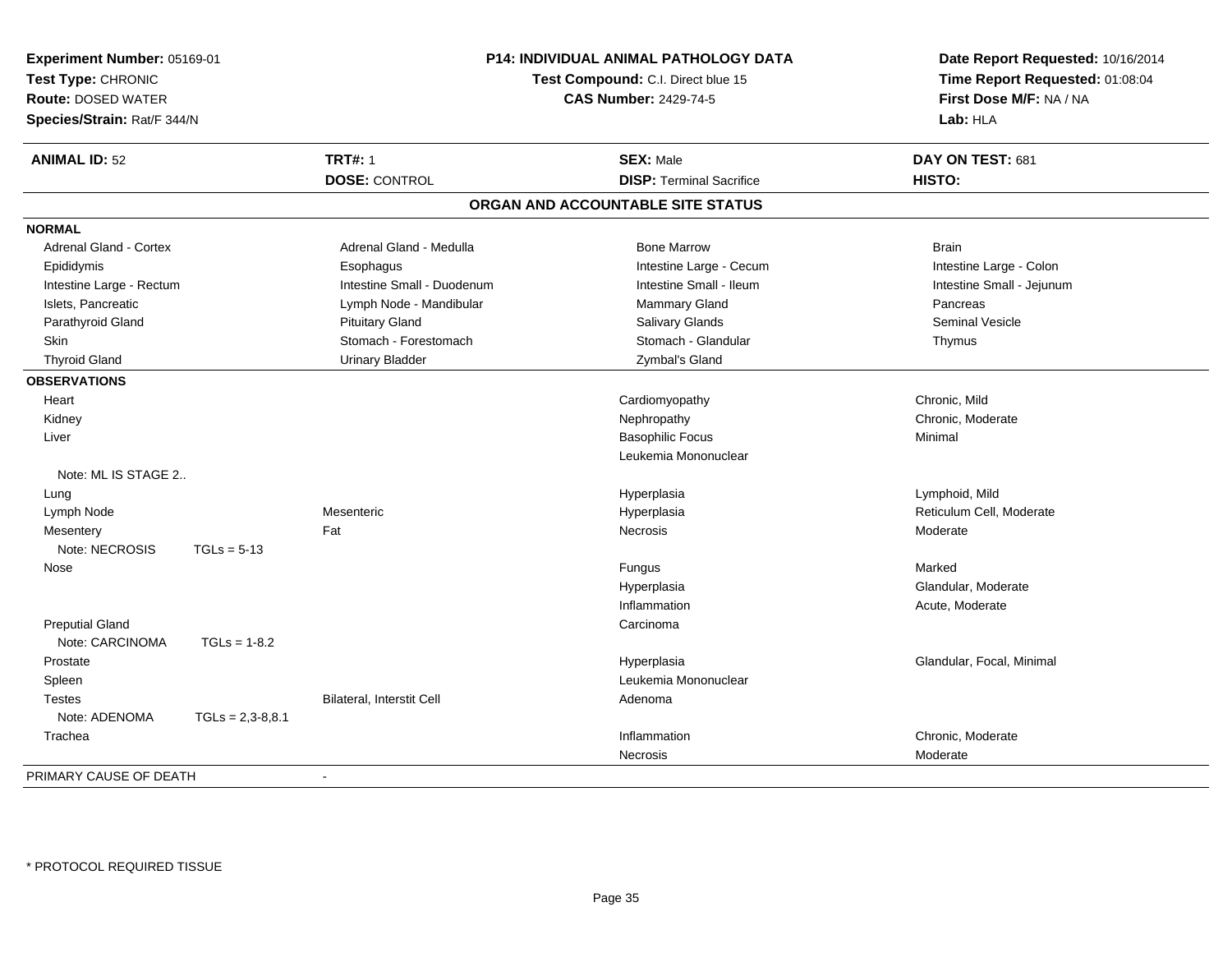| Experiment Number: 05169-01<br>Test Type: CHRONIC<br><b>Route: DOSED WATER</b><br>Species/Strain: Rat/F 344/N | P14: INDIVIDUAL ANIMAL PATHOLOGY DATA<br>Test Compound: C.I. Direct blue 15<br><b>CAS Number: 2429-74-5</b> |                                   | Date Report Requested: 10/16/2014<br>Time Report Requested: 01:08:04<br>First Dose M/F: NA / NA<br>Lab: HLA |
|---------------------------------------------------------------------------------------------------------------|-------------------------------------------------------------------------------------------------------------|-----------------------------------|-------------------------------------------------------------------------------------------------------------|
| <b>ANIMAL ID: 53</b>                                                                                          | <b>TRT#: 1</b>                                                                                              | <b>SEX: Male</b>                  | DAY ON TEST: 681                                                                                            |
|                                                                                                               | <b>DOSE: CONTROL</b>                                                                                        | <b>DISP: Terminal Sacrifice</b>   | HISTO:                                                                                                      |
|                                                                                                               |                                                                                                             | ORGAN AND ACCOUNTABLE SITE STATUS |                                                                                                             |
| <b>NORMAL</b>                                                                                                 |                                                                                                             |                                   |                                                                                                             |
| <b>Adrenal Gland - Cortex</b>                                                                                 | Adrenal Gland - Medulla                                                                                     | <b>Bone Marrow</b>                | <b>Brain</b>                                                                                                |
| Epididymis                                                                                                    | Esophagus                                                                                                   | Heart                             | Intestine Large - Cecum                                                                                     |
| Intestine Large - Colon                                                                                       | Intestine Large - Rectum                                                                                    | Intestine Small - Duodenum        | Intestine Small - Ileum                                                                                     |
| Intestine Small - Jejunum                                                                                     | Lymph Node - Mandibular                                                                                     | Lymph Node - Mesenteric           | Mammary Gland                                                                                               |
| Nose                                                                                                          | Pancreas                                                                                                    | Parathyroid Gland                 | <b>Pituitary Gland</b>                                                                                      |
| <b>Preputial Gland</b>                                                                                        | Salivary Glands                                                                                             | <b>Seminal Vesicle</b>            | Spleen                                                                                                      |
| Stomach - Forestomach                                                                                         | Stomach - Glandular                                                                                         | Thymus                            | <b>Urinary Bladder</b>                                                                                      |
| Zymbal's Gland                                                                                                |                                                                                                             |                                   |                                                                                                             |
| <b>OBSERVATIONS</b>                                                                                           |                                                                                                             |                                   |                                                                                                             |
| Islets, Pancreatic                                                                                            |                                                                                                             | Adenoma                           |                                                                                                             |
| Kidney                                                                                                        |                                                                                                             | Nephropathy                       | Chronic, Mild                                                                                               |
| Liver                                                                                                         |                                                                                                             | <b>Basophilic Focus</b>           | Minimal                                                                                                     |
| Lung                                                                                                          |                                                                                                             | Hyperplasia                       | Lymphoid, Mild                                                                                              |
| Mesentery                                                                                                     | Fat                                                                                                         | <b>Necrosis</b>                   | Moderate                                                                                                    |
| Note: NECROSIS<br>$TGLs = 5-15$                                                                               |                                                                                                             |                                   |                                                                                                             |
| Prostate                                                                                                      |                                                                                                             | Hyperplasia                       | Glandular, Focal, Minimal                                                                                   |
| <b>Skin</b>                                                                                                   |                                                                                                             | <b>Basal Cell Adenoma</b>         |                                                                                                             |
|                                                                                                               | <b>Hair Follicle</b>                                                                                        | Hyperplasia                       | Basal Cell, Focal, Mild                                                                                     |
| Note: HYPERPLASIA<br>$TGLs = 1-13$                                                                            |                                                                                                             |                                   |                                                                                                             |
| Note: BASAL CEL ADEN TGLs = 2-14                                                                              |                                                                                                             |                                   |                                                                                                             |
| Testes                                                                                                        | Bilateral, Interstit Cell                                                                                   | Adenoma                           |                                                                                                             |
| Note: ADENOMA<br>$TGLs = 3-8.8.1$                                                                             |                                                                                                             |                                   |                                                                                                             |
| <b>Thyroid Gland</b>                                                                                          | C Cell                                                                                                      | Adenoma                           |                                                                                                             |
| Trachea                                                                                                       |                                                                                                             | Inflammation                      | Acute, Moderate                                                                                             |
|                                                                                                               |                                                                                                             | <b>Necrosis</b>                   | Moderate                                                                                                    |
| PRIMARY CAUSE OF DEATH                                                                                        | $\sim$                                                                                                      |                                   |                                                                                                             |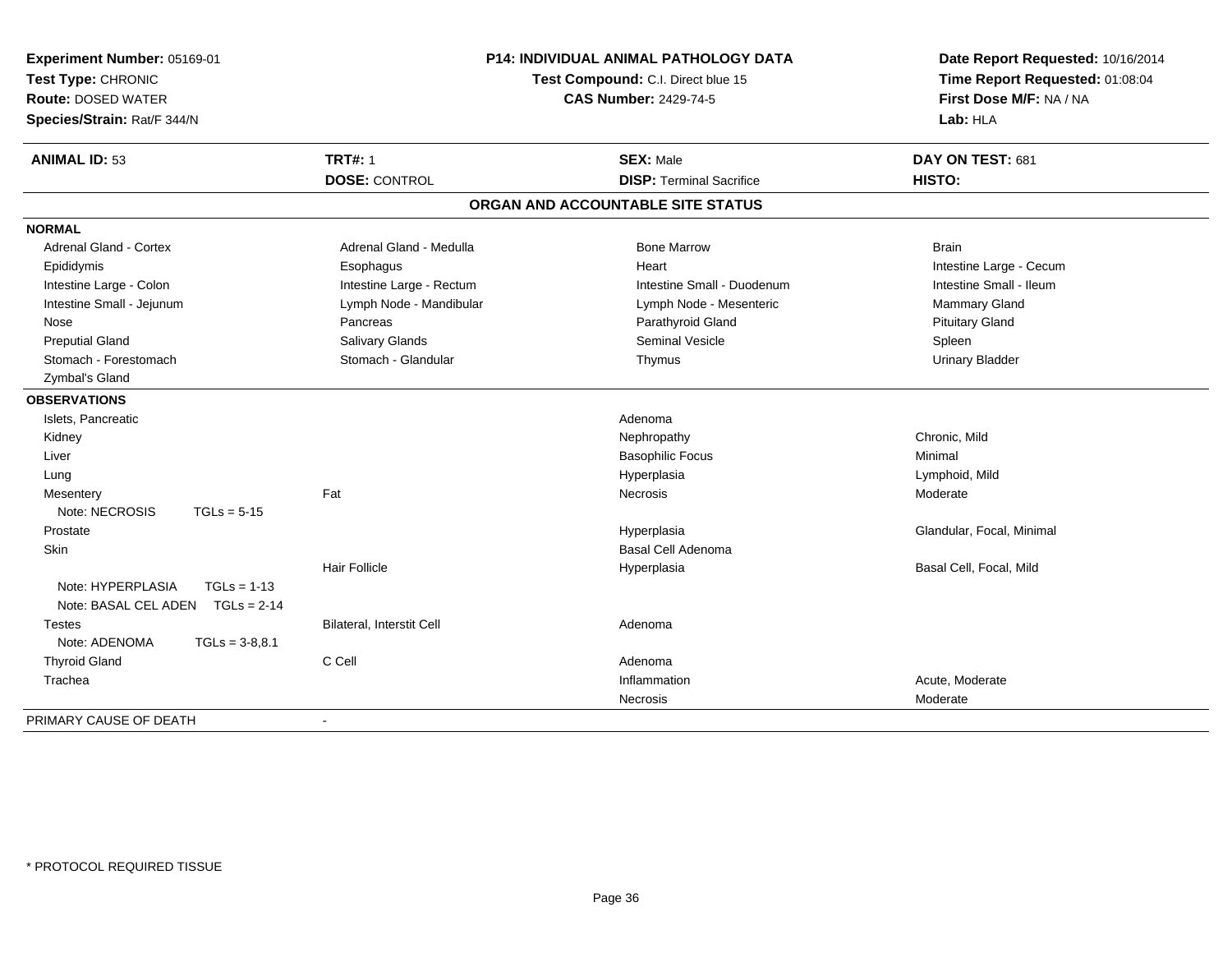| Experiment Number: 05169-01<br>Test Type: CHRONIC<br><b>Route: DOSED WATER</b><br>Species/Strain: Rat/F 344/N |                           | <b>P14: INDIVIDUAL ANIMAL PATHOLOGY DATA</b><br>Test Compound: C.I. Direct blue 15<br><b>CAS Number: 2429-74-5</b> | Date Report Requested: 10/16/2014<br>Time Report Requested: 01:08:04<br>First Dose M/F: NA / NA<br>Lab: HLA |
|---------------------------------------------------------------------------------------------------------------|---------------------------|--------------------------------------------------------------------------------------------------------------------|-------------------------------------------------------------------------------------------------------------|
| <b>ANIMAL ID: 54</b>                                                                                          | <b>TRT#: 1</b>            | <b>SEX: Male</b>                                                                                                   | DAY ON TEST: 663                                                                                            |
|                                                                                                               | <b>DOSE: CONTROL</b>      | <b>DISP: Moribund</b>                                                                                              | HISTO:                                                                                                      |
|                                                                                                               |                           | ORGAN AND ACCOUNTABLE SITE STATUS                                                                                  |                                                                                                             |
| <b>NORMAL</b>                                                                                                 |                           |                                                                                                                    |                                                                                                             |
| <b>Brain</b>                                                                                                  | Epididymis                | Esophagus                                                                                                          | Intestine Large - Cecum                                                                                     |
| Intestine Large - Colon                                                                                       | Intestine Large - Rectum  | Intestine Small - Duodenum                                                                                         | Intestine Small - Ileum                                                                                     |
| Intestine Small - Jejunum                                                                                     | Islets, Pancreatic        | Nose                                                                                                               | Parathyroid Gland                                                                                           |
| <b>Preputial Gland</b>                                                                                        | Prostate                  | <b>Salivary Glands</b>                                                                                             | <b>Seminal Vesicle</b>                                                                                      |
| Skin                                                                                                          | Stomach - Forestomach     | Stomach - Glandular                                                                                                | <b>Thyroid Gland</b>                                                                                        |
| Trachea                                                                                                       | Zymbal's Gland            |                                                                                                                    |                                                                                                             |
| <b>MISSING</b>                                                                                                |                           |                                                                                                                    |                                                                                                             |
| <b>Mammary Gland</b>                                                                                          |                           |                                                                                                                    |                                                                                                             |
| <b>OBSERVATIONS</b>                                                                                           |                           |                                                                                                                    |                                                                                                             |
| <b>Adrenal Gland</b>                                                                                          | Cortex                    | Leukemia Mononuclear                                                                                               |                                                                                                             |
|                                                                                                               | Medulla                   | Leukemia Mononuclear                                                                                               |                                                                                                             |
|                                                                                                               | Medulla                   | Pheochromocytoma Benign                                                                                            |                                                                                                             |
| <b>Bone Marrow</b>                                                                                            |                           | Myelofibrosis                                                                                                      | Marked                                                                                                      |
| Heart                                                                                                         |                           | Cardiomyopathy                                                                                                     | Chronic, Mild                                                                                               |
|                                                                                                               |                           | Leukemia Mononuclear                                                                                               |                                                                                                             |
| Kidney                                                                                                        |                           | Leukemia Mononuclear                                                                                               |                                                                                                             |
| Liver                                                                                                         |                           | Leukemia Mononuclear                                                                                               |                                                                                                             |
| Note: LEUKEMIA MONUC<br>$TGLs = 7.8-3.1$<br>Note: ML IS STAGE 3                                               |                           |                                                                                                                    |                                                                                                             |
| Lung                                                                                                          |                           | Leukemia Mononuclear                                                                                               |                                                                                                             |
| Lymph Node                                                                                                    | Mandibular                | Leukemia Mononuclear                                                                                               |                                                                                                             |
|                                                                                                               | Mesenteric                | Leukemia Mononuclear                                                                                               |                                                                                                             |
| Note: LEUKEMIA MONUC $TGLs = 6-7$                                                                             |                           |                                                                                                                    |                                                                                                             |
| Mesentery                                                                                                     | Fat                       | Necrosis                                                                                                           | Moderate                                                                                                    |
| Note: NECROSIS<br>$TGLs = 5-13$                                                                               |                           |                                                                                                                    |                                                                                                             |
| Pancreas                                                                                                      |                           | Leukemia Mononuclear                                                                                               |                                                                                                             |
| $TGLs = 9-6.1,14$<br>Note: LEUKEMIA MONUC                                                                     |                           |                                                                                                                    |                                                                                                             |
| <b>Pituitary Gland</b>                                                                                        |                           | Leukemia Mononuclear                                                                                               |                                                                                                             |
| Spleen                                                                                                        |                           | Leukemia Mononuclear                                                                                               |                                                                                                             |
| <b>Testes</b>                                                                                                 | Bilateral, Interstit Cell | Adenoma                                                                                                            |                                                                                                             |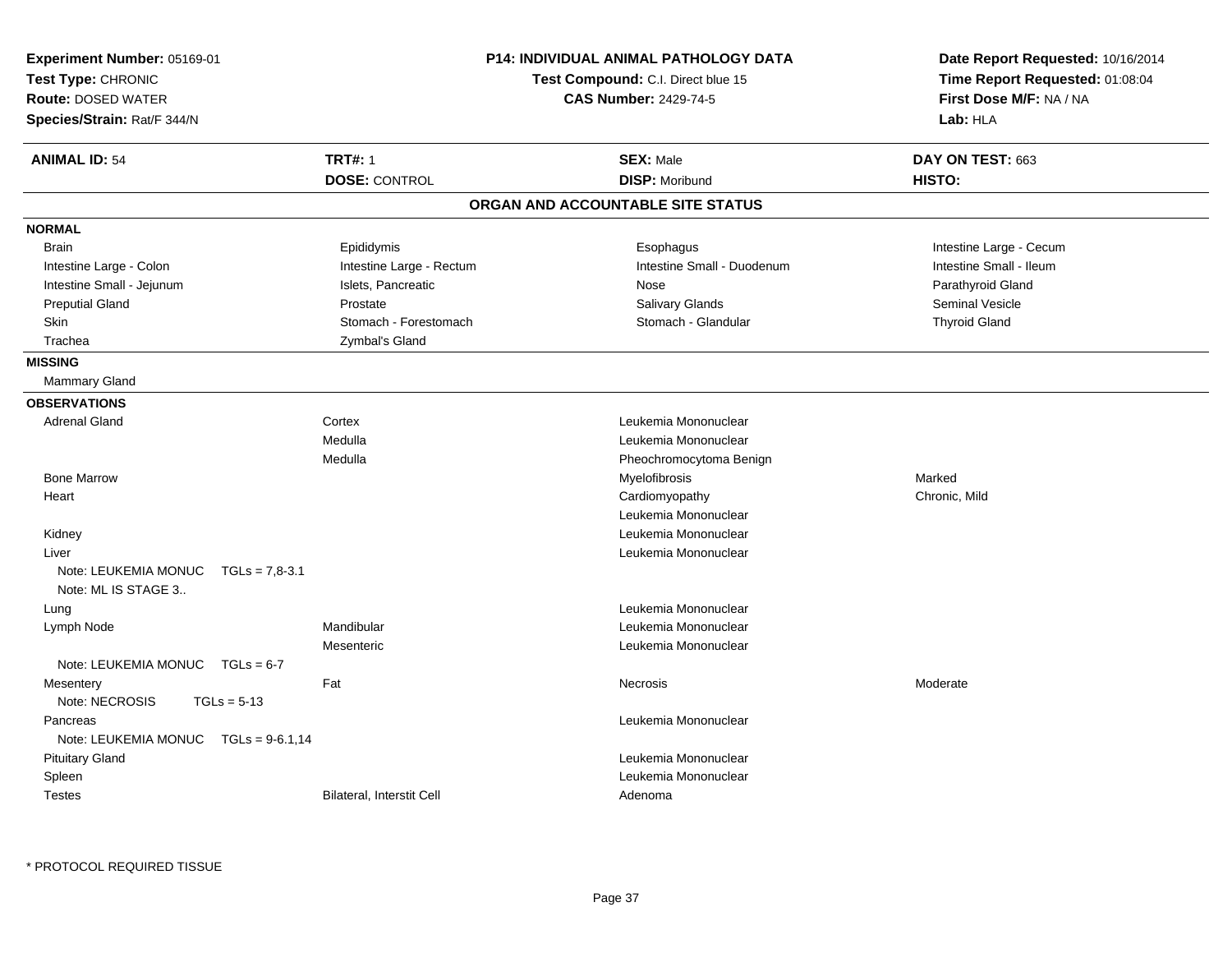| Experiment Number: 05169-01<br>Test Type: CHRONIC<br><b>Route: DOSED WATER</b><br>Species/Strain: Rat/F 344/N |                       | <b>P14: INDIVIDUAL ANIMAL PATHOLOGY DATA</b><br>Test Compound: C.I. Direct blue 15<br><b>CAS Number: 2429-74-5</b> | Date Report Requested: 10/16/2014<br>Time Report Requested: 01:08:04<br>First Dose M/F: NA / NA<br>Lab: HLA |
|---------------------------------------------------------------------------------------------------------------|-----------------------|--------------------------------------------------------------------------------------------------------------------|-------------------------------------------------------------------------------------------------------------|
| <b>ANIMAL ID: 54</b>                                                                                          | <b>TRT#: 1</b>        | <b>SEX: Male</b>                                                                                                   | DAY ON TEST: 663                                                                                            |
|                                                                                                               | <b>DOSE: CONTROL</b>  | <b>DISP: Moribund</b>                                                                                              | HISTO:                                                                                                      |
|                                                                                                               |                       | ORGAN AND ACCOUNTABLE SITE STATUS                                                                                  |                                                                                                             |
|                                                                                                               |                       | Leukemia Mononuclear                                                                                               |                                                                                                             |
| $TGLs = 3,4-8,8.1$<br>Note: ADENOMA                                                                           |                       |                                                                                                                    |                                                                                                             |
| Thymus<br>Note: LEUKEMIA MONUC<br>$TGLs = 10-9$                                                               |                       | Leukemia Mononuclear                                                                                               |                                                                                                             |
| Urinary Bladder                                                                                               | <b>Transit Epithe</b> | Hyperplasia                                                                                                        | Moderate                                                                                                    |
|                                                                                                               |                       | Leukemia Mononuclear                                                                                               |                                                                                                             |
| PRIMARY CAUSE OF DEATH                                                                                        |                       |                                                                                                                    |                                                                                                             |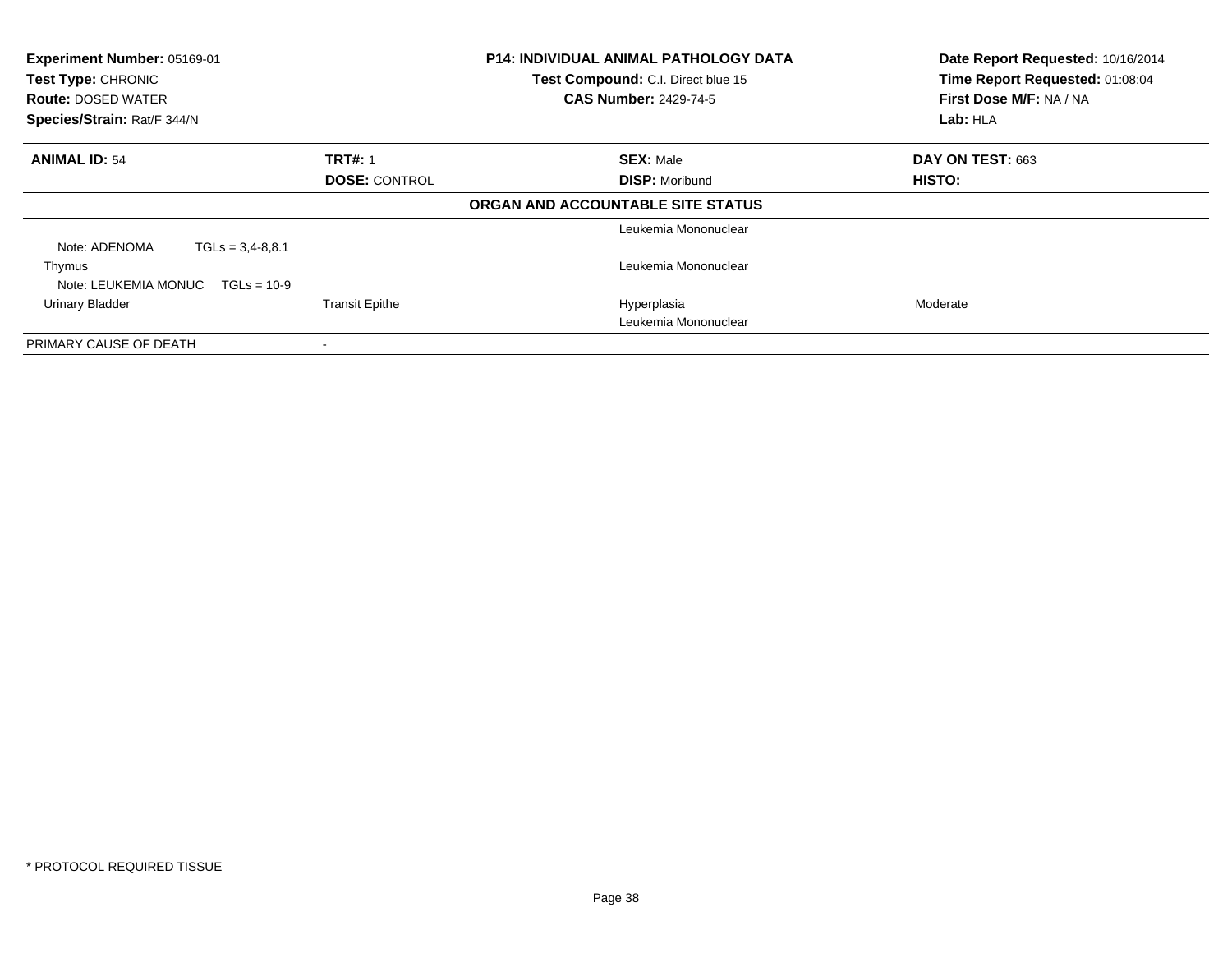| Experiment Number: 05169-01<br>Test Type: CHRONIC |                    |                            | <b>P14: INDIVIDUAL ANIMAL PATHOLOGY DATA</b><br>Test Compound: C.I. Direct blue 15 |                                   | Date Report Requested: 10/16/2014<br>Time Report Requested: 01:08:04 |
|---------------------------------------------------|--------------------|----------------------------|------------------------------------------------------------------------------------|-----------------------------------|----------------------------------------------------------------------|
| <b>Route: DOSED WATER</b>                         |                    |                            | <b>CAS Number: 2429-74-5</b>                                                       |                                   | First Dose M/F: NA / NA                                              |
| Species/Strain: Rat/F 344/N                       |                    |                            |                                                                                    |                                   | Lab: HLA                                                             |
| <b>ANIMAL ID: 55</b>                              |                    | <b>TRT#: 1</b>             |                                                                                    | <b>SEX: Male</b>                  | DAY ON TEST: 681                                                     |
|                                                   |                    | <b>DOSE: CONTROL</b>       |                                                                                    | <b>DISP: Terminal Sacrifice</b>   | HISTO:                                                               |
|                                                   |                    |                            |                                                                                    | ORGAN AND ACCOUNTABLE SITE STATUS |                                                                      |
| <b>NORMAL</b>                                     |                    |                            |                                                                                    |                                   |                                                                      |
| Adrenal Gland - Cortex                            |                    | Adrenal Gland - Medulla    |                                                                                    | <b>Bone Marrow</b>                | <b>Brain</b>                                                         |
| Epididymis                                        |                    | Esophagus                  |                                                                                    | Intestine Large - Cecum           | Intestine Large - Colon                                              |
| Intestine Large - Rectum                          |                    | Intestine Small - Duodenum |                                                                                    | Intestine Small - Ileum           | Intestine Small - Jejunum                                            |
| Islets. Pancreatic                                |                    | Lymph Node - Mandibular    |                                                                                    | <b>Mammary Gland</b>              | Nose                                                                 |
| Pancreas                                          |                    | Parathyroid Gland          |                                                                                    | <b>Pituitary Gland</b>            | <b>Preputial Gland</b>                                               |
| Prostate                                          |                    | Salivary Glands            |                                                                                    | <b>Seminal Vesicle</b>            | <b>Skin</b>                                                          |
| Spleen                                            |                    | Stomach - Forestomach      |                                                                                    | Stomach - Glandular               | Thymus                                                               |
| <b>Thyroid Gland</b>                              |                    | Trachea                    |                                                                                    | <b>Urinary Bladder</b>            | Zymbal's Gland                                                       |
| <b>OBSERVATIONS</b>                               |                    |                            |                                                                                    |                                   |                                                                      |
| <b>Bone</b>                                       |                    | Carpal                     |                                                                                    | Osteopetrosis                     | Moderate                                                             |
| Note: OSTEOPETROSIS                               | $TGLs = 1-13$      |                            |                                                                                    |                                   |                                                                      |
| Heart                                             |                    |                            |                                                                                    | Cardiomyopathy                    | Chronic, Mild                                                        |
| Kidney                                            |                    |                            |                                                                                    | Nephropathy                       | Chronic, Moderate                                                    |
| Liver                                             |                    |                            |                                                                                    | <b>Basophilic Focus</b>           | Minimal                                                              |
| Lung                                              |                    |                            |                                                                                    | Hyperplasia                       | Lymphoid, Mild                                                       |
| Lymph Node                                        |                    | Mesenteric                 |                                                                                    | Hyperplasia                       | Reticulum Cell, Moderate                                             |
| <b>Testes</b>                                     |                    | Bilateral, Interstit Cell  |                                                                                    | Adenoma                           |                                                                      |
| Note: ADENOMA                                     | $TGLs = 2,3-8,8.1$ |                            |                                                                                    |                                   |                                                                      |
| PRIMARY CAUSE OF DEATH                            |                    |                            |                                                                                    |                                   |                                                                      |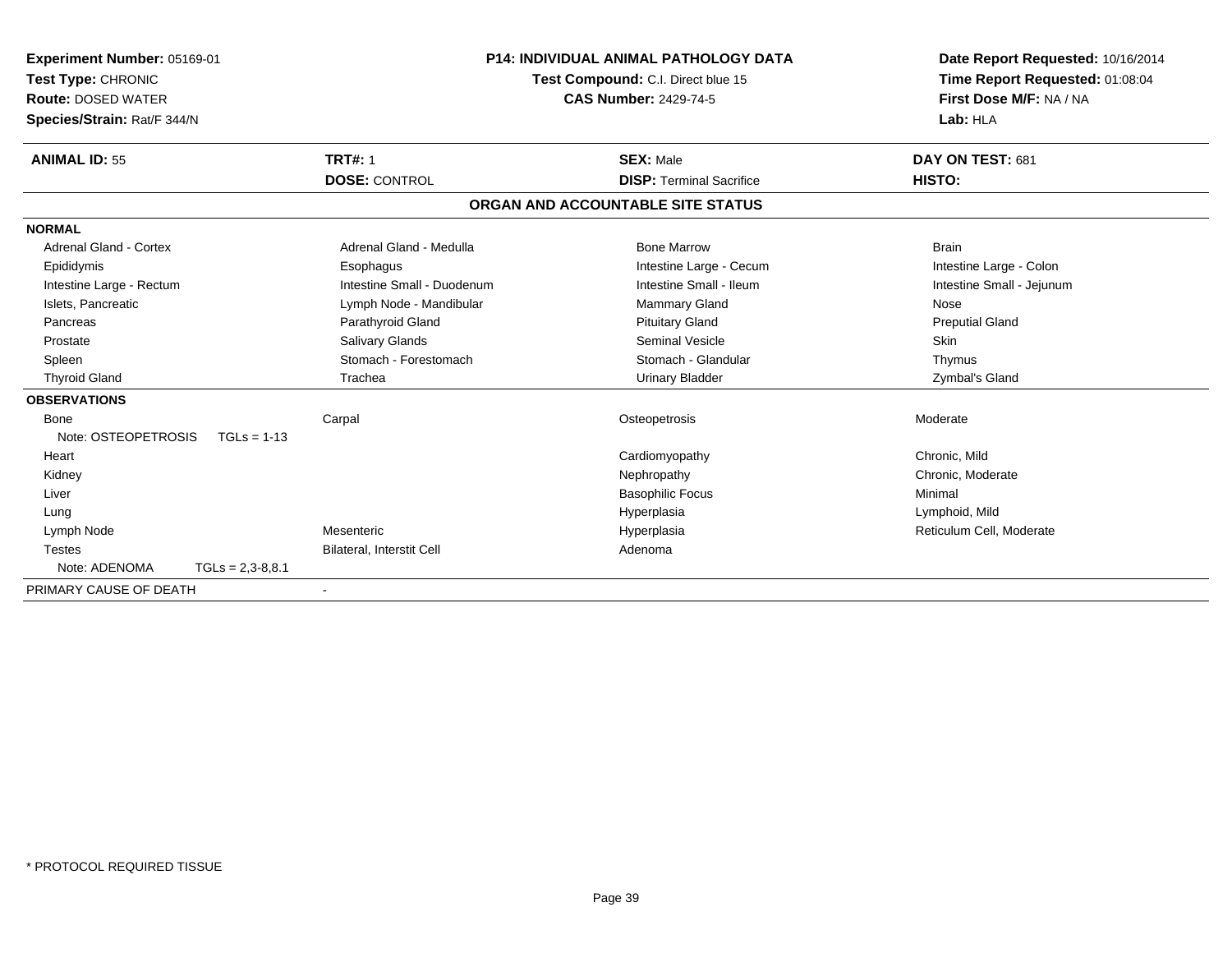| Experiment Number: 05169-01<br>Test Type: CHRONIC<br><b>Route: DOSED WATER</b><br>Species/Strain: Rat/F 344/N | P14: INDIVIDUAL ANIMAL PATHOLOGY DATA<br>Test Compound: C.I. Direct blue 15<br><b>CAS Number: 2429-74-5</b> |                                   | Date Report Requested: 10/16/2014<br>Time Report Requested: 01:08:04<br>First Dose M/F: NA / NA<br>Lab: HLA |  |
|---------------------------------------------------------------------------------------------------------------|-------------------------------------------------------------------------------------------------------------|-----------------------------------|-------------------------------------------------------------------------------------------------------------|--|
| <b>ANIMAL ID: 56</b>                                                                                          | <b>TRT#: 1</b>                                                                                              | <b>SEX: Male</b>                  | DAY ON TEST: 681                                                                                            |  |
|                                                                                                               | <b>DOSE: CONTROL</b>                                                                                        | <b>DISP: Terminal Sacrifice</b>   | <b>HISTO:</b>                                                                                               |  |
|                                                                                                               |                                                                                                             | ORGAN AND ACCOUNTABLE SITE STATUS |                                                                                                             |  |
| <b>NORMAL</b>                                                                                                 |                                                                                                             |                                   |                                                                                                             |  |
| <b>Adrenal Gland - Cortex</b>                                                                                 | <b>Bone Marrow</b>                                                                                          | <b>Brain</b>                      | Epididymis                                                                                                  |  |
| Esophagus                                                                                                     | Intestine Large - Cecum                                                                                     | Intestine Large - Colon           | Intestine Large - Rectum                                                                                    |  |
| Intestine Small - Duodenum                                                                                    | Intestine Small - Ileum                                                                                     | Intestine Small - Jejunum         | Islets, Pancreatic                                                                                          |  |
| Lymph Node - Mandibular                                                                                       | Lymph Node - Mesenteric                                                                                     | Mammary Gland                     | <b>Nose</b>                                                                                                 |  |
| Pancreas                                                                                                      | Parathyroid Gland                                                                                           | <b>Pituitary Gland</b>            | Prostate                                                                                                    |  |
| <b>Salivary Glands</b>                                                                                        | <b>Seminal Vesicle</b>                                                                                      | <b>Skin</b>                       | Spleen                                                                                                      |  |
| Stomach - Forestomach                                                                                         | Stomach - Glandular                                                                                         | Thymus                            | <b>Thyroid Gland</b>                                                                                        |  |
| Trachea                                                                                                       | <b>Urinary Bladder</b>                                                                                      | Zymbal's Gland                    |                                                                                                             |  |
| <b>OBSERVATIONS</b>                                                                                           |                                                                                                             |                                   |                                                                                                             |  |
| <b>Adrenal Gland</b>                                                                                          | Medulla                                                                                                     | Hyperplasia                       | Focal, Minimal                                                                                              |  |
|                                                                                                               | Medulla                                                                                                     | Pheochromocytoma Benign           |                                                                                                             |  |
| Heart                                                                                                         |                                                                                                             | Cardiomyopathy                    | Chronic, Mild                                                                                               |  |
| Kidney                                                                                                        |                                                                                                             | Nephropathy                       | Chronic, Marked                                                                                             |  |
| Note: NEPHROPATHY<br>$TGLs = 5-5$                                                                             |                                                                                                             |                                   |                                                                                                             |  |
| Liver                                                                                                         |                                                                                                             | <b>Basophilic Focus</b>           | Mild                                                                                                        |  |
| Lung                                                                                                          |                                                                                                             | Hyperplasia                       | Lymphoid, Mild                                                                                              |  |
|                                                                                                               |                                                                                                             | <b>Infiltration Cellular</b>      | Histiocyte, Mild                                                                                            |  |
| <b>Preputial Gland</b>                                                                                        |                                                                                                             | Ectasia                           | Moderate                                                                                                    |  |
| Note: ECTASIA<br>$TGLs = 1-8.2$                                                                               |                                                                                                             |                                   |                                                                                                             |  |
| <b>Testes</b>                                                                                                 | <b>Interstit Cell</b>                                                                                       | Adenoma                           |                                                                                                             |  |
|                                                                                                               |                                                                                                             | Atrophy                           | Marked                                                                                                      |  |
| Note: ADENOMA<br>$TGLs = 2-8$                                                                                 |                                                                                                             |                                   |                                                                                                             |  |
| Note: ATROPHY<br>$TGLs = 3-8.1$                                                                               |                                                                                                             |                                   |                                                                                                             |  |
| PRIMARY CAUSE OF DEATH                                                                                        | $\blacksquare$                                                                                              |                                   |                                                                                                             |  |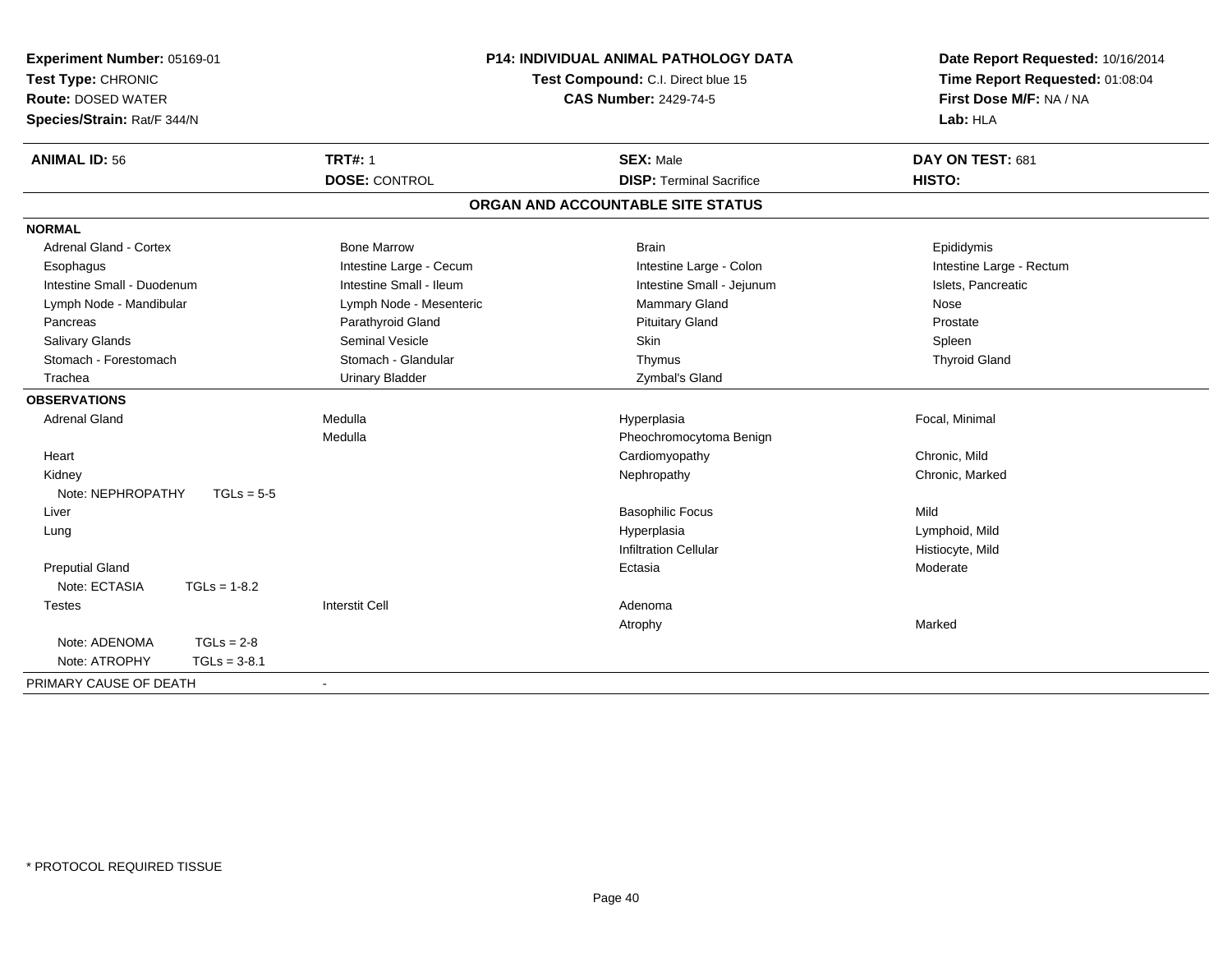| Experiment Number: 05169-01<br>Test Type: CHRONIC<br><b>Route: DOSED WATER</b><br>Species/Strain: Rat/F 344/N |                                        | <b>P14: INDIVIDUAL ANIMAL PATHOLOGY DATA</b><br>Test Compound: C.I. Direct blue 15<br><b>CAS Number: 2429-74-5</b> | Date Report Requested: 10/16/2014<br>Time Report Requested: 01:08:04<br>First Dose M/F: NA / NA<br>Lab: HLA |
|---------------------------------------------------------------------------------------------------------------|----------------------------------------|--------------------------------------------------------------------------------------------------------------------|-------------------------------------------------------------------------------------------------------------|
| <b>ANIMAL ID: 57</b>                                                                                          | <b>TRT#: 1</b><br><b>DOSE: CONTROL</b> | <b>SEX: Male</b><br><b>DISP: Moribund</b>                                                                          | DAY ON TEST: 642<br>HISTO:                                                                                  |
|                                                                                                               |                                        | ORGAN AND ACCOUNTABLE SITE STATUS                                                                                  |                                                                                                             |
| <b>NORMAL</b>                                                                                                 |                                        |                                                                                                                    |                                                                                                             |
| Brain                                                                                                         | Epididymis                             | Esophagus                                                                                                          | Intestine Large - Cecum                                                                                     |
| Intestine Large - Colon                                                                                       | Intestine Large - Rectum               | Intestine Small - Duodenum                                                                                         | Intestine Small - Ileum                                                                                     |
| Intestine Small - Jejunum                                                                                     | Islets, Pancreatic                     | Mammary Gland                                                                                                      | Nose                                                                                                        |
| Pancreas                                                                                                      | Parathyroid Gland                      | Salivary Glands                                                                                                    | Skin                                                                                                        |
| Stomach - Forestomach                                                                                         | Stomach - Glandular                    | <b>Thyroid Gland</b>                                                                                               | Trachea                                                                                                     |
| Zymbal's Gland                                                                                                |                                        |                                                                                                                    |                                                                                                             |
| <b>MISSING</b>                                                                                                |                                        |                                                                                                                    |                                                                                                             |
| Thymus                                                                                                        |                                        |                                                                                                                    |                                                                                                             |
| <b>OBSERVATIONS</b>                                                                                           |                                        |                                                                                                                    |                                                                                                             |
| <b>Adrenal Gland</b>                                                                                          | Cortex                                 | Leukemia Mononuclear                                                                                               |                                                                                                             |
|                                                                                                               | Medulla                                | Leukemia Mononuclear                                                                                               |                                                                                                             |
| <b>Bone Marrow</b>                                                                                            |                                        | Leukemia Mononuclear                                                                                               |                                                                                                             |
| Heart                                                                                                         |                                        | Leukemia Mononuclear                                                                                               |                                                                                                             |
| Kidney                                                                                                        |                                        | Leukemia Mononuclear                                                                                               |                                                                                                             |
| Note: LEUKEMIA MONUC $TGLs = 9-5$                                                                             |                                        |                                                                                                                    |                                                                                                             |
| Liver                                                                                                         |                                        | Leukemia Mononuclear                                                                                               |                                                                                                             |
| Note: ML IS STAGE 3                                                                                           |                                        |                                                                                                                    |                                                                                                             |
| Note: LEUKEMIA MONUC                                                                                          | $TGLs = 8-3.1$                         |                                                                                                                    |                                                                                                             |
| Lung                                                                                                          |                                        | Leukemia Mononuclear                                                                                               |                                                                                                             |
| Lymph Node                                                                                                    | Axillary                               | Leukemia Mononuclear                                                                                               |                                                                                                             |
|                                                                                                               | <b>Iliac</b>                           | Leukemia Mononuclear                                                                                               |                                                                                                             |
|                                                                                                               | Mandibular                             | Leukemia Mononuclear                                                                                               |                                                                                                             |
|                                                                                                               | Mediastinal                            | Leukemia Mononuclear                                                                                               |                                                                                                             |
|                                                                                                               | Mesenteric                             | Leukemia Mononuclear                                                                                               |                                                                                                             |
|                                                                                                               | Pancreatic                             | Leukemia Mononuclear                                                                                               |                                                                                                             |
|                                                                                                               | Renal                                  | Leukemia Mononuclear                                                                                               |                                                                                                             |
| Note: LEUKEMIA MONUC                                                                                          | $TGLs = 3,4,5,6-13,9,14,15$            |                                                                                                                    |                                                                                                             |
| Note: LEUKEMIA MONUC                                                                                          | $TGLs = 7,10,13,14-16,17,7,18$         |                                                                                                                    |                                                                                                             |
| <b>Pituitary Gland</b>                                                                                        |                                        | Leukemia Mononuclear                                                                                               |                                                                                                             |
| <b>Preputial Gland</b>                                                                                        |                                        | Leukemia Mononuclear                                                                                               |                                                                                                             |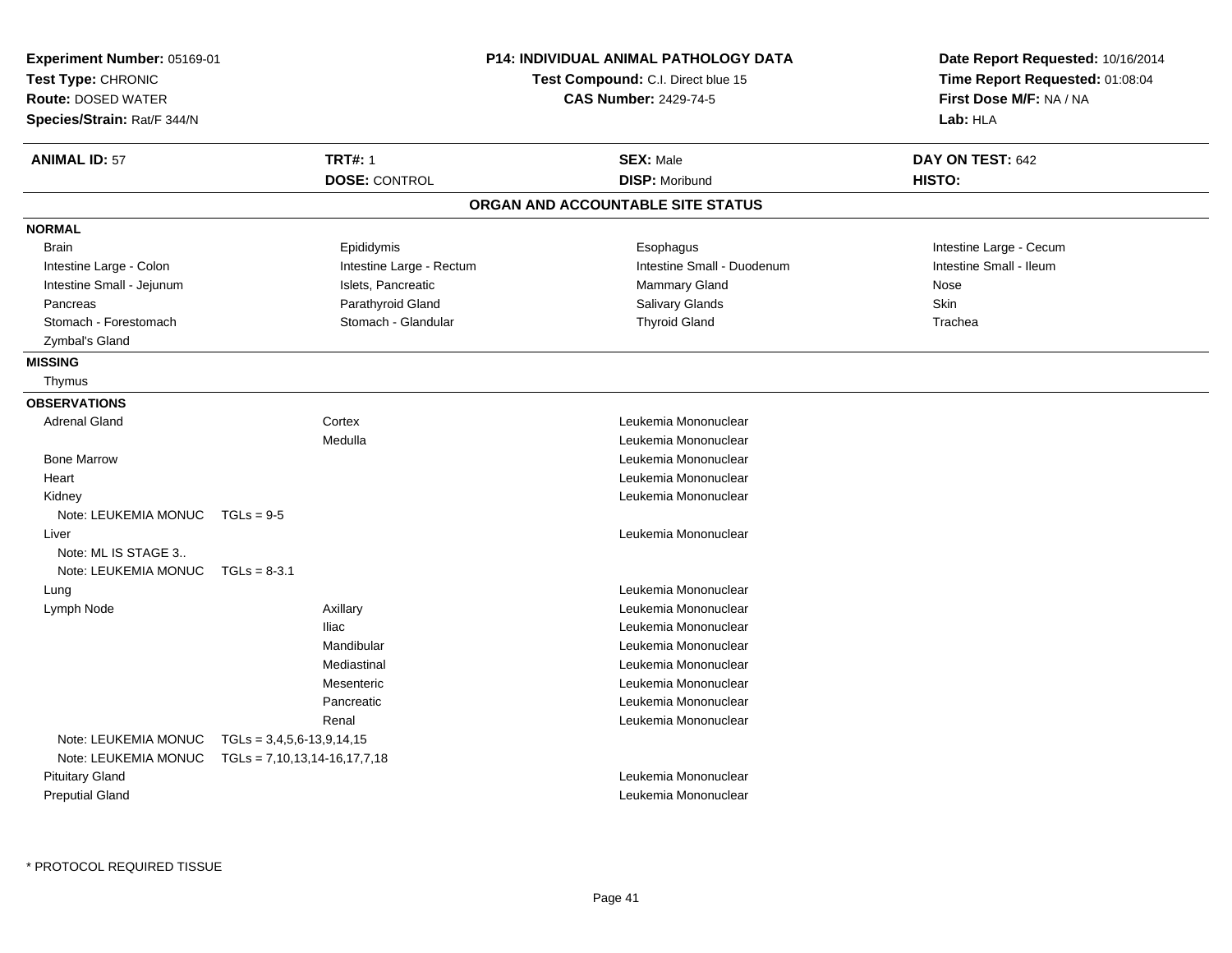| Experiment Number: 05169-01<br>Test Type: CHRONIC<br><b>Route: DOSED WATER</b><br>Species/Strain: Rat/F 344/N |                                                                   | <b>P14: INDIVIDUAL ANIMAL PATHOLOGY DATA</b><br>Test Compound: C.I. Direct blue 15<br><b>CAS Number: 2429-74-5</b> | Date Report Requested: 10/16/2014<br>Time Report Requested: 01:08:04<br>First Dose M/F: NA / NA<br>Lab: HLA |
|---------------------------------------------------------------------------------------------------------------|-------------------------------------------------------------------|--------------------------------------------------------------------------------------------------------------------|-------------------------------------------------------------------------------------------------------------|
| <b>ANIMAL ID: 57</b>                                                                                          | <b>TRT#: 1</b><br><b>DOSE: CONTROL</b>                            | <b>SEX: Male</b><br><b>DISP: Moribund</b>                                                                          | DAY ON TEST: 642<br>HISTO:                                                                                  |
|                                                                                                               |                                                                   | ORGAN AND ACCOUNTABLE SITE STATUS                                                                                  |                                                                                                             |
| Prostate                                                                                                      |                                                                   | Leukemia Mononuclear                                                                                               |                                                                                                             |
| <b>Seminal Vesicle</b><br>Spleen                                                                              |                                                                   | Inflammation<br>Leukemia Mononuclear                                                                               | Chronic Active, Moderate                                                                                    |
| Note: LEUKEMIA MONUC<br>Testes<br>Note: ADENOMA                                                               | $TGLs = 11,12-3.2$<br>Bilateral, Interstit Cell<br>$TGLs = 2-8.1$ | Adenoma                                                                                                            |                                                                                                             |
| Urinary Bladder                                                                                               |                                                                   | Leukemia Mononuclear                                                                                               |                                                                                                             |
| PRIMARY CAUSE OF DEATH                                                                                        |                                                                   |                                                                                                                    |                                                                                                             |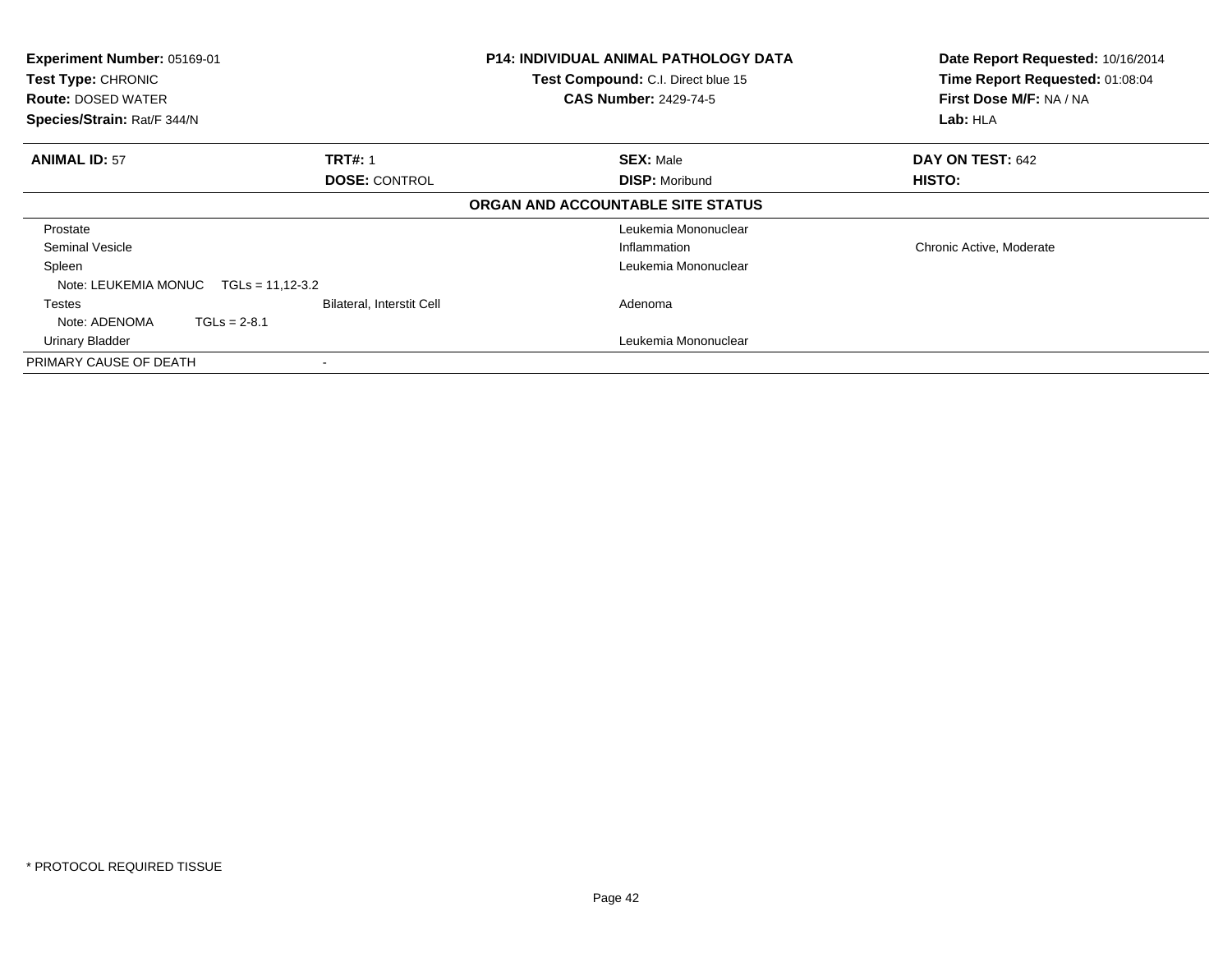| Experiment Number: 05169-01         | <b>P14: INDIVIDUAL ANIMAL PATHOLOGY DATA</b><br>Test Compound: C.I. Direct blue 15<br><b>CAS Number: 2429-74-5</b> |                                   | Date Report Requested: 10/16/2014 |
|-------------------------------------|--------------------------------------------------------------------------------------------------------------------|-----------------------------------|-----------------------------------|
| Test Type: CHRONIC                  |                                                                                                                    |                                   | Time Report Requested: 01:08:04   |
| <b>Route: DOSED WATER</b>           |                                                                                                                    |                                   | First Dose M/F: NA / NA           |
| Species/Strain: Rat/F 344/N         |                                                                                                                    |                                   | Lab: HLA                          |
| <b>ANIMAL ID: 58</b>                | <b>TRT#: 1</b>                                                                                                     | <b>SEX: Male</b>                  | DAY ON TEST: 558                  |
|                                     | <b>DOSE: CONTROL</b>                                                                                               | <b>DISP: Dead</b>                 | HISTO:                            |
|                                     |                                                                                                                    | ORGAN AND ACCOUNTABLE SITE STATUS |                                   |
| <b>NORMAL</b>                       |                                                                                                                    |                                   |                                   |
| <b>Adrenal Gland - Cortex</b>       | Adrenal Gland - Medulla                                                                                            | <b>Bone Marrow</b>                | <b>Brain</b>                      |
| Epididymis                          | Esophagus                                                                                                          | Heart                             | Intestine Large - Cecum           |
| Intestine Large - Colon             | Intestine Large - Rectum                                                                                           | Intestine Small - Duodenum        | Intestine Small - Ileum           |
| Intestine Small - Jejunum           | Islets, Pancreatic                                                                                                 | Liver                             | Lymph Node - Mandibular           |
| Lymph Node - Mesenteric             | <b>Mammary Gland</b>                                                                                               | Pancreas                          | Parathyroid Gland                 |
| <b>Pituitary Gland</b>              | <b>Preputial Gland</b>                                                                                             | Prostate                          | Salivary Glands                   |
| <b>Seminal Vesicle</b>              | Skin                                                                                                               | Spleen                            | Stomach - Forestomach             |
| Stomach - Glandular                 | Thymus                                                                                                             | <b>Thyroid Gland</b>              | Trachea                           |
| <b>Urinary Bladder</b>              | Zymbal's Gland                                                                                                     |                                   |                                   |
| <b>OBSERVATIONS</b>                 |                                                                                                                    |                                   |                                   |
| Kidney                              |                                                                                                                    | Nephropathy                       | Chronic, Mild                     |
| Lung                                |                                                                                                                    | Congestion                        | Marked                            |
|                                     |                                                                                                                    | Hyperplasia                       | Lymphoid, Mild                    |
| [Hyperplasia TGLS = $3-4,4.1$ ]     |                                                                                                                    |                                   |                                   |
| Nose                                |                                                                                                                    | Fungus                            | Marked                            |
|                                     |                                                                                                                    | Hyperkeratosis                    | Marked                            |
|                                     |                                                                                                                    | Inflammation                      | Acute, Marked                     |
|                                     |                                                                                                                    | Metaplasia                        | Squamous, Marked                  |
| <b>Testes</b>                       | Bilateral, Interstit Cell                                                                                          | Adenoma                           |                                   |
| Note: ADENOMA<br>$TGLs = 1,2-8,8.1$ |                                                                                                                    |                                   |                                   |
| PRIMARY CAUSE OF DEATH              |                                                                                                                    |                                   |                                   |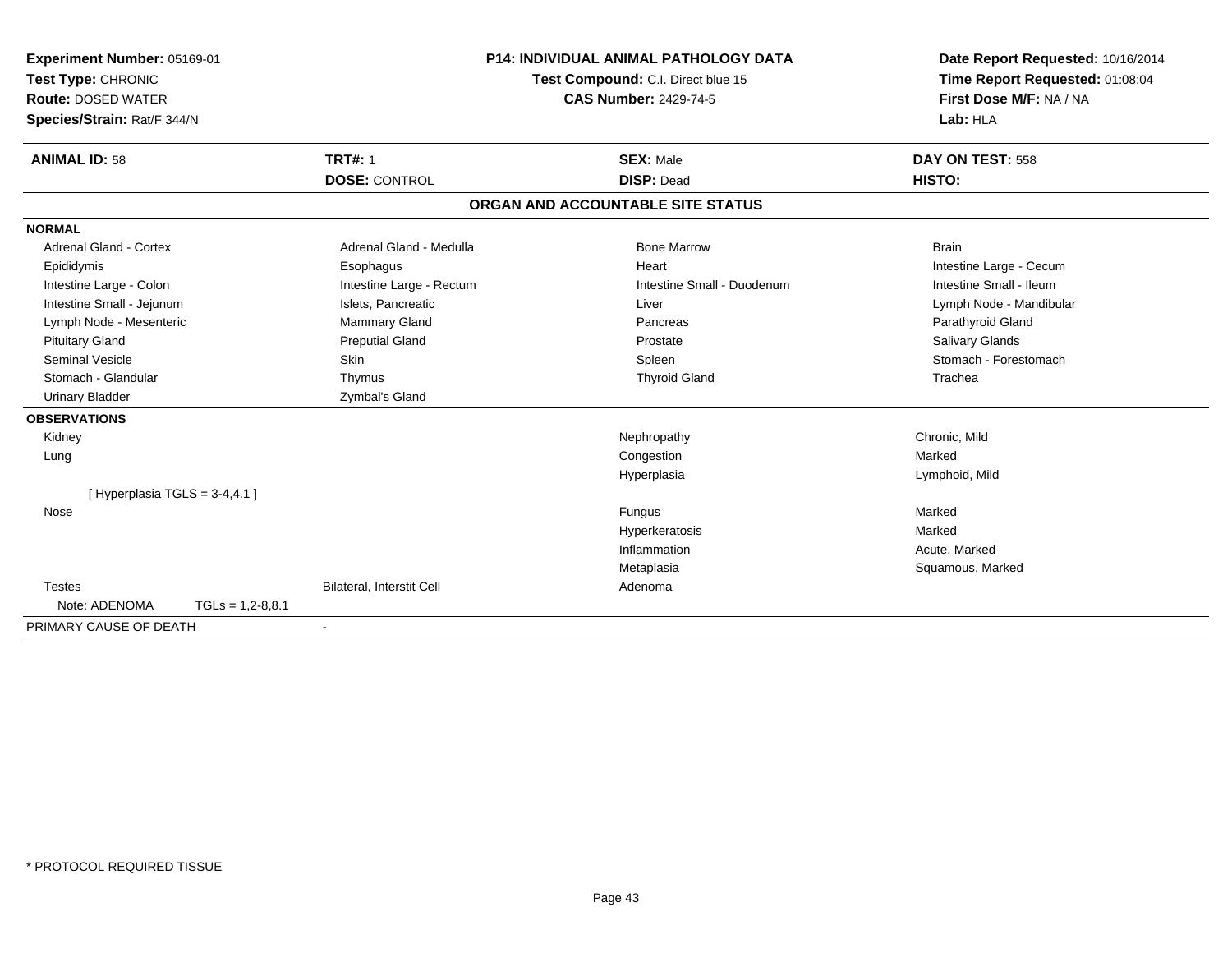| Experiment Number: 05169-01<br>Test Type: CHRONIC<br><b>Route: DOSED WATER</b><br>Species/Strain: Rat/F 344/N |                  | <b>P14: INDIVIDUAL ANIMAL PATHOLOGY DATA</b><br>Test Compound: C.I. Direct blue 15<br><b>CAS Number: 2429-74-5</b> |                                   | Date Report Requested: 10/16/2014<br>Time Report Requested: 01:08:04<br>First Dose M/F: NA / NA<br>Lab: HLA |  |
|---------------------------------------------------------------------------------------------------------------|------------------|--------------------------------------------------------------------------------------------------------------------|-----------------------------------|-------------------------------------------------------------------------------------------------------------|--|
| <b>ANIMAL ID: 59</b>                                                                                          |                  | <b>TRT#: 1</b>                                                                                                     | <b>SEX: Male</b>                  | DAY ON TEST: 681                                                                                            |  |
|                                                                                                               |                  | <b>DOSE: CONTROL</b>                                                                                               | <b>DISP: Terminal Sacrifice</b>   | HISTO:                                                                                                      |  |
|                                                                                                               |                  |                                                                                                                    | ORGAN AND ACCOUNTABLE SITE STATUS |                                                                                                             |  |
| <b>NORMAL</b>                                                                                                 |                  |                                                                                                                    |                                   |                                                                                                             |  |
| <b>Adrenal Gland - Cortex</b>                                                                                 |                  | <b>Bone Marrow</b>                                                                                                 | <b>Brain</b>                      | Epididymis                                                                                                  |  |
| Esophagus                                                                                                     |                  | Intestine Large - Cecum                                                                                            | Intestine Large - Colon           | Intestine Large - Rectum                                                                                    |  |
| Intestine Small - Duodenum                                                                                    |                  | Intestine Small - Ileum                                                                                            | Intestine Small - Jejunum         | Islets, Pancreatic                                                                                          |  |
| Lymph Node - Mandibular                                                                                       |                  | Lymph Node - Mesenteric                                                                                            | Mammary Gland                     | Nose                                                                                                        |  |
| Pancreas                                                                                                      |                  | Parathyroid Gland                                                                                                  | Prostate                          | Salivary Glands                                                                                             |  |
| Seminal Vesicle                                                                                               |                  | <b>Skin</b>                                                                                                        | Spleen                            | Stomach - Forestomach                                                                                       |  |
| Stomach - Glandular                                                                                           |                  | Thymus                                                                                                             | <b>Thyroid Gland</b>              | Trachea                                                                                                     |  |
| <b>Urinary Bladder</b>                                                                                        |                  | Zymbal's Gland                                                                                                     |                                   |                                                                                                             |  |
| <b>OBSERVATIONS</b>                                                                                           |                  |                                                                                                                    |                                   |                                                                                                             |  |
| <b>Adrenal Gland</b>                                                                                          |                  | Medulla                                                                                                            | Hyperplasia                       | Multifocal, Minimal                                                                                         |  |
| Heart                                                                                                         |                  |                                                                                                                    | Cardiomyopathy                    | Chronic, Mild                                                                                               |  |
| Kidney                                                                                                        |                  |                                                                                                                    | Nephropathy                       | Chronic, Moderate                                                                                           |  |
| Note: NEPHROPATHY                                                                                             | $TGLs = 4-5$     |                                                                                                                    |                                   |                                                                                                             |  |
| Liver                                                                                                         |                  |                                                                                                                    | <b>Basophilic Focus</b>           | Minimal                                                                                                     |  |
| Lung                                                                                                          |                  |                                                                                                                    | Hyperplasia                       | Lymphoid, Mild                                                                                              |  |
| <b>Pituitary Gland</b>                                                                                        |                  | <b>Pars Distalis</b>                                                                                               | Adenoma                           |                                                                                                             |  |
| Note: ADENOMA                                                                                                 | $TGLs = 5-2$     |                                                                                                                    |                                   |                                                                                                             |  |
| <b>Preputial Gland</b>                                                                                        |                  |                                                                                                                    | Adenoma                           |                                                                                                             |  |
| Note: ADENOMA                                                                                                 | $TGLs = 1-8.2$   |                                                                                                                    |                                   |                                                                                                             |  |
| <b>Testes</b>                                                                                                 |                  | Bilateral, Interstit Cell                                                                                          | Adenoma                           |                                                                                                             |  |
| Note: ADENOMA                                                                                                 | $TGLs = 2-8,8.1$ |                                                                                                                    |                                   |                                                                                                             |  |
| PRIMARY CAUSE OF DEATH                                                                                        |                  | $\blacksquare$                                                                                                     |                                   |                                                                                                             |  |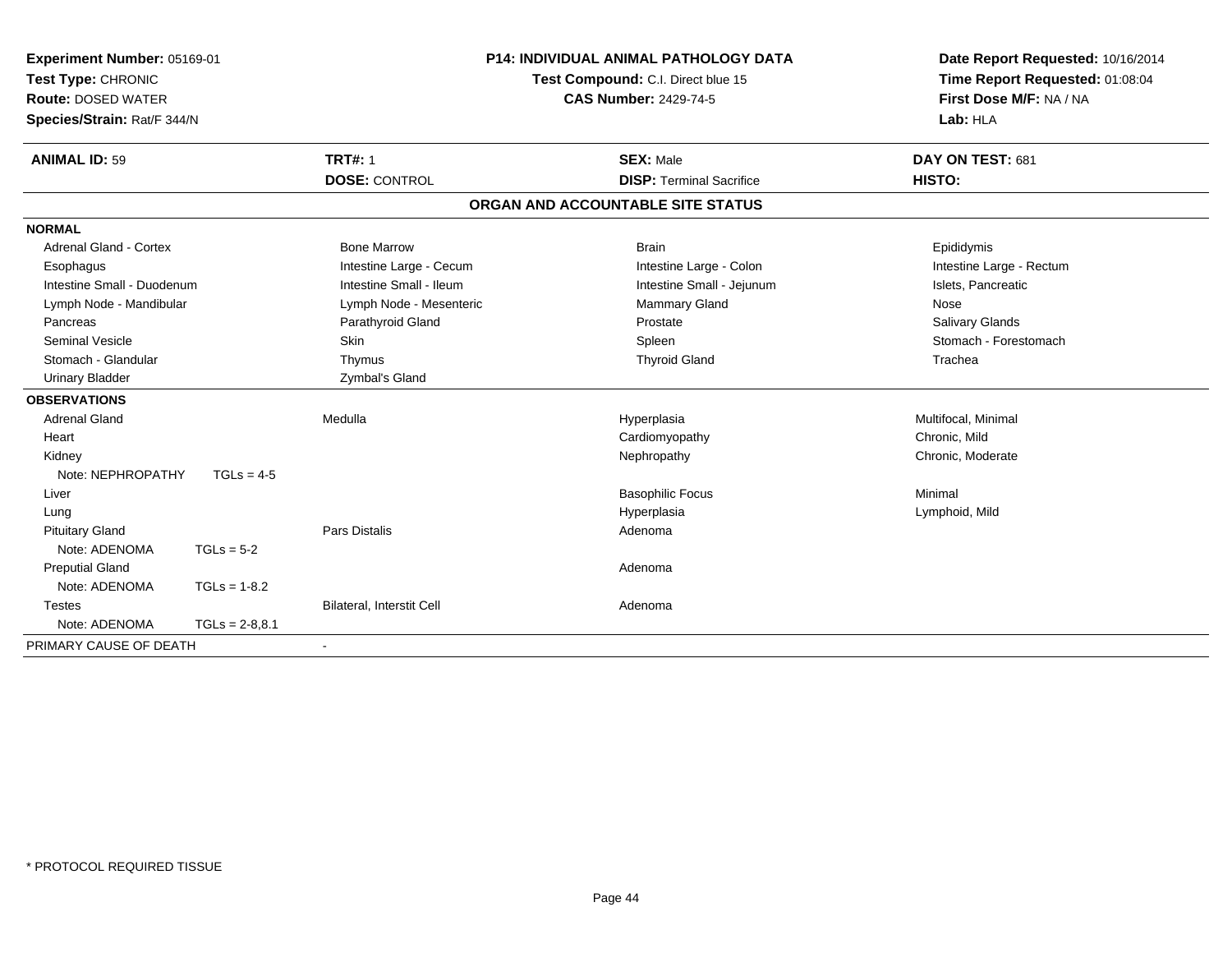| Experiment Number: 05169-01          |                                                                    | P14: INDIVIDUAL ANIMAL PATHOLOGY DATA | Date Report Requested: 10/16/2014 |
|--------------------------------------|--------------------------------------------------------------------|---------------------------------------|-----------------------------------|
| Test Type: CHRONIC                   | Test Compound: C.I. Direct blue 15<br><b>CAS Number: 2429-74-5</b> |                                       | Time Report Requested: 01:08:04   |
| <b>Route: DOSED WATER</b>            |                                                                    |                                       | First Dose M/F: NA / NA           |
| Species/Strain: Rat/F 344/N          |                                                                    |                                       | Lab: HLA                          |
| <b>ANIMAL ID: 60</b>                 | <b>TRT#: 1</b>                                                     | <b>SEX: Male</b>                      | DAY ON TEST: 357                  |
|                                      | <b>DOSE: CONTROL</b>                                               | <b>DISP: Dead</b>                     | HISTO:                            |
|                                      |                                                                    | ORGAN AND ACCOUNTABLE SITE STATUS     |                                   |
| <b>NORMAL</b>                        |                                                                    |                                       |                                   |
| <b>Adrenal Gland - Cortex</b>        | Adrenal Gland - Medulla                                            | <b>Bone Marrow</b>                    | <b>Brain</b>                      |
| Epididymis                           | Esophagus                                                          | Intestine Large - Cecum               | Intestine Large - Colon           |
| Intestine Large - Rectum             | Intestine Small - Duodenum                                         | Intestine Small - Ileum               | Intestine Small - Jejunum         |
| Islets, Pancreatic                   | Liver                                                              | Lymph Node - Mandibular               | Lymph Node - Mesenteric           |
| Mammary Gland                        | Nose                                                               | Pancreas                              | <b>Pituitary Gland</b>            |
| Salivary Glands                      | Skin                                                               | Stomach - Forestomach                 | Stomach - Glandular               |
| <b>Testes</b>                        | Thymus                                                             | <b>Thyroid Gland</b>                  | Trachea                           |
| Zymbal's Gland                       |                                                                    |                                       |                                   |
| <b>OBSERVATIONS</b>                  |                                                                    |                                       |                                   |
| Heart                                |                                                                    | Cardiomyopathy                        | Chronic, Mild                     |
| Kidney                               |                                                                    | Hydronephrosis                        | Mild                              |
|                                      | Pelvis                                                             | Inflammation                          | Acute, Moderate                   |
| Note: HYDRONEPHROSIS<br>$TGLs = 9-5$ |                                                                    |                                       |                                   |
| Lung                                 |                                                                    | Congestion                            | Moderate                          |
|                                      |                                                                    | Hyperplasia                           | Lymphoid, Mild                    |
| Note: CONGESTION<br>$TGLs = 8-4,4.1$ |                                                                    |                                       |                                   |
| Parathyroid Gland                    |                                                                    | Hyperplasia                           | Mild                              |
| <b>Preputial Gland</b>               |                                                                    | Hyperplasia                           | Focal, Mild                       |
| Prostate                             |                                                                    | Hemorrhage                            | Marked                            |
|                                      |                                                                    | Inflammation                          | Acute, Moderate                   |
| Note: HEMORRHAGE<br>$TGLs = 6-8.2$   |                                                                    |                                       |                                   |
| <b>Seminal Vesicle</b>               |                                                                    | <b>Dilatation</b>                     | Marked                            |
| Note: DILATATION<br>$TGLs = 3-13$    |                                                                    |                                       |                                   |
| Spleen                               |                                                                    | Pigmentation                          | Moderate                          |
| <b>Urinary Bladder</b>               |                                                                    | Hemorrhage                            | Moderate                          |
|                                      |                                                                    | Inflammation                          | Acute, Moderate                   |
| Note: HEMORRHAGE<br>$TGLs = 1,2-8.2$ |                                                                    |                                       |                                   |
| PRIMARY CAUSE OF DEATH               | $\sim$                                                             |                                       |                                   |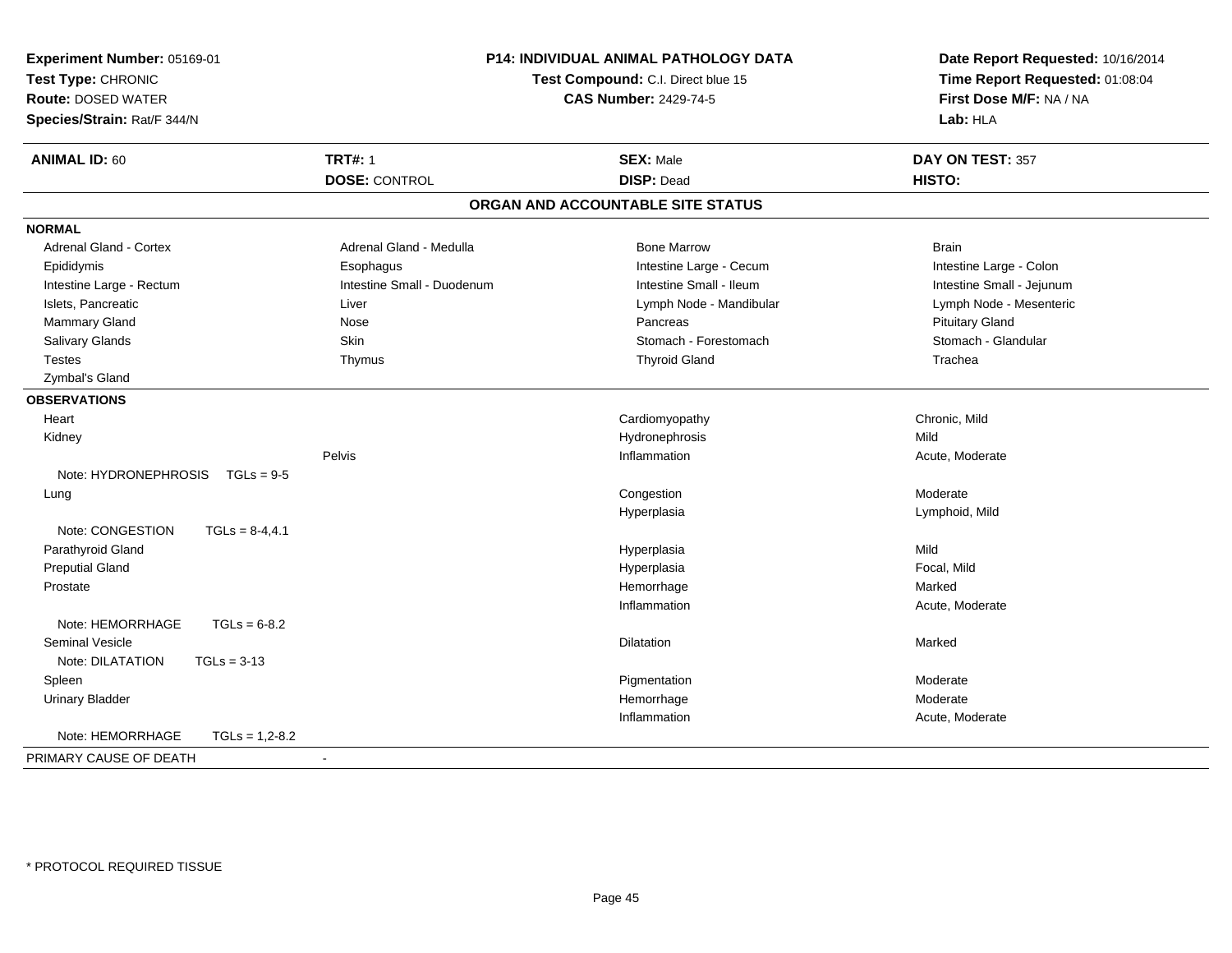| Experiment Number: 05169-01<br>Test Type: CHRONIC<br><b>Route: DOSED WATER</b><br>Species/Strain: Rat/F 344/N | <b>P14: INDIVIDUAL ANIMAL PATHOLOGY DATA</b><br>Test Compound: C.I. Direct blue 15<br><b>CAS Number: 2429-74-5</b> |                                                     | Date Report Requested: 10/16/2014<br>Time Report Requested: 01:08:04<br>First Dose M/F: NA / NA<br>Lab: HLA |  |
|---------------------------------------------------------------------------------------------------------------|--------------------------------------------------------------------------------------------------------------------|-----------------------------------------------------|-------------------------------------------------------------------------------------------------------------|--|
| <b>ANIMAL ID: 61</b>                                                                                          | <b>TRT#: 1</b><br><b>DOSE: CONTROL</b>                                                                             | <b>SEX: Male</b><br><b>DISP: Terminal Sacrifice</b> | DAY ON TEST: 681<br><b>HISTO:</b>                                                                           |  |
|                                                                                                               |                                                                                                                    |                                                     |                                                                                                             |  |
|                                                                                                               |                                                                                                                    | ORGAN AND ACCOUNTABLE SITE STATUS                   |                                                                                                             |  |
| <b>NORMAL</b>                                                                                                 |                                                                                                                    |                                                     |                                                                                                             |  |
| <b>Adrenal Gland - Cortex</b>                                                                                 | <b>Bone Marrow</b>                                                                                                 | <b>Brain</b>                                        | Epididymis                                                                                                  |  |
| Esophagus                                                                                                     | Intestine Large - Cecum                                                                                            | Intestine Large - Colon                             | Intestine Large - Rectum                                                                                    |  |
| Intestine Small - Duodenum                                                                                    | Intestine Small - Ileum                                                                                            | Intestine Small - Jejunum                           | Islets, Pancreatic                                                                                          |  |
| Lung                                                                                                          | Lymph Node - Mandibular                                                                                            | Lymph Node - Mesenteric                             | Mammary Gland                                                                                               |  |
| Pancreas                                                                                                      | Parathyroid Gland                                                                                                  | <b>Pituitary Gland</b>                              | Prostate                                                                                                    |  |
| <b>Salivary Glands</b>                                                                                        | <b>Seminal Vesicle</b>                                                                                             | Skin                                                | Stomach - Forestomach                                                                                       |  |
| Stomach - Glandular                                                                                           | Thymus                                                                                                             | <b>Thyroid Gland</b>                                | Trachea                                                                                                     |  |
| <b>Urinary Bladder</b>                                                                                        | Zymbal's Gland                                                                                                     |                                                     |                                                                                                             |  |
| <b>OBSERVATIONS</b>                                                                                           |                                                                                                                    |                                                     |                                                                                                             |  |
| <b>Adrenal Gland</b>                                                                                          | Medulla                                                                                                            | Pheochromocytoma Benign                             |                                                                                                             |  |
| Heart                                                                                                         |                                                                                                                    | Cardiomyopathy                                      | Chronic, Mild                                                                                               |  |
| Kidney                                                                                                        |                                                                                                                    | Nephropathy                                         | Chronic, Mild                                                                                               |  |
| Liver                                                                                                         |                                                                                                                    | <b>Basophilic Focus</b>                             | Minimal                                                                                                     |  |
|                                                                                                               |                                                                                                                    | Degeneration                                        | Cystic, Focal, Minimal                                                                                      |  |
|                                                                                                               |                                                                                                                    | Leukemia Mononuclear                                |                                                                                                             |  |
| Note: ML IS STAGE 2                                                                                           |                                                                                                                    |                                                     |                                                                                                             |  |
| Nose                                                                                                          |                                                                                                                    | Fungus                                              | Mild                                                                                                        |  |
|                                                                                                               |                                                                                                                    | Inflammation                                        | Acute, Minimal                                                                                              |  |
| <b>Preputial Gland</b>                                                                                        |                                                                                                                    | Adenoma                                             |                                                                                                             |  |
| Note: ADENOMA<br>$TGLs = 1-8.2$                                                                               |                                                                                                                    |                                                     |                                                                                                             |  |
| Spleen                                                                                                        |                                                                                                                    | Leukemia Mononuclear                                |                                                                                                             |  |
| Note: LEUKEMIA MONUC TGLs = 5-3                                                                               |                                                                                                                    |                                                     |                                                                                                             |  |
| <b>Testes</b>                                                                                                 | Bilateral, Interstit Cell                                                                                          | Adenoma                                             |                                                                                                             |  |
| Note: ADENOMA<br>$TGLs = 2,3-8,8.1$                                                                           |                                                                                                                    |                                                     |                                                                                                             |  |
| PRIMARY CAUSE OF DEATH                                                                                        |                                                                                                                    |                                                     |                                                                                                             |  |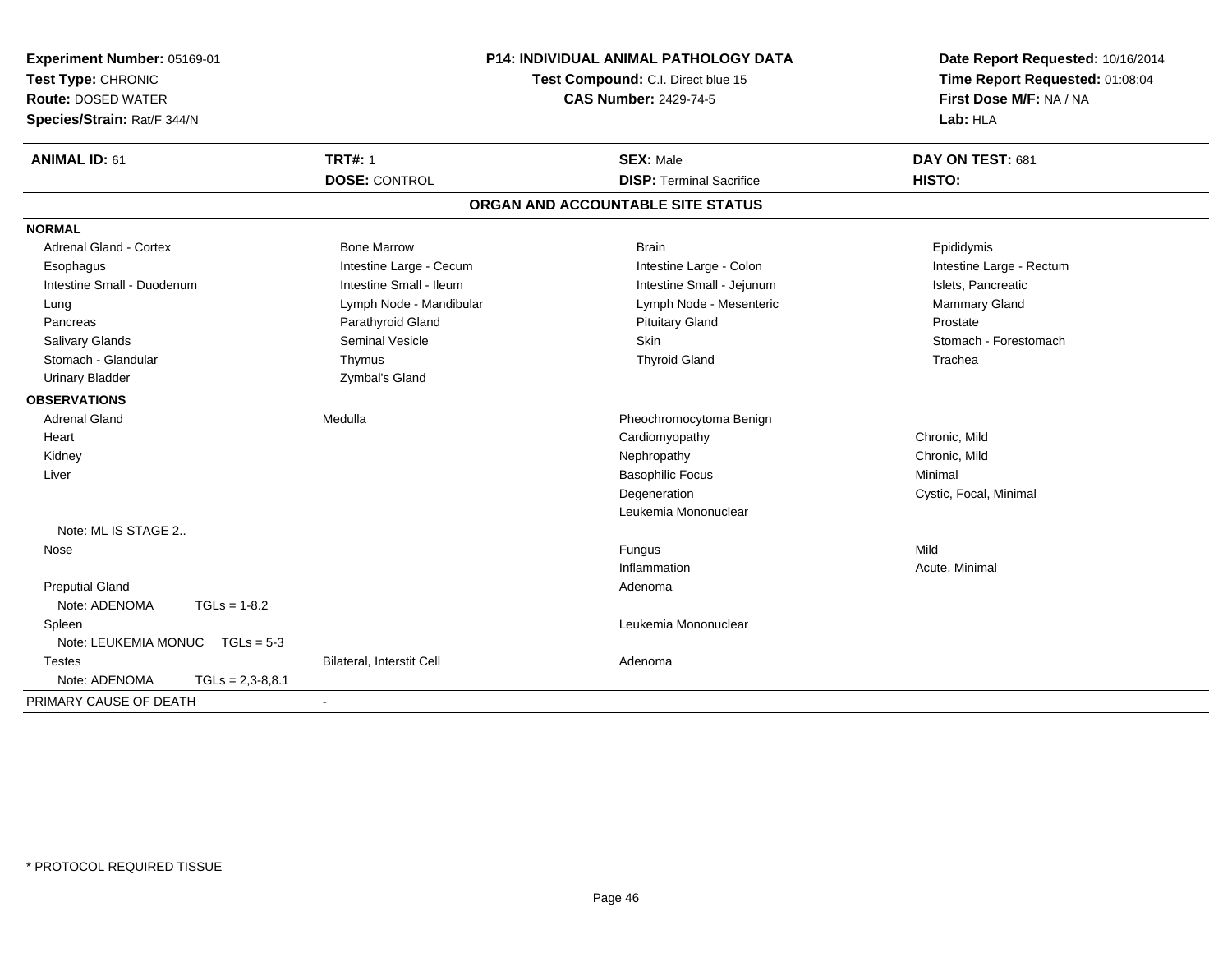| Experiment Number: 05169-01<br>Test Type: CHRONIC<br><b>Route: DOSED WATER</b><br>Species/Strain: Rat/F 344/N |                  | <b>P14: INDIVIDUAL ANIMAL PATHOLOGY DATA</b><br>Test Compound: C.I. Direct blue 15<br><b>CAS Number: 2429-74-5</b> |                                   | Date Report Requested: 10/16/2014<br>Time Report Requested: 01:08:04<br>First Dose M/F: NA / NA<br>Lab: HLA |
|---------------------------------------------------------------------------------------------------------------|------------------|--------------------------------------------------------------------------------------------------------------------|-----------------------------------|-------------------------------------------------------------------------------------------------------------|
| <b>ANIMAL ID: 62</b>                                                                                          |                  | <b>TRT#: 1</b>                                                                                                     | <b>SEX: Male</b>                  | DAY ON TEST: 681                                                                                            |
|                                                                                                               |                  | <b>DOSE: CONTROL</b>                                                                                               | <b>DISP: Terminal Sacrifice</b>   | HISTO:                                                                                                      |
|                                                                                                               |                  |                                                                                                                    | ORGAN AND ACCOUNTABLE SITE STATUS |                                                                                                             |
| <b>NORMAL</b>                                                                                                 |                  |                                                                                                                    |                                   |                                                                                                             |
| Adrenal Gland - Cortex                                                                                        |                  | Adrenal Gland - Medulla                                                                                            | <b>Bone Marrow</b>                | <b>Brain</b>                                                                                                |
| Epididymis                                                                                                    |                  | Esophagus                                                                                                          | Intestine Large - Cecum           | Intestine Large - Colon                                                                                     |
| Intestine Large - Rectum                                                                                      |                  | Intestine Small - Duodenum                                                                                         | Intestine Small - Ileum           | Intestine Small - Jejunum                                                                                   |
| Islets, Pancreatic                                                                                            |                  | Lymph Node - Mandibular                                                                                            | Lymph Node - Mesenteric           | Mammary Gland                                                                                               |
| Nose                                                                                                          |                  | Parathyroid Gland                                                                                                  | <b>Pituitary Gland</b>            | <b>Preputial Gland</b>                                                                                      |
| Prostate                                                                                                      |                  | Salivary Glands                                                                                                    | Seminal Vesicle                   | Skin                                                                                                        |
| Spleen                                                                                                        |                  | Stomach - Forestomach                                                                                              | Stomach - Glandular               | Thymus                                                                                                      |
| Trachea                                                                                                       |                  | <b>Urinary Bladder</b>                                                                                             | Zymbal's Gland                    |                                                                                                             |
| <b>OBSERVATIONS</b>                                                                                           |                  |                                                                                                                    |                                   |                                                                                                             |
| Heart                                                                                                         |                  |                                                                                                                    | Cardiomyopathy                    | Chronic, Mild                                                                                               |
| Kidney                                                                                                        |                  |                                                                                                                    | Nephropathy                       | Chronic, Mild                                                                                               |
| Liver                                                                                                         |                  |                                                                                                                    | <b>Basophilic Focus</b>           | Minimal                                                                                                     |
|                                                                                                               |                  |                                                                                                                    | Hepatodiaphragmatic Nodule        |                                                                                                             |
|                                                                                                               |                  |                                                                                                                    | Vacuolization Cytoplasmic         | Focal, Minimal                                                                                              |
| Note: ANOM HEPAT LOB                                                                                          | $TGLs = 3-3.1$   |                                                                                                                    |                                   |                                                                                                             |
| Lung                                                                                                          |                  |                                                                                                                    | Hyperplasia                       | Lymphoid, Minimal                                                                                           |
| Pancreas                                                                                                      |                  | Acinus                                                                                                             | Hyperplasia                       | Focal, Moderate                                                                                             |
| <b>Testes</b>                                                                                                 |                  | Bilateral, Interstit Cell                                                                                          | Adenoma                           |                                                                                                             |
| Note: ADENOMA                                                                                                 | $TGLs = 1-8.8.1$ |                                                                                                                    |                                   |                                                                                                             |
| <b>Thyroid Gland</b>                                                                                          |                  | C Cell                                                                                                             | Carcinoma                         |                                                                                                             |
| Zymbals GI                                                                                                    |                  |                                                                                                                    |                                   |                                                                                                             |
| Note: ONE GLAND IS PRESENT                                                                                    |                  |                                                                                                                    |                                   |                                                                                                             |
| PRIMARY CAUSE OF DEATH                                                                                        |                  |                                                                                                                    |                                   |                                                                                                             |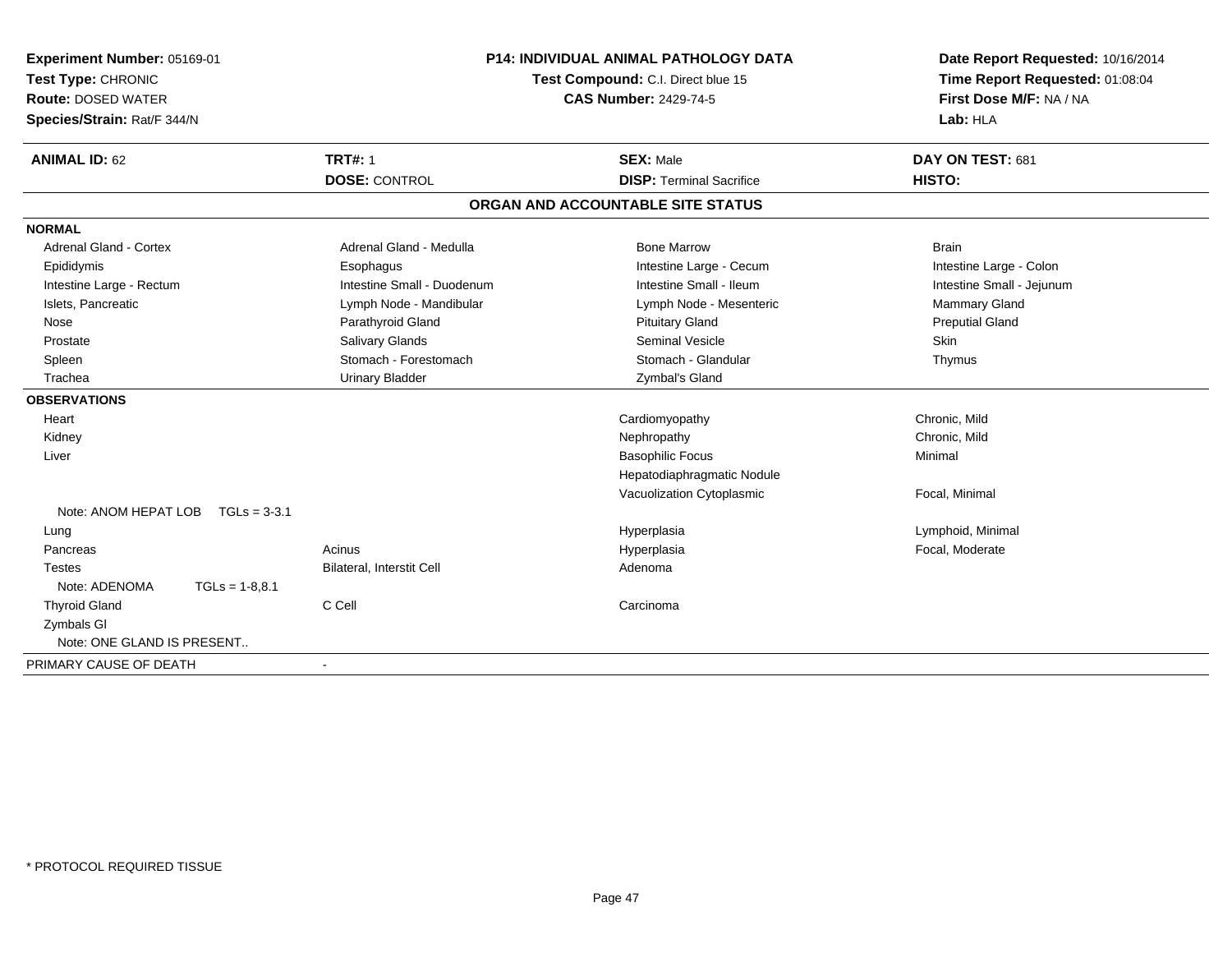| Experiment Number: 05169-01<br>Test Type: CHRONIC<br><b>Route: DOSED WATER</b><br>Species/Strain: Rat/F 344/N |                                                       |                                  | <b>P14: INDIVIDUAL ANIMAL PATHOLOGY DATA</b><br>Test Compound: C.I. Direct blue 15<br><b>CAS Number: 2429-74-5</b> | Date Report Requested: 10/16/2014<br>Time Report Requested: 01:08:04<br>First Dose M/F: NA / NA<br>Lab: HLA |
|---------------------------------------------------------------------------------------------------------------|-------------------------------------------------------|----------------------------------|--------------------------------------------------------------------------------------------------------------------|-------------------------------------------------------------------------------------------------------------|
| <b>ANIMAL ID: 63</b>                                                                                          |                                                       | <b>TRT#: 1</b>                   | <b>SEX: Male</b>                                                                                                   | DAY ON TEST: 681                                                                                            |
|                                                                                                               |                                                       | <b>DOSE: CONTROL</b>             | <b>DISP: Terminal Sacrifice</b>                                                                                    | HISTO:                                                                                                      |
|                                                                                                               |                                                       |                                  | ORGAN AND ACCOUNTABLE SITE STATUS                                                                                  |                                                                                                             |
| <b>NORMAL</b>                                                                                                 |                                                       |                                  |                                                                                                                    |                                                                                                             |
| <b>Adrenal Gland - Cortex</b>                                                                                 |                                                       | <b>Bone Marrow</b>               | <b>Brain</b>                                                                                                       | Esophagus                                                                                                   |
| Heart                                                                                                         |                                                       | Intestine Large - Colon          | Intestine Large - Rectum                                                                                           | Intestine Small - Duodenum                                                                                  |
| Intestine Small - Ileum                                                                                       |                                                       | Intestine Small - Jejunum        | Islets, Pancreatic                                                                                                 | Lymph Node - Mandibular                                                                                     |
| <b>Mammary Gland</b>                                                                                          |                                                       | Nose                             | Parathyroid Gland                                                                                                  | <b>Pituitary Gland</b>                                                                                      |
| <b>Preputial Gland</b>                                                                                        |                                                       | Prostate                         | <b>Salivary Glands</b>                                                                                             | <b>Seminal Vesicle</b>                                                                                      |
| Skin                                                                                                          |                                                       | Spleen                           | Stomach - Forestomach                                                                                              | Stomach - Glandular                                                                                         |
| Thymus                                                                                                        |                                                       | <b>Thyroid Gland</b>             | Trachea                                                                                                            | <b>Urinary Bladder</b>                                                                                      |
| Zymbal's Gland                                                                                                |                                                       |                                  |                                                                                                                    |                                                                                                             |
| <b>OBSERVATIONS</b>                                                                                           |                                                       |                                  |                                                                                                                    |                                                                                                             |
| <b>Adrenal Gland</b>                                                                                          |                                                       | Medulla                          | Pheochromocytoma Benign                                                                                            |                                                                                                             |
| Epididymis                                                                                                    |                                                       |                                  | Mesothelioma Malignant                                                                                             | Metastatic (Testes)                                                                                         |
| Intestine Large                                                                                               |                                                       | Cecum                            | Necrosis                                                                                                           | Focal, Marked                                                                                               |
|                                                                                                               | Note: CONSIDERED TO DUE TO IP INJECTION OF ANESTHETIC |                                  |                                                                                                                    |                                                                                                             |
| Note: NECROSIS                                                                                                | $TGLs = 5-7$                                          |                                  |                                                                                                                    |                                                                                                             |
| Kidney                                                                                                        |                                                       |                                  | Nephropathy                                                                                                        | Chronic, Mild                                                                                               |
| Liver                                                                                                         |                                                       |                                  | <b>Basophilic Focus</b>                                                                                            | Minimal                                                                                                     |
| Lung                                                                                                          |                                                       |                                  | Hyperplasia                                                                                                        | Lymphoid, Moderate                                                                                          |
| Lymph Node                                                                                                    |                                                       | Mesenteric                       | Hyperplasia                                                                                                        | Reticulum Cell, Moderate                                                                                    |
| Mesentery                                                                                                     |                                                       |                                  | Mesothelioma Malignant                                                                                             | Metastatic (Testes)                                                                                         |
| Note: MESOTHELIO MAL TGLs = 3-13                                                                              |                                                       |                                  |                                                                                                                    |                                                                                                             |
| Pancreas                                                                                                      |                                                       |                                  | Atrophy                                                                                                            | Mild                                                                                                        |
| Testes                                                                                                        |                                                       | <b>Bilateral, Interstit Cell</b> | Adenoma                                                                                                            |                                                                                                             |
|                                                                                                               |                                                       | <b>Bilateral</b>                 | Mesothelioma Malignant                                                                                             |                                                                                                             |
| Note: ADENOMA                                                                                                 | $TGLs = 1,2-8,8.1$                                    |                                  |                                                                                                                    |                                                                                                             |
| PRIMARY CAUSE OF DEATH                                                                                        |                                                       |                                  |                                                                                                                    |                                                                                                             |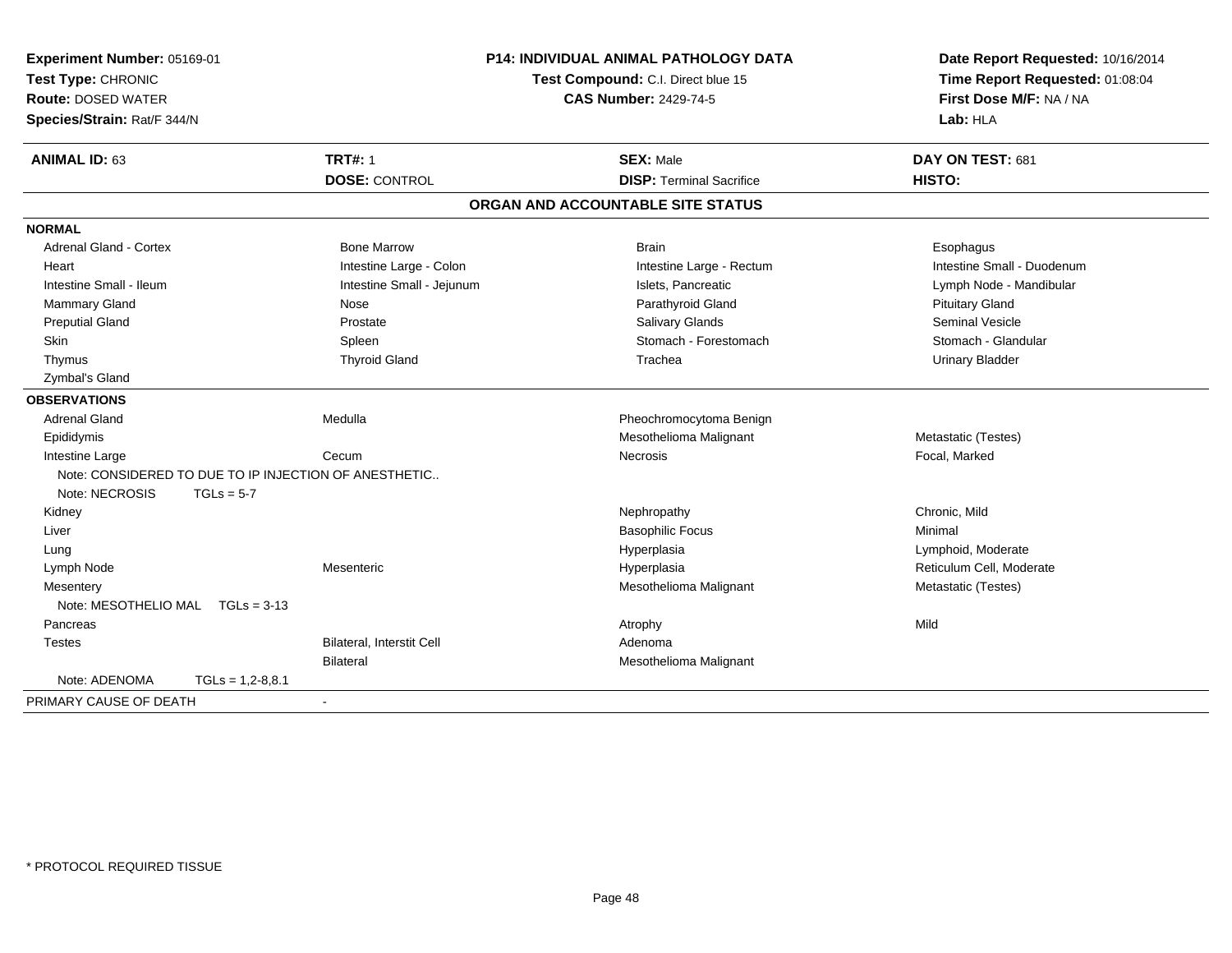| Experiment Number: 05169-01<br>Test Type: CHRONIC<br><b>Route: DOSED WATER</b><br>Species/Strain: Rat/F 344/N |                  | <b>P14: INDIVIDUAL ANIMAL PATHOLOGY DATA</b><br>Test Compound: C.I. Direct blue 15<br><b>CAS Number: 2429-74-5</b> |                                                     | Date Report Requested: 10/16/2014<br>Time Report Requested: 01:08:04<br>First Dose M/F: NA / NA<br>Lab: HLA |  |
|---------------------------------------------------------------------------------------------------------------|------------------|--------------------------------------------------------------------------------------------------------------------|-----------------------------------------------------|-------------------------------------------------------------------------------------------------------------|--|
| <b>ANIMAL ID: 64</b>                                                                                          |                  | <b>TRT#: 1</b><br><b>DOSE: CONTROL</b>                                                                             | <b>SEX: Male</b><br><b>DISP: Terminal Sacrifice</b> | DAY ON TEST: 681<br><b>HISTO:</b>                                                                           |  |
|                                                                                                               |                  |                                                                                                                    | ORGAN AND ACCOUNTABLE SITE STATUS                   |                                                                                                             |  |
| <b>NORMAL</b>                                                                                                 |                  |                                                                                                                    |                                                     |                                                                                                             |  |
| Adrenal Gland - Cortex                                                                                        |                  | Adrenal Gland - Medulla                                                                                            | <b>Bone Marrow</b>                                  | <b>Brain</b>                                                                                                |  |
| Epididymis                                                                                                    |                  | Esophagus                                                                                                          | Intestine Large - Cecum                             | Intestine Large - Colon                                                                                     |  |
| Intestine Large - Rectum                                                                                      |                  | Intestine Small - Duodenum                                                                                         | Intestine Small - Ileum                             | Intestine Small - Jejunum                                                                                   |  |
| Islets, Pancreatic                                                                                            |                  | Lymph Node - Mandibular                                                                                            | <b>Mammary Gland</b>                                | Pancreas                                                                                                    |  |
| Parathyroid Gland                                                                                             |                  | <b>Pituitary Gland</b>                                                                                             | <b>Salivary Glands</b>                              | <b>Seminal Vesicle</b>                                                                                      |  |
| Spleen                                                                                                        |                  | Stomach - Forestomach                                                                                              | Stomach - Glandular                                 | Thymus                                                                                                      |  |
| <b>Thyroid Gland</b>                                                                                          |                  | Trachea                                                                                                            | <b>Urinary Bladder</b>                              | Zymbal's Gland                                                                                              |  |
| <b>OBSERVATIONS</b>                                                                                           |                  |                                                                                                                    |                                                     |                                                                                                             |  |
| Heart                                                                                                         |                  |                                                                                                                    | Cardiomyopathy                                      | Chronic, Moderate                                                                                           |  |
| Kidney                                                                                                        |                  |                                                                                                                    | Nephropathy                                         | Chronic, Moderate                                                                                           |  |
| Liver                                                                                                         |                  |                                                                                                                    | <b>Basophilic Focus</b>                             | Mild                                                                                                        |  |
| Lung                                                                                                          |                  |                                                                                                                    | Hyperplasia                                         | Lymphoid, Mild                                                                                              |  |
| Lymph Node                                                                                                    |                  | Mesenteric                                                                                                         | Hyperplasia                                         | Reticulum Cell, Moderate                                                                                    |  |
| Mesentery                                                                                                     |                  | Fat                                                                                                                | Necrosis                                            | Moderate                                                                                                    |  |
| Note: NECROSIS                                                                                                | $TGLs = 3-14$    |                                                                                                                    |                                                     |                                                                                                             |  |
| Nose                                                                                                          |                  |                                                                                                                    | Fungus                                              | Moderate                                                                                                    |  |
|                                                                                                               |                  |                                                                                                                    | Hyperkeratosis                                      | Moderate                                                                                                    |  |
|                                                                                                               |                  |                                                                                                                    | Inflammation                                        | Acute, Moderate                                                                                             |  |
| <b>Preputial Gland</b>                                                                                        |                  |                                                                                                                    | Adenoma                                             |                                                                                                             |  |
| Prostate                                                                                                      |                  |                                                                                                                    | Hyperplasia                                         | Glandular, Multifocal, Mild                                                                                 |  |
| Skin                                                                                                          |                  |                                                                                                                    | Keratoacanthoma                                     |                                                                                                             |  |
| Note: KERATOACANTHMA                                                                                          | $TGLs = 1-13$    |                                                                                                                    |                                                     |                                                                                                             |  |
| <b>Testes</b>                                                                                                 |                  | Bilateral, Interstit Cell                                                                                          | Adenoma                                             |                                                                                                             |  |
| Note: ADENOMA                                                                                                 | $TGLs = 2-8.8.1$ |                                                                                                                    |                                                     |                                                                                                             |  |
| PRIMARY CAUSE OF DEATH                                                                                        |                  |                                                                                                                    |                                                     |                                                                                                             |  |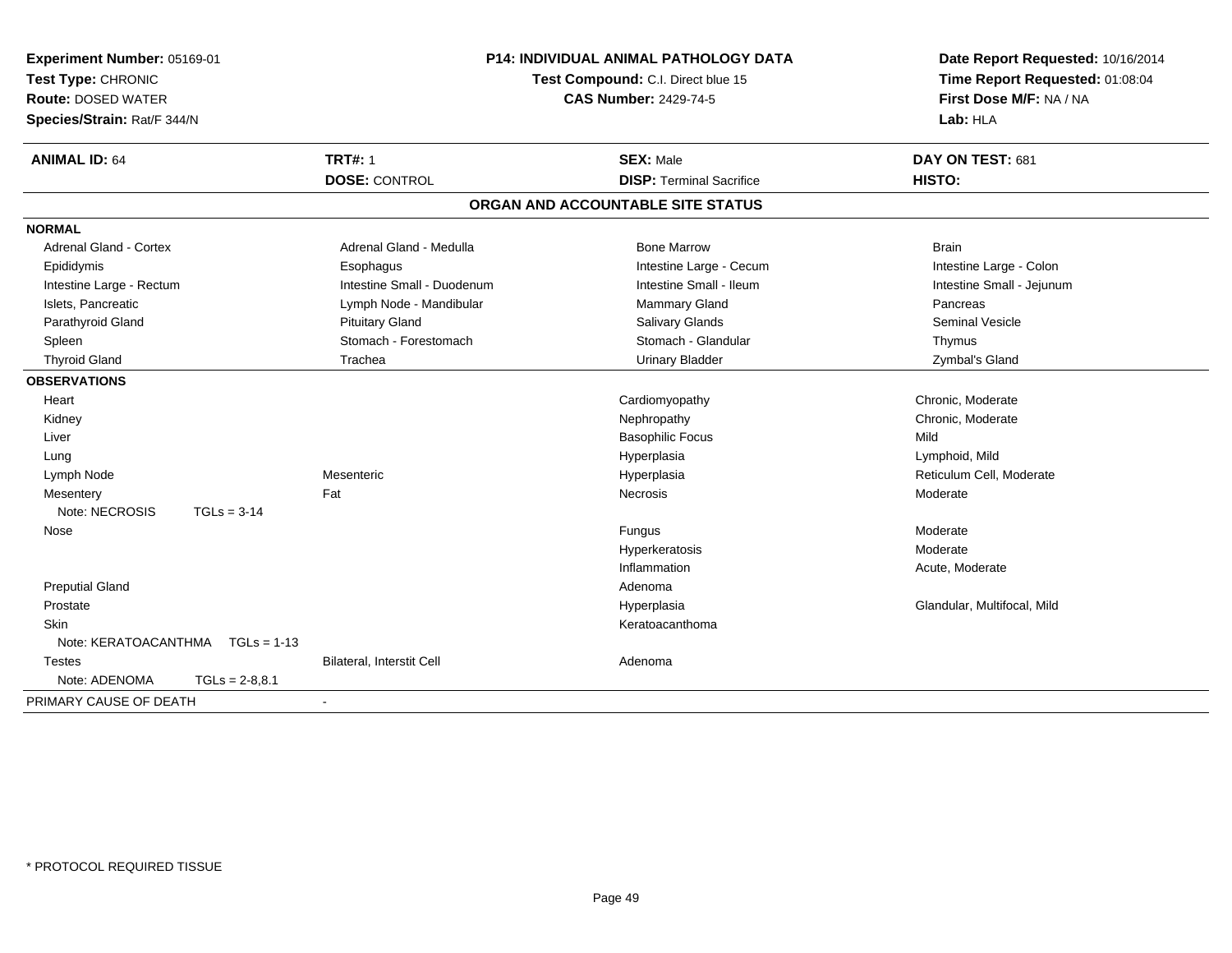| Experiment Number: 05169-01<br>Test Type: CHRONIC<br><b>Route: DOSED WATER</b> |                  | <b>P14: INDIVIDUAL ANIMAL PATHOLOGY DATA</b><br>Test Compound: C.I. Direct blue 15<br><b>CAS Number: 2429-74-5</b> |                                   | First Dose M/F: NA / NA         | Date Report Requested: 10/16/2014<br>Time Report Requested: 01:08:04 |  |
|--------------------------------------------------------------------------------|------------------|--------------------------------------------------------------------------------------------------------------------|-----------------------------------|---------------------------------|----------------------------------------------------------------------|--|
| Species/Strain: Rat/F 344/N                                                    |                  |                                                                                                                    |                                   |                                 | Lab: HLA                                                             |  |
| <b>ANIMAL ID: 65</b>                                                           |                  | <b>TRT#: 1</b>                                                                                                     | <b>SEX: Male</b>                  |                                 | DAY ON TEST: 681                                                     |  |
|                                                                                |                  | <b>DOSE: CONTROL</b>                                                                                               |                                   | <b>DISP: Terminal Sacrifice</b> | HISTO:                                                               |  |
|                                                                                |                  |                                                                                                                    | ORGAN AND ACCOUNTABLE SITE STATUS |                                 |                                                                      |  |
| <b>NORMAL</b>                                                                  |                  |                                                                                                                    |                                   |                                 |                                                                      |  |
| Adrenal Gland - Cortex                                                         |                  | Adrenal Gland - Medulla                                                                                            | <b>Bone Marrow</b>                |                                 | <b>Brain</b>                                                         |  |
| Epididymis                                                                     |                  | Esophagus                                                                                                          |                                   | Intestine Large - Cecum         | Intestine Large - Colon                                              |  |
| Intestine Large - Rectum                                                       |                  | Intestine Small - Duodenum                                                                                         |                                   | Intestine Small - Ileum         | Intestine Small - Jejunum                                            |  |
| Islets, Pancreatic                                                             |                  | Lymph Node - Mandibular                                                                                            |                                   | Lymph Node - Mesenteric         | <b>Mammary Gland</b>                                                 |  |
| Nose                                                                           |                  | Pancreas                                                                                                           |                                   | Parathyroid Gland               | <b>Pituitary Gland</b>                                               |  |
| <b>Preputial Gland</b>                                                         |                  | Prostate                                                                                                           |                                   | <b>Salivary Glands</b>          | <b>Seminal Vesicle</b>                                               |  |
| Skin                                                                           |                  | Stomach - Forestomach                                                                                              |                                   | Stomach - Glandular             | Thymus                                                               |  |
| <b>Thyroid Gland</b>                                                           |                  | Trachea                                                                                                            |                                   | Urinary Bladder                 | Zymbal's Gland                                                       |  |
| <b>OBSERVATIONS</b>                                                            |                  |                                                                                                                    |                                   |                                 |                                                                      |  |
| Heart                                                                          |                  |                                                                                                                    | Cardiomyopathy                    |                                 | Chronic, Mild                                                        |  |
| Kidney                                                                         |                  |                                                                                                                    | Nephropathy                       |                                 | Chronic, Mild                                                        |  |
| Liver                                                                          |                  |                                                                                                                    | <b>Basophilic Focus</b>           |                                 | Minimal                                                              |  |
|                                                                                |                  |                                                                                                                    | <b>Eosinophilic Focus</b>         |                                 | Minimal                                                              |  |
|                                                                                |                  |                                                                                                                    |                                   | Vacuolization Cytoplasmic       | Diffuse, Mild                                                        |  |
| Lung                                                                           |                  |                                                                                                                    | Hyperplasia                       |                                 | Lymphoid, Mild                                                       |  |
| Spleen                                                                         |                  |                                                                                                                    | Hyperplasia                       |                                 | Reticulum Cell, Focal, Mild                                          |  |
| Note: HYPERPLASIA                                                              | $TGLs = 3-3$     |                                                                                                                    |                                   |                                 |                                                                      |  |
| <b>Testes</b>                                                                  |                  | Bilateral, Interstit Cell                                                                                          | Adenoma                           |                                 |                                                                      |  |
| Note: ADENOMA                                                                  | $TGLs = 1-8.8.1$ |                                                                                                                    |                                   |                                 |                                                                      |  |
| PRIMARY CAUSE OF DEATH                                                         |                  |                                                                                                                    |                                   |                                 |                                                                      |  |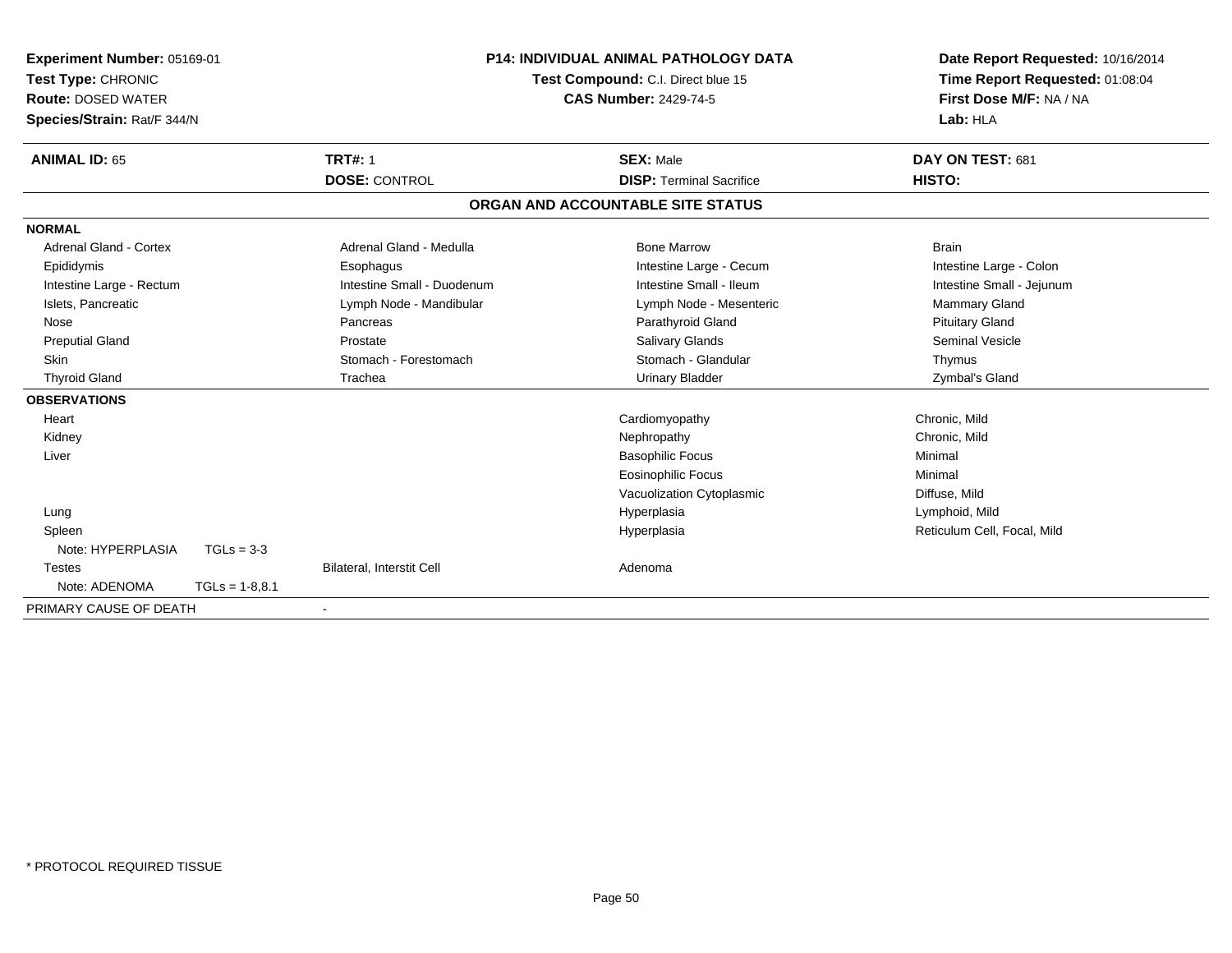| Experiment Number: 05169-01<br>Test Type: CHRONIC<br><b>Route: DOSED WATER</b><br>Species/Strain: Rat/F 344/N |                           | <b>P14: INDIVIDUAL ANIMAL PATHOLOGY DATA</b><br>Test Compound: C.I. Direct blue 15<br><b>CAS Number: 2429-74-5</b> | Date Report Requested: 10/16/2014<br>Time Report Requested: 01:08:04<br>First Dose M/F: NA / NA<br>Lab: HLA |
|---------------------------------------------------------------------------------------------------------------|---------------------------|--------------------------------------------------------------------------------------------------------------------|-------------------------------------------------------------------------------------------------------------|
| <b>ANIMAL ID: 66</b>                                                                                          | <b>TRT#: 1</b>            | <b>SEX: Male</b>                                                                                                   | DAY ON TEST: 681                                                                                            |
|                                                                                                               | <b>DOSE: CONTROL</b>      | <b>DISP: Terminal Sacrifice</b>                                                                                    | HISTO:                                                                                                      |
|                                                                                                               |                           | ORGAN AND ACCOUNTABLE SITE STATUS                                                                                  |                                                                                                             |
| <b>NORMAL</b>                                                                                                 |                           |                                                                                                                    |                                                                                                             |
| Adrenal Gland - Cortex                                                                                        | <b>Bone Marrow</b>        | <b>Brain</b>                                                                                                       | Epididymis                                                                                                  |
| Esophagus                                                                                                     | Intestine Large - Cecum   | Intestine Large - Colon                                                                                            | Intestine Large - Rectum                                                                                    |
| Intestine Small - Duodenum                                                                                    | Intestine Small - Ileum   | Intestine Small - Jejunum                                                                                          | Islets, Pancreatic                                                                                          |
| Lymph Node - Mandibular                                                                                       | <b>Mammary Gland</b>      | Nose                                                                                                               | Pancreas                                                                                                    |
| Parathyroid Gland                                                                                             | Salivary Glands           | <b>Seminal Vesicle</b>                                                                                             | <b>Skin</b>                                                                                                 |
| Stomach - Forestomach                                                                                         | Stomach - Glandular       | Thymus                                                                                                             | <b>Thyroid Gland</b>                                                                                        |
| Trachea                                                                                                       | <b>Urinary Bladder</b>    | Zymbal's Gland                                                                                                     |                                                                                                             |
| <b>OBSERVATIONS</b>                                                                                           |                           |                                                                                                                    |                                                                                                             |
| <b>Adrenal Gland</b>                                                                                          | Medulla                   | Pheochromocytoma Benign                                                                                            |                                                                                                             |
| Heart                                                                                                         |                           | Cardiomyopathy                                                                                                     | Chronic, Minimal                                                                                            |
| Kidney                                                                                                        |                           | Nephropathy                                                                                                        | Chronic, Mild                                                                                               |
| Liver                                                                                                         |                           | Leukemia Mononuclear                                                                                               |                                                                                                             |
| Note: ML IS STAGE 3                                                                                           |                           |                                                                                                                    |                                                                                                             |
| Note: LEUKEMIA MONUC TGLs = 7-3.1                                                                             |                           |                                                                                                                    |                                                                                                             |
| Lung                                                                                                          |                           | Leukemia Mononuclear                                                                                               |                                                                                                             |
| Lymph Node                                                                                                    | Mesenteric                | Hyperplasia                                                                                                        | Reticulum Cell, Moderate                                                                                    |
| Pharynx                                                                                                       | Palate                    | Squamous Cell Carcinoma                                                                                            |                                                                                                             |
| Note: SQUAM CEL CARC                                                                                          | $TGLs = 5-13$             |                                                                                                                    |                                                                                                             |
| <b>Pituitary Gland</b>                                                                                        | Pars Distalis             | Cyst                                                                                                               |                                                                                                             |
| [Cyst TGLS = $4-2$ ]                                                                                          |                           |                                                                                                                    |                                                                                                             |
| <b>Preputial Gland</b>                                                                                        |                           | Atrophy                                                                                                            | Moderate                                                                                                    |
| Prostate                                                                                                      |                           | Hyperplasia                                                                                                        | Glandular, Focal, Minimal                                                                                   |
| Spleen                                                                                                        |                           | Leukemia Mononuclear                                                                                               |                                                                                                             |
| Note: LEUKEMIA MONUC $TGLs = 3-3$                                                                             |                           |                                                                                                                    |                                                                                                             |
| <b>Testes</b>                                                                                                 | Bilateral, Interstit Cell | Adenoma                                                                                                            |                                                                                                             |
| Note: ADENOMA                                                                                                 | $TGLs = 1-8.8.1$          |                                                                                                                    |                                                                                                             |
| PRIMARY CAUSE OF DEATH                                                                                        |                           |                                                                                                                    |                                                                                                             |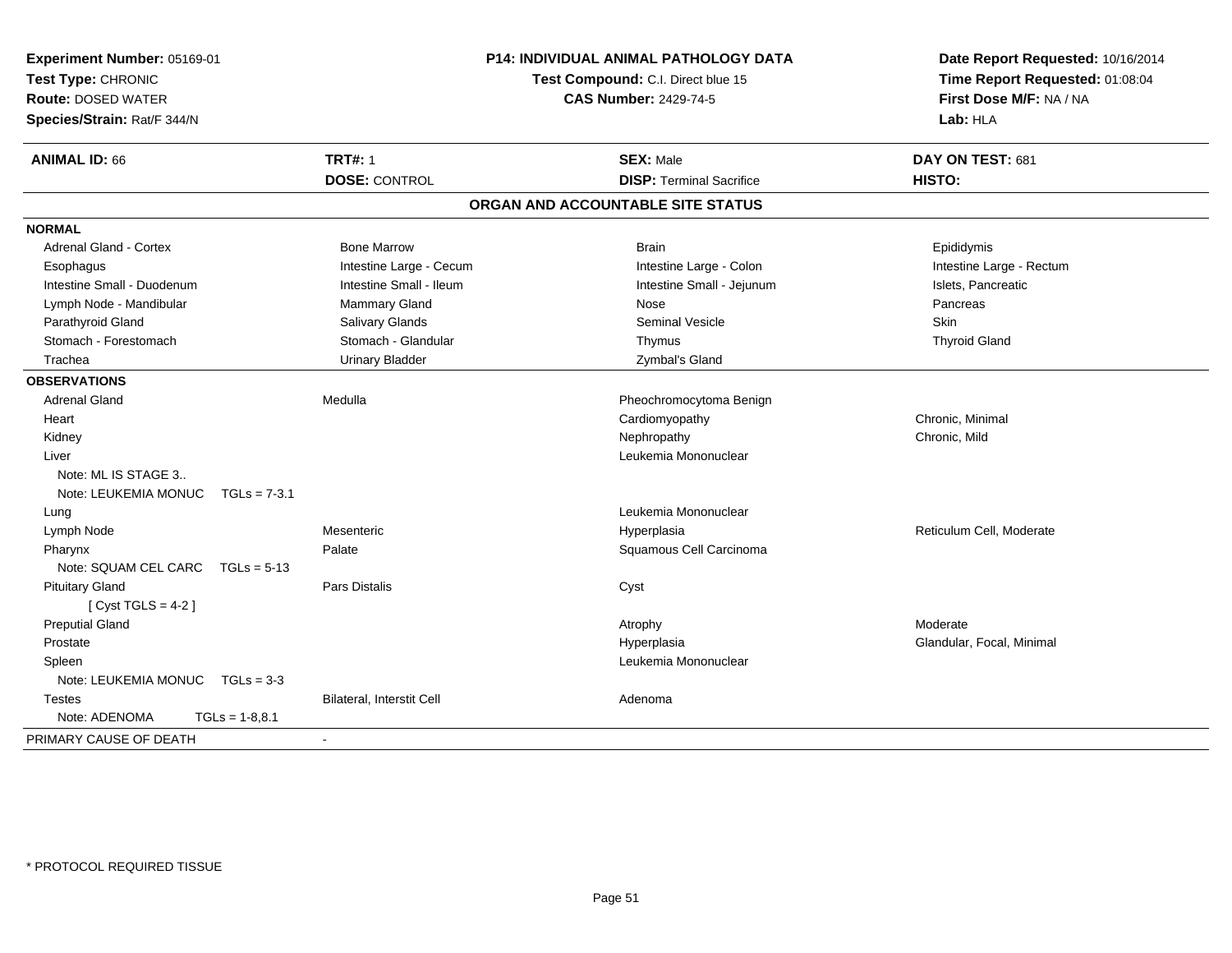| Experiment Number: 05169-01<br>Test Type: CHRONIC<br><b>Route: DOSED WATER</b><br>Species/Strain: Rat/F 344/N |                                        | <b>P14: INDIVIDUAL ANIMAL PATHOLOGY DATA</b><br>Test Compound: C.I. Direct blue 15<br><b>CAS Number: 2429-74-5</b> | Date Report Requested: 10/16/2014<br>Time Report Requested: 01:08:04<br>First Dose M/F: NA / NA<br>Lab: HLA |
|---------------------------------------------------------------------------------------------------------------|----------------------------------------|--------------------------------------------------------------------------------------------------------------------|-------------------------------------------------------------------------------------------------------------|
| <b>ANIMAL ID: 67</b>                                                                                          | <b>TRT#: 1</b><br><b>DOSE: CONTROL</b> | <b>SEX: Male</b><br><b>DISP: Moribund</b>                                                                          | DAY ON TEST: 445<br>HISTO:                                                                                  |
|                                                                                                               |                                        | ORGAN AND ACCOUNTABLE SITE STATUS                                                                                  |                                                                                                             |
| <b>NORMAL</b>                                                                                                 |                                        |                                                                                                                    |                                                                                                             |
| <b>Bone Marrow</b>                                                                                            | Epididymis                             | Esophagus                                                                                                          | Intestine Large - Rectum                                                                                    |
| Islets, Pancreatic                                                                                            | Mammary Gland                          | Nose                                                                                                               | Parathyroid Gland                                                                                           |
| Trachea                                                                                                       | Zymbal's Gland                         |                                                                                                                    |                                                                                                             |
| <b>MISSING</b>                                                                                                |                                        |                                                                                                                    |                                                                                                             |
| <b>Seminal Vesicle</b>                                                                                        | Thymus                                 |                                                                                                                    |                                                                                                             |
| <b>OBSERVATIONS</b>                                                                                           |                                        |                                                                                                                    |                                                                                                             |
| <b>Adrenal Gland</b>                                                                                          | Cortex                                 | Leukemia Mononuclear                                                                                               |                                                                                                             |
|                                                                                                               | Medulla                                | Leukemia Mononuclear                                                                                               |                                                                                                             |
| <b>Brain</b>                                                                                                  |                                        | Leukemia Mononuclear                                                                                               |                                                                                                             |
| Note: LEUKEMIA MONUC                                                                                          | $TGLs = 15,16-1$                       |                                                                                                                    |                                                                                                             |
| Heart                                                                                                         |                                        | Cardiomyopathy                                                                                                     | Chronic, Minimal                                                                                            |
| Intestine Large                                                                                               | Cecum                                  | Leukemia Mononuclear                                                                                               |                                                                                                             |
|                                                                                                               | Colon                                  | Leukemia Mononuclear                                                                                               |                                                                                                             |
| Note: LEUKEMIA MONUC                                                                                          | $TGLs = 17-7$                          |                                                                                                                    |                                                                                                             |
| Intestine Small                                                                                               | Duodenum                               | Leukemia Mononuclear                                                                                               |                                                                                                             |
|                                                                                                               | <b>Ileum</b>                           | Leukemia Mononuclear                                                                                               |                                                                                                             |
|                                                                                                               | Jejunum                                | Leukemia Mononuclear                                                                                               |                                                                                                             |
| Kidney                                                                                                        |                                        | Leukemia Mononuclear                                                                                               |                                                                                                             |
| Note: LEUKEMIA MONUC                                                                                          | $TGLs = 2,3,4-5$                       |                                                                                                                    |                                                                                                             |
| Liver                                                                                                         |                                        | Leukemia Mononuclear                                                                                               |                                                                                                             |
| Note: LEUKEMIA MONUC                                                                                          | $TGLs = 7-3.1$                         |                                                                                                                    |                                                                                                             |
| Lung                                                                                                          |                                        | Leukemia Mononuclear                                                                                               |                                                                                                             |
| Lymph Node                                                                                                    | Mandibular                             | Leukemia Mononuclear                                                                                               |                                                                                                             |
|                                                                                                               | Mediastinal                            | Leukemia Mononuclear                                                                                               |                                                                                                             |
|                                                                                                               | Mesenteric                             | Leukemia Mononuclear                                                                                               |                                                                                                             |
|                                                                                                               | Pancreatic                             | Leukemia Mononuclear                                                                                               |                                                                                                             |
| Note: LEUKEMIA MONUC                                                                                          | $TGLs = 5,6,8,9,10,12-7,3.2,5.1,9,6$   |                                                                                                                    |                                                                                                             |
| Pancreas                                                                                                      |                                        | Leukemia Mononuclear                                                                                               |                                                                                                             |
| <b>Pituitary Gland</b>                                                                                        |                                        | Leukemia Mononuclear                                                                                               |                                                                                                             |
| <b>Preputial Gland</b>                                                                                        |                                        | Atrophy                                                                                                            | Moderate                                                                                                    |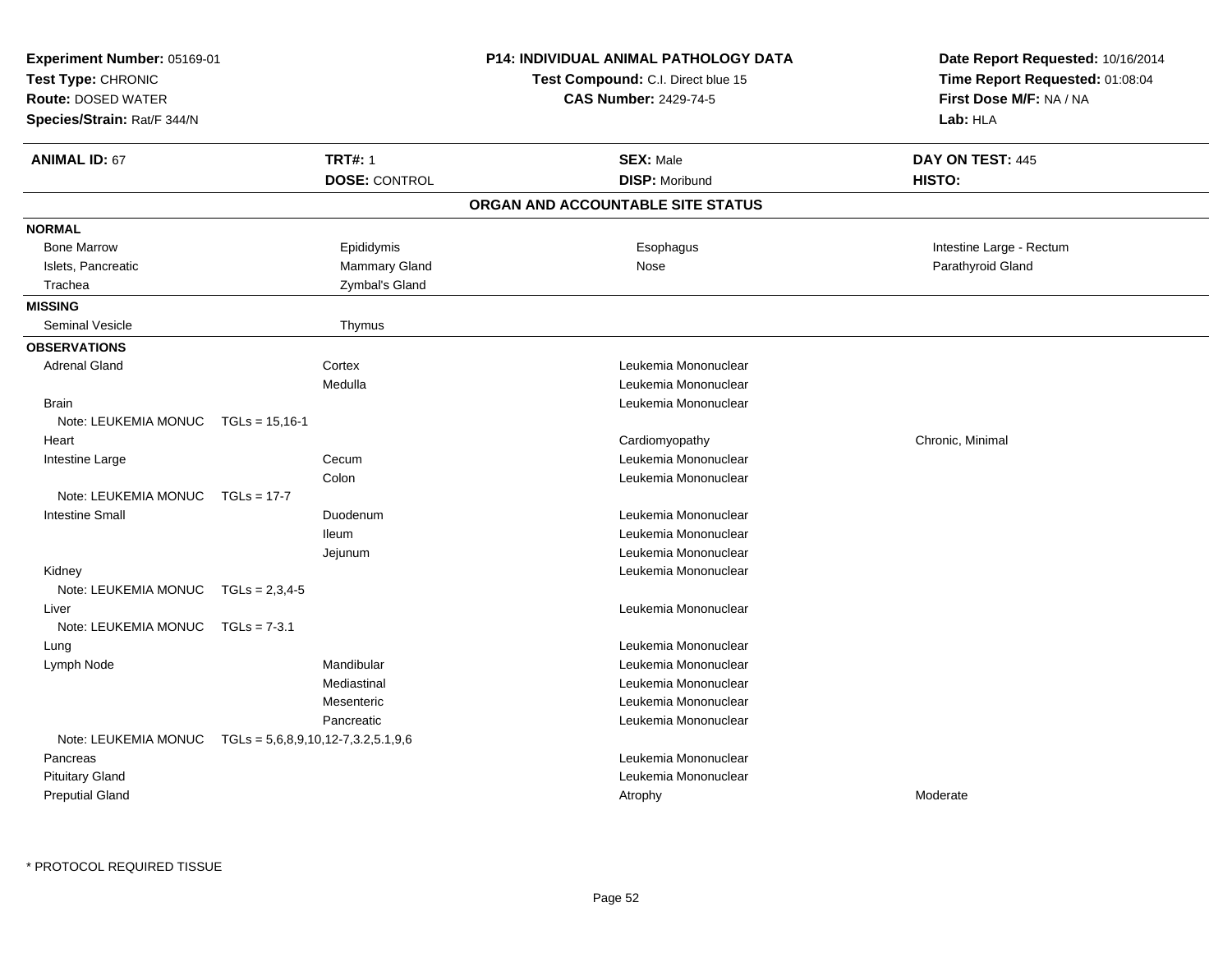| Experiment Number: 05169-01<br>Test Type: CHRONIC<br><b>Route: DOSED WATER</b><br>Species/Strain: Rat/F 344/N |                           | <b>P14: INDIVIDUAL ANIMAL PATHOLOGY DATA</b><br>Test Compound: C.I. Direct blue 15<br><b>CAS Number: 2429-74-5</b> | Date Report Requested: 10/16/2014<br>Time Report Requested: 01:08:04<br>First Dose M/F: NA / NA<br>Lab: HLA |
|---------------------------------------------------------------------------------------------------------------|---------------------------|--------------------------------------------------------------------------------------------------------------------|-------------------------------------------------------------------------------------------------------------|
| <b>ANIMAL ID: 67</b>                                                                                          | <b>TRT#: 1</b>            | <b>SEX: Male</b>                                                                                                   | DAY ON TEST: 445                                                                                            |
|                                                                                                               | <b>DOSE: CONTROL</b>      | <b>DISP: Moribund</b>                                                                                              | HISTO:                                                                                                      |
|                                                                                                               |                           | ORGAN AND ACCOUNTABLE SITE STATUS                                                                                  |                                                                                                             |
| Prostate                                                                                                      |                           | Leukemia Mononuclear                                                                                               |                                                                                                             |
| Salivary Glands                                                                                               |                           | Leukemia Mononuclear                                                                                               |                                                                                                             |
| Skin                                                                                                          |                           | Leukemia Mononuclear                                                                                               |                                                                                                             |
| Spleen                                                                                                        |                           | Leukemia Mononuclear                                                                                               |                                                                                                             |
| Note: LEUKEMIA MONUC<br>$TGLs = 11-3$                                                                         |                           |                                                                                                                    |                                                                                                             |
| Stomach                                                                                                       | Forestomach               | Acanthosis                                                                                                         | Marked                                                                                                      |
|                                                                                                               | Forestomach               | Leukemia Mononuclear                                                                                               |                                                                                                             |
|                                                                                                               | Glandular                 | Leukemia Mononuclear                                                                                               |                                                                                                             |
|                                                                                                               | Forestomach               | Ulcer                                                                                                              | Marked                                                                                                      |
| Note: ULCER<br>$TGLs = 14-6$                                                                                  |                           |                                                                                                                    |                                                                                                             |
| <b>Testes</b>                                                                                                 | Bilateral, Interstit Cell | Adenoma                                                                                                            |                                                                                                             |
| Note: ADENOMA<br>$TGLs = 1,13-8,8.1$                                                                          |                           |                                                                                                                    |                                                                                                             |
| <b>Thyroid Gland</b>                                                                                          | C Cell                    | Adenoma                                                                                                            |                                                                                                             |
|                                                                                                               |                           | Leukemia Mononuclear                                                                                               |                                                                                                             |
| <b>Urinary Bladder</b>                                                                                        |                           | Leukemia Mononuclear                                                                                               |                                                                                                             |
| PRIMARY CAUSE OF DEATH                                                                                        |                           |                                                                                                                    |                                                                                                             |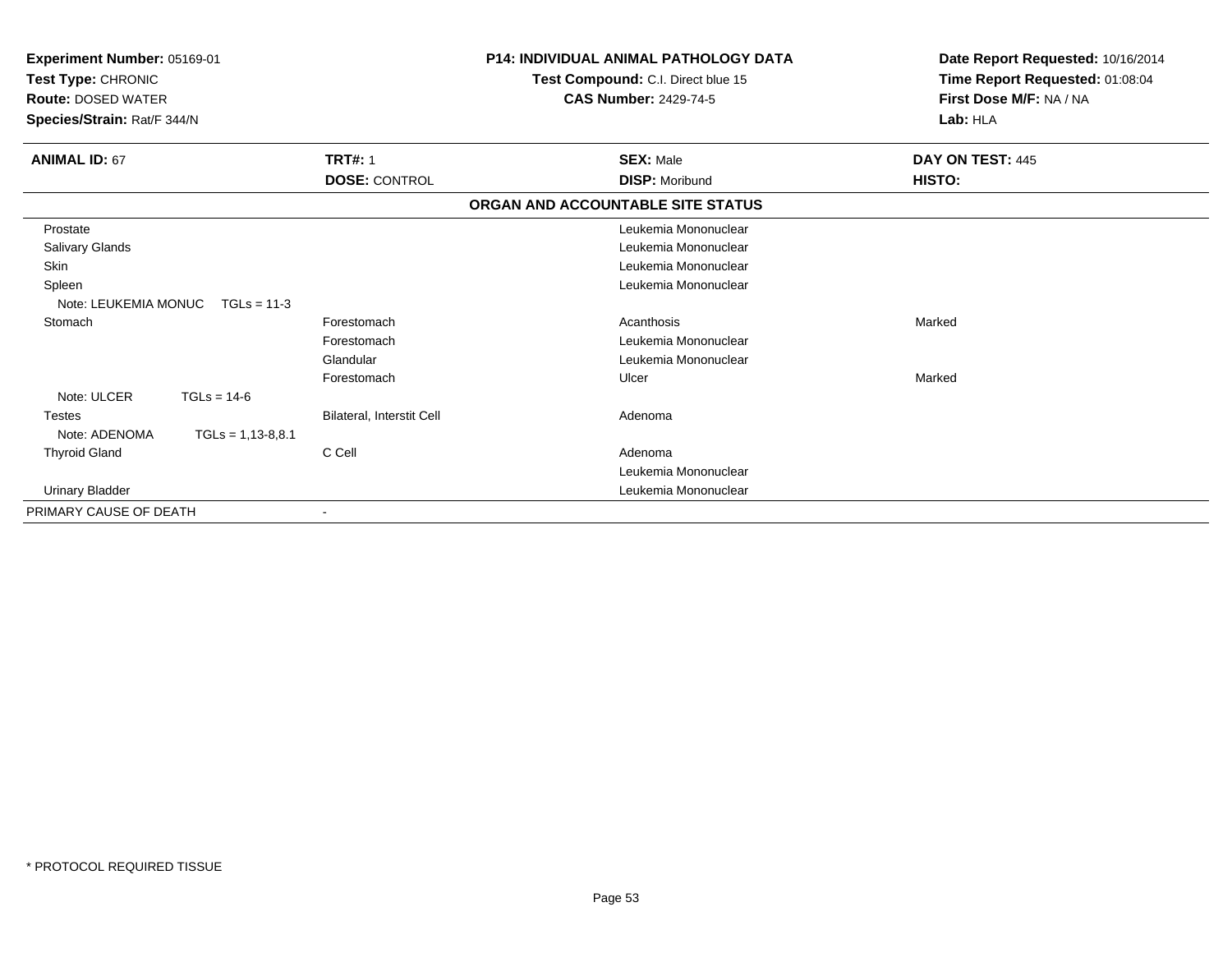| Experiment Number: 05169-01<br>Test Type: CHRONIC<br><b>Route: DOSED WATER</b><br>Species/Strain: Rat/F 344/N |                  | <b>P14: INDIVIDUAL ANIMAL PATHOLOGY DATA</b><br>Test Compound: C.I. Direct blue 15<br><b>CAS Number: 2429-74-5</b> |                                   | Date Report Requested: 10/16/2014<br>Time Report Requested: 01:08:04<br>First Dose M/F: NA / NA<br>Lab: HLA |  |
|---------------------------------------------------------------------------------------------------------------|------------------|--------------------------------------------------------------------------------------------------------------------|-----------------------------------|-------------------------------------------------------------------------------------------------------------|--|
| <b>ANIMAL ID: 68</b>                                                                                          |                  | <b>TRT#: 1</b>                                                                                                     | <b>SEX: Male</b>                  | DAY ON TEST: 681                                                                                            |  |
|                                                                                                               |                  | <b>DOSE: CONTROL</b>                                                                                               | <b>DISP: Terminal Sacrifice</b>   | HISTO:                                                                                                      |  |
|                                                                                                               |                  |                                                                                                                    | ORGAN AND ACCOUNTABLE SITE STATUS |                                                                                                             |  |
| <b>NORMAL</b>                                                                                                 |                  |                                                                                                                    |                                   |                                                                                                             |  |
| <b>Adrenal Gland - Cortex</b>                                                                                 |                  | Adrenal Gland - Medulla                                                                                            | <b>Bone Marrow</b>                | <b>Brain</b>                                                                                                |  |
| Epididymis                                                                                                    |                  | Esophagus                                                                                                          | Intestine Large - Cecum           | Intestine Large - Colon                                                                                     |  |
| Intestine Large - Rectum                                                                                      |                  | Intestine Small - Duodenum                                                                                         | Intestine Small - Ileum           | Intestine Small - Jejunum                                                                                   |  |
| Islets, Pancreatic                                                                                            |                  | Lymph Node - Mandibular                                                                                            | Lymph Node - Mesenteric           | Mammary Gland                                                                                               |  |
| Parathyroid Gland                                                                                             |                  | <b>Pituitary Gland</b>                                                                                             | <b>Preputial Gland</b>            | Prostate                                                                                                    |  |
| Salivary Glands                                                                                               |                  | <b>Seminal Vesicle</b>                                                                                             | Skin                              | Spleen                                                                                                      |  |
| Stomach - Forestomach                                                                                         |                  | Stomach - Glandular                                                                                                | Trachea                           | <b>Urinary Bladder</b>                                                                                      |  |
| Zymbal's Gland                                                                                                |                  |                                                                                                                    |                                   |                                                                                                             |  |
| <b>MISSING</b>                                                                                                |                  |                                                                                                                    |                                   |                                                                                                             |  |
| Thymus                                                                                                        |                  |                                                                                                                    |                                   |                                                                                                             |  |
| <b>OBSERVATIONS</b>                                                                                           |                  |                                                                                                                    |                                   |                                                                                                             |  |
| Heart                                                                                                         |                  |                                                                                                                    | Cardiomyopathy                    | Chronic, Minimal                                                                                            |  |
| Kidney                                                                                                        |                  |                                                                                                                    | Nephropathy                       | Chronic, Moderate                                                                                           |  |
| Liver                                                                                                         |                  |                                                                                                                    | <b>Basophilic Focus</b>           | Minimal                                                                                                     |  |
|                                                                                                               |                  |                                                                                                                    | <b>Eosinophilic Focus</b>         | Mild                                                                                                        |  |
| Lung                                                                                                          |                  |                                                                                                                    | Hyperplasia                       | Lymphoid, Moderate                                                                                          |  |
| Nose                                                                                                          |                  |                                                                                                                    | Fungus                            | Minimal                                                                                                     |  |
|                                                                                                               |                  |                                                                                                                    | Inflammation                      | Acute, Mild                                                                                                 |  |
| Pancreas                                                                                                      |                  |                                                                                                                    | Atrophy                           | Mild                                                                                                        |  |
| <b>Testes</b>                                                                                                 |                  | Bilateral, Interstit Cell                                                                                          | Adenoma                           |                                                                                                             |  |
| Note: ADENOMA                                                                                                 | $TGLs = 1-8.8.1$ |                                                                                                                    |                                   |                                                                                                             |  |
| <b>Thyroid Gland</b>                                                                                          |                  | C Cell                                                                                                             | Hyperplasia                       | Focal, Mild                                                                                                 |  |
| PRIMARY CAUSE OF DEATH                                                                                        |                  |                                                                                                                    |                                   |                                                                                                             |  |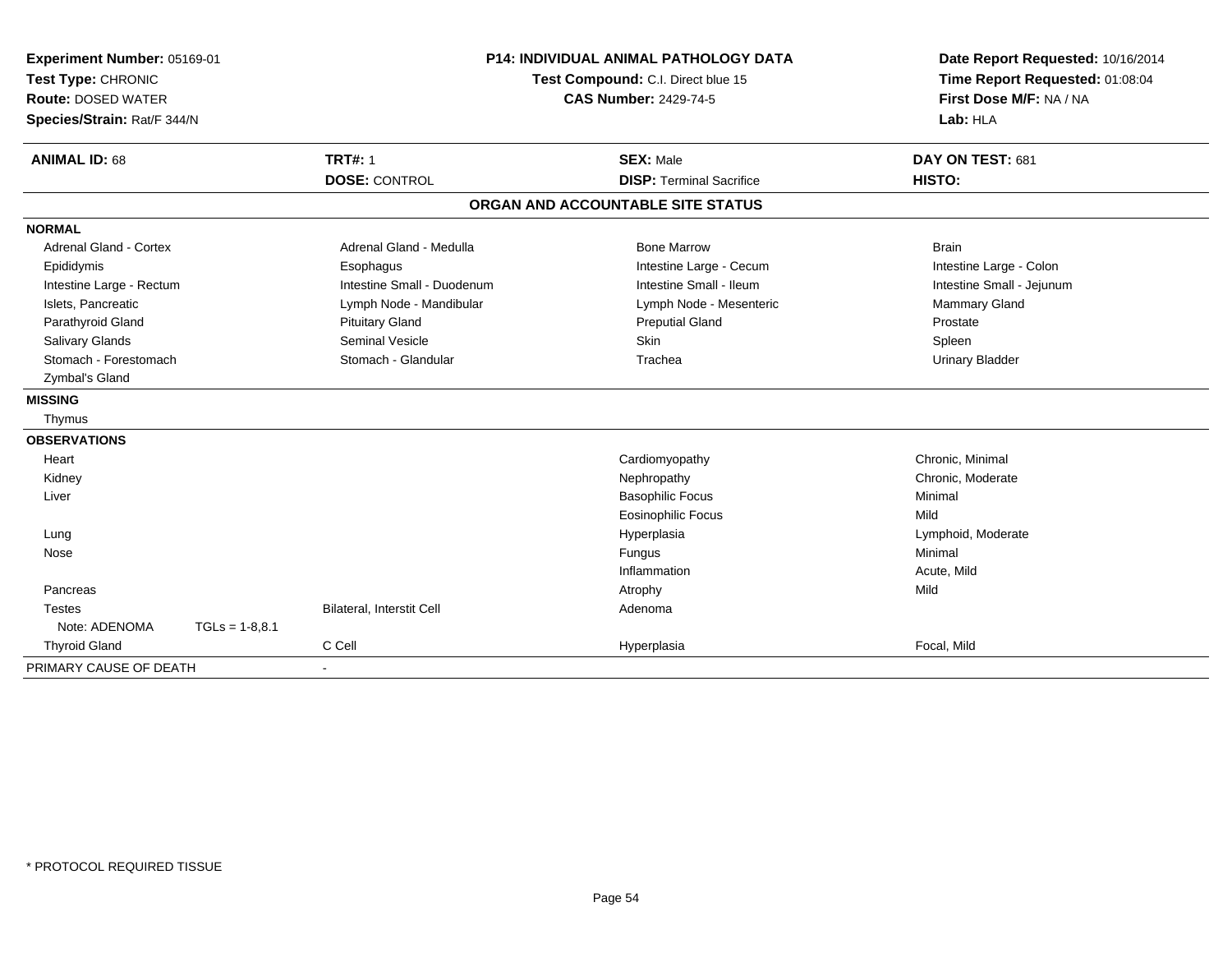| Experiment Number: 05169-01<br>Test Type: CHRONIC<br><b>Route: DOSED WATER</b><br>Species/Strain: Rat/F 344/N | <b>P14: INDIVIDUAL ANIMAL PATHOLOGY DATA</b><br>Test Compound: C.I. Direct blue 15<br><b>CAS Number: 2429-74-5</b> |                                   | Date Report Requested: 10/16/2014<br>Time Report Requested: 01:08:04<br>First Dose M/F: NA / NA<br>Lab: HLA |  |
|---------------------------------------------------------------------------------------------------------------|--------------------------------------------------------------------------------------------------------------------|-----------------------------------|-------------------------------------------------------------------------------------------------------------|--|
| <b>ANIMAL ID: 69</b>                                                                                          | <b>TRT#: 1</b>                                                                                                     | <b>SEX: Male</b>                  | DAY ON TEST: 659                                                                                            |  |
|                                                                                                               | <b>DOSE: CONTROL</b>                                                                                               | <b>DISP: Moribund</b>             | HISTO:                                                                                                      |  |
|                                                                                                               |                                                                                                                    | ORGAN AND ACCOUNTABLE SITE STATUS |                                                                                                             |  |
| <b>NORMAL</b>                                                                                                 |                                                                                                                    |                                   |                                                                                                             |  |
| <b>Adrenal Gland - Cortex</b>                                                                                 | <b>Bone Marrow</b>                                                                                                 | <b>Brain</b>                      | Epididymis                                                                                                  |  |
| Esophagus                                                                                                     | Intestine Large - Cecum                                                                                            | Intestine Large - Colon           | Intestine Large - Rectum                                                                                    |  |
| Intestine Small - Duodenum                                                                                    | Intestine Small - Ileum                                                                                            | Intestine Small - Jejunum         | Islets. Pancreatic                                                                                          |  |
| Lung                                                                                                          | Lymph Node - Mandibular                                                                                            | Lymph Node - Mesenteric           | Mammary Gland                                                                                               |  |
| Nose                                                                                                          | Pancreas                                                                                                           | Parathyroid Gland                 | Prostate                                                                                                    |  |
| <b>Salivary Glands</b>                                                                                        | <b>Seminal Vesicle</b>                                                                                             | Spleen                            | Stomach - Forestomach                                                                                       |  |
| Stomach - Glandular                                                                                           | Thymus                                                                                                             | <b>Thyroid Gland</b>              | Trachea                                                                                                     |  |
| <b>Urinary Bladder</b>                                                                                        | Zymbal's Gland                                                                                                     |                                   |                                                                                                             |  |
| <b>OBSERVATIONS</b>                                                                                           |                                                                                                                    |                                   |                                                                                                             |  |
| <b>Adrenal Gland</b>                                                                                          | Bilateral, Medulla                                                                                                 | Pheochromocytoma Benign           |                                                                                                             |  |
| Heart                                                                                                         |                                                                                                                    | Cardiomyopathy                    | Chronic, Mild                                                                                               |  |
| Kidney                                                                                                        |                                                                                                                    | Nephropathy                       | Chronic, Moderate                                                                                           |  |
| Liver                                                                                                         |                                                                                                                    | Necrosis                          | Focal, Minimal                                                                                              |  |
| Note: [ NECROSIS<br>$\int$ TGLs = 3-3.1                                                                       |                                                                                                                    |                                   |                                                                                                             |  |
| <b>Pituitary Gland</b>                                                                                        | <b>Pars Distalis</b>                                                                                               | Adenoma                           |                                                                                                             |  |
| Note: ADENOMA<br>$TGLs = 5-2$                                                                                 |                                                                                                                    |                                   |                                                                                                             |  |
| <b>Preputial Gland</b>                                                                                        |                                                                                                                    | Hyperplasia                       | Squamous, Focal, Minimal                                                                                    |  |
| Skin                                                                                                          |                                                                                                                    | Basal Cell Adenoma                |                                                                                                             |  |
| Note: BASAL CEL ADEN TGLs = 7-13                                                                              |                                                                                                                    |                                   |                                                                                                             |  |
| <b>Testes</b>                                                                                                 | <b>Interstit Cell</b>                                                                                              | Adenoma                           |                                                                                                             |  |
|                                                                                                               |                                                                                                                    | Atrophy                           | Marked                                                                                                      |  |
| Note: ATROPHY<br>$TGLs = 1-8.1$                                                                               |                                                                                                                    |                                   |                                                                                                             |  |
| Note: ADENOMA<br>$TGLs = 2-8.1$                                                                               |                                                                                                                    |                                   |                                                                                                             |  |
| PRIMARY CAUSE OF DEATH                                                                                        | $\blacksquare$                                                                                                     |                                   |                                                                                                             |  |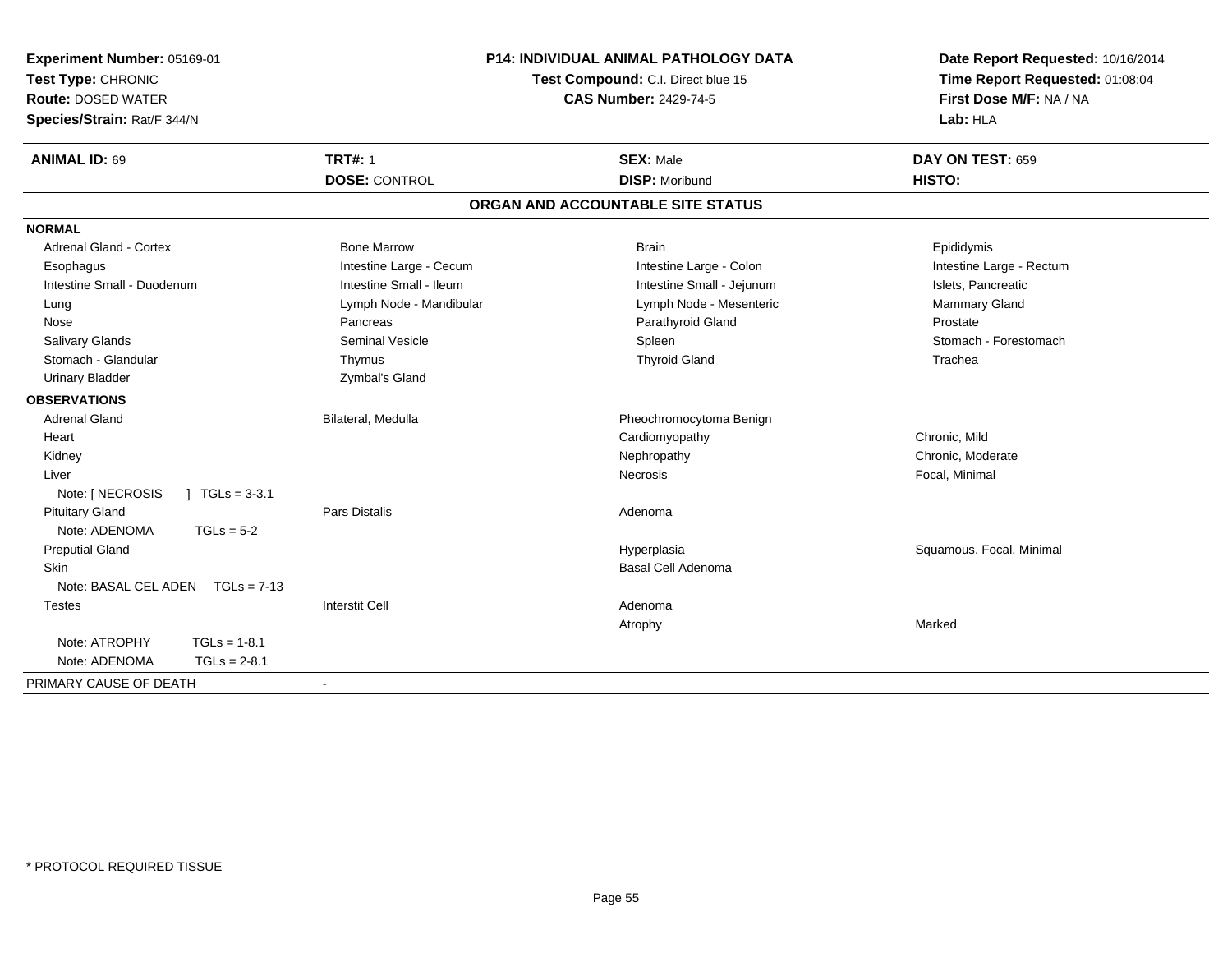| Experiment Number: 05169-01<br>Test Type: CHRONIC<br><b>Route: DOSED WATER</b><br>Species/Strain: Rat/F 344/N |                  | <b>P14: INDIVIDUAL ANIMAL PATHOLOGY DATA</b><br>Test Compound: C.I. Direct blue 15<br><b>CAS Number: 2429-74-5</b> |                                                     | Date Report Requested: 10/16/2014<br>Time Report Requested: 01:08:04<br>First Dose M/F: NA / NA<br>Lab: HLA |
|---------------------------------------------------------------------------------------------------------------|------------------|--------------------------------------------------------------------------------------------------------------------|-----------------------------------------------------|-------------------------------------------------------------------------------------------------------------|
| <b>ANIMAL ID: 70</b>                                                                                          |                  | <b>TRT#: 1</b><br><b>DOSE: CONTROL</b>                                                                             | <b>SEX: Male</b><br><b>DISP: Terminal Sacrifice</b> | DAY ON TEST: 681<br>HISTO:                                                                                  |
|                                                                                                               |                  |                                                                                                                    | ORGAN AND ACCOUNTABLE SITE STATUS                   |                                                                                                             |
| <b>NORMAL</b>                                                                                                 |                  |                                                                                                                    |                                                     |                                                                                                             |
| Adrenal Gland - Cortex                                                                                        |                  | <b>Bone Marrow</b>                                                                                                 | <b>Brain</b>                                        | Epididymis                                                                                                  |
| Esophagus                                                                                                     |                  | Heart                                                                                                              | Intestine Large - Cecum                             | Intestine Large - Colon                                                                                     |
| Intestine Large - Rectum                                                                                      |                  | Intestine Small - Duodenum                                                                                         | Intestine Small - Ileum                             | Intestine Small - Jejunum                                                                                   |
| Islets, Pancreatic                                                                                            |                  | Lymph Node - Mandibular                                                                                            | Mammary Gland                                       | Nose                                                                                                        |
| Pancreas                                                                                                      |                  | Parathyroid Gland                                                                                                  | <b>Pituitary Gland</b>                              | Prostate                                                                                                    |
| <b>Salivary Glands</b>                                                                                        |                  | <b>Seminal Vesicle</b>                                                                                             | Spleen                                              | Stomach - Forestomach                                                                                       |
| Stomach - Glandular                                                                                           |                  | <b>Thyroid Gland</b>                                                                                               | Trachea                                             | <b>Urinary Bladder</b>                                                                                      |
| <b>MISSING</b>                                                                                                |                  |                                                                                                                    |                                                     |                                                                                                             |
| Thymus                                                                                                        |                  |                                                                                                                    |                                                     |                                                                                                             |
| <b>OBSERVATIONS</b>                                                                                           |                  |                                                                                                                    |                                                     |                                                                                                             |
| <b>Adrenal Gland</b>                                                                                          |                  | Bilateral, Medulla                                                                                                 | Pheochromocytoma Benign                             |                                                                                                             |
| Kidney                                                                                                        |                  |                                                                                                                    | Nephropathy                                         | Chronic. Mild                                                                                               |
| Liver                                                                                                         |                  |                                                                                                                    | <b>Basophilic Focus</b>                             | Minimal                                                                                                     |
|                                                                                                               |                  |                                                                                                                    | Leukemia Mononuclear                                |                                                                                                             |
| Note: ML IS STAGE 1                                                                                           |                  |                                                                                                                    |                                                     |                                                                                                             |
| Lung                                                                                                          |                  |                                                                                                                    | Hyperplasia                                         | Lymphoid, Mild                                                                                              |
| Lymph Node                                                                                                    |                  | Mesenteric                                                                                                         | Hyperplasia                                         | Reticulum Cell, Moderate                                                                                    |
| <b>Preputial Gland</b>                                                                                        |                  |                                                                                                                    | Atrophy                                             | Moderate                                                                                                    |
| <b>Skin</b>                                                                                                   |                  | <b>Subcut Tiss</b>                                                                                                 | Fibroma                                             |                                                                                                             |
| Note: FIBROMA                                                                                                 | $TGLs = 3-13$    |                                                                                                                    |                                                     |                                                                                                             |
| <b>Testes</b>                                                                                                 |                  | Bilateral, Interstit Cell                                                                                          | Adenoma                                             |                                                                                                             |
| Note: ADENOMA                                                                                                 | $TGLs = 1-8,8.1$ |                                                                                                                    |                                                     |                                                                                                             |
| Zymbal's Gland                                                                                                |                  |                                                                                                                    | Abscess                                             | Moderate                                                                                                    |
| PRIMARY CAUSE OF DEATH                                                                                        |                  | $\blacksquare$                                                                                                     |                                                     |                                                                                                             |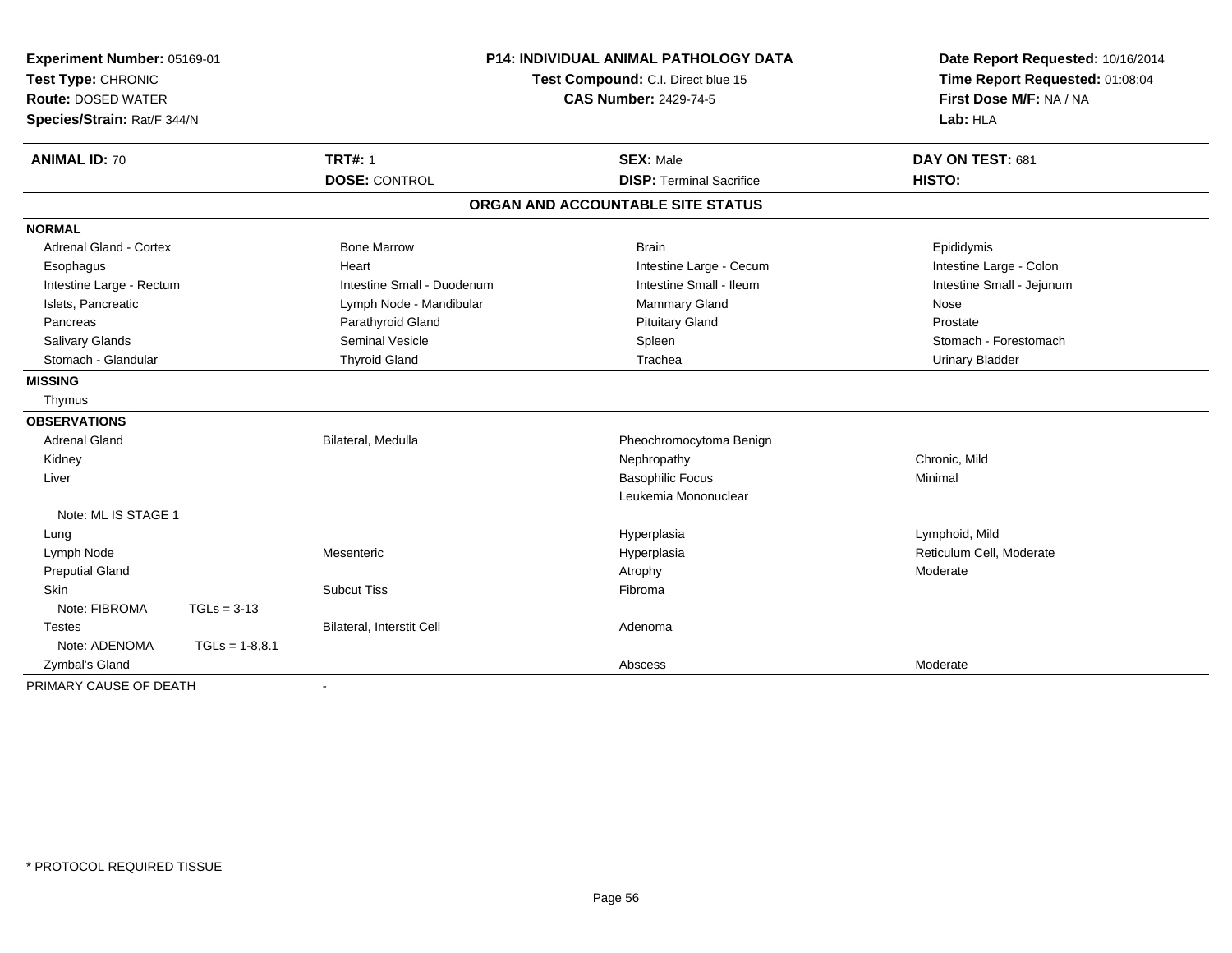| Experiment Number: 05169-01<br>Test Type: CHRONIC<br><b>Route: DOSED WATER</b><br>Species/Strain: Rat/F 344/N | P14: INDIVIDUAL ANIMAL PATHOLOGY DATA<br>Test Compound: C.I. Direct blue 15<br><b>CAS Number: 2429-74-5</b> |                                   | Date Report Requested: 10/16/2014<br>Time Report Requested: 01:08:04<br>First Dose M/F: NA / NA<br>Lab: HLA |  |
|---------------------------------------------------------------------------------------------------------------|-------------------------------------------------------------------------------------------------------------|-----------------------------------|-------------------------------------------------------------------------------------------------------------|--|
| <b>ANIMAL ID: 151</b>                                                                                         | <b>TRT#: 3</b>                                                                                              | <b>SEX: Male</b>                  | DAY ON TEST: 681                                                                                            |  |
|                                                                                                               | <b>DOSE: 0.063</b>                                                                                          | <b>DISP: Terminal Sacrifice</b>   | HISTO:                                                                                                      |  |
|                                                                                                               |                                                                                                             | ORGAN AND ACCOUNTABLE SITE STATUS |                                                                                                             |  |
| <b>NORMAL</b>                                                                                                 |                                                                                                             |                                   |                                                                                                             |  |
| <b>Adrenal Gland - Cortex</b>                                                                                 | Adrenal Gland - Medulla                                                                                     | <b>Bone Marrow</b>                | <b>Brain</b>                                                                                                |  |
| Epididymis                                                                                                    | Esophagus                                                                                                   | Intestine Large - Cecum           | Intestine Large - Colon                                                                                     |  |
| Intestine Large - Rectum                                                                                      | Intestine Small - Duodenum                                                                                  | Intestine Small - Ileum           | Intestine Small - Jejunum                                                                                   |  |
| Islets, Pancreatic                                                                                            | Lymph Node - Mandibular                                                                                     | Lymph Node - Mesenteric           | Mammary Gland                                                                                               |  |
| Nose                                                                                                          | Parathyroid Gland                                                                                           | <b>Pituitary Gland</b>            | <b>Preputial Gland</b>                                                                                      |  |
| Salivary Glands                                                                                               | <b>Seminal Vesicle</b>                                                                                      | Stomach - Forestomach             | Stomach - Glandular                                                                                         |  |
| Thymus                                                                                                        | Trachea                                                                                                     | <b>Urinary Bladder</b>            | Zymbal's Gland                                                                                              |  |
| <b>OBSERVATIONS</b>                                                                                           |                                                                                                             |                                   |                                                                                                             |  |
| Heart                                                                                                         |                                                                                                             | Cardiomyopathy                    | Chronic, Moderate                                                                                           |  |
| Kidney                                                                                                        |                                                                                                             | Nephropathy                       | Chronic, Moderate                                                                                           |  |
| Liver                                                                                                         |                                                                                                             | <b>Basophilic Focus</b>           | Moderate                                                                                                    |  |
|                                                                                                               |                                                                                                             | Clear Cell Focus                  | Mild                                                                                                        |  |
|                                                                                                               |                                                                                                             | Neoplastic Nodule                 |                                                                                                             |  |
| Note: NEOPLASTIC NOD<br>$TGLs = 5-3.1$                                                                        |                                                                                                             |                                   |                                                                                                             |  |
| Lung                                                                                                          |                                                                                                             | Hyperplasia                       | Lymphoid, Mild                                                                                              |  |
| Pancreas                                                                                                      |                                                                                                             | Atrophy                           | Minimal                                                                                                     |  |
| Prostate                                                                                                      |                                                                                                             | Hyperplasia                       | Glandular, Multifocal, Mild                                                                                 |  |
| Skin                                                                                                          | <b>Subcut Tiss</b>                                                                                          | Fibroma                           |                                                                                                             |  |
| $TGLs = 1-13$<br>Note: FIBROMA                                                                                |                                                                                                             |                                   |                                                                                                             |  |
| Spleen                                                                                                        |                                                                                                             | Hyperplasia                       | Reticulum Cell, Focal, Mild                                                                                 |  |
| <b>Testes</b>                                                                                                 | Bilateral, Interstit Cell                                                                                   | Adenoma                           |                                                                                                             |  |
| Note: ADENOMA<br>$TGLs = 2,3-8,8.1$                                                                           |                                                                                                             |                                   |                                                                                                             |  |
| <b>Thyroid Gland</b>                                                                                          | <b>Follicular Cel</b>                                                                                       | Hyperplasia                       | Focal, Mild                                                                                                 |  |
| PRIMARY CAUSE OF DEATH                                                                                        |                                                                                                             |                                   |                                                                                                             |  |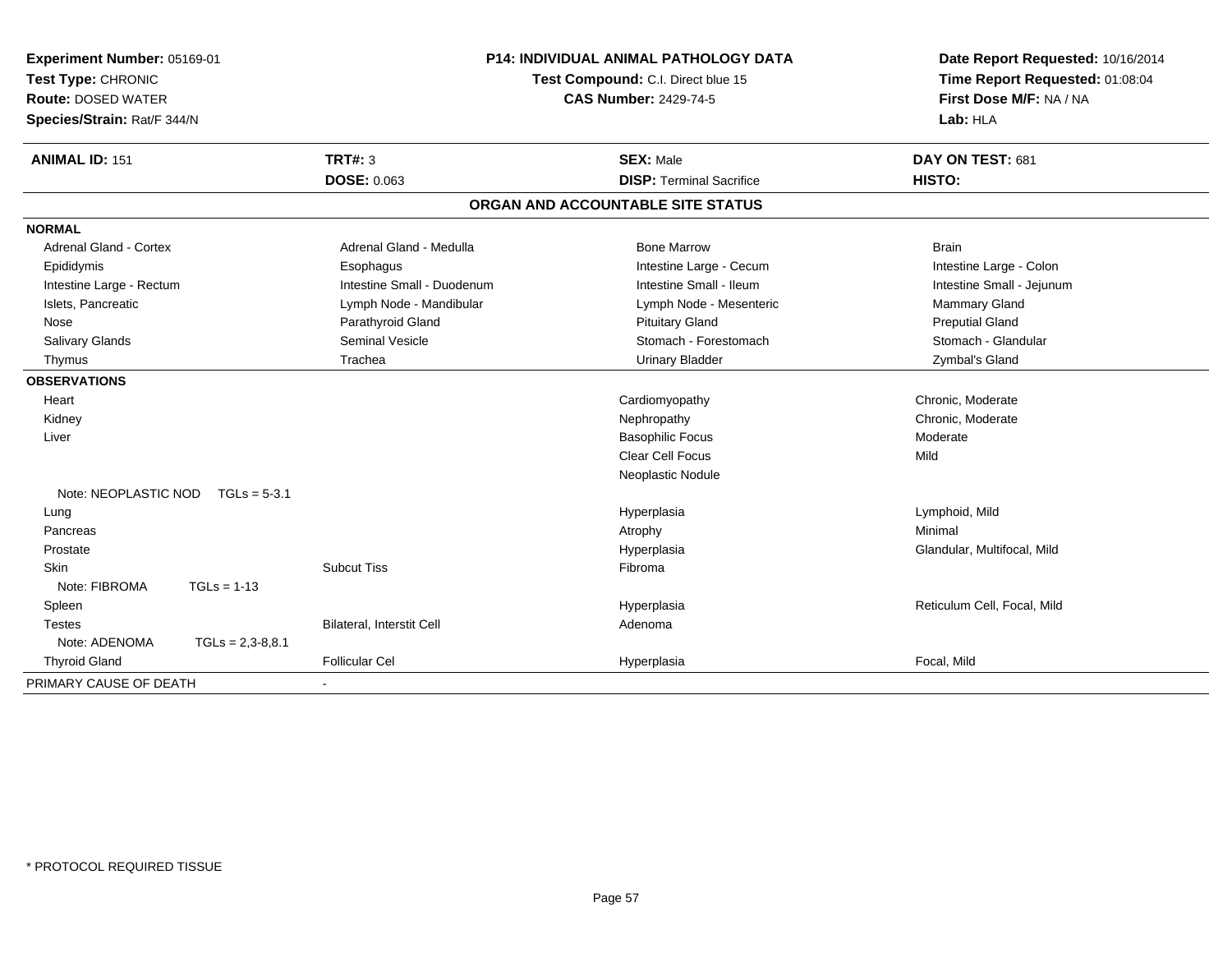| Experiment Number: 05169-01<br>Test Type: CHRONIC<br><b>Route: DOSED WATER</b><br>Species/Strain: Rat/F 344/N | P14: INDIVIDUAL ANIMAL PATHOLOGY DATA<br>Test Compound: C.I. Direct blue 15<br><b>CAS Number: 2429-74-5</b> |                                   | Date Report Requested: 10/16/2014<br>Time Report Requested: 01:08:04<br>First Dose M/F: NA / NA<br>Lab: HLA |  |
|---------------------------------------------------------------------------------------------------------------|-------------------------------------------------------------------------------------------------------------|-----------------------------------|-------------------------------------------------------------------------------------------------------------|--|
| <b>ANIMAL ID: 152</b>                                                                                         | TRT#: 3                                                                                                     | <b>SEX: Male</b>                  | DAY ON TEST: 646                                                                                            |  |
|                                                                                                               | <b>DOSE: 0.063</b>                                                                                          | <b>DISP: Moribund</b>             | HISTO:                                                                                                      |  |
|                                                                                                               |                                                                                                             | ORGAN AND ACCOUNTABLE SITE STATUS |                                                                                                             |  |
| <b>NORMAL</b>                                                                                                 |                                                                                                             |                                   |                                                                                                             |  |
| Adrenal Gland - Cortex                                                                                        | <b>Brain</b>                                                                                                | Epididymis                        | Esophagus                                                                                                   |  |
| Intestine Large - Cecum                                                                                       | Intestine Large - Colon                                                                                     | Intestine Large - Rectum          | Intestine Small - Duodenum                                                                                  |  |
| Intestine Small - Ileum                                                                                       | Intestine Small - Jejunum                                                                                   | Islets, Pancreatic                | Lung                                                                                                        |  |
| Lymph Node - Mandibular                                                                                       | Lymph Node - Mesenteric                                                                                     | Mammary Gland                     | Nose                                                                                                        |  |
| Pancreas                                                                                                      | Parathyroid Gland                                                                                           | <b>Preputial Gland</b>            | Prostate                                                                                                    |  |
| Salivary Glands                                                                                               | Spleen                                                                                                      | Stomach - Forestomach             | Stomach - Glandular                                                                                         |  |
| Thymus                                                                                                        | <b>Thyroid Gland</b>                                                                                        | Trachea                           | <b>Urinary Bladder</b>                                                                                      |  |
| <b>MISSING</b>                                                                                                |                                                                                                             |                                   |                                                                                                             |  |
| <b>Pituitary Gland</b>                                                                                        |                                                                                                             |                                   |                                                                                                             |  |
| <b>OBSERVATIONS</b>                                                                                           |                                                                                                             |                                   |                                                                                                             |  |
| <b>Adrenal Gland</b>                                                                                          | Bilateral, Medulla                                                                                          | Pheochromocytoma Benign           |                                                                                                             |  |
| <b>Bone Marrow</b>                                                                                            |                                                                                                             | Hyperplasia                       | Mild                                                                                                        |  |
| Heart                                                                                                         |                                                                                                             | Cardiomyopathy                    | Chronic, Mild                                                                                               |  |
|                                                                                                               | Atrium                                                                                                      | Thrombosis                        |                                                                                                             |  |
| Note: THROMBUS<br>$TGLs = 3-3$                                                                                |                                                                                                             |                                   |                                                                                                             |  |
| Kidney                                                                                                        |                                                                                                             | Nephropathy                       | Chronic, Marked                                                                                             |  |
| Liver                                                                                                         | Centrilobular                                                                                               | Degeneration                      | Diffuse, Mild                                                                                               |  |
|                                                                                                               |                                                                                                             | Neoplastic Nodule                 |                                                                                                             |  |
| Note: DEGEN<br>$TGLs = 2-3.1$                                                                                 |                                                                                                             |                                   |                                                                                                             |  |
| <b>Seminal Vesicle</b>                                                                                        |                                                                                                             | Hyperplasia                       | Glandular, Focal, Mild                                                                                      |  |
| <b>Skin</b>                                                                                                   |                                                                                                             | <b>Basal Cell Carcinoma</b>       |                                                                                                             |  |
| Note: BASAL CEL CARC TGLs = 4-13                                                                              |                                                                                                             |                                   |                                                                                                             |  |
| <b>Testes</b>                                                                                                 | Bilateral, Interstit Cell                                                                                   | Adenoma                           |                                                                                                             |  |
| Note: ADENOMA<br>$TGLs = 1-8,8.1$                                                                             |                                                                                                             |                                   |                                                                                                             |  |
| Zymbal's Gland                                                                                                |                                                                                                             | Ectasia                           | Minimal                                                                                                     |  |
| PRIMARY CAUSE OF DEATH                                                                                        | $\blacksquare$                                                                                              |                                   |                                                                                                             |  |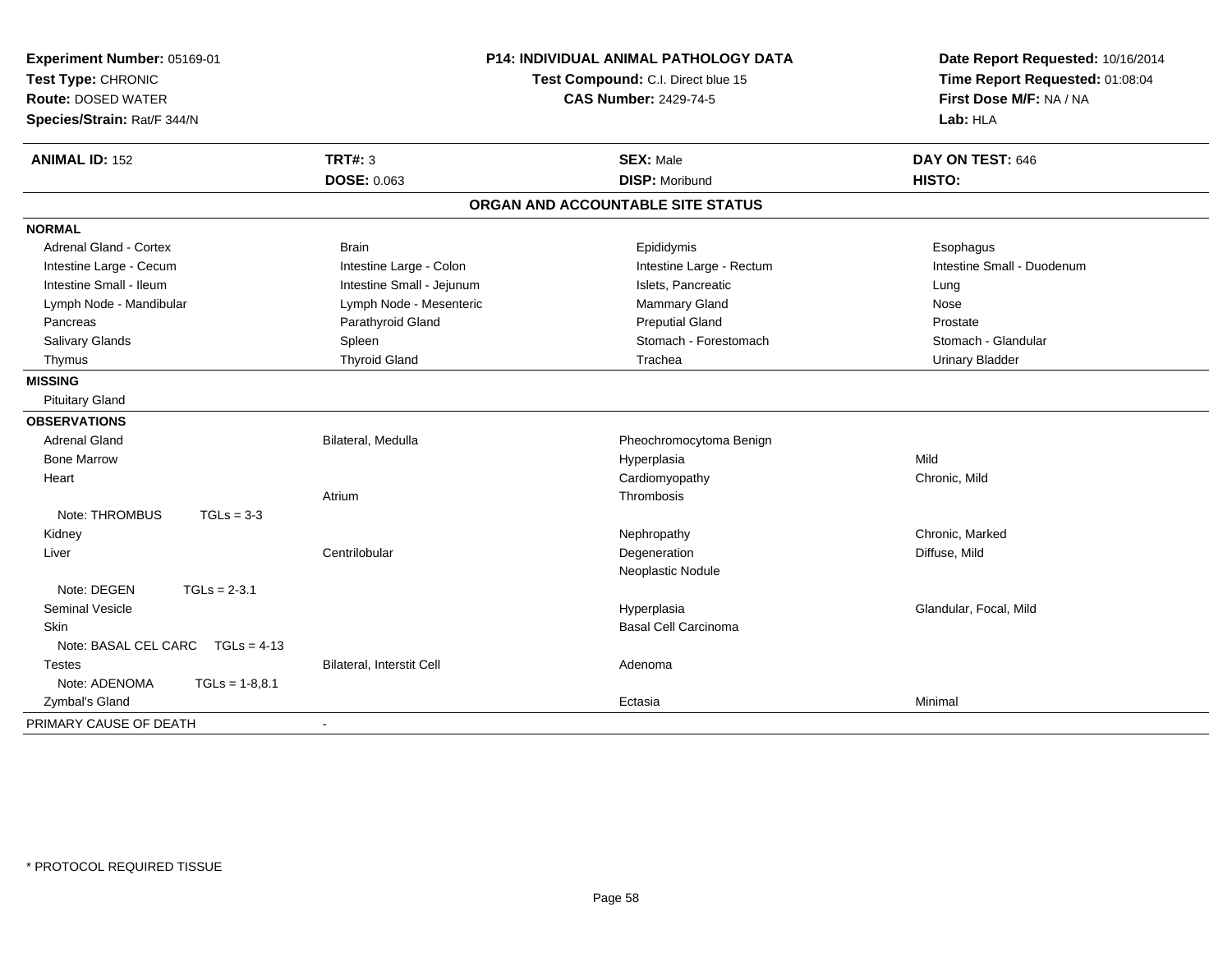| Experiment Number: 05169-01<br>Test Type: CHRONIC |                         | <b>P14: INDIVIDUAL ANIMAL PATHOLOGY DATA</b><br>Test Compound: C.I. Direct blue 15 | Date Report Requested: 10/16/2014<br>Time Report Requested: 01:08:04<br>First Dose M/F: NA / NA |  |
|---------------------------------------------------|-------------------------|------------------------------------------------------------------------------------|-------------------------------------------------------------------------------------------------|--|
| <b>Route: DOSED WATER</b>                         |                         | <b>CAS Number: 2429-74-5</b>                                                       |                                                                                                 |  |
| Species/Strain: Rat/F 344/N                       |                         |                                                                                    | Lab: HLA                                                                                        |  |
| <b>ANIMAL ID: 153</b>                             | <b>TRT#: 3</b>          | <b>SEX: Male</b>                                                                   | DAY ON TEST: 513                                                                                |  |
|                                                   | <b>DOSE: 0.063</b>      | <b>DISP: Moribund</b>                                                              | <b>HISTO:</b>                                                                                   |  |
|                                                   |                         | ORGAN AND ACCOUNTABLE SITE STATUS                                                  |                                                                                                 |  |
| <b>NORMAL</b>                                     |                         |                                                                                    |                                                                                                 |  |
| Adrenal Gland - Medulla                           | <b>Bone Marrow</b>      | <b>Brain</b>                                                                       | Esophagus                                                                                       |  |
| Heart                                             | Intestine Large - Cecum | Intestine Large - Colon                                                            | Intestine Large - Rectum                                                                        |  |
| Intestine Small - Duodenum                        | Intestine Small - Ileum | Intestine Small - Jejunum                                                          | Islets, Pancreatic                                                                              |  |
| Lymph Node - Mandibular                           | Lymph Node - Mesenteric | Mammary Gland                                                                      | Nose                                                                                            |  |
| Parathyroid Gland                                 | <b>Pituitary Gland</b>  | Salivary Glands                                                                    | Skin                                                                                            |  |
| Thymus                                            | <b>Thyroid Gland</b>    | Trachea                                                                            |                                                                                                 |  |
| <b>OBSERVATIONS</b>                               |                         |                                                                                    |                                                                                                 |  |
| <b>Adrenal Gland</b>                              | Cortex                  | Mesothelioma Malignant                                                             | Metastatic (Testes)                                                                             |  |
| Epididymis                                        | <b>Bilateral</b>        | Mesothelioma Malignant                                                             | Metastatic (Testes)                                                                             |  |
| [Mesothelioma Malignant TGLS = 13-8,8.1]          |                         |                                                                                    |                                                                                                 |  |
| Kidney                                            |                         | Mesothelioma Malignant                                                             | Metastatic (Testes)                                                                             |  |
|                                                   |                         | Nephropathy                                                                        | Chronic, Minimal                                                                                |  |
|                                                   | <b>Renal Tubule</b>     | Pigmentation                                                                       | Marked                                                                                          |  |
| Liver                                             |                         | <b>Basophilic Focus</b>                                                            | Minimal                                                                                         |  |
|                                                   |                         | Hematopoietic Cell Proliferation                                                   | Mild                                                                                            |  |
|                                                   |                         | Mesothelioma Malignant                                                             | Metastatic (Testes)                                                                             |  |
| Lung                                              |                         | Hyperplasia                                                                        | Lymphoid, Mild                                                                                  |  |
| Lymph Node                                        | Mediastinal             | Pigmentation                                                                       | Moderate                                                                                        |  |
| Note: PIGMENT<br>$TGLs = 3-9$                     |                         |                                                                                    |                                                                                                 |  |
| Mesentery                                         |                         | Mesothelioma Malignant                                                             | Metastatic (Testes)                                                                             |  |
| Note: MESOTHELIO MAL TGLs = 6-13                  |                         |                                                                                    |                                                                                                 |  |
| Pancreas                                          |                         | Mesothelioma Malignant                                                             | Metastatic (Testes)                                                                             |  |
| Note: MESOTHELIO MAL TGLs = 11-6                  |                         |                                                                                    |                                                                                                 |  |
| <b>Preputial Gland</b>                            |                         | Ectasia                                                                            | Marked                                                                                          |  |
| Note: ECTASIA<br>$TGLs = 7-8.2$                   |                         |                                                                                    |                                                                                                 |  |
| Prostate                                          |                         | Mesothelioma Malignant                                                             | Metastatic (Testes)                                                                             |  |
| <b>Seminal Vesicle</b>                            | <b>Bilateral</b>        | Mesothelioma Malignant                                                             | Metastatic (Testes)                                                                             |  |
| Spleen                                            |                         | Hematopoietic Cell Proliferation                                                   | Moderate                                                                                        |  |
|                                                   |                         | Mesothelioma Malignant                                                             | Metastatic (Testes)                                                                             |  |
| Note: MESOTHELIO MAL $TGLs = 12-3$                |                         |                                                                                    |                                                                                                 |  |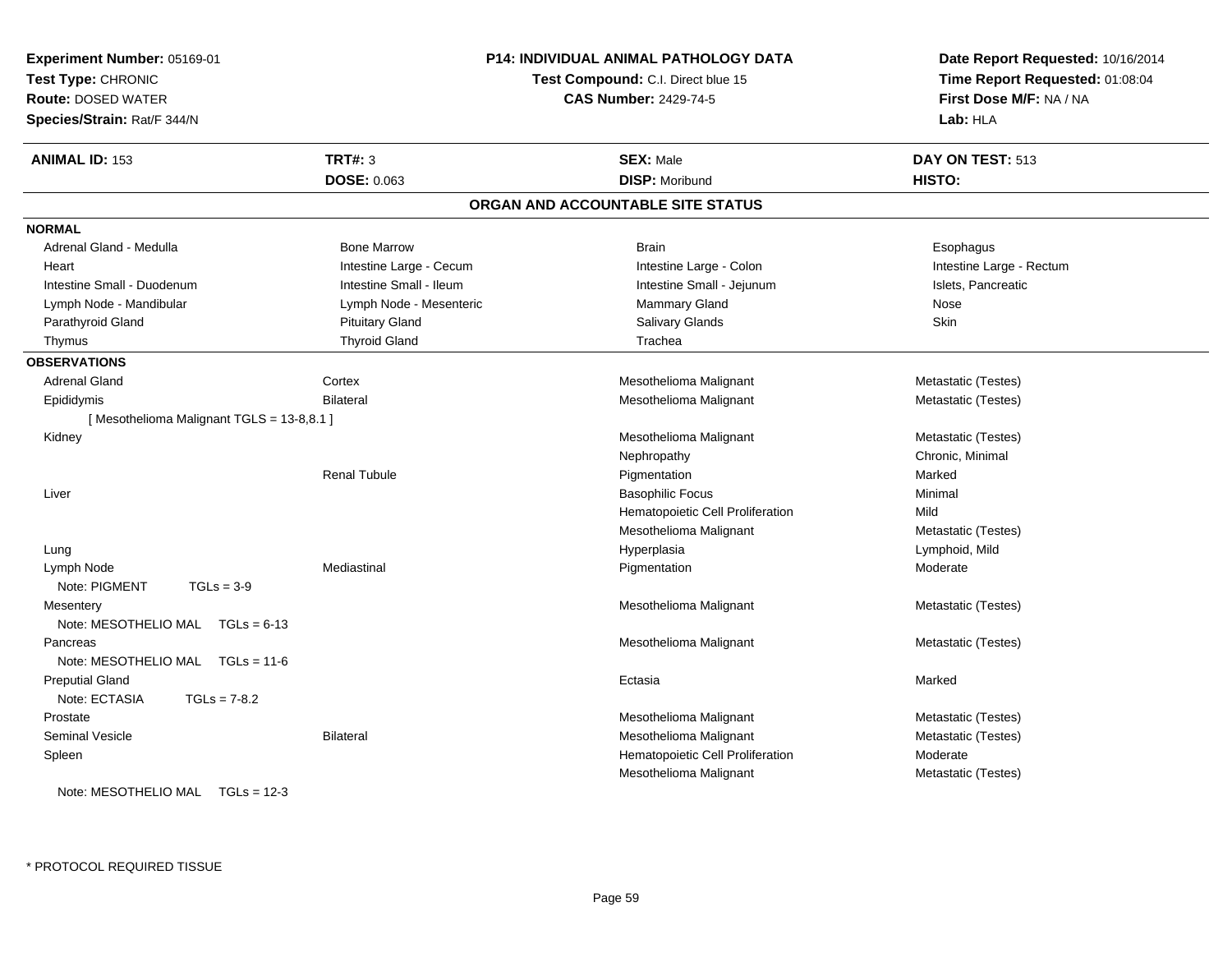| Experiment Number: 05169-01<br>Test Type: CHRONIC<br><b>Route: DOSED WATER</b> |                                  | <b>P14: INDIVIDUAL ANIMAL PATHOLOGY DATA</b><br>Test Compound: C.I. Direct blue 15<br><b>CAS Number: 2429-74-5</b> | Date Report Requested: 10/16/2014<br>Time Report Requested: 01:08:04<br>First Dose M/F: NA / NA |
|--------------------------------------------------------------------------------|----------------------------------|--------------------------------------------------------------------------------------------------------------------|-------------------------------------------------------------------------------------------------|
| Species/Strain: Rat/F 344/N                                                    |                                  |                                                                                                                    | Lab: HLA                                                                                        |
| <b>ANIMAL ID: 153</b>                                                          | TRT#: 3                          | <b>SEX: Male</b>                                                                                                   | DAY ON TEST: 513                                                                                |
|                                                                                | <b>DOSE: 0.063</b>               | <b>DISP: Moribund</b>                                                                                              | <b>HISTO:</b>                                                                                   |
|                                                                                |                                  | ORGAN AND ACCOUNTABLE SITE STATUS                                                                                  |                                                                                                 |
| Stomach                                                                        | Forestomach, Glandular           | Mesothelioma Malignant                                                                                             | Metastatic (Testes)                                                                             |
| Testes                                                                         | <b>Bilateral, Interstit Cell</b> | Adenoma                                                                                                            |                                                                                                 |
|                                                                                | Bilateral                        | Mesothelioma Malignant                                                                                             |                                                                                                 |
| [ Adenoma TGLS = 9,10-8,8.1 ]                                                  |                                  |                                                                                                                    |                                                                                                 |
| [Mesothelioma Malignant TGLS = 8-14]                                           |                                  |                                                                                                                    |                                                                                                 |
| Urinary Bladder                                                                |                                  | Mesothelioma Malignant                                                                                             | Metastatic (Testes)                                                                             |
| Zymbal's Gland                                                                 |                                  | Ectasia                                                                                                            | Mild                                                                                            |
| PRIMARY CAUSE OF DEATH                                                         |                                  |                                                                                                                    |                                                                                                 |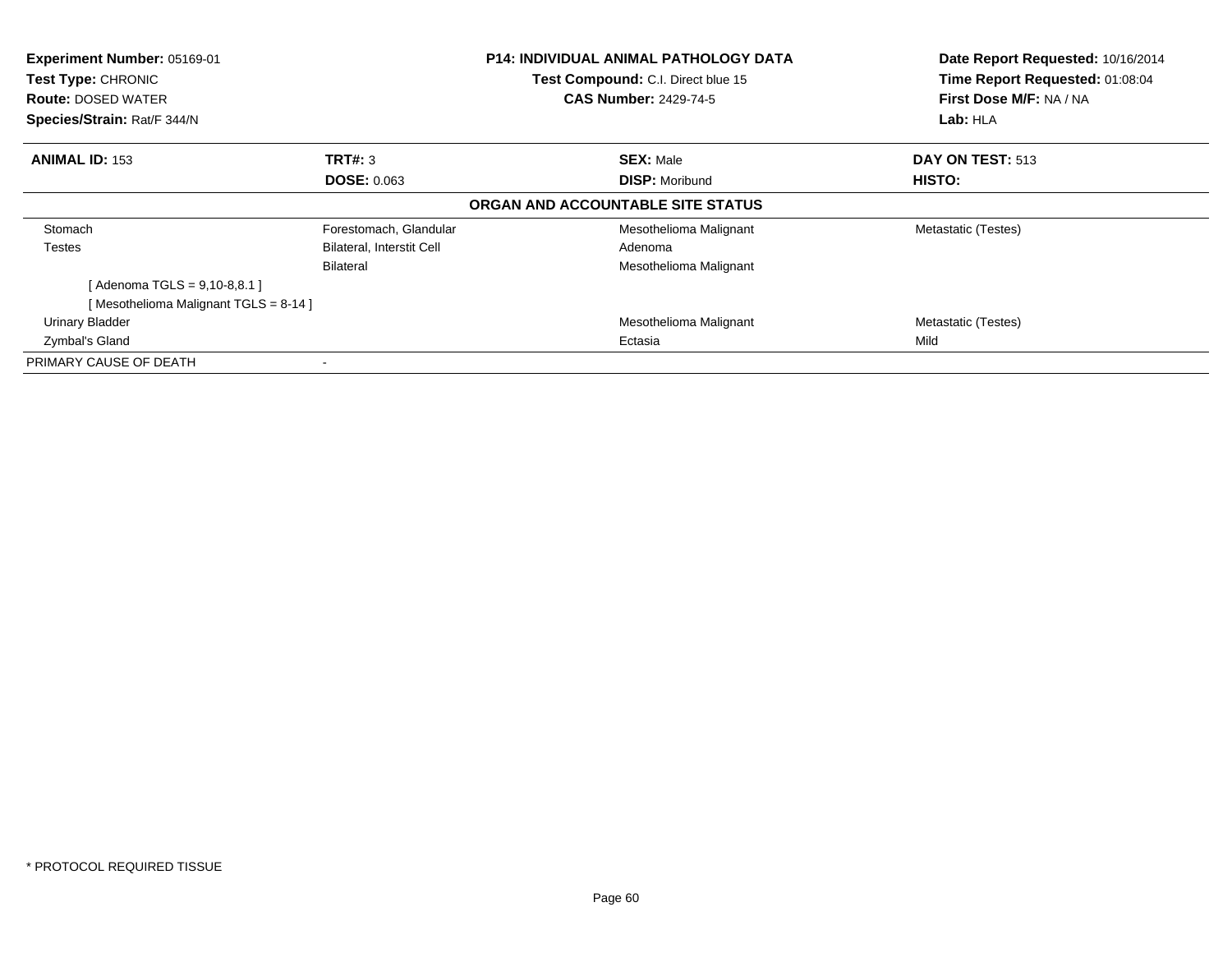| Experiment Number: 05169-01<br>Test Type: CHRONIC<br><b>Route: DOSED WATER</b><br>Species/Strain: Rat/F 344/N |                  |                           | <b>P14: INDIVIDUAL ANIMAL PATHOLOGY DATA</b><br>Test Compound: C.I. Direct blue 15<br><b>CAS Number: 2429-74-5</b> |                                   | Date Report Requested: 10/16/2014<br>Time Report Requested: 01:08:04<br>First Dose M/F: NA / NA<br>Lab: HLA |
|---------------------------------------------------------------------------------------------------------------|------------------|---------------------------|--------------------------------------------------------------------------------------------------------------------|-----------------------------------|-------------------------------------------------------------------------------------------------------------|
| <b>ANIMAL ID: 154</b>                                                                                         |                  | TRT#: 3                   |                                                                                                                    | <b>SEX: Male</b>                  | DAY ON TEST: 583                                                                                            |
|                                                                                                               |                  | <b>DOSE: 0.063</b>        |                                                                                                                    | <b>DISP: Moribund</b>             | HISTO:                                                                                                      |
|                                                                                                               |                  |                           |                                                                                                                    | ORGAN AND ACCOUNTABLE SITE STATUS |                                                                                                             |
| <b>NORMAL</b>                                                                                                 |                  |                           |                                                                                                                    |                                   |                                                                                                             |
| Adrenal Gland - Medulla                                                                                       |                  | <b>Brain</b>              |                                                                                                                    | Epididymis                        | Esophagus                                                                                                   |
| Heart                                                                                                         |                  | Intestine Large - Cecum   |                                                                                                                    | Intestine Large - Colon           | Intestine Large - Rectum                                                                                    |
| Intestine Small - Duodenum                                                                                    |                  | Intestine Small - Ileum   |                                                                                                                    | Intestine Small - Jejunum         | Islets, Pancreatic                                                                                          |
| Lymph Node - Mandibular                                                                                       |                  | Lymph Node - Mesenteric   |                                                                                                                    | Mammary Gland                     | Pancreas                                                                                                    |
| Parathyroid Gland                                                                                             |                  | <b>Pituitary Gland</b>    |                                                                                                                    | <b>Preputial Gland</b>            | Prostate                                                                                                    |
| Salivary Glands                                                                                               |                  | <b>Seminal Vesicle</b>    |                                                                                                                    | Skin                              | Stomach - Forestomach                                                                                       |
| Stomach - Glandular                                                                                           |                  | Thymus                    |                                                                                                                    | Trachea                           | <b>Urinary Bladder</b>                                                                                      |
| <b>OBSERVATIONS</b>                                                                                           |                  |                           |                                                                                                                    |                                   |                                                                                                             |
| Adrenal Gland                                                                                                 | Cortex           |                           |                                                                                                                    | Hyperplasia                       | Focal, Mild                                                                                                 |
| <b>Bone Marrow</b>                                                                                            |                  |                           |                                                                                                                    | Hyperplasia                       | Mild                                                                                                        |
| Kidney                                                                                                        |                  |                           |                                                                                                                    | Nephropathy                       | Chronic, Minimal                                                                                            |
| Liver                                                                                                         |                  |                           |                                                                                                                    | Hematopoietic Cell Proliferation  | Minimal                                                                                                     |
| Note: [ HEMA CELL PROL ] TGLs = 4,5-3.1,3.2                                                                   |                  |                           |                                                                                                                    |                                   |                                                                                                             |
| Lung                                                                                                          |                  |                           |                                                                                                                    | Hyperplasia                       | Lymphoid, Mild                                                                                              |
| Nose                                                                                                          |                  |                           |                                                                                                                    | Fungus                            | Moderate                                                                                                    |
|                                                                                                               |                  |                           |                                                                                                                    | Hyperkeratosis                    | Moderate                                                                                                    |
|                                                                                                               |                  |                           |                                                                                                                    | Inflammation                      | Acute, Mild                                                                                                 |
| Spleen                                                                                                        |                  |                           |                                                                                                                    | Hematopoietic Cell Proliferation  | Moderate                                                                                                    |
| <b>Testes</b>                                                                                                 |                  | Bilateral, Interstit Cell |                                                                                                                    | Adenoma                           |                                                                                                             |
| Note: ADENOMA                                                                                                 | $TGLs = 2-8,8.1$ |                           |                                                                                                                    |                                   |                                                                                                             |
| <b>Thyroid Gland</b>                                                                                          |                  | <b>Follicular Cel</b>     |                                                                                                                    | Adenoma                           |                                                                                                             |
| Note: ADENOMA                                                                                                 | $TGLs = 9-2$     |                           |                                                                                                                    |                                   |                                                                                                             |
| <b>Zymbal's Gland</b>                                                                                         |                  |                           |                                                                                                                    | Carcinoma                         |                                                                                                             |
| Note: CARCINOMA                                                                                               | $TGLs = 7-10$    |                           |                                                                                                                    |                                   |                                                                                                             |
| PRIMARY CAUSE OF DEATH                                                                                        |                  |                           |                                                                                                                    |                                   |                                                                                                             |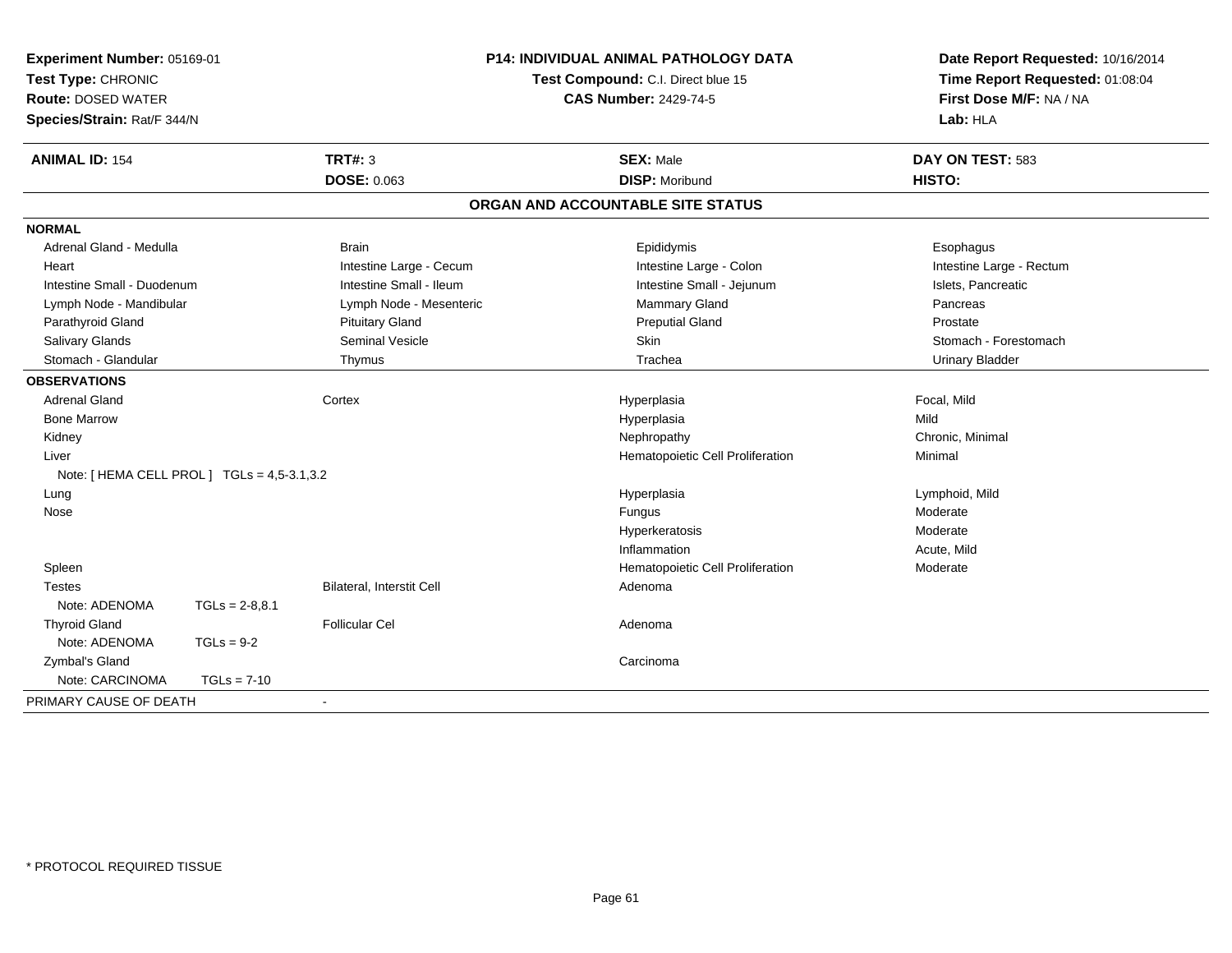| Experiment Number: 05169-01<br>Test Type: CHRONIC<br><b>Route: DOSED WATER</b><br>Species/Strain: Rat/F 344/N |                         | <b>P14: INDIVIDUAL ANIMAL PATHOLOGY DATA</b><br>Test Compound: C.I. Direct blue 15<br><b>CAS Number: 2429-74-5</b> | Date Report Requested: 10/16/2014<br>Time Report Requested: 01:08:04<br>First Dose M/F: NA / NA<br>Lab: HLA |
|---------------------------------------------------------------------------------------------------------------|-------------------------|--------------------------------------------------------------------------------------------------------------------|-------------------------------------------------------------------------------------------------------------|
| <b>ANIMAL ID: 155</b>                                                                                         | <b>TRT#: 3</b>          | <b>SEX: Male</b>                                                                                                   | DAY ON TEST: 681                                                                                            |
|                                                                                                               | DOSE: 0.063             | <b>DISP: Terminal Sacrifice</b>                                                                                    | HISTO:                                                                                                      |
|                                                                                                               |                         | ORGAN AND ACCOUNTABLE SITE STATUS                                                                                  |                                                                                                             |
| <b>NORMAL</b>                                                                                                 |                         |                                                                                                                    |                                                                                                             |
| <b>Bone Marrow</b>                                                                                            | <b>Brain</b>            | Epididymis                                                                                                         | Esophagus                                                                                                   |
| Eye                                                                                                           | Intestine Large - Cecum | Intestine Large - Colon                                                                                            | Intestine Large - Rectum                                                                                    |
| Intestine Small - Duodenum                                                                                    | Intestine Small - Ileum | Intestine Small - Jejunum                                                                                          | Islets, Pancreatic                                                                                          |
| Lymph Node - Mandibular                                                                                       | Lymph Node - Mesenteric | Mammary Gland                                                                                                      | Pancreas                                                                                                    |
| Parathyroid Gland                                                                                             | <b>Pituitary Gland</b>  | <b>Preputial Gland</b>                                                                                             | Prostate                                                                                                    |
| Salivary Glands                                                                                               | Seminal Vesicle         | Stomach - Forestomach                                                                                              | Stomach - Glandular                                                                                         |
| Thymus                                                                                                        | Trachea                 | <b>Urinary Bladder</b>                                                                                             |                                                                                                             |
| <b>OBSERVATIONS</b>                                                                                           |                         |                                                                                                                    |                                                                                                             |
| <b>Adrenal Gland</b>                                                                                          | Cortex                  | Leukemia Mononuclear                                                                                               |                                                                                                             |
|                                                                                                               | Medulla                 | Leukemia Mononuclear                                                                                               |                                                                                                             |
| Heart                                                                                                         |                         | Cardiomyopathy                                                                                                     | Chronic, Mild                                                                                               |
| Kidney                                                                                                        |                         | Nephropathy                                                                                                        | Chronic, Moderate                                                                                           |
| Note: NEPHROPATHY<br>$TGLs = 3-5$                                                                             |                         |                                                                                                                    |                                                                                                             |
| Liver                                                                                                         |                         | <b>Basophilic Focus</b>                                                                                            | Mild                                                                                                        |
|                                                                                                               |                         | Degeneration                                                                                                       | Cystic, Focal, Mild                                                                                         |
|                                                                                                               |                         | Eosinophilic Focus                                                                                                 | Minimal                                                                                                     |
|                                                                                                               |                         | Leukemia Mononuclear                                                                                               |                                                                                                             |
|                                                                                                               |                         | Neoplastic Nodule                                                                                                  |                                                                                                             |
| Note: ML IS STAGE 3                                                                                           |                         |                                                                                                                    |                                                                                                             |
| Note: NEOPLASTIC NOD<br>$TGLs = 7-3.1$                                                                        |                         |                                                                                                                    |                                                                                                             |
| Lung                                                                                                          |                         | Leukemia Mononuclear                                                                                               |                                                                                                             |
| Nose                                                                                                          |                         | Fungus                                                                                                             | Mild                                                                                                        |
|                                                                                                               |                         | Inflammation                                                                                                       | Acute, Mild                                                                                                 |
| Pharynx                                                                                                       | Palate                  | Squamous Cell Papilloma                                                                                            |                                                                                                             |
| Note: SQ CL PAPILLOM<br>$TGLs = 5-15$                                                                         |                         |                                                                                                                    |                                                                                                             |
| Skin                                                                                                          | Sebaceous GI            | Adenoma                                                                                                            |                                                                                                             |
|                                                                                                               | <b>Subcut Tiss</b>      | Fibroma                                                                                                            |                                                                                                             |
|                                                                                                               |                         | Squamous Cell Papilloma                                                                                            |                                                                                                             |
| Note: [SQ CL PAPILLOM ] TGLs = 8-13<br>Note: FIBROMA<br>$TGLs = 9-14$                                         |                         |                                                                                                                    |                                                                                                             |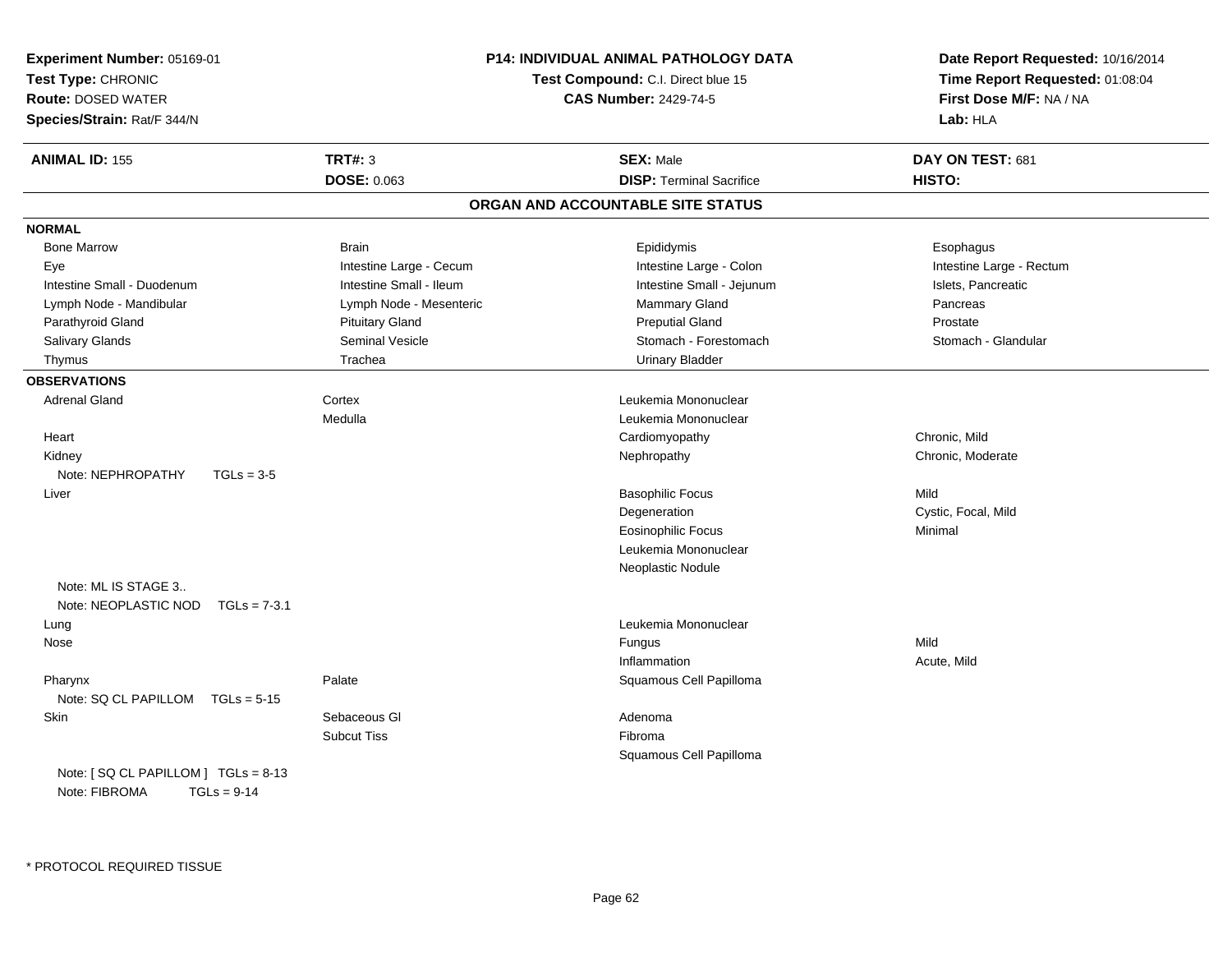| Experiment Number: 05169-01<br>Test Type: CHRONIC<br><b>Route: DOSED WATER</b><br>Species/Strain: Rat/F 344/N |                  | <b>P14: INDIVIDUAL ANIMAL PATHOLOGY DATA</b><br>Test Compound: C.I. Direct blue 15<br><b>CAS Number: 2429-74-5</b> |  | Date Report Requested: 10/16/2014<br>Time Report Requested: 01:08:04<br>First Dose M/F: NA / NA<br>Lab: HLA |                  |
|---------------------------------------------------------------------------------------------------------------|------------------|--------------------------------------------------------------------------------------------------------------------|--|-------------------------------------------------------------------------------------------------------------|------------------|
| <b>ANIMAL ID: 155</b>                                                                                         |                  | TRT#: 3                                                                                                            |  | <b>SEX: Male</b>                                                                                            | DAY ON TEST: 681 |
|                                                                                                               |                  | <b>DOSE: 0.063</b>                                                                                                 |  | <b>DISP: Terminal Sacrifice</b>                                                                             | HISTO:           |
|                                                                                                               |                  |                                                                                                                    |  | ORGAN AND ACCOUNTABLE SITE STATUS                                                                           |                  |
| Note: ADENOMA                                                                                                 | $TGLs = 10-13$   |                                                                                                                    |  |                                                                                                             |                  |
| Spleen                                                                                                        |                  |                                                                                                                    |  | Leukemia Mononuclear                                                                                        |                  |
| Note: LEUKEMIA MONUC                                                                                          | $TGLs = 4-3$     |                                                                                                                    |  |                                                                                                             |                  |
| Testes                                                                                                        |                  | Bilateral, Interstit Cell                                                                                          |  | Adenoma                                                                                                     |                  |
| Note: ADENOMA                                                                                                 | $TGLs = 1-8.8.1$ |                                                                                                                    |  |                                                                                                             |                  |
| <b>Thyroid Gland</b>                                                                                          |                  | C Cell                                                                                                             |  | Adenoma                                                                                                     |                  |
| Zymbal's Gland                                                                                                |                  |                                                                                                                    |  | Ectasia                                                                                                     | Minimal          |
| PRIMARY CAUSE OF DEATH                                                                                        |                  |                                                                                                                    |  |                                                                                                             |                  |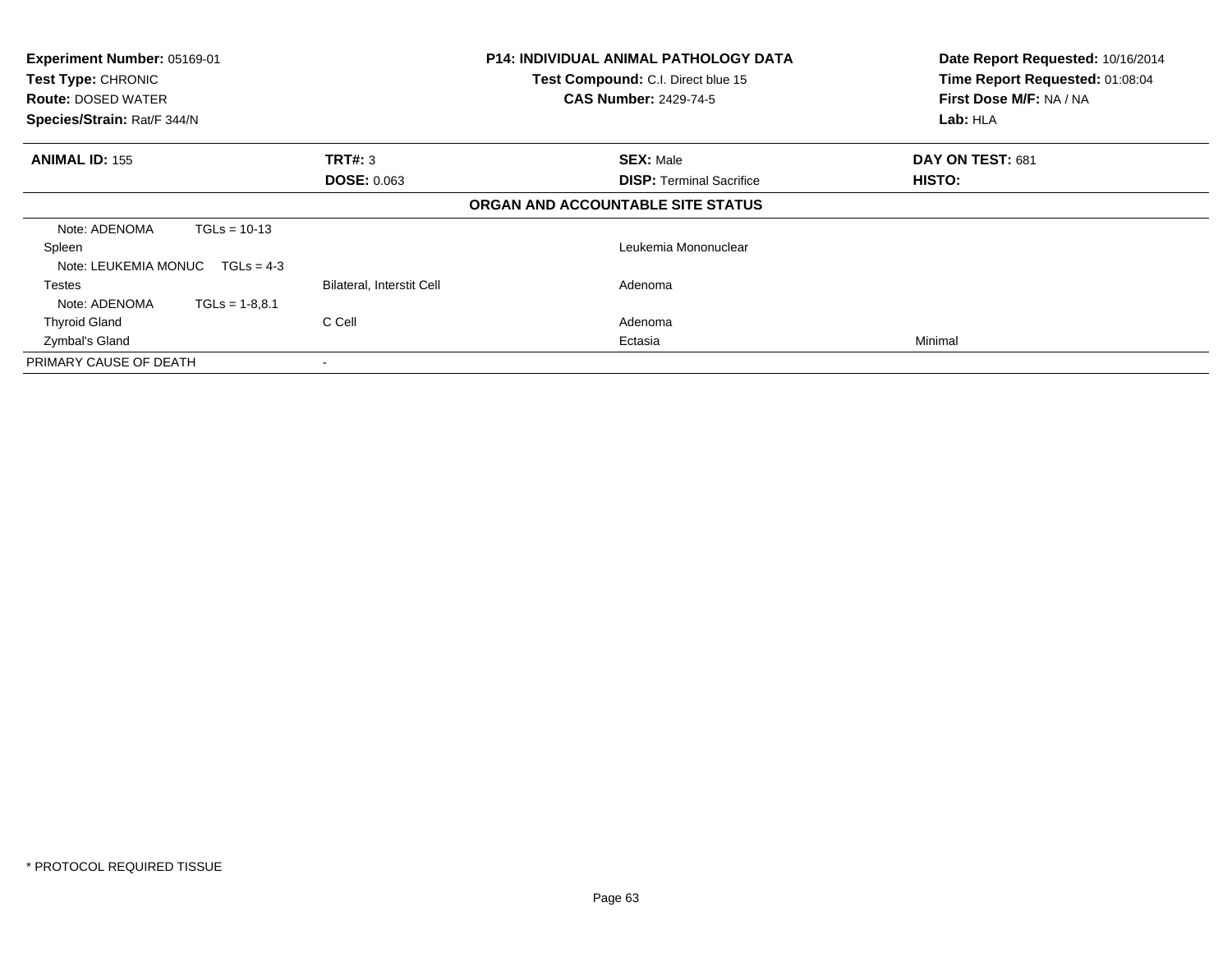| <b>TRT#: 3</b><br><b>ANIMAL ID: 156</b><br><b>SEX: Male</b><br>DAY ON TEST: 681<br><b>DOSE: 0.063</b><br><b>DISP: Terminal Sacrifice</b><br>HISTO:<br>ORGAN AND ACCOUNTABLE SITE STATUS<br><b>NORMAL</b><br>Adrenal Gland - Cortex<br>Adrenal Gland - Medulla<br><b>Bone Marrow</b><br><b>Brain</b><br>Intestine Large - Cecum<br>Intestine Large - Colon<br>Epididymis<br>Esophagus<br>Intestine Small - Duodenum<br>Intestine Large - Rectum<br>Intestine Small - Ileum<br>Intestine Small - Jejunum<br>Islets, Pancreatic<br>Lymph Node - Mesenteric<br>Mammary Gland<br>Lymph Node - Mandibular<br>Pancreas<br>Parathyroid Gland<br><b>Pituitary Gland</b><br>Nose<br><b>Seminal Vesicle</b><br><b>Skin</b><br>Salivary Glands<br>Prostate<br>Stomach - Glandular<br>Stomach - Forestomach<br><b>Thyroid Gland</b><br>Thymus<br><b>Urinary Bladder</b><br>Trachea<br>Zymbal's Gland<br><b>OBSERVATIONS</b><br>Chronic, Mild<br>Cardiomyopathy<br>Heart<br>Thrombosis<br>Atrium<br>[Cardiomyopathy TGLS = 6-3]<br>Kidney<br>Nephropathy<br>Chronic, Moderate<br>Note: NEPHROPATHY<br>$TGLs = 5-5$<br><b>Basophilic Focus</b><br>Liver<br>Moderate<br><b>Eosinophilic Focus</b><br>Moderate<br><b>Bile Duct</b><br>Hyperplasia<br>Mild<br>Leukemia Mononuclear<br>Note: ML IS STAGE 1<br>Alveolar/Bronchiolar Adenoma<br>Lung<br>Hyperplasia<br>Lymphoid, Mild<br>Palate<br>Squamous Cell Papilloma<br>Pharynx<br>Note: SQ CL PAPILLOM TGLs = 7-12,13<br><b>Preputial Gland</b><br>Squamous, Focal, Mild<br>Hyperplasia<br>Leukemia Mononuclear<br>Spleen<br>Bilateral, Interstit Cell<br>Testes<br>Adenoma<br>Note: ADENOMA<br>$TGLs = 1,2,3-8,8.1$ | Experiment Number: 05169-01<br>Test Type: CHRONIC<br><b>Route: DOSED WATER</b><br>Species/Strain: Rat/F 344/N | P14: INDIVIDUAL ANIMAL PATHOLOGY DATA<br>Test Compound: C.I. Direct blue 15<br><b>CAS Number: 2429-74-5</b> |  | Date Report Requested: 10/16/2014<br>Time Report Requested: 01:08:04<br>First Dose M/F: NA / NA<br>Lab: HLA |  |
|--------------------------------------------------------------------------------------------------------------------------------------------------------------------------------------------------------------------------------------------------------------------------------------------------------------------------------------------------------------------------------------------------------------------------------------------------------------------------------------------------------------------------------------------------------------------------------------------------------------------------------------------------------------------------------------------------------------------------------------------------------------------------------------------------------------------------------------------------------------------------------------------------------------------------------------------------------------------------------------------------------------------------------------------------------------------------------------------------------------------------------------------------------------------------------------------------------------------------------------------------------------------------------------------------------------------------------------------------------------------------------------------------------------------------------------------------------------------------------------------------------------------------------------------------------------------------------------------------------------------------------------------------------|---------------------------------------------------------------------------------------------------------------|-------------------------------------------------------------------------------------------------------------|--|-------------------------------------------------------------------------------------------------------------|--|
|                                                                                                                                                                                                                                                                                                                                                                                                                                                                                                                                                                                                                                                                                                                                                                                                                                                                                                                                                                                                                                                                                                                                                                                                                                                                                                                                                                                                                                                                                                                                                                                                                                                        |                                                                                                               |                                                                                                             |  |                                                                                                             |  |
|                                                                                                                                                                                                                                                                                                                                                                                                                                                                                                                                                                                                                                                                                                                                                                                                                                                                                                                                                                                                                                                                                                                                                                                                                                                                                                                                                                                                                                                                                                                                                                                                                                                        |                                                                                                               |                                                                                                             |  |                                                                                                             |  |
|                                                                                                                                                                                                                                                                                                                                                                                                                                                                                                                                                                                                                                                                                                                                                                                                                                                                                                                                                                                                                                                                                                                                                                                                                                                                                                                                                                                                                                                                                                                                                                                                                                                        |                                                                                                               |                                                                                                             |  |                                                                                                             |  |
|                                                                                                                                                                                                                                                                                                                                                                                                                                                                                                                                                                                                                                                                                                                                                                                                                                                                                                                                                                                                                                                                                                                                                                                                                                                                                                                                                                                                                                                                                                                                                                                                                                                        |                                                                                                               |                                                                                                             |  |                                                                                                             |  |
|                                                                                                                                                                                                                                                                                                                                                                                                                                                                                                                                                                                                                                                                                                                                                                                                                                                                                                                                                                                                                                                                                                                                                                                                                                                                                                                                                                                                                                                                                                                                                                                                                                                        |                                                                                                               |                                                                                                             |  |                                                                                                             |  |
|                                                                                                                                                                                                                                                                                                                                                                                                                                                                                                                                                                                                                                                                                                                                                                                                                                                                                                                                                                                                                                                                                                                                                                                                                                                                                                                                                                                                                                                                                                                                                                                                                                                        |                                                                                                               |                                                                                                             |  |                                                                                                             |  |
|                                                                                                                                                                                                                                                                                                                                                                                                                                                                                                                                                                                                                                                                                                                                                                                                                                                                                                                                                                                                                                                                                                                                                                                                                                                                                                                                                                                                                                                                                                                                                                                                                                                        |                                                                                                               |                                                                                                             |  |                                                                                                             |  |
|                                                                                                                                                                                                                                                                                                                                                                                                                                                                                                                                                                                                                                                                                                                                                                                                                                                                                                                                                                                                                                                                                                                                                                                                                                                                                                                                                                                                                                                                                                                                                                                                                                                        |                                                                                                               |                                                                                                             |  |                                                                                                             |  |
|                                                                                                                                                                                                                                                                                                                                                                                                                                                                                                                                                                                                                                                                                                                                                                                                                                                                                                                                                                                                                                                                                                                                                                                                                                                                                                                                                                                                                                                                                                                                                                                                                                                        |                                                                                                               |                                                                                                             |  |                                                                                                             |  |
|                                                                                                                                                                                                                                                                                                                                                                                                                                                                                                                                                                                                                                                                                                                                                                                                                                                                                                                                                                                                                                                                                                                                                                                                                                                                                                                                                                                                                                                                                                                                                                                                                                                        |                                                                                                               |                                                                                                             |  |                                                                                                             |  |
|                                                                                                                                                                                                                                                                                                                                                                                                                                                                                                                                                                                                                                                                                                                                                                                                                                                                                                                                                                                                                                                                                                                                                                                                                                                                                                                                                                                                                                                                                                                                                                                                                                                        |                                                                                                               |                                                                                                             |  |                                                                                                             |  |
|                                                                                                                                                                                                                                                                                                                                                                                                                                                                                                                                                                                                                                                                                                                                                                                                                                                                                                                                                                                                                                                                                                                                                                                                                                                                                                                                                                                                                                                                                                                                                                                                                                                        |                                                                                                               |                                                                                                             |  |                                                                                                             |  |
|                                                                                                                                                                                                                                                                                                                                                                                                                                                                                                                                                                                                                                                                                                                                                                                                                                                                                                                                                                                                                                                                                                                                                                                                                                                                                                                                                                                                                                                                                                                                                                                                                                                        |                                                                                                               |                                                                                                             |  |                                                                                                             |  |
|                                                                                                                                                                                                                                                                                                                                                                                                                                                                                                                                                                                                                                                                                                                                                                                                                                                                                                                                                                                                                                                                                                                                                                                                                                                                                                                                                                                                                                                                                                                                                                                                                                                        |                                                                                                               |                                                                                                             |  |                                                                                                             |  |
|                                                                                                                                                                                                                                                                                                                                                                                                                                                                                                                                                                                                                                                                                                                                                                                                                                                                                                                                                                                                                                                                                                                                                                                                                                                                                                                                                                                                                                                                                                                                                                                                                                                        |                                                                                                               |                                                                                                             |  |                                                                                                             |  |
|                                                                                                                                                                                                                                                                                                                                                                                                                                                                                                                                                                                                                                                                                                                                                                                                                                                                                                                                                                                                                                                                                                                                                                                                                                                                                                                                                                                                                                                                                                                                                                                                                                                        |                                                                                                               |                                                                                                             |  |                                                                                                             |  |
|                                                                                                                                                                                                                                                                                                                                                                                                                                                                                                                                                                                                                                                                                                                                                                                                                                                                                                                                                                                                                                                                                                                                                                                                                                                                                                                                                                                                                                                                                                                                                                                                                                                        |                                                                                                               |                                                                                                             |  |                                                                                                             |  |
|                                                                                                                                                                                                                                                                                                                                                                                                                                                                                                                                                                                                                                                                                                                                                                                                                                                                                                                                                                                                                                                                                                                                                                                                                                                                                                                                                                                                                                                                                                                                                                                                                                                        |                                                                                                               |                                                                                                             |  |                                                                                                             |  |
|                                                                                                                                                                                                                                                                                                                                                                                                                                                                                                                                                                                                                                                                                                                                                                                                                                                                                                                                                                                                                                                                                                                                                                                                                                                                                                                                                                                                                                                                                                                                                                                                                                                        |                                                                                                               |                                                                                                             |  |                                                                                                             |  |
|                                                                                                                                                                                                                                                                                                                                                                                                                                                                                                                                                                                                                                                                                                                                                                                                                                                                                                                                                                                                                                                                                                                                                                                                                                                                                                                                                                                                                                                                                                                                                                                                                                                        |                                                                                                               |                                                                                                             |  |                                                                                                             |  |
|                                                                                                                                                                                                                                                                                                                                                                                                                                                                                                                                                                                                                                                                                                                                                                                                                                                                                                                                                                                                                                                                                                                                                                                                                                                                                                                                                                                                                                                                                                                                                                                                                                                        |                                                                                                               |                                                                                                             |  |                                                                                                             |  |
|                                                                                                                                                                                                                                                                                                                                                                                                                                                                                                                                                                                                                                                                                                                                                                                                                                                                                                                                                                                                                                                                                                                                                                                                                                                                                                                                                                                                                                                                                                                                                                                                                                                        |                                                                                                               |                                                                                                             |  |                                                                                                             |  |
|                                                                                                                                                                                                                                                                                                                                                                                                                                                                                                                                                                                                                                                                                                                                                                                                                                                                                                                                                                                                                                                                                                                                                                                                                                                                                                                                                                                                                                                                                                                                                                                                                                                        |                                                                                                               |                                                                                                             |  |                                                                                                             |  |
|                                                                                                                                                                                                                                                                                                                                                                                                                                                                                                                                                                                                                                                                                                                                                                                                                                                                                                                                                                                                                                                                                                                                                                                                                                                                                                                                                                                                                                                                                                                                                                                                                                                        |                                                                                                               |                                                                                                             |  |                                                                                                             |  |
|                                                                                                                                                                                                                                                                                                                                                                                                                                                                                                                                                                                                                                                                                                                                                                                                                                                                                                                                                                                                                                                                                                                                                                                                                                                                                                                                                                                                                                                                                                                                                                                                                                                        |                                                                                                               |                                                                                                             |  |                                                                                                             |  |
|                                                                                                                                                                                                                                                                                                                                                                                                                                                                                                                                                                                                                                                                                                                                                                                                                                                                                                                                                                                                                                                                                                                                                                                                                                                                                                                                                                                                                                                                                                                                                                                                                                                        |                                                                                                               |                                                                                                             |  |                                                                                                             |  |
|                                                                                                                                                                                                                                                                                                                                                                                                                                                                                                                                                                                                                                                                                                                                                                                                                                                                                                                                                                                                                                                                                                                                                                                                                                                                                                                                                                                                                                                                                                                                                                                                                                                        |                                                                                                               |                                                                                                             |  |                                                                                                             |  |
|                                                                                                                                                                                                                                                                                                                                                                                                                                                                                                                                                                                                                                                                                                                                                                                                                                                                                                                                                                                                                                                                                                                                                                                                                                                                                                                                                                                                                                                                                                                                                                                                                                                        |                                                                                                               |                                                                                                             |  |                                                                                                             |  |
|                                                                                                                                                                                                                                                                                                                                                                                                                                                                                                                                                                                                                                                                                                                                                                                                                                                                                                                                                                                                                                                                                                                                                                                                                                                                                                                                                                                                                                                                                                                                                                                                                                                        |                                                                                                               |                                                                                                             |  |                                                                                                             |  |
|                                                                                                                                                                                                                                                                                                                                                                                                                                                                                                                                                                                                                                                                                                                                                                                                                                                                                                                                                                                                                                                                                                                                                                                                                                                                                                                                                                                                                                                                                                                                                                                                                                                        |                                                                                                               |                                                                                                             |  |                                                                                                             |  |
|                                                                                                                                                                                                                                                                                                                                                                                                                                                                                                                                                                                                                                                                                                                                                                                                                                                                                                                                                                                                                                                                                                                                                                                                                                                                                                                                                                                                                                                                                                                                                                                                                                                        |                                                                                                               |                                                                                                             |  |                                                                                                             |  |
|                                                                                                                                                                                                                                                                                                                                                                                                                                                                                                                                                                                                                                                                                                                                                                                                                                                                                                                                                                                                                                                                                                                                                                                                                                                                                                                                                                                                                                                                                                                                                                                                                                                        | PRIMARY CAUSE OF DEATH                                                                                        |                                                                                                             |  |                                                                                                             |  |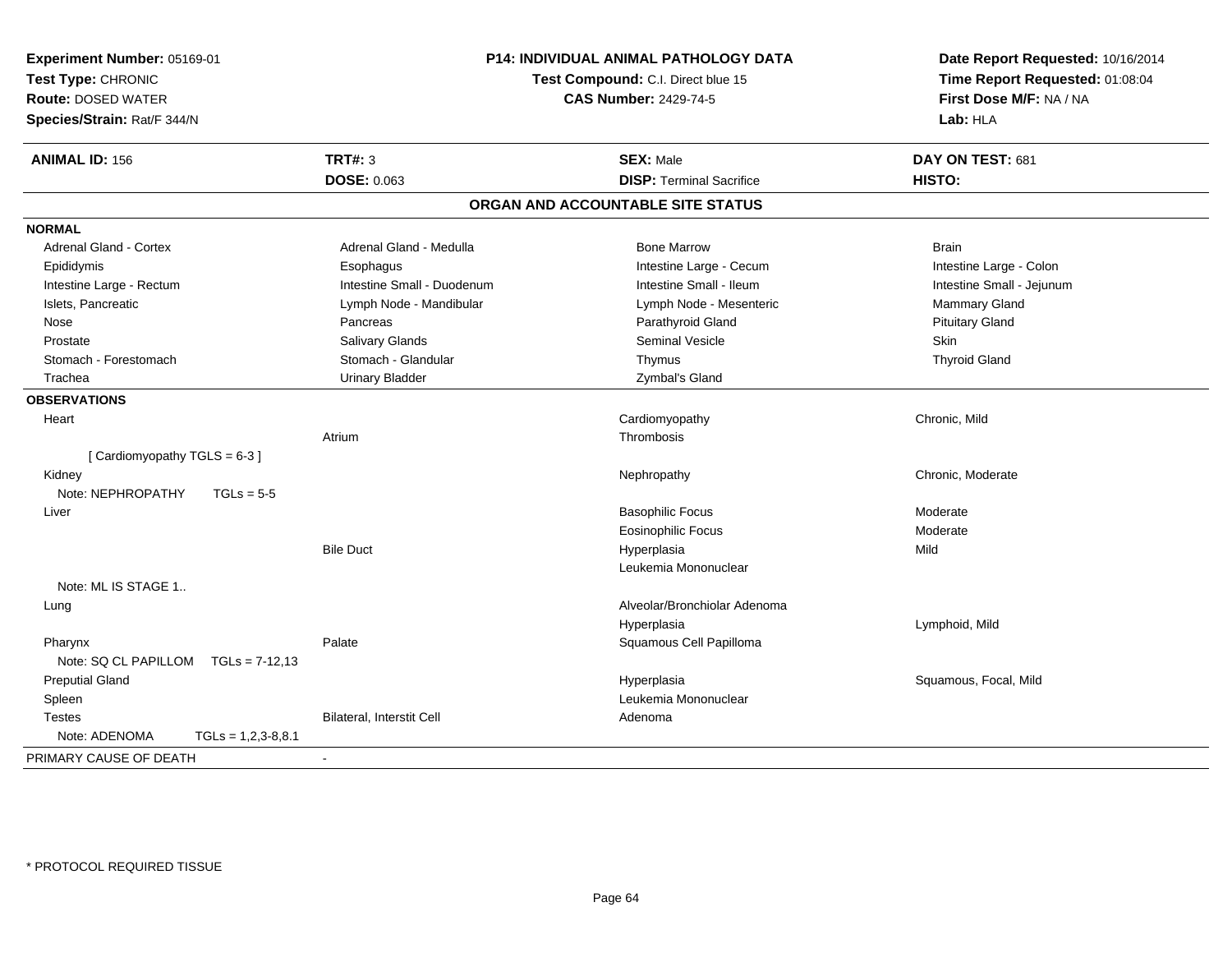| Experiment Number: 05169-01<br>Test Type: CHRONIC<br><b>Route: DOSED WATER</b><br>Species/Strain: Rat/F 344/N |                           | <b>P14: INDIVIDUAL ANIMAL PATHOLOGY DATA</b><br>Test Compound: C.I. Direct blue 15<br><b>CAS Number: 2429-74-5</b> | Date Report Requested: 10/16/2014<br>Time Report Requested: 01:08:04<br>First Dose M/F: NA / NA<br>Lab: HLA |  |
|---------------------------------------------------------------------------------------------------------------|---------------------------|--------------------------------------------------------------------------------------------------------------------|-------------------------------------------------------------------------------------------------------------|--|
| <b>ANIMAL ID: 157</b>                                                                                         | <b>TRT#: 3</b>            | <b>SEX: Male</b>                                                                                                   | DAY ON TEST: 646                                                                                            |  |
|                                                                                                               | <b>DOSE: 0.063</b>        | <b>DISP: Moribund</b>                                                                                              | HISTO:                                                                                                      |  |
|                                                                                                               |                           | ORGAN AND ACCOUNTABLE SITE STATUS                                                                                  |                                                                                                             |  |
| <b>NORMAL</b>                                                                                                 |                           |                                                                                                                    |                                                                                                             |  |
| <b>Adrenal Gland - Cortex</b>                                                                                 | <b>Bone Marrow</b>        | Epididymis                                                                                                         | Esophagus                                                                                                   |  |
| Heart                                                                                                         | Intestine Large - Cecum   | Intestine Large - Colon                                                                                            | Intestine Large - Rectum                                                                                    |  |
| Intestine Small - Duodenum                                                                                    | Intestine Small - Ileum   | Intestine Small - Jejunum                                                                                          | Islets, Pancreatic                                                                                          |  |
| Lymph Node - Mandibular                                                                                       | Lymph Node - Mesenteric   | <b>Mammary Gland</b>                                                                                               | Nose                                                                                                        |  |
| Pancreas                                                                                                      | Parathyroid Gland         | Prostate                                                                                                           | Salivary Glands                                                                                             |  |
| <b>Seminal Vesicle</b>                                                                                        | Spleen                    | Stomach - Forestomach                                                                                              | Stomach - Glandular                                                                                         |  |
| Thymus                                                                                                        | Trachea                   | <b>Urinary Bladder</b>                                                                                             | Zymbal's Gland                                                                                              |  |
| <b>OBSERVATIONS</b>                                                                                           |                           |                                                                                                                    |                                                                                                             |  |
| <b>Adrenal Gland</b>                                                                                          | Medulla                   | Pheochromocytoma Benign                                                                                            |                                                                                                             |  |
| <b>Brain</b>                                                                                                  |                           | Compression                                                                                                        |                                                                                                             |  |
| Note: COMPRESSION<br>$TGLs = 4-1$                                                                             |                           |                                                                                                                    |                                                                                                             |  |
| Kidney                                                                                                        |                           | Nephropathy                                                                                                        | Chronic, Moderate                                                                                           |  |
| Liver                                                                                                         |                           | <b>Basophilic Focus</b>                                                                                            | Minimal                                                                                                     |  |
|                                                                                                               |                           | Granuloma                                                                                                          | Mild                                                                                                        |  |
|                                                                                                               |                           | Hematopoietic Cell Proliferation                                                                                   | Mild                                                                                                        |  |
|                                                                                                               | <b>Bile Duct</b>          | Hyperplasia                                                                                                        | Mild                                                                                                        |  |
| Lung                                                                                                          |                           | Hyperplasia                                                                                                        | Lymphoid, Mild                                                                                              |  |
| <b>Pituitary Gland</b>                                                                                        | Pars Distalis             | Adenoma                                                                                                            |                                                                                                             |  |
| [Adenoma TGLS = $5-2$ ]                                                                                       |                           |                                                                                                                    |                                                                                                             |  |
| <b>Preputial Gland</b>                                                                                        |                           | Ectasia                                                                                                            | Moderate                                                                                                    |  |
| Note: ECTASIA<br>$TGLs = 2-8.2$                                                                               |                           |                                                                                                                    |                                                                                                             |  |
| <b>Skin</b>                                                                                                   |                           | Basal Cell Adenoma                                                                                                 |                                                                                                             |  |
| Note: BASAL CEL ADEN   TGLs = 1-13                                                                            |                           |                                                                                                                    |                                                                                                             |  |
| <b>Testes</b>                                                                                                 | Bilateral, Interstit Cell | Adenoma                                                                                                            |                                                                                                             |  |
| Note: ADENOMA<br>$TGLs = 3-8,8.1$                                                                             |                           |                                                                                                                    |                                                                                                             |  |
| <b>Thyroid Gland</b>                                                                                          | C Cell                    | Adenoma                                                                                                            |                                                                                                             |  |
| PRIMARY CAUSE OF DEATH                                                                                        |                           |                                                                                                                    |                                                                                                             |  |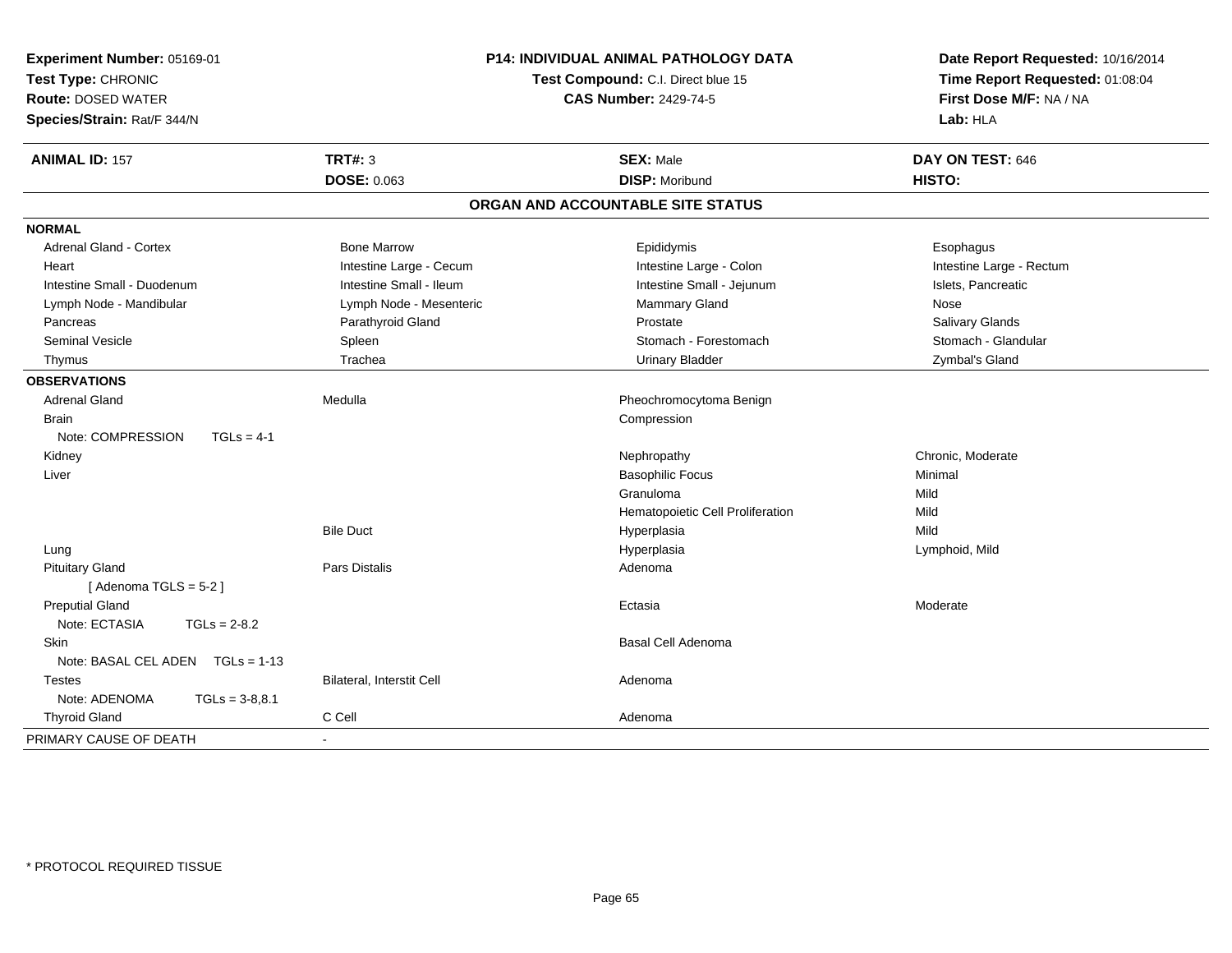| Experiment Number: 05169-01<br>Test Type: CHRONIC<br><b>Route: DOSED WATER</b><br>Species/Strain: Rat/F 344/N |                           | P14: INDIVIDUAL ANIMAL PATHOLOGY DATA<br>Test Compound: C.I. Direct blue 15<br><b>CAS Number: 2429-74-5</b> | Date Report Requested: 10/16/2014<br>Time Report Requested: 01:08:04<br>First Dose M/F: NA / NA<br>Lab: HLA |  |
|---------------------------------------------------------------------------------------------------------------|---------------------------|-------------------------------------------------------------------------------------------------------------|-------------------------------------------------------------------------------------------------------------|--|
| <b>ANIMAL ID: 158</b>                                                                                         | <b>TRT#: 3</b>            | <b>SEX: Male</b>                                                                                            | DAY ON TEST: 578                                                                                            |  |
|                                                                                                               | <b>DOSE: 0.063</b>        | <b>DISP: Dead</b>                                                                                           | HISTO:                                                                                                      |  |
|                                                                                                               |                           | ORGAN AND ACCOUNTABLE SITE STATUS                                                                           |                                                                                                             |  |
| <b>NORMAL</b>                                                                                                 |                           |                                                                                                             |                                                                                                             |  |
| <b>Brain</b>                                                                                                  | Epididymis                | Esophagus                                                                                                   | Intestine Large - Cecum                                                                                     |  |
| Intestine Large - Colon                                                                                       | Intestine Large - Rectum  | Intestine Small - Duodenum                                                                                  | Intestine Small - Ileum                                                                                     |  |
| Intestine Small - Jejunum                                                                                     | Islets, Pancreatic        | Kidney                                                                                                      | Lymph Node - Mesenteric                                                                                     |  |
| <b>Mammary Gland</b>                                                                                          | Nose                      | Pancreas                                                                                                    | Parathyroid Gland                                                                                           |  |
| <b>Pituitary Gland</b>                                                                                        | Prostate                  | Salivary Glands                                                                                             | Seminal Vesicle                                                                                             |  |
| Stomach - Forestomach                                                                                         | Stomach - Glandular       | Thymus                                                                                                      | Trachea                                                                                                     |  |
| <b>Urinary Bladder</b>                                                                                        | Zymbal's Gland            |                                                                                                             |                                                                                                             |  |
| <b>OBSERVATIONS</b>                                                                                           |                           |                                                                                                             |                                                                                                             |  |
| <b>Adrenal Gland</b>                                                                                          | Cortex                    | Leukemia Mononuclear                                                                                        |                                                                                                             |  |
|                                                                                                               | Medulla                   | Leukemia Mononuclear                                                                                        |                                                                                                             |  |
| <b>Bone Marrow</b>                                                                                            |                           | Hyperplasia                                                                                                 | Moderate                                                                                                    |  |
| Heart                                                                                                         |                           | Cardiomyopathy                                                                                              | Chronic, Moderate                                                                                           |  |
| Liver                                                                                                         |                           | Leukemia Mononuclear                                                                                        |                                                                                                             |  |
| Note: ML IS STAGE 3                                                                                           |                           |                                                                                                             |                                                                                                             |  |
| Note: LEUKEMIA MONUC<br>$TGLs = 4,5,2-3.1$                                                                    |                           |                                                                                                             |                                                                                                             |  |
| Lung                                                                                                          |                           | Leukemia Mononuclear                                                                                        |                                                                                                             |  |
| Lymph Node                                                                                                    | Mandibular                | Leukemia Mononuclear                                                                                        |                                                                                                             |  |
| <b>Preputial Gland</b>                                                                                        | <b>Bilateral</b>          | Carcinoma                                                                                                   |                                                                                                             |  |
| Note: CARCINOMA<br>$TGLs = 1-8.4$                                                                             |                           |                                                                                                             |                                                                                                             |  |
| Skin                                                                                                          |                           | Squamous Cell Papilloma                                                                                     |                                                                                                             |  |
| Note: SQ CL PAPILLOM<br>$TGLs = 7-13$                                                                         |                           |                                                                                                             |                                                                                                             |  |
| Spleen                                                                                                        |                           | Leukemia Mononuclear                                                                                        |                                                                                                             |  |
| Note: LEUKEMIA MONUC TGLs = 3-3.2                                                                             |                           |                                                                                                             |                                                                                                             |  |
| <b>Testes</b>                                                                                                 | Bilateral, Interstit Cell | Adenoma                                                                                                     |                                                                                                             |  |
| Note: ADENOMA<br>$TGLs = 6-8,8.1$                                                                             |                           |                                                                                                             |                                                                                                             |  |
| <b>Thyroid Gland</b>                                                                                          | C Cell                    | Adenoma                                                                                                     |                                                                                                             |  |
| PRIMARY CAUSE OF DEATH                                                                                        |                           |                                                                                                             |                                                                                                             |  |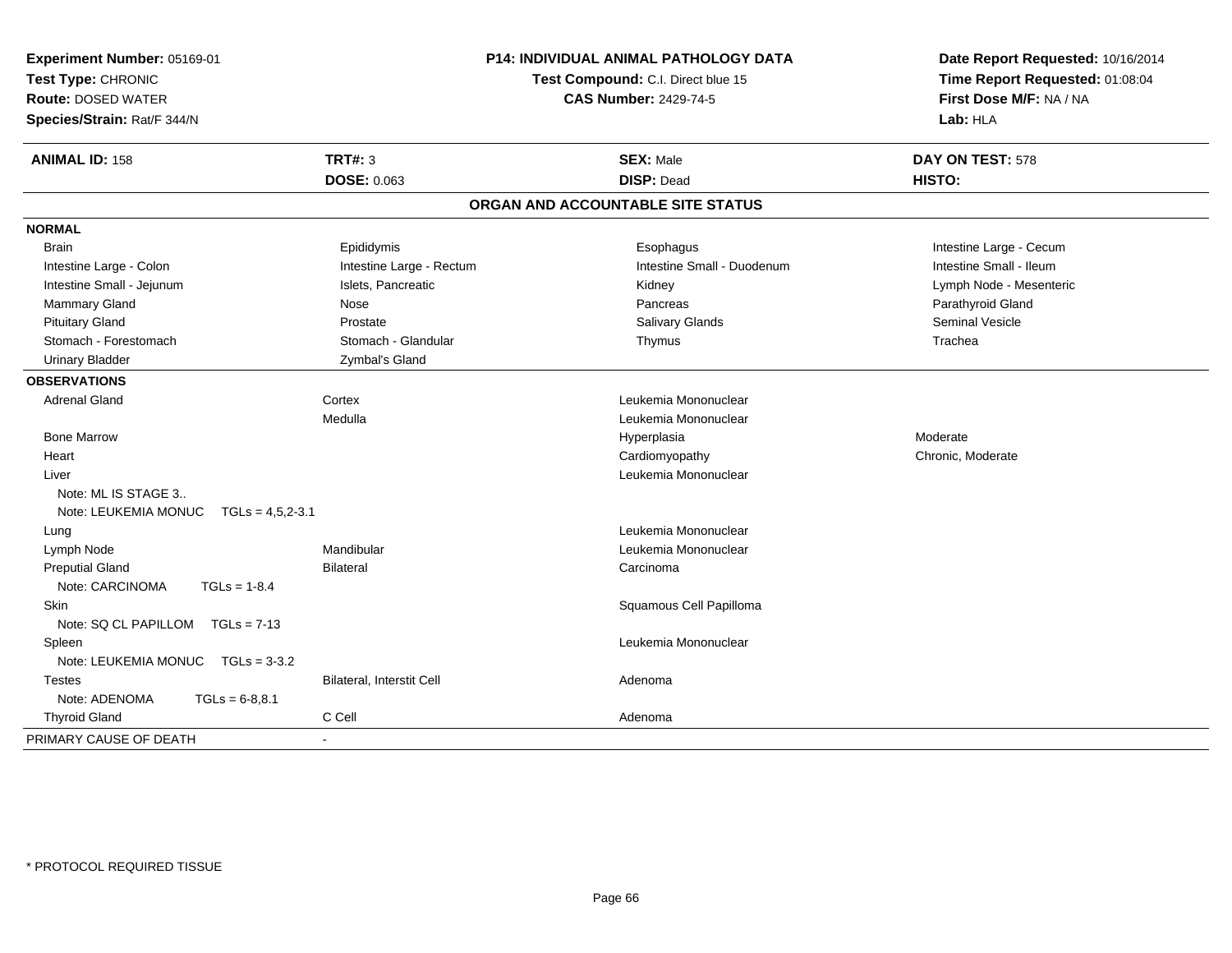| Experiment Number: 05169-01<br>Test Type: CHRONIC<br><b>Route: DOSED WATER</b><br>Species/Strain: Rat/F 344/N |                    |                            | P14: INDIVIDUAL ANIMAL PATHOLOGY DATA<br>Test Compound: C.I. Direct blue 15<br><b>CAS Number: 2429-74-5</b> | Date Report Requested: 10/16/2014<br>Time Report Requested: 01:08:04<br>First Dose M/F: NA / NA<br>Lab: HLA |  |
|---------------------------------------------------------------------------------------------------------------|--------------------|----------------------------|-------------------------------------------------------------------------------------------------------------|-------------------------------------------------------------------------------------------------------------|--|
| <b>ANIMAL ID: 159</b>                                                                                         |                    | <b>TRT#: 3</b>             | <b>SEX: Male</b>                                                                                            | DAY ON TEST: 680                                                                                            |  |
|                                                                                                               |                    | <b>DOSE: 0.063</b>         | <b>DISP: Terminal Sacrifice</b>                                                                             | HISTO:                                                                                                      |  |
|                                                                                                               |                    |                            | ORGAN AND ACCOUNTABLE SITE STATUS                                                                           |                                                                                                             |  |
| <b>NORMAL</b>                                                                                                 |                    |                            |                                                                                                             |                                                                                                             |  |
| <b>Adrenal Gland - Cortex</b>                                                                                 |                    | Adrenal Gland - Medulla    | <b>Bone Marrow</b>                                                                                          | <b>Brain</b>                                                                                                |  |
| Epididymis                                                                                                    |                    | Esophagus                  | Intestine Large - Cecum                                                                                     | Intestine Large - Colon                                                                                     |  |
| Intestine Large - Rectum                                                                                      |                    | Intestine Small - Duodenum | Intestine Small - Ileum                                                                                     | Intestine Small - Jejunum                                                                                   |  |
| Islets, Pancreatic                                                                                            |                    | Lymph Node - Mandibular    | Lymph Node - Mesenteric                                                                                     | <b>Mammary Gland</b>                                                                                        |  |
| Pancreas                                                                                                      |                    | Parathyroid Gland          | <b>Pituitary Gland</b>                                                                                      | <b>Preputial Gland</b>                                                                                      |  |
| Prostate                                                                                                      |                    | Salivary Glands            | <b>Seminal Vesicle</b>                                                                                      | Skin                                                                                                        |  |
| Spleen                                                                                                        |                    | Stomach - Forestomach      | Stomach - Glandular                                                                                         | Thymus                                                                                                      |  |
| Trachea                                                                                                       |                    | <b>Urinary Bladder</b>     |                                                                                                             |                                                                                                             |  |
| <b>OBSERVATIONS</b>                                                                                           |                    |                            |                                                                                                             |                                                                                                             |  |
| Heart                                                                                                         |                    |                            | Cardiomyopathy                                                                                              | Chronic, Mild                                                                                               |  |
| Kidney                                                                                                        |                    |                            | Nephropathy                                                                                                 | Chronic, Moderate                                                                                           |  |
| Liver                                                                                                         |                    |                            | Degeneration                                                                                                | Cystic, Multifocal, Mild                                                                                    |  |
|                                                                                                               |                    |                            | <b>Eosinophilic Focus</b>                                                                                   | Minimal                                                                                                     |  |
|                                                                                                               |                    |                            | Leukemia Mononuclear                                                                                        |                                                                                                             |  |
| Note: ML IS STAGE 1                                                                                           |                    |                            |                                                                                                             |                                                                                                             |  |
| Lung                                                                                                          |                    |                            | Hyperplasia                                                                                                 | Lymphoid, Mild                                                                                              |  |
| Nose                                                                                                          |                    |                            | Fungus                                                                                                      | Minimal                                                                                                     |  |
|                                                                                                               |                    |                            | Inflammation                                                                                                | Acute, Minimal                                                                                              |  |
| <b>Testes</b>                                                                                                 |                    | Bilateral, Interstit Cell  | Adenoma                                                                                                     |                                                                                                             |  |
| Note: ADENOMA                                                                                                 | $TGLs = 1,2-8,8.1$ |                            |                                                                                                             |                                                                                                             |  |
| <b>Thyroid Gland</b>                                                                                          |                    | <b>Follicular Cel</b>      | Adenoma                                                                                                     |                                                                                                             |  |
| Zymbal's Gland                                                                                                |                    |                            | Adenoma                                                                                                     |                                                                                                             |  |
|                                                                                                               |                    |                            | Ectasia                                                                                                     | Mild                                                                                                        |  |
| PRIMARY CAUSE OF DEATH                                                                                        |                    |                            |                                                                                                             |                                                                                                             |  |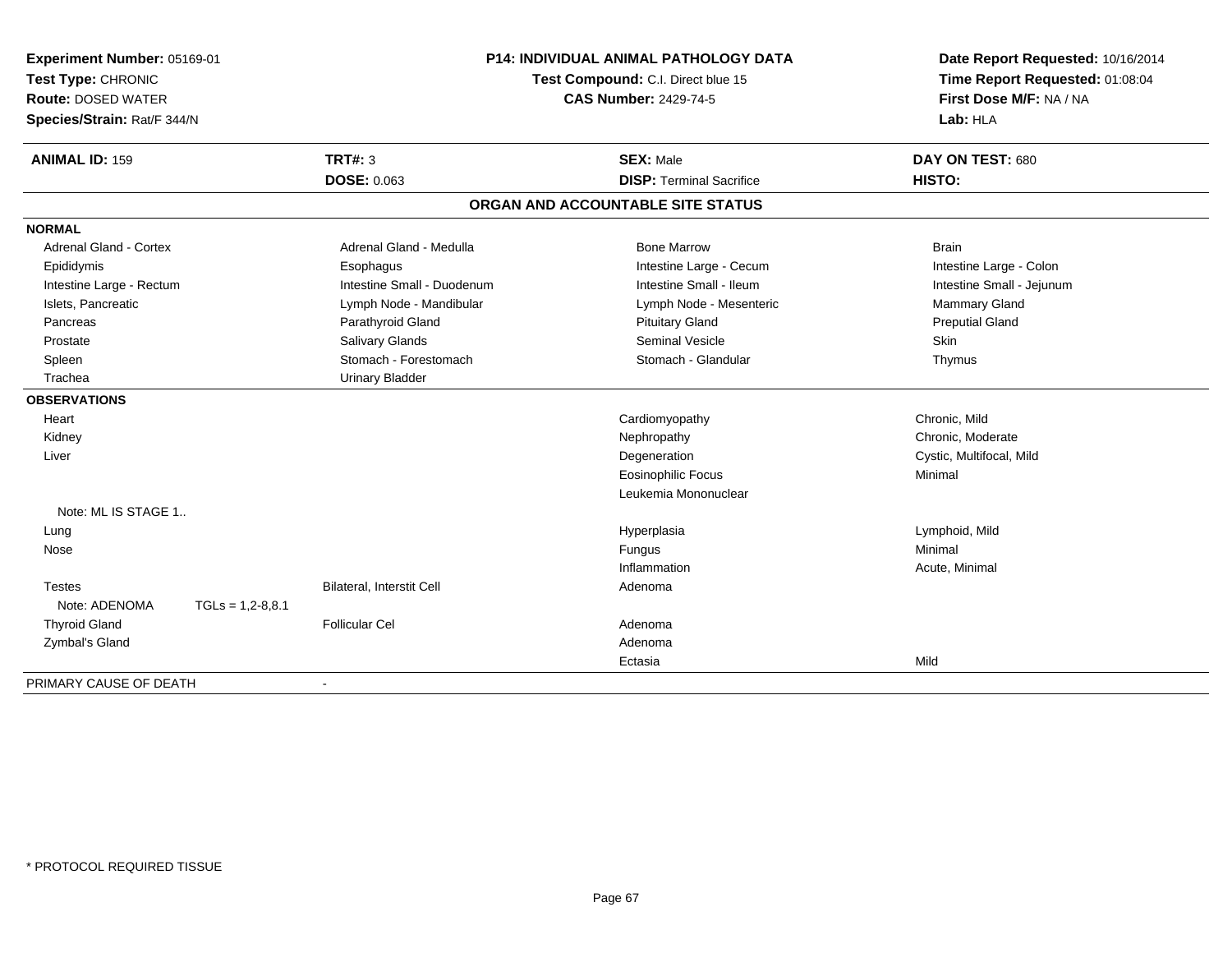| <b>ANIMAL ID: 160</b><br><b>TRT#: 3</b><br><b>SEX: Male</b><br>DAY ON TEST: 680<br>DOSE: 0.063<br><b>DISP: Terminal Sacrifice</b><br>HISTO:<br>ORGAN AND ACCOUNTABLE SITE STATUS<br><b>NORMAL</b><br>Adrenal Gland - Cortex<br>Adrenal Gland - Medulla<br><b>Bone Marrow</b><br><b>Brain</b><br>Epididymis<br>Intestine Large - Cecum<br>Intestine Large - Colon<br>Esophagus<br>Intestine Small - Ileum<br>Intestine Small - Jejunum<br>Intestine Large - Rectum<br>Intestine Small - Duodenum<br>Islets, Pancreatic<br>Lymph Node - Mandibular<br>Mammary Gland<br>Pancreas<br>Parathyroid Gland<br><b>Pituitary Gland</b><br><b>Salivary Glands</b><br><b>Seminal Vesicle</b><br>Stomach - Forestomach<br>Stomach - Glandular<br>Spleen<br>Thymus<br>Trachea<br><b>Urinary Bladder</b><br>Zymbal's Gland<br><b>OBSERVATIONS</b><br>Chronic, Moderate<br>Cardiomyopathy<br>Heart<br>Kidney<br>Nephropathy<br>Chronic, Mild<br><b>Basophilic Focus</b><br>Minimal<br>Liver<br><b>Eosinophilic Focus</b><br>Mild<br>Lymphoid, Mild<br>Hyperplasia<br>Lung<br>Reticulum Cell, Moderate<br>Lymph Node<br>Mesenteric<br>Hyperplasia<br>Minimal<br>Nose<br>Fungus<br>Moderate<br>Hyperkeratosis<br>Inflammation<br>Acute, Moderate<br><b>Preputial Gland</b><br><b>Bilateral</b><br>Adenoma<br>Note: ADENOMA<br>$TGLs = 2-8.2$<br>Hyperplasia<br>Glandular, Focal, Mild<br>Prostate<br><b>Skin</b><br>Basal Cell Adenoma<br>Note: BASAL CEL ADEN<br>$TGLs = 1-13$<br>Bilateral, Interstit Cell<br><b>Testes</b><br>Adenoma<br>Note: ADENOMA<br>$TGLs = 3,4-8,8.1$<br><b>Thyroid Gland</b><br><b>Follicular Cel</b><br>Adenoma<br>Note: ADENOMA<br>$TGLs = 7-2$ | Experiment Number: 05169-01<br>Test Type: CHRONIC<br><b>Route: DOSED WATER</b><br>Species/Strain: Rat/F 344/N |  | <b>P14: INDIVIDUAL ANIMAL PATHOLOGY DATA</b><br>Test Compound: C.I. Direct blue 15<br><b>CAS Number: 2429-74-5</b> |  | Date Report Requested: 10/16/2014<br>Time Report Requested: 01:08:04<br>First Dose M/F: NA / NA<br>Lab: HLA |
|------------------------------------------------------------------------------------------------------------------------------------------------------------------------------------------------------------------------------------------------------------------------------------------------------------------------------------------------------------------------------------------------------------------------------------------------------------------------------------------------------------------------------------------------------------------------------------------------------------------------------------------------------------------------------------------------------------------------------------------------------------------------------------------------------------------------------------------------------------------------------------------------------------------------------------------------------------------------------------------------------------------------------------------------------------------------------------------------------------------------------------------------------------------------------------------------------------------------------------------------------------------------------------------------------------------------------------------------------------------------------------------------------------------------------------------------------------------------------------------------------------------------------------------------------------------------------------------------------------------------------------------------------------|---------------------------------------------------------------------------------------------------------------|--|--------------------------------------------------------------------------------------------------------------------|--|-------------------------------------------------------------------------------------------------------------|
|                                                                                                                                                                                                                                                                                                                                                                                                                                                                                                                                                                                                                                                                                                                                                                                                                                                                                                                                                                                                                                                                                                                                                                                                                                                                                                                                                                                                                                                                                                                                                                                                                                                            |                                                                                                               |  |                                                                                                                    |  |                                                                                                             |
|                                                                                                                                                                                                                                                                                                                                                                                                                                                                                                                                                                                                                                                                                                                                                                                                                                                                                                                                                                                                                                                                                                                                                                                                                                                                                                                                                                                                                                                                                                                                                                                                                                                            |                                                                                                               |  |                                                                                                                    |  |                                                                                                             |
|                                                                                                                                                                                                                                                                                                                                                                                                                                                                                                                                                                                                                                                                                                                                                                                                                                                                                                                                                                                                                                                                                                                                                                                                                                                                                                                                                                                                                                                                                                                                                                                                                                                            |                                                                                                               |  |                                                                                                                    |  |                                                                                                             |
|                                                                                                                                                                                                                                                                                                                                                                                                                                                                                                                                                                                                                                                                                                                                                                                                                                                                                                                                                                                                                                                                                                                                                                                                                                                                                                                                                                                                                                                                                                                                                                                                                                                            |                                                                                                               |  |                                                                                                                    |  |                                                                                                             |
|                                                                                                                                                                                                                                                                                                                                                                                                                                                                                                                                                                                                                                                                                                                                                                                                                                                                                                                                                                                                                                                                                                                                                                                                                                                                                                                                                                                                                                                                                                                                                                                                                                                            |                                                                                                               |  |                                                                                                                    |  |                                                                                                             |
|                                                                                                                                                                                                                                                                                                                                                                                                                                                                                                                                                                                                                                                                                                                                                                                                                                                                                                                                                                                                                                                                                                                                                                                                                                                                                                                                                                                                                                                                                                                                                                                                                                                            |                                                                                                               |  |                                                                                                                    |  |                                                                                                             |
|                                                                                                                                                                                                                                                                                                                                                                                                                                                                                                                                                                                                                                                                                                                                                                                                                                                                                                                                                                                                                                                                                                                                                                                                                                                                                                                                                                                                                                                                                                                                                                                                                                                            |                                                                                                               |  |                                                                                                                    |  |                                                                                                             |
|                                                                                                                                                                                                                                                                                                                                                                                                                                                                                                                                                                                                                                                                                                                                                                                                                                                                                                                                                                                                                                                                                                                                                                                                                                                                                                                                                                                                                                                                                                                                                                                                                                                            |                                                                                                               |  |                                                                                                                    |  |                                                                                                             |
|                                                                                                                                                                                                                                                                                                                                                                                                                                                                                                                                                                                                                                                                                                                                                                                                                                                                                                                                                                                                                                                                                                                                                                                                                                                                                                                                                                                                                                                                                                                                                                                                                                                            |                                                                                                               |  |                                                                                                                    |  |                                                                                                             |
|                                                                                                                                                                                                                                                                                                                                                                                                                                                                                                                                                                                                                                                                                                                                                                                                                                                                                                                                                                                                                                                                                                                                                                                                                                                                                                                                                                                                                                                                                                                                                                                                                                                            |                                                                                                               |  |                                                                                                                    |  |                                                                                                             |
|                                                                                                                                                                                                                                                                                                                                                                                                                                                                                                                                                                                                                                                                                                                                                                                                                                                                                                                                                                                                                                                                                                                                                                                                                                                                                                                                                                                                                                                                                                                                                                                                                                                            |                                                                                                               |  |                                                                                                                    |  |                                                                                                             |
|                                                                                                                                                                                                                                                                                                                                                                                                                                                                                                                                                                                                                                                                                                                                                                                                                                                                                                                                                                                                                                                                                                                                                                                                                                                                                                                                                                                                                                                                                                                                                                                                                                                            |                                                                                                               |  |                                                                                                                    |  |                                                                                                             |
|                                                                                                                                                                                                                                                                                                                                                                                                                                                                                                                                                                                                                                                                                                                                                                                                                                                                                                                                                                                                                                                                                                                                                                                                                                                                                                                                                                                                                                                                                                                                                                                                                                                            |                                                                                                               |  |                                                                                                                    |  |                                                                                                             |
|                                                                                                                                                                                                                                                                                                                                                                                                                                                                                                                                                                                                                                                                                                                                                                                                                                                                                                                                                                                                                                                                                                                                                                                                                                                                                                                                                                                                                                                                                                                                                                                                                                                            |                                                                                                               |  |                                                                                                                    |  |                                                                                                             |
|                                                                                                                                                                                                                                                                                                                                                                                                                                                                                                                                                                                                                                                                                                                                                                                                                                                                                                                                                                                                                                                                                                                                                                                                                                                                                                                                                                                                                                                                                                                                                                                                                                                            |                                                                                                               |  |                                                                                                                    |  |                                                                                                             |
|                                                                                                                                                                                                                                                                                                                                                                                                                                                                                                                                                                                                                                                                                                                                                                                                                                                                                                                                                                                                                                                                                                                                                                                                                                                                                                                                                                                                                                                                                                                                                                                                                                                            |                                                                                                               |  |                                                                                                                    |  |                                                                                                             |
|                                                                                                                                                                                                                                                                                                                                                                                                                                                                                                                                                                                                                                                                                                                                                                                                                                                                                                                                                                                                                                                                                                                                                                                                                                                                                                                                                                                                                                                                                                                                                                                                                                                            |                                                                                                               |  |                                                                                                                    |  |                                                                                                             |
|                                                                                                                                                                                                                                                                                                                                                                                                                                                                                                                                                                                                                                                                                                                                                                                                                                                                                                                                                                                                                                                                                                                                                                                                                                                                                                                                                                                                                                                                                                                                                                                                                                                            |                                                                                                               |  |                                                                                                                    |  |                                                                                                             |
|                                                                                                                                                                                                                                                                                                                                                                                                                                                                                                                                                                                                                                                                                                                                                                                                                                                                                                                                                                                                                                                                                                                                                                                                                                                                                                                                                                                                                                                                                                                                                                                                                                                            |                                                                                                               |  |                                                                                                                    |  |                                                                                                             |
|                                                                                                                                                                                                                                                                                                                                                                                                                                                                                                                                                                                                                                                                                                                                                                                                                                                                                                                                                                                                                                                                                                                                                                                                                                                                                                                                                                                                                                                                                                                                                                                                                                                            |                                                                                                               |  |                                                                                                                    |  |                                                                                                             |
|                                                                                                                                                                                                                                                                                                                                                                                                                                                                                                                                                                                                                                                                                                                                                                                                                                                                                                                                                                                                                                                                                                                                                                                                                                                                                                                                                                                                                                                                                                                                                                                                                                                            |                                                                                                               |  |                                                                                                                    |  |                                                                                                             |
|                                                                                                                                                                                                                                                                                                                                                                                                                                                                                                                                                                                                                                                                                                                                                                                                                                                                                                                                                                                                                                                                                                                                                                                                                                                                                                                                                                                                                                                                                                                                                                                                                                                            |                                                                                                               |  |                                                                                                                    |  |                                                                                                             |
|                                                                                                                                                                                                                                                                                                                                                                                                                                                                                                                                                                                                                                                                                                                                                                                                                                                                                                                                                                                                                                                                                                                                                                                                                                                                                                                                                                                                                                                                                                                                                                                                                                                            |                                                                                                               |  |                                                                                                                    |  |                                                                                                             |
|                                                                                                                                                                                                                                                                                                                                                                                                                                                                                                                                                                                                                                                                                                                                                                                                                                                                                                                                                                                                                                                                                                                                                                                                                                                                                                                                                                                                                                                                                                                                                                                                                                                            |                                                                                                               |  |                                                                                                                    |  |                                                                                                             |
|                                                                                                                                                                                                                                                                                                                                                                                                                                                                                                                                                                                                                                                                                                                                                                                                                                                                                                                                                                                                                                                                                                                                                                                                                                                                                                                                                                                                                                                                                                                                                                                                                                                            |                                                                                                               |  |                                                                                                                    |  |                                                                                                             |
|                                                                                                                                                                                                                                                                                                                                                                                                                                                                                                                                                                                                                                                                                                                                                                                                                                                                                                                                                                                                                                                                                                                                                                                                                                                                                                                                                                                                                                                                                                                                                                                                                                                            |                                                                                                               |  |                                                                                                                    |  |                                                                                                             |
|                                                                                                                                                                                                                                                                                                                                                                                                                                                                                                                                                                                                                                                                                                                                                                                                                                                                                                                                                                                                                                                                                                                                                                                                                                                                                                                                                                                                                                                                                                                                                                                                                                                            |                                                                                                               |  |                                                                                                                    |  |                                                                                                             |
|                                                                                                                                                                                                                                                                                                                                                                                                                                                                                                                                                                                                                                                                                                                                                                                                                                                                                                                                                                                                                                                                                                                                                                                                                                                                                                                                                                                                                                                                                                                                                                                                                                                            |                                                                                                               |  |                                                                                                                    |  |                                                                                                             |
|                                                                                                                                                                                                                                                                                                                                                                                                                                                                                                                                                                                                                                                                                                                                                                                                                                                                                                                                                                                                                                                                                                                                                                                                                                                                                                                                                                                                                                                                                                                                                                                                                                                            |                                                                                                               |  |                                                                                                                    |  |                                                                                                             |
|                                                                                                                                                                                                                                                                                                                                                                                                                                                                                                                                                                                                                                                                                                                                                                                                                                                                                                                                                                                                                                                                                                                                                                                                                                                                                                                                                                                                                                                                                                                                                                                                                                                            |                                                                                                               |  |                                                                                                                    |  |                                                                                                             |
|                                                                                                                                                                                                                                                                                                                                                                                                                                                                                                                                                                                                                                                                                                                                                                                                                                                                                                                                                                                                                                                                                                                                                                                                                                                                                                                                                                                                                                                                                                                                                                                                                                                            | PRIMARY CAUSE OF DEATH                                                                                        |  |                                                                                                                    |  |                                                                                                             |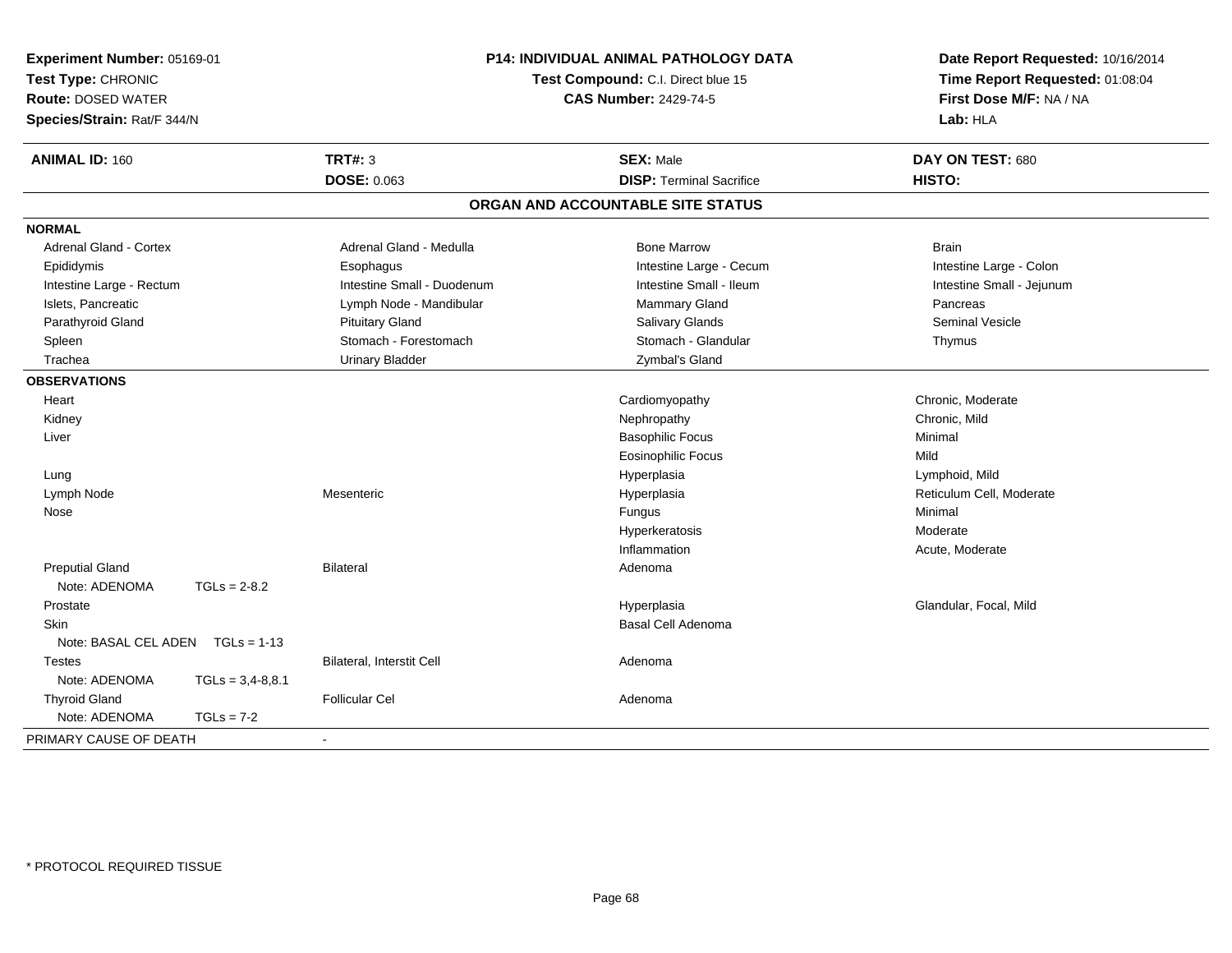| Experiment Number: 05169-01<br>Test Type: CHRONIC<br><b>Route: DOSED WATER</b><br>Species/Strain: Rat/F 344/N |                    |                                  | <b>P14: INDIVIDUAL ANIMAL PATHOLOGY DATA</b><br>Test Compound: C.I. Direct blue 15<br><b>CAS Number: 2429-74-5</b> | Date Report Requested: 10/16/2014<br>Time Report Requested: 01:08:04<br>First Dose M/F: NA / NA<br>Lab: HLA |
|---------------------------------------------------------------------------------------------------------------|--------------------|----------------------------------|--------------------------------------------------------------------------------------------------------------------|-------------------------------------------------------------------------------------------------------------|
| <b>ANIMAL ID: 161</b>                                                                                         |                    | <b>TRT#: 3</b>                   | <b>SEX: Male</b>                                                                                                   | DAY ON TEST: 619                                                                                            |
|                                                                                                               |                    | <b>DOSE: 0.063</b>               | <b>DISP: Dead</b>                                                                                                  | HISTO:                                                                                                      |
|                                                                                                               |                    |                                  | ORGAN AND ACCOUNTABLE SITE STATUS                                                                                  |                                                                                                             |
| <b>NORMAL</b>                                                                                                 |                    |                                  |                                                                                                                    |                                                                                                             |
| <b>Adrenal Gland - Cortex</b>                                                                                 |                    | Adrenal Gland - Medulla          | <b>Bone Marrow</b>                                                                                                 | <b>Brain</b>                                                                                                |
| Epididymis                                                                                                    |                    | Esophagus                        | Harderian Gland                                                                                                    | Intestine Large - Cecum                                                                                     |
| Intestine Large - Colon                                                                                       |                    | Intestine Large - Rectum         | Intestine Small - Duodenum                                                                                         | Intestine Small - Ileum                                                                                     |
| Intestine Small - Jejunum                                                                                     |                    | Islets, Pancreatic               | Liver                                                                                                              | Lymph Node - Mesenteric                                                                                     |
| Mammary Gland                                                                                                 |                    | Nose                             | Pancreas                                                                                                           | Parathyroid Gland                                                                                           |
| <b>Pituitary Gland</b>                                                                                        |                    | Prostate                         | Salivary Glands                                                                                                    | <b>Seminal Vesicle</b>                                                                                      |
| Skin                                                                                                          |                    | Stomach - Forestomach            | Stomach - Glandular                                                                                                | Thymus                                                                                                      |
| <b>Thyroid Gland</b>                                                                                          |                    | Trachea                          | <b>Urinary Bladder</b>                                                                                             |                                                                                                             |
| <b>OBSERVATIONS</b>                                                                                           |                    |                                  |                                                                                                                    |                                                                                                             |
| Heart                                                                                                         |                    |                                  | Cardiomyopathy                                                                                                     | Chronic, Mild                                                                                               |
| Kidney                                                                                                        |                    |                                  | Nephropathy                                                                                                        | Chronic, Mild                                                                                               |
| Lung                                                                                                          |                    |                                  | Carcinoma                                                                                                          | Metastatic (Zymbal'S Gland), Multiple (Zymbal'S<br>Gland)                                                   |
| Note: CARCINOMA                                                                                               | $TGLS = 3,4-4,4.1$ |                                  |                                                                                                                    |                                                                                                             |
| Lymph Node                                                                                                    |                    | Mandibular                       | Hyperplasia                                                                                                        | Lymphoid, Moderate                                                                                          |
| <b>Preputial Gland</b>                                                                                        |                    |                                  | Atrophy                                                                                                            | Moderate                                                                                                    |
| Spleen                                                                                                        |                    |                                  | Atrophy                                                                                                            | Moderate                                                                                                    |
| <b>Testes</b>                                                                                                 |                    | <b>Bilateral, Interstit Cell</b> | Adenoma                                                                                                            |                                                                                                             |
| Note: ADENOMA                                                                                                 | $TGLs = 1,2-8,8.1$ |                                  |                                                                                                                    |                                                                                                             |
| Zymbal's Gland                                                                                                |                    |                                  | Carcinoma                                                                                                          |                                                                                                             |
| Note: CARCINOMA                                                                                               | $TGLs = 5-10,12$   |                                  |                                                                                                                    |                                                                                                             |
| PRIMARY CAUSE OF DEATH                                                                                        |                    | $\sim$                           |                                                                                                                    |                                                                                                             |
|                                                                                                               |                    |                                  |                                                                                                                    |                                                                                                             |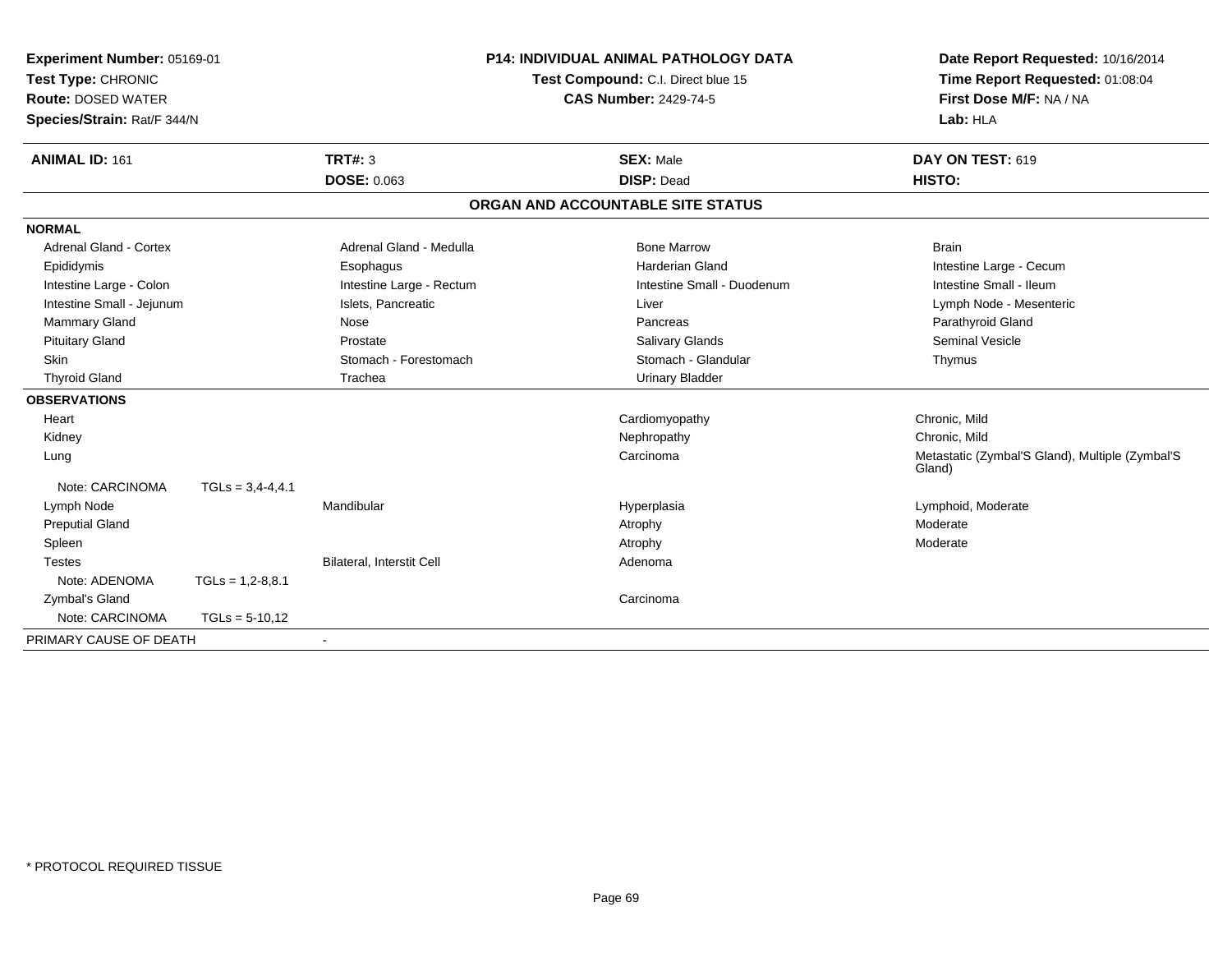| Experiment Number: 05169-01<br>Test Type: CHRONIC<br><b>Route: DOSED WATER</b><br>Species/Strain: Rat/F 344/N | <b>P14: INDIVIDUAL ANIMAL PATHOLOGY DATA</b><br>Test Compound: C.I. Direct blue 15<br><b>CAS Number: 2429-74-5</b> |                                   | Date Report Requested: 10/16/2014<br>Time Report Requested: 01:08:04<br>First Dose M/F: NA / NA<br>Lab: HLA |  |
|---------------------------------------------------------------------------------------------------------------|--------------------------------------------------------------------------------------------------------------------|-----------------------------------|-------------------------------------------------------------------------------------------------------------|--|
| <b>ANIMAL ID: 162</b>                                                                                         | <b>TRT#: 3</b>                                                                                                     | <b>SEX: Male</b>                  | DAY ON TEST: 680                                                                                            |  |
|                                                                                                               | <b>DOSE: 0.063</b>                                                                                                 | <b>DISP: Terminal Sacrifice</b>   | HISTO:                                                                                                      |  |
|                                                                                                               |                                                                                                                    | ORGAN AND ACCOUNTABLE SITE STATUS |                                                                                                             |  |
| <b>NORMAL</b>                                                                                                 |                                                                                                                    |                                   |                                                                                                             |  |
| <b>Adrenal Gland - Cortex</b>                                                                                 | Adrenal Gland - Medulla                                                                                            | <b>Bone Marrow</b>                | <b>Brain</b>                                                                                                |  |
| Epididymis                                                                                                    | Esophagus                                                                                                          | Intestine Large - Cecum           | Intestine Large - Colon                                                                                     |  |
| Intestine Large - Rectum                                                                                      | Intestine Small - Duodenum                                                                                         | Intestine Small - Ileum           | Intestine Small - Jejunum                                                                                   |  |
| Islets, Pancreatic                                                                                            | Lymph Node - Mandibular                                                                                            | Lymph Node - Mesenteric           | Mammary Gland                                                                                               |  |
| Nose                                                                                                          | Parathyroid Gland                                                                                                  | <b>Pituitary Gland</b>            | <b>Preputial Gland</b>                                                                                      |  |
| Salivary Glands                                                                                               | <b>Seminal Vesicle</b>                                                                                             | Spleen                            | Stomach - Forestomach                                                                                       |  |
| Stomach - Glandular                                                                                           | Thymus                                                                                                             | <b>Thyroid Gland</b>              | Trachea                                                                                                     |  |
| <b>Urinary Bladder</b>                                                                                        |                                                                                                                    |                                   |                                                                                                             |  |
| <b>OBSERVATIONS</b>                                                                                           |                                                                                                                    |                                   |                                                                                                             |  |
| Heart                                                                                                         |                                                                                                                    | Cardiomyopathy                    | Chronic, Mild                                                                                               |  |
| Kidney                                                                                                        |                                                                                                                    | Nephropathy                       | Chronic, Moderate                                                                                           |  |
| Note: NEPHROPATHY<br>$TGLs = 1-5$                                                                             |                                                                                                                    |                                   |                                                                                                             |  |
| Liver                                                                                                         |                                                                                                                    | Degeneration                      | Cystic, Focal, Minimal                                                                                      |  |
|                                                                                                               |                                                                                                                    | <b>Eosinophilic Focus</b>         | Minimal                                                                                                     |  |
| Lung                                                                                                          |                                                                                                                    | Hyperplasia                       | Lymphoid, Mild                                                                                              |  |
| Pancreas                                                                                                      |                                                                                                                    | Atrophy                           | Mild                                                                                                        |  |
| Prostate                                                                                                      |                                                                                                                    | Hyperplasia                       | Glandular, Multifocal, Mild                                                                                 |  |
| Sem Ves<br>Note: DECREASED SECRETIONNO DX                                                                     |                                                                                                                    |                                   |                                                                                                             |  |
| Skin                                                                                                          |                                                                                                                    | <b>Basal Cell Adenoma</b>         |                                                                                                             |  |
|                                                                                                               |                                                                                                                    | Cyst Epithelial Inclusion         |                                                                                                             |  |
| Note: CYST EPITH INC<br>$TGLs = 4-13$<br>Note: BASAL CEL ADEN TGLs = 5-13                                     |                                                                                                                    |                                   |                                                                                                             |  |
| <b>Testes</b>                                                                                                 | Bilateral, Interstit Cell                                                                                          | Adenoma                           |                                                                                                             |  |
| Note: ADENOMA<br>$TGLs = 3-8,8.1$                                                                             |                                                                                                                    |                                   |                                                                                                             |  |
| Zymbal's Gland                                                                                                |                                                                                                                    | Ectasia                           | Moderate                                                                                                    |  |
| PRIMARY CAUSE OF DEATH                                                                                        |                                                                                                                    |                                   |                                                                                                             |  |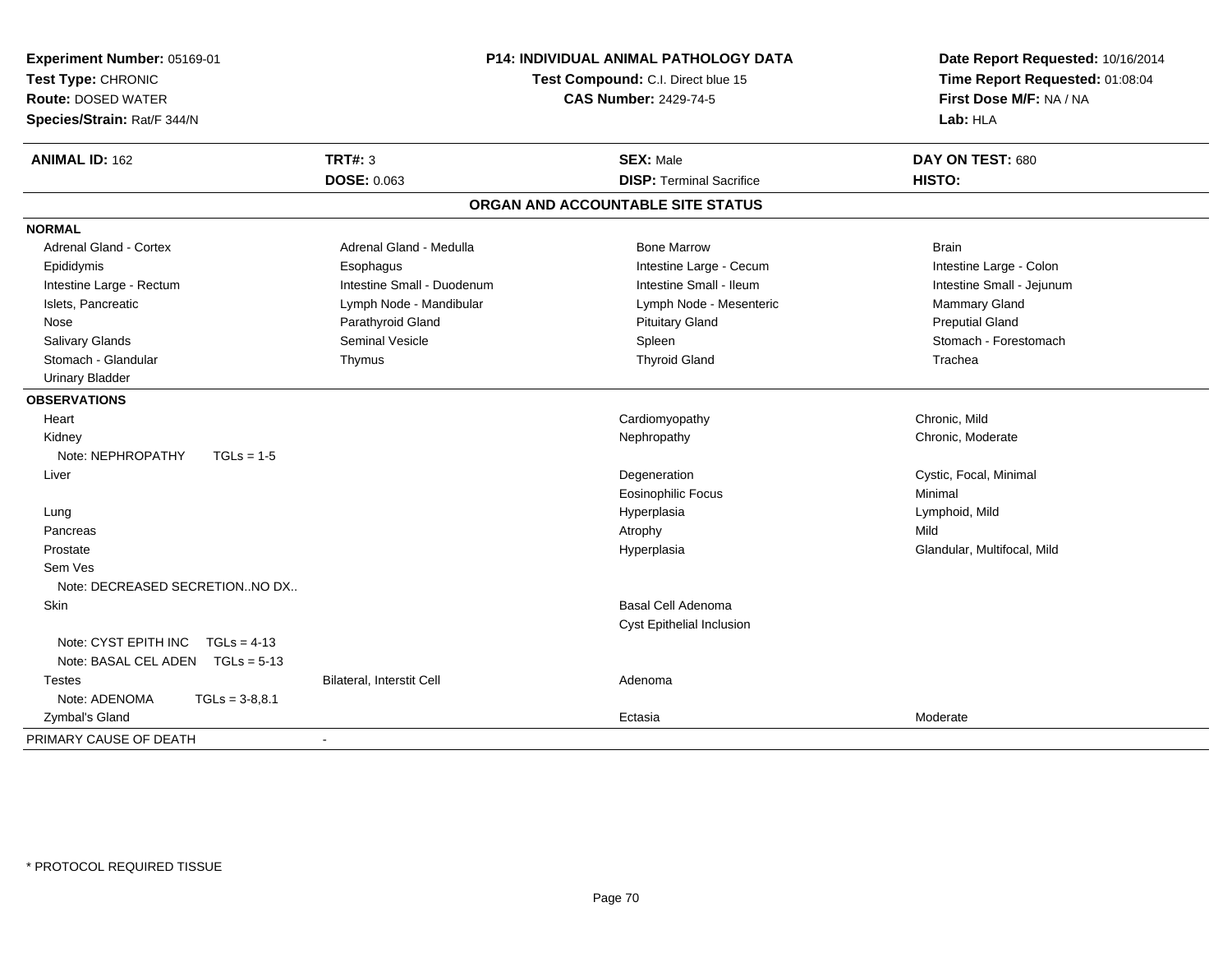| Experiment Number: 05169-01<br>Test Type: CHRONIC<br><b>Route: DOSED WATER</b><br>Species/Strain: Rat/F 344/N |                            | <b>P14: INDIVIDUAL ANIMAL PATHOLOGY DATA</b><br>Test Compound: C.I. Direct blue 15<br><b>CAS Number: 2429-74-5</b> | Date Report Requested: 10/16/2014<br>Time Report Requested: 01:08:04<br>First Dose M/F: NA / NA<br>Lab: HLA |
|---------------------------------------------------------------------------------------------------------------|----------------------------|--------------------------------------------------------------------------------------------------------------------|-------------------------------------------------------------------------------------------------------------|
| <b>ANIMAL ID: 163</b>                                                                                         | TRT#: 3                    | <b>SEX: Male</b>                                                                                                   | DAY ON TEST: 316                                                                                            |
|                                                                                                               | <b>DOSE: 0.063</b>         | <b>DISP: Dead</b>                                                                                                  | HISTO:                                                                                                      |
|                                                                                                               |                            | ORGAN AND ACCOUNTABLE SITE STATUS                                                                                  |                                                                                                             |
| <b>NORMAL</b>                                                                                                 |                            |                                                                                                                    |                                                                                                             |
| <b>Adrenal Gland - Cortex</b>                                                                                 | Adrenal Gland - Medulla    | <b>Bone Marrow</b>                                                                                                 | <b>Brain</b>                                                                                                |
| Epididymis                                                                                                    | Esophagus                  | Intestine Large - Cecum                                                                                            | Intestine Large - Colon                                                                                     |
| Intestine Large - Rectum                                                                                      | Intestine Small - Duodenum | Intestine Small - Ileum                                                                                            | Intestine Small - Jejunum                                                                                   |
| Islets. Pancreatic                                                                                            | Kidney                     | Liver                                                                                                              | Lymph Node - Mandibular                                                                                     |
| Lymph Node - Mesenteric                                                                                       | Mammary Gland              | Nose                                                                                                               | Pancreas                                                                                                    |
| Parathyroid Gland                                                                                             | <b>Pituitary Gland</b>     | <b>Preputial Gland</b>                                                                                             | Prostate                                                                                                    |
| <b>Salivary Glands</b>                                                                                        | <b>Skin</b>                | Stomach - Forestomach                                                                                              | Stomach - Glandular                                                                                         |
| <b>Testes</b>                                                                                                 | Thymus                     | <b>Thyroid Gland</b>                                                                                               | Trachea                                                                                                     |
| <b>Urinary Bladder</b>                                                                                        | Zymbal's Gland             |                                                                                                                    |                                                                                                             |
| <b>MISSING</b>                                                                                                |                            |                                                                                                                    |                                                                                                             |
| Seminal Vesicle                                                                                               |                            |                                                                                                                    |                                                                                                             |
| <b>OBSERVATIONS</b>                                                                                           |                            |                                                                                                                    |                                                                                                             |
| Heart                                                                                                         |                            | Cardiomyopathy                                                                                                     | Chronic, Mild                                                                                               |
| Lung                                                                                                          |                            | Congestion                                                                                                         | Marked                                                                                                      |
|                                                                                                               |                            | Inflammation                                                                                                       | Acute, Marked                                                                                               |
| Note: CONGESTION<br>$TGLs = 4-4$                                                                              |                            |                                                                                                                    |                                                                                                             |
| Pharynx                                                                                                       | Palate                     | Squamous Cell Papilloma                                                                                            |                                                                                                             |
| Note: SQ CL PAPILLOM<br>$TGLs = 3-14$                                                                         |                            |                                                                                                                    |                                                                                                             |
| Spleen                                                                                                        |                            | Atrophy                                                                                                            | Marked                                                                                                      |
| [Atrophy TGLS = $1-3$ ]                                                                                       |                            |                                                                                                                    |                                                                                                             |
| PRIMARY CAUSE OF DEATH                                                                                        |                            |                                                                                                                    |                                                                                                             |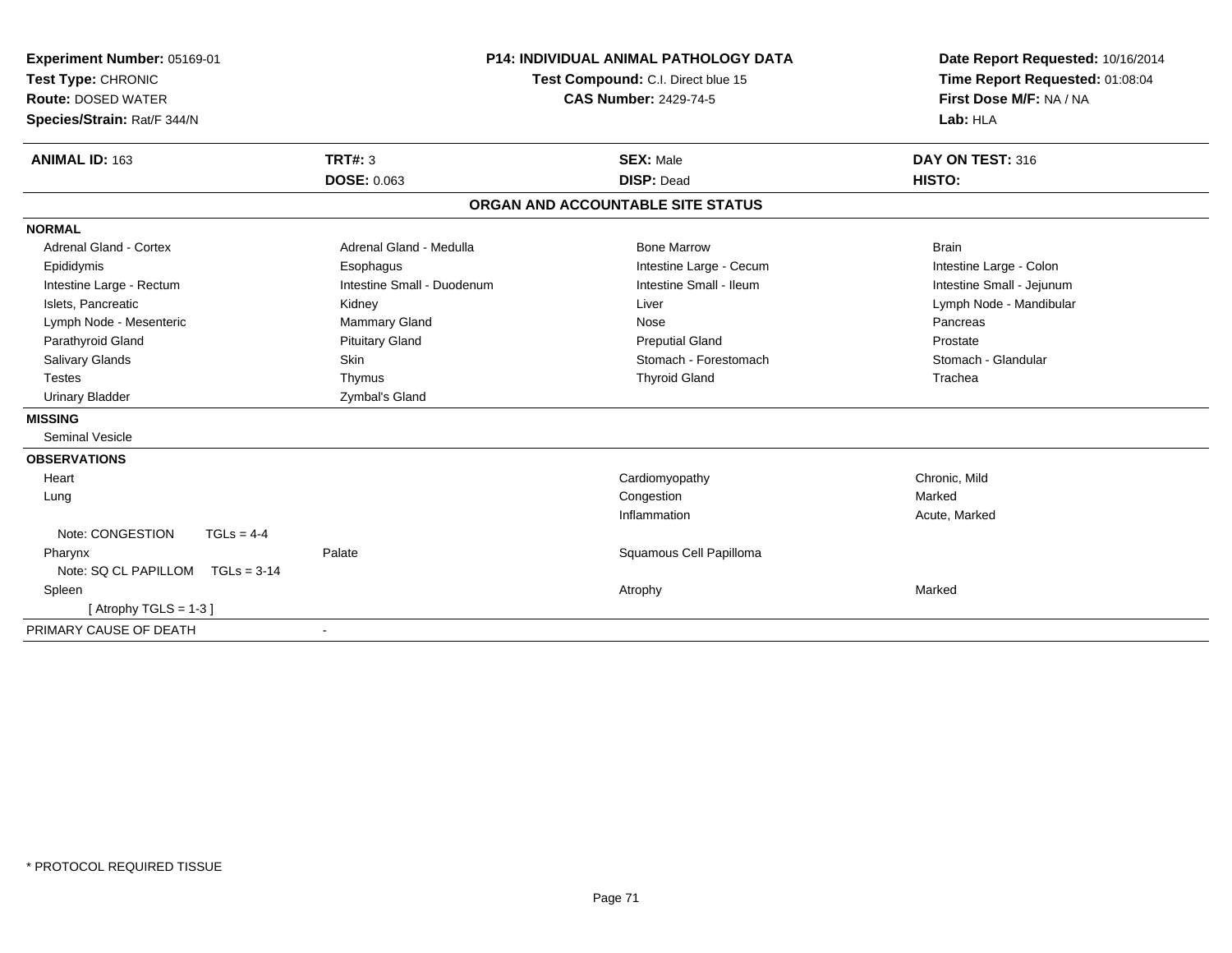| Experiment Number: 05169-01<br>Test Type: CHRONIC<br><b>Route: DOSED WATER</b><br>Species/Strain: Rat/F 344/N |                           | <b>P14: INDIVIDUAL ANIMAL PATHOLOGY DATA</b><br>Test Compound: C.I. Direct blue 15<br><b>CAS Number: 2429-74-5</b> | Date Report Requested: 10/16/2014<br>Time Report Requested: 01:08:04<br>First Dose M/F: NA / NA<br>Lab: HLA |  |
|---------------------------------------------------------------------------------------------------------------|---------------------------|--------------------------------------------------------------------------------------------------------------------|-------------------------------------------------------------------------------------------------------------|--|
| <b>ANIMAL ID: 164</b>                                                                                         | <b>TRT#: 3</b>            | <b>SEX: Male</b>                                                                                                   | DAY ON TEST: 626                                                                                            |  |
|                                                                                                               | DOSE: 0.063               | <b>DISP: Moribund</b>                                                                                              | HISTO:                                                                                                      |  |
|                                                                                                               |                           | ORGAN AND ACCOUNTABLE SITE STATUS                                                                                  |                                                                                                             |  |
| <b>NORMAL</b>                                                                                                 |                           |                                                                                                                    |                                                                                                             |  |
| <b>Adrenal Gland - Cortex</b>                                                                                 | <b>Brain</b>              | Epididymis                                                                                                         | Esophagus                                                                                                   |  |
| Intestine Large - Cecum                                                                                       | Intestine Large - Colon   | Intestine Large - Rectum                                                                                           | Intestine Small - Duodenum                                                                                  |  |
| Intestine Small - Ileum                                                                                       | Intestine Small - Jejunum | Islets, Pancreatic                                                                                                 | Lymph Node - Mandibular                                                                                     |  |
| Lymph Node - Mesenteric                                                                                       | <b>Mammary Gland</b>      | Pancreas                                                                                                           | Parathyroid Gland                                                                                           |  |
| <b>Pituitary Gland</b>                                                                                        | Prostate                  | Salivary Glands                                                                                                    | <b>Seminal Vesicle</b>                                                                                      |  |
| Stomach - Forestomach                                                                                         | Stomach - Glandular       | Thymus                                                                                                             | Trachea                                                                                                     |  |
| <b>Urinary Bladder</b>                                                                                        | Zymbal's Gland            |                                                                                                                    |                                                                                                             |  |
| <b>OBSERVATIONS</b>                                                                                           |                           |                                                                                                                    |                                                                                                             |  |
| <b>Adrenal Gland</b>                                                                                          | Medulla                   | Hyperplasia                                                                                                        | Multifocal, Minimal                                                                                         |  |
| <b>Bone Marrow</b>                                                                                            |                           | Hyperplasia                                                                                                        | Moderate                                                                                                    |  |
| Heart                                                                                                         |                           | Cardiomyopathy                                                                                                     | Chronic, Mild                                                                                               |  |
| Kidney                                                                                                        |                           | Nephropathy                                                                                                        | Chronic, Mild                                                                                               |  |
| Liver                                                                                                         |                           | Degeneration                                                                                                       | Cystic, Focal, Moderate                                                                                     |  |
|                                                                                                               |                           | Hematopoietic Cell Proliferation                                                                                   | Minimal                                                                                                     |  |
| Note: DEGEN<br>$TGLs = 7-3.2$                                                                                 |                           |                                                                                                                    |                                                                                                             |  |
| Lung                                                                                                          |                           | Hyperplasia                                                                                                        | Lymphoid, Moderate                                                                                          |  |
|                                                                                                               |                           | <b>Infiltration Cellular</b>                                                                                       | Histiocyte, Mild                                                                                            |  |
| Nose                                                                                                          |                           | Fungus                                                                                                             | Mild                                                                                                        |  |
|                                                                                                               |                           | Hyperkeratosis                                                                                                     | Marked                                                                                                      |  |
|                                                                                                               |                           | Metaplasia                                                                                                         | Squamous, Marked                                                                                            |  |
| <b>Preputial Gland</b>                                                                                        |                           | Carcinoma                                                                                                          |                                                                                                             |  |
| Note: CARCINOMA<br>$TGLs = 1-8.2$                                                                             |                           |                                                                                                                    |                                                                                                             |  |
| Skin                                                                                                          |                           | Keratoacanthoma                                                                                                    |                                                                                                             |  |
| Note: $KERATOACANTHMA \tTGLs = 6-13$                                                                          |                           |                                                                                                                    |                                                                                                             |  |
| Spleen<br>Note: HYPERPLASIA<br>$TGLs = 5-3$                                                                   |                           | Hyperplasia                                                                                                        | Reticulum Cell, Diffuse, Moderate                                                                           |  |
| <b>Testes</b>                                                                                                 | Bilateral, Interstit Cell | Adenoma                                                                                                            |                                                                                                             |  |
| Note: ADENOMA<br>$TGLs = 3,4-8,8.1$                                                                           |                           |                                                                                                                    |                                                                                                             |  |
| <b>Thyroid Gland</b>                                                                                          | C Cell                    | Adenoma                                                                                                            |                                                                                                             |  |
|                                                                                                               | <b>Follicular Cel</b>     | Adenoma                                                                                                            |                                                                                                             |  |
|                                                                                                               |                           |                                                                                                                    |                                                                                                             |  |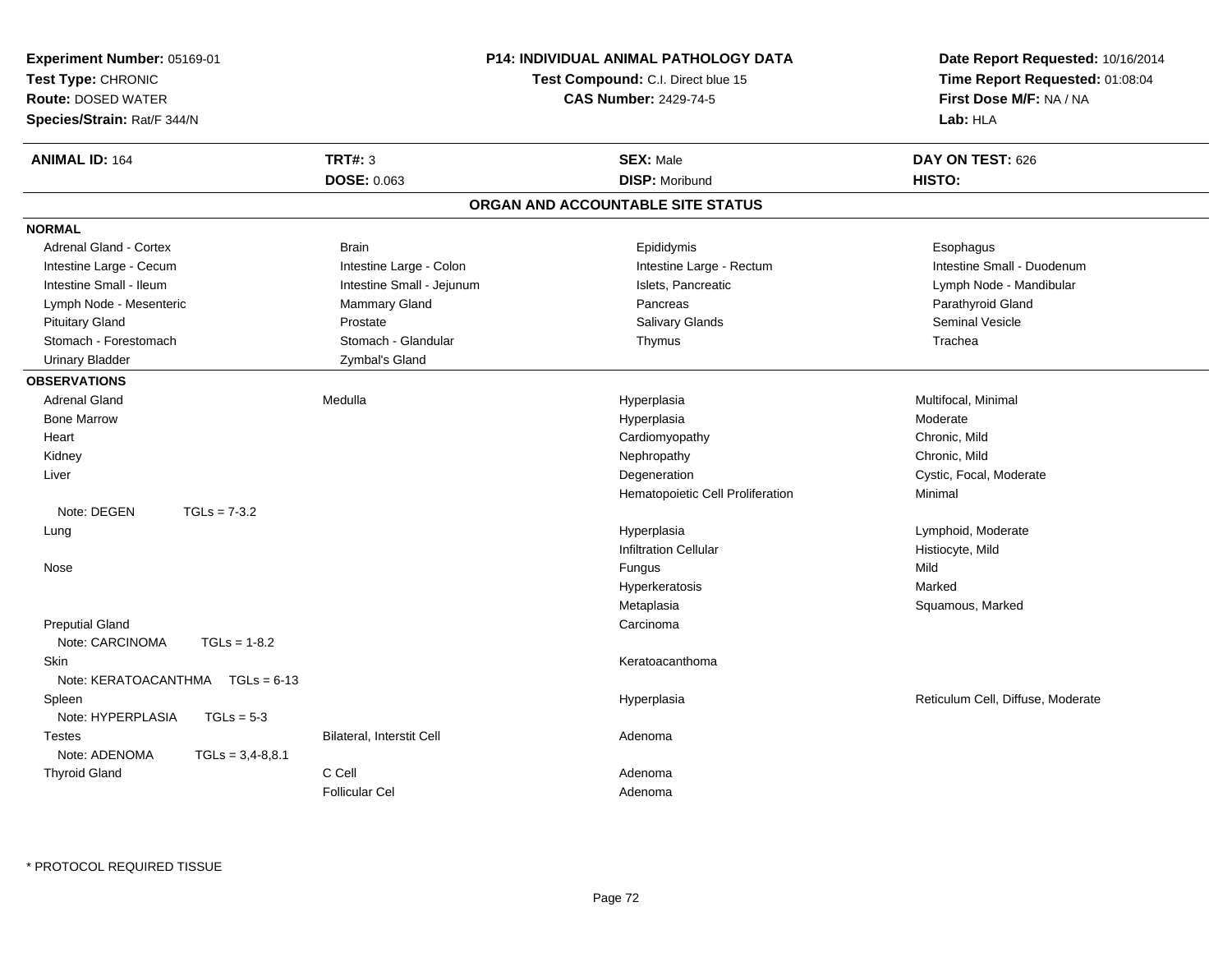| <b>Experiment Number: 05169-01</b><br>Test Type: CHRONIC<br><b>Route: DOSED WATER</b><br>Species/Strain: Rat/F 344/N |                          | <b>P14: INDIVIDUAL ANIMAL PATHOLOGY DATA</b><br>Test Compound: C.I. Direct blue 15 | Date Report Requested: 10/16/2014<br>Time Report Requested: 01:08:04 |
|----------------------------------------------------------------------------------------------------------------------|--------------------------|------------------------------------------------------------------------------------|----------------------------------------------------------------------|
|                                                                                                                      |                          | <b>CAS Number: 2429-74-5</b>                                                       | First Dose M/F: NA / NA                                              |
|                                                                                                                      |                          |                                                                                    | Lab: HLA                                                             |
| <b>ANIMAL ID: 164</b>                                                                                                | TRT#: 3                  | <b>SEX: Male</b>                                                                   | <b>DAY ON TEST: 626</b>                                              |
|                                                                                                                      | <b>DOSE: 0.063</b>       | <b>DISP: Moribund</b>                                                              | HISTO:                                                               |
|                                                                                                                      |                          | ORGAN AND ACCOUNTABLE SITE STATUS                                                  |                                                                      |
| Zymbals GI                                                                                                           |                          |                                                                                    |                                                                      |
| Note: ONE GLAND IS PRESENT                                                                                           |                          |                                                                                    |                                                                      |
| PRIMARY CAUSE OF DEATH                                                                                               | $\overline{\phantom{0}}$ |                                                                                    |                                                                      |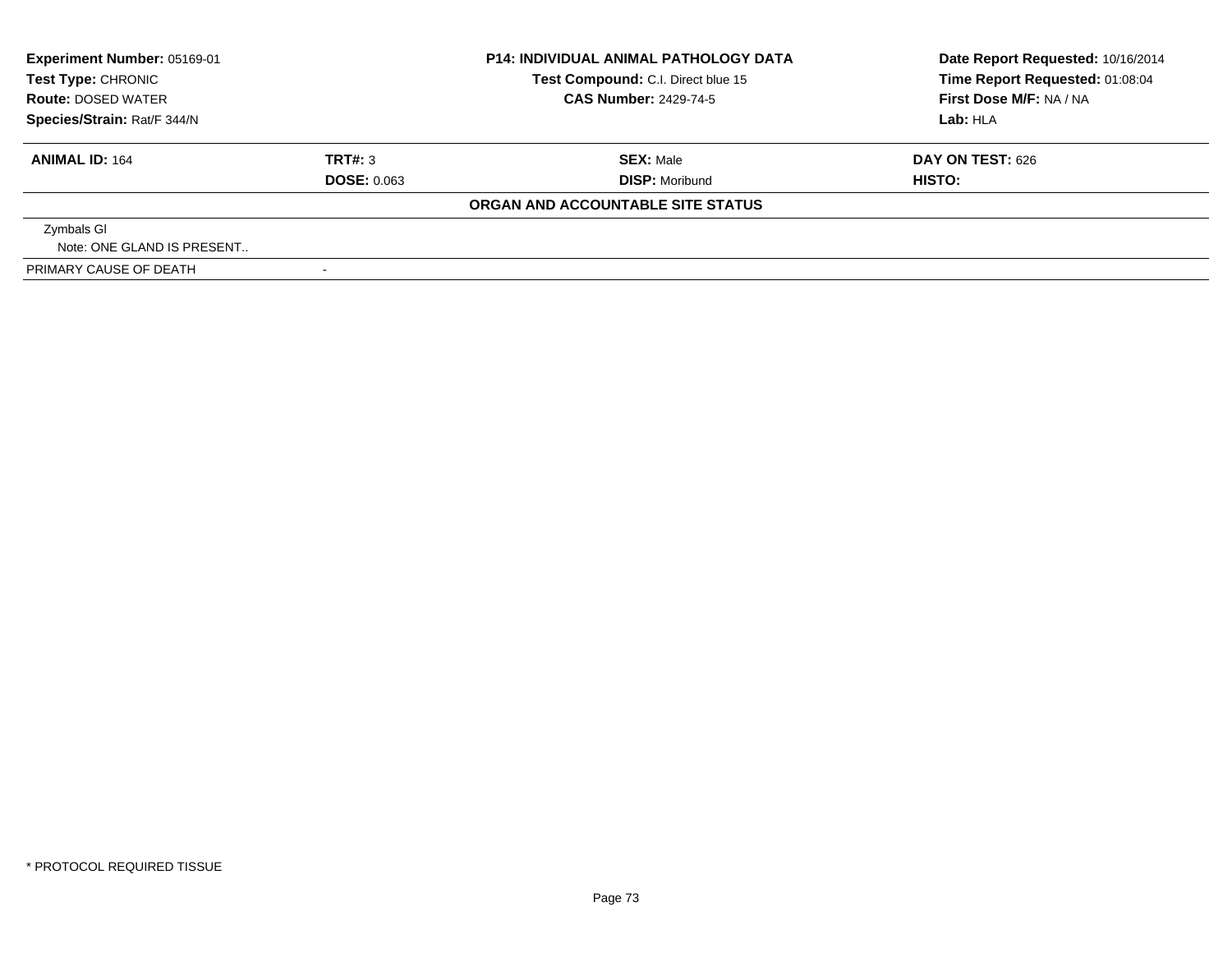| Experiment Number: 05169-01<br>Test Type: CHRONIC<br><b>Route: DOSED WATER</b><br>Species/Strain: Rat/F 344/N |                                   |                           | <b>P14: INDIVIDUAL ANIMAL PATHOLOGY DATA</b><br>Test Compound: C.I. Direct blue 15<br><b>CAS Number: 2429-74-5</b> | Date Report Requested: 10/16/2014<br>Time Report Requested: 01:08:04<br>First Dose M/F: NA / NA<br>Lab: HLA |
|---------------------------------------------------------------------------------------------------------------|-----------------------------------|---------------------------|--------------------------------------------------------------------------------------------------------------------|-------------------------------------------------------------------------------------------------------------|
| <b>ANIMAL ID: 165</b>                                                                                         |                                   | <b>TRT#: 3</b>            | <b>SEX: Male</b>                                                                                                   | DAY ON TEST: 624                                                                                            |
|                                                                                                               |                                   | DOSE: 0.063               | <b>DISP: Moribund</b>                                                                                              | HISTO:                                                                                                      |
|                                                                                                               |                                   |                           | ORGAN AND ACCOUNTABLE SITE STATUS                                                                                  |                                                                                                             |
| <b>NORMAL</b>                                                                                                 |                                   |                           |                                                                                                                    |                                                                                                             |
| <b>Brain</b>                                                                                                  |                                   | Epididymis                | Esophagus                                                                                                          | Intestine Large - Cecum                                                                                     |
| Intestine Large - Colon                                                                                       |                                   | Intestine Large - Rectum  | Intestine Small - Duodenum                                                                                         | Intestine Small - Ileum                                                                                     |
| Intestine Small - Jejunum                                                                                     |                                   | Islets, Pancreatic        | Lymph Node - Mesenteric                                                                                            | <b>Mammary Gland</b>                                                                                        |
| Nose                                                                                                          |                                   | Pancreas                  | Parathyroid Gland                                                                                                  | <b>Pituitary Gland</b>                                                                                      |
| <b>Preputial Gland</b>                                                                                        |                                   | Prostate                  | <b>Salivary Glands</b>                                                                                             | <b>Seminal Vesicle</b>                                                                                      |
| Skin                                                                                                          |                                   | Stomach - Forestomach     | Stomach - Glandular                                                                                                | Thymus                                                                                                      |
| Trachea                                                                                                       |                                   | <b>Urinary Bladder</b>    | Zymbal's Gland                                                                                                     |                                                                                                             |
| <b>OBSERVATIONS</b>                                                                                           |                                   |                           |                                                                                                                    |                                                                                                             |
| <b>Adrenal Gland</b>                                                                                          |                                   | Cortex                    | Leukemia Mononuclear                                                                                               |                                                                                                             |
|                                                                                                               |                                   | Medulla                   | Leukemia Mononuclear                                                                                               |                                                                                                             |
| <b>Bone Marrow</b>                                                                                            |                                   |                           | Hyperplasia                                                                                                        | Moderate                                                                                                    |
| Heart                                                                                                         |                                   |                           | Leukemia Mononuclear                                                                                               |                                                                                                             |
| Kidney                                                                                                        |                                   |                           | Leukemia Mononuclear                                                                                               |                                                                                                             |
|                                                                                                               |                                   |                           | Nephropathy                                                                                                        | Chronic, Mild                                                                                               |
| Liver                                                                                                         |                                   |                           | Leukemia Mononuclear                                                                                               |                                                                                                             |
| Note: ML IS STAGE 3                                                                                           |                                   |                           |                                                                                                                    |                                                                                                             |
| Note: LEUKEMIA MONUC                                                                                          | $TGLs = 4.5 - 3.1$                |                           |                                                                                                                    |                                                                                                             |
| Lung                                                                                                          |                                   |                           | Carcinoma                                                                                                          | Metastatic (Thyroid Gland)                                                                                  |
|                                                                                                               |                                   |                           | Leukemia Mononuclear                                                                                               |                                                                                                             |
| Note: LEUKEMIA MONUC                                                                                          | $TGLs = 7-4.1$                    |                           |                                                                                                                    |                                                                                                             |
| Lymph Node                                                                                                    |                                   | Deep Cervical             | Leukemia Mononuclear                                                                                               |                                                                                                             |
|                                                                                                               |                                   | Mandibular                | Leukemia Mononuclear                                                                                               |                                                                                                             |
|                                                                                                               |                                   | Mediastinal               | Leukemia Mononuclear                                                                                               |                                                                                                             |
|                                                                                                               |                                   | Pancreatic                | Leukemia Mononuclear                                                                                               |                                                                                                             |
| Note: LEUKEMIA MONUC                                                                                          | $TGLs = 6,8,10,11,12-9,13,2,9,14$ |                           |                                                                                                                    |                                                                                                             |
| Spleen                                                                                                        |                                   |                           | Leukemia Mononuclear                                                                                               |                                                                                                             |
| Note: LEUKEMIA MONUC                                                                                          | $TGLs = 3-3.2$                    |                           |                                                                                                                    |                                                                                                             |
| Testes                                                                                                        |                                   | Bilateral, Interstit Cell | Adenoma                                                                                                            |                                                                                                             |
| Note: ADENOMA                                                                                                 | $TGLs = 1,2-8,8.1$                |                           |                                                                                                                    |                                                                                                             |
| <b>Thyroid Gland</b>                                                                                          |                                   | C Cell                    | Carcinoma                                                                                                          |                                                                                                             |
|                                                                                                               |                                   |                           |                                                                                                                    |                                                                                                             |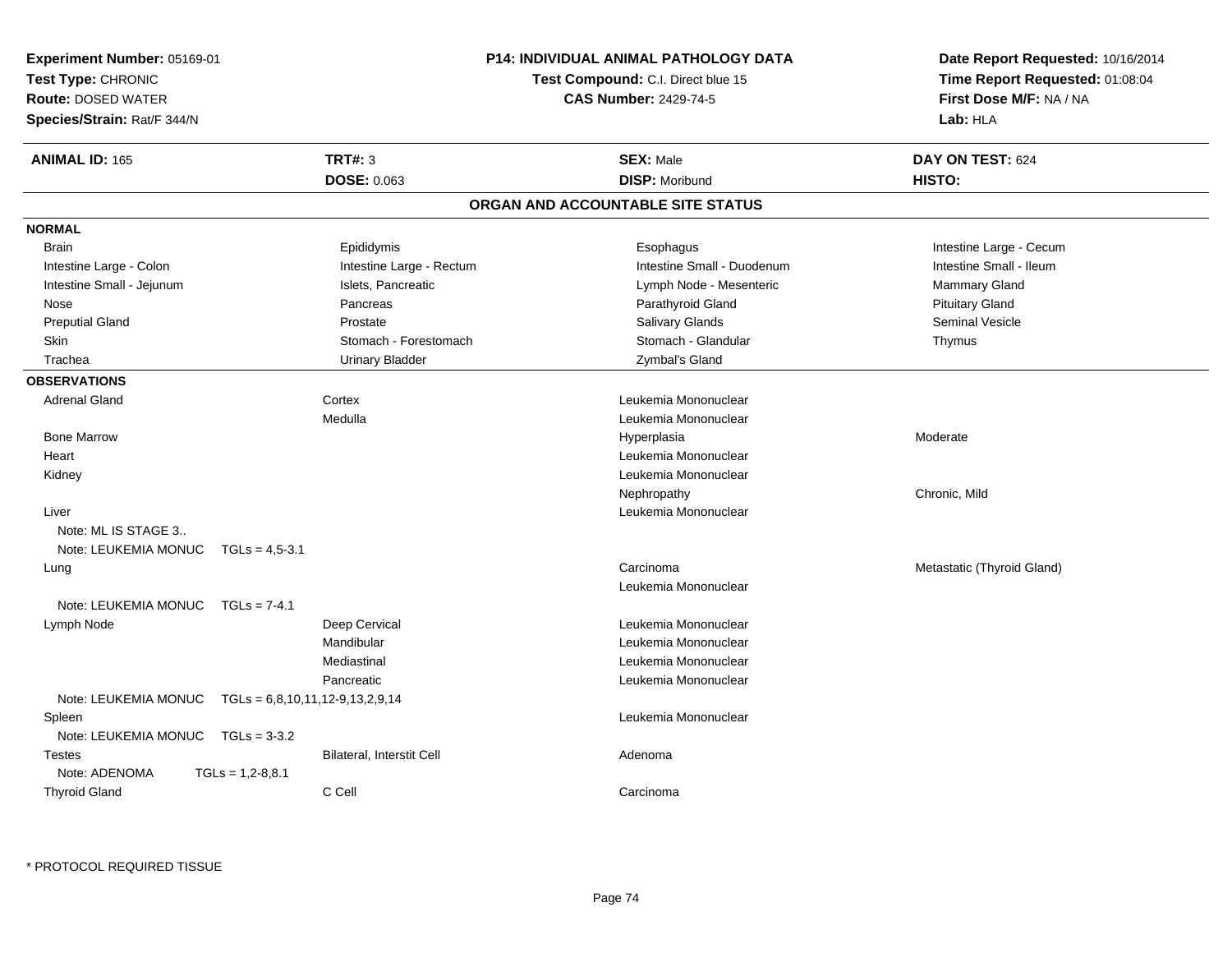| Experiment Number: 05169-01 |                                    | <b>P14: INDIVIDUAL ANIMAL PATHOLOGY DATA</b> |                                                         | Date Report Requested: 10/16/2014 |
|-----------------------------|------------------------------------|----------------------------------------------|---------------------------------------------------------|-----------------------------------|
| <b>Test Type: CHRONIC</b>   | Test Compound: C.I. Direct blue 15 |                                              |                                                         | Time Report Requested: 01:08:04   |
| <b>Route: DOSED WATER</b>   |                                    |                                              | <b>CAS Number: 2429-74-5</b><br>First Dose M/F: NA / NA |                                   |
| Species/Strain: Rat/F 344/N |                                    |                                              |                                                         | Lab: HLA                          |
| <b>ANIMAL ID: 165</b>       |                                    | TRT#: 3                                      | <b>SEX: Male</b>                                        | DAY ON TEST: 624                  |
|                             |                                    | <b>DOSE: 0.063</b>                           | <b>DISP: Moribund</b>                                   | HISTO:                            |
|                             |                                    |                                              | ORGAN AND ACCOUNTABLE SITE STATUS                       |                                   |
| Note: CARCINOMA             | $TGLs = 9-2$                       |                                              |                                                         |                                   |
| PRIMARY CAUSE OF DEATH      |                                    |                                              |                                                         |                                   |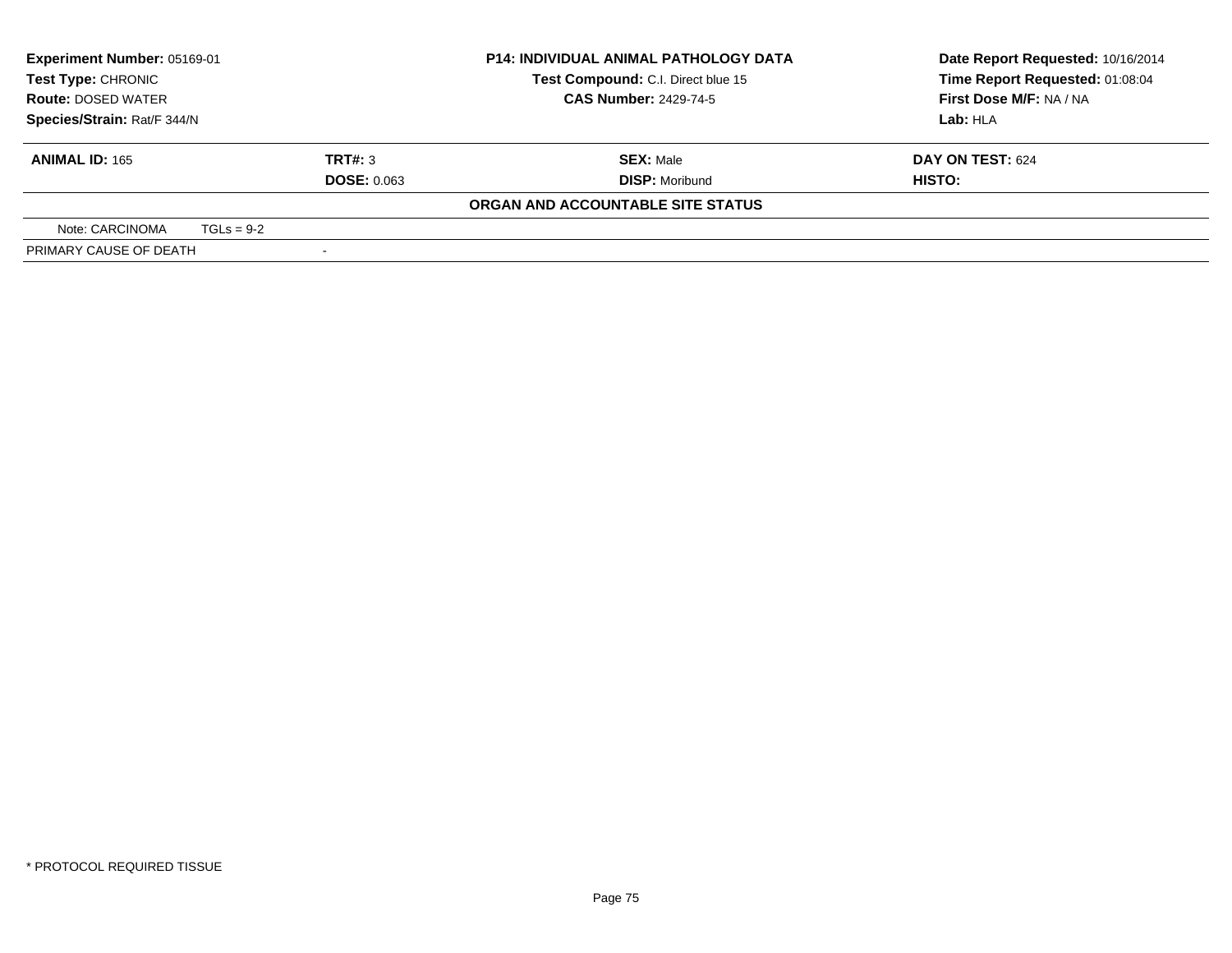| Experiment Number: 05169-01<br>Test Type: CHRONIC<br><b>Route: DOSED WATER</b><br>Species/Strain: Rat/F 344/N |                      | <b>P14: INDIVIDUAL ANIMAL PATHOLOGY DATA</b><br>Test Compound: C.I. Direct blue 15<br><b>CAS Number: 2429-74-5</b> |                                   | Date Report Requested: 10/16/2014<br>Time Report Requested: 01:08:04<br>First Dose M/F: NA / NA<br>Lab: HLA |  |
|---------------------------------------------------------------------------------------------------------------|----------------------|--------------------------------------------------------------------------------------------------------------------|-----------------------------------|-------------------------------------------------------------------------------------------------------------|--|
| <b>ANIMAL ID: 166</b>                                                                                         |                      | <b>TRT#: 3</b>                                                                                                     | <b>SEX: Male</b>                  | DAY ON TEST: 512                                                                                            |  |
|                                                                                                               |                      | <b>DOSE: 0.063</b>                                                                                                 | <b>DISP: Dead</b>                 | HISTO:                                                                                                      |  |
|                                                                                                               |                      |                                                                                                                    | ORGAN AND ACCOUNTABLE SITE STATUS |                                                                                                             |  |
| <b>NORMAL</b>                                                                                                 |                      |                                                                                                                    |                                   |                                                                                                             |  |
| Adrenal Gland - Cortex                                                                                        |                      | Adrenal Gland - Medulla                                                                                            | <b>Bone Marrow</b>                | <b>Brain</b>                                                                                                |  |
| Epididymis                                                                                                    |                      | Esophagus                                                                                                          | Intestine Large - Cecum           | Intestine Large - Colon                                                                                     |  |
| Intestine Large - Rectum                                                                                      |                      | Intestine Small - Duodenum                                                                                         | Intestine Small - Ileum           | Intestine Small - Jejunum                                                                                   |  |
| Islets, Pancreatic                                                                                            |                      | Kidney                                                                                                             | Liver                             | Lymph Node - Mandibular                                                                                     |  |
| Lymph Node - Mesenteric                                                                                       |                      | Mammary Gland                                                                                                      | Nose                              | Pancreas                                                                                                    |  |
| Parathyroid Gland                                                                                             |                      | <b>Pituitary Gland</b>                                                                                             | <b>Preputial Gland</b>            | Salivary Glands                                                                                             |  |
| Skin                                                                                                          |                      | Spleen                                                                                                             | Stomach - Forestomach             | Stomach - Glandular                                                                                         |  |
| Thymus                                                                                                        |                      | <b>Thyroid Gland</b>                                                                                               | Trachea                           | Zymbal's Gland                                                                                              |  |
| <b>OBSERVATIONS</b>                                                                                           |                      |                                                                                                                    |                                   |                                                                                                             |  |
| Bone                                                                                                          |                      | Vertebra                                                                                                           | Osteoma                           |                                                                                                             |  |
| Note: OSTEOMA                                                                                                 | $TGLs = 10-13$       |                                                                                                                    |                                   |                                                                                                             |  |
| Heart                                                                                                         |                      |                                                                                                                    | Cardiomyopathy                    | Chronic, Mild                                                                                               |  |
| Lung                                                                                                          |                      |                                                                                                                    | Congestion                        | Moderate                                                                                                    |  |
| Note: CONGESTION                                                                                              | $TGLs = 9-4,4.1$     |                                                                                                                    |                                   |                                                                                                             |  |
| Prostate                                                                                                      |                      |                                                                                                                    | Inflammation                      | Acute, Marked                                                                                               |  |
| <b>Seminal Vesicle</b>                                                                                        |                      |                                                                                                                    | Hyperplasia                       | Glandular, Diffuse, Moderate                                                                                |  |
|                                                                                                               |                      |                                                                                                                    | Inflammation                      | Acute, Moderate                                                                                             |  |
| <b>Testes</b>                                                                                                 |                      | <b>Bilateral, Interstit Cell</b>                                                                                   | Adenoma                           |                                                                                                             |  |
| Note: ADENOMA                                                                                                 | $TGLs = 2,3,4-8,8.1$ |                                                                                                                    |                                   |                                                                                                             |  |
| <b>Urinary Bladder</b>                                                                                        |                      |                                                                                                                    | Hemorrhage                        | Marked                                                                                                      |  |
|                                                                                                               |                      | <b>Transit Epithe</b>                                                                                              | Hyperplasia                       | Moderate                                                                                                    |  |
| Note: HYPERPLASIA                                                                                             | $TGLs = 5-8.3$       |                                                                                                                    |                                   |                                                                                                             |  |
| Note: HEMORRHAGE                                                                                              | $TGLs = 6-8.3$       |                                                                                                                    |                                   |                                                                                                             |  |
| PRIMARY CAUSE OF DEATH                                                                                        |                      |                                                                                                                    |                                   |                                                                                                             |  |
| Animal Note: 0                                                                                                |                      |                                                                                                                    |                                   |                                                                                                             |  |
|                                                                                                               |                      |                                                                                                                    |                                   |                                                                                                             |  |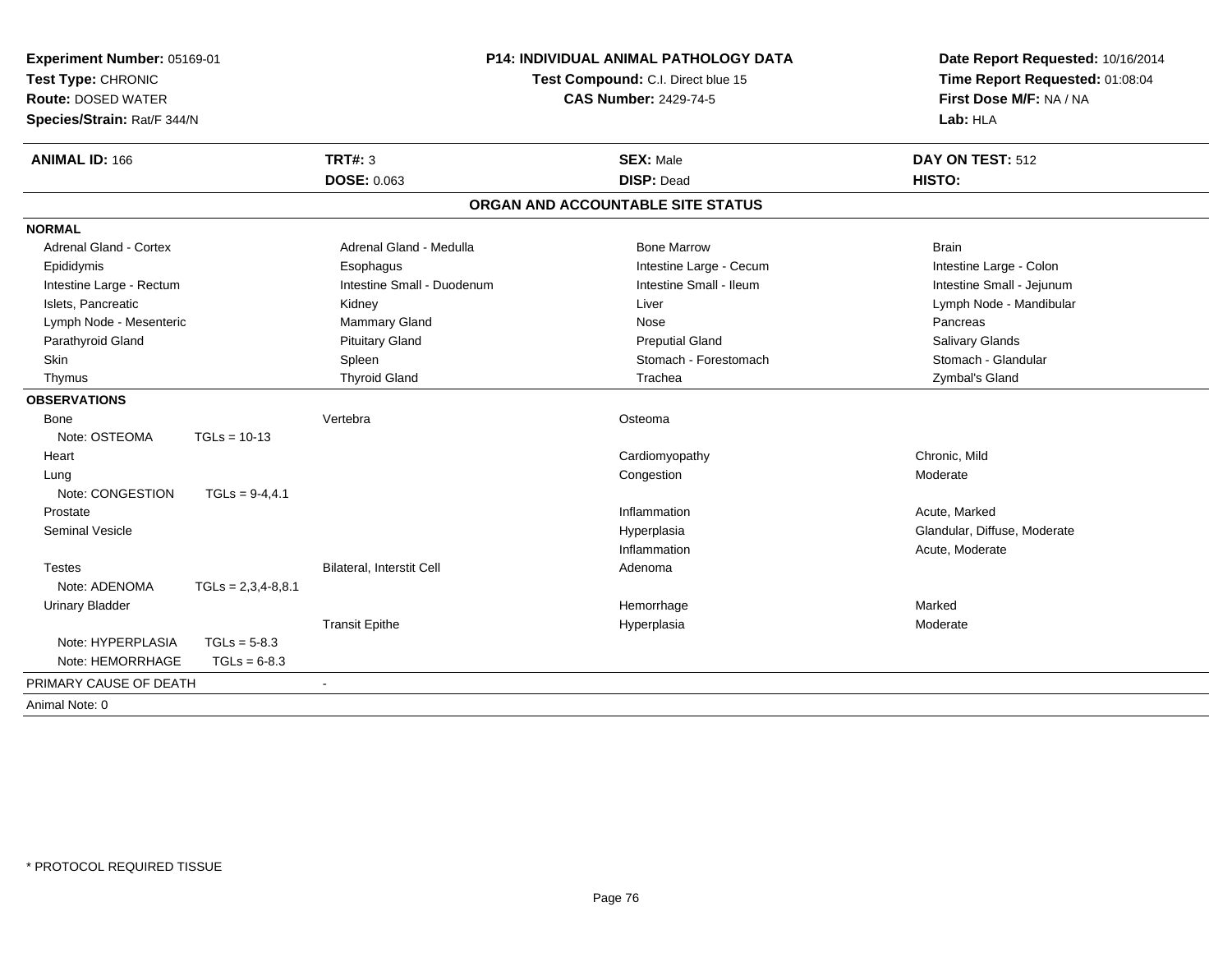| Experiment Number: 05169-01<br>Test Type: CHRONIC<br>Route: DOSED WATER<br>Species/Strain: Rat/F 344/N |                            | P14: INDIVIDUAL ANIMAL PATHOLOGY DATA<br>Test Compound: C.I. Direct blue 15<br><b>CAS Number: 2429-74-5</b> | Date Report Requested: 10/16/2014<br>Time Report Requested: 01:08:04<br>First Dose M/F: NA / NA<br>Lab: HLA |
|--------------------------------------------------------------------------------------------------------|----------------------------|-------------------------------------------------------------------------------------------------------------|-------------------------------------------------------------------------------------------------------------|
| <b>ANIMAL ID: 167</b>                                                                                  | <b>TRT#: 3</b>             | <b>SEX: Male</b>                                                                                            | DAY ON TEST: 566                                                                                            |
|                                                                                                        | DOSE: 0.063                | <b>DISP: Dead</b>                                                                                           | HISTO:                                                                                                      |
|                                                                                                        |                            | ORGAN AND ACCOUNTABLE SITE STATUS                                                                           |                                                                                                             |
| <b>NORMAL</b>                                                                                          |                            |                                                                                                             |                                                                                                             |
| Adrenal Gland - Cortex                                                                                 | <b>Bone Marrow</b>         | <b>Brain</b>                                                                                                | Epididymis                                                                                                  |
| Esophagus                                                                                              | Heart                      | Intestine Large - Cecum                                                                                     | Intestine Large - Colon                                                                                     |
| Intestine Large - Rectum                                                                               | Intestine Small - Duodenum | Intestine Small - Ileum                                                                                     | Intestine Small - Jejunum                                                                                   |
| Islets, Pancreatic                                                                                     | <b>Mammary Gland</b>       | Pancreas                                                                                                    | Parathyroid Gland                                                                                           |
| <b>Pituitary Gland</b>                                                                                 | Prostate                   | Salivary Glands                                                                                             | <b>Seminal Vesicle</b>                                                                                      |
| Spleen                                                                                                 | Stomach - Forestomach      | Stomach - Glandular                                                                                         | Thymus                                                                                                      |
| <b>Thyroid Gland</b>                                                                                   | Trachea                    | <b>Urinary Bladder</b>                                                                                      |                                                                                                             |
| <b>OBSERVATIONS</b>                                                                                    |                            |                                                                                                             |                                                                                                             |
| <b>Adrenal Gland</b>                                                                                   | Bilateral, Medulla         | Pheochromocytoma Benign                                                                                     |                                                                                                             |
| Kidney                                                                                                 |                            | Nephropathy                                                                                                 | Chronic, Moderate                                                                                           |
| Liver                                                                                                  |                            | Congestion                                                                                                  | Marked                                                                                                      |
|                                                                                                        |                            | Degeneration                                                                                                | Cystic, Multifocal, Minimal                                                                                 |
|                                                                                                        | Centrilobular              | <b>Necrosis</b>                                                                                             | Diffuse, Moderate                                                                                           |
| [Congestion TGLS = $6-3.1$ ]                                                                           |                            |                                                                                                             |                                                                                                             |
| Lung                                                                                                   |                            | Hyperplasia                                                                                                 | Lymphoid, Mild                                                                                              |
| Lymph Node                                                                                             | Mandibular                 | Hemorrhage                                                                                                  | Moderate                                                                                                    |
|                                                                                                        | Mediastinal                | Hemorrhage                                                                                                  | Moderate                                                                                                    |
|                                                                                                        | Mesenteric                 | Hemorrhage                                                                                                  | Moderate                                                                                                    |
| Note: HEMORRHAGE<br>$TGLs = 1-9$                                                                       |                            |                                                                                                             |                                                                                                             |
| Note: HEMORRHAGE<br>$TGLs = 3-7$                                                                       |                            |                                                                                                             |                                                                                                             |
| Note: HEMORRHAGE<br>$TGLs = 5-14$                                                                      |                            |                                                                                                             |                                                                                                             |
| Nose                                                                                                   |                            | <b>Fungus</b>                                                                                               | Marked                                                                                                      |
|                                                                                                        |                            | Inflammation                                                                                                | Acute, Marked                                                                                               |
|                                                                                                        |                            | Metaplasia                                                                                                  | Squamous, Mild                                                                                              |
|                                                                                                        |                            | Necrosis                                                                                                    | Multifocal, Marked                                                                                          |
| <b>Preputial Gland</b>                                                                                 |                            | Atrophy                                                                                                     | Moderate                                                                                                    |
| Skin                                                                                                   | <b>Subcut Tiss</b>         | Edema                                                                                                       | Moderate                                                                                                    |
| Note: EDEMA<br>$TGLs = 2-13$                                                                           |                            |                                                                                                             |                                                                                                             |
| <b>Testes</b>                                                                                          | Bilateral, Interstit Cell  | Adenoma                                                                                                     |                                                                                                             |
| Note: ADENOMA<br>$TGLs = 8-8,8.1$                                                                      |                            |                                                                                                             |                                                                                                             |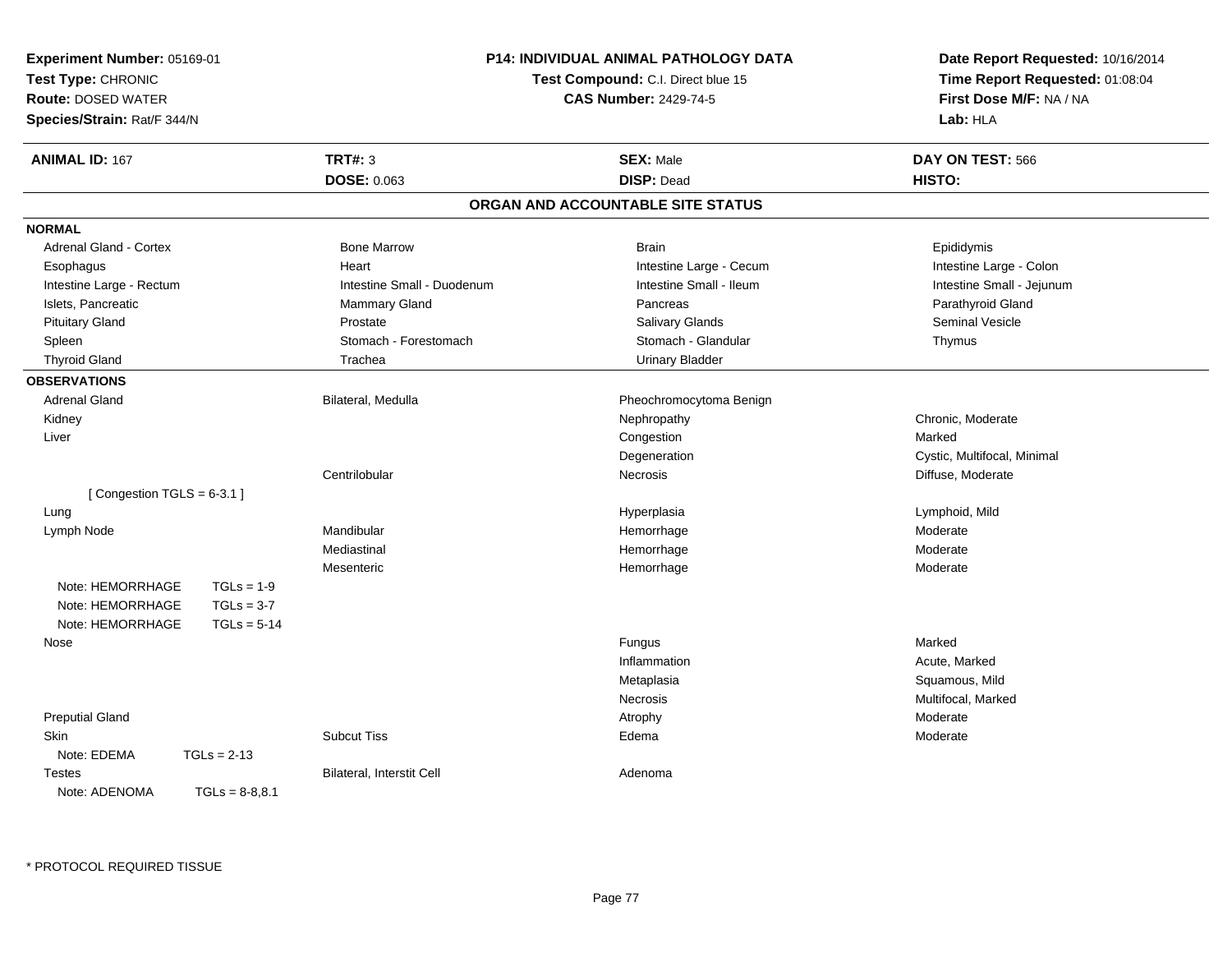| Experiment Number: 05169-01<br>Test Type: CHRONIC |                    | <b>P14: INDIVIDUAL ANIMAL PATHOLOGY DATA</b> | Date Report Requested: 10/16/2014 |  |
|---------------------------------------------------|--------------------|----------------------------------------------|-----------------------------------|--|
|                                                   |                    | Test Compound: C.I. Direct blue 15           | Time Report Requested: 01:08:04   |  |
| <b>Route: DOSED WATER</b>                         |                    | <b>CAS Number: 2429-74-5</b>                 | First Dose M/F: NA / NA           |  |
| Species/Strain: Rat/F 344/N                       |                    |                                              | Lab: HLA                          |  |
| <b>ANIMAL ID: 167</b>                             | TRT#: 3            | <b>SEX: Male</b>                             | DAY ON TEST: 566                  |  |
|                                                   | <b>DOSE: 0.063</b> | <b>DISP: Dead</b>                            | HISTO:                            |  |
|                                                   |                    | ORGAN AND ACCOUNTABLE SITE STATUS            |                                   |  |
| Zymbal's Gland                                    |                    | Ectasia                                      | Moderate                          |  |
| PRIMARY CAUSE OF DEATH                            | $\sim$             |                                              |                                   |  |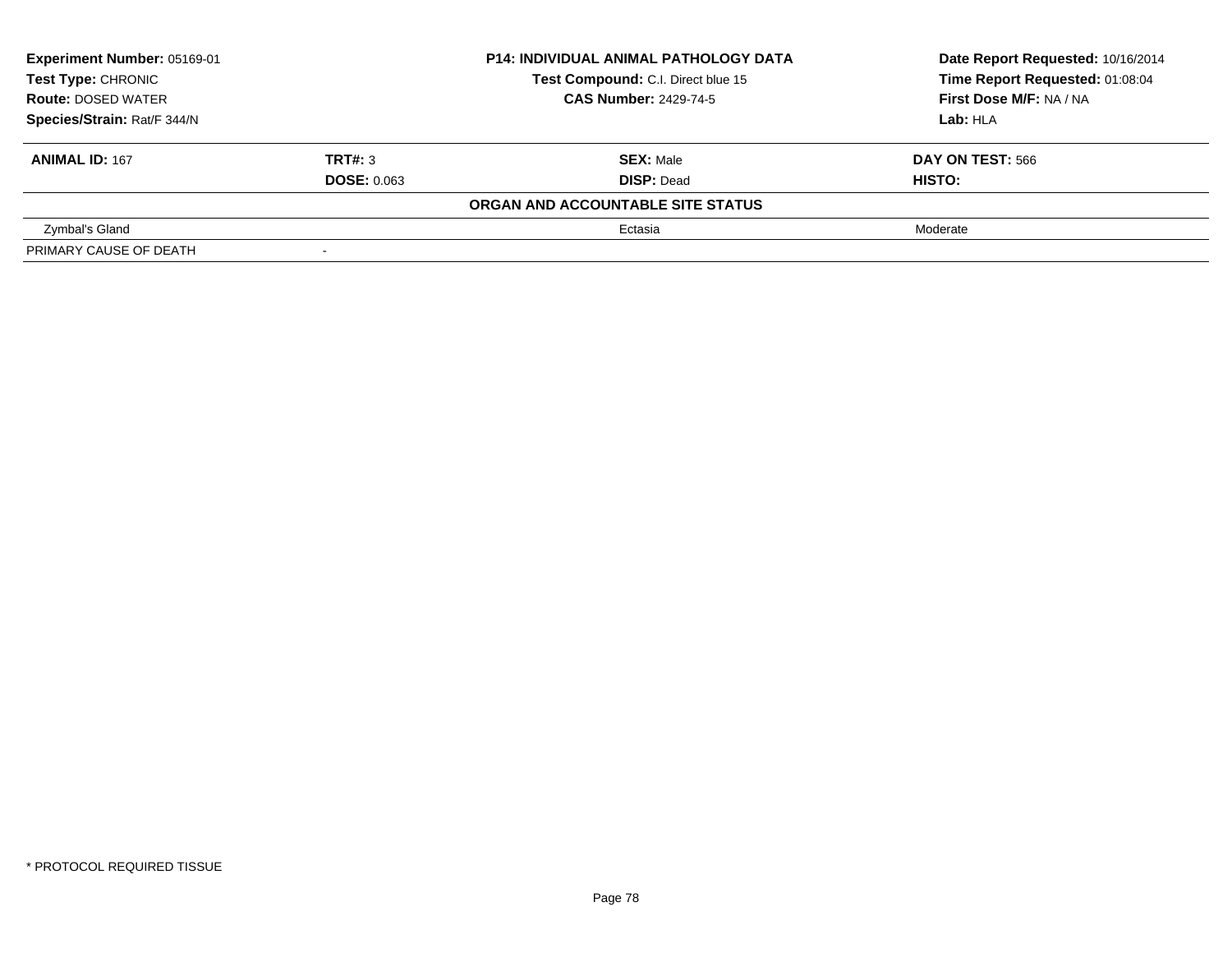| <b>Experiment Number: 05169-01</b> |                   |                                    |  | P14: INDIVIDUAL ANIMAL PATHOLOGY DATA |  |                                 |  |
|------------------------------------|-------------------|------------------------------------|--|---------------------------------------|--|---------------------------------|--|
| Test Type: CHRONIC                 |                   | Test Compound: C.I. Direct blue 15 |  |                                       |  | Time Report Requested: 01:08:04 |  |
| <b>Route: DOSED WATER</b>          |                   |                                    |  | <b>CAS Number: 2429-74-5</b>          |  | First Dose M/F: NA / NA         |  |
| Species/Strain: Rat/F 344/N        |                   |                                    |  |                                       |  | Lab: HLA                        |  |
| <b>ANIMAL ID: 168</b>              |                   | TRT#: 3                            |  | <b>SEX: Male</b>                      |  | DAY ON TEST: 668                |  |
|                                    |                   | DOSE: 0.063                        |  | <b>DISP: Dead</b>                     |  | HISTO:                          |  |
|                                    |                   |                                    |  | ORGAN AND ACCOUNTABLE SITE STATUS     |  |                                 |  |
| <b>NORMAL</b>                      |                   |                                    |  |                                       |  |                                 |  |
| <b>Brain</b>                       |                   | Epididymis                         |  | Esophagus                             |  | Intestine Large - Cecum         |  |
| Intestine Large - Colon            |                   | Intestine Large - Rectum           |  | Intestine Small - Duodenum            |  | Intestine Small - Ileum         |  |
| Intestine Small - Jejunum          |                   | Islets, Pancreatic                 |  | <b>Mammary Gland</b>                  |  | Parathyroid Gland               |  |
| <b>Pituitary Gland</b>             |                   | <b>Preputial Gland</b>             |  | Prostate                              |  | Salivary Glands                 |  |
| <b>Seminal Vesicle</b>             |                   | <b>Skin</b>                        |  | Stomach - Forestomach                 |  | Stomach - Glandular             |  |
| Thymus                             |                   | <b>Thyroid Gland</b>               |  | Trachea                               |  | Zymbal's Gland                  |  |
| <b>OBSERVATIONS</b>                |                   |                                    |  |                                       |  |                                 |  |
| Adrenal Gland                      |                   | Cortex                             |  | Leukemia Mononuclear                  |  |                                 |  |
|                                    |                   | Medulla                            |  | Leukemia Mononuclear                  |  |                                 |  |
|                                    |                   | Medulla                            |  | Pheochromocytoma Benign               |  |                                 |  |
| <b>Bone Marrow</b>                 |                   |                                    |  | Hyperplasia                           |  | Moderate                        |  |
| Heart                              |                   |                                    |  | Cardiomyopathy                        |  | Chronic, Moderate               |  |
|                                    |                   |                                    |  | Leukemia Mononuclear                  |  |                                 |  |
| Kidney                             |                   |                                    |  | Nephropathy                           |  | Chronic, Mild                   |  |
| Liver                              |                   |                                    |  | Leukemia Mononuclear                  |  |                                 |  |
|                                    |                   | Centrilobular                      |  | Necrosis                              |  | Marked                          |  |
| Note: LEUKEMIA MONUC               | $TGLs = 3,4-3.1$  |                                    |  |                                       |  |                                 |  |
| Lung                               |                   |                                    |  | Leukemia Mononuclear                  |  |                                 |  |
| Note: LEUKEMIA MONUC               | $TGLS = 2-4, 4.1$ |                                    |  |                                       |  |                                 |  |
| Lymph Node                         |                   | Mandibular                         |  | Leukemia Mononuclear                  |  |                                 |  |
|                                    |                   | Mesenteric                         |  | Leukemia Mononuclear                  |  |                                 |  |
|                                    |                   | Pancreatic                         |  | Leukemia Mononuclear                  |  |                                 |  |
| Note: LEUKEMIA MONUC               | $TGLs = 7-13$     |                                    |  |                                       |  |                                 |  |
| Nose                               |                   |                                    |  | Fungus                                |  | Mild                            |  |
|                                    |                   |                                    |  | Inflammation                          |  | Acute, Marked                   |  |
|                                    |                   |                                    |  | Metaplasia                            |  | Squamous, Moderate              |  |
| Pancreas                           |                   |                                    |  | Atrophy                               |  | Mild                            |  |
| Spleen                             |                   |                                    |  | Leukemia Mononuclear                  |  |                                 |  |
| Note: LEUKEMIA MONUC               | $TGLs = 6-3.2$    |                                    |  |                                       |  |                                 |  |
| Testes                             |                   | Bilateral, Interstit Cell          |  | Adenoma                               |  |                                 |  |
|                                    |                   |                                    |  |                                       |  |                                 |  |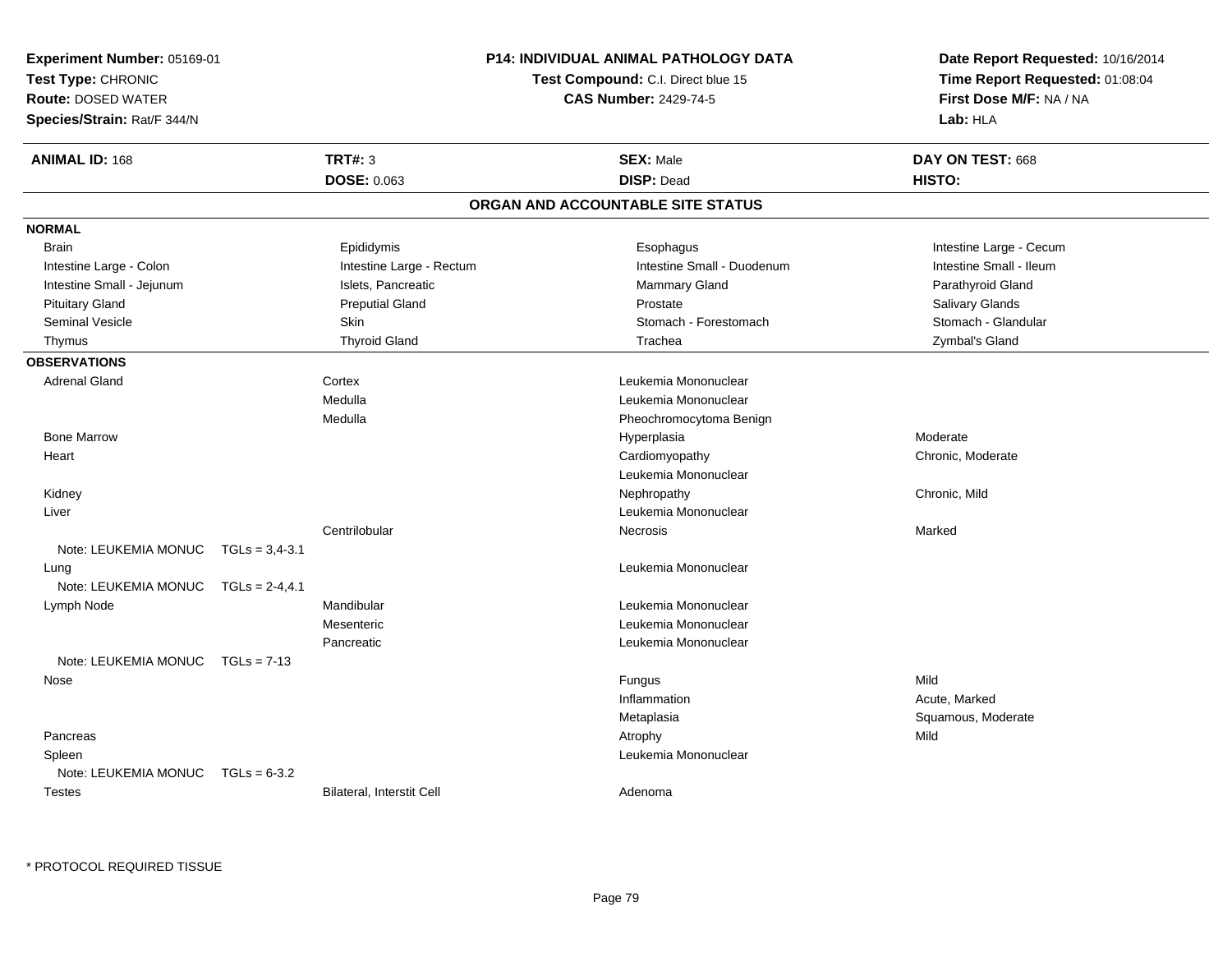| Experiment Number: 05169-01 |                          | <b>P14: INDIVIDUAL ANIMAL PATHOLOGY DATA</b> | Date Report Requested: 10/16/2014 |  |
|-----------------------------|--------------------------|----------------------------------------------|-----------------------------------|--|
| Test Type: CHRONIC          |                          | Test Compound: C.I. Direct blue 15           | Time Report Requested: 01:08:04   |  |
| <b>Route: DOSED WATER</b>   |                          | <b>CAS Number: 2429-74-5</b>                 | First Dose M/F: NA / NA           |  |
| Species/Strain: Rat/F 344/N |                          |                                              | Lab: HLA                          |  |
| <b>ANIMAL ID: 168</b>       | TRT#: 3                  | <b>SEX: Male</b>                             | <b>DAY ON TEST: 668</b>           |  |
|                             | <b>DOSE: 0.063</b>       | <b>DISP: Dead</b>                            | HISTO:                            |  |
|                             |                          | ORGAN AND ACCOUNTABLE SITE STATUS            |                                   |  |
| Urinary Bladder             |                          | Leukemia Mononuclear                         |                                   |  |
| PRIMARY CAUSE OF DEATH      | $\overline{\phantom{a}}$ |                                              |                                   |  |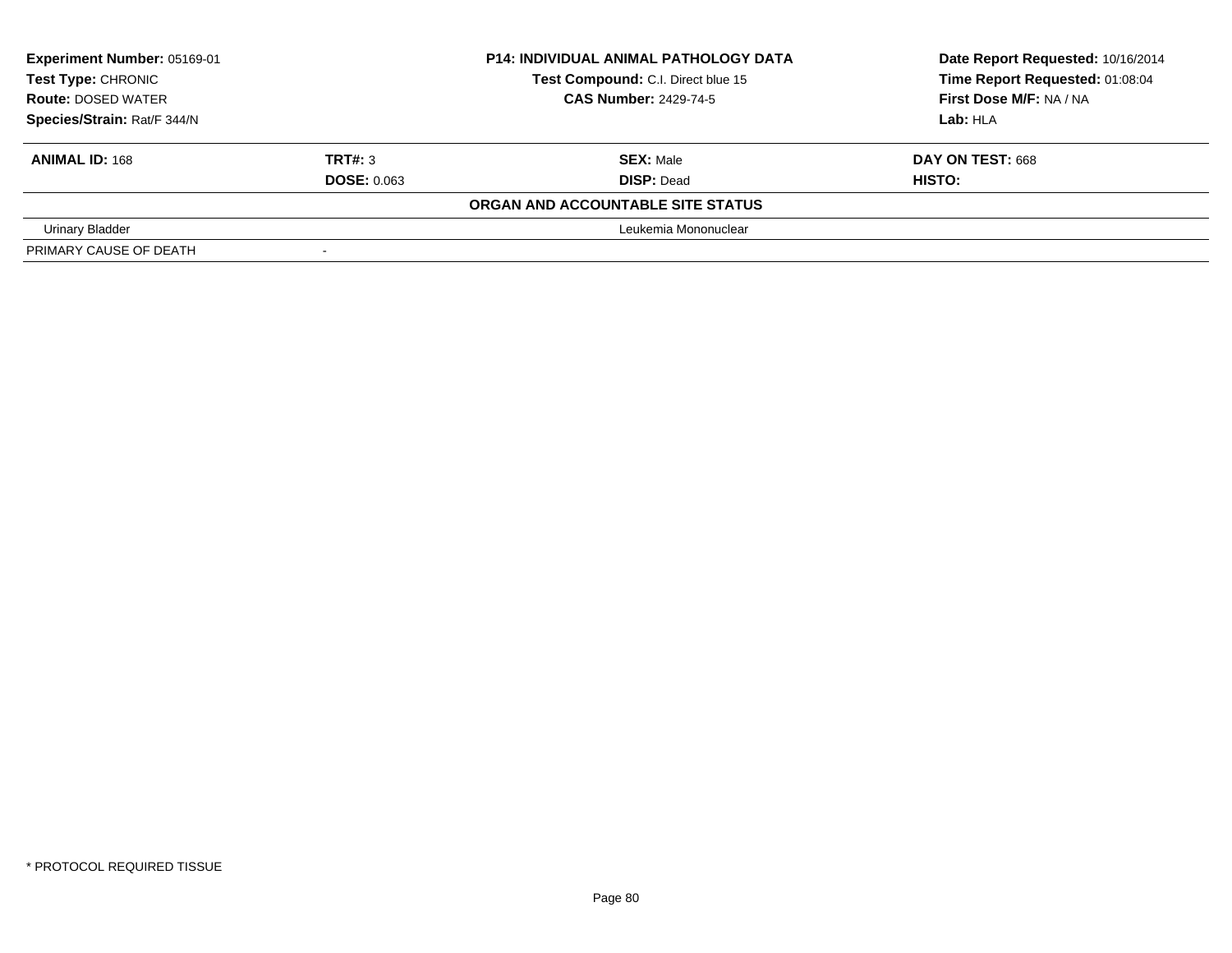| Experiment Number: 05169-01<br>Test Type: CHRONIC<br><b>Route: DOSED WATER</b><br>Species/Strain: Rat/F 344/N                                                                     |                               | <b>P14: INDIVIDUAL ANIMAL PATHOLOGY DATA</b><br>Test Compound: C.I. Direct blue 15<br><b>CAS Number: 2429-74-5</b> | Date Report Requested: 10/16/2014<br>Time Report Requested: 01:08:04<br>First Dose M/F: NA / NA<br>Lab: HLA |
|-----------------------------------------------------------------------------------------------------------------------------------------------------------------------------------|-------------------------------|--------------------------------------------------------------------------------------------------------------------|-------------------------------------------------------------------------------------------------------------|
| <b>ANIMAL ID: 169</b>                                                                                                                                                             | <b>TRT#: 3</b><br>DOSE: 0.063 | <b>SEX: Male</b><br><b>DISP: Terminal Sacrifice</b>                                                                | DAY ON TEST: 680<br>HISTO:                                                                                  |
|                                                                                                                                                                                   |                               | ORGAN AND ACCOUNTABLE SITE STATUS                                                                                  |                                                                                                             |
| <b>NORMAL</b>                                                                                                                                                                     |                               |                                                                                                                    |                                                                                                             |
| <b>Adrenal Gland - Cortex</b>                                                                                                                                                     | Adrenal Gland - Medulla       | <b>Brain</b>                                                                                                       | Epididymis                                                                                                  |
| Esophagus                                                                                                                                                                         | Heart                         | Intestine Large - Cecum                                                                                            | Intestine Large - Colon                                                                                     |
| Intestine Large - Rectum                                                                                                                                                          | Intestine Small - Duodenum    | Intestine Small - Ileum                                                                                            | Intestine Small - Jejunum                                                                                   |
| Islets, Pancreatic                                                                                                                                                                | Mammary Gland                 | Nose                                                                                                               | Pancreas                                                                                                    |
| Parathyroid Gland                                                                                                                                                                 | <b>Pituitary Gland</b>        | Salivary Glands                                                                                                    | <b>Seminal Vesicle</b>                                                                                      |
| Skin                                                                                                                                                                              | Stomach - Forestomach         | Stomach - Glandular                                                                                                | Thymus                                                                                                      |
| Trachea                                                                                                                                                                           | <b>Urinary Bladder</b>        |                                                                                                                    |                                                                                                             |
| <b>OBSERVATIONS</b>                                                                                                                                                               |                               |                                                                                                                    |                                                                                                             |
| <b>Bone Marrow</b>                                                                                                                                                                |                               | Leukemia Mononuclear                                                                                               |                                                                                                             |
| Kidney                                                                                                                                                                            |                               | Nephropathy                                                                                                        | Chronic, Moderate                                                                                           |
|                                                                                                                                                                                   | <b>Renal Tubule</b>           | Pigmentation                                                                                                       | Moderate                                                                                                    |
| Liver                                                                                                                                                                             |                               | Leukemia Mononuclear                                                                                               |                                                                                                             |
|                                                                                                                                                                                   |                               | Neoplastic Nodule                                                                                                  |                                                                                                             |
| Note: LEUKEMIA MONUC<br>$TGLs = 8.10 - 3.1$<br>Note: [ NEOPLASTIC NOD ] TGLs = 9-3.1<br>Note: ML IS STAGE 3                                                                       |                               |                                                                                                                    |                                                                                                             |
| Lung                                                                                                                                                                              |                               | Hyperplasia                                                                                                        | Lymphoid, Mild                                                                                              |
|                                                                                                                                                                                   |                               | Leukemia Mononuclear                                                                                               |                                                                                                             |
| Lymph Node                                                                                                                                                                        | Axillary                      | Leukemia Mononuclear                                                                                               |                                                                                                             |
|                                                                                                                                                                                   | <b>Iliac</b>                  | Leukemia Mononuclear                                                                                               |                                                                                                             |
|                                                                                                                                                                                   | Mandibular                    | Leukemia Mononuclear                                                                                               |                                                                                                             |
|                                                                                                                                                                                   | Mediastinal                   | Leukemia Mononuclear                                                                                               |                                                                                                             |
|                                                                                                                                                                                   | Mesenteric                    | Leukemia Mononuclear                                                                                               |                                                                                                             |
| Note: LEUKEMIA MONUC<br>$TGLs = 12-9$<br>Note: LEUKEMIA MONUC<br>$TGLs = 14-9.16$<br>Note: LEUKEMIA MONUC<br>$TGLs = 4-14$<br>Note: LEUKEMIA MONUC<br>$TGLs = 13-15$<br>Mesentery |                               | Mesothelioma Malignant                                                                                             | Metastatic (Testes)                                                                                         |
|                                                                                                                                                                                   | Fat                           | <b>Necrosis</b>                                                                                                    | Moderate                                                                                                    |
| Note: NECROSIS<br>$TGLs = 3-13$                                                                                                                                                   |                               |                                                                                                                    |                                                                                                             |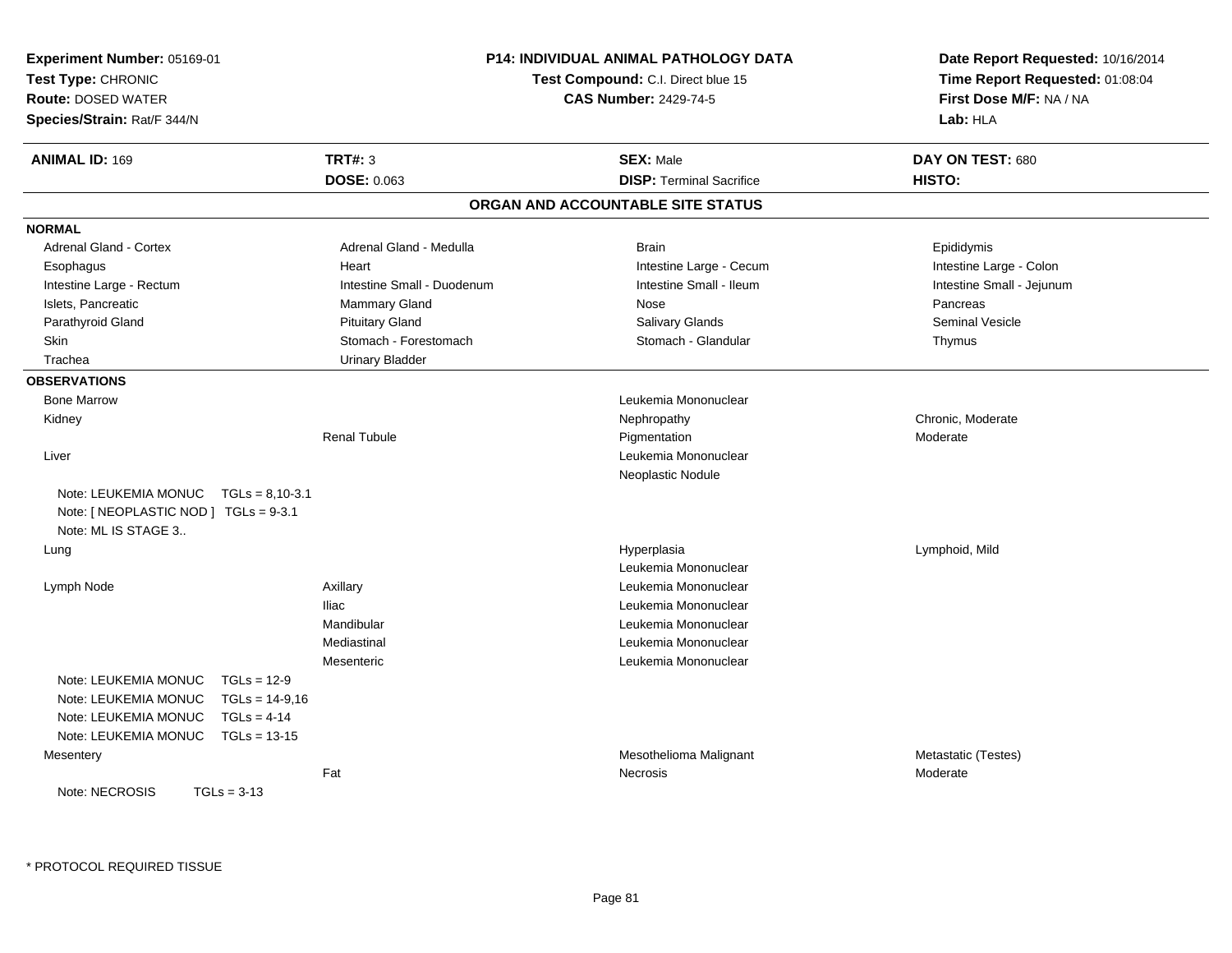| Experiment Number: 05169-01<br>Test Type: CHRONIC<br><b>Route: DOSED WATER</b><br>Species/Strain: Rat/F 344/N |                           | <b>P14: INDIVIDUAL ANIMAL PATHOLOGY DATA</b><br>Test Compound: C.I. Direct blue 15<br><b>CAS Number: 2429-74-5</b> | Date Report Requested: 10/16/2014<br>Time Report Requested: 01:08:04<br>First Dose M/F: NA / NA<br>Lab: HLA |
|---------------------------------------------------------------------------------------------------------------|---------------------------|--------------------------------------------------------------------------------------------------------------------|-------------------------------------------------------------------------------------------------------------|
| <b>ANIMAL ID: 169</b>                                                                                         | TRT#: 3                   | <b>SEX: Male</b>                                                                                                   | DAY ON TEST: 680                                                                                            |
|                                                                                                               | <b>DOSE: 0.063</b>        | <b>DISP:</b> Terminal Sacrifice                                                                                    | HISTO:                                                                                                      |
|                                                                                                               |                           | ORGAN AND ACCOUNTABLE SITE STATUS                                                                                  |                                                                                                             |
| Pharynx<br>Note: SQ CL PAPILLOM<br>$TGLs = 11-17$                                                             | Palate                    | Squamous Cell Papilloma                                                                                            |                                                                                                             |
| <b>Preputial Gland</b><br>Note: ECTASIA<br>$TGLs = 5-8.2$                                                     |                           | Ectasia                                                                                                            | Marked                                                                                                      |
| Prostate                                                                                                      |                           | Inflammation                                                                                                       | Chronic Active, Mild                                                                                        |
| Spleen                                                                                                        |                           | Leukemia Mononuclear                                                                                               |                                                                                                             |
| [Leukemia Mononuclear TGLS = 7-3]                                                                             |                           |                                                                                                                    |                                                                                                             |
| <b>Testes</b>                                                                                                 | Bilateral, Interstit Cell | Adenoma                                                                                                            |                                                                                                             |
|                                                                                                               |                           | Mesothelioma Malignant                                                                                             |                                                                                                             |
| Note: ADENOMA<br>$TGLs = 2-8.8.1$                                                                             |                           |                                                                                                                    |                                                                                                             |
| <b>Thyroid Gland</b>                                                                                          | C Cell                    | Adenoma                                                                                                            |                                                                                                             |
| Zymbal's Gland                                                                                                |                           | Ectasia                                                                                                            | Minimal                                                                                                     |
| PRIMARY CAUSE OF DEATH                                                                                        |                           |                                                                                                                    |                                                                                                             |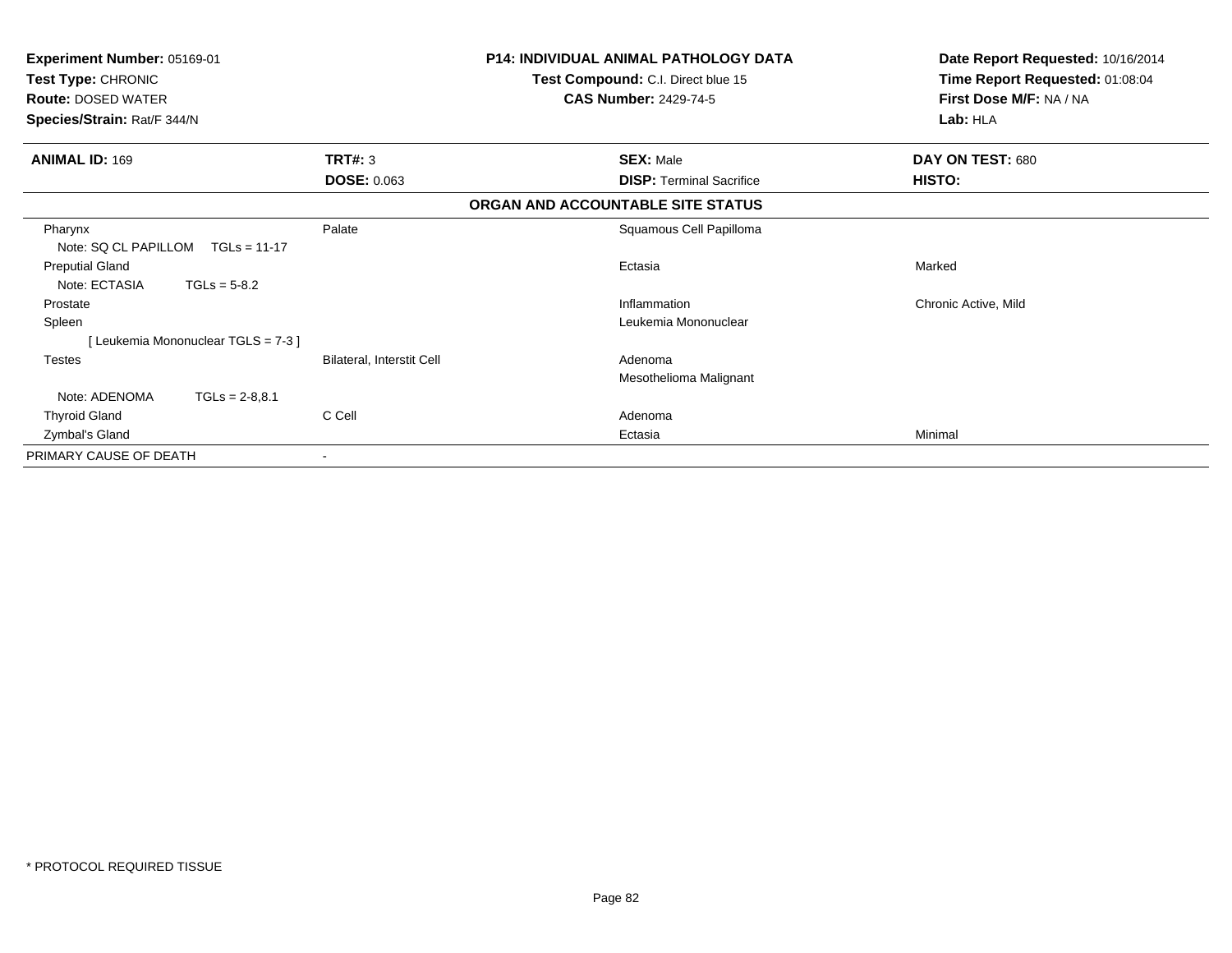| Experiment Number: 05169-01<br>Test Type: CHRONIC<br><b>Route: DOSED WATER</b><br>Species/Strain: Rat/F 344/N |                                  | <b>P14: INDIVIDUAL ANIMAL PATHOLOGY DATA</b><br>Test Compound: C.I. Direct blue 15<br><b>CAS Number: 2429-74-5</b> | Date Report Requested: 10/16/2014<br>Time Report Requested: 01:08:04<br>First Dose M/F: NA / NA<br>Lab: HLA |  |
|---------------------------------------------------------------------------------------------------------------|----------------------------------|--------------------------------------------------------------------------------------------------------------------|-------------------------------------------------------------------------------------------------------------|--|
| <b>ANIMAL ID: 170</b>                                                                                         | <b>TRT#: 3</b>                   | <b>SEX: Male</b>                                                                                                   | DAY ON TEST: 632                                                                                            |  |
|                                                                                                               | DOSE: 0.063                      | <b>DISP: Moribund</b>                                                                                              | HISTO:                                                                                                      |  |
|                                                                                                               |                                  | ORGAN AND ACCOUNTABLE SITE STATUS                                                                                  |                                                                                                             |  |
| <b>NORMAL</b>                                                                                                 |                                  |                                                                                                                    |                                                                                                             |  |
| <b>Adrenal Gland - Cortex</b>                                                                                 | <b>Brain</b>                     | Epididymis                                                                                                         | Esophagus                                                                                                   |  |
| Heart                                                                                                         | Intestine Large - Cecum          | Intestine Large - Colon                                                                                            | Intestine Large - Rectum                                                                                    |  |
| Intestine Small - Duodenum                                                                                    | Intestine Small - Ileum          | Intestine Small - Jejunum                                                                                          | Islets, Pancreatic                                                                                          |  |
| Mammary Gland                                                                                                 | Pancreas                         | Parathyroid Gland                                                                                                  | <b>Pituitary Gland</b>                                                                                      |  |
| Prostate                                                                                                      | Salivary Glands                  | <b>Seminal Vesicle</b>                                                                                             | Stomach - Forestomach                                                                                       |  |
| Stomach - Glandular                                                                                           | Thymus                           | <b>Thyroid Gland</b>                                                                                               | Trachea                                                                                                     |  |
| <b>Urinary Bladder</b>                                                                                        | Zymbal's Gland                   |                                                                                                                    |                                                                                                             |  |
| <b>OBSERVATIONS</b>                                                                                           |                                  |                                                                                                                    |                                                                                                             |  |
| <b>Adrenal Gland</b>                                                                                          | Medulla                          | Hyperplasia                                                                                                        | Focal, Mild                                                                                                 |  |
| <b>Bone Marrow</b>                                                                                            |                                  | Hyperplasia                                                                                                        | Moderate                                                                                                    |  |
| Kidney                                                                                                        |                                  | Nephropathy                                                                                                        | Chronic, Mild                                                                                               |  |
| Liver                                                                                                         |                                  | Leukemia Mononuclear                                                                                               |                                                                                                             |  |
|                                                                                                               |                                  | Regeneration                                                                                                       | Focal, Moderate                                                                                             |  |
| Note: REGENERATION<br>$TGLs = 4-3.1$<br>Note: ML IS STAGE 3                                                   |                                  |                                                                                                                    |                                                                                                             |  |
| Lung                                                                                                          |                                  | Leukemia Mononuclear                                                                                               |                                                                                                             |  |
| Lymph Node                                                                                                    | Mandibular                       | Leukemia Mononuclear                                                                                               |                                                                                                             |  |
|                                                                                                               | Mesenteric                       | Leukemia Mononuclear                                                                                               |                                                                                                             |  |
| Nose                                                                                                          |                                  | Fungus                                                                                                             | Mild                                                                                                        |  |
|                                                                                                               |                                  | Inflammation                                                                                                       | Acute, Moderate                                                                                             |  |
| <b>Preputial Gland</b>                                                                                        |                                  | Carcinoma                                                                                                          |                                                                                                             |  |
| Note: CARCINOMA<br>$TGLs = 1-8.2$                                                                             |                                  |                                                                                                                    |                                                                                                             |  |
| <b>Skin</b>                                                                                                   |                                  | <b>Basal Cell Adenoma</b>                                                                                          | Multiple                                                                                                    |  |
| [Basal Cell Adenoma TGLS = 6,7-13,14]                                                                         |                                  |                                                                                                                    |                                                                                                             |  |
| Spleen                                                                                                        |                                  | Leukemia Mononuclear                                                                                               |                                                                                                             |  |
| Note: LEUKEMIA MONUC TGLs = 5-3                                                                               |                                  |                                                                                                                    |                                                                                                             |  |
| <b>Testes</b>                                                                                                 | <b>Bilateral, Interstit Cell</b> | Adenoma                                                                                                            |                                                                                                             |  |
| Note: ADENOMA<br>$TGLs = 2,3-8,8.1$                                                                           |                                  |                                                                                                                    |                                                                                                             |  |
| PRIMARY CAUSE OF DEATH                                                                                        | $\sim$                           |                                                                                                                    |                                                                                                             |  |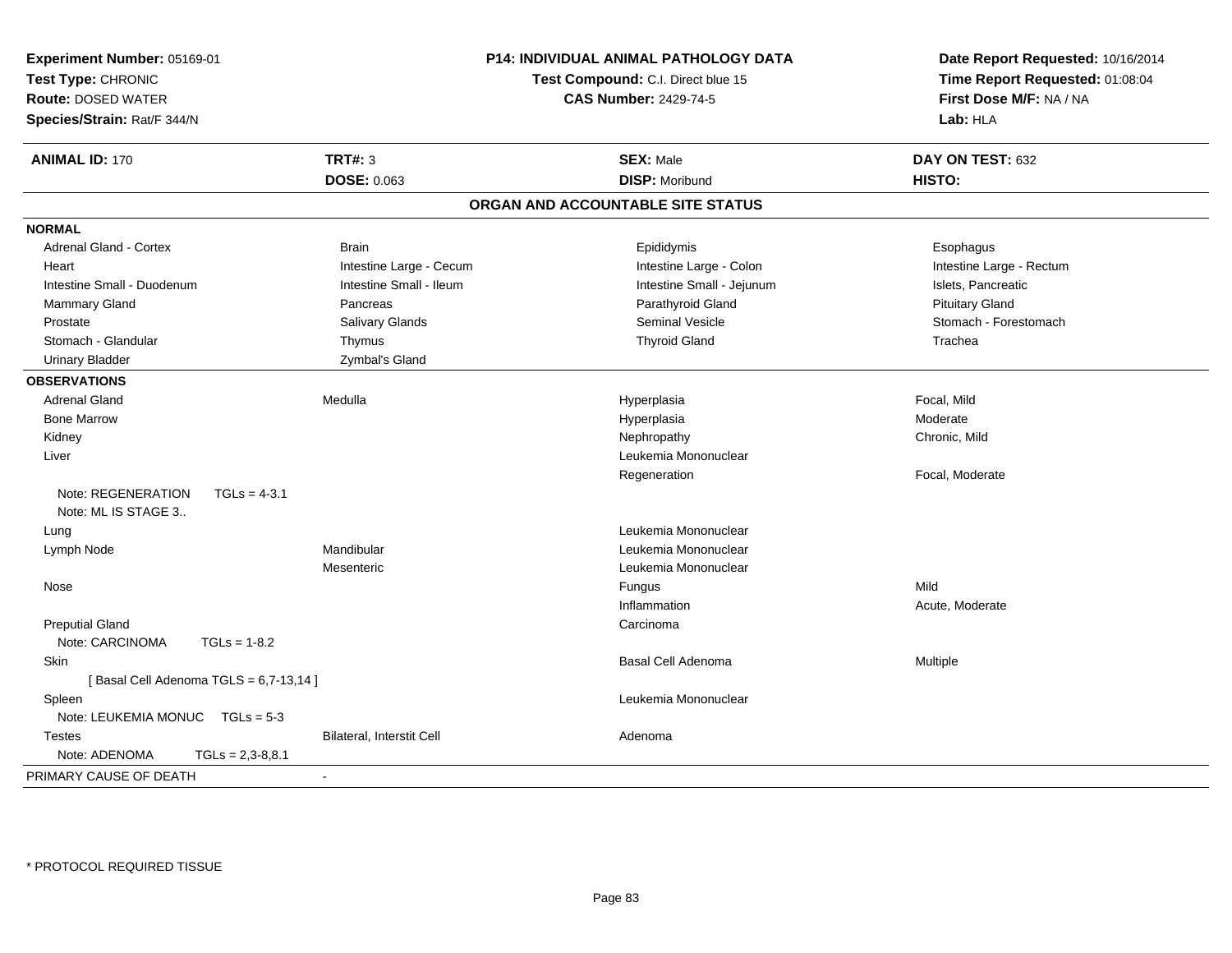| Experiment Number: 05169-01<br>Test Type: CHRONIC<br><b>Route: DOSED WATER</b><br>Species/Strain: Rat/F 344/N |                    | <b>P14: INDIVIDUAL ANIMAL PATHOLOGY DATA</b><br>Test Compound: C.I. Direct blue 15<br><b>CAS Number: 2429-74-5</b> |                                                     | Date Report Requested: 10/16/2014<br>Time Report Requested: 01:08:04<br>First Dose M/F: NA / NA<br>Lab: HLA |  |
|---------------------------------------------------------------------------------------------------------------|--------------------|--------------------------------------------------------------------------------------------------------------------|-----------------------------------------------------|-------------------------------------------------------------------------------------------------------------|--|
| <b>ANIMAL ID: 171</b>                                                                                         |                    | <b>TRT#: 3</b><br><b>DOSE: 0.063</b>                                                                               | <b>SEX: Male</b><br><b>DISP: Terminal Sacrifice</b> | DAY ON TEST: 680<br>HISTO:                                                                                  |  |
|                                                                                                               |                    |                                                                                                                    | ORGAN AND ACCOUNTABLE SITE STATUS                   |                                                                                                             |  |
| <b>NORMAL</b>                                                                                                 |                    |                                                                                                                    |                                                     |                                                                                                             |  |
| Adrenal Gland - Cortex                                                                                        |                    | <b>Bone Marrow</b>                                                                                                 | <b>Brain</b>                                        | Epididymis                                                                                                  |  |
| Esophagus                                                                                                     |                    | Intestine Large - Cecum                                                                                            | Intestine Large - Colon                             | Intestine Large - Rectum                                                                                    |  |
| Intestine Small - Duodenum                                                                                    |                    | Intestine Small - Ileum                                                                                            | Intestine Small - Jejunum                           | Islets, Pancreatic                                                                                          |  |
| Lymph Node - Mandibular                                                                                       |                    | Mammary Gland                                                                                                      | Nose                                                | Pancreas                                                                                                    |  |
| Parathyroid Gland                                                                                             |                    | <b>Pituitary Gland</b>                                                                                             | <b>Preputial Gland</b>                              | Prostate                                                                                                    |  |
| <b>Salivary Glands</b>                                                                                        |                    | <b>Seminal Vesicle</b>                                                                                             | Skin                                                | Spleen                                                                                                      |  |
| Stomach - Forestomach                                                                                         |                    | Stomach - Glandular                                                                                                | Thymus                                              | <b>Thyroid Gland</b>                                                                                        |  |
| Trachea                                                                                                       |                    | <b>Urinary Bladder</b>                                                                                             |                                                     |                                                                                                             |  |
| <b>OBSERVATIONS</b>                                                                                           |                    |                                                                                                                    |                                                     |                                                                                                             |  |
| <b>Adrenal Gland</b>                                                                                          |                    | Medulla                                                                                                            | Hyperplasia                                         | Multifocal, Mild                                                                                            |  |
| Heart                                                                                                         |                    |                                                                                                                    | Cardiomyopathy                                      | Chronic, Mild                                                                                               |  |
| Kidney                                                                                                        |                    |                                                                                                                    | Nephropathy                                         | Chronic, Moderate                                                                                           |  |
| Liver                                                                                                         |                    |                                                                                                                    | <b>Basophilic Focus</b>                             | Mild                                                                                                        |  |
|                                                                                                               |                    |                                                                                                                    | <b>Eosinophilic Focus</b>                           | Minimal                                                                                                     |  |
|                                                                                                               |                    |                                                                                                                    | Leukemia Mononuclear                                |                                                                                                             |  |
| Note: ML IS STAGE 1                                                                                           |                    |                                                                                                                    |                                                     |                                                                                                             |  |
| Lung                                                                                                          |                    |                                                                                                                    | Hyperplasia                                         | Lymphoid, Mild                                                                                              |  |
| Lymph Node                                                                                                    |                    | Mesenteric                                                                                                         | Hyperplasia                                         | Reticulum Cell, Moderate                                                                                    |  |
| Mesentery                                                                                                     |                    | Fat                                                                                                                | Necrosis                                            | Moderate                                                                                                    |  |
| Note: NECROSIS                                                                                                | $TGLs = 4-13$      |                                                                                                                    |                                                     |                                                                                                             |  |
| <b>Testes</b>                                                                                                 |                    | Bilateral, Interstit Cell                                                                                          | Adenoma                                             |                                                                                                             |  |
| Note: ADENOMA                                                                                                 | $TGLs = 1,2-8,8.1$ |                                                                                                                    |                                                     |                                                                                                             |  |
| Zymbal's Gland                                                                                                |                    |                                                                                                                    | Ectasia                                             | Moderate                                                                                                    |  |
| PRIMARY CAUSE OF DEATH                                                                                        |                    |                                                                                                                    |                                                     |                                                                                                             |  |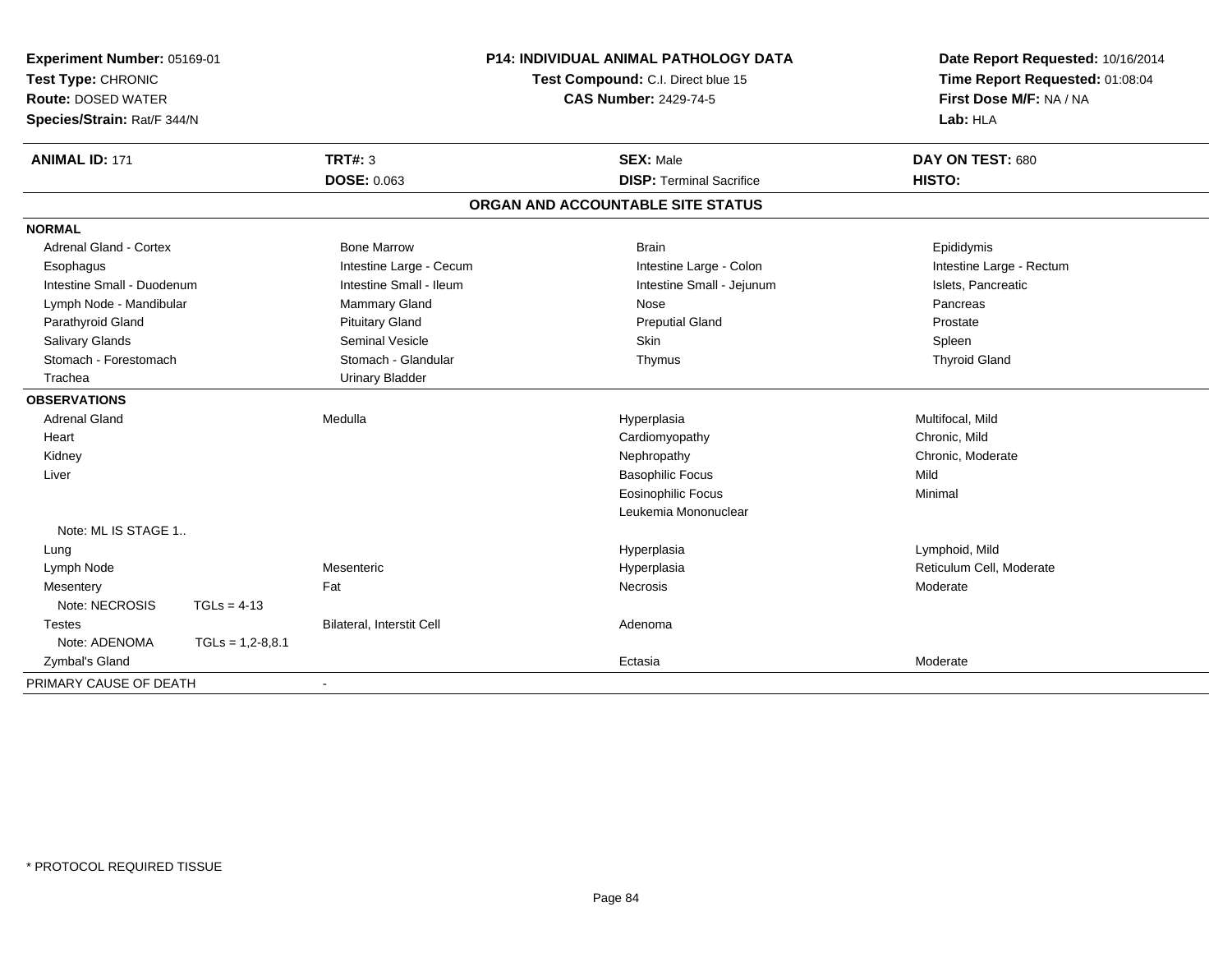| Experiment Number: 05169-01<br>Test Type: CHRONIC<br><b>Route: DOSED WATER</b><br>Species/Strain: Rat/F 344/N |                                      | <b>P14: INDIVIDUAL ANIMAL PATHOLOGY DATA</b><br>Test Compound: C.I. Direct blue 15<br><b>CAS Number: 2429-74-5</b> | Date Report Requested: 10/16/2014<br>Time Report Requested: 01:08:04<br>First Dose M/F: NA / NA<br>Lab: HLA |
|---------------------------------------------------------------------------------------------------------------|--------------------------------------|--------------------------------------------------------------------------------------------------------------------|-------------------------------------------------------------------------------------------------------------|
| <b>ANIMAL ID: 172</b>                                                                                         | <b>TRT#: 3</b><br><b>DOSE: 0.063</b> | <b>SEX: Male</b><br><b>DISP: Dead</b>                                                                              | DAY ON TEST: 435<br>HISTO:                                                                                  |
|                                                                                                               |                                      | ORGAN AND ACCOUNTABLE SITE STATUS                                                                                  |                                                                                                             |
| <b>NORMAL</b>                                                                                                 |                                      |                                                                                                                    |                                                                                                             |
| <b>Adrenal Gland - Cortex</b>                                                                                 | Adrenal Gland - Medulla              | <b>Bone Marrow</b>                                                                                                 | <b>Brain</b>                                                                                                |
| Epididymis                                                                                                    | Esophagus                            | Intestine Large - Cecum                                                                                            | Intestine Large - Colon                                                                                     |
| Intestine Large - Rectum                                                                                      | Intestine Small - Duodenum           | Intestine Small - Ileum                                                                                            | Intestine Small - Jejunum                                                                                   |
| Islets, Pancreatic                                                                                            | Kidney                               | Liver                                                                                                              | Lung                                                                                                        |
| Lymph Node - Mandibular                                                                                       | Lymph Node - Mesenteric              | Mammary Gland                                                                                                      | Pancreas                                                                                                    |
| Parathyroid Gland                                                                                             | <b>Pituitary Gland</b>               | Prostate                                                                                                           | <b>Salivary Glands</b>                                                                                      |
| <b>Skin</b>                                                                                                   | Spleen                               | Stomach - Forestomach                                                                                              | Stomach - Glandular                                                                                         |
| Thymus                                                                                                        | <b>Thyroid Gland</b>                 | Tongue                                                                                                             | Trachea                                                                                                     |
| <b>Urinary Bladder</b>                                                                                        | Zymbal's Gland                       |                                                                                                                    |                                                                                                             |
| <b>MISSING</b>                                                                                                |                                      |                                                                                                                    |                                                                                                             |
| Seminal Vesicle                                                                                               |                                      |                                                                                                                    |                                                                                                             |
| <b>OBSERVATIONS</b>                                                                                           |                                      |                                                                                                                    |                                                                                                             |
| Heart                                                                                                         |                                      | Cardiomyopathy                                                                                                     | Chronic, Mild                                                                                               |
| Nose                                                                                                          |                                      | Fungus                                                                                                             | Marked                                                                                                      |
|                                                                                                               |                                      | Hyperkeratosis                                                                                                     | Marked                                                                                                      |
|                                                                                                               |                                      | Inflammation                                                                                                       | Acute, Marked                                                                                               |
| <b>Preputial Gland</b>                                                                                        |                                      | Atrophy                                                                                                            | Moderate                                                                                                    |
| <b>Testes</b>                                                                                                 | <b>Interstit Cell</b>                | Hyperplasia                                                                                                        | Mild                                                                                                        |
| PRIMARY CAUSE OF DEATH                                                                                        |                                      |                                                                                                                    |                                                                                                             |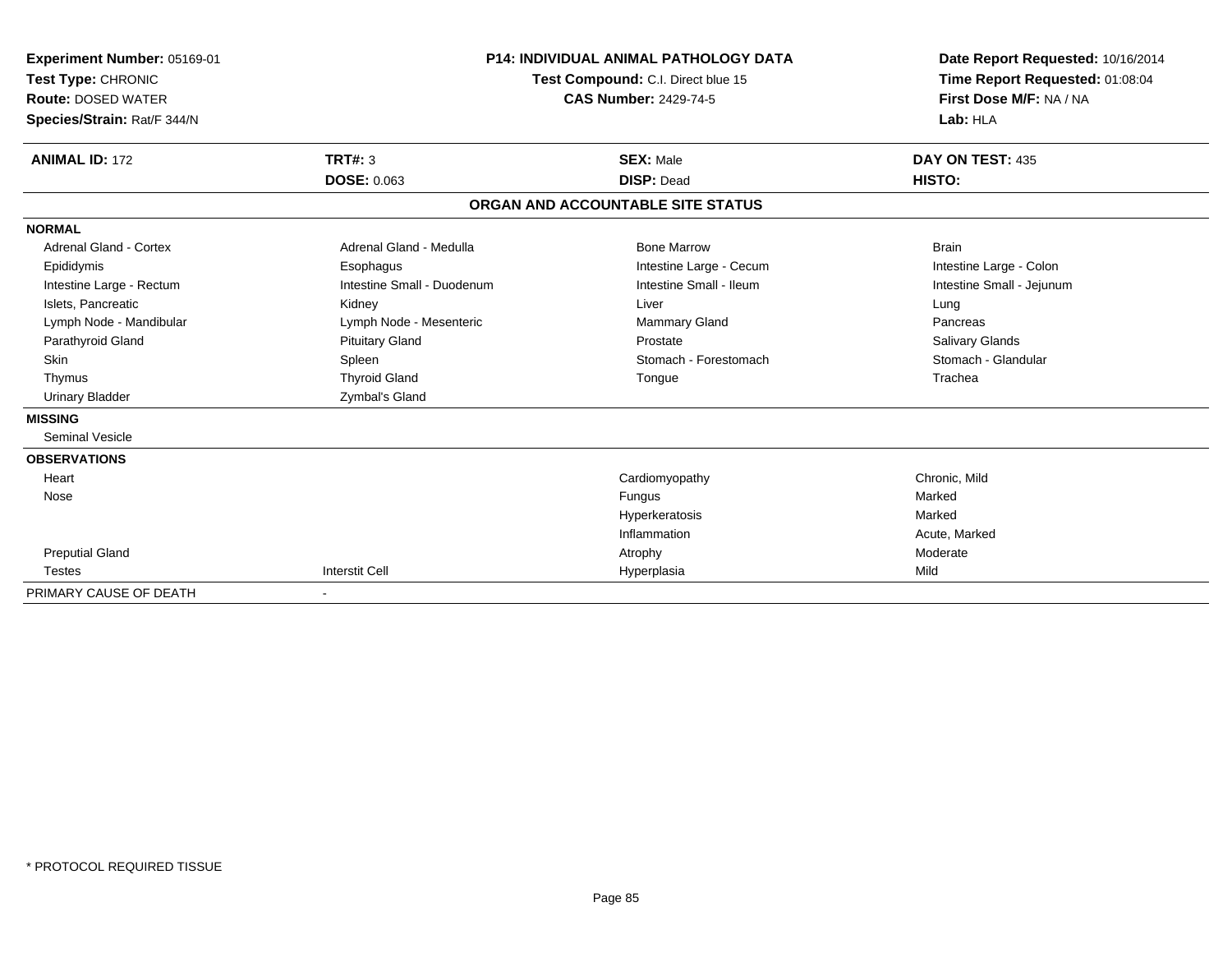| Experiment Number: 05169-01<br>Test Type: CHRONIC<br><b>Route: DOSED WATER</b><br>Species/Strain: Rat/F 344/N |                           | P14: INDIVIDUAL ANIMAL PATHOLOGY DATA<br>Test Compound: C.I. Direct blue 15<br><b>CAS Number: 2429-74-5</b> | Date Report Requested: 10/16/2014<br>Time Report Requested: 01:08:04<br>First Dose M/F: NA / NA<br>Lab: HLA |
|---------------------------------------------------------------------------------------------------------------|---------------------------|-------------------------------------------------------------------------------------------------------------|-------------------------------------------------------------------------------------------------------------|
| <b>ANIMAL ID: 173</b>                                                                                         | <b>TRT#: 3</b>            | <b>SEX: Male</b>                                                                                            | DAY ON TEST: 646                                                                                            |
|                                                                                                               | DOSE: 0.063               | <b>DISP: Moribund</b>                                                                                       | HISTO:                                                                                                      |
|                                                                                                               |                           | ORGAN AND ACCOUNTABLE SITE STATUS                                                                           |                                                                                                             |
| <b>NORMAL</b>                                                                                                 |                           |                                                                                                             |                                                                                                             |
| <b>Adrenal Gland - Cortex</b>                                                                                 | <b>Bone Marrow</b>        | <b>Brain</b>                                                                                                | Epididymis                                                                                                  |
| Esophagus                                                                                                     | Intestine Large - Cecum   | Intestine Large - Colon                                                                                     | Intestine Large - Rectum                                                                                    |
| Intestine Small - Duodenum                                                                                    | Intestine Small - Ileum   | Intestine Small - Jejunum                                                                                   | Islets, Pancreatic                                                                                          |
| <b>Mammary Gland</b>                                                                                          | Nose                      | Pancreas                                                                                                    | Parathyroid Gland                                                                                           |
| <b>Pituitary Gland</b>                                                                                        | <b>Preputial Gland</b>    | Prostate                                                                                                    | Salivary Glands                                                                                             |
| <b>Seminal Vesicle</b>                                                                                        | Stomach - Forestomach     | Stomach - Glandular                                                                                         | <b>Thyroid Gland</b>                                                                                        |
| Trachea                                                                                                       | <b>Urinary Bladder</b>    | Zymbal's Gland                                                                                              |                                                                                                             |
| <b>MISSING</b>                                                                                                |                           |                                                                                                             |                                                                                                             |
| Thymus                                                                                                        |                           |                                                                                                             |                                                                                                             |
| <b>OBSERVATIONS</b>                                                                                           |                           |                                                                                                             |                                                                                                             |
| <b>Adrenal Gland</b>                                                                                          | Medulla                   | Leukemia Mononuclear                                                                                        |                                                                                                             |
|                                                                                                               | Medulla                   | Leukemia Mononuclear                                                                                        |                                                                                                             |
| Heart                                                                                                         | Atrium                    | Thrombosis                                                                                                  |                                                                                                             |
| Note: THROMBUS<br>$TGLs = 5-3$                                                                                |                           |                                                                                                             |                                                                                                             |
| Kidney                                                                                                        |                           | Nephropathy                                                                                                 | Chronic, Moderate                                                                                           |
| Liver                                                                                                         |                           | <b>Eosinophilic Focus</b>                                                                                   | Moderate                                                                                                    |
|                                                                                                               |                           | Leukemia Mononuclear                                                                                        |                                                                                                             |
|                                                                                                               |                           | Regeneration                                                                                                | Multifocal, Marked                                                                                          |
| Note: ML IS STAGE 3                                                                                           |                           |                                                                                                             |                                                                                                             |
| Note: REGENERATION<br>$TGLs = 3.4 - 3.1$                                                                      |                           |                                                                                                             |                                                                                                             |
| Lung                                                                                                          |                           | Hyperplasia                                                                                                 | Lymphoid, Mild                                                                                              |
|                                                                                                               |                           | Leukemia Mononuclear                                                                                        |                                                                                                             |
| Lymph Node                                                                                                    | Mandibular                | Leukemia Mononuclear                                                                                        |                                                                                                             |
|                                                                                                               | Mesenteric                | Leukemia Mononuclear                                                                                        |                                                                                                             |
| Skin                                                                                                          |                           | Basal Cell Adenoma                                                                                          |                                                                                                             |
|                                                                                                               |                           | <b>Basal Cell Carcinoma</b>                                                                                 |                                                                                                             |
| Note: BASAL CEL CARC<br>$TGLs = 7-14$                                                                         |                           |                                                                                                             |                                                                                                             |
| Note: BASAL CEL ADEN<br>$TGLs = 6-13$                                                                         |                           |                                                                                                             |                                                                                                             |
| Spleen                                                                                                        |                           | Leukemia Mononuclear                                                                                        |                                                                                                             |
| <b>Testes</b>                                                                                                 | Bilateral, Interstit Cell | Adenoma                                                                                                     |                                                                                                             |
|                                                                                                               |                           |                                                                                                             |                                                                                                             |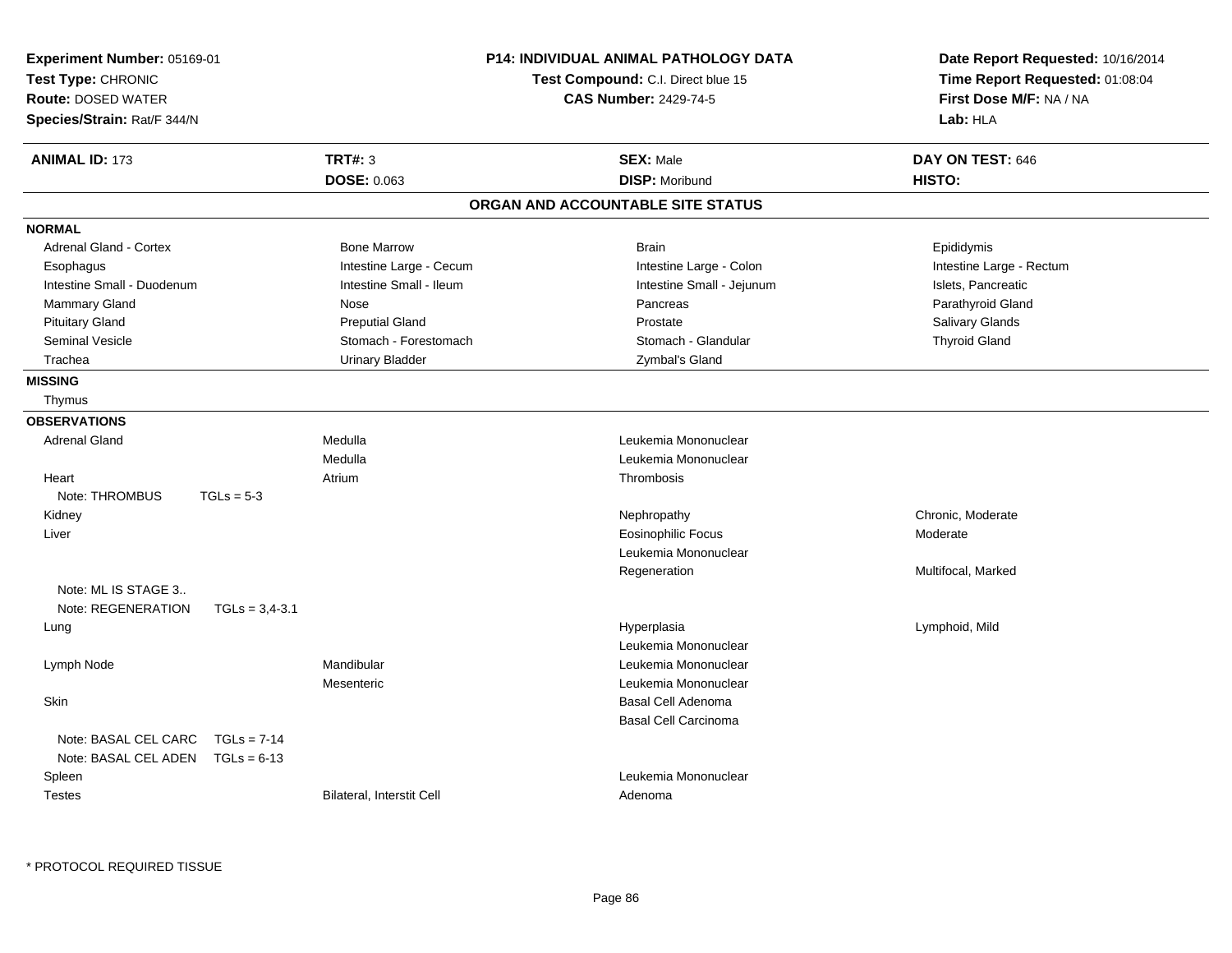| <b>Experiment Number: 05169-01</b> |                              | <b>P14: INDIVIDUAL ANIMAL PATHOLOGY DATA</b> | Date Report Requested: 10/16/2014 |
|------------------------------------|------------------------------|----------------------------------------------|-----------------------------------|
| Test Type: CHRONIC                 |                              | Test Compound: C.I. Direct blue 15           | Time Report Requested: 01:08:04   |
| <b>Route: DOSED WATER</b>          | <b>CAS Number: 2429-74-5</b> |                                              | First Dose M/F: NA / NA           |
| Species/Strain: Rat/F 344/N        |                              |                                              | Lab: HLA                          |
| <b>ANIMAL ID: 173</b>              | TRT#: 3                      | <b>SEX: Male</b>                             | DAY ON TEST: 646                  |
|                                    | <b>DOSE: 0.063</b>           | <b>DISP:</b> Moribund                        | HISTO:                            |
|                                    |                              | ORGAN AND ACCOUNTABLE SITE STATUS            |                                   |
| Note: ADENOMA                      | $TGLs = 1.2 - 8.8.1$         |                                              |                                   |
| PRIMARY CAUSE OF DEATH             |                              |                                              |                                   |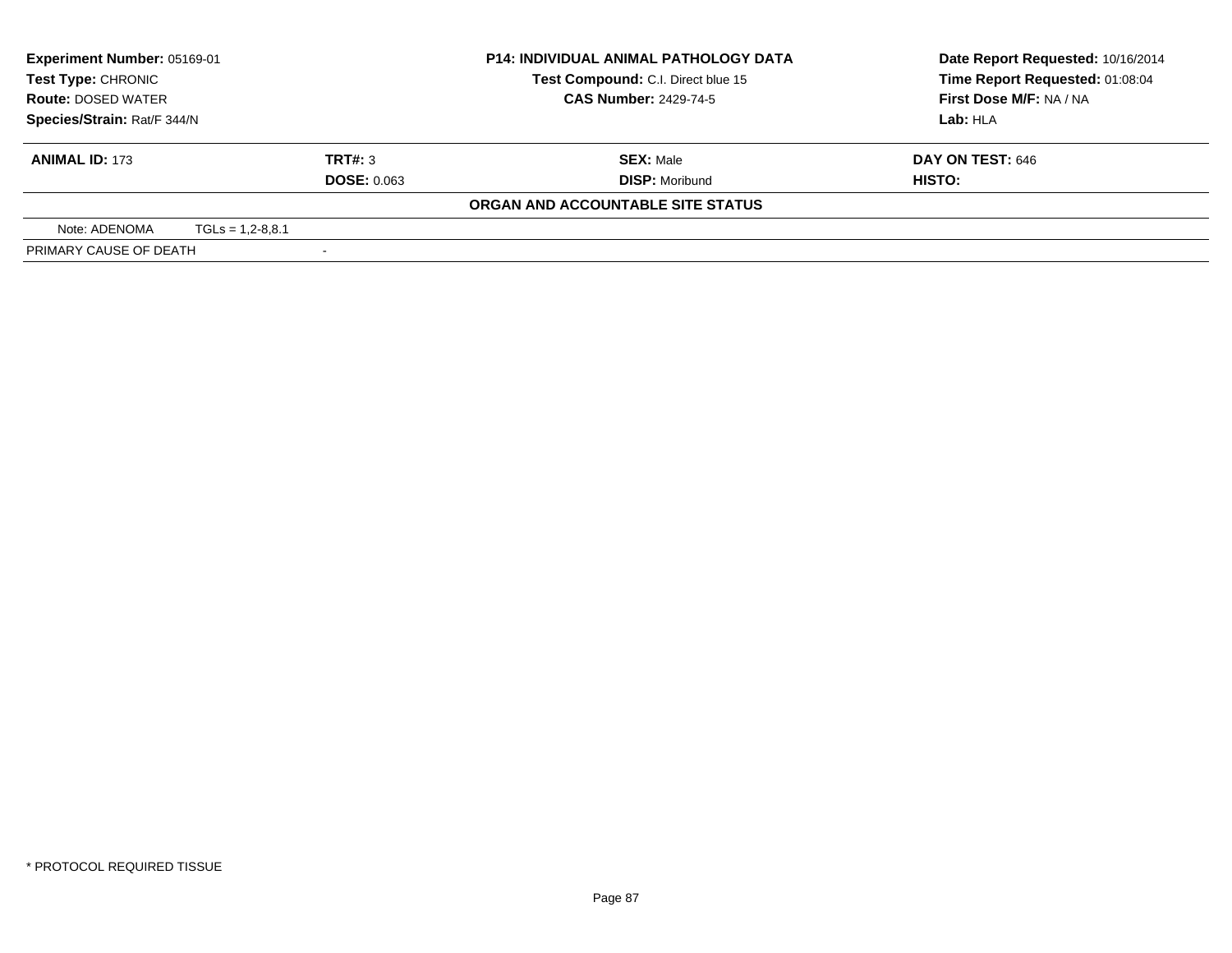| Experiment Number: 05169-01<br>Test Type: CHRONIC<br><b>Route: DOSED WATER</b><br>Species/Strain: Rat/F 344/N |                                  | P14: INDIVIDUAL ANIMAL PATHOLOGY DATA<br>Test Compound: C.I. Direct blue 15<br><b>CAS Number: 2429-74-5</b> | Date Report Requested: 10/16/2014<br>Time Report Requested: 01:08:04<br>First Dose M/F: NA / NA<br>Lab: HLA |
|---------------------------------------------------------------------------------------------------------------|----------------------------------|-------------------------------------------------------------------------------------------------------------|-------------------------------------------------------------------------------------------------------------|
| <b>ANIMAL ID: 174</b>                                                                                         | <b>TRT#: 3</b>                   | <b>SEX: Male</b>                                                                                            | DAY ON TEST: 592                                                                                            |
|                                                                                                               | DOSE: 0.063                      | <b>DISP: Moribund</b>                                                                                       | HISTO:                                                                                                      |
|                                                                                                               |                                  | ORGAN AND ACCOUNTABLE SITE STATUS                                                                           |                                                                                                             |
| <b>NORMAL</b>                                                                                                 |                                  |                                                                                                             |                                                                                                             |
| Adrenal Gland - Cortex                                                                                        | Adrenal Gland - Medulla          | <b>Brain</b>                                                                                                | Epididymis                                                                                                  |
| Esophagus                                                                                                     | Intestine Large - Cecum          | Intestine Large - Colon                                                                                     | Intestine Large - Rectum                                                                                    |
| Intestine Small - Duodenum                                                                                    | Intestine Small - Ileum          | Intestine Small - Jejunum                                                                                   | Islets, Pancreatic                                                                                          |
| Lymph Node - Mandibular                                                                                       | Lymph Node - Mesenteric          | Mammary Gland                                                                                               | Nose                                                                                                        |
| Pancreas                                                                                                      | Parathyroid Gland                | <b>Salivary Glands</b>                                                                                      | <b>Seminal Vesicle</b>                                                                                      |
| Stomach - Forestomach                                                                                         | Stomach - Glandular              | Thymus                                                                                                      | <b>Thyroid Gland</b>                                                                                        |
| Trachea                                                                                                       | <b>Urinary Bladder</b>           | Zymbal's Gland                                                                                              |                                                                                                             |
| <b>OBSERVATIONS</b>                                                                                           |                                  |                                                                                                             |                                                                                                             |
| <b>Bone Marrow</b>                                                                                            |                                  | Hyperplasia                                                                                                 | Mild                                                                                                        |
| Heart                                                                                                         |                                  | Cardiomyopathy                                                                                              | Chronic, Mild                                                                                               |
| Kidney                                                                                                        |                                  | Nephropathy                                                                                                 | Chronic, Mild                                                                                               |
| Liver                                                                                                         |                                  | <b>Basophilic Focus</b>                                                                                     | Mild                                                                                                        |
|                                                                                                               |                                  | <b>Clear Cell Focus</b>                                                                                     | Minimal                                                                                                     |
| Lung                                                                                                          |                                  | Hyperplasia                                                                                                 | Lymphoid, Moderate                                                                                          |
| Pharynx                                                                                                       | Palate                           | Squamous Cell Papilloma                                                                                     |                                                                                                             |
| Note: SQ CL PAPILLOM<br>$TGLs = 7-13$                                                                         |                                  |                                                                                                             |                                                                                                             |
| <b>Pituitary Gland</b>                                                                                        | <b>Pars Distalis</b>             | Hyperplasia                                                                                                 | Focal, Mild                                                                                                 |
| [ Hyperplasia TGLS = 6-2 ]                                                                                    |                                  |                                                                                                             |                                                                                                             |
| <b>Preputial Gland</b>                                                                                        |                                  | Ectasia                                                                                                     | Mild                                                                                                        |
| Note: ECTASIA<br>$TGLs = 2-8.2$                                                                               |                                  |                                                                                                             |                                                                                                             |
| Prostate                                                                                                      |                                  | Hyperplasia                                                                                                 | Glandular, Focal, Mild                                                                                      |
| Skin                                                                                                          | <b>Subcut Tiss</b>               | Sarcoma                                                                                                     |                                                                                                             |
| Note: [ SARCOMA<br>$\mid$ TGLs = 1-10.1                                                                       |                                  |                                                                                                             |                                                                                                             |
| Spleen                                                                                                        |                                  | Hematopoietic Cell Proliferation                                                                            | Mild                                                                                                        |
| <b>Testes</b>                                                                                                 | <b>Bilateral, Interstit Cell</b> | Adenoma                                                                                                     |                                                                                                             |
|                                                                                                               |                                  | Mesothelioma Malignant                                                                                      |                                                                                                             |
| Note: ADENOMA<br>$TGLs = 4.5 - 8.8.1$                                                                         |                                  |                                                                                                             |                                                                                                             |
| PRIMARY CAUSE OF DEATH                                                                                        |                                  |                                                                                                             |                                                                                                             |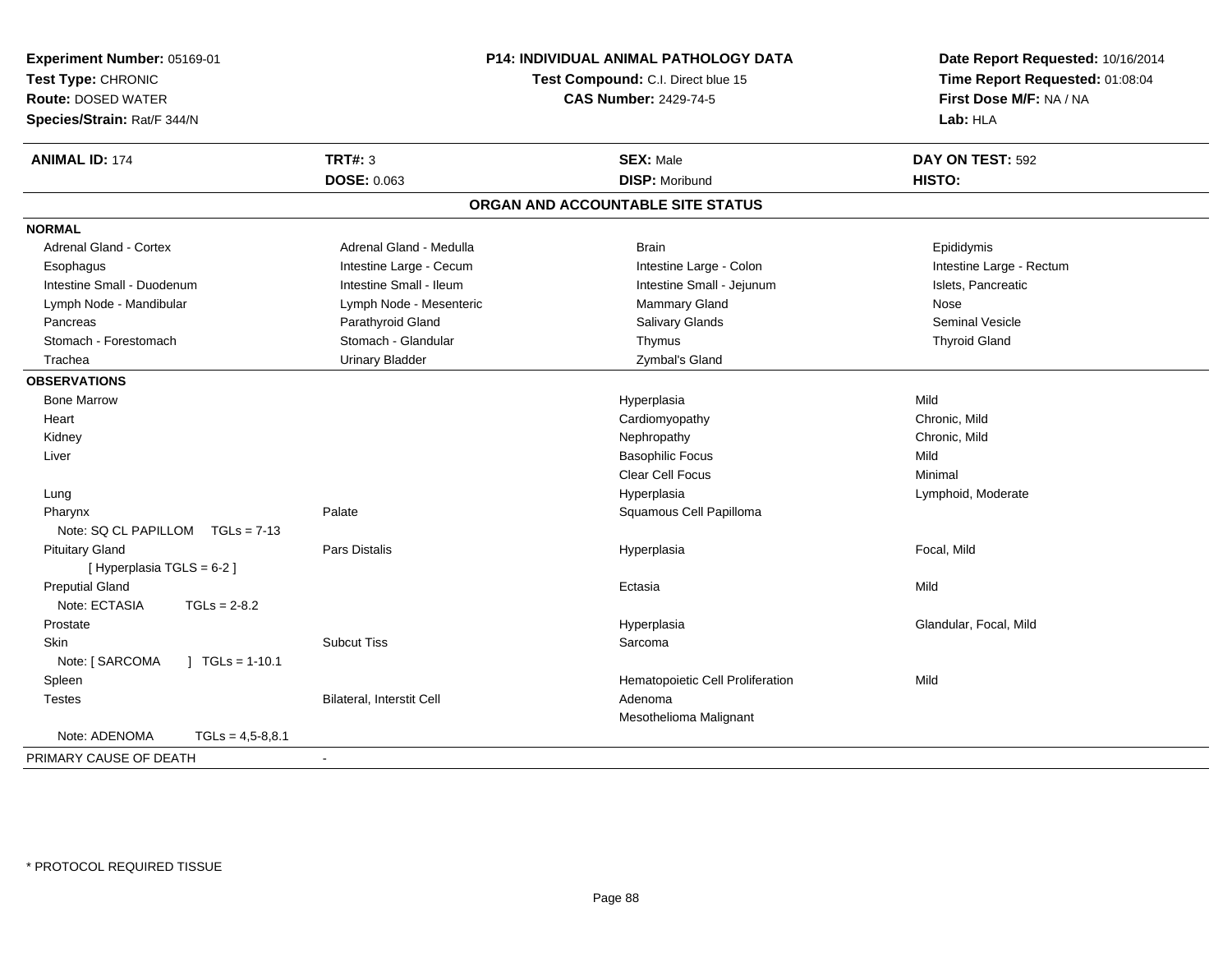| Experiment Number: 05169-01                  |                                    | <b>P14: INDIVIDUAL ANIMAL PATHOLOGY DATA</b> | Date Report Requested: 10/16/2014 |
|----------------------------------------------|------------------------------------|----------------------------------------------|-----------------------------------|
| Test Type: CHRONIC                           | Test Compound: C.I. Direct blue 15 |                                              | Time Report Requested: 01:08:04   |
| <b>Route: DOSED WATER</b>                    |                                    | <b>CAS Number: 2429-74-5</b>                 | First Dose M/F: NA / NA           |
| Species/Strain: Rat/F 344/N                  |                                    |                                              | Lab: HLA                          |
| <b>ANIMAL ID: 175</b>                        | TRT#: 3                            | <b>SEX: Male</b>                             | DAY ON TEST: 579                  |
|                                              | <b>DOSE: 0.063</b>                 | <b>DISP: Moribund</b>                        | HISTO:                            |
|                                              |                                    | ORGAN AND ACCOUNTABLE SITE STATUS            |                                   |
| <b>NORMAL</b>                                |                                    |                                              |                                   |
| <b>Adrenal Gland - Cortex</b>                | Adrenal Gland - Medulla            | <b>Bone Marrow</b>                           | <b>Brain</b>                      |
| Epididymis                                   | Esophagus                          | Intestine Large - Cecum                      | Intestine Large - Rectum          |
| Intestine Small - Duodenum                   | Intestine Small - Ileum            | Intestine Small - Jejunum                    | Islets, Pancreatic                |
| Lymph Node - Mandibular                      | Lymph Node - Mesenteric            | Mammary Gland                                | Nose                              |
| Pancreas                                     | Parathyroid Gland                  | <b>Pituitary Gland</b>                       | <b>Preputial Gland</b>            |
| Prostate                                     | Salivary Glands                    | <b>Seminal Vesicle</b>                       | Stomach - Forestomach             |
| Stomach - Glandular                          | Thymus                             | <b>Thyroid Gland</b>                         | Trachea                           |
| <b>Urinary Bladder</b>                       | Zymbal's Gland                     |                                              |                                   |
| <b>OBSERVATIONS</b>                          |                                    |                                              |                                   |
| Heart                                        |                                    | Cardiomyopathy                               | Chronic, Mild                     |
| Intestine Large                              | Ascend Colon, Colon                | Polyp Adenomatous                            |                                   |
| Note: POLYP ADENOMAT TGLs = 10-7.1           |                                    |                                              |                                   |
| Kidney                                       |                                    | Nephropathy                                  | Chronic, Mild                     |
| Liver                                        |                                    | Leukemia Mononuclear                         |                                   |
|                                              |                                    | Neoplastic Nodule                            |                                   |
| Note: ML IS STAGE 3                          |                                    |                                              |                                   |
| Note: [ NEOPLASTIC NOD ] TGLs = 4,11-3.3,3.1 |                                    |                                              |                                   |
| Lung                                         |                                    | Leukemia Mononuclear                         |                                   |
| Note: LEUKEMIA MONUC TGLs = 3-4.4.1          |                                    |                                              |                                   |
| Lymph Node                                   | Mediastinal                        | Leukemia Mononuclear                         |                                   |
|                                              | Pancreatic                         | Leukemia Mononuclear                         |                                   |
| Note: LEUKEMIA MONUC<br>$TGLs = 9-14$        |                                    |                                              |                                   |
| Pharynx                                      | Palate                             | Squamous Cell Papilloma                      |                                   |
| Note: SQ CL PAPILLOM<br>$TGLs = 2-13$        |                                    |                                              |                                   |
| Skin                                         | <b>Hair Follicle</b>               | Hyperplasia                                  | Basal Cell, Focal, Minimal        |
| Spleen                                       |                                    | Leukemia Mononuclear                         |                                   |
| Note: LEUKEMIA MONUC<br>$TGLs = 1-3.2$       |                                    |                                              |                                   |
| <b>Testes</b>                                | <b>Bilateral, Interstit Cell</b>   | Adenoma                                      |                                   |
| Note: ADENOMA<br>$TGLs = 12,13,14-8,8.1$     |                                    |                                              |                                   |
| PRIMARY CAUSE OF DEATH                       |                                    |                                              |                                   |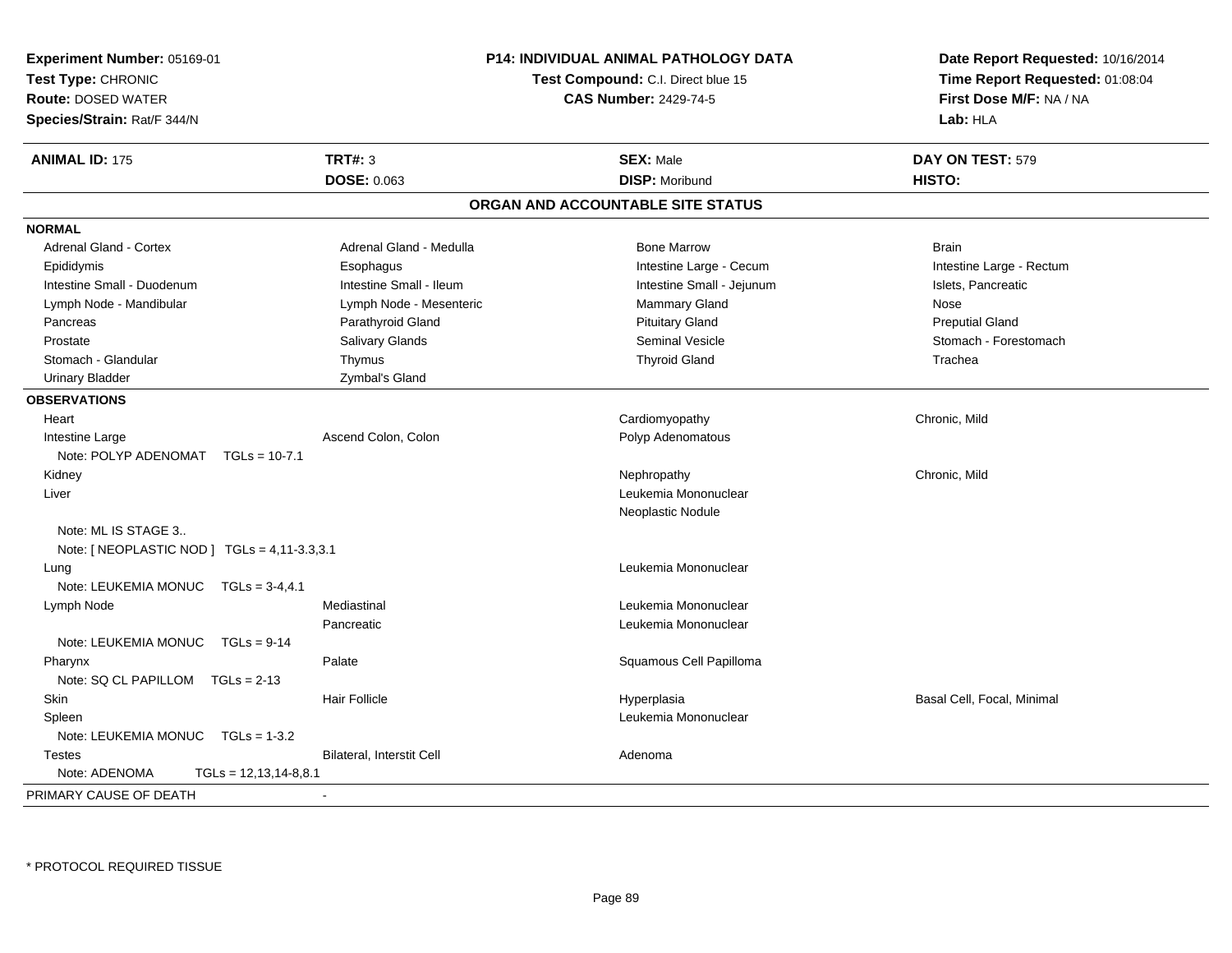| <b>Experiment Number: 05169-01</b>           |                          | P14: INDIVIDUAL ANIMAL PATHOLOGY DATA     | Date Report Requested: 10/16/2014<br>Time Report Requested: 01:08:04<br>First Dose M/F: NA / NA |
|----------------------------------------------|--------------------------|-------------------------------------------|-------------------------------------------------------------------------------------------------|
| Test Type: CHRONIC                           |                          | <b>Test Compound: C.I. Direct blue 15</b> |                                                                                                 |
| <b>Route: DOSED WATER</b>                    |                          | <b>CAS Number: 2429-74-5</b>              |                                                                                                 |
| Species/Strain: Rat/F 344/N                  |                          |                                           | Lab: HLA                                                                                        |
| <b>ANIMAL ID: 176</b>                        | <b>TRT#: 3</b>           | <b>SEX: Male</b>                          | DAY ON TEST: 620                                                                                |
|                                              | DOSE: 0.063              | <b>DISP: Moribund</b>                     | HISTO:                                                                                          |
|                                              |                          | ORGAN AND ACCOUNTABLE SITE STATUS         |                                                                                                 |
| <b>NORMAL</b>                                |                          |                                           |                                                                                                 |
| <b>Brain</b>                                 | Epididymis               | Esophagus                                 | Intestine Large - Cecum                                                                         |
| Intestine Large - Colon                      | Intestine Large - Rectum | Intestine Small - Duodenum                | Intestine Small - Ileum                                                                         |
| Intestine Small - Jejunum                    | Islets, Pancreatic       | Lymph Node - Mandibular                   | Mammary Gland                                                                                   |
| Nose                                         | Parathyroid Gland        | <b>Pituitary Gland</b>                    | <b>Preputial Gland</b>                                                                          |
| Salivary Glands                              | Stomach - Forestomach    | Stomach - Glandular                       | Thymus                                                                                          |
| <b>Thyroid Gland</b>                         | Trachea                  | <b>Urinary Bladder</b>                    |                                                                                                 |
| <b>OBSERVATIONS</b>                          |                          |                                           |                                                                                                 |
| <b>Adrenal Gland</b>                         | Cortex                   | Leukemia Mononuclear                      |                                                                                                 |
|                                              | Medulla                  | Leukemia Mononuclear                      |                                                                                                 |
| <b>Bone Marrow</b>                           |                          | Hyperplasia                               | Mild                                                                                            |
| Heart                                        |                          | Cardiomyopathy                            | Chronic, Mild                                                                                   |
| Kidney                                       | <b>Renal Tubule</b>      | Hyperplasia                               | Focal, Minimal                                                                                  |
|                                              |                          | Nephropathy                               | Chronic, Mild                                                                                   |
| Liver                                        |                          | Leukemia Mononuclear                      |                                                                                                 |
| Note: ML IS STAGE 3                          |                          |                                           |                                                                                                 |
| Note: LEUKEMIA MONUC                         | $TGLs = 11,23-3.1,3.2$   |                                           |                                                                                                 |
| Lung                                         |                          | Leukemia Mononuclear                      |                                                                                                 |
| Note: LEUKEMIA MONUC<br>$TGLs = 13-4$        |                          |                                           |                                                                                                 |
| Lymph Node                                   | Mediastinal              | Leukemia Mononuclear                      |                                                                                                 |
|                                              | Mesenteric               | Leukemia Mononuclear                      |                                                                                                 |
|                                              | Pancreatic               | Leukemia Mononuclear                      |                                                                                                 |
| Note: LEUKEMIA MONUC TGLs = 10,15,21-7,15,19 |                          |                                           |                                                                                                 |
| Mesentery                                    |                          | Leukemia Mononuclear                      |                                                                                                 |
| Note: LEUKEMIA MONUC<br>$TGLs = 6-14$        |                          |                                           |                                                                                                 |
| Pancreas                                     |                          | Leukemia Mononuclear                      |                                                                                                 |
| Note: LEUKEMIA MONUC TGLs = 22-6             |                          |                                           |                                                                                                 |
| Pharynx                                      | Palate                   | Squamous Cell Papilloma                   |                                                                                                 |
| Note: SQ CL PAPILLOM TGLs = 17-17            |                          |                                           |                                                                                                 |
| Prostate                                     |                          | Hyperplasia                               | Glandular, Focal, Minimal                                                                       |
| <b>Seminal Vesicle</b>                       |                          | Leukemia Mononuclear                      |                                                                                                 |
|                                              |                          |                                           |                                                                                                 |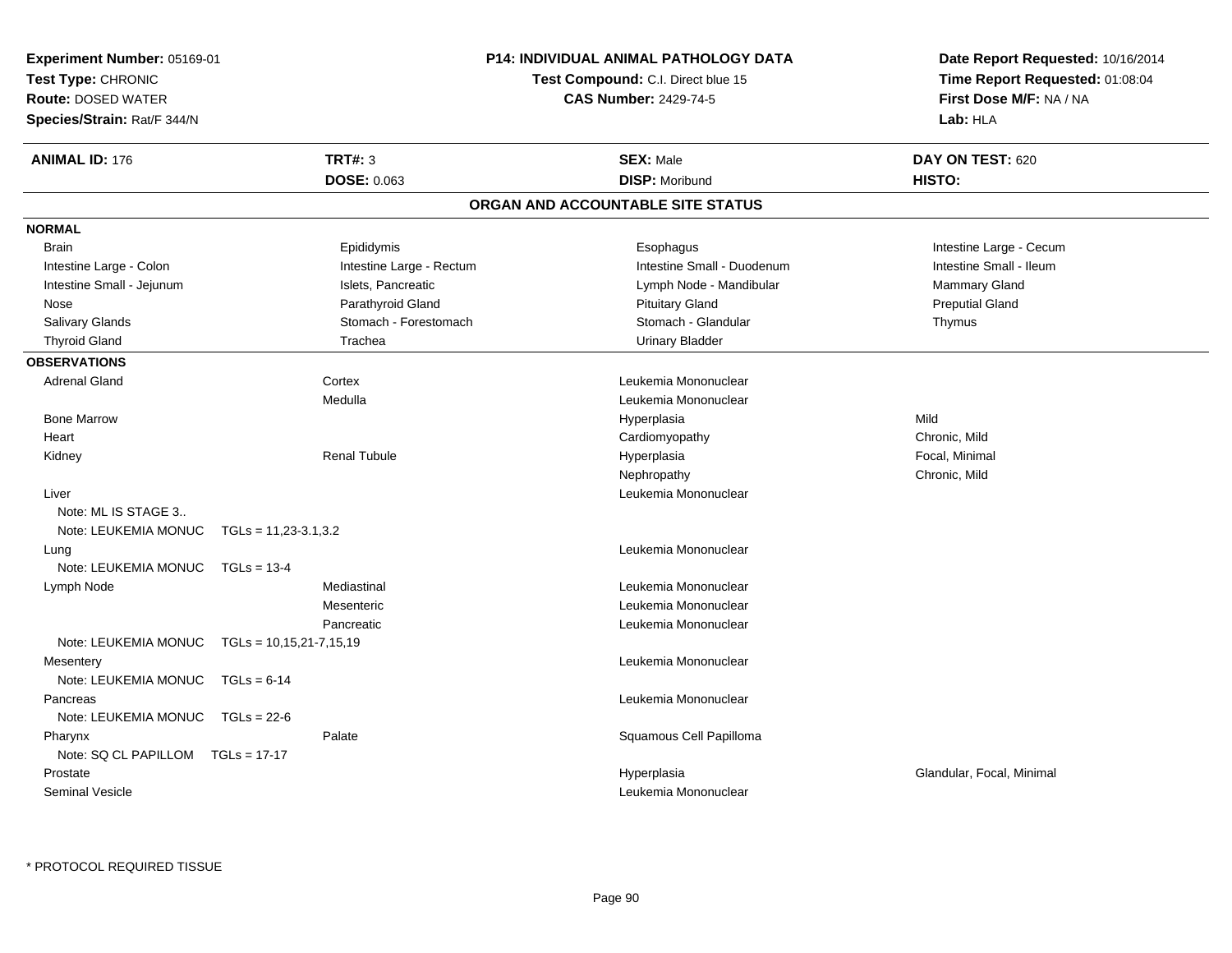| <b>Experiment Number: 05169-01</b><br>Test Type: CHRONIC<br><b>Route: DOSED WATER</b><br>Species/Strain: Rat/F 344/N |                           | <b>P14: INDIVIDUAL ANIMAL PATHOLOGY DATA</b><br>Test Compound: C.I. Direct blue 15<br><b>CAS Number: 2429-74-5</b> | Date Report Requested: 10/16/2014<br>Time Report Requested: 01:08:04<br>First Dose M/F: NA / NA<br>Lab: HLA |
|----------------------------------------------------------------------------------------------------------------------|---------------------------|--------------------------------------------------------------------------------------------------------------------|-------------------------------------------------------------------------------------------------------------|
| <b>ANIMAL ID: 176</b>                                                                                                | TRT#: 3                   | <b>SEX: Male</b>                                                                                                   | DAY ON TEST: 620                                                                                            |
|                                                                                                                      | <b>DOSE: 0.063</b>        | <b>DISP: Moribund</b>                                                                                              | HISTO:                                                                                                      |
|                                                                                                                      |                           | ORGAN AND ACCOUNTABLE SITE STATUS                                                                                  |                                                                                                             |
| Note: LEUKEMIA MONUC<br>$TGLs = 7-8.3$                                                                               |                           |                                                                                                                    |                                                                                                             |
| Skin<br>Note: $[$ SQ CL PAPILLOM $]$ TGLs = 18-18                                                                    |                           | Squamous Cell Papilloma                                                                                            |                                                                                                             |
| Spleen<br>Note: LEUKEMIA MONUC<br>$TGLs = 19,20-3$                                                                   |                           | Leukemia Mononuclear                                                                                               |                                                                                                             |
| <b>Testes</b><br>Note: ADENOMA<br>$TGLs = 3,4-8,8.1$<br>Note: ADENOMA<br>$TGLs = 5-8.8.1$                            | Bilateral, Interstit Cell | Adenoma                                                                                                            |                                                                                                             |
| Zymbal's Gland                                                                                                       |                           | Ectasia                                                                                                            | Minimal                                                                                                     |
| PRIMARY CAUSE OF DEATH                                                                                               |                           |                                                                                                                    |                                                                                                             |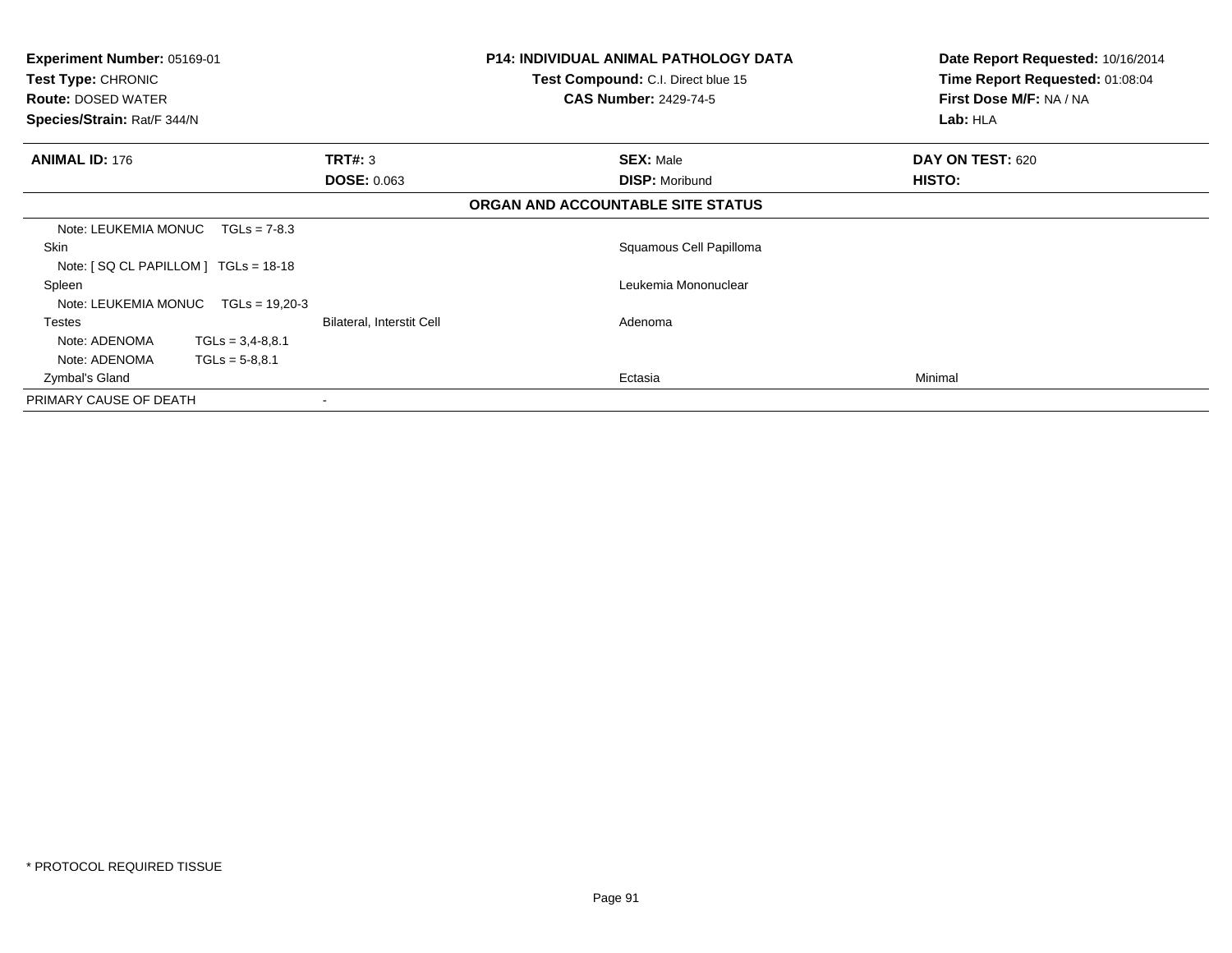| Experiment Number: 05169-01<br>Test Type: CHRONIC<br><b>Route: DOSED WATER</b><br>Species/Strain: Rat/F 344/N | <b>P14: INDIVIDUAL ANIMAL PATHOLOGY DATA</b><br>Test Compound: C.I. Direct blue 15<br><b>CAS Number: 2429-74-5</b> |                                   | Date Report Requested: 10/16/2014<br>Time Report Requested: 01:08:04<br>First Dose M/F: NA / NA<br>Lab: HLA |
|---------------------------------------------------------------------------------------------------------------|--------------------------------------------------------------------------------------------------------------------|-----------------------------------|-------------------------------------------------------------------------------------------------------------|
| <b>ANIMAL ID: 177</b>                                                                                         | <b>TRT#: 3</b>                                                                                                     | <b>SEX: Male</b>                  | DAY ON TEST: 591                                                                                            |
|                                                                                                               | DOSE: 0.063                                                                                                        | <b>DISP: Dead</b>                 | HISTO:                                                                                                      |
|                                                                                                               |                                                                                                                    | ORGAN AND ACCOUNTABLE SITE STATUS |                                                                                                             |
| <b>NORMAL</b>                                                                                                 |                                                                                                                    |                                   |                                                                                                             |
| <b>Adrenal Gland - Cortex</b>                                                                                 | <b>Brain</b>                                                                                                       | Epididymis                        | Esophagus                                                                                                   |
| Intestine Large - Cecum                                                                                       | Intestine Large - Colon                                                                                            | Intestine Large - Rectum          | Intestine Small - Duodenum                                                                                  |
| Intestine Small - Ileum                                                                                       | Intestine Small - Jejunum                                                                                          | Islets, Pancreatic                | Lymph Node - Mandibular                                                                                     |
| Lymph Node - Mesenteric                                                                                       | Mammary Gland                                                                                                      | Nose                              | Pancreas                                                                                                    |
| Parathyroid Gland                                                                                             | <b>Pituitary Gland</b>                                                                                             | <b>Preputial Gland</b>            | Prostate                                                                                                    |
| Salivary Glands                                                                                               | Seminal Vesicle                                                                                                    | Stomach - Forestomach             | Stomach - Glandular                                                                                         |
| Thymus                                                                                                        | <b>Thyroid Gland</b>                                                                                               | Trachea                           | Zymbal's Gland                                                                                              |
| <b>OBSERVATIONS</b>                                                                                           |                                                                                                                    |                                   |                                                                                                             |
| <b>Adrenal Gland</b>                                                                                          | Medulla                                                                                                            | Pheochromocytoma Benign           |                                                                                                             |
| [Pheochromocytoma Benign TGLS = 3-2]                                                                          |                                                                                                                    |                                   |                                                                                                             |
| <b>Bone Marrow</b>                                                                                            |                                                                                                                    | Hyperplasia                       | Mild                                                                                                        |
| Heart                                                                                                         |                                                                                                                    | Cardiomyopathy                    | Chronic, Mild                                                                                               |
| Kidney                                                                                                        |                                                                                                                    | Nephropathy                       | Chronic, Minimal                                                                                            |
| Liver                                                                                                         |                                                                                                                    | <b>Basophilic Focus</b>           | Minimal                                                                                                     |
|                                                                                                               |                                                                                                                    | Leukemia Mononuclear              |                                                                                                             |
|                                                                                                               | Centrilobular                                                                                                      | <b>Necrosis</b>                   | Diffuse, Mild                                                                                               |
| Note: ML IS STAGE 3                                                                                           |                                                                                                                    |                                   |                                                                                                             |
| Note: LEUKEMIA MONUC<br>$TGLs = 4-3.1$                                                                        |                                                                                                                    |                                   |                                                                                                             |
| Lung                                                                                                          |                                                                                                                    | Leukemia Mononuclear              |                                                                                                             |
| Note: LEUKEMIA MONUC TGLs = 5-4,4.1                                                                           |                                                                                                                    |                                   |                                                                                                             |
| <b>Skin</b>                                                                                                   |                                                                                                                    | Squamous Cell Carcinoma           |                                                                                                             |
| Note: SQUAM CEL CARC TGLs = 6-13                                                                              |                                                                                                                    |                                   |                                                                                                             |
| Spleen                                                                                                        |                                                                                                                    | Leukemia Mononuclear              |                                                                                                             |
| <b>Testes</b>                                                                                                 | <b>Bilateral, Interstit Cell</b>                                                                                   | Adenoma                           |                                                                                                             |
| Note: ADENOMA<br>$TGLs = 2-8,8.1$                                                                             |                                                                                                                    |                                   |                                                                                                             |
| <b>Urinary Bladder</b>                                                                                        |                                                                                                                    | Leukemia Mononuclear              |                                                                                                             |
| PRIMARY CAUSE OF DEATH                                                                                        | $\overline{\phantom{a}}$                                                                                           |                                   |                                                                                                             |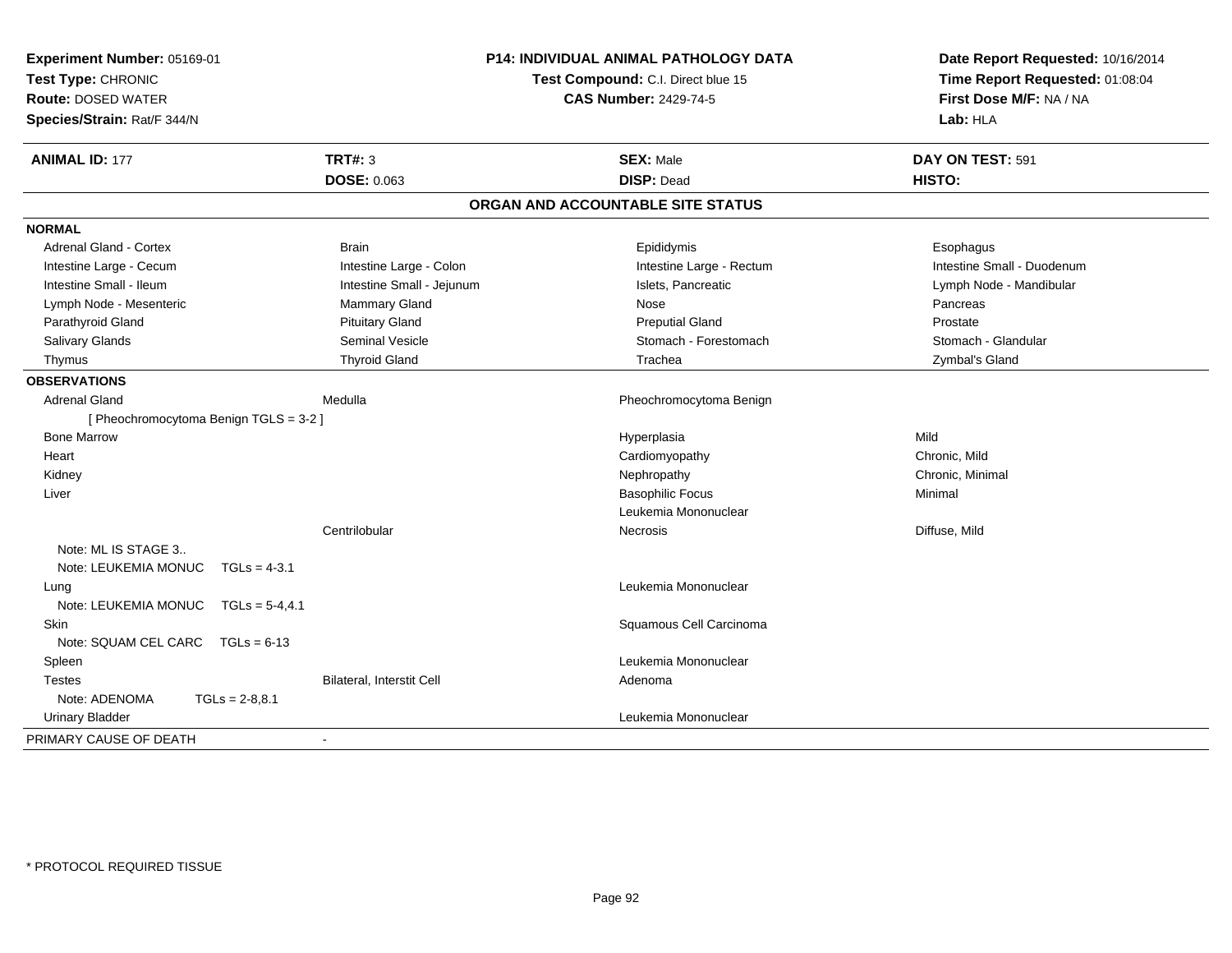| <b>Experiment Number: 05169-01</b><br>Test Type: CHRONIC<br><b>Route: DOSED WATER</b><br>Species/Strain: Rat/F 344/N |                          | <b>P14: INDIVIDUAL ANIMAL PATHOLOGY DATA</b><br>Test Compound: C.I. Direct blue 15<br><b>CAS Number: 2429-74-5</b> | Date Report Requested: 10/16/2014<br>Time Report Requested: 01:08:04<br>First Dose M/F: NA / NA<br>Lab: HLA |
|----------------------------------------------------------------------------------------------------------------------|--------------------------|--------------------------------------------------------------------------------------------------------------------|-------------------------------------------------------------------------------------------------------------|
| <b>ANIMAL ID: 178</b>                                                                                                | <b>TRT#: 3</b>           | <b>SEX: Male</b>                                                                                                   | DAY ON TEST: 660                                                                                            |
|                                                                                                                      | <b>DOSE: 0.063</b>       | <b>DISP: Moribund</b>                                                                                              | HISTO:                                                                                                      |
|                                                                                                                      |                          | ORGAN AND ACCOUNTABLE SITE STATUS                                                                                  |                                                                                                             |
| <b>NORMAL</b>                                                                                                        |                          |                                                                                                                    |                                                                                                             |
| <b>Brain</b>                                                                                                         | Epididymis               | Esophagus                                                                                                          | Intestine Large - Cecum                                                                                     |
| Intestine Large - Colon                                                                                              | Intestine Large - Rectum | Intestine Small - Duodenum                                                                                         | Intestine Small - Ileum                                                                                     |
| Intestine Small - Jejunum                                                                                            | Islets, Pancreatic       | Mammary Gland                                                                                                      | Parathyroid Gland                                                                                           |
| <b>Pituitary Gland</b>                                                                                               | Prostate                 | Salivary Glands                                                                                                    | Stomach - Forestomach                                                                                       |
| Stomach - Glandular                                                                                                  | Thymus                   | <b>Thyroid Gland</b>                                                                                               | Trachea                                                                                                     |
| <b>Urinary Bladder</b>                                                                                               |                          |                                                                                                                    |                                                                                                             |
| <b>OBSERVATIONS</b>                                                                                                  |                          |                                                                                                                    |                                                                                                             |
| <b>Adrenal Gland</b>                                                                                                 | Medulla                  | Hyperplasia                                                                                                        | Focal, Mild                                                                                                 |
|                                                                                                                      | Cortex                   | Leukemia Mononuclear                                                                                               |                                                                                                             |
|                                                                                                                      | Medulla                  | Leukemia Mononuclear                                                                                               |                                                                                                             |
| <b>Bone Marrow</b>                                                                                                   |                          | Hyperplasia                                                                                                        | Moderate                                                                                                    |
| Heart                                                                                                                |                          | Cardiomyopathy                                                                                                     | Chronic, Moderate                                                                                           |
| Kidney                                                                                                               |                          | Nephropathy                                                                                                        | Chronic, Moderate                                                                                           |
| Liver                                                                                                                |                          | Leukemia Mononuclear                                                                                               |                                                                                                             |
|                                                                                                                      |                          | Regeneration                                                                                                       | Focal, Moderate                                                                                             |
| Note: ML IS STAGE 3                                                                                                  |                          |                                                                                                                    |                                                                                                             |
| Note: REGENERATION<br>$TGLs = 7-3.1$                                                                                 |                          |                                                                                                                    |                                                                                                             |
| Note: LEUKEMIA MONUC<br>$TGLs = 6-3.1$                                                                               |                          |                                                                                                                    |                                                                                                             |
| Lung                                                                                                                 |                          | Leukemia Mononuclear                                                                                               |                                                                                                             |
| Note: LEUKEMIA MONUC<br>$TGLs = 8-4, 4.1$                                                                            |                          |                                                                                                                    |                                                                                                             |
| Lymph Node                                                                                                           | Mesenteric               | Hyperplasia                                                                                                        | Reticulum Cell, Moderate                                                                                    |
|                                                                                                                      | Mandibular               | Leukemia Mononuclear                                                                                               |                                                                                                             |
|                                                                                                                      | Mediastinal              | Leukemia Mononuclear                                                                                               |                                                                                                             |
| Note: LEUKEMIA MONUC<br>$TGLs = 9-13$                                                                                |                          |                                                                                                                    |                                                                                                             |
| Nose                                                                                                                 |                          | Squamous Cell Carcinoma                                                                                            |                                                                                                             |
| Pancreas                                                                                                             |                          | Atrophy                                                                                                            | Mild                                                                                                        |
| Pharynx                                                                                                              | Palate                   | Squamous Cell Papilloma                                                                                            |                                                                                                             |
| Note: SQ CL PAPILLOM<br>$TGLs = 11-15$                                                                               |                          |                                                                                                                    |                                                                                                             |
| <b>Preputial Gland</b>                                                                                               |                          | Adenoma                                                                                                            |                                                                                                             |
|                                                                                                                      |                          | Atrophy                                                                                                            | Moderate                                                                                                    |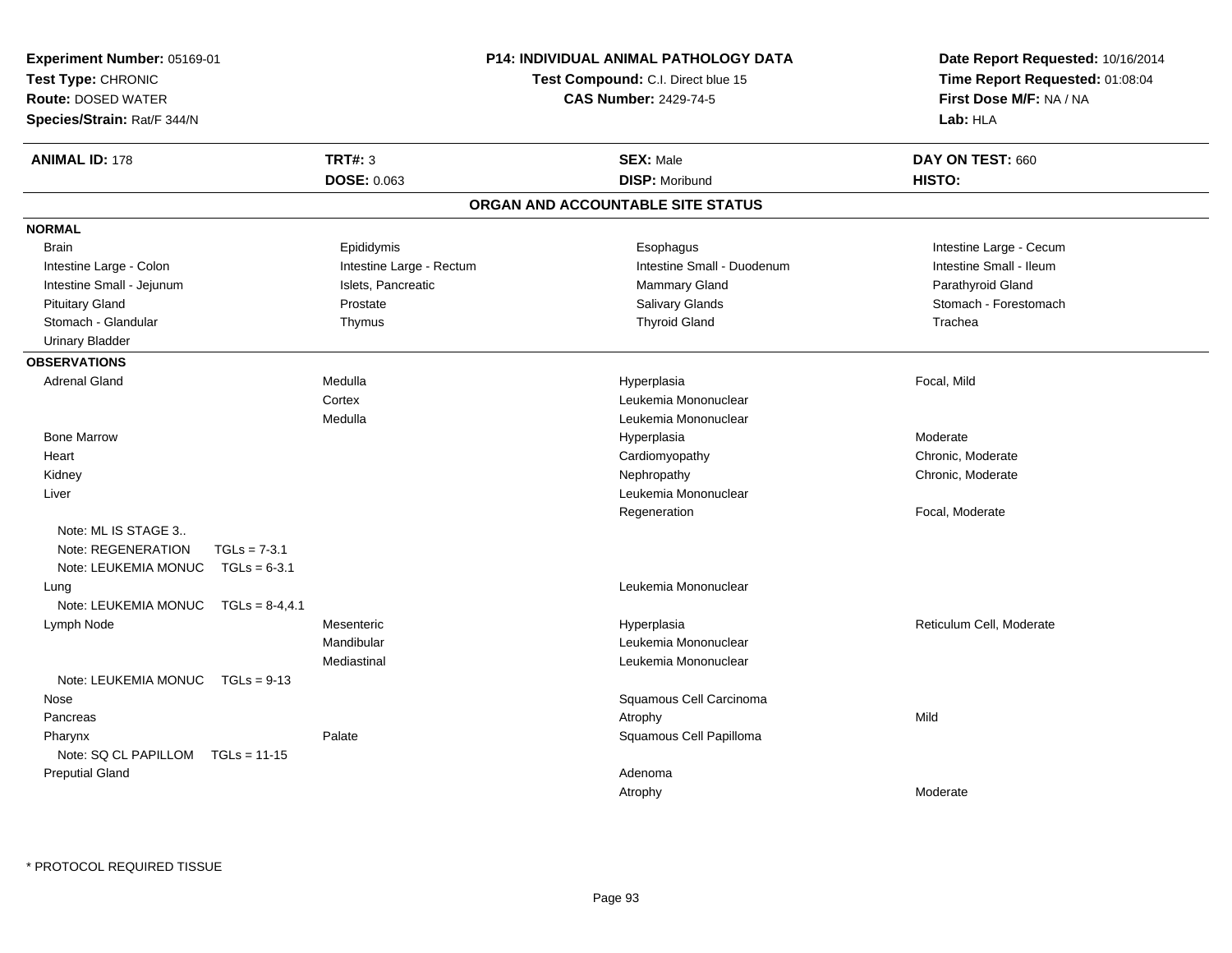| <b>Experiment Number: 05169-01</b><br>Test Type: CHRONIC<br><b>Route: DOSED WATER</b><br>Species/Strain: Rat/F 344/N |                                  | <b>P14: INDIVIDUAL ANIMAL PATHOLOGY DATA</b><br>Test Compound: C.I. Direct blue 15<br><b>CAS Number: 2429-74-5</b> | Date Report Requested: 10/16/2014<br>Time Report Requested: 01:08:04<br>First Dose M/F: NA / NA<br>Lab: HLA |
|----------------------------------------------------------------------------------------------------------------------|----------------------------------|--------------------------------------------------------------------------------------------------------------------|-------------------------------------------------------------------------------------------------------------|
| <b>ANIMAL ID: 178</b>                                                                                                | TRT#: 3                          | <b>SEX: Male</b>                                                                                                   | DAY ON TEST: 660                                                                                            |
|                                                                                                                      | <b>DOSE: 0.063</b>               | <b>DISP: Moribund</b>                                                                                              | <b>HISTO:</b>                                                                                               |
|                                                                                                                      |                                  | ORGAN AND ACCOUNTABLE SITE STATUS                                                                                  |                                                                                                             |
| $TGLs = 4-8.2$<br>Note: ADENOMA                                                                                      |                                  |                                                                                                                    |                                                                                                             |
| Seminal Vesicle                                                                                                      |                                  | Hyperplasia                                                                                                        | Glandular, Multifocal, Mild                                                                                 |
| Skin                                                                                                                 |                                  | Basal Cell Adenoma                                                                                                 |                                                                                                             |
| Note: BASAL CEL ADEN<br>$TGLs = 10-14$                                                                               |                                  |                                                                                                                    |                                                                                                             |
| Spleen                                                                                                               |                                  | Leukemia Mononuclear                                                                                               |                                                                                                             |
| [Leukemia Mononuclear TGLS = 12-3]                                                                                   |                                  |                                                                                                                    |                                                                                                             |
| <b>Testes</b>                                                                                                        | <b>Bilateral, Interstit Cell</b> | Adenoma                                                                                                            |                                                                                                             |
| Note: ADENOMA<br>$TGLs = 1,2,3-8,8.1$                                                                                |                                  |                                                                                                                    |                                                                                                             |
| Zymbal's Gland                                                                                                       |                                  | Adenoma                                                                                                            |                                                                                                             |
|                                                                                                                      |                                  | Ectasia                                                                                                            | Minimal                                                                                                     |
| PRIMARY CAUSE OF DEATH                                                                                               |                                  |                                                                                                                    |                                                                                                             |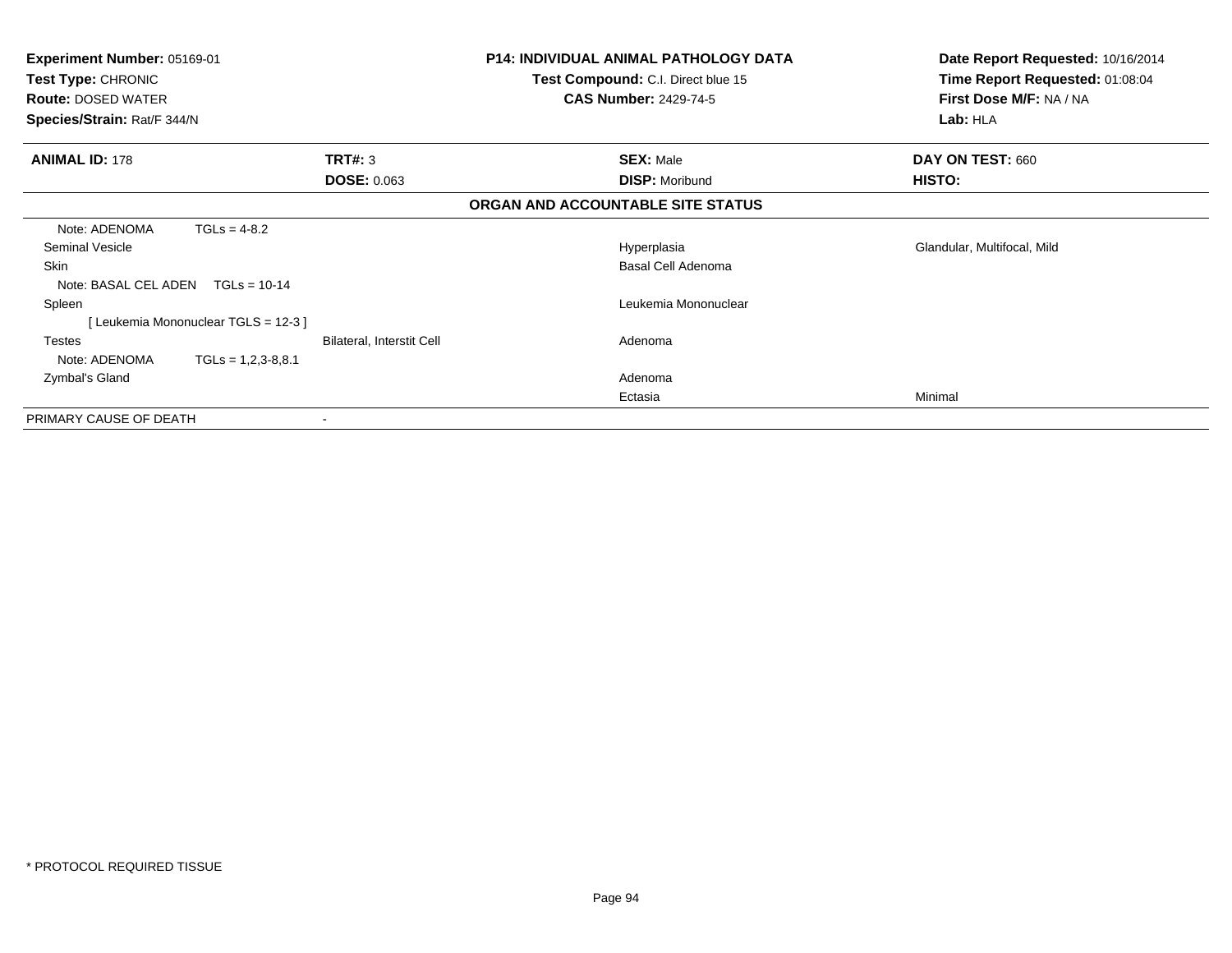| Experiment Number: 05169-01<br>Test Type: CHRONIC<br><b>Route: DOSED WATER</b><br>Species/Strain: Rat/F 344/N | <b>P14: INDIVIDUAL ANIMAL PATHOLOGY DATA</b><br>Test Compound: C.I. Direct blue 15<br><b>CAS Number: 2429-74-5</b> |                                       | Date Report Requested: 10/16/2014<br>Time Report Requested: 01:08:04<br>First Dose M/F: NA / NA<br>Lab: HLA |
|---------------------------------------------------------------------------------------------------------------|--------------------------------------------------------------------------------------------------------------------|---------------------------------------|-------------------------------------------------------------------------------------------------------------|
| <b>ANIMAL ID: 179</b>                                                                                         | <b>TRT#: 3</b><br><b>DOSE: 0.063</b>                                                                               | <b>SEX: Male</b><br><b>DISP: Dead</b> | DAY ON TEST: 293<br>HISTO:                                                                                  |
|                                                                                                               |                                                                                                                    | ORGAN AND ACCOUNTABLE SITE STATUS     |                                                                                                             |
| <b>NORMAL</b>                                                                                                 |                                                                                                                    |                                       |                                                                                                             |
| Adrenal Gland - Cortex                                                                                        | Adrenal Gland - Medulla                                                                                            | <b>Bone Marrow</b>                    | <b>Brain</b>                                                                                                |
| Epididymis                                                                                                    | Esophagus                                                                                                          | Intestine Large - Cecum               | Intestine Large - Colon                                                                                     |
| Intestine Large - Rectum                                                                                      | Intestine Small - Duodenum                                                                                         | Intestine Small - Ileum               | Intestine Small - Jejunum                                                                                   |
| Islets, Pancreatic                                                                                            | Kidney                                                                                                             | Liver                                 | Lymph Node - Mandibular                                                                                     |
| Mammary Gland                                                                                                 | Nose                                                                                                               | Pancreas                              | Parathyroid Gland                                                                                           |
| <b>Pituitary Gland</b>                                                                                        | Prostate                                                                                                           | Salivary Glands                       | Skin                                                                                                        |
| Stomach - Forestomach                                                                                         | Stomach - Glandular                                                                                                | <b>Testes</b>                         | <b>Thyroid Gland</b>                                                                                        |
| Trachea                                                                                                       | <b>Urinary Bladder</b>                                                                                             | Zymbal's Gland                        |                                                                                                             |
| <b>MISSING</b>                                                                                                |                                                                                                                    |                                       |                                                                                                             |
| <b>Seminal Vesicle</b>                                                                                        |                                                                                                                    |                                       |                                                                                                             |
| <b>OBSERVATIONS</b>                                                                                           |                                                                                                                    |                                       |                                                                                                             |
| Heart                                                                                                         |                                                                                                                    | Cardiomyopathy                        | Chronic, Mild                                                                                               |
| [Cardiomyopathy TGLS = 1-3]                                                                                   |                                                                                                                    |                                       |                                                                                                             |
| Lung                                                                                                          |                                                                                                                    | Hyperplasia                           | Lymphoid, Minimal                                                                                           |
| Lymph Node                                                                                                    | Mesenteric                                                                                                         | Atrophy                               | Moderate                                                                                                    |
| <b>Preputial Gland</b>                                                                                        |                                                                                                                    | Atrophy                               | Moderate                                                                                                    |
| Spleen                                                                                                        |                                                                                                                    | Atrophy                               | Moderate                                                                                                    |
| Thymus                                                                                                        |                                                                                                                    | Atrophy                               | Moderate                                                                                                    |
|                                                                                                               |                                                                                                                    | Congestion                            | Moderate                                                                                                    |
| Note: CONGESTION<br>$TGLs = 2-9.2$                                                                            |                                                                                                                    |                                       |                                                                                                             |
| Tongue                                                                                                        |                                                                                                                    | Squamous Cell Carcinoma               |                                                                                                             |
| Note: SQUAM CEL CARC<br>$TGLs = 5-13$                                                                         |                                                                                                                    |                                       |                                                                                                             |
| Note: DEEP INVASION                                                                                           |                                                                                                                    |                                       |                                                                                                             |
| PRIMARY CAUSE OF DEATH                                                                                        | $\blacksquare$                                                                                                     |                                       |                                                                                                             |
|                                                                                                               |                                                                                                                    |                                       |                                                                                                             |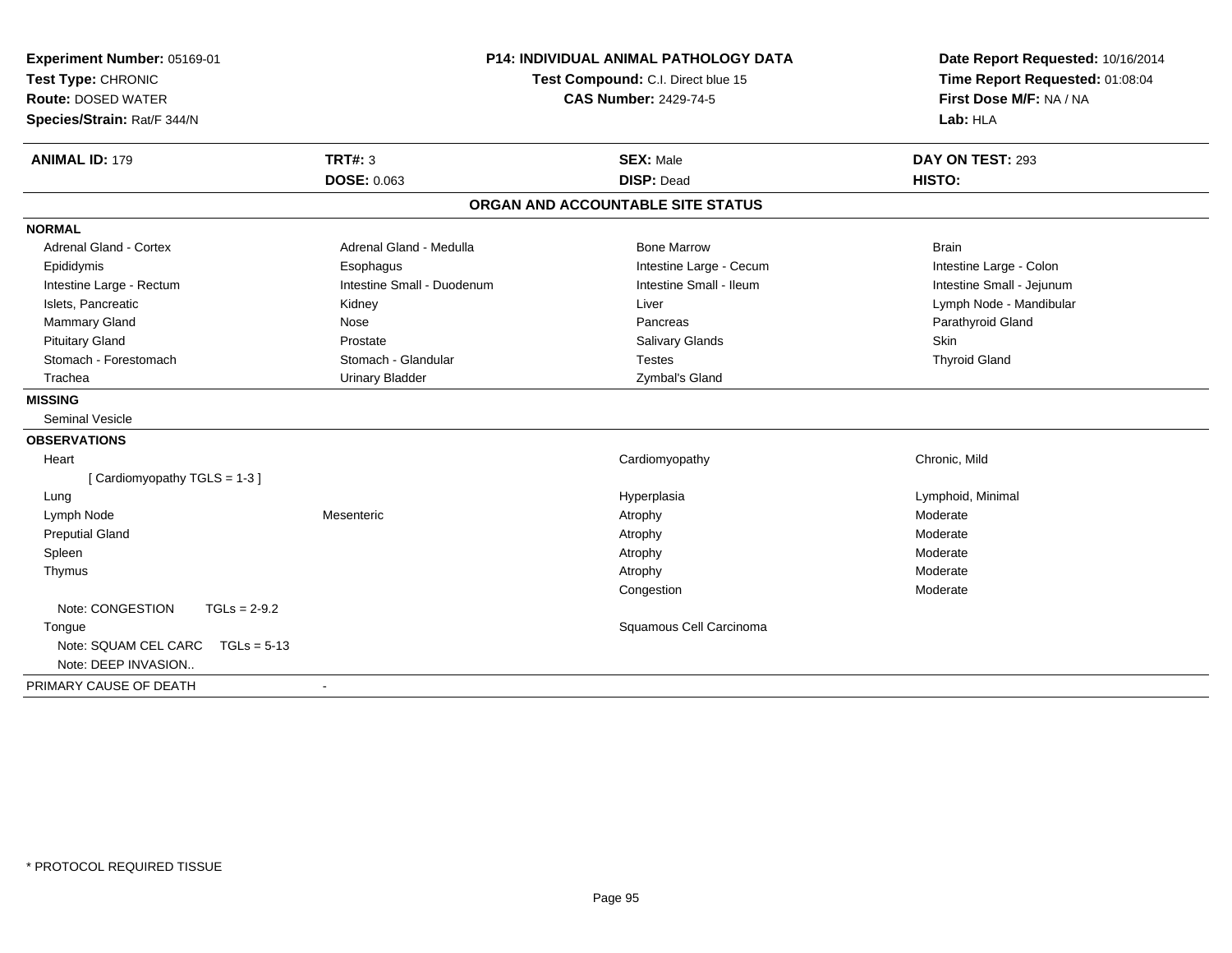| Experiment Number: 05169-01                             |                         | <b>P14: INDIVIDUAL ANIMAL PATHOLOGY DATA</b> | Date Report Requested: 10/16/2014<br>Time Report Requested: 01:08:04 |  |
|---------------------------------------------------------|-------------------------|----------------------------------------------|----------------------------------------------------------------------|--|
| Test Type: CHRONIC                                      |                         | <b>Test Compound: C.I. Direct blue 15</b>    |                                                                      |  |
| <b>Route: DOSED WATER</b>                               |                         | <b>CAS Number: 2429-74-5</b>                 | First Dose M/F: NA / NA<br>Lab: HLA                                  |  |
| Species/Strain: Rat/F 344/N                             |                         |                                              |                                                                      |  |
| <b>ANIMAL ID: 180</b>                                   | <b>TRT#: 3</b>          | <b>SEX: Male</b>                             | DAY ON TEST: 578                                                     |  |
|                                                         | <b>DOSE: 0.063</b>      | <b>DISP: Dead</b>                            | HISTO:                                                               |  |
|                                                         |                         | ORGAN AND ACCOUNTABLE SITE STATUS            |                                                                      |  |
| <b>NORMAL</b>                                           |                         |                                              |                                                                      |  |
| <b>Adrenal Gland - Cortex</b>                           | <b>Bone Marrow</b>      | <b>Brain</b>                                 | Epididymis                                                           |  |
| Esophagus                                               | Intestine Large - Cecum | Intestine Large - Colon                      | Intestine Large - Rectum                                             |  |
| Intestine Small - Duodenum                              | Intestine Small - Ileum | Intestine Small - Jejunum                    | Islets, Pancreatic                                                   |  |
| Mammary Gland                                           | Nose                    | Pancreas                                     | Parathyroid Gland                                                    |  |
| <b>Pituitary Gland</b>                                  | Prostate                | Salivary Glands                              | Seminal Vesicle                                                      |  |
| Skin                                                    | Stomach - Forestomach   | Stomach - Glandular                          | Thymus                                                               |  |
| <b>Thyroid Gland</b>                                    | Trachea                 | <b>Urinary Bladder</b>                       | Zymbal's Gland                                                       |  |
| <b>OBSERVATIONS</b>                                     |                         |                                              |                                                                      |  |
| <b>Adrenal Gland</b>                                    | Medulla                 | Hyperplasia                                  | Multifocal, Mild                                                     |  |
| Heart                                                   |                         | Cardiomyopathy                               | Chronic, Mild                                                        |  |
| Kidney                                                  |                         | Nephropathy                                  | Chronic, Minimal                                                     |  |
| Liver                                                   |                         | Leukemia Mononuclear                         |                                                                      |  |
| Note: LEUKEMIA MONUC TGLs = 5-3.1                       |                         |                                              |                                                                      |  |
| Lung                                                    |                         | Leukemia Mononuclear                         |                                                                      |  |
| Lymph Node                                              | Mandibular              | Angiectasis                                  | Marked                                                               |  |
|                                                         | Mediastinal             | Angiectasis                                  | Marked                                                               |  |
|                                                         | Mesenteric              | Angiectasis                                  | Marked                                                               |  |
|                                                         | Pancreatic              | Angiectasis                                  | Marked                                                               |  |
|                                                         | Renal                   | Angiectasis                                  | Marked                                                               |  |
|                                                         | Mesenteric              | Hemorrhage                                   | Marked                                                               |  |
| Note: ANGIECTASIS<br>$TGLs = 9-14$                      |                         |                                              |                                                                      |  |
| Note: ANGIECTASIS<br>$TGLs = 7-9$                       |                         |                                              |                                                                      |  |
| Note: HEMORRHAGE<br>$TGLs = 4-7$                        |                         |                                              |                                                                      |  |
| $TGLs = 13-16$<br>Note: ANGIECTASIS                     |                         |                                              |                                                                      |  |
| Note: ANGIECTASIS<br>$TGLs = 12-15$                     |                         |                                              |                                                                      |  |
| Note: ANGIECTASIS<br>$TGLs = 6-13$                      |                         |                                              |                                                                      |  |
| Note: ILEOCECAL LNN IS CONSIDERED TO BE MESENTERIC NODE |                         |                                              |                                                                      |  |
| <b>Preputial Gland</b>                                  |                         | Atrophy                                      | Moderate                                                             |  |
| Spleen                                                  |                         | Leukemia Mononuclear                         |                                                                      |  |
| Note: LEUKEMIA MONUC TGLs = 11-3.2                      |                         |                                              |                                                                      |  |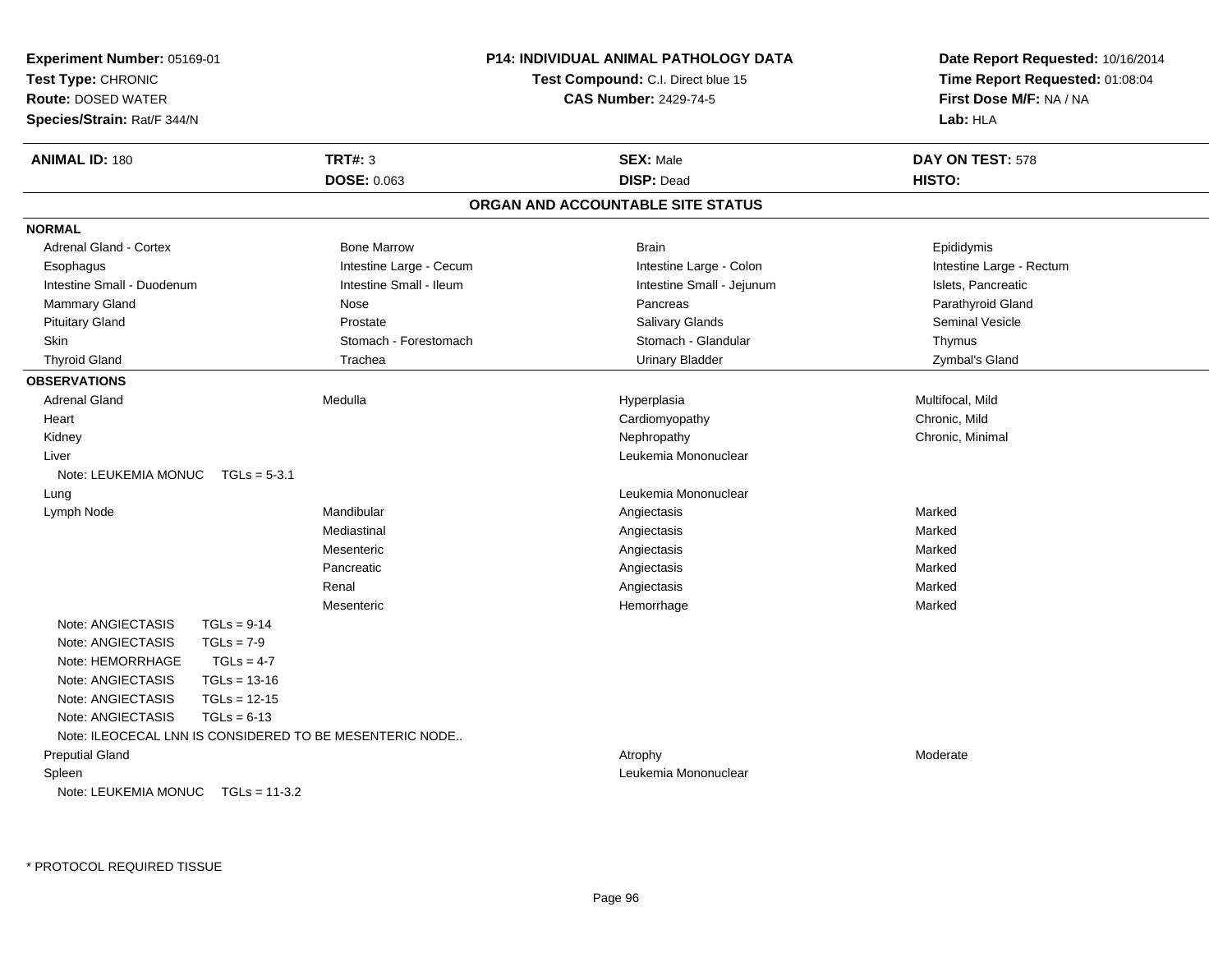| Experiment Number: 05169-01   |                |                       | <b>P14: INDIVIDUAL ANIMAL PATHOLOGY DATA</b> | Date Report Requested: 10/16/2014 |
|-------------------------------|----------------|-----------------------|----------------------------------------------|-----------------------------------|
| Test Type: CHRONIC            |                |                       | Test Compound: C.I. Direct blue 15           | Time Report Requested: 01:08:04   |
| <b>Route: DOSED WATER</b>     |                |                       | <b>CAS Number: 2429-74-5</b>                 | First Dose M/F: NA / NA           |
| Species/Strain: Rat/F 344/N   |                |                       |                                              | Lab: HLA                          |
| <b>ANIMAL ID: 180</b>         |                | TRT#: 3               | <b>SEX: Male</b>                             | DAY ON TEST: 578                  |
| <b>DOSE: 0.063</b>            |                |                       | <b>DISP: Dead</b>                            | HISTO:                            |
|                               |                |                       | ORGAN AND ACCOUNTABLE SITE STATUS            |                                   |
| <b>Testes</b>                 |                | <b>Interstit Cell</b> | Adenoma                                      |                                   |
|                               |                |                       | Atrophy                                      | Marked                            |
| Note: ADENOMA                 | $TGLs = 3-8.1$ |                       |                                              |                                   |
| Note: ATROPHY<br>$TGLs = 2-8$ |                |                       |                                              |                                   |
| PRIMARY CAUSE OF DEATH        |                |                       |                                              |                                   |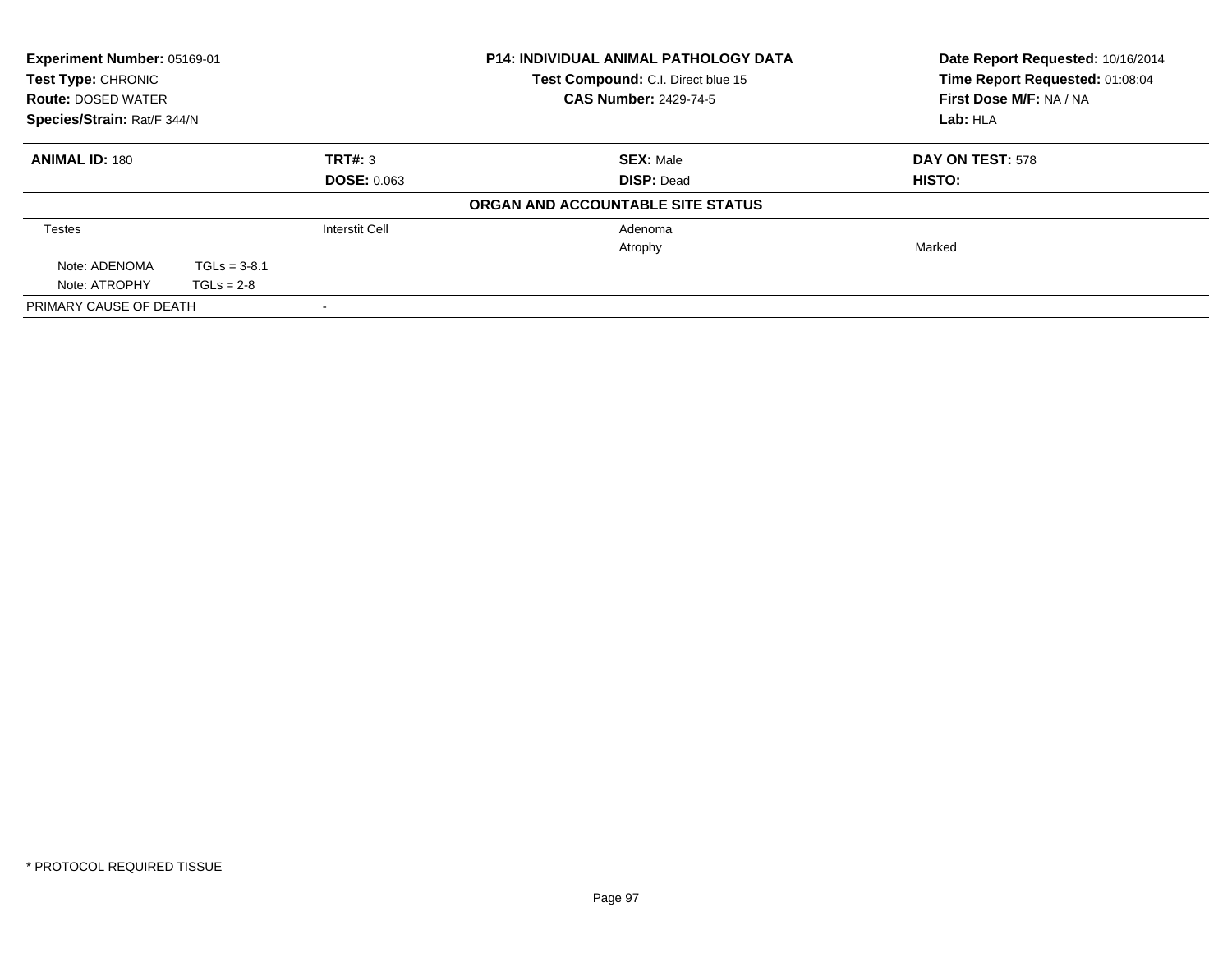| Experiment Number: 05169-01<br>Test Type: CHRONIC<br><b>Route: DOSED WATER</b><br>Species/Strain: Rat/F 344/N |                          | P14: INDIVIDUAL ANIMAL PATHOLOGY DATA<br>Test Compound: C.I. Direct blue 15<br><b>CAS Number: 2429-74-5</b> | Date Report Requested: 10/16/2014<br>Time Report Requested: 01:08:04<br>First Dose M/F: NA / NA<br>Lab: HLA |
|---------------------------------------------------------------------------------------------------------------|--------------------------|-------------------------------------------------------------------------------------------------------------|-------------------------------------------------------------------------------------------------------------|
| <b>TRT#: 3</b><br><b>ANIMAL ID: 181</b>                                                                       |                          | <b>SEX: Male</b>                                                                                            | DAY ON TEST: 646                                                                                            |
|                                                                                                               | <b>DOSE: 0.063</b>       | <b>DISP: Moribund</b>                                                                                       | HISTO:                                                                                                      |
|                                                                                                               |                          | ORGAN AND ACCOUNTABLE SITE STATUS                                                                           |                                                                                                             |
| <b>NORMAL</b>                                                                                                 |                          |                                                                                                             |                                                                                                             |
| <b>Brain</b>                                                                                                  | Epididymis               | Esophagus                                                                                                   | Intestine Large - Cecum                                                                                     |
| Intestine Large - Colon                                                                                       | Intestine Large - Rectum | Intestine Small - Duodenum                                                                                  | Intestine Small - Ileum                                                                                     |
| Intestine Small - Jejunum                                                                                     | Islets, Pancreatic       | Nose                                                                                                        | Parathyroid Gland                                                                                           |
| <b>Pituitary Gland</b>                                                                                        | <b>Preputial Gland</b>   | Salivary Glands                                                                                             | <b>Seminal Vesicle</b>                                                                                      |
| Stomach - Forestomach                                                                                         | Stomach - Glandular      | Thymus                                                                                                      | Trachea                                                                                                     |
| <b>Urinary Bladder</b>                                                                                        |                          |                                                                                                             |                                                                                                             |
| <b>MISSING</b>                                                                                                |                          |                                                                                                             |                                                                                                             |
| <b>Mammary Gland</b>                                                                                          |                          |                                                                                                             |                                                                                                             |
| <b>OBSERVATIONS</b>                                                                                           |                          |                                                                                                             |                                                                                                             |
| <b>Adrenal Gland</b><br>Cortex                                                                                |                          | Leukemia Mononuclear                                                                                        |                                                                                                             |
| Medulla                                                                                                       |                          | Leukemia Mononuclear                                                                                        |                                                                                                             |
| <b>Bone Marrow</b>                                                                                            |                          | Hyperplasia                                                                                                 | Moderate                                                                                                    |
| Heart                                                                                                         |                          | Cardiomyopathy                                                                                              | Chronic, Mild                                                                                               |
| Kidney                                                                                                        |                          | Nephropathy                                                                                                 | Chronic, Moderate                                                                                           |
| Note: NEPHROPATHY<br>$TGLs = 3-5$                                                                             |                          |                                                                                                             |                                                                                                             |
| Liver                                                                                                         |                          | Leukemia Mononuclear                                                                                        |                                                                                                             |
|                                                                                                               |                          | Regeneration                                                                                                | Multifocal, Moderate                                                                                        |
| Note: LEUKEMIA MONUC<br>$TGLs = 4-3.1$                                                                        |                          |                                                                                                             |                                                                                                             |
| Note: REGENERATION<br>$TGLs = 5.6.7.8 - 3.1$                                                                  |                          |                                                                                                             |                                                                                                             |
| Lung                                                                                                          |                          | Hyperplasia                                                                                                 | Lymphoid, Mild                                                                                              |
|                                                                                                               |                          | Leukemia Mononuclear                                                                                        |                                                                                                             |
| Mandibular<br>Lymph Node                                                                                      |                          | Leukemia Mononuclear                                                                                        |                                                                                                             |
| Mesenteric                                                                                                    |                          | Leukemia Mononuclear                                                                                        |                                                                                                             |
| Pancreas                                                                                                      |                          | Atrophy                                                                                                     | Mild                                                                                                        |
| Palate<br>Pharynx                                                                                             |                          | Squamous Cell Papilloma                                                                                     |                                                                                                             |
| Note: SQ CL PAPILLOM<br>$TGLs = 10-13$                                                                        |                          |                                                                                                             |                                                                                                             |
| Prostate                                                                                                      |                          | Hyperplasia                                                                                                 | Glandular, Multifocal, Mild                                                                                 |
| <b>Skin</b>                                                                                                   |                          | Basal Cell Adenoma                                                                                          | Multiple                                                                                                    |
| Note: BASAL CEL ADEN    TGLs = 11,12,13-14,15,16                                                              |                          |                                                                                                             |                                                                                                             |
| Spleen                                                                                                        |                          | Leukemia Mononuclear                                                                                        |                                                                                                             |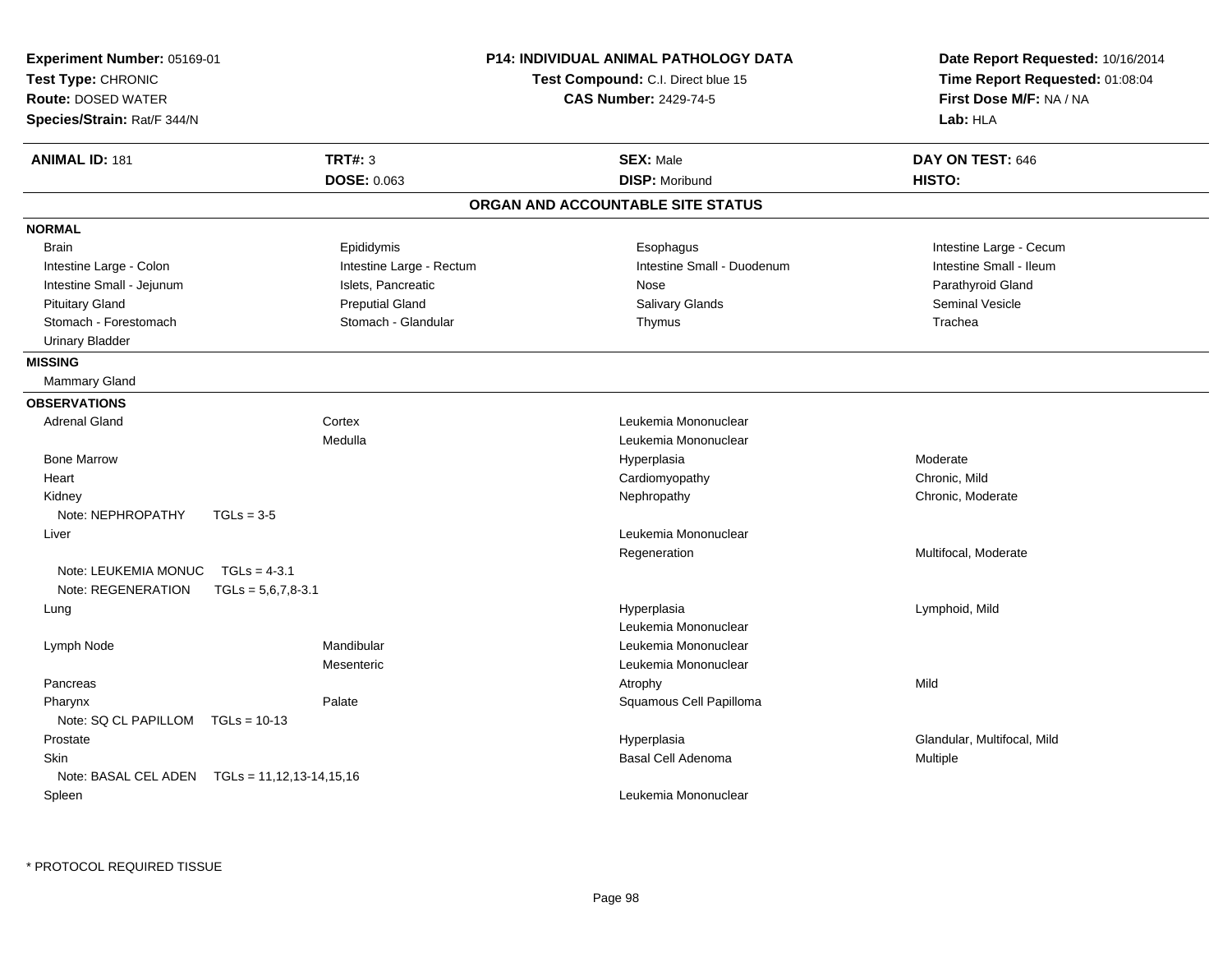| Experiment Number: 05169-01<br>Test Type: CHRONIC<br><b>Route: DOSED WATER</b> |                           | <b>P14: INDIVIDUAL ANIMAL PATHOLOGY DATA</b><br>Test Compound: C.I. Direct blue 15<br><b>CAS Number: 2429-74-5</b> | Date Report Requested: 10/16/2014<br>Time Report Requested: 01:08:04<br>First Dose M/F: NA / NA |
|--------------------------------------------------------------------------------|---------------------------|--------------------------------------------------------------------------------------------------------------------|-------------------------------------------------------------------------------------------------|
| Species/Strain: Rat/F 344/N                                                    |                           |                                                                                                                    | Lab: HLA                                                                                        |
| <b>ANIMAL ID: 181</b>                                                          | TRT#: 3                   | <b>SEX: Male</b>                                                                                                   | DAY ON TEST: 646                                                                                |
|                                                                                | <b>DOSE: 0.063</b>        | <b>DISP: Moribund</b>                                                                                              | <b>HISTO:</b>                                                                                   |
|                                                                                |                           | ORGAN AND ACCOUNTABLE SITE STATUS                                                                                  |                                                                                                 |
| Note: LEUKEMIA MONUC<br>$TGLs = 9-3$                                           |                           |                                                                                                                    |                                                                                                 |
| Testes                                                                         | Bilateral, Interstit Cell | Adenoma                                                                                                            |                                                                                                 |
| $TGLs = 1-8$<br>Note: ADENOMA                                                  |                           |                                                                                                                    |                                                                                                 |
| <b>Thyroid Gland</b>                                                           | C Cell                    | Adenoma                                                                                                            |                                                                                                 |
| Zymbal's Gland                                                                 |                           | Ectasia                                                                                                            | Moderate                                                                                        |
|                                                                                |                           | Hyperplasia                                                                                                        | Squamous, Focal, Mild                                                                           |
| PRIMARY CAUSE OF DEATH                                                         |                           |                                                                                                                    |                                                                                                 |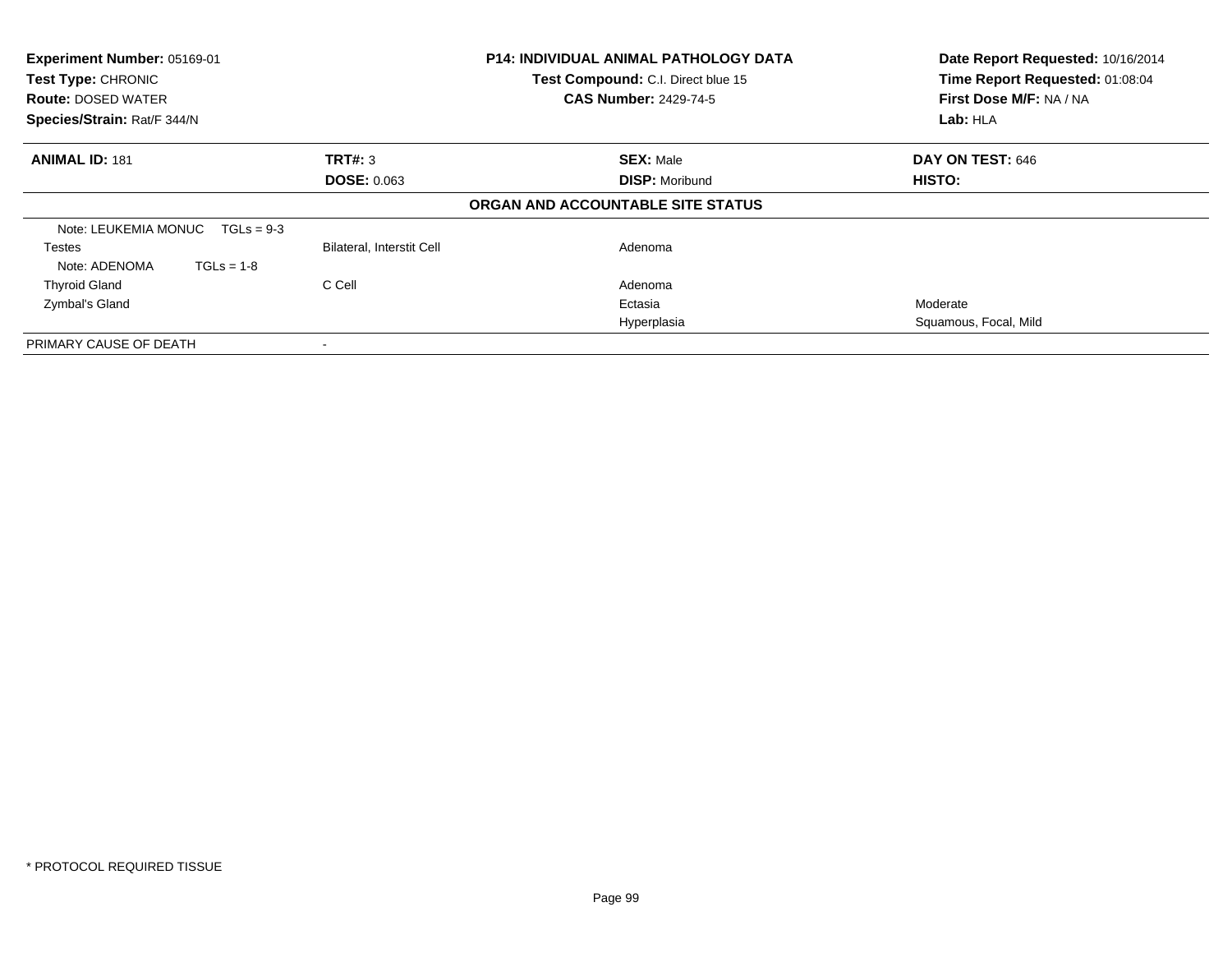| <b>Experiment Number: 05169-01</b>                  |                         | <b>P14: INDIVIDUAL ANIMAL PATHOLOGY DATA</b> | Date Report Requested: 10/16/2014 |  |
|-----------------------------------------------------|-------------------------|----------------------------------------------|-----------------------------------|--|
| Test Type: CHRONIC                                  |                         | Test Compound: C.I. Direct blue 15           | Time Report Requested: 01:08:04   |  |
| <b>Route: DOSED WATER</b>                           |                         | <b>CAS Number: 2429-74-5</b>                 | First Dose M/F: NA / NA           |  |
| Species/Strain: Rat/F 344/N                         |                         |                                              | Lab: HLA                          |  |
| <b>ANIMAL ID: 182</b>                               | <b>TRT#: 3</b>          | <b>SEX: Male</b>                             | DAY ON TEST: 544                  |  |
|                                                     | DOSE: 0.063             | <b>DISP: Moribund</b>                        | HISTO:                            |  |
|                                                     |                         | ORGAN AND ACCOUNTABLE SITE STATUS            |                                   |  |
| <b>NORMAL</b>                                       |                         |                                              |                                   |  |
| Epididymis                                          | Esophagus               | Intestine Large - Colon                      | Intestine Large - Rectum          |  |
| Intestine Small - Duodenum                          | Intestine Small - Ileum | Intestine Small - Jejunum                    | Islets, Pancreatic                |  |
| Lymph Node - Mandibular                             | Lymph Node - Mesenteric | Mammary Gland                                | Nose                              |  |
| Pancreas                                            | Parathyroid Gland       | <b>Pituitary Gland</b>                       | <b>Preputial Gland</b>            |  |
| Prostate                                            | Salivary Glands         | Seminal Vesicle                              | Skin                              |  |
| Stomach - Forestomach                               | Stomach - Glandular     | Thymus                                       | <b>Thyroid Gland</b>              |  |
| Trachea                                             | <b>Urinary Bladder</b>  | Zymbal's Gland                               |                                   |  |
| <b>OBSERVATIONS</b>                                 |                         |                                              |                                   |  |
| <b>Adrenal Gland</b>                                | Cortex                  | Leukemia Mononuclear                         |                                   |  |
|                                                     | Medulla                 | Leukemia Mononuclear                         |                                   |  |
| <b>Bone Marrow</b>                                  |                         | Hyperplasia                                  | Moderate                          |  |
| Brain                                               | Cerebellum              | <b>Necrosis</b>                              | Focal, Mild                       |  |
| Heart                                               |                         | Cardiomyopathy                               | Chronic, Mild                     |  |
| Intestine Large                                     | Cecum                   | Inflammation                                 | Acute, Marked                     |  |
|                                                     | Cecum                   | Necrosis                                     | Focal, Moderate                   |  |
| Note: INFLAMMATION<br>$TGLs = 10-7$                 |                         |                                              |                                   |  |
| Kidney                                              |                         | Nephropathy                                  | Chronic, Mild                     |  |
|                                                     | <b>Renal Tubule</b>     | Pigmentation                                 | Moderate                          |  |
| Note: PIGMENT<br>$TGLs = 8-5$                       |                         |                                              |                                   |  |
| Liver                                               |                         | Infarct                                      | Acute, Marked                     |  |
|                                                     |                         | Leukemia Mononuclear                         |                                   |  |
|                                                     |                         | Neoplastic Nodule                            | Multiple                          |  |
| Note: NEOPLASTIC NOD<br>$TGLs = 6,11,12,14-3.1,3.3$ |                         |                                              |                                   |  |
| Note: INFARCT<br>$TGLs = 13-3.3$                    |                         |                                              |                                   |  |
| Note: LEUKEMIA MONUC TGLs = 5-3.3                   |                         |                                              |                                   |  |
| Lung                                                |                         | Hyperplasia                                  | Lymphoid, Mild                    |  |
|                                                     |                         | Leukemia Mononuclear                         |                                   |  |
| Mesentery                                           | Fat                     | Necrosis                                     | Moderate                          |  |
| Note: NECROSIS<br>$TGLs = 4-13$                     |                         |                                              |                                   |  |
| Spleen                                              |                         | Leukemia Mononuclear                         |                                   |  |
|                                                     |                         |                                              |                                   |  |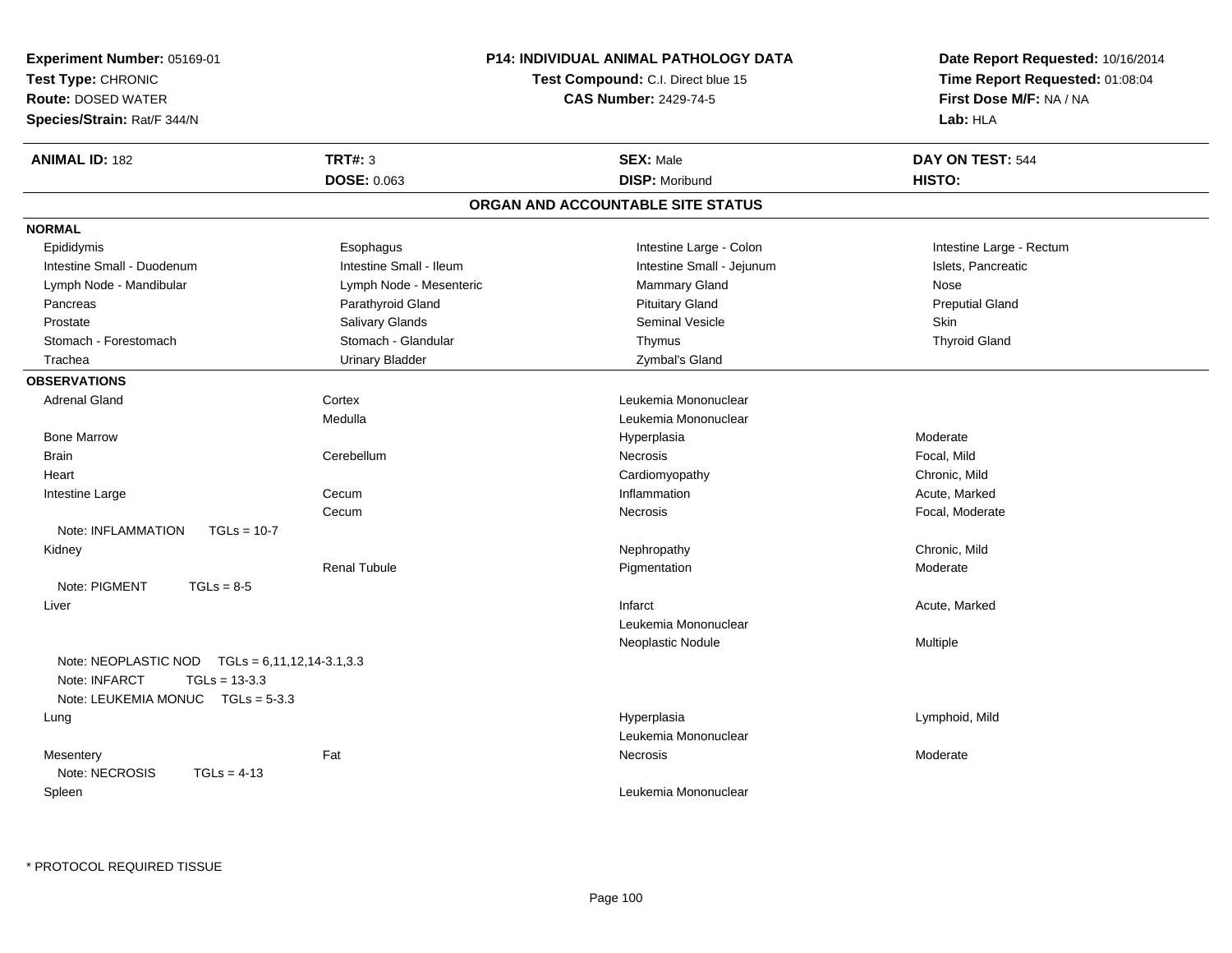| <b>Experiment Number: 05169-01</b><br><b>Test Type: CHRONIC</b> |                    |                           | <b>P14: INDIVIDUAL ANIMAL PATHOLOGY DATA</b><br><b>Test Compound: C.I. Direct blue 15</b> | Date Report Requested: 10/16/2014<br>Time Report Requested: 01:08:04 |
|-----------------------------------------------------------------|--------------------|---------------------------|-------------------------------------------------------------------------------------------|----------------------------------------------------------------------|
| <b>Route: DOSED WATER</b>                                       |                    |                           | <b>CAS Number: 2429-74-5</b>                                                              | First Dose M/F: NA / NA                                              |
| Species/Strain: Rat/F 344/N                                     |                    |                           |                                                                                           | Lab: HLA                                                             |
| <b>ANIMAL ID: 182</b>                                           |                    | TRT#: 3                   | <b>SEX: Male</b>                                                                          | DAY ON TEST: 544                                                     |
|                                                                 |                    | <b>DOSE: 0.063</b>        | <b>DISP:</b> Moribund                                                                     | <b>HISTO:</b>                                                        |
|                                                                 |                    |                           | ORGAN AND ACCOUNTABLE SITE STATUS                                                         |                                                                      |
| Note: LEUKEMIA MONUC $TGLs = 7-3.2$                             |                    |                           |                                                                                           |                                                                      |
| <b>Testes</b>                                                   |                    | Bilateral, Interstit Cell | Adenoma                                                                                   |                                                                      |
| Note: ADENOMA                                                   | $TGLs = 1,2-8,8.1$ |                           |                                                                                           |                                                                      |
| PRIMARY CAUSE OF DEATH                                          |                    |                           |                                                                                           |                                                                      |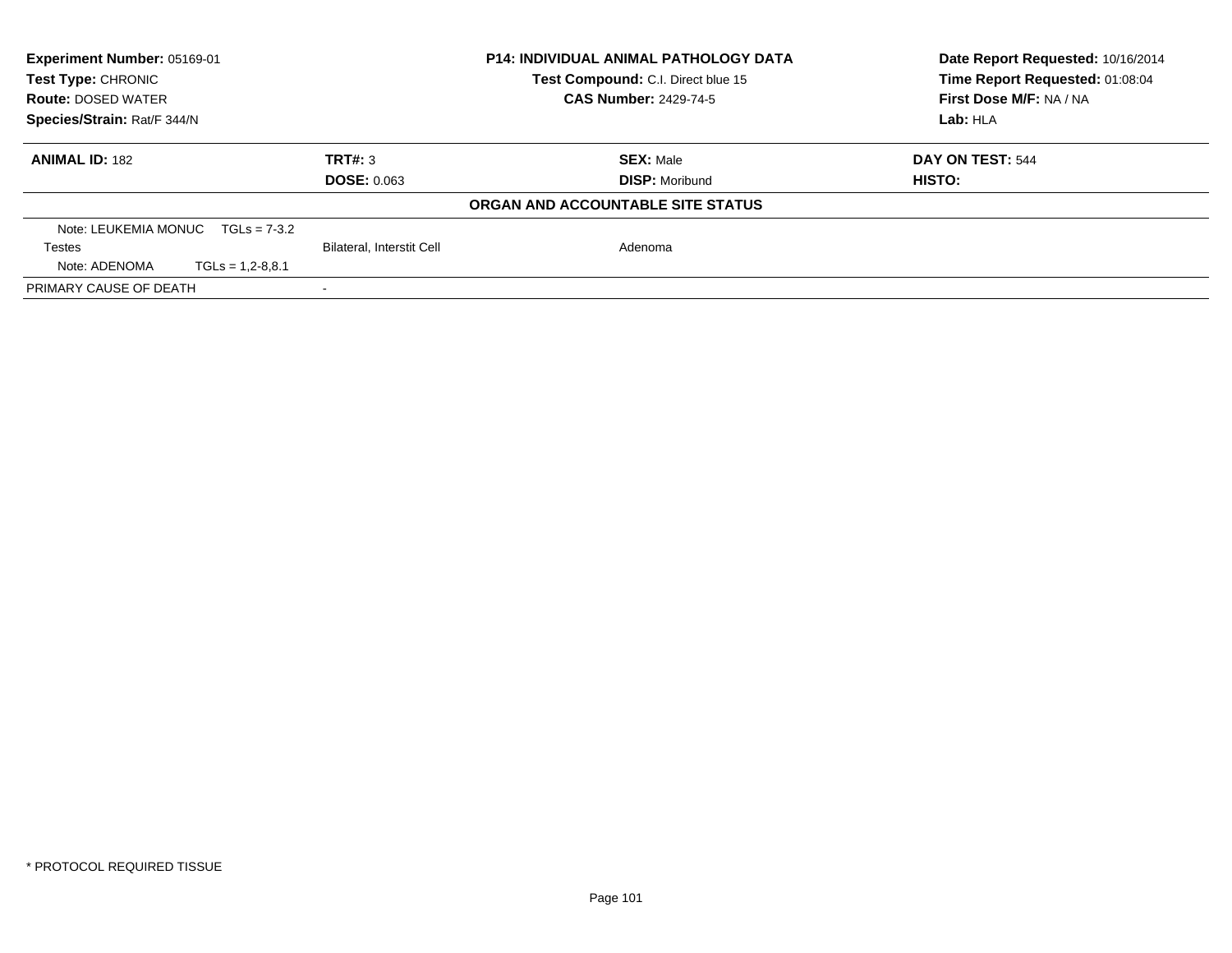| <b>Experiment Number: 05169-01</b><br>Test Type: CHRONIC<br><b>Route: DOSED WATER</b><br>Species/Strain: Rat/F 344/N |                           | <b>P14: INDIVIDUAL ANIMAL PATHOLOGY DATA</b><br>Test Compound: C.I. Direct blue 15<br><b>CAS Number: 2429-74-5</b> | Date Report Requested: 10/16/2014<br>Time Report Requested: 01:08:04<br>First Dose M/F: NA / NA<br>Lab: HLA |
|----------------------------------------------------------------------------------------------------------------------|---------------------------|--------------------------------------------------------------------------------------------------------------------|-------------------------------------------------------------------------------------------------------------|
| <b>ANIMAL ID: 183</b>                                                                                                | <b>TRT#: 3</b>            | <b>SEX: Male</b>                                                                                                   | DAY ON TEST: 614                                                                                            |
|                                                                                                                      | DOSE: 0.063               | <b>DISP: Dead</b>                                                                                                  | HISTO:                                                                                                      |
|                                                                                                                      |                           | ORGAN AND ACCOUNTABLE SITE STATUS                                                                                  |                                                                                                             |
| <b>NORMAL</b>                                                                                                        |                           |                                                                                                                    |                                                                                                             |
| <b>Bone Marrow</b>                                                                                                   | Epididymis                | Esophagus                                                                                                          | Intestine Large - Cecum                                                                                     |
| Intestine Large - Colon                                                                                              | Intestine Large - Rectum  | Intestine Small - Duodenum                                                                                         | Intestine Small - Ileum                                                                                     |
| Intestine Small - Jejunum                                                                                            | Islets, Pancreatic        | Lymph Node - Mandibular                                                                                            | Mammary Gland                                                                                               |
| Nose                                                                                                                 | Pancreas                  | Parathyroid Gland                                                                                                  | <b>Pituitary Gland</b>                                                                                      |
| <b>Preputial Gland</b>                                                                                               | Salivary Glands           | <b>Seminal Vesicle</b>                                                                                             | Skin                                                                                                        |
| Stomach - Forestomach                                                                                                | Stomach - Glandular       | Trachea                                                                                                            |                                                                                                             |
| <b>OBSERVATIONS</b>                                                                                                  |                           |                                                                                                                    |                                                                                                             |
| <b>Adrenal Gland</b>                                                                                                 | Cortex                    | Leukemia Mononuclear                                                                                               |                                                                                                             |
|                                                                                                                      | Medulla                   | Leukemia Mononuclear                                                                                               |                                                                                                             |
| <b>Brain</b>                                                                                                         |                           | Leukemia Mononuclear                                                                                               |                                                                                                             |
| Heart                                                                                                                |                           | Leukemia Mononuclear                                                                                               |                                                                                                             |
| Kidney                                                                                                               |                           | Leukemia Mononuclear                                                                                               |                                                                                                             |
| Liver                                                                                                                |                           | Leukemia Mononuclear                                                                                               |                                                                                                             |
| Note: ML IS STAGE 3                                                                                                  |                           |                                                                                                                    |                                                                                                             |
| Note: LEUKEMIA MONUC                                                                                                 | $TGLs = 6-3.1$            |                                                                                                                    |                                                                                                             |
| Lung                                                                                                                 |                           | Leukemia Mononuclear                                                                                               |                                                                                                             |
| Note: LEUKEMIA MONUC TGLs = 8-4,4.1                                                                                  |                           |                                                                                                                    |                                                                                                             |
| Lymph Node                                                                                                           | Mediastinal               | Leukemia Mononuclear                                                                                               |                                                                                                             |
|                                                                                                                      | Mesenteric                | Leukemia Mononuclear                                                                                               |                                                                                                             |
|                                                                                                                      | Pancreatic                | Leukemia Mononuclear                                                                                               |                                                                                                             |
| Note: LEUKEMIA MONUC $TGLs = 5,7,11-7,13,15$                                                                         |                           |                                                                                                                    |                                                                                                             |
| Prostate                                                                                                             |                           | Hyperplasia                                                                                                        | Glandular, Focal, Minimal                                                                                   |
| Spleen                                                                                                               |                           | Leukemia Mononuclear                                                                                               |                                                                                                             |
| Note: LEUKEMIA MONUC   TGLs = 10-3                                                                                   |                           |                                                                                                                    |                                                                                                             |
| <b>Testes</b>                                                                                                        | Bilateral, Interstit Cell | Adenoma                                                                                                            |                                                                                                             |
| Note: ADENOMA                                                                                                        | $TGLs = 1,2-8,8.1$        |                                                                                                                    |                                                                                                             |
| Thymus                                                                                                               |                           | Leukemia Mononuclear                                                                                               |                                                                                                             |
| <b>Thyroid Gland</b>                                                                                                 | C Cell                    | Adenoma                                                                                                            |                                                                                                             |
| <b>Urinary Bladder</b>                                                                                               |                           | Leukemia Mononuclear                                                                                               |                                                                                                             |
| Note: LEUKEMIA MONUC TGLs = 3-8.2                                                                                    |                           |                                                                                                                    |                                                                                                             |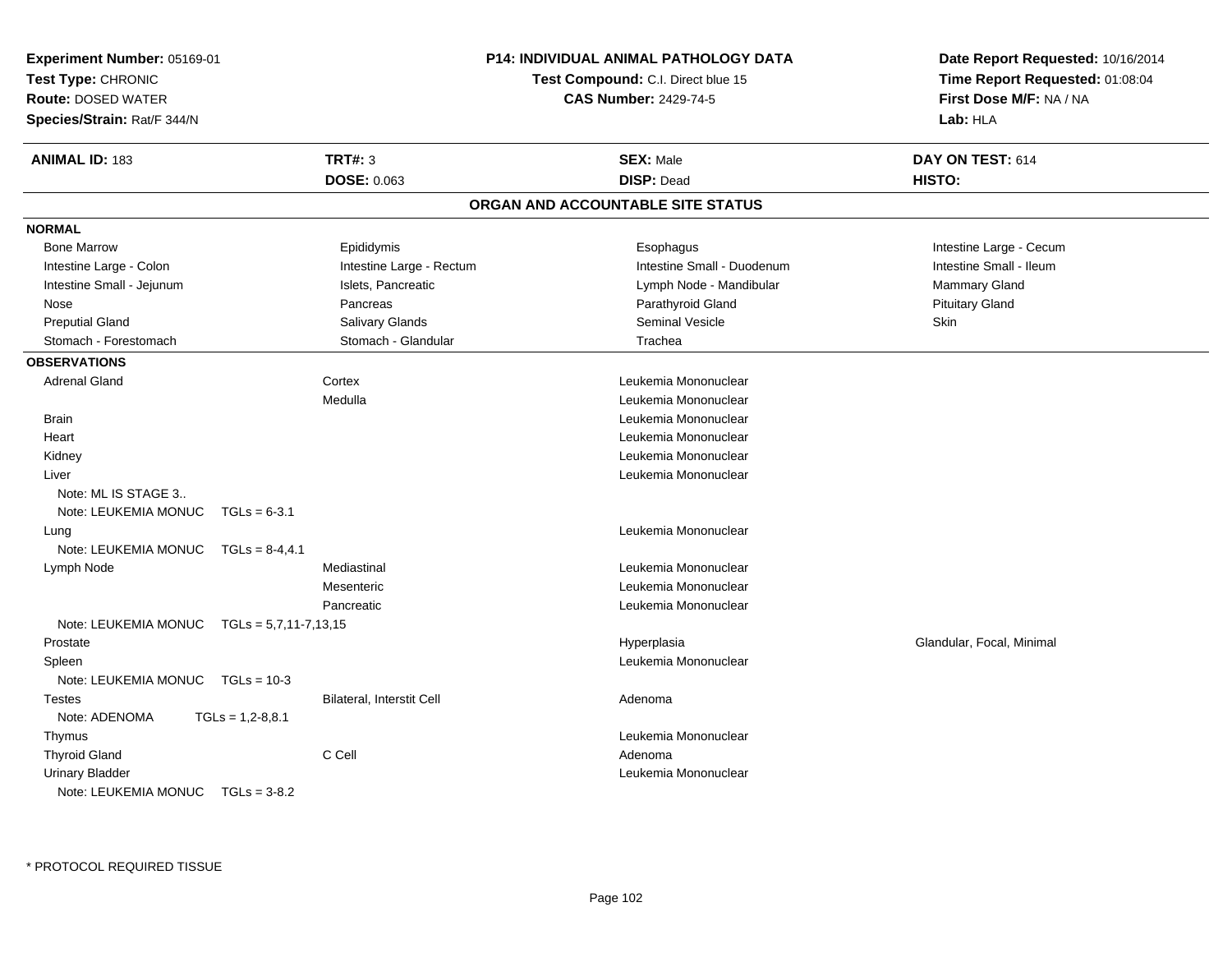| Experiment Number: 05169-01<br><b>Test Type: CHRONIC</b> |                    | <b>P14: INDIVIDUAL ANIMAL PATHOLOGY DATA</b> | Date Report Requested: 10/16/2014 |  |
|----------------------------------------------------------|--------------------|----------------------------------------------|-----------------------------------|--|
|                                                          |                    | Test Compound: C.I. Direct blue 15           | Time Report Requested: 01:08:04   |  |
| <b>Route: DOSED WATER</b>                                |                    | <b>CAS Number: 2429-74-5</b>                 | First Dose M/F: NA / NA           |  |
| Species/Strain: Rat/F 344/N                              |                    |                                              | Lab: HLA                          |  |
| <b>ANIMAL ID: 183</b>                                    | TRT#: 3            | <b>SEX: Male</b>                             | DAY ON TEST: 614                  |  |
|                                                          | <b>DOSE: 0.063</b> | <b>DISP: Dead</b>                            | HISTO:                            |  |
|                                                          |                    | ORGAN AND ACCOUNTABLE SITE STATUS            |                                   |  |
| Zymbal's Gland                                           |                    | Carcinoma                                    |                                   |  |
| PRIMARY CAUSE OF DEATH                                   |                    |                                              |                                   |  |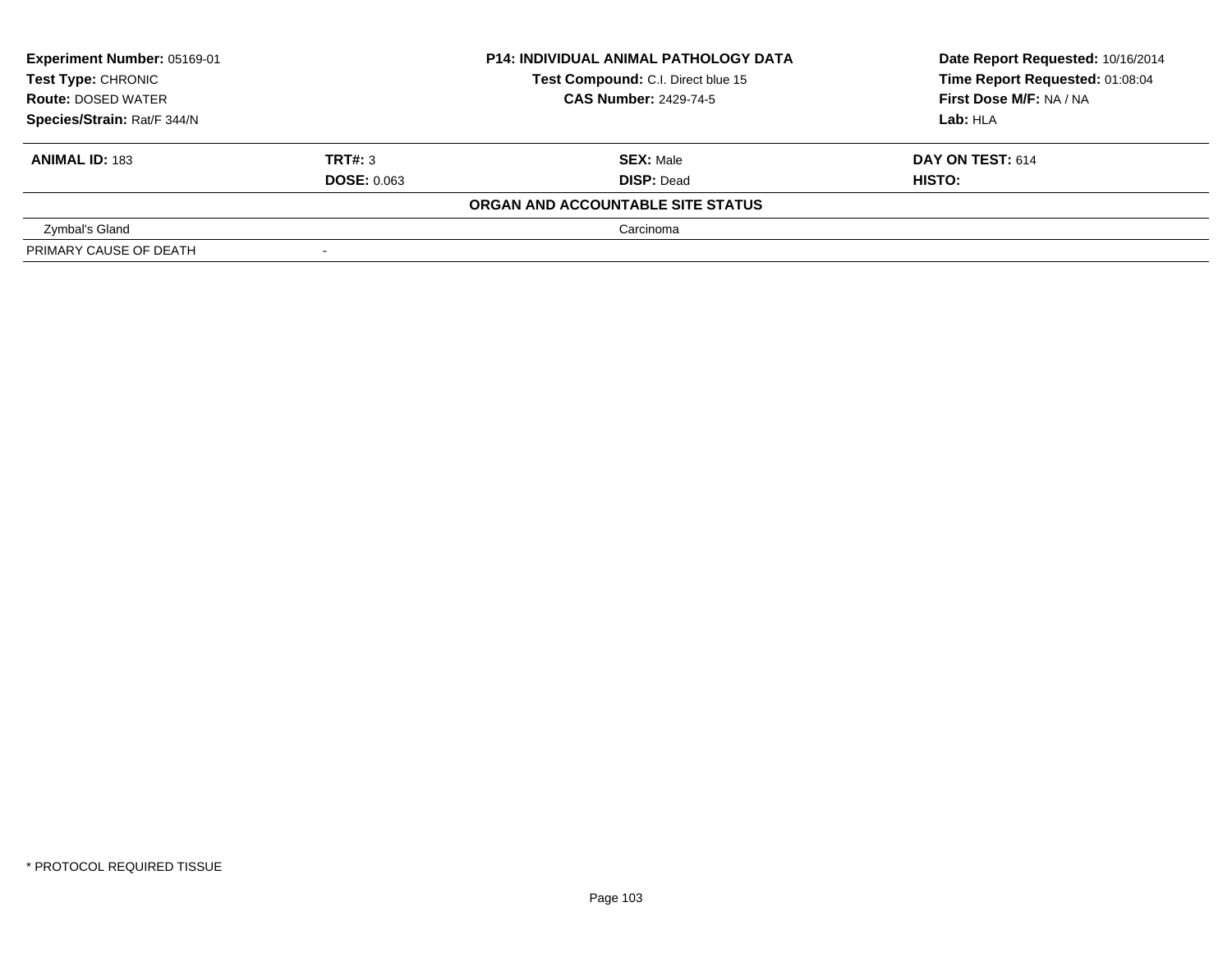| Experiment Number: 05169-01<br>Test Type: CHRONIC<br><b>Route: DOSED WATER</b><br>Species/Strain: Rat/F 344/N |                          | <b>P14: INDIVIDUAL ANIMAL PATHOLOGY DATA</b><br>Test Compound: C.I. Direct blue 15<br><b>CAS Number: 2429-74-5</b> | Date Report Requested: 10/16/2014<br>Time Report Requested: 01:08:04<br>First Dose M/F: NA / NA<br>Lab: HLA |
|---------------------------------------------------------------------------------------------------------------|--------------------------|--------------------------------------------------------------------------------------------------------------------|-------------------------------------------------------------------------------------------------------------|
| <b>ANIMAL ID: 184</b>                                                                                         | <b>TRT#: 3</b>           | <b>SEX: Male</b>                                                                                                   | DAY ON TEST: 646                                                                                            |
|                                                                                                               | DOSE: 0.063              | <b>DISP: Moribund</b>                                                                                              | HISTO:                                                                                                      |
|                                                                                                               |                          | ORGAN AND ACCOUNTABLE SITE STATUS                                                                                  |                                                                                                             |
| <b>NORMAL</b>                                                                                                 |                          |                                                                                                                    |                                                                                                             |
| Epididymis                                                                                                    | Esophagus                | Heart                                                                                                              | Intestine Large - Cecum                                                                                     |
| Intestine Large - Colon                                                                                       | Intestine Large - Rectum | Intestine Small - Duodenum                                                                                         | Intestine Small - Ileum                                                                                     |
| Intestine Small - Jejunum                                                                                     | Islets, Pancreatic       | <b>Mammary Gland</b>                                                                                               | Nose                                                                                                        |
| Pancreas                                                                                                      | Parathyroid Gland        | <b>Pituitary Gland</b>                                                                                             | <b>Preputial Gland</b>                                                                                      |
| Prostate                                                                                                      | Salivary Glands          | <b>Seminal Vesicle</b>                                                                                             | Stomach - Forestomach                                                                                       |
| Stomach - Glandular                                                                                           | Thymus                   | Trachea                                                                                                            | <b>Urinary Bladder</b>                                                                                      |
| Zymbal's Gland                                                                                                |                          |                                                                                                                    |                                                                                                             |
| <b>OBSERVATIONS</b>                                                                                           |                          |                                                                                                                    |                                                                                                             |
| <b>Adrenal Gland</b>                                                                                          | Cortex                   | Leukemia Mononuclear                                                                                               |                                                                                                             |
|                                                                                                               | Medulla                  | Leukemia Mononuclear                                                                                               |                                                                                                             |
| <b>Bone Marrow</b>                                                                                            |                          | Hyperplasia                                                                                                        | Moderate                                                                                                    |
| Brain                                                                                                         | Cerebrum                 | Astrocytoma Malignant                                                                                              |                                                                                                             |
| Note: ASTROCYTO MAL                                                                                           | $TGLs = 10-1$            |                                                                                                                    |                                                                                                             |
| Kidney                                                                                                        |                          | Nephropathy                                                                                                        | Chronic, Mild                                                                                               |
| Liver                                                                                                         |                          | Leukemia Mononuclear                                                                                               |                                                                                                             |
|                                                                                                               |                          | Regeneration                                                                                                       | Multifocal, Moderate                                                                                        |
| Note: REGENERATION                                                                                            | $TGLs = 7-3.1$           |                                                                                                                    |                                                                                                             |
| Note: LEUKEMIA MONUC                                                                                          | $TGLs = 8-3.1,3.2$       |                                                                                                                    |                                                                                                             |
| Note: ML IS STAGE 3                                                                                           |                          |                                                                                                                    |                                                                                                             |
| Lung                                                                                                          |                          | Hyperplasia                                                                                                        | Lymphoid, Mild                                                                                              |
|                                                                                                               |                          | Leukemia Mononuclear                                                                                               |                                                                                                             |
| Lymph Node                                                                                                    | Deep Cervical            | Leukemia Mononuclear                                                                                               |                                                                                                             |
|                                                                                                               | Mandibular               | Leukemia Mononuclear                                                                                               |                                                                                                             |
|                                                                                                               | Mesenteric               | Leukemia Mononuclear                                                                                               |                                                                                                             |
| Note: LEUKEMIA MONUC                                                                                          | $TGLs = 9-15$            |                                                                                                                    |                                                                                                             |
| Skin                                                                                                          |                          | Basal Cell Adenoma                                                                                                 | Multiple                                                                                                    |
| Note: BASAL CEL ADEN   TGLs = 1-13                                                                            |                          |                                                                                                                    |                                                                                                             |
| Spleen                                                                                                        |                          | Leukemia Mononuclear                                                                                               |                                                                                                             |
| Note: LEUKEMIA MONUC                                                                                          | $TGLs = 3-3$             |                                                                                                                    |                                                                                                             |
| <b>Testes</b>                                                                                                 | <b>Interstit Cell</b>    | Adenoma                                                                                                            |                                                                                                             |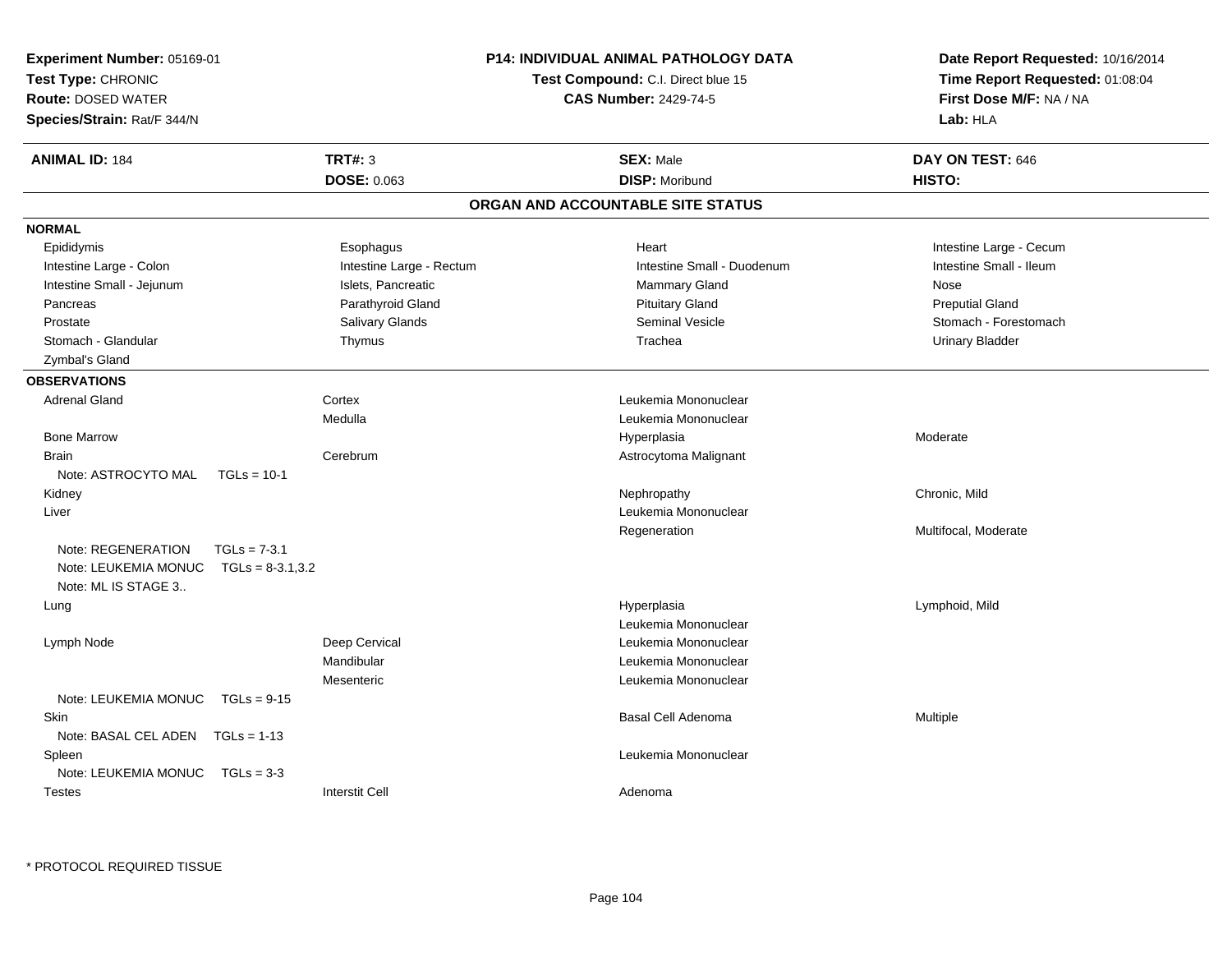| Experiment Number: 05169-01<br><b>Test Type: CHRONIC</b><br><b>Route: DOSED WATER</b><br>Species/Strain: Rat/F 344/N |                |                               | <b>P14: INDIVIDUAL ANIMAL PATHOLOGY DATA</b><br>Test Compound: C.I. Direct blue 15<br><b>CAS Number: 2429-74-5</b> | Date Report Requested: 10/16/2014<br>Time Report Requested: 01:08:04<br>First Dose M/F: NA / NA<br>Lab: HLA |
|----------------------------------------------------------------------------------------------------------------------|----------------|-------------------------------|--------------------------------------------------------------------------------------------------------------------|-------------------------------------------------------------------------------------------------------------|
| <b>ANIMAL ID: 184</b>                                                                                                |                | TRT#: 3<br><b>DOSE: 0.063</b> | <b>SEX: Male</b><br><b>DISP: Moribund</b>                                                                          | DAY ON TEST: 646<br>HISTO:                                                                                  |
|                                                                                                                      |                |                               | ORGAN AND ACCOUNTABLE SITE STATUS                                                                                  |                                                                                                             |
|                                                                                                                      |                |                               | Atrophy                                                                                                            | Moderate                                                                                                    |
| Note: ADENOMA                                                                                                        | $TGLs = 5-8$   |                               |                                                                                                                    |                                                                                                             |
| Note: ATROPHY                                                                                                        | $TGLs = 4-8.1$ |                               |                                                                                                                    |                                                                                                             |
| C Cell<br><b>Thyroid Gland</b>                                                                                       |                |                               | Adenoma                                                                                                            |                                                                                                             |
| PRIMARY CAUSE OF DEATH                                                                                               |                |                               |                                                                                                                    |                                                                                                             |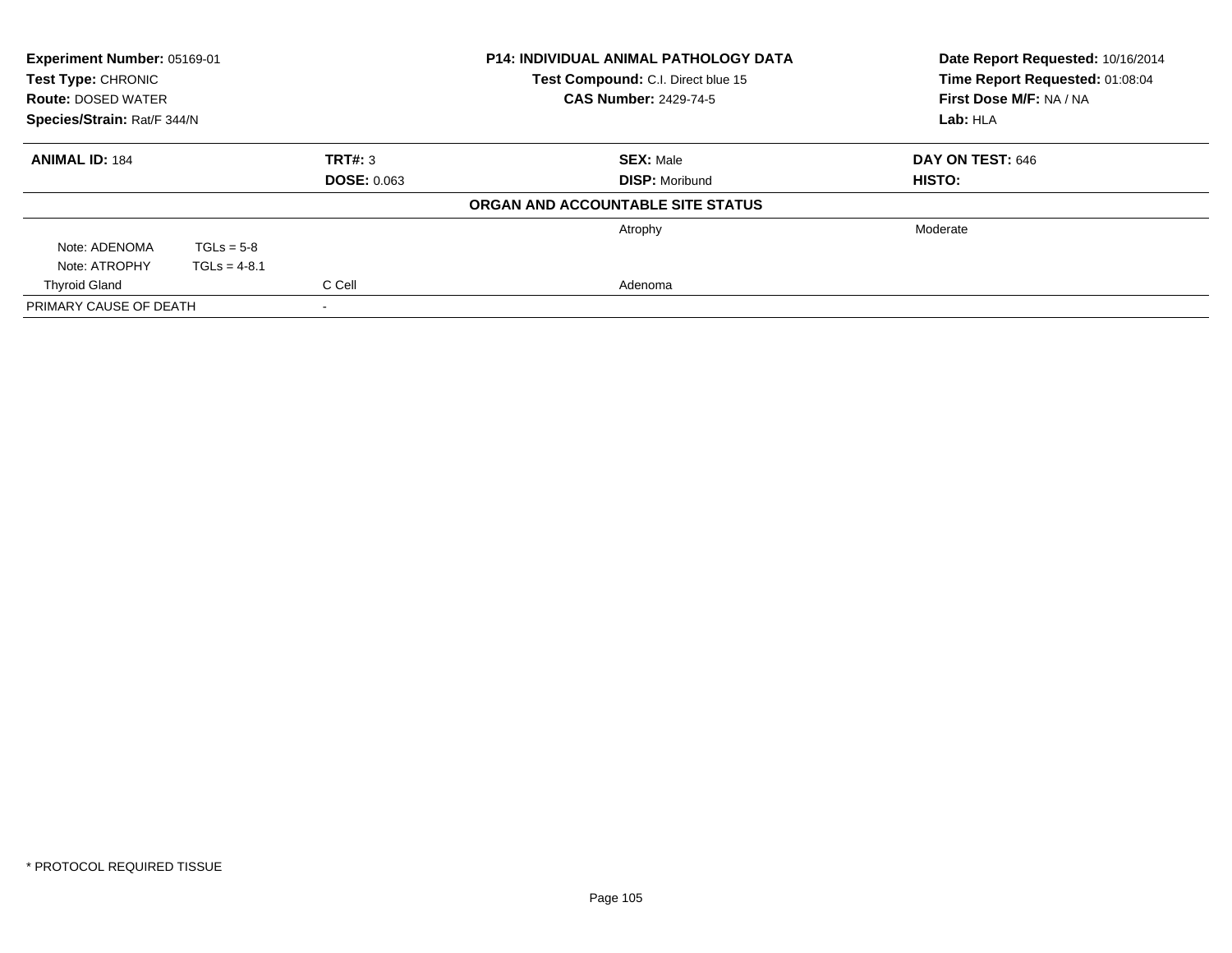| Experiment Number: 05169-01<br>Test Type: CHRONIC<br><b>Route: DOSED WATER</b><br>Species/Strain: Rat/F 344/N |                         | <b>P14: INDIVIDUAL ANIMAL PATHOLOGY DATA</b><br><b>Test Compound: C.I. Direct blue 15</b><br><b>CAS Number: 2429-74-5</b> | Date Report Requested: 10/16/2014<br>Time Report Requested: 01:08:04<br>First Dose M/F: NA / NA<br>Lab: HLA |
|---------------------------------------------------------------------------------------------------------------|-------------------------|---------------------------------------------------------------------------------------------------------------------------|-------------------------------------------------------------------------------------------------------------|
| <b>ANIMAL ID: 185</b>                                                                                         | <b>TRT#: 3</b>          | <b>SEX: Male</b>                                                                                                          | DAY ON TEST: 421                                                                                            |
|                                                                                                               | <b>DOSE: 0.063</b>      | <b>DISP: Dead</b>                                                                                                         | HISTO:                                                                                                      |
|                                                                                                               |                         | ORGAN AND ACCOUNTABLE SITE STATUS                                                                                         |                                                                                                             |
| <b>NORMAL</b>                                                                                                 |                         |                                                                                                                           |                                                                                                             |
| <b>Adrenal Gland - Cortex</b>                                                                                 | Adrenal Gland - Medulla | <b>Bone Marrow</b>                                                                                                        | <b>Brain</b>                                                                                                |
| Esophagus                                                                                                     | Intestine Large - Cecum | Intestine Large - Colon                                                                                                   | Intestine Large - Rectum                                                                                    |
| Intestine Small - Duodenum                                                                                    | Intestine Small - Ileum | Islets, Pancreatic                                                                                                        | Lymph Node - Mandibular                                                                                     |
| <b>Mammary Gland</b>                                                                                          | Nose                    | Pancreas                                                                                                                  | Parathyroid Gland                                                                                           |
| <b>Pituitary Gland</b>                                                                                        | <b>Preputial Gland</b>  | Prostate                                                                                                                  | Salivary Glands                                                                                             |
| Skin                                                                                                          | Stomach - Glandular     | Thymus                                                                                                                    | <b>Thyroid Gland</b>                                                                                        |
| Trachea                                                                                                       | Zymbal's Gland          |                                                                                                                           |                                                                                                             |
| <b>OBSERVATIONS</b>                                                                                           |                         |                                                                                                                           |                                                                                                             |
| Epididymis                                                                                                    |                         | Carcinoma                                                                                                                 | Metastatic (Uncertain Primary Site), Multiple<br>(Uncertain Primary Site)                                   |
| Note: PRIMARY- SITE IS TISSUE NOS                                                                             |                         |                                                                                                                           |                                                                                                             |
| Heart                                                                                                         |                         | Cardiomyopathy                                                                                                            | Chronic, Mild                                                                                               |
| <b>Intestine Small</b>                                                                                        | Jejunum                 | Carcinoma                                                                                                                 | Metastatic (Uncertain Primary Site)                                                                         |
| Note: POLYP ADENOMAT TGLs = 10-6.1<br>Note: PRIMARY- SITE IS TISSUE NOS<br>Note: META. HAS INFILTR. POLYP     | Jejunum                 | Polyp Adenomatous                                                                                                         |                                                                                                             |
| Kidney                                                                                                        |                         | Carcinoma                                                                                                                 | Metastatic (Uncertain Primary Site)                                                                         |
| Note: PRIMARY- SITE IS TISSUE NOS                                                                             |                         |                                                                                                                           |                                                                                                             |
| Liver                                                                                                         |                         | Carcinoma                                                                                                                 | Metastatic (Uncertain Primary Site)                                                                         |
| Note: PRIMARY- SITE IS TISSUE NOS<br>Note: NECROSIS<br>$TGLs = 7-3.1,3.2$<br>[ Necrosis TGLS = $8-3.1$ ]      | Centrilobular           | <b>Necrosis</b>                                                                                                           | Diffuse, Marked                                                                                             |
| Lung<br>Note: PRIMARY- SITE IS TISSUE NOS                                                                     |                         | Carcinoma                                                                                                                 | Metastatic (Uncertain Primary Site)                                                                         |
| Lymph Node<br>Note: PRIMARY- SITE IS TISSUE NOS<br>Note: CARCINOMA<br>$TGLs = 3,5-9,7$                        | Mesenteric              | Carcinoma                                                                                                                 | Metastatic (Uncertain Primary Site)                                                                         |
| Mesentery                                                                                                     |                         | Carcinoma                                                                                                                 | Metastatic (Uncertain Primary Site)                                                                         |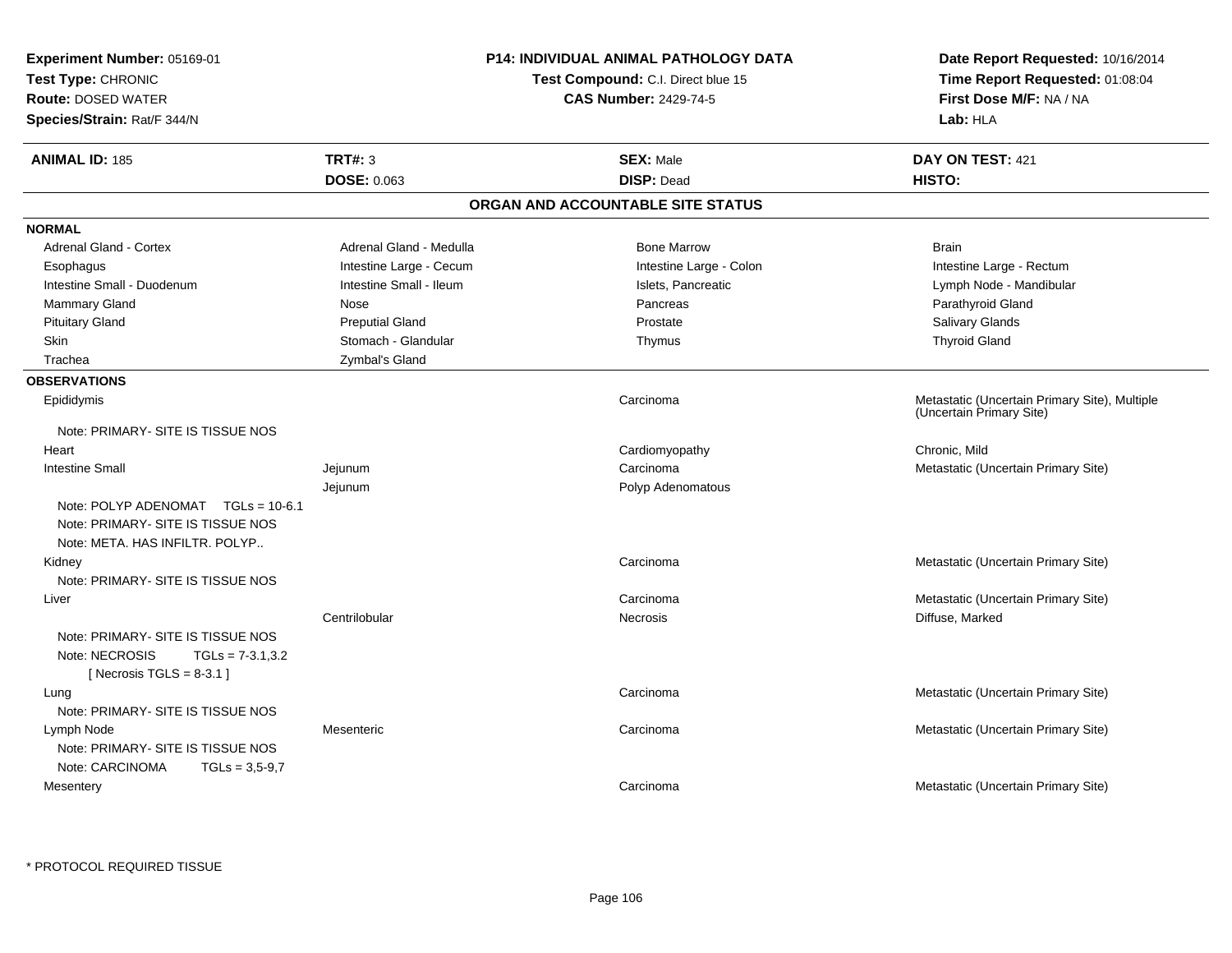| Experiment Number: 05169-01<br>Test Type: CHRONIC<br><b>Route: DOSED WATER</b><br>Species/Strain: Rat/F 344/N |                       | <b>P14: INDIVIDUAL ANIMAL PATHOLOGY DATA</b><br>Test Compound: C.I. Direct blue 15<br><b>CAS Number: 2429-74-5</b> | Date Report Requested: 10/16/2014<br>Time Report Requested: 01:08:04<br>First Dose M/F: NA / NA<br>Lab: HLA |  |
|---------------------------------------------------------------------------------------------------------------|-----------------------|--------------------------------------------------------------------------------------------------------------------|-------------------------------------------------------------------------------------------------------------|--|
| <b>ANIMAL ID: 185</b>                                                                                         | <b>TRT#: 3</b>        | <b>SEX: Male</b>                                                                                                   | DAY ON TEST: 421                                                                                            |  |
|                                                                                                               | <b>DOSE: 0.063</b>    | <b>DISP: Dead</b>                                                                                                  | HISTO:                                                                                                      |  |
|                                                                                                               |                       | ORGAN AND ACCOUNTABLE SITE STATUS                                                                                  |                                                                                                             |  |
| Note: PRIMARY- SITE IS TISSUE NOS                                                                             |                       |                                                                                                                    |                                                                                                             |  |
| Note: CARCINOMA<br>$TGLs = 6-7.1$                                                                             |                       |                                                                                                                    |                                                                                                             |  |
| <b>Seminal Vesicle</b>                                                                                        |                       | Carcinoma                                                                                                          | Metastatic (Uncertain Primary Site)                                                                         |  |
| Note: PRIMARY- SITE IS TISSUE NOS                                                                             |                       |                                                                                                                    |                                                                                                             |  |
| Note: CARCINOMA<br>$TGLs = 11-8.3$                                                                            |                       |                                                                                                                    |                                                                                                             |  |
| Spleen                                                                                                        |                       | Carcinoma                                                                                                          | Metastatic (Uncertain Primary Site)                                                                         |  |
| Note: PRIMARY- SITE IS TISSUE NOS                                                                             |                       |                                                                                                                    |                                                                                                             |  |
| Stomach                                                                                                       | Forestomach           | Carcinoma                                                                                                          | Metastatic (Uncertain Primary Site)                                                                         |  |
| Note: CARCINOMA<br>$TGLs = 13-6$                                                                              |                       |                                                                                                                    |                                                                                                             |  |
| Note: PRIMARY- SITE IS TISSUE NOS                                                                             |                       |                                                                                                                    |                                                                                                             |  |
| <b>Testes</b>                                                                                                 | <b>Interstit Cell</b> | Adenoma                                                                                                            |                                                                                                             |  |
|                                                                                                               |                       | Carcinoma                                                                                                          | Metastatic (Uncertain Primary Site)                                                                         |  |
| Note: PRIMARY-SITE IS TISSUE NOS                                                                              |                       |                                                                                                                    |                                                                                                             |  |
| <b>Tissue NOS</b>                                                                                             |                       | Carcinoma                                                                                                          |                                                                                                             |  |
| Note: TISSUE NOS HIGHLY ANAPLASTIC                                                                            |                       |                                                                                                                    |                                                                                                             |  |
| Note: $\lceil$ CARCINOMA $\rfloor$ TGLs = 9,14-3.2,6                                                          |                       |                                                                                                                    |                                                                                                             |  |
| <b>Urinary Bladder</b>                                                                                        |                       | Carcinoma                                                                                                          | Metastatic (Uncertain Primary Site)                                                                         |  |
| Note: PRIMARY- SITE IS TISSUE NOS                                                                             |                       |                                                                                                                    |                                                                                                             |  |
| PRIMARY CAUSE OF DEATH                                                                                        |                       |                                                                                                                    |                                                                                                             |  |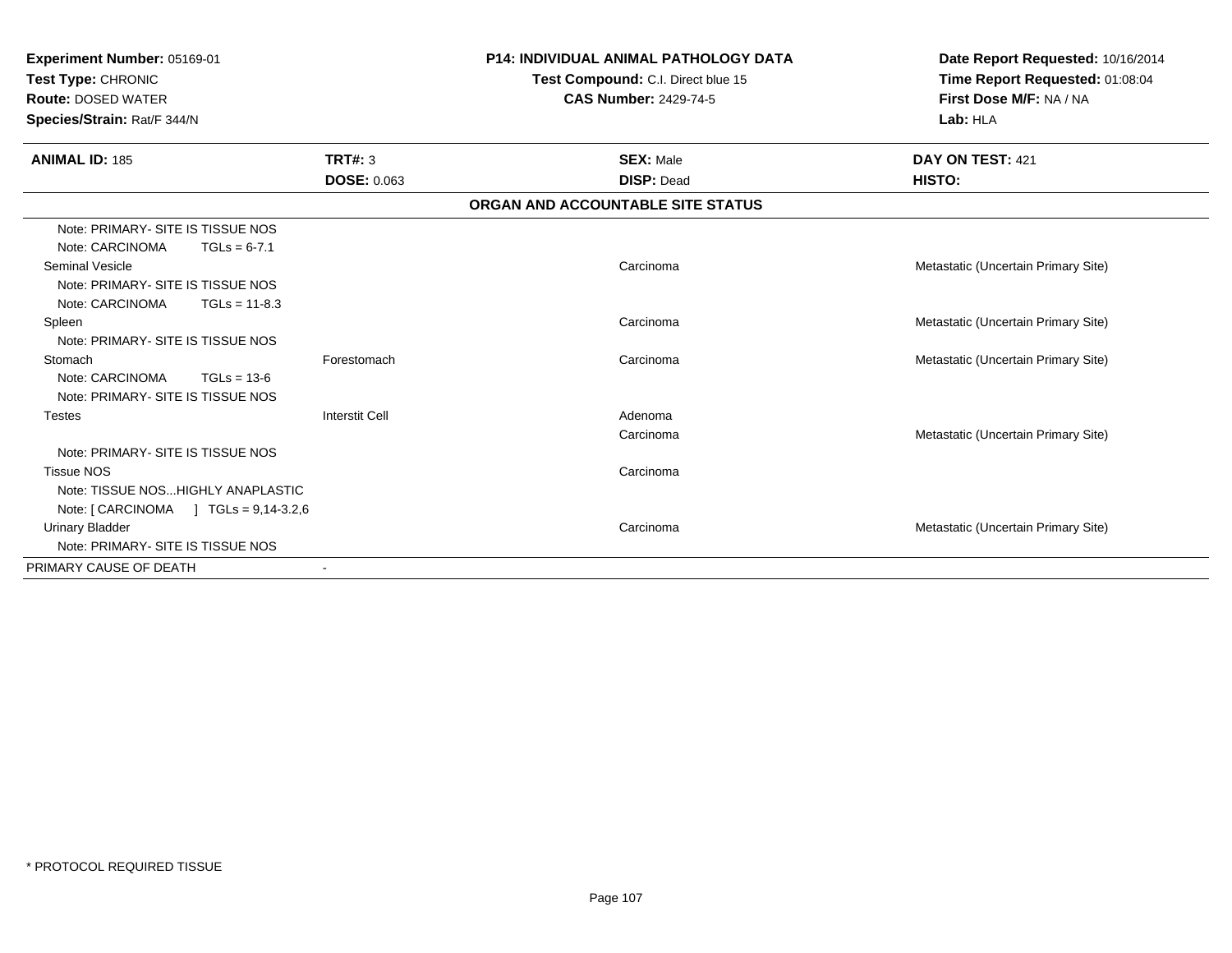| Experiment Number: 05169-01<br>Test Type: CHRONIC<br><b>Route: DOSED WATER</b><br>Species/Strain: Rat/F 344/N | <b>P14: INDIVIDUAL ANIMAL PATHOLOGY DATA</b><br>Test Compound: C.I. Direct blue 15<br><b>CAS Number: 2429-74-5</b> |                                   | Date Report Requested: 10/16/2014<br>Time Report Requested: 01:08:04<br>First Dose M/F: NA / NA<br>Lab: HLA |
|---------------------------------------------------------------------------------------------------------------|--------------------------------------------------------------------------------------------------------------------|-----------------------------------|-------------------------------------------------------------------------------------------------------------|
| <b>ANIMAL ID: 237</b>                                                                                         | <b>TRT#: 5</b>                                                                                                     | <b>SEX: Male</b>                  | DAY ON TEST: 323                                                                                            |
|                                                                                                               | <b>DOSE: 0.125</b>                                                                                                 | <b>DISP: Moribund</b>             | HISTO:                                                                                                      |
|                                                                                                               |                                                                                                                    | ORGAN AND ACCOUNTABLE SITE STATUS |                                                                                                             |
| <b>NORMAL</b>                                                                                                 |                                                                                                                    |                                   |                                                                                                             |
| Adrenal Gland - Cortex                                                                                        | Adrenal Gland - Medulla                                                                                            | <b>Bone Marrow</b>                | <b>Brain</b>                                                                                                |
| Epididymis                                                                                                    | Esophagus                                                                                                          | Intestine Large - Cecum           | Intestine Large - Colon                                                                                     |
| Intestine Large - Rectum                                                                                      | Intestine Small - Duodenum                                                                                         | Intestine Small - Ileum           | Intestine Small - Jejunum                                                                                   |
| Islets, Pancreatic                                                                                            | Liver                                                                                                              | Lymph Node - Mesenteric           | Mammary Gland                                                                                               |
| Nose                                                                                                          | Pancreas                                                                                                           | Parathyroid Gland                 | <b>Pituitary Gland</b>                                                                                      |
| Prostate                                                                                                      | Salivary Glands                                                                                                    | Skin                              | Stomach - Forestomach                                                                                       |
| Stomach - Glandular                                                                                           | <b>Thyroid Gland</b>                                                                                               | Trachea                           | <b>Urinary Bladder</b>                                                                                      |
| <b>MISSING</b>                                                                                                |                                                                                                                    |                                   |                                                                                                             |
| <b>Seminal Vesicle</b>                                                                                        |                                                                                                                    |                                   |                                                                                                             |
| <b>OBSERVATIONS</b>                                                                                           |                                                                                                                    |                                   |                                                                                                             |
| Heart                                                                                                         |                                                                                                                    | Cardiomyopathy                    | Chronic. Minimal                                                                                            |
| Kidney                                                                                                        |                                                                                                                    | Nephropathy                       | Chronic, Minimal                                                                                            |
| Lung                                                                                                          |                                                                                                                    | Carcinoma                         | Metastatic (Zymbal'S Gland)                                                                                 |
|                                                                                                               |                                                                                                                    | Hyperplasia                       | Lymphoid, Mild                                                                                              |
| Note: CARCINOMA<br>$TGLS = 4-4, 4.1$                                                                          |                                                                                                                    |                                   |                                                                                                             |
| Lymph Node                                                                                                    | Mandibular                                                                                                         | Hyperplasia                       | Lymphoid, Mild                                                                                              |
| Note: HYPERPLASIA<br>$TGLs = 1-9$                                                                             |                                                                                                                    |                                   |                                                                                                             |
| <b>Preputial Gland</b>                                                                                        |                                                                                                                    | Atrophy                           | Mild                                                                                                        |
| Spleen                                                                                                        |                                                                                                                    | Hematopoietic Cell Proliferation  | Moderate                                                                                                    |
| Note: HEMA CELL PROL TGLs = 2-3                                                                               |                                                                                                                    |                                   |                                                                                                             |
| <b>Testes</b>                                                                                                 |                                                                                                                    | Atrophy                           | Minimal                                                                                                     |
| Thymus                                                                                                        |                                                                                                                    | Atrophy                           | Mild                                                                                                        |
| Zymbal's Gland                                                                                                |                                                                                                                    | Carcinoma                         |                                                                                                             |
| Note: CARCINOMA<br>$TGLs = 3-10.1$                                                                            |                                                                                                                    |                                   |                                                                                                             |
| Note: POORLY DIFFERENTIATED                                                                                   |                                                                                                                    |                                   |                                                                                                             |
| PRIMARY CAUSE OF DEATH                                                                                        | $\blacksquare$                                                                                                     |                                   |                                                                                                             |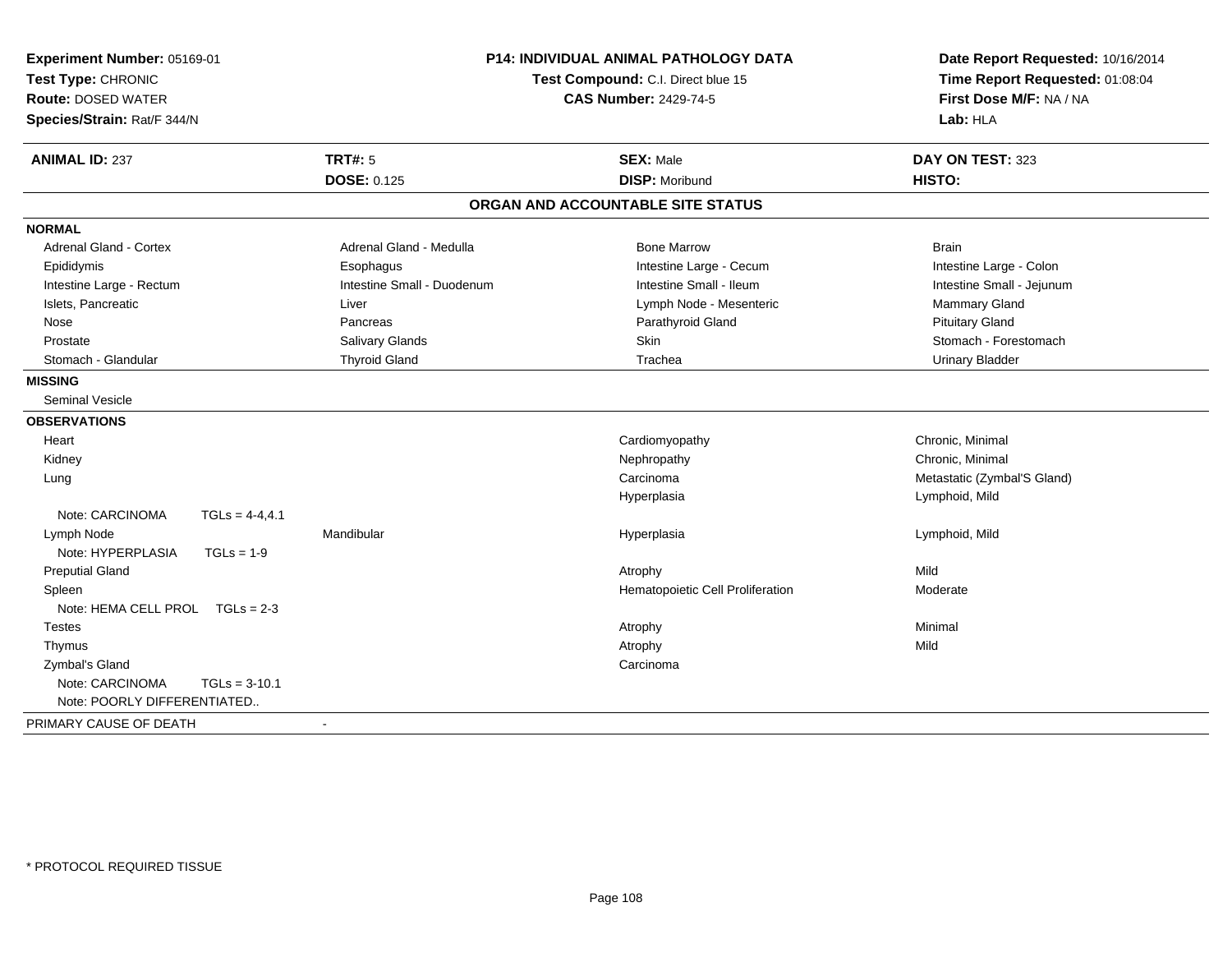| Experiment Number: 05169-01<br>Test Type: CHRONIC<br><b>Route: DOSED WATER</b><br>Species/Strain: Rat/F 344/N |                        |                          | <b>P14: INDIVIDUAL ANIMAL PATHOLOGY DATA</b><br>Test Compound: C.I. Direct blue 15<br><b>CAS Number: 2429-74-5</b> |                                   | Date Report Requested: 10/16/2014<br>Time Report Requested: 01:08:04<br>First Dose M/F: NA / NA<br>Lab: HLA |  |
|---------------------------------------------------------------------------------------------------------------|------------------------|--------------------------|--------------------------------------------------------------------------------------------------------------------|-----------------------------------|-------------------------------------------------------------------------------------------------------------|--|
| <b>ANIMAL ID: 238</b>                                                                                         |                        | <b>TRT#: 5</b>           |                                                                                                                    | <b>SEX: Male</b>                  | DAY ON TEST: 402                                                                                            |  |
|                                                                                                               |                        | <b>DOSE: 0.125</b>       |                                                                                                                    | <b>DISP: Moribund</b>             | HISTO:                                                                                                      |  |
|                                                                                                               |                        |                          |                                                                                                                    | ORGAN AND ACCOUNTABLE SITE STATUS |                                                                                                             |  |
| <b>NORMAL</b>                                                                                                 |                        |                          |                                                                                                                    |                                   |                                                                                                             |  |
| <b>Adrenal Gland - Cortex</b>                                                                                 |                        | Adrenal Gland - Medulla  |                                                                                                                    | <b>Bone Marrow</b>                | <b>Brain</b>                                                                                                |  |
| Epididymis                                                                                                    |                        | Esophagus                |                                                                                                                    | Heart                             | Intestine Large - Cecum                                                                                     |  |
| Intestine Large - Colon                                                                                       |                        | Intestine Large - Rectum |                                                                                                                    | Intestine Small - Duodenum        | Intestine Small - Ileum                                                                                     |  |
| Intestine Small - Jejunum                                                                                     |                        | Islets, Pancreatic       |                                                                                                                    | Kidney                            | Liver                                                                                                       |  |
| Lymph Node - Mandibular                                                                                       |                        | Lymph Node - Mesenteric  |                                                                                                                    | Mammary Gland                     | Nose                                                                                                        |  |
| Pancreas                                                                                                      |                        | Parathyroid Gland        |                                                                                                                    | <b>Pituitary Gland</b>            | Prostate                                                                                                    |  |
| Salivary Glands                                                                                               |                        | <b>Seminal Vesicle</b>   |                                                                                                                    | <b>Skin</b>                       | Spleen                                                                                                      |  |
| Stomach - Forestomach                                                                                         |                        | Stomach - Glandular      |                                                                                                                    | <b>Thyroid Gland</b>              | Trachea                                                                                                     |  |
| <b>Urinary Bladder</b>                                                                                        |                        |                          |                                                                                                                    |                                   |                                                                                                             |  |
| <b>MISSING</b>                                                                                                |                        |                          |                                                                                                                    |                                   |                                                                                                             |  |
| Thymus                                                                                                        |                        |                          |                                                                                                                    |                                   |                                                                                                             |  |
| <b>OBSERVATIONS</b>                                                                                           |                        |                          |                                                                                                                    |                                   |                                                                                                             |  |
| <b>Bone</b>                                                                                                   |                        | Cranium                  |                                                                                                                    | Carcinoma                         | Metastatic (Zymbal'S Gland)                                                                                 |  |
| Lung                                                                                                          |                        |                          |                                                                                                                    | Carcinoma                         | Metastatic (Zymbal'S Gland), Multiple (Zymbal'S<br>Gland)                                                   |  |
| Note: CARCINOMA                                                                                               | $TGLs = 2,3,4,5-4,4.1$ |                          |                                                                                                                    |                                   |                                                                                                             |  |
| <b>Preputial Gland</b>                                                                                        |                        |                          |                                                                                                                    | Atrophy                           | Moderate                                                                                                    |  |
| Testes                                                                                                        |                        | <b>Interstit Cell</b>    |                                                                                                                    | Hyperplasia                       | Mild                                                                                                        |  |
| Zymbal's Gland                                                                                                |                        |                          |                                                                                                                    | Carcinoma                         |                                                                                                             |  |
| Note: CARCINOMA                                                                                               | $TGLs = 6-10.1$        |                          |                                                                                                                    |                                   |                                                                                                             |  |
| PRIMARY CAUSE OF DEATH                                                                                        |                        | $\blacksquare$           |                                                                                                                    |                                   |                                                                                                             |  |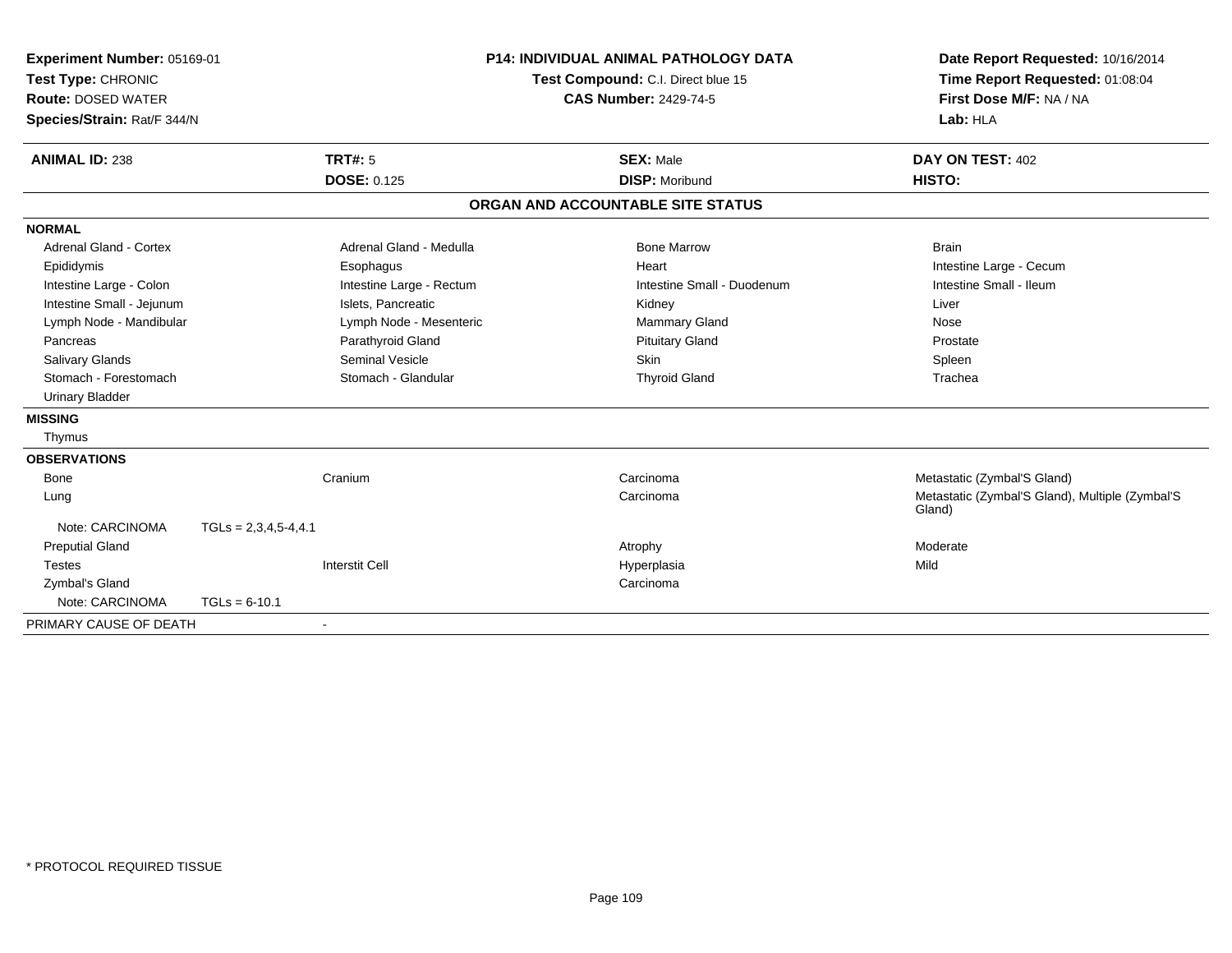| <b>TRT#: 5</b><br><b>ANIMAL ID: 243</b><br><b>SEX: Male</b><br>DAY ON TEST: 630<br><b>DOSE: 0.125</b><br><b>DISP: Dead</b><br>HISTO:<br>ORGAN AND ACCOUNTABLE SITE STATUS<br><b>NORMAL</b><br><b>Adrenal Gland - Cortex</b><br>Adrenal Gland - Medulla<br><b>Bone Marrow</b><br><b>Brain</b><br>Epididymis<br>Heart<br>Intestine Large - Cecum<br>Esophagus<br>Intestine Large - Colon<br>Intestine Large - Rectum<br>Intestine Small - Ileum<br>Intestine Small - Duodenum<br>Intestine Small - Jejunum<br>Islets, Pancreatic<br>Lymph Node - Mandibular<br>Lymph Node - Mesenteric<br><b>Pituitary Gland</b><br>Pancreas<br>Parathyroid Gland<br>Nose<br>Salivary Glands<br>Seminal Vesicle<br>Stomach - Glandular<br>Prostate<br><b>Thyroid Gland</b><br>Trachea<br><b>Urinary Bladder</b><br>Thymus<br>Zymbal's Gland<br><b>MISSING</b><br>Mammary Gland<br><b>OBSERVATIONS</b><br>Chronic, Mild<br>Kidney<br>Nephropathy<br>Degeneration<br>Cystic, Multifocal, Moderate<br>Liver<br>Eosinophilic Focus<br>Marked<br>Note: [ EOSIN FOCUS ] TGLs = 7,8-3.1<br>Lymphoid, Mild<br>Lung<br>Hyperplasia<br>Lymph Node<br>Mediastinal<br>Congestion<br>Moderate<br>Note: CONGESTION<br>$TGLs = 14-16$<br>Squamous Cell Carcinoma<br>Pharynx<br>Note: SQUAM CEL CARC  TGLs = 10-12,15<br><b>Preputial Gland</b><br>Inflammation<br>Chronic Active, Moderate<br>Note: INFLAMMATION<br>$TGLs = 3-8.2$<br><b>Skin</b><br><b>Subcut Tiss</b><br>Fibroma<br>Squamous Cell Carcinoma<br>Note: FIBROMA<br>$TGLs = 1-13$<br>Note: SQUAM CEL CARC TGLs = 2-14<br>Fibrosis<br>Multifocal, Mild<br>Spleen<br>Note: FIBROSIS<br>$TGLs = 12-3$<br>Forestomach<br>Multifocal, Moderate<br>Stomach<br>Erosion<br>Bilateral, Interstit Cell<br><b>Testes</b><br>Adenoma | Experiment Number: 05169-01<br>Test Type: CHRONIC<br><b>Route: DOSED WATER</b><br>Species/Strain: Rat/F 344/N | <b>P14: INDIVIDUAL ANIMAL PATHOLOGY DATA</b><br>Test Compound: C.I. Direct blue 15<br><b>CAS Number: 2429-74-5</b> | Date Report Requested: 10/16/2014<br>Time Report Requested: 01:08:04<br>First Dose M/F: NA / NA<br>Lab: HLA |
|-------------------------------------------------------------------------------------------------------------------------------------------------------------------------------------------------------------------------------------------------------------------------------------------------------------------------------------------------------------------------------------------------------------------------------------------------------------------------------------------------------------------------------------------------------------------------------------------------------------------------------------------------------------------------------------------------------------------------------------------------------------------------------------------------------------------------------------------------------------------------------------------------------------------------------------------------------------------------------------------------------------------------------------------------------------------------------------------------------------------------------------------------------------------------------------------------------------------------------------------------------------------------------------------------------------------------------------------------------------------------------------------------------------------------------------------------------------------------------------------------------------------------------------------------------------------------------------------------------------------------------------------------------------------------------------------------------------------------------------------------------|---------------------------------------------------------------------------------------------------------------|--------------------------------------------------------------------------------------------------------------------|-------------------------------------------------------------------------------------------------------------|
|                                                                                                                                                                                                                                                                                                                                                                                                                                                                                                                                                                                                                                                                                                                                                                                                                                                                                                                                                                                                                                                                                                                                                                                                                                                                                                                                                                                                                                                                                                                                                                                                                                                                                                                                                       |                                                                                                               |                                                                                                                    |                                                                                                             |
|                                                                                                                                                                                                                                                                                                                                                                                                                                                                                                                                                                                                                                                                                                                                                                                                                                                                                                                                                                                                                                                                                                                                                                                                                                                                                                                                                                                                                                                                                                                                                                                                                                                                                                                                                       |                                                                                                               |                                                                                                                    |                                                                                                             |
|                                                                                                                                                                                                                                                                                                                                                                                                                                                                                                                                                                                                                                                                                                                                                                                                                                                                                                                                                                                                                                                                                                                                                                                                                                                                                                                                                                                                                                                                                                                                                                                                                                                                                                                                                       |                                                                                                               |                                                                                                                    |                                                                                                             |
|                                                                                                                                                                                                                                                                                                                                                                                                                                                                                                                                                                                                                                                                                                                                                                                                                                                                                                                                                                                                                                                                                                                                                                                                                                                                                                                                                                                                                                                                                                                                                                                                                                                                                                                                                       |                                                                                                               |                                                                                                                    |                                                                                                             |
|                                                                                                                                                                                                                                                                                                                                                                                                                                                                                                                                                                                                                                                                                                                                                                                                                                                                                                                                                                                                                                                                                                                                                                                                                                                                                                                                                                                                                                                                                                                                                                                                                                                                                                                                                       |                                                                                                               |                                                                                                                    |                                                                                                             |
|                                                                                                                                                                                                                                                                                                                                                                                                                                                                                                                                                                                                                                                                                                                                                                                                                                                                                                                                                                                                                                                                                                                                                                                                                                                                                                                                                                                                                                                                                                                                                                                                                                                                                                                                                       |                                                                                                               |                                                                                                                    |                                                                                                             |
|                                                                                                                                                                                                                                                                                                                                                                                                                                                                                                                                                                                                                                                                                                                                                                                                                                                                                                                                                                                                                                                                                                                                                                                                                                                                                                                                                                                                                                                                                                                                                                                                                                                                                                                                                       |                                                                                                               |                                                                                                                    |                                                                                                             |
|                                                                                                                                                                                                                                                                                                                                                                                                                                                                                                                                                                                                                                                                                                                                                                                                                                                                                                                                                                                                                                                                                                                                                                                                                                                                                                                                                                                                                                                                                                                                                                                                                                                                                                                                                       |                                                                                                               |                                                                                                                    |                                                                                                             |
|                                                                                                                                                                                                                                                                                                                                                                                                                                                                                                                                                                                                                                                                                                                                                                                                                                                                                                                                                                                                                                                                                                                                                                                                                                                                                                                                                                                                                                                                                                                                                                                                                                                                                                                                                       |                                                                                                               |                                                                                                                    |                                                                                                             |
|                                                                                                                                                                                                                                                                                                                                                                                                                                                                                                                                                                                                                                                                                                                                                                                                                                                                                                                                                                                                                                                                                                                                                                                                                                                                                                                                                                                                                                                                                                                                                                                                                                                                                                                                                       |                                                                                                               |                                                                                                                    |                                                                                                             |
|                                                                                                                                                                                                                                                                                                                                                                                                                                                                                                                                                                                                                                                                                                                                                                                                                                                                                                                                                                                                                                                                                                                                                                                                                                                                                                                                                                                                                                                                                                                                                                                                                                                                                                                                                       |                                                                                                               |                                                                                                                    |                                                                                                             |
|                                                                                                                                                                                                                                                                                                                                                                                                                                                                                                                                                                                                                                                                                                                                                                                                                                                                                                                                                                                                                                                                                                                                                                                                                                                                                                                                                                                                                                                                                                                                                                                                                                                                                                                                                       |                                                                                                               |                                                                                                                    |                                                                                                             |
|                                                                                                                                                                                                                                                                                                                                                                                                                                                                                                                                                                                                                                                                                                                                                                                                                                                                                                                                                                                                                                                                                                                                                                                                                                                                                                                                                                                                                                                                                                                                                                                                                                                                                                                                                       |                                                                                                               |                                                                                                                    |                                                                                                             |
|                                                                                                                                                                                                                                                                                                                                                                                                                                                                                                                                                                                                                                                                                                                                                                                                                                                                                                                                                                                                                                                                                                                                                                                                                                                                                                                                                                                                                                                                                                                                                                                                                                                                                                                                                       |                                                                                                               |                                                                                                                    |                                                                                                             |
|                                                                                                                                                                                                                                                                                                                                                                                                                                                                                                                                                                                                                                                                                                                                                                                                                                                                                                                                                                                                                                                                                                                                                                                                                                                                                                                                                                                                                                                                                                                                                                                                                                                                                                                                                       |                                                                                                               |                                                                                                                    |                                                                                                             |
|                                                                                                                                                                                                                                                                                                                                                                                                                                                                                                                                                                                                                                                                                                                                                                                                                                                                                                                                                                                                                                                                                                                                                                                                                                                                                                                                                                                                                                                                                                                                                                                                                                                                                                                                                       |                                                                                                               |                                                                                                                    |                                                                                                             |
|                                                                                                                                                                                                                                                                                                                                                                                                                                                                                                                                                                                                                                                                                                                                                                                                                                                                                                                                                                                                                                                                                                                                                                                                                                                                                                                                                                                                                                                                                                                                                                                                                                                                                                                                                       |                                                                                                               |                                                                                                                    |                                                                                                             |
|                                                                                                                                                                                                                                                                                                                                                                                                                                                                                                                                                                                                                                                                                                                                                                                                                                                                                                                                                                                                                                                                                                                                                                                                                                                                                                                                                                                                                                                                                                                                                                                                                                                                                                                                                       |                                                                                                               |                                                                                                                    |                                                                                                             |
|                                                                                                                                                                                                                                                                                                                                                                                                                                                                                                                                                                                                                                                                                                                                                                                                                                                                                                                                                                                                                                                                                                                                                                                                                                                                                                                                                                                                                                                                                                                                                                                                                                                                                                                                                       |                                                                                                               |                                                                                                                    |                                                                                                             |
|                                                                                                                                                                                                                                                                                                                                                                                                                                                                                                                                                                                                                                                                                                                                                                                                                                                                                                                                                                                                                                                                                                                                                                                                                                                                                                                                                                                                                                                                                                                                                                                                                                                                                                                                                       |                                                                                                               |                                                                                                                    |                                                                                                             |
|                                                                                                                                                                                                                                                                                                                                                                                                                                                                                                                                                                                                                                                                                                                                                                                                                                                                                                                                                                                                                                                                                                                                                                                                                                                                                                                                                                                                                                                                                                                                                                                                                                                                                                                                                       |                                                                                                               |                                                                                                                    |                                                                                                             |
|                                                                                                                                                                                                                                                                                                                                                                                                                                                                                                                                                                                                                                                                                                                                                                                                                                                                                                                                                                                                                                                                                                                                                                                                                                                                                                                                                                                                                                                                                                                                                                                                                                                                                                                                                       |                                                                                                               |                                                                                                                    |                                                                                                             |
|                                                                                                                                                                                                                                                                                                                                                                                                                                                                                                                                                                                                                                                                                                                                                                                                                                                                                                                                                                                                                                                                                                                                                                                                                                                                                                                                                                                                                                                                                                                                                                                                                                                                                                                                                       |                                                                                                               |                                                                                                                    |                                                                                                             |
|                                                                                                                                                                                                                                                                                                                                                                                                                                                                                                                                                                                                                                                                                                                                                                                                                                                                                                                                                                                                                                                                                                                                                                                                                                                                                                                                                                                                                                                                                                                                                                                                                                                                                                                                                       |                                                                                                               |                                                                                                                    |                                                                                                             |
|                                                                                                                                                                                                                                                                                                                                                                                                                                                                                                                                                                                                                                                                                                                                                                                                                                                                                                                                                                                                                                                                                                                                                                                                                                                                                                                                                                                                                                                                                                                                                                                                                                                                                                                                                       |                                                                                                               |                                                                                                                    |                                                                                                             |
|                                                                                                                                                                                                                                                                                                                                                                                                                                                                                                                                                                                                                                                                                                                                                                                                                                                                                                                                                                                                                                                                                                                                                                                                                                                                                                                                                                                                                                                                                                                                                                                                                                                                                                                                                       |                                                                                                               |                                                                                                                    |                                                                                                             |
|                                                                                                                                                                                                                                                                                                                                                                                                                                                                                                                                                                                                                                                                                                                                                                                                                                                                                                                                                                                                                                                                                                                                                                                                                                                                                                                                                                                                                                                                                                                                                                                                                                                                                                                                                       |                                                                                                               |                                                                                                                    |                                                                                                             |
|                                                                                                                                                                                                                                                                                                                                                                                                                                                                                                                                                                                                                                                                                                                                                                                                                                                                                                                                                                                                                                                                                                                                                                                                                                                                                                                                                                                                                                                                                                                                                                                                                                                                                                                                                       |                                                                                                               |                                                                                                                    |                                                                                                             |
|                                                                                                                                                                                                                                                                                                                                                                                                                                                                                                                                                                                                                                                                                                                                                                                                                                                                                                                                                                                                                                                                                                                                                                                                                                                                                                                                                                                                                                                                                                                                                                                                                                                                                                                                                       |                                                                                                               |                                                                                                                    |                                                                                                             |
|                                                                                                                                                                                                                                                                                                                                                                                                                                                                                                                                                                                                                                                                                                                                                                                                                                                                                                                                                                                                                                                                                                                                                                                                                                                                                                                                                                                                                                                                                                                                                                                                                                                                                                                                                       |                                                                                                               |                                                                                                                    |                                                                                                             |
|                                                                                                                                                                                                                                                                                                                                                                                                                                                                                                                                                                                                                                                                                                                                                                                                                                                                                                                                                                                                                                                                                                                                                                                                                                                                                                                                                                                                                                                                                                                                                                                                                                                                                                                                                       |                                                                                                               |                                                                                                                    |                                                                                                             |
|                                                                                                                                                                                                                                                                                                                                                                                                                                                                                                                                                                                                                                                                                                                                                                                                                                                                                                                                                                                                                                                                                                                                                                                                                                                                                                                                                                                                                                                                                                                                                                                                                                                                                                                                                       |                                                                                                               |                                                                                                                    |                                                                                                             |
|                                                                                                                                                                                                                                                                                                                                                                                                                                                                                                                                                                                                                                                                                                                                                                                                                                                                                                                                                                                                                                                                                                                                                                                                                                                                                                                                                                                                                                                                                                                                                                                                                                                                                                                                                       |                                                                                                               |                                                                                                                    |                                                                                                             |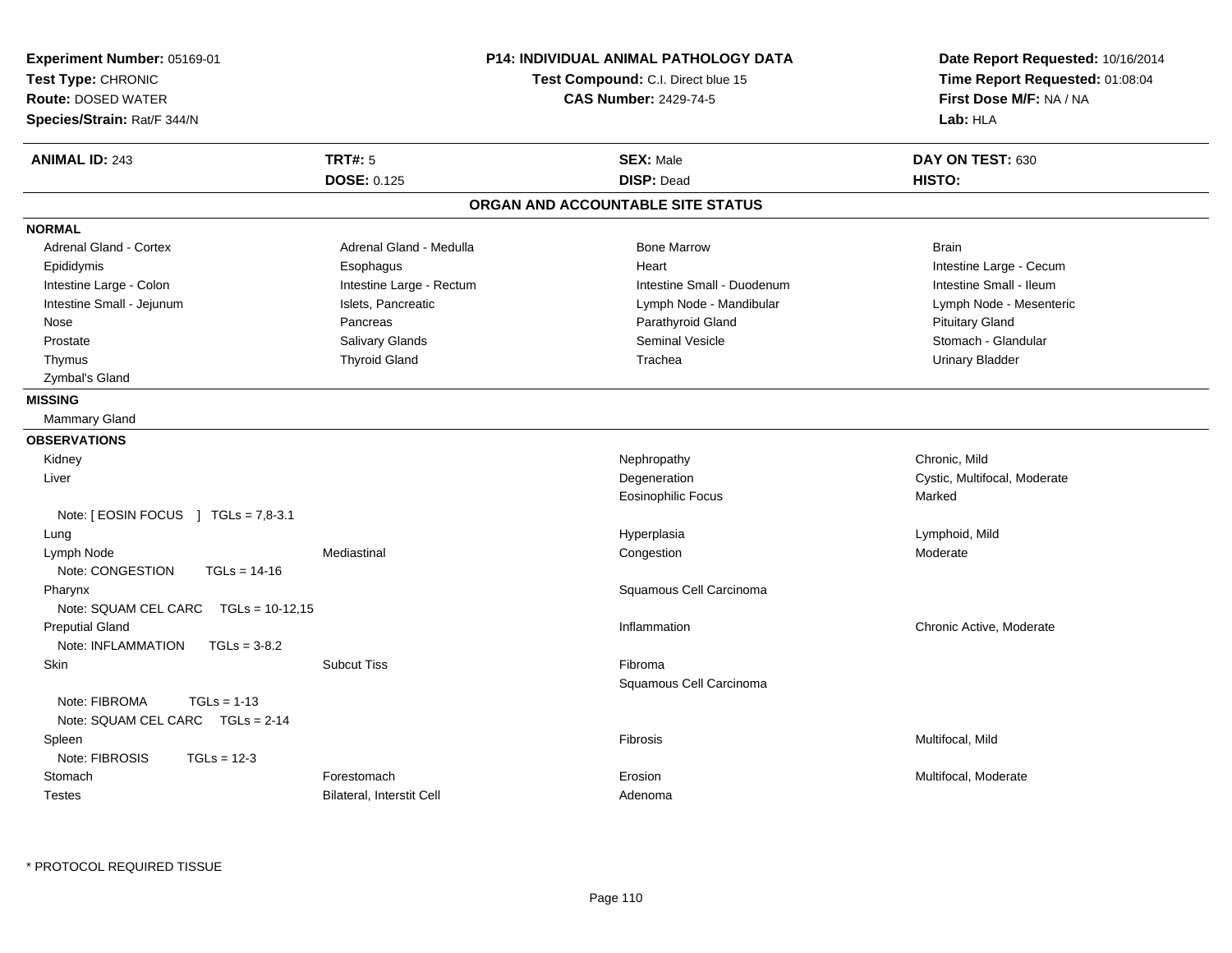| <b>Experiment Number: 05169-01</b>                     |                      |                    | <b>P14: INDIVIDUAL ANIMAL PATHOLOGY DATA</b> | Date Report Requested: 10/16/2014 |
|--------------------------------------------------------|----------------------|--------------------|----------------------------------------------|-----------------------------------|
| <b>Test Type: CHRONIC</b><br><b>Route: DOSED WATER</b> |                      |                    | Test Compound: C.I. Direct blue 15           | Time Report Requested: 01:08:04   |
|                                                        |                      |                    | <b>CAS Number: 2429-74-5</b>                 | First Dose M/F: NA / NA           |
| Species/Strain: Rat/F 344/N                            | Lab: HLA             |                    |                                              |                                   |
| <b>ANIMAL ID: 243</b>                                  |                      | TRT#: 5            | <b>SEX: Male</b>                             | DAY ON TEST: 630                  |
|                                                        |                      | <b>DOSE: 0.125</b> | <b>DISP: Dead</b>                            | HISTO:                            |
|                                                        |                      |                    | ORGAN AND ACCOUNTABLE SITE STATUS            |                                   |
| Note: ADENOMA                                          | $TGLs = 4.5 - 8.8.1$ |                    |                                              |                                   |
| PRIMARY CAUSE OF DEATH                                 |                      |                    |                                              |                                   |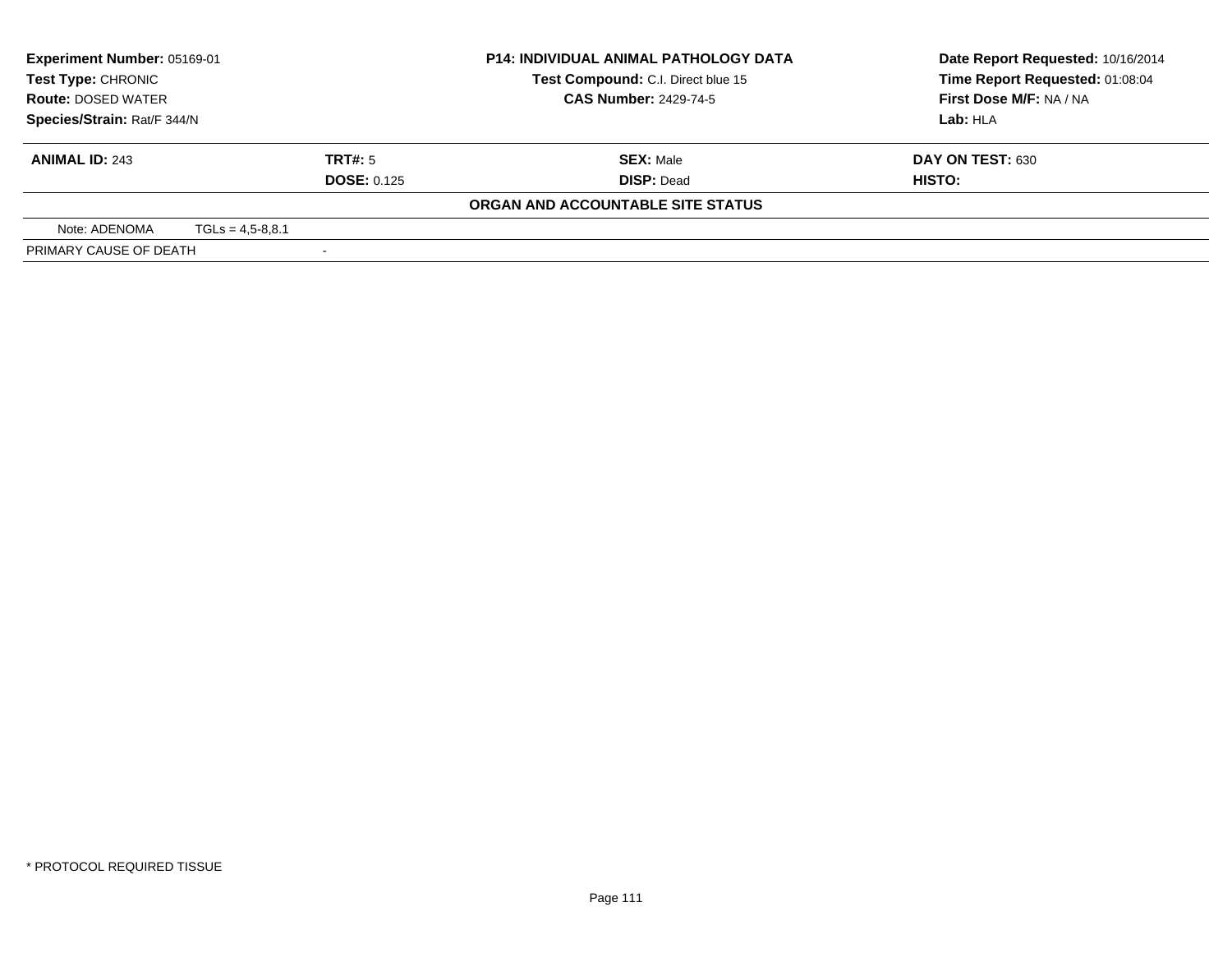| Experiment Number: 05169-01<br>Test Type: CHRONIC<br><b>Route: DOSED WATER</b><br>Species/Strain: Rat/F 344/N |                         | <b>P14: INDIVIDUAL ANIMAL PATHOLOGY DATA</b><br>Test Compound: C.I. Direct blue 15<br><b>CAS Number: 2429-74-5</b> | Date Report Requested: 10/16/2014<br>Time Report Requested: 01:08:04<br>First Dose M/F: NA / NA<br>Lab: HLA |
|---------------------------------------------------------------------------------------------------------------|-------------------------|--------------------------------------------------------------------------------------------------------------------|-------------------------------------------------------------------------------------------------------------|
| <b>ANIMAL ID: 244</b>                                                                                         | <b>TRT#: 5</b>          | <b>SEX: Male</b>                                                                                                   | DAY ON TEST: 681                                                                                            |
|                                                                                                               | DOSE: 0.125             | <b>DISP: Terminal Sacrifice</b>                                                                                    | HISTO:                                                                                                      |
|                                                                                                               |                         | ORGAN AND ACCOUNTABLE SITE STATUS                                                                                  |                                                                                                             |
| <b>NORMAL</b>                                                                                                 |                         |                                                                                                                    |                                                                                                             |
| Adrenal Gland - Cortex                                                                                        | <b>Bone Marrow</b>      | <b>Brain</b>                                                                                                       | Epididymis                                                                                                  |
| Esophagus                                                                                                     | Intestine Large - Cecum | Intestine Large - Colon                                                                                            | Intestine Large - Rectum                                                                                    |
| Intestine Small - Duodenum                                                                                    | Intestine Small - Ileum | Intestine Small - Jejunum                                                                                          | Islets, Pancreatic                                                                                          |
| Lymph Node - Mandibular                                                                                       | Lymph Node - Mesenteric | Mammary Gland                                                                                                      | <b>Nose</b>                                                                                                 |
| Pancreas                                                                                                      | Parathyroid Gland       | <b>Preputial Gland</b>                                                                                             | Salivary Glands                                                                                             |
| <b>Seminal Vesicle</b>                                                                                        | Stomach - Forestomach   | Stomach - Glandular                                                                                                | Thymus                                                                                                      |
| Trachea                                                                                                       | <b>Urinary Bladder</b>  | Zymbal's Gland                                                                                                     |                                                                                                             |
| <b>OBSERVATIONS</b>                                                                                           |                         |                                                                                                                    |                                                                                                             |
| <b>Adrenal Gland</b>                                                                                          | Medulla                 | Pheochromocytoma Benign                                                                                            |                                                                                                             |
| Heart                                                                                                         |                         | Cardiomyopathy                                                                                                     | Chronic, Mild                                                                                               |
| Intest Large                                                                                                  |                         |                                                                                                                    |                                                                                                             |
| Note: NODULE IN COLON INVOLVES FAT OF MESOCOLON                                                               |                         |                                                                                                                    |                                                                                                             |
| Kidney                                                                                                        |                         | Nephropathy                                                                                                        | Chronic, Moderate                                                                                           |
| Note: NEPHROPATHY<br>$TGLs = 4-5$                                                                             |                         |                                                                                                                    |                                                                                                             |
| Liver                                                                                                         |                         | <b>Basophilic Focus</b>                                                                                            | Minimal                                                                                                     |
|                                                                                                               |                         | Clear Cell Focus                                                                                                   | Moderate                                                                                                    |
|                                                                                                               |                         | Leukemia Mononuclear                                                                                               |                                                                                                             |
|                                                                                                               |                         | Neoplastic Nodule                                                                                                  |                                                                                                             |
| Note: ML IS STAGE 1                                                                                           |                         |                                                                                                                    |                                                                                                             |
| $TGLs = 12-3.1$<br>Note: LEUKEMIA MONUC                                                                       |                         |                                                                                                                    |                                                                                                             |
| Note: NEOPLASTIC NOD<br>$TGLs = 13-3.1$                                                                       |                         |                                                                                                                    |                                                                                                             |
| Lung                                                                                                          | Alveolar Epith          | Hyperplasia                                                                                                        | Focal, Moderate                                                                                             |
|                                                                                                               |                         | Hyperplasia                                                                                                        | Lymphoid, Mild                                                                                              |
| Mesentery                                                                                                     | Fat                     | Necrosis                                                                                                           | Moderate                                                                                                    |
| Note: NECROSIS<br>$TGLs = 5-6$                                                                                |                         |                                                                                                                    |                                                                                                             |
| Pharynx                                                                                                       |                         |                                                                                                                    |                                                                                                             |
| Note: NODULE IN PALATE NOT EVIDENT                                                                            |                         |                                                                                                                    |                                                                                                             |
| <b>Pituitary Gland</b>                                                                                        | Pars Distalis           | Hyperplasia                                                                                                        | Focal, Mild                                                                                                 |
| Note: [HYPERPLASIA ] TGLs = 6-2                                                                               |                         |                                                                                                                    |                                                                                                             |
| Prostate                                                                                                      |                         | Hyperplasia                                                                                                        | Glandular, Multifocal, Mild                                                                                 |
|                                                                                                               |                         |                                                                                                                    |                                                                                                             |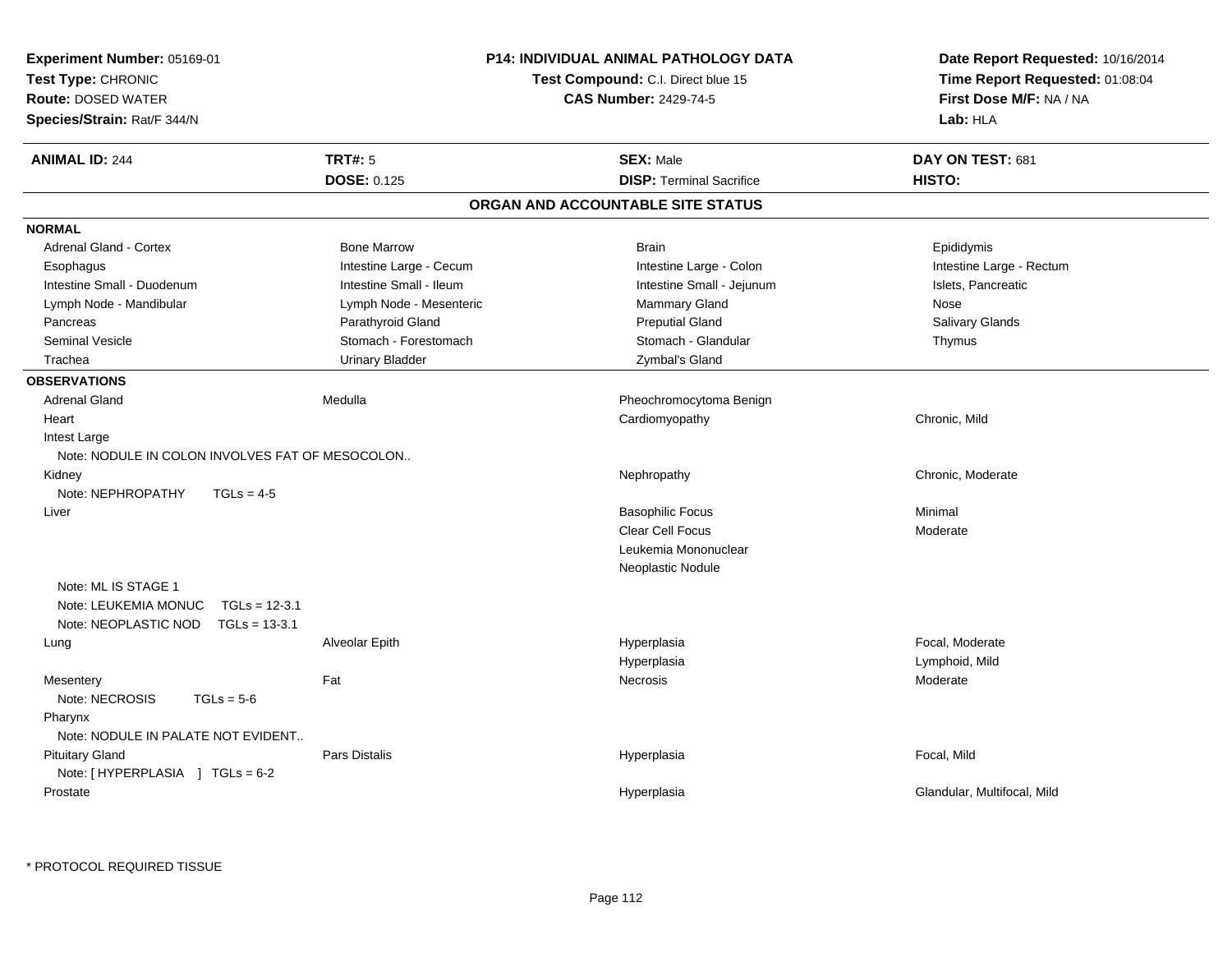| Experiment Number: 05169-01<br>Test Type: CHRONIC<br><b>Route: DOSED WATER</b><br>Species/Strain: Rat/F 344/N |                           | <b>P14: INDIVIDUAL ANIMAL PATHOLOGY DATA</b><br>Test Compound: C.I. Direct blue 15<br><b>CAS Number: 2429-74-5</b> | Date Report Requested: 10/16/2014<br>Time Report Requested: 01:08:04<br>First Dose M/F: NA / NA<br>Lab: HLA |  |
|---------------------------------------------------------------------------------------------------------------|---------------------------|--------------------------------------------------------------------------------------------------------------------|-------------------------------------------------------------------------------------------------------------|--|
| <b>ANIMAL ID: 244</b>                                                                                         | TRT#: 5                   | <b>SEX: Male</b>                                                                                                   | DAY ON TEST: 681                                                                                            |  |
|                                                                                                               | <b>DOSE: 0.125</b>        | <b>DISP:</b> Terminal Sacrifice                                                                                    | HISTO:                                                                                                      |  |
|                                                                                                               |                           | ORGAN AND ACCOUNTABLE SITE STATUS                                                                                  |                                                                                                             |  |
|                                                                                                               |                           | Inflammation                                                                                                       | Chronic Active, Moderate                                                                                    |  |
| <b>Skin</b>                                                                                                   |                           | Basal Cell Adenoma                                                                                                 | Multiple                                                                                                    |  |
|                                                                                                               |                           | Squamous Cell Carcinoma                                                                                            |                                                                                                             |  |
|                                                                                                               |                           | Squamous Cell Papilloma                                                                                            |                                                                                                             |  |
| Note: BASAL CEL ADEN<br>$TGLs = 14-14$                                                                        |                           |                                                                                                                    |                                                                                                             |  |
| Note: [ SQUAM CEL CARC ] TGLs = 9-13                                                                          |                           |                                                                                                                    |                                                                                                             |  |
| Note: $SQ CL PAPILLOM TGLs = 8-16$                                                                            |                           |                                                                                                                    |                                                                                                             |  |
| Spleen                                                                                                        |                           | Leukemia Mononuclear                                                                                               |                                                                                                             |  |
| <b>Testes</b>                                                                                                 | Bilateral, Interstit Cell | Adenoma                                                                                                            |                                                                                                             |  |
| Note: ADENOMA<br>$TGLs = 1,2-8,8.1$                                                                           |                           |                                                                                                                    |                                                                                                             |  |
| <b>Thyroid Gland</b>                                                                                          | C Cell                    | Carcinoma                                                                                                          |                                                                                                             |  |
| [Carcinoma TGLS = 10-2]                                                                                       |                           |                                                                                                                    |                                                                                                             |  |
| Zymbals GI                                                                                                    |                           |                                                                                                                    |                                                                                                             |  |
| Note: ONE GLAND IS PRESENT                                                                                    |                           |                                                                                                                    |                                                                                                             |  |
| PRIMARY CAUSE OF DEATH                                                                                        |                           |                                                                                                                    |                                                                                                             |  |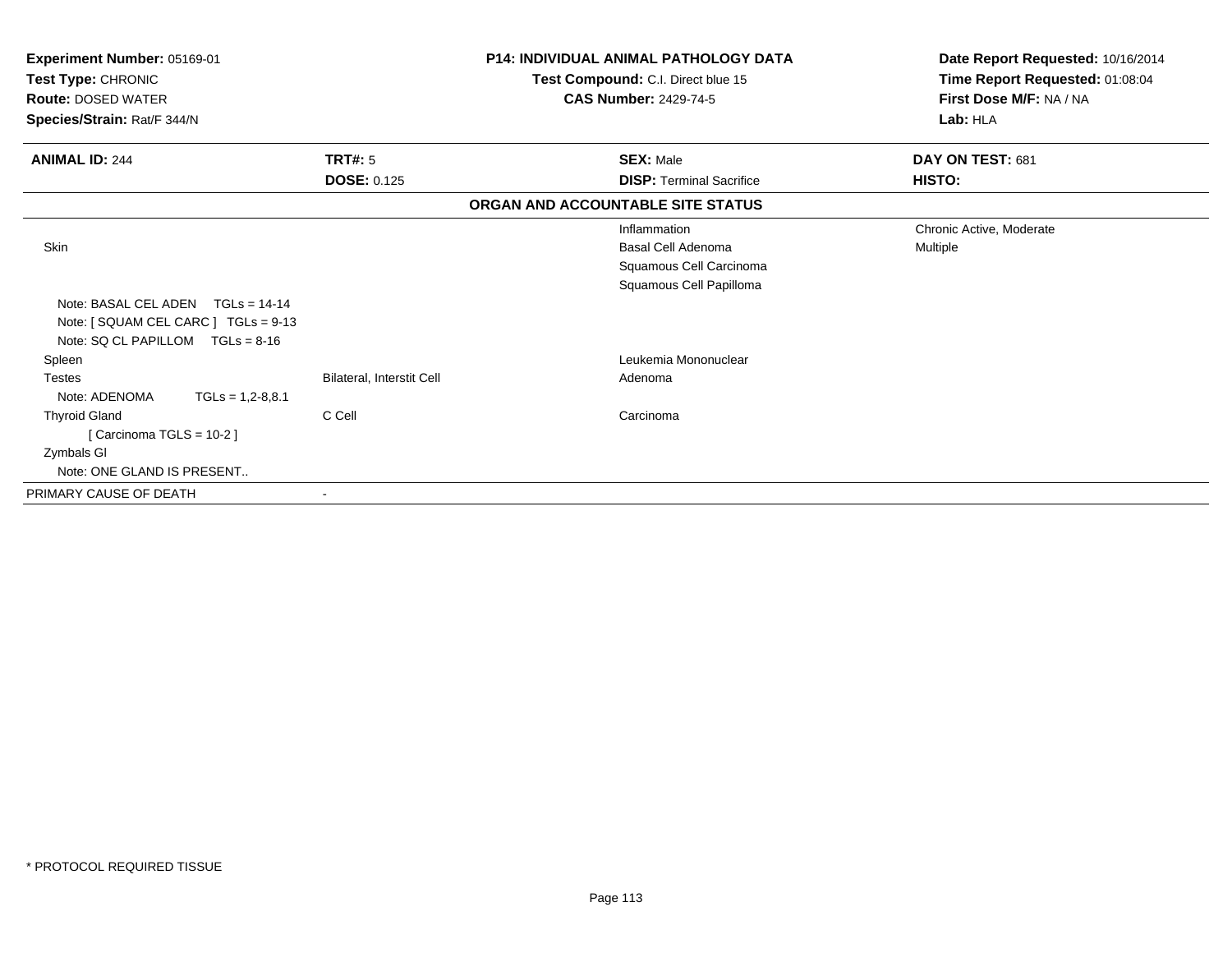| Experiment Number: 05169-01                   |                         | <b>P14: INDIVIDUAL ANIMAL PATHOLOGY DATA</b> | Date Report Requested: 10/16/2014                          |  |
|-----------------------------------------------|-------------------------|----------------------------------------------|------------------------------------------------------------|--|
| Test Type: CHRONIC                            |                         | <b>Test Compound: C.I. Direct blue 15</b>    | Time Report Requested: 01:08:04<br>First Dose M/F: NA / NA |  |
| <b>Route: DOSED WATER</b>                     |                         | <b>CAS Number: 2429-74-5</b>                 |                                                            |  |
| Species/Strain: Rat/F 344/N                   |                         |                                              | Lab: HLA                                                   |  |
| <b>ANIMAL ID: 245</b>                         | <b>TRT#: 5</b>          | <b>SEX: Male</b>                             | DAY ON TEST: 641                                           |  |
|                                               | <b>DOSE: 0.125</b>      | <b>DISP: Dead</b>                            | HISTO:                                                     |  |
|                                               |                         | ORGAN AND ACCOUNTABLE SITE STATUS            |                                                            |  |
| <b>NORMAL</b>                                 |                         |                                              |                                                            |  |
| <b>Adrenal Gland - Cortex</b>                 | Adrenal Gland - Medulla | <b>Bone Marrow</b>                           | <b>Brain</b>                                               |  |
| Esophagus                                     | Intestine Large - Cecum | Intestine Large - Colon                      | Intestine Large - Rectum                                   |  |
| Intestine Small - Duodenum                    | Intestine Small - Ileum | Intestine Small - Jejunum                    | Islets, Pancreatic                                         |  |
| Mammary Gland                                 | Nose                    | Pancreas                                     | Parathyroid Gland                                          |  |
| <b>Pituitary Gland</b>                        | Salivary Glands         | <b>Seminal Vesicle</b>                       | Stomach - Forestomach                                      |  |
| Stomach - Glandular                           | Thymus                  | <b>Thyroid Gland</b>                         | Trachea                                                    |  |
| <b>Urinary Bladder</b>                        | Zymbal's Gland          |                                              |                                                            |  |
| <b>OBSERVATIONS</b>                           |                         |                                              |                                                            |  |
| Epididymis                                    |                         | Leukemia Mononuclear                         |                                                            |  |
| Heart                                         |                         | Cardiomyopathy                               | Chronic, Moderate                                          |  |
| Kidney                                        |                         | Nephropathy                                  | Chronic, Mild                                              |  |
| Liver                                         |                         | Leukemia Mononuclear                         |                                                            |  |
|                                               |                         | Regeneration                                 | Multifocal, Moderate                                       |  |
| Note: ML IS STAGE 3                           |                         |                                              |                                                            |  |
| Note: LEUKEMIA MONUC $TGLs = 5.6.7 - 3.1.3.2$ |                         |                                              |                                                            |  |
| [ Leukemia Mononuclear TGLS = 8-3.2 ]         |                         |                                              |                                                            |  |
| Lung                                          |                         | Leukemia Mononuclear                         |                                                            |  |
| [ Leukemia Mononuclear TGLS = 9-3.1 ]         |                         |                                              |                                                            |  |
| Lymph Node                                    | Mandibular              | Leukemia Mononuclear                         |                                                            |  |
|                                               | Mediastinal             | Leukemia Mononuclear                         |                                                            |  |
|                                               | Mesenteric              | Leukemia Mononuclear                         |                                                            |  |
|                                               | Pancreatic              | Leukemia Mononuclear                         |                                                            |  |
| Note: LEUKEMIA MONUC $TGLs = 10,14-14,16$     |                         |                                              |                                                            |  |
| Pharynx                                       | Palate                  | Squamous Cell Papilloma                      |                                                            |  |
| Note: SQ CL PAPILLOM TGLs = 11-5              |                         |                                              |                                                            |  |
| <b>Preputial Gland</b>                        |                         | Ectasia                                      | Moderate                                                   |  |
| Note: ECTASIA<br>$TGLs = 2,3-8.2$             |                         |                                              |                                                            |  |
| Prostate                                      |                         | Hyperplasia                                  | Glandular, Multifocal, Minimal                             |  |
| <b>Skin</b>                                   |                         | <b>Basal Cell Adenoma</b>                    |                                                            |  |
| Note: [BASAL CEL ADEN] TGLs = 1-13            |                         |                                              |                                                            |  |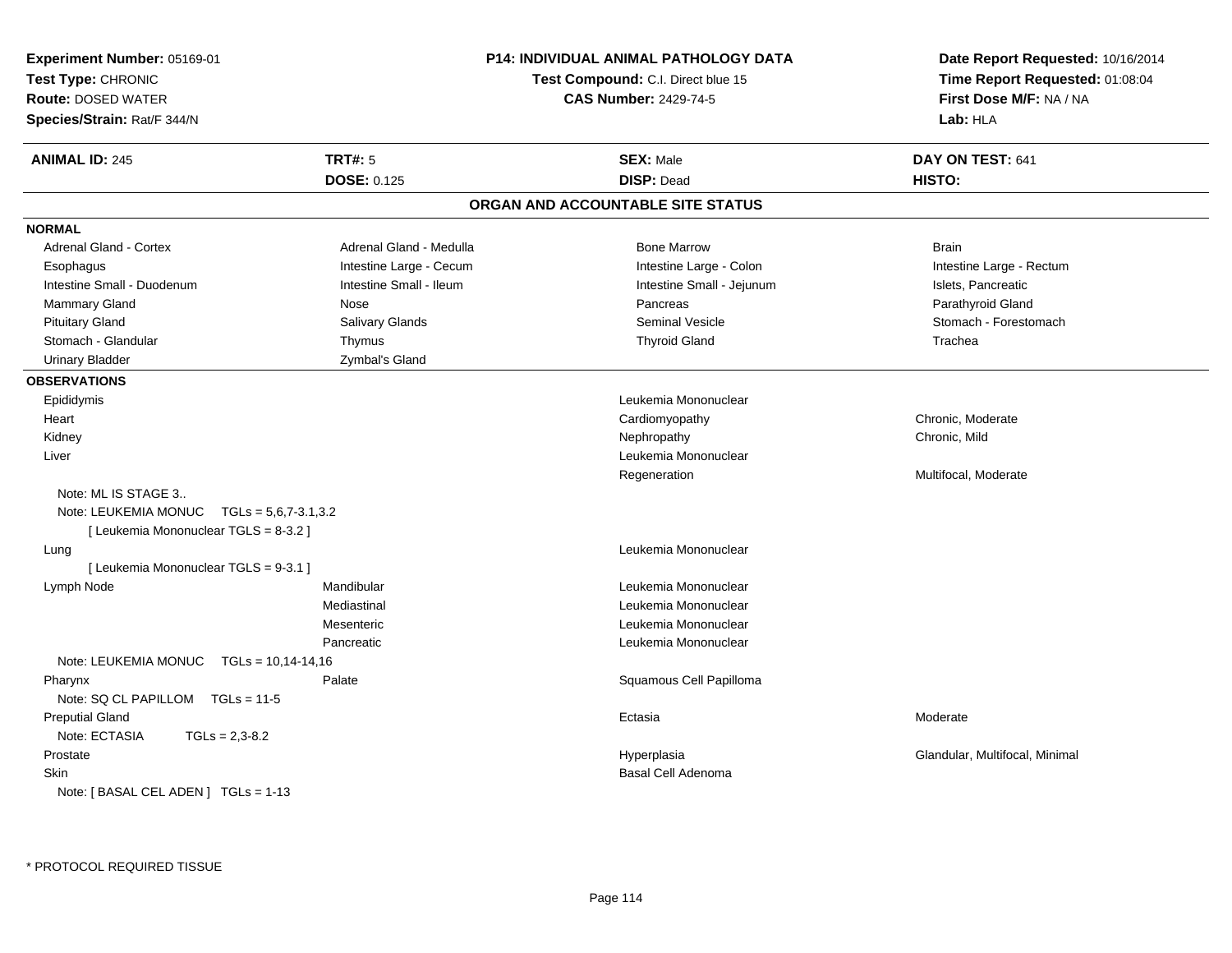| Experiment Number: 05169-01<br>Test Type: CHRONIC |                                       |                                  | <b>P14: INDIVIDUAL ANIMAL PATHOLOGY DATA</b> | Date Report Requested: 10/16/2014 |
|---------------------------------------------------|---------------------------------------|----------------------------------|----------------------------------------------|-----------------------------------|
|                                                   |                                       |                                  | Test Compound: C.I. Direct blue 15           | Time Report Requested: 01:08:04   |
| <b>Route: DOSED WATER</b>                         |                                       |                                  | <b>CAS Number: 2429-74-5</b>                 | First Dose M/F: NA / NA           |
| Species/Strain: Rat/F 344/N                       |                                       |                                  |                                              | Lab: HLA                          |
| <b>ANIMAL ID: 245</b>                             |                                       | <b>TRT#: 5</b>                   | <b>SEX: Male</b>                             | DAY ON TEST: 641                  |
|                                                   |                                       | <b>DOSE: 0.125</b>               | <b>DISP: Dead</b>                            | HISTO:                            |
|                                                   |                                       |                                  | ORGAN AND ACCOUNTABLE SITE STATUS            |                                   |
| Spleen                                            |                                       |                                  | Leukemia Mononuclear                         |                                   |
|                                                   | [Leukemia Mononuclear TGLS = 12,13-3] |                                  |                                              |                                   |
| Testes                                            |                                       | <b>Bilateral, Interstit Cell</b> | Adenoma                                      |                                   |
| Note: ADENOMA                                     | $TGLs = 4-8.8.1$                      |                                  |                                              |                                   |
| PRIMARY CAUSE OF DEATH                            |                                       |                                  |                                              |                                   |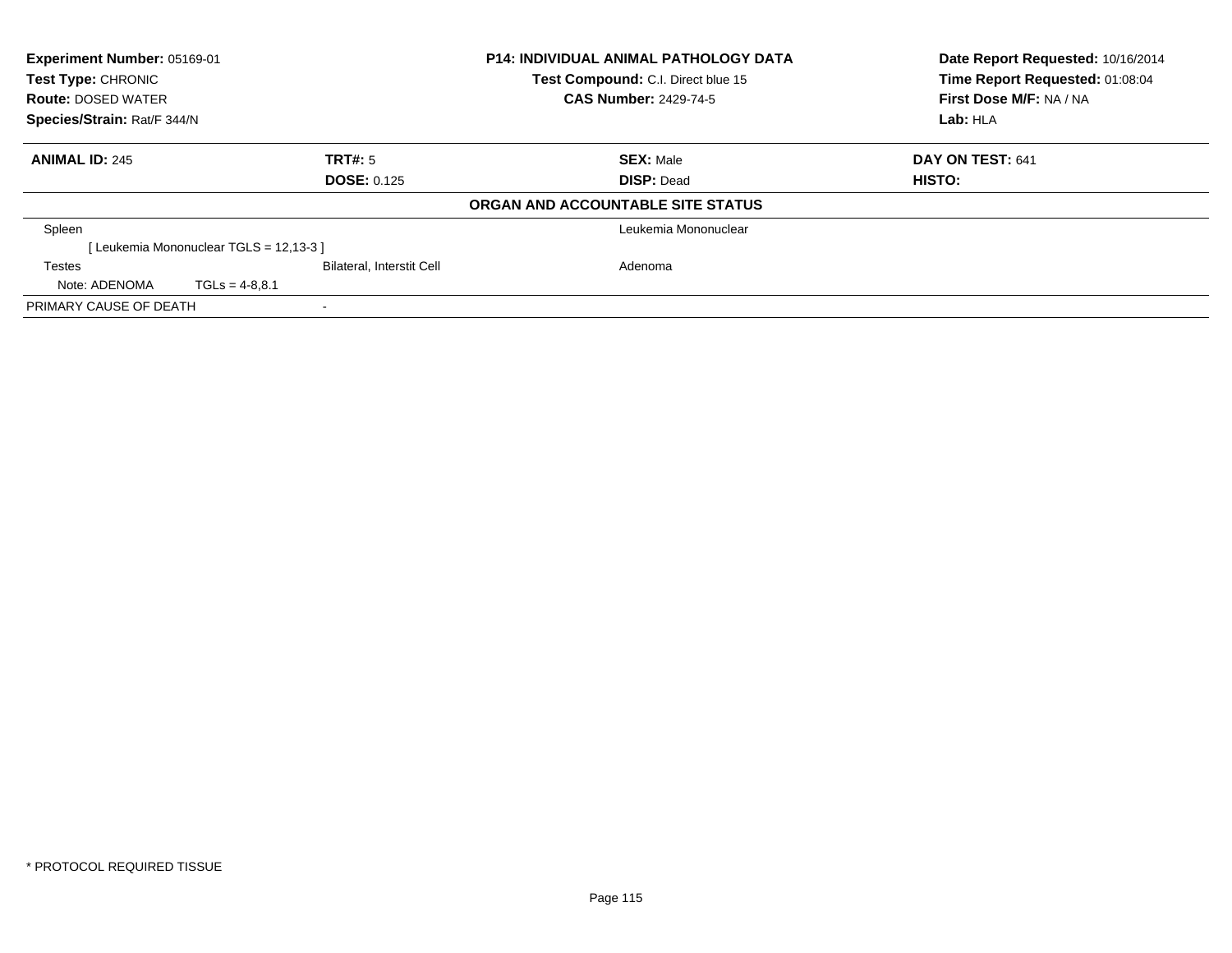| Experiment Number: 05169-01<br>Test Type: CHRONIC<br><b>Route: DOSED WATER</b><br>Species/Strain: Rat/F 344/N |                | P14: INDIVIDUAL ANIMAL PATHOLOGY DATA<br>Test Compound: C.I. Direct blue 15<br><b>CAS Number: 2429-74-5</b> |                                   | Date Report Requested: 10/16/2014<br>Time Report Requested: 01:08:04<br>First Dose M/F: NA / NA<br>Lab: HLA |
|---------------------------------------------------------------------------------------------------------------|----------------|-------------------------------------------------------------------------------------------------------------|-----------------------------------|-------------------------------------------------------------------------------------------------------------|
| <b>ANIMAL ID: 246</b>                                                                                         |                | <b>TRT#: 5</b>                                                                                              | <b>SEX: Male</b>                  | DAY ON TEST: 646                                                                                            |
|                                                                                                               |                | <b>DOSE: 0.125</b>                                                                                          | <b>DISP: Moribund</b>             | HISTO:                                                                                                      |
|                                                                                                               |                |                                                                                                             | ORGAN AND ACCOUNTABLE SITE STATUS |                                                                                                             |
| <b>NORMAL</b>                                                                                                 |                |                                                                                                             |                                   |                                                                                                             |
| Adrenal Gland - Cortex                                                                                        |                | <b>Brain</b>                                                                                                | Epididymis                        | Esophagus                                                                                                   |
| Intestine Large - Cecum                                                                                       |                | Intestine Large - Colon                                                                                     | Intestine Large - Rectum          | Intestine Small - Duodenum                                                                                  |
| Intestine Small - Ileum                                                                                       |                | Intestine Small - Jejunum                                                                                   | Islets, Pancreatic                | Lymph Node - Mandibular                                                                                     |
| Lymph Node - Mesenteric                                                                                       |                | Mammary Gland                                                                                               | Pancreas                          | Parathyroid Gland                                                                                           |
| <b>Pituitary Gland</b>                                                                                        |                | Prostate                                                                                                    | <b>Salivary Glands</b>            | Stomach - Forestomach                                                                                       |
| Stomach - Glandular                                                                                           |                | Thymus                                                                                                      | <b>Thyroid Gland</b>              | Trachea                                                                                                     |
| <b>Urinary Bladder</b>                                                                                        |                | Zymbal's Gland                                                                                              |                                   |                                                                                                             |
| <b>OBSERVATIONS</b>                                                                                           |                |                                                                                                             |                                   |                                                                                                             |
| <b>Adrenal Gland</b>                                                                                          |                | Medulla                                                                                                     | Pheochromocytoma Benign           |                                                                                                             |
| <b>Bone Marrow</b>                                                                                            |                |                                                                                                             | Hyperplasia                       | Moderate                                                                                                    |
| Heart                                                                                                         |                |                                                                                                             | Cardiomyopathy                    | Chronic, Mild                                                                                               |
|                                                                                                               |                | Atrium                                                                                                      | Thrombosis                        |                                                                                                             |
| Note: THROMBUS                                                                                                | $TGLs = 8-13$  |                                                                                                             |                                   |                                                                                                             |
| Kidney                                                                                                        |                |                                                                                                             | Nephropathy                       | Chronic, Moderate                                                                                           |
| Liver                                                                                                         |                | Centrilobular                                                                                               | Degeneration                      | Diffuse, Moderate                                                                                           |
| Note: DEGEN                                                                                                   | $TGLs = 7-3.1$ |                                                                                                             |                                   |                                                                                                             |
| Lung                                                                                                          |                |                                                                                                             | Hyperplasia                       | Lymphoid, Mild                                                                                              |
| Nose                                                                                                          |                |                                                                                                             | Hyperkeratosis                    | Marked                                                                                                      |
|                                                                                                               |                |                                                                                                             | Inflammation                      | Acute, Moderate                                                                                             |
|                                                                                                               |                |                                                                                                             | Metaplasia                        | Squamous, Moderate                                                                                          |
| <b>Preputial Gland</b>                                                                                        |                |                                                                                                             | Carcinoma                         |                                                                                                             |
|                                                                                                               |                |                                                                                                             | Ectasia                           | Marked                                                                                                      |
| Note: CARCINOMA                                                                                               | $TGLs = 5-8.2$ |                                                                                                             |                                   |                                                                                                             |
| Note: ECTASIA                                                                                                 | $TGLs = 4-8.2$ |                                                                                                             |                                   |                                                                                                             |
| <b>Seminal Vesicle</b>                                                                                        |                |                                                                                                             | Hyperplasia                       | Glandular, Diffuse, Moderate                                                                                |
| Skin                                                                                                          |                | Sebaceous GI                                                                                                | Adenoma                           |                                                                                                             |
|                                                                                                               |                |                                                                                                             | <b>Basal Cell Carcinoma</b>       |                                                                                                             |
|                                                                                                               |                | <b>Subcut Tiss</b>                                                                                          | Edema                             | Moderate                                                                                                    |
| Note: BASAL CEL CARC TGLs = 1-13<br>Note: ADENOMA                                                             | $TGLs = 3-15$  |                                                                                                             |                                   |                                                                                                             |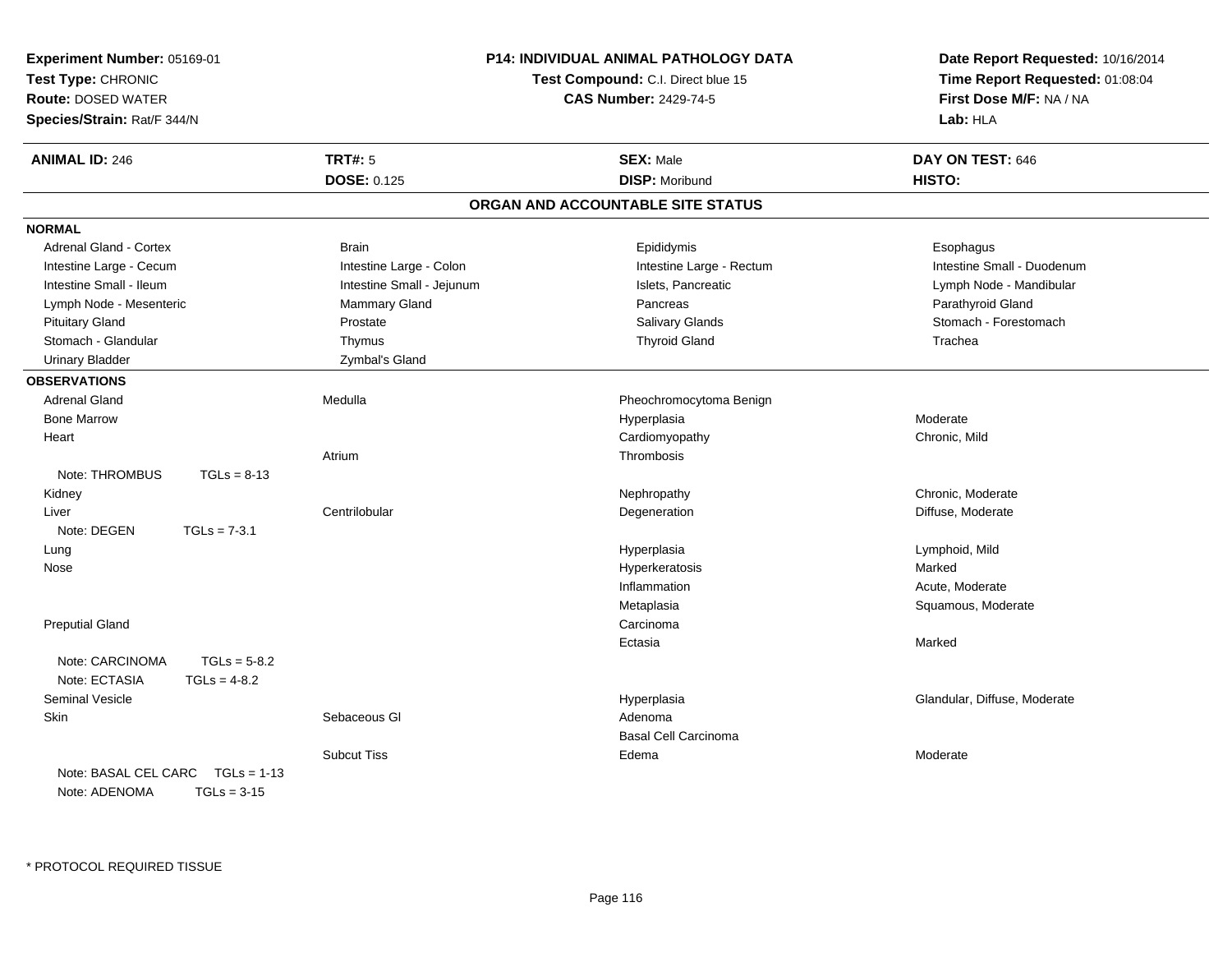| Experiment Number: 05169-01<br>Test Type: CHRONIC<br><b>Route: DOSED WATER</b><br>Species/Strain: Rat/F 344/N |                  |                                  | <b>P14: INDIVIDUAL ANIMAL PATHOLOGY DATA</b><br>Test Compound: C.I. Direct blue 15<br><b>CAS Number: 2429-74-5</b> | Date Report Requested: 10/16/2014<br>Time Report Requested: 01:08:04<br>First Dose M/F: NA / NA<br>Lab: HLA |
|---------------------------------------------------------------------------------------------------------------|------------------|----------------------------------|--------------------------------------------------------------------------------------------------------------------|-------------------------------------------------------------------------------------------------------------|
| <b>ANIMAL ID: 246</b>                                                                                         |                  | TRT#: 5                          | <b>SEX: Male</b>                                                                                                   | <b>DAY ON TEST: 646</b>                                                                                     |
|                                                                                                               |                  | <b>DOSE: 0.125</b>               | <b>DISP: Moribund</b>                                                                                              | HISTO:                                                                                                      |
|                                                                                                               |                  |                                  | ORGAN AND ACCOUNTABLE SITE STATUS                                                                                  |                                                                                                             |
| Note: EDEMA                                                                                                   | $TGLs = 10-10$   |                                  |                                                                                                                    |                                                                                                             |
| Spleen                                                                                                        |                  |                                  | Hematopoietic Cell Proliferation                                                                                   | Moderate                                                                                                    |
| Testes                                                                                                        |                  | <b>Bilateral, Interstit Cell</b> | Adenoma                                                                                                            |                                                                                                             |
| Note: ADENOMA                                                                                                 | $TGLs = 6-8,8.1$ |                                  |                                                                                                                    |                                                                                                             |
| PRIMARY CAUSE OF DEATH                                                                                        |                  |                                  |                                                                                                                    |                                                                                                             |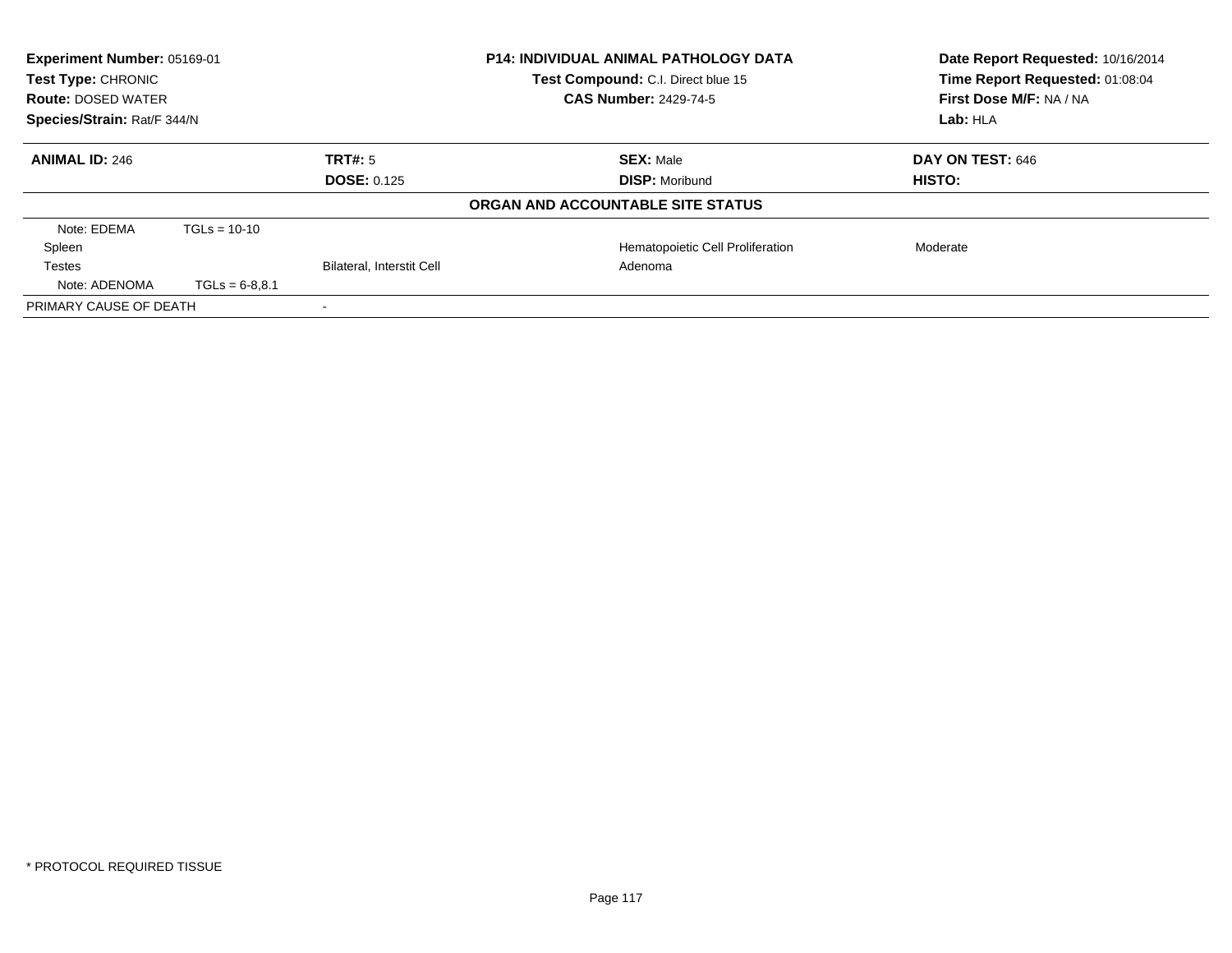| <b>Experiment Number: 05169-01</b><br>Test Type: CHRONIC<br><b>Route: DOSED WATER</b><br>Species/Strain: Rat/F 344/N |                          | <b>P14: INDIVIDUAL ANIMAL PATHOLOGY DATA</b><br>Test Compound: C.I. Direct blue 15<br><b>CAS Number: 2429-74-5</b> | Date Report Requested: 10/16/2014<br>Time Report Requested: 01:08:04<br>First Dose M/F: NA / NA<br>Lab: HLA |
|----------------------------------------------------------------------------------------------------------------------|--------------------------|--------------------------------------------------------------------------------------------------------------------|-------------------------------------------------------------------------------------------------------------|
| <b>ANIMAL ID: 247</b>                                                                                                | <b>TRT#: 5</b>           | <b>SEX: Male</b>                                                                                                   | DAY ON TEST: 605                                                                                            |
|                                                                                                                      | <b>DOSE: 0.125</b>       | <b>DISP: Dead</b>                                                                                                  | HISTO:                                                                                                      |
|                                                                                                                      |                          | ORGAN AND ACCOUNTABLE SITE STATUS                                                                                  |                                                                                                             |
| <b>NORMAL</b>                                                                                                        |                          |                                                                                                                    |                                                                                                             |
| <b>Brain</b>                                                                                                         | Epididymis               | Esophagus                                                                                                          | Intestine Large - Cecum                                                                                     |
| Intestine Large - Colon                                                                                              | Intestine Large - Rectum | Intestine Small - Duodenum                                                                                         | Intestine Small - Ileum                                                                                     |
| Intestine Small - Jejunum                                                                                            | Islets, Pancreatic       | Lymph Node - Mandibular                                                                                            | Nose                                                                                                        |
| Pancreas                                                                                                             | Parathyroid Gland        | Prostate                                                                                                           | Salivary Glands                                                                                             |
| <b>Seminal Vesicle</b>                                                                                               | Stomach - Forestomach    | Stomach - Glandular                                                                                                | Thymus                                                                                                      |
| <b>Thyroid Gland</b>                                                                                                 | Trachea                  | <b>Urinary Bladder</b>                                                                                             |                                                                                                             |
| <b>OBSERVATIONS</b>                                                                                                  |                          |                                                                                                                    |                                                                                                             |
| <b>Adrenal Gland</b>                                                                                                 | Medulla                  | Hyperplasia                                                                                                        | Multifocal, Mild                                                                                            |
|                                                                                                                      | Cortex                   | Vacuolization Cytoplasmic                                                                                          | Diffuse, Moderate                                                                                           |
| <b>Bone Marrow</b>                                                                                                   |                          | Hyperplasia                                                                                                        | Moderate                                                                                                    |
| Heart                                                                                                                |                          | Cardiomyopathy                                                                                                     | Chronic, Mild                                                                                               |
|                                                                                                                      |                          | Leukemia Mononuclear                                                                                               |                                                                                                             |
|                                                                                                                      | Atrium                   | Thrombosis                                                                                                         |                                                                                                             |
| [ Leukemia Mononuclear TGLS = 7-3 ]                                                                                  |                          |                                                                                                                    |                                                                                                             |
| Kidney                                                                                                               |                          | Nephropathy                                                                                                        | Chronic, Mild                                                                                               |
| Liver                                                                                                                |                          | <b>Basophilic Focus</b>                                                                                            | Mild                                                                                                        |
|                                                                                                                      |                          | Degeneration                                                                                                       | Cystic, Focal, Mild                                                                                         |
|                                                                                                                      |                          | Leukemia Mononuclear                                                                                               |                                                                                                             |
|                                                                                                                      | Centrilobular            | <b>Necrosis</b>                                                                                                    | Diffuse, Moderate                                                                                           |
|                                                                                                                      |                          | Vacuolization Cytoplasmic                                                                                          | Focal, Minimal                                                                                              |
| Note: NECROSIS<br>$TGLs = 6-3.1$                                                                                     |                          |                                                                                                                    |                                                                                                             |
| Lung                                                                                                                 |                          | Leukemia Mononuclear                                                                                               |                                                                                                             |
| Lymph Node                                                                                                           | Mesenteric               | Hyperplasia                                                                                                        | Reticulum Cell, Moderate                                                                                    |
| Mammary Gland                                                                                                        |                          | Fibroadenoma                                                                                                       |                                                                                                             |
| Note: [FIBROADENOMA ] TGLs = 4-14                                                                                    |                          |                                                                                                                    |                                                                                                             |
| <b>Pituitary Gland</b>                                                                                               | <b>Pars Distalis</b>     | Adenoma                                                                                                            |                                                                                                             |
| [Adenoma TGLS = $8-2$ ]                                                                                              |                          |                                                                                                                    |                                                                                                             |
| <b>Preputial Gland</b>                                                                                               |                          | Adenoma                                                                                                            |                                                                                                             |
| Note: ADENOMA<br>$TGLs = 1-8.2$                                                                                      |                          |                                                                                                                    |                                                                                                             |
| Skin                                                                                                                 |                          | Basal Cell Adenoma                                                                                                 | Multiple                                                                                                    |
|                                                                                                                      |                          |                                                                                                                    |                                                                                                             |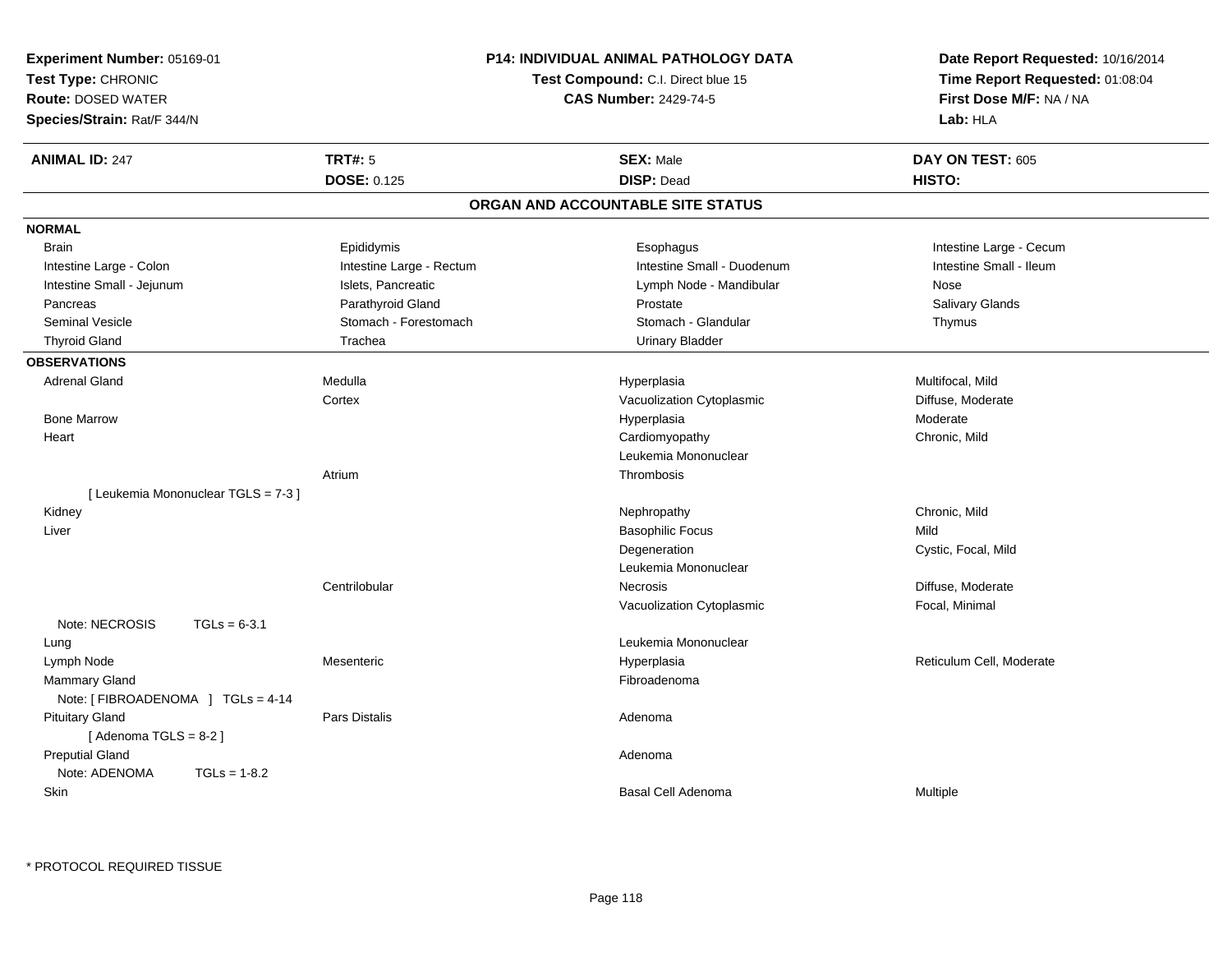| Experiment Number: 05169-01 |                       | <b>P14: INDIVIDUAL ANIMAL PATHOLOGY DATA</b> | Date Report Requested: 10/16/2014 |
|-----------------------------|-----------------------|----------------------------------------------|-----------------------------------|
| Test Type: CHRONIC          |                       | Test Compound: C.I. Direct blue 15           | Time Report Requested: 01:08:04   |
| <b>Route: DOSED WATER</b>   |                       | <b>CAS Number: 2429-74-5</b>                 | First Dose M/F: NA / NA           |
| Species/Strain: Rat/F 344/N |                       |                                              | Lab: HLA                          |
| <b>ANIMAL ID: 247</b>       | <b>TRT#: 5</b>        | <b>SEX: Male</b>                             | DAY ON TEST: 605                  |
|                             | <b>DOSE: 0.125</b>    | <b>DISP: Dead</b>                            | HISTO:                            |
|                             |                       | ORGAN AND ACCOUNTABLE SITE STATUS            |                                   |
|                             |                       | Carcinoma                                    |                                   |
|                             |                       | Cyst Epithelial Inclusion                    |                                   |
| Note: BASAL CEL ADEN        | $TGLs = 10,11-16,17$  |                                              |                                   |
| Note: CARCINOMA             | $TGLs = 3-13$         |                                              |                                   |
| Note: CYST EPITH INC        | $TGLs = 9-15$         |                                              |                                   |
| Spleen                      |                       | Leukemia Mononuclear                         |                                   |
| <b>Testes</b>               | <b>Interstit Cell</b> | Adenoma                                      |                                   |
|                             |                       | Atrophy                                      | Moderate                          |
|                             | <b>Interstit Cell</b> | Hyperplasia                                  | Mild                              |
| Note: ATROPHY               | $TGLs = 5-8,8.1$      |                                              |                                   |
| Zymbal's Gland              |                       | Ectasia                                      | Mild                              |
| PRIMARY CAUSE OF DEATH      |                       |                                              |                                   |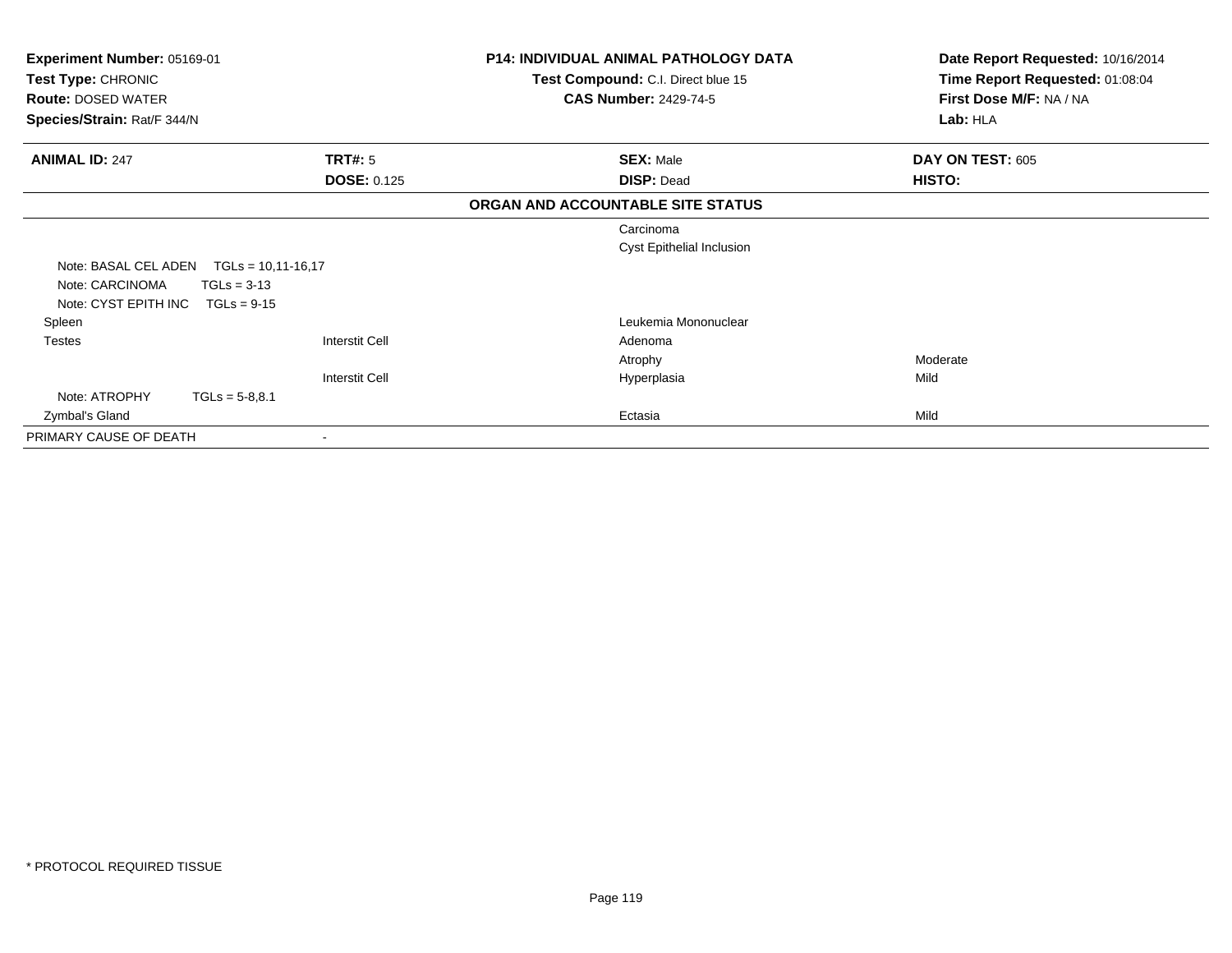| <b>TRT#: 5</b><br><b>ANIMAL ID: 248</b><br><b>SEX: Male</b><br>DAY ON TEST: 640<br><b>DOSE: 0.125</b><br><b>DISP: Moribund</b><br>HISTO:<br>ORGAN AND ACCOUNTABLE SITE STATUS<br><b>NORMAL</b><br>Adrenal Gland - Cortex<br>Adrenal Gland - Medulla<br><b>Brain</b><br>Epididymis<br>Intestine Large - Cecum<br>Intestine Large - Colon<br>Esophagus<br>Heart<br>Intestine Small - Ileum<br>Intestine Small - Jejunum<br>Intestine Large - Rectum<br>Intestine Small - Duodenum<br>Islets, Pancreatic<br>Mammary Gland<br>Lymph Node - Mandibular<br>Pancreas<br>Parathyroid Gland<br><b>Pituitary Gland</b><br>Prostate<br><b>Salivary Glands</b><br><b>Seminal Vesicle</b><br>Stomach - Forestomach<br>Stomach - Glandular<br><b>Thyroid Gland</b><br><b>Urinary Bladder</b><br>Zymbal's Gland<br>Trachea<br><b>MISSING</b><br>Thymus<br><b>OBSERVATIONS</b><br><b>Bone Marrow</b><br>Hypoplasia<br>Moderate<br>Chronic, Mild<br>Kidney<br>Nephropathy<br>Centrilobular<br>Degeneration<br>Diffuse, Marked<br>Liver<br>Focal, Mild<br>Necrosis<br>Mild<br>Pigmentation<br>Regeneration<br>Diffuse, Marked<br>Note: DEGEN<br>$TGLS = 8,9,10-3.1$<br>Lymphoid, Mild<br>Hyperplasia<br>Lung<br>Lymph Node<br>Mesenteric<br>Hyperplasia<br>Reticulum Cell, Moderate<br>Marked<br>Nose<br>Fungus<br>Acute, Marked<br>Inflammation<br><b>Preputial Gland</b><br>Ectasia<br>Moderate<br><b>Skin</b><br><b>Hair Follicle</b><br>Basal Cell, Focal, Marked<br>Hyperplasia<br>Note: HYPERPLASIA<br>$TGLs = 11-13$<br>Reticulum Cell, Focal, Moderate<br>Hyperplasia<br>Spleen<br>Note: HYPERPLASIA<br>$TGLs = 3-3$<br>Bilateral, Interstit Cell<br><b>Testes</b><br>Adenoma<br>Note: ADENOMA<br>$TGLs = 2-8,8.1$<br>PRIMARY CAUSE OF DEATH<br>÷ | Experiment Number: 05169-01<br>Test Type: CHRONIC<br><b>Route: DOSED WATER</b><br>Species/Strain: Rat/F 344/N | <b>P14: INDIVIDUAL ANIMAL PATHOLOGY DATA</b><br>Test Compound: C.I. Direct blue 15<br><b>CAS Number: 2429-74-5</b> |  | Date Report Requested: 10/16/2014<br>Time Report Requested: 01:08:04<br>First Dose M/F: NA / NA<br>Lab: HLA |
|-----------------------------------------------------------------------------------------------------------------------------------------------------------------------------------------------------------------------------------------------------------------------------------------------------------------------------------------------------------------------------------------------------------------------------------------------------------------------------------------------------------------------------------------------------------------------------------------------------------------------------------------------------------------------------------------------------------------------------------------------------------------------------------------------------------------------------------------------------------------------------------------------------------------------------------------------------------------------------------------------------------------------------------------------------------------------------------------------------------------------------------------------------------------------------------------------------------------------------------------------------------------------------------------------------------------------------------------------------------------------------------------------------------------------------------------------------------------------------------------------------------------------------------------------------------------------------------------------------------------------------------------------------------------------------------------------------------------------------------------|---------------------------------------------------------------------------------------------------------------|--------------------------------------------------------------------------------------------------------------------|--|-------------------------------------------------------------------------------------------------------------|
|                                                                                                                                                                                                                                                                                                                                                                                                                                                                                                                                                                                                                                                                                                                                                                                                                                                                                                                                                                                                                                                                                                                                                                                                                                                                                                                                                                                                                                                                                                                                                                                                                                                                                                                                         |                                                                                                               |                                                                                                                    |  |                                                                                                             |
|                                                                                                                                                                                                                                                                                                                                                                                                                                                                                                                                                                                                                                                                                                                                                                                                                                                                                                                                                                                                                                                                                                                                                                                                                                                                                                                                                                                                                                                                                                                                                                                                                                                                                                                                         |                                                                                                               |                                                                                                                    |  |                                                                                                             |
|                                                                                                                                                                                                                                                                                                                                                                                                                                                                                                                                                                                                                                                                                                                                                                                                                                                                                                                                                                                                                                                                                                                                                                                                                                                                                                                                                                                                                                                                                                                                                                                                                                                                                                                                         |                                                                                                               |                                                                                                                    |  |                                                                                                             |
|                                                                                                                                                                                                                                                                                                                                                                                                                                                                                                                                                                                                                                                                                                                                                                                                                                                                                                                                                                                                                                                                                                                                                                                                                                                                                                                                                                                                                                                                                                                                                                                                                                                                                                                                         |                                                                                                               |                                                                                                                    |  |                                                                                                             |
|                                                                                                                                                                                                                                                                                                                                                                                                                                                                                                                                                                                                                                                                                                                                                                                                                                                                                                                                                                                                                                                                                                                                                                                                                                                                                                                                                                                                                                                                                                                                                                                                                                                                                                                                         |                                                                                                               |                                                                                                                    |  |                                                                                                             |
|                                                                                                                                                                                                                                                                                                                                                                                                                                                                                                                                                                                                                                                                                                                                                                                                                                                                                                                                                                                                                                                                                                                                                                                                                                                                                                                                                                                                                                                                                                                                                                                                                                                                                                                                         |                                                                                                               |                                                                                                                    |  |                                                                                                             |
|                                                                                                                                                                                                                                                                                                                                                                                                                                                                                                                                                                                                                                                                                                                                                                                                                                                                                                                                                                                                                                                                                                                                                                                                                                                                                                                                                                                                                                                                                                                                                                                                                                                                                                                                         |                                                                                                               |                                                                                                                    |  |                                                                                                             |
|                                                                                                                                                                                                                                                                                                                                                                                                                                                                                                                                                                                                                                                                                                                                                                                                                                                                                                                                                                                                                                                                                                                                                                                                                                                                                                                                                                                                                                                                                                                                                                                                                                                                                                                                         |                                                                                                               |                                                                                                                    |  |                                                                                                             |
|                                                                                                                                                                                                                                                                                                                                                                                                                                                                                                                                                                                                                                                                                                                                                                                                                                                                                                                                                                                                                                                                                                                                                                                                                                                                                                                                                                                                                                                                                                                                                                                                                                                                                                                                         |                                                                                                               |                                                                                                                    |  |                                                                                                             |
|                                                                                                                                                                                                                                                                                                                                                                                                                                                                                                                                                                                                                                                                                                                                                                                                                                                                                                                                                                                                                                                                                                                                                                                                                                                                                                                                                                                                                                                                                                                                                                                                                                                                                                                                         |                                                                                                               |                                                                                                                    |  |                                                                                                             |
|                                                                                                                                                                                                                                                                                                                                                                                                                                                                                                                                                                                                                                                                                                                                                                                                                                                                                                                                                                                                                                                                                                                                                                                                                                                                                                                                                                                                                                                                                                                                                                                                                                                                                                                                         |                                                                                                               |                                                                                                                    |  |                                                                                                             |
|                                                                                                                                                                                                                                                                                                                                                                                                                                                                                                                                                                                                                                                                                                                                                                                                                                                                                                                                                                                                                                                                                                                                                                                                                                                                                                                                                                                                                                                                                                                                                                                                                                                                                                                                         |                                                                                                               |                                                                                                                    |  |                                                                                                             |
|                                                                                                                                                                                                                                                                                                                                                                                                                                                                                                                                                                                                                                                                                                                                                                                                                                                                                                                                                                                                                                                                                                                                                                                                                                                                                                                                                                                                                                                                                                                                                                                                                                                                                                                                         |                                                                                                               |                                                                                                                    |  |                                                                                                             |
|                                                                                                                                                                                                                                                                                                                                                                                                                                                                                                                                                                                                                                                                                                                                                                                                                                                                                                                                                                                                                                                                                                                                                                                                                                                                                                                                                                                                                                                                                                                                                                                                                                                                                                                                         |                                                                                                               |                                                                                                                    |  |                                                                                                             |
|                                                                                                                                                                                                                                                                                                                                                                                                                                                                                                                                                                                                                                                                                                                                                                                                                                                                                                                                                                                                                                                                                                                                                                                                                                                                                                                                                                                                                                                                                                                                                                                                                                                                                                                                         |                                                                                                               |                                                                                                                    |  |                                                                                                             |
|                                                                                                                                                                                                                                                                                                                                                                                                                                                                                                                                                                                                                                                                                                                                                                                                                                                                                                                                                                                                                                                                                                                                                                                                                                                                                                                                                                                                                                                                                                                                                                                                                                                                                                                                         |                                                                                                               |                                                                                                                    |  |                                                                                                             |
|                                                                                                                                                                                                                                                                                                                                                                                                                                                                                                                                                                                                                                                                                                                                                                                                                                                                                                                                                                                                                                                                                                                                                                                                                                                                                                                                                                                                                                                                                                                                                                                                                                                                                                                                         |                                                                                                               |                                                                                                                    |  |                                                                                                             |
|                                                                                                                                                                                                                                                                                                                                                                                                                                                                                                                                                                                                                                                                                                                                                                                                                                                                                                                                                                                                                                                                                                                                                                                                                                                                                                                                                                                                                                                                                                                                                                                                                                                                                                                                         |                                                                                                               |                                                                                                                    |  |                                                                                                             |
|                                                                                                                                                                                                                                                                                                                                                                                                                                                                                                                                                                                                                                                                                                                                                                                                                                                                                                                                                                                                                                                                                                                                                                                                                                                                                                                                                                                                                                                                                                                                                                                                                                                                                                                                         |                                                                                                               |                                                                                                                    |  |                                                                                                             |
|                                                                                                                                                                                                                                                                                                                                                                                                                                                                                                                                                                                                                                                                                                                                                                                                                                                                                                                                                                                                                                                                                                                                                                                                                                                                                                                                                                                                                                                                                                                                                                                                                                                                                                                                         |                                                                                                               |                                                                                                                    |  |                                                                                                             |
|                                                                                                                                                                                                                                                                                                                                                                                                                                                                                                                                                                                                                                                                                                                                                                                                                                                                                                                                                                                                                                                                                                                                                                                                                                                                                                                                                                                                                                                                                                                                                                                                                                                                                                                                         |                                                                                                               |                                                                                                                    |  |                                                                                                             |
|                                                                                                                                                                                                                                                                                                                                                                                                                                                                                                                                                                                                                                                                                                                                                                                                                                                                                                                                                                                                                                                                                                                                                                                                                                                                                                                                                                                                                                                                                                                                                                                                                                                                                                                                         |                                                                                                               |                                                                                                                    |  |                                                                                                             |
|                                                                                                                                                                                                                                                                                                                                                                                                                                                                                                                                                                                                                                                                                                                                                                                                                                                                                                                                                                                                                                                                                                                                                                                                                                                                                                                                                                                                                                                                                                                                                                                                                                                                                                                                         |                                                                                                               |                                                                                                                    |  |                                                                                                             |
|                                                                                                                                                                                                                                                                                                                                                                                                                                                                                                                                                                                                                                                                                                                                                                                                                                                                                                                                                                                                                                                                                                                                                                                                                                                                                                                                                                                                                                                                                                                                                                                                                                                                                                                                         |                                                                                                               |                                                                                                                    |  |                                                                                                             |
|                                                                                                                                                                                                                                                                                                                                                                                                                                                                                                                                                                                                                                                                                                                                                                                                                                                                                                                                                                                                                                                                                                                                                                                                                                                                                                                                                                                                                                                                                                                                                                                                                                                                                                                                         |                                                                                                               |                                                                                                                    |  |                                                                                                             |
|                                                                                                                                                                                                                                                                                                                                                                                                                                                                                                                                                                                                                                                                                                                                                                                                                                                                                                                                                                                                                                                                                                                                                                                                                                                                                                                                                                                                                                                                                                                                                                                                                                                                                                                                         |                                                                                                               |                                                                                                                    |  |                                                                                                             |
|                                                                                                                                                                                                                                                                                                                                                                                                                                                                                                                                                                                                                                                                                                                                                                                                                                                                                                                                                                                                                                                                                                                                                                                                                                                                                                                                                                                                                                                                                                                                                                                                                                                                                                                                         |                                                                                                               |                                                                                                                    |  |                                                                                                             |
|                                                                                                                                                                                                                                                                                                                                                                                                                                                                                                                                                                                                                                                                                                                                                                                                                                                                                                                                                                                                                                                                                                                                                                                                                                                                                                                                                                                                                                                                                                                                                                                                                                                                                                                                         |                                                                                                               |                                                                                                                    |  |                                                                                                             |
|                                                                                                                                                                                                                                                                                                                                                                                                                                                                                                                                                                                                                                                                                                                                                                                                                                                                                                                                                                                                                                                                                                                                                                                                                                                                                                                                                                                                                                                                                                                                                                                                                                                                                                                                         |                                                                                                               |                                                                                                                    |  |                                                                                                             |
|                                                                                                                                                                                                                                                                                                                                                                                                                                                                                                                                                                                                                                                                                                                                                                                                                                                                                                                                                                                                                                                                                                                                                                                                                                                                                                                                                                                                                                                                                                                                                                                                                                                                                                                                         |                                                                                                               |                                                                                                                    |  |                                                                                                             |
|                                                                                                                                                                                                                                                                                                                                                                                                                                                                                                                                                                                                                                                                                                                                                                                                                                                                                                                                                                                                                                                                                                                                                                                                                                                                                                                                                                                                                                                                                                                                                                                                                                                                                                                                         |                                                                                                               |                                                                                                                    |  |                                                                                                             |
|                                                                                                                                                                                                                                                                                                                                                                                                                                                                                                                                                                                                                                                                                                                                                                                                                                                                                                                                                                                                                                                                                                                                                                                                                                                                                                                                                                                                                                                                                                                                                                                                                                                                                                                                         |                                                                                                               |                                                                                                                    |  |                                                                                                             |
|                                                                                                                                                                                                                                                                                                                                                                                                                                                                                                                                                                                                                                                                                                                                                                                                                                                                                                                                                                                                                                                                                                                                                                                                                                                                                                                                                                                                                                                                                                                                                                                                                                                                                                                                         |                                                                                                               |                                                                                                                    |  |                                                                                                             |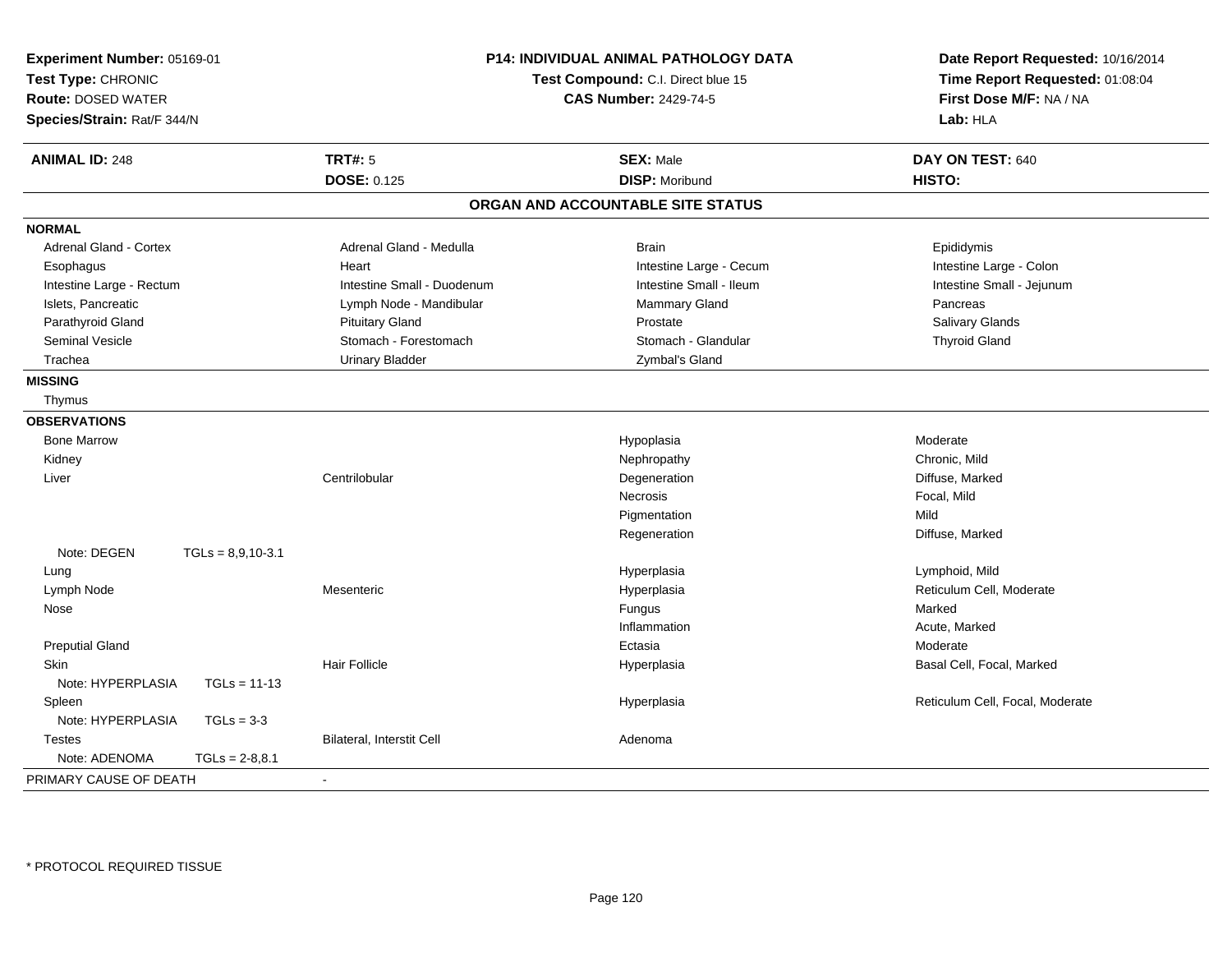| Experiment Number: 05169-01<br>Test Type: CHRONIC<br><b>Route: DOSED WATER</b><br>Species/Strain: Rat/F 344/N |                            | <b>P14: INDIVIDUAL ANIMAL PATHOLOGY DATA</b><br>Test Compound: C.I. Direct blue 15<br><b>CAS Number: 2429-74-5</b> | Date Report Requested: 10/16/2014<br>Time Report Requested: 01:08:04<br>First Dose M/F: NA / NA<br>Lab: HLA |
|---------------------------------------------------------------------------------------------------------------|----------------------------|--------------------------------------------------------------------------------------------------------------------|-------------------------------------------------------------------------------------------------------------|
| <b>ANIMAL ID: 249</b>                                                                                         | <b>TRT#: 5</b>             | <b>SEX: Male</b>                                                                                                   | DAY ON TEST: 681                                                                                            |
|                                                                                                               | <b>DOSE: 0.125</b>         | <b>DISP: Terminal Sacrifice</b>                                                                                    | HISTO:                                                                                                      |
|                                                                                                               |                            | ORGAN AND ACCOUNTABLE SITE STATUS                                                                                  |                                                                                                             |
| <b>NORMAL</b>                                                                                                 |                            |                                                                                                                    |                                                                                                             |
| <b>Adrenal Gland - Cortex</b>                                                                                 | <b>Brain</b>               | Ear                                                                                                                | Epididymis                                                                                                  |
| Esophagus                                                                                                     | Heart                      | Intestine Large - Cecum                                                                                            | Intestine Large - Colon                                                                                     |
| Intestine Large - Rectum                                                                                      | Intestine Small - Duodenum | Intestine Small - Ileum                                                                                            | Intestine Small - Jejunum                                                                                   |
| Islets, Pancreatic                                                                                            | Lymph Node - Mandibular    | Lymph Node - Mesenteric                                                                                            | Mammary Gland                                                                                               |
| Nose                                                                                                          | Pancreas                   | Parathyroid Gland                                                                                                  | <b>Pituitary Gland</b>                                                                                      |
| Salivary Glands                                                                                               | Seminal Vesicle            | Stomach - Forestomach                                                                                              | Stomach - Glandular                                                                                         |
| Thymus                                                                                                        | <b>Thyroid Gland</b>       | Trachea                                                                                                            | <b>Urinary Bladder</b>                                                                                      |
| <b>MISSING</b>                                                                                                |                            |                                                                                                                    |                                                                                                             |
| Zymbal's Gland                                                                                                |                            |                                                                                                                    |                                                                                                             |
| <b>OBSERVATIONS</b>                                                                                           |                            |                                                                                                                    |                                                                                                             |
| <b>Adrenal Gland</b>                                                                                          | Medulla                    | Pheochromocytoma Benign                                                                                            |                                                                                                             |
| <b>Bone Marrow</b>                                                                                            |                            | Hyperplasia                                                                                                        | Moderate                                                                                                    |
| Kidney                                                                                                        |                            | Nephropathy                                                                                                        | Chronic, Moderate                                                                                           |
| Liver                                                                                                         |                            | Leukemia Mononuclear                                                                                               |                                                                                                             |
| Note: LEUKEMIA MONUC TGLs = 7-3.1                                                                             |                            |                                                                                                                    |                                                                                                             |
| Lung                                                                                                          |                            | Leukemia Mononuclear                                                                                               |                                                                                                             |
| Note: LEUKEMIA MONUC  TGLs = 8-4,4.1                                                                          |                            |                                                                                                                    |                                                                                                             |
| <b>Preputial Gland</b>                                                                                        |                            | Adenoma                                                                                                            |                                                                                                             |
| Note: ADENOMA<br>$TGLs = 3-8.2$                                                                               |                            |                                                                                                                    |                                                                                                             |
| Prostate                                                                                                      |                            | Hyperplasia                                                                                                        | Glandular, Focal, Mild                                                                                      |
| Skin                                                                                                          |                            | Basal Cell Adenoma                                                                                                 |                                                                                                             |
|                                                                                                               |                            | Squamous Cell Carcinoma                                                                                            |                                                                                                             |
| Note: BASAL CEL ADEN TGLs = 2-14                                                                              |                            |                                                                                                                    |                                                                                                             |
| Note: SQUAM CEL CARC TGLs = 1-13                                                                              |                            |                                                                                                                    |                                                                                                             |
| Spleen                                                                                                        |                            | Leukemia Mononuclear                                                                                               |                                                                                                             |
| Note: LEUKEMIA MONUC $TGLs = 6-3$                                                                             |                            |                                                                                                                    |                                                                                                             |
| <b>Testes</b>                                                                                                 | Bilateral, Interstit Cell  | Adenoma                                                                                                            |                                                                                                             |
| Note: ADENOMA<br>$TGLs = 4-8,8.1$                                                                             |                            |                                                                                                                    |                                                                                                             |
| PRIMARY CAUSE OF DEATH                                                                                        | $\blacksquare$             |                                                                                                                    |                                                                                                             |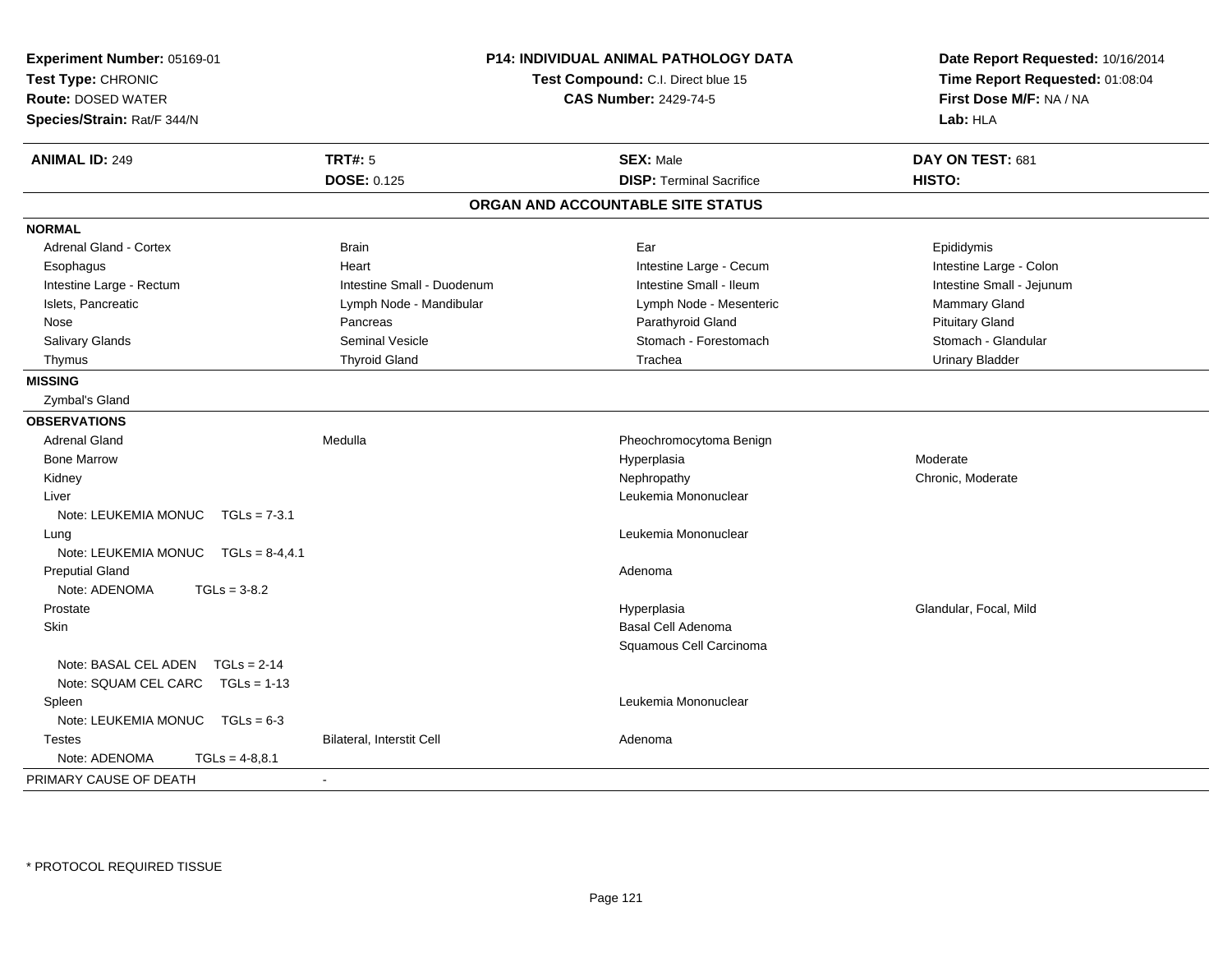| Experiment Number: 05169-01<br>Test Type: CHRONIC<br><b>Route: DOSED WATER</b><br>Species/Strain: Rat/F 344/N |                           | <b>P14: INDIVIDUAL ANIMAL PATHOLOGY DATA</b><br>Test Compound: C.I. Direct blue 15<br><b>CAS Number: 2429-74-5</b> | Date Report Requested: 10/16/2014<br>Time Report Requested: 01:08:04<br>First Dose M/F: NA / NA<br>Lab: HLA |
|---------------------------------------------------------------------------------------------------------------|---------------------------|--------------------------------------------------------------------------------------------------------------------|-------------------------------------------------------------------------------------------------------------|
| <b>ANIMAL ID: 250</b>                                                                                         | <b>TRT#: 5</b>            | <b>SEX: Male</b>                                                                                                   | DAY ON TEST: 638                                                                                            |
|                                                                                                               | DOSE: 0.125               | <b>DISP: Dead</b>                                                                                                  | HISTO:                                                                                                      |
|                                                                                                               |                           | ORGAN AND ACCOUNTABLE SITE STATUS                                                                                  |                                                                                                             |
| <b>NORMAL</b>                                                                                                 |                           |                                                                                                                    |                                                                                                             |
| <b>Adrenal Gland - Cortex</b>                                                                                 | Adrenal Gland - Medulla   | <b>Brain</b>                                                                                                       | Epididymis                                                                                                  |
| Esophagus                                                                                                     | Islets, Pancreatic        | Lung                                                                                                               | Lymph Node - Mesenteric                                                                                     |
| <b>Mammary Gland</b>                                                                                          | Pancreas                  | <b>Pituitary Gland</b>                                                                                             | Salivary Glands                                                                                             |
| <b>Seminal Vesicle</b>                                                                                        | Skin                      | Stomach - Forestomach                                                                                              | Stomach - Glandular                                                                                         |
| <b>Thyroid Gland</b>                                                                                          | Trachea                   | Urinary Bladder                                                                                                    | Zymbal's Gland                                                                                              |
| <b>MISSING</b>                                                                                                |                           |                                                                                                                    |                                                                                                             |
| Lymph Node - Mandibular                                                                                       | Parathyroid Gland         | Prostate                                                                                                           | Thymus                                                                                                      |
| <b>AUTO PRECLUDES DIAG.</b>                                                                                   |                           |                                                                                                                    |                                                                                                             |
| Intestine Large - Cecum                                                                                       | Intestine Large - Colon   | Intestine Large - Rectum                                                                                           | Intestine Small - Duodenum                                                                                  |
| Intestine Small - Ileum                                                                                       | Intestine Small - Jejunum |                                                                                                                    |                                                                                                             |
| <b>OBSERVATIONS</b>                                                                                           |                           |                                                                                                                    |                                                                                                             |
| <b>Bone Marrow</b>                                                                                            |                           | Leukemia Mononuclear                                                                                               |                                                                                                             |
| Heart                                                                                                         |                           | Cardiomyopathy                                                                                                     | Chronic, Mild                                                                                               |
| Kidney                                                                                                        |                           | Nephropathy                                                                                                        | Chronic, Minimal                                                                                            |
| Liver                                                                                                         |                           | Leukemia Mononuclear                                                                                               |                                                                                                             |
| Note: LEUKEMIA MONUC<br>$TGLs = 8-3.1$<br>Note: ML IS STAGE 2                                                 |                           |                                                                                                                    |                                                                                                             |
| Lymph Node                                                                                                    | Mediastinal               | Hemorrhage                                                                                                         | Marked                                                                                                      |
| Note: HEMORRHAGE<br>$TGLs = 9-13$                                                                             |                           |                                                                                                                    |                                                                                                             |
| Nose                                                                                                          |                           | Fungus                                                                                                             | Marked                                                                                                      |
|                                                                                                               |                           | Hyperkeratosis                                                                                                     | Marked                                                                                                      |
|                                                                                                               |                           | Inflammation                                                                                                       | Acute, Marked                                                                                               |
| <b>Preputial Gland</b>                                                                                        |                           | Adenoma                                                                                                            |                                                                                                             |
|                                                                                                               |                           | Ectasia                                                                                                            | Moderate                                                                                                    |
| $TGLs = 2-8.2$<br>Note: ADENOMA                                                                               |                           |                                                                                                                    |                                                                                                             |
| Note: ECTASIA<br>$TGLs = 1-8.2$                                                                               |                           |                                                                                                                    |                                                                                                             |
| Spleen                                                                                                        |                           | Leukemia Mononuclear                                                                                               |                                                                                                             |
| Note: LEUKEMIA MONUC  TGLs = 10-3                                                                             |                           |                                                                                                                    |                                                                                                             |
| <b>Testes</b><br>Note: ADENOMA<br>$TGLs = 3,4,5-8,8.1$                                                        | Bilateral, Interstit Cell | Adenoma                                                                                                            |                                                                                                             |

\* PROTOCOL REQUIRED TISSUE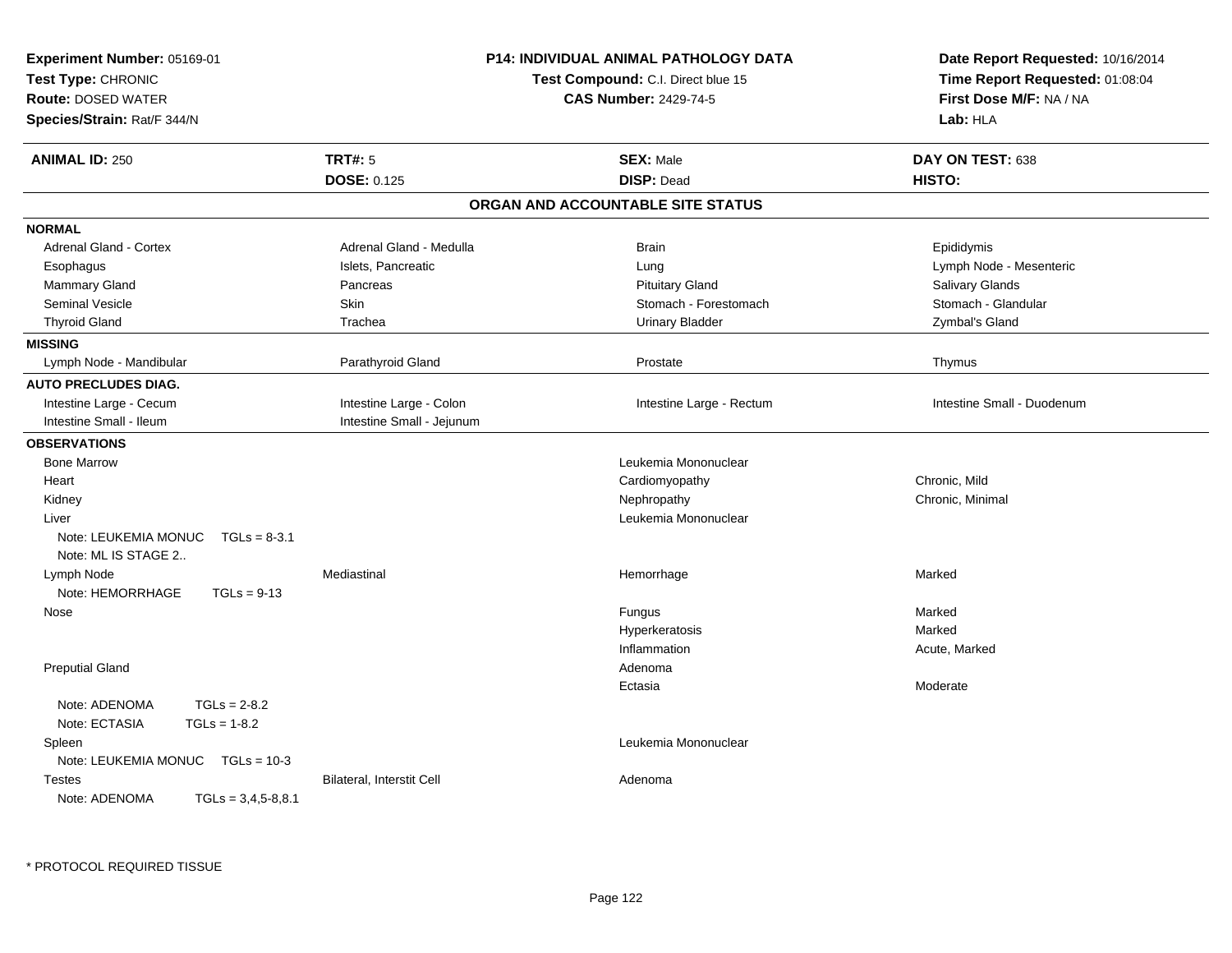| <b>Experiment Number: 05169-01</b><br>Test Type: CHRONIC |                    | <b>P14: INDIVIDUAL ANIMAL PATHOLOGY DATA</b> | Date Report Requested: 10/16/2014 |  |
|----------------------------------------------------------|--------------------|----------------------------------------------|-----------------------------------|--|
|                                                          |                    | Test Compound: C.I. Direct blue 15           | Time Report Requested: 01:08:04   |  |
| <b>Route: DOSED WATER</b>                                |                    | <b>CAS Number: 2429-74-5</b>                 | <b>First Dose M/F: NA / NA</b>    |  |
| Species/Strain: Rat/F 344/N                              |                    |                                              | Lab: HLA                          |  |
| <b>ANIMAL ID: 250</b>                                    | <b>TRT#:</b> 5     | <b>SEX: Male</b>                             | DAY ON TEST: 638                  |  |
|                                                          | <b>DOSE: 0.125</b> | <b>DISP: Dead</b>                            | HISTO:                            |  |
|                                                          |                    | ORGAN AND ACCOUNTABLE SITE STATUS            |                                   |  |
| PRIMARY CAUSE OF DEATH                                   |                    |                                              |                                   |  |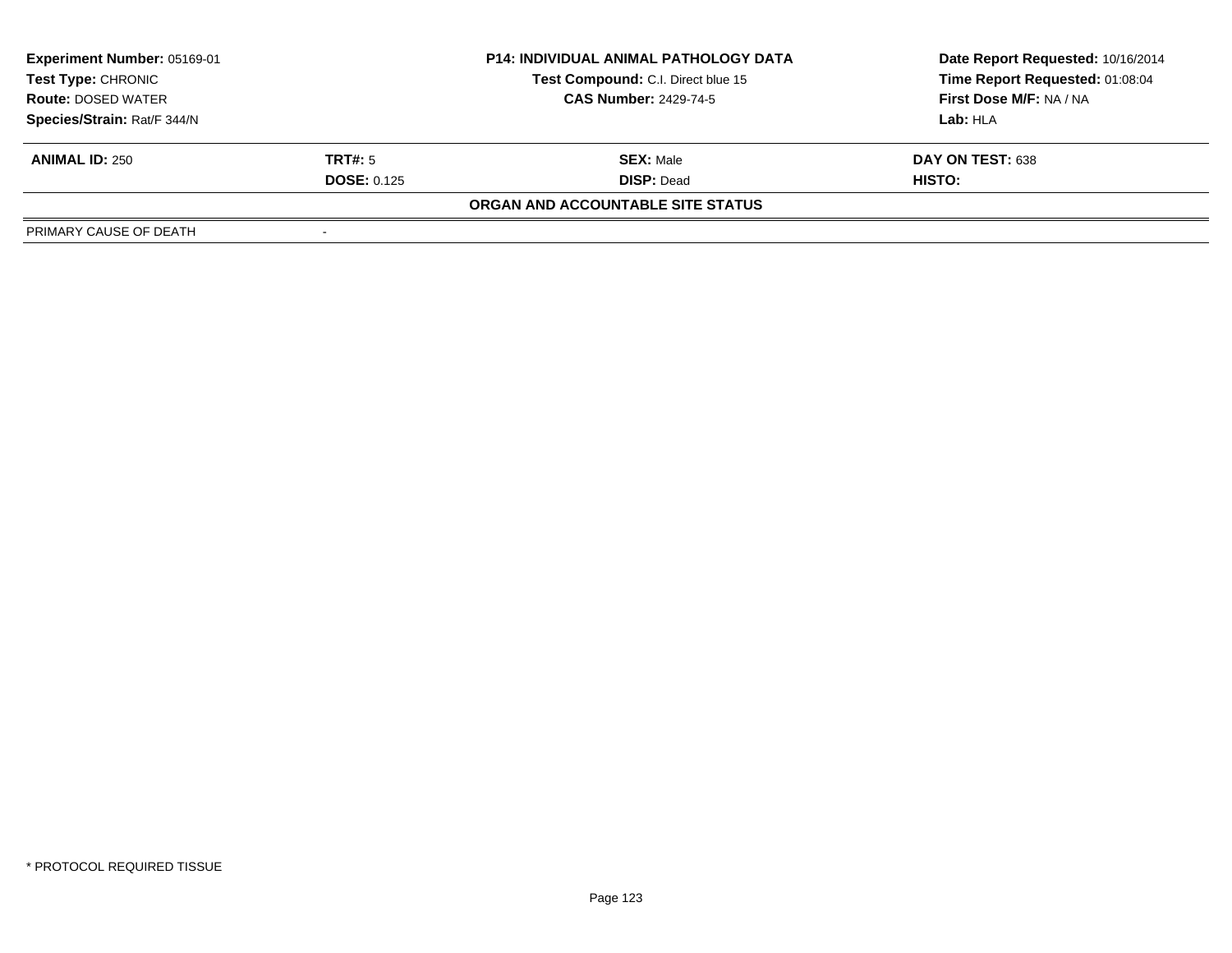| <b>Experiment Number: 05169-01</b><br>Test Type: CHRONIC<br><b>Route: DOSED WATER</b><br>Species/Strain: Rat/F 344/N              |                         | P14: INDIVIDUAL ANIMAL PATHOLOGY DATA<br>Test Compound: C.I. Direct blue 15<br><b>CAS Number: 2429-74-5</b> | Date Report Requested: 10/16/2014<br>Time Report Requested: 01:08:04<br>First Dose M/F: NA / NA<br>Lab: HLA |
|-----------------------------------------------------------------------------------------------------------------------------------|-------------------------|-------------------------------------------------------------------------------------------------------------|-------------------------------------------------------------------------------------------------------------|
| <b>ANIMAL ID: 251</b>                                                                                                             | <b>TRT#: 5</b>          | <b>SEX: Male</b>                                                                                            | DAY ON TEST: 640                                                                                            |
|                                                                                                                                   | <b>DOSE: 0.125</b>      | <b>DISP: Moribund</b>                                                                                       | HISTO:                                                                                                      |
|                                                                                                                                   |                         | ORGAN AND ACCOUNTABLE SITE STATUS                                                                           |                                                                                                             |
| <b>NORMAL</b>                                                                                                                     |                         |                                                                                                             |                                                                                                             |
| <b>Adrenal Gland - Cortex</b>                                                                                                     | <b>Brain</b>            | Epididymis                                                                                                  | Esophagus                                                                                                   |
| Heart                                                                                                                             | Intestine Large - Cecum | Intestine Large - Colon                                                                                     | Intestine Large - Rectum                                                                                    |
| Intestine Small - Duodenum                                                                                                        | Intestine Small - Ileum | Intestine Small - Jejunum                                                                                   | Islets, Pancreatic                                                                                          |
| Nose                                                                                                                              | Pancreas                | Parathyroid Gland                                                                                           | <b>Pituitary Gland</b>                                                                                      |
| Prostate                                                                                                                          | Salivary Glands         | <b>Seminal Vesicle</b>                                                                                      | Stomach - Forestomach                                                                                       |
| Stomach - Glandular                                                                                                               | Thymus                  | Trachea                                                                                                     | <b>Urinary Bladder</b>                                                                                      |
| <b>OBSERVATIONS</b>                                                                                                               |                         |                                                                                                             |                                                                                                             |
| Adrenal Gland                                                                                                                     | Bilateral, Medulla      | Pheochromocytoma Benign                                                                                     |                                                                                                             |
| [Pheochromocytoma Benign TGLS = 5-2]                                                                                              |                         |                                                                                                             |                                                                                                             |
| <b>Bone Marrow</b>                                                                                                                |                         | Leukemia Mononuclear                                                                                        |                                                                                                             |
| Kidney                                                                                                                            |                         | Nephropathy                                                                                                 | Chronic, Moderate                                                                                           |
| Note: NEPHROPATHY<br>$TGLs = 6-5$                                                                                                 |                         |                                                                                                             |                                                                                                             |
| Liver                                                                                                                             |                         | Leukemia Mononuclear                                                                                        |                                                                                                             |
| Note: ML IS STAGE 3                                                                                                               |                         |                                                                                                             |                                                                                                             |
| Note: LEUKEMIA MONUC<br>TGLs = 11,12,13-3.1                                                                                       |                         |                                                                                                             |                                                                                                             |
| Lung                                                                                                                              |                         | Leukemia Mononuclear                                                                                        |                                                                                                             |
| Lymph Node                                                                                                                        | Mandibular              | Leukemia Mononuclear                                                                                        |                                                                                                             |
|                                                                                                                                   | Mesenteric              | Leukemia Mononuclear                                                                                        |                                                                                                             |
| Mammary Gland                                                                                                                     | Duct                    | Ectasia                                                                                                     | Moderate                                                                                                    |
| <b>Preputial Gland</b>                                                                                                            |                         | Ectasia                                                                                                     | Moderate                                                                                                    |
|                                                                                                                                   |                         | Hyperplasia                                                                                                 | Squamous, Focal, Moderate                                                                                   |
| Skin                                                                                                                              | Sebaceous GI            | Adenoma                                                                                                     |                                                                                                             |
|                                                                                                                                   |                         | <b>Basal Cell Carcinoma</b>                                                                                 |                                                                                                             |
| Note: FIBROMA<br>$TGLs = 17-14$<br>Note: [ ADENOMA<br>$1 \text{ TGLs} = 14-15$<br>Note: [ BASAL CEL CARC ] TGLs = 16-13<br>Spleen | <b>Subcut Tiss</b>      | Fibroma<br>Hyperplasia                                                                                      | Reticulum Cell, Multifocal, Mild                                                                            |
| Note: HYPERPLASIA<br>$TGLs = 8-3$                                                                                                 |                         | Leukemia Mononuclear                                                                                        |                                                                                                             |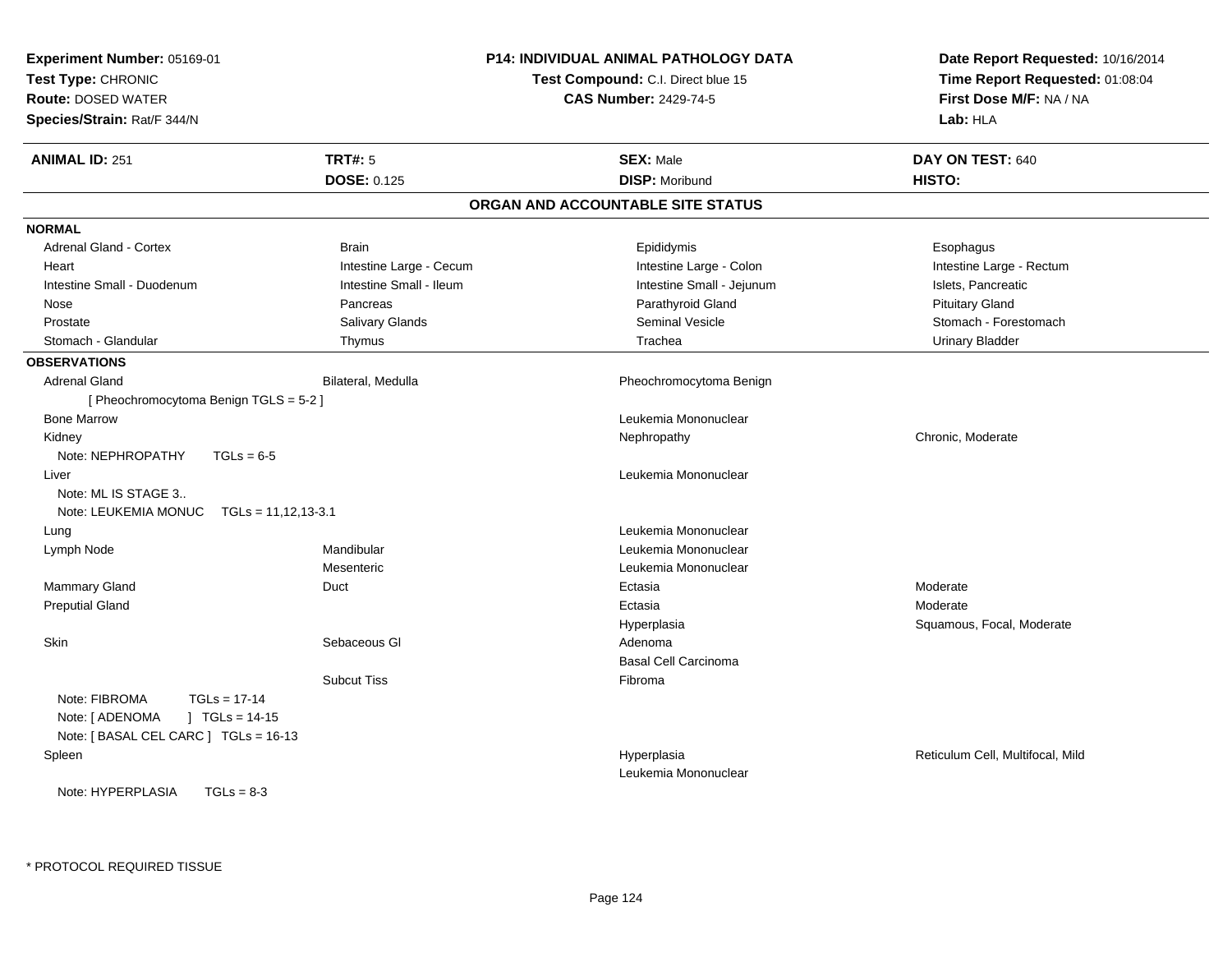| Experiment Number: 05169-01<br>Test Type: CHRONIC<br>Test Compound: C.I. Direct blue 15<br><b>CAS Number: 2429-74-5</b><br><b>Route: DOSED WATER</b><br>Species/Strain: Rat/F 344/N |                           | <b>P14: INDIVIDUAL ANIMAL PATHOLOGY DATA</b> | Date Report Requested: 10/16/2014<br>Time Report Requested: 01:08:04<br>First Dose M/F: NA / NA<br>Lab: HLA |  |
|-------------------------------------------------------------------------------------------------------------------------------------------------------------------------------------|---------------------------|----------------------------------------------|-------------------------------------------------------------------------------------------------------------|--|
| <b>ANIMAL ID: 251</b>                                                                                                                                                               | TRT#: 5                   | <b>SEX: Male</b>                             | DAY ON TEST: 640                                                                                            |  |
|                                                                                                                                                                                     | <b>DOSE: 0.125</b>        | <b>DISP: Moribund</b>                        | HISTO:                                                                                                      |  |
|                                                                                                                                                                                     |                           | ORGAN AND ACCOUNTABLE SITE STATUS            |                                                                                                             |  |
| Note: LEUKEMIA MONUC $TGLs = 7-3$                                                                                                                                                   |                           |                                              |                                                                                                             |  |
| Testes                                                                                                                                                                              | Bilateral, Interstit Cell | Adenoma                                      |                                                                                                             |  |
| Note: ADENOMA<br>$TGLs = 3.4-8.8.1$                                                                                                                                                 |                           |                                              |                                                                                                             |  |
| <b>Thyroid Gland</b>                                                                                                                                                                | Bilateral, C Cell         | Carcinoma                                    |                                                                                                             |  |
| [Carcinoma TGLS = $9,10-2$ ]                                                                                                                                                        |                           |                                              |                                                                                                             |  |
| Zymbal's Gland                                                                                                                                                                      |                           | Ectasia                                      | Moderate                                                                                                    |  |
| PRIMARY CAUSE OF DEATH                                                                                                                                                              |                           |                                              |                                                                                                             |  |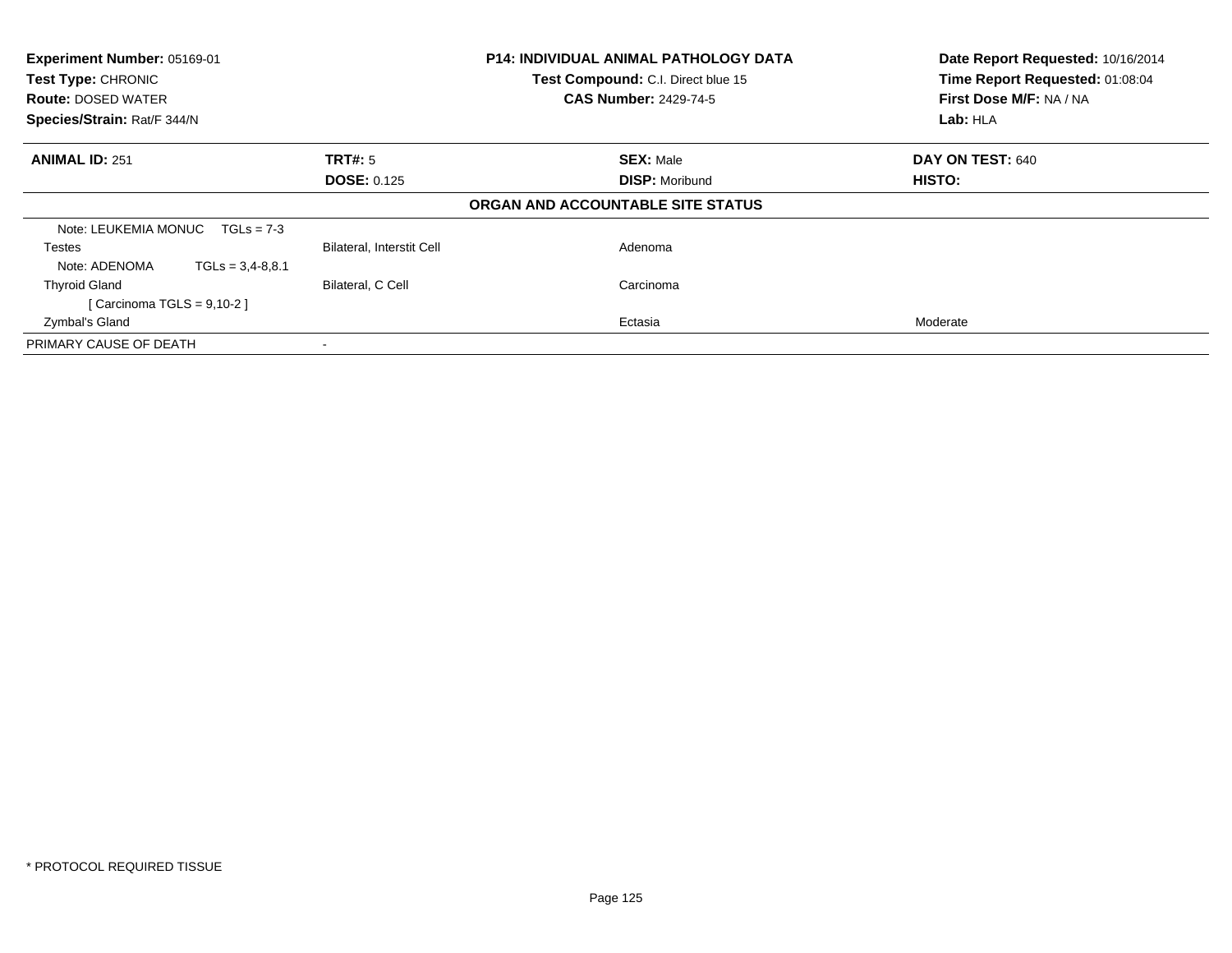| Experiment Number: 05169-01<br>Test Type: CHRONIC<br><b>Route: DOSED WATER</b><br>Species/Strain: Rat/F 344/N |                    | <b>P14: INDIVIDUAL ANIMAL PATHOLOGY DATA</b><br>Test Compound: C.I. Direct blue 15<br><b>CAS Number: 2429-74-5</b> |                                       | Date Report Requested: 10/16/2014<br>Time Report Requested: 01:08:04<br>First Dose M/F: NA / NA<br>Lab: HLA |  |
|---------------------------------------------------------------------------------------------------------------|--------------------|--------------------------------------------------------------------------------------------------------------------|---------------------------------------|-------------------------------------------------------------------------------------------------------------|--|
| <b>ANIMAL ID: 252</b>                                                                                         |                    | <b>TRT#: 5</b><br><b>DOSE: 0.125</b>                                                                               | <b>SEX: Male</b><br><b>DISP: Dead</b> | DAY ON TEST: 530<br>HISTO:                                                                                  |  |
|                                                                                                               |                    |                                                                                                                    | ORGAN AND ACCOUNTABLE SITE STATUS     |                                                                                                             |  |
| <b>NORMAL</b>                                                                                                 |                    |                                                                                                                    |                                       |                                                                                                             |  |
| Adrenal Gland - Cortex                                                                                        |                    | Adrenal Gland - Medulla                                                                                            | <b>Bone Marrow</b>                    | <b>Brain</b>                                                                                                |  |
| Epididymis                                                                                                    |                    | Esophagus                                                                                                          | Intestine Large - Cecum               | Intestine Large - Colon                                                                                     |  |
| Intestine Large - Rectum                                                                                      |                    | Intestine Small - Duodenum                                                                                         | Intestine Small - Ileum               | Intestine Small - Jejunum                                                                                   |  |
| Islets, Pancreatic                                                                                            |                    | Kidney                                                                                                             | Lymph Node - Mandibular               | Lymph Node - Mesenteric                                                                                     |  |
| Mammary Gland                                                                                                 |                    | Nose                                                                                                               | Pancreas                              | Parathyroid Gland                                                                                           |  |
| <b>Pituitary Gland</b>                                                                                        |                    | Salivary Glands                                                                                                    | Seminal Vesicle                       | <b>Skin</b>                                                                                                 |  |
| Stomach - Forestomach                                                                                         |                    | Stomach - Glandular                                                                                                | Thymus                                | <b>Thyroid Gland</b>                                                                                        |  |
| Trachea                                                                                                       |                    | <b>Urinary Bladder</b>                                                                                             | Zymbal's Gland                        |                                                                                                             |  |
| <b>OBSERVATIONS</b>                                                                                           |                    |                                                                                                                    |                                       |                                                                                                             |  |
| Eye                                                                                                           |                    |                                                                                                                    | Atrophy                               | Marked                                                                                                      |  |
| Note: ATROPHY                                                                                                 | $TGLs = 4-13$      |                                                                                                                    |                                       |                                                                                                             |  |
| Heart                                                                                                         |                    |                                                                                                                    | Cardiomyopathy                        | Chronic, Moderate                                                                                           |  |
| Liver                                                                                                         |                    | <b>Bile Duct</b>                                                                                                   | Hyperplasia                           | Mild                                                                                                        |  |
| Lung                                                                                                          |                    |                                                                                                                    | Congestion                            | Moderate                                                                                                    |  |
|                                                                                                               |                    |                                                                                                                    | Hyperplasia                           | Lymphoid, Mild                                                                                              |  |
| Note: CONGESTION                                                                                              | $TGLs = 3-4,4.1$   |                                                                                                                    |                                       |                                                                                                             |  |
| Pharynx                                                                                                       |                    | Palate                                                                                                             | Squamous Cell Papilloma               |                                                                                                             |  |
| Note: SQ CL PAPILLOM                                                                                          | $TGLs = 5-14$      |                                                                                                                    |                                       |                                                                                                             |  |
| <b>Preputial Gland</b>                                                                                        |                    |                                                                                                                    | Adenoma                               |                                                                                                             |  |
| Note: ADENOMA                                                                                                 | $TGLs = 1-8.1$     |                                                                                                                    |                                       |                                                                                                             |  |
| Prostate                                                                                                      |                    |                                                                                                                    | Inflammation                          | Chronic Active, Mild                                                                                        |  |
| Spleen                                                                                                        |                    |                                                                                                                    | Atrophy                               | Moderate                                                                                                    |  |
| <b>Testes</b>                                                                                                 |                    | Bilateral, Interstit Cell                                                                                          | Adenoma                               |                                                                                                             |  |
| Note: ADENOMA                                                                                                 | $TGLs = 2,7-8,8.1$ |                                                                                                                    |                                       |                                                                                                             |  |
| PRIMARY CAUSE OF DEATH                                                                                        |                    |                                                                                                                    |                                       |                                                                                                             |  |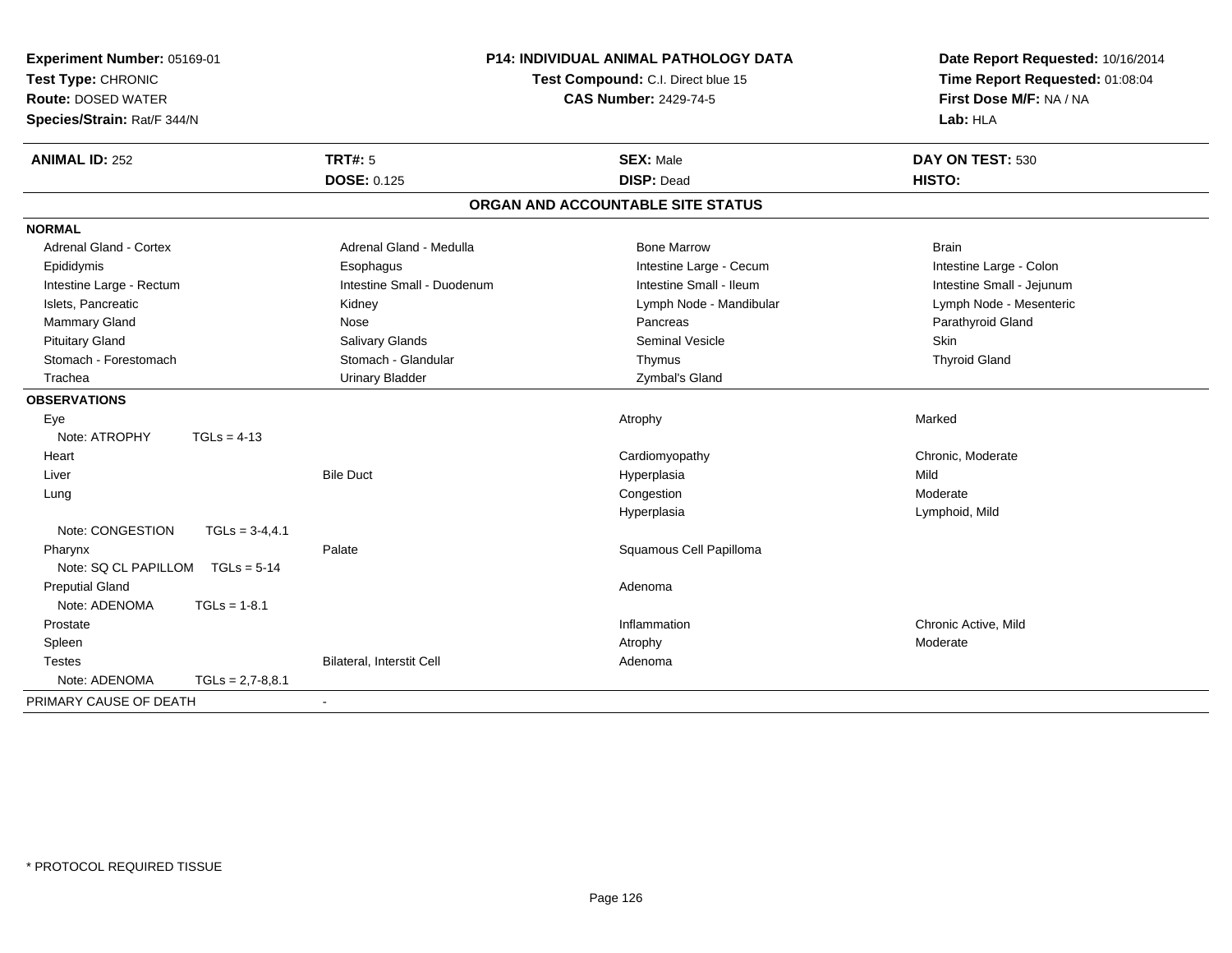| Experiment Number: 05169-01<br>Test Type: CHRONIC<br><b>Route: DOSED WATER</b><br>Species/Strain: Rat/F 344/N |                         | <b>P14: INDIVIDUAL ANIMAL PATHOLOGY DATA</b><br>Test Compound: C.I. Direct blue 15<br><b>CAS Number: 2429-74-5</b> | Date Report Requested: 10/16/2014<br>Time Report Requested: 01:08:04<br>First Dose M/F: NA / NA<br>Lab: HLA |
|---------------------------------------------------------------------------------------------------------------|-------------------------|--------------------------------------------------------------------------------------------------------------------|-------------------------------------------------------------------------------------------------------------|
| <b>TRT#: 5</b><br><b>ANIMAL ID: 253</b>                                                                       |                         | <b>SEX: Male</b>                                                                                                   | DAY ON TEST: 534                                                                                            |
|                                                                                                               | <b>DOSE: 0.125</b>      | <b>DISP: Dead</b>                                                                                                  | HISTO:                                                                                                      |
|                                                                                                               |                         | ORGAN AND ACCOUNTABLE SITE STATUS                                                                                  |                                                                                                             |
| <b>NORMAL</b>                                                                                                 |                         |                                                                                                                    |                                                                                                             |
| Adrenal Gland - Cortex                                                                                        | <b>Bone Marrow</b>      | <b>Brain</b>                                                                                                       | Epididymis                                                                                                  |
| Esophagus                                                                                                     | Intestine Large - Cecum | Intestine Large - Colon                                                                                            | Intestine Large - Rectum                                                                                    |
| Intestine Small - Duodenum                                                                                    | Intestine Small - Ileum | Intestine Small - Jejunum                                                                                          | Islets, Pancreatic                                                                                          |
| Lung                                                                                                          | Lymph Node - Mesenteric | Mammary Gland                                                                                                      | Nose                                                                                                        |
| Pancreas                                                                                                      | Parathyroid Gland       | <b>Pituitary Gland</b>                                                                                             | Prostate                                                                                                    |
| <b>Seminal Vesicle</b><br>Skin                                                                                |                         | Stomach - Forestomach                                                                                              | Stomach - Glandular                                                                                         |
| Thymus                                                                                                        | <b>Thyroid Gland</b>    | Trachea                                                                                                            | <b>Urinary Bladder</b>                                                                                      |
| Zymbal's Gland                                                                                                |                         |                                                                                                                    |                                                                                                             |
| <b>MISSING</b>                                                                                                |                         |                                                                                                                    |                                                                                                             |
| Lymph Node - Mandibular                                                                                       |                         |                                                                                                                    |                                                                                                             |
| <b>OBSERVATIONS</b>                                                                                           |                         |                                                                                                                    |                                                                                                             |
| <b>Adrenal Gland</b>                                                                                          | Bilateral, Medulla      | Pheochromocytoma Benign                                                                                            |                                                                                                             |
| Note: $[$ PHEOCHROM BGN $]$ TGLs = 5-2                                                                        |                         |                                                                                                                    |                                                                                                             |
| Heart                                                                                                         |                         | Cardiomyopathy                                                                                                     | Chronic, Mild                                                                                               |
| Note: ATRIA ARE GREATLY DILATED WITH BLOODNO DX                                                               |                         |                                                                                                                    |                                                                                                             |
| Kidney                                                                                                        |                         | Nephropathy                                                                                                        | Chronic, Mild                                                                                               |
| Liver                                                                                                         |                         | Degeneration                                                                                                       | Cystic, Multifocal, Minimal                                                                                 |
|                                                                                                               |                         | <b>Necrosis</b>                                                                                                    | Focal, Mild                                                                                                 |
| Lymph Node<br>Mediastinal                                                                                     |                         | Congestion                                                                                                         | Moderate                                                                                                    |
| Note: CONGESTION<br>$TGLs = 6-9$                                                                              |                         |                                                                                                                    |                                                                                                             |
| Mesentery                                                                                                     |                         | Sarcoma                                                                                                            |                                                                                                             |
| Note: OSTEOSARCOMA IS NOT IN DICTIONARY                                                                       |                         |                                                                                                                    |                                                                                                             |
| Note: SARCOMA<br>$TGLs = 4-13$                                                                                |                         |                                                                                                                    |                                                                                                             |
| <b>Preputial Gland</b>                                                                                        |                         | Carcinoma                                                                                                          |                                                                                                             |
| Note: CARCINOMA<br>$TGLs = 1-8.2$                                                                             |                         |                                                                                                                    |                                                                                                             |
| Salivary Glands                                                                                               |                         | Schwannoma Malignant                                                                                               |                                                                                                             |
| Note: [ SCHWANNOMA MAL ] TGLs = 2-9.1                                                                         |                         |                                                                                                                    |                                                                                                             |
| Note: REMNANT OF THE GLD, ARE SCATTERED THROUGH NEOPLASM                                                      |                         |                                                                                                                    |                                                                                                             |
| Spleen                                                                                                        |                         |                                                                                                                    |                                                                                                             |
| <b>Interstit Cell</b>                                                                                         |                         | Atrophy                                                                                                            | Moderate                                                                                                    |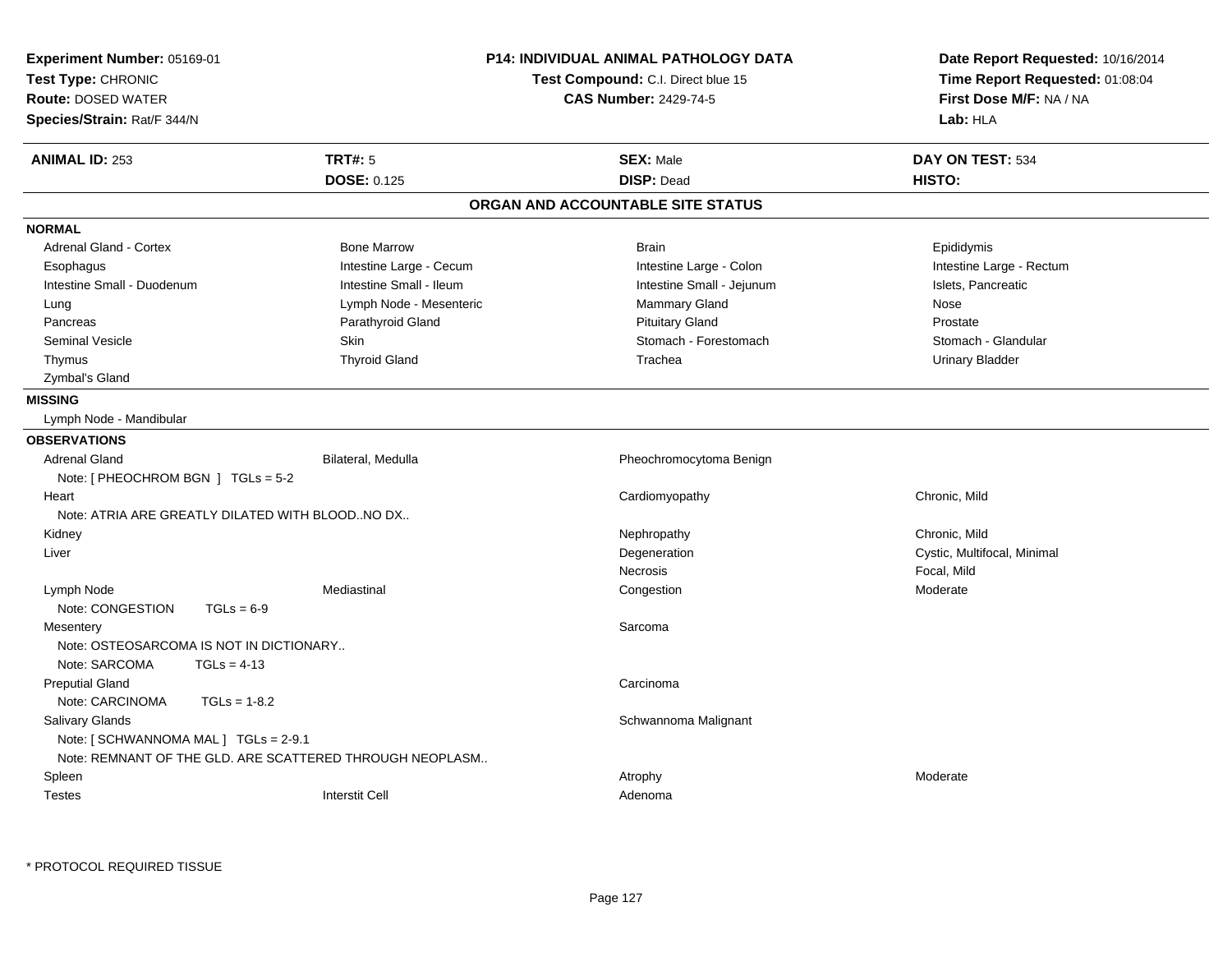| Experiment Number: 05169-01 |               |                    | <b>P14: INDIVIDUAL ANIMAL PATHOLOGY DATA</b> | Date Report Requested: 10/16/2014 |
|-----------------------------|---------------|--------------------|----------------------------------------------|-----------------------------------|
| <b>Test Type: CHRONIC</b>   |               |                    | Test Compound: C.I. Direct blue 15           | Time Report Requested: 01:08:04   |
| <b>Route: DOSED WATER</b>   |               |                    | <b>CAS Number: 2429-74-5</b>                 | First Dose M/F: NA / NA           |
| Species/Strain: Rat/F 344/N |               |                    |                                              | Lab: HLA                          |
| <b>ANIMAL ID: 253</b>       |               | TRT#: 5            | <b>SEX: Male</b>                             | DAY ON TEST: 534                  |
|                             |               | <b>DOSE: 0.125</b> | <b>DISP: Dead</b>                            | HISTO:                            |
|                             |               |                    | ORGAN AND ACCOUNTABLE SITE STATUS            |                                   |
|                             |               | Interstit Cell     | Hyperplasia                                  | Mild                              |
| Note: ADENOMA               | $TGLs = 10-8$ |                    |                                              |                                   |
| PRIMARY CAUSE OF DEATH      |               |                    |                                              |                                   |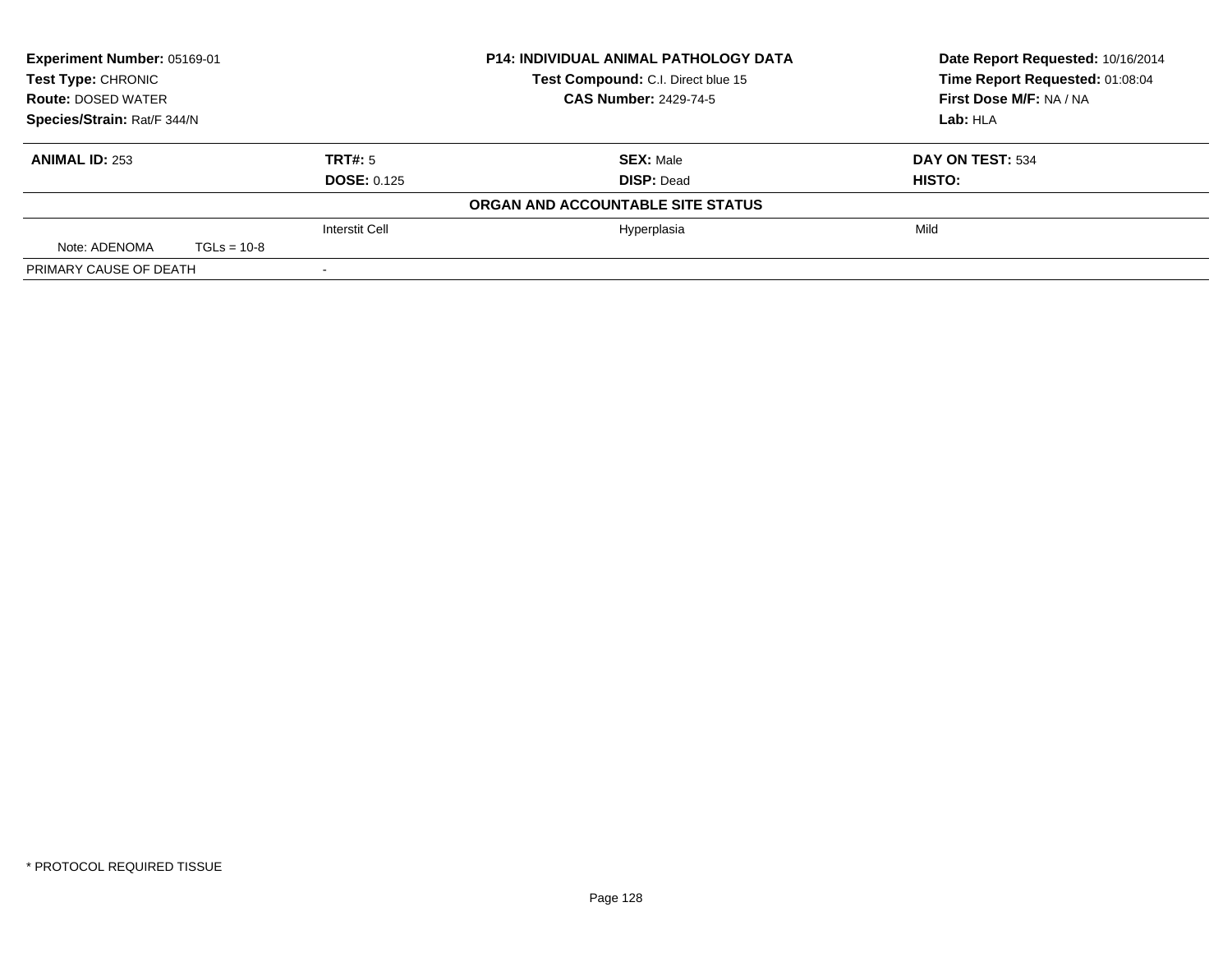| Experiment Number: 05169-01                      |                                    | <b>P14: INDIVIDUAL ANIMAL PATHOLOGY DATA</b> | Date Report Requested: 10/16/2014 |  |
|--------------------------------------------------|------------------------------------|----------------------------------------------|-----------------------------------|--|
| Test Type: CHRONIC                               | Test Compound: C.I. Direct blue 15 |                                              | Time Report Requested: 01:08:04   |  |
| <b>Route: DOSED WATER</b>                        |                                    | <b>CAS Number: 2429-74-5</b>                 | First Dose M/F: NA / NA           |  |
| Species/Strain: Rat/F 344/N                      |                                    |                                              | Lab: HLA                          |  |
| <b>ANIMAL ID: 254</b>                            | <b>TRT#: 5</b>                     | <b>SEX: Male</b>                             | DAY ON TEST: 629                  |  |
|                                                  | <b>DOSE: 0.125</b>                 | <b>DISP: Dead</b>                            | HISTO:                            |  |
|                                                  |                                    | ORGAN AND ACCOUNTABLE SITE STATUS            |                                   |  |
| <b>NORMAL</b>                                    |                                    |                                              |                                   |  |
| <b>Adrenal Gland - Cortex</b>                    | Adrenal Gland - Medulla            | <b>Bone Marrow</b>                           | <b>Brain</b>                      |  |
| Epididymis                                       | Esophagus                          | Intestine Large - Cecum                      | Intestine Large - Colon           |  |
| Intestine Large - Rectum                         | Intestine Small - Duodenum         | Intestine Small - Ileum                      | Intestine Small - Jejunum         |  |
| Islets, Pancreatic                               | Lymph Node - Mandibular            | Lymph Node - Mesenteric                      | Mammary Gland                     |  |
| Pancreas                                         | Parathyroid Gland                  | <b>Pituitary Gland</b>                       | Prostate                          |  |
| Salivary Glands                                  | <b>Seminal Vesicle</b>             | Spleen                                       | Stomach - Forestomach             |  |
| Stomach - Glandular                              | Thymus                             | <b>Thyroid Gland</b>                         | Trachea                           |  |
| <b>Urinary Bladder</b>                           |                                    |                                              |                                   |  |
| <b>OBSERVATIONS</b>                              |                                    |                                              |                                   |  |
| Heart                                            |                                    | Cardiomyopathy                               | Chronic, Mild                     |  |
| Kidney                                           |                                    | Nephropathy                                  | Chronic, Mild                     |  |
| Liver                                            |                                    | <b>Basophilic Focus</b>                      | Minimal                           |  |
|                                                  |                                    | Vacuolization Cytoplasmic                    | Multifocal, Mild                  |  |
| Note: VACUOLIZ CYTO<br>$TGLs = 5-3.1$            |                                    |                                              |                                   |  |
| Lung                                             |                                    | Congestion                                   | Moderate                          |  |
|                                                  |                                    | Hyperplasia                                  | Lymphoid, Mild                    |  |
| Note: CONGESTION<br>$TGLs = 6-4, 4.1$            |                                    |                                              |                                   |  |
| Mesentery                                        | Fat                                | <b>Necrosis</b>                              | Moderate                          |  |
| Note: NECROSIS<br>$TGLs = 9-15$                  |                                    |                                              |                                   |  |
| Nose                                             |                                    | Inflammation                                 | Acute, Marked                     |  |
| <b>Preputial Gland</b>                           |                                    | Ectasia                                      | Mild                              |  |
| Note: ECTASIA<br>$TGLs = 2-8.2$                  |                                    |                                              |                                   |  |
| Skin                                             |                                    | Basal Cell Adenoma                           |                                   |  |
| Note: BASAL CEL ADEN<br>$TGLs = 1-13$            |                                    |                                              |                                   |  |
| Note: SEVERE ARTIFACTNO POSSIBILITY OF WET RECUT |                                    |                                              |                                   |  |
| <b>Testes</b>                                    | Bilateral, Interstit Cell          | Adenoma                                      |                                   |  |
| Note: ADENOMA<br>$TGLs = 3-8.8.1$                |                                    |                                              |                                   |  |
| Zymbal's Gland                                   |                                    | Adenoma                                      |                                   |  |
| Note: ADENOMA<br>$TGLs = 8-10$                   |                                    |                                              |                                   |  |
| PRIMARY CAUSE OF DEATH                           |                                    |                                              |                                   |  |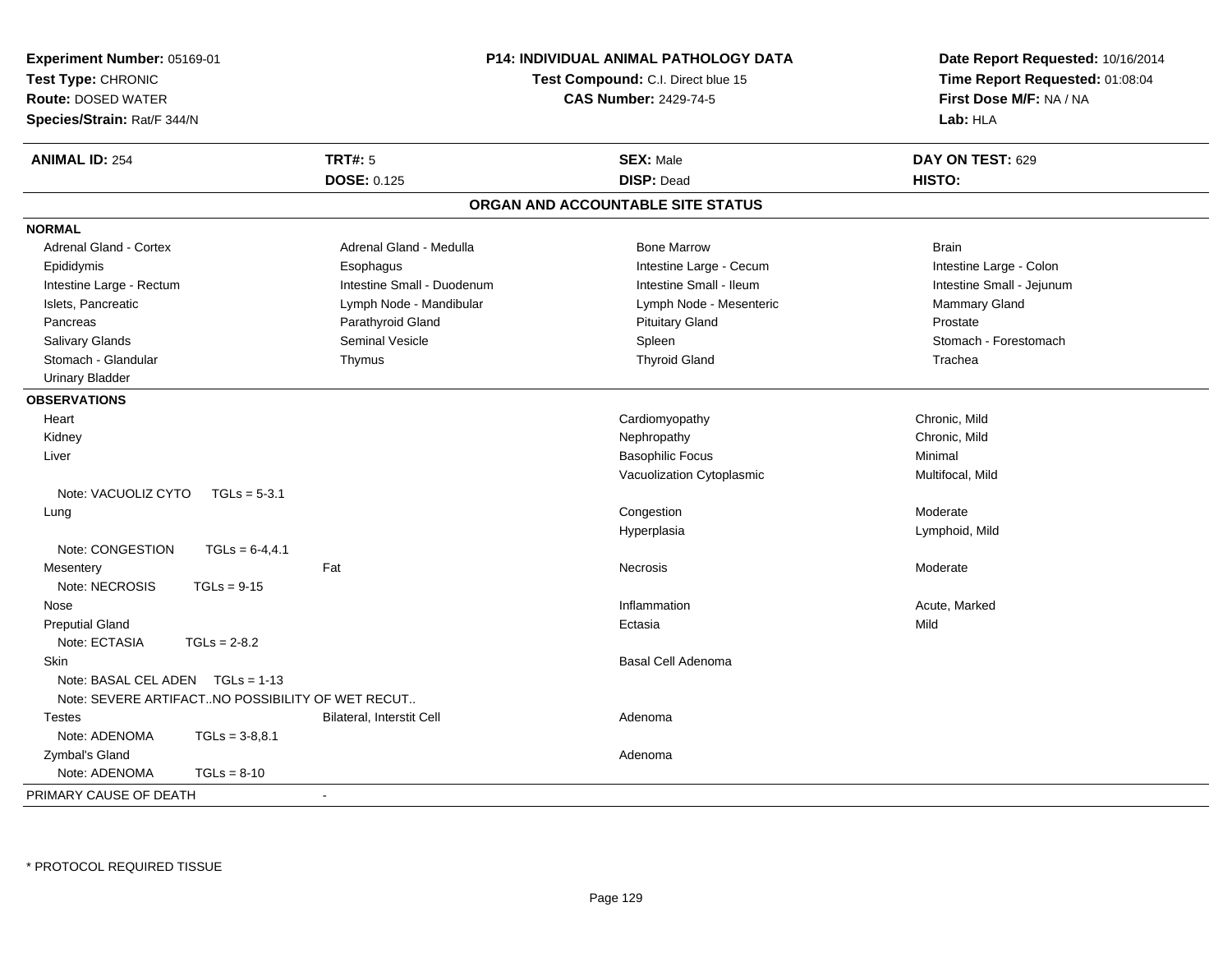| Experiment Number: 05169-01<br>Test Type: CHRONIC<br><b>Route: DOSED WATER</b><br>Species/Strain: Rat/F 344/N |                                      | <b>P14: INDIVIDUAL ANIMAL PATHOLOGY DATA</b><br>Test Compound: C.I. Direct blue 15<br><b>CAS Number: 2429-74-5</b> | Date Report Requested: 10/16/2014<br>Time Report Requested: 01:08:04<br>First Dose M/F: NA / NA<br>Lab: HLA |
|---------------------------------------------------------------------------------------------------------------|--------------------------------------|--------------------------------------------------------------------------------------------------------------------|-------------------------------------------------------------------------------------------------------------|
| <b>ANIMAL ID: 255</b>                                                                                         | <b>TRT#: 5</b><br><b>DOSE: 0.125</b> | <b>SEX: Male</b><br><b>DISP: Moribund</b>                                                                          | DAY ON TEST: 646<br>HISTO:                                                                                  |
|                                                                                                               |                                      | ORGAN AND ACCOUNTABLE SITE STATUS                                                                                  |                                                                                                             |
| <b>NORMAL</b>                                                                                                 |                                      |                                                                                                                    |                                                                                                             |
| Adrenal Gland - Cortex                                                                                        | <b>Brain</b>                         | Epididymis                                                                                                         | Esophagus                                                                                                   |
| Intestine Large - Cecum                                                                                       | Intestine Large - Rectum             | Intestine Small - Duodenum                                                                                         | Intestine Small - Ileum                                                                                     |
| Intestine Small - Jejunum                                                                                     | Lymph Node - Mandibular              | Mammary Gland                                                                                                      | Nose                                                                                                        |
| Pancreas                                                                                                      | Parathyroid Gland                    | <b>Pituitary Gland</b>                                                                                             | <b>Preputial Gland</b>                                                                                      |
| Salivary Glands                                                                                               | Spleen                               | Stomach - Forestomach                                                                                              | Stomach - Glandular                                                                                         |
| Trachea                                                                                                       |                                      |                                                                                                                    |                                                                                                             |
| <b>MISSING</b>                                                                                                |                                      |                                                                                                                    |                                                                                                             |
| Thymus                                                                                                        |                                      |                                                                                                                    |                                                                                                             |
| <b>OBSERVATIONS</b>                                                                                           |                                      |                                                                                                                    |                                                                                                             |
| <b>Adrenal Gland</b>                                                                                          | Medulla                              | Pheochromocytoma Benign                                                                                            |                                                                                                             |
| <b>Bone Marrow</b>                                                                                            |                                      | Hyperplasia                                                                                                        | Moderate                                                                                                    |
| Heart                                                                                                         |                                      | Cardiomyopathy                                                                                                     | Chronic, Moderate                                                                                           |
|                                                                                                               | Atrium                               | Thrombosis                                                                                                         |                                                                                                             |
| Intestine Large                                                                                               | Colon, Descend Colon                 | Polyp Adenomatous                                                                                                  |                                                                                                             |
| Note: POLYP ADENOMAT<br>$TGLs = 7-7.1$                                                                        |                                      |                                                                                                                    |                                                                                                             |
| Islets, Pancreatic                                                                                            |                                      | Adenoma                                                                                                            |                                                                                                             |
| Kidney                                                                                                        |                                      | Nephropathy                                                                                                        | Chronic, Moderate                                                                                           |
| Liver                                                                                                         |                                      | <b>Eosinophilic Focus</b>                                                                                          | Moderate                                                                                                    |
|                                                                                                               |                                      | Hematopoietic Cell Proliferation                                                                                   | Mild                                                                                                        |
| Note: EOSIN FOCUS<br>$TGLs = 5-3.1$                                                                           |                                      |                                                                                                                    |                                                                                                             |
| Lung                                                                                                          |                                      | Hyperplasia                                                                                                        | Lymphoid, Mild                                                                                              |
| Lymph Node                                                                                                    | Mesenteric                           | Hyperplasia                                                                                                        | Reticulum Cell, Moderate                                                                                    |
| Pharynx                                                                                                       | Palate                               | Squamous Cell Papilloma                                                                                            |                                                                                                             |
| Note: SQ CL PAPILLOM TGLs = 8-14                                                                              |                                      |                                                                                                                    |                                                                                                             |
| Prostate                                                                                                      |                                      | Schwannoma Malignant                                                                                               |                                                                                                             |
| Note: SCHWANNOMA MAL TGLs = 2,3-8.2,8.4                                                                       |                                      |                                                                                                                    |                                                                                                             |
| <b>Seminal Vesicle</b>                                                                                        |                                      | Schwannoma Malignant                                                                                               | Metastatic (Prostate)                                                                                       |
| <b>Skin</b>                                                                                                   |                                      | <b>Basal Cell Carcinoma</b>                                                                                        |                                                                                                             |
| Note: BASAL CEL CARC<br>$TGLs = 6-13$                                                                         |                                      |                                                                                                                    |                                                                                                             |
| <b>Testes</b>                                                                                                 | <b>Bilateral, Interstit Cell</b>     | Adenoma                                                                                                            |                                                                                                             |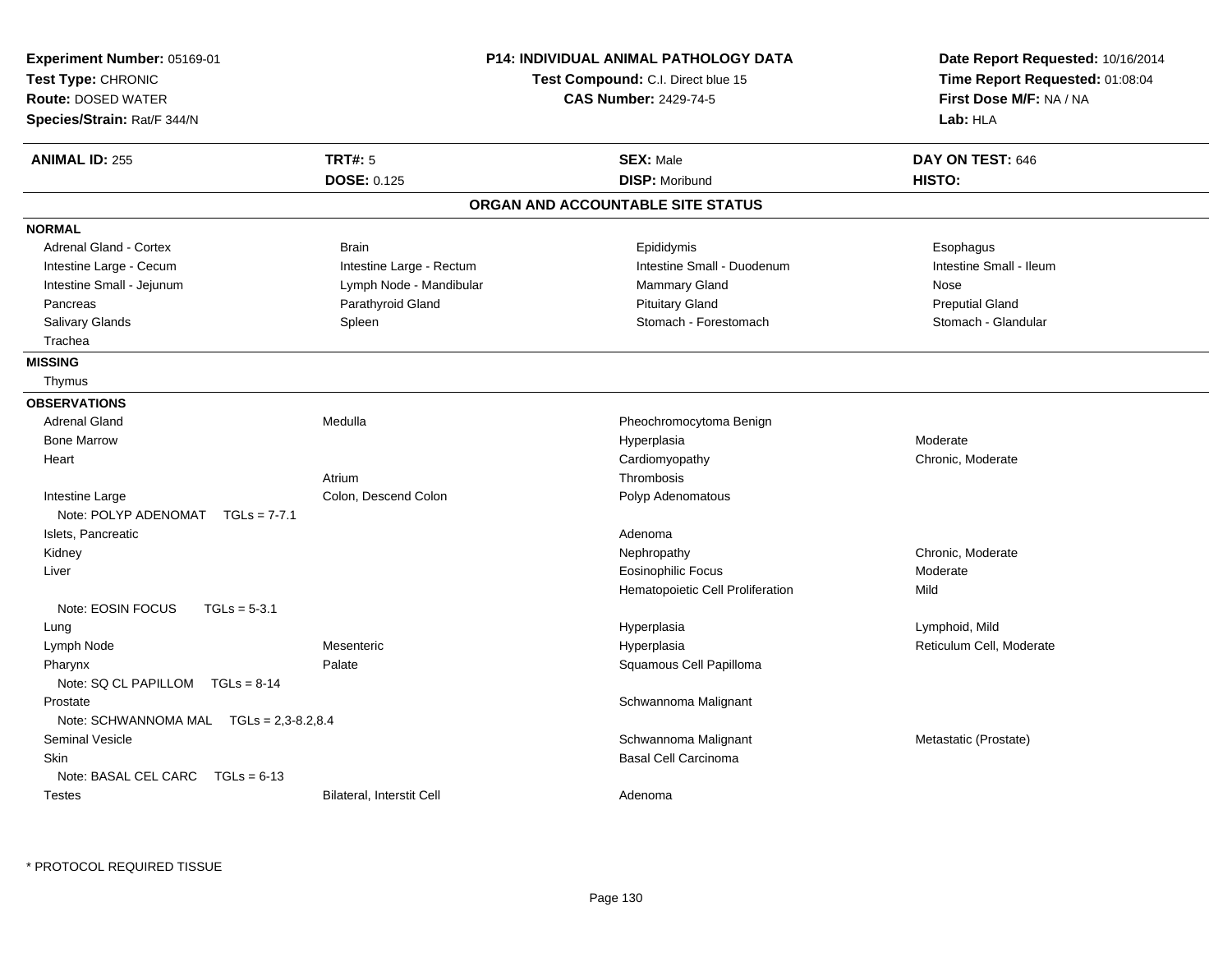| Experiment Number: 05169-01<br>Test Type: CHRONIC<br><b>Route: DOSED WATER</b><br>Species/Strain: Rat/F 344/N |                |                    | <b>P14: INDIVIDUAL ANIMAL PATHOLOGY DATA</b><br>Date Report Requested: 10/16/2014<br>Time Report Requested: 01:08:04<br>Test Compound: C.I. Direct blue 15<br>First Dose M/F: NA / NA<br><b>CAS Number: 2429-74-5</b><br>Lab: HLA |                       |
|---------------------------------------------------------------------------------------------------------------|----------------|--------------------|-----------------------------------------------------------------------------------------------------------------------------------------------------------------------------------------------------------------------------------|-----------------------|
| <b>ANIMAL ID: 255</b>                                                                                         |                | TRT#: 5            | <b>SEX: Male</b>                                                                                                                                                                                                                  | DAY ON TEST: 646      |
|                                                                                                               |                | <b>DOSE: 0.125</b> | <b>DISP: Moribund</b>                                                                                                                                                                                                             | HISTO:                |
|                                                                                                               |                |                    | ORGAN AND ACCOUNTABLE SITE STATUS                                                                                                                                                                                                 |                       |
| Note: ADENOMA                                                                                                 | $TGLs = 1-8.1$ |                    |                                                                                                                                                                                                                                   |                       |
| <b>Thyroid Gland</b>                                                                                          |                | C Cell             | Adenoma                                                                                                                                                                                                                           |                       |
| <b>Urinary Bladder</b>                                                                                        |                |                    | Schwannoma Malignant                                                                                                                                                                                                              | Metastatic (Prostate) |
| Zymbal's Gland                                                                                                |                |                    | Carcinoma                                                                                                                                                                                                                         |                       |
| PRIMARY CAUSE OF DEATH                                                                                        |                |                    |                                                                                                                                                                                                                                   |                       |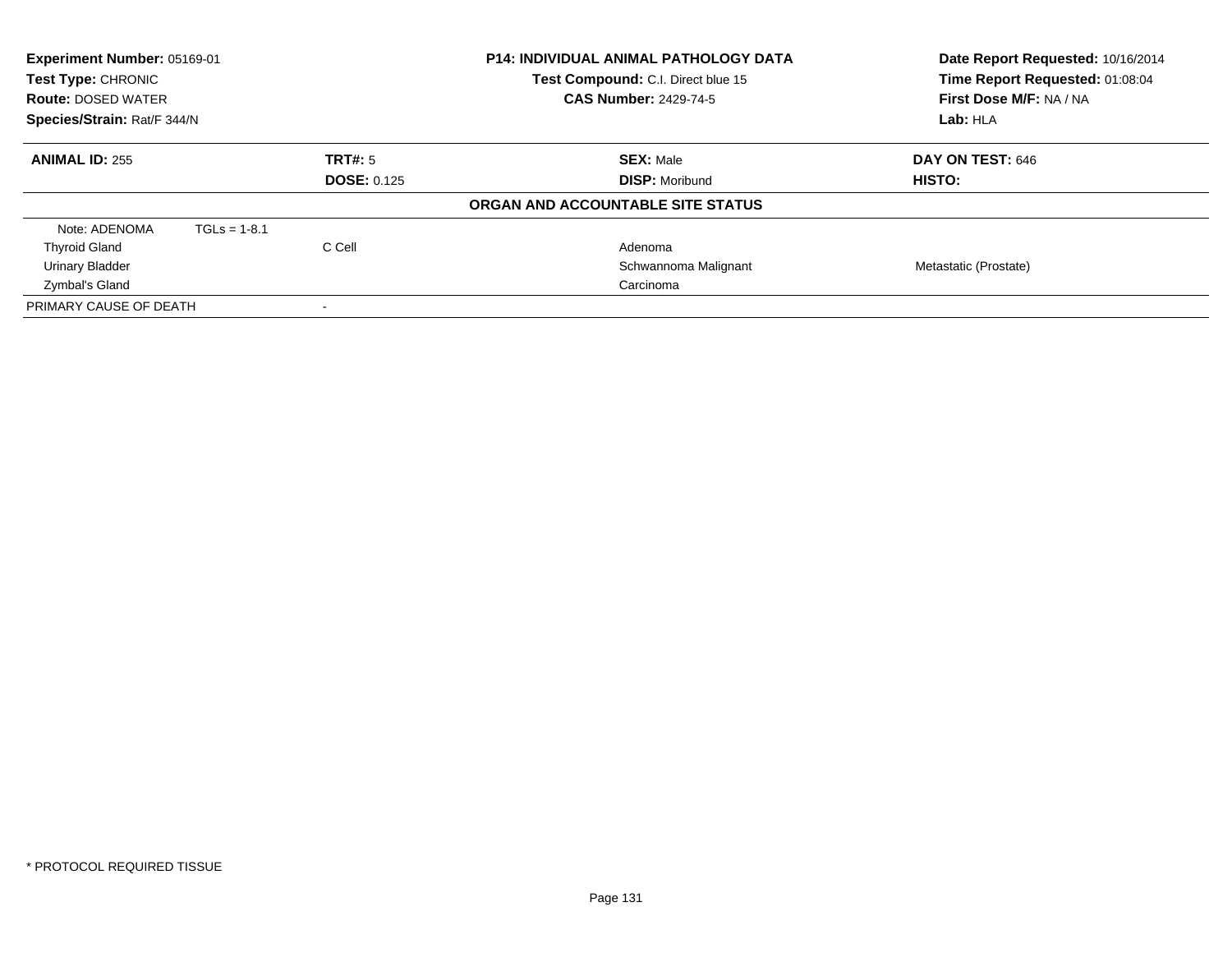| Experiment Number: 05169-01               |                           | <b>P14: INDIVIDUAL ANIMAL PATHOLOGY DATA</b> | Date Report Requested: 10/16/2014 |
|-------------------------------------------|---------------------------|----------------------------------------------|-----------------------------------|
| Test Type: CHRONIC                        |                           | Test Compound: C.I. Direct blue 15           | Time Report Requested: 01:08:04   |
| <b>Route: DOSED WATER</b>                 |                           | <b>CAS Number: 2429-74-5</b>                 | First Dose M/F: NA / NA           |
| Species/Strain: Rat/F 344/N               |                           |                                              | Lab: HLA                          |
| <b>ANIMAL ID: 256</b>                     | <b>TRT#: 5</b>            | <b>SEX: Male</b>                             | DAY ON TEST: 681                  |
|                                           | <b>DOSE: 0.125</b>        | <b>DISP: Terminal Sacrifice</b>              | HISTO:                            |
|                                           |                           | ORGAN AND ACCOUNTABLE SITE STATUS            |                                   |
| <b>NORMAL</b>                             |                           |                                              |                                   |
| Adrenal Gland - Cortex                    | <b>Brain</b>              | Epididymis                                   | Esophagus                         |
| Intestine Large - Cecum                   | Intestine Large - Colon   | Intestine Large - Rectum                     | Intestine Small - Duodenum        |
| Intestine Small - Ileum                   | Intestine Small - Jejunum | Islets, Pancreatic                           | Lymph Node - Mandibular           |
| Mammary Gland                             | Nose                      | Parathyroid Gland                            | <b>Pituitary Gland</b>            |
| <b>Preputial Gland</b>                    | Prostate                  | Salivary Glands                              | <b>Seminal Vesicle</b>            |
| Skin                                      | Stomach - Forestomach     | Stomach - Glandular                          | Thymus                            |
| Trachea                                   | <b>Urinary Bladder</b>    | Zymbal's Gland                               |                                   |
| <b>OBSERVATIONS</b>                       |                           |                                              |                                   |
| <b>Adrenal Gland</b>                      | Medulla                   | Pheochromocytoma Malignant                   |                                   |
| [ Pheochromocytoma Malignant TGLS = 4-2 ] |                           |                                              |                                   |
| <b>Bone Marrow</b>                        |                           | Hyperplasia                                  | Moderate                          |
| Heart                                     |                           | Cardiomyopathy                               | Chronic, Moderate                 |
| Kidney                                    |                           | Nephropathy                                  | Chronic, Moderate                 |
| Liver                                     |                           | Leukemia Mononuclear                         |                                   |
| Note: ML IS STAGE 3                       |                           |                                              |                                   |
| Lung                                      | Alveolar Epith            | Hyperplasia                                  | Focal, Mild                       |
|                                           |                           | Leukemia Mononuclear                         |                                   |
| Lymph Node                                | Mesenteric                | Hyperplasia                                  | Reticulum Cell, Moderate          |
| Pancreas                                  |                           | Atrophy                                      | Mild                              |
| Spleen                                    |                           | Leukemia Mononuclear                         |                                   |
| <b>Testes</b>                             | Bilateral, Interstit Cell | Adenoma                                      |                                   |
| Note: ADENOMA                             | $TGLs = 1,2-8,8.1$        |                                              |                                   |
| <b>Thyroid Gland</b>                      | <b>Follicular Cel</b>     | Carcinoma                                    |                                   |
| PRIMARY CAUSE OF DEATH                    | $\blacksquare$            |                                              |                                   |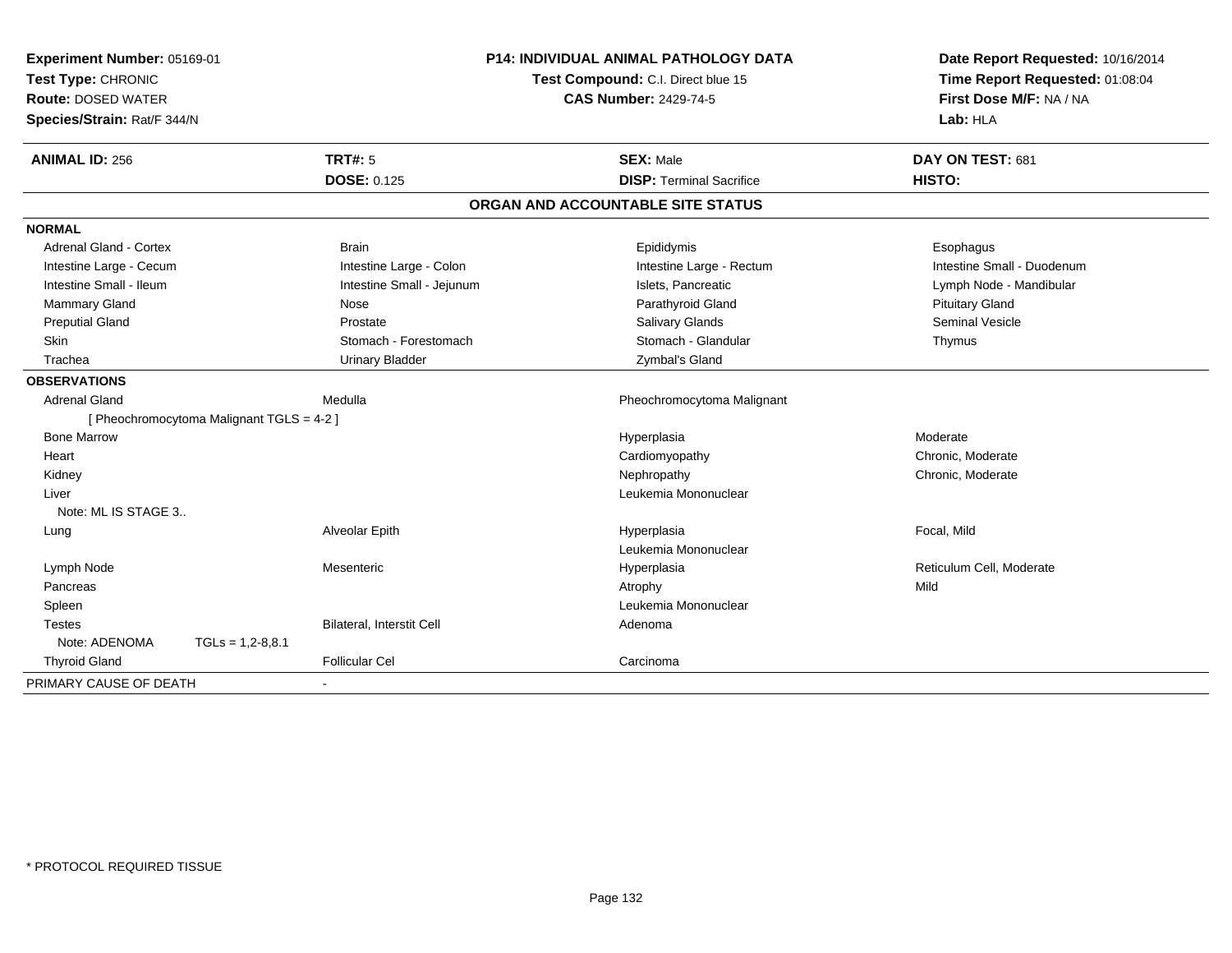| <b>Experiment Number: 05169-01</b><br>Test Type: CHRONIC<br><b>Route: DOSED WATER</b> | P14: INDIVIDUAL ANIMAL PATHOLOGY DATA<br>Test Compound: C.I. Direct blue 15<br><b>CAS Number: 2429-74-5</b> |                                   | Date Report Requested: 10/16/2014<br>Time Report Requested: 01:08:04<br>First Dose M/F: NA / NA |
|---------------------------------------------------------------------------------------|-------------------------------------------------------------------------------------------------------------|-----------------------------------|-------------------------------------------------------------------------------------------------|
| Species/Strain: Rat/F 344/N                                                           |                                                                                                             |                                   | Lab: HLA                                                                                        |
| <b>ANIMAL ID: 257</b>                                                                 | <b>TRT#: 5</b>                                                                                              | <b>SEX: Male</b>                  | DAY ON TEST: 681                                                                                |
|                                                                                       | <b>DOSE: 0.125</b>                                                                                          | <b>DISP: Terminal Sacrifice</b>   | HISTO:                                                                                          |
|                                                                                       |                                                                                                             | ORGAN AND ACCOUNTABLE SITE STATUS |                                                                                                 |
| <b>NORMAL</b>                                                                         |                                                                                                             |                                   |                                                                                                 |
| <b>Adrenal Gland - Cortex</b>                                                         | Adrenal Gland - Medulla                                                                                     | <b>Brain</b>                      | Epididymis                                                                                      |
| Esophagus                                                                             | Intestine Large - Cecum                                                                                     | Intestine Large - Colon           | Intestine Large - Rectum                                                                        |
| Intestine Small - Duodenum                                                            | Intestine Small - Ileum                                                                                     | Intestine Small - Jejunum         | Islets, Pancreatic                                                                              |
| Lymph Node - Mandibular                                                               | Lymph Node - Mesenteric                                                                                     | Mammary Gland                     | Nose                                                                                            |
| Pancreas                                                                              | Parathyroid Gland                                                                                           | <b>Pituitary Gland</b>            | <b>Preputial Gland</b>                                                                          |
| Prostate                                                                              | Salivary Glands                                                                                             | <b>Seminal Vesicle</b>            | Stomach - Forestomach                                                                           |
| Stomach - Glandular                                                                   | Thymus                                                                                                      | <b>Thyroid Gland</b>              | Trachea                                                                                         |
| <b>Urinary Bladder</b>                                                                | Zymbal's Gland                                                                                              |                                   |                                                                                                 |
| <b>OBSERVATIONS</b>                                                                   |                                                                                                             |                                   |                                                                                                 |
| <b>Bone Marrow</b>                                                                    |                                                                                                             | Hyperplasia                       | Mild                                                                                            |
| Heart                                                                                 |                                                                                                             | Cardiomyopathy                    | Chronic, Mild                                                                                   |
|                                                                                       | Atrium                                                                                                      | Thrombosis                        |                                                                                                 |
| [Cardiomyopathy TGLS = 6-3]                                                           |                                                                                                             |                                   |                                                                                                 |
| Kidney                                                                                |                                                                                                             | Nephropathy                       | Chronic, Moderate                                                                               |
| Liver                                                                                 |                                                                                                             | Degeneration                      | Cystic, Multifocal, Minimal                                                                     |
|                                                                                       |                                                                                                             | Leukemia Mononuclear              |                                                                                                 |
|                                                                                       |                                                                                                             | Regeneration                      | Multifocal, Mild                                                                                |
| Note: REGENERATION<br>$TGLs = 8-3.1$                                                  |                                                                                                             |                                   |                                                                                                 |
| Note: LEUKEMIA MONUC TGLs = 7-3.1                                                     |                                                                                                             |                                   |                                                                                                 |
| Lung                                                                                  |                                                                                                             | Leukemia Mononuclear              |                                                                                                 |
| Pharynx                                                                               | Palate                                                                                                      | Squamous Cell Papilloma           |                                                                                                 |
| Note: SQ CL PAPILLOM TGLs = 4-12                                                      |                                                                                                             |                                   |                                                                                                 |
| Skin                                                                                  |                                                                                                             | Basal Cell Adenoma                | Multiple                                                                                        |
|                                                                                       | <b>Subcut Tiss</b>                                                                                          | Edema                             | Marked                                                                                          |
| Note: EDEMA<br>$TGLs = 3-10$                                                          |                                                                                                             |                                   |                                                                                                 |
| Note: BASAL CEL ADEN    TGLs = 9,10,11-13,14,15                                       |                                                                                                             |                                   |                                                                                                 |
| Spleen                                                                                |                                                                                                             | Leukemia Mononuclear              |                                                                                                 |
| <b>Testes</b>                                                                         |                                                                                                             | Atrophy                           | Marked                                                                                          |
| Note: ATROPHY<br>$TGLs = 1-8.8.1$                                                     |                                                                                                             |                                   |                                                                                                 |
| PRIMARY CAUSE OF DEATH                                                                |                                                                                                             |                                   |                                                                                                 |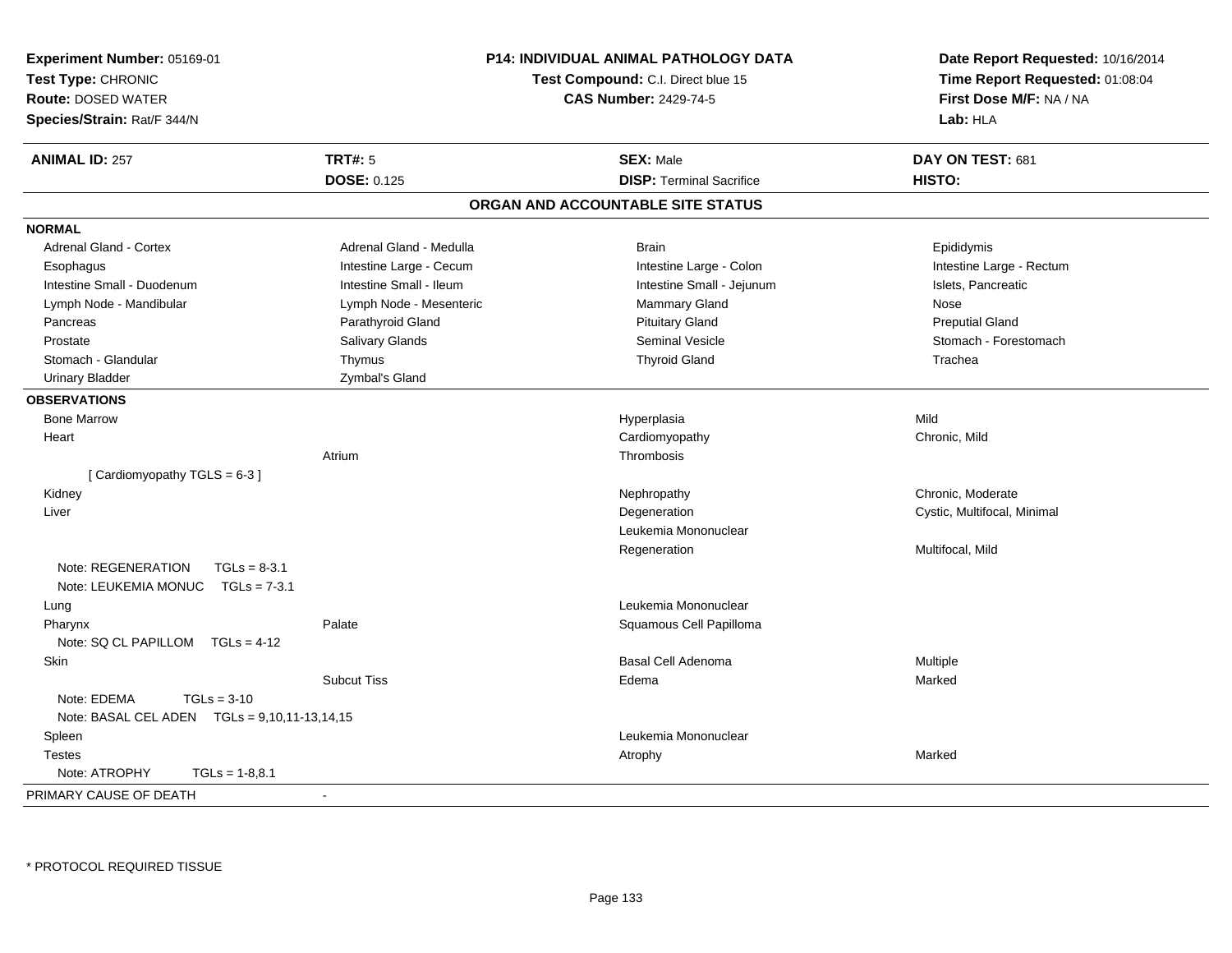| Experiment Number: 05169-01<br>Test Type: CHRONIC<br><b>Route: DOSED WATER</b><br>Species/Strain: Rat/F 344/N | P14: INDIVIDUAL ANIMAL PATHOLOGY DATA<br><b>Test Compound: C.I. Direct blue 15</b><br><b>CAS Number: 2429-74-5</b> | Date Report Requested: 10/16/2014<br>Time Report Requested: 01:08:04<br>First Dose M/F: NA / NA<br>Lab: HLA |
|---------------------------------------------------------------------------------------------------------------|--------------------------------------------------------------------------------------------------------------------|-------------------------------------------------------------------------------------------------------------|
| <b>TRT#: 5</b><br><b>ANIMAL ID: 258</b>                                                                       | <b>SEX: Male</b>                                                                                                   | DAY ON TEST: 460                                                                                            |
| <b>DOSE: 0.125</b>                                                                                            | <b>DISP: Moribund</b>                                                                                              | HISTO:                                                                                                      |
|                                                                                                               | ORGAN AND ACCOUNTABLE SITE STATUS                                                                                  |                                                                                                             |
| <b>NORMAL</b>                                                                                                 |                                                                                                                    |                                                                                                             |
| Adrenal Gland - Cortex<br><b>Bone Marrow</b>                                                                  | <b>Brain</b>                                                                                                       | Epididymis                                                                                                  |
| Intestine Large - Cecum<br>Esophagus                                                                          | Intestine Large - Colon                                                                                            | Intestine Large - Rectum                                                                                    |
| Intestine Small - Duodenum<br>Intestine Small - Ileum                                                         | Intestine Small - Jejunum                                                                                          | Islets, Pancreatic                                                                                          |
| Lymph Node - Mesenteric<br>Lymph Node - Mandibular                                                            | Nose                                                                                                               | Pancreas                                                                                                    |
| Parathyroid Gland<br><b>Pituitary Gland</b>                                                                   | Prostate                                                                                                           | <b>Salivary Glands</b>                                                                                      |
| Stomach - Glandular<br>Stomach - Forestomach                                                                  | Thymus                                                                                                             | Trachea                                                                                                     |
| <b>Urinary Bladder</b><br>Zymbal's Gland                                                                      |                                                                                                                    |                                                                                                             |
| <b>MISSING</b>                                                                                                |                                                                                                                    |                                                                                                             |
| <b>Seminal Vesicle</b><br><b>Mammary Gland</b>                                                                |                                                                                                                    |                                                                                                             |
| <b>OBSERVATIONS</b>                                                                                           |                                                                                                                    |                                                                                                             |
| <b>Adrenal Gland</b><br>Bilateral, Medulla                                                                    | Pheochromocytoma Benign                                                                                            |                                                                                                             |
| Note: PHEOCHROM BGN<br>$TGLs = 4-2$                                                                           |                                                                                                                    |                                                                                                             |
| Heart                                                                                                         | Cardiomyopathy                                                                                                     | Chronic, Mild                                                                                               |
| Kidney                                                                                                        | Nephropathy                                                                                                        | Chronic, Mild                                                                                               |
| Liver                                                                                                         | <b>Eosinophilic Focus</b>                                                                                          | Mild                                                                                                        |
|                                                                                                               | Hematopoietic Cell Proliferation                                                                                   | Mild                                                                                                        |
| Lung                                                                                                          | Hyperplasia                                                                                                        | Lymphoid, Mild                                                                                              |
|                                                                                                               | Squamous Cell Carcinoma                                                                                            | Metastatic (Skin), Multiple (Skin)                                                                          |
| Note: SQUAM CEL CARC $TGLs = 6,7-4,4.1$                                                                       |                                                                                                                    |                                                                                                             |
| Palate<br>Pharynx                                                                                             | Squamous Cell Papilloma                                                                                            |                                                                                                             |
| Note: $SQ CL PAPILLOM TGLs = 11-13$                                                                           |                                                                                                                    |                                                                                                             |
| <b>Preputial Gland</b>                                                                                        | Carcinoma                                                                                                          |                                                                                                             |
|                                                                                                               | Ectasia                                                                                                            | Marked                                                                                                      |
| Note: ECTASIA<br>$TGLs = 2-8.2$<br>Note: CARCINOMA<br>$TGLs = 1-8.3$                                          |                                                                                                                    |                                                                                                             |
| Skin                                                                                                          | Basal Cell Adenoma                                                                                                 |                                                                                                             |
|                                                                                                               | Squamous Cell Carcinoma                                                                                            |                                                                                                             |
| Note: BASAL CEL ADEN<br>$TGLs = 8-10.1$                                                                       |                                                                                                                    |                                                                                                             |
| Note: SQUAM CEL CARC<br>$TGLs = 9-10.2$                                                                       |                                                                                                                    |                                                                                                             |
|                                                                                                               |                                                                                                                    | Marked                                                                                                      |
| Spleen                                                                                                        | Hematopoietic Cell Proliferation                                                                                   |                                                                                                             |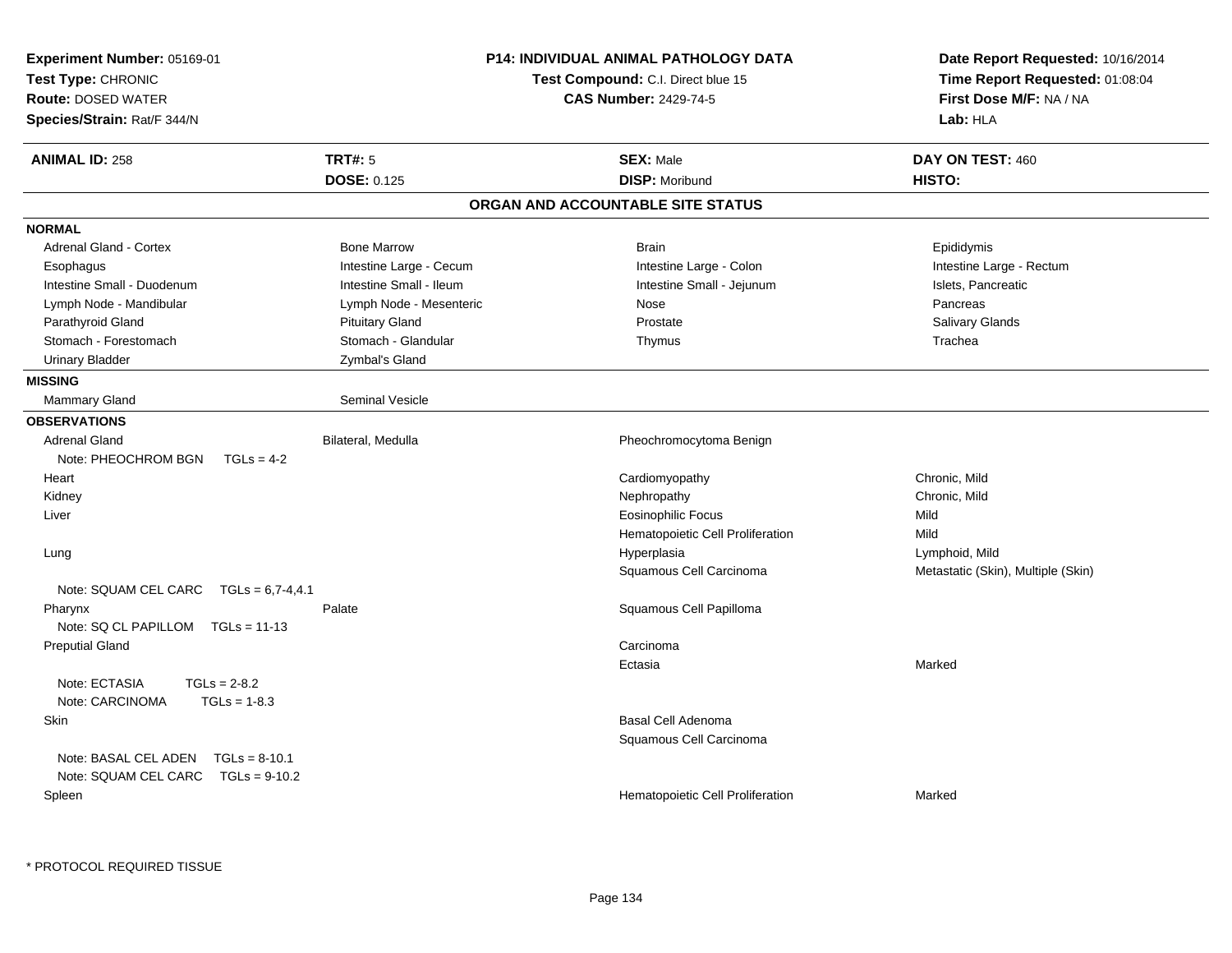| Experiment Number: 05169-01<br>Test Type: CHRONIC<br><b>Route: DOSED WATER</b><br>Species/Strain: Rat/F 344/N |               |                           | <b>P14: INDIVIDUAL ANIMAL PATHOLOGY DATA</b><br>Test Compound: C.I. Direct blue 15<br><b>CAS Number: 2429-74-5</b> | Date Report Requested: 10/16/2014<br>Time Report Requested: 01:08:04<br>First Dose M/F: NA / NA<br>Lab: HLA |
|---------------------------------------------------------------------------------------------------------------|---------------|---------------------------|--------------------------------------------------------------------------------------------------------------------|-------------------------------------------------------------------------------------------------------------|
|                                                                                                               |               |                           |                                                                                                                    |                                                                                                             |
| <b>ANIMAL ID: 258</b>                                                                                         |               | <b>TRT#: 5</b>            | <b>SEX: Male</b>                                                                                                   | DAY ON TEST: 460                                                                                            |
|                                                                                                               |               | <b>DOSE: 0.125</b>        | <b>DISP: Moribund</b>                                                                                              | HISTO:                                                                                                      |
|                                                                                                               |               |                           | ORGAN AND ACCOUNTABLE SITE STATUS                                                                                  |                                                                                                             |
| Note: HEMA CELL PROL                                                                                          | $TGLs = 10-3$ |                           |                                                                                                                    |                                                                                                             |
| <b>Testes</b>                                                                                                 |               | Bilateral, Interstit Cell | Adenoma                                                                                                            |                                                                                                             |
| Note: ADENOMA                                                                                                 | $TGLs = 3-8$  |                           |                                                                                                                    |                                                                                                             |
| <b>Thyroid Gland</b>                                                                                          |               | C Cell                    | Adenoma                                                                                                            |                                                                                                             |
|                                                                                                               |               | <b>Follicular Cel</b>     | Carcinoma                                                                                                          |                                                                                                             |
| Note: CARCINOMA                                                                                               | $TGLs = 5-2$  |                           |                                                                                                                    |                                                                                                             |
| PRIMARY CAUSE OF DEATH                                                                                        |               |                           |                                                                                                                    |                                                                                                             |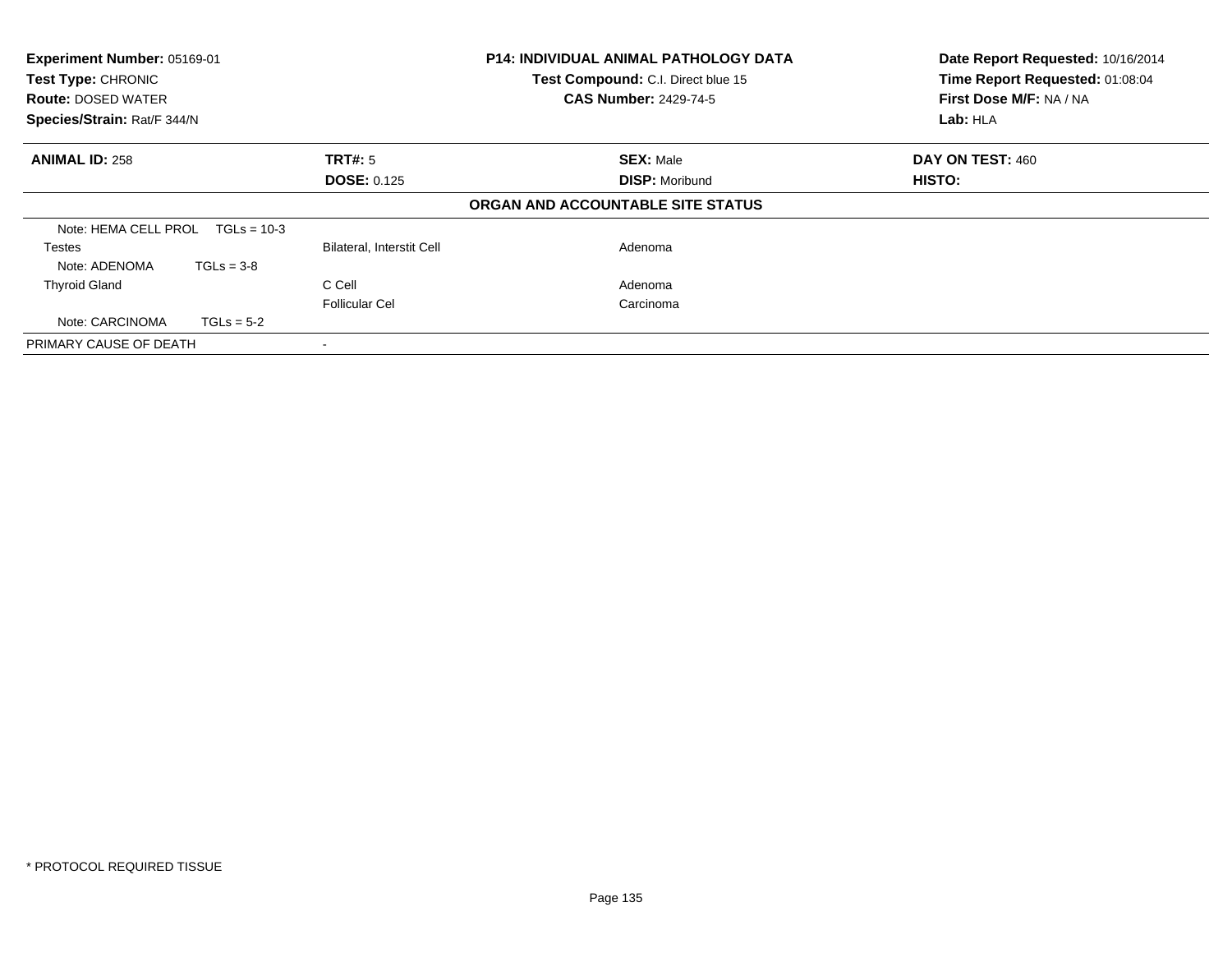| Experiment Number: 05169-01<br>Test Type: CHRONIC<br><b>Route: DOSED WATER</b><br>Species/Strain: Rat/F 344/N |                           | <b>P14: INDIVIDUAL ANIMAL PATHOLOGY DATA</b><br>Test Compound: C.I. Direct blue 15<br><b>CAS Number: 2429-74-5</b> | Date Report Requested: 10/16/2014<br>Time Report Requested: 01:08:04<br>First Dose M/F: NA / NA<br>Lab: HLA |
|---------------------------------------------------------------------------------------------------------------|---------------------------|--------------------------------------------------------------------------------------------------------------------|-------------------------------------------------------------------------------------------------------------|
| <b>ANIMAL ID: 259</b>                                                                                         | <b>TRT#: 5</b>            | <b>SEX: Male</b>                                                                                                   | DAY ON TEST: 574                                                                                            |
|                                                                                                               | <b>DOSE: 0.125</b>        | <b>DISP: Dead</b>                                                                                                  | HISTO:                                                                                                      |
|                                                                                                               |                           | ORGAN AND ACCOUNTABLE SITE STATUS                                                                                  |                                                                                                             |
| <b>NORMAL</b>                                                                                                 |                           |                                                                                                                    |                                                                                                             |
| <b>Adrenal Gland - Cortex</b>                                                                                 | Adrenal Gland - Medulla   | Epididymis                                                                                                         | Esophagus                                                                                                   |
| Islets, Pancreatic                                                                                            | Kidney                    | Liver                                                                                                              | Lymph Node - Mandibular                                                                                     |
| Lymph Node - Mesenteric                                                                                       | Nose                      | Pancreas                                                                                                           | Parathyroid Gland                                                                                           |
| <b>Pituitary Gland</b>                                                                                        | Skin                      | <b>Thyroid Gland</b>                                                                                               | Trachea                                                                                                     |
| Zymbal's Gland                                                                                                |                           |                                                                                                                    |                                                                                                             |
| <b>MISSING</b>                                                                                                |                           |                                                                                                                    |                                                                                                             |
| Mammary Gland                                                                                                 | Thymus                    |                                                                                                                    |                                                                                                             |
| <b>AUTO PRECLUDES DIAG.</b>                                                                                   |                           |                                                                                                                    |                                                                                                             |
| <b>Bone Marrow</b>                                                                                            | Intestine Large - Cecum   | Intestine Large - Colon                                                                                            | Intestine Large - Rectum                                                                                    |
| Intestine Small - Duodenum                                                                                    | Intestine Small - Ileum   | Intestine Small - Jejunum                                                                                          |                                                                                                             |
| <b>OBSERVATIONS</b>                                                                                           |                           |                                                                                                                    |                                                                                                             |
| <b>Brain</b>                                                                                                  | Cerebrum                  | Astrocytoma Malignant                                                                                              |                                                                                                             |
| Note: ASTROCYTO MAL<br>$TGLs = 1-1$                                                                           |                           |                                                                                                                    |                                                                                                             |
| Heart                                                                                                         |                           | Cardiomyopathy                                                                                                     | Chronic, Mild                                                                                               |
| Lung                                                                                                          |                           | Congestion                                                                                                         | Marked                                                                                                      |
|                                                                                                               |                           | Hyperplasia                                                                                                        | Lymphoid, Mild                                                                                              |
| Note: CONGESTION<br>$TGLs = 2-4,4.1$                                                                          |                           |                                                                                                                    |                                                                                                             |
| Mesentery                                                                                                     | Fat                       | Necrosis                                                                                                           | Moderate                                                                                                    |
| Note: NECROSIS<br>$TGLs = 3-13$                                                                               |                           |                                                                                                                    |                                                                                                             |
| <b>Preputial Gland</b>                                                                                        |                           | Atrophy                                                                                                            | Moderate                                                                                                    |
| Prostate                                                                                                      |                           | Inflammation                                                                                                       | Chronic Active, Moderate                                                                                    |
| <b>Salivary Glands</b>                                                                                        | <b>Bilateral</b>          | Schwannoma Malignant                                                                                               |                                                                                                             |
| Seminal Vesicle                                                                                               |                           | Inflammation                                                                                                       | Chronic Active, Mild                                                                                        |
| Spleen                                                                                                        |                           | Atrophy                                                                                                            | Marked                                                                                                      |
| Stomach                                                                                                       | Forestomach               | Acanthosis                                                                                                         | Mild                                                                                                        |
|                                                                                                               | Glandular                 | Erosion                                                                                                            | Focal, Mild                                                                                                 |
| <b>Testes</b>                                                                                                 | Bilateral, Interstit Cell | Adenoma                                                                                                            |                                                                                                             |
| Note: ADENOMA<br>$TGLs = 4-8,8.1$                                                                             |                           |                                                                                                                    |                                                                                                             |
| <b>Urinary Bladder</b>                                                                                        | <b>Transit Epithe</b>     | Hyperplasia                                                                                                        | Marked                                                                                                      |
| Note: HYPERPLASIA<br>$TGLs = 5,6,7-8.4$                                                                       |                           |                                                                                                                    |                                                                                                             |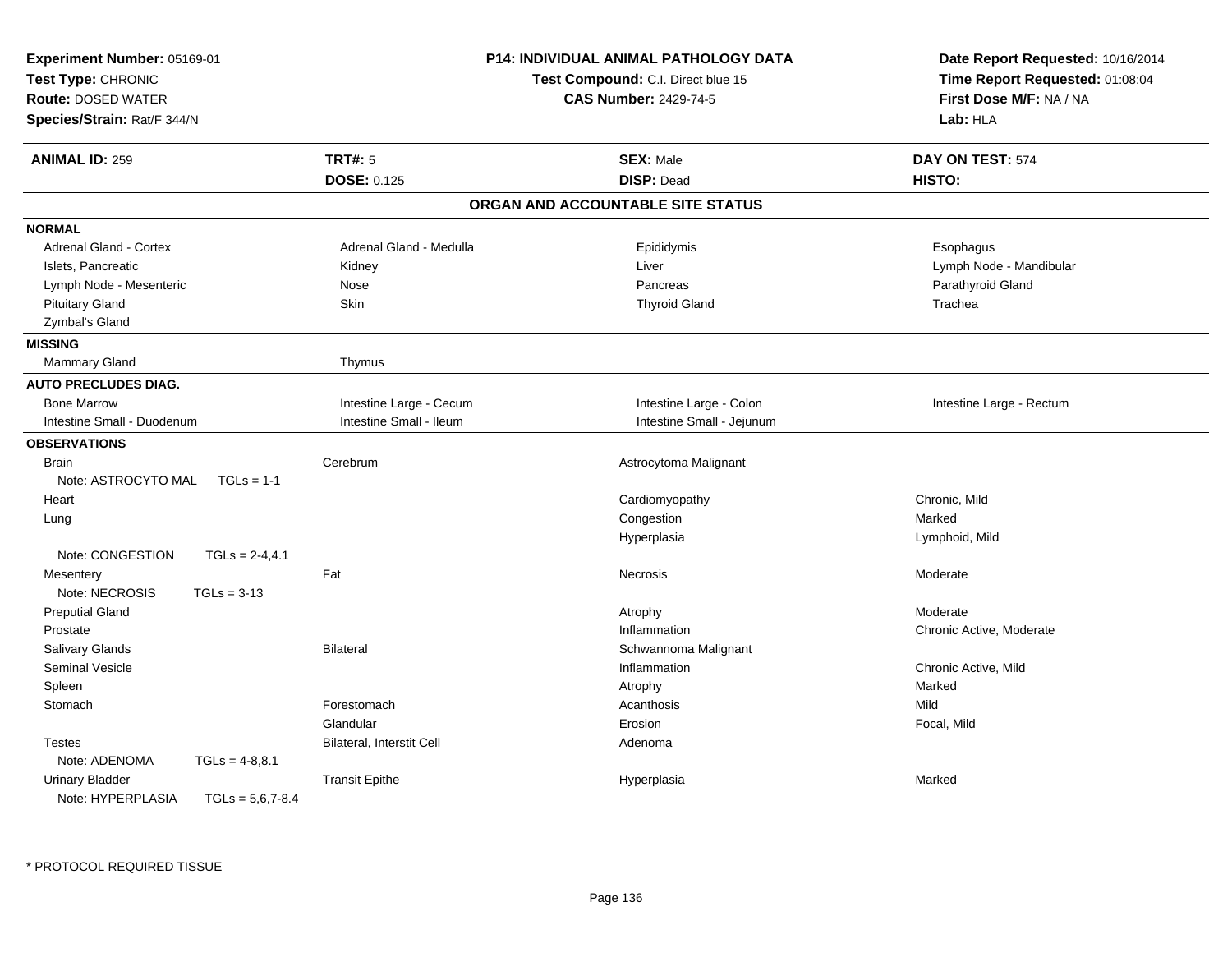| <b>Experiment Number: 05169-01</b><br>Test Type: CHRONIC<br><b>Route: DOSED WATER</b> |                    | <b>P14: INDIVIDUAL ANIMAL PATHOLOGY DATA</b> | Date Report Requested: 10/16/2014 |  |
|---------------------------------------------------------------------------------------|--------------------|----------------------------------------------|-----------------------------------|--|
|                                                                                       |                    | Test Compound: C.I. Direct blue 15           | Time Report Requested: 01:08:04   |  |
|                                                                                       |                    | <b>CAS Number: 2429-74-5</b>                 | <b>First Dose M/F: NA / NA</b>    |  |
| Species/Strain: Rat/F 344/N                                                           |                    |                                              | Lab: HLA                          |  |
| <b>ANIMAL ID: 259</b>                                                                 | <b>TRT#:</b> 5     | <b>SEX: Male</b>                             | DAY ON TEST: 574                  |  |
|                                                                                       | <b>DOSE: 0.125</b> | <b>DISP: Dead</b>                            | HISTO:                            |  |
|                                                                                       |                    | ORGAN AND ACCOUNTABLE SITE STATUS            |                                   |  |
| PRIMARY CAUSE OF DEATH                                                                |                    |                                              |                                   |  |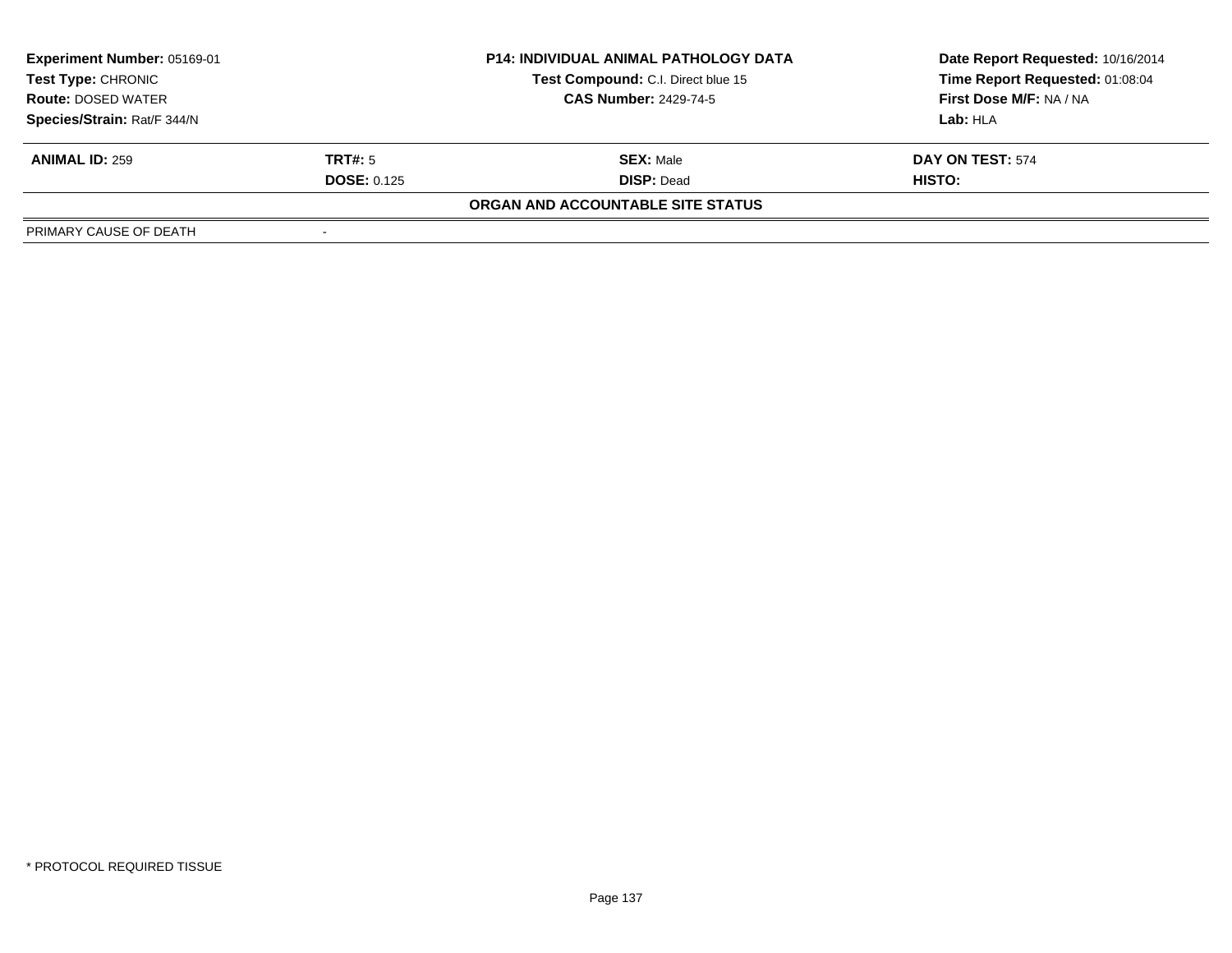| Experiment Number: 05169-01<br>Test Type: CHRONIC             |                           | <b>P14: INDIVIDUAL ANIMAL PATHOLOGY DATA</b><br>Test Compound: C.I. Direct blue 15 | Date Report Requested: 10/16/2014<br>Time Report Requested: 01:08:04 |
|---------------------------------------------------------------|---------------------------|------------------------------------------------------------------------------------|----------------------------------------------------------------------|
| <b>Route: DOSED WATER</b>                                     |                           | <b>CAS Number: 2429-74-5</b>                                                       | First Dose M/F: NA / NA                                              |
| Species/Strain: Rat/F 344/N                                   |                           |                                                                                    | Lab: HLA                                                             |
| <b>ANIMAL ID: 260</b>                                         | <b>TRT#: 5</b>            | <b>SEX: Male</b>                                                                   | DAY ON TEST: 670                                                     |
|                                                               | <b>DOSE: 0.125</b>        | <b>DISP: Moribund</b>                                                              | HISTO:                                                               |
|                                                               |                           | ORGAN AND ACCOUNTABLE SITE STATUS                                                  |                                                                      |
| <b>NORMAL</b>                                                 |                           |                                                                                    |                                                                      |
| <b>Brain</b>                                                  | Epididymis                | Esophagus                                                                          | Heart                                                                |
| Intestine Large - Cecum                                       | Intestine Large - Colon   | Intestine Large - Rectum                                                           | Intestine Small - Duodenum                                           |
| Intestine Small - Ileum                                       | Intestine Small - Jejunum | Islets, Pancreatic                                                                 | Lymph Node - Mesenteric                                              |
| Nose                                                          | Pancreas                  | Parathyroid Gland                                                                  | <b>Preputial Gland</b>                                               |
| Salivary Glands                                               | <b>Seminal Vesicle</b>    | Stomach - Forestomach                                                              | Stomach - Glandular                                                  |
| Thymus                                                        | <b>Thyroid Gland</b>      | Trachea                                                                            | <b>Urinary Bladder</b>                                               |
| <b>MISSING</b>                                                |                           |                                                                                    |                                                                      |
| <b>Mammary Gland</b>                                          |                           |                                                                                    |                                                                      |
| <b>INSUFFICIENT TISSUE</b>                                    |                           |                                                                                    |                                                                      |
| <b>Pituitary Gland</b>                                        |                           |                                                                                    |                                                                      |
| <b>OBSERVATIONS</b>                                           |                           |                                                                                    |                                                                      |
| <b>Adrenal Gland</b>                                          | Cortex                    | Leukemia Mononuclear                                                               |                                                                      |
|                                                               | Medulla                   | Leukemia Mononuclear                                                               |                                                                      |
|                                                               | Medulla                   | Pheochromocytoma Benign                                                            |                                                                      |
| [ Pheochromocytoma Benign TGLS = 6-2 ]                        |                           |                                                                                    |                                                                      |
| <b>Bone Marrow</b>                                            |                           | Hyperplasia                                                                        | Moderate                                                             |
| <b>Harderian Gland</b>                                        |                           | Inflammation                                                                       | Chronic, Mild                                                        |
| Note: INFLAMMATION<br>$TGLs = 9-13$                           |                           |                                                                                    |                                                                      |
| Kidney                                                        |                           | Nephropathy                                                                        | Chronic, Mild                                                        |
| Liver                                                         |                           | Leukemia Mononuclear                                                               |                                                                      |
|                                                               |                           | Neoplastic Nodule                                                                  |                                                                      |
| Note: LEUKEMIA MONUC<br>$TGLs = 7-3.1$<br>Note: ML IS STAGE 3 |                           |                                                                                    |                                                                      |
| Lung                                                          |                           | Leukemia Mononuclear                                                               |                                                                      |
| Note: LEUKEMIA MONUC<br>$TGLs = 8-4, 4.1$                     |                           |                                                                                    |                                                                      |
| Lymph Node                                                    | Mandibular                | Angiectasis                                                                        | Moderate                                                             |
| Note: ANGIECTASIS<br>$TGLs = 5-9$                             |                           |                                                                                    |                                                                      |
| Pharynx                                                       | Palate                    | Squamous Cell Papilloma                                                            |                                                                      |
| Note: SQ CL PAPILLOM TGLs = 11-14                             |                           |                                                                                    |                                                                      |
| Prostate                                                      |                           | Hyperplasia                                                                        | Glandular, Focal, Mild                                               |
|                                                               |                           |                                                                                    |                                                                      |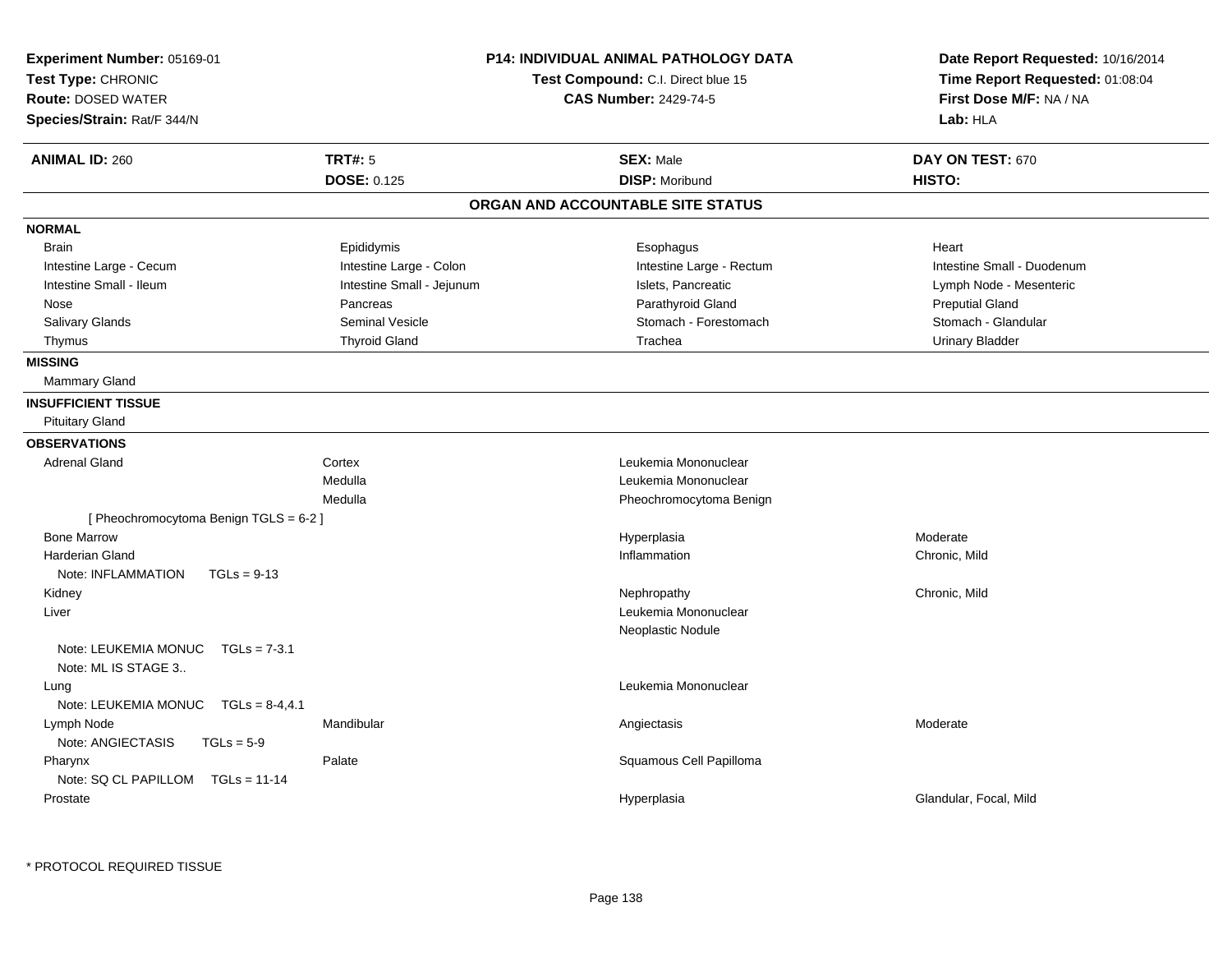| <b>Experiment Number: 05169-01</b><br>Test Type: CHRONIC<br><b>Route: DOSED WATER</b><br>Species/Strain: Rat/F 344/N |                           | <b>P14: INDIVIDUAL ANIMAL PATHOLOGY DATA</b><br>Date Report Requested: 10/16/2014<br>Time Report Requested: 01:08:04<br>Test Compound: C.I. Direct blue 15<br><b>CAS Number: 2429-74-5</b><br>First Dose M/F: NA / NA<br>Lab: HLA |                  |
|----------------------------------------------------------------------------------------------------------------------|---------------------------|-----------------------------------------------------------------------------------------------------------------------------------------------------------------------------------------------------------------------------------|------------------|
| <b>ANIMAL ID: 260</b>                                                                                                | <b>TRT#: 5</b>            | <b>SEX: Male</b>                                                                                                                                                                                                                  | DAY ON TEST: 670 |
|                                                                                                                      | <b>DOSE: 0.125</b>        | <b>DISP: Moribund</b>                                                                                                                                                                                                             | <b>HISTO:</b>    |
|                                                                                                                      |                           | ORGAN AND ACCOUNTABLE SITE STATUS                                                                                                                                                                                                 |                  |
| <b>Skin</b><br>$TGLs = 12-15$<br>Note: [ ADENOMA                                                                     | Sebaceous GI              | Adenoma                                                                                                                                                                                                                           |                  |
| Spleen<br>Note: LEUKEMIA MONUC TGLs = 14-3                                                                           |                           | Leukemia Mononuclear                                                                                                                                                                                                              |                  |
| <b>Testes</b>                                                                                                        | Bilateral, Interstit Cell | Adenoma                                                                                                                                                                                                                           |                  |
| Note: ADENOMA<br>$TGLs = 3,4-8,8.1$                                                                                  |                           |                                                                                                                                                                                                                                   |                  |
| Zymbal's Gland                                                                                                       |                           | Carcinoma                                                                                                                                                                                                                         |                  |
| Note: CARCINOMA<br>$TGLs = 10-10$                                                                                    |                           |                                                                                                                                                                                                                                   |                  |
| PRIMARY CAUSE OF DEATH                                                                                               |                           |                                                                                                                                                                                                                                   |                  |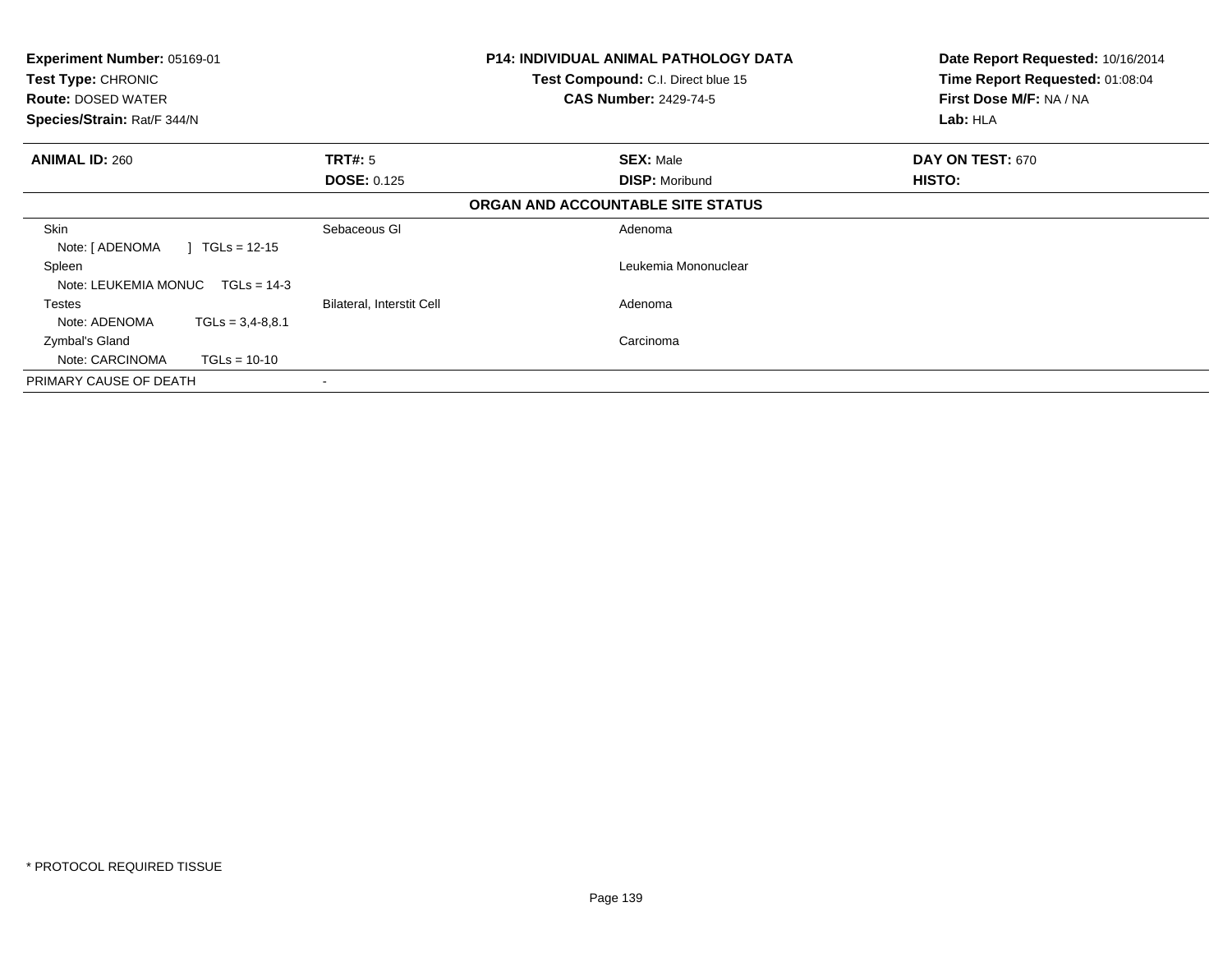| Experiment Number: 05169-01   |                                    |                            | <b>P14: INDIVIDUAL ANIMAL PATHOLOGY DATA</b> | Date Report Requested: 10/16/2014 |
|-------------------------------|------------------------------------|----------------------------|----------------------------------------------|-----------------------------------|
| Test Type: CHRONIC            | Test Compound: C.I. Direct blue 15 |                            | Time Report Requested: 01:08:04              |                                   |
| <b>Route: DOSED WATER</b>     |                                    |                            | <b>CAS Number: 2429-74-5</b>                 | First Dose M/F: NA / NA           |
| Species/Strain: Rat/F 344/N   |                                    |                            |                                              | Lab: HLA                          |
| <b>ANIMAL ID: 261</b>         |                                    | <b>TRT#: 5</b>             | <b>SEX: Male</b>                             | DAY ON TEST: 506                  |
|                               |                                    | <b>DOSE: 0.125</b>         | <b>DISP: Moribund</b>                        | HISTO:                            |
|                               |                                    |                            | ORGAN AND ACCOUNTABLE SITE STATUS            |                                   |
| <b>NORMAL</b>                 |                                    |                            |                                              |                                   |
| <b>Adrenal Gland - Cortex</b> |                                    | Adrenal Gland - Medulla    | <b>Bone Marrow</b>                           | <b>Brain</b>                      |
| Epididymis                    |                                    | Esophagus                  | Intestine Large - Cecum                      | Intestine Large - Colon           |
| Intestine Large - Rectum      |                                    | Intestine Small - Duodenum | Intestine Small - Ileum                      | Intestine Small - Jejunum         |
| Islets, Pancreatic            |                                    | Liver                      | Lymph Node - Mandibular                      | Lymph Node - Mesenteric           |
| Mammary Gland                 |                                    | Nose                       | Pancreas                                     | Parathyroid Gland                 |
| <b>Pituitary Gland</b>        |                                    | Prostate                   | <b>Salivary Glands</b>                       | <b>Seminal Vesicle</b>            |
| Skin                          |                                    | Stomach - Forestomach      | Stomach - Glandular                          | <b>Thyroid Gland</b>              |
| Trachea                       |                                    | <b>Urinary Bladder</b>     | Zymbal's Gland                               |                                   |
| <b>MISSING</b>                |                                    |                            |                                              |                                   |
| Thymus                        |                                    |                            |                                              |                                   |
| <b>OBSERVATIONS</b>           |                                    |                            |                                              |                                   |
| Heart                         |                                    |                            | Cardiomyopathy                               | Chronic, Mild                     |
| Kidney                        |                                    |                            | Nephropathy                                  | Chronic, Minimal                  |
| Lung                          |                                    |                            | Hyperplasia                                  | Lymphoid, Minimal                 |
| <b>Preputial Gland</b>        |                                    |                            | Carcinoma                                    |                                   |
| Note: CARCINOMA               | $TGLs = 1-8.4$                     |                            |                                              |                                   |
| Spleen                        |                                    |                            | Hematopoietic Cell Proliferation             | Mild                              |
| <b>Testes</b>                 |                                    |                            | Atrophy                                      | Moderate                          |
|                               |                                    | <b>Interstit Cell</b>      | Hyperplasia                                  | Moderate                          |
| Note: ATROPHY                 | $TGLs = 2-8$                       |                            |                                              |                                   |
| PRIMARY CAUSE OF DEATH        |                                    |                            |                                              |                                   |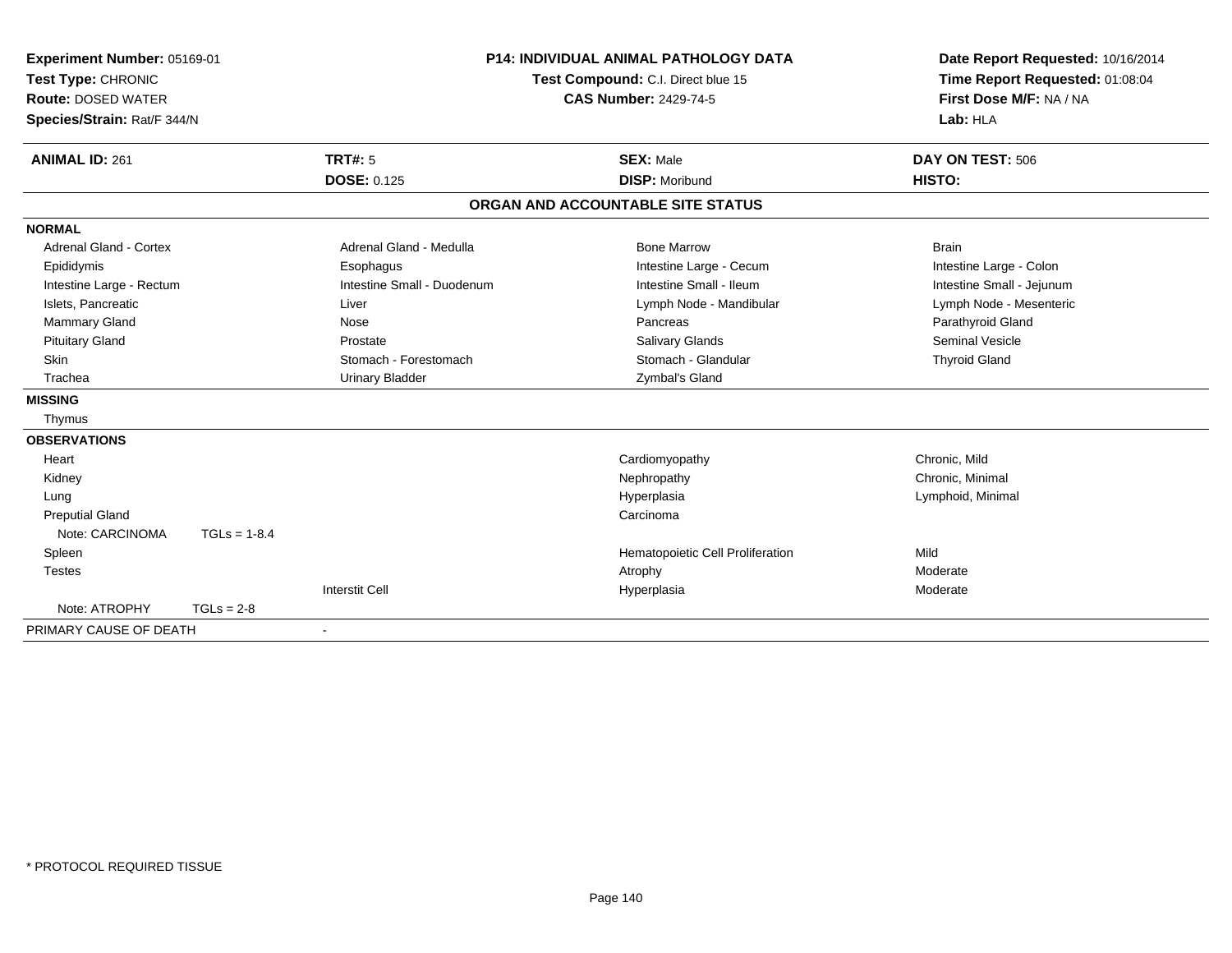| Experiment Number: 05169-01<br>Test Type: CHRONIC |                            | <b>P14: INDIVIDUAL ANIMAL PATHOLOGY DATA</b><br>Test Compound: C.I. Direct blue 15 | Date Report Requested: 10/16/2014<br>Time Report Requested: 01:08:04 |
|---------------------------------------------------|----------------------------|------------------------------------------------------------------------------------|----------------------------------------------------------------------|
| <b>Route: DOSED WATER</b>                         |                            | <b>CAS Number: 2429-74-5</b>                                                       | First Dose M/F: NA / NA                                              |
| Species/Strain: Rat/F 344/N                       |                            |                                                                                    | Lab: HLA                                                             |
| <b>ANIMAL ID: 262</b>                             | <b>TRT#: 5</b>             | <b>SEX: Male</b>                                                                   | DAY ON TEST: 570                                                     |
|                                                   | <b>DOSE: 0.125</b>         | <b>DISP: Dead</b>                                                                  | HISTO:                                                               |
|                                                   |                            | ORGAN AND ACCOUNTABLE SITE STATUS                                                  |                                                                      |
| <b>NORMAL</b>                                     |                            |                                                                                    |                                                                      |
| <b>Adrenal Gland - Cortex</b>                     | Adrenal Gland - Medulla    | <b>Bone Marrow</b>                                                                 | <b>Brain</b>                                                         |
| Epididymis                                        | Esophagus                  | Intestine Large - Cecum                                                            | Intestine Large - Colon                                              |
| Intestine Large - Rectum                          | Intestine Small - Duodenum | Intestine Small - Ileum                                                            | Intestine Small - Jejunum                                            |
| Islets, Pancreatic                                | Lymph Node - Mandibular    | Lymph Node - Mesenteric                                                            | Mammary Gland                                                        |
| Nose                                              | Pancreas                   | Parathyroid Gland                                                                  | <b>Pituitary Gland</b>                                               |
| <b>Preputial Gland</b>                            | Prostate                   | Salivary Glands                                                                    | <b>Seminal Vesicle</b>                                               |
| Spleen                                            | Stomach - Forestomach      | Stomach - Glandular                                                                | Thymus                                                               |
| <b>Thyroid Gland</b>                              | Trachea                    | <b>Urinary Bladder</b>                                                             |                                                                      |
| <b>OBSERVATIONS</b>                               |                            |                                                                                    |                                                                      |
| Heart                                             |                            | Cardiomyopathy                                                                     | Chronic, Moderate                                                    |
| Kidney                                            |                            | Nephropathy                                                                        | Chronic, Mild                                                        |
| Liver                                             |                            | <b>Basophilic Focus</b>                                                            | Mild                                                                 |
|                                                   |                            | Congestion                                                                         | Moderate                                                             |
| Note: CONGESTION                                  | $TGLs = 6-3.1$             |                                                                                    |                                                                      |
| Lung                                              | Alveolar Epith             | Hyperplasia                                                                        | Focal, Mild                                                          |
|                                                   |                            | Hyperplasia                                                                        | Lymphoid, Mild                                                       |
| Skin                                              | <b>Hair Follicle</b>       | Hyperplasia                                                                        | Basal Cell, Focal, Mild                                              |
| <b>Testes</b>                                     | Bilateral, Interstit Cell  | Adenoma                                                                            |                                                                      |
| Note: ADENOMA                                     | $TGLs = 2,7-8,8.1$         |                                                                                    |                                                                      |
| <b>Zymbal's Gland</b>                             |                            | Hyperplasia                                                                        | Squamous, Focal, Minimal                                             |
| Note: one gland is present                        |                            |                                                                                    |                                                                      |
| PRIMARY CAUSE OF DEATH                            |                            |                                                                                    |                                                                      |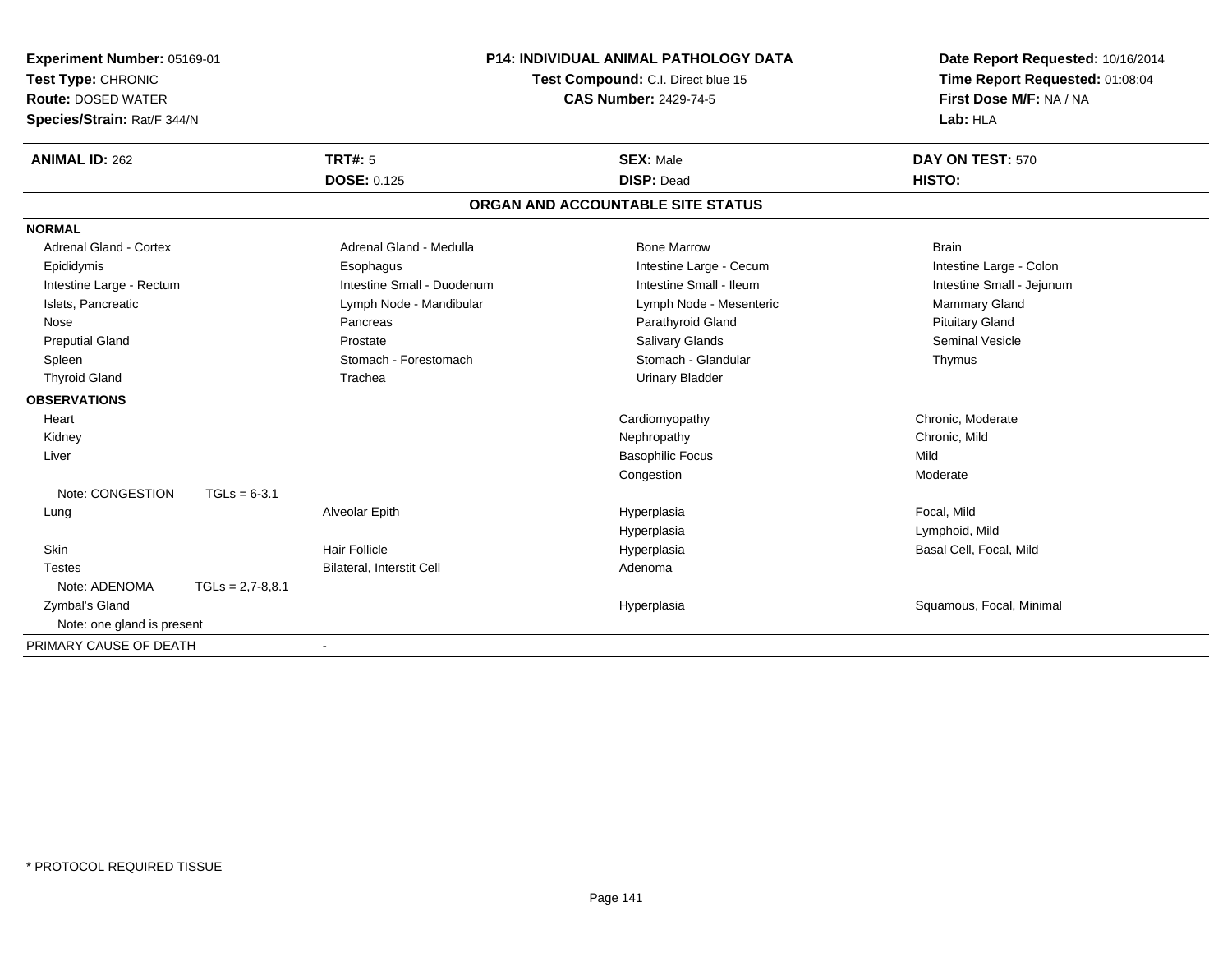| Experiment Number: 05169-01<br>Test Type: CHRONIC<br><b>Route: DOSED WATER</b><br>Species/Strain: Rat/F 344/N |                           | <b>P14: INDIVIDUAL ANIMAL PATHOLOGY DATA</b><br>Test Compound: C.I. Direct blue 15<br><b>CAS Number: 2429-74-5</b> | Date Report Requested: 10/16/2014<br>Time Report Requested: 01:08:04<br>First Dose M/F: NA / NA<br>Lab: HLA |
|---------------------------------------------------------------------------------------------------------------|---------------------------|--------------------------------------------------------------------------------------------------------------------|-------------------------------------------------------------------------------------------------------------|
| <b>ANIMAL ID: 263</b>                                                                                         | <b>TRT#: 5</b>            | <b>SEX: Male</b>                                                                                                   | DAY ON TEST: 679                                                                                            |
|                                                                                                               | <b>DOSE: 0.125</b>        | <b>DISP: Dead</b>                                                                                                  | HISTO:                                                                                                      |
|                                                                                                               |                           | ORGAN AND ACCOUNTABLE SITE STATUS                                                                                  |                                                                                                             |
| <b>NORMAL</b>                                                                                                 |                           |                                                                                                                    |                                                                                                             |
| <b>Adrenal Gland - Cortex</b>                                                                                 | <b>Brain</b>              | Epididymis                                                                                                         | Esophagus                                                                                                   |
| Intestine Large - Cecum                                                                                       | Intestine Large - Colon   | Intestine Large - Rectum                                                                                           | Intestine Small - Duodenum                                                                                  |
| Intestine Small - Ileum                                                                                       | Intestine Small - Jejunum | Islets, Pancreatic                                                                                                 | Lung                                                                                                        |
| Lymph Node - Mandibular                                                                                       | Lymph Node - Mesenteric   | Mammary Gland                                                                                                      | Pancreas                                                                                                    |
| Parathyroid Gland                                                                                             | <b>Pituitary Gland</b>    | <b>Preputial Gland</b>                                                                                             | Prostate                                                                                                    |
| Salivary Glands                                                                                               | <b>Seminal Vesicle</b>    | Spleen                                                                                                             | Stomach - Forestomach                                                                                       |
| <b>Thyroid Gland</b>                                                                                          | Trachea                   | <b>Urinary Bladder</b>                                                                                             | Zymbal's Gland                                                                                              |
| <b>MISSING</b>                                                                                                |                           |                                                                                                                    |                                                                                                             |
| Thymus                                                                                                        |                           |                                                                                                                    |                                                                                                             |
| <b>OBSERVATIONS</b>                                                                                           |                           |                                                                                                                    |                                                                                                             |
| <b>Adrenal Gland</b>                                                                                          | Bilateral, Medulla        | Pheochromocytoma Benign                                                                                            |                                                                                                             |
| <b>Bone Marrow</b>                                                                                            |                           | Hyperplasia                                                                                                        | Moderate                                                                                                    |
| Heart                                                                                                         |                           | Cardiomyopathy                                                                                                     | Chronic, Moderate                                                                                           |
|                                                                                                               | Atrium                    | Thrombosis                                                                                                         |                                                                                                             |
| Note: THROMBUS<br>$TGLs = 4-3$                                                                                |                           |                                                                                                                    |                                                                                                             |
| Kidney                                                                                                        |                           | Nephropathy                                                                                                        | Chronic, Moderate                                                                                           |
| Liver                                                                                                         |                           | Degeneration                                                                                                       | Cystic, Multifocal, Mild                                                                                    |
|                                                                                                               | Centrilobular             | Necrosis                                                                                                           | Diffuse, Marked                                                                                             |
|                                                                                                               |                           | Regeneration                                                                                                       | Multifocal, Marked                                                                                          |
| Note: [ NECROSIS<br>$J \cdot TGLs = 6-3.1$                                                                    |                           |                                                                                                                    |                                                                                                             |
| Note: REGENERATION<br>$TGLs = 6.7 - 3.1, 3.2$                                                                 |                           |                                                                                                                    |                                                                                                             |
| Nose                                                                                                          |                           | Inflammation                                                                                                       | Acute, Mild                                                                                                 |
| Skin                                                                                                          | Sebaceous Gl              | Adenoma                                                                                                            |                                                                                                             |
|                                                                                                               |                           | Basal Cell Adenoma                                                                                                 |                                                                                                             |
| Note: [ ADENOMA<br>$\mid$ TGLs = 10-14<br>Note: BASAL CEL ADEN TGLs = 11-15                                   |                           |                                                                                                                    |                                                                                                             |
| Stomach                                                                                                       | Glandular                 | Erosion                                                                                                            | Focal, Minimal                                                                                              |
| <b>Testes</b>                                                                                                 | Bilateral, Interstit Cell | Adenoma                                                                                                            |                                                                                                             |
| Note: ADENOMA<br>$TGLs = 1-8$                                                                                 |                           |                                                                                                                    |                                                                                                             |
| Tongue                                                                                                        |                           | Squamous Cell Papilloma                                                                                            |                                                                                                             |
|                                                                                                               |                           |                                                                                                                    |                                                                                                             |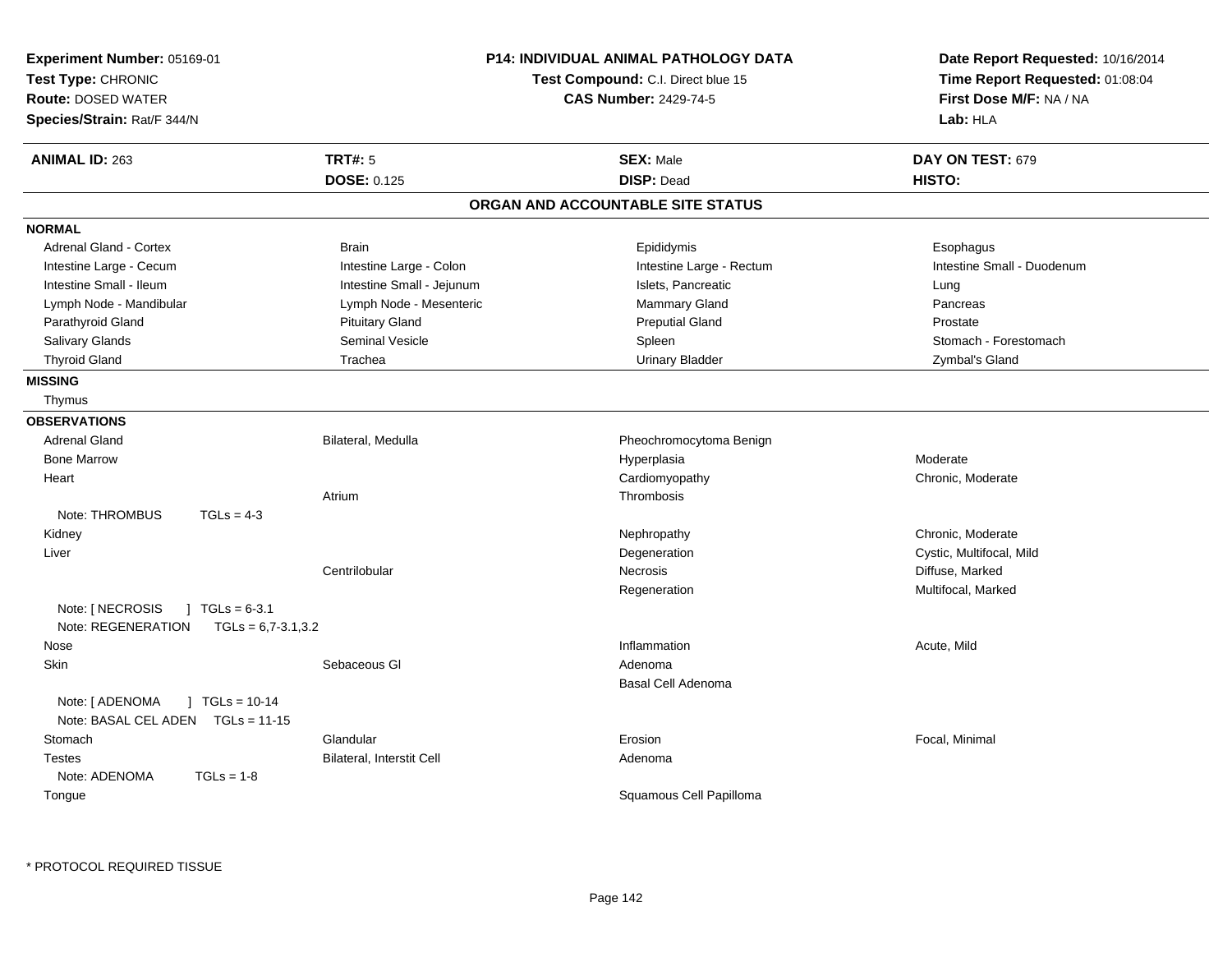| Experiment Number: 05169-01        |                                    | <b>P14: INDIVIDUAL ANIMAL PATHOLOGY DATA</b> | Date Report Requested: 10/16/2014                                   |                         |
|------------------------------------|------------------------------------|----------------------------------------------|---------------------------------------------------------------------|-------------------------|
| <b>Test Type: CHRONIC</b>          | Test Compound: C.I. Direct blue 15 |                                              | Time Report Requested: 01:08:04                                     |                         |
| <b>Route: DOSED WATER</b>          |                                    |                                              | <b>CAS Number: 2429-74-5</b><br>First Dose M/F: NA / NA<br>Lab: HLA |                         |
| Species/Strain: Rat/F 344/N        |                                    |                                              |                                                                     |                         |
| <b>ANIMAL ID: 263</b>              |                                    | <b>TRT#:</b> 5                               | <b>SEX: Male</b>                                                    | <b>DAY ON TEST: 679</b> |
|                                    |                                    | <b>DOSE: 0.125</b>                           | <b>DISP: Dead</b>                                                   | HISTO:                  |
|                                    |                                    |                                              | ORGAN AND ACCOUNTABLE SITE STATUS                                   |                         |
| Note: $SQ CL PAPILLOM TGLs = 2-13$ |                                    |                                              |                                                                     |                         |
| PRIMARY CAUSE OF DEATH             |                                    |                                              |                                                                     |                         |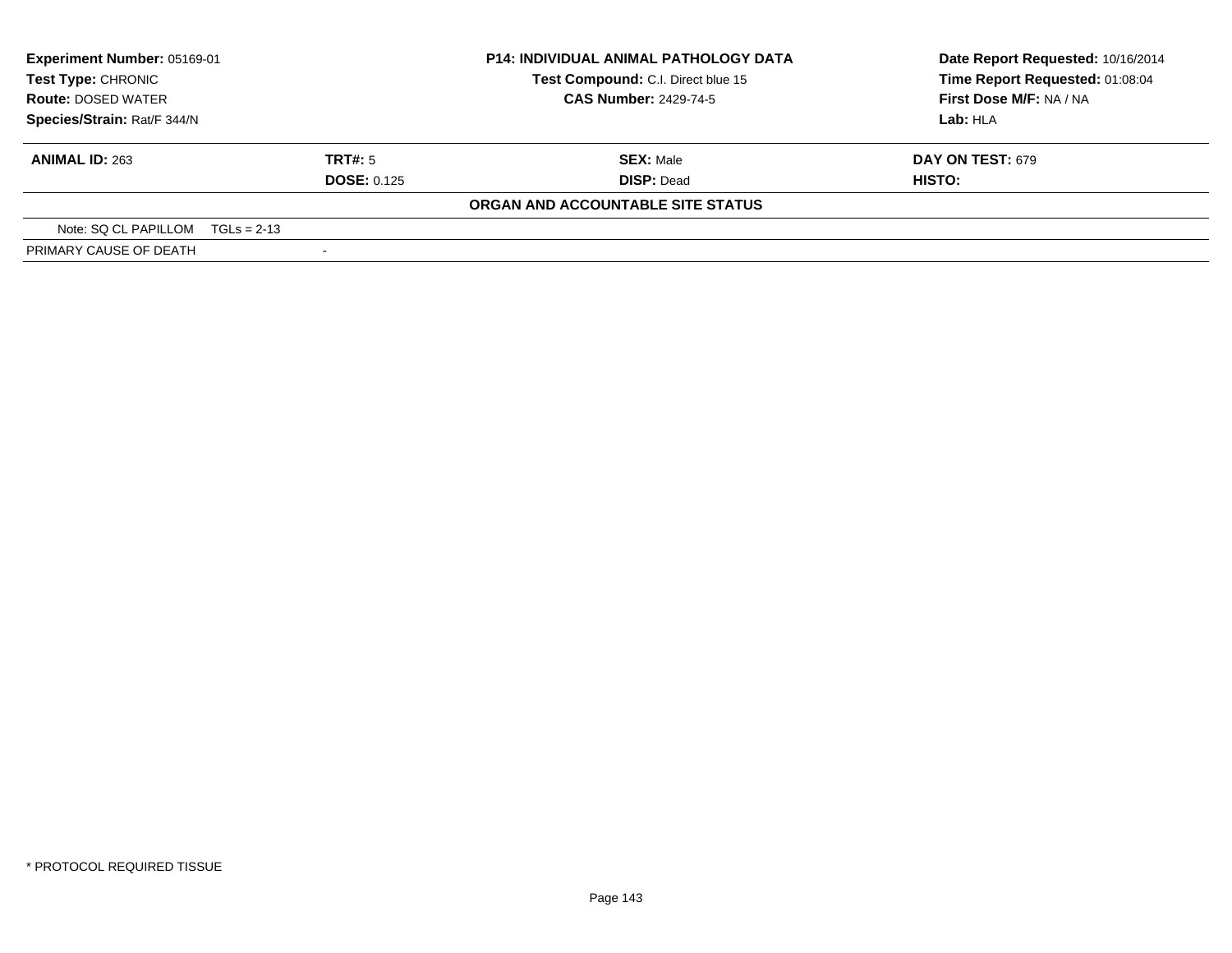| Experiment Number: 05169-01             |                                  | <b>P14: INDIVIDUAL ANIMAL PATHOLOGY DATA</b> | Date Report Requested: 10/16/2014 |  |
|-----------------------------------------|----------------------------------|----------------------------------------------|-----------------------------------|--|
| Test Type: CHRONIC                      |                                  | Test Compound: C.I. Direct blue 15           | Time Report Requested: 01:08:04   |  |
| <b>Route: DOSED WATER</b>               |                                  | <b>CAS Number: 2429-74-5</b>                 | First Dose M/F: NA / NA           |  |
| Species/Strain: Rat/F 344/N             |                                  |                                              | Lab: HLA                          |  |
| <b>ANIMAL ID: 264</b>                   | TRT#: 5                          | <b>SEX: Male</b>                             | DAY ON TEST: 681                  |  |
|                                         | <b>DOSE: 0.125</b>               | <b>DISP: Terminal Sacrifice</b>              | HISTO:                            |  |
|                                         |                                  | ORGAN AND ACCOUNTABLE SITE STATUS            |                                   |  |
| <b>NORMAL</b>                           |                                  |                                              |                                   |  |
| <b>Adrenal Gland - Cortex</b>           | <b>Brain</b>                     | Epididymis                                   | Esophagus                         |  |
| Intestine Large - Cecum                 | Intestine Large - Colon          | Intestine Large - Rectum                     | Intestine Small - Duodenum        |  |
| Intestine Small - Ileum                 | Intestine Small - Jejunum        | Islets. Pancreatic                           | Lung                              |  |
| Lymph Node - Mandibular                 | Lymph Node - Mesenteric          | Mammary Gland                                | Nose                              |  |
| Pancreas                                | Parathyroid Gland                | <b>Pituitary Gland</b>                       | Prostate                          |  |
| <b>Salivary Glands</b>                  | <b>Seminal Vesicle</b>           | Skin                                         | Spleen                            |  |
| Stomach - Forestomach                   | Stomach - Glandular              | Thymus                                       | <b>Thyroid Gland</b>              |  |
| Trachea                                 | <b>Urinary Bladder</b>           | Zymbal's Gland                               |                                   |  |
| <b>OBSERVATIONS</b>                     |                                  |                                              |                                   |  |
| <b>Adrenal Gland</b>                    | Bilateral, Medulla               | Pheochromocytoma Benign                      |                                   |  |
| Note: PHEOCHROM BGN<br>$TGLs = 2.3 - 2$ |                                  |                                              |                                   |  |
| <b>Bone Marrow</b>                      |                                  | Hyperplasia                                  | Mild                              |  |
| Heart                                   |                                  | Cardiomyopathy                               | Chronic, Moderate                 |  |
| Kidney                                  |                                  | Nephropathy                                  | Chronic, Moderate                 |  |
| Note: NEPHROPATHY<br>$TGLs = 4-5$       |                                  |                                              |                                   |  |
| Liver                                   |                                  | <b>Basophilic Focus</b>                      | Mild                              |  |
|                                         |                                  | <b>Eosinophilic Focus</b>                    | Minimal                           |  |
| <b>Preputial Gland</b>                  |                                  | Adenoma                                      |                                   |  |
|                                         |                                  | Ectasia                                      | Moderate                          |  |
| <b>Testes</b>                           | <b>Bilateral, Interstit Cell</b> | Adenoma                                      |                                   |  |
| Note: ADENOMA<br>$TGLs = 1-8,8.1$       |                                  |                                              |                                   |  |
| PRIMARY CAUSE OF DEATH                  |                                  |                                              |                                   |  |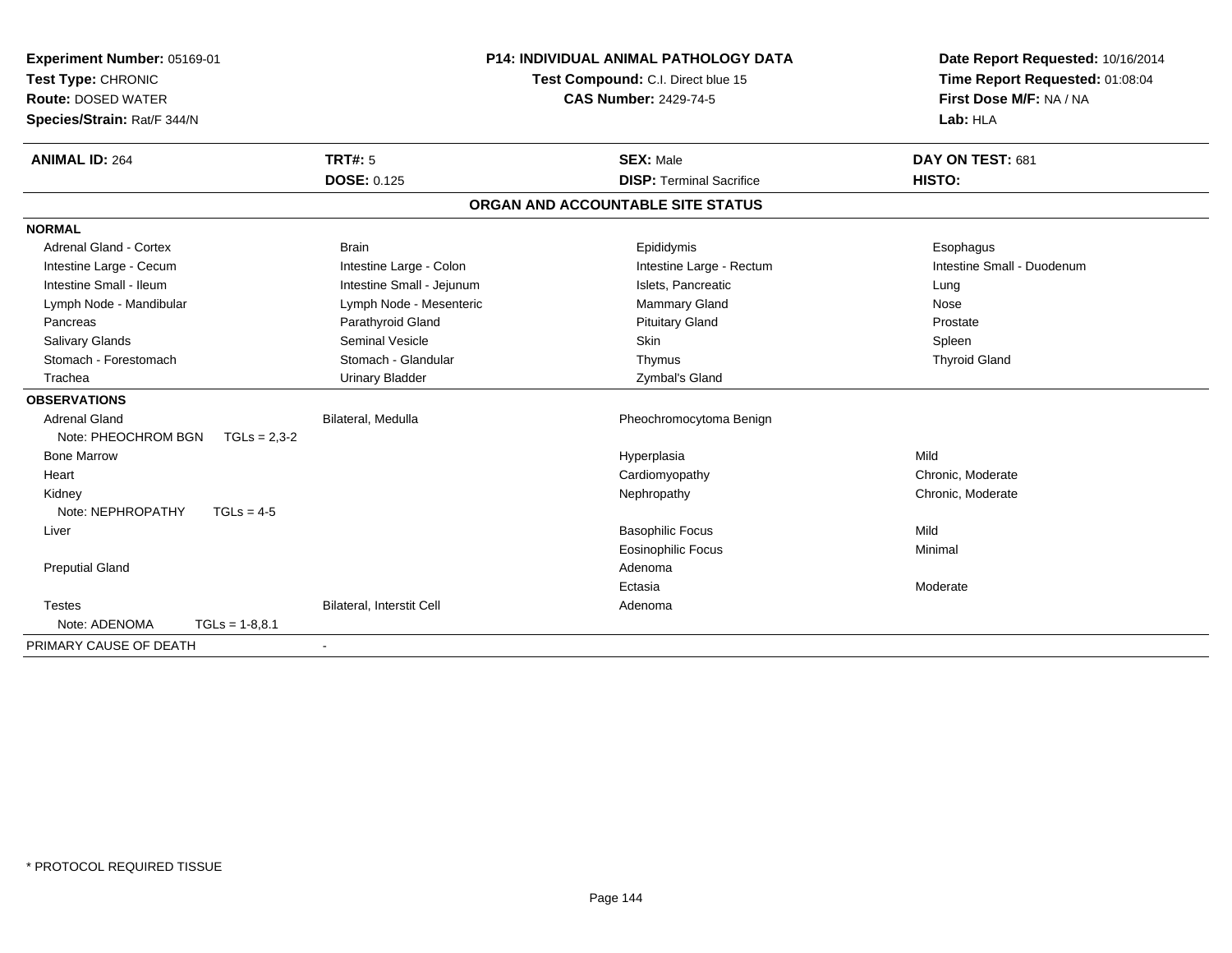| Experiment Number: 05169-01<br>Test Type: CHRONIC<br><b>Route: DOSED WATER</b><br>Species/Strain: Rat/F 344/N | <b>P14: INDIVIDUAL ANIMAL PATHOLOGY DATA</b><br><b>Test Compound: C.I. Direct blue 15</b><br><b>CAS Number: 2429-74-5</b> |                                   | Date Report Requested: 10/16/2014<br>Time Report Requested: 01:08:04<br>First Dose M/F: NA / NA<br>Lab: HLA |  |
|---------------------------------------------------------------------------------------------------------------|---------------------------------------------------------------------------------------------------------------------------|-----------------------------------|-------------------------------------------------------------------------------------------------------------|--|
| <b>ANIMAL ID: 265</b>                                                                                         | <b>TRT#: 5</b>                                                                                                            | <b>SEX: Male</b>                  | DAY ON TEST: 646                                                                                            |  |
|                                                                                                               | <b>DOSE: 0.125</b>                                                                                                        | <b>DISP: Moribund</b>             | HISTO:                                                                                                      |  |
|                                                                                                               |                                                                                                                           | ORGAN AND ACCOUNTABLE SITE STATUS |                                                                                                             |  |
| <b>NORMAL</b>                                                                                                 |                                                                                                                           |                                   |                                                                                                             |  |
| <b>Adrenal Gland - Cortex</b>                                                                                 | Adrenal Gland - Medulla                                                                                                   | <b>Brain</b>                      | Epididymis                                                                                                  |  |
| Esophagus                                                                                                     | Intestine Large - Cecum                                                                                                   | Intestine Large - Rectum          | Intestine Small - Duodenum                                                                                  |  |
| Intestine Small - Ileum                                                                                       | Intestine Small - Jejunum                                                                                                 | Islets, Pancreatic                | Mammary Gland                                                                                               |  |
| Nose                                                                                                          | Pancreas                                                                                                                  | Parathyroid Gland                 | <b>Pituitary Gland</b>                                                                                      |  |
| Prostate                                                                                                      | Salivary Glands                                                                                                           | Seminal Vesicle                   | Stomach - Forestomach                                                                                       |  |
| Stomach - Glandular                                                                                           | Thymus                                                                                                                    | <b>Thyroid Gland</b>              | Trachea                                                                                                     |  |
| <b>Urinary Bladder</b>                                                                                        | Zymbal's Gland                                                                                                            |                                   |                                                                                                             |  |
| <b>MISSING</b>                                                                                                |                                                                                                                           |                                   |                                                                                                             |  |
| <b>Preputial Gland</b>                                                                                        |                                                                                                                           |                                   |                                                                                                             |  |
| <b>OBSERVATIONS</b>                                                                                           |                                                                                                                           |                                   |                                                                                                             |  |
| <b>Bone Marrow</b>                                                                                            |                                                                                                                           | Hyperplasia                       | Moderate                                                                                                    |  |
| Heart                                                                                                         |                                                                                                                           | Cardiomyopathy                    | Chronic, Mild                                                                                               |  |
| Intestine Large                                                                                               | Colon                                                                                                                     | Adenocarcinoma                    |                                                                                                             |  |
| Note: [ ADENOCARC<br>$\vert$ TGLs = 1-7.1                                                                     |                                                                                                                           |                                   |                                                                                                             |  |
| Kidney                                                                                                        |                                                                                                                           | Nephropathy                       | Chronic, Moderate                                                                                           |  |
| Liver                                                                                                         | <b>Bile Duct</b>                                                                                                          | Hyperplasia                       | Moderate                                                                                                    |  |
|                                                                                                               |                                                                                                                           | Leukemia Mononuclear              |                                                                                                             |  |
| Note: ML IS STAGE 3                                                                                           |                                                                                                                           |                                   |                                                                                                             |  |
| Lung                                                                                                          |                                                                                                                           | Hyperplasia                       | Lymphoid, Marked                                                                                            |  |
|                                                                                                               |                                                                                                                           | <b>Infiltration Cellular</b>      | Histiocyte, Mild                                                                                            |  |
|                                                                                                               |                                                                                                                           | Leukemia Mononuclear              |                                                                                                             |  |
| Lymph Node                                                                                                    | Mandibular                                                                                                                | Leukemia Mononuclear              |                                                                                                             |  |
|                                                                                                               | Mediastinal                                                                                                               | Leukemia Mononuclear              |                                                                                                             |  |
|                                                                                                               | Mesenteric                                                                                                                | Leukemia Mononuclear              |                                                                                                             |  |
| Pharynx                                                                                                       | Palate                                                                                                                    | Squamous Cell Papilloma           |                                                                                                             |  |
| Skin                                                                                                          |                                                                                                                           | Keratoacanthoma                   |                                                                                                             |  |
| Note: KERATOACANTHMA   TGLs = 3-13                                                                            |                                                                                                                           |                                   |                                                                                                             |  |
| Spleen                                                                                                        |                                                                                                                           | Leukemia Mononuclear              |                                                                                                             |  |
| <b>Testes</b>                                                                                                 | Bilateral, Interstit Cell                                                                                                 | Adenoma                           |                                                                                                             |  |
| Note: ADENOMA<br>$TGLs = 2-8.8.1$                                                                             |                                                                                                                           |                                   |                                                                                                             |  |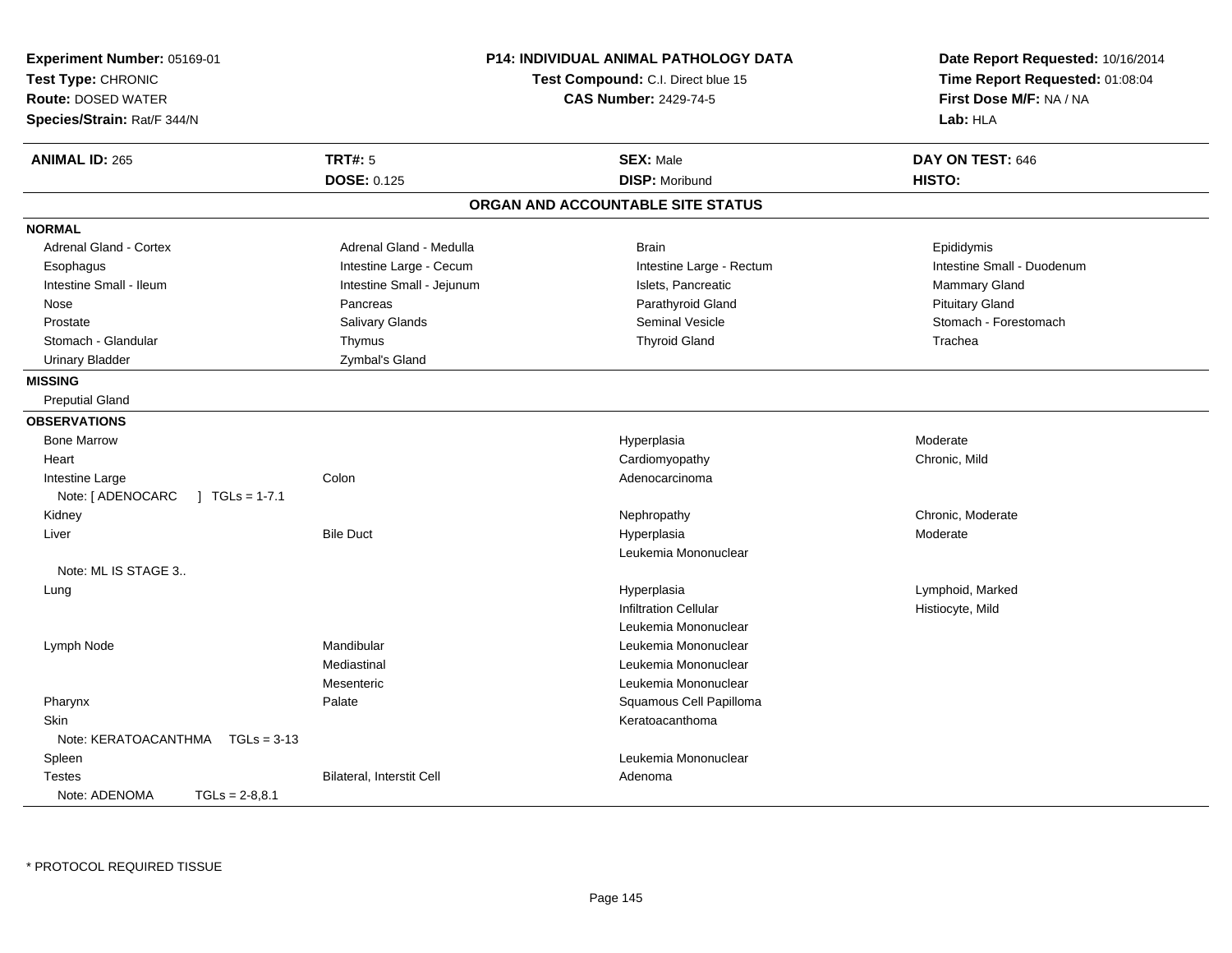| <b>Experiment Number: 05169-01</b><br><b>Test Type: CHRONIC</b> |                              | <b>P14: INDIVIDUAL ANIMAL PATHOLOGY DATA</b> | Date Report Requested: 10/16/2014 |  |
|-----------------------------------------------------------------|------------------------------|----------------------------------------------|-----------------------------------|--|
|                                                                 |                              | Test Compound: C.I. Direct blue 15           | Time Report Requested: 01:08:04   |  |
| <b>Route: DOSED WATER</b>                                       | <b>CAS Number: 2429-74-5</b> |                                              | First Dose M/F: NA / NA           |  |
| Species/Strain: Rat/F 344/N                                     |                              |                                              | Lab: HLA                          |  |
| <b>ANIMAL ID: 265</b>                                           | TRT#: 5                      | <b>SEX: Male</b>                             | DAY ON TEST: 646                  |  |
|                                                                 | <b>DOSE: 0.125</b>           | <b>DISP: Moribund</b>                        | <b>HISTO:</b>                     |  |
|                                                                 |                              | ORGAN AND ACCOUNTABLE SITE STATUS            |                                   |  |
| PRIMARY CAUSE OF DEATH                                          | $\overline{\phantom{a}}$     |                                              |                                   |  |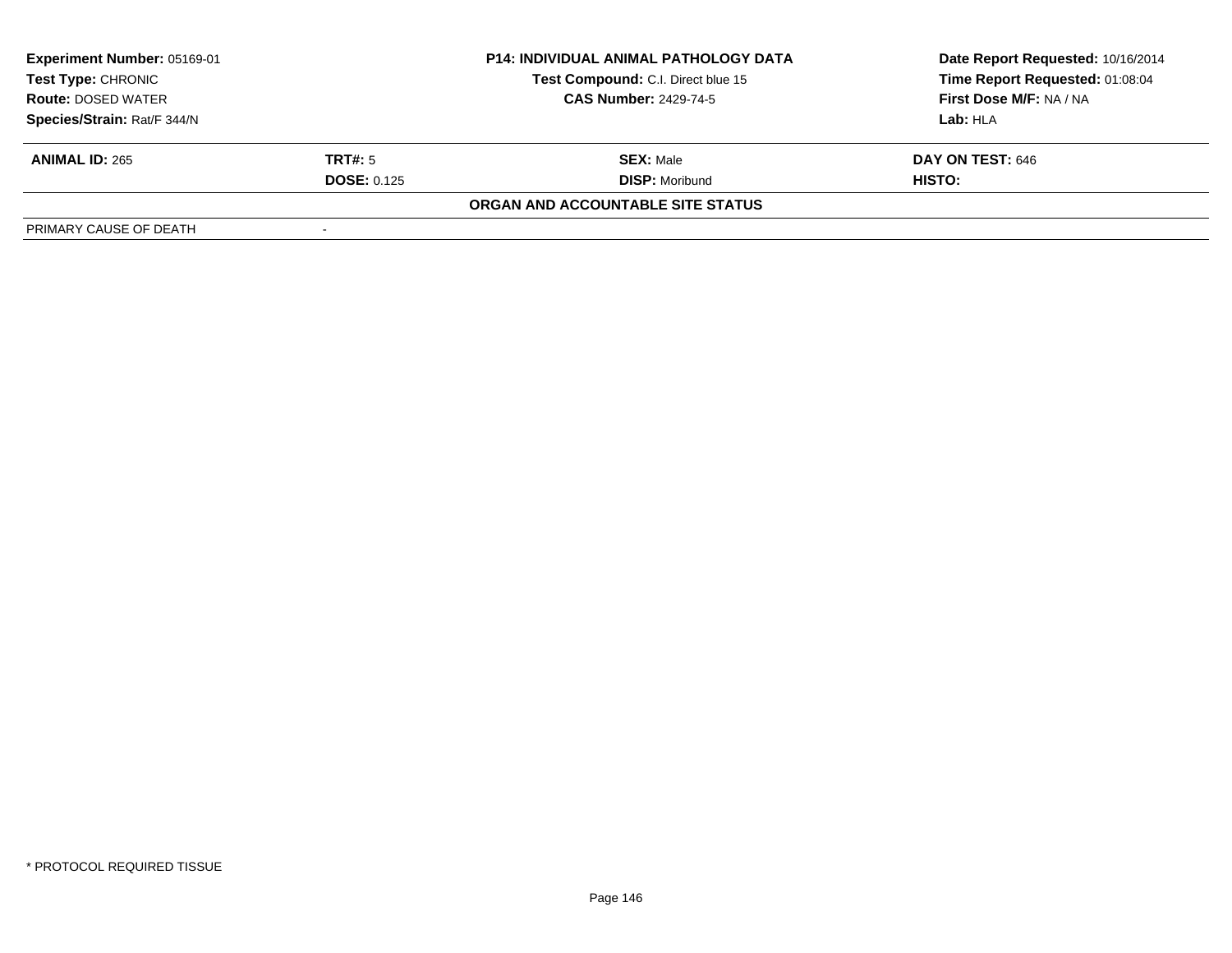| Experiment Number: 05169-01   |                | <b>P14: INDIVIDUAL ANIMAL PATHOLOGY DATA</b><br>Test Compound: C.I. Direct blue 15 |                                   | Date Report Requested: 10/16/2014 |
|-------------------------------|----------------|------------------------------------------------------------------------------------|-----------------------------------|-----------------------------------|
| Test Type: CHRONIC            |                |                                                                                    |                                   | Time Report Requested: 01:08:04   |
| <b>Route: DOSED WATER</b>     |                |                                                                                    | <b>CAS Number: 2429-74-5</b>      | First Dose M/F: NA / NA           |
| Species/Strain: Rat/F 344/N   |                |                                                                                    |                                   | Lab: HLA                          |
| <b>ANIMAL ID: 266</b>         |                | <b>TRT#: 5</b>                                                                     | <b>SEX: Male</b>                  | DAY ON TEST: 372                  |
|                               |                | <b>DOSE: 0.125</b>                                                                 | <b>DISP: Moribund</b>             | HISTO:                            |
|                               |                |                                                                                    | ORGAN AND ACCOUNTABLE SITE STATUS |                                   |
| <b>NORMAL</b>                 |                |                                                                                    |                                   |                                   |
| <b>Adrenal Gland - Cortex</b> |                | Adrenal Gland - Medulla                                                            | <b>Bone Marrow</b>                | <b>Brain</b>                      |
| Epididymis                    |                | Esophagus                                                                          | Intestine Large - Cecum           | Intestine Large - Colon           |
| Intestine Large - Rectum      |                | Intestine Small - Duodenum                                                         | Intestine Small - Ileum           | Intestine Small - Jejunum         |
| Islets, Pancreatic            |                | Kidney                                                                             | Lymph Node - Mandibular           | Lymph Node - Mesenteric           |
| Mammary Gland                 |                | Nose                                                                               | Pancreas                          | Parathyroid Gland                 |
| <b>Pituitary Gland</b>        |                | Prostate                                                                           | <b>Salivary Glands</b>            | <b>Skin</b>                       |
| Spleen                        |                | Stomach - Forestomach                                                              | Stomach - Glandular               | Thymus                            |
| <b>Thyroid Gland</b>          |                | Trachea                                                                            | <b>Urinary Bladder</b>            | Zymbal's Gland                    |
| <b>MISSING</b>                |                |                                                                                    |                                   |                                   |
| <b>Seminal Vesicle</b>        |                |                                                                                    |                                   |                                   |
| <b>OBSERVATIONS</b>           |                |                                                                                    |                                   |                                   |
| Heart                         |                |                                                                                    | Cardiomyopathy                    | Chronic, Mild                     |
| Liver                         |                |                                                                                    | <b>Basophilic Focus</b>           | Minimal                           |
|                               |                |                                                                                    | Granuloma                         | Minimal                           |
| Lung                          |                | Alveolar Epith                                                                     | Hyperplasia                       | Focal, Mild                       |
|                               |                |                                                                                    | Hyperplasia                       | Lymphoid, Mild                    |
| <b>Preputial Gland</b>        |                |                                                                                    | Carcinoma                         |                                   |
| Note: CARCINOMA               | $TGLs = 1-8.3$ |                                                                                    |                                   |                                   |
| <b>Testes</b>                 |                | <b>Interstit Cell</b>                                                              | Adenoma                           |                                   |
|                               |                | <b>Interstit Cell</b>                                                              | Hyperplasia                       | Mild                              |
| PRIMARY CAUSE OF DEATH        |                | $\blacksquare$                                                                     |                                   |                                   |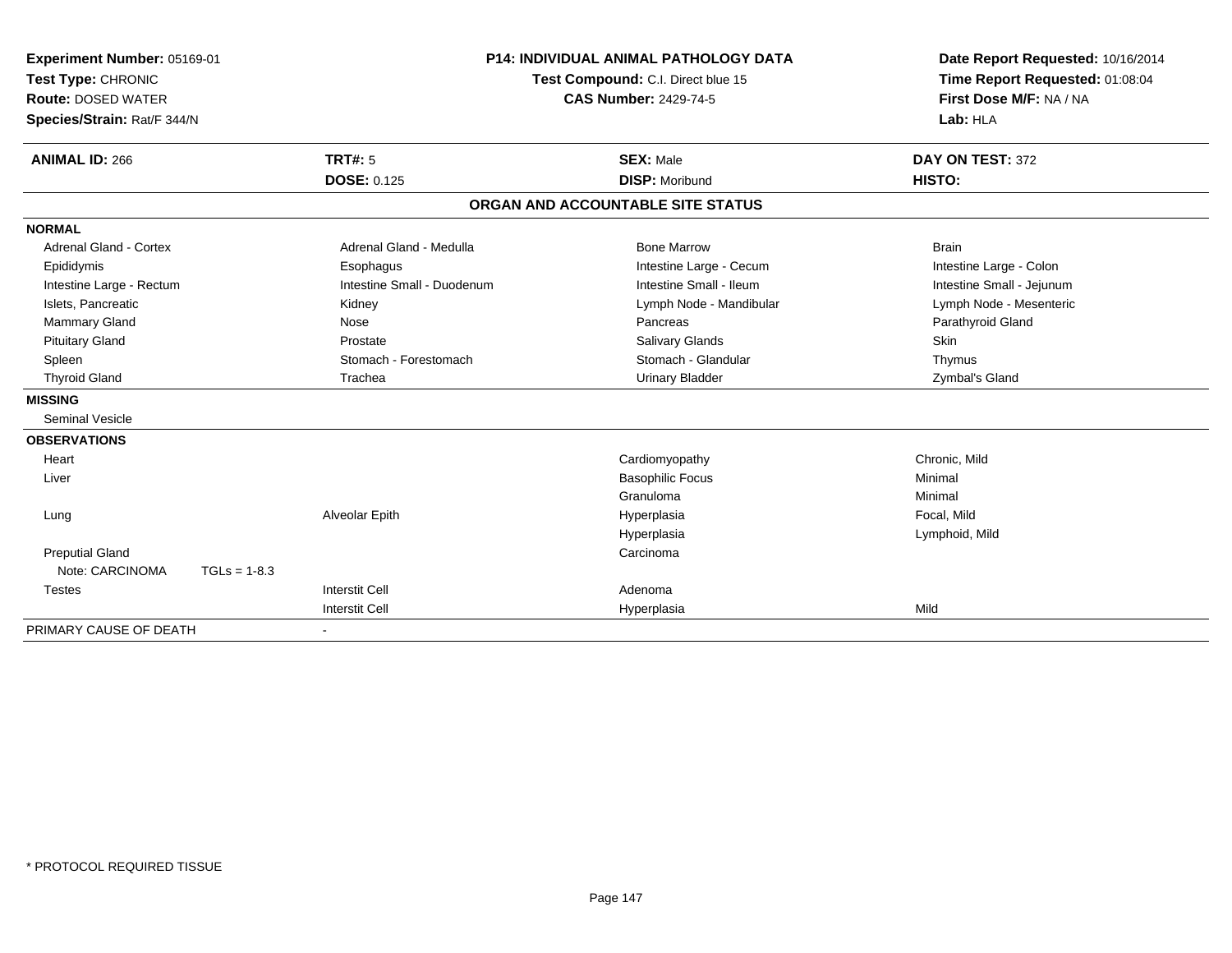| Experiment Number: 05169-01<br>Test Type: CHRONIC |                              | <b>P14: INDIVIDUAL ANIMAL PATHOLOGY DATA</b><br>Test Compound: C.I. Direct blue 15 | Date Report Requested: 10/16/2014<br>Time Report Requested: 01:08:04 |
|---------------------------------------------------|------------------------------|------------------------------------------------------------------------------------|----------------------------------------------------------------------|
| <b>Route: DOSED WATER</b>                         | <b>CAS Number: 2429-74-5</b> |                                                                                    | First Dose M/F: NA / NA                                              |
| Species/Strain: Rat/F 344/N                       |                              |                                                                                    | Lab: HLA                                                             |
| <b>ANIMAL ID: 267</b>                             | <b>TRT#: 5</b>               | <b>SEX: Male</b>                                                                   | DAY ON TEST: 637                                                     |
|                                                   | <b>DOSE: 0.125</b>           | <b>DISP: Dead</b>                                                                  | <b>HISTO:</b>                                                        |
|                                                   |                              | ORGAN AND ACCOUNTABLE SITE STATUS                                                  |                                                                      |
| <b>NORMAL</b>                                     |                              |                                                                                    |                                                                      |
| Adrenal Gland - Cortex                            | Adrenal Gland - Medulla      | <b>Brain</b>                                                                       | Epididymis                                                           |
| Esophagus                                         | Islets, Pancreatic           | Kidney                                                                             | Lung                                                                 |
| Nose                                              | Pancreas                     | Parathyroid Gland                                                                  | <b>Pituitary Gland</b>                                               |
| Prostate                                          | Salivary Glands              | Stomach - Forestomach                                                              | Stomach - Glandular                                                  |
| <b>Thyroid Gland</b>                              | Trachea                      | <b>Urinary Bladder</b>                                                             | Zymbal's Gland                                                       |
| <b>MISSING</b>                                    |                              |                                                                                    |                                                                      |
| <b>Mammary Gland</b>                              | <b>Seminal Vesicle</b>       | Thymus                                                                             |                                                                      |
| <b>AUTO PRECLUDES DIAG.</b>                       |                              |                                                                                    |                                                                      |
| <b>Bone Marrow</b>                                | Intestine Large - Cecum      | Intestine Large - Colon                                                            | Intestine Large - Rectum                                             |
| Intestine Small - Duodenum                        | Intestine Small - Ileum      | Intestine Small - Jejunum                                                          | Lymph Node - Mandibular                                              |
| Lymph Node - Mesenteric                           |                              |                                                                                    |                                                                      |
| <b>OBSERVATIONS</b>                               |                              |                                                                                    |                                                                      |
| Heart                                             |                              | Cardiomyopathy                                                                     | Chronic, Mild                                                        |
|                                                   | Atrium                       | Thrombosis                                                                         |                                                                      |
| Liver                                             |                              | <b>Necrosis</b>                                                                    | Multifocal, Moderate                                                 |
| <b>Preputial Gland</b>                            | <b>Bilateral</b>             | Adenoma                                                                            |                                                                      |
| Note: ADENOMA<br>$TGLs = 1-8.1$                   |                              |                                                                                    |                                                                      |
| <b>Skin</b>                                       |                              | <b>Basal Cell Carcinoma</b>                                                        | Multiple                                                             |
| Note: BASAL CEL CARC TGLs = 6,7-13,14             |                              |                                                                                    |                                                                      |
| Spleen                                            |                              | Atrophy                                                                            | Moderate                                                             |
| <b>Testes</b>                                     | Bilateral, Interstit Cell    | Adenoma                                                                            |                                                                      |
| PRIMARY CAUSE OF DEATH                            |                              |                                                                                    |                                                                      |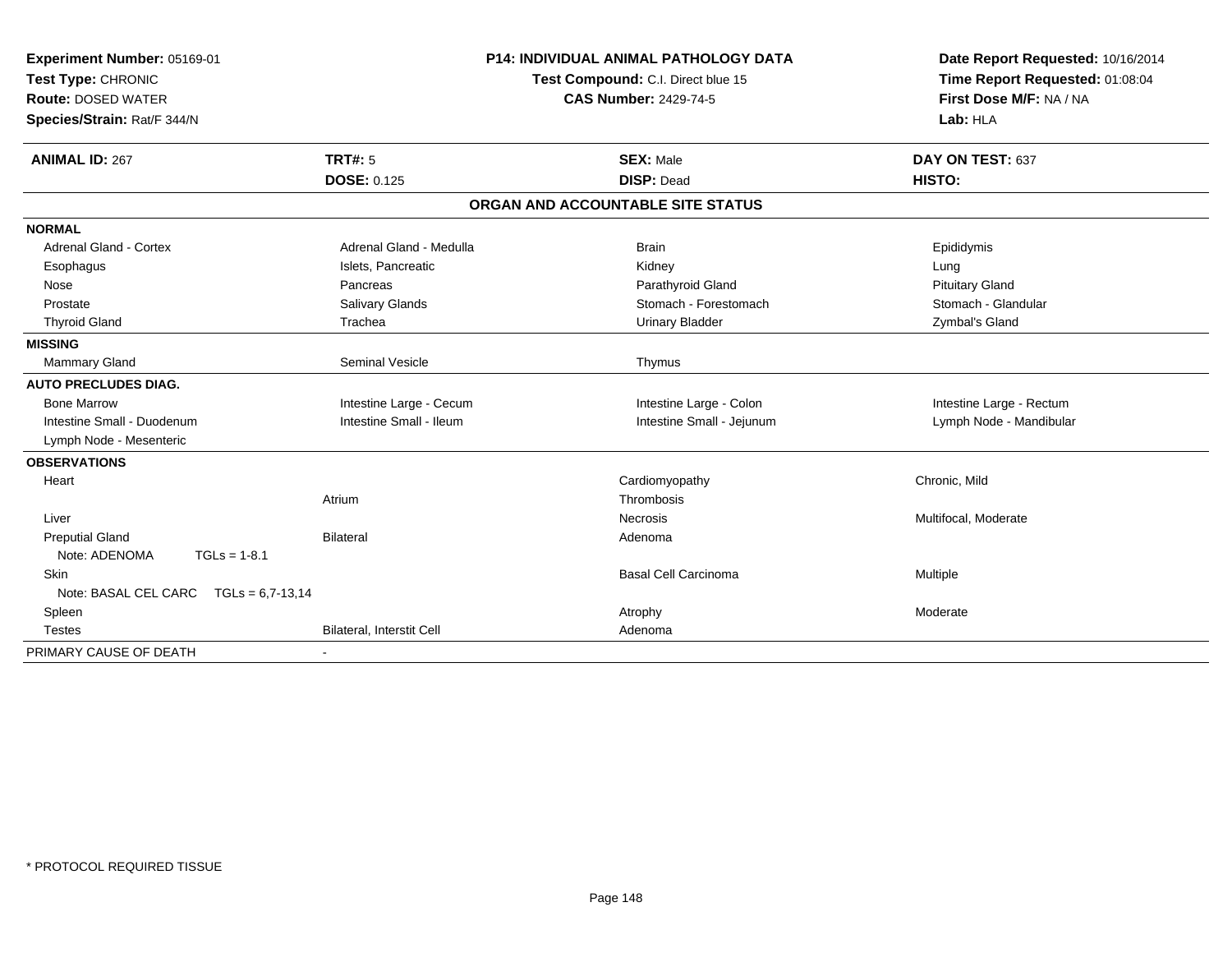| Experiment Number: 05169-01<br>Test Type: CHRONIC<br><b>Route: DOSED WATER</b><br>Species/Strain: Rat/F 344/N | P14: INDIVIDUAL ANIMAL PATHOLOGY DATA<br>Test Compound: C.I. Direct blue 15<br><b>CAS Number: 2429-74-5</b> |                                   | Date Report Requested: 10/16/2014<br>Time Report Requested: 01:08:04<br>First Dose M/F: NA / NA<br>Lab: HLA |  |
|---------------------------------------------------------------------------------------------------------------|-------------------------------------------------------------------------------------------------------------|-----------------------------------|-------------------------------------------------------------------------------------------------------------|--|
| <b>ANIMAL ID: 268</b>                                                                                         | <b>TRT#: 5</b>                                                                                              | <b>SEX: Male</b>                  | DAY ON TEST: 505                                                                                            |  |
|                                                                                                               | <b>DOSE: 0.125</b>                                                                                          | <b>DISP: Moribund</b>             | HISTO:                                                                                                      |  |
|                                                                                                               |                                                                                                             | ORGAN AND ACCOUNTABLE SITE STATUS |                                                                                                             |  |
| <b>NORMAL</b>                                                                                                 |                                                                                                             |                                   |                                                                                                             |  |
| <b>Adrenal Gland - Cortex</b>                                                                                 | Adrenal Gland - Medulla                                                                                     | <b>Bone Marrow</b>                | <b>Brain</b>                                                                                                |  |
| Epididymis                                                                                                    | Esophagus                                                                                                   | Intestine Large - Cecum           | Intestine Large - Colon                                                                                     |  |
| Intestine Large - Rectum                                                                                      | Intestine Small - Duodenum                                                                                  | Intestine Small - Ileum           | Intestine Small - Jejunum                                                                                   |  |
| Islets, Pancreatic                                                                                            | Lymph Node - Mandibular                                                                                     | Lymph Node - Mesenteric           | Mammary Gland                                                                                               |  |
| Nose                                                                                                          | Pancreas                                                                                                    | <b>Pituitary Gland</b>            | Prostate                                                                                                    |  |
| Salivary Glands                                                                                               | <b>Seminal Vesicle</b>                                                                                      | Skin                              | Spleen                                                                                                      |  |
| Stomach - Forestomach                                                                                         | Stomach - Glandular                                                                                         | Thymus                            | <b>Thyroid Gland</b>                                                                                        |  |
| Trachea                                                                                                       | <b>Urinary Bladder</b>                                                                                      | Zymbal's Gland                    |                                                                                                             |  |
| <b>MISSING</b>                                                                                                |                                                                                                             |                                   |                                                                                                             |  |
| Parathyroid Gland                                                                                             |                                                                                                             |                                   |                                                                                                             |  |
| <b>OBSERVATIONS</b>                                                                                           |                                                                                                             |                                   |                                                                                                             |  |
| Heart                                                                                                         |                                                                                                             | Cardiomyopathy                    | Chronic, Mild                                                                                               |  |
| Kidney                                                                                                        |                                                                                                             | Nephropathy                       | Chronic, Mild                                                                                               |  |
| Liver                                                                                                         |                                                                                                             | Congestion                        | Marked                                                                                                      |  |
| Note: $[CONGESTION] TGLs = 4-3$                                                                               |                                                                                                             |                                   |                                                                                                             |  |
| Lung                                                                                                          |                                                                                                             | Hyperplasia                       | Lymphoid, Mild                                                                                              |  |
| Mesentery                                                                                                     | Fat                                                                                                         | <b>Necrosis</b>                   | Moderate                                                                                                    |  |
| Note: NECROSIS<br>$TGLs = 2-13$                                                                               |                                                                                                             |                                   |                                                                                                             |  |
| Pharynx                                                                                                       | Palate                                                                                                      | Squamous Cell Papilloma           |                                                                                                             |  |
| Note: SQ CL PAPILLOM TGLs = 3-14                                                                              |                                                                                                             |                                   |                                                                                                             |  |
| <b>Preputial Gland</b>                                                                                        |                                                                                                             | Ectasia                           | Marked                                                                                                      |  |
| Note: ECTASIA<br>$TGLs = 1-8.2$                                                                               |                                                                                                             |                                   |                                                                                                             |  |
| <b>Testes</b>                                                                                                 | <b>Bilateral, Interstit Cell</b>                                                                            | Adenoma                           |                                                                                                             |  |
| PRIMARY CAUSE OF DEATH                                                                                        |                                                                                                             |                                   |                                                                                                             |  |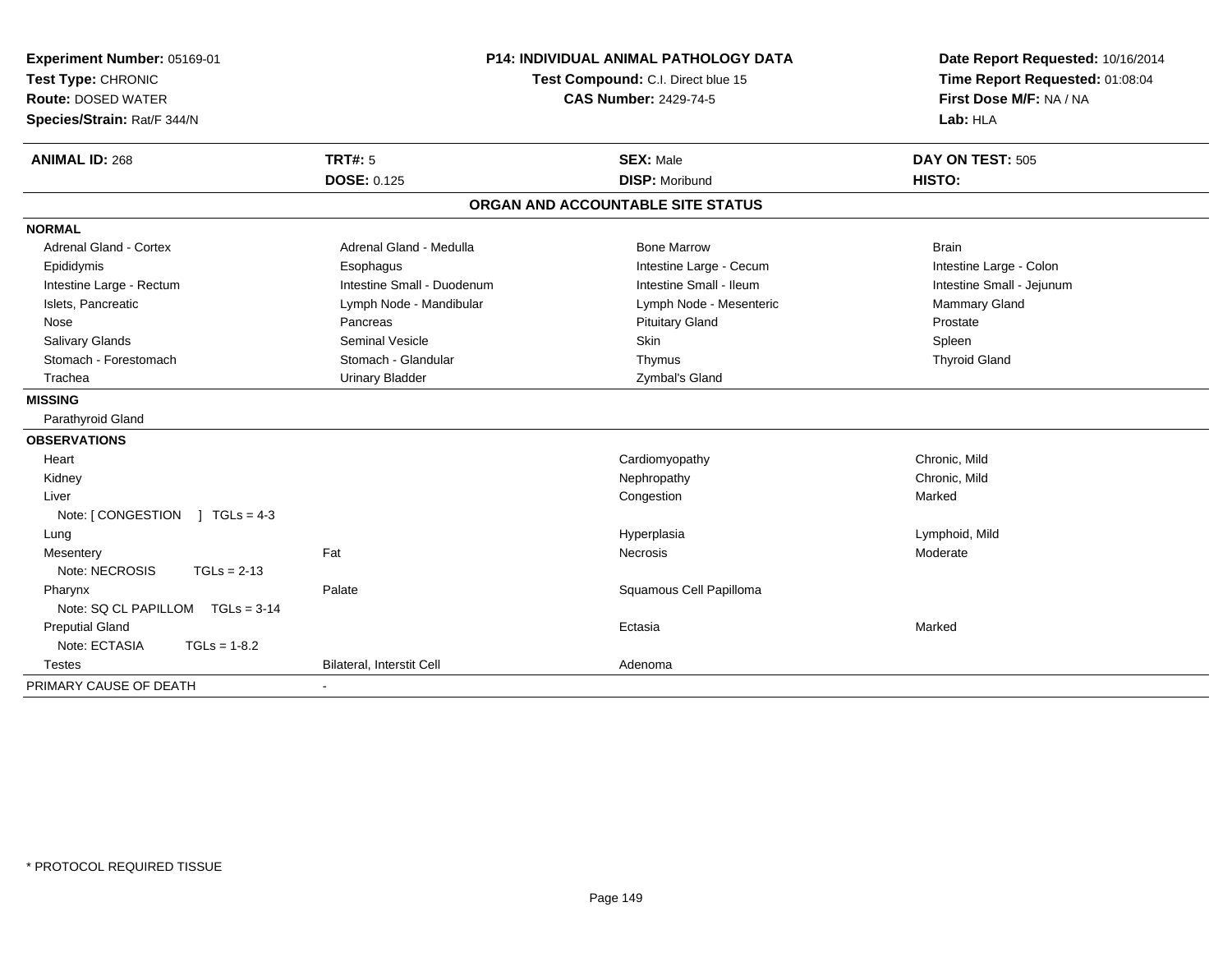| <b>P14: INDIVIDUAL ANIMAL PATHOLOGY DATA</b><br>Experiment Number: 05169-01<br>Test Type: CHRONIC<br><b>Test Compound: C.I. Direct blue 15</b><br><b>Route: DOSED WATER</b><br><b>CAS Number: 2429-74-5</b><br>Species/Strain: Rat/F 344/N |                                   | Date Report Requested: 10/16/2014<br>Time Report Requested: 01:08:04<br>First Dose M/F: NA / NA<br>Lab: HLA |
|--------------------------------------------------------------------------------------------------------------------------------------------------------------------------------------------------------------------------------------------|-----------------------------------|-------------------------------------------------------------------------------------------------------------|
| <b>TRT#: 5</b><br><b>ANIMAL ID: 269</b>                                                                                                                                                                                                    | <b>SEX: Male</b>                  | DAY ON TEST: 628                                                                                            |
| <b>DOSE: 0.125</b>                                                                                                                                                                                                                         | <b>DISP: Dead</b>                 | HISTO:                                                                                                      |
|                                                                                                                                                                                                                                            | ORGAN AND ACCOUNTABLE SITE STATUS |                                                                                                             |
| <b>NORMAL</b>                                                                                                                                                                                                                              |                                   |                                                                                                             |
| Adrenal Gland - Cortex<br><b>Brain</b>                                                                                                                                                                                                     | Epididymis                        | Esophagus                                                                                                   |
| Intestine Large - Cecum<br>Intestine Large - Rectum                                                                                                                                                                                        | Intestine Small - Duodenum        | Intestine Small - Ileum                                                                                     |
| Intestine Small - Jejunum<br>Islets, Pancreatic                                                                                                                                                                                            | Lymph Node - Mandibular           | Lymph Node - Mesenteric                                                                                     |
| Mammary Gland<br>Pancreas                                                                                                                                                                                                                  | Parathyroid Gland                 | <b>Pituitary Gland</b>                                                                                      |
| <b>Preputial Gland</b><br>Prostate                                                                                                                                                                                                         | Seminal Vesicle                   | Spleen                                                                                                      |
| Stomach - Forestomach<br>Stomach - Glandular                                                                                                                                                                                               | Thymus                            | <b>Thyroid Gland</b>                                                                                        |
| Trachea<br><b>Urinary Bladder</b>                                                                                                                                                                                                          |                                   |                                                                                                             |
| <b>OBSERVATIONS</b>                                                                                                                                                                                                                        |                                   |                                                                                                             |
| Medulla<br><b>Adrenal Gland</b>                                                                                                                                                                                                            | Pheochromocytoma Malignant        |                                                                                                             |
| [ Pheochromocytoma Malignant TGLS = 3-2.1 ]                                                                                                                                                                                                |                                   |                                                                                                             |
| <b>Bone Marrow</b>                                                                                                                                                                                                                         | Hyperplasia                       | Moderate                                                                                                    |
| Heart                                                                                                                                                                                                                                      | Cardiomyopathy                    | Chronic, Mild                                                                                               |
| Atrium                                                                                                                                                                                                                                     | Thrombosis                        |                                                                                                             |
| [Cardiomyopathy TGLS = 8-3]                                                                                                                                                                                                                |                                   |                                                                                                             |
| Colon<br>Intestine Large                                                                                                                                                                                                                   | Adenocarcinoma                    |                                                                                                             |
| Note: [ ADENOCARC<br>$\sqrt{1}$ TGLs = 10-7                                                                                                                                                                                                |                                   |                                                                                                             |
| Kidney                                                                                                                                                                                                                                     | Nephropathy                       | Chronic, Moderate                                                                                           |
| Centrilobular<br>Liver                                                                                                                                                                                                                     | Degeneration                      | Diffuse, Moderate                                                                                           |
| Note: DEGEN<br>$TGLs = 4-3.1$                                                                                                                                                                                                              |                                   |                                                                                                             |
| Lung                                                                                                                                                                                                                                       | Hyperplasia                       | Lymphoid, Mild                                                                                              |
|                                                                                                                                                                                                                                            | <b>Infiltration Cellular</b>      | Histiocyte, Mild                                                                                            |
| Nose                                                                                                                                                                                                                                       | Fungus                            | Mild                                                                                                        |
|                                                                                                                                                                                                                                            | Inflammation                      | Acute, Moderate                                                                                             |
| <b>Salivary Glands</b>                                                                                                                                                                                                                     | Edema                             | Moderate                                                                                                    |
| Note: EDEMA<br>$TGLs = 6-9$                                                                                                                                                                                                                |                                   |                                                                                                             |
| Skin                                                                                                                                                                                                                                       | Basal Cell Adenoma                |                                                                                                             |
| Note: BASAL CEL ADEN TGLs = 1-13                                                                                                                                                                                                           |                                   |                                                                                                             |
| Bilateral, Interstit Cell<br>Testes                                                                                                                                                                                                        | Adenoma                           |                                                                                                             |
| Note: ADENOMA<br>$TGLs = 2-8.8.1$                                                                                                                                                                                                          |                                   |                                                                                                             |
| Zymbal's Gland                                                                                                                                                                                                                             | Ectasia                           | Moderate                                                                                                    |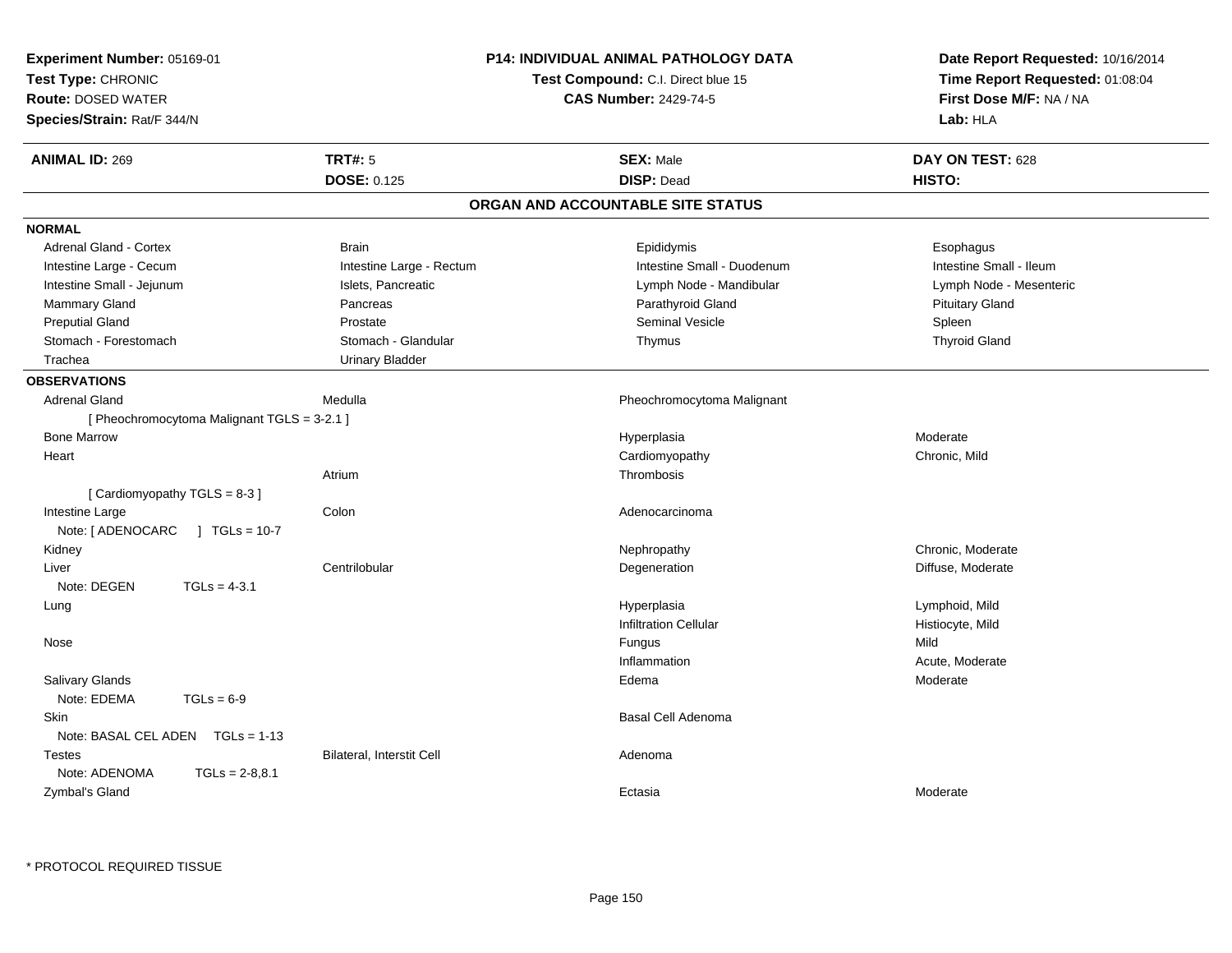| Experiment Number: 05169-01<br><b>Test Type: CHRONIC</b> |                              | <b>P14: INDIVIDUAL ANIMAL PATHOLOGY DATA</b> | Date Report Requested: 10/16/2014 |
|----------------------------------------------------------|------------------------------|----------------------------------------------|-----------------------------------|
|                                                          |                              | Test Compound: C.I. Direct blue 15           | Time Report Requested: 01:08:04   |
| <b>Route: DOSED WATER</b>                                | <b>CAS Number: 2429-74-5</b> |                                              | First Dose M/F: NA / NA           |
| Species/Strain: Rat/F 344/N                              |                              | Lab: HLA                                     |                                   |
| <b>ANIMAL ID: 269</b>                                    | TRT#: 5                      | <b>SEX: Male</b>                             | DAY ON TEST: 628                  |
|                                                          | <b>DOSE: 0.125</b>           | <b>DISP: Dead</b>                            | HISTO:                            |
|                                                          |                              | ORGAN AND ACCOUNTABLE SITE STATUS            |                                   |
|                                                          |                              | Hyperplasia                                  | Squamous, Focal, Mild             |
| PRIMARY CAUSE OF DEATH                                   | $\overline{\phantom{0}}$     |                                              |                                   |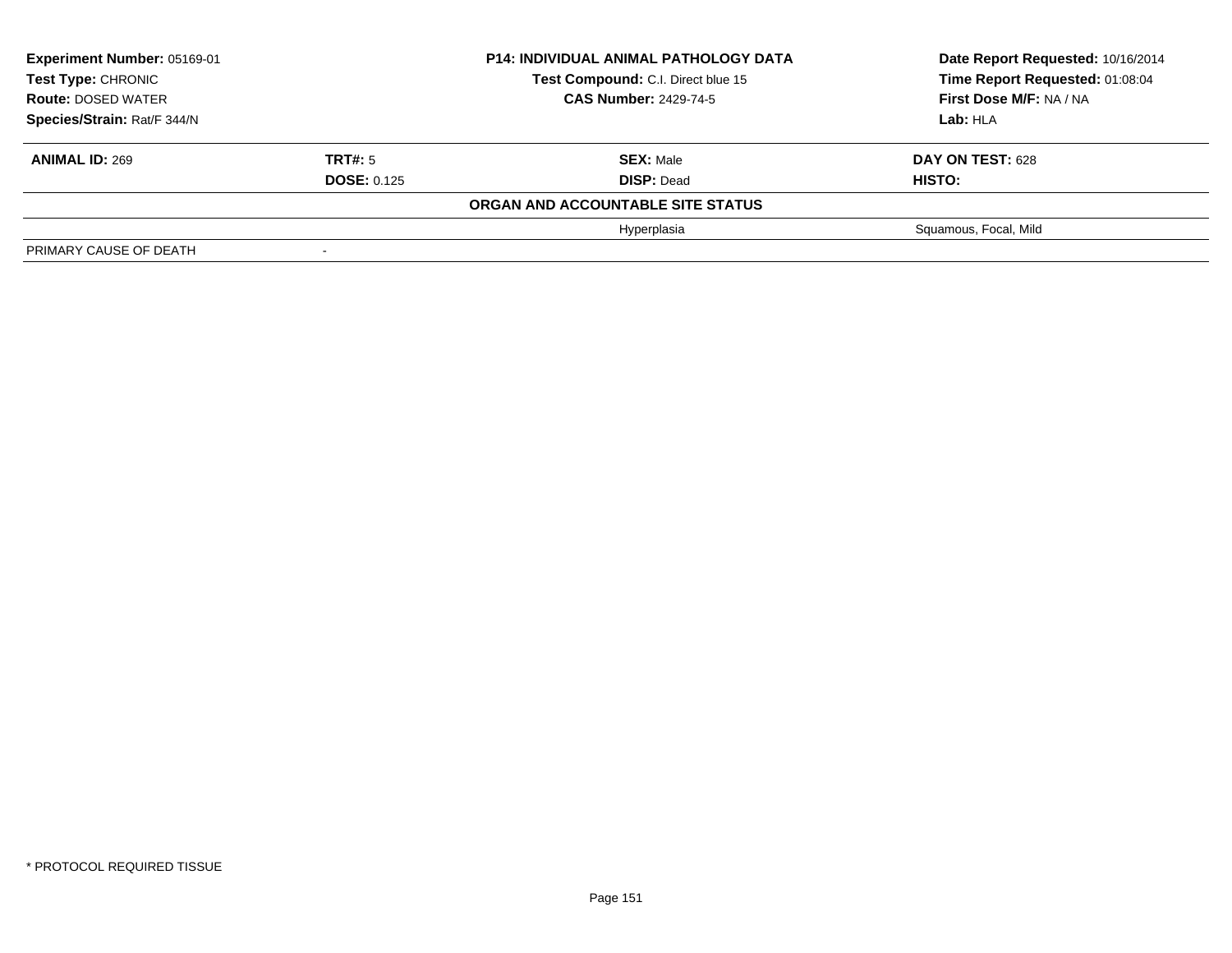| Experiment Number: 05169-01<br>Test Type: CHRONIC<br><b>Route: DOSED WATER</b><br>Species/Strain: Rat/F 344/N |                                  | P14: INDIVIDUAL ANIMAL PATHOLOGY DATA<br>Test Compound: C.I. Direct blue 15<br><b>CAS Number: 2429-74-5</b> |                           |
|---------------------------------------------------------------------------------------------------------------|----------------------------------|-------------------------------------------------------------------------------------------------------------|---------------------------|
| <b>ANIMAL ID: 270</b>                                                                                         | <b>TRT#: 5</b>                   | <b>SEX: Male</b>                                                                                            | DAY ON TEST: 595          |
|                                                                                                               | <b>DOSE: 0.125</b>               | <b>DISP: Dead</b>                                                                                           | HISTO:                    |
|                                                                                                               |                                  | ORGAN AND ACCOUNTABLE SITE STATUS                                                                           |                           |
| <b>NORMAL</b>                                                                                                 |                                  |                                                                                                             |                           |
| Adrenal Gland - Cortex                                                                                        | <b>Brain</b>                     | Ear                                                                                                         | Epididymis                |
| Esophagus                                                                                                     | Eye                              | Intestine Large - Cecum                                                                                     | Intestine Large - Colon   |
| Intestine Large - Rectum                                                                                      | Intestine Small - Duodenum       | Intestine Small - Ileum                                                                                     | Intestine Small - Jejunum |
| Islets, Pancreatic                                                                                            | Lymph Node - Mandibular          | Lymph Node - Mesenteric                                                                                     | Mammary Gland             |
| Pancreas                                                                                                      | Parathyroid Gland                | <b>Pituitary Gland</b>                                                                                      | <b>Preputial Gland</b>    |
| Prostate                                                                                                      | Salivary Glands                  | Stomach - Forestomach                                                                                       | Thymus                    |
| <b>Thyroid Gland</b>                                                                                          | Trachea                          | <b>Urinary Bladder</b>                                                                                      | Zymbal's Gland            |
| <b>MISSING</b>                                                                                                |                                  |                                                                                                             |                           |
| <b>Seminal Vesicle</b>                                                                                        |                                  |                                                                                                             |                           |
| <b>OBSERVATIONS</b>                                                                                           |                                  |                                                                                                             |                           |
| <b>Adrenal Gland</b>                                                                                          | Bilateral, Medulla               | Pheochromocytoma Benign                                                                                     |                           |
| <b>Bone Marrow</b>                                                                                            |                                  | Hyperplasia                                                                                                 | Moderate                  |
| Heart                                                                                                         |                                  | Cardiomyopathy                                                                                              | Chronic, Moderate         |
|                                                                                                               | Atrium                           | Thrombosis                                                                                                  |                           |
| Kidney                                                                                                        |                                  | Nephropathy                                                                                                 | Chronic, Mild             |
| Liver                                                                                                         | Centrilobular                    | Necrosis                                                                                                    | Diffuse, Mild             |
| Note: NECROSIS                                                                                                | $TGLs = 3-3.1$                   |                                                                                                             |                           |
| Lung                                                                                                          |                                  | Hyperplasia                                                                                                 | Lymphoid, Mild            |
| Nose                                                                                                          |                                  | Fungus                                                                                                      | Marked                    |
|                                                                                                               |                                  | Inflammation                                                                                                | Acute, Marked             |
| Skin                                                                                                          |                                  | Basal Cell Adenoma                                                                                          | Multiple                  |
| Note: BASAL CEL ADEN TGLs = 4,5-13,14                                                                         |                                  |                                                                                                             |                           |
| Spleen                                                                                                        |                                  | Hematopoietic Cell Proliferation                                                                            | Moderate                  |
| Stomach                                                                                                       | Glandular                        | Erosion                                                                                                     | Multifocal, Moderate      |
| <b>Testes</b>                                                                                                 | <b>Bilateral, Interstit Cell</b> | Adenoma                                                                                                     |                           |
| PRIMARY CAUSE OF DEATH                                                                                        |                                  |                                                                                                             |                           |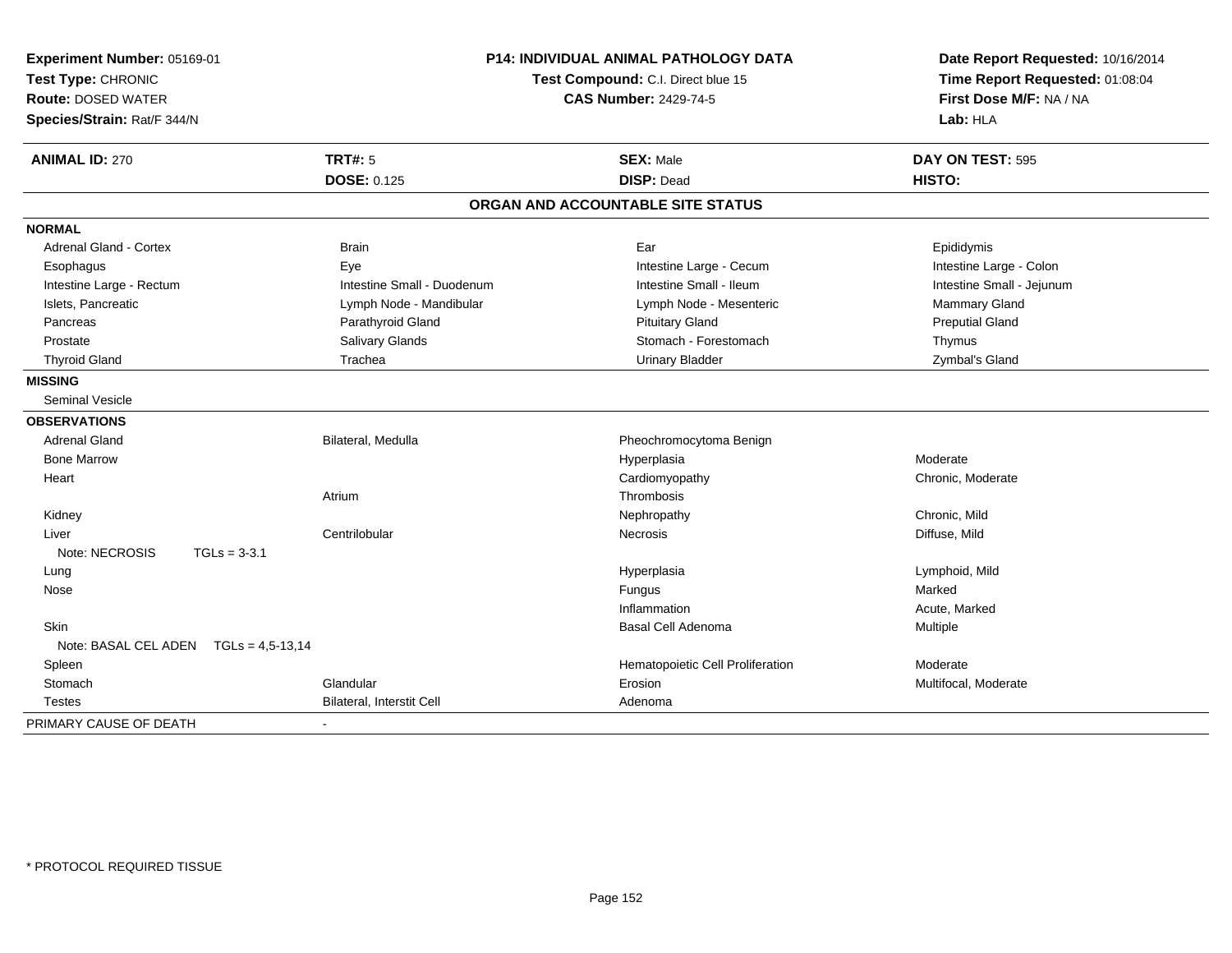| Experiment Number: 05169-01<br>Test Type: CHRONIC |                           | <b>P14: INDIVIDUAL ANIMAL PATHOLOGY DATA</b> | Date Report Requested: 10/16/2014 |
|---------------------------------------------------|---------------------------|----------------------------------------------|-----------------------------------|
|                                                   |                           | Test Compound: C.I. Direct blue 15           | Time Report Requested: 01:08:04   |
| <b>Route: DOSED WATER</b>                         |                           | <b>CAS Number: 2429-74-5</b>                 | First Dose M/F: NA / NA           |
| Species/Strain: Rat/F 344/N                       |                           |                                              | Lab: HLA                          |
| <b>ANIMAL ID: 271</b>                             | <b>TRT#: 5</b>            | <b>SEX: Male</b>                             | DAY ON TEST: 626                  |
|                                                   | <b>DOSE: 0.125</b>        | <b>DISP: Moribund</b>                        | HISTO:                            |
|                                                   |                           | ORGAN AND ACCOUNTABLE SITE STATUS            |                                   |
| <b>NORMAL</b>                                     |                           |                                              |                                   |
| <b>Brain</b>                                      | Epididymis                | Esophagus                                    | Heart                             |
| Intestine Large - Cecum                           | Intestine Large - Colon   | Intestine Large - Rectum                     | Intestine Small - Duodenum        |
| Intestine Small - Ileum                           | Intestine Small - Jejunum | Islets, Pancreatic                           | Mammary Gland                     |
| Pancreas                                          | Parathyroid Gland         | <b>Pituitary Gland</b>                       | Prostate                          |
| Salivary Glands                                   | <b>Seminal Vesicle</b>    | Skin                                         | Stomach - Forestomach             |
| Stomach - Glandular                               | <b>Thyroid Gland</b>      | Trachea                                      | <b>Urinary Bladder</b>            |
| Zymbal's Gland                                    |                           |                                              |                                   |
| <b>MISSING</b>                                    |                           |                                              |                                   |
| Thymus                                            |                           |                                              |                                   |
| <b>OBSERVATIONS</b>                               |                           |                                              |                                   |
| <b>Adrenal Gland</b>                              | Cortex                    | Leukemia Mononuclear                         |                                   |
|                                                   | Medulla                   | Leukemia Mononuclear                         |                                   |
| <b>Bone Marrow</b>                                |                           | Myelofibrosis                                | Moderate                          |
| Kidney                                            |                           | Nephropathy                                  | Chronic, Moderate                 |
| Liver                                             |                           | Degeneration                                 | Cystic, Multifocal, Mild          |
|                                                   |                           | Leukemia Mononuclear                         |                                   |
|                                                   |                           | Neoplastic Nodule                            |                                   |
| Note: ML IS STAGE 3                               |                           |                                              |                                   |
| Note: [ NEOPLASTIC NOD ] TGLs = 8,9,10,11-3.1,3.2 |                           |                                              |                                   |
| Lung                                              |                           | Leukemia Mononuclear                         |                                   |
| Lymph Node                                        | Mandibular                | Leukemia Mononuclear                         |                                   |
|                                                   | Mediastinal               | Leukemia Mononuclear                         |                                   |
|                                                   | Mesenteric                | Leukemia Mononuclear                         |                                   |
| Note: LEUKEMIA MONUC<br>$TGLs = 7-14$             |                           |                                              |                                   |
| Nose                                              |                           | Fungus                                       | Mild                              |
|                                                   |                           | Inflammation                                 | Acute, Mild                       |
| Pharynx                                           | Palate                    | Squamous Cell Papilloma                      |                                   |
| Note: SQ CL PAPILLOM<br>$TGLs = 6-13$             |                           |                                              |                                   |
| <b>Preputial Gland</b>                            |                           |                                              |                                   |
|                                                   |                           | Atrophy                                      | Moderate                          |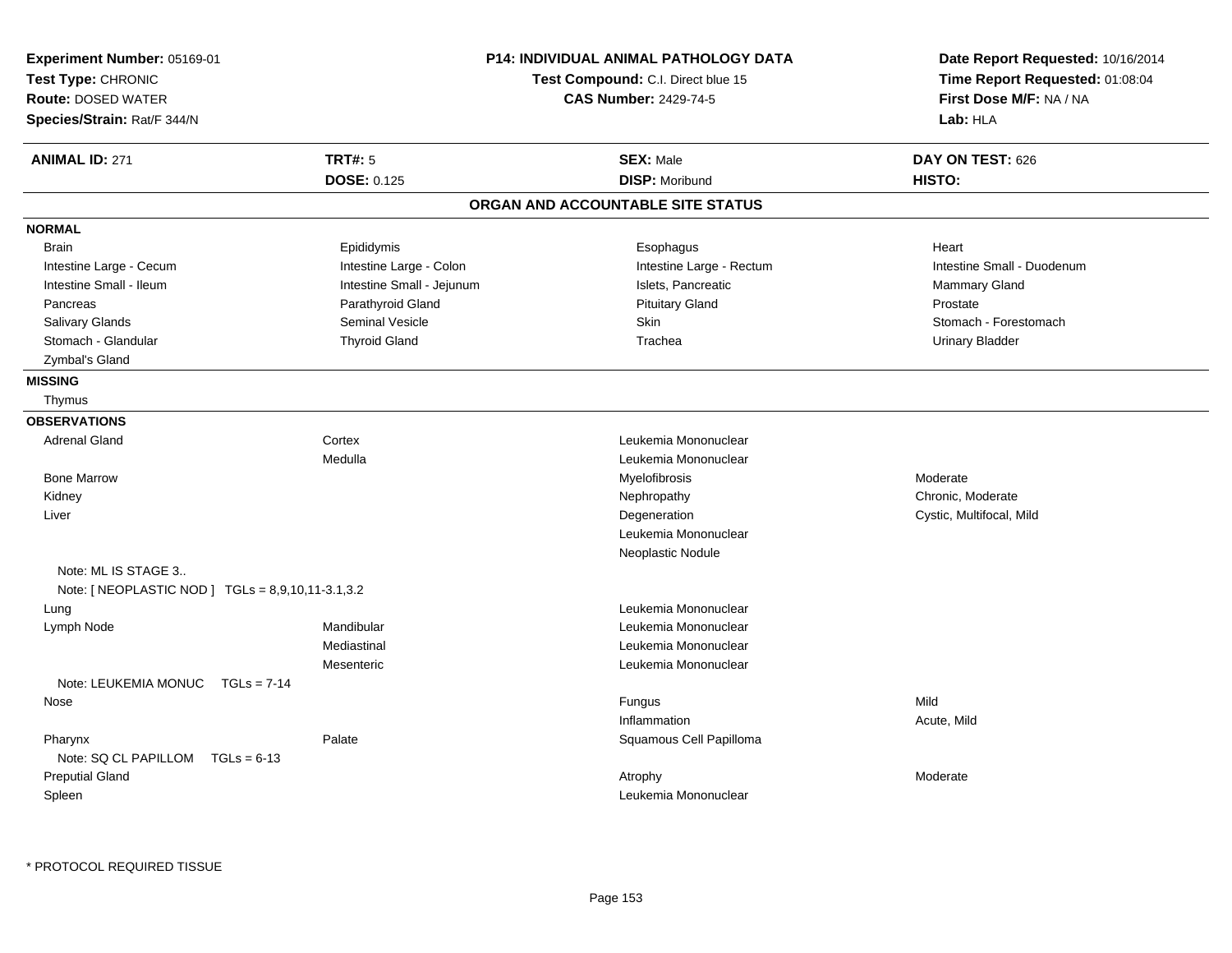| Experiment Number: 05169-01<br><b>Test Type: CHRONIC</b> |                    |                                  | <b>P14: INDIVIDUAL ANIMAL PATHOLOGY DATA</b><br>Test Compound: C.I. Direct blue 15 | Date Report Requested: 10/16/2014<br>Time Report Requested: 01:08:04 |
|----------------------------------------------------------|--------------------|----------------------------------|------------------------------------------------------------------------------------|----------------------------------------------------------------------|
| <b>Route: DOSED WATER</b>                                |                    |                                  | <b>CAS Number: 2429-74-5</b>                                                       | First Dose M/F: NA / NA                                              |
| Species/Strain: Rat/F 344/N                              |                    |                                  | Lab: HLA                                                                           |                                                                      |
| <b>ANIMAL ID: 271</b>                                    |                    | TRT#: 5                          | <b>SEX: Male</b>                                                                   | DAY ON TEST: 626                                                     |
|                                                          |                    | <b>DOSE: 0.125</b>               | <b>DISP:</b> Moribund                                                              | <b>HISTO:</b>                                                        |
|                                                          |                    |                                  | ORGAN AND ACCOUNTABLE SITE STATUS                                                  |                                                                      |
| Note: LEUKEMIA MONUC                                     | $TGLs = 5-3$       |                                  |                                                                                    |                                                                      |
| <b>Testes</b>                                            |                    | <b>Bilateral, Interstit Cell</b> | Adenoma                                                                            |                                                                      |
| Note: ADENOMA                                            | $TGLs = 3,4-8,8.1$ |                                  |                                                                                    |                                                                      |
| PRIMARY CAUSE OF DEATH                                   |                    |                                  |                                                                                    |                                                                      |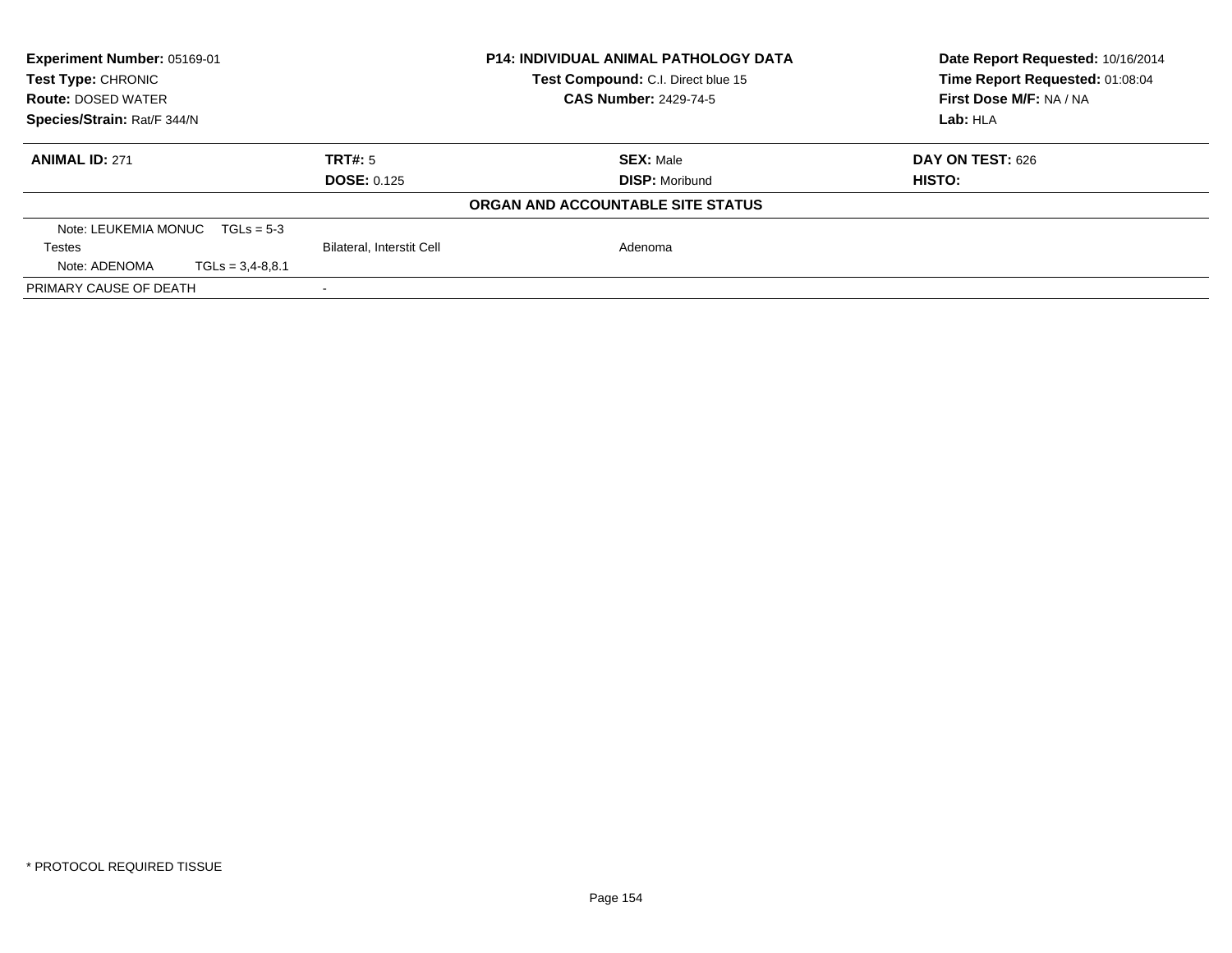| Experiment Number: 05169-01<br>Test Type: CHRONIC<br><b>Route: DOSED WATER</b><br>Species/Strain: Rat/F 344/N      | P14: INDIVIDUAL ANIMAL PATHOLOGY DATA<br>Test Compound: C.I. Direct blue 15<br><b>CAS Number: 2429-74-5</b> |                                   | Date Report Requested: 10/16/2014<br>Time Report Requested: 01:08:04<br>First Dose M/F: NA / NA<br>Lab: HLA |
|--------------------------------------------------------------------------------------------------------------------|-------------------------------------------------------------------------------------------------------------|-----------------------------------|-------------------------------------------------------------------------------------------------------------|
| <b>ANIMAL ID: 272</b>                                                                                              | <b>TRT#: 5</b>                                                                                              | <b>SEX: Male</b>                  | DAY ON TEST: 681                                                                                            |
|                                                                                                                    | <b>DOSE: 0.125</b>                                                                                          | <b>DISP: Terminal Sacrifice</b>   | <b>HISTO:</b>                                                                                               |
|                                                                                                                    |                                                                                                             | ORGAN AND ACCOUNTABLE SITE STATUS |                                                                                                             |
| <b>NORMAL</b>                                                                                                      |                                                                                                             |                                   |                                                                                                             |
| <b>Adrenal Gland - Cortex</b>                                                                                      | Adrenal Gland - Medulla                                                                                     | <b>Bone Marrow</b>                | <b>Brain</b>                                                                                                |
| Epididymis                                                                                                         | Esophagus                                                                                                   | Intestine Large - Cecum           | Intestine Large - Colon                                                                                     |
| Intestine Large - Rectum                                                                                           | Intestine Small - Duodenum                                                                                  | Intestine Small - Ileum           | Intestine Small - Jejunum                                                                                   |
| Islets, Pancreatic                                                                                                 | Lymph Node - Mandibular                                                                                     | Lymph Node - Mesenteric           | Mammary Gland                                                                                               |
| Nose                                                                                                               | Pancreas                                                                                                    | Parathyroid Gland                 | <b>Pituitary Gland</b>                                                                                      |
| <b>Preputial Gland</b>                                                                                             | Prostate                                                                                                    | Salivary Glands                   | <b>Seminal Vesicle</b>                                                                                      |
| Spleen                                                                                                             | Stomach - Forestomach                                                                                       | Stomach - Glandular               | <b>Thyroid Gland</b>                                                                                        |
| Trachea                                                                                                            | <b>Urinary Bladder</b>                                                                                      |                                   |                                                                                                             |
| <b>MISSING</b>                                                                                                     |                                                                                                             |                                   |                                                                                                             |
| Thymus                                                                                                             |                                                                                                             |                                   |                                                                                                             |
| <b>OBSERVATIONS</b>                                                                                                |                                                                                                             |                                   |                                                                                                             |
| Heart                                                                                                              |                                                                                                             | Cardiomyopathy                    | Chronic, Mild                                                                                               |
| Kidney                                                                                                             |                                                                                                             | Nephropathy                       | Chronic, Moderate                                                                                           |
| Liver                                                                                                              |                                                                                                             | <b>Basophilic Focus</b>           | Mild                                                                                                        |
|                                                                                                                    |                                                                                                             | Clear Cell Focus                  | Mild                                                                                                        |
|                                                                                                                    |                                                                                                             | Necrosis                          | Coagulative, Marked                                                                                         |
| Note: NECROSIS<br>$TGLs = 6-3.1$                                                                                   |                                                                                                             |                                   |                                                                                                             |
| Lung                                                                                                               | Alveolar Epith                                                                                              | Hyperplasia                       | Multifocal, Mild                                                                                            |
|                                                                                                                    |                                                                                                             | Hyperplasia                       | Lymphoid, Mild                                                                                              |
| Skin                                                                                                               |                                                                                                             | Basal Cell Adenoma                |                                                                                                             |
|                                                                                                                    |                                                                                                             | Cyst Epithelial Inclusion         |                                                                                                             |
|                                                                                                                    |                                                                                                             | Squamous Cell Papilloma           |                                                                                                             |
| Note: CYST EPITH INC<br>$TGLs = 7-13$<br>Note: BASAL CEL ADEN TGLs = 8-14<br>Note: SQ CL PAPILLOM<br>$TGLs = 4-15$ |                                                                                                             |                                   |                                                                                                             |
| <b>Testes</b><br>Note: ADENOMA<br>$TGLs = 1,2-8,8.1$                                                               | <b>Bilateral, Interstit Cell</b>                                                                            | Adenoma                           |                                                                                                             |
| Zymbal's Gland                                                                                                     |                                                                                                             | Ectasia                           | Moderate                                                                                                    |
|                                                                                                                    |                                                                                                             | Hyperplasia                       | Squamous, Minimal                                                                                           |

PRIMARY CAUSE OF DEATH-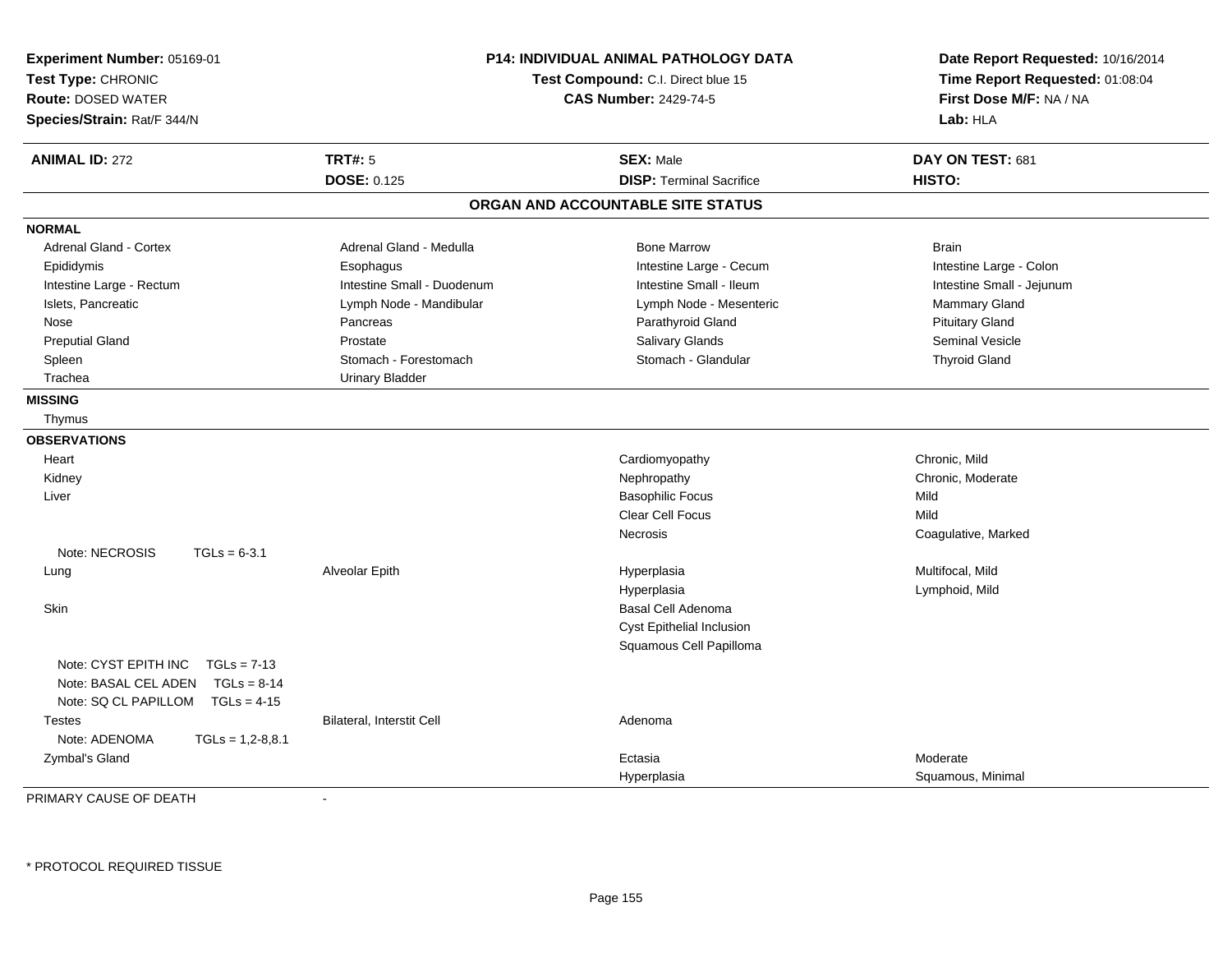| Experiment Number: 05169-01<br><b>Test Type: CHRONIC</b> |                    | <b>P14: INDIVIDUAL ANIMAL PATHOLOGY DATA</b><br>Test Compound: C.I. Direct blue 15 | Date Report Requested: 10/16/2014<br>Time Report Requested: 01:08:04 |
|----------------------------------------------------------|--------------------|------------------------------------------------------------------------------------|----------------------------------------------------------------------|
| <b>Route: DOSED WATER</b>                                |                    | <b>CAS Number: 2429-74-5</b>                                                       | First Dose M/F: NA / NA                                              |
| Species/Strain: Rat/F 344/N                              |                    |                                                                                    | Lab: HLA                                                             |
| <b>ANIMAL ID: 272</b>                                    | <b>TRT#:</b> 5     | <b>SEX: Male</b>                                                                   | DAY ON TEST: 681                                                     |
|                                                          | <b>DOSE: 0.125</b> | <b>DISP:</b> Terminal Sacrifice                                                    | HISTO:                                                               |
|                                                          |                    | ORGAN AND ACCOUNTABLE SITE STATUS                                                  |                                                                      |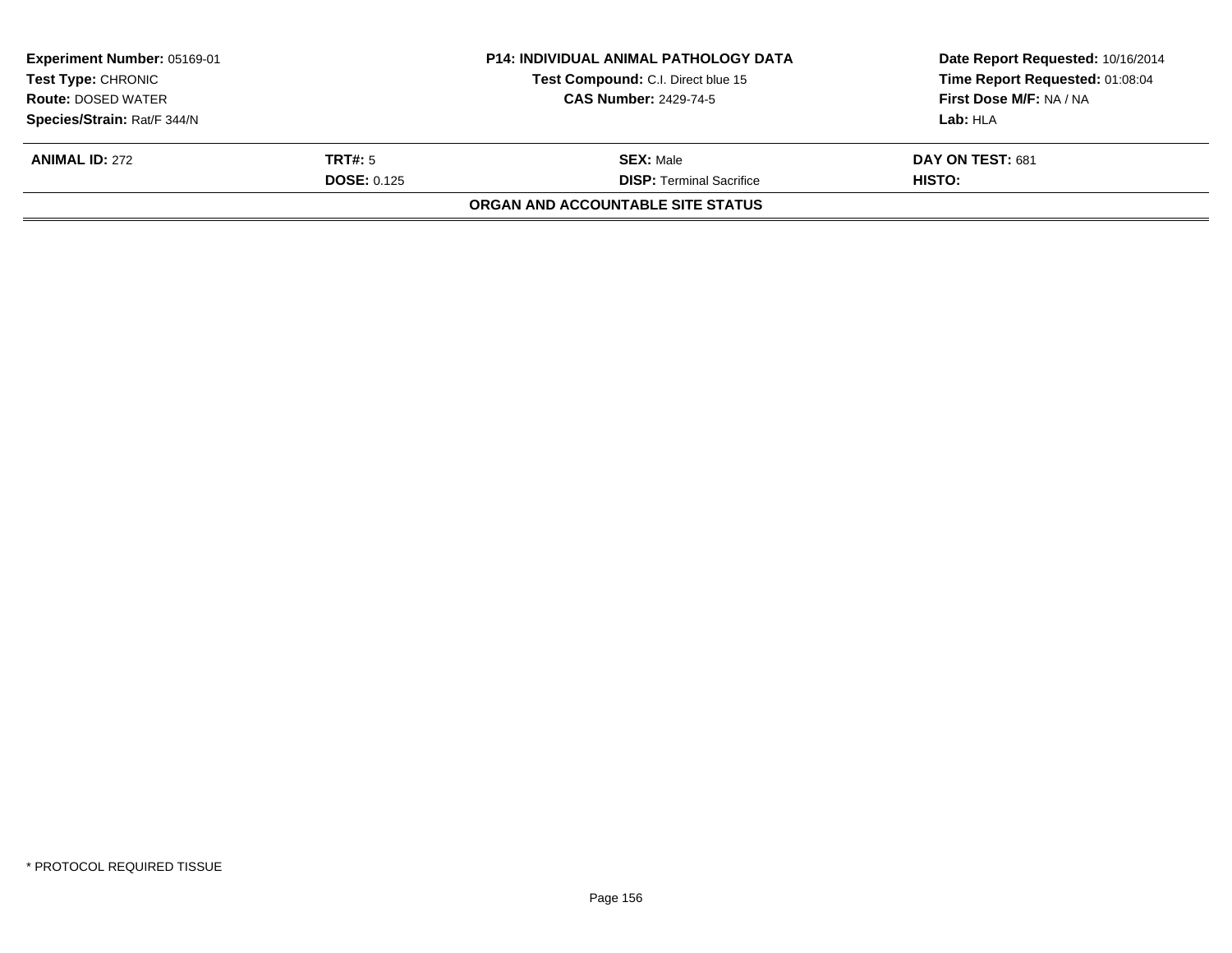| Experiment Number: 05169-01                 |                                    | P14: INDIVIDUAL ANIMAL PATHOLOGY DATA | Date Report Requested: 10/16/2014 |  |
|---------------------------------------------|------------------------------------|---------------------------------------|-----------------------------------|--|
| Test Type: CHRONIC                          | Test Compound: C.I. Direct blue 15 |                                       | Time Report Requested: 01:08:04   |  |
| <b>Route: DOSED WATER</b>                   |                                    | <b>CAS Number: 2429-74-5</b>          | First Dose M/F: NA / NA           |  |
| Species/Strain: Rat/F 344/N                 |                                    |                                       | Lab: HLA                          |  |
| <b>ANIMAL ID: 273</b>                       | <b>TRT#: 5</b>                     | <b>SEX: Male</b>                      | DAY ON TEST: 633                  |  |
|                                             | <b>DOSE: 0.125</b>                 | <b>DISP: Moribund</b>                 | HISTO:                            |  |
|                                             |                                    | ORGAN AND ACCOUNTABLE SITE STATUS     |                                   |  |
| <b>NORMAL</b>                               |                                    |                                       |                                   |  |
| <b>Adrenal Gland - Cortex</b>               | Adrenal Gland - Medulla            | <b>Brain</b>                          | Epididymis                        |  |
| Esophagus                                   | Heart                              | Intestine Large - Cecum               | Intestine Large - Colon           |  |
| Intestine Large - Rectum                    | Intestine Small - Duodenum         | Intestine Small - Ileum               | Intestine Small - Jejunum         |  |
| Islets, Pancreatic                          | Lymph Node - Mesenteric            | Mammary Gland                         | Nose                              |  |
| Pancreas                                    | Parathyroid Gland                  | <b>Pituitary Gland</b>                | Prostate                          |  |
| Salivary Glands                             | Seminal Vesicle                    | Stomach - Forestomach                 | Stomach - Glandular               |  |
| Thymus                                      | <b>Thyroid Gland</b>               | Trachea                               | <b>Urinary Bladder</b>            |  |
| Zymbal's Gland                              |                                    |                                       |                                   |  |
| <b>OBSERVATIONS</b>                         |                                    |                                       |                                   |  |
| <b>Bone Marrow</b>                          |                                    | Hyperplasia                           | Moderate                          |  |
| Kidney                                      |                                    | Nephropathy                           | Chronic, Minimal                  |  |
| Liver                                       |                                    | Leukemia Mononuclear                  |                                   |  |
|                                             |                                    | Neoplastic Nodule                     |                                   |  |
| Note: LEUKEMIA MONUC<br>$TGLs = 3-3.1$      |                                    |                                       |                                   |  |
| Note: [ NEOPLASTIC NOD ] TGLs = 4,5-3.2,3.1 |                                    |                                       |                                   |  |
| Lung                                        |                                    | Leukemia Mononuclear                  |                                   |  |
| Lymph Node                                  | Mandibular                         | Leukemia Mononuclear                  |                                   |  |
| <b>Preputial Gland</b>                      |                                    | Atrophy                               | Moderate                          |  |
| <b>Skin</b>                                 | Sebaceous GI                       | Adenoma                               |                                   |  |
|                                             |                                    | Squamous Cell Papilloma               | Multiple                          |  |
| Note: SQ CL PAPILLOM TGLs = 9-16            |                                    |                                       |                                   |  |
| Note: ADENOMA<br>$TGLs = 8-15$              |                                    |                                       |                                   |  |
| Spleen                                      |                                    | Leukemia Mononuclear                  |                                   |  |
| Note: LEUKEMIA MONUC<br>$TGLs = 11-3$       |                                    |                                       |                                   |  |
| <b>Testes</b>                               | <b>Interstit Cell</b>              | Adenoma                               |                                   |  |
|                                             |                                    | Atrophy                               | Moderate                          |  |
|                                             | <b>Interstit Cell</b>              | Hyperplasia                           | Mild                              |  |
| Note: ATROPHY<br>$TGLs = 1-8$               |                                    |                                       |                                   |  |
| Note: ADENOMA<br>$TGLs = 2-8.1$             |                                    |                                       |                                   |  |
| Tongue                                      |                                    | Squamous Cell Carcinoma               |                                   |  |
|                                             |                                    |                                       |                                   |  |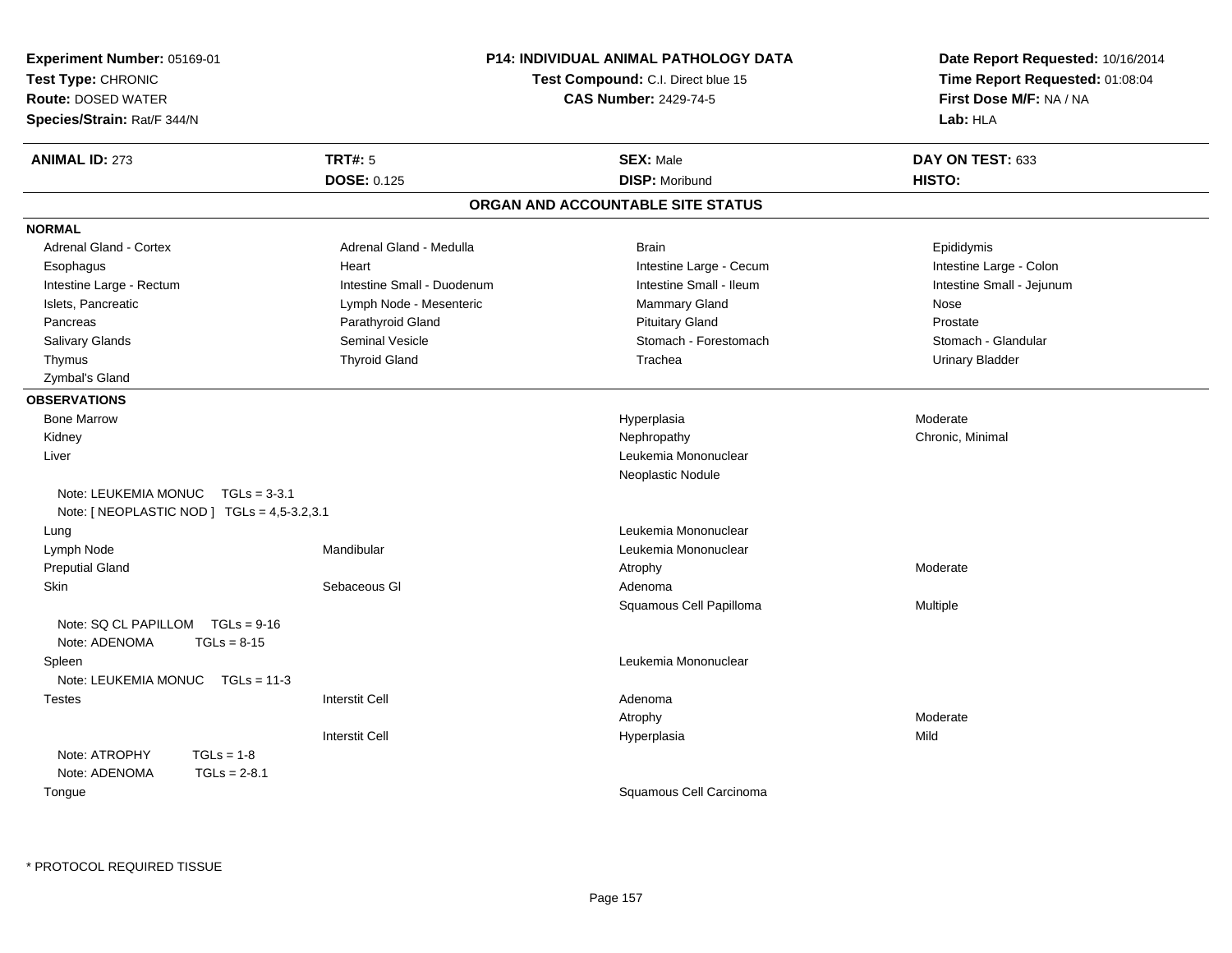| Experiment Number: 05169-01<br>Test Type: CHRONIC |                    | <b>P14: INDIVIDUAL ANIMAL PATHOLOGY DATA</b> | Date Report Requested: 10/16/2014 |  |
|---------------------------------------------------|--------------------|----------------------------------------------|-----------------------------------|--|
|                                                   |                    | Test Compound: C.I. Direct blue 15           | Time Report Requested: 01:08:04   |  |
| <b>Route: DOSED WATER</b>                         |                    | <b>CAS Number: 2429-74-5</b>                 | First Dose M/F: NA / NA           |  |
| Species/Strain: Rat/F 344/N                       |                    |                                              | Lab: HLA                          |  |
| <b>ANIMAL ID: 273</b>                             | <b>TRT#:</b> 5     | <b>SEX: Male</b>                             | DAY ON TEST: 633                  |  |
|                                                   | <b>DOSE: 0.125</b> | <b>DISP: Moribund</b>                        | HISTO:                            |  |
|                                                   |                    | ORGAN AND ACCOUNTABLE SITE STATUS            |                                   |  |
| Note: SQUAM CEL CARC TGLs = 10-17                 |                    |                                              |                                   |  |
| PRIMARY CAUSE OF DEATH                            |                    |                                              |                                   |  |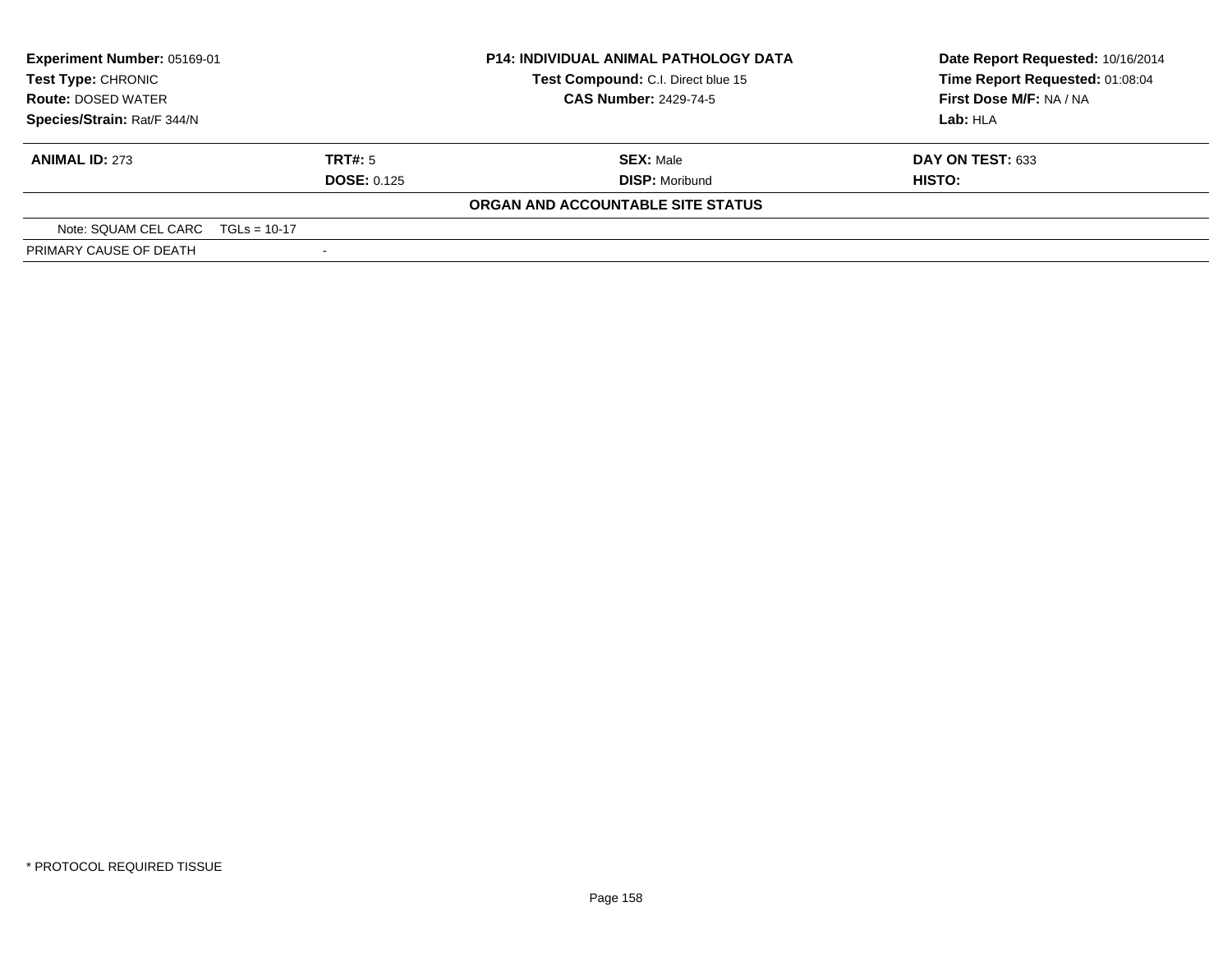| Experiment Number: 05169-01<br>Date Report Requested: 10/16/2014<br>Time Report Requested: 01:08:04<br>Test Type: CHRONIC<br>Test Compound: C.I. Direct blue 15<br>First Dose M/F: NA / NA<br><b>Route: DOSED WATER</b><br><b>CAS Number: 2429-74-5</b><br>Species/Strain: Rat/F 344/N<br>Lab: HLA |
|----------------------------------------------------------------------------------------------------------------------------------------------------------------------------------------------------------------------------------------------------------------------------------------------------|
|                                                                                                                                                                                                                                                                                                    |
|                                                                                                                                                                                                                                                                                                    |
|                                                                                                                                                                                                                                                                                                    |
|                                                                                                                                                                                                                                                                                                    |
| <b>TRT#: 5</b><br><b>ANIMAL ID: 274</b><br><b>SEX: Male</b><br>DAY ON TEST: 632                                                                                                                                                                                                                    |
| <b>DOSE: 0.125</b><br><b>DISP: Moribund</b><br>HISTO:                                                                                                                                                                                                                                              |
| ORGAN AND ACCOUNTABLE SITE STATUS                                                                                                                                                                                                                                                                  |
| <b>NORMAL</b>                                                                                                                                                                                                                                                                                      |
| Adrenal Gland - Medulla<br><b>Bone Marrow</b><br><b>Adrenal Gland - Cortex</b><br><b>Brain</b>                                                                                                                                                                                                     |
| Intestine Large - Cecum<br>Intestine Large - Colon<br>Epididymis<br>Esophagus                                                                                                                                                                                                                      |
| Intestine Large - Rectum<br>Intestine Small - Duodenum<br>Intestine Small - Ileum<br>Intestine Small - Jejunum                                                                                                                                                                                     |
| Islets, Pancreatic<br>Lymph Node - Mandibular<br>Mammary Gland<br>Nose                                                                                                                                                                                                                             |
| Parathyroid Gland<br><b>Pituitary Gland</b><br>Salivary Glands<br>Pancreas                                                                                                                                                                                                                         |
| Stomach - Forestomach<br><b>Seminal Vesicle</b><br>Stomach - Glandular<br>Thymus                                                                                                                                                                                                                   |
| <b>Thyroid Gland</b><br>Trachea<br><b>Urinary Bladder</b><br>Zymbal's Gland                                                                                                                                                                                                                        |
| <b>OBSERVATIONS</b>                                                                                                                                                                                                                                                                                |
| Chronic, Mild<br>Cardiomyopathy<br>Heart                                                                                                                                                                                                                                                           |
| Chronic, Mild<br>Kidney<br>Nephropathy                                                                                                                                                                                                                                                             |
| Leukemia Mononuclear<br>Liver                                                                                                                                                                                                                                                                      |
| Note: LEUKEMIA MONUC<br>$TGLs = 4-3.1$                                                                                                                                                                                                                                                             |
| Note: ML IS STAGE 3                                                                                                                                                                                                                                                                                |
| Hyperplasia<br>Lymphoid, Mild<br>Lung                                                                                                                                                                                                                                                              |
| Leukemia Mononuclear                                                                                                                                                                                                                                                                               |
| Reticulum Cell, Moderate<br>Lymph Node<br>Mesenteric<br>Hyperplasia                                                                                                                                                                                                                                |
| <b>Preputial Gland</b><br>Carcinoma                                                                                                                                                                                                                                                                |
| $TGLs = 1-8.2$<br>Note: CARCINOMA                                                                                                                                                                                                                                                                  |
| Prostate<br>Adenoma                                                                                                                                                                                                                                                                                |
| Hyperplasia<br>Glandular, Focal, Minimal                                                                                                                                                                                                                                                           |
| Skin<br>Squamous Cell Carcinoma                                                                                                                                                                                                                                                                    |
| Note: SQUAM CEL CARC<br>$TGLs = 6-13$                                                                                                                                                                                                                                                              |
| Spleen<br>Leukemia Mononuclear                                                                                                                                                                                                                                                                     |
| Note: LEUKEMIA MONUC<br>$TGLs = 5-3$                                                                                                                                                                                                                                                               |
| <b>Interstit Cell</b><br><b>Testes</b><br>Adenoma                                                                                                                                                                                                                                                  |
| Marked<br>Atrophy                                                                                                                                                                                                                                                                                  |
| Note: ATROPHY<br>$TGLs = 3-8.1$                                                                                                                                                                                                                                                                    |
| $TGLs = 2-8$<br>Note: ADENOMA                                                                                                                                                                                                                                                                      |
| PRIMARY CAUSE OF DEATH<br>$\sim$                                                                                                                                                                                                                                                                   |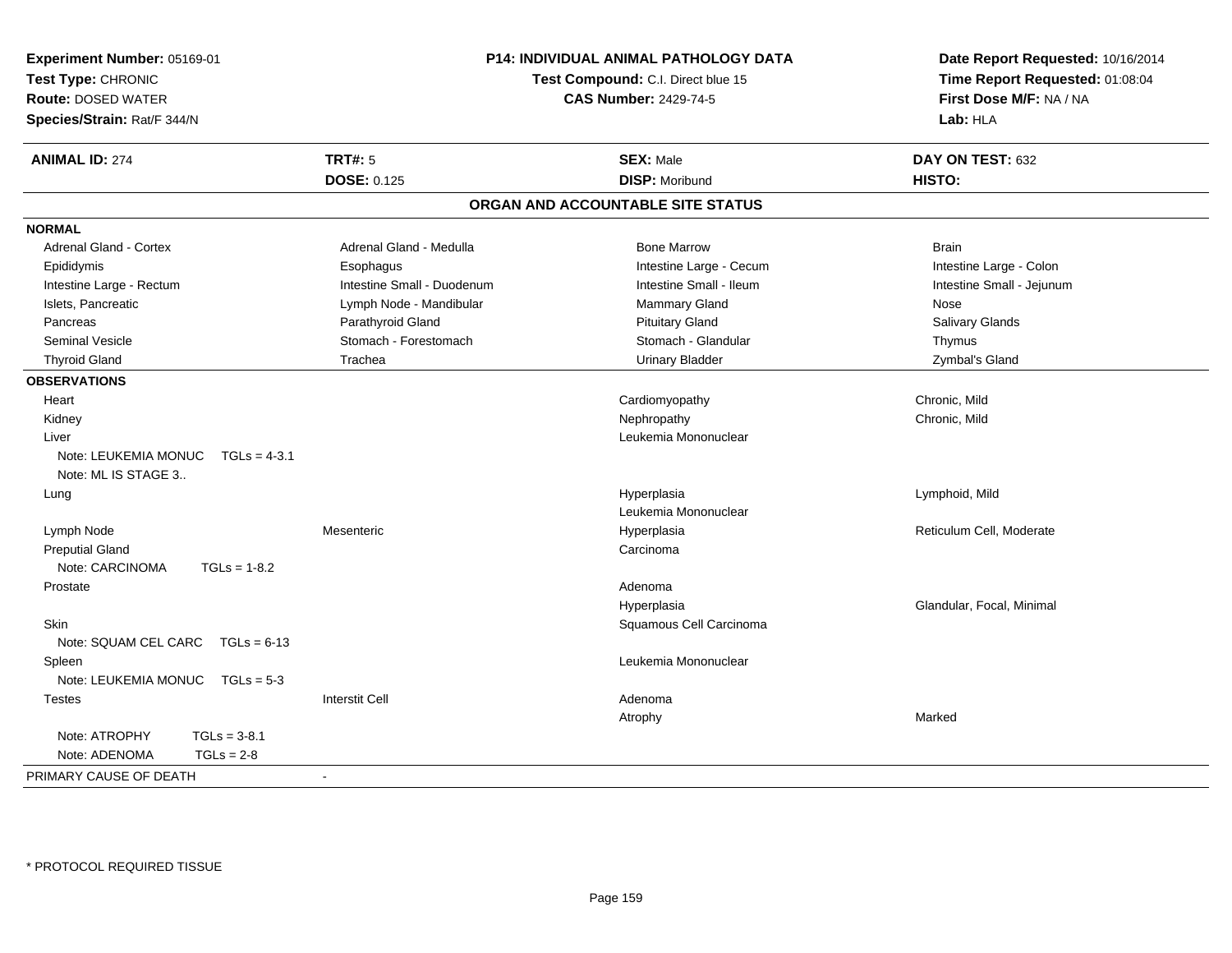| <b>TRT#: 5</b><br><b>ANIMAL ID: 275</b><br><b>SEX: Male</b><br>DAY ON TEST: 680<br><b>DOSE: 0.125</b><br><b>DISP: Terminal Sacrifice</b><br>HISTO:<br>ORGAN AND ACCOUNTABLE SITE STATUS<br><b>NORMAL</b><br>Adrenal Gland - Cortex<br><b>Brain</b><br>Epididymis<br>Esophagus<br>Intestine Large - Colon<br>Intestine Small - Duodenum<br>Intestine Large - Cecum<br>Intestine Large - Rectum<br>Intestine Small - Ileum<br>Intestine Small - Jejunum<br>Islets, Pancreatic<br>Lymph Node - Mandibular<br>Mammary Gland<br>Parathyroid Gland<br>Lymph Node - Mesenteric<br>Pancreas<br><b>Salivary Glands</b><br><b>Seminal Vesicle</b><br>Stomach - Forestomach<br>Stomach - Glandular<br><b>Thyroid Gland</b><br><b>Urinary Bladder</b><br>Thymus<br>Trachea<br>Zymbal's Gland<br><b>OBSERVATIONS</b><br><b>Adrenal Gland</b><br>Medulla<br>Pheochromocytoma Benign<br>Mild<br><b>Bone Marrow</b><br>Hyperplasia<br>Chronic, Moderate<br>Heart<br>Cardiomyopathy<br>Kidney<br>Nephropathy<br>Chronic, Moderate<br><b>Eosinophilic Focus</b><br>Mild<br>Liver<br>Leukemia Mononuclear<br>Note: ML IS STAGE 3<br>Leukemia Mononuclear<br>Lung<br>Mild<br>Fungus<br>Nose<br>Inflammation<br>Acute, Moderate<br><b>Pituitary Gland</b><br><b>Pars Distalis</b><br>Adenoma<br><b>Preputial Gland</b><br>Moderate<br>Ectasia<br>Glandular, Focal, Minimal<br>Prostate<br>Hyperplasia<br>Inflammation<br>Chronic Active, Mild<br>Skin<br><b>Basal Cell Adenoma</b><br>Multiple<br>Keratoacanthoma<br>Note: KERATOACANTHMA   TGLs = 1-13<br>Note: BASAL CEL ADEN TGLs = 2-14<br>Leukemia Mononuclear<br>Spleen<br>Note: LEUKEMIA MONUC<br>$TGLs = 7-3$<br><b>Interstit Cell</b><br>Adenoma<br><b>Testes</b> | Experiment Number: 05169-01<br>Test Type: CHRONIC<br><b>Route: DOSED WATER</b><br>Species/Strain: Rat/F 344/N | <b>P14: INDIVIDUAL ANIMAL PATHOLOGY DATA</b><br>Test Compound: C.I. Direct blue 15<br><b>CAS Number: 2429-74-5</b> | Date Report Requested: 10/16/2014<br>Time Report Requested: 01:08:04<br>First Dose M/F: NA / NA<br>Lab: HLA |
|-------------------------------------------------------------------------------------------------------------------------------------------------------------------------------------------------------------------------------------------------------------------------------------------------------------------------------------------------------------------------------------------------------------------------------------------------------------------------------------------------------------------------------------------------------------------------------------------------------------------------------------------------------------------------------------------------------------------------------------------------------------------------------------------------------------------------------------------------------------------------------------------------------------------------------------------------------------------------------------------------------------------------------------------------------------------------------------------------------------------------------------------------------------------------------------------------------------------------------------------------------------------------------------------------------------------------------------------------------------------------------------------------------------------------------------------------------------------------------------------------------------------------------------------------------------------------------------------------------------------------------------------------------------------------------------------------------|---------------------------------------------------------------------------------------------------------------|--------------------------------------------------------------------------------------------------------------------|-------------------------------------------------------------------------------------------------------------|
|                                                                                                                                                                                                                                                                                                                                                                                                                                                                                                                                                                                                                                                                                                                                                                                                                                                                                                                                                                                                                                                                                                                                                                                                                                                                                                                                                                                                                                                                                                                                                                                                                                                                                                       |                                                                                                               |                                                                                                                    |                                                                                                             |
|                                                                                                                                                                                                                                                                                                                                                                                                                                                                                                                                                                                                                                                                                                                                                                                                                                                                                                                                                                                                                                                                                                                                                                                                                                                                                                                                                                                                                                                                                                                                                                                                                                                                                                       |                                                                                                               |                                                                                                                    |                                                                                                             |
|                                                                                                                                                                                                                                                                                                                                                                                                                                                                                                                                                                                                                                                                                                                                                                                                                                                                                                                                                                                                                                                                                                                                                                                                                                                                                                                                                                                                                                                                                                                                                                                                                                                                                                       |                                                                                                               |                                                                                                                    |                                                                                                             |
|                                                                                                                                                                                                                                                                                                                                                                                                                                                                                                                                                                                                                                                                                                                                                                                                                                                                                                                                                                                                                                                                                                                                                                                                                                                                                                                                                                                                                                                                                                                                                                                                                                                                                                       |                                                                                                               |                                                                                                                    |                                                                                                             |
|                                                                                                                                                                                                                                                                                                                                                                                                                                                                                                                                                                                                                                                                                                                                                                                                                                                                                                                                                                                                                                                                                                                                                                                                                                                                                                                                                                                                                                                                                                                                                                                                                                                                                                       |                                                                                                               |                                                                                                                    |                                                                                                             |
|                                                                                                                                                                                                                                                                                                                                                                                                                                                                                                                                                                                                                                                                                                                                                                                                                                                                                                                                                                                                                                                                                                                                                                                                                                                                                                                                                                                                                                                                                                                                                                                                                                                                                                       |                                                                                                               |                                                                                                                    |                                                                                                             |
|                                                                                                                                                                                                                                                                                                                                                                                                                                                                                                                                                                                                                                                                                                                                                                                                                                                                                                                                                                                                                                                                                                                                                                                                                                                                                                                                                                                                                                                                                                                                                                                                                                                                                                       |                                                                                                               |                                                                                                                    |                                                                                                             |
|                                                                                                                                                                                                                                                                                                                                                                                                                                                                                                                                                                                                                                                                                                                                                                                                                                                                                                                                                                                                                                                                                                                                                                                                                                                                                                                                                                                                                                                                                                                                                                                                                                                                                                       |                                                                                                               |                                                                                                                    |                                                                                                             |
|                                                                                                                                                                                                                                                                                                                                                                                                                                                                                                                                                                                                                                                                                                                                                                                                                                                                                                                                                                                                                                                                                                                                                                                                                                                                                                                                                                                                                                                                                                                                                                                                                                                                                                       |                                                                                                               |                                                                                                                    |                                                                                                             |
|                                                                                                                                                                                                                                                                                                                                                                                                                                                                                                                                                                                                                                                                                                                                                                                                                                                                                                                                                                                                                                                                                                                                                                                                                                                                                                                                                                                                                                                                                                                                                                                                                                                                                                       |                                                                                                               |                                                                                                                    |                                                                                                             |
|                                                                                                                                                                                                                                                                                                                                                                                                                                                                                                                                                                                                                                                                                                                                                                                                                                                                                                                                                                                                                                                                                                                                                                                                                                                                                                                                                                                                                                                                                                                                                                                                                                                                                                       |                                                                                                               |                                                                                                                    |                                                                                                             |
|                                                                                                                                                                                                                                                                                                                                                                                                                                                                                                                                                                                                                                                                                                                                                                                                                                                                                                                                                                                                                                                                                                                                                                                                                                                                                                                                                                                                                                                                                                                                                                                                                                                                                                       |                                                                                                               |                                                                                                                    |                                                                                                             |
|                                                                                                                                                                                                                                                                                                                                                                                                                                                                                                                                                                                                                                                                                                                                                                                                                                                                                                                                                                                                                                                                                                                                                                                                                                                                                                                                                                                                                                                                                                                                                                                                                                                                                                       |                                                                                                               |                                                                                                                    |                                                                                                             |
|                                                                                                                                                                                                                                                                                                                                                                                                                                                                                                                                                                                                                                                                                                                                                                                                                                                                                                                                                                                                                                                                                                                                                                                                                                                                                                                                                                                                                                                                                                                                                                                                                                                                                                       |                                                                                                               |                                                                                                                    |                                                                                                             |
|                                                                                                                                                                                                                                                                                                                                                                                                                                                                                                                                                                                                                                                                                                                                                                                                                                                                                                                                                                                                                                                                                                                                                                                                                                                                                                                                                                                                                                                                                                                                                                                                                                                                                                       |                                                                                                               |                                                                                                                    |                                                                                                             |
|                                                                                                                                                                                                                                                                                                                                                                                                                                                                                                                                                                                                                                                                                                                                                                                                                                                                                                                                                                                                                                                                                                                                                                                                                                                                                                                                                                                                                                                                                                                                                                                                                                                                                                       |                                                                                                               |                                                                                                                    |                                                                                                             |
|                                                                                                                                                                                                                                                                                                                                                                                                                                                                                                                                                                                                                                                                                                                                                                                                                                                                                                                                                                                                                                                                                                                                                                                                                                                                                                                                                                                                                                                                                                                                                                                                                                                                                                       |                                                                                                               |                                                                                                                    |                                                                                                             |
|                                                                                                                                                                                                                                                                                                                                                                                                                                                                                                                                                                                                                                                                                                                                                                                                                                                                                                                                                                                                                                                                                                                                                                                                                                                                                                                                                                                                                                                                                                                                                                                                                                                                                                       |                                                                                                               |                                                                                                                    |                                                                                                             |
|                                                                                                                                                                                                                                                                                                                                                                                                                                                                                                                                                                                                                                                                                                                                                                                                                                                                                                                                                                                                                                                                                                                                                                                                                                                                                                                                                                                                                                                                                                                                                                                                                                                                                                       |                                                                                                               |                                                                                                                    |                                                                                                             |
|                                                                                                                                                                                                                                                                                                                                                                                                                                                                                                                                                                                                                                                                                                                                                                                                                                                                                                                                                                                                                                                                                                                                                                                                                                                                                                                                                                                                                                                                                                                                                                                                                                                                                                       |                                                                                                               |                                                                                                                    |                                                                                                             |
|                                                                                                                                                                                                                                                                                                                                                                                                                                                                                                                                                                                                                                                                                                                                                                                                                                                                                                                                                                                                                                                                                                                                                                                                                                                                                                                                                                                                                                                                                                                                                                                                                                                                                                       |                                                                                                               |                                                                                                                    |                                                                                                             |
|                                                                                                                                                                                                                                                                                                                                                                                                                                                                                                                                                                                                                                                                                                                                                                                                                                                                                                                                                                                                                                                                                                                                                                                                                                                                                                                                                                                                                                                                                                                                                                                                                                                                                                       |                                                                                                               |                                                                                                                    |                                                                                                             |
|                                                                                                                                                                                                                                                                                                                                                                                                                                                                                                                                                                                                                                                                                                                                                                                                                                                                                                                                                                                                                                                                                                                                                                                                                                                                                                                                                                                                                                                                                                                                                                                                                                                                                                       |                                                                                                               |                                                                                                                    |                                                                                                             |
|                                                                                                                                                                                                                                                                                                                                                                                                                                                                                                                                                                                                                                                                                                                                                                                                                                                                                                                                                                                                                                                                                                                                                                                                                                                                                                                                                                                                                                                                                                                                                                                                                                                                                                       |                                                                                                               |                                                                                                                    |                                                                                                             |
|                                                                                                                                                                                                                                                                                                                                                                                                                                                                                                                                                                                                                                                                                                                                                                                                                                                                                                                                                                                                                                                                                                                                                                                                                                                                                                                                                                                                                                                                                                                                                                                                                                                                                                       |                                                                                                               |                                                                                                                    |                                                                                                             |
|                                                                                                                                                                                                                                                                                                                                                                                                                                                                                                                                                                                                                                                                                                                                                                                                                                                                                                                                                                                                                                                                                                                                                                                                                                                                                                                                                                                                                                                                                                                                                                                                                                                                                                       |                                                                                                               |                                                                                                                    |                                                                                                             |
|                                                                                                                                                                                                                                                                                                                                                                                                                                                                                                                                                                                                                                                                                                                                                                                                                                                                                                                                                                                                                                                                                                                                                                                                                                                                                                                                                                                                                                                                                                                                                                                                                                                                                                       |                                                                                                               |                                                                                                                    |                                                                                                             |
|                                                                                                                                                                                                                                                                                                                                                                                                                                                                                                                                                                                                                                                                                                                                                                                                                                                                                                                                                                                                                                                                                                                                                                                                                                                                                                                                                                                                                                                                                                                                                                                                                                                                                                       |                                                                                                               |                                                                                                                    |                                                                                                             |
|                                                                                                                                                                                                                                                                                                                                                                                                                                                                                                                                                                                                                                                                                                                                                                                                                                                                                                                                                                                                                                                                                                                                                                                                                                                                                                                                                                                                                                                                                                                                                                                                                                                                                                       |                                                                                                               |                                                                                                                    |                                                                                                             |
|                                                                                                                                                                                                                                                                                                                                                                                                                                                                                                                                                                                                                                                                                                                                                                                                                                                                                                                                                                                                                                                                                                                                                                                                                                                                                                                                                                                                                                                                                                                                                                                                                                                                                                       |                                                                                                               |                                                                                                                    |                                                                                                             |
|                                                                                                                                                                                                                                                                                                                                                                                                                                                                                                                                                                                                                                                                                                                                                                                                                                                                                                                                                                                                                                                                                                                                                                                                                                                                                                                                                                                                                                                                                                                                                                                                                                                                                                       |                                                                                                               |                                                                                                                    |                                                                                                             |
|                                                                                                                                                                                                                                                                                                                                                                                                                                                                                                                                                                                                                                                                                                                                                                                                                                                                                                                                                                                                                                                                                                                                                                                                                                                                                                                                                                                                                                                                                                                                                                                                                                                                                                       |                                                                                                               | Atrophy                                                                                                            | Marked                                                                                                      |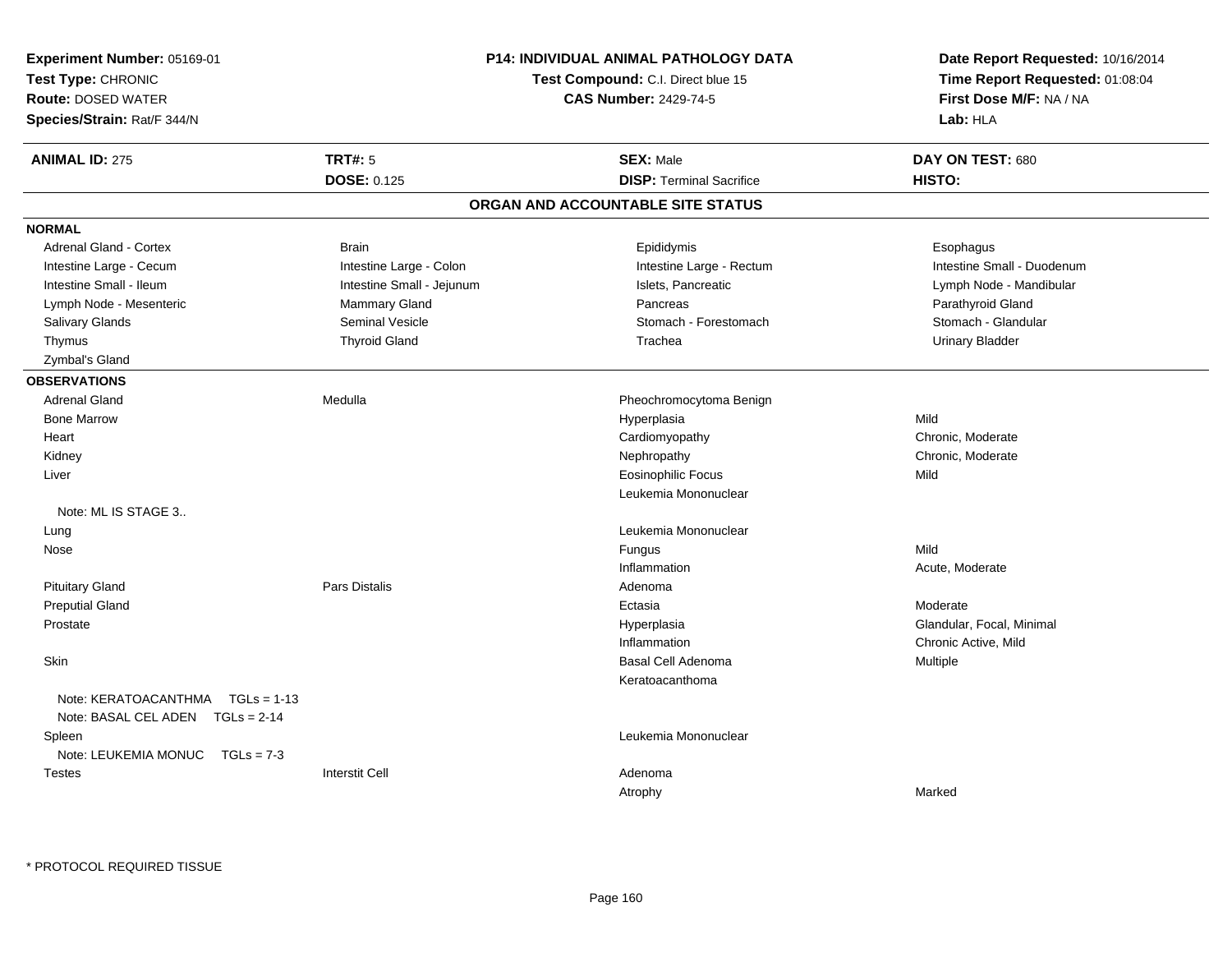| Experiment Number: 05169-01<br><b>Test Type: CHRONIC</b><br><b>Route: DOSED WATER</b><br>Species/Strain: Rat/F 344/N |                |                    | <b>P14: INDIVIDUAL ANIMAL PATHOLOGY DATA</b> | Date Report Requested: 10/16/2014 |
|----------------------------------------------------------------------------------------------------------------------|----------------|--------------------|----------------------------------------------|-----------------------------------|
|                                                                                                                      |                |                    | Test Compound: C.I. Direct blue 15           | Time Report Requested: 01:08:04   |
|                                                                                                                      |                |                    | <b>CAS Number: 2429-74-5</b>                 | First Dose M/F: NA / NA           |
|                                                                                                                      |                |                    |                                              | Lab: HLA                          |
| <b>ANIMAL ID: 275</b>                                                                                                |                | TRT#: 5            | <b>SEX: Male</b>                             | DAY ON TEST: 680                  |
|                                                                                                                      |                | <b>DOSE: 0.125</b> | <b>DISP: Terminal Sacrifice</b>              | HISTO:                            |
|                                                                                                                      |                |                    | ORGAN AND ACCOUNTABLE SITE STATUS            |                                   |
| Note: ATROPHY                                                                                                        | $TGLs = 4-8.1$ |                    |                                              |                                   |
| Note: ADENOMA                                                                                                        | $TGLs = 5-8$   |                    |                                              |                                   |
| PRIMARY CAUSE OF DEATH                                                                                               |                |                    |                                              |                                   |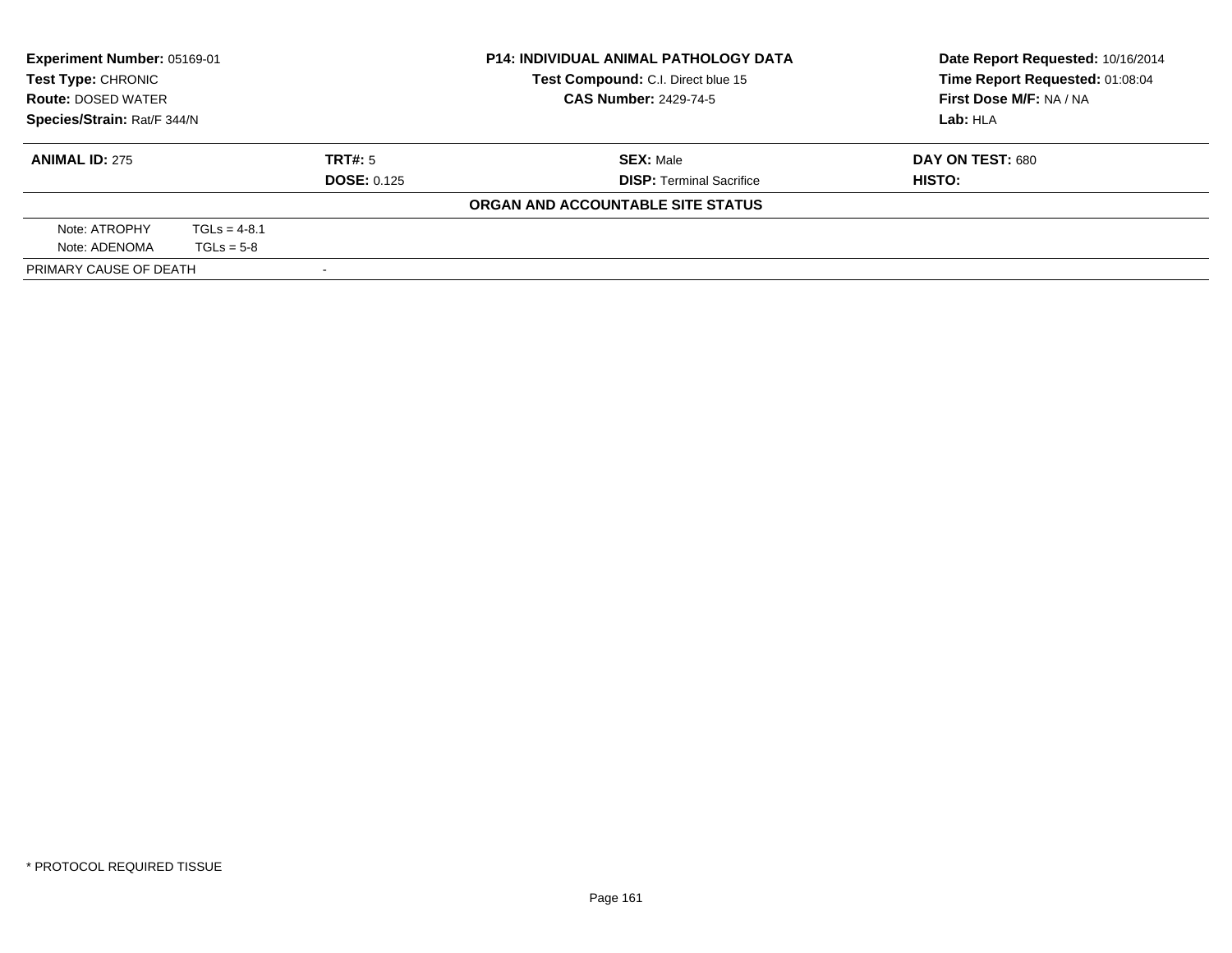| Experiment Number: 05169-01<br>Test Type: CHRONIC<br><b>Route: DOSED WATER</b><br>Species/Strain: Rat/F 344/N |                                      | <b>P14: INDIVIDUAL ANIMAL PATHOLOGY DATA</b><br>Test Compound: C.I. Direct blue 15<br><b>CAS Number: 2429-74-5</b> | Date Report Requested: 10/16/2014<br>Time Report Requested: 01:08:04<br>First Dose M/F: NA / NA<br>Lab: HLA |
|---------------------------------------------------------------------------------------------------------------|--------------------------------------|--------------------------------------------------------------------------------------------------------------------|-------------------------------------------------------------------------------------------------------------|
| <b>ANIMAL ID: 276</b>                                                                                         | <b>TRT#: 5</b><br><b>DOSE: 0.125</b> | <b>SEX: Male</b><br><b>DISP: Moribund</b>                                                                          | DAY ON TEST: 617<br>HISTO:                                                                                  |
|                                                                                                               |                                      | ORGAN AND ACCOUNTABLE SITE STATUS                                                                                  |                                                                                                             |
| <b>NORMAL</b>                                                                                                 |                                      |                                                                                                                    |                                                                                                             |
| Adrenal Gland - Cortex                                                                                        | Adrenal Gland - Medulla              | <b>Brain</b>                                                                                                       | Epididymis                                                                                                  |
| Esophagus                                                                                                     | Heart                                | Intestine Large - Cecum                                                                                            | Intestine Large - Colon                                                                                     |
| Intestine Large - Rectum                                                                                      | Intestine Small - Duodenum           | Intestine Small - Ileum                                                                                            | Intestine Small - Jejunum                                                                                   |
| Islets, Pancreatic                                                                                            | Lymph Node - Mandibular              | Lymph Node - Mesenteric                                                                                            | Mammary Gland                                                                                               |
| Nose                                                                                                          | Parathyroid Gland                    | <b>Preputial Gland</b>                                                                                             | Prostate                                                                                                    |
| Salivary Glands                                                                                               | Seminal Vesicle                      | Stomach - Forestomach                                                                                              | Stomach - Glandular                                                                                         |
| Thymus                                                                                                        | <b>Thyroid Gland</b>                 | Trachea                                                                                                            | <b>Urinary Bladder</b>                                                                                      |
| <b>MISSING</b>                                                                                                |                                      |                                                                                                                    |                                                                                                             |
| <b>Pituitary Gland</b>                                                                                        |                                      |                                                                                                                    |                                                                                                             |
| <b>OBSERVATIONS</b>                                                                                           |                                      |                                                                                                                    |                                                                                                             |
| <b>Bone Marrow</b>                                                                                            |                                      | Hyperplasia                                                                                                        | Moderate                                                                                                    |
| Kidney                                                                                                        |                                      | Nephropathy                                                                                                        | Chronic, Moderate                                                                                           |
| Liver                                                                                                         |                                      | <b>Clear Cell Focus</b>                                                                                            | Minimal                                                                                                     |
|                                                                                                               |                                      | Degeneration                                                                                                       | Cystic, Multifocal, Minimal                                                                                 |
|                                                                                                               |                                      | <b>Eosinophilic Focus</b>                                                                                          | Minimal                                                                                                     |
|                                                                                                               |                                      | Leukemia Mononuclear                                                                                               |                                                                                                             |
| Note: LEUKEMIA MONUC<br>$TGLs = 2-3.1$<br>Note: ML IS STAGE 1                                                 |                                      |                                                                                                                    |                                                                                                             |
| Lung                                                                                                          |                                      | Alveolar/Bronchiolar Adenoma                                                                                       |                                                                                                             |
|                                                                                                               |                                      | Hyperplasia                                                                                                        | Lymphoid, Moderate                                                                                          |
|                                                                                                               |                                      | <b>Infiltration Cellular</b>                                                                                       | Histiocyte, Mild                                                                                            |
| Pancreas                                                                                                      |                                      | Atrophy                                                                                                            | Mild                                                                                                        |
| Pharynx                                                                                                       | Palate                               | Squamous Cell Papilloma                                                                                            |                                                                                                             |
| Note: SQ CL PAPILLOM $TGLs = 4-12,14$                                                                         |                                      |                                                                                                                    |                                                                                                             |
| Skin                                                                                                          |                                      | Basal Cell Adenoma<br>Squamous Cell Papilloma                                                                      |                                                                                                             |
| Note: [SQ CL PAPILLOM ] TGLs = 5,6-15,16<br>Note: BASAL CEL ADEN TGLs = 7-17                                  |                                      |                                                                                                                    |                                                                                                             |
| Spleen                                                                                                        |                                      | Leukemia Mononuclear                                                                                               |                                                                                                             |
| <b>Testes</b>                                                                                                 | Bilateral, Interstit Cell            | Adenoma                                                                                                            |                                                                                                             |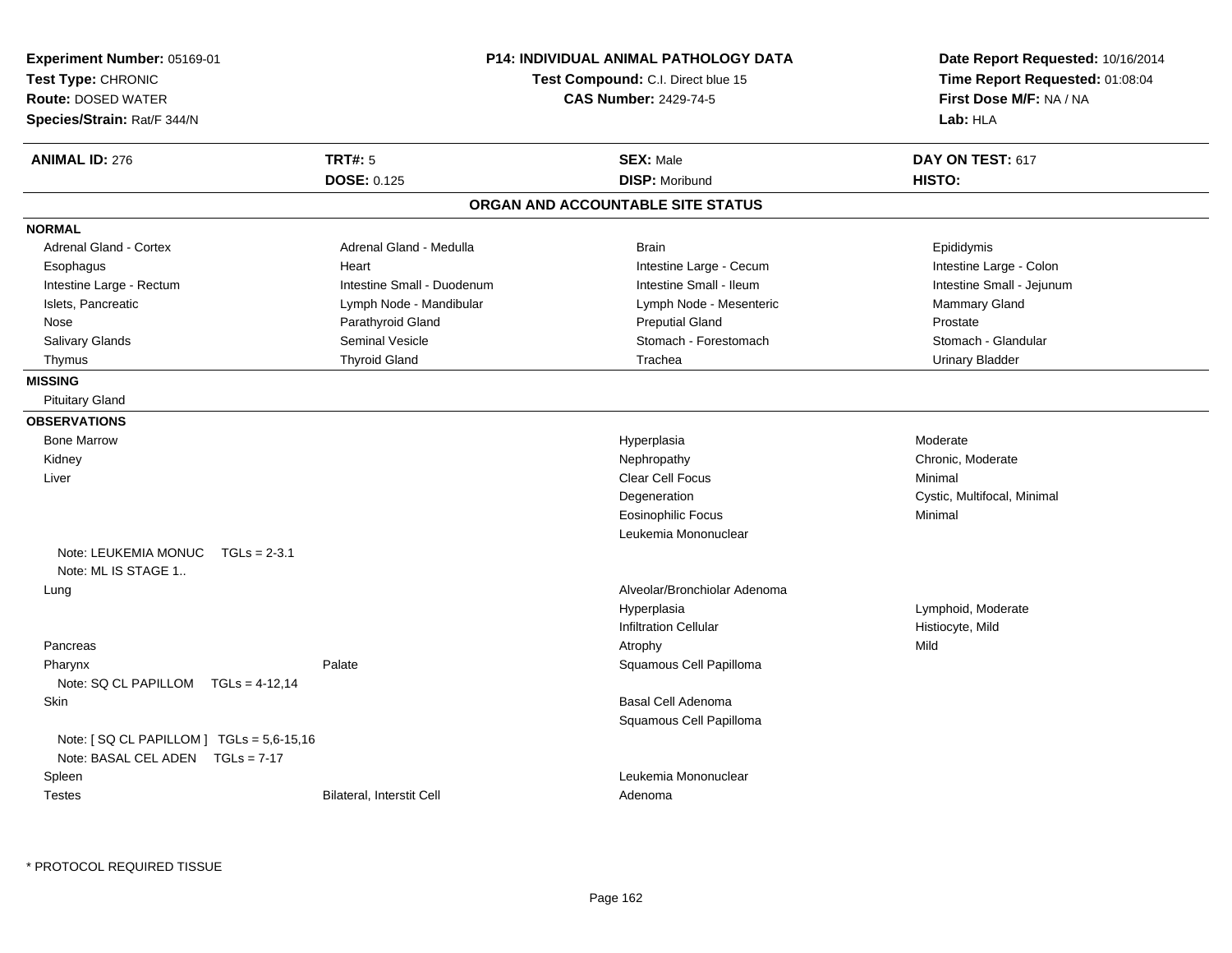| <b>Experiment Number: 05169-01</b><br><b>Test Type: CHRONIC</b><br><b>Route: DOSED WATER</b><br>Species/Strain: Rat/F 344/N |                  |                    | <b>P14: INDIVIDUAL ANIMAL PATHOLOGY DATA</b><br><b>Test Compound: C.I. Direct blue 15</b><br><b>CAS Number: 2429-74-5</b> | Date Report Requested: 10/16/2014<br>Time Report Requested: 01:08:04<br>First Dose M/F: NA / NA |
|-----------------------------------------------------------------------------------------------------------------------------|------------------|--------------------|---------------------------------------------------------------------------------------------------------------------------|-------------------------------------------------------------------------------------------------|
|                                                                                                                             |                  |                    |                                                                                                                           | Lab: HLA                                                                                        |
| <b>ANIMAL ID: 276</b>                                                                                                       |                  | TRT#: 5            | <b>SEX: Male</b>                                                                                                          | DAY ON TEST: 617                                                                                |
|                                                                                                                             |                  | <b>DOSE: 0.125</b> | <b>DISP:</b> Moribund                                                                                                     | <b>HISTO:</b>                                                                                   |
|                                                                                                                             |                  |                    | ORGAN AND ACCOUNTABLE SITE STATUS                                                                                         |                                                                                                 |
| Note: ADENOMA                                                                                                               | $TGLs = 1-8.8.1$ |                    |                                                                                                                           |                                                                                                 |
| Zymbal's Gland                                                                                                              |                  |                    | Hyperplasia                                                                                                               | Squamous, Focal, Minimal                                                                        |
| Note: ONE GLAND PRESENT                                                                                                     |                  |                    |                                                                                                                           |                                                                                                 |
| PRIMARY CAUSE OF DEATH                                                                                                      |                  |                    |                                                                                                                           |                                                                                                 |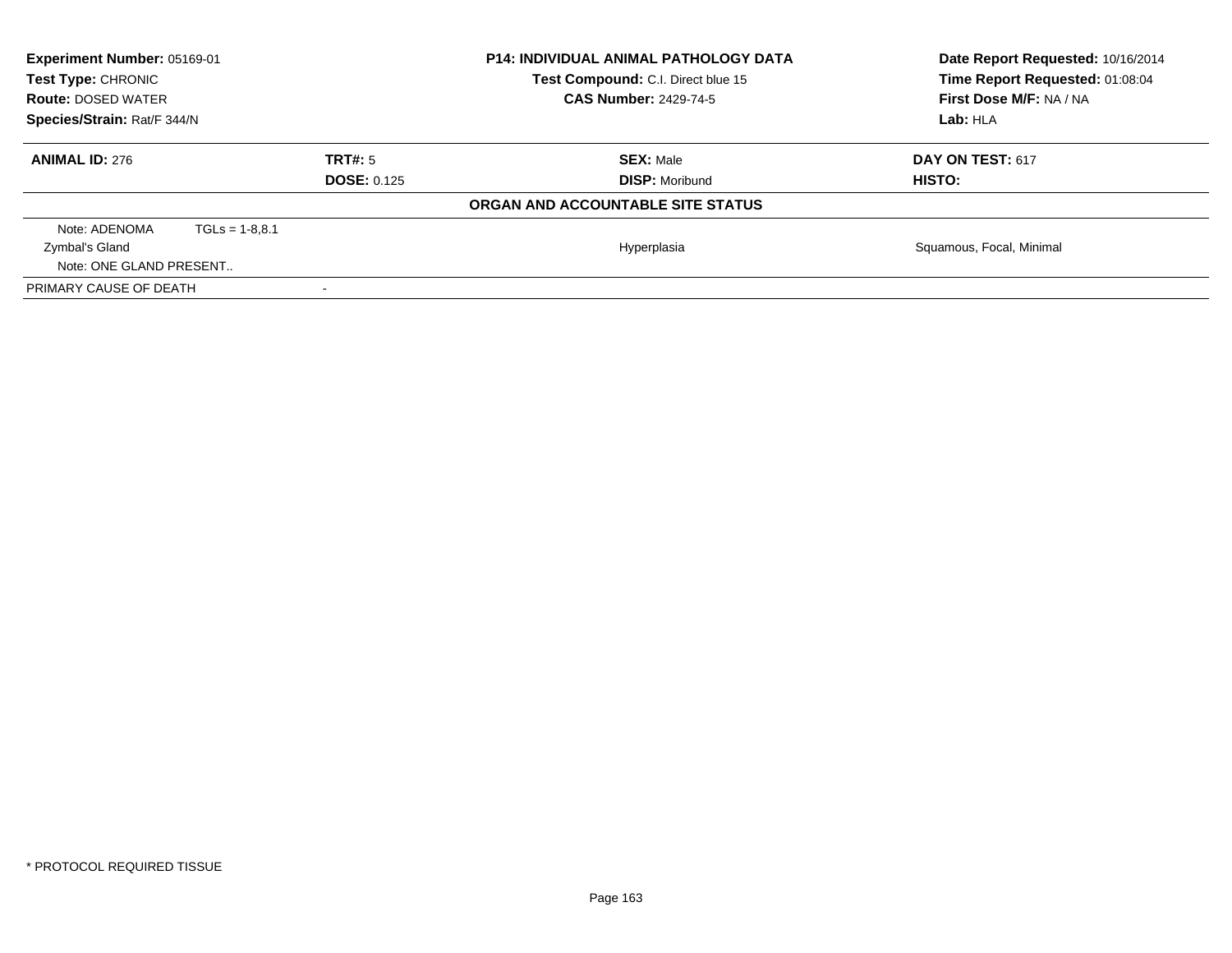| Experiment Number: 05169-01<br>Test Type: CHRONIC<br><b>Route: DOSED WATER</b><br>Species/Strain: Rat/F 344/N                         |                          | <b>P14: INDIVIDUAL ANIMAL PATHOLOGY DATA</b><br>Test Compound: C.I. Direct blue 15<br><b>CAS Number: 2429-74-5</b> | Date Report Requested: 10/16/2014<br>Time Report Requested: 01:08:04<br>First Dose M/F: NA / NA<br>Lab: HLA |
|---------------------------------------------------------------------------------------------------------------------------------------|--------------------------|--------------------------------------------------------------------------------------------------------------------|-------------------------------------------------------------------------------------------------------------|
| <b>ANIMAL ID: 277</b>                                                                                                                 | <b>TRT#: 5</b>           | <b>SEX: Male</b>                                                                                                   | DAY ON TEST: 646                                                                                            |
|                                                                                                                                       | <b>DOSE: 0.125</b>       | <b>DISP: Moribund</b>                                                                                              | HISTO:                                                                                                      |
|                                                                                                                                       |                          | ORGAN AND ACCOUNTABLE SITE STATUS                                                                                  |                                                                                                             |
| <b>NORMAL</b>                                                                                                                         |                          |                                                                                                                    |                                                                                                             |
| <b>Adrenal Gland - Cortex</b>                                                                                                         | <b>Bone Marrow</b>       | <b>Brain</b>                                                                                                       | Esophagus                                                                                                   |
| Intestine Large - Cecum                                                                                                               | Intestine Large - Rectum | Intestine Small - Duodenum                                                                                         | Intestine Small - Ileum                                                                                     |
| Intestine Small - Jejunum                                                                                                             | Islets, Pancreatic       | Lymph Node - Mandibular                                                                                            | Lymph Node - Mesenteric                                                                                     |
| Mammary Gland                                                                                                                         | Pancreas                 | Parathyroid Gland                                                                                                  | <b>Pituitary Gland</b>                                                                                      |
| <b>Preputial Gland</b>                                                                                                                | <b>Salivary Glands</b>   | Seminal Vesicle                                                                                                    | Stomach - Forestomach                                                                                       |
| Stomach - Glandular                                                                                                                   | Thymus                   | Trachea                                                                                                            | <b>Urinary Bladder</b>                                                                                      |
| Zymbal's Gland                                                                                                                        |                          |                                                                                                                    |                                                                                                             |
| <b>MISSING</b>                                                                                                                        |                          |                                                                                                                    |                                                                                                             |
| Epididymis                                                                                                                            |                          |                                                                                                                    |                                                                                                             |
| <b>OBSERVATIONS</b>                                                                                                                   |                          |                                                                                                                    |                                                                                                             |
| <b>Adrenal Gland</b>                                                                                                                  | Medulla                  | Pheochromocytoma Benign                                                                                            |                                                                                                             |
| Heart                                                                                                                                 |                          | Cardiomyopathy                                                                                                     | Chronic, Moderate                                                                                           |
| Intestine Large                                                                                                                       | Colon                    | Adenocarcinoma                                                                                                     |                                                                                                             |
| $1 \text{ TGLs} = 8-7.1$<br>Note: [ ADENOCARC                                                                                         |                          |                                                                                                                    |                                                                                                             |
| Kidney                                                                                                                                |                          | Nephropathy                                                                                                        | Chronic, Moderate                                                                                           |
| Liver                                                                                                                                 |                          | <b>Basophilic Focus</b>                                                                                            | Mild                                                                                                        |
|                                                                                                                                       |                          | Degeneration                                                                                                       | Cystic, Focal, Marked                                                                                       |
|                                                                                                                                       |                          | Leukemia Mononuclear                                                                                               |                                                                                                             |
|                                                                                                                                       |                          | <b>Mixed Cell Focus</b>                                                                                            | Minimal                                                                                                     |
|                                                                                                                                       |                          | Neoplastic Nodule                                                                                                  |                                                                                                             |
| Note: DEGEN<br>$TGLs = 7-3.1$<br>Note: LEUKEMIA MONUC<br>$TGLs = 5-3.1$<br>Note: ML IS STAGE 2<br>Note: NEOPLASTIC NOD $TGLs = 6-3.1$ |                          |                                                                                                                    |                                                                                                             |
| Lung                                                                                                                                  |                          | Hyperplasia                                                                                                        | Lymphoid, Moderate                                                                                          |
|                                                                                                                                       |                          | Neurofibrosarcoma                                                                                                  | Metastatic (Skin), Multiple (Skin)                                                                          |
| Lymph Node<br>Note: PIGMENT<br>$TGLs = 9-13$                                                                                          | Mediastinal              | Pigmentation                                                                                                       | Moderate                                                                                                    |
| Mesentery<br>Note: PRIMARY- SITE IS SKIN                                                                                              |                          | Mesothelioma Malignant                                                                                             | Metastatic (Uncertain Primary Site)                                                                         |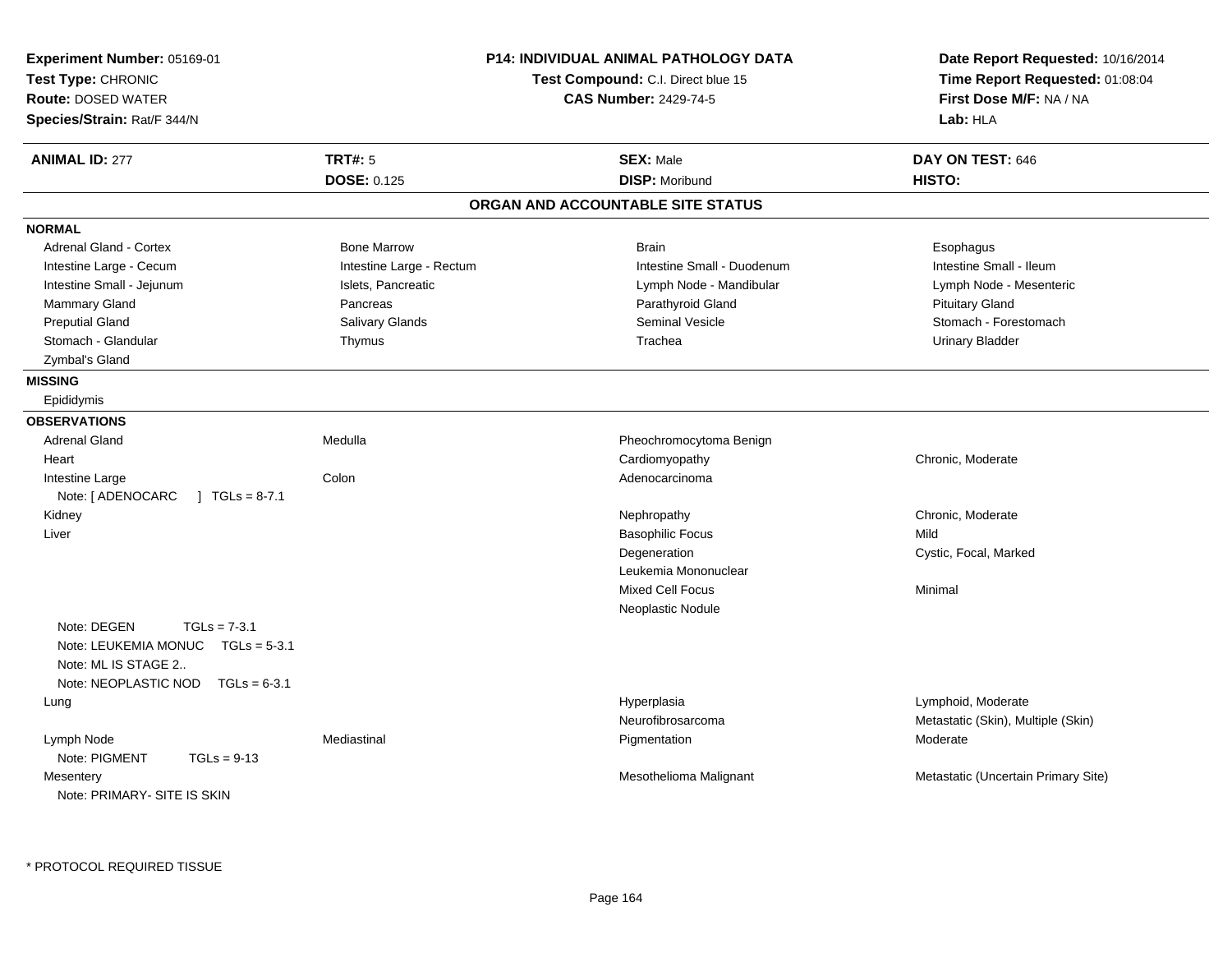| Experiment Number: 05169-01<br>Test Type: CHRONIC<br><b>Route: DOSED WATER</b><br>Species/Strain: Rat/F 344/N |                           | <b>P14: INDIVIDUAL ANIMAL PATHOLOGY DATA</b><br>Test Compound: C.I. Direct blue 15<br><b>CAS Number: 2429-74-5</b> | Date Report Requested: 10/16/2014<br>Time Report Requested: 01:08:04<br>First Dose M/F: NA / NA<br>Lab: HLA |
|---------------------------------------------------------------------------------------------------------------|---------------------------|--------------------------------------------------------------------------------------------------------------------|-------------------------------------------------------------------------------------------------------------|
| <b>ANIMAL ID: 277</b>                                                                                         | <b>TRT#: 5</b>            | <b>SEX: Male</b>                                                                                                   | DAY ON TEST: 646                                                                                            |
|                                                                                                               | <b>DOSE: 0.125</b>        | <b>DISP: Moribund</b>                                                                                              | HISTO:                                                                                                      |
|                                                                                                               |                           | ORGAN AND ACCOUNTABLE SITE STATUS                                                                                  |                                                                                                             |
| Note: [ MESOTHELIO MAL ] TGLs = 2-7                                                                           |                           |                                                                                                                    |                                                                                                             |
| Nose                                                                                                          |                           | Fungus                                                                                                             | Moderate                                                                                                    |
|                                                                                                               |                           | Inflammation                                                                                                       | Acute, Mild                                                                                                 |
| Pharynx<br>Note: SQ CL PAPILLOM<br>$TGLs = 10-14$                                                             | Palate                    | Squamous Cell Papilloma                                                                                            |                                                                                                             |
| Prostate                                                                                                      |                           | Hyperplasia                                                                                                        | Glandular, Focal, Mild                                                                                      |
| <b>Skin</b><br>Note: NEUROFIBROSARC<br>$TGLs = 11-5$                                                          | <b>Subcut Tiss</b>        | Neurofibrosarcoma                                                                                                  |                                                                                                             |
| Spleen                                                                                                        |                           | Leukemia Mononuclear                                                                                               |                                                                                                             |
| <b>Testes</b>                                                                                                 | Bilateral, Interstit Cell | Adenoma                                                                                                            |                                                                                                             |
|                                                                                                               | Bilateral                 | Mesothelioma Malignant                                                                                             |                                                                                                             |
| Note: ADENOMA<br>$TGLs = 4-8.8.1$                                                                             |                           |                                                                                                                    |                                                                                                             |
| <b>Thyroid Gland</b>                                                                                          | C Cell                    | Adenoma                                                                                                            |                                                                                                             |
| PRIMARY CAUSE OF DEATH                                                                                        | $\sim$                    |                                                                                                                    |                                                                                                             |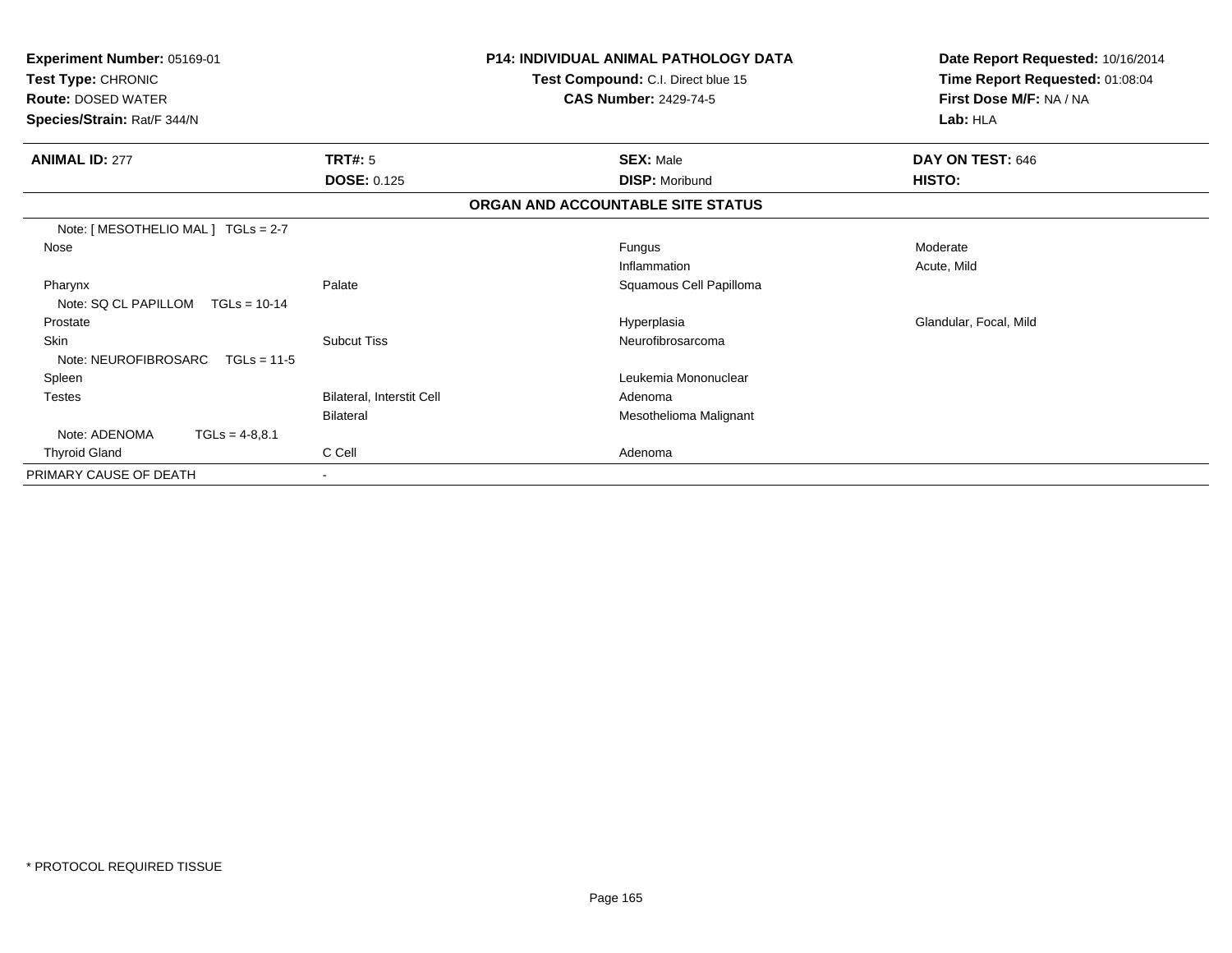| Experiment Number: 05169-01<br>Test Type: CHRONIC<br><b>Route: DOSED WATER</b><br>Species/Strain: Rat/F 344/N |                                          |                           | P14: INDIVIDUAL ANIMAL PATHOLOGY DATA<br>Test Compound: C.I. Direct blue 15<br><b>CAS Number: 2429-74-5</b> | Date Report Requested: 10/16/2014<br>Time Report Requested: 01:08:04<br>First Dose M/F: NA / NA<br>Lab: HLA |
|---------------------------------------------------------------------------------------------------------------|------------------------------------------|---------------------------|-------------------------------------------------------------------------------------------------------------|-------------------------------------------------------------------------------------------------------------|
| <b>ANIMAL ID: 278</b>                                                                                         |                                          | <b>TRT#: 5</b>            | <b>SEX: Male</b>                                                                                            | DAY ON TEST: 559                                                                                            |
|                                                                                                               |                                          | <b>DOSE: 0.125</b>        | <b>DISP: Dead</b>                                                                                           | HISTO:                                                                                                      |
|                                                                                                               |                                          |                           | ORGAN AND ACCOUNTABLE SITE STATUS                                                                           |                                                                                                             |
| <b>NORMAL</b>                                                                                                 |                                          |                           |                                                                                                             |                                                                                                             |
| <b>Adrenal Gland - Cortex</b>                                                                                 |                                          | <b>Bone Marrow</b>        | <b>Brain</b>                                                                                                | Epididymis                                                                                                  |
| Esophagus                                                                                                     |                                          | Heart                     | Intestine Large - Cecum                                                                                     | Intestine Large - Colon                                                                                     |
| Intestine Large - Rectum                                                                                      |                                          | Islets, Pancreatic        | Lymph Node - Mandibular                                                                                     | Lymph Node - Mesenteric                                                                                     |
| Mammary Gland                                                                                                 |                                          | Pancreas                  | Parathyroid Gland                                                                                           | <b>Pituitary Gland</b>                                                                                      |
| Prostate                                                                                                      |                                          | Salivary Glands           | <b>Seminal Vesicle</b>                                                                                      | Skin                                                                                                        |
| Stomach - Forestomach                                                                                         |                                          | Stomach - Glandular       | Thymus                                                                                                      | <b>Thyroid Gland</b>                                                                                        |
| Trachea                                                                                                       |                                          | <b>Urinary Bladder</b>    | Zymbal's Gland                                                                                              |                                                                                                             |
| <b>MISSING</b>                                                                                                |                                          |                           |                                                                                                             |                                                                                                             |
| Spleen                                                                                                        |                                          |                           |                                                                                                             |                                                                                                             |
| <b>AUTO PRECLUDES DIAG.</b>                                                                                   |                                          |                           |                                                                                                             |                                                                                                             |
| Intestine Small - Duodenum                                                                                    |                                          | Intestine Small - Ileum   | Intestine Small - Jejunum                                                                                   |                                                                                                             |
| <b>OBSERVATIONS</b>                                                                                           |                                          |                           |                                                                                                             |                                                                                                             |
| <b>Adrenal Gland</b>                                                                                          |                                          | Medulla                   | Pheochromocytoma Benign                                                                                     |                                                                                                             |
|                                                                                                               | [ Pheochromocytoma Benign TGLS = 4-2.1 ] |                           |                                                                                                             |                                                                                                             |
| Intestine Large                                                                                               |                                          | Colon                     | Polyp Adenomatous                                                                                           |                                                                                                             |
| Kidney                                                                                                        |                                          |                           | Nephropathy                                                                                                 | Chronic, Mild                                                                                               |
| Liver                                                                                                         |                                          |                           | Necrosis                                                                                                    | Coagulative, Moderate                                                                                       |
| Note: NECROSIS                                                                                                | $TGLs = 5-3.1$                           |                           |                                                                                                             |                                                                                                             |
| Lung                                                                                                          |                                          |                           | Hemorrhage                                                                                                  | Moderate                                                                                                    |
|                                                                                                               |                                          |                           | Hyperplasia                                                                                                 | Lymphoid, Mild                                                                                              |
| Lymph Node                                                                                                    |                                          | Mediastinal               | Hemorrhage                                                                                                  | Marked                                                                                                      |
| Nose                                                                                                          |                                          |                           | Fungus                                                                                                      | Marked                                                                                                      |
|                                                                                                               |                                          |                           | Squamous Cell Carcinoma                                                                                     |                                                                                                             |
| <b>Preputial Gland</b>                                                                                        |                                          | <b>Bilateral</b>          | Adenoma                                                                                                     |                                                                                                             |
| Note: ADENOMA                                                                                                 | $TGLs = 1,2-8.4$                         |                           |                                                                                                             |                                                                                                             |
| <b>Testes</b>                                                                                                 |                                          | Bilateral, Interstit Cell | Adenoma                                                                                                     |                                                                                                             |
| Note: ADENOMA                                                                                                 | $TGLs = 3-8.8.1$                         |                           |                                                                                                             |                                                                                                             |
| PRIMARY CAUSE OF DEATH                                                                                        |                                          |                           |                                                                                                             |                                                                                                             |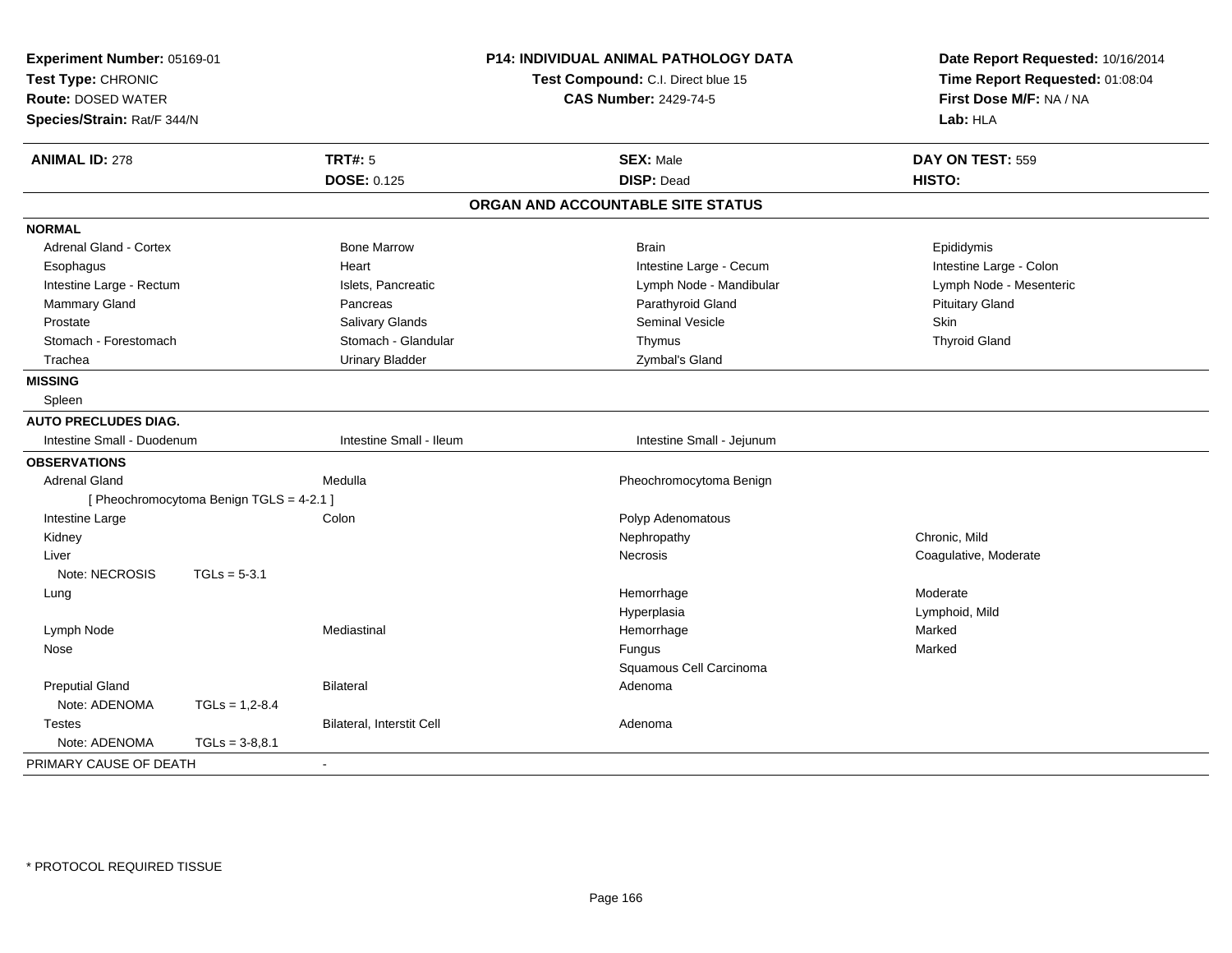| Experiment Number: 05169-01<br>Test Type: CHRONIC<br><b>Route: DOSED WATER</b><br>Species/Strain: Rat/F 344/N |                         | <b>P14: INDIVIDUAL ANIMAL PATHOLOGY DATA</b><br>Test Compound: C.I. Direct blue 15<br><b>CAS Number: 2429-74-5</b> | Date Report Requested: 10/16/2014<br>Time Report Requested: 01:08:04<br>First Dose M/F: NA / NA<br>Lab: HLA |
|---------------------------------------------------------------------------------------------------------------|-------------------------|--------------------------------------------------------------------------------------------------------------------|-------------------------------------------------------------------------------------------------------------|
| <b>ANIMAL ID: 279</b>                                                                                         | <b>TRT#: 5</b>          | <b>SEX: Male</b>                                                                                                   | DAY ON TEST: 472                                                                                            |
|                                                                                                               | <b>DOSE: 0.125</b>      | <b>DISP: Dead</b>                                                                                                  | HISTO:                                                                                                      |
|                                                                                                               |                         | ORGAN AND ACCOUNTABLE SITE STATUS                                                                                  |                                                                                                             |
| <b>NORMAL</b>                                                                                                 |                         |                                                                                                                    |                                                                                                             |
| <b>Adrenal Gland - Cortex</b>                                                                                 | Adrenal Gland - Medulla | <b>Bone Marrow</b>                                                                                                 | Epididymis                                                                                                  |
| Esophagus                                                                                                     | Intestine Large - Cecum | Intestine Large - Colon                                                                                            | Intestine Large - Rectum                                                                                    |
| Intestine Small - Duodenum                                                                                    | Intestine Small - Ileum | Intestine Small - Jejunum                                                                                          | Islets, Pancreatic                                                                                          |
| Kidney                                                                                                        | <b>Mammary Gland</b>    | Pancreas                                                                                                           | Parathyroid Gland                                                                                           |
| <b>Pituitary Gland</b>                                                                                        | Prostate                | Salivary Glands                                                                                                    | Skin                                                                                                        |
| Stomach - Forestomach                                                                                         | Stomach - Glandular     | Thymus                                                                                                             | <b>Thyroid Gland</b>                                                                                        |
| Trachea                                                                                                       | Zymbal's Gland          |                                                                                                                    |                                                                                                             |
| <b>MISSING</b>                                                                                                |                         |                                                                                                                    |                                                                                                             |
| <b>Seminal Vesicle</b>                                                                                        |                         |                                                                                                                    |                                                                                                             |
| <b>OBSERVATIONS</b>                                                                                           |                         |                                                                                                                    |                                                                                                             |
| <b>Brain</b>                                                                                                  |                         | Leukemia Mononuclear                                                                                               |                                                                                                             |
| [ Leukemia Mononuclear TGLS = 11-1 ]                                                                          |                         |                                                                                                                    |                                                                                                             |
| Heart                                                                                                         |                         | Cardiomyopathy                                                                                                     | Chronic, Mild                                                                                               |
| Liver                                                                                                         |                         | <b>Basophilic Focus</b>                                                                                            | Minimal                                                                                                     |
|                                                                                                               |                         | Leukemia Mononuclear                                                                                               |                                                                                                             |
| [ Leukemia Mononuclear TGLS = 8-3.1 ]                                                                         |                         |                                                                                                                    |                                                                                                             |
| Lung                                                                                                          |                         | Hyperplasia                                                                                                        | Lymphoid, Mild                                                                                              |
|                                                                                                               |                         | Leukemia Mononuclear                                                                                               |                                                                                                             |
| [Hyperplasia TGLS = $10-4,4.1$ ]                                                                              |                         |                                                                                                                    |                                                                                                             |
| Lymph Node                                                                                                    | <b>Iliac</b>            | Leukemia Mononuclear                                                                                               |                                                                                                             |
|                                                                                                               | Mandibular              | Leukemia Mononuclear                                                                                               |                                                                                                             |
|                                                                                                               | Mediastinal             | Leukemia Mononuclear                                                                                               |                                                                                                             |
|                                                                                                               | Mesenteric              | Leukemia Mononuclear                                                                                               |                                                                                                             |
|                                                                                                               | Pancreatic              | Leukemia Mononuclear                                                                                               |                                                                                                             |
| Note: LEUKEMIA MONUC $TGLs = 5,6,7,9-7,6,13,9$                                                                |                         |                                                                                                                    |                                                                                                             |
| Nose                                                                                                          |                         | Inflammation                                                                                                       | Acute, Moderate                                                                                             |
| <b>Preputial Gland</b>                                                                                        |                         | Ectasia                                                                                                            | Moderate                                                                                                    |
| Note: ECTASIA<br>$TGLs = 1-8.2$                                                                               |                         |                                                                                                                    |                                                                                                             |
| Spleen                                                                                                        |                         | Leukemia Mononuclear                                                                                               |                                                                                                             |
| [ Leukemia Mononuclear TGLS = 4-3 ]                                                                           |                         |                                                                                                                    |                                                                                                             |
|                                                                                                               |                         |                                                                                                                    |                                                                                                             |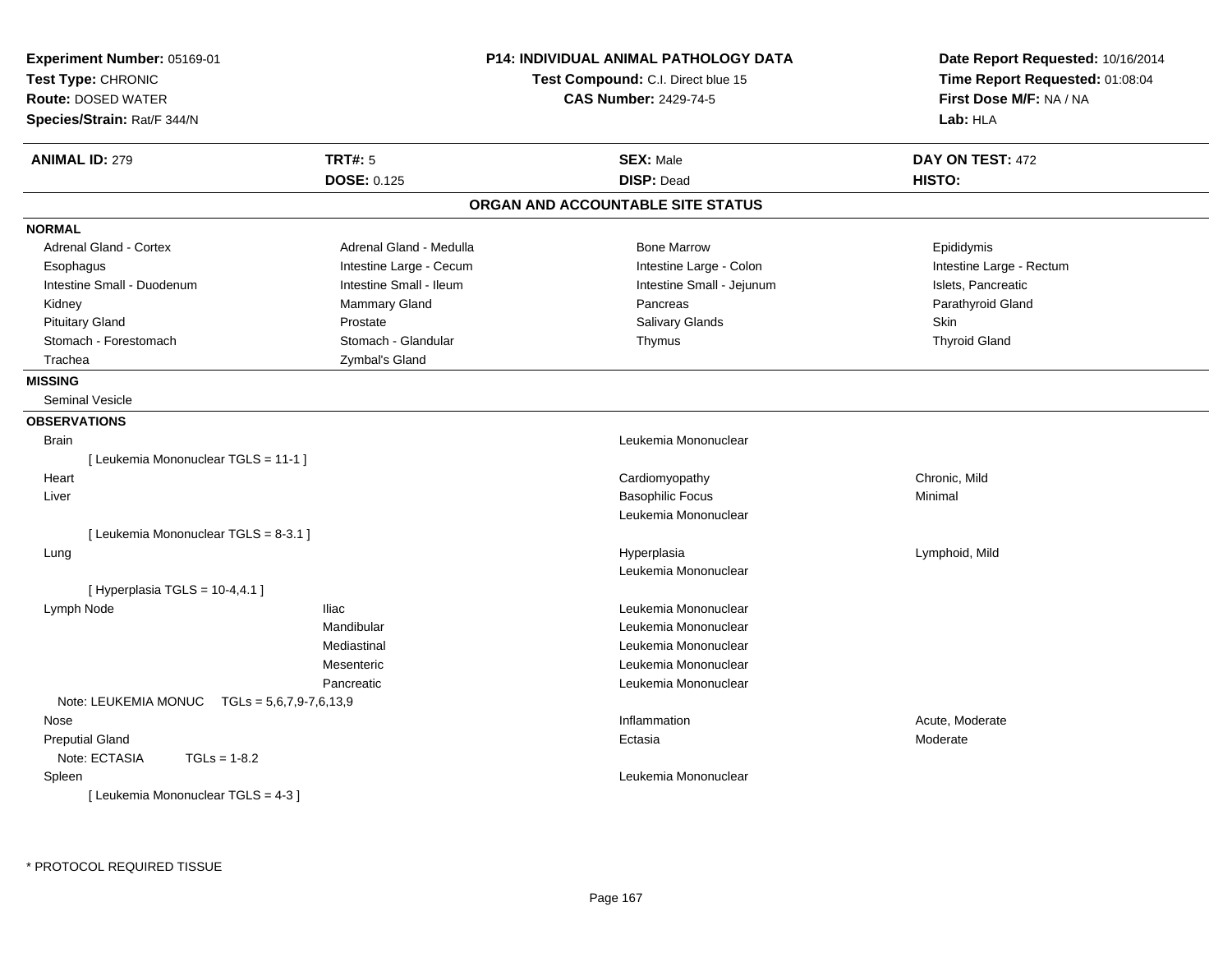| Experiment Number: 05169-01<br>Test Type: CHRONIC<br><b>Route: DOSED WATER</b><br>Species/Strain: Rat/F 344/N |                                |                                         | <b>P14: INDIVIDUAL ANIMAL PATHOLOGY DATA</b><br>Test Compound: C.I. Direct blue 15<br><b>CAS Number: 2429-74-5</b> | Date Report Requested: 10/16/2014<br>Time Report Requested: 01:08:04<br>First Dose M/F: NA / NA<br>Lab: HLA |
|---------------------------------------------------------------------------------------------------------------|--------------------------------|-----------------------------------------|--------------------------------------------------------------------------------------------------------------------|-------------------------------------------------------------------------------------------------------------|
| <b>ANIMAL ID: 279</b>                                                                                         |                                | TRT#: 5<br><b>DOSE: 0.125</b>           | <b>SEX: Male</b><br><b>DISP: Dead</b>                                                                              | DAY ON TEST: 472<br><b>HISTO:</b>                                                                           |
|                                                                                                               |                                |                                         | ORGAN AND ACCOUNTABLE SITE STATUS                                                                                  |                                                                                                             |
| Testes                                                                                                        |                                | Interstit Cell<br><b>Interstit Cell</b> | Adenoma<br>Hyperplasia                                                                                             | Mild                                                                                                        |
| Note: ADENOMA<br>Urinary Bladder<br>Note: HEMORRHAGE                                                          | $TGLs = 2-8$<br>$TGLs = 3-8.2$ |                                         | Hemorrhage                                                                                                         | Moderate                                                                                                    |
| PRIMARY CAUSE OF DEATH                                                                                        |                                |                                         |                                                                                                                    |                                                                                                             |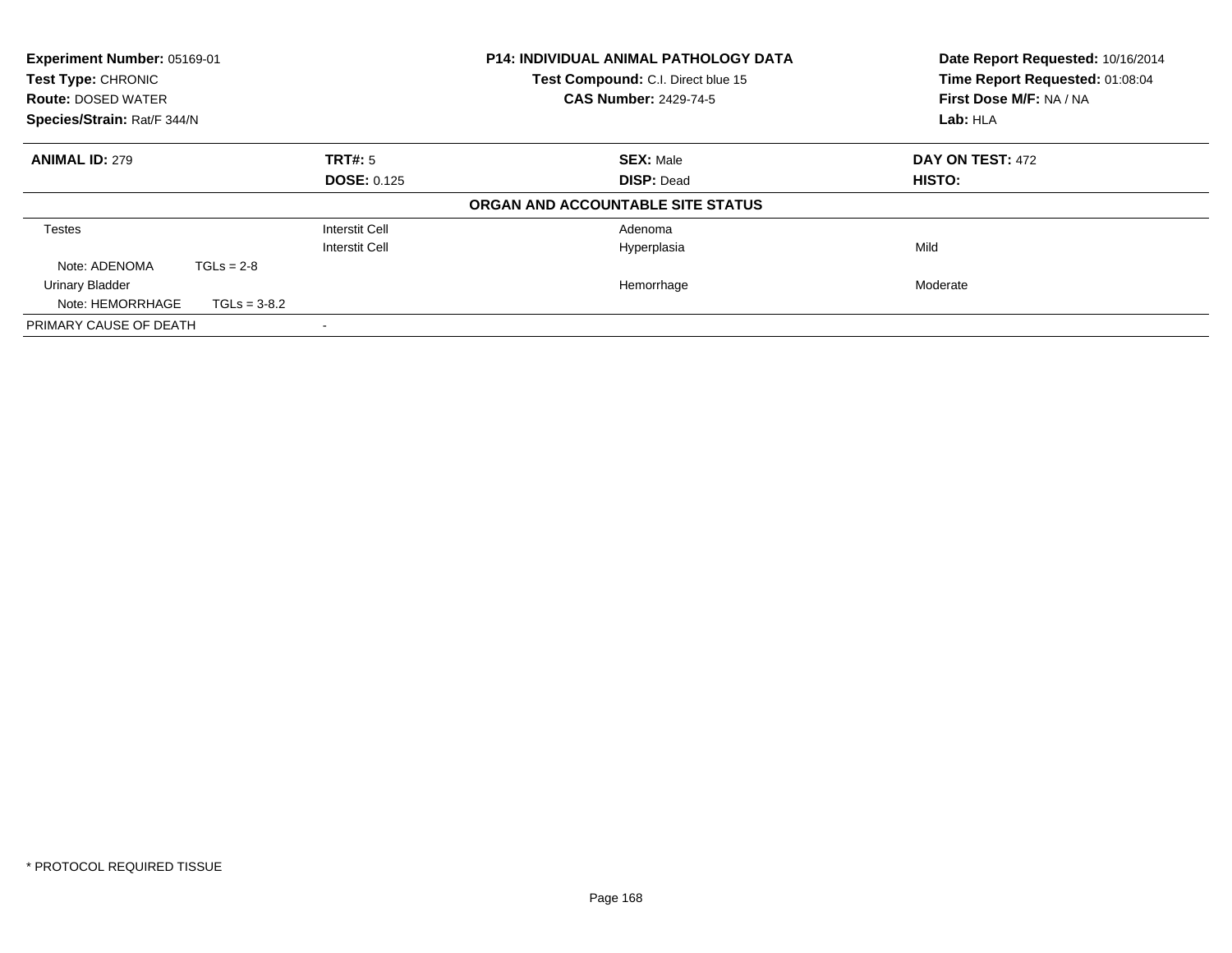| Experiment Number: 05169-01<br>Test Type: CHRONIC<br><b>Route: DOSED WATER</b><br>Species/Strain: Rat/F 344/N |                            | P14: INDIVIDUAL ANIMAL PATHOLOGY DATA<br>Test Compound: C.I. Direct blue 15<br><b>CAS Number: 2429-74-5</b> | Date Report Requested: 10/16/2014<br>Time Report Requested: 01:08:04<br>First Dose M/F: NA / NA<br>Lab: HLA |  |
|---------------------------------------------------------------------------------------------------------------|----------------------------|-------------------------------------------------------------------------------------------------------------|-------------------------------------------------------------------------------------------------------------|--|
| <b>ANIMAL ID: 280</b>                                                                                         | <b>TRT#: 5</b>             | <b>SEX: Male</b>                                                                                            | DAY ON TEST: 502                                                                                            |  |
|                                                                                                               | <b>DOSE: 0.125</b>         | <b>DISP: Moribund</b>                                                                                       | HISTO:                                                                                                      |  |
|                                                                                                               |                            | ORGAN AND ACCOUNTABLE SITE STATUS                                                                           |                                                                                                             |  |
| <b>NORMAL</b>                                                                                                 |                            |                                                                                                             |                                                                                                             |  |
| <b>Adrenal Gland - Cortex</b>                                                                                 | Adrenal Gland - Medulla    | <b>Bone Marrow</b>                                                                                          | <b>Brain</b>                                                                                                |  |
| Epididymis                                                                                                    | Esophagus                  | Intestine Large - Cecum                                                                                     | Intestine Large - Colon                                                                                     |  |
| Intestine Large - Rectum                                                                                      | Intestine Small - Duodenum | Intestine Small - Ileum                                                                                     | Intestine Small - Jejunum                                                                                   |  |
| Islets, Pancreatic                                                                                            | Lymph Node - Mesenteric    | Mammary Gland                                                                                               | Pancreas                                                                                                    |  |
| Parathyroid Gland                                                                                             | <b>Pituitary Gland</b>     | <b>Preputial Gland</b>                                                                                      | Prostate                                                                                                    |  |
| Salivary Glands                                                                                               | Skin                       | Spleen                                                                                                      | Stomach - Forestomach                                                                                       |  |
| Stomach - Glandular                                                                                           | Thymus                     | <b>Thyroid Gland</b>                                                                                        | Trachea                                                                                                     |  |
| <b>Urinary Bladder</b>                                                                                        |                            |                                                                                                             |                                                                                                             |  |
| <b>MISSING</b>                                                                                                |                            |                                                                                                             |                                                                                                             |  |
| <b>Seminal Vesicle</b>                                                                                        |                            |                                                                                                             |                                                                                                             |  |
| <b>OBSERVATIONS</b>                                                                                           |                            |                                                                                                             |                                                                                                             |  |
| Heart                                                                                                         |                            | Cardiomyopathy                                                                                              | Chronic, Mild                                                                                               |  |
| Kidney                                                                                                        |                            | Nephropathy                                                                                                 | Chronic, Minimal                                                                                            |  |
| Liver                                                                                                         |                            | <b>Eosinophilic Focus</b>                                                                                   | Minimal                                                                                                     |  |
| Lung                                                                                                          |                            | Hyperplasia                                                                                                 | Lymphoid, Mild                                                                                              |  |
| Lymph Node                                                                                                    | Mandibular                 | Hyperplasia                                                                                                 | Lymphoid, Moderate                                                                                          |  |
|                                                                                                               | Mandibular                 | Squamous Cell Carcinoma                                                                                     | Metastatic (Tongue)                                                                                         |  |
| Note: HYPERPLASIA                                                                                             | $TGLs = 1-9$               |                                                                                                             |                                                                                                             |  |
| Note: DESCRIBED AS SALIVARY GLD. AT NECROPSY                                                                  |                            |                                                                                                             |                                                                                                             |  |
| Nose                                                                                                          |                            | Inflammation                                                                                                | Acute, Moderate                                                                                             |  |
|                                                                                                               |                            | <b>Necrosis</b>                                                                                             | Focal, Moderate                                                                                             |  |
| <b>Testes</b>                                                                                                 | <b>Interstit Cell</b>      | Adenoma                                                                                                     |                                                                                                             |  |
|                                                                                                               | Interstit Cell             | Hyperplasia                                                                                                 | Mild                                                                                                        |  |
| Note: ADENOMA                                                                                                 | $TGLs = 3-8$               |                                                                                                             |                                                                                                             |  |
| Tongue                                                                                                        |                            | Squamous Cell Carcinoma                                                                                     |                                                                                                             |  |
| Note: SQUAM CEL CARC TGLs = 2-13                                                                              |                            |                                                                                                             |                                                                                                             |  |
| Zymbal's Gland                                                                                                |                            | Hyperplasia                                                                                                 | Squamous, Focal, Minimal                                                                                    |  |
| PRIMARY CAUSE OF DEATH                                                                                        | $\blacksquare$             |                                                                                                             |                                                                                                             |  |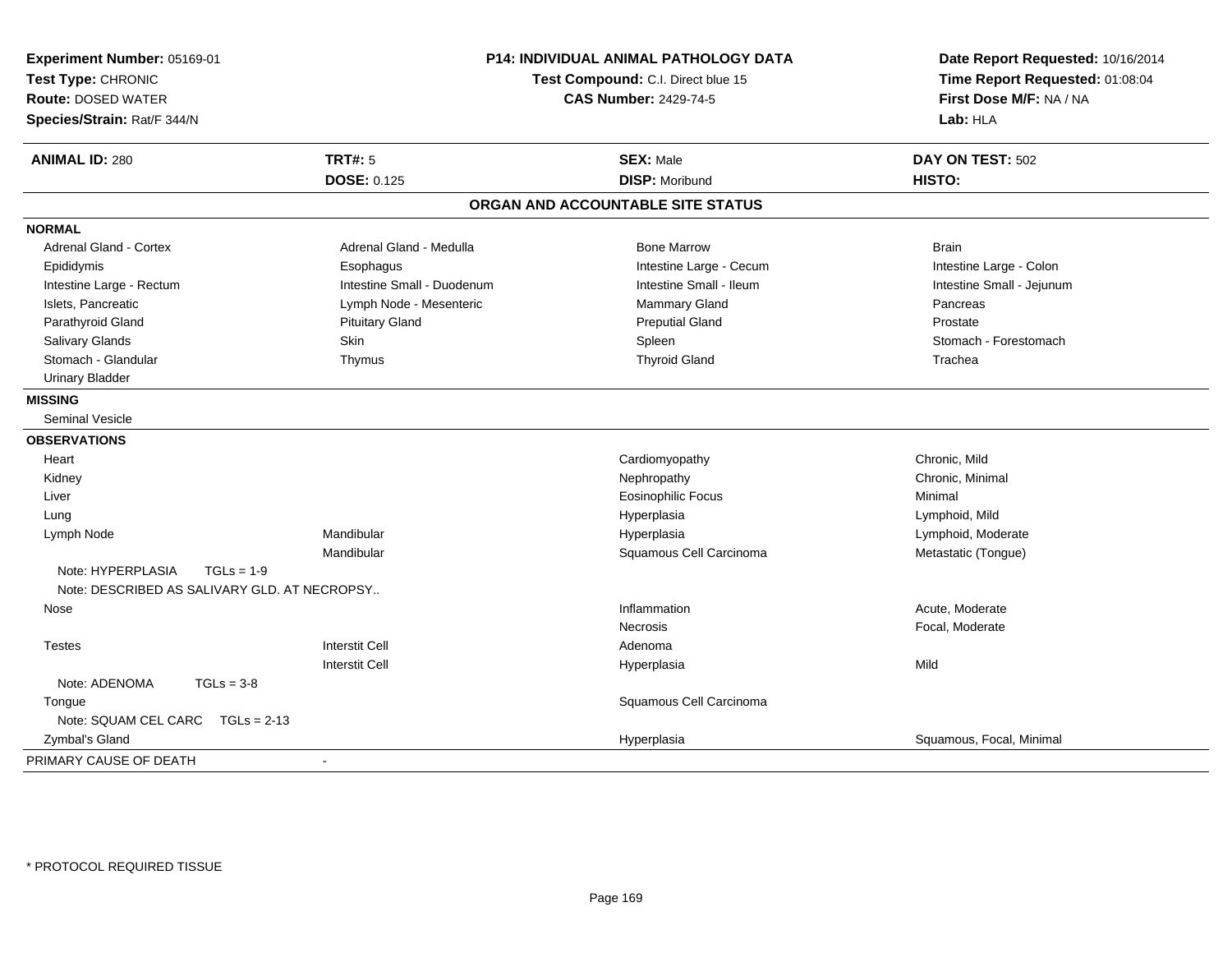| Experiment Number: 05169-01<br>Test Type: CHRONIC<br><b>Route: DOSED WATER</b><br>Species/Strain: Rat/F 344/N                                |                           | <b>P14: INDIVIDUAL ANIMAL PATHOLOGY DATA</b><br>Test Compound: C.I. Direct blue 15<br><b>CAS Number: 2429-74-5</b> | Date Report Requested: 10/16/2014<br>Time Report Requested: 01:08:04<br>First Dose M/F: NA / NA<br>Lab: HLA |
|----------------------------------------------------------------------------------------------------------------------------------------------|---------------------------|--------------------------------------------------------------------------------------------------------------------|-------------------------------------------------------------------------------------------------------------|
| <b>ANIMAL ID: 281</b>                                                                                                                        | <b>TRT#: 5</b>            | <b>SEX: Male</b>                                                                                                   | DAY ON TEST: 577                                                                                            |
|                                                                                                                                              | <b>DOSE: 0.125</b>        | <b>DISP: Dead</b>                                                                                                  | HISTO:                                                                                                      |
|                                                                                                                                              |                           | ORGAN AND ACCOUNTABLE SITE STATUS                                                                                  |                                                                                                             |
| <b>NORMAL</b>                                                                                                                                |                           |                                                                                                                    |                                                                                                             |
| <b>Adrenal Gland - Cortex</b>                                                                                                                | <b>Bone Marrow</b>        | Epididymis                                                                                                         | Esophagus                                                                                                   |
| Intestine Large - Cecum                                                                                                                      | Intestine Large - Colon   | Intestine Large - Rectum                                                                                           | Intestine Small - Duodenum                                                                                  |
| Intestine Small - Ileum                                                                                                                      | Intestine Small - Jejunum | Islets, Pancreatic                                                                                                 | <b>Mammary Gland</b>                                                                                        |
| Nose                                                                                                                                         | Pancreas                  | Parathyroid Gland                                                                                                  | <b>Pituitary Gland</b>                                                                                      |
| Prostate                                                                                                                                     | Seminal Vesicle           | Skin                                                                                                               | Stomach - Forestomach                                                                                       |
| Stomach - Glandular                                                                                                                          | <b>Thyroid Gland</b>      | Trachea                                                                                                            | <b>Urinary Bladder</b>                                                                                      |
| <b>MISSING</b>                                                                                                                               |                           |                                                                                                                    |                                                                                                             |
| Thymus                                                                                                                                       |                           |                                                                                                                    |                                                                                                             |
| <b>OBSERVATIONS</b>                                                                                                                          |                           |                                                                                                                    |                                                                                                             |
| <b>Adrenal Gland</b>                                                                                                                         | Medulla                   | Leukemia Mononuclear                                                                                               |                                                                                                             |
| <b>Brain</b>                                                                                                                                 |                           | Leukemia Mononuclear                                                                                               |                                                                                                             |
| Note: LEUKEMIA MONUC TGLs = 17-1                                                                                                             |                           |                                                                                                                    |                                                                                                             |
| Heart                                                                                                                                        |                           | Cardiomyopathy                                                                                                     | Chronic, Mild                                                                                               |
|                                                                                                                                              |                           | Leukemia Mononuclear                                                                                               |                                                                                                             |
| Kidney                                                                                                                                       |                           | Leukemia Mononuclear                                                                                               |                                                                                                             |
| Note: LEUKEMIA MONUC TGLs = 9-5                                                                                                              |                           |                                                                                                                    |                                                                                                             |
| Liver                                                                                                                                        |                           | Leukemia Mononuclear                                                                                               |                                                                                                             |
|                                                                                                                                              |                           | Regeneration                                                                                                       | Focal, Moderate                                                                                             |
|                                                                                                                                              |                           | Thrombosis                                                                                                         |                                                                                                             |
| Note: THROMBUS<br>$TGLs = 11-3.2$<br>Note: LEUKEMIA MONUC<br>$TGLs = 13-3.1$<br>Note: REGENERATION<br>$TGLs = 12-3.1$<br>Note: ML IS STAGE 3 |                           |                                                                                                                    |                                                                                                             |
| Lung                                                                                                                                         |                           | Leukemia Mononuclear                                                                                               |                                                                                                             |
| Lymph Node                                                                                                                                   | Mandibular                | Leukemia Mononuclear                                                                                               |                                                                                                             |
|                                                                                                                                              | Mediastinal               | Leukemia Mononuclear                                                                                               |                                                                                                             |
|                                                                                                                                              | Mesenteric                | Leukemia Mononuclear                                                                                               |                                                                                                             |
|                                                                                                                                              | Pancreatic                | Leukemia Mononuclear                                                                                               |                                                                                                             |
| Note: LEUKEMIA MONUC<br>$TGLs = 16-9$<br>Note: LEUKEMIA MONUC<br>$TGLs = 10-7$                                                               |                           |                                                                                                                    |                                                                                                             |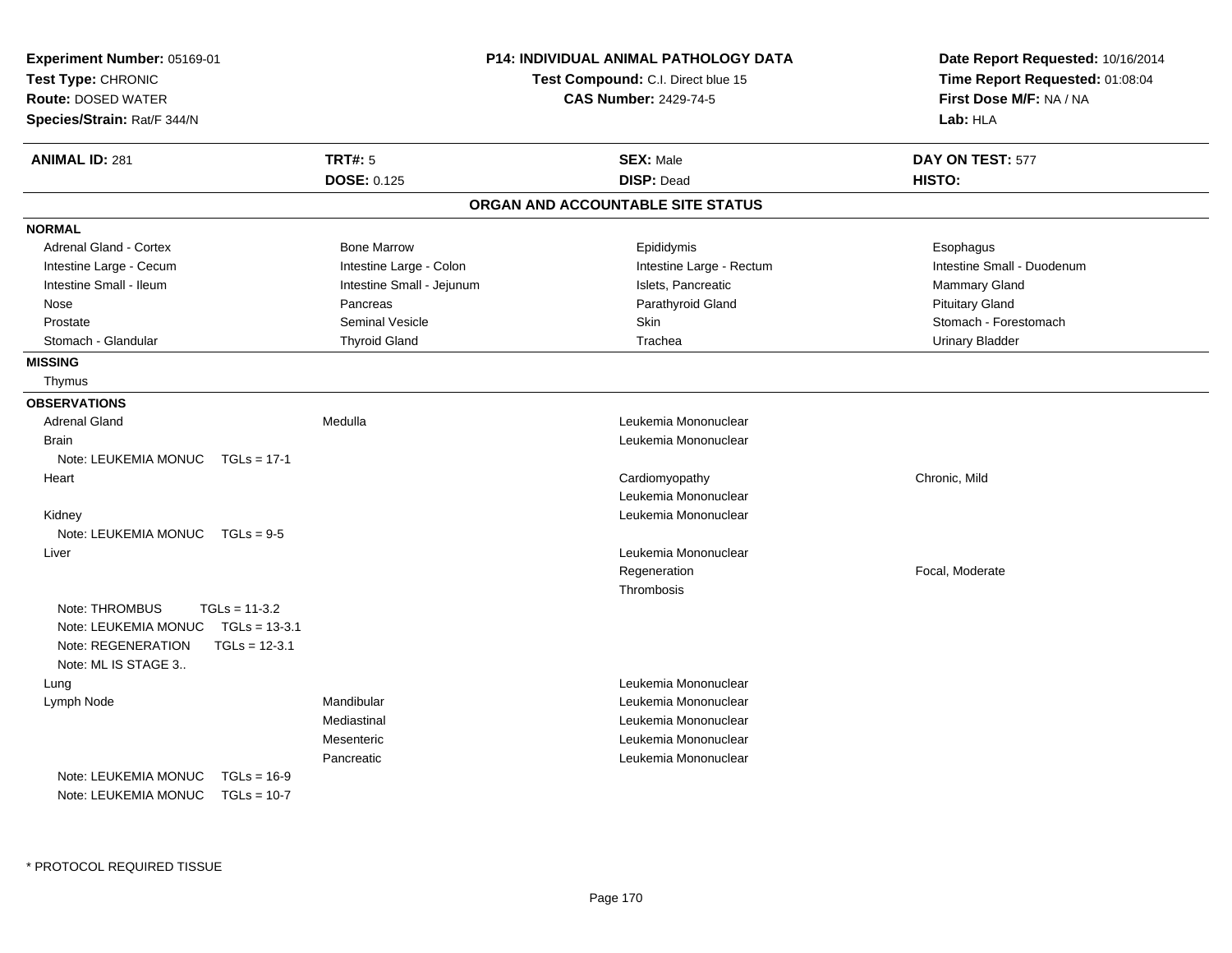| <b>Experiment Number: 05169-01</b><br>Test Type: CHRONIC<br><b>Route: DOSED WATER</b><br>Species/Strain: Rat/F 344/N |                                                 | <b>P14: INDIVIDUAL ANIMAL PATHOLOGY DATA</b><br>Test Compound: C.I. Direct blue 15<br><b>CAS Number: 2429-74-5</b> | Date Report Requested: 10/16/2014<br>Time Report Requested: 01:08:04<br>First Dose M/F: NA / NA<br>Lab: HLA |
|----------------------------------------------------------------------------------------------------------------------|-------------------------------------------------|--------------------------------------------------------------------------------------------------------------------|-------------------------------------------------------------------------------------------------------------|
| <b>ANIMAL ID: 281</b>                                                                                                | TRT#: 5<br><b>DOSE: 0.125</b>                   | <b>SEX: Male</b><br><b>DISP: Dead</b>                                                                              | DAY ON TEST: 577<br>HISTO:                                                                                  |
|                                                                                                                      |                                                 | ORGAN AND ACCOUNTABLE SITE STATUS                                                                                  |                                                                                                             |
| Note: LEUKEMIA MONUC<br>[Leukemia Mononuclear TGLS = 19-15]<br>Pharynx                                               | $TGLs = 1,15-13,9.1$<br>Palate                  | Squamous Cell Carcinoma                                                                                            |                                                                                                             |
| Note: SQUAM CEL CARC<br><b>Preputial Gland</b><br>Salivary Glands                                                    | $TGLs = 18-12.1$                                | Atrophy<br>Schwannoma Malignant                                                                                    | Moderate                                                                                                    |
| Note: $[ SCHWANNOMA MAL ] TGLS = 2-9$<br>Spleen<br>Note: LEUKEMIA MONUC TGLs = 20-3.3                                |                                                 | Leukemia Mononuclear                                                                                               |                                                                                                             |
| <b>Testes</b><br>Note: ADENOMA                                                                                       | Bilateral, Interstit Cell<br>$TGLs = 5,6-8,8.1$ | Adenoma                                                                                                            |                                                                                                             |
| Zymbal's Gland<br>PRIMARY CAUSE OF DEATH                                                                             |                                                 | Adenoma                                                                                                            |                                                                                                             |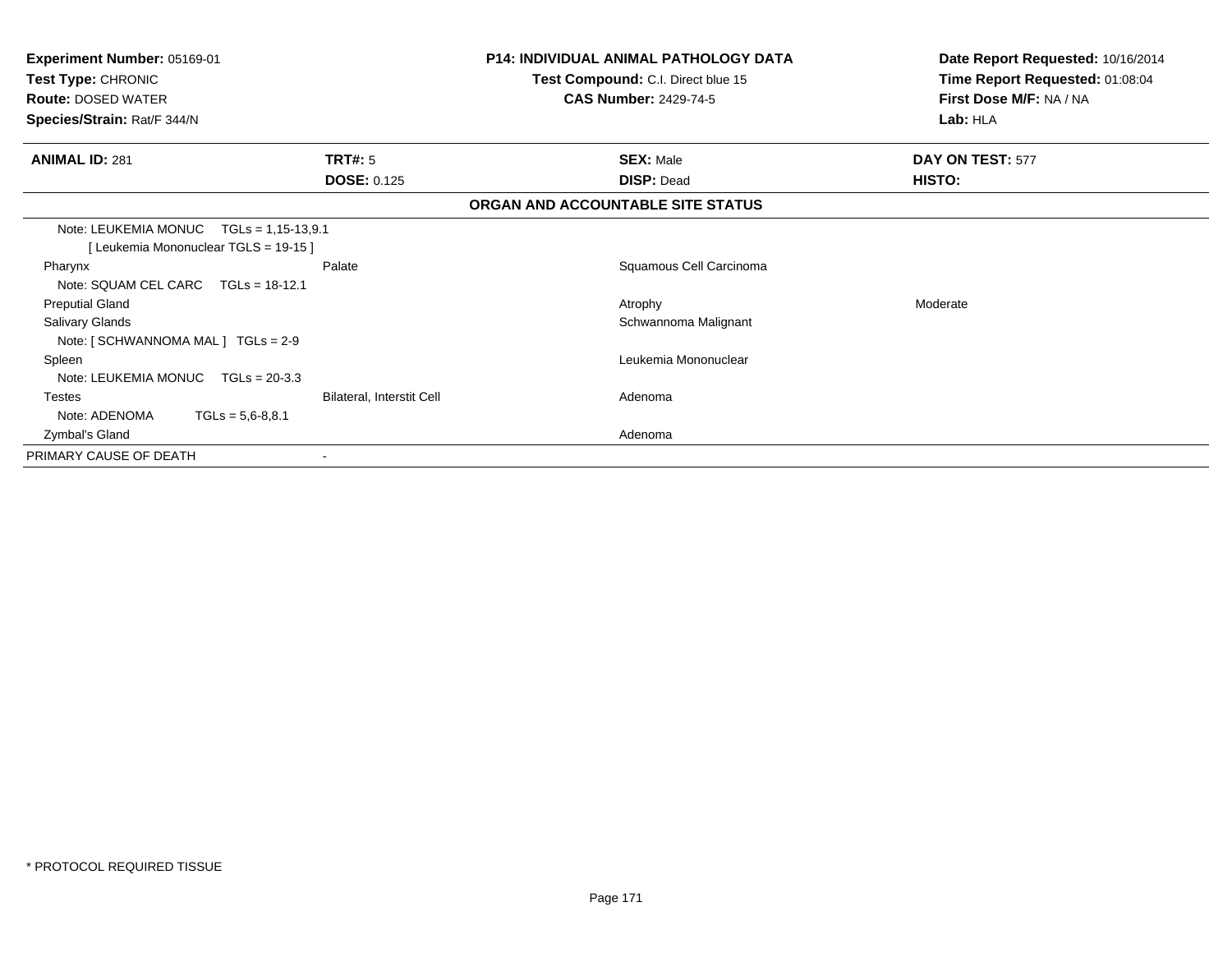| Experiment Number: 05169-01<br>Test Type: CHRONIC<br><b>Route: DOSED WATER</b><br>Species/Strain: Rat/F 344/N | P14: INDIVIDUAL ANIMAL PATHOLOGY DATA<br>Test Compound: C.I. Direct blue 15<br><b>CAS Number: 2429-74-5</b> |                                   | Date Report Requested: 10/16/2014<br>Time Report Requested: 01:08:04<br>First Dose M/F: NA / NA<br>Lab: HLA |  |
|---------------------------------------------------------------------------------------------------------------|-------------------------------------------------------------------------------------------------------------|-----------------------------------|-------------------------------------------------------------------------------------------------------------|--|
| <b>ANIMAL ID: 282</b>                                                                                         | <b>TRT#: 5</b>                                                                                              | <b>SEX: Male</b>                  | DAY ON TEST: 632                                                                                            |  |
|                                                                                                               | <b>DOSE: 0.125</b>                                                                                          | <b>DISP: Moribund</b>             | HISTO:                                                                                                      |  |
|                                                                                                               |                                                                                                             | ORGAN AND ACCOUNTABLE SITE STATUS |                                                                                                             |  |
| <b>NORMAL</b>                                                                                                 |                                                                                                             |                                   |                                                                                                             |  |
| Adrenal Gland - Cortex                                                                                        | Adrenal Gland - Medulla                                                                                     | <b>Bone Marrow</b>                | <b>Brain</b>                                                                                                |  |
| Epididymis                                                                                                    | Esophagus                                                                                                   | Intestine Large - Cecum           | Intestine Large - Rectum                                                                                    |  |
| Intestine Small - Duodenum                                                                                    | Intestine Small - Ileum                                                                                     | Intestine Small - Jejunum         | Islets, Pancreatic                                                                                          |  |
| Lymph Node - Mandibular                                                                                       | Lymph Node - Mesenteric                                                                                     | Mammary Gland                     | Nose                                                                                                        |  |
| Pancreas                                                                                                      | Parathyroid Gland                                                                                           | <b>Pituitary Gland</b>            | Prostate                                                                                                    |  |
| <b>Salivary Glands</b>                                                                                        | <b>Seminal Vesicle</b>                                                                                      | Spleen                            | Stomach - Forestomach                                                                                       |  |
| Stomach - Glandular                                                                                           | Thymus                                                                                                      | <b>Thyroid Gland</b>              | Trachea                                                                                                     |  |
| <b>Urinary Bladder</b>                                                                                        |                                                                                                             |                                   |                                                                                                             |  |
| <b>OBSERVATIONS</b>                                                                                           |                                                                                                             |                                   |                                                                                                             |  |
| Heart                                                                                                         |                                                                                                             | Cardiomyopathy                    | Chronic, Mild                                                                                               |  |
| Intestine Large                                                                                               | Colon                                                                                                       | Adenocarcinoma                    |                                                                                                             |  |
| $1 TGLs = 4-7$<br>Note: [ ADENOCARC                                                                           |                                                                                                             |                                   |                                                                                                             |  |
| Kidney                                                                                                        |                                                                                                             | Nephropathy                       | Chronic, Mild                                                                                               |  |
| Liver                                                                                                         |                                                                                                             | <b>Basophilic Focus</b>           | Minimal                                                                                                     |  |
|                                                                                                               |                                                                                                             | <b>Eosinophilic Focus</b>         | Minimal                                                                                                     |  |
| Note: $[ EOSIN FOCUS ] TGLs = 3-3.1$                                                                          |                                                                                                             |                                   |                                                                                                             |  |
| Lung                                                                                                          |                                                                                                             | Hyperplasia                       | Lymphoid, Minimal                                                                                           |  |
| <b>Preputial Gland</b>                                                                                        |                                                                                                             | Carcinoma                         |                                                                                                             |  |
| Note: ONE GLAND IS PRESENT                                                                                    |                                                                                                             |                                   |                                                                                                             |  |
| Note: CARCINOMA<br>$TGLs = 1-8.2$                                                                             |                                                                                                             |                                   |                                                                                                             |  |
| Skin                                                                                                          |                                                                                                             | <b>Basal Cell Adenoma</b>         |                                                                                                             |  |
|                                                                                                               |                                                                                                             | Keratoacanthoma                   |                                                                                                             |  |
| Note: KERATOACANTHMA   TGLs = 6-14<br>Note: BASAL CEL ADEN TGLs = 5-13                                        |                                                                                                             |                                   |                                                                                                             |  |
| <b>Testes</b>                                                                                                 | Bilateral, Interstit Cell                                                                                   | Adenoma                           |                                                                                                             |  |
| Note: ADENOMA<br>$TGLs = 2-8.8.1$                                                                             |                                                                                                             |                                   |                                                                                                             |  |
| Zymbal's Gland                                                                                                |                                                                                                             | Ectasia                           | Minimal                                                                                                     |  |
| PRIMARY CAUSE OF DEATH                                                                                        | $\sim$                                                                                                      |                                   |                                                                                                             |  |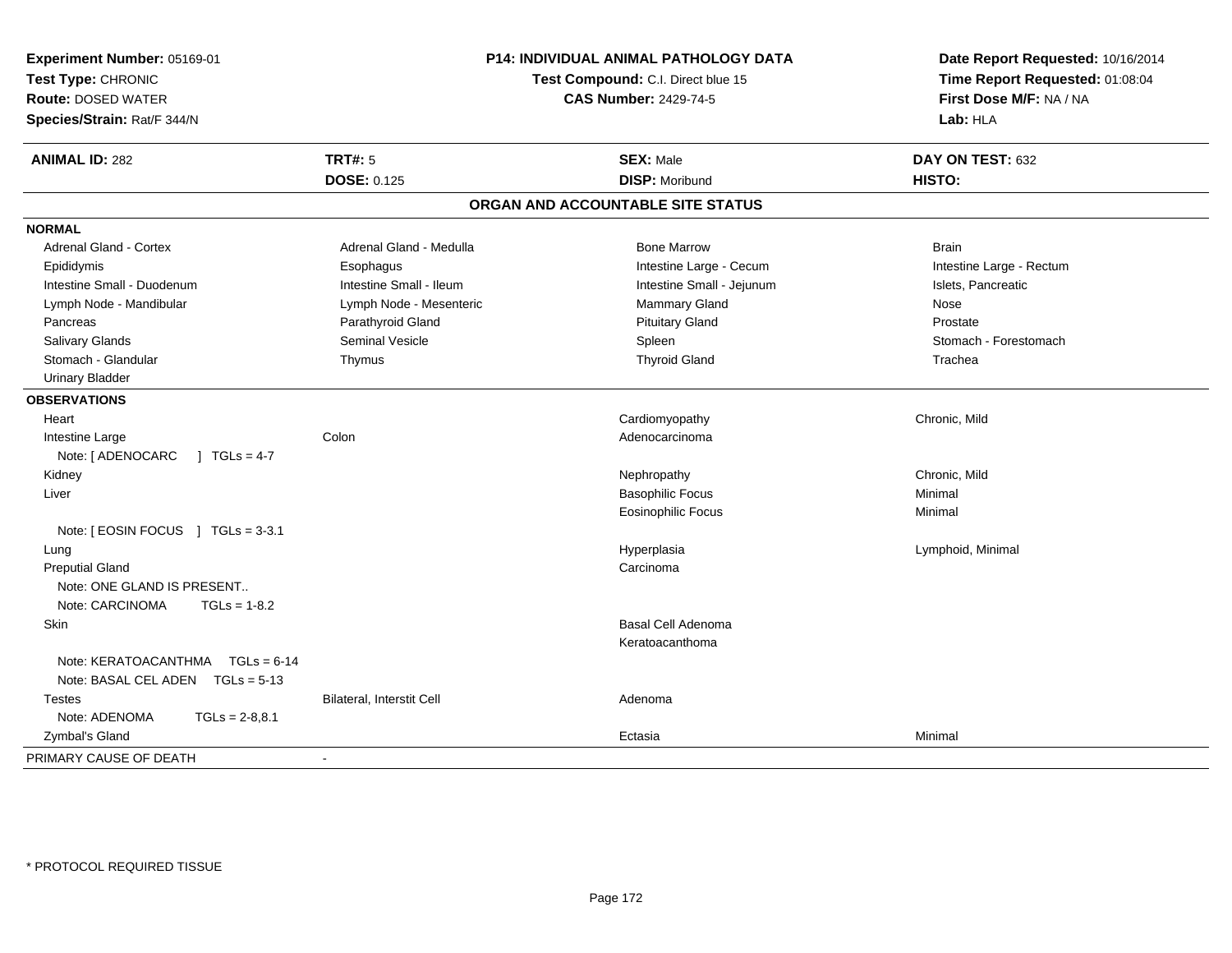| Experiment Number: 05169-01           |                                    | P14: INDIVIDUAL ANIMAL PATHOLOGY DATA | Date Report Requested: 10/16/2014 |  |
|---------------------------------------|------------------------------------|---------------------------------------|-----------------------------------|--|
| Test Type: CHRONIC                    | Test Compound: C.I. Direct blue 15 |                                       | Time Report Requested: 01:08:04   |  |
| <b>Route: DOSED WATER</b>             |                                    | <b>CAS Number: 2429-74-5</b>          | First Dose M/F: NA / NA           |  |
| Species/Strain: Rat/F 344/N           |                                    |                                       | Lab: HLA                          |  |
| <b>ANIMAL ID: 283</b>                 | <b>TRT#: 5</b>                     | <b>SEX: Male</b>                      | DAY ON TEST: 583                  |  |
|                                       | <b>DOSE: 0.125</b>                 | <b>DISP: Moribund</b>                 | HISTO:                            |  |
|                                       |                                    | ORGAN AND ACCOUNTABLE SITE STATUS     |                                   |  |
| <b>NORMAL</b>                         |                                    |                                       |                                   |  |
| Adrenal Gland - Medulla               | <b>Bone Marrow</b>                 | <b>Brain</b>                          | Epididymis                        |  |
| Esophagus                             | Intestine Large - Cecum            | Intestine Large - Colon               | Intestine Large - Rectum          |  |
| Intestine Small - Duodenum            | Intestine Small - Ileum            | Intestine Small - Jejunum             | Islets, Pancreatic                |  |
| Liver                                 | Lung                               | Lymph Node - Mandibular               | Lymph Node - Mesenteric           |  |
| Mammary Gland                         | Pancreas                           | Parathyroid Gland                     | <b>Pituitary Gland</b>            |  |
| <b>Preputial Gland</b>                | Prostate                           | <b>Salivary Glands</b>                | <b>Seminal Vesicle</b>            |  |
| Skin                                  | Spleen                             | Stomach - Glandular                   | Thymus                            |  |
| Trachea                               | <b>Urinary Bladder</b>             | Zymbal's Gland                        |                                   |  |
| <b>OBSERVATIONS</b>                   |                                    |                                       |                                   |  |
| <b>Adrenal Gland</b>                  | Cortex                             | Hyperplasia                           | Focal, Mild                       |  |
| Heart                                 |                                    | Cardiomyopathy                        | Chronic, Mild                     |  |
|                                       | Atrium                             | Thrombosis                            |                                   |  |
| Note: THROMBUS<br>$TGLs = 2-3$        |                                    |                                       |                                   |  |
| Kidney                                |                                    | Nephropathy                           | Chronic. Moderate                 |  |
| Nose                                  |                                    | Inflammation                          | Acute, Minimal                    |  |
| Pharynx                               | Palate                             | Squamous Cell Papilloma               |                                   |  |
| Note: SQ CL PAPILLOM<br>$TGLs = 1-12$ |                                    |                                       |                                   |  |
| Stomach                               | Forestomach                        | Erosion                               | Focal, Mild                       |  |
| <b>Testes</b>                         | Bilateral, Interstit Cell          | Adenoma                               |                                   |  |
| <b>Thyroid Gland</b>                  | Bilateral, C Cell                  | Adenoma                               |                                   |  |
|                                       | C Cell                             | Hyperplasia                           | Focal, Moderate                   |  |
| Zymbals GI                            |                                    |                                       |                                   |  |
| Note: ONLY ONE GLAND IS PRESENT       |                                    |                                       |                                   |  |
| PRIMARY CAUSE OF DEATH                | $\sim$                             |                                       |                                   |  |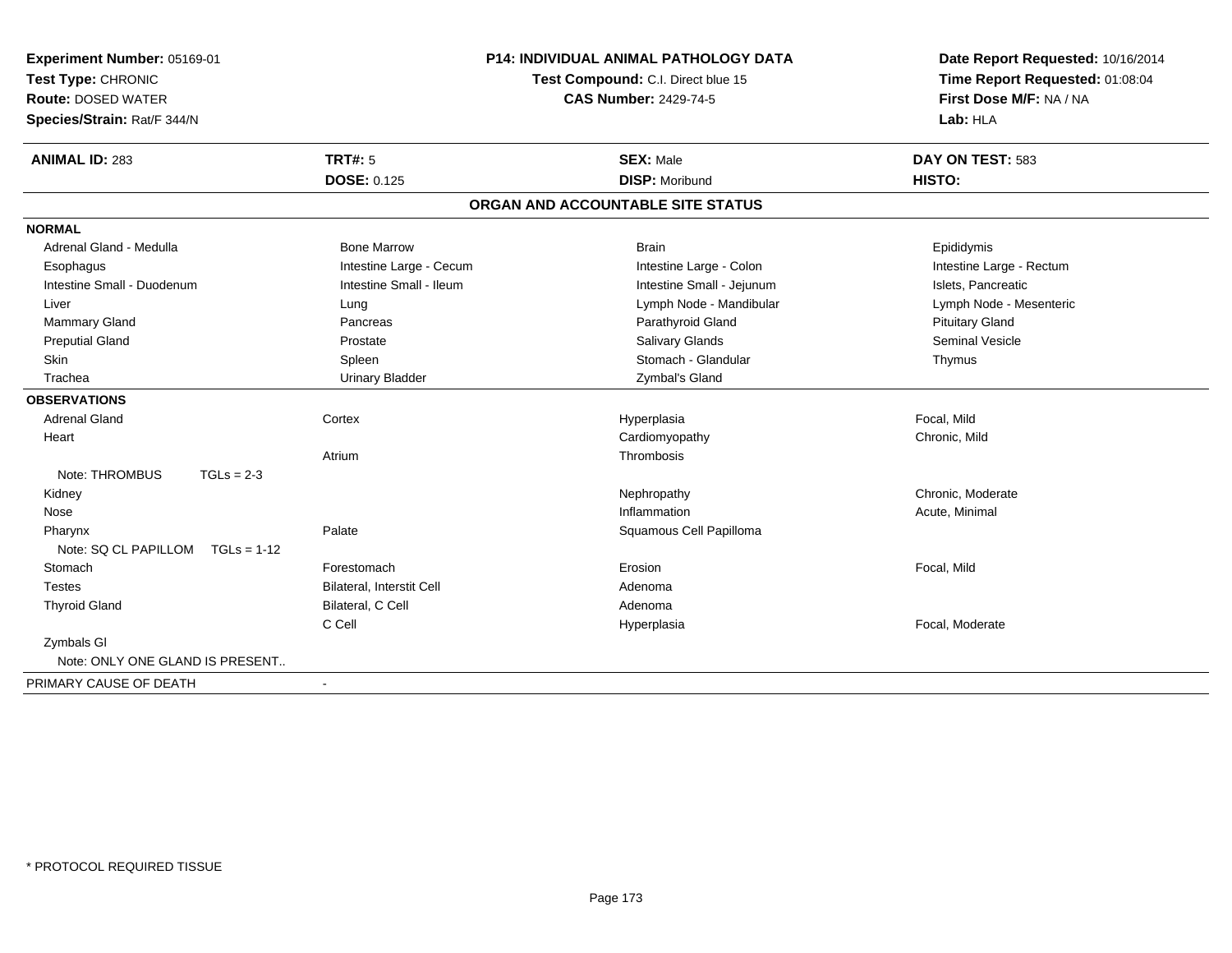| Experiment Number: 05169-01<br>Test Type: CHRONIC<br><b>Route: DOSED WATER</b><br>Species/Strain: Rat/F 344/N |                          | <b>P14: INDIVIDUAL ANIMAL PATHOLOGY DATA</b><br>Test Compound: C.I. Direct blue 15<br><b>CAS Number: 2429-74-5</b> | Date Report Requested: 10/16/2014<br>Time Report Requested: 01:08:04<br>First Dose M/F: NA / NA<br>Lab: HLA |
|---------------------------------------------------------------------------------------------------------------|--------------------------|--------------------------------------------------------------------------------------------------------------------|-------------------------------------------------------------------------------------------------------------|
| <b>ANIMAL ID: 284</b>                                                                                         | <b>TRT#: 5</b>           | <b>SEX: Male</b>                                                                                                   | DAY ON TEST: 611                                                                                            |
|                                                                                                               | <b>DOSE: 0.125</b>       | <b>DISP: Dead</b>                                                                                                  | HISTO:                                                                                                      |
|                                                                                                               |                          | ORGAN AND ACCOUNTABLE SITE STATUS                                                                                  |                                                                                                             |
| <b>NORMAL</b>                                                                                                 |                          |                                                                                                                    |                                                                                                             |
| <b>Brain</b>                                                                                                  | Epididymis               | Esophagus                                                                                                          | Intestine Large - Cecum                                                                                     |
| Intestine Large - Colon                                                                                       | Intestine Large - Rectum | Intestine Small - Duodenum                                                                                         | Intestine Small - Ileum                                                                                     |
| Intestine Small - Jejunum                                                                                     | Islets, Pancreatic       | <b>Mammary Gland</b>                                                                                               | Nose                                                                                                        |
| Pancreas                                                                                                      | Parathyroid Gland        | <b>Pituitary Gland</b>                                                                                             | Prostate                                                                                                    |
| <b>Salivary Glands</b>                                                                                        | <b>Seminal Vesicle</b>   | Skin                                                                                                               | Stomach - Forestomach                                                                                       |
| Stomach - Glandular                                                                                           | Thymus                   | <b>Thyroid Gland</b>                                                                                               | Trachea                                                                                                     |
| <b>Urinary Bladder</b>                                                                                        |                          |                                                                                                                    |                                                                                                             |
| <b>OBSERVATIONS</b>                                                                                           |                          |                                                                                                                    |                                                                                                             |
| <b>Adrenal Gland</b>                                                                                          | Cortex                   | Leukemia Mononuclear                                                                                               |                                                                                                             |
|                                                                                                               | Medulla                  | Leukemia Mononuclear                                                                                               |                                                                                                             |
| <b>Bone Marrow</b>                                                                                            |                          | Leukemia Mononuclear                                                                                               |                                                                                                             |
| Heart                                                                                                         |                          | Cardiomyopathy                                                                                                     | Chronic, Mild                                                                                               |
|                                                                                                               |                          | Leukemia Mononuclear                                                                                               |                                                                                                             |
| Kidney                                                                                                        |                          | Leukemia Mononuclear                                                                                               |                                                                                                             |
| Liver                                                                                                         |                          | Leukemia Mononuclear                                                                                               |                                                                                                             |
| Note: LEUKEMIA MONUC<br>$TGLs = 6.7 - 3.1$                                                                    |                          |                                                                                                                    |                                                                                                             |
| Note: ML IS STAGE 3                                                                                           |                          |                                                                                                                    |                                                                                                             |
| Lung                                                                                                          |                          | Alveolar/Bronchiolar Adenoma                                                                                       |                                                                                                             |
|                                                                                                               |                          | Leukemia Mononuclear                                                                                               |                                                                                                             |
| Note: LEUKEMIA MONUC<br>$TGLs = 10-4,4.1$                                                                     |                          |                                                                                                                    |                                                                                                             |
| Note: [ ALV BRON ADEN ] TGLs = 9-4.1                                                                          |                          |                                                                                                                    |                                                                                                             |
| Lymph Node                                                                                                    | Mandibular               | Leukemia Mononuclear                                                                                               |                                                                                                             |
|                                                                                                               | Mediastinal              | Leukemia Mononuclear                                                                                               |                                                                                                             |
|                                                                                                               | Mesenteric               | Leukemia Mononuclear                                                                                               |                                                                                                             |
|                                                                                                               | Pancreatic               | Leukemia Mononuclear                                                                                               |                                                                                                             |
| Note: LEUKEMIA MONUC<br>$TGLs = 14-15$                                                                        |                          |                                                                                                                    |                                                                                                             |
| Note: LEUKEMIA MONUC<br>$TGLs = 8-13$                                                                         |                          |                                                                                                                    |                                                                                                             |
| Note: LEUKEMIA MONUC<br>$TGLs = 2-9$                                                                          |                          |                                                                                                                    |                                                                                                             |
| Pharynx                                                                                                       | Palate                   | Hyperplasia                                                                                                        | Focal, Moderate                                                                                             |
| Note: HYPERPLASIA<br>$TGLs = 12-14$                                                                           |                          |                                                                                                                    |                                                                                                             |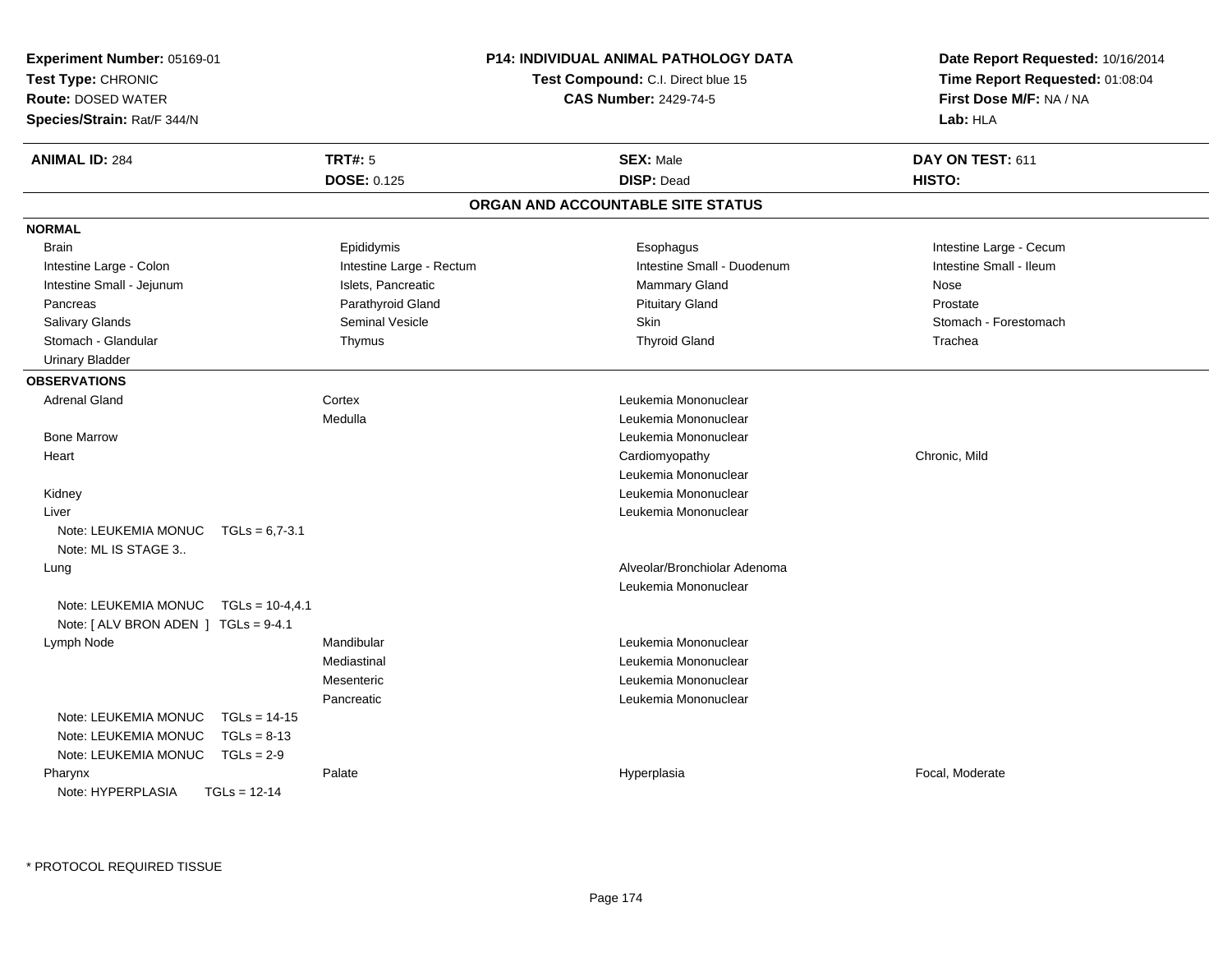| <b>Experiment Number: 05169-01</b><br>Test Type: CHRONIC<br><b>Route: DOSED WATER</b><br>Species/Strain: Rat/F 344/N |                      |                                      | <b>P14: INDIVIDUAL ANIMAL PATHOLOGY DATA</b><br>Test Compound: C.I. Direct blue 15<br><b>CAS Number: 2429-74-5</b> | Date Report Requested: 10/16/2014<br>Time Report Requested: 01:08:04<br>First Dose M/F: NA / NA<br>Lab: HLA |
|----------------------------------------------------------------------------------------------------------------------|----------------------|--------------------------------------|--------------------------------------------------------------------------------------------------------------------|-------------------------------------------------------------------------------------------------------------|
| <b>ANIMAL ID: 284</b>                                                                                                |                      | <b>TRT#:</b> 5<br><b>DOSE: 0.125</b> | <b>SEX: Male</b><br><b>DISP: Dead</b>                                                                              | DAY ON TEST: 611<br>HISTO:                                                                                  |
|                                                                                                                      |                      |                                      | ORGAN AND ACCOUNTABLE SITE STATUS                                                                                  |                                                                                                             |
| <b>Preputial Gland</b><br>Note: ECTASIA                                                                              | $TGLs = 3-8.2$       |                                      | Ectasia                                                                                                            | Mild                                                                                                        |
| Spleen<br>Note: LEUKEMIA MONUC TGLs = 13-3                                                                           |                      |                                      | Leukemia Mononuclear                                                                                               |                                                                                                             |
| Testes<br>Note: ADENOMA                                                                                              | $TGLs = 4.5 - 8.8.1$ | Bilateral, Interstit Cell            | Adenoma                                                                                                            |                                                                                                             |
| Zymbal's Gland<br>Note: CARCINOMA                                                                                    | $TGLs = 11-10$       |                                      | Carcinoma                                                                                                          |                                                                                                             |
| PRIMARY CAUSE OF DEATH                                                                                               |                      |                                      |                                                                                                                    |                                                                                                             |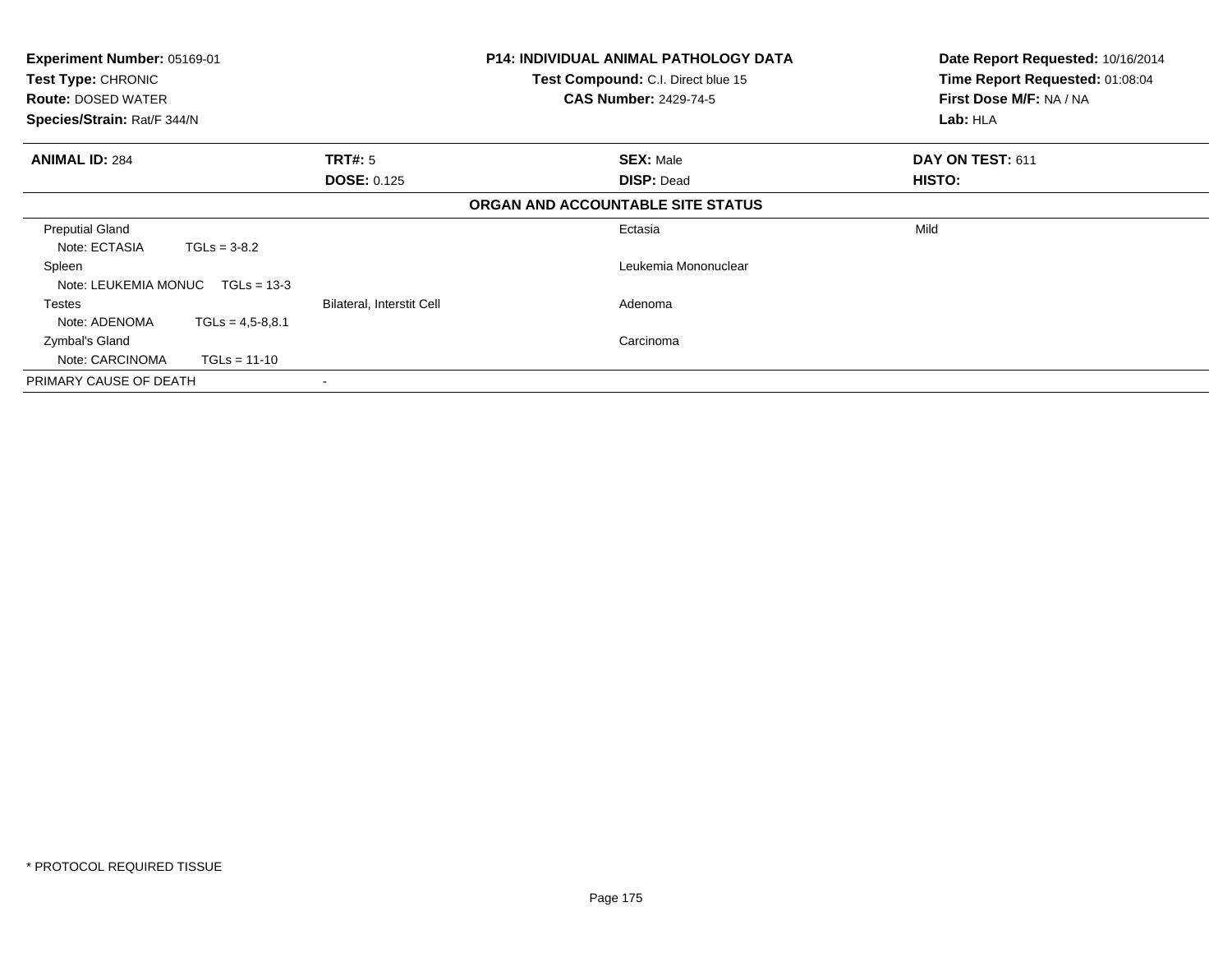| Experiment Number: 05169-01          |                                  | <b>P14: INDIVIDUAL ANIMAL PATHOLOGY DATA</b> | Date Report Requested: 10/16/2014 |  |
|--------------------------------------|----------------------------------|----------------------------------------------|-----------------------------------|--|
| Test Type: CHRONIC                   |                                  | Test Compound: C.I. Direct blue 15           | Time Report Requested: 01:08:04   |  |
| <b>Route: DOSED WATER</b>            |                                  | <b>CAS Number: 2429-74-5</b>                 | First Dose M/F: NA / NA           |  |
| Species/Strain: Rat/F 344/N          |                                  |                                              | Lab: HLA                          |  |
| <b>ANIMAL ID: 285</b>                | <b>TRT#: 5</b>                   | <b>SEX: Male</b>                             | DAY ON TEST: 451                  |  |
|                                      | DOSE: 0.125                      | <b>DISP: Moribund</b>                        | HISTO:                            |  |
|                                      |                                  | ORGAN AND ACCOUNTABLE SITE STATUS            |                                   |  |
| <b>NORMAL</b>                        |                                  |                                              |                                   |  |
| <b>Adrenal Gland - Cortex</b>        | Adrenal Gland - Medulla          | <b>Bone Marrow</b>                           | <b>Brain</b>                      |  |
| Esophagus                            | Intestine Large - Cecum          | Intestine Large - Colon                      | Intestine Large - Rectum          |  |
| Intestine Small - Duodenum           | Intestine Small - Ileum          | Intestine Small - Jejunum                    | Islets, Pancreatic                |  |
| Lymph Node - Mandibular              | Lymph Node - Mesenteric          | Mammary Gland                                | Nose                              |  |
| Pancreas                             | Parathyroid Gland                | <b>Pituitary Gland</b>                       | <b>Preputial Gland</b>            |  |
| Prostate                             | Salivary Glands                  | Seminal Vesicle                              | <b>Skin</b>                       |  |
| Spleen                               | Stomach - Forestomach            | Stomach - Glandular                          | Thymus                            |  |
| <b>Thyroid Gland</b>                 | Tongue                           | Trachea                                      | <b>Urinary Bladder</b>            |  |
| Zymbal's Gland                       |                                  |                                              |                                   |  |
| <b>OBSERVATIONS</b>                  |                                  |                                              |                                   |  |
| Epididymis                           | <b>Bilateral</b>                 | Mesothelioma Malignant                       | Metastatic (Testes)               |  |
| Heart                                |                                  | Cardiomyopathy                               | Chronic, Mild                     |  |
| Kidney                               |                                  | Nephropathy                                  | Chronic, Minimal                  |  |
| Liver                                |                                  | <b>Basophilic Focus</b>                      | Minimal                           |  |
| Lung                                 |                                  | Hyperplasia                                  | Lymphoid, Mild                    |  |
|                                      |                                  | Inflammation                                 | Acute, Mild                       |  |
| Note: INFLAMMATION<br>$TGLs = 3-4.1$ |                                  |                                              |                                   |  |
| Lymph Node                           | Mediastinal                      | Pigmentation                                 | Marked                            |  |
| Note: PIGMENT<br>$TGLs = 4-9$        |                                  |                                              |                                   |  |
| Mesentery                            |                                  | Mesothelioma Malignant                       | Metastatic (Testes)               |  |
| Note: MESOTHELIO MAL TGLs = 2-13     |                                  |                                              |                                   |  |
| Pharynx                              | Palate                           | Hyperkeratosis                               | Diffuse, Marked                   |  |
| Note: HYPERKERATOSIS TGLs = 5-14     |                                  |                                              |                                   |  |
| <b>Testes</b>                        | <b>Bilateral, Interstit Cell</b> | Adenoma                                      |                                   |  |
|                                      | <b>Bilateral</b>                 | Mesothelioma Malignant                       |                                   |  |
| Note: ADENOMA<br>$TGLs = 1-8,8.1$    |                                  |                                              |                                   |  |
| PRIMARY CAUSE OF DEATH               |                                  |                                              |                                   |  |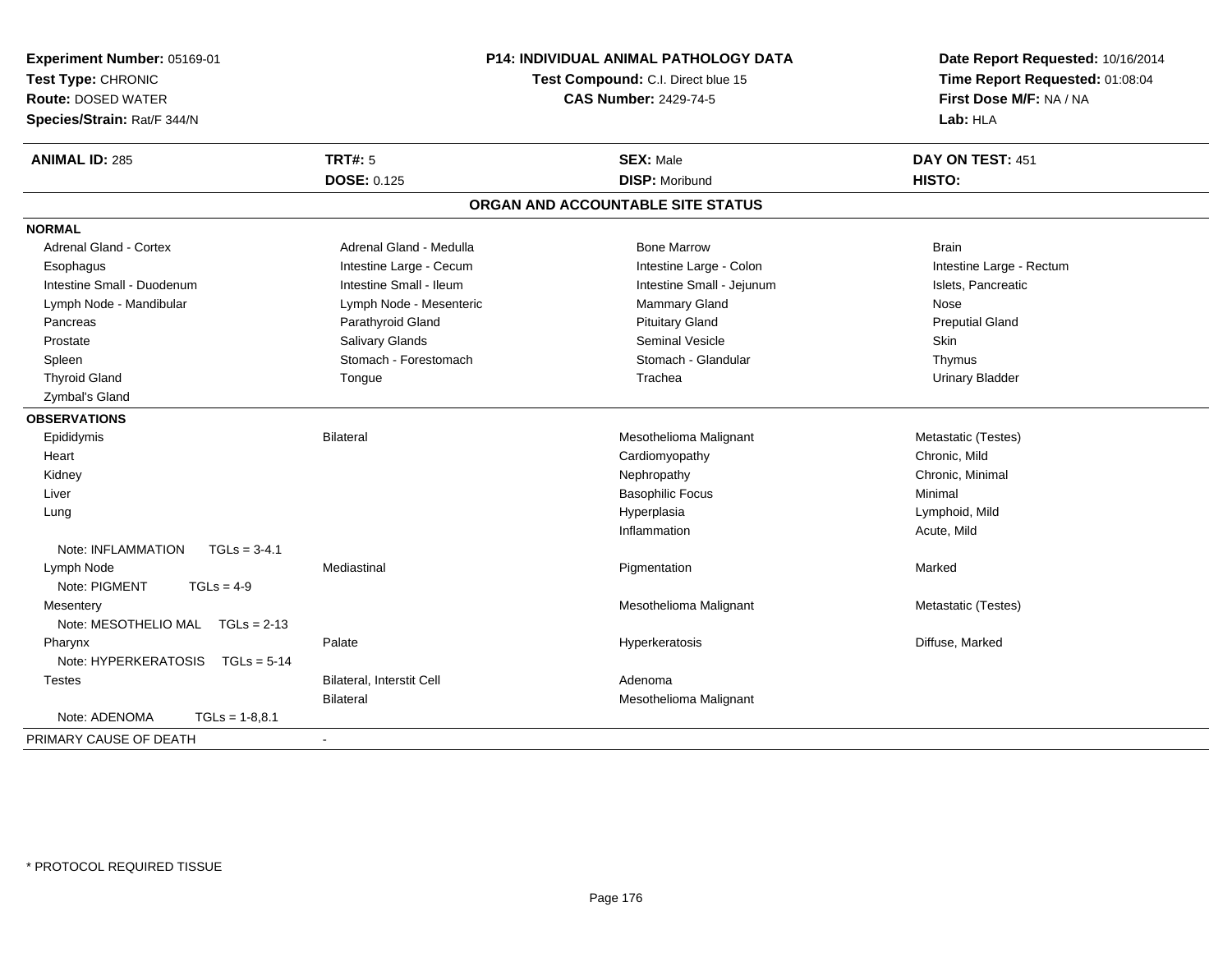| Experiment Number: 05169-01<br>Test Type: CHRONIC<br><b>Route: DOSED WATER</b> | <b>P14: INDIVIDUAL ANIMAL PATHOLOGY DATA</b><br>Test Compound: C.I. Direct blue 15<br><b>CAS Number: 2429-74-5</b> |                                   | Date Report Requested: 10/16/2014<br>Time Report Requested: 01:08:04<br>First Dose M/F: NA / NA |
|--------------------------------------------------------------------------------|--------------------------------------------------------------------------------------------------------------------|-----------------------------------|-------------------------------------------------------------------------------------------------|
| Species/Strain: Rat/F 344/N                                                    |                                                                                                                    |                                   | Lab: HLA                                                                                        |
| <b>ANIMAL ID: 286</b>                                                          | <b>TRT#: 5</b>                                                                                                     | <b>SEX: Male</b>                  | DAY ON TEST: 572                                                                                |
|                                                                                | <b>DOSE: 0.125</b>                                                                                                 | <b>DISP: Dead</b>                 | HISTO:                                                                                          |
|                                                                                |                                                                                                                    | ORGAN AND ACCOUNTABLE SITE STATUS |                                                                                                 |
| <b>NORMAL</b>                                                                  |                                                                                                                    |                                   |                                                                                                 |
| <b>Adrenal Gland - Cortex</b>                                                  | Adrenal Gland - Medulla                                                                                            | <b>Bone Marrow</b>                | <b>Brain</b>                                                                                    |
| Epididymis                                                                     | Esophagus                                                                                                          | Intestine Large - Cecum           | Intestine Large - Colon                                                                         |
| Intestine Large - Rectum                                                       | Intestine Small - Duodenum                                                                                         | Intestine Small - Ileum           | Intestine Small - Jejunum                                                                       |
| Islets, Pancreatic                                                             | Lymph Node - Mandibular                                                                                            | Lymph Node - Mesenteric           | Mammary Gland                                                                                   |
| Nose                                                                           | Pancreas                                                                                                           | Parathyroid Gland                 | <b>Pituitary Gland</b>                                                                          |
| Prostate                                                                       | Salivary Glands                                                                                                    | Skin                              | Spleen                                                                                          |
| Stomach - Forestomach                                                          | Stomach - Glandular                                                                                                | Thymus                            | Trachea                                                                                         |
| <b>Urinary Bladder</b>                                                         | Zymbal's Gland                                                                                                     |                                   |                                                                                                 |
| <b>OBSERVATIONS</b>                                                            |                                                                                                                    |                                   |                                                                                                 |
| Heart                                                                          |                                                                                                                    | Cardiomyopathy                    | Chronic, Mild                                                                                   |
| Kidney                                                                         |                                                                                                                    | Nephropathy                       | Chronic, Mild                                                                                   |
| Liver                                                                          |                                                                                                                    | <b>Basophilic Focus</b>           | Mild                                                                                            |
| Lung                                                                           |                                                                                                                    | Hyperplasia                       | Lymphoid, Mild                                                                                  |
| Pharynx                                                                        | Palate                                                                                                             | Squamous Cell Carcinoma           |                                                                                                 |
| Note: SQUAM CEL CARC<br>$TGLs = 4-12.1$                                        |                                                                                                                    |                                   |                                                                                                 |
| <b>Preputial Gland</b>                                                         |                                                                                                                    | Adenoma                           |                                                                                                 |
| Note: ADENOMA<br>$TGLs = 1-8.2$                                                |                                                                                                                    |                                   |                                                                                                 |
| <b>Seminal Vesicle</b>                                                         |                                                                                                                    | Hyperplasia                       | Glandular, Diffuse, Moderate                                                                    |
| <b>Testes</b>                                                                  | <b>Bilateral, Interstit Cell</b>                                                                                   | Adenoma                           |                                                                                                 |
| Note: ADENOMA<br>$TGLs = 2-8,8.1$                                              |                                                                                                                    |                                   |                                                                                                 |
| <b>Thyroid Gland</b>                                                           | C Cell                                                                                                             | Adenoma                           |                                                                                                 |
| PRIMARY CAUSE OF DEATH                                                         | $\overline{\phantom{0}}$                                                                                           |                                   |                                                                                                 |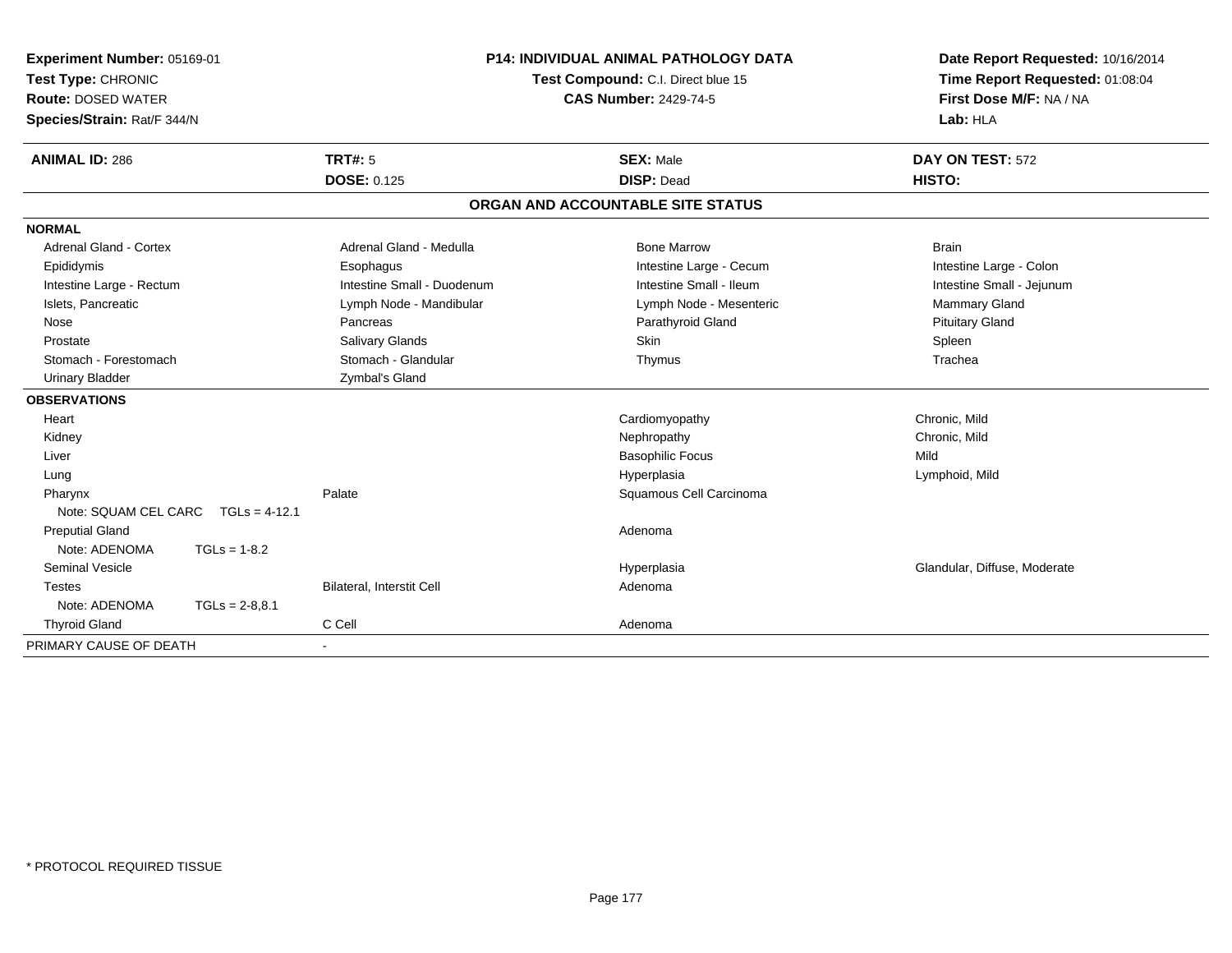| <b>Experiment Number: 05169-01</b>       |                         | <b>P14: INDIVIDUAL ANIMAL PATHOLOGY DATA</b> | Date Report Requested: 10/16/2014   |  |
|------------------------------------------|-------------------------|----------------------------------------------|-------------------------------------|--|
| Test Type: CHRONIC                       |                         | <b>Test Compound: C.I. Direct blue 15</b>    | Time Report Requested: 01:08:04     |  |
| <b>Route: DOSED WATER</b>                |                         | <b>CAS Number: 2429-74-5</b>                 | First Dose M/F: NA / NA<br>Lab: HLA |  |
| Species/Strain: Rat/F 344/N              |                         |                                              |                                     |  |
| <b>ANIMAL ID: 287</b>                    | <b>TRT#: 5</b>          | <b>SEX: Male</b>                             | DAY ON TEST: 672                    |  |
|                                          | <b>DOSE: 0.125</b>      | <b>DISP: Dead</b>                            | HISTO:                              |  |
|                                          |                         | ORGAN AND ACCOUNTABLE SITE STATUS            |                                     |  |
| <b>NORMAL</b>                            |                         |                                              |                                     |  |
| <b>Adrenal Gland - Cortex</b>            | <b>Bone Marrow</b>      | <b>Brain</b>                                 | Epididymis                          |  |
| Esophagus                                | Intestine Large - Cecum | Intestine Large - Colon                      | Intestine Large - Rectum            |  |
| Intestine Small - Duodenum               | Intestine Small - Ileum | Intestine Small - Jejunum                    | Islets, Pancreatic                  |  |
| Mammary Gland                            | Pancreas                | Parathyroid Gland                            | <b>Pituitary Gland</b>              |  |
| Salivary Glands                          | Stomach - Forestomach   | Stomach - Glandular                          | Thymus                              |  |
| <b>Thyroid Gland</b>                     | Trachea                 | <b>Urinary Bladder</b>                       |                                     |  |
| <b>OBSERVATIONS</b>                      |                         |                                              |                                     |  |
| <b>Adrenal Gland</b>                     | Medulla                 | Pheochromocytoma Benign                      |                                     |  |
| Heart                                    |                         | Cardiomyopathy                               | Chronic, Moderate                   |  |
| Kidney                                   |                         | Nephropathy                                  | Chronic, Minimal                    |  |
| Liver                                    |                         | Leukemia Mononuclear                         |                                     |  |
|                                          |                         | Neoplastic Nodule                            |                                     |  |
| Note: ML IS STAGE 3                      |                         |                                              |                                     |  |
| Note: LEUKEMIA MONUC<br>$TGLs = 8-3.1$   |                         |                                              |                                     |  |
| Lung                                     | Alveolar Epith          | Hyperplasia                                  | Focal, Mild                         |  |
|                                          |                         | Leukemia Mononuclear                         |                                     |  |
| Note: LEUKEMIA MONUC<br>$TGLs = 9-4,4.1$ |                         |                                              |                                     |  |
| Lymph Node                               | Mandibular              | Leukemia Mononuclear                         |                                     |  |
|                                          | Mesenteric              | Leukemia Mononuclear                         |                                     |  |
| Nose                                     |                         | Fungus                                       | Marked                              |  |
|                                          |                         | Inflammation                                 | Acute, Marked                       |  |
| <b>Preputial Gland</b>                   |                         | Ectasia                                      | Moderate                            |  |
| Note: ECTASIA<br>$TGLs = 3-8.2$          |                         |                                              |                                     |  |
| Prostate                                 |                         | Inflammation                                 | Chronic, Moderate                   |  |
| <b>Seminal Vesicle</b>                   |                         | Inflammation                                 | Chronic, Moderate                   |  |
| <b>Skin</b>                              |                         | Keratoacanthoma                              |                                     |  |
|                                          |                         | Squamous Cell Carcinoma                      |                                     |  |
| Note: SQUAM CEL CARC<br>$TGLs = 2-14$    |                         |                                              |                                     |  |
| Note: KERATOACANTHMA    TGLs = 1-13      |                         |                                              |                                     |  |
| Spleen                                   |                         | Leukemia Mononuclear                         |                                     |  |
|                                          |                         |                                              |                                     |  |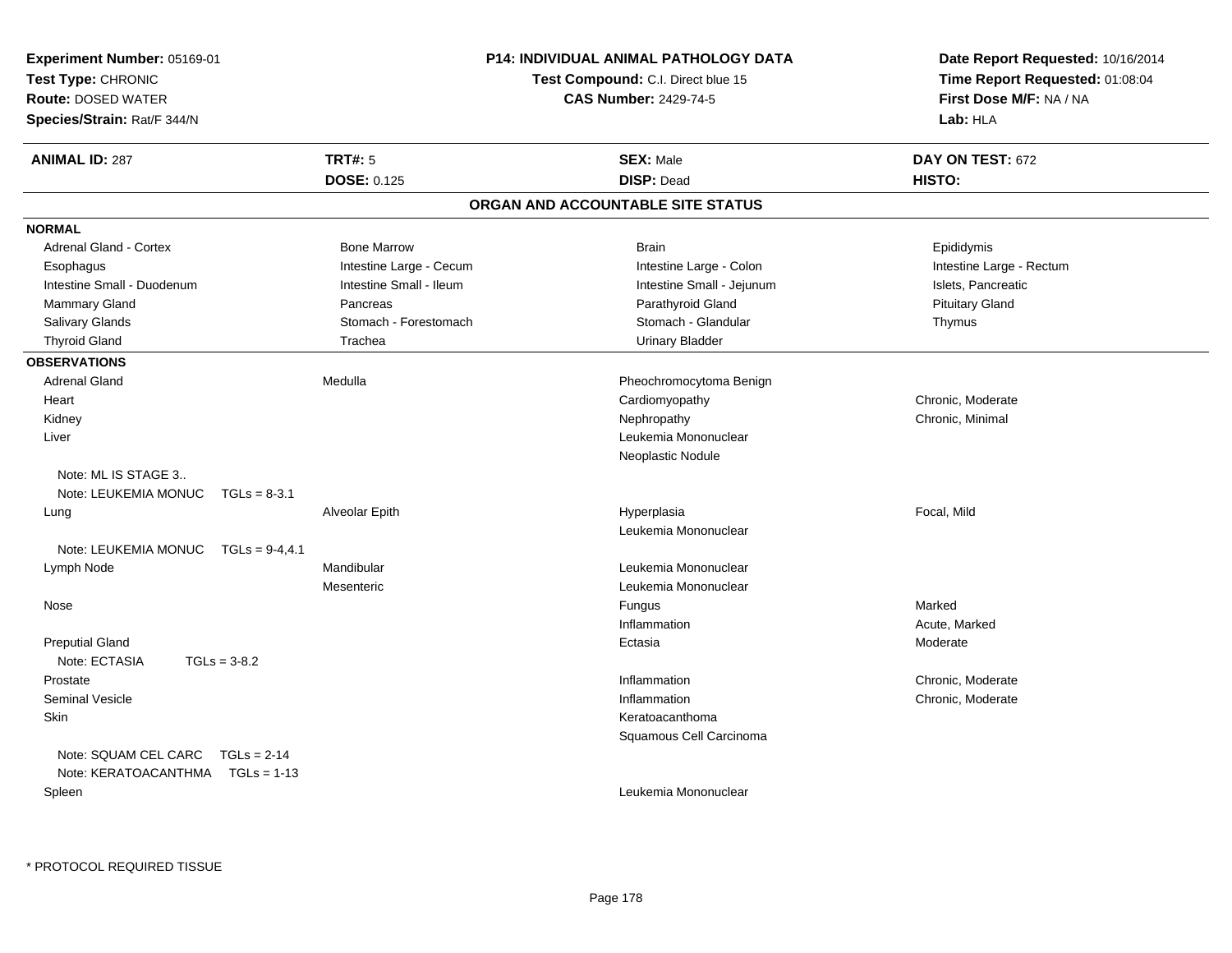| Experiment Number: 05169-01           |                           | <b>P14: INDIVIDUAL ANIMAL PATHOLOGY DATA</b> | Date Report Requested: 10/16/2014 |  |
|---------------------------------------|---------------------------|----------------------------------------------|-----------------------------------|--|
| Test Type: CHRONIC                    |                           | Test Compound: C.I. Direct blue 15           | Time Report Requested: 01:08:04   |  |
| <b>Route: DOSED WATER</b>             |                           | <b>CAS Number: 2429-74-5</b>                 | First Dose M/F: NA / NA           |  |
| Species/Strain: Rat/F 344/N           |                           |                                              | Lab: HLA                          |  |
| <b>ANIMAL ID: 287</b>                 | TRT#: 5                   | <b>SEX: Male</b>                             | <b>DAY ON TEST: 672</b>           |  |
|                                       | <b>DOSE: 0.125</b>        | <b>DISP: Dead</b>                            | HISTO:                            |  |
|                                       |                           | ORGAN AND ACCOUNTABLE SITE STATUS            |                                   |  |
| Note: LEUKEMIA MONUC $TGLs = 6-3$     |                           |                                              |                                   |  |
| Testes                                | Bilateral, Interstit Cell | Adenoma                                      |                                   |  |
| Note: ADENOMA<br>$TGLs = 4.5 - 8.8.1$ |                           |                                              |                                   |  |
| Zymbal's Gland                        |                           | Ectasia                                      | Moderate                          |  |
| PRIMARY CAUSE OF DEATH                |                           |                                              |                                   |  |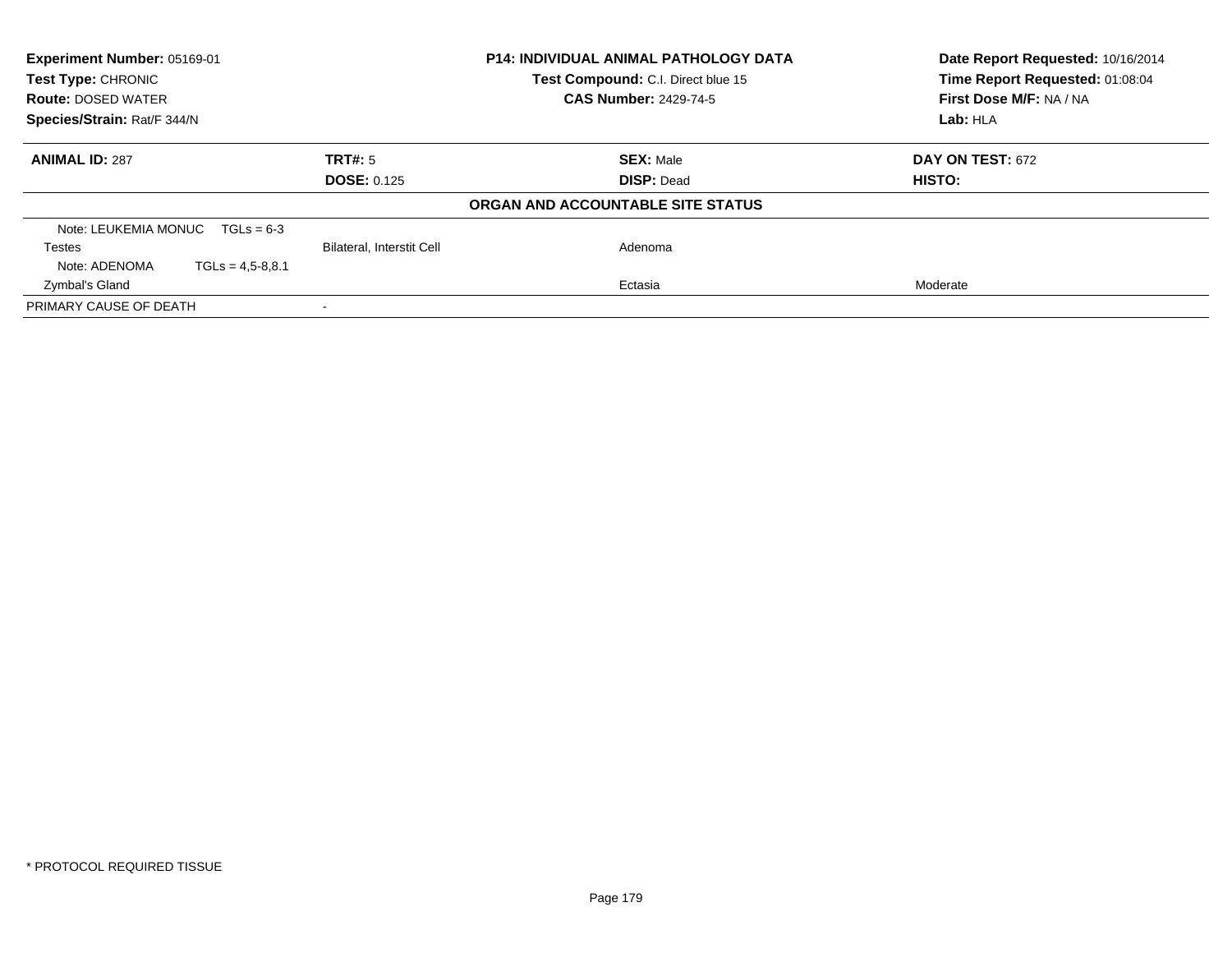| Experiment Number: 05169-01<br>Test Type: CHRONIC<br><b>Route: DOSED WATER</b><br>Species/Strain: Rat/F 344/N |                          | P14: INDIVIDUAL ANIMAL PATHOLOGY DATA<br>Test Compound: C.I. Direct blue 15<br><b>CAS Number: 2429-74-5</b> | Date Report Requested: 10/16/2014<br>Time Report Requested: 01:08:05<br>First Dose M/F: NA / NA<br>Lab: HLA |
|---------------------------------------------------------------------------------------------------------------|--------------------------|-------------------------------------------------------------------------------------------------------------|-------------------------------------------------------------------------------------------------------------|
| <b>ANIMAL ID: 288</b>                                                                                         | <b>TRT#: 5</b>           | <b>SEX: Male</b>                                                                                            | DAY ON TEST: 673                                                                                            |
|                                                                                                               | <b>DOSE: 0.125</b>       | <b>DISP: Moribund</b>                                                                                       | HISTO:                                                                                                      |
|                                                                                                               |                          | ORGAN AND ACCOUNTABLE SITE STATUS                                                                           |                                                                                                             |
| <b>NORMAL</b>                                                                                                 |                          |                                                                                                             |                                                                                                             |
| <b>Brain</b>                                                                                                  | Epididymis               | Esophagus                                                                                                   | Intestine Large - Cecum                                                                                     |
| Intestine Large - Colon                                                                                       | Intestine Large - Rectum | Intestine Small - Duodenum                                                                                  | Intestine Small - Ileum                                                                                     |
| Intestine Small - Jejunum                                                                                     | Islets, Pancreatic       | Lymph Node - Mandibular                                                                                     | Lymph Node - Mesenteric                                                                                     |
| Mammary Gland                                                                                                 | Pancreas                 | Parathyroid Gland                                                                                           | <b>Pituitary Gland</b>                                                                                      |
| Prostate                                                                                                      | Salivary Glands          | <b>Seminal Vesicle</b>                                                                                      | Stomach - Forestomach                                                                                       |
| Stomach - Glandular                                                                                           | Thymus                   | Trachea                                                                                                     | <b>Urinary Bladder</b>                                                                                      |
| Zymbal's Gland                                                                                                |                          |                                                                                                             |                                                                                                             |
| <b>OBSERVATIONS</b>                                                                                           |                          |                                                                                                             |                                                                                                             |
| <b>Adrenal Gland</b>                                                                                          | Cortex                   | Leukemia Mononuclear                                                                                        |                                                                                                             |
|                                                                                                               | Medulla                  | Leukemia Mononuclear                                                                                        |                                                                                                             |
|                                                                                                               | Bilateral, Medulla       | Pheochromocytoma Benign                                                                                     |                                                                                                             |
| <b>Bone Marrow</b>                                                                                            |                          | Leukemia Mononuclear                                                                                        |                                                                                                             |
| Heart                                                                                                         | Atrium                   | Thrombosis                                                                                                  |                                                                                                             |
| Kidney                                                                                                        |                          | Nephropathy                                                                                                 | Chronic, Moderate                                                                                           |
| Liver                                                                                                         |                          | Infarct                                                                                                     | Acute, Marked                                                                                               |
|                                                                                                               |                          | Leukemia Mononuclear                                                                                        |                                                                                                             |
|                                                                                                               |                          | Thrombosis                                                                                                  |                                                                                                             |
| Note: ML IS STAGE 3                                                                                           |                          |                                                                                                             |                                                                                                             |
| Note: INFARCT<br>$TGLs = 8-3.1$                                                                               |                          |                                                                                                             |                                                                                                             |
| Lung                                                                                                          |                          | Leukemia Mononuclear                                                                                        |                                                                                                             |
| Note: LEUKEMIA MONUC TGLs = 9,10-4,4.1                                                                        |                          |                                                                                                             |                                                                                                             |
| Lymph Node                                                                                                    | Mediastinal              | Leukemia Mononuclear                                                                                        |                                                                                                             |
| Note: LEUKEMIA MONUC TGLs = 11-14                                                                             |                          |                                                                                                             |                                                                                                             |
| Mesentery                                                                                                     | Fat                      | Necrosis                                                                                                    | Moderate                                                                                                    |
| Note: NECROSIS<br>$TGLs = 1-13$                                                                               |                          |                                                                                                             |                                                                                                             |
| Nose                                                                                                          |                          | Fungus                                                                                                      | Mild                                                                                                        |
|                                                                                                               |                          | Inflammation                                                                                                | Acute, Marked                                                                                               |
|                                                                                                               |                          | <b>Necrosis</b>                                                                                             | Diffuse, Marked                                                                                             |
| Pharynx<br>Note: SQ CL PAPILLOM TGLs = 14-17                                                                  | Palate                   | Squamous Cell Papilloma                                                                                     |                                                                                                             |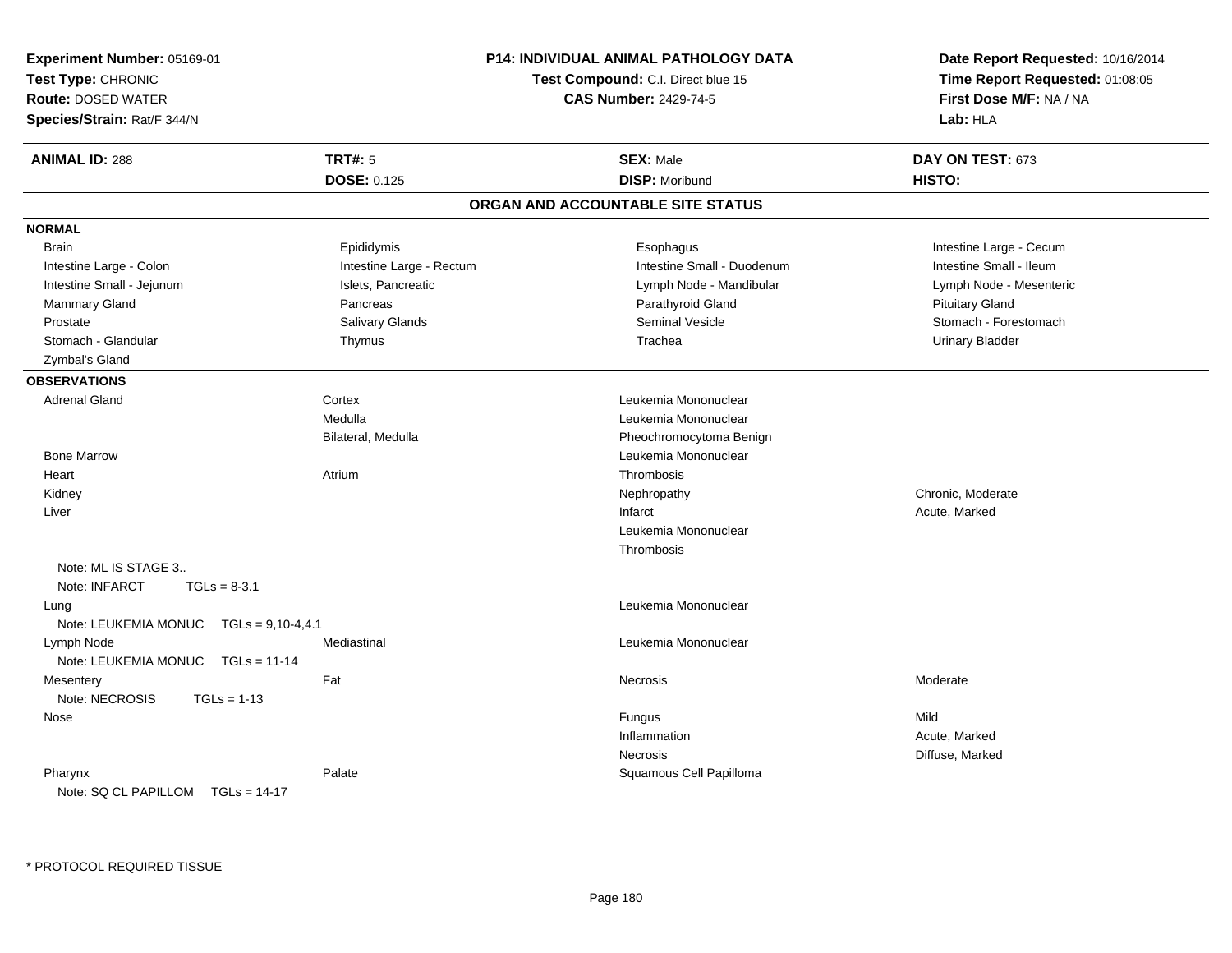| Experiment Number: 05169-01<br>Test Type: CHRONIC<br><b>Route: DOSED WATER</b><br>Species/Strain: Rat/F 344/N |                           | <b>P14: INDIVIDUAL ANIMAL PATHOLOGY DATA</b><br>Test Compound: C.I. Direct blue 15<br><b>CAS Number: 2429-74-5</b> | Date Report Requested: 10/16/2014<br>Time Report Requested: 01:08:05<br>First Dose M/F: NA / NA<br>Lab: HLA |
|---------------------------------------------------------------------------------------------------------------|---------------------------|--------------------------------------------------------------------------------------------------------------------|-------------------------------------------------------------------------------------------------------------|
| <b>ANIMAL ID: 288</b>                                                                                         | <b>TRT#: 5</b>            | <b>SEX: Male</b>                                                                                                   | DAY ON TEST: 673                                                                                            |
|                                                                                                               | <b>DOSE: 0.125</b>        | <b>DISP: Moribund</b>                                                                                              | HISTO:                                                                                                      |
|                                                                                                               |                           | ORGAN AND ACCOUNTABLE SITE STATUS                                                                                  |                                                                                                             |
| <b>Preputial Gland</b>                                                                                        |                           | Adenoma                                                                                                            |                                                                                                             |
|                                                                                                               |                           | Ectasia                                                                                                            | Moderate                                                                                                    |
| Note: ADENOMA<br>$TGLs = 2-8.2$                                                                               |                           |                                                                                                                    |                                                                                                             |
| Note: ECTASIA<br>$TGLs = 3-8.2$                                                                               |                           |                                                                                                                    |                                                                                                             |
| Skin                                                                                                          | Sebaceous GI              | Adenoma                                                                                                            |                                                                                                             |
|                                                                                                               |                           | <b>Basal Cell Adenoma</b>                                                                                          | Multiple                                                                                                    |
|                                                                                                               |                           | Squamous Cell Papilloma                                                                                            | <b>Multiple</b>                                                                                             |
| Note: SQ CL PAPILLOM<br>$TGLs = 12,15-15,18$                                                                  |                           |                                                                                                                    |                                                                                                             |
| Note: BASAL CEL ADEN<br>$TGLs = 13,17-16,20$                                                                  |                           |                                                                                                                    |                                                                                                             |
| Note: ADENOMA<br>$TGLs = 16-19$                                                                               |                           |                                                                                                                    |                                                                                                             |
| Spleen                                                                                                        |                           | Leukemia Mononuclear                                                                                               |                                                                                                             |
| Note: LEUKEMIA MONUC<br>$TGLs = 7-3$                                                                          |                           |                                                                                                                    |                                                                                                             |
| <b>Testes</b>                                                                                                 | Bilateral, Interstit Cell | Adenoma                                                                                                            |                                                                                                             |
| Note: ADENOMA<br>$TGLs = 4,5,6-8,8.1$                                                                         |                           |                                                                                                                    |                                                                                                             |
| <b>Thyroid Gland</b>                                                                                          | C Cell                    | Hyperplasia                                                                                                        | Focal, Minimal                                                                                              |
| PRIMARY CAUSE OF DEATH                                                                                        |                           |                                                                                                                    |                                                                                                             |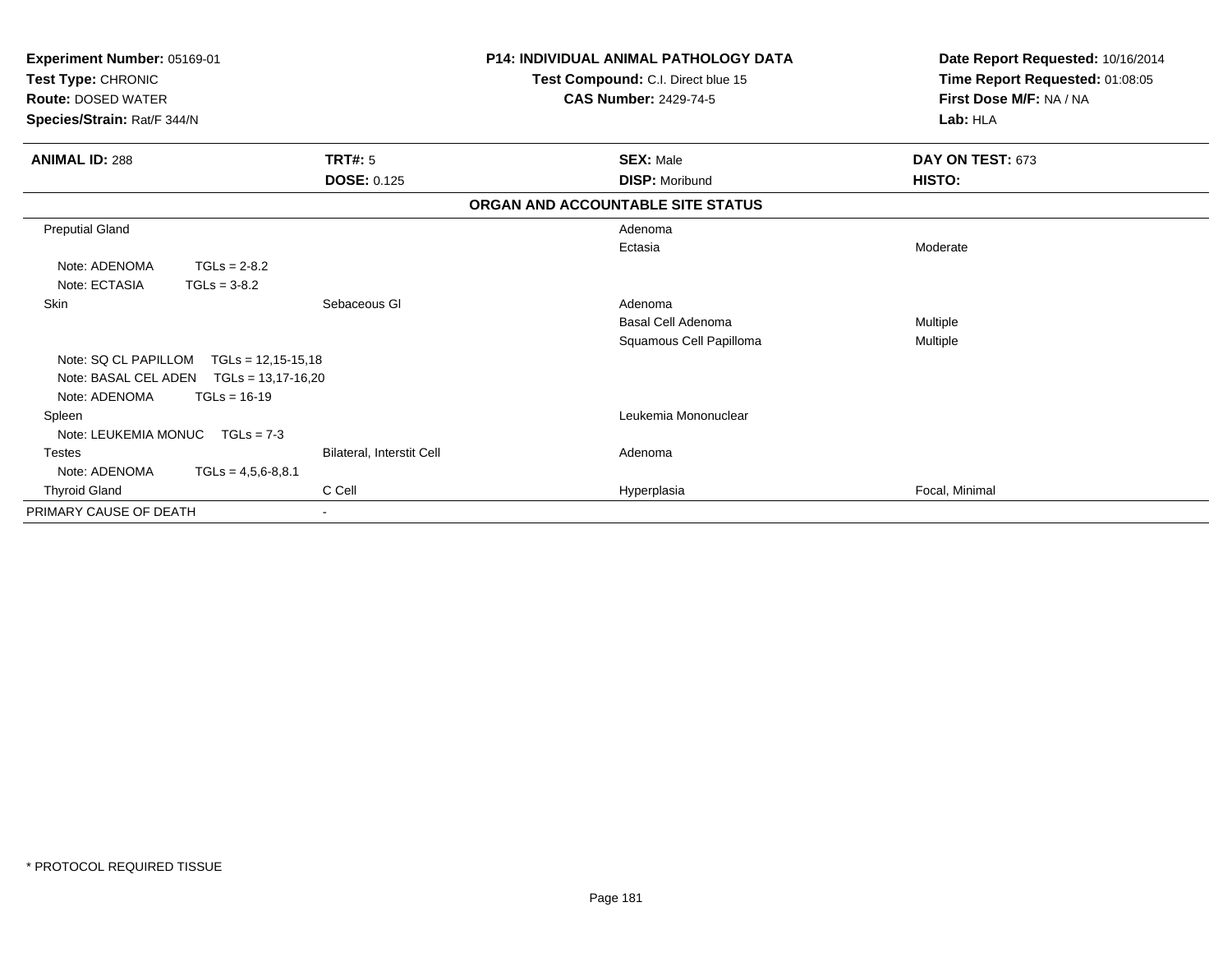| <b>Experiment Number: 05169-01</b><br>Test Type: CHRONIC<br><b>Route: DOSED WATER</b><br>Species/Strain: Rat/F 344/N |                           | <b>P14: INDIVIDUAL ANIMAL PATHOLOGY DATA</b><br>Test Compound: C.I. Direct blue 15<br><b>CAS Number: 2429-74-5</b> | Date Report Requested: 10/16/2014<br>Time Report Requested: 01:08:05<br>First Dose M/F: NA / NA<br>Lab: HLA |
|----------------------------------------------------------------------------------------------------------------------|---------------------------|--------------------------------------------------------------------------------------------------------------------|-------------------------------------------------------------------------------------------------------------|
| <b>ANIMAL ID: 289</b>                                                                                                | <b>TRT#: 5</b>            | <b>SEX: Male</b>                                                                                                   | DAY ON TEST: 632                                                                                            |
|                                                                                                                      | <b>DOSE: 0.125</b>        | <b>DISP: Moribund</b>                                                                                              | HISTO:                                                                                                      |
|                                                                                                                      |                           | ORGAN AND ACCOUNTABLE SITE STATUS                                                                                  |                                                                                                             |
| <b>NORMAL</b>                                                                                                        |                           |                                                                                                                    |                                                                                                             |
| <b>Adrenal Gland - Cortex</b>                                                                                        | <b>Brain</b>              | Epididymis                                                                                                         | Esophagus                                                                                                   |
| Intestine Large - Cecum                                                                                              | Intestine Large - Colon   | Intestine Large - Rectum                                                                                           | Intestine Small - Duodenum                                                                                  |
| Intestine Small - Ileum                                                                                              | Intestine Small - Jejunum | Islets, Pancreatic                                                                                                 | Lymph Node - Mandibular                                                                                     |
| Lymph Node - Mesenteric                                                                                              | Mammary Gland             | Nose                                                                                                               | Pancreas                                                                                                    |
| Parathyroid Gland                                                                                                    | <b>Pituitary Gland</b>    | Prostate                                                                                                           | Salivary Glands                                                                                             |
| <b>Seminal Vesicle</b>                                                                                               | Skin                      | Stomach - Forestomach                                                                                              | Stomach - Glandular                                                                                         |
| Thymus                                                                                                               | Trachea                   | <b>Urinary Bladder</b>                                                                                             | Zymbal's Gland                                                                                              |
| <b>OBSERVATIONS</b>                                                                                                  |                           |                                                                                                                    |                                                                                                             |
| <b>Adrenal Gland</b>                                                                                                 | Medulla                   | Hyperplasia                                                                                                        | Focal, Mild                                                                                                 |
| <b>Bone Marrow</b>                                                                                                   |                           | Hyperplasia                                                                                                        | Moderate                                                                                                    |
| Heart                                                                                                                |                           | Cardiomyopathy                                                                                                     | Chronic, Mild                                                                                               |
|                                                                                                                      | Atrium                    | Thrombosis                                                                                                         |                                                                                                             |
| Note: THROMBUS<br>$TGLs = 4-3$                                                                                       |                           |                                                                                                                    |                                                                                                             |
| Kidney                                                                                                               |                           | Nephropathy                                                                                                        | Chronic, Mild                                                                                               |
| Liver                                                                                                                |                           | <b>Clear Cell Focus</b>                                                                                            | Minimal                                                                                                     |
|                                                                                                                      | Centrilobular             | Degeneration                                                                                                       | Diffuse, Mild                                                                                               |
|                                                                                                                      |                           | Degeneration                                                                                                       | Cystic, Multifocal, Mild                                                                                    |
|                                                                                                                      |                           | Eosinophilic Focus                                                                                                 | Mild                                                                                                        |
|                                                                                                                      |                           | Hematopoietic Cell Proliferation                                                                                   | Minimal                                                                                                     |
|                                                                                                                      |                           | Hepatocellular Carcinoma                                                                                           |                                                                                                             |
| Note: HEPATOCLR CARC<br>$TGLs = 5-3.1$                                                                               |                           |                                                                                                                    |                                                                                                             |
| Note: DEGEN<br>$TGLs = 6-3.1$                                                                                        |                           |                                                                                                                    |                                                                                                             |
| Lung                                                                                                                 |                           | Hyperplasia                                                                                                        | Lymphoid, Mild                                                                                              |
| Mesentery                                                                                                            | Fat                       | <b>Necrosis</b>                                                                                                    | Moderate                                                                                                    |
| Note: NECROSIS<br>$TGLs = 3-13$                                                                                      |                           |                                                                                                                    |                                                                                                             |
| <b>Preputial Gland</b>                                                                                               |                           | Carcinoma                                                                                                          |                                                                                                             |
| Note: CARCINOMA<br>$TGLs = 1-8.2$                                                                                    |                           |                                                                                                                    |                                                                                                             |
| Spleen                                                                                                               |                           | Hematopoietic Cell Proliferation                                                                                   | Moderate                                                                                                    |
| <b>Testes</b>                                                                                                        | Bilateral, Interstit Cell | Adenoma                                                                                                            |                                                                                                             |
| Note: ADENOMA<br>$TGLs = 2-8$                                                                                        |                           |                                                                                                                    |                                                                                                             |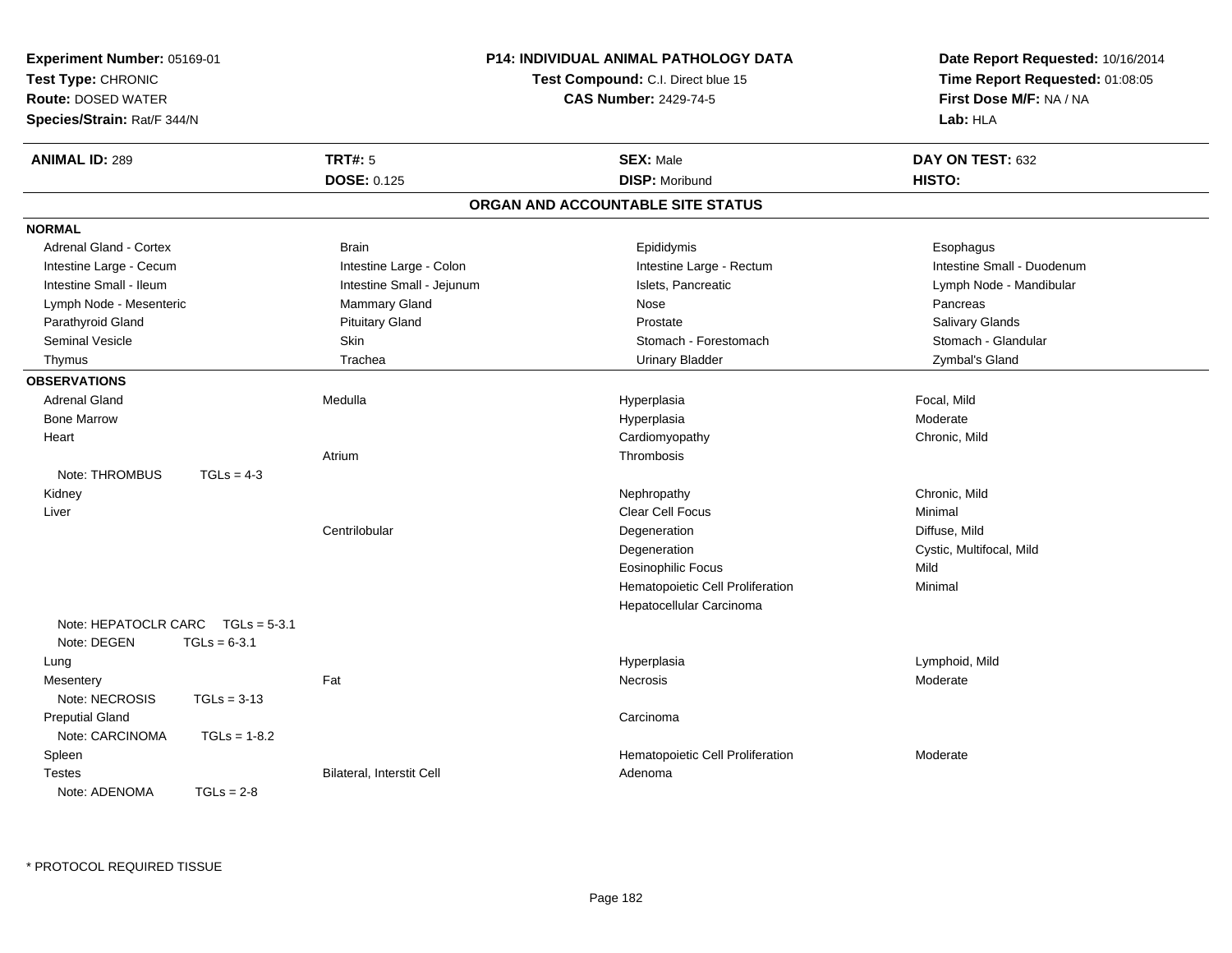| Experiment Number: 05169-01<br><b>Test Type: CHRONIC</b> |                    | <b>P14: INDIVIDUAL ANIMAL PATHOLOGY DATA</b> | Date Report Requested: 10/16/2014 |
|----------------------------------------------------------|--------------------|----------------------------------------------|-----------------------------------|
|                                                          |                    | Test Compound: C.I. Direct blue 15           | Time Report Requested: 01:08:05   |
| <b>Route: DOSED WATER</b>                                |                    | <b>CAS Number: 2429-74-5</b>                 | First Dose M/F: NA / NA           |
| Species/Strain: Rat/F 344/N                              |                    |                                              | Lab: HLA                          |
| <b>ANIMAL ID: 289</b>                                    | TRT#: 5            | <b>SEX: Male</b>                             | <b>DAY ON TEST: 632</b>           |
|                                                          | <b>DOSE: 0.125</b> | <b>DISP: Moribund</b>                        | <b>HISTO:</b>                     |
|                                                          |                    | ORGAN AND ACCOUNTABLE SITE STATUS            |                                   |
| <b>Thyroid Gland</b>                                     | C Cell             | Adenoma                                      |                                   |
| PRIMARY CAUSE OF DEATH                                   |                    |                                              |                                   |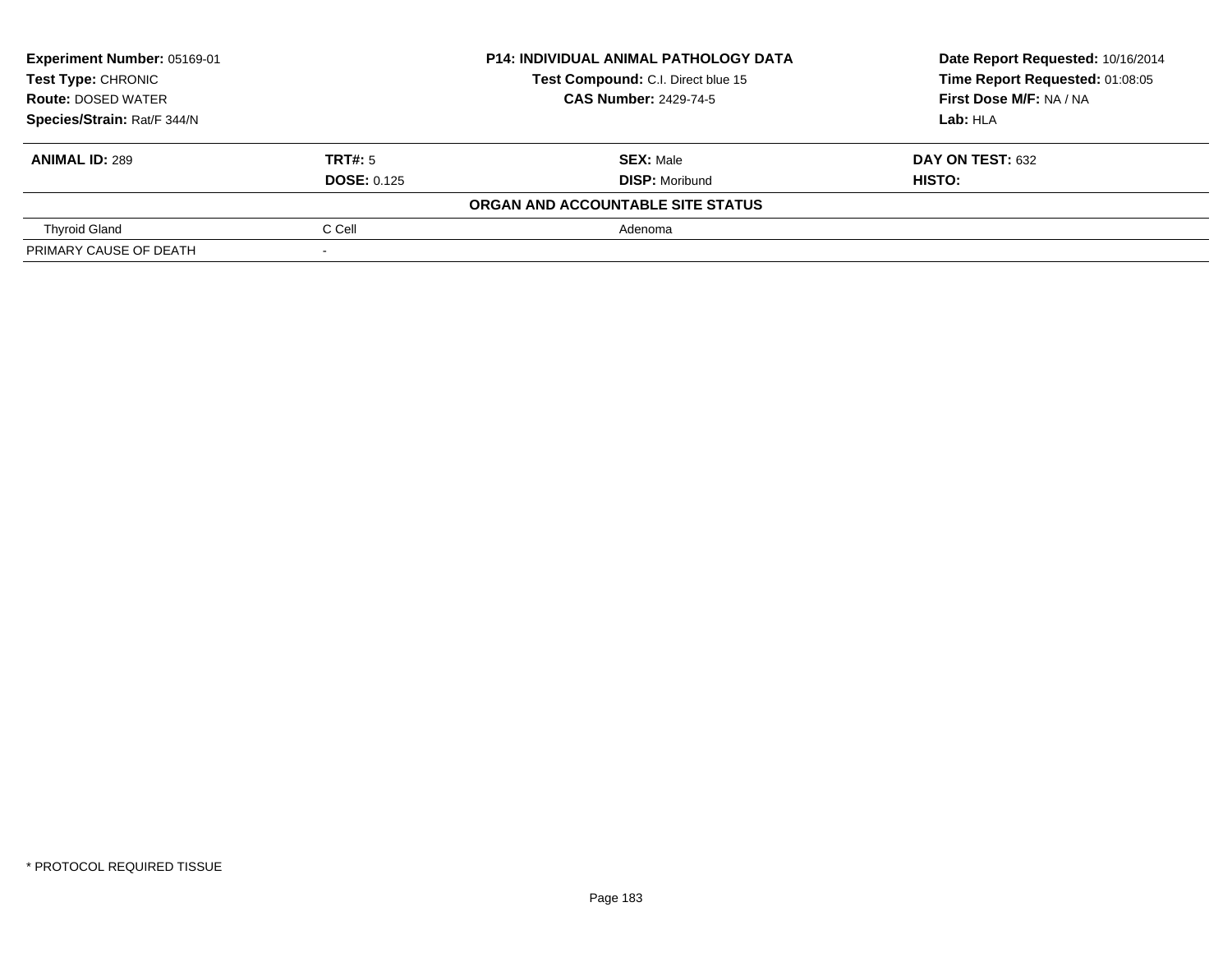| Experiment Number: 05169-01<br>Test Type: CHRONIC<br><b>Route: DOSED WATER</b><br>Species/Strain: Rat/F 344/N |                                  | <b>P14: INDIVIDUAL ANIMAL PATHOLOGY DATA</b><br>Test Compound: C.I. Direct blue 15<br><b>CAS Number: 2429-74-5</b> | Date Report Requested: 10/16/2014<br>Time Report Requested: 01:08:05<br>First Dose M/F: NA / NA<br>Lab: HLA |
|---------------------------------------------------------------------------------------------------------------|----------------------------------|--------------------------------------------------------------------------------------------------------------------|-------------------------------------------------------------------------------------------------------------|
| <b>ANIMAL ID: 290</b>                                                                                         | <b>TRT#: 5</b>                   | <b>SEX: Male</b>                                                                                                   | DAY ON TEST: 579                                                                                            |
|                                                                                                               | <b>DOSE: 0.125</b>               | <b>DISP: Moribund</b>                                                                                              | HISTO:                                                                                                      |
|                                                                                                               |                                  | ORGAN AND ACCOUNTABLE SITE STATUS                                                                                  |                                                                                                             |
| <b>NORMAL</b>                                                                                                 |                                  |                                                                                                                    |                                                                                                             |
| Adrenal Gland - Cortex                                                                                        | Adrenal Gland - Medulla          | <b>Bone Marrow</b>                                                                                                 | <b>Brain</b>                                                                                                |
| Epididymis                                                                                                    | Esophagus                        | Heart                                                                                                              | Intestine Large - Cecum                                                                                     |
| Intestine Large - Colon                                                                                       | Intestine Large - Rectum         | Intestine Small - Duodenum                                                                                         | Intestine Small - Ileum                                                                                     |
| Intestine Small - Jejunum                                                                                     | Islets, Pancreatic               | <b>Lacrimal Gland</b>                                                                                              | Lymph Node - Mandibular                                                                                     |
| Mammary Gland                                                                                                 | <b>Nose</b>                      | Pancreas                                                                                                           | Parathyroid Gland                                                                                           |
| <b>Pituitary Gland</b>                                                                                        | Prostate                         | <b>Salivary Glands</b>                                                                                             | <b>Skin</b>                                                                                                 |
| Stomach - Forestomach                                                                                         | Stomach - Glandular              | <b>Thyroid Gland</b>                                                                                               | Trachea                                                                                                     |
| <b>Urinary Bladder</b>                                                                                        |                                  |                                                                                                                    |                                                                                                             |
| <b>MISSING</b>                                                                                                |                                  |                                                                                                                    |                                                                                                             |
| Seminal Vesicle                                                                                               | Thymus                           |                                                                                                                    |                                                                                                             |
| <b>OBSERVATIONS</b>                                                                                           |                                  |                                                                                                                    |                                                                                                             |
| Kidney                                                                                                        |                                  | Nephropathy                                                                                                        | Chronic, Moderate                                                                                           |
| Liver                                                                                                         |                                  | Leukemia Mononuclear                                                                                               |                                                                                                             |
|                                                                                                               |                                  | Neoplastic Nodule                                                                                                  |                                                                                                             |
| [ Neoplastic Nodule TGLS = 1-3.1 ]                                                                            |                                  |                                                                                                                    |                                                                                                             |
| Lung                                                                                                          |                                  | Alveolar/Bronchiolar Adenoma                                                                                       |                                                                                                             |
|                                                                                                               |                                  | Hyperplasia                                                                                                        | Lymphoid, Mild                                                                                              |
| Lymph Node                                                                                                    | Mesenteric                       | Hyperplasia                                                                                                        | Reticulum Cell, Mild                                                                                        |
| Mesentery                                                                                                     | Fat                              | <b>Necrosis</b>                                                                                                    | Moderate                                                                                                    |
| Note: NECROSIS<br>$TGLs = 4-6$                                                                                |                                  |                                                                                                                    |                                                                                                             |
| <b>Preputial Gland</b>                                                                                        |                                  | Atrophy                                                                                                            | Moderate                                                                                                    |
| Note: ONE GLAND IS PRESENT                                                                                    |                                  |                                                                                                                    |                                                                                                             |
| Spleen                                                                                                        |                                  | Leukemia Mononuclear                                                                                               |                                                                                                             |
| Note: ML IS STAGE 1                                                                                           |                                  |                                                                                                                    |                                                                                                             |
| [Leukemia Mononuclear TGLS = 3-3]                                                                             |                                  |                                                                                                                    |                                                                                                             |
| <b>Testes</b>                                                                                                 | <b>Bilateral, Interstit Cell</b> | Adenoma                                                                                                            |                                                                                                             |
| Note: ADENOMA<br>$TGLs = 5,6,7-8,8.1$                                                                         |                                  |                                                                                                                    |                                                                                                             |
| Zymbal's Gland                                                                                                |                                  | Carcinoma                                                                                                          |                                                                                                             |
| Note: CARCINOMA<br>$TGLs = 2-10.1$                                                                            |                                  |                                                                                                                    |                                                                                                             |
| PRIMARY CAUSE OF DEATH                                                                                        |                                  |                                                                                                                    |                                                                                                             |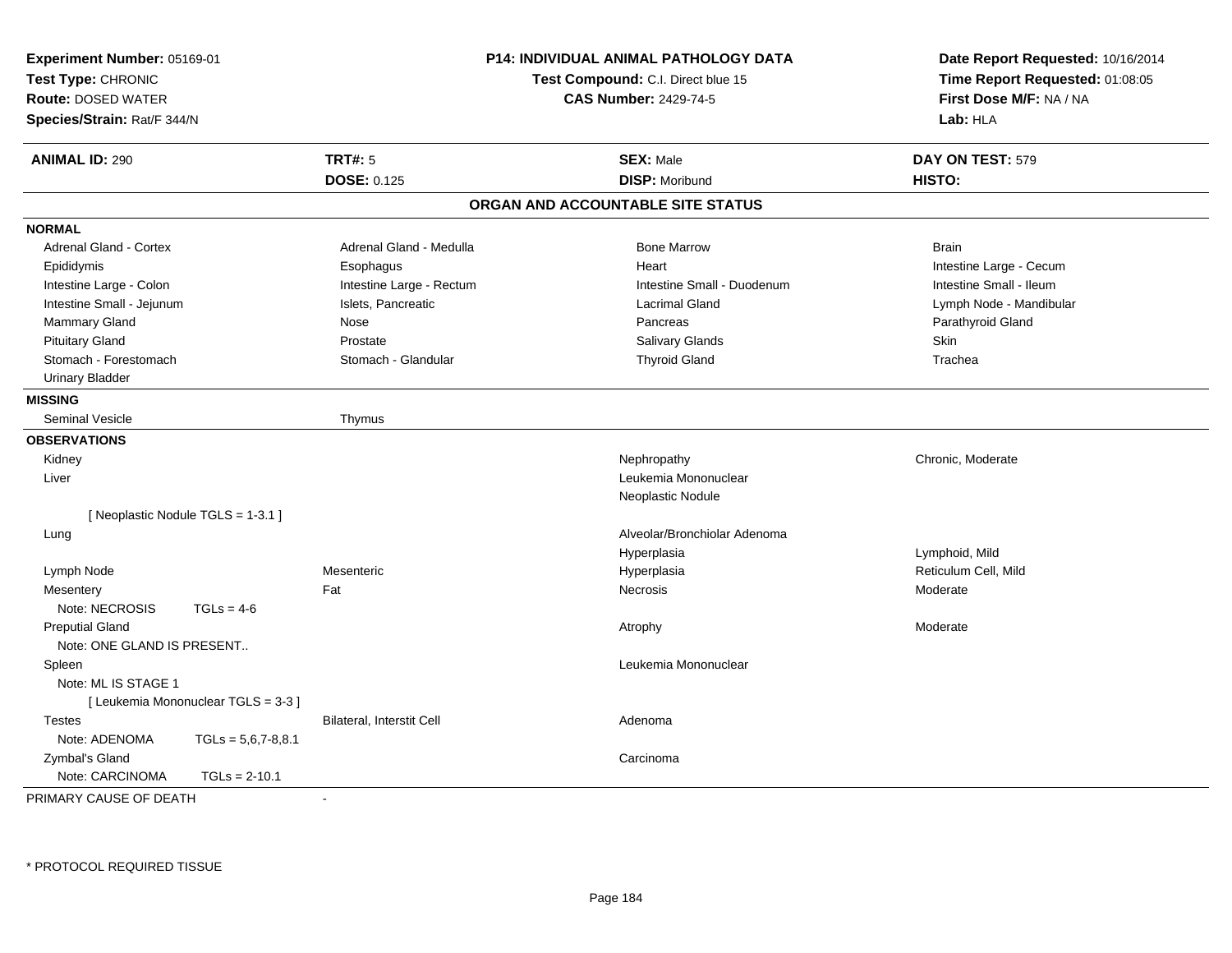| <b>Experiment Number: 05169-01</b><br><b>Test Type: CHRONIC</b> |                      | <b>P14: INDIVIDUAL ANIMAL PATHOLOGY DATA</b> | Date Report Requested: 10/16/2014 |
|-----------------------------------------------------------------|----------------------|----------------------------------------------|-----------------------------------|
|                                                                 |                      | Test Compound: C.I. Direct blue 15           | Time Report Requested: 01:08:05   |
| <b>Route: DOSED WATER</b>                                       |                      | <b>CAS Number: 2429-74-5</b>                 | First Dose M/F: NA / NA           |
| Species/Strain: Rat/F 344/N                                     |                      |                                              | Lab: HLA                          |
| <b>ANIMAL ID: 290</b>                                           | TRT#: 5              | <b>SEX: Male</b>                             | <b>DAY ON TEST: 579</b>           |
|                                                                 | <b>DOSE:</b> $0.125$ | <b>DISP:</b> Moribund                        | HISTO:                            |
|                                                                 |                      | ORGAN AND ACCOUNTABLE SITE STATUS            |                                   |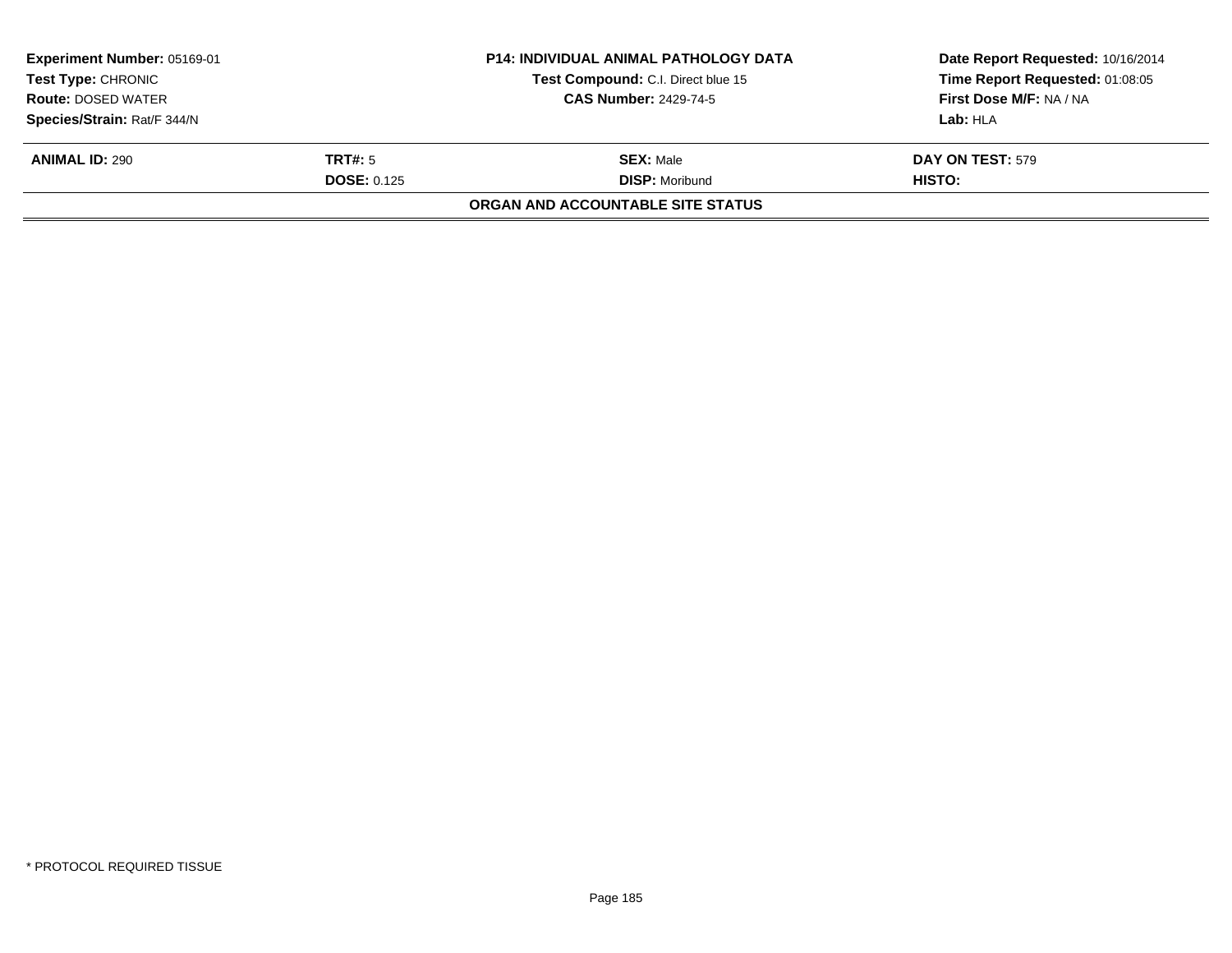| Experiment Number: 05169-01<br>Test Type: CHRONIC<br><b>Route: DOSED WATER</b><br>Species/Strain: Rat/F 344/N |                           |                                      | <b>P14: INDIVIDUAL ANIMAL PATHOLOGY DATA</b><br>Test Compound: C.I. Direct blue 15<br><b>CAS Number: 2429-74-5</b> | Date Report Requested: 10/16/2014<br>Time Report Requested: 01:08:05<br>First Dose M/F: NA / NA<br>Lab: HLA |
|---------------------------------------------------------------------------------------------------------------|---------------------------|--------------------------------------|--------------------------------------------------------------------------------------------------------------------|-------------------------------------------------------------------------------------------------------------|
| <b>ANIMAL ID: 291</b>                                                                                         |                           | <b>TRT#: 5</b><br><b>DOSE: 0.125</b> | <b>SEX: Male</b><br><b>DISP: Dead</b>                                                                              | DAY ON TEST: 606<br>HISTO:                                                                                  |
|                                                                                                               |                           |                                      | ORGAN AND ACCOUNTABLE SITE STATUS                                                                                  |                                                                                                             |
| <b>NORMAL</b>                                                                                                 |                           |                                      |                                                                                                                    |                                                                                                             |
| Adrenal Gland - Cortex                                                                                        |                           | <b>Bone Marrow</b>                   | <b>Brain</b>                                                                                                       | Epididymis                                                                                                  |
| Esophagus                                                                                                     |                           | Intestine Large - Cecum              | Intestine Large - Colon                                                                                            | Intestine Large - Rectum                                                                                    |
| Intestine Small - Duodenum                                                                                    |                           | Intestine Small - Ileum              | Intestine Small - Jejunum                                                                                          | Islets, Pancreatic                                                                                          |
| Lymph Node - Mandibular                                                                                       |                           | Lymph Node - Mesenteric              | Nose                                                                                                               | Pancreas                                                                                                    |
| Parathyroid Gland                                                                                             |                           | Prostate                             | Salivary Glands                                                                                                    | <b>Seminal Vesicle</b>                                                                                      |
| Stomach - Forestomach                                                                                         |                           | Stomach - Glandular                  | Thymus                                                                                                             | <b>Thyroid Gland</b>                                                                                        |
| Trachea                                                                                                       |                           | <b>Urinary Bladder</b>               | Zymbal's Gland                                                                                                     |                                                                                                             |
| <b>MISSING</b><br>Mammary Gland                                                                               |                           |                                      |                                                                                                                    |                                                                                                             |
| <b>OBSERVATIONS</b>                                                                                           |                           |                                      |                                                                                                                    |                                                                                                             |
| <b>Adrenal Gland</b><br>Note: NECROSIS                                                                        | $TGLs = 6-2$              | Medulla                              | Necrosis                                                                                                           | Acute, Marked                                                                                               |
| Heart                                                                                                         |                           |                                      | Cardiomyopathy                                                                                                     | Chronic, Mild                                                                                               |
|                                                                                                               |                           | Atrium                               | Thrombosis                                                                                                         |                                                                                                             |
| Note: THROMBUS                                                                                                | $TGLs = 12-3$             |                                      |                                                                                                                    |                                                                                                             |
| Kidney                                                                                                        |                           |                                      | Nephropathy                                                                                                        | Chronic, Mild                                                                                               |
| Liver                                                                                                         |                           | Centrilobular                        | Necrosis                                                                                                           | Diffuse, Marked                                                                                             |
| Note: NECROSIS                                                                                                | $TGLs = 7,8,9,10-3.1,3.2$ |                                      |                                                                                                                    |                                                                                                             |
| Lung                                                                                                          |                           |                                      | Hyperplasia                                                                                                        | Lymphoid, Mild                                                                                              |
| <b>Pituitary Gland</b>                                                                                        |                           | Pars Distalis                        | Cyst                                                                                                               |                                                                                                             |
| <b>Preputial Gland</b>                                                                                        |                           |                                      | Atrophy                                                                                                            | Moderate                                                                                                    |
|                                                                                                               |                           |                                      | Carcinoma                                                                                                          |                                                                                                             |
| Note: [ CARCINOMA                                                                                             | $1 TGLs = 2-14$           |                                      |                                                                                                                    |                                                                                                             |
| <b>Skin</b>                                                                                                   |                           | <b>Subcut Tiss</b>                   | Edema                                                                                                              | Moderate                                                                                                    |
| Note: EDEMA                                                                                                   | $TGLs = 1-13$             |                                      |                                                                                                                    |                                                                                                             |
| Spleen                                                                                                        |                           |                                      | Hematopoietic Cell Proliferation                                                                                   | Marked                                                                                                      |
| <b>Testes</b>                                                                                                 |                           | Bilateral, Interstit Cell            | Adenoma                                                                                                            |                                                                                                             |
| Note: ADENOMA                                                                                                 | $TGLs = 3,4-8,8.1$        |                                      |                                                                                                                    |                                                                                                             |
| Zymbals GI                                                                                                    |                           |                                      |                                                                                                                    |                                                                                                             |
| Note: ONE GLAND IS PRESENT                                                                                    |                           |                                      |                                                                                                                    |                                                                                                             |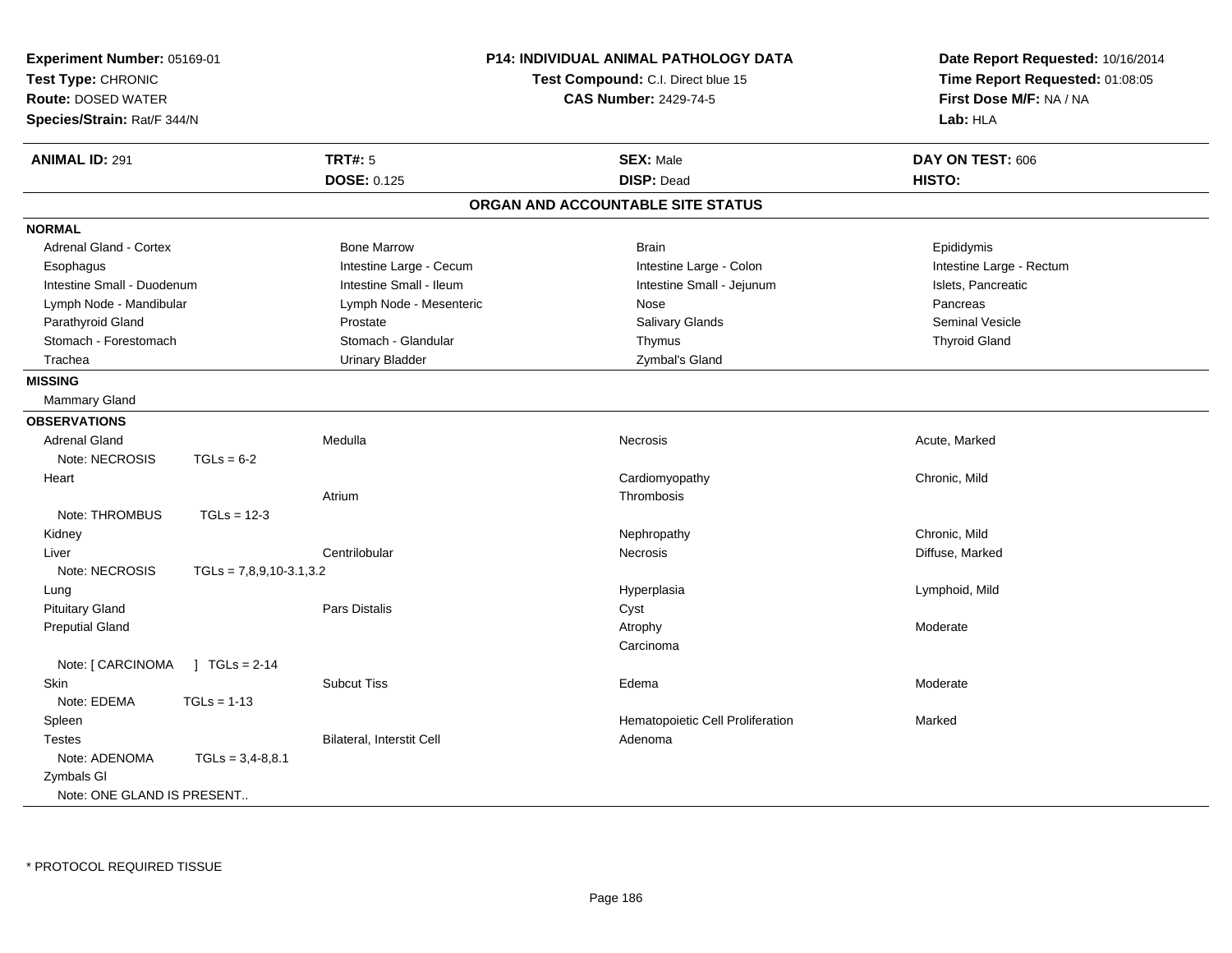| Experiment Number: 05169-01<br>Test Type: CHRONIC<br><b>Route: DOSED WATER</b> |                    | <b>P14: INDIVIDUAL ANIMAL PATHOLOGY DATA</b> | Date Report Requested: 10/16/2014 |  |
|--------------------------------------------------------------------------------|--------------------|----------------------------------------------|-----------------------------------|--|
|                                                                                |                    | Test Compound: C.I. Direct blue 15           | Time Report Requested: 01:08:05   |  |
|                                                                                |                    | <b>CAS Number: 2429-74-5</b>                 | First Dose M/F: NA / NA           |  |
| Species/Strain: Rat/F 344/N                                                    |                    |                                              | Lab: HLA                          |  |
| <b>ANIMAL ID: 291</b>                                                          | TRT#: 5            | <b>SEX: Male</b>                             | DAY ON TEST: 606                  |  |
|                                                                                | <b>DOSE: 0.125</b> | <b>DISP: Dead</b>                            | HISTO:                            |  |
|                                                                                |                    | ORGAN AND ACCOUNTABLE SITE STATUS            |                                   |  |
| PRIMARY CAUSE OF DEATH                                                         |                    |                                              |                                   |  |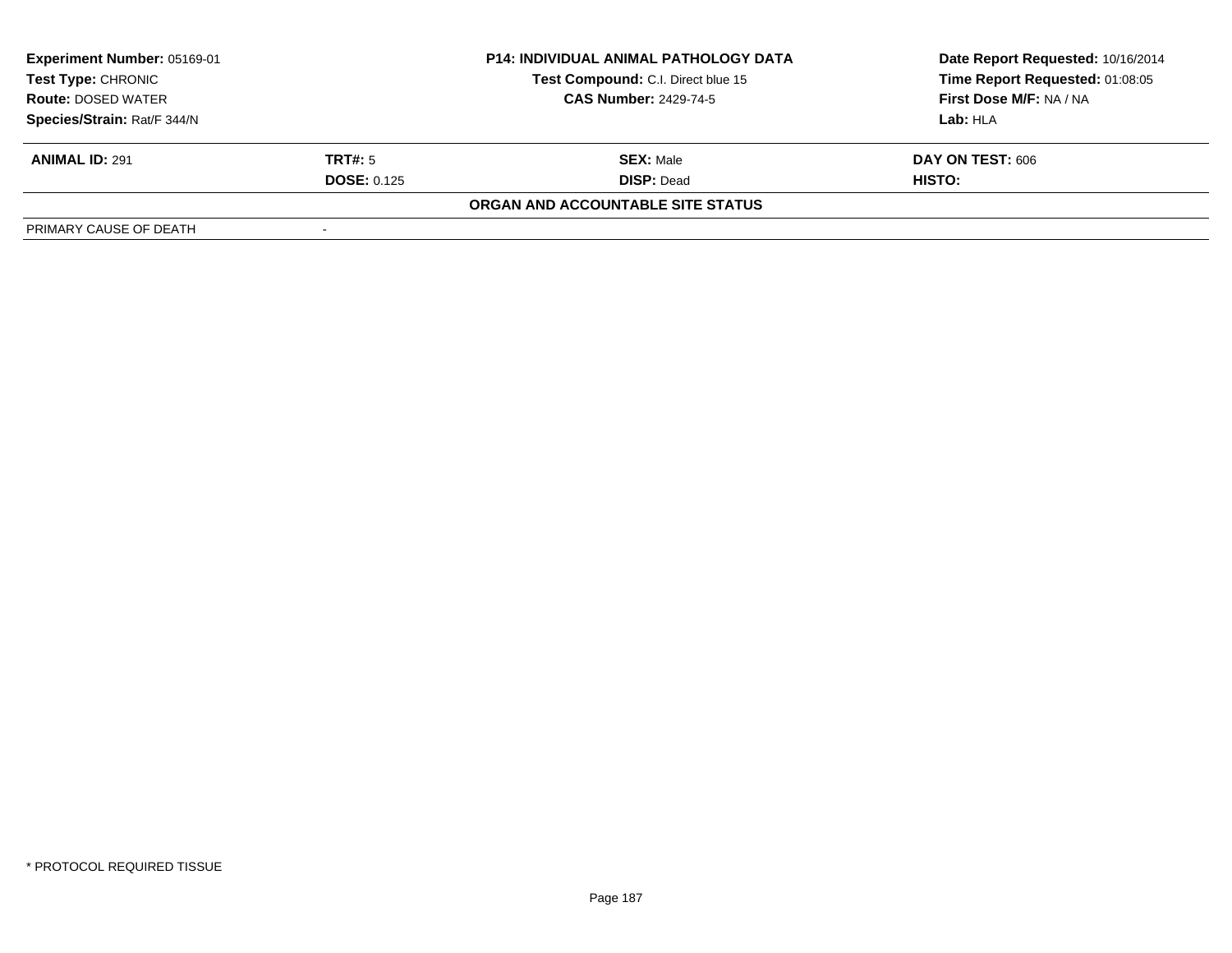| Experiment Number: 05169-01<br>Test Type: CHRONIC<br><b>Route: DOSED WATER</b><br>Species/Strain: Rat/F 344/N |                           | P14: INDIVIDUAL ANIMAL PATHOLOGY DATA<br>Test Compound: C.I. Direct blue 15<br><b>CAS Number: 2429-74-5</b> | Date Report Requested: 10/16/2014<br>Time Report Requested: 01:08:05<br>First Dose M/F: NA / NA<br>Lab: HLA |
|---------------------------------------------------------------------------------------------------------------|---------------------------|-------------------------------------------------------------------------------------------------------------|-------------------------------------------------------------------------------------------------------------|
| <b>ANIMAL ID: 292</b>                                                                                         | <b>TRT#: 5</b>            | <b>SEX: Male</b>                                                                                            | DAY ON TEST: 575                                                                                            |
|                                                                                                               | <b>DOSE: 0.125</b>        | <b>DISP: Dead</b>                                                                                           | HISTO:                                                                                                      |
|                                                                                                               |                           | ORGAN AND ACCOUNTABLE SITE STATUS                                                                           |                                                                                                             |
| <b>NORMAL</b>                                                                                                 |                           |                                                                                                             |                                                                                                             |
| Adrenal Gland - Cortex                                                                                        | Adrenal Gland - Medulla   | <b>Bone Marrow</b>                                                                                          | <b>Brain</b>                                                                                                |
| Epididymis                                                                                                    | Esophagus                 | Islets, Pancreatic                                                                                          | Lymph Node - Mandibular                                                                                     |
| Lymph Node - Mesenteric                                                                                       | Mammary Gland             | Nose                                                                                                        | Pancreas                                                                                                    |
| Parathyroid Gland                                                                                             | <b>Pituitary Gland</b>    | Prostate                                                                                                    | Salivary Glands                                                                                             |
| <b>Seminal Vesicle</b>                                                                                        | Spleen                    | Stomach - Forestomach                                                                                       | Stomach - Glandular                                                                                         |
| Thymus                                                                                                        | <b>Thyroid Gland</b>      | Trachea                                                                                                     | <b>Urinary Bladder</b>                                                                                      |
| Zymbal's Gland                                                                                                |                           |                                                                                                             |                                                                                                             |
| <b>AUTO PRECLUDES DIAG.</b>                                                                                   |                           |                                                                                                             |                                                                                                             |
| Intestine Large - Cecum                                                                                       | Intestine Large - Rectum  | Intestine Small - Duodenum                                                                                  | Intestine Small - Ileum                                                                                     |
| Intestine Small - Jejunum                                                                                     |                           |                                                                                                             |                                                                                                             |
| <b>OBSERVATIONS</b>                                                                                           |                           |                                                                                                             |                                                                                                             |
| Heart                                                                                                         |                           | Cardiomyopathy                                                                                              | Chronic, Moderate                                                                                           |
| Intestine Large                                                                                               | Colon                     | Thrombosis                                                                                                  | Moderate                                                                                                    |
| Note: [ THROMBUS<br>$\vert$ TGLs = 5-7.1                                                                      |                           |                                                                                                             |                                                                                                             |
| Kidney                                                                                                        |                           | Nephropathy                                                                                                 | Chronic, Mild                                                                                               |
| Liver                                                                                                         |                           | <b>Eosinophilic Focus</b>                                                                                   | Moderate                                                                                                    |
|                                                                                                               |                           | Vacuolization Cytoplasmic                                                                                   | Focal, Mild                                                                                                 |
| Note: [ EOSIN FOCUS ] TGLs = 9,10-3.2,3.1                                                                     |                           |                                                                                                             |                                                                                                             |
| Lung                                                                                                          |                           | Hyperplasia                                                                                                 | Lymphoid, Mild                                                                                              |
| Pharynx                                                                                                       | Palate                    | Squamous Cell Carcinoma                                                                                     |                                                                                                             |
| Note: SQUAM CEL CARC<br>$TGLs = 7-12.1$                                                                       |                           |                                                                                                             |                                                                                                             |
| <b>Preputial Gland</b>                                                                                        |                           | Atrophy                                                                                                     | Moderate                                                                                                    |
| Skin                                                                                                          |                           | Basal Cell Adenoma                                                                                          |                                                                                                             |
|                                                                                                               | <b>Hair Follicle</b>      | Hyperplasia                                                                                                 | Basal Cell, Focal, Mild                                                                                     |
|                                                                                                               |                           | Keratoacanthoma                                                                                             |                                                                                                             |
| Note: KERATOACANTHMA   TGLs = 1-13                                                                            |                           |                                                                                                             |                                                                                                             |
| Note: BASAL CEL ADEN TGLs = 6-14                                                                              |                           |                                                                                                             |                                                                                                             |
| <b>Testes</b>                                                                                                 | Bilateral, Interstit Cell | Adenoma                                                                                                     |                                                                                                             |
|                                                                                                               |                           | Atrophy                                                                                                     | Moderate                                                                                                    |
| Note: ADENOMA<br>$TGLs = 3-8$                                                                                 |                           |                                                                                                             |                                                                                                             |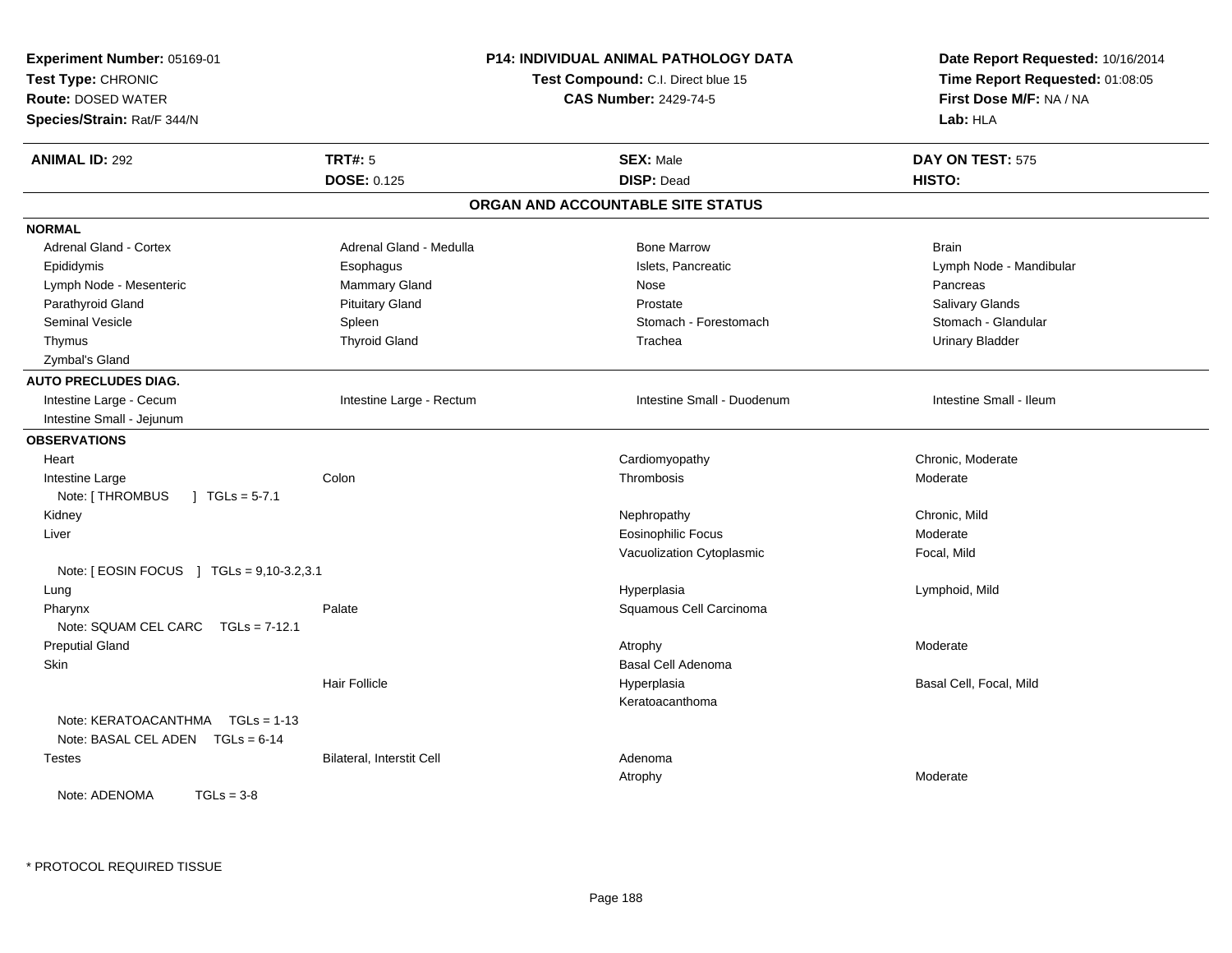| Experiment Number: 05169-01<br>Test Type: CHRONIC<br><b>Route: DOSED WATER</b><br>Species/Strain: Rat/F 344/N |                    | <b>P14: INDIVIDUAL ANIMAL PATHOLOGY DATA</b> | Date Report Requested: 10/16/2014 |
|---------------------------------------------------------------------------------------------------------------|--------------------|----------------------------------------------|-----------------------------------|
|                                                                                                               |                    | Test Compound: C.I. Direct blue 15           | Time Report Requested: 01:08:05   |
|                                                                                                               |                    | <b>CAS Number: 2429-74-5</b>                 | First Dose M/F: NA / NA           |
|                                                                                                               |                    |                                              | Lab: HLA                          |
| <b>ANIMAL ID: 292</b>                                                                                         | <b>TRT#:</b> 5     | <b>SEX: Male</b>                             | <b>DAY ON TEST: 575</b>           |
|                                                                                                               | <b>DOSE: 0.125</b> | <b>DISP: Dead</b>                            | HISTO:                            |
|                                                                                                               |                    | ORGAN AND ACCOUNTABLE SITE STATUS            |                                   |
| Note: ATROPHY                                                                                                 | $TGLs = 2-8.1$     |                                              |                                   |
| PRIMARY CAUSE OF DEATH                                                                                        |                    |                                              |                                   |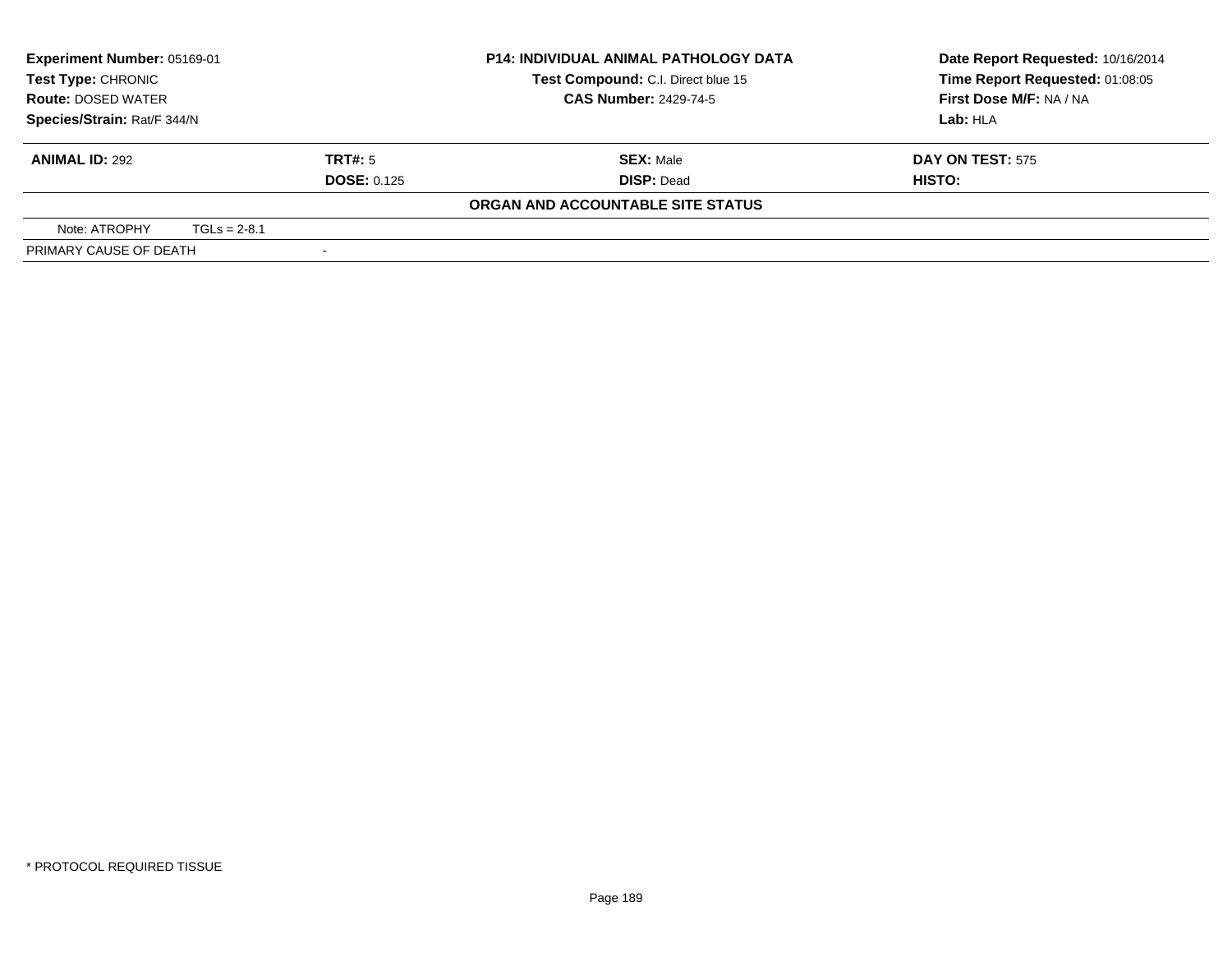| Experiment Number: 05169-01<br>Test Type: CHRONIC<br><b>Route: DOSED WATER</b><br>Species/Strain: Rat/F 344/N |                    | <b>P14: INDIVIDUAL ANIMAL PATHOLOGY DATA</b><br>Test Compound: C.I. Direct blue 15<br><b>CAS Number: 2429-74-5</b> |                                   | Date Report Requested: 10/16/2014<br>Time Report Requested: 01:08:05<br>First Dose M/F: NA / NA<br>Lab: HLA |  |
|---------------------------------------------------------------------------------------------------------------|--------------------|--------------------------------------------------------------------------------------------------------------------|-----------------------------------|-------------------------------------------------------------------------------------------------------------|--|
| <b>ANIMAL ID: 293</b>                                                                                         |                    | <b>TRT#: 5</b>                                                                                                     | <b>SEX: Male</b>                  | DAY ON TEST: 585                                                                                            |  |
|                                                                                                               |                    | <b>DOSE: 0.125</b>                                                                                                 | <b>DISP: Dead</b>                 | HISTO:                                                                                                      |  |
|                                                                                                               |                    |                                                                                                                    | ORGAN AND ACCOUNTABLE SITE STATUS |                                                                                                             |  |
| <b>NORMAL</b>                                                                                                 |                    |                                                                                                                    |                                   |                                                                                                             |  |
| <b>Adrenal Gland - Cortex</b>                                                                                 |                    | Adrenal Gland - Medulla                                                                                            | <b>Blood</b>                      | <b>Bone Marrow</b>                                                                                          |  |
| <b>Brain</b>                                                                                                  |                    | Epididymis                                                                                                         | Esophagus                         | Intestine Large - Cecum                                                                                     |  |
| Intestine Large - Colon                                                                                       |                    | Intestine Large - Rectum                                                                                           | Intestine Small - Duodenum        | Intestine Small - Ileum                                                                                     |  |
| Intestine Small - Jejunum                                                                                     |                    | Islets, Pancreatic                                                                                                 | Kidney                            | Lymph Node - Mandibular                                                                                     |  |
| Lymph Node - Mesenteric                                                                                       |                    | Mammary Gland                                                                                                      | Nose                              | Pancreas                                                                                                    |  |
| Parathyroid Gland                                                                                             |                    | <b>Pituitary Gland</b>                                                                                             | Prostate                          | <b>Salivary Glands</b>                                                                                      |  |
| <b>Seminal Vesicle</b>                                                                                        |                    | <b>Skin</b>                                                                                                        | Spleen                            | Stomach - Forestomach                                                                                       |  |
| Stomach - Glandular                                                                                           |                    | <b>Thyroid Gland</b>                                                                                               | Trachea                           | <b>Urinary Bladder</b>                                                                                      |  |
| Zymbal's Gland                                                                                                |                    |                                                                                                                    |                                   |                                                                                                             |  |
| <b>MISSING</b>                                                                                                |                    |                                                                                                                    |                                   |                                                                                                             |  |
| Thymus                                                                                                        |                    |                                                                                                                    |                                   |                                                                                                             |  |
| <b>OBSERVATIONS</b>                                                                                           |                    |                                                                                                                    |                                   |                                                                                                             |  |
| Heart                                                                                                         |                    |                                                                                                                    | Cardiomyopathy                    | Chronic, Moderate                                                                                           |  |
| Liver                                                                                                         |                    |                                                                                                                    | Congestion                        | Marked                                                                                                      |  |
| Note: CONGESTION                                                                                              | $TGLs = 4-3.1$     |                                                                                                                    |                                   |                                                                                                             |  |
| Lung                                                                                                          |                    |                                                                                                                    | Neoplasm Nos                      | Metastatic (Uncertain Primary Site)                                                                         |  |
| Note: CHORDOMA METASTATIC IS THE APPRORIATE DX.                                                               |                    |                                                                                                                    |                                   |                                                                                                             |  |
| Note: [ NEOPLASM NOS ] TGLs = 6-4,4.1                                                                         |                    |                                                                                                                    |                                   |                                                                                                             |  |
| <b>Preputial Gland</b>                                                                                        |                    |                                                                                                                    | Carcinoma                         |                                                                                                             |  |
| Note: CARCINOMA                                                                                               | $TGLs = 1-8.2$     |                                                                                                                    |                                   |                                                                                                             |  |
| <b>Testes</b>                                                                                                 |                    | Bilateral, Interstit Cell                                                                                          | Adenoma                           |                                                                                                             |  |
| Note: ADENOMA                                                                                                 | $TGLs = 2,3-8,8.1$ |                                                                                                                    |                                   |                                                                                                             |  |
| PRIMARY CAUSE OF DEATH                                                                                        |                    |                                                                                                                    |                                   |                                                                                                             |  |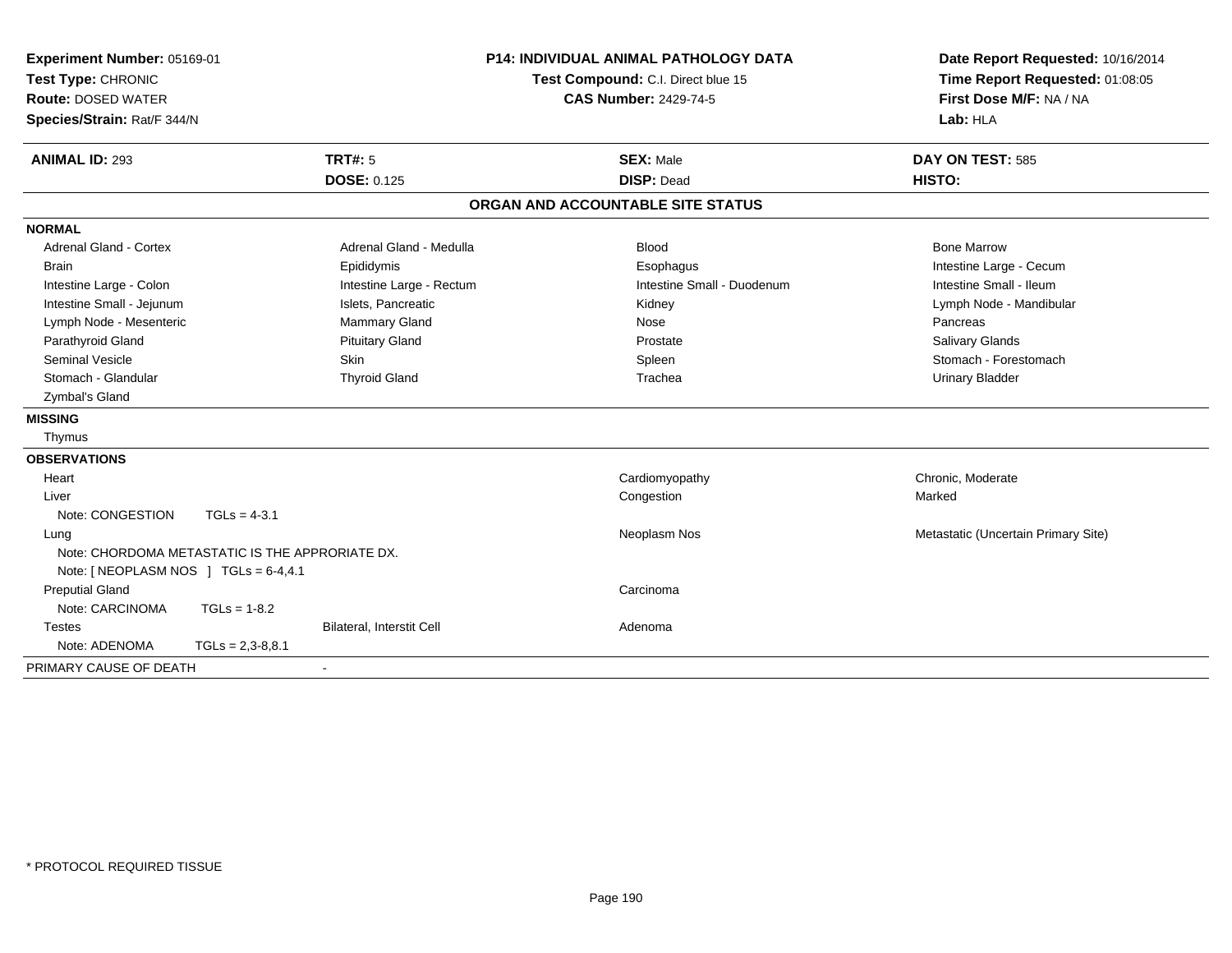| Experiment Number: 05169-01<br>Test Type: CHRONIC<br><b>Route: DOSED WATER</b><br>Species/Strain: Rat/F 344/N | P14: INDIVIDUAL ANIMAL PATHOLOGY DATA<br>Test Compound: C.I. Direct blue 15<br><b>CAS Number: 2429-74-5</b> |                                   | Date Report Requested: 10/16/2014<br>Time Report Requested: 01:08:05<br>First Dose M/F: NA / NA<br>Lab: HLA |
|---------------------------------------------------------------------------------------------------------------|-------------------------------------------------------------------------------------------------------------|-----------------------------------|-------------------------------------------------------------------------------------------------------------|
| <b>ANIMAL ID: 294</b>                                                                                         | <b>TRT#: 5</b>                                                                                              | <b>SEX: Male</b>                  | DAY ON TEST: 633                                                                                            |
|                                                                                                               | <b>DOSE: 0.125</b>                                                                                          | <b>DISP: Moribund</b>             | HISTO:                                                                                                      |
|                                                                                                               |                                                                                                             | ORGAN AND ACCOUNTABLE SITE STATUS |                                                                                                             |
| <b>NORMAL</b>                                                                                                 |                                                                                                             |                                   |                                                                                                             |
| <b>Adrenal Gland - Cortex</b>                                                                                 | Adrenal Gland - Medulla                                                                                     | <b>Brain</b>                      | Epididymis                                                                                                  |
| Esophagus                                                                                                     | Heart                                                                                                       | Intestine Large - Cecum           | Intestine Large - Colon                                                                                     |
| Intestine Large - Rectum                                                                                      | Intestine Small - Duodenum                                                                                  | Intestine Small - Ileum           | Intestine Small - Jejunum                                                                                   |
| Islets, Pancreatic                                                                                            | Mammary Gland                                                                                               | Nose                              | Parathyroid Gland                                                                                           |
| <b>Pituitary Gland</b>                                                                                        | Prostate                                                                                                    | <b>Salivary Glands</b>            | <b>Seminal Vesicle</b>                                                                                      |
| Skin                                                                                                          | Thymus                                                                                                      | <b>Thyroid Gland</b>              | Trachea                                                                                                     |
| <b>Urinary Bladder</b>                                                                                        | Zymbal's Gland                                                                                              |                                   |                                                                                                             |
| <b>OBSERVATIONS</b>                                                                                           |                                                                                                             |                                   |                                                                                                             |
| <b>Bone Marrow</b>                                                                                            |                                                                                                             | Leukemia Mononuclear              |                                                                                                             |
|                                                                                                               |                                                                                                             | Myelofibrosis                     | Marked                                                                                                      |
| Kidney                                                                                                        |                                                                                                             | Nephropathy                       | Chronic, Mild                                                                                               |
| Liver                                                                                                         | Centrilobular                                                                                               | Degeneration                      | Diffuse, Moderate                                                                                           |
|                                                                                                               |                                                                                                             | Leukemia Mononuclear              |                                                                                                             |
| Note: LEUKEMIA MONUC<br>$TGLs = 3-3.1$                                                                        |                                                                                                             |                                   |                                                                                                             |
| Note: ML IS STAGE 3                                                                                           |                                                                                                             |                                   |                                                                                                             |
| Lung                                                                                                          |                                                                                                             | Leukemia Mononuclear              |                                                                                                             |
| Lymph Node                                                                                                    | Mandibular                                                                                                  | Leukemia Mononuclear              |                                                                                                             |
|                                                                                                               | Mediastinal                                                                                                 | Leukemia Mononuclear              |                                                                                                             |
|                                                                                                               | Mesenteric                                                                                                  | Leukemia Mononuclear              |                                                                                                             |
| Note: LEUKEMIA MONUC<br>$TGLs = 4-13$                                                                         |                                                                                                             |                                   |                                                                                                             |
| Pancreas                                                                                                      |                                                                                                             | Leukemia Mononuclear              |                                                                                                             |
| Note: LEUKEMIA MONUC TGLs = 7-6                                                                               |                                                                                                             |                                   |                                                                                                             |
| Pharynx                                                                                                       | Palate                                                                                                      | Squamous Cell Papilloma           |                                                                                                             |
| Note: SQ CL PAPILLOM TGLs = 5-14                                                                              |                                                                                                             |                                   |                                                                                                             |
| <b>Preputial Gland</b>                                                                                        |                                                                                                             | Atrophy                           | Moderate                                                                                                    |
| Spleen                                                                                                        |                                                                                                             | Leukemia Mononuclear              |                                                                                                             |
| Note: LEUKEMIA MONUC<br>$TGLs = 8-3$                                                                          |                                                                                                             |                                   |                                                                                                             |
| Stomach                                                                                                       | Glandular                                                                                                   | Erosion                           | Multifocal, Moderate                                                                                        |
|                                                                                                               | Forestomach                                                                                                 | Inflammation                      | Membranous, Multifocal, Moderate                                                                            |
| Note: INFLAMMATION<br>$TGLs = 6-6$                                                                            |                                                                                                             |                                   |                                                                                                             |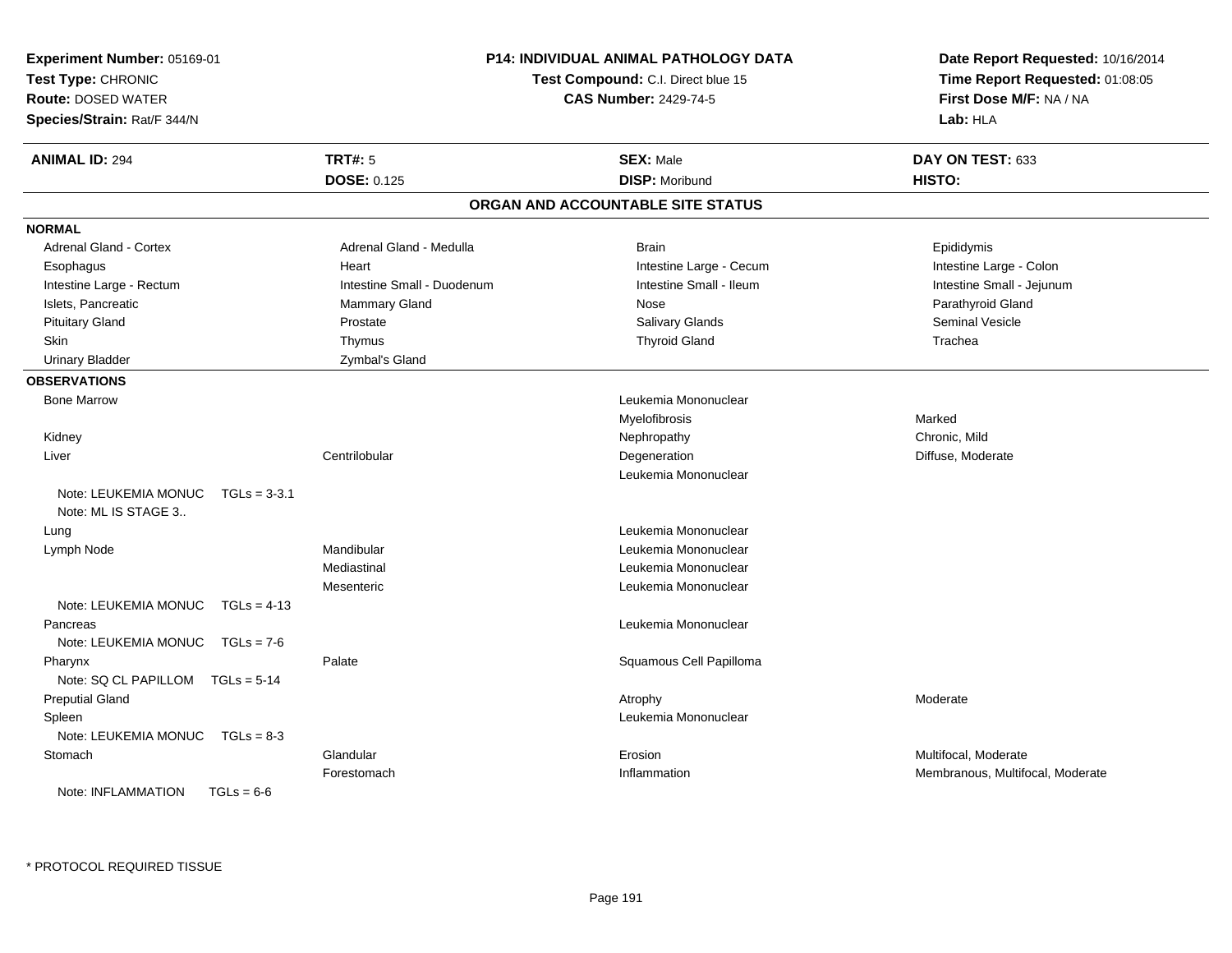| Experiment Number: 05169-01<br><b>Test Type: CHRONIC</b><br><b>Route: DOSED WATER</b><br>Species/Strain: Rat/F 344/N |                  | <b>P14: INDIVIDUAL ANIMAL PATHOLOGY DATA</b> |                                    | Date Report Requested: 10/16/2014 |
|----------------------------------------------------------------------------------------------------------------------|------------------|----------------------------------------------|------------------------------------|-----------------------------------|
|                                                                                                                      |                  |                                              | Test Compound: C.I. Direct blue 15 | Time Report Requested: 01:08:05   |
|                                                                                                                      |                  |                                              | <b>CAS Number: 2429-74-5</b>       | First Dose M/F: NA / NA           |
|                                                                                                                      |                  |                                              |                                    | Lab: HLA                          |
| <b>ANIMAL ID: 294</b>                                                                                                |                  | TRT#: 5                                      | <b>SEX: Male</b>                   | DAY ON TEST: 633                  |
|                                                                                                                      |                  | <b>DOSE: 0.125</b>                           | <b>DISP: Moribund</b>              | HISTO:                            |
|                                                                                                                      |                  |                                              | ORGAN AND ACCOUNTABLE SITE STATUS  |                                   |
| <b>Testes</b>                                                                                                        |                  | <b>Bilateral, Interstit Cell</b>             | Adenoma                            |                                   |
| Note: ADENOMA                                                                                                        | $TGLs = 2-8.8.1$ |                                              |                                    |                                   |
| PRIMARY CAUSE OF DEATH                                                                                               |                  |                                              |                                    |                                   |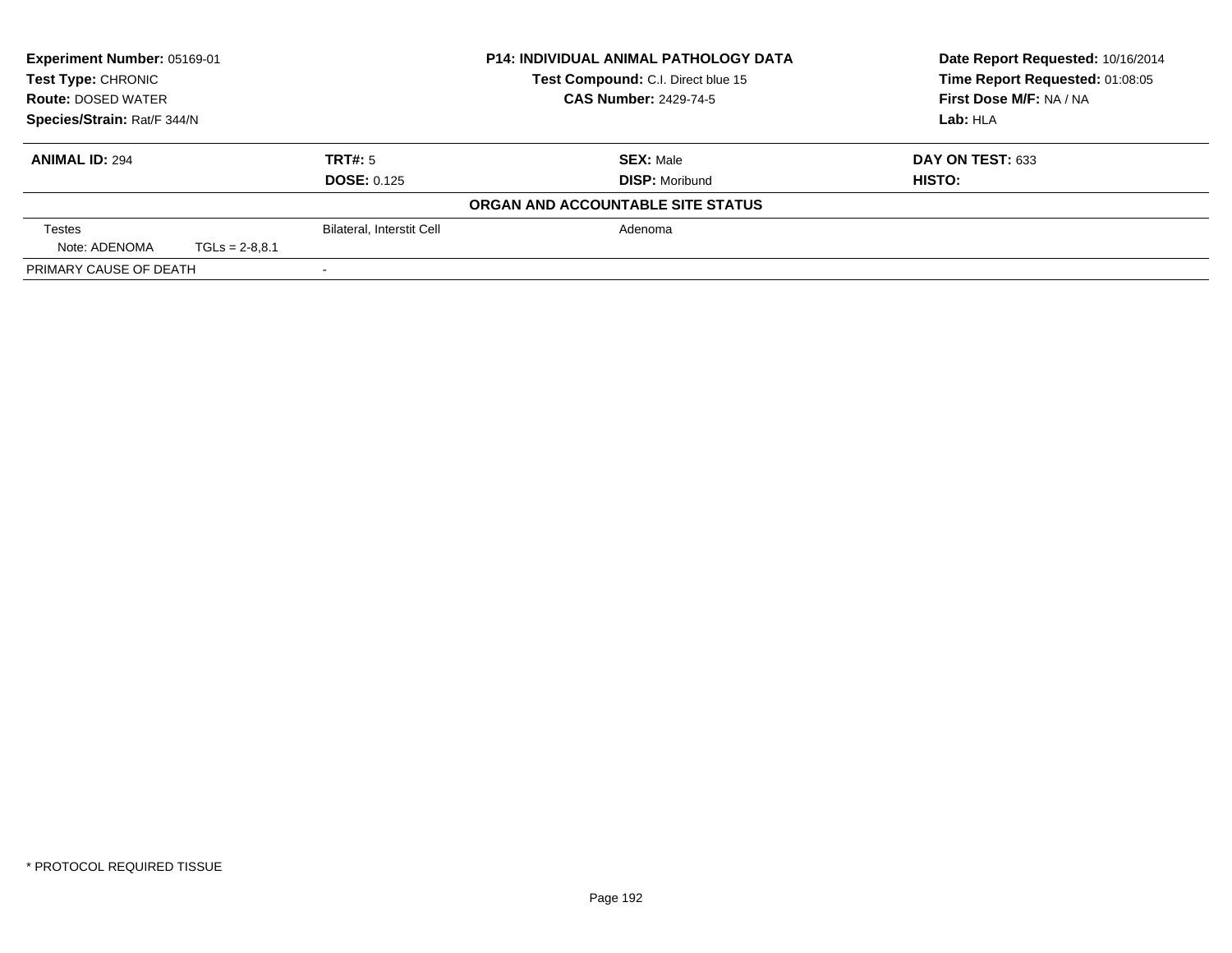| Experiment Number: 05169-01<br>Test Type: CHRONIC<br><b>Route: DOSED WATER</b><br>Species/Strain: Rat/F 344/N |                           | <b>P14: INDIVIDUAL ANIMAL PATHOLOGY DATA</b><br>Test Compound: C.I. Direct blue 15<br><b>CAS Number: 2429-74-5</b> | Date Report Requested: 10/16/2014<br>Time Report Requested: 01:08:05<br>First Dose M/F: NA / NA<br>Lab: HLA |
|---------------------------------------------------------------------------------------------------------------|---------------------------|--------------------------------------------------------------------------------------------------------------------|-------------------------------------------------------------------------------------------------------------|
| <b>ANIMAL ID: 295</b>                                                                                         | TRT#: 5                   | <b>SEX: Male</b>                                                                                                   | DAY ON TEST: 680                                                                                            |
|                                                                                                               | <b>DOSE: 0.125</b>        | <b>DISP: Terminal Sacrifice</b>                                                                                    | HISTO:                                                                                                      |
|                                                                                                               |                           | ORGAN AND ACCOUNTABLE SITE STATUS                                                                                  |                                                                                                             |
| <b>NORMAL</b>                                                                                                 |                           |                                                                                                                    |                                                                                                             |
| Adrenal Gland - Medulla                                                                                       | <b>Brain</b>              | Epididymis                                                                                                         | Esophagus                                                                                                   |
| Intestine Large - Cecum                                                                                       | Intestine Large - Colon   | Intestine Large - Rectum                                                                                           | Intestine Small - Duodenum                                                                                  |
| Intestine Small - Ileum                                                                                       | Intestine Small - Jejunum | Islets, Pancreatic                                                                                                 | Lymph Node - Mandibular                                                                                     |
| Lymph Node - Mesenteric                                                                                       | Mammary Gland             | Nose                                                                                                               | Pancreas                                                                                                    |
| Parathyroid Gland                                                                                             | <b>Pituitary Gland</b>    | Prostate                                                                                                           | Salivary Glands                                                                                             |
| Seminal Vesicle                                                                                               | Stomach - Forestomach     | Stomach - Glandular                                                                                                | Thymus                                                                                                      |
| <b>Thyroid Gland</b>                                                                                          | Trachea                   | <b>Urinary Bladder</b>                                                                                             | Zymbal's Gland                                                                                              |
| <b>OBSERVATIONS</b>                                                                                           |                           |                                                                                                                    |                                                                                                             |
| <b>Adrenal Gland</b>                                                                                          | Cortex                    | Hyperplasia                                                                                                        | Focal, Marked                                                                                               |
|                                                                                                               | Cortex                    | Vacuolization Cytoplasmic                                                                                          | Focal, Mild                                                                                                 |
| <b>Bone Marrow</b>                                                                                            |                           | Hyperplasia                                                                                                        | Mild                                                                                                        |
| Heart                                                                                                         |                           | Cardiomyopathy                                                                                                     | Chronic, Moderate                                                                                           |
|                                                                                                               | Atrium                    | Thrombosis                                                                                                         |                                                                                                             |
| Kidney                                                                                                        |                           | Nephropathy                                                                                                        | Chronic, Moderate                                                                                           |
| Liver                                                                                                         |                           | <b>Basophilic Focus</b>                                                                                            | Moderate                                                                                                    |
|                                                                                                               |                           | <b>Eosinophilic Focus</b>                                                                                          | Moderate                                                                                                    |
|                                                                                                               |                           | Leukemia Mononuclear                                                                                               |                                                                                                             |
|                                                                                                               |                           | Neoplastic Nodule                                                                                                  | Multiple                                                                                                    |
| Note: ML IS STAGE 2                                                                                           |                           |                                                                                                                    |                                                                                                             |
| Note: [BASOPH FOCUS ] $TGLs = 8-3.1$                                                                          |                           |                                                                                                                    |                                                                                                             |
| Note: NEOPLASTIC NOD TGLs = 9,10-3.1                                                                          |                           |                                                                                                                    |                                                                                                             |
| Note: LEUKEMIA MONUC<br>$TGLs = 7-3.1$                                                                        |                           |                                                                                                                    |                                                                                                             |
| Lung                                                                                                          |                           | Alveolar/Bronchiolar Adenoma                                                                                       |                                                                                                             |
|                                                                                                               |                           | Hyperplasia                                                                                                        | Lymphoid, Mild                                                                                              |
| Note: ALV BRON ADEN<br>$TGLs = 11-4.1$                                                                        |                           |                                                                                                                    |                                                                                                             |
| <b>Preputial Gland</b>                                                                                        |                           | Atrophy                                                                                                            | Moderate                                                                                                    |
|                                                                                                               |                           | Hyperplasia                                                                                                        | Squamous, Focal, Mild                                                                                       |
| <b>Skin</b>                                                                                                   |                           | Basal Cell Adenoma                                                                                                 |                                                                                                             |
| Note: BASAL CEL ADEN TGLs = 1-13                                                                              |                           |                                                                                                                    |                                                                                                             |
| Spleen                                                                                                        |                           | Leukemia Mononuclear                                                                                               |                                                                                                             |
|                                                                                                               |                           |                                                                                                                    |                                                                                                             |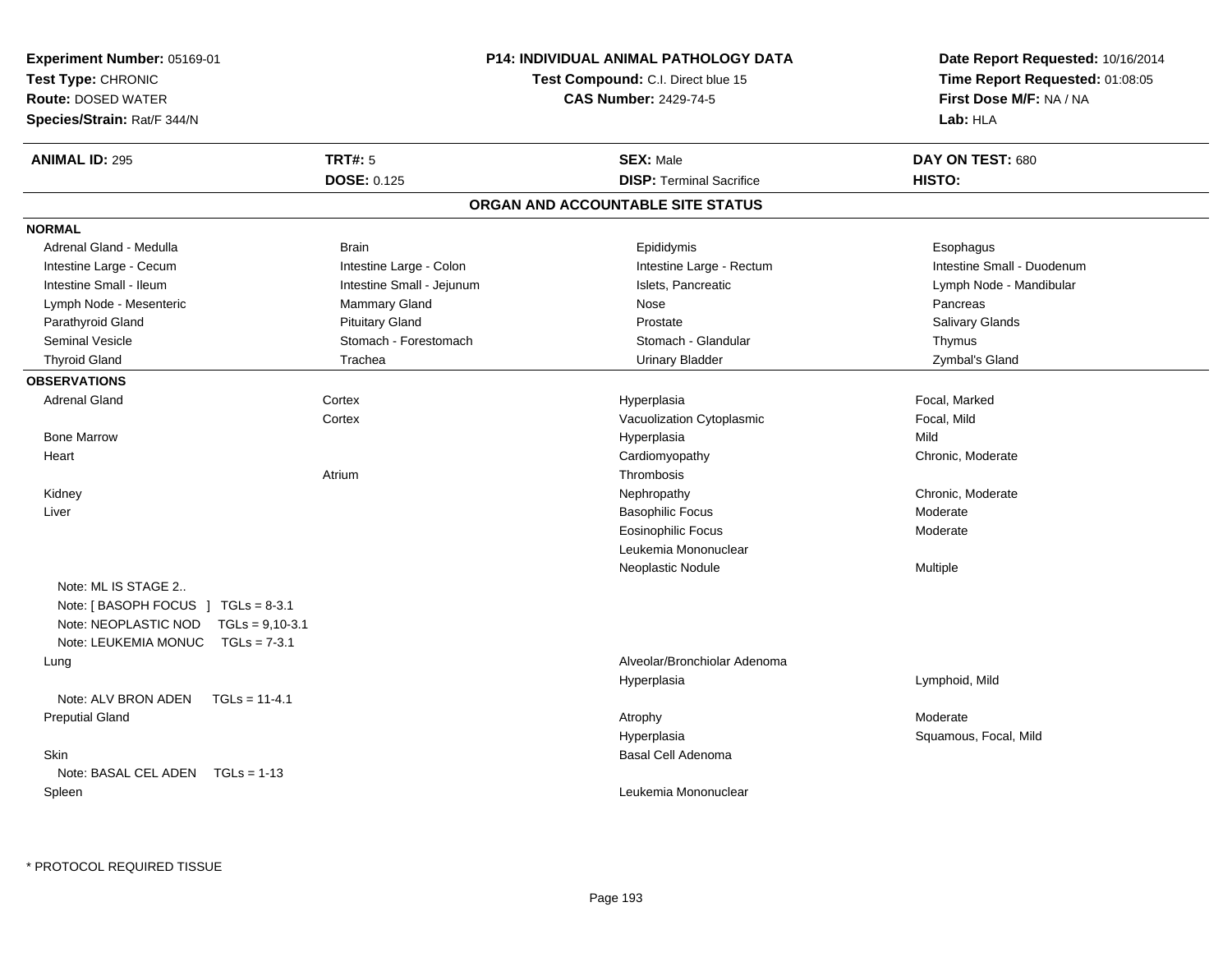| <b>Experiment Number: 05169-01</b><br><b>Test Type: CHRONIC</b> |                    |                                  | <b>P14: INDIVIDUAL ANIMAL PATHOLOGY DATA</b><br>Test Compound: C.I. Direct blue 15 | Date Report Requested: 10/16/2014<br>Time Report Requested: 01:08:05 |
|-----------------------------------------------------------------|--------------------|----------------------------------|------------------------------------------------------------------------------------|----------------------------------------------------------------------|
| <b>Route: DOSED WATER</b>                                       |                    |                                  | <b>CAS Number: 2429-74-5</b>                                                       | First Dose M/F: NA / NA                                              |
| Species/Strain: Rat/F 344/N                                     |                    |                                  |                                                                                    | Lab: HLA                                                             |
| <b>ANIMAL ID: 295</b>                                           |                    | TRT#: 5                          | <b>SEX: Male</b>                                                                   | DAY ON TEST: 680                                                     |
|                                                                 |                    | <b>DOSE: 0.125</b>               | <b>DISP:</b> Terminal Sacrifice                                                    | HISTO:                                                               |
|                                                                 |                    |                                  | ORGAN AND ACCOUNTABLE SITE STATUS                                                  |                                                                      |
| Note: LEUKEMIA MONUC $TGLs = 6-3$                               |                    |                                  |                                                                                    |                                                                      |
| <b>Testes</b>                                                   |                    | <b>Bilateral, Interstit Cell</b> | Adenoma                                                                            |                                                                      |
| Note: ADENOMA                                                   | $TGLs = 2,3-8,8.1$ |                                  |                                                                                    |                                                                      |
| PRIMARY CAUSE OF DEATH                                          |                    |                                  |                                                                                    |                                                                      |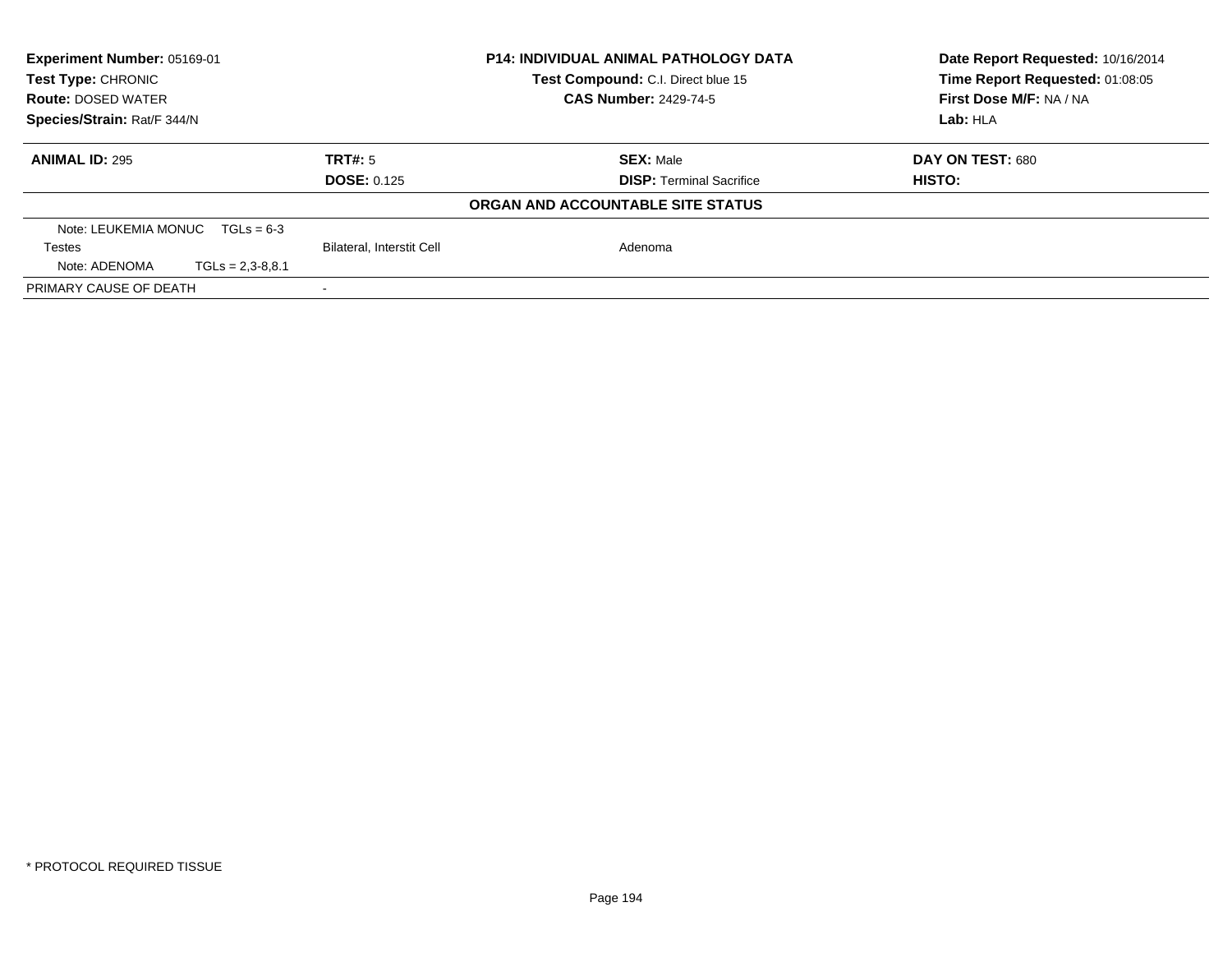| Experiment Number: 05169-01<br>Test Type: CHRONIC<br><b>Route: DOSED WATER</b><br>Species/Strain: Rat/F 344/N |                    |                           | <b>P14: INDIVIDUAL ANIMAL PATHOLOGY DATA</b><br>Test Compound: C.I. Direct blue 15<br><b>CAS Number: 2429-74-5</b> | Date Report Requested: 10/16/2014<br>Time Report Requested: 01:08:05<br>First Dose M/F: NA / NA<br>Lab: HLA |
|---------------------------------------------------------------------------------------------------------------|--------------------|---------------------------|--------------------------------------------------------------------------------------------------------------------|-------------------------------------------------------------------------------------------------------------|
| <b>ANIMAL ID: 296</b>                                                                                         |                    | <b>TRT#: 5</b>            | <b>SEX: Male</b>                                                                                                   | DAY ON TEST: 619                                                                                            |
|                                                                                                               |                    | <b>DOSE: 0.125</b>        | <b>DISP: Dead</b>                                                                                                  | HISTO:                                                                                                      |
|                                                                                                               |                    |                           | ORGAN AND ACCOUNTABLE SITE STATUS                                                                                  |                                                                                                             |
| <b>NORMAL</b>                                                                                                 |                    |                           |                                                                                                                    |                                                                                                             |
| Adrenal Gland - Cortex                                                                                        |                    | Adrenal Gland - Medulla   | <b>Brain</b>                                                                                                       | Epididymis                                                                                                  |
| Esophagus                                                                                                     |                    | Intestine Large - Cecum   | Intestine Large - Colon                                                                                            | Intestine Large - Rectum                                                                                    |
| Intestine Small - Duodenum                                                                                    |                    | Intestine Small - Ileum   | Intestine Small - Jejunum                                                                                          | Islets. Pancreatic                                                                                          |
| Liver                                                                                                         |                    | Lung                      | Lymph Node - Mandibular                                                                                            | Lymph Node - Mesenteric                                                                                     |
| Mammary Gland                                                                                                 |                    | Nose                      | Pancreas                                                                                                           | Parathyroid Gland                                                                                           |
| <b>Pituitary Gland</b>                                                                                        |                    | <b>Preputial Gland</b>    | Prostate                                                                                                           | Salivary Glands                                                                                             |
| <b>Seminal Vesicle</b>                                                                                        |                    | Spleen                    | Stomach - Forestomach                                                                                              | Thymus                                                                                                      |
| <b>Thyroid Gland</b>                                                                                          |                    | Trachea                   | <b>Urinary Bladder</b>                                                                                             | Zymbal's Gland                                                                                              |
| <b>OBSERVATIONS</b>                                                                                           |                    |                           |                                                                                                                    |                                                                                                             |
| <b>Bone Marrow</b>                                                                                            |                    |                           | Hypoplasia                                                                                                         | Marked                                                                                                      |
| Heart                                                                                                         |                    | Atrium                    | Thrombosis                                                                                                         |                                                                                                             |
| Note: THROMBUS                                                                                                | $TGLs = 8-3$       |                           |                                                                                                                    |                                                                                                             |
| Kidney                                                                                                        |                    |                           | Nephropathy                                                                                                        | Chronic, Moderate                                                                                           |
| <b>Skin</b>                                                                                                   |                    |                           | <b>Basal Cell Adenoma</b>                                                                                          |                                                                                                             |
| Note: [ BASAL CEL ADEN ] TGLs = 1-13                                                                          |                    |                           |                                                                                                                    |                                                                                                             |
| Stomach                                                                                                       |                    | Glandular                 | Erosion                                                                                                            | Multifocal, Mild                                                                                            |
| <b>Testes</b>                                                                                                 |                    | Bilateral, Interstit Cell | Adenoma                                                                                                            |                                                                                                             |
| Note: ADENOMA                                                                                                 | $TGLs = 2,3-8,8.1$ |                           |                                                                                                                    |                                                                                                             |
| PRIMARY CAUSE OF DEATH                                                                                        |                    | $\blacksquare$            |                                                                                                                    |                                                                                                             |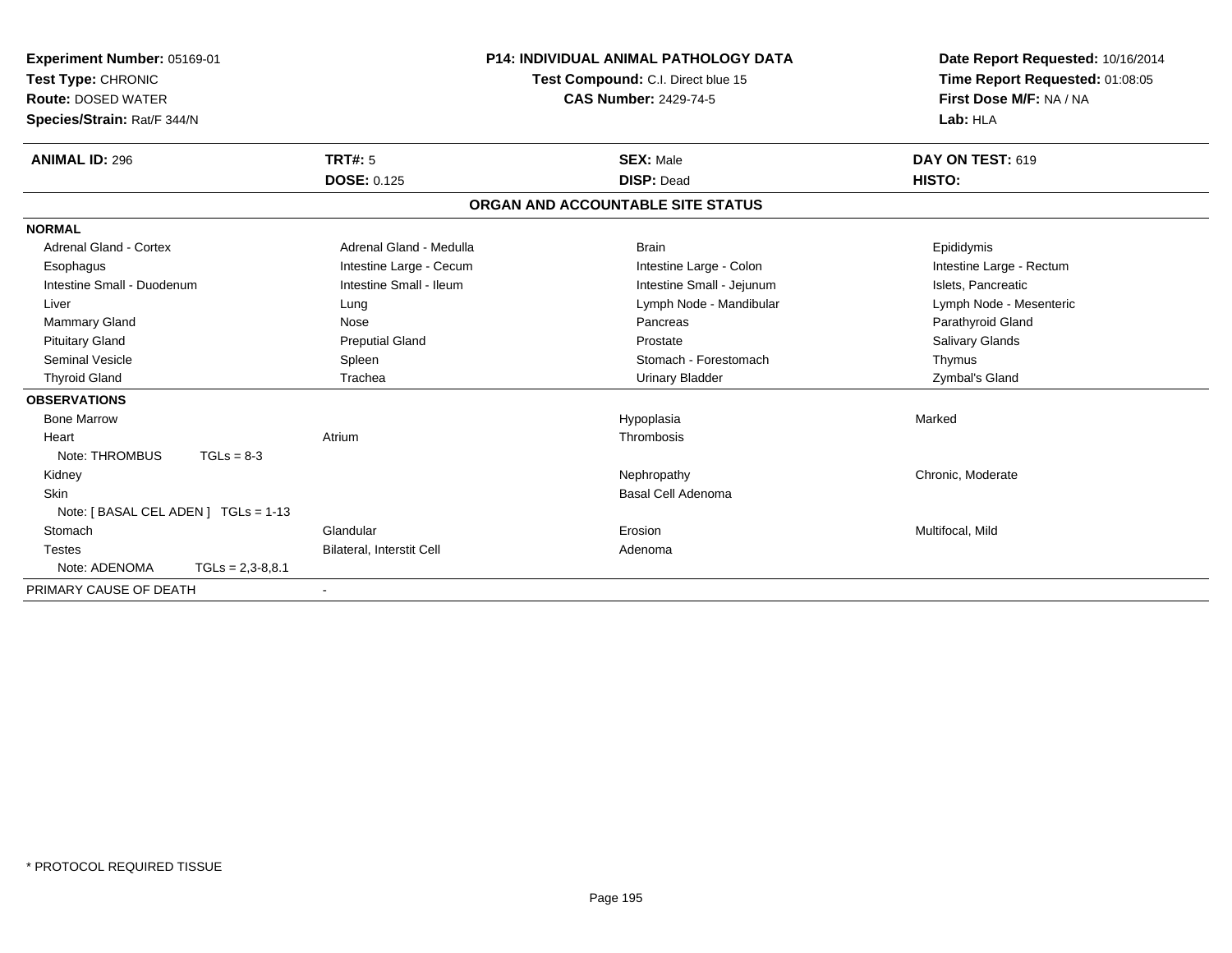| Experiment Number: 05169-01          |                           | <b>P14: INDIVIDUAL ANIMAL PATHOLOGY DATA</b> | Date Report Requested: 10/16/2014 |
|--------------------------------------|---------------------------|----------------------------------------------|-----------------------------------|
| Test Type: CHRONIC                   |                           | Test Compound: C.I. Direct blue 15           | Time Report Requested: 01:08:05   |
| <b>Route: DOSED WATER</b>            |                           | <b>CAS Number: 2429-74-5</b>                 | First Dose M/F: NA / NA           |
| Species/Strain: Rat/F 344/N          |                           |                                              | Lab: HLA                          |
|                                      |                           |                                              |                                   |
| <b>ANIMAL ID: 297</b>                | <b>TRT#: 5</b>            | <b>SEX: Male</b>                             | DAY ON TEST: 623                  |
|                                      | <b>DOSE: 0.125</b>        | <b>DISP: Dead</b>                            | HISTO:                            |
|                                      |                           | ORGAN AND ACCOUNTABLE SITE STATUS            |                                   |
| <b>NORMAL</b>                        |                           |                                              |                                   |
| <b>Adrenal Gland - Cortex</b>        | Adrenal Gland - Medulla   | <b>Bone Marrow</b>                           | <b>Brain</b>                      |
| Epididymis                           | Esophagus                 | Intestine Large - Colon                      | Intestine Large - Rectum          |
| Intestine Small - Duodenum           | Intestine Small - Ileum   | Intestine Small - Jejunum                    | Islets, Pancreatic                |
| Lymph Node - Mandibular              | Lymph Node - Mesenteric   | Mammary Gland                                | Pancreas                          |
| Parathyroid Gland                    | <b>Pituitary Gland</b>    | <b>Preputial Gland</b>                       | Prostate                          |
| Salivary Glands                      | <b>Seminal Vesicle</b>    | Stomach - Forestomach                        | Stomach - Glandular               |
| Thymus                               | <b>Thyroid Gland</b>      | Trachea                                      | <b>Urinary Bladder</b>            |
| Zymbal's Gland                       |                           |                                              |                                   |
| <b>OBSERVATIONS</b>                  |                           |                                              |                                   |
| Heart                                |                           | Cardiomyopathy                               | Chronic, Mild                     |
| Intestine Large                      | Cecum                     | Inflammation                                 | Acute, Marked                     |
| Note: INFLAMMATION<br>$TGLs = 5-7$   |                           |                                              |                                   |
| Kidney                               |                           | Nephropathy                                  | Chronic, Mild                     |
| Liver                                |                           | <b>Basophilic Focus</b>                      | Mild                              |
|                                      |                           | Hematopoietic Cell Proliferation             | Minimal                           |
|                                      |                           | Necrosis                                     | Focal, Minimal                    |
|                                      |                           | Vacuolization Cytoplasmic                    | Multifocal, Minimal               |
| Lung                                 |                           | Hyperplasia                                  | Lymphoid, Mild                    |
| Mesentery                            |                           | Thrombosis                                   |                                   |
| Nose                                 |                           | Fungus                                       | Mild                              |
|                                      |                           | Inflammation                                 | Acute, Mild                       |
| <b>Skin</b>                          | <b>Subcut Tiss</b>        | Fibroma                                      |                                   |
|                                      |                           | Squamous Cell Carcinoma                      |                                   |
| Note: [ SQUAM CEL CARC ] TGLs = 1-13 |                           |                                              |                                   |
| Note: FIBROMA<br>$TGLs = 2-14$       |                           |                                              |                                   |
| Spleen                               |                           | Hematopoietic Cell Proliferation             | Moderate                          |
| <b>Testes</b>                        | Bilateral, Interstit Cell | Adenoma                                      |                                   |
| Note: ADENOMA<br>$TGLs = 3,4-8,8.1$  |                           |                                              |                                   |
| PRIMARY CAUSE OF DEATH               |                           |                                              |                                   |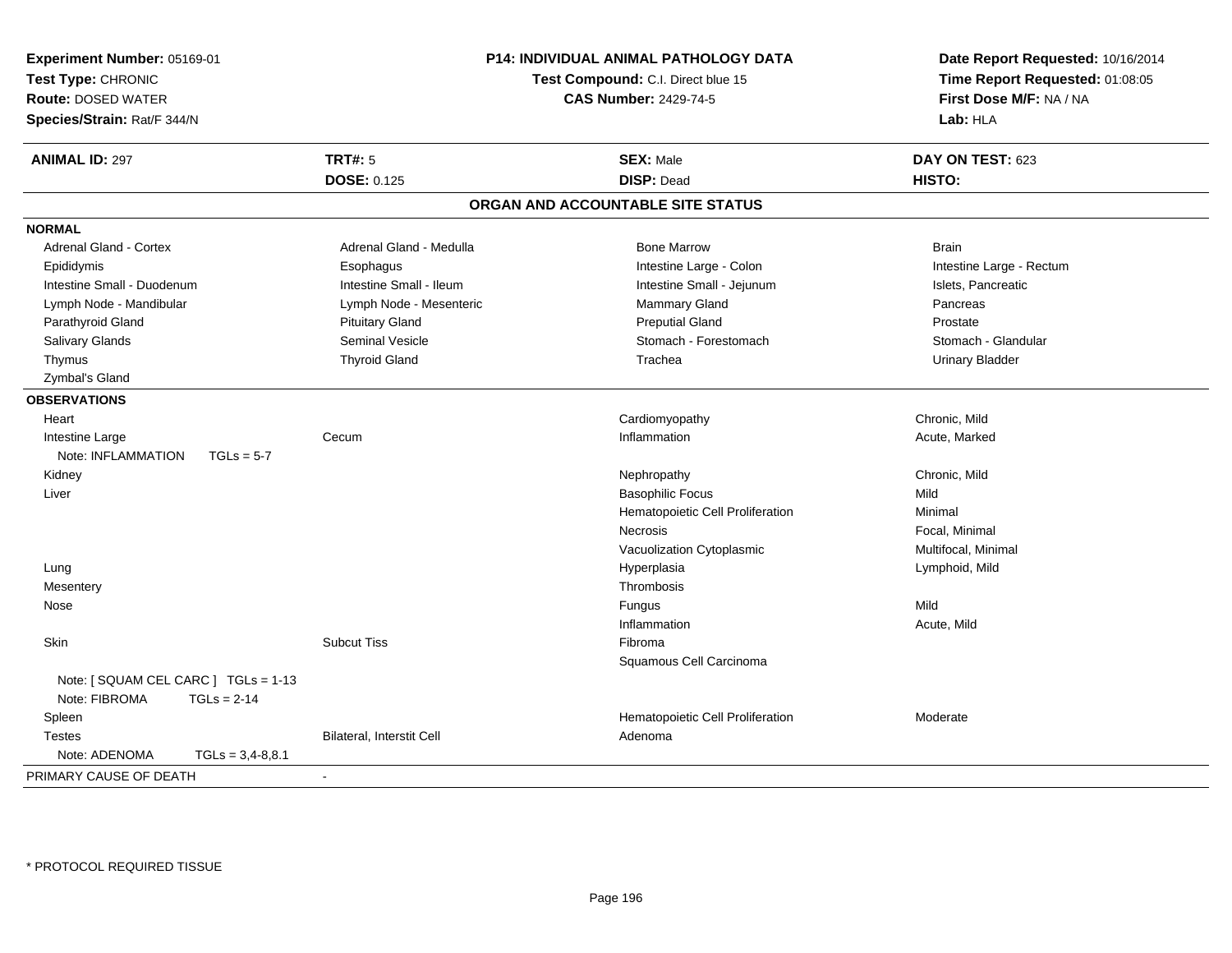| Experiment Number: 05169-01                  | P14: INDIVIDUAL ANIMAL PATHOLOGY DATA                 | Date Report Requested: 10/16/2014 |
|----------------------------------------------|-------------------------------------------------------|-----------------------------------|
| Test Type: CHRONIC                           | Test Compound: C.I. Direct blue 15                    | Time Report Requested: 01:08:05   |
| <b>Route: DOSED WATER</b>                    | <b>CAS Number: 2429-74-5</b>                          | First Dose M/F: NA / NA           |
| Species/Strain: Rat/F 344/N                  |                                                       | Lab: HLA                          |
| <b>TRT#: 5</b><br><b>ANIMAL ID: 298</b>      | <b>SEX: Male</b>                                      | DAY ON TEST: 505                  |
| <b>DOSE: 0.125</b>                           | <b>DISP: Moribund</b>                                 | HISTO:                            |
|                                              | ORGAN AND ACCOUNTABLE SITE STATUS                     |                                   |
| <b>NORMAL</b>                                |                                                       |                                   |
| Adrenal Gland - Cortex                       | Adrenal Gland - Medulla<br><b>Brain</b>               | Epididymis                        |
| Esophagus<br>Heart                           | Intestine Large - Cecum                               | Intestine Large - Colon           |
| Intestine Large - Rectum                     | Intestine Small - Duodenum<br>Intestine Small - Ileum | Intestine Small - Jejunum         |
| Islets, Pancreatic                           | Lymph Node - Mandibular<br>Lymph Node - Mesenteric    | Mammary Gland                     |
| Parathyroid Gland<br>Pancreas                | <b>Pituitary Gland</b>                                | <b>Preputial Gland</b>            |
| Salivary Glands<br>Prostate                  | <b>Seminal Vesicle</b>                                | Skin                              |
| Stomach - Glandular<br>Stomach - Forestomach | Thymus                                                | <b>Thyroid Gland</b>              |
| Trachea<br><b>Urinary Bladder</b>            |                                                       |                                   |
| <b>OBSERVATIONS</b>                          |                                                       |                                   |
| <b>Bone Marrow</b>                           | Hyperplasia                                           | Moderate                          |
| Kidney                                       | Nephropathy                                           | Chronic, Mild                     |
| Liver                                        | <b>Basophilic Focus</b>                               | Mild                              |
|                                              | Hematopoietic Cell Proliferation                      | Minimal                           |
|                                              | Vacuolization Cytoplasmic                             | Multifocal, Mild                  |
| [Basophilic Focus TGLS = 2-3.1]              |                                                       |                                   |
| Lung                                         | Hyperplasia                                           | Lymphoid, Mild                    |
| Nose                                         | Fungus                                                | Moderate                          |
|                                              | Hyperplasia                                           | Glandular, Moderate               |
|                                              | Inflammation                                          | Acute, Moderate                   |
| Spleen                                       | Congestion                                            | Moderate                          |
| <b>Interstit Cell</b><br><b>Testes</b>       | Adenoma                                               |                                   |
| <b>Interstit Cell</b>                        | Hyperplasia                                           | Minimal                           |
| Note: ADENOMA<br>$TGLs = 1-8$                |                                                       |                                   |
| Zymbal's Gland                               | Carcinoma                                             |                                   |
| Note: CARCINOMA<br>$TGLs = 3-10.1$           |                                                       |                                   |
| PRIMARY CAUSE OF DEATH<br>$\blacksquare$     |                                                       |                                   |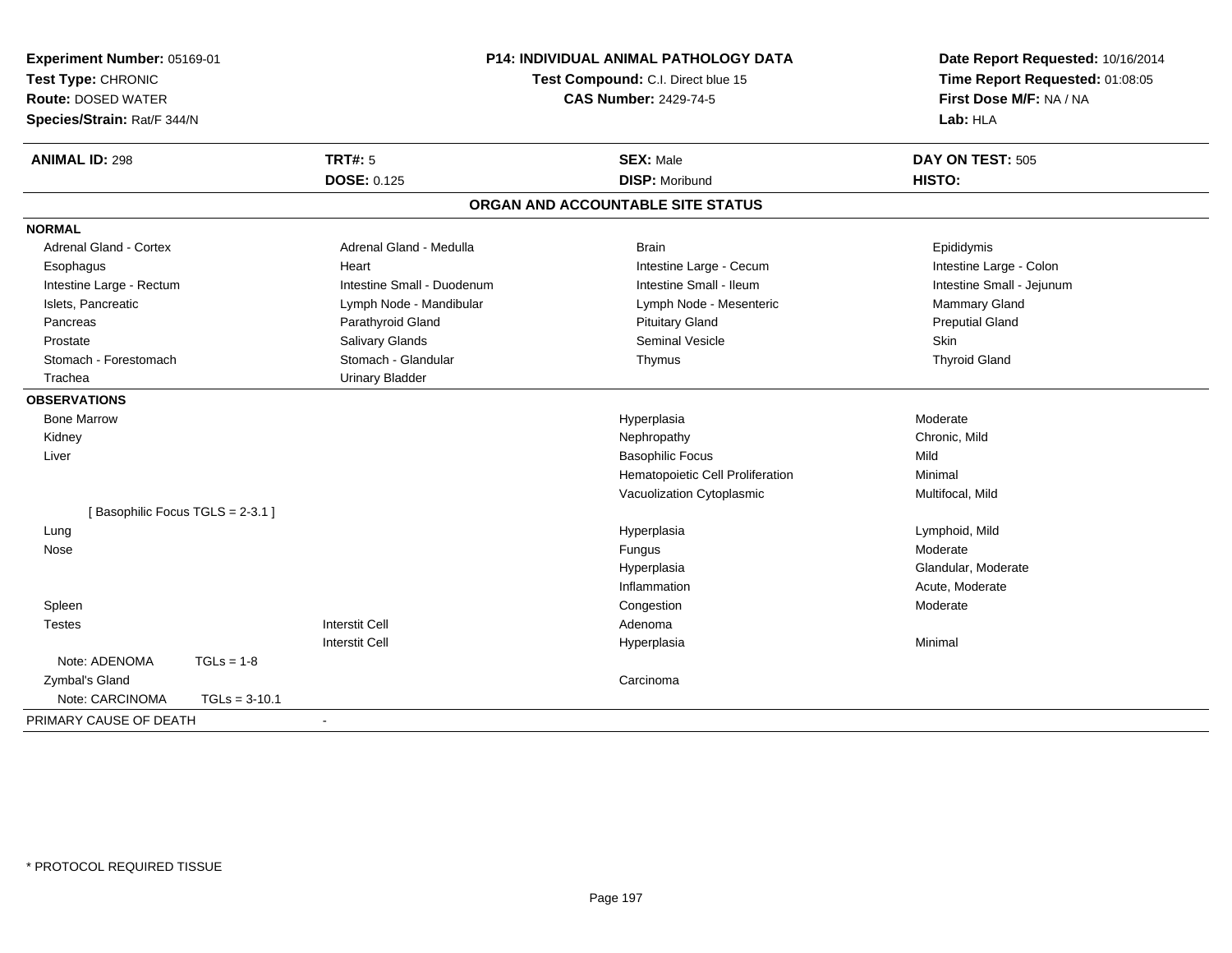| Experiment Number: 05169-01<br>Test Type: CHRONIC<br><b>Route: DOSED WATER</b><br>Species/Strain: Rat/F 344/N |                                      | <b>P14: INDIVIDUAL ANIMAL PATHOLOGY DATA</b><br>Test Compound: C.I. Direct blue 15<br><b>CAS Number: 2429-74-5</b> | Date Report Requested: 10/16/2014<br>Time Report Requested: 01:08:05<br>First Dose M/F: NA / NA<br>Lab: HLA |
|---------------------------------------------------------------------------------------------------------------|--------------------------------------|--------------------------------------------------------------------------------------------------------------------|-------------------------------------------------------------------------------------------------------------|
| <b>ANIMAL ID: 299</b>                                                                                         | <b>TRT#: 5</b><br><b>DOSE: 0.125</b> | <b>SEX: Male</b><br><b>DISP: Terminal Sacrifice</b>                                                                | DAY ON TEST: 680<br>HISTO:                                                                                  |
|                                                                                                               |                                      | ORGAN AND ACCOUNTABLE SITE STATUS                                                                                  |                                                                                                             |
| <b>NORMAL</b>                                                                                                 |                                      |                                                                                                                    |                                                                                                             |
| <b>Adrenal Gland - Cortex</b>                                                                                 | <b>Bone Marrow</b>                   | <b>Brain</b>                                                                                                       | Epididymis                                                                                                  |
| Esophagus                                                                                                     | Intestine Large - Cecum              | Intestine Large - Colon                                                                                            | Intestine Large - Rectum                                                                                    |
| Intestine Small - Duodenum                                                                                    | Intestine Small - Ileum              | Intestine Small - Jejunum                                                                                          | Islets, Pancreatic                                                                                          |
| Mammary Gland                                                                                                 | Nose                                 | Pancreas                                                                                                           | Parathyroid Gland                                                                                           |
| <b>Pituitary Gland</b>                                                                                        | <b>Preputial Gland</b>               | Prostate                                                                                                           | Salivary Glands                                                                                             |
| <b>Seminal Vesicle</b>                                                                                        | Stomach - Forestomach                | Stomach - Glandular                                                                                                | Thymus                                                                                                      |
| <b>Thyroid Gland</b>                                                                                          | Trachea                              | <b>Urinary Bladder</b>                                                                                             | Zymbal's Gland                                                                                              |
| <b>OBSERVATIONS</b>                                                                                           |                                      |                                                                                                                    |                                                                                                             |
| <b>Adrenal Gland</b>                                                                                          | Bilateral, Medulla                   | Pheochromocytoma Benign                                                                                            |                                                                                                             |
| [ Pheochromocytoma Benign TGLS = 5-2 ]                                                                        |                                      |                                                                                                                    |                                                                                                             |
| Heart                                                                                                         |                                      | Cardiomyopathy                                                                                                     | Chronic, Mild                                                                                               |
|                                                                                                               | Epicardium                           | Hemorrhage                                                                                                         | Chronic, Moderate                                                                                           |
|                                                                                                               | Atrium                               | Thrombosis                                                                                                         |                                                                                                             |
| [Cardiomyopathy TGLS = 11,12-3]<br>[Thrombosis TGLS = $4-15$ ]                                                |                                      |                                                                                                                    |                                                                                                             |
| Kidney<br>Note: NEPHROPATHY<br>$TGLs = 6-5$                                                                   |                                      | Nephropathy                                                                                                        | Chronic, Moderate                                                                                           |
| Liver                                                                                                         |                                      | <b>Basophilic Focus</b>                                                                                            | Moderate                                                                                                    |
|                                                                                                               |                                      | <b>Eosinophilic Focus</b>                                                                                          | Moderate                                                                                                    |
|                                                                                                               |                                      | Leukemia Mononuclear                                                                                               |                                                                                                             |
| Note: $[ EOSIN FOCUS ] TGLs = 7,8,9,10-3.1 ]$                                                                 |                                      |                                                                                                                    |                                                                                                             |
| Lung                                                                                                          |                                      | Hyperplasia                                                                                                        | Lymphoid, Mild                                                                                              |
|                                                                                                               |                                      | Leukemia Mononuclear                                                                                               |                                                                                                             |
| Lymph Node                                                                                                    | Mesenteric                           | Angiectasis                                                                                                        | Moderate                                                                                                    |
|                                                                                                               | Mandibular                           | Leukemia Mononuclear                                                                                               |                                                                                                             |
| Skin                                                                                                          |                                      | Basal Cell Adenoma                                                                                                 |                                                                                                             |
|                                                                                                               |                                      | Cyst Epithelial Inclusion                                                                                          |                                                                                                             |
| Note: CYST EPITH INC<br>$TGLs = 1-13$                                                                         |                                      |                                                                                                                    |                                                                                                             |
| Note: BASAL CEL ADEN TGLs = 2-14                                                                              |                                      |                                                                                                                    |                                                                                                             |
| Spleen                                                                                                        |                                      | Leukemia Mononuclear                                                                                               |                                                                                                             |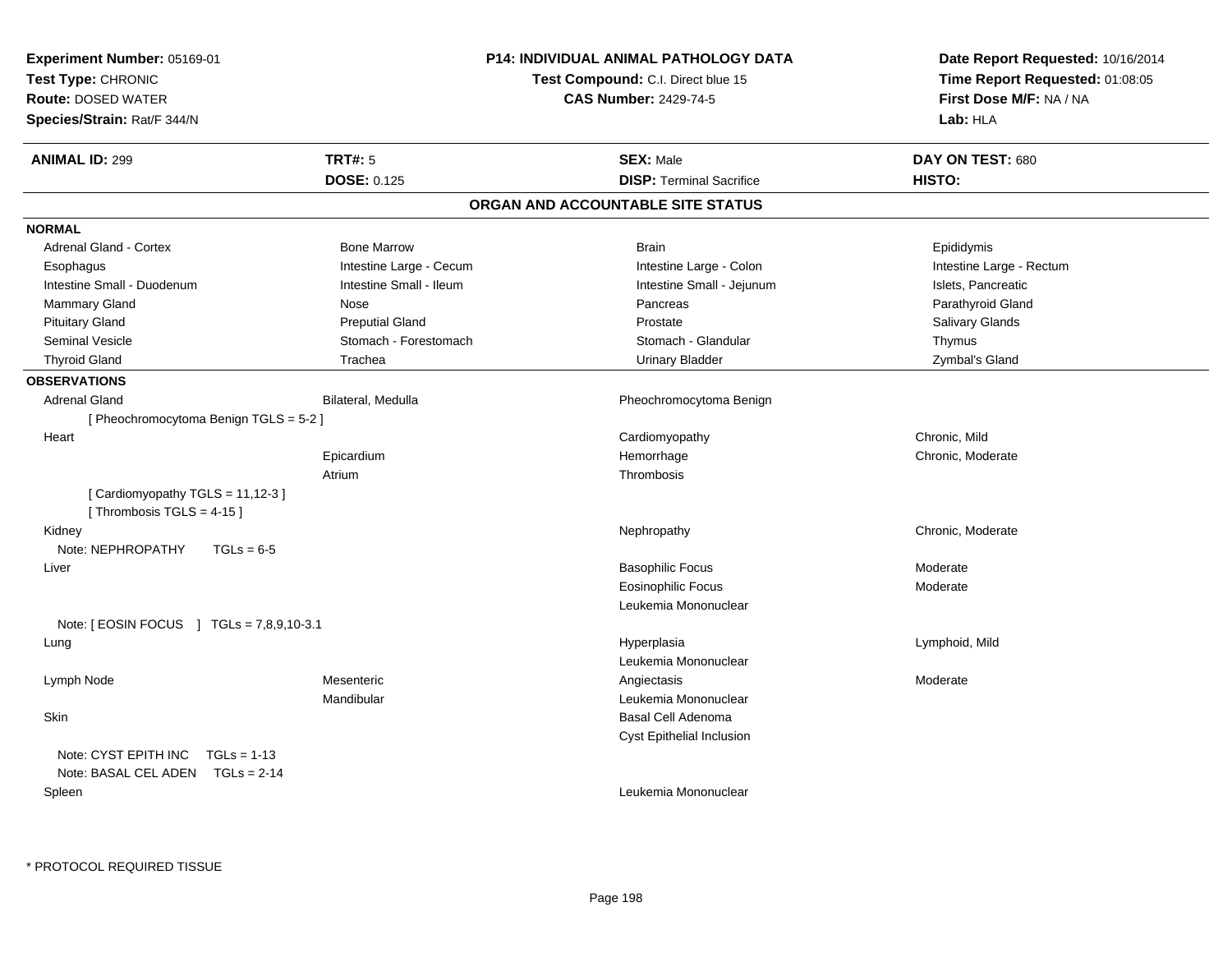| Experiment Number: 05169-01<br><b>Test Type: CHRONIC</b><br><b>Route: DOSED WATER</b> |                             |                                  | <b>P14: INDIVIDUAL ANIMAL PATHOLOGY DATA</b> | Date Report Requested: 10/16/2014 |
|---------------------------------------------------------------------------------------|-----------------------------|----------------------------------|----------------------------------------------|-----------------------------------|
|                                                                                       |                             |                                  | Test Compound: C.I. Direct blue 15           | Time Report Requested: 01:08:05   |
|                                                                                       |                             |                                  | <b>CAS Number: 2429-74-5</b>                 | First Dose M/F: NA / NA           |
|                                                                                       | Species/Strain: Rat/F 344/N |                                  |                                              | Lab: HLA                          |
| <b>ANIMAL ID: 299</b>                                                                 |                             | TRT#: 5                          | <b>SEX: Male</b>                             | DAY ON TEST: 680                  |
|                                                                                       |                             | <b>DOSE: 0.125</b>               | <b>DISP:</b> Terminal Sacrifice              | HISTO:                            |
|                                                                                       |                             |                                  | ORGAN AND ACCOUNTABLE SITE STATUS            |                                   |
| <b>Testes</b>                                                                         |                             | <b>Bilateral, Interstit Cell</b> | Adenoma                                      |                                   |
| Note: ADENOMA                                                                         | $TGLs = 3-8.8.1$            |                                  |                                              |                                   |
| PRIMARY CAUSE OF DEATH                                                                |                             |                                  |                                              |                                   |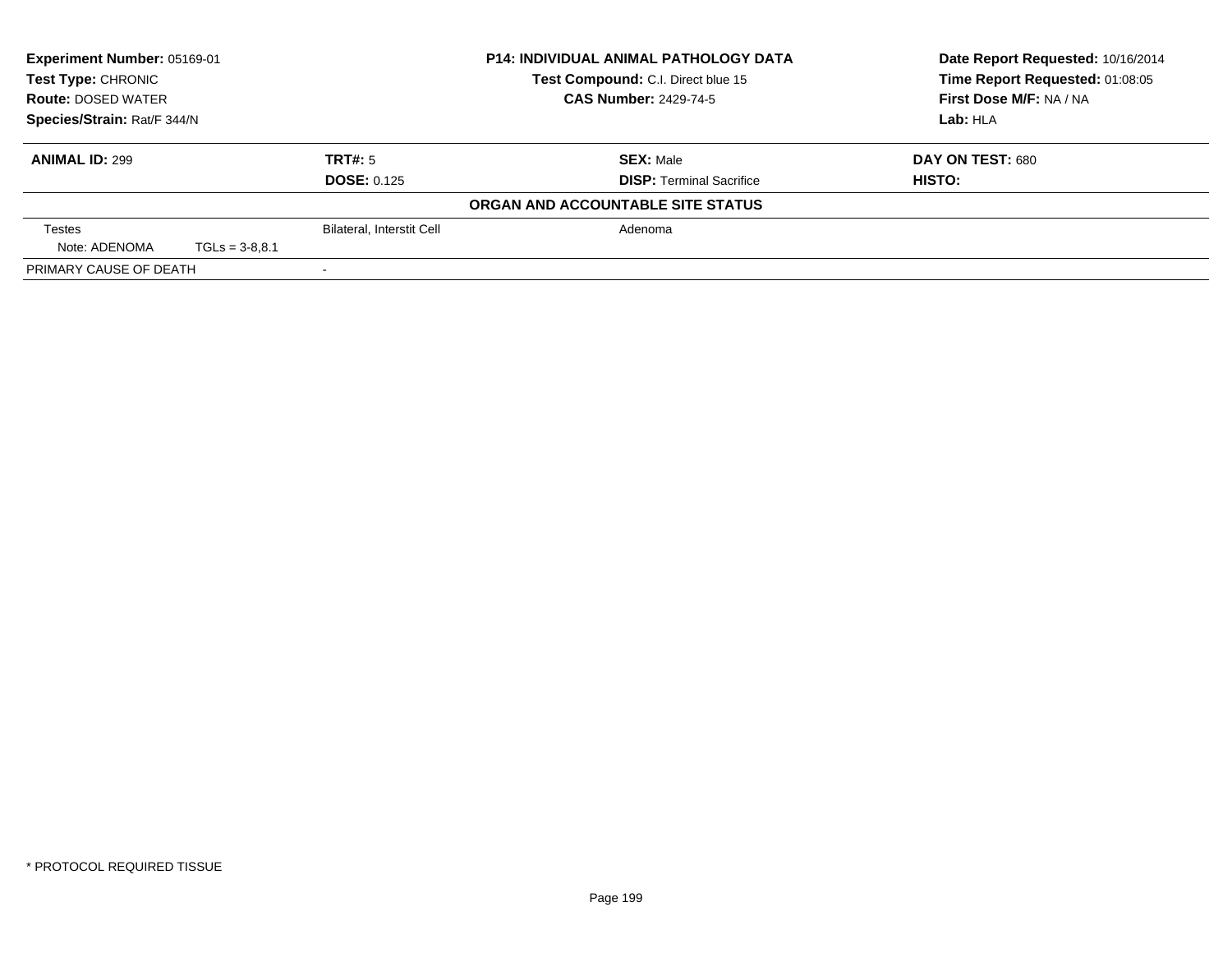| Experiment Number: 05169-01<br>Test Type: CHRONIC<br><b>Route: DOSED WATER</b><br>Species/Strain: Rat/F 344/N |                           | P14: INDIVIDUAL ANIMAL PATHOLOGY DATA<br>Test Compound: C.I. Direct blue 15<br><b>CAS Number: 2429-74-5</b> | Date Report Requested: 10/16/2014<br>Time Report Requested: 01:08:05<br>First Dose M/F: NA / NA<br>Lab: HLA |
|---------------------------------------------------------------------------------------------------------------|---------------------------|-------------------------------------------------------------------------------------------------------------|-------------------------------------------------------------------------------------------------------------|
| <b>ANIMAL ID: 300</b>                                                                                         | <b>TRT#: 5</b>            | <b>SEX: Male</b>                                                                                            | DAY ON TEST: 626                                                                                            |
|                                                                                                               | <b>DOSE: 0.125</b>        | <b>DISP: Moribund</b>                                                                                       | HISTO:                                                                                                      |
|                                                                                                               |                           | ORGAN AND ACCOUNTABLE SITE STATUS                                                                           |                                                                                                             |
| <b>NORMAL</b>                                                                                                 |                           |                                                                                                             |                                                                                                             |
| <b>Adrenal Gland - Cortex</b>                                                                                 | Adrenal Gland - Medulla   | <b>Bone Marrow</b>                                                                                          | <b>Brain</b>                                                                                                |
| Epididymis                                                                                                    | Esophagus                 | Intestine Large - Colon                                                                                     | Intestine Large - Rectum                                                                                    |
| Intestine Small - Duodenum                                                                                    | Intestine Small - Ileum   | Intestine Small - Jejunum                                                                                   | Islets, Pancreatic                                                                                          |
| Lymph Node - Mandibular                                                                                       | <b>Mammary Gland</b>      | Nose                                                                                                        | Pancreas                                                                                                    |
| Parathyroid Gland                                                                                             | <b>Pituitary Gland</b>    | Prostate                                                                                                    | Salivary Glands                                                                                             |
| <b>Seminal Vesicle</b>                                                                                        | Stomach - Forestomach     | Stomach - Glandular                                                                                         | Thymus                                                                                                      |
| <b>Thyroid Gland</b>                                                                                          | Trachea                   | <b>Urinary Bladder</b>                                                                                      |                                                                                                             |
| <b>OBSERVATIONS</b>                                                                                           |                           |                                                                                                             |                                                                                                             |
| Heart                                                                                                         |                           | Cardiomyopathy                                                                                              | Chronic, Mild                                                                                               |
| Intestine Large                                                                                               | Cecum                     | Erosion                                                                                                     | Mild                                                                                                        |
|                                                                                                               | Cecum                     | Inflammation                                                                                                | Acute, Mild                                                                                                 |
| Kidney                                                                                                        |                           | Nephropathy                                                                                                 | Chronic, Mild                                                                                               |
| Liver                                                                                                         |                           | <b>Basophilic Focus</b>                                                                                     | Mild                                                                                                        |
|                                                                                                               | Centrilobular             | Degeneration                                                                                                | Diffuse, Mild                                                                                               |
| Lung                                                                                                          |                           | <b>Infiltration Cellular</b>                                                                                | Histiocyte, Mild                                                                                            |
| Lymph Node                                                                                                    | Mesenteric                | Hyperplasia                                                                                                 | Reticulum Cell, Moderate                                                                                    |
| Pharynx                                                                                                       | Palate                    | Squamous Cell Papilloma                                                                                     |                                                                                                             |
| Note: SQ CL PAPILLOM<br>$TGLs = 7-15$                                                                         |                           |                                                                                                             |                                                                                                             |
| <b>Preputial Gland</b>                                                                                        |                           | Adenoma                                                                                                     |                                                                                                             |
| Note: ADENOMA<br>$TGLs = 3-8.2$                                                                               |                           |                                                                                                             |                                                                                                             |
| Skin                                                                                                          | <b>Subcut Tiss</b>        | Fibrous Histiocytoma<br>Keratoacanthoma                                                                     |                                                                                                             |
| Note: KERATOACANTHMA   TGLs = 1-13<br>Note: $[$ FIB HISTIOCYT $]$ TGLs = 2,8-14,16                            |                           |                                                                                                             |                                                                                                             |
| Spleen                                                                                                        |                           | Hematopoietic Cell Proliferation                                                                            | Moderate                                                                                                    |
| <b>Testes</b>                                                                                                 | Bilateral, Interstit Cell | Adenoma                                                                                                     |                                                                                                             |
| Note: ADENOMA<br>$TGLs = 5,6-8,8.1$                                                                           |                           |                                                                                                             |                                                                                                             |
| Zymbal's Gland                                                                                                |                           | Ectasia                                                                                                     | Mild                                                                                                        |
|                                                                                                               |                           | Hyperplasia                                                                                                 | Squamous, Focal, Minimal                                                                                    |
| PRIMARY CAUSE OF DEATH                                                                                        |                           |                                                                                                             |                                                                                                             |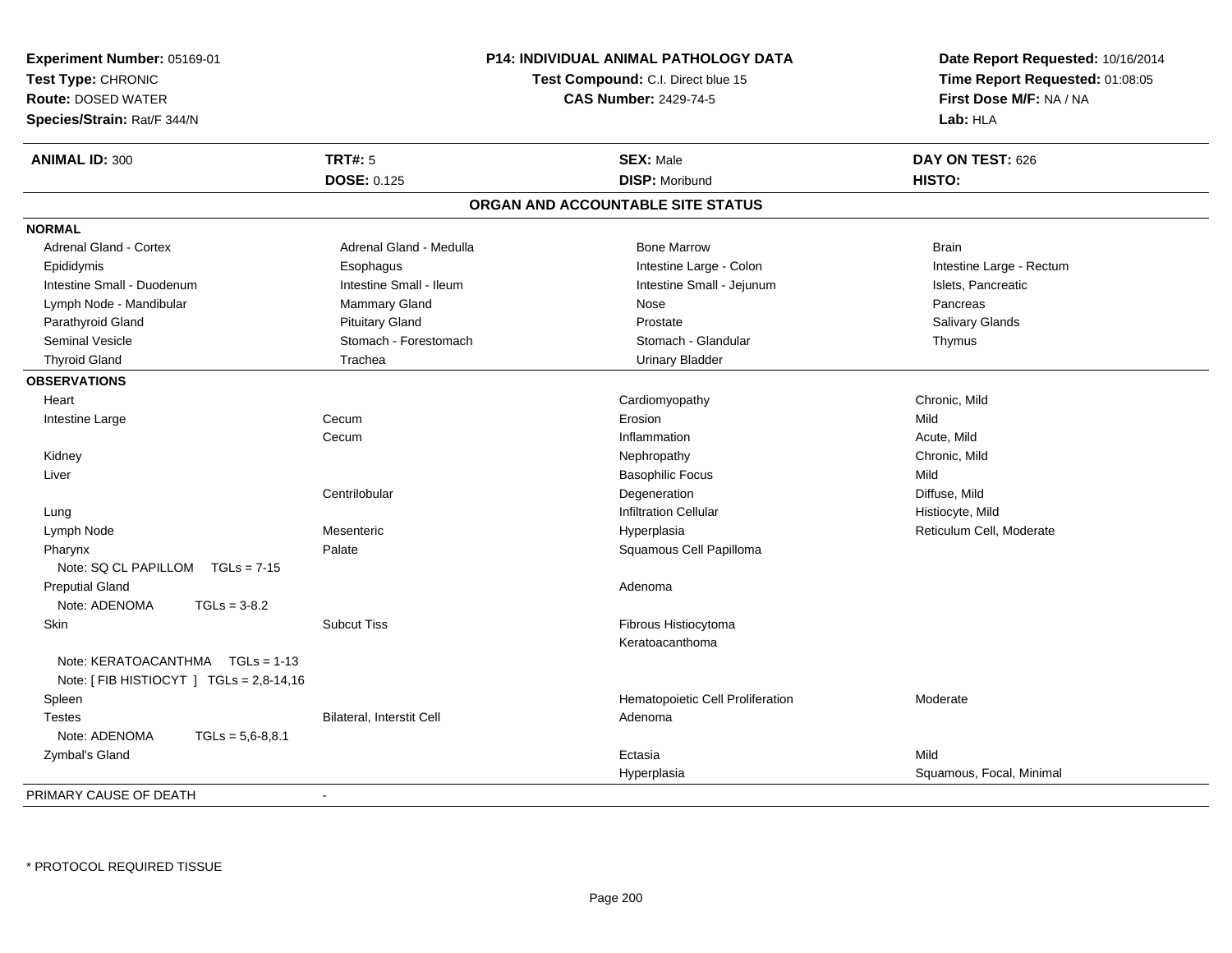| Experiment Number: 05169-01                     |                                    | <b>P14: INDIVIDUAL ANIMAL PATHOLOGY DATA</b> | Date Report Requested: 10/16/2014 |
|-------------------------------------------------|------------------------------------|----------------------------------------------|-----------------------------------|
| Test Type: CHRONIC                              | Test Compound: C.I. Direct blue 15 |                                              | Time Report Requested: 01:08:05   |
| <b>Route: DOSED WATER</b>                       |                                    | <b>CAS Number: 2429-74-5</b>                 | First Dose M/F: NA / NA           |
| Species/Strain: Rat/F 344/N                     |                                    |                                              | Lab: HLA                          |
| <b>ANIMAL ID: 301</b>                           | <b>TRT#: 5</b>                     | <b>SEX: Male</b>                             | DAY ON TEST: 646                  |
|                                                 | <b>DOSE: 0.125</b>                 | <b>DISP: Moribund</b>                        | HISTO:                            |
|                                                 |                                    | ORGAN AND ACCOUNTABLE SITE STATUS            |                                   |
| <b>NORMAL</b>                                   |                                    |                                              |                                   |
| <b>Adrenal Gland - Cortex</b>                   | <b>Bone Marrow</b>                 | <b>Brain</b>                                 | Epididymis                        |
| Esophagus                                       | Intestine Large - Cecum            | Intestine Large - Colon                      | Intestine Large - Rectum          |
| Intestine Small - Duodenum                      | Intestine Small - Ileum            | Intestine Small - Jejunum                    | Islets, Pancreatic                |
| Lymph Node - Mandibular                         | Lymph Node - Mesenteric            | Mammary Gland                                | Nose                              |
| Pancreas                                        | Parathyroid Gland                  | <b>Pituitary Gland</b>                       | <b>Salivary Glands</b>            |
| <b>Seminal Vesicle</b>                          | Stomach - Forestomach              | Stomach - Glandular                          | Thymus                            |
| <b>Thyroid Gland</b>                            | Trachea                            | <b>Urinary Bladder</b>                       |                                   |
| <b>OBSERVATIONS</b>                             |                                    |                                              |                                   |
| <b>Adrenal Gland</b>                            | Medulla                            | Pheochromocytoma Benign                      |                                   |
| Heart                                           |                                    | Cardiomyopathy                               | Chronic, Mild                     |
|                                                 | Atrium                             | Thrombosis                                   |                                   |
| Kidney                                          |                                    | Nephropathy                                  | Chronic, Moderate                 |
| Liver                                           | Centrilobular                      | Degeneration                                 | Diffuse, Moderate                 |
|                                                 |                                    | Degeneration                                 | Cystic, Multifocal, Mild          |
|                                                 |                                    | <b>Eosinophilic Focus</b>                    | Mild                              |
|                                                 |                                    | Hematopoietic Cell Proliferation             | Mild                              |
| Note: DEGEN<br>$TGLs = 3-3.1$                   |                                    |                                              |                                   |
| Lung                                            |                                    | Hyperplasia                                  | Lymphoid, Mild                    |
| Pharynx                                         | Palate                             | Squamous Cell Papilloma                      | Multiple                          |
| Note: $SQ CL PAPILLOM TGLs = 5.6-12.13$         |                                    |                                              |                                   |
| <b>Preputial Gland</b>                          |                                    | Atrophy                                      | Moderate                          |
| Prostate                                        |                                    | Hyperplasia                                  | Glandular, Focal, Mild            |
| <b>Skin</b>                                     | Sebaceous GI                       | Adenoma                                      | Multiple                          |
|                                                 |                                    | Basal Cell Adenoma                           | Multiple                          |
| Note: BASAL CEL ADEN    TGLs = 8,10,11-14,16,17 |                                    |                                              |                                   |
| Spleen                                          |                                    | Hematopoietic Cell Proliferation             | Moderate                          |
| <b>Testes</b>                                   | Bilateral, Interstit Cell          | Adenoma                                      |                                   |
| Note: ADENOMA<br>$TGLs = 2-8.8.1$               |                                    |                                              |                                   |
| Zymbal's Gland                                  |                                    | Carcinoma                                    |                                   |
| Note: CARCINOMA<br>$TGLs = 7-10$                |                                    |                                              |                                   |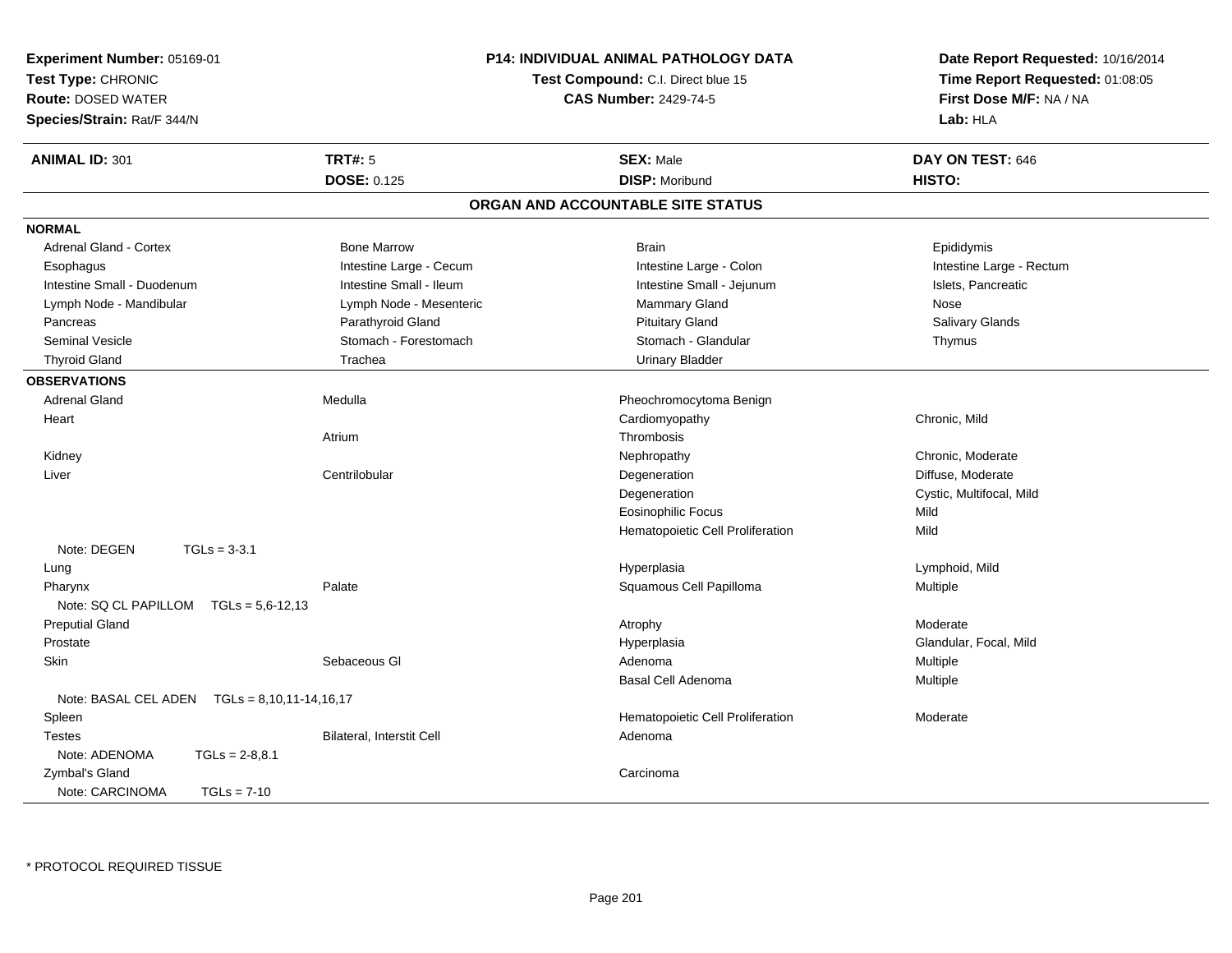| <b>Experiment Number: 05169-01</b> |                          | <b>P14: INDIVIDUAL ANIMAL PATHOLOGY DATA</b> | Date Report Requested: 10/16/2014 |
|------------------------------------|--------------------------|----------------------------------------------|-----------------------------------|
| Test Type: CHRONIC                 |                          | Test Compound: C.I. Direct blue 15           | Time Report Requested: 01:08:05   |
| <b>Route: DOSED WATER</b>          |                          | <b>CAS Number: 2429-74-5</b>                 | First Dose M/F: NA / NA           |
| Species/Strain: Rat/F 344/N        |                          |                                              | Lab: HLA                          |
| <b>ANIMAL ID: 301</b>              | TRT#: 5                  | <b>SEX: Male</b>                             | DAY ON TEST: 646                  |
|                                    | <b>DOSE: 0.125</b>       | <b>DISP: Moribund</b>                        | <b>HISTO:</b>                     |
|                                    |                          | ORGAN AND ACCOUNTABLE SITE STATUS            |                                   |
| PRIMARY CAUSE OF DEATH             | $\overline{\phantom{a}}$ |                                              |                                   |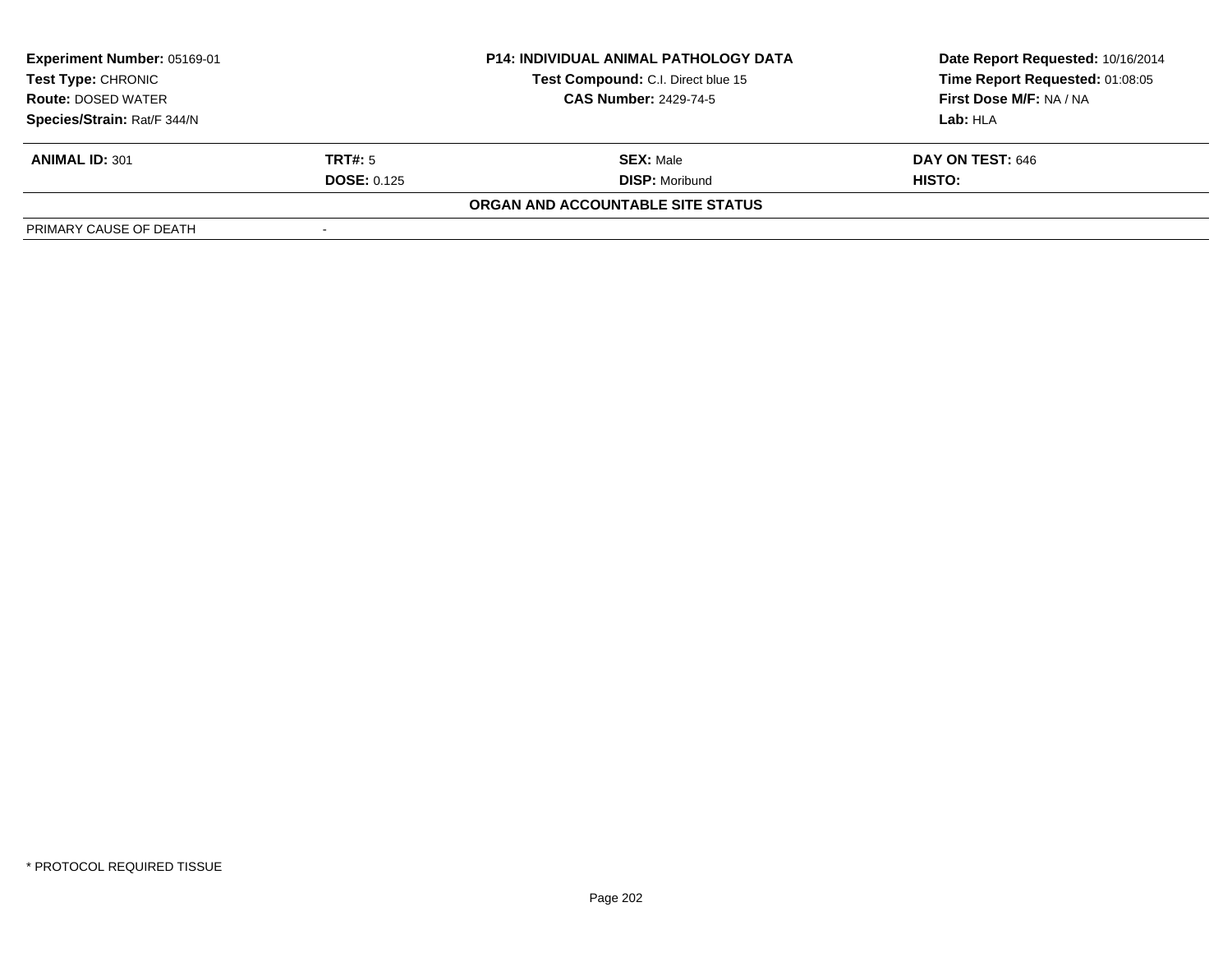| Experiment Number: 05169-01                  |                                                                    | <b>P14: INDIVIDUAL ANIMAL PATHOLOGY DATA</b> | Date Report Requested: 10/16/2014 |  |
|----------------------------------------------|--------------------------------------------------------------------|----------------------------------------------|-----------------------------------|--|
| Test Type: CHRONIC                           | Test Compound: C.I. Direct blue 15<br><b>CAS Number: 2429-74-5</b> |                                              | Time Report Requested: 01:08:05   |  |
| <b>Route: DOSED WATER</b>                    |                                                                    |                                              | First Dose M/F: NA / NA           |  |
| Species/Strain: Rat/F 344/N                  |                                                                    |                                              | Lab: HLA                          |  |
| <b>ANIMAL ID: 302</b>                        | <b>TRT#: 5</b>                                                     | <b>SEX: Male</b>                             | DAY ON TEST: 646                  |  |
|                                              | <b>DOSE: 0.125</b>                                                 | <b>DISP: Moribund</b>                        | HISTO:                            |  |
|                                              |                                                                    | ORGAN AND ACCOUNTABLE SITE STATUS            |                                   |  |
| <b>NORMAL</b>                                |                                                                    |                                              |                                   |  |
| Adrenal Gland - Cortex                       | Adrenal Gland - Medulla                                            | <b>Bone Marrow</b>                           | <b>Brain</b>                      |  |
| Epididymis                                   | Esophagus                                                          | Intestine Large - Cecum                      | Intestine Large - Colon           |  |
| Intestine Large - Rectum                     | Intestine Small - Duodenum                                         | Intestine Small - Ileum                      | Intestine Small - Jejunum         |  |
| Islets, Pancreatic                           | Lymph Node - Mandibular                                            | Lymph Node - Mesenteric                      | Mammary Gland                     |  |
| Nose                                         | Pancreas                                                           | Parathyroid Gland                            | Prostate                          |  |
| Salivary Glands                              | <b>Seminal Vesicle</b>                                             | Spleen                                       | Stomach - Forestomach             |  |
| Stomach - Glandular                          | Thymus                                                             | Trachea                                      | <b>Urinary Bladder</b>            |  |
| Zymbal's Gland                               |                                                                    |                                              |                                   |  |
| <b>OBSERVATIONS</b>                          |                                                                    |                                              |                                   |  |
| Heart                                        |                                                                    | Cardiomyopathy                               | Chronic, Mild                     |  |
| Kidney                                       |                                                                    | Nephropathy                                  | Chronic, Moderate                 |  |
| Liver                                        |                                                                    | <b>Basophilic Focus</b>                      | Mild                              |  |
|                                              |                                                                    | <b>Eosinophilic Focus</b>                    | Moderate                          |  |
|                                              |                                                                    | Vacuolization Cytoplasmic                    | Focal, Moderate                   |  |
| Note: VACUOLIZ CYTO<br>$TGLs = 5-3.1$        |                                                                    |                                              |                                   |  |
| Lung                                         |                                                                    | Hyperplasia                                  | Lymphoid, Mild                    |  |
| Pharynx                                      | Palate                                                             | Squamous Cell Papilloma                      |                                   |  |
| Note: $SQ CL PAPILLOM TGLs = 7-14$           |                                                                    |                                              |                                   |  |
| <b>Pituitary Gland</b>                       | Pars Distalis                                                      | Adenoma                                      |                                   |  |
| Note: ADENOMA<br>$TGLs = 6-2$                |                                                                    |                                              |                                   |  |
| <b>Preputial Gland</b>                       | <b>Bilateral</b>                                                   | Carcinoma                                    |                                   |  |
| Note: CARCINOMA<br>$TGLs = 1,2-8.4$          |                                                                    |                                              |                                   |  |
| Skin                                         |                                                                    | Basal Cell Adenoma                           | Multiple                          |  |
|                                              |                                                                    | Cyst Epithelial Inclusion                    |                                   |  |
| Note: BASAL CEL ADEN<br>$TGLs = 8.9 - 15.16$ |                                                                    |                                              |                                   |  |
| Note: CYST EPITH INC<br>$TGLs = 4-13$        |                                                                    |                                              |                                   |  |
| <b>Testes</b>                                | Bilateral, Interstit Cell                                          | Adenoma                                      |                                   |  |
| Note: ADENOMA<br>$TGLs = 3-8,8.1$            |                                                                    |                                              |                                   |  |
| <b>Thyroid Gland</b>                         | <b>Follicular Cel</b>                                              | Adenoma                                      |                                   |  |
| PRIMARY CAUSE OF DEATH                       |                                                                    |                                              |                                   |  |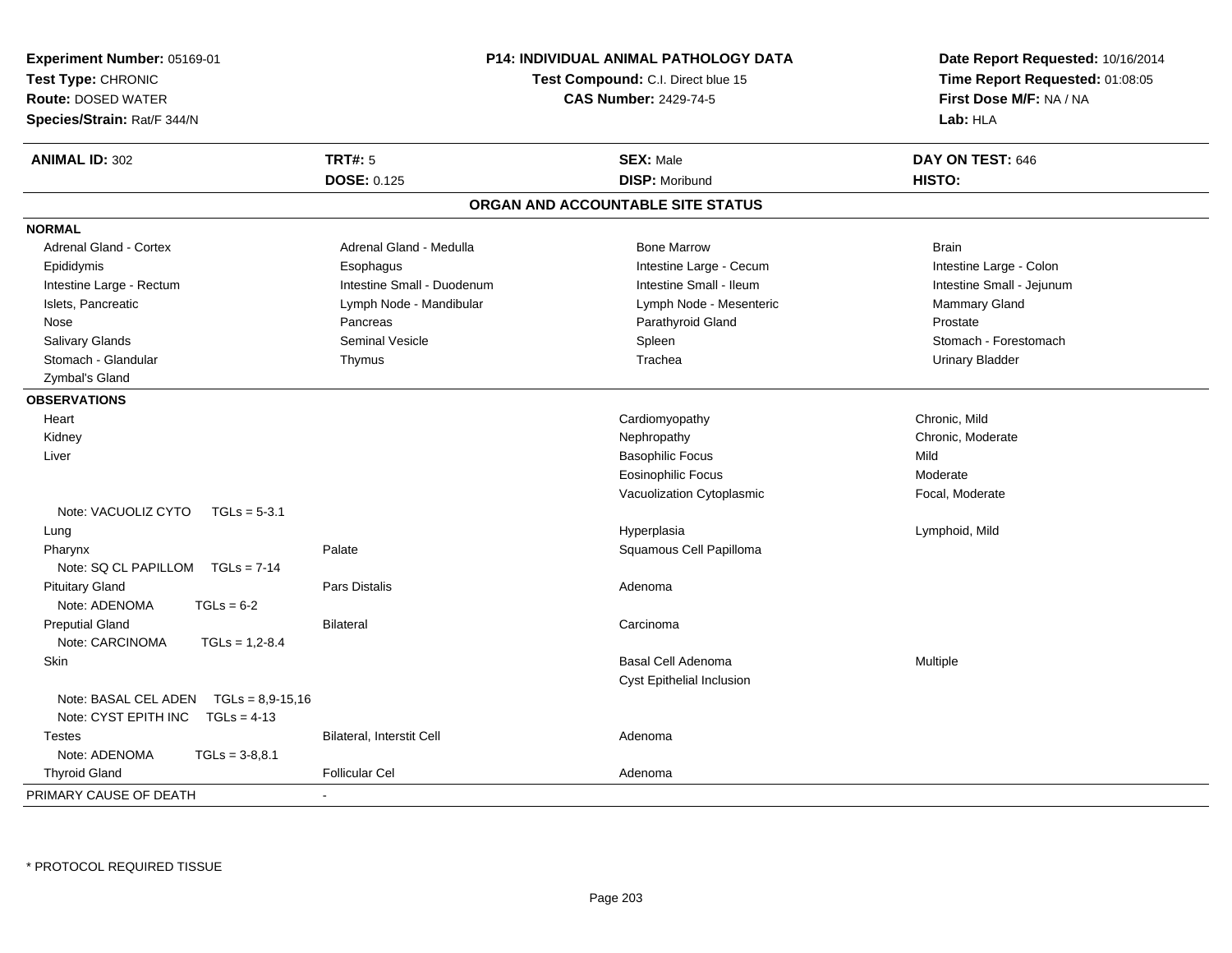| Experiment Number: 05169-01<br>Test Type: CHRONIC<br><b>Route: DOSED WATER</b> |                           | <b>P14: INDIVIDUAL ANIMAL PATHOLOGY DATA</b><br>Test Compound: C.I. Direct blue 15<br><b>CAS Number: 2429-74-5</b> | Date Report Requested: 10/16/2014<br>Time Report Requested: 01:08:05<br>First Dose M/F: NA / NA |
|--------------------------------------------------------------------------------|---------------------------|--------------------------------------------------------------------------------------------------------------------|-------------------------------------------------------------------------------------------------|
| Species/Strain: Rat/F 344/N                                                    |                           |                                                                                                                    | Lab: HLA                                                                                        |
|                                                                                |                           |                                                                                                                    |                                                                                                 |
| <b>ANIMAL ID: 303</b>                                                          | TRT#: 5                   | <b>SEX: Male</b>                                                                                                   | DAY ON TEST: 680                                                                                |
|                                                                                | <b>DOSE: 0.125</b>        | <b>DISP: Terminal Sacrifice</b>                                                                                    | HISTO:                                                                                          |
|                                                                                |                           | ORGAN AND ACCOUNTABLE SITE STATUS                                                                                  |                                                                                                 |
| <b>NORMAL</b>                                                                  |                           |                                                                                                                    |                                                                                                 |
| <b>Adrenal Gland - Cortex</b>                                                  | Adrenal Gland - Medulla   | <b>Brain</b>                                                                                                       | Epididymis                                                                                      |
| Esophagus                                                                      | Intestine Large - Cecum   | Intestine Large - Colon                                                                                            | Intestine Large - Rectum                                                                        |
| Intestine Small - Duodenum                                                     | Intestine Small - Ileum   | Intestine Small - Jejunum                                                                                          | Islets, Pancreatic                                                                              |
| Lymph Node - Mesenteric                                                        | Mammary Gland             | Parathyroid Gland                                                                                                  | <b>Pituitary Gland</b>                                                                          |
| Prostate                                                                       | Salivary Glands           | <b>Seminal Vesicle</b>                                                                                             | Skin                                                                                            |
| Stomach - Glandular                                                            | Trachea                   | <b>Urinary Bladder</b>                                                                                             | Zymbal's Gland                                                                                  |
| <b>MISSING</b>                                                                 |                           |                                                                                                                    |                                                                                                 |
| Thymus                                                                         |                           |                                                                                                                    |                                                                                                 |
| <b>OBSERVATIONS</b>                                                            |                           |                                                                                                                    |                                                                                                 |
| <b>Bone Marrow</b>                                                             |                           | Hyperplasia                                                                                                        | Moderate                                                                                        |
| Heart                                                                          |                           | Cardiomyopathy                                                                                                     | Chronic, Mild                                                                                   |
| Kidney                                                                         |                           | Leukemia Mononuclear                                                                                               |                                                                                                 |
|                                                                                |                           | Nephropathy                                                                                                        | Chronic, Moderate                                                                               |
| Liver                                                                          |                           | Leukemia Mononuclear                                                                                               |                                                                                                 |
| Note: ML IS STAGE 3                                                            |                           |                                                                                                                    |                                                                                                 |
| Note: LEUKEMIA MONUC TGLs = 5-3.1                                              |                           |                                                                                                                    |                                                                                                 |
| Lung                                                                           |                           | Hyperplasia                                                                                                        | Lymphoid, Mild                                                                                  |
| Lymph Node                                                                     | Mandibular                | Leukemia Mononuclear                                                                                               |                                                                                                 |
| Nose                                                                           |                           | Fungus                                                                                                             | Marked                                                                                          |
|                                                                                |                           | Inflammation                                                                                                       | Acute, Mild                                                                                     |
| Pancreas                                                                       |                           | Atrophy                                                                                                            | Mild                                                                                            |
| <b>Preputial Gland</b>                                                         |                           | Adenoma                                                                                                            |                                                                                                 |
| Note: ADENOMA<br>$TGLs = 1-8.2$                                                |                           |                                                                                                                    |                                                                                                 |
| Spleen                                                                         |                           | Leukemia Mononuclear                                                                                               |                                                                                                 |
| Note: LEUKEMIA MONUC $TGLs = 3-3$                                              |                           |                                                                                                                    |                                                                                                 |
| Stomach                                                                        | Forestomach               | Squamous Cell Papilloma                                                                                            |                                                                                                 |
| <b>Testes</b>                                                                  | Bilateral, Interstit Cell | Adenoma                                                                                                            |                                                                                                 |
| Note: ADENOMA<br>$TGLs = 2,4-8,8.1$                                            |                           |                                                                                                                    |                                                                                                 |
| <b>Thyroid Gland</b>                                                           | C Cell                    | Adenoma                                                                                                            |                                                                                                 |
|                                                                                | <b>Follicular Cel</b>     | Carcinoma                                                                                                          |                                                                                                 |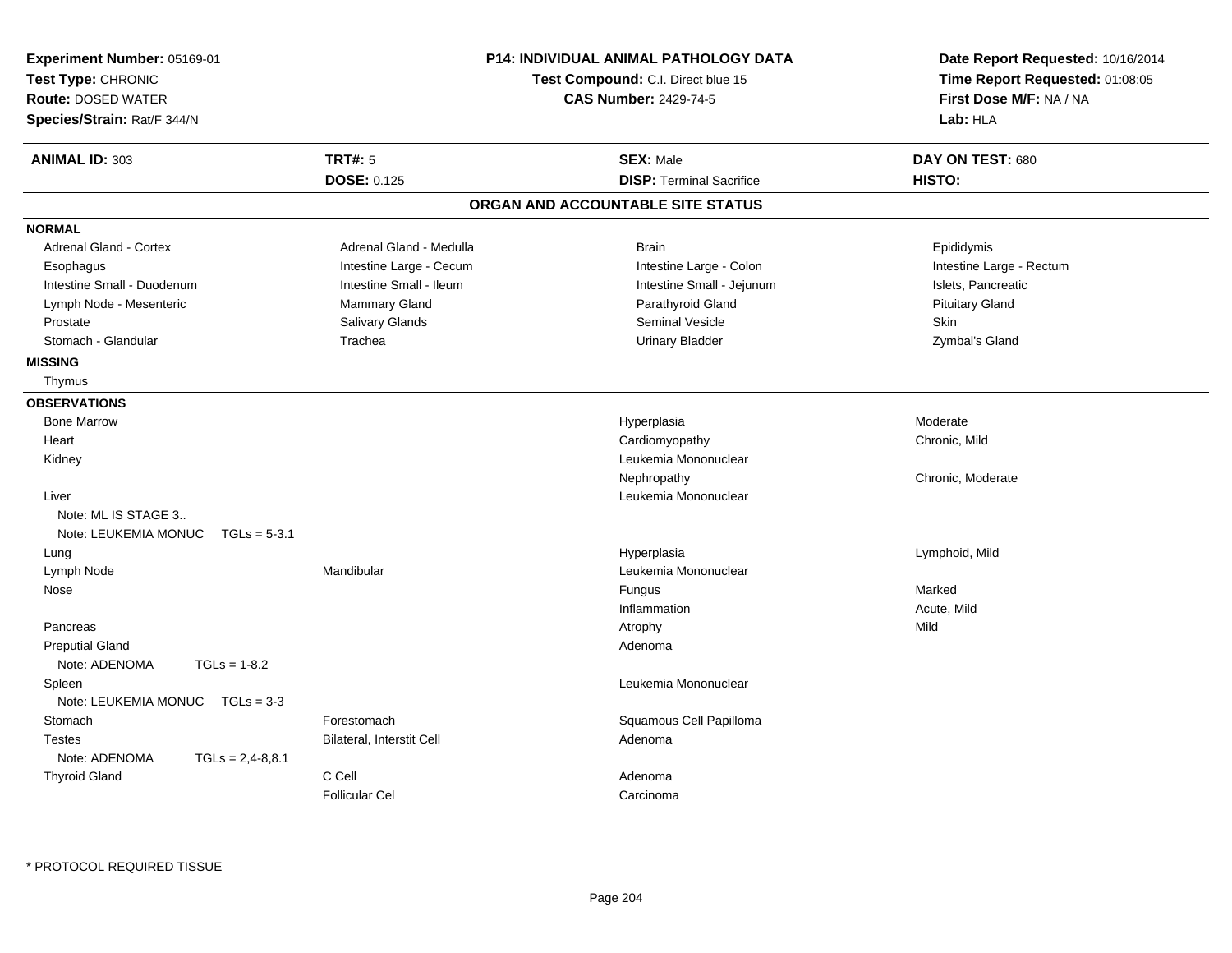| <b>Experiment Number: 05169-01</b><br>Test Type: CHRONIC |                    | <b>P14: INDIVIDUAL ANIMAL PATHOLOGY DATA</b> | Date Report Requested: 10/16/2014 |
|----------------------------------------------------------|--------------------|----------------------------------------------|-----------------------------------|
|                                                          |                    | Test Compound: C.I. Direct blue 15           | Time Report Requested: 01:08:05   |
| <b>Route: DOSED WATER</b>                                |                    | <b>CAS Number: 2429-74-5</b>                 | First Dose M/F: NA / NA           |
| Species/Strain: Rat/F 344/N                              |                    |                                              | Lab: HLA                          |
| <b>ANIMAL ID: 303</b>                                    | TRT#: 5            | <b>SEX: Male</b>                             | DAY ON TEST: 680                  |
|                                                          | <b>DOSE: 0.125</b> | <b>DISP:</b> Terminal Sacrifice              | HISTO:                            |
|                                                          |                    | ORGAN AND ACCOUNTABLE SITE STATUS            |                                   |
| Note: FOLLICULAR CARCINOMA HAS AN UNUSUAL PATTERN        |                    |                                              |                                   |
| [ Carcinoma TGLS = $6-2$ ]                               |                    |                                              |                                   |
| PRIMARY CAUSE OF DEATH                                   |                    |                                              |                                   |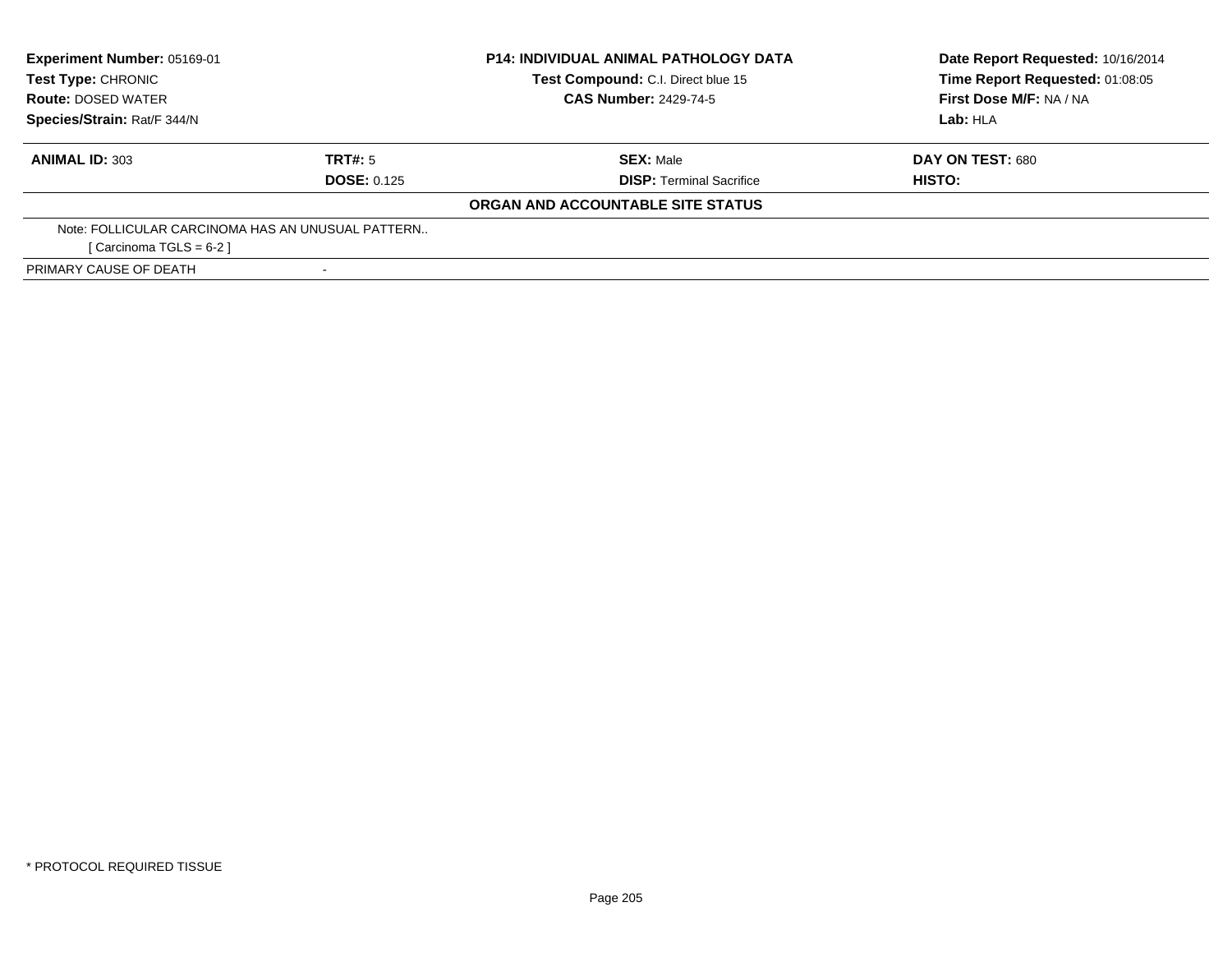| Experiment Number: 05169-01<br>Test Type: CHRONIC<br><b>Route: DOSED WATER</b><br>Species/Strain: Rat/F 344/N |                           | <b>P14: INDIVIDUAL ANIMAL PATHOLOGY DATA</b><br><b>Test Compound: C.I. Direct blue 15</b><br><b>CAS Number: 2429-74-5</b> | Date Report Requested: 10/16/2014<br>Time Report Requested: 01:08:05<br>First Dose M/F: NA / NA<br>Lab: HLA |
|---------------------------------------------------------------------------------------------------------------|---------------------------|---------------------------------------------------------------------------------------------------------------------------|-------------------------------------------------------------------------------------------------------------|
| <b>ANIMAL ID: 304</b>                                                                                         | <b>TRT#: 5</b>            | <b>SEX: Male</b>                                                                                                          | DAY ON TEST: 670                                                                                            |
|                                                                                                               | <b>DOSE: 0.125</b>        | <b>DISP: Moribund</b>                                                                                                     | HISTO:                                                                                                      |
|                                                                                                               |                           | ORGAN AND ACCOUNTABLE SITE STATUS                                                                                         |                                                                                                             |
| <b>NORMAL</b>                                                                                                 |                           |                                                                                                                           |                                                                                                             |
| Adrenal Gland - Cortex                                                                                        | <b>Brain</b>              | Epididymis                                                                                                                | Esophagus                                                                                                   |
| Intestine Large - Cecum                                                                                       | Intestine Large - Colon   | Intestine Large - Rectum                                                                                                  | Intestine Small - Duodenum                                                                                  |
| Intestine Small - Ileum                                                                                       | Intestine Small - Jejunum | Islets, Pancreatic                                                                                                        | <b>Mammary Gland</b>                                                                                        |
| Nose                                                                                                          | Parathyroid Gland         | <b>Pituitary Gland</b>                                                                                                    | Prostate                                                                                                    |
| Salivary Glands                                                                                               | <b>Seminal Vesicle</b>    | Stomach - Forestomach                                                                                                     | Thymus                                                                                                      |
| <b>Thyroid Gland</b>                                                                                          | Trachea                   | <b>Urinary Bladder</b>                                                                                                    |                                                                                                             |
| <b>OBSERVATIONS</b>                                                                                           |                           |                                                                                                                           |                                                                                                             |
| <b>Adrenal Gland</b>                                                                                          | Bilateral, Medulla        | Pheochromocytoma Benign                                                                                                   |                                                                                                             |
| Note: PHEOCHROM BGN<br>$TGLs = 7-2$                                                                           |                           |                                                                                                                           |                                                                                                             |
| <b>Bone Marrow</b>                                                                                            |                           | Leukemia Mononuclear                                                                                                      |                                                                                                             |
| <b>Harderian Gland</b>                                                                                        |                           | Inflammation                                                                                                              | Chronic, Mild                                                                                               |
| Note: INFLAMMATION<br>$TGLs = 14-16$                                                                          |                           |                                                                                                                           |                                                                                                             |
| Heart                                                                                                         |                           | Cardiomyopathy                                                                                                            | Chronic, Mild                                                                                               |
|                                                                                                               | Atrium                    | Thrombosis                                                                                                                |                                                                                                             |
| Note: THROMBUS<br>$TGLs = 12-3$                                                                               |                           |                                                                                                                           |                                                                                                             |
| Kidney                                                                                                        |                           | Nephropathy                                                                                                               | Chronic, Mild                                                                                               |
| Liver                                                                                                         |                           | Leukemia Mononuclear                                                                                                      |                                                                                                             |
| Note: ML IS STAGE 3                                                                                           |                           |                                                                                                                           |                                                                                                             |
| Note: LEUKEMIA MONUC<br>$TGLs = 9-3.1$                                                                        |                           |                                                                                                                           |                                                                                                             |
| Lung                                                                                                          |                           | Leukemia Mononuclear                                                                                                      |                                                                                                             |
| Note: LEUKEMIA MONUC                                                                                          | $TGLs = 10, 11-4, 4.1$    |                                                                                                                           |                                                                                                             |
| Lymph Node                                                                                                    | Mandibular                | Leukemia Mononuclear                                                                                                      |                                                                                                             |
|                                                                                                               | Mediastinal               | Leukemia Mononuclear                                                                                                      |                                                                                                             |
|                                                                                                               | Mesenteric                | Leukemia Mononuclear                                                                                                      |                                                                                                             |
|                                                                                                               | Pancreatic                | Leukemia Mononuclear                                                                                                      |                                                                                                             |
| Note: ILEOCECAL LNN. CONSIDERED TO BE PART OF MESENT.CHAIN                                                    |                           |                                                                                                                           |                                                                                                             |
| Note: LEUKEMIA MONUC    TGLs = 8,13,19,20-7,15,20,7                                                           |                           |                                                                                                                           |                                                                                                             |
| Pancreas                                                                                                      |                           | Atrophy                                                                                                                   | Mild                                                                                                        |
| <b>Preputial Gland</b>                                                                                        |                           | Ectasia                                                                                                                   | Moderate                                                                                                    |
| Note: ECTASIA<br>$TGLs = 3-8.2$                                                                               |                           |                                                                                                                           |                                                                                                             |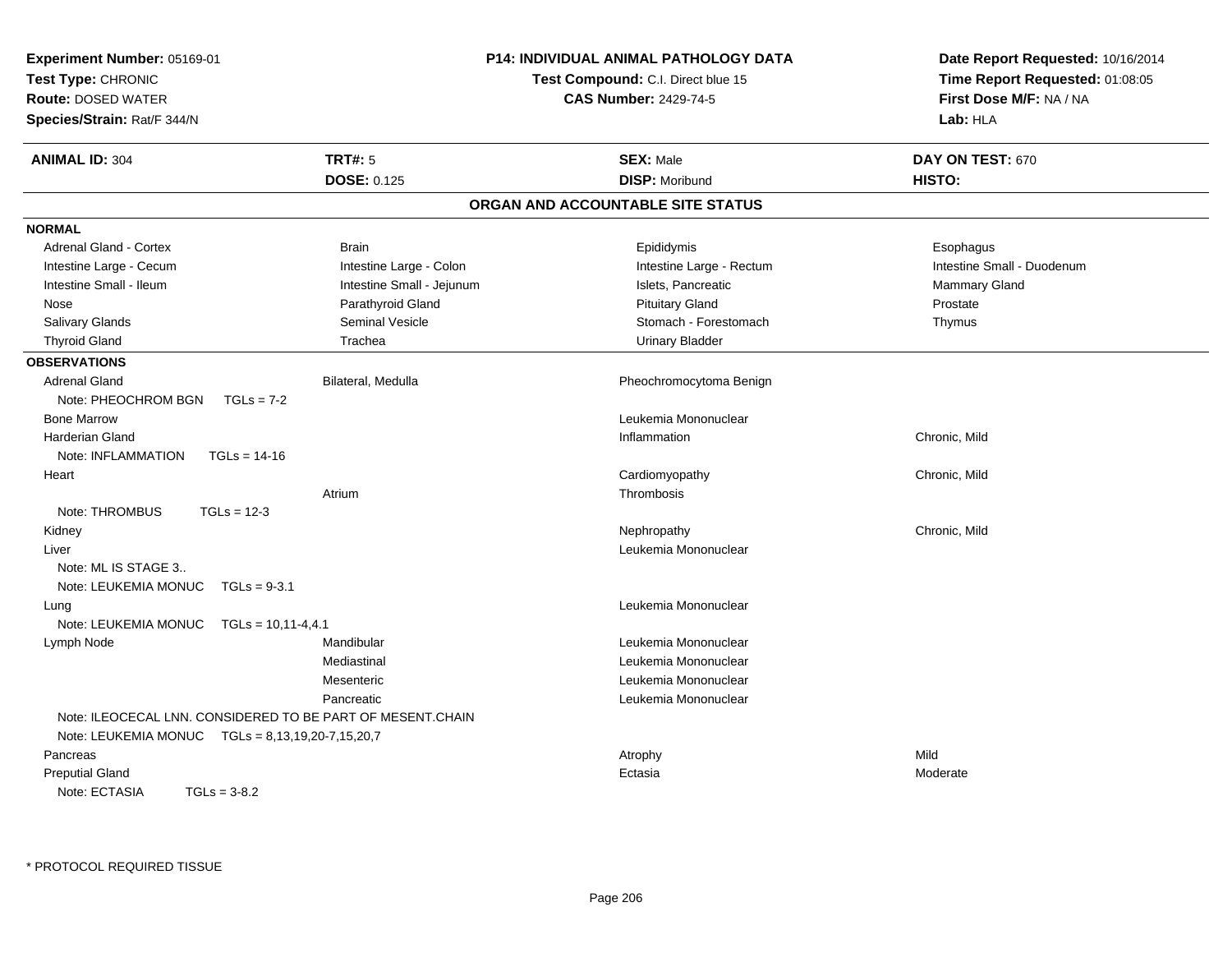| Experiment Number: 05169-01<br>Test Type: CHRONIC<br><b>Route: DOSED WATER</b><br>Species/Strain: Rat/F 344/N |                                  | <b>P14: INDIVIDUAL ANIMAL PATHOLOGY DATA</b><br>Test Compound: C.I. Direct blue 15<br><b>CAS Number: 2429-74-5</b> | Date Report Requested: 10/16/2014<br>Time Report Requested: 01:08:05<br>First Dose M/F: NA / NA<br>Lab: HLA |
|---------------------------------------------------------------------------------------------------------------|----------------------------------|--------------------------------------------------------------------------------------------------------------------|-------------------------------------------------------------------------------------------------------------|
| <b>ANIMAL ID: 304</b>                                                                                         | <b>TRT#: 5</b>                   | <b>SEX: Male</b>                                                                                                   | DAY ON TEST: 670                                                                                            |
|                                                                                                               | <b>DOSE: 0.125</b>               | <b>DISP: Moribund</b>                                                                                              | <b>HISTO:</b>                                                                                               |
|                                                                                                               |                                  | ORGAN AND ACCOUNTABLE SITE STATUS                                                                                  |                                                                                                             |
| Skin                                                                                                          |                                  | <b>Basal Cell Adenoma</b>                                                                                          |                                                                                                             |
|                                                                                                               | <b>Subcut Tiss</b>               | Edema                                                                                                              | Moderate                                                                                                    |
|                                                                                                               | <b>Subcut Tiss</b>               | Fibroma                                                                                                            |                                                                                                             |
|                                                                                                               |                                  | Keratoacanthoma                                                                                                    |                                                                                                             |
| Note: EDEMA<br>$TGLs = 2-13$                                                                                  |                                  |                                                                                                                    |                                                                                                             |
| Note: [KERATOACANTHMA] TGLs = 6-14                                                                            |                                  |                                                                                                                    |                                                                                                             |
| Note: FIBROMA<br>$TGLs = 17-19$                                                                               |                                  |                                                                                                                    |                                                                                                             |
| Note: [BASAL CEL ADEN] TGLs = 16-18                                                                           |                                  |                                                                                                                    |                                                                                                             |
| Spleen                                                                                                        |                                  | Leukemia Mononuclear                                                                                               |                                                                                                             |
| Note: LEUKEMIA MONUC<br>$TGLs = 18-3$                                                                         |                                  |                                                                                                                    |                                                                                                             |
| Stomach                                                                                                       | Glandular                        | Erosion                                                                                                            | Focal, Mild                                                                                                 |
| <b>Testes</b>                                                                                                 | <b>Bilateral, Interstit Cell</b> | Adenoma                                                                                                            |                                                                                                             |
| Note: ADENOMA<br>$TGLs = 4.5 - 8.8.1$                                                                         |                                  |                                                                                                                    |                                                                                                             |
| Zymbal's Gland                                                                                                |                                  | Ectasia                                                                                                            | Mild                                                                                                        |
| PRIMARY CAUSE OF DEATH                                                                                        |                                  |                                                                                                                    |                                                                                                             |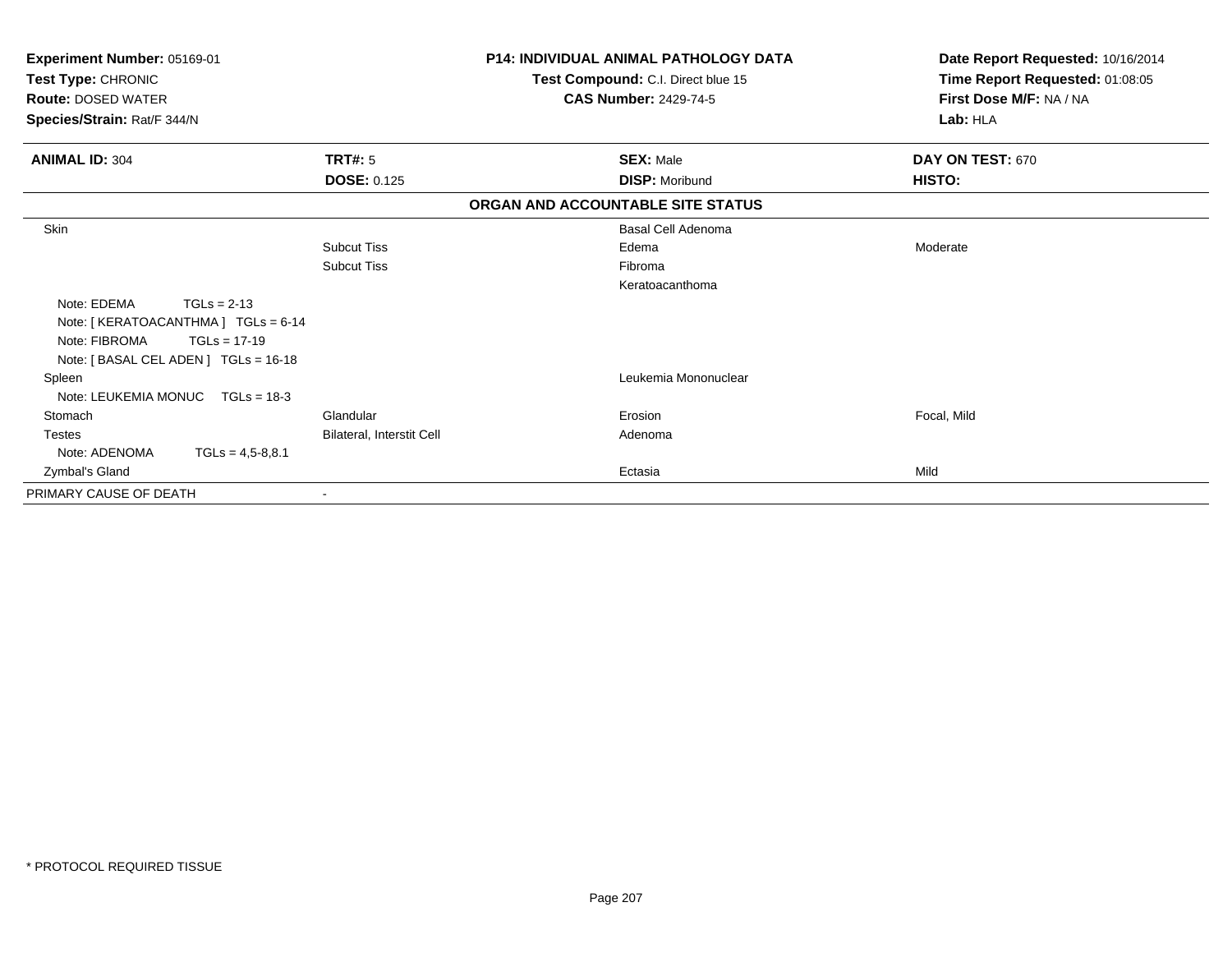| Experiment Number: 05169-01<br>Test Type: CHRONIC<br><b>Route: DOSED WATER</b><br>Species/Strain: Rat/F 344/N |                                                                                       |                           | P14: INDIVIDUAL ANIMAL PATHOLOGY DATA<br>Test Compound: C.I. Direct blue 15<br><b>CAS Number: 2429-74-5</b> | Date Report Requested: 10/16/2014<br>Time Report Requested: 01:08:05<br>First Dose M/F: NA / NA<br>Lab: HLA |
|---------------------------------------------------------------------------------------------------------------|---------------------------------------------------------------------------------------|---------------------------|-------------------------------------------------------------------------------------------------------------|-------------------------------------------------------------------------------------------------------------|
| <b>ANIMAL ID: 305</b>                                                                                         |                                                                                       | <b>TRT#: 5</b>            | <b>SEX: Male</b>                                                                                            | DAY ON TEST: 680                                                                                            |
|                                                                                                               |                                                                                       | <b>DOSE: 0.125</b>        | <b>DISP: Terminal Sacrifice</b>                                                                             | HISTO:                                                                                                      |
|                                                                                                               |                                                                                       |                           | ORGAN AND ACCOUNTABLE SITE STATUS                                                                           |                                                                                                             |
| <b>NORMAL</b>                                                                                                 |                                                                                       |                           |                                                                                                             |                                                                                                             |
| Adrenal Gland - Medulla                                                                                       |                                                                                       | <b>Brain</b>              | Epididymis                                                                                                  | Esophagus                                                                                                   |
| Heart                                                                                                         |                                                                                       | Intestine Large - Cecum   | Intestine Large - Colon                                                                                     | Intestine Large - Rectum                                                                                    |
| Intestine Small - Duodenum                                                                                    |                                                                                       | Intestine Small - Ileum   | Intestine Small - Jejunum                                                                                   | Islets, Pancreatic                                                                                          |
| Lymph Node - Mandibular                                                                                       |                                                                                       | Lymph Node - Mesenteric   | Mammary Gland                                                                                               | Nose                                                                                                        |
| Pancreas                                                                                                      |                                                                                       | Parathyroid Gland         | Prostate                                                                                                    | Salivary Glands                                                                                             |
| <b>Seminal Vesicle</b>                                                                                        |                                                                                       | Stomach - Forestomach     | Stomach - Glandular                                                                                         | Thymus                                                                                                      |
| <b>Thyroid Gland</b>                                                                                          |                                                                                       | Trachea                   | <b>Urinary Bladder</b>                                                                                      | Zymbal's Gland                                                                                              |
| <b>OBSERVATIONS</b>                                                                                           |                                                                                       |                           |                                                                                                             |                                                                                                             |
| <b>Adrenal Gland</b>                                                                                          |                                                                                       | Cortex                    | Hypertrophy                                                                                                 | Focal, Mild                                                                                                 |
| <b>Bone Marrow</b>                                                                                            |                                                                                       |                           | Hyperplasia                                                                                                 | Mild                                                                                                        |
| Kidney                                                                                                        |                                                                                       |                           | Nephropathy                                                                                                 | Chronic, Moderate                                                                                           |
| Liver                                                                                                         |                                                                                       |                           | <b>Basophilic Focus</b>                                                                                     | Mild                                                                                                        |
|                                                                                                               |                                                                                       |                           | <b>Eosinophilic Focus</b>                                                                                   | Mild                                                                                                        |
|                                                                                                               |                                                                                       |                           | Leukemia Mononuclear                                                                                        |                                                                                                             |
| Note: ML IS STAGE 2                                                                                           | Note: PATCHY BASOPHILIA OF LIVER PARENCHYMA<br>Note: [BASOPH FOCUS ] TGLs = 5,6,7-3.1 |                           |                                                                                                             |                                                                                                             |
| Lung                                                                                                          |                                                                                       |                           | Hyperplasia                                                                                                 | Lymphoid, Mild                                                                                              |
| <b>Pituitary Gland</b>                                                                                        |                                                                                       | <b>Pars Distalis</b>      | Hyperplasia                                                                                                 | Focal, Minimal                                                                                              |
| <b>Preputial Gland</b>                                                                                        |                                                                                       |                           | Adenoma                                                                                                     |                                                                                                             |
| Note: ADENOMA                                                                                                 | $TGLs = 2-8.2$                                                                        |                           |                                                                                                             |                                                                                                             |
| Skin                                                                                                          |                                                                                       |                           | <b>Basal Cell Adenoma</b>                                                                                   |                                                                                                             |
|                                                                                                               |                                                                                       | <b>Subcut Tiss</b>        | Fibroma                                                                                                     |                                                                                                             |
| Note: BASAL CEL ADEN $TGLs = 8-14$<br>Note: FIBROMA                                                           | $TGLs = 1-13$                                                                         |                           |                                                                                                             |                                                                                                             |
| Spleen                                                                                                        |                                                                                       |                           | Leukemia Mononuclear                                                                                        |                                                                                                             |
| <b>Testes</b>                                                                                                 |                                                                                       | Bilateral, Interstit Cell | Adenoma                                                                                                     |                                                                                                             |
| Note: ADENOMA                                                                                                 | $TGLs = 3-8,8.1$                                                                      |                           |                                                                                                             |                                                                                                             |
| PRIMARY CAUSE OF DEATH                                                                                        |                                                                                       | $\mathbf{r}$              |                                                                                                             |                                                                                                             |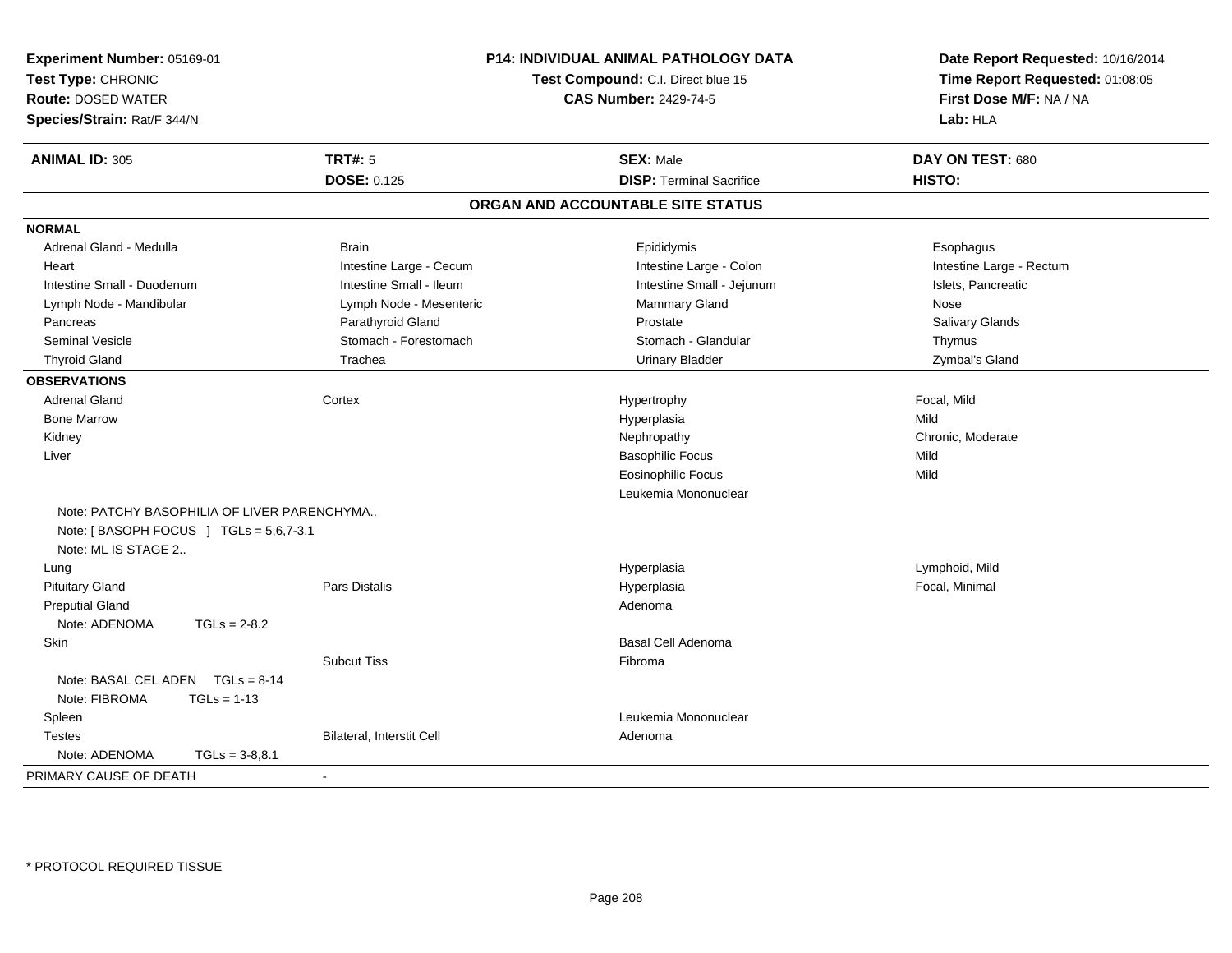| Experiment Number: 05169-01<br>Test Type: CHRONIC<br><b>Route: DOSED WATER</b><br>Species/Strain: Rat/F 344/N | <b>P14: INDIVIDUAL ANIMAL PATHOLOGY DATA</b><br>Test Compound: C.I. Direct blue 15<br><b>CAS Number: 2429-74-5</b> |                                   | Date Report Requested: 10/16/2014<br>Time Report Requested: 01:08:05<br>First Dose M/F: NA / NA<br>Lab: HLA |  |
|---------------------------------------------------------------------------------------------------------------|--------------------------------------------------------------------------------------------------------------------|-----------------------------------|-------------------------------------------------------------------------------------------------------------|--|
| <b>ANIMAL ID: 393</b>                                                                                         | <b>TRT#: 7</b>                                                                                                     | <b>SEX: Male</b>                  | DAY ON TEST: 243                                                                                            |  |
|                                                                                                               | <b>DOSE: 0.25</b>                                                                                                  | <b>DISP: Moribund</b>             | HISTO:                                                                                                      |  |
|                                                                                                               |                                                                                                                    | ORGAN AND ACCOUNTABLE SITE STATUS |                                                                                                             |  |
| <b>NORMAL</b>                                                                                                 |                                                                                                                    |                                   |                                                                                                             |  |
| <b>Adrenal Gland - Cortex</b>                                                                                 | Adrenal Gland - Medulla                                                                                            | <b>Bone Marrow</b>                | <b>Brain</b>                                                                                                |  |
| Epididymis                                                                                                    | Esophagus                                                                                                          | Intestine Large - Cecum           | Intestine Large - Colon                                                                                     |  |
| Intestine Large - Rectum                                                                                      | Intestine Small - Duodenum                                                                                         | Intestine Small - Ileum           | Intestine Small - Jejunum                                                                                   |  |
| Islets, Pancreatic                                                                                            | Lymph Node - Mandibular                                                                                            | <b>Mammary Gland</b>              | Nose                                                                                                        |  |
| Pancreas                                                                                                      | Parathyroid Gland                                                                                                  | <b>Pituitary Gland</b>            | Prostate                                                                                                    |  |
| Salivary Glands                                                                                               | Skin                                                                                                               | Spleen                            | Stomach - Forestomach                                                                                       |  |
| Stomach - Glandular                                                                                           | <b>Testes</b>                                                                                                      | Thymus                            | <b>Thyroid Gland</b>                                                                                        |  |
| Trachea                                                                                                       | Zymbal's Gland                                                                                                     |                                   |                                                                                                             |  |
| <b>MISSING</b>                                                                                                |                                                                                                                    |                                   |                                                                                                             |  |
| <b>Seminal Vesicle</b>                                                                                        |                                                                                                                    |                                   |                                                                                                             |  |
| <b>OBSERVATIONS</b>                                                                                           |                                                                                                                    |                                   |                                                                                                             |  |
| Heart                                                                                                         |                                                                                                                    | Cardiomyopathy                    | Chronic, Mild                                                                                               |  |
| Kidney                                                                                                        |                                                                                                                    | Nephropathy                       | Chronic, Mild                                                                                               |  |
| Liver                                                                                                         |                                                                                                                    | Hepatodiaphragmatic Nodule        |                                                                                                             |  |
| Note: ANOM HEPAT LOB                                                                                          | $TGLs = 5-3.1$                                                                                                     |                                   |                                                                                                             |  |
| Lung                                                                                                          |                                                                                                                    | Hyperplasia                       | Lymphoid, Mild                                                                                              |  |
| Lymph Node                                                                                                    | Mesenteric                                                                                                         | Hemorrhage                        | Moderate                                                                                                    |  |
| Note: HEMORRHAGE                                                                                              | $TGLs = 4-7$                                                                                                       |                                   |                                                                                                             |  |
| <b>Preputial Gland</b>                                                                                        |                                                                                                                    | Hyperplasia                       | Focal, Minimal                                                                                              |  |
| <b>Skeletal Muscle</b>                                                                                        | <b>Back</b>                                                                                                        | Schwannoma Malignant              | Metastatic (Spinal Cord)                                                                                    |  |
| Spinal Cord                                                                                                   | Nerve                                                                                                              | Schwannoma Malignant              |                                                                                                             |  |
| Note: SCHWANNOMA MAL TGLs = 6-13,13.1                                                                         |                                                                                                                    |                                   |                                                                                                             |  |
| <b>Urinary Bladder</b>                                                                                        | <b>Transit Epithe</b>                                                                                              | Hyperplasia                       | Mild                                                                                                        |  |
| Note: HYPERPLASIA                                                                                             | $TGLs = 1-8.2$                                                                                                     |                                   |                                                                                                             |  |
| PRIMARY CAUSE OF DEATH                                                                                        | $\blacksquare$                                                                                                     |                                   |                                                                                                             |  |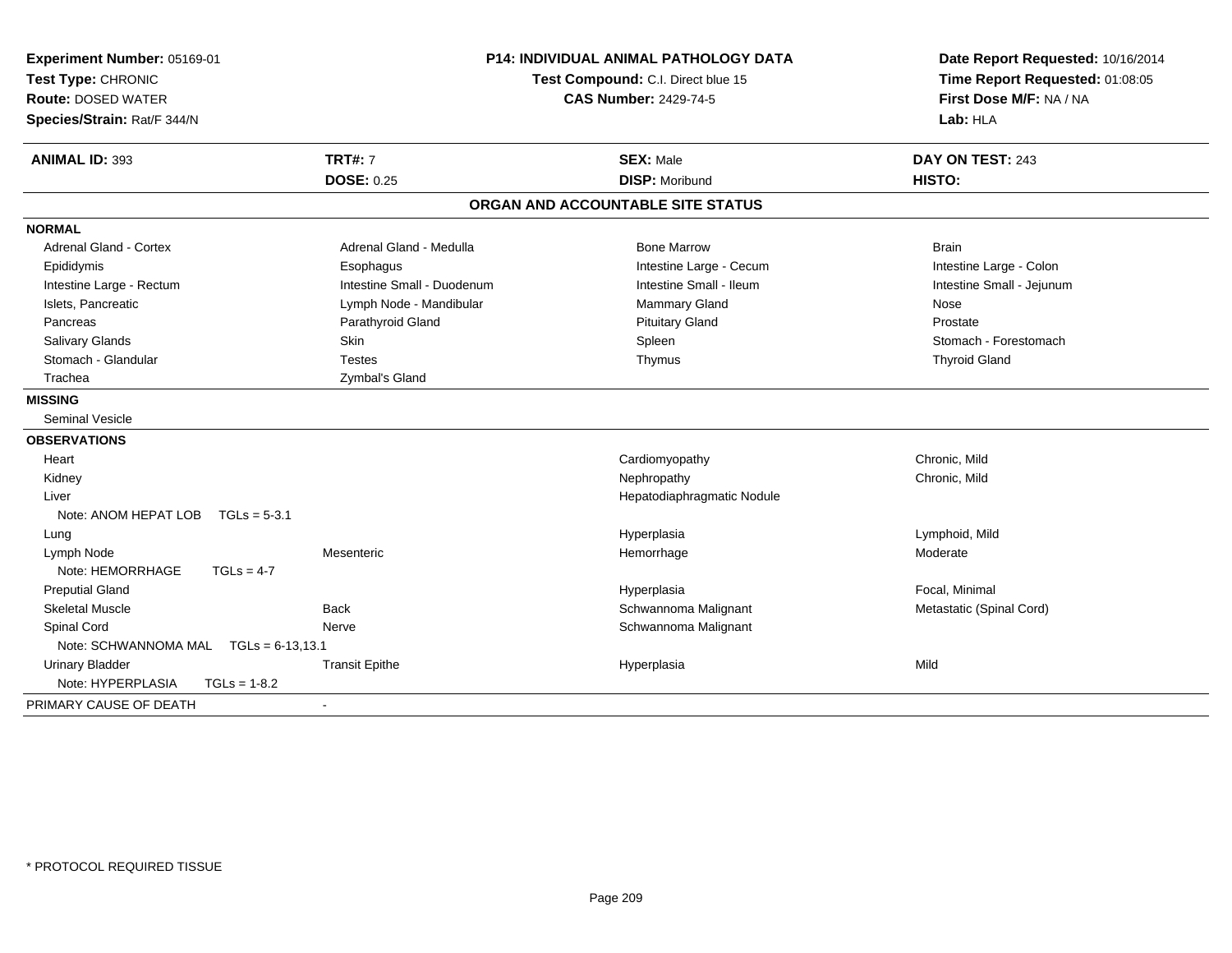| Experiment Number: 05169-01<br>Test Type: CHRONIC<br><b>Route: DOSED WATER</b><br>Species/Strain: Rat/F 344/N |                            | P14: INDIVIDUAL ANIMAL PATHOLOGY DATA<br>Test Compound: C.I. Direct blue 15<br><b>CAS Number: 2429-74-5</b> | Date Report Requested: 10/16/2014<br>Time Report Requested: 01:08:05<br>First Dose M/F: NA / NA<br>Lab: HLA |
|---------------------------------------------------------------------------------------------------------------|----------------------------|-------------------------------------------------------------------------------------------------------------|-------------------------------------------------------------------------------------------------------------|
| <b>ANIMAL ID: 402</b>                                                                                         | <b>TRT#: 7</b>             | <b>SEX: Male</b>                                                                                            | DAY ON TEST: 372                                                                                            |
|                                                                                                               | <b>DOSE: 0.25</b>          | <b>DISP: Moribund</b>                                                                                       | HISTO:                                                                                                      |
|                                                                                                               |                            | ORGAN AND ACCOUNTABLE SITE STATUS                                                                           |                                                                                                             |
| <b>NORMAL</b>                                                                                                 |                            |                                                                                                             |                                                                                                             |
| Adrenal Gland - Cortex                                                                                        | Adrenal Gland - Medulla    | <b>Bone Marrow</b>                                                                                          | <b>Brain</b>                                                                                                |
| Epididymis                                                                                                    | Esophagus                  | Intestine Large - Cecum                                                                                     | Intestine Large - Colon                                                                                     |
| Intestine Large - Rectum                                                                                      | Intestine Small - Duodenum | Intestine Small - Ileum                                                                                     | Intestine Small - Jejunum                                                                                   |
| Islets, Pancreatic                                                                                            | Lymph Node - Mandibular    | Lymph Node - Mesenteric                                                                                     | Mammary Gland                                                                                               |
| Nose                                                                                                          | Pancreas                   | Parathyroid Gland                                                                                           | Prostate                                                                                                    |
| Salivary Glands                                                                                               | Skin                       | Stomach - Forestomach                                                                                       | Stomach - Glandular                                                                                         |
| <b>Thyroid Gland</b>                                                                                          | Trachea                    | <b>Urinary Bladder</b>                                                                                      | Zymbal's Gland                                                                                              |
| <b>MISSING</b>                                                                                                |                            |                                                                                                             |                                                                                                             |
| <b>Seminal Vesicle</b>                                                                                        | Thymus                     |                                                                                                             |                                                                                                             |
| <b>OBSERVATIONS</b>                                                                                           |                            |                                                                                                             |                                                                                                             |
| Heart                                                                                                         |                            | Cardiomyopathy                                                                                              | Chronic, Mild                                                                                               |
| Kidney                                                                                                        |                            | Nephropathy                                                                                                 | Chronic, Mild                                                                                               |
| Liver                                                                                                         |                            | <b>Basophilic Focus</b>                                                                                     | Mild                                                                                                        |
|                                                                                                               |                            | Clear Cell Focus                                                                                            | Mild                                                                                                        |
|                                                                                                               |                            | <b>Eosinophilic Focus</b>                                                                                   | Mild                                                                                                        |
|                                                                                                               |                            | Granuloma                                                                                                   | Mild                                                                                                        |
| Note: [ CLEAR CL FOCUS ] TGLs = 5-3.1                                                                         |                            |                                                                                                             |                                                                                                             |
| Lung                                                                                                          |                            | Hyperplasia                                                                                                 | Lymphoid, Mild                                                                                              |
| <b>Pituitary Gland</b>                                                                                        | <b>Pars Distalis</b>       | Cyst                                                                                                        | Mild                                                                                                        |
| [Cyst TGLS = $3-2$ ]                                                                                          |                            |                                                                                                             |                                                                                                             |
| <b>Preputial Gland</b>                                                                                        |                            | Adenoma                                                                                                     |                                                                                                             |
|                                                                                                               |                            | Ectasia                                                                                                     | Moderate                                                                                                    |
| Note: [ ADENOMA<br>$\sqrt{1}$ TGLs = 1-8.3<br>Note: ECTATIC DUCT FILLED WITH KERATIN                          |                            |                                                                                                             |                                                                                                             |
| Spleen                                                                                                        |                            | Hematopoietic Cell Proliferation                                                                            | Mild                                                                                                        |
| <b>Testes</b>                                                                                                 | <b>Interstit Cell</b>      | Adenoma                                                                                                     |                                                                                                             |
|                                                                                                               | <b>Interstit Cell</b>      | Hyperplasia                                                                                                 | Minimal                                                                                                     |
| PRIMARY CAUSE OF DEATH                                                                                        | $\blacksquare$             |                                                                                                             |                                                                                                             |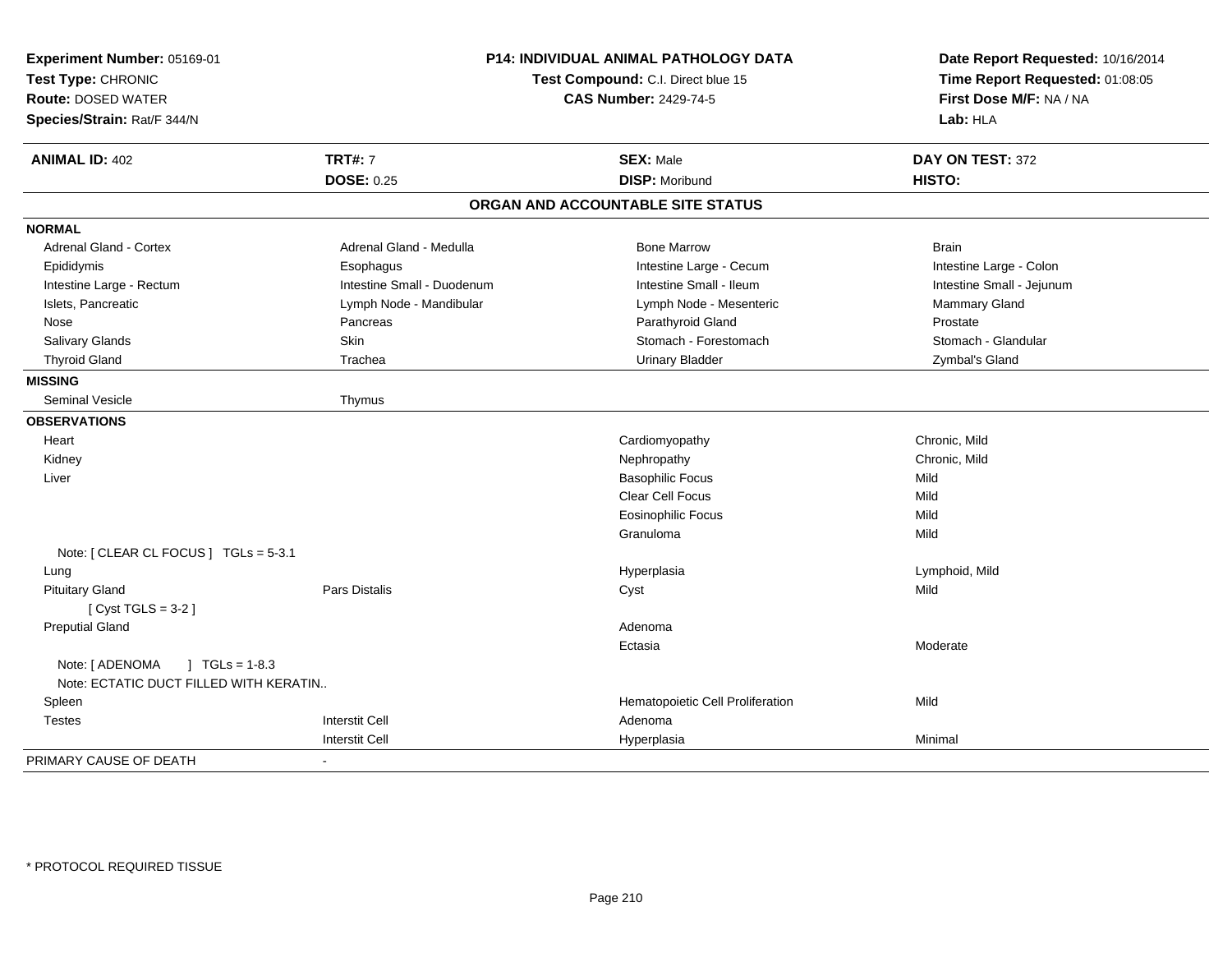| <b>Experiment Number: 05169-01</b><br>Test Type: CHRONIC<br><b>Route: DOSED WATER</b><br>Species/Strain: Rat/F 344/N | Test Compound: C.I. Direct blue 15<br><b>CAS Number: 2429-74-5</b> |                                   | <b>P14: INDIVIDUAL ANIMAL PATHOLOGY DATA</b> |  | Date Report Requested: 10/16/2014<br>Time Report Requested: 01:08:05<br>First Dose M/F: NA / NA<br>Lab: HLA |
|----------------------------------------------------------------------------------------------------------------------|--------------------------------------------------------------------|-----------------------------------|----------------------------------------------|--|-------------------------------------------------------------------------------------------------------------|
| <b>ANIMAL ID: 403</b>                                                                                                | <b>TRT#: 7</b>                                                     | <b>SEX: Male</b>                  | DAY ON TEST: 85                              |  |                                                                                                             |
|                                                                                                                      | <b>DOSE: 0.25</b>                                                  | <b>DISP: Accident</b>             | HISTO:                                       |  |                                                                                                             |
|                                                                                                                      |                                                                    | ORGAN AND ACCOUNTABLE SITE STATUS |                                              |  |                                                                                                             |
| <b>NORMAL</b>                                                                                                        |                                                                    |                                   |                                              |  |                                                                                                             |
| Adrenal Gland - Cortex                                                                                               | Adrenal Gland - Medulla                                            | <b>Bone Marrow</b>                | <b>Brain</b>                                 |  |                                                                                                             |
| Epididymis                                                                                                           | Esophagus                                                          | Heart                             | Intestine Large - Cecum                      |  |                                                                                                             |
| Intestine Large - Colon                                                                                              | Intestine Large - Rectum                                           | Intestine Small - Duodenum        | Intestine Small - Ileum                      |  |                                                                                                             |
| Intestine Small - Jejunum                                                                                            | Islets, Pancreatic                                                 | Kidney                            | Liver                                        |  |                                                                                                             |
| Lymph Node - Mandibular                                                                                              | Lymph Node - Mesenteric                                            | Mammary Gland                     | Nose                                         |  |                                                                                                             |
| Pancreas                                                                                                             | Parathyroid Gland                                                  | <b>Pituitary Gland</b>            | <b>Preputial Gland</b>                       |  |                                                                                                             |
| Prostate                                                                                                             | <b>Salivary Glands</b>                                             | Skin                              | Spleen                                       |  |                                                                                                             |
| Stomach - Forestomach                                                                                                | Stomach - Glandular                                                | <b>Testes</b>                     | Thymus                                       |  |                                                                                                             |
| <b>Thyroid Gland</b>                                                                                                 | Trachea                                                            | Urinary Bladder                   | Zymbal's Gland                               |  |                                                                                                             |
| <b>MISSING</b>                                                                                                       |                                                                    |                                   |                                              |  |                                                                                                             |
| <b>Seminal Vesicle</b>                                                                                               |                                                                    |                                   |                                              |  |                                                                                                             |
| <b>OBSERVATIONS</b>                                                                                                  |                                                                    |                                   |                                              |  |                                                                                                             |
| Lung                                                                                                                 |                                                                    | Hemorrhage                        | Mild                                         |  |                                                                                                             |
| [Hemorrhage TGLS = $4-4,4.1$ ]                                                                                       |                                                                    |                                   |                                              |  |                                                                                                             |
| PRIMARY CAUSE OF DEATH                                                                                               |                                                                    |                                   |                                              |  |                                                                                                             |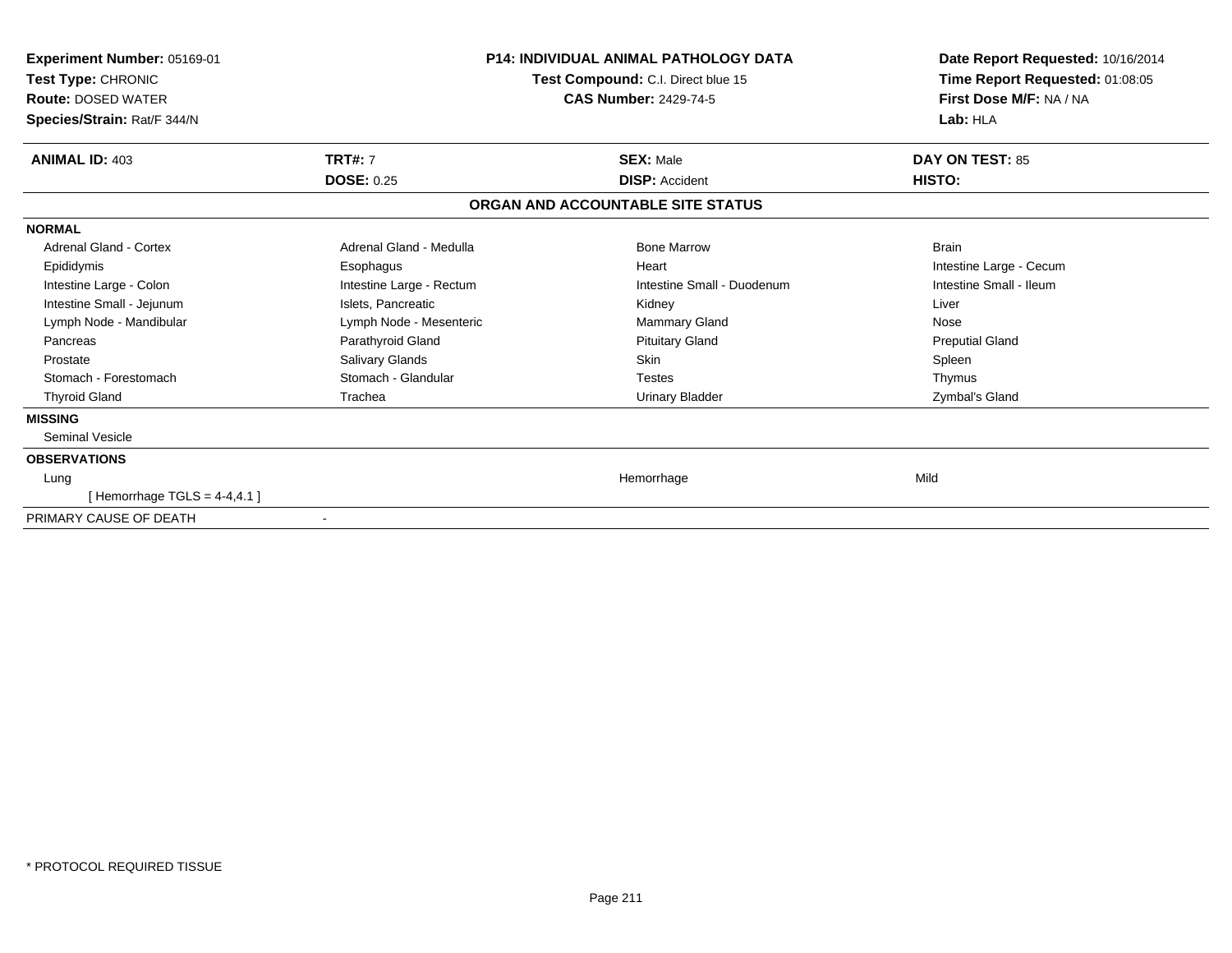| Experiment Number: 05169-01<br>Test Type: CHRONIC<br><b>Route: DOSED WATER</b><br>Species/Strain: Rat/F 344/N |                            | <b>P14: INDIVIDUAL ANIMAL PATHOLOGY DATA</b><br>Test Compound: C.I. Direct blue 15<br><b>CAS Number: 2429-74-5</b> | Date Report Requested: 10/16/2014<br>Time Report Requested: 01:08:05<br>First Dose M/F: NA / NA<br>Lab: HLA |
|---------------------------------------------------------------------------------------------------------------|----------------------------|--------------------------------------------------------------------------------------------------------------------|-------------------------------------------------------------------------------------------------------------|
| <b>ANIMAL ID: 404</b>                                                                                         | <b>TRT#: 7</b>             | <b>SEX: Male</b>                                                                                                   | <b>DAY ON TEST: 85</b>                                                                                      |
|                                                                                                               | <b>DOSE: 0.25</b>          | <b>DISP:</b> Accident                                                                                              | HISTO:                                                                                                      |
|                                                                                                               |                            | ORGAN AND ACCOUNTABLE SITE STATUS                                                                                  |                                                                                                             |
| <b>NORMAL</b>                                                                                                 |                            |                                                                                                                    |                                                                                                             |
| <b>Adrenal Gland - Cortex</b>                                                                                 | Adrenal Gland - Medulla    | <b>Bone Marrow</b>                                                                                                 | <b>Brain</b>                                                                                                |
| Epididymis                                                                                                    | Esophagus                  | Intestine Large - Cecum                                                                                            | Intestine Large - Colon                                                                                     |
| Intestine Large - Rectum                                                                                      | Intestine Small - Duodenum | Intestine Small - Ileum                                                                                            | Intestine Small - Jejunum                                                                                   |
| Islets, Pancreatic                                                                                            | Kidney                     | Liver                                                                                                              | Lymph Node - Mandibular                                                                                     |
| Lymph Node - Mesenteric                                                                                       | <b>Mammary Gland</b>       | Nose                                                                                                               | Pancreas                                                                                                    |
| Parathyroid Gland                                                                                             | <b>Pituitary Gland</b>     | <b>Preputial Gland</b>                                                                                             | Prostate                                                                                                    |
| Salivary Glands                                                                                               | Skin                       | Spleen                                                                                                             | Stomach - Forestomach                                                                                       |
| Stomach - Glandular                                                                                           | Testes                     | Thymus                                                                                                             | <b>Thyroid Gland</b>                                                                                        |
| Trachea                                                                                                       | <b>Urinary Bladder</b>     | Zymbal's Gland                                                                                                     |                                                                                                             |
| <b>MISSING</b>                                                                                                |                            |                                                                                                                    |                                                                                                             |
| <b>Seminal Vesicle</b>                                                                                        |                            |                                                                                                                    |                                                                                                             |
| <b>OBSERVATIONS</b>                                                                                           |                            |                                                                                                                    |                                                                                                             |
| Heart                                                                                                         |                            | Cardiomyopathy                                                                                                     | Chronic, Minimal                                                                                            |
| Lung                                                                                                          |                            | Hemorrhage                                                                                                         | Mild                                                                                                        |
| [Hemorrhage TGLS = $2-4,4.1$ ]                                                                                |                            |                                                                                                                    |                                                                                                             |
| PRIMARY CAUSE OF DEATH                                                                                        | $\blacksquare$             |                                                                                                                    |                                                                                                             |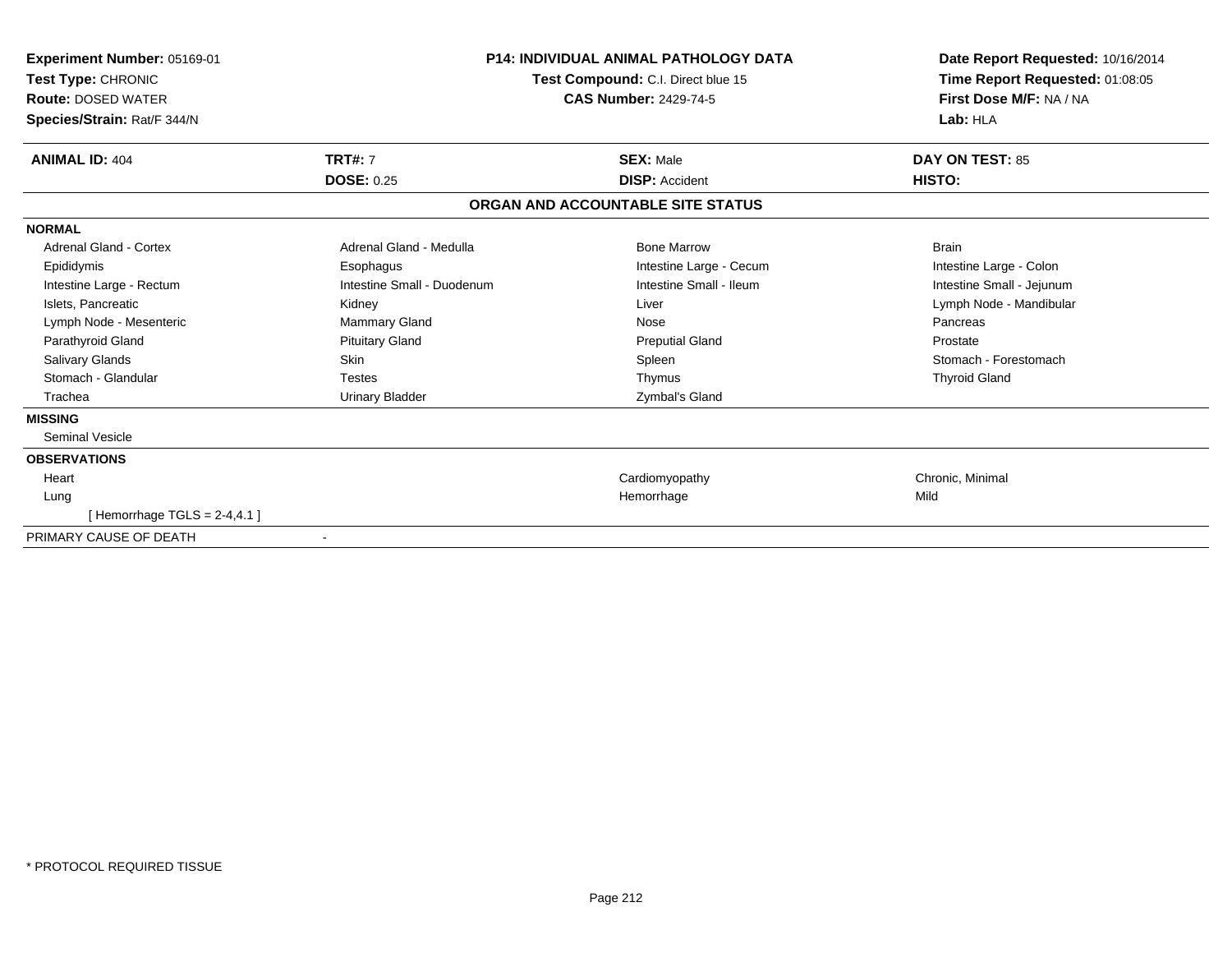| Test Type: CHRONIC<br><b>Test Compound: C.I. Direct blue 15</b><br>First Dose M/F: NA / NA<br><b>Route: DOSED WATER</b><br><b>CAS Number: 2429-74-5</b><br>Species/Strain: Rat/F 344/N<br>Lab: HLA<br><b>TRT#: 7</b><br><b>ANIMAL ID: 405</b><br><b>SEX: Male</b><br>DAY ON TEST: 551<br><b>DOSE: 0.25</b><br><b>DISP: Dead</b><br>HISTO:<br>ORGAN AND ACCOUNTABLE SITE STATUS<br><b>NORMAL</b><br><b>Adrenal Gland - Cortex</b><br><b>Brain</b><br>Epididymis<br>Esophagus<br>Intestine Large - Colon<br>Intestine Large - Rectum<br>Intestine Small - Duodenum<br>Intestine Large - Cecum<br>Intestine Small - Ileum<br>Intestine Small - Jejunum<br>Islets, Pancreatic<br>Lung<br>Lymph Node - Mesenteric<br>Lymph Node - Mandibular<br>Mammary Gland<br>Nose<br>Parathyroid Gland<br><b>Pituitary Gland</b><br>Prostate<br>Pancreas<br>Seminal Vesicle<br>Stomach - Forestomach<br>Stomach - Glandular<br>Salivary Glands<br><b>Thyroid Gland</b><br>Trachea<br><b>Urinary Bladder</b><br>Thymus<br><b>OBSERVATIONS</b><br>Medulla<br><b>Adrenal Gland</b><br>Pheochromocytoma Benign<br><b>Bone Marrow</b><br>Moderate<br>Hyperplasia<br>Cardiomyopathy<br>Chronic, Mild<br>Heart<br>Atrium<br>Thrombosis<br>Chronic, Moderate<br>Kidney<br>Nephropathy<br>Eosinophilic Focus<br>Mild<br>Liver |  | Date Report Requested: 10/16/2014 | <b>P14: INDIVIDUAL ANIMAL PATHOLOGY DATA</b> |               | <b>Experiment Number: 05169-01</b> |  |
|-----------------------------------------------------------------------------------------------------------------------------------------------------------------------------------------------------------------------------------------------------------------------------------------------------------------------------------------------------------------------------------------------------------------------------------------------------------------------------------------------------------------------------------------------------------------------------------------------------------------------------------------------------------------------------------------------------------------------------------------------------------------------------------------------------------------------------------------------------------------------------------------------------------------------------------------------------------------------------------------------------------------------------------------------------------------------------------------------------------------------------------------------------------------------------------------------------------------------------------------------------------------------------------------------------|--|-----------------------------------|----------------------------------------------|---------------|------------------------------------|--|
|                                                                                                                                                                                                                                                                                                                                                                                                                                                                                                                                                                                                                                                                                                                                                                                                                                                                                                                                                                                                                                                                                                                                                                                                                                                                                                     |  | Time Report Requested: 01:08:05   |                                              |               |                                    |  |
|                                                                                                                                                                                                                                                                                                                                                                                                                                                                                                                                                                                                                                                                                                                                                                                                                                                                                                                                                                                                                                                                                                                                                                                                                                                                                                     |  |                                   |                                              |               |                                    |  |
|                                                                                                                                                                                                                                                                                                                                                                                                                                                                                                                                                                                                                                                                                                                                                                                                                                                                                                                                                                                                                                                                                                                                                                                                                                                                                                     |  |                                   |                                              |               |                                    |  |
|                                                                                                                                                                                                                                                                                                                                                                                                                                                                                                                                                                                                                                                                                                                                                                                                                                                                                                                                                                                                                                                                                                                                                                                                                                                                                                     |  |                                   |                                              |               |                                    |  |
|                                                                                                                                                                                                                                                                                                                                                                                                                                                                                                                                                                                                                                                                                                                                                                                                                                                                                                                                                                                                                                                                                                                                                                                                                                                                                                     |  |                                   |                                              |               |                                    |  |
|                                                                                                                                                                                                                                                                                                                                                                                                                                                                                                                                                                                                                                                                                                                                                                                                                                                                                                                                                                                                                                                                                                                                                                                                                                                                                                     |  |                                   |                                              |               |                                    |  |
|                                                                                                                                                                                                                                                                                                                                                                                                                                                                                                                                                                                                                                                                                                                                                                                                                                                                                                                                                                                                                                                                                                                                                                                                                                                                                                     |  |                                   |                                              |               |                                    |  |
|                                                                                                                                                                                                                                                                                                                                                                                                                                                                                                                                                                                                                                                                                                                                                                                                                                                                                                                                                                                                                                                                                                                                                                                                                                                                                                     |  |                                   |                                              |               |                                    |  |
|                                                                                                                                                                                                                                                                                                                                                                                                                                                                                                                                                                                                                                                                                                                                                                                                                                                                                                                                                                                                                                                                                                                                                                                                                                                                                                     |  |                                   |                                              |               |                                    |  |
|                                                                                                                                                                                                                                                                                                                                                                                                                                                                                                                                                                                                                                                                                                                                                                                                                                                                                                                                                                                                                                                                                                                                                                                                                                                                                                     |  |                                   |                                              |               |                                    |  |
|                                                                                                                                                                                                                                                                                                                                                                                                                                                                                                                                                                                                                                                                                                                                                                                                                                                                                                                                                                                                                                                                                                                                                                                                                                                                                                     |  |                                   |                                              |               |                                    |  |
|                                                                                                                                                                                                                                                                                                                                                                                                                                                                                                                                                                                                                                                                                                                                                                                                                                                                                                                                                                                                                                                                                                                                                                                                                                                                                                     |  |                                   |                                              |               |                                    |  |
|                                                                                                                                                                                                                                                                                                                                                                                                                                                                                                                                                                                                                                                                                                                                                                                                                                                                                                                                                                                                                                                                                                                                                                                                                                                                                                     |  |                                   |                                              |               |                                    |  |
|                                                                                                                                                                                                                                                                                                                                                                                                                                                                                                                                                                                                                                                                                                                                                                                                                                                                                                                                                                                                                                                                                                                                                                                                                                                                                                     |  |                                   |                                              |               |                                    |  |
|                                                                                                                                                                                                                                                                                                                                                                                                                                                                                                                                                                                                                                                                                                                                                                                                                                                                                                                                                                                                                                                                                                                                                                                                                                                                                                     |  |                                   |                                              |               |                                    |  |
|                                                                                                                                                                                                                                                                                                                                                                                                                                                                                                                                                                                                                                                                                                                                                                                                                                                                                                                                                                                                                                                                                                                                                                                                                                                                                                     |  |                                   |                                              |               |                                    |  |
|                                                                                                                                                                                                                                                                                                                                                                                                                                                                                                                                                                                                                                                                                                                                                                                                                                                                                                                                                                                                                                                                                                                                                                                                                                                                                                     |  |                                   |                                              |               |                                    |  |
|                                                                                                                                                                                                                                                                                                                                                                                                                                                                                                                                                                                                                                                                                                                                                                                                                                                                                                                                                                                                                                                                                                                                                                                                                                                                                                     |  |                                   |                                              |               |                                    |  |
|                                                                                                                                                                                                                                                                                                                                                                                                                                                                                                                                                                                                                                                                                                                                                                                                                                                                                                                                                                                                                                                                                                                                                                                                                                                                                                     |  |                                   |                                              |               |                                    |  |
|                                                                                                                                                                                                                                                                                                                                                                                                                                                                                                                                                                                                                                                                                                                                                                                                                                                                                                                                                                                                                                                                                                                                                                                                                                                                                                     |  |                                   |                                              |               |                                    |  |
|                                                                                                                                                                                                                                                                                                                                                                                                                                                                                                                                                                                                                                                                                                                                                                                                                                                                                                                                                                                                                                                                                                                                                                                                                                                                                                     |  |                                   |                                              |               |                                    |  |
|                                                                                                                                                                                                                                                                                                                                                                                                                                                                                                                                                                                                                                                                                                                                                                                                                                                                                                                                                                                                                                                                                                                                                                                                                                                                                                     |  | Diffuse, Marked                   | <b>Necrosis</b>                              | Centrilobular |                                    |  |
| Note: $[ EOSIN FOCUS ] TGLs = 7-3.1$<br>Note: NECROSIS<br>$TGLs = 8-3.1$                                                                                                                                                                                                                                                                                                                                                                                                                                                                                                                                                                                                                                                                                                                                                                                                                                                                                                                                                                                                                                                                                                                                                                                                                            |  |                                   |                                              |               |                                    |  |
| Palate<br>Squamous Cell Papilloma<br>Pharynx                                                                                                                                                                                                                                                                                                                                                                                                                                                                                                                                                                                                                                                                                                                                                                                                                                                                                                                                                                                                                                                                                                                                                                                                                                                        |  |                                   |                                              |               |                                    |  |
| Note: SQ CL PAPILLOM TGLs = 13-12.1                                                                                                                                                                                                                                                                                                                                                                                                                                                                                                                                                                                                                                                                                                                                                                                                                                                                                                                                                                                                                                                                                                                                                                                                                                                                 |  |                                   |                                              |               |                                    |  |
| <b>Preputial Gland</b><br>Ectasia<br>Moderate                                                                                                                                                                                                                                                                                                                                                                                                                                                                                                                                                                                                                                                                                                                                                                                                                                                                                                                                                                                                                                                                                                                                                                                                                                                       |  |                                   |                                              |               |                                    |  |
| Mild<br>Hyperplasia                                                                                                                                                                                                                                                                                                                                                                                                                                                                                                                                                                                                                                                                                                                                                                                                                                                                                                                                                                                                                                                                                                                                                                                                                                                                                 |  |                                   |                                              |               |                                    |  |
| <b>Basal Cell Adenoma</b><br><b>Skin</b><br>Multiple                                                                                                                                                                                                                                                                                                                                                                                                                                                                                                                                                                                                                                                                                                                                                                                                                                                                                                                                                                                                                                                                                                                                                                                                                                                |  |                                   |                                              |               |                                    |  |
| <b>Basal Cell Carcinoma</b>                                                                                                                                                                                                                                                                                                                                                                                                                                                                                                                                                                                                                                                                                                                                                                                                                                                                                                                                                                                                                                                                                                                                                                                                                                                                         |  |                                   |                                              |               |                                    |  |
| Note: BASAL CEL CARC<br>$TGLs = 1-13$<br>$TGLs = 2,3,4,5-14,15,16,17$<br>Note: BASAL CEL ADEN                                                                                                                                                                                                                                                                                                                                                                                                                                                                                                                                                                                                                                                                                                                                                                                                                                                                                                                                                                                                                                                                                                                                                                                                       |  |                                   |                                              |               |                                    |  |
| Hematopoietic Cell Proliferation<br>Marked<br>Spleen                                                                                                                                                                                                                                                                                                                                                                                                                                                                                                                                                                                                                                                                                                                                                                                                                                                                                                                                                                                                                                                                                                                                                                                                                                                |  |                                   |                                              |               |                                    |  |
| <b>Testes</b><br>Bilateral, Interstit Cell<br>Adenoma                                                                                                                                                                                                                                                                                                                                                                                                                                                                                                                                                                                                                                                                                                                                                                                                                                                                                                                                                                                                                                                                                                                                                                                                                                               |  |                                   |                                              |               |                                    |  |
| Note: ADENOMA<br>$TGLs = 6-8,8.1$                                                                                                                                                                                                                                                                                                                                                                                                                                                                                                                                                                                                                                                                                                                                                                                                                                                                                                                                                                                                                                                                                                                                                                                                                                                                   |  |                                   |                                              |               |                                    |  |
| Squamous Cell Papilloma<br>Tongue                                                                                                                                                                                                                                                                                                                                                                                                                                                                                                                                                                                                                                                                                                                                                                                                                                                                                                                                                                                                                                                                                                                                                                                                                                                                   |  |                                   |                                              |               |                                    |  |
| Zymbal's Gland<br>Adenoma                                                                                                                                                                                                                                                                                                                                                                                                                                                                                                                                                                                                                                                                                                                                                                                                                                                                                                                                                                                                                                                                                                                                                                                                                                                                           |  |                                   |                                              |               |                                    |  |
|                                                                                                                                                                                                                                                                                                                                                                                                                                                                                                                                                                                                                                                                                                                                                                                                                                                                                                                                                                                                                                                                                                                                                                                                                                                                                                     |  |                                   |                                              |               |                                    |  |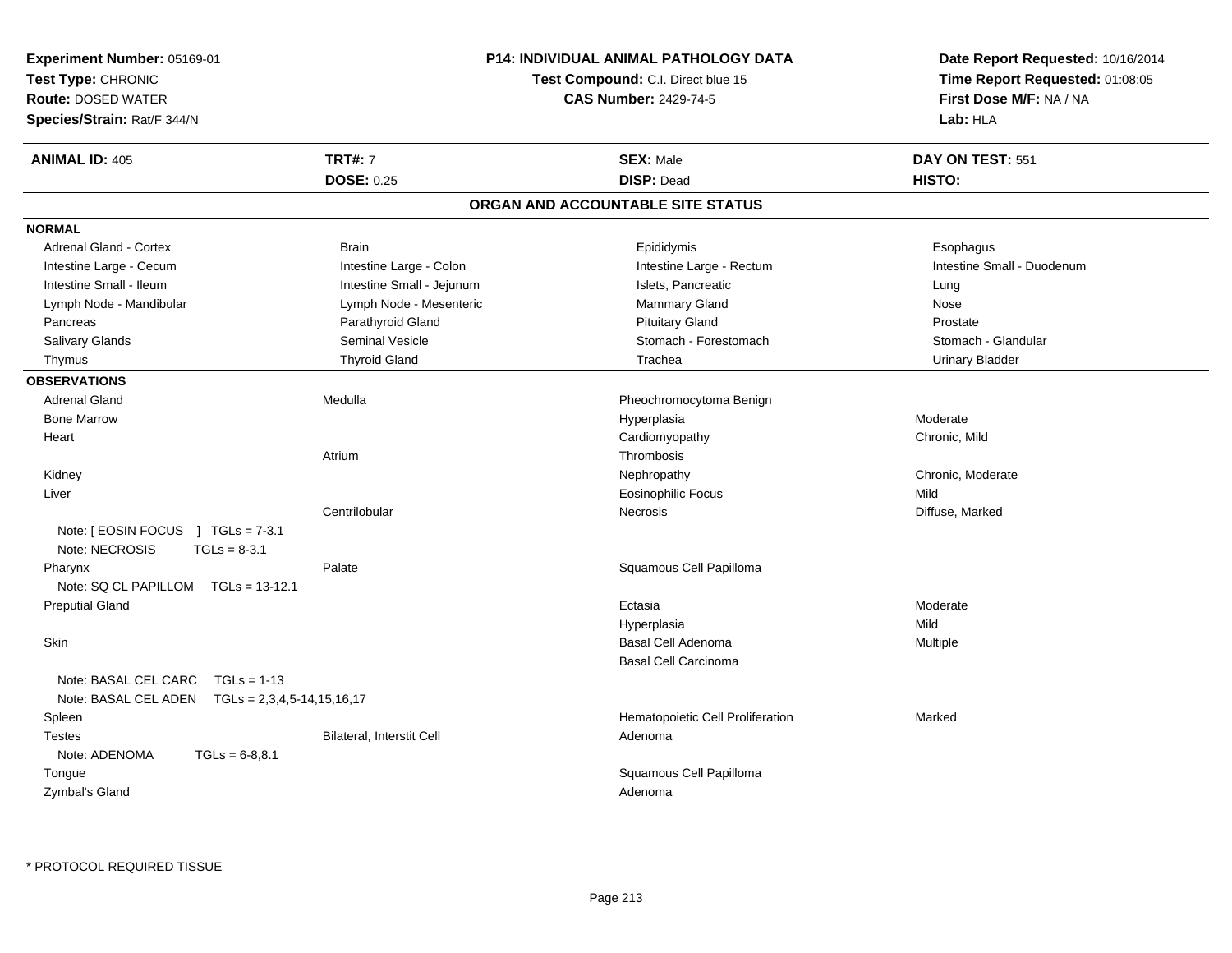| Experiment Number: 05169-01<br><b>Test Type: CHRONIC</b><br><b>Route: DOSED WATER</b> |                |                   | <b>P14: INDIVIDUAL ANIMAL PATHOLOGY DATA</b> | Date Report Requested: 10/16/2014 |
|---------------------------------------------------------------------------------------|----------------|-------------------|----------------------------------------------|-----------------------------------|
|                                                                                       |                |                   | Test Compound: C.I. Direct blue 15           | Time Report Requested: 01:08:05   |
|                                                                                       |                |                   | <b>CAS Number: 2429-74-5</b>                 | First Dose M/F: NA / NA           |
| Species/Strain: Rat/F 344/N                                                           |                |                   |                                              | Lab: HLA                          |
| <b>ANIMAL ID: 405</b>                                                                 |                | <b>TRT#: 7</b>    | <b>SEX: Male</b>                             | <b>DAY ON TEST: 551</b>           |
|                                                                                       |                | <b>DOSE: 0.25</b> | <b>DISP: Dead</b>                            | HISTO:                            |
|                                                                                       |                |                   | ORGAN AND ACCOUNTABLE SITE STATUS            |                                   |
|                                                                                       |                |                   | Ectasia                                      | Moderate                          |
| Note: ADENOMA                                                                         | $TGLs = 12-10$ |                   |                                              |                                   |
| PRIMARY CAUSE OF DEATH                                                                |                |                   |                                              |                                   |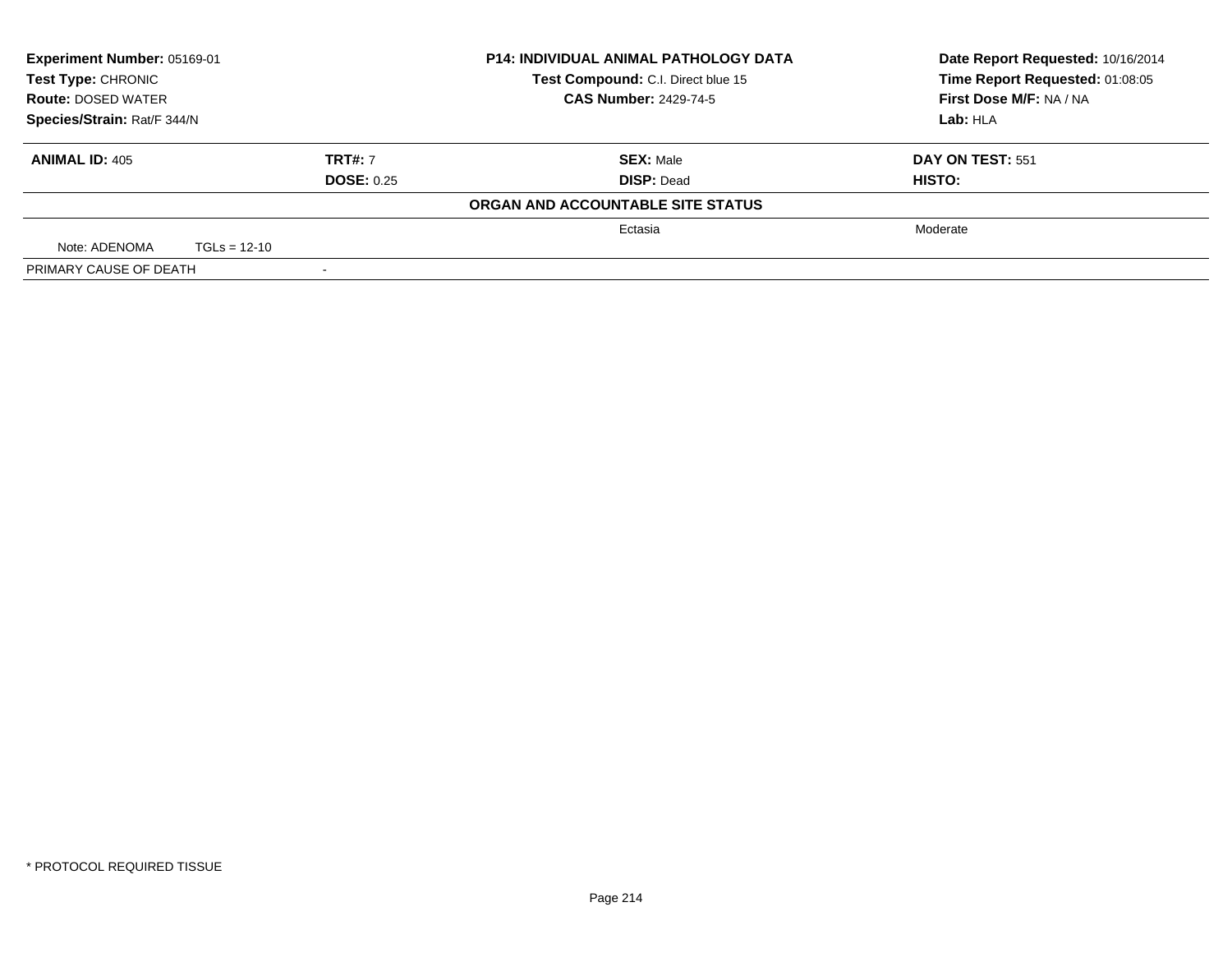| <b>TRT#: 7</b><br><b>SEX: Male</b><br><b>ANIMAL ID: 406</b><br>DAY ON TEST: 646<br><b>DOSE: 0.25</b><br><b>DISP: Moribund</b><br>HISTO:<br>ORGAN AND ACCOUNTABLE SITE STATUS<br><b>NORMAL</b><br>Epididymis<br>Intestine Large - Cecum<br><b>Brain</b><br>Esophagus<br>Intestine Large - Colon<br>Intestine Large - Rectum<br>Intestine Small - Duodenum<br>Intestine Small - Ileum<br>Intestine Small - Jejunum<br>Islets, Pancreatic<br>Lymph Node - Mandibular<br>Nose<br><b>Pituitary Gland</b><br>Parathyroid Gland<br>Prostate<br>Pancreas<br>Stomach - Forestomach<br>Stomach - Glandular<br>Salivary Glands<br>Seminal Vesicle<br><b>Thyroid Gland</b><br>Trachea<br><b>Urinary Bladder</b><br>Thymus<br><b>MISSING</b><br><b>Preputial Gland</b><br><b>Mammary Gland</b><br><b>OBSERVATIONS</b><br><b>Adrenal Gland</b><br>Cortex<br>Leukemia Mononuclear<br>Medulla<br>Leukemia Mononuclear<br>Medulla<br>Pheochromocytoma Benign<br><b>Bone Marrow</b><br>Leukemia Mononuclear<br>Cardiomyopathy<br>Chronic, Moderate<br>Heart<br>Thrombosis<br>Atrium<br>Note: THROMBUS<br>$TGLs = 3-3$<br><b>Renal Tubule</b><br>Adenoma<br>Kidney | Time Report Requested: 01:08:05<br>First Dose M/F: NA / NA |
|-------------------------------------------------------------------------------------------------------------------------------------------------------------------------------------------------------------------------------------------------------------------------------------------------------------------------------------------------------------------------------------------------------------------------------------------------------------------------------------------------------------------------------------------------------------------------------------------------------------------------------------------------------------------------------------------------------------------------------------------------------------------------------------------------------------------------------------------------------------------------------------------------------------------------------------------------------------------------------------------------------------------------------------------------------------------------------------------------------------------------------------------------|------------------------------------------------------------|
|                                                                                                                                                                                                                                                                                                                                                                                                                                                                                                                                                                                                                                                                                                                                                                                                                                                                                                                                                                                                                                                                                                                                                 |                                                            |
|                                                                                                                                                                                                                                                                                                                                                                                                                                                                                                                                                                                                                                                                                                                                                                                                                                                                                                                                                                                                                                                                                                                                                 |                                                            |
|                                                                                                                                                                                                                                                                                                                                                                                                                                                                                                                                                                                                                                                                                                                                                                                                                                                                                                                                                                                                                                                                                                                                                 |                                                            |
|                                                                                                                                                                                                                                                                                                                                                                                                                                                                                                                                                                                                                                                                                                                                                                                                                                                                                                                                                                                                                                                                                                                                                 |                                                            |
|                                                                                                                                                                                                                                                                                                                                                                                                                                                                                                                                                                                                                                                                                                                                                                                                                                                                                                                                                                                                                                                                                                                                                 |                                                            |
|                                                                                                                                                                                                                                                                                                                                                                                                                                                                                                                                                                                                                                                                                                                                                                                                                                                                                                                                                                                                                                                                                                                                                 |                                                            |
|                                                                                                                                                                                                                                                                                                                                                                                                                                                                                                                                                                                                                                                                                                                                                                                                                                                                                                                                                                                                                                                                                                                                                 |                                                            |
|                                                                                                                                                                                                                                                                                                                                                                                                                                                                                                                                                                                                                                                                                                                                                                                                                                                                                                                                                                                                                                                                                                                                                 |                                                            |
|                                                                                                                                                                                                                                                                                                                                                                                                                                                                                                                                                                                                                                                                                                                                                                                                                                                                                                                                                                                                                                                                                                                                                 |                                                            |
|                                                                                                                                                                                                                                                                                                                                                                                                                                                                                                                                                                                                                                                                                                                                                                                                                                                                                                                                                                                                                                                                                                                                                 |                                                            |
|                                                                                                                                                                                                                                                                                                                                                                                                                                                                                                                                                                                                                                                                                                                                                                                                                                                                                                                                                                                                                                                                                                                                                 |                                                            |
|                                                                                                                                                                                                                                                                                                                                                                                                                                                                                                                                                                                                                                                                                                                                                                                                                                                                                                                                                                                                                                                                                                                                                 |                                                            |
|                                                                                                                                                                                                                                                                                                                                                                                                                                                                                                                                                                                                                                                                                                                                                                                                                                                                                                                                                                                                                                                                                                                                                 |                                                            |
|                                                                                                                                                                                                                                                                                                                                                                                                                                                                                                                                                                                                                                                                                                                                                                                                                                                                                                                                                                                                                                                                                                                                                 |                                                            |
|                                                                                                                                                                                                                                                                                                                                                                                                                                                                                                                                                                                                                                                                                                                                                                                                                                                                                                                                                                                                                                                                                                                                                 |                                                            |
|                                                                                                                                                                                                                                                                                                                                                                                                                                                                                                                                                                                                                                                                                                                                                                                                                                                                                                                                                                                                                                                                                                                                                 |                                                            |
|                                                                                                                                                                                                                                                                                                                                                                                                                                                                                                                                                                                                                                                                                                                                                                                                                                                                                                                                                                                                                                                                                                                                                 |                                                            |
|                                                                                                                                                                                                                                                                                                                                                                                                                                                                                                                                                                                                                                                                                                                                                                                                                                                                                                                                                                                                                                                                                                                                                 |                                                            |
|                                                                                                                                                                                                                                                                                                                                                                                                                                                                                                                                                                                                                                                                                                                                                                                                                                                                                                                                                                                                                                                                                                                                                 |                                                            |
|                                                                                                                                                                                                                                                                                                                                                                                                                                                                                                                                                                                                                                                                                                                                                                                                                                                                                                                                                                                                                                                                                                                                                 |                                                            |
|                                                                                                                                                                                                                                                                                                                                                                                                                                                                                                                                                                                                                                                                                                                                                                                                                                                                                                                                                                                                                                                                                                                                                 |                                                            |
| Leukemia Mononuclear                                                                                                                                                                                                                                                                                                                                                                                                                                                                                                                                                                                                                                                                                                                                                                                                                                                                                                                                                                                                                                                                                                                            |                                                            |
| Chronic, Mild<br>Nephropathy                                                                                                                                                                                                                                                                                                                                                                                                                                                                                                                                                                                                                                                                                                                                                                                                                                                                                                                                                                                                                                                                                                                    |                                                            |
| Leukemia Mononuclear<br>Liver                                                                                                                                                                                                                                                                                                                                                                                                                                                                                                                                                                                                                                                                                                                                                                                                                                                                                                                                                                                                                                                                                                                   |                                                            |
| Multifocal, Moderate<br>Regeneration                                                                                                                                                                                                                                                                                                                                                                                                                                                                                                                                                                                                                                                                                                                                                                                                                                                                                                                                                                                                                                                                                                            |                                                            |
| Note: LEUKEMIA MONUC<br>$TGLs = 2-3.1$<br>Note: ML IS STAGE 3                                                                                                                                                                                                                                                                                                                                                                                                                                                                                                                                                                                                                                                                                                                                                                                                                                                                                                                                                                                                                                                                                   |                                                            |
| Leukemia Mononuclear<br>Lung                                                                                                                                                                                                                                                                                                                                                                                                                                                                                                                                                                                                                                                                                                                                                                                                                                                                                                                                                                                                                                                                                                                    |                                                            |
| Note: LEUKEMIA MONUC<br>$TGLS = 7-4, 4.1$                                                                                                                                                                                                                                                                                                                                                                                                                                                                                                                                                                                                                                                                                                                                                                                                                                                                                                                                                                                                                                                                                                       |                                                            |
| Lymph Node<br>Leukemia Mononuclear<br>Mesenteric                                                                                                                                                                                                                                                                                                                                                                                                                                                                                                                                                                                                                                                                                                                                                                                                                                                                                                                                                                                                                                                                                                |                                                            |
| <b>Skin</b><br><b>Basal Cell Adenoma</b><br>Multiple                                                                                                                                                                                                                                                                                                                                                                                                                                                                                                                                                                                                                                                                                                                                                                                                                                                                                                                                                                                                                                                                                            |                                                            |
| Note: BASAL CEL ADEN $TGLs = 4,5,6-13,14,15$                                                                                                                                                                                                                                                                                                                                                                                                                                                                                                                                                                                                                                                                                                                                                                                                                                                                                                                                                                                                                                                                                                    |                                                            |
| Leukemia Mononuclear<br>Spleen                                                                                                                                                                                                                                                                                                                                                                                                                                                                                                                                                                                                                                                                                                                                                                                                                                                                                                                                                                                                                                                                                                                  |                                                            |
| Note: LEUKEMIA MONUC TGLs = 8-3                                                                                                                                                                                                                                                                                                                                                                                                                                                                                                                                                                                                                                                                                                                                                                                                                                                                                                                                                                                                                                                                                                                 |                                                            |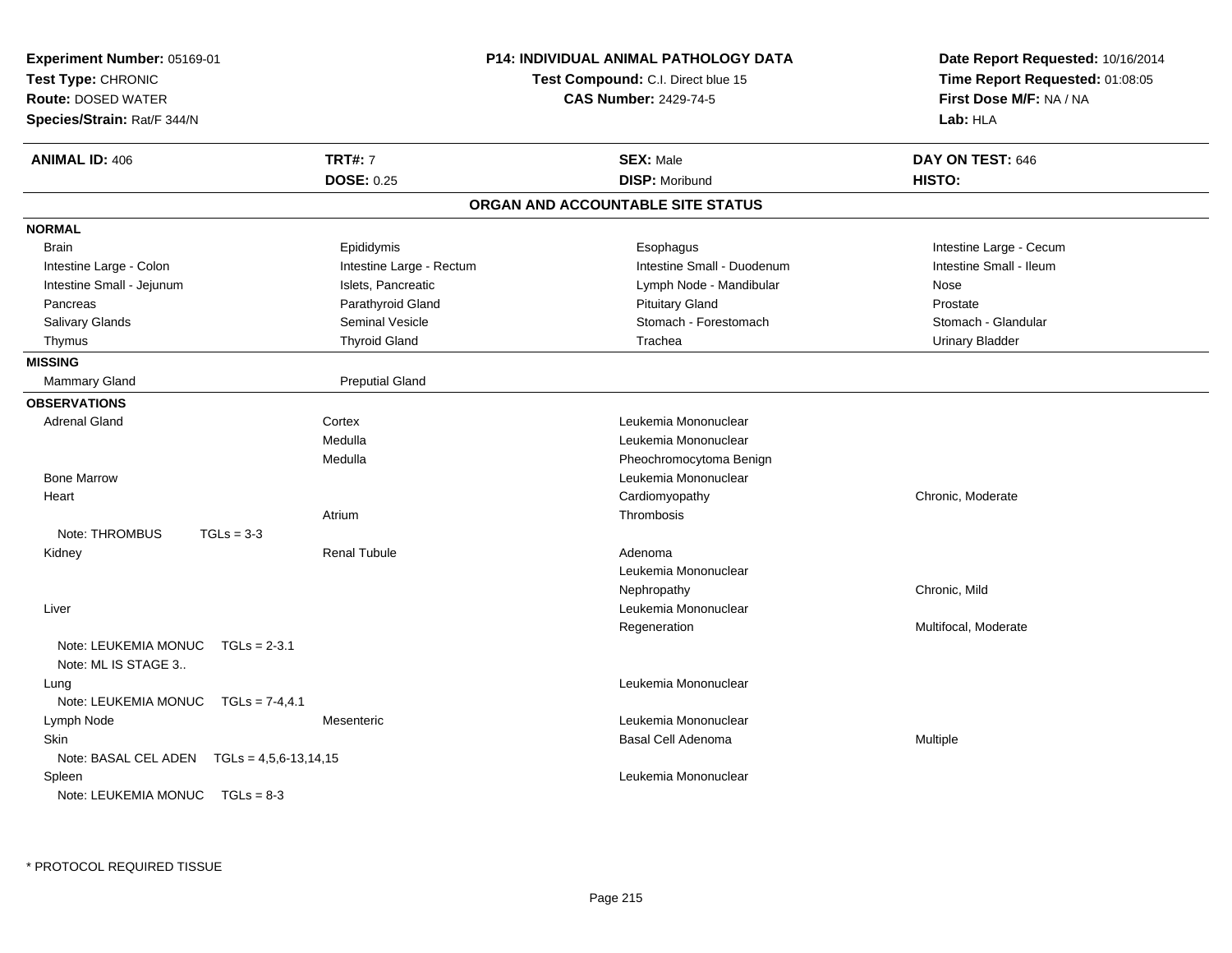|                             | Experiment Number: 05169-01<br>P14: INDIVIDUAL ANIMAL PATHOLOGY DATA<br><b>Test Type: CHRONIC</b><br>Test Compound: C.I. Direct blue 15 |                           |                                   | Date Report Requested: 10/16/2014 |
|-----------------------------|-----------------------------------------------------------------------------------------------------------------------------------------|---------------------------|-----------------------------------|-----------------------------------|
|                             |                                                                                                                                         |                           |                                   | Time Report Requested: 01:08:05   |
| <b>Route: DOSED WATER</b>   |                                                                                                                                         |                           | <b>CAS Number: 2429-74-5</b>      | First Dose M/F: NA / NA           |
| Species/Strain: Rat/F 344/N |                                                                                                                                         |                           | Lab: HLA                          |                                   |
| <b>ANIMAL ID: 406</b>       |                                                                                                                                         | <b>TRT#: 7</b>            | <b>SEX: Male</b>                  | <b>DAY ON TEST: 646</b>           |
|                             |                                                                                                                                         | <b>DOSE: 0.25</b>         | <b>DISP: Moribund</b>             | HISTO:                            |
|                             |                                                                                                                                         |                           | ORGAN AND ACCOUNTABLE SITE STATUS |                                   |
| <b>Testes</b>               |                                                                                                                                         | Bilateral, Interstit Cell | Adenoma                           |                                   |
| Note: ADENOMA               | $TGLs = 1-8.1$                                                                                                                          |                           |                                   |                                   |
| Zymbal's Gland              |                                                                                                                                         |                           | Hyperplasia                       | Squamous, Focal, Mild             |
| PRIMARY CAUSE OF DEATH      |                                                                                                                                         |                           |                                   |                                   |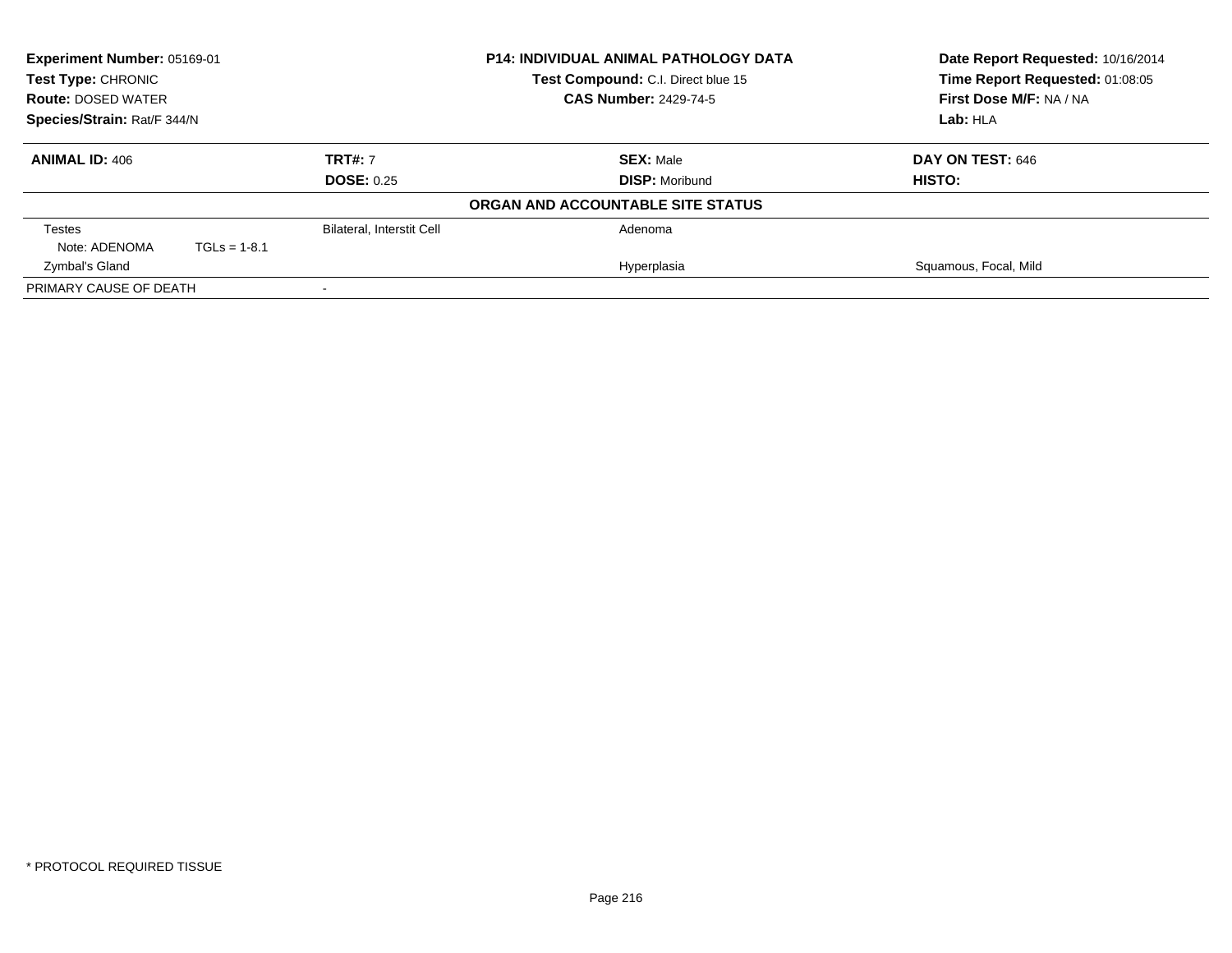| Experiment Number: 05169-01<br>Test Type: CHRONIC<br><b>Route: DOSED WATER</b><br>Species/Strain: Rat/F 344/N |                           | <b>P14: INDIVIDUAL ANIMAL PATHOLOGY DATA</b><br>Test Compound: C.I. Direct blue 15<br><b>CAS Number: 2429-74-5</b> | Date Report Requested: 10/16/2014<br>Time Report Requested: 01:08:05<br>First Dose M/F: NA / NA<br>Lab: HLA |
|---------------------------------------------------------------------------------------------------------------|---------------------------|--------------------------------------------------------------------------------------------------------------------|-------------------------------------------------------------------------------------------------------------|
| <b>ANIMAL ID: 407</b>                                                                                         | <b>TRT#: 7</b>            | <b>SEX: Male</b>                                                                                                   | DAY ON TEST: 556                                                                                            |
|                                                                                                               | <b>DOSE: 0.25</b>         | <b>DISP: Moribund</b>                                                                                              | HISTO:                                                                                                      |
|                                                                                                               |                           | ORGAN AND ACCOUNTABLE SITE STATUS                                                                                  |                                                                                                             |
| <b>NORMAL</b>                                                                                                 |                           |                                                                                                                    |                                                                                                             |
| <b>Bone Marrow</b>                                                                                            | Epididymis                | Esophagus                                                                                                          | Intestine Large - Cecum                                                                                     |
| Intestine Large - Colon                                                                                       | Intestine Large - Rectum  | Intestine Small - Duodenum                                                                                         | Intestine Small - Ileum                                                                                     |
| Intestine Small - Jejunum                                                                                     | Islets, Pancreatic        | Lymph Node - Mandibular                                                                                            | Lymph Node - Mesenteric                                                                                     |
| Nose                                                                                                          | Parathyroid Gland         | <b>Preputial Gland</b>                                                                                             | Prostate                                                                                                    |
| Salivary Glands                                                                                               | Seminal Vesicle           | Stomach - Forestomach                                                                                              | Stomach - Glandular                                                                                         |
| <b>Thyroid Gland</b>                                                                                          | Trachea                   | <b>Urinary Bladder</b>                                                                                             |                                                                                                             |
| <b>MISSING</b>                                                                                                |                           |                                                                                                                    |                                                                                                             |
| <b>Mammary Gland</b>                                                                                          | Thymus                    |                                                                                                                    |                                                                                                             |
| <b>OBSERVATIONS</b>                                                                                           |                           |                                                                                                                    |                                                                                                             |
| <b>Adrenal Gland</b>                                                                                          | Cortex                    | Leukemia Mononuclear                                                                                               |                                                                                                             |
|                                                                                                               | Medulla                   | Leukemia Mononuclear                                                                                               |                                                                                                             |
| <b>Brain</b>                                                                                                  |                           | Leukemia Mononuclear                                                                                               |                                                                                                             |
| Heart                                                                                                         |                           | Leukemia Mononuclear                                                                                               |                                                                                                             |
| Kidney                                                                                                        |                           | Leukemia Mononuclear                                                                                               |                                                                                                             |
|                                                                                                               |                           | Nephropathy                                                                                                        | Chronic, Moderate                                                                                           |
| Liver                                                                                                         |                           | Leukemia Mononuclear                                                                                               |                                                                                                             |
|                                                                                                               |                           | Regeneration                                                                                                       | Multifocal, Moderate                                                                                        |
| Note: LEUKEMIA MONUC<br>Note: ML IS STAGE 3                                                                   | $TGLs = 7.8 - 3.2$        |                                                                                                                    |                                                                                                             |
| Lung                                                                                                          |                           | Hyperplasia                                                                                                        | Lymphoid, Mild                                                                                              |
|                                                                                                               |                           | Leukemia Mononuclear                                                                                               |                                                                                                             |
| Pancreas                                                                                                      |                           | Atrophy                                                                                                            | Mild                                                                                                        |
| <b>Pituitary Gland</b>                                                                                        |                           | Leukemia Mononuclear                                                                                               |                                                                                                             |
| Skin                                                                                                          |                           | <b>Basal Cell Adenoma</b>                                                                                          | Multiple                                                                                                    |
|                                                                                                               |                           | Squamous Cell Carcinoma                                                                                            | Multiple                                                                                                    |
| Note: SQUAM CEL CARC                                                                                          | $TGLs = 3,4-15,16$        |                                                                                                                    |                                                                                                             |
| Note: BASAL CEL ADEN    TGLs = 1,2,5-13,14,17                                                                 |                           |                                                                                                                    |                                                                                                             |
| Spleen                                                                                                        |                           | Leukemia Mononuclear                                                                                               |                                                                                                             |
| Note: LEUKEMIA MONUC                                                                                          | $TGLs = 12-3.3$           |                                                                                                                    |                                                                                                             |
| <b>Testes</b>                                                                                                 | Bilateral, Interstit Cell | Adenoma                                                                                                            |                                                                                                             |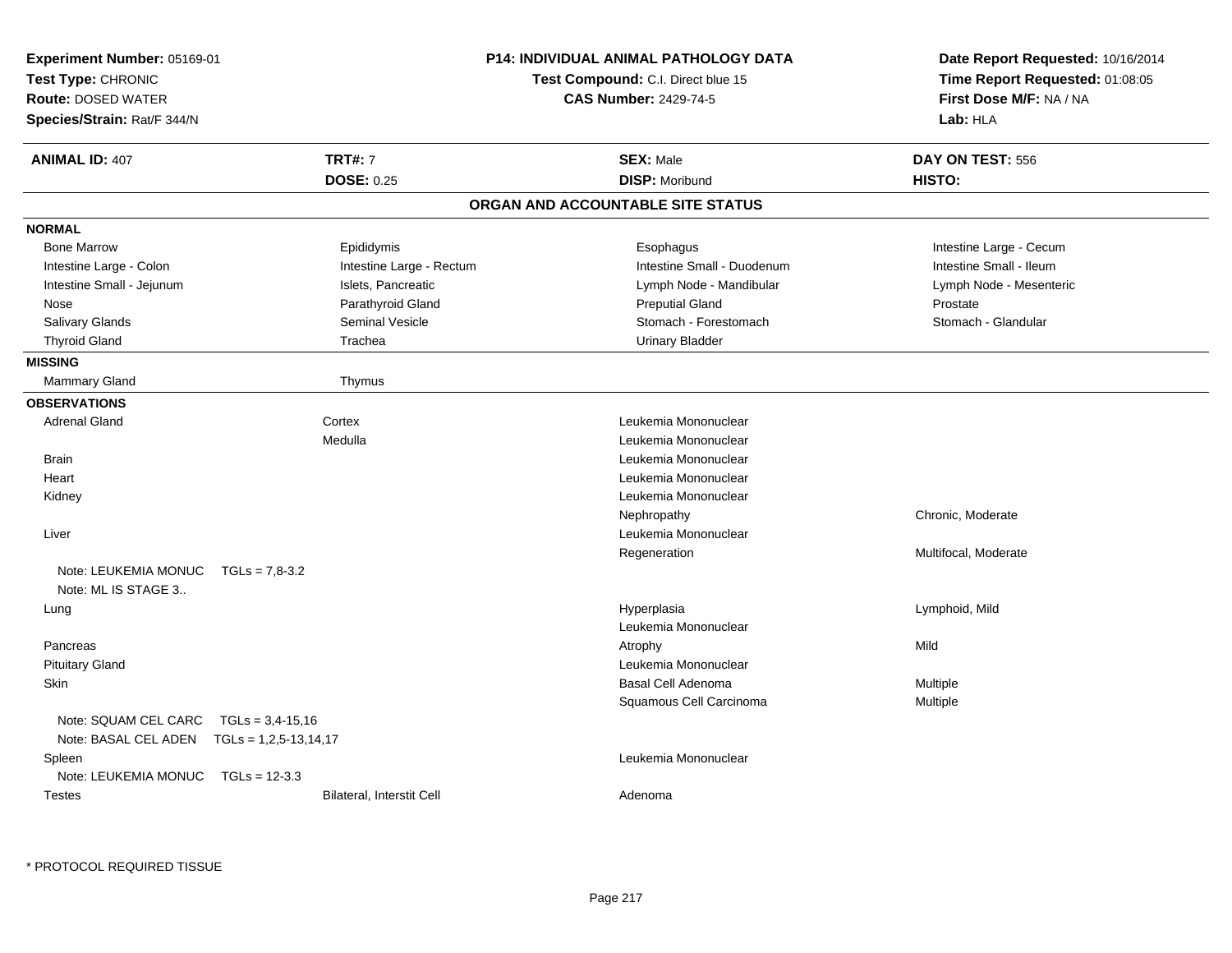| <b>Experiment Number: 05169-01</b><br>Test Type: CHRONIC<br>Test Compound: C.I. Direct blue 15<br><b>CAS Number: 2429-74-5</b><br><b>Route: DOSED WATER</b><br>Species/Strain: Rat/F 344/N |               | <b>P14: INDIVIDUAL ANIMAL PATHOLOGY DATA</b> | Date Report Requested: 10/16/2014<br>Time Report Requested: 01:08:05<br>First Dose M/F: NA / NA<br>Lab: HLA |                         |
|--------------------------------------------------------------------------------------------------------------------------------------------------------------------------------------------|---------------|----------------------------------------------|-------------------------------------------------------------------------------------------------------------|-------------------------|
| <b>ANIMAL ID: 407</b>                                                                                                                                                                      |               | <b>TRT#: 7</b><br><b>DOSE: 0.25</b>          | <b>SEX: Male</b>                                                                                            | <b>DAY ON TEST: 556</b> |
|                                                                                                                                                                                            |               |                                              | <b>DISP:</b> Moribund                                                                                       | HISTO:                  |
|                                                                                                                                                                                            |               |                                              | ORGAN AND ACCOUNTABLE SITE STATUS                                                                           |                         |
| Note: ADENOMA                                                                                                                                                                              | $TGLs = 6-8$  |                                              |                                                                                                             |                         |
| Zymbal's Gland                                                                                                                                                                             |               |                                              | Adenoma                                                                                                     |                         |
| Note: ADENOMA                                                                                                                                                                              | $TGLs = 9-10$ |                                              |                                                                                                             |                         |
| PRIMARY CAUSE OF DEATH                                                                                                                                                                     |               |                                              |                                                                                                             |                         |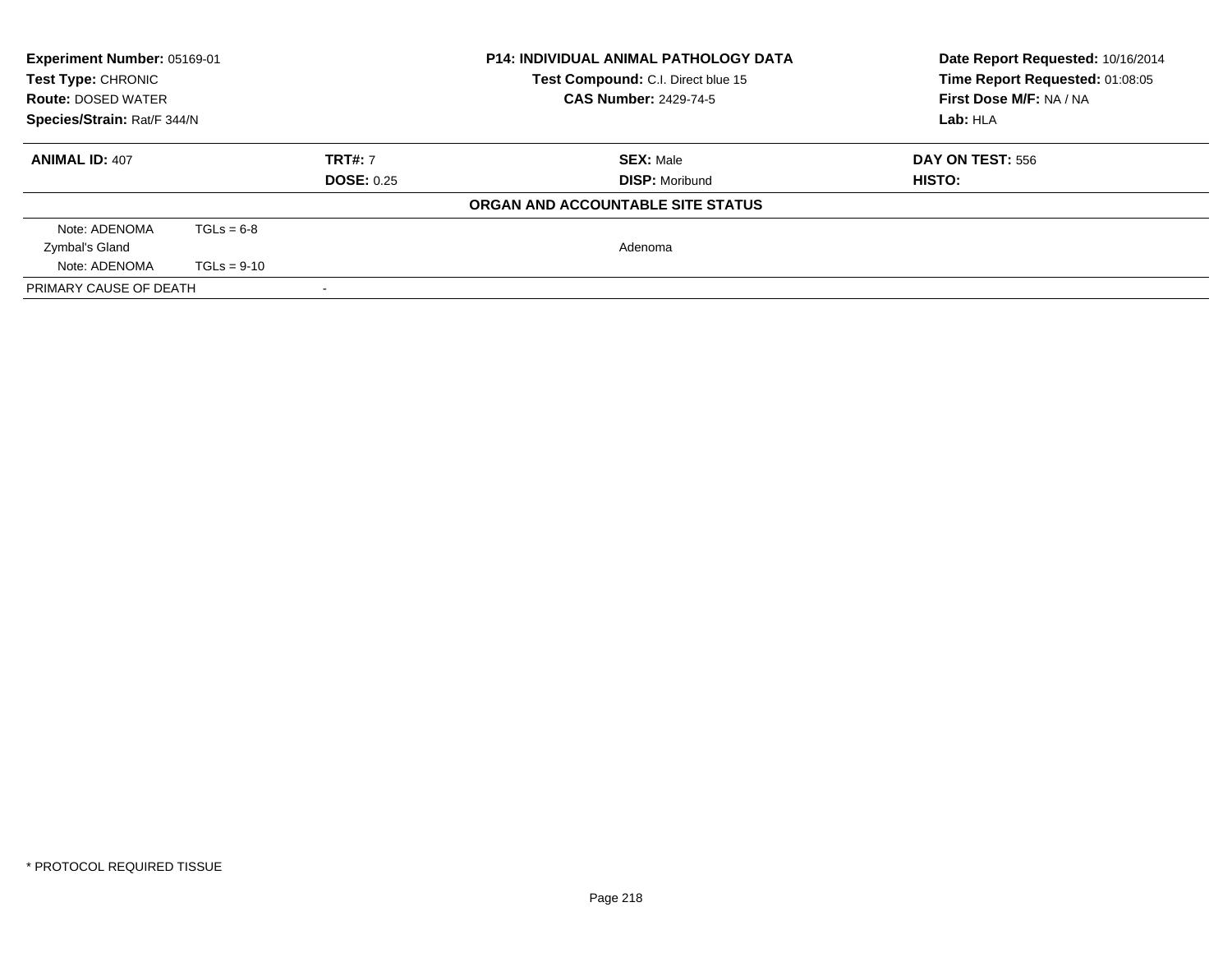| Experiment Number: 05169-01<br>Test Type: CHRONIC<br><b>Route: DOSED WATER</b><br>Species/Strain: Rat/F 344/N<br><b>ANIMAL ID: 408</b> | <b>TRT#: 7</b>             | <b>P14: INDIVIDUAL ANIMAL PATHOLOGY DATA</b><br>Test Compound: C.I. Direct blue 15<br><b>CAS Number: 2429-74-5</b><br><b>SEX: Male</b> | Date Report Requested: 10/16/2014<br>Time Report Requested: 01:08:05<br>First Dose M/F: NA / NA<br>Lab: HLA<br>DAY ON TEST: 317 |
|----------------------------------------------------------------------------------------------------------------------------------------|----------------------------|----------------------------------------------------------------------------------------------------------------------------------------|---------------------------------------------------------------------------------------------------------------------------------|
|                                                                                                                                        | <b>DOSE: 0.25</b>          | <b>DISP: Moribund</b>                                                                                                                  | HISTO:                                                                                                                          |
|                                                                                                                                        |                            | ORGAN AND ACCOUNTABLE SITE STATUS                                                                                                      |                                                                                                                                 |
| <b>NORMAL</b>                                                                                                                          |                            |                                                                                                                                        |                                                                                                                                 |
| <b>Adrenal Gland - Cortex</b>                                                                                                          | Adrenal Gland - Medulla    | <b>Bone Marrow</b>                                                                                                                     | <b>Brain</b>                                                                                                                    |
| Epididymis                                                                                                                             | Esophagus                  | Intestine Large - Cecum                                                                                                                | Intestine Large - Colon                                                                                                         |
| Intestine Large - Rectum                                                                                                               | Intestine Small - Duodenum | Intestine Small - Ileum                                                                                                                | Intestine Small - Jejunum                                                                                                       |
| Islets, Pancreatic                                                                                                                     | Kidney                     | Liver                                                                                                                                  | Lymph Node - Mandibular                                                                                                         |
| Lymph Node - Mesenteric                                                                                                                | Nose                       | Pancreas                                                                                                                               | Parathyroid Gland                                                                                                               |
| <b>Pituitary Gland</b>                                                                                                                 | <b>Preputial Gland</b>     | Prostate                                                                                                                               | <b>Salivary Glands</b>                                                                                                          |
| <b>Seminal Vesicle</b>                                                                                                                 | Spleen                     | Stomach - Forestomach                                                                                                                  | Stomach - Glandular                                                                                                             |
| Thymus                                                                                                                                 | <b>Thyroid Gland</b>       | Trachea                                                                                                                                | <b>Urinary Bladder</b>                                                                                                          |
| Zymbal's Gland                                                                                                                         |                            |                                                                                                                                        |                                                                                                                                 |
| <b>MISSING</b>                                                                                                                         |                            |                                                                                                                                        |                                                                                                                                 |
| Mammary Gland                                                                                                                          |                            |                                                                                                                                        |                                                                                                                                 |
| <b>OBSERVATIONS</b>                                                                                                                    |                            |                                                                                                                                        |                                                                                                                                 |
| Heart                                                                                                                                  |                            | Cardiomyopathy                                                                                                                         | Chronic, Mild                                                                                                                   |
| Lung                                                                                                                                   | Alveolar Epith             | Hyperplasia                                                                                                                            | Focal, Minimal                                                                                                                  |
|                                                                                                                                        |                            | Hyperplasia                                                                                                                            | Lymphoid, Mild                                                                                                                  |
| Skin                                                                                                                                   | <b>Subcut Tiss</b>         | Fibroma                                                                                                                                |                                                                                                                                 |
| Note: FIBROMA<br>$TGLs = 1-10.1$                                                                                                       |                            |                                                                                                                                        |                                                                                                                                 |
| <b>Testes</b>                                                                                                                          | <b>Interstit Cell</b>      | Adenoma                                                                                                                                |                                                                                                                                 |
|                                                                                                                                        |                            | Atrophy                                                                                                                                | Marked                                                                                                                          |
| PRIMARY CAUSE OF DEATH                                                                                                                 |                            |                                                                                                                                        |                                                                                                                                 |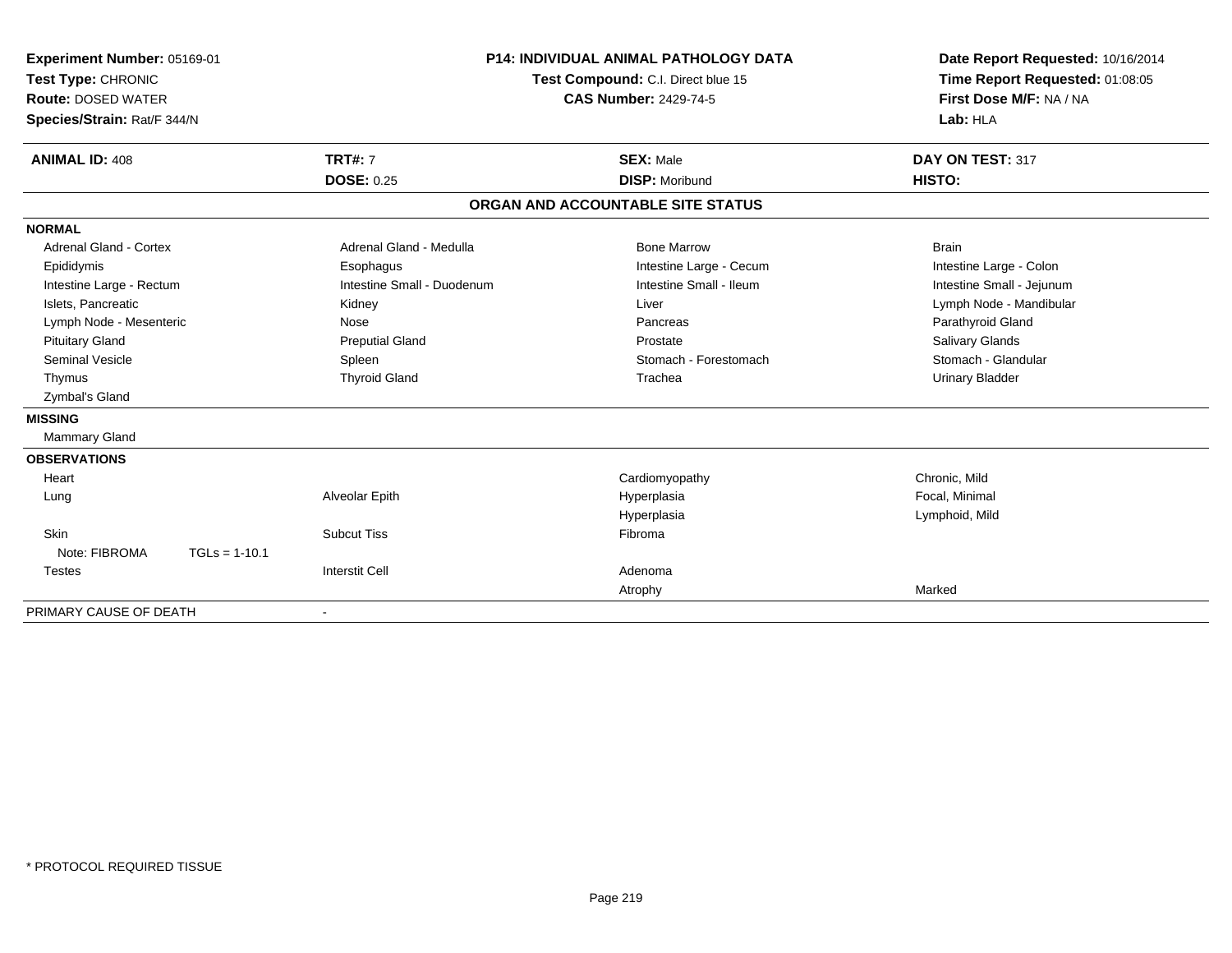| Experiment Number: 05169-01<br>Test Type: CHRONIC<br><b>Route: DOSED WATER</b><br>Species/Strain: Rat/F 344/N                                   |                                     | <b>P14: INDIVIDUAL ANIMAL PATHOLOGY DATA</b><br>Test Compound: C.I. Direct blue 15<br><b>CAS Number: 2429-74-5</b> | Date Report Requested: 10/16/2014<br>Time Report Requested: 01:08:05<br>First Dose M/F: NA / NA<br>Lab: HLA |
|-------------------------------------------------------------------------------------------------------------------------------------------------|-------------------------------------|--------------------------------------------------------------------------------------------------------------------|-------------------------------------------------------------------------------------------------------------|
| <b>ANIMAL ID: 409</b>                                                                                                                           | <b>TRT#: 7</b><br><b>DOSE: 0.25</b> | <b>SEX: Male</b><br><b>DISP: Moribund</b>                                                                          | DAY ON TEST: 646<br>HISTO:                                                                                  |
|                                                                                                                                                 |                                     | ORGAN AND ACCOUNTABLE SITE STATUS                                                                                  |                                                                                                             |
| <b>NORMAL</b>                                                                                                                                   |                                     |                                                                                                                    |                                                                                                             |
| Adrenal Gland - Cortex                                                                                                                          | Adrenal Gland - Medulla             | Epididymis                                                                                                         | Esophagus                                                                                                   |
| Heart                                                                                                                                           | Intestine Large - Cecum             | Intestine Large - Rectum                                                                                           | Intestine Small - Duodenum                                                                                  |
| Intestine Small - Ileum                                                                                                                         | Intestine Small - Jejunum           | Islets, Pancreatic                                                                                                 | Lymph Node - Mandibular                                                                                     |
| Mammary Gland                                                                                                                                   | Nose                                | Pancreas                                                                                                           | Parathyroid Gland                                                                                           |
| <b>Pituitary Gland</b>                                                                                                                          | <b>Preputial Gland</b>              | Prostate                                                                                                           | Salivary Glands                                                                                             |
| <b>Seminal Vesicle</b>                                                                                                                          | Stomach - Forestomach               | Stomach - Glandular                                                                                                | Thymus                                                                                                      |
| Trachea                                                                                                                                         | <b>Urinary Bladder</b>              | Zymbal's Gland                                                                                                     |                                                                                                             |
| <b>OBSERVATIONS</b>                                                                                                                             |                                     |                                                                                                                    |                                                                                                             |
| <b>Bone Marrow</b>                                                                                                                              |                                     | Hyperplasia                                                                                                        | Moderate                                                                                                    |
| <b>Brain</b>                                                                                                                                    | Medulla                             | Astrocytoma Malignant                                                                                              |                                                                                                             |
| Note: ASTROCYTO MAL<br>$TGLs = 9-1$                                                                                                             |                                     |                                                                                                                    |                                                                                                             |
| Intestine Large                                                                                                                                 | Colon, Descend Colon                | Polyp Adenomatous                                                                                                  |                                                                                                             |
| Note: POLYP ADENOMAT TGLs = 10-7                                                                                                                |                                     |                                                                                                                    |                                                                                                             |
| Kidney                                                                                                                                          |                                     | Nephropathy                                                                                                        | Chronic, Moderate                                                                                           |
| Liver                                                                                                                                           |                                     | <b>Eosinophilic Focus</b>                                                                                          | Moderate                                                                                                    |
|                                                                                                                                                 |                                     | Leukemia Mononuclear                                                                                               |                                                                                                             |
|                                                                                                                                                 |                                     | Neoplastic Nodule                                                                                                  | Multiple                                                                                                    |
| Note: ML IS STAGE 2<br>Note: REGENERATION<br>$TGLs = 6-3.2$<br>Note: NEOPLASTIC NOD<br>$TGLs = 5-3.1$<br>Note: LEUKEMIA MONUC<br>$TGLs = 4-3.1$ |                                     | Regeneration                                                                                                       | Multifocal, Moderate                                                                                        |
| Lung                                                                                                                                            |                                     | Hyperplasia                                                                                                        | Lymphoid, Mild                                                                                              |
| Lymph Node                                                                                                                                      | Mesenteric                          | Hyperplasia                                                                                                        | Reticulum Cell, Moderate                                                                                    |
| <b>Skin</b>                                                                                                                                     |                                     | Basal Cell Carcinoma                                                                                               |                                                                                                             |
| Note: [SQ CL PAPILLOM ] TGLs = 8-14<br>Note: BASAL CEL CARC TGLs = 7-13                                                                         |                                     | Squamous Cell Papilloma                                                                                            |                                                                                                             |
| Spleen                                                                                                                                          |                                     | Leukemia Mononuclear                                                                                               |                                                                                                             |
| <b>Testes</b>                                                                                                                                   | <b>Bilateral, Interstit Cell</b>    | Adenoma                                                                                                            |                                                                                                             |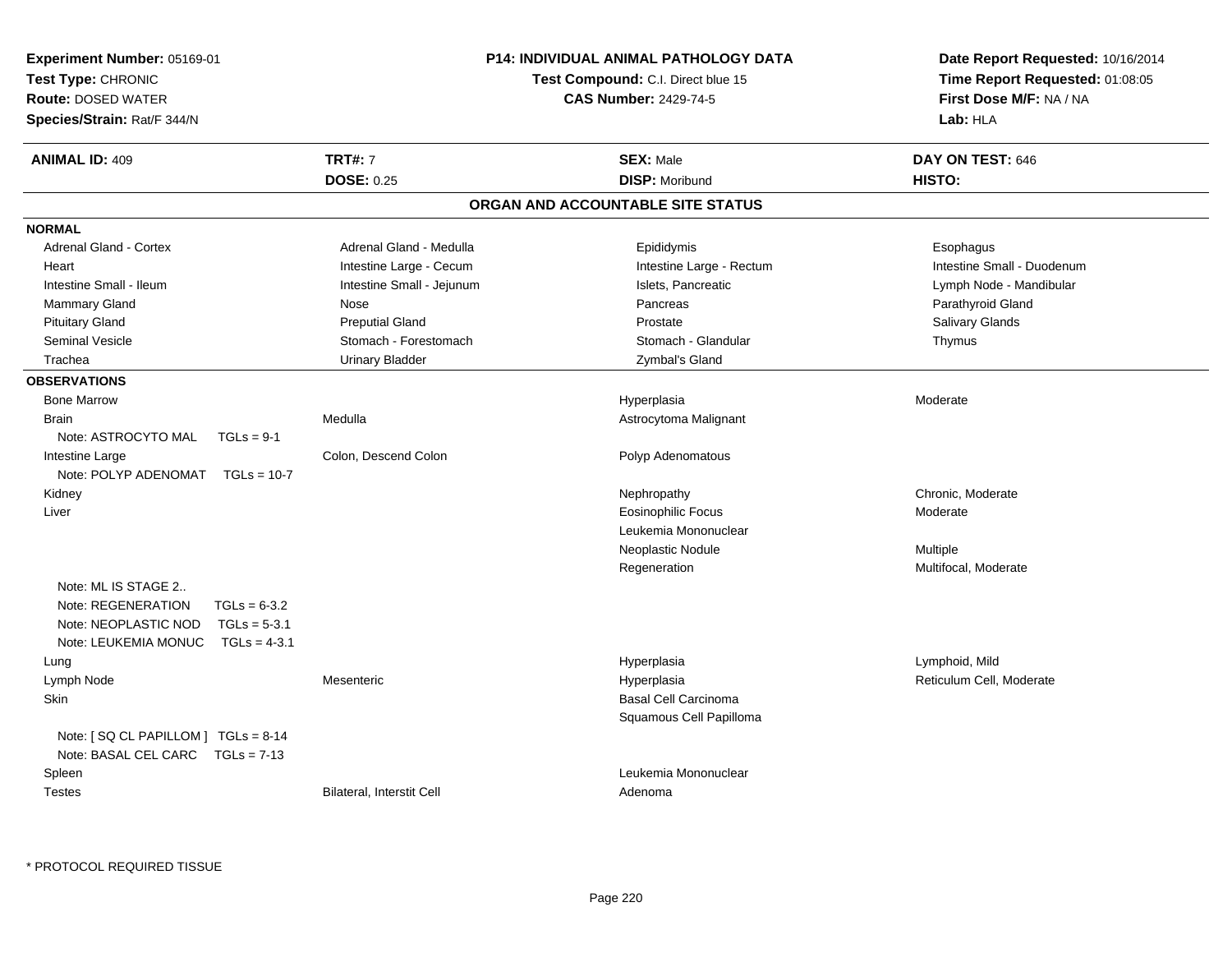| Experiment Number: 05169-01<br>Test Type: CHRONIC<br><b>Route: DOSED WATER</b> |                      |                   | <b>P14: INDIVIDUAL ANIMAL PATHOLOGY DATA</b><br>Test Compound: C.I. Direct blue 15 | Date Report Requested: 10/16/2014<br>Time Report Requested: 01:08:05 |
|--------------------------------------------------------------------------------|----------------------|-------------------|------------------------------------------------------------------------------------|----------------------------------------------------------------------|
|                                                                                |                      |                   | <b>CAS Number: 2429-74-5</b>                                                       | First Dose M/F: NA / NA                                              |
| Species/Strain: Rat/F 344/N                                                    |                      |                   |                                                                                    | Lab: HLA                                                             |
| <b>ANIMAL ID: 409</b>                                                          |                      | <b>TRT#: 7</b>    | <b>SEX: Male</b>                                                                   | <b>DAY ON TEST: 646</b>                                              |
|                                                                                |                      | <b>DOSE: 0.25</b> | <b>DISP: Moribund</b>                                                              | <b>HISTO:</b>                                                        |
|                                                                                |                      |                   | ORGAN AND ACCOUNTABLE SITE STATUS                                                  |                                                                      |
| Note: ADENOMA                                                                  | $TGLs = 1.2 - 8.8.1$ |                   |                                                                                    |                                                                      |
| <b>Thyroid Gland</b>                                                           |                      | C Cell            | Adenoma                                                                            |                                                                      |
| PRIMARY CAUSE OF DEATH                                                         |                      |                   |                                                                                    |                                                                      |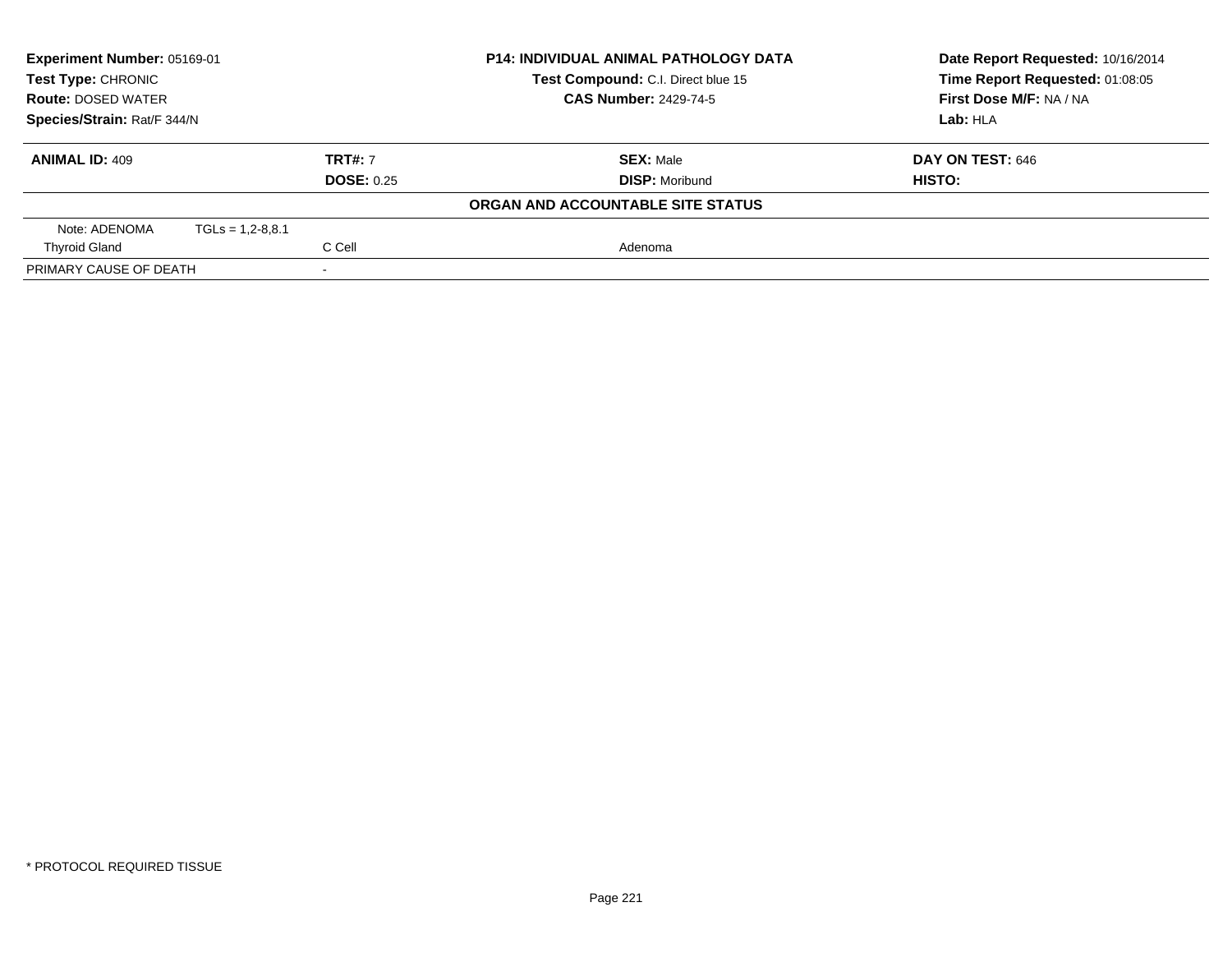| Experiment Number: 05169-01<br>Test Type: CHRONIC<br><b>Route: DOSED WATER</b><br>Species/Strain: Rat/F 344/N |                           | <b>P14: INDIVIDUAL ANIMAL PATHOLOGY DATA</b><br>Test Compound: C.I. Direct blue 15<br><b>CAS Number: 2429-74-5</b> | Date Report Requested: 10/16/2014<br>Time Report Requested: 01:08:05<br>First Dose M/F: NA / NA<br>Lab: HLA |
|---------------------------------------------------------------------------------------------------------------|---------------------------|--------------------------------------------------------------------------------------------------------------------|-------------------------------------------------------------------------------------------------------------|
| <b>ANIMAL ID: 410</b>                                                                                         | <b>TRT#: 7</b>            | <b>SEX: Male</b>                                                                                                   | DAY ON TEST: 646                                                                                            |
|                                                                                                               | <b>DOSE: 0.25</b>         | <b>DISP: Moribund</b>                                                                                              | HISTO:                                                                                                      |
|                                                                                                               |                           | ORGAN AND ACCOUNTABLE SITE STATUS                                                                                  |                                                                                                             |
| <b>NORMAL</b>                                                                                                 |                           |                                                                                                                    |                                                                                                             |
| <b>Adrenal Gland - Cortex</b>                                                                                 | <b>Brain</b>              | Epididymis                                                                                                         | Esophagus                                                                                                   |
| Intestine Large - Cecum                                                                                       | Intestine Large - Colon   | Intestine Large - Rectum                                                                                           | Intestine Small - Duodenum                                                                                  |
| Intestine Small - Ileum                                                                                       | Intestine Small - Jejunum | Islets, Pancreatic                                                                                                 | Lymph Node - Mandibular                                                                                     |
| Lymph Node - Mesenteric                                                                                       | Mammary Gland             | Nose                                                                                                               | Pancreas                                                                                                    |
| Parathyroid Gland                                                                                             | <b>Pituitary Gland</b>    | Prostate                                                                                                           | Salivary Glands                                                                                             |
| Seminal Vesicle                                                                                               | Stomach - Forestomach     | Stomach - Glandular                                                                                                | Thymus                                                                                                      |
| Trachea                                                                                                       | <b>Urinary Bladder</b>    | Zymbal's Gland                                                                                                     |                                                                                                             |
| <b>OBSERVATIONS</b>                                                                                           |                           |                                                                                                                    |                                                                                                             |
| <b>Adrenal Gland</b>                                                                                          | Bilateral, Medulla        | Pheochromocytoma Benign                                                                                            |                                                                                                             |
| [Pheochromocytoma Benign TGLS = 3-2]                                                                          |                           |                                                                                                                    |                                                                                                             |
| <b>Bone Marrow</b>                                                                                            |                           | Hyperplasia                                                                                                        | Moderate                                                                                                    |
| Heart                                                                                                         |                           | Cardiomyopathy                                                                                                     | Chronic, Mild                                                                                               |
| Intestine Large                                                                                               | Colon, Descend Colon      | Polyp Adenomatous                                                                                                  |                                                                                                             |
| Note: POLYP ADENOMAT<br>$TGLs = 10-7$                                                                         |                           |                                                                                                                    |                                                                                                             |
| Kidney                                                                                                        |                           | Nephropathy                                                                                                        | Chronic, Moderate                                                                                           |
| Note: NEPHROPATHY<br>$TGLs = 4-5$                                                                             |                           |                                                                                                                    |                                                                                                             |
| Liver                                                                                                         |                           | <b>Basophilic Focus</b>                                                                                            | Mild                                                                                                        |
|                                                                                                               |                           | <b>Eosinophilic Focus</b>                                                                                          | Mild                                                                                                        |
|                                                                                                               |                           | Hepatocellular Carcinoma                                                                                           |                                                                                                             |
|                                                                                                               |                           | Leukemia Mononuclear                                                                                               |                                                                                                             |
|                                                                                                               |                           | Thrombosis                                                                                                         |                                                                                                             |
| Note: [ HEPATOCLR CARC ] TGLs = 15-3.2<br>Note: LEUKEMIA MONUC TGLs = 13,14-3.1                               |                           |                                                                                                                    |                                                                                                             |
| Lung                                                                                                          |                           | Hyperplasia                                                                                                        | Lymphoid, Moderate                                                                                          |
|                                                                                                               |                           | <b>Infiltration Cellular</b>                                                                                       | Histiocyte, Mild                                                                                            |
| Lymph Node<br>Note: HEMORRHAGE<br>$TGLs = 12-14$                                                              | Mediastinal               | Hemorrhage                                                                                                         | Mild                                                                                                        |
| <b>Preputial Gland</b>                                                                                        |                           | Adenoma                                                                                                            |                                                                                                             |
|                                                                                                               |                           | Ectasia                                                                                                            | Moderate                                                                                                    |
| Note: ECTASIA<br>$TGLs = 6-8.2$                                                                               |                           |                                                                                                                    |                                                                                                             |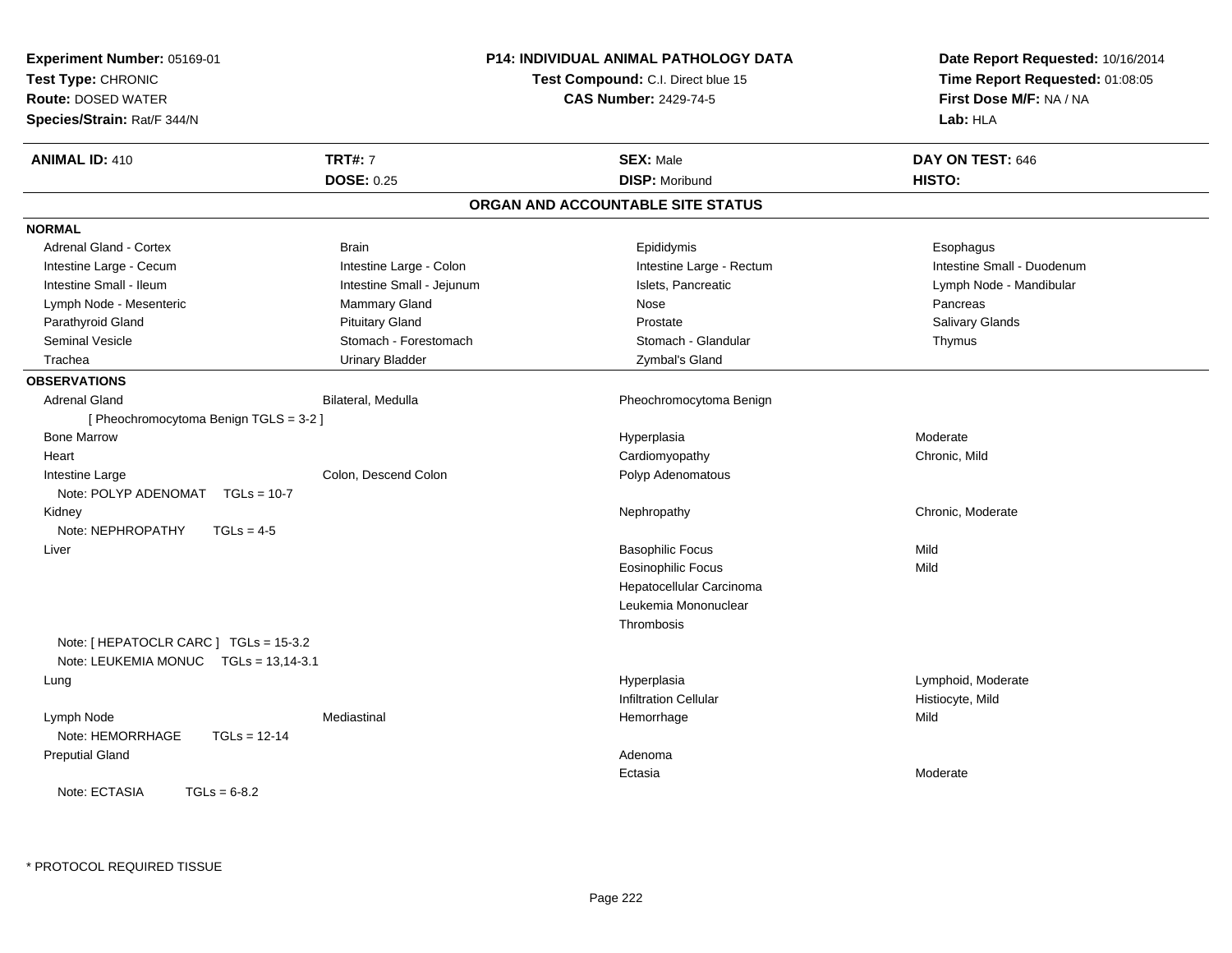| Experiment Number: 05169-01<br>Test Type: CHRONIC<br><b>Route: DOSED WATER</b><br>Species/Strain: Rat/F 344/N |                           | <b>P14: INDIVIDUAL ANIMAL PATHOLOGY DATA</b><br>Test Compound: C.I. Direct blue 15<br><b>CAS Number: 2429-74-5</b> | Date Report Requested: 10/16/2014<br>Time Report Requested: 01:08:05<br>First Dose M/F: NA / NA<br>Lab: HLA |  |
|---------------------------------------------------------------------------------------------------------------|---------------------------|--------------------------------------------------------------------------------------------------------------------|-------------------------------------------------------------------------------------------------------------|--|
| <b>ANIMAL ID: 410</b>                                                                                         | <b>TRT#: 7</b>            | <b>SEX: Male</b>                                                                                                   | DAY ON TEST: 646                                                                                            |  |
|                                                                                                               | <b>DOSE: 0.25</b>         | <b>DISP: Moribund</b>                                                                                              | HISTO:                                                                                                      |  |
|                                                                                                               |                           | ORGAN AND ACCOUNTABLE SITE STATUS                                                                                  |                                                                                                             |  |
| Note: ADENOMA<br>$TGLs = 5-8.2$                                                                               |                           |                                                                                                                    |                                                                                                             |  |
| <b>Skin</b>                                                                                                   |                           | Basal Cell Adenoma                                                                                                 | <b>Multiple</b>                                                                                             |  |
|                                                                                                               |                           | Keratoacanthoma                                                                                                    |                                                                                                             |  |
|                                                                                                               | <b>Subcut Tiss</b>        | Sarcoma                                                                                                            |                                                                                                             |  |
|                                                                                                               |                           | Squamous Cell Carcinoma                                                                                            |                                                                                                             |  |
| Note: BASAL CEL ADEN                                                                                          | $TGLs = 25-24$            |                                                                                                                    |                                                                                                             |  |
| Note: BASAL CEL ADEN                                                                                          | $TGLs = 17,18-16,17$      |                                                                                                                    |                                                                                                             |  |
| Note: BASAL CEL ADEN    TGLs = 20,21,22,24-19,20,21,23                                                        |                           |                                                                                                                    |                                                                                                             |  |
| Note: [ SARCOMA<br>$TGLs = 2-13$                                                                              |                           |                                                                                                                    |                                                                                                             |  |
| Note: SQUAM CEL CARC TGLs = 23-22                                                                             |                           |                                                                                                                    |                                                                                                             |  |
| Note: KERATOACANTHMA   TGLs = 19-18                                                                           |                           |                                                                                                                    |                                                                                                             |  |
| Spleen                                                                                                        |                           | Hematopoietic Cell Proliferation                                                                                   | Moderate                                                                                                    |  |
|                                                                                                               |                           | Leukemia Mononuclear                                                                                               |                                                                                                             |  |
| <b>Testes</b>                                                                                                 | Bilateral, Interstit Cell | Adenoma                                                                                                            |                                                                                                             |  |
| Note: ADENOMA                                                                                                 | $TGLs = 8,9-8,8.1$        |                                                                                                                    |                                                                                                             |  |
| <b>Thyroid Gland</b>                                                                                          | C Cell                    | Hyperplasia                                                                                                        | Focal, Minimal                                                                                              |  |
| PRIMARY CAUSE OF DEATH                                                                                        |                           |                                                                                                                    |                                                                                                             |  |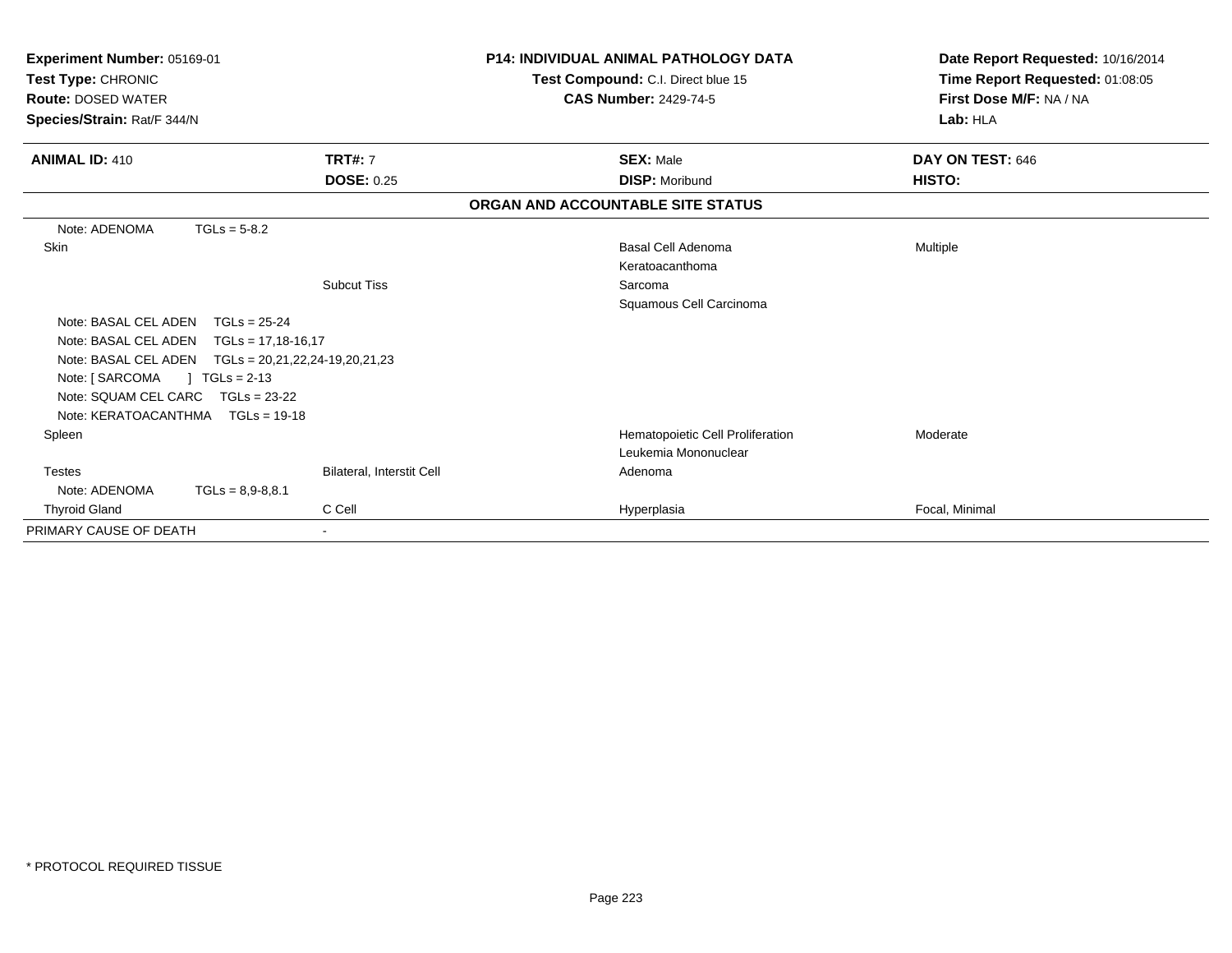| Experiment Number: 05169-01<br>Test Type: CHRONIC<br><b>Route: DOSED WATER</b><br>Species/Strain: Rat/F 344/N | <b>P14: INDIVIDUAL ANIMAL PATHOLOGY DATA</b><br>Test Compound: C.I. Direct blue 15<br><b>CAS Number: 2429-74-5</b> |                                           | Date Report Requested: 10/16/2014<br>Time Report Requested: 01:08:05<br>First Dose M/F: NA / NA<br>Lab: HLA |  |
|---------------------------------------------------------------------------------------------------------------|--------------------------------------------------------------------------------------------------------------------|-------------------------------------------|-------------------------------------------------------------------------------------------------------------|--|
| <b>ANIMAL ID: 411</b>                                                                                         | <b>TRT#: 7</b><br><b>DOSE: 0.25</b>                                                                                | <b>SEX: Male</b><br><b>DISP: Moribund</b> | DAY ON TEST: 408<br><b>HISTO:</b>                                                                           |  |
|                                                                                                               |                                                                                                                    |                                           |                                                                                                             |  |
|                                                                                                               |                                                                                                                    | ORGAN AND ACCOUNTABLE SITE STATUS         |                                                                                                             |  |
| <b>NORMAL</b>                                                                                                 |                                                                                                                    |                                           |                                                                                                             |  |
| Adrenal Gland - Cortex                                                                                        | Adrenal Gland - Medulla                                                                                            | <b>Bone Marrow</b>                        | <b>Brain</b>                                                                                                |  |
| Epididymis                                                                                                    | Esophagus                                                                                                          | Intestine Large - Cecum                   | Intestine Large - Colon                                                                                     |  |
| Intestine Large - Rectum                                                                                      | Intestine Small - Duodenum                                                                                         | Intestine Small - Ileum                   | Intestine Small - Jejunum                                                                                   |  |
| Islets, Pancreatic                                                                                            | Lymph Node - Mandibular                                                                                            | Lymph Node - Mesenteric                   | Mammary Gland                                                                                               |  |
| Nose                                                                                                          | Pancreas                                                                                                           | Parathyroid Gland                         | <b>Pituitary Gland</b>                                                                                      |  |
| <b>Preputial Gland</b>                                                                                        | Salivary Glands                                                                                                    | Spleen                                    | Stomach - Forestomach                                                                                       |  |
| Stomach - Glandular                                                                                           | Thymus                                                                                                             | <b>Thyroid Gland</b>                      | Trachea                                                                                                     |  |
| <b>Urinary Bladder</b>                                                                                        |                                                                                                                    |                                           |                                                                                                             |  |
| <b>MISSING</b>                                                                                                |                                                                                                                    |                                           |                                                                                                             |  |
| <b>Seminal Vesicle</b>                                                                                        |                                                                                                                    |                                           |                                                                                                             |  |
| <b>OBSERVATIONS</b>                                                                                           |                                                                                                                    |                                           |                                                                                                             |  |
| Heart                                                                                                         |                                                                                                                    | Cardiomyopathy                            | Chronic, Mild                                                                                               |  |
| Kidney                                                                                                        |                                                                                                                    | Nephropathy                               | Chronic, Minimal                                                                                            |  |
| Liver                                                                                                         |                                                                                                                    | <b>Basophilic Focus</b>                   | Minimal                                                                                                     |  |
|                                                                                                               |                                                                                                                    | <b>Clear Cell Focus</b>                   | Mild                                                                                                        |  |
| Lung                                                                                                          |                                                                                                                    | Hyperplasia                               | Lymphoid, Mild                                                                                              |  |
| Prostate                                                                                                      |                                                                                                                    | Inflammation                              | Chronic Active, Minimal                                                                                     |  |
| Skin                                                                                                          |                                                                                                                    | <b>Basal Cell Adenoma</b>                 |                                                                                                             |  |
|                                                                                                               | <b>Subcut Tiss</b>                                                                                                 | Fibrosis                                  | Focal, Mild                                                                                                 |  |
| Note: BASAL CEL ADEN TGLs = 3-10.2                                                                            |                                                                                                                    |                                           |                                                                                                             |  |
| Note: FIBROSIS<br>$TGLs = 4-10.3$                                                                             |                                                                                                                    |                                           |                                                                                                             |  |
| <b>Testes</b>                                                                                                 | <b>Interstit Cell</b>                                                                                              | Hyperplasia                               | Minimal                                                                                                     |  |
| Zymbal's Gland                                                                                                |                                                                                                                    | Carcinoma                                 |                                                                                                             |  |
| Note: CARCINOMA<br>$TGLs = 2-10.1$                                                                            |                                                                                                                    |                                           |                                                                                                             |  |
| PRIMARY CAUSE OF DEATH                                                                                        |                                                                                                                    |                                           |                                                                                                             |  |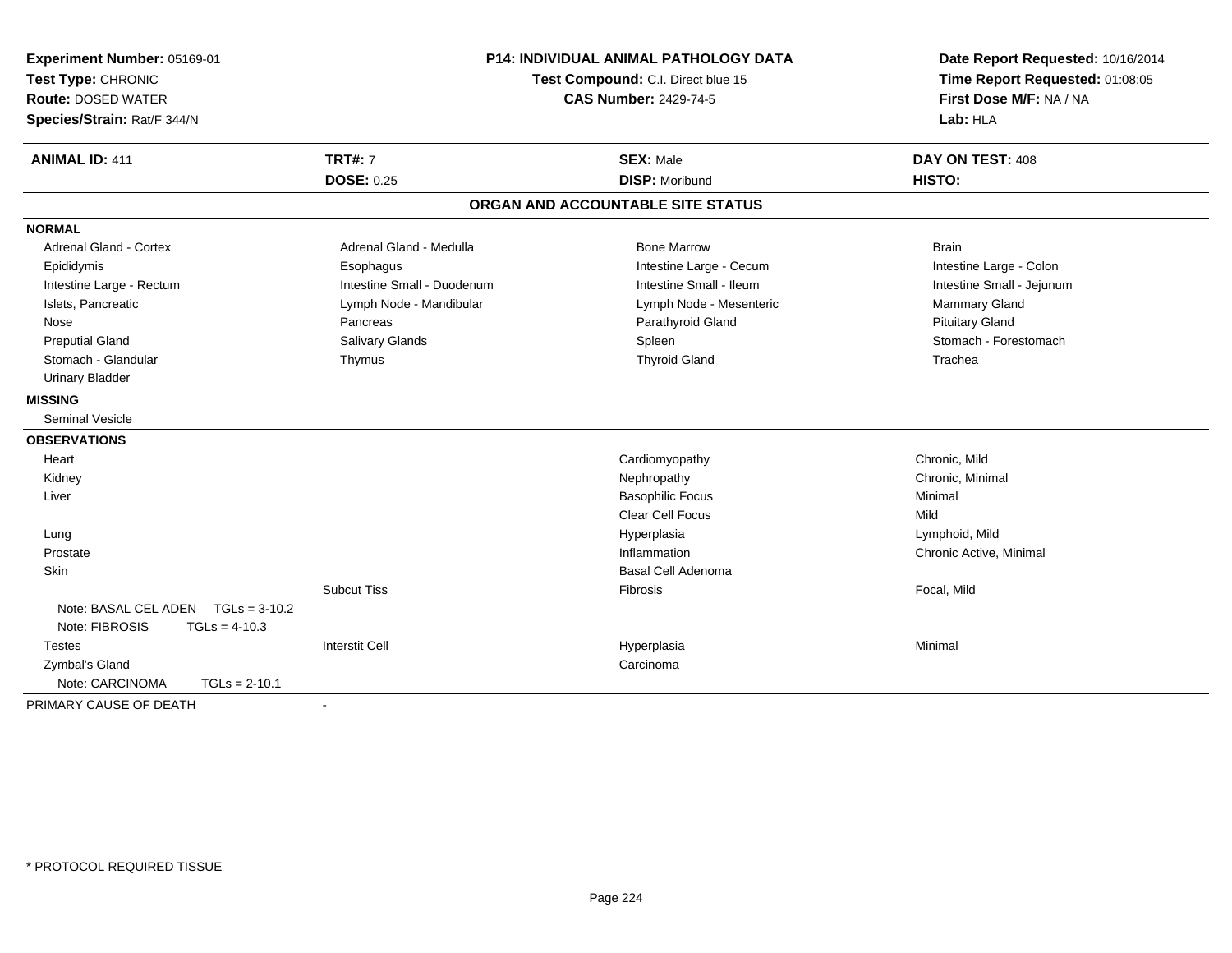| Experiment Number: 05169-01<br>Test Type: CHRONIC<br><b>Route: DOSED WATER</b><br>Species/Strain: Rat/F 344/N |                           | <b>P14: INDIVIDUAL ANIMAL PATHOLOGY DATA</b><br>Test Compound: C.I. Direct blue 15<br><b>CAS Number: 2429-74-5</b> | Date Report Requested: 10/16/2014<br>Time Report Requested: 01:08:05<br>First Dose M/F: NA / NA<br>Lab: HLA |
|---------------------------------------------------------------------------------------------------------------|---------------------------|--------------------------------------------------------------------------------------------------------------------|-------------------------------------------------------------------------------------------------------------|
| <b>ANIMAL ID: 412</b>                                                                                         | <b>TRT#: 7</b>            | <b>SEX: Male</b><br><b>DISP: Dead</b>                                                                              | DAY ON TEST: 621                                                                                            |
|                                                                                                               | <b>DOSE: 0.25</b>         | ORGAN AND ACCOUNTABLE SITE STATUS                                                                                  | HISTO:                                                                                                      |
|                                                                                                               |                           |                                                                                                                    |                                                                                                             |
| <b>NORMAL</b>                                                                                                 |                           |                                                                                                                    |                                                                                                             |
| Adrenal Gland - Cortex                                                                                        | <b>Brain</b>              | Epididymis                                                                                                         | Esophagus                                                                                                   |
| Intestine Large - Cecum                                                                                       | Intestine Large - Colon   | Intestine Large - Rectum                                                                                           | Intestine Small - Duodenum                                                                                  |
| Intestine Small - Ileum                                                                                       | Intestine Small - Jejunum | Islets, Pancreatic                                                                                                 | Lymph Node - Mandibular                                                                                     |
| Mammary Gland                                                                                                 | Nose                      | Parathyroid Gland                                                                                                  | <b>Pituitary Gland</b>                                                                                      |
| Salivary Glands                                                                                               | <b>Seminal Vesicle</b>    | Stomach - Forestomach                                                                                              | Stomach - Glandular                                                                                         |
| Thymus                                                                                                        | <b>Thyroid Gland</b>      | Trachea                                                                                                            | <b>Urinary Bladder</b>                                                                                      |
| <b>OBSERVATIONS</b>                                                                                           |                           |                                                                                                                    |                                                                                                             |
| <b>Adrenal Gland</b>                                                                                          | Medulla                   | Pheochromocytoma Benign                                                                                            |                                                                                                             |
| <b>Bone Marrow</b>                                                                                            |                           | Hyperplasia                                                                                                        | Moderate                                                                                                    |
| Heart                                                                                                         |                           | Cardiomyopathy                                                                                                     | Chronic, Mild                                                                                               |
| Kidney                                                                                                        |                           | Nephropathy                                                                                                        | Chronic, Moderate                                                                                           |
| Liver                                                                                                         |                           | Degeneration                                                                                                       | Cystic, Focal, Mild                                                                                         |
|                                                                                                               |                           | <b>Eosinophilic Focus</b>                                                                                          | Marked                                                                                                      |
|                                                                                                               |                           | Hematopoietic Cell Proliferation                                                                                   | Minimal                                                                                                     |
|                                                                                                               |                           | Hepatocellular Carcinoma                                                                                           |                                                                                                             |
|                                                                                                               | Centrilobular             | Necrosis                                                                                                           | Diffuse, Moderate                                                                                           |
|                                                                                                               |                           | Regeneration                                                                                                       | Diffuse, Moderate                                                                                           |
|                                                                                                               |                           | Vacuolization Cytoplasmic                                                                                          | Moderate                                                                                                    |
| Note: NECROSIS<br>$TGLs = 4-3.1$<br>Note: [ HEPATOCLR CARC ] TGLs = 3-3.2                                     |                           |                                                                                                                    |                                                                                                             |
| Lung                                                                                                          |                           | Hyperplasia                                                                                                        | Lymphoid, Mild                                                                                              |
| Lymph Node                                                                                                    | Mesenteric                | Hyperplasia                                                                                                        | Reticulum Cell, Mild                                                                                        |
| Pancreas                                                                                                      | Acinus                    | Hyperplasia                                                                                                        | Focal, Minimal                                                                                              |
| <b>Preputial Gland</b>                                                                                        |                           | Atrophy                                                                                                            | Moderate                                                                                                    |
| Prostate                                                                                                      |                           | Hyperplasia                                                                                                        | Glandular, Focal, Minimal                                                                                   |
| Skin                                                                                                          |                           | Basal Cell Adenoma                                                                                                 | Multiple                                                                                                    |
|                                                                                                               |                           | Squamous Cell Papilloma                                                                                            |                                                                                                             |
| Note: BASAL CEL ADEN $TGLs = 5,7,9-13,15,17$<br>Note: [SQ CL PAPILLOM ] TGLs = 6,8-14,16                      |                           |                                                                                                                    |                                                                                                             |
| Spleen                                                                                                        |                           | Hematopoietic Cell Proliferation                                                                                   | Moderate                                                                                                    |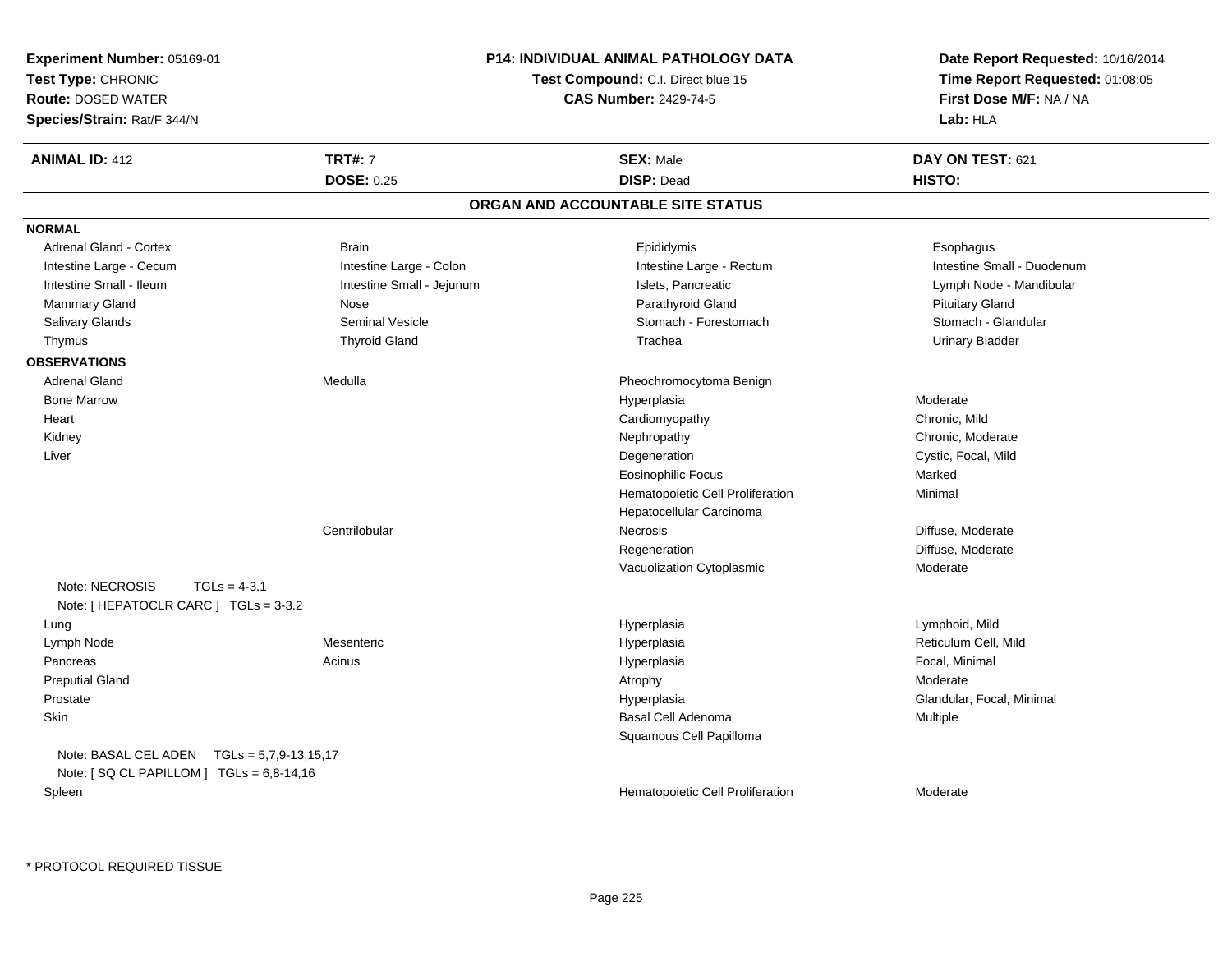| Experiment Number: 05169-01 |                              | <b>P14: INDIVIDUAL ANIMAL PATHOLOGY DATA</b> | Date Report Requested: 10/16/2014 |
|-----------------------------|------------------------------|----------------------------------------------|-----------------------------------|
| <b>Test Type: CHRONIC</b>   |                              | Test Compound: C.I. Direct blue 15           | Time Report Requested: 01:08:05   |
| <b>Route: DOSED WATER</b>   | <b>CAS Number: 2429-74-5</b> |                                              | First Dose M/F: NA / NA           |
| Species/Strain: Rat/F 344/N |                              |                                              | Lab: HLA                          |
| <b>ANIMAL ID: 412</b>       | <b>TRT#: 7</b>               | <b>SEX: Male</b>                             | DAY ON TEST: 621                  |
|                             | <b>DOSE: 0.25</b>            | <b>DISP: Dead</b>                            | HISTO:                            |
|                             |                              | ORGAN AND ACCOUNTABLE SITE STATUS            |                                   |
| <b>Testes</b>               | Bilateral, Interstit Cell    | Adenoma                                      |                                   |
| Zymbal's Gland              |                              | Ectasia                                      | Mild                              |
| PRIMARY CAUSE OF DEATH      |                              |                                              |                                   |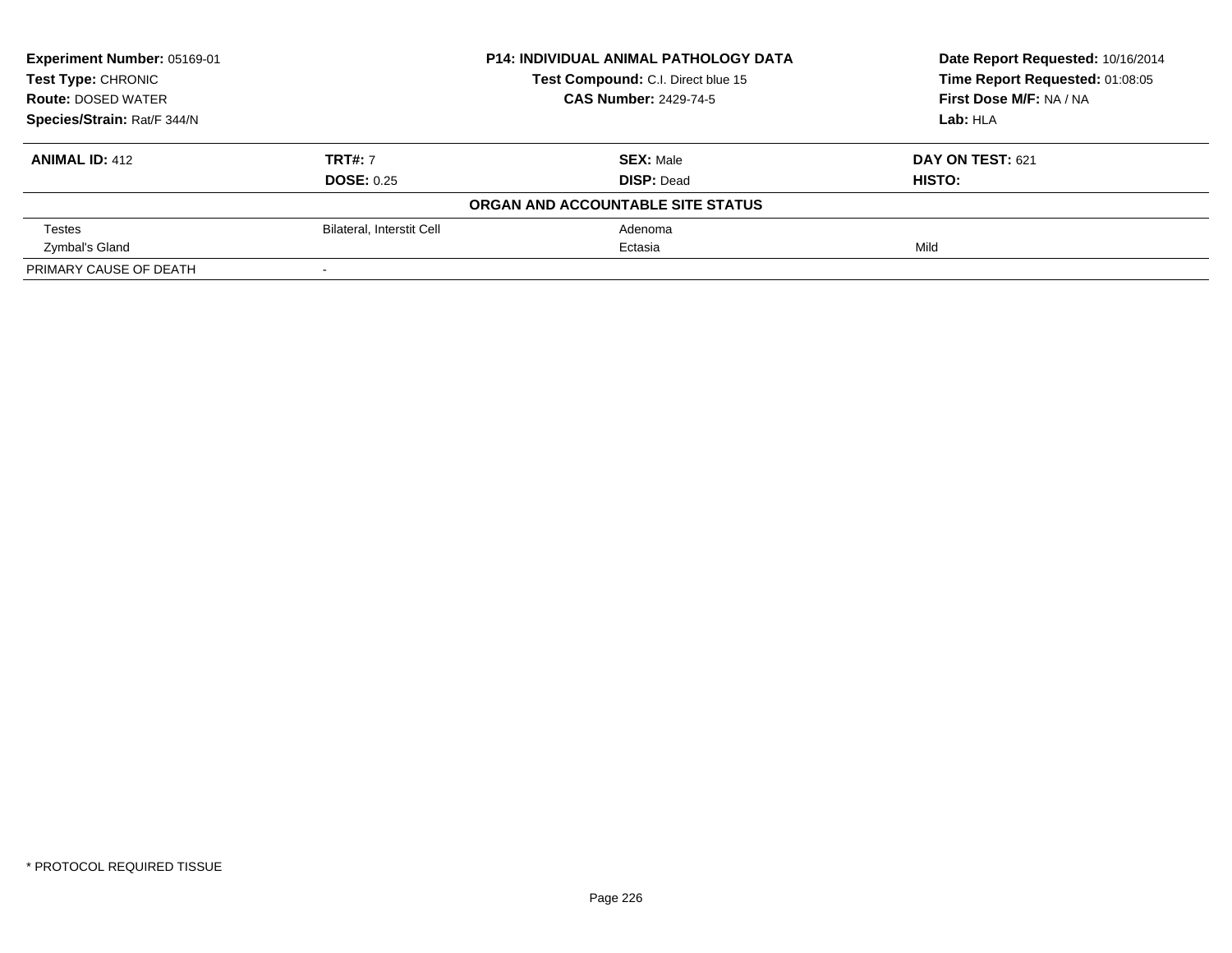| Experiment Number: 05169-01<br>Test Type: CHRONIC<br><b>Route: DOSED WATER</b><br>Species/Strain: Rat/F 344/N |                          | <b>P14: INDIVIDUAL ANIMAL PATHOLOGY DATA</b><br>Test Compound: C.I. Direct blue 15<br><b>CAS Number: 2429-74-5</b> | Date Report Requested: 10/16/2014<br>Time Report Requested: 01:08:05<br>First Dose M/F: NA / NA<br>Lab: HLA |
|---------------------------------------------------------------------------------------------------------------|--------------------------|--------------------------------------------------------------------------------------------------------------------|-------------------------------------------------------------------------------------------------------------|
| <b>ANIMAL ID: 413</b>                                                                                         | <b>TRT#: 7</b>           | <b>SEX: Male</b>                                                                                                   | DAY ON TEST: 645                                                                                            |
|                                                                                                               | <b>DOSE: 0.25</b>        | <b>DISP: Moribund</b>                                                                                              | HISTO:                                                                                                      |
|                                                                                                               |                          | ORGAN AND ACCOUNTABLE SITE STATUS                                                                                  |                                                                                                             |
| <b>NORMAL</b>                                                                                                 |                          |                                                                                                                    |                                                                                                             |
| <b>Brain</b>                                                                                                  | Epididymis               | Esophagus                                                                                                          | Intestine Large - Cecum                                                                                     |
| Intestine Large - Colon                                                                                       | Intestine Large - Rectum | Intestine Small - Duodenum                                                                                         | Intestine Small - Ileum                                                                                     |
| Intestine Small - Jejunum                                                                                     | Islets, Pancreatic       | Lymph Node - Mandibular                                                                                            | Lymph Node - Mesenteric                                                                                     |
| Nose                                                                                                          | Pancreas                 | Parathyroid Gland                                                                                                  | <b>Pituitary Gland</b>                                                                                      |
| Prostate                                                                                                      | <b>Salivary Glands</b>   | <b>Seminal Vesicle</b>                                                                                             | Stomach - Forestomach                                                                                       |
| Stomach - Glandular                                                                                           | Thymus                   | <b>Thyroid Gland</b>                                                                                               | Trachea                                                                                                     |
| <b>Urinary Bladder</b>                                                                                        | Zymbal's Gland           |                                                                                                                    |                                                                                                             |
| <b>MISSING</b>                                                                                                |                          |                                                                                                                    |                                                                                                             |
| <b>Mammary Gland</b>                                                                                          |                          |                                                                                                                    |                                                                                                             |
| <b>OBSERVATIONS</b>                                                                                           |                          |                                                                                                                    |                                                                                                             |
| <b>Adrenal Gland</b>                                                                                          | Cortex                   | Leukemia Mononuclear                                                                                               |                                                                                                             |
|                                                                                                               | Medulla                  | Leukemia Mononuclear                                                                                               |                                                                                                             |
| <b>Bone Marrow</b>                                                                                            |                          | Leukemia Mononuclear                                                                                               |                                                                                                             |
|                                                                                                               |                          | Myelofibrosis                                                                                                      | Marked                                                                                                      |
| Heart                                                                                                         |                          | Cardiomyopathy                                                                                                     | Chronic, Mild                                                                                               |
| Kidney                                                                                                        |                          | Nephropathy                                                                                                        | Chronic, Moderate                                                                                           |
| Liver                                                                                                         |                          | <b>Basophilic Focus</b>                                                                                            | Marked                                                                                                      |
|                                                                                                               |                          | Leukemia Mononuclear                                                                                               |                                                                                                             |
|                                                                                                               |                          | Neoplastic Nodule                                                                                                  | Multiple                                                                                                    |
| Note: ML IS STAGE 3<br>Note: [ NEOPLASTIC NOD ] TGLs = 5,6,7,8-3.1,3.2                                        |                          |                                                                                                                    |                                                                                                             |
| Lung                                                                                                          | Alveolar Epith           | Hyperplasia                                                                                                        | Focal, Minimal                                                                                              |
|                                                                                                               |                          | Hyperplasia                                                                                                        | Lymphoid, Moderate                                                                                          |
|                                                                                                               |                          | <b>Infiltration Cellular</b>                                                                                       | Histiocyte, Mild                                                                                            |
|                                                                                                               |                          | Leukemia Mononuclear                                                                                               |                                                                                                             |
| Pharynx                                                                                                       | Palate                   | Squamous Cell Papilloma                                                                                            |                                                                                                             |
| <b>Preputial Gland</b>                                                                                        |                          | Inflammation                                                                                                       | Chronic Active, Moderate                                                                                    |
| Skin                                                                                                          | Sebaceous GI             | Adenoma                                                                                                            |                                                                                                             |
|                                                                                                               |                          | <b>Basal Cell Adenoma</b>                                                                                          | Multiple                                                                                                    |
|                                                                                                               |                          | Keratoacanthoma                                                                                                    |                                                                                                             |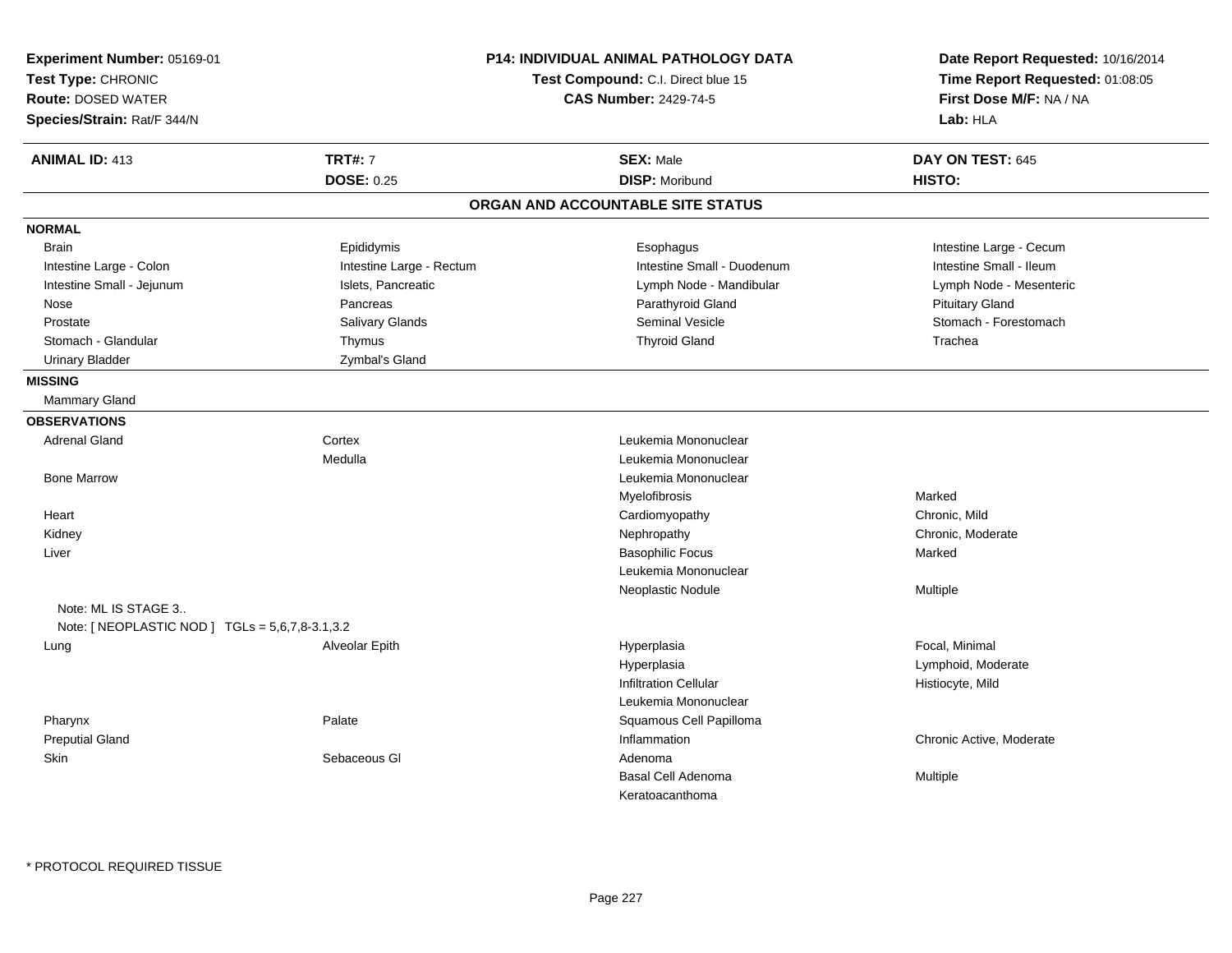| Experiment Number: 05169-01<br><b>P14: INDIVIDUAL ANIMAL PATHOLOGY DATA</b><br>Test Type: CHRONIC<br>Test Compound: C.I. Direct blue 15<br><b>CAS Number: 2429-74-5</b><br><b>Route: DOSED WATER</b><br>Species/Strain: Rat/F 344/N |                                                          | Date Report Requested: 10/16/2014<br>Time Report Requested: 01:08:05<br>First Dose M/F: NA / NA<br>Lab: HLA |                         |
|-------------------------------------------------------------------------------------------------------------------------------------------------------------------------------------------------------------------------------------|----------------------------------------------------------|-------------------------------------------------------------------------------------------------------------|-------------------------|
| <b>ANIMAL ID: 413</b>                                                                                                                                                                                                               | <b>TRT#: 7</b><br><b>DOSE: 0.25</b>                      | <b>SEX: Male</b>                                                                                            | <b>DAY ON TEST: 645</b> |
|                                                                                                                                                                                                                                     |                                                          | <b>DISP: Moribund</b><br>ORGAN AND ACCOUNTABLE SITE STATUS                                                  | HISTO:                  |
| Note: KERATOACANTHMA<br>Note: BASAL CEL ADEN $TGLs = 11.12 - 14.15$                                                                                                                                                                 | $TGLs = 10-13$                                           |                                                                                                             |                         |
| Spleen<br>Note: LEUKEMIA MONUC                                                                                                                                                                                                      | $TGLs = 9-3$                                             | Leukemia Mononuclear                                                                                        |                         |
| Testes<br>Note: ADENOMA                                                                                                                                                                                                             | <b>Bilateral, Interstit Cell</b><br>$TGLs = 2.3 - 8.8.1$ | Adenoma                                                                                                     |                         |
| PRIMARY CAUSE OF DEATH                                                                                                                                                                                                              |                                                          |                                                                                                             |                         |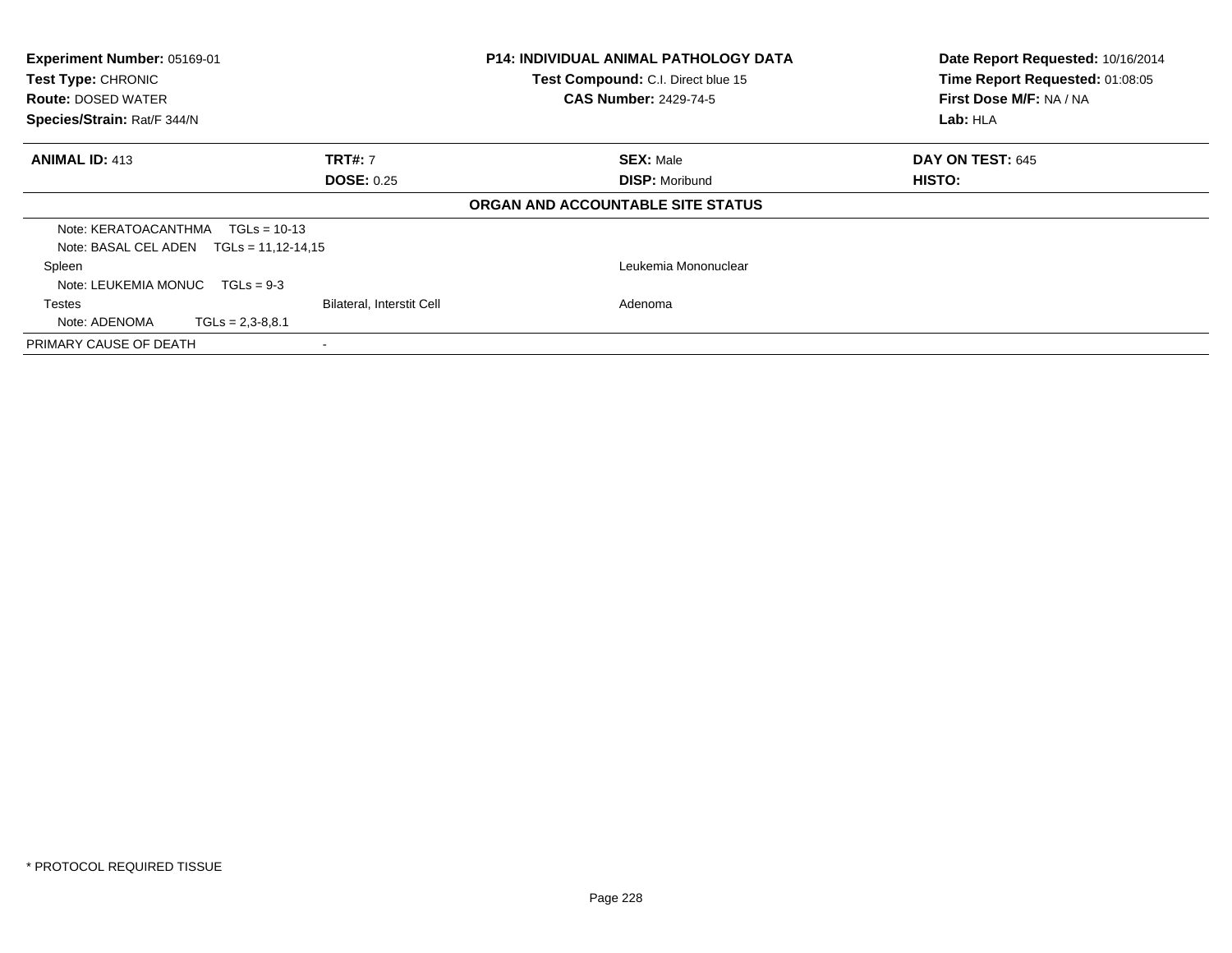| Experiment Number: 05169-01<br>Test Type: CHRONIC<br><b>Route: DOSED WATER</b><br>Species/Strain: Rat/F 344/N | <b>P14: INDIVIDUAL ANIMAL PATHOLOGY DATA</b><br>Test Compound: C.I. Direct blue 15<br><b>CAS Number: 2429-74-5</b> |                                   | Date Report Requested: 10/16/2014<br>Time Report Requested: 01:08:05<br>First Dose M/F: NA / NA<br>Lab: HLA |
|---------------------------------------------------------------------------------------------------------------|--------------------------------------------------------------------------------------------------------------------|-----------------------------------|-------------------------------------------------------------------------------------------------------------|
| <b>ANIMAL ID: 414</b>                                                                                         | <b>TRT#: 7</b>                                                                                                     | <b>SEX: Male</b>                  | DAY ON TEST: 463                                                                                            |
|                                                                                                               | <b>DOSE: 0.25</b>                                                                                                  | <b>DISP: Dead</b>                 | HISTO:                                                                                                      |
|                                                                                                               |                                                                                                                    | ORGAN AND ACCOUNTABLE SITE STATUS |                                                                                                             |
| <b>NORMAL</b>                                                                                                 |                                                                                                                    |                                   |                                                                                                             |
| Adrenal Gland - Cortex                                                                                        | Adrenal Gland - Medulla                                                                                            | <b>Bone Marrow</b>                | <b>Brain</b>                                                                                                |
| Esophagus                                                                                                     | Intestine Large - Cecum                                                                                            | Intestine Large - Colon           | Intestine Large - Rectum                                                                                    |
| Intestine Small - Duodenum                                                                                    | Intestine Small - Ileum                                                                                            | Intestine Small - Jejunum         | Islets, Pancreatic                                                                                          |
| Lymph Node - Mandibular                                                                                       | Lymph Node - Mesenteric                                                                                            | Mammary Gland                     | Nose                                                                                                        |
| Pancreas                                                                                                      | Parathyroid Gland                                                                                                  | <b>Pituitary Gland</b>            | Prostate                                                                                                    |
| Salivary Glands                                                                                               | <b>Seminal Vesicle</b>                                                                                             | Skin                              | Spleen                                                                                                      |
| Stomach - Forestomach                                                                                         | Stomach - Glandular                                                                                                | Thymus                            | <b>Thyroid Gland</b>                                                                                        |
| Trachea                                                                                                       | <b>Urinary Bladder</b>                                                                                             | Zymbal's Gland                    |                                                                                                             |
| <b>MISSING</b>                                                                                                |                                                                                                                    |                                   |                                                                                                             |
| <b>Preputial Gland</b>                                                                                        |                                                                                                                    |                                   |                                                                                                             |
| <b>OBSERVATIONS</b>                                                                                           |                                                                                                                    |                                   |                                                                                                             |
| Epididymis                                                                                                    |                                                                                                                    | Mesothelioma Malignant            | Metastatic (Testes)                                                                                         |
| Heart                                                                                                         |                                                                                                                    | Cardiomyopathy                    | Chronic, Mild                                                                                               |
| Note: ATRIA ARE DILATEDNO DX                                                                                  |                                                                                                                    |                                   |                                                                                                             |
| Kidney                                                                                                        |                                                                                                                    | Nephropathy                       | Chronic, Mild                                                                                               |
| Liver                                                                                                         |                                                                                                                    | <b>Basophilic Focus</b>           | Minimal                                                                                                     |
|                                                                                                               |                                                                                                                    | <b>Eosinophilic Focus</b>         | Minimal                                                                                                     |
|                                                                                                               |                                                                                                                    | Neoplastic Nodule                 |                                                                                                             |
| Note: [ NEOPLASTIC NOD ] TGLs = 2-3.1                                                                         |                                                                                                                    | Vacuolization Cytoplasmic         | Multifocal, Minimal                                                                                         |
| Lung                                                                                                          |                                                                                                                    | Congestion                        | Moderate                                                                                                    |
|                                                                                                               |                                                                                                                    | Hyperplasia                       | Lymphoid, Mild                                                                                              |
| [Congestion TGLS = $1-4,4.1$ ]                                                                                |                                                                                                                    |                                   |                                                                                                             |
| <b>Testes</b>                                                                                                 | <b>Interstit Cell</b>                                                                                              | Adenoma                           |                                                                                                             |
|                                                                                                               | <b>Bilateral</b>                                                                                                   | Mesothelioma Malignant            |                                                                                                             |
| Note: ADENOMA<br>$TGLs = 3-8$                                                                                 |                                                                                                                    |                                   |                                                                                                             |
| PRIMARY CAUSE OF DEATH                                                                                        |                                                                                                                    |                                   |                                                                                                             |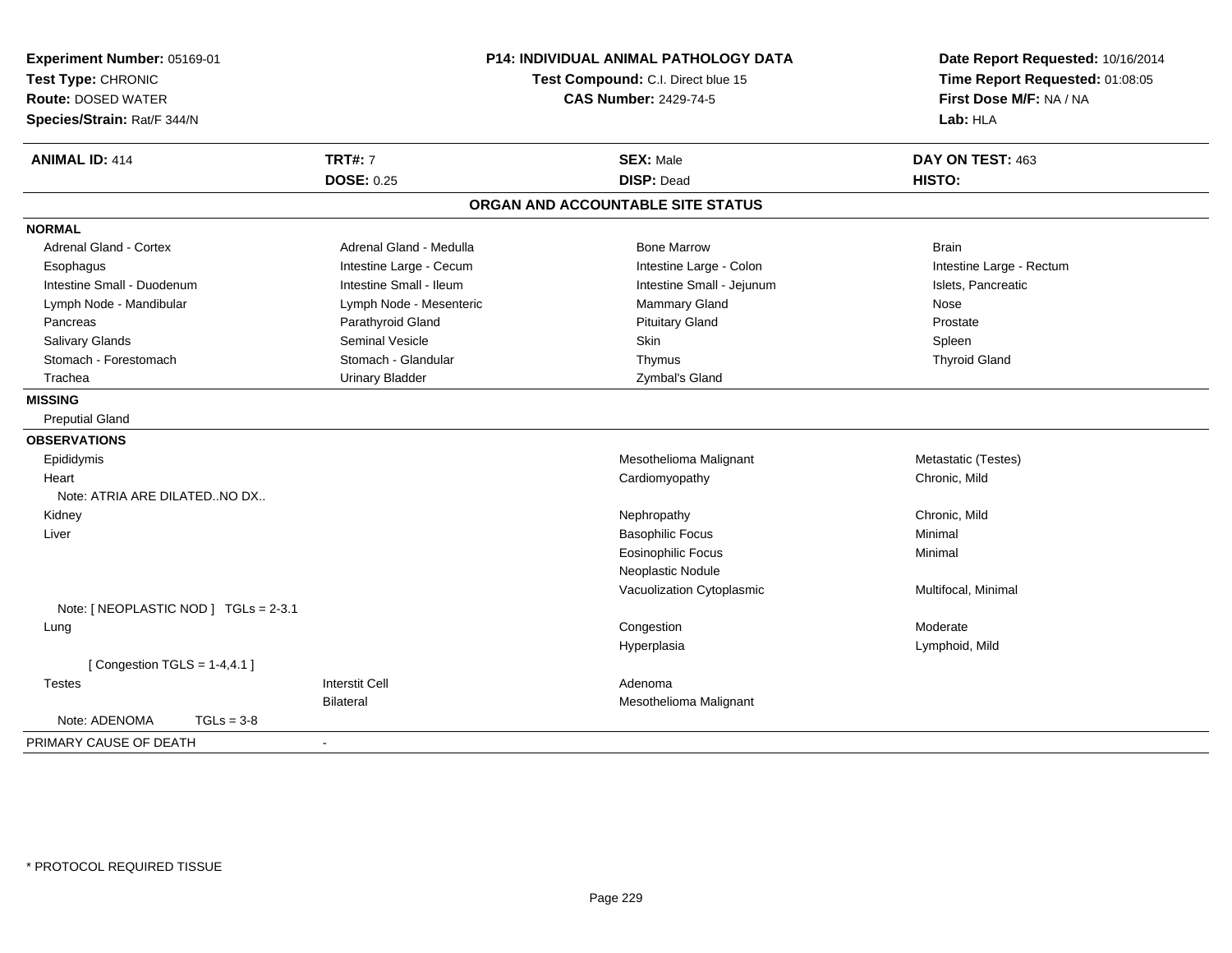| Experiment Number: 05169-01<br>Test Type: CHRONIC<br><b>Route: DOSED WATER</b><br>Species/Strain: Rat/F 344/N |                            | <b>P14: INDIVIDUAL ANIMAL PATHOLOGY DATA</b><br>Test Compound: C.I. Direct blue 15<br><b>CAS Number: 2429-74-5</b> |                                 |
|---------------------------------------------------------------------------------------------------------------|----------------------------|--------------------------------------------------------------------------------------------------------------------|---------------------------------|
| <b>ANIMAL ID: 415</b>                                                                                         | <b>TRT#: 7</b>             | <b>SEX: Male</b>                                                                                                   | DAY ON TEST: 372                |
|                                                                                                               | <b>DOSE: 0.25</b>          | <b>DISP: Moribund</b>                                                                                              | HISTO:                          |
|                                                                                                               |                            | ORGAN AND ACCOUNTABLE SITE STATUS                                                                                  |                                 |
| <b>NORMAL</b>                                                                                                 |                            |                                                                                                                    |                                 |
| <b>Adrenal Gland - Cortex</b>                                                                                 | Adrenal Gland - Medulla    | <b>Bone Marrow</b>                                                                                                 | <b>Brain</b>                    |
| Epididymis                                                                                                    | Esophagus                  | Intestine Large - Cecum                                                                                            | Intestine Large - Colon         |
| Intestine Large - Rectum                                                                                      | Intestine Small - Duodenum | Intestine Small - Ileum                                                                                            | Intestine Small - Jejunum       |
| Islets, Pancreatic                                                                                            | Lymph Node - Mesenteric    | <b>Mammary Gland</b>                                                                                               | Nose                            |
| Pancreas                                                                                                      | Parathyroid Gland          | <b>Pituitary Gland</b>                                                                                             | <b>Preputial Gland</b>          |
| Prostate                                                                                                      | <b>Salivary Glands</b>     | Spleen                                                                                                             | Stomach - Forestomach           |
| Stomach - Glandular                                                                                           | Thymus                     | <b>Thyroid Gland</b>                                                                                               | Trachea                         |
| <b>Urinary Bladder</b>                                                                                        |                            |                                                                                                                    |                                 |
| <b>MISSING</b>                                                                                                |                            |                                                                                                                    |                                 |
| <b>Seminal Vesicle</b>                                                                                        |                            |                                                                                                                    |                                 |
| <b>OBSERVATIONS</b>                                                                                           |                            |                                                                                                                    |                                 |
| Heart                                                                                                         |                            | Cardiomyopathy                                                                                                     | Chronic, Mild                   |
| Kidney                                                                                                        |                            | Nephropathy                                                                                                        | Chronic, Mild                   |
| Liver                                                                                                         |                            | <b>Basophilic Focus</b>                                                                                            | Minimal                         |
| Lung                                                                                                          |                            | Hyperplasia                                                                                                        | Lymphoid, Mild                  |
| Lymph Node                                                                                                    | Mandibular                 | Congestion                                                                                                         | Mild                            |
| Note: CONGESTION                                                                                              | $TGLs = 1-9$               |                                                                                                                    |                                 |
| Pharynx                                                                                                       | Palate                     | Squamous Cell Papilloma                                                                                            |                                 |
| Note: SQ CL PAPILLOM                                                                                          | $TGLs = 2-13$              |                                                                                                                    |                                 |
| <b>Skin</b>                                                                                                   | <b>Hair Follicle</b>       | Hyperplasia                                                                                                        | Basal Cell, Multifocal, Minimal |
| <b>Testes</b>                                                                                                 | <b>Interstit Cell</b>      | Adenoma                                                                                                            |                                 |
| Zymbal's Gland                                                                                                |                            | Carcinoma                                                                                                          |                                 |
| Note: CARCINOMA                                                                                               | $TGLs = 3-10.1$            |                                                                                                                    |                                 |
| PRIMARY CAUSE OF DEATH                                                                                        |                            |                                                                                                                    |                                 |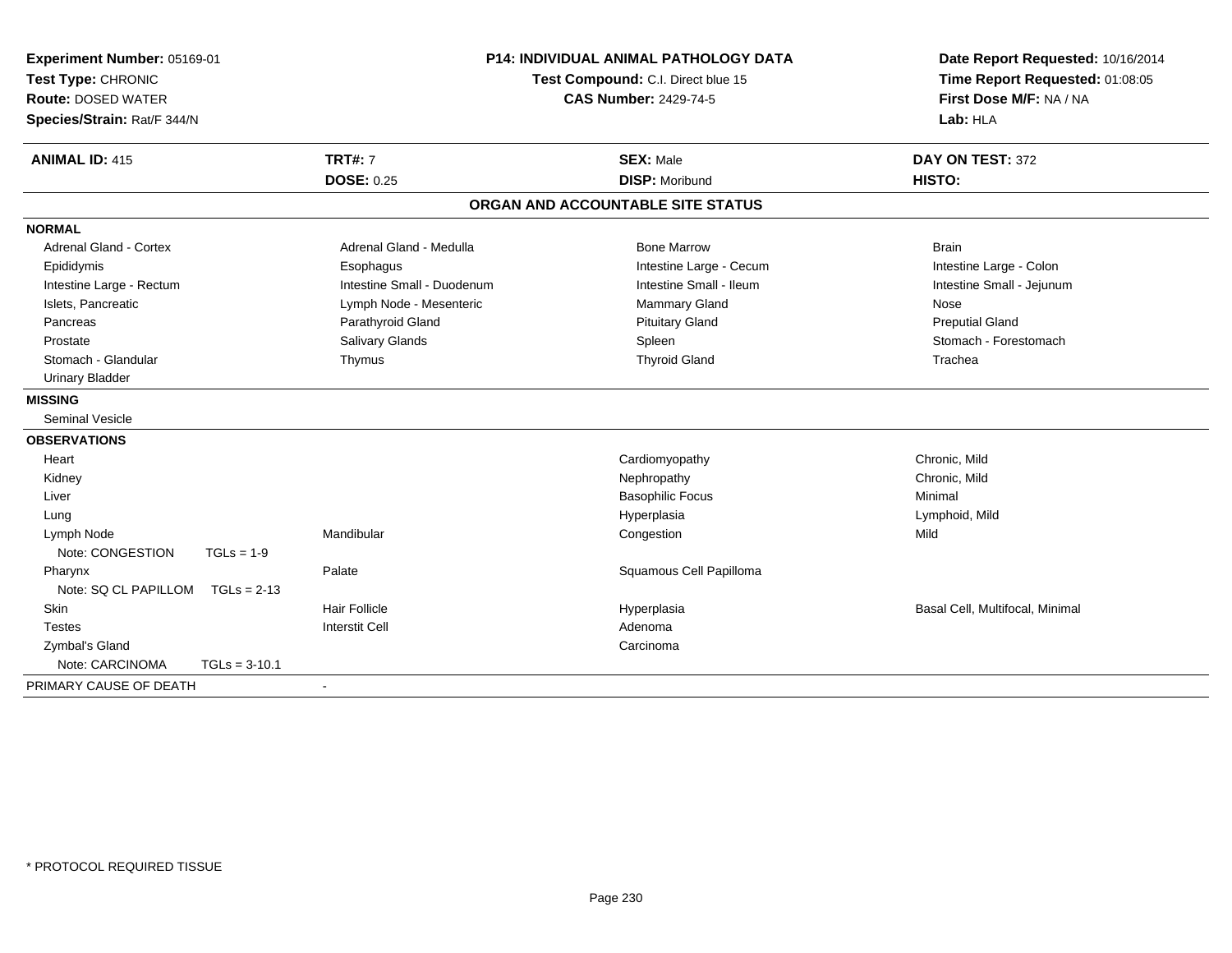| <b>ANIMAL ID: 416</b><br><b>TRT#: 7</b><br><b>SEX: Male</b><br>DAY ON TEST: 600<br><b>DOSE: 0.25</b><br><b>DISP: Moribund</b><br>HISTO:<br>ORGAN AND ACCOUNTABLE SITE STATUS<br><b>NORMAL</b><br><b>Adrenal Gland - Cortex</b><br><b>Bone Marrow</b><br><b>Brain</b><br>Epididymis<br>Intestine Large - Cecum<br>Intestine Large - Colon<br>Intestine Large - Rectum<br>Esophagus<br>Intestine Small - Duodenum<br>Intestine Small - Ileum<br>Intestine Small - Jejunum<br>Islets, Pancreatic<br><b>Pituitary Gland</b><br>Mammary Gland<br>Pancreas<br>Nose<br>Salivary Glands<br><b>Seminal Vesicle</b><br>Stomach - Forestomach<br>Prostate<br>Stomach - Glandular<br><b>Thyroid Gland</b><br>Trachea<br>Thymus<br><b>Urinary Bladder</b><br><b>OBSERVATIONS</b><br><b>Adrenal Gland</b><br>Medulla<br>Pheochromocytoma Benign<br>Chronic, Mild<br>Cardiomyopathy<br>Heart<br>Nephropathy<br>Chronic, Moderate<br>Kidney<br>Note: NEPHROPATHY<br>$TGLs = 3-5$<br><b>Eosinophilic Focus</b><br>Marked<br>Liver<br>Leukemia Mononuclear<br>Multifocal, Moderate<br>Regeneration<br>Note: ML IS STAGE 3<br>Note: REGENERATION<br>$TGLs = 8-3.2$<br>Note: LEUKEMIA MONUC<br>$TGLs = 5,6,7-3.1$<br>Leukemia Mononuclear<br>Lung<br>Mandibular<br>Leukemia Mononuclear<br>Lymph Node<br>Mesenteric<br>Leukemia Mononuclear<br>Parathyroid Gland<br>Mild<br>Hyperplasia<br>Squamous Cell Papilloma<br>Palate<br>Pharynx<br>Note: SQ CL PAPILLOM TGLs = 9-14<br><b>Preputial Gland</b><br>Carcinoma<br>Note: OPPOSING GLAND IS NOT PRESENT<br>Skin<br>Basal Cell Adenoma<br>Multiple<br>Squamous Cell Carcinoma<br>Multiple<br>Note: SQUAM CEL CARC<br>$TGLs = 1-13$<br>Note: BASAL CEL ADEN TGLs = 11,12-16,17 | Experiment Number: 05169-01<br>Test Type: CHRONIC<br><b>Route: DOSED WATER</b><br>Species/Strain: Rat/F 344/N | <b>P14: INDIVIDUAL ANIMAL PATHOLOGY DATA</b><br>Test Compound: C.I. Direct blue 15<br><b>CAS Number: 2429-74-5</b> | Date Report Requested: 10/16/2014<br>Time Report Requested: 01:08:05<br>First Dose M/F: NA / NA<br>Lab: HLA |
|------------------------------------------------------------------------------------------------------------------------------------------------------------------------------------------------------------------------------------------------------------------------------------------------------------------------------------------------------------------------------------------------------------------------------------------------------------------------------------------------------------------------------------------------------------------------------------------------------------------------------------------------------------------------------------------------------------------------------------------------------------------------------------------------------------------------------------------------------------------------------------------------------------------------------------------------------------------------------------------------------------------------------------------------------------------------------------------------------------------------------------------------------------------------------------------------------------------------------------------------------------------------------------------------------------------------------------------------------------------------------------------------------------------------------------------------------------------------------------------------------------------------------------------------------------------------------------------------------------------------------------------------------------------------------------------------------------|---------------------------------------------------------------------------------------------------------------|--------------------------------------------------------------------------------------------------------------------|-------------------------------------------------------------------------------------------------------------|
|                                                                                                                                                                                                                                                                                                                                                                                                                                                                                                                                                                                                                                                                                                                                                                                                                                                                                                                                                                                                                                                                                                                                                                                                                                                                                                                                                                                                                                                                                                                                                                                                                                                                                                            |                                                                                                               |                                                                                                                    |                                                                                                             |
|                                                                                                                                                                                                                                                                                                                                                                                                                                                                                                                                                                                                                                                                                                                                                                                                                                                                                                                                                                                                                                                                                                                                                                                                                                                                                                                                                                                                                                                                                                                                                                                                                                                                                                            |                                                                                                               |                                                                                                                    |                                                                                                             |
|                                                                                                                                                                                                                                                                                                                                                                                                                                                                                                                                                                                                                                                                                                                                                                                                                                                                                                                                                                                                                                                                                                                                                                                                                                                                                                                                                                                                                                                                                                                                                                                                                                                                                                            |                                                                                                               |                                                                                                                    |                                                                                                             |
|                                                                                                                                                                                                                                                                                                                                                                                                                                                                                                                                                                                                                                                                                                                                                                                                                                                                                                                                                                                                                                                                                                                                                                                                                                                                                                                                                                                                                                                                                                                                                                                                                                                                                                            |                                                                                                               |                                                                                                                    |                                                                                                             |
|                                                                                                                                                                                                                                                                                                                                                                                                                                                                                                                                                                                                                                                                                                                                                                                                                                                                                                                                                                                                                                                                                                                                                                                                                                                                                                                                                                                                                                                                                                                                                                                                                                                                                                            |                                                                                                               |                                                                                                                    |                                                                                                             |
|                                                                                                                                                                                                                                                                                                                                                                                                                                                                                                                                                                                                                                                                                                                                                                                                                                                                                                                                                                                                                                                                                                                                                                                                                                                                                                                                                                                                                                                                                                                                                                                                                                                                                                            |                                                                                                               |                                                                                                                    |                                                                                                             |
|                                                                                                                                                                                                                                                                                                                                                                                                                                                                                                                                                                                                                                                                                                                                                                                                                                                                                                                                                                                                                                                                                                                                                                                                                                                                                                                                                                                                                                                                                                                                                                                                                                                                                                            |                                                                                                               |                                                                                                                    |                                                                                                             |
|                                                                                                                                                                                                                                                                                                                                                                                                                                                                                                                                                                                                                                                                                                                                                                                                                                                                                                                                                                                                                                                                                                                                                                                                                                                                                                                                                                                                                                                                                                                                                                                                                                                                                                            |                                                                                                               |                                                                                                                    |                                                                                                             |
|                                                                                                                                                                                                                                                                                                                                                                                                                                                                                                                                                                                                                                                                                                                                                                                                                                                                                                                                                                                                                                                                                                                                                                                                                                                                                                                                                                                                                                                                                                                                                                                                                                                                                                            |                                                                                                               |                                                                                                                    |                                                                                                             |
|                                                                                                                                                                                                                                                                                                                                                                                                                                                                                                                                                                                                                                                                                                                                                                                                                                                                                                                                                                                                                                                                                                                                                                                                                                                                                                                                                                                                                                                                                                                                                                                                                                                                                                            |                                                                                                               |                                                                                                                    |                                                                                                             |
|                                                                                                                                                                                                                                                                                                                                                                                                                                                                                                                                                                                                                                                                                                                                                                                                                                                                                                                                                                                                                                                                                                                                                                                                                                                                                                                                                                                                                                                                                                                                                                                                                                                                                                            |                                                                                                               |                                                                                                                    |                                                                                                             |
|                                                                                                                                                                                                                                                                                                                                                                                                                                                                                                                                                                                                                                                                                                                                                                                                                                                                                                                                                                                                                                                                                                                                                                                                                                                                                                                                                                                                                                                                                                                                                                                                                                                                                                            |                                                                                                               |                                                                                                                    |                                                                                                             |
|                                                                                                                                                                                                                                                                                                                                                                                                                                                                                                                                                                                                                                                                                                                                                                                                                                                                                                                                                                                                                                                                                                                                                                                                                                                                                                                                                                                                                                                                                                                                                                                                                                                                                                            |                                                                                                               |                                                                                                                    |                                                                                                             |
|                                                                                                                                                                                                                                                                                                                                                                                                                                                                                                                                                                                                                                                                                                                                                                                                                                                                                                                                                                                                                                                                                                                                                                                                                                                                                                                                                                                                                                                                                                                                                                                                                                                                                                            |                                                                                                               |                                                                                                                    |                                                                                                             |
|                                                                                                                                                                                                                                                                                                                                                                                                                                                                                                                                                                                                                                                                                                                                                                                                                                                                                                                                                                                                                                                                                                                                                                                                                                                                                                                                                                                                                                                                                                                                                                                                                                                                                                            |                                                                                                               |                                                                                                                    |                                                                                                             |
|                                                                                                                                                                                                                                                                                                                                                                                                                                                                                                                                                                                                                                                                                                                                                                                                                                                                                                                                                                                                                                                                                                                                                                                                                                                                                                                                                                                                                                                                                                                                                                                                                                                                                                            |                                                                                                               |                                                                                                                    |                                                                                                             |
|                                                                                                                                                                                                                                                                                                                                                                                                                                                                                                                                                                                                                                                                                                                                                                                                                                                                                                                                                                                                                                                                                                                                                                                                                                                                                                                                                                                                                                                                                                                                                                                                                                                                                                            |                                                                                                               |                                                                                                                    |                                                                                                             |
|                                                                                                                                                                                                                                                                                                                                                                                                                                                                                                                                                                                                                                                                                                                                                                                                                                                                                                                                                                                                                                                                                                                                                                                                                                                                                                                                                                                                                                                                                                                                                                                                                                                                                                            |                                                                                                               |                                                                                                                    |                                                                                                             |
|                                                                                                                                                                                                                                                                                                                                                                                                                                                                                                                                                                                                                                                                                                                                                                                                                                                                                                                                                                                                                                                                                                                                                                                                                                                                                                                                                                                                                                                                                                                                                                                                                                                                                                            |                                                                                                               |                                                                                                                    |                                                                                                             |
|                                                                                                                                                                                                                                                                                                                                                                                                                                                                                                                                                                                                                                                                                                                                                                                                                                                                                                                                                                                                                                                                                                                                                                                                                                                                                                                                                                                                                                                                                                                                                                                                                                                                                                            |                                                                                                               |                                                                                                                    |                                                                                                             |
|                                                                                                                                                                                                                                                                                                                                                                                                                                                                                                                                                                                                                                                                                                                                                                                                                                                                                                                                                                                                                                                                                                                                                                                                                                                                                                                                                                                                                                                                                                                                                                                                                                                                                                            |                                                                                                               |                                                                                                                    |                                                                                                             |
|                                                                                                                                                                                                                                                                                                                                                                                                                                                                                                                                                                                                                                                                                                                                                                                                                                                                                                                                                                                                                                                                                                                                                                                                                                                                                                                                                                                                                                                                                                                                                                                                                                                                                                            |                                                                                                               |                                                                                                                    |                                                                                                             |
|                                                                                                                                                                                                                                                                                                                                                                                                                                                                                                                                                                                                                                                                                                                                                                                                                                                                                                                                                                                                                                                                                                                                                                                                                                                                                                                                                                                                                                                                                                                                                                                                                                                                                                            |                                                                                                               |                                                                                                                    |                                                                                                             |
|                                                                                                                                                                                                                                                                                                                                                                                                                                                                                                                                                                                                                                                                                                                                                                                                                                                                                                                                                                                                                                                                                                                                                                                                                                                                                                                                                                                                                                                                                                                                                                                                                                                                                                            |                                                                                                               |                                                                                                                    |                                                                                                             |
|                                                                                                                                                                                                                                                                                                                                                                                                                                                                                                                                                                                                                                                                                                                                                                                                                                                                                                                                                                                                                                                                                                                                                                                                                                                                                                                                                                                                                                                                                                                                                                                                                                                                                                            |                                                                                                               |                                                                                                                    |                                                                                                             |
|                                                                                                                                                                                                                                                                                                                                                                                                                                                                                                                                                                                                                                                                                                                                                                                                                                                                                                                                                                                                                                                                                                                                                                                                                                                                                                                                                                                                                                                                                                                                                                                                                                                                                                            |                                                                                                               |                                                                                                                    |                                                                                                             |
|                                                                                                                                                                                                                                                                                                                                                                                                                                                                                                                                                                                                                                                                                                                                                                                                                                                                                                                                                                                                                                                                                                                                                                                                                                                                                                                                                                                                                                                                                                                                                                                                                                                                                                            |                                                                                                               |                                                                                                                    |                                                                                                             |
|                                                                                                                                                                                                                                                                                                                                                                                                                                                                                                                                                                                                                                                                                                                                                                                                                                                                                                                                                                                                                                                                                                                                                                                                                                                                                                                                                                                                                                                                                                                                                                                                                                                                                                            |                                                                                                               |                                                                                                                    |                                                                                                             |
|                                                                                                                                                                                                                                                                                                                                                                                                                                                                                                                                                                                                                                                                                                                                                                                                                                                                                                                                                                                                                                                                                                                                                                                                                                                                                                                                                                                                                                                                                                                                                                                                                                                                                                            |                                                                                                               |                                                                                                                    |                                                                                                             |
|                                                                                                                                                                                                                                                                                                                                                                                                                                                                                                                                                                                                                                                                                                                                                                                                                                                                                                                                                                                                                                                                                                                                                                                                                                                                                                                                                                                                                                                                                                                                                                                                                                                                                                            |                                                                                                               |                                                                                                                    |                                                                                                             |
|                                                                                                                                                                                                                                                                                                                                                                                                                                                                                                                                                                                                                                                                                                                                                                                                                                                                                                                                                                                                                                                                                                                                                                                                                                                                                                                                                                                                                                                                                                                                                                                                                                                                                                            |                                                                                                               |                                                                                                                    |                                                                                                             |
|                                                                                                                                                                                                                                                                                                                                                                                                                                                                                                                                                                                                                                                                                                                                                                                                                                                                                                                                                                                                                                                                                                                                                                                                                                                                                                                                                                                                                                                                                                                                                                                                                                                                                                            |                                                                                                               |                                                                                                                    |                                                                                                             |
|                                                                                                                                                                                                                                                                                                                                                                                                                                                                                                                                                                                                                                                                                                                                                                                                                                                                                                                                                                                                                                                                                                                                                                                                                                                                                                                                                                                                                                                                                                                                                                                                                                                                                                            |                                                                                                               |                                                                                                                    |                                                                                                             |
|                                                                                                                                                                                                                                                                                                                                                                                                                                                                                                                                                                                                                                                                                                                                                                                                                                                                                                                                                                                                                                                                                                                                                                                                                                                                                                                                                                                                                                                                                                                                                                                                                                                                                                            |                                                                                                               |                                                                                                                    |                                                                                                             |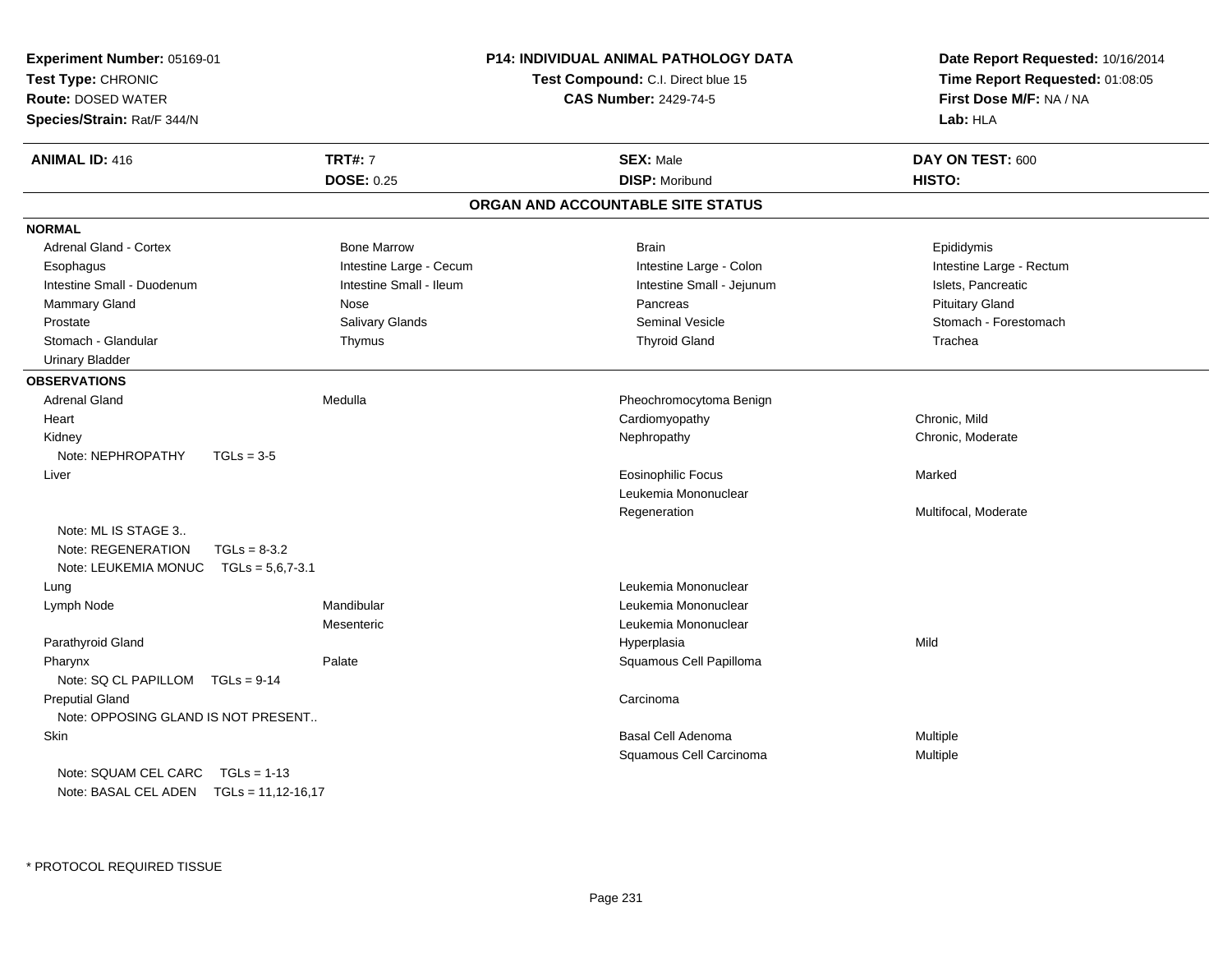| Experiment Number: 05169-01<br><b>Test Type: CHRONIC</b><br><b>Route: DOSED WATER</b> |                  |                                  | <b>P14: INDIVIDUAL ANIMAL PATHOLOGY DATA</b><br>Test Compound: C.I. Direct blue 15<br><b>CAS Number: 2429-74-5</b> | Date Report Requested: 10/16/2014<br>Time Report Requested: 01:08:05<br>First Dose M/F: NA / NA |
|---------------------------------------------------------------------------------------|------------------|----------------------------------|--------------------------------------------------------------------------------------------------------------------|-------------------------------------------------------------------------------------------------|
| Species/Strain: Rat/F 344/N                                                           |                  |                                  |                                                                                                                    | Lab: HLA                                                                                        |
| <b>ANIMAL ID: 416</b>                                                                 |                  | <b>TRT#: 7</b>                   | <b>SEX: Male</b>                                                                                                   | DAY ON TEST: 600                                                                                |
|                                                                                       |                  | <b>DOSE: 0.25</b>                | <b>DISP: Moribund</b>                                                                                              | HISTO:                                                                                          |
|                                                                                       |                  |                                  | ORGAN AND ACCOUNTABLE SITE STATUS                                                                                  |                                                                                                 |
| Spleen                                                                                |                  |                                  | Leukemia Mononuclear                                                                                               |                                                                                                 |
| Testes                                                                                |                  | <b>Bilateral, Interstit Cell</b> | Adenoma                                                                                                            |                                                                                                 |
| Note: ADENOMA                                                                         | $TGLs = 2-8.8.1$ |                                  |                                                                                                                    |                                                                                                 |
| Zymbal's Gland                                                                        |                  |                                  | Ectasia                                                                                                            | Moderate                                                                                        |
| PRIMARY CAUSE OF DEATH                                                                |                  |                                  |                                                                                                                    |                                                                                                 |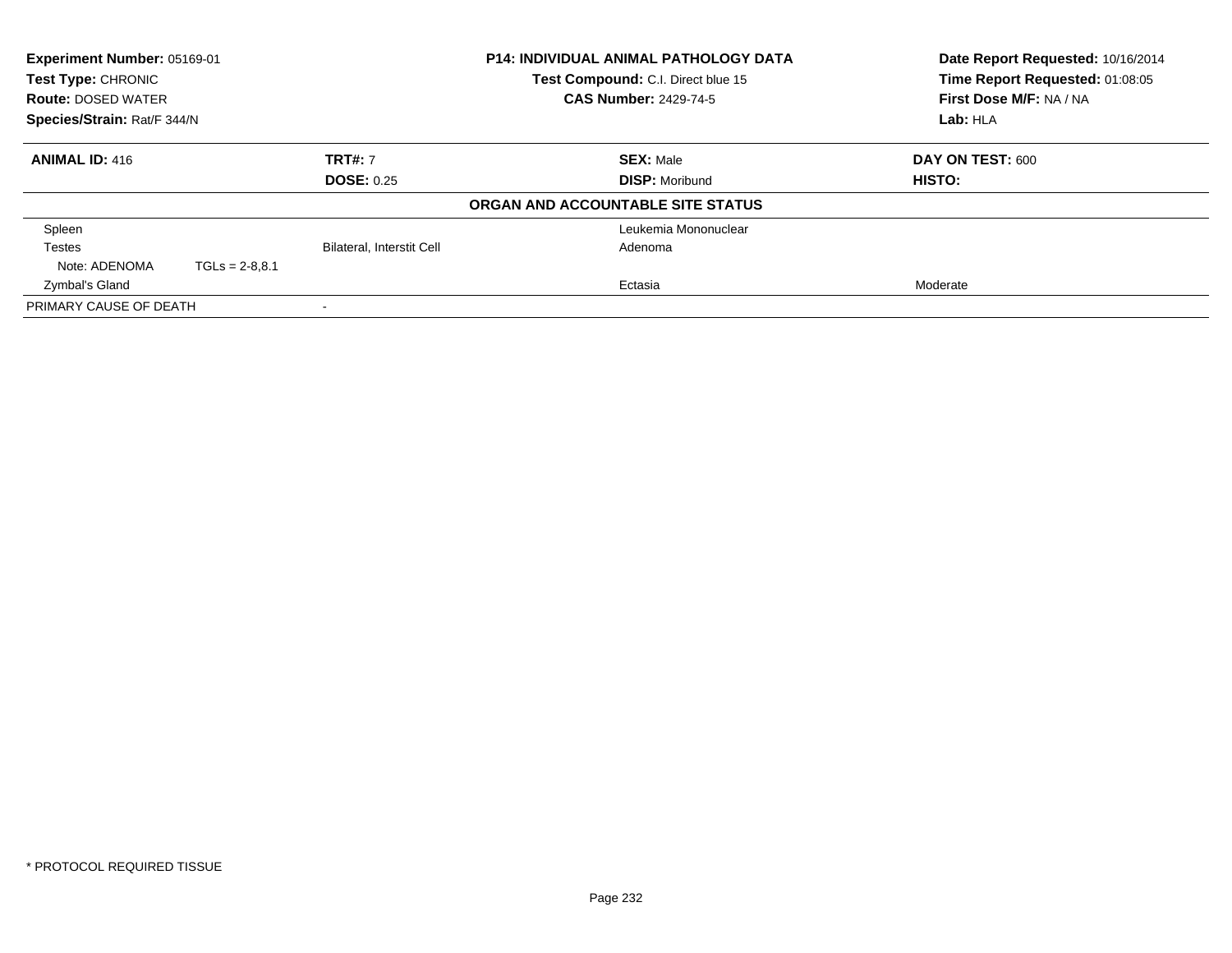| Experiment Number: 05169-01<br>Test Type: CHRONIC<br><b>Route: DOSED WATER</b><br>Species/Strain: Rat/F 344/N | <b>P14: INDIVIDUAL ANIMAL PATHOLOGY DATA</b><br>Test Compound: C.I. Direct blue 15<br><b>CAS Number: 2429-74-5</b> |                                   | Date Report Requested: 10/16/2014<br>Time Report Requested: 01:08:05<br>First Dose M/F: NA / NA<br>Lab: HLA |
|---------------------------------------------------------------------------------------------------------------|--------------------------------------------------------------------------------------------------------------------|-----------------------------------|-------------------------------------------------------------------------------------------------------------|
| <b>ANIMAL ID: 417</b>                                                                                         | <b>TRT#: 7</b>                                                                                                     | <b>SEX: Male</b>                  | DAY ON TEST: 521                                                                                            |
|                                                                                                               | <b>DOSE: 0.25</b>                                                                                                  | <b>DISP: Moribund</b>             | HISTO:                                                                                                      |
|                                                                                                               |                                                                                                                    | ORGAN AND ACCOUNTABLE SITE STATUS |                                                                                                             |
| <b>NORMAL</b>                                                                                                 |                                                                                                                    |                                   |                                                                                                             |
| <b>Bone Marrow</b>                                                                                            | <b>Brain</b>                                                                                                       | Epididymis                        | Esophagus                                                                                                   |
| Heart                                                                                                         | Intestine Large - Cecum                                                                                            | Intestine Large - Colon           | Intestine Large - Rectum                                                                                    |
| Intestine Small - Duodenum                                                                                    | Intestine Small - Ileum                                                                                            | Intestine Small - Jejunum         | Islets, Pancreatic                                                                                          |
| Lymph Node - Mandibular                                                                                       | Lymph Node - Mesenteric                                                                                            | Nose                              | Pancreas                                                                                                    |
| Parathyroid Gland                                                                                             | <b>Preputial Gland</b>                                                                                             | Prostate                          | Salivary Glands                                                                                             |
| Skin                                                                                                          | Stomach - Glandular                                                                                                | Thymus                            | <b>Thyroid Gland</b>                                                                                        |
| Trachea                                                                                                       | <b>Urinary Bladder</b>                                                                                             | Zymbal's Gland                    |                                                                                                             |
| <b>MISSING</b>                                                                                                |                                                                                                                    |                                   |                                                                                                             |
| <b>Mammary Gland</b>                                                                                          | <b>Seminal Vesicle</b>                                                                                             |                                   |                                                                                                             |
| <b>OBSERVATIONS</b>                                                                                           |                                                                                                                    |                                   |                                                                                                             |
| <b>Adrenal Gland</b>                                                                                          | Cortex                                                                                                             | Leukemia Mononuclear              |                                                                                                             |
|                                                                                                               | Medulla                                                                                                            | Leukemia Mononuclear              |                                                                                                             |
| Kidney                                                                                                        |                                                                                                                    | Leukemia Mononuclear              |                                                                                                             |
|                                                                                                               |                                                                                                                    | Nephropathy                       | Chronic, Minimal                                                                                            |
| Liver                                                                                                         |                                                                                                                    | Leukemia Mononuclear              |                                                                                                             |
| Note: LEUKEMIA MONUC<br>$TGLs = 2-3.1$                                                                        |                                                                                                                    |                                   |                                                                                                             |
| Lung                                                                                                          |                                                                                                                    | Leukemia Mononuclear              |                                                                                                             |
| <b>Pituitary Gland</b>                                                                                        | <b>Pars Distalis</b>                                                                                               | Adenoma                           |                                                                                                             |
|                                                                                                               |                                                                                                                    | Leukemia Mononuclear              |                                                                                                             |
| Spleen                                                                                                        |                                                                                                                    | Leukemia Mononuclear              |                                                                                                             |
| Note: LEUKEMIA MONUC TGLs = 4-3                                                                               |                                                                                                                    |                                   |                                                                                                             |
| Stomach                                                                                                       | Forestomach                                                                                                        | Ulcer                             | Marked                                                                                                      |
| Note: ULCER<br>$TGLs = 5-6$                                                                                   |                                                                                                                    |                                   |                                                                                                             |
| <b>Testes</b>                                                                                                 | <b>Bilateral, Interstit Cell</b>                                                                                   | Adenoma                           |                                                                                                             |
| Note: ADENOMA<br>$TGLs = 1-8,8.1$                                                                             |                                                                                                                    |                                   |                                                                                                             |
| PRIMARY CAUSE OF DEATH                                                                                        |                                                                                                                    |                                   |                                                                                                             |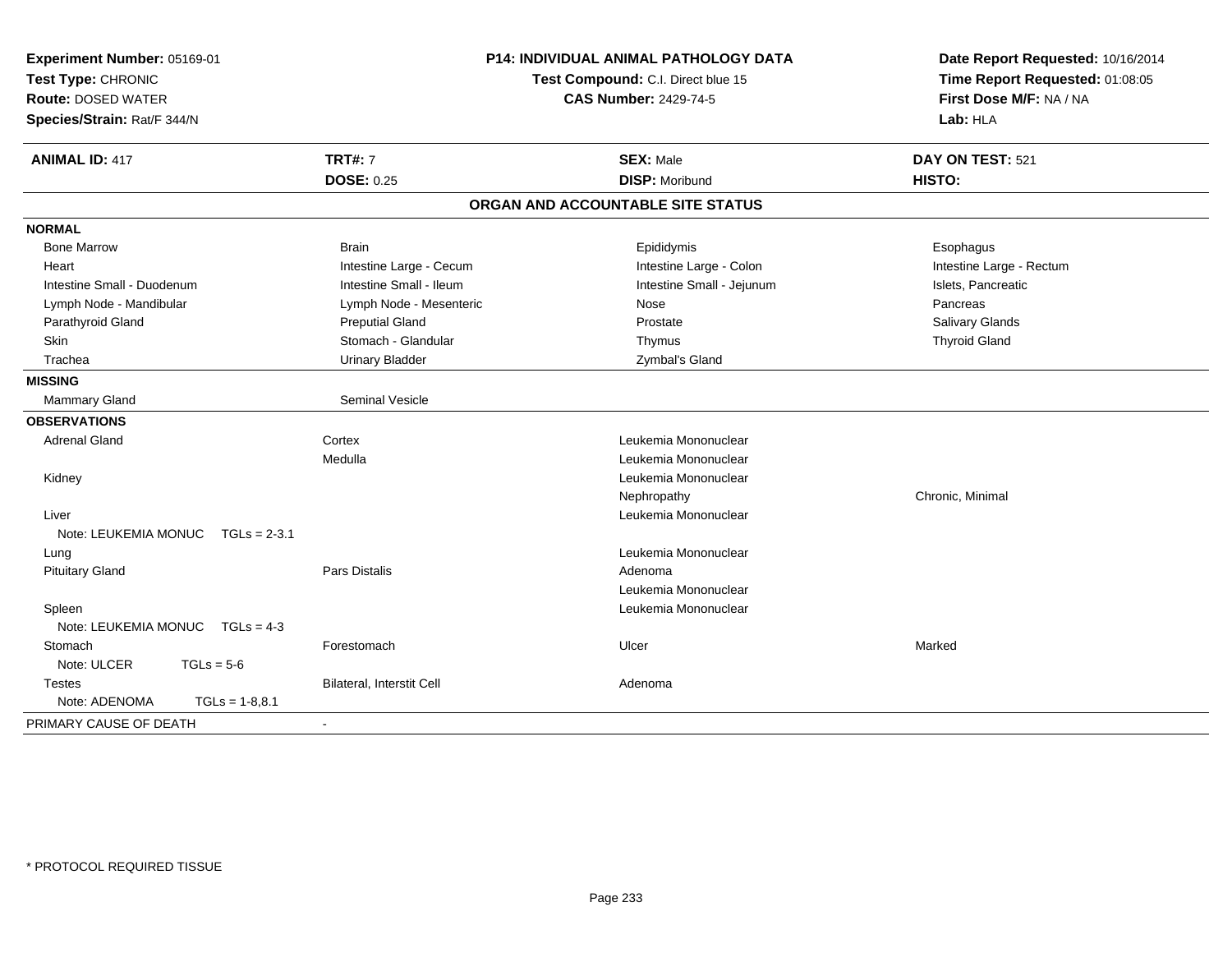| Experiment Number: 05169-01<br>Test Type: CHRONIC<br><b>Route: DOSED WATER</b><br>Species/Strain: Rat/F 344/N |                         | <b>P14: INDIVIDUAL ANIMAL PATHOLOGY DATA</b><br>Test Compound: C.I. Direct blue 15<br><b>CAS Number: 2429-74-5</b> | Date Report Requested: 10/16/2014<br>Time Report Requested: 01:08:05<br>First Dose M/F: NA / NA<br>Lab: HLA |
|---------------------------------------------------------------------------------------------------------------|-------------------------|--------------------------------------------------------------------------------------------------------------------|-------------------------------------------------------------------------------------------------------------|
| <b>ANIMAL ID: 418</b>                                                                                         | <b>TRT#: 7</b>          | <b>SEX: Male</b>                                                                                                   | DAY ON TEST: 460                                                                                            |
|                                                                                                               | <b>DOSE: 0.25</b>       | <b>DISP: Moribund</b>                                                                                              | HISTO:                                                                                                      |
|                                                                                                               |                         | ORGAN AND ACCOUNTABLE SITE STATUS                                                                                  |                                                                                                             |
| <b>NORMAL</b>                                                                                                 |                         |                                                                                                                    |                                                                                                             |
| <b>Adrenal Gland - Cortex</b>                                                                                 | <b>Bone Marrow</b>      | <b>Brain</b>                                                                                                       | Epididymis                                                                                                  |
| Esophagus                                                                                                     | Intestine Large - Cecum | Intestine Large - Colon                                                                                            | Intestine Large - Rectum                                                                                    |
| Intestine Small - Duodenum                                                                                    | Intestine Small - Ileum | Intestine Small - Jejunum                                                                                          | Islets, Pancreatic                                                                                          |
| Lymph Node - Mesenteric                                                                                       | Mammary Gland           | Nose                                                                                                               | Pancreas                                                                                                    |
| Parathyroid Gland                                                                                             | <b>Pituitary Gland</b>  | <b>Preputial Gland</b>                                                                                             | Prostate                                                                                                    |
| <b>Seminal Vesicle</b>                                                                                        | Stomach - Forestomach   | Stomach - Glandular                                                                                                | Thymus                                                                                                      |
| <b>Thyroid Gland</b>                                                                                          | Trachea                 | <b>Urinary Bladder</b>                                                                                             |                                                                                                             |
| <b>OBSERVATIONS</b>                                                                                           |                         |                                                                                                                    |                                                                                                             |
| <b>Adrenal Gland</b>                                                                                          | Medulla                 | Pheochromocytoma Benign                                                                                            |                                                                                                             |
| Heart                                                                                                         |                         | Cardiomyopathy                                                                                                     | Chronic, Mild                                                                                               |
| Kidney                                                                                                        | <b>Renal Tubule</b>     | Degeneration                                                                                                       | Marked                                                                                                      |
| Note: DEGEN                                                                                                   | $TGLs = 4-5$            |                                                                                                                    |                                                                                                             |
| Liver                                                                                                         |                         | <b>Basophilic Focus</b>                                                                                            | Mild                                                                                                        |
|                                                                                                               |                         | Granuloma                                                                                                          | Moderate                                                                                                    |
| Lung                                                                                                          |                         | Hyperplasia                                                                                                        | Lymphoid, Mild                                                                                              |
| Lymph Node                                                                                                    | Mandibular              | Hyperplasia                                                                                                        | Lymphoid, Moderate                                                                                          |
| Note: HYPERPLASIA                                                                                             | $TGLs = 5-9$            |                                                                                                                    |                                                                                                             |
| Salivary Glands                                                                                               |                         | Atrophy                                                                                                            | Mild                                                                                                        |
| <b>Skin</b>                                                                                                   |                         | Squamous Cell Papilloma                                                                                            |                                                                                                             |
| Note: SQ CL PAPILLOM                                                                                          | $TGLs = 7-10.2$         |                                                                                                                    |                                                                                                             |
| Spleen                                                                                                        |                         | Hematopoietic Cell Proliferation                                                                                   | Mild                                                                                                        |
| <b>Testes</b>                                                                                                 | <b>Interstit Cell</b>   | Adenoma                                                                                                            |                                                                                                             |
|                                                                                                               | <b>Interstit Cell</b>   | Hyperplasia                                                                                                        | Mild                                                                                                        |
| Note: ADENOMA                                                                                                 | $TGLs = 2-8$            |                                                                                                                    |                                                                                                             |
| Zymbal's Gland                                                                                                |                         | Carcinoma                                                                                                          |                                                                                                             |
| Note: CARCINOMA                                                                                               | $TGLs = 1-10.1$         |                                                                                                                    |                                                                                                             |
| PRIMARY CAUSE OF DEATH                                                                                        |                         |                                                                                                                    |                                                                                                             |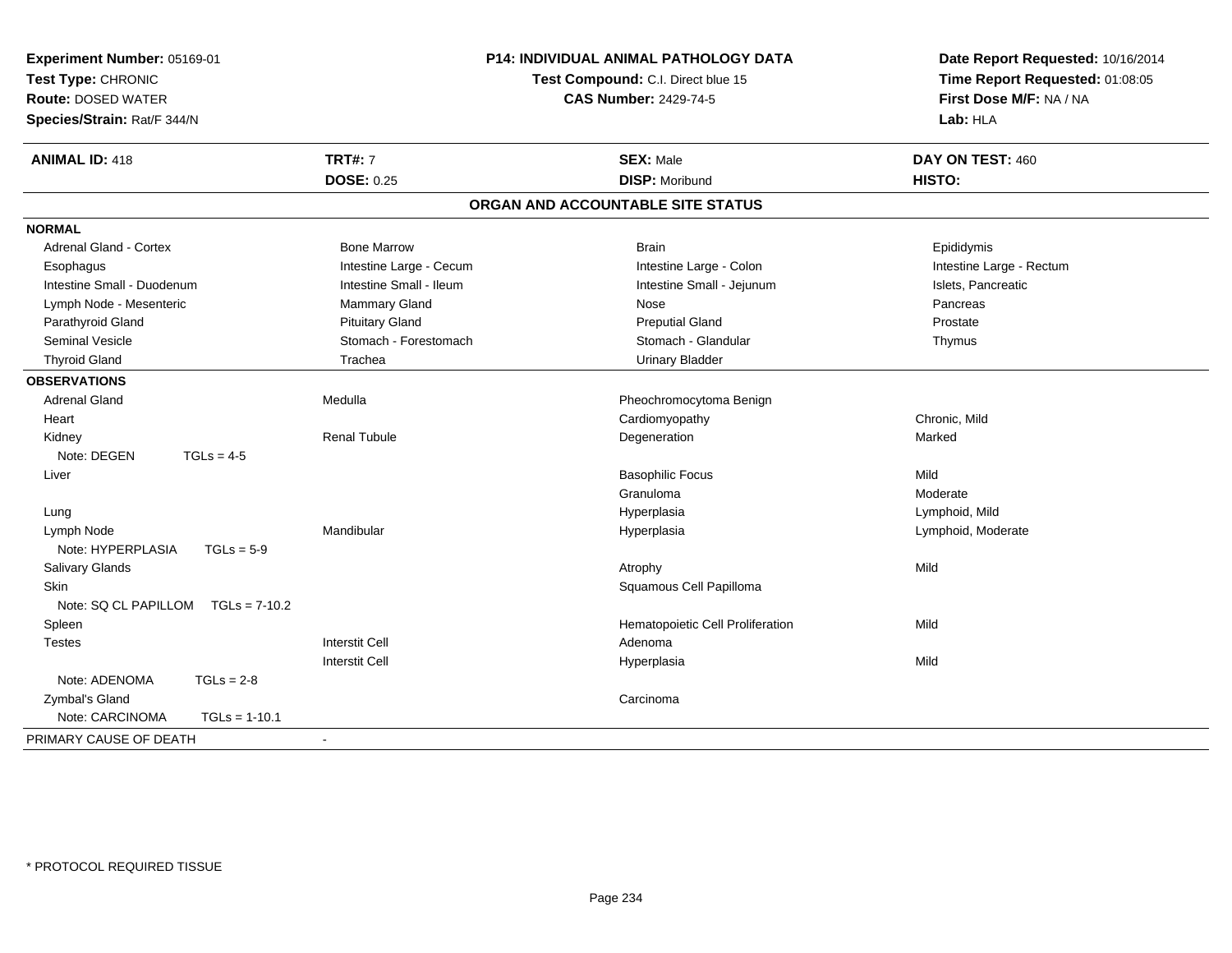| Experiment Number: 05169-01<br>Test Type: CHRONIC<br><b>Route: DOSED WATER</b><br>Species/Strain: Rat/F 344/N |                           | <b>P14: INDIVIDUAL ANIMAL PATHOLOGY DATA</b><br>Test Compound: C.I. Direct blue 15<br><b>CAS Number: 2429-74-5</b> | Date Report Requested: 10/16/2014<br>Time Report Requested: 01:08:05<br>First Dose M/F: NA / NA<br>Lab: HLA |
|---------------------------------------------------------------------------------------------------------------|---------------------------|--------------------------------------------------------------------------------------------------------------------|-------------------------------------------------------------------------------------------------------------|
| <b>ANIMAL ID: 419</b>                                                                                         | <b>TRT#: 7</b>            | <b>SEX: Male</b>                                                                                                   | DAY ON TEST: 680                                                                                            |
|                                                                                                               | <b>DOSE: 0.25</b>         | <b>DISP: Terminal Sacrifice</b>                                                                                    | HISTO:                                                                                                      |
|                                                                                                               |                           | ORGAN AND ACCOUNTABLE SITE STATUS                                                                                  |                                                                                                             |
| <b>NORMAL</b>                                                                                                 |                           |                                                                                                                    |                                                                                                             |
| Adrenal Gland - Medulla                                                                                       | <b>Brain</b>              | Epididymis                                                                                                         | Esophagus                                                                                                   |
| Intestine Large - Cecum                                                                                       | Intestine Large - Colon   | Intestine Large - Rectum                                                                                           | Intestine Small - Duodenum                                                                                  |
| Intestine Small - Ileum                                                                                       | Intestine Small - Jejunum | Islets, Pancreatic                                                                                                 | Lymph Node - Mandibular                                                                                     |
| Lymph Node - Mesenteric                                                                                       | Mammary Gland             | Nose                                                                                                               | Pancreas                                                                                                    |
| Parathyroid Gland                                                                                             | <b>Pituitary Gland</b>    | <b>Preputial Gland</b>                                                                                             | Prostate                                                                                                    |
| Salivary Glands                                                                                               | Seminal Vesicle           | Stomach - Forestomach                                                                                              | Stomach - Glandular                                                                                         |
| Thymus                                                                                                        | <b>Thyroid Gland</b>      | Trachea                                                                                                            | <b>Urinary Bladder</b>                                                                                      |
| Zymbal's Gland                                                                                                |                           |                                                                                                                    |                                                                                                             |
| <b>OBSERVATIONS</b>                                                                                           |                           |                                                                                                                    |                                                                                                             |
| <b>Adrenal Gland</b>                                                                                          | Cortex                    | Vacuolization Cytoplasmic                                                                                          | Focal, Mild                                                                                                 |
| <b>Bone Marrow</b>                                                                                            |                           | Hyperplasia                                                                                                        | Moderate                                                                                                    |
| Heart                                                                                                         | Atrium                    | Thrombosis                                                                                                         |                                                                                                             |
| Kidney                                                                                                        |                           | Leukemia Mononuclear                                                                                               |                                                                                                             |
|                                                                                                               |                           | Nephropathy                                                                                                        | Chronic, Marked                                                                                             |
| Note: NEPHROPATHY<br>$TGLs = 7-5$                                                                             |                           |                                                                                                                    |                                                                                                             |
| Liver                                                                                                         |                           | Degeneration                                                                                                       | Cystic, Multifocal, Moderate                                                                                |
|                                                                                                               |                           | Leukemia Mononuclear                                                                                               |                                                                                                             |
|                                                                                                               |                           | Necrosis                                                                                                           | Focal, Mild                                                                                                 |
|                                                                                                               |                           | Regeneration                                                                                                       | Multifocal, Marked                                                                                          |
|                                                                                                               |                           | Vacuolization Cytoplasmic                                                                                          | Multifocal, Mild                                                                                            |
| Note: REGENERATION<br>$TGLs = 8,10-3.1$                                                                       |                           |                                                                                                                    |                                                                                                             |
| Note: LEUKEMIA MONUC<br>$TGLs = 11-3.1$                                                                       |                           |                                                                                                                    |                                                                                                             |
| Lung                                                                                                          | Alveolar Epith            | Hyperplasia                                                                                                        | Focal, Mild                                                                                                 |
|                                                                                                               |                           | <b>Infiltration Cellular</b>                                                                                       | Histiocyte, Marked                                                                                          |
|                                                                                                               |                           | Leukemia Mononuclear                                                                                               |                                                                                                             |
| Note: INFILTRAT CELL $TGLs = 12-4, 4.1$                                                                       |                           |                                                                                                                    |                                                                                                             |
| Skin                                                                                                          |                           | Basal Cell Adenoma                                                                                                 | Multiple                                                                                                    |
|                                                                                                               |                           | <b>Basal Cell Carcinoma</b>                                                                                        |                                                                                                             |
| Note: BASAL CEL CARC<br>$TGLs = 3-15$                                                                         |                           |                                                                                                                    |                                                                                                             |
| Note: BASAL CEL ADEN    TGLs = 1,2-13,14                                                                      |                           |                                                                                                                    |                                                                                                             |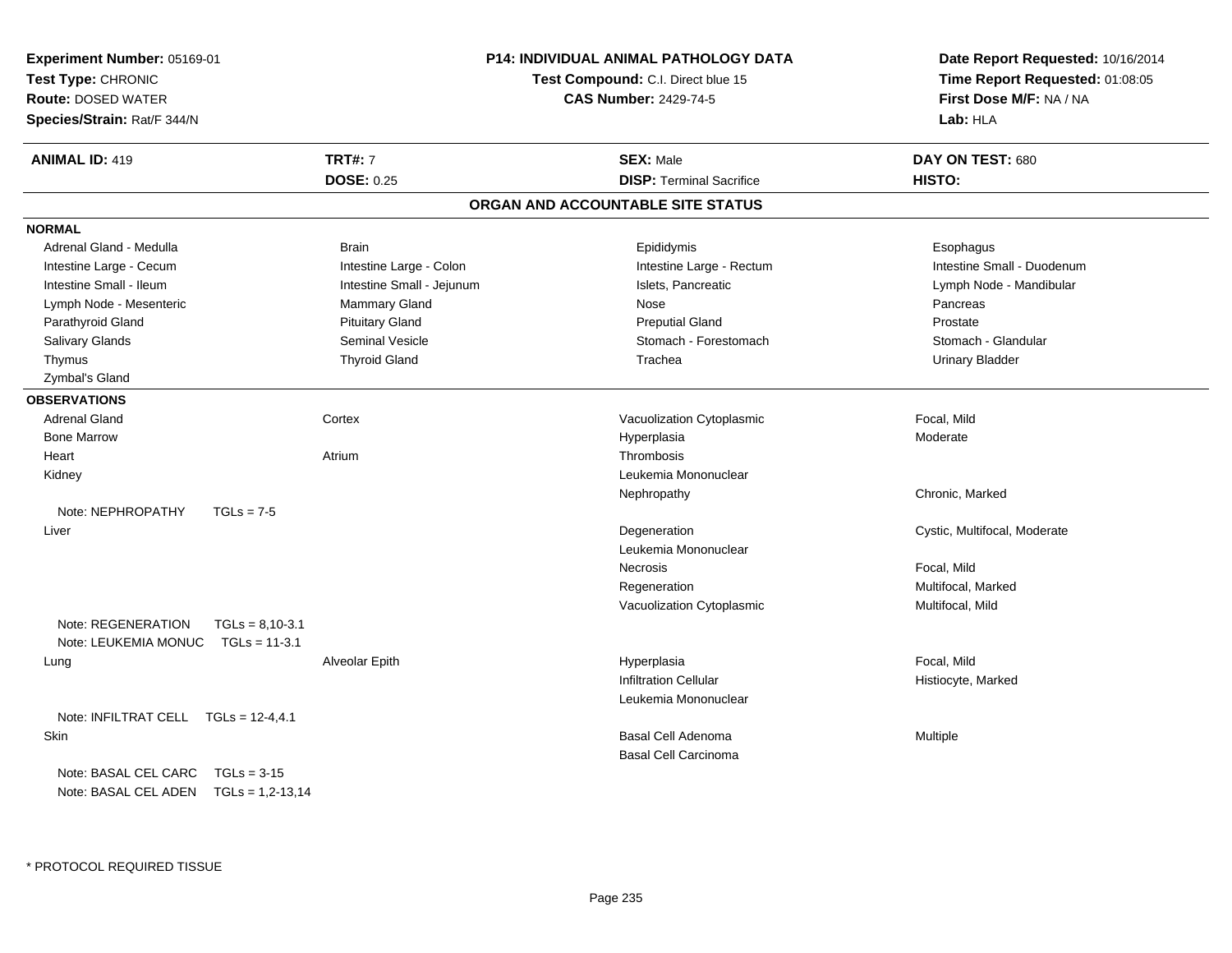| Experiment Number: 05169-01<br><b>Test Type: CHRONIC</b> |                              |                           | <b>P14: INDIVIDUAL ANIMAL PATHOLOGY DATA</b> | Date Report Requested: 10/16/2014 |
|----------------------------------------------------------|------------------------------|---------------------------|----------------------------------------------|-----------------------------------|
|                                                          |                              |                           | Test Compound: C.I. Direct blue 15           | Time Report Requested: 01:08:05   |
| <b>Route: DOSED WATER</b>                                | <b>CAS Number: 2429-74-5</b> |                           |                                              | First Dose M/F: NA / NA           |
| Species/Strain: Rat/F 344/N                              |                              |                           |                                              | Lab: HLA                          |
| <b>ANIMAL ID: 419</b>                                    |                              | <b>TRT#: 7</b>            | <b>SEX: Male</b>                             | DAY ON TEST: 680                  |
|                                                          |                              | <b>DOSE: 0.25</b>         | <b>DISP:</b> Terminal Sacrifice              | HISTO:                            |
|                                                          |                              |                           | ORGAN AND ACCOUNTABLE SITE STATUS            |                                   |
| Spleen                                                   |                              |                           | Leukemia Mononuclear                         |                                   |
| <b>Testes</b>                                            |                              | Bilateral, Interstit Cell | Adenoma                                      |                                   |
| Note: ADENOMA                                            | $TGLs = 4.5 - 8.8.1$         |                           |                                              |                                   |
| PRIMARY CAUSE OF DEATH                                   |                              |                           |                                              |                                   |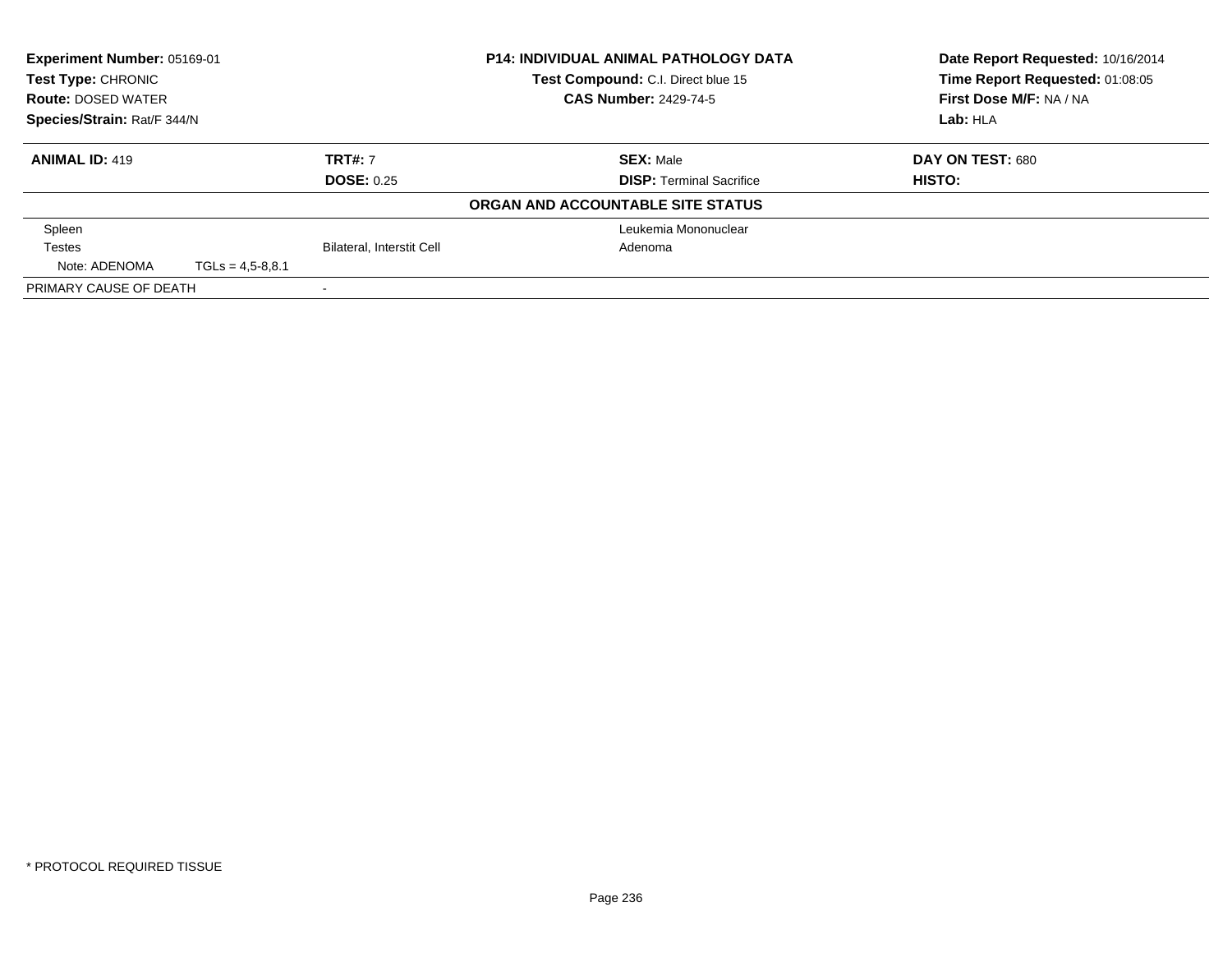| Experiment Number: 05169-01<br>Test Type: CHRONIC<br><b>Route: DOSED WATER</b><br>Species/Strain: Rat/F 344/N |                           | <b>P14: INDIVIDUAL ANIMAL PATHOLOGY DATA</b><br>Test Compound: C.I. Direct blue 15<br><b>CAS Number: 2429-74-5</b> | Date Report Requested: 10/16/2014<br>Time Report Requested: 01:08:05<br>First Dose M/F: NA / NA<br>Lab: HLA |
|---------------------------------------------------------------------------------------------------------------|---------------------------|--------------------------------------------------------------------------------------------------------------------|-------------------------------------------------------------------------------------------------------------|
| <b>ANIMAL ID: 420</b>                                                                                         | <b>TRT#: 7</b>            | <b>SEX: Male</b>                                                                                                   | DAY ON TEST: 547                                                                                            |
|                                                                                                               | <b>DOSE: 0.25</b>         | <b>DISP: Dead</b>                                                                                                  | HISTO:                                                                                                      |
|                                                                                                               |                           | ORGAN AND ACCOUNTABLE SITE STATUS                                                                                  |                                                                                                             |
| <b>NORMAL</b>                                                                                                 |                           |                                                                                                                    |                                                                                                             |
| <b>Adrenal Gland - Cortex</b>                                                                                 | Adrenal Gland - Medulla   | <b>Bone Marrow</b>                                                                                                 | Epididymis                                                                                                  |
| Esophagus                                                                                                     | Intestine Large - Cecum   | Intestine Large - Rectum                                                                                           | Intestine Small - Duodenum                                                                                  |
| Intestine Small - Ileum                                                                                       | Intestine Small - Jejunum | Islets, Pancreatic                                                                                                 | Lung                                                                                                        |
| Lymph Node - Mandibular                                                                                       | Lymph Node - Mesenteric   | Mammary Gland                                                                                                      | <b>Nose</b>                                                                                                 |
| Pancreas                                                                                                      | Parathyroid Gland         | <b>Pituitary Gland</b>                                                                                             | Prostate                                                                                                    |
| Salivary Glands                                                                                               | Seminal Vesicle           | Stomach - Forestomach                                                                                              | <b>Thyroid Gland</b>                                                                                        |
| Trachea                                                                                                       | <b>Urinary Bladder</b>    |                                                                                                                    |                                                                                                             |
| <b>MISSING</b>                                                                                                |                           |                                                                                                                    |                                                                                                             |
| Thymus                                                                                                        |                           |                                                                                                                    |                                                                                                             |
| <b>OBSERVATIONS</b>                                                                                           |                           |                                                                                                                    |                                                                                                             |
| <b>Brain</b>                                                                                                  |                           | <b>Gliosis</b>                                                                                                     | Focal, Mild                                                                                                 |
| Heart                                                                                                         |                           | Cardiomyopathy                                                                                                     | Chronic, Minimal                                                                                            |
| Intestine Large                                                                                               | Colon, Descend Colon      | Polyp Adenomatous                                                                                                  |                                                                                                             |
| Note: POLYP ADENOMAT<br>$TGLS = 4-7$                                                                          |                           |                                                                                                                    |                                                                                                             |
| Kidney                                                                                                        |                           | Nephropathy                                                                                                        | Chronic, Minimal                                                                                            |
| Liver                                                                                                         |                           | <b>Eosinophilic Focus</b>                                                                                          | Minimal                                                                                                     |
|                                                                                                               |                           | Hepatocellular Carcinoma                                                                                           |                                                                                                             |
| Note: HEPATOCLR CARC $TGLs = 6-3.2$                                                                           |                           |                                                                                                                    |                                                                                                             |
| Pharynx                                                                                                       | Palate                    | Squamous Cell Papilloma                                                                                            |                                                                                                             |
| Note: SQ CL PAPILLOM TGLs = 8-13                                                                              |                           |                                                                                                                    |                                                                                                             |
| <b>Preputial Gland</b>                                                                                        |                           | Atrophy                                                                                                            | Moderate                                                                                                    |
| <b>Skin</b>                                                                                                   |                           | Squamous Cell Carcinoma                                                                                            |                                                                                                             |
| Note: SQUAM CEL CARC<br>$TGLs = 7-10.1$                                                                       |                           |                                                                                                                    |                                                                                                             |
| Spleen                                                                                                        |                           | Atrophy                                                                                                            | Moderate                                                                                                    |
| Note: ATROPHY<br>$TGLs = 3-3$                                                                                 |                           |                                                                                                                    |                                                                                                             |
| Stomach                                                                                                       | Glandular                 | Erosion                                                                                                            | Multifocal, Moderate                                                                                        |
| <b>Testes</b>                                                                                                 | Bilateral, Interstit Cell | Adenoma                                                                                                            |                                                                                                             |
| Note: ADENOMA<br>$TGLs = 10-8,8.1$                                                                            |                           |                                                                                                                    |                                                                                                             |
| Zymbal's Gland                                                                                                |                           | Carcinoma                                                                                                          |                                                                                                             |
| Note: CARCINOMA<br>$TGLs = 9-10.2$                                                                            |                           |                                                                                                                    |                                                                                                             |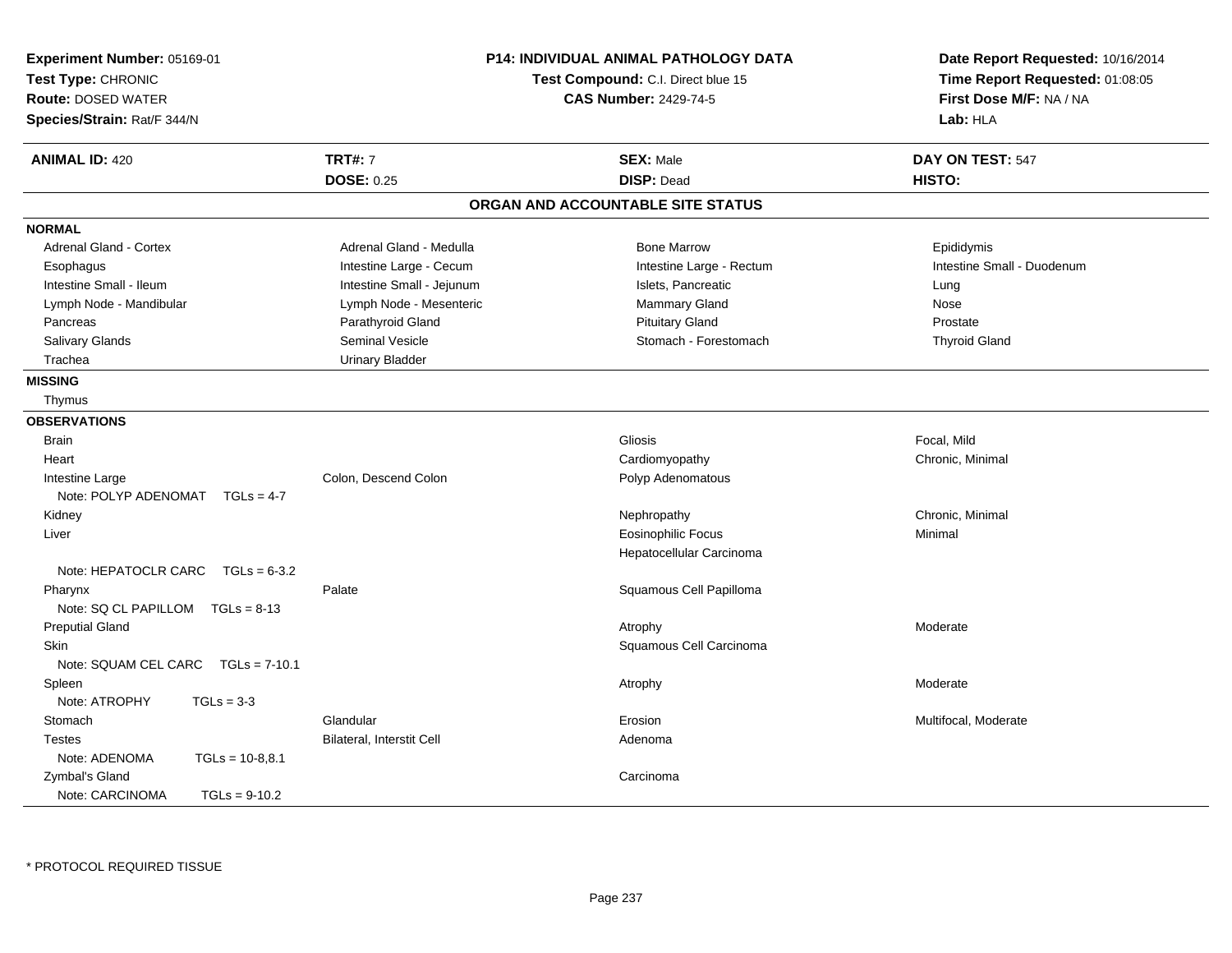| Experiment Number: 05169-01 |                   | <b>P14: INDIVIDUAL ANIMAL PATHOLOGY DATA</b> | Date Report Requested: 10/16/2014 |
|-----------------------------|-------------------|----------------------------------------------|-----------------------------------|
| Test Type: CHRONIC          |                   | Test Compound: C.I. Direct blue 15           | Time Report Requested: 01:08:05   |
| <b>Route: DOSED WATER</b>   |                   | <b>CAS Number: 2429-74-5</b>                 | First Dose M/F: NA / NA           |
| Species/Strain: Rat/F 344/N |                   |                                              | Lab:HLA                           |
| <b>ANIMAL ID: 420</b>       | <b>TRT#:</b> 7    | <b>SEX: Male</b>                             | DAY ON TEST: 547                  |
|                             | <b>DOSE: 0.25</b> | <b>DISP: Dead</b>                            | HISTO:                            |
|                             |                   | ORGAN AND ACCOUNTABLE SITE STATUS            |                                   |
| PRIMARY CAUSE OF DEATH      |                   |                                              |                                   |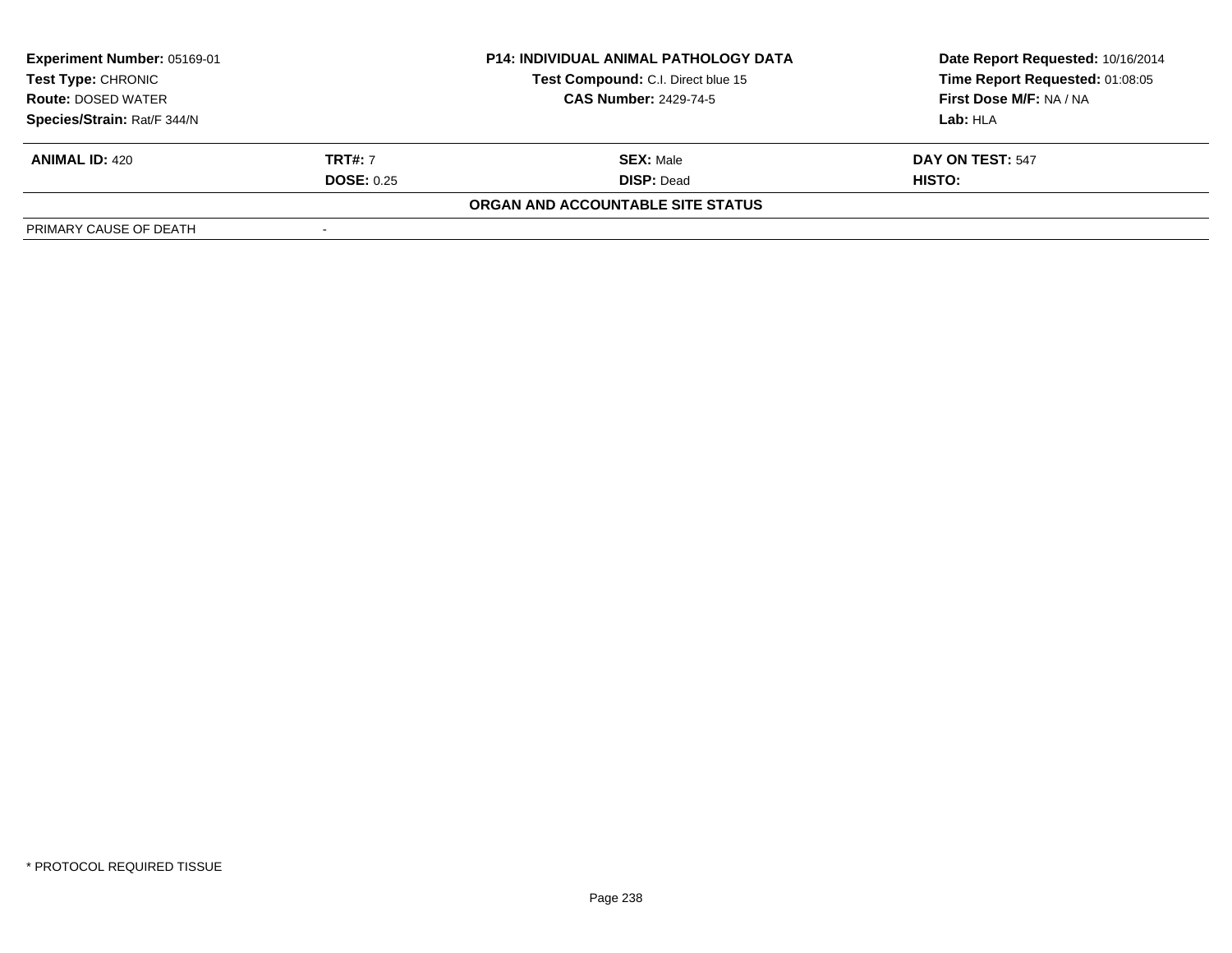| Experiment Number: 05169-01<br>Test Type: CHRONIC<br><b>Route: DOSED WATER</b><br>Species/Strain: Rat/F 344/N | P14: INDIVIDUAL ANIMAL PATHOLOGY DATA<br>Test Compound: C.I. Direct blue 15<br><b>CAS Number: 2429-74-5</b> |                                   | Date Report Requested: 10/16/2014<br>Time Report Requested: 01:08:05<br>First Dose M/F: NA / NA<br>Lab: HLA |
|---------------------------------------------------------------------------------------------------------------|-------------------------------------------------------------------------------------------------------------|-----------------------------------|-------------------------------------------------------------------------------------------------------------|
| <b>ANIMAL ID: 421</b>                                                                                         | <b>TRT#: 7</b>                                                                                              | <b>SEX: Male</b>                  | DAY ON TEST: 535                                                                                            |
|                                                                                                               | <b>DOSE: 0.25</b>                                                                                           | <b>DISP: Moribund</b>             | HISTO:                                                                                                      |
|                                                                                                               |                                                                                                             | ORGAN AND ACCOUNTABLE SITE STATUS |                                                                                                             |
| <b>NORMAL</b>                                                                                                 |                                                                                                             |                                   |                                                                                                             |
| Adrenal Gland - Cortex                                                                                        | Adrenal Gland - Medulla                                                                                     | <b>Bone Marrow</b>                | <b>Brain</b>                                                                                                |
| Epididymis                                                                                                    | Esophagus                                                                                                   | Intestine Large - Cecum           | Intestine Large - Colon                                                                                     |
| Intestine Large - Rectum                                                                                      | Intestine Small - Duodenum                                                                                  | Intestine Small - Ileum           | Intestine Small - Jejunum                                                                                   |
| Islets, Pancreatic                                                                                            | Lung                                                                                                        | Lymph Node - Mandibular           | Lymph Node - Mesenteric                                                                                     |
| Mammary Gland                                                                                                 | Pancreas                                                                                                    | Parathyroid Gland                 | <b>Pituitary Gland</b>                                                                                      |
| Prostate                                                                                                      | Salivary Glands                                                                                             | Seminal Vesicle                   | Skin                                                                                                        |
| Stomach - Forestomach                                                                                         | Stomach - Glandular                                                                                         | Thymus                            | <b>Thyroid Gland</b>                                                                                        |
| Trachea                                                                                                       | <b>Urinary Bladder</b>                                                                                      |                                   |                                                                                                             |
| <b>OBSERVATIONS</b>                                                                                           |                                                                                                             |                                   |                                                                                                             |
| Heart                                                                                                         |                                                                                                             | Cardiomyopathy                    | Chronic, Mild                                                                                               |
| Kidney                                                                                                        |                                                                                                             | Nephropathy                       | Chronic, Moderate                                                                                           |
| Note: NEPHROPATHY<br>$TGLs = 4-5$                                                                             |                                                                                                             |                                   |                                                                                                             |
| Liver                                                                                                         |                                                                                                             | <b>Basophilic Focus</b>           | Moderate                                                                                                    |
| Note: BASOPH FOCUS<br>$TGLs = 7-3.1$                                                                          |                                                                                                             |                                   |                                                                                                             |
| Nose                                                                                                          |                                                                                                             | Fungus                            | Marked                                                                                                      |
|                                                                                                               |                                                                                                             | Inflammation                      | Acute, Moderate                                                                                             |
| Pharynx                                                                                                       | Palate                                                                                                      | Squamous Cell Papilloma           |                                                                                                             |
| Note: SQ CL PAPILLOM<br>$TGLs = 12-13$                                                                        |                                                                                                             |                                   |                                                                                                             |
| <b>Preputial Gland</b>                                                                                        |                                                                                                             | Atrophy                           | Moderate                                                                                                    |
|                                                                                                               |                                                                                                             | Ectasia                           | Moderate                                                                                                    |
| Note: ECTASIA<br>$TGLs = 13-8.2$                                                                              |                                                                                                             |                                   |                                                                                                             |
| Spleen                                                                                                        |                                                                                                             | Atrophy                           | Moderate                                                                                                    |
| Note: ATROPHY<br>$TGLs = 6-3$                                                                                 |                                                                                                             |                                   |                                                                                                             |
| <b>Testes</b>                                                                                                 | <b>Interstit Cell</b>                                                                                       | Adenoma                           |                                                                                                             |
|                                                                                                               | <b>Interstit Cell</b>                                                                                       | Hyperplasia                       | Mild                                                                                                        |
| Note: ADENOMA<br>$TGLs = 1-8$                                                                                 |                                                                                                             |                                   |                                                                                                             |
| Zymbal's Gland                                                                                                |                                                                                                             | Carcinoma                         |                                                                                                             |
|                                                                                                               |                                                                                                             | Ectasia                           | Marked                                                                                                      |
|                                                                                                               |                                                                                                             | Hyperplasia                       | Squamous, Focal, Minimal                                                                                    |
| Note: [ CARCINOMA<br>$TGLs = 9-10.1$                                                                          |                                                                                                             |                                   |                                                                                                             |

\* PROTOCOL REQUIRED TISSUE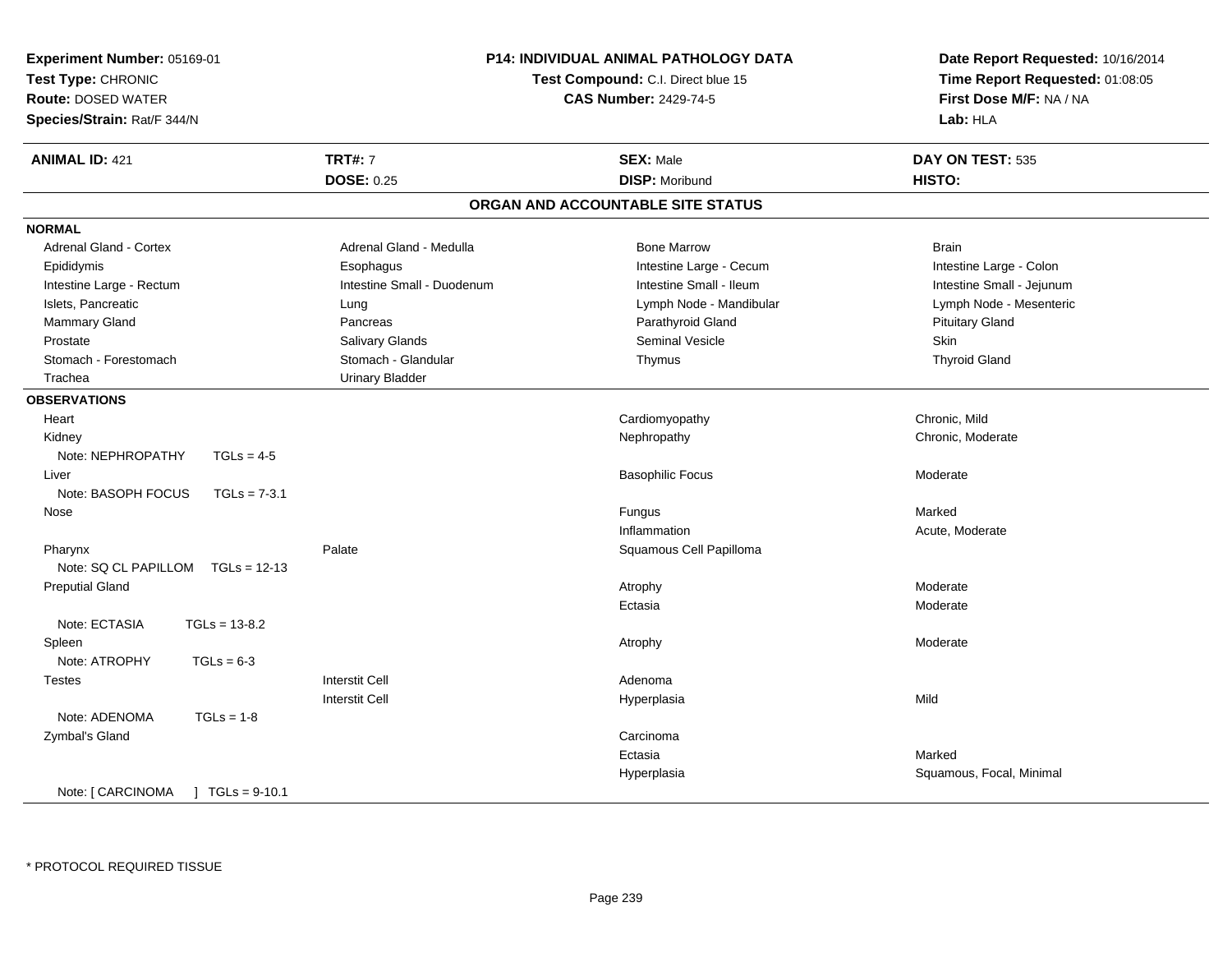| Experiment Number: 05169-01<br>Test Type: CHRONIC<br><b>Route: DOSED WATER</b> |                   | <b>P14: INDIVIDUAL ANIMAL PATHOLOGY DATA</b><br>Test Compound: C.I. Direct blue 15 | Date Report Requested: 10/16/2014<br>Time Report Requested: 01:08:05 |
|--------------------------------------------------------------------------------|-------------------|------------------------------------------------------------------------------------|----------------------------------------------------------------------|
|                                                                                |                   | <b>CAS Number: 2429-74-5</b>                                                       | First Dose M/F: NA / NA                                              |
| Species/Strain: Rat/F 344/N                                                    |                   |                                                                                    | Lab:HLA                                                              |
| <b>ANIMAL ID: 421</b>                                                          | <b>TRT#:</b> 7    | <b>SEX: Male</b>                                                                   | <b>DAY ON TEST: 535</b>                                              |
|                                                                                | <b>DOSE: 0.25</b> | <b>DISP:</b> Moribund                                                              | HISTO:                                                               |
|                                                                                |                   | ORGAN AND ACCOUNTABLE SITE STATUS                                                  |                                                                      |
| PRIMARY CAUSE OF DEATH                                                         |                   |                                                                                    |                                                                      |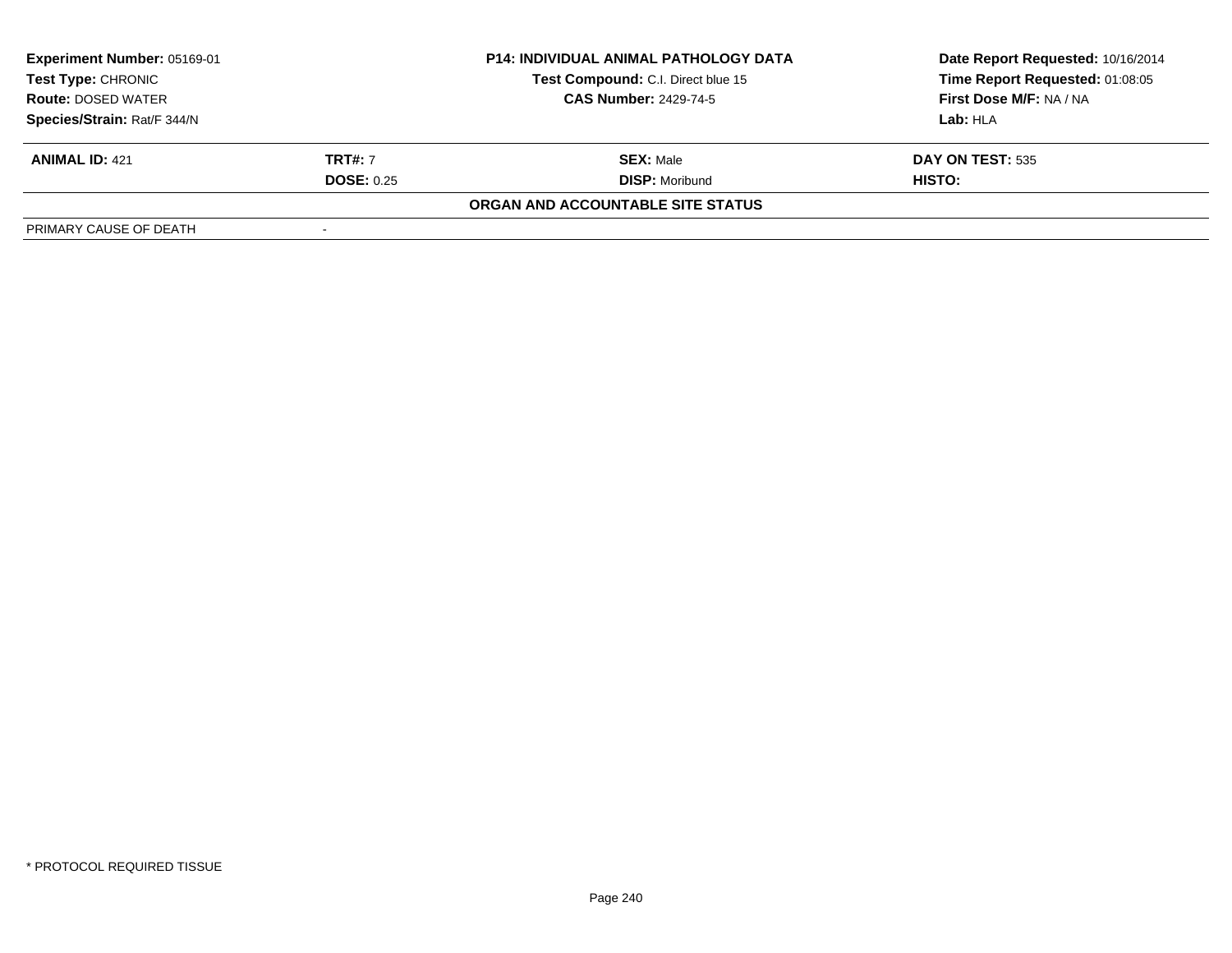| Experiment Number: 05169-01<br>Test Type: CHRONIC<br><b>Route: DOSED WATER</b><br>Species/Strain: Rat/F 344/N |                                         | P14: INDIVIDUAL ANIMAL PATHOLOGY DATA<br>Test Compound: C.I. Direct blue 15<br><b>CAS Number: 2429-74-5</b> | Date Report Requested: 10/16/2014<br>Time Report Requested: 01:08:05<br>First Dose M/F: NA / NA<br>Lab: HLA |
|---------------------------------------------------------------------------------------------------------------|-----------------------------------------|-------------------------------------------------------------------------------------------------------------|-------------------------------------------------------------------------------------------------------------|
| <b>ANIMAL ID: 422</b>                                                                                         | <b>TRT#: 7</b><br><b>DOSE: 0.25</b>     | <b>SEX: Male</b><br><b>DISP: Moribund</b>                                                                   | DAY ON TEST: 506<br>HISTO:                                                                                  |
|                                                                                                               |                                         | ORGAN AND ACCOUNTABLE SITE STATUS                                                                           |                                                                                                             |
|                                                                                                               |                                         |                                                                                                             |                                                                                                             |
| <b>NORMAL</b>                                                                                                 |                                         |                                                                                                             |                                                                                                             |
| <b>Adrenal Gland - Cortex</b>                                                                                 | Adrenal Gland - Medulla                 | <b>Bone Marrow</b>                                                                                          | <b>Brain</b>                                                                                                |
| Epididymis                                                                                                    | Esophagus                               | Heart                                                                                                       | Intestine Large - Cecum                                                                                     |
| Intestine Large - Rectum                                                                                      | Intestine Small - Duodenum              | Intestine Small - Ileum                                                                                     | Intestine Small - Jejunum                                                                                   |
| Islets, Pancreatic                                                                                            | Lymph Node - Mandibular                 | Lymph Node - Mesenteric                                                                                     | Mammary Gland                                                                                               |
| Nose                                                                                                          | Pancreas                                | Parathyroid Gland                                                                                           | <b>Pituitary Gland</b>                                                                                      |
| <b>Salivary Glands</b>                                                                                        | Seminal Vesicle                         | Skin                                                                                                        | Stomach - Forestomach                                                                                       |
| Stomach - Glandular                                                                                           | Thymus                                  | <b>Thyroid Gland</b>                                                                                        | Trachea                                                                                                     |
| <b>Urinary Bladder</b>                                                                                        |                                         |                                                                                                             |                                                                                                             |
| <b>OBSERVATIONS</b>                                                                                           |                                         |                                                                                                             |                                                                                                             |
| Intestine Large                                                                                               | Colon                                   | Adenocarcinoma                                                                                              |                                                                                                             |
| Note: [ ADENOCARC                                                                                             | $1 TGLs = 4-7$                          |                                                                                                             |                                                                                                             |
| Kidney                                                                                                        |                                         | Nephropathy                                                                                                 | Chronic, Mild                                                                                               |
| Liver                                                                                                         |                                         | <b>Eosinophilic Focus</b>                                                                                   | Minimal                                                                                                     |
|                                                                                                               |                                         | Leukemia Mononuclear                                                                                        |                                                                                                             |
|                                                                                                               | [ Leukemia Mononuclear TGLS = 5,6-3.1 ] |                                                                                                             |                                                                                                             |
| Lung                                                                                                          |                                         | Hyperplasia                                                                                                 | Lymphoid, Mild                                                                                              |
| <b>Preputial Gland</b>                                                                                        |                                         | Ectasia                                                                                                     | Moderate                                                                                                    |
| Prostate                                                                                                      |                                         | Inflammation                                                                                                | Chronic Active, Mild                                                                                        |
| Spleen                                                                                                        |                                         | Leukemia Mononuclear                                                                                        |                                                                                                             |
| [ Leukemia Mononuclear TGLS = 3-3 ]                                                                           |                                         |                                                                                                             |                                                                                                             |
| <b>Testes</b>                                                                                                 | Bilateral, Interstit Cell               | Adenoma                                                                                                     |                                                                                                             |
| Note: ADENOMA                                                                                                 | $TGLs = 1,2-8,8.1$                      |                                                                                                             |                                                                                                             |
| Zymbal's Gland                                                                                                |                                         | Carcinoma                                                                                                   |                                                                                                             |
|                                                                                                               |                                         | Ectasia                                                                                                     | Marked                                                                                                      |
| Note: CARCINOMA                                                                                               | $TGLs = 7-10.1$                         |                                                                                                             |                                                                                                             |
| PRIMARY CAUSE OF DEATH                                                                                        |                                         |                                                                                                             |                                                                                                             |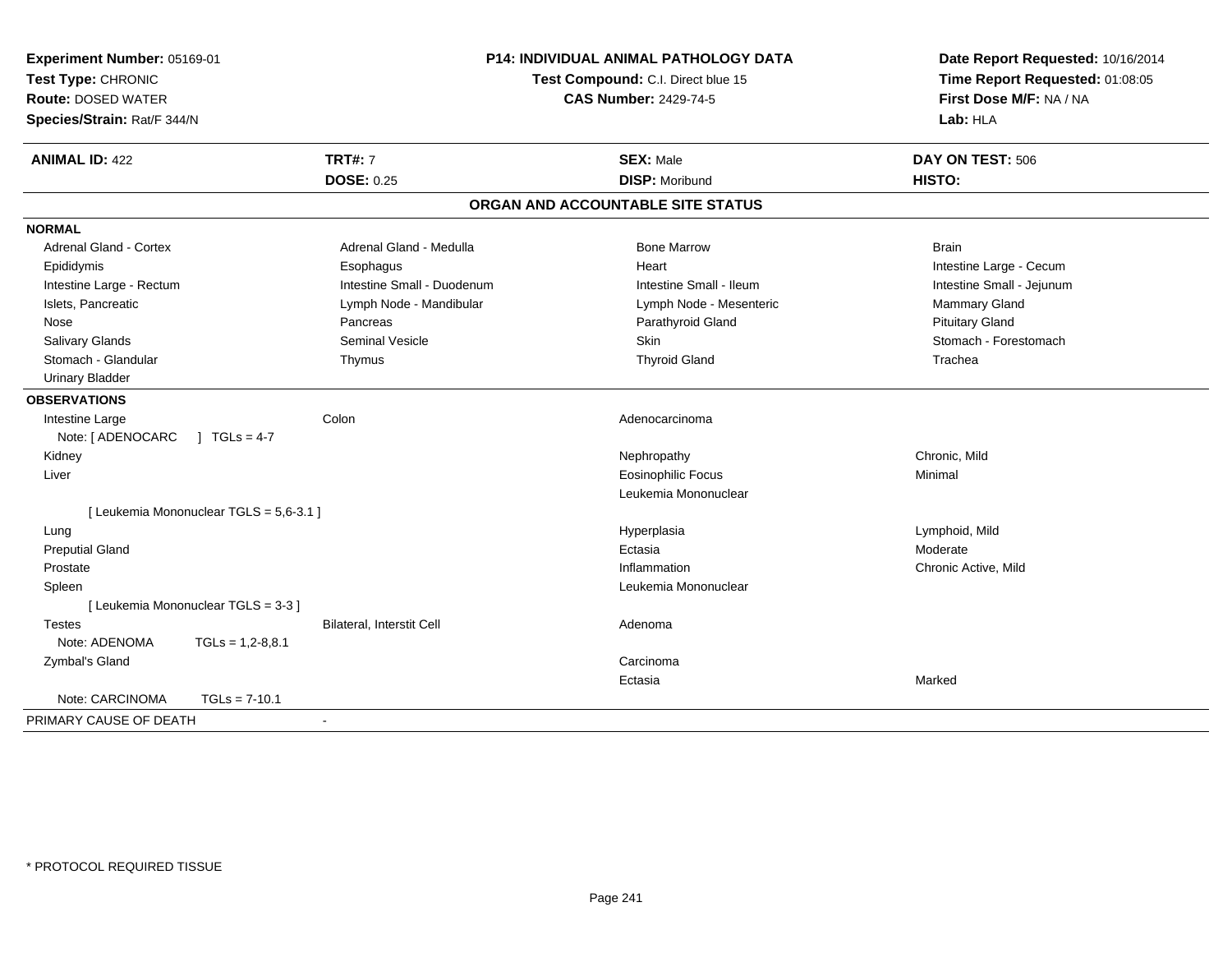| Experiment Number: 05169-01<br>Test Type: CHRONIC |                            | <b>P14: INDIVIDUAL ANIMAL PATHOLOGY DATA</b> | Date Report Requested: 10/16/2014 |
|---------------------------------------------------|----------------------------|----------------------------------------------|-----------------------------------|
|                                                   |                            | Test Compound: C.I. Direct blue 15           | Time Report Requested: 01:08:05   |
| <b>Route: DOSED WATER</b>                         |                            | <b>CAS Number: 2429-74-5</b>                 | First Dose M/F: NA / NA           |
| Species/Strain: Rat/F 344/N                       |                            |                                              | Lab: HLA                          |
| <b>ANIMAL ID: 423</b>                             | <b>TRT#: 7</b>             | <b>SEX: Male</b>                             | DAY ON TEST: 495                  |
|                                                   | <b>DOSE: 0.25</b>          | <b>DISP: Moribund</b>                        | HISTO:                            |
|                                                   |                            | ORGAN AND ACCOUNTABLE SITE STATUS            |                                   |
| <b>NORMAL</b>                                     |                            |                                              |                                   |
| Adrenal Gland - Cortex                            | Adrenal Gland - Medulla    | <b>Bone Marrow</b>                           | <b>Brain</b>                      |
| Epididymis                                        | Esophagus                  | Intestine Large - Cecum                      | Intestine Large - Colon           |
| Intestine Large - Rectum                          | Intestine Small - Duodenum | Intestine Small - Ileum                      | Intestine Small - Jejunum         |
| Islets, Pancreatic                                | Lymph Node - Mandibular    | Lymph Node - Mesenteric                      | <b>Mammary Gland</b>              |
| Nose                                              | Pancreas                   | Parathyroid Gland                            | <b>Pituitary Gland</b>            |
| <b>Preputial Gland</b>                            | Prostate                   | Salivary Glands                              | <b>Seminal Vesicle</b>            |
| Skin                                              | Spleen                     | Stomach - Forestomach                        | Stomach - Glandular               |
| Thymus                                            | <b>Thyroid Gland</b>       | Trachea                                      | <b>Urinary Bladder</b>            |
| <b>OBSERVATIONS</b>                               |                            |                                              |                                   |
| Heart                                             |                            | Cardiomyopathy                               | Chronic, Mild                     |
| Kidney                                            |                            | Nephropathy                                  | Chronic, Mild                     |
| Liver                                             |                            | <b>Basophilic Focus</b>                      | Mild                              |
|                                                   |                            | <b>Eosinophilic Focus</b>                    | Mild                              |
|                                                   |                            | Hepatodiaphragmatic Nodule                   |                                   |
| Note: ANOM HEPAT LOB                              | $TGLs = 2-3.1$             |                                              |                                   |
| Lung                                              |                            | Hyperplasia                                  | Lymphoid, Mild                    |
| <b>Testes</b>                                     | Bilateral, Interstit Cell  | Adenoma                                      |                                   |
| Zymbal's Gland                                    |                            | Carcinoma                                    |                                   |
| Note: CARCINOMA                                   | $TGLs = 1-10.1$            |                                              |                                   |
| PRIMARY CAUSE OF DEATH                            | $\blacksquare$             |                                              |                                   |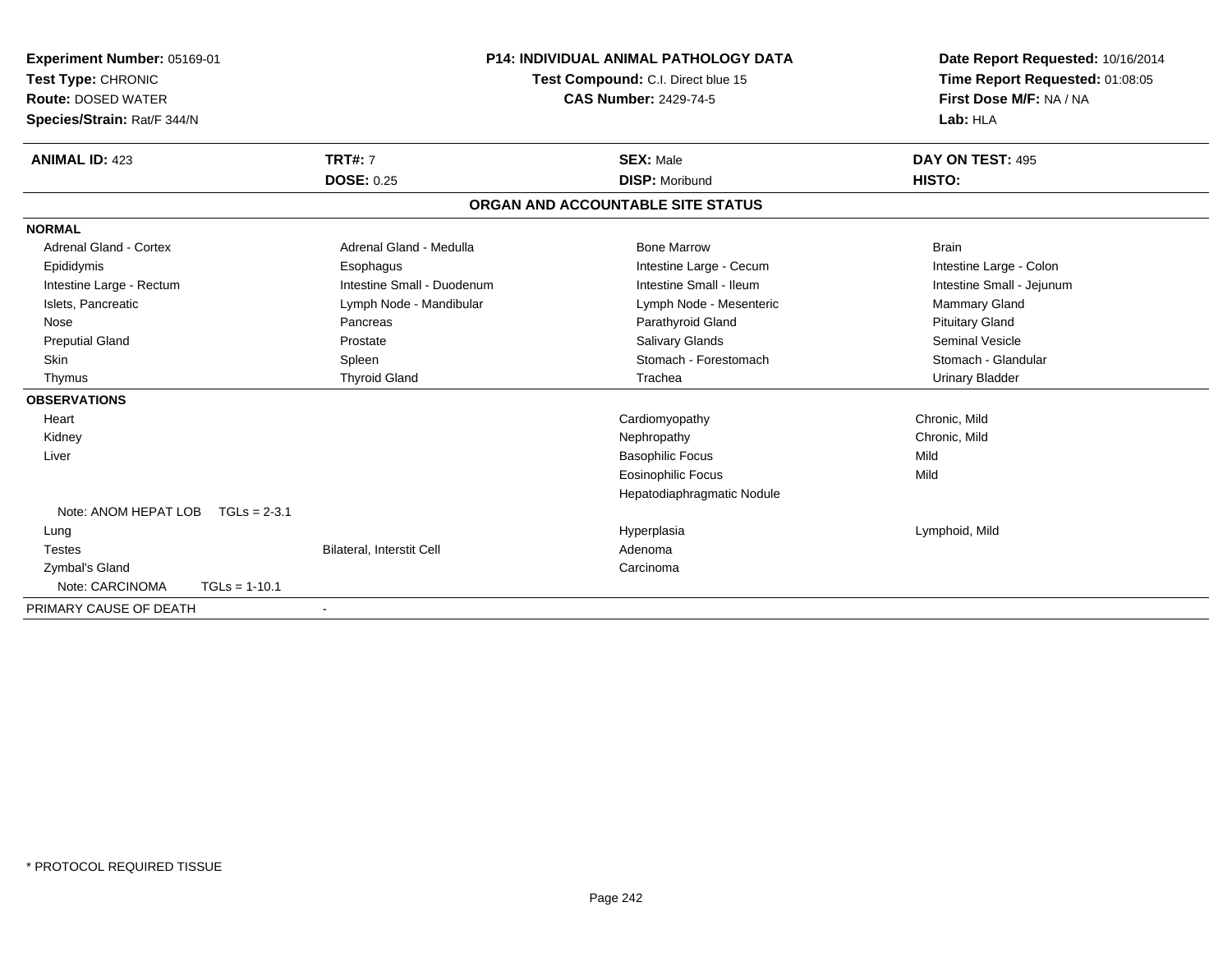| <b>Experiment Number: 05169-01</b><br>Test Type: CHRONIC<br><b>Route: DOSED WATER</b><br>Species/Strain: Rat/F 344/N | <b>P14: INDIVIDUAL ANIMAL PATHOLOGY DATA</b><br>Test Compound: C.I. Direct blue 15<br><b>CAS Number: 2429-74-5</b> |                                   | Date Report Requested: 10/16/2014<br>Time Report Requested: 01:08:05<br>First Dose M/F: NA / NA<br>Lab: HLA |
|----------------------------------------------------------------------------------------------------------------------|--------------------------------------------------------------------------------------------------------------------|-----------------------------------|-------------------------------------------------------------------------------------------------------------|
| <b>ANIMAL ID: 424</b>                                                                                                | <b>TRT#: 7</b>                                                                                                     | <b>SEX: Male</b>                  | DAY ON TEST: 479                                                                                            |
|                                                                                                                      | <b>DOSE: 0.25</b>                                                                                                  | <b>DISP: Moribund</b>             | HISTO:                                                                                                      |
|                                                                                                                      |                                                                                                                    | ORGAN AND ACCOUNTABLE SITE STATUS |                                                                                                             |
| <b>NORMAL</b>                                                                                                        |                                                                                                                    |                                   |                                                                                                             |
| Adrenal Gland - Cortex                                                                                               | Adrenal Gland - Medulla                                                                                            | <b>Bone Marrow</b>                | Epididymis                                                                                                  |
| Esophagus                                                                                                            | Intestine Large - Cecum                                                                                            | Intestine Large - Colon           | Intestine Large - Rectum                                                                                    |
| Intestine Small - Ileum                                                                                              | Islets, Pancreatic                                                                                                 | Lung                              | Lymph Node - Mandibular                                                                                     |
| Lymph Node - Mesenteric                                                                                              | Mammary Gland                                                                                                      | Nose                              | Pancreas                                                                                                    |
| Parathyroid Gland                                                                                                    | <b>Pituitary Gland</b>                                                                                             | Prostate                          | Salivary Glands                                                                                             |
| <b>Seminal Vesicle</b>                                                                                               | Skin                                                                                                               | Stomach - Forestomach             | Stomach - Glandular                                                                                         |
| Thymus                                                                                                               | <b>Thyroid Gland</b>                                                                                               | Trachea                           | <b>Urinary Bladder</b>                                                                                      |
| Zymbal's Gland                                                                                                       |                                                                                                                    |                                   |                                                                                                             |
| <b>OBSERVATIONS</b>                                                                                                  |                                                                                                                    |                                   |                                                                                                             |
| <b>Brain</b>                                                                                                         | Cerebrum                                                                                                           | Astrocytoma Malignant             |                                                                                                             |
| [Astrocytoma Malignant TGLS = 8-1]                                                                                   |                                                                                                                    |                                   |                                                                                                             |
| Heart                                                                                                                |                                                                                                                    | Cardiomyopathy                    | Chronic, Mild                                                                                               |
| <b>Intestine Small</b>                                                                                               | Duodenum                                                                                                           | Adenocarcinoma                    | Cystic, Mucinous                                                                                            |
|                                                                                                                      | Jejunum                                                                                                            | Adenocarcinoma                    |                                                                                                             |
|                                                                                                                      | Jejunum                                                                                                            | Diverticulum                      | Marked                                                                                                      |
| Note: ADENOCARC<br>$TGLs = 11-6.1$                                                                                   |                                                                                                                    |                                   |                                                                                                             |
| Note: DIVERTICULUM<br>$TGLs = 10-6$                                                                                  |                                                                                                                    |                                   |                                                                                                             |
| Kidney                                                                                                               |                                                                                                                    | Nephropathy                       | Chronic, Mild                                                                                               |
| Liver                                                                                                                |                                                                                                                    | <b>Basophilic Focus</b>           | Minimal                                                                                                     |
|                                                                                                                      |                                                                                                                    | <b>Eosinophilic Focus</b>         | Mild                                                                                                        |
|                                                                                                                      |                                                                                                                    | Hematopoietic Cell Proliferation  | Minimal                                                                                                     |
| Note: HYPERBASOPHILIA                                                                                                |                                                                                                                    |                                   |                                                                                                             |
| Pharynx                                                                                                              | Palate                                                                                                             | Squamous Cell Carcinoma           |                                                                                                             |
| Note: [ SQUAM CEL CARC ] TGLs = 9-13                                                                                 |                                                                                                                    |                                   |                                                                                                             |
| <b>Preputial Gland</b>                                                                                               |                                                                                                                    | Ectasia                           | Moderate                                                                                                    |
| Note: ECTASIA<br>$TGLs = 1,2-8.2$                                                                                    |                                                                                                                    |                                   |                                                                                                             |
| Spleen                                                                                                               |                                                                                                                    | Hematopoietic Cell Proliferation  | Mild                                                                                                        |
| <b>Testes</b>                                                                                                        | Bilateral, Interstit Cell                                                                                          | Adenoma                           |                                                                                                             |
| Note: ADENOMA<br>$TGLs = 3,4-8,8.1$                                                                                  |                                                                                                                    |                                   |                                                                                                             |
| PRIMARY CAUSE OF DEATH                                                                                               |                                                                                                                    |                                   |                                                                                                             |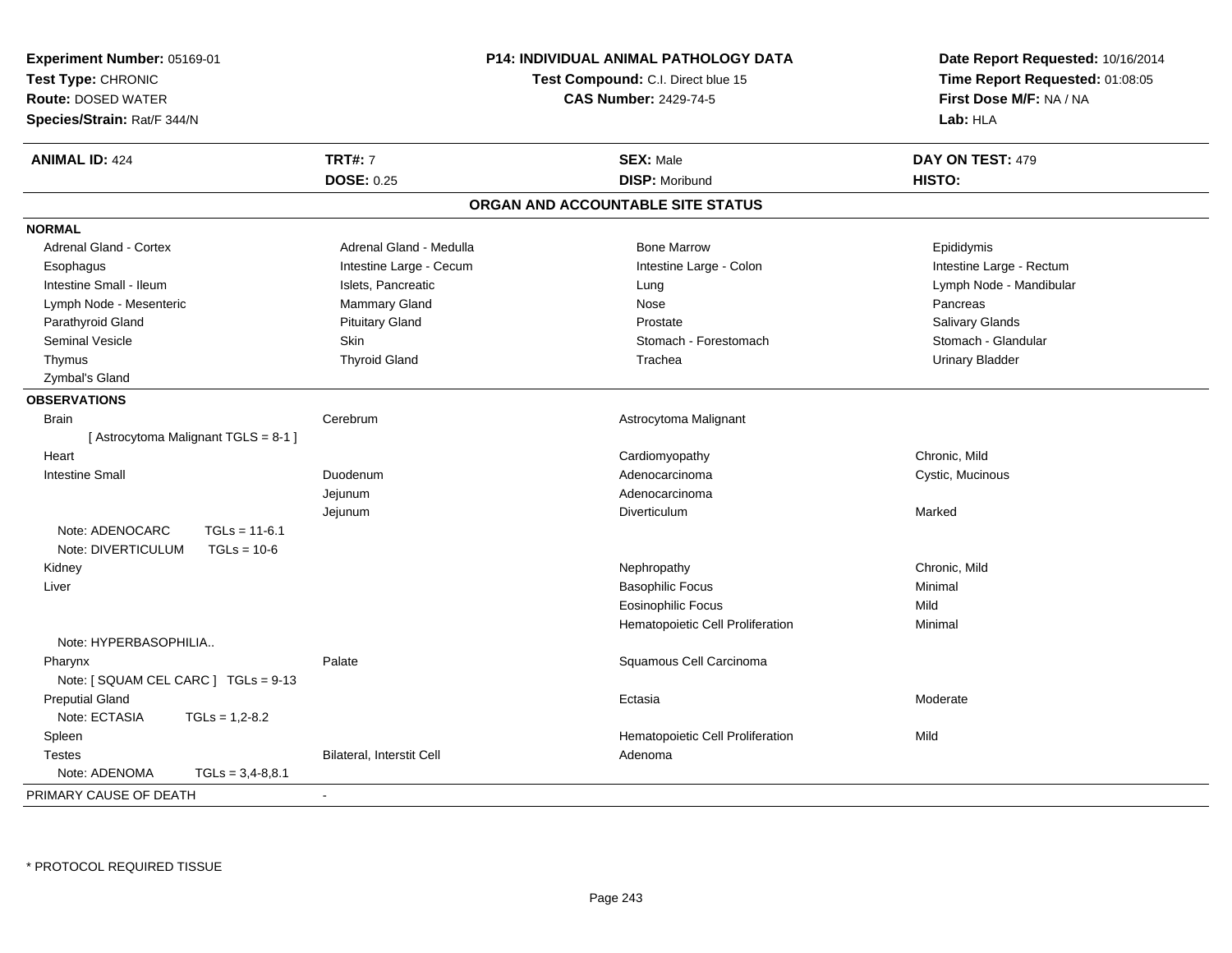| Experiment Number: 05169-01<br>Test Type: CHRONIC<br><b>Route: DOSED WATER</b><br>Species/Strain: Rat/F 344/N |                           | <b>P14: INDIVIDUAL ANIMAL PATHOLOGY DATA</b><br>Test Compound: C.I. Direct blue 15<br><b>CAS Number: 2429-74-5</b> | Date Report Requested: 10/16/2014<br>Time Report Requested: 01:08:05<br>First Dose M/F: NA / NA<br>Lab: HLA |  |
|---------------------------------------------------------------------------------------------------------------|---------------------------|--------------------------------------------------------------------------------------------------------------------|-------------------------------------------------------------------------------------------------------------|--|
| <b>ANIMAL ID: 425</b>                                                                                         | <b>TRT#: 7</b>            | <b>SEX: Male</b>                                                                                                   | DAY ON TEST: 505                                                                                            |  |
|                                                                                                               | <b>DOSE: 0.25</b>         | <b>DISP: Moribund</b>                                                                                              | HISTO:                                                                                                      |  |
|                                                                                                               |                           | ORGAN AND ACCOUNTABLE SITE STATUS                                                                                  |                                                                                                             |  |
| <b>NORMAL</b>                                                                                                 |                           |                                                                                                                    |                                                                                                             |  |
| <b>Adrenal Gland - Cortex</b>                                                                                 | Adrenal Gland - Medulla   | <b>Bone Marrow</b>                                                                                                 | <b>Brain</b>                                                                                                |  |
| Epididymis                                                                                                    | Esophagus                 | Intestine Large - Cecum                                                                                            | Intestine Large - Rectum                                                                                    |  |
| Intestine Small - Duodenum                                                                                    | Intestine Small - Ileum   | Intestine Small - Jejunum                                                                                          | Islets, Pancreatic                                                                                          |  |
| Lymph Node - Mandibular                                                                                       | Lymph Node - Mesenteric   | Mammary Gland                                                                                                      | Nose                                                                                                        |  |
| Pancreas                                                                                                      | Parathyroid Gland         | <b>Pituitary Gland</b>                                                                                             | Prostate                                                                                                    |  |
| Salivary Glands                                                                                               | Seminal Vesicle           | Skin                                                                                                               | Stomach - Forestomach                                                                                       |  |
| Stomach - Glandular                                                                                           | Trachea                   | <b>Urinary Bladder</b>                                                                                             |                                                                                                             |  |
| <b>MISSING</b>                                                                                                |                           |                                                                                                                    |                                                                                                             |  |
| Thymus                                                                                                        |                           |                                                                                                                    |                                                                                                             |  |
| <b>OBSERVATIONS</b>                                                                                           |                           |                                                                                                                    |                                                                                                             |  |
| Heart                                                                                                         |                           | Cardiomyopathy                                                                                                     | Chronic, Minimal                                                                                            |  |
| Intestine Large                                                                                               | Colon                     | Adenocarcinoma                                                                                                     |                                                                                                             |  |
| Note: [ ADENOCARC<br>$1 TGLs = 3-7$                                                                           |                           |                                                                                                                    |                                                                                                             |  |
| Kidney                                                                                                        |                           | Nephropathy                                                                                                        | Chronic, Minimal                                                                                            |  |
| Liver                                                                                                         |                           | <b>Basophilic Focus</b>                                                                                            | Mild                                                                                                        |  |
|                                                                                                               |                           | Degeneration                                                                                                       | Cystic, Focal, Moderate                                                                                     |  |
|                                                                                                               |                           | <b>Eosinophilic Focus</b>                                                                                          | Minimal                                                                                                     |  |
|                                                                                                               |                           | Hematopoietic Cell Proliferation                                                                                   | Mild                                                                                                        |  |
| Note: DEGEN<br>$TGLs = 7-3.1$                                                                                 |                           |                                                                                                                    |                                                                                                             |  |
| Lung                                                                                                          |                           | Hyperplasia                                                                                                        | Lymphoid, Mild                                                                                              |  |
| Pharynx                                                                                                       | Palate                    | Squamous Cell Papilloma                                                                                            |                                                                                                             |  |
| Note: SQ CL PAPILLOM<br>$TGLs = 8-13$                                                                         |                           |                                                                                                                    |                                                                                                             |  |
| <b>Preputial Gland</b>                                                                                        |                           | Inflammation                                                                                                       | Chronic Active, Mild                                                                                        |  |
| Spleen                                                                                                        |                           | Hematopoietic Cell Proliferation                                                                                   | Moderate                                                                                                    |  |
| <b>Testes</b>                                                                                                 | Bilateral, Interstit Cell | Adenoma                                                                                                            |                                                                                                             |  |
| Note: ADENOMA<br>$TGLs = 1,2-8,8.1$                                                                           |                           |                                                                                                                    |                                                                                                             |  |
| <b>Thyroid Gland</b>                                                                                          | C Cell                    | Adenoma                                                                                                            |                                                                                                             |  |
| Zymbal's Gland                                                                                                |                           | Carcinoma                                                                                                          |                                                                                                             |  |
| Note: CARCINOMA<br>$TGLs = 9-10.1$                                                                            |                           |                                                                                                                    |                                                                                                             |  |
| PRIMARY CAUSE OF DEATH                                                                                        | $\blacksquare$            |                                                                                                                    |                                                                                                             |  |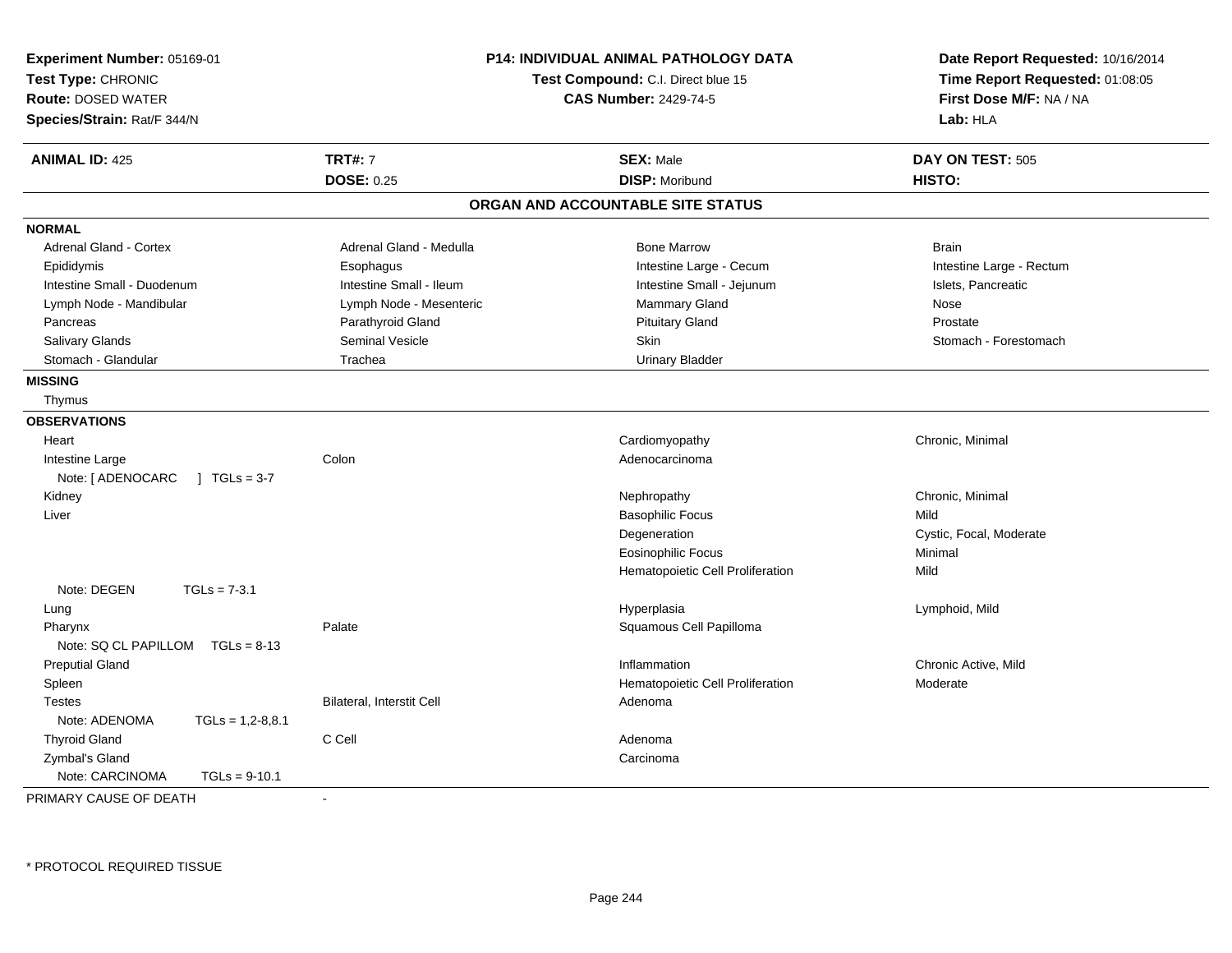| <b>Experiment Number: 05169-01</b><br><b>Test Type: CHRONIC</b> |                   | <b>P14: INDIVIDUAL ANIMAL PATHOLOGY DATA</b> | Date Report Requested: 10/16/2014 |  |
|-----------------------------------------------------------------|-------------------|----------------------------------------------|-----------------------------------|--|
|                                                                 |                   | Test Compound: C.I. Direct blue 15           | Time Report Requested: 01:08:05   |  |
| <b>Route: DOSED WATER</b>                                       |                   | <b>CAS Number: 2429-74-5</b>                 | First Dose M/F: NA / NA           |  |
| Species/Strain: Rat/F 344/N                                     |                   |                                              | Lab: HLA                          |  |
| <b>ANIMAL ID: 425</b>                                           | <b>TRT#: 7</b>    | <b>SEX: Male</b>                             | <b>DAY ON TEST: 505</b>           |  |
|                                                                 | <b>DOSE: 0.25</b> | <b>DISP: Moribund</b>                        | HISTO:                            |  |
|                                                                 |                   | ORGAN AND ACCOUNTABLE SITE STATUS            |                                   |  |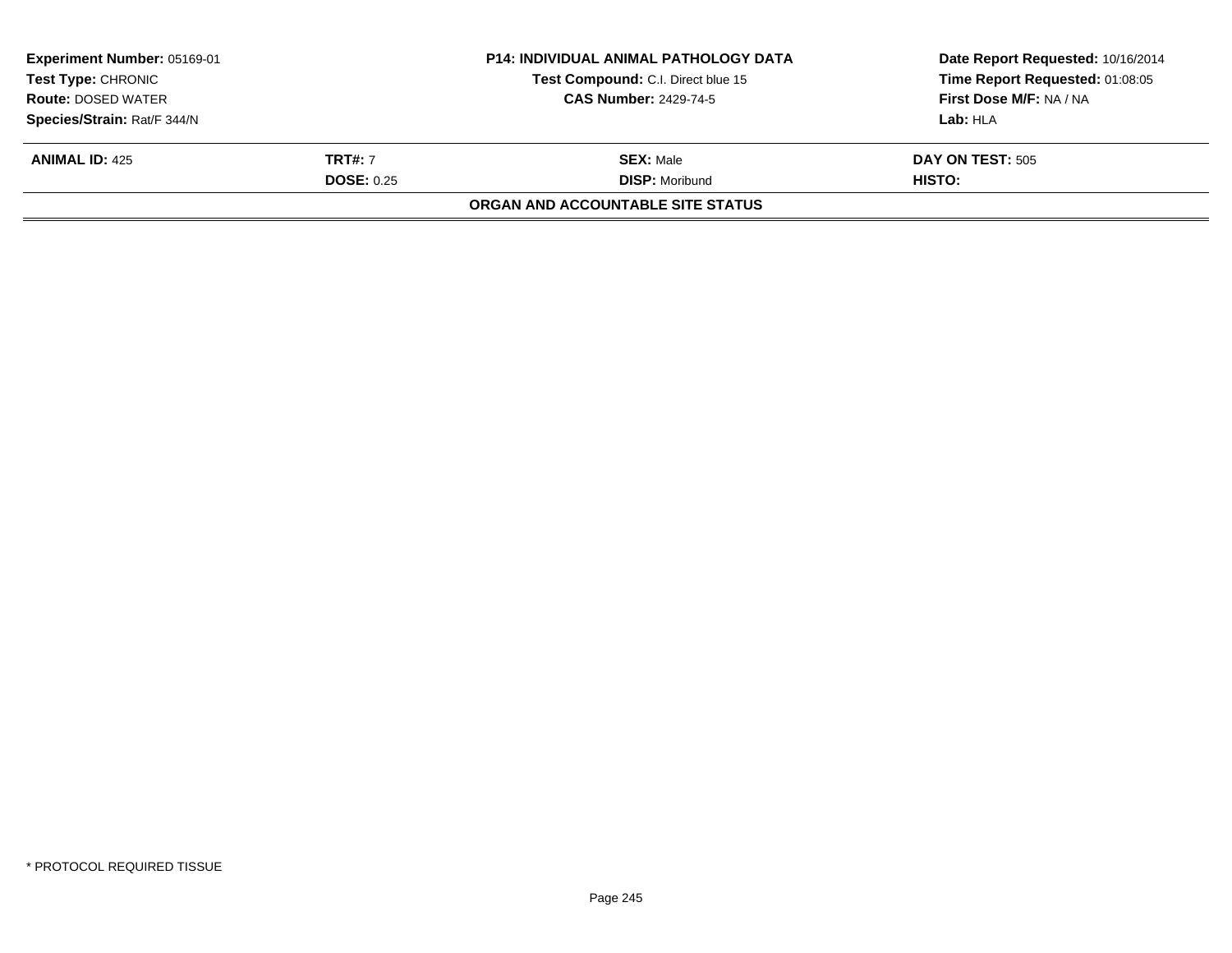| Experiment Number: 05169-01<br>Test Type: CHRONIC<br><b>Route: DOSED WATER</b><br>Species/Strain: Rat/F 344/N |                           | <b>P14: INDIVIDUAL ANIMAL PATHOLOGY DATA</b><br>Test Compound: C.I. Direct blue 15<br><b>CAS Number: 2429-74-5</b> | Date Report Requested: 10/16/2014<br>Time Report Requested: 01:08:05<br>First Dose M/F: NA / NA<br>Lab: HLA |
|---------------------------------------------------------------------------------------------------------------|---------------------------|--------------------------------------------------------------------------------------------------------------------|-------------------------------------------------------------------------------------------------------------|
| <b>ANIMAL ID: 426</b>                                                                                         | <b>TRT#: 7</b>            | <b>SEX: Male</b>                                                                                                   | DAY ON TEST: 579                                                                                            |
|                                                                                                               | <b>DOSE: 0.25</b>         | <b>DISP: Moribund</b>                                                                                              | HISTO:                                                                                                      |
|                                                                                                               |                           | ORGAN AND ACCOUNTABLE SITE STATUS                                                                                  |                                                                                                             |
| <b>NORMAL</b>                                                                                                 |                           |                                                                                                                    |                                                                                                             |
| <b>Adrenal Gland - Cortex</b>                                                                                 | Adrenal Gland - Medulla   | <b>Brain</b>                                                                                                       | Epididymis                                                                                                  |
| Esophagus                                                                                                     | Intestine Large - Cecum   | Intestine Large - Rectum                                                                                           | Intestine Small - Duodenum                                                                                  |
| Intestine Small - Ileum                                                                                       | Intestine Small - Jejunum | Islets, Pancreatic                                                                                                 | Lymph Node - Mandibular                                                                                     |
| Lymph Node - Mesenteric                                                                                       | Nose                      | Pancreas                                                                                                           | Parathyroid Gland                                                                                           |
| <b>Pituitary Gland</b>                                                                                        | Prostate                  | Salivary Glands                                                                                                    | <b>Seminal Vesicle</b>                                                                                      |
| Stomach - Forestomach                                                                                         | Stomach - Glandular       | Thymus                                                                                                             | <b>Thyroid Gland</b>                                                                                        |
| Trachea                                                                                                       | <b>Urinary Bladder</b>    |                                                                                                                    |                                                                                                             |
| <b>MISSING</b>                                                                                                |                           |                                                                                                                    |                                                                                                             |
| Mammary Gland                                                                                                 |                           |                                                                                                                    |                                                                                                             |
| <b>OBSERVATIONS</b>                                                                                           |                           |                                                                                                                    |                                                                                                             |
| <b>Bone Marrow</b>                                                                                            |                           | Hyperplasia                                                                                                        | Moderate                                                                                                    |
| Heart                                                                                                         |                           | Cardiomyopathy                                                                                                     | Chronic, Mild                                                                                               |
| Intestine Large                                                                                               | Colon                     | Adenocarcinoma                                                                                                     |                                                                                                             |
| Note: [ ADENOCARC<br>$1 TGLs = 5$                                                                             |                           |                                                                                                                    |                                                                                                             |
| Kidney                                                                                                        |                           | Nephropathy                                                                                                        | Chronic, Moderate                                                                                           |
| Liver                                                                                                         |                           | <b>Basophilic Focus</b>                                                                                            | Mild                                                                                                        |
|                                                                                                               |                           | <b>Eosinophilic Focus</b>                                                                                          | Mild                                                                                                        |
|                                                                                                               |                           | Hematopoietic Cell Proliferation                                                                                   | Minimal                                                                                                     |
|                                                                                                               |                           | Neoplastic Nodule                                                                                                  |                                                                                                             |
|                                                                                                               |                           | Vacuolization Cytoplasmic                                                                                          | Multifocal, Moderate                                                                                        |
| Note: VACUOLIZ CYTO<br>$TGLs = 3-3.1$                                                                         |                           |                                                                                                                    |                                                                                                             |
| Lung                                                                                                          |                           | Hyperplasia                                                                                                        | Lymphoid, Mild                                                                                              |
|                                                                                                               |                           | <b>Infiltration Cellular</b>                                                                                       | Histiocyte, Mild                                                                                            |
|                                                                                                               |                           | Squamous Cell Carcinoma                                                                                            | Metastatic (Uncertain Primary Site)                                                                         |
| Note: PRIMARY- SITE IS SKIN                                                                                   |                           |                                                                                                                    |                                                                                                             |
| Lymph Node                                                                                                    | Axillary                  | Carcinoma                                                                                                          | Metastatic (Uncertain Primary Site)                                                                         |
| Note: BRACHIAL LNN IS MISSING<br>Note: CARCINOMA<br>$TGLs = 6,9-9,13$<br>Note: PRIMARY- SITE IS SKIN          | Mediastinal               | Squamous Cell Carcinoma                                                                                            | Metastatic (Uncertain Primary Site)                                                                         |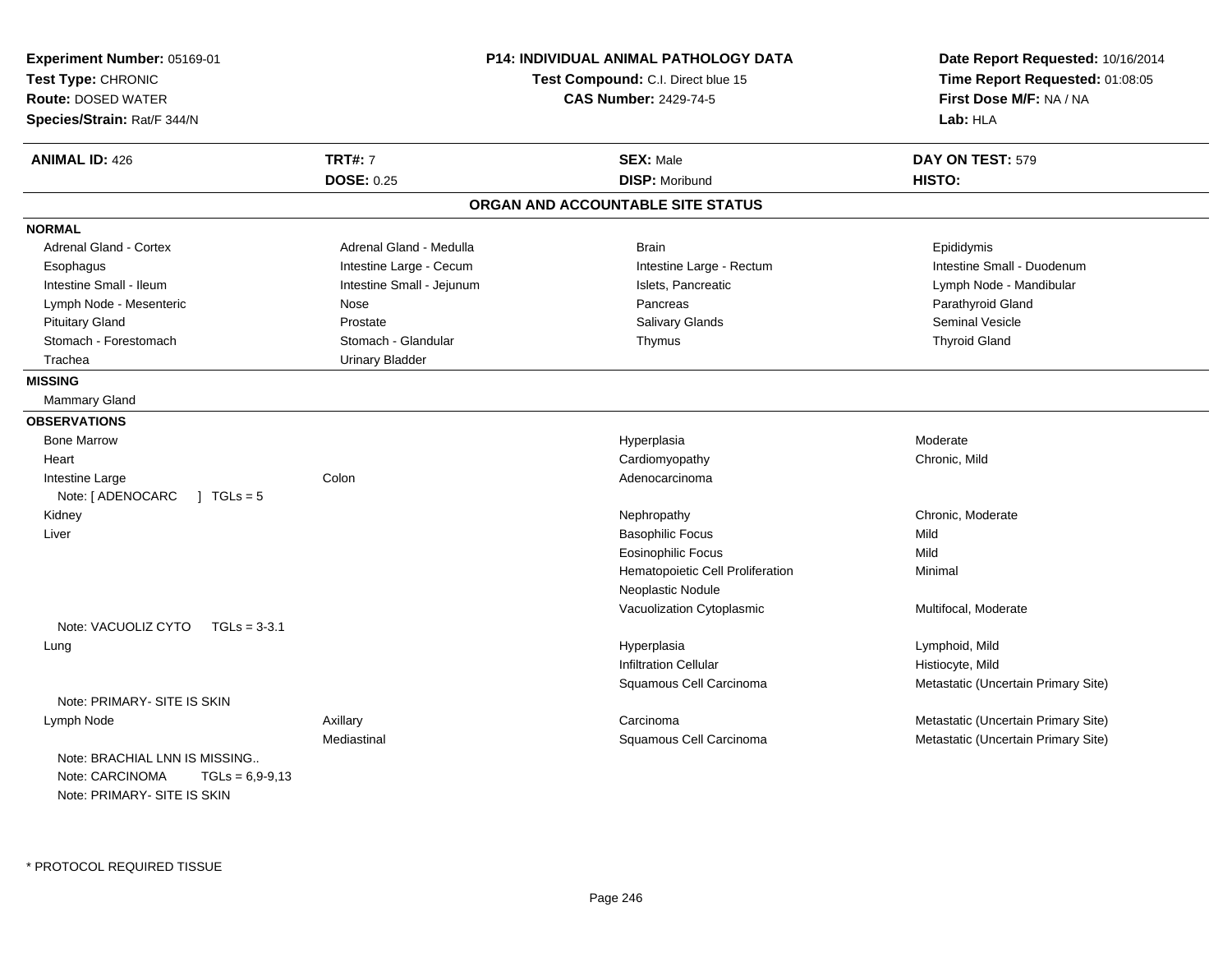| Experiment Number: 05169-01<br>Test Type: CHRONIC<br><b>Route: DOSED WATER</b><br>Species/Strain: Rat/F 344/N |                                                  |                           | <b>P14: INDIVIDUAL ANIMAL PATHOLOGY DATA</b><br>Test Compound: C.I. Direct blue 15<br><b>CAS Number: 2429-74-5</b> | Date Report Requested: 10/16/2014<br>Time Report Requested: 01:08:05<br>First Dose M/F: NA / NA<br>Lab: HLA |
|---------------------------------------------------------------------------------------------------------------|--------------------------------------------------|---------------------------|--------------------------------------------------------------------------------------------------------------------|-------------------------------------------------------------------------------------------------------------|
| <b>ANIMAL ID: 426</b>                                                                                         | <b>TRT#: 7</b>                                   |                           | <b>SEX: Male</b>                                                                                                   | DAY ON TEST: 579                                                                                            |
|                                                                                                               |                                                  | <b>DOSE: 0.25</b>         | <b>DISP: Moribund</b>                                                                                              | <b>HISTO:</b>                                                                                               |
|                                                                                                               |                                                  |                           | ORGAN AND ACCOUNTABLE SITE STATUS                                                                                  |                                                                                                             |
| Pharynx<br>Note: SQ CL PAPILLOM                                                                               | Palate<br>$TGLs = 8-12.1$                        |                           | Squamous Cell Papilloma                                                                                            |                                                                                                             |
| <b>Preputial Gland</b>                                                                                        |                                                  |                           | Atrophy                                                                                                            | Moderate                                                                                                    |
| Skin                                                                                                          |                                                  |                           | Basal Cell Adenoma                                                                                                 | Multiple                                                                                                    |
|                                                                                                               |                                                  |                           | Squamous Cell Carcinoma                                                                                            | Multiple                                                                                                    |
|                                                                                                               |                                                  |                           | Squamous Cell Papilloma                                                                                            |                                                                                                             |
| Note: SQ CL PAPILLOM                                                                                          | $TGLs = 7-14$                                    |                           |                                                                                                                    |                                                                                                             |
|                                                                                                               | Note: BASAL CEL ADEN    TGLs = 10,11,12-16,17,18 |                           |                                                                                                                    |                                                                                                             |
|                                                                                                               | Note: [ SQUAM CEL CARC ] TGLs = 9,14-15,19       |                           |                                                                                                                    |                                                                                                             |
| Spleen                                                                                                        |                                                  |                           | Hematopoietic Cell Proliferation                                                                                   | Moderate                                                                                                    |
| <b>Testes</b>                                                                                                 |                                                  | Bilateral, Interstit Cell | Adenoma                                                                                                            |                                                                                                             |
| Note: ADENOMA                                                                                                 | $TGLs = 1-8.8.1$                                 |                           |                                                                                                                    |                                                                                                             |
| Zymbal's Gland                                                                                                |                                                  |                           | Adenoma                                                                                                            |                                                                                                             |
| Note: ADENOMA                                                                                                 | $TGLs = 15-10$                                   |                           |                                                                                                                    |                                                                                                             |
| PRIMARY CAUSE OF DEATH                                                                                        | ٠                                                |                           |                                                                                                                    |                                                                                                             |
|                                                                                                               |                                                  |                           |                                                                                                                    |                                                                                                             |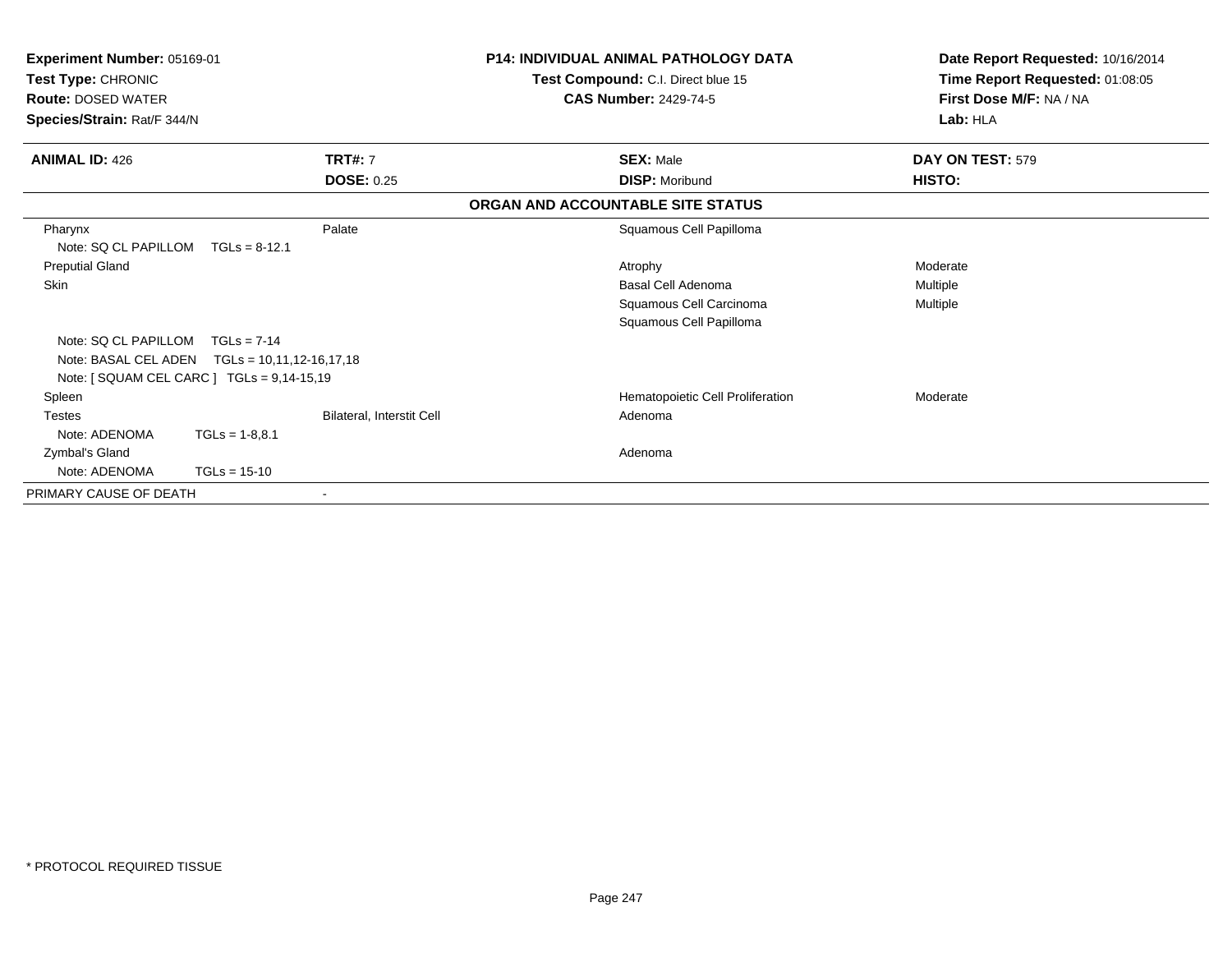| Experiment Number: 05169-01<br>Test Type: CHRONIC<br><b>Route: DOSED WATER</b><br>Species/Strain: Rat/F 344/N |                                                |                          | <b>P14: INDIVIDUAL ANIMAL PATHOLOGY DATA</b><br>Test Compound: C.I. Direct blue 15<br><b>CAS Number: 2429-74-5</b> |                                 | Date Report Requested: 10/16/2014<br>Time Report Requested: 01:08:05<br>First Dose M/F: NA / NA<br>Lab: HLA |
|---------------------------------------------------------------------------------------------------------------|------------------------------------------------|--------------------------|--------------------------------------------------------------------------------------------------------------------|---------------------------------|-------------------------------------------------------------------------------------------------------------|
| <b>ANIMAL ID: 427</b>                                                                                         |                                                | <b>TRT#: 7</b>           | <b>SEX: Male</b>                                                                                                   |                                 | DAY ON TEST: 680                                                                                            |
|                                                                                                               |                                                | <b>DOSE: 0.25</b>        |                                                                                                                    | <b>DISP: Terminal Sacrifice</b> | HISTO:                                                                                                      |
|                                                                                                               |                                                |                          | ORGAN AND ACCOUNTABLE SITE STATUS                                                                                  |                                 |                                                                                                             |
| <b>NORMAL</b>                                                                                                 |                                                |                          |                                                                                                                    |                                 |                                                                                                             |
| <b>Brain</b>                                                                                                  |                                                | Epididymis               |                                                                                                                    | Esophagus                       | Intestine Large - Cecum                                                                                     |
| Intestine Large - Colon                                                                                       |                                                | Intestine Large - Rectum |                                                                                                                    | Intestine Small - Duodenum      | Intestine Small - Ileum                                                                                     |
| Intestine Small - Jejunum                                                                                     |                                                | Islets, Pancreatic       |                                                                                                                    | Lymph Node - Mandibular         | Nose                                                                                                        |
| Pancreas                                                                                                      |                                                | Parathyroid Gland        |                                                                                                                    | <b>Preputial Gland</b>          | Prostate                                                                                                    |
| Salivary Glands                                                                                               |                                                | <b>Seminal Vesicle</b>   |                                                                                                                    | Stomach - Forestomach           | Stomach - Glandular                                                                                         |
| Thymus                                                                                                        |                                                | <b>Thyroid Gland</b>     |                                                                                                                    | Trachea                         | <b>Urinary Bladder</b>                                                                                      |
| Zymbal's Gland                                                                                                |                                                |                          |                                                                                                                    |                                 |                                                                                                             |
| <b>MISSING</b>                                                                                                |                                                |                          |                                                                                                                    |                                 |                                                                                                             |
| <b>Mammary Gland</b>                                                                                          |                                                |                          |                                                                                                                    |                                 |                                                                                                             |
| <b>OBSERVATIONS</b>                                                                                           |                                                |                          |                                                                                                                    |                                 |                                                                                                             |
| <b>Adrenal Gland</b>                                                                                          |                                                | Cortex                   |                                                                                                                    | Leukemia Mononuclear            |                                                                                                             |
|                                                                                                               |                                                | Medulla                  |                                                                                                                    | Leukemia Mononuclear            |                                                                                                             |
|                                                                                                               |                                                | Bilateral, Medulla       |                                                                                                                    | Pheochromocytoma Benign         |                                                                                                             |
| <b>Bone Marrow</b>                                                                                            |                                                |                          | Hyperplasia                                                                                                        |                                 | Moderate                                                                                                    |
| Heart                                                                                                         |                                                |                          |                                                                                                                    | Cardiomyopathy                  | Chronic, Mild                                                                                               |
|                                                                                                               |                                                | Atrium                   | Thrombosis                                                                                                         |                                 |                                                                                                             |
| Note: THROMBUS                                                                                                | $TGLs = 10-3$                                  |                          |                                                                                                                    |                                 |                                                                                                             |
| Kidney                                                                                                        |                                                |                          |                                                                                                                    | Nephropathy                     | Chronic, Moderate                                                                                           |
| Note: NEPHROPATHY                                                                                             | $TGLs = 3-5$                                   |                          |                                                                                                                    |                                 |                                                                                                             |
| Liver                                                                                                         |                                                |                          |                                                                                                                    | <b>Basophilic Focus</b>         | Marked                                                                                                      |
|                                                                                                               |                                                |                          |                                                                                                                    | Degeneration                    | Cystic, Multifocal, Moderate                                                                                |
|                                                                                                               |                                                |                          |                                                                                                                    | Leukemia Mononuclear            |                                                                                                             |
|                                                                                                               |                                                |                          |                                                                                                                    | Regeneration                    | Multifocal, Marked                                                                                          |
| Note: LEUKEMIA MONUC<br>Note: REGENERATION<br>Note: ML IS STAGE 3                                             | $TGLs = 12-3.1$<br>$TGLs = 13,14,15,16,17-3.1$ |                          |                                                                                                                    |                                 |                                                                                                             |
| Lung                                                                                                          |                                                | Alveolar Epith           | Hyperplasia                                                                                                        | Leukemia Mononuclear            | Focal, Mild                                                                                                 |
| Note: LEUKEMIA MONUC                                                                                          | $TGLs = 11-4,4.1$                              |                          |                                                                                                                    |                                 |                                                                                                             |
| Lymph Node                                                                                                    |                                                | Mesenteric               |                                                                                                                    | Leukemia Mononuclear            |                                                                                                             |

\* PROTOCOL REQUIRED TISSUE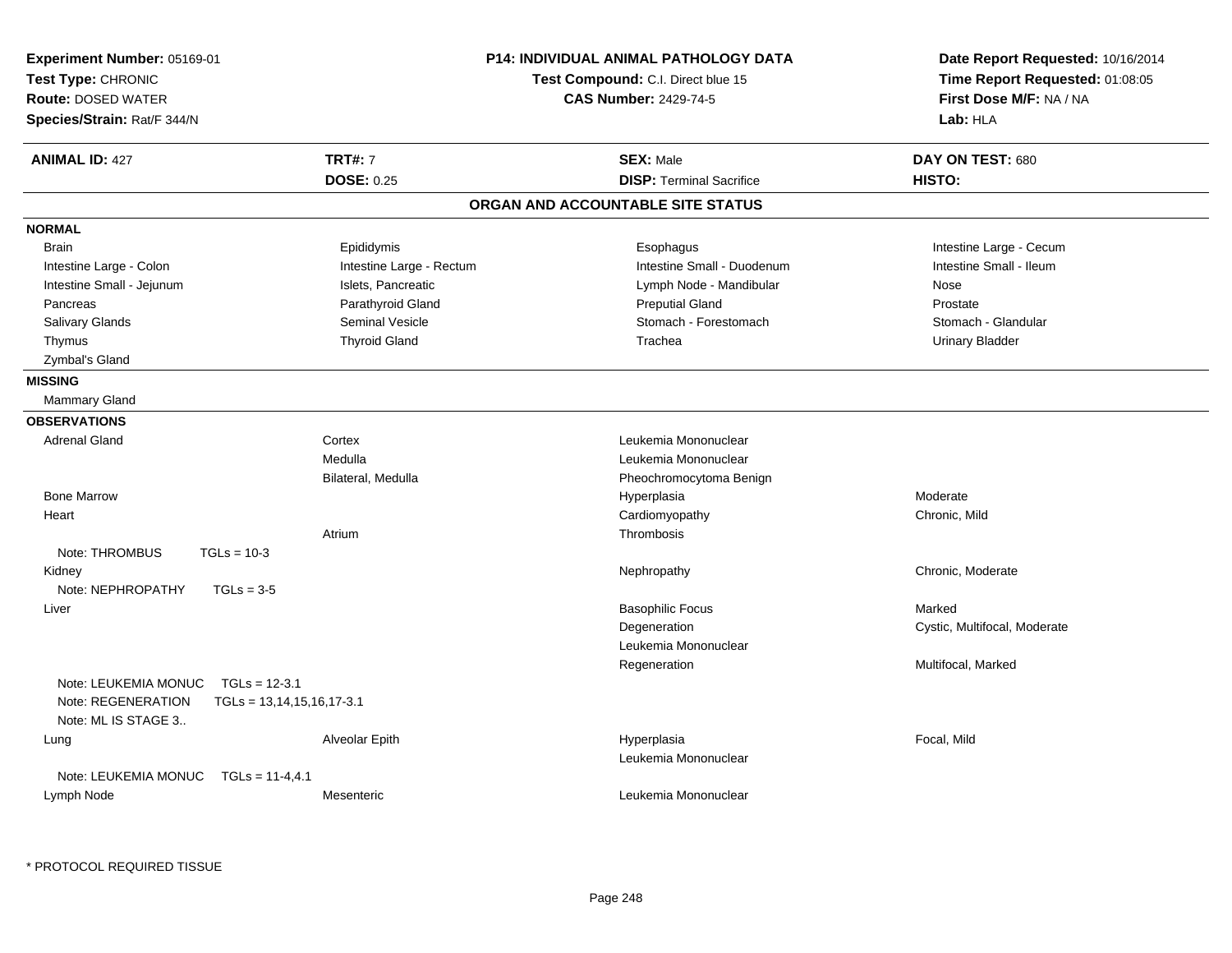| Experiment Number: 05169-01<br>Test Type: CHRONIC<br><b>Route: DOSED WATER</b><br>Species/Strain: Rat/F 344/N |                           | <b>P14: INDIVIDUAL ANIMAL PATHOLOGY DATA</b><br>Test Compound: C.I. Direct blue 15<br><b>CAS Number: 2429-74-5</b> | Date Report Requested: 10/16/2014<br>Time Report Requested: 01:08:05<br>First Dose M/F: NA / NA<br>Lab: HLA |
|---------------------------------------------------------------------------------------------------------------|---------------------------|--------------------------------------------------------------------------------------------------------------------|-------------------------------------------------------------------------------------------------------------|
| <b>ANIMAL ID: 427</b>                                                                                         | <b>TRT#: 7</b>            | <b>SEX: Male</b>                                                                                                   | DAY ON TEST: 680                                                                                            |
|                                                                                                               | <b>DOSE: 0.25</b>         | <b>DISP: Terminal Sacrifice</b>                                                                                    | HISTO:                                                                                                      |
|                                                                                                               |                           | ORGAN AND ACCOUNTABLE SITE STATUS                                                                                  |                                                                                                             |
|                                                                                                               | Pancreatic                | Leukemia Mononuclear                                                                                               |                                                                                                             |
| Note: LEUKEMIA MONUC<br>$TGLs = 4-13$                                                                         |                           |                                                                                                                    |                                                                                                             |
| Mesentery                                                                                                     | Fat                       | Necrosis                                                                                                           | Moderate                                                                                                    |
| Note: NECROSIS<br>$TGLs = 5-14$                                                                               |                           |                                                                                                                    |                                                                                                             |
| <b>Pituitary Gland</b>                                                                                        | Pars Distalis             | Adenoma                                                                                                            |                                                                                                             |
| [Adenoma TGLS = $7-2$ ]                                                                                       |                           |                                                                                                                    |                                                                                                             |
| Skin                                                                                                          |                           | <b>Basal Cell Adenoma</b>                                                                                          | Multiple                                                                                                    |
|                                                                                                               |                           | <b>Basal Cell Carcinoma</b>                                                                                        |                                                                                                             |
|                                                                                                               |                           | Squamous Cell Carcinoma                                                                                            |                                                                                                             |
|                                                                                                               |                           | Squamous Cell Papilloma                                                                                            |                                                                                                             |
| Note: BASAL CEL ADEN<br>$TGLS = 20,21,22-17,18,19$                                                            |                           |                                                                                                                    |                                                                                                             |
| Note: SQUAM CEL CARC<br>$TGLs = 18-15$                                                                        |                           |                                                                                                                    |                                                                                                             |
| Note: SQ CL PAPILLOM<br>$TGLs = 8-20$                                                                         |                           |                                                                                                                    |                                                                                                             |
| Note: BASAL CEL CARC<br>$TGLs = 19-16$                                                                        |                           |                                                                                                                    |                                                                                                             |
| Spleen                                                                                                        |                           | Leukemia Mononuclear                                                                                               |                                                                                                             |
| Note: LEUKEMIA MONUC<br>$TGLs = 6-3$                                                                          |                           |                                                                                                                    |                                                                                                             |
| <b>Testes</b>                                                                                                 | Bilateral, Interstit Cell | Adenoma                                                                                                            |                                                                                                             |
| Note: ADENOMA<br>$TGLs = 1-8,8.1$                                                                             |                           |                                                                                                                    |                                                                                                             |
| PRIMARY CAUSE OF DEATH                                                                                        |                           |                                                                                                                    |                                                                                                             |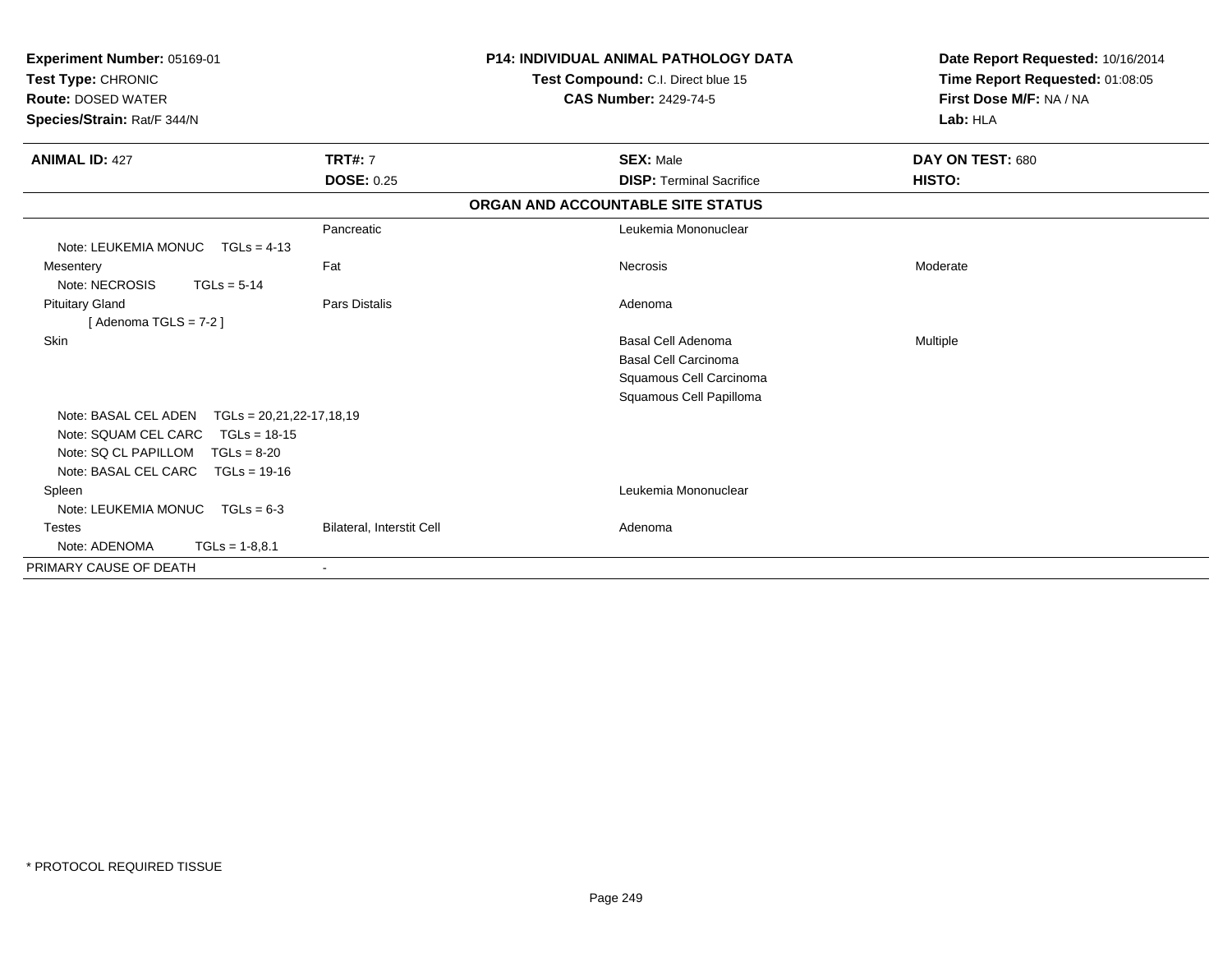| Experiment Number: 05169-01<br>Test Type: CHRONIC<br><b>Route: DOSED WATER</b><br>Species/Strain: Rat/F 344/N |                                     | <b>P14: INDIVIDUAL ANIMAL PATHOLOGY DATA</b><br>Test Compound: C.I. Direct blue 15<br><b>CAS Number: 2429-74-5</b> | Date Report Requested: 10/16/2014<br>Time Report Requested: 01:08:05<br>First Dose M/F: NA / NA<br>Lab: HLA |
|---------------------------------------------------------------------------------------------------------------|-------------------------------------|--------------------------------------------------------------------------------------------------------------------|-------------------------------------------------------------------------------------------------------------|
| <b>ANIMAL ID: 428</b>                                                                                         | <b>TRT#: 7</b><br><b>DOSE: 0.25</b> | <b>SEX: Male</b><br><b>DISP: Moribund</b>                                                                          | DAY ON TEST: 592<br>HISTO:                                                                                  |
|                                                                                                               |                                     | ORGAN AND ACCOUNTABLE SITE STATUS                                                                                  |                                                                                                             |
| <b>NORMAL</b>                                                                                                 |                                     |                                                                                                                    |                                                                                                             |
| Adrenal Gland - Cortex                                                                                        | <b>Brain</b>                        | Epididymis                                                                                                         | Esophagus                                                                                                   |
| Intestine Large - Cecum                                                                                       | Intestine Large - Colon             | Intestine Large - Rectum                                                                                           | Intestine Small - Duodenum                                                                                  |
| Intestine Small - Ileum                                                                                       | Intestine Small - Jejunum           | Islets, Pancreatic                                                                                                 | Lymph Node - Mandibular                                                                                     |
| Lymph Node - Mesenteric                                                                                       | Mammary Gland                       | Nose                                                                                                               | Pancreas                                                                                                    |
| Parathyroid Gland                                                                                             | <b>Pituitary Gland</b>              | Prostate                                                                                                           | Salivary Glands                                                                                             |
| Seminal Vesicle                                                                                               | Stomach - Forestomach               | Stomach - Glandular                                                                                                | Thymus                                                                                                      |
| <b>Thyroid Gland</b>                                                                                          | Trachea                             | <b>Urinary Bladder</b>                                                                                             | Zymbal's Gland                                                                                              |
| <b>OBSERVATIONS</b>                                                                                           |                                     |                                                                                                                    |                                                                                                             |
| <b>Adrenal Gland</b><br>[ Pheochromocytoma Benign TGLS = 2-2 ]                                                | Medulla                             | Pheochromocytoma Benign                                                                                            |                                                                                                             |
| <b>Bone Marrow</b>                                                                                            |                                     | Hyperplasia                                                                                                        | Moderate                                                                                                    |
| Heart                                                                                                         |                                     | Cardiomyopathy                                                                                                     | Chronic, Mild                                                                                               |
|                                                                                                               | Atrium                              | Thrombosis                                                                                                         |                                                                                                             |
| Kidney                                                                                                        |                                     | Nephropathy                                                                                                        | Chronic, Marked                                                                                             |
| Note: NEPHROPATHY<br>$TGLs = 8-5$                                                                             |                                     |                                                                                                                    |                                                                                                             |
| Liver                                                                                                         |                                     | <b>Basophilic Focus</b>                                                                                            | Mild                                                                                                        |
|                                                                                                               |                                     | <b>Eosinophilic Focus</b>                                                                                          | Moderate                                                                                                    |
|                                                                                                               |                                     | Hematopoietic Cell Proliferation                                                                                   | Mild                                                                                                        |
|                                                                                                               |                                     | Neoplastic Nodule                                                                                                  |                                                                                                             |
| Note: [ EOSIN FOCUS ] TGLs = 10-3.1<br>Note: [ NEOPLASTIC NOD ] TGLs = 11-3.2                                 |                                     |                                                                                                                    |                                                                                                             |
| Lung                                                                                                          |                                     | Hyperplasia                                                                                                        | Lymphoid, Mild                                                                                              |
|                                                                                                               |                                     | Squamous Cell Carcinoma                                                                                            | Metastatic (Skin)                                                                                           |
| Note: SQUAM CEL CARC    TGLs = 14-4.1                                                                         |                                     |                                                                                                                    |                                                                                                             |
| Lymph Node                                                                                                    | Axillary                            | Squamous Cell Carcinoma                                                                                            | Metastatic (Skin)                                                                                           |
| Note: SQUAM CEL CARC TGLs = 12-13                                                                             |                                     |                                                                                                                    |                                                                                                             |
| Pharynx                                                                                                       | Palate                              | Hyperkeratosis                                                                                                     | Focal, Moderate                                                                                             |
| Note: HYPERKERATOSIS<br>$TGLs = 15-14$                                                                        |                                     |                                                                                                                    |                                                                                                             |
| <b>Preputial Gland</b>                                                                                        |                                     | Ectasia                                                                                                            | Moderate                                                                                                    |
| Skin                                                                                                          |                                     | <b>Basal Cell Carcinoma</b>                                                                                        |                                                                                                             |
|                                                                                                               |                                     |                                                                                                                    |                                                                                                             |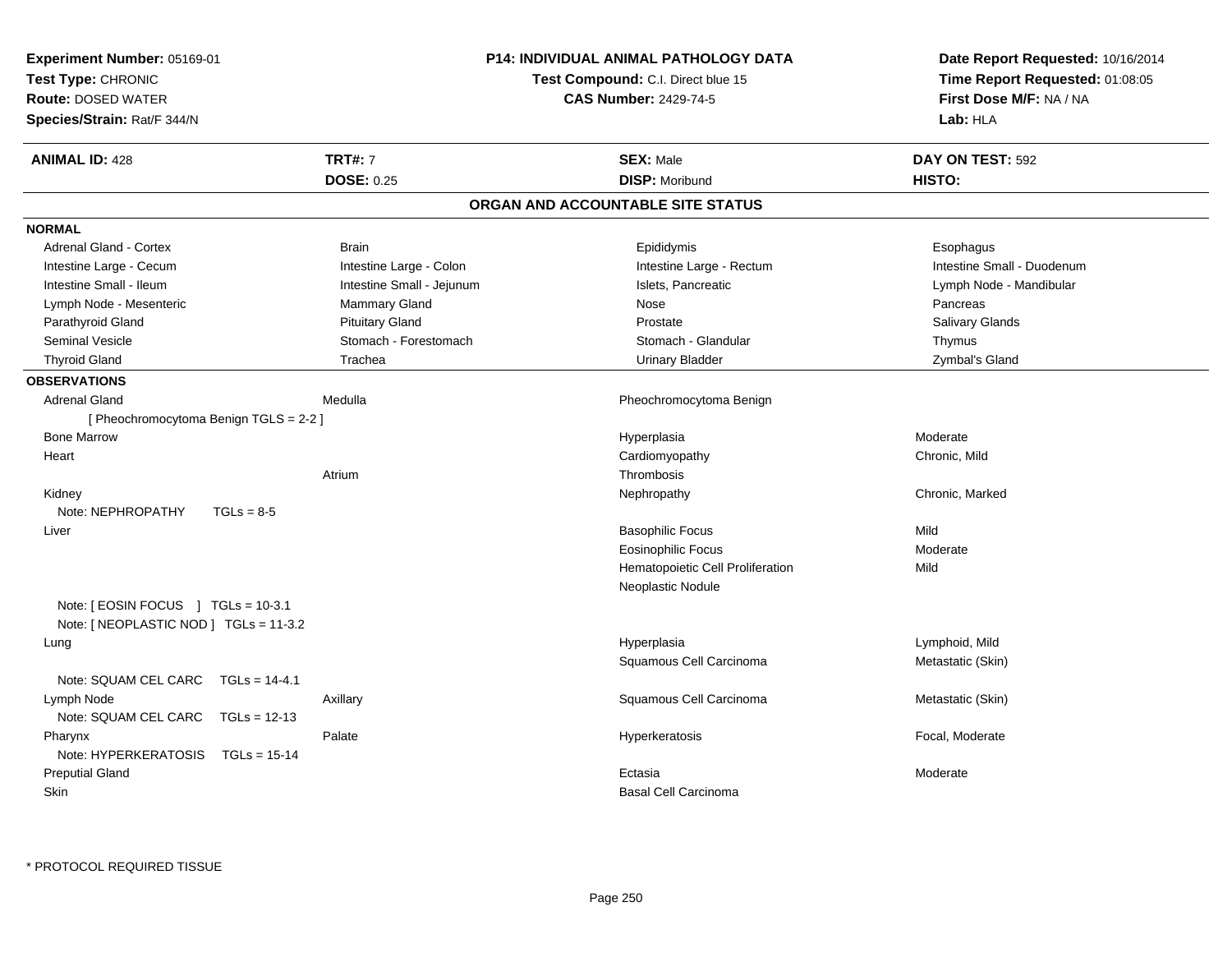| Experiment Number: 05169-01<br>Test Type: CHRONIC |                           | <b>P14: INDIVIDUAL ANIMAL PATHOLOGY DATA</b> | Date Report Requested: 10/16/2014 |
|---------------------------------------------------|---------------------------|----------------------------------------------|-----------------------------------|
|                                                   |                           | Test Compound: C.I. Direct blue 15           | Time Report Requested: 01:08:05   |
| <b>Route: DOSED WATER</b>                         |                           | <b>CAS Number: 2429-74-5</b>                 | First Dose M/F: NA / NA           |
| Species/Strain: Rat/F 344/N                       |                           |                                              | Lab: HLA                          |
| <b>ANIMAL ID: 428</b>                             | <b>TRT#: 7</b>            | <b>SEX: Male</b>                             | DAY ON TEST: 592                  |
|                                                   | <b>DOSE: 0.25</b>         | <b>DISP: Moribund</b>                        | HISTO:                            |
|                                                   |                           | ORGAN AND ACCOUNTABLE SITE STATUS            |                                   |
|                                                   | <b>Subcut Tiss</b>        | Fibroma                                      |                                   |
|                                                   |                           | Squamous Cell Carcinoma                      | Multiple                          |
| Note: [ FIBROMA<br>$\mid$ TGLs = 16-15            |                           |                                              |                                   |
| Note: SQUAM CEL CARC $TGLs = 1,17-10.1,16$        |                           |                                              |                                   |
| Note: BASAL CEL CARC TGLs = 17-16                 |                           |                                              |                                   |
| Spleen                                            |                           | Hematopoietic Cell Proliferation             | Mild                              |
| <b>Testes</b>                                     | Bilateral, Interstit Cell | Adenoma                                      |                                   |
|                                                   |                           | Atrophy                                      | Marked                            |
|                                                   | <b>Interstit Cell</b>     | Hyperplasia                                  | Mild                              |
| Note: ADENOMA<br>$TGLs = 5-8.1$                   |                           |                                              |                                   |
| Note: ATROPHY<br>$TGLS = 4-8$                     |                           |                                              |                                   |
| PRIMARY CAUSE OF DEATH                            |                           |                                              |                                   |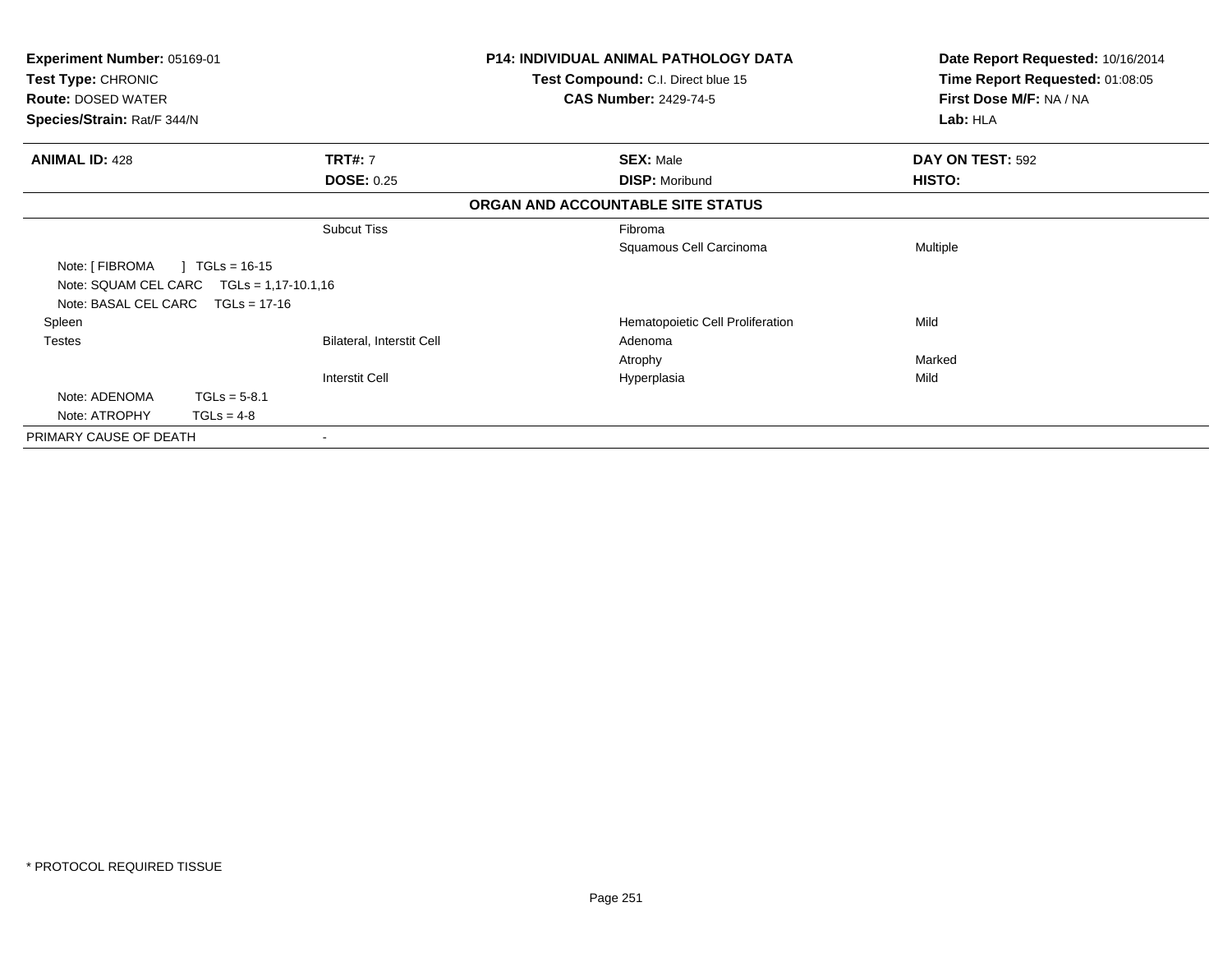| Experiment Number: 05169-01<br>Test Type: CHRONIC<br><b>Route: DOSED WATER</b><br>Species/Strain: Rat/F 344/N |                           | <b>P14: INDIVIDUAL ANIMAL PATHOLOGY DATA</b><br>Test Compound: C.I. Direct blue 15<br><b>CAS Number: 2429-74-5</b> | Date Report Requested: 10/16/2014<br>Time Report Requested: 01:08:05<br>First Dose M/F: NA / NA<br>Lab: HLA |
|---------------------------------------------------------------------------------------------------------------|---------------------------|--------------------------------------------------------------------------------------------------------------------|-------------------------------------------------------------------------------------------------------------|
| <b>ANIMAL ID: 429</b>                                                                                         | <b>TRT#: 7</b>            | <b>SEX: Male</b>                                                                                                   | DAY ON TEST: 612                                                                                            |
|                                                                                                               | <b>DOSE: 0.25</b>         | <b>DISP: Dead</b>                                                                                                  | HISTO:                                                                                                      |
|                                                                                                               |                           | ORGAN AND ACCOUNTABLE SITE STATUS                                                                                  |                                                                                                             |
| <b>NORMAL</b>                                                                                                 |                           |                                                                                                                    |                                                                                                             |
| <b>Adrenal Gland - Cortex</b>                                                                                 | <b>Brain</b>              | Epididymis                                                                                                         | Esophagus                                                                                                   |
| Intestine Large - Cecum                                                                                       | Intestine Large - Colon   | Intestine Large - Rectum                                                                                           | Intestine Small - Duodenum                                                                                  |
| Intestine Small - Ileum                                                                                       | Intestine Small - Jejunum | Islets, Pancreatic                                                                                                 | Lymph Node - Mandibular                                                                                     |
| <b>Mammary Gland</b>                                                                                          | Nose                      | Pancreas                                                                                                           | Parathyroid Gland                                                                                           |
| <b>Pituitary Gland</b>                                                                                        | Prostate                  | <b>Salivary Glands</b>                                                                                             | Stomach - Forestomach                                                                                       |
| Stomach - Glandular                                                                                           | Thymus                    | <b>Thyroid Gland</b>                                                                                               | Trachea                                                                                                     |
| <b>Urinary Bladder</b>                                                                                        |                           |                                                                                                                    |                                                                                                             |
| <b>OBSERVATIONS</b>                                                                                           |                           |                                                                                                                    |                                                                                                             |
| <b>Adrenal Gland</b>                                                                                          | Medulla                   | Hyperplasia                                                                                                        | Multifocal, Minimal                                                                                         |
|                                                                                                               | Medulla                   | Pheochromocytoma Benign                                                                                            |                                                                                                             |
| <b>Bone Marrow</b>                                                                                            |                           | Leukemia Mononuclear                                                                                               |                                                                                                             |
| Heart                                                                                                         |                           | Cardiomyopathy                                                                                                     | Chronic, Mild                                                                                               |
|                                                                                                               |                           | Schwannoma Malignant                                                                                               |                                                                                                             |
| Note: SCHWANNOMA MAL TGLs = 12-3                                                                              |                           |                                                                                                                    |                                                                                                             |
| Kidney                                                                                                        |                           | Nephropathy                                                                                                        | Chronic, Mild                                                                                               |
| Liver                                                                                                         |                           | Leukemia Mononuclear                                                                                               |                                                                                                             |
| Note: ML IS STAGE 3                                                                                           |                           |                                                                                                                    |                                                                                                             |
| Note: LEUKEMIA MONUC<br>$TGLs = 9,10-3.1$                                                                     |                           |                                                                                                                    |                                                                                                             |
| Lung                                                                                                          |                           | Leukemia Mononuclear                                                                                               |                                                                                                             |
| Lymph Node                                                                                                    | Mediastinal               | Leukemia Mononuclear                                                                                               |                                                                                                             |
|                                                                                                               | Mesenteric                | Leukemia Mononuclear                                                                                               |                                                                                                             |
|                                                                                                               | Pancreatic                | Leukemia Mononuclear                                                                                               |                                                                                                             |
| Note: LEUKEMIA MONUC<br>$TGLs = 15-6.1$                                                                       |                           |                                                                                                                    |                                                                                                             |
| Note: LEUKEMIA MONUC<br>$TGLs = 11-17$                                                                        |                           |                                                                                                                    |                                                                                                             |
| Mesentery                                                                                                     | Fat                       | Necrosis                                                                                                           | Moderate                                                                                                    |
| Note: NECROSIS<br>$TGLs = 7-16$                                                                               |                           |                                                                                                                    |                                                                                                             |
| <b>Preputial Gland</b>                                                                                        |                           | Ectasia                                                                                                            | Moderate                                                                                                    |
| Note: ECTASIA<br>$TGLs = 4-8.2$                                                                               |                           |                                                                                                                    |                                                                                                             |
| <b>Seminal Vesicle</b>                                                                                        |                           | Hyperplasia                                                                                                        | Glandular, Diffuse, Moderate                                                                                |
| Note: HYPERPLASIA<br>$TGLs = 8-8.3$                                                                           |                           |                                                                                                                    |                                                                                                             |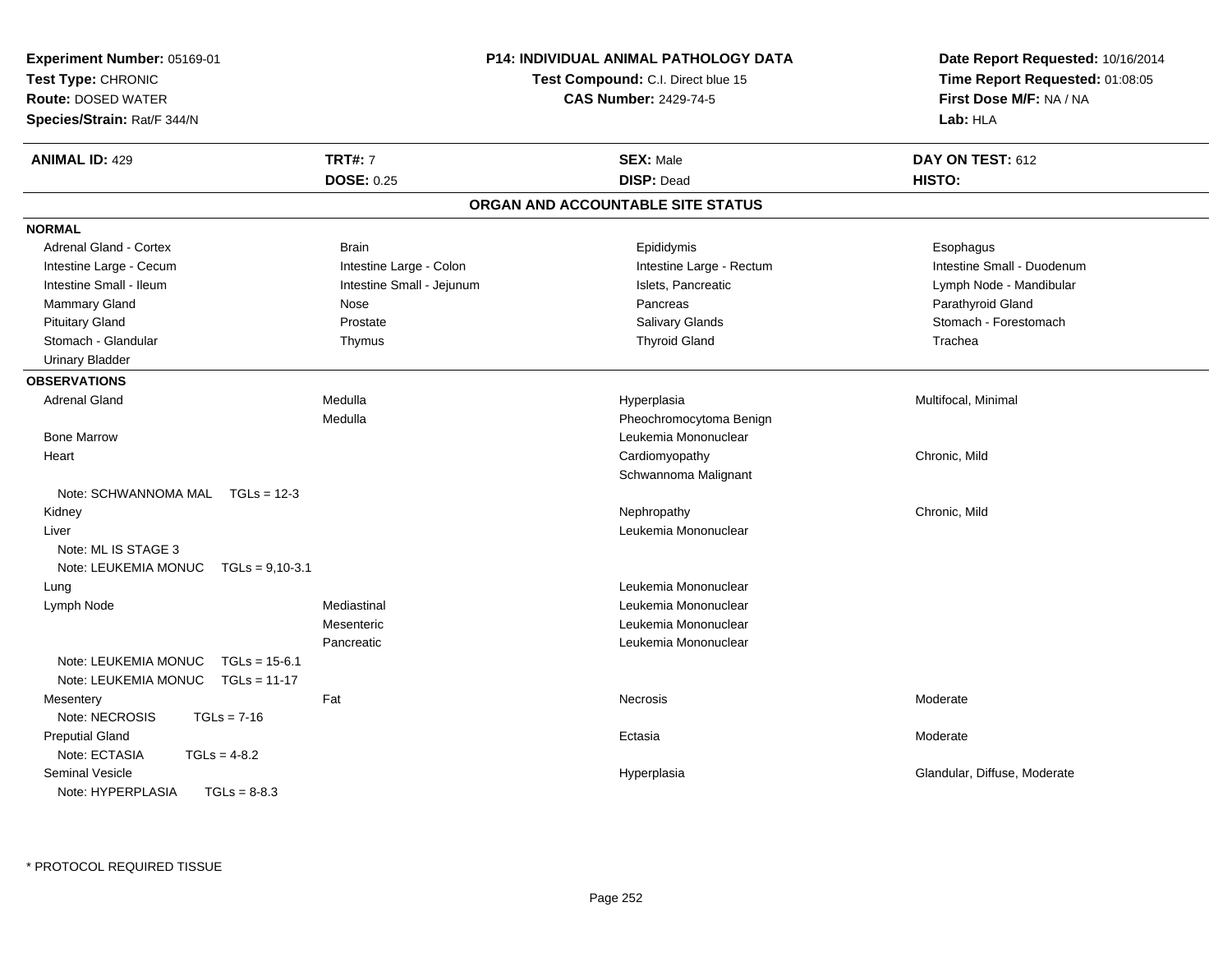| <b>Experiment Number: 05169-01</b><br><b>Test Type: CHRONIC</b><br><b>Route: DOSED WATER</b> |                           | <b>P14: INDIVIDUAL ANIMAL PATHOLOGY DATA</b><br><b>Test Compound: C.I. Direct blue 15</b><br><b>CAS Number: 2429-74-5</b> | Date Report Requested: 10/16/2014<br>Time Report Requested: 01:08:05<br>First Dose M/F: NA / NA |
|----------------------------------------------------------------------------------------------|---------------------------|---------------------------------------------------------------------------------------------------------------------------|-------------------------------------------------------------------------------------------------|
| Species/Strain: Rat/F 344/N                                                                  |                           |                                                                                                                           | Lab: HLA                                                                                        |
| <b>ANIMAL ID: 429</b>                                                                        | <b>TRT#: 7</b>            | <b>SEX: Male</b>                                                                                                          | DAY ON TEST: 612                                                                                |
|                                                                                              | <b>DOSE: 0.25</b>         | <b>DISP: Dead</b>                                                                                                         | HISTO:                                                                                          |
|                                                                                              |                           | ORGAN AND ACCOUNTABLE SITE STATUS                                                                                         |                                                                                                 |
| Skin                                                                                         |                           | Basal Cell Adenoma                                                                                                        | <b>Multiple</b>                                                                                 |
|                                                                                              |                           | Squamous Cell Carcinoma                                                                                                   |                                                                                                 |
| Note: BASAL CEL ADEN<br>$TGLs = 1,3-13,15$                                                   |                           |                                                                                                                           |                                                                                                 |
| Note: SQUAM CEL CARC<br>$TGLs = 2-14$                                                        |                           |                                                                                                                           |                                                                                                 |
| Spleen                                                                                       |                           | Leukemia Mononuclear                                                                                                      |                                                                                                 |
| Note: LEUKEMIA MONUC<br>$TGLs = 13.14-3$                                                     |                           |                                                                                                                           |                                                                                                 |
| Testes                                                                                       | Bilateral, Interstit Cell | Adenoma                                                                                                                   |                                                                                                 |
| Note: ADENOMA<br>$TGLs = 5,6-8,8.1$                                                          |                           |                                                                                                                           |                                                                                                 |
| Zymbal's Gland                                                                               |                           | Ectasia                                                                                                                   | Moderate                                                                                        |
| PRIMARY CAUSE OF DEATH                                                                       | ۰                         |                                                                                                                           |                                                                                                 |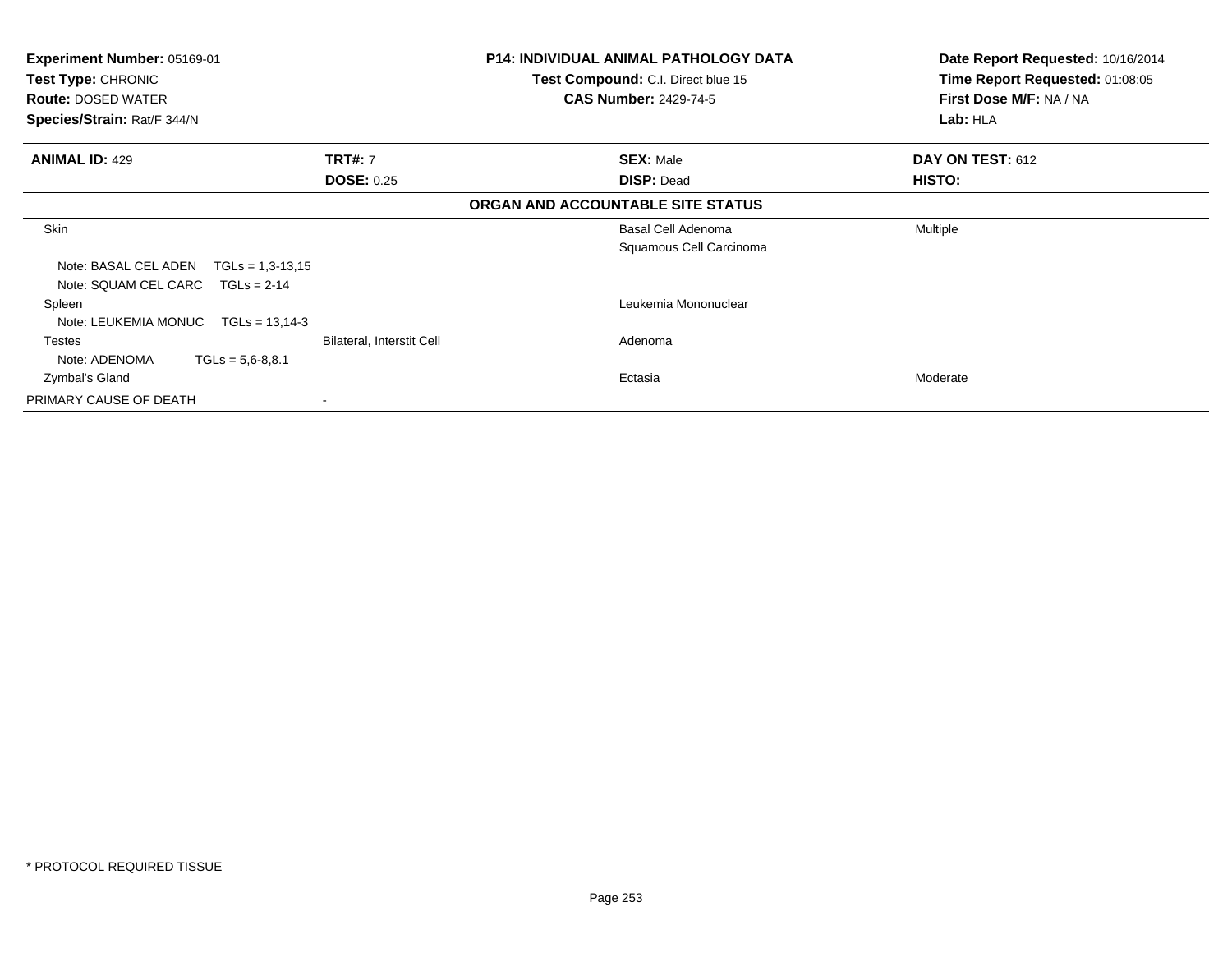| Experiment Number: 05169-01<br>Test Type: CHRONIC<br><b>Route: DOSED WATER</b><br>Species/Strain: Rat/F 344/N |                           | <b>P14: INDIVIDUAL ANIMAL PATHOLOGY DATA</b><br>Test Compound: C.I. Direct blue 15<br><b>CAS Number: 2429-74-5</b> | Date Report Requested: 10/16/2014<br>Time Report Requested: 01:08:05<br>First Dose M/F: NA / NA<br>Lab: HLA |
|---------------------------------------------------------------------------------------------------------------|---------------------------|--------------------------------------------------------------------------------------------------------------------|-------------------------------------------------------------------------------------------------------------|
| <b>ANIMAL ID: 430</b>                                                                                         | <b>TRT#: 7</b>            | <b>SEX: Male</b>                                                                                                   | DAY ON TEST: 495                                                                                            |
|                                                                                                               | <b>DOSE: 0.25</b>         | <b>DISP: Moribund</b>                                                                                              | HISTO:                                                                                                      |
|                                                                                                               |                           | ORGAN AND ACCOUNTABLE SITE STATUS                                                                                  |                                                                                                             |
| <b>NORMAL</b>                                                                                                 |                           |                                                                                                                    |                                                                                                             |
| <b>Bone Marrow</b>                                                                                            | <b>Brain</b>              | Epididymis                                                                                                         | Esophagus                                                                                                   |
| Intestine Large - Cecum                                                                                       | Intestine Large - Colon   | Intestine Large - Rectum                                                                                           | Intestine Small - Duodenum                                                                                  |
| Intestine Small - Ileum                                                                                       | Intestine Small - Jejunum | Islets, Pancreatic                                                                                                 | Lymph Node - Mandibular                                                                                     |
| Lymph Node - Mesenteric                                                                                       | Mammary Gland             | Nose                                                                                                               | Pancreas                                                                                                    |
| Parathyroid Gland                                                                                             | <b>Pituitary Gland</b>    | Prostate                                                                                                           | <b>Salivary Glands</b>                                                                                      |
| Seminal Vesicle                                                                                               | Stomach - Forestomach     | Stomach - Glandular                                                                                                | <b>Thyroid Gland</b>                                                                                        |
| Trachea                                                                                                       | <b>Urinary Bladder</b>    | Zymbal's Gland                                                                                                     |                                                                                                             |
| <b>MISSING</b>                                                                                                |                           |                                                                                                                    |                                                                                                             |
| Thymus                                                                                                        |                           |                                                                                                                    |                                                                                                             |
| <b>OBSERVATIONS</b>                                                                                           |                           |                                                                                                                    |                                                                                                             |
| <b>Adrenal Gland</b>                                                                                          | Cortex                    | Leukemia Mononuclear                                                                                               |                                                                                                             |
|                                                                                                               | Medulla                   | Leukemia Mononuclear                                                                                               |                                                                                                             |
|                                                                                                               | Medulla                   | Pheochromocytoma Benign                                                                                            |                                                                                                             |
|                                                                                                               | Medulla                   | Pheochromocytoma Complex                                                                                           |                                                                                                             |
| [Pheochromocytoma Benign TGLS = 5-2]                                                                          |                           |                                                                                                                    |                                                                                                             |
| Heart                                                                                                         |                           | Cardiomyopathy                                                                                                     | Chronic, Minimal                                                                                            |
|                                                                                                               | Atrium                    | Thrombosis                                                                                                         |                                                                                                             |
| Note: THROMBUS<br>$TGLs = 8-3$<br>Note: CARDIOMYOPATHY TGLs = 9-3                                             |                           |                                                                                                                    |                                                                                                             |
| Kidney                                                                                                        |                           | Nephropathy                                                                                                        | Chronic, Moderate                                                                                           |
|                                                                                                               | <b>Renal Tubule</b>       | Pigmentation                                                                                                       | Moderate                                                                                                    |
| Liver                                                                                                         |                           | Leukemia Mononuclear                                                                                               |                                                                                                             |
|                                                                                                               |                           | Regeneration                                                                                                       | Multifocal, Marked                                                                                          |
| Note: REGENERATION<br>$TGLs = 6,7-3.1$                                                                        |                           |                                                                                                                    |                                                                                                             |
| Lung                                                                                                          |                           | Leukemia Mononuclear                                                                                               |                                                                                                             |
| Lymph Node                                                                                                    | Mediastinal               | Leukemia Mononuclear                                                                                               |                                                                                                             |
| Note: LEUKEMIA MONUC TGLs = 10-9                                                                              |                           |                                                                                                                    |                                                                                                             |
| <b>Preputial Gland</b>                                                                                        |                           | Atrophy                                                                                                            | Moderate                                                                                                    |
| Skin                                                                                                          |                           | Basal Cell Adenoma                                                                                                 |                                                                                                             |
|                                                                                                               | <b>Hair Follicle</b>      | Hyperplasia                                                                                                        | Basal Cell, Multifocal, Minimal                                                                             |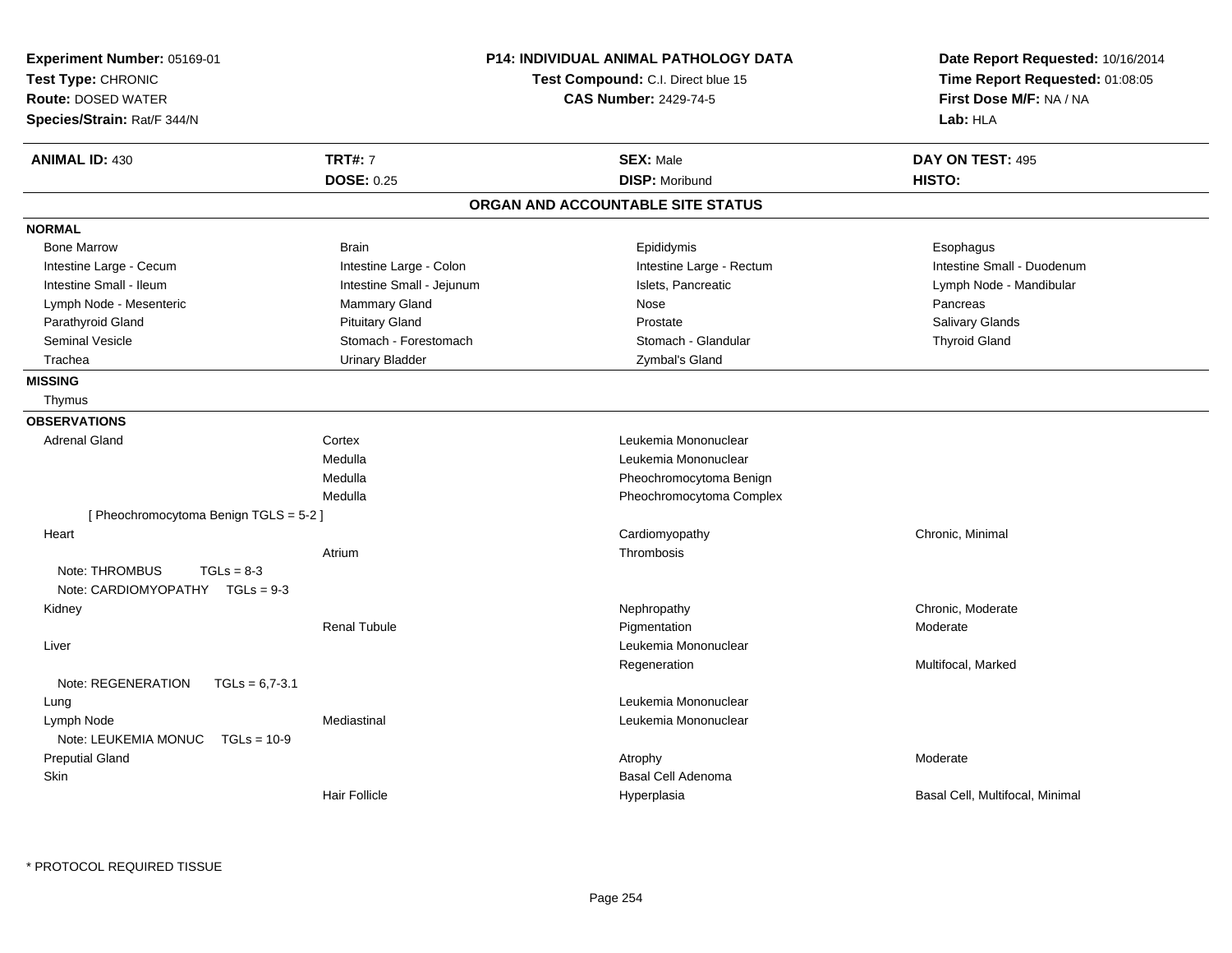| Experiment Number: 05169-01<br>Test Type: CHRONIC |                           | <b>P14: INDIVIDUAL ANIMAL PATHOLOGY DATA</b><br>Test Compound: C.I. Direct blue 15 | Date Report Requested: 10/16/2014<br>Time Report Requested: 01:08:05 |
|---------------------------------------------------|---------------------------|------------------------------------------------------------------------------------|----------------------------------------------------------------------|
| <b>Route: DOSED WATER</b>                         |                           | <b>CAS Number: 2429-74-5</b>                                                       | First Dose M/F: NA / NA                                              |
| Species/Strain: Rat/F 344/N                       |                           |                                                                                    | Lab: HLA                                                             |
| <b>ANIMAL ID: 430</b>                             | <b>TRT#: 7</b>            | <b>SEX: Male</b>                                                                   | DAY ON TEST: 495                                                     |
|                                                   | <b>DOSE: 0.25</b>         | <b>DISP: Moribund</b>                                                              | <b>HISTO:</b>                                                        |
|                                                   |                           | ORGAN AND ACCOUNTABLE SITE STATUS                                                  |                                                                      |
|                                                   |                           | Squamous Cell Papilloma                                                            |                                                                      |
| Note: SQ CL PAPILLOM<br>$TGLs = 13-10.2$          |                           |                                                                                    |                                                                      |
| Note: BASAL CEL ADEN<br>$TGLs = 12-10.1$          |                           |                                                                                    |                                                                      |
| Spleen                                            |                           | Leukemia Mononuclear                                                               |                                                                      |
| Note: LEUKEMIA MONUC<br>$TGLs = 11-3$             |                           |                                                                                    |                                                                      |
| Testes                                            | Bilateral, Interstit Cell | Adenoma                                                                            |                                                                      |
| $TGLs = 2,3-8,8.1$<br>Note: ADENOMA               |                           |                                                                                    |                                                                      |
| PRIMARY CAUSE OF DEATH                            |                           |                                                                                    |                                                                      |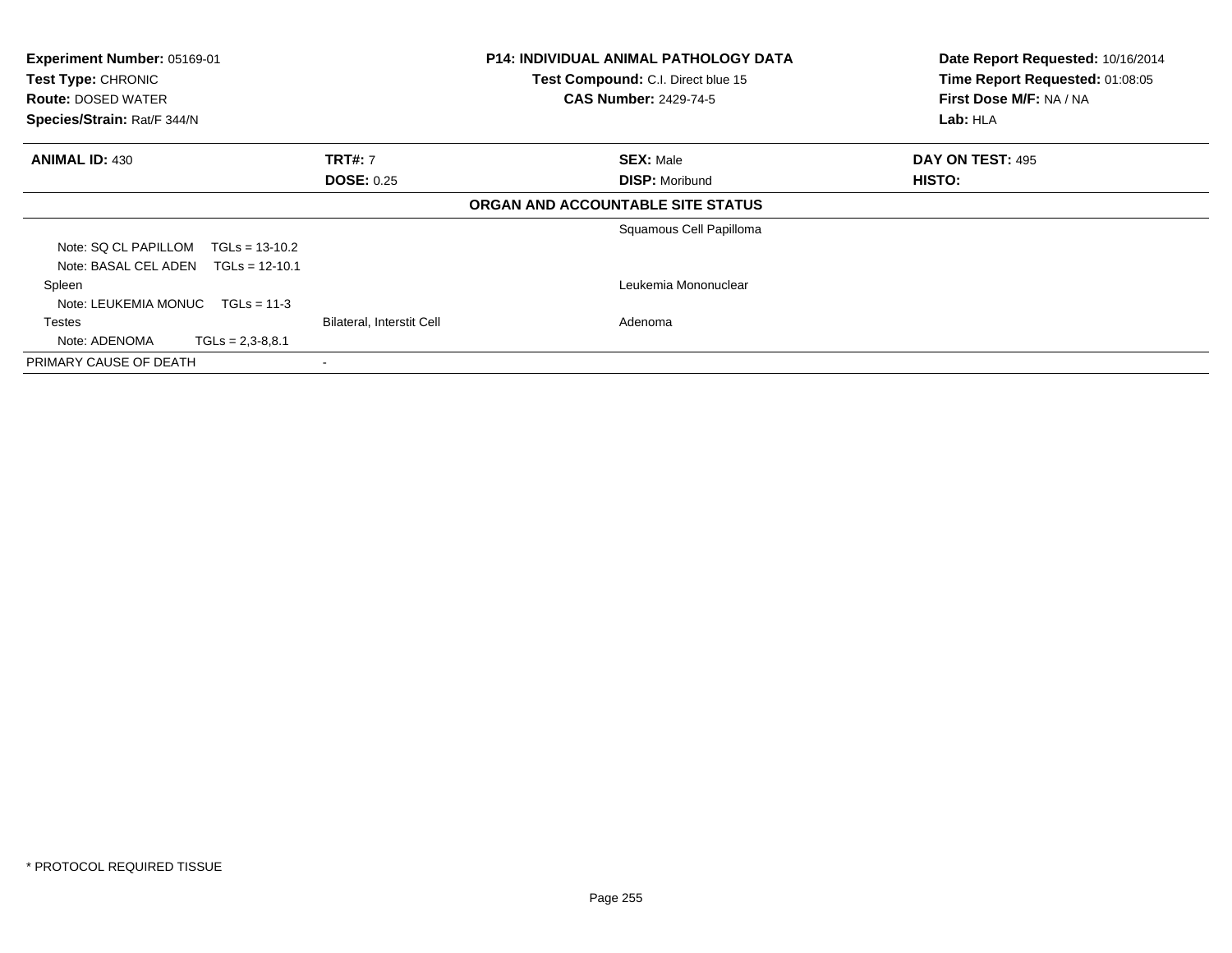| Experiment Number: 05169-01<br>Test Type: CHRONIC<br><b>Route: DOSED WATER</b><br>Species/Strain: Rat/F 344/N |                                 |                            | <b>P14: INDIVIDUAL ANIMAL PATHOLOGY DATA</b><br>Test Compound: C.I. Direct blue 15<br><b>CAS Number: 2429-74-5</b> | Date Report Requested: 10/16/2014<br>Time Report Requested: 01:08:05<br>First Dose M/F: NA / NA<br>Lab: HLA |
|---------------------------------------------------------------------------------------------------------------|---------------------------------|----------------------------|--------------------------------------------------------------------------------------------------------------------|-------------------------------------------------------------------------------------------------------------|
| <b>ANIMAL ID: 431</b>                                                                                         |                                 | <b>TRT#: 7</b>             | <b>SEX: Male</b>                                                                                                   | DAY ON TEST: 624                                                                                            |
|                                                                                                               |                                 | <b>DOSE: 0.25</b>          | <b>DISP: Moribund</b>                                                                                              | HISTO:                                                                                                      |
|                                                                                                               |                                 |                            | ORGAN AND ACCOUNTABLE SITE STATUS                                                                                  |                                                                                                             |
| <b>NORMAL</b>                                                                                                 |                                 |                            |                                                                                                                    |                                                                                                             |
| <b>Brain</b>                                                                                                  |                                 | Epididymis                 | Esophagus                                                                                                          | Intestine Large - Cecum                                                                                     |
| Intestine Large - Rectum                                                                                      |                                 | Intestine Small - Duodenum | Intestine Small - Ileum                                                                                            | Intestine Small - Jejunum                                                                                   |
| Islets, Pancreatic                                                                                            |                                 | Lymph Node - Mandibular    | Lymph Node - Mesenteric                                                                                            | Mammary Gland                                                                                               |
| Nose                                                                                                          |                                 | Pancreas                   | Prostate                                                                                                           | Salivary Glands                                                                                             |
| <b>Seminal Vesicle</b>                                                                                        |                                 | Stomach - Forestomach      | Stomach - Glandular                                                                                                | Thymus                                                                                                      |
| Trachea                                                                                                       |                                 | <b>Urinary Bladder</b>     |                                                                                                                    |                                                                                                             |
| <b>MISSING</b>                                                                                                |                                 |                            |                                                                                                                    |                                                                                                             |
| Parathyroid Gland                                                                                             |                                 |                            |                                                                                                                    |                                                                                                             |
| <b>OBSERVATIONS</b>                                                                                           |                                 |                            |                                                                                                                    |                                                                                                             |
| Adrenal Gland                                                                                                 |                                 | Cortex                     | Leukemia Mononuclear                                                                                               |                                                                                                             |
|                                                                                                               |                                 | Medulla                    | Leukemia Mononuclear                                                                                               |                                                                                                             |
| <b>Bone Marrow</b>                                                                                            |                                 |                            | Leukemia Mononuclear                                                                                               |                                                                                                             |
| Heart                                                                                                         |                                 |                            | Cardiomyopathy                                                                                                     | Chronic, Mild                                                                                               |
| Intestine Large                                                                                               |                                 | Colon                      | Polyp Adenomatous                                                                                                  |                                                                                                             |
| Note: POLYP ADENOMAT                                                                                          | $TGLs = 16-7$                   |                            |                                                                                                                    |                                                                                                             |
| Kidney                                                                                                        |                                 | <b>Renal Tubule</b>        | Adenoma                                                                                                            |                                                                                                             |
|                                                                                                               |                                 | <b>Renal Tubule</b>        | Hyperplasia                                                                                                        | Focal, Minimal                                                                                              |
|                                                                                                               |                                 |                            | Leukemia Mononuclear                                                                                               |                                                                                                             |
|                                                                                                               |                                 |                            | Nephropathy                                                                                                        | Chronic, Moderate                                                                                           |
| Note: NEPHROPATHY                                                                                             | $TGLs = 5-5$                    |                            |                                                                                                                    |                                                                                                             |
| Liver                                                                                                         |                                 |                            | Leukemia Mononuclear                                                                                               |                                                                                                             |
|                                                                                                               |                                 |                            | Regeneration                                                                                                       | Multifocal, Marked                                                                                          |
| Note: ML IS STAGE 3<br>Note: LEUKEMIA MONUC TGLs = 6,7-3.1                                                    |                                 |                            |                                                                                                                    |                                                                                                             |
| Lung                                                                                                          |                                 |                            | Leukemia Mononuclear                                                                                               |                                                                                                             |
| Lymph Node                                                                                                    |                                 | Mediastinal                | Leukemia Mononuclear                                                                                               |                                                                                                             |
|                                                                                                               |                                 | Pancreatic                 | Leukemia Mononuclear                                                                                               |                                                                                                             |
| Note: LEUKEMIA MONUC<br>Note: LEUKEMIA MONUC                                                                  | $TGLs = 8-14$<br>$TGLs = 15-17$ |                            |                                                                                                                    |                                                                                                             |
| Mesentery                                                                                                     |                                 | Fat                        | Necrosis                                                                                                           | Moderate                                                                                                    |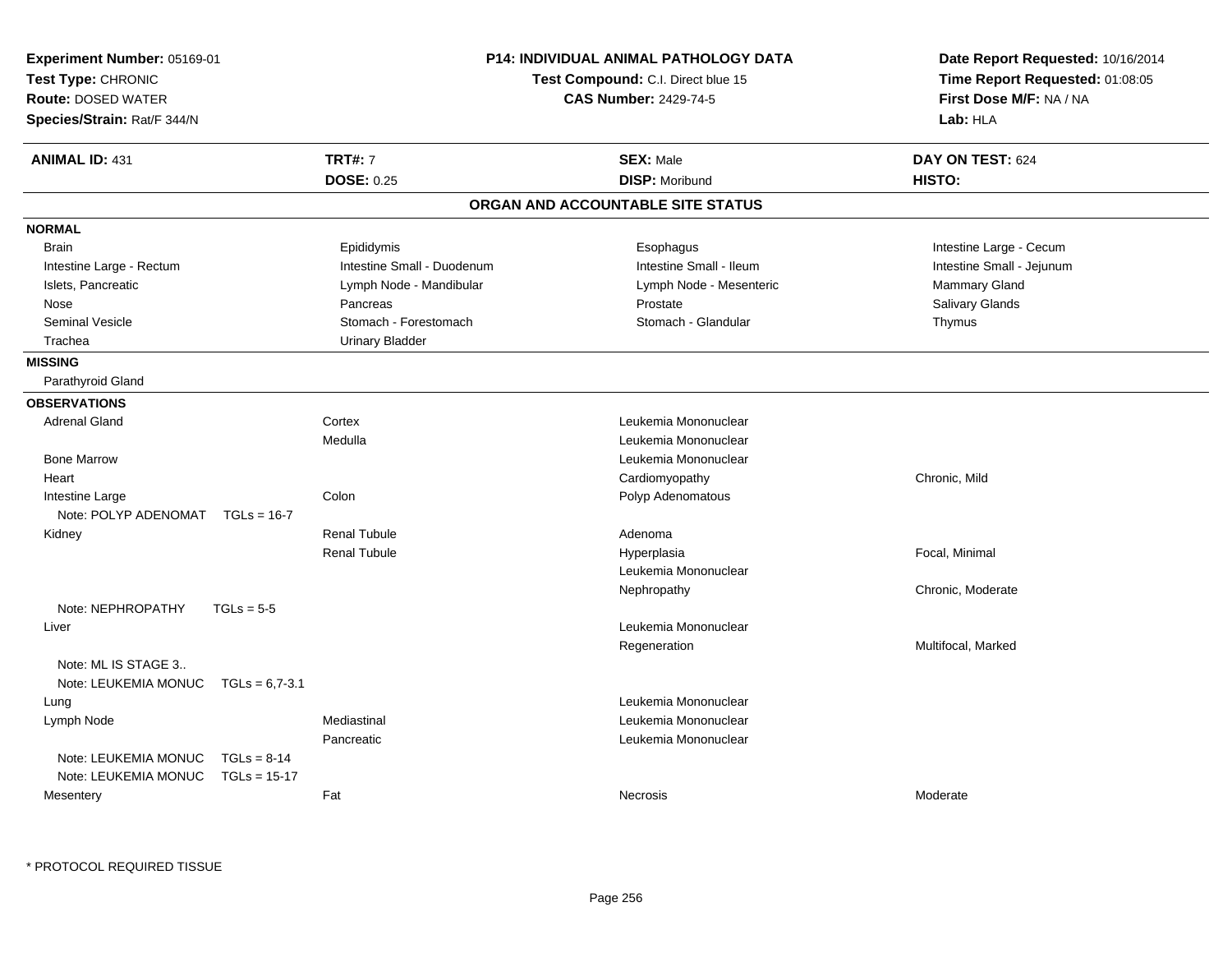| Experiment Number: 05169-01<br>Test Type: CHRONIC<br><b>Route: DOSED WATER</b><br>Species/Strain: Rat/F 344/N |                    |                           | <b>P14: INDIVIDUAL ANIMAL PATHOLOGY DATA</b><br>Test Compound: C.I. Direct blue 15<br><b>CAS Number: 2429-74-5</b> | Date Report Requested: 10/16/2014<br>Time Report Requested: 01:08:05<br>First Dose M/F: NA / NA<br>Lab: HLA |
|---------------------------------------------------------------------------------------------------------------|--------------------|---------------------------|--------------------------------------------------------------------------------------------------------------------|-------------------------------------------------------------------------------------------------------------|
| <b>ANIMAL ID: 431</b>                                                                                         |                    | <b>TRT#: 7</b>            | <b>SEX: Male</b>                                                                                                   | DAY ON TEST: 624                                                                                            |
|                                                                                                               |                    | <b>DOSE: 0.25</b>         | <b>DISP: Moribund</b>                                                                                              | HISTO:                                                                                                      |
|                                                                                                               |                    |                           | ORGAN AND ACCOUNTABLE SITE STATUS                                                                                  |                                                                                                             |
| Note: NECROSIS                                                                                                | $TGLs = 4-13$      |                           |                                                                                                                    |                                                                                                             |
| <b>Pituitary Gland</b>                                                                                        |                    |                           | Leukemia Mononuclear                                                                                               |                                                                                                             |
| <b>Preputial Gland</b>                                                                                        |                    |                           | Adenoma                                                                                                            |                                                                                                             |
| <b>Skin</b>                                                                                                   |                    |                           | <b>Basal Cell Adenoma</b>                                                                                          |                                                                                                             |
|                                                                                                               |                    |                           | Squamous Cell Papilloma                                                                                            |                                                                                                             |
| Note: [SQ CL PAPILLOM ] TGLs = 12-15                                                                          |                    |                           |                                                                                                                    |                                                                                                             |
| Note: BASAL CEL ADEN TGLs = 13-16                                                                             |                    |                           |                                                                                                                    |                                                                                                             |
| Spleen                                                                                                        |                    |                           | Leukemia Mononuclear                                                                                               |                                                                                                             |
| Note: LEUKEMIA MONUC TGLs = 14-3                                                                              |                    |                           |                                                                                                                    |                                                                                                             |
| <b>Testes</b>                                                                                                 |                    | Bilateral, Interstit Cell | Adenoma                                                                                                            |                                                                                                             |
| Note: ADENOMA                                                                                                 | $TGLs = 2,3-8,8.1$ |                           |                                                                                                                    |                                                                                                             |
| <b>Thyroid Gland</b>                                                                                          |                    | C Cell                    | Carcinoma                                                                                                          |                                                                                                             |
| Note: CARCINOMA                                                                                               | $TGLs = 9-2$       |                           |                                                                                                                    |                                                                                                             |
| Zymbal's Gland                                                                                                |                    |                           | Ectasia                                                                                                            | Moderate                                                                                                    |
| Note: ECTASIA                                                                                                 | $TGLs = 11$        |                           |                                                                                                                    |                                                                                                             |
| PRIMARY CAUSE OF DEATH                                                                                        |                    |                           |                                                                                                                    |                                                                                                             |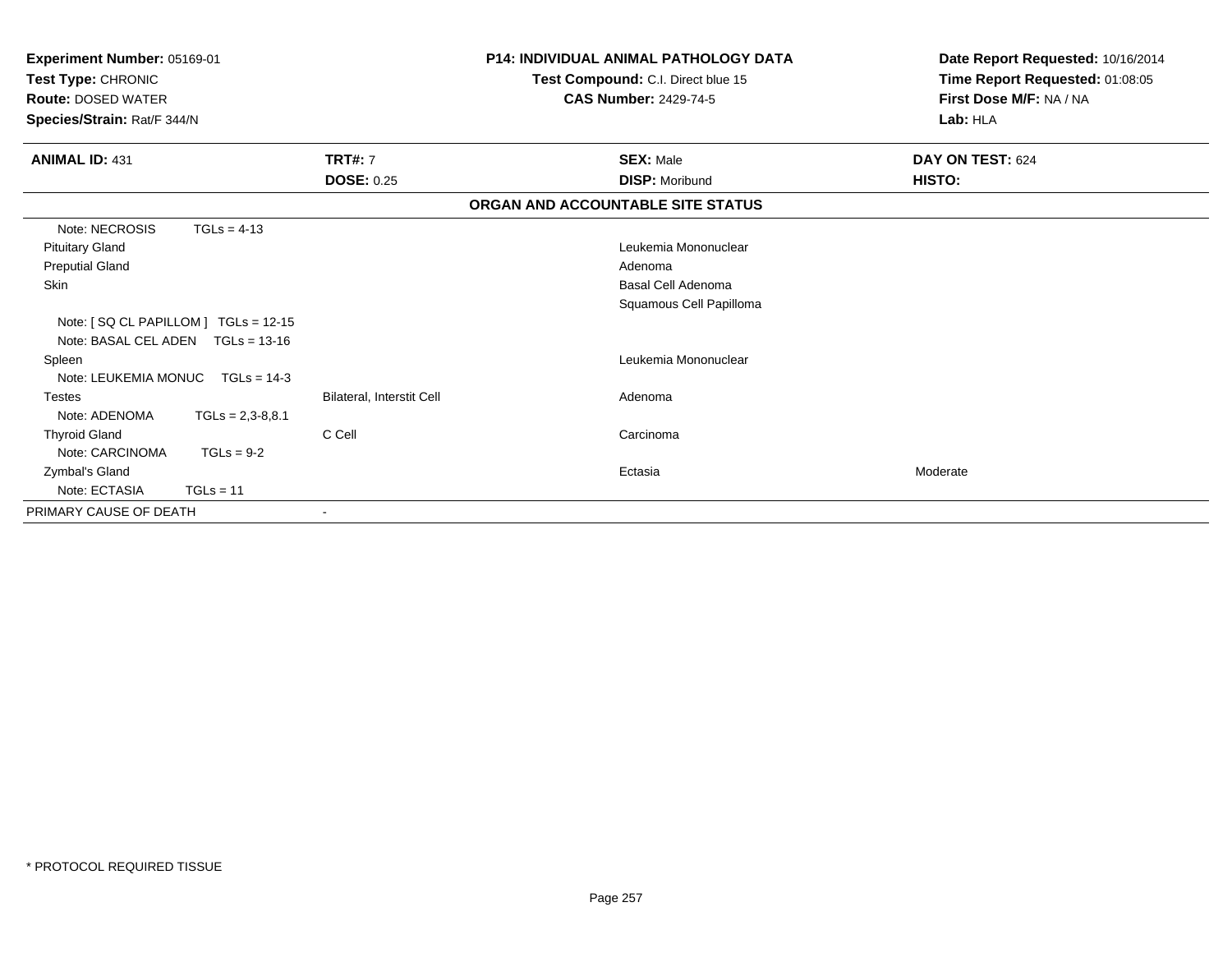| <b>Experiment Number: 05169-01</b>                     |                           | P14: INDIVIDUAL ANIMAL PATHOLOGY DATA | Date Report Requested: 10/16/2014 |  |
|--------------------------------------------------------|---------------------------|---------------------------------------|-----------------------------------|--|
| Test Type: CHRONIC                                     |                           | Test Compound: C.I. Direct blue 15    | Time Report Requested: 01:08:05   |  |
| <b>Route: DOSED WATER</b>                              |                           | <b>CAS Number: 2429-74-5</b>          | First Dose M/F: NA / NA           |  |
| Species/Strain: Rat/F 344/N                            |                           |                                       | Lab: HLA                          |  |
| <b>ANIMAL ID: 432</b>                                  | <b>TRT#: 7</b>            | <b>SEX: Male</b>                      | DAY ON TEST: 613                  |  |
|                                                        | <b>DOSE: 0.25</b>         | <b>DISP: Moribund</b>                 | HISTO:                            |  |
|                                                        |                           | ORGAN AND ACCOUNTABLE SITE STATUS     |                                   |  |
| <b>NORMAL</b>                                          |                           |                                       |                                   |  |
| Adrenal Gland - Cortex                                 | <b>Bone Marrow</b>        | <b>Brain</b>                          | Epididymis                        |  |
| Esophagus                                              | Intestine Large - Cecum   | Intestine Large - Colon               | Intestine Large - Rectum          |  |
| Intestine Small - Duodenum                             | Intestine Small - Ileum   | Intestine Small - Jejunum             | Islets, Pancreatic                |  |
| Lymph Node - Mandibular                                | Lymph Node - Mesenteric   | Mammary Gland                         | Nose                              |  |
| Pancreas                                               | Parathyroid Gland         | <b>Pituitary Gland</b>                | Prostate                          |  |
| Salivary Glands                                        | Seminal Vesicle           | Stomach - Forestomach                 | Stomach - Glandular               |  |
| Thymus                                                 | Trachea                   | Urinary Bladder                       |                                   |  |
| <b>OBSERVATIONS</b>                                    |                           |                                       |                                   |  |
| <b>Adrenal Gland</b>                                   | Medulla                   | Pheochromocytoma Benign               |                                   |  |
| Heart                                                  |                           | Cardiomyopathy                        | Chronic, Mild                     |  |
| Kidney                                                 |                           | Nephropathy                           | Chronic, Moderate                 |  |
| Note: NEPHROPATHY<br>$TGLs = 6-5$                      |                           |                                       |                                   |  |
| Liver                                                  |                           | <b>Eosinophilic Focus</b>             | Minimal                           |  |
|                                                        |                           | Leukemia Mononuclear                  |                                   |  |
| Note: LEUKEMIA MONUC<br>$TGLs = 7,8-3.1$               |                           |                                       |                                   |  |
| Note: ML IS STAGE 2                                    |                           |                                       |                                   |  |
| Lung                                                   |                           | Leukemia Mononuclear                  |                                   |  |
| Note: LEUKEMIA MONUC<br>$TGLs = 11-4$                  |                           |                                       |                                   |  |
| Pharynx                                                | Palate                    | Squamous Cell Carcinoma               |                                   |  |
| Note: SQUAM CEL CARC TGLs = 13-14                      |                           |                                       |                                   |  |
| <b>Preputial Gland</b>                                 |                           | Ectasia                               | Moderate                          |  |
| Note: ECTASIA<br>$TGLs = 1-8.2$                        |                           |                                       |                                   |  |
| Skin                                                   |                           | Basal Cell Adenoma                    | Multiple                          |  |
|                                                        |                           | <b>Basal Cell Carcinoma</b>           |                                   |  |
|                                                        |                           | Squamous Cell Papilloma               | Multiple                          |  |
| Note: BASAL CEL ADEN<br>$TGLs = 16, 18, 20-17, 19, 21$ |                           |                                       |                                   |  |
| Note: BASAL CEL CARC<br>$TGLs = 17-18$                 |                           |                                       |                                   |  |
| Note: SQ CL PAPILLOM TGLs = 15,19-16,20                |                           |                                       |                                   |  |
| Spleen                                                 |                           | Leukemia Mononuclear                  |                                   |  |
| <b>Testes</b>                                          | Bilateral, Interstit Cell | Adenoma                               |                                   |  |
|                                                        |                           |                                       |                                   |  |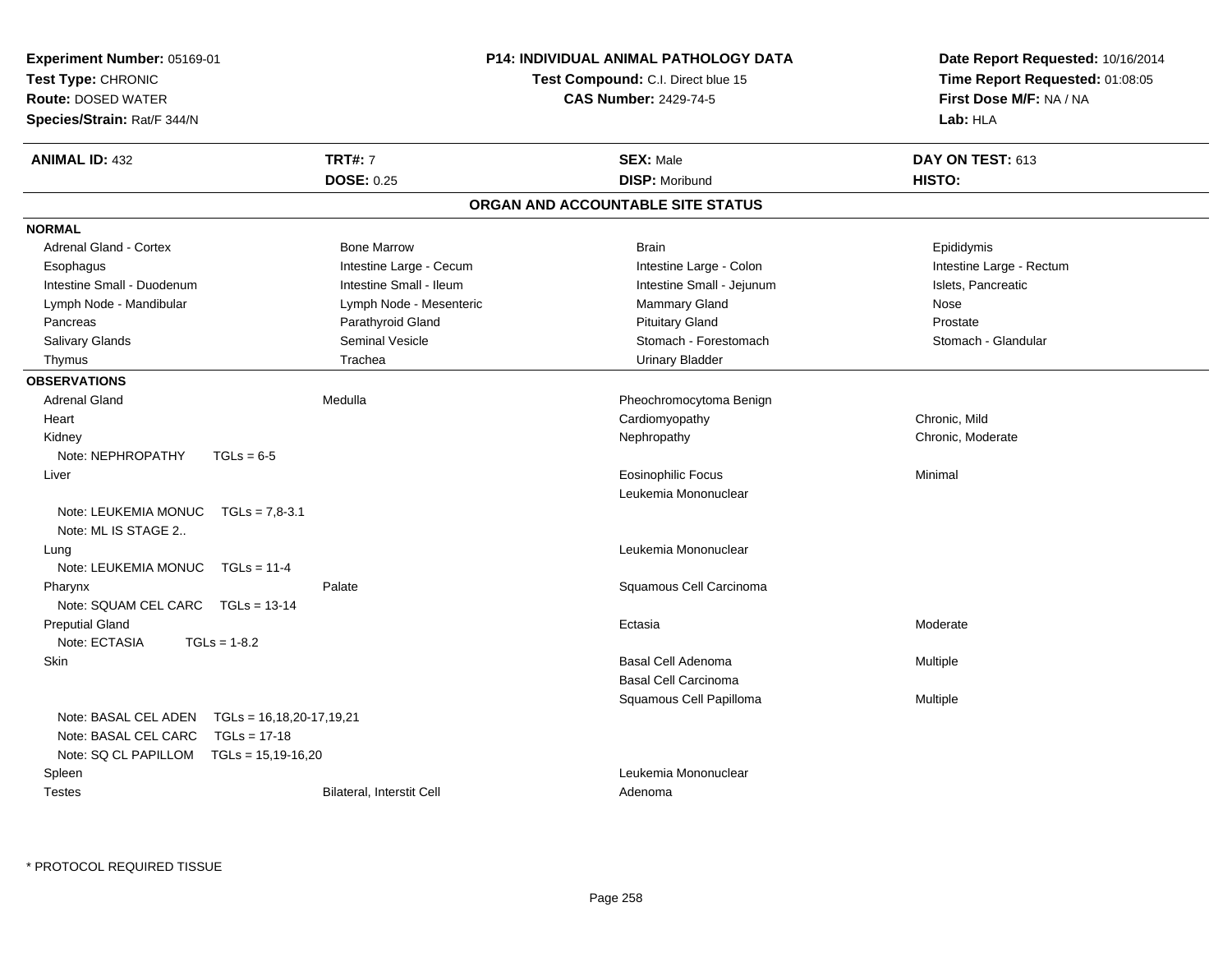| Experiment Number: 05169-01<br>Test Type: CHRONIC<br><b>Route: DOSED WATER</b><br>Species/Strain: Rat/F 344/N |                      |                                           | <b>P14: INDIVIDUAL ANIMAL PATHOLOGY DATA</b><br>Date Report Requested: 10/16/2014<br>Time Report Requested: 01:08:05<br>Test Compound: C.I. Direct blue 15<br>First Dose M/F: NA / NA<br><b>CAS Number: 2429-74-5</b><br>Lab: HLA |                |
|---------------------------------------------------------------------------------------------------------------|----------------------|-------------------------------------------|-----------------------------------------------------------------------------------------------------------------------------------------------------------------------------------------------------------------------------------|----------------|
| <b>ANIMAL ID: 432</b><br><b>TRT#: 7</b><br><b>DOSE: 0.25</b>                                                  |                      | <b>SEX: Male</b><br><b>DISP: Moribund</b> | DAY ON TEST: 613<br><b>HISTO:</b>                                                                                                                                                                                                 |                |
|                                                                                                               |                      |                                           | ORGAN AND ACCOUNTABLE SITE STATUS                                                                                                                                                                                                 |                |
| Note: ADENOMA                                                                                                 | $TGLs = 2,3,4-8.1,8$ |                                           |                                                                                                                                                                                                                                   |                |
| <b>Thyroid Gland</b>                                                                                          |                      | C Cell                                    | Hyperplasia                                                                                                                                                                                                                       | Focal, Minimal |
| Zymbal's Gland                                                                                                |                      |                                           | Adenoma                                                                                                                                                                                                                           |                |
|                                                                                                               |                      |                                           | Carcinoma                                                                                                                                                                                                                         |                |
| Note: CARCINOMA                                                                                               | $TGLs = 12-10$       |                                           |                                                                                                                                                                                                                                   |                |
| PRIMARY CAUSE OF DEATH                                                                                        |                      |                                           |                                                                                                                                                                                                                                   |                |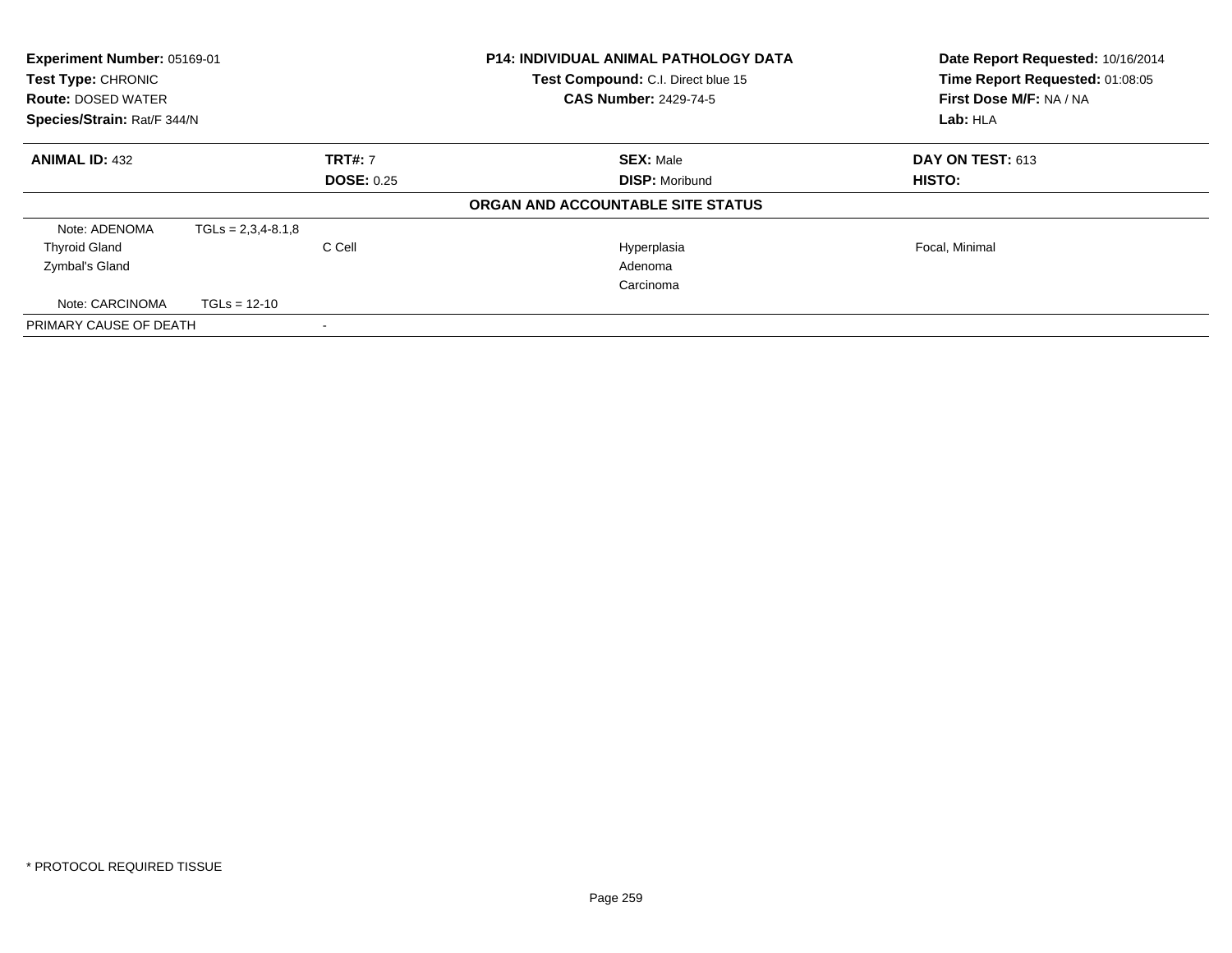| Experiment Number: 05169-01<br>Test Type: CHRONIC<br><b>Route: DOSED WATER</b><br>Species/Strain: Rat/F 344/N | <b>P14: INDIVIDUAL ANIMAL PATHOLOGY DATA</b><br>Test Compound: C.I. Direct blue 15<br><b>CAS Number: 2429-74-5</b> |                                   | Date Report Requested: 10/16/2014<br>Time Report Requested: 01:08:05<br>First Dose M/F: NA / NA<br>Lab: HLA |
|---------------------------------------------------------------------------------------------------------------|--------------------------------------------------------------------------------------------------------------------|-----------------------------------|-------------------------------------------------------------------------------------------------------------|
| <b>ANIMAL ID: 433</b>                                                                                         | <b>TRT#: 7</b>                                                                                                     | <b>SEX: Male</b>                  | DAY ON TEST: 565                                                                                            |
|                                                                                                               | <b>DOSE: 0.25</b>                                                                                                  | <b>DISP: Dead</b>                 | HISTO:                                                                                                      |
|                                                                                                               |                                                                                                                    | ORGAN AND ACCOUNTABLE SITE STATUS |                                                                                                             |
| <b>NORMAL</b>                                                                                                 |                                                                                                                    |                                   |                                                                                                             |
| Adrenal Gland - Cortex                                                                                        | Esophagus                                                                                                          | Intestine Large - Cecum           | Intestine Large - Colon                                                                                     |
| Intestine Small - Duodenum                                                                                    | Intestine Small - Ileum                                                                                            | Intestine Small - Jejunum         | Islets, Pancreatic                                                                                          |
| Lymph Node - Mandibular                                                                                       | Lymph Node - Mesenteric                                                                                            | Mammary Gland                     | Nose                                                                                                        |
| Pancreas                                                                                                      | Parathyroid Gland                                                                                                  | <b>Pituitary Gland</b>            | Prostate                                                                                                    |
| Salivary Glands                                                                                               | <b>Seminal Vesicle</b>                                                                                             | Stomach - Forestomach             | Stomach - Glandular                                                                                         |
| Thymus                                                                                                        | <b>Thyroid Gland</b>                                                                                               | Trachea                           | <b>Urinary Bladder</b>                                                                                      |
| Zymbal's Gland                                                                                                |                                                                                                                    |                                   |                                                                                                             |
| <b>OBSERVATIONS</b>                                                                                           |                                                                                                                    |                                   |                                                                                                             |
| <b>Adrenal Gland</b>                                                                                          | Medulla                                                                                                            | Hyperplasia                       | Focal, Mild                                                                                                 |
| <b>Bone Marrow</b>                                                                                            |                                                                                                                    | Hyperplasia                       | Moderate                                                                                                    |
| <b>Brain</b>                                                                                                  |                                                                                                                    | Inflammation                      | Acute, Multifocal, Mild                                                                                     |
| Epididymis                                                                                                    | <b>Bilateral</b>                                                                                                   | Mesothelioma Malignant            | Metastatic (Testes)                                                                                         |
| Heart                                                                                                         |                                                                                                                    | Cardiomyopathy                    | Chronic, Moderate                                                                                           |
|                                                                                                               |                                                                                                                    | Embolus                           | Moderate                                                                                                    |
|                                                                                                               |                                                                                                                    | Inflammation                      | Acute, Multifocal, Mild                                                                                     |
| Note: LARGE BACTERIAL EMBOLUS IN VENTRICULAR CHAMBER                                                          |                                                                                                                    |                                   |                                                                                                             |
| Intestine Large                                                                                               | Rectum                                                                                                             | Inflammation                      | Acute, Multifocal, Mild                                                                                     |
| Kidney                                                                                                        |                                                                                                                    | Inflammation                      | Acute, Multifocal, Moderate                                                                                 |
|                                                                                                               |                                                                                                                    | Nephropathy                       | Chronic, Moderate                                                                                           |
| Liver                                                                                                         |                                                                                                                    | <b>Basophilic Focus</b>           | Mild                                                                                                        |
|                                                                                                               | Centrilobular                                                                                                      | Degeneration                      | Diffuse, Moderate                                                                                           |
|                                                                                                               |                                                                                                                    | Hematopoietic Cell Proliferation  | Minimal                                                                                                     |
| Lung                                                                                                          |                                                                                                                    | Hemorrhage                        | Moderate                                                                                                    |
|                                                                                                               |                                                                                                                    | Hyperplasia                       | Lymphoid, Mild                                                                                              |
| <b>Preputial Gland</b>                                                                                        |                                                                                                                    | Adenoma                           |                                                                                                             |
| Note: OPPOSING GLAND IS MISSING                                                                               |                                                                                                                    |                                   |                                                                                                             |
| Note: ADENOMA<br>$TGLs = 1-8.2$                                                                               |                                                                                                                    |                                   |                                                                                                             |
| Skin                                                                                                          |                                                                                                                    | <b>Basal Cell Adenoma</b>         |                                                                                                             |
|                                                                                                               |                                                                                                                    | <b>Basal Cell Carcinoma</b>       |                                                                                                             |
|                                                                                                               |                                                                                                                    | Squamous Cell Carcinoma           |                                                                                                             |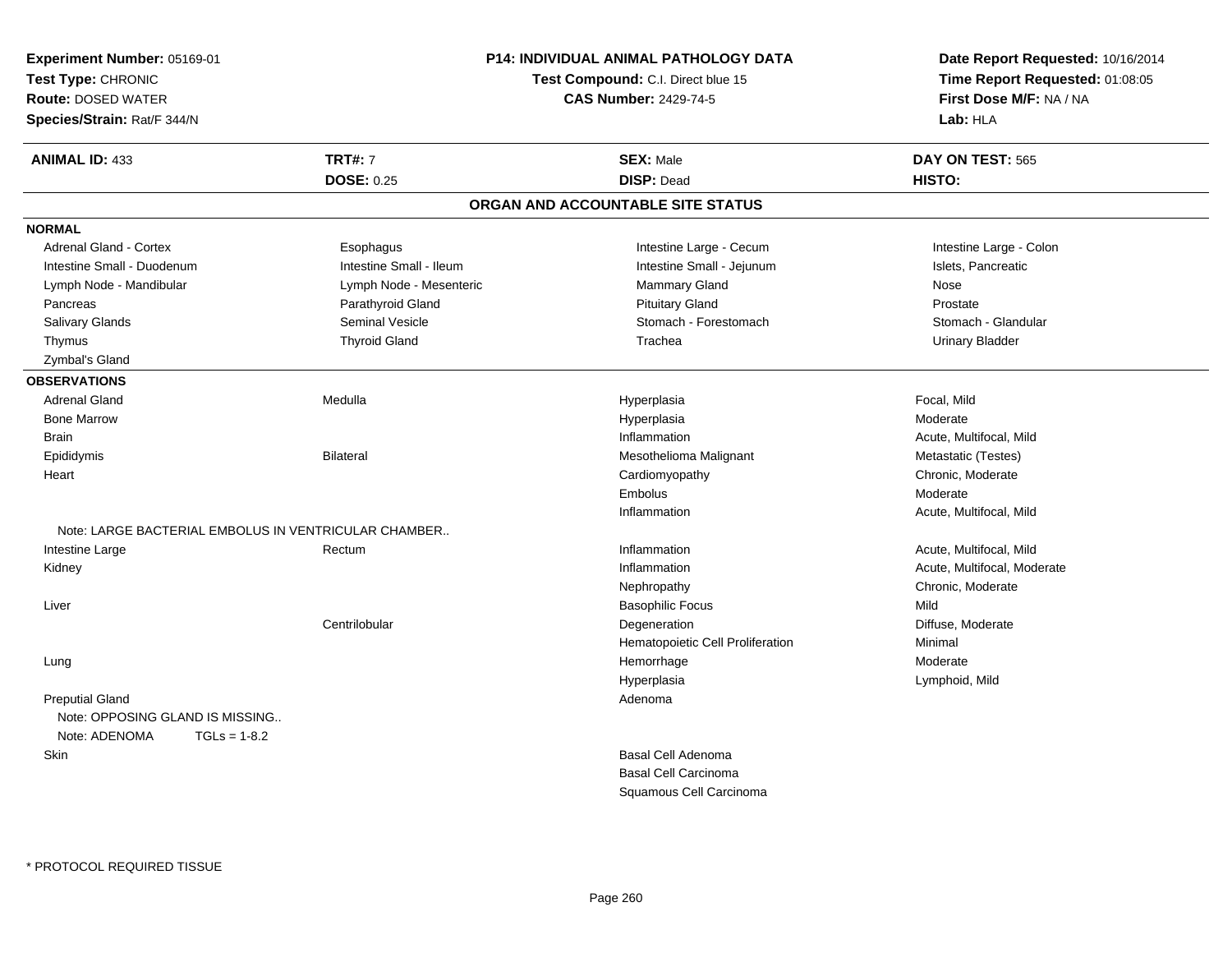| Experiment Number: 05169-01                     |                                  | P14: INDIVIDUAL ANIMAL PATHOLOGY DATA                              | Date Report Requested: 10/16/2014                          |
|-------------------------------------------------|----------------------------------|--------------------------------------------------------------------|------------------------------------------------------------|
| Test Type: CHRONIC<br><b>Route: DOSED WATER</b> |                                  | Test Compound: C.I. Direct blue 15<br><b>CAS Number: 2429-74-5</b> | Time Report Requested: 01:08:05<br>First Dose M/F: NA / NA |
| Species/Strain: Rat/F 344/N                     |                                  | Lab: HLA                                                           |                                                            |
| <b>ANIMAL ID: 433</b>                           | <b>TRT#: 7</b>                   | <b>SEX: Male</b>                                                   | DAY ON TEST: 565                                           |
|                                                 | <b>DOSE: 0.25</b>                | <b>DISP: Dead</b>                                                  | HISTO:                                                     |
|                                                 |                                  | ORGAN AND ACCOUNTABLE SITE STATUS                                  |                                                            |
| Note: BASAL CEL CARC<br>$TGLs = 3-14$           |                                  |                                                                    |                                                            |
| Note: BASAL CEL ADEN<br>$TGLs = 2-13$           |                                  |                                                                    |                                                            |
| Note: SQUAM CEL CARC $TGLs = 4-15$              |                                  |                                                                    |                                                            |
| Spleen                                          |                                  | Hematopoietic Cell Proliferation                                   | Moderate                                                   |
| Testes                                          | <b>Bilateral, Interstit Cell</b> | Adenoma                                                            |                                                            |
|                                                 | Bilateral                        | Mesothelioma Malignant                                             |                                                            |
| Note: ADENOMA<br>$TGLs = 5,6-8,8.1$             |                                  |                                                                    |                                                            |
| PRIMARY CAUSE OF DEATH                          |                                  |                                                                    |                                                            |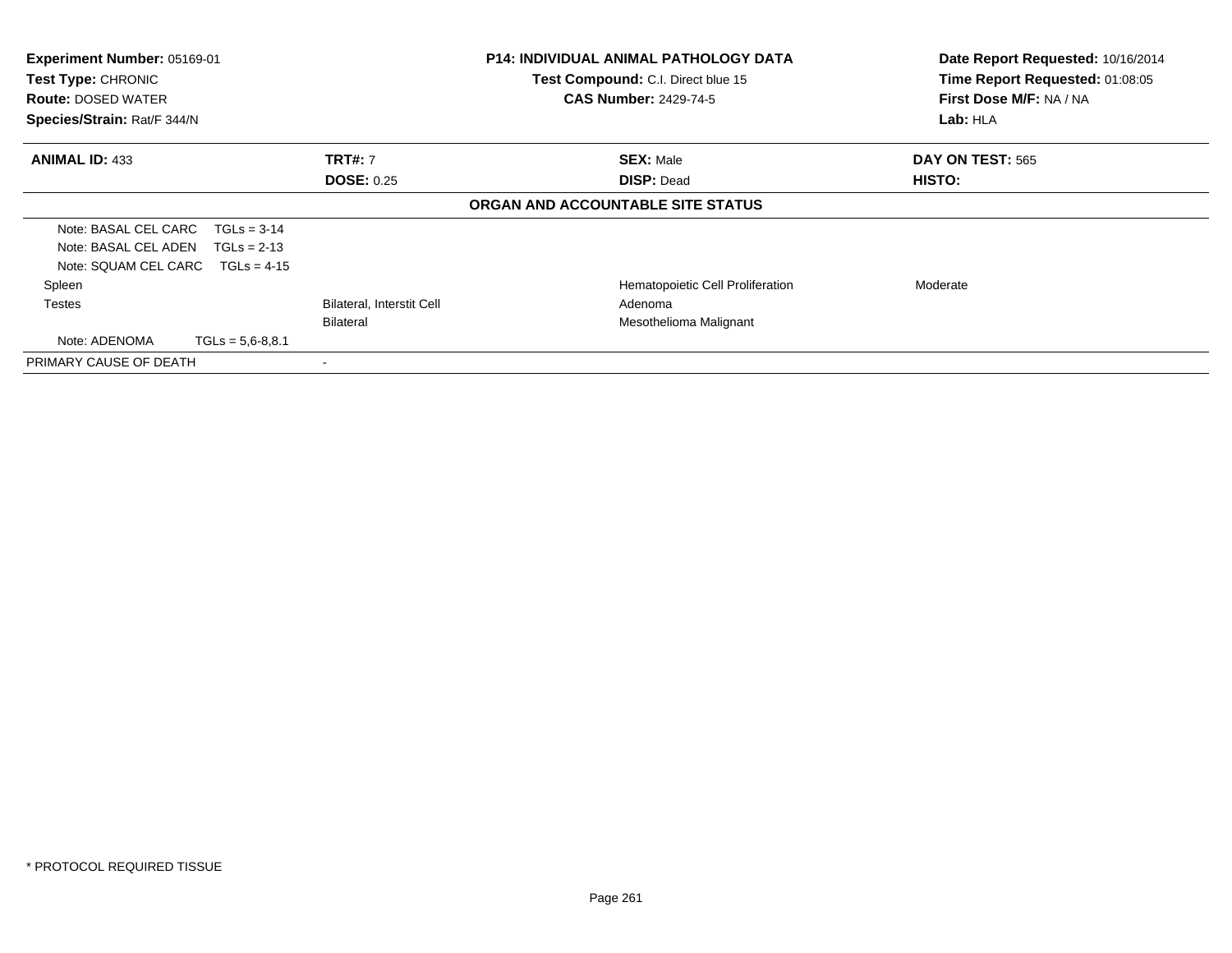| Experiment Number: 05169-01<br>Test Type: CHRONIC<br><b>Route: DOSED WATER</b><br>Species/Strain: Rat/F 344/N | <b>P14: INDIVIDUAL ANIMAL PATHOLOGY DATA</b><br><b>Test Compound: C.I. Direct blue 15</b><br><b>CAS Number: 2429-74-5</b> |                                   | Date Report Requested: 10/16/2014<br>Time Report Requested: 01:08:05<br>First Dose M/F: NA / NA<br>Lab: HLA |
|---------------------------------------------------------------------------------------------------------------|---------------------------------------------------------------------------------------------------------------------------|-----------------------------------|-------------------------------------------------------------------------------------------------------------|
| <b>ANIMAL ID: 434</b>                                                                                         | <b>TRT#: 7</b>                                                                                                            | <b>SEX: Male</b>                  | DAY ON TEST: 561                                                                                            |
|                                                                                                               | <b>DOSE: 0.25</b>                                                                                                         | <b>DISP: Dead</b>                 | HISTO:                                                                                                      |
|                                                                                                               |                                                                                                                           | ORGAN AND ACCOUNTABLE SITE STATUS |                                                                                                             |
| <b>NORMAL</b>                                                                                                 |                                                                                                                           |                                   |                                                                                                             |
| <b>Adrenal Gland - Cortex</b>                                                                                 | <b>Bone Marrow</b>                                                                                                        | <b>Brain</b>                      | Epididymis                                                                                                  |
| Esophagus                                                                                                     | Intestine Large - Cecum                                                                                                   | Intestine Large - Colon           | Intestine Large - Rectum                                                                                    |
| Intestine Small - Duodenum                                                                                    | Intestine Small - Ileum                                                                                                   | Intestine Small - Jejunum         | Islets, Pancreatic                                                                                          |
| Lymph Node - Mandibular                                                                                       | Lymph Node - Mesenteric                                                                                                   | Mammary Gland                     | Nose                                                                                                        |
| Pancreas                                                                                                      | Parathyroid Gland                                                                                                         | <b>Pituitary Gland</b>            | Prostate                                                                                                    |
| Salivary Glands                                                                                               | Seminal Vesicle                                                                                                           | Thymus                            | <b>Thyroid Gland</b>                                                                                        |
| Trachea                                                                                                       | <b>Urinary Bladder</b>                                                                                                    | Zymbal's Gland                    |                                                                                                             |
| <b>OBSERVATIONS</b>                                                                                           |                                                                                                                           |                                   |                                                                                                             |
| <b>Adrenal Gland</b>                                                                                          | Bilateral, Medulla                                                                                                        | Pheochromocytoma Benign           |                                                                                                             |
| Heart                                                                                                         |                                                                                                                           | Cardiomyopathy                    | Chronic, Mild                                                                                               |
|                                                                                                               | Atrium                                                                                                                    | Thrombosis                        |                                                                                                             |
| Note: THROMBUS<br>$TGLs = 10-3$                                                                               |                                                                                                                           |                                   |                                                                                                             |
| Kidney                                                                                                        |                                                                                                                           | Nephropathy                       | Chronic, Mild                                                                                               |
| Liver                                                                                                         |                                                                                                                           | Leukemia Mononuclear              |                                                                                                             |
|                                                                                                               |                                                                                                                           | Regeneration                      | Diffuse, Moderate                                                                                           |
| Note: ML IS STAGE 1                                                                                           |                                                                                                                           |                                   |                                                                                                             |
| Note: REGENERATION<br>$TGLs = 11-3.1$                                                                         |                                                                                                                           |                                   |                                                                                                             |
| Lung                                                                                                          |                                                                                                                           | Hyperplasia                       | Lymphoid, Mild                                                                                              |
|                                                                                                               |                                                                                                                           | <b>Infiltration Cellular</b>      | Histiocyte, Mild                                                                                            |
| Lymph Node                                                                                                    | Mediastinal                                                                                                               | Hemorrhage                        | Marked                                                                                                      |
| Note: HEMORRHAGE<br>$TGLs = 9-14$                                                                             |                                                                                                                           |                                   |                                                                                                             |
| Mesentery                                                                                                     | Fat                                                                                                                       | <b>Necrosis</b>                   | Moderate                                                                                                    |
| Note: NECROSIS<br>$TGLs = 3-13$                                                                               |                                                                                                                           |                                   |                                                                                                             |
| Pharynx                                                                                                       | Palate                                                                                                                    | Squamous Cell Papilloma           |                                                                                                             |
| Note: SQ CL PAPILLOM TGLs = 7-12.1                                                                            |                                                                                                                           |                                   |                                                                                                             |
| <b>Preputial Gland</b>                                                                                        |                                                                                                                           | Atrophy                           | Moderate                                                                                                    |
| <b>Skin</b>                                                                                                   | Sebaceous GI                                                                                                              | Adenoma                           |                                                                                                             |
|                                                                                                               |                                                                                                                           | Basal Cell Adenoma                |                                                                                                             |
| Note: BASAL CEL ADEN TGLs = 12,13-15,16                                                                       |                                                                                                                           |                                   |                                                                                                             |
| Spleen                                                                                                        |                                                                                                                           | Leukemia Mononuclear              |                                                                                                             |
|                                                                                                               |                                                                                                                           |                                   |                                                                                                             |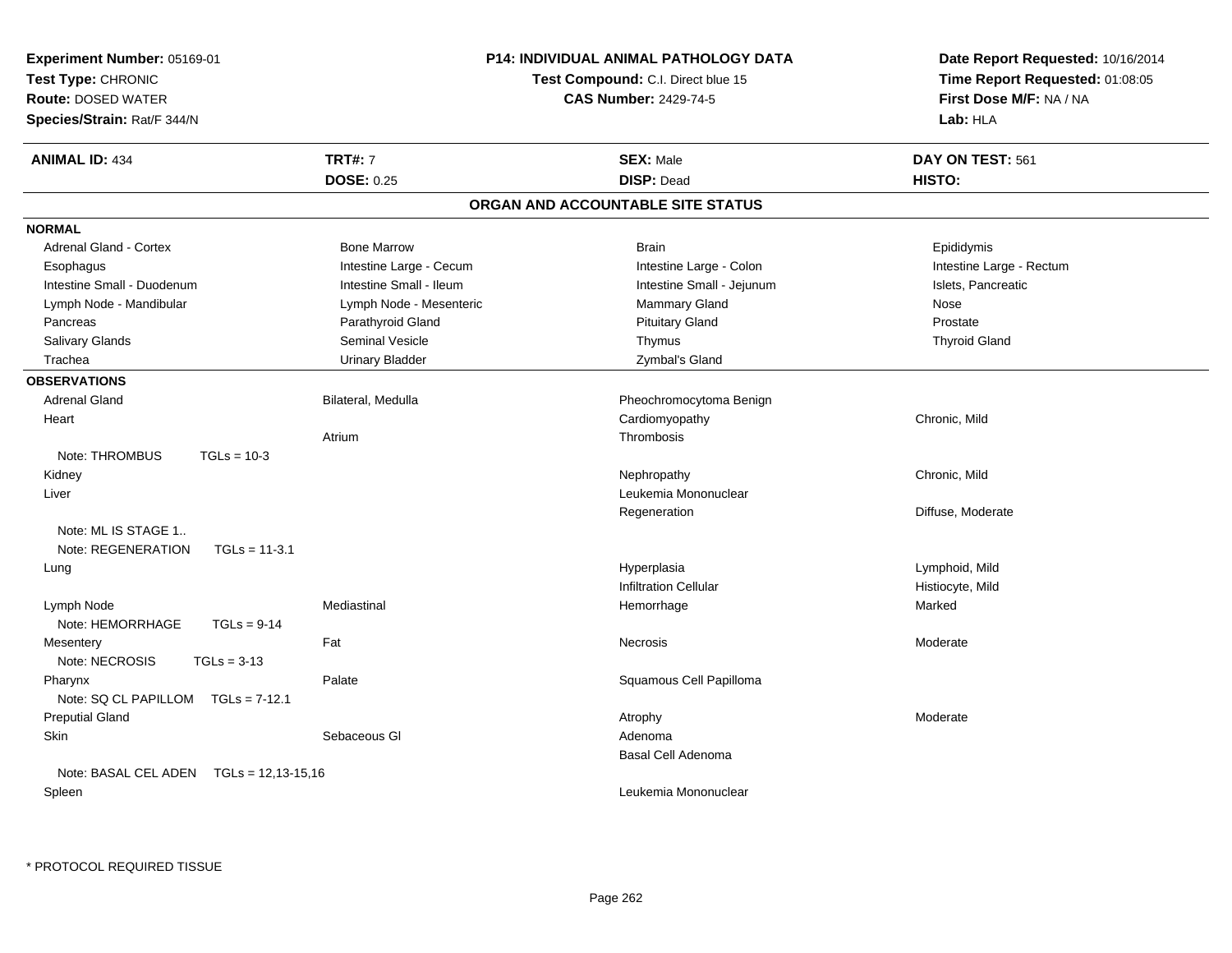| Experiment Number: 05169-01<br>Test Type: CHRONIC<br><b>Route: DOSED WATER</b><br>Species/Strain: Rat/F 344/N |                                  | P14: INDIVIDUAL ANIMAL PATHOLOGY DATA<br>Test Compound: C.I. Direct blue 15<br><b>CAS Number: 2429-74-5</b> | Date Report Requested: 10/16/2014<br>Time Report Requested: 01:08:05<br>First Dose M/F: NA / NA<br>Lab: HLA |
|---------------------------------------------------------------------------------------------------------------|----------------------------------|-------------------------------------------------------------------------------------------------------------|-------------------------------------------------------------------------------------------------------------|
|                                                                                                               |                                  |                                                                                                             |                                                                                                             |
| <b>ANIMAL ID: 434</b>                                                                                         | <b>TRT#: 7</b>                   | <b>SEX: Male</b>                                                                                            | DAY ON TEST: 561                                                                                            |
|                                                                                                               | <b>DOSE: 0.25</b>                | <b>DISP: Dead</b>                                                                                           | <b>HISTO:</b>                                                                                               |
|                                                                                                               |                                  | ORGAN AND ACCOUNTABLE SITE STATUS                                                                           |                                                                                                             |
| Note: LEUKEMIA MONUC<br>$TGLs = 5-3$                                                                          |                                  |                                                                                                             |                                                                                                             |
| Stomach                                                                                                       | Glandular                        | Erosion                                                                                                     | Focal, Mild                                                                                                 |
|                                                                                                               | Forestomach                      | Hyperplasia                                                                                                 | Focal, Moderate                                                                                             |
| <b>Testes</b>                                                                                                 | <b>Bilateral, Interstit Cell</b> | Adenoma                                                                                                     |                                                                                                             |
| Note: ADENOMA<br>$TGLs = 2-8.8.1$                                                                             |                                  |                                                                                                             |                                                                                                             |
| Tongue                                                                                                        |                                  | Squamous Cell Papilloma                                                                                     |                                                                                                             |
| Note: SQ CL PAPILLOM<br>$TGLs = 14-17$                                                                        |                                  |                                                                                                             |                                                                                                             |
| PRIMARY CAUSE OF DEATH                                                                                        |                                  |                                                                                                             |                                                                                                             |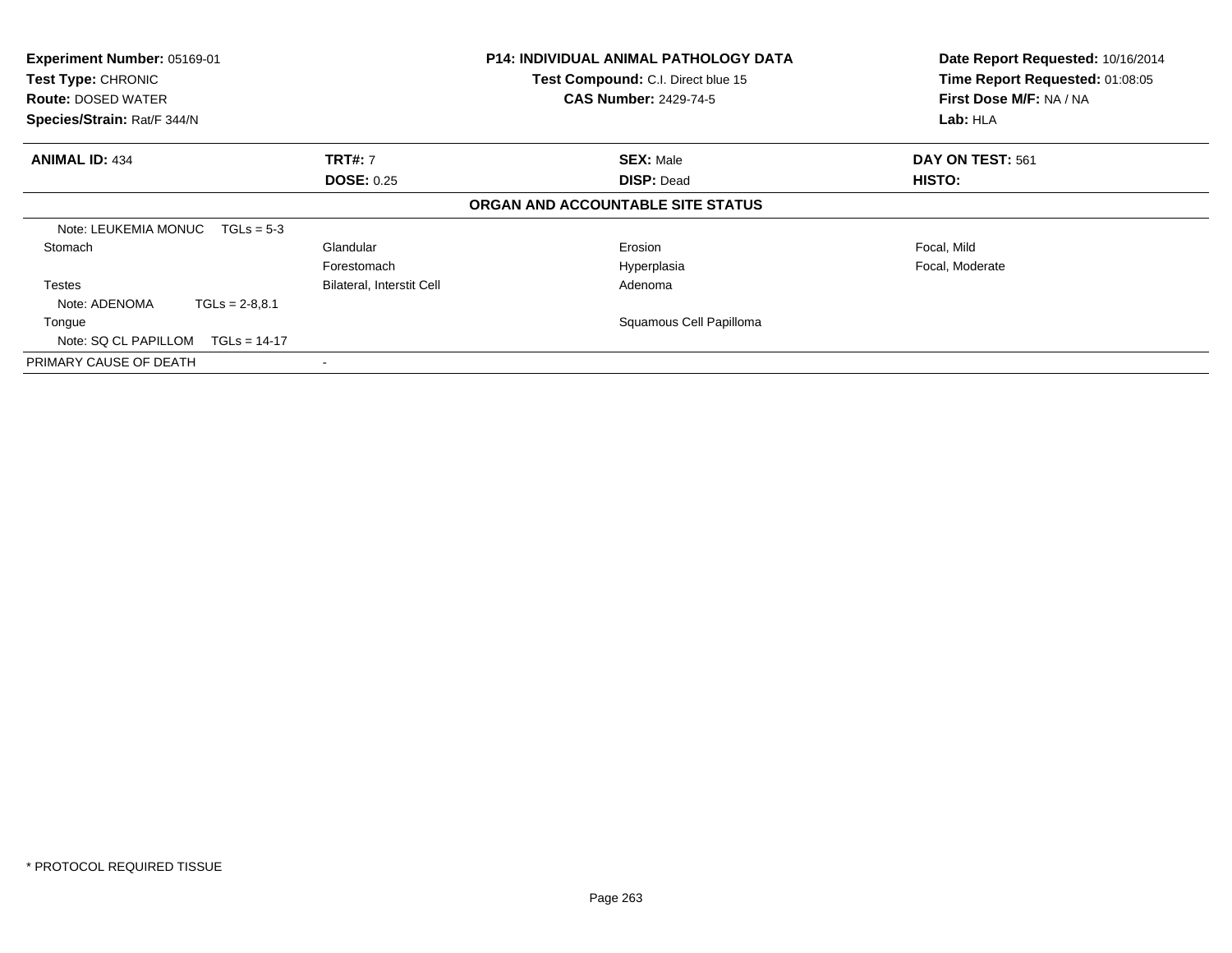| Experiment Number: 05169-01<br>Test Type: CHRONIC<br><b>Route: DOSED WATER</b><br>Species/Strain: Rat/F 344/N | <b>P14: INDIVIDUAL ANIMAL PATHOLOGY DATA</b><br>Test Compound: C.I. Direct blue 15<br><b>CAS Number: 2429-74-5</b> |                                   | Date Report Requested: 10/16/2014<br>Time Report Requested: 01:08:05<br>First Dose M/F: NA / NA<br>Lab: HLA |
|---------------------------------------------------------------------------------------------------------------|--------------------------------------------------------------------------------------------------------------------|-----------------------------------|-------------------------------------------------------------------------------------------------------------|
| <b>ANIMAL ID: 435</b>                                                                                         | <b>TRT#: 7</b>                                                                                                     | <b>SEX: Male</b>                  | DAY ON TEST: 583                                                                                            |
|                                                                                                               | <b>DOSE: 0.25</b>                                                                                                  | <b>DISP: Moribund</b>             | HISTO:                                                                                                      |
|                                                                                                               |                                                                                                                    | ORGAN AND ACCOUNTABLE SITE STATUS |                                                                                                             |
| <b>NORMAL</b>                                                                                                 |                                                                                                                    |                                   |                                                                                                             |
| <b>Adrenal Gland - Cortex</b>                                                                                 | Adrenal Gland - Medulla                                                                                            | <b>Brain</b>                      | Epididymis                                                                                                  |
| Esophagus                                                                                                     | Intestine Large - Cecum                                                                                            | Intestine Large - Colon           | Intestine Large - Rectum                                                                                    |
| Intestine Small - Duodenum                                                                                    | Intestine Small - Ileum                                                                                            | Intestine Small - Jejunum         | Islets, Pancreatic                                                                                          |
| Lymph Node - Mandibular                                                                                       | Lymph Node - Mesenteric                                                                                            | <b>Mammary Gland</b>              | <b>Nose</b>                                                                                                 |
| Pancreas                                                                                                      | Parathyroid Gland                                                                                                  | <b>Pituitary Gland</b>            | <b>Preputial Gland</b>                                                                                      |
| Prostate                                                                                                      | Salivary Glands                                                                                                    | Seminal Vesicle                   | Stomach - Forestomach                                                                                       |
| Stomach - Glandular                                                                                           | Thymus                                                                                                             | <b>Thyroid Gland</b>              | Trachea                                                                                                     |
| <b>Urinary Bladder</b>                                                                                        |                                                                                                                    |                                   |                                                                                                             |
| <b>OBSERVATIONS</b>                                                                                           |                                                                                                                    |                                   |                                                                                                             |
| <b>Bone Marrow</b>                                                                                            |                                                                                                                    | Hyperplasia                       | Moderate                                                                                                    |
| Heart                                                                                                         |                                                                                                                    | Cardiomyopathy                    | Chronic, Mild                                                                                               |
| Kidney                                                                                                        |                                                                                                                    | Nephropathy                       | Chronic, Moderate                                                                                           |
| Liver                                                                                                         |                                                                                                                    | <b>Eosinophilic Focus</b>         | Mild                                                                                                        |
|                                                                                                               |                                                                                                                    | Hematopoietic Cell Proliferation  | Minimal                                                                                                     |
|                                                                                                               |                                                                                                                    | Neoplastic Nodule                 |                                                                                                             |
|                                                                                                               |                                                                                                                    | Vacuolization Cytoplasmic         | Multifocal, Minimal                                                                                         |
| Note: NEOPLASTIC NOD<br>$TGLs = 1-3.1$                                                                        |                                                                                                                    |                                   |                                                                                                             |
| Lung                                                                                                          |                                                                                                                    | Alveolar/Bronchiolar Adenoma      |                                                                                                             |
| <b>Skin</b>                                                                                                   |                                                                                                                    | Basal Cell Adenoma                | Multiple                                                                                                    |
| Note: BASAL CEL ADEN    TGLs = 3,4-13,14                                                                      |                                                                                                                    |                                   |                                                                                                             |
| Spleen                                                                                                        |                                                                                                                    | Hematopoietic Cell Proliferation  | Mild                                                                                                        |
| <b>Testes</b>                                                                                                 | <b>Bilateral, Interstit Cell</b>                                                                                   | Adenoma                           |                                                                                                             |
| Zymbal's Gland                                                                                                |                                                                                                                    | Carcinoma                         |                                                                                                             |
| Note: CARCINOMA<br>$TGLs = 2-10.1$                                                                            |                                                                                                                    |                                   |                                                                                                             |
| PRIMARY CAUSE OF DEATH                                                                                        |                                                                                                                    |                                   |                                                                                                             |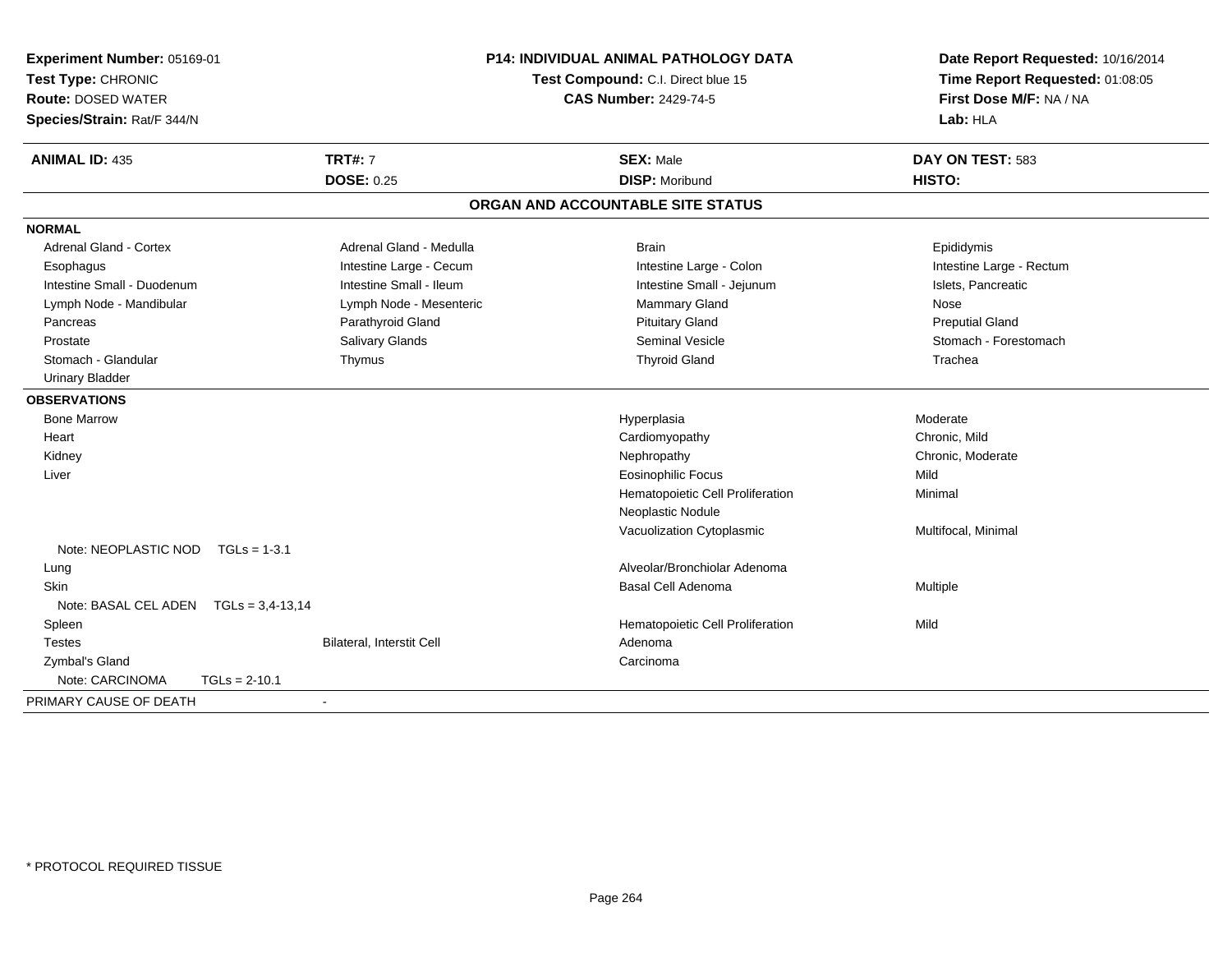| Experiment Number: 05169-01<br>Test Type: CHRONIC<br><b>Route: DOSED WATER</b><br>Species/Strain: Rat/F 344/N |                         | <b>P14: INDIVIDUAL ANIMAL PATHOLOGY DATA</b><br>Test Compound: C.I. Direct blue 15<br><b>CAS Number: 2429-74-5</b> | Date Report Requested: 10/16/2014<br>Time Report Requested: 01:08:05<br>First Dose M/F: NA / NA<br>Lab: HLA |
|---------------------------------------------------------------------------------------------------------------|-------------------------|--------------------------------------------------------------------------------------------------------------------|-------------------------------------------------------------------------------------------------------------|
| <b>ANIMAL ID: 436</b>                                                                                         | <b>TRT#: 7</b>          | <b>SEX: Male</b>                                                                                                   | DAY ON TEST: 502                                                                                            |
|                                                                                                               | <b>DOSE: 0.25</b>       | <b>DISP: Moribund</b>                                                                                              | HISTO:                                                                                                      |
|                                                                                                               |                         | ORGAN AND ACCOUNTABLE SITE STATUS                                                                                  |                                                                                                             |
| <b>NORMAL</b>                                                                                                 |                         |                                                                                                                    |                                                                                                             |
| <b>Adrenal Gland - Cortex</b>                                                                                 | Adrenal Gland - Medulla | <b>Bone Marrow</b>                                                                                                 | <b>Brain</b>                                                                                                |
| Epididymis                                                                                                    | Esophagus               | Intestine Large - Cecum                                                                                            | Intestine Large - Rectum                                                                                    |
| Intestine Small - Duodenum                                                                                    | Intestine Small - Ileum | Intestine Small - Jejunum                                                                                          | Islets, Pancreatic                                                                                          |
| Lymph Node - Mesenteric                                                                                       | <b>Mammary Gland</b>    | Nose                                                                                                               | Pancreas                                                                                                    |
| Parathyroid Gland                                                                                             | <b>Pituitary Gland</b>  | Prostate                                                                                                           | <b>Salivary Glands</b>                                                                                      |
| <b>Seminal Vesicle</b>                                                                                        | Spleen                  | Stomach - Forestomach                                                                                              | Stomach - Glandular                                                                                         |
| Thymus                                                                                                        | <b>Thyroid Gland</b>    | Trachea                                                                                                            | <b>Urinary Bladder</b>                                                                                      |
| <b>OBSERVATIONS</b>                                                                                           |                         |                                                                                                                    |                                                                                                             |
| Heart                                                                                                         |                         | Cardiomyopathy                                                                                                     | Chronic, Mild                                                                                               |
| Intestine Large                                                                                               | Colon                   | Necrosis                                                                                                           | Moderate                                                                                                    |
|                                                                                                               | Colon                   | Parasite Metazoan                                                                                                  | Moderate                                                                                                    |
|                                                                                                               | Colon, Descend Colon    | Polyp Adenomatous                                                                                                  |                                                                                                             |
| Note: POLYP ADENOMAT TGLs = 2-7.1                                                                             |                         |                                                                                                                    |                                                                                                             |
| Note: [ NECROSIS<br>$\int$ TGLs = 1-7.1                                                                       |                         |                                                                                                                    |                                                                                                             |
| Kidney                                                                                                        |                         | Nephropathy                                                                                                        | Chronic, Mild                                                                                               |
| Liver                                                                                                         |                         | <b>Basophilic Focus</b>                                                                                            | Mild                                                                                                        |
|                                                                                                               |                         | <b>Eosinophilic Focus</b>                                                                                          | Mild                                                                                                        |
|                                                                                                               |                         | Hematopoietic Cell Proliferation                                                                                   | Mild                                                                                                        |
|                                                                                                               |                         | Regeneration                                                                                                       | Focal, Moderate                                                                                             |
|                                                                                                               |                         | Vacuolization Cytoplasmic                                                                                          | Multifocal, Moderate                                                                                        |
| Note: VACUOLIZ CYTO<br>$TGLs = 5,6-3.1,3.2$                                                                   |                         |                                                                                                                    |                                                                                                             |
| Lung                                                                                                          |                         | Hyperplasia                                                                                                        | Lymphoid, Mild                                                                                              |
| Lymph Node<br>Note: HYPERPLASIA<br>$TGLs = 4-9$                                                               | Mandibular              | Hyperplasia                                                                                                        | Reticulum Cell, Moderate                                                                                    |
| Pharynx<br>Note: SQ CL PAPILLOM<br>$TGLs = 7-12,13$                                                           | Palate                  | Squamous Cell Papilloma                                                                                            |                                                                                                             |
| <b>Preputial Gland</b>                                                                                        |                         | Ectasia                                                                                                            | Moderate                                                                                                    |
| Skin                                                                                                          |                         | <b>Basal Cell Adenoma</b>                                                                                          |                                                                                                             |
|                                                                                                               | <b>Subcut Tiss</b>      | Carcinoma                                                                                                          | Metastatic (Zymbal'S Gland)                                                                                 |
|                                                                                                               | Hair Follicle           | Hyperplasia                                                                                                        | Basal Cell, Multifocal, Minimal                                                                             |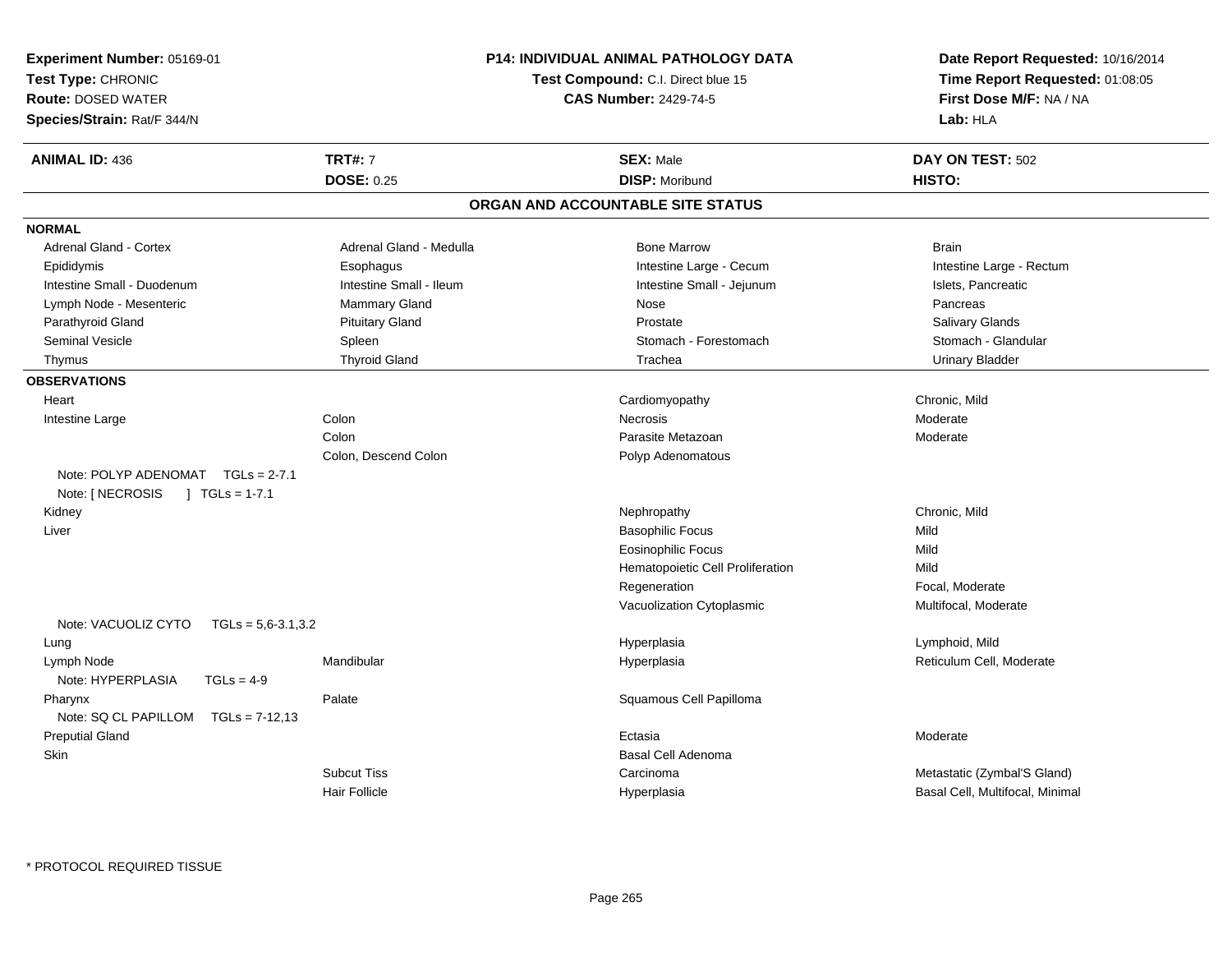| Experiment Number: 05169-01<br>Test Type: CHRONIC<br><b>Route: DOSED WATER</b><br>Species/Strain: Rat/F 344/N |                                  | <b>P14: INDIVIDUAL ANIMAL PATHOLOGY DATA</b><br>Test Compound: C.I. Direct blue 15<br><b>CAS Number: 2429-74-5</b> | Date Report Requested: 10/16/2014<br>Time Report Requested: 01:08:05<br>First Dose M/F: NA / NA<br>Lab: HLA |
|---------------------------------------------------------------------------------------------------------------|----------------------------------|--------------------------------------------------------------------------------------------------------------------|-------------------------------------------------------------------------------------------------------------|
| <b>ANIMAL ID: 436</b>                                                                                         | <b>TRT#: 7</b>                   | <b>SEX: Male</b>                                                                                                   | DAY ON TEST: 502                                                                                            |
|                                                                                                               | <b>DOSE: 0.25</b>                | <b>DISP: Moribund</b>                                                                                              | <b>HISTO:</b>                                                                                               |
|                                                                                                               |                                  | ORGAN AND ACCOUNTABLE SITE STATUS                                                                                  |                                                                                                             |
| Note: BASAL CEL ADEN<br>$TGLs = 3-10.1$                                                                       |                                  |                                                                                                                    |                                                                                                             |
| Testes                                                                                                        | <b>Bilateral, Interstit Cell</b> | Adenoma                                                                                                            |                                                                                                             |
| Note: ADENOMA<br>$TGLs = 9-8.8.1$                                                                             |                                  |                                                                                                                    |                                                                                                             |
| Zymbal's Gland                                                                                                |                                  | Carcinoma                                                                                                          |                                                                                                             |
| Note: CARCINOMA<br>$TGLs = 8-10.2$                                                                            |                                  |                                                                                                                    |                                                                                                             |
| Note: CARCINOSARCOMA MORE APTLY DESCRIBES THIS NEOPLASM                                                       |                                  |                                                                                                                    |                                                                                                             |
| PRIMARY CAUSE OF DEATH                                                                                        |                                  |                                                                                                                    |                                                                                                             |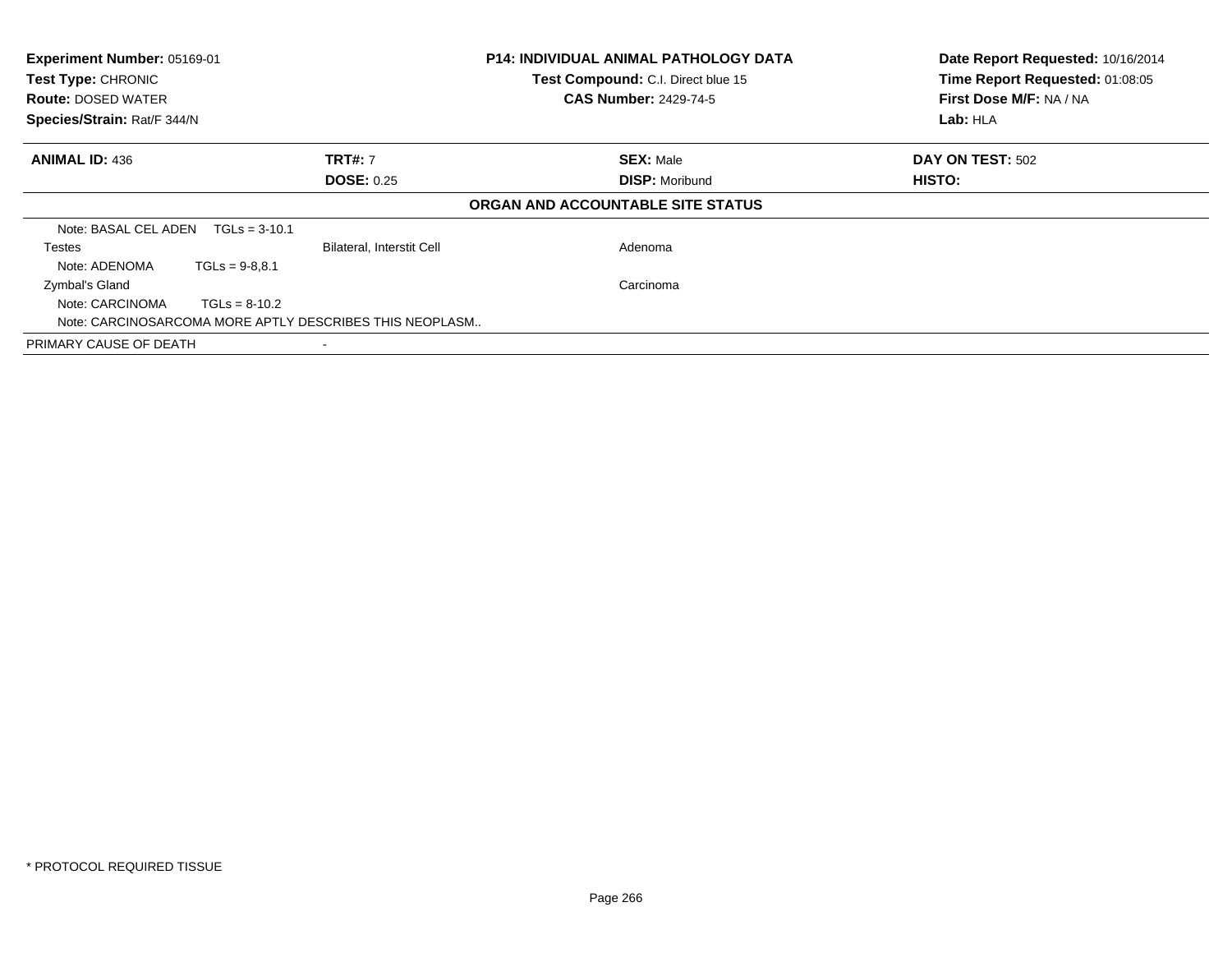| Experiment Number: 05169-01<br>Test Type: CHRONIC<br><b>Route: DOSED WATER</b><br>Species/Strain: Rat/F 344/N |                           | P14: INDIVIDUAL ANIMAL PATHOLOGY DATA<br>Test Compound: C.I. Direct blue 15<br><b>CAS Number: 2429-74-5</b> | Date Report Requested: 10/16/2014<br>Time Report Requested: 01:08:05<br>First Dose M/F: NA / NA<br>Lab: HLA |
|---------------------------------------------------------------------------------------------------------------|---------------------------|-------------------------------------------------------------------------------------------------------------|-------------------------------------------------------------------------------------------------------------|
| <b>ANIMAL ID: 437</b>                                                                                         | <b>TRT#: 7</b>            | <b>SEX: Male</b>                                                                                            | DAY ON TEST: 659                                                                                            |
|                                                                                                               | <b>DOSE: 0.25</b>         | <b>DISP: Dead</b>                                                                                           | HISTO:                                                                                                      |
|                                                                                                               |                           | ORGAN AND ACCOUNTABLE SITE STATUS                                                                           |                                                                                                             |
| <b>NORMAL</b>                                                                                                 |                           |                                                                                                             |                                                                                                             |
| Adrenal Gland - Cortex                                                                                        | <b>Brain</b>              | Epididymis                                                                                                  | Esophagus                                                                                                   |
| Intestine Large - Cecum                                                                                       | Intestine Large - Colon   | Intestine Large - Rectum                                                                                    | Intestine Small - Duodenum                                                                                  |
| Intestine Small - Ileum                                                                                       | Intestine Small - Jejunum | Islets, Pancreatic                                                                                          | Lymph Node - Mandibular                                                                                     |
| Mammary Gland                                                                                                 | Pancreas                  | Parathyroid Gland                                                                                           | <b>Pituitary Gland</b>                                                                                      |
| Prostate                                                                                                      | Salivary Glands           | <b>Seminal Vesicle</b>                                                                                      | Stomach - Glandular                                                                                         |
| Thymus                                                                                                        | Trachea                   | <b>Urinary Bladder</b>                                                                                      | Zymbal's Gland                                                                                              |
| <b>OBSERVATIONS</b>                                                                                           |                           |                                                                                                             |                                                                                                             |
| <b>Adrenal Gland</b>                                                                                          | Medulla                   | Hyperplasia                                                                                                 | Focal, Mild                                                                                                 |
|                                                                                                               | Medulla                   | Pheochromocytoma Benign                                                                                     |                                                                                                             |
| <b>Bone Marrow</b>                                                                                            |                           | Hyperplasia                                                                                                 | Moderate                                                                                                    |
| Heart                                                                                                         | Atrium                    | Thrombosis                                                                                                  |                                                                                                             |
| Kidney                                                                                                        |                           | Nephropathy                                                                                                 | Chronic, Moderate                                                                                           |
| Liver                                                                                                         |                           | Degeneration                                                                                                | Cystic, Focal, Moderate                                                                                     |
|                                                                                                               |                           | Leukemia Mononuclear                                                                                        |                                                                                                             |
|                                                                                                               |                           | Necrosis                                                                                                    | Mild                                                                                                        |
|                                                                                                               |                           | Regeneration                                                                                                | Multifocal, Moderate                                                                                        |
| Note: REGENERATION<br>$TGLs = 5-3.1$<br>Note: LEUKEMIA MONUC<br>$TGLs = 6-3.1$                                |                           |                                                                                                             |                                                                                                             |
| Lung                                                                                                          |                           | Leukemia Mononuclear                                                                                        |                                                                                                             |
| Note: LEUKEMIA MONUC<br>$TGLs = 7-4.1$                                                                        |                           |                                                                                                             |                                                                                                             |
| Lymph Node                                                                                                    | Mesenteric                | Hyperplasia                                                                                                 | Reticulum Cell, Moderate                                                                                    |
| Nose                                                                                                          |                           | Fungus                                                                                                      | Moderate                                                                                                    |
|                                                                                                               |                           | Inflammation                                                                                                | Acute, Mild                                                                                                 |
| <b>Preputial Gland</b>                                                                                        |                           | Adenoma                                                                                                     |                                                                                                             |
|                                                                                                               |                           | Ectasia                                                                                                     | Moderate                                                                                                    |
| $TGLs = 1-8.2$<br>Note: ADENOMA                                                                               |                           |                                                                                                             |                                                                                                             |
| Note: ECTASIA<br>$TGLs = 2-8.2$                                                                               |                           |                                                                                                             |                                                                                                             |
| Skin                                                                                                          | Sebaceous GI              | Adenoma                                                                                                     |                                                                                                             |
|                                                                                                               |                           | Basal Cell Adenoma                                                                                          | Multiple                                                                                                    |
|                                                                                                               |                           | Cyst Epithelial Inclusion                                                                                   | Marked                                                                                                      |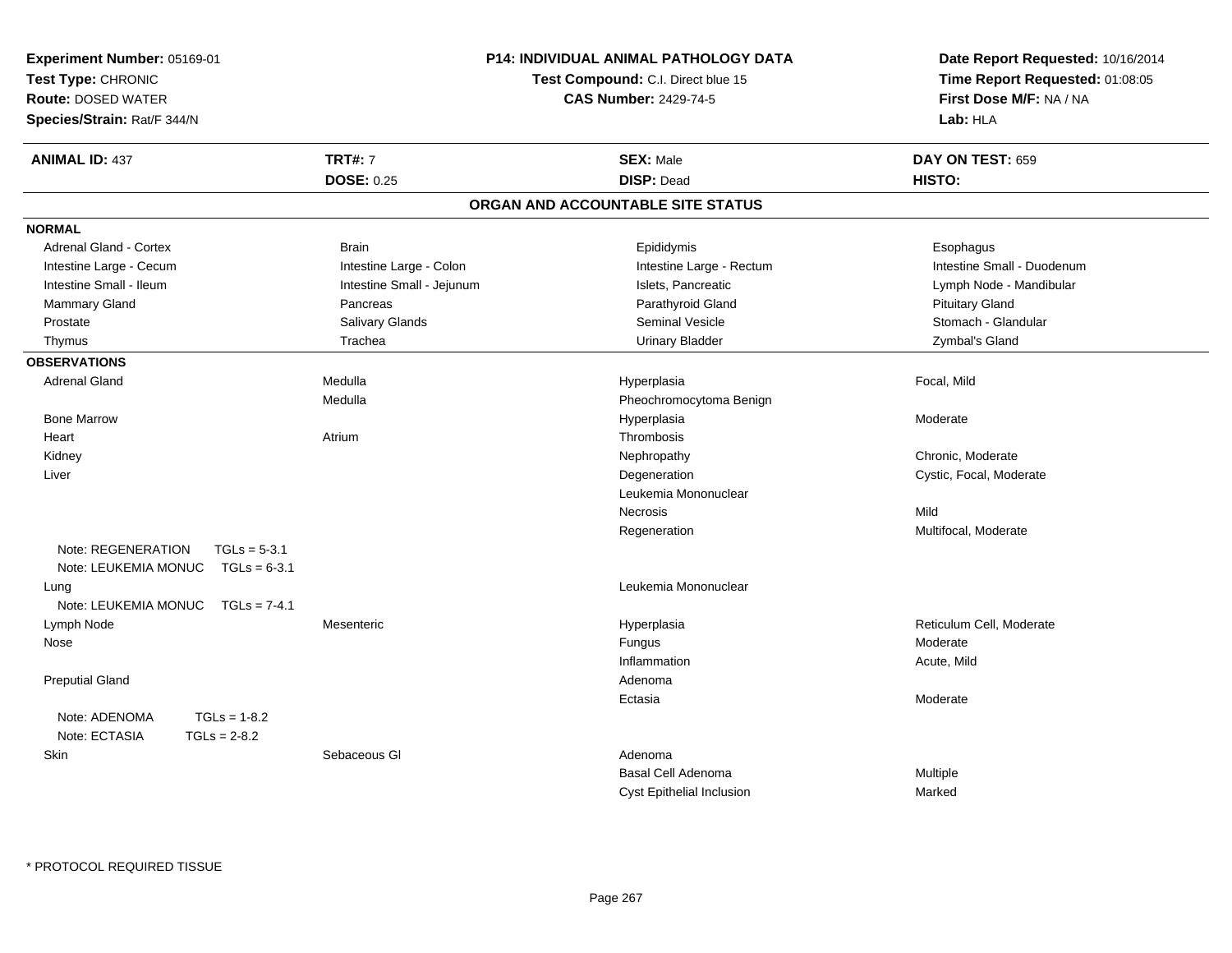| <b>Experiment Number: 05169-01</b><br>Test Type: CHRONIC<br><b>Route: DOSED WATER</b><br>Species/Strain: Rat/F 344/N |                                                                    |                           | <b>P14: INDIVIDUAL ANIMAL PATHOLOGY DATA</b><br>Test Compound: C.I. Direct blue 15<br><b>CAS Number: 2429-74-5</b> | Date Report Requested: 10/16/2014<br>Time Report Requested: 01:08:05<br>First Dose M/F: NA / NA<br>Lab: HLA |
|----------------------------------------------------------------------------------------------------------------------|--------------------------------------------------------------------|---------------------------|--------------------------------------------------------------------------------------------------------------------|-------------------------------------------------------------------------------------------------------------|
| <b>ANIMAL ID: 437</b>                                                                                                |                                                                    | <b>TRT#: 7</b>            | <b>SEX: Male</b>                                                                                                   | DAY ON TEST: 659                                                                                            |
|                                                                                                                      |                                                                    | <b>DOSE: 0.25</b>         | <b>DISP: Dead</b>                                                                                                  | <b>HISTO:</b>                                                                                               |
|                                                                                                                      |                                                                    |                           | ORGAN AND ACCOUNTABLE SITE STATUS                                                                                  |                                                                                                             |
| Note: [ CYST EPITH INC ] TGLs = 10-14<br>Note: ADENOMA                                                               | Note: BASAL CEL ADEN    TGLs = 11,13,14-15,17,18<br>$TGLs = 12-16$ |                           |                                                                                                                    |                                                                                                             |
| Spleen<br>Note: LEUKEMIA MONUC                                                                                       | $TGLs = 15-3$                                                      |                           | Leukemia Mononuclear                                                                                               |                                                                                                             |
| Stomach                                                                                                              |                                                                    | Forestomach               | Acanthosis                                                                                                         | Moderate                                                                                                    |
| <b>Testes</b>                                                                                                        |                                                                    | Bilateral, Interstit Cell | Adenoma                                                                                                            |                                                                                                             |
| Note: ADENOMA                                                                                                        | $TGLs = 3,4-8,8.1$                                                 |                           |                                                                                                                    |                                                                                                             |
| <b>Thyroid Gland</b>                                                                                                 |                                                                    | C Cell                    | Adenoma                                                                                                            |                                                                                                             |
| Note: ADENOMA                                                                                                        | $TGLs = 9-2$                                                       |                           |                                                                                                                    |                                                                                                             |
| PRIMARY CAUSE OF DEATH                                                                                               |                                                                    |                           |                                                                                                                    |                                                                                                             |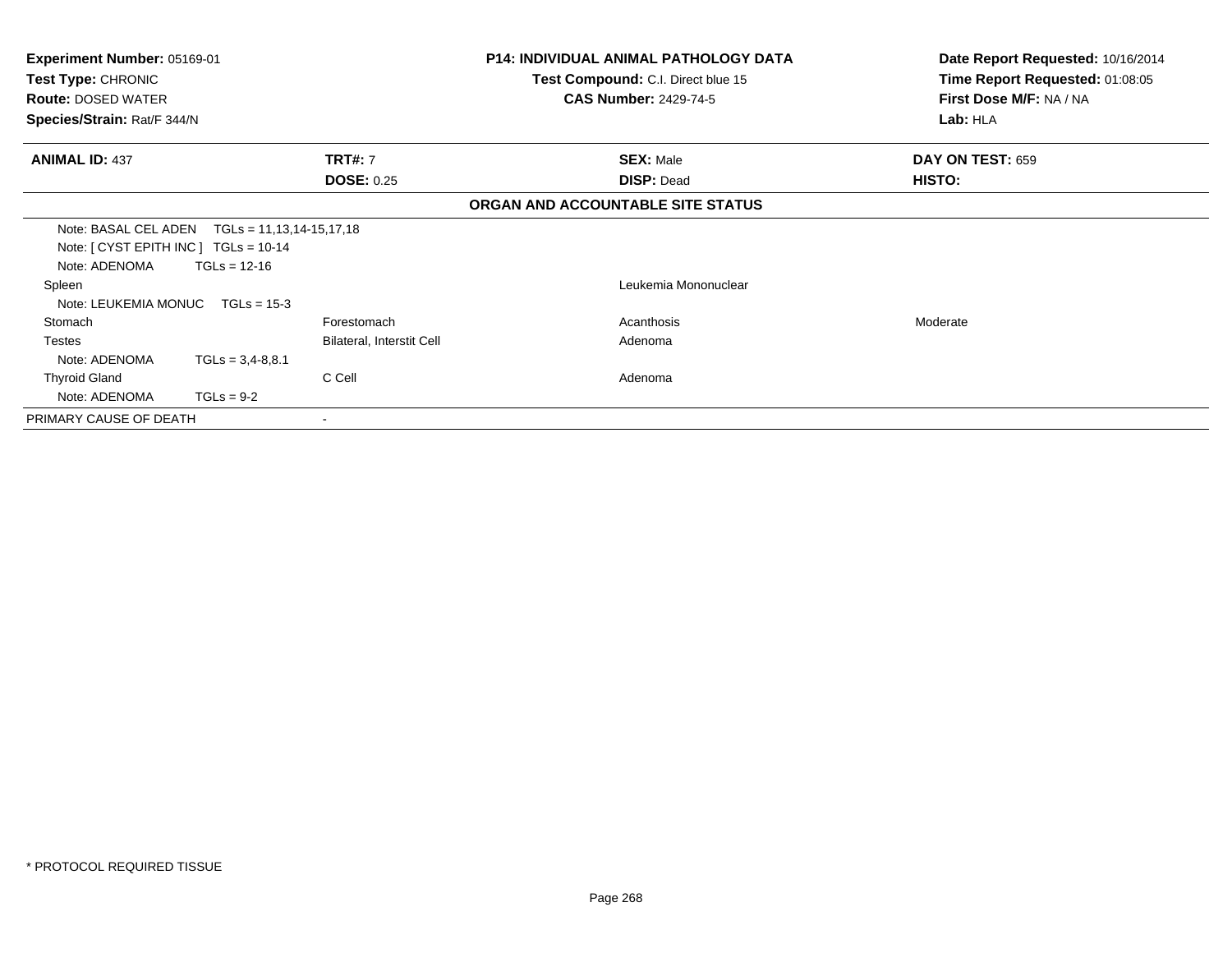| Experiment Number: 05169-01<br>Test Type: CHRONIC<br><b>Route: DOSED WATER</b><br>Species/Strain: Rat/F 344/N |                                     | P14: INDIVIDUAL ANIMAL PATHOLOGY DATA<br>Test Compound: C.I. Direct blue 15<br><b>CAS Number: 2429-74-5</b> |                                           | Date Report Requested: 10/16/2014<br>Time Report Requested: 01:08:05<br>First Dose M/F: NA / NA<br>Lab: HLA |  |
|---------------------------------------------------------------------------------------------------------------|-------------------------------------|-------------------------------------------------------------------------------------------------------------|-------------------------------------------|-------------------------------------------------------------------------------------------------------------|--|
| <b>ANIMAL ID: 438</b>                                                                                         | <b>TRT#: 7</b><br><b>DOSE: 0.25</b> |                                                                                                             | <b>SEX: Male</b><br><b>DISP: Moribund</b> | DAY ON TEST: 372<br>HISTO:                                                                                  |  |
|                                                                                                               |                                     |                                                                                                             |                                           |                                                                                                             |  |
|                                                                                                               |                                     |                                                                                                             | ORGAN AND ACCOUNTABLE SITE STATUS         |                                                                                                             |  |
| <b>NORMAL</b>                                                                                                 |                                     |                                                                                                             |                                           |                                                                                                             |  |
| <b>Adrenal Gland - Cortex</b>                                                                                 |                                     | Adrenal Gland - Medulla                                                                                     | <b>Bone Marrow</b>                        | <b>Brain</b>                                                                                                |  |
| Epididymis                                                                                                    | Esophagus                           |                                                                                                             | Intestine Large - Cecum                   | Intestine Large - Colon                                                                                     |  |
| Intestine Large - Rectum                                                                                      |                                     | Intestine Small - Duodenum                                                                                  | Intestine Small - Ileum                   | Intestine Small - Jejunum                                                                                   |  |
| Islets, Pancreatic                                                                                            |                                     | Lymph Node - Mandibular                                                                                     | Lymph Node - Mesenteric                   | <b>Mammary Gland</b>                                                                                        |  |
| Pancreas                                                                                                      | Parathyroid Gland                   |                                                                                                             | <b>Pituitary Gland</b>                    | <b>Preputial Gland</b>                                                                                      |  |
| Prostate                                                                                                      | Salivary Glands                     |                                                                                                             | <b>Skin</b>                               | Spleen                                                                                                      |  |
| Stomach - Forestomach                                                                                         | Stomach - Glandular                 |                                                                                                             | <b>Testes</b>                             | Thymus                                                                                                      |  |
| <b>Thyroid Gland</b>                                                                                          | Trachea                             |                                                                                                             | <b>Urinary Bladder</b>                    |                                                                                                             |  |
| <b>MISSING</b>                                                                                                |                                     |                                                                                                             |                                           |                                                                                                             |  |
| <b>Seminal Vesicle</b>                                                                                        |                                     |                                                                                                             |                                           |                                                                                                             |  |
| <b>OBSERVATIONS</b>                                                                                           |                                     |                                                                                                             |                                           |                                                                                                             |  |
| Heart                                                                                                         |                                     |                                                                                                             | Cardiomyopathy                            | Chronic, Minimal                                                                                            |  |
| Kidney                                                                                                        |                                     |                                                                                                             | Nephropathy                               | Chronic, Minimal                                                                                            |  |
| Liver                                                                                                         |                                     |                                                                                                             | <b>Basophilic Focus</b>                   | Mild                                                                                                        |  |
|                                                                                                               |                                     |                                                                                                             | Clear Cell Focus                          | Mild                                                                                                        |  |
|                                                                                                               |                                     |                                                                                                             | <b>Eosinophilic Focus</b>                 | Minimal                                                                                                     |  |
|                                                                                                               |                                     |                                                                                                             | Granuloma                                 | Minimal                                                                                                     |  |
| Lung                                                                                                          |                                     |                                                                                                             | Hyperplasia                               | Lymphoid, Mild                                                                                              |  |
| Nose                                                                                                          |                                     |                                                                                                             | Fungus                                    | Moderate                                                                                                    |  |
| Zymbal's Gland                                                                                                |                                     |                                                                                                             | Carcinoma                                 |                                                                                                             |  |
|                                                                                                               |                                     |                                                                                                             | Hypertrophy                               | Diffuse, Moderate                                                                                           |  |
| Note: CARCINOMA                                                                                               | $TGLs = 1-10.1$                     |                                                                                                             |                                           |                                                                                                             |  |
| Note: HYPERTROPHY                                                                                             | $TGLs = 2-10$                       |                                                                                                             |                                           |                                                                                                             |  |
| PRIMARY CAUSE OF DEATH                                                                                        |                                     |                                                                                                             |                                           |                                                                                                             |  |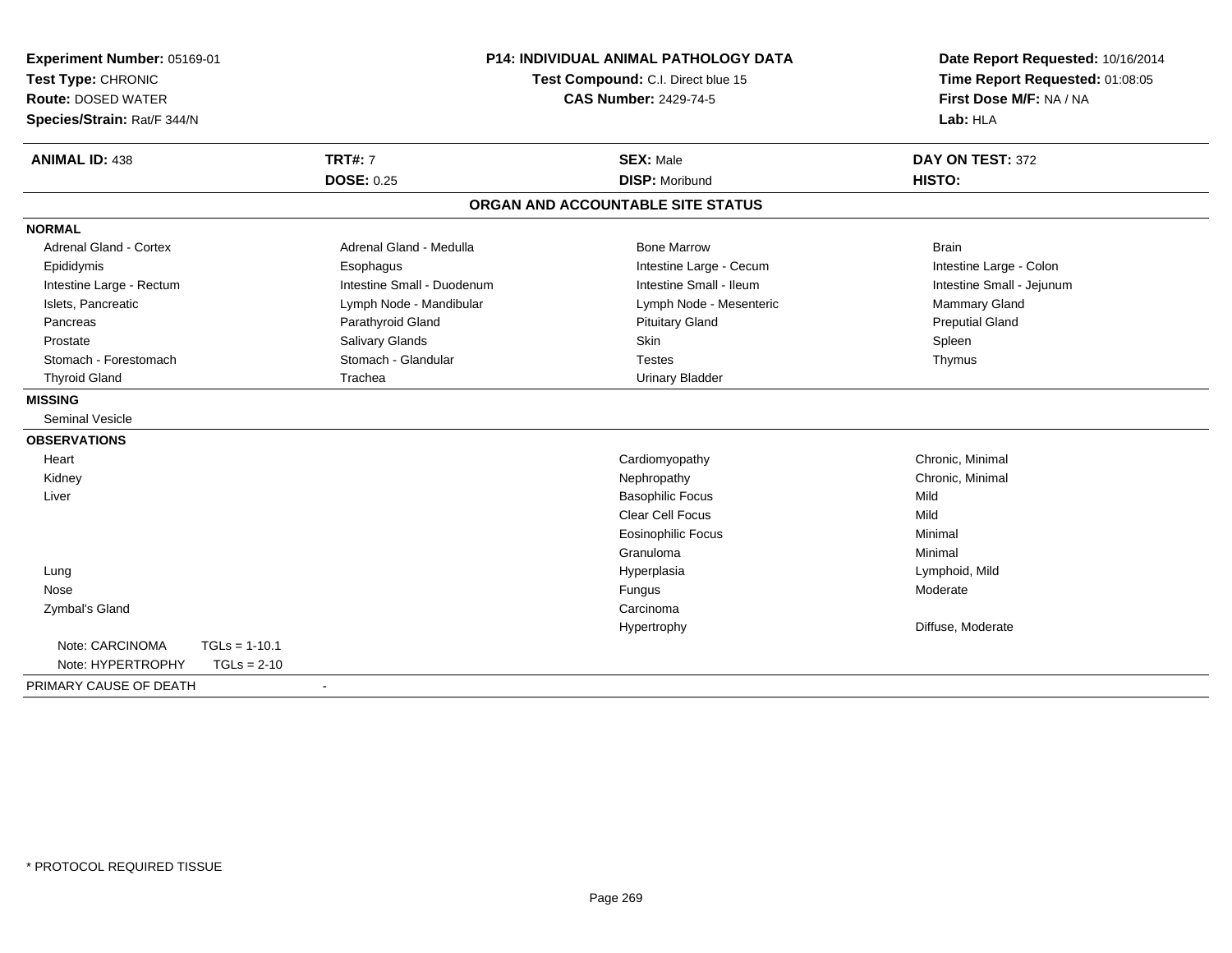|                           | Test Compound: C.I. Direct blue 15 | Time Report Requested: 01:08:05                                                 |  |
|---------------------------|------------------------------------|---------------------------------------------------------------------------------|--|
|                           |                                    |                                                                                 |  |
|                           | <b>CAS Number: 2429-74-5</b>       | First Dose M/F: NA / NA                                                         |  |
|                           |                                    | Lab: HLA                                                                        |  |
| <b>TRT#: 7</b>            | <b>SEX: Male</b>                   | DAY ON TEST: 452                                                                |  |
| <b>DOSE: 0.25</b>         | <b>DISP: Dead</b>                  | HISTO:                                                                          |  |
|                           |                                    |                                                                                 |  |
|                           |                                    |                                                                                 |  |
| Adrenal Gland - Medulla   | <b>Brain</b>                       | Epididymis                                                                      |  |
|                           |                                    | Intestine Large - Rectum                                                        |  |
| Intestine Small - Ileum   | Intestine Small - Jejunum          | Islets, Pancreatic                                                              |  |
| Nose                      | Pancreas                           | Parathyroid Gland                                                               |  |
| Prostate                  |                                    | <b>Seminal Vesicle</b>                                                          |  |
| <b>Thyroid Gland</b>      | Trachea                            | <b>Urinary Bladder</b>                                                          |  |
|                           |                                    |                                                                                 |  |
|                           |                                    |                                                                                 |  |
|                           |                                    |                                                                                 |  |
|                           | Leukemia Mononuclear               |                                                                                 |  |
|                           | Cardiomyopathy                     | Chronic, Mild                                                                   |  |
|                           | Leukemia Mononuclear               |                                                                                 |  |
|                           |                                    |                                                                                 |  |
|                           | Leukemia Mononuclear               |                                                                                 |  |
|                           |                                    |                                                                                 |  |
|                           | Leukemia Mononuclear               |                                                                                 |  |
|                           |                                    |                                                                                 |  |
| Mandibular                | Leukemia Mononuclear               |                                                                                 |  |
| Mediastinal               | Leukemia Mononuclear               |                                                                                 |  |
| Mesenteric                | Leukemia Mononuclear               |                                                                                 |  |
| Pancreatic                | Leukemia Mononuclear               |                                                                                 |  |
| $TGLs = 8.9, 10-6.1, 7.9$ |                                    |                                                                                 |  |
| Palate                    | Hyperkeratosis                     | Focal, Mild                                                                     |  |
|                           |                                    |                                                                                 |  |
|                           | Adenoma                            |                                                                                 |  |
|                           | Leukemia Mononuclear               |                                                                                 |  |
|                           |                                    |                                                                                 |  |
| Forestomach               | Leukemia Mononuclear               |                                                                                 |  |
| Glandular                 | Leukemia Mononuclear               |                                                                                 |  |
| <b>Interstit Cell</b>     | Adenoma                            |                                                                                 |  |
|                           | Intestine Large - Cecum            | ORGAN AND ACCOUNTABLE SITE STATUS<br>Intestine Large - Colon<br>Salivary Glands |  |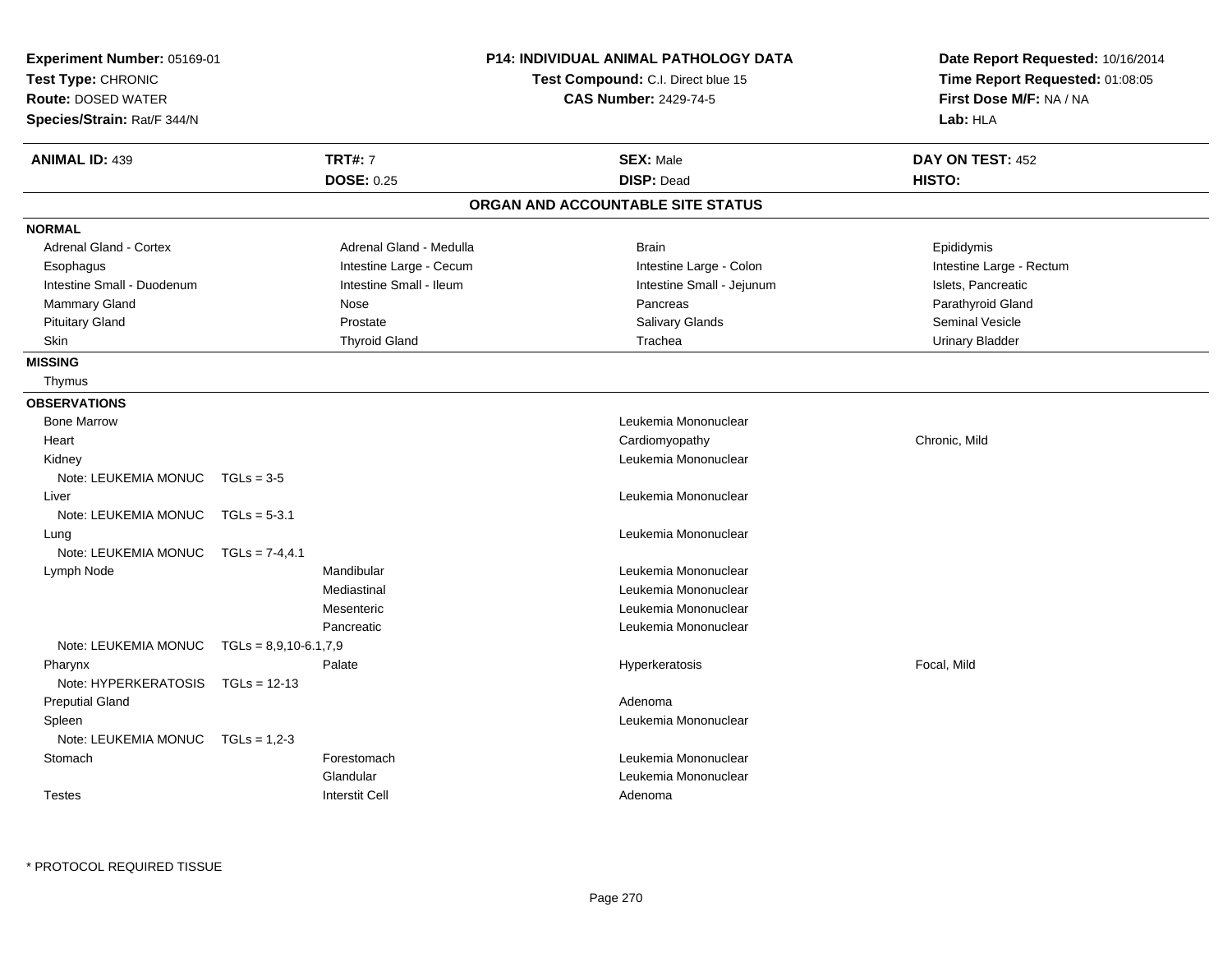| Experiment Number: 05169-01<br>Test Type: CHRONIC |                              |                       | <b>P14: INDIVIDUAL ANIMAL PATHOLOGY DATA</b> | Date Report Requested: 10/16/2014 |
|---------------------------------------------------|------------------------------|-----------------------|----------------------------------------------|-----------------------------------|
|                                                   |                              |                       | Test Compound: C.I. Direct blue 15           | Time Report Requested: 01:08:05   |
| <b>Route: DOSED WATER</b>                         | <b>CAS Number: 2429-74-5</b> |                       | First Dose M/F: NA / NA                      |                                   |
| Species/Strain: Rat/F 344/N                       |                              |                       | Lab: HLA                                     |                                   |
| <b>ANIMAL ID: 439</b>                             |                              | <b>TRT#: 7</b>        | <b>SEX: Male</b>                             | DAY ON TEST: 452                  |
| <b>DOSE: 0.25</b>                                 |                              |                       | <b>DISP: Dead</b>                            | HISTO:                            |
|                                                   |                              |                       | ORGAN AND ACCOUNTABLE SITE STATUS            |                                   |
|                                                   |                              | <b>Interstit Cell</b> | Hyperplasia                                  | Mild                              |
| Note: ADENOMA                                     | $TGLs = 13-8$                |                       |                                              |                                   |
| Zymbal's Gland                                    |                              |                       | Ectasia                                      | Mild                              |
|                                                   |                              |                       | Hyperplasia                                  | Squamous, Focal, Minimal          |
| PRIMARY CAUSE OF DEATH                            |                              | $\,$                  |                                              |                                   |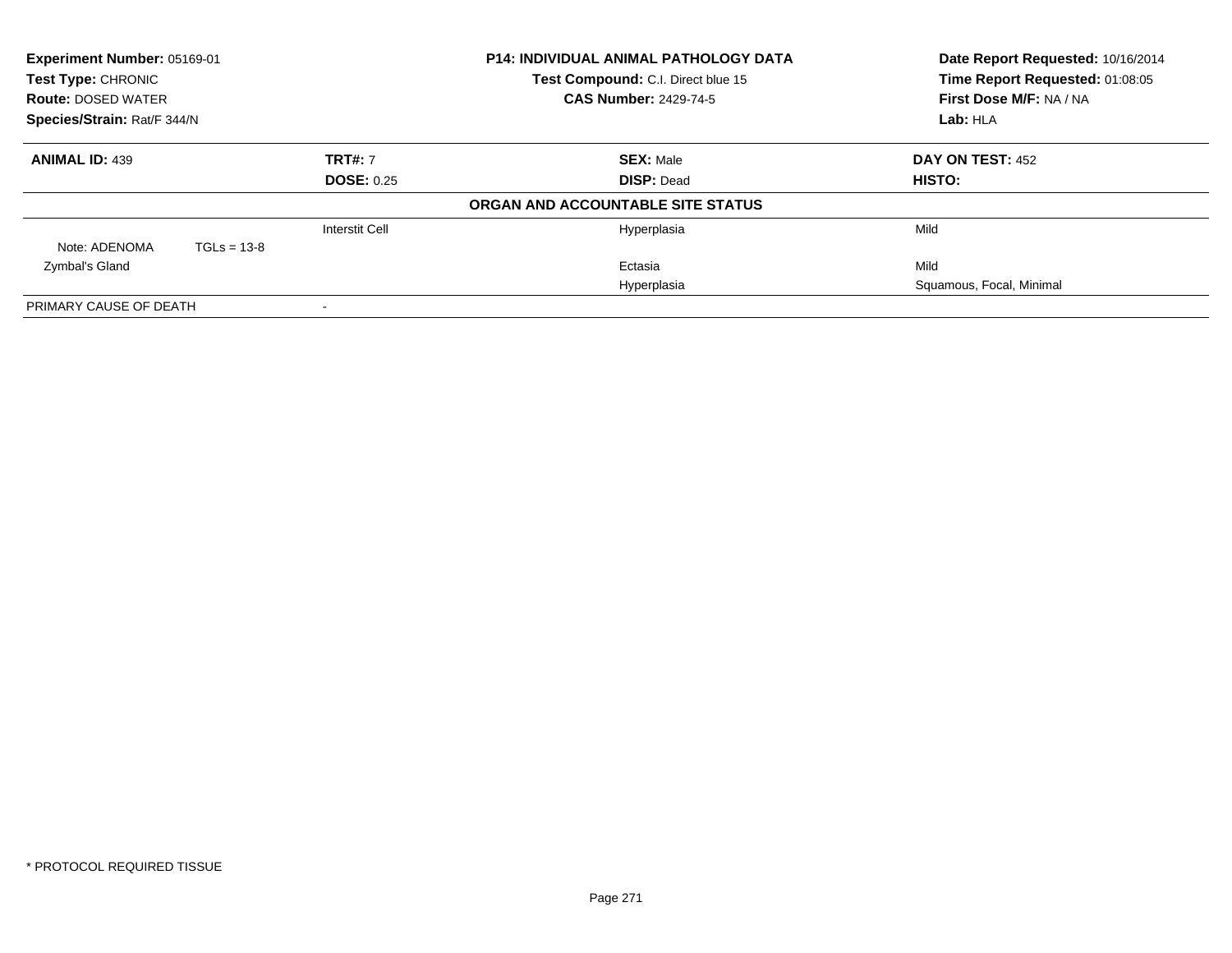| Experiment Number: 05169-01<br>Test Type: CHRONIC<br><b>Route: DOSED WATER</b><br>Species/Strain: Rat/F 344/N               | <b>P14: INDIVIDUAL ANIMAL PATHOLOGY DATA</b><br>Test Compound: C.I. Direct blue 15<br><b>CAS Number: 2429-74-5</b> |                                                          | Date Report Requested: 10/16/2014<br>Time Report Requested: 01:08:05<br>First Dose M/F: NA / NA<br>Lab: HLA |
|-----------------------------------------------------------------------------------------------------------------------------|--------------------------------------------------------------------------------------------------------------------|----------------------------------------------------------|-------------------------------------------------------------------------------------------------------------|
| <b>ANIMAL ID: 440</b>                                                                                                       | <b>TRT#: 7</b>                                                                                                     | <b>SEX: Male</b>                                         | DAY ON TEST: 656                                                                                            |
|                                                                                                                             | <b>DOSE: 0.25</b>                                                                                                  | <b>DISP: Moribund</b>                                    | HISTO:                                                                                                      |
|                                                                                                                             |                                                                                                                    | ORGAN AND ACCOUNTABLE SITE STATUS                        |                                                                                                             |
| <b>NORMAL</b>                                                                                                               |                                                                                                                    |                                                          |                                                                                                             |
| Adrenal Gland - Cortex                                                                                                      | Adrenal Gland - Medulla                                                                                            | <b>Bone Marrow</b>                                       | <b>Brain</b>                                                                                                |
| Epididymis                                                                                                                  | Esophagus                                                                                                          | Heart                                                    | Intestine Large - Cecum                                                                                     |
| Intestine Large - Colon                                                                                                     | Intestine Large - Rectum                                                                                           | Intestine Small - Duodenum                               | Intestine Small - Ileum                                                                                     |
| Intestine Small - Jejunum                                                                                                   | Islets, Pancreatic                                                                                                 | Lung                                                     | Lymph Node - Mandibular                                                                                     |
| Lymph Node - Mesenteric                                                                                                     | Mammary Gland                                                                                                      | Pancreas                                                 | Parathyroid Gland                                                                                           |
| <b>Preputial Gland</b>                                                                                                      | Prostate                                                                                                           | Salivary Glands                                          | Seminal Vesicle                                                                                             |
| Stomach - Forestomach                                                                                                       | Stomach - Glandular                                                                                                | Thymus                                                   | <b>Thyroid Gland</b>                                                                                        |
| Trachea                                                                                                                     | <b>Urinary Bladder</b>                                                                                             | Zymbal's Gland                                           |                                                                                                             |
| <b>MISSING</b>                                                                                                              |                                                                                                                    |                                                          |                                                                                                             |
| Nose                                                                                                                        |                                                                                                                    |                                                          |                                                                                                             |
| <b>OBSERVATIONS</b>                                                                                                         |                                                                                                                    |                                                          |                                                                                                             |
| Kidney                                                                                                                      |                                                                                                                    | Nephropathy                                              | Chronic, Moderate                                                                                           |
| Liver                                                                                                                       | <b>Bile Duct</b>                                                                                                   | Cyst                                                     |                                                                                                             |
|                                                                                                                             |                                                                                                                    | Hepatocellular Carcinoma                                 |                                                                                                             |
|                                                                                                                             |                                                                                                                    | Infarct                                                  | Focal, Mild                                                                                                 |
|                                                                                                                             |                                                                                                                    | Leukemia Mononuclear                                     |                                                                                                             |
|                                                                                                                             |                                                                                                                    | Necrosis                                                 | Focal, Minimal                                                                                              |
|                                                                                                                             |                                                                                                                    | Regeneration                                             | Multifocal, Marked                                                                                          |
| Note: HEPATOCLR CARC $TGLs = 3-3.3$<br>Note: ML IS STAGE 1<br>Note: CYST<br>$TGLs = 6-3.2$<br>[ Regeneration TGLS = 4-3.2 ] |                                                                                                                    |                                                          |                                                                                                             |
| Pharynx                                                                                                                     |                                                                                                                    |                                                          |                                                                                                             |
| Note: NODULE IN PALATE IS MISSING                                                                                           |                                                                                                                    |                                                          |                                                                                                             |
| <b>Pituitary Gland</b><br>[Adenoma TGLS = $8-2$ ]                                                                           | <b>Pars Distalis</b>                                                                                               | Adenoma                                                  |                                                                                                             |
| Skin                                                                                                                        |                                                                                                                    | <b>Basal Cell Adenoma</b><br><b>Basal Cell Carcinoma</b> | Multiple                                                                                                    |
| Note: BASAL CEL CARC<br>$TGLs = 11-15$<br>Note: BASAL CEL ADEN TGLs = 10,12-14,16                                           |                                                                                                                    |                                                          |                                                                                                             |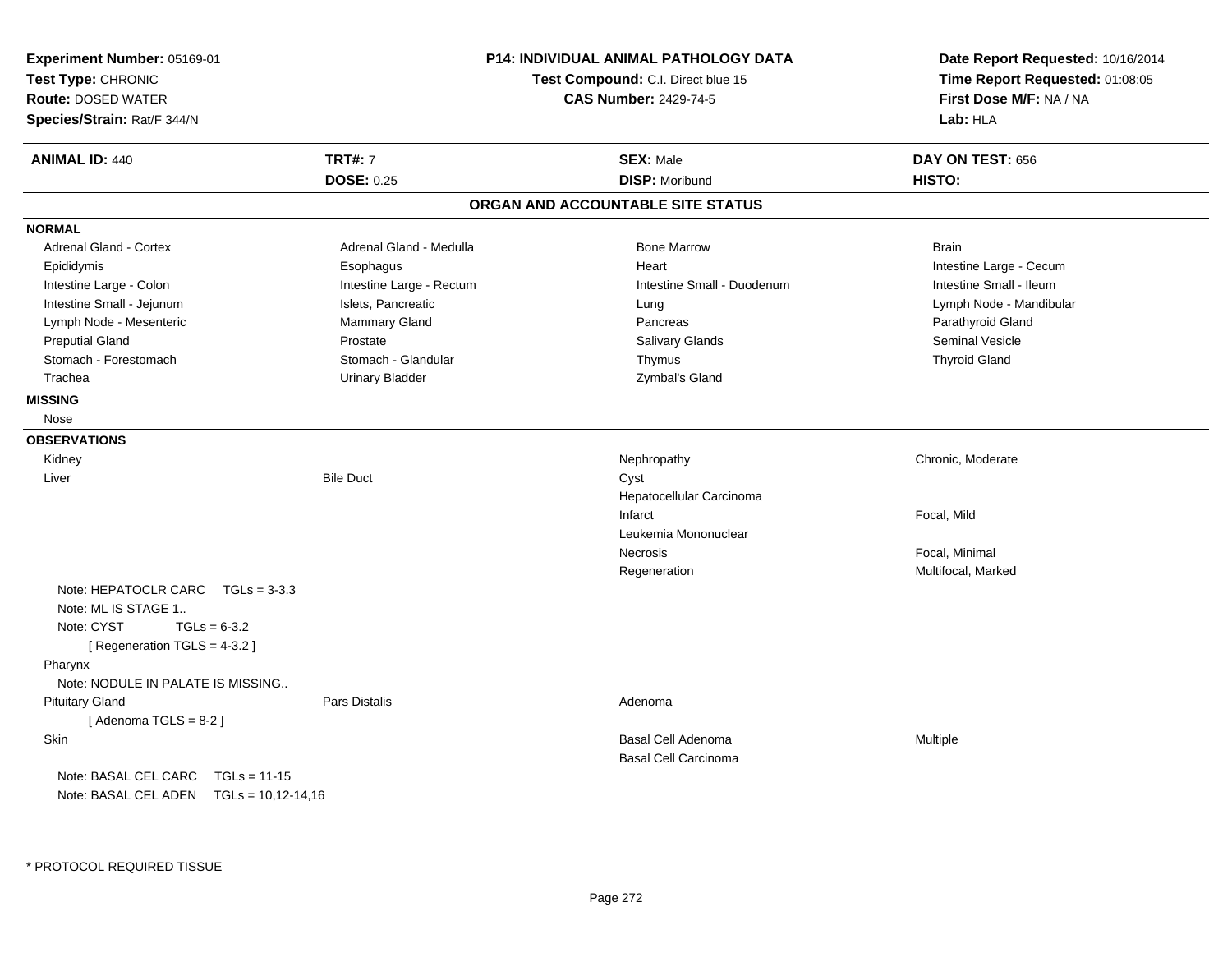| Experiment Number: 05169-01<br><b>Test Type: CHRONIC</b> |                  |                   | <b>P14: INDIVIDUAL ANIMAL PATHOLOGY DATA</b> | Date Report Requested: 10/16/2014<br>Time Report Requested: 01:08:05 |
|----------------------------------------------------------|------------------|-------------------|----------------------------------------------|----------------------------------------------------------------------|
|                                                          |                  |                   | Test Compound: C.I. Direct blue 15           |                                                                      |
| <b>Route: DOSED WATER</b>                                |                  |                   | <b>CAS Number: 2429-74-5</b>                 | First Dose M/F: NA / NA                                              |
| Species/Strain: Rat/F 344/N                              |                  |                   |                                              | Lab: HLA                                                             |
| <b>ANIMAL ID: 440</b>                                    |                  | <b>TRT#: 7</b>    | <b>SEX: Male</b>                             | DAY ON TEST: 656                                                     |
|                                                          |                  | <b>DOSE: 0.25</b> | <b>DISP: Moribund</b>                        | HISTO:                                                               |
|                                                          |                  |                   | ORGAN AND ACCOUNTABLE SITE STATUS            |                                                                      |
| Spleen                                                   |                  |                   | Atrophy                                      | Moderate                                                             |
| <b>Testes</b>                                            |                  |                   | Atrophy                                      | Marked                                                               |
| Note: ATROPHY                                            | $TGLs = 2-8.8.1$ |                   |                                              |                                                                      |
| PRIMARY CAUSE OF DEATH                                   |                  |                   |                                              |                                                                      |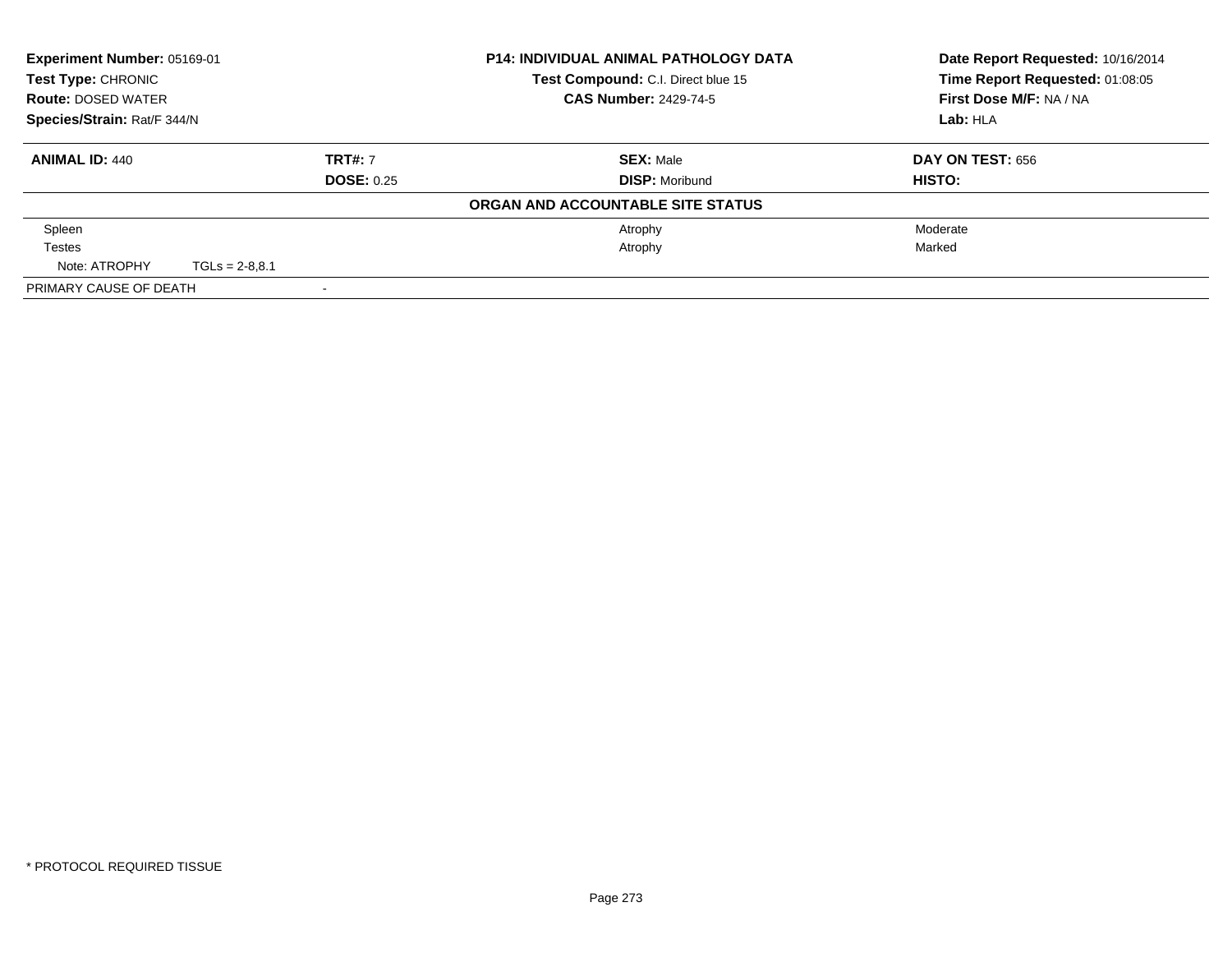| Experiment Number: 05169-01<br>Test Type: CHRONIC<br><b>Route: DOSED WATER</b><br>Species/Strain: Rat/F 344/N | <b>P14: INDIVIDUAL ANIMAL PATHOLOGY DATA</b><br>Test Compound: C.I. Direct blue 15<br><b>CAS Number: 2429-74-5</b> |                                   | Date Report Requested: 10/16/2014<br>Time Report Requested: 01:08:05<br>First Dose M/F: NA / NA<br>Lab: HLA |
|---------------------------------------------------------------------------------------------------------------|--------------------------------------------------------------------------------------------------------------------|-----------------------------------|-------------------------------------------------------------------------------------------------------------|
| <b>ANIMAL ID: 441</b>                                                                                         | <b>TRT#: 7</b>                                                                                                     | <b>SEX: Male</b>                  | DAY ON TEST: 449                                                                                            |
|                                                                                                               | <b>DOSE: 0.25</b>                                                                                                  | <b>DISP: Moribund</b>             | HISTO:                                                                                                      |
|                                                                                                               |                                                                                                                    | ORGAN AND ACCOUNTABLE SITE STATUS |                                                                                                             |
| <b>NORMAL</b>                                                                                                 |                                                                                                                    |                                   |                                                                                                             |
| Adrenal Gland - Cortex                                                                                        | Adrenal Gland - Medulla                                                                                            | <b>Bone Marrow</b>                | <b>Brain</b>                                                                                                |
| Epididymis                                                                                                    | Esophagus                                                                                                          | Intestine Large - Colon           | Intestine Large - Rectum                                                                                    |
| Intestine Small - Duodenum                                                                                    | Intestine Small - Ileum                                                                                            | Intestine Small - Jejunum         | Islets, Pancreatic                                                                                          |
| Lymph Node - Mandibular                                                                                       | Lymph Node - Mesenteric                                                                                            | Mammary Gland                     | Nose                                                                                                        |
| Pancreas                                                                                                      | Parathyroid Gland                                                                                                  | <b>Pituitary Gland</b>            | Prostate                                                                                                    |
| <b>Salivary Glands</b>                                                                                        | <b>Seminal Vesicle</b>                                                                                             | Skin                              | Stomach - Forestomach                                                                                       |
| Stomach - Glandular                                                                                           | Thymus                                                                                                             | <b>Thyroid Gland</b>              | Trachea                                                                                                     |
| <b>Urinary Bladder</b>                                                                                        |                                                                                                                    |                                   |                                                                                                             |
| <b>OBSERVATIONS</b>                                                                                           |                                                                                                                    |                                   |                                                                                                             |
| Heart                                                                                                         |                                                                                                                    | Cardiomyopathy                    | Chronic, Minimal                                                                                            |
|                                                                                                               | Atrium                                                                                                             | Thrombosis                        |                                                                                                             |
| Note: THROMBUS<br>$TGLs = 13-3$                                                                               |                                                                                                                    |                                   |                                                                                                             |
| Intestine Large                                                                                               | Cecum                                                                                                              | <b>Necrosis</b>                   | Focal, Mild                                                                                                 |
| Kidney                                                                                                        | <b>Renal Tubule</b>                                                                                                | Degeneration                      | Moderate                                                                                                    |
| Liver                                                                                                         | Centrilobular                                                                                                      | Degeneration                      | Diffuse, Moderate                                                                                           |
|                                                                                                               |                                                                                                                    | <b>Eosinophilic Focus</b>         | Minimal                                                                                                     |
|                                                                                                               |                                                                                                                    | Infarct                           | Subacute, Marked                                                                                            |
|                                                                                                               |                                                                                                                    | Vacuolization Cytoplasmic         | Focal, Minimal                                                                                              |
| Note: INFARCT<br>$TGLs = 6-3.1$                                                                               |                                                                                                                    |                                   |                                                                                                             |
| Note: DEGEN<br>$TGLs = 5-3.1$                                                                                 |                                                                                                                    |                                   |                                                                                                             |
| Lung                                                                                                          |                                                                                                                    | Hyperplasia                       | Lymphoid, Mild                                                                                              |
| Pharynx                                                                                                       | Palate                                                                                                             | Hyperkeratosis                    | Focal, Minimal                                                                                              |
| Note: HYPERKERATOSIS<br>$TGLs = 14-12$                                                                        |                                                                                                                    |                                   |                                                                                                             |
| <b>Preputial Gland</b>                                                                                        |                                                                                                                    | Hyperplasia                       | Squamous, Focal, Moderate                                                                                   |
| Note: HYPERPLASIA<br>$TGLs = 3-8.2$                                                                           |                                                                                                                    |                                   |                                                                                                             |
| Spleen                                                                                                        |                                                                                                                    | Hematopoietic Cell Proliferation  | Marked                                                                                                      |
| <b>Testes</b>                                                                                                 | Bilateral, Interstit Cell                                                                                          | Adenoma                           |                                                                                                             |
| Note: ADENOMA<br>$TGLs = 2,12-8,8.1$                                                                          |                                                                                                                    |                                   |                                                                                                             |
| Zymbal's Gland                                                                                                |                                                                                                                    | Carcinoma                         |                                                                                                             |
| Note: CARCINOMA<br>$TGLs = 9-10.1$                                                                            |                                                                                                                    |                                   |                                                                                                             |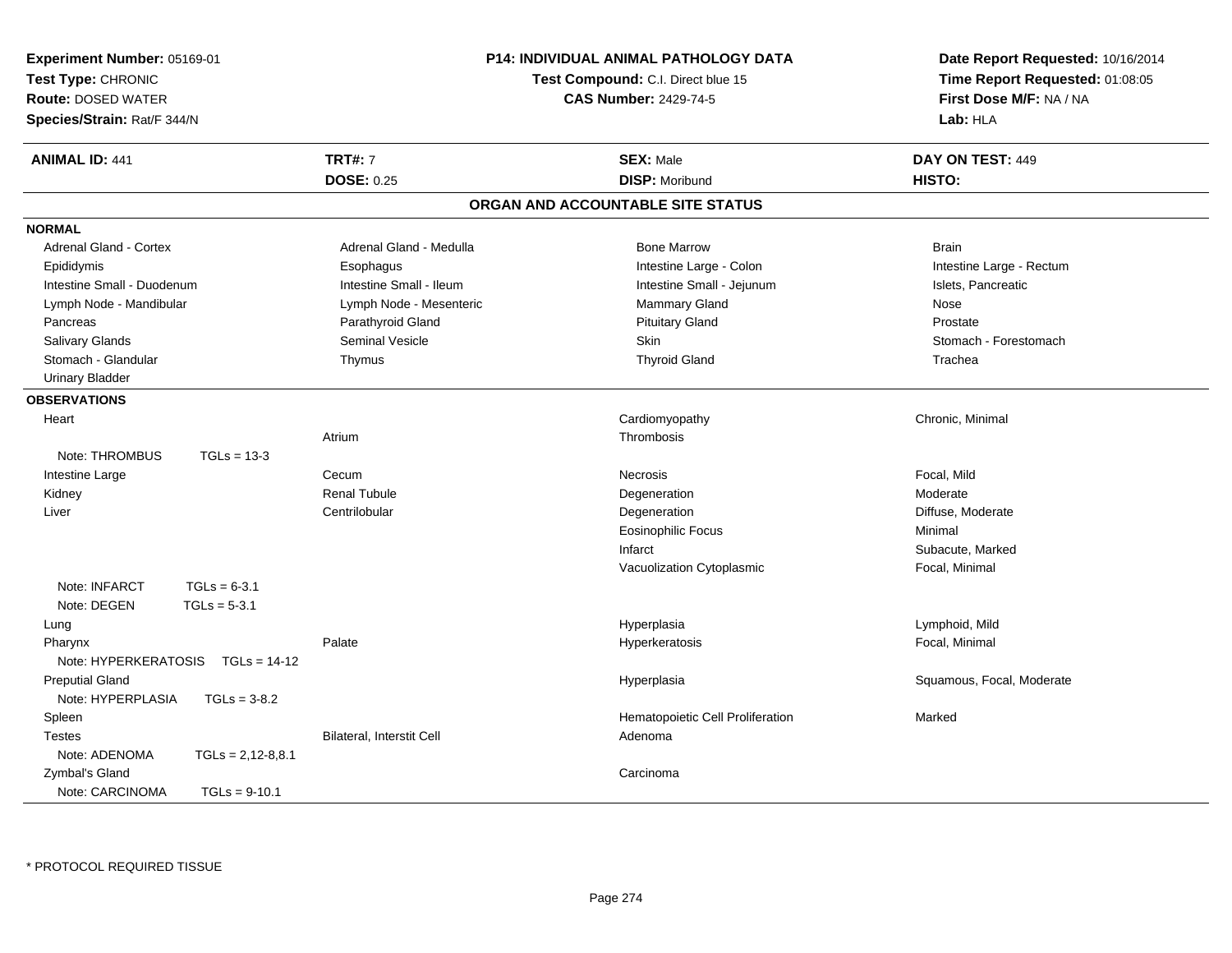| Experiment Number: 05169-01 |                   | <b>P14: INDIVIDUAL ANIMAL PATHOLOGY DATA</b> | Date Report Requested: 10/16/2014 |
|-----------------------------|-------------------|----------------------------------------------|-----------------------------------|
| Test Type: CHRONIC          |                   | Test Compound: C.I. Direct blue 15           | Time Report Requested: 01:08:05   |
| <b>Route: DOSED WATER</b>   |                   | <b>CAS Number: 2429-74-5</b>                 | First Dose M/F: NA / NA           |
| Species/Strain: Rat/F 344/N |                   |                                              | Lab:HLA                           |
| <b>ANIMAL ID: 441</b>       | <b>TRT#: 7</b>    | <b>SEX: Male</b>                             | <b>DAY ON TEST: 449</b>           |
|                             | <b>DOSE: 0.25</b> | <b>DISP:</b> Moribund                        | HISTO:                            |
|                             |                   | ORGAN AND ACCOUNTABLE SITE STATUS            |                                   |
| PRIMARY CAUSE OF DEATH      |                   |                                              |                                   |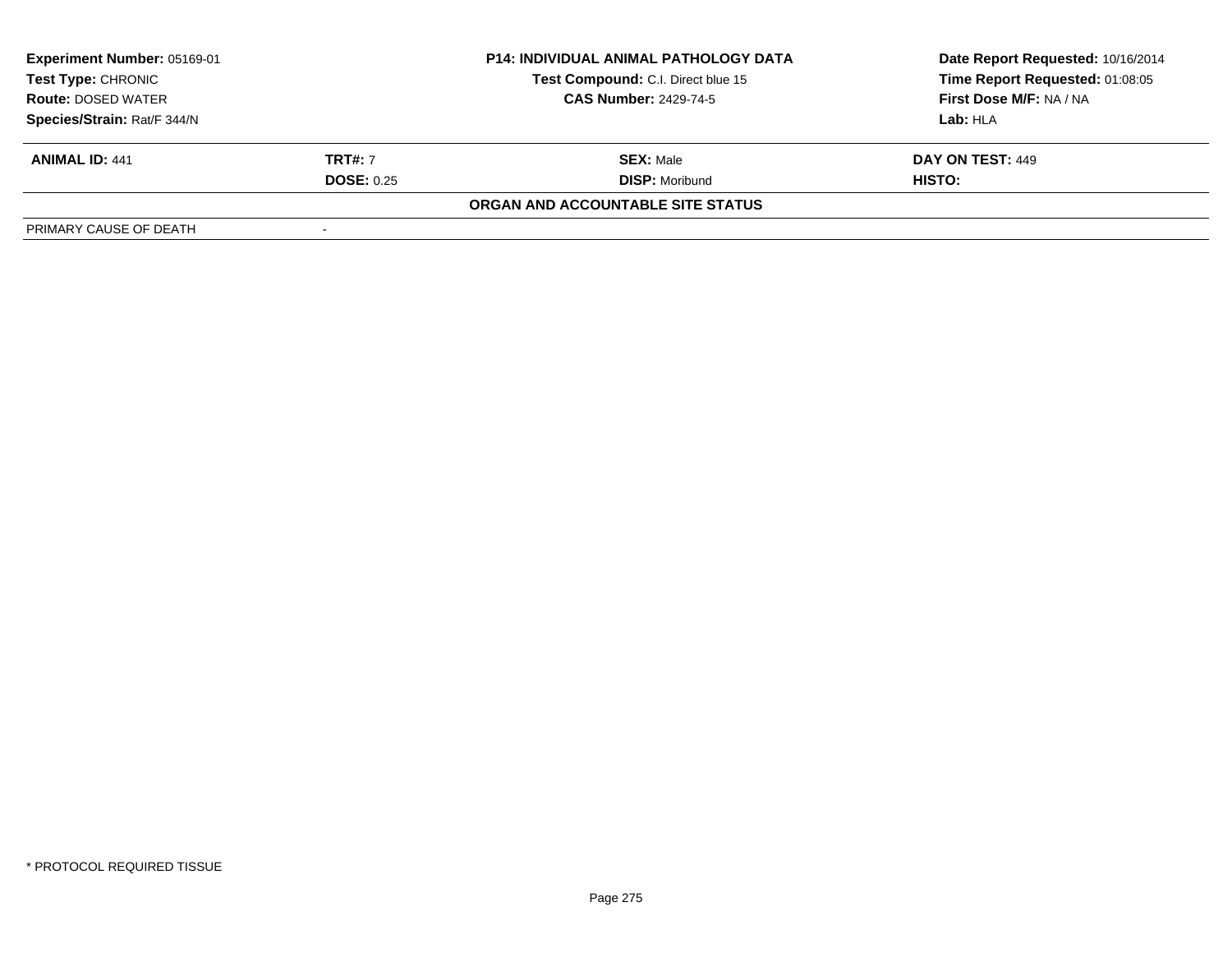| Test Type: CHRONIC<br><b>Route: DOSED WATER</b> | Experiment Number: 05169-01<br><b>P14: INDIVIDUAL ANIMAL PATHOLOGY DATA</b><br>Test Compound: C.I. Direct blue 15<br><b>CAS Number: 2429-74-5</b><br>Species/Strain: Rat/F 344/N |                            |                                   | Date Report Requested: 10/16/2014<br>Time Report Requested: 01:08:05<br>First Dose M/F: NA / NA<br>Lab: HLA |
|-------------------------------------------------|----------------------------------------------------------------------------------------------------------------------------------------------------------------------------------|----------------------------|-----------------------------------|-------------------------------------------------------------------------------------------------------------|
| <b>ANIMAL ID: 442</b>                           |                                                                                                                                                                                  | <b>TRT#: 7</b>             | <b>SEX: Male</b>                  | DAY ON TEST: 460                                                                                            |
|                                                 |                                                                                                                                                                                  | <b>DOSE: 0.25</b>          | <b>DISP: Moribund</b>             | HISTO:                                                                                                      |
|                                                 |                                                                                                                                                                                  |                            | ORGAN AND ACCOUNTABLE SITE STATUS |                                                                                                             |
| <b>NORMAL</b>                                   |                                                                                                                                                                                  |                            |                                   |                                                                                                             |
| Adrenal Gland - Cortex                          |                                                                                                                                                                                  | Adrenal Gland - Medulla    | <b>Bone Marrow</b>                | <b>Brain</b>                                                                                                |
| Epididymis                                      |                                                                                                                                                                                  | Esophagus                  | Intestine Large - Cecum           | Intestine Large - Colon                                                                                     |
| Intestine Large - Rectum                        |                                                                                                                                                                                  | Intestine Small - Duodenum | Intestine Small - Ileum           | Intestine Small - Jejunum                                                                                   |
| Islets, Pancreatic                              |                                                                                                                                                                                  | Lymph Node - Mandibular    | Lymph Node - Mesenteric           | Mammary Gland                                                                                               |
| Parathyroid Gland                               |                                                                                                                                                                                  | <b>Pituitary Gland</b>     | Prostate                          | <b>Salivary Glands</b>                                                                                      |
| Seminal Vesicle                                 |                                                                                                                                                                                  | Skin                       | Stomach - Forestomach             | Stomach - Glandular                                                                                         |
| Thymus                                          |                                                                                                                                                                                  | <b>Thyroid Gland</b>       | Trachea                           | <b>Urinary Bladder</b>                                                                                      |
| <b>OBSERVATIONS</b>                             |                                                                                                                                                                                  |                            |                                   |                                                                                                             |
| Heart                                           |                                                                                                                                                                                  |                            | Cardiomyopathy                    | Chronic, Mild                                                                                               |
| Kidney                                          |                                                                                                                                                                                  |                            | Nephropathy                       | Chronic, Mild                                                                                               |
| Liver                                           |                                                                                                                                                                                  |                            | <b>Basophilic Focus</b>           | Mild                                                                                                        |
|                                                 |                                                                                                                                                                                  |                            | <b>Eosinophilic Focus</b>         | Mild                                                                                                        |
|                                                 |                                                                                                                                                                                  |                            | Mixed Cell Focus                  | Marked                                                                                                      |
|                                                 |                                                                                                                                                                                  |                            | Vacuolization Cytoplasmic         | Multifocal, Mild                                                                                            |
| Note: VACUOLIZ CYTO                             | TGLs = 2,3-3.1                                                                                                                                                                   |                            |                                   |                                                                                                             |
|                                                 | Note: HYPERBASOPHILIA WITH "PATCHY" STAINING                                                                                                                                     |                            |                                   |                                                                                                             |
| Lung                                            |                                                                                                                                                                                  |                            | Hyperplasia                       | Lymphoid, Moderate                                                                                          |
| Nose                                            |                                                                                                                                                                                  |                            | Fungus                            | Moderate                                                                                                    |
|                                                 |                                                                                                                                                                                  |                            | Hyperkeratosis                    | Moderate                                                                                                    |
|                                                 |                                                                                                                                                                                  |                            | Inflammation                      | Acute, Moderate                                                                                             |
| Pancreas                                        |                                                                                                                                                                                  |                            | Atrophy                           | Mild                                                                                                        |
| <b>Preputial Gland</b>                          |                                                                                                                                                                                  |                            | Ectasia                           | Moderate                                                                                                    |
| Note: ECTASIA                                   | $TGLs = 1-8.2$                                                                                                                                                                   |                            |                                   |                                                                                                             |
| Spleen                                          |                                                                                                                                                                                  |                            | Hematopoietic Cell Proliferation  | Moderate                                                                                                    |
| <b>Testes</b>                                   |                                                                                                                                                                                  | <b>Interstit Cell</b>      | Adenoma                           |                                                                                                             |
|                                                 |                                                                                                                                                                                  | <b>Interstit Cell</b>      | Hyperplasia                       | Mild                                                                                                        |
| Note: ADENOMA                                   | $TGLs = 6-8$                                                                                                                                                                     |                            |                                   |                                                                                                             |
| Zymbal's Gland                                  |                                                                                                                                                                                  |                            | Carcinoma                         |                                                                                                             |
| Note: CARCINOMA                                 | $TGLs = 4-10.1$                                                                                                                                                                  |                            |                                   |                                                                                                             |
| PRIMARY CAUSE OF DEATH                          |                                                                                                                                                                                  |                            |                                   |                                                                                                             |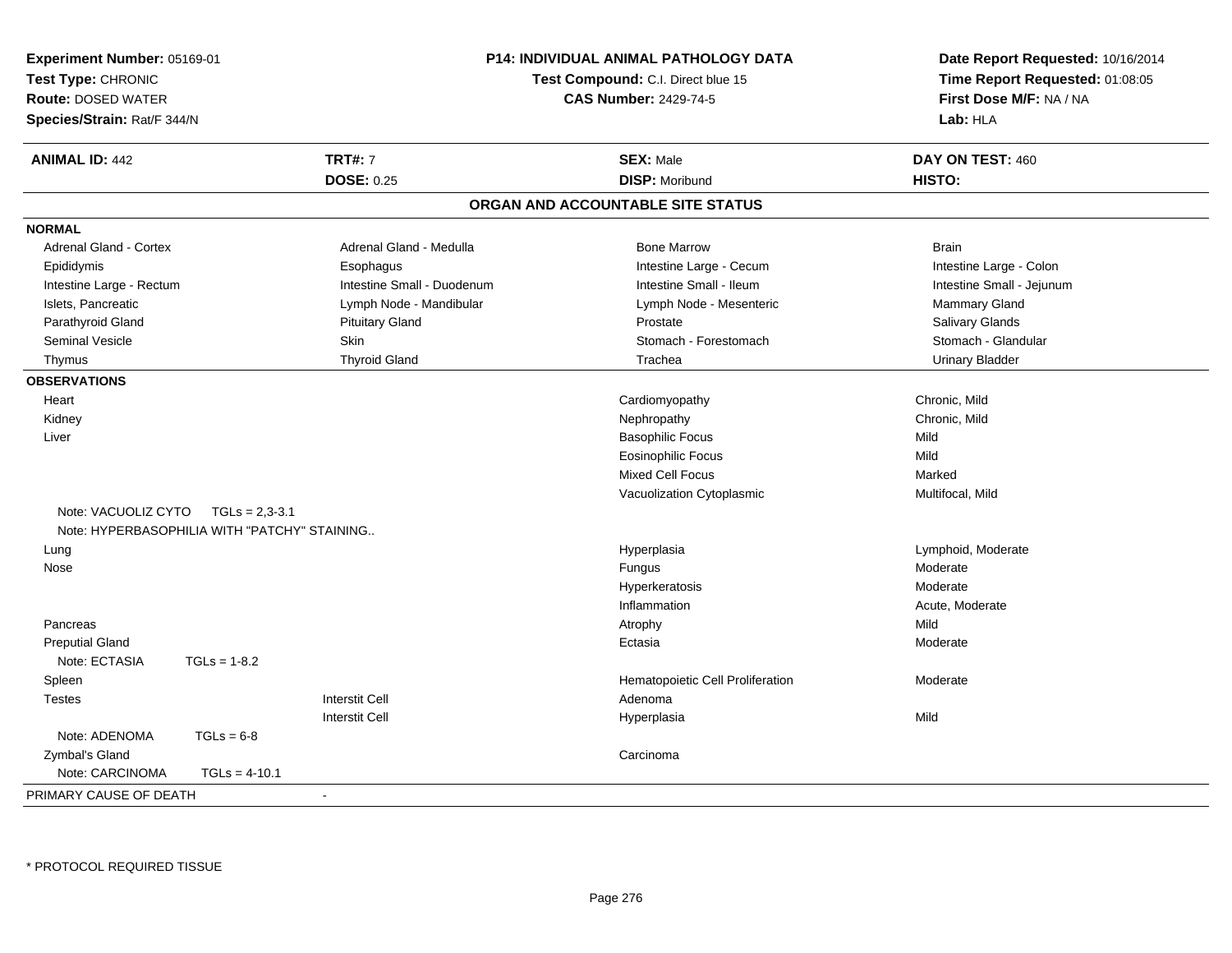| Experiment Number: 05169-01<br>Test Type: CHRONIC<br><b>Route: DOSED WATER</b><br>Species/Strain: Rat/F 344/N | P14: INDIVIDUAL ANIMAL PATHOLOGY DATA<br>Test Compound: C.I. Direct blue 15<br><b>CAS Number: 2429-74-5</b> | Date Report Requested: 10/16/2014<br>Time Report Requested: 01:08:05<br>First Dose M/F: NA / NA<br>Lab: HLA |
|---------------------------------------------------------------------------------------------------------------|-------------------------------------------------------------------------------------------------------------|-------------------------------------------------------------------------------------------------------------|
| <b>TRT#: 7</b><br><b>ANIMAL ID: 443</b>                                                                       | <b>SEX: Male</b>                                                                                            | DAY ON TEST: 570                                                                                            |
| <b>DOSE: 0.25</b>                                                                                             | <b>DISP: Moribund</b>                                                                                       | HISTO:                                                                                                      |
|                                                                                                               | ORGAN AND ACCOUNTABLE SITE STATUS                                                                           |                                                                                                             |
| <b>NORMAL</b>                                                                                                 |                                                                                                             |                                                                                                             |
| Adrenal Gland - Cortex<br><b>Brain</b>                                                                        | Epididymis                                                                                                  | Esophagus                                                                                                   |
| Intestine Large - Colon<br>Intestine Large - Cecum                                                            | Intestine Large - Rectum                                                                                    | Intestine Small - Duodenum                                                                                  |
| Intestine Small - Ileum<br>Intestine Small - Jejunum                                                          | Islets, Pancreatic                                                                                          | Lymph Node - Mandibular                                                                                     |
| Mammary Gland<br>Lymph Node - Mesenteric                                                                      | Nose                                                                                                        | Pancreas                                                                                                    |
| <b>Pituitary Gland</b><br>Parathyroid Gland                                                                   | Salivary Glands                                                                                             | Stomach - Forestomach                                                                                       |
| Stomach - Glandular<br>Trachea                                                                                | <b>Urinary Bladder</b>                                                                                      |                                                                                                             |
| <b>MISSING</b>                                                                                                |                                                                                                             |                                                                                                             |
| Prostate<br>Thymus                                                                                            |                                                                                                             |                                                                                                             |
| <b>OBSERVATIONS</b>                                                                                           |                                                                                                             |                                                                                                             |
| <b>Adrenal Gland</b><br>Medulla                                                                               | Hyperplasia                                                                                                 | Multifocal, Mild                                                                                            |
| Medulla                                                                                                       | Pheochromocytoma Benign                                                                                     |                                                                                                             |
| <b>Bone Marrow</b>                                                                                            | Hyperplasia                                                                                                 | Mild                                                                                                        |
| Atrium<br>Heart                                                                                               | Thrombosis                                                                                                  |                                                                                                             |
| Note: THROMBUS<br>$TGLs = 9-3$                                                                                |                                                                                                             |                                                                                                             |
| Kidney                                                                                                        | Nephropathy                                                                                                 | Chronic, Marked                                                                                             |
| Liver                                                                                                         | <b>Eosinophilic Focus</b>                                                                                   | Mild                                                                                                        |
|                                                                                                               | Hematopoietic Cell Proliferation                                                                            | Moderate                                                                                                    |
|                                                                                                               | Neoplastic Nodule                                                                                           | Multiple                                                                                                    |
|                                                                                                               | Regeneration                                                                                                | Diffuse, Moderate                                                                                           |
| Note: NEOPLASTIC NOD $TGLS = 15,16-3.1,3.2$                                                                   |                                                                                                             |                                                                                                             |
| Note: EOSIN FOCUS<br>$TGLs = 14-3.1$                                                                          |                                                                                                             |                                                                                                             |
| Lung                                                                                                          | <b>Infiltration Cellular</b>                                                                                | Histiocyte, Marked                                                                                          |
| Note: INFILTRAT CELL TGLs = 11,12-4,4.1                                                                       |                                                                                                             |                                                                                                             |
| Palate<br>Pharynx                                                                                             | Squamous Cell Papilloma                                                                                     |                                                                                                             |
| Note: SQ CL PAPILLOM<br>$TGLs = 17-12.1$                                                                      |                                                                                                             |                                                                                                             |
| <b>Preputial Gland</b>                                                                                        | Adenoma                                                                                                     |                                                                                                             |
|                                                                                                               | Inflammation                                                                                                | Chronic, Moderate                                                                                           |
| Note: [ ADENOMA<br>$1 \text{ TGLs} = 4-8.2$                                                                   |                                                                                                             |                                                                                                             |
| <b>Seminal Vesicle</b>                                                                                        | Inflammation                                                                                                | Chronic Active, Moderate                                                                                    |
| Skin                                                                                                          | Basal Cell Adenoma                                                                                          | Multiple                                                                                                    |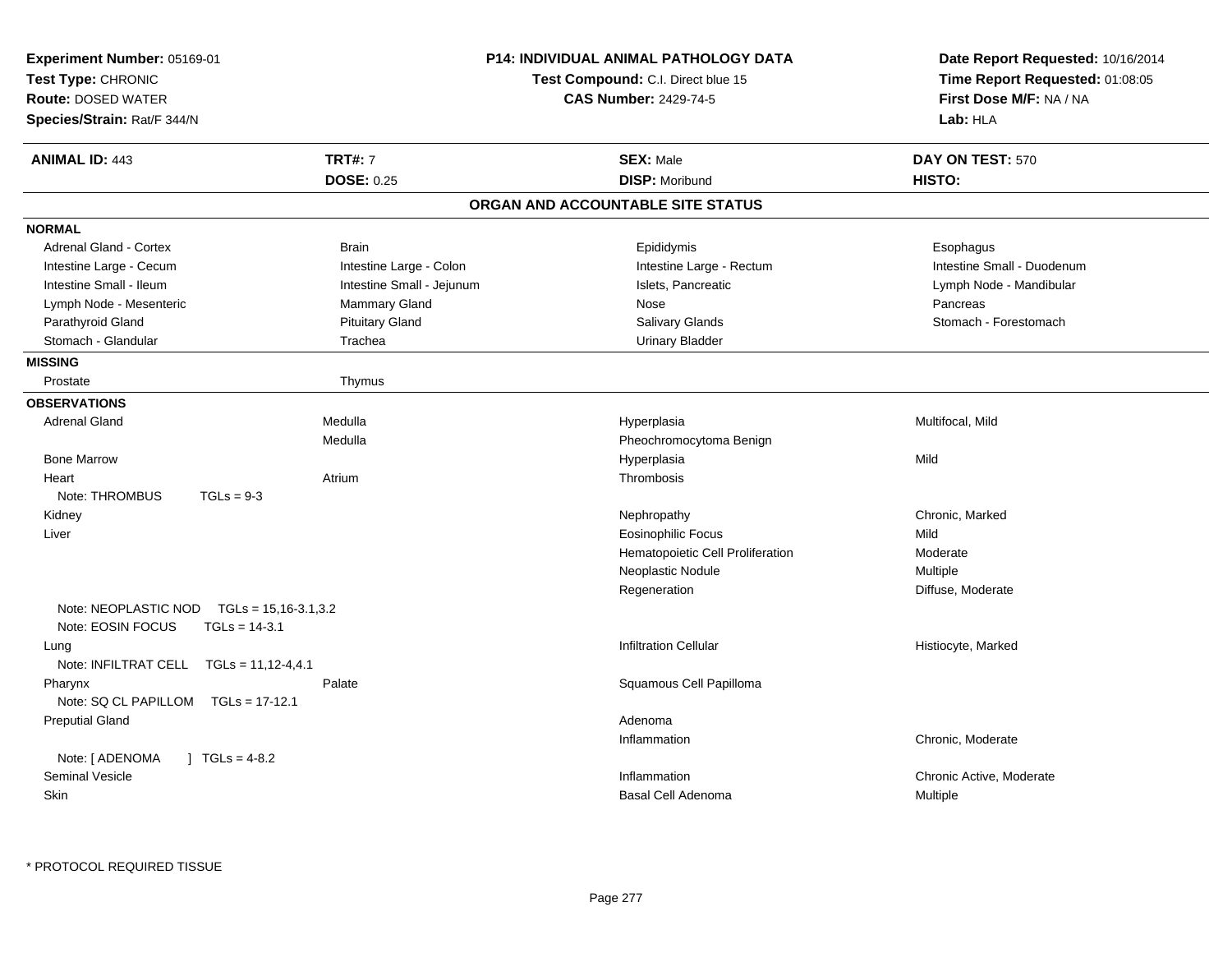| <b>Experiment Number: 05169-01</b><br>Test Type: CHRONIC<br><b>Route: DOSED WATER</b><br>Species/Strain: Rat/F 344/N |                           | P14: INDIVIDUAL ANIMAL PATHOLOGY DATA<br>Test Compound: C.I. Direct blue 15<br><b>CAS Number: 2429-74-5</b> | Date Report Requested: 10/16/2014<br>Time Report Requested: 01:08:05<br>First Dose M/F: NA / NA<br>Lab: HLA |
|----------------------------------------------------------------------------------------------------------------------|---------------------------|-------------------------------------------------------------------------------------------------------------|-------------------------------------------------------------------------------------------------------------|
| <b>ANIMAL ID: 443</b>                                                                                                | <b>TRT#: 7</b>            | <b>SEX: Male</b>                                                                                            | DAY ON TEST: 570                                                                                            |
|                                                                                                                      | <b>DOSE: 0.25</b>         | <b>DISP: Moribund</b>                                                                                       | HISTO:                                                                                                      |
|                                                                                                                      |                           | ORGAN AND ACCOUNTABLE SITE STATUS                                                                           |                                                                                                             |
|                                                                                                                      |                           | <b>Basal Cell Carcinoma</b>                                                                                 |                                                                                                             |
|                                                                                                                      | <b>Subcut Tiss</b>        | Edema                                                                                                       | Moderate                                                                                                    |
|                                                                                                                      | <b>Subcut Tiss</b>        | Fibroma                                                                                                     |                                                                                                             |
|                                                                                                                      |                           | Squamous Cell Carcinoma                                                                                     |                                                                                                             |
| Note: FIBROMA<br>$TGLs = 23-20$                                                                                      |                           |                                                                                                             |                                                                                                             |
| Note: BASAL CEL ADEN    TGLs = 20,22,18-17,19,21                                                                     |                           |                                                                                                             |                                                                                                             |
| Note: BASAL CEL CARC TGLs = 19-16                                                                                    |                           |                                                                                                             |                                                                                                             |
| Note: FIBROMA<br>$TGLs = 23-20$                                                                                      |                           |                                                                                                             |                                                                                                             |
| Note: SQUAM CEL CARC<br>$TGLs = 21-18$                                                                               |                           |                                                                                                             |                                                                                                             |
| Note: SQUAM CEL CARC<br>$TGLs = 21-18$                                                                               |                           |                                                                                                             |                                                                                                             |
| Note: EDEMA<br>$TGLs = 3-13$                                                                                         |                           |                                                                                                             |                                                                                                             |
| Spleen                                                                                                               |                           | Hematopoietic Cell Proliferation                                                                            | Marked                                                                                                      |
| <b>Testes</b>                                                                                                        | Bilateral, Interstit Cell | Adenoma                                                                                                     |                                                                                                             |
| Note: ADENOMA<br>$TGLs = 5,6-8,8.1$                                                                                  |                           |                                                                                                             |                                                                                                             |
| <b>Thyroid Gland</b>                                                                                                 | C Cell                    | Adenoma                                                                                                     |                                                                                                             |
| Zymbal's Gland                                                                                                       |                           | Ectasia                                                                                                     | Moderate                                                                                                    |
| PRIMARY CAUSE OF DEATH                                                                                               |                           |                                                                                                             |                                                                                                             |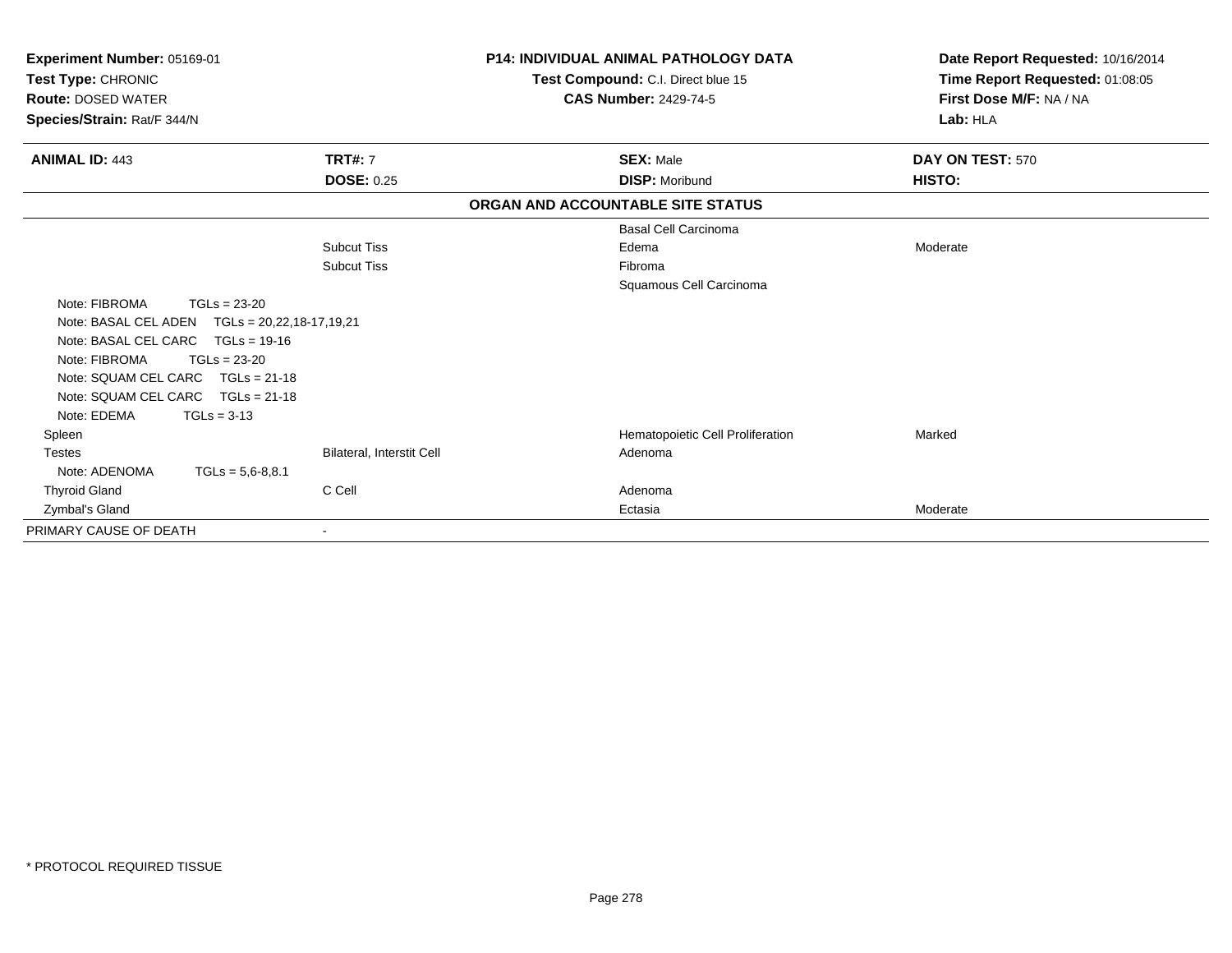|                                                        | <b>SEX: Male</b>                  |                           |
|--------------------------------------------------------|-----------------------------------|---------------------------|
| <b>TRT#: 7</b><br><b>ANIMAL ID: 444</b>                |                                   | DAY ON TEST: 506          |
| <b>DOSE: 0.25</b>                                      | <b>DISP: Moribund</b>             | HISTO:                    |
|                                                        | ORGAN AND ACCOUNTABLE SITE STATUS |                           |
| <b>NORMAL</b>                                          |                                   |                           |
| Adrenal Gland - Cortex<br>Adrenal Gland - Medulla      | <b>Bone Marrow</b>                | <b>Brain</b>              |
| Epididymis<br>Esophagus                                | Intestine Large - Cecum           | Intestine Large - Colon   |
| Intestine Large - Rectum<br>Intestine Small - Duodenum | Intestine Small - Ileum           | Intestine Small - Jejunum |
| Islets, Pancreatic<br>Lymph Node - Mesenteric          | Mammary Gland                     | Nose                      |
| Parathyroid Gland<br>Pancreas                          | <b>Pituitary Gland</b>            | Prostate                  |
| Salivary Glands<br>Seminal Vesicle                     | Skin                              | Spleen                    |
| Stomach - Forestomach<br>Stomach - Glandular           | Thymus                            | <b>Thyroid Gland</b>      |
| <b>Urinary Bladder</b><br>Trachea                      |                                   |                           |
| <b>OBSERVATIONS</b>                                    |                                   |                           |
| Heart                                                  | Cardiomyopathy                    | Chronic, Minimal          |
| Kidney                                                 | Nephropathy                       | Chronic, Mild             |
| Liver                                                  | <b>Basophilic Focus</b>           | Minimal                   |
|                                                        | <b>Eosinophilic Focus</b>         | Moderate                  |
|                                                        | Hematopoietic Cell Proliferation  | Minimal                   |
| Note: EOSIN FOCUS<br>$TGLs = 4-3.1$                    |                                   |                           |
| Lung                                                   | Hyperplasia                       | Lymphoid, Mild            |
| Mandibular<br>Lymph Node                               | Hyperplasia                       | Lymphoid, Moderate        |
| Note: HYPERPLASIA<br>$TGLs = 3-9$                      |                                   |                           |
| Palate<br>Pharynx                                      | Squamous Cell Papilloma           |                           |
| Note: SQ CL PAPILLOM<br>$TGLs = 5-13$                  |                                   |                           |
| <b>Preputial Gland</b>                                 | Adenoma                           |                           |
|                                                        | Ectasia                           | Moderate                  |
| $TGLs = 2-8.2$<br>Note: ADENOMA                        |                                   |                           |
| Note: ECTASIA<br>$TGLs = 1-8.2$                        |                                   |                           |
| Bilateral, Interstit Cell<br><b>Testes</b>             | Adenoma                           |                           |
| Zymbal's Gland                                         | Carcinoma                         |                           |
| Note: CARCINOMA<br>$TGLs = 6-10.1$                     |                                   |                           |
| PRIMARY CAUSE OF DEATH                                 |                                   |                           |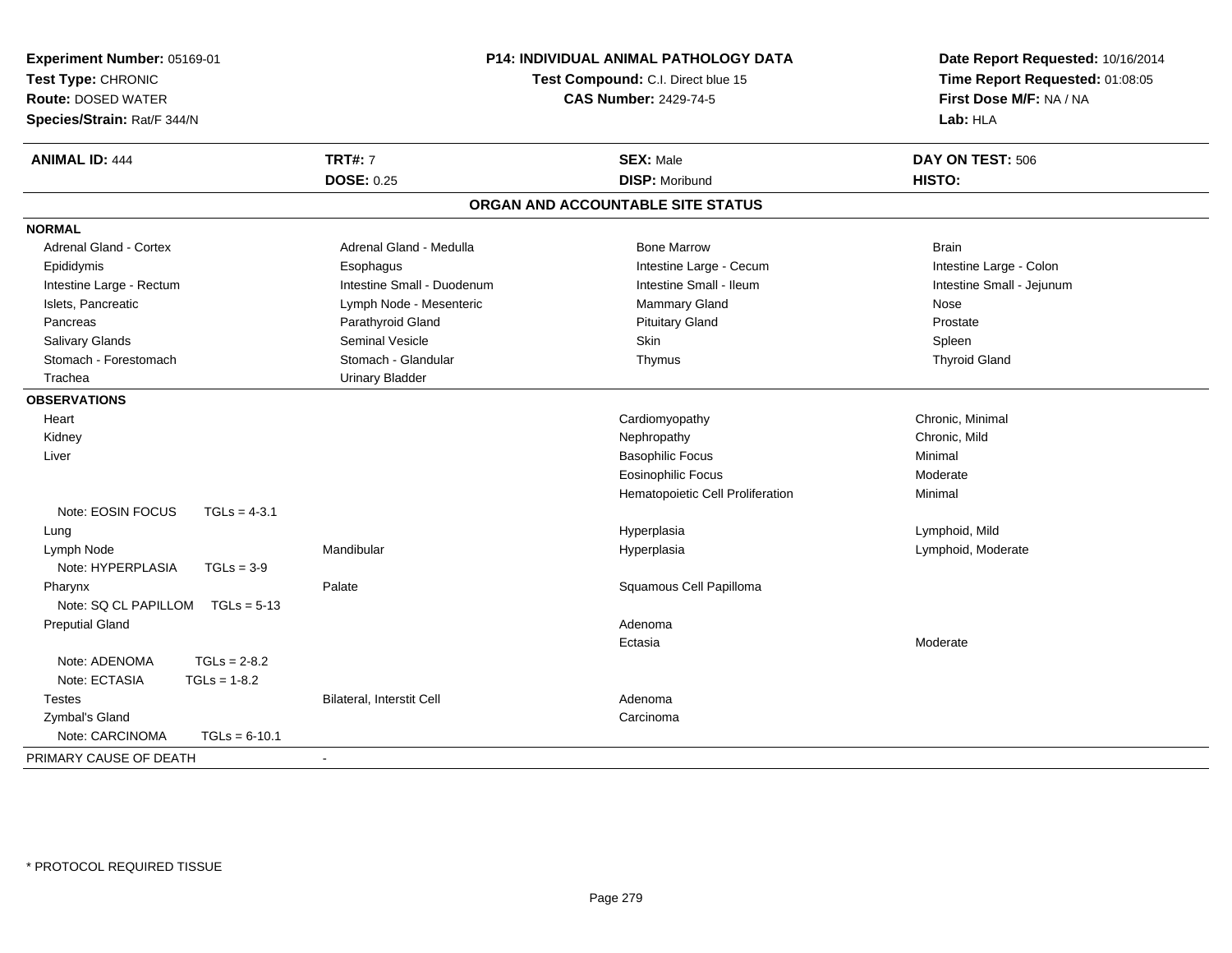| Experiment Number: 05169-01<br>Test Type: CHRONIC<br><b>Route: DOSED WATER</b><br>Species/Strain: Rat/F 344/N | P14: INDIVIDUAL ANIMAL PATHOLOGY DATA<br>Test Compound: C.I. Direct blue 15<br><b>CAS Number: 2429-74-5</b> |                                   | Date Report Requested: 10/16/2014<br>Time Report Requested: 01:08:05<br>First Dose M/F: NA / NA<br>Lab: HLA |
|---------------------------------------------------------------------------------------------------------------|-------------------------------------------------------------------------------------------------------------|-----------------------------------|-------------------------------------------------------------------------------------------------------------|
| <b>ANIMAL ID: 445</b>                                                                                         | <b>TRT#: 7</b>                                                                                              | <b>SEX: Male</b>                  | DAY ON TEST: 465                                                                                            |
|                                                                                                               | <b>DOSE: 0.25</b>                                                                                           | <b>DISP: Moribund</b>             | HISTO:                                                                                                      |
|                                                                                                               |                                                                                                             | ORGAN AND ACCOUNTABLE SITE STATUS |                                                                                                             |
| <b>NORMAL</b>                                                                                                 |                                                                                                             |                                   |                                                                                                             |
| <b>Adrenal Gland - Cortex</b>                                                                                 | Adrenal Gland - Medulla                                                                                     | <b>Blood</b>                      | <b>Brain</b>                                                                                                |
| Epididymis                                                                                                    | Esophagus                                                                                                   | Intestine Large - Cecum           | Intestine Large - Colon                                                                                     |
| Intestine Large - Rectum                                                                                      | Intestine Small - Duodenum                                                                                  | Intestine Small - Ileum           | Intestine Small - Jejunum                                                                                   |
| Islets, Pancreatic                                                                                            | Lymph Node - Mandibular                                                                                     | Nose                              | Pancreas                                                                                                    |
| Parathyroid Gland                                                                                             | <b>Pituitary Gland</b>                                                                                      | Prostate                          | Salivary Glands                                                                                             |
| <b>Seminal Vesicle</b>                                                                                        | Stomach - Forestomach                                                                                       | Stomach - Glandular               | Thymus                                                                                                      |
| Trachea                                                                                                       | <b>Urinary Bladder</b>                                                                                      | Zymbal's Gland                    |                                                                                                             |
| <b>MISSING</b>                                                                                                |                                                                                                             |                                   |                                                                                                             |
| Mammary Gland                                                                                                 |                                                                                                             |                                   |                                                                                                             |
| <b>OBSERVATIONS</b>                                                                                           |                                                                                                             |                                   |                                                                                                             |
| <b>Bone Marrow</b>                                                                                            |                                                                                                             | Hyperplasia                       | Moderate                                                                                                    |
| Heart                                                                                                         |                                                                                                             | Cardiomyopathy                    | Chronic, Mild                                                                                               |
|                                                                                                               | Atrium                                                                                                      | Thrombosis                        |                                                                                                             |
| Kidney                                                                                                        |                                                                                                             | Nephropathy                       | Chronic, Minimal                                                                                            |
| Liver                                                                                                         |                                                                                                             | <b>Basophilic Focus</b>           | Minimal                                                                                                     |
|                                                                                                               |                                                                                                             | <b>Eosinophilic Focus</b>         | Minimal                                                                                                     |
|                                                                                                               |                                                                                                             | Hematopoietic Cell Proliferation  | Mild                                                                                                        |
| Note: MILD HYPERBASOPHILIA                                                                                    |                                                                                                             |                                   |                                                                                                             |
| Lung                                                                                                          |                                                                                                             | Hyperplasia                       | Lymphoid, Mild                                                                                              |
| Lymph Node                                                                                                    | Mesenteric                                                                                                  | Hyperplasia                       | Reticulum Cell, Moderate                                                                                    |
| <b>Preputial Gland</b>                                                                                        |                                                                                                             | Hyperplasia                       | Focal, Moderate                                                                                             |
| <b>Skin</b>                                                                                                   |                                                                                                             | Basal Cell Adenoma                |                                                                                                             |
| Note: BASAL CEL ADEN TGLs = 1-10.1                                                                            |                                                                                                             |                                   |                                                                                                             |
| Spleen                                                                                                        |                                                                                                             | Hematopoietic Cell Proliferation  | Moderate                                                                                                    |
| Note: HEMA CELL PROL TGLs = 4-3                                                                               |                                                                                                             |                                   |                                                                                                             |
| <b>Testes</b>                                                                                                 | <b>Interstit Cell</b>                                                                                       | Hyperplasia                       | Mild                                                                                                        |
| <b>Thyroid Gland</b>                                                                                          | C Cell                                                                                                      | Hyperplasia                       | Focal, Minimal                                                                                              |
| PRIMARY CAUSE OF DEATH                                                                                        | $\blacksquare$                                                                                              |                                   |                                                                                                             |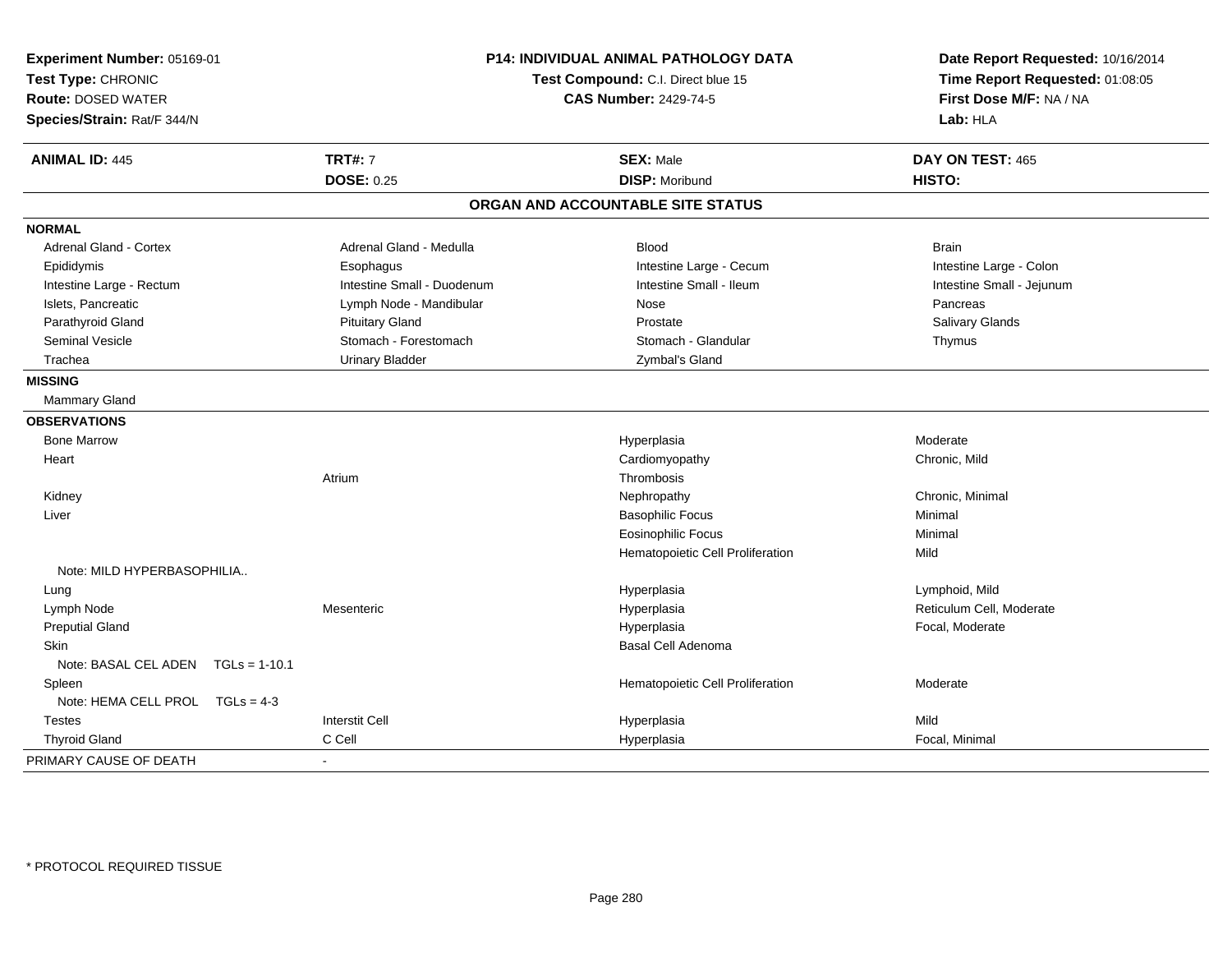| <b>Experiment Number: 05169-01</b><br>Test Type: CHRONIC<br><b>Route: DOSED WATER</b> |                   |                         | <b>P14: INDIVIDUAL ANIMAL PATHOLOGY DATA</b><br><b>Test Compound: C.I. Direct blue 15</b><br><b>CAS Number: 2429-74-5</b> | Date Report Requested: 10/16/2014<br>Time Report Requested: 01:08:05<br>First Dose M/F: NA / NA |
|---------------------------------------------------------------------------------------|-------------------|-------------------------|---------------------------------------------------------------------------------------------------------------------------|-------------------------------------------------------------------------------------------------|
| Species/Strain: Rat/F 344/N                                                           |                   |                         |                                                                                                                           | Lab: HLA                                                                                        |
| <b>ANIMAL ID: 446</b>                                                                 |                   | <b>TRT#: 7</b>          | <b>SEX: Male</b>                                                                                                          | DAY ON TEST: 520                                                                                |
|                                                                                       |                   | <b>DOSE: 0.25</b>       | <b>DISP: Dead</b>                                                                                                         | HISTO:                                                                                          |
|                                                                                       |                   |                         | ORGAN AND ACCOUNTABLE SITE STATUS                                                                                         |                                                                                                 |
| <b>NORMAL</b>                                                                         |                   |                         |                                                                                                                           |                                                                                                 |
| <b>Adrenal Gland - Cortex</b>                                                         |                   | <b>Bone Marrow</b>      | <b>Brain</b>                                                                                                              | Epididymis                                                                                      |
| Esophagus                                                                             |                   | Intestine Large - Cecum | Intestine Large - Colon                                                                                                   | Intestine Large - Rectum                                                                        |
| Intestine Small - Duodenum                                                            |                   | Intestine Small - Ileum | Intestine Small - Jejunum                                                                                                 | Islets, Pancreatic                                                                              |
| Kidney                                                                                |                   | Lymph Node - Mesenteric | Mammary Gland                                                                                                             | Nose                                                                                            |
| Pancreas                                                                              |                   | Parathyroid Gland       | <b>Pituitary Gland</b>                                                                                                    | Prostate                                                                                        |
| Salivary Glands                                                                       |                   | <b>Seminal Vesicle</b>  | Spleen                                                                                                                    | Stomach - Forestomach                                                                           |
| Stomach - Glandular                                                                   |                   | <b>Thyroid Gland</b>    | Trachea                                                                                                                   | <b>Urinary Bladder</b>                                                                          |
| <b>OBSERVATIONS</b>                                                                   |                   |                         |                                                                                                                           |                                                                                                 |
| Adrenal Gland                                                                         |                   | Medulla                 | Pheochromocytoma Benign                                                                                                   |                                                                                                 |
| Heart                                                                                 |                   |                         | Carcinoma                                                                                                                 | Metastatic (Zymbal'S Gland)                                                                     |
| Note: CARCINOMA                                                                       | $TGLs = 3.7-3$    |                         |                                                                                                                           |                                                                                                 |
| Liver                                                                                 |                   |                         | Degeneration                                                                                                              | Cystic, Focal, Moderate                                                                         |
| Lung                                                                                  |                   |                         | Carcinoma                                                                                                                 | Metastatic (Zymbal'S Gland), Multiple (Zymbal'S<br>Gland)                                       |
| Note: CARCINOMA                                                                       | $TGLS = 4-4, 4.1$ |                         |                                                                                                                           |                                                                                                 |
| Lymph Node                                                                            |                   | Mandibular, Mediastinal | Carcinoma                                                                                                                 | Metastatic (Zymbal'S Gland), Multiple (Zymbal'S<br>Gland)                                       |
| Note: CARCINOMA                                                                       | $TGLs = 2-9$      |                         |                                                                                                                           |                                                                                                 |
| Pharynx                                                                               |                   | Palate                  | Squamous Cell Papilloma                                                                                                   |                                                                                                 |
| Note: SQ CL PAPILLOM                                                                  | $TGLs = 6-13$     |                         |                                                                                                                           |                                                                                                 |
| <b>Preputial Gland</b>                                                                |                   |                         | Ectasia                                                                                                                   | Moderate                                                                                        |
|                                                                                       |                   |                         | Hyperplasia                                                                                                               | Squamous, Focal, Moderate                                                                       |
| Skin                                                                                  |                   |                         | Basal Cell Adenoma                                                                                                        |                                                                                                 |
| Note: BASAL CEL ADEN                                                                  | $TGLs = 1-10.1$   |                         |                                                                                                                           |                                                                                                 |
| <b>Testes</b>                                                                         |                   | <b>Interstit Cell</b>   | Adenoma                                                                                                                   |                                                                                                 |
|                                                                                       |                   | <b>Interstit Cell</b>   | Hyperplasia                                                                                                               | Mild                                                                                            |
| Note: ADENOMA                                                                         | $TGLs = 8-8$      |                         |                                                                                                                           |                                                                                                 |
| Thymus                                                                                |                   |                         | Carcinoma                                                                                                                 | Metastatic (Zymbal'S Gland)                                                                     |
| Zymbal's Gland                                                                        |                   |                         | Carcinoma                                                                                                                 |                                                                                                 |
| Note: CARCINOSARCOMA IS A MORE APPROPRIATE DX                                         |                   |                         |                                                                                                                           |                                                                                                 |
| Note: CARCINOMA                                                                       | $TGLs = 5-10$     |                         |                                                                                                                           |                                                                                                 |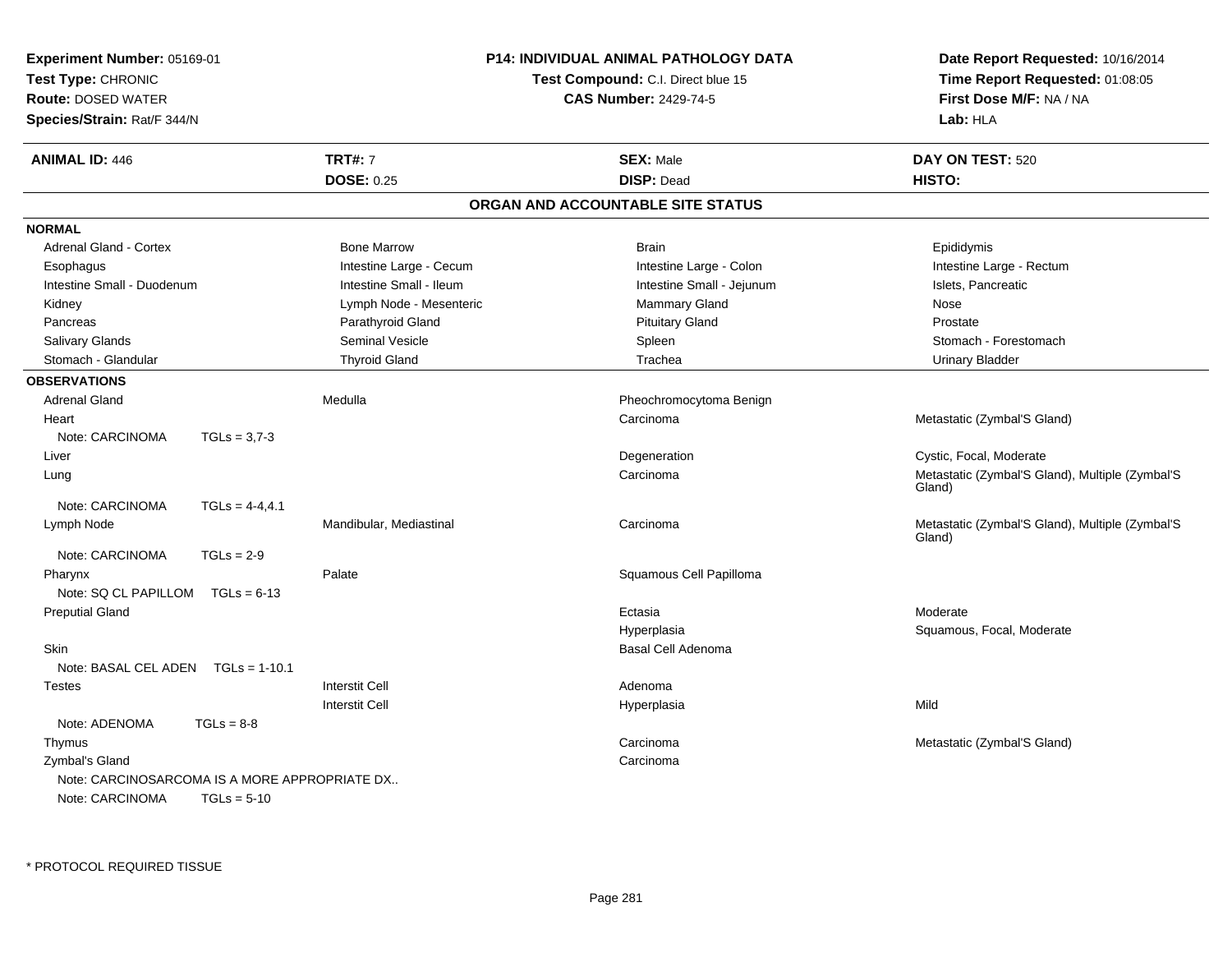| <b>Experiment Number: 05169-01</b><br>Test Type: CHRONIC |                   | <b>P14: INDIVIDUAL ANIMAL PATHOLOGY DATA</b> | Date Report Requested: 10/16/2014 |  |
|----------------------------------------------------------|-------------------|----------------------------------------------|-----------------------------------|--|
|                                                          |                   | Test Compound: C.I. Direct blue 15           | Time Report Requested: 01:08:05   |  |
| <b>Route: DOSED WATER</b>                                |                   | <b>CAS Number: 2429-74-5</b>                 | First Dose M/F: NA / NA           |  |
| Species/Strain: Rat/F 344/N                              |                   |                                              | Lab: HLA                          |  |
| <b>ANIMAL ID: 446</b>                                    | <b>TRT#: 7</b>    | <b>SEX: Male</b>                             | DAY ON TEST: 520                  |  |
|                                                          | <b>DOSE: 0.25</b> | <b>DISP: Dead</b>                            | HISTO:                            |  |
|                                                          |                   | ORGAN AND ACCOUNTABLE SITE STATUS            |                                   |  |
| PRIMARY CAUSE OF DEATH                                   |                   |                                              |                                   |  |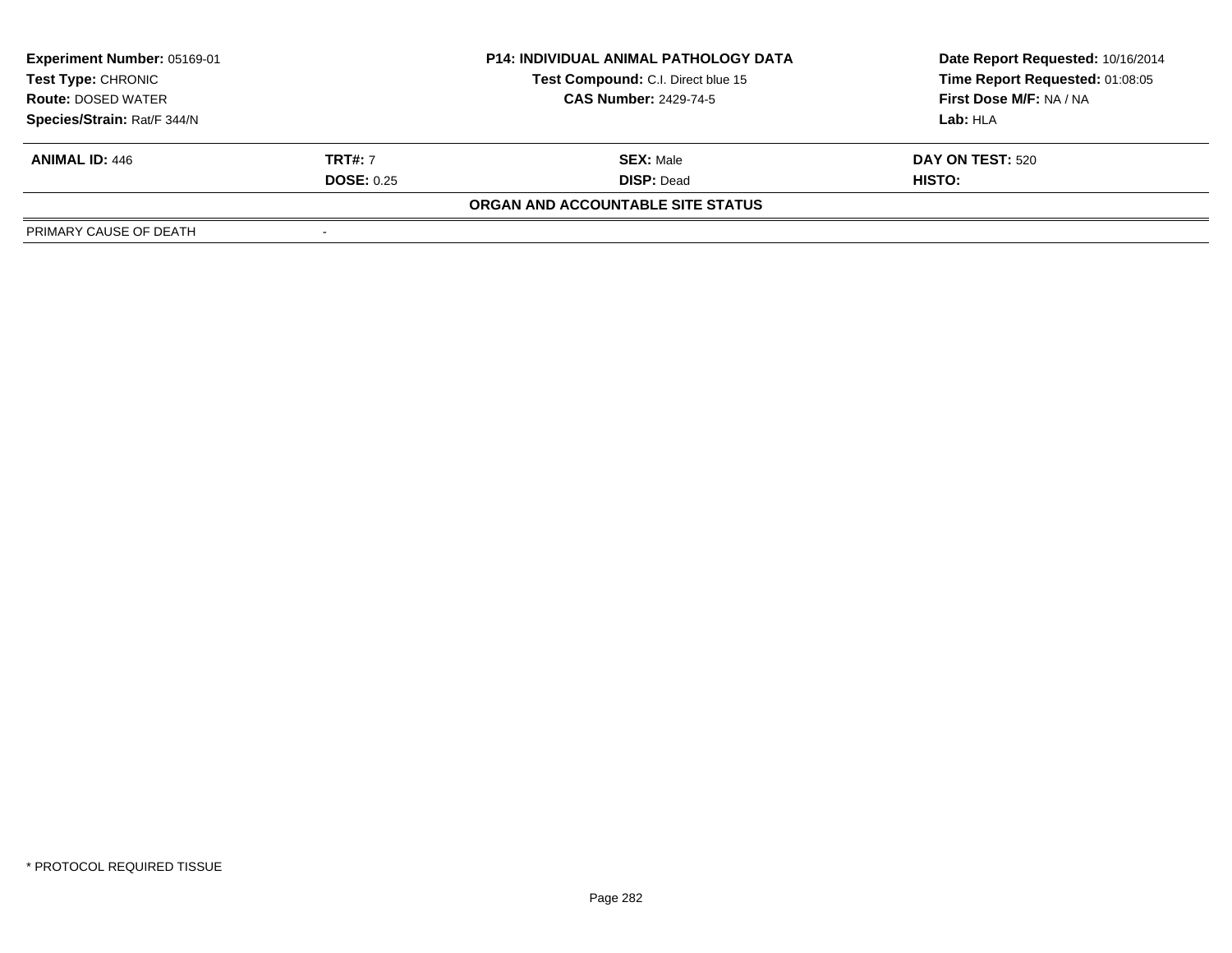| Experiment Number: 05169-01<br>Test Type: CHRONIC<br><b>Route: DOSED WATER</b><br>Species/Strain: Rat/F 344/N | <b>P14: INDIVIDUAL ANIMAL PATHOLOGY DATA</b><br>Test Compound: C.I. Direct blue 15<br><b>CAS Number: 2429-74-5</b> |                                           | Date Report Requested: 10/16/2014<br>Time Report Requested: 01:08:05<br>First Dose M/F: NA / NA<br>Lab: HLA |
|---------------------------------------------------------------------------------------------------------------|--------------------------------------------------------------------------------------------------------------------|-------------------------------------------|-------------------------------------------------------------------------------------------------------------|
| <b>ANIMAL ID: 447</b>                                                                                         | <b>TRT#: 7</b><br><b>DOSE: 0.25</b>                                                                                | <b>SEX: Male</b><br><b>DISP: Moribund</b> | DAY ON TEST: 565<br>HISTO:                                                                                  |
|                                                                                                               |                                                                                                                    | ORGAN AND ACCOUNTABLE SITE STATUS         |                                                                                                             |
| <b>NORMAL</b>                                                                                                 |                                                                                                                    |                                           |                                                                                                             |
| Adrenal Gland - Cortex                                                                                        | <b>Brain</b>                                                                                                       | Epididymis                                | Esophagus                                                                                                   |
| Intestine Large - Cecum                                                                                       | Intestine Large - Colon                                                                                            | Intestine Large - Rectum                  | Intestine Small - Duodenum                                                                                  |
| Intestine Small - Ileum                                                                                       | Intestine Small - Jejunum                                                                                          | Islets, Pancreatic                        | Lymph Node - Mandibular                                                                                     |
| Lymph Node - Mesenteric                                                                                       | Mammary Gland                                                                                                      | Nose                                      | Pancreas                                                                                                    |
| Parathyroid Gland                                                                                             | <b>Pituitary Gland</b>                                                                                             | Prostate                                  | Salivary Glands                                                                                             |
| <b>Seminal Vesicle</b>                                                                                        | Stomach - Forestomach                                                                                              | Stomach - Glandular                       | Thymus                                                                                                      |
| <b>Thyroid Gland</b>                                                                                          | Trachea                                                                                                            | <b>Urinary Bladder</b>                    |                                                                                                             |
| <b>OBSERVATIONS</b>                                                                                           |                                                                                                                    |                                           |                                                                                                             |
| <b>Adrenal Gland</b>                                                                                          | Medulla                                                                                                            | Pheochromocytoma Benign                   |                                                                                                             |
|                                                                                                               | Medulla                                                                                                            | Pheochromocytoma Malignant                |                                                                                                             |
| Note: PHEOCHROM BGN<br>$TGLs = 4-2.1$                                                                         |                                                                                                                    |                                           |                                                                                                             |
| <b>Bone Marrow</b>                                                                                            |                                                                                                                    | Hyperplasia                               | Moderate                                                                                                    |
| Heart                                                                                                         |                                                                                                                    | Cardiomyopathy                            | Chronic, Moderate                                                                                           |
|                                                                                                               | Atrium                                                                                                             | Thrombosis                                |                                                                                                             |
| Note: CARDIOMYOPATHY TGLs = 8-3                                                                               |                                                                                                                    |                                           |                                                                                                             |
| Note: THROMBUS<br>$TGLs = 7-3$                                                                                |                                                                                                                    |                                           |                                                                                                             |
| Kidney                                                                                                        |                                                                                                                    | Nephropathy                               | Chronic, Moderate                                                                                           |
| Liver                                                                                                         |                                                                                                                    | <b>Basophilic Focus</b>                   | Marked                                                                                                      |
|                                                                                                               | Centrilobular                                                                                                      | Degeneration                              | Diffuse, Moderate                                                                                           |
|                                                                                                               |                                                                                                                    | Degeneration                              | Cystic, Focal, Moderate                                                                                     |
|                                                                                                               |                                                                                                                    | Hematopoietic Cell Proliferation          | Mild                                                                                                        |
|                                                                                                               |                                                                                                                    | Necrosis                                  | Multifocal, Moderate                                                                                        |
| Note: DEGEN<br>$TGLs = 5.6 - 3.1$                                                                             |                                                                                                                    |                                           |                                                                                                             |
| Lung                                                                                                          |                                                                                                                    | Hyperplasia                               | Lymphoid, Mild                                                                                              |
|                                                                                                               |                                                                                                                    | Infiltration Cellular                     | Histiocyte, Mild                                                                                            |
| [ Hyperplasia TGLS = 9,10-4,4.1 ]                                                                             |                                                                                                                    |                                           |                                                                                                             |
| Pharynx                                                                                                       | Palate                                                                                                             | Squamous Cell Papilloma                   |                                                                                                             |
| Note: SQ CL PAPILLOM TGLs = 12-12.1                                                                           |                                                                                                                    |                                           |                                                                                                             |
| <b>Preputial Gland</b>                                                                                        |                                                                                                                    | Atrophy                                   | Moderate                                                                                                    |
| Skin                                                                                                          |                                                                                                                    | Basal Cell Adenoma                        |                                                                                                             |
|                                                                                                               |                                                                                                                    |                                           |                                                                                                             |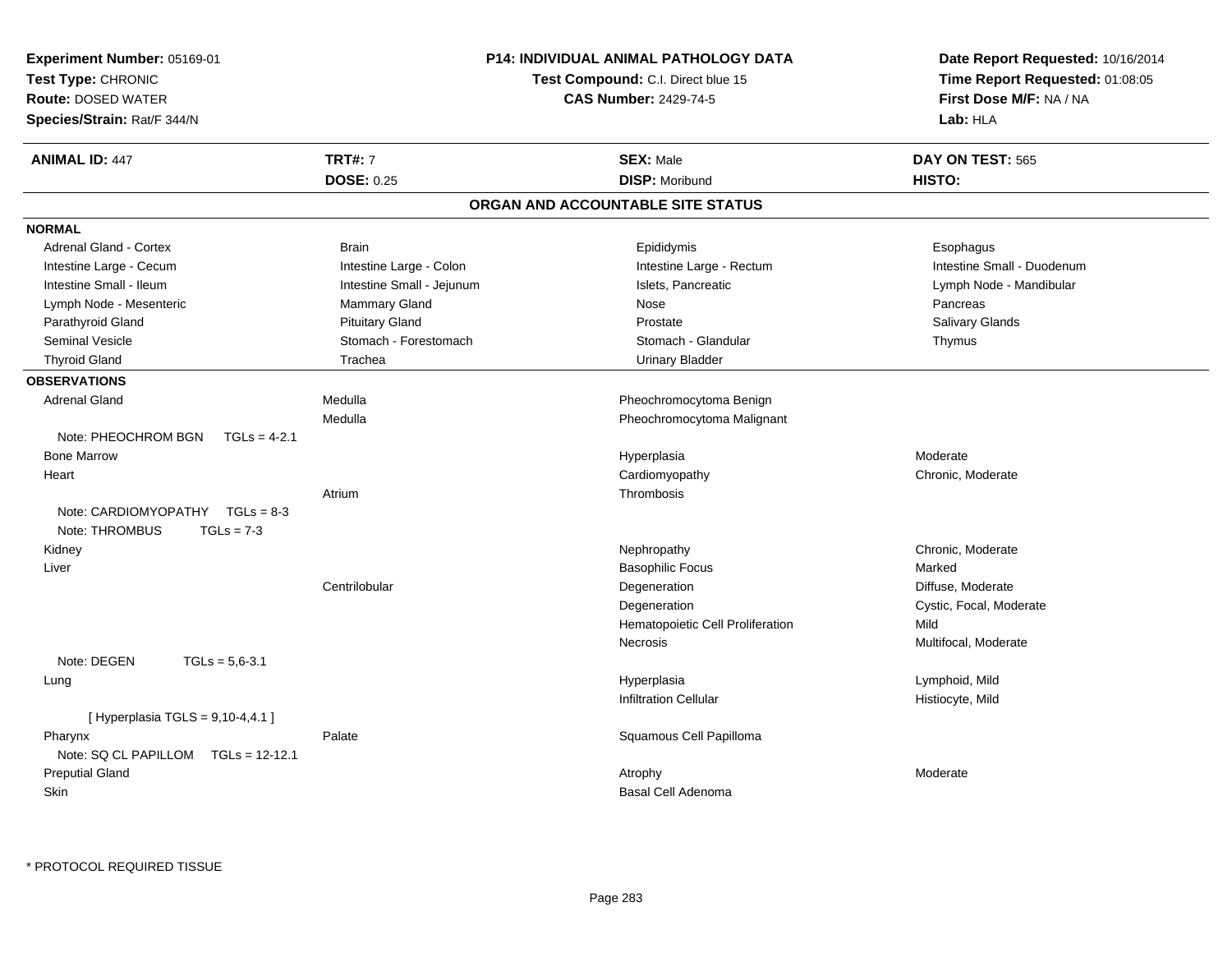| <b>Experiment Number: 05169-01</b><br><b>Test Type: CHRONIC</b><br><b>Route: DOSED WATER</b> | <b>P14: INDIVIDUAL ANIMAL PATHOLOGY DATA</b><br>Test Compound: C.I. Direct blue 15<br><b>CAS Number: 2429-74-5</b> |                                   | Date Report Requested: 10/16/2014<br>Time Report Requested: 01:08:05<br>First Dose M/F: NA / NA |  |
|----------------------------------------------------------------------------------------------|--------------------------------------------------------------------------------------------------------------------|-----------------------------------|-------------------------------------------------------------------------------------------------|--|
| Species/Strain: Rat/F 344/N                                                                  |                                                                                                                    |                                   | Lab: HLA                                                                                        |  |
| <b>ANIMAL ID: 447</b>                                                                        | <b>TRT#: 7</b>                                                                                                     | <b>SEX: Male</b>                  | DAY ON TEST: 565                                                                                |  |
|                                                                                              | <b>DOSE: 0.25</b>                                                                                                  | <b>DISP: Moribund</b>             | <b>HISTO:</b>                                                                                   |  |
|                                                                                              |                                                                                                                    | ORGAN AND ACCOUNTABLE SITE STATUS |                                                                                                 |  |
|                                                                                              |                                                                                                                    | <b>Basal Cell Carcinoma</b>       |                                                                                                 |  |
| Note: BASAL CEL CARC<br>$TGLs = 1-13$                                                        |                                                                                                                    |                                   |                                                                                                 |  |
| Note: BASAL CEL ADEN<br>$TGLs = 2-14$                                                        |                                                                                                                    |                                   |                                                                                                 |  |
| Spleen                                                                                       |                                                                                                                    | Hematopoietic Cell Proliferation  | Moderate                                                                                        |  |
| <b>Testes</b>                                                                                | <b>Bilateral, Interstit Cell</b>                                                                                   | Adenoma                           |                                                                                                 |  |
| Note: ADENOMA<br>$TGLs = 3-8.8.1$                                                            |                                                                                                                    |                                   |                                                                                                 |  |
| Zymbal's Gland                                                                               |                                                                                                                    | Ectasia                           | Moderate                                                                                        |  |
|                                                                                              |                                                                                                                    | Hyperplasia                       | Squamous, Focal, Minimal                                                                        |  |
| PRIMARY CAUSE OF DEATH                                                                       |                                                                                                                    |                                   |                                                                                                 |  |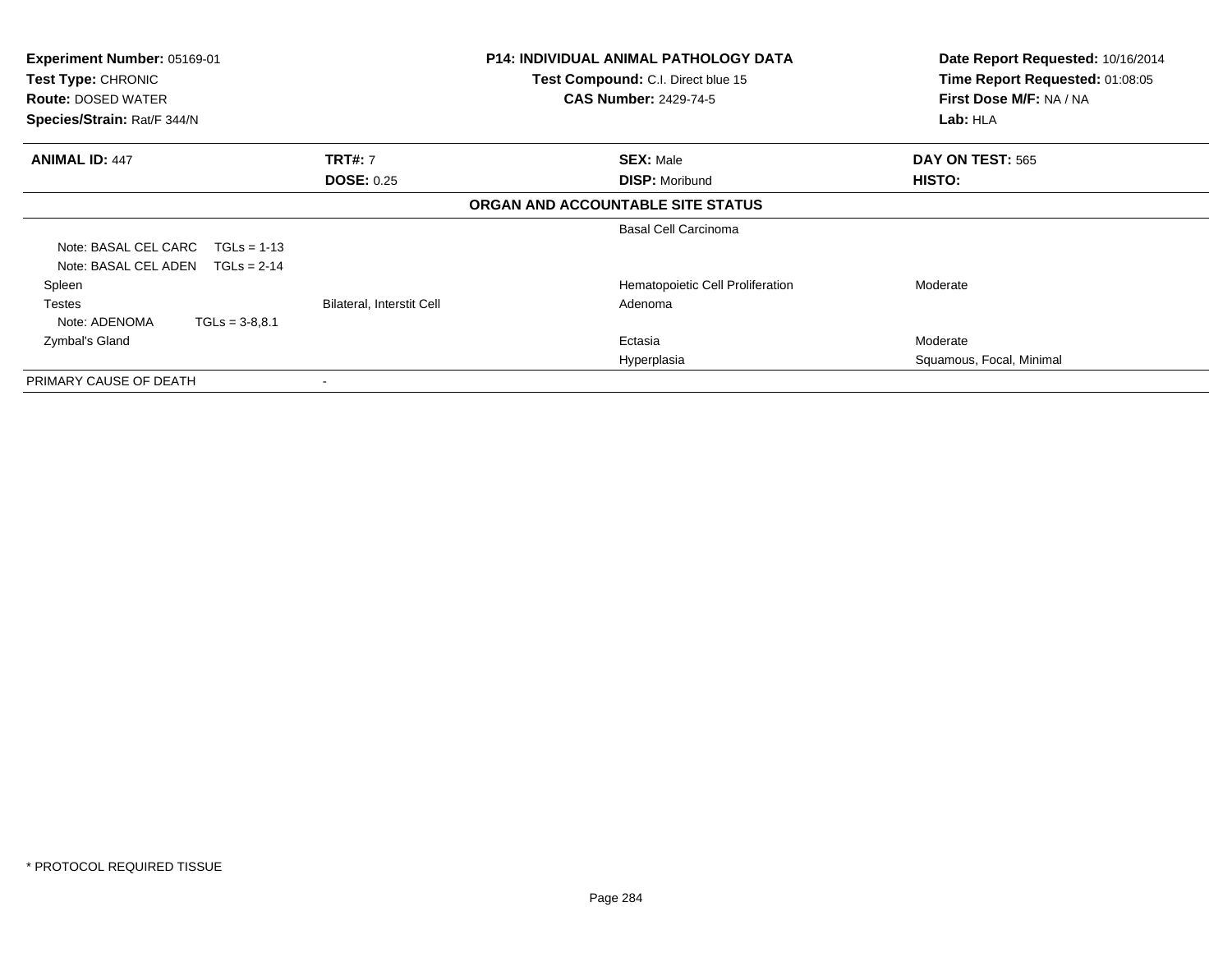| <b>ANIMAL ID: 448</b><br><b>TRT#: 7</b><br><b>SEX: Male</b><br>DAY ON TEST: 543<br><b>DOSE: 0.25</b><br><b>DISP: Dead</b><br>HISTO:<br>ORGAN AND ACCOUNTABLE SITE STATUS<br><b>NORMAL</b><br>Adrenal Gland - Medulla<br><b>Brain</b><br>Epididymis<br>Esophagus<br>Intestine Large - Cecum<br>Intestine Large - Colon<br>Intestine Large - Rectum<br>Intestine Small - Duodenum<br>Intestine Small - Ileum<br>Intestine Small - Jejunum<br>Islets, Pancreatic<br>Kidney<br>Mammary Gland<br>Lymph Node - Mandibular<br>Lymph Node - Mesenteric<br>Nose<br>Salivary Glands<br>Parathyroid Gland<br><b>Pituitary Gland</b><br>Pancreas<br>Seminal Vesicle<br>Stomach - Forestomach<br>Thymus<br><b>Thyroid Gland</b><br><b>Urinary Bladder</b><br>Trachea<br><b>OBSERVATIONS</b><br><b>Adrenal Gland</b><br>Vacuolization Cytoplasmic<br>Diffuse, Moderate<br>Cortex<br>Note: VACUOLIZ CYTO<br>$TGLs = 5-2$<br><b>Bone Marrow</b><br>Moderate<br>Hyperplasia<br>Heart<br>Cardiomyopathy<br>Chronic, Mild<br>Centrilobular<br>Degeneration<br>Diffuse, Mild<br>Liver<br>Moderate<br>Hematopoietic Cell Proliferation<br>Note: DEGEN<br>$TGLs = 11-3.1$<br>Squamous Cell Carcinoma<br>Metastatic (Skin), Multiple (Skin)<br>Lung<br>Fat<br>Necrosis<br>Moderate<br>Mesentery<br>Note: NECROSIS<br>$TGLs = 4-$<br><b>Preputial Gland</b><br>Moderate<br>Atrophy<br>Prostate<br>Inflammation<br>Chronic Active, Moderate<br><b>Skin</b><br>Squamous Cell Carcinoma<br>Multiple<br>Note: SQUAM CEL CARC    TGLs = 13,14-10.2,10.3<br>Spleen<br>Hematopoietic Cell Proliferation<br>Marked<br>Note: PREDOM. GRANULOPOESIS<br>[Hematopoietic Cell Proliferation TGLS = 7-3]<br>Glandular<br>Stomach<br>Erosion<br>Multifocal, Mild<br>Bilateral, Interstit Cell<br><b>Testes</b><br>Adenoma<br>Note: ADENOMA<br>$TGLs = 1,2-8,8.1$<br>Zymbal's Gland<br>Carcinoma<br>Marked<br>Ectasia | Experiment Number: 05169-01<br>Test Type: CHRONIC<br><b>Route: DOSED WATER</b><br>Species/Strain: Rat/F 344/N | P14: INDIVIDUAL ANIMAL PATHOLOGY DATA<br>Test Compound: C.I. Direct blue 15<br><b>CAS Number: 2429-74-5</b> | Date Report Requested: 10/16/2014<br>Time Report Requested: 01:08:05<br>First Dose M/F: NA / NA<br>Lab: HLA |
|-------------------------------------------------------------------------------------------------------------------------------------------------------------------------------------------------------------------------------------------------------------------------------------------------------------------------------------------------------------------------------------------------------------------------------------------------------------------------------------------------------------------------------------------------------------------------------------------------------------------------------------------------------------------------------------------------------------------------------------------------------------------------------------------------------------------------------------------------------------------------------------------------------------------------------------------------------------------------------------------------------------------------------------------------------------------------------------------------------------------------------------------------------------------------------------------------------------------------------------------------------------------------------------------------------------------------------------------------------------------------------------------------------------------------------------------------------------------------------------------------------------------------------------------------------------------------------------------------------------------------------------------------------------------------------------------------------------------------------------------------------------------------------------------------------------------------------------------------------------------------------|---------------------------------------------------------------------------------------------------------------|-------------------------------------------------------------------------------------------------------------|-------------------------------------------------------------------------------------------------------------|
|                                                                                                                                                                                                                                                                                                                                                                                                                                                                                                                                                                                                                                                                                                                                                                                                                                                                                                                                                                                                                                                                                                                                                                                                                                                                                                                                                                                                                                                                                                                                                                                                                                                                                                                                                                                                                                                                               |                                                                                                               |                                                                                                             |                                                                                                             |
|                                                                                                                                                                                                                                                                                                                                                                                                                                                                                                                                                                                                                                                                                                                                                                                                                                                                                                                                                                                                                                                                                                                                                                                                                                                                                                                                                                                                                                                                                                                                                                                                                                                                                                                                                                                                                                                                               |                                                                                                               |                                                                                                             |                                                                                                             |
|                                                                                                                                                                                                                                                                                                                                                                                                                                                                                                                                                                                                                                                                                                                                                                                                                                                                                                                                                                                                                                                                                                                                                                                                                                                                                                                                                                                                                                                                                                                                                                                                                                                                                                                                                                                                                                                                               |                                                                                                               |                                                                                                             |                                                                                                             |
|                                                                                                                                                                                                                                                                                                                                                                                                                                                                                                                                                                                                                                                                                                                                                                                                                                                                                                                                                                                                                                                                                                                                                                                                                                                                                                                                                                                                                                                                                                                                                                                                                                                                                                                                                                                                                                                                               |                                                                                                               |                                                                                                             |                                                                                                             |
|                                                                                                                                                                                                                                                                                                                                                                                                                                                                                                                                                                                                                                                                                                                                                                                                                                                                                                                                                                                                                                                                                                                                                                                                                                                                                                                                                                                                                                                                                                                                                                                                                                                                                                                                                                                                                                                                               |                                                                                                               |                                                                                                             |                                                                                                             |
|                                                                                                                                                                                                                                                                                                                                                                                                                                                                                                                                                                                                                                                                                                                                                                                                                                                                                                                                                                                                                                                                                                                                                                                                                                                                                                                                                                                                                                                                                                                                                                                                                                                                                                                                                                                                                                                                               |                                                                                                               |                                                                                                             |                                                                                                             |
|                                                                                                                                                                                                                                                                                                                                                                                                                                                                                                                                                                                                                                                                                                                                                                                                                                                                                                                                                                                                                                                                                                                                                                                                                                                                                                                                                                                                                                                                                                                                                                                                                                                                                                                                                                                                                                                                               |                                                                                                               |                                                                                                             |                                                                                                             |
|                                                                                                                                                                                                                                                                                                                                                                                                                                                                                                                                                                                                                                                                                                                                                                                                                                                                                                                                                                                                                                                                                                                                                                                                                                                                                                                                                                                                                                                                                                                                                                                                                                                                                                                                                                                                                                                                               |                                                                                                               |                                                                                                             |                                                                                                             |
|                                                                                                                                                                                                                                                                                                                                                                                                                                                                                                                                                                                                                                                                                                                                                                                                                                                                                                                                                                                                                                                                                                                                                                                                                                                                                                                                                                                                                                                                                                                                                                                                                                                                                                                                                                                                                                                                               |                                                                                                               |                                                                                                             |                                                                                                             |
|                                                                                                                                                                                                                                                                                                                                                                                                                                                                                                                                                                                                                                                                                                                                                                                                                                                                                                                                                                                                                                                                                                                                                                                                                                                                                                                                                                                                                                                                                                                                                                                                                                                                                                                                                                                                                                                                               |                                                                                                               |                                                                                                             |                                                                                                             |
|                                                                                                                                                                                                                                                                                                                                                                                                                                                                                                                                                                                                                                                                                                                                                                                                                                                                                                                                                                                                                                                                                                                                                                                                                                                                                                                                                                                                                                                                                                                                                                                                                                                                                                                                                                                                                                                                               |                                                                                                               |                                                                                                             |                                                                                                             |
|                                                                                                                                                                                                                                                                                                                                                                                                                                                                                                                                                                                                                                                                                                                                                                                                                                                                                                                                                                                                                                                                                                                                                                                                                                                                                                                                                                                                                                                                                                                                                                                                                                                                                                                                                                                                                                                                               |                                                                                                               |                                                                                                             |                                                                                                             |
|                                                                                                                                                                                                                                                                                                                                                                                                                                                                                                                                                                                                                                                                                                                                                                                                                                                                                                                                                                                                                                                                                                                                                                                                                                                                                                                                                                                                                                                                                                                                                                                                                                                                                                                                                                                                                                                                               |                                                                                                               |                                                                                                             |                                                                                                             |
|                                                                                                                                                                                                                                                                                                                                                                                                                                                                                                                                                                                                                                                                                                                                                                                                                                                                                                                                                                                                                                                                                                                                                                                                                                                                                                                                                                                                                                                                                                                                                                                                                                                                                                                                                                                                                                                                               |                                                                                                               |                                                                                                             |                                                                                                             |
|                                                                                                                                                                                                                                                                                                                                                                                                                                                                                                                                                                                                                                                                                                                                                                                                                                                                                                                                                                                                                                                                                                                                                                                                                                                                                                                                                                                                                                                                                                                                                                                                                                                                                                                                                                                                                                                                               |                                                                                                               |                                                                                                             |                                                                                                             |
|                                                                                                                                                                                                                                                                                                                                                                                                                                                                                                                                                                                                                                                                                                                                                                                                                                                                                                                                                                                                                                                                                                                                                                                                                                                                                                                                                                                                                                                                                                                                                                                                                                                                                                                                                                                                                                                                               |                                                                                                               |                                                                                                             |                                                                                                             |
|                                                                                                                                                                                                                                                                                                                                                                                                                                                                                                                                                                                                                                                                                                                                                                                                                                                                                                                                                                                                                                                                                                                                                                                                                                                                                                                                                                                                                                                                                                                                                                                                                                                                                                                                                                                                                                                                               |                                                                                                               |                                                                                                             |                                                                                                             |
|                                                                                                                                                                                                                                                                                                                                                                                                                                                                                                                                                                                                                                                                                                                                                                                                                                                                                                                                                                                                                                                                                                                                                                                                                                                                                                                                                                                                                                                                                                                                                                                                                                                                                                                                                                                                                                                                               |                                                                                                               |                                                                                                             |                                                                                                             |
|                                                                                                                                                                                                                                                                                                                                                                                                                                                                                                                                                                                                                                                                                                                                                                                                                                                                                                                                                                                                                                                                                                                                                                                                                                                                                                                                                                                                                                                                                                                                                                                                                                                                                                                                                                                                                                                                               |                                                                                                               |                                                                                                             |                                                                                                             |
|                                                                                                                                                                                                                                                                                                                                                                                                                                                                                                                                                                                                                                                                                                                                                                                                                                                                                                                                                                                                                                                                                                                                                                                                                                                                                                                                                                                                                                                                                                                                                                                                                                                                                                                                                                                                                                                                               |                                                                                                               |                                                                                                             |                                                                                                             |
|                                                                                                                                                                                                                                                                                                                                                                                                                                                                                                                                                                                                                                                                                                                                                                                                                                                                                                                                                                                                                                                                                                                                                                                                                                                                                                                                                                                                                                                                                                                                                                                                                                                                                                                                                                                                                                                                               |                                                                                                               |                                                                                                             |                                                                                                             |
|                                                                                                                                                                                                                                                                                                                                                                                                                                                                                                                                                                                                                                                                                                                                                                                                                                                                                                                                                                                                                                                                                                                                                                                                                                                                                                                                                                                                                                                                                                                                                                                                                                                                                                                                                                                                                                                                               |                                                                                                               |                                                                                                             |                                                                                                             |
|                                                                                                                                                                                                                                                                                                                                                                                                                                                                                                                                                                                                                                                                                                                                                                                                                                                                                                                                                                                                                                                                                                                                                                                                                                                                                                                                                                                                                                                                                                                                                                                                                                                                                                                                                                                                                                                                               |                                                                                                               |                                                                                                             |                                                                                                             |
|                                                                                                                                                                                                                                                                                                                                                                                                                                                                                                                                                                                                                                                                                                                                                                                                                                                                                                                                                                                                                                                                                                                                                                                                                                                                                                                                                                                                                                                                                                                                                                                                                                                                                                                                                                                                                                                                               |                                                                                                               |                                                                                                             |                                                                                                             |
|                                                                                                                                                                                                                                                                                                                                                                                                                                                                                                                                                                                                                                                                                                                                                                                                                                                                                                                                                                                                                                                                                                                                                                                                                                                                                                                                                                                                                                                                                                                                                                                                                                                                                                                                                                                                                                                                               |                                                                                                               |                                                                                                             |                                                                                                             |
|                                                                                                                                                                                                                                                                                                                                                                                                                                                                                                                                                                                                                                                                                                                                                                                                                                                                                                                                                                                                                                                                                                                                                                                                                                                                                                                                                                                                                                                                                                                                                                                                                                                                                                                                                                                                                                                                               |                                                                                                               |                                                                                                             |                                                                                                             |
|                                                                                                                                                                                                                                                                                                                                                                                                                                                                                                                                                                                                                                                                                                                                                                                                                                                                                                                                                                                                                                                                                                                                                                                                                                                                                                                                                                                                                                                                                                                                                                                                                                                                                                                                                                                                                                                                               |                                                                                                               |                                                                                                             |                                                                                                             |
|                                                                                                                                                                                                                                                                                                                                                                                                                                                                                                                                                                                                                                                                                                                                                                                                                                                                                                                                                                                                                                                                                                                                                                                                                                                                                                                                                                                                                                                                                                                                                                                                                                                                                                                                                                                                                                                                               |                                                                                                               |                                                                                                             |                                                                                                             |
|                                                                                                                                                                                                                                                                                                                                                                                                                                                                                                                                                                                                                                                                                                                                                                                                                                                                                                                                                                                                                                                                                                                                                                                                                                                                                                                                                                                                                                                                                                                                                                                                                                                                                                                                                                                                                                                                               |                                                                                                               |                                                                                                             |                                                                                                             |
|                                                                                                                                                                                                                                                                                                                                                                                                                                                                                                                                                                                                                                                                                                                                                                                                                                                                                                                                                                                                                                                                                                                                                                                                                                                                                                                                                                                                                                                                                                                                                                                                                                                                                                                                                                                                                                                                               |                                                                                                               |                                                                                                             |                                                                                                             |
|                                                                                                                                                                                                                                                                                                                                                                                                                                                                                                                                                                                                                                                                                                                                                                                                                                                                                                                                                                                                                                                                                                                                                                                                                                                                                                                                                                                                                                                                                                                                                                                                                                                                                                                                                                                                                                                                               |                                                                                                               |                                                                                                             |                                                                                                             |
|                                                                                                                                                                                                                                                                                                                                                                                                                                                                                                                                                                                                                                                                                                                                                                                                                                                                                                                                                                                                                                                                                                                                                                                                                                                                                                                                                                                                                                                                                                                                                                                                                                                                                                                                                                                                                                                                               |                                                                                                               |                                                                                                             |                                                                                                             |
|                                                                                                                                                                                                                                                                                                                                                                                                                                                                                                                                                                                                                                                                                                                                                                                                                                                                                                                                                                                                                                                                                                                                                                                                                                                                                                                                                                                                                                                                                                                                                                                                                                                                                                                                                                                                                                                                               |                                                                                                               |                                                                                                             |                                                                                                             |
|                                                                                                                                                                                                                                                                                                                                                                                                                                                                                                                                                                                                                                                                                                                                                                                                                                                                                                                                                                                                                                                                                                                                                                                                                                                                                                                                                                                                                                                                                                                                                                                                                                                                                                                                                                                                                                                                               |                                                                                                               |                                                                                                             |                                                                                                             |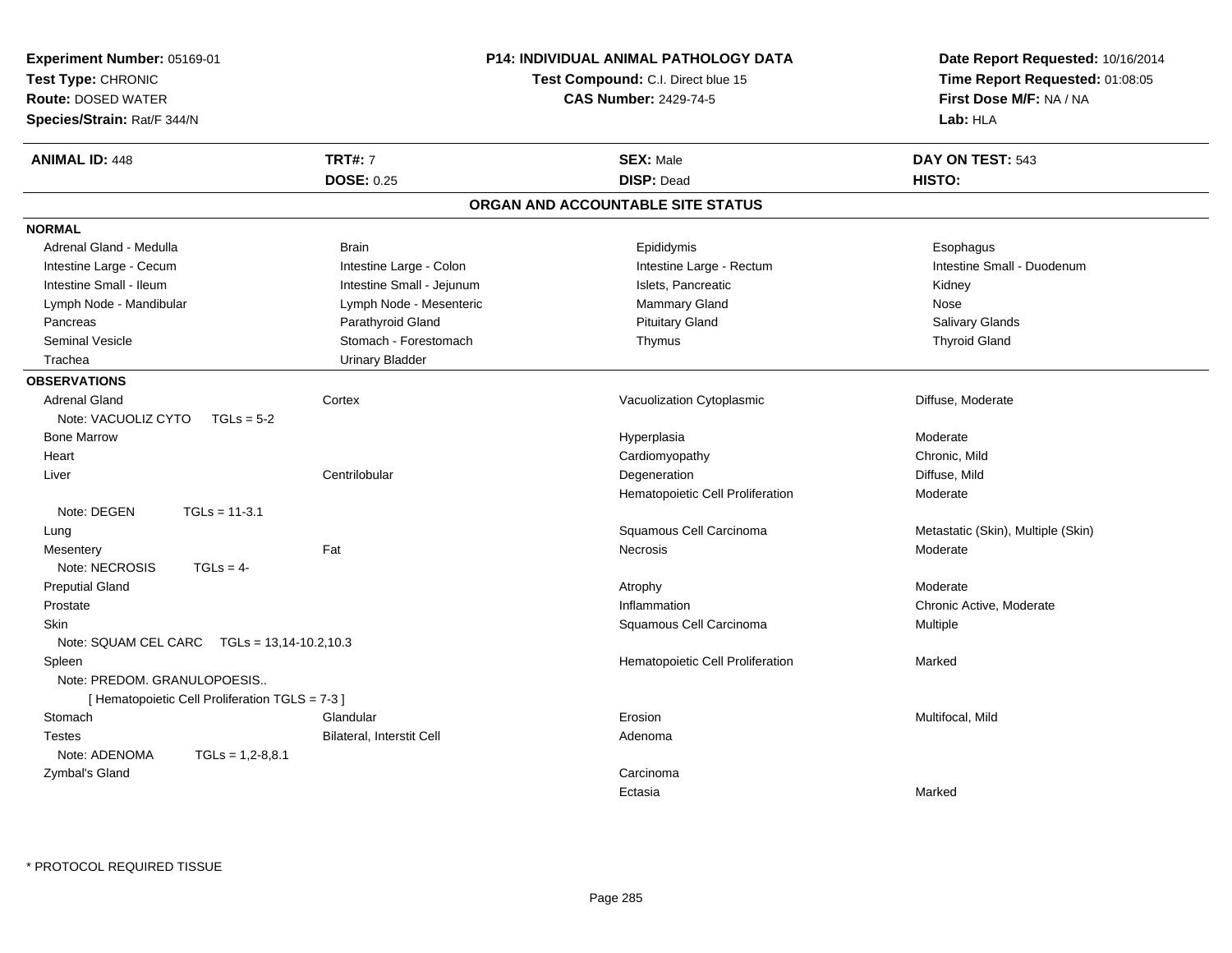| <b>Experiment Number: 05169-01</b><br>Test Type: CHRONIC |                   | <b>P14: INDIVIDUAL ANIMAL PATHOLOGY DATA</b> | Date Report Requested: 10/16/2014 |  |
|----------------------------------------------------------|-------------------|----------------------------------------------|-----------------------------------|--|
|                                                          |                   | Test Compound: C.I. Direct blue 15           | Time Report Requested: 01:08:05   |  |
| <b>Route: DOSED WATER</b>                                |                   | <b>CAS Number: 2429-74-5</b>                 | First Dose M/F: NA / NA           |  |
| Species/Strain: Rat/F 344/N                              |                   |                                              | Lab: HLA                          |  |
| <b>ANIMAL ID: 448</b>                                    | <b>TRT#: 7</b>    | <b>SEX: Male</b>                             | DAY ON TEST: 543                  |  |
|                                                          | <b>DOSE: 0.25</b> | <b>DISP: Dead</b>                            | HISTO:                            |  |
|                                                          |                   | ORGAN AND ACCOUNTABLE SITE STATUS            |                                   |  |
| Note: [ CARCINOMA<br>$TGLs = 12-10.1$                    |                   |                                              |                                   |  |
| PRIMARY CAUSE OF DEATH                                   |                   |                                              |                                   |  |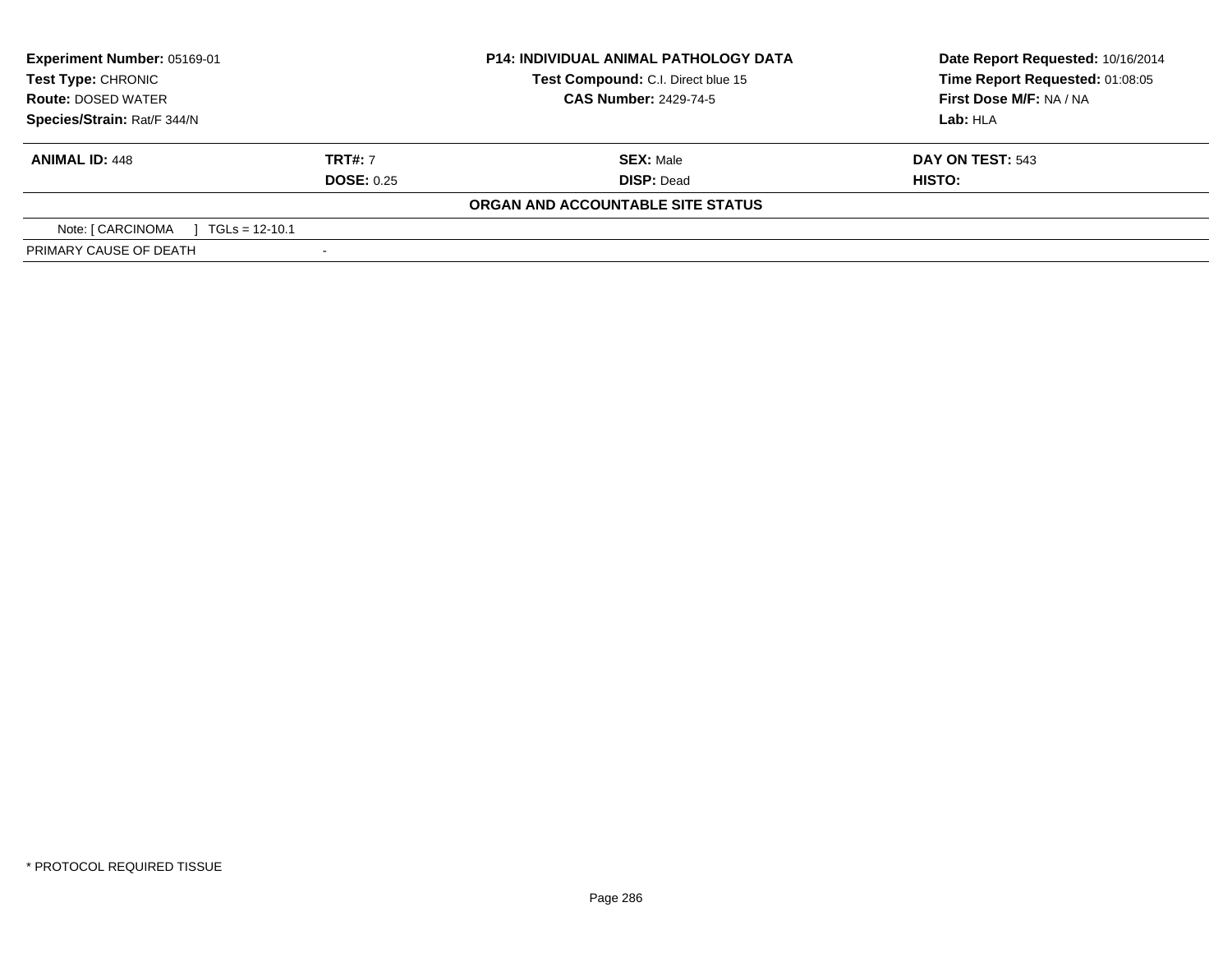| <b>Experiment Number: 05169-01</b><br>Test Type: CHRONIC<br><b>Route: DOSED WATER</b><br>Species/Strain: Rat/F 344/N |                           | <b>P14: INDIVIDUAL ANIMAL PATHOLOGY DATA</b><br>Test Compound: C.I. Direct blue 15<br><b>CAS Number: 2429-74-5</b> | Date Report Requested: 10/16/2014<br>Time Report Requested: 01:08:05<br>First Dose M/F: NA / NA<br>Lab: HLA |
|----------------------------------------------------------------------------------------------------------------------|---------------------------|--------------------------------------------------------------------------------------------------------------------|-------------------------------------------------------------------------------------------------------------|
| <b>ANIMAL ID: 449</b>                                                                                                | <b>TRT#: 7</b>            | <b>SEX: Male</b>                                                                                                   | DAY ON TEST: 539                                                                                            |
|                                                                                                                      | <b>DOSE: 0.25</b>         | <b>DISP: Dead</b>                                                                                                  | HISTO:                                                                                                      |
|                                                                                                                      |                           | ORGAN AND ACCOUNTABLE SITE STATUS                                                                                  |                                                                                                             |
| <b>NORMAL</b>                                                                                                        |                           |                                                                                                                    |                                                                                                             |
| <b>Bone Marrow</b>                                                                                                   | <b>Brain</b>              | Epididymis                                                                                                         | Esophagus                                                                                                   |
| Intestine Large - Cecum                                                                                              | Intestine Large - Colon   | Intestine Large - Rectum                                                                                           | Intestine Small - Duodenum                                                                                  |
| Intestine Small - Ileum                                                                                              | Intestine Small - Jejunum | Islets, Pancreatic                                                                                                 | Mammary Gland                                                                                               |
| Nose                                                                                                                 | Pancreas                  | Parathyroid Gland                                                                                                  | <b>Pituitary Gland</b>                                                                                      |
| Prostate                                                                                                             | <b>Salivary Glands</b>    | <b>Seminal Vesicle</b>                                                                                             | Stomach - Forestomach                                                                                       |
| Stomach - Glandular                                                                                                  | Thymus                    | <b>Thyroid Gland</b>                                                                                               | Trachea                                                                                                     |
| <b>Urinary Bladder</b>                                                                                               |                           |                                                                                                                    |                                                                                                             |
| <b>OBSERVATIONS</b><br><b>Adrenal Gland</b>                                                                          |                           | Leukemia Mononuclear                                                                                               |                                                                                                             |
|                                                                                                                      | Cortex<br>Medulla         | Leukemia Mononuclear                                                                                               |                                                                                                             |
| Heart                                                                                                                |                           | Cardiomyopathy                                                                                                     | Chronic, Moderate                                                                                           |
| Kidney                                                                                                               |                           | Leukemia Mononuclear                                                                                               |                                                                                                             |
| Liver                                                                                                                |                           | Leukemia Mononuclear                                                                                               |                                                                                                             |
|                                                                                                                      |                           | Regeneration                                                                                                       | Multifocal, Marked                                                                                          |
| Note: LEUKEMIA MONUC<br>$TGLs = 1-3.1$                                                                               |                           |                                                                                                                    |                                                                                                             |
| Lung                                                                                                                 |                           | Leukemia Mononuclear                                                                                               |                                                                                                             |
| Lymph Node                                                                                                           | Mandibular                | Leukemia Mononuclear                                                                                               |                                                                                                             |
|                                                                                                                      | Mediastinal               | Leukemia Mononuclear                                                                                               |                                                                                                             |
|                                                                                                                      | Mesenteric                | Leukemia Mononuclear                                                                                               |                                                                                                             |
|                                                                                                                      | Pancreatic                | Leukemia Mononuclear                                                                                               |                                                                                                             |
| Note: LEUKEMIA MONUC<br>$TGLs = 5,8-6,9$                                                                             |                           |                                                                                                                    |                                                                                                             |
| Mesentery                                                                                                            | Fat                       | <b>Necrosis</b>                                                                                                    | Moderate                                                                                                    |
| Note: NECROSIS<br>$TGLs = 4-13$                                                                                      |                           |                                                                                                                    |                                                                                                             |
| <b>Preputial Gland</b>                                                                                               |                           | Atrophy                                                                                                            | Moderate                                                                                                    |
| Note: ATROPHY<br>$TGLs = 7-8.2$                                                                                      |                           |                                                                                                                    |                                                                                                             |
| Skin                                                                                                                 |                           | Squamous Cell Carcinoma                                                                                            |                                                                                                             |
| Note: SQUAM CEL CARC<br>$TGLs = 2-10.1$                                                                              |                           |                                                                                                                    |                                                                                                             |
| Spleen                                                                                                               |                           | Leukemia Mononuclear                                                                                               |                                                                                                             |
| Note: LEUKEMIA MONUC<br>$TGLs = 3-3$                                                                                 |                           |                                                                                                                    |                                                                                                             |
| <b>Testes</b>                                                                                                        | Bilateral, Interstit Cell | Adenoma                                                                                                            |                                                                                                             |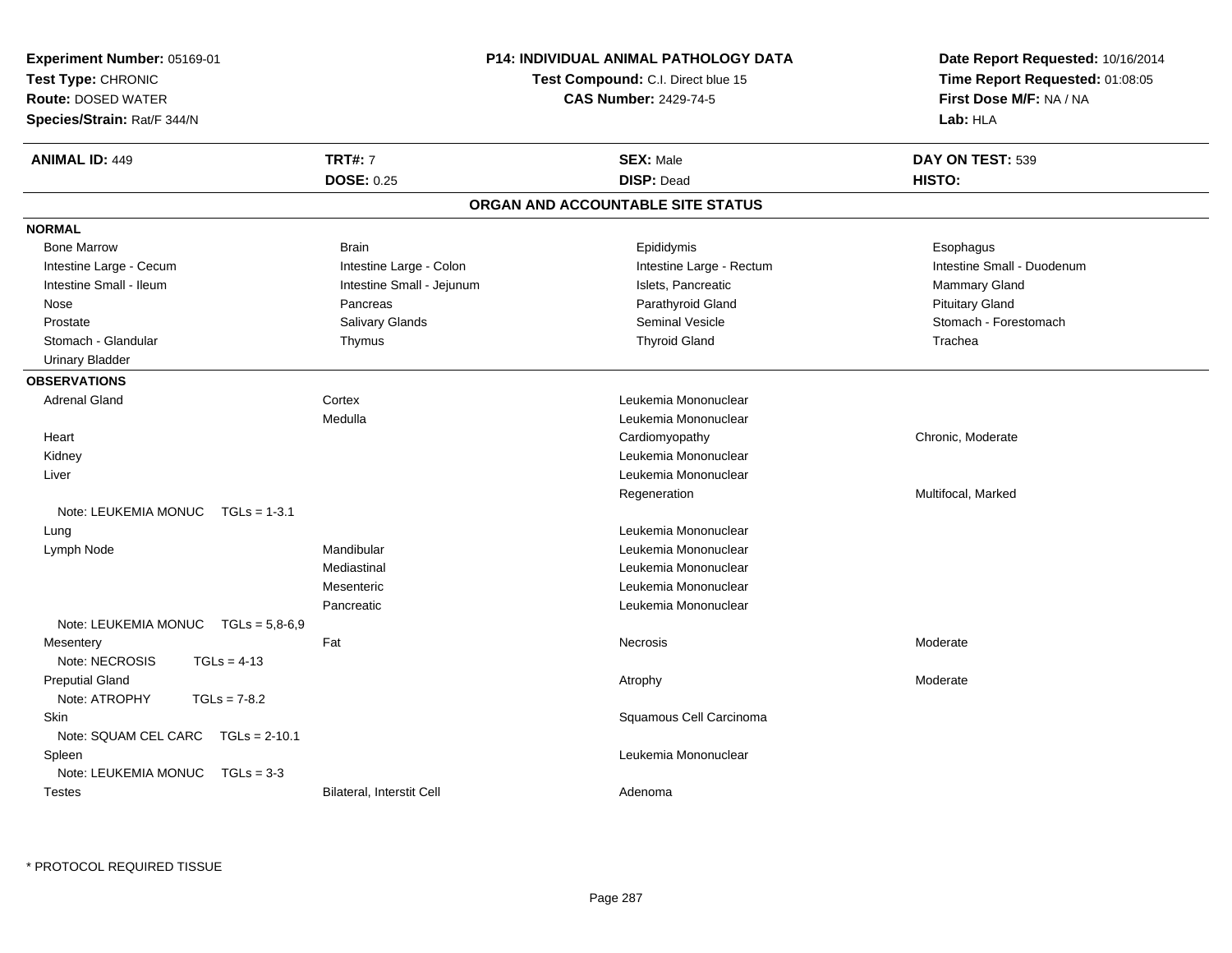| Experiment Number: 05169-01 |                                    |                   | <b>P14: INDIVIDUAL ANIMAL PATHOLOGY DATA</b> | Date Report Requested: 10/16/2014 |
|-----------------------------|------------------------------------|-------------------|----------------------------------------------|-----------------------------------|
| Test Type: CHRONIC          | Test Compound: C.I. Direct blue 15 |                   |                                              | Time Report Requested: 01:08:05   |
| <b>Route: DOSED WATER</b>   |                                    |                   | <b>CAS Number: 2429-74-5</b>                 | First Dose M/F: NA / NA           |
| Species/Strain: Rat/F 344/N |                                    |                   | Lab: HLA                                     |                                   |
| <b>ANIMAL ID: 449</b>       |                                    | <b>TRT#: 7</b>    | <b>SEX: Male</b>                             | DAY ON TEST: 539                  |
|                             |                                    | <b>DOSE: 0.25</b> | <b>DISP: Dead</b>                            | HISTO:                            |
|                             |                                    |                   | ORGAN AND ACCOUNTABLE SITE STATUS            |                                   |
| Note: ADENOMA               | $TGLs = 6-8.8.1$                   |                   |                                              |                                   |
| Zymbal's Gland              |                                    |                   | Hyperplasia                                  | Squamous, Focal, Minimal          |
| PRIMARY CAUSE OF DEATH      |                                    |                   |                                              |                                   |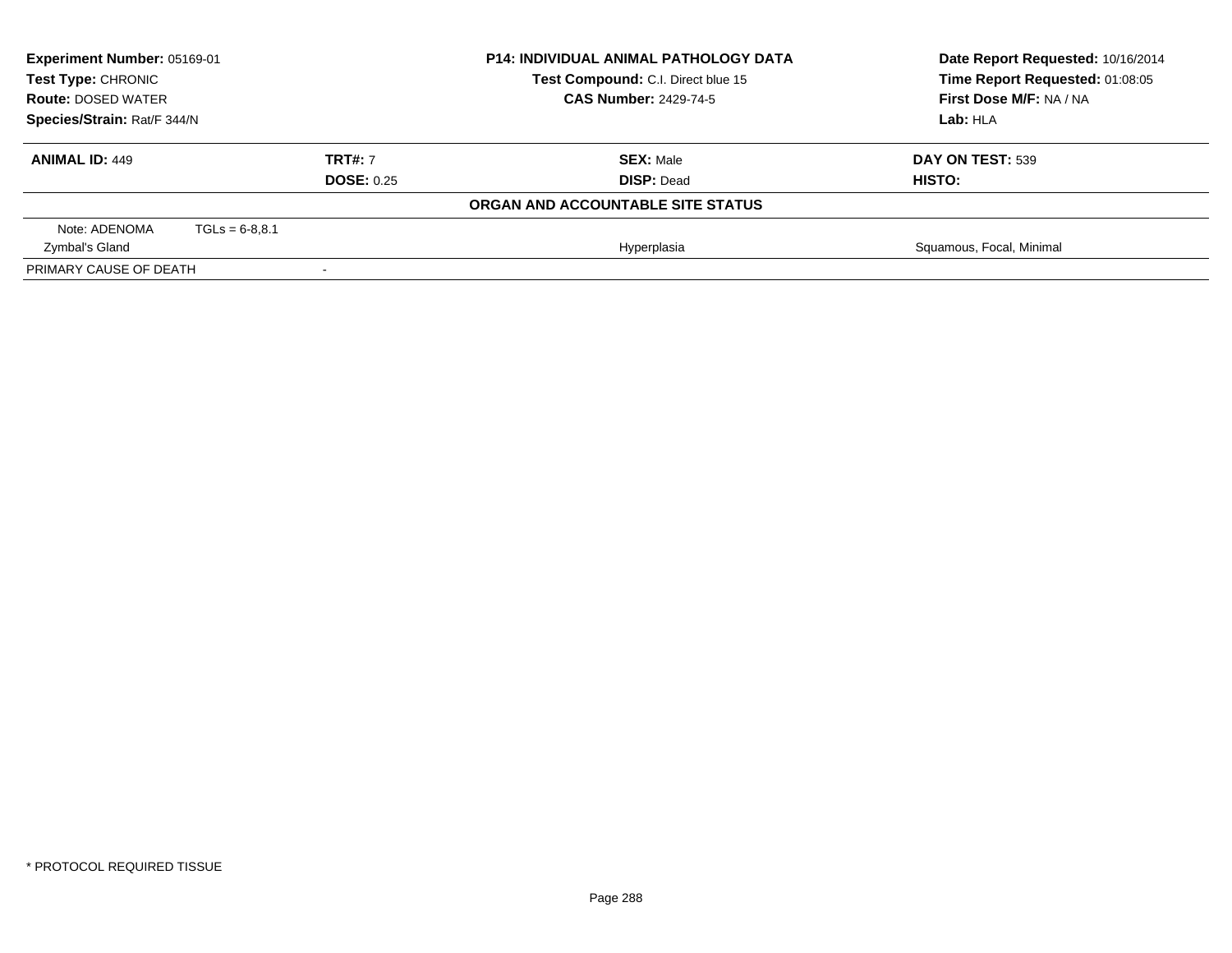| Experiment Number: 05169-01<br>Test Type: CHRONIC<br><b>Route: DOSED WATER</b><br>Species/Strain: Rat/F 344/N |                         | <b>P14: INDIVIDUAL ANIMAL PATHOLOGY DATA</b><br>Test Compound: C.I. Direct blue 15<br><b>CAS Number: 2429-74-5</b> | Date Report Requested: 10/16/2014<br>Time Report Requested: 01:08:05<br>First Dose M/F: NA / NA<br>Lab: HLA |
|---------------------------------------------------------------------------------------------------------------|-------------------------|--------------------------------------------------------------------------------------------------------------------|-------------------------------------------------------------------------------------------------------------|
| <b>ANIMAL ID: 450</b>                                                                                         | <b>TRT#: 7</b>          | <b>SEX: Male</b>                                                                                                   | DAY ON TEST: 568                                                                                            |
|                                                                                                               | <b>DOSE: 0.25</b>       | <b>DISP: Moribund</b>                                                                                              | <b>HISTO:</b>                                                                                               |
|                                                                                                               |                         | ORGAN AND ACCOUNTABLE SITE STATUS                                                                                  |                                                                                                             |
| <b>NORMAL</b>                                                                                                 |                         |                                                                                                                    |                                                                                                             |
| <b>Brain</b>                                                                                                  | Epididymis              | Esophagus                                                                                                          | Heart                                                                                                       |
| Intestine Large - Cecum                                                                                       | Intestine Large - Colon | Intestine Large - Rectum                                                                                           | Intestine Small - Duodenum                                                                                  |
| Intestine Small - Ileum                                                                                       | Islets, Pancreatic      | Mammary Gland                                                                                                      | Nose                                                                                                        |
| Parathyroid Gland                                                                                             | <b>Pituitary Gland</b>  | Prostate                                                                                                           | Salivary Glands                                                                                             |
| Seminal Vesicle                                                                                               | Stomach - Forestomach   | Stomach - Glandular                                                                                                | Thymus                                                                                                      |
| <b>Thyroid Gland</b>                                                                                          | Trachea                 | <b>Urinary Bladder</b>                                                                                             |                                                                                                             |
| <b>OBSERVATIONS</b>                                                                                           |                         |                                                                                                                    |                                                                                                             |
| <b>Adrenal Gland</b>                                                                                          | Medulla                 | Hyperplasia                                                                                                        | Multifocal, Minimal                                                                                         |
|                                                                                                               | Cortex                  | Leukemia Mononuclear                                                                                               |                                                                                                             |
|                                                                                                               | Medulla                 | Leukemia Mononuclear                                                                                               |                                                                                                             |
|                                                                                                               | Medulla                 | Pheochromocytoma Benign                                                                                            |                                                                                                             |
| <b>Bone Marrow</b>                                                                                            |                         | Hyperplasia                                                                                                        | Moderate                                                                                                    |
| <b>Intestine Small</b>                                                                                        | Jejunum                 | Adenocarcinoma                                                                                                     | Cystic, Mucinous                                                                                            |
| Note: ADENOCARC<br>$TGLs = 16-6.1$<br>Note: APPEARS TO HAVE ARISEN IN AN ADENOMATOUS POLYP                    |                         |                                                                                                                    |                                                                                                             |
| Kidney                                                                                                        |                         | Leukemia Mononuclear                                                                                               |                                                                                                             |
|                                                                                                               |                         | Nephropathy                                                                                                        | Chronic, Mild                                                                                               |
| Liver                                                                                                         |                         | Leukemia Mononuclear                                                                                               |                                                                                                             |
| Note: LEUKEMIA MONUC<br>$TGLs = 7.8-3.1$<br>Note: ML IS STAGE 2                                               |                         |                                                                                                                    |                                                                                                             |
| Lung                                                                                                          |                         | <b>Infiltration Cellular</b>                                                                                       | Histiocyte, Mild                                                                                            |
|                                                                                                               |                         | Leukemia Mononuclear                                                                                               |                                                                                                             |
|                                                                                                               |                         | Squamous Cell Carcinoma                                                                                            | Metastatic (Skin), Multiple (Skin)                                                                          |
| Note: SQUAM CEL CARC $TGLs = 6-4.2$                                                                           |                         |                                                                                                                    |                                                                                                             |
| Lymph Node                                                                                                    | Mandibular              | Leukemia Mononuclear                                                                                               |                                                                                                             |
|                                                                                                               | Mediastinal             | Leukemia Mononuclear                                                                                               |                                                                                                             |
|                                                                                                               | Mesenteric              | Leukemia Mononuclear                                                                                               |                                                                                                             |
|                                                                                                               | Pancreatic              | Leukemia Mononuclear                                                                                               |                                                                                                             |
| Note: LEUKEMIA MONUC<br>$TGLs = 17-19$                                                                        |                         |                                                                                                                    |                                                                                                             |
| Note: LEUKEMIA MONUC<br>$TGLs = 1-9$                                                                          |                         |                                                                                                                    |                                                                                                             |
|                                                                                                               |                         |                                                                                                                    |                                                                                                             |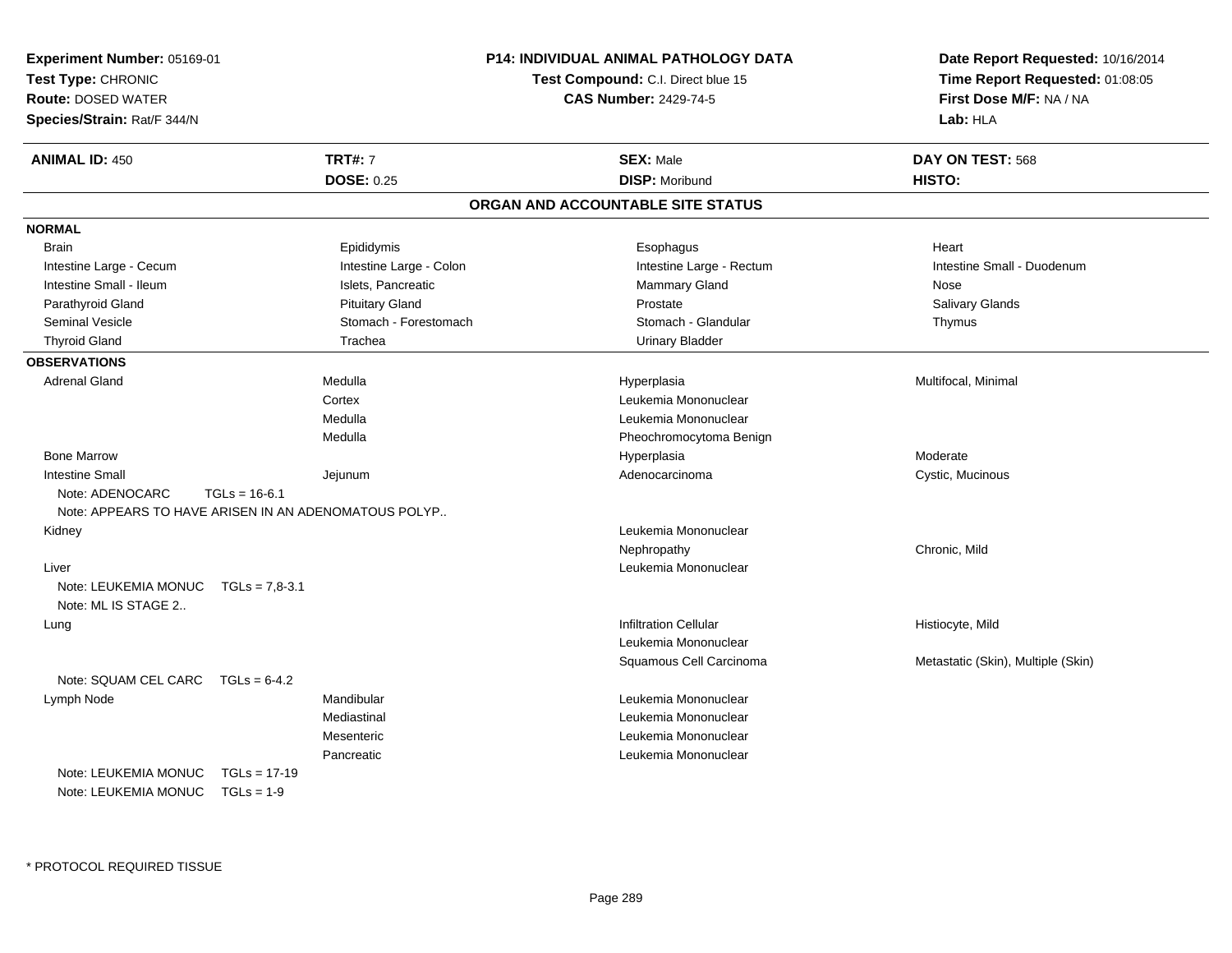| Experiment Number: 05169-01<br>Test Type: CHRONIC<br><b>Route: DOSED WATER</b><br>Species/Strain: Rat/F 344/N |                       | <b>P14: INDIVIDUAL ANIMAL PATHOLOGY DATA</b><br>Test Compound: C.I. Direct blue 15<br><b>CAS Number: 2429-74-5</b> | Date Report Requested: 10/16/2014<br>Time Report Requested: 01:08:05<br>First Dose M/F: NA / NA<br>Lab: HLA |
|---------------------------------------------------------------------------------------------------------------|-----------------------|--------------------------------------------------------------------------------------------------------------------|-------------------------------------------------------------------------------------------------------------|
| <b>ANIMAL ID: 450</b>                                                                                         | <b>TRT#: 7</b>        | <b>SEX: Male</b>                                                                                                   | DAY ON TEST: 568                                                                                            |
|                                                                                                               | <b>DOSE: 0.25</b>     | <b>DISP: Moribund</b>                                                                                              | HISTO:                                                                                                      |
|                                                                                                               |                       | ORGAN AND ACCOUNTABLE SITE STATUS                                                                                  |                                                                                                             |
| Note: LEUKEMIA MONUC                                                                                          | $TGLs = 4-7$          |                                                                                                                    |                                                                                                             |
| Note: LEUKEMIA MONUC                                                                                          | $TGLs = 5-13$         |                                                                                                                    |                                                                                                             |
| Pancreas                                                                                                      |                       | Atrophy                                                                                                            | Mild                                                                                                        |
| Pharynx                                                                                                       | Palate                | Squamous Cell Papilloma                                                                                            |                                                                                                             |
| Note: SQ CL PAPILLOM                                                                                          | $TGLs = 10-12.1$      |                                                                                                                    |                                                                                                             |
| <b>Preputial Gland</b>                                                                                        |                       | Atrophy                                                                                                            | Moderate                                                                                                    |
| Skin                                                                                                          |                       | Basal Cell Adenoma                                                                                                 | Multiple                                                                                                    |
|                                                                                                               |                       | Squamous Cell Carcinoma                                                                                            | Multiple                                                                                                    |
| Note: BASAL CEL ADEN                                                                                          | $TGLs = 12,13-16,17$  |                                                                                                                    |                                                                                                             |
| Note: SQUAM CEL CARC    TGLs = 9,11,14-14,15,18                                                               |                       |                                                                                                                    |                                                                                                             |
| Spleen                                                                                                        |                       | Leukemia Mononuclear                                                                                               |                                                                                                             |
| Note: LEUKEMIA MONUC                                                                                          | $TGLs = 15-3.2$       |                                                                                                                    |                                                                                                             |
| <b>Testes</b>                                                                                                 | <b>Interstit Cell</b> | Adenoma                                                                                                            |                                                                                                             |
|                                                                                                               |                       | Atrophy                                                                                                            | Marked                                                                                                      |
| Note: ATROPHY                                                                                                 | $TGLs = 2-8$          |                                                                                                                    |                                                                                                             |
| Note: ADENOMA                                                                                                 | $TGLs = 3-8.1$        |                                                                                                                    |                                                                                                             |
| Zymbal's Gland                                                                                                |                       | Ectasia                                                                                                            | Mild                                                                                                        |
| PRIMARY CAUSE OF DEATH                                                                                        |                       |                                                                                                                    |                                                                                                             |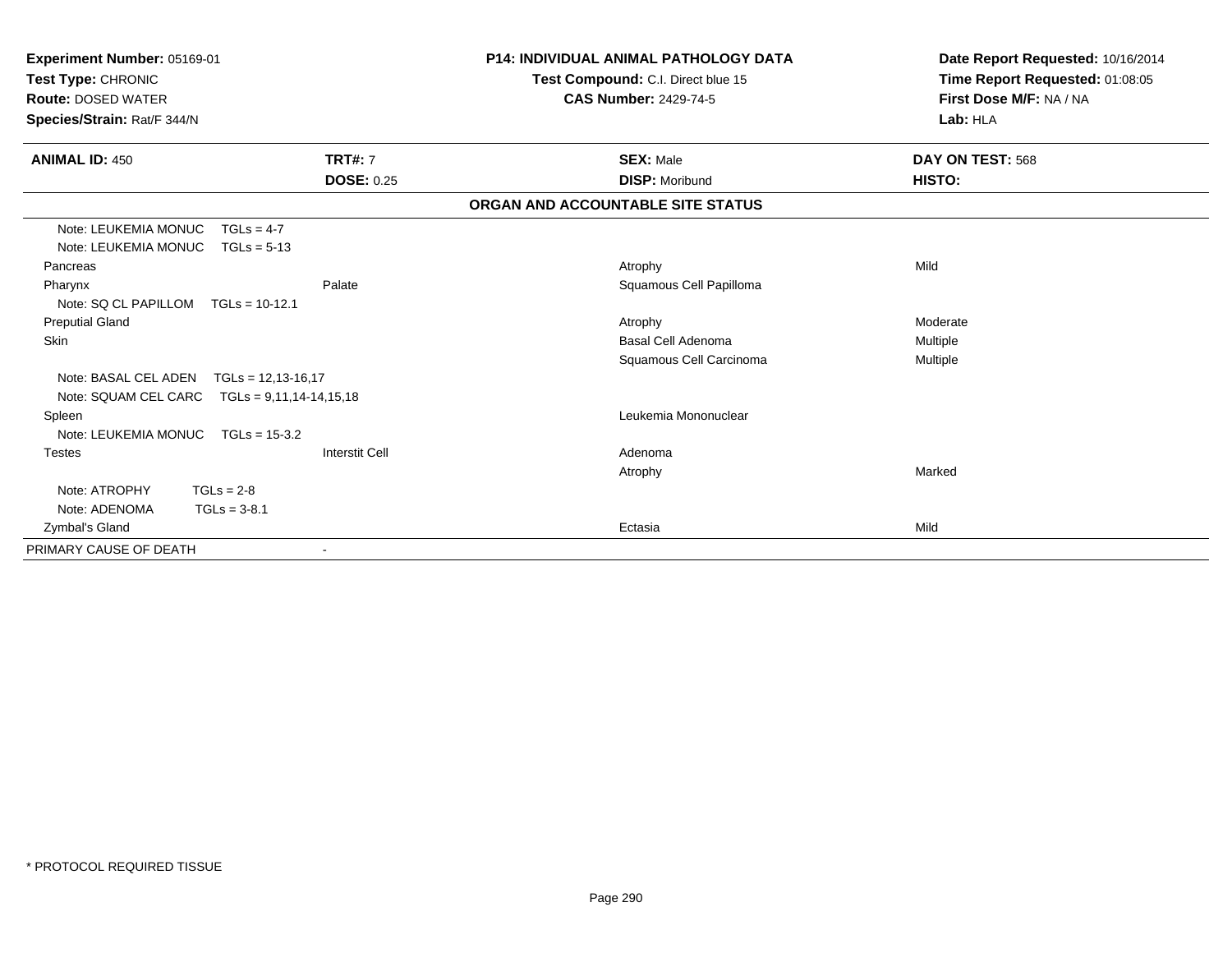| Experiment Number: 05169-01<br>Test Type: CHRONIC<br><b>Route: DOSED WATER</b><br>Species/Strain: Rat/F 344/N |               |                           | P14: INDIVIDUAL ANIMAL PATHOLOGY DATA<br>Test Compound: C.I. Direct blue 15 | Date Report Requested: 10/16/2014<br>Time Report Requested: 01:08:05 |
|---------------------------------------------------------------------------------------------------------------|---------------|---------------------------|-----------------------------------------------------------------------------|----------------------------------------------------------------------|
|                                                                                                               |               |                           | <b>CAS Number: 2429-74-5</b>                                                | First Dose M/F: NA / NA<br>Lab: HLA                                  |
| <b>ANIMAL ID: 91</b>                                                                                          |               | <b>TRT#: 2</b>            | <b>SEX: Female</b>                                                          | DAY ON TEST: 676                                                     |
|                                                                                                               |               | <b>DOSE: CONTROL</b>      | <b>DISP: Dead</b>                                                           | HISTO:                                                               |
|                                                                                                               |               |                           | ORGAN AND ACCOUNTABLE SITE STATUS                                           |                                                                      |
| <b>NORMAL</b>                                                                                                 |               |                           |                                                                             |                                                                      |
| Adrenal Gland - Medulla                                                                                       |               | <b>Bone Marrow</b>        | <b>Brain</b>                                                                | Esophagus                                                            |
| Intestine Large - Cecum                                                                                       |               | Intestine Large - Colon   | Intestine Large - Rectum                                                    | Intestine Small - Duodenum                                           |
| Intestine Small - Ileum                                                                                       |               | Intestine Small - Jejunum | Islets, Pancreatic                                                          | Kidney                                                               |
| Lymph Node - Mandibular                                                                                       |               | Mammary Gland             | Nose                                                                        | Ovary                                                                |
| Pancreas                                                                                                      |               | Parathyroid Gland         | <b>Pituitary Gland</b>                                                      | Salivary Glands                                                      |
| Stomach - Forestomach                                                                                         |               | Stomach - Glandular       | Thymus                                                                      | <b>Thyroid Gland</b>                                                 |
| Trachea                                                                                                       |               | <b>Urinary Bladder</b>    | <b>Uterus</b>                                                               | Zymbal's Gland                                                       |
| <b>OBSERVATIONS</b>                                                                                           |               |                           |                                                                             |                                                                      |
| <b>Adrenal Gland</b>                                                                                          |               | Cortex                    | Angiectasis                                                                 | Moderate                                                             |
|                                                                                                               |               | Cortex                    | Vacuolization Cytoplasmic                                                   | Focal, Moderate                                                      |
| <b>Bone</b>                                                                                                   |               | Sternum                   | Osteopetrosis                                                               | Moderate                                                             |
| <b>Clitoral Gland</b>                                                                                         |               |                           | Ectasia                                                                     | Marked                                                               |
| Note: ECTASIA                                                                                                 | $TGLs = 2-8$  |                           |                                                                             |                                                                      |
| Heart                                                                                                         |               |                           | Cardiomyopathy                                                              | Chronic, Mild                                                        |
| Liver                                                                                                         |               |                           | <b>Basophilic Focus</b>                                                     | Mild                                                                 |
| Lung                                                                                                          |               |                           | Hyperplasia                                                                 | Lymphoid, Mild                                                       |
| Lymph Node                                                                                                    |               | Mesenteric                | Hyperplasia                                                                 | Reticulum Cell, Moderate                                             |
| <b>Skin</b>                                                                                                   |               | <b>Subcut Tiss</b>        | Fibroma                                                                     |                                                                      |
|                                                                                                               |               |                           | Hyperkeratosis                                                              | Focal, Mild                                                          |
| Note: FIBROMA                                                                                                 | $TGLs = 1-13$ |                           |                                                                             |                                                                      |
| Spleen                                                                                                        |               |                           | Atrophy                                                                     | Moderate                                                             |
| PRIMARY CAUSE OF DEATH                                                                                        |               | $\blacksquare$            |                                                                             |                                                                      |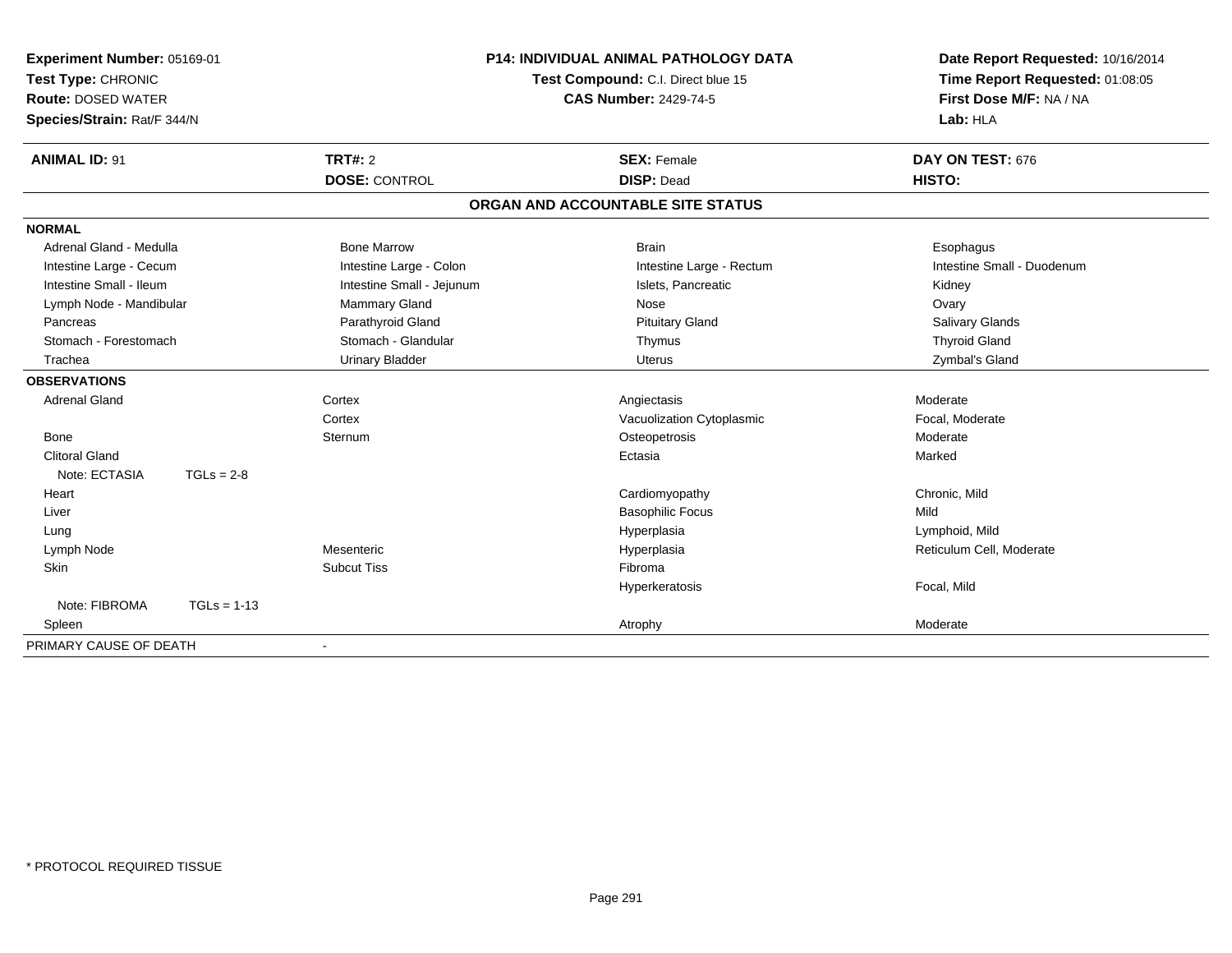| Experiment Number: 05169-01            |                           | <b>P14: INDIVIDUAL ANIMAL PATHOLOGY DATA</b> | Date Report Requested: 10/16/2014 |
|----------------------------------------|---------------------------|----------------------------------------------|-----------------------------------|
| Test Type: CHRONIC                     |                           | Test Compound: C.I. Direct blue 15           | Time Report Requested: 01:08:05   |
| <b>Route: DOSED WATER</b>              |                           | <b>CAS Number: 2429-74-5</b>                 | First Dose M/F: NA / NA           |
| Species/Strain: Rat/F 344/N            |                           |                                              | Lab: HLA                          |
| <b>ANIMAL ID: 92</b>                   | TRT#: 2                   | <b>SEX: Female</b>                           | DAY ON TEST: 682                  |
|                                        | <b>DOSE: CONTROL</b>      | <b>DISP: Terminal Sacrifice</b>              | <b>HISTO:</b>                     |
|                                        |                           | ORGAN AND ACCOUNTABLE SITE STATUS            |                                   |
| <b>NORMAL</b>                          |                           |                                              |                                   |
| <b>Adrenal Gland - Cortex</b>          | <b>Bone Marrow</b>        | <b>Brain</b>                                 | Esophagus                         |
| Intestine Large - Cecum                | Intestine Large - Colon   | Intestine Large - Rectum                     | Intestine Small - Duodenum        |
| Intestine Small - Ileum                | Intestine Small - Jejunum | Islets. Pancreatic                           | Lymph Node - Mandibular           |
| Mammary Gland                          | Nose                      | Ovary                                        | Parathyroid Gland                 |
| <b>Pituitary Gland</b>                 | Salivary Glands           | Skin                                         | Spleen                            |
| Stomach - Forestomach                  | Stomach - Glandular       | Thymus                                       | <b>Thyroid Gland</b>              |
| Trachea                                | <b>Urinary Bladder</b>    | Zymbal's Gland                               |                                   |
| <b>OBSERVATIONS</b>                    |                           |                                              |                                   |
| <b>Adrenal Gland</b>                   | Medulla                   | Pheochromocytoma Benign                      |                                   |
| [ Pheochromocytoma Benign TGLS = 3-2 ] |                           |                                              |                                   |
| Clitoral Gland                         |                           | Ectasia                                      | Moderate                          |
| Heart                                  |                           | Cardiomyopathy                               | Chronic, Mild                     |
| Kidney                                 |                           | Nephropathy                                  | Chronic, Moderate                 |
| Note: NEPHROPATHY<br>$TGLs = 2-5$      |                           |                                              |                                   |
| Liver                                  |                           | <b>Basophilic Focus</b>                      | Minimal                           |
|                                        |                           | Vacuolization Cytoplasmic                    | Multifocal, Minimal               |
| Lung                                   |                           | Hyperplasia                                  | Lymphoid, Mild                    |
| Lymph Node                             | Mesenteric                | Hyperplasia                                  | Reticulum Cell, Moderate          |
| Pancreas                               |                           | Atrophy                                      | Mild                              |
| <b>Uterus</b>                          | Endometrium               | Cyst                                         |                                   |
| Note: CYST<br>$TGLs = 1-8$             |                           |                                              |                                   |
| PRIMARY CAUSE OF DEATH                 | $\overline{\phantom{a}}$  |                                              |                                   |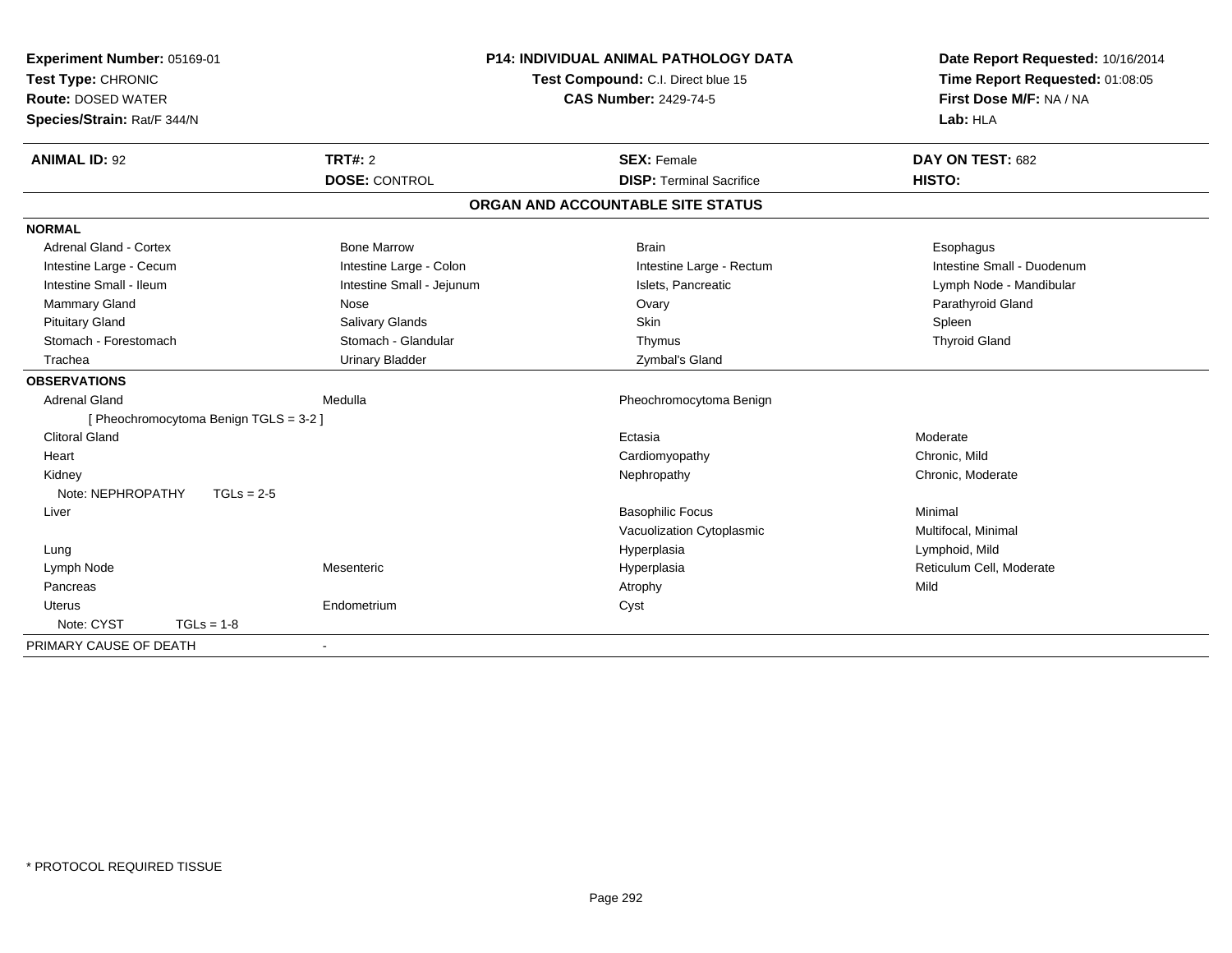| <b>Experiment Number: 05169-01</b><br>Test Type: CHRONIC<br><b>Route: DOSED WATER</b><br>Species/Strain: Rat/F 344/N |                          | P14: INDIVIDUAL ANIMAL PATHOLOGY DATA<br>Test Compound: C.I. Direct blue 15<br><b>CAS Number: 2429-74-5</b> |                                   | Date Report Requested: 10/16/2014<br>Time Report Requested: 01:08:05<br>First Dose M/F: NA / NA<br>Lab: HLA |  |
|----------------------------------------------------------------------------------------------------------------------|--------------------------|-------------------------------------------------------------------------------------------------------------|-----------------------------------|-------------------------------------------------------------------------------------------------------------|--|
| <b>ANIMAL ID: 93</b>                                                                                                 | TRT#: 2                  |                                                                                                             | <b>SEX: Female</b>                | DAY ON TEST: 682                                                                                            |  |
|                                                                                                                      | <b>DOSE: CONTROL</b>     |                                                                                                             | <b>DISP: Terminal Sacrifice</b>   | HISTO:                                                                                                      |  |
|                                                                                                                      |                          |                                                                                                             | ORGAN AND ACCOUNTABLE SITE STATUS |                                                                                                             |  |
| <b>NORMAL</b>                                                                                                        |                          |                                                                                                             |                                   |                                                                                                             |  |
| Adrenal Gland - Cortex                                                                                               | Adrenal Gland - Medulla  |                                                                                                             | <b>Bone Marrow</b>                | <b>Brain</b>                                                                                                |  |
| <b>Clitoral Gland</b>                                                                                                | Esophagus                |                                                                                                             | Heart                             | Intestine Large - Cecum                                                                                     |  |
| Intestine Large - Colon                                                                                              | Intestine Large - Rectum |                                                                                                             | Intestine Small - Duodenum        | Intestine Small - Ileum                                                                                     |  |
| Intestine Small - Jejunum                                                                                            | Islets, Pancreatic       |                                                                                                             | Lymph Node - Mandibular           | Mammary Gland                                                                                               |  |
| Nose                                                                                                                 | Ovary                    |                                                                                                             | Parathyroid Gland                 | <b>Pituitary Gland</b>                                                                                      |  |
| Salivary Glands                                                                                                      | <b>Skin</b>              |                                                                                                             | Spleen                            | Stomach - Forestomach                                                                                       |  |
| Stomach - Glandular                                                                                                  | Thymus                   |                                                                                                             | Trachea                           | <b>Urinary Bladder</b>                                                                                      |  |
| Uterus                                                                                                               | Zymbal's Gland           |                                                                                                             |                                   |                                                                                                             |  |
| <b>OBSERVATIONS</b>                                                                                                  |                          |                                                                                                             |                                   |                                                                                                             |  |
| Kidney                                                                                                               |                          |                                                                                                             | Nephropathy                       | Chronic, Mild                                                                                               |  |
| Liver                                                                                                                |                          |                                                                                                             | <b>Basophilic Focus</b>           | Mild                                                                                                        |  |
|                                                                                                                      |                          |                                                                                                             | Clear Cell Focus                  | Minimal                                                                                                     |  |
| Lung                                                                                                                 |                          |                                                                                                             | Hyperplasia                       | Lymphoid, Mild                                                                                              |  |
| Lymph Node                                                                                                           | Mesenteric               |                                                                                                             | Hyperplasia                       | Reticulum Cell, Moderate                                                                                    |  |
| Pancreas                                                                                                             |                          |                                                                                                             | Atrophy                           | Mild                                                                                                        |  |
| <b>Thyroid Gland</b>                                                                                                 | C Cell                   |                                                                                                             | Adenoma                           |                                                                                                             |  |
| Tongue                                                                                                               |                          |                                                                                                             | Squamous Cell Papilloma           |                                                                                                             |  |
| Note: SQ CL PAPILLOM                                                                                                 | $TGLs = 1-13$            |                                                                                                             |                                   |                                                                                                             |  |
| PRIMARY CAUSE OF DEATH                                                                                               |                          |                                                                                                             |                                   |                                                                                                             |  |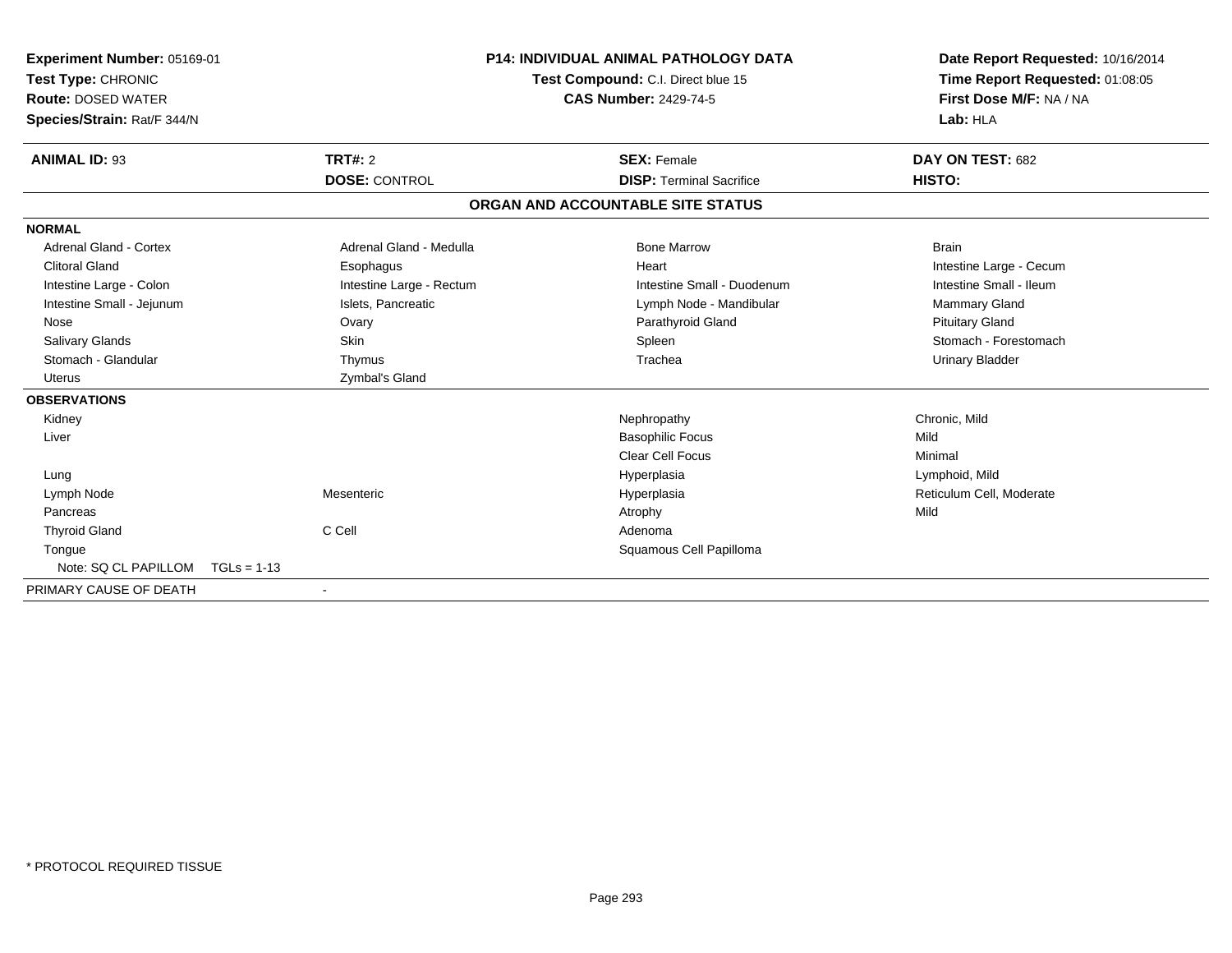| Experiment Number: 05169-01<br>Test Type: CHRONIC<br><b>Route: DOSED WATER</b><br>Species/Strain: Rat/F 344/N |                            | <b>P14: INDIVIDUAL ANIMAL PATHOLOGY DATA</b><br>Test Compound: C.I. Direct blue 15<br><b>CAS Number: 2429-74-5</b> | Date Report Requested: 10/16/2014<br>Time Report Requested: 01:08:05<br>First Dose M/F: NA / NA<br>Lab: HLA |  |
|---------------------------------------------------------------------------------------------------------------|----------------------------|--------------------------------------------------------------------------------------------------------------------|-------------------------------------------------------------------------------------------------------------|--|
| <b>ANIMAL ID: 94</b>                                                                                          | <b>TRT#: 2</b>             | <b>SEX: Female</b>                                                                                                 | DAY ON TEST: 682                                                                                            |  |
|                                                                                                               | <b>DOSE: CONTROL</b>       | <b>DISP: Terminal Sacrifice</b>                                                                                    | HISTO:                                                                                                      |  |
|                                                                                                               |                            | ORGAN AND ACCOUNTABLE SITE STATUS                                                                                  |                                                                                                             |  |
| <b>NORMAL</b>                                                                                                 |                            |                                                                                                                    |                                                                                                             |  |
| Adrenal Gland - Cortex                                                                                        | Adrenal Gland - Medulla    | <b>Bone Marrow</b>                                                                                                 | <b>Brain</b>                                                                                                |  |
| <b>Clitoral Gland</b>                                                                                         | Esophagus                  | Intestine Large - Cecum                                                                                            | Intestine Large - Colon                                                                                     |  |
| Intestine Large - Rectum                                                                                      | Intestine Small - Duodenum | Intestine Small - Ileum                                                                                            | Intestine Small - Jejunum                                                                                   |  |
| Islets, Pancreatic                                                                                            | Lung                       | Lymph Node - Mandibular                                                                                            | Lymph Node - Mesenteric                                                                                     |  |
| Nose                                                                                                          | Ovary                      | Pancreas                                                                                                           | Parathyroid Gland                                                                                           |  |
| Salivary Glands                                                                                               | <b>Skin</b>                | Stomach - Forestomach                                                                                              | Stomach - Glandular                                                                                         |  |
| Thymus                                                                                                        | <b>Thyroid Gland</b>       | Trachea                                                                                                            | <b>Urinary Bladder</b>                                                                                      |  |
| Uterus                                                                                                        | Zymbal's Gland             |                                                                                                                    |                                                                                                             |  |
| <b>OBSERVATIONS</b>                                                                                           |                            |                                                                                                                    |                                                                                                             |  |
| Heart                                                                                                         |                            | Cardiomyopathy                                                                                                     | Chronic, Mild                                                                                               |  |
| Kidney                                                                                                        |                            | Nephropathy                                                                                                        | Chronic, Mild                                                                                               |  |
| Liver                                                                                                         |                            | Leukemia Mononuclear                                                                                               |                                                                                                             |  |
| Note: ML IS STAGE 2                                                                                           |                            |                                                                                                                    |                                                                                                             |  |
| <b>Mammary Gland</b>                                                                                          | Duct                       | Ectasia                                                                                                            | Moderate                                                                                                    |  |
| Note: ECTASIA<br>$TGLs = 1-10$                                                                                |                            |                                                                                                                    |                                                                                                             |  |
| <b>Pituitary Gland</b>                                                                                        | <b>Pars Distalis</b>       | Cyst                                                                                                               |                                                                                                             |  |
| [ Cyst TGLS = $2-2$ ]                                                                                         |                            |                                                                                                                    |                                                                                                             |  |
| Spleen                                                                                                        |                            | Leukemia Mononuclear                                                                                               |                                                                                                             |  |
| Zymbals GI                                                                                                    |                            |                                                                                                                    |                                                                                                             |  |
| Note: ONE GLAND IS PRESENT                                                                                    |                            |                                                                                                                    |                                                                                                             |  |
| PRIMARY CAUSE OF DEATH                                                                                        | $\blacksquare$             |                                                                                                                    |                                                                                                             |  |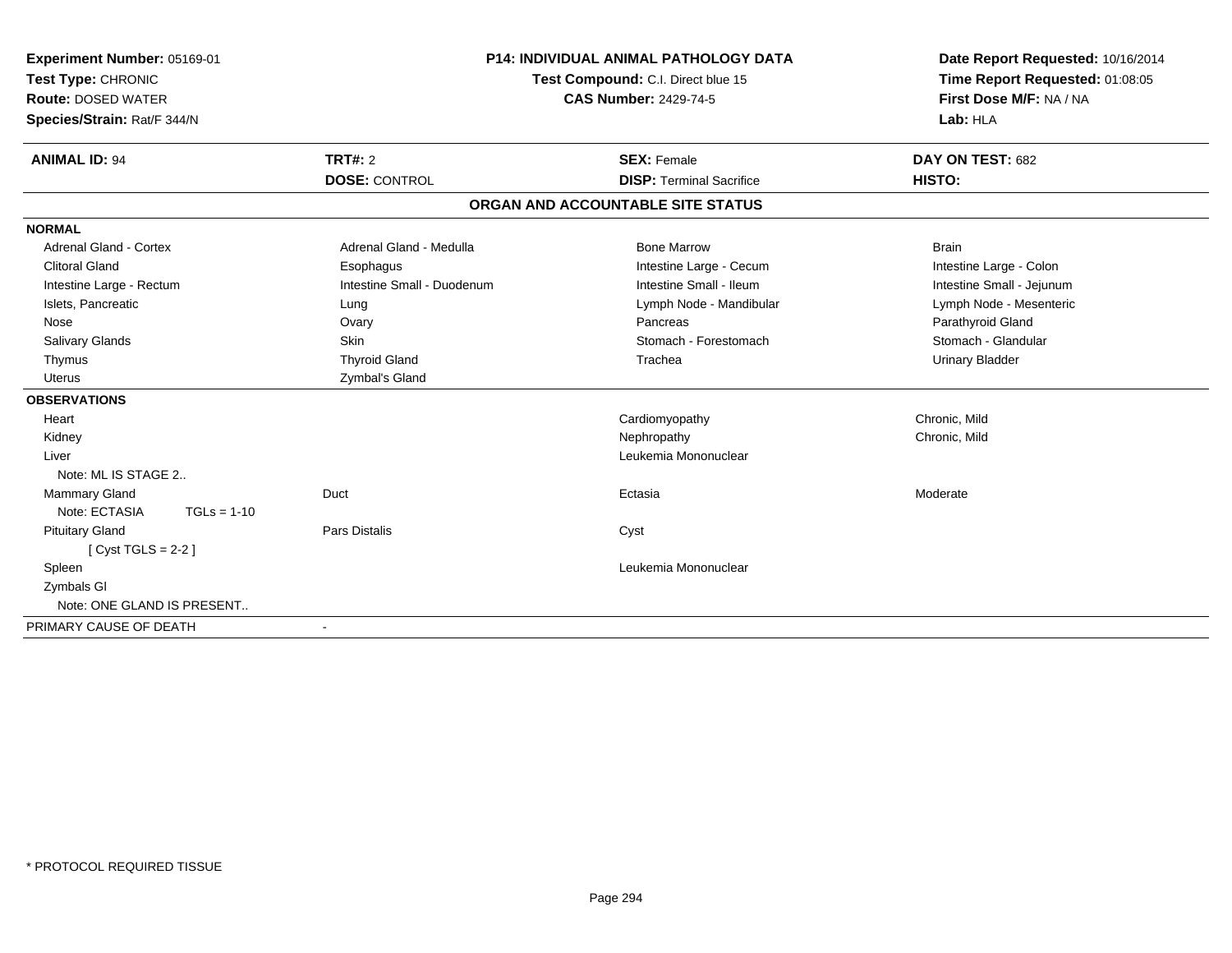| Experiment Number: 05169-01<br>Test Type: CHRONIC<br><b>Route: DOSED WATER</b><br>Species/Strain: Rat/F 344/N |                             | <b>P14: INDIVIDUAL ANIMAL PATHOLOGY DATA</b><br>Test Compound: C.I. Direct blue 15<br><b>CAS Number: 2429-74-5</b> | Date Report Requested: 10/16/2014<br>Time Report Requested: 01:08:05<br>First Dose M/F: NA / NA<br>Lab: HLA |
|---------------------------------------------------------------------------------------------------------------|-----------------------------|--------------------------------------------------------------------------------------------------------------------|-------------------------------------------------------------------------------------------------------------|
| <b>ANIMAL ID: 95</b>                                                                                          | TRT#: 2                     | <b>SEX: Female</b>                                                                                                 | DAY ON TEST: 682                                                                                            |
|                                                                                                               | <b>DOSE: CONTROL</b>        | <b>DISP: Terminal Sacrifice</b>                                                                                    | HISTO:                                                                                                      |
|                                                                                                               |                             | ORGAN AND ACCOUNTABLE SITE STATUS                                                                                  |                                                                                                             |
| <b>NORMAL</b>                                                                                                 |                             |                                                                                                                    |                                                                                                             |
| Adrenal Gland - Medulla                                                                                       | <b>Bone Marrow</b>          | <b>Brain</b>                                                                                                       | Ear                                                                                                         |
| Esophagus                                                                                                     | Heart                       | Intestine Large - Cecum                                                                                            | Intestine Large - Colon                                                                                     |
| Intestine Large - Rectum                                                                                      | Intestine Small - Duodenum  | Intestine Small - Ileum                                                                                            | Intestine Small - Jejunum                                                                                   |
| Islets, Pancreatic                                                                                            | Lung                        | Lymph Node - Mandibular                                                                                            | Lymph Node - Mesenteric                                                                                     |
| Nose                                                                                                          | Ovary                       | Pancreas                                                                                                           | Parathyroid Gland                                                                                           |
| <b>Salivary Glands</b>                                                                                        | Skin                        | Spleen                                                                                                             | Stomach - Forestomach                                                                                       |
| Stomach - Glandular                                                                                           | Thymus                      | <b>Thyroid Gland</b>                                                                                               | Trachea                                                                                                     |
| <b>Urinary Bladder</b>                                                                                        | <b>Uterus</b>               | Zymbal's Gland                                                                                                     |                                                                                                             |
| <b>OBSERVATIONS</b>                                                                                           |                             |                                                                                                                    |                                                                                                             |
| <b>Adrenal Gland</b>                                                                                          | Cortex                      | Angiectasis                                                                                                        | Mild                                                                                                        |
| <b>Clitoral Gland</b>                                                                                         |                             | Hyperplasia                                                                                                        | Focal, Moderate                                                                                             |
| Kidney                                                                                                        |                             | Nephropathy                                                                                                        | Chronic, Minimal                                                                                            |
| Liver                                                                                                         |                             | <b>Basophilic Focus</b>                                                                                            | Minimal                                                                                                     |
| Mammary Gland                                                                                                 | Duct                        | Ectasia                                                                                                            | Moderate                                                                                                    |
|                                                                                                               |                             | Fibroadenoma                                                                                                       | Multiple                                                                                                    |
| Note: ECTASIA<br>$TGLs = 3-10$                                                                                |                             |                                                                                                                    |                                                                                                             |
| Note: FIBROADENOMA                                                                                            | $TGLs = 1, 4, 5-13, 14, 15$ |                                                                                                                    |                                                                                                             |
| <b>Pituitary Gland</b>                                                                                        | <b>Pars Distalis</b>        | Adenoma                                                                                                            |                                                                                                             |
| [Adenoma TGLS = $2-2$ ]                                                                                       |                             |                                                                                                                    |                                                                                                             |
| PRIMARY CAUSE OF DEATH                                                                                        | $\overline{\phantom{a}}$    |                                                                                                                    |                                                                                                             |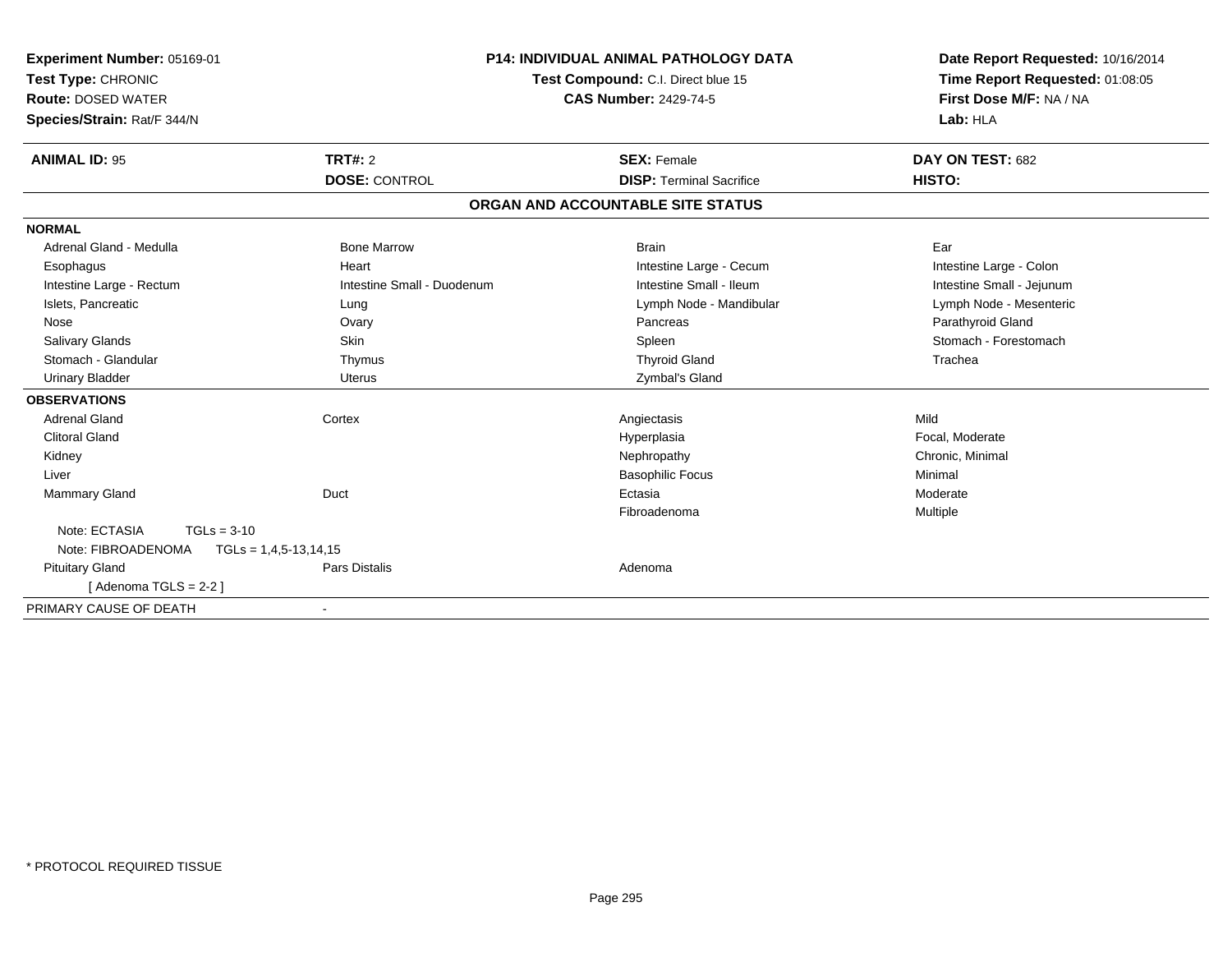| Experiment Number: 05169-01<br>Test Type: CHRONIC<br><b>Route: DOSED WATER</b><br>Species/Strain: Rat/F 344/N |                          | <b>P14: INDIVIDUAL ANIMAL PATHOLOGY DATA</b><br>Test Compound: C.I. Direct blue 15<br><b>CAS Number: 2429-74-5</b> | Date Report Requested: 10/16/2014<br>Time Report Requested: 01:08:05<br>First Dose M/F: NA / NA<br>Lab: HLA |
|---------------------------------------------------------------------------------------------------------------|--------------------------|--------------------------------------------------------------------------------------------------------------------|-------------------------------------------------------------------------------------------------------------|
| <b>ANIMAL ID: 96</b>                                                                                          | TRT#: 2                  | <b>SEX: Female</b>                                                                                                 | DAY ON TEST: 682                                                                                            |
|                                                                                                               | <b>DOSE: CONTROL</b>     | <b>DISP: Terminal Sacrifice</b>                                                                                    | HISTO:                                                                                                      |
|                                                                                                               |                          | ORGAN AND ACCOUNTABLE SITE STATUS                                                                                  |                                                                                                             |
| <b>NORMAL</b>                                                                                                 |                          |                                                                                                                    |                                                                                                             |
| <b>Adrenal Gland - Cortex</b>                                                                                 | Adrenal Gland - Medulla  | <b>Bone Marrow</b>                                                                                                 | <b>Brain</b>                                                                                                |
| <b>Clitoral Gland</b>                                                                                         | Esophagus                | Heart                                                                                                              | Intestine Large - Cecum                                                                                     |
| Intestine Large - Colon                                                                                       | Intestine Large - Rectum | Intestine Small - Duodenum                                                                                         | Intestine Small - Ileum                                                                                     |
| Intestine Small - Jejunum                                                                                     | Islets. Pancreatic       | Lymph Node - Mandibular                                                                                            | <b>Mammary Gland</b>                                                                                        |
| Nose                                                                                                          | Parathyroid Gland        | <b>Salivary Glands</b>                                                                                             | <b>Skin</b>                                                                                                 |
| Spleen                                                                                                        | Stomach - Forestomach    | Stomach - Glandular                                                                                                | Thymus                                                                                                      |
| <b>Thyroid Gland</b>                                                                                          | Trachea                  | <b>Urinary Bladder</b>                                                                                             | <b>Uterus</b>                                                                                               |
| Zymbal's Gland                                                                                                |                          |                                                                                                                    |                                                                                                             |
| <b>OBSERVATIONS</b>                                                                                           |                          |                                                                                                                    |                                                                                                             |
| Kidney                                                                                                        |                          | Nephropathy                                                                                                        | Chronic, Minimal                                                                                            |
| Liver                                                                                                         |                          | <b>Basophilic Focus</b>                                                                                            | Minimal                                                                                                     |
|                                                                                                               |                          | Granuloma                                                                                                          | Mild                                                                                                        |
| Lung                                                                                                          |                          | Hyperplasia                                                                                                        | Lymphoid, Mild                                                                                              |
| Lymph Node                                                                                                    | Mesenteric               | Hyperplasia                                                                                                        | Reticulum Cell, Moderate                                                                                    |
| Ovary                                                                                                         |                          | Cyst                                                                                                               |                                                                                                             |
| Note: CYST<br>$TGLs = 1-8$                                                                                    |                          |                                                                                                                    |                                                                                                             |
| Pancreas                                                                                                      |                          | Atrophy                                                                                                            | Mild                                                                                                        |
| <b>Pituitary Gland</b>                                                                                        | <b>Pars Distalis</b>     | Cyst                                                                                                               |                                                                                                             |
| [Cyst TGLS = $2-2$ ]                                                                                          |                          |                                                                                                                    |                                                                                                             |
| PRIMARY CAUSE OF DEATH                                                                                        |                          |                                                                                                                    |                                                                                                             |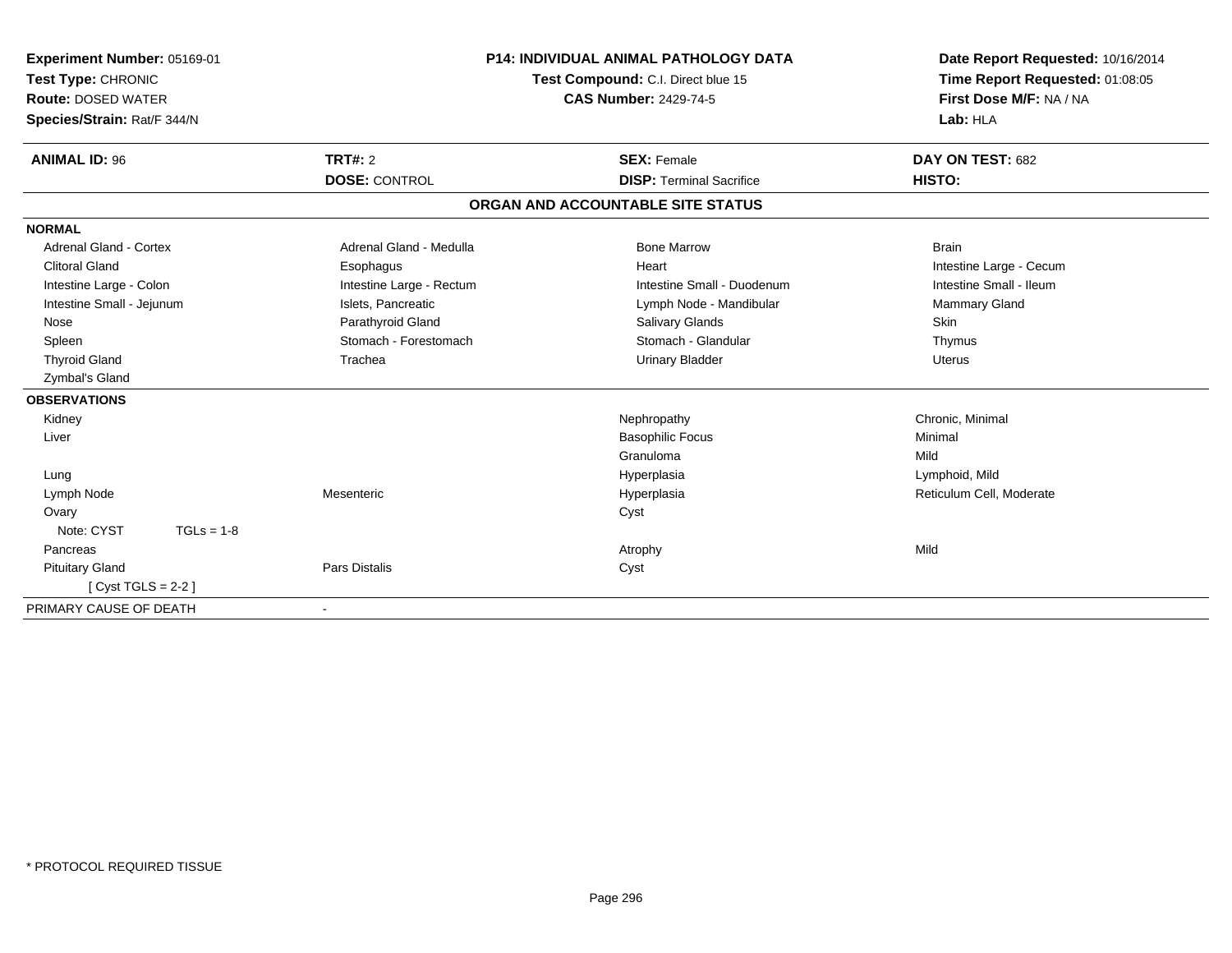| Experiment Number: 05169-01<br>Test Type: CHRONIC<br><b>Route: DOSED WATER</b><br>Species/Strain: Rat/F 344/N |                            | <b>P14: INDIVIDUAL ANIMAL PATHOLOGY DATA</b><br>Test Compound: C.I. Direct blue 15<br><b>CAS Number: 2429-74-5</b> | Date Report Requested: 10/16/2014<br>Time Report Requested: 01:08:05<br>First Dose M/F: NA / NA<br>Lab: HLA |
|---------------------------------------------------------------------------------------------------------------|----------------------------|--------------------------------------------------------------------------------------------------------------------|-------------------------------------------------------------------------------------------------------------|
| <b>ANIMAL ID: 97</b>                                                                                          | <b>TRT#: 2</b>             | <b>SEX: Female</b>                                                                                                 | DAY ON TEST: 682                                                                                            |
|                                                                                                               | <b>DOSE: CONTROL</b>       | <b>DISP: Terminal Sacrifice</b>                                                                                    | HISTO:                                                                                                      |
|                                                                                                               |                            | ORGAN AND ACCOUNTABLE SITE STATUS                                                                                  |                                                                                                             |
| <b>NORMAL</b>                                                                                                 |                            |                                                                                                                    |                                                                                                             |
| Adrenal Gland - Cortex                                                                                        | <b>Bone Marrow</b>         | <b>Brain</b>                                                                                                       | <b>Clitoral Gland</b>                                                                                       |
| Esophagus                                                                                                     | Heart                      | Intestine Large - Cecum                                                                                            | Intestine Large - Colon                                                                                     |
| Intestine Large - Rectum                                                                                      | Intestine Small - Duodenum | Intestine Small - Ileum                                                                                            | Intestine Small - Jejunum                                                                                   |
| Islets, Pancreatic                                                                                            | Lymph Node - Mandibular    | Lymph Node - Mesenteric                                                                                            | Nose                                                                                                        |
| Ovary                                                                                                         | Parathyroid Gland          | Salivary Glands                                                                                                    | Skin                                                                                                        |
| Spleen                                                                                                        | Stomach - Forestomach      | Stomach - Glandular                                                                                                | Thymus                                                                                                      |
| <b>Thyroid Gland</b>                                                                                          | Trachea                    | <b>Urinary Bladder</b>                                                                                             | Uterus                                                                                                      |
| Zymbal's Gland                                                                                                |                            |                                                                                                                    |                                                                                                             |
| <b>OBSERVATIONS</b>                                                                                           |                            |                                                                                                                    |                                                                                                             |
| <b>Adrenal Gland</b>                                                                                          | Medulla                    | Pheochromocytoma Benign                                                                                            |                                                                                                             |
| Kidney                                                                                                        |                            | Nephropathy                                                                                                        | Chronic, Mild                                                                                               |
| Liver                                                                                                         |                            | Hepatodiaphragmatic Nodule                                                                                         |                                                                                                             |
| Note: ANOM HEPAT LOB<br>$TGLs = 2-3.1$                                                                        |                            |                                                                                                                    |                                                                                                             |
| Lung                                                                                                          |                            | Hyperplasia                                                                                                        | Lymphoid, Mild                                                                                              |
| <b>Mammary Gland</b>                                                                                          |                            | Fibroadenoma                                                                                                       |                                                                                                             |
| Note: FIBROADENOMA<br>$TGLs = 1-10$                                                                           |                            |                                                                                                                    |                                                                                                             |
| Pancreas                                                                                                      |                            | Atrophy                                                                                                            | Mild                                                                                                        |
| <b>Pituitary Gland</b>                                                                                        | <b>Pars Distalis</b>       | Adenoma                                                                                                            |                                                                                                             |
| Note: ADENOMA<br>$TGLs = 3-2$                                                                                 |                            |                                                                                                                    |                                                                                                             |
| PRIMARY CAUSE OF DEATH                                                                                        | $\overline{\phantom{a}}$   |                                                                                                                    |                                                                                                             |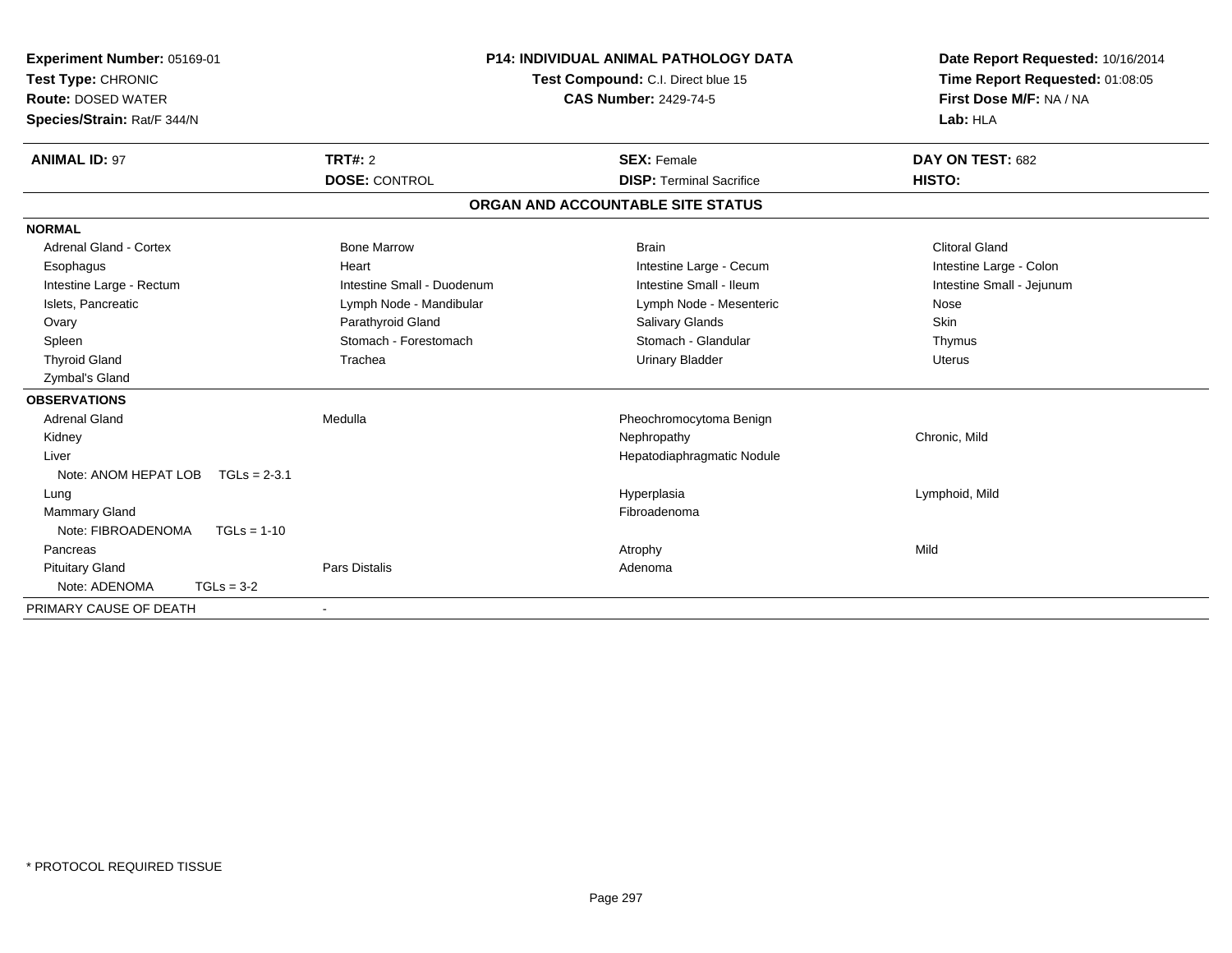| Experiment Number: 05169-01<br>Test Type: CHRONIC<br><b>Route: DOSED WATER</b><br>Species/Strain: Rat/F 344/N |                          | <b>P14: INDIVIDUAL ANIMAL PATHOLOGY DATA</b><br>Test Compound: C.I. Direct blue 15<br><b>CAS Number: 2429-74-5</b> | Date Report Requested: 10/16/2014<br>Time Report Requested: 01:08:05<br>First Dose M/F: NA / NA<br>Lab: HLA |
|---------------------------------------------------------------------------------------------------------------|--------------------------|--------------------------------------------------------------------------------------------------------------------|-------------------------------------------------------------------------------------------------------------|
| <b>ANIMAL ID: 98</b>                                                                                          | TRT#: 2                  | <b>SEX: Female</b>                                                                                                 | DAY ON TEST: 682                                                                                            |
|                                                                                                               | <b>DOSE: CONTROL</b>     | <b>DISP: Terminal Sacrifice</b>                                                                                    | HISTO:                                                                                                      |
|                                                                                                               |                          | ORGAN AND ACCOUNTABLE SITE STATUS                                                                                  |                                                                                                             |
| <b>NORMAL</b>                                                                                                 |                          |                                                                                                                    |                                                                                                             |
| Adrenal Gland - Cortex                                                                                        | Adrenal Gland - Medulla  | <b>Bone Marrow</b>                                                                                                 | <b>Brain</b>                                                                                                |
| <b>Clitoral Gland</b>                                                                                         | Esophagus                | Heart                                                                                                              | Intestine Large - Cecum                                                                                     |
| Intestine Large - Colon                                                                                       | Intestine Large - Rectum | Intestine Small - Duodenum                                                                                         | Intestine Small - Ileum                                                                                     |
| Intestine Small - Jejunum                                                                                     | Islets, Pancreatic       | Lymph Node - Mandibular                                                                                            | Lymph Node - Mesenteric                                                                                     |
| Nose                                                                                                          | Ovary                    | Pancreas                                                                                                           | Parathyroid Gland                                                                                           |
| <b>Pituitary Gland</b>                                                                                        | Salivary Glands          | <b>Skin</b>                                                                                                        | Spleen                                                                                                      |
| Stomach - Forestomach                                                                                         | Stomach - Glandular      | Thymus                                                                                                             | Trachea                                                                                                     |
| <b>Urinary Bladder</b>                                                                                        | <b>Uterus</b>            | Zymbal's Gland                                                                                                     |                                                                                                             |
| <b>OBSERVATIONS</b>                                                                                           |                          |                                                                                                                    |                                                                                                             |
| Kidney                                                                                                        |                          | Nephropathy                                                                                                        | Chronic, Mild                                                                                               |
| Liver                                                                                                         |                          | Granuloma                                                                                                          | Mild                                                                                                        |
| Lung                                                                                                          |                          | Hyperplasia                                                                                                        | Lymphoid, Mild                                                                                              |
| <b>Mammary Gland</b>                                                                                          | Duct                     | Ectasia                                                                                                            | Mild                                                                                                        |
| Note: ECTASIA<br>$TGLs = 1-10$                                                                                |                          |                                                                                                                    |                                                                                                             |
| <b>Thyroid Gland</b>                                                                                          | C Cell                   | Adenoma                                                                                                            |                                                                                                             |
|                                                                                                               | C Cell                   | Carcinoma                                                                                                          |                                                                                                             |
| [Carcinoma TGLS = $2,3-2$ ]                                                                                   |                          |                                                                                                                    |                                                                                                             |
| PRIMARY CAUSE OF DEATH                                                                                        |                          |                                                                                                                    |                                                                                                             |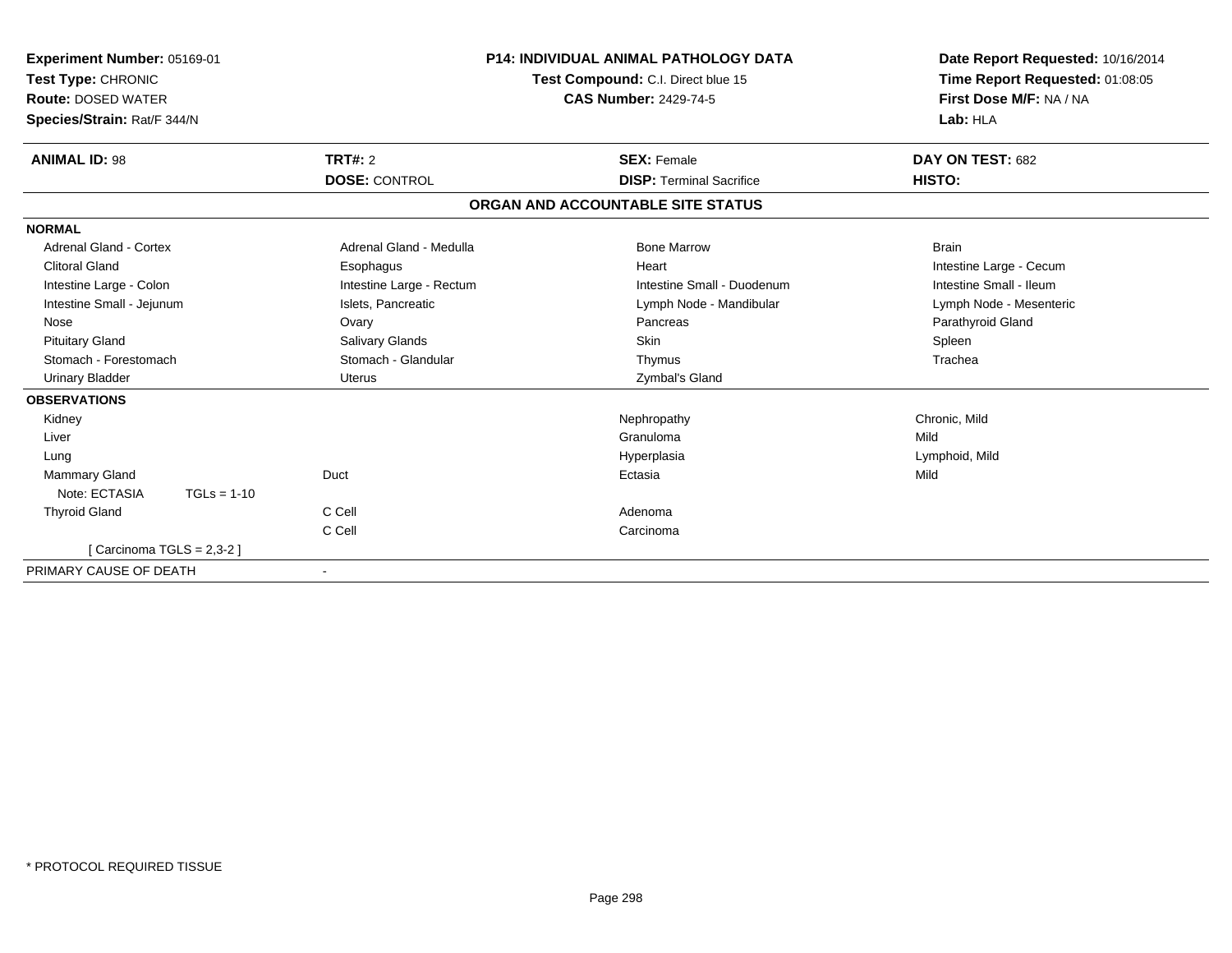| Experiment Number: 05169-01<br>Test Type: CHRONIC<br><b>Route: DOSED WATER</b><br>Species/Strain: Rat/F 344/N | <b>P14: INDIVIDUAL ANIMAL PATHOLOGY DATA</b><br>Test Compound: C.I. Direct blue 15<br><b>CAS Number: 2429-74-5</b> |                                   | Date Report Requested: 10/16/2014<br>Time Report Requested: 01:08:05<br>First Dose M/F: NA / NA<br>Lab: HLA |
|---------------------------------------------------------------------------------------------------------------|--------------------------------------------------------------------------------------------------------------------|-----------------------------------|-------------------------------------------------------------------------------------------------------------|
| <b>ANIMAL ID: 99</b>                                                                                          | <b>TRT#: 2</b>                                                                                                     | <b>SEX: Female</b>                | DAY ON TEST: 682                                                                                            |
|                                                                                                               | <b>DOSE: CONTROL</b>                                                                                               | <b>DISP: Terminal Sacrifice</b>   | HISTO:                                                                                                      |
|                                                                                                               |                                                                                                                    | ORGAN AND ACCOUNTABLE SITE STATUS |                                                                                                             |
| <b>NORMAL</b>                                                                                                 |                                                                                                                    |                                   |                                                                                                             |
| <b>Adrenal Gland - Cortex</b>                                                                                 | <b>Bone Marrow</b>                                                                                                 | Esophagus                         | Intestine Large - Cecum                                                                                     |
| Intestine Large - Colon                                                                                       | Intestine Large - Rectum                                                                                           | Intestine Small - Duodenum        | Intestine Small - Ileum                                                                                     |
| Intestine Small - Jejunum                                                                                     | Islets, Pancreatic                                                                                                 | Lymph Node - Mandibular           | Lymph Node - Mesenteric                                                                                     |
| Ovary                                                                                                         | Pancreas                                                                                                           | Parathyroid Gland                 | Salivary Glands                                                                                             |
| Stomach - Forestomach                                                                                         | Stomach - Glandular                                                                                                | Thymus                            | <b>Thyroid Gland</b>                                                                                        |
| Trachea                                                                                                       | <b>Urinary Bladder</b>                                                                                             | <b>Uterus</b>                     |                                                                                                             |
| <b>OBSERVATIONS</b>                                                                                           |                                                                                                                    |                                   |                                                                                                             |
| <b>Adrenal Gland</b>                                                                                          | Medulla                                                                                                            | Hemorrhage                        | Marked                                                                                                      |
| <b>Brain</b>                                                                                                  |                                                                                                                    | Compression                       |                                                                                                             |
| Note: COMPRESSION<br>$TGLs = 2-1$                                                                             |                                                                                                                    |                                   |                                                                                                             |
| <b>Clitoral Gland</b>                                                                                         |                                                                                                                    | Carcinoma                         |                                                                                                             |
| Note: CARCINOMA<br>$TGLs = 1-8$                                                                               |                                                                                                                    |                                   |                                                                                                             |
| Heart                                                                                                         |                                                                                                                    | Cardiomyopathy                    | Chronic, Minimal                                                                                            |
| Kidney                                                                                                        |                                                                                                                    | Nephropathy                       | Chronic, Mild                                                                                               |
| Liver                                                                                                         |                                                                                                                    | <b>Basophilic Focus</b>           | Minimal                                                                                                     |
|                                                                                                               |                                                                                                                    | Leukemia Mononuclear              |                                                                                                             |
| Note: ML IS STAGE 1                                                                                           |                                                                                                                    |                                   |                                                                                                             |
| Lung                                                                                                          | Alveolar Epith                                                                                                     | Hyperplasia                       | Focal, Mild                                                                                                 |
|                                                                                                               |                                                                                                                    | Hyperplasia                       | Lymphoid, Mild                                                                                              |
| Mammary Gland                                                                                                 | Duct                                                                                                               | Ectasia                           | Moderate                                                                                                    |
|                                                                                                               |                                                                                                                    | Fibroadenoma                      |                                                                                                             |
| Note: ECTASIA<br>$TGLs = 4-10$<br>Note: FIBROADENOMA<br>$TGLs = 5-13$                                         |                                                                                                                    |                                   |                                                                                                             |
| Nose                                                                                                          |                                                                                                                    | Inflammation                      | Acute, Mild                                                                                                 |
| <b>Pituitary Gland</b>                                                                                        | Pars Distalis                                                                                                      | Adenoma                           |                                                                                                             |
| Note: ADENOMA<br>$TGLs = 3-2$                                                                                 |                                                                                                                    |                                   |                                                                                                             |
| Skin                                                                                                          | <b>Subcut Tiss</b>                                                                                                 | Fibroma                           |                                                                                                             |
| Note: [ FIBROMA<br>$] TGLs = 6-14$                                                                            |                                                                                                                    |                                   |                                                                                                             |
| Spleen                                                                                                        |                                                                                                                    | Leukemia Mononuclear              |                                                                                                             |
|                                                                                                               |                                                                                                                    |                                   |                                                                                                             |
| Zymbal's Gland                                                                                                |                                                                                                                    | Ectasia                           | Mild                                                                                                        |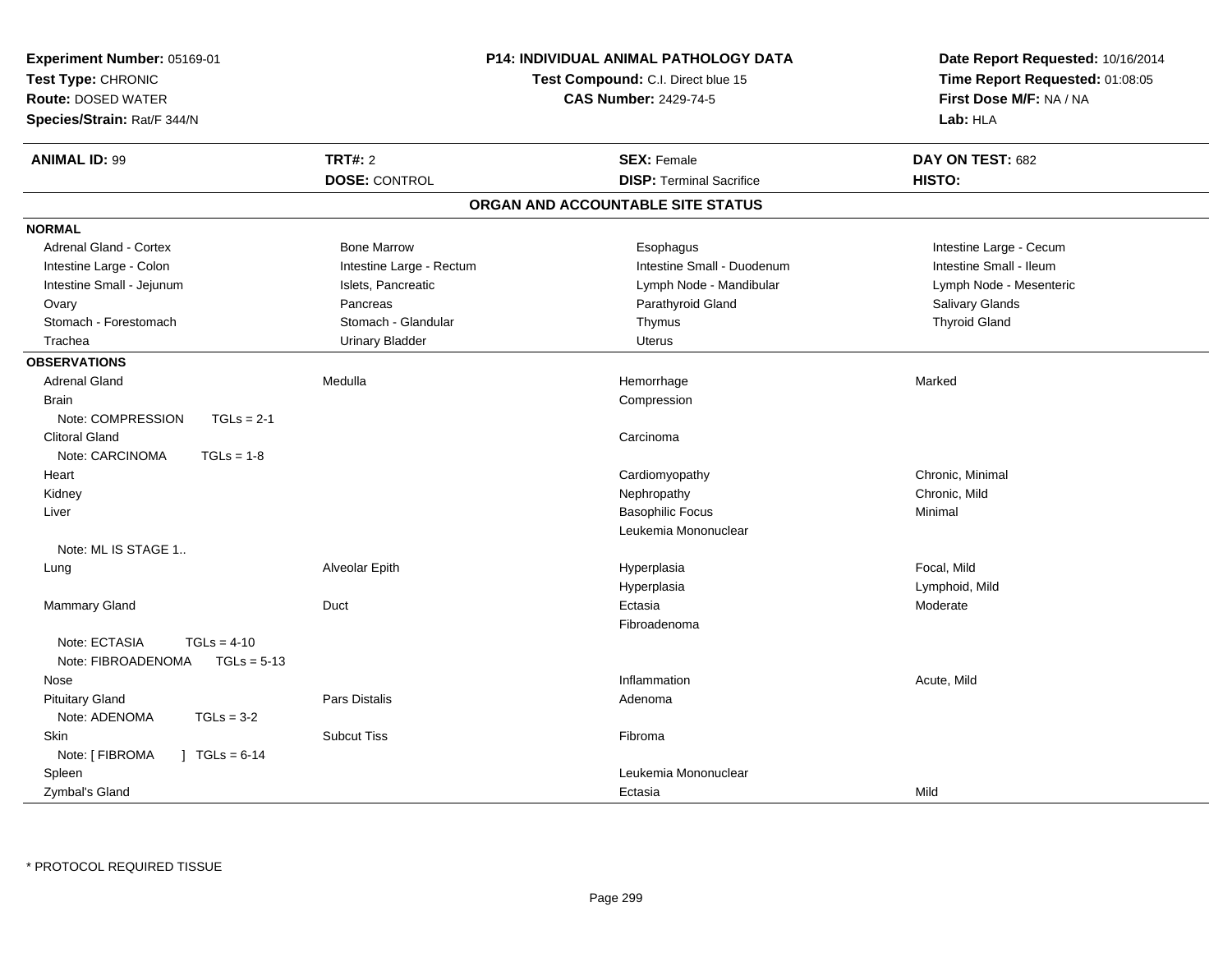| <b>Experiment Number: 05169-01</b>                                             |                      | <b>P14: INDIVIDUAL ANIMAL PATHOLOGY DATA</b> | Date Report Requested: 10/16/2014 |  |
|--------------------------------------------------------------------------------|----------------------|----------------------------------------------|-----------------------------------|--|
| Test Type: CHRONIC<br><b>Route: DOSED WATER</b><br>Species/Strain: Rat/F 344/N |                      | Test Compound: C.I. Direct blue 15           | Time Report Requested: 01:08:05   |  |
|                                                                                |                      | <b>CAS Number: 2429-74-5</b>                 | First Dose M/F: NA / NA           |  |
|                                                                                |                      |                                              | Lab: HLA                          |  |
| <b>ANIMAL ID: 99</b>                                                           | <b>TRT#:</b> 2       | <b>SEX:</b> Female                           | DAY ON TEST: 682                  |  |
|                                                                                | <b>DOSE: CONTROL</b> | <b>DISP:</b> Terminal Sacrifice              | HISTO:                            |  |
|                                                                                |                      | ORGAN AND ACCOUNTABLE SITE STATUS            |                                   |  |
| PRIMARY CAUSE OF DEATH                                                         |                      |                                              |                                   |  |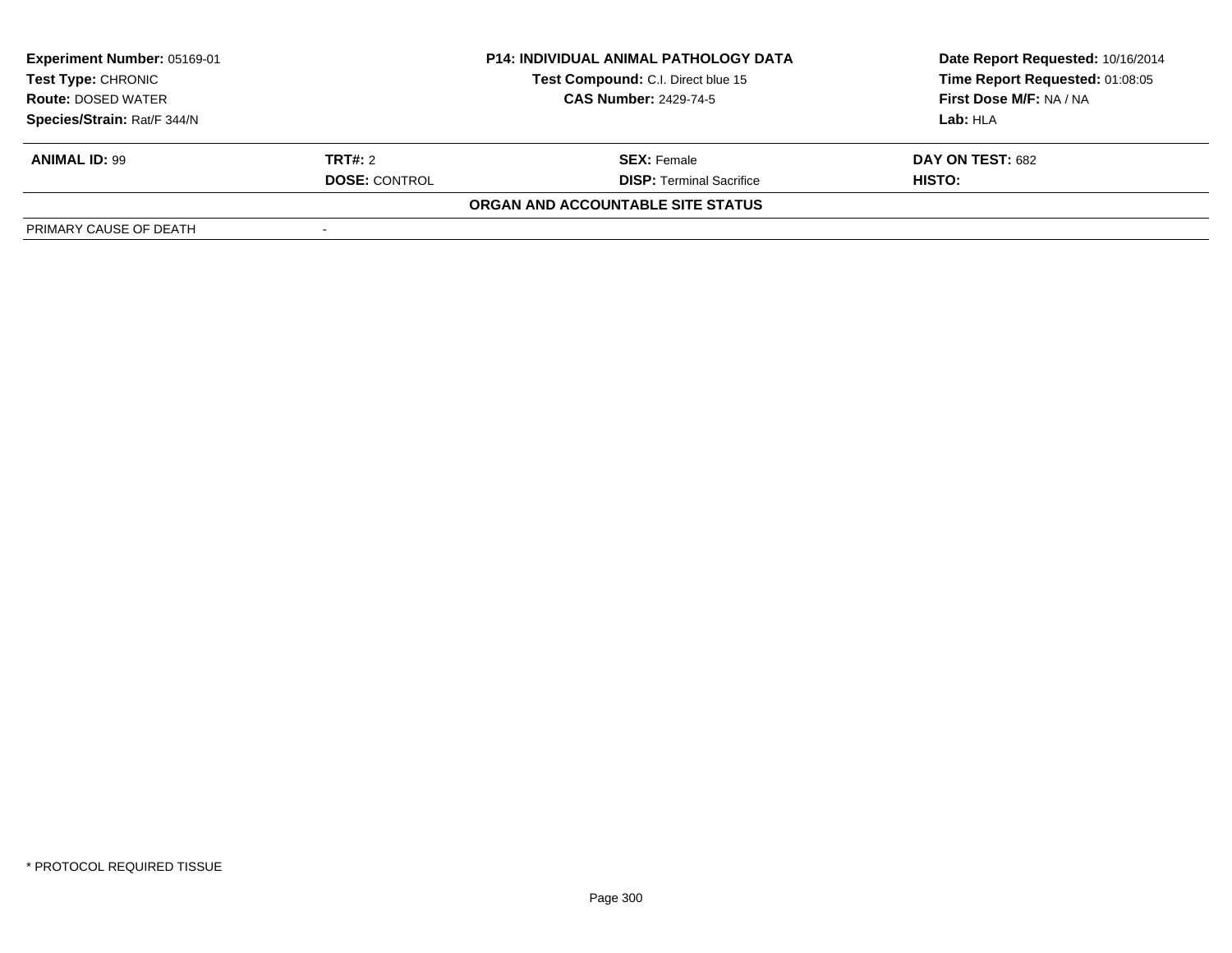| <b>Experiment Number: 05169-01</b><br>Test Type: CHRONIC<br><b>Route: DOSED WATER</b><br>Species/Strain: Rat/F 344/N |               | <b>P14: INDIVIDUAL ANIMAL PATHOLOGY DATA</b><br>Test Compound: C.I. Direct blue 15<br><b>CAS Number: 2429-74-5</b> |  | Date Report Requested: 10/16/2014<br>Time Report Requested: 01:08:05<br>First Dose M/F: NA / NA<br>Lab: HLA |                          |
|----------------------------------------------------------------------------------------------------------------------|---------------|--------------------------------------------------------------------------------------------------------------------|--|-------------------------------------------------------------------------------------------------------------|--------------------------|
| <b>ANIMAL ID: 100</b>                                                                                                |               | <b>TRT#: 2</b>                                                                                                     |  | <b>SEX: Female</b>                                                                                          | DAY ON TEST: 682         |
|                                                                                                                      |               | <b>DOSE: CONTROL</b>                                                                                               |  | <b>DISP: Terminal Sacrifice</b>                                                                             | HISTO:                   |
|                                                                                                                      |               |                                                                                                                    |  | ORGAN AND ACCOUNTABLE SITE STATUS                                                                           |                          |
| <b>NORMAL</b>                                                                                                        |               |                                                                                                                    |  |                                                                                                             |                          |
| <b>Adrenal Gland - Cortex</b>                                                                                        |               | Adrenal Gland - Medulla                                                                                            |  | <b>Bone Marrow</b>                                                                                          | <b>Brain</b>             |
| Esophagus                                                                                                            |               | Intestine Large - Cecum                                                                                            |  | Intestine Large - Colon                                                                                     | Intestine Large - Rectum |
| Intestine Small - Duodenum                                                                                           |               | Intestine Small - Ileum                                                                                            |  | Intestine Small - Jejunum                                                                                   | Islets, Pancreatic       |
| Lymph Node - Mandibular                                                                                              |               | Lymph Node - Mesenteric                                                                                            |  | Nose                                                                                                        | Ovary                    |
| Pancreas                                                                                                             |               | Parathyroid Gland                                                                                                  |  | <b>Salivary Glands</b>                                                                                      | Skin                     |
| Spleen                                                                                                               |               | Stomach - Forestomach                                                                                              |  | Stomach - Glandular                                                                                         | Thymus                   |
| <b>Thyroid Gland</b>                                                                                                 |               | Trachea                                                                                                            |  | <b>Urinary Bladder</b>                                                                                      | <b>Uterus</b>            |
| Zymbal's Gland                                                                                                       |               |                                                                                                                    |  |                                                                                                             |                          |
| <b>OBSERVATIONS</b>                                                                                                  |               |                                                                                                                    |  |                                                                                                             |                          |
| <b>Bone</b>                                                                                                          |               | Sternum                                                                                                            |  | Osteopetrosis                                                                                               | Mild                     |
| <b>Clitoral Gland</b>                                                                                                |               |                                                                                                                    |  | Adenoma                                                                                                     |                          |
| Heart                                                                                                                |               |                                                                                                                    |  | Cardiomyopathy                                                                                              | Chronic, Mild            |
| Kidney                                                                                                               |               |                                                                                                                    |  | Nephropathy                                                                                                 | Chronic, Mild            |
| Liver                                                                                                                |               |                                                                                                                    |  | <b>Basophilic Focus</b>                                                                                     | Mild                     |
| Lung                                                                                                                 |               |                                                                                                                    |  | Hyperplasia                                                                                                 | Lymphoid, Mild           |
| Mammary Gland                                                                                                        |               |                                                                                                                    |  | Fibroadenoma                                                                                                |                          |
| Note: FIBROADENOMA                                                                                                   | $TGLs = 1-10$ |                                                                                                                    |  |                                                                                                             |                          |
| <b>Pituitary Gland</b>                                                                                               |               | <b>Pars Distalis</b>                                                                                               |  | Cyst                                                                                                        |                          |
| [Cyst TGLS = $2-2$ ]                                                                                                 |               |                                                                                                                    |  |                                                                                                             |                          |
| PRIMARY CAUSE OF DEATH                                                                                               |               |                                                                                                                    |  |                                                                                                             |                          |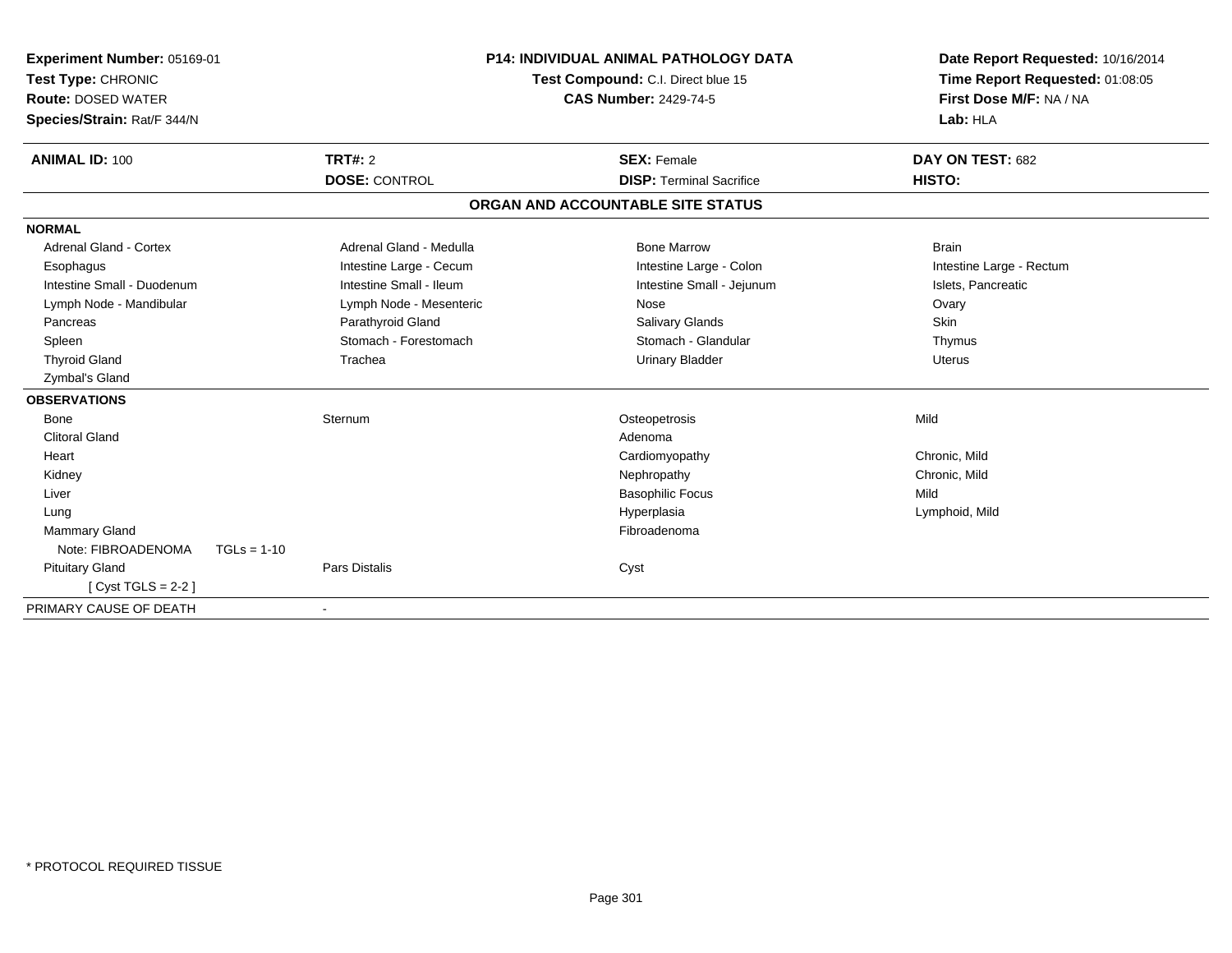| Experiment Number: 05169-01<br>Test Type: CHRONIC<br><b>Route: DOSED WATER</b><br>Species/Strain: Rat/F 344/N |                            | P14: INDIVIDUAL ANIMAL PATHOLOGY DATA<br>Test Compound: C.I. Direct blue 15<br><b>CAS Number: 2429-74-5</b> | Date Report Requested: 10/16/2014<br>Time Report Requested: 01:08:05<br>First Dose M/F: NA / NA<br>Lab: HLA |
|---------------------------------------------------------------------------------------------------------------|----------------------------|-------------------------------------------------------------------------------------------------------------|-------------------------------------------------------------------------------------------------------------|
| <b>ANIMAL ID: 101</b>                                                                                         | TRT#: 2                    | <b>SEX: Female</b>                                                                                          | DAY ON TEST: 682                                                                                            |
|                                                                                                               | <b>DOSE: CONTROL</b>       | <b>DISP: Terminal Sacrifice</b>                                                                             | HISTO:                                                                                                      |
|                                                                                                               |                            | ORGAN AND ACCOUNTABLE SITE STATUS                                                                           |                                                                                                             |
| <b>NORMAL</b>                                                                                                 |                            |                                                                                                             |                                                                                                             |
| <b>Adrenal Gland - Cortex</b>                                                                                 | Adrenal Gland - Medulla    | <b>Bone Marrow</b>                                                                                          | <b>Brain</b>                                                                                                |
| <b>Clitoral Gland</b>                                                                                         | Esophagus                  | Intestine Large - Cecum                                                                                     | Intestine Large - Colon                                                                                     |
| Intestine Large - Rectum                                                                                      | Intestine Small - Duodenum | Intestine Small - Ileum                                                                                     | Intestine Small - Jejunum                                                                                   |
| Islets, Pancreatic                                                                                            | Lymph Node - Mandibular    | Lymph Node - Mesenteric                                                                                     | Nose                                                                                                        |
| Ovary                                                                                                         | Pancreas                   | Parathyroid Gland                                                                                           | Salivary Glands                                                                                             |
| <b>Skin</b>                                                                                                   | Spleen                     | Stomach - Forestomach                                                                                       | Stomach - Glandular                                                                                         |
| Thymus                                                                                                        | <b>Thyroid Gland</b>       | Trachea                                                                                                     | <b>Urinary Bladder</b>                                                                                      |
| Zymbal's Gland                                                                                                |                            |                                                                                                             |                                                                                                             |
| <b>OBSERVATIONS</b>                                                                                           |                            |                                                                                                             |                                                                                                             |
| Heart                                                                                                         |                            | Cardiomyopathy                                                                                              | Chronic, Minimal                                                                                            |
| Kidney                                                                                                        |                            | Nephropathy                                                                                                 | Chronic, Mild                                                                                               |
| Liver                                                                                                         |                            | <b>Basophilic Focus</b>                                                                                     | Minimal                                                                                                     |
|                                                                                                               |                            | Granuloma                                                                                                   | Mild                                                                                                        |
|                                                                                                               |                            | Hepatodiaphragmatic Nodule                                                                                  |                                                                                                             |
| Note: ANOM HEPAT LOB TGLs = 4-3.1                                                                             |                            |                                                                                                             |                                                                                                             |
| Lung                                                                                                          |                            | Hyperplasia                                                                                                 | Lymphoid, Minimal                                                                                           |
| Mammary Gland                                                                                                 | Duct                       | Ectasia                                                                                                     | Moderate                                                                                                    |
|                                                                                                               |                            | Fibroadenoma                                                                                                |                                                                                                             |
| Note: ECTASIA<br>$TGLs = 2-10$                                                                                |                            |                                                                                                             |                                                                                                             |
| Note: FIBROADENOMA<br>$TGLs = 1-13$                                                                           |                            |                                                                                                             |                                                                                                             |
| Mesentery                                                                                                     |                            | Adenocarcinoma                                                                                              | Metastatic (Uterus)                                                                                         |
| <b>Pituitary Gland</b>                                                                                        | <b>Pars Distalis</b>       | Adenoma                                                                                                     |                                                                                                             |
| [Adenoma TGLS = $5-2$ ]                                                                                       |                            |                                                                                                             |                                                                                                             |
| <b>Uterus</b>                                                                                                 |                            | Adenocarcinoma                                                                                              |                                                                                                             |
| Note: ADENOCARC<br>$TGLs = 3-8$                                                                               |                            |                                                                                                             |                                                                                                             |
| PRIMARY CAUSE OF DEATH                                                                                        |                            |                                                                                                             |                                                                                                             |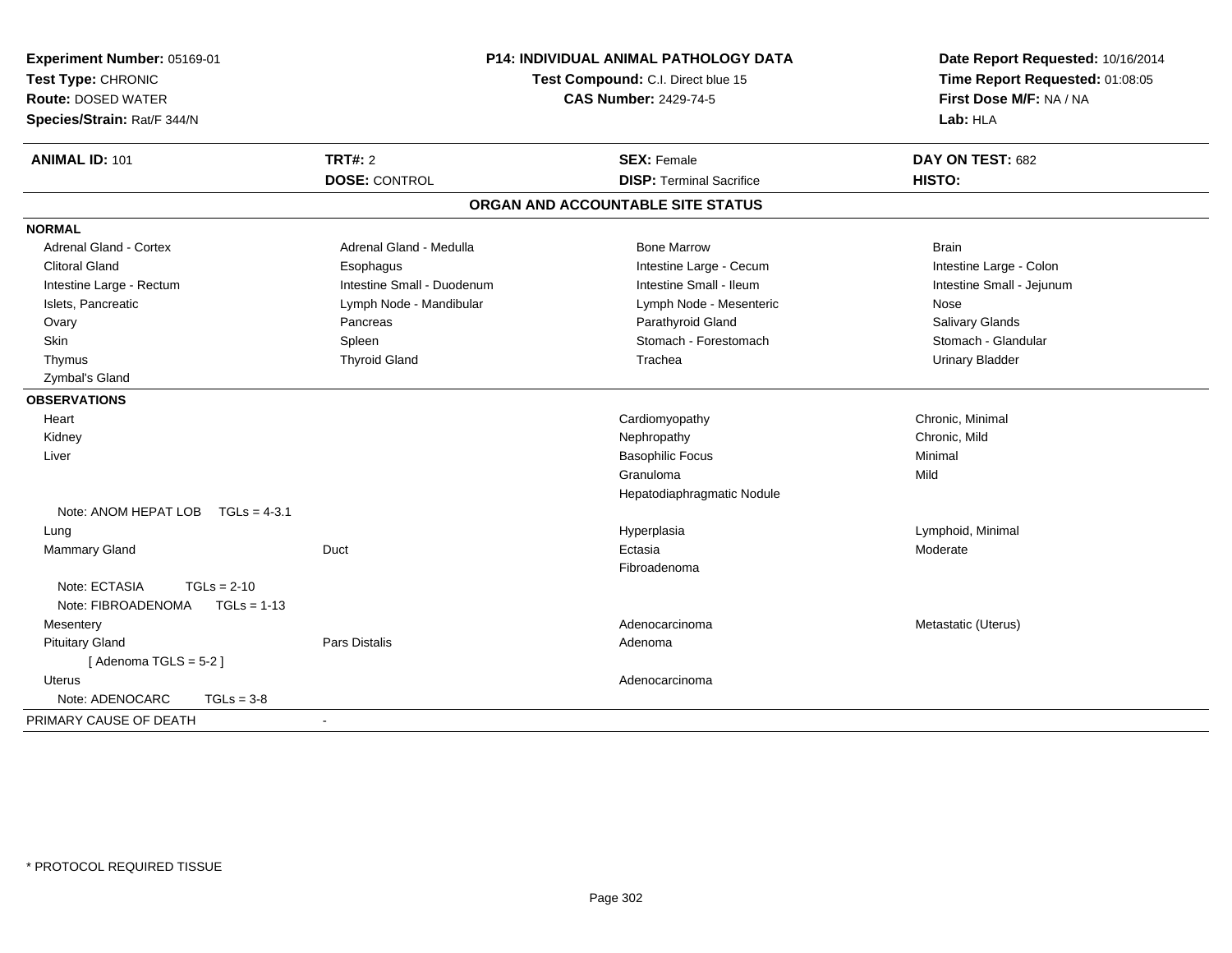| Experiment Number: 05169-01<br>Test Type: CHRONIC<br><b>Route: DOSED WATER</b><br>Species/Strain: Rat/F 344/N |                 |                          | <b>P14: INDIVIDUAL ANIMAL PATHOLOGY DATA</b><br>Test Compound: C.I. Direct blue 15<br><b>CAS Number: 2429-74-5</b> | Date Report Requested: 10/16/2014<br>Time Report Requested: 01:08:05<br>First Dose M/F: NA / NA<br>Lab: HLA |
|---------------------------------------------------------------------------------------------------------------|-----------------|--------------------------|--------------------------------------------------------------------------------------------------------------------|-------------------------------------------------------------------------------------------------------------|
| <b>ANIMAL ID: 102</b>                                                                                         |                 | TRT#: 2                  | <b>SEX: Female</b>                                                                                                 | DAY ON TEST: 292                                                                                            |
|                                                                                                               |                 | <b>DOSE: CONTROL</b>     | <b>DISP: Moribund</b>                                                                                              | HISTO:                                                                                                      |
|                                                                                                               |                 |                          | ORGAN AND ACCOUNTABLE SITE STATUS                                                                                  |                                                                                                             |
| <b>NORMAL</b>                                                                                                 |                 |                          |                                                                                                                    |                                                                                                             |
| <b>Adrenal Gland - Cortex</b>                                                                                 |                 | Adrenal Gland - Medulla  | <b>Bone Marrow</b>                                                                                                 | <b>Brain</b>                                                                                                |
| <b>Clitoral Gland</b>                                                                                         |                 | Esophagus                | Heart                                                                                                              | Intestine Large - Cecum                                                                                     |
| Intestine Large - Colon                                                                                       |                 | Intestine Large - Rectum | Intestine Small - Duodenum                                                                                         | Intestine Small - Ileum                                                                                     |
| Intestine Small - Jejunum                                                                                     |                 | Islets, Pancreatic       | Kidney                                                                                                             | Liver                                                                                                       |
| Lymph Node - Mandibular                                                                                       |                 | <b>Mammary Gland</b>     | Nose                                                                                                               | Ovary                                                                                                       |
| Pancreas                                                                                                      |                 | Parathyroid Gland        | <b>Pituitary Gland</b>                                                                                             | Salivary Glands                                                                                             |
| Spleen                                                                                                        |                 | Stomach - Forestomach    | Stomach - Glandular                                                                                                | Thymus                                                                                                      |
| <b>Thyroid Gland</b>                                                                                          |                 | Trachea                  | <b>Urinary Bladder</b>                                                                                             | <b>Uterus</b>                                                                                               |
| Zymbal's Gland                                                                                                |                 |                          |                                                                                                                    |                                                                                                             |
| <b>OBSERVATIONS</b>                                                                                           |                 |                          |                                                                                                                    |                                                                                                             |
| Lung                                                                                                          |                 |                          | Hyperplasia                                                                                                        | Lymphoid, Mild                                                                                              |
| Lymph Node                                                                                                    |                 | Mesenteric               | Hyperplasia                                                                                                        | Reticulum Cell, Mild                                                                                        |
| <b>Skin</b>                                                                                                   |                 | <b>Subcut Tiss</b>       | Fibroma                                                                                                            |                                                                                                             |
| Note: FIBROMA                                                                                                 | $TGLs = 1-10.1$ |                          |                                                                                                                    |                                                                                                             |
| PRIMARY CAUSE OF DEATH                                                                                        |                 |                          |                                                                                                                    |                                                                                                             |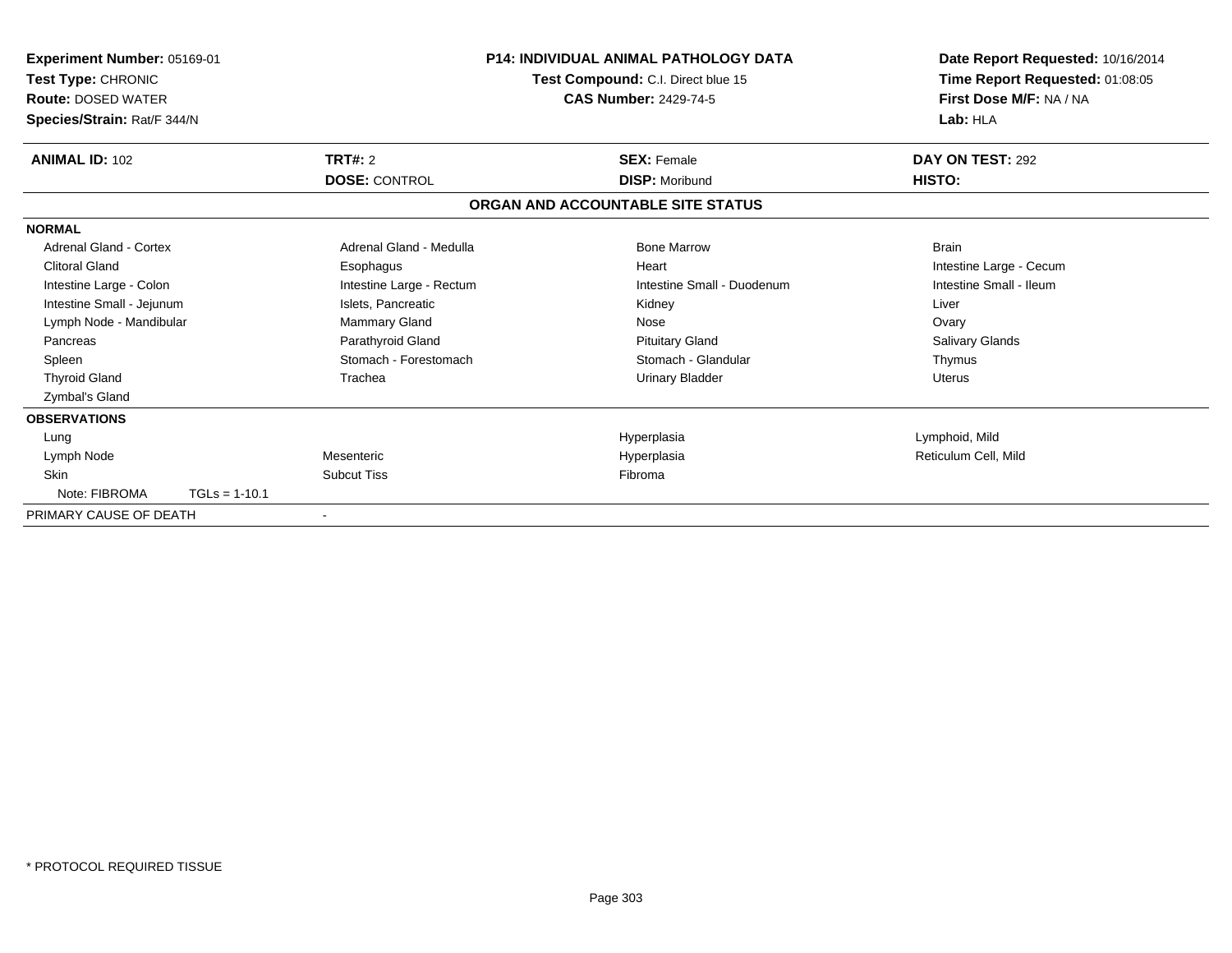| Experiment Number: 05169-01<br>Test Type: CHRONIC<br><b>Route: DOSED WATER</b><br>Species/Strain: Rat/F 344/N    |                          | P14: INDIVIDUAL ANIMAL PATHOLOGY DATA<br>Test Compound: C.I. Direct blue 15<br><b>CAS Number: 2429-74-5</b> | Date Report Requested: 10/16/2014<br>Time Report Requested: 01:08:05<br>First Dose M/F: NA / NA<br>Lab: HLA |
|------------------------------------------------------------------------------------------------------------------|--------------------------|-------------------------------------------------------------------------------------------------------------|-------------------------------------------------------------------------------------------------------------|
| <b>ANIMAL ID: 103</b>                                                                                            | <b>TRT#: 2</b>           | <b>SEX: Female</b>                                                                                          | DAY ON TEST: 682                                                                                            |
|                                                                                                                  | <b>DOSE: CONTROL</b>     | <b>DISP: Terminal Sacrifice</b>                                                                             | HISTO:                                                                                                      |
|                                                                                                                  |                          | ORGAN AND ACCOUNTABLE SITE STATUS                                                                           |                                                                                                             |
| <b>NORMAL</b>                                                                                                    |                          |                                                                                                             |                                                                                                             |
| <b>Adrenal Gland - Cortex</b>                                                                                    | Adrenal Gland - Medulla  | <b>Bone Marrow</b>                                                                                          | <b>Brain</b>                                                                                                |
| <b>Clitoral Gland</b>                                                                                            | Esophagus                | Heart                                                                                                       | Intestine Large - Cecum                                                                                     |
| Intestine Large - Colon                                                                                          | Intestine Large - Rectum | Intestine Small - Duodenum                                                                                  | Intestine Small - Ileum                                                                                     |
| Intestine Small - Jejunum                                                                                        | Islets, Pancreatic       | Lymph Node - Mandibular                                                                                     | Lymph Node - Mesenteric                                                                                     |
| Nose                                                                                                             | Ovary                    | Pancreas                                                                                                    | Parathyroid Gland                                                                                           |
| Salivary Glands                                                                                                  | Skin                     | Spleen                                                                                                      | Stomach - Forestomach                                                                                       |
| Stomach - Glandular                                                                                              | Thymus                   | <b>Thyroid Gland</b>                                                                                        | Trachea                                                                                                     |
| Zymbal's Gland                                                                                                   |                          |                                                                                                             |                                                                                                             |
| <b>OBSERVATIONS</b>                                                                                              |                          |                                                                                                             |                                                                                                             |
| Bone                                                                                                             | Sternum                  | Osteopetrosis                                                                                               | Mild                                                                                                        |
| Kidney                                                                                                           |                          | Nephropathy                                                                                                 | Chronic, Mild                                                                                               |
| Liver                                                                                                            |                          | Granuloma                                                                                                   | Moderate                                                                                                    |
| Lung                                                                                                             |                          | Hyperplasia                                                                                                 | Lymphoid, Mild                                                                                              |
|                                                                                                                  |                          | <b>Infiltration Cellular</b>                                                                                | Histiocyte, Mild                                                                                            |
| Lymph Node<br>Note: ERYTHROPHAGOCY<br>$TGLs = 7-16$                                                              | Mediastinal              | Erythrophagocytosis                                                                                         | Moderate                                                                                                    |
| Mammary Gland                                                                                                    | Duct                     | Ectasia                                                                                                     | Moderate                                                                                                    |
|                                                                                                                  |                          | Fibroadenoma                                                                                                | Multiple                                                                                                    |
|                                                                                                                  |                          | Galactocele                                                                                                 |                                                                                                             |
| Note: FIBROADENOMA<br>$TGLs = 3,4-14,15$<br>Note: GALACTOCELE<br>$TGLs = 2-13$<br>Note: ECTASIA<br>$TGLs = 1-10$ |                          |                                                                                                             |                                                                                                             |
| <b>Pituitary Gland</b><br>[Adenoma TGLS = $9-2$ ]                                                                | <b>Pars Distalis</b>     | Adenoma                                                                                                     |                                                                                                             |
| <b>Urinary Bladder</b>                                                                                           |                          | Pigmentation                                                                                                | Hemosiderin, Mild                                                                                           |
| <b>Uterus</b>                                                                                                    |                          | Polyp Stromal                                                                                               | Multiple                                                                                                    |
| Note: POLYP STROMAL<br>$TGLs = 5,6-8.1,8.2$                                                                      |                          |                                                                                                             |                                                                                                             |
| PRIMARY CAUSE OF DEATH                                                                                           | $\sim$                   |                                                                                                             |                                                                                                             |
|                                                                                                                  |                          |                                                                                                             |                                                                                                             |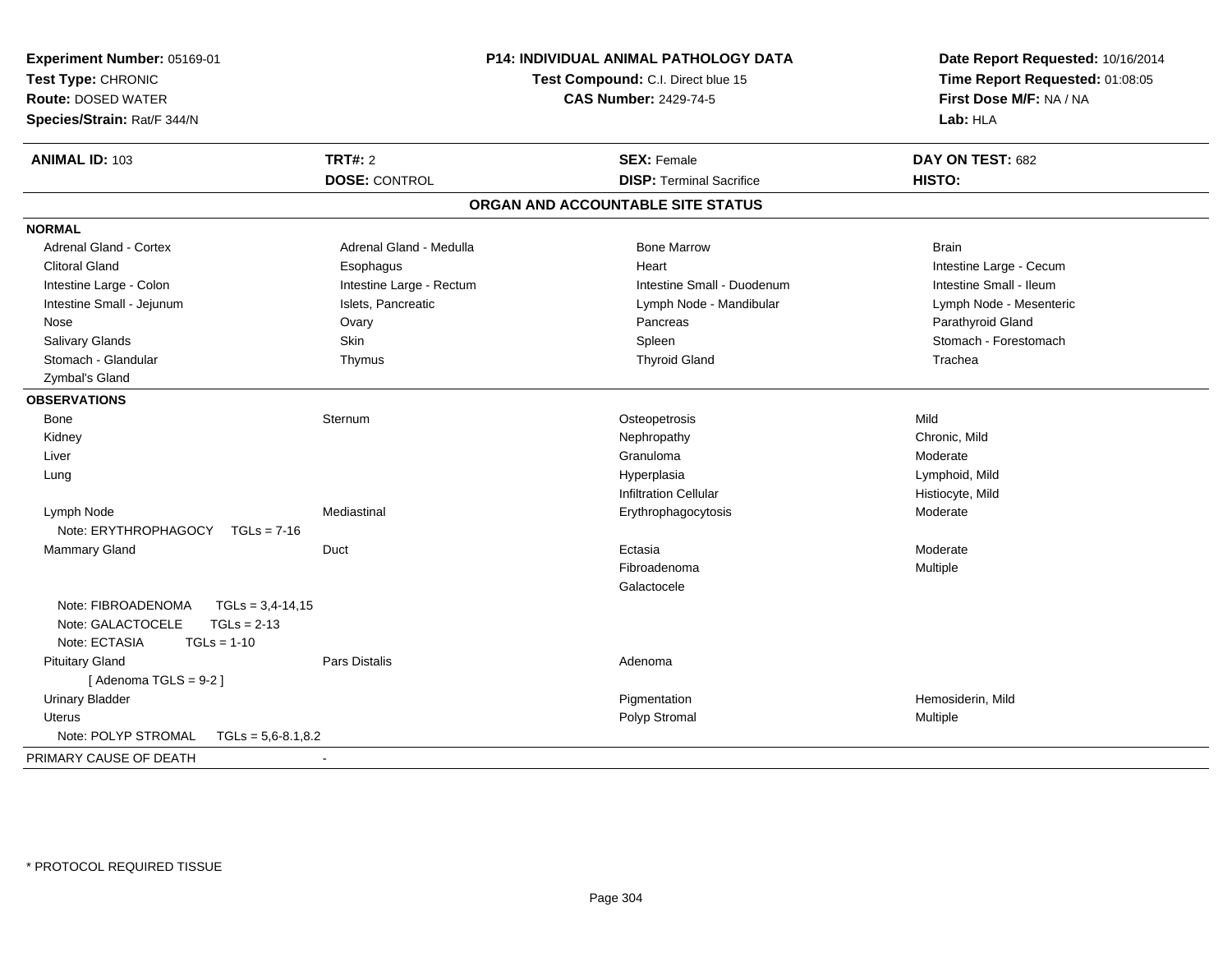| Experiment Number: 05169-01<br>Test Type: CHRONIC<br><b>Route: DOSED WATER</b><br>Species/Strain: Rat/F 344/N | P14: INDIVIDUAL ANIMAL PATHOLOGY DATA<br>Test Compound: C.I. Direct blue 15<br><b>CAS Number: 2429-74-5</b> |                                   | Date Report Requested: 10/16/2014<br>Time Report Requested: 01:08:05<br>First Dose M/F: NA / NA<br>Lab: HLA |  |
|---------------------------------------------------------------------------------------------------------------|-------------------------------------------------------------------------------------------------------------|-----------------------------------|-------------------------------------------------------------------------------------------------------------|--|
| <b>ANIMAL ID: 104</b>                                                                                         | <b>TRT#: 2</b>                                                                                              | <b>SEX: Female</b>                | DAY ON TEST: 682                                                                                            |  |
|                                                                                                               | <b>DOSE: CONTROL</b>                                                                                        | <b>DISP: Terminal Sacrifice</b>   | HISTO:                                                                                                      |  |
|                                                                                                               |                                                                                                             | ORGAN AND ACCOUNTABLE SITE STATUS |                                                                                                             |  |
| <b>NORMAL</b>                                                                                                 |                                                                                                             |                                   |                                                                                                             |  |
| <b>Adrenal Gland - Cortex</b>                                                                                 | Adrenal Gland - Medulla                                                                                     | <b>Bone Marrow</b>                | Esophagus                                                                                                   |  |
| Intestine Large - Cecum                                                                                       | Intestine Large - Colon                                                                                     | Intestine Large - Rectum          | Intestine Small - Duodenum                                                                                  |  |
| Intestine Small - Ileum                                                                                       | Intestine Small - Jejunum                                                                                   | Islets, Pancreatic                | Nose                                                                                                        |  |
| Ovary                                                                                                         | Pancreas                                                                                                    | Parathyroid Gland                 | Salivary Glands                                                                                             |  |
| Skin                                                                                                          | Stomach - Glandular                                                                                         | Thymus                            | <b>Thyroid Gland</b>                                                                                        |  |
| Trachea                                                                                                       | <b>Urinary Bladder</b>                                                                                      | Zymbal's Gland                    |                                                                                                             |  |
| <b>OBSERVATIONS</b>                                                                                           |                                                                                                             |                                   |                                                                                                             |  |
| Brain                                                                                                         |                                                                                                             | Compression                       |                                                                                                             |  |
| [Compression TGLS = 3-1]                                                                                      |                                                                                                             |                                   |                                                                                                             |  |
| <b>Clitoral Gland</b>                                                                                         |                                                                                                             | Ectasia                           | Moderate                                                                                                    |  |
| Heart                                                                                                         |                                                                                                             | Cardiomyopathy                    | Chronic, Mild                                                                                               |  |
| Kidney                                                                                                        |                                                                                                             | Nephropathy                       | Chronic, Moderate                                                                                           |  |
| Liver                                                                                                         |                                                                                                             | Leukemia Mononuclear              |                                                                                                             |  |
|                                                                                                               |                                                                                                             | Vacuolization Cytoplasmic         | Diffuse, Moderate                                                                                           |  |
| Note: ML IS STAGE 3                                                                                           |                                                                                                             |                                   |                                                                                                             |  |
| Lung                                                                                                          |                                                                                                             | Leukemia Mononuclear              |                                                                                                             |  |
| Lymph Node                                                                                                    | Mandibular                                                                                                  | Leukemia Mononuclear              |                                                                                                             |  |
|                                                                                                               | Mesenteric                                                                                                  | Leukemia Mononuclear              |                                                                                                             |  |
| Mammary Gland                                                                                                 |                                                                                                             | Ectasia                           | Moderate                                                                                                    |  |
| <b>Pituitary Gland</b>                                                                                        | Pars Distalis                                                                                               | Adenoma                           |                                                                                                             |  |
|                                                                                                               |                                                                                                             | Leukemia Mononuclear              |                                                                                                             |  |
| [Adenoma TGLS = $4-2$ ]                                                                                       |                                                                                                             |                                   |                                                                                                             |  |
| Spleen                                                                                                        |                                                                                                             | Leukemia Mononuclear              |                                                                                                             |  |
| Note: LEUKEMIA MONUC<br>$TGLs = 2-3$                                                                          |                                                                                                             |                                   |                                                                                                             |  |
| Stomach                                                                                                       | Forestomach                                                                                                 | Acanthosis                        | Moderate                                                                                                    |  |
|                                                                                                               | Forestomach                                                                                                 | Inflammation                      | Chronic, Moderate                                                                                           |  |
| <b>Uterus</b>                                                                                                 | Endometrium                                                                                                 | Cyst                              |                                                                                                             |  |
| Note: CYST<br>$TGLs = 1-8$                                                                                    |                                                                                                             |                                   |                                                                                                             |  |
| PRIMARY CAUSE OF DEATH                                                                                        | $\blacksquare$                                                                                              |                                   |                                                                                                             |  |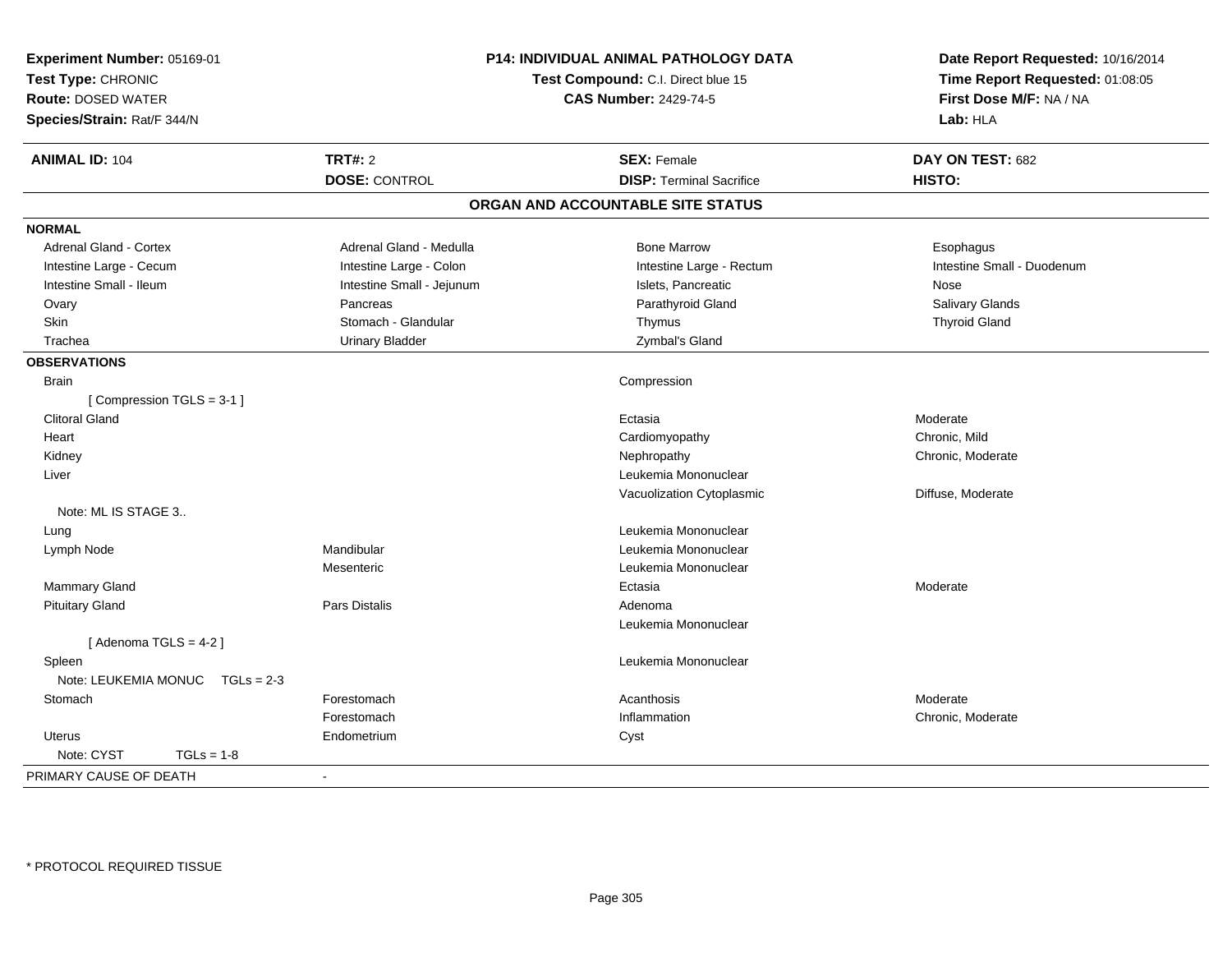| Experiment Number: 05169-01<br>Test Type: CHRONIC<br><b>Route: DOSED WATER</b><br>Species/Strain: Rat/F 344/N<br><b>ANIMAL ID: 105</b> | TRT#: 2                  | <b>P14: INDIVIDUAL ANIMAL PATHOLOGY DATA</b><br>Test Compound: C.I. Direct blue 15<br><b>CAS Number: 2429-74-5</b><br><b>SEX: Female</b> | Date Report Requested: 10/16/2014<br>Time Report Requested: 01:08:05<br>First Dose M/F: NA / NA<br>Lab: HLA<br>DAY ON TEST: 682 |
|----------------------------------------------------------------------------------------------------------------------------------------|--------------------------|------------------------------------------------------------------------------------------------------------------------------------------|---------------------------------------------------------------------------------------------------------------------------------|
|                                                                                                                                        | <b>DOSE: CONTROL</b>     | <b>DISP: Terminal Sacrifice</b>                                                                                                          | HISTO:                                                                                                                          |
|                                                                                                                                        |                          | ORGAN AND ACCOUNTABLE SITE STATUS                                                                                                        |                                                                                                                                 |
| <b>NORMAL</b>                                                                                                                          |                          |                                                                                                                                          |                                                                                                                                 |
| <b>Adrenal Gland - Cortex</b>                                                                                                          | Adrenal Gland - Medulla  | <b>Bone Marrow</b>                                                                                                                       | <b>Brain</b>                                                                                                                    |
| <b>Clitoral Gland</b>                                                                                                                  | Esophagus                | Heart                                                                                                                                    | Intestine Large - Cecum                                                                                                         |
| Intestine Large - Colon                                                                                                                | Intestine Large - Rectum | Intestine Small - Duodenum                                                                                                               | Intestine Small - Ileum                                                                                                         |
| Intestine Small - Jejunum                                                                                                              | Islets, Pancreatic       | Lymph Node - Mandibular                                                                                                                  | Lymph Node - Mesenteric                                                                                                         |
| Mammary Gland                                                                                                                          | Nose                     | Pancreas                                                                                                                                 | Parathyroid Gland                                                                                                               |
| <b>Pituitary Gland</b>                                                                                                                 | Salivary Glands          | <b>Skin</b>                                                                                                                              | Spleen                                                                                                                          |
| Stomach - Forestomach                                                                                                                  | Stomach - Glandular      | Thymus                                                                                                                                   | Trachea                                                                                                                         |
| <b>Urinary Bladder</b>                                                                                                                 | Zymbal's Gland           |                                                                                                                                          |                                                                                                                                 |
| <b>OBSERVATIONS</b>                                                                                                                    |                          |                                                                                                                                          |                                                                                                                                 |
| Bone                                                                                                                                   | Sternum                  | Osteopetrosis                                                                                                                            | Moderate                                                                                                                        |
| Kidney                                                                                                                                 |                          | Nephropathy                                                                                                                              | Chronic, Moderate                                                                                                               |
| Note: NEPHROPATHY                                                                                                                      | $TGLs = 3-5$             |                                                                                                                                          |                                                                                                                                 |
| Liver                                                                                                                                  |                          | <b>Basophilic Focus</b>                                                                                                                  | Mild                                                                                                                            |
| Lung                                                                                                                                   |                          | Hyperplasia                                                                                                                              | Lymphoid, Mild                                                                                                                  |
| Ovary                                                                                                                                  |                          | Cyst                                                                                                                                     |                                                                                                                                 |
| Note: CYST<br>$TGLs = 1-8$                                                                                                             |                          |                                                                                                                                          |                                                                                                                                 |
| <b>Thyroid Gland</b>                                                                                                                   | C Cell                   | Adenoma                                                                                                                                  |                                                                                                                                 |
| [Adenoma TGLS = $4,5-2$ ]                                                                                                              |                          |                                                                                                                                          |                                                                                                                                 |
| <b>Uterus</b>                                                                                                                          | Cervix                   | Fibrosis                                                                                                                                 | Mild                                                                                                                            |
| Note: FIBROSIS<br>$TGLs = 2-8.1$                                                                                                       |                          |                                                                                                                                          |                                                                                                                                 |
| PRIMARY CAUSE OF DEATH                                                                                                                 | $\blacksquare$           |                                                                                                                                          |                                                                                                                                 |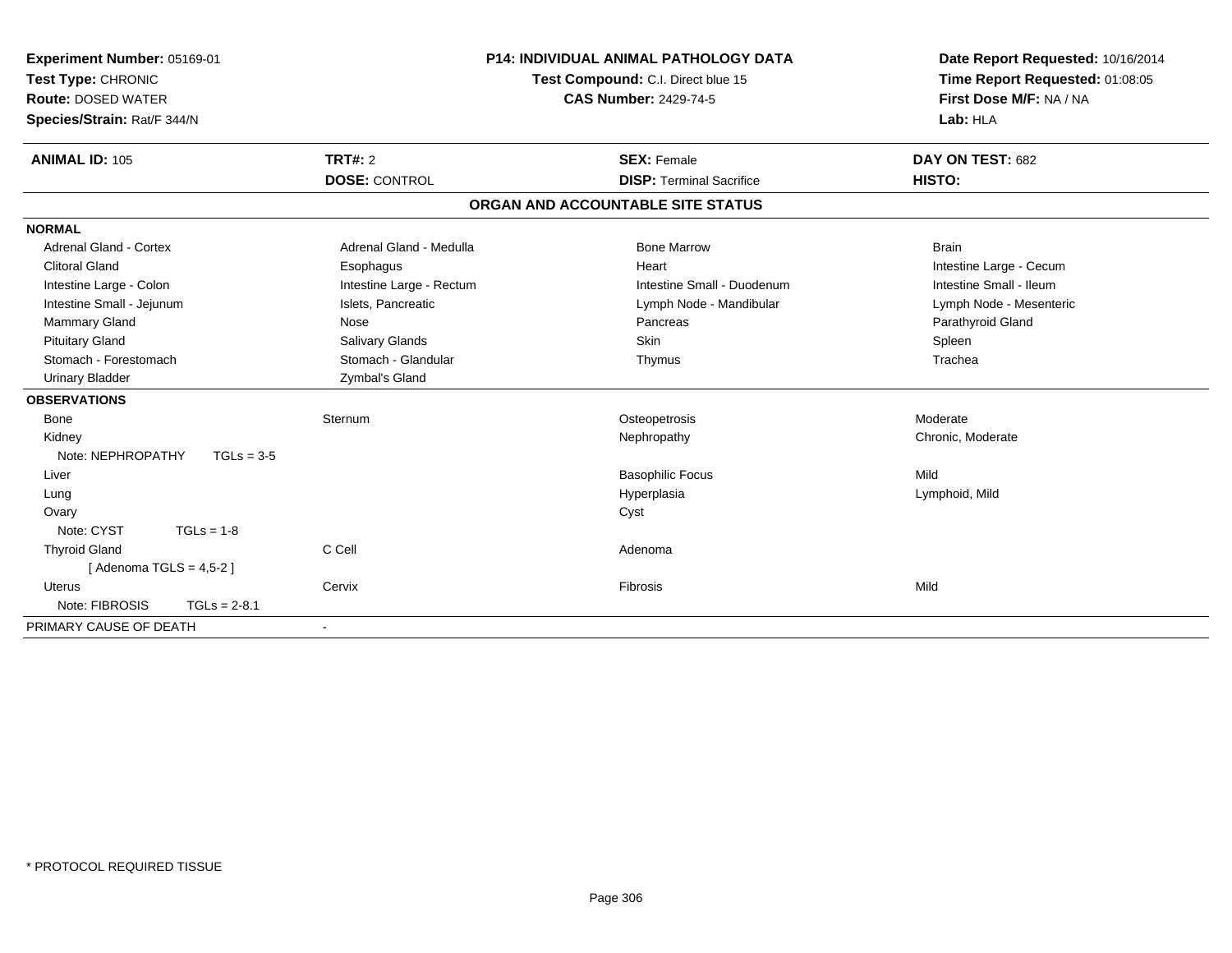| Experiment Number: 05169-01<br>Test Type: CHRONIC<br><b>Route: DOSED WATER</b><br>Species/Strain: Rat/F 344/N |                      | <b>P14: INDIVIDUAL ANIMAL PATHOLOGY DATA</b><br>Test Compound: C.I. Direct blue 15<br><b>CAS Number: 2429-74-5</b> |  | Date Report Requested: 10/16/2014<br>Time Report Requested: 01:08:05<br>First Dose M/F: NA / NA<br>Lab: HLA |                            |
|---------------------------------------------------------------------------------------------------------------|----------------------|--------------------------------------------------------------------------------------------------------------------|--|-------------------------------------------------------------------------------------------------------------|----------------------------|
| <b>ANIMAL ID: 106</b>                                                                                         |                      | <b>TRT#: 2</b><br><b>DOSE: CONTROL</b>                                                                             |  | <b>SEX: Female</b><br><b>DISP: Terminal Sacrifice</b>                                                       | DAY ON TEST: 682<br>HISTO: |
|                                                                                                               |                      |                                                                                                                    |  | ORGAN AND ACCOUNTABLE SITE STATUS                                                                           |                            |
| <b>NORMAL</b>                                                                                                 |                      |                                                                                                                    |  |                                                                                                             |                            |
| Adrenal Gland - Cortex                                                                                        |                      | Adrenal Gland - Medulla                                                                                            |  | <b>Bone Marrow</b>                                                                                          | <b>Brain</b>               |
| <b>Clitoral Gland</b>                                                                                         |                      | Esophagus                                                                                                          |  | Intestine Large - Cecum                                                                                     | Intestine Large - Colon    |
| Intestine Large - Rectum                                                                                      |                      | Intestine Small - Duodenum                                                                                         |  | Intestine Small - Ileum                                                                                     | Intestine Small - Jejunum  |
| Lymph Node - Mandibular                                                                                       |                      | Lymph Node - Mesenteric                                                                                            |  | Nose                                                                                                        | Ovary                      |
| Pancreas                                                                                                      |                      | Parathyroid Gland                                                                                                  |  | Salivary Glands                                                                                             | <b>Skin</b>                |
| Spleen                                                                                                        |                      | Stomach - Forestomach                                                                                              |  | Stomach - Glandular                                                                                         | Thymus                     |
| Trachea                                                                                                       |                      | <b>Urinary Bladder</b>                                                                                             |  | <b>Uterus</b>                                                                                               | Zymbal's Gland             |
| <b>OBSERVATIONS</b>                                                                                           |                      |                                                                                                                    |  |                                                                                                             |                            |
| Bone                                                                                                          |                      | Sternum                                                                                                            |  | Osteopetrosis                                                                                               | Moderate                   |
| Heart                                                                                                         |                      |                                                                                                                    |  | Cardiomyopathy                                                                                              | Chronic, Mild              |
| Islets, Pancreatic                                                                                            |                      |                                                                                                                    |  | Carcinoma                                                                                                   |                            |
| Note: CARCINOMA                                                                                               | $TGLs = 3-6.1$       |                                                                                                                    |  |                                                                                                             |                            |
| Kidney                                                                                                        |                      |                                                                                                                    |  | Nephropathy                                                                                                 | Chronic, Mild              |
| Liver                                                                                                         |                      |                                                                                                                    |  | <b>Basophilic Focus</b>                                                                                     | Minimal                    |
|                                                                                                               |                      |                                                                                                                    |  | Granuloma                                                                                                   | Minimal                    |
| Lung                                                                                                          |                      |                                                                                                                    |  | Hyperplasia                                                                                                 | Lymphoid, Mild             |
| Mammary Gland                                                                                                 |                      |                                                                                                                    |  | Adenocarcinoma                                                                                              |                            |
|                                                                                                               |                      |                                                                                                                    |  | Fibroadenoma                                                                                                | Multiple                   |
| Note: FIBROADENOMA                                                                                            | $TGLs = 2.5 - 14.10$ |                                                                                                                    |  |                                                                                                             |                            |
| Note: [ ADENOCARC                                                                                             | $TGLs = 1-13$        |                                                                                                                    |  |                                                                                                             |                            |
| <b>Pituitary Gland</b>                                                                                        |                      | <b>Pars Distalis</b>                                                                                               |  | Adenoma                                                                                                     |                            |
| Note: ADENOMA                                                                                                 | $TGLs = 4-2$         |                                                                                                                    |  |                                                                                                             |                            |
| <b>Thyroid Gland</b>                                                                                          |                      | C Cell                                                                                                             |  | Adenoma                                                                                                     |                            |
| PRIMARY CAUSE OF DEATH                                                                                        | $\sim$               |                                                                                                                    |  |                                                                                                             |                            |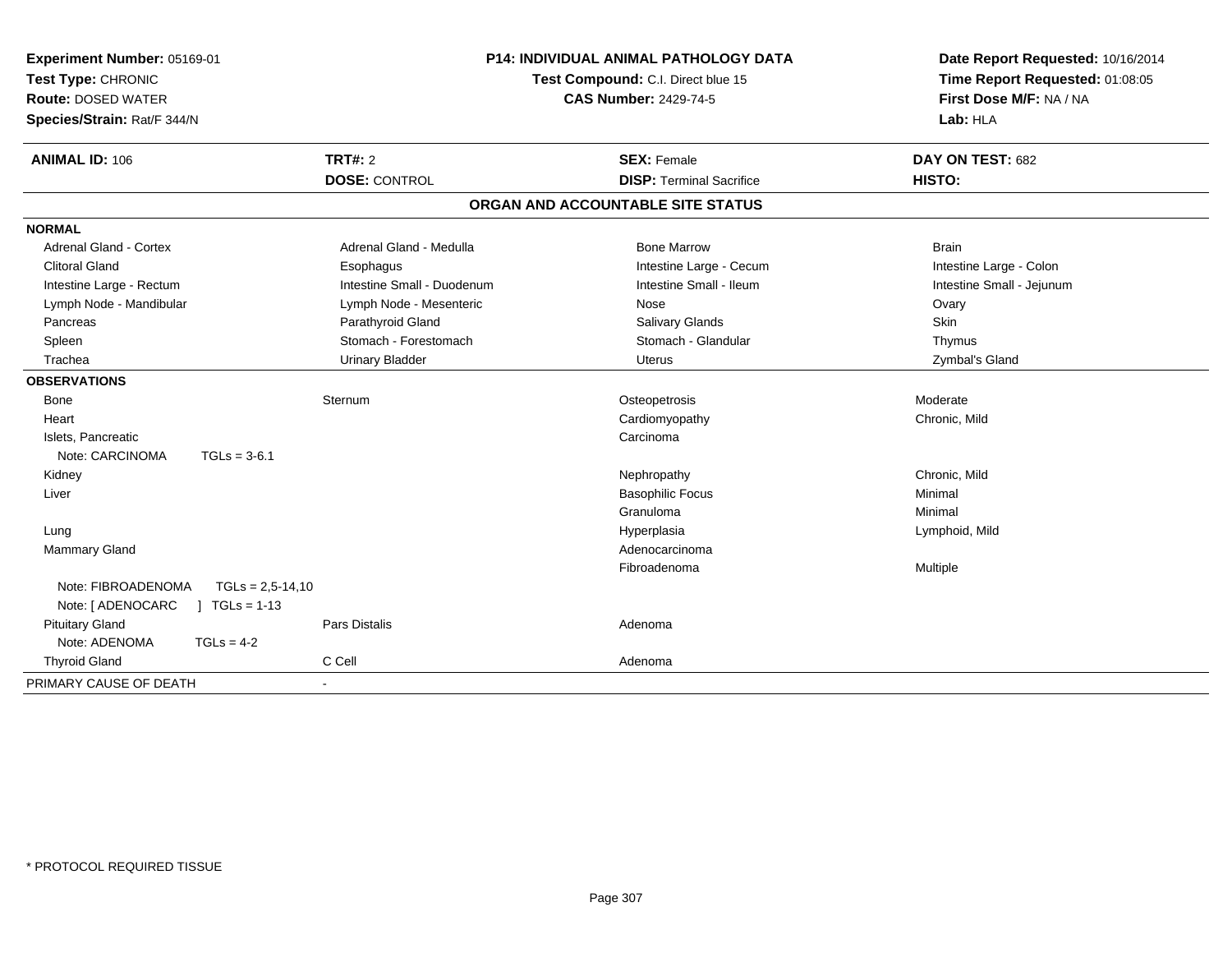| Experiment Number: 05169-01<br>Test Type: CHRONIC<br><b>Route: DOSED WATER</b><br>Species/Strain: Rat/F 344/N<br><b>ANIMAL ID: 107</b> | <b>TRT#: 2</b>           | <b>P14: INDIVIDUAL ANIMAL PATHOLOGY DATA</b><br>Test Compound: C.I. Direct blue 15<br><b>CAS Number: 2429-74-5</b><br><b>SEX: Female</b> | Date Report Requested: 10/16/2014<br>Time Report Requested: 01:08:05<br>First Dose M/F: NA / NA<br>Lab: HLA<br>DAY ON TEST: 682 |
|----------------------------------------------------------------------------------------------------------------------------------------|--------------------------|------------------------------------------------------------------------------------------------------------------------------------------|---------------------------------------------------------------------------------------------------------------------------------|
|                                                                                                                                        | <b>DOSE: CONTROL</b>     | <b>DISP: Terminal Sacrifice</b>                                                                                                          | HISTO:                                                                                                                          |
|                                                                                                                                        |                          | ORGAN AND ACCOUNTABLE SITE STATUS                                                                                                        |                                                                                                                                 |
| <b>NORMAL</b>                                                                                                                          |                          |                                                                                                                                          |                                                                                                                                 |
| <b>Adrenal Gland - Cortex</b>                                                                                                          | Adrenal Gland - Medulla  | <b>Bone Marrow</b>                                                                                                                       | <b>Brain</b>                                                                                                                    |
| <b>Clitoral Gland</b>                                                                                                                  | Esophagus                | Heart                                                                                                                                    | Intestine Large - Cecum                                                                                                         |
| Intestine Large - Colon                                                                                                                | Intestine Large - Rectum | Intestine Small - Duodenum                                                                                                               | Intestine Small - Ileum                                                                                                         |
| Intestine Small - Jejunum                                                                                                              | Islets, Pancreatic       | Lymph Node - Mandibular                                                                                                                  | Lymph Node - Mesenteric                                                                                                         |
| Nose                                                                                                                                   | Ovary                    | Pancreas                                                                                                                                 | Parathyroid Gland                                                                                                               |
| <b>Salivary Glands</b>                                                                                                                 | Skin                     | Spleen                                                                                                                                   | Stomach - Forestomach                                                                                                           |
| Stomach - Glandular                                                                                                                    | Thymus                   | Trachea                                                                                                                                  | <b>Urinary Bladder</b>                                                                                                          |
| Zymbal's Gland                                                                                                                         |                          |                                                                                                                                          |                                                                                                                                 |
| <b>OBSERVATIONS</b>                                                                                                                    |                          |                                                                                                                                          |                                                                                                                                 |
| Kidney                                                                                                                                 |                          | Nephropathy                                                                                                                              | Chronic, Mild                                                                                                                   |
| Liver                                                                                                                                  |                          | Hematopoietic Cell Proliferation                                                                                                         | Minimal                                                                                                                         |
| Lung                                                                                                                                   |                          | Hyperplasia                                                                                                                              | Lymphoid, Mild                                                                                                                  |
| <b>Mammary Gland</b>                                                                                                                   |                          | Adenocarcinoma                                                                                                                           |                                                                                                                                 |
|                                                                                                                                        |                          | Fibroadenoma                                                                                                                             |                                                                                                                                 |
| Note: ADENOCARC<br>$TGLs = 1-13$                                                                                                       |                          |                                                                                                                                          |                                                                                                                                 |
| Note: FIBROADENOMA<br>$TGLs = 1-13$                                                                                                    |                          |                                                                                                                                          |                                                                                                                                 |
| <b>Pituitary Gland</b>                                                                                                                 | <b>Pars Distalis</b>     | Adenoma                                                                                                                                  |                                                                                                                                 |
| [Adenoma TGLS = $2-2$ ]                                                                                                                |                          |                                                                                                                                          |                                                                                                                                 |
| <b>Thyroid Gland</b>                                                                                                                   | C Cell                   | Adenoma                                                                                                                                  |                                                                                                                                 |
| Uterus                                                                                                                                 |                          | Polyp Stromal                                                                                                                            |                                                                                                                                 |
| PRIMARY CAUSE OF DEATH                                                                                                                 | $\overline{\phantom{a}}$ |                                                                                                                                          |                                                                                                                                 |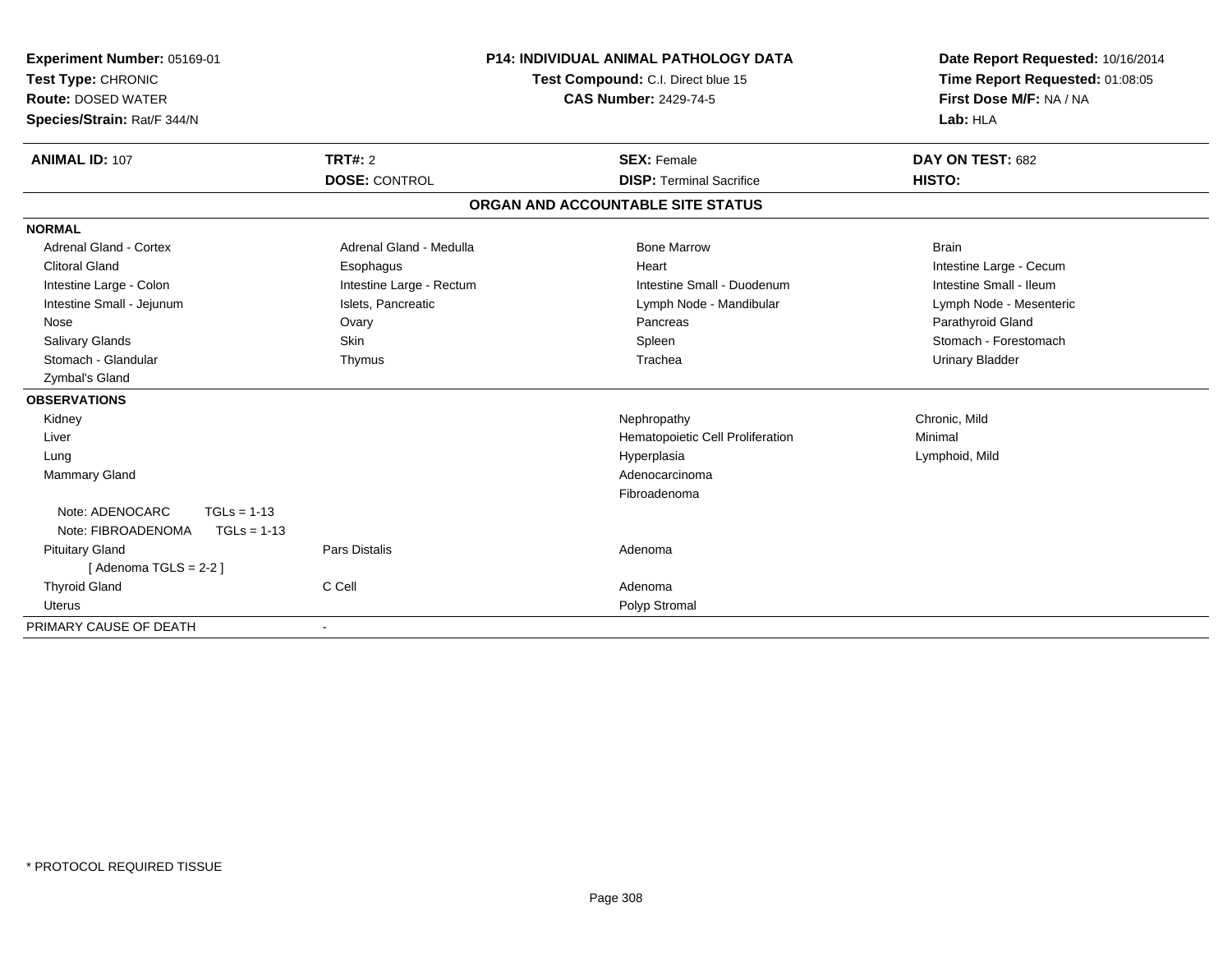| Experiment Number: 05169-01<br>Test Type: CHRONIC<br><b>Route: DOSED WATER</b><br>Species/Strain: Rat/F 344/N |                                        | <b>P14: INDIVIDUAL ANIMAL PATHOLOGY DATA</b><br>Test Compound: C.I. Direct blue 15<br><b>CAS Number: 2429-74-5</b> | Date Report Requested: 10/16/2014<br>Time Report Requested: 01:08:05<br>First Dose M/F: NA / NA<br>Lab: HLA |
|---------------------------------------------------------------------------------------------------------------|----------------------------------------|--------------------------------------------------------------------------------------------------------------------|-------------------------------------------------------------------------------------------------------------|
| <b>ANIMAL ID: 108</b>                                                                                         | <b>TRT#: 2</b><br><b>DOSE: CONTROL</b> | <b>SEX: Female</b><br><b>DISP: Terminal Sacrifice</b>                                                              | DAY ON TEST: 683<br>HISTO:                                                                                  |
|                                                                                                               |                                        | ORGAN AND ACCOUNTABLE SITE STATUS                                                                                  |                                                                                                             |
| <b>NORMAL</b>                                                                                                 |                                        |                                                                                                                    |                                                                                                             |
| Adrenal Gland - Cortex                                                                                        | Adrenal Gland - Medulla                | <b>Bone Marrow</b>                                                                                                 | <b>Brain</b>                                                                                                |
| Esophagus                                                                                                     | Intestine Large - Cecum                | Intestine Large - Colon                                                                                            | Intestine Large - Rectum                                                                                    |
| Intestine Small - Duodenum                                                                                    | Intestine Small - Ileum                | Intestine Small - Jejunum                                                                                          | Islets, Pancreatic                                                                                          |
| Lymph Node - Mandibular                                                                                       | Lymph Node - Mesenteric                | Nose                                                                                                               | Ovary                                                                                                       |
| Pancreas                                                                                                      | Salivary Glands                        | Skin                                                                                                               | Spleen                                                                                                      |
| Stomach - Forestomach                                                                                         | Stomach - Glandular                    | Thymus                                                                                                             | Trachea                                                                                                     |
| <b>Urinary Bladder</b>                                                                                        | Uterus                                 | Zymbal's Gland                                                                                                     |                                                                                                             |
| <b>MISSING</b>                                                                                                |                                        |                                                                                                                    |                                                                                                             |
| Parathyroid Gland                                                                                             | <b>Pituitary Gland</b>                 | <b>Thyroid Gland</b>                                                                                               |                                                                                                             |
| <b>OBSERVATIONS</b>                                                                                           |                                        |                                                                                                                    |                                                                                                             |
| Bone                                                                                                          | Sternum                                | Osteopetrosis                                                                                                      | Moderate                                                                                                    |
| <b>Clitoral Gland</b>                                                                                         |                                        | Adenoma                                                                                                            |                                                                                                             |
|                                                                                                               |                                        | Ectasia                                                                                                            | Moderate                                                                                                    |
| Heart                                                                                                         |                                        | Cardiomyopathy                                                                                                     | Chronic, Mild                                                                                               |
| Kidney                                                                                                        |                                        | Nephropathy                                                                                                        | Chronic, Mild                                                                                               |
| Liver                                                                                                         |                                        | <b>Clear Cell Focus</b>                                                                                            | Minimal                                                                                                     |
| Lung                                                                                                          |                                        | Hyperplasia                                                                                                        | Lymphoid, Mild                                                                                              |
| Mammary Gland                                                                                                 | Duct                                   | Ectasia                                                                                                            | Moderate                                                                                                    |
| PRIMARY CAUSE OF DEATH                                                                                        | $\overline{\phantom{a}}$               |                                                                                                                    |                                                                                                             |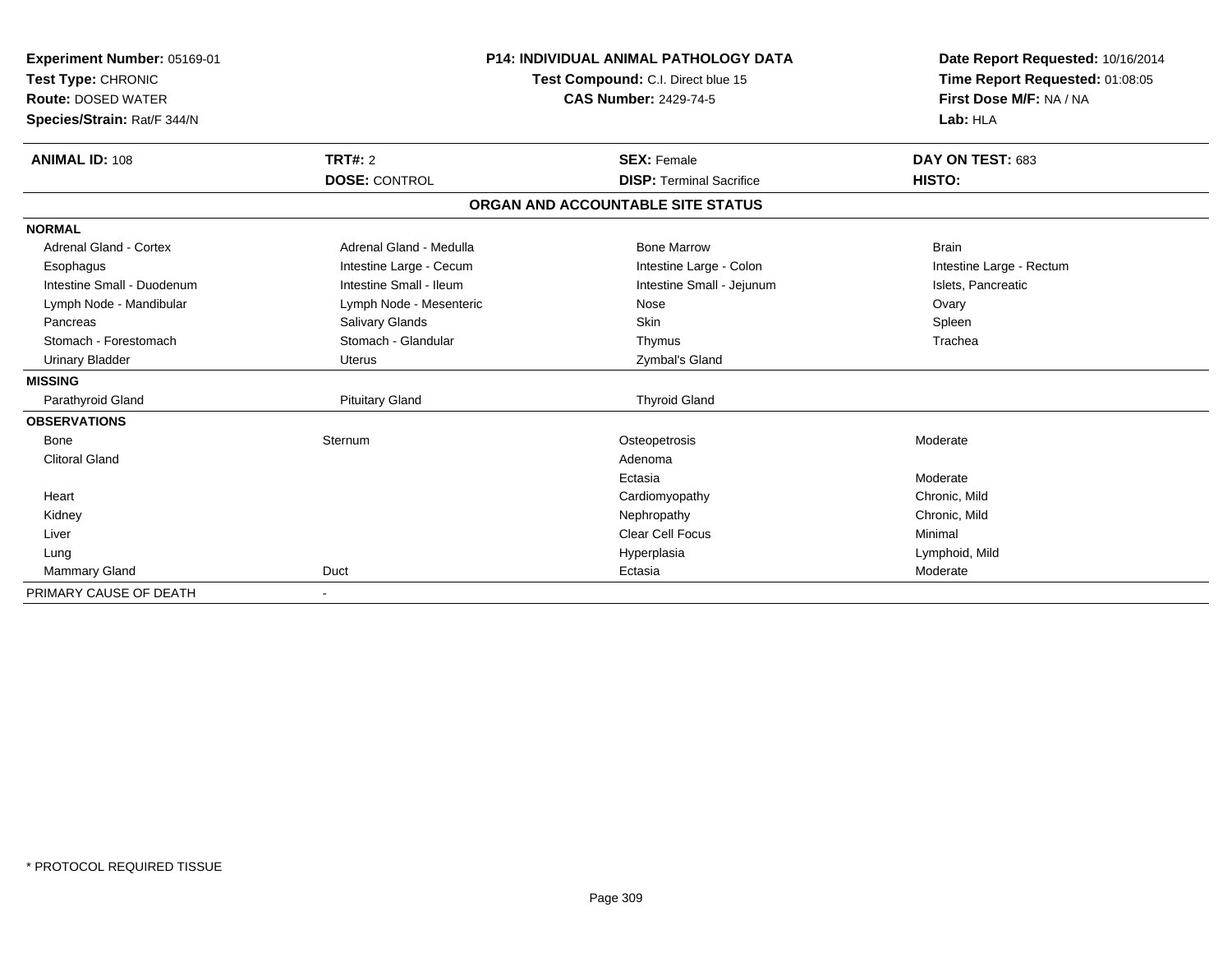| Experiment Number: 05169-01<br>Test Type: CHRONIC<br><b>Route: DOSED WATER</b><br>Species/Strain: Rat/F 344/N |                          | <b>P14: INDIVIDUAL ANIMAL PATHOLOGY DATA</b><br>Test Compound: C.I. Direct blue 15<br><b>CAS Number: 2429-74-5</b> | Date Report Requested: 10/16/2014<br>Time Report Requested: 01:08:05<br>First Dose M/F: NA / NA<br>Lab: HLA |
|---------------------------------------------------------------------------------------------------------------|--------------------------|--------------------------------------------------------------------------------------------------------------------|-------------------------------------------------------------------------------------------------------------|
| <b>ANIMAL ID: 109</b>                                                                                         | TRT#: 2                  | <b>SEX: Female</b>                                                                                                 | DAY ON TEST: 683                                                                                            |
|                                                                                                               | <b>DOSE: CONTROL</b>     | <b>DISP: Terminal Sacrifice</b>                                                                                    | <b>HISTO:</b>                                                                                               |
|                                                                                                               |                          | ORGAN AND ACCOUNTABLE SITE STATUS                                                                                  |                                                                                                             |
| <b>NORMAL</b>                                                                                                 |                          |                                                                                                                    |                                                                                                             |
| Adrenal Gland - Cortex                                                                                        | Adrenal Gland - Medulla  | <b>Bone Marrow</b>                                                                                                 | <b>Brain</b>                                                                                                |
| <b>Clitoral Gland</b>                                                                                         | Esophagus                | Heart                                                                                                              | Intestine Large - Cecum                                                                                     |
| Intestine Large - Colon                                                                                       | Intestine Large - Rectum | Intestine Small - Duodenum                                                                                         | Intestine Small - Ileum                                                                                     |
| Intestine Small - Jejunum                                                                                     | Islets, Pancreatic       | Lymph Node - Mandibular                                                                                            | Lymph Node - Mesenteric                                                                                     |
| Mammary Gland                                                                                                 | Nose                     | Pancreas                                                                                                           | Parathyroid Gland                                                                                           |
| <b>Pituitary Gland</b>                                                                                        | Salivary Glands          | Skin                                                                                                               | Spleen                                                                                                      |
| Stomach - Forestomach                                                                                         | Stomach - Glandular      | Thymus                                                                                                             | <b>Thyroid Gland</b>                                                                                        |
| Trachea                                                                                                       | <b>Urinary Bladder</b>   | <b>Uterus</b>                                                                                                      | Zymbal's Gland                                                                                              |
| <b>OBSERVATIONS</b>                                                                                           |                          |                                                                                                                    |                                                                                                             |
| Kidney                                                                                                        |                          | Nephropathy                                                                                                        | Chronic, Mild                                                                                               |
| Liver                                                                                                         |                          | <b>Basophilic Focus</b>                                                                                            | Mild                                                                                                        |
| Lung                                                                                                          |                          | Hyperplasia                                                                                                        | Lymphoid, Mild                                                                                              |
| Ovary                                                                                                         |                          | Cyst                                                                                                               |                                                                                                             |
| Note: CYST<br>$TGLs = 1-8$                                                                                    |                          |                                                                                                                    |                                                                                                             |
| PRIMARY CAUSE OF DEATH                                                                                        | $\overline{\phantom{a}}$ |                                                                                                                    |                                                                                                             |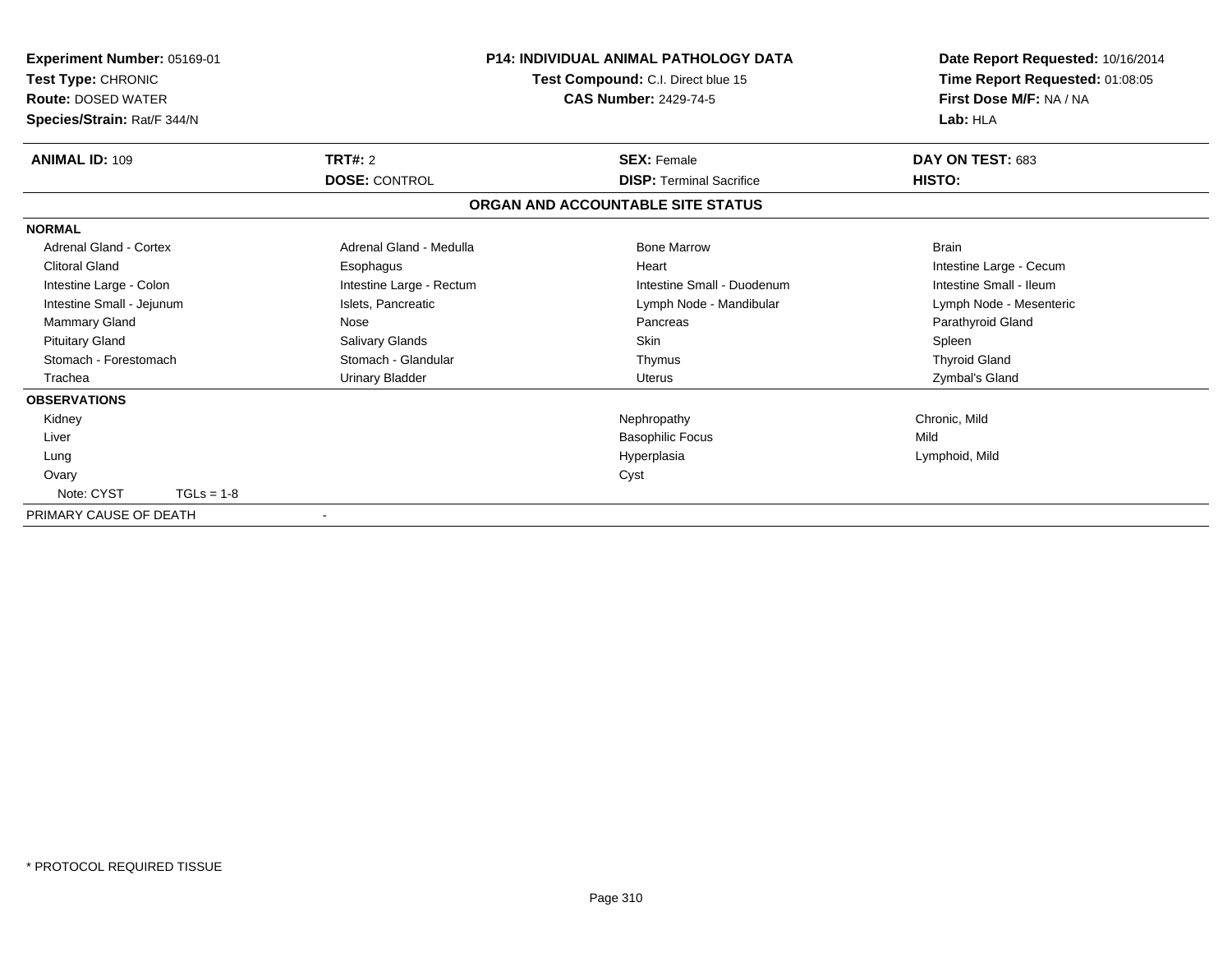| Experiment Number: 05169-01<br>Test Type: CHRONIC<br><b>Route: DOSED WATER</b><br>Species/Strain: Rat/F 344/N |                         | P14: INDIVIDUAL ANIMAL PATHOLOGY DATA<br>Test Compound: C.I. Direct blue 15<br><b>CAS Number: 2429-74-5</b> | Date Report Requested: 10/16/2014<br>Time Report Requested: 01:08:05<br>First Dose M/F: NA / NA<br>Lab: HLA |
|---------------------------------------------------------------------------------------------------------------|-------------------------|-------------------------------------------------------------------------------------------------------------|-------------------------------------------------------------------------------------------------------------|
| <b>ANIMAL ID: 110</b>                                                                                         | <b>TRT#: 2</b>          | <b>SEX: Female</b>                                                                                          | DAY ON TEST: 683                                                                                            |
|                                                                                                               | <b>DOSE: CONTROL</b>    | <b>DISP: Terminal Sacrifice</b>                                                                             | <b>HISTO:</b>                                                                                               |
|                                                                                                               |                         | ORGAN AND ACCOUNTABLE SITE STATUS                                                                           |                                                                                                             |
| <b>NORMAL</b>                                                                                                 |                         |                                                                                                             |                                                                                                             |
| <b>Adrenal Gland - Cortex</b>                                                                                 | Adrenal Gland - Medulla | <b>Bone Marrow</b>                                                                                          | <b>Brain</b>                                                                                                |
| Esophagus                                                                                                     | Intestine Large - Cecum | Intestine Large - Colon                                                                                     | Intestine Large - Rectum                                                                                    |
| Intestine Small - Duodenum                                                                                    | Intestine Small - Ileum | Intestine Small - Jejunum                                                                                   | Islets, Pancreatic                                                                                          |
| Lymph Node - Mandibular                                                                                       | Lymph Node - Mesenteric | Nose                                                                                                        | Ovary                                                                                                       |
| Pancreas                                                                                                      | Parathyroid Gland       | <b>Pituitary Gland</b>                                                                                      | Salivary Glands                                                                                             |
| Skin                                                                                                          | Spleen                  | Stomach - Forestomach                                                                                       | Stomach - Glandular                                                                                         |
| Thymus                                                                                                        | Trachea                 | <b>Urinary Bladder</b>                                                                                      | Zymbal's Gland                                                                                              |
| <b>OBSERVATIONS</b>                                                                                           |                         |                                                                                                             |                                                                                                             |
| <b>Clitoral Gland</b>                                                                                         |                         | Ectasia                                                                                                     | Moderate                                                                                                    |
| Note: ECTASIA<br>$TGLs = 2-8$                                                                                 |                         |                                                                                                             |                                                                                                             |
| Heart                                                                                                         |                         | Cardiomyopathy                                                                                              | Chronic, Mild                                                                                               |
| Kidney                                                                                                        |                         | Nephropathy                                                                                                 | Chronic, Mild                                                                                               |
| Liver                                                                                                         |                         | <b>Basophilic Focus</b>                                                                                     | Mild                                                                                                        |
| Lung                                                                                                          |                         | Hyperplasia                                                                                                 | Lymphoid, Mild                                                                                              |
| Mammary Gland                                                                                                 |                         | Fibroadenoma                                                                                                |                                                                                                             |
| Note: FIBROADENOMA                                                                                            | $TGLs = 1-13$           |                                                                                                             |                                                                                                             |
| <b>Thyroid Gland</b>                                                                                          | C Cell                  | Adenoma                                                                                                     |                                                                                                             |
| <b>Uterus</b>                                                                                                 |                         | Polyp Stromal                                                                                               |                                                                                                             |
| Note: POLYP STROMAL                                                                                           | $TGLs = 3-8$            |                                                                                                             |                                                                                                             |
| PRIMARY CAUSE OF DEATH                                                                                        | $\blacksquare$          |                                                                                                             |                                                                                                             |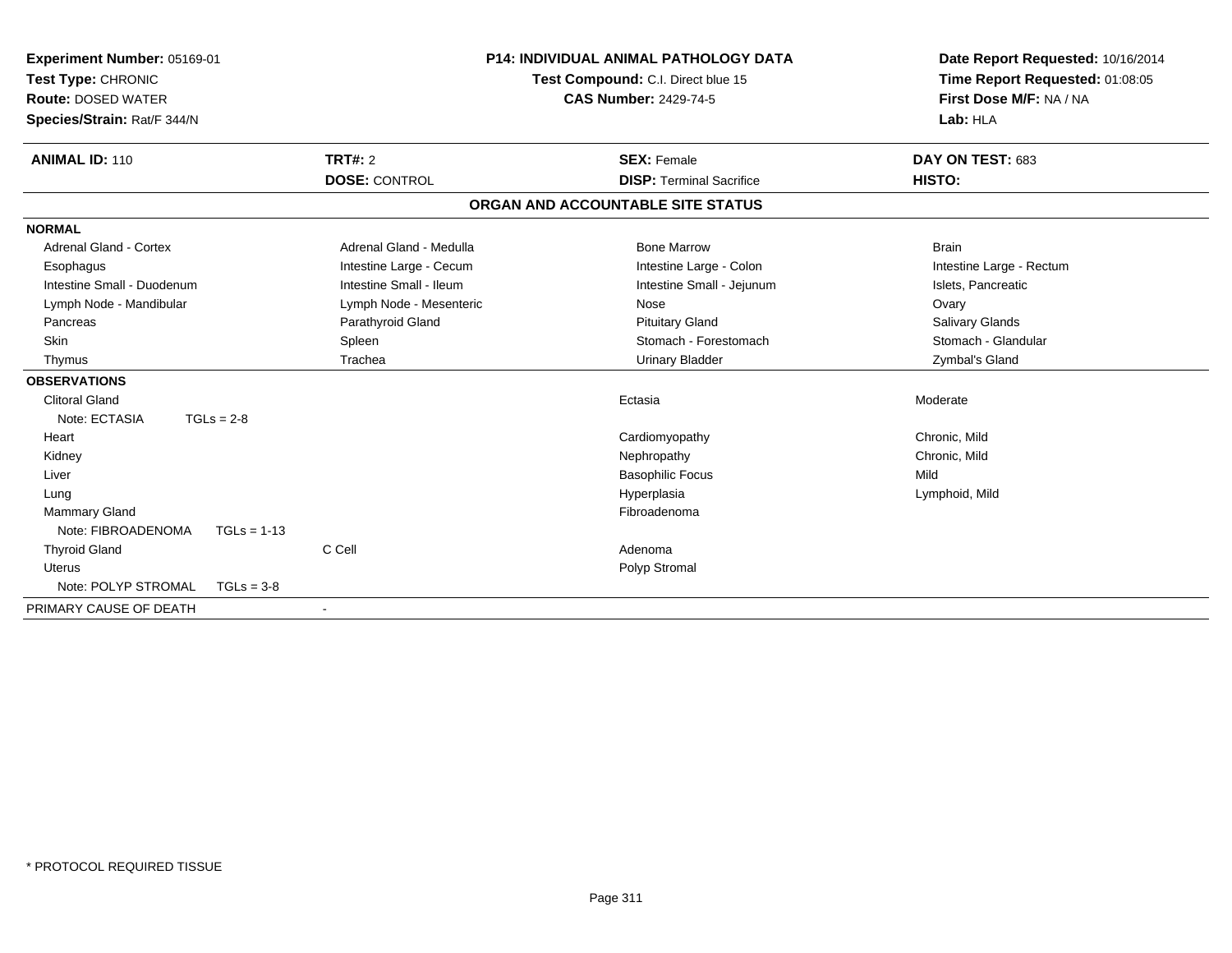| Experiment Number: 05169-01<br>Test Type: CHRONIC<br><b>Route: DOSED WATER</b><br>Species/Strain: Rat/F 344/N | <b>P14: INDIVIDUAL ANIMAL PATHOLOGY DATA</b><br>Test Compound: C.I. Direct blue 15<br><b>CAS Number: 2429-74-5</b> |                                   | Date Report Requested: 10/16/2014<br>Time Report Requested: 01:08:05<br>First Dose M/F: NA / NA<br>Lab: HLA |  |
|---------------------------------------------------------------------------------------------------------------|--------------------------------------------------------------------------------------------------------------------|-----------------------------------|-------------------------------------------------------------------------------------------------------------|--|
| <b>ANIMAL ID: 111</b>                                                                                         | <b>TRT#: 2</b>                                                                                                     | <b>SEX: Female</b>                | DAY ON TEST: 683                                                                                            |  |
|                                                                                                               | <b>DOSE: CONTROL</b>                                                                                               | <b>DISP: Terminal Sacrifice</b>   | HISTO:                                                                                                      |  |
|                                                                                                               |                                                                                                                    | ORGAN AND ACCOUNTABLE SITE STATUS |                                                                                                             |  |
| <b>NORMAL</b>                                                                                                 |                                                                                                                    |                                   |                                                                                                             |  |
| Adrenal Gland - Cortex                                                                                        | Adrenal Gland - Medulla                                                                                            | <b>Bone Marrow</b>                | <b>Brain</b>                                                                                                |  |
| <b>Clitoral Gland</b>                                                                                         | Esophagus                                                                                                          | Intestine Large - Cecum           | Intestine Large - Colon                                                                                     |  |
| Intestine Large - Rectum                                                                                      | Intestine Small - Duodenum                                                                                         | Intestine Small - Ileum           | Intestine Small - Jejunum                                                                                   |  |
| Islets, Pancreatic                                                                                            | Lymph Node - Mandibular                                                                                            | Lymph Node - Mesenteric           | Nose                                                                                                        |  |
| Ovary                                                                                                         | Parathyroid Gland                                                                                                  | Salivary Glands                   | Skin                                                                                                        |  |
| Spleen                                                                                                        | Stomach - Forestomach                                                                                              | Stomach - Glandular               | Thymus                                                                                                      |  |
| Trachea                                                                                                       | <b>Urinary Bladder</b>                                                                                             | Uterus                            | Zymbal's Gland                                                                                              |  |
| <b>OBSERVATIONS</b>                                                                                           |                                                                                                                    |                                   |                                                                                                             |  |
| Heart                                                                                                         |                                                                                                                    | Cardiomyopathy                    | Chronic, Mild                                                                                               |  |
| Kidney                                                                                                        |                                                                                                                    | Nephropathy                       | Chronic, Mild                                                                                               |  |
|                                                                                                               | <b>Renal Tubule</b>                                                                                                | Pigmentation                      | Moderate                                                                                                    |  |
| Liver                                                                                                         |                                                                                                                    | Angiectasis                       | Focal, Mild                                                                                                 |  |
|                                                                                                               |                                                                                                                    | <b>Basophilic Focus</b>           | Mild                                                                                                        |  |
|                                                                                                               |                                                                                                                    | Mixed Cell Focus                  | Minimal                                                                                                     |  |
| Note: ANGIECTASIS<br>$TGLs = 4-3.1$                                                                           |                                                                                                                    |                                   |                                                                                                             |  |
| Lung                                                                                                          |                                                                                                                    | Hyperplasia                       | Lymphoid, Mild                                                                                              |  |
| <b>Mammary Gland</b>                                                                                          |                                                                                                                    | Fibroadenoma                      |                                                                                                             |  |
|                                                                                                               |                                                                                                                    | Galactocele                       |                                                                                                             |  |
| Note: GALACTOCELE<br>$TGLs = 3-10$<br>Note: FIBROADENOMA<br>$TGLs = 1-13$                                     |                                                                                                                    |                                   |                                                                                                             |  |
| Pancreas                                                                                                      |                                                                                                                    | Atrophy                           | Mild                                                                                                        |  |
| <b>Pituitary Gland</b>                                                                                        | <b>Pars Distalis</b>                                                                                               | Adenoma                           |                                                                                                             |  |
| [Adenoma TGLS = $2-2$ ]                                                                                       |                                                                                                                    |                                   |                                                                                                             |  |
| <b>Thyroid Gland</b>                                                                                          | C Cell                                                                                                             | Adenoma                           |                                                                                                             |  |
| PRIMARY CAUSE OF DEATH                                                                                        |                                                                                                                    |                                   |                                                                                                             |  |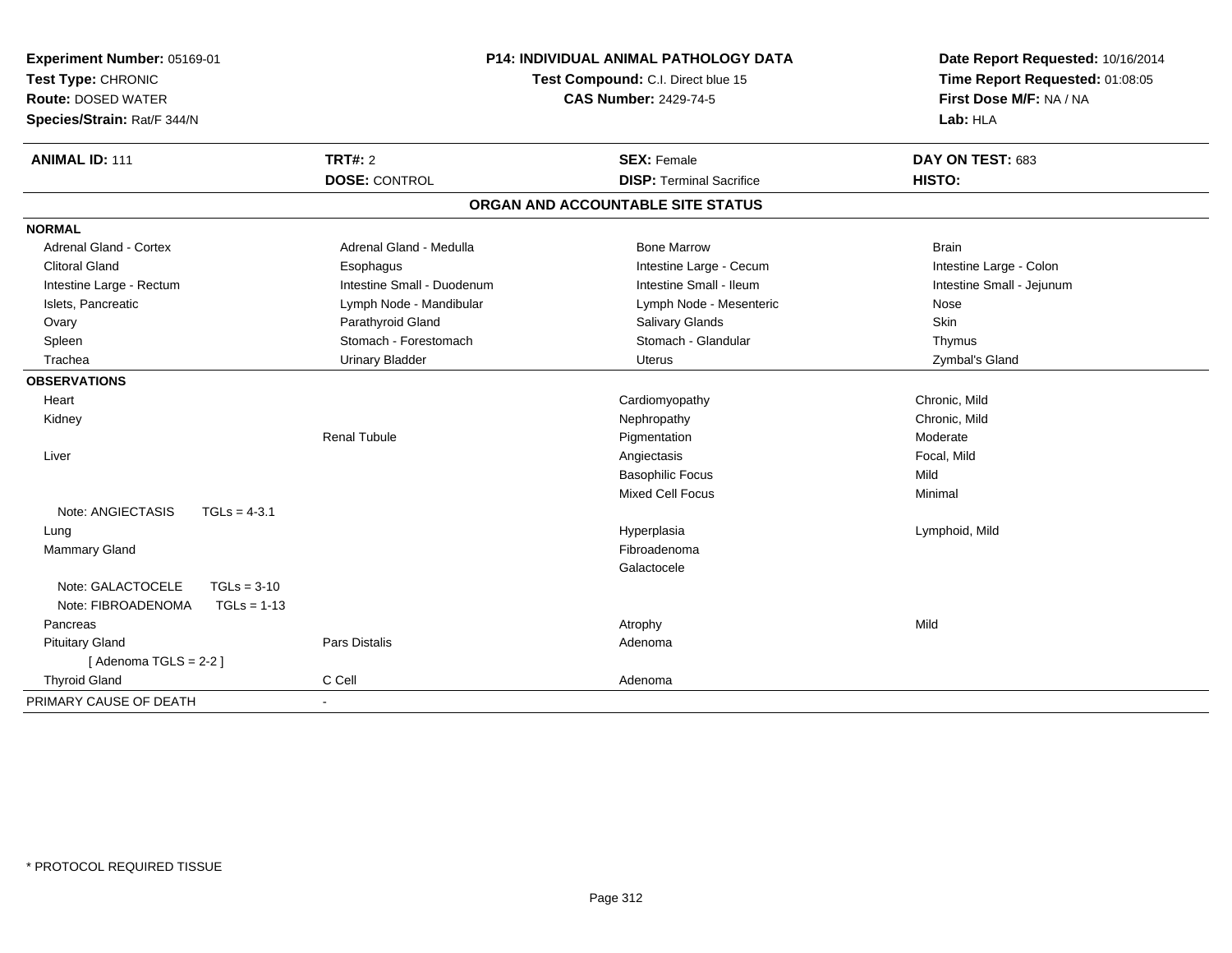| Experiment Number: 05169-01<br>Test Type: CHRONIC<br><b>Route: DOSED WATER</b><br>Species/Strain: Rat/F 344/N | <b>P14: INDIVIDUAL ANIMAL PATHOLOGY DATA</b><br>Test Compound: C.I. Direct blue 15<br><b>CAS Number: 2429-74-5</b> |                                                       | Date Report Requested: 10/16/2014<br>Time Report Requested: 01:08:05<br>First Dose M/F: NA / NA<br>Lab: HLA |  |
|---------------------------------------------------------------------------------------------------------------|--------------------------------------------------------------------------------------------------------------------|-------------------------------------------------------|-------------------------------------------------------------------------------------------------------------|--|
| <b>ANIMAL ID: 112</b>                                                                                         | TRT#: 2<br><b>DOSE: CONTROL</b>                                                                                    | <b>SEX: Female</b><br><b>DISP: Terminal Sacrifice</b> | DAY ON TEST: 683<br>HISTO:                                                                                  |  |
|                                                                                                               |                                                                                                                    |                                                       |                                                                                                             |  |
|                                                                                                               |                                                                                                                    | ORGAN AND ACCOUNTABLE SITE STATUS                     |                                                                                                             |  |
| <b>NORMAL</b>                                                                                                 |                                                                                                                    |                                                       |                                                                                                             |  |
| Adrenal Gland - Cortex                                                                                        | Adrenal Gland - Medulla                                                                                            | <b>Bone Marrow</b>                                    | <b>Brain</b>                                                                                                |  |
| Esophagus                                                                                                     | Heart                                                                                                              | Intestine Large - Cecum                               | Intestine Large - Colon                                                                                     |  |
| Intestine Large - Rectum                                                                                      | Intestine Small - Duodenum                                                                                         | Intestine Small - Ileum                               | Intestine Small - Jejunum                                                                                   |  |
| Islets, Pancreatic                                                                                            | Lymph Node - Mandibular                                                                                            | Nose                                                  | Pancreas                                                                                                    |  |
| Parathyroid Gland                                                                                             | Salivary Glands                                                                                                    | Skin                                                  | Spleen                                                                                                      |  |
| Stomach - Forestomach                                                                                         | Stomach - Glandular                                                                                                | Thymus                                                | <b>Thyroid Gland</b>                                                                                        |  |
| Trachea                                                                                                       | <b>Urinary Bladder</b>                                                                                             | Uterus                                                | Zymbal's Gland                                                                                              |  |
| <b>OBSERVATIONS</b>                                                                                           |                                                                                                                    |                                                       |                                                                                                             |  |
| <b>Clitoral Gland</b>                                                                                         |                                                                                                                    | Ectasia                                               | Moderate                                                                                                    |  |
| Kidney                                                                                                        |                                                                                                                    | Nephropathy                                           | Chronic, Mild                                                                                               |  |
| Liver                                                                                                         |                                                                                                                    | <b>Basophilic Focus</b>                               | Mild                                                                                                        |  |
|                                                                                                               |                                                                                                                    | Clear Cell Focus                                      | Minimal                                                                                                     |  |
| Lung                                                                                                          |                                                                                                                    | Hyperplasia                                           | Lymphoid, Mild                                                                                              |  |
| Lymph Node                                                                                                    | Mesenteric                                                                                                         | Hyperplasia                                           | Reticulum Cell, Moderate                                                                                    |  |
| <b>Mammary Gland</b>                                                                                          |                                                                                                                    | Adenocarcinoma                                        |                                                                                                             |  |
| Note: [ ADENOCARC<br>$1 TGLs = 2-10$                                                                          |                                                                                                                    |                                                       |                                                                                                             |  |
| Ovary                                                                                                         |                                                                                                                    | Cyst                                                  |                                                                                                             |  |
| Note: CYST<br>$TGLs = 1-8$                                                                                    |                                                                                                                    |                                                       |                                                                                                             |  |
| <b>Pituitary Gland</b>                                                                                        | <b>Pars Distalis</b>                                                                                               | Adenoma                                               |                                                                                                             |  |
| [Adenoma TGLS = $3-2$ ]                                                                                       |                                                                                                                    |                                                       |                                                                                                             |  |
| PRIMARY CAUSE OF DEATH                                                                                        | $\blacksquare$                                                                                                     |                                                       |                                                                                                             |  |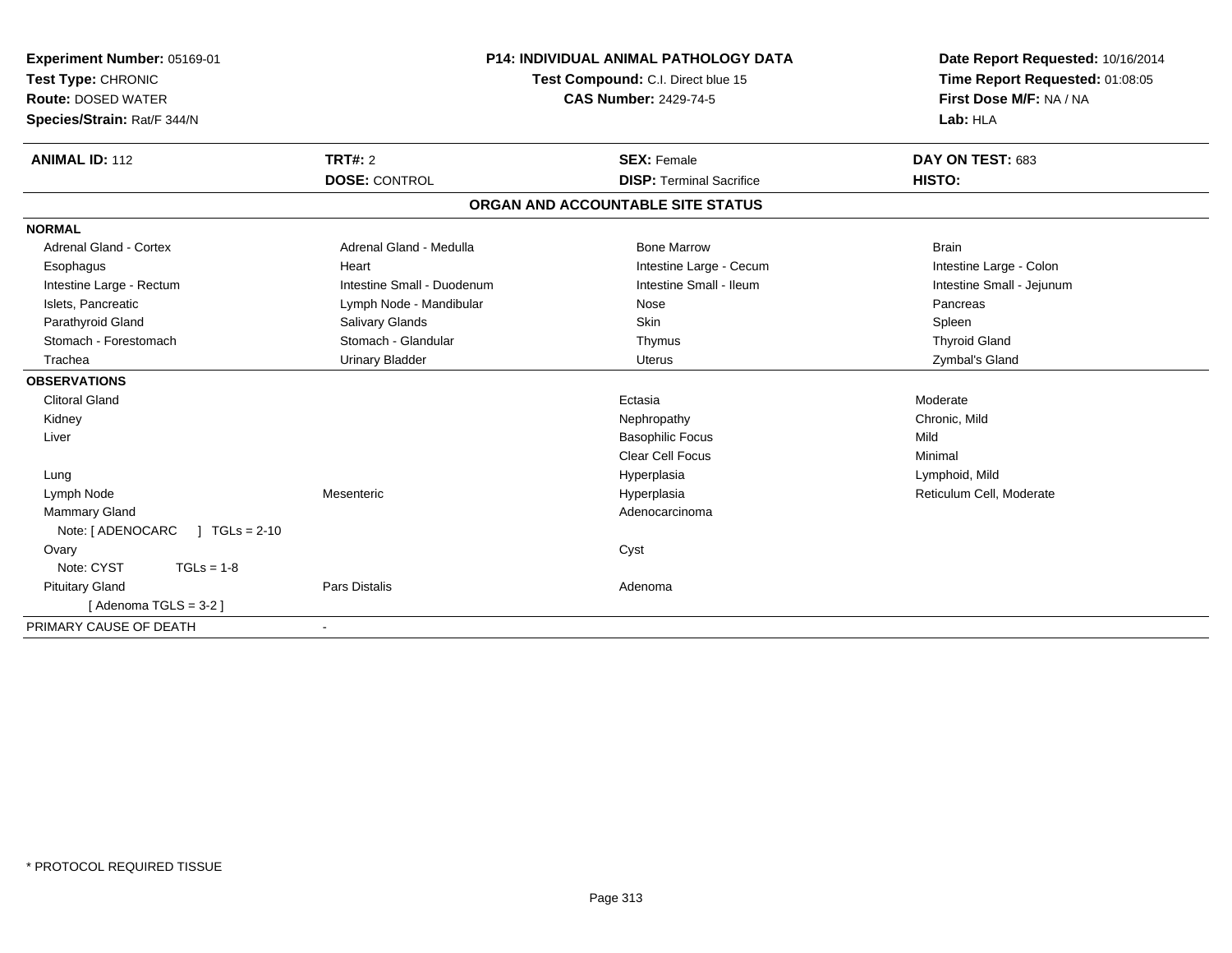| Experiment Number: 05169-01          | <b>P14: INDIVIDUAL ANIMAL PATHOLOGY DATA</b><br>Test Compound: C.I. Direct blue 15 |                                   | Date Report Requested: 10/16/2014<br>Time Report Requested: 01:08:05 |
|--------------------------------------|------------------------------------------------------------------------------------|-----------------------------------|----------------------------------------------------------------------|
| Test Type: CHRONIC                   |                                                                                    |                                   |                                                                      |
| <b>Route: DOSED WATER</b>            |                                                                                    | <b>CAS Number: 2429-74-5</b>      | First Dose M/F: NA / NA                                              |
| Species/Strain: Rat/F 344/N          |                                                                                    |                                   | Lab: HLA                                                             |
| <b>ANIMAL ID: 113</b>                | <b>TRT#: 2</b>                                                                     | <b>SEX: Female</b>                | DAY ON TEST: 683                                                     |
|                                      | <b>DOSE: CONTROL</b>                                                               | <b>DISP: Terminal Sacrifice</b>   | HISTO:                                                               |
|                                      |                                                                                    | ORGAN AND ACCOUNTABLE SITE STATUS |                                                                      |
| <b>NORMAL</b>                        |                                                                                    |                                   |                                                                      |
| <b>Adrenal Gland - Cortex</b>        | Adrenal Gland - Medulla                                                            | <b>Bone Marrow</b>                | <b>Brain</b>                                                         |
| Esophagus                            | Intestine Large - Cecum                                                            | Intestine Large - Colon           | Intestine Large - Rectum                                             |
| Intestine Small - Duodenum           | Intestine Small - Ileum                                                            | Intestine Small - Jejunum         | Islets, Pancreatic                                                   |
| Lymph Node - Mandibular              | Nose                                                                               | Ovary                             | Pancreas                                                             |
| Parathyroid Gland                    | Salivary Glands                                                                    | Skin                              | Stomach - Forestomach                                                |
| Stomach - Glandular                  | Thymus                                                                             | <b>Thyroid Gland</b>              | Trachea                                                              |
| <b>Urinary Bladder</b>               | <b>Uterus</b>                                                                      | Zymbal's Gland                    |                                                                      |
| <b>OBSERVATIONS</b>                  |                                                                                    |                                   |                                                                      |
| <b>Clitoral Gland</b>                | <b>Bilateral</b>                                                                   | Carcinoma                         |                                                                      |
| Note: CARCINOMA<br>$TGLs = 1,2-13,8$ |                                                                                    |                                   |                                                                      |
| Heart                                |                                                                                    | Cardiomyopathy                    | Chronic. Mild                                                        |
| Kidney                               |                                                                                    | Nephropathy                       | Chronic, Mild                                                        |
| Liver                                |                                                                                    | <b>Basophilic Focus</b>           | Mild                                                                 |
|                                      |                                                                                    | Granuloma                         | Mild                                                                 |
| Lung                                 |                                                                                    | Hyperplasia                       | Lymphoid, Mild                                                       |
| Lymph Node                           | Mesenteric                                                                         | Hyperplasia                       | Reticulum Cell, Moderate                                             |
| Mammary Gland                        | Duct                                                                               | Ectasia                           | Moderate                                                             |
|                                      |                                                                                    | Fibroadenoma                      |                                                                      |
| Note: ECTASIA<br>$TGLs = 4-10$       |                                                                                    |                                   |                                                                      |
| $TGLs = 5-14$<br>Note: FIBROADENOMA  |                                                                                    |                                   |                                                                      |
| <b>Pituitary Gland</b>               | <b>Pars Distalis</b>                                                               | Adenoma                           |                                                                      |
| Note: ADENOMA<br>$TGLs = 3-2$        |                                                                                    |                                   |                                                                      |
| Spleen                               |                                                                                    | Hematopoietic Cell Proliferation  | Mild                                                                 |
| PRIMARY CAUSE OF DEATH               |                                                                                    |                                   |                                                                      |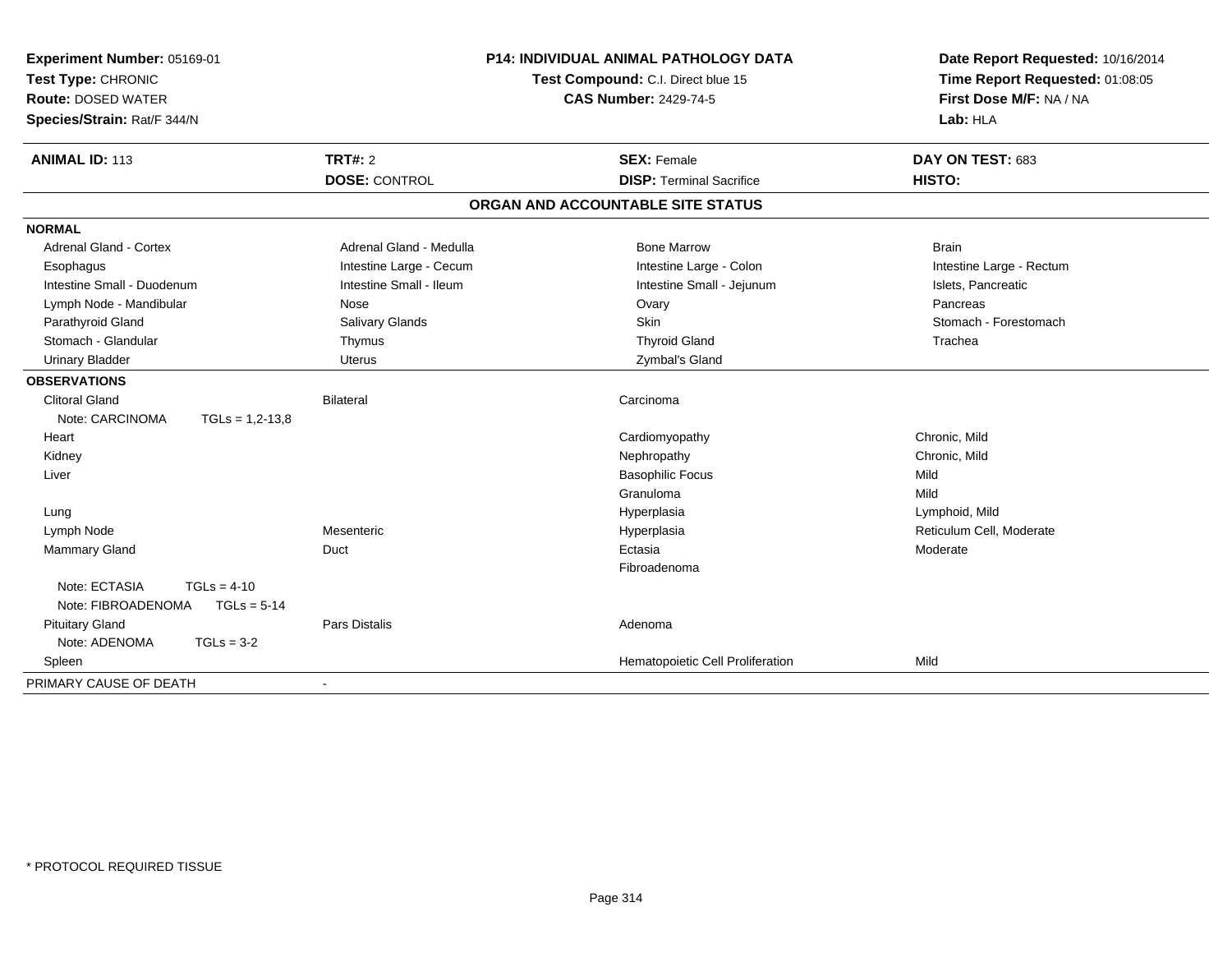| Experiment Number: 05169-01<br>Test Type: CHRONIC<br><b>Route: DOSED WATER</b><br>Species/Strain: Rat/F 344/N |                                                  | <b>P14: INDIVIDUAL ANIMAL PATHOLOGY DATA</b><br>Test Compound: C.I. Direct blue 15<br><b>CAS Number: 2429-74-5</b> | Date Report Requested: 10/16/2014<br>Time Report Requested: 01:08:05<br>First Dose M/F: NA / NA<br>Lab: HLA |
|---------------------------------------------------------------------------------------------------------------|--------------------------------------------------|--------------------------------------------------------------------------------------------------------------------|-------------------------------------------------------------------------------------------------------------|
| <b>ANIMAL ID: 114</b>                                                                                         | TRT#: 2                                          | <b>SEX: Female</b><br><b>DISP: Terminal Sacrifice</b>                                                              | DAY ON TEST: 683<br>HISTO:                                                                                  |
|                                                                                                               | <b>DOSE: CONTROL</b>                             |                                                                                                                    |                                                                                                             |
|                                                                                                               |                                                  | ORGAN AND ACCOUNTABLE SITE STATUS                                                                                  |                                                                                                             |
| <b>NORMAL</b>                                                                                                 |                                                  |                                                                                                                    |                                                                                                             |
| <b>Adrenal Gland - Cortex</b>                                                                                 | Adrenal Gland - Medulla                          | <b>Bone Marrow</b>                                                                                                 | <b>Brain</b>                                                                                                |
| <b>Clitoral Gland</b>                                                                                         | Esophagus                                        | Heart                                                                                                              | Intestine Large - Cecum                                                                                     |
| Intestine Large - Colon                                                                                       | Intestine Large - Rectum                         | Intestine Small - Duodenum                                                                                         | Intestine Small - Ileum                                                                                     |
| Intestine Small - Jejunum                                                                                     | Islets, Pancreatic                               | Lymph Node - Mandibular                                                                                            | Mammary Gland                                                                                               |
| Nose                                                                                                          | Ovary                                            | Pancreas                                                                                                           | Parathyroid Gland                                                                                           |
| <b>Pituitary Gland</b>                                                                                        | Salivary Glands                                  | Skin                                                                                                               | Spleen                                                                                                      |
| Stomach - Forestomach                                                                                         | Stomach - Glandular                              | Thymus                                                                                                             | <b>Thyroid Gland</b>                                                                                        |
| Trachea                                                                                                       | <b>Urinary Bladder</b>                           | Zymbal's Gland                                                                                                     |                                                                                                             |
| <b>OBSERVATIONS</b>                                                                                           |                                                  |                                                                                                                    |                                                                                                             |
| Kidney                                                                                                        |                                                  | Nephropathy                                                                                                        | Chronic, Moderate                                                                                           |
| Note: NEPHROPATHY                                                                                             | $TGLs = 3-5$                                     |                                                                                                                    |                                                                                                             |
| Liver                                                                                                         |                                                  | Angiectasis                                                                                                        | Focal, Moderate                                                                                             |
|                                                                                                               |                                                  | <b>Basophilic Focus</b>                                                                                            | Moderate                                                                                                    |
| Lung                                                                                                          |                                                  | Hyperplasia                                                                                                        | Lymphoid, Mild                                                                                              |
| Lymph Node                                                                                                    | Mesenteric                                       | Hyperplasia                                                                                                        | Reticulum Cell, Moderate                                                                                    |
| <b>Uterus</b>                                                                                                 |                                                  | Leiomyosarcoma                                                                                                     |                                                                                                             |
|                                                                                                               | Note: UNUSUAL IN THAT THERE ARE NUMEROUS MITOSES |                                                                                                                    |                                                                                                             |
| Note: LEIOMYOSAR                                                                                              | $TGLs = 2-8$                                     |                                                                                                                    |                                                                                                             |
| PRIMARY CAUSE OF DEATH                                                                                        |                                                  |                                                                                                                    |                                                                                                             |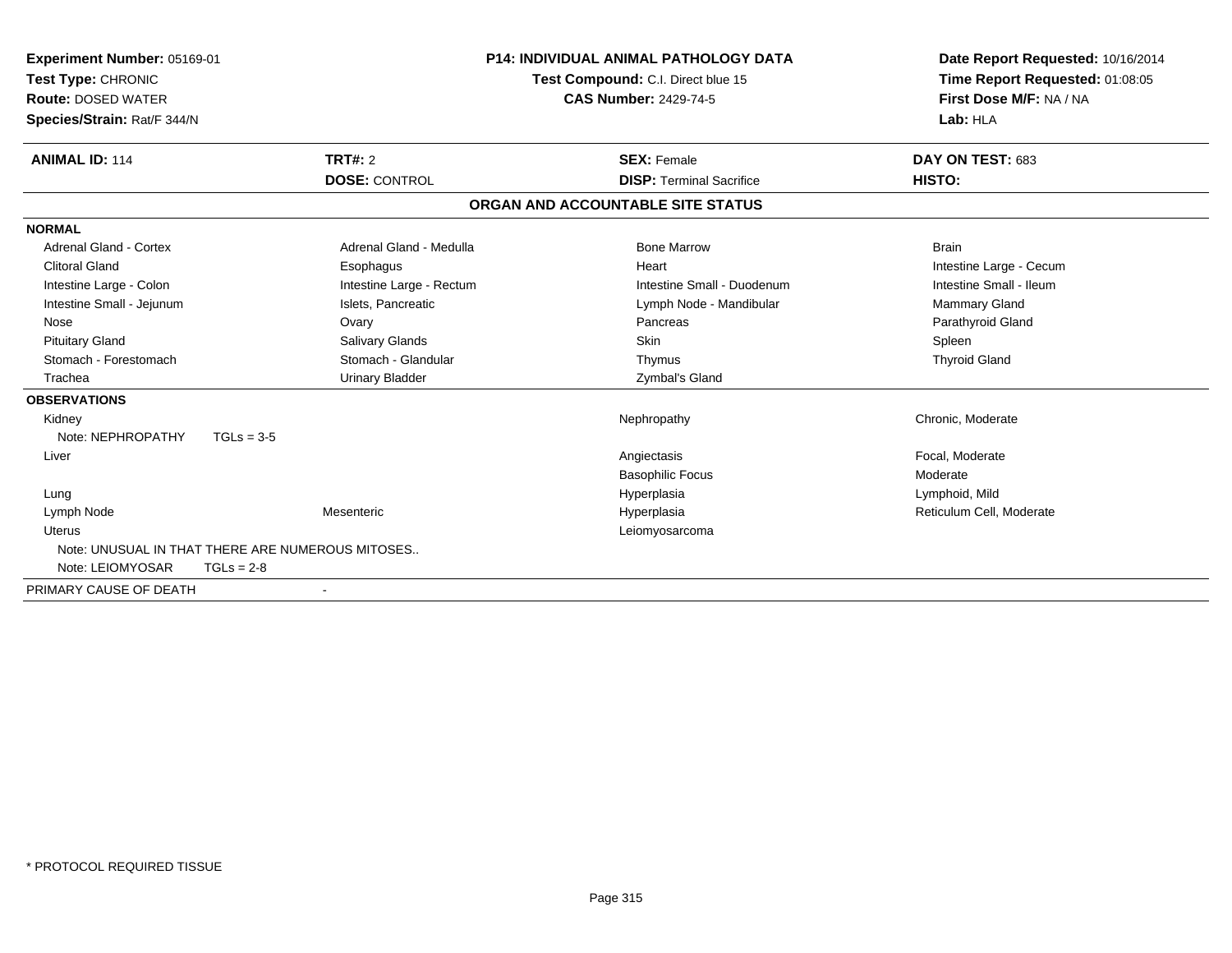| Experiment Number: 05169-01<br>Test Type: CHRONIC |                            | P14: INDIVIDUAL ANIMAL PATHOLOGY DATA<br>Test Compound: C.I. Direct blue 15 | Date Report Requested: 10/16/2014<br>Time Report Requested: 01:08:05 |
|---------------------------------------------------|----------------------------|-----------------------------------------------------------------------------|----------------------------------------------------------------------|
| <b>Route: DOSED WATER</b>                         |                            | <b>CAS Number: 2429-74-5</b>                                                | First Dose M/F: NA / NA                                              |
| Species/Strain: Rat/F 344/N                       |                            |                                                                             | Lab: HLA                                                             |
| <b>ANIMAL ID: 115</b>                             | TRT#: 2                    | <b>SEX: Female</b>                                                          | DAY ON TEST: 550                                                     |
|                                                   | <b>DOSE: CONTROL</b>       | <b>DISP: Moribund</b>                                                       | HISTO:                                                               |
|                                                   |                            | ORGAN AND ACCOUNTABLE SITE STATUS                                           |                                                                      |
| <b>NORMAL</b>                                     |                            |                                                                             |                                                                      |
| <b>Adrenal Gland - Cortex</b>                     | Adrenal Gland - Medulla    | <b>Bone Marrow</b>                                                          | <b>Clitoral Gland</b>                                                |
| Esophagus                                         | Heart                      | Intestine Large - Cecum                                                     | Intestine Large - Colon                                              |
| Intestine Large - Rectum                          | Intestine Small - Duodenum | Intestine Small - Ileum                                                     | Intestine Small - Jejunum                                            |
| Islets, Pancreatic                                | Lymph Node - Mandibular    | Lymph Node - Mesenteric                                                     | <b>Mammary Gland</b>                                                 |
| Nose                                              | Pancreas                   | Parathyroid Gland                                                           | Salivary Glands                                                      |
| Skin                                              | Stomach - Forestomach      | Stomach - Glandular                                                         | Thymus                                                               |
| <b>Thyroid Gland</b>                              | Trachea                    | <b>Urinary Bladder</b>                                                      | Uterus                                                               |
| Zymbal's Gland                                    |                            |                                                                             |                                                                      |
| <b>OBSERVATIONS</b>                               |                            |                                                                             |                                                                      |
| <b>Brain</b>                                      |                            | Compression                                                                 |                                                                      |
| Note: COMPRESSION<br>$TGLs = 3-1$                 |                            |                                                                             |                                                                      |
| Kidney                                            |                            | Nephropathy                                                                 | Chronic, Mild                                                        |
| Liver                                             |                            | <b>Eosinophilic Focus</b>                                                   | Mild                                                                 |
|                                                   |                            | Hepatodiaphragmatic Nodule                                                  |                                                                      |
| Note: ANOM HEPAT LOB TGLs = 2-3.1                 |                            |                                                                             |                                                                      |
| Lung                                              |                            | Hyperplasia                                                                 | Lymphoid, Mild                                                       |
| Ovary                                             |                            | Cyst                                                                        |                                                                      |
| Note: CYST<br>$TGLs = 1-8$                        |                            |                                                                             |                                                                      |
| <b>Pituitary Gland</b>                            | Pars Distalis              | Adenoma                                                                     |                                                                      |
| [Adenoma TGLS = $4-2.1$ ]                         |                            |                                                                             |                                                                      |
| Spleen                                            |                            | Pigmentation                                                                | Moderate                                                             |
| PRIMARY CAUSE OF DEATH                            | $\blacksquare$             |                                                                             |                                                                      |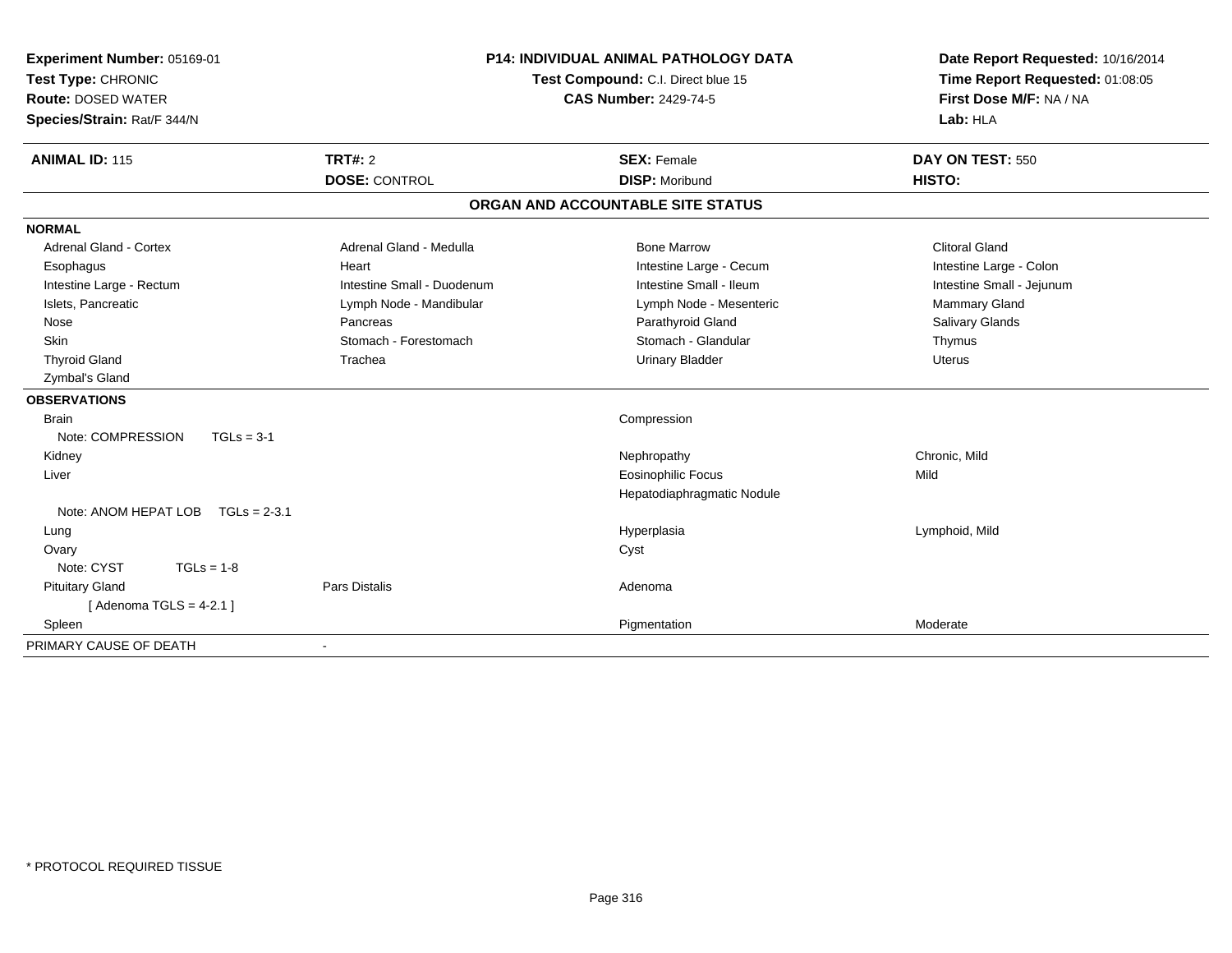| Experiment Number: 05169-01<br>Test Type: CHRONIC<br><b>Route: DOSED WATER</b><br>Species/Strain: Rat/F 344/N |               | <b>P14: INDIVIDUAL ANIMAL PATHOLOGY DATA</b><br>Test Compound: C.I. Direct blue 15<br><b>CAS Number: 2429-74-5</b> |                                   | Date Report Requested: 10/16/2014<br>Time Report Requested: 01:08:05<br>First Dose M/F: NA / NA<br>Lab: HLA |
|---------------------------------------------------------------------------------------------------------------|---------------|--------------------------------------------------------------------------------------------------------------------|-----------------------------------|-------------------------------------------------------------------------------------------------------------|
| <b>ANIMAL ID: 116</b>                                                                                         |               | TRT#: 2                                                                                                            | <b>SEX: Female</b>                | DAY ON TEST: 683                                                                                            |
|                                                                                                               |               | <b>DOSE: CONTROL</b>                                                                                               | <b>DISP: Terminal Sacrifice</b>   | HISTO:                                                                                                      |
|                                                                                                               |               |                                                                                                                    | ORGAN AND ACCOUNTABLE SITE STATUS |                                                                                                             |
| <b>NORMAL</b>                                                                                                 |               |                                                                                                                    |                                   |                                                                                                             |
| <b>Adrenal Gland - Cortex</b>                                                                                 |               | Adrenal Gland - Medulla                                                                                            | <b>Bone Marrow</b>                | <b>Brain</b>                                                                                                |
| Esophagus                                                                                                     |               | Intestine Large - Cecum                                                                                            | Intestine Large - Colon           | Intestine Large - Rectum                                                                                    |
| Intestine Small - Duodenum                                                                                    |               | Intestine Small - Ileum                                                                                            | Intestine Small - Jejunum         | Islets, Pancreatic                                                                                          |
| Lymph Node - Mandibular                                                                                       |               | Lymph Node - Mesenteric                                                                                            | Nose                              | Ovary                                                                                                       |
| Pancreas                                                                                                      |               | Parathyroid Gland                                                                                                  | <b>Salivary Glands</b>            | <b>Skin</b>                                                                                                 |
| Spleen                                                                                                        |               | Stomach - Forestomach                                                                                              | Stomach - Glandular               | Thymus                                                                                                      |
| Trachea                                                                                                       |               | <b>Urinary Bladder</b>                                                                                             | Zymbal's Gland                    |                                                                                                             |
| PRESENT BUT NOT EXAMINED                                                                                      |               |                                                                                                                    |                                   |                                                                                                             |
| Ear                                                                                                           |               |                                                                                                                    |                                   |                                                                                                             |
| <b>OBSERVATIONS</b>                                                                                           |               |                                                                                                                    |                                   |                                                                                                             |
| <b>Clitoral Gland</b>                                                                                         |               |                                                                                                                    | Ectasia                           | Moderate                                                                                                    |
|                                                                                                               |               |                                                                                                                    | Inflammation                      | Chronic, Moderate                                                                                           |
| Note: ECTASIA                                                                                                 | $TGLs = 2-8$  |                                                                                                                    |                                   |                                                                                                             |
| Heart                                                                                                         |               |                                                                                                                    | Cardiomyopathy                    | Chronic, Moderate                                                                                           |
| Kidney                                                                                                        |               |                                                                                                                    | Nephropathy                       | Chronic, Mild                                                                                               |
| Liver                                                                                                         |               |                                                                                                                    | <b>Basophilic Focus</b>           | Minimal                                                                                                     |
| Lung                                                                                                          |               |                                                                                                                    | Hyperplasia                       | Lymphoid, Mild                                                                                              |
| Mammary Gland                                                                                                 |               | Duct                                                                                                               | Ectasia                           | Moderate                                                                                                    |
| Note: ECTASIA                                                                                                 | $TGLs = 1-10$ |                                                                                                                    |                                   |                                                                                                             |
| <b>Pituitary Gland</b>                                                                                        |               | Pars Distalis                                                                                                      | Adenoma                           |                                                                                                             |
| Note: ADENOMA                                                                                                 | $TGLs = 4-2$  |                                                                                                                    |                                   |                                                                                                             |
| <b>Thyroid Gland</b>                                                                                          |               | C Cell                                                                                                             | Hyperplasia                       | Focal, Minimal                                                                                              |
| Uterus                                                                                                        |               | Cervix                                                                                                             | Fibrosis                          | Moderate                                                                                                    |
| Note: FIBROSIS                                                                                                | $TGLs = 3-13$ |                                                                                                                    |                                   |                                                                                                             |
| PRIMARY CAUSE OF DEATH                                                                                        |               | $\blacksquare$                                                                                                     |                                   |                                                                                                             |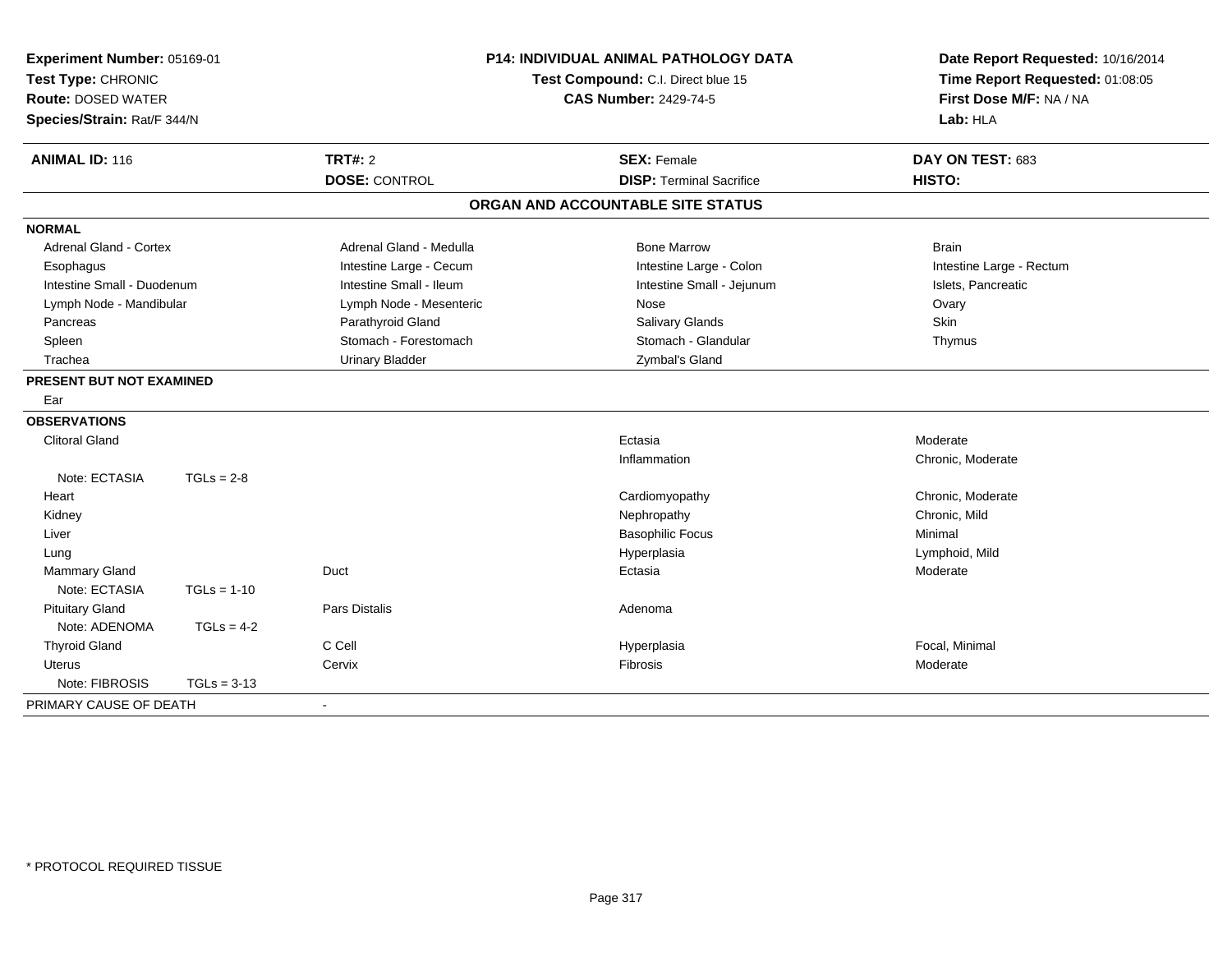| Experiment Number: 05169-01<br>Test Type: CHRONIC<br><b>Route: DOSED WATER</b><br>Species/Strain: Rat/F 344/N |                            | <b>P14: INDIVIDUAL ANIMAL PATHOLOGY DATA</b><br>Test Compound: C.I. Direct blue 15<br><b>CAS Number: 2429-74-5</b> | Date Report Requested: 10/16/2014<br>Time Report Requested: 01:08:05<br>First Dose M/F: NA / NA<br>Lab: HLA |
|---------------------------------------------------------------------------------------------------------------|----------------------------|--------------------------------------------------------------------------------------------------------------------|-------------------------------------------------------------------------------------------------------------|
| <b>ANIMAL ID: 117</b>                                                                                         | TRT#: 2                    | <b>SEX: Female</b>                                                                                                 | DAY ON TEST: 683                                                                                            |
|                                                                                                               | <b>DOSE: CONTROL</b>       | <b>DISP: Terminal Sacrifice</b>                                                                                    | HISTO:                                                                                                      |
|                                                                                                               |                            | ORGAN AND ACCOUNTABLE SITE STATUS                                                                                  |                                                                                                             |
| <b>NORMAL</b>                                                                                                 |                            |                                                                                                                    |                                                                                                             |
| Adrenal Gland - Medulla                                                                                       | <b>Bone Marrow</b>         | <b>Brain</b>                                                                                                       | <b>Clitoral Gland</b>                                                                                       |
| Esophagus                                                                                                     | Heart                      | Intestine Large - Cecum                                                                                            | Intestine Large - Colon                                                                                     |
| Intestine Large - Rectum                                                                                      | Intestine Small - Duodenum | Intestine Small - Ileum                                                                                            | Intestine Small - Jejunum                                                                                   |
| Islets, Pancreatic                                                                                            | Lymph Node - Mandibular    | Lymph Node - Mesenteric                                                                                            | <b>Mammary Gland</b>                                                                                        |
| Nose                                                                                                          | Ovary                      | Parathyroid Gland                                                                                                  | Salivary Glands                                                                                             |
| <b>Skin</b>                                                                                                   | Stomach - Forestomach      | Stomach - Glandular                                                                                                | Thymus                                                                                                      |
| <b>Thyroid Gland</b>                                                                                          | Trachea                    | <b>Urinary Bladder</b>                                                                                             | <b>Uterus</b>                                                                                               |
| Zymbal's Gland                                                                                                |                            |                                                                                                                    |                                                                                                             |
| <b>OBSERVATIONS</b>                                                                                           |                            |                                                                                                                    |                                                                                                             |
| <b>Adrenal Gland</b>                                                                                          | Cortex                     | Hyperplasia                                                                                                        | Focal, Mild                                                                                                 |
| <b>Clitoral GI</b>                                                                                            |                            |                                                                                                                    |                                                                                                             |
| Note: ONE GLAND IS PRESENT                                                                                    |                            |                                                                                                                    |                                                                                                             |
| Kidney                                                                                                        |                            | Nephropathy                                                                                                        | Chronic, Mild                                                                                               |
| Liver                                                                                                         |                            | <b>Basophilic Focus</b>                                                                                            | Minimal                                                                                                     |
|                                                                                                               |                            | Leukemia Mononuclear                                                                                               |                                                                                                             |
| Note: ML IS STAGE 2                                                                                           |                            |                                                                                                                    |                                                                                                             |
| Lung                                                                                                          |                            | Hyperplasia                                                                                                        | Lymphoid, Mild                                                                                              |
| <b>Pituitary Gland</b>                                                                                        | Pars Distalis              | Adenoma                                                                                                            |                                                                                                             |
| [Adenoma TGLS = $2-2$ ]                                                                                       |                            |                                                                                                                    |                                                                                                             |
| Spleen                                                                                                        |                            | Leukemia Mononuclear                                                                                               |                                                                                                             |
| PRIMARY CAUSE OF DEATH                                                                                        |                            |                                                                                                                    |                                                                                                             |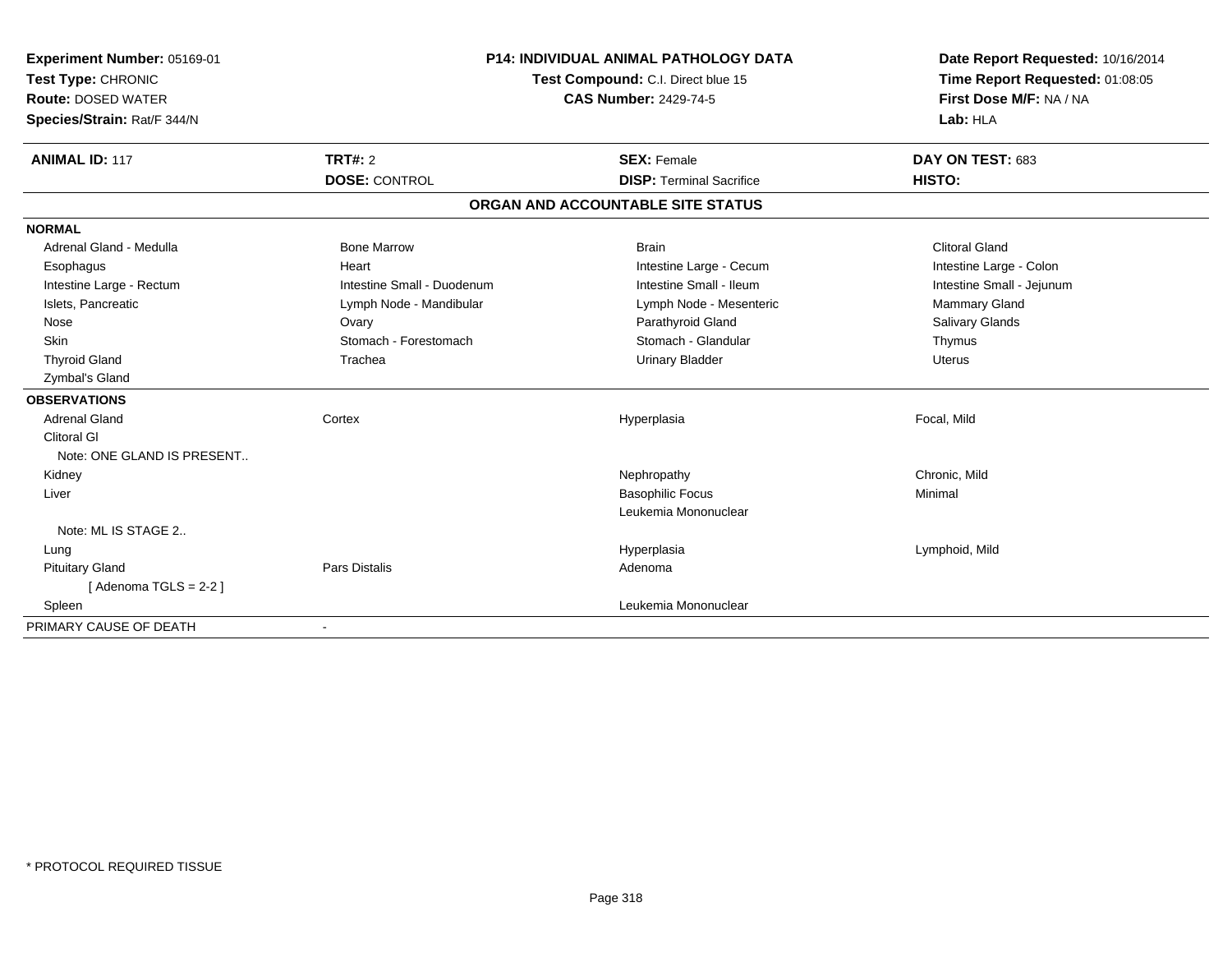| Experiment Number: 05169-01<br>Test Type: CHRONIC<br><b>Route: DOSED WATER</b><br>Species/Strain: Rat/F 344/N |                          | <b>P14: INDIVIDUAL ANIMAL PATHOLOGY DATA</b><br>Test Compound: C.I. Direct blue 15<br><b>CAS Number: 2429-74-5</b> | Date Report Requested: 10/16/2014<br>Time Report Requested: 01:08:05<br>First Dose M/F: NA / NA<br>Lab: HLA |  |
|---------------------------------------------------------------------------------------------------------------|--------------------------|--------------------------------------------------------------------------------------------------------------------|-------------------------------------------------------------------------------------------------------------|--|
| <b>ANIMAL ID: 118</b>                                                                                         | <b>TRT#: 2</b>           | <b>SEX: Female</b>                                                                                                 | DAY ON TEST: 669                                                                                            |  |
|                                                                                                               | <b>DOSE: CONTROL</b>     | <b>DISP: Moribund</b>                                                                                              | HISTO:                                                                                                      |  |
|                                                                                                               |                          | ORGAN AND ACCOUNTABLE SITE STATUS                                                                                  |                                                                                                             |  |
| <b>NORMAL</b>                                                                                                 |                          |                                                                                                                    |                                                                                                             |  |
| Adrenal Gland - Medulla                                                                                       | <b>Bone Marrow</b>       | <b>Brain</b>                                                                                                       | <b>Clitoral Gland</b>                                                                                       |  |
| Esophagus                                                                                                     | Intestine Large - Cecum  | Intestine Large - Colon                                                                                            | Intestine Large - Rectum                                                                                    |  |
| Intestine Small - Duodenum                                                                                    | Intestine Small - Ileum  | Intestine Small - Jejunum                                                                                          | Islets, Pancreatic                                                                                          |  |
| Lymph Node - Mandibular                                                                                       | Lymph Node - Mesenteric  | Mammary Gland                                                                                                      | Nose                                                                                                        |  |
| Ovary                                                                                                         | Pancreas                 | Parathyroid Gland                                                                                                  | <b>Pituitary Gland</b>                                                                                      |  |
| Salivary Glands                                                                                               | Skin                     | Trachea                                                                                                            | <b>Urinary Bladder</b>                                                                                      |  |
| Uterus                                                                                                        | Zymbal's Gland           |                                                                                                                    |                                                                                                             |  |
| <b>MISSING</b>                                                                                                |                          |                                                                                                                    |                                                                                                             |  |
| Thymus                                                                                                        |                          |                                                                                                                    |                                                                                                             |  |
| <b>OBSERVATIONS</b>                                                                                           |                          |                                                                                                                    |                                                                                                             |  |
| <b>Adrenal Gland</b>                                                                                          | Cortex                   | Vacuolization Cytoplasmic                                                                                          | Diffuse, Moderate                                                                                           |  |
| [Vacuolization Cytoplasmic TGLS = 2-2]                                                                        |                          |                                                                                                                    |                                                                                                             |  |
| Heart                                                                                                         |                          | Cardiomyopathy                                                                                                     | Chronic, Mild                                                                                               |  |
| Kidney                                                                                                        |                          | Nephropathy                                                                                                        | Chronic, Marked                                                                                             |  |
| Note: NEPHROPATHY<br>$TGLs = 3,4-5$                                                                           |                          |                                                                                                                    |                                                                                                             |  |
| Liver                                                                                                         |                          | Vacuolization Cytoplasmic                                                                                          | Multifocal, Moderate                                                                                        |  |
| Note: VACUOLIZ CYTO                                                                                           | $TGLs = 5,6,7,8-3.1,3.2$ |                                                                                                                    |                                                                                                             |  |
| Lung                                                                                                          |                          | Hyperplasia                                                                                                        | Lymphoid, Mild                                                                                              |  |
| Spleen                                                                                                        |                          | Atrophy                                                                                                            | Moderate                                                                                                    |  |
|                                                                                                               |                          | Pigmentation                                                                                                       | Moderate                                                                                                    |  |
| Stomach                                                                                                       | Glandular                | Erosion                                                                                                            | Multifocal, Mild                                                                                            |  |
|                                                                                                               | Forestomach              | Ulcer                                                                                                              | Focal, Marked                                                                                               |  |
| <b>Thyroid Gland</b>                                                                                          | C Cell                   | Adenoma                                                                                                            |                                                                                                             |  |
|                                                                                                               | C Cell                   | Carcinoma                                                                                                          |                                                                                                             |  |
| [Carcinoma TGLS = 9-2]                                                                                        |                          |                                                                                                                    |                                                                                                             |  |
| PRIMARY CAUSE OF DEATH                                                                                        |                          |                                                                                                                    |                                                                                                             |  |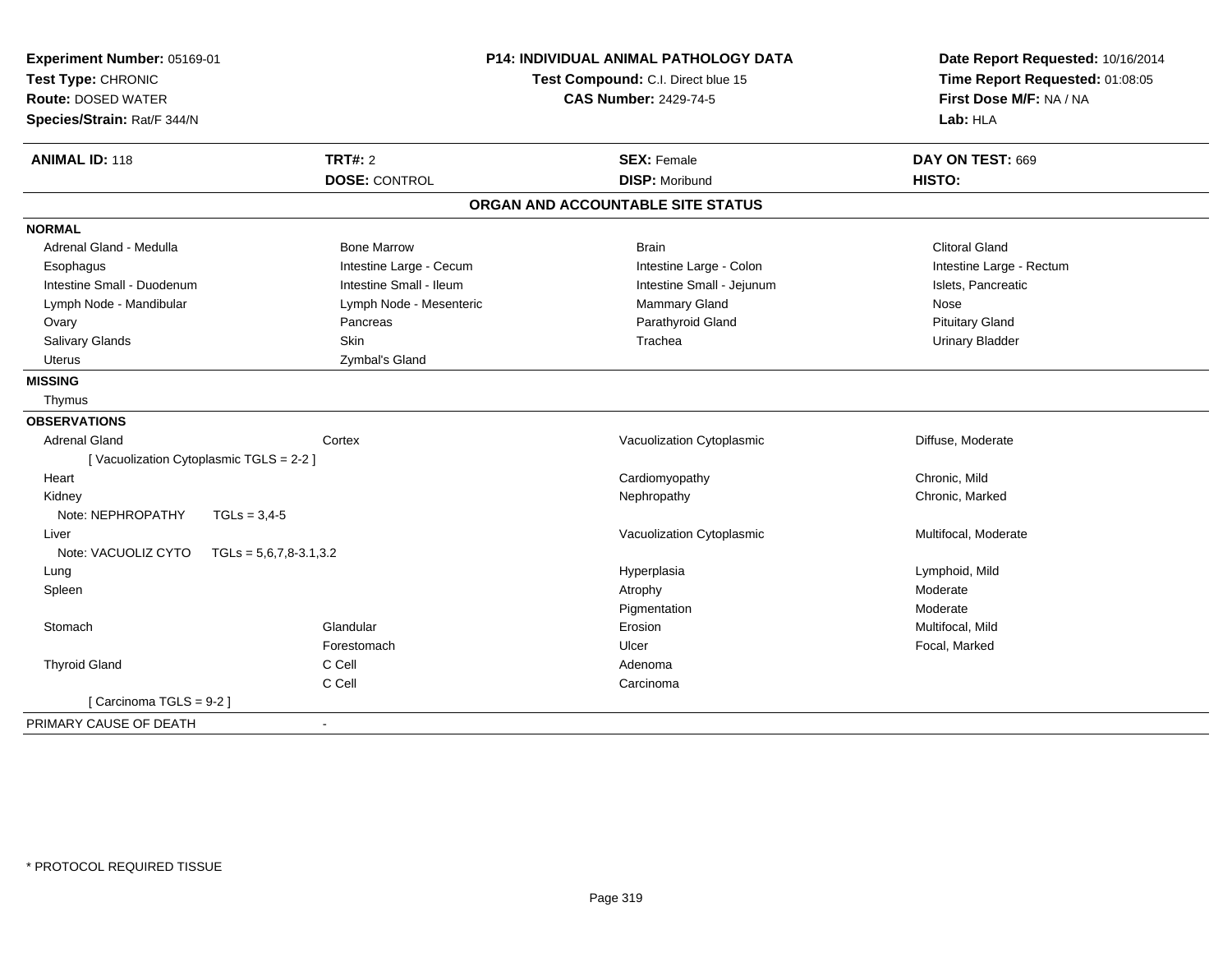| Experiment Number: 05169-01<br>Test Type: CHRONIC<br><b>Route: DOSED WATER</b><br>Species/Strain: Rat/F 344/N |                | <b>P14: INDIVIDUAL ANIMAL PATHOLOGY DATA</b><br>Test Compound: C.I. Direct blue 15<br><b>CAS Number: 2429-74-5</b> |                                   | Date Report Requested: 10/16/2014<br>Time Report Requested: 01:08:05<br>First Dose M/F: NA / NA<br>Lab: HLA |  |
|---------------------------------------------------------------------------------------------------------------|----------------|--------------------------------------------------------------------------------------------------------------------|-----------------------------------|-------------------------------------------------------------------------------------------------------------|--|
| <b>ANIMAL ID: 119</b>                                                                                         |                | <b>TRT#: 2</b>                                                                                                     | <b>SEX: Female</b>                | DAY ON TEST: 683                                                                                            |  |
|                                                                                                               |                | <b>DOSE: CONTROL</b>                                                                                               | <b>DISP: Terminal Sacrifice</b>   | HISTO:                                                                                                      |  |
|                                                                                                               |                |                                                                                                                    | ORGAN AND ACCOUNTABLE SITE STATUS |                                                                                                             |  |
| <b>NORMAL</b>                                                                                                 |                |                                                                                                                    |                                   |                                                                                                             |  |
| Adrenal Gland - Medulla                                                                                       |                | <b>Bone Marrow</b>                                                                                                 | <b>Brain</b>                      | Esophagus                                                                                                   |  |
| Heart                                                                                                         |                | Intestine Large - Cecum                                                                                            | Intestine Large - Colon           | Intestine Large - Rectum                                                                                    |  |
| Intestine Small - Duodenum                                                                                    |                | Intestine Small - Ileum                                                                                            | Intestine Small - Jejunum         | Islets, Pancreatic                                                                                          |  |
| Lymph Node - Mandibular                                                                                       |                | Lymph Node - Mesenteric                                                                                            | Nose                              | Pancreas                                                                                                    |  |
| Parathyroid Gland                                                                                             |                | Salivary Glands                                                                                                    | <b>Skin</b>                       | Spleen                                                                                                      |  |
| Stomach - Forestomach                                                                                         |                | Stomach - Glandular                                                                                                | Thymus                            | <b>Thyroid Gland</b>                                                                                        |  |
| Trachea                                                                                                       |                | <b>Urinary Bladder</b>                                                                                             | <b>Uterus</b>                     | Zymbal's Gland                                                                                              |  |
| <b>OBSERVATIONS</b>                                                                                           |                |                                                                                                                    |                                   |                                                                                                             |  |
| <b>Adrenal Gland</b>                                                                                          |                | Cortex                                                                                                             | Hyperplasia                       | Focal, Mild                                                                                                 |  |
| <b>Clitoral Gland</b>                                                                                         |                |                                                                                                                    | Adenoma                           |                                                                                                             |  |
| Note: ADENOMA                                                                                                 | $TGLs = 1-8$   |                                                                                                                    |                                   |                                                                                                             |  |
| Kidney                                                                                                        |                |                                                                                                                    | Nephropathy                       | Chronic, Mild                                                                                               |  |
| Liver                                                                                                         |                |                                                                                                                    | <b>Basophilic Focus</b>           | Moderate                                                                                                    |  |
|                                                                                                               |                |                                                                                                                    | <b>Clear Cell Focus</b>           | Minimal                                                                                                     |  |
| Lung                                                                                                          |                |                                                                                                                    | Hyperplasia                       | Lymphoid, Mild                                                                                              |  |
| <b>Mammary Gland</b>                                                                                          |                | Duct                                                                                                               | Ectasia                           | Moderate                                                                                                    |  |
| Note: ECTASIA                                                                                                 | $TGLs = 2-10$  |                                                                                                                    |                                   |                                                                                                             |  |
| Ovary                                                                                                         |                |                                                                                                                    | Granulosa Cell Tumor Benign       |                                                                                                             |  |
| <b>Pituitary Gland</b>                                                                                        |                | Pars Distalis                                                                                                      | Cyst                              | <b>Multiple</b>                                                                                             |  |
| Note: CYST                                                                                                    | $TGLs = 3,4-2$ |                                                                                                                    |                                   |                                                                                                             |  |
| PRIMARY CAUSE OF DEATH                                                                                        |                |                                                                                                                    |                                   |                                                                                                             |  |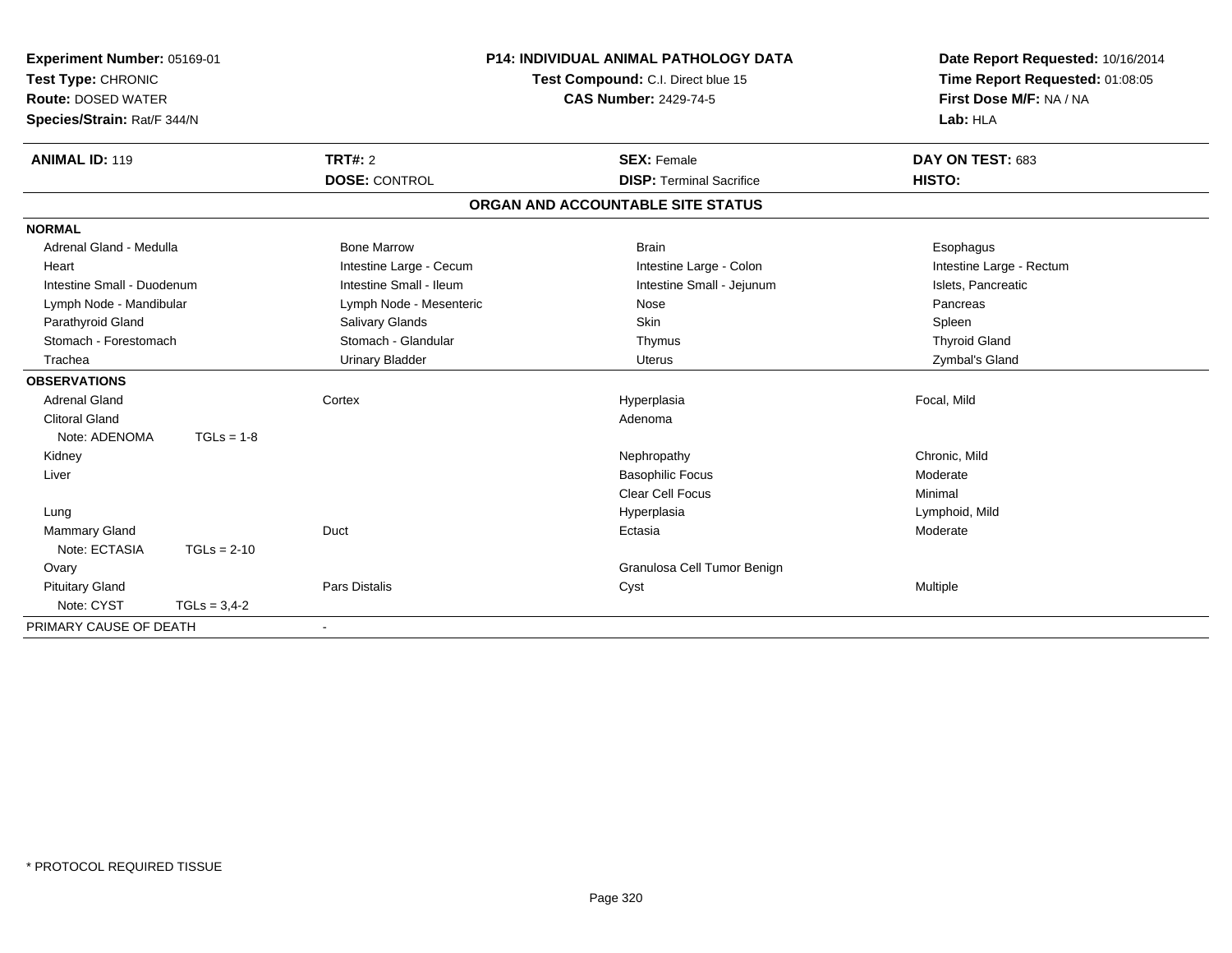| Experiment Number: 05169-01      | <b>P14: INDIVIDUAL ANIMAL PATHOLOGY DATA</b><br>Test Compound: C.I. Direct blue 15 |                                   | Date Report Requested: 10/16/2014 |
|----------------------------------|------------------------------------------------------------------------------------|-----------------------------------|-----------------------------------|
| Test Type: CHRONIC               |                                                                                    |                                   | Time Report Requested: 01:08:05   |
| <b>Route: DOSED WATER</b>        |                                                                                    | <b>CAS Number: 2429-74-5</b>      | First Dose M/F: NA / NA           |
| Species/Strain: Rat/F 344/N      |                                                                                    |                                   | Lab: HLA                          |
| <b>ANIMAL ID: 120</b>            | <b>TRT#: 2</b>                                                                     | <b>SEX: Female</b>                | DAY ON TEST: 666                  |
|                                  | <b>DOSE: CONTROL</b>                                                               | <b>DISP: Moribund</b>             | HISTO:                            |
|                                  |                                                                                    | ORGAN AND ACCOUNTABLE SITE STATUS |                                   |
| <b>NORMAL</b>                    |                                                                                    |                                   |                                   |
| <b>Adrenal Gland - Cortex</b>    | Adrenal Gland - Medulla                                                            | <b>Bone Marrow</b>                | <b>Brain</b>                      |
| Heart                            | Intestine Large - Cecum                                                            | Intestine Large - Colon           | Intestine Large - Rectum          |
| Intestine Small - Duodenum       | Intestine Small - Ileum                                                            | Intestine Small - Jejunum         | Islets, Pancreatic                |
| Lymph Node - Mandibular          | Lymph Node - Mesenteric                                                            | <b>Mammary Gland</b>              | Ovary                             |
| Pancreas                         | Parathyroid Gland                                                                  | <b>Pituitary Gland</b>            | Salivary Glands                   |
| Skin                             | Spleen                                                                             | Stomach - Forestomach             | Stomach - Glandular               |
| Thymus                           | <b>Thyroid Gland</b>                                                               | Trachea                           | <b>Urinary Bladder</b>            |
| Zymbal's Gland                   |                                                                                    |                                   |                                   |
| <b>OBSERVATIONS</b>              |                                                                                    |                                   |                                   |
| <b>Clitoral Gland</b>            |                                                                                    | Adenoma                           |                                   |
| Esophagus                        |                                                                                    | Hyperkeratosis                    | Moderate                          |
| [Hyperkeratosis TGLS = 2-2]      |                                                                                    |                                   |                                   |
| Kidney                           |                                                                                    | Nephropathy                       | Chronic, Mild                     |
| Liver                            |                                                                                    | <b>Basophilic Focus</b>           | Mild                              |
| Lung                             |                                                                                    | Foreign Body                      | Marked                            |
|                                  |                                                                                    | Inflammation                      | Chronic, Marked                   |
| Nose                             |                                                                                    | Foreign Body                      | Marked                            |
|                                  |                                                                                    | Inflammation                      | Acute, Marked                     |
| Uterus                           |                                                                                    | Hydrometra                        | Moderate                          |
| Note: HYDROMETRA<br>$TGLs = 1-8$ |                                                                                    |                                   |                                   |
| PRIMARY CAUSE OF DEATH           |                                                                                    |                                   |                                   |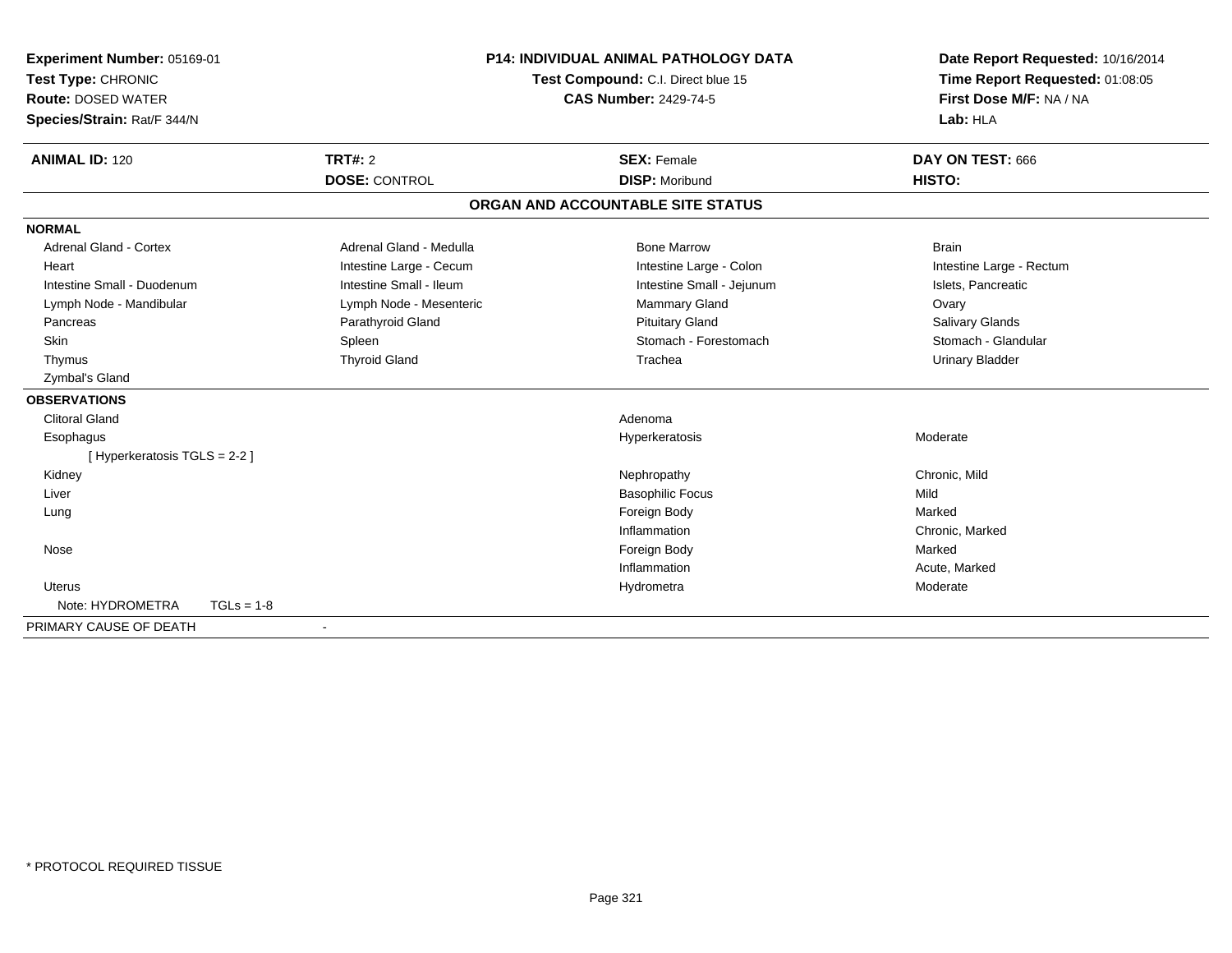| Experiment Number: 05169-01<br>Test Type: CHRONIC<br><b>Route: DOSED WATER</b> |                          | <b>P14: INDIVIDUAL ANIMAL PATHOLOGY DATA</b><br>Test Compound: C.I. Direct blue 15<br><b>CAS Number: 2429-74-5</b> | Date Report Requested: 10/16/2014<br>Time Report Requested: 01:08:05<br>First Dose M/F: NA / NA |  |
|--------------------------------------------------------------------------------|--------------------------|--------------------------------------------------------------------------------------------------------------------|-------------------------------------------------------------------------------------------------|--|
| Species/Strain: Rat/F 344/N                                                    |                          |                                                                                                                    | Lab: HLA                                                                                        |  |
| <b>ANIMAL ID: 121</b>                                                          | TRT#: 2                  | <b>SEX: Female</b>                                                                                                 | DAY ON TEST: 502                                                                                |  |
|                                                                                | <b>DOSE: CONTROL</b>     | <b>DISP: Moribund</b>                                                                                              | HISTO:                                                                                          |  |
|                                                                                |                          | ORGAN AND ACCOUNTABLE SITE STATUS                                                                                  |                                                                                                 |  |
| <b>NORMAL</b>                                                                  |                          |                                                                                                                    |                                                                                                 |  |
| <b>Adrenal Gland - Cortex</b>                                                  | Adrenal Gland - Medulla  | <b>Bone Marrow</b>                                                                                                 | <b>Brain</b>                                                                                    |  |
| <b>Clitoral Gland</b>                                                          | Esophagus                | Heart                                                                                                              | Intestine Large - Cecum                                                                         |  |
| Intestine Large - Colon                                                        | Intestine Large - Rectum | Intestine Small - Duodenum                                                                                         | Intestine Small - Ileum                                                                         |  |
| Intestine Small - Jejunum                                                      | Islets, Pancreatic       | Lymph Node - Mandibular                                                                                            | Lymph Node - Mesenteric                                                                         |  |
| Mammary Gland                                                                  | Nose                     | Ovary                                                                                                              | Pancreas                                                                                        |  |
| Parathyroid Gland                                                              | <b>Pituitary Gland</b>   | <b>Salivary Glands</b>                                                                                             | Skin                                                                                            |  |
| Stomach - Forestomach                                                          | Stomach - Glandular      | Thymus                                                                                                             | <b>Thyroid Gland</b>                                                                            |  |
| Trachea                                                                        | <b>Urinary Bladder</b>   | Zymbal's Gland                                                                                                     |                                                                                                 |  |
| <b>OBSERVATIONS</b>                                                            |                          |                                                                                                                    |                                                                                                 |  |
| Kidney                                                                         |                          | Hydronephrosis                                                                                                     | Mild                                                                                            |  |
|                                                                                |                          | Nephropathy                                                                                                        | Chronic, Moderate                                                                               |  |
|                                                                                | <b>Renal Tubule</b>      | Pigmentation                                                                                                       | Moderate                                                                                        |  |
| Note: HYDRONEPHROSIS TGLs = 2-5                                                |                          |                                                                                                                    |                                                                                                 |  |
| Liver                                                                          |                          | <b>Basophilic Focus</b>                                                                                            | Minimal                                                                                         |  |
|                                                                                |                          | Hematopoietic Cell Proliferation                                                                                   | Moderate                                                                                        |  |
|                                                                                |                          | Hepatodiaphragmatic Nodule                                                                                         |                                                                                                 |  |
| Note: ANOM HEPAT LOB $TGLs = 4-3.1$                                            |                          |                                                                                                                    |                                                                                                 |  |
| Lung                                                                           |                          | Hyperplasia                                                                                                        | Lymphoid, Mild                                                                                  |  |
| Spleen                                                                         |                          | Hematopoietic Cell Proliferation                                                                                   | Marked                                                                                          |  |
| <b>Uterus</b>                                                                  |                          | Sarcoma Stromal                                                                                                    |                                                                                                 |  |
| Note: SARC STROMAL<br>$TGLs = 3-8.1$                                           |                          |                                                                                                                    |                                                                                                 |  |
| PRIMARY CAUSE OF DEATH                                                         |                          |                                                                                                                    |                                                                                                 |  |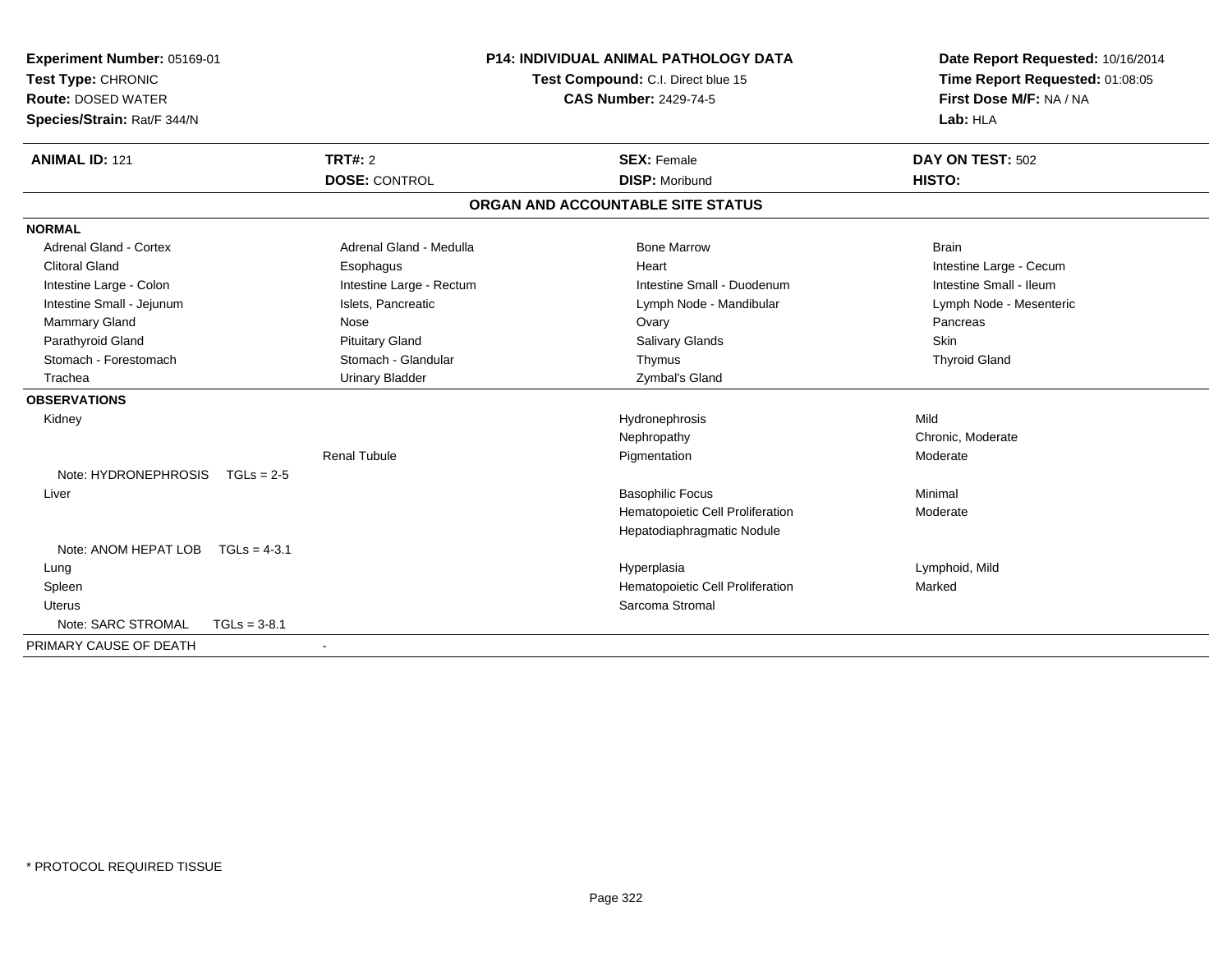| Experiment Number: 05169-01<br>Test Type: CHRONIC<br><b>Route: DOSED WATER</b><br>Species/Strain: Rat/F 344/N | P14: INDIVIDUAL ANIMAL PATHOLOGY DATA<br>Test Compound: C.I. Direct blue 15<br><b>CAS Number: 2429-74-5</b> |                                                       | Date Report Requested: 10/16/2014<br>Time Report Requested: 01:08:05<br>First Dose M/F: NA / NA<br>Lab: HLA |  |
|---------------------------------------------------------------------------------------------------------------|-------------------------------------------------------------------------------------------------------------|-------------------------------------------------------|-------------------------------------------------------------------------------------------------------------|--|
| <b>ANIMAL ID: 122</b>                                                                                         | <b>TRT#: 2</b><br><b>DOSE: CONTROL</b>                                                                      | <b>SEX: Female</b><br><b>DISP: Terminal Sacrifice</b> | DAY ON TEST: 683<br>HISTO:                                                                                  |  |
|                                                                                                               |                                                                                                             | ORGAN AND ACCOUNTABLE SITE STATUS                     |                                                                                                             |  |
|                                                                                                               |                                                                                                             |                                                       |                                                                                                             |  |
| <b>NORMAL</b>                                                                                                 |                                                                                                             |                                                       |                                                                                                             |  |
| Adrenal Gland - Medulla                                                                                       | <b>Bone Marrow</b>                                                                                          | <b>Brain</b>                                          | <b>Clitoral Gland</b>                                                                                       |  |
| Esophagus                                                                                                     | Intestine Large - Cecum                                                                                     | Intestine Large - Colon                               | Intestine Large - Rectum                                                                                    |  |
| Intestine Small - Duodenum                                                                                    | Intestine Small - Ileum                                                                                     | Intestine Small - Jejunum                             | Islets, Pancreatic                                                                                          |  |
| Lymph Node - Mandibular                                                                                       | Lymph Node - Mesenteric                                                                                     | Mammary Gland                                         | Nose                                                                                                        |  |
| Ovary                                                                                                         | Pancreas                                                                                                    | Parathyroid Gland                                     | Salivary Glands                                                                                             |  |
| <b>Skin</b>                                                                                                   | Stomach - Forestomach                                                                                       | Stomach - Glandular                                   | Thymus                                                                                                      |  |
| <b>Thyroid Gland</b>                                                                                          | Trachea                                                                                                     | <b>Urinary Bladder</b>                                | <b>Uterus</b>                                                                                               |  |
| Zymbal's Gland                                                                                                |                                                                                                             |                                                       |                                                                                                             |  |
| <b>OBSERVATIONS</b>                                                                                           |                                                                                                             |                                                       |                                                                                                             |  |
| <b>Adrenal Gland</b>                                                                                          | Cortex                                                                                                      | Hyperplasia                                           | Focal, Mild                                                                                                 |  |
| Bone                                                                                                          | Sternum                                                                                                     | Osteopetrosis                                         | Moderate                                                                                                    |  |
| Heart                                                                                                         |                                                                                                             | Cardiomyopathy                                        | Chronic, Mild                                                                                               |  |
| Kidney                                                                                                        |                                                                                                             | Nephropathy                                           | Chronic, Moderate                                                                                           |  |
| Liver                                                                                                         |                                                                                                             | <b>Basophilic Focus</b>                               | Mild                                                                                                        |  |
| Lung                                                                                                          |                                                                                                             | Hyperplasia                                           | Lymphoid, Mild                                                                                              |  |
|                                                                                                               |                                                                                                             | <b>Infiltration Cellular</b>                          | Histiocyte, Minimal                                                                                         |  |
| <b>Pituitary Gland</b>                                                                                        | <b>Pars Distalis</b>                                                                                        | Angiectasis                                           | Focal, Mild                                                                                                 |  |
|                                                                                                               | Pars Distalis                                                                                               | Cyst                                                  |                                                                                                             |  |
|                                                                                                               |                                                                                                             | Hemorrhage                                            | Moderate                                                                                                    |  |
| Note: [ ANGIECTASIS ] TGLs = 4-2                                                                              |                                                                                                             |                                                       |                                                                                                             |  |
| Note: CYST<br>$TGLs = 3-2$                                                                                    |                                                                                                             |                                                       |                                                                                                             |  |
| Note: HEMORRHAGE<br>$TGLs = 2-2$                                                                              |                                                                                                             |                                                       |                                                                                                             |  |
| Spleen                                                                                                        |                                                                                                             | Pigmentation                                          | Moderate                                                                                                    |  |
| PRIMARY CAUSE OF DEATH                                                                                        |                                                                                                             |                                                       |                                                                                                             |  |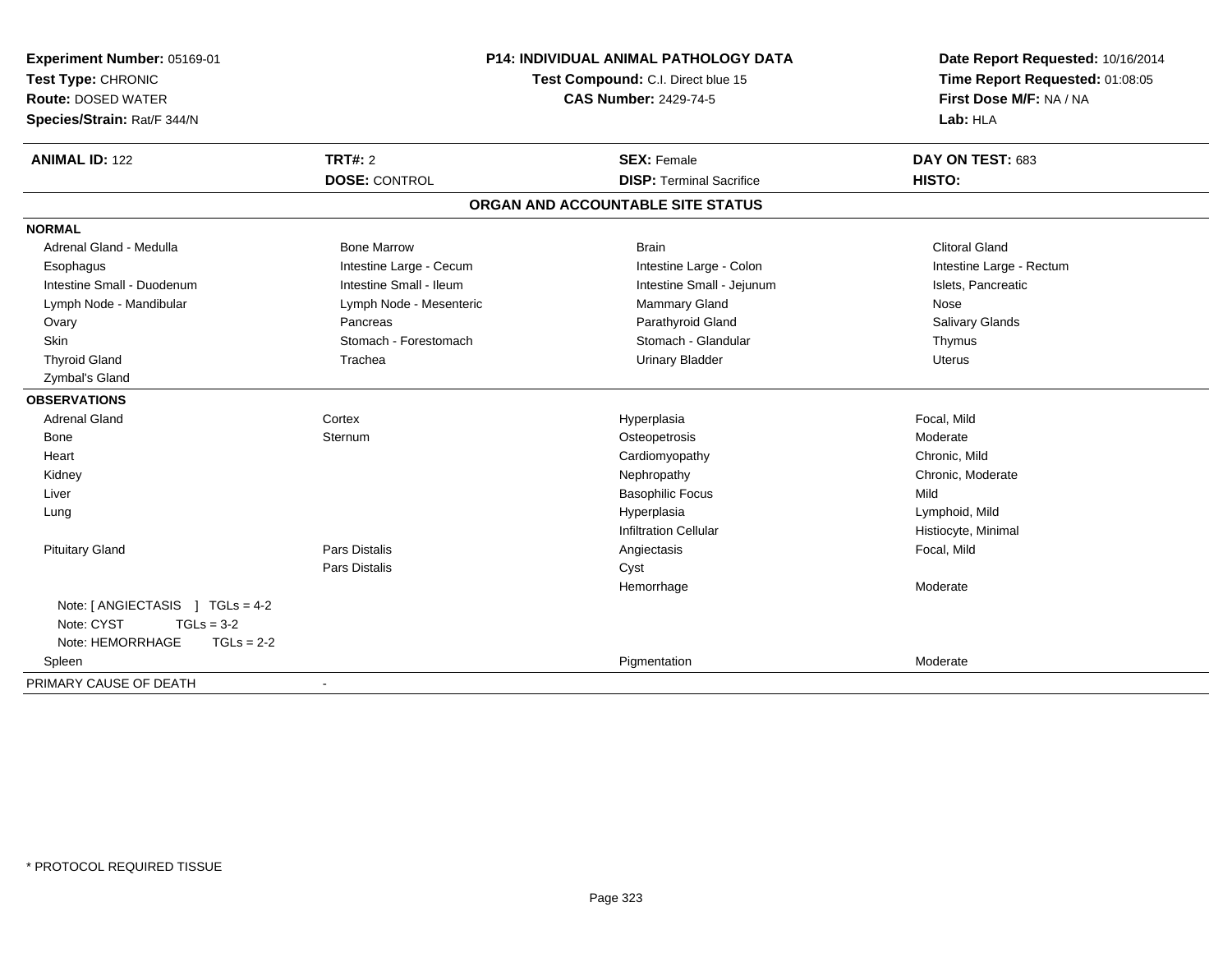| Experiment Number: 05169-01<br>Test Type: CHRONIC<br><b>Route: DOSED WATER</b><br>Species/Strain: Rat/F 344/N                                                                                                                                                           | <b>P14: INDIVIDUAL ANIMAL PATHOLOGY DATA</b><br>Test Compound: C.I. Direct blue 15<br><b>CAS Number: 2429-74-5</b>       |                                                                                                                                                                                      | Date Report Requested: 10/16/2014<br>Time Report Requested: 01:08:05<br>First Dose M/F: NA / NA<br>Lab: HLA         |  |
|-------------------------------------------------------------------------------------------------------------------------------------------------------------------------------------------------------------------------------------------------------------------------|--------------------------------------------------------------------------------------------------------------------------|--------------------------------------------------------------------------------------------------------------------------------------------------------------------------------------|---------------------------------------------------------------------------------------------------------------------|--|
| <b>ANIMAL ID: 123</b>                                                                                                                                                                                                                                                   | <b>TRT#: 2</b><br><b>DOSE: CONTROL</b>                                                                                   | <b>SEX: Female</b><br><b>DISP: Terminal Sacrifice</b>                                                                                                                                | DAY ON TEST: 683<br><b>HISTO:</b>                                                                                   |  |
|                                                                                                                                                                                                                                                                         |                                                                                                                          | ORGAN AND ACCOUNTABLE SITE STATUS                                                                                                                                                    |                                                                                                                     |  |
| <b>NORMAL</b>                                                                                                                                                                                                                                                           |                                                                                                                          |                                                                                                                                                                                      |                                                                                                                     |  |
| <b>Adrenal Gland - Cortex</b><br>Esophagus<br>Intestine Large - Rectum<br>Islets, Pancreatic<br>Ovary<br>Skin<br><b>Thyroid Gland</b><br>Zymbal's Gland<br><b>OBSERVATIONS</b><br><b>Clitoral Gland</b><br>Note: ADENOMA<br>$TGLs = 1-14$<br>Note: ONE GLAND IS PRESENT | Adrenal Gland - Medulla<br>Heart<br>Intestine Small - Duodenum<br>Kidney<br>Pancreas<br>Stomach - Forestomach<br>Trachea | <b>Bone Marrow</b><br>Intestine Large - Cecum<br>Intestine Small - Ileum<br>Lymph Node - Mesenteric<br>Parathyroid Gland<br>Stomach - Glandular<br><b>Urinary Bladder</b><br>Adenoma | <b>Brain</b><br>Intestine Large - Colon<br>Intestine Small - Jejunum<br>Nose<br>Salivary Glands<br>Thymus<br>Uterus |  |
| Liver<br>Note: VACUOLIZ CYTO<br>$TGLs = 4-3.1$<br>Note: [ HEMA CELL PROL ] TGLs = 5-3.1<br>Lung                                                                                                                                                                         |                                                                                                                          | Hematopoietic Cell Proliferation<br>Vacuolization Cytoplasmic<br>Hyperplasia                                                                                                         | Minimal<br>Diffuse, Moderate<br>Lymphoid, Mild                                                                      |  |
| Lymph Node<br><b>Mammary Gland</b><br>Note: FIBROADENOMA<br>$TGLs = 2.6 - 13.15$<br><b>Pituitary Gland</b>                                                                                                                                                              | Mandibular<br><b>Pars Distalis</b>                                                                                       | Hyperplasia<br>Fibroadenoma<br>Cyst                                                                                                                                                  | Reticulum Cell, Moderate<br>Multiple                                                                                |  |
| [Cyst TGLS = $3-2$ ]<br>Spleen<br>PRIMARY CAUSE OF DEATH                                                                                                                                                                                                                |                                                                                                                          | Hematopoietic Cell Proliferation                                                                                                                                                     | Moderate                                                                                                            |  |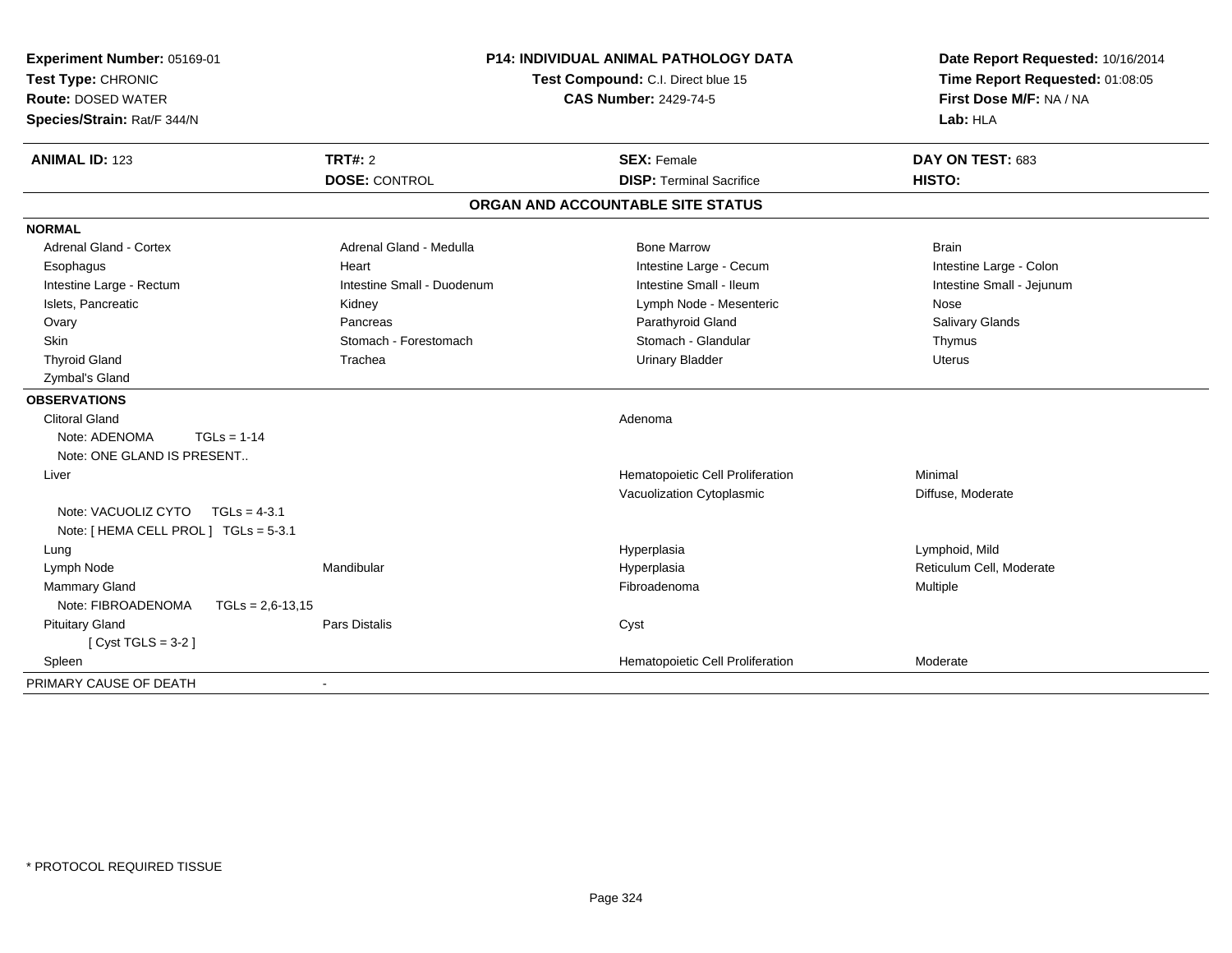| Experiment Number: 05169-01<br>Test Type: CHRONIC |                            | <b>P14: INDIVIDUAL ANIMAL PATHOLOGY DATA</b><br>Test Compound: C.I. Direct blue 15 | Date Report Requested: 10/16/2014<br>Time Report Requested: 01:08:05<br>First Dose M/F: NA / NA |
|---------------------------------------------------|----------------------------|------------------------------------------------------------------------------------|-------------------------------------------------------------------------------------------------|
| <b>Route: DOSED WATER</b>                         |                            | <b>CAS Number: 2429-74-5</b>                                                       |                                                                                                 |
| Species/Strain: Rat/F 344/N                       |                            |                                                                                    | Lab: HLA                                                                                        |
| <b>ANIMAL ID: 124</b>                             | TRT#: 2                    | <b>SEX: Female</b>                                                                 | DAY ON TEST: 683                                                                                |
|                                                   | <b>DOSE: CONTROL</b>       | <b>DISP: Terminal Sacrifice</b>                                                    | HISTO:                                                                                          |
|                                                   |                            | ORGAN AND ACCOUNTABLE SITE STATUS                                                  |                                                                                                 |
| <b>NORMAL</b>                                     |                            |                                                                                    |                                                                                                 |
| <b>Adrenal Gland - Cortex</b>                     | Adrenal Gland - Medulla    | <b>Bone Marrow</b>                                                                 | <b>Brain</b>                                                                                    |
| <b>Clitoral Gland</b>                             | Esophagus                  | Intestine Large - Cecum                                                            | Intestine Large - Colon                                                                         |
| Intestine Large - Rectum                          | Intestine Small - Duodenum | Intestine Small - Ileum                                                            | Intestine Small - Jejunum                                                                       |
| Islets, Pancreatic                                | Lymph Node - Mandibular    | Nose                                                                               | Ovary                                                                                           |
| Parathyroid Gland                                 | Salivary Glands            | Skin                                                                               | Spleen                                                                                          |
| Stomach - Forestomach                             | Stomach - Glandular        | Thymus                                                                             | <b>Thyroid Gland</b>                                                                            |
| Trachea                                           | <b>Urinary Bladder</b>     | Zymbal's Gland                                                                     |                                                                                                 |
| <b>OBSERVATIONS</b>                               |                            |                                                                                    |                                                                                                 |
| Heart                                             |                            | Cardiomyopathy                                                                     | Chronic, Mild                                                                                   |
| Kidney                                            |                            | Nephropathy                                                                        | Chronic, Mild                                                                                   |
| Liver                                             |                            | <b>Basophilic Focus</b>                                                            | Minimal                                                                                         |
|                                                   |                            | <b>Clear Cell Focus</b>                                                            | Minimal                                                                                         |
|                                                   |                            | Granuloma                                                                          | Mild                                                                                            |
| Lung                                              |                            | Hyperplasia                                                                        | Lymphoid, Mild                                                                                  |
| Lymph Node                                        | Mesenteric                 | Hyperplasia                                                                        | Reticulum Cell, Moderate                                                                        |
| Mammary Gland                                     |                            | Fibroadenoma                                                                       |                                                                                                 |
| Note: FIBROADENOMA<br>$TGLs = 1-8$                |                            |                                                                                    |                                                                                                 |
| Pancreas                                          |                            | Atrophy                                                                            | Mild                                                                                            |
| <b>Pituitary Gland</b>                            | <b>Pars Distalis</b>       | Cyst                                                                               |                                                                                                 |
| [Cyst TGLS = $3-2$ ]                              |                            |                                                                                    |                                                                                                 |
| <b>Uterus</b>                                     | Cervix                     | Fibrosis                                                                           | Moderate                                                                                        |
| Note: FIBROSIS<br>$TGLs = 2-13$                   |                            |                                                                                    |                                                                                                 |
| PRIMARY CAUSE OF DEATH                            |                            |                                                                                    |                                                                                                 |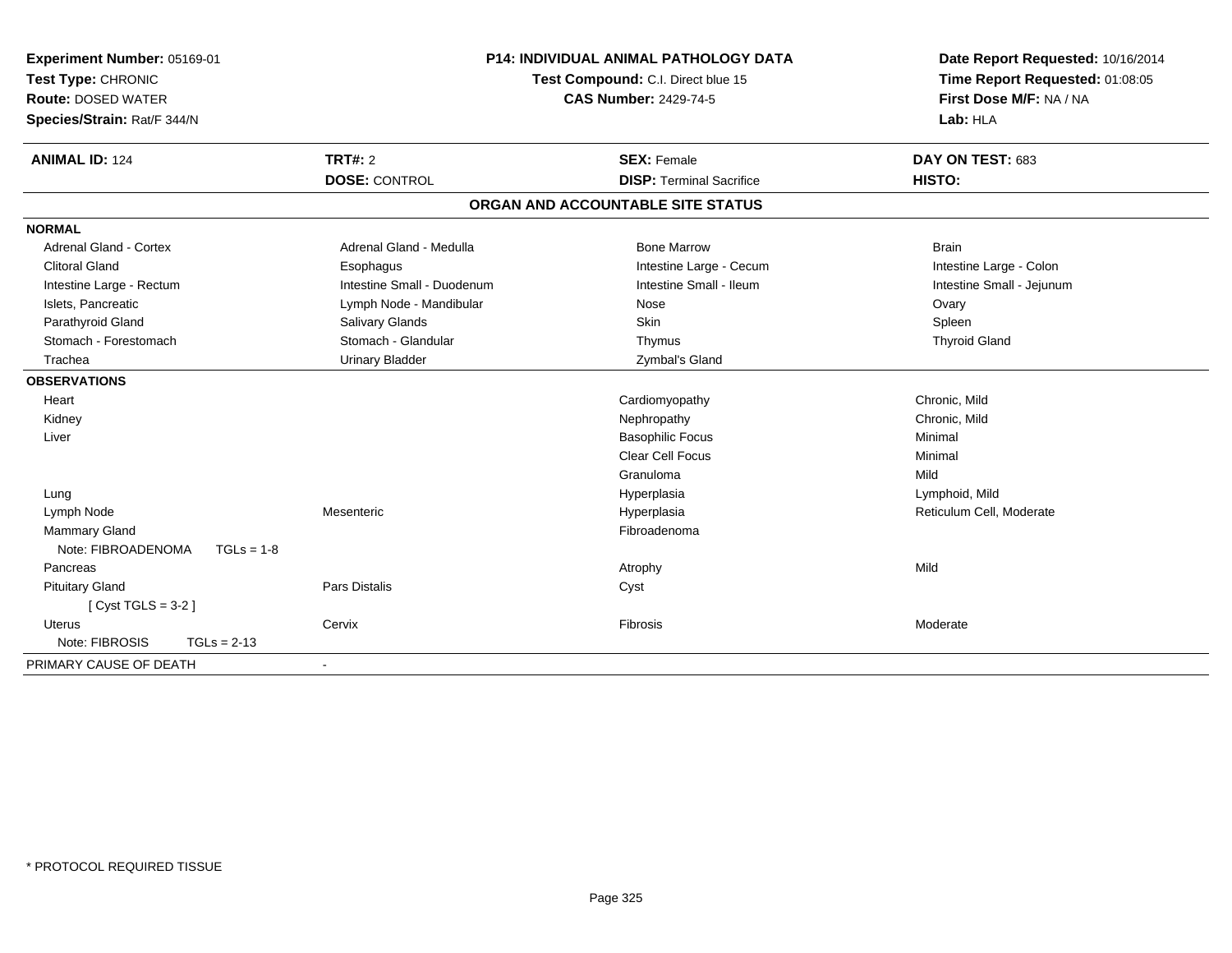| Experiment Number: 05169-01<br>Test Type: CHRONIC<br><b>Route: DOSED WATER</b><br>Species/Strain: Rat/F 344/N |                            | <b>P14: INDIVIDUAL ANIMAL PATHOLOGY DATA</b><br>Test Compound: C.I. Direct blue 15<br><b>CAS Number: 2429-74-5</b> | Date Report Requested: 10/16/2014<br>Time Report Requested: 01:08:05<br>First Dose M/F: NA / NA<br>Lab: HLA |
|---------------------------------------------------------------------------------------------------------------|----------------------------|--------------------------------------------------------------------------------------------------------------------|-------------------------------------------------------------------------------------------------------------|
| <b>ANIMAL ID: 125</b>                                                                                         | TRT#: 2                    | <b>SEX: Female</b>                                                                                                 | DAY ON TEST: 683                                                                                            |
|                                                                                                               | <b>DOSE: CONTROL</b>       | <b>DISP: Terminal Sacrifice</b>                                                                                    | HISTO:                                                                                                      |
|                                                                                                               |                            | ORGAN AND ACCOUNTABLE SITE STATUS                                                                                  |                                                                                                             |
| <b>NORMAL</b>                                                                                                 |                            |                                                                                                                    |                                                                                                             |
| <b>Adrenal Gland - Cortex</b>                                                                                 | Adrenal Gland - Medulla    | <b>Bone Marrow</b>                                                                                                 | <b>Brain</b>                                                                                                |
| <b>Clitoral Gland</b>                                                                                         | Esophagus                  | Intestine Large - Cecum                                                                                            | Intestine Large - Colon                                                                                     |
| Intestine Large - Rectum                                                                                      | Intestine Small - Duodenum | Intestine Small - Ileum                                                                                            | Intestine Small - Jejunum                                                                                   |
| Islets, Pancreatic                                                                                            | Lymph Node - Mandibular    | Nose                                                                                                               | Ovary                                                                                                       |
| Pancreas                                                                                                      | Parathyroid Gland          | <b>Salivary Glands</b>                                                                                             | <b>Skin</b>                                                                                                 |
| Spleen                                                                                                        | Stomach - Forestomach      | Stomach - Glandular                                                                                                | Thymus                                                                                                      |
| <b>Thyroid Gland</b>                                                                                          | Trachea                    | <b>Urinary Bladder</b>                                                                                             | <b>Uterus</b>                                                                                               |
| Zymbal's Gland                                                                                                |                            |                                                                                                                    |                                                                                                             |
| <b>OBSERVATIONS</b>                                                                                           |                            |                                                                                                                    |                                                                                                             |
| Heart                                                                                                         |                            | Cardiomyopathy                                                                                                     | Chronic, Moderate                                                                                           |
| Kidney                                                                                                        |                            | Nephropathy                                                                                                        | Chronic, Mild                                                                                               |
| Liver                                                                                                         |                            | <b>Basophilic Focus</b>                                                                                            | Mild                                                                                                        |
|                                                                                                               |                            | Granuloma                                                                                                          | Mild                                                                                                        |
| Lung                                                                                                          |                            | Hyperplasia                                                                                                        | Lymphoid, Mild                                                                                              |
| Lymph Node                                                                                                    | Mesenteric                 | Hyperplasia                                                                                                        | Reticulum Cell, Moderate                                                                                    |
| Mammary Gland                                                                                                 | Duct                       | Ectasia                                                                                                            | Moderate                                                                                                    |
| Note: ECTASIA<br>$TGLs = 1-10$                                                                                |                            |                                                                                                                    |                                                                                                             |
| <b>Pituitary Gland</b>                                                                                        | <b>Pars Distalis</b>       | Cyst                                                                                                               |                                                                                                             |
| [Cyst TGLS = $2-2$ ]                                                                                          |                            |                                                                                                                    |                                                                                                             |
| PRIMARY CAUSE OF DEATH                                                                                        |                            |                                                                                                                    |                                                                                                             |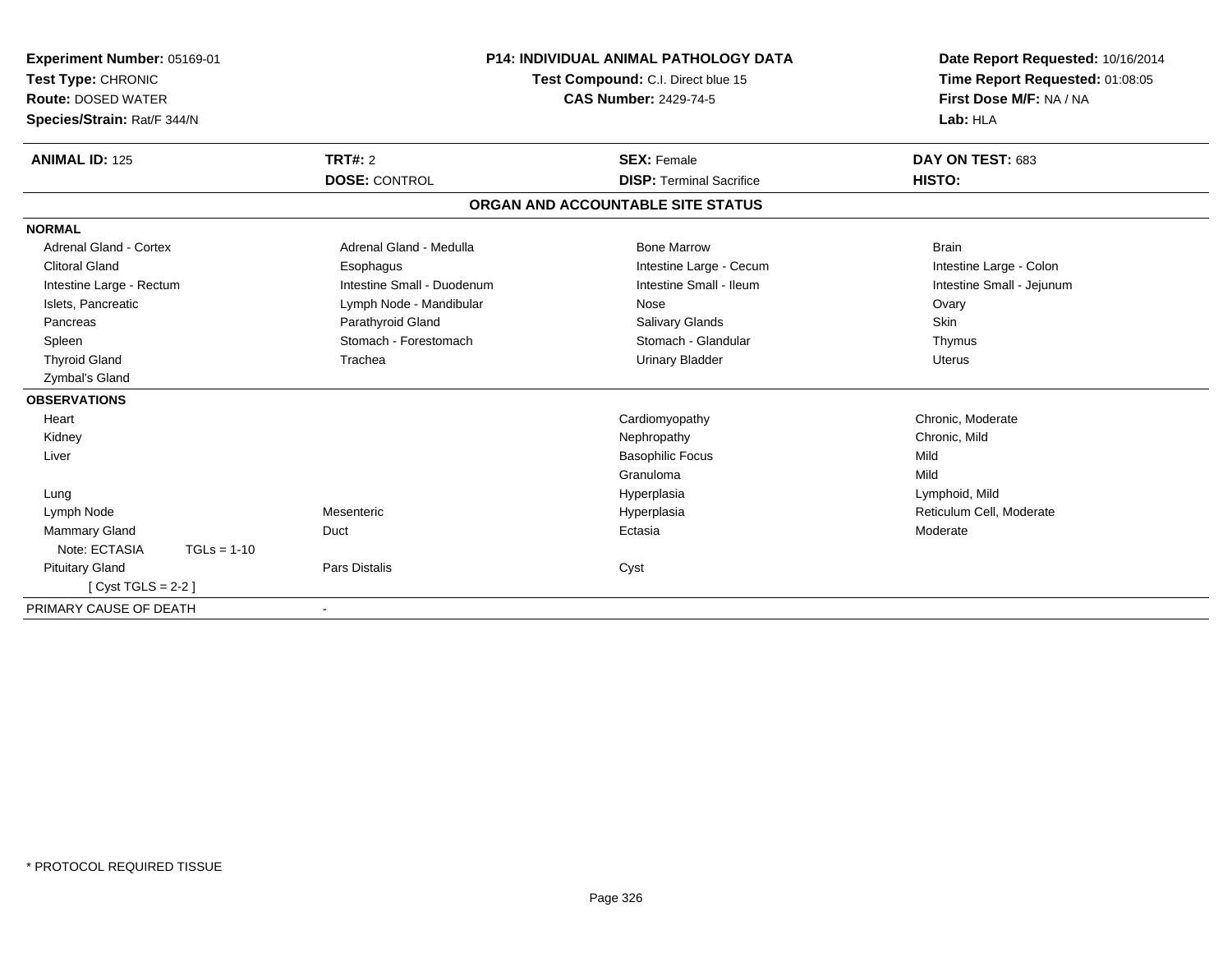| Experiment Number: 05169-01<br>Test Type: CHRONIC |                          | <b>P14: INDIVIDUAL ANIMAL PATHOLOGY DATA</b><br>Test Compound: C.I. Direct blue 15 | Date Report Requested: 10/16/2014<br>Time Report Requested: 01:08:05 |
|---------------------------------------------------|--------------------------|------------------------------------------------------------------------------------|----------------------------------------------------------------------|
| <b>Route: DOSED WATER</b>                         |                          | <b>CAS Number: 2429-74-5</b>                                                       | First Dose M/F: NA / NA                                              |
| Species/Strain: Rat/F 344/N                       |                          |                                                                                    | Lab: HLA                                                             |
| <b>ANIMAL ID: 126</b>                             | <b>TRT#: 2</b>           | <b>SEX: Female</b>                                                                 | DAY ON TEST: 683                                                     |
|                                                   | <b>DOSE: CONTROL</b>     | <b>DISP: Terminal Sacrifice</b>                                                    | HISTO:                                                               |
|                                                   |                          | ORGAN AND ACCOUNTABLE SITE STATUS                                                  |                                                                      |
| <b>NORMAL</b>                                     |                          |                                                                                    |                                                                      |
| <b>Bone Marrow</b>                                | <b>Brain</b>             | Esophagus                                                                          | Intestine Large - Cecum                                              |
| Intestine Large - Colon                           | Intestine Large - Rectum | Intestine Small - Duodenum                                                         | Intestine Small - Ileum                                              |
| Intestine Small - Jejunum                         | Islets, Pancreatic       | Nose                                                                               | Ovary                                                                |
| Pancreas                                          | Parathyroid Gland        | Salivary Glands                                                                    | Skin                                                                 |
| Stomach - Forestomach                             | Stomach - Glandular      | <b>Thyroid Gland</b>                                                               | Trachea                                                              |
| <b>Urinary Bladder</b>                            | <b>Uterus</b>            | Zymbal's Gland                                                                     |                                                                      |
| <b>MISSING</b>                                    |                          |                                                                                    |                                                                      |
| Thymus                                            |                          |                                                                                    |                                                                      |
| <b>OBSERVATIONS</b>                               |                          |                                                                                    |                                                                      |
| <b>Adrenal Gland</b>                              | Cortex                   | Leukemia Mononuclear                                                               |                                                                      |
|                                                   | Medulla                  | Leukemia Mononuclear                                                               |                                                                      |
| [ Leukemia Mononuclear TGLS = 4-2 ]               |                          |                                                                                    |                                                                      |
| <b>Clitoral Gland</b>                             |                          | Ectasia                                                                            | Moderate                                                             |
| Note: ECTASIA<br>$TGLs = 2-8$                     |                          |                                                                                    |                                                                      |
| Note: ONE GLAND IS PRESENT                        |                          |                                                                                    |                                                                      |
| Heart                                             |                          | Cardiomyopathy                                                                     | Chronic, Mild                                                        |
| Kidney                                            |                          | Nephropathy                                                                        | Chronic, Minimal                                                     |
| Liver                                             |                          | Angiectasis                                                                        | Multifocal, Moderate                                                 |
|                                                   |                          | Leukemia Mononuclear                                                               |                                                                      |
| Note: ML IS STAGE 3                               |                          |                                                                                    |                                                                      |
| Note: LEUKEMIA MONUC TGLs = 7-3.1                 |                          |                                                                                    |                                                                      |
| Lung                                              |                          | <b>Infiltration Cellular</b>                                                       | Histiocyte, Mild                                                     |
|                                                   |                          | Leukemia Mononuclear                                                               |                                                                      |
| Lymph Node                                        | Mandibular               | Leukemia Mononuclear                                                               |                                                                      |
|                                                   | Mediastinal              | Leukemia Mononuclear                                                               |                                                                      |
|                                                   | Mesenteric               | Leukemia Mononuclear                                                               |                                                                      |
|                                                   |                          |                                                                                    |                                                                      |
| <b>Mammary Gland</b>                              |                          | Fibroadenoma                                                                       |                                                                      |
| Note: FIBROADENOMA<br>$TGLs = 3-8$                |                          |                                                                                    |                                                                      |
|                                                   |                          |                                                                                    |                                                                      |
|                                                   |                          |                                                                                    |                                                                      |
| Note: SEE SLIDE #8<br><b>Pituitary Gland</b>      | <b>Pars Distalis</b>     | Cyst                                                                               |                                                                      |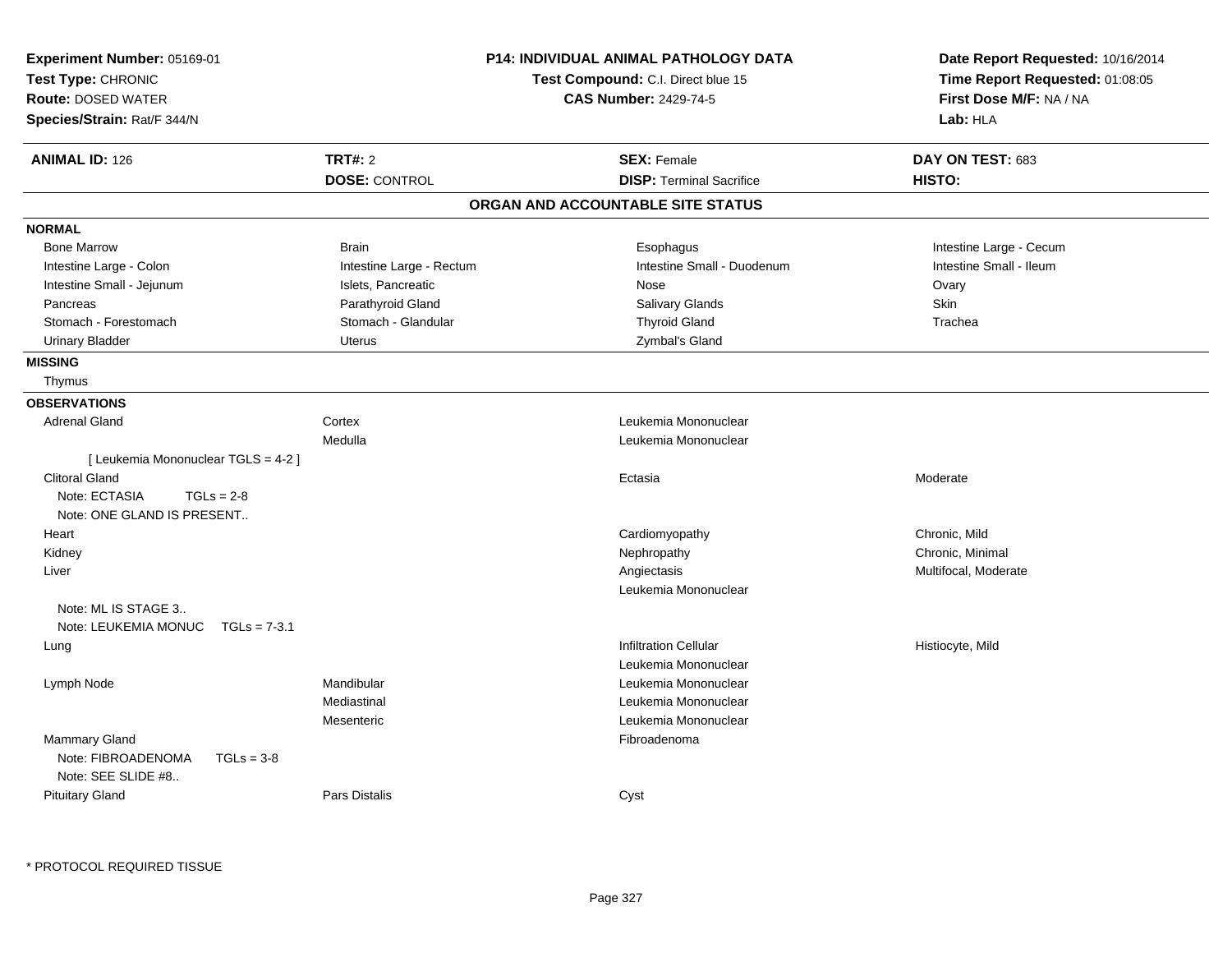| Experiment Number: 05169-01<br><b>Test Type: CHRONIC</b><br><b>Route: DOSED WATER</b><br>Species/Strain: Rat/F 344/N |                                 | <b>P14: INDIVIDUAL ANIMAL PATHOLOGY DATA</b><br>Test Compound: C.I. Direct blue 15<br><b>CAS Number: 2429-74-5</b> |                                 | Date Report Requested: 10/16/2014<br>Time Report Requested: 01:08:05<br>First Dose M/F: NA / NA<br>Lab: HLA |
|----------------------------------------------------------------------------------------------------------------------|---------------------------------|--------------------------------------------------------------------------------------------------------------------|---------------------------------|-------------------------------------------------------------------------------------------------------------|
| <b>ANIMAL ID: 126</b>                                                                                                | TRT#: 2<br><b>DOSE: CONTROL</b> | <b>SEX: Female</b>                                                                                                 | <b>DISP: Terminal Sacrifice</b> | DAY ON TEST: 683<br>HISTO:                                                                                  |
|                                                                                                                      |                                 | ORGAN AND ACCOUNTABLE SITE STATUS                                                                                  |                                 |                                                                                                             |
| Note: CYST<br>$TGLs = 8-2$<br>Spleen<br>Note: LEUKEMIA MONUC $TGLs = 5.6-3$                                          |                                 |                                                                                                                    | Leukemia Mononuclear            |                                                                                                             |
| PRIMARY CAUSE OF DEATH                                                                                               |                                 |                                                                                                                    |                                 |                                                                                                             |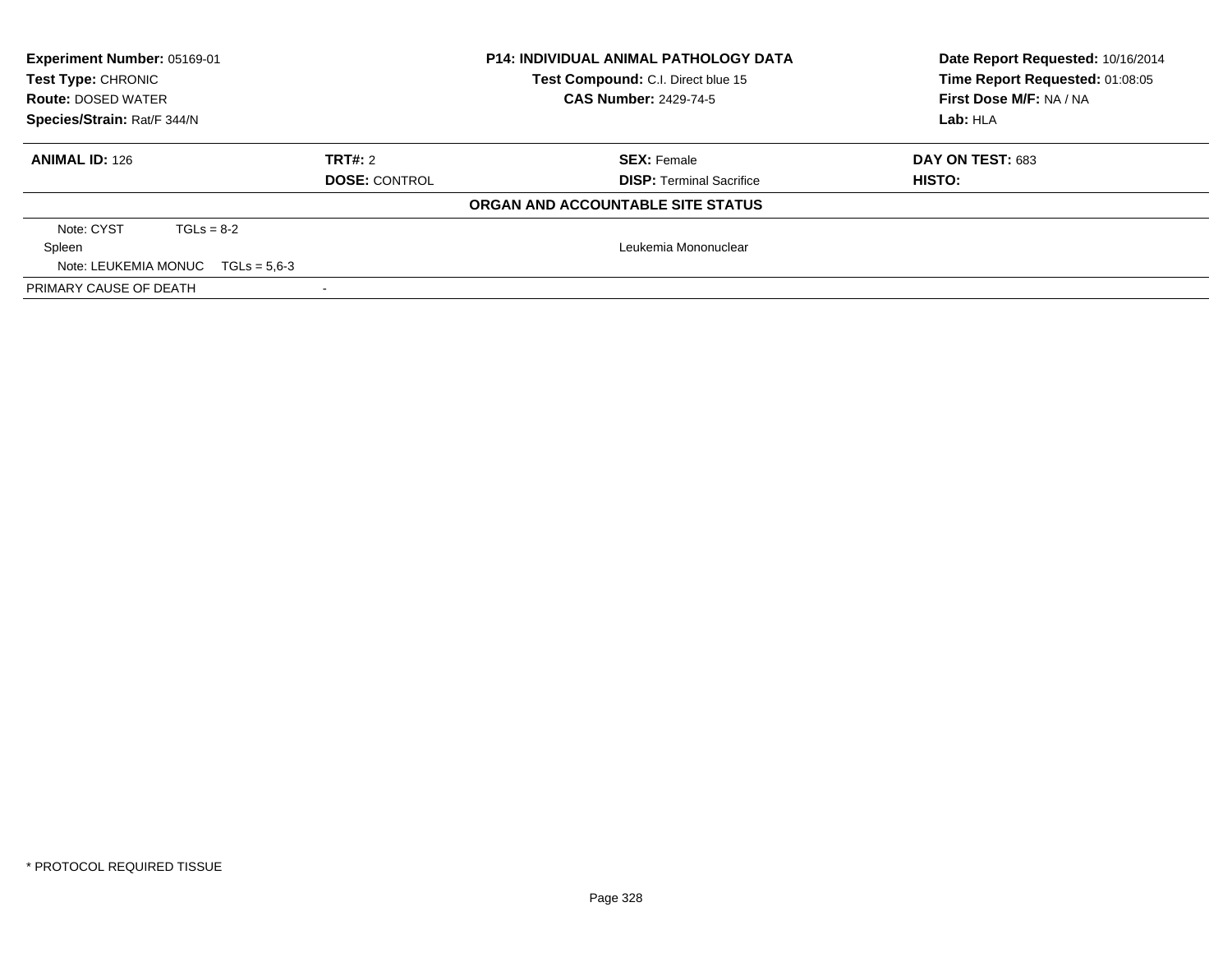| P14: INDIVIDUAL ANIMAL PATHOLOGY DATA<br>Experiment Number: 05169-01<br>Test Type: CHRONIC<br>Test Compound: C.I. Direct blue 15<br><b>Route: DOSED WATER</b><br><b>CAS Number: 2429-74-5</b><br>Species/Strain: Rat/F 344/N |                            |                                   | Date Report Requested: 10/16/2014<br>Time Report Requested: 01:08:05<br>First Dose M/F: NA / NA<br>Lab: HLA |  |
|------------------------------------------------------------------------------------------------------------------------------------------------------------------------------------------------------------------------------|----------------------------|-----------------------------------|-------------------------------------------------------------------------------------------------------------|--|
| <b>ANIMAL ID: 127</b>                                                                                                                                                                                                        | <b>TRT#: 2</b>             | <b>SEX: Female</b>                | DAY ON TEST: 659                                                                                            |  |
|                                                                                                                                                                                                                              | <b>DOSE: CONTROL</b>       | <b>DISP: Moribund</b>             | HISTO:                                                                                                      |  |
|                                                                                                                                                                                                                              |                            | ORGAN AND ACCOUNTABLE SITE STATUS |                                                                                                             |  |
| <b>NORMAL</b>                                                                                                                                                                                                                |                            |                                   |                                                                                                             |  |
| Adrenal Gland - Cortex                                                                                                                                                                                                       | Adrenal Gland - Medulla    | <b>Bone Marrow</b>                | <b>Brain</b>                                                                                                |  |
| Esophagus                                                                                                                                                                                                                    | Heart                      | Intestine Large - Cecum           | Intestine Large - Colon                                                                                     |  |
| Intestine Large - Rectum                                                                                                                                                                                                     | Intestine Small - Duodenum | Intestine Small - Ileum           | Intestine Small - Jejunum                                                                                   |  |
| Islets, Pancreatic                                                                                                                                                                                                           | Mammary Gland              | Nose                              | Ovary                                                                                                       |  |
| Parathyroid Gland                                                                                                                                                                                                            | Salivary Glands            | <b>Skin</b>                       | Stomach - Forestomach                                                                                       |  |
| Stomach - Glandular                                                                                                                                                                                                          | Trachea                    | <b>Urinary Bladder</b>            | Zymbal's Gland                                                                                              |  |
| <b>MISSING</b>                                                                                                                                                                                                               |                            |                                   |                                                                                                             |  |
| Thymus                                                                                                                                                                                                                       |                            |                                   |                                                                                                             |  |
| <b>OBSERVATIONS</b>                                                                                                                                                                                                          |                            |                                   |                                                                                                             |  |
| <b>Clitoral Gland</b>                                                                                                                                                                                                        |                            | Ectasia                           | Moderate                                                                                                    |  |
| Kidney                                                                                                                                                                                                                       |                            | Nephropathy                       | Chronic, Mild                                                                                               |  |
|                                                                                                                                                                                                                              | <b>Renal Tubule</b>        | Pigmentation                      | Marked                                                                                                      |  |
| Liver                                                                                                                                                                                                                        |                            | Leukemia Mononuclear              |                                                                                                             |  |
| Note: ML IS STAGE 3                                                                                                                                                                                                          |                            |                                   |                                                                                                             |  |
| Note: LEUKEMIA MONUC<br>$TGLs = 4-3.1$                                                                                                                                                                                       |                            |                                   |                                                                                                             |  |
| Lung                                                                                                                                                                                                                         |                            | Leukemia Mononuclear              |                                                                                                             |  |
| Note: LEUKEMIA MONUC<br>$TGLs = 5-4.4.1$                                                                                                                                                                                     |                            |                                   |                                                                                                             |  |
| Lymph Node                                                                                                                                                                                                                   | Mandibular                 | Leukemia Mononuclear              |                                                                                                             |  |
|                                                                                                                                                                                                                              | Mesenteric                 | Leukemia Mononuclear              |                                                                                                             |  |
| Mesentery                                                                                                                                                                                                                    | Fat                        | Necrosis                          | Moderate                                                                                                    |  |
| Note: NECROSIS<br>$TGLs = 8-7.1$                                                                                                                                                                                             |                            |                                   |                                                                                                             |  |
| Pancreas                                                                                                                                                                                                                     |                            | Atrophy                           | Mild                                                                                                        |  |
| <b>Pituitary Gland</b>                                                                                                                                                                                                       | Pars Distalis              | Hyperplasia                       | Focal, Mild                                                                                                 |  |
| [ Hyperplasia TGLS = 6-2 ]                                                                                                                                                                                                   |                            |                                   |                                                                                                             |  |
| Spleen                                                                                                                                                                                                                       |                            | Leukemia Mononuclear              |                                                                                                             |  |
| Note: LEUKEMIA MONUC $TGLs = 3-3$                                                                                                                                                                                            |                            |                                   |                                                                                                             |  |
| <b>Thyroid Gland</b>                                                                                                                                                                                                         | C Cell                     | Adenoma                           |                                                                                                             |  |
| <b>Uterus</b>                                                                                                                                                                                                                | Cervix                     | Cyst                              |                                                                                                             |  |
| Note: CYST<br>$TGLs = 2-8.1$                                                                                                                                                                                                 |                            |                                   |                                                                                                             |  |

PRIMARY CAUSE OF DEATH-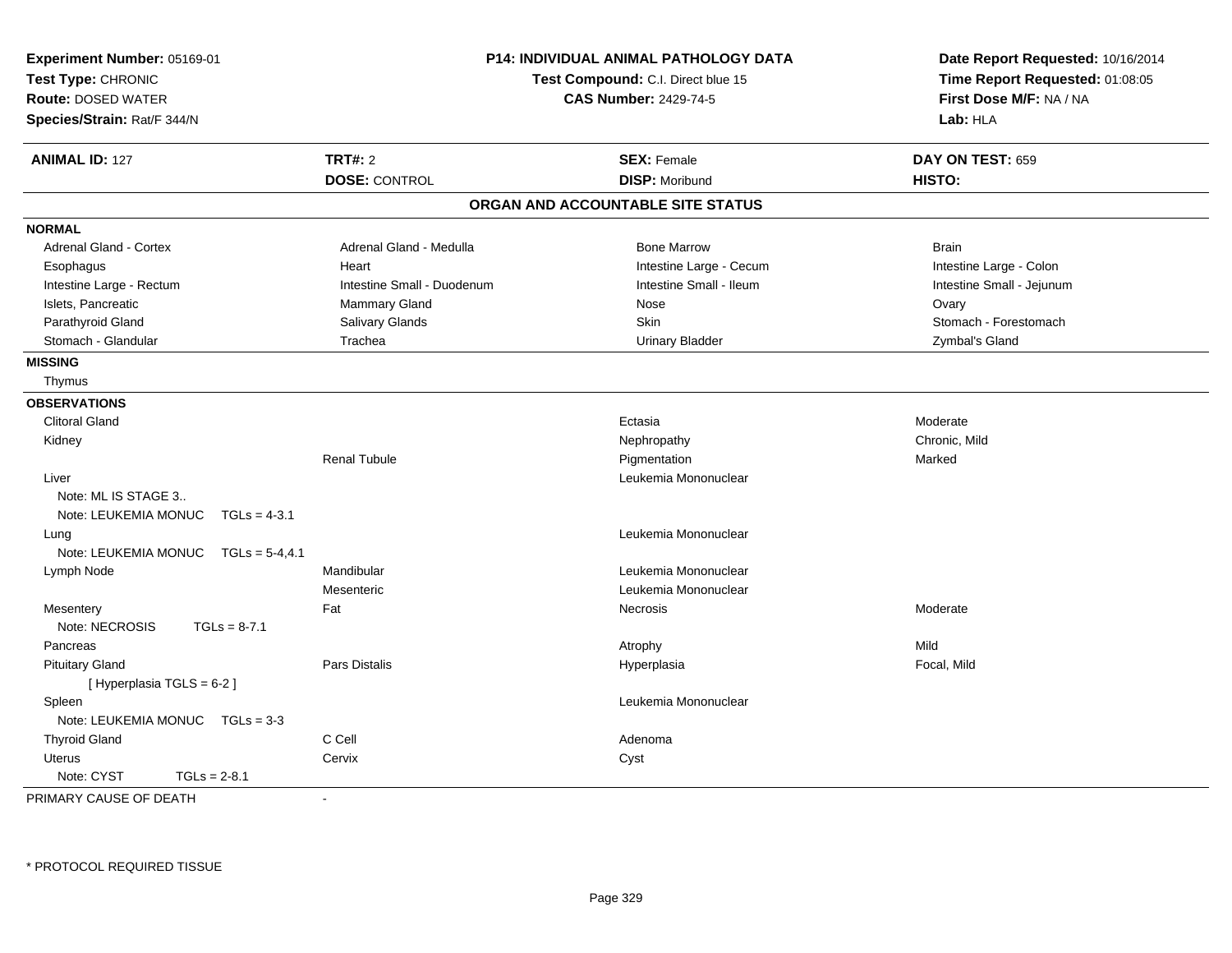| Experiment Number: 05169-01 |                                    | <b>P14: INDIVIDUAL ANIMAL PATHOLOGY DATA</b> | Date Report Requested: 10/16/2014 |
|-----------------------------|------------------------------------|----------------------------------------------|-----------------------------------|
| <b>Test Type: CHRONIC</b>   | Test Compound: C.I. Direct blue 15 |                                              | Time Report Requested: 01:08:05   |
| <b>Route: DOSED WATER</b>   | <b>CAS Number: 2429-74-5</b>       |                                              | First Dose M/F: NA / NA           |
| Species/Strain: Rat/F 344/N |                                    |                                              | Lab: HLA                          |
| <b>ANIMAL ID: 127</b>       | TRT#: 2                            | <b>SEX:</b> Female                           | <b>DAY ON TEST: 659</b>           |
|                             | <b>DOSE: CONTROL</b>               | <b>DISP: Moribund</b>                        | HISTO:                            |
|                             |                                    | ORGAN AND ACCOUNTABLE SITE STATUS            |                                   |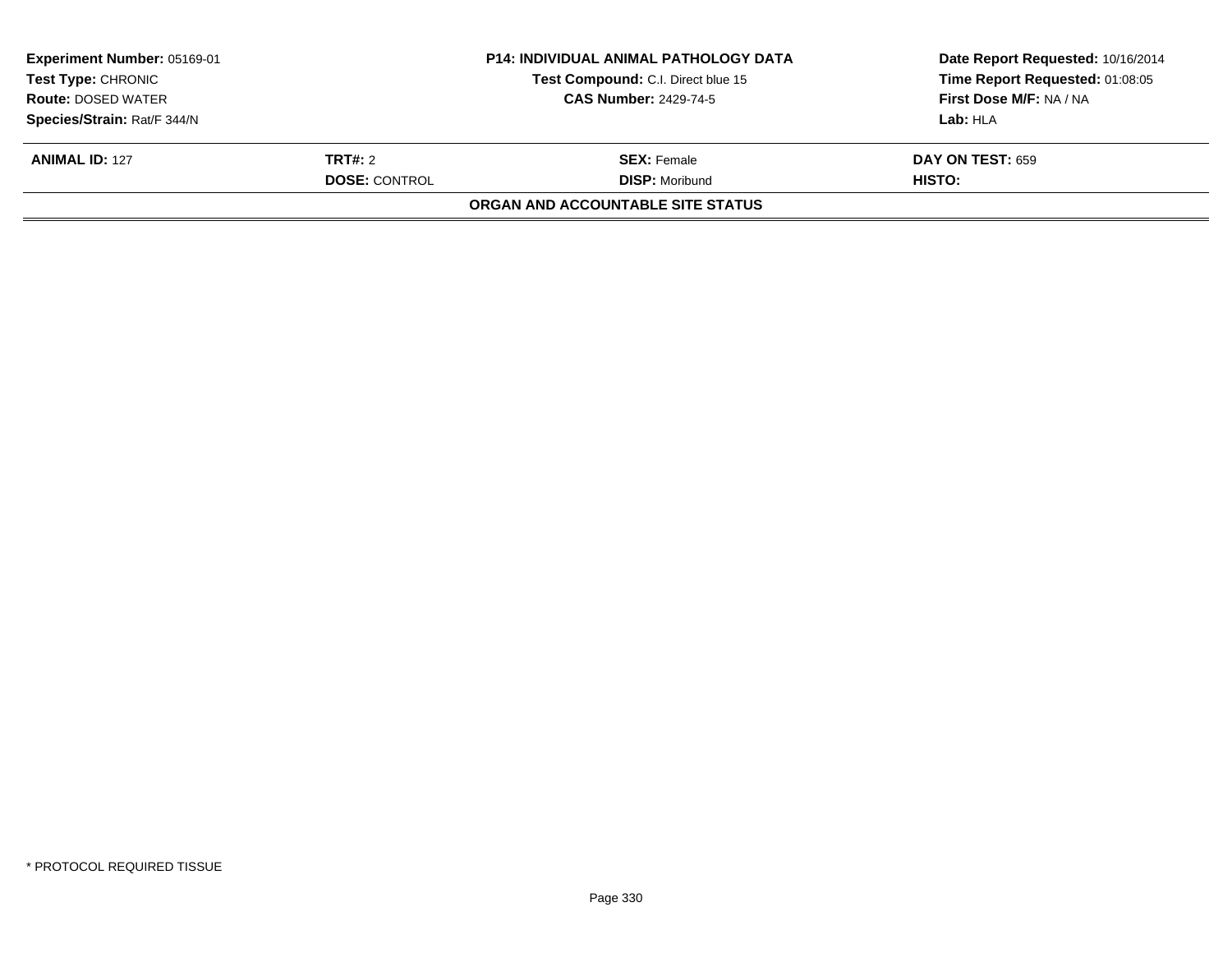| Experiment Number: 05169-01<br>Test Type: CHRONIC<br><b>Route: DOSED WATER</b><br>Species/Strain: Rat/F 344/N |                         | <b>P14: INDIVIDUAL ANIMAL PATHOLOGY DATA</b><br>Test Compound: C.I. Direct blue 15<br><b>CAS Number: 2429-74-5</b> | Date Report Requested: 10/16/2014<br>Time Report Requested: 01:08:05<br>First Dose M/F: NA / NA<br>Lab: HLA |
|---------------------------------------------------------------------------------------------------------------|-------------------------|--------------------------------------------------------------------------------------------------------------------|-------------------------------------------------------------------------------------------------------------|
| <b>ANIMAL ID: 128</b>                                                                                         | <b>TRT#: 2</b>          | <b>SEX: Female</b>                                                                                                 | DAY ON TEST: 624                                                                                            |
|                                                                                                               | <b>DOSE: CONTROL</b>    | <b>DISP: Dead</b>                                                                                                  | HISTO:                                                                                                      |
|                                                                                                               |                         | ORGAN AND ACCOUNTABLE SITE STATUS                                                                                  |                                                                                                             |
| <b>NORMAL</b>                                                                                                 |                         |                                                                                                                    |                                                                                                             |
| <b>Adrenal Gland - Cortex</b>                                                                                 | Adrenal Gland - Medulla | <b>Bone Marrow</b>                                                                                                 | <b>Brain</b>                                                                                                |
| Esophagus                                                                                                     | Intestine Large - Cecum | Intestine Large - Colon                                                                                            | Intestine Large - Rectum                                                                                    |
| Intestine Small - Duodenum                                                                                    | Intestine Small - Ileum | Intestine Small - Jejunum                                                                                          | Islets, Pancreatic                                                                                          |
| Kidney                                                                                                        | Mammary Gland           | Nose                                                                                                               | Ovary                                                                                                       |
| Pancreas                                                                                                      | Parathyroid Gland       | Salivary Glands                                                                                                    | Skin                                                                                                        |
| Stomach - Forestomach                                                                                         | Stomach - Glandular     | Thymus                                                                                                             | <b>Thyroid Gland</b>                                                                                        |
| Trachea                                                                                                       | <b>Urinary Bladder</b>  | <b>Uterus</b>                                                                                                      | Zymbal's Gland                                                                                              |
| <b>OBSERVATIONS</b>                                                                                           |                         |                                                                                                                    |                                                                                                             |
| <b>Clitoral Gland</b>                                                                                         |                         | Ectasia                                                                                                            | Mild                                                                                                        |
| Heart                                                                                                         |                         | Cardiomyopathy                                                                                                     | Chronic, Mild                                                                                               |
| Liver                                                                                                         |                         | Leukemia Mononuclear                                                                                               |                                                                                                             |
| Note: ML IS STAGE 3                                                                                           |                         |                                                                                                                    |                                                                                                             |
| Note: LEUKEMIA MONUC<br>$TGLs = 1-3.1$                                                                        |                         |                                                                                                                    |                                                                                                             |
| Lung                                                                                                          |                         | Leukemia Mononuclear                                                                                               |                                                                                                             |
| Lymph Node                                                                                                    | Mandibular              | Leukemia Mononuclear                                                                                               |                                                                                                             |
|                                                                                                               | Mesenteric              | Leukemia Mononuclear                                                                                               |                                                                                                             |
| <b>Pituitary Gland</b>                                                                                        | <b>Pars Distalis</b>    | Adenoma                                                                                                            |                                                                                                             |
| [Adenoma TGLS = $2-2$ ]                                                                                       |                         |                                                                                                                    |                                                                                                             |
| Spleen                                                                                                        |                         | Leukemia Mononuclear                                                                                               |                                                                                                             |
| [ Leukemia Mononuclear TGLS = 3-3 ]                                                                           |                         |                                                                                                                    |                                                                                                             |
| PRIMARY CAUSE OF DEATH                                                                                        |                         |                                                                                                                    |                                                                                                             |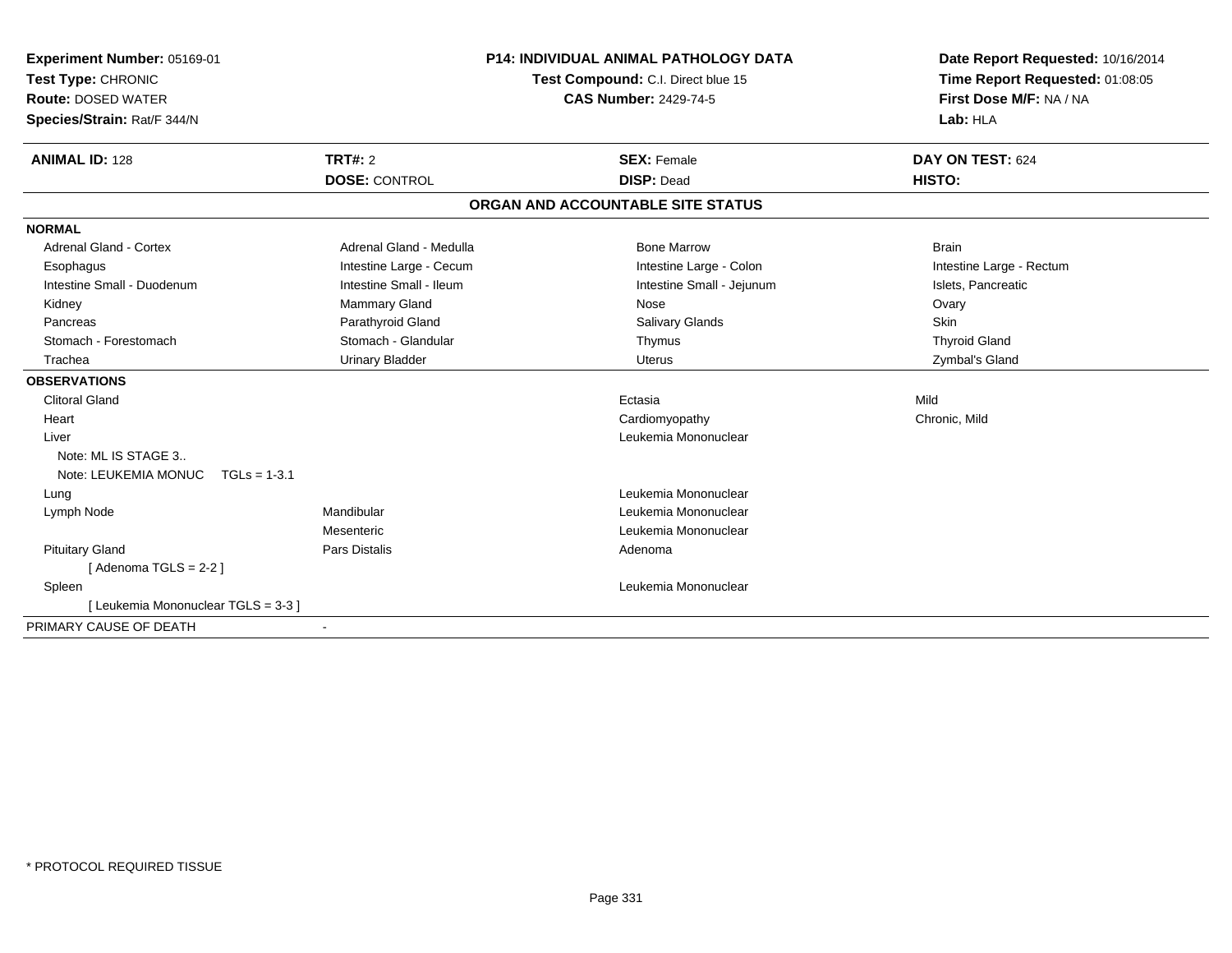| Experiment Number: 05169-01<br>Test Type: CHRONIC<br><b>Route: DOSED WATER</b><br>Species/Strain: Rat/F 344/N | P14: INDIVIDUAL ANIMAL PATHOLOGY DATA<br>Test Compound: C.I. Direct blue 15<br><b>CAS Number: 2429-74-5</b> |                                         | Date Report Requested: 10/16/2014<br>Time Report Requested: 01:08:05<br>First Dose M/F: NA / NA<br>Lab: HLA |  |
|---------------------------------------------------------------------------------------------------------------|-------------------------------------------------------------------------------------------------------------|-----------------------------------------|-------------------------------------------------------------------------------------------------------------|--|
| <b>ANIMAL ID: 129</b>                                                                                         | <b>TRT#: 2</b><br><b>DOSE: CONTROL</b>                                                                      | <b>SEX: Female</b><br><b>DISP: Dead</b> | DAY ON TEST: 664<br>HISTO:                                                                                  |  |
|                                                                                                               |                                                                                                             | ORGAN AND ACCOUNTABLE SITE STATUS       |                                                                                                             |  |
| <b>NORMAL</b>                                                                                                 |                                                                                                             |                                         |                                                                                                             |  |
| Adrenal Gland - Cortex                                                                                        | Adrenal Gland - Medulla                                                                                     | <b>Bone Marrow</b>                      | <b>Brain</b>                                                                                                |  |
| <b>Clitoral Gland</b>                                                                                         | Esophagus                                                                                                   | Heart                                   | Intestine Large - Cecum                                                                                     |  |
| Intestine Large - Colon                                                                                       | Intestine Large - Rectum                                                                                    | Intestine Small - Duodenum              | Intestine Small - Ileum                                                                                     |  |
| Intestine Small - Jejunum                                                                                     | Islets, Pancreatic                                                                                          | Lung                                    | Lymph Node - Mandibular                                                                                     |  |
| Lymph Node - Mesenteric                                                                                       | Nose                                                                                                        | Ovary                                   | Pancreas                                                                                                    |  |
| Parathyroid Gland                                                                                             | Salivary Glands                                                                                             | Stomach - Forestomach                   | Thymus                                                                                                      |  |
| <b>Thyroid Gland</b>                                                                                          | Trachea                                                                                                     | <b>Urinary Bladder</b>                  | <b>Uterus</b>                                                                                               |  |
| Zymbal's Gland                                                                                                |                                                                                                             |                                         |                                                                                                             |  |
| <b>OBSERVATIONS</b>                                                                                           |                                                                                                             |                                         |                                                                                                             |  |
| Kidney                                                                                                        |                                                                                                             | Nephropathy                             | Chronic, Mild                                                                                               |  |
| Liver                                                                                                         |                                                                                                             | Hematopoietic Cell Proliferation        | Mild                                                                                                        |  |
|                                                                                                               |                                                                                                             | Hepatodiaphragmatic Nodule              |                                                                                                             |  |
|                                                                                                               | Centrilobular                                                                                               | Necrosis                                | Diffuse, Moderate                                                                                           |  |
| Note: NECROSIS<br>$TGLs = 3,4-3.1$                                                                            |                                                                                                             |                                         |                                                                                                             |  |
| Note: ANOM HEPAT LOB TGLs = 2-3.1                                                                             |                                                                                                             |                                         |                                                                                                             |  |
| Mammary Gland<br>Note: ADENOCARC<br>$TGLs = 1-13$                                                             |                                                                                                             | Adenocarcinoma                          |                                                                                                             |  |
| <b>Pituitary Gland</b>                                                                                        | <b>Pars Distalis</b>                                                                                        | Adenoma                                 |                                                                                                             |  |
| [Adenoma TGLS = 5-2]                                                                                          |                                                                                                             |                                         |                                                                                                             |  |
| Skin                                                                                                          |                                                                                                             | Basal Cell Adenoma                      |                                                                                                             |  |
|                                                                                                               |                                                                                                             | Keratoacanthoma                         |                                                                                                             |  |
| Note: KERATOACANTHMA TGLs = 6-14                                                                              |                                                                                                             |                                         |                                                                                                             |  |
| Note: BASAL CEL ADEN TGLs = 7-15                                                                              |                                                                                                             |                                         |                                                                                                             |  |
| Spleen                                                                                                        |                                                                                                             | Hematopoietic Cell Proliferation        | Marked                                                                                                      |  |
| Stomach                                                                                                       | Glandular                                                                                                   | Erosion                                 | Focal, Mild                                                                                                 |  |
| PRIMARY CAUSE OF DEATH                                                                                        | $\blacksquare$                                                                                              |                                         |                                                                                                             |  |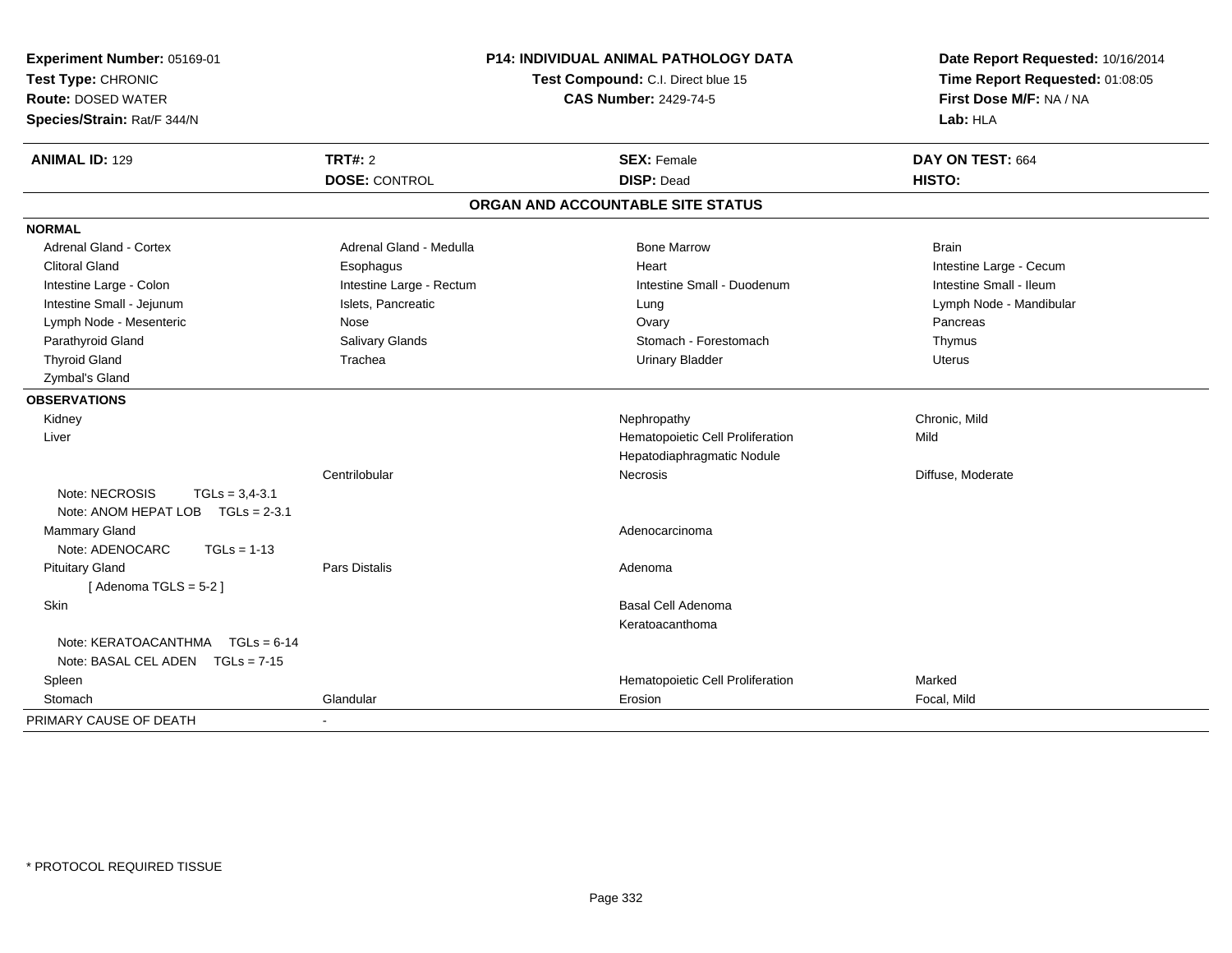| Experiment Number: 05169-01<br>Test Type: CHRONIC<br><b>Route: DOSED WATER</b><br>Species/Strain: Rat/F 344/N |                         | <b>P14: INDIVIDUAL ANIMAL PATHOLOGY DATA</b><br>Test Compound: C.I. Direct blue 15<br><b>CAS Number: 2429-74-5</b> | Date Report Requested: 10/16/2014<br>Time Report Requested: 01:08:05<br>First Dose M/F: NA / NA<br>Lab: HLA |
|---------------------------------------------------------------------------------------------------------------|-------------------------|--------------------------------------------------------------------------------------------------------------------|-------------------------------------------------------------------------------------------------------------|
| <b>ANIMAL ID: 130</b>                                                                                         | TRT#: 2                 | <b>SEX: Female</b>                                                                                                 | DAY ON TEST: 500                                                                                            |
|                                                                                                               | <b>DOSE: CONTROL</b>    | <b>DISP: Dead</b>                                                                                                  | HISTO:                                                                                                      |
|                                                                                                               |                         | ORGAN AND ACCOUNTABLE SITE STATUS                                                                                  |                                                                                                             |
| <b>NORMAL</b>                                                                                                 |                         |                                                                                                                    |                                                                                                             |
| Adrenal Gland - Cortex                                                                                        | Adrenal Gland - Medulla | <b>Bone Marrow</b>                                                                                                 | <b>Clitoral Gland</b>                                                                                       |
| Esophagus                                                                                                     | Intestine Large - Cecum | Intestine Large - Colon                                                                                            | Intestine Large - Rectum                                                                                    |
| Intestine Small - Duodenum                                                                                    | Intestine Small - Ileum | Intestine Small - Jejunum                                                                                          | Islets, Pancreatic                                                                                          |
| Kidney                                                                                                        | Liver                   | Lymph Node - Mandibular                                                                                            | Lymph Node - Mesenteric                                                                                     |
| Mammary Gland                                                                                                 | Nose                    | Ovary                                                                                                              | Pancreas                                                                                                    |
| Parathyroid Gland                                                                                             | <b>Pituitary Gland</b>  | <b>Salivary Glands</b>                                                                                             | Spleen                                                                                                      |
| Stomach - Forestomach                                                                                         | Stomach - Glandular     | Thymus                                                                                                             | <b>Thyroid Gland</b>                                                                                        |
| Trachea                                                                                                       | <b>Urinary Bladder</b>  | <b>Uterus</b>                                                                                                      | Zymbal's Gland                                                                                              |
| <b>OBSERVATIONS</b>                                                                                           |                         |                                                                                                                    |                                                                                                             |
| Bone                                                                                                          | Sternum                 | Osteopetrosis                                                                                                      | Moderate                                                                                                    |
| <b>Brain</b>                                                                                                  | Cerebrum                | Astrocytoma Malignant                                                                                              |                                                                                                             |
| [Astrocytoma Malignant TGLS = 2,3-1 ]                                                                         |                         |                                                                                                                    |                                                                                                             |
| Heart                                                                                                         |                         | Cardiomyopathy                                                                                                     | Chronic, Minimal                                                                                            |
| Lung                                                                                                          |                         | Congestion                                                                                                         | Moderate                                                                                                    |
|                                                                                                               |                         | Hyperplasia                                                                                                        | Lymphoid, Mild                                                                                              |
| Note: CONGESTION                                                                                              | $TGLs = 1-4,4.1$        |                                                                                                                    |                                                                                                             |
| PRIMARY CAUSE OF DEATH                                                                                        |                         |                                                                                                                    |                                                                                                             |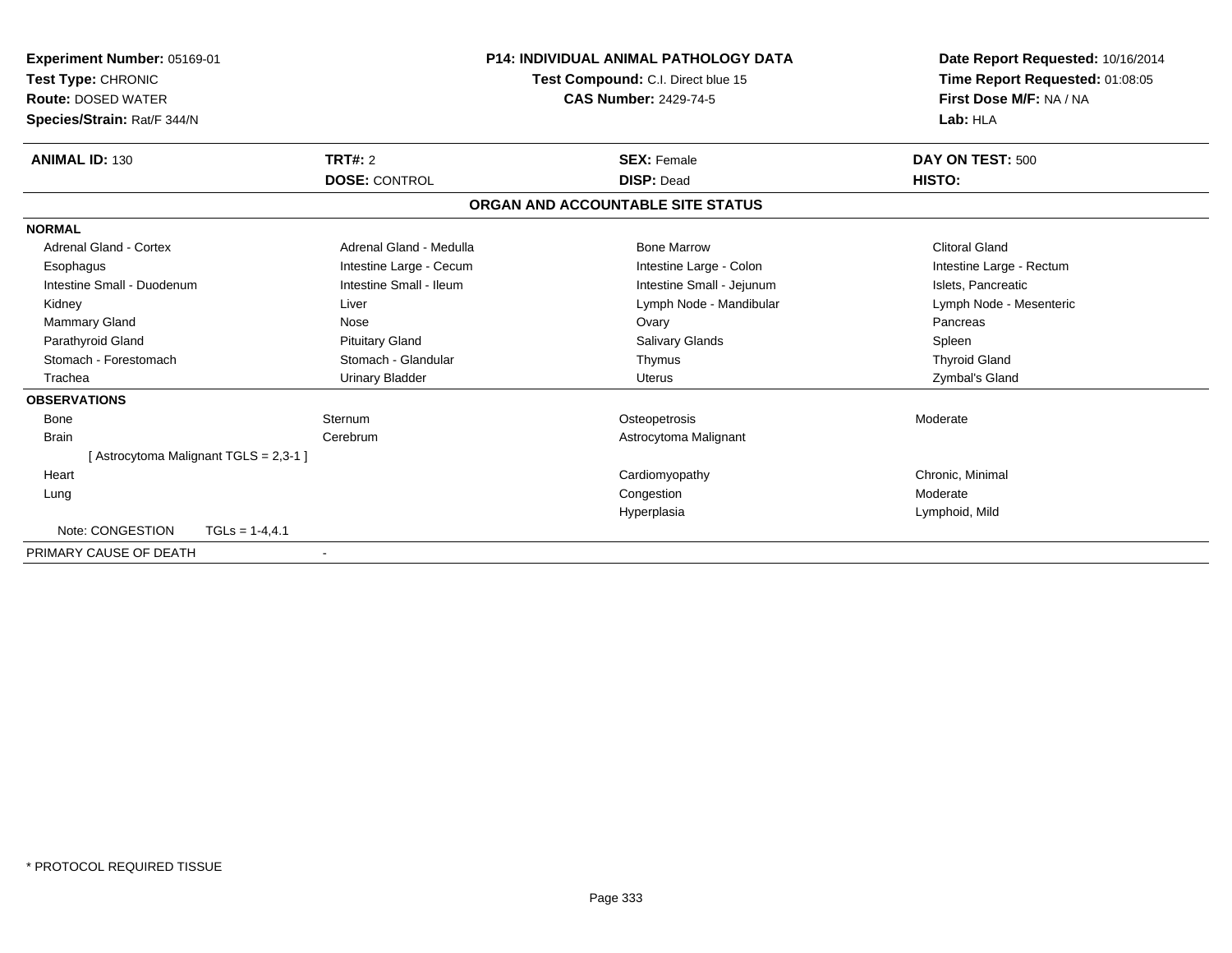| <b>Route: DOSED WATER</b><br>Species/Strain: Rat/F 344/N | <b>P14: INDIVIDUAL ANIMAL PATHOLOGY DATA</b><br>Test Compound: C.I. Direct blue 15<br><b>CAS Number: 2429-74-5</b> |                                   | Date Report Requested: 10/16/2014<br>Time Report Requested: 01:08:05<br>First Dose M/F: NA / NA<br>Lab: HLA |  |
|----------------------------------------------------------|--------------------------------------------------------------------------------------------------------------------|-----------------------------------|-------------------------------------------------------------------------------------------------------------|--|
| <b>ANIMAL ID: 131</b><br><b>TRT#: 2</b>                  |                                                                                                                    | <b>SEX: Female</b>                | DAY ON TEST: 683                                                                                            |  |
|                                                          | <b>DOSE: CONTROL</b>                                                                                               | <b>DISP: Terminal Sacrifice</b>   | HISTO:                                                                                                      |  |
|                                                          |                                                                                                                    | ORGAN AND ACCOUNTABLE SITE STATUS |                                                                                                             |  |
| <b>NORMAL</b>                                            |                                                                                                                    |                                   |                                                                                                             |  |
| Adrenal Gland - Cortex                                   | Adrenal Gland - Medulla                                                                                            | <b>Bone Marrow</b>                | <b>Brain</b>                                                                                                |  |
| <b>Clitoral Gland</b>                                    | Esophagus                                                                                                          | Heart                             | Intestine Large - Cecum                                                                                     |  |
| Intestine Large - Colon                                  | Intestine Large - Rectum                                                                                           | Intestine Small - Duodenum        | Intestine Small - Ileum                                                                                     |  |
| Intestine Small - Jejunum                                | Islets, Pancreatic                                                                                                 | Lymph Node - Mandibular           | Lymph Node - Mesenteric                                                                                     |  |
| Nose<br>Ovary                                            |                                                                                                                    | Pancreas                          | Parathyroid Gland                                                                                           |  |
| Salivary Glands<br>Spleen                                |                                                                                                                    | Stomach - Forestomach             | Stomach - Glandular                                                                                         |  |
| Thymus                                                   | <b>Thyroid Gland</b>                                                                                               | Trachea                           | <b>Urinary Bladder</b>                                                                                      |  |
| Uterus                                                   | Zymbal's Gland                                                                                                     |                                   |                                                                                                             |  |
| <b>OBSERVATIONS</b>                                      |                                                                                                                    |                                   |                                                                                                             |  |
| Bone<br>Sternum                                          |                                                                                                                    | Osteopetrosis                     | Marked                                                                                                      |  |
| Kidney                                                   |                                                                                                                    | Nephropathy                       | Chronic, Mild                                                                                               |  |
| Liver                                                    |                                                                                                                    | <b>Basophilic Focus</b>           | Minimal                                                                                                     |  |
|                                                          |                                                                                                                    | Clear Cell Focus                  | Minimal                                                                                                     |  |
|                                                          |                                                                                                                    | Granuloma                         | Minimal                                                                                                     |  |
|                                                          |                                                                                                                    | Hepatodiaphragmatic Nodule        |                                                                                                             |  |
| Note: ANOM HEPAT LOB TGLs = 4-3.1                        |                                                                                                                    |                                   |                                                                                                             |  |
| Lung                                                     |                                                                                                                    | Hyperplasia                       | Lymphoid, Mild                                                                                              |  |
| <b>Mammary Gland</b><br>Duct                             |                                                                                                                    | Ectasia                           | Moderate                                                                                                    |  |
|                                                          |                                                                                                                    | Fibroadenoma                      |                                                                                                             |  |
| Note: ECTASIA<br>$TGLs = 2-10$                           |                                                                                                                    |                                   |                                                                                                             |  |
| Note: FIBROADENOMA<br>$TGLs = 3-14$                      |                                                                                                                    |                                   |                                                                                                             |  |
| <b>Pituitary Gland</b><br><b>Pars Distalis</b>           |                                                                                                                    | Cyst                              |                                                                                                             |  |
| <b>Skin</b>                                              |                                                                                                                    | Keratoacanthoma                   |                                                                                                             |  |
| Note: KERATOACANTHMA<br>$TGLs = 1-13$                    |                                                                                                                    |                                   |                                                                                                             |  |
| PRIMARY CAUSE OF DEATH                                   |                                                                                                                    |                                   |                                                                                                             |  |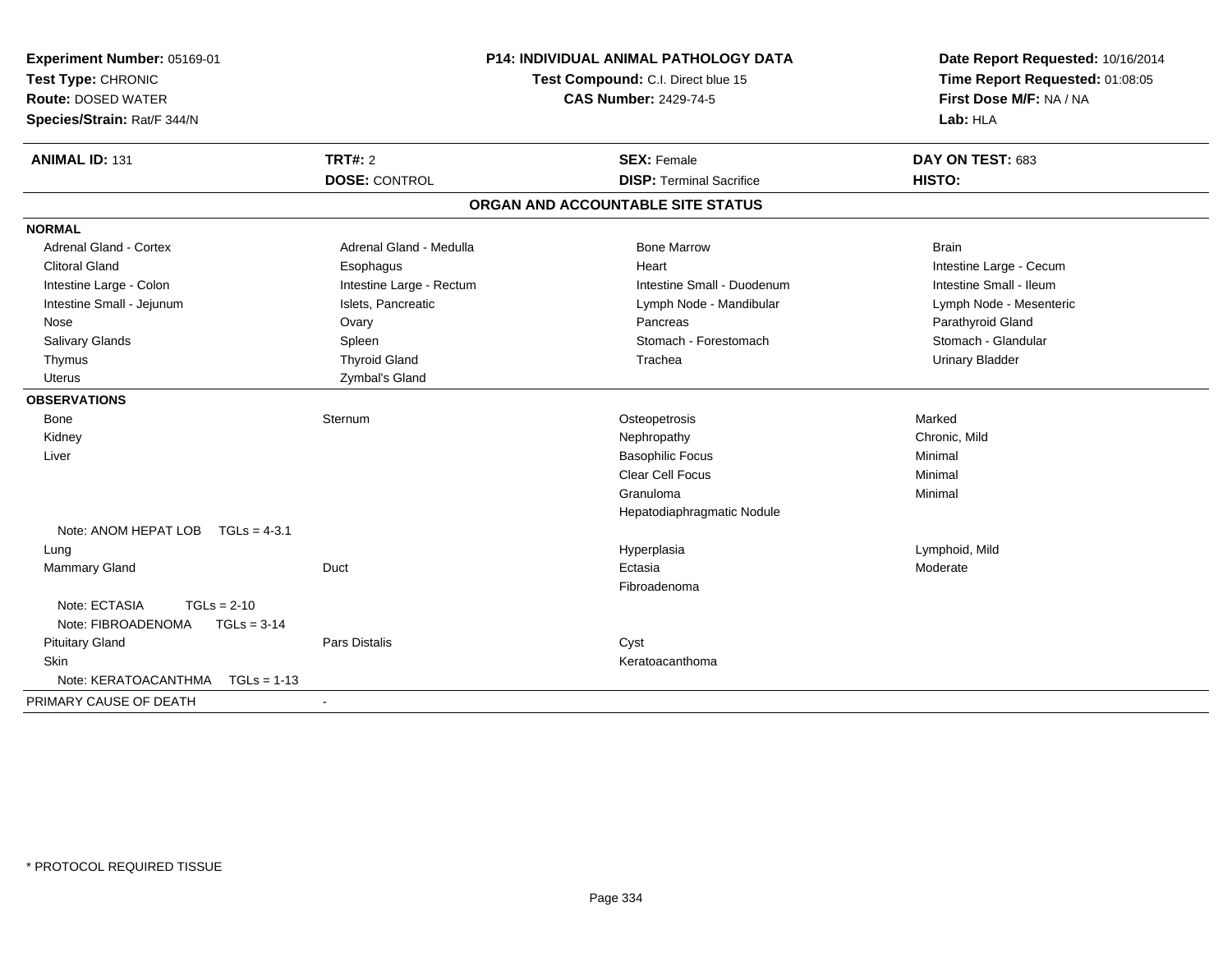| <b>P14: INDIVIDUAL ANIMAL PATHOLOGY DATA</b><br>Experiment Number: 05169-01<br>Test Type: CHRONIC<br>Test Compound: C.I. Direct blue 15<br><b>Route: DOSED WATER</b><br><b>CAS Number: 2429-74-5</b><br>Species/Strain: Rat/F 344/N |                          | Date Report Requested: 10/16/2014<br>Time Report Requested: 01:08:05<br>First Dose M/F: NA / NA<br>Lab: HLA |                         |
|-------------------------------------------------------------------------------------------------------------------------------------------------------------------------------------------------------------------------------------|--------------------------|-------------------------------------------------------------------------------------------------------------|-------------------------|
| <b>ANIMAL ID: 132</b>                                                                                                                                                                                                               | TRT#: 2                  | <b>SEX: Female</b>                                                                                          | DAY ON TEST: 683        |
|                                                                                                                                                                                                                                     | <b>DOSE: CONTROL</b>     | <b>DISP: Terminal Sacrifice</b>                                                                             | HISTO:                  |
|                                                                                                                                                                                                                                     |                          | ORGAN AND ACCOUNTABLE SITE STATUS                                                                           |                         |
| <b>NORMAL</b>                                                                                                                                                                                                                       |                          |                                                                                                             |                         |
| <b>Adrenal Gland - Cortex</b>                                                                                                                                                                                                       | Adrenal Gland - Medulla  | <b>Bone Marrow</b>                                                                                          | <b>Brain</b>            |
| <b>Clitoral Gland</b>                                                                                                                                                                                                               | Esophagus                | Heart                                                                                                       | Intestine Large - Cecum |
| Intestine Large - Colon                                                                                                                                                                                                             | Intestine Large - Rectum | Intestine Small - Duodenum                                                                                  | Intestine Small - Ileum |
| Intestine Small - Jejunum                                                                                                                                                                                                           | Islets, Pancreatic       | Lymph Node - Mandibular                                                                                     | Lymph Node - Mesenteric |
| Nose                                                                                                                                                                                                                                | Ovary                    | Pancreas                                                                                                    | Parathyroid Gland       |
| Salivary Glands                                                                                                                                                                                                                     | Spleen                   | Stomach - Forestomach                                                                                       | Stomach - Glandular     |
| Thymus                                                                                                                                                                                                                              | Trachea                  | <b>Urinary Bladder</b>                                                                                      | <b>Uterus</b>           |
| Zymbal's Gland                                                                                                                                                                                                                      |                          |                                                                                                             |                         |
| <b>OBSERVATIONS</b>                                                                                                                                                                                                                 |                          |                                                                                                             |                         |
| <b>Clitoral GI</b>                                                                                                                                                                                                                  |                          |                                                                                                             |                         |
| Note: ONE GLAND IS PRESENT                                                                                                                                                                                                          |                          |                                                                                                             |                         |
| Kidney                                                                                                                                                                                                                              |                          | Nephropathy                                                                                                 | Chronic, Marked         |
| Note: NEPHROPATHY<br>$TGLs = 2-5$                                                                                                                                                                                                   |                          |                                                                                                             |                         |
| Liver                                                                                                                                                                                                                               |                          | Angiectasis                                                                                                 | Focal, Mild             |
|                                                                                                                                                                                                                                     |                          | <b>Basophilic Focus</b>                                                                                     | Mild                    |
|                                                                                                                                                                                                                                     |                          | Hepatodiaphragmatic Nodule                                                                                  |                         |
| [Basophilic Focus TGLS = 7-3.1]<br>[ Hepatodiaphragmatic Nodule TGLS = 7-3.1 ]                                                                                                                                                      |                          |                                                                                                             |                         |
| Lung                                                                                                                                                                                                                                |                          | Hyperplasia                                                                                                 | Lymphoid, Mild          |
| Mammary Gland                                                                                                                                                                                                                       | Duct                     | Ectasia                                                                                                     | Moderate                |
|                                                                                                                                                                                                                                     |                          | Fibroadenoma                                                                                                |                         |
| Note: FIBROADENOMA SUBMITTED AS CLITORAL GLD<br>Note: ECTASIA<br>$TGLs = 4-10$                                                                                                                                                      |                          |                                                                                                             |                         |
| <b>Pituitary Gland</b><br>[Adenoma TGLS = $3-2$ ]                                                                                                                                                                                   | Pars Distalis            | Adenoma                                                                                                     |                         |
| <b>Skin</b><br>Note: $NEUROFIBROSARC$ TGLs = 1-13                                                                                                                                                                                   | <b>Subcut Tiss</b>       | Neurofibrosarcoma                                                                                           |                         |
| <b>Thyroid Gland</b><br>[Adenoma TGLS = $6-2$ ]<br>Zymbals GI                                                                                                                                                                       | C Cell                   | Adenoma                                                                                                     |                         |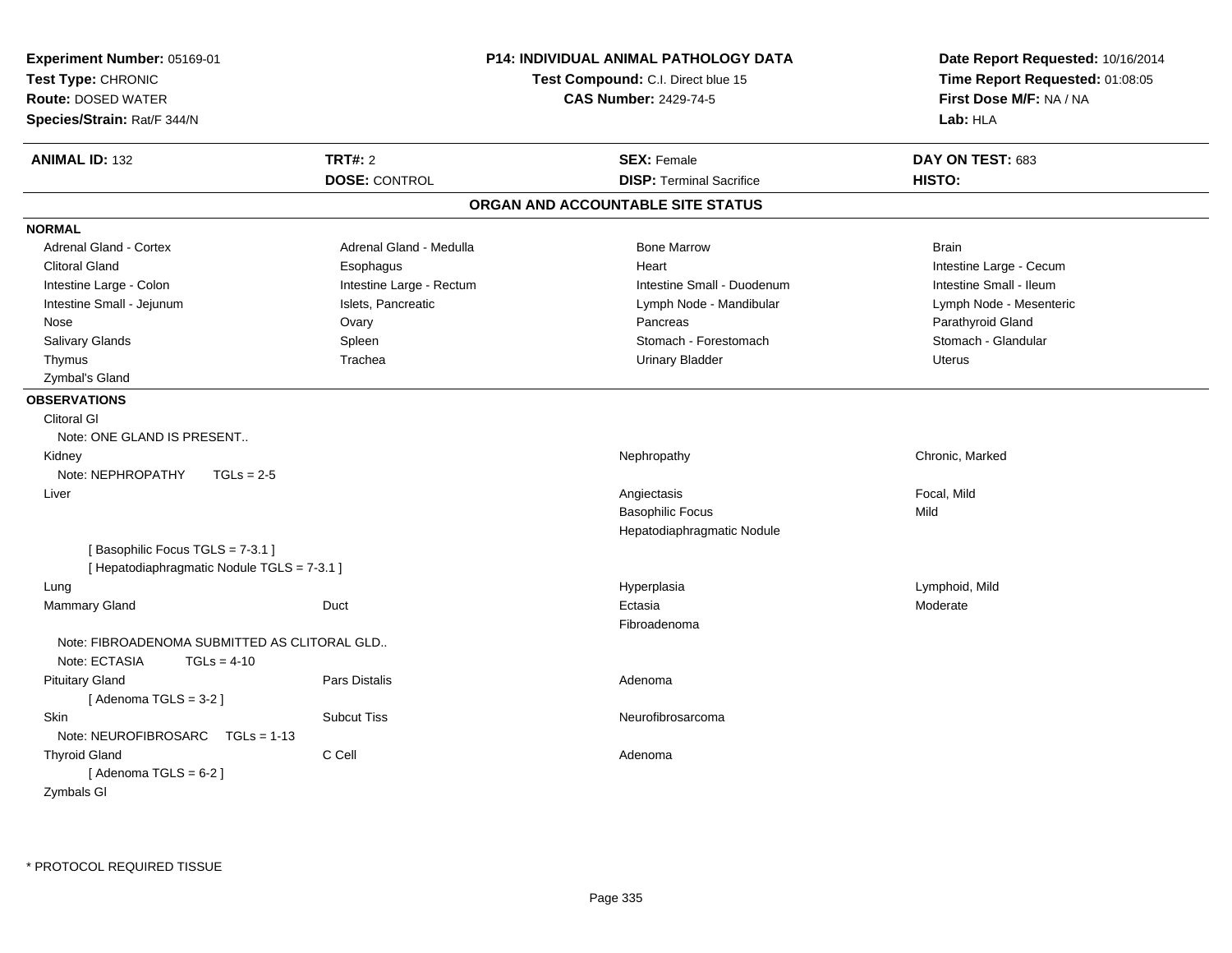| Experiment Number: 05169-01<br><b>Test Type: CHRONIC</b> | <b>P14: INDIVIDUAL ANIMAL PATHOLOGY DATA</b><br>Test Compound: C.I. Direct blue 15 |                                   | Date Report Requested: 10/16/2014<br>Time Report Requested: 01:08:05 |  |
|----------------------------------------------------------|------------------------------------------------------------------------------------|-----------------------------------|----------------------------------------------------------------------|--|
| <b>Route: DOSED WATER</b>                                |                                                                                    | <b>CAS Number: 2429-74-5</b>      | First Dose M/F: NA / NA                                              |  |
| Species/Strain: Rat/F 344/N                              |                                                                                    |                                   | Lab:HLA                                                              |  |
| <b>ANIMAL ID: 132</b>                                    | TRT#: 2                                                                            | <b>SEX: Female</b>                | <b>DAY ON TEST: 683</b>                                              |  |
|                                                          | <b>DOSE: CONTROL</b>                                                               | <b>DISP: Terminal Sacrifice</b>   | HISTO:                                                               |  |
|                                                          |                                                                                    | ORGAN AND ACCOUNTABLE SITE STATUS |                                                                      |  |
| Note: ONE GLAND IS PRESENT                               |                                                                                    |                                   |                                                                      |  |
| PRIMARY CAUSE OF DEATH                                   |                                                                                    |                                   |                                                                      |  |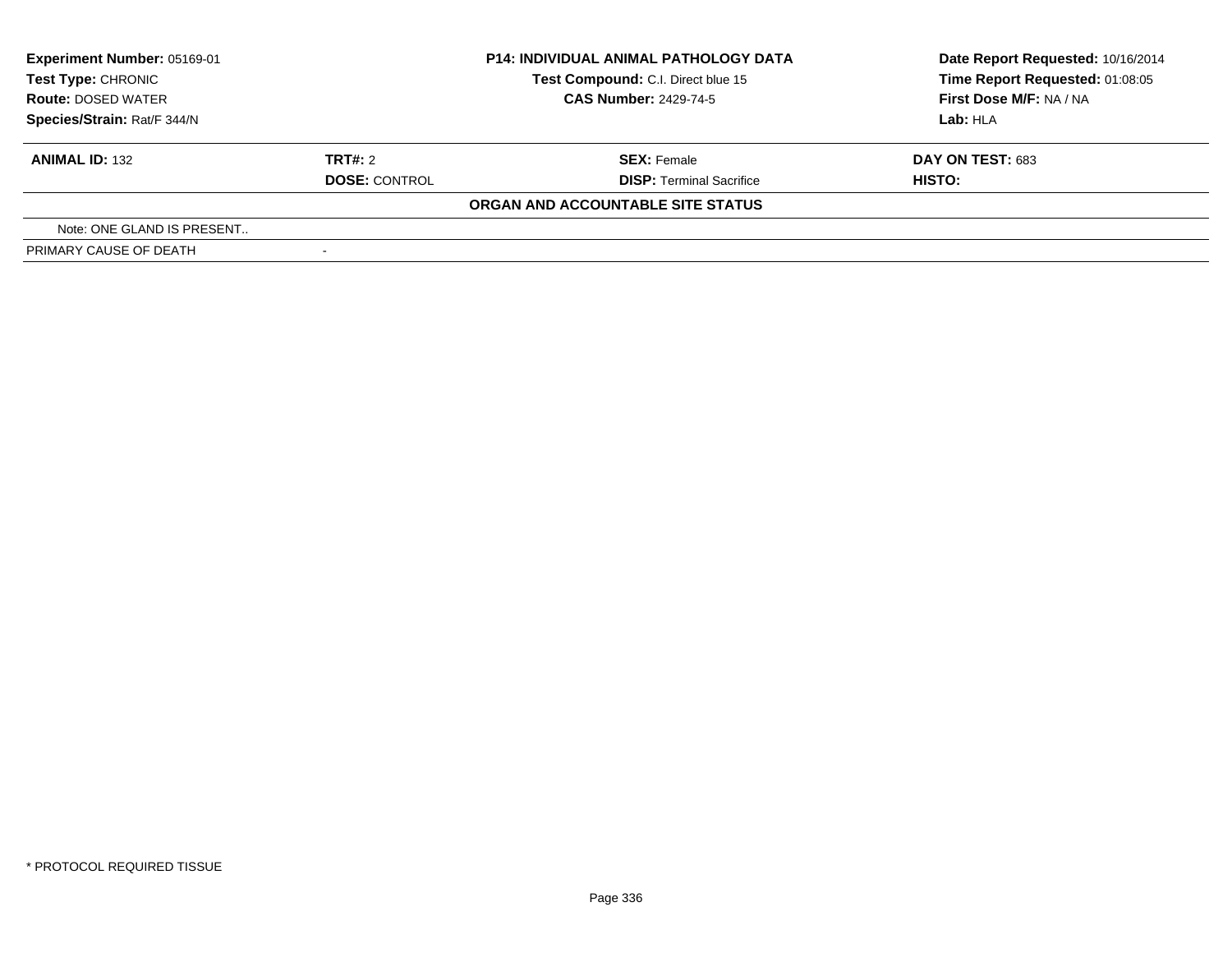| Experiment Number: 05169-01<br>Test Type: CHRONIC<br><b>Route: DOSED WATER</b> |                                           |                          | <b>P14: INDIVIDUAL ANIMAL PATHOLOGY DATA</b><br>Test Compound: C.I. Direct blue 15<br><b>CAS Number: 2429-74-5</b> | Date Report Requested: 10/16/2014<br>Time Report Requested: 01:08:05<br>First Dose M/F: NA / NA |
|--------------------------------------------------------------------------------|-------------------------------------------|--------------------------|--------------------------------------------------------------------------------------------------------------------|-------------------------------------------------------------------------------------------------|
| Species/Strain: Rat/F 344/N                                                    |                                           |                          |                                                                                                                    | Lab: HLA                                                                                        |
| <b>ANIMAL ID: 133</b>                                                          |                                           | <b>TRT#: 2</b>           | <b>SEX: Female</b>                                                                                                 | DAY ON TEST: 683                                                                                |
|                                                                                |                                           | <b>DOSE: CONTROL</b>     | <b>DISP: Terminal Sacrifice</b>                                                                                    | HISTO:                                                                                          |
|                                                                                |                                           |                          | ORGAN AND ACCOUNTABLE SITE STATUS                                                                                  |                                                                                                 |
| <b>NORMAL</b>                                                                  |                                           |                          |                                                                                                                    |                                                                                                 |
| Adrenal Gland - Cortex                                                         |                                           | Adrenal Gland - Medulla  | <b>Bone Marrow</b>                                                                                                 | <b>Brain</b>                                                                                    |
| <b>Clitoral Gland</b>                                                          |                                           | Esophagus                | Heart                                                                                                              | Intestine Large - Cecum                                                                         |
| Intestine Large - Colon                                                        |                                           | Intestine Large - Rectum | Intestine Small - Duodenum                                                                                         | Intestine Small - Ileum                                                                         |
| Intestine Small - Jejunum                                                      |                                           | Islets, Pancreatic       | Lymph Node - Mandibular                                                                                            | Nose                                                                                            |
| Ovary                                                                          |                                           | Parathyroid Gland        | <b>Salivary Glands</b>                                                                                             | Skin                                                                                            |
| Spleen                                                                         |                                           | Stomach - Forestomach    | Stomach - Glandular                                                                                                | Thymus                                                                                          |
| <b>Thyroid Gland</b>                                                           |                                           | Trachea                  | <b>Urinary Bladder</b>                                                                                             | <b>Uterus</b>                                                                                   |
| Zymbal's Gland                                                                 |                                           |                          |                                                                                                                    |                                                                                                 |
| <b>OBSERVATIONS</b>                                                            |                                           |                          |                                                                                                                    |                                                                                                 |
| Kidney                                                                         |                                           |                          | Nephropathy                                                                                                        | Chronic, Mild                                                                                   |
| Liver                                                                          |                                           |                          | <b>Basophilic Focus</b>                                                                                            | Minimal                                                                                         |
|                                                                                |                                           |                          | Hepatodiaphragmatic Nodule                                                                                         |                                                                                                 |
|                                                                                | [Hepatodiaphragmatic Nodule TGLS = 3-3.1] |                          |                                                                                                                    |                                                                                                 |
| Lung                                                                           |                                           |                          | Hyperplasia                                                                                                        | Lymphoid, Mild                                                                                  |
| Lymph Node                                                                     |                                           | Mesenteric               | Hyperplasia                                                                                                        | Reticulum Cell, Moderate                                                                        |
| Mammary Gland                                                                  |                                           | Duct                     | Ectasia                                                                                                            | Mild                                                                                            |
| Note: ECTASIA                                                                  | $TGLs = 2-10$                             |                          |                                                                                                                    |                                                                                                 |
| Pancreas                                                                       |                                           |                          | Atrophy                                                                                                            | Mild                                                                                            |
| <b>Pituitary Gland</b>                                                         |                                           | Pars Distalis            | Cyst                                                                                                               |                                                                                                 |
| Note: CYST                                                                     | $TGLs = 1-2$                              |                          |                                                                                                                    |                                                                                                 |
| PRIMARY CAUSE OF DEATH                                                         |                                           |                          |                                                                                                                    |                                                                                                 |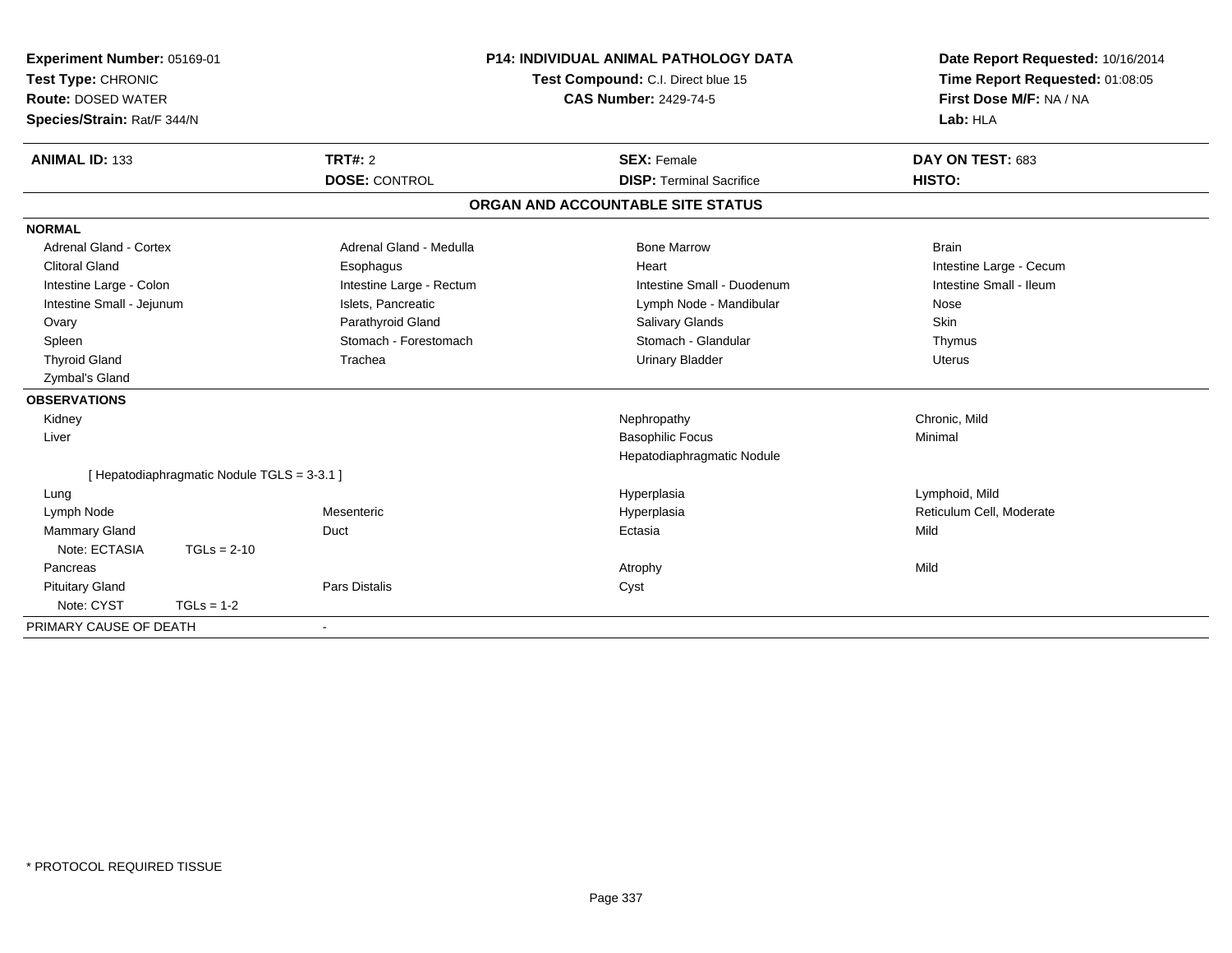| Experiment Number: 05169-01<br>Test Type: CHRONIC<br><b>Route: DOSED WATER</b><br>Species/Strain: Rat/F 344/N | <b>P14: INDIVIDUAL ANIMAL PATHOLOGY DATA</b><br>Test Compound: C.I. Direct blue 15 | Date Report Requested: 10/16/2014<br>Time Report Requested: 01:08:05<br>First Dose M/F: NA / NA<br>Lab: HLA |                           |
|---------------------------------------------------------------------------------------------------------------|------------------------------------------------------------------------------------|-------------------------------------------------------------------------------------------------------------|---------------------------|
| <b>ANIMAL ID: 134</b>                                                                                         | <b>TRT#: 2</b>                                                                     | <b>SEX: Female</b>                                                                                          | DAY ON TEST: 683          |
|                                                                                                               | <b>DOSE: CONTROL</b>                                                               | <b>DISP: Terminal Sacrifice</b>                                                                             | HISTO:                    |
|                                                                                                               |                                                                                    | ORGAN AND ACCOUNTABLE SITE STATUS                                                                           |                           |
| <b>NORMAL</b>                                                                                                 |                                                                                    |                                                                                                             |                           |
| <b>Adrenal Gland - Cortex</b>                                                                                 | Adrenal Gland - Medulla                                                            | <b>Bone Marrow</b>                                                                                          | <b>Brain</b>              |
| Esophagus                                                                                                     | Heart                                                                              | Intestine Large - Cecum                                                                                     | Intestine Large - Colon   |
| Intestine Large - Rectum                                                                                      | Intestine Small - Duodenum                                                         | Intestine Small - Ileum                                                                                     | Intestine Small - Jejunum |
| Islets, Pancreatic                                                                                            | Lymph Node - Mandibular                                                            | Lymph Node - Mesenteric                                                                                     | <b>Mammary Gland</b>      |
| Nose                                                                                                          | Ovary                                                                              | Pancreas                                                                                                    | Parathyroid Gland         |
| <b>Pituitary Gland</b>                                                                                        | Salivary Glands                                                                    | <b>Skin</b>                                                                                                 | Spleen                    |
| Stomach - Forestomach                                                                                         | Stomach - Glandular                                                                | Thymus                                                                                                      | <b>Thyroid Gland</b>      |
| Trachea                                                                                                       | <b>Urinary Bladder</b>                                                             | Zymbal's Gland                                                                                              |                           |
| <b>OBSERVATIONS</b>                                                                                           |                                                                                    |                                                                                                             |                           |
| <b>Bone</b>                                                                                                   | Sternum                                                                            | Osteopetrosis                                                                                               | Moderate                  |
| <b>Clitoral Gland</b>                                                                                         |                                                                                    | Hyperplasia                                                                                                 | Focal, Moderate           |
| Note: HYPERPLASIA<br>$TGLs = 3-8$                                                                             |                                                                                    |                                                                                                             |                           |
| Kidney                                                                                                        |                                                                                    | Nephropathy                                                                                                 | Chronic, Moderate         |
| Liver                                                                                                         |                                                                                    | <b>Basophilic Focus</b>                                                                                     | Minimal                   |
|                                                                                                               |                                                                                    | Clear Cell Focus                                                                                            | Minimal                   |
|                                                                                                               |                                                                                    | Granuloma                                                                                                   | Mild                      |
|                                                                                                               |                                                                                    | Hepatodiaphragmatic Nodule                                                                                  |                           |
| [ Hepatodiaphragmatic Nodule TGLS = 6-]                                                                       |                                                                                    |                                                                                                             |                           |
| Lung                                                                                                          |                                                                                    | Hyperplasia                                                                                                 | Lymphoid, Mild            |
| Mesentery                                                                                                     | Fat                                                                                | <b>Necrosis</b>                                                                                             | Moderate                  |
| Note: NECROSIS<br>$TGLs = 4-14$                                                                               |                                                                                    |                                                                                                             |                           |
| Uterus                                                                                                        |                                                                                    | Polyp Stromal                                                                                               |                           |
| Note: POLYP STROMAL $TGLs = 1-8$                                                                              |                                                                                    |                                                                                                             |                           |
| Vagina                                                                                                        |                                                                                    | Cyst                                                                                                        | Mild                      |
| Note: [ CYST<br>$\int$ TGLs = 2-13                                                                            |                                                                                    |                                                                                                             |                           |
| Note: CYST FILLED WITH KERATIN AND CELLULAR DEBRIS.                                                           |                                                                                    |                                                                                                             |                           |
| PRIMARY CAUSE OF DEATH                                                                                        |                                                                                    |                                                                                                             |                           |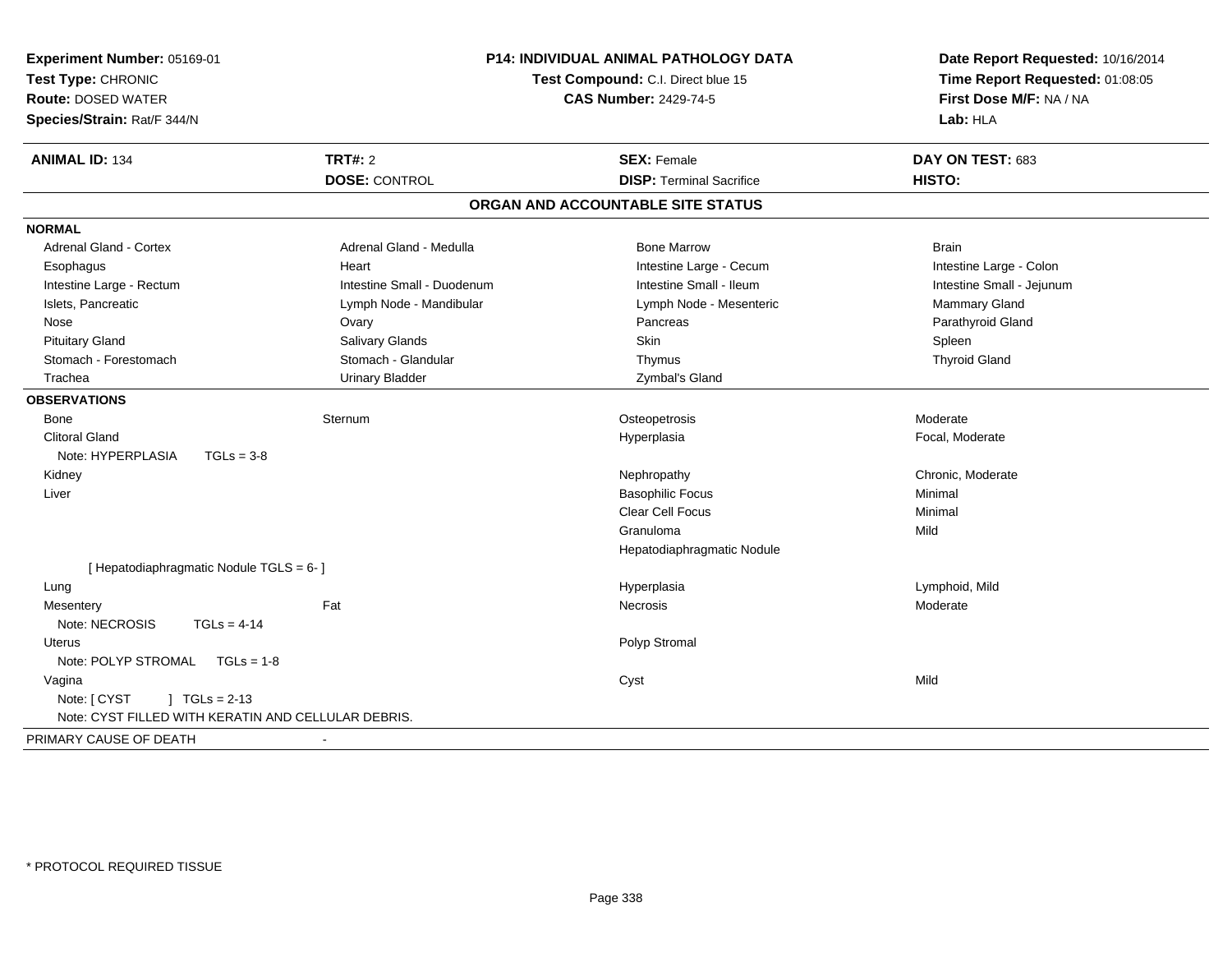| <b>Experiment Number: 05169-01</b>    |                         | <b>P14: INDIVIDUAL ANIMAL PATHOLOGY DATA</b> | Date Report Requested: 10/16/2014 |
|---------------------------------------|-------------------------|----------------------------------------------|-----------------------------------|
| Test Type: CHRONIC                    |                         | Test Compound: C.I. Direct blue 15           | Time Report Requested: 01:08:05   |
| <b>Route: DOSED WATER</b>             |                         | <b>CAS Number: 2429-74-5</b>                 | First Dose M/F: NA / NA           |
| Species/Strain: Rat/F 344/N           |                         |                                              | Lab: HLA                          |
| <b>ANIMAL ID: 135</b>                 | <b>TRT#: 2</b>          | <b>SEX: Female</b>                           | DAY ON TEST: 683                  |
|                                       | <b>DOSE: CONTROL</b>    | <b>DISP: Terminal Sacrifice</b>              | HISTO:                            |
|                                       |                         | ORGAN AND ACCOUNTABLE SITE STATUS            |                                   |
| <b>NORMAL</b>                         |                         |                                              |                                   |
| Adrenal Gland - Medulla               | <b>Bone Marrow</b>      | <b>Brain</b>                                 | <b>Clitoral Gland</b>             |
| Esophagus                             | Intestine Large - Cecum | Intestine Large - Colon                      | Intestine Large - Rectum          |
| Intestine Small - Duodenum            | Intestine Small - Ileum | Intestine Small - Jejunum                    | Islets, Pancreatic                |
| Lymph Node - Mandibular               | Mammary Gland           | Nose                                         | Ovary                             |
| Pancreas                              | Parathyroid Gland       | <b>Pituitary Gland</b>                       | <b>Salivary Glands</b>            |
| Skin                                  | Spleen                  | Stomach - Forestomach                        | Stomach - Glandular               |
| Thymus                                | <b>Thyroid Gland</b>    | Trachea                                      | <b>Urinary Bladder</b>            |
| <b>Uterus</b>                         | Zymbal's Gland          |                                              |                                   |
| <b>OBSERVATIONS</b>                   |                         |                                              |                                   |
| <b>Adrenal Gland</b>                  | Cortex                  | Vacuolization Cytoplasmic                    | Focal, Mild                       |
| <b>Bone</b>                           | Sternum                 | Osteopetrosis                                | Moderate                          |
| Heart                                 |                         | Cardiomyopathy                               | Chronic, Mild                     |
| Kidney                                |                         | Nephropathy                                  | Chronic, Mild                     |
| Liver                                 |                         | <b>Basophilic Focus</b>                      | Minimal                           |
| Lung                                  |                         | Hyperplasia                                  | Lymphoid, Mild                    |
| Lymph Node                            | Mesenteric              | Angiectasis                                  | Moderate                          |
|                                       | Mediastinal             | Erythrophagocytosis                          | Moderate                          |
| Note: ERYTHROPHAGOCY<br>$TGLs = 3-14$ |                         |                                              |                                   |
| Mesentery                             | Fat                     | Necrosis                                     | Moderate                          |
| Note: NECROSIS<br>$TGLs = 2-13$       |                         |                                              |                                   |
| PRIMARY CAUSE OF DEATH                |                         |                                              |                                   |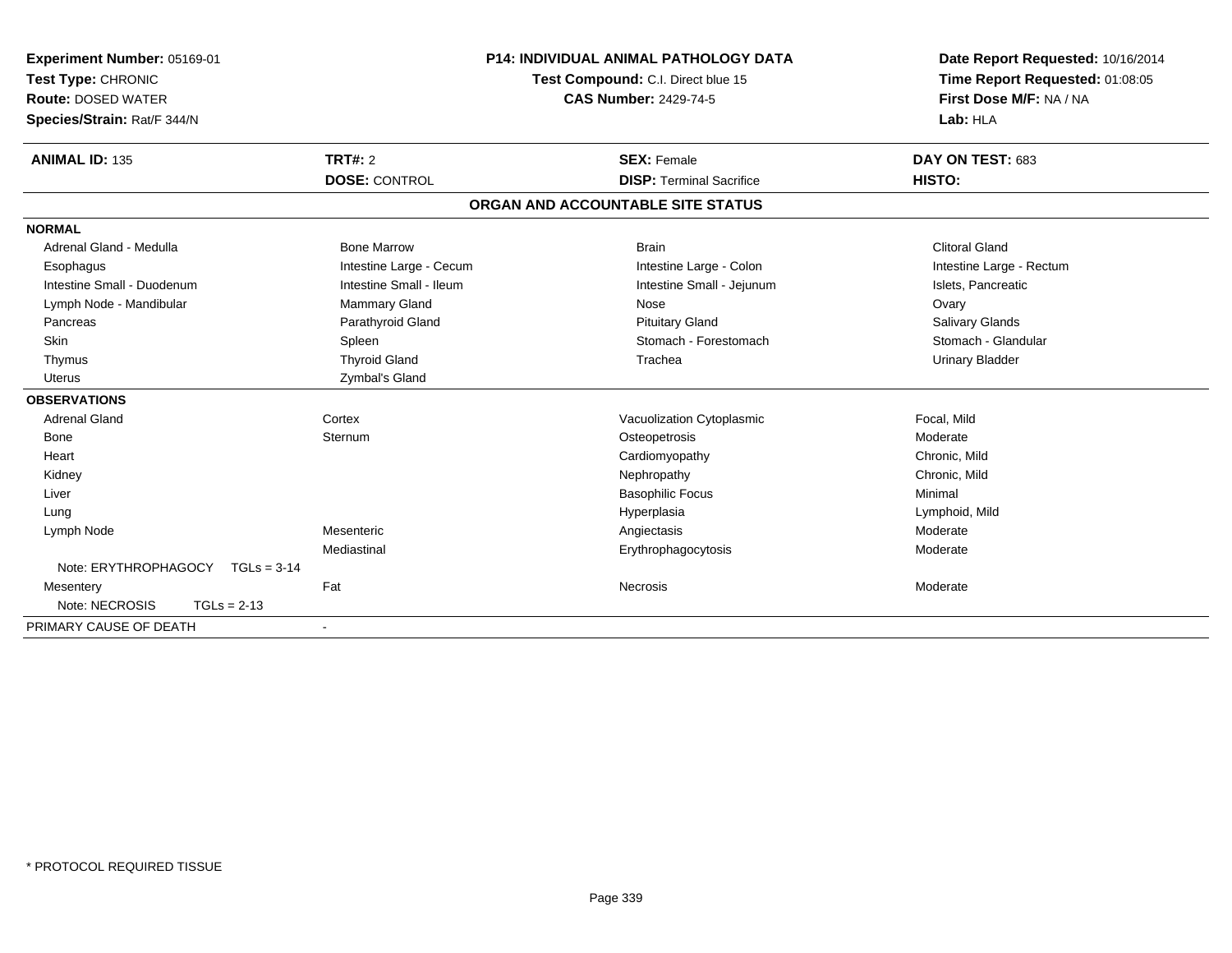| Experiment Number: 05169-01<br>Test Type: CHRONIC |                            | <b>P14: INDIVIDUAL ANIMAL PATHOLOGY DATA</b><br>Test Compound: C.I. Direct blue 15 | Date Report Requested: 10/16/2014<br>Time Report Requested: 01:08:05 |
|---------------------------------------------------|----------------------------|------------------------------------------------------------------------------------|----------------------------------------------------------------------|
| <b>Route: DOSED WATER</b>                         |                            | <b>CAS Number: 2429-74-5</b>                                                       | First Dose M/F: NA / NA                                              |
| Species/Strain: Rat/F 344/N                       |                            |                                                                                    | Lab: HLA                                                             |
| <b>ANIMAL ID: 136</b>                             | <b>TRT#: 2</b>             | <b>SEX: Female</b>                                                                 | DAY ON TEST: 683                                                     |
|                                                   | <b>DOSE: CONTROL</b>       | <b>DISP: Terminal Sacrifice</b>                                                    | HISTO:                                                               |
|                                                   |                            | ORGAN AND ACCOUNTABLE SITE STATUS                                                  |                                                                      |
| <b>NORMAL</b>                                     |                            |                                                                                    |                                                                      |
| <b>Adrenal Gland - Cortex</b>                     | <b>Bone Marrow</b>         | <b>Brain</b>                                                                       | <b>Clitoral Gland</b>                                                |
| Esophagus                                         | Heart                      | Intestine Large - Cecum                                                            | Intestine Large - Colon                                              |
| Intestine Large - Rectum                          | Intestine Small - Duodenum | Intestine Small - Ileum                                                            | Intestine Small - Jejunum                                            |
| Islets, Pancreatic                                | Lymph Node - Mandibular    | Lymph Node - Mesenteric                                                            | <b>Mammary Gland</b>                                                 |
| Nose                                              | Ovary                      | Pancreas                                                                           | Parathyroid Gland                                                    |
| <b>Pituitary Gland</b>                            | Salivary Glands            | <b>Skin</b>                                                                        | Stomach - Forestomach                                                |
| Stomach - Glandular                               | Thymus                     | <b>Thyroid Gland</b>                                                               | Trachea                                                              |
| <b>Urinary Bladder</b>                            | Zymbal's Gland             |                                                                                    |                                                                      |
| <b>OBSERVATIONS</b>                               |                            |                                                                                    |                                                                      |
| <b>Adrenal Gland</b>                              | Medulla                    | Pheochromocytoma Benign                                                            |                                                                      |
| <b>Bone</b>                                       | Sternum                    | Osteopetrosis                                                                      | Moderate                                                             |
| Kidney                                            |                            | Nephropathy                                                                        | Chronic. Mild                                                        |
| Liver                                             |                            | <b>Basophilic Focus</b>                                                            | Mild                                                                 |
|                                                   |                            | Granuloma                                                                          | Mild                                                                 |
| Lung                                              |                            | Alveolar/Bronchiolar Adenoma                                                       |                                                                      |
|                                                   |                            | Hyperplasia                                                                        | Lymphoid, Mild                                                       |
|                                                   |                            | <b>Infiltration Cellular</b>                                                       | Histiocyte, Minimal                                                  |
| Spleen                                            |                            | Pigmentation                                                                       | Moderate                                                             |
| Uterus                                            | Endometrium                | Cyst                                                                               | Moderate                                                             |
| Note: [ CYST<br>$1 TGLs = 1-8$                    |                            |                                                                                    |                                                                      |
| PRIMARY CAUSE OF DEATH                            |                            |                                                                                    |                                                                      |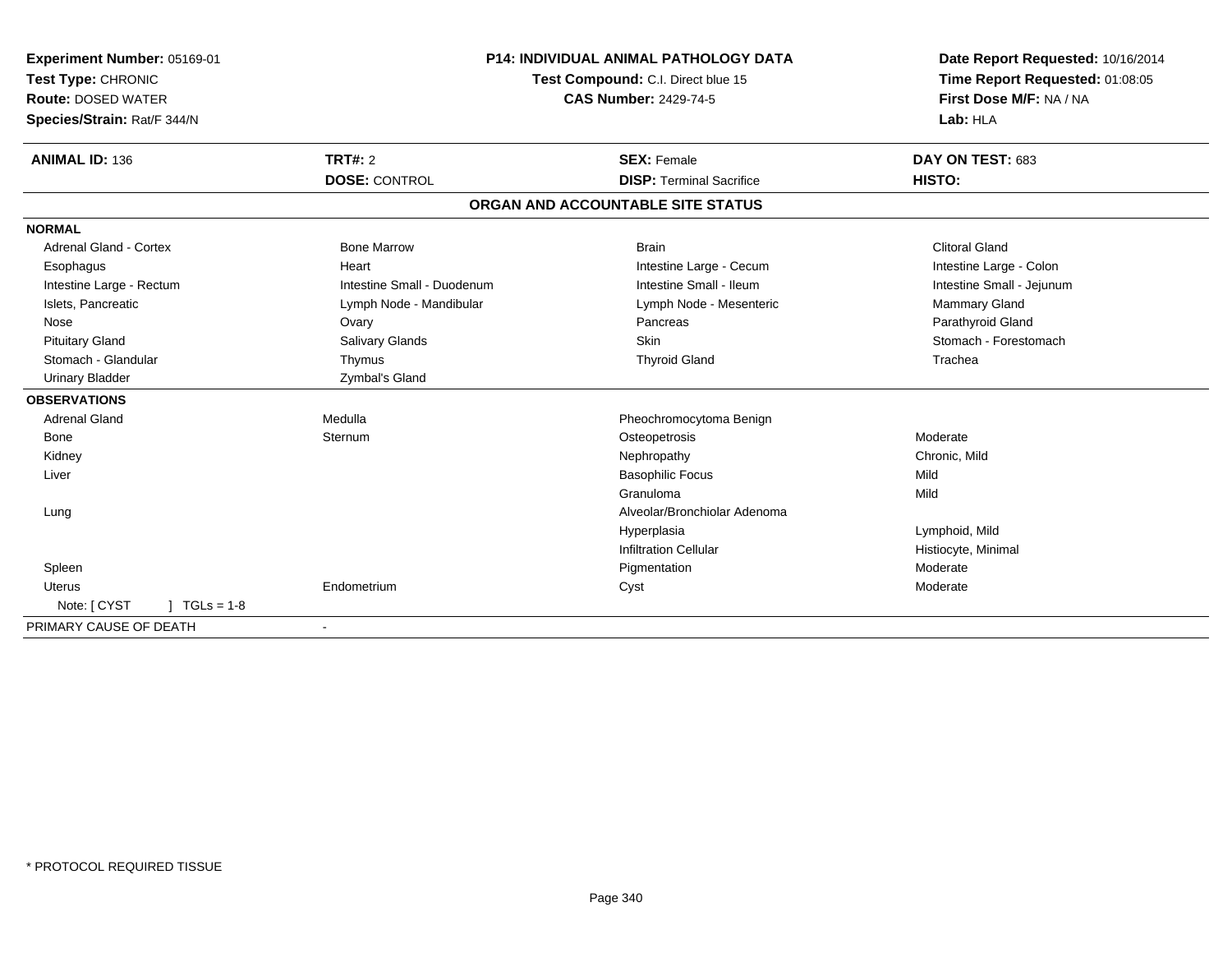| Experiment Number: 05169-01<br>Test Type: CHRONIC<br><b>Route: DOSED WATER</b><br>Species/Strain: Rat/F 344/N |                           | P14: INDIVIDUAL ANIMAL PATHOLOGY DATA<br>Test Compound: C.I. Direct blue 15<br><b>CAS Number: 2429-74-5</b> | Date Report Requested: 10/16/2014<br>Time Report Requested: 01:08:05<br>First Dose M/F: NA / NA<br>Lab: HLA |
|---------------------------------------------------------------------------------------------------------------|---------------------------|-------------------------------------------------------------------------------------------------------------|-------------------------------------------------------------------------------------------------------------|
| <b>ANIMAL ID: 137</b>                                                                                         | <b>TRT#: 2</b>            | <b>SEX: Female</b>                                                                                          | DAY ON TEST: 683                                                                                            |
|                                                                                                               | <b>DOSE: CONTROL</b>      | <b>DISP: Terminal Sacrifice</b>                                                                             | HISTO:                                                                                                      |
|                                                                                                               |                           | ORGAN AND ACCOUNTABLE SITE STATUS                                                                           |                                                                                                             |
| <b>NORMAL</b>                                                                                                 |                           |                                                                                                             |                                                                                                             |
| Adrenal Gland - Medulla                                                                                       | <b>Bone Marrow</b>        | <b>Brain</b>                                                                                                | Esophagus                                                                                                   |
| Intestine Large - Cecum                                                                                       | Intestine Large - Colon   | Intestine Large - Rectum                                                                                    | Intestine Small - Duodenum                                                                                  |
| Intestine Small - Ileum                                                                                       | Intestine Small - Jejunum | Islets, Pancreatic                                                                                          | Lymph Node - Mandibular                                                                                     |
| Lymph Node - Mesenteric                                                                                       | Mammary Gland             | <b>Nose</b>                                                                                                 | Ovary                                                                                                       |
| Pancreas                                                                                                      | Parathyroid Gland         | Salivary Glands                                                                                             | Skin                                                                                                        |
| Stomach - Forestomach                                                                                         | Stomach - Glandular       | Thymus                                                                                                      | <b>Thyroid Gland</b>                                                                                        |
| Trachea                                                                                                       | <b>Urinary Bladder</b>    | Zymbal's Gland                                                                                              |                                                                                                             |
| <b>OBSERVATIONS</b>                                                                                           |                           |                                                                                                             |                                                                                                             |
| <b>Adrenal Gland</b>                                                                                          | Cortex                    | Vacuolization Cytoplasmic                                                                                   | Multifocal, Mild                                                                                            |
| <b>Clitoral Gland</b>                                                                                         |                           | Hyperplasia                                                                                                 | Focal, Minimal                                                                                              |
| Heart                                                                                                         |                           | Cardiomyopathy                                                                                              | Chronic, Mild                                                                                               |
| Kidney                                                                                                        |                           | Nephropathy                                                                                                 | Chronic, Moderate                                                                                           |
| Liver                                                                                                         |                           | <b>Basophilic Focus</b>                                                                                     | Minimal                                                                                                     |
|                                                                                                               |                           | Hematopoietic Cell Proliferation                                                                            | Mild                                                                                                        |
|                                                                                                               |                           | Hepatodiaphragmatic Nodule                                                                                  |                                                                                                             |
| Note: ANOM HEPAT LOB $TGLs = 5-3.1$                                                                           |                           |                                                                                                             |                                                                                                             |
| Lung                                                                                                          |                           | Hyperplasia                                                                                                 | Lymphoid, Mild                                                                                              |
|                                                                                                               |                           | <b>Infiltration Cellular</b>                                                                                | Histiocyte, Mild                                                                                            |
| <b>Pituitary Gland</b>                                                                                        | Pars Distalis             | Adenoma                                                                                                     |                                                                                                             |
| Spleen                                                                                                        |                           | Hematopoietic Cell Proliferation                                                                            | Mild                                                                                                        |
| Tongue                                                                                                        |                           | Squamous Cell Papilloma                                                                                     |                                                                                                             |
| Note: SQ CL PAPILLOM TGLs = 4-14                                                                              |                           |                                                                                                             |                                                                                                             |
| <b>Uterus</b>                                                                                                 |                           | Polyp Stromal                                                                                               |                                                                                                             |
| Note: POLYP IS INFARCTED                                                                                      |                           |                                                                                                             |                                                                                                             |
| Note: POLYP STROMAL TGLs = 1-8.1                                                                              |                           |                                                                                                             |                                                                                                             |
| Vagina                                                                                                        |                           | Squamous Cell Carcinoma                                                                                     |                                                                                                             |
| Note: [ SQUAM CEL CARC ] TGLs = 2-13                                                                          |                           |                                                                                                             |                                                                                                             |
| PRIMARY CAUSE OF DEATH                                                                                        | $\blacksquare$            |                                                                                                             |                                                                                                             |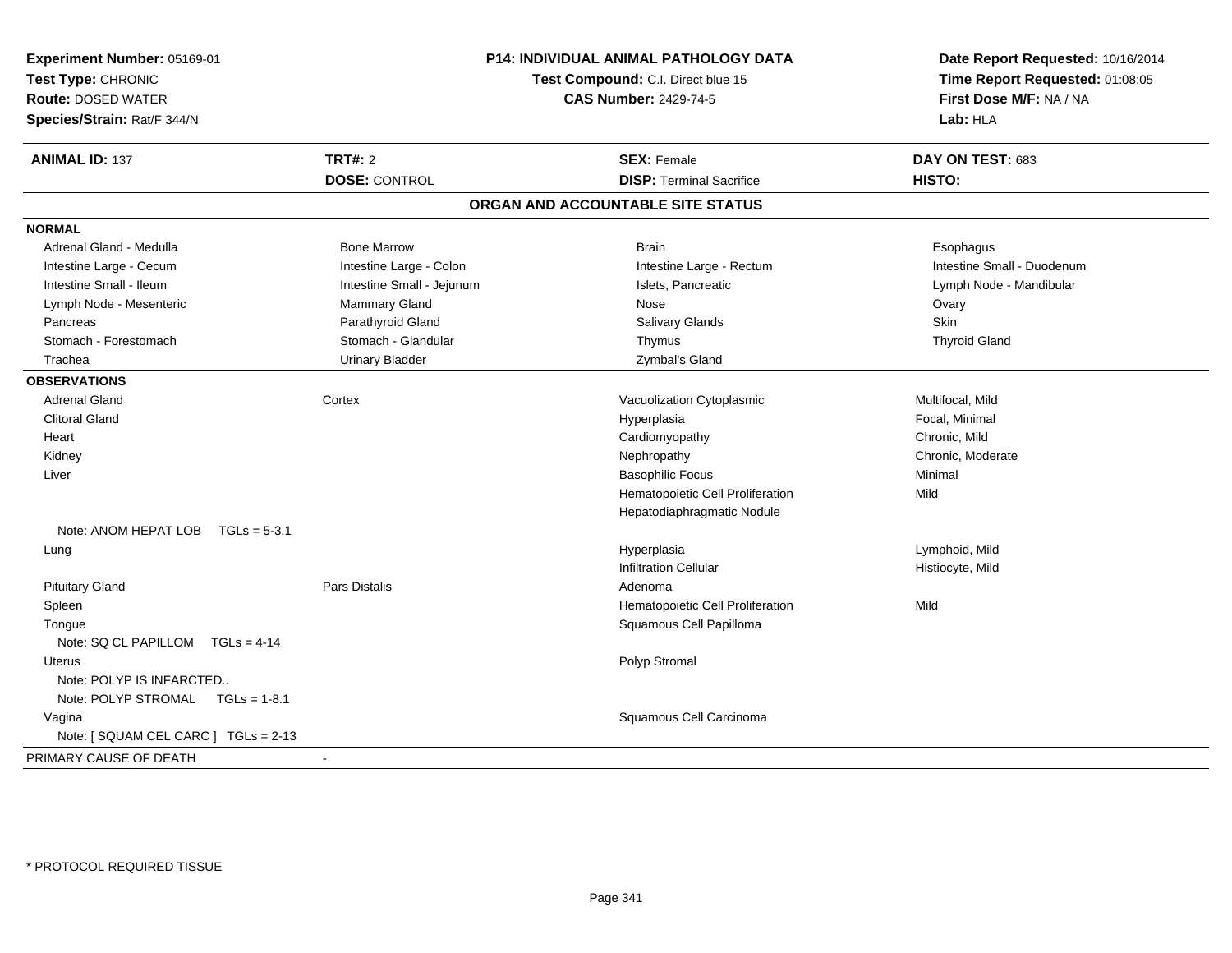| Experiment Number: 05169-01<br>Test Type: CHRONIC<br><b>Route: DOSED WATER</b><br>Species/Strain: Rat/F 344/N |                          | <b>P14: INDIVIDUAL ANIMAL PATHOLOGY DATA</b><br>Test Compound: C.I. Direct blue 15<br><b>CAS Number: 2429-74-5</b> | Date Report Requested: 10/16/2014<br>Time Report Requested: 01:08:05<br>First Dose M/F: NA / NA<br>Lab: HLA |  |
|---------------------------------------------------------------------------------------------------------------|--------------------------|--------------------------------------------------------------------------------------------------------------------|-------------------------------------------------------------------------------------------------------------|--|
| <b>ANIMAL ID: 138</b>                                                                                         | <b>TRT#: 2</b>           | <b>SEX: Female</b>                                                                                                 | DAY ON TEST: 683                                                                                            |  |
|                                                                                                               | <b>DOSE: CONTROL</b>     | <b>DISP: Terminal Sacrifice</b>                                                                                    | HISTO:                                                                                                      |  |
|                                                                                                               |                          | ORGAN AND ACCOUNTABLE SITE STATUS                                                                                  |                                                                                                             |  |
| <b>NORMAL</b>                                                                                                 |                          |                                                                                                                    |                                                                                                             |  |
| Adrenal Gland - Cortex                                                                                        | Adrenal Gland - Medulla  | <b>Bone Marrow</b>                                                                                                 | <b>Brain</b>                                                                                                |  |
| <b>Clitoral Gland</b>                                                                                         | Esophagus                | Heart                                                                                                              | Intestine Large - Cecum                                                                                     |  |
| Intestine Large - Colon                                                                                       | Intestine Large - Rectum | Intestine Small - Duodenum                                                                                         | Intestine Small - Ileum                                                                                     |  |
| Intestine Small - Jejunum                                                                                     | Islets, Pancreatic       | Lymph Node - Mandibular                                                                                            | Lymph Node - Mesenteric                                                                                     |  |
| Nose                                                                                                          | Ovary                    | Pancreas                                                                                                           | Parathyroid Gland                                                                                           |  |
| Salivary Glands                                                                                               | Skin                     | Spleen                                                                                                             | Stomach - Forestomach                                                                                       |  |
| Stomach - Glandular                                                                                           | Thymus                   | <b>Thyroid Gland</b>                                                                                               | Trachea                                                                                                     |  |
| <b>Urinary Bladder</b>                                                                                        | <b>Uterus</b>            |                                                                                                                    |                                                                                                             |  |
| <b>MISSING</b>                                                                                                |                          |                                                                                                                    |                                                                                                             |  |
| Zymbal's Gland                                                                                                |                          |                                                                                                                    |                                                                                                             |  |
| <b>OBSERVATIONS</b>                                                                                           |                          |                                                                                                                    |                                                                                                             |  |
| <b>Bone</b>                                                                                                   | Sternum                  | Osteopetrosis                                                                                                      | Moderate                                                                                                    |  |
| Kidney                                                                                                        |                          | Nephropathy                                                                                                        | Chronic, Mild                                                                                               |  |
| Liver                                                                                                         |                          | <b>Basophilic Focus</b>                                                                                            | Minimal                                                                                                     |  |
|                                                                                                               |                          | <b>Eosinophilic Focus</b>                                                                                          | Minimal                                                                                                     |  |
| Lung                                                                                                          |                          | Hyperplasia                                                                                                        | Lymphoid, Mild                                                                                              |  |
|                                                                                                               |                          | <b>Infiltration Cellular</b>                                                                                       | Histiocyte, Mild                                                                                            |  |
| Mammary Gland                                                                                                 | Duct                     | Ectasia                                                                                                            | Mild                                                                                                        |  |
| Note: ECTASIA<br>$TGLs = 2-10$                                                                                |                          |                                                                                                                    |                                                                                                             |  |
| <b>Pituitary Gland</b>                                                                                        | <b>Pars Distalis</b>     | Angiectasis                                                                                                        | Focal, Mild                                                                                                 |  |
|                                                                                                               | <b>Pars Distalis</b>     | Hyperplasia                                                                                                        | Focal, Minimal                                                                                              |  |
| Note: [HYPERPLASIA ] TGLs = 1-2                                                                               |                          |                                                                                                                    |                                                                                                             |  |
| PRIMARY CAUSE OF DEATH                                                                                        | $\blacksquare$           |                                                                                                                    |                                                                                                             |  |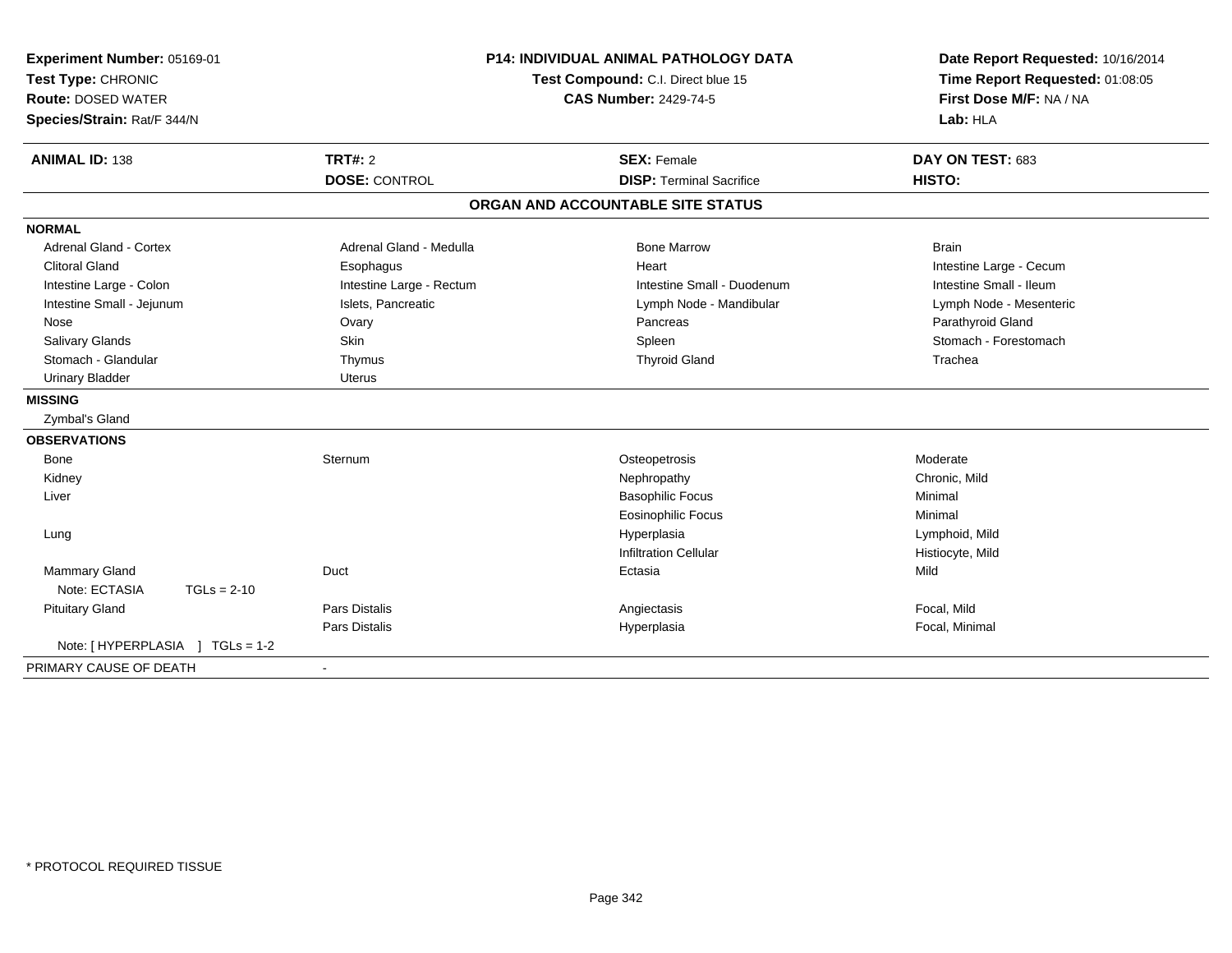| Experiment Number: 05169-01<br>Test Type: CHRONIC<br><b>Route: DOSED WATER</b><br>Species/Strain: Rat/F 344/N |                         | <b>P14: INDIVIDUAL ANIMAL PATHOLOGY DATA</b><br>Test Compound: C.I. Direct blue 15<br><b>CAS Number: 2429-74-5</b> | Date Report Requested: 10/16/2014<br>Time Report Requested: 01:08:05<br>First Dose M/F: NA / NA<br>Lab: HLA |
|---------------------------------------------------------------------------------------------------------------|-------------------------|--------------------------------------------------------------------------------------------------------------------|-------------------------------------------------------------------------------------------------------------|
| <b>ANIMAL ID: 139</b>                                                                                         | <b>TRT#: 2</b>          | <b>SEX: Female</b>                                                                                                 | DAY ON TEST: 683                                                                                            |
|                                                                                                               | <b>DOSE: CONTROL</b>    | <b>DISP: Terminal Sacrifice</b>                                                                                    | HISTO:                                                                                                      |
|                                                                                                               |                         | ORGAN AND ACCOUNTABLE SITE STATUS                                                                                  |                                                                                                             |
| <b>NORMAL</b>                                                                                                 |                         |                                                                                                                    |                                                                                                             |
| <b>Adrenal Gland - Cortex</b>                                                                                 | Adrenal Gland - Medulla | <b>Bone Marrow</b>                                                                                                 | <b>Brain</b>                                                                                                |
| Esophagus                                                                                                     | Intestine Large - Cecum | Intestine Large - Colon                                                                                            | Intestine Large - Rectum                                                                                    |
| Intestine Small - Duodenum                                                                                    | Intestine Small - Ileum | Intestine Small - Jejunum                                                                                          | Islets, Pancreatic                                                                                          |
| Lymph Node - Mandibular                                                                                       | Lymph Node - Mesenteric | Nose                                                                                                               | Ovary                                                                                                       |
| Pancreas                                                                                                      | Parathyroid Gland       | <b>Pituitary Gland</b>                                                                                             | Salivary Glands                                                                                             |
| <b>Skin</b>                                                                                                   | Spleen                  | Stomach - Forestomach                                                                                              | Stomach - Glandular                                                                                         |
| Trachea                                                                                                       | <b>Urinary Bladder</b>  | <b>Uterus</b>                                                                                                      | Zymbal's Gland                                                                                              |
| <b>OBSERVATIONS</b>                                                                                           |                         |                                                                                                                    |                                                                                                             |
| <b>Clitoral Gland</b>                                                                                         |                         | Hyperplasia                                                                                                        | Focal, Mild                                                                                                 |
| Heart                                                                                                         |                         | Cardiomyopathy                                                                                                     | Chronic, Mild                                                                                               |
| Kidney                                                                                                        |                         | Nephropathy                                                                                                        | Chronic, Mild                                                                                               |
| Liver                                                                                                         |                         | <b>Basophilic Focus</b>                                                                                            | Minimal                                                                                                     |
| Lung                                                                                                          |                         | Hyperplasia                                                                                                        | Lymphoid, Mild                                                                                              |
| <b>Mammary Gland</b>                                                                                          |                         | Hyperplasia                                                                                                        | Multifocal, Mild                                                                                            |
| Note: HYPERPLASIA<br>$TGLs = 1-10$                                                                            |                         |                                                                                                                    |                                                                                                             |
| Thymus                                                                                                        |                         | Cyst                                                                                                               |                                                                                                             |
| <b>Thyroid Gland</b>                                                                                          | C Cell                  | Carcinoma                                                                                                          |                                                                                                             |
| [ Carcinoma TGLS = 2-2 ]                                                                                      |                         |                                                                                                                    |                                                                                                             |
| Zymbals GI                                                                                                    |                         |                                                                                                                    |                                                                                                             |
| Note: ONE GLAND IS PRESENT                                                                                    |                         |                                                                                                                    |                                                                                                             |
| PRIMARY CAUSE OF DEATH                                                                                        | $\blacksquare$          |                                                                                                                    |                                                                                                             |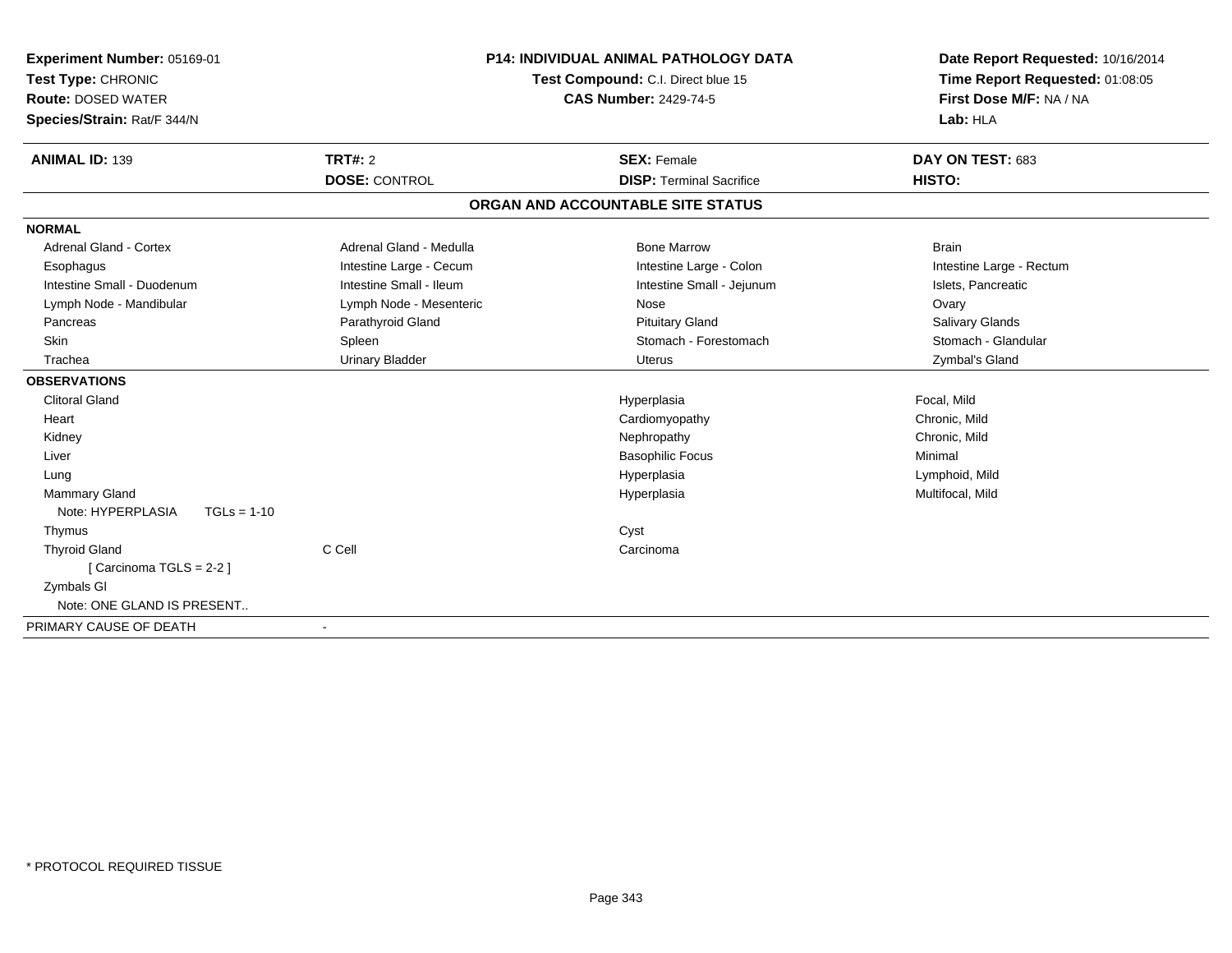| Experiment Number: 05169-01<br>Test Type: CHRONIC |              |                            | <b>P14: INDIVIDUAL ANIMAL PATHOLOGY DATA</b> | Date Report Requested: 10/16/2014 |
|---------------------------------------------------|--------------|----------------------------|----------------------------------------------|-----------------------------------|
|                                                   |              |                            | Test Compound: C.I. Direct blue 15           | Time Report Requested: 01:08:05   |
| <b>Route: DOSED WATER</b>                         |              |                            | <b>CAS Number: 2429-74-5</b>                 | First Dose M/F: NA / NA           |
| Species/Strain: Rat/F 344/N                       |              |                            |                                              | Lab: HLA                          |
| <b>ANIMAL ID: 140</b>                             |              | TRT#: 2                    | <b>SEX: Female</b>                           | DAY ON TEST: 683                  |
|                                                   |              |                            |                                              |                                   |
|                                                   |              | <b>DOSE: CONTROL</b>       | <b>DISP: Terminal Sacrifice</b>              | HISTO:                            |
|                                                   |              |                            | ORGAN AND ACCOUNTABLE SITE STATUS            |                                   |
| <b>NORMAL</b>                                     |              |                            |                                              |                                   |
| Adrenal Gland - Cortex                            |              | <b>Bone Marrow</b>         | <b>Brain</b>                                 | <b>Clitoral Gland</b>             |
| Esophagus                                         |              | Heart                      | Intestine Large - Cecum                      | Intestine Large - Colon           |
| Intestine Large - Rectum                          |              | Intestine Small - Duodenum | Intestine Small - Ileum                      | Intestine Small - Jejunum         |
| Islets, Pancreatic                                |              | Lymph Node - Mandibular    | Lymph Node - Mesenteric                      | Nose                              |
| Parathyroid Gland                                 |              | <b>Pituitary Gland</b>     | Salivary Glands                              | Skin                              |
| Spleen                                            |              | Stomach - Forestomach      | Stomach - Glandular                          | Thymus                            |
| Trachea                                           |              | <b>Urinary Bladder</b>     | Zymbal's Gland                               |                                   |
| <b>MISSING</b>                                    |              |                            |                                              |                                   |
| <b>Mammary Gland</b>                              |              |                            |                                              |                                   |
| <b>OBSERVATIONS</b>                               |              |                            |                                              |                                   |
| <b>Adrenal Gland</b>                              |              | Bilateral, Medulla         | Pheochromocytoma Benign                      |                                   |
| Kidney                                            |              |                            | Nephropathy                                  | Chronic, Moderate                 |
| Liver                                             |              |                            | <b>Basophilic Focus</b>                      | Minimal                           |
| Lung                                              |              |                            | Hyperplasia                                  | Lymphoid, Mild                    |
| Ovary                                             |              |                            | Cyst                                         |                                   |
| Note: CYST                                        | $TGLs = 2-8$ |                            |                                              |                                   |
| Pancreas                                          |              |                            | Atrophy                                      | Mild                              |
| <b>Thyroid Gland</b>                              |              | C Cell                     | Hyperplasia                                  | Focal, Minimal                    |
| <b>Uterus</b>                                     |              | Cervix                     | Cyst                                         |                                   |
| Note: CYST                                        | $TGLs = 3-8$ |                            |                                              |                                   |
| PRIMARY CAUSE OF DEATH                            |              | $\blacksquare$             |                                              |                                   |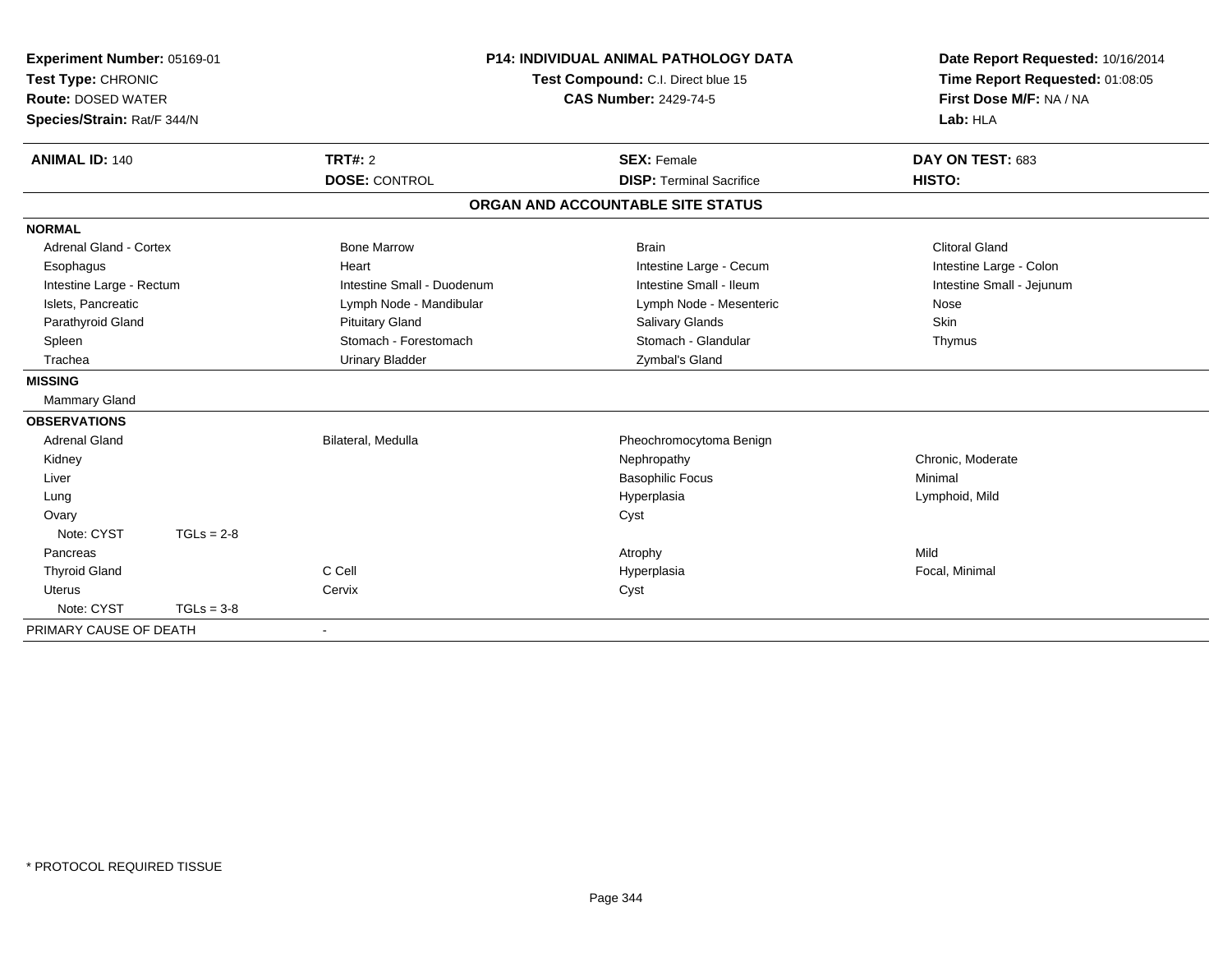| Experiment Number: 05169-01<br>Test Type: CHRONIC<br><b>Route: DOSED WATER</b><br>Species/Strain: Rat/F 344/N |                    |                          | P14: INDIVIDUAL ANIMAL PATHOLOGY DATA<br>Test Compound: C.I. Direct blue 15<br><b>CAS Number: 2429-74-5</b> | Date Report Requested: 10/16/2014<br>Time Report Requested: 01:08:05<br>First Dose M/F: NA / NA<br>Lab: HLA |
|---------------------------------------------------------------------------------------------------------------|--------------------|--------------------------|-------------------------------------------------------------------------------------------------------------|-------------------------------------------------------------------------------------------------------------|
| <b>ANIMAL ID: 196</b>                                                                                         |                    | <b>TRT#: 4</b>           | <b>SEX: Female</b>                                                                                          | DAY ON TEST: 576                                                                                            |
|                                                                                                               |                    | DOSE: 0.063              | <b>DISP: Dead</b>                                                                                           | HISTO:                                                                                                      |
|                                                                                                               |                    |                          | ORGAN AND ACCOUNTABLE SITE STATUS                                                                           |                                                                                                             |
| <b>NORMAL</b>                                                                                                 |                    |                          |                                                                                                             |                                                                                                             |
| <b>Brain</b>                                                                                                  |                    | Esophagus                | Intestine Large - Cecum                                                                                     | Intestine Large - Colon                                                                                     |
| Intestine Small - Duodenum                                                                                    |                    | Intestine Small - Ileum  | Intestine Small - Jejunum                                                                                   | Islets, Pancreatic                                                                                          |
| Kidney                                                                                                        |                    | Lymph Node - Mandibular  | Mammary Gland                                                                                               | Nose                                                                                                        |
| Ovary                                                                                                         |                    | Pancreas                 | Parathyroid Gland                                                                                           | <b>Pituitary Gland</b>                                                                                      |
| Salivary Glands                                                                                               |                    | <b>Skin</b>              | Stomach - Forestomach                                                                                       | Stomach - Glandular                                                                                         |
| Thymus                                                                                                        |                    | <b>Thyroid Gland</b>     | Trachea                                                                                                     | <b>Urinary Bladder</b>                                                                                      |
| Uterus                                                                                                        |                    | Zymbal's Gland           |                                                                                                             |                                                                                                             |
| <b>MISSING</b>                                                                                                |                    |                          |                                                                                                             |                                                                                                             |
| <b>Clitoral Gland</b>                                                                                         |                    | Intestine Large - Rectum |                                                                                                             |                                                                                                             |
| <b>OBSERVATIONS</b>                                                                                           |                    |                          |                                                                                                             |                                                                                                             |
| <b>Adrenal Gland</b>                                                                                          |                    | Cortex                   | Leukemia Mononuclear                                                                                        |                                                                                                             |
|                                                                                                               |                    | Medulla                  | Leukemia Mononuclear                                                                                        |                                                                                                             |
| <b>Bone Marrow</b>                                                                                            |                    |                          | Hyperplasia                                                                                                 | Moderate                                                                                                    |
| Heart                                                                                                         |                    |                          | Leukemia Mononuclear                                                                                        |                                                                                                             |
| <b>Intest Small</b>                                                                                           |                    |                          |                                                                                                             |                                                                                                             |
| Note: COLONIC "NODULE" IS GALT                                                                                |                    |                          |                                                                                                             |                                                                                                             |
| Liver                                                                                                         |                    |                          | Leukemia Mononuclear                                                                                        |                                                                                                             |
| Note: LEUKEMIA MONUC<br>Note: ML IS STAGE 3                                                                   | $TGLs = 2,3,4-3.1$ |                          |                                                                                                             |                                                                                                             |
| Lung                                                                                                          |                    |                          | Leukemia Mononuclear                                                                                        |                                                                                                             |
| Lymph Node                                                                                                    |                    | Mediastinal              | Leukemia Mononuclear                                                                                        |                                                                                                             |
|                                                                                                               |                    | Mesenteric               | Leukemia Mononuclear                                                                                        |                                                                                                             |
| Note: LEUKEMIA MONUC                                                                                          | $TGLs = 1-7$       |                          |                                                                                                             |                                                                                                             |
| Note: LEUKEMIA MONUC                                                                                          | $TGLs = 5-13$      |                          |                                                                                                             |                                                                                                             |
| Spleen                                                                                                        |                    |                          | Leukemia Mononuclear                                                                                        |                                                                                                             |
| Note: LEUKEMIA MONUC TGLs = 7-3.2                                                                             |                    |                          |                                                                                                             |                                                                                                             |
| Zymbals GI<br>Note: ONE GLAND PRESENT IN THE SECTION                                                          |                    |                          |                                                                                                             |                                                                                                             |
| PRIMARY CAUSE OF DEATH                                                                                        |                    |                          |                                                                                                             |                                                                                                             |
|                                                                                                               |                    |                          |                                                                                                             |                                                                                                             |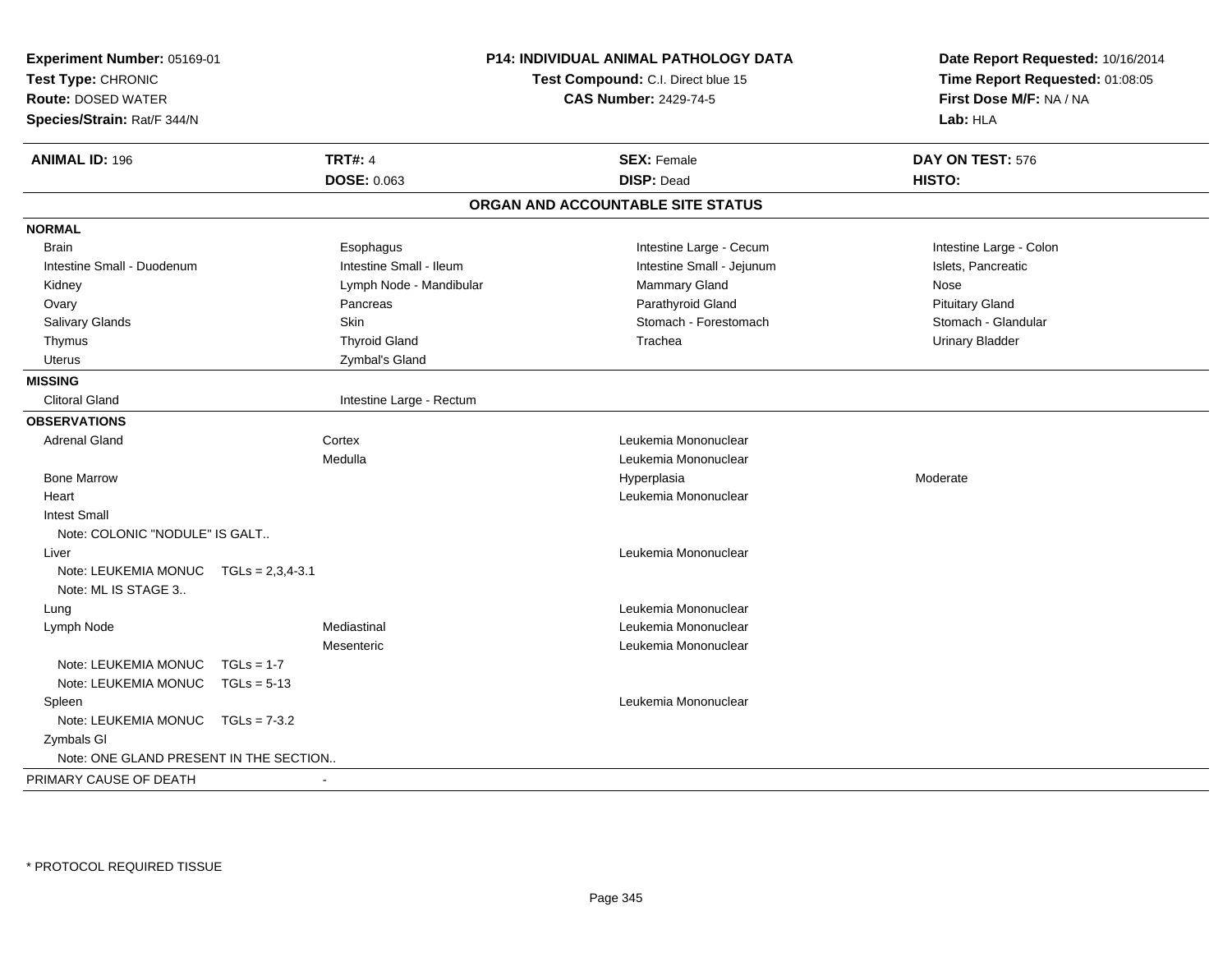| <b>TRT#: 4</b><br><b>ANIMAL ID: 197</b><br><b>SEX: Female</b><br>DAY ON TEST: 682<br>DOSE: 0.063<br><b>DISP: Terminal Sacrifice</b><br>HISTO:<br>ORGAN AND ACCOUNTABLE SITE STATUS<br><b>NORMAL</b><br><b>Bone Marrow</b><br><b>Brain</b><br><b>Clitoral Gland</b><br>Esophagus<br>Intestine Large - Rectum<br>Intestine Small - Duodenum<br>Intestine Small - Ileum<br>Intestine Large - Colon<br>Intestine Small - Jejunum<br>Islets, Pancreatic<br>Mammary Gland<br>Lymph Node - Mesenteric<br>Ovary<br>Pancreas<br>Parathyroid Gland<br>Nose<br>Salivary Glands<br><b>Skin</b><br>Stomach - Forestomach<br>Stomach - Glandular<br><b>Thyroid Gland</b><br><b>Urinary Bladder</b><br>Thymus<br>Trachea<br>Zymbal's Gland<br><b>MISSING</b><br>Lymph Node - Mandibular<br><b>OBSERVATIONS</b><br><b>Adrenal Gland</b><br>Bilateral, Medulla<br>Pheochromocytoma Benign<br>Cortex<br>Vacuolization Cytoplasmic<br>Diffuse, Moderate<br>[Vacuolization Cytoplasmic TGLS = 2-2]<br>Cardiomyopathy<br>Chronic, Moderate<br>Heart<br>Intestine Large<br>Cecum<br>Edema<br>Moderate<br>Note: EDEMA<br>$TGLs = 4-7$<br>Kidney<br>Nephropathy<br>Chronic, Moderate<br>Note: NEPHROPATHY<br>$TGLs = 3-5$<br>Multifocal, Mild<br>Angiectasis<br>Liver<br><b>Eosinophilic Focus</b><br>Minimal<br>Vacuolization Cytoplasmic<br>Multifocal, Mild<br>Note: ANGIECTASIS<br>$TGLs = 10,11-3.1$<br>Lymphoid, Mild<br>Hyperplasia<br>Lung<br><b>Infiltration Cellular</b><br>Histiocyte, Moderate<br><b>Pituitary Gland</b><br>Pars Distalis<br>Cyst<br>Note: CYST<br>$TGLs = 6-2$<br>Spleen<br>Hematopoietic Cell Proliferation<br>Mild<br>Polyp Stromal<br><b>Uterus</b><br>Note: POLYP STROMAL<br>$TGLs = 1-8$ | Experiment Number: 05169-01<br>Test Type: CHRONIC<br><b>Route: DOSED WATER</b><br>Species/Strain: Rat/F 344/N |    | <b>P14: INDIVIDUAL ANIMAL PATHOLOGY DATA</b><br>Test Compound: C.I. Direct blue 15<br><b>CAS Number: 2429-74-5</b> | Date Report Requested: 10/16/2014<br>Time Report Requested: 01:08:05<br>First Dose M/F: NA / NA<br>Lab: HLA |
|----------------------------------------------------------------------------------------------------------------------------------------------------------------------------------------------------------------------------------------------------------------------------------------------------------------------------------------------------------------------------------------------------------------------------------------------------------------------------------------------------------------------------------------------------------------------------------------------------------------------------------------------------------------------------------------------------------------------------------------------------------------------------------------------------------------------------------------------------------------------------------------------------------------------------------------------------------------------------------------------------------------------------------------------------------------------------------------------------------------------------------------------------------------------------------------------------------------------------------------------------------------------------------------------------------------------------------------------------------------------------------------------------------------------------------------------------------------------------------------------------------------------------------------------------------------------------------------------------------------------------------------------------------------------------------------------------|---------------------------------------------------------------------------------------------------------------|----|--------------------------------------------------------------------------------------------------------------------|-------------------------------------------------------------------------------------------------------------|
|                                                                                                                                                                                                                                                                                                                                                                                                                                                                                                                                                                                                                                                                                                                                                                                                                                                                                                                                                                                                                                                                                                                                                                                                                                                                                                                                                                                                                                                                                                                                                                                                                                                                                                    |                                                                                                               |    |                                                                                                                    |                                                                                                             |
|                                                                                                                                                                                                                                                                                                                                                                                                                                                                                                                                                                                                                                                                                                                                                                                                                                                                                                                                                                                                                                                                                                                                                                                                                                                                                                                                                                                                                                                                                                                                                                                                                                                                                                    |                                                                                                               |    |                                                                                                                    |                                                                                                             |
|                                                                                                                                                                                                                                                                                                                                                                                                                                                                                                                                                                                                                                                                                                                                                                                                                                                                                                                                                                                                                                                                                                                                                                                                                                                                                                                                                                                                                                                                                                                                                                                                                                                                                                    |                                                                                                               |    |                                                                                                                    |                                                                                                             |
|                                                                                                                                                                                                                                                                                                                                                                                                                                                                                                                                                                                                                                                                                                                                                                                                                                                                                                                                                                                                                                                                                                                                                                                                                                                                                                                                                                                                                                                                                                                                                                                                                                                                                                    |                                                                                                               |    |                                                                                                                    |                                                                                                             |
|                                                                                                                                                                                                                                                                                                                                                                                                                                                                                                                                                                                                                                                                                                                                                                                                                                                                                                                                                                                                                                                                                                                                                                                                                                                                                                                                                                                                                                                                                                                                                                                                                                                                                                    |                                                                                                               |    |                                                                                                                    |                                                                                                             |
|                                                                                                                                                                                                                                                                                                                                                                                                                                                                                                                                                                                                                                                                                                                                                                                                                                                                                                                                                                                                                                                                                                                                                                                                                                                                                                                                                                                                                                                                                                                                                                                                                                                                                                    |                                                                                                               |    |                                                                                                                    |                                                                                                             |
|                                                                                                                                                                                                                                                                                                                                                                                                                                                                                                                                                                                                                                                                                                                                                                                                                                                                                                                                                                                                                                                                                                                                                                                                                                                                                                                                                                                                                                                                                                                                                                                                                                                                                                    |                                                                                                               |    |                                                                                                                    |                                                                                                             |
|                                                                                                                                                                                                                                                                                                                                                                                                                                                                                                                                                                                                                                                                                                                                                                                                                                                                                                                                                                                                                                                                                                                                                                                                                                                                                                                                                                                                                                                                                                                                                                                                                                                                                                    |                                                                                                               |    |                                                                                                                    |                                                                                                             |
|                                                                                                                                                                                                                                                                                                                                                                                                                                                                                                                                                                                                                                                                                                                                                                                                                                                                                                                                                                                                                                                                                                                                                                                                                                                                                                                                                                                                                                                                                                                                                                                                                                                                                                    |                                                                                                               |    |                                                                                                                    |                                                                                                             |
|                                                                                                                                                                                                                                                                                                                                                                                                                                                                                                                                                                                                                                                                                                                                                                                                                                                                                                                                                                                                                                                                                                                                                                                                                                                                                                                                                                                                                                                                                                                                                                                                                                                                                                    |                                                                                                               |    |                                                                                                                    |                                                                                                             |
|                                                                                                                                                                                                                                                                                                                                                                                                                                                                                                                                                                                                                                                                                                                                                                                                                                                                                                                                                                                                                                                                                                                                                                                                                                                                                                                                                                                                                                                                                                                                                                                                                                                                                                    |                                                                                                               |    |                                                                                                                    |                                                                                                             |
|                                                                                                                                                                                                                                                                                                                                                                                                                                                                                                                                                                                                                                                                                                                                                                                                                                                                                                                                                                                                                                                                                                                                                                                                                                                                                                                                                                                                                                                                                                                                                                                                                                                                                                    |                                                                                                               |    |                                                                                                                    |                                                                                                             |
|                                                                                                                                                                                                                                                                                                                                                                                                                                                                                                                                                                                                                                                                                                                                                                                                                                                                                                                                                                                                                                                                                                                                                                                                                                                                                                                                                                                                                                                                                                                                                                                                                                                                                                    |                                                                                                               |    |                                                                                                                    |                                                                                                             |
|                                                                                                                                                                                                                                                                                                                                                                                                                                                                                                                                                                                                                                                                                                                                                                                                                                                                                                                                                                                                                                                                                                                                                                                                                                                                                                                                                                                                                                                                                                                                                                                                                                                                                                    |                                                                                                               |    |                                                                                                                    |                                                                                                             |
|                                                                                                                                                                                                                                                                                                                                                                                                                                                                                                                                                                                                                                                                                                                                                                                                                                                                                                                                                                                                                                                                                                                                                                                                                                                                                                                                                                                                                                                                                                                                                                                                                                                                                                    |                                                                                                               |    |                                                                                                                    |                                                                                                             |
|                                                                                                                                                                                                                                                                                                                                                                                                                                                                                                                                                                                                                                                                                                                                                                                                                                                                                                                                                                                                                                                                                                                                                                                                                                                                                                                                                                                                                                                                                                                                                                                                                                                                                                    |                                                                                                               |    |                                                                                                                    |                                                                                                             |
|                                                                                                                                                                                                                                                                                                                                                                                                                                                                                                                                                                                                                                                                                                                                                                                                                                                                                                                                                                                                                                                                                                                                                                                                                                                                                                                                                                                                                                                                                                                                                                                                                                                                                                    |                                                                                                               |    |                                                                                                                    |                                                                                                             |
|                                                                                                                                                                                                                                                                                                                                                                                                                                                                                                                                                                                                                                                                                                                                                                                                                                                                                                                                                                                                                                                                                                                                                                                                                                                                                                                                                                                                                                                                                                                                                                                                                                                                                                    |                                                                                                               |    |                                                                                                                    |                                                                                                             |
|                                                                                                                                                                                                                                                                                                                                                                                                                                                                                                                                                                                                                                                                                                                                                                                                                                                                                                                                                                                                                                                                                                                                                                                                                                                                                                                                                                                                                                                                                                                                                                                                                                                                                                    |                                                                                                               |    |                                                                                                                    |                                                                                                             |
|                                                                                                                                                                                                                                                                                                                                                                                                                                                                                                                                                                                                                                                                                                                                                                                                                                                                                                                                                                                                                                                                                                                                                                                                                                                                                                                                                                                                                                                                                                                                                                                                                                                                                                    |                                                                                                               |    |                                                                                                                    |                                                                                                             |
|                                                                                                                                                                                                                                                                                                                                                                                                                                                                                                                                                                                                                                                                                                                                                                                                                                                                                                                                                                                                                                                                                                                                                                                                                                                                                                                                                                                                                                                                                                                                                                                                                                                                                                    |                                                                                                               |    |                                                                                                                    |                                                                                                             |
|                                                                                                                                                                                                                                                                                                                                                                                                                                                                                                                                                                                                                                                                                                                                                                                                                                                                                                                                                                                                                                                                                                                                                                                                                                                                                                                                                                                                                                                                                                                                                                                                                                                                                                    |                                                                                                               |    |                                                                                                                    |                                                                                                             |
|                                                                                                                                                                                                                                                                                                                                                                                                                                                                                                                                                                                                                                                                                                                                                                                                                                                                                                                                                                                                                                                                                                                                                                                                                                                                                                                                                                                                                                                                                                                                                                                                                                                                                                    |                                                                                                               |    |                                                                                                                    |                                                                                                             |
|                                                                                                                                                                                                                                                                                                                                                                                                                                                                                                                                                                                                                                                                                                                                                                                                                                                                                                                                                                                                                                                                                                                                                                                                                                                                                                                                                                                                                                                                                                                                                                                                                                                                                                    |                                                                                                               |    |                                                                                                                    |                                                                                                             |
|                                                                                                                                                                                                                                                                                                                                                                                                                                                                                                                                                                                                                                                                                                                                                                                                                                                                                                                                                                                                                                                                                                                                                                                                                                                                                                                                                                                                                                                                                                                                                                                                                                                                                                    |                                                                                                               |    |                                                                                                                    |                                                                                                             |
|                                                                                                                                                                                                                                                                                                                                                                                                                                                                                                                                                                                                                                                                                                                                                                                                                                                                                                                                                                                                                                                                                                                                                                                                                                                                                                                                                                                                                                                                                                                                                                                                                                                                                                    |                                                                                                               |    |                                                                                                                    |                                                                                                             |
|                                                                                                                                                                                                                                                                                                                                                                                                                                                                                                                                                                                                                                                                                                                                                                                                                                                                                                                                                                                                                                                                                                                                                                                                                                                                                                                                                                                                                                                                                                                                                                                                                                                                                                    |                                                                                                               |    |                                                                                                                    |                                                                                                             |
|                                                                                                                                                                                                                                                                                                                                                                                                                                                                                                                                                                                                                                                                                                                                                                                                                                                                                                                                                                                                                                                                                                                                                                                                                                                                                                                                                                                                                                                                                                                                                                                                                                                                                                    |                                                                                                               |    |                                                                                                                    |                                                                                                             |
|                                                                                                                                                                                                                                                                                                                                                                                                                                                                                                                                                                                                                                                                                                                                                                                                                                                                                                                                                                                                                                                                                                                                                                                                                                                                                                                                                                                                                                                                                                                                                                                                                                                                                                    |                                                                                                               |    |                                                                                                                    |                                                                                                             |
|                                                                                                                                                                                                                                                                                                                                                                                                                                                                                                                                                                                                                                                                                                                                                                                                                                                                                                                                                                                                                                                                                                                                                                                                                                                                                                                                                                                                                                                                                                                                                                                                                                                                                                    |                                                                                                               |    |                                                                                                                    |                                                                                                             |
|                                                                                                                                                                                                                                                                                                                                                                                                                                                                                                                                                                                                                                                                                                                                                                                                                                                                                                                                                                                                                                                                                                                                                                                                                                                                                                                                                                                                                                                                                                                                                                                                                                                                                                    |                                                                                                               |    |                                                                                                                    |                                                                                                             |
|                                                                                                                                                                                                                                                                                                                                                                                                                                                                                                                                                                                                                                                                                                                                                                                                                                                                                                                                                                                                                                                                                                                                                                                                                                                                                                                                                                                                                                                                                                                                                                                                                                                                                                    |                                                                                                               |    |                                                                                                                    |                                                                                                             |
|                                                                                                                                                                                                                                                                                                                                                                                                                                                                                                                                                                                                                                                                                                                                                                                                                                                                                                                                                                                                                                                                                                                                                                                                                                                                                                                                                                                                                                                                                                                                                                                                                                                                                                    | PRIMARY CAUSE OF DEATH                                                                                        | ÷, |                                                                                                                    |                                                                                                             |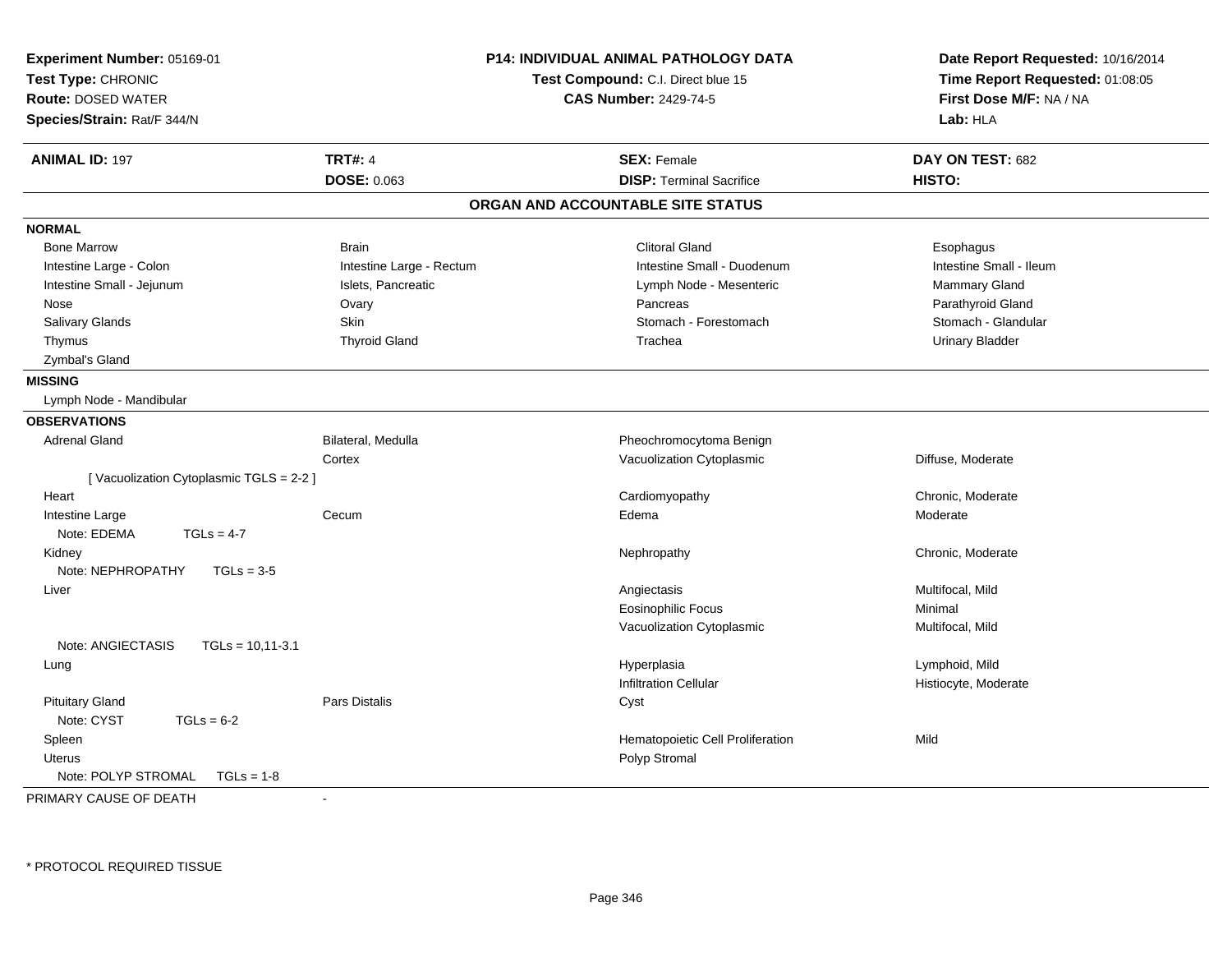| Experiment Number: 05169-01<br><b>Test Type: CHRONIC</b><br><b>Route: DOSED WATER</b> |                    | <b>P14: INDIVIDUAL ANIMAL PATHOLOGY DATA</b><br>Test Compound: C.I. Direct blue 15<br><b>CAS Number: 2429-74-5</b> | Date Report Requested: 10/16/2014<br>Time Report Requested: 01:08:05<br>First Dose M/F: NA / NA |
|---------------------------------------------------------------------------------------|--------------------|--------------------------------------------------------------------------------------------------------------------|-------------------------------------------------------------------------------------------------|
| Species/Strain: Rat/F 344/N                                                           |                    |                                                                                                                    | Lab: HLA                                                                                        |
| <b>ANIMAL ID: 197</b>                                                                 | <b>TRT#: 4</b>     | <b>SEX:</b> Female                                                                                                 | DAY ON TEST: 682                                                                                |
|                                                                                       | <b>DOSE: 0.063</b> | <b>DISP: Terminal Sacrifice</b>                                                                                    | <b>HISTO:</b>                                                                                   |
|                                                                                       |                    | ORGAN AND ACCOUNTABLE SITE STATUS                                                                                  |                                                                                                 |
|                                                                                       |                    |                                                                                                                    |                                                                                                 |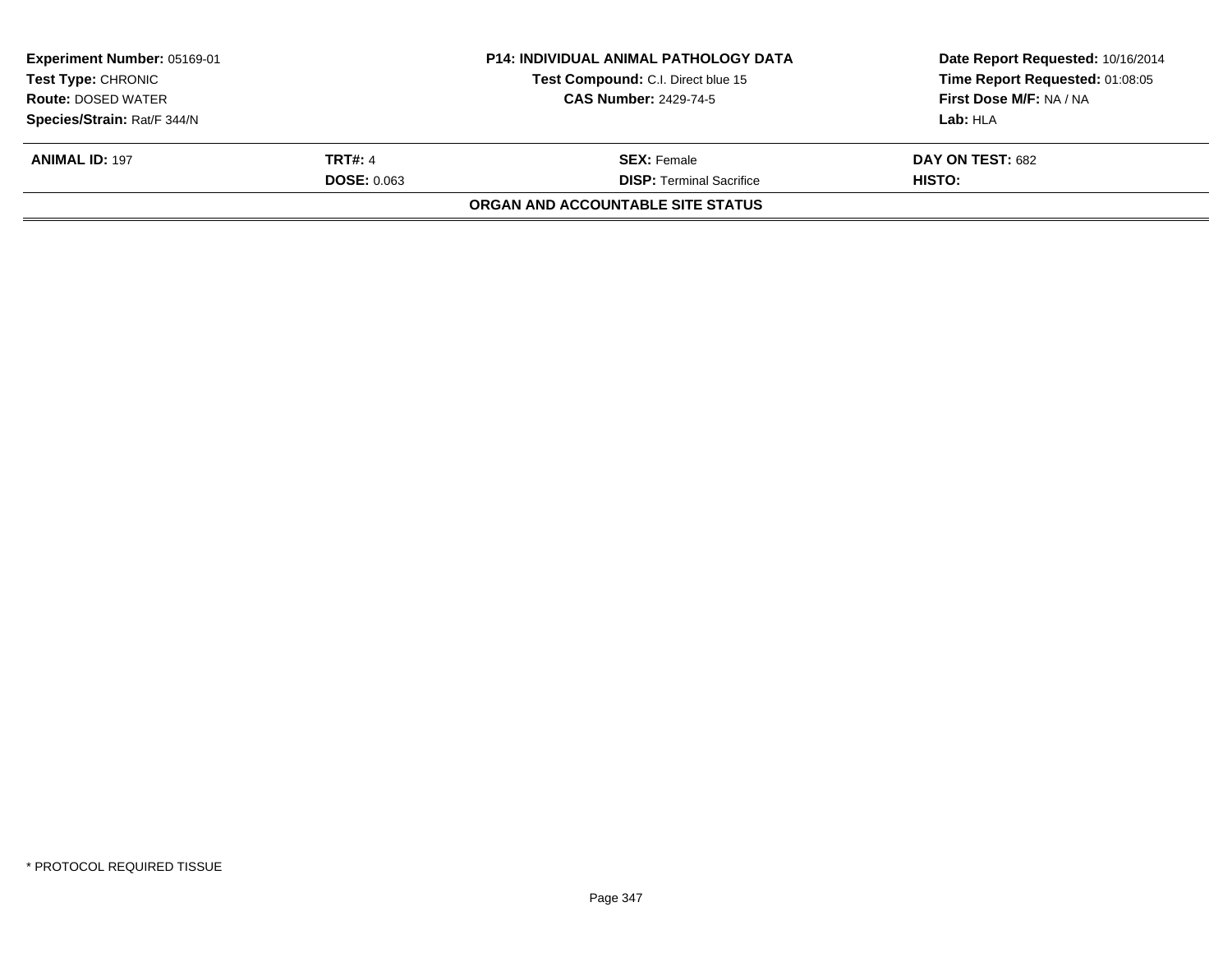| Experiment Number: 05169-01<br>Test Type: CHRONIC<br><b>Route: DOSED WATER</b><br>Species/Strain: Rat/F 344/N | <b>P14: INDIVIDUAL ANIMAL PATHOLOGY DATA</b><br>Test Compound: C.I. Direct blue 15<br><b>CAS Number: 2429-74-5</b> |                                   | Date Report Requested: 10/16/2014<br>Time Report Requested: 01:08:05<br>First Dose M/F: NA / NA<br>Lab: HLA |  |
|---------------------------------------------------------------------------------------------------------------|--------------------------------------------------------------------------------------------------------------------|-----------------------------------|-------------------------------------------------------------------------------------------------------------|--|
| <b>ANIMAL ID: 198</b>                                                                                         | <b>TRT#: 4</b>                                                                                                     | <b>SEX: Female</b>                | DAY ON TEST: 579                                                                                            |  |
|                                                                                                               | <b>DOSE: 0.063</b>                                                                                                 | <b>DISP: Moribund</b>             | <b>HISTO:</b>                                                                                               |  |
|                                                                                                               |                                                                                                                    | ORGAN AND ACCOUNTABLE SITE STATUS |                                                                                                             |  |
| <b>NORMAL</b>                                                                                                 |                                                                                                                    |                                   |                                                                                                             |  |
| <b>Adrenal Gland - Cortex</b>                                                                                 | Adrenal Gland - Medulla                                                                                            | <b>Bone Marrow</b>                | <b>Brain</b>                                                                                                |  |
| Esophagus                                                                                                     | Heart                                                                                                              | Intestine Large - Cecum           | Intestine Large - Colon                                                                                     |  |
| Intestine Large - Rectum                                                                                      | Intestine Small - Duodenum                                                                                         | Intestine Small - Ileum           | Intestine Small - Jejunum                                                                                   |  |
| Islets, Pancreatic                                                                                            | Kidney                                                                                                             | Nose                              | Ovary                                                                                                       |  |
| Parathyroid Gland                                                                                             | <b>Pituitary Gland</b>                                                                                             | Salivary Glands                   | Stomach - Forestomach                                                                                       |  |
| Stomach - Glandular                                                                                           | Thymus                                                                                                             | Trachea                           | <b>Urinary Bladder</b>                                                                                      |  |
| <b>Uterus</b>                                                                                                 |                                                                                                                    |                                   |                                                                                                             |  |
| <b>OBSERVATIONS</b>                                                                                           |                                                                                                                    |                                   |                                                                                                             |  |
| Bone                                                                                                          | Sternum                                                                                                            | Osteopetrosis                     | Moderate                                                                                                    |  |
| <b>Clitoral Gland</b>                                                                                         |                                                                                                                    | Ectasia                           | Moderate                                                                                                    |  |
| Liver                                                                                                         |                                                                                                                    | Leukemia Mononuclear              |                                                                                                             |  |
| Note: LEUKEMIA MONUC<br>$TGLs = 1-3.1$<br>Note: ML IS STAGE 3                                                 |                                                                                                                    |                                   |                                                                                                             |  |
| Lung                                                                                                          |                                                                                                                    | Leukemia Mononuclear              |                                                                                                             |  |
| Lymph Node                                                                                                    | Mandibular                                                                                                         | Leukemia Mononuclear              |                                                                                                             |  |
|                                                                                                               | Mesenteric                                                                                                         | Leukemia Mononuclear              |                                                                                                             |  |
| Mammary Gland                                                                                                 |                                                                                                                    | Fibroadenoma                      | Multiple                                                                                                    |  |
| Note: FIBROADENOMA<br>$TGLs = 2,3-13,14$                                                                      |                                                                                                                    |                                   |                                                                                                             |  |
| Pancreas                                                                                                      |                                                                                                                    | Leukemia Mononuclear              |                                                                                                             |  |
| <b>Skin</b>                                                                                                   | Sebaceous GI                                                                                                       | Carcinoma                         |                                                                                                             |  |
| Note: [ CARCINOMA<br>$1 TGLs = 4-15$                                                                          |                                                                                                                    |                                   |                                                                                                             |  |
| Spleen                                                                                                        |                                                                                                                    | Leukemia Mononuclear              |                                                                                                             |  |
| Note: LEUKEMIA MONUC<br>$TGLs = 5-3.1$                                                                        |                                                                                                                    |                                   |                                                                                                             |  |
| <b>Thyroid Gland</b>                                                                                          | C Cell                                                                                                             | Hyperplasia                       | Focal, Minimal                                                                                              |  |
| Zymbal's Gland                                                                                                |                                                                                                                    | Ectasia                           | Minimal                                                                                                     |  |
|                                                                                                               |                                                                                                                    | Hyperplasia                       | Squamous, Focal, Minimal                                                                                    |  |
| PRIMARY CAUSE OF DEATH                                                                                        |                                                                                                                    |                                   |                                                                                                             |  |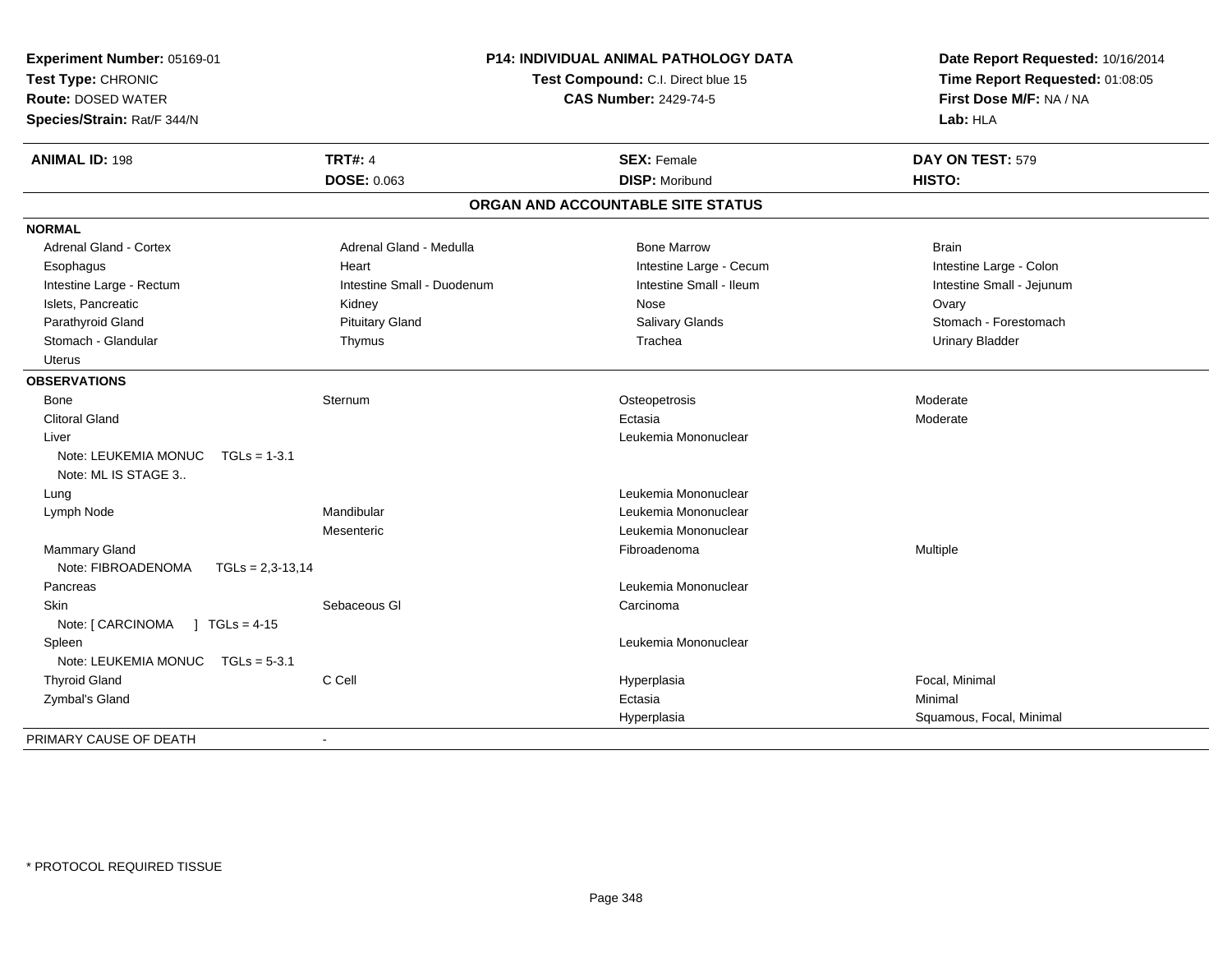| Experiment Number: 05169-01<br>Test Type: CHRONIC<br><b>Route: DOSED WATER</b><br>Species/Strain: Rat/F 344/N | P14: INDIVIDUAL ANIMAL PATHOLOGY DATA<br>Test Compound: C.I. Direct blue 15<br><b>CAS Number: 2429-74-5</b> |                                   | Date Report Requested: 10/16/2014<br>Time Report Requested: 01:08:05<br>First Dose M/F: NA / NA<br>Lab: HLA |
|---------------------------------------------------------------------------------------------------------------|-------------------------------------------------------------------------------------------------------------|-----------------------------------|-------------------------------------------------------------------------------------------------------------|
| <b>ANIMAL ID: 199</b>                                                                                         | <b>TRT#: 4</b>                                                                                              | <b>SEX: Female</b>                | DAY ON TEST: 682                                                                                            |
|                                                                                                               | <b>DOSE: 0.063</b>                                                                                          | <b>DISP: Terminal Sacrifice</b>   | HISTO:                                                                                                      |
|                                                                                                               |                                                                                                             | ORGAN AND ACCOUNTABLE SITE STATUS |                                                                                                             |
| <b>NORMAL</b>                                                                                                 |                                                                                                             |                                   |                                                                                                             |
| <b>Bone Marrow</b>                                                                                            | <b>Brain</b>                                                                                                | <b>Clitoral Gland</b>             | Esophagus                                                                                                   |
| Intestine Large - Cecum                                                                                       | Intestine Large - Colon                                                                                     | Intestine Large - Rectum          | Intestine Small - Duodenum                                                                                  |
| Intestine Small - Ileum                                                                                       | Intestine Small - Jejunum                                                                                   | Islets, Pancreatic                | Lymph Node - Mandibular                                                                                     |
| Lymph Node - Mesenteric                                                                                       | Nose                                                                                                        | Ovary                             | Pancreas                                                                                                    |
| Parathyroid Gland                                                                                             | Salivary Glands                                                                                             | Skin                              | Stomach - Forestomach                                                                                       |
| Stomach - Glandular                                                                                           | Thymus                                                                                                      | <b>Thyroid Gland</b>              | Trachea                                                                                                     |
| <b>Urinary Bladder</b>                                                                                        | <b>Uterus</b>                                                                                               |                                   |                                                                                                             |
| <b>OBSERVATIONS</b>                                                                                           |                                                                                                             |                                   |                                                                                                             |
| <b>Adrenal Gland</b>                                                                                          | Medulla                                                                                                     | Hyperplasia                       | Multifocal, Mild                                                                                            |
|                                                                                                               | Cortex                                                                                                      | Hypertrophy                       | Focal, Mild                                                                                                 |
| <b>Clitoral GI</b>                                                                                            |                                                                                                             |                                   |                                                                                                             |
| Note: ONE GLAND IS PRESENT                                                                                    |                                                                                                             |                                   |                                                                                                             |
| Heart                                                                                                         |                                                                                                             | Cardiomyopathy                    | Chronic, Minimal                                                                                            |
| Kidney                                                                                                        |                                                                                                             | Nephropathy                       | Chronic, Mild                                                                                               |
| Liver                                                                                                         |                                                                                                             | <b>Basophilic Focus</b>           | Mild                                                                                                        |
|                                                                                                               |                                                                                                             | Granuloma                         | Mild                                                                                                        |
|                                                                                                               |                                                                                                             | Hematopoietic Cell Proliferation  | Minimal                                                                                                     |
| Lung                                                                                                          |                                                                                                             | Hemorrhage                        | Mild                                                                                                        |
| Note: HEMORRHAGE<br>$TGLs = 6-4, 4.1$                                                                         |                                                                                                             |                                   |                                                                                                             |
| <b>Mammary Gland</b>                                                                                          | Duct                                                                                                        | Ectasia                           | Moderate                                                                                                    |
| Note: ECTASIA<br>$TGLs = 1-10$                                                                                |                                                                                                             |                                   |                                                                                                             |
| Mesentery                                                                                                     | Fat                                                                                                         | <b>Necrosis</b>                   | Moderate                                                                                                    |
| Note: NECROSIS<br>$TGLs = 4-13$                                                                               |                                                                                                             |                                   |                                                                                                             |
| <b>Pituitary Gland</b>                                                                                        | <b>Pars Distalis</b>                                                                                        | Angiectasis                       | Focal, Mild                                                                                                 |
| Note: ANGIECTASIS<br>$TGLs = 7-2$                                                                             |                                                                                                             |                                   |                                                                                                             |
| Spleen                                                                                                        |                                                                                                             | Hematopoietic Cell Proliferation  | Moderate                                                                                                    |
| Zymbal's Gland                                                                                                |                                                                                                             | Hyperplasia                       | Squamous, Focal, Minimal                                                                                    |
| PRIMARY CAUSE OF DEATH                                                                                        | $\sim$                                                                                                      |                                   |                                                                                                             |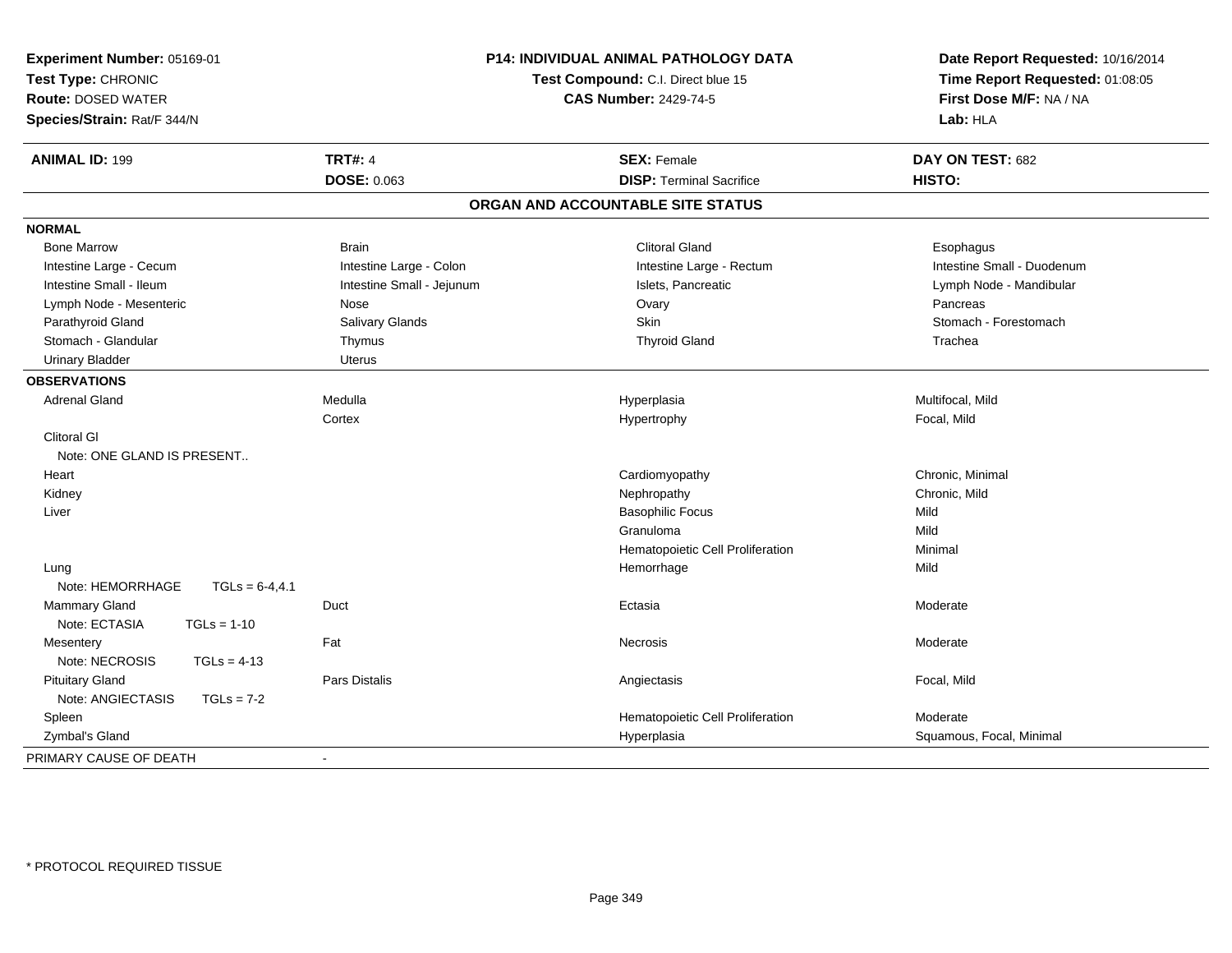| Experiment Number: 05169-01<br>Test Type: CHRONIC<br><b>Route: DOSED WATER</b><br>Species/Strain: Rat/F 344/N | P14: INDIVIDUAL ANIMAL PATHOLOGY DATA<br>Test Compound: C.I. Direct blue 15<br><b>CAS Number: 2429-74-5</b> |                                   | Date Report Requested: 10/16/2014<br>Time Report Requested: 01:08:05<br>First Dose M/F: NA / NA<br>Lab: HLA |
|---------------------------------------------------------------------------------------------------------------|-------------------------------------------------------------------------------------------------------------|-----------------------------------|-------------------------------------------------------------------------------------------------------------|
| <b>ANIMAL ID: 200</b>                                                                                         | <b>TRT#: 4</b>                                                                                              | <b>SEX: Female</b>                | DAY ON TEST: 682                                                                                            |
|                                                                                                               | <b>DOSE: 0.063</b>                                                                                          | <b>DISP: Terminal Sacrifice</b>   | <b>HISTO:</b>                                                                                               |
|                                                                                                               |                                                                                                             | ORGAN AND ACCOUNTABLE SITE STATUS |                                                                                                             |
| <b>NORMAL</b>                                                                                                 |                                                                                                             |                                   |                                                                                                             |
| Adrenal Gland - Medulla                                                                                       | <b>Bone Marrow</b>                                                                                          | <b>Brain</b>                      | <b>Clitoral Gland</b>                                                                                       |
| Esophagus                                                                                                     | Intestine Large - Cecum                                                                                     | Intestine Large - Colon           | Intestine Large - Rectum                                                                                    |
| Intestine Small - Duodenum                                                                                    | Intestine Small - Ileum                                                                                     | Intestine Small - Jejunum         | Islets, Pancreatic                                                                                          |
| Lymph Node - Mandibular                                                                                       | Lymph Node - Mesenteric                                                                                     | <b>Mammary Gland</b>              | Nose                                                                                                        |
| Ovary                                                                                                         | Pancreas                                                                                                    | Parathyroid Gland                 | Salivary Glands                                                                                             |
| Skin                                                                                                          | Spleen                                                                                                      | Stomach - Forestomach             | Stomach - Glandular                                                                                         |
| <b>Thyroid Gland</b>                                                                                          | Trachea                                                                                                     | <b>Urinary Bladder</b>            | <b>Uterus</b>                                                                                               |
| Zymbal's Gland                                                                                                |                                                                                                             |                                   |                                                                                                             |
| <b>OBSERVATIONS</b>                                                                                           |                                                                                                             |                                   |                                                                                                             |
| <b>Adrenal Gland</b>                                                                                          | Cortex                                                                                                      | Hyperplasia                       | Focal, Mild                                                                                                 |
|                                                                                                               | Cortex                                                                                                      | Vacuolization Cytoplasmic         | Focal, Minimal                                                                                              |
| <b>Bone</b>                                                                                                   | Sternum                                                                                                     | Osteopetrosis                     | Moderate                                                                                                    |
| Heart                                                                                                         |                                                                                                             | Cardiomyopathy                    | Chronic, Minimal                                                                                            |
| Kidney                                                                                                        |                                                                                                             | Nephropathy                       | Chronic, Mild                                                                                               |
| Liver                                                                                                         |                                                                                                             | <b>Basophilic Focus</b>           | Minimal                                                                                                     |
|                                                                                                               |                                                                                                             | <b>Clear Cell Focus</b>           | Minimal                                                                                                     |
| Lung                                                                                                          |                                                                                                             | Hyperplasia                       | Lymphoid, Mild                                                                                              |
|                                                                                                               |                                                                                                             | <b>Infiltration Cellular</b>      | Histiocyte, Mild                                                                                            |
| Pharynx                                                                                                       | Palate                                                                                                      | Hyperplasia                       | Focal, Mild                                                                                                 |
| Note: HYPERPLASIA<br>$TGLs = 2-13$                                                                            |                                                                                                             |                                   |                                                                                                             |
| <b>Pituitary Gland</b>                                                                                        | <b>Pars Distalis</b>                                                                                        | Adenoma                           |                                                                                                             |
| [Adenoma TGLS = $1-2$ ]                                                                                       |                                                                                                             |                                   |                                                                                                             |
| Thymus                                                                                                        |                                                                                                             | Fibrosis                          | Moderate                                                                                                    |
| PRIMARY CAUSE OF DEATH                                                                                        | $\sim$                                                                                                      |                                   |                                                                                                             |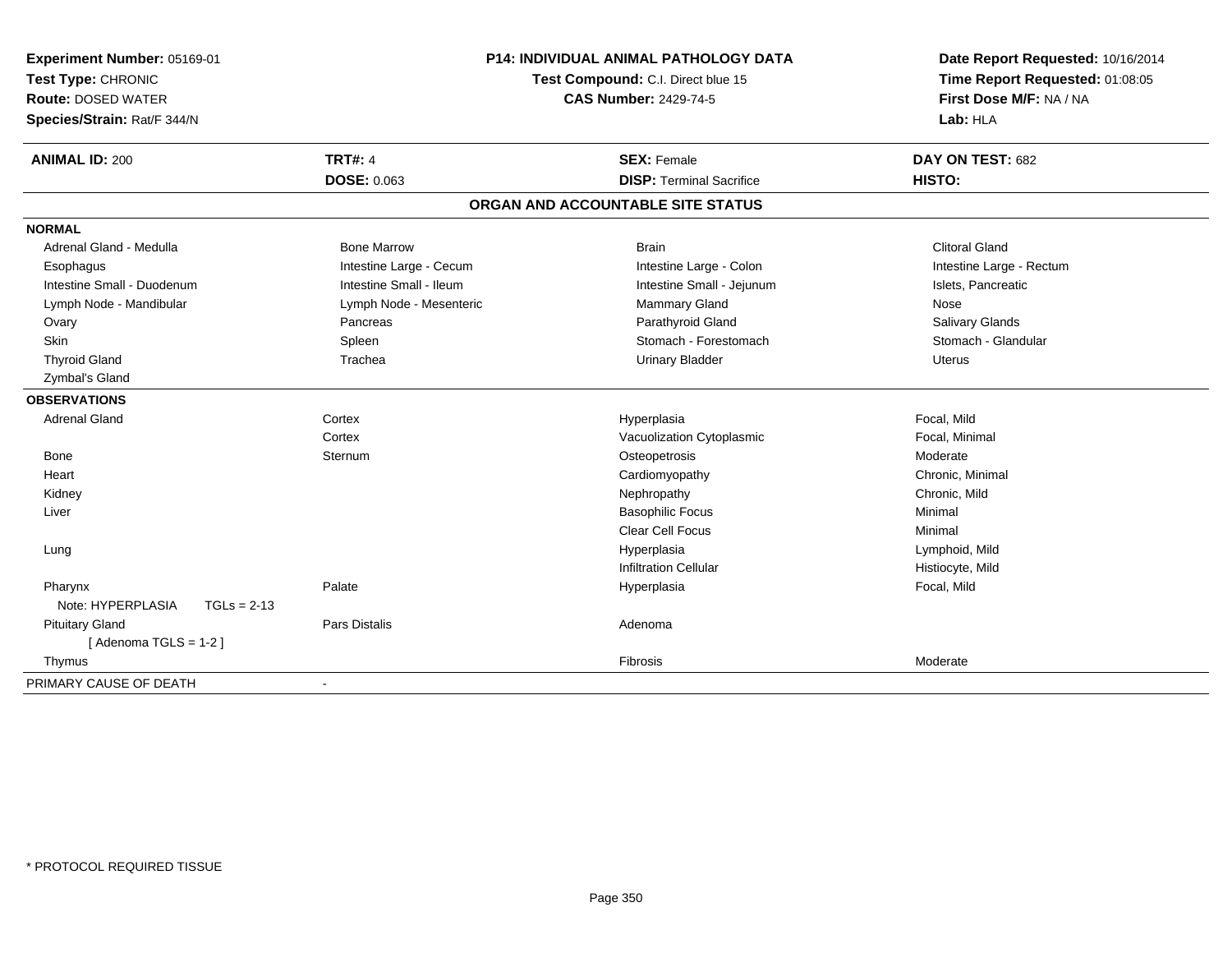| Experiment Number: 05169-01<br>Test Type: CHRONIC<br><b>Route: DOSED WATER</b><br>Species/Strain: Rat/F 344/N | <b>P14: INDIVIDUAL ANIMAL PATHOLOGY DATA</b><br>Test Compound: C.I. Direct blue 15<br><b>CAS Number: 2429-74-5</b> |                                   | Date Report Requested: 10/16/2014<br>Time Report Requested: 01:08:05<br>First Dose M/F: NA / NA<br>Lab: HLA |  |
|---------------------------------------------------------------------------------------------------------------|--------------------------------------------------------------------------------------------------------------------|-----------------------------------|-------------------------------------------------------------------------------------------------------------|--|
| <b>ANIMAL ID: 201</b>                                                                                         | <b>TRT#: 4</b>                                                                                                     | <b>SEX: Female</b>                | DAY ON TEST: 558                                                                                            |  |
|                                                                                                               | <b>DOSE: 0.063</b>                                                                                                 | <b>DISP: Moribund</b>             | HISTO:                                                                                                      |  |
|                                                                                                               |                                                                                                                    | ORGAN AND ACCOUNTABLE SITE STATUS |                                                                                                             |  |
| <b>NORMAL</b>                                                                                                 |                                                                                                                    |                                   |                                                                                                             |  |
| <b>Adrenal Gland - Cortex</b>                                                                                 | Adrenal Gland - Medulla                                                                                            | <b>Bone Marrow</b>                | <b>Brain</b>                                                                                                |  |
| Esophagus                                                                                                     | Heart                                                                                                              | Intestine Large - Cecum           | Intestine Large - Colon                                                                                     |  |
| Intestine Large - Rectum                                                                                      | Intestine Small - Duodenum                                                                                         | Intestine Small - Ileum           | Intestine Small - Jejunum                                                                                   |  |
| Islets, Pancreatic                                                                                            | Lymph Node - Mandibular                                                                                            | Lymph Node - Mesenteric           | Mammary Gland                                                                                               |  |
| Nose                                                                                                          | Ovary                                                                                                              | Pancreas                          | Parathyroid Gland                                                                                           |  |
| <b>Pituitary Gland</b>                                                                                        | Salivary Glands                                                                                                    | Skin                              | Stomach - Forestomach                                                                                       |  |
| Stomach - Glandular                                                                                           | <b>Thyroid Gland</b>                                                                                               | Trachea                           | <b>Urinary Bladder</b>                                                                                      |  |
| <b>MISSING</b>                                                                                                |                                                                                                                    |                                   |                                                                                                             |  |
| Thymus                                                                                                        |                                                                                                                    |                                   |                                                                                                             |  |
| <b>OBSERVATIONS</b>                                                                                           |                                                                                                                    |                                   |                                                                                                             |  |
| <b>Clitoral Gland</b>                                                                                         |                                                                                                                    | Adenoma                           |                                                                                                             |  |
|                                                                                                               |                                                                                                                    | Ectasia                           | Mild                                                                                                        |  |
| Note: ADENOMA<br>$TGLs = 1-8$                                                                                 |                                                                                                                    |                                   |                                                                                                             |  |
| Kidney                                                                                                        |                                                                                                                    | Nephropathy                       | Chronic, Mild                                                                                               |  |
| Liver                                                                                                         |                                                                                                                    | Hematopoietic Cell Proliferation  | Mild                                                                                                        |  |
| Lung                                                                                                          |                                                                                                                    | Hyperplasia                       | Lymphoid, Mild                                                                                              |  |
| Spleen                                                                                                        |                                                                                                                    | Hematopoietic Cell Proliferation  | Marked                                                                                                      |  |
| Tongue                                                                                                        |                                                                                                                    | Squamous Cell Papilloma           |                                                                                                             |  |
| Note: SQ CL PAPILLOM TGLs = 3-13                                                                              |                                                                                                                    |                                   |                                                                                                             |  |
| <b>Uterus</b>                                                                                                 |                                                                                                                    | Polyp Stromal                     |                                                                                                             |  |
| Note: POLYP STROMAL<br>$TGLs = 4-8$                                                                           |                                                                                                                    |                                   |                                                                                                             |  |
| Zymbal's Gland                                                                                                |                                                                                                                    | Carcinoma                         |                                                                                                             |  |
|                                                                                                               |                                                                                                                    | Ectasia                           | Mild                                                                                                        |  |
| Note: CARCINOMA<br>$TGLs = 2-10.12.1$                                                                         |                                                                                                                    |                                   |                                                                                                             |  |
| PRIMARY CAUSE OF DEATH                                                                                        |                                                                                                                    |                                   |                                                                                                             |  |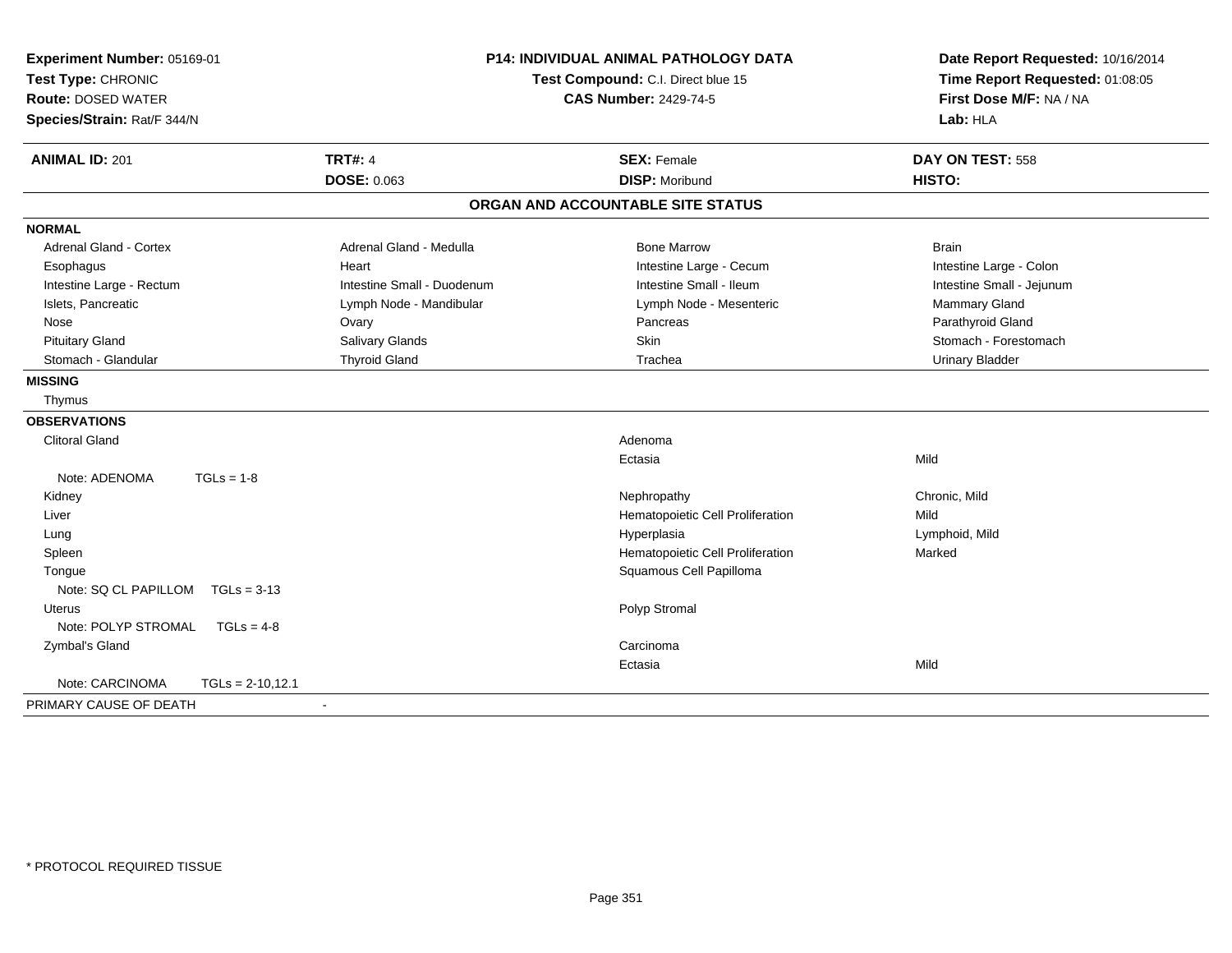| Experiment Number: 05169-01<br>Test Type: CHRONIC<br><b>Route: DOSED WATER</b><br>Species/Strain: Rat/F 344/N | P14: INDIVIDUAL ANIMAL PATHOLOGY DATA<br>Test Compound: C.I. Direct blue 15<br><b>CAS Number: 2429-74-5</b> |                                         | Date Report Requested: 10/16/2014<br>Time Report Requested: 01:08:05<br>First Dose M/F: NA / NA<br>Lab: HLA |  |
|---------------------------------------------------------------------------------------------------------------|-------------------------------------------------------------------------------------------------------------|-----------------------------------------|-------------------------------------------------------------------------------------------------------------|--|
| <b>ANIMAL ID: 202</b>                                                                                         | <b>TRT#: 4</b>                                                                                              | <b>SEX: Female</b>                      | DAY ON TEST: 506                                                                                            |  |
|                                                                                                               | <b>DOSE: 0.063</b>                                                                                          | <b>DISP: Moribund</b>                   | HISTO:                                                                                                      |  |
|                                                                                                               |                                                                                                             | ORGAN AND ACCOUNTABLE SITE STATUS       |                                                                                                             |  |
| <b>NORMAL</b>                                                                                                 |                                                                                                             |                                         |                                                                                                             |  |
| <b>Adrenal Gland - Cortex</b>                                                                                 | <b>Bone Marrow</b>                                                                                          | <b>Brain</b>                            | Esophagus                                                                                                   |  |
| Heart                                                                                                         | Intestine Large - Cecum                                                                                     | Intestine Large - Colon                 | Intestine Large - Rectum                                                                                    |  |
| Intestine Small - Duodenum                                                                                    | Intestine Small - Ileum                                                                                     | Intestine Small - Jejunum               | Islets, Pancreatic                                                                                          |  |
| Kidney                                                                                                        | Lymph Node - Mandibular                                                                                     | Lymph Node - Mesenteric                 | Nose                                                                                                        |  |
| Ovary                                                                                                         | Pancreas                                                                                                    | Parathyroid Gland                       | Salivary Glands                                                                                             |  |
| Skin                                                                                                          | Stomach - Forestomach                                                                                       | Stomach - Glandular                     | Thymus                                                                                                      |  |
| <b>Thyroid Gland</b>                                                                                          | Trachea                                                                                                     | <b>Urinary Bladder</b>                  | <b>Uterus</b>                                                                                               |  |
| Zymbal's Gland                                                                                                |                                                                                                             |                                         |                                                                                                             |  |
| <b>OBSERVATIONS</b>                                                                                           |                                                                                                             |                                         |                                                                                                             |  |
| <b>Adrenal Gland</b>                                                                                          | Medulla                                                                                                     | Pheochromocytoma Benign                 |                                                                                                             |  |
| <b>Clitoral Gland</b>                                                                                         | <b>Bilateral</b>                                                                                            | Carcinoma                               |                                                                                                             |  |
| Note: CARCINOMA<br>$TGLs = 1-8.1$                                                                             |                                                                                                             |                                         |                                                                                                             |  |
| Liver                                                                                                         |                                                                                                             | <b>Basophilic Focus</b>                 | Mild                                                                                                        |  |
| Lung                                                                                                          |                                                                                                             | Carcinoma                               | Metastatic (Clitoral Gland)                                                                                 |  |
| Note: CARCINOMA<br>$TGLs = 9-4$                                                                               |                                                                                                             |                                         |                                                                                                             |  |
| Mammary Gland                                                                                                 |                                                                                                             | Adenocarcinoma                          |                                                                                                             |  |
| Note: ADENOCARC<br>$TGLs = 2-10.1$                                                                            |                                                                                                             |                                         |                                                                                                             |  |
| Pharynx                                                                                                       | Palate                                                                                                      | Squamous Cell Papilloma                 |                                                                                                             |  |
| Note: SQ CL PAPILLOM<br>$TGLs = 8-13$                                                                         |                                                                                                             |                                         |                                                                                                             |  |
| <b>Pituitary Gland</b>                                                                                        | <b>Pars Distalis</b>                                                                                        | Cyst                                    | Mild                                                                                                        |  |
| Note: CYST<br>$TGLs = 7-2$                                                                                    |                                                                                                             |                                         |                                                                                                             |  |
| Spleen                                                                                                        |                                                                                                             | <b>Hematopoietic Cell Proliferation</b> | Moderate                                                                                                    |  |
| Note: HEMA CELL PROL TGLs = 3-3                                                                               |                                                                                                             |                                         |                                                                                                             |  |
| PRIMARY CAUSE OF DEATH                                                                                        | $\blacksquare$                                                                                              |                                         |                                                                                                             |  |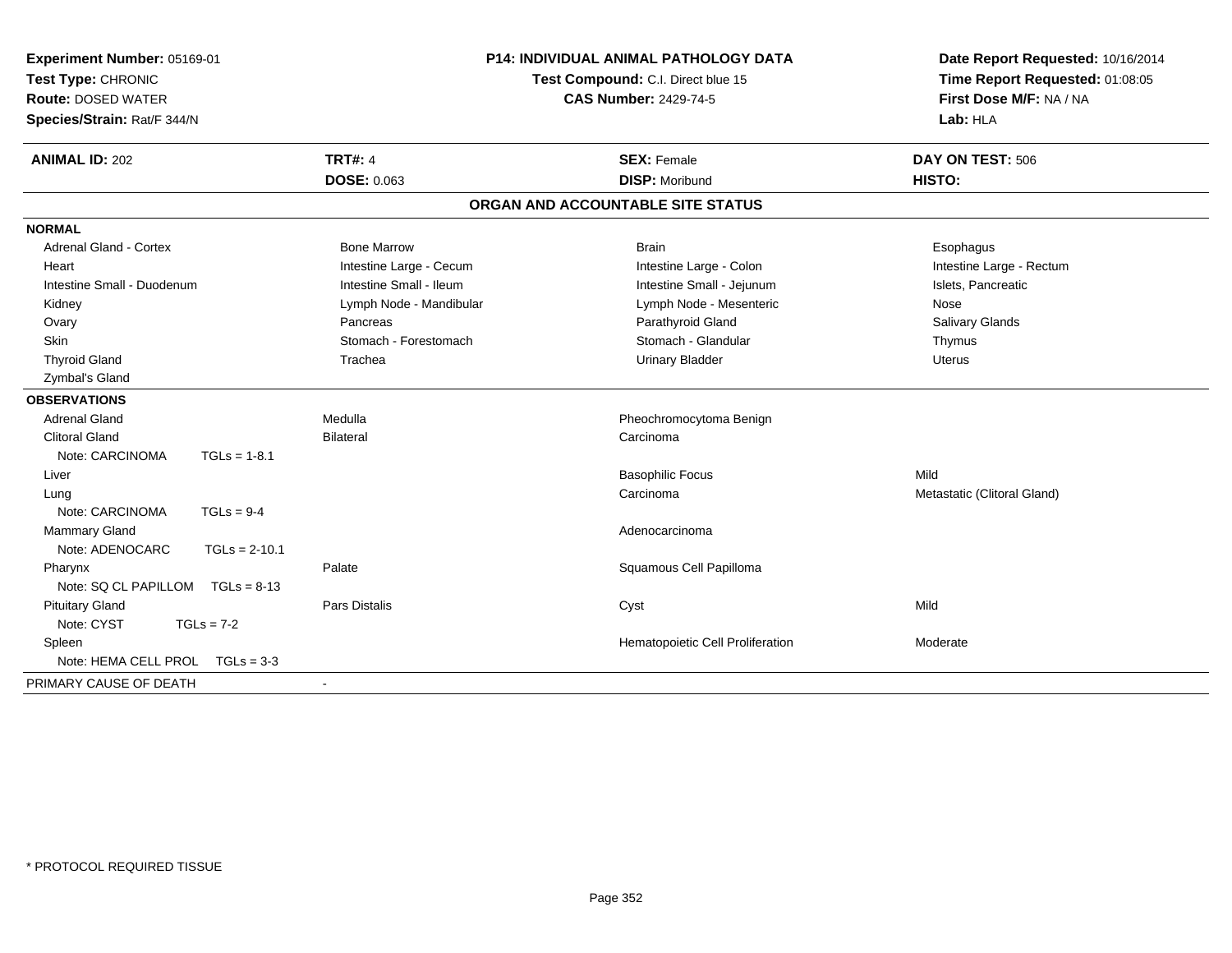| Experiment Number: 05169-01<br>Test Type: CHRONIC<br><b>Route: DOSED WATER</b><br>Species/Strain: Rat/F 344/N |                 | <b>P14: INDIVIDUAL ANIMAL PATHOLOGY DATA</b><br>Test Compound: C.I. Direct blue 15<br><b>CAS Number: 2429-74-5</b> |                                   | Date Report Requested: 10/16/2014<br>Time Report Requested: 01:08:05<br>First Dose M/F: NA / NA<br>Lab: HLA |  |
|---------------------------------------------------------------------------------------------------------------|-----------------|--------------------------------------------------------------------------------------------------------------------|-----------------------------------|-------------------------------------------------------------------------------------------------------------|--|
| <b>ANIMAL ID: 203</b>                                                                                         |                 | <b>TRT#: 4</b>                                                                                                     | <b>SEX: Female</b>                | DAY ON TEST: 682                                                                                            |  |
|                                                                                                               |                 | <b>DOSE: 0.063</b>                                                                                                 | <b>DISP: Terminal Sacrifice</b>   | HISTO:                                                                                                      |  |
|                                                                                                               |                 |                                                                                                                    | ORGAN AND ACCOUNTABLE SITE STATUS |                                                                                                             |  |
| <b>NORMAL</b>                                                                                                 |                 |                                                                                                                    |                                   |                                                                                                             |  |
| <b>Adrenal Gland - Cortex</b>                                                                                 |                 | Adrenal Gland - Medulla                                                                                            | <b>Bone Marrow</b>                | <b>Brain</b>                                                                                                |  |
| <b>Clitoral Gland</b>                                                                                         |                 | Esophagus                                                                                                          | Heart                             | Intestine Large - Cecum                                                                                     |  |
| Intestine Large - Colon                                                                                       |                 | Intestine Large - Rectum                                                                                           | Intestine Small - Duodenum        | Intestine Small - Ileum                                                                                     |  |
| Intestine Small - Jejunum                                                                                     |                 | Islets, Pancreatic                                                                                                 | Lymph Node - Mandibular           | Lymph Node - Mesenteric                                                                                     |  |
| Mammary Gland                                                                                                 |                 | Nose                                                                                                               | Pancreas                          | Parathyroid Gland                                                                                           |  |
| <b>Pituitary Gland</b>                                                                                        |                 | Salivary Glands                                                                                                    | <b>Skin</b>                       | Spleen                                                                                                      |  |
| Stomach - Forestomach                                                                                         |                 | Stomach - Glandular                                                                                                | Thymus                            | Trachea                                                                                                     |  |
| <b>Urinary Bladder</b>                                                                                        |                 |                                                                                                                    |                                   |                                                                                                             |  |
| <b>OBSERVATIONS</b>                                                                                           |                 |                                                                                                                    |                                   |                                                                                                             |  |
| Kidney                                                                                                        |                 |                                                                                                                    | Nephropathy                       | Chronic, Mild                                                                                               |  |
| Liver                                                                                                         |                 |                                                                                                                    | <b>Basophilic Focus</b>           | Mild                                                                                                        |  |
| Lung                                                                                                          |                 |                                                                                                                    | Hyperplasia                       | Lymphoid, Minimal                                                                                           |  |
| Ovary                                                                                                         |                 |                                                                                                                    | Cyst                              |                                                                                                             |  |
| Note: CYST                                                                                                    | $TGLs = 1-8$    |                                                                                                                    |                                   |                                                                                                             |  |
| <b>Thyroid Gland</b>                                                                                          |                 | C Cell                                                                                                             | Hyperplasia                       | Focal, Mild                                                                                                 |  |
| <b>Uterus</b>                                                                                                 |                 | Endometrium                                                                                                        | Cyst                              | Mild                                                                                                        |  |
| Note: CYST                                                                                                    | $TGLs = 2-8$    |                                                                                                                    |                                   |                                                                                                             |  |
| Vagina                                                                                                        |                 |                                                                                                                    | Cyst                              | Moderate                                                                                                    |  |
| Note: [ CYST                                                                                                  | $1 TGLs = 3-13$ |                                                                                                                    |                                   |                                                                                                             |  |
| Zymbal's Gland                                                                                                |                 |                                                                                                                    | Ectasia                           | Minimal                                                                                                     |  |
| PRIMARY CAUSE OF DEATH                                                                                        |                 | $\overline{\phantom{a}}$                                                                                           |                                   |                                                                                                             |  |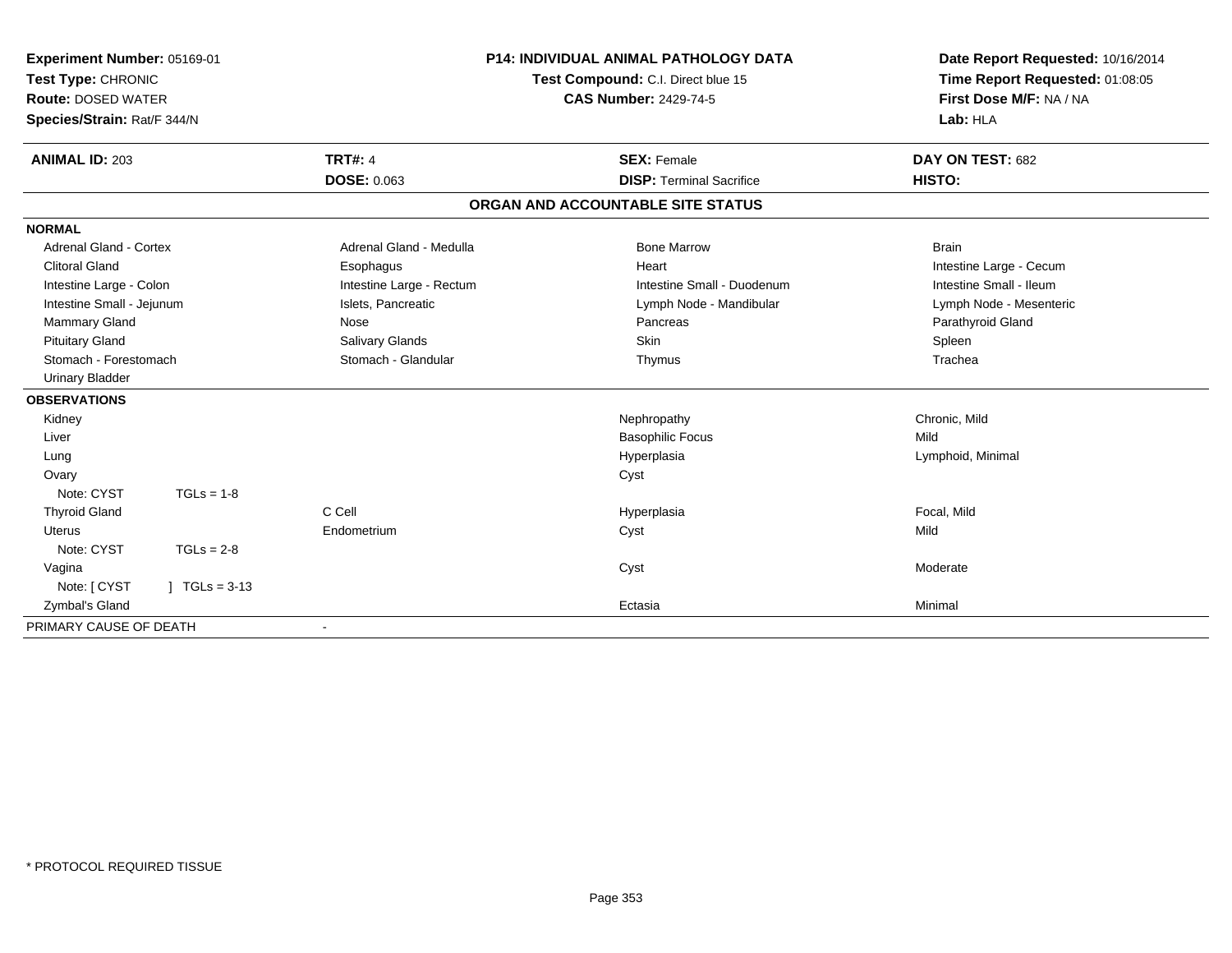| Experiment Number: 05169-01<br>Test Type: CHRONIC<br><b>Route: DOSED WATER</b><br>Species/Strain: Rat/F 344/N |                            | <b>P14: INDIVIDUAL ANIMAL PATHOLOGY DATA</b><br>Test Compound: C.I. Direct blue 15<br><b>CAS Number: 2429-74-5</b> | Date Report Requested: 10/16/2014<br>Time Report Requested: 01:08:05<br>First Dose M/F: NA / NA<br>Lab: HLA |
|---------------------------------------------------------------------------------------------------------------|----------------------------|--------------------------------------------------------------------------------------------------------------------|-------------------------------------------------------------------------------------------------------------|
| <b>ANIMAL ID: 204</b>                                                                                         | <b>TRT#: 4</b>             | <b>SEX: Female</b>                                                                                                 | DAY ON TEST: 682                                                                                            |
|                                                                                                               | DOSE: 0.063                | <b>DISP: Terminal Sacrifice</b>                                                                                    | HISTO:                                                                                                      |
|                                                                                                               |                            | ORGAN AND ACCOUNTABLE SITE STATUS                                                                                  |                                                                                                             |
| <b>NORMAL</b>                                                                                                 |                            |                                                                                                                    |                                                                                                             |
| <b>Adrenal Gland - Cortex</b>                                                                                 | Adrenal Gland - Medulla    | <b>Bone Marrow</b>                                                                                                 | <b>Brain</b>                                                                                                |
| <b>Clitoral Gland</b>                                                                                         | Esophagus                  | Intestine Large - Cecum                                                                                            | Intestine Large - Colon                                                                                     |
| Intestine Large - Rectum                                                                                      | Intestine Small - Duodenum | Intestine Small - Ileum                                                                                            | Intestine Small - Jejunum                                                                                   |
| Islets, Pancreatic                                                                                            | Lymph Node - Mandibular    | Nose                                                                                                               | Pancreas                                                                                                    |
| Parathyroid Gland                                                                                             | Salivary Glands            | <b>Skin</b>                                                                                                        | Stomach - Forestomach                                                                                       |
| Stomach - Glandular                                                                                           | Thymus                     | <b>Thyroid Gland</b>                                                                                               | Trachea                                                                                                     |
| <b>Urinary Bladder</b>                                                                                        | Zymbal's Gland             |                                                                                                                    |                                                                                                             |
| <b>OBSERVATIONS</b>                                                                                           |                            |                                                                                                                    |                                                                                                             |
| Heart                                                                                                         |                            | Cardiomyopathy                                                                                                     | Chronic, Minimal                                                                                            |
| Kidney                                                                                                        |                            | Nephropathy                                                                                                        | Chronic, Minimal                                                                                            |
| Liver                                                                                                         |                            | <b>Basophilic Focus</b>                                                                                            | Mild                                                                                                        |
|                                                                                                               |                            | Granuloma                                                                                                          | Mild                                                                                                        |
| Lung                                                                                                          |                            | Hyperplasia                                                                                                        | Lymphoid, Mild                                                                                              |
| Lymph Node                                                                                                    | Mesenteric                 | Hyperplasia                                                                                                        | Reticulum Cell, Moderate                                                                                    |
| <b>Mammary Gland</b>                                                                                          | Duct                       | Ectasia                                                                                                            | Moderate                                                                                                    |
| Note: ECTASIA<br>$TGLs = 4-10$                                                                                |                            |                                                                                                                    |                                                                                                             |
| Ovary                                                                                                         |                            | Cyst                                                                                                               |                                                                                                             |
| Note: CYST<br>$TGLs = 3-8$                                                                                    |                            |                                                                                                                    |                                                                                                             |
| <b>Pituitary Gland</b>                                                                                        | <b>Pars Distalis</b>       | Hyperplasia                                                                                                        | Focal, Mild                                                                                                 |
| Note: [HYPERPLASIA ] TGLs = 5-2                                                                               |                            |                                                                                                                    |                                                                                                             |
| Spleen                                                                                                        |                            | Hematopoietic Cell Proliferation                                                                                   | Mild                                                                                                        |
| <b>Uterus</b>                                                                                                 |                            | Polyp Stromal                                                                                                      | Multiple                                                                                                    |
| Note: POLYP STROMAL<br>$TGLs = 1,2-8,8.1$                                                                     |                            |                                                                                                                    |                                                                                                             |
| PRIMARY CAUSE OF DEATH                                                                                        | $\sim$                     |                                                                                                                    |                                                                                                             |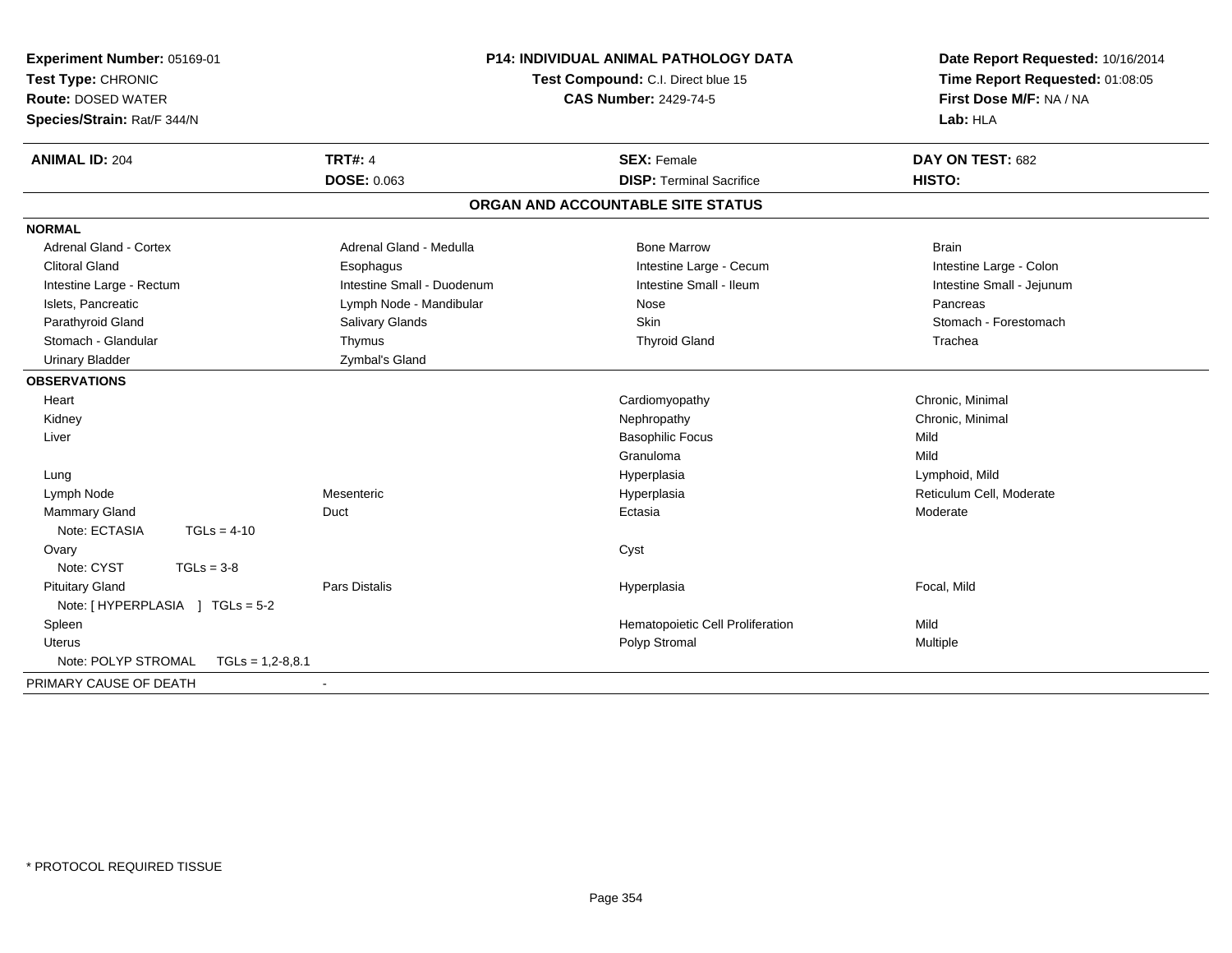| Experiment Number: 05169-01<br>Test Type: CHRONIC<br><b>Route: DOSED WATER</b><br>Species/Strain: Rat/F 344/N |                            | <b>P14: INDIVIDUAL ANIMAL PATHOLOGY DATA</b><br>Test Compound: C.I. Direct blue 15<br><b>CAS Number: 2429-74-5</b> | Date Report Requested: 10/16/2014<br>Time Report Requested: 01:08:05<br>First Dose M/F: NA / NA<br>Lab: HLA |
|---------------------------------------------------------------------------------------------------------------|----------------------------|--------------------------------------------------------------------------------------------------------------------|-------------------------------------------------------------------------------------------------------------|
| <b>ANIMAL ID: 205</b>                                                                                         | <b>TRT#: 4</b>             | <b>SEX: Female</b>                                                                                                 | DAY ON TEST: 506                                                                                            |
|                                                                                                               | <b>DOSE: 0.063</b>         | <b>DISP: Moribund</b>                                                                                              | HISTO:                                                                                                      |
|                                                                                                               |                            | ORGAN AND ACCOUNTABLE SITE STATUS                                                                                  |                                                                                                             |
| <b>NORMAL</b>                                                                                                 |                            |                                                                                                                    |                                                                                                             |
| Adrenal Gland - Cortex                                                                                        | Adrenal Gland - Medulla    | <b>Bone Marrow</b>                                                                                                 | <b>Brain</b>                                                                                                |
| Esophagus                                                                                                     | Heart                      | Intestine Large - Cecum                                                                                            | Intestine Large - Colon                                                                                     |
| Intestine Large - Rectum                                                                                      | Intestine Small - Duodenum | Intestine Small - Ileum                                                                                            | Intestine Small - Jejunum                                                                                   |
| Islets, Pancreatic                                                                                            | Kidney                     | Lymph Node - Mandibular                                                                                            | Lymph Node - Mesenteric                                                                                     |
| Mammary Gland                                                                                                 | Nose                       | Ovary                                                                                                              | Pancreas                                                                                                    |
| Parathyroid Gland                                                                                             | <b>Pituitary Gland</b>     | <b>Salivary Glands</b>                                                                                             | <b>Skin</b>                                                                                                 |
| Stomach - Forestomach                                                                                         | Stomach - Glandular        | Thymus                                                                                                             | <b>Thyroid Gland</b>                                                                                        |
| Trachea                                                                                                       | <b>Urinary Bladder</b>     | Uterus                                                                                                             | Zymbal's Gland                                                                                              |
| <b>OBSERVATIONS</b>                                                                                           |                            |                                                                                                                    |                                                                                                             |
| Clitoral Gland                                                                                                | <b>Bilateral</b>           | Carcinoma                                                                                                          |                                                                                                             |
| Note: CARCINOMA<br>$TGLs = 2,3-8.1,8.2$                                                                       |                            |                                                                                                                    |                                                                                                             |
| Liver                                                                                                         |                            | <b>Basophilic Focus</b>                                                                                            | Mild                                                                                                        |
|                                                                                                               |                            | Hematopoietic Cell Proliferation                                                                                   | Minimal                                                                                                     |
| Lung                                                                                                          |                            | Hyperplasia                                                                                                        | Lymphoid, Minimal                                                                                           |
| Mesentery                                                                                                     | Fat                        | <b>Necrosis</b>                                                                                                    | Moderate                                                                                                    |
| Note: NECROSIS<br>$TGLs = 1-13$                                                                               |                            |                                                                                                                    |                                                                                                             |
| Spleen                                                                                                        |                            | Hematopoietic Cell Proliferation                                                                                   | Moderate                                                                                                    |
| Note: HEMA CELL PROL<br>$TGLs = 4-3$                                                                          |                            |                                                                                                                    |                                                                                                             |
| PRIMARY CAUSE OF DEATH                                                                                        | $\blacksquare$             |                                                                                                                    |                                                                                                             |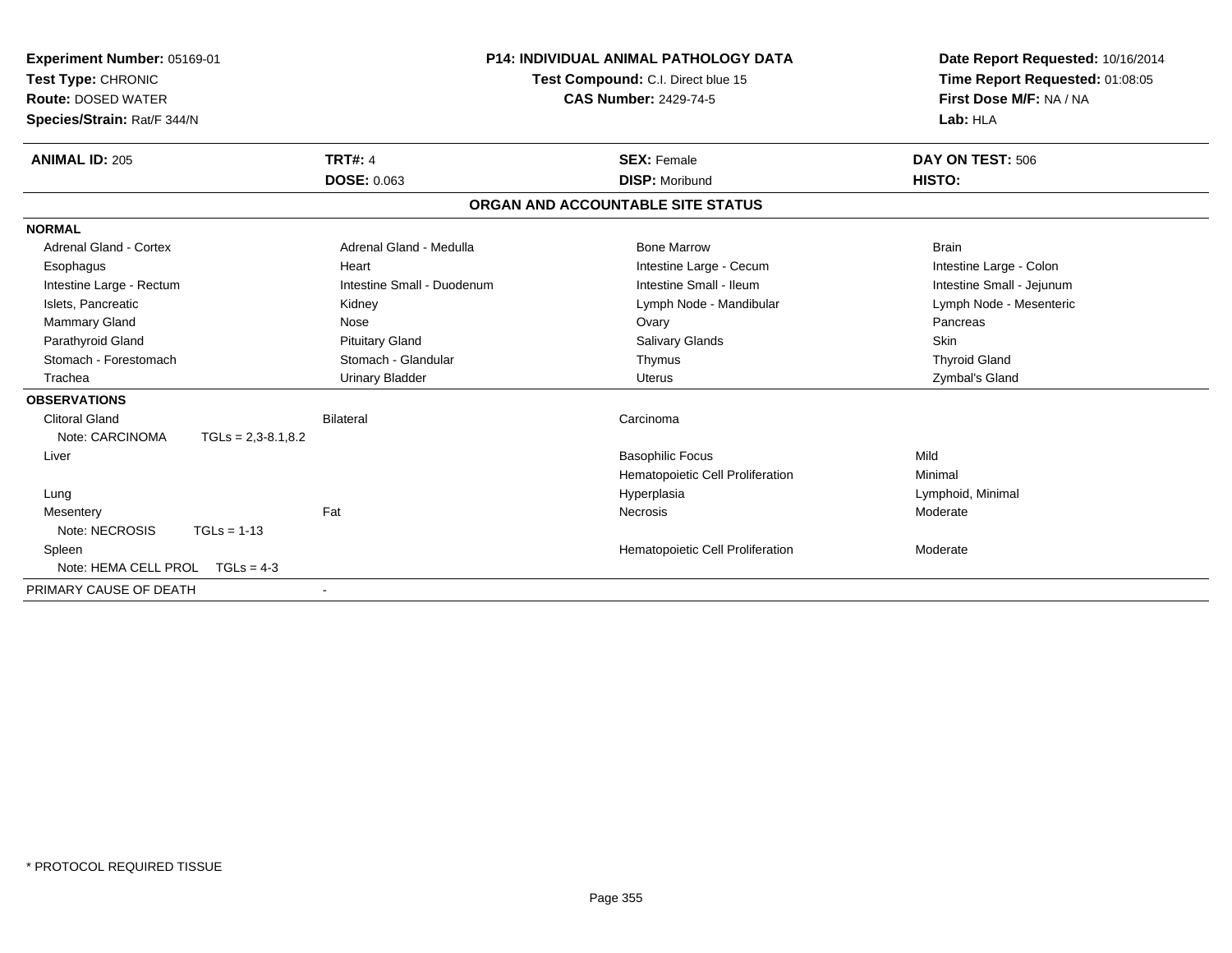| Experiment Number: 05169-01<br>Test Type: CHRONIC<br><b>Route: DOSED WATER</b><br>Species/Strain: Rat/F 344/N | <b>P14: INDIVIDUAL ANIMAL PATHOLOGY DATA</b><br>Test Compound: C.I. Direct blue 15<br><b>CAS Number: 2429-74-5</b> |                                   | Date Report Requested: 10/16/2014<br>Time Report Requested: 01:08:05<br>First Dose M/F: NA / NA<br>Lab: HLA |
|---------------------------------------------------------------------------------------------------------------|--------------------------------------------------------------------------------------------------------------------|-----------------------------------|-------------------------------------------------------------------------------------------------------------|
| <b>ANIMAL ID: 206</b>                                                                                         | <b>TRT#: 4</b>                                                                                                     | <b>SEX: Female</b>                | DAY ON TEST: 682                                                                                            |
|                                                                                                               | <b>DOSE: 0.063</b>                                                                                                 | <b>DISP: Terminal Sacrifice</b>   | HISTO:                                                                                                      |
|                                                                                                               |                                                                                                                    | ORGAN AND ACCOUNTABLE SITE STATUS |                                                                                                             |
| <b>NORMAL</b>                                                                                                 |                                                                                                                    |                                   |                                                                                                             |
| <b>Adrenal Gland - Cortex</b>                                                                                 | Adrenal Gland - Medulla                                                                                            | <b>Bone Marrow</b>                | <b>Brain</b>                                                                                                |
| Esophagus                                                                                                     | Heart                                                                                                              | Intestine Large - Cecum           | Intestine Large - Colon                                                                                     |
| Intestine Large - Rectum                                                                                      | Intestine Small - Duodenum                                                                                         | Intestine Small - Ileum           | Intestine Small - Jejunum                                                                                   |
| Islets, Pancreatic                                                                                            | Lymph Node - Mandibular                                                                                            | Mammary Gland                     | Nose                                                                                                        |
| Ovary                                                                                                         | Pancreas                                                                                                           | Parathyroid Gland                 | Salivary Glands                                                                                             |
| Skin                                                                                                          | Spleen                                                                                                             | Stomach - Forestomach             | Stomach - Glandular                                                                                         |
| Thymus                                                                                                        | <b>Thyroid Gland</b>                                                                                               | Trachea                           | <b>Urinary Bladder</b>                                                                                      |
| Uterus                                                                                                        |                                                                                                                    |                                   |                                                                                                             |
| <b>OBSERVATIONS</b>                                                                                           |                                                                                                                    |                                   |                                                                                                             |
| <b>Clitoral Gland</b>                                                                                         |                                                                                                                    | Adenoma                           |                                                                                                             |
| Note: ADENOMA<br>$TGLs = 1-8$                                                                                 |                                                                                                                    |                                   |                                                                                                             |
| Kidney                                                                                                        |                                                                                                                    | Nephropathy                       | Chronic, Minimal                                                                                            |
| Liver                                                                                                         |                                                                                                                    | <b>Basophilic Focus</b>           | Minimal                                                                                                     |
|                                                                                                               |                                                                                                                    | Hepatodiaphragmatic Nodule        |                                                                                                             |
| [ Hepatodiaphragmatic Nodule TGLS = 4-3.1 ]                                                                   |                                                                                                                    |                                   |                                                                                                             |
| Lung                                                                                                          |                                                                                                                    | Hyperplasia                       | Lymphoid, Mild                                                                                              |
| Lymph Node                                                                                                    | Mesenteric                                                                                                         | Hyperplasia                       | Reticulum Cell, Moderate                                                                                    |
| <b>Pituitary Gland</b>                                                                                        | <b>Pars Distalis</b>                                                                                               | Adenoma                           |                                                                                                             |
| [Adenoma TGLS = 2-2]                                                                                          |                                                                                                                    |                                   |                                                                                                             |
| Tongue                                                                                                        |                                                                                                                    | Squamous Cell Carcinoma           |                                                                                                             |
| Note: SQUAM CEL CARC TGLs = 3-13                                                                              |                                                                                                                    |                                   |                                                                                                             |
| Zymbal's Gland                                                                                                |                                                                                                                    | Ectasia                           | Moderate                                                                                                    |
| PRIMARY CAUSE OF DEATH                                                                                        |                                                                                                                    |                                   |                                                                                                             |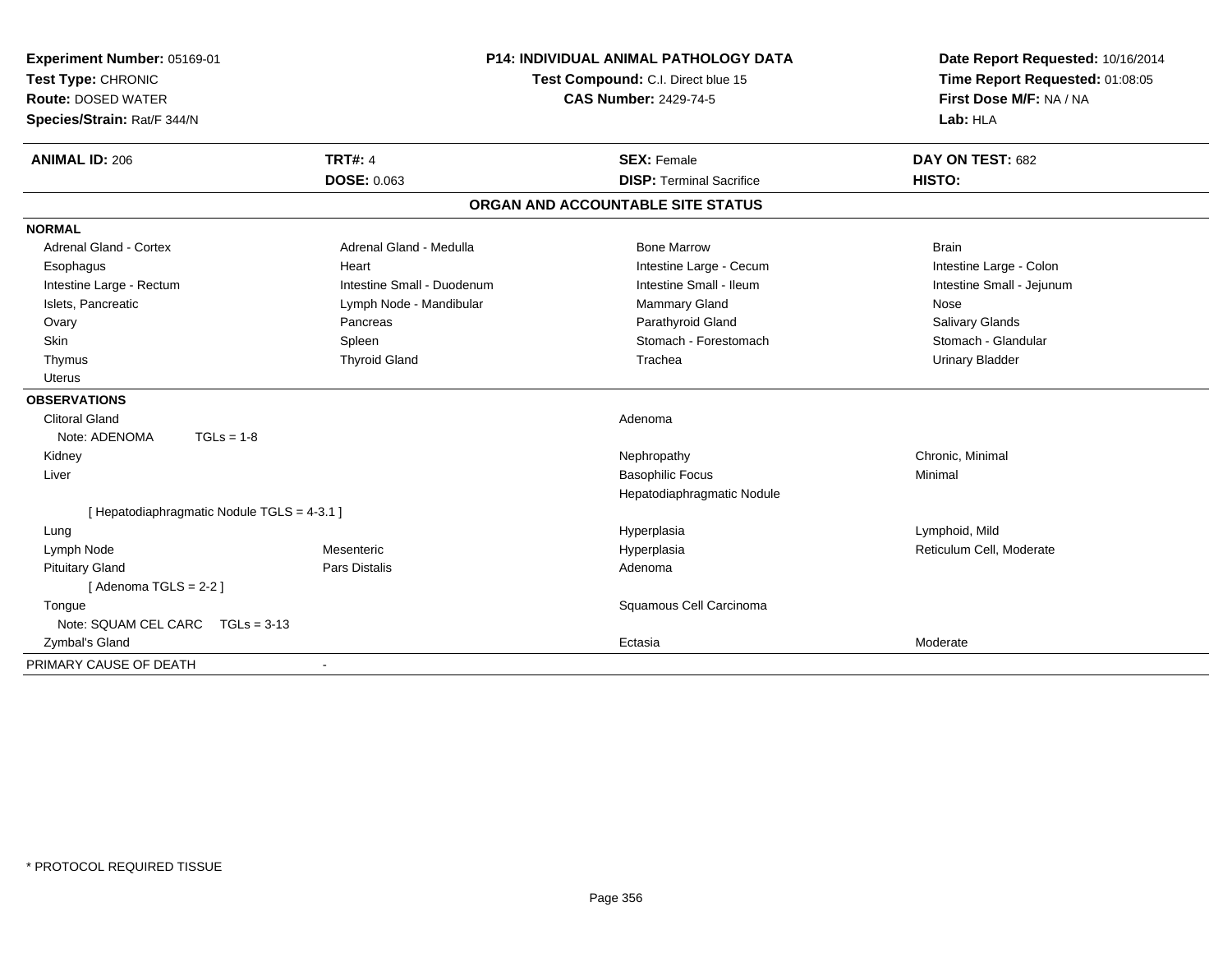| Experiment Number: 05169-01<br>Test Type: CHRONIC<br><b>Route: DOSED WATER</b><br>Species/Strain: Rat/F 344/N | <b>P14: INDIVIDUAL ANIMAL PATHOLOGY DATA</b><br>Test Compound: C.I. Direct blue 15<br><b>CAS Number: 2429-74-5</b> |                                             | Date Report Requested: 10/16/2014<br>Time Report Requested: 01:08:05<br>First Dose M/F: NA / NA<br>Lab: HLA |
|---------------------------------------------------------------------------------------------------------------|--------------------------------------------------------------------------------------------------------------------|---------------------------------------------|-------------------------------------------------------------------------------------------------------------|
| <b>ANIMAL ID: 207</b>                                                                                         | <b>TRT#: 4</b><br><b>DOSE: 0.063</b>                                                                               | <b>SEX: Female</b><br><b>DISP: Moribund</b> | DAY ON TEST: 568<br>HISTO:                                                                                  |
|                                                                                                               |                                                                                                                    | ORGAN AND ACCOUNTABLE SITE STATUS           |                                                                                                             |
| <b>NORMAL</b>                                                                                                 |                                                                                                                    |                                             |                                                                                                             |
| <b>Adrenal Gland - Cortex</b>                                                                                 | Adrenal Gland - Medulla                                                                                            | <b>Bone Marrow</b>                          | <b>Brain</b>                                                                                                |
| <b>Clitoral Gland</b>                                                                                         | Esophagus                                                                                                          | Heart                                       | Intestine Large - Cecum                                                                                     |
| Intestine Large - Colon                                                                                       | Intestine Large - Rectum                                                                                           | Intestine Small - Duodenum                  | Intestine Small - Ileum                                                                                     |
| Intestine Small - Jejunum                                                                                     | Islets, Pancreatic                                                                                                 | Kidney                                      | Lymph Node - Mandibular                                                                                     |
| Mammary Gland                                                                                                 | Nose                                                                                                               | Ovary                                       | Pancreas                                                                                                    |
| Salivary Glands                                                                                               | Skin                                                                                                               | Stomach - Forestomach                       | Stomach - Glandular                                                                                         |
| <b>Thyroid Gland</b>                                                                                          | Trachea                                                                                                            | <b>Urinary Bladder</b>                      | <b>Uterus</b>                                                                                               |
| Zymbal's Gland                                                                                                |                                                                                                                    |                                             |                                                                                                             |
| <b>MISSING</b>                                                                                                |                                                                                                                    |                                             |                                                                                                             |
| Parathyroid Gland                                                                                             | Thymus                                                                                                             |                                             |                                                                                                             |
| <b>OBSERVATIONS</b>                                                                                           |                                                                                                                    |                                             |                                                                                                             |
| Liver                                                                                                         |                                                                                                                    | Leukemia Mononuclear                        |                                                                                                             |
|                                                                                                               |                                                                                                                    | Vacuolization Cytoplasmic                   | Diffuse, Moderate                                                                                           |
| Note: ML IS STAGE 3                                                                                           |                                                                                                                    |                                             |                                                                                                             |
| [ Leukemia Mononuclear TGLS = 3-3.1 ]                                                                         |                                                                                                                    |                                             |                                                                                                             |
| Lung                                                                                                          |                                                                                                                    | Leukemia Mononuclear                        |                                                                                                             |
| Lymph Node                                                                                                    | Mesenteric                                                                                                         | Leukemia Mononuclear                        |                                                                                                             |
| <b>Pituitary Gland</b>                                                                                        |                                                                                                                    | Leukemia Mononuclear                        |                                                                                                             |
| [ Leukemia Mononuclear TGLS = 2-2 ]                                                                           |                                                                                                                    |                                             |                                                                                                             |
| Spleen                                                                                                        |                                                                                                                    | Leukemia Mononuclear                        |                                                                                                             |
| Note: LEUKEMIA MONUC<br>$TGLs = 5-3.2$                                                                        |                                                                                                                    |                                             |                                                                                                             |
| PRIMARY CAUSE OF DEATH                                                                                        | $\blacksquare$                                                                                                     |                                             |                                                                                                             |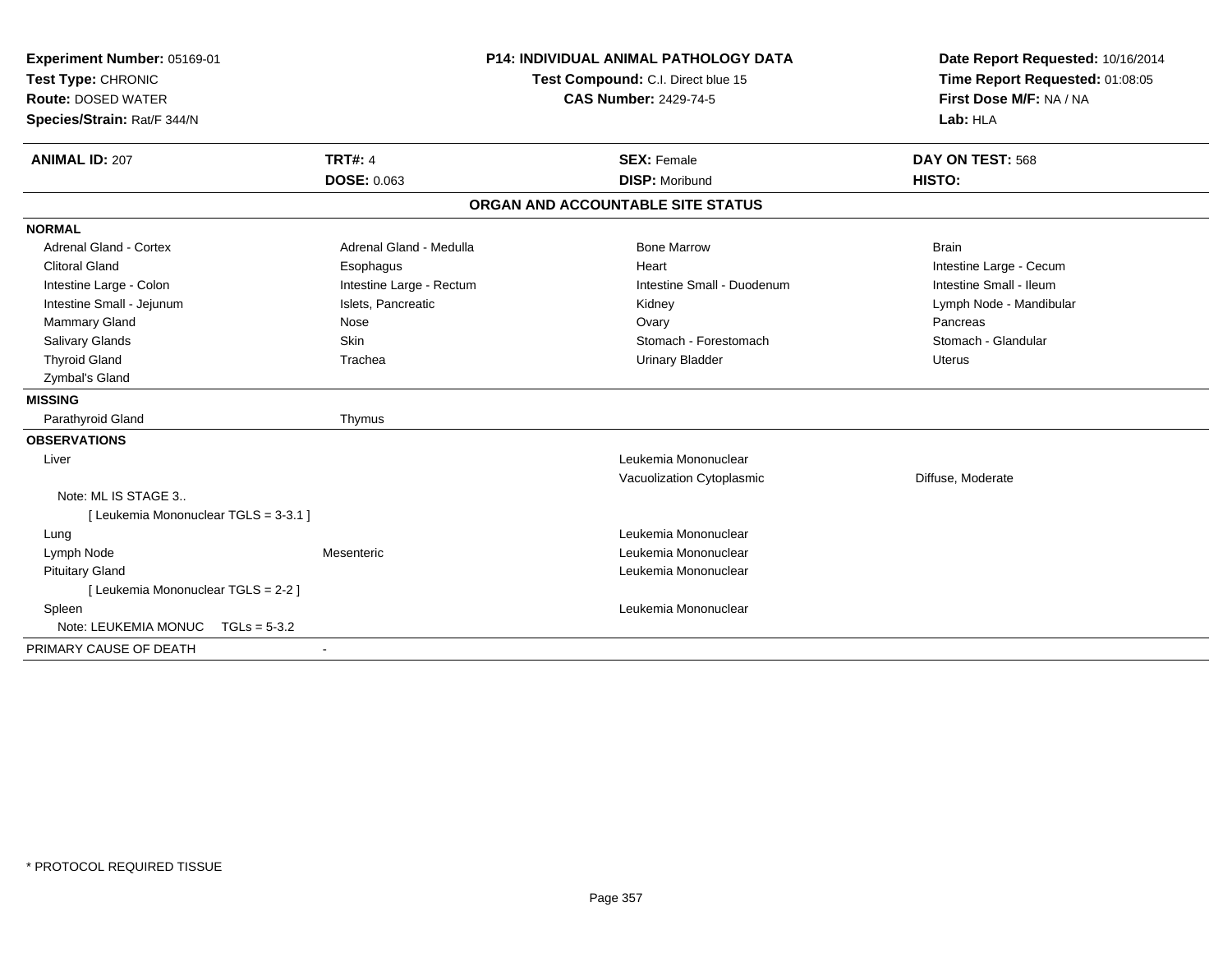| Experiment Number: 05169-01<br>Test Type: CHRONIC<br><b>Route: DOSED WATER</b><br>Species/Strain: Rat/F 344/N | <b>P14: INDIVIDUAL ANIMAL PATHOLOGY DATA</b><br>Test Compound: C.I. Direct blue 15<br><b>CAS Number: 2429-74-5</b> |                                   | Date Report Requested: 10/16/2014<br>Time Report Requested: 01:08:05<br>First Dose M/F: NA / NA<br>Lab: HLA |
|---------------------------------------------------------------------------------------------------------------|--------------------------------------------------------------------------------------------------------------------|-----------------------------------|-------------------------------------------------------------------------------------------------------------|
| <b>ANIMAL ID: 208</b>                                                                                         | <b>TRT#: 4</b>                                                                                                     | <b>SEX: Female</b>                | DAY ON TEST: 682                                                                                            |
|                                                                                                               | <b>DOSE: 0.063</b>                                                                                                 | <b>DISP: Terminal Sacrifice</b>   | <b>HISTO:</b>                                                                                               |
|                                                                                                               |                                                                                                                    | ORGAN AND ACCOUNTABLE SITE STATUS |                                                                                                             |
| <b>NORMAL</b>                                                                                                 |                                                                                                                    |                                   |                                                                                                             |
| <b>Adrenal Gland - Cortex</b>                                                                                 | <b>Brain</b>                                                                                                       | <b>Clitoral Gland</b>             | Esophagus                                                                                                   |
| Heart                                                                                                         | Intestine Large - Cecum                                                                                            | Intestine Large - Colon           | Intestine Large - Rectum                                                                                    |
| Intestine Small - Duodenum                                                                                    | Intestine Small - Ileum                                                                                            | Intestine Small - Jejunum         | Islets, Pancreatic                                                                                          |
| Nose                                                                                                          | Ovary                                                                                                              | Pancreas                          | Parathyroid Gland                                                                                           |
| Salivary Glands                                                                                               | Spleen                                                                                                             | Stomach - Forestomach             | Stomach - Glandular                                                                                         |
| Thymus                                                                                                        | <b>Thyroid Gland</b>                                                                                               | Trachea                           | <b>Urinary Bladder</b>                                                                                      |
| <b>Uterus</b>                                                                                                 | Zymbal's Gland                                                                                                     |                                   |                                                                                                             |
| <b>OBSERVATIONS</b>                                                                                           |                                                                                                                    |                                   |                                                                                                             |
| <b>Adrenal Gland</b>                                                                                          | Bilateral, Medulla                                                                                                 | Pheochromocytoma Benign           |                                                                                                             |
| <b>Bone Marrow</b>                                                                                            |                                                                                                                    | <b>Necrosis</b>                   | Multifocal, Moderate                                                                                        |
| Kidney                                                                                                        |                                                                                                                    | Nephropathy                       | Chronic, Minimal                                                                                            |
| Liver                                                                                                         |                                                                                                                    | <b>Basophilic Focus</b>           | Mild                                                                                                        |
|                                                                                                               |                                                                                                                    | Clear Cell Focus                  | Mild                                                                                                        |
|                                                                                                               |                                                                                                                    | <b>Eosinophilic Focus</b>         | Moderate                                                                                                    |
|                                                                                                               |                                                                                                                    | Granuloma                         | Mild                                                                                                        |
| Note: EOSIN FOCUS<br>$TGLs = 4-3.1$                                                                           |                                                                                                                    |                                   |                                                                                                             |
| Lung                                                                                                          |                                                                                                                    | Hyperplasia                       | Lymphoid, Mild                                                                                              |
| Lymph Node                                                                                                    | Mandibular                                                                                                         | Hyperplasia                       | Reticulum Cell, Moderate                                                                                    |
|                                                                                                               | Mesenteric                                                                                                         | Hyperplasia                       | Reticulum Cell, Moderate                                                                                    |
| <b>Mammary Gland</b>                                                                                          | Duct                                                                                                               | Ectasia                           | Moderate                                                                                                    |
| Note: ECTASIA<br>$TGLs = 3-10$                                                                                |                                                                                                                    |                                   |                                                                                                             |
| <b>Pituitary Gland</b>                                                                                        | <b>Pars Distalis</b>                                                                                               | Cyst                              |                                                                                                             |
| [ $Cyst TGLS = 1-2$ ]                                                                                         |                                                                                                                    |                                   |                                                                                                             |
| PRIMARY CAUSE OF DEATH                                                                                        |                                                                                                                    |                                   |                                                                                                             |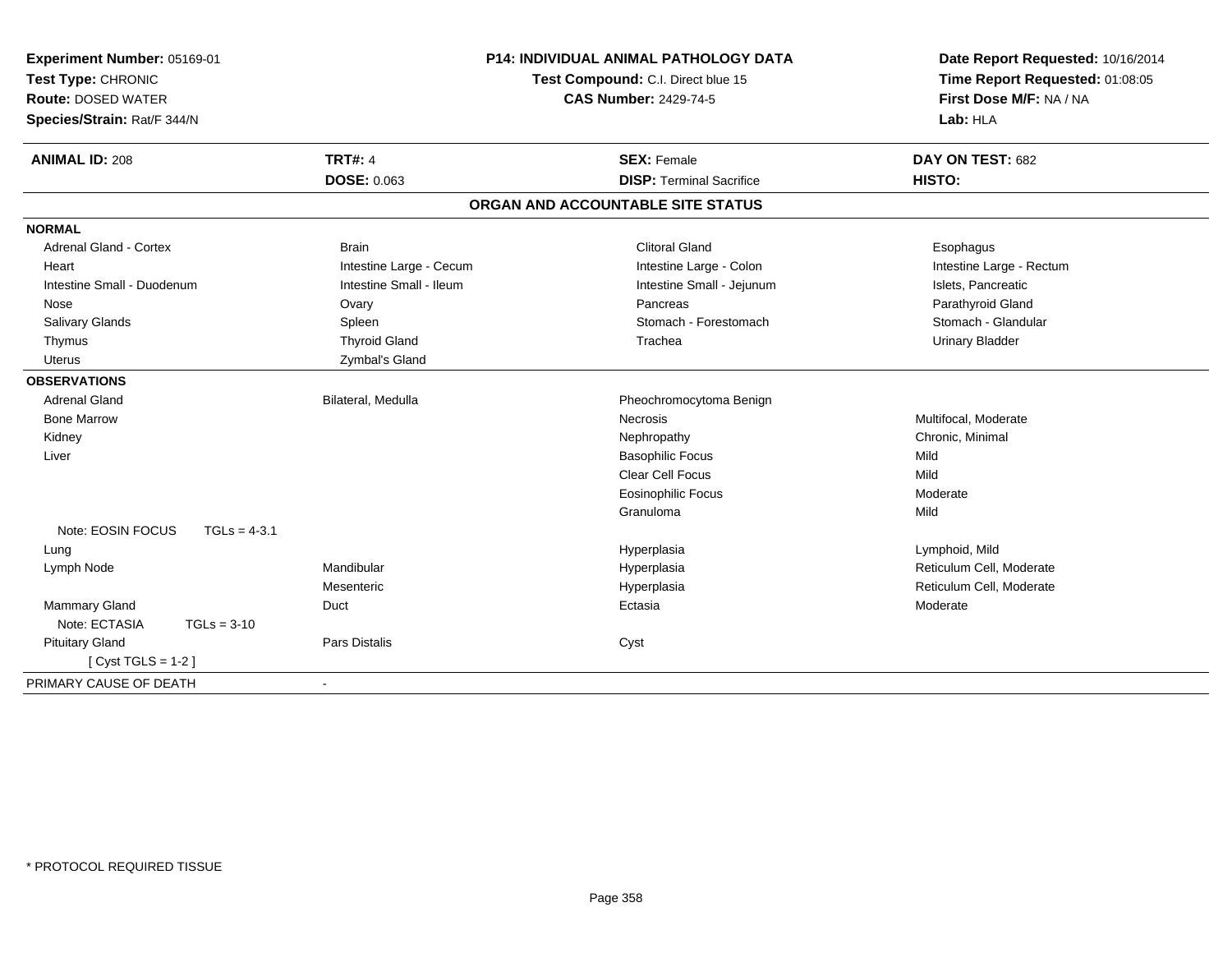| Experiment Number: 05169-01<br>Test Type: CHRONIC<br><b>Route: DOSED WATER</b><br>Species/Strain: Rat/F 344/N |                           | P14: INDIVIDUAL ANIMAL PATHOLOGY DATA<br>Test Compound: C.I. Direct blue 15<br><b>CAS Number: 2429-74-5</b> | Date Report Requested: 10/16/2014<br>Time Report Requested: 01:08:05<br>First Dose M/F: NA / NA<br>Lab: HLA |
|---------------------------------------------------------------------------------------------------------------|---------------------------|-------------------------------------------------------------------------------------------------------------|-------------------------------------------------------------------------------------------------------------|
| <b>ANIMAL ID: 209</b>                                                                                         | <b>TRT#: 4</b>            | <b>SEX: Female</b>                                                                                          | DAY ON TEST: 646                                                                                            |
|                                                                                                               | DOSE: 0.063               | <b>DISP: Moribund</b>                                                                                       | HISTO:                                                                                                      |
|                                                                                                               |                           | ORGAN AND ACCOUNTABLE SITE STATUS                                                                           |                                                                                                             |
| <b>NORMAL</b>                                                                                                 |                           |                                                                                                             |                                                                                                             |
| Adrenal Gland - Medulla                                                                                       | <b>Bone Marrow</b>        | <b>Brain</b>                                                                                                | Esophagus                                                                                                   |
| Intestine Large - Cecum                                                                                       | Intestine Large - Colon   | Intestine Large - Rectum                                                                                    | Intestine Small - Duodenum                                                                                  |
| Intestine Small - Ileum                                                                                       | Intestine Small - Jejunum | Islets, Pancreatic                                                                                          | Lymph Node - Mandibular                                                                                     |
| Lymph Node - Mesenteric                                                                                       | Nose                      | Ovary                                                                                                       | Pancreas                                                                                                    |
| Parathyroid Gland                                                                                             | Salivary Glands           | Stomach - Forestomach                                                                                       | Stomach - Glandular                                                                                         |
| Thymus                                                                                                        | <b>Thyroid Gland</b>      | Trachea                                                                                                     | <b>Urinary Bladder</b>                                                                                      |
| Uterus                                                                                                        |                           |                                                                                                             |                                                                                                             |
| <b>OBSERVATIONS</b>                                                                                           |                           |                                                                                                             |                                                                                                             |
| <b>Adrenal Gland</b>                                                                                          | Cortex                    | Vacuolization Cytoplasmic                                                                                   | Focal, Mild                                                                                                 |
| <b>Clitoral Gland</b>                                                                                         |                           | Carcinoma                                                                                                   |                                                                                                             |
| Note: CARCINOMA<br>$TGLs = 3-8.1$                                                                             |                           |                                                                                                             |                                                                                                             |
| Eye                                                                                                           |                           | Cataract                                                                                                    | Mild                                                                                                        |
|                                                                                                               | Retina                    | Degeneration                                                                                                | Moderate                                                                                                    |
| Note: CATARACT<br>$TGLs = 2-13$                                                                               |                           |                                                                                                             |                                                                                                             |
| Heart                                                                                                         |                           | Cardiomyopathy                                                                                              | Chronic, Mild                                                                                               |
| Kidney                                                                                                        |                           | Nephropathy                                                                                                 | Chronic, Mild                                                                                               |
| Liver                                                                                                         |                           | <b>Basophilic Focus</b>                                                                                     | Minimal                                                                                                     |
|                                                                                                               | Centrilobular             | Degeneration                                                                                                | Diffuse, Mild                                                                                               |
|                                                                                                               |                           | Hematopoietic Cell Proliferation                                                                            | Mild                                                                                                        |
| Note: DEGEN<br>$TGLs = 6-3.1$                                                                                 |                           |                                                                                                             |                                                                                                             |
| Lung                                                                                                          |                           | Hyperplasia                                                                                                 | Lymphoid, Mild                                                                                              |
|                                                                                                               |                           | <b>Infiltration Cellular</b>                                                                                | Histiocyte, Mild                                                                                            |
| <b>Mammary Gland</b>                                                                                          |                           | Fibroadenoma                                                                                                |                                                                                                             |
| Note: FIBROADENOMA<br>$TGLs = 4-14$                                                                           |                           |                                                                                                             |                                                                                                             |
| <b>Pituitary Gland</b>                                                                                        | <b>Pars Distalis</b>      | Adenoma                                                                                                     |                                                                                                             |
| [Adenoma TGLS = $8-2$ ]                                                                                       |                           |                                                                                                             |                                                                                                             |
| Skin                                                                                                          | <b>Subcut Tiss</b>        | Neurofibroma                                                                                                |                                                                                                             |
| Note: NEUROFIBROMA<br>$TGLs = 7-15$                                                                           |                           |                                                                                                             |                                                                                                             |
| Spleen                                                                                                        |                           | Hematopoietic Cell Proliferation                                                                            | Moderate                                                                                                    |
| Zymbal's Gland                                                                                                |                           | Carcinoma                                                                                                   |                                                                                                             |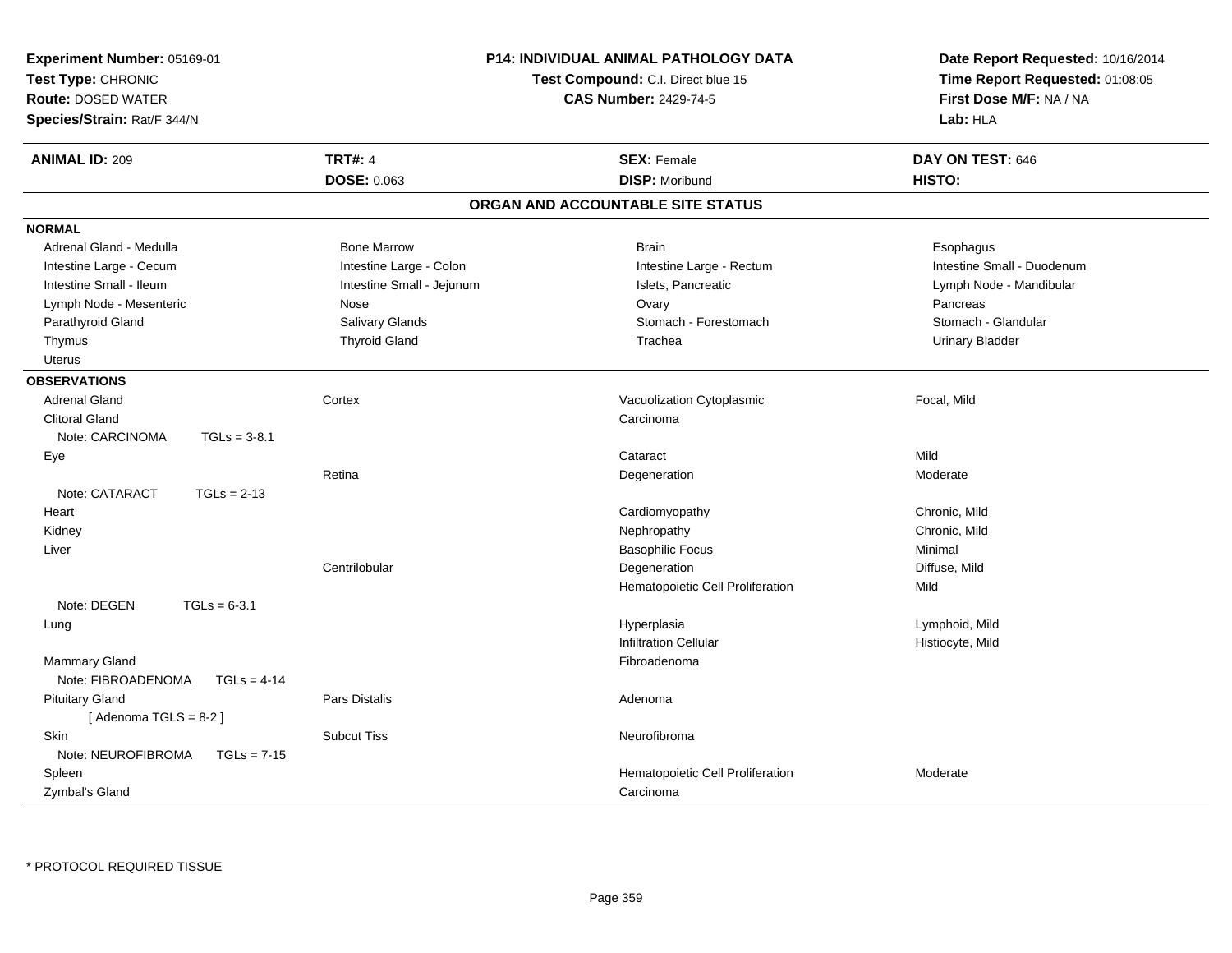| Experiment Number: 05169-01<br><b>P14: INDIVIDUAL ANIMAL PATHOLOGY DATA</b><br>Test Compound: C.I. Direct blue 15<br>Test Type: CHRONIC<br><b>CAS Number: 2429-74-5</b><br><b>Route: DOSED WATER</b> |                    |                                   | Date Report Requested: 10/16/2014 |
|------------------------------------------------------------------------------------------------------------------------------------------------------------------------------------------------------|--------------------|-----------------------------------|-----------------------------------|
|                                                                                                                                                                                                      |                    |                                   | Time Report Requested: 01:08:05   |
|                                                                                                                                                                                                      |                    |                                   | First Dose M/F: NA / NA           |
| Species/Strain: Rat/F 344/N                                                                                                                                                                          |                    |                                   | Lab: HLA                          |
| <b>ANIMAL ID: 209</b>                                                                                                                                                                                | <b>TRT#: 4</b>     | <b>SEX:</b> Female                | <b>DAY ON TEST: 646</b>           |
|                                                                                                                                                                                                      | <b>DOSE: 0.063</b> | <b>DISP: Moribund</b>             | HISTO:                            |
|                                                                                                                                                                                                      |                    | ORGAN AND ACCOUNTABLE SITE STATUS |                                   |
| PRIMARY CAUSE OF DEATH                                                                                                                                                                               |                    |                                   |                                   |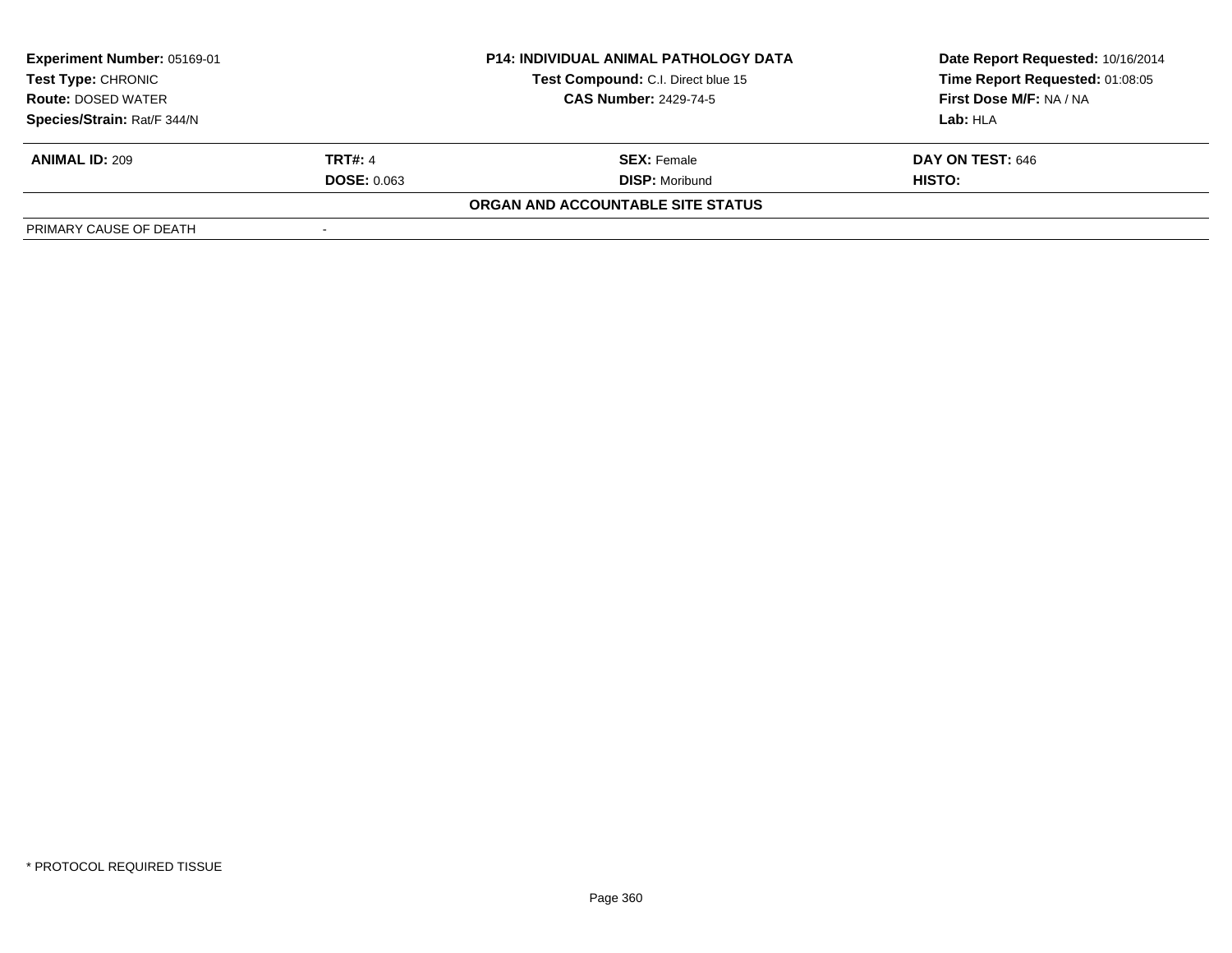| Experiment Number: 05169-01<br>Test Type: CHRONIC<br>Route: DOSED WATER<br>Species/Strain: Rat/F 344/N | <b>P14: INDIVIDUAL ANIMAL PATHOLOGY DATA</b><br>Test Compound: C.I. Direct blue 15<br><b>CAS Number: 2429-74-5</b> |                                   | Date Report Requested: 10/16/2014<br>Time Report Requested: 01:08:05<br>First Dose M/F: NA / NA<br>Lab: HLA |
|--------------------------------------------------------------------------------------------------------|--------------------------------------------------------------------------------------------------------------------|-----------------------------------|-------------------------------------------------------------------------------------------------------------|
| <b>ANIMAL ID: 210</b>                                                                                  | <b>TRT#: 4</b>                                                                                                     | <b>SEX: Female</b>                | DAY ON TEST: 682                                                                                            |
|                                                                                                        | DOSE: 0.063                                                                                                        | <b>DISP: Terminal Sacrifice</b>   | HISTO:                                                                                                      |
|                                                                                                        |                                                                                                                    | ORGAN AND ACCOUNTABLE SITE STATUS |                                                                                                             |
| <b>NORMAL</b>                                                                                          |                                                                                                                    |                                   |                                                                                                             |
| <b>Adrenal Gland - Cortex</b>                                                                          | Adrenal Gland - Medulla                                                                                            | <b>Bone Marrow</b>                | <b>Brain</b>                                                                                                |
| Esophagus                                                                                              | Intestine Large - Cecum                                                                                            | Intestine Large - Colon           | Intestine Large - Rectum                                                                                    |
| Intestine Small - Duodenum                                                                             | Intestine Small - Ileum                                                                                            | Intestine Small - Jejunum         | Islets, Pancreatic                                                                                          |
| Lymph Node - Mandibular                                                                                | <b>Mammary Gland</b>                                                                                               | Nose                              | Ovary                                                                                                       |
| Parathyroid Gland                                                                                      | <b>Pituitary Gland</b>                                                                                             | Salivary Glands                   | Skin                                                                                                        |
| Stomach - Forestomach                                                                                  | Stomach - Glandular                                                                                                | Thymus                            | Trachea                                                                                                     |
| <b>Urinary Bladder</b>                                                                                 | Zymbal's Gland                                                                                                     |                                   |                                                                                                             |
| <b>OBSERVATIONS</b>                                                                                    |                                                                                                                    |                                   |                                                                                                             |
| Bone                                                                                                   | Sternum                                                                                                            | Osteopetrosis                     | Mild                                                                                                        |
| <b>Clitoral Gland</b>                                                                                  |                                                                                                                    | Adenoma                           |                                                                                                             |
| Eye                                                                                                    | Retina                                                                                                             | Degeneration                      | Marked                                                                                                      |
| Note: DEGEN<br>$TGLs = 5-13$                                                                           |                                                                                                                    |                                   |                                                                                                             |
| Heart                                                                                                  |                                                                                                                    | Cardiomyopathy                    | Chronic, Mild                                                                                               |
| Kidney                                                                                                 |                                                                                                                    | Nephropathy                       | Chronic, Mild                                                                                               |
| Liver                                                                                                  |                                                                                                                    | <b>Basophilic Focus</b>           | Minimal                                                                                                     |
|                                                                                                        |                                                                                                                    | Leukemia Mononuclear              |                                                                                                             |
| Note: ML IS STAGE 1                                                                                    |                                                                                                                    |                                   |                                                                                                             |
| Lung                                                                                                   |                                                                                                                    | Hyperplasia                       | Lymphoid, Mild                                                                                              |
| Lymph Node                                                                                             | Mesenteric                                                                                                         | Hyperplasia                       | Reticulum Cell, Moderate                                                                                    |
| Pancreas                                                                                               |                                                                                                                    | Atrophy                           | Mild                                                                                                        |
| Pharynx                                                                                                | Palate                                                                                                             | Hyperplasia                       | Focal, Mild                                                                                                 |
| Note: HYPERPLASIA<br>$TGLs = 4-12$                                                                     |                                                                                                                    |                                   |                                                                                                             |
| Spleen                                                                                                 |                                                                                                                    | Leukemia Mononuclear              |                                                                                                             |
| <b>Thyroid Gland</b>                                                                                   | C Cell                                                                                                             | Adenoma                           |                                                                                                             |
|                                                                                                        | C Cell                                                                                                             | Hyperplasia                       | Focal, Minimal                                                                                              |
| Uterus                                                                                                 |                                                                                                                    | Polyp Stromal                     |                                                                                                             |
| Note: POLYP STROMAL<br>$TGLs = 1,2-8$                                                                  |                                                                                                                    |                                   |                                                                                                             |
| PRIMARY CAUSE OF DEATH                                                                                 | $\sim$                                                                                                             |                                   |                                                                                                             |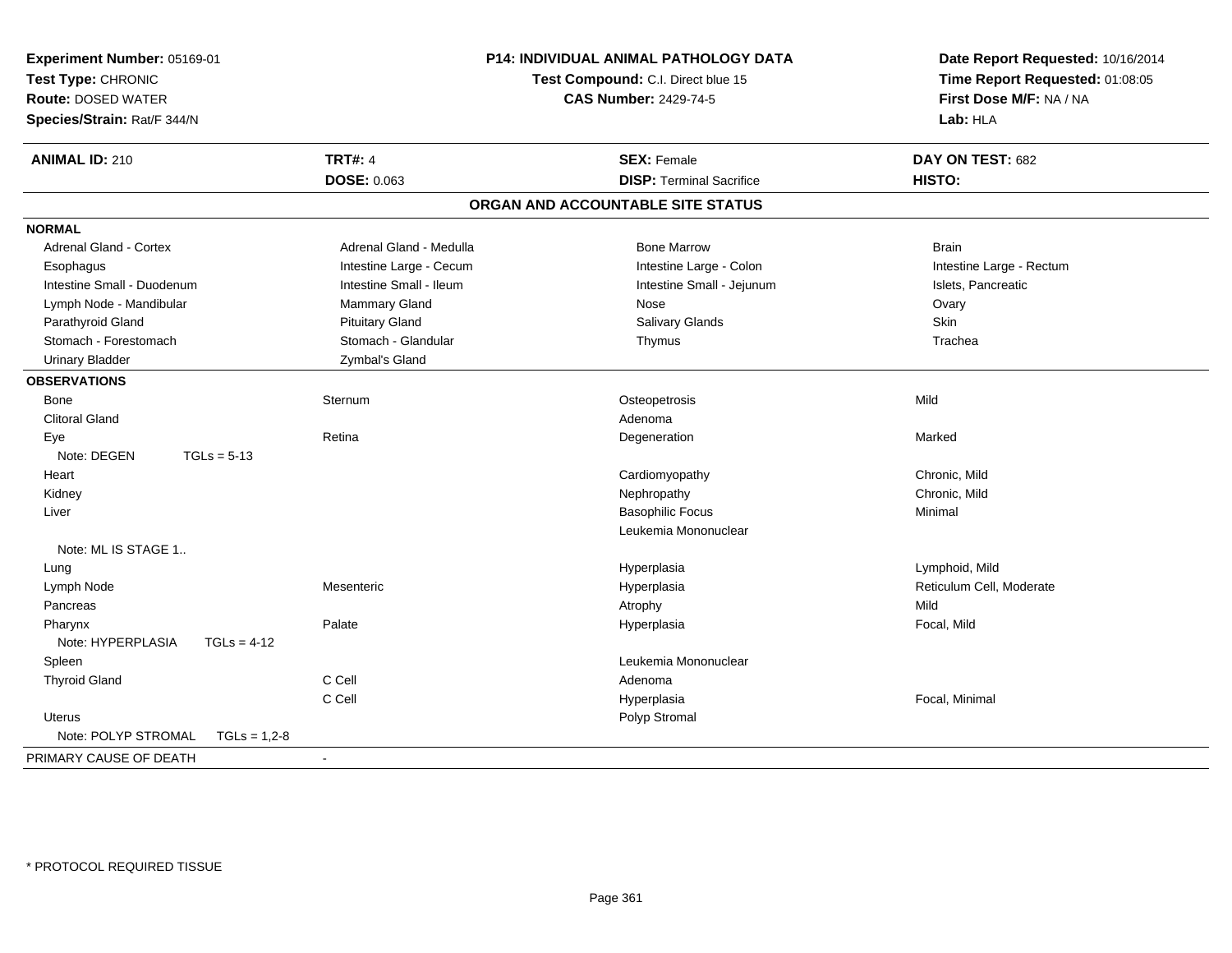| Experiment Number: 05169-01 |                 |                                    | <b>P14: INDIVIDUAL ANIMAL PATHOLOGY DATA</b> | Date Report Requested: 10/16/2014 |
|-----------------------------|-----------------|------------------------------------|----------------------------------------------|-----------------------------------|
| Test Type: CHRONIC          |                 | Test Compound: C.I. Direct blue 15 |                                              | Time Report Requested: 01:08:05   |
| <b>Route: DOSED WATER</b>   |                 |                                    | <b>CAS Number: 2429-74-5</b>                 | First Dose M/F: NA / NA           |
| Species/Strain: Rat/F 344/N |                 |                                    |                                              | Lab: HLA                          |
| <b>ANIMAL ID: 211</b>       |                 | <b>TRT#: 4</b>                     | <b>SEX: Female</b>                           | DAY ON TEST: 465                  |
|                             |                 | <b>DOSE: 0.063</b>                 | <b>DISP: Dead</b>                            | HISTO:                            |
|                             |                 |                                    | ORGAN AND ACCOUNTABLE SITE STATUS            |                                   |
| <b>NORMAL</b>               |                 |                                    |                                              |                                   |
| Adrenal Gland - Medulla     |                 | <b>Bone Marrow</b>                 | <b>Brain</b>                                 | <b>Clitoral Gland</b>             |
| Esophagus                   |                 | Intestine Large - Cecum            | Intestine Large - Colon                      | Intestine Large - Rectum          |
| Intestine Small - Duodenum  |                 | Intestine Small - Ileum            | Intestine Small - Jejunum                    | Islets, Pancreatic                |
| Lymph Node - Mandibular     |                 | Lymph Node - Mesenteric            | Mammary Gland                                | Nose                              |
| Ovary                       |                 | Pancreas                           | Parathyroid Gland                            | <b>Pituitary Gland</b>            |
| Salivary Glands             |                 | <b>Skin</b>                        | Stomach - Forestomach                        | Thymus                            |
| <b>Thyroid Gland</b>        |                 | Trachea                            | <b>Urinary Bladder</b>                       | <b>Uterus</b>                     |
| <b>OBSERVATIONS</b>         |                 |                                    |                                              |                                   |
| <b>Adrenal Gland</b>        |                 | Cortex                             | Vacuolization Cytoplasmic                    | Diffuse, Mild                     |
| Heart                       |                 |                                    | Cardiomyopathy                               | Chronic, Mild                     |
|                             |                 |                                    | Mineralization                               | Multifocal, Moderate              |
| Kidney                      |                 | <b>Renal Tubule</b>                | Mineralization                               | Moderate                          |
| Liver                       |                 |                                    | Vacuolization Cytoplasmic                    | Diffuse, Moderate                 |
| Lung                        |                 |                                    | Hyperplasia                                  | Lymphoid, Mild                    |
|                             |                 |                                    | <b>Infiltration Cellular</b>                 | Histiocyte, Mild                  |
| Lymph Node                  |                 | Mediastinal                        | Hemorrhage                                   | Marked                            |
| Spleen                      |                 |                                    | Atrophy                                      | Moderate                          |
|                             |                 |                                    | Pigmentation                                 | Moderate                          |
| Stomach                     |                 | Glandular                          | Erosion                                      | Diffuse, Moderate                 |
|                             |                 | Glandular                          | Mineralization                               | Diffuse, Mild                     |
| Zymbal's Gland              |                 |                                    | Carcinoma                                    |                                   |
|                             |                 |                                    | Ectasia                                      | Moderate                          |
| Note: CARCINOMA             | $TGLs = 1-10.1$ |                                    |                                              |                                   |
| PRIMARY CAUSE OF DEATH      |                 |                                    |                                              |                                   |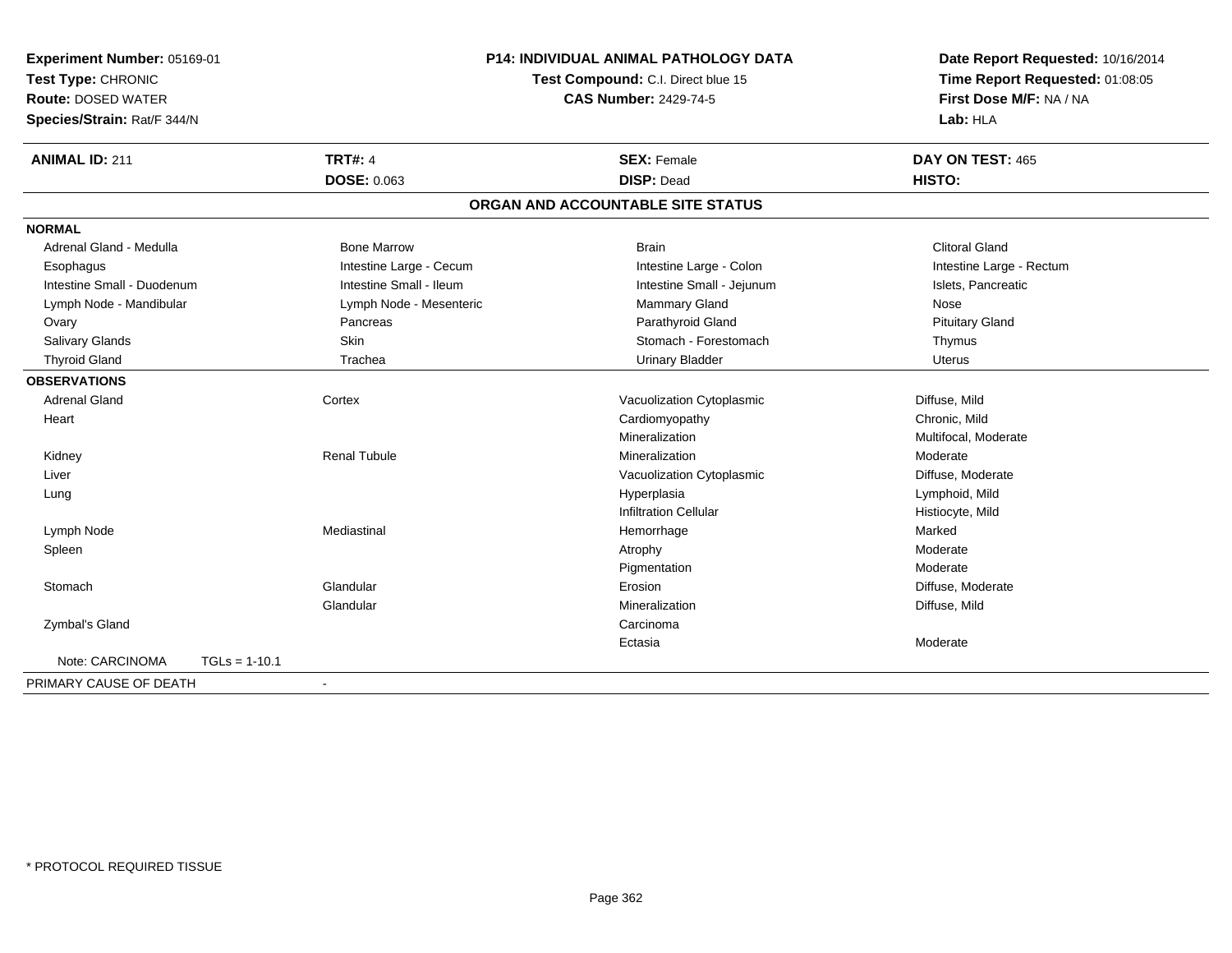| Experiment Number: 05169-01<br>Test Type: CHRONIC<br><b>Route: DOSED WATER</b><br>Species/Strain: Rat/F 344/N |                                 | P14: INDIVIDUAL ANIMAL PATHOLOGY DATA<br>Test Compound: C.I. Direct blue 15<br><b>CAS Number: 2429-74-5</b> | Date Report Requested: 10/16/2014<br>Time Report Requested: 01:08:05<br>First Dose M/F: NA / NA<br>Lab: HLA |
|---------------------------------------------------------------------------------------------------------------|---------------------------------|-------------------------------------------------------------------------------------------------------------|-------------------------------------------------------------------------------------------------------------|
| <b>ANIMAL ID: 212</b>                                                                                         | <b>TRT#: 4</b>                  | <b>SEX: Female</b>                                                                                          | DAY ON TEST: 535                                                                                            |
|                                                                                                               | <b>DOSE: 0.063</b>              | <b>DISP: Moribund</b>                                                                                       | HISTO:                                                                                                      |
|                                                                                                               |                                 | ORGAN AND ACCOUNTABLE SITE STATUS                                                                           |                                                                                                             |
| <b>NORMAL</b>                                                                                                 |                                 |                                                                                                             |                                                                                                             |
| <b>Bone Marrow</b>                                                                                            | <b>Brain</b>                    | Esophagus                                                                                                   | Heart                                                                                                       |
| Intestine Large - Cecum                                                                                       | Intestine Large - Colon         | Intestine Large - Rectum                                                                                    | Intestine Small - Duodenum                                                                                  |
| Intestine Small - Ileum                                                                                       | Intestine Small - Jejunum       | Islets, Pancreatic                                                                                          | <b>Mammary Gland</b>                                                                                        |
| Mesentery                                                                                                     | Nose                            | Ovary                                                                                                       | Pancreas                                                                                                    |
| Parathyroid Gland                                                                                             | Salivary Glands                 | Stomach - Forestomach                                                                                       | Stomach - Glandular                                                                                         |
| <b>Thyroid Gland</b>                                                                                          | Tongue                          | Trachea                                                                                                     | <b>Urinary Bladder</b>                                                                                      |
| <b>Uterus</b>                                                                                                 | Zymbal's Gland                  |                                                                                                             |                                                                                                             |
| <b>MISSING</b>                                                                                                |                                 |                                                                                                             |                                                                                                             |
| <b>Clitoral Gland</b>                                                                                         | Thymus                          |                                                                                                             |                                                                                                             |
| <b>OBSERVATIONS</b>                                                                                           |                                 |                                                                                                             |                                                                                                             |
| <b>Adrenal Gland</b>                                                                                          | Cortex                          | Leukemia Mononuclear                                                                                        |                                                                                                             |
|                                                                                                               | Medulla                         | Leukemia Mononuclear                                                                                        |                                                                                                             |
| Kidney                                                                                                        |                                 | Leukemia Mononuclear                                                                                        |                                                                                                             |
|                                                                                                               |                                 | Nephropathy                                                                                                 | Chronic, Moderate                                                                                           |
|                                                                                                               | <b>Renal Tubule</b>             | Pigmentation                                                                                                | Moderate                                                                                                    |
| Liver                                                                                                         |                                 | Leukemia Mononuclear                                                                                        |                                                                                                             |
| Note: LEUKEMIA MONUC TGLs = 7-3.1                                                                             |                                 |                                                                                                             |                                                                                                             |
| Lung                                                                                                          |                                 | Leukemia Mononuclear                                                                                        |                                                                                                             |
| Lymph Node                                                                                                    | Mediastinal, Mesenteric, Renal  | Leukemia Mononuclear                                                                                        |                                                                                                             |
| Note: LEUKEMIA MONUC                                                                                          | $TGLs = 2,8,9,11,14-9,14,9,7,6$ |                                                                                                             |                                                                                                             |
| <b>Pituitary Gland</b>                                                                                        | Pars Distalis                   | Cyst                                                                                                        | Mild                                                                                                        |
|                                                                                                               |                                 | Leukemia Mononuclear                                                                                        |                                                                                                             |
| Note: CYST<br>$TGLs = 10-2$<br>Skin                                                                           |                                 | Squamous Cell Papilloma                                                                                     |                                                                                                             |
| Note: SQ CL PAPILLOM TGLs = 1-10.1                                                                            |                                 |                                                                                                             |                                                                                                             |
| Spleen                                                                                                        |                                 | Leukemia Mononuclear                                                                                        |                                                                                                             |
| Note: LEUKEMIA MONUC<br>$TGLs = 3,4,5-3$                                                                      |                                 |                                                                                                             |                                                                                                             |
| PRIMARY CAUSE OF DEATH                                                                                        |                                 |                                                                                                             |                                                                                                             |
|                                                                                                               |                                 |                                                                                                             |                                                                                                             |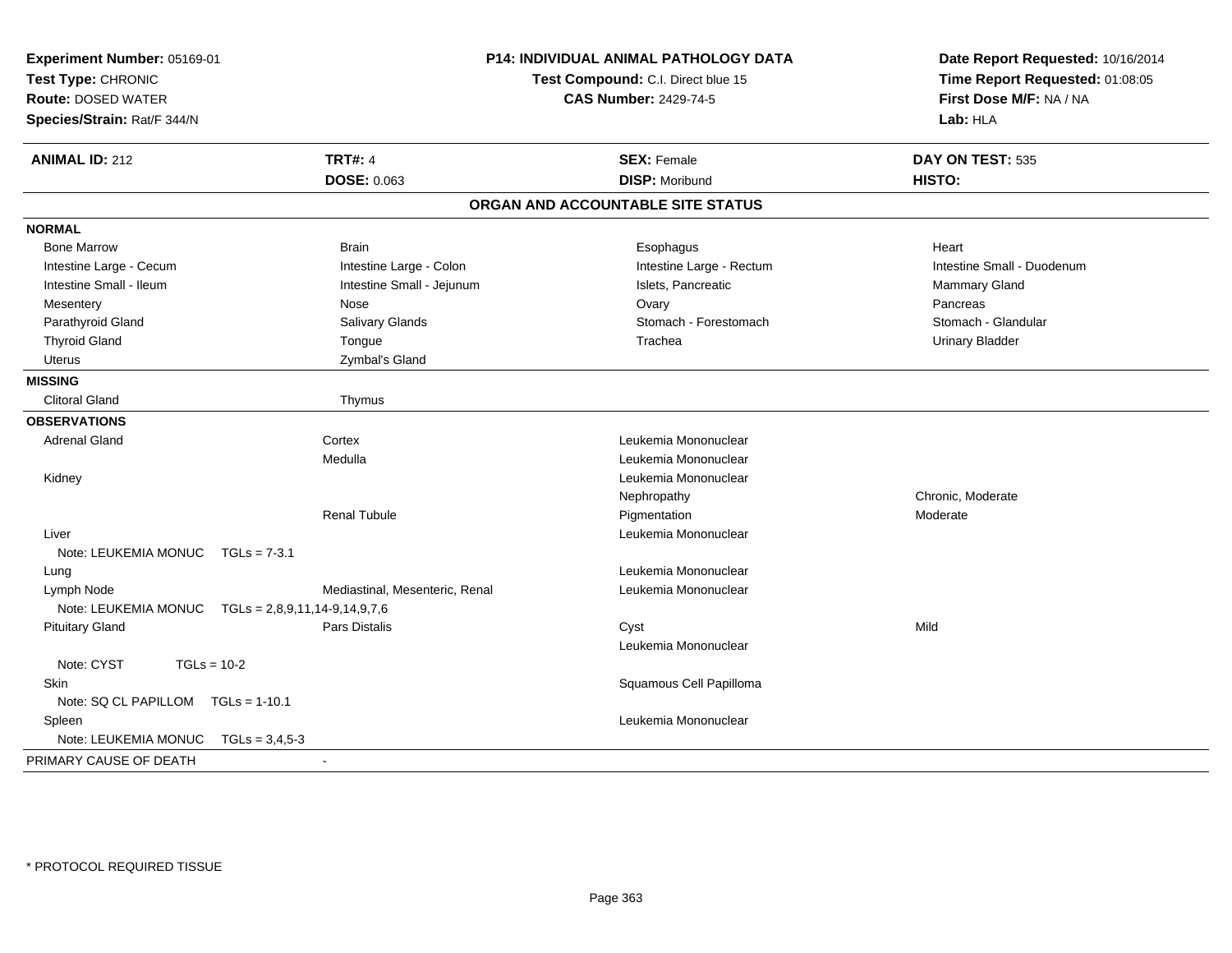| Experiment Number: 05169-01                    |                                    | <b>P14: INDIVIDUAL ANIMAL PATHOLOGY DATA</b> | Date Report Requested: 10/16/2014 |
|------------------------------------------------|------------------------------------|----------------------------------------------|-----------------------------------|
| Test Type: CHRONIC                             | Test Compound: C.I. Direct blue 15 |                                              | Time Report Requested: 01:08:05   |
| <b>Route: DOSED WATER</b>                      |                                    | <b>CAS Number: 2429-74-5</b>                 | First Dose M/F: NA / NA           |
| Species/Strain: Rat/F 344/N                    |                                    |                                              | Lab: HLA                          |
| <b>ANIMAL ID: 213</b>                          | <b>TRT#: 4</b>                     | <b>SEX: Female</b>                           | DAY ON TEST: 635                  |
|                                                | DOSE: 0.063                        | <b>DISP: Moribund</b>                        | HISTO:                            |
|                                                |                                    | ORGAN AND ACCOUNTABLE SITE STATUS            |                                   |
| <b>NORMAL</b>                                  |                                    |                                              |                                   |
| <b>Bone Marrow</b>                             | <b>Clitoral Gland</b>              | Esophagus                                    | Intestine Large - Cecum           |
| Intestine Large - Colon                        | Intestine Large - Rectum           | Intestine Small - Duodenum                   | Intestine Small - Ileum           |
| Intestine Small - Jejunum                      | Islets, Pancreatic                 | Nose                                         | Parathyroid Gland                 |
| <b>Pituitary Gland</b>                         | Salivary Glands                    | <b>Skin</b>                                  | Stomach - Glandular               |
| <b>Thyroid Gland</b>                           | Trachea                            | <b>Urinary Bladder</b>                       | Zymbal's Gland                    |
| <b>OBSERVATIONS</b>                            |                                    |                                              |                                   |
| <b>Adrenal Gland</b>                           | Cortex                             | Leukemia Mononuclear                         |                                   |
|                                                | Medulla                            | Leukemia Mononuclear                         |                                   |
| <b>Brain</b>                                   |                                    | Leukemia Mononuclear                         |                                   |
| Heart                                          |                                    | Leukemia Mononuclear                         |                                   |
| Kidney                                         |                                    | Leukemia Mononuclear                         |                                   |
|                                                |                                    | Nephropathy                                  | Chronic, Moderate                 |
| Liver                                          |                                    | Leukemia Mononuclear                         |                                   |
| Lung                                           |                                    | Leukemia Mononuclear                         |                                   |
| Lymph Node                                     | Mandibular                         | Leukemia Mononuclear                         |                                   |
|                                                | Mediastinal                        | Leukemia Mononuclear                         |                                   |
|                                                | Mesenteric                         | Leukemia Mononuclear                         |                                   |
|                                                | Renal                              | Leukemia Mononuclear                         |                                   |
| Note: LEUKEMIA MONUC<br>$TGLs = 5,6,7-7,14,15$ |                                    |                                              |                                   |
| Mammary Gland                                  |                                    | Fibroadenoma                                 |                                   |
| Note: FIBROADENOMA<br>$TGLs = 1-13$            |                                    |                                              |                                   |
| Ovary                                          |                                    | Adenoma                                      |                                   |
| $1 TGLs = 2-8$<br>Note: [ ADENOMA              |                                    |                                              |                                   |
| Pancreas                                       |                                    | Leukemia Mononuclear                         |                                   |
| Spleen                                         |                                    | Leukemia Mononuclear                         |                                   |
| Note: LEUKEMIA MONUC<br>$TGLs = 8-3$           |                                    |                                              |                                   |
| Stomach                                        | Forestomach                        | Acanthosis                                   | Moderate                          |
| Thymus                                         |                                    | Leukemia Mononuclear                         |                                   |
| <b>Uterus</b>                                  |                                    | Leukemia Mononuclear<br>Polyp Stromal        |                                   |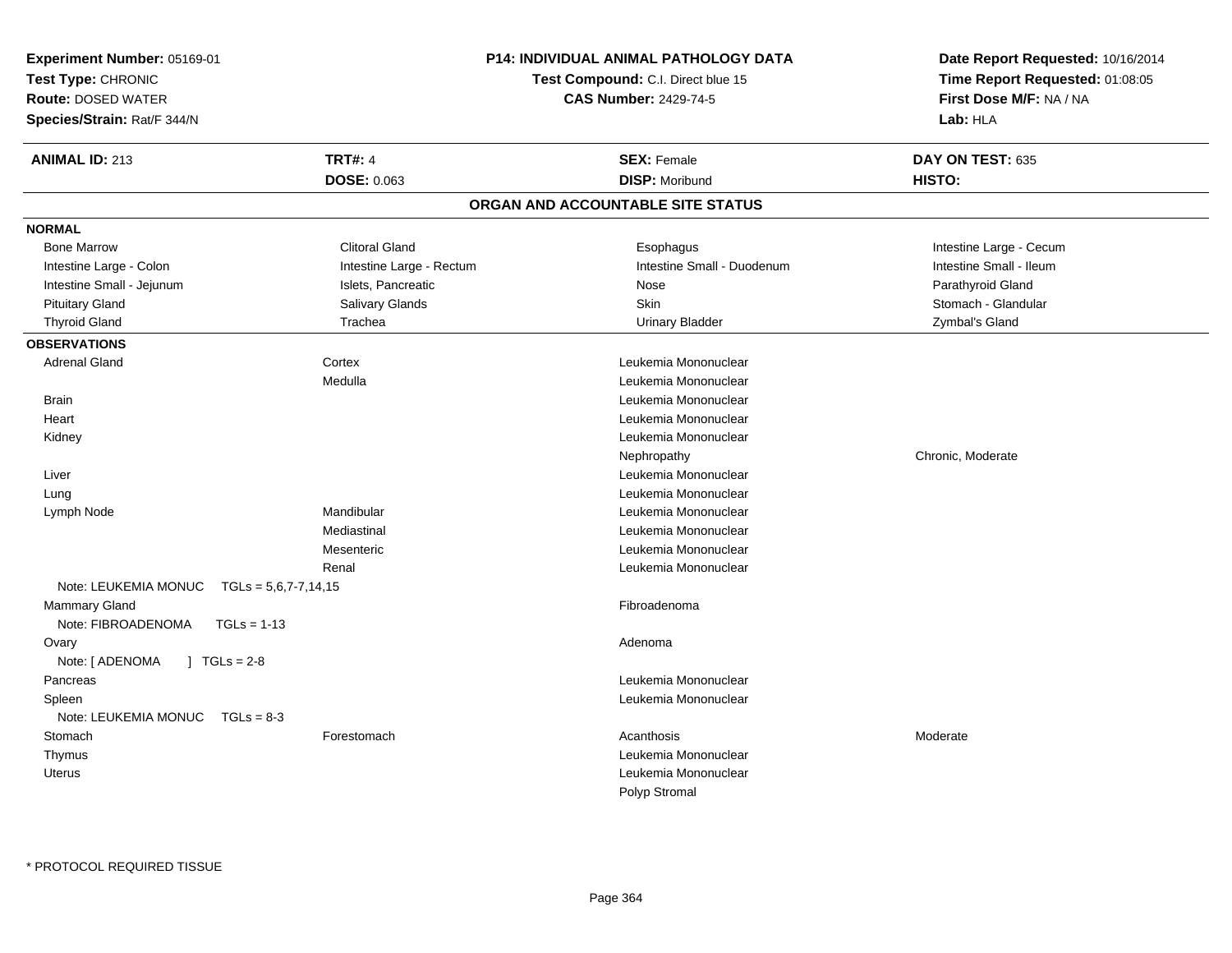| Experiment Number: 05169-01<br>Test Compound: C.I. Direct blue 15<br>Test Type: CHRONIC<br><b>CAS Number: 2429-74-5</b><br><b>Route: DOSED WATER</b> |                    | <b>P14: INDIVIDUAL ANIMAL PATHOLOGY DATA</b> | Date Report Requested: 10/16/2014<br>Time Report Requested: 01:08:05 |
|------------------------------------------------------------------------------------------------------------------------------------------------------|--------------------|----------------------------------------------|----------------------------------------------------------------------|
|                                                                                                                                                      |                    |                                              | First Dose M/F: NA / NA                                              |
| Species/Strain: Rat/F 344/N                                                                                                                          |                    | Lab: HLA                                     |                                                                      |
| <b>ANIMAL ID: 213</b>                                                                                                                                | <b>TRT#: 4</b>     | <b>SEX: Female</b>                           | <b>DAY ON TEST: 635</b>                                              |
|                                                                                                                                                      | <b>DOSE: 0.063</b> | <b>DISP: Moribund</b>                        | HISTO:                                                               |
|                                                                                                                                                      |                    | ORGAN AND ACCOUNTABLE SITE STATUS            |                                                                      |
| Note: POLYP STROMAL                                                                                                                                  | $TGLs = 3-8$       |                                              |                                                                      |
| Note: LEUKEMIA MONUC $TGLs = 4-8$                                                                                                                    |                    |                                              |                                                                      |
| PRIMARY CAUSE OF DEATH                                                                                                                               |                    |                                              |                                                                      |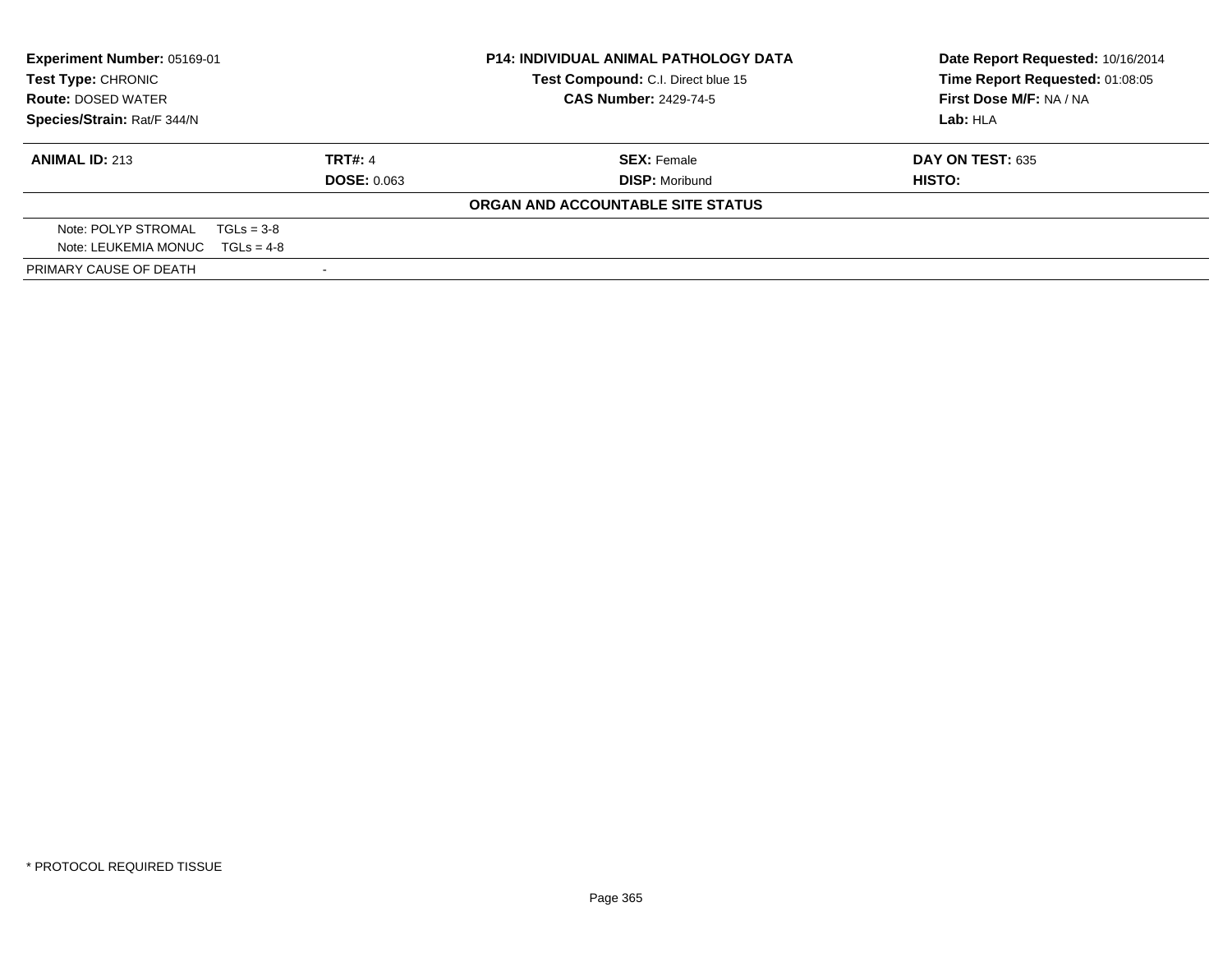| <b>Experiment Number: 05169-01</b><br>Test Type: CHRONIC<br><b>Route: DOSED WATER</b><br>Species/Strain: Rat/F 344/N |                         | <b>P14: INDIVIDUAL ANIMAL PATHOLOGY DATA</b><br>Test Compound: C.I. Direct blue 15<br><b>CAS Number: 2429-74-5</b> | Date Report Requested: 10/16/2014<br>Time Report Requested: 01:08:05<br>First Dose M/F: NA / NA<br>Lab: HLA |
|----------------------------------------------------------------------------------------------------------------------|-------------------------|--------------------------------------------------------------------------------------------------------------------|-------------------------------------------------------------------------------------------------------------|
| <b>ANIMAL ID: 214</b>                                                                                                | <b>TRT#: 4</b>          | <b>SEX: Female</b>                                                                                                 | DAY ON TEST: 682                                                                                            |
|                                                                                                                      | DOSE: 0.063             | <b>DISP: Terminal Sacrifice</b>                                                                                    | HISTO:                                                                                                      |
|                                                                                                                      |                         | ORGAN AND ACCOUNTABLE SITE STATUS                                                                                  |                                                                                                             |
| <b>NORMAL</b>                                                                                                        |                         |                                                                                                                    |                                                                                                             |
| <b>Adrenal Gland - Cortex</b>                                                                                        | Adrenal Gland - Medulla | <b>Bone Marrow</b>                                                                                                 | <b>Brain</b>                                                                                                |
| Esophagus                                                                                                            | Intestine Large - Cecum | Intestine Large - Colon                                                                                            | Intestine Large - Rectum                                                                                    |
| Intestine Small - Duodenum                                                                                           | Intestine Small - Ileum | Intestine Small - Jejunum                                                                                          | Islets, Pancreatic                                                                                          |
| Lymph Node - Mandibular                                                                                              | Lymph Node - Mesenteric | Mammary Gland                                                                                                      | Nose                                                                                                        |
| Ovary                                                                                                                | Pancreas                | Parathyroid Gland                                                                                                  | <b>Salivary Glands</b>                                                                                      |
| <b>Skin</b>                                                                                                          | Stomach - Forestomach   | Stomach - Glandular                                                                                                | Thymus                                                                                                      |
| <b>Thyroid Gland</b>                                                                                                 | Trachea                 | <b>Urinary Bladder</b>                                                                                             | <b>Uterus</b>                                                                                               |
| Zymbal's Gland                                                                                                       |                         |                                                                                                                    |                                                                                                             |
| <b>OBSERVATIONS</b>                                                                                                  |                         |                                                                                                                    |                                                                                                             |
| <b>Clitoral Gland</b>                                                                                                |                         | Carcinoma                                                                                                          |                                                                                                             |
| Note: CARCINOMA<br>$TGLs = 1-8$                                                                                      |                         |                                                                                                                    |                                                                                                             |
| Heart                                                                                                                |                         | Cardiomyopathy                                                                                                     | Chronic, Minimal                                                                                            |
| Kidney                                                                                                               |                         | Nephropathy                                                                                                        | Chronic, Minimal                                                                                            |
| Liver                                                                                                                |                         | <b>Basophilic Focus</b>                                                                                            | Minimal                                                                                                     |
|                                                                                                                      |                         | Granuloma                                                                                                          | Mild                                                                                                        |
| Lung                                                                                                                 |                         | Hyperplasia                                                                                                        | Lymphoid, Mild                                                                                              |
| <b>Pituitary Gland</b>                                                                                               | <b>Pars Distalis</b>    | Cyst                                                                                                               |                                                                                                             |
| $[Cyst TGLS = 2-2]$                                                                                                  |                         |                                                                                                                    |                                                                                                             |
| Spleen                                                                                                               |                         | Hematopoietic Cell Proliferation                                                                                   | Mild                                                                                                        |
| PRIMARY CAUSE OF DEATH                                                                                               |                         |                                                                                                                    |                                                                                                             |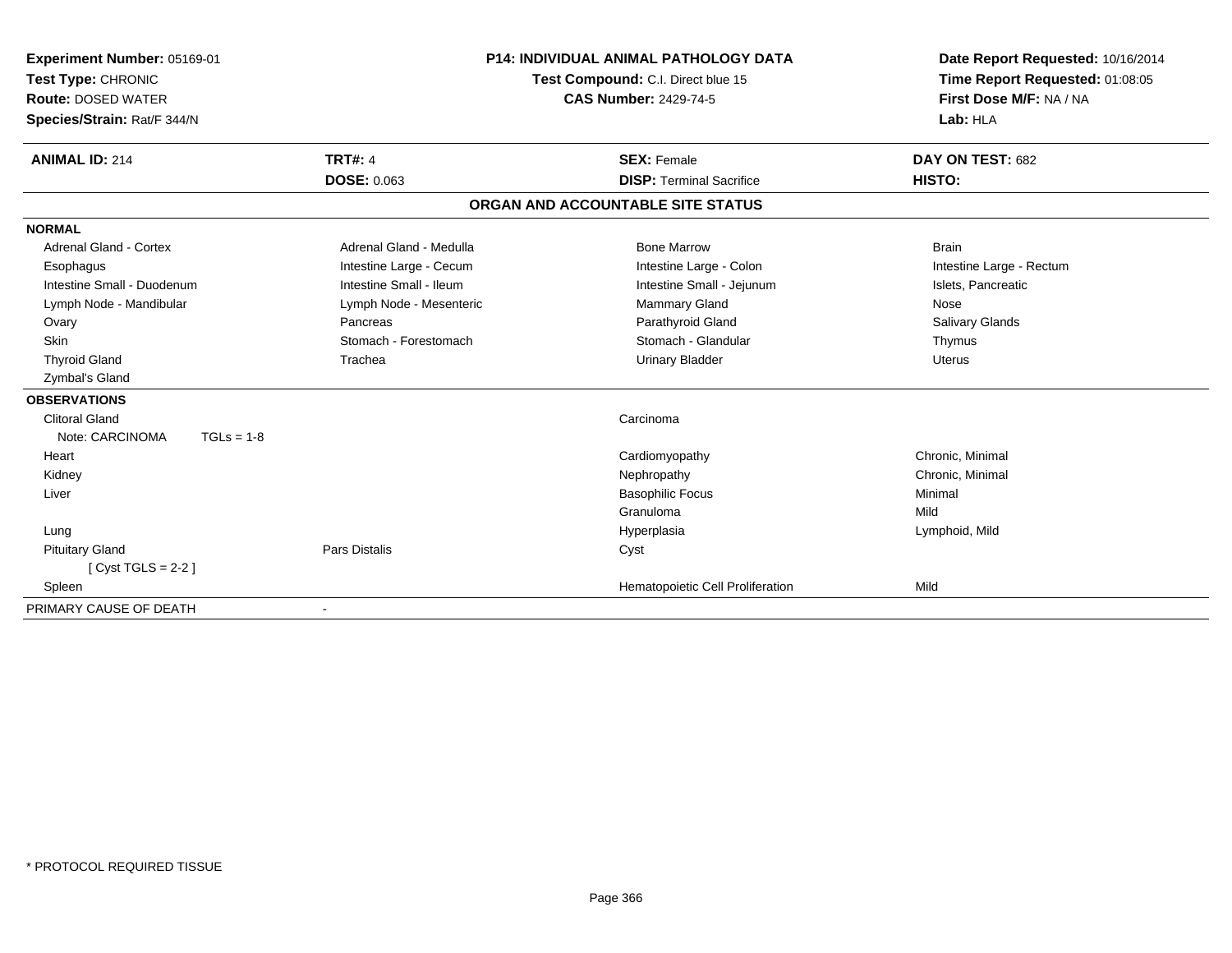| Experiment Number: 05169-01<br>Test Type: CHRONIC<br><b>Route: DOSED WATER</b><br>Species/Strain: Rat/F 344/N |               |                         | <b>P14: INDIVIDUAL ANIMAL PATHOLOGY DATA</b><br>Test Compound: C.I. Direct blue 15<br><b>CAS Number: 2429-74-5</b> | Date Report Requested: 10/16/2014<br>Time Report Requested: 01:08:06<br>First Dose M/F: NA / NA<br>Lab: HLA |
|---------------------------------------------------------------------------------------------------------------|---------------|-------------------------|--------------------------------------------------------------------------------------------------------------------|-------------------------------------------------------------------------------------------------------------|
| <b>ANIMAL ID: 215</b>                                                                                         |               | <b>TRT#: 4</b>          | <b>SEX: Female</b>                                                                                                 | DAY ON TEST: 635                                                                                            |
|                                                                                                               |               | <b>DOSE: 0.063</b>      | <b>DISP: Moribund</b>                                                                                              | HISTO:                                                                                                      |
|                                                                                                               |               |                         | ORGAN AND ACCOUNTABLE SITE STATUS                                                                                  |                                                                                                             |
| <b>NORMAL</b>                                                                                                 |               |                         |                                                                                                                    |                                                                                                             |
| <b>Adrenal Gland - Cortex</b>                                                                                 |               | Adrenal Gland - Medulla | <b>Bone Marrow</b>                                                                                                 | Esophagus                                                                                                   |
| Heart                                                                                                         |               | Intestine Large - Cecum | Intestine Large - Colon                                                                                            | Intestine Large - Rectum                                                                                    |
| Intestine Small - Duodenum                                                                                    |               | Intestine Small - Ileum | Intestine Small - Jejunum                                                                                          | Islets, Pancreatic                                                                                          |
| Lymph Node - Mandibular                                                                                       |               | Lymph Node - Mesenteric | Nose                                                                                                               | Ovary                                                                                                       |
| Pancreas                                                                                                      |               | Parathyroid Gland       | <b>Salivary Glands</b>                                                                                             | <b>Skin</b>                                                                                                 |
| Spleen                                                                                                        |               | Stomach - Forestomach   | Stomach - Glandular                                                                                                | Thymus                                                                                                      |
| Trachea                                                                                                       |               | <b>Urinary Bladder</b>  | Zymbal's Gland                                                                                                     |                                                                                                             |
| <b>OBSERVATIONS</b>                                                                                           |               |                         |                                                                                                                    |                                                                                                             |
| <b>Brain</b>                                                                                                  |               |                         | Compression                                                                                                        |                                                                                                             |
| Note: COMPRESSION                                                                                             | $TGLs = 3-1$  |                         |                                                                                                                    |                                                                                                             |
| <b>Clitoral Gland</b>                                                                                         |               |                         | Ectasia                                                                                                            | Moderate                                                                                                    |
| Kidney                                                                                                        |               |                         | Nephropathy                                                                                                        | Chronic, Mild                                                                                               |
| Liver                                                                                                         |               |                         | <b>Basophilic Focus</b>                                                                                            | Minimal                                                                                                     |
|                                                                                                               |               |                         | Granuloma                                                                                                          | Marked                                                                                                      |
| Lung                                                                                                          |               |                         | Hyperplasia                                                                                                        | Lymphoid, Moderate                                                                                          |
| <b>Mammary Gland</b>                                                                                          |               |                         | Adenocarcinoma                                                                                                     |                                                                                                             |
| Note: ADENOCARC                                                                                               | $TGLs = 2-13$ |                         |                                                                                                                    |                                                                                                             |
| <b>Pituitary Gland</b>                                                                                        |               | <b>Pars Distalis</b>    | Adenoma                                                                                                            |                                                                                                             |
| [Adenoma TGLS = $4-2$ ]                                                                                       |               |                         |                                                                                                                    |                                                                                                             |
| <b>Thyroid Gland</b>                                                                                          |               | C Cell                  | Hyperplasia                                                                                                        | Focal, Minimal                                                                                              |
| Uterus                                                                                                        |               | Endometrium             | Hyperplasia                                                                                                        | Cystic, Moderate                                                                                            |
| Note: HYPERPLASIA                                                                                             | $TGLs = 1-8$  |                         |                                                                                                                    |                                                                                                             |
| PRIMARY CAUSE OF DEATH                                                                                        |               |                         |                                                                                                                    |                                                                                                             |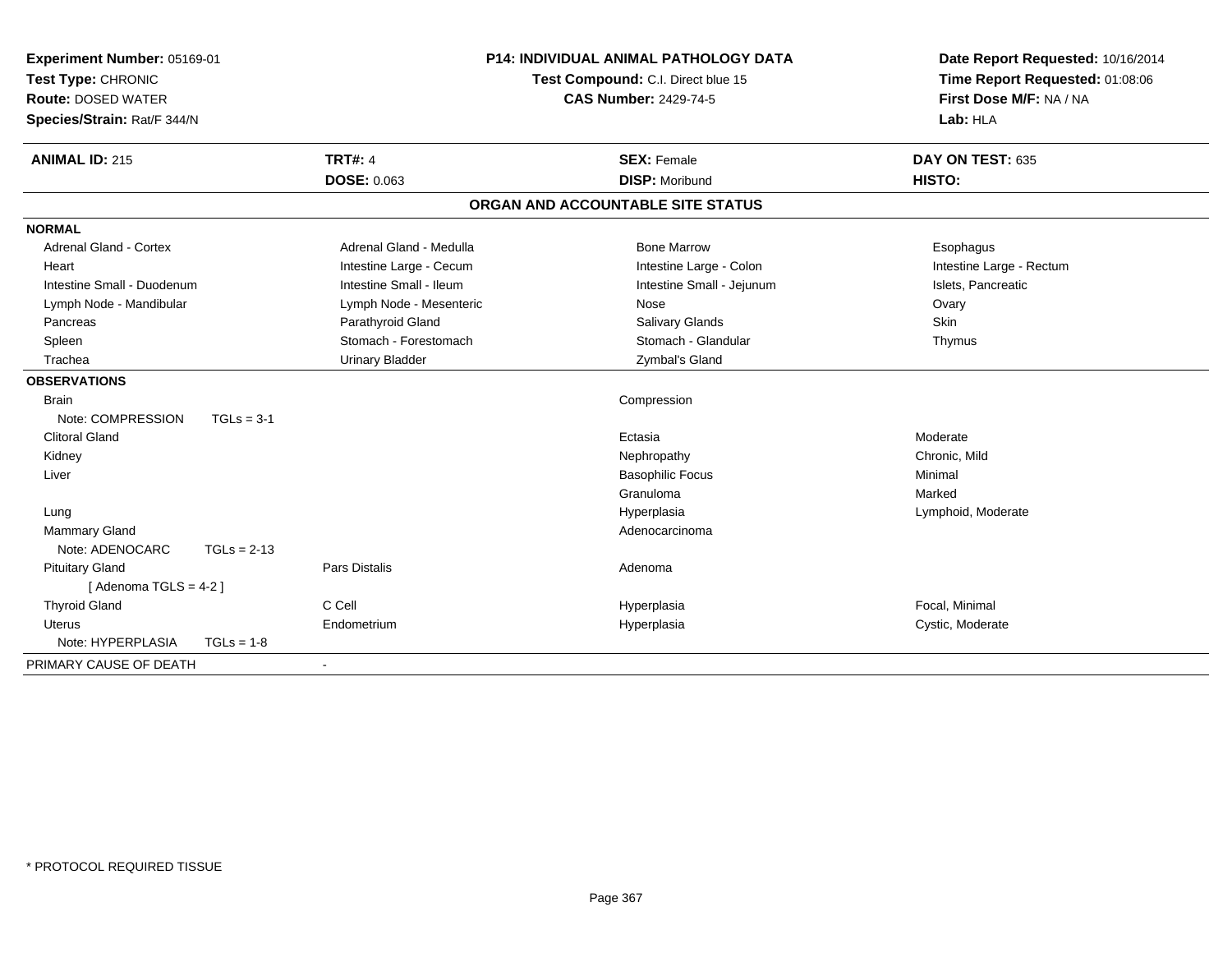| Experiment Number: 05169-01<br>Test Type: CHRONIC<br><b>Route: DOSED WATER</b><br>Species/Strain: Rat/F 344/N |                          | <b>P14: INDIVIDUAL ANIMAL PATHOLOGY DATA</b><br>Test Compound: C.I. Direct blue 15<br><b>CAS Number: 2429-74-5</b> | Date Report Requested: 10/16/2014<br>Time Report Requested: 01:08:06<br>First Dose M/F: NA / NA<br>Lab: HLA |
|---------------------------------------------------------------------------------------------------------------|--------------------------|--------------------------------------------------------------------------------------------------------------------|-------------------------------------------------------------------------------------------------------------|
| <b>ANIMAL ID: 216</b>                                                                                         | <b>TRT#: 4</b>           | <b>SEX: Female</b>                                                                                                 | DAY ON TEST: 463                                                                                            |
|                                                                                                               | <b>DOSE: 0.063</b>       | <b>DISP: Moribund</b>                                                                                              | HISTO:                                                                                                      |
|                                                                                                               |                          | ORGAN AND ACCOUNTABLE SITE STATUS                                                                                  |                                                                                                             |
| <b>NORMAL</b>                                                                                                 |                          |                                                                                                                    |                                                                                                             |
| <b>Bone Marrow</b>                                                                                            | <b>Brain</b>             | Esophagus                                                                                                          | Intestine Large - Cecum                                                                                     |
| Intestine Large - Colon                                                                                       | Intestine Large - Rectum | Intestine Small - Duodenum                                                                                         | Intestine Small - Ileum                                                                                     |
| Intestine Small - Jejunum                                                                                     | Islets, Pancreatic       | Lymph Node - Mandibular                                                                                            | Lymph Node - Mesenteric                                                                                     |
| Mammary Gland                                                                                                 | Nose                     | Parathyroid Gland                                                                                                  | Salivary Glands                                                                                             |
| <b>Skin</b>                                                                                                   | Stomach - Forestomach    | Stomach - Glandular                                                                                                | Thymus                                                                                                      |
| <b>Thyroid Gland</b>                                                                                          | Trachea                  | <b>Urinary Bladder</b>                                                                                             | Uterus                                                                                                      |
| Zymbal's Gland                                                                                                |                          |                                                                                                                    |                                                                                                             |
| <b>MISSING</b>                                                                                                |                          |                                                                                                                    |                                                                                                             |
| <b>Clitoral Gland</b>                                                                                         |                          |                                                                                                                    |                                                                                                             |
| <b>OBSERVATIONS</b>                                                                                           |                          |                                                                                                                    |                                                                                                             |
| <b>Adrenal Gland</b>                                                                                          | Cortex                   | Leukemia Mononuclear                                                                                               |                                                                                                             |
|                                                                                                               | Medulla                  | Leukemia Mononuclear                                                                                               |                                                                                                             |
| Heart                                                                                                         |                          | Leukemia Mononuclear                                                                                               |                                                                                                             |
| Kidney                                                                                                        |                          | Leukemia Mononuclear                                                                                               |                                                                                                             |
| Liver                                                                                                         |                          | Leukemia Mononuclear                                                                                               |                                                                                                             |
|                                                                                                               |                          | Vacuolization Cytoplasmic                                                                                          | Diffuse, Moderate                                                                                           |
| Note: LEUKEMIA MONUC TGLs = 3-3.1                                                                             |                          |                                                                                                                    |                                                                                                             |
| Lung                                                                                                          |                          | Leukemia Mononuclear                                                                                               |                                                                                                             |
| Note: LEUKEMIA MONUC $TGLs = 2-4, 4.1$                                                                        |                          |                                                                                                                    |                                                                                                             |
| Ovary                                                                                                         |                          | Leukemia Mononuclear                                                                                               |                                                                                                             |
| Pancreas                                                                                                      |                          | Atrophy                                                                                                            | Mild                                                                                                        |
| Pharynx                                                                                                       | Palate                   | Squamous Cell Papilloma                                                                                            |                                                                                                             |
| Note: SQ CL PAPILLOM TGLs = 6-13                                                                              |                          |                                                                                                                    |                                                                                                             |
| <b>Pituitary Gland</b>                                                                                        | <b>Pars Distalis</b>     | Angiectasis                                                                                                        | Focal, Mild                                                                                                 |
|                                                                                                               |                          | Leukemia Mononuclear                                                                                               |                                                                                                             |
| Note: $[$ ANGIECTASIS $]$ TGLs = 1-2                                                                          |                          |                                                                                                                    |                                                                                                             |
| Note: LEUKEMIA MONUC TGLs = 5-2                                                                               |                          |                                                                                                                    |                                                                                                             |
| Spleen                                                                                                        |                          | Leukemia Mononuclear                                                                                               |                                                                                                             |
| Note: LEUKEMIA MONUC<br>$TGLs = 4-3$                                                                          |                          |                                                                                                                    |                                                                                                             |
| PRIMARY CAUSE OF DEATH                                                                                        | $\sim$                   |                                                                                                                    |                                                                                                             |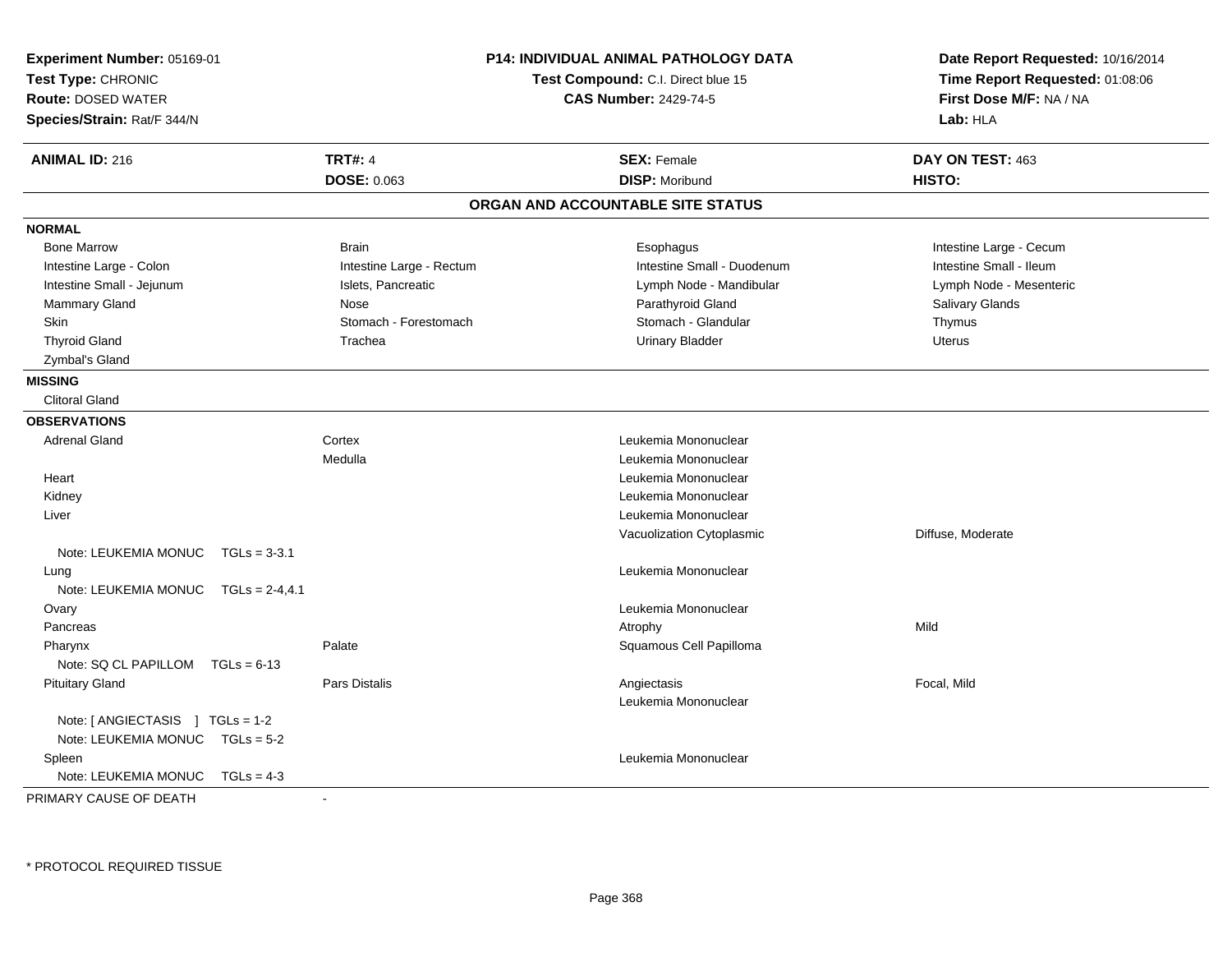| <b>Experiment Number: 05169-01</b> |                    | <b>P14: INDIVIDUAL ANIMAL PATHOLOGY DATA</b> | Date Report Requested: 10/16/2014 |  |
|------------------------------------|--------------------|----------------------------------------------|-----------------------------------|--|
| Test Type: CHRONIC                 |                    | Test Compound: C.I. Direct blue 15           | Time Report Requested: 01:08:06   |  |
| <b>Route: DOSED WATER</b>          |                    | <b>CAS Number: 2429-74-5</b>                 | First Dose M/F: NA / NA           |  |
| Species/Strain: Rat/F 344/N        |                    |                                              | Lab: HLA                          |  |
| <b>ANIMAL ID: 216</b>              | <b>TRT#: 4</b>     | <b>SEX: Female</b>                           | DAY ON TEST: 463                  |  |
|                                    | <b>DOSE: 0.063</b> | <b>DISP: Moribund</b>                        | HISTO:                            |  |
|                                    |                    | <b>ORGAN AND ACCOUNTABLE SITE STATUS</b>     |                                   |  |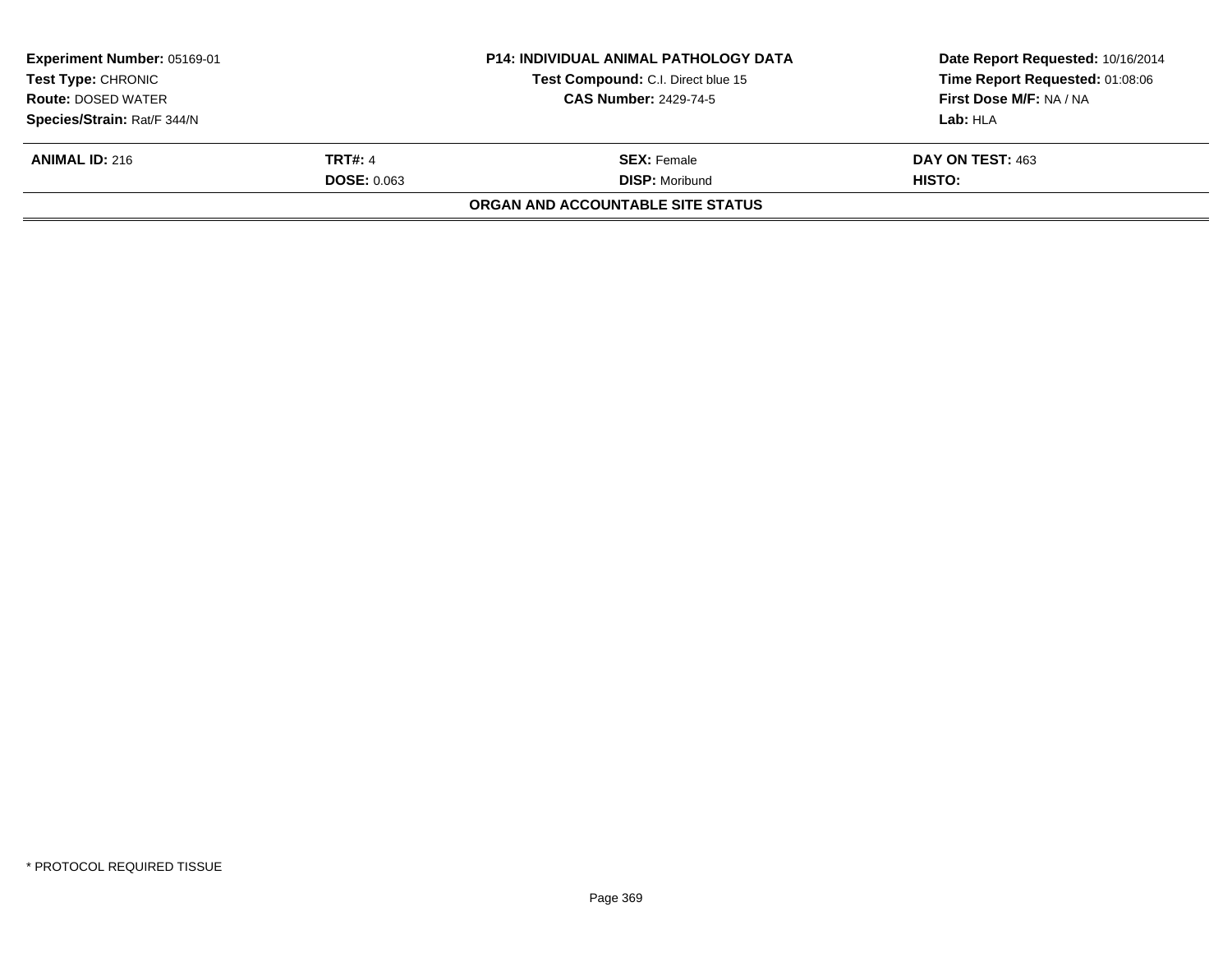| Experiment Number: 05169-01<br>Test Type: CHRONIC<br><b>Route: DOSED WATER</b><br>Species/Strain: Rat/F 344/N |                          | P14: INDIVIDUAL ANIMAL PATHOLOGY DATA<br>Test Compound: C.I. Direct blue 15<br><b>CAS Number: 2429-74-5</b> | Date Report Requested: 10/16/2014<br>Time Report Requested: 01:08:06<br>First Dose M/F: NA / NA<br>Lab: HLA |
|---------------------------------------------------------------------------------------------------------------|--------------------------|-------------------------------------------------------------------------------------------------------------|-------------------------------------------------------------------------------------------------------------|
| <b>ANIMAL ID: 217</b>                                                                                         | <b>TRT#: 4</b>           | <b>SEX: Female</b>                                                                                          | DAY ON TEST: 529                                                                                            |
|                                                                                                               | DOSE: 0.063              | <b>DISP: Moribund</b>                                                                                       | HISTO:                                                                                                      |
|                                                                                                               |                          | ORGAN AND ACCOUNTABLE SITE STATUS                                                                           |                                                                                                             |
| <b>NORMAL</b>                                                                                                 |                          |                                                                                                             |                                                                                                             |
| <b>Bone Marrow</b>                                                                                            | Esophagus                | Heart                                                                                                       | Intestine Large - Cecum                                                                                     |
| Intestine Large - Colon                                                                                       | Intestine Large - Rectum | Intestine Small - Duodenum                                                                                  | Intestine Small - Ileum                                                                                     |
| Intestine Small - Jejunum                                                                                     | Islets, Pancreatic       | Mammary Gland                                                                                               | Nose                                                                                                        |
| Ovary                                                                                                         | Pancreas                 | Parathyroid Gland                                                                                           | <b>Pituitary Gland</b>                                                                                      |
| Salivary Glands                                                                                               | <b>Skin</b>              | Stomach - Forestomach                                                                                       | Stomach - Glandular                                                                                         |
| <b>Thyroid Gland</b>                                                                                          | Trachea                  | <b>Urinary Bladder</b>                                                                                      | <b>Uterus</b>                                                                                               |
| Zymbal's Gland                                                                                                |                          |                                                                                                             |                                                                                                             |
| <b>MISSING</b>                                                                                                |                          |                                                                                                             |                                                                                                             |
| <b>Clitoral Gland</b>                                                                                         |                          |                                                                                                             |                                                                                                             |
| <b>OBSERVATIONS</b>                                                                                           |                          |                                                                                                             |                                                                                                             |
| <b>Adrenal Gland</b>                                                                                          | Cortex                   | Leukemia Mononuclear                                                                                        |                                                                                                             |
|                                                                                                               | Medulla                  | Leukemia Mononuclear                                                                                        |                                                                                                             |
| <b>Brain</b>                                                                                                  |                          | Leukemia Mononuclear                                                                                        |                                                                                                             |
| Note: LEUKEMIA MONUC                                                                                          | $TGLs = 2-1$             |                                                                                                             |                                                                                                             |
| Kidney                                                                                                        |                          | Leukemia Mononuclear                                                                                        |                                                                                                             |
| Liver                                                                                                         |                          | Leukemia Mononuclear                                                                                        |                                                                                                             |
| Note: LEUKEMIA MONUC                                                                                          | $TGLs = 9-3.1$           |                                                                                                             |                                                                                                             |
| Lung                                                                                                          |                          | Alveolar/Bronchiolar Adenoma                                                                                |                                                                                                             |
|                                                                                                               |                          | Leukemia Mononuclear                                                                                        |                                                                                                             |
| Note: [ ALV BRON ADEN ] TGLs = 3-4.1                                                                          |                          |                                                                                                             |                                                                                                             |
| Lymph Node                                                                                                    | Mandibular               | Leukemia Mononuclear                                                                                        |                                                                                                             |
|                                                                                                               | Mediastinal              | Leukemia Mononuclear                                                                                        |                                                                                                             |
|                                                                                                               | Pancreatic               | Leukemia Mononuclear                                                                                        |                                                                                                             |
| Note: LEUKEMIA MONUC TGLs = 4,5,7,8-7,6,9                                                                     |                          |                                                                                                             |                                                                                                             |
| Spleen                                                                                                        |                          | Leukemia Mononuclear                                                                                        |                                                                                                             |
| Note: LEUKEMIA MONUC                                                                                          | $TGLs = 6-3.1$           |                                                                                                             |                                                                                                             |
| Thymus                                                                                                        |                          | Leukemia Mononuclear                                                                                        |                                                                                                             |
| PRIMARY CAUSE OF DEATH                                                                                        |                          |                                                                                                             |                                                                                                             |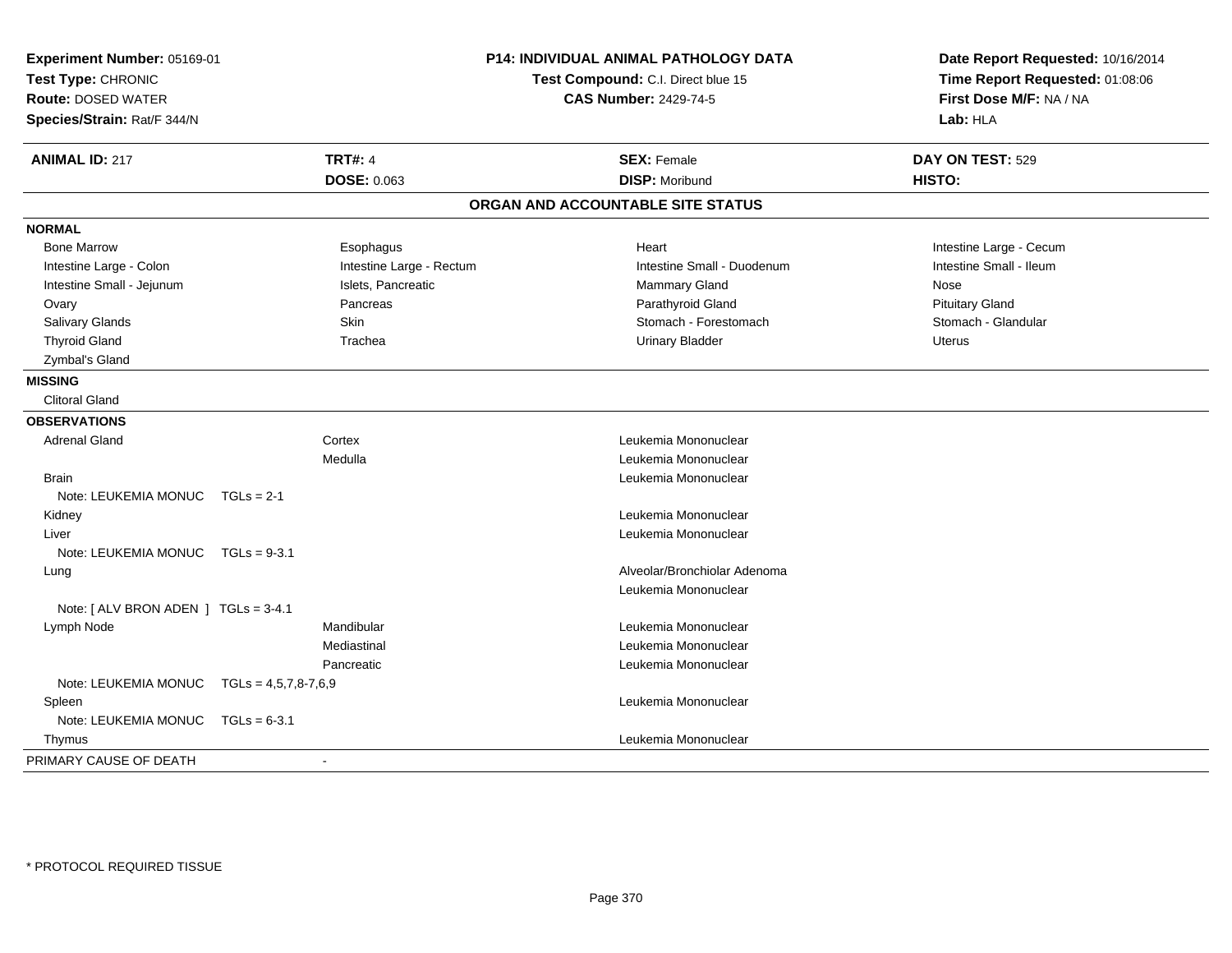| Experiment Number: 05169-01<br>Test Type: CHRONIC<br><b>Route: DOSED WATER</b><br>Species/Strain: Rat/F 344/N                                                               |                                                                                                               | P14: INDIVIDUAL ANIMAL PATHOLOGY DATA<br>Test Compound: C.I. Direct blue 15<br><b>CAS Number: 2429-74-5</b>                                                   | Date Report Requested: 10/16/2014<br>Time Report Requested: 01:08:06<br>First Dose M/F: NA / NA<br>Lab: HLA                                |
|-----------------------------------------------------------------------------------------------------------------------------------------------------------------------------|---------------------------------------------------------------------------------------------------------------|---------------------------------------------------------------------------------------------------------------------------------------------------------------|--------------------------------------------------------------------------------------------------------------------------------------------|
| <b>ANIMAL ID: 218</b>                                                                                                                                                       | <b>TRT#: 4</b><br><b>DOSE: 0.063</b>                                                                          | <b>SEX: Female</b><br><b>DISP: Moribund</b>                                                                                                                   | DAY ON TEST: 647<br>HISTO:                                                                                                                 |
|                                                                                                                                                                             |                                                                                                               | ORGAN AND ACCOUNTABLE SITE STATUS                                                                                                                             |                                                                                                                                            |
| <b>NORMAL</b>                                                                                                                                                               |                                                                                                               |                                                                                                                                                               |                                                                                                                                            |
| Adrenal Gland - Medulla<br>Heart<br>Intestine Small - Duodenum<br>Lung<br><b>Salivary Glands</b><br>Thymus<br>Zymbal's Gland<br><b>OBSERVATIONS</b><br><b>Adrenal Gland</b> | <b>Bone Marrow</b><br>Intestine Large - Cecum<br>Intestine Small - Ileum<br>Nose<br>Skin<br>Trachea<br>Cortex | <b>Brain</b><br>Intestine Large - Colon<br>Intestine Small - Jejunum<br>Ovary<br>Stomach - Forestomach<br><b>Urinary Bladder</b><br>Vacuolization Cytoplasmic | Esophagus<br>Intestine Large - Rectum<br>Islets, Pancreatic<br>Parathyroid Gland<br>Stomach - Glandular<br><b>Uterus</b><br>Focal, Minimal |
| <b>Clitoral Gland</b><br>Note: ADENOMA<br>$TGLs = 2-10.1$                                                                                                                   | <b>Bilateral</b>                                                                                              | Adenoma                                                                                                                                                       |                                                                                                                                            |
| Kidney<br>Liver<br>Note: LEUKEMIA MONUC<br>$TGLs = 1-3.1$<br>Note: ML IS STAGE 3                                                                                            |                                                                                                               | Nephropathy<br>Leukemia Mononuclear                                                                                                                           | Chronic, Minimal                                                                                                                           |
| Lymph Node                                                                                                                                                                  | Mandibular<br>Mesenteric                                                                                      | Leukemia Mononuclear<br>Leukemia Mononuclear                                                                                                                  |                                                                                                                                            |
| Mammary Gland<br>Pancreas                                                                                                                                                   | Duct                                                                                                          | Ectasia<br>Atrophy                                                                                                                                            | Moderate<br>Mild                                                                                                                           |
| <b>Pituitary Gland</b><br>Spleen<br>Note: LEUKEMIA MONUC<br>$TGLs = 3-3$                                                                                                    | <b>Pars Distalis</b>                                                                                          | Adenoma<br>Leukemia Mononuclear                                                                                                                               |                                                                                                                                            |
| <b>Thyroid Gland</b>                                                                                                                                                        | C Cell                                                                                                        | Adenoma                                                                                                                                                       |                                                                                                                                            |
| PRIMARY CAUSE OF DEATH                                                                                                                                                      | $\blacksquare$                                                                                                |                                                                                                                                                               |                                                                                                                                            |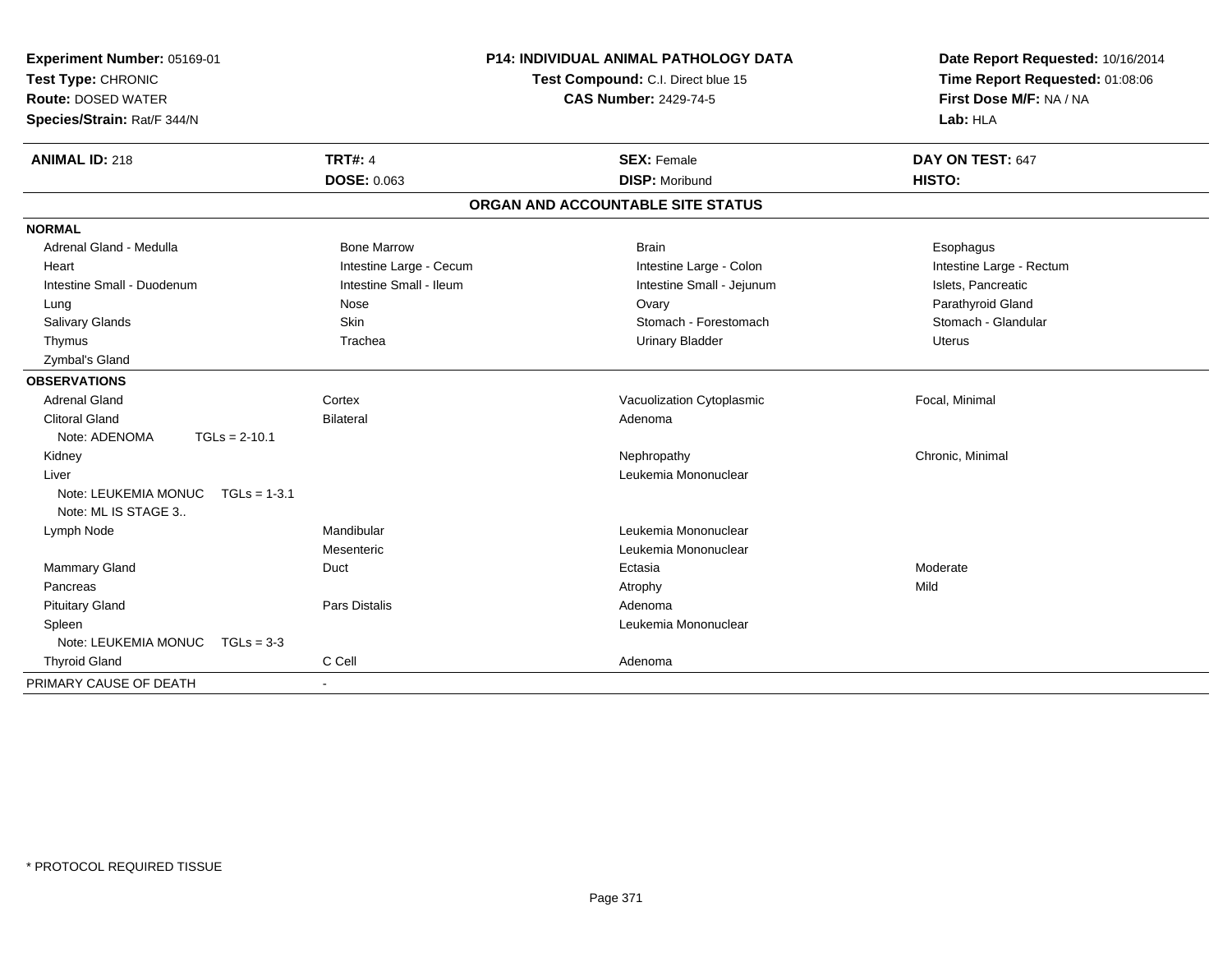| <b>Experiment Number: 05169-01</b><br>Test Type: CHRONIC<br><b>Route: DOSED WATER</b> |                  |                            | <b>P14: INDIVIDUAL ANIMAL PATHOLOGY DATA</b> | Date Report Requested: 10/16/2014 |
|---------------------------------------------------------------------------------------|------------------|----------------------------|----------------------------------------------|-----------------------------------|
|                                                                                       |                  |                            | Test Compound: C.I. Direct blue 15           | Time Report Requested: 01:08:06   |
|                                                                                       |                  |                            | <b>CAS Number: 2429-74-5</b>                 | First Dose M/F: NA / NA           |
| Species/Strain: Rat/F 344/N                                                           |                  |                            |                                              | Lab: HLA                          |
| <b>ANIMAL ID: 219</b>                                                                 |                  | <b>TRT#: 4</b>             | <b>SEX: Female</b>                           | DAY ON TEST: 653                  |
|                                                                                       |                  | <b>DOSE: 0.063</b>         | <b>DISP: Dead</b>                            | HISTO:                            |
|                                                                                       |                  |                            | ORGAN AND ACCOUNTABLE SITE STATUS            |                                   |
| <b>NORMAL</b>                                                                         |                  |                            |                                              |                                   |
| <b>Adrenal Gland - Cortex</b>                                                         |                  | Adrenal Gland - Medulla    | <b>Bone Marrow</b>                           | <b>Clitoral Gland</b>             |
| Esophagus                                                                             |                  | Heart                      | Intestine Large - Cecum                      | Intestine Large - Colon           |
| Intestine Large - Rectum                                                              |                  | Intestine Small - Duodenum | Intestine Small - Ileum                      | Intestine Small - Jejunum         |
| Islets, Pancreatic                                                                    |                  | Kidney                     | Lymph Node - Mandibular                      | Lymph Node - Mesenteric           |
| Mammary Gland                                                                         |                  | Ovary                      | Pancreas                                     | Parathyroid Gland                 |
| Salivary Glands                                                                       |                  | <b>Skin</b>                | Stomach - Forestomach                        | Stomach - Glandular               |
| Thymus                                                                                |                  | <b>Thyroid Gland</b>       | Trachea                                      | <b>Urinary Bladder</b>            |
| <b>Uterus</b>                                                                         |                  | Zymbal's Gland             |                                              |                                   |
| <b>OBSERVATIONS</b>                                                                   |                  |                            |                                              |                                   |
| <b>Brain</b>                                                                          |                  |                            | Hemorrhage                                   | Moderate                          |
| Liver                                                                                 |                  |                            | <b>Basophilic Focus</b>                      | Mild                              |
| Lung                                                                                  |                  |                            | Congestion                                   | Moderate                          |
|                                                                                       |                  |                            | Hyperplasia                                  | Lymphoid, Mild                    |
| Note: CONGESTION                                                                      | $TGLs = 1-4,4.1$ |                            |                                              |                                   |
| Nose                                                                                  |                  |                            | Fungus                                       |                                   |
|                                                                                       |                  |                            | Inflammation                                 | Acute, Moderate                   |
| <b>Pituitary Gland</b>                                                                |                  | <b>Pars Distalis</b>       | Adenoma                                      |                                   |
|                                                                                       |                  |                            | Hemorrhage                                   | Marked                            |
| Note: ADENOMA                                                                         | $TGLs = 4-2$     |                            |                                              |                                   |
| Spleen                                                                                |                  |                            | Atrophy                                      | Moderate                          |
| PRIMARY CAUSE OF DEATH                                                                |                  |                            |                                              |                                   |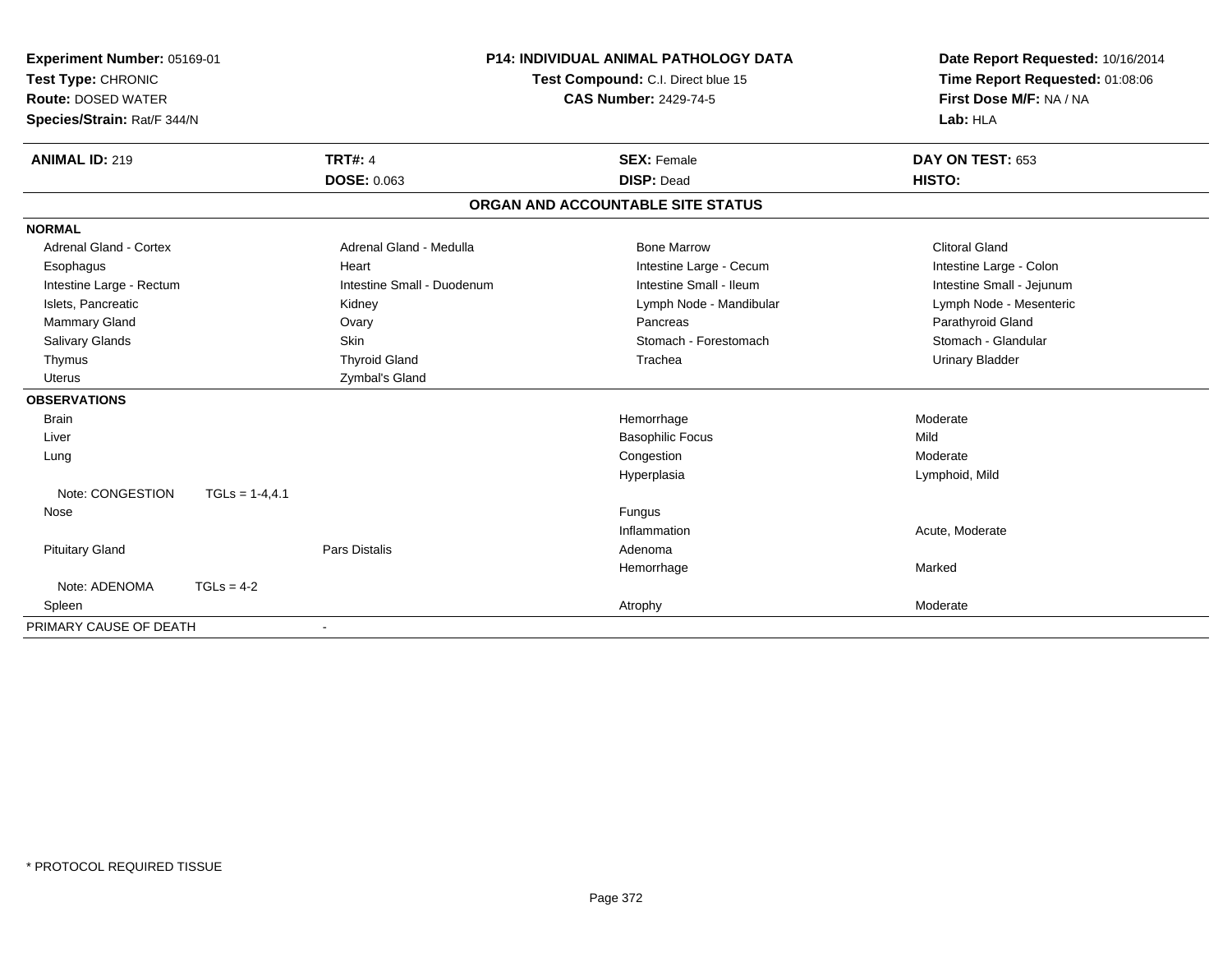| Experiment Number: 05169-01<br>Test Type: CHRONIC<br><b>Route: DOSED WATER</b><br>Species/Strain: Rat/F 344/N | <b>P14: INDIVIDUAL ANIMAL PATHOLOGY DATA</b><br>Test Compound: C.I. Direct blue 15<br><b>CAS Number: 2429-74-5</b> | Date Report Requested: 10/16/2014<br>Time Report Requested: 01:08:06<br>First Dose M/F: NA / NA<br>Lab: HLA |
|---------------------------------------------------------------------------------------------------------------|--------------------------------------------------------------------------------------------------------------------|-------------------------------------------------------------------------------------------------------------|
| <b>TRT#: 4</b><br><b>ANIMAL ID: 220</b>                                                                       | <b>SEX: Female</b>                                                                                                 | DAY ON TEST: 647                                                                                            |
| DOSE: 0.063                                                                                                   | <b>DISP: Moribund</b>                                                                                              | HISTO:                                                                                                      |
|                                                                                                               | ORGAN AND ACCOUNTABLE SITE STATUS                                                                                  |                                                                                                             |
| <b>NORMAL</b>                                                                                                 |                                                                                                                    |                                                                                                             |
| <b>Bone Marrow</b><br><b>Adrenal Gland - Cortex</b>                                                           | <b>Brain</b>                                                                                                       | Esophagus                                                                                                   |
| Intestine Large - Cecum<br>Intestine Large - Colon                                                            | Intestine Large - Rectum                                                                                           | Intestine Small - Duodenum                                                                                  |
| Intestine Small - Ileum<br>Intestine Small - Jejunum                                                          | Islets, Pancreatic                                                                                                 | Lymph Node - Mandibular                                                                                     |
| Lymph Node - Mesenteric<br>Mammary Gland                                                                      | <b>Nose</b>                                                                                                        | Pancreas                                                                                                    |
| Parathyroid Gland<br><b>Pituitary Gland</b>                                                                   | Salivary Glands                                                                                                    | Skin                                                                                                        |
| Stomach - Forestomach<br>Stomach - Glandular                                                                  | <b>Thyroid Gland</b>                                                                                               | Trachea                                                                                                     |
| <b>Urinary Bladder</b><br>Zymbal's Gland                                                                      |                                                                                                                    |                                                                                                             |
| <b>MISSING</b>                                                                                                |                                                                                                                    |                                                                                                             |
| Thymus                                                                                                        |                                                                                                                    |                                                                                                             |
| <b>OBSERVATIONS</b>                                                                                           |                                                                                                                    |                                                                                                             |
| Medulla<br><b>Adrenal Gland</b>                                                                               | Hyperplasia                                                                                                        | Focal, Mild                                                                                                 |
| Note: EMBOLUS IN MEDULLA IS PROBABLY ARTIFACT                                                                 |                                                                                                                    |                                                                                                             |
| <b>Clitoral Gland</b>                                                                                         | Carcinoma                                                                                                          |                                                                                                             |
|                                                                                                               | Ectasia                                                                                                            | Moderate                                                                                                    |
|                                                                                                               | Hyperplasia                                                                                                        | Squamous, Focal, Mild                                                                                       |
| Note: CARCINOMA<br>$TGLs = 1-8.1$                                                                             |                                                                                                                    |                                                                                                             |
| Eye                                                                                                           | Cataract                                                                                                           | Minimal                                                                                                     |
| Retina                                                                                                        | Degeneration                                                                                                       | Moderate                                                                                                    |
| Note: DEGEN<br>$TGLs = 9-13$                                                                                  |                                                                                                                    |                                                                                                             |
| Heart                                                                                                         | Cardiomyopathy                                                                                                     | Chronic, Mild                                                                                               |
| Atrium                                                                                                        | Thrombosis                                                                                                         |                                                                                                             |
| Note: THROMBUS<br>$TGLs = 7-3$                                                                                |                                                                                                                    |                                                                                                             |
| Kidney                                                                                                        | Nephropathy                                                                                                        | Chronic, Minimal                                                                                            |
| Liver                                                                                                         | <b>Basophilic Focus</b>                                                                                            | Moderate                                                                                                    |
|                                                                                                               | Hematopoietic Cell Proliferation                                                                                   | Minimal                                                                                                     |
| <b>Bile Duct</b>                                                                                              | Hyperplasia                                                                                                        | Moderate                                                                                                    |
| Note: PA                                                                                                      |                                                                                                                    |                                                                                                             |
| Note: PATCHY BASOPHILIA                                                                                       |                                                                                                                    |                                                                                                             |
| Lung                                                                                                          | Carcinoma                                                                                                          | Metastatic (Uncertain Primary Site)                                                                         |
|                                                                                                               | Hyperplasia                                                                                                        | Lymphoid, Mild                                                                                              |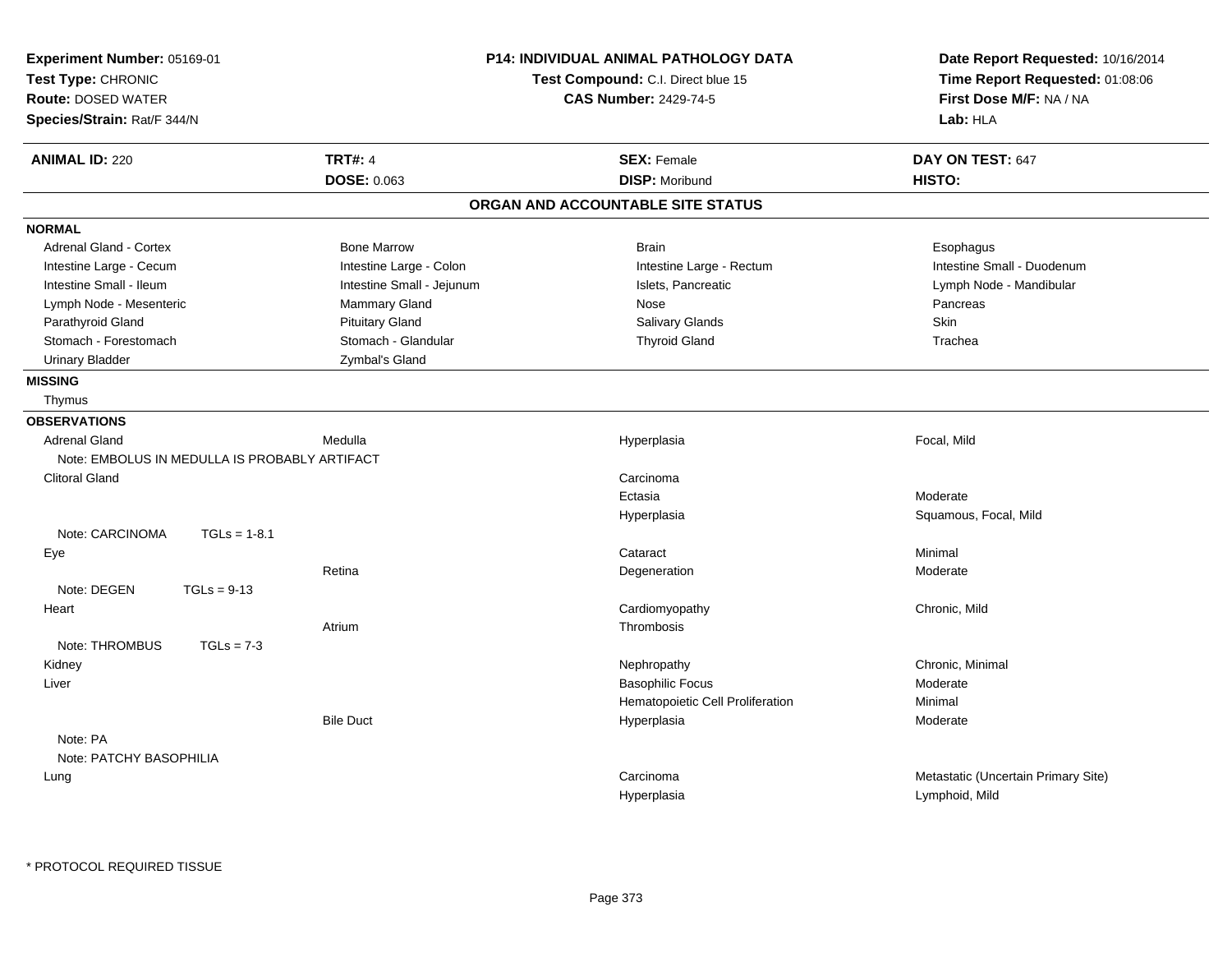| Experiment Number: 05169-01<br>Test Type: CHRONIC<br><b>Route: DOSED WATER</b><br>Species/Strain: Rat/F 344/N |                                      | P14: INDIVIDUAL ANIMAL PATHOLOGY DATA<br>Test Compound: C.I. Direct blue 15<br><b>CAS Number: 2429-74-5</b> | Date Report Requested: 10/16/2014<br>Time Report Requested: 01:08:06<br>First Dose M/F: NA / NA<br>Lab: HLA |
|---------------------------------------------------------------------------------------------------------------|--------------------------------------|-------------------------------------------------------------------------------------------------------------|-------------------------------------------------------------------------------------------------------------|
| <b>ANIMAL ID: 220</b>                                                                                         | <b>TRT#: 4</b><br><b>DOSE: 0.063</b> | <b>SEX: Female</b><br><b>DISP: Moribund</b>                                                                 | DAY ON TEST: 647<br>HISTO:                                                                                  |
|                                                                                                               |                                      | ORGAN AND ACCOUNTABLE SITE STATUS                                                                           |                                                                                                             |
| Note: PRIMARY- SITE IS CLITORAL GLAND<br>Note: CARCINOMA<br>$TGLs = 6-4.1$                                    | Pleura                               | Mesothelioma Malignant                                                                                      |                                                                                                             |
| Ovary<br>Note: CYST<br>$TGLs = 4-8$                                                                           |                                      | Cyst                                                                                                        |                                                                                                             |
| Spleen<br>Note: HEMA CELL PROL<br>$TGLs = 3-3$                                                                |                                      | Hematopoietic Cell Proliferation                                                                            | Marked                                                                                                      |
| Uterus<br>Note: CYST<br>$TGLs = 5-8$                                                                          | Endometrium                          | Cyst                                                                                                        |                                                                                                             |
| PRIMARY CAUSE OF DEATH                                                                                        |                                      |                                                                                                             |                                                                                                             |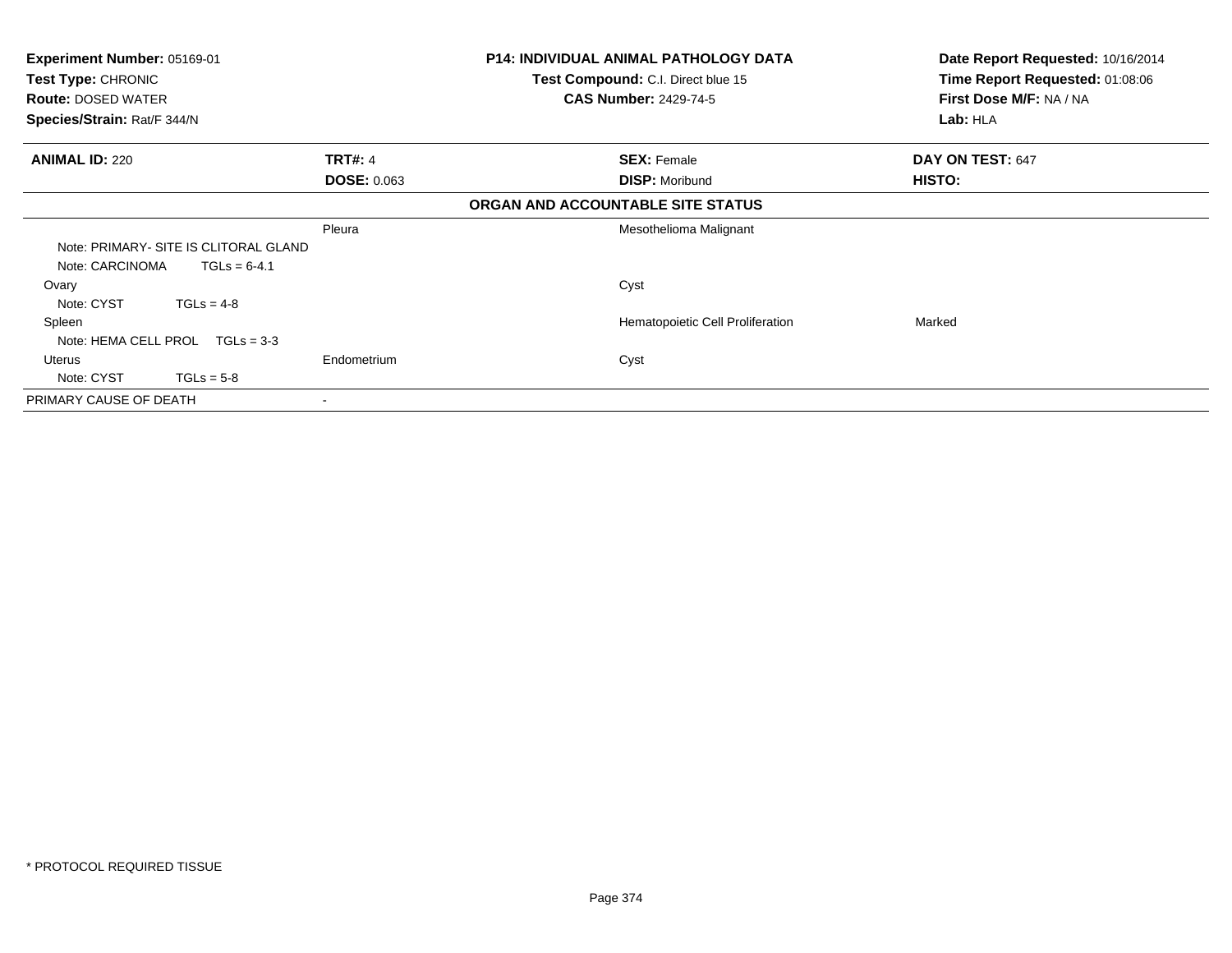| Experiment Number: 05169-01<br>Test Type: CHRONIC<br><b>Route: DOSED WATER</b><br>Species/Strain: Rat/F 344/N | P14: INDIVIDUAL ANIMAL PATHOLOGY DATA<br>Test Compound: C.I. Direct blue 15<br><b>CAS Number: 2429-74-5</b> |                                   | Date Report Requested: 10/16/2014<br>Time Report Requested: 01:08:06<br>First Dose M/F: NA / NA<br>Lab: HLA |
|---------------------------------------------------------------------------------------------------------------|-------------------------------------------------------------------------------------------------------------|-----------------------------------|-------------------------------------------------------------------------------------------------------------|
| <b>ANIMAL ID: 221</b>                                                                                         | <b>TRT#: 4</b>                                                                                              | <b>SEX: Female</b>                | DAY ON TEST: 682                                                                                            |
|                                                                                                               | <b>DOSE: 0.063</b>                                                                                          | <b>DISP: Terminal Sacrifice</b>   | HISTO:                                                                                                      |
|                                                                                                               |                                                                                                             | ORGAN AND ACCOUNTABLE SITE STATUS |                                                                                                             |
| <b>NORMAL</b>                                                                                                 |                                                                                                             |                                   |                                                                                                             |
| <b>Adrenal Gland - Cortex</b>                                                                                 | Adrenal Gland - Medulla                                                                                     | <b>Bone Marrow</b>                | <b>Brain</b>                                                                                                |
| <b>Clitoral Gland</b>                                                                                         | Esophagus                                                                                                   | Intestine Large - Cecum           | Intestine Large - Colon                                                                                     |
| Intestine Large - Rectum                                                                                      | Intestine Small - Duodenum                                                                                  | Intestine Small - Ileum           | Intestine Small - Jejunum                                                                                   |
| Islets, Pancreatic                                                                                            | Lymph Node - Mandibular                                                                                     | Mammary Gland                     | Nose                                                                                                        |
| Pancreas                                                                                                      | Parathyroid Gland                                                                                           | <b>Salivary Glands</b>            | Skin                                                                                                        |
| Spleen                                                                                                        | Stomach - Forestomach                                                                                       | Stomach - Glandular               | Thymus                                                                                                      |
| <b>Thyroid Gland</b>                                                                                          | <b>Tissue NOS</b>                                                                                           | Trachea                           | <b>Urinary Bladder</b>                                                                                      |
| Zymbal's Gland                                                                                                |                                                                                                             |                                   |                                                                                                             |
| <b>OBSERVATIONS</b>                                                                                           |                                                                                                             |                                   |                                                                                                             |
| Heart                                                                                                         |                                                                                                             | Cardiomyopathy                    | Chronic, Mild                                                                                               |
| Kidney                                                                                                        |                                                                                                             | Nephropathy                       | Chronic, Mild                                                                                               |
| Liver                                                                                                         |                                                                                                             | Angiectasis                       | Focal, Mild                                                                                                 |
|                                                                                                               |                                                                                                             | <b>Basophilic Focus</b>           | Minimal                                                                                                     |
|                                                                                                               |                                                                                                             | Granuloma                         | Mild                                                                                                        |
| Note: ANGIECTASIS<br>$TGLs = 5-3.1$                                                                           |                                                                                                             |                                   |                                                                                                             |
| Lung                                                                                                          |                                                                                                             | Hyperplasia                       | Lymphoid, Mild                                                                                              |
| Lymph Node                                                                                                    | Mesenteric                                                                                                  | Hyperplasia                       | Reticulum Cell, Moderate                                                                                    |
| Ovary                                                                                                         |                                                                                                             | Cyst                              |                                                                                                             |
| Note: CYST<br>$TGLs = 2-8$                                                                                    |                                                                                                             |                                   |                                                                                                             |
| <b>Pituitary Gland</b><br>[Adenoma TGLS = $6-2$ ]                                                             | <b>Pars Distalis</b>                                                                                        | Adenoma                           |                                                                                                             |
| <b>Uterus</b>                                                                                                 |                                                                                                             | Polyp Stromal                     |                                                                                                             |
| Note: POLYP STROMAL<br>$TGLs = 4-8$                                                                           |                                                                                                             |                                   |                                                                                                             |
| PRIMARY CAUSE OF DEATH                                                                                        |                                                                                                             |                                   |                                                                                                             |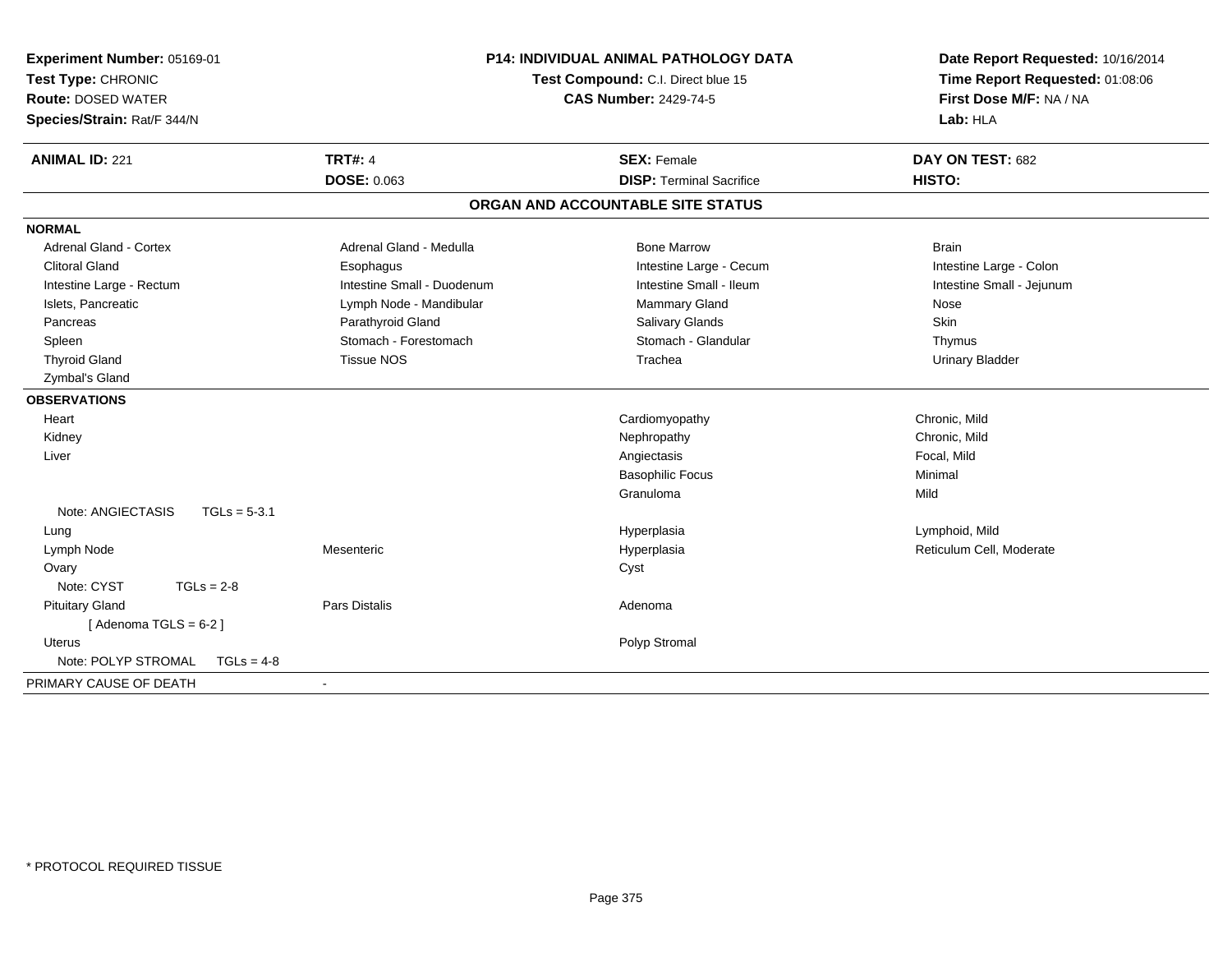| Experiment Number: 05169-01<br>Test Type: CHRONIC |                | <b>P14: INDIVIDUAL ANIMAL PATHOLOGY DATA</b><br>Test Compound: C.I. Direct blue 15 | Date Report Requested: 10/16/2014<br>Time Report Requested: 01:08:06 |                          |
|---------------------------------------------------|----------------|------------------------------------------------------------------------------------|----------------------------------------------------------------------|--------------------------|
| <b>Route: DOSED WATER</b>                         |                |                                                                                    | <b>CAS Number: 2429-74-5</b>                                         | First Dose M/F: NA / NA  |
| Species/Strain: Rat/F 344/N                       |                |                                                                                    |                                                                      | Lab: HLA                 |
| <b>ANIMAL ID: 222</b>                             |                | <b>TRT#: 4</b>                                                                     | <b>SEX: Female</b>                                                   | DAY ON TEST: 683         |
|                                                   |                | DOSE: 0.063                                                                        | <b>DISP: Terminal Sacrifice</b>                                      | HISTO:                   |
|                                                   |                |                                                                                    | ORGAN AND ACCOUNTABLE SITE STATUS                                    |                          |
| <b>NORMAL</b>                                     |                |                                                                                    |                                                                      |                          |
| Adrenal Gland - Cortex                            |                | Adrenal Gland - Medulla                                                            | <b>Bone Marrow</b>                                                   | <b>Brain</b>             |
| Esophagus                                         |                | Intestine Large - Cecum                                                            | Intestine Large - Colon                                              | Intestine Large - Rectum |
| Intestine Small - Duodenum                        |                | Intestine Small - Ileum                                                            | Intestine Small - Jejunum                                            | Islets, Pancreatic       |
| Lymph Node - Mandibular                           |                | Lymph Node - Mesenteric                                                            | Mammary Gland                                                        | Nose                     |
| Ovary                                             |                | Pancreas                                                                           | <b>Salivary Glands</b>                                               | Skin                     |
| Spleen                                            |                | Stomach - Forestomach                                                              | Stomach - Glandular                                                  | Thymus                   |
| <b>Thyroid Gland</b>                              |                | Trachea                                                                            | <b>Urinary Bladder</b>                                               | <b>Uterus</b>            |
| Zymbal's Gland                                    |                |                                                                                    |                                                                      |                          |
| <b>MISSING</b>                                    |                |                                                                                    |                                                                      |                          |
| Parathyroid Gland                                 |                |                                                                                    |                                                                      |                          |
| <b>OBSERVATIONS</b>                               |                |                                                                                    |                                                                      |                          |
| Bone                                              |                | Sternum                                                                            | Osteopetrosis                                                        | Mild                     |
| <b>Clitoral Gland</b>                             |                |                                                                                    | Adenoma                                                              |                          |
| Heart                                             |                |                                                                                    | Cardiomyopathy                                                       | Chronic, Minimal         |
| Kidney                                            |                |                                                                                    | Nephropathy                                                          | Chronic, Mild            |
| Liver                                             |                |                                                                                    | Angiectasis                                                          | Multifocal, Mild         |
|                                                   |                |                                                                                    | <b>Basophilic Focus</b>                                              | Mild                     |
|                                                   |                |                                                                                    | Clear Cell Focus                                                     | Minimal                  |
| Note: ANGIECTASIS                                 | $TGLs = 2-3.1$ |                                                                                    |                                                                      |                          |
| Lung                                              |                |                                                                                    | Alveolar/Bronchiolar Adenoma                                         |                          |
|                                                   |                |                                                                                    | Hyperplasia                                                          | Lymphoid, Mild           |
| <b>Pituitary Gland</b>                            |                | <b>Pars Distalis</b>                                                               | Cyst                                                                 |                          |
| PRIMARY CAUSE OF DEATH                            |                |                                                                                    |                                                                      |                          |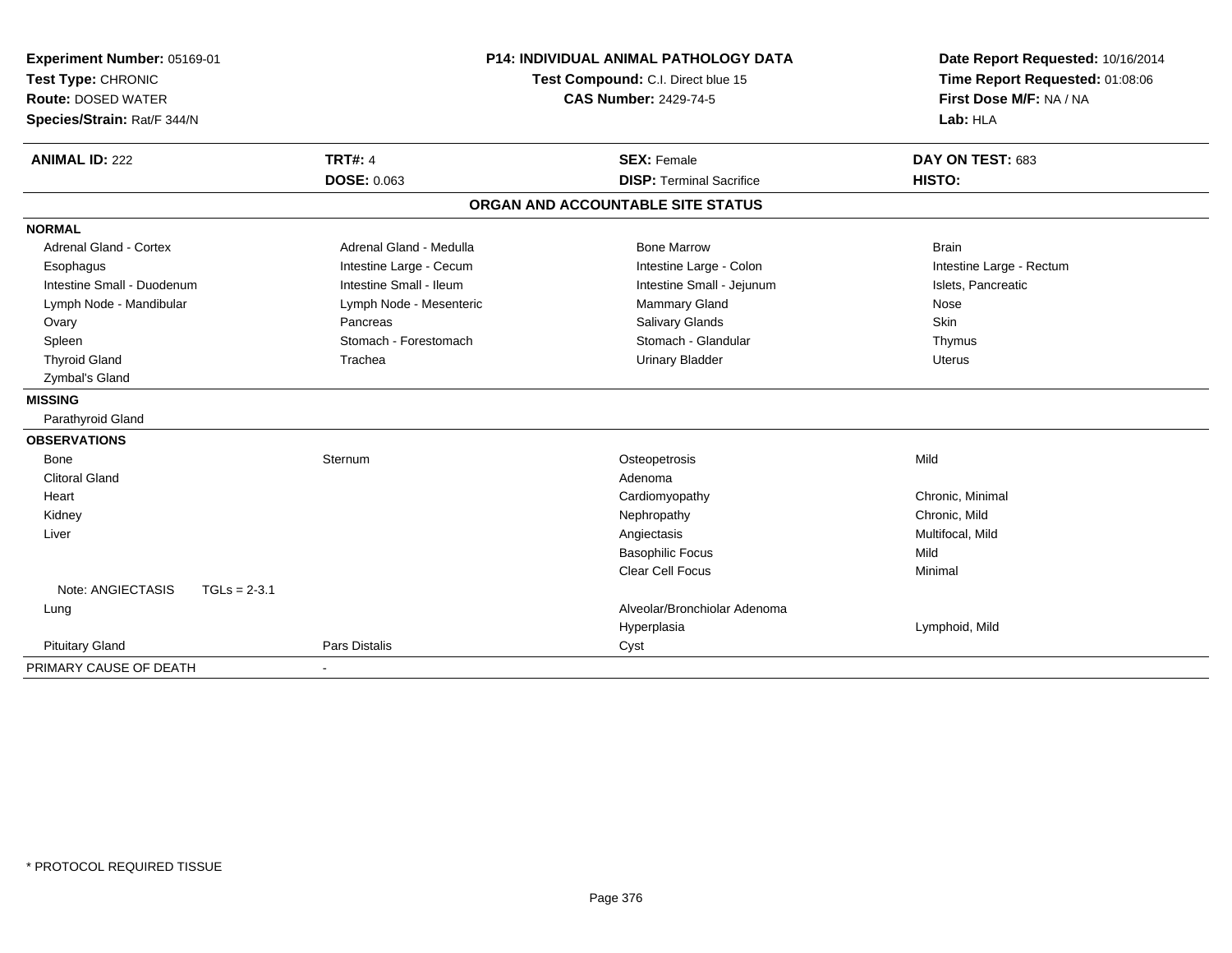| Test Type: CHRONIC<br><b>Route: DOSED WATER</b><br>Species/Strain: Rat/F 344/N | Test Compound: C.I. Direct blue 15<br><b>CAS Number: 2429-74-5</b> | Date Report Requested: 10/16/2014<br>Time Report Requested: 01:08:06<br>First Dose M/F: NA / NA<br>Lab: HLA |  |
|--------------------------------------------------------------------------------|--------------------------------------------------------------------|-------------------------------------------------------------------------------------------------------------|--|
| <b>TRT#: 4</b><br><b>ANIMAL ID: 223</b>                                        | <b>SEX: Female</b>                                                 | DAY ON TEST: 540                                                                                            |  |
| <b>DOSE: 0.063</b>                                                             | <b>DISP: Dead</b>                                                  | HISTO:                                                                                                      |  |
|                                                                                | ORGAN AND ACCOUNTABLE SITE STATUS                                  |                                                                                                             |  |
| <b>NORMAL</b>                                                                  |                                                                    |                                                                                                             |  |
| Adrenal Gland - Cortex<br>Adrenal Gland - Medulla                              | <b>Bone Marrow</b>                                                 | <b>Brain</b>                                                                                                |  |
| <b>Clitoral Gland</b><br>Esophagus                                             | Intestine Large - Cecum                                            | Intestine Large - Colon                                                                                     |  |
| Intestine Small - Duodenum<br>Intestine Large - Rectum                         | Intestine Small - Ileum                                            | Intestine Small - Jejunum                                                                                   |  |
| Islets, Pancreatic<br>Kidney                                                   | Lymph Node - Mesenteric                                            | Nose                                                                                                        |  |
| Pancreas<br>Ovary                                                              | Parathyroid Gland                                                  | Salivary Glands                                                                                             |  |
| Skin<br>Stomach - Forestomach                                                  | Stomach - Glandular                                                | Thymus                                                                                                      |  |
| <b>Thyroid Gland</b><br>Trachea                                                | <b>Urinary Bladder</b>                                             | Zymbal's Gland                                                                                              |  |
| <b>OBSERVATIONS</b>                                                            |                                                                    |                                                                                                             |  |
| <b>Clitoral GI</b>                                                             |                                                                    |                                                                                                             |  |
| Note: ONLY ONE GLD. IS PRESENT                                                 |                                                                    |                                                                                                             |  |
| Heart                                                                          | Cardiomyopathy                                                     | Chronic. Mild                                                                                               |  |
| Liver                                                                          | Vacuolization Cytoplasmic                                          | Diffuse, Marked                                                                                             |  |
| Note: VACUOLIZ CYTO<br>$TGLs = 4-3.1$                                          |                                                                    |                                                                                                             |  |
| Lung                                                                           | Hyperplasia                                                        | Lymphoid, Mild                                                                                              |  |
| Mandibular<br>Lymph Node                                                       | Squamous Cell Carcinoma                                            | Metastatic (Uncertain Primary Site)                                                                         |  |
| Mammary Gland<br>Duct                                                          | Ectasia                                                            | Moderate                                                                                                    |  |
| Note: ECTASIA<br>$TGLs = 5-10$                                                 |                                                                    |                                                                                                             |  |
| <b>Pars Distalis</b><br><b>Pituitary Gland</b>                                 | Angiectasis                                                        | Focal, Mild                                                                                                 |  |
| Pars Distalis                                                                  | Cyst                                                               | Marked                                                                                                      |  |
| Note: [ ANGIECTASIS ] TGLs = 2-2<br>[Cyst TGLS = $2-2$ ]                       |                                                                    |                                                                                                             |  |
| Spleen                                                                         | Atrophy                                                            | Marked                                                                                                      |  |
| <b>Uterus</b>                                                                  | Polyp Stromal                                                      |                                                                                                             |  |
| Note: POLYP STROMAL<br>$TGLs = 3-8$                                            |                                                                    |                                                                                                             |  |
| PRIMARY CAUSE OF DEATH<br>$\mathbf{r}$                                         |                                                                    |                                                                                                             |  |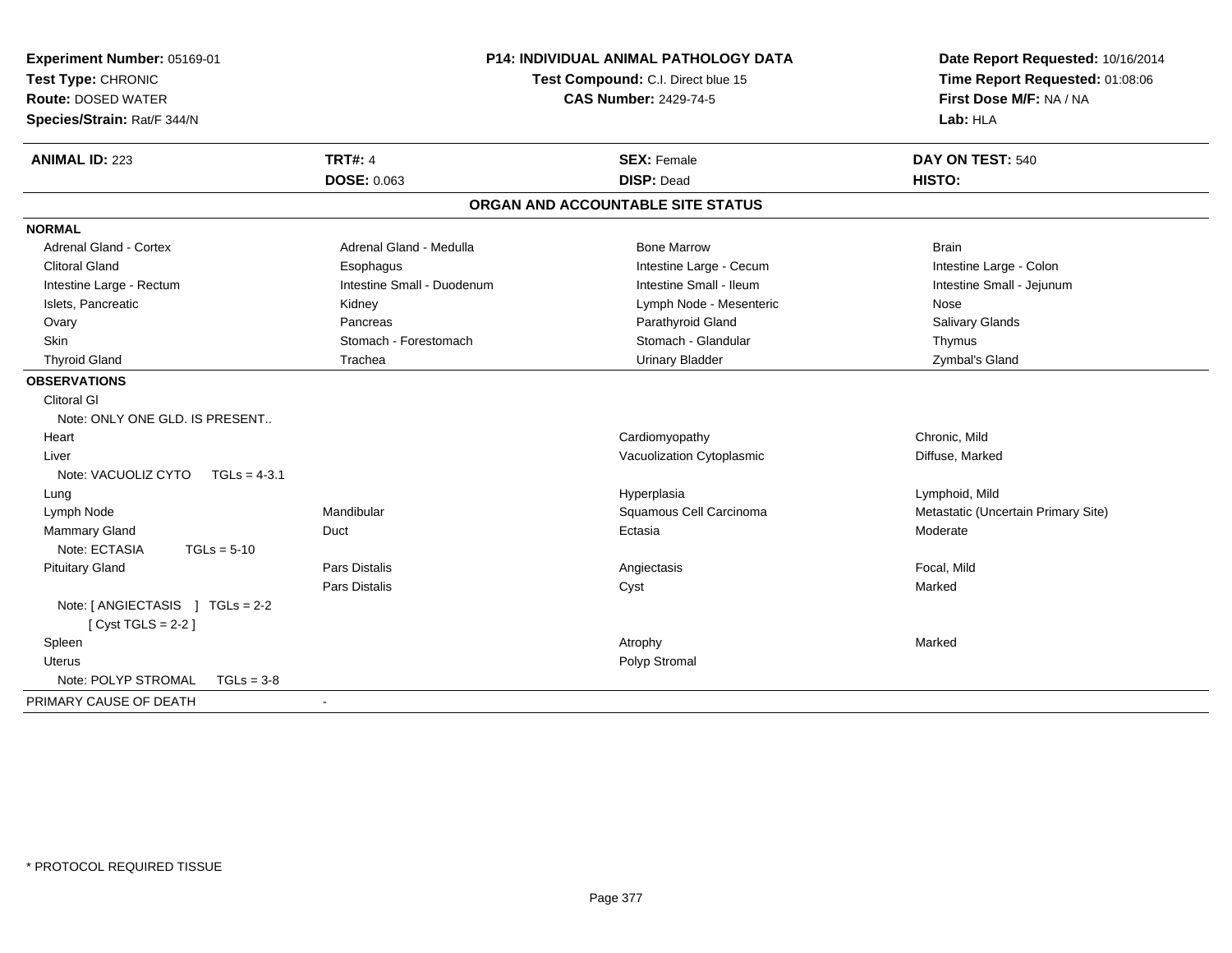| Experiment Number: 05169-01<br>Test Type: CHRONIC<br><b>Route: DOSED WATER</b><br>Species/Strain: Rat/F 344/N |                            | P14: INDIVIDUAL ANIMAL PATHOLOGY DATA<br>Test Compound: C.I. Direct blue 15<br><b>CAS Number: 2429-74-5</b> | Date Report Requested: 10/16/2014<br>Time Report Requested: 01:08:06<br>First Dose M/F: NA / NA<br>Lab: HLA |
|---------------------------------------------------------------------------------------------------------------|----------------------------|-------------------------------------------------------------------------------------------------------------|-------------------------------------------------------------------------------------------------------------|
| <b>ANIMAL ID: 224</b>                                                                                         | <b>TRT#: 4</b>             | <b>SEX: Female</b>                                                                                          | DAY ON TEST: 683                                                                                            |
|                                                                                                               | <b>DOSE: 0.063</b>         | <b>DISP: Terminal Sacrifice</b>                                                                             | HISTO:                                                                                                      |
|                                                                                                               |                            | ORGAN AND ACCOUNTABLE SITE STATUS                                                                           |                                                                                                             |
| <b>NORMAL</b>                                                                                                 |                            |                                                                                                             |                                                                                                             |
| <b>Bone Marrow</b>                                                                                            | Esophagus                  | Intestine Large - Cecum                                                                                     | Intestine Large - Colon                                                                                     |
| Intestine Large - Rectum                                                                                      | Intestine Small - Duodenum | Intestine Small - Ileum                                                                                     | Intestine Small - Jejunum                                                                                   |
| Islets, Pancreatic                                                                                            | Lymph Node - Mandibular    | Nose                                                                                                        | Ovary                                                                                                       |
| Pancreas                                                                                                      | Parathyroid Gland          | Salivary Glands                                                                                             | Stomach - Forestomach                                                                                       |
| Stomach - Glandular                                                                                           | Thymus                     | <b>Thyroid Gland</b>                                                                                        | Trachea                                                                                                     |
| <b>Urinary Bladder</b>                                                                                        | Zymbal's Gland             |                                                                                                             |                                                                                                             |
| <b>OBSERVATIONS</b>                                                                                           |                            |                                                                                                             |                                                                                                             |
| <b>Adrenal Gland</b>                                                                                          | Cortex                     | Leukemia Mononuclear                                                                                        |                                                                                                             |
|                                                                                                               | Medulla                    | Leukemia Mononuclear                                                                                        |                                                                                                             |
| <b>Brain</b>                                                                                                  |                            | Compression                                                                                                 |                                                                                                             |
| [Compression TGLS = 8-1]                                                                                      |                            |                                                                                                             |                                                                                                             |
| <b>Clitoral Gland</b>                                                                                         |                            | Hyperplasia                                                                                                 | Focal, Mild                                                                                                 |
| Heart                                                                                                         |                            | Cardiomyopathy                                                                                              | Chronic, Mild                                                                                               |
| Kidney                                                                                                        |                            | Nephropathy                                                                                                 | Chronic, Mild                                                                                               |
| Liver                                                                                                         |                            | Leukemia Mononuclear                                                                                        |                                                                                                             |
| Note: ML IS STAGE 3                                                                                           |                            |                                                                                                             |                                                                                                             |
| Note: LEUKEMIA MONUC<br>$TGLs = 6-3.1$                                                                        |                            |                                                                                                             |                                                                                                             |
| Lung                                                                                                          |                            | Leukemia Mononuclear                                                                                        |                                                                                                             |
| Lymph Node                                                                                                    | Mesenteric                 | Hyperplasia                                                                                                 | Reticulum Cell, Moderate                                                                                    |
| Mammary Gland                                                                                                 |                            | Fibroadenoma                                                                                                | Multiple                                                                                                    |
| Note: FIBROADENOMA<br>$TGLs = 4,5-13,10$                                                                      |                            |                                                                                                             |                                                                                                             |
| <b>Pituitary Gland</b>                                                                                        | <b>Pars Distalis</b>       | Adenoma                                                                                                     |                                                                                                             |
| [Adenoma TGLS = $9-2$ ]                                                                                       |                            |                                                                                                             |                                                                                                             |
| <b>Skin</b>                                                                                                   |                            | Squamous Cell Papilloma                                                                                     |                                                                                                             |
| Note: SQ CL PAPILLOM<br>$TGLs = 7-14$                                                                         |                            |                                                                                                             |                                                                                                             |
| Spleen                                                                                                        |                            | Leukemia Mononuclear                                                                                        |                                                                                                             |
| Note: LEUKEMIA MONUC TGLs = 1,2-3                                                                             |                            |                                                                                                             |                                                                                                             |
| Uterus                                                                                                        | Endometrium                | Hyperplasia                                                                                                 | Cystic, Mild                                                                                                |
| PRIMARY CAUSE OF DEATH                                                                                        | ä,                         |                                                                                                             |                                                                                                             |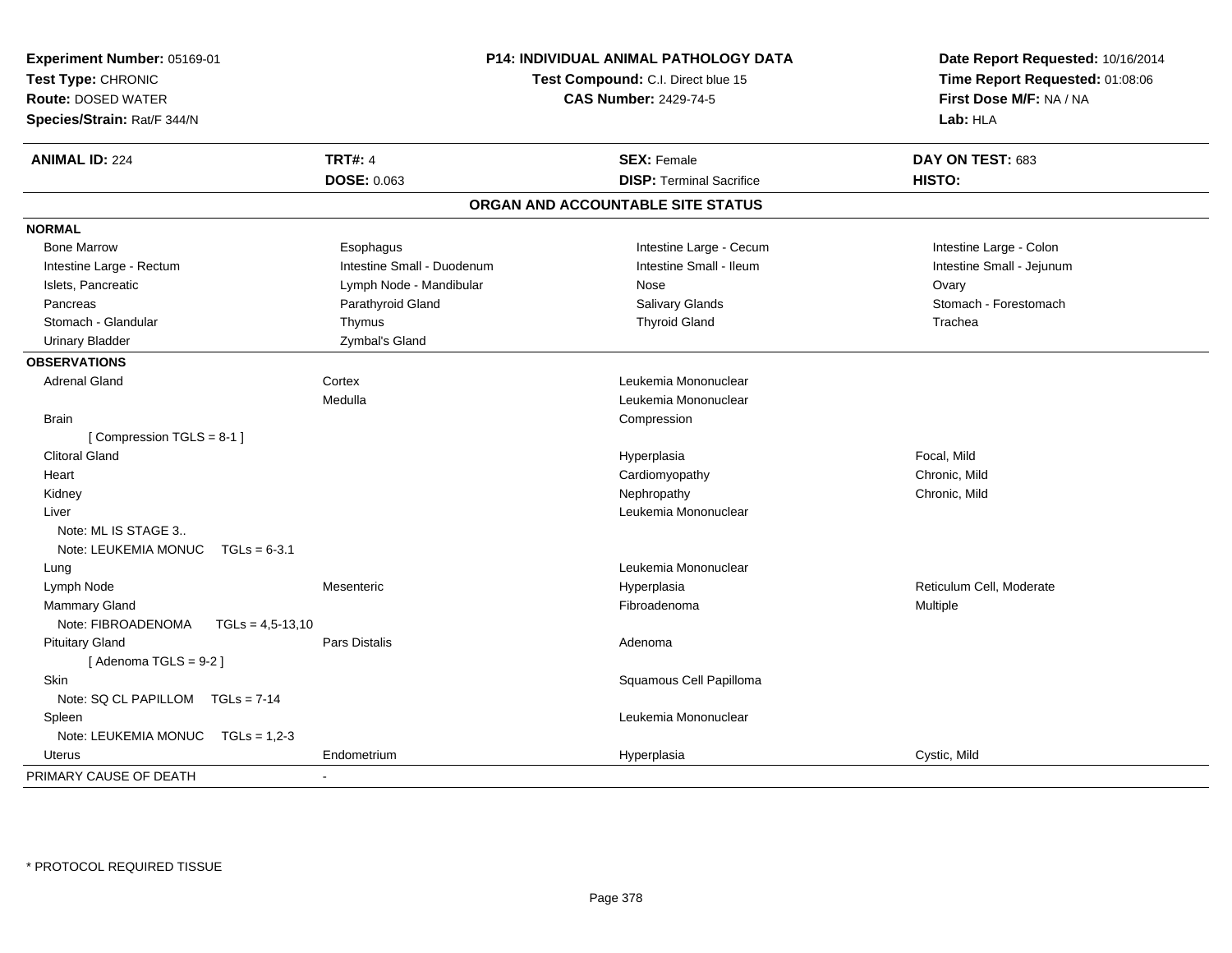| <b>TRT#: 4</b><br><b>ANIMAL ID: 225</b><br><b>SEX: Female</b><br>DAY ON TEST: 683<br>DOSE: 0.063<br><b>DISP: Terminal Sacrifice</b><br>HISTO:<br>ORGAN AND ACCOUNTABLE SITE STATUS<br><b>NORMAL</b><br><b>Adrenal Gland - Cortex</b><br><b>Bone Marrow</b><br><b>Brain</b><br>Esophagus<br>Intestine Large - Cecum<br>Intestine Large - Colon<br>Intestine Large - Rectum<br>Heart<br>Intestine Small - Ileum<br>Intestine Small - Duodenum<br>Intestine Small - Jejunum<br>Islets, Pancreatic<br>Lymph Node - Mandibular<br>Lymph Node - Mesenteric<br>Ovary<br>Nose<br>Salivary Glands<br>Skin<br>Stomach - Forestomach<br>Stomach - Glandular<br><b>Thyroid Gland</b><br>Trachea<br><b>Urinary Bladder</b><br>Thymus<br><b>MISSING</b><br>Parathyroid Gland<br><b>OBSERVATIONS</b><br><b>Adrenal Gland</b><br>Medulla<br>Pheochromocytoma Benign<br><b>Clitoral Gland</b><br>Focal, Mild<br>Hyperplasia<br>Chronic, Moderate<br>Infarct<br>Kidney<br>Chronic, Mild<br>Nephropathy<br>[Nephropathy TGLS = 3-5]<br>Leukemia Mononuclear<br>Liver<br>Note: LEUKEMIA MONUC TGLs = 6,7-3.1<br>Note: ML IS STAGE 3<br>Leukemia Mononuclear<br>Lung<br><b>Mammary Gland</b><br>Adenocarcinoma<br>Note: [ ADENOCARC<br>$\sqrt{1}$ TGLs = 8-13<br>Pancreas<br>Mild<br>Atrophy<br><b>Pars Distalis</b><br><b>Pituitary Gland</b><br>Adenoma<br>[Adenoma TGLS = $5-2$ ]<br>Spleen<br>Leukemia Mononuclear<br>Note: LEUKEMIA MONUC TGLs = 4-3<br>Endometrium<br>Cyst<br><b>Uterus</b><br>Note: CYST<br>$TGLs = 1-8$<br>Zymbal's Gland<br>Focal, Mild<br>Hyperplasia<br>PRIMARY CAUSE OF DEATH<br>$\sim$ | Experiment Number: 05169-01<br>Test Type: CHRONIC<br><b>Route: DOSED WATER</b><br>Species/Strain: Rat/F 344/N | <b>P14: INDIVIDUAL ANIMAL PATHOLOGY DATA</b><br>Test Compound: C.I. Direct blue 15<br><b>CAS Number: 2429-74-5</b> |  | Date Report Requested: 10/16/2014<br>Time Report Requested: 01:08:06<br>First Dose M/F: NA / NA<br>Lab: HLA |
|------------------------------------------------------------------------------------------------------------------------------------------------------------------------------------------------------------------------------------------------------------------------------------------------------------------------------------------------------------------------------------------------------------------------------------------------------------------------------------------------------------------------------------------------------------------------------------------------------------------------------------------------------------------------------------------------------------------------------------------------------------------------------------------------------------------------------------------------------------------------------------------------------------------------------------------------------------------------------------------------------------------------------------------------------------------------------------------------------------------------------------------------------------------------------------------------------------------------------------------------------------------------------------------------------------------------------------------------------------------------------------------------------------------------------------------------------------------------------------------------------------------------------------------------------------------------------------------------|---------------------------------------------------------------------------------------------------------------|--------------------------------------------------------------------------------------------------------------------|--|-------------------------------------------------------------------------------------------------------------|
|                                                                                                                                                                                                                                                                                                                                                                                                                                                                                                                                                                                                                                                                                                                                                                                                                                                                                                                                                                                                                                                                                                                                                                                                                                                                                                                                                                                                                                                                                                                                                                                                |                                                                                                               |                                                                                                                    |  |                                                                                                             |
|                                                                                                                                                                                                                                                                                                                                                                                                                                                                                                                                                                                                                                                                                                                                                                                                                                                                                                                                                                                                                                                                                                                                                                                                                                                                                                                                                                                                                                                                                                                                                                                                |                                                                                                               |                                                                                                                    |  |                                                                                                             |
|                                                                                                                                                                                                                                                                                                                                                                                                                                                                                                                                                                                                                                                                                                                                                                                                                                                                                                                                                                                                                                                                                                                                                                                                                                                                                                                                                                                                                                                                                                                                                                                                |                                                                                                               |                                                                                                                    |  |                                                                                                             |
|                                                                                                                                                                                                                                                                                                                                                                                                                                                                                                                                                                                                                                                                                                                                                                                                                                                                                                                                                                                                                                                                                                                                                                                                                                                                                                                                                                                                                                                                                                                                                                                                |                                                                                                               |                                                                                                                    |  |                                                                                                             |
|                                                                                                                                                                                                                                                                                                                                                                                                                                                                                                                                                                                                                                                                                                                                                                                                                                                                                                                                                                                                                                                                                                                                                                                                                                                                                                                                                                                                                                                                                                                                                                                                |                                                                                                               |                                                                                                                    |  |                                                                                                             |
|                                                                                                                                                                                                                                                                                                                                                                                                                                                                                                                                                                                                                                                                                                                                                                                                                                                                                                                                                                                                                                                                                                                                                                                                                                                                                                                                                                                                                                                                                                                                                                                                |                                                                                                               |                                                                                                                    |  |                                                                                                             |
|                                                                                                                                                                                                                                                                                                                                                                                                                                                                                                                                                                                                                                                                                                                                                                                                                                                                                                                                                                                                                                                                                                                                                                                                                                                                                                                                                                                                                                                                                                                                                                                                |                                                                                                               |                                                                                                                    |  |                                                                                                             |
|                                                                                                                                                                                                                                                                                                                                                                                                                                                                                                                                                                                                                                                                                                                                                                                                                                                                                                                                                                                                                                                                                                                                                                                                                                                                                                                                                                                                                                                                                                                                                                                                |                                                                                                               |                                                                                                                    |  |                                                                                                             |
|                                                                                                                                                                                                                                                                                                                                                                                                                                                                                                                                                                                                                                                                                                                                                                                                                                                                                                                                                                                                                                                                                                                                                                                                                                                                                                                                                                                                                                                                                                                                                                                                |                                                                                                               |                                                                                                                    |  |                                                                                                             |
|                                                                                                                                                                                                                                                                                                                                                                                                                                                                                                                                                                                                                                                                                                                                                                                                                                                                                                                                                                                                                                                                                                                                                                                                                                                                                                                                                                                                                                                                                                                                                                                                |                                                                                                               |                                                                                                                    |  |                                                                                                             |
|                                                                                                                                                                                                                                                                                                                                                                                                                                                                                                                                                                                                                                                                                                                                                                                                                                                                                                                                                                                                                                                                                                                                                                                                                                                                                                                                                                                                                                                                                                                                                                                                |                                                                                                               |                                                                                                                    |  |                                                                                                             |
|                                                                                                                                                                                                                                                                                                                                                                                                                                                                                                                                                                                                                                                                                                                                                                                                                                                                                                                                                                                                                                                                                                                                                                                                                                                                                                                                                                                                                                                                                                                                                                                                |                                                                                                               |                                                                                                                    |  |                                                                                                             |
|                                                                                                                                                                                                                                                                                                                                                                                                                                                                                                                                                                                                                                                                                                                                                                                                                                                                                                                                                                                                                                                                                                                                                                                                                                                                                                                                                                                                                                                                                                                                                                                                |                                                                                                               |                                                                                                                    |  |                                                                                                             |
|                                                                                                                                                                                                                                                                                                                                                                                                                                                                                                                                                                                                                                                                                                                                                                                                                                                                                                                                                                                                                                                                                                                                                                                                                                                                                                                                                                                                                                                                                                                                                                                                |                                                                                                               |                                                                                                                    |  |                                                                                                             |
|                                                                                                                                                                                                                                                                                                                                                                                                                                                                                                                                                                                                                                                                                                                                                                                                                                                                                                                                                                                                                                                                                                                                                                                                                                                                                                                                                                                                                                                                                                                                                                                                |                                                                                                               |                                                                                                                    |  |                                                                                                             |
|                                                                                                                                                                                                                                                                                                                                                                                                                                                                                                                                                                                                                                                                                                                                                                                                                                                                                                                                                                                                                                                                                                                                                                                                                                                                                                                                                                                                                                                                                                                                                                                                |                                                                                                               |                                                                                                                    |  |                                                                                                             |
|                                                                                                                                                                                                                                                                                                                                                                                                                                                                                                                                                                                                                                                                                                                                                                                                                                                                                                                                                                                                                                                                                                                                                                                                                                                                                                                                                                                                                                                                                                                                                                                                |                                                                                                               |                                                                                                                    |  |                                                                                                             |
|                                                                                                                                                                                                                                                                                                                                                                                                                                                                                                                                                                                                                                                                                                                                                                                                                                                                                                                                                                                                                                                                                                                                                                                                                                                                                                                                                                                                                                                                                                                                                                                                |                                                                                                               |                                                                                                                    |  |                                                                                                             |
|                                                                                                                                                                                                                                                                                                                                                                                                                                                                                                                                                                                                                                                                                                                                                                                                                                                                                                                                                                                                                                                                                                                                                                                                                                                                                                                                                                                                                                                                                                                                                                                                |                                                                                                               |                                                                                                                    |  |                                                                                                             |
|                                                                                                                                                                                                                                                                                                                                                                                                                                                                                                                                                                                                                                                                                                                                                                                                                                                                                                                                                                                                                                                                                                                                                                                                                                                                                                                                                                                                                                                                                                                                                                                                |                                                                                                               |                                                                                                                    |  |                                                                                                             |
|                                                                                                                                                                                                                                                                                                                                                                                                                                                                                                                                                                                                                                                                                                                                                                                                                                                                                                                                                                                                                                                                                                                                                                                                                                                                                                                                                                                                                                                                                                                                                                                                |                                                                                                               |                                                                                                                    |  |                                                                                                             |
|                                                                                                                                                                                                                                                                                                                                                                                                                                                                                                                                                                                                                                                                                                                                                                                                                                                                                                                                                                                                                                                                                                                                                                                                                                                                                                                                                                                                                                                                                                                                                                                                |                                                                                                               |                                                                                                                    |  |                                                                                                             |
|                                                                                                                                                                                                                                                                                                                                                                                                                                                                                                                                                                                                                                                                                                                                                                                                                                                                                                                                                                                                                                                                                                                                                                                                                                                                                                                                                                                                                                                                                                                                                                                                |                                                                                                               |                                                                                                                    |  |                                                                                                             |
|                                                                                                                                                                                                                                                                                                                                                                                                                                                                                                                                                                                                                                                                                                                                                                                                                                                                                                                                                                                                                                                                                                                                                                                                                                                                                                                                                                                                                                                                                                                                                                                                |                                                                                                               |                                                                                                                    |  |                                                                                                             |
|                                                                                                                                                                                                                                                                                                                                                                                                                                                                                                                                                                                                                                                                                                                                                                                                                                                                                                                                                                                                                                                                                                                                                                                                                                                                                                                                                                                                                                                                                                                                                                                                |                                                                                                               |                                                                                                                    |  |                                                                                                             |
|                                                                                                                                                                                                                                                                                                                                                                                                                                                                                                                                                                                                                                                                                                                                                                                                                                                                                                                                                                                                                                                                                                                                                                                                                                                                                                                                                                                                                                                                                                                                                                                                |                                                                                                               |                                                                                                                    |  |                                                                                                             |
|                                                                                                                                                                                                                                                                                                                                                                                                                                                                                                                                                                                                                                                                                                                                                                                                                                                                                                                                                                                                                                                                                                                                                                                                                                                                                                                                                                                                                                                                                                                                                                                                |                                                                                                               |                                                                                                                    |  |                                                                                                             |
|                                                                                                                                                                                                                                                                                                                                                                                                                                                                                                                                                                                                                                                                                                                                                                                                                                                                                                                                                                                                                                                                                                                                                                                                                                                                                                                                                                                                                                                                                                                                                                                                |                                                                                                               |                                                                                                                    |  |                                                                                                             |
|                                                                                                                                                                                                                                                                                                                                                                                                                                                                                                                                                                                                                                                                                                                                                                                                                                                                                                                                                                                                                                                                                                                                                                                                                                                                                                                                                                                                                                                                                                                                                                                                |                                                                                                               |                                                                                                                    |  |                                                                                                             |
|                                                                                                                                                                                                                                                                                                                                                                                                                                                                                                                                                                                                                                                                                                                                                                                                                                                                                                                                                                                                                                                                                                                                                                                                                                                                                                                                                                                                                                                                                                                                                                                                |                                                                                                               |                                                                                                                    |  |                                                                                                             |
|                                                                                                                                                                                                                                                                                                                                                                                                                                                                                                                                                                                                                                                                                                                                                                                                                                                                                                                                                                                                                                                                                                                                                                                                                                                                                                                                                                                                                                                                                                                                                                                                |                                                                                                               |                                                                                                                    |  |                                                                                                             |
|                                                                                                                                                                                                                                                                                                                                                                                                                                                                                                                                                                                                                                                                                                                                                                                                                                                                                                                                                                                                                                                                                                                                                                                                                                                                                                                                                                                                                                                                                                                                                                                                |                                                                                                               |                                                                                                                    |  |                                                                                                             |
|                                                                                                                                                                                                                                                                                                                                                                                                                                                                                                                                                                                                                                                                                                                                                                                                                                                                                                                                                                                                                                                                                                                                                                                                                                                                                                                                                                                                                                                                                                                                                                                                |                                                                                                               |                                                                                                                    |  |                                                                                                             |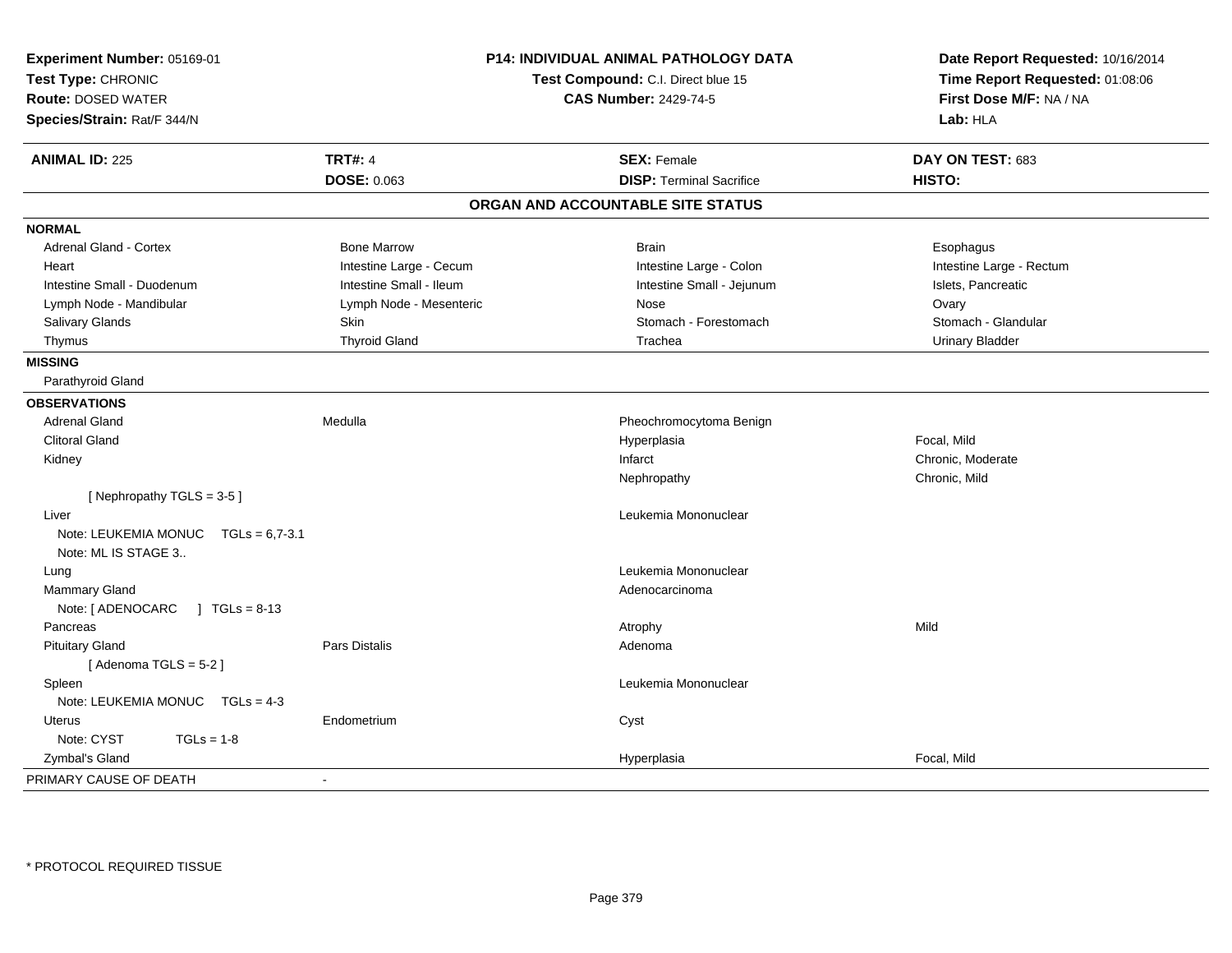| Experiment Number: 05169-01<br>Test Type: CHRONIC<br><b>Route: DOSED WATER</b> |                                                 | <b>P14: INDIVIDUAL ANIMAL PATHOLOGY DATA</b><br>Test Compound: C.I. Direct blue 15<br><b>CAS Number: 2429-74-5</b> |                                   | Date Report Requested: 10/16/2014<br>Time Report Requested: 01:08:06<br>First Dose M/F: NA / NA |
|--------------------------------------------------------------------------------|-------------------------------------------------|--------------------------------------------------------------------------------------------------------------------|-----------------------------------|-------------------------------------------------------------------------------------------------|
| Species/Strain: Rat/F 344/N                                                    |                                                 |                                                                                                                    |                                   | Lab: HLA                                                                                        |
| <b>ANIMAL ID: 226</b>                                                          | <b>TRT#: 4</b>                                  |                                                                                                                    | <b>SEX: Female</b>                | DAY ON TEST: 495                                                                                |
|                                                                                | <b>DOSE: 0.063</b>                              |                                                                                                                    | <b>DISP: Moribund</b>             | HISTO:                                                                                          |
|                                                                                |                                                 |                                                                                                                    | ORGAN AND ACCOUNTABLE SITE STATUS |                                                                                                 |
| <b>NORMAL</b>                                                                  |                                                 |                                                                                                                    |                                   |                                                                                                 |
| Adrenal Gland - Cortex                                                         |                                                 | Adrenal Gland - Medulla                                                                                            | <b>Bone Marrow</b>                | <b>Brain</b>                                                                                    |
| Esophagus                                                                      | Heart                                           |                                                                                                                    | Intestine Large - Cecum           | Intestine Large - Colon                                                                         |
| Intestine Large - Rectum                                                       |                                                 | Intestine Small - Duodenum                                                                                         | Intestine Small - Ileum           | Intestine Small - Jejunum                                                                       |
| Islets, Pancreatic                                                             | Kidney                                          |                                                                                                                    | Lymph Node - Mesenteric           | Mammary Gland                                                                                   |
| Nose                                                                           | Ovary                                           |                                                                                                                    | Pancreas                          | Parathyroid Gland                                                                               |
| Salivary Glands                                                                | <b>Skin</b>                                     |                                                                                                                    | Stomach - Forestomach             | Stomach - Glandular                                                                             |
| Thymus                                                                         |                                                 | <b>Thyroid Gland</b>                                                                                               | Trachea                           | <b>Urinary Bladder</b>                                                                          |
| <b>Uterus</b>                                                                  |                                                 |                                                                                                                    |                                   |                                                                                                 |
| <b>OBSERVATIONS</b>                                                            |                                                 |                                                                                                                    |                                   |                                                                                                 |
| <b>Clitoral Gland</b>                                                          |                                                 |                                                                                                                    | Hyperplasia                       | Squamous, Multifocal, Mild                                                                      |
| Liver                                                                          |                                                 |                                                                                                                    | <b>Basophilic Focus</b>           | Mild                                                                                            |
| Lung                                                                           |                                                 |                                                                                                                    | Hyperplasia                       | Lymphoid, Mild                                                                                  |
| Lymph Node                                                                     | Mandibular                                      |                                                                                                                    | Hyperplasia                       | Lymphoid, Marked                                                                                |
| <b>Pituitary Gland</b>                                                         | <b>Pars Distalis</b>                            |                                                                                                                    | Adenoma                           |                                                                                                 |
| [Adenoma TGLS = $7-2$ ]                                                        |                                                 |                                                                                                                    |                                   |                                                                                                 |
| Spleen                                                                         |                                                 |                                                                                                                    | Hematopoietic Cell Proliferation  | Marked                                                                                          |
|                                                                                | [ Hematopoietic Cell Proliferation TGLS = 5-3 ] |                                                                                                                    |                                   |                                                                                                 |
| Zymbal's Gland                                                                 |                                                 |                                                                                                                    | Adenoma                           |                                                                                                 |
|                                                                                |                                                 |                                                                                                                    | Carcinoma                         |                                                                                                 |
| Note: CARCINOMA                                                                | $TGLs = 2-10.1$                                 |                                                                                                                    |                                   |                                                                                                 |
| Note: ADENOMA                                                                  | $TGLs = 6-10$                                   |                                                                                                                    |                                   |                                                                                                 |
| PRIMARY CAUSE OF DEATH                                                         | $\blacksquare$                                  |                                                                                                                    |                                   |                                                                                                 |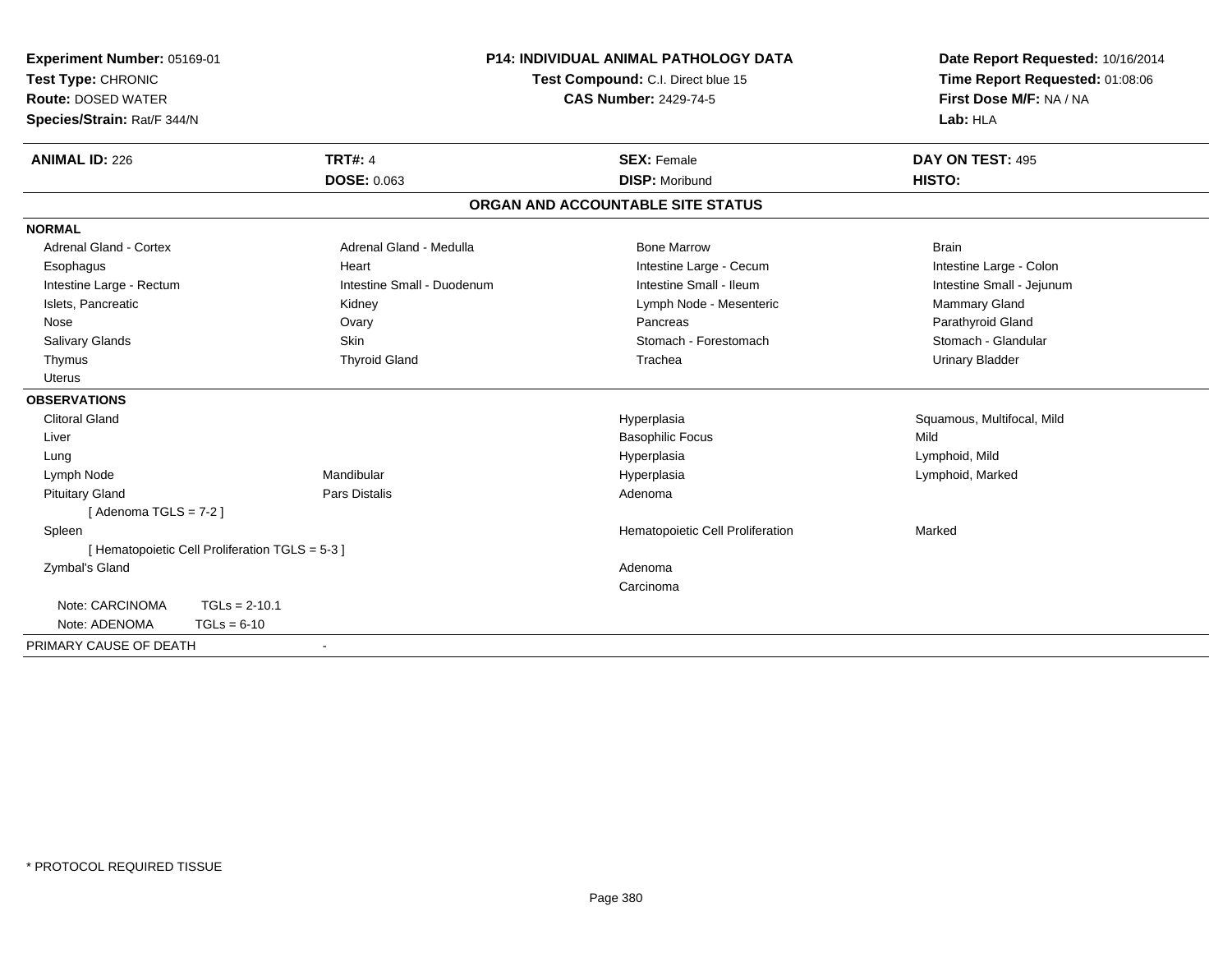| <b>TRT#: 4</b><br><b>ANIMAL ID: 227</b><br><b>SEX: Female</b><br>DAY ON TEST: 647<br><b>DOSE: 0.063</b><br><b>DISP: Moribund</b><br>HISTO:<br>ORGAN AND ACCOUNTABLE SITE STATUS<br><b>NORMAL</b><br><b>Adrenal Gland - Cortex</b><br>Adrenal Gland - Medulla<br><b>Bone Marrow</b><br><b>Brain</b><br><b>Clitoral Gland</b><br>Intestine Large - Cecum<br>Esophagus<br>Intestine Large - Colon<br>Intestine Small - Duodenum<br>Intestine Small - Ileum<br>Intestine Small - Jejunum<br>Intestine Large - Rectum<br>Islets, Pancreatic<br>Lymph Node - Mesenteric<br>Lymph Node - Mandibular<br>Nose<br><b>Skin</b><br>Parathyroid Gland<br>Salivary Glands<br>Pancreas<br>Stomach - Glandular<br>Stomach - Forestomach<br>Thymus<br>Trachea<br><b>Urinary Bladder</b><br>Zymbal's Gland<br><b>MISSING</b><br>Mammary Gland<br><b>OBSERVATIONS</b><br>Cardiomyopathy<br>Heart<br>Chronic, Mild<br>Leukemia Mononuclear<br>Kidney<br>Cortex<br>Cyst<br>Chronic, Moderate<br>Nephropathy<br>Note: CYST<br>$TGLs = 2-5$<br>Degeneration<br>Cystic, Focal, Minimal<br>Liver<br>Leukemia Mononuclear<br>Note: LEUKEMIA MONUC TGLs = 3.4-3.1<br>Lymphoid, Mild<br>Lung<br>Hyperplasia<br>Leukemia Mononuclear<br>Mandibular<br>Lymph Node<br>Leukemia Mononuclear<br>Mediastinal<br>Leukemia Mononuclear<br>Mesenteric<br>Leukemia Mononuclear<br>Pancreatic<br>Leukemia Mononuclear<br>Fat<br>Mesentery<br>Necrosis<br>Moderate<br>Note: NECROSIS<br>$TGLs = 8-13$<br>Ovary<br>Cyst<br>Note: CYST<br>$TGLs = 5-8$<br><b>Pars Distalis</b><br>Focal, Mild<br><b>Pituitary Gland</b><br>Angiectasis | Experiment Number: 05169-01<br>Test Type: CHRONIC<br><b>Route: DOSED WATER</b><br>Species/Strain: Rat/F 344/N |  | <b>P14: INDIVIDUAL ANIMAL PATHOLOGY DATA</b><br>Test Compound: C.I. Direct blue 15<br><b>CAS Number: 2429-74-5</b> | Date Report Requested: 10/16/2014<br>Time Report Requested: 01:08:06<br>First Dose M/F: NA / NA<br>Lab: HLA |
|----------------------------------------------------------------------------------------------------------------------------------------------------------------------------------------------------------------------------------------------------------------------------------------------------------------------------------------------------------------------------------------------------------------------------------------------------------------------------------------------------------------------------------------------------------------------------------------------------------------------------------------------------------------------------------------------------------------------------------------------------------------------------------------------------------------------------------------------------------------------------------------------------------------------------------------------------------------------------------------------------------------------------------------------------------------------------------------------------------------------------------------------------------------------------------------------------------------------------------------------------------------------------------------------------------------------------------------------------------------------------------------------------------------------------------------------------------------------------------------------------------------------------------------------------------------------------------------------|---------------------------------------------------------------------------------------------------------------|--|--------------------------------------------------------------------------------------------------------------------|-------------------------------------------------------------------------------------------------------------|
|                                                                                                                                                                                                                                                                                                                                                                                                                                                                                                                                                                                                                                                                                                                                                                                                                                                                                                                                                                                                                                                                                                                                                                                                                                                                                                                                                                                                                                                                                                                                                                                              |                                                                                                               |  |                                                                                                                    |                                                                                                             |
|                                                                                                                                                                                                                                                                                                                                                                                                                                                                                                                                                                                                                                                                                                                                                                                                                                                                                                                                                                                                                                                                                                                                                                                                                                                                                                                                                                                                                                                                                                                                                                                              |                                                                                                               |  |                                                                                                                    |                                                                                                             |
|                                                                                                                                                                                                                                                                                                                                                                                                                                                                                                                                                                                                                                                                                                                                                                                                                                                                                                                                                                                                                                                                                                                                                                                                                                                                                                                                                                                                                                                                                                                                                                                              |                                                                                                               |  |                                                                                                                    |                                                                                                             |
|                                                                                                                                                                                                                                                                                                                                                                                                                                                                                                                                                                                                                                                                                                                                                                                                                                                                                                                                                                                                                                                                                                                                                                                                                                                                                                                                                                                                                                                                                                                                                                                              |                                                                                                               |  |                                                                                                                    |                                                                                                             |
|                                                                                                                                                                                                                                                                                                                                                                                                                                                                                                                                                                                                                                                                                                                                                                                                                                                                                                                                                                                                                                                                                                                                                                                                                                                                                                                                                                                                                                                                                                                                                                                              |                                                                                                               |  |                                                                                                                    |                                                                                                             |
|                                                                                                                                                                                                                                                                                                                                                                                                                                                                                                                                                                                                                                                                                                                                                                                                                                                                                                                                                                                                                                                                                                                                                                                                                                                                                                                                                                                                                                                                                                                                                                                              |                                                                                                               |  |                                                                                                                    |                                                                                                             |
|                                                                                                                                                                                                                                                                                                                                                                                                                                                                                                                                                                                                                                                                                                                                                                                                                                                                                                                                                                                                                                                                                                                                                                                                                                                                                                                                                                                                                                                                                                                                                                                              |                                                                                                               |  |                                                                                                                    |                                                                                                             |
|                                                                                                                                                                                                                                                                                                                                                                                                                                                                                                                                                                                                                                                                                                                                                                                                                                                                                                                                                                                                                                                                                                                                                                                                                                                                                                                                                                                                                                                                                                                                                                                              |                                                                                                               |  |                                                                                                                    |                                                                                                             |
|                                                                                                                                                                                                                                                                                                                                                                                                                                                                                                                                                                                                                                                                                                                                                                                                                                                                                                                                                                                                                                                                                                                                                                                                                                                                                                                                                                                                                                                                                                                                                                                              |                                                                                                               |  |                                                                                                                    |                                                                                                             |
|                                                                                                                                                                                                                                                                                                                                                                                                                                                                                                                                                                                                                                                                                                                                                                                                                                                                                                                                                                                                                                                                                                                                                                                                                                                                                                                                                                                                                                                                                                                                                                                              |                                                                                                               |  |                                                                                                                    |                                                                                                             |
|                                                                                                                                                                                                                                                                                                                                                                                                                                                                                                                                                                                                                                                                                                                                                                                                                                                                                                                                                                                                                                                                                                                                                                                                                                                                                                                                                                                                                                                                                                                                                                                              |                                                                                                               |  |                                                                                                                    |                                                                                                             |
|                                                                                                                                                                                                                                                                                                                                                                                                                                                                                                                                                                                                                                                                                                                                                                                                                                                                                                                                                                                                                                                                                                                                                                                                                                                                                                                                                                                                                                                                                                                                                                                              |                                                                                                               |  |                                                                                                                    |                                                                                                             |
|                                                                                                                                                                                                                                                                                                                                                                                                                                                                                                                                                                                                                                                                                                                                                                                                                                                                                                                                                                                                                                                                                                                                                                                                                                                                                                                                                                                                                                                                                                                                                                                              |                                                                                                               |  |                                                                                                                    |                                                                                                             |
|                                                                                                                                                                                                                                                                                                                                                                                                                                                                                                                                                                                                                                                                                                                                                                                                                                                                                                                                                                                                                                                                                                                                                                                                                                                                                                                                                                                                                                                                                                                                                                                              |                                                                                                               |  |                                                                                                                    |                                                                                                             |
|                                                                                                                                                                                                                                                                                                                                                                                                                                                                                                                                                                                                                                                                                                                                                                                                                                                                                                                                                                                                                                                                                                                                                                                                                                                                                                                                                                                                                                                                                                                                                                                              |                                                                                                               |  |                                                                                                                    |                                                                                                             |
|                                                                                                                                                                                                                                                                                                                                                                                                                                                                                                                                                                                                                                                                                                                                                                                                                                                                                                                                                                                                                                                                                                                                                                                                                                                                                                                                                                                                                                                                                                                                                                                              |                                                                                                               |  |                                                                                                                    |                                                                                                             |
|                                                                                                                                                                                                                                                                                                                                                                                                                                                                                                                                                                                                                                                                                                                                                                                                                                                                                                                                                                                                                                                                                                                                                                                                                                                                                                                                                                                                                                                                                                                                                                                              |                                                                                                               |  |                                                                                                                    |                                                                                                             |
|                                                                                                                                                                                                                                                                                                                                                                                                                                                                                                                                                                                                                                                                                                                                                                                                                                                                                                                                                                                                                                                                                                                                                                                                                                                                                                                                                                                                                                                                                                                                                                                              |                                                                                                               |  |                                                                                                                    |                                                                                                             |
|                                                                                                                                                                                                                                                                                                                                                                                                                                                                                                                                                                                                                                                                                                                                                                                                                                                                                                                                                                                                                                                                                                                                                                                                                                                                                                                                                                                                                                                                                                                                                                                              |                                                                                                               |  |                                                                                                                    |                                                                                                             |
|                                                                                                                                                                                                                                                                                                                                                                                                                                                                                                                                                                                                                                                                                                                                                                                                                                                                                                                                                                                                                                                                                                                                                                                                                                                                                                                                                                                                                                                                                                                                                                                              |                                                                                                               |  |                                                                                                                    |                                                                                                             |
|                                                                                                                                                                                                                                                                                                                                                                                                                                                                                                                                                                                                                                                                                                                                                                                                                                                                                                                                                                                                                                                                                                                                                                                                                                                                                                                                                                                                                                                                                                                                                                                              |                                                                                                               |  |                                                                                                                    |                                                                                                             |
|                                                                                                                                                                                                                                                                                                                                                                                                                                                                                                                                                                                                                                                                                                                                                                                                                                                                                                                                                                                                                                                                                                                                                                                                                                                                                                                                                                                                                                                                                                                                                                                              |                                                                                                               |  |                                                                                                                    |                                                                                                             |
|                                                                                                                                                                                                                                                                                                                                                                                                                                                                                                                                                                                                                                                                                                                                                                                                                                                                                                                                                                                                                                                                                                                                                                                                                                                                                                                                                                                                                                                                                                                                                                                              |                                                                                                               |  |                                                                                                                    |                                                                                                             |
|                                                                                                                                                                                                                                                                                                                                                                                                                                                                                                                                                                                                                                                                                                                                                                                                                                                                                                                                                                                                                                                                                                                                                                                                                                                                                                                                                                                                                                                                                                                                                                                              |                                                                                                               |  |                                                                                                                    |                                                                                                             |
|                                                                                                                                                                                                                                                                                                                                                                                                                                                                                                                                                                                                                                                                                                                                                                                                                                                                                                                                                                                                                                                                                                                                                                                                                                                                                                                                                                                                                                                                                                                                                                                              |                                                                                                               |  |                                                                                                                    |                                                                                                             |
|                                                                                                                                                                                                                                                                                                                                                                                                                                                                                                                                                                                                                                                                                                                                                                                                                                                                                                                                                                                                                                                                                                                                                                                                                                                                                                                                                                                                                                                                                                                                                                                              |                                                                                                               |  |                                                                                                                    |                                                                                                             |
|                                                                                                                                                                                                                                                                                                                                                                                                                                                                                                                                                                                                                                                                                                                                                                                                                                                                                                                                                                                                                                                                                                                                                                                                                                                                                                                                                                                                                                                                                                                                                                                              |                                                                                                               |  |                                                                                                                    |                                                                                                             |
|                                                                                                                                                                                                                                                                                                                                                                                                                                                                                                                                                                                                                                                                                                                                                                                                                                                                                                                                                                                                                                                                                                                                                                                                                                                                                                                                                                                                                                                                                                                                                                                              |                                                                                                               |  |                                                                                                                    |                                                                                                             |
|                                                                                                                                                                                                                                                                                                                                                                                                                                                                                                                                                                                                                                                                                                                                                                                                                                                                                                                                                                                                                                                                                                                                                                                                                                                                                                                                                                                                                                                                                                                                                                                              |                                                                                                               |  |                                                                                                                    |                                                                                                             |
|                                                                                                                                                                                                                                                                                                                                                                                                                                                                                                                                                                                                                                                                                                                                                                                                                                                                                                                                                                                                                                                                                                                                                                                                                                                                                                                                                                                                                                                                                                                                                                                              |                                                                                                               |  |                                                                                                                    |                                                                                                             |
|                                                                                                                                                                                                                                                                                                                                                                                                                                                                                                                                                                                                                                                                                                                                                                                                                                                                                                                                                                                                                                                                                                                                                                                                                                                                                                                                                                                                                                                                                                                                                                                              |                                                                                                               |  |                                                                                                                    |                                                                                                             |
|                                                                                                                                                                                                                                                                                                                                                                                                                                                                                                                                                                                                                                                                                                                                                                                                                                                                                                                                                                                                                                                                                                                                                                                                                                                                                                                                                                                                                                                                                                                                                                                              |                                                                                                               |  |                                                                                                                    |                                                                                                             |
|                                                                                                                                                                                                                                                                                                                                                                                                                                                                                                                                                                                                                                                                                                                                                                                                                                                                                                                                                                                                                                                                                                                                                                                                                                                                                                                                                                                                                                                                                                                                                                                              |                                                                                                               |  |                                                                                                                    |                                                                                                             |
| Pars Distalis<br>Hyperplasia<br>Focal, Mild                                                                                                                                                                                                                                                                                                                                                                                                                                                                                                                                                                                                                                                                                                                                                                                                                                                                                                                                                                                                                                                                                                                                                                                                                                                                                                                                                                                                                                                                                                                                                  |                                                                                                               |  |                                                                                                                    |                                                                                                             |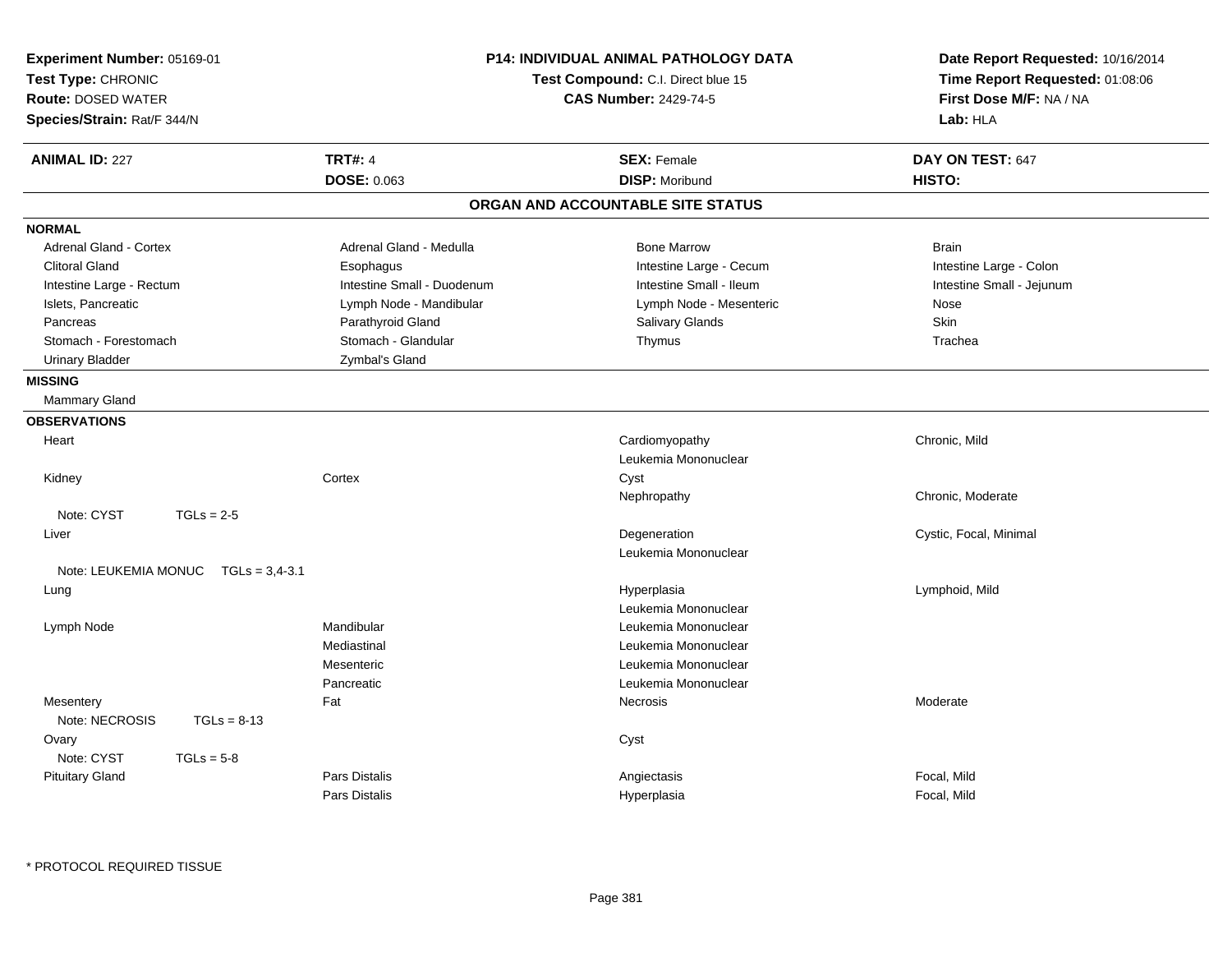| Experiment Number: 05169-01<br>Test Type: CHRONIC<br><b>Route: DOSED WATER</b><br>Species/Strain: Rat/F 344/N |                 |                    | <b>P14: INDIVIDUAL ANIMAL PATHOLOGY DATA</b><br>Test Compound: C.I. Direct blue 15<br><b>CAS Number: 2429-74-5</b> | Date Report Requested: 10/16/2014<br>Time Report Requested: 01:08:06<br>First Dose M/F: NA / NA<br>Lab: HLA |
|---------------------------------------------------------------------------------------------------------------|-----------------|--------------------|--------------------------------------------------------------------------------------------------------------------|-------------------------------------------------------------------------------------------------------------|
| <b>ANIMAL ID: 227</b>                                                                                         |                 | <b>TRT#: 4</b>     | <b>SEX: Female</b>                                                                                                 | DAY ON TEST: 647                                                                                            |
|                                                                                                               |                 | <b>DOSE: 0.063</b> | <b>DISP: Moribund</b>                                                                                              | HISTO:                                                                                                      |
|                                                                                                               |                 |                    | ORGAN AND ACCOUNTABLE SITE STATUS                                                                                  |                                                                                                             |
| Note: ECTASIA                                                                                                 | $TGLs = 11-2$   |                    |                                                                                                                    |                                                                                                             |
| Spleen                                                                                                        |                 |                    | Hyperplasia                                                                                                        | Reticulum Cell, Moderate                                                                                    |
|                                                                                                               |                 |                    | Leukemia Mononuclear                                                                                               |                                                                                                             |
| Note: LEUKEMIA MONUC                                                                                          | $TGLs = 9.10-3$ |                    |                                                                                                                    |                                                                                                             |
| <b>Thyroid Gland</b>                                                                                          |                 | C Cell             | Adenoma                                                                                                            |                                                                                                             |
| <b>Uterus</b>                                                                                                 |                 |                    | Ectasia                                                                                                            | Focal, Mild                                                                                                 |
|                                                                                                               |                 | Cervix             | <b>Fibrosis</b>                                                                                                    | Moderate                                                                                                    |
| Note: FIBROSIS                                                                                                | $TGLs = 6-14$   |                    |                                                                                                                    |                                                                                                             |
| Note: ECTASIA                                                                                                 | $TGLs = 7-8$    |                    |                                                                                                                    |                                                                                                             |
| PRIMARY CAUSE OF DEATH                                                                                        |                 |                    |                                                                                                                    |                                                                                                             |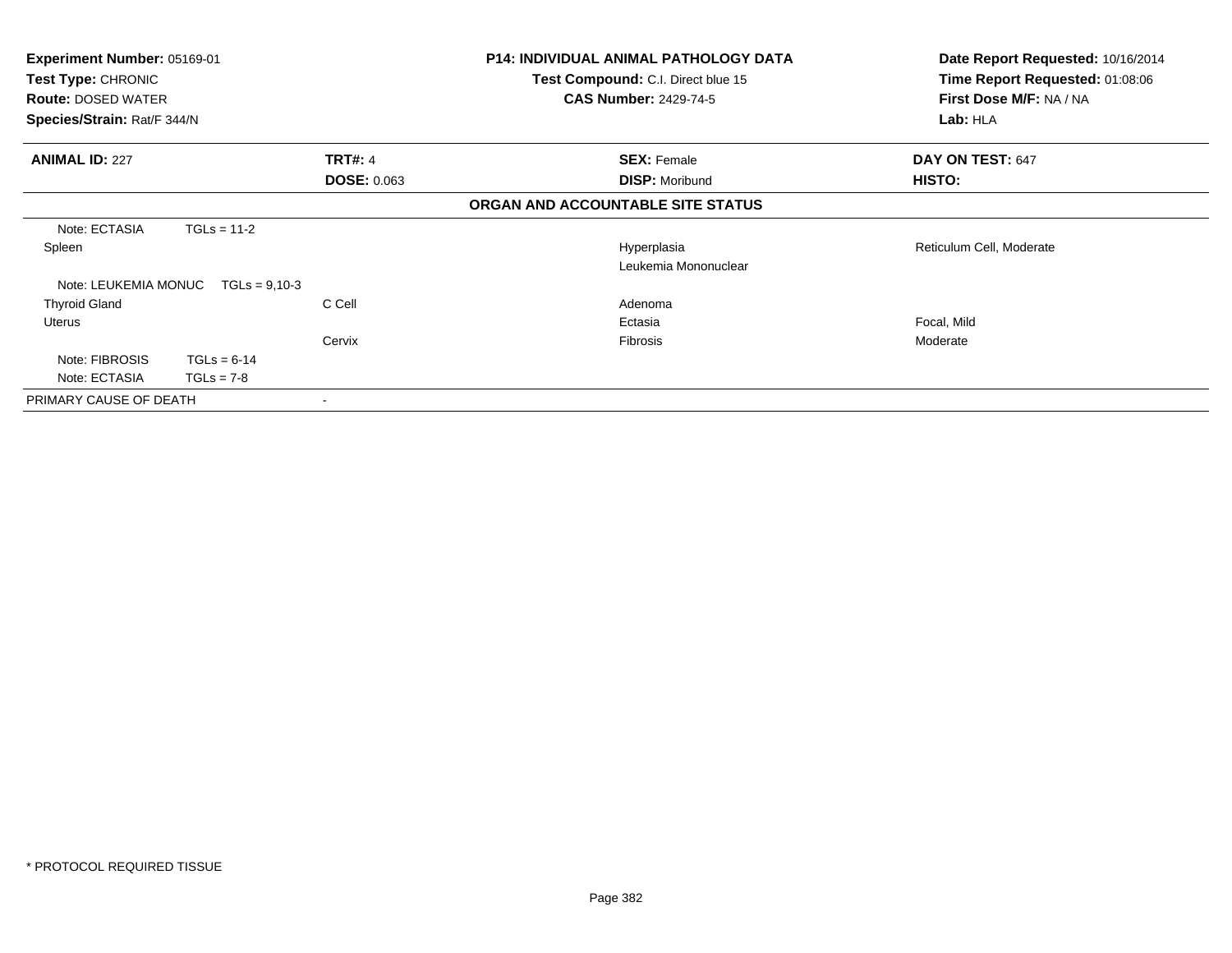| Experiment Number: 05169-01                     |                            | <b>P14: INDIVIDUAL ANIMAL PATHOLOGY DATA</b> | Date Report Requested: 10/16/2014 |
|-------------------------------------------------|----------------------------|----------------------------------------------|-----------------------------------|
| Test Type: CHRONIC                              |                            | Test Compound: C.I. Direct blue 15           | Time Report Requested: 01:08:06   |
| <b>Route: DOSED WATER</b>                       |                            | <b>CAS Number: 2429-74-5</b>                 | First Dose M/F: NA / NA           |
| Species/Strain: Rat/F 344/N                     |                            |                                              | Lab: HLA                          |
| <b>ANIMAL ID: 228</b>                           | <b>TRT#: 4</b>             | <b>SEX: Female</b>                           | DAY ON TEST: 506                  |
|                                                 | <b>DOSE: 0.063</b>         | <b>DISP: Moribund</b>                        | HISTO:                            |
|                                                 |                            | ORGAN AND ACCOUNTABLE SITE STATUS            |                                   |
| <b>NORMAL</b>                                   |                            |                                              |                                   |
| <b>Adrenal Gland - Cortex</b>                   | Adrenal Gland - Medulla    | <b>Bone Marrow</b>                           | <b>Brain</b>                      |
| Esophagus                                       | Heart                      | Intestine Large - Cecum                      | Intestine Large - Colon           |
| Intestine Large - Rectum                        | Intestine Small - Duodenum | Intestine Small - Ileum                      | Intestine Small - Jejunum         |
| Islets, Pancreatic                              | Kidney                     | Lymph Node - Mandibular                      | Lymph Node - Mesenteric           |
| Nose                                            | Ovary                      | Pancreas                                     | Parathyroid Gland                 |
| <b>Salivary Glands</b>                          | Stomach - Forestomach      | Stomach - Glandular                          | Thymus                            |
| Trachea                                         | <b>Urinary Bladder</b>     | Uterus                                       | Zymbal's Gland                    |
| <b>OBSERVATIONS</b>                             |                            |                                              |                                   |
| <b>Clitoral Gland</b>                           |                            | Carcinoma                                    |                                   |
| Note: CARCINOMA<br>$TGLs = 1-8.1$               |                            |                                              |                                   |
| Liver                                           |                            | <b>Basophilic Focus</b>                      | Mild                              |
| Lung                                            |                            | Carcinoma                                    | Metastatic (Clitoral Gland)       |
|                                                 |                            | Hyperplasia                                  | Lymphoid, Mild                    |
| Mammary Gland                                   | Duct                       | Ectasia                                      | Moderate                          |
| <b>Pituitary Gland</b>                          | <b>Pars Distalis</b>       | Cyst                                         | Moderate                          |
| [ $Cyst TGLS = 5-2$ ]                           |                            |                                              |                                   |
| Skin                                            | <b>Hair Follicle</b>       | Hyperplasia                                  | Basal Cell, Multifocal, Moderate  |
| Spleen                                          |                            | Hematopoietic Cell Proliferation             | Moderate                          |
| [ Hematopoietic Cell Proliferation TGLS = 2-3 ] |                            |                                              |                                   |
| <b>Thyroid Gland</b>                            | Bilateral, Follicular Cel  | Adenoma                                      |                                   |
| [Adenoma TGLS = $6-2$ ]                         |                            |                                              |                                   |
| PRIMARY CAUSE OF DEATH                          |                            |                                              |                                   |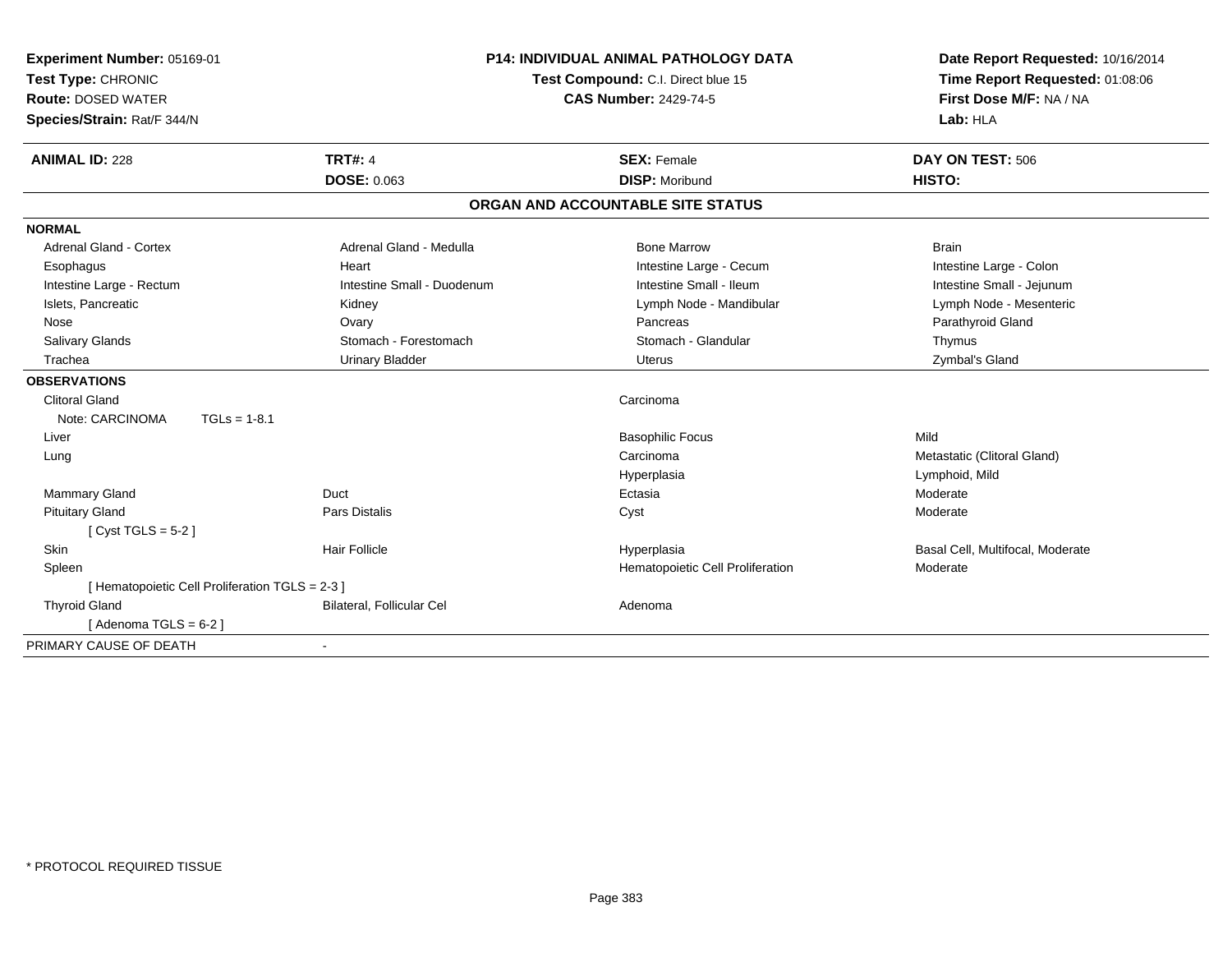| <b>Experiment Number: 05169-01</b><br>Test Type: CHRONIC | <b>P14: INDIVIDUAL ANIMAL PATHOLOGY DATA</b><br>Test Compound: C.I. Direct blue 15<br><b>CAS Number: 2429-74-5</b> |                                   | Date Report Requested: 10/16/2014<br>Time Report Requested: 01:08:06 |
|----------------------------------------------------------|--------------------------------------------------------------------------------------------------------------------|-----------------------------------|----------------------------------------------------------------------|
| <b>Route: DOSED WATER</b>                                |                                                                                                                    |                                   | First Dose M/F: NA / NA                                              |
| Species/Strain: Rat/F 344/N                              |                                                                                                                    |                                   | Lab: HLA                                                             |
| <b>ANIMAL ID: 229</b>                                    | <b>TRT#: 4</b>                                                                                                     | <b>SEX: Female</b>                | DAY ON TEST: 622                                                     |
|                                                          | <b>DOSE: 0.063</b>                                                                                                 | <b>DISP: Moribund</b>             | HISTO:                                                               |
|                                                          |                                                                                                                    | ORGAN AND ACCOUNTABLE SITE STATUS |                                                                      |
| <b>NORMAL</b>                                            |                                                                                                                    |                                   |                                                                      |
| <b>Adrenal Gland - Cortex</b>                            | Adrenal Gland - Medulla                                                                                            | <b>Brain</b>                      | <b>Clitoral Gland</b>                                                |
| Esophagus                                                | Heart                                                                                                              | Intestine Large - Cecum           | Intestine Large - Colon                                              |
| Intestine Large - Rectum                                 | Intestine Small - Duodenum                                                                                         | Intestine Small - Ileum           | Intestine Small - Jejunum                                            |
| Islets, Pancreatic                                       | Lymph Node - Mandibular                                                                                            | Mammary Gland                     | Ovary                                                                |
| Pancreas                                                 | Parathyroid Gland                                                                                                  | <b>Pituitary Gland</b>            | <b>Salivary Glands</b>                                               |
| Stomach - Forestomach                                    | Stomach - Glandular                                                                                                | Thymus                            | <b>Thyroid Gland</b>                                                 |
| Trachea                                                  | <b>Urinary Bladder</b>                                                                                             | Uterus                            | Zymbal's Gland                                                       |
| <b>OBSERVATIONS</b>                                      |                                                                                                                    |                                   |                                                                      |
| <b>Bone Marrow</b>                                       |                                                                                                                    | Hyperplasia                       | Moderate                                                             |
| Kidney                                                   |                                                                                                                    | Nephropathy                       | Chronic, Mild                                                        |
| Liver                                                    |                                                                                                                    | Granuloma                         | Minimal                                                              |
| Lung                                                     |                                                                                                                    | Hyperplasia                       | Lymphoid, Mild                                                       |
| Lymph Node                                               | Mesenteric                                                                                                         | Hyperplasia                       | Reticulum Cell, Mild                                                 |
| Nose                                                     |                                                                                                                    | <b>Fungus</b>                     | Mild                                                                 |
|                                                          |                                                                                                                    | Inflammation                      | Acute, Mild                                                          |
|                                                          |                                                                                                                    | Metaplasia                        | Squamous, Mild                                                       |
| <b>Skin</b>                                              |                                                                                                                    | Keratoacanthoma                   |                                                                      |
| Note: KERATOACANTHMA   TGLs = 3-13                       |                                                                                                                    |                                   |                                                                      |
| Spleen                                                   |                                                                                                                    | Hematopoietic Cell Proliferation  | Mild                                                                 |
| PRIMARY CAUSE OF DEATH                                   |                                                                                                                    |                                   |                                                                      |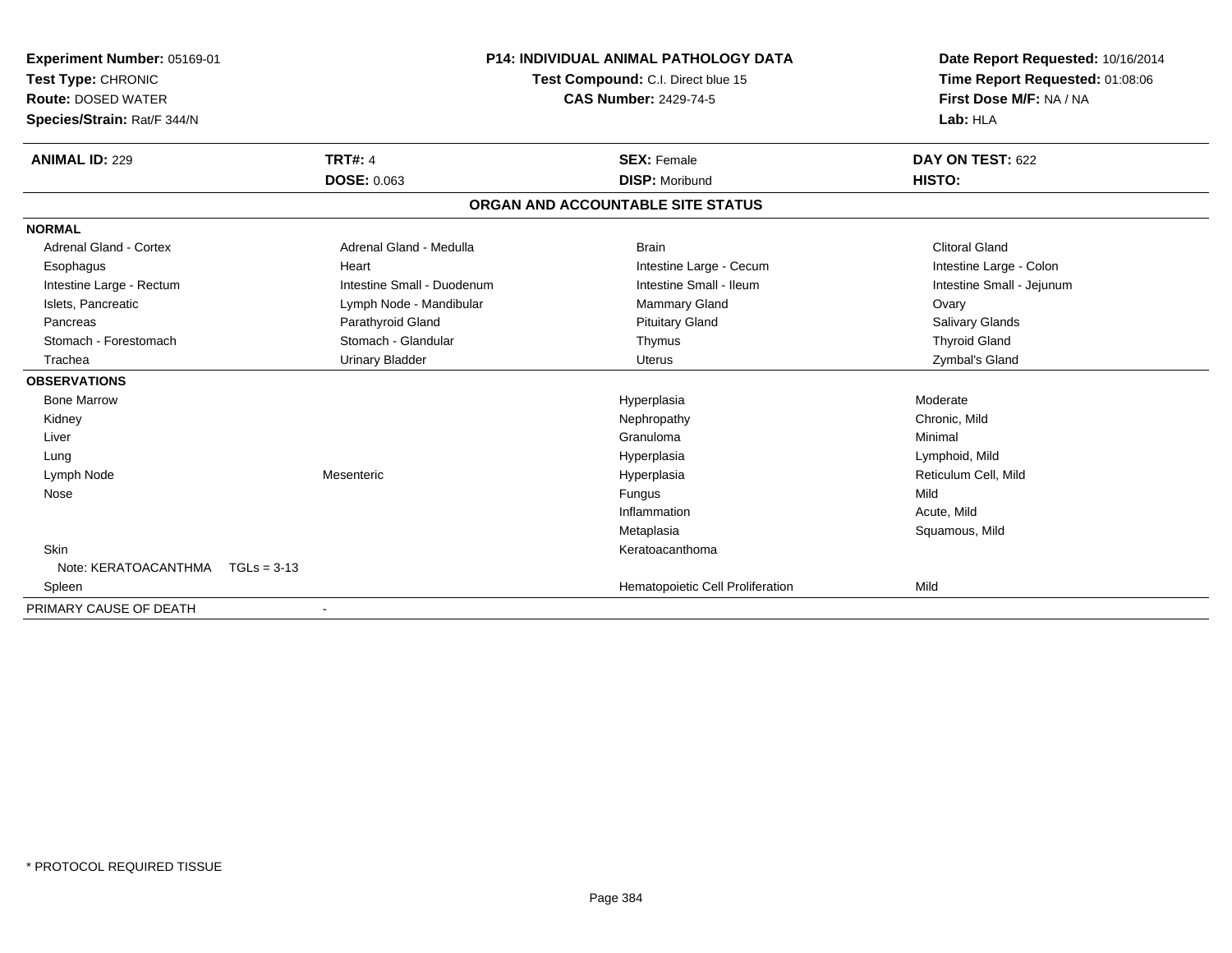| Experiment Number: 05169-01<br>Test Type: CHRONIC<br>Route: DOSED WATER<br>Species/Strain: Rat/F 344/N | P14: INDIVIDUAL ANIMAL PATHOLOGY DATA<br>Test Compound: C.I. Direct blue 15<br><b>CAS Number: 2429-74-5</b> |                                   | Date Report Requested: 10/16/2014<br>Time Report Requested: 01:08:06<br>First Dose M/F: NA / NA<br>Lab: HLA |  |
|--------------------------------------------------------------------------------------------------------|-------------------------------------------------------------------------------------------------------------|-----------------------------------|-------------------------------------------------------------------------------------------------------------|--|
| <b>ANIMAL ID: 230</b>                                                                                  | <b>TRT#: 4</b>                                                                                              | <b>SEX: Female</b>                | DAY ON TEST: 565                                                                                            |  |
|                                                                                                        | <b>DOSE: 0.063</b>                                                                                          | <b>DISP: Moribund</b>             | HISTO:                                                                                                      |  |
|                                                                                                        |                                                                                                             | ORGAN AND ACCOUNTABLE SITE STATUS |                                                                                                             |  |
| <b>NORMAL</b>                                                                                          |                                                                                                             |                                   |                                                                                                             |  |
| Adrenal Gland - Cortex                                                                                 | <b>Bone Marrow</b>                                                                                          | <b>Brain</b>                      | <b>Clitoral Gland</b>                                                                                       |  |
| Esophagus                                                                                              | Heart                                                                                                       | Intestine Large - Cecum           | Intestine Large - Colon                                                                                     |  |
| Intestine Large - Rectum                                                                               | Intestine Small - Duodenum                                                                                  | Intestine Small - Ileum           | Intestine Small - Jejunum                                                                                   |  |
| Islets, Pancreatic                                                                                     | Mammary Gland                                                                                               | Nose                              | Ovary                                                                                                       |  |
| Pancreas                                                                                               | Parathyroid Gland                                                                                           | Salivary Glands                   | Skin                                                                                                        |  |
| Stomach - Forestomach                                                                                  | Stomach - Glandular                                                                                         | Thymus                            | Trachea                                                                                                     |  |
| Zymbal's Gland                                                                                         |                                                                                                             |                                   |                                                                                                             |  |
| <b>OBSERVATIONS</b>                                                                                    |                                                                                                             |                                   |                                                                                                             |  |
| <b>Adrenal Gland</b>                                                                                   | Medulla                                                                                                     | Leukemia Mononuclear              |                                                                                                             |  |
| Kidney                                                                                                 | <b>Renal Tubule</b>                                                                                         | Pigmentation                      | Moderate                                                                                                    |  |
| Note: PIGMENT<br>$TGLs = 5-5$                                                                          |                                                                                                             |                                   |                                                                                                             |  |
| Liver                                                                                                  |                                                                                                             | Leukemia Mononuclear              |                                                                                                             |  |
|                                                                                                        |                                                                                                             | Vacuolization Cytoplasmic         | Diffuse, Moderate                                                                                           |  |
| Note: LEUKEMIA MONUC $TGLs = 6.7-3.1$                                                                  |                                                                                                             |                                   |                                                                                                             |  |
| Lung                                                                                                   |                                                                                                             | Leukemia Mononuclear              |                                                                                                             |  |
| Lymph Node                                                                                             | Mandibular                                                                                                  | Leukemia Mononuclear              |                                                                                                             |  |
|                                                                                                        | Mediastinal                                                                                                 | Leukemia Mononuclear              |                                                                                                             |  |
|                                                                                                        | Mesenteric                                                                                                  | Leukemia Mononuclear              |                                                                                                             |  |
|                                                                                                        | Pancreatic                                                                                                  | Leukemia Mononuclear              |                                                                                                             |  |
| Note: LEUKEMIA MONUC<br>$TGLs = 11-7$                                                                  |                                                                                                             |                                   |                                                                                                             |  |
| Note: LEUKEMIA MONUC<br>$TGLs = 10-14$                                                                 |                                                                                                             |                                   |                                                                                                             |  |
| [ Leukemia Mononuclear TGLS = 13-15 ]                                                                  |                                                                                                             |                                   |                                                                                                             |  |
| Mesentery                                                                                              | Fat                                                                                                         | Necrosis                          | Moderate                                                                                                    |  |
| Note: NECROSIS<br>$TGLs = 4-13$                                                                        |                                                                                                             |                                   |                                                                                                             |  |
| <b>Pituitary Gland</b>                                                                                 | <b>Pars Distalis</b>                                                                                        | Cyst                              |                                                                                                             |  |
| Note: CYST<br>$TGLs = 8,9-2$                                                                           |                                                                                                             |                                   |                                                                                                             |  |
| Spleen                                                                                                 |                                                                                                             | Leukemia Mononuclear              |                                                                                                             |  |
| Note: LEUKEMIA MONUC<br>$TGLs = 3-3.2$                                                                 |                                                                                                             |                                   |                                                                                                             |  |
| <b>Thyroid Gland</b>                                                                                   | C Cell                                                                                                      | Hyperplasia                       | Focal, Minimal                                                                                              |  |
| Urinary Bladder                                                                                        |                                                                                                             | Leukemia Mononuclear              |                                                                                                             |  |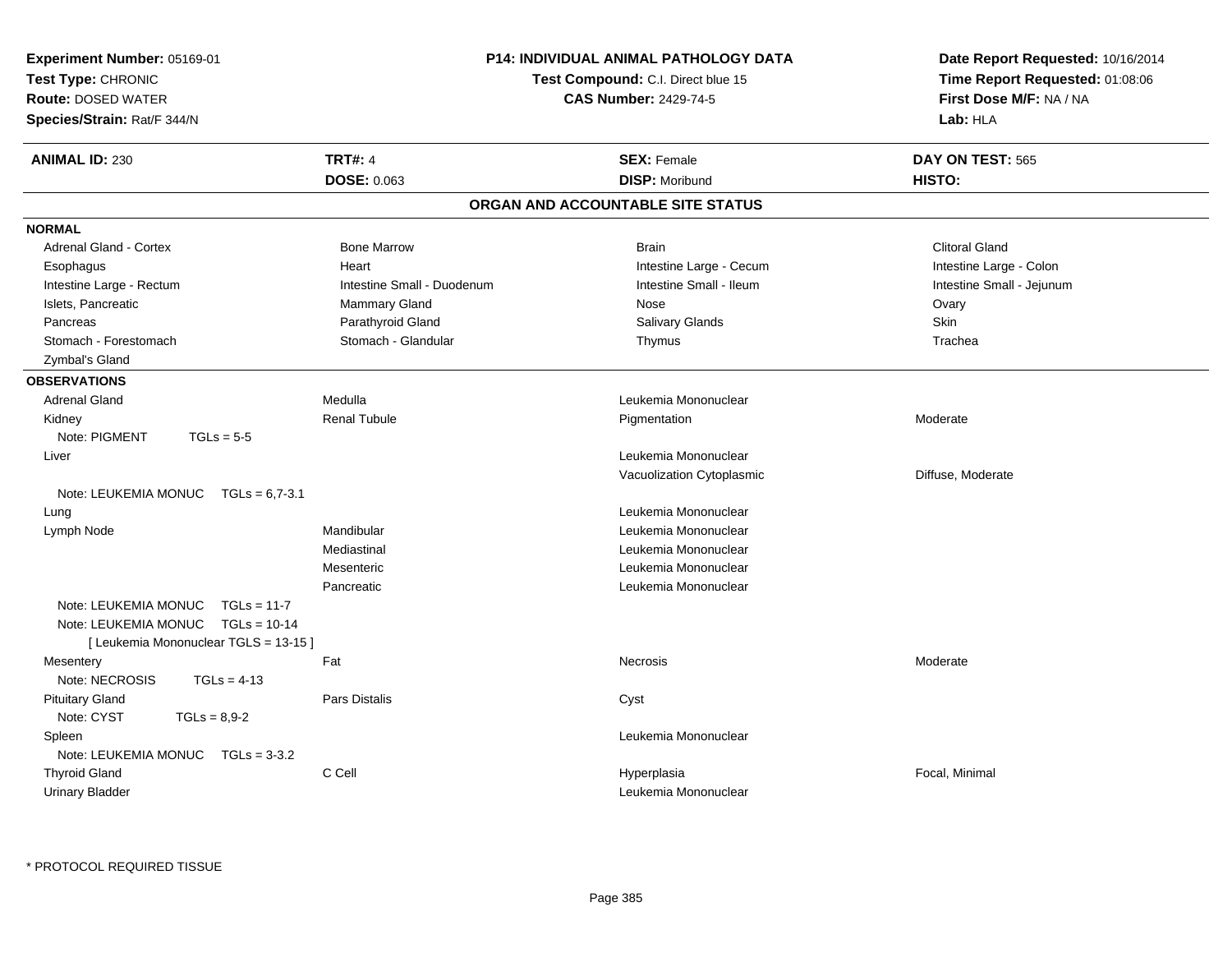| Experiment Number: 05169-01<br><b>Test Type: CHRONIC</b> |                    | <b>P14: INDIVIDUAL ANIMAL PATHOLOGY DATA</b> | Date Report Requested: 10/16/2014 |
|----------------------------------------------------------|--------------------|----------------------------------------------|-----------------------------------|
|                                                          |                    | Test Compound: C.I. Direct blue 15           | Time Report Requested: 01:08:06   |
| <b>Route: DOSED WATER</b>                                |                    | <b>CAS Number: 2429-74-5</b>                 | First Dose M/F: NA / NA           |
| Species/Strain: Rat/F 344/N                              |                    |                                              | Lab: HLA                          |
| <b>ANIMAL ID: 230</b>                                    | <b>TRT#: 4</b>     | <b>SEX: Female</b>                           | <b>DAY ON TEST: 565</b>           |
|                                                          | <b>DOSE: 0.063</b> | <b>DISP: Moribund</b>                        | HISTO:                            |
|                                                          |                    | ORGAN AND ACCOUNTABLE SITE STATUS            |                                   |
| Uterus                                                   |                    | Polyp Stromal                                |                                   |
| Note: POLYP STROMAL TGLs = 12-8                          |                    |                                              |                                   |
| PRIMARY CAUSE OF DEATH                                   |                    |                                              |                                   |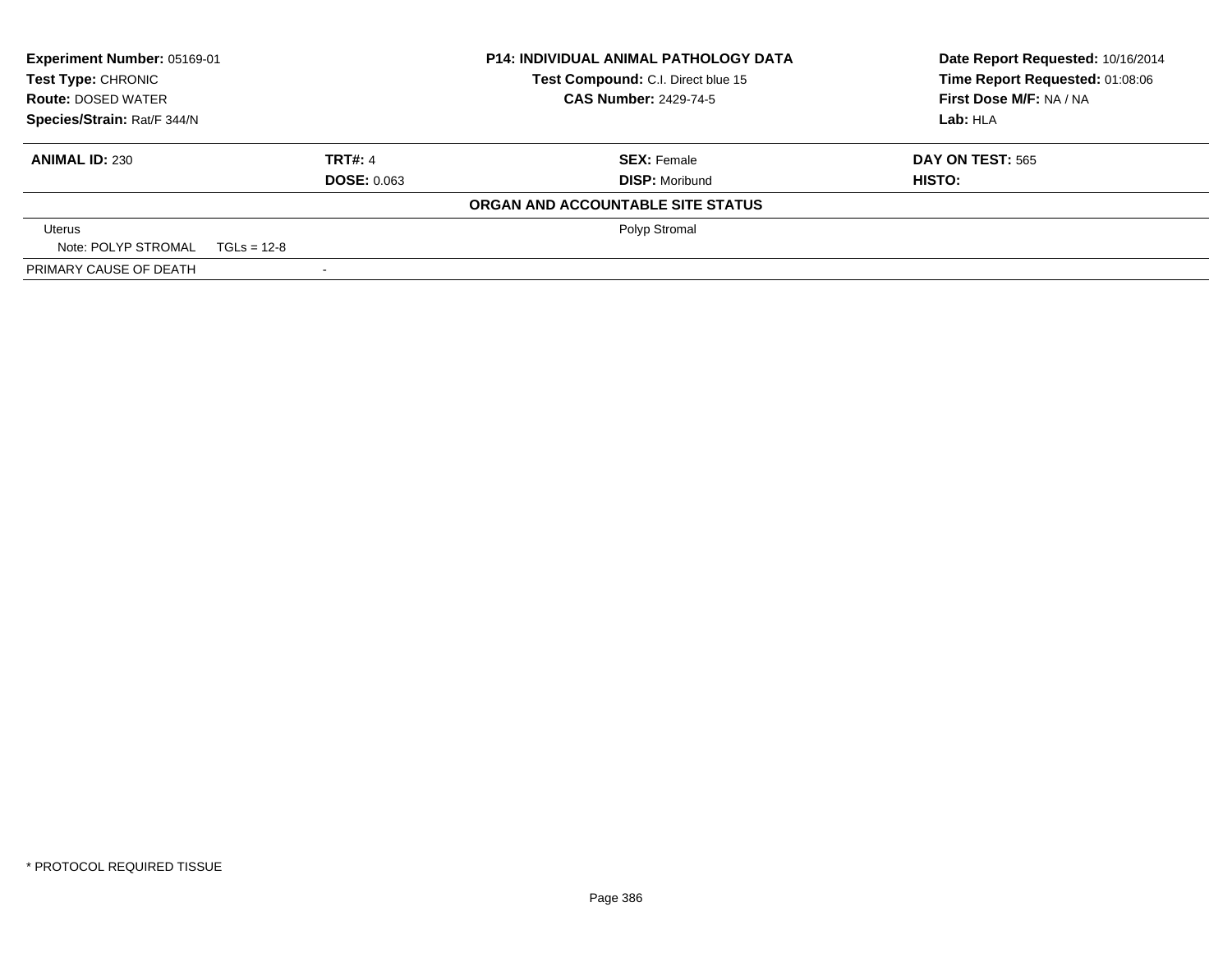| Experiment Number: 05169-01<br>Test Type: CHRONIC<br><b>Route: DOSED WATER</b><br>Species/Strain: Rat/F 344/N | <b>P14: INDIVIDUAL ANIMAL PATHOLOGY DATA</b><br>Test Compound: C.I. Direct blue 15<br><b>CAS Number: 2429-74-5</b> |                                             | Date Report Requested: 10/16/2014<br>Time Report Requested: 01:08:06<br>First Dose M/F: NA / NA<br>Lab: HLA |  |
|---------------------------------------------------------------------------------------------------------------|--------------------------------------------------------------------------------------------------------------------|---------------------------------------------|-------------------------------------------------------------------------------------------------------------|--|
| <b>ANIMAL ID: 315</b>                                                                                         | <b>TRT#: 6</b><br><b>DOSE: 0.125</b>                                                                               | <b>SEX: Female</b><br><b>DISP: Moribund</b> | DAY ON TEST: 372<br>HISTO:                                                                                  |  |
|                                                                                                               |                                                                                                                    | ORGAN AND ACCOUNTABLE SITE STATUS           |                                                                                                             |  |
| <b>NORMAL</b>                                                                                                 |                                                                                                                    |                                             |                                                                                                             |  |
| <b>Adrenal Gland - Cortex</b>                                                                                 | Adrenal Gland - Medulla                                                                                            | <b>Bone Marrow</b>                          | <b>Brain</b>                                                                                                |  |
| Esophagus                                                                                                     | Heart                                                                                                              | Intestine Large - Cecum                     | Intestine Large - Colon                                                                                     |  |
| Intestine Large - Rectum                                                                                      | Intestine Small - Duodenum                                                                                         | Intestine Small - Ileum                     | Intestine Small - Jejunum                                                                                   |  |
| Islets, Pancreatic                                                                                            | Lymph Node - Mandibular                                                                                            | Lymph Node - Mesenteric                     | Nose                                                                                                        |  |
| Ovary                                                                                                         | Pancreas                                                                                                           | Parathyroid Gland                           | <b>Pituitary Gland</b>                                                                                      |  |
| Salivary Glands                                                                                               | Skin                                                                                                               | Spleen                                      | Stomach - Forestomach                                                                                       |  |
| Stomach - Glandular                                                                                           | Thymus                                                                                                             | <b>Thyroid Gland</b>                        | <b>Urinary Bladder</b>                                                                                      |  |
| Zymbal's Gland                                                                                                |                                                                                                                    |                                             |                                                                                                             |  |
| <b>MISSING</b>                                                                                                |                                                                                                                    |                                             |                                                                                                             |  |
| Mammary Gland                                                                                                 |                                                                                                                    |                                             |                                                                                                             |  |
| <b>OBSERVATIONS</b>                                                                                           |                                                                                                                    |                                             |                                                                                                             |  |
| <b>Clitoral Gland</b>                                                                                         |                                                                                                                    | Hyperplasia                                 | Focal, Mild                                                                                                 |  |
| Note: HYPERPLASIA<br>$TGLs = 1-8$                                                                             |                                                                                                                    |                                             |                                                                                                             |  |
| Kidney                                                                                                        |                                                                                                                    | Hydronephrosis                              | Mild                                                                                                        |  |
|                                                                                                               |                                                                                                                    | Nephropathy                                 | Chronic, Mild                                                                                               |  |
| Note: $HYDRONEPHROSIS$ TGLs = 5-5                                                                             |                                                                                                                    |                                             |                                                                                                             |  |
| Liver                                                                                                         |                                                                                                                    | <b>Basophilic Focus</b>                     | Minimal                                                                                                     |  |
|                                                                                                               | <b>Bile Duct</b>                                                                                                   | Cyst                                        | Marked                                                                                                      |  |
| [Cyst TGLS = $4-3.1$ ]                                                                                        |                                                                                                                    |                                             |                                                                                                             |  |
| Lung                                                                                                          |                                                                                                                    | Hyperplasia                                 | Lymphoid, Mild                                                                                              |  |
| Uterus                                                                                                        |                                                                                                                    | Prolapse                                    | Marked                                                                                                      |  |
| Note: POLYP HAS PROLAPSED AND HAS SECONDARY CHANGES                                                           |                                                                                                                    |                                             |                                                                                                             |  |
| Note: [ PROLAPSE<br>$\sqrt{1}$ TGLs = 2-8.1                                                                   |                                                                                                                    |                                             |                                                                                                             |  |
| PRIMARY CAUSE OF DEATH                                                                                        |                                                                                                                    |                                             |                                                                                                             |  |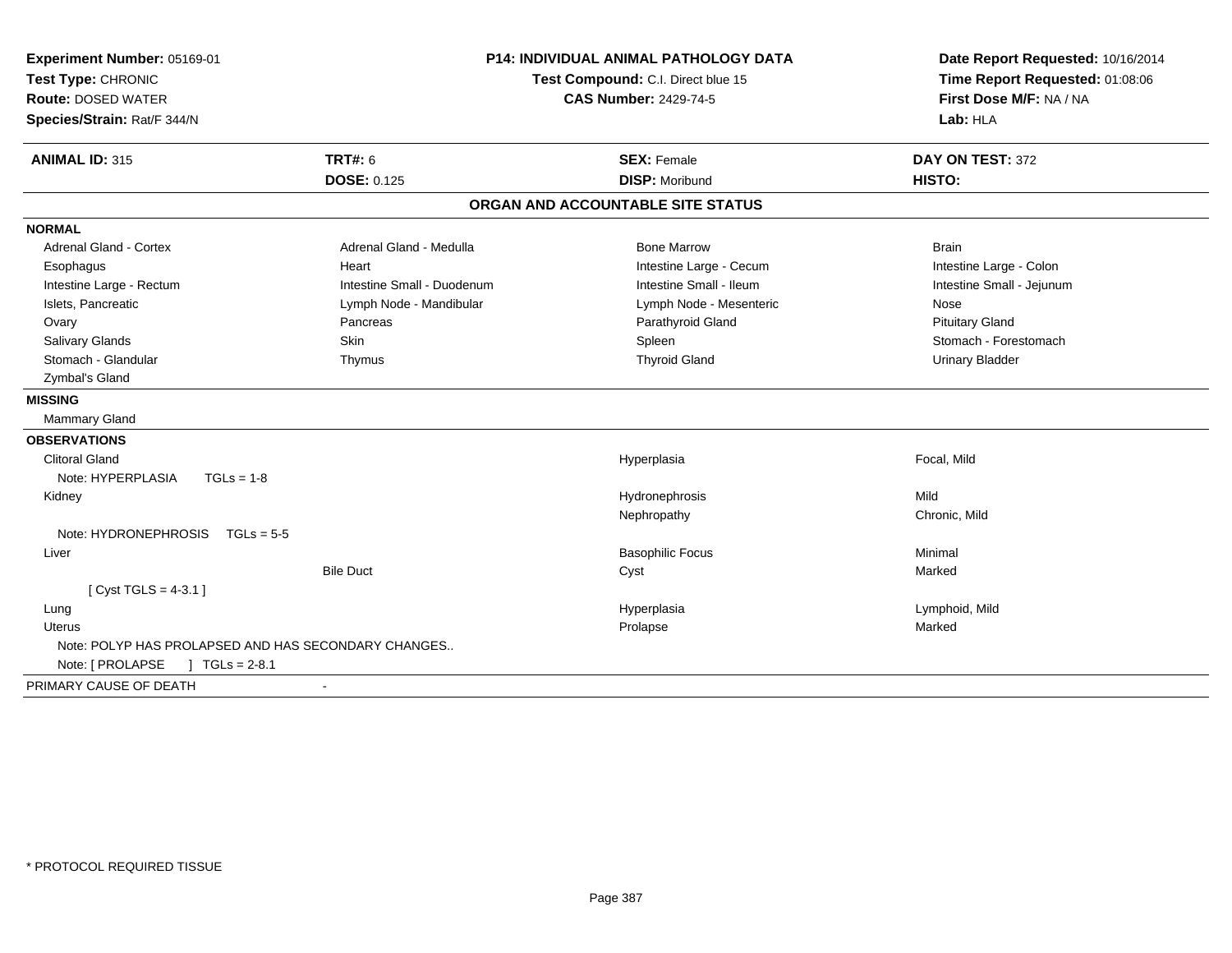| Experiment Number: 05169-01<br>Test Type: CHRONIC<br><b>Route: DOSED WATER</b><br>Species/Strain: Rat/F 344/N | <b>P14: INDIVIDUAL ANIMAL PATHOLOGY DATA</b><br>Test Compound: C.I. Direct blue 15<br><b>CAS Number: 2429-74-5</b> |                                   | Date Report Requested: 10/16/2014<br>Time Report Requested: 01:08:06<br>First Dose M/F: NA / NA<br>Lab: HLA |  |
|---------------------------------------------------------------------------------------------------------------|--------------------------------------------------------------------------------------------------------------------|-----------------------------------|-------------------------------------------------------------------------------------------------------------|--|
| <b>ANIMAL ID: 317</b>                                                                                         | <b>TRT#: 6</b>                                                                                                     | <b>SEX: Female</b>                | DAY ON TEST: 680                                                                                            |  |
|                                                                                                               | DOSE: 0.125                                                                                                        | <b>DISP: Moribund</b>             | HISTO:                                                                                                      |  |
|                                                                                                               |                                                                                                                    | ORGAN AND ACCOUNTABLE SITE STATUS |                                                                                                             |  |
| <b>NORMAL</b>                                                                                                 |                                                                                                                    |                                   |                                                                                                             |  |
| <b>Bone Marrow</b>                                                                                            | <b>Brain</b>                                                                                                       | <b>Clitoral Gland</b>             | Esophagus                                                                                                   |  |
| Intestine Large - Cecum                                                                                       | Intestine Large - Colon                                                                                            | Intestine Large - Rectum          | Intestine Small - Duodenum                                                                                  |  |
| Intestine Small - Ileum                                                                                       | Intestine Small - Jejunum                                                                                          | Islets, Pancreatic                | Lymph Node - Mandibular                                                                                     |  |
| <b>Mammary Gland</b>                                                                                          | Nose                                                                                                               | Parathyroid Gland                 | <b>Pituitary Gland</b>                                                                                      |  |
| Salivary Glands                                                                                               | Stomach - Forestomach                                                                                              | Stomach - Glandular               | <b>Thyroid Gland</b>                                                                                        |  |
| Trachea                                                                                                       | <b>Urinary Bladder</b>                                                                                             | Zymbal's Gland                    |                                                                                                             |  |
| <b>OBSERVATIONS</b>                                                                                           |                                                                                                                    |                                   |                                                                                                             |  |
| <b>Adrenal Gland</b>                                                                                          | Cortex                                                                                                             | Leukemia Mononuclear              |                                                                                                             |  |
|                                                                                                               | Medulla                                                                                                            | Leukemia Mononuclear              |                                                                                                             |  |
| Heart                                                                                                         |                                                                                                                    | Cardiomyopathy                    | Chronic, Mild                                                                                               |  |
| Kidney                                                                                                        |                                                                                                                    | Leukemia Mononuclear              |                                                                                                             |  |
|                                                                                                               |                                                                                                                    | Nephropathy                       | Chronic, Mild                                                                                               |  |
| Note: LEUKEMIA MONUC<br>$TGLs = 12-5$                                                                         |                                                                                                                    |                                   |                                                                                                             |  |
| Liver                                                                                                         |                                                                                                                    | Leukemia Mononuclear              |                                                                                                             |  |
| Note: LEUKEMIA MONUC<br>$TGLs = 11-3.1$<br>Note: ML IS STAGE 3                                                |                                                                                                                    |                                   |                                                                                                             |  |
| Lung                                                                                                          |                                                                                                                    | Leukemia Mononuclear              |                                                                                                             |  |
| Note: LEUKEMIA MONUC<br>$TGLs = 10-4$                                                                         |                                                                                                                    |                                   |                                                                                                             |  |
| Lymph Node                                                                                                    | Mediastinal                                                                                                        | Leukemia Mononuclear              |                                                                                                             |  |
|                                                                                                               | Mesenteric                                                                                                         | Leukemia Mononuclear              |                                                                                                             |  |
| Note: LEUKEMIA MONUC<br>$TGLs = 4-7$                                                                          |                                                                                                                    |                                   |                                                                                                             |  |
| Mesentery                                                                                                     |                                                                                                                    | Leukemia Mononuclear              |                                                                                                             |  |
| Note: LEUKEMIA MONUC<br>$TGLs = 5-13$                                                                         |                                                                                                                    |                                   |                                                                                                             |  |
| Ovary                                                                                                         |                                                                                                                    | Leukemia Mononuclear              |                                                                                                             |  |
| Note: LEUKEMIA MONUC<br>$TGLs = 2-8$                                                                          |                                                                                                                    |                                   |                                                                                                             |  |
| Pancreas                                                                                                      |                                                                                                                    | Leukemia Mononuclear              |                                                                                                             |  |
| Note: LEUKEMIA MONUC<br>$TGLs = 6-6$                                                                          |                                                                                                                    |                                   |                                                                                                             |  |
| Pharynx                                                                                                       | Palate                                                                                                             | Squamous Cell Papilloma           |                                                                                                             |  |
| Note: SQ CL PAPILLOM<br>$TGLs = 8-15$                                                                         |                                                                                                                    |                                   |                                                                                                             |  |
| <b>Skeletal Muscle</b>                                                                                        | Diaphragm                                                                                                          | Leukemia Mononuclear              |                                                                                                             |  |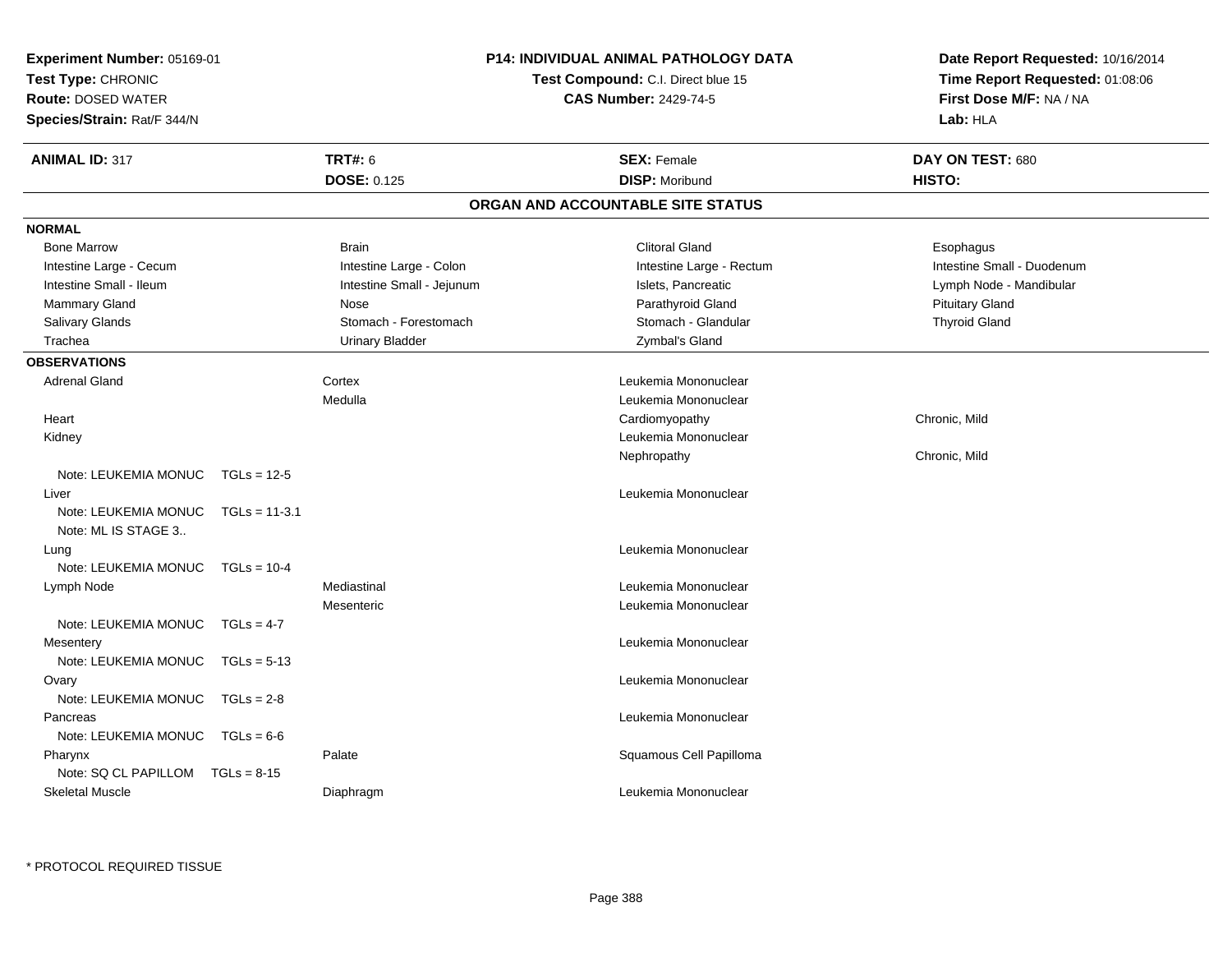| Experiment Number: 05169-01<br>Test Type: CHRONIC<br><b>Route: DOSED WATER</b><br>Species/Strain: Rat/F 344/N |                    | <b>P14: INDIVIDUAL ANIMAL PATHOLOGY DATA</b><br>Test Compound: C.I. Direct blue 15<br><b>CAS Number: 2429-74-5</b> | Date Report Requested: 10/16/2014<br>Time Report Requested: 01:08:06<br>First Dose M/F: NA / NA<br>Lab: HLA |
|---------------------------------------------------------------------------------------------------------------|--------------------|--------------------------------------------------------------------------------------------------------------------|-------------------------------------------------------------------------------------------------------------|
| <b>ANIMAL ID: 317</b>                                                                                         | <b>TRT#: 6</b>     | <b>SEX: Female</b>                                                                                                 | DAY ON TEST: 680                                                                                            |
|                                                                                                               | <b>DOSE: 0.125</b> | <b>DISP: Moribund</b>                                                                                              | <b>HISTO:</b>                                                                                               |
|                                                                                                               |                    | ORGAN AND ACCOUNTABLE SITE STATUS                                                                                  |                                                                                                             |
| Note: LEUKEMIA MONUC                                                                                          | $TGLs = 9-16$      |                                                                                                                    |                                                                                                             |
| Skin                                                                                                          |                    | Keratoacanthoma                                                                                                    |                                                                                                             |
| Note: KERATOACANTHMA                                                                                          | $TGLs = 7-14$      |                                                                                                                    |                                                                                                             |
| Spleen                                                                                                        |                    | Leukemia Mononuclear                                                                                               |                                                                                                             |
| Thymus                                                                                                        |                    | Leukemia Mononuclear                                                                                               |                                                                                                             |
| Uterus                                                                                                        |                    | Leukemia Mononuclear                                                                                               |                                                                                                             |
| Note: LEUKEMIA MONUC                                                                                          | $TGLs = 3-8$       |                                                                                                                    |                                                                                                             |
| PRIMARY CAUSE OF DEATH                                                                                        |                    |                                                                                                                    |                                                                                                             |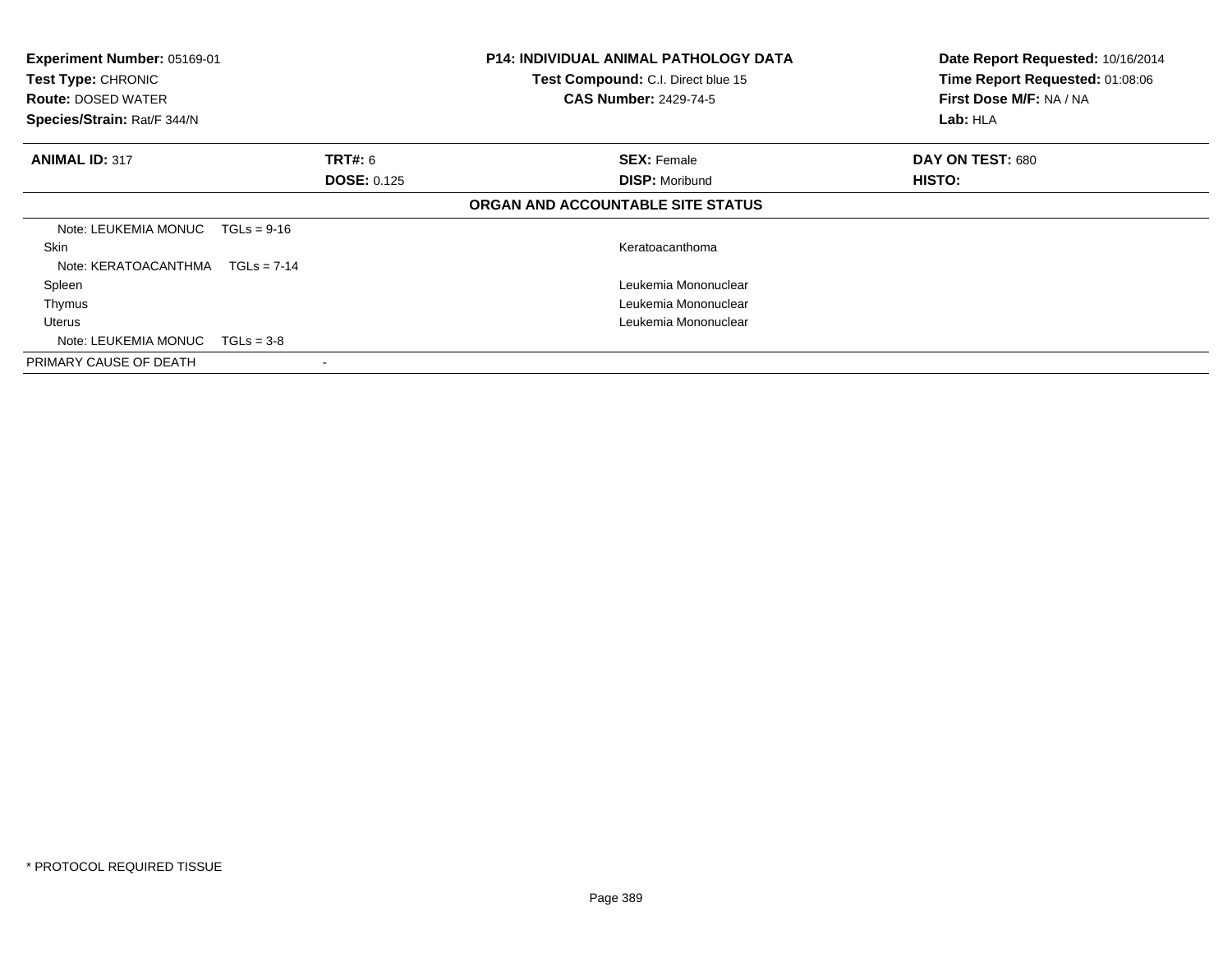| Experiment Number: 05169-01<br>Test Type: CHRONIC<br><b>Route: DOSED WATER</b><br>Species/Strain: Rat/F 344/N |                         | P14: INDIVIDUAL ANIMAL PATHOLOGY DATA<br>Test Compound: C.I. Direct blue 15<br><b>CAS Number: 2429-74-5</b> | Date Report Requested: 10/16/2014<br>Time Report Requested: 01:08:06<br>First Dose M/F: NA / NA<br>Lab: HLA |
|---------------------------------------------------------------------------------------------------------------|-------------------------|-------------------------------------------------------------------------------------------------------------|-------------------------------------------------------------------------------------------------------------|
| <b>ANIMAL ID: 318</b>                                                                                         | <b>TRT#: 6</b>          | <b>SEX: Female</b>                                                                                          | DAY ON TEST: 682                                                                                            |
|                                                                                                               | <b>DOSE: 0.125</b>      | <b>DISP: Terminal Sacrifice</b>                                                                             | HISTO:                                                                                                      |
|                                                                                                               |                         | ORGAN AND ACCOUNTABLE SITE STATUS                                                                           |                                                                                                             |
| <b>NORMAL</b>                                                                                                 |                         |                                                                                                             |                                                                                                             |
| Adrenal Gland - Cortex                                                                                        | <b>Bone Marrow</b>      | <b>Brain</b>                                                                                                | <b>Clitoral Gland</b>                                                                                       |
| Esophagus                                                                                                     | Intestine Large - Cecum | Intestine Large - Colon                                                                                     | Intestine Large - Rectum                                                                                    |
| Intestine Small - Duodenum                                                                                    | Intestine Small - Ileum | Intestine Small - Jejunum                                                                                   | Islets, Pancreatic                                                                                          |
| Nose                                                                                                          | Ovary                   | Parathyroid Gland                                                                                           | Salivary Glands                                                                                             |
| Skin                                                                                                          | Stomach - Forestomach   | Stomach - Glandular                                                                                         | Thymus                                                                                                      |
| <b>Thyroid Gland</b>                                                                                          | Trachea                 | <b>Urinary Bladder</b>                                                                                      | Zymbal's Gland                                                                                              |
| <b>OBSERVATIONS</b>                                                                                           |                         |                                                                                                             |                                                                                                             |
| <b>Adrenal Gland</b>                                                                                          | Medulla                 | Hyperplasia                                                                                                 | Focal, Mild                                                                                                 |
| Bone                                                                                                          | Sternum                 | Osteopetrosis                                                                                               | Moderate                                                                                                    |
| Heart                                                                                                         |                         | Cardiomyopathy                                                                                              | Chronic, Mild                                                                                               |
| Kidney                                                                                                        |                         | Nephropathy                                                                                                 | Chronic, Mild                                                                                               |
| Liver                                                                                                         |                         | Leukemia Mononuclear                                                                                        |                                                                                                             |
|                                                                                                               |                         | Regeneration                                                                                                | Multifocal, Mild                                                                                            |
| Note: LEUKEMIA MONUC<br>$TGLs = 8,9,10-3.1$<br>Note: ML IS STAGE 3<br>Note: REGENERATION<br>$TGLs = 11-3.1$   |                         |                                                                                                             |                                                                                                             |
| Lung                                                                                                          |                         | Alveolar/Bronchiolar Adenoma                                                                                |                                                                                                             |
|                                                                                                               |                         | Leukemia Mononuclear                                                                                        |                                                                                                             |
| Lymph Node                                                                                                    | Deep Cervical           | Leukemia Mononuclear                                                                                        |                                                                                                             |
|                                                                                                               | Mandibular              | Leukemia Mononuclear                                                                                        |                                                                                                             |
| Note: LEUKEMIA MONUC<br>$TGLs = 2-13$<br>Note: EXTENSIVE NECROSIS IN THE NODE                                 | Mesenteric              | Leukemia Mononuclear                                                                                        |                                                                                                             |
| Mammary Gland                                                                                                 | Duct                    | Ectasia                                                                                                     | Moderate                                                                                                    |
| Note: ECTASIA<br>$TGLs = 1-10$                                                                                |                         |                                                                                                             |                                                                                                             |
| Pancreas                                                                                                      |                         | Atrophy                                                                                                     | Moderate                                                                                                    |
| <b>Pituitary Gland</b><br>[Adenoma TGLS = $12-2$ ]                                                            | Pars Distalis           | Adenoma                                                                                                     |                                                                                                             |
| Spleen                                                                                                        |                         | Hyperplasia                                                                                                 | Reticulum Cell, Moderate                                                                                    |
|                                                                                                               |                         | Leukemia Mononuclear                                                                                        |                                                                                                             |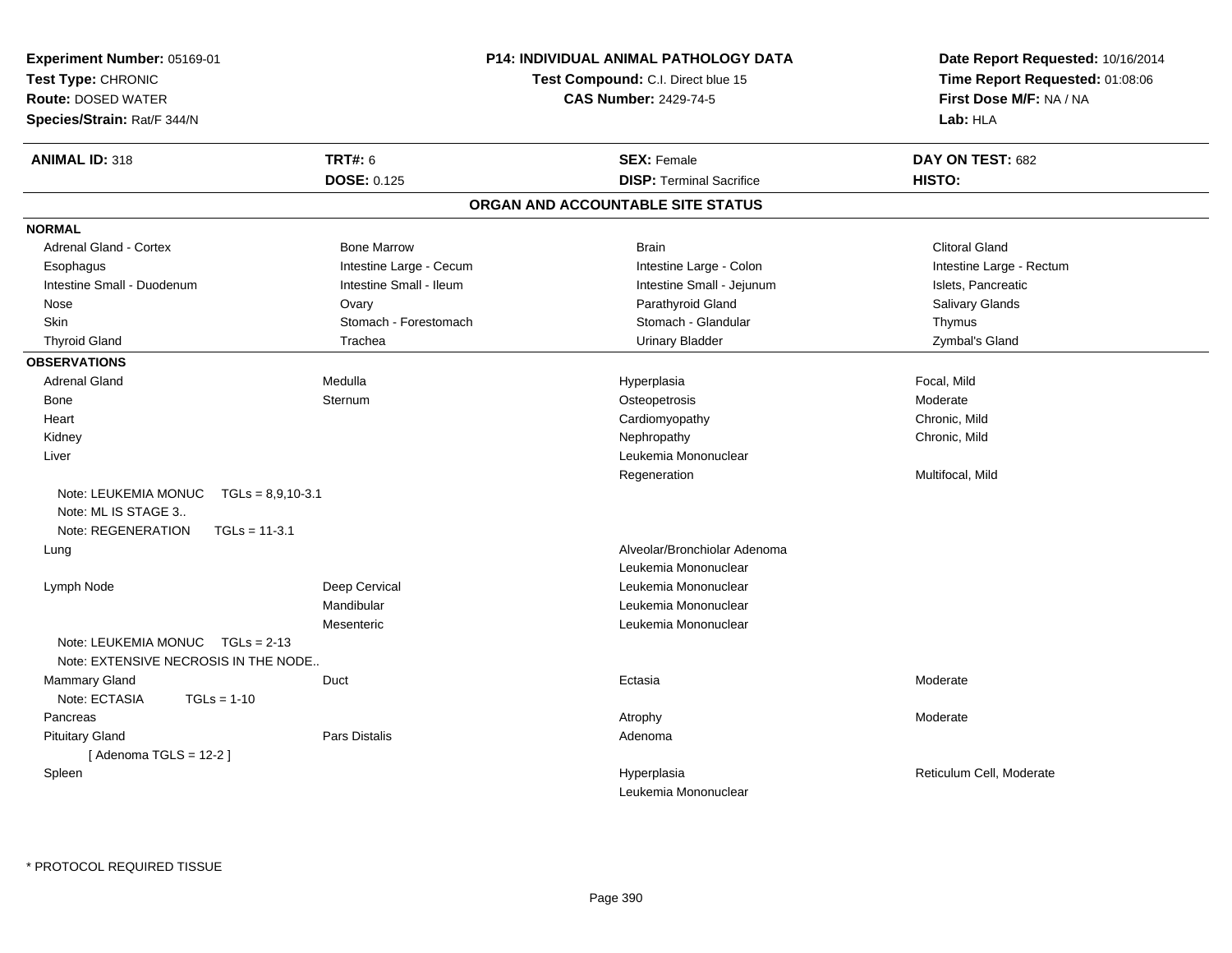| Experiment Number: 05169-01<br>Test Type: CHRONIC<br><b>Route: DOSED WATER</b><br>Species/Strain: Rat/F 344/N |                    | <b>P14: INDIVIDUAL ANIMAL PATHOLOGY DATA</b><br>Test Compound: C.I. Direct blue 15<br><b>CAS Number: 2429-74-5</b> | Date Report Requested: 10/16/2014<br>Time Report Requested: 01:08:06<br>First Dose M/F: NA / NA<br>Lab: HLA |  |
|---------------------------------------------------------------------------------------------------------------|--------------------|--------------------------------------------------------------------------------------------------------------------|-------------------------------------------------------------------------------------------------------------|--|
|                                                                                                               |                    |                                                                                                                    |                                                                                                             |  |
| <b>ANIMAL ID: 318</b>                                                                                         | TRT#: 6            | <b>SEX: Female</b>                                                                                                 | DAY ON TEST: 682                                                                                            |  |
|                                                                                                               | <b>DOSE: 0.125</b> | <b>DISP:</b> Terminal Sacrifice                                                                                    | HISTO:                                                                                                      |  |
|                                                                                                               |                    | ORGAN AND ACCOUNTABLE SITE STATUS                                                                                  |                                                                                                             |  |
| Note: HYPERPLASIA                                                                                             | $TGLs = 7-3$       |                                                                                                                    |                                                                                                             |  |
| [Hyperplasia TGLS = $5.6 - 3$ ]                                                                               |                    |                                                                                                                    |                                                                                                             |  |
| Uterus                                                                                                        |                    | Polyp Stromal                                                                                                      | Multiple                                                                                                    |  |
| Note: POLYP STROMAL                                                                                           | $TGLs = 3.4-8$     |                                                                                                                    |                                                                                                             |  |
| PRIMARY CAUSE OF DEATH                                                                                        |                    |                                                                                                                    |                                                                                                             |  |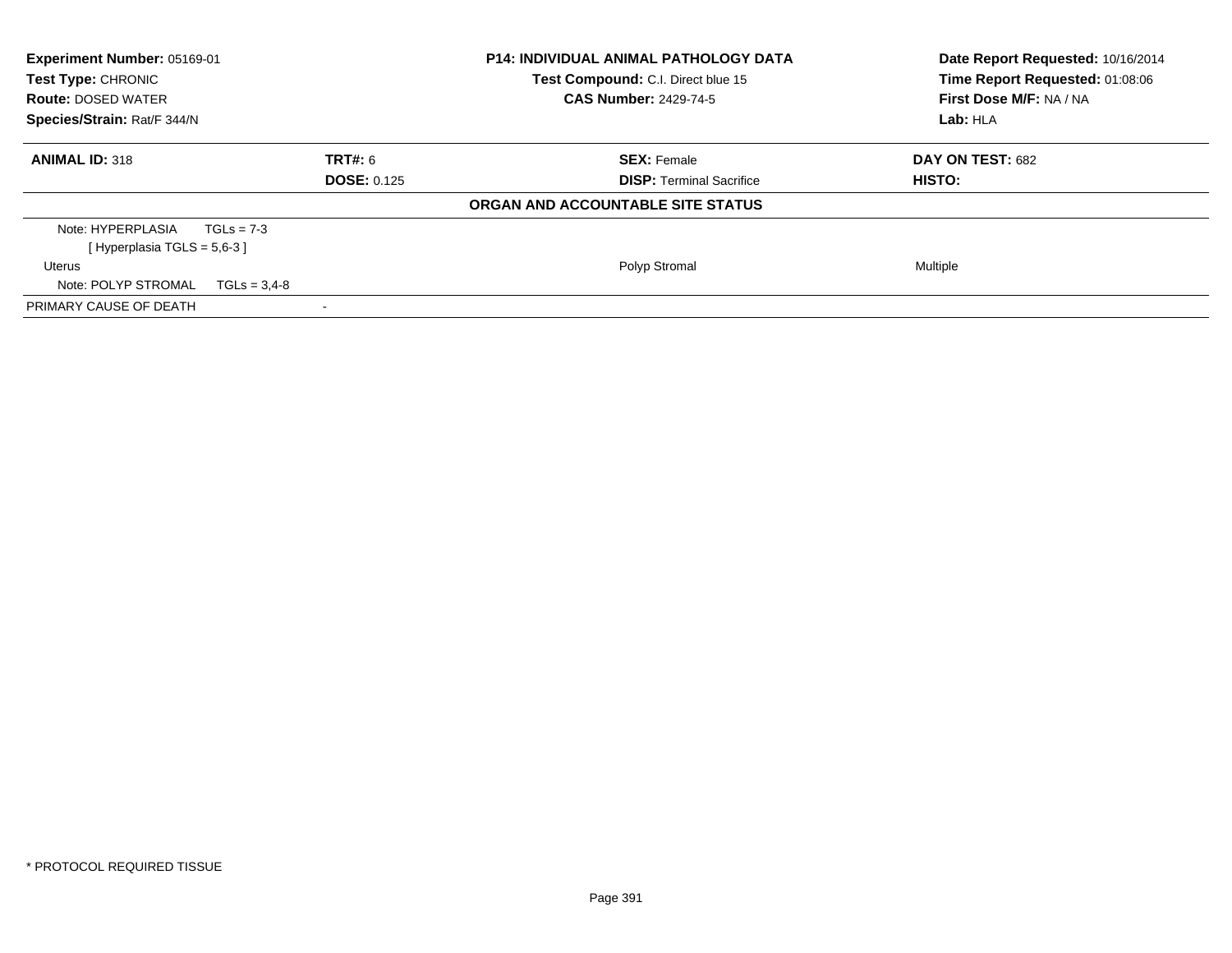| Experiment Number: 05169-01<br>Test Type: CHRONIC |                          | <b>P14: INDIVIDUAL ANIMAL PATHOLOGY DATA</b><br>Test Compound: C.I. Direct blue 15 | Date Report Requested: 10/16/2014<br>Time Report Requested: 01:08:06 |  |
|---------------------------------------------------|--------------------------|------------------------------------------------------------------------------------|----------------------------------------------------------------------|--|
| <b>Route: DOSED WATER</b>                         |                          | <b>CAS Number: 2429-74-5</b>                                                       | First Dose M/F: NA / NA                                              |  |
| Species/Strain: Rat/F 344/N                       |                          |                                                                                    | Lab: HLA                                                             |  |
| <b>ANIMAL ID: 319</b>                             | <b>TRT#: 6</b>           | <b>SEX: Female</b>                                                                 | DAY ON TEST: 633                                                     |  |
|                                                   | <b>DOSE: 0.125</b>       | <b>DISP: Dead</b>                                                                  | HISTO:                                                               |  |
|                                                   |                          | ORGAN AND ACCOUNTABLE SITE STATUS                                                  |                                                                      |  |
| <b>NORMAL</b>                                     |                          |                                                                                    |                                                                      |  |
| Adrenal Gland - Cortex                            | Adrenal Gland - Medulla  | <b>Bone Marrow</b>                                                                 | <b>Brain</b>                                                         |  |
| Esophagus                                         | Intestine Large - Cecum  | Intestine Large - Colon                                                            | Intestine Large - Rectum                                             |  |
| Intestine Small - Duodenum                        | Intestine Small - Ileum  | Intestine Small - Jejunum                                                          | Islets, Pancreatic                                                   |  |
| Lymph Node - Mandibular                           | Lymph Node - Mesenteric  | <b>Mammary Gland</b>                                                               | Nose                                                                 |  |
| Pancreas                                          | Parathyroid Gland        | Salivary Glands                                                                    | <b>Skin</b>                                                          |  |
| Spleen                                            | Stomach - Forestomach    | Stomach - Glandular                                                                | Thymus                                                               |  |
| <b>Thyroid Gland</b>                              | Trachea                  | <b>Urinary Bladder</b>                                                             | <b>Uterus</b>                                                        |  |
| Zymbal's Gland                                    |                          |                                                                                    |                                                                      |  |
| <b>OBSERVATIONS</b>                               |                          |                                                                                    |                                                                      |  |
| <b>Clitoral Gland</b>                             |                          | Hyperplasia                                                                        | Focal, Mild                                                          |  |
| Heart                                             |                          | Cardiomyopathy                                                                     | Chronic, Minimal                                                     |  |
| Kidney                                            |                          | Nephropathy                                                                        | Chronic, Mild                                                        |  |
| Liver                                             |                          | <b>Basophilic Focus</b>                                                            | Mild                                                                 |  |
| Lung                                              |                          | Congestion                                                                         | Moderate                                                             |  |
|                                                   |                          | Hyperplasia                                                                        | Lymphoid, Moderate                                                   |  |
| Note: CONGESTION<br>$TGLs = 3-4,4.1$              |                          |                                                                                    |                                                                      |  |
| Ovary                                             |                          | Cyst                                                                               |                                                                      |  |
| Pharynx                                           | Palate                   | Squamous Cell Papilloma                                                            |                                                                      |  |
| Note: SQ CL PAPILLOM<br>$TGLs = 6-14$             |                          |                                                                                    |                                                                      |  |
| <b>Pituitary Gland</b>                            | Pars Distalis            | Carcinoma                                                                          |                                                                      |  |
| [ Carcinoma TGLS = 4,5-2,1 ]                      |                          |                                                                                    |                                                                      |  |
| PRIMARY CAUSE OF DEATH                            | $\overline{\phantom{a}}$ |                                                                                    |                                                                      |  |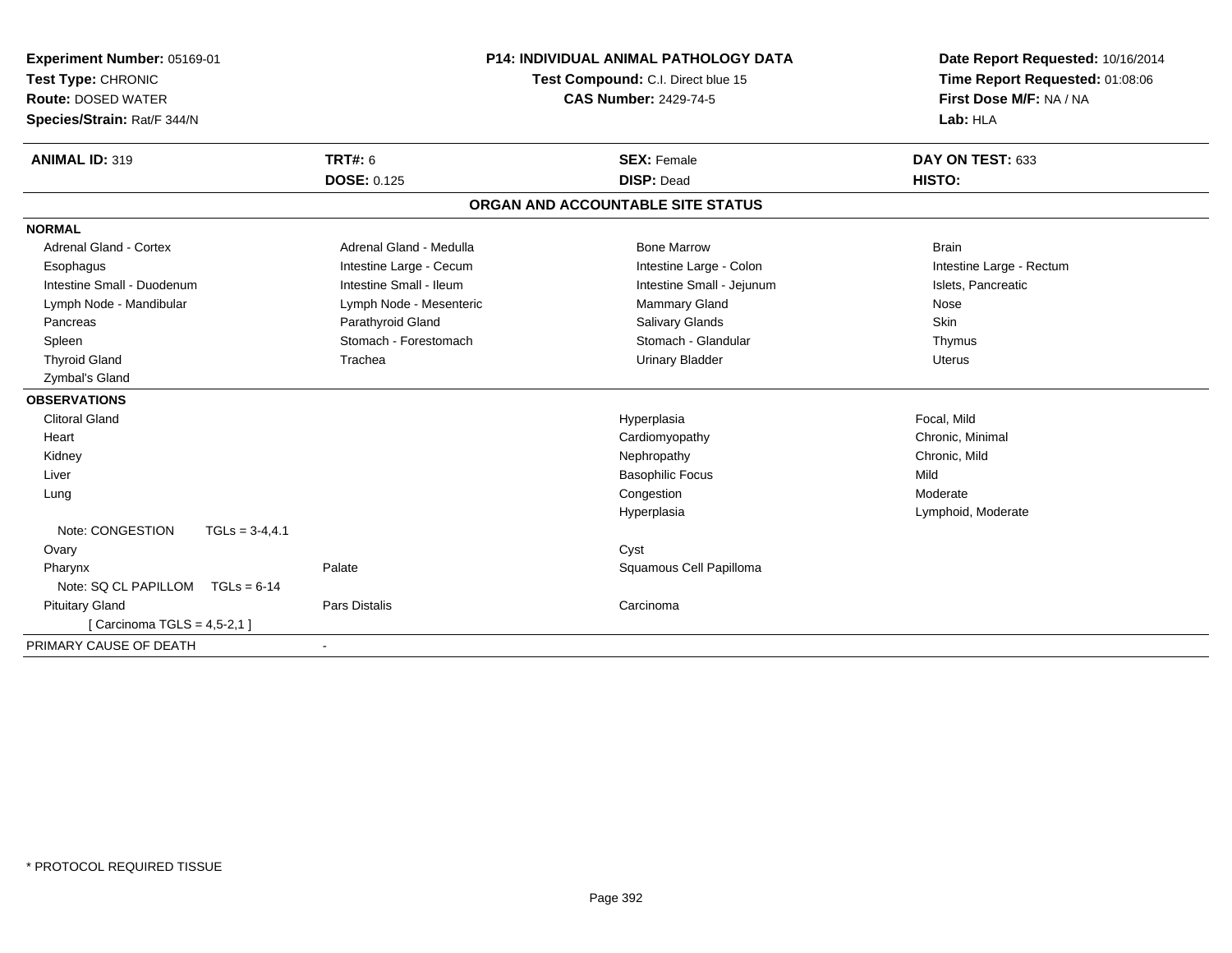| <b>Experiment Number: 05169-01</b><br>Test Type: CHRONIC<br><b>Route: DOSED WATER</b><br>Species/Strain: Rat/F 344/N |                                      | <b>P14: INDIVIDUAL ANIMAL PATHOLOGY DATA</b><br>Test Compound: C.I. Direct blue 15<br><b>CAS Number: 2429-74-5</b> |                            |
|----------------------------------------------------------------------------------------------------------------------|--------------------------------------|--------------------------------------------------------------------------------------------------------------------|----------------------------|
| <b>ANIMAL ID: 320</b>                                                                                                | <b>TRT#: 6</b><br><b>DOSE: 0.125</b> | <b>SEX: Female</b><br><b>DISP: Moribund</b>                                                                        | DAY ON TEST: 630<br>HISTO: |
|                                                                                                                      |                                      | ORGAN AND ACCOUNTABLE SITE STATUS                                                                                  |                            |
| <b>NORMAL</b>                                                                                                        |                                      |                                                                                                                    |                            |
| <b>Bone Marrow</b>                                                                                                   | Esophagus                            | Intestine Large - Cecum                                                                                            | Intestine Large - Colon    |
| Intestine Large - Rectum                                                                                             | Intestine Small - Duodenum           | Intestine Small - Ileum                                                                                            | Intestine Small - Jejunum  |
| Islets, Pancreatic                                                                                                   | Lymph Node - Mandibular              | <b>Mammary Gland</b>                                                                                               | Nose                       |
| Ovary                                                                                                                | Parathyroid Gland                    | <b>Pituitary Gland</b>                                                                                             | Salivary Glands            |
| Stomach - Forestomach                                                                                                | Thymus                               | <b>Thyroid Gland</b>                                                                                               | Trachea                    |
| <b>Urinary Bladder</b>                                                                                               |                                      |                                                                                                                    |                            |
| <b>OBSERVATIONS</b>                                                                                                  |                                      |                                                                                                                    |                            |
| <b>Adrenal Gland</b>                                                                                                 | Cortex                               | Leukemia Mononuclear                                                                                               |                            |
|                                                                                                                      | Medulla                              | Leukemia Mononuclear                                                                                               |                            |
| Note: LEUKEMIA MONUC<br>$TGLs = 3-2$                                                                                 |                                      |                                                                                                                    |                            |
| <b>Brain</b>                                                                                                         |                                      | Leukemia Mononuclear                                                                                               |                            |
| <b>Clitoral Gland</b>                                                                                                |                                      | Adenoma                                                                                                            |                            |
| $TGLs = 1-8$<br>Note: ADENOMA                                                                                        |                                      |                                                                                                                    |                            |
| Heart                                                                                                                |                                      | Leukemia Mononuclear                                                                                               |                            |
| Kidney                                                                                                               |                                      | Infarct                                                                                                            | Acute, Moderate            |
|                                                                                                                      |                                      | Nephropathy                                                                                                        | Chronic, Mild              |
| Liver                                                                                                                |                                      | Leukemia Mononuclear                                                                                               |                            |
|                                                                                                                      |                                      | Regeneration                                                                                                       | Diffuse, Marked            |
|                                                                                                                      |                                      | Vacuolization Cytoplasmic                                                                                          | Diffuse, Mild              |
| Note: ML IS STAGE 3                                                                                                  |                                      |                                                                                                                    |                            |
| Note: REGENERATION<br>$TGLs = 4-3.1$                                                                                 |                                      |                                                                                                                    |                            |
| Lung                                                                                                                 |                                      | Leukemia Mononuclear                                                                                               |                            |
| Lymph Node                                                                                                           | Mediastinal                          | Leukemia Mononuclear                                                                                               |                            |
|                                                                                                                      | Mesenteric                           | Leukemia Mononuclear                                                                                               |                            |
|                                                                                                                      | Pancreatic                           | Leukemia Mononuclear                                                                                               |                            |
| Note: LEUKEMIA MONUC<br>$TGLs = 5.9 - 13.15$                                                                         |                                      |                                                                                                                    |                            |
| Pancreas                                                                                                             |                                      | Leukemia Mononuclear                                                                                               |                            |
| <b>Skin</b>                                                                                                          |                                      | Keratoacanthoma                                                                                                    |                            |
| Note: KERATOACANTHMA<br>$TGLs = 6-14$                                                                                |                                      |                                                                                                                    |                            |
| Spleen                                                                                                               |                                      | Leukemia Mononuclear                                                                                               |                            |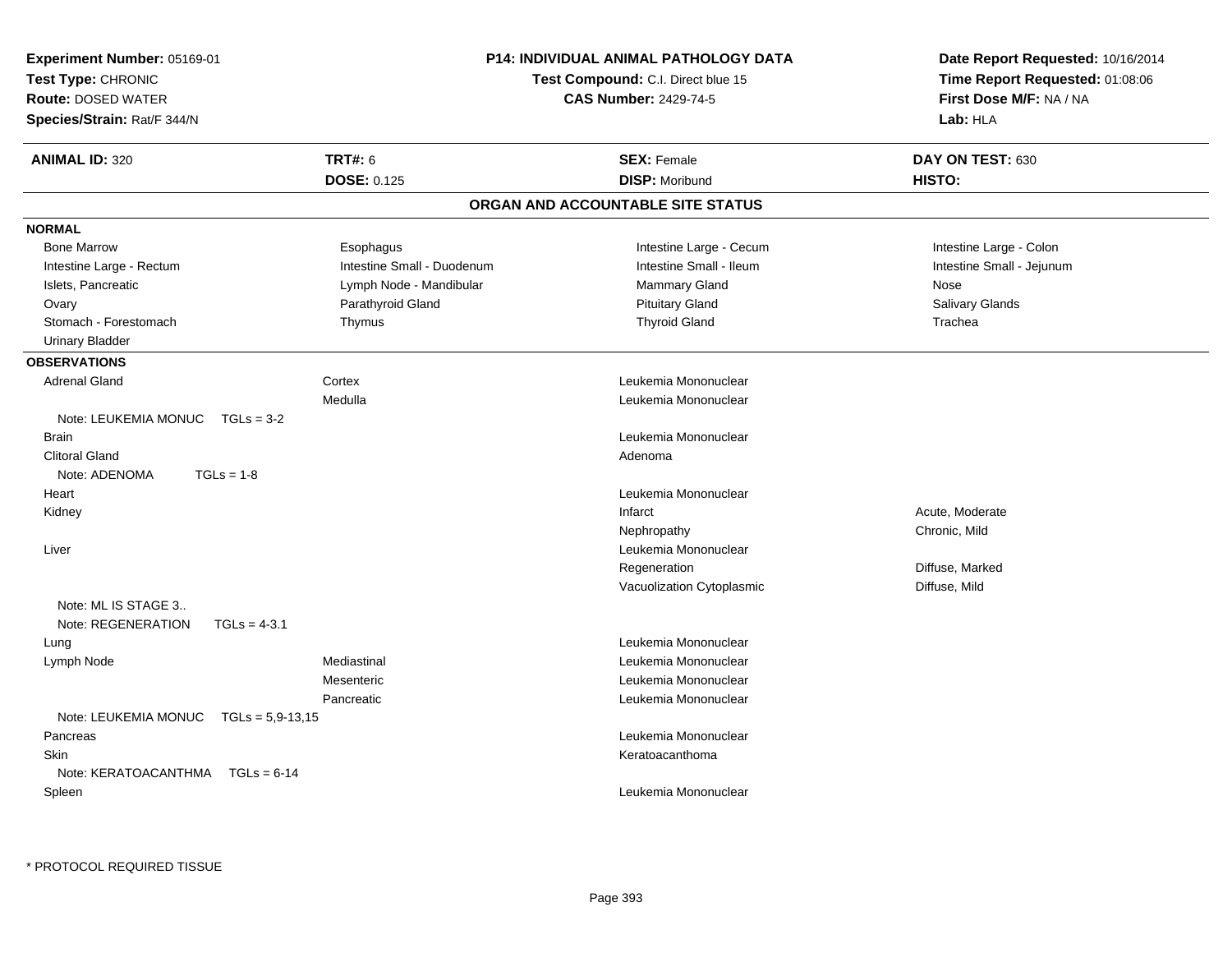| Experiment Number: 05169-01<br><b>Test Type: CHRONIC</b><br><b>Route: DOSED WATER</b> |                |                    | <b>P14: INDIVIDUAL ANIMAL PATHOLOGY DATA</b><br>Test Compound: C.I. Direct blue 15<br><b>CAS Number: 2429-74-5</b> | Date Report Requested: 10/16/2014<br>Time Report Requested: 01:08:06<br>First Dose M/F: NA / NA |  |
|---------------------------------------------------------------------------------------|----------------|--------------------|--------------------------------------------------------------------------------------------------------------------|-------------------------------------------------------------------------------------------------|--|
| Species/Strain: Rat/F 344/N                                                           |                |                    |                                                                                                                    | Lab: HLA                                                                                        |  |
| <b>ANIMAL ID: 320</b>                                                                 |                | <b>TRT#: 6</b>     | <b>SEX: Female</b>                                                                                                 | DAY ON TEST: 630                                                                                |  |
|                                                                                       |                | <b>DOSE: 0.125</b> | <b>DISP: Moribund</b>                                                                                              | <b>HISTO:</b>                                                                                   |  |
|                                                                                       |                |                    | ORGAN AND ACCOUNTABLE SITE STATUS                                                                                  |                                                                                                 |  |
| Note: LEUKEMIA MONUC                                                                  | $TGLs = 7.8-3$ |                    |                                                                                                                    |                                                                                                 |  |
| Stomach                                                                               |                | Glandular          | Erosion                                                                                                            | Multifocal, Marked                                                                              |  |
| Uterus                                                                                |                | Endometrium        | Cyst                                                                                                               |                                                                                                 |  |
| Note: CYST                                                                            | $TGLs = 2-8$   |                    |                                                                                                                    |                                                                                                 |  |
| Zymbal's Gland                                                                        |                |                    | Ectasia                                                                                                            | Mild                                                                                            |  |
| PRIMARY CAUSE OF DEATH                                                                |                |                    |                                                                                                                    |                                                                                                 |  |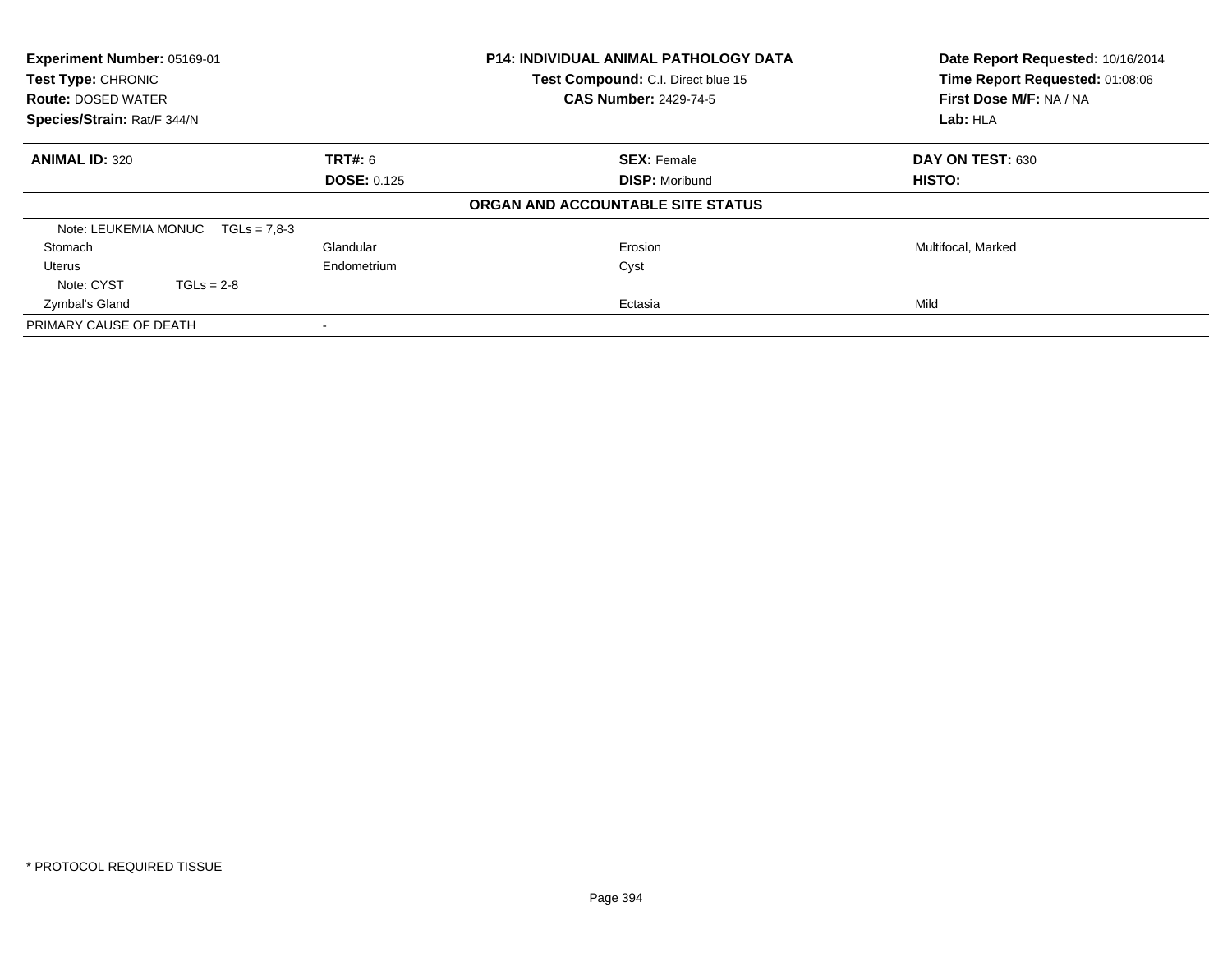| Experiment Number: 05169-01<br>Test Type: CHRONIC<br><b>Route: DOSED WATER</b><br>Species/Strain: Rat/F 344/N  |                                                                                         | <b>P14: INDIVIDUAL ANIMAL PATHOLOGY DATA</b><br>Test Compound: C.I. Direct blue 15<br><b>CAS Number: 2429-74-5</b> | Date Report Requested: 10/16/2014<br>Time Report Requested: 01:08:06<br>First Dose M/F: NA / NA<br>Lab: HLA |
|----------------------------------------------------------------------------------------------------------------|-----------------------------------------------------------------------------------------|--------------------------------------------------------------------------------------------------------------------|-------------------------------------------------------------------------------------------------------------|
| <b>ANIMAL ID: 321</b>                                                                                          | <b>TRT#: 6</b><br><b>DOSE: 0.125</b>                                                    | <b>SEX: Female</b><br><b>DISP: Terminal Sacrifice</b>                                                              | DAY ON TEST: 682<br>HISTO:                                                                                  |
|                                                                                                                |                                                                                         | ORGAN AND ACCOUNTABLE SITE STATUS                                                                                  |                                                                                                             |
| <b>NORMAL</b>                                                                                                  |                                                                                         |                                                                                                                    |                                                                                                             |
| <b>Adrenal Gland - Cortex</b><br>Intestine Large - Cecum<br>Intestine Small - Ileum<br>Lymph Node - Mesenteric | Adrenal Gland - Medulla<br>Intestine Large - Colon<br>Intestine Small - Jejunum<br>Nose | <b>Bone Marrow</b><br>Intestine Large - Rectum<br>Islets, Pancreatic<br>Pancreas                                   | Esophagus<br>Intestine Small - Duodenum<br>Lymph Node - Mandibular<br>Parathyroid Gland                     |
| <b>Pituitary Gland</b><br>Stomach - Forestomach<br>Trachea                                                     | Salivary Glands<br>Stomach - Glandular<br><b>Urinary Bladder</b>                        | Skin<br>Thymus<br><b>Uterus</b>                                                                                    | Spleen<br><b>Thyroid Gland</b>                                                                              |
| <b>OBSERVATIONS</b>                                                                                            |                                                                                         |                                                                                                                    |                                                                                                             |
| <b>Brain</b><br><b>Clitoral Gland</b><br>Heart<br>Kidney<br>Liver                                              | Cerebrum                                                                                | Astrocytoma Malignant<br>Hyperplasia<br>Cardiomyopathy<br>Nephropathy<br><b>Basophilic Focus</b>                   | Focal, Mild<br>Chronic, Minimal<br>Chronic, Minimal<br>Mild                                                 |
| Lung<br>Mammary Gland<br>Note: FIBROADENOMA<br>$TGLs = 1-13$                                                   | Alveolar Epith                                                                          | <b>Eosinophilic Focus</b><br>Hyperplasia<br>Hyperplasia<br>Fibroadenoma                                            | Mild<br>Focal, Mild<br>Lymphoid, Mild                                                                       |
| Ovary<br>Note: CYST<br>$TGLs = 2-8$                                                                            |                                                                                         | Cyst                                                                                                               |                                                                                                             |
| Pharynx<br>Note: SQ CL PAPILLOM<br>$TGLs = 3-14$                                                               | Palate                                                                                  | Squamous Cell Papilloma                                                                                            |                                                                                                             |
| Zymbal's Gland<br>PRIMARY CAUSE OF DEATH                                                                       | $\sim$                                                                                  | Adenoma                                                                                                            |                                                                                                             |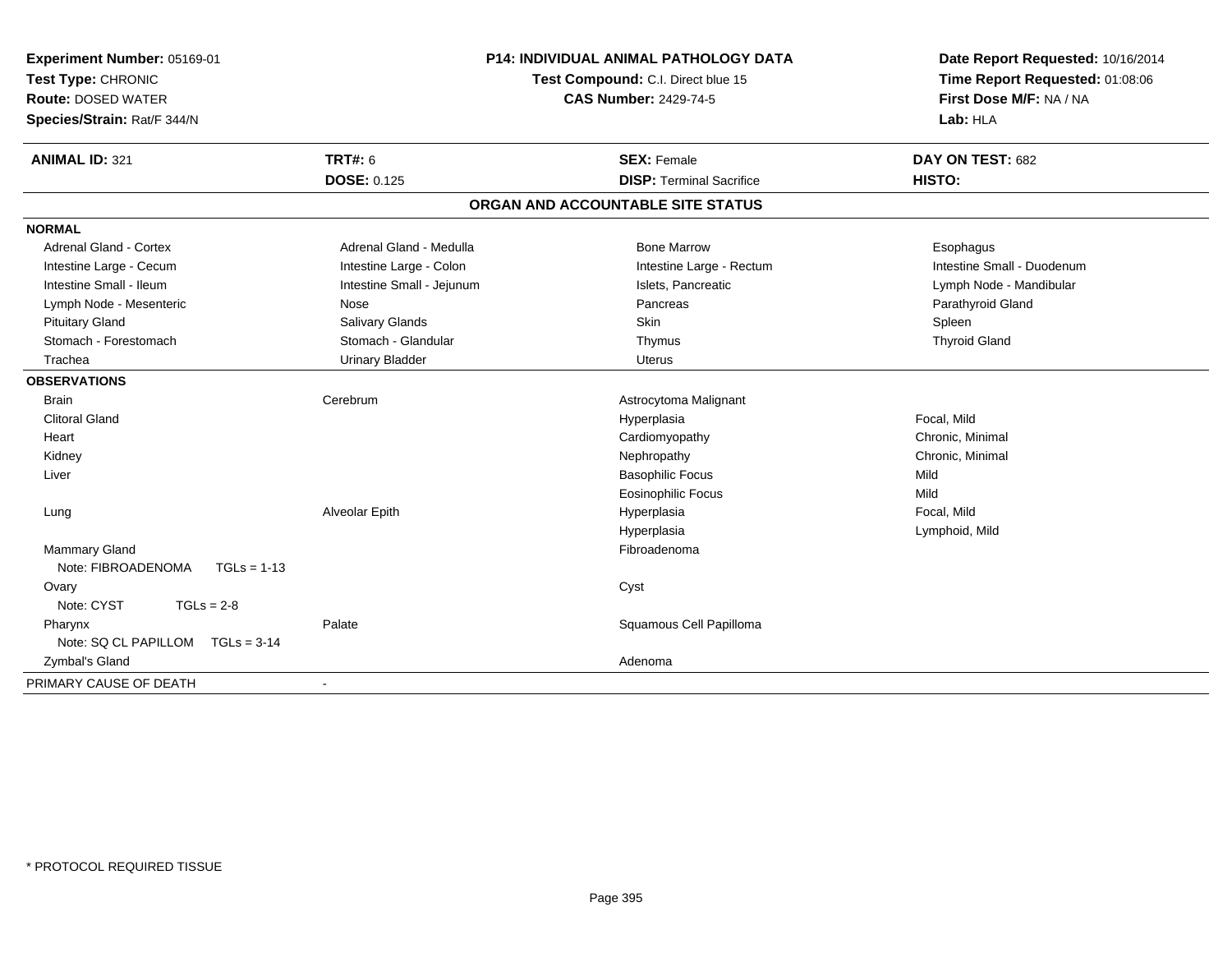| <b>Experiment Number: 05169-01</b><br>Test Type: CHRONIC<br><b>Route: DOSED WATER</b><br>Species/Strain: Rat/F 344/N |                | <b>P14: INDIVIDUAL ANIMAL PATHOLOGY DATA</b><br>Test Compound: C.I. Direct blue 15<br><b>CAS Number: 2429-74-5</b> |  | Date Report Requested: 10/16/2014<br>Time Report Requested: 01:08:06<br>First Dose M/F: NA / NA<br>Lab: HLA |                           |  |
|----------------------------------------------------------------------------------------------------------------------|----------------|--------------------------------------------------------------------------------------------------------------------|--|-------------------------------------------------------------------------------------------------------------|---------------------------|--|
| <b>ANIMAL ID: 322</b>                                                                                                |                | TRT#: 6                                                                                                            |  | <b>SEX: Female</b>                                                                                          | DAY ON TEST: 682          |  |
|                                                                                                                      |                | <b>DOSE: 0.125</b>                                                                                                 |  | <b>DISP: Terminal Sacrifice</b>                                                                             | HISTO:                    |  |
|                                                                                                                      |                |                                                                                                                    |  | ORGAN AND ACCOUNTABLE SITE STATUS                                                                           |                           |  |
| <b>NORMAL</b>                                                                                                        |                |                                                                                                                    |  |                                                                                                             |                           |  |
| <b>Adrenal Gland - Cortex</b>                                                                                        |                | Adrenal Gland - Medulla                                                                                            |  | <b>Bone Marrow</b>                                                                                          | <b>Brain</b>              |  |
| Esophagus                                                                                                            |                | Heart                                                                                                              |  | Intestine Large - Cecum                                                                                     | Intestine Large - Colon   |  |
| Intestine Large - Rectum                                                                                             |                | Intestine Small - Duodenum                                                                                         |  | Intestine Small - Ileum                                                                                     | Intestine Small - Jejunum |  |
| Islets, Pancreatic                                                                                                   |                | Lymph Node - Mandibular                                                                                            |  | Lymph Node - Mesenteric                                                                                     | <b>Mammary Gland</b>      |  |
| Nose                                                                                                                 |                | Ovary                                                                                                              |  | Pancreas                                                                                                    | Parathyroid Gland         |  |
| <b>Salivary Glands</b>                                                                                               |                | <b>Skin</b>                                                                                                        |  | Stomach - Forestomach                                                                                       | Stomach - Glandular       |  |
| Thymus                                                                                                               |                | <b>Thyroid Gland</b>                                                                                               |  | Trachea                                                                                                     | <b>Urinary Bladder</b>    |  |
| Zymbal's Gland                                                                                                       |                |                                                                                                                    |  |                                                                                                             |                           |  |
| <b>OBSERVATIONS</b>                                                                                                  |                |                                                                                                                    |  |                                                                                                             |                           |  |
| <b>Clitoral Gland</b>                                                                                                |                |                                                                                                                    |  | Carcinoma                                                                                                   |                           |  |
| Note: CARCINOMA                                                                                                      | $TGLs = 1-8$   |                                                                                                                    |  |                                                                                                             |                           |  |
| Kidney                                                                                                               |                |                                                                                                                    |  | Nephropathy                                                                                                 | Chronic, Mild             |  |
| Liver                                                                                                                |                |                                                                                                                    |  | <b>Basophilic Focus</b>                                                                                     | Mild                      |  |
| Lung                                                                                                                 |                |                                                                                                                    |  | Hyperplasia                                                                                                 | Lymphoid, Mild            |  |
| <b>Pituitary Gland</b>                                                                                               |                | Pars Distalis                                                                                                      |  | Angiectasis                                                                                                 | Focal, Mild               |  |
| Spleen                                                                                                               |                |                                                                                                                    |  | Hematopoietic Cell Proliferation                                                                            | Mild                      |  |
| <b>Uterus</b>                                                                                                        |                |                                                                                                                    |  | Adenoma                                                                                                     |                           |  |
|                                                                                                                      |                |                                                                                                                    |  | Polyp Stromal                                                                                               |                           |  |
| Note: POLYP STROMAL                                                                                                  | $TGLs = 2,3-8$ |                                                                                                                    |  |                                                                                                             |                           |  |
| PRIMARY CAUSE OF DEATH                                                                                               |                |                                                                                                                    |  |                                                                                                             |                           |  |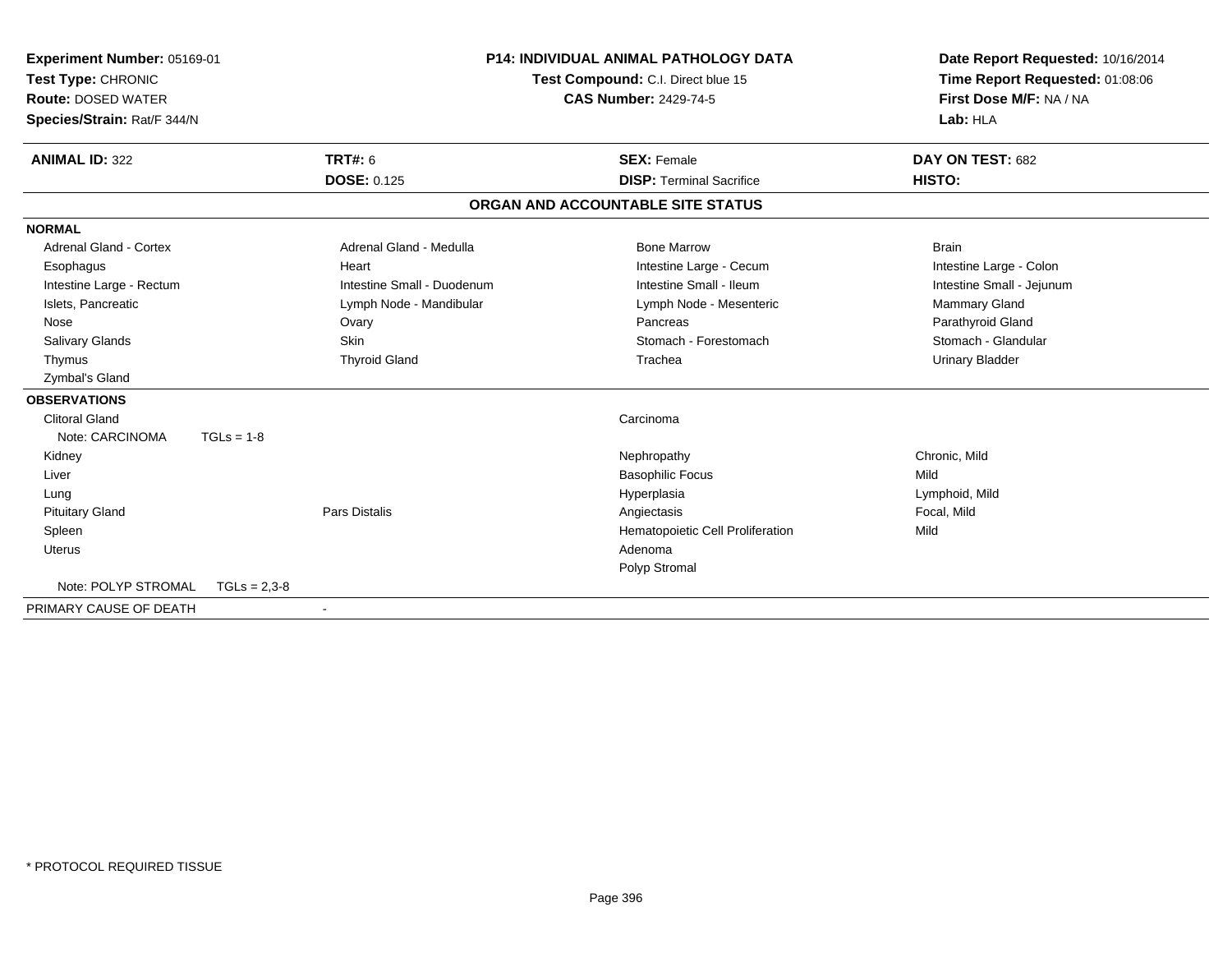| <b>Experiment Number: 05169-01</b><br>Test Type: CHRONIC<br><b>Route: DOSED WATER</b> |                          | <b>P14: INDIVIDUAL ANIMAL PATHOLOGY DATA</b><br>Test Compound: C.I. Direct blue 15<br><b>CAS Number: 2429-74-5</b> | Date Report Requested: 10/16/2014<br>Time Report Requested: 01:08:06<br>First Dose M/F: NA / NA |
|---------------------------------------------------------------------------------------|--------------------------|--------------------------------------------------------------------------------------------------------------------|-------------------------------------------------------------------------------------------------|
| Species/Strain: Rat/F 344/N                                                           |                          |                                                                                                                    | Lab: HLA                                                                                        |
| <b>ANIMAL ID: 323</b>                                                                 | <b>TRT#: 6</b>           | <b>SEX: Female</b>                                                                                                 | DAY ON TEST: 495                                                                                |
|                                                                                       | <b>DOSE: 0.125</b>       | <b>DISP: Moribund</b>                                                                                              | HISTO:                                                                                          |
|                                                                                       |                          | ORGAN AND ACCOUNTABLE SITE STATUS                                                                                  |                                                                                                 |
| <b>NORMAL</b>                                                                         |                          |                                                                                                                    |                                                                                                 |
| <b>Adrenal Gland - Cortex</b>                                                         | Adrenal Gland - Medulla  | <b>Bone Marrow</b>                                                                                                 | <b>Brain</b>                                                                                    |
| <b>Clitoral Gland</b>                                                                 | Esophagus                | Heart                                                                                                              | Intestine Large - Cecum                                                                         |
| Intestine Large - Colon                                                               | Intestine Large - Rectum | Intestine Small - Duodenum                                                                                         | Intestine Small - Ileum                                                                         |
| Intestine Small - Jejunum                                                             | Islets, Pancreatic       | Kidney                                                                                                             | Lymph Node - Mandibular                                                                         |
| Lymph Node - Mesenteric                                                               | Mammary Gland            | Nose                                                                                                               | Ovary                                                                                           |
| Pancreas                                                                              | Parathyroid Gland        | Salivary Glands                                                                                                    | <b>Skin</b>                                                                                     |
| Spleen                                                                                | Stomach - Forestomach    | Stomach - Glandular                                                                                                | Thymus                                                                                          |
| <b>Thyroid Gland</b>                                                                  | Trachea                  | <b>Urinary Bladder</b>                                                                                             |                                                                                                 |
| <b>OBSERVATIONS</b>                                                                   |                          |                                                                                                                    |                                                                                                 |
| Liver                                                                                 |                          | <b>Basophilic Focus</b>                                                                                            | Minimal                                                                                         |
|                                                                                       |                          | Granuloma                                                                                                          | Moderate                                                                                        |
| Lung                                                                                  |                          | Hyperplasia                                                                                                        | Lymphoid, Mild                                                                                  |
| <b>Pituitary Gland</b>                                                                | <b>Pars Distalis</b>     | Cyst                                                                                                               | Marked                                                                                          |
| Uterus                                                                                | Endometrium              | Cyst                                                                                                               | Minimal                                                                                         |
| $1 TGLs = 4-8$<br>Note: [ CYST                                                        |                          |                                                                                                                    |                                                                                                 |
| Zymbal's Gland                                                                        |                          | Carcinoma                                                                                                          |                                                                                                 |
|                                                                                       |                          | Hyperplasia                                                                                                        | Squamous, Focal, Mild                                                                           |
| Note: VENOUS EMBOLI NOTED                                                             |                          |                                                                                                                    |                                                                                                 |
| Note: CARCINOMA<br>$TGLs = 1-10.1$                                                    |                          |                                                                                                                    |                                                                                                 |
| PRIMARY CAUSE OF DEATH                                                                |                          |                                                                                                                    |                                                                                                 |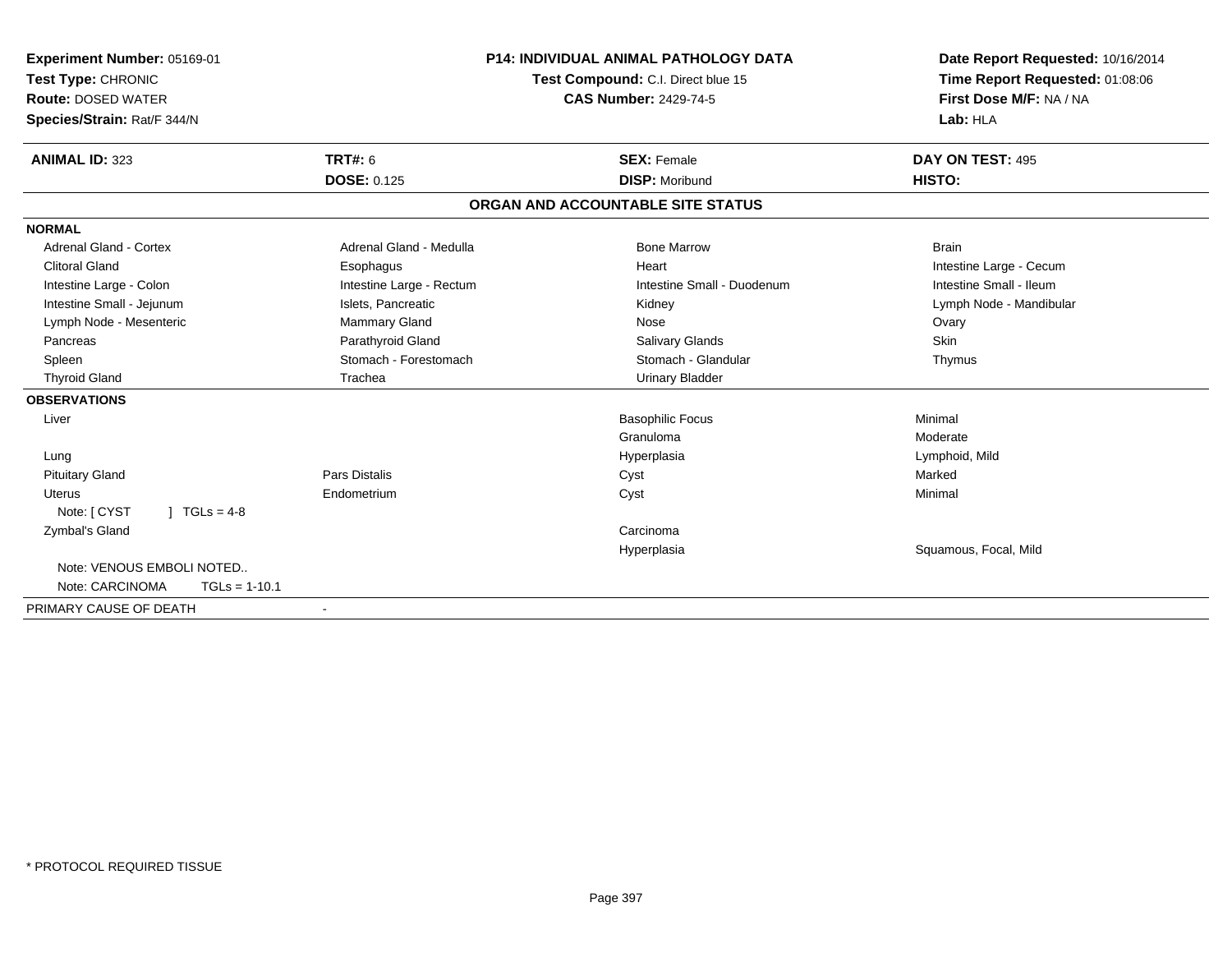| <b>Experiment Number: 05169-01</b>     |                          | <b>P14: INDIVIDUAL ANIMAL PATHOLOGY DATA</b> | Date Report Requested: 10/16/2014 |
|----------------------------------------|--------------------------|----------------------------------------------|-----------------------------------|
| Test Type: CHRONIC                     |                          | Test Compound: C.I. Direct blue 15           | Time Report Requested: 01:08:06   |
| <b>Route: DOSED WATER</b>              |                          | <b>CAS Number: 2429-74-5</b>                 | First Dose M/F: NA / NA           |
| Species/Strain: Rat/F 344/N            |                          |                                              | Lab: HLA                          |
| <b>ANIMAL ID: 324</b>                  | <b>TRT#: 6</b>           | <b>SEX: Female</b>                           | DAY ON TEST: 626                  |
|                                        | <b>DOSE: 0.125</b>       | <b>DISP: Dead</b>                            | HISTO:                            |
|                                        |                          | ORGAN AND ACCOUNTABLE SITE STATUS            |                                   |
| <b>NORMAL</b>                          |                          |                                              |                                   |
| <b>Brain</b>                           | <b>Clitoral Gland</b>    | Esophagus                                    | Intestine Large - Cecum           |
| Intestine Large - Colon                | Intestine Large - Rectum | Intestine Small - Duodenum                   | Intestine Small - Ileum           |
| Intestine Small - Jejunum              | Islets, Pancreatic       | Mammary Gland                                | Nose                              |
| Ovary                                  | Pancreas                 | Parathyroid Gland                            | Salivary Glands                   |
| Skin                                   | Stomach - Forestomach    | Stomach - Glandular                          | Thymus                            |
| <b>Thyroid Gland</b>                   | Trachea                  | <b>Urinary Bladder</b>                       |                                   |
| <b>OBSERVATIONS</b>                    |                          |                                              |                                   |
| <b>Adrenal Gland</b>                   | Cortex                   | Leukemia Mononuclear                         |                                   |
|                                        | Medulla                  | Leukemia Mononuclear                         |                                   |
| <b>Bone Marrow</b>                     |                          | Leukemia Mononuclear                         |                                   |
| Heart                                  |                          | Cardiomyopathy                               | Chronic, Mild                     |
|                                        |                          | Leukemia Mononuclear                         |                                   |
| Kidney                                 |                          | Leukemia Mononuclear                         |                                   |
|                                        |                          | Nephropathy                                  | Chronic, Moderate                 |
| Note: NEPHROPATHY<br>$TGLs = 1-5$      |                          |                                              |                                   |
| Liver                                  |                          | Leukemia Mononuclear                         |                                   |
|                                        | Centrilobular            | <b>Necrosis</b>                              | Mild                              |
| Note: LEUKEMIA MONUC<br>$TGLs = 6-3.1$ |                          |                                              |                                   |
| Lung                                   |                          | Leukemia Mononuclear                         |                                   |
| Lymph Node                             | Mandibular               | Leukemia Mononuclear                         |                                   |
|                                        | Mediastinal              | Leukemia Mononuclear                         |                                   |
|                                        | Mesenteric               | Leukemia Mononuclear                         |                                   |
| Note: LEUKEMIA MONUC<br>$TGLs = 5-13$  |                          |                                              |                                   |
| <b>Pituitary Gland</b>                 | Pars Distalis            | Cyst                                         |                                   |
| [Cyst TGLS = $4-2$ ]                   |                          |                                              |                                   |
| Spleen                                 |                          | Hyperplasia                                  | Reticulum Cell, Moderate          |
|                                        |                          | Leukemia Mononuclear                         |                                   |
| Note: LEUKEMIA MONUC<br>$TGLs = 3-3$   |                          |                                              |                                   |
| Uterus                                 | Cervix                   | Fibrosis                                     | Moderate                          |
| Note: FIBROSIS<br>$TGLs = 2-8.1$       |                          |                                              |                                   |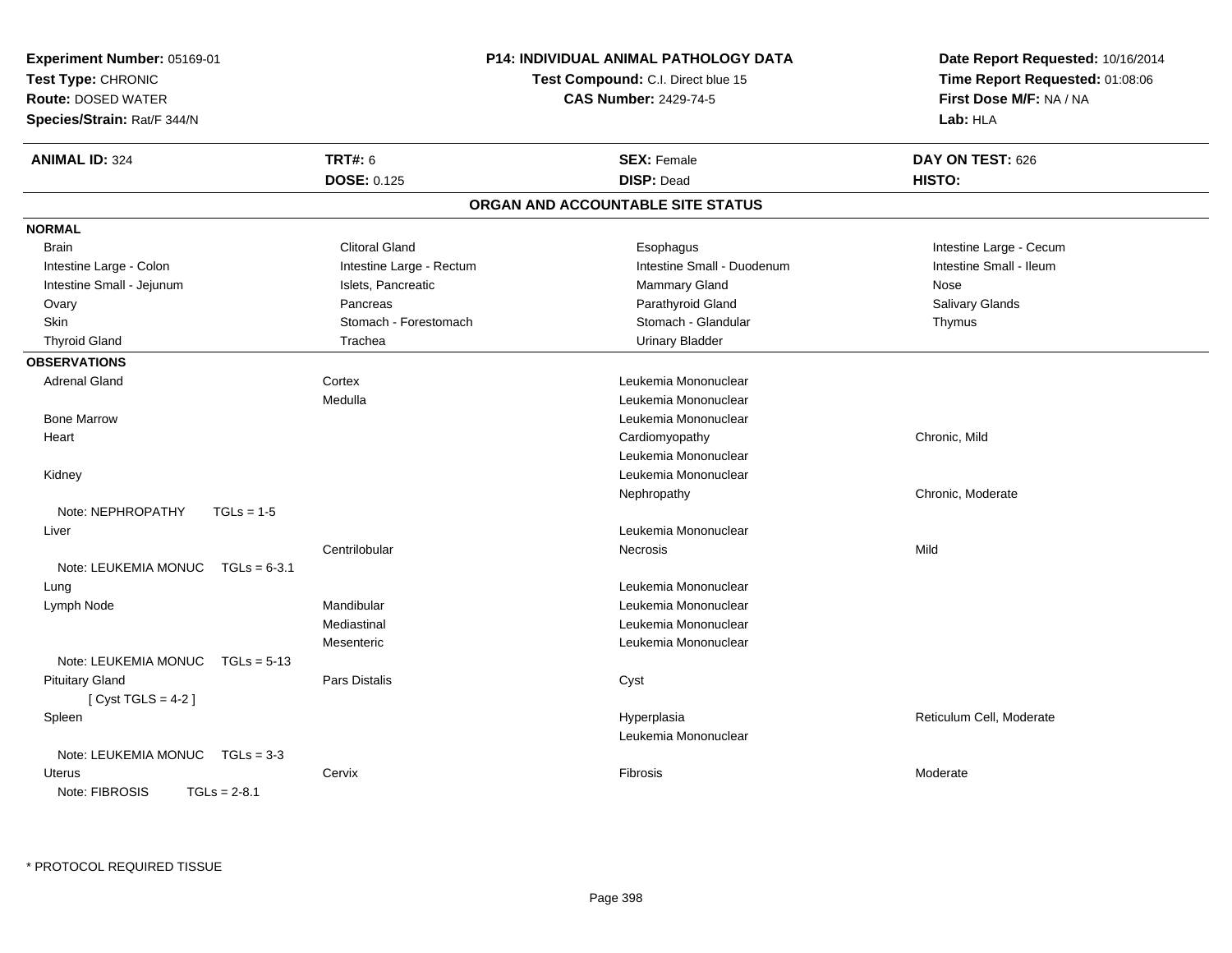| Experiment Number: 05169-01<br>Test Type: CHRONIC |                          | <b>P14: INDIVIDUAL ANIMAL PATHOLOGY DATA</b> | Date Report Requested: 10/16/2014 |  |
|---------------------------------------------------|--------------------------|----------------------------------------------|-----------------------------------|--|
|                                                   |                          | Test Compound: C.I. Direct blue 15           | Time Report Requested: 01:08:06   |  |
| <b>Route: DOSED WATER</b>                         |                          | <b>CAS Number: 2429-74-5</b>                 | First Dose M/F: NA / NA           |  |
| Species/Strain: Rat/F 344/N                       |                          | Lab: HLA                                     |                                   |  |
| <b>ANIMAL ID: 324</b>                             | <b>TRT#: 6</b>           | <b>SEX: Female</b>                           | DAY ON TEST: 626                  |  |
|                                                   | <b>DOSE: 0.125</b>       | <b>DISP: Dead</b>                            | HISTO:                            |  |
|                                                   |                          | ORGAN AND ACCOUNTABLE SITE STATUS            |                                   |  |
| Zymbal's Gland                                    |                          | Ectasia                                      | Minimal                           |  |
| PRIMARY CAUSE OF DEATH                            | $\overline{\phantom{a}}$ |                                              |                                   |  |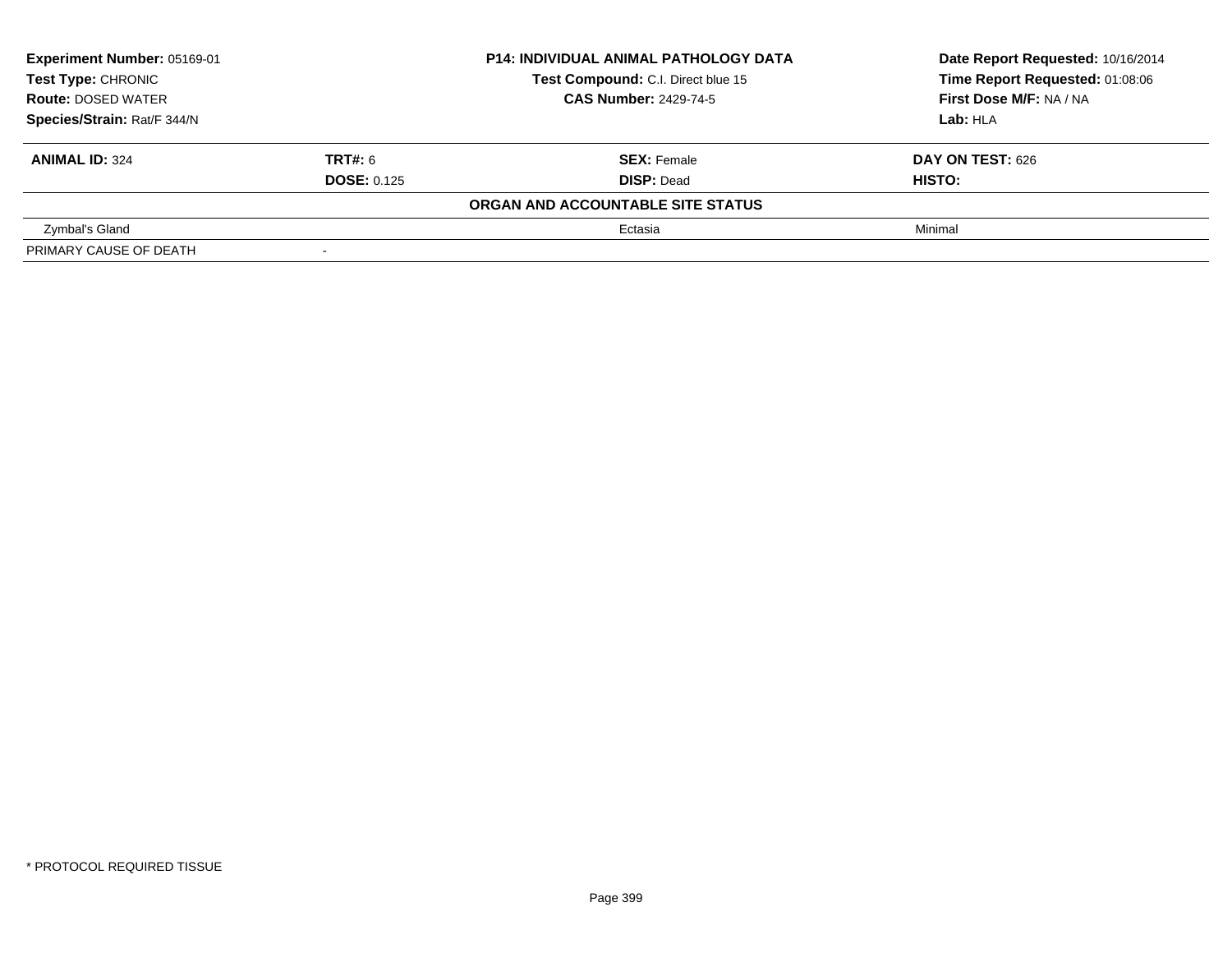| Experiment Number: 05169-01              |                                 | <b>P14: INDIVIDUAL ANIMAL PATHOLOGY DATA</b> | Date Report Requested: 10/16/2014 |  |
|------------------------------------------|---------------------------------|----------------------------------------------|-----------------------------------|--|
| Test Type: CHRONIC                       |                                 | Test Compound: C.I. Direct blue 15           | Time Report Requested: 01:08:06   |  |
| <b>Route: DOSED WATER</b>                |                                 | <b>CAS Number: 2429-74-5</b>                 | First Dose M/F: NA / NA           |  |
| Species/Strain: Rat/F 344/N              |                                 |                                              | Lab: HLA                          |  |
| <b>ANIMAL ID: 325</b>                    | <b>TRT#: 6</b>                  | <b>SEX: Female</b>                           | DAY ON TEST: 630                  |  |
|                                          | <b>DOSE: 0.125</b>              | <b>DISP: Dead</b>                            | HISTO:                            |  |
|                                          |                                 | ORGAN AND ACCOUNTABLE SITE STATUS            |                                   |  |
| <b>NORMAL</b>                            |                                 |                                              |                                   |  |
| <b>Bone Marrow</b>                       | Esophagus                       | Intestine Large - Colon                      | Intestine Large - Rectum          |  |
| Intestine Small - Duodenum               | Intestine Small - Ileum         | Intestine Small - Jejunum                    | Islets, Pancreatic                |  |
| Nose                                     | Ovary                           | Pancreas                                     | Parathyroid Gland                 |  |
| <b>Salivary Glands</b>                   | Skin                            | Stomach - Forestomach                        | Thymus                            |  |
| <b>Thyroid Gland</b>                     | Trachea                         | <b>Urinary Bladder</b>                       | Zymbal's Gland                    |  |
| <b>OBSERVATIONS</b>                      |                                 |                                              |                                   |  |
| <b>Adrenal Gland</b>                     | Cortex                          | Leukemia Mononuclear                         |                                   |  |
|                                          | Medulla                         | Leukemia Mononuclear                         |                                   |  |
| Note: LEUKEMIA MONUC<br>$TGLs = 6-2$     |                                 |                                              |                                   |  |
| <b>Brain</b>                             |                                 | Leukemia Mononuclear                         |                                   |  |
| <b>Clitoral Gland</b>                    |                                 | Adenoma                                      |                                   |  |
| $TGLs = 1-13$<br>Note: ADENOMA           |                                 |                                              |                                   |  |
| Heart                                    |                                 | Leukemia Mononuclear                         |                                   |  |
| Intestine Large                          | Cecum                           | Inflammation                                 | Acute, Moderate                   |  |
| Kidney                                   |                                 | Leukemia Mononuclear                         |                                   |  |
| Liver                                    |                                 | Leukemia Mononuclear                         |                                   |  |
| Note: ML IS STAGE 3                      |                                 |                                              |                                   |  |
| Note: LEUKEMIA MONUC TGLs = 7,8-3.1,3.2  |                                 |                                              |                                   |  |
| Lung                                     |                                 | Leukemia Mononuclear                         |                                   |  |
| Lymph Node                               | <b>Iliac</b>                    | Leukemia Mononuclear                         |                                   |  |
|                                          | Lumbar                          | Leukemia Mononuclear                         |                                   |  |
|                                          | Mandibular                      | Leukemia Mononuclear                         |                                   |  |
|                                          | Mediastinal                     | Leukemia Mononuclear                         |                                   |  |
|                                          | Mesenteric                      | Leukemia Mononuclear                         |                                   |  |
|                                          | Pancreatic                      | Leukemia Mononuclear                         |                                   |  |
| Note: LEUKEMIA MONUC                     | $TGLs = 9,10,11,16-16,17,18,20$ |                                              |                                   |  |
| <b>Mammary Gland</b>                     |                                 | Fibroadenoma                                 | Multiple                          |  |
| Note: FIBROADENOMA<br>$TGLs = 2,3-14,15$ |                                 |                                              |                                   |  |
| Mesentery                                | Fat                             | Necrosis                                     | Moderate                          |  |
| $TGLs = 17-21$<br>Note: NECROSIS         |                                 |                                              |                                   |  |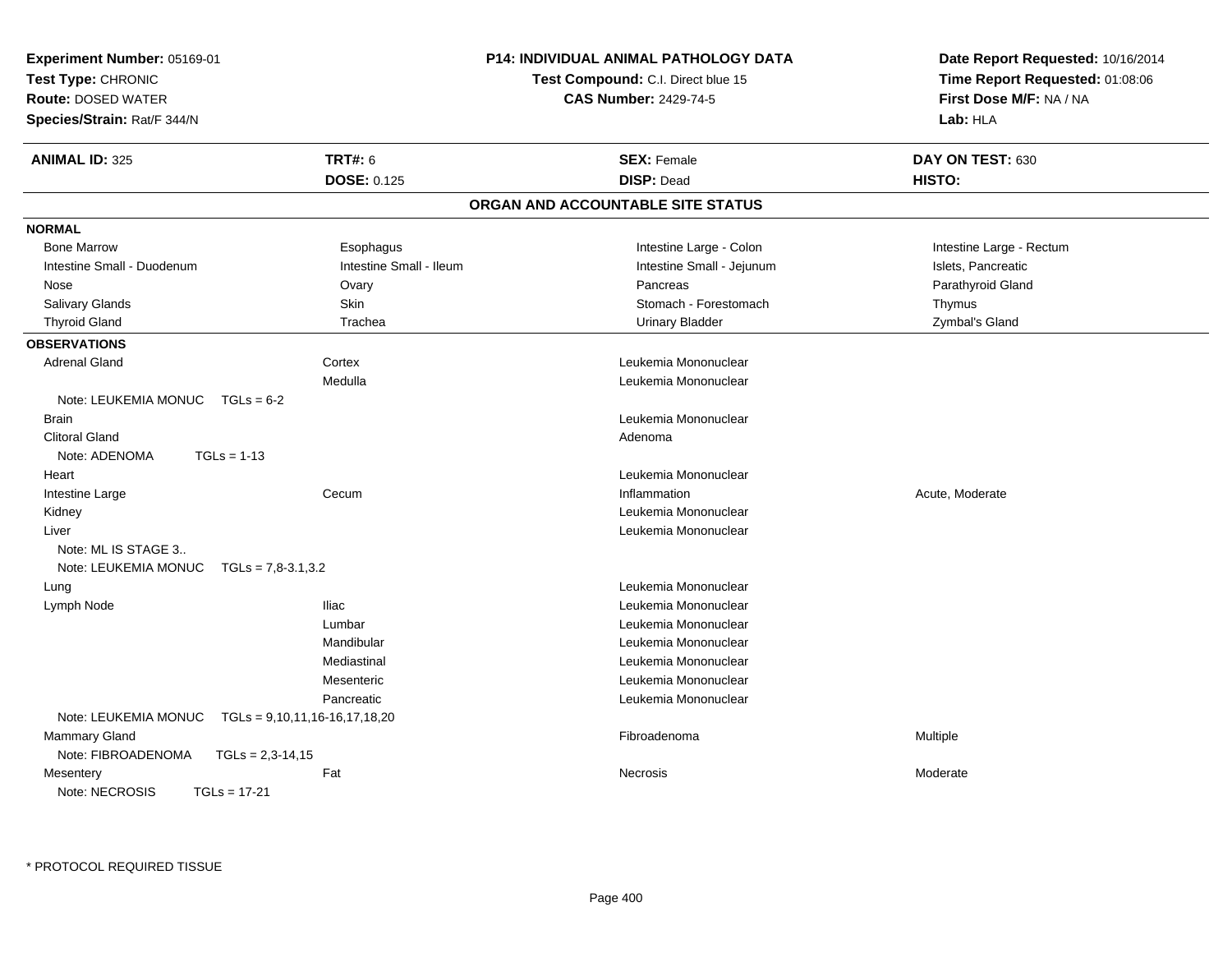| <b>Experiment Number: 05169-01</b><br>Test Type: CHRONIC<br><b>Route: DOSED WATER</b><br>Species/Strain: Rat/F 344/N |                    | <b>P14: INDIVIDUAL ANIMAL PATHOLOGY DATA</b><br>Test Compound: C.I. Direct blue 15<br><b>CAS Number: 2429-74-5</b> | Date Report Requested: 10/16/2014<br>Time Report Requested: 01:08:06<br>First Dose M/F: NA / NA<br>Lab: HLA |
|----------------------------------------------------------------------------------------------------------------------|--------------------|--------------------------------------------------------------------------------------------------------------------|-------------------------------------------------------------------------------------------------------------|
| <b>ANIMAL ID: 325</b>                                                                                                | TRT#: 6            | <b>SEX: Female</b>                                                                                                 | DAY ON TEST: 630                                                                                            |
|                                                                                                                      | <b>DOSE: 0.125</b> | <b>DISP: Dead</b>                                                                                                  | <b>HISTO:</b>                                                                                               |
|                                                                                                                      |                    | ORGAN AND ACCOUNTABLE SITE STATUS                                                                                  |                                                                                                             |
| Pharynx<br>Note: SQUAM CEL CARC TGLs = 14-19                                                                         | Palate             | Squamous Cell Carcinoma                                                                                            |                                                                                                             |
| <b>Pituitary Gland</b><br>$TGLs = 12-2$<br>Note: ADENOMA                                                             | Pars Distalis      | Adenoma                                                                                                            |                                                                                                             |
| Spleen                                                                                                               |                    | Leukemia Mononuclear                                                                                               |                                                                                                             |
| Note: LEUKEMIA MONUC<br>$TGLs = 15-3$                                                                                |                    |                                                                                                                    |                                                                                                             |
| Stomach                                                                                                              | Glandular          | Inflammation                                                                                                       | Chronic, Moderate                                                                                           |
| Uterus                                                                                                               | Endometrium        | Cyst                                                                                                               |                                                                                                             |
| Note: CYST<br>$TGLs = 5-8$                                                                                           |                    |                                                                                                                    |                                                                                                             |
| PRIMARY CAUSE OF DEATH                                                                                               | ۰                  |                                                                                                                    |                                                                                                             |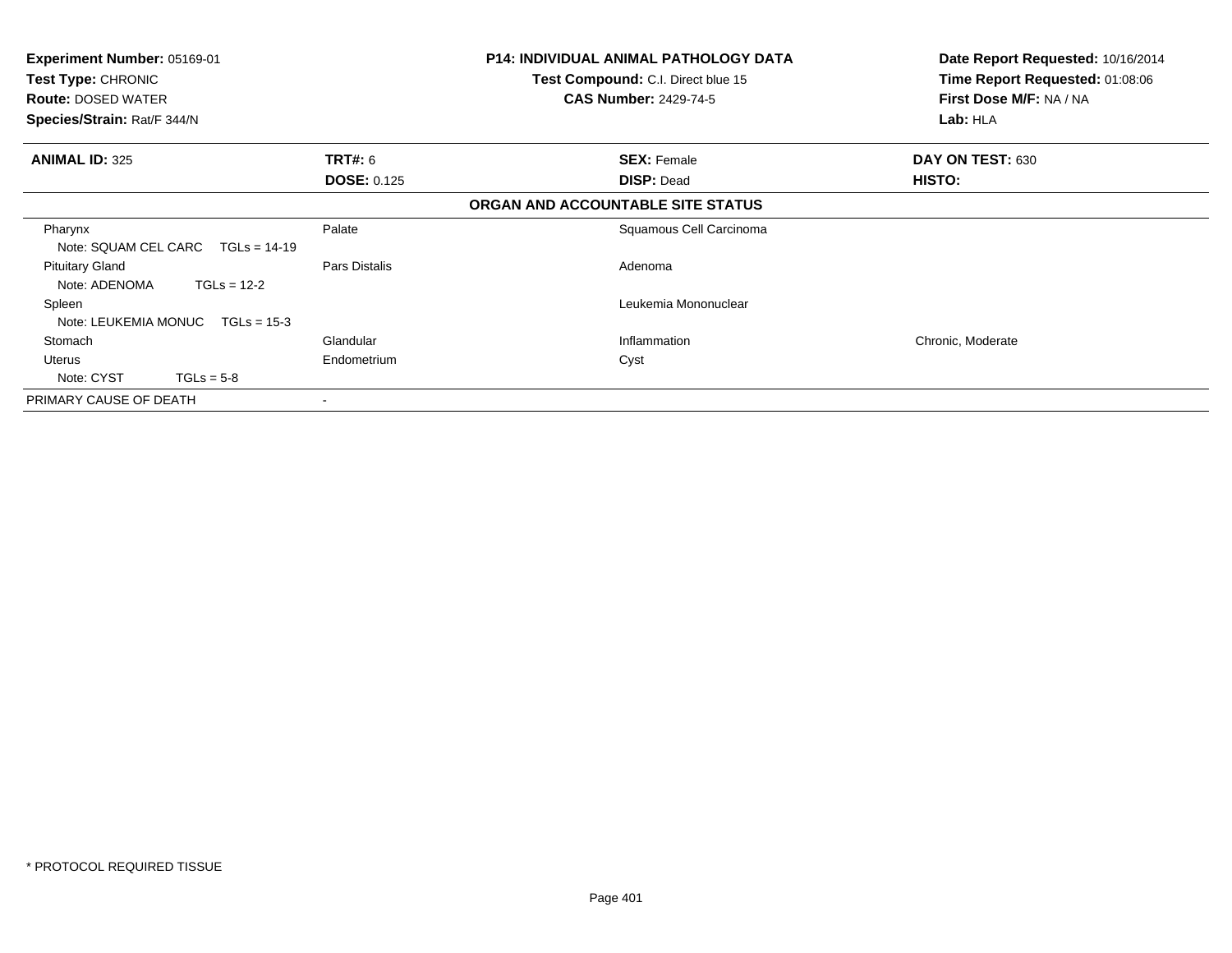| <b>TRT#: 6</b><br><b>ANIMAL ID: 326</b><br><b>SEX: Female</b><br>DAY ON TEST: 682<br><b>DOSE: 0.125</b><br><b>DISP: Terminal Sacrifice</b><br>HISTO:<br>ORGAN AND ACCOUNTABLE SITE STATUS<br><b>NORMAL</b><br><b>Bone Marrow</b><br>Adrenal Gland - Cortex<br><b>Brain</b><br>Esophagus<br>Intestine Large - Colon<br>Intestine Large - Cecum<br>Intestine Large - Rectum<br>Intestine Small - Duodenum<br>Intestine Small - Ileum<br>Intestine Small - Jejunum<br>Islets, Pancreatic<br>Lymph Node - Mandibular<br>Parathyroid Gland<br>Ovary<br>Pancreas<br>Nose<br>Salivary Glands<br>Skin<br>Stomach - Forestomach<br>Stomach - Glandular<br>Trachea<br><b>Urinary Bladder</b><br>Thymus<br>Uterus<br>Zymbal's Gland<br><b>OBSERVATIONS</b><br><b>Adrenal Gland</b><br>Medulla<br>Leukemia Mononuclear<br>Osteopetrosis<br>Bone<br>Sternum<br>Moderate<br><b>Clitoral Gland</b><br>Carcinoma<br>Note: CARCINOMA<br>$TGLs = 1-13$<br>Chronic, Mild<br>Cardiomyopathy<br>Heart<br>Chronic, Minimal<br>Nephropathy<br>Kidney<br>Leukemia Mononuclear<br>Liver<br>Note: ML IS STAGE 3<br>Hyperplasia<br>Lymphoid, Mild<br>Lung<br>Leukemia Mononuclear<br>Lymph Node<br>Mesenteric<br>Mammary Gland<br>Duct<br>Ectasia<br>Moderate<br>Palate<br>Squamous Cell Papilloma<br>Pharynx<br>Note: SQ CL PAPILLOM TGLs = 3-14<br><b>Pituitary Gland</b><br><b>Pars Distalis</b><br>Cyst<br>Note: CYST<br>$TGLs = 2-2$<br>Spleen<br>Leukemia Mononuclear<br>C Cell<br><b>Thyroid Gland</b><br>Carcinoma<br>[Carcinoma TGLS = 4-2]<br>PRIMARY CAUSE OF DEATH | Experiment Number: 05169-01<br>Test Type: CHRONIC<br><b>Route: DOSED WATER</b><br>Species/Strain: Rat/F 344/N | P14: INDIVIDUAL ANIMAL PATHOLOGY DATA<br>Test Compound: C.I. Direct blue 15<br><b>CAS Number: 2429-74-5</b> |  | Date Report Requested: 10/16/2014<br>Time Report Requested: 01:08:06<br>First Dose M/F: NA / NA<br>Lab: HLA |
|-----------------------------------------------------------------------------------------------------------------------------------------------------------------------------------------------------------------------------------------------------------------------------------------------------------------------------------------------------------------------------------------------------------------------------------------------------------------------------------------------------------------------------------------------------------------------------------------------------------------------------------------------------------------------------------------------------------------------------------------------------------------------------------------------------------------------------------------------------------------------------------------------------------------------------------------------------------------------------------------------------------------------------------------------------------------------------------------------------------------------------------------------------------------------------------------------------------------------------------------------------------------------------------------------------------------------------------------------------------------------------------------------------------------------------------------------------------------------------------------------------------------------------------------------------|---------------------------------------------------------------------------------------------------------------|-------------------------------------------------------------------------------------------------------------|--|-------------------------------------------------------------------------------------------------------------|
|                                                                                                                                                                                                                                                                                                                                                                                                                                                                                                                                                                                                                                                                                                                                                                                                                                                                                                                                                                                                                                                                                                                                                                                                                                                                                                                                                                                                                                                                                                                                                     |                                                                                                               |                                                                                                             |  |                                                                                                             |
|                                                                                                                                                                                                                                                                                                                                                                                                                                                                                                                                                                                                                                                                                                                                                                                                                                                                                                                                                                                                                                                                                                                                                                                                                                                                                                                                                                                                                                                                                                                                                     |                                                                                                               |                                                                                                             |  |                                                                                                             |
|                                                                                                                                                                                                                                                                                                                                                                                                                                                                                                                                                                                                                                                                                                                                                                                                                                                                                                                                                                                                                                                                                                                                                                                                                                                                                                                                                                                                                                                                                                                                                     |                                                                                                               |                                                                                                             |  |                                                                                                             |
|                                                                                                                                                                                                                                                                                                                                                                                                                                                                                                                                                                                                                                                                                                                                                                                                                                                                                                                                                                                                                                                                                                                                                                                                                                                                                                                                                                                                                                                                                                                                                     |                                                                                                               |                                                                                                             |  |                                                                                                             |
|                                                                                                                                                                                                                                                                                                                                                                                                                                                                                                                                                                                                                                                                                                                                                                                                                                                                                                                                                                                                                                                                                                                                                                                                                                                                                                                                                                                                                                                                                                                                                     |                                                                                                               |                                                                                                             |  |                                                                                                             |
|                                                                                                                                                                                                                                                                                                                                                                                                                                                                                                                                                                                                                                                                                                                                                                                                                                                                                                                                                                                                                                                                                                                                                                                                                                                                                                                                                                                                                                                                                                                                                     |                                                                                                               |                                                                                                             |  |                                                                                                             |
|                                                                                                                                                                                                                                                                                                                                                                                                                                                                                                                                                                                                                                                                                                                                                                                                                                                                                                                                                                                                                                                                                                                                                                                                                                                                                                                                                                                                                                                                                                                                                     |                                                                                                               |                                                                                                             |  |                                                                                                             |
|                                                                                                                                                                                                                                                                                                                                                                                                                                                                                                                                                                                                                                                                                                                                                                                                                                                                                                                                                                                                                                                                                                                                                                                                                                                                                                                                                                                                                                                                                                                                                     |                                                                                                               |                                                                                                             |  |                                                                                                             |
|                                                                                                                                                                                                                                                                                                                                                                                                                                                                                                                                                                                                                                                                                                                                                                                                                                                                                                                                                                                                                                                                                                                                                                                                                                                                                                                                                                                                                                                                                                                                                     |                                                                                                               |                                                                                                             |  |                                                                                                             |
|                                                                                                                                                                                                                                                                                                                                                                                                                                                                                                                                                                                                                                                                                                                                                                                                                                                                                                                                                                                                                                                                                                                                                                                                                                                                                                                                                                                                                                                                                                                                                     |                                                                                                               |                                                                                                             |  |                                                                                                             |
|                                                                                                                                                                                                                                                                                                                                                                                                                                                                                                                                                                                                                                                                                                                                                                                                                                                                                                                                                                                                                                                                                                                                                                                                                                                                                                                                                                                                                                                                                                                                                     |                                                                                                               |                                                                                                             |  |                                                                                                             |
|                                                                                                                                                                                                                                                                                                                                                                                                                                                                                                                                                                                                                                                                                                                                                                                                                                                                                                                                                                                                                                                                                                                                                                                                                                                                                                                                                                                                                                                                                                                                                     |                                                                                                               |                                                                                                             |  |                                                                                                             |
|                                                                                                                                                                                                                                                                                                                                                                                                                                                                                                                                                                                                                                                                                                                                                                                                                                                                                                                                                                                                                                                                                                                                                                                                                                                                                                                                                                                                                                                                                                                                                     |                                                                                                               |                                                                                                             |  |                                                                                                             |
|                                                                                                                                                                                                                                                                                                                                                                                                                                                                                                                                                                                                                                                                                                                                                                                                                                                                                                                                                                                                                                                                                                                                                                                                                                                                                                                                                                                                                                                                                                                                                     |                                                                                                               |                                                                                                             |  |                                                                                                             |
|                                                                                                                                                                                                                                                                                                                                                                                                                                                                                                                                                                                                                                                                                                                                                                                                                                                                                                                                                                                                                                                                                                                                                                                                                                                                                                                                                                                                                                                                                                                                                     |                                                                                                               |                                                                                                             |  |                                                                                                             |
|                                                                                                                                                                                                                                                                                                                                                                                                                                                                                                                                                                                                                                                                                                                                                                                                                                                                                                                                                                                                                                                                                                                                                                                                                                                                                                                                                                                                                                                                                                                                                     |                                                                                                               |                                                                                                             |  |                                                                                                             |
|                                                                                                                                                                                                                                                                                                                                                                                                                                                                                                                                                                                                                                                                                                                                                                                                                                                                                                                                                                                                                                                                                                                                                                                                                                                                                                                                                                                                                                                                                                                                                     |                                                                                                               |                                                                                                             |  |                                                                                                             |
|                                                                                                                                                                                                                                                                                                                                                                                                                                                                                                                                                                                                                                                                                                                                                                                                                                                                                                                                                                                                                                                                                                                                                                                                                                                                                                                                                                                                                                                                                                                                                     |                                                                                                               |                                                                                                             |  |                                                                                                             |
|                                                                                                                                                                                                                                                                                                                                                                                                                                                                                                                                                                                                                                                                                                                                                                                                                                                                                                                                                                                                                                                                                                                                                                                                                                                                                                                                                                                                                                                                                                                                                     |                                                                                                               |                                                                                                             |  |                                                                                                             |
|                                                                                                                                                                                                                                                                                                                                                                                                                                                                                                                                                                                                                                                                                                                                                                                                                                                                                                                                                                                                                                                                                                                                                                                                                                                                                                                                                                                                                                                                                                                                                     |                                                                                                               |                                                                                                             |  |                                                                                                             |
|                                                                                                                                                                                                                                                                                                                                                                                                                                                                                                                                                                                                                                                                                                                                                                                                                                                                                                                                                                                                                                                                                                                                                                                                                                                                                                                                                                                                                                                                                                                                                     |                                                                                                               |                                                                                                             |  |                                                                                                             |
|                                                                                                                                                                                                                                                                                                                                                                                                                                                                                                                                                                                                                                                                                                                                                                                                                                                                                                                                                                                                                                                                                                                                                                                                                                                                                                                                                                                                                                                                                                                                                     |                                                                                                               |                                                                                                             |  |                                                                                                             |
|                                                                                                                                                                                                                                                                                                                                                                                                                                                                                                                                                                                                                                                                                                                                                                                                                                                                                                                                                                                                                                                                                                                                                                                                                                                                                                                                                                                                                                                                                                                                                     |                                                                                                               |                                                                                                             |  |                                                                                                             |
|                                                                                                                                                                                                                                                                                                                                                                                                                                                                                                                                                                                                                                                                                                                                                                                                                                                                                                                                                                                                                                                                                                                                                                                                                                                                                                                                                                                                                                                                                                                                                     |                                                                                                               |                                                                                                             |  |                                                                                                             |
|                                                                                                                                                                                                                                                                                                                                                                                                                                                                                                                                                                                                                                                                                                                                                                                                                                                                                                                                                                                                                                                                                                                                                                                                                                                                                                                                                                                                                                                                                                                                                     |                                                                                                               |                                                                                                             |  |                                                                                                             |
|                                                                                                                                                                                                                                                                                                                                                                                                                                                                                                                                                                                                                                                                                                                                                                                                                                                                                                                                                                                                                                                                                                                                                                                                                                                                                                                                                                                                                                                                                                                                                     |                                                                                                               |                                                                                                             |  |                                                                                                             |
|                                                                                                                                                                                                                                                                                                                                                                                                                                                                                                                                                                                                                                                                                                                                                                                                                                                                                                                                                                                                                                                                                                                                                                                                                                                                                                                                                                                                                                                                                                                                                     |                                                                                                               |                                                                                                             |  |                                                                                                             |
|                                                                                                                                                                                                                                                                                                                                                                                                                                                                                                                                                                                                                                                                                                                                                                                                                                                                                                                                                                                                                                                                                                                                                                                                                                                                                                                                                                                                                                                                                                                                                     |                                                                                                               |                                                                                                             |  |                                                                                                             |
|                                                                                                                                                                                                                                                                                                                                                                                                                                                                                                                                                                                                                                                                                                                                                                                                                                                                                                                                                                                                                                                                                                                                                                                                                                                                                                                                                                                                                                                                                                                                                     |                                                                                                               |                                                                                                             |  |                                                                                                             |
|                                                                                                                                                                                                                                                                                                                                                                                                                                                                                                                                                                                                                                                                                                                                                                                                                                                                                                                                                                                                                                                                                                                                                                                                                                                                                                                                                                                                                                                                                                                                                     |                                                                                                               |                                                                                                             |  |                                                                                                             |
|                                                                                                                                                                                                                                                                                                                                                                                                                                                                                                                                                                                                                                                                                                                                                                                                                                                                                                                                                                                                                                                                                                                                                                                                                                                                                                                                                                                                                                                                                                                                                     |                                                                                                               |                                                                                                             |  |                                                                                                             |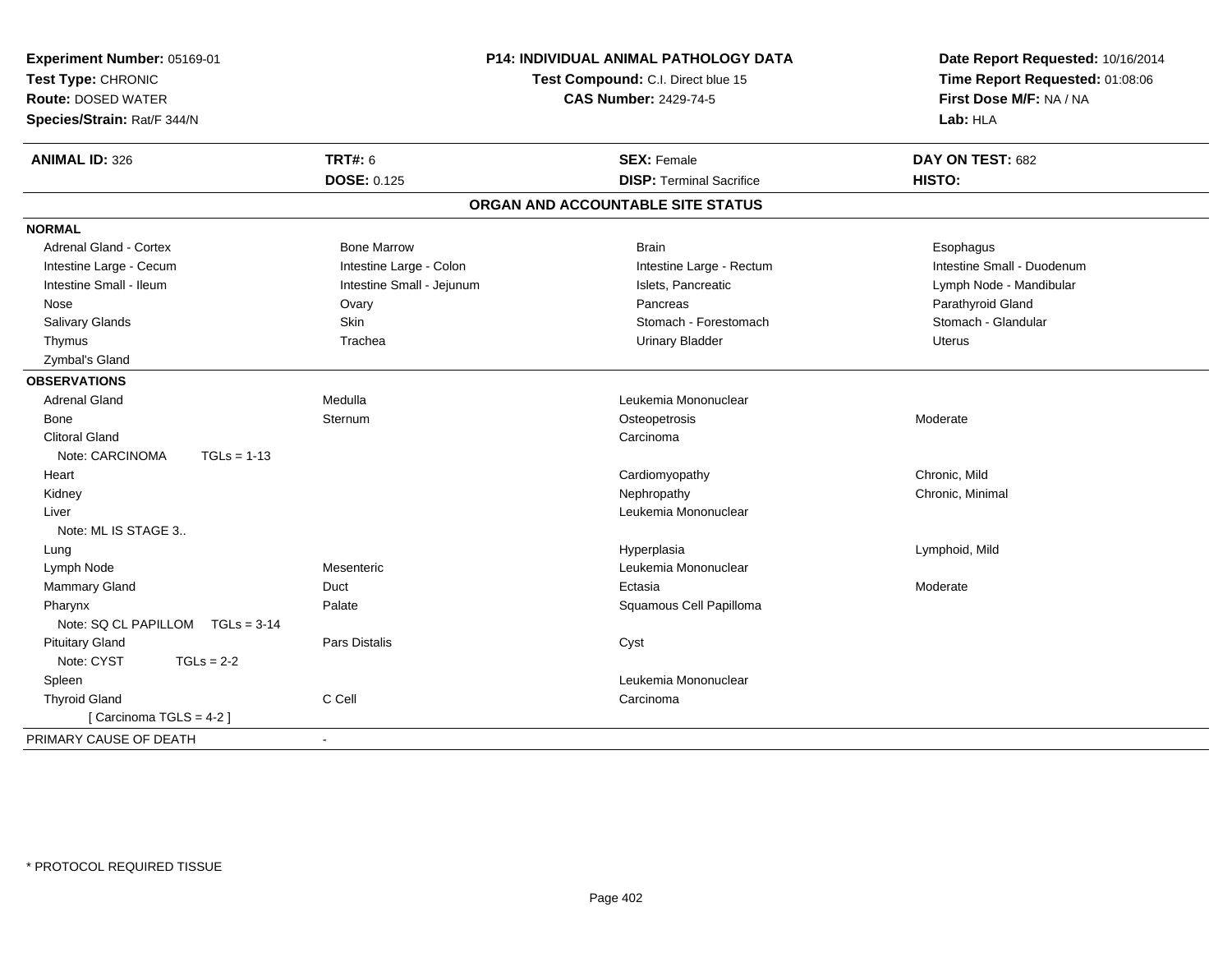| Experiment Number: 05169-01<br>Test Type: CHRONIC<br><b>Route: DOSED WATER</b><br>Species/Strain: Rat/F 344/N | P14: INDIVIDUAL ANIMAL PATHOLOGY DATA<br>Test Compound: C.I. Direct blue 15<br><b>CAS Number: 2429-74-5</b> |                                   | Date Report Requested: 10/16/2014<br>Time Report Requested: 01:08:06<br>First Dose M/F: NA / NA<br>Lab: HLA |  |
|---------------------------------------------------------------------------------------------------------------|-------------------------------------------------------------------------------------------------------------|-----------------------------------|-------------------------------------------------------------------------------------------------------------|--|
| <b>ANIMAL ID: 327</b>                                                                                         | <b>TRT#: 6</b>                                                                                              | <b>SEX: Female</b>                | DAY ON TEST: 529                                                                                            |  |
|                                                                                                               | <b>DOSE: 0.125</b>                                                                                          | <b>DISP: Dead</b>                 | HISTO:                                                                                                      |  |
|                                                                                                               |                                                                                                             | ORGAN AND ACCOUNTABLE SITE STATUS |                                                                                                             |  |
| <b>NORMAL</b>                                                                                                 |                                                                                                             |                                   |                                                                                                             |  |
| <b>Bone Marrow</b>                                                                                            | <b>Brain</b>                                                                                                | <b>Clitoral Gland</b>             | Esophagus                                                                                                   |  |
| Heart                                                                                                         | Intestine Large - Cecum                                                                                     | Intestine Large - Colon           | Intestine Large - Rectum                                                                                    |  |
| Intestine Small - Duodenum                                                                                    | Intestine Small - Ileum                                                                                     | Intestine Small - Jejunum         | Islets, Pancreatic                                                                                          |  |
| Kidney                                                                                                        | Mammary Gland                                                                                               | Nose                              | Pancreas                                                                                                    |  |
| Parathyroid Gland                                                                                             | Salivary Glands                                                                                             | <b>Skin</b>                       | Stomach - Forestomach                                                                                       |  |
| Stomach - Glandular                                                                                           | Thymus                                                                                                      | <b>Thyroid Gland</b>              | Trachea                                                                                                     |  |
| <b>Urinary Bladder</b>                                                                                        | Uterus                                                                                                      | Zymbal's Gland                    |                                                                                                             |  |
| <b>OBSERVATIONS</b>                                                                                           |                                                                                                             |                                   |                                                                                                             |  |
| <b>Adrenal Gland</b>                                                                                          | Cortex                                                                                                      | Leukemia Mononuclear              |                                                                                                             |  |
|                                                                                                               | Medulla                                                                                                     | Leukemia Mononuclear              |                                                                                                             |  |
| Liver                                                                                                         |                                                                                                             | Leukemia Mononuclear              |                                                                                                             |  |
| Note: LEUKEMIA MONUC<br>$TGLs = 6-3.1$                                                                        |                                                                                                             |                                   |                                                                                                             |  |
| Lung                                                                                                          |                                                                                                             | Leukemia Mononuclear              |                                                                                                             |  |
| Lymph Node                                                                                                    | Mandibular                                                                                                  | Leukemia Mononuclear              |                                                                                                             |  |
|                                                                                                               | Mediastinal                                                                                                 | Leukemia Mononuclear              |                                                                                                             |  |
|                                                                                                               | Mesenteric                                                                                                  | Leukemia Mononuclear              |                                                                                                             |  |
| Note: LEUKEMIA MONUC TGLs = 7-9                                                                               |                                                                                                             |                                   |                                                                                                             |  |
| Ovary                                                                                                         |                                                                                                             | Cyst                              | Marked                                                                                                      |  |
| Note: CYST<br>$TGLs = 5-8$                                                                                    |                                                                                                             |                                   |                                                                                                             |  |
| <b>Pituitary Gland</b>                                                                                        | Pars Distalis                                                                                               | Adenoma                           |                                                                                                             |  |
|                                                                                                               |                                                                                                             | Leukemia Mononuclear              |                                                                                                             |  |
| Note: LEUKEMIA MONUC TGLs = 8-2                                                                               |                                                                                                             |                                   |                                                                                                             |  |
| [ Leukemia Mononuclear TGLS = 9-2 ]                                                                           |                                                                                                             |                                   |                                                                                                             |  |
| Spleen                                                                                                        |                                                                                                             | Leukemia Mononuclear              |                                                                                                             |  |
| Note: LEUKEMIA MONUC<br>$TGLs = 3,4-3$                                                                        |                                                                                                             |                                   |                                                                                                             |  |
| PRIMARY CAUSE OF DEATH                                                                                        |                                                                                                             |                                   |                                                                                                             |  |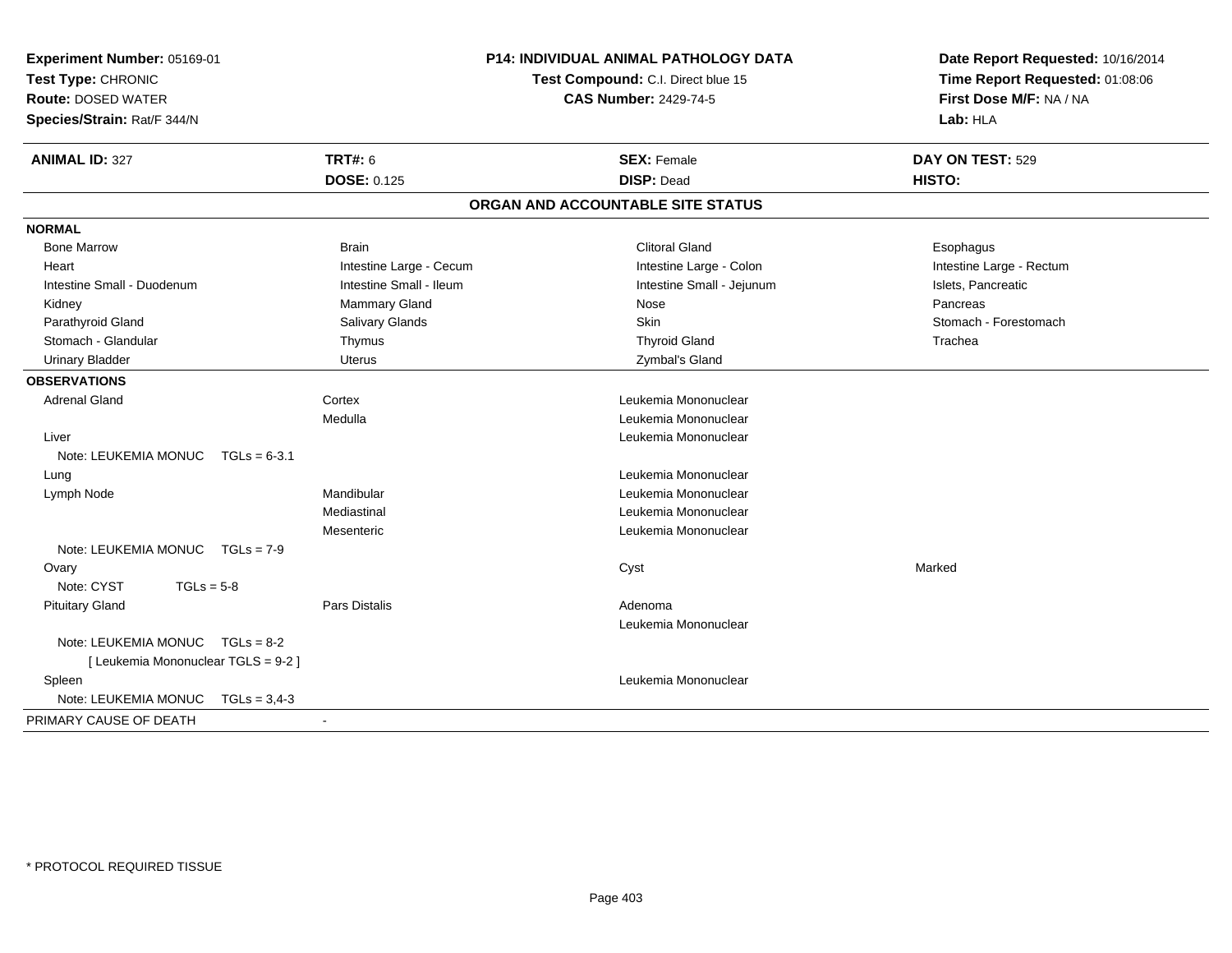| Experiment Number: 05169-01<br>Test Type: CHRONIC<br><b>Route: DOSED WATER</b><br>Species/Strain: Rat/F 344/N | P14: INDIVIDUAL ANIMAL PATHOLOGY DATA<br>Test Compound: C.I. Direct blue 15<br><b>CAS Number: 2429-74-5</b> |                                             | Date Report Requested: 10/16/2014<br>Time Report Requested: 01:08:06<br>First Dose M/F: NA / NA<br>Lab: HLA |  |
|---------------------------------------------------------------------------------------------------------------|-------------------------------------------------------------------------------------------------------------|---------------------------------------------|-------------------------------------------------------------------------------------------------------------|--|
| <b>ANIMAL ID: 328</b>                                                                                         | <b>TRT#: 6</b><br><b>DOSE: 0.125</b>                                                                        | <b>SEX: Female</b><br><b>DISP: Moribund</b> | DAY ON TEST: 368<br>HISTO:                                                                                  |  |
|                                                                                                               |                                                                                                             | ORGAN AND ACCOUNTABLE SITE STATUS           |                                                                                                             |  |
| <b>NORMAL</b>                                                                                                 |                                                                                                             |                                             |                                                                                                             |  |
| <b>Adrenal Gland - Cortex</b>                                                                                 | <b>Bone Marrow</b>                                                                                          | <b>Brain</b>                                | Esophagus                                                                                                   |  |
| Heart                                                                                                         | Intestine Large - Cecum                                                                                     | Intestine Large - Colon                     | Intestine Large - Rectum                                                                                    |  |
| Intestine Small - Duodenum                                                                                    | Intestine Small - Ileum                                                                                     | Intestine Small - Jejunum                   | Islets, Pancreatic                                                                                          |  |
| Kidney                                                                                                        | Lymph Node - Mandibular                                                                                     | Lymph Node - Mesenteric                     | Mammary Gland                                                                                               |  |
| Nose                                                                                                          | Ovary                                                                                                       | Pancreas                                    | Parathyroid Gland                                                                                           |  |
| Salivary Glands                                                                                               | Skin                                                                                                        | Stomach - Forestomach                       | Stomach - Glandular                                                                                         |  |
| Thymus                                                                                                        | <b>Thyroid Gland</b>                                                                                        | Trachea                                     | <b>Urinary Bladder</b>                                                                                      |  |
| <b>Uterus</b>                                                                                                 | Zymbal's Gland                                                                                              |                                             |                                                                                                             |  |
| <b>OBSERVATIONS</b>                                                                                           |                                                                                                             |                                             |                                                                                                             |  |
| <b>Adrenal Gland</b>                                                                                          | Medulla                                                                                                     | Pheochromocytoma Benign                     |                                                                                                             |  |
| <b>Clitoral Gland</b>                                                                                         |                                                                                                             | Carcinoma                                   |                                                                                                             |  |
| Note: CARCINOMA<br>$TGLs = 2-8.1$                                                                             |                                                                                                             |                                             |                                                                                                             |  |
| Liver                                                                                                         |                                                                                                             | <b>Basophilic Focus</b>                     | Mild                                                                                                        |  |
|                                                                                                               |                                                                                                             | Hematopoietic Cell Proliferation            | Mild                                                                                                        |  |
| Lung                                                                                                          |                                                                                                             | Hyperplasia                                 | Lymphoid, Mild                                                                                              |  |
| Lymph Node                                                                                                    | <b>Iliac</b>                                                                                                | Carcinoma                                   | Metastatic (Clitoral Gland)                                                                                 |  |
|                                                                                                               | Axillary                                                                                                    | Hyperplasia                                 | Lymphoid, Moderate                                                                                          |  |
| Note: CARCINOMA<br>$TGLs = 1-13$                                                                              |                                                                                                             |                                             |                                                                                                             |  |
| Note: HYPERPLASIA<br>$TGLs = 6-14$                                                                            |                                                                                                             |                                             |                                                                                                             |  |
| <b>Pituitary Gland</b>                                                                                        | <b>Pars Distalis</b>                                                                                        | Cyst                                        | Moderate                                                                                                    |  |
| Note: CYST<br>$TGLs = 5-2$                                                                                    |                                                                                                             |                                             |                                                                                                             |  |
| Spleen                                                                                                        |                                                                                                             | Hematopoietic Cell Proliferation            | Moderate                                                                                                    |  |
| Note: HEMA CELL PROL $TGLs = 4-3$                                                                             |                                                                                                             |                                             |                                                                                                             |  |
| PRIMARY CAUSE OF DEATH                                                                                        |                                                                                                             |                                             |                                                                                                             |  |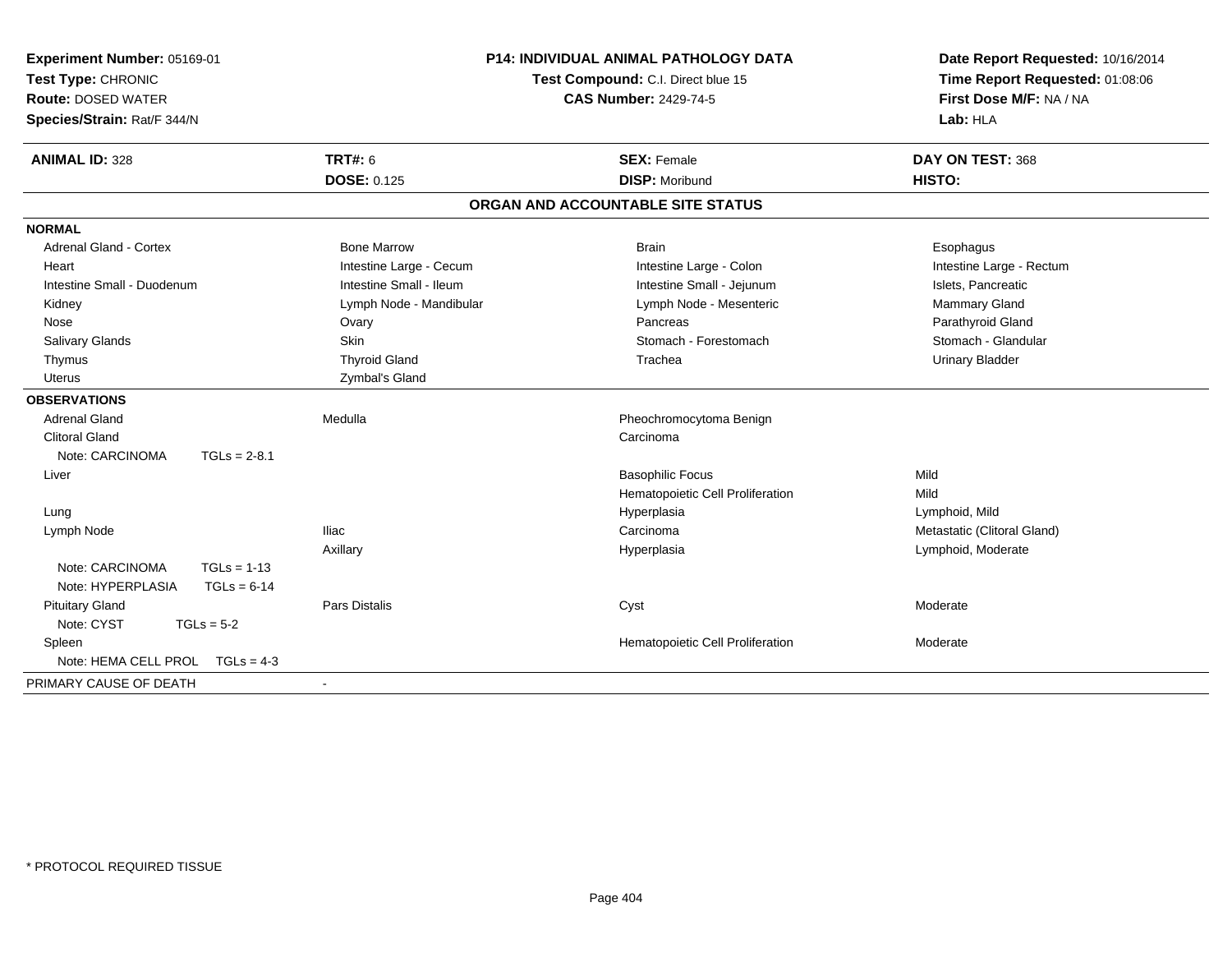| Experiment Number: 05169-01<br>Test Type: CHRONIC<br><b>Route: DOSED WATER</b><br>Species/Strain: Rat/F 344/N |                 | P14: INDIVIDUAL ANIMAL PATHOLOGY DATA<br>Test Compound: C.I. Direct blue 15<br><b>CAS Number: 2429-74-5</b> |                                   | Date Report Requested: 10/16/2014<br>Time Report Requested: 01:08:06<br>First Dose M/F: NA / NA<br>Lab: HLA |  |
|---------------------------------------------------------------------------------------------------------------|-----------------|-------------------------------------------------------------------------------------------------------------|-----------------------------------|-------------------------------------------------------------------------------------------------------------|--|
| <b>ANIMAL ID: 329</b>                                                                                         |                 | <b>TRT#: 6</b>                                                                                              | <b>SEX: Female</b>                | DAY ON TEST: 654                                                                                            |  |
|                                                                                                               |                 | <b>DOSE: 0.125</b>                                                                                          | <b>DISP: Moribund</b>             | HISTO:                                                                                                      |  |
|                                                                                                               |                 |                                                                                                             | ORGAN AND ACCOUNTABLE SITE STATUS |                                                                                                             |  |
| <b>NORMAL</b>                                                                                                 |                 |                                                                                                             |                                   |                                                                                                             |  |
| <b>Adrenal Gland - Cortex</b>                                                                                 |                 | <b>Bone Marrow</b>                                                                                          | <b>Brain</b>                      | <b>Clitoral Gland</b>                                                                                       |  |
| Esophagus                                                                                                     |                 | Intestine Large - Cecum                                                                                     | Intestine Large - Colon           | Intestine Large - Rectum                                                                                    |  |
| Intestine Small - Duodenum                                                                                    |                 | Intestine Small - Ileum                                                                                     | Intestine Small - Jejunum         | Islets, Pancreatic                                                                                          |  |
| Lymph Node - Mandibular                                                                                       |                 | Lymph Node - Mesenteric                                                                                     | Mammary Gland                     | Nose                                                                                                        |  |
| Ovary                                                                                                         |                 | Pancreas                                                                                                    | Parathyroid Gland                 | Salivary Glands                                                                                             |  |
| Skin                                                                                                          |                 | Spleen                                                                                                      | Stomach - Forestomach             | Stomach - Glandular                                                                                         |  |
| Thymus                                                                                                        |                 | <b>Thyroid Gland</b>                                                                                        | Trachea                           | <b>Urinary Bladder</b>                                                                                      |  |
| <b>Uterus</b>                                                                                                 |                 |                                                                                                             |                                   |                                                                                                             |  |
| <b>OBSERVATIONS</b>                                                                                           |                 |                                                                                                             |                                   |                                                                                                             |  |
| <b>Adrenal Gland</b>                                                                                          |                 | Medulla                                                                                                     | Pheochromocytoma Benign           |                                                                                                             |  |
| <b>Clitoral GI</b>                                                                                            |                 |                                                                                                             |                                   |                                                                                                             |  |
| Note: ONE GLAND IS PRESENT                                                                                    |                 |                                                                                                             |                                   |                                                                                                             |  |
| Eye                                                                                                           |                 | Cornea                                                                                                      | Inflammation                      | Chronic Active, Marked                                                                                      |  |
| Note: INFLAMMATION                                                                                            | $TGLs = 1-13$   |                                                                                                             |                                   |                                                                                                             |  |
| Heart                                                                                                         |                 |                                                                                                             | Cardiomyopathy                    | Chronic, Mild                                                                                               |  |
| Kidney                                                                                                        |                 |                                                                                                             | Nephropathy                       | Chronic, Minimal                                                                                            |  |
| Liver                                                                                                         |                 |                                                                                                             | <b>Basophilic Focus</b>           | Moderate                                                                                                    |  |
|                                                                                                               |                 |                                                                                                             | <b>Fatty Change</b>               | Moderate                                                                                                    |  |
| Lung                                                                                                          |                 |                                                                                                             | Hyperplasia                       | Lymphoid, Mild                                                                                              |  |
|                                                                                                               |                 |                                                                                                             | <b>Infiltration Cellular</b>      | Histiocyte, Mild                                                                                            |  |
| <b>Pituitary Gland</b>                                                                                        |                 | <b>Pars Distalis</b>                                                                                        | Adenoma                           |                                                                                                             |  |
| Note: ADENOMA                                                                                                 | $TGLs = 3-2$    |                                                                                                             |                                   |                                                                                                             |  |
| Zymbal's Gland                                                                                                |                 |                                                                                                             | Carcinoma                         |                                                                                                             |  |
|                                                                                                               |                 |                                                                                                             | Ectasia                           | Marked                                                                                                      |  |
| Note: CARCINOMA                                                                                               | $TGLs = 4-10.1$ |                                                                                                             |                                   |                                                                                                             |  |
| PRIMARY CAUSE OF DEATH                                                                                        |                 |                                                                                                             |                                   |                                                                                                             |  |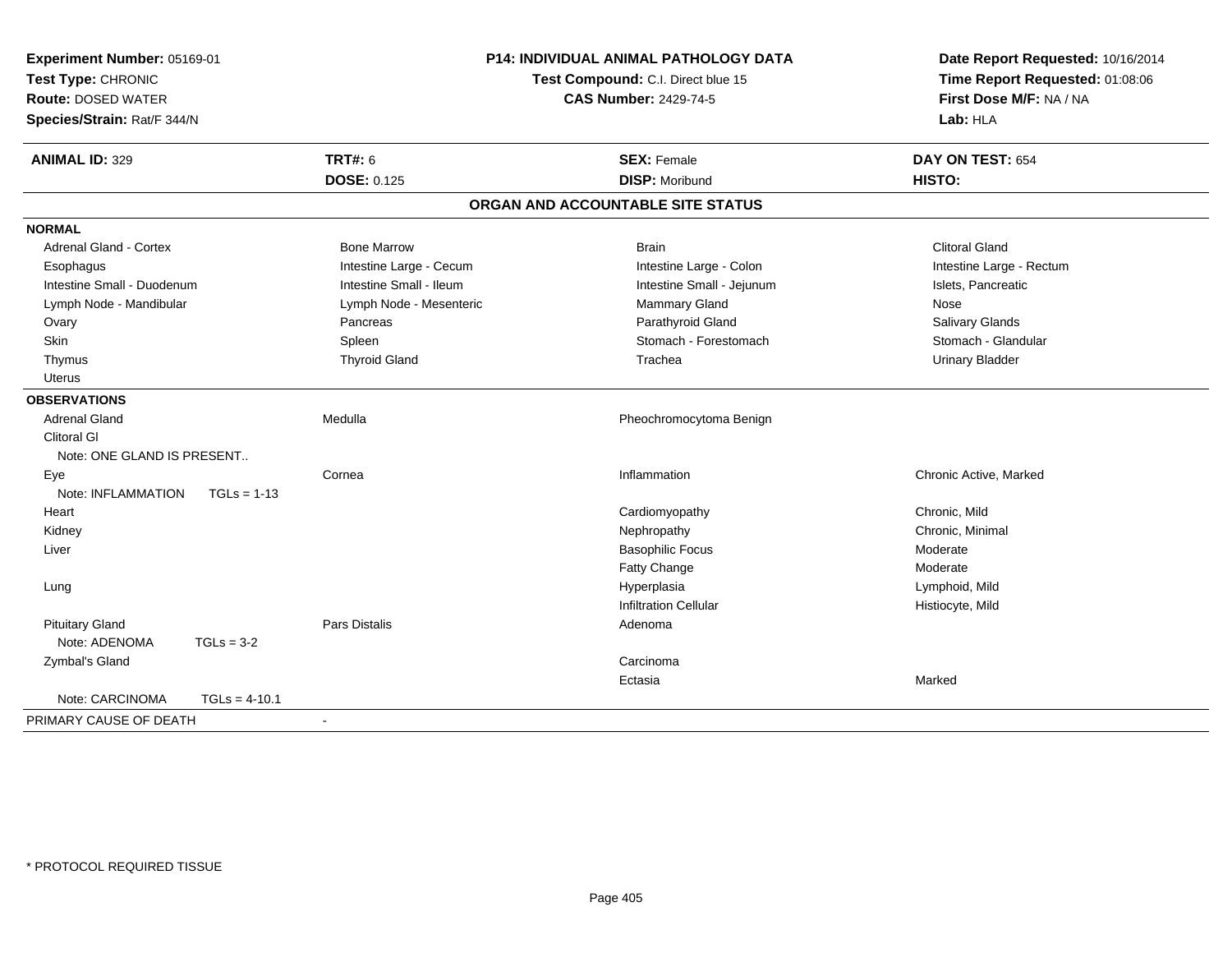| Experiment Number: 05169-01<br>Test Type: CHRONIC<br><b>Route: DOSED WATER</b><br>Species/Strain: Rat/F 344/N |                            | <b>P14: INDIVIDUAL ANIMAL PATHOLOGY DATA</b><br>Test Compound: C.I. Direct blue 15<br><b>CAS Number: 2429-74-5</b> | Date Report Requested: 10/16/2014<br>Time Report Requested: 01:08:06<br>First Dose M/F: NA / NA<br>Lab: HLA |
|---------------------------------------------------------------------------------------------------------------|----------------------------|--------------------------------------------------------------------------------------------------------------------|-------------------------------------------------------------------------------------------------------------|
| <b>ANIMAL ID: 330</b>                                                                                         | <b>TRT#: 6</b>             | <b>SEX: Female</b>                                                                                                 | DAY ON TEST: 659                                                                                            |
|                                                                                                               | <b>DOSE: 0.125</b>         | <b>DISP: Moribund</b>                                                                                              | HISTO:                                                                                                      |
|                                                                                                               |                            | ORGAN AND ACCOUNTABLE SITE STATUS                                                                                  |                                                                                                             |
| <b>NORMAL</b>                                                                                                 |                            |                                                                                                                    |                                                                                                             |
| <b>Brain</b>                                                                                                  | Esophagus                  | Heart                                                                                                              | Intestine Large - Cecum                                                                                     |
| Intestine Large - Rectum                                                                                      | Intestine Small - Duodenum | Intestine Small - Ileum                                                                                            | Intestine Small - Jejunum                                                                                   |
| Islets, Pancreatic                                                                                            | Mammary Gland              | Nose                                                                                                               | Ovary                                                                                                       |
| Pancreas                                                                                                      | Parathyroid Gland          | <b>Pituitary Gland</b>                                                                                             | Salivary Glands                                                                                             |
| Skin                                                                                                          | Stomach - Forestomach      | Thymus                                                                                                             | <b>Thyroid Gland</b>                                                                                        |
| Trachea                                                                                                       | <b>Urinary Bladder</b>     | <b>Uterus</b>                                                                                                      |                                                                                                             |
| <b>OBSERVATIONS</b>                                                                                           |                            |                                                                                                                    |                                                                                                             |
| <b>Adrenal Gland</b>                                                                                          | Cortex                     | Leukemia Mononuclear                                                                                               |                                                                                                             |
|                                                                                                               | Medulla                    | Leukemia Mononuclear                                                                                               |                                                                                                             |
| <b>Bone Marrow</b>                                                                                            |                            | Hyperplasia                                                                                                        | Moderate                                                                                                    |
| <b>Clitoral Gland</b>                                                                                         |                            | Ectasia                                                                                                            | Moderate                                                                                                    |
| Note: ECTASIA<br>$TGLs = 1-8$                                                                                 |                            |                                                                                                                    |                                                                                                             |
| Intestine Large                                                                                               | Colon, Descend Colon       | Necrosis                                                                                                           | Focal, Mild                                                                                                 |
| Note: NECROSIS<br>$TGLs = 4-7.1$                                                                              |                            |                                                                                                                    |                                                                                                             |
| Kidney                                                                                                        |                            | Nephropathy                                                                                                        | Chronic, Minimal                                                                                            |
| Liver                                                                                                         |                            | Leukemia Mononuclear                                                                                               |                                                                                                             |
|                                                                                                               |                            | Regeneration                                                                                                       | Multifocal, Marked                                                                                          |
| Note: LEUKEMIA MONUC<br>$TGLs = 5-3.1$                                                                        |                            |                                                                                                                    |                                                                                                             |
| Note: ML IS STAGE 3                                                                                           |                            |                                                                                                                    |                                                                                                             |
| Lung                                                                                                          |                            | <b>Infiltration Cellular</b>                                                                                       | Histiocyte, Mild                                                                                            |
|                                                                                                               |                            | Leukemia Mononuclear                                                                                               |                                                                                                             |
| Lymph Node                                                                                                    | Mandibular                 | Leukemia Mononuclear                                                                                               |                                                                                                             |
|                                                                                                               | Mesenteric                 | Leukemia Mononuclear                                                                                               |                                                                                                             |
|                                                                                                               | Pancreatic                 | Leukemia Mononuclear                                                                                               |                                                                                                             |
| Note: LEUKEMIA MONUC<br>$TGLs = 3-13$                                                                         |                            |                                                                                                                    |                                                                                                             |
| Spleen                                                                                                        |                            | Leukemia Mononuclear                                                                                               |                                                                                                             |
| Note: LEUKEMIA MONUC<br>$TGLs = 2-3$                                                                          |                            |                                                                                                                    |                                                                                                             |
| Stomach                                                                                                       | Glandular                  | Erosion                                                                                                            | Focal, Minimal                                                                                              |
| Zymbal's Gland                                                                                                |                            | Ectasia                                                                                                            | Mild                                                                                                        |
| PRIMARY CAUSE OF DEATH                                                                                        |                            |                                                                                                                    |                                                                                                             |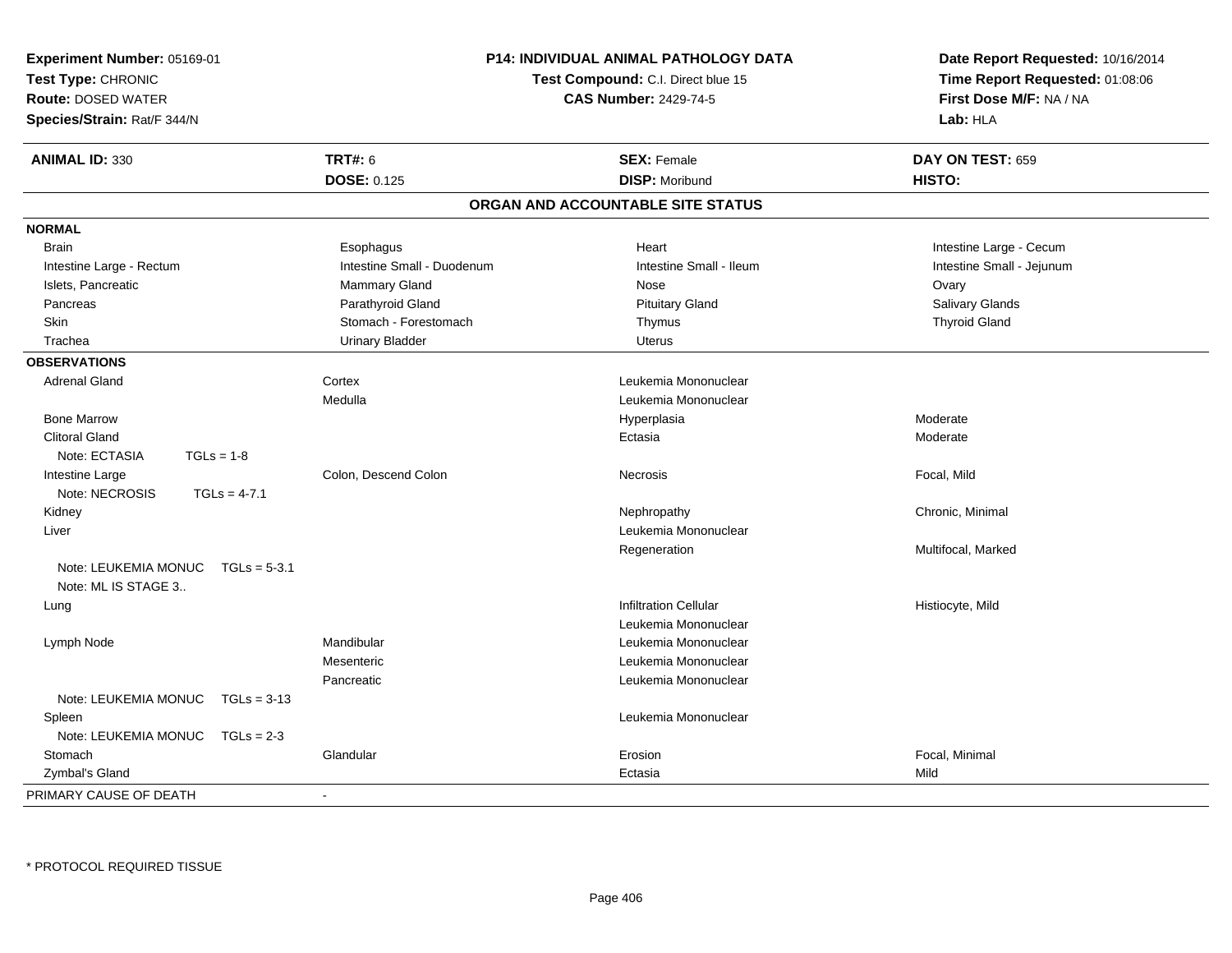| Experiment Number: 05169-01<br>Test Type: CHRONIC<br><b>Route: DOSED WATER</b> |                           | <b>P14: INDIVIDUAL ANIMAL PATHOLOGY DATA</b><br>Test Compound: C.I. Direct blue 15<br><b>CAS Number: 2429-74-5</b> | Date Report Requested: 10/16/2014<br>Time Report Requested: 01:08:06<br>First Dose M/F: NA / NA |
|--------------------------------------------------------------------------------|---------------------------|--------------------------------------------------------------------------------------------------------------------|-------------------------------------------------------------------------------------------------|
| Species/Strain: Rat/F 344/N                                                    |                           |                                                                                                                    | Lab: HLA                                                                                        |
| <b>ANIMAL ID: 331</b>                                                          | <b>TRT#: 6</b>            | <b>SEX: Female</b>                                                                                                 | DAY ON TEST: 646                                                                                |
|                                                                                | <b>DOSE: 0.125</b>        | <b>DISP: Moribund</b>                                                                                              | HISTO:                                                                                          |
|                                                                                |                           | ORGAN AND ACCOUNTABLE SITE STATUS                                                                                  |                                                                                                 |
| <b>NORMAL</b>                                                                  |                           |                                                                                                                    |                                                                                                 |
| Adrenal Gland - Cortex                                                         | <b>Bone Marrow</b>        | <b>Brain</b>                                                                                                       | Esophagus                                                                                       |
| Intestine Large - Cecum                                                        | Intestine Large - Colon   | Intestine Large - Rectum                                                                                           | Intestine Small - Duodenum                                                                      |
| Intestine Small - Ileum                                                        | Intestine Small - Jejunum | Islets, Pancreatic                                                                                                 | Lung                                                                                            |
| Lymph Node - Mandibular                                                        | Lymph Node - Mesenteric   | Ovary                                                                                                              | Parathyroid Gland                                                                               |
| <b>Pituitary Gland</b>                                                         | Salivary Glands           | Skin                                                                                                               | Spleen                                                                                          |
| Stomach - Forestomach                                                          | Stomach - Glandular       | Thymus                                                                                                             | <b>Thyroid Gland</b>                                                                            |
| Trachea                                                                        | <b>Urinary Bladder</b>    | <b>Uterus</b>                                                                                                      | Zymbal's Gland                                                                                  |
| <b>OBSERVATIONS</b>                                                            |                           |                                                                                                                    |                                                                                                 |
| <b>Adrenal Gland</b>                                                           | Medulla                   | Pheochromocytoma Benign                                                                                            |                                                                                                 |
| <b>Clitoral Gland</b>                                                          |                           | Carcinoma                                                                                                          |                                                                                                 |
| Note: CARCINOMA<br>$TGLs = 2-8.1$                                              |                           |                                                                                                                    |                                                                                                 |
| Heart                                                                          |                           | Cardiomyopathy                                                                                                     | Chronic, Mild                                                                                   |
| Kidney                                                                         |                           | Nephropathy                                                                                                        | Chronic, Mild                                                                                   |
| Liver                                                                          |                           | <b>Basophilic Focus</b>                                                                                            | Mild                                                                                            |
| Mammary Gland                                                                  | Duct                      | Ectasia                                                                                                            | Moderate                                                                                        |
|                                                                                |                           | Fibroadenoma                                                                                                       |                                                                                                 |
| Note: FIBROADENOMA<br>$TGLs = 1-13$                                            |                           |                                                                                                                    |                                                                                                 |
| Note: ECTASIA<br>$TGLs = 4-10$                                                 |                           |                                                                                                                    |                                                                                                 |
| Nose                                                                           |                           | Fungus                                                                                                             | Mild                                                                                            |
|                                                                                |                           | Inflammation                                                                                                       | Acute, Mild                                                                                     |
| Pancreas                                                                       |                           | Atrophy                                                                                                            | Mild                                                                                            |
| Pharynx                                                                        | Palate                    | Hyperplasia                                                                                                        | Squamous, Focal, Minimal                                                                        |
| Note: [HYPERPLASIA ] TGLs = 3-12                                               |                           |                                                                                                                    |                                                                                                 |
| PRIMARY CAUSE OF DEATH                                                         |                           |                                                                                                                    |                                                                                                 |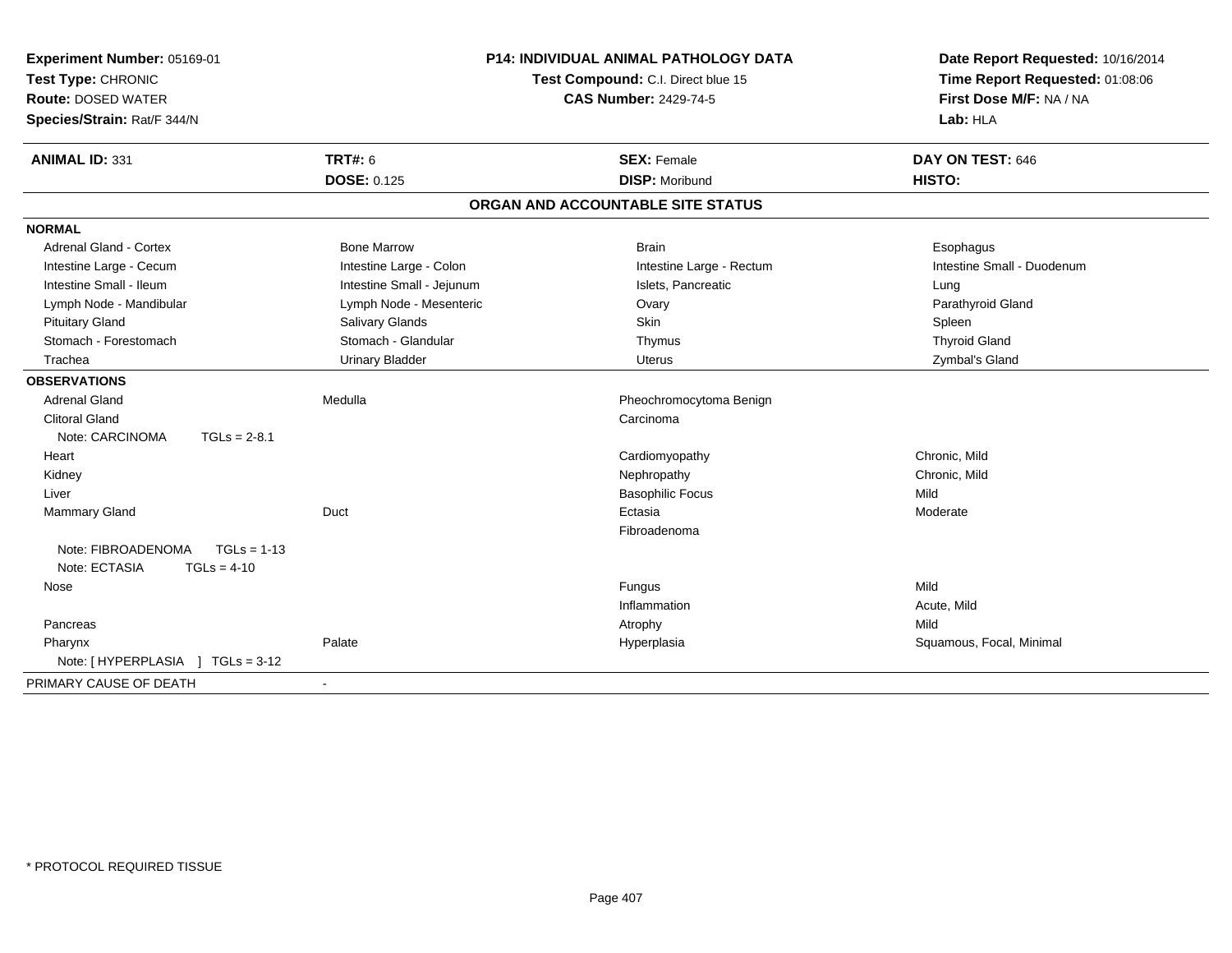| Experiment Number: 05169-01<br>Test Type: CHRONIC<br><b>Route: DOSED WATER</b><br>Species/Strain: Rat/F 344/N |                                            | <b>P14: INDIVIDUAL ANIMAL PATHOLOGY DATA</b><br>Test Compound: C.I. Direct blue 15<br><b>CAS Number: 2429-74-5</b> |                                   | Date Report Requested: 10/16/2014<br>Time Report Requested: 01:08:06<br>First Dose M/F: NA / NA<br>Lab: HLA |
|---------------------------------------------------------------------------------------------------------------|--------------------------------------------|--------------------------------------------------------------------------------------------------------------------|-----------------------------------|-------------------------------------------------------------------------------------------------------------|
| <b>ANIMAL ID: 332</b>                                                                                         | <b>TRT#: 6</b>                             |                                                                                                                    | <b>SEX: Female</b>                | DAY ON TEST: 555                                                                                            |
|                                                                                                               | <b>DOSE: 0.125</b>                         |                                                                                                                    | <b>DISP: Dead</b>                 | HISTO:                                                                                                      |
|                                                                                                               |                                            |                                                                                                                    | ORGAN AND ACCOUNTABLE SITE STATUS |                                                                                                             |
| <b>NORMAL</b>                                                                                                 |                                            |                                                                                                                    |                                   |                                                                                                             |
| Adrenal Gland - Medulla                                                                                       | <b>Bone Marrow</b>                         |                                                                                                                    | <b>Brain</b>                      | Esophagus                                                                                                   |
| Intestine Large - Cecum                                                                                       |                                            | Intestine Large - Colon                                                                                            | Intestine Large - Rectum          | Intestine Small - Duodenum                                                                                  |
| Intestine Small - Ileum                                                                                       |                                            | Intestine Small - Jejunum                                                                                          | Islets, Pancreatic                | Lymph Node - Mandibular                                                                                     |
| Lymph Node - Mesenteric                                                                                       | Nose                                       |                                                                                                                    | Ovary                             | Parathyroid Gland                                                                                           |
| Salivary Glands                                                                                               | Skin                                       |                                                                                                                    | Stomach - Forestomach             | Stomach - Glandular                                                                                         |
| Thymus                                                                                                        | <b>Thyroid Gland</b>                       |                                                                                                                    | Trachea                           | <b>Uterus</b>                                                                                               |
| Zymbal's Gland                                                                                                |                                            |                                                                                                                    |                                   |                                                                                                             |
| <b>OBSERVATIONS</b>                                                                                           |                                            |                                                                                                                    |                                   |                                                                                                             |
| <b>Adrenal Gland</b>                                                                                          | Cortex                                     |                                                                                                                    | Vacuolization Cytoplasmic         | Focal, Mild                                                                                                 |
| <b>Clitoral Gland</b>                                                                                         |                                            |                                                                                                                    | Ectasia                           | Moderate                                                                                                    |
| Heart                                                                                                         |                                            |                                                                                                                    | Cardiomyopathy                    | Chronic, Mild                                                                                               |
| Kidney                                                                                                        |                                            |                                                                                                                    | Nephropathy                       | Chronic, Mild                                                                                               |
| Liver                                                                                                         |                                            |                                                                                                                    | <b>Basophilic Focus</b>           | Minimal                                                                                                     |
|                                                                                                               |                                            |                                                                                                                    | Hepatodiaphragmatic Nodule        |                                                                                                             |
|                                                                                                               |                                            |                                                                                                                    | Leukemia Mononuclear              |                                                                                                             |
| Note: LEUKEMIA MONUC                                                                                          | $TGLs = 1-3.1$                             |                                                                                                                    |                                   |                                                                                                             |
| Note: ANOM HEPAT LOB                                                                                          | $TGLs = 2-3.1$                             |                                                                                                                    |                                   |                                                                                                             |
| Note: ML IS STAGE 2                                                                                           |                                            |                                                                                                                    |                                   |                                                                                                             |
| Lung                                                                                                          |                                            |                                                                                                                    | Hyperplasia                       | Lymphoid, Mild                                                                                              |
|                                                                                                               |                                            |                                                                                                                    | Leukemia Mononuclear              |                                                                                                             |
| Mammary Gland                                                                                                 |                                            |                                                                                                                    | Fibroadenoma                      |                                                                                                             |
| Note: FIBROADENOMA                                                                                            | $TGLs = 3-13$                              |                                                                                                                    |                                   |                                                                                                             |
| Pancreas                                                                                                      |                                            |                                                                                                                    | Atrophy                           | Mild                                                                                                        |
| <b>Pituitary Gland</b>                                                                                        | <b>Pars Distalis</b>                       |                                                                                                                    | Adenoma                           |                                                                                                             |
|                                                                                                               | Note: EARLY ADENOMA DEMONSTRATING INVASION |                                                                                                                    |                                   |                                                                                                             |
| Spleen                                                                                                        |                                            |                                                                                                                    | Leukemia Mononuclear              |                                                                                                             |
| Note: LEUKEMIA MONUC                                                                                          | $TGLs = 4-3.2$                             |                                                                                                                    |                                   |                                                                                                             |
| <b>Urinary Bladder</b>                                                                                        | <b>Transit Epithe</b>                      |                                                                                                                    | Papilloma                         |                                                                                                             |
| Note: PEDICLE NOT IN SECTION                                                                                  |                                            |                                                                                                                    |                                   |                                                                                                             |
| PRIMARY CAUSE OF DEATH                                                                                        | $\blacksquare$                             |                                                                                                                    |                                   |                                                                                                             |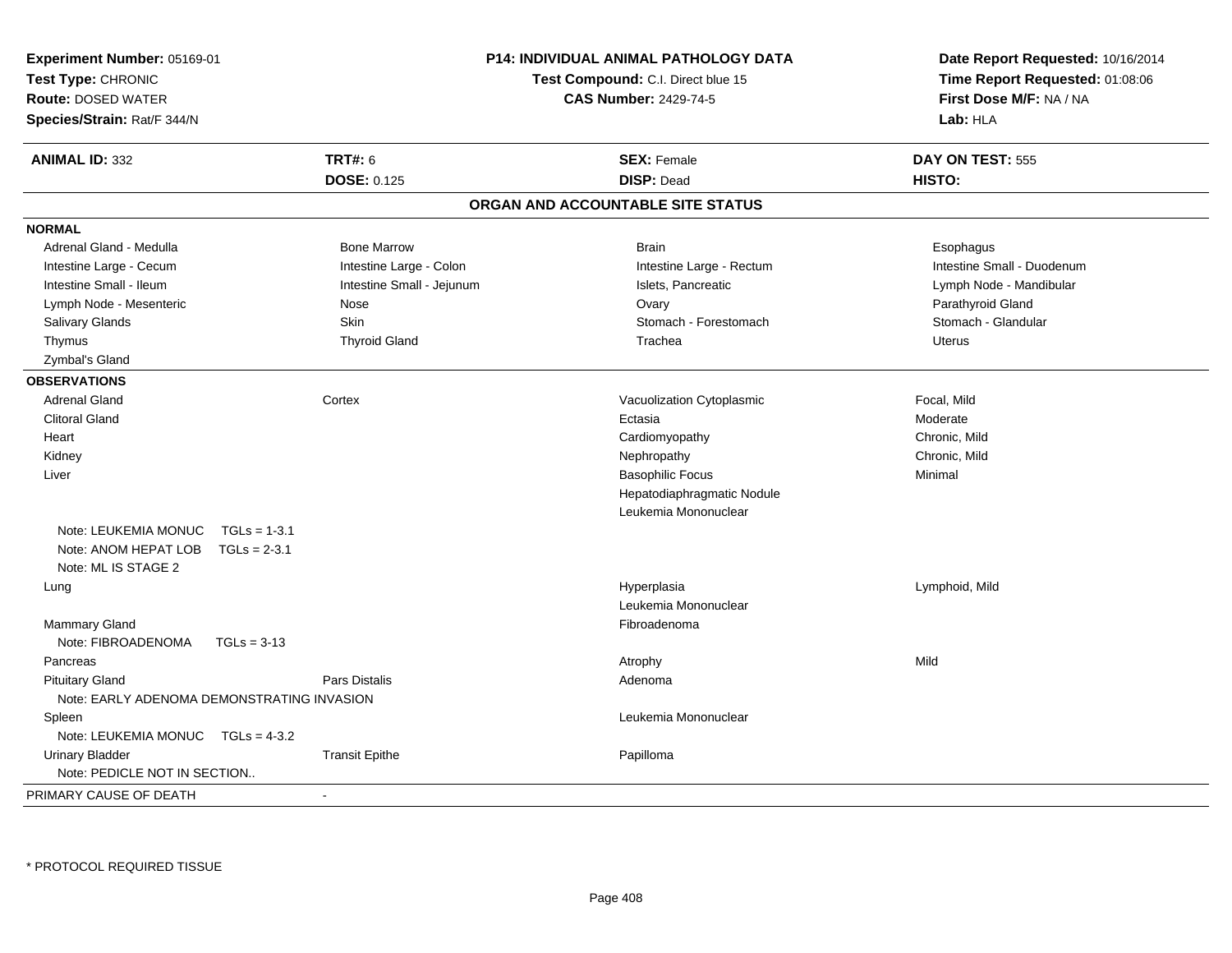| Experiment Number: 05169-01<br>Test Type: CHRONIC<br><b>Route: DOSED WATER</b><br>Species/Strain: Rat/F 344/N |                         | <b>P14: INDIVIDUAL ANIMAL PATHOLOGY DATA</b><br>Test Compound: C.I. Direct blue 15<br><b>CAS Number: 2429-74-5</b> | Date Report Requested: 10/16/2014<br>Time Report Requested: 01:08:06<br>First Dose M/F: NA / NA<br>Lab: HLA |
|---------------------------------------------------------------------------------------------------------------|-------------------------|--------------------------------------------------------------------------------------------------------------------|-------------------------------------------------------------------------------------------------------------|
| <b>ANIMAL ID: 333</b>                                                                                         | <b>TRT#: 6</b>          | <b>SEX: Female</b>                                                                                                 | DAY ON TEST: 592                                                                                            |
|                                                                                                               | <b>DOSE: 0.125</b>      | <b>DISP: Moribund</b>                                                                                              | HISTO:                                                                                                      |
|                                                                                                               |                         | ORGAN AND ACCOUNTABLE SITE STATUS                                                                                  |                                                                                                             |
| <b>NORMAL</b>                                                                                                 |                         |                                                                                                                    |                                                                                                             |
| <b>Bone Marrow</b>                                                                                            | <b>Brain</b>            | <b>Clitoral Gland</b>                                                                                              | Esophagus                                                                                                   |
| Heart                                                                                                         | Intestine Large - Cecum | Intestine Large - Colon                                                                                            | Intestine Large - Rectum                                                                                    |
| Intestine Small - Duodenum                                                                                    | Intestine Small - Ileum | Intestine Small - Jejunum                                                                                          | Islets, Pancreatic                                                                                          |
| Lymph Node - Mesenteric                                                                                       | Nose                    | Ovary                                                                                                              | Pancreas                                                                                                    |
| Salivary Glands                                                                                               | <b>Skin</b>             | Stomach - Glandular                                                                                                | Thymus                                                                                                      |
| <b>Thyroid Gland</b>                                                                                          | Trachea                 | <b>Urinary Bladder</b>                                                                                             | <b>Uterus</b>                                                                                               |
| <b>MISSING</b>                                                                                                |                         |                                                                                                                    |                                                                                                             |
| Parathyroid Gland                                                                                             |                         |                                                                                                                    |                                                                                                             |
| <b>OBSERVATIONS</b>                                                                                           |                         |                                                                                                                    |                                                                                                             |
| <b>Adrenal Gland</b>                                                                                          | Cortex                  | Leukemia Mononuclear                                                                                               |                                                                                                             |
|                                                                                                               | Medulla                 | Leukemia Mononuclear                                                                                               |                                                                                                             |
|                                                                                                               | Cortex                  | Vacuolization Cytoplasmic                                                                                          | Diffuse, Mild                                                                                               |
| Kidney                                                                                                        |                         | Nephropathy                                                                                                        | Chronic, Minimal                                                                                            |
| Liver                                                                                                         |                         | Leukemia Mononuclear                                                                                               |                                                                                                             |
|                                                                                                               |                         | Vacuolization Cytoplasmic                                                                                          | Diffuse, Moderate                                                                                           |
| Note: LEUKEMIA MONUC<br>$TGLs = 6-3.1$<br>Note: ML IS STAGE 3                                                 |                         |                                                                                                                    |                                                                                                             |
| Lung                                                                                                          |                         | Hyperplasia                                                                                                        | Lymphoid, Mild                                                                                              |
| Lymph Node                                                                                                    | Mandibular              | Hyperplasia                                                                                                        | Lymphoid, Marked                                                                                            |
| <b>Mammary Gland</b>                                                                                          | Duct                    | Ectasia                                                                                                            | Moderate                                                                                                    |
|                                                                                                               |                         | Fibroadenoma                                                                                                       |                                                                                                             |
| Note: [FIBROADENOMA ] TGLs = 4-13<br>Note: ECTASIA<br>$TGLs = 1-10$                                           |                         |                                                                                                                    |                                                                                                             |
| <b>Pituitary Gland</b><br>Note: $[$ ANGIECTASIS $]$ TGLs = 2-2                                                | Pars Distalis           | Angiectasis                                                                                                        | Focal, Minimal                                                                                              |
| Spleen                                                                                                        |                         | Leukemia Mononuclear                                                                                               |                                                                                                             |
| Stomach                                                                                                       | Forestomach             | Ulcer                                                                                                              | Focal, Moderate                                                                                             |
| Zymbal's Gland                                                                                                |                         | Carcinoma                                                                                                          |                                                                                                             |
| Note: [ CARCINOMA<br>$TGLs = 3-10.1$                                                                          |                         |                                                                                                                    |                                                                                                             |
| PRIMARY CAUSE OF DEATH                                                                                        |                         |                                                                                                                    |                                                                                                             |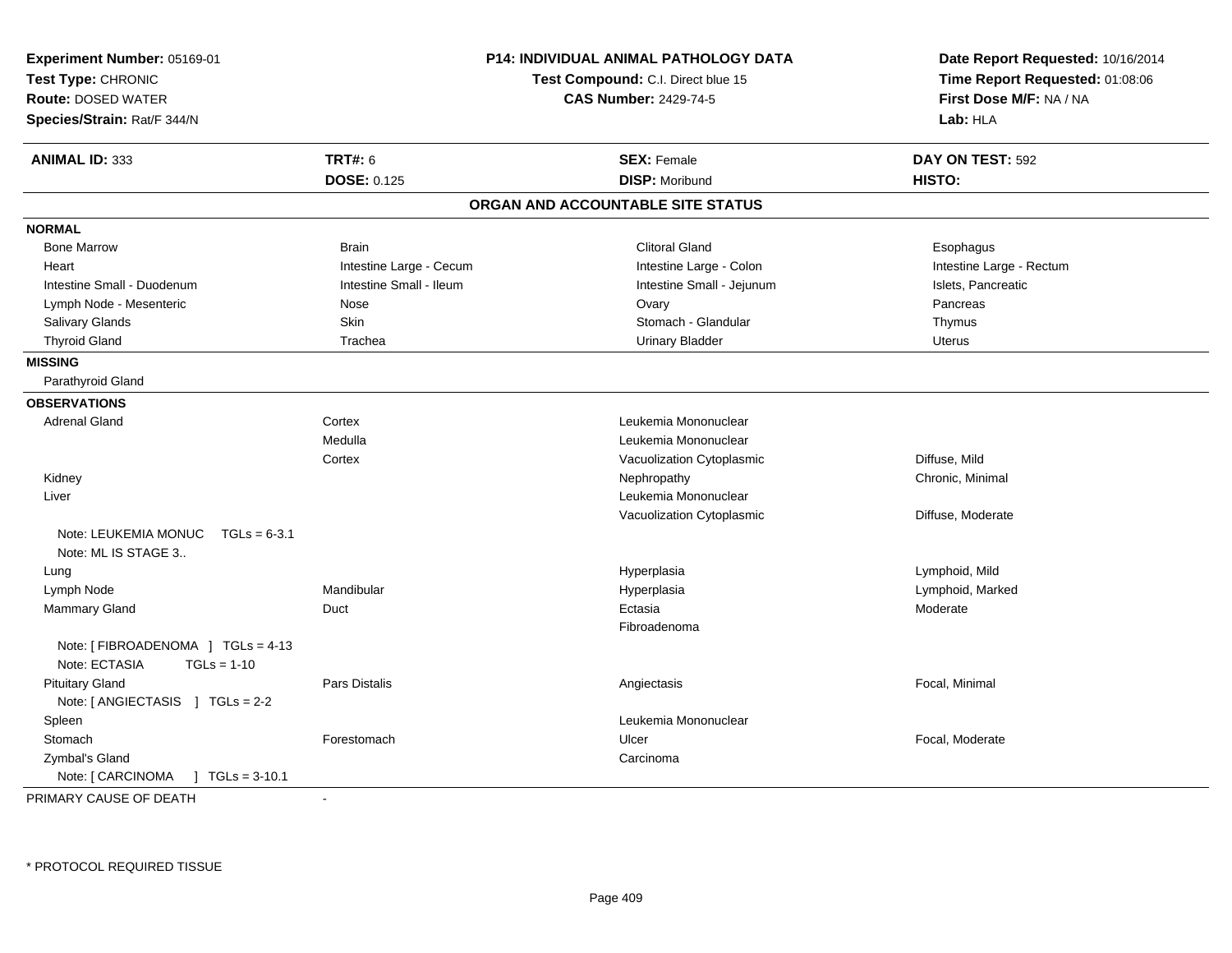| Experiment Number: 05169-01<br><b>Test Type: CHRONIC</b><br><b>Route: DOSED WATER</b><br>Species/Strain: Rat/F 344/N |                                      | <b>P14: INDIVIDUAL ANIMAL PATHOLOGY DATA</b><br>Test Compound: C.I. Direct blue 15<br><b>CAS Number: 2429-74-5</b> | Date Report Requested: 10/16/2014<br>Time Report Requested: 01:08:06<br>First Dose M/F: NA / NA<br>Lab: HLA |
|----------------------------------------------------------------------------------------------------------------------|--------------------------------------|--------------------------------------------------------------------------------------------------------------------|-------------------------------------------------------------------------------------------------------------|
| <b>ANIMAL ID: 333</b>                                                                                                | <b>TRT#:</b> 6<br><b>DOSE: 0.125</b> | <b>SEX: Female</b><br><b>DISP: Moribund</b>                                                                        | DAY ON TEST: 592<br>HISTO:                                                                                  |
|                                                                                                                      |                                      | ORGAN AND ACCOUNTABLE SITE STATUS                                                                                  |                                                                                                             |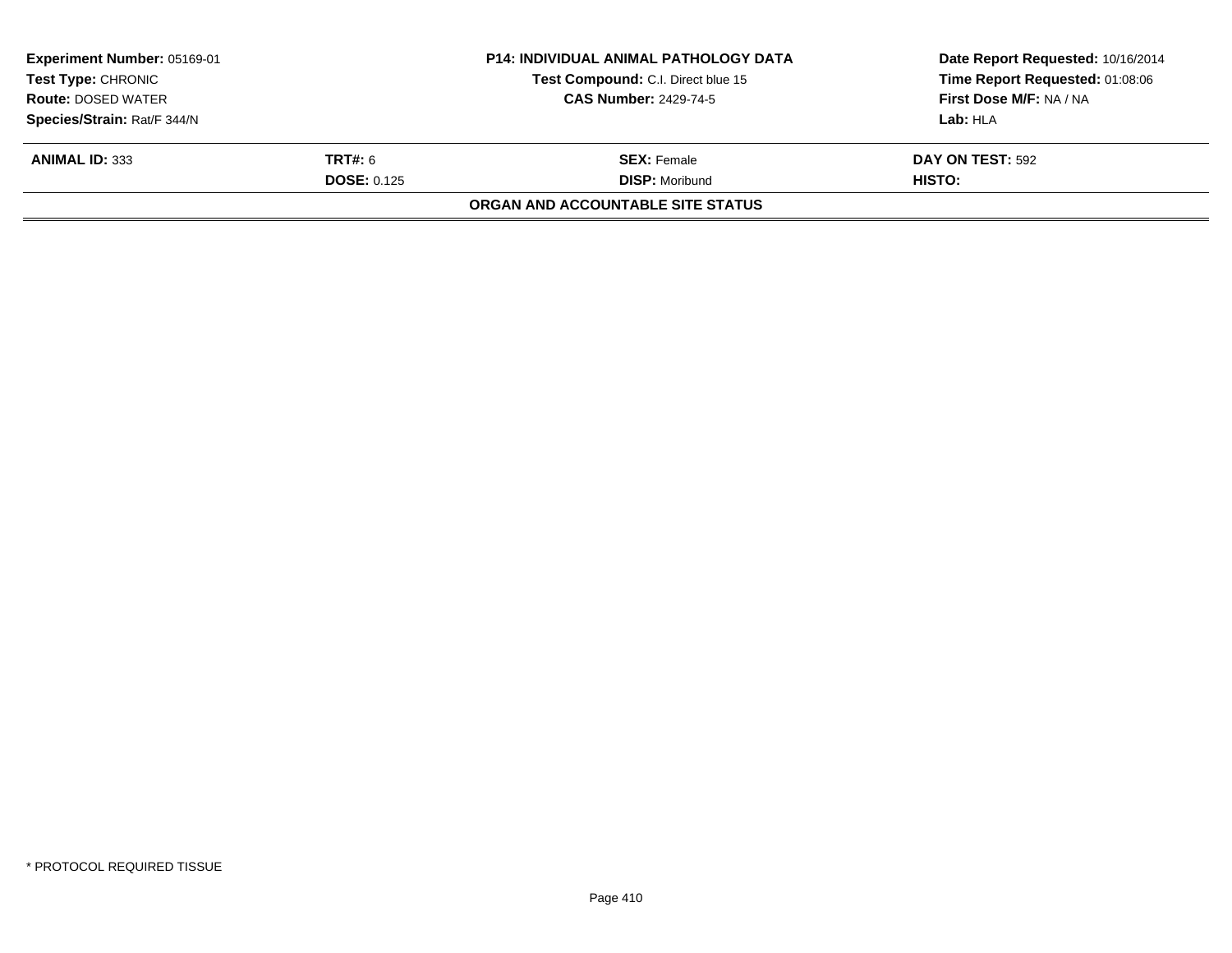| Experiment Number: 05169-01<br>Test Type: CHRONIC<br><b>Route: DOSED WATER</b><br>Species/Strain: Rat/F 344/N |                         | <b>P14: INDIVIDUAL ANIMAL PATHOLOGY DATA</b><br>Test Compound: C.I. Direct blue 15<br><b>CAS Number: 2429-74-5</b> | Date Report Requested: 10/16/2014<br>Time Report Requested: 01:08:06<br>First Dose M/F: NA / NA<br>Lab: HLA |  |
|---------------------------------------------------------------------------------------------------------------|-------------------------|--------------------------------------------------------------------------------------------------------------------|-------------------------------------------------------------------------------------------------------------|--|
| <b>ANIMAL ID: 334</b>                                                                                         | <b>TRT#: 6</b>          | <b>SEX: Female</b>                                                                                                 | DAY ON TEST: 682                                                                                            |  |
|                                                                                                               | <b>DOSE: 0.125</b>      | <b>DISP: Terminal Sacrifice</b>                                                                                    | HISTO:                                                                                                      |  |
|                                                                                                               |                         | ORGAN AND ACCOUNTABLE SITE STATUS                                                                                  |                                                                                                             |  |
| <b>NORMAL</b>                                                                                                 |                         |                                                                                                                    |                                                                                                             |  |
| Adrenal Gland - Medulla                                                                                       | <b>Bone Marrow</b>      | <b>Brain</b>                                                                                                       | Esophagus                                                                                                   |  |
| Heart                                                                                                         | Intestine Large - Cecum | Intestine Large - Colon                                                                                            | Intestine Large - Rectum                                                                                    |  |
| Intestine Small - Duodenum                                                                                    | Intestine Small - Ileum | Intestine Small - Jejunum                                                                                          | Islets, Pancreatic                                                                                          |  |
| Lymph Node - Mandibular                                                                                       | Lymph Node - Mesenteric | Nose                                                                                                               | Ovary                                                                                                       |  |
| Pancreas                                                                                                      | Parathyroid Gland       | Salivary Glands                                                                                                    | Spleen                                                                                                      |  |
| Stomach - Forestomach                                                                                         | Stomach - Glandular     | Thymus                                                                                                             | <b>Thyroid Gland</b>                                                                                        |  |
| Trachea                                                                                                       | <b>Urinary Bladder</b>  | <b>Uterus</b>                                                                                                      | Zymbal's Gland                                                                                              |  |
| <b>OBSERVATIONS</b>                                                                                           |                         |                                                                                                                    |                                                                                                             |  |
| <b>Adrenal Gland</b>                                                                                          | Cortex                  | Hyperplasia                                                                                                        | Focal, Mild                                                                                                 |  |
| <b>Clitoral Gland</b>                                                                                         |                         | Adenoma                                                                                                            |                                                                                                             |  |
|                                                                                                               |                         | Inflammation                                                                                                       | Acute, Mild                                                                                                 |  |
| Eye                                                                                                           |                         | Cataract                                                                                                           | Mild                                                                                                        |  |
|                                                                                                               | Retina                  | Degeneration                                                                                                       | Marked                                                                                                      |  |
| Note: CATARACT<br>$TGLs = 4-13$                                                                               |                         |                                                                                                                    |                                                                                                             |  |
| Kidney                                                                                                        |                         | Nephropathy                                                                                                        | Chronic, Mild                                                                                               |  |
| Liver                                                                                                         |                         | <b>Basophilic Focus</b>                                                                                            | Minimal                                                                                                     |  |
| Lung                                                                                                          |                         | Hyperplasia                                                                                                        | Lymphoid, Mild                                                                                              |  |
| Mammary Gland                                                                                                 | Duct                    | Ectasia                                                                                                            | Moderate                                                                                                    |  |
| Note: ECTASIA<br>$TGLs = 1-10$                                                                                |                         |                                                                                                                    |                                                                                                             |  |
| <b>Pituitary Gland</b>                                                                                        | Pars Distalis           | Cyst                                                                                                               |                                                                                                             |  |
| [Cyst TGLS = $5-2$ ]                                                                                          |                         |                                                                                                                    |                                                                                                             |  |
| <b>Skin</b>                                                                                                   |                         | Squamous Cell Papilloma                                                                                            |                                                                                                             |  |
| Note: SQ CL PAPILLOM<br>$TGLs = 2-14$                                                                         |                         |                                                                                                                    |                                                                                                             |  |
| PRIMARY CAUSE OF DEATH                                                                                        |                         |                                                                                                                    |                                                                                                             |  |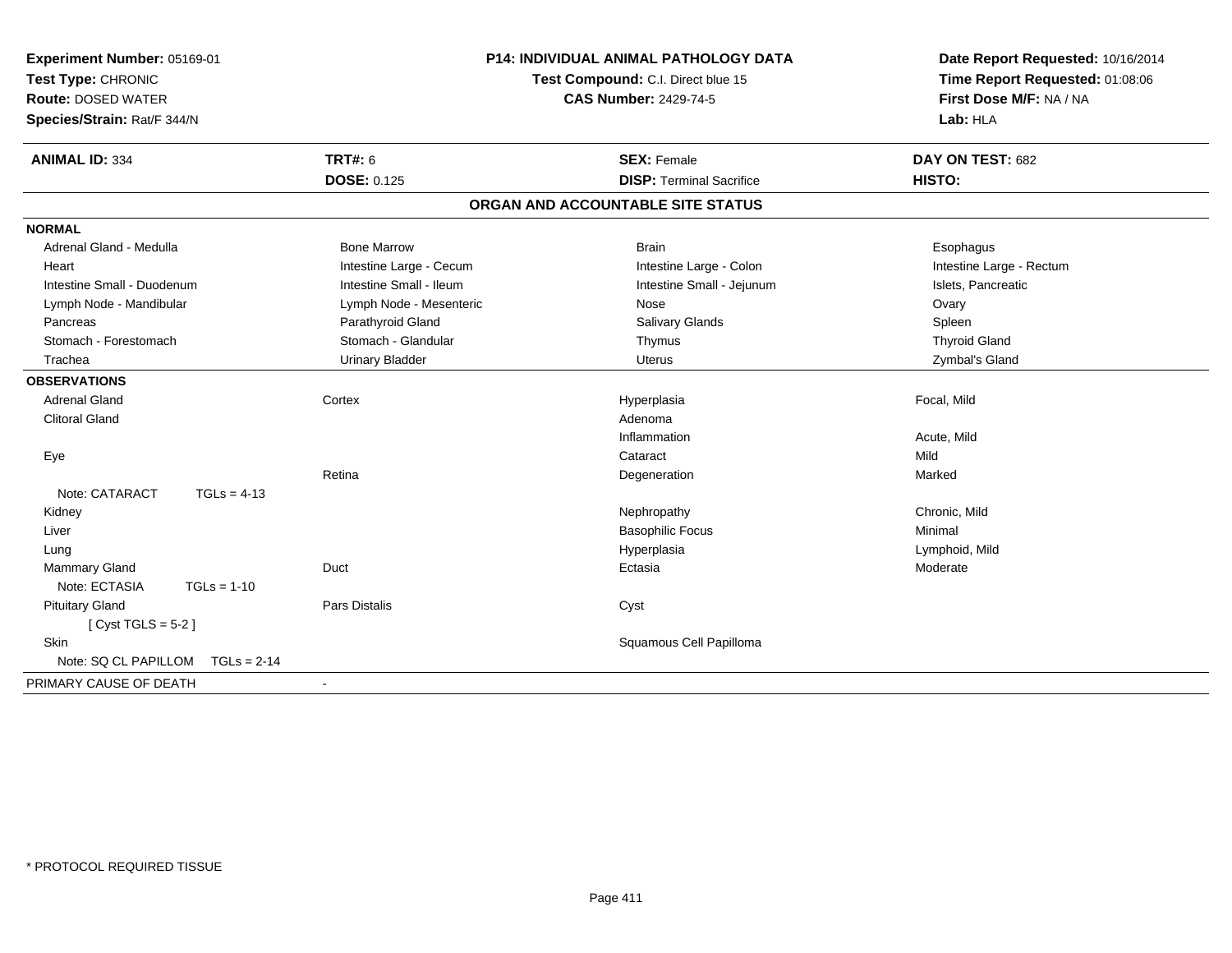| <b>TRT#: 6</b><br><b>ANIMAL ID: 335</b><br><b>SEX: Female</b><br>DAY ON TEST: 253<br><b>DOSE: 0.125</b><br><b>DISP: Dead</b><br>HISTO:<br>ORGAN AND ACCOUNTABLE SITE STATUS<br><b>NORMAL</b><br>Adrenal Gland - Medulla<br><b>Bone Marrow</b><br><b>Brain</b><br>Esophagus<br>Heart<br>Intestine Large - Cecum<br>Intestine Large - Colon<br>Eye<br>Intestine Small - Ileum<br>Intestine Large - Rectum<br>Intestine Small - Duodenum<br>Intestine Small - Jejunum<br>Islets, Pancreatic<br>Mammary Gland<br>Kidney<br>Lymph Node - Mandibular<br>Parathyroid Gland<br>Nose<br>Ovary<br>Pancreas<br>Stomach - Forestomach<br><b>Pituitary Gland</b><br>Salivary Glands<br><b>Skin</b><br>Stomach - Glandular<br><b>Thyroid Gland</b><br>Thymus<br>Tongue<br><b>Urinary Bladder</b><br>Trachea<br>Zymbal's Gland<br>Uterus<br><b>OBSERVATIONS</b><br><b>Adrenal Gland</b><br>Cortex<br>Congestion<br>Moderate<br>[Congestion TGLS = 7-2]<br><b>Clitoral Gland</b><br>Carcinoma<br>Note: CARCINOMA<br>$TGLs = 1-13$<br>Centrilobular<br>Degeneration<br>Diffuse, Mild<br>Liver<br>Hematopoietic Cell Proliferation<br>Mild<br>Hepatodiaphragmatic Nodule<br>Multifocal, Moderate<br>Necrosis<br>Note: DEGEN<br>$TGLs = 9-3.1$<br>[ Degeneration TGLS = 8-3.1 ]<br>Hyperplasia<br>Lymphoid, Mild<br>Lung<br>Lymph Node<br>Hyperplasia<br>Lymphoid, Moderate<br>Mesenteric<br>Note: HYPERPLASIA<br>$TGLs = 4-7$<br>Hematopoietic Cell Proliferation<br>Spleen<br>Marked<br>[ Hematopoietic Cell Proliferation TGLS = 3-3 ] | <b>P14: INDIVIDUAL ANIMAL PATHOLOGY DATA</b><br>Experiment Number: 05169-01<br>Test Type: CHRONIC<br>Test Compound: C.I. Direct blue 15<br><b>Route: DOSED WATER</b><br><b>CAS Number: 2429-74-5</b><br>Species/Strain: Rat/F 344/N |  | Date Report Requested: 10/16/2014<br>Time Report Requested: 01:08:06<br>First Dose M/F: NA / NA<br>Lab: HLA |
|------------------------------------------------------------------------------------------------------------------------------------------------------------------------------------------------------------------------------------------------------------------------------------------------------------------------------------------------------------------------------------------------------------------------------------------------------------------------------------------------------------------------------------------------------------------------------------------------------------------------------------------------------------------------------------------------------------------------------------------------------------------------------------------------------------------------------------------------------------------------------------------------------------------------------------------------------------------------------------------------------------------------------------------------------------------------------------------------------------------------------------------------------------------------------------------------------------------------------------------------------------------------------------------------------------------------------------------------------------------------------------------------------------------------------------------------------------------------------------------------------------------------|-------------------------------------------------------------------------------------------------------------------------------------------------------------------------------------------------------------------------------------|--|-------------------------------------------------------------------------------------------------------------|
|                                                                                                                                                                                                                                                                                                                                                                                                                                                                                                                                                                                                                                                                                                                                                                                                                                                                                                                                                                                                                                                                                                                                                                                                                                                                                                                                                                                                                                                                                                                        |                                                                                                                                                                                                                                     |  |                                                                                                             |
|                                                                                                                                                                                                                                                                                                                                                                                                                                                                                                                                                                                                                                                                                                                                                                                                                                                                                                                                                                                                                                                                                                                                                                                                                                                                                                                                                                                                                                                                                                                        |                                                                                                                                                                                                                                     |  |                                                                                                             |
|                                                                                                                                                                                                                                                                                                                                                                                                                                                                                                                                                                                                                                                                                                                                                                                                                                                                                                                                                                                                                                                                                                                                                                                                                                                                                                                                                                                                                                                                                                                        |                                                                                                                                                                                                                                     |  |                                                                                                             |
|                                                                                                                                                                                                                                                                                                                                                                                                                                                                                                                                                                                                                                                                                                                                                                                                                                                                                                                                                                                                                                                                                                                                                                                                                                                                                                                                                                                                                                                                                                                        |                                                                                                                                                                                                                                     |  |                                                                                                             |
|                                                                                                                                                                                                                                                                                                                                                                                                                                                                                                                                                                                                                                                                                                                                                                                                                                                                                                                                                                                                                                                                                                                                                                                                                                                                                                                                                                                                                                                                                                                        |                                                                                                                                                                                                                                     |  |                                                                                                             |
|                                                                                                                                                                                                                                                                                                                                                                                                                                                                                                                                                                                                                                                                                                                                                                                                                                                                                                                                                                                                                                                                                                                                                                                                                                                                                                                                                                                                                                                                                                                        |                                                                                                                                                                                                                                     |  |                                                                                                             |
|                                                                                                                                                                                                                                                                                                                                                                                                                                                                                                                                                                                                                                                                                                                                                                                                                                                                                                                                                                                                                                                                                                                                                                                                                                                                                                                                                                                                                                                                                                                        |                                                                                                                                                                                                                                     |  |                                                                                                             |
|                                                                                                                                                                                                                                                                                                                                                                                                                                                                                                                                                                                                                                                                                                                                                                                                                                                                                                                                                                                                                                                                                                                                                                                                                                                                                                                                                                                                                                                                                                                        |                                                                                                                                                                                                                                     |  |                                                                                                             |
|                                                                                                                                                                                                                                                                                                                                                                                                                                                                                                                                                                                                                                                                                                                                                                                                                                                                                                                                                                                                                                                                                                                                                                                                                                                                                                                                                                                                                                                                                                                        |                                                                                                                                                                                                                                     |  |                                                                                                             |
|                                                                                                                                                                                                                                                                                                                                                                                                                                                                                                                                                                                                                                                                                                                                                                                                                                                                                                                                                                                                                                                                                                                                                                                                                                                                                                                                                                                                                                                                                                                        |                                                                                                                                                                                                                                     |  |                                                                                                             |
|                                                                                                                                                                                                                                                                                                                                                                                                                                                                                                                                                                                                                                                                                                                                                                                                                                                                                                                                                                                                                                                                                                                                                                                                                                                                                                                                                                                                                                                                                                                        |                                                                                                                                                                                                                                     |  |                                                                                                             |
|                                                                                                                                                                                                                                                                                                                                                                                                                                                                                                                                                                                                                                                                                                                                                                                                                                                                                                                                                                                                                                                                                                                                                                                                                                                                                                                                                                                                                                                                                                                        |                                                                                                                                                                                                                                     |  |                                                                                                             |
|                                                                                                                                                                                                                                                                                                                                                                                                                                                                                                                                                                                                                                                                                                                                                                                                                                                                                                                                                                                                                                                                                                                                                                                                                                                                                                                                                                                                                                                                                                                        |                                                                                                                                                                                                                                     |  |                                                                                                             |
|                                                                                                                                                                                                                                                                                                                                                                                                                                                                                                                                                                                                                                                                                                                                                                                                                                                                                                                                                                                                                                                                                                                                                                                                                                                                                                                                                                                                                                                                                                                        |                                                                                                                                                                                                                                     |  |                                                                                                             |
|                                                                                                                                                                                                                                                                                                                                                                                                                                                                                                                                                                                                                                                                                                                                                                                                                                                                                                                                                                                                                                                                                                                                                                                                                                                                                                                                                                                                                                                                                                                        |                                                                                                                                                                                                                                     |  |                                                                                                             |
|                                                                                                                                                                                                                                                                                                                                                                                                                                                                                                                                                                                                                                                                                                                                                                                                                                                                                                                                                                                                                                                                                                                                                                                                                                                                                                                                                                                                                                                                                                                        |                                                                                                                                                                                                                                     |  |                                                                                                             |
|                                                                                                                                                                                                                                                                                                                                                                                                                                                                                                                                                                                                                                                                                                                                                                                                                                                                                                                                                                                                                                                                                                                                                                                                                                                                                                                                                                                                                                                                                                                        |                                                                                                                                                                                                                                     |  |                                                                                                             |
|                                                                                                                                                                                                                                                                                                                                                                                                                                                                                                                                                                                                                                                                                                                                                                                                                                                                                                                                                                                                                                                                                                                                                                                                                                                                                                                                                                                                                                                                                                                        |                                                                                                                                                                                                                                     |  |                                                                                                             |
|                                                                                                                                                                                                                                                                                                                                                                                                                                                                                                                                                                                                                                                                                                                                                                                                                                                                                                                                                                                                                                                                                                                                                                                                                                                                                                                                                                                                                                                                                                                        |                                                                                                                                                                                                                                     |  |                                                                                                             |
|                                                                                                                                                                                                                                                                                                                                                                                                                                                                                                                                                                                                                                                                                                                                                                                                                                                                                                                                                                                                                                                                                                                                                                                                                                                                                                                                                                                                                                                                                                                        |                                                                                                                                                                                                                                     |  |                                                                                                             |
|                                                                                                                                                                                                                                                                                                                                                                                                                                                                                                                                                                                                                                                                                                                                                                                                                                                                                                                                                                                                                                                                                                                                                                                                                                                                                                                                                                                                                                                                                                                        |                                                                                                                                                                                                                                     |  |                                                                                                             |
|                                                                                                                                                                                                                                                                                                                                                                                                                                                                                                                                                                                                                                                                                                                                                                                                                                                                                                                                                                                                                                                                                                                                                                                                                                                                                                                                                                                                                                                                                                                        |                                                                                                                                                                                                                                     |  |                                                                                                             |
|                                                                                                                                                                                                                                                                                                                                                                                                                                                                                                                                                                                                                                                                                                                                                                                                                                                                                                                                                                                                                                                                                                                                                                                                                                                                                                                                                                                                                                                                                                                        |                                                                                                                                                                                                                                     |  |                                                                                                             |
|                                                                                                                                                                                                                                                                                                                                                                                                                                                                                                                                                                                                                                                                                                                                                                                                                                                                                                                                                                                                                                                                                                                                                                                                                                                                                                                                                                                                                                                                                                                        |                                                                                                                                                                                                                                     |  |                                                                                                             |
|                                                                                                                                                                                                                                                                                                                                                                                                                                                                                                                                                                                                                                                                                                                                                                                                                                                                                                                                                                                                                                                                                                                                                                                                                                                                                                                                                                                                                                                                                                                        |                                                                                                                                                                                                                                     |  |                                                                                                             |
|                                                                                                                                                                                                                                                                                                                                                                                                                                                                                                                                                                                                                                                                                                                                                                                                                                                                                                                                                                                                                                                                                                                                                                                                                                                                                                                                                                                                                                                                                                                        |                                                                                                                                                                                                                                     |  |                                                                                                             |
|                                                                                                                                                                                                                                                                                                                                                                                                                                                                                                                                                                                                                                                                                                                                                                                                                                                                                                                                                                                                                                                                                                                                                                                                                                                                                                                                                                                                                                                                                                                        |                                                                                                                                                                                                                                     |  |                                                                                                             |
|                                                                                                                                                                                                                                                                                                                                                                                                                                                                                                                                                                                                                                                                                                                                                                                                                                                                                                                                                                                                                                                                                                                                                                                                                                                                                                                                                                                                                                                                                                                        | PRIMARY CAUSE OF DEATH                                                                                                                                                                                                              |  |                                                                                                             |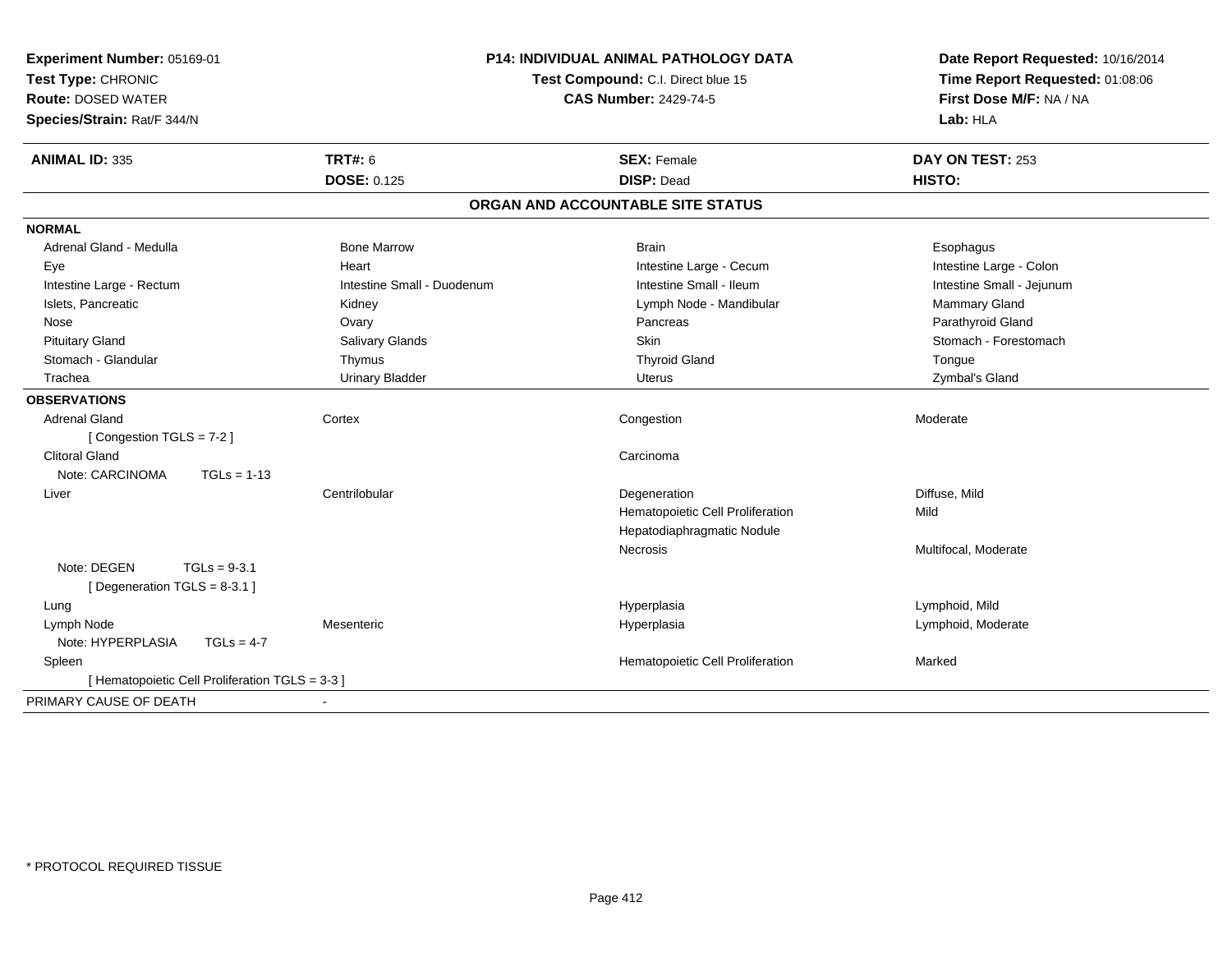| Experiment Number: 05169-01<br>Test Type: CHRONIC<br><b>Route: DOSED WATER</b><br>Species/Strain: Rat/F 344/N |                |                              | <b>P14: INDIVIDUAL ANIMAL PATHOLOGY DATA</b><br>Test Compound: C.I. Direct blue 15<br><b>CAS Number: 2429-74-5</b> |                                   | Date Report Requested: 10/16/2014<br>Time Report Requested: 01:08:06<br>First Dose M/F: NA / NA<br>Lab: HLA |  |
|---------------------------------------------------------------------------------------------------------------|----------------|------------------------------|--------------------------------------------------------------------------------------------------------------------|-----------------------------------|-------------------------------------------------------------------------------------------------------------|--|
| <b>ANIMAL ID: 336</b>                                                                                         |                | <b>TRT#: 6</b>               |                                                                                                                    | <b>SEX: Female</b>                | DAY ON TEST: 372                                                                                            |  |
|                                                                                                               |                | <b>DOSE: 0.125</b>           |                                                                                                                    | <b>DISP: Moribund</b>             | HISTO:                                                                                                      |  |
|                                                                                                               |                |                              |                                                                                                                    | ORGAN AND ACCOUNTABLE SITE STATUS |                                                                                                             |  |
| <b>NORMAL</b>                                                                                                 |                |                              |                                                                                                                    |                                   |                                                                                                             |  |
| Adrenal Gland - Cortex                                                                                        |                | Adrenal Gland - Medulla      |                                                                                                                    | <b>Bone Marrow</b>                | <b>Brain</b>                                                                                                |  |
| Esophagus                                                                                                     |                | Heart                        |                                                                                                                    | Intestine Large - Cecum           | Intestine Large - Colon                                                                                     |  |
| Intestine Large - Rectum                                                                                      |                | Intestine Small - Duodenum   |                                                                                                                    | Intestine Small - Ileum           | Intestine Small - Jejunum                                                                                   |  |
| Islets, Pancreatic                                                                                            |                | Lymph Node - Mandibular      |                                                                                                                    | Lymph Node - Mesenteric           | Mammary Gland                                                                                               |  |
| Nose                                                                                                          |                | Ovary                        |                                                                                                                    | Pancreas                          | Parathyroid Gland                                                                                           |  |
| <b>Pituitary Gland</b>                                                                                        |                | <b>Salivary Glands</b>       |                                                                                                                    | <b>Skin</b>                       | Stomach - Forestomach                                                                                       |  |
| Stomach - Glandular                                                                                           |                | Thymus                       |                                                                                                                    | <b>Thyroid Gland</b>              | Trachea                                                                                                     |  |
| <b>Urinary Bladder</b>                                                                                        |                | <b>Uterus</b>                |                                                                                                                    | Zymbal's Gland                    |                                                                                                             |  |
| <b>OBSERVATIONS</b>                                                                                           |                |                              |                                                                                                                    |                                   |                                                                                                             |  |
| <b>Clitoral Gland</b>                                                                                         |                |                              |                                                                                                                    | Carcinoma                         |                                                                                                             |  |
| Note: CARCINOMA                                                                                               | $TGLs = 2-8.1$ |                              |                                                                                                                    |                                   |                                                                                                             |  |
| Kidney                                                                                                        |                |                              |                                                                                                                    | Nephropathy                       | Chronic, Minimal                                                                                            |  |
| Liver                                                                                                         |                |                              |                                                                                                                    | <b>Basophilic Focus</b>           | Minimal                                                                                                     |  |
|                                                                                                               |                |                              |                                                                                                                    | Hepatodiaphragmatic Nodule        |                                                                                                             |  |
| Note: ANOM HEPAT LOB                                                                                          | $TGLs = 3-3.1$ |                              |                                                                                                                    |                                   |                                                                                                             |  |
| Lung                                                                                                          |                |                              |                                                                                                                    | Hyperplasia                       | Lymphoid, Mild                                                                                              |  |
| Mesentery                                                                                                     |                | Fat                          |                                                                                                                    | Necrosis                          | Moderate                                                                                                    |  |
| Note: NECROSIS                                                                                                | $TGLs = 1-13$  |                              |                                                                                                                    |                                   |                                                                                                             |  |
| Spleen                                                                                                        |                |                              |                                                                                                                    | Hematopoietic Cell Proliferation  | Moderate                                                                                                    |  |
| PRIMARY CAUSE OF DEATH                                                                                        |                | $\qquad \qquad \blacksquare$ |                                                                                                                    |                                   |                                                                                                             |  |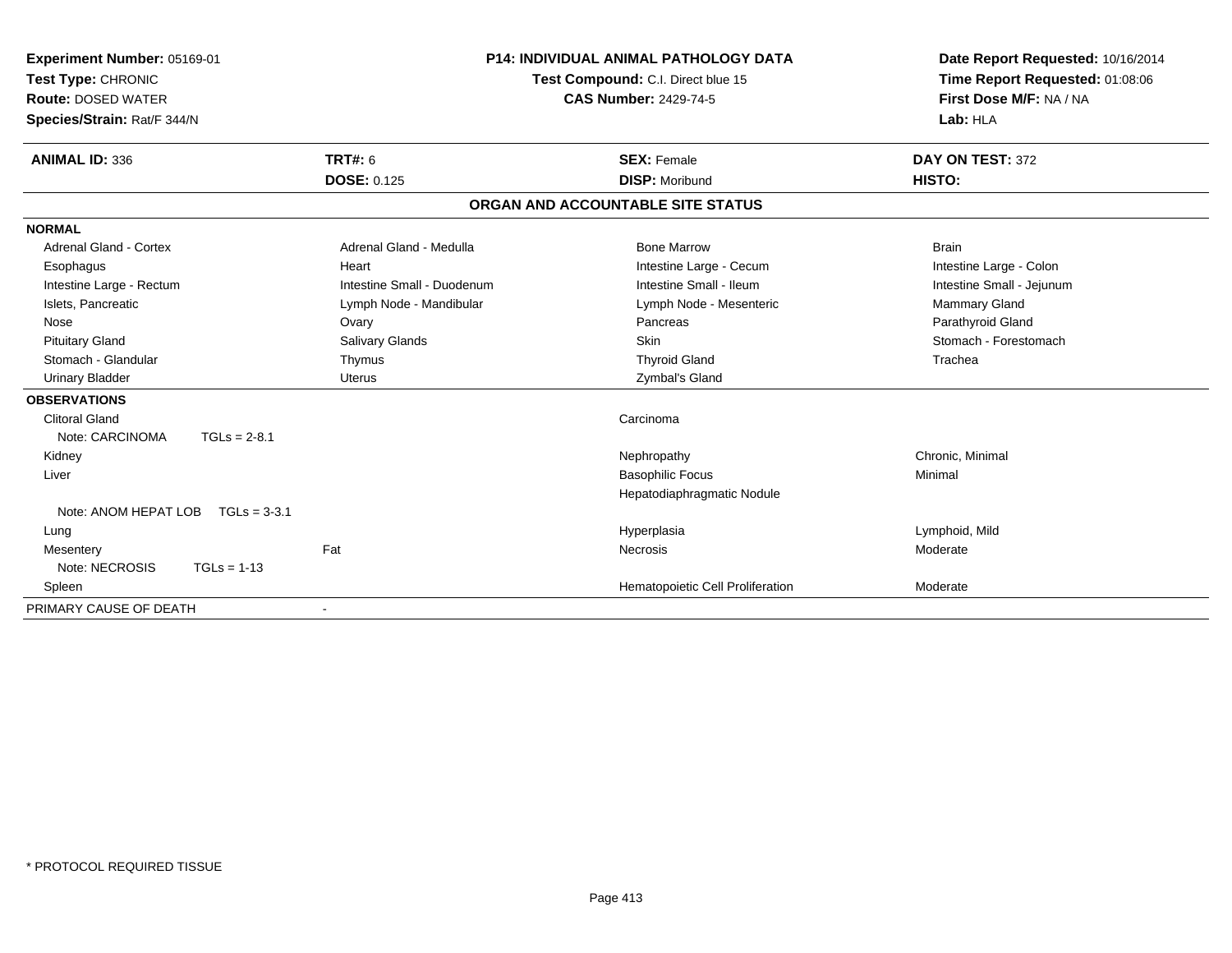| Experiment Number: 05169-01<br>Test Type: CHRONIC<br><b>Route: DOSED WATER</b> |                          | <b>P14: INDIVIDUAL ANIMAL PATHOLOGY DATA</b><br>Test Compound: C.I. Direct blue 15<br><b>CAS Number: 2429-74-5</b> | Date Report Requested: 10/16/2014<br>Time Report Requested: 01:08:06<br>First Dose M/F: NA / NA |  |
|--------------------------------------------------------------------------------|--------------------------|--------------------------------------------------------------------------------------------------------------------|-------------------------------------------------------------------------------------------------|--|
| Species/Strain: Rat/F 344/N                                                    |                          |                                                                                                                    | Lab: HLA                                                                                        |  |
| <b>ANIMAL ID: 337</b>                                                          | <b>TRT#: 6</b>           | <b>SEX: Female</b>                                                                                                 | DAY ON TEST: 680                                                                                |  |
|                                                                                | <b>DOSE: 0.125</b>       | <b>DISP: Moribund</b>                                                                                              | HISTO:                                                                                          |  |
|                                                                                |                          | ORGAN AND ACCOUNTABLE SITE STATUS                                                                                  |                                                                                                 |  |
| <b>NORMAL</b>                                                                  |                          |                                                                                                                    |                                                                                                 |  |
| Adrenal Gland - Cortex                                                         | Adrenal Gland - Medulla  | <b>Bone Marrow</b>                                                                                                 | <b>Brain</b>                                                                                    |  |
| Esophagus                                                                      | Intestine Large - Cecum  | Intestine Large - Colon                                                                                            | Intestine Large - Rectum                                                                        |  |
| Intestine Small - Duodenum                                                     | Intestine Small - Ileum  | Intestine Small - Jejunum                                                                                          | Islets, Pancreatic                                                                              |  |
| Kidney                                                                         | Lymph Node - Mandibular  | Lymph Node - Mesenteric                                                                                            | Nose                                                                                            |  |
| Ovary                                                                          | Pancreas                 | Parathyroid Gland                                                                                                  | Salivary Glands                                                                                 |  |
| Skin                                                                           | Stomach - Forestomach    | Stomach - Glandular                                                                                                | Thymus                                                                                          |  |
| <b>Thyroid Gland</b>                                                           | Trachea                  | <b>Urinary Bladder</b>                                                                                             | <b>Uterus</b>                                                                                   |  |
| <b>OBSERVATIONS</b>                                                            |                          |                                                                                                                    |                                                                                                 |  |
| <b>Clitoral Gland</b>                                                          |                          | Carcinoma                                                                                                          |                                                                                                 |  |
| Note: EXTREMELY ANAPLASTIC                                                     |                          |                                                                                                                    |                                                                                                 |  |
| Note: CARCINOMA<br>$TGLs = 1-8.1$                                              |                          |                                                                                                                    |                                                                                                 |  |
| Heart                                                                          |                          | Cardiomyopathy                                                                                                     | Chronic, Mild                                                                                   |  |
| Liver                                                                          |                          | <b>Basophilic Focus</b>                                                                                            | Moderate                                                                                        |  |
|                                                                                |                          | Hematopoietic Cell Proliferation                                                                                   | Mild                                                                                            |  |
| Note: BASOPH FOCUS<br>$TGLs = 3-3.1$                                           |                          |                                                                                                                    |                                                                                                 |  |
| Lung                                                                           |                          | Hyperplasia                                                                                                        | Lymphoid, Mild                                                                                  |  |
| Mammary Gland                                                                  |                          | Galactocele                                                                                                        |                                                                                                 |  |
| <b>Pituitary Gland</b>                                                         | Pars Distalis            | Adenoma                                                                                                            |                                                                                                 |  |
| Note: ADENOMA<br>$TGLs = 6-2$                                                  |                          |                                                                                                                    |                                                                                                 |  |
| <b>Skeletal Muscle</b>                                                         | <b>Back</b>              | Carcinoma                                                                                                          | Metastatic (Clitoral Gland)                                                                     |  |
| Note: CARCINOMA<br>$TGLs = 2-13$                                               |                          |                                                                                                                    |                                                                                                 |  |
| Spleen                                                                         |                          | Hematopoietic Cell Proliferation                                                                                   | Moderate                                                                                        |  |
| [ Hematopoietic Cell Proliferation TGLS = 4-3 ]                                |                          |                                                                                                                    |                                                                                                 |  |
| Zymbal's Gland                                                                 |                          | Adenoma                                                                                                            |                                                                                                 |  |
|                                                                                |                          | Ectasia                                                                                                            | Minimal                                                                                         |  |
| Note: ADENOMA<br>$TGLs = 5-10$                                                 |                          |                                                                                                                    |                                                                                                 |  |
| PRIMARY CAUSE OF DEATH                                                         | $\overline{\phantom{a}}$ |                                                                                                                    |                                                                                                 |  |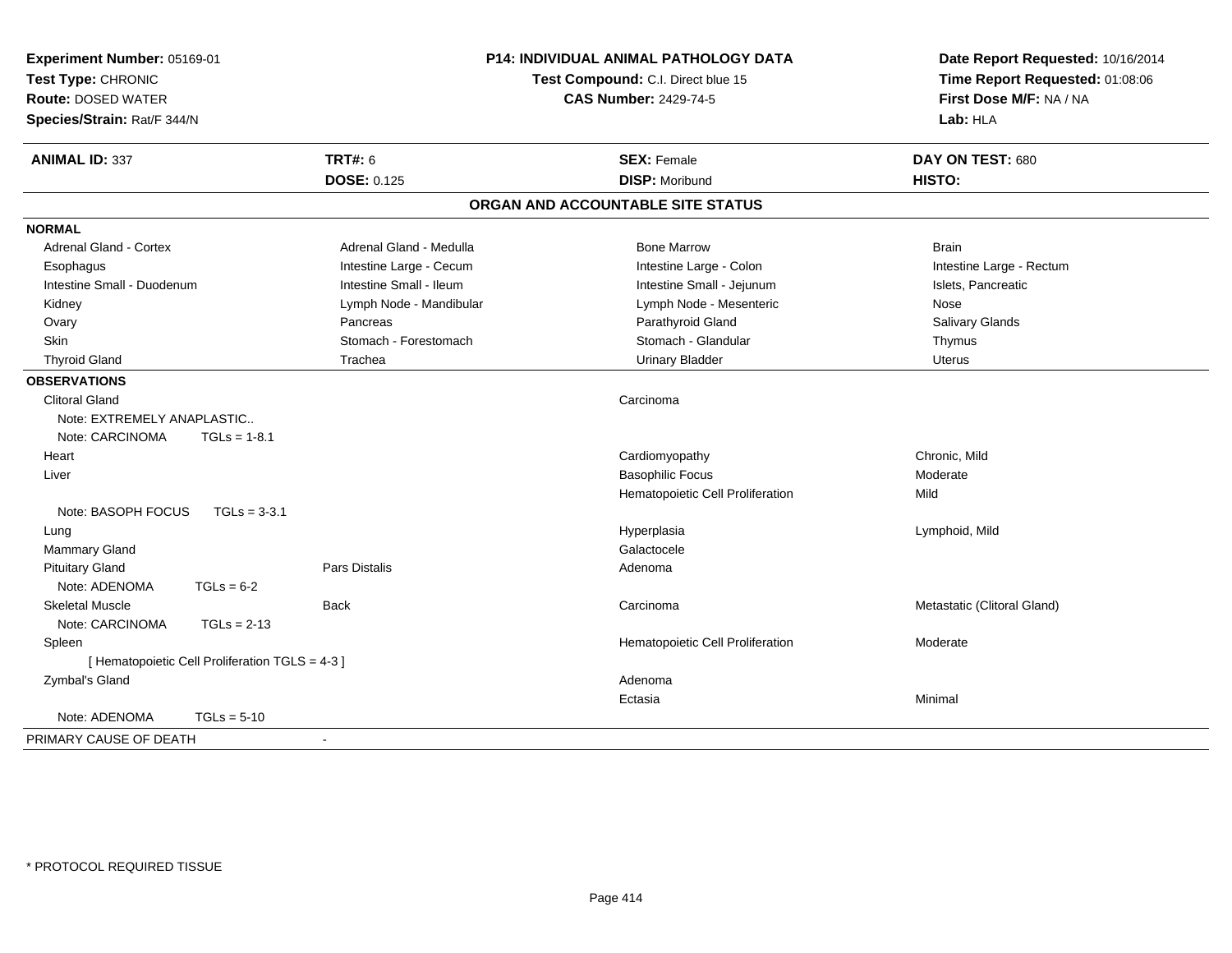| Experiment Number: 05169-01<br>Test Type: CHRONIC<br><b>Route: DOSED WATER</b><br>Species/Strain: Rat/F 344/N |                |                            | <b>P14: INDIVIDUAL ANIMAL PATHOLOGY DATA</b><br>Test Compound: C.I. Direct blue 15<br><b>CAS Number: 2429-74-5</b> |                                   | Date Report Requested: 10/16/2014<br>Time Report Requested: 01:08:06<br>First Dose M/F: NA / NA<br>Lab: HLA |
|---------------------------------------------------------------------------------------------------------------|----------------|----------------------------|--------------------------------------------------------------------------------------------------------------------|-----------------------------------|-------------------------------------------------------------------------------------------------------------|
| <b>ANIMAL ID: 338</b>                                                                                         |                | <b>TRT#: 6</b>             |                                                                                                                    | <b>SEX: Female</b>                | DAY ON TEST: 408                                                                                            |
|                                                                                                               |                | <b>DOSE: 0.125</b>         |                                                                                                                    | <b>DISP: Moribund</b>             | HISTO:                                                                                                      |
|                                                                                                               |                |                            |                                                                                                                    | ORGAN AND ACCOUNTABLE SITE STATUS |                                                                                                             |
| <b>NORMAL</b>                                                                                                 |                |                            |                                                                                                                    |                                   |                                                                                                             |
| <b>Adrenal Gland - Cortex</b>                                                                                 |                | Adrenal Gland - Medulla    |                                                                                                                    | <b>Bone Marrow</b>                | <b>Brain</b>                                                                                                |
| Esophagus                                                                                                     |                | Heart                      |                                                                                                                    | Intestine Large - Cecum           | Intestine Large - Colon                                                                                     |
| Intestine Large - Rectum                                                                                      |                | Intestine Small - Duodenum |                                                                                                                    | Intestine Small - Ileum           | Intestine Small - Jejunum                                                                                   |
| Islets, Pancreatic                                                                                            |                | Kidney                     |                                                                                                                    | Lymph Node - Mandibular           | Lymph Node - Mesenteric                                                                                     |
| Mammary Gland                                                                                                 |                | Nose                       |                                                                                                                    | Ovary                             | Pancreas                                                                                                    |
| Parathyroid Gland                                                                                             |                | Salivary Glands            |                                                                                                                    | Skin                              | Stomach - Forestomach                                                                                       |
| Stomach - Glandular                                                                                           |                | <b>Thyroid Gland</b>       |                                                                                                                    | Trachea                           | <b>Urinary Bladder</b>                                                                                      |
| <b>Uterus</b>                                                                                                 |                |                            |                                                                                                                    |                                   |                                                                                                             |
| <b>MISSING</b>                                                                                                |                |                            |                                                                                                                    |                                   |                                                                                                             |
| Thymus                                                                                                        |                |                            |                                                                                                                    |                                   |                                                                                                             |
| <b>OBSERVATIONS</b>                                                                                           |                |                            |                                                                                                                    |                                   |                                                                                                             |
| <b>Clitoral Gland</b>                                                                                         |                |                            |                                                                                                                    | Carcinoma                         |                                                                                                             |
| Note: CARCINOMA                                                                                               | $TGLs = 1-8.1$ |                            |                                                                                                                    |                                   |                                                                                                             |
| Liver                                                                                                         |                |                            |                                                                                                                    | Hematopoietic Cell Proliferation  | Mild                                                                                                        |
| Lung                                                                                                          |                |                            |                                                                                                                    | Hyperplasia                       | Lymphoid, Mild                                                                                              |
| <b>Pituitary Gland</b>                                                                                        |                | Pars Distalis              |                                                                                                                    | Cyst                              | Mild                                                                                                        |
| [Cyst TGLS = $2-2$ ]                                                                                          |                |                            |                                                                                                                    |                                   |                                                                                                             |
| Spleen                                                                                                        |                |                            |                                                                                                                    | Hematopoietic Cell Proliferation  | Mild                                                                                                        |
| Zymbal's Gland                                                                                                |                |                            |                                                                                                                    | Ectasia                           | Moderate                                                                                                    |
| Note: ECTASIA                                                                                                 | $TGLs = 4-10$  |                            |                                                                                                                    |                                   |                                                                                                             |
| PRIMARY CAUSE OF DEATH                                                                                        |                | $\overline{\phantom{a}}$   |                                                                                                                    |                                   |                                                                                                             |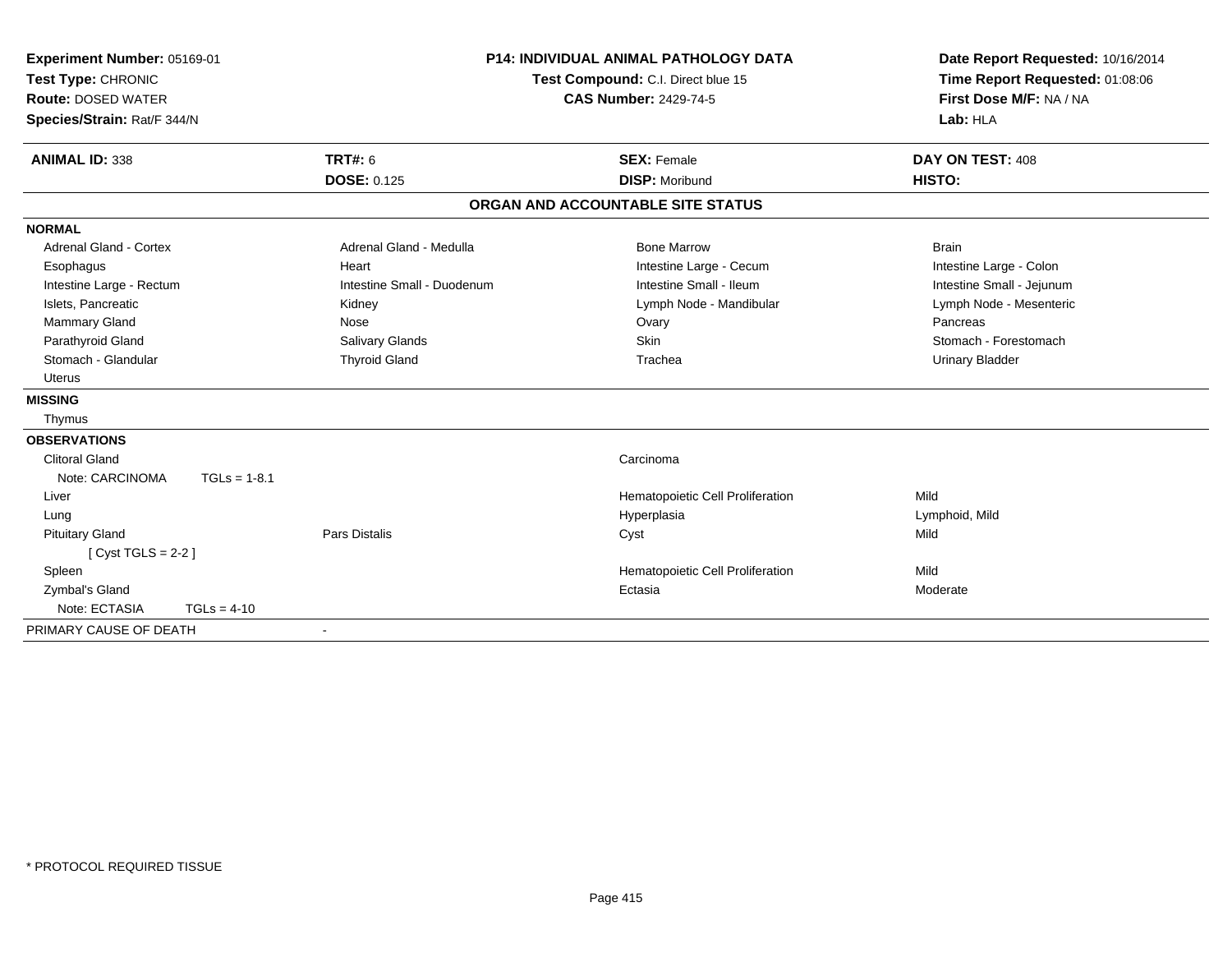| Experiment Number: 05169-01<br>Test Type: CHRONIC<br><b>Route: DOSED WATER</b><br>Species/Strain: Rat/F 344/N |                  |                                                           | <b>P14: INDIVIDUAL ANIMAL PATHOLOGY DATA</b><br>Test Compound: C.I. Direct blue 15<br><b>CAS Number: 2429-74-5</b> |                                   | Date Report Requested: 10/16/2014<br>Time Report Requested: 01:08:06<br>First Dose M/F: NA / NA<br>Lab: HLA |  |
|---------------------------------------------------------------------------------------------------------------|------------------|-----------------------------------------------------------|--------------------------------------------------------------------------------------------------------------------|-----------------------------------|-------------------------------------------------------------------------------------------------------------|--|
| <b>ANIMAL ID: 339</b>                                                                                         |                  | <b>TRT#: 6</b>                                            |                                                                                                                    | <b>SEX: Female</b>                | DAY ON TEST: 682                                                                                            |  |
|                                                                                                               |                  | <b>DOSE: 0.125</b>                                        |                                                                                                                    | <b>DISP: Terminal Sacrifice</b>   | HISTO:                                                                                                      |  |
|                                                                                                               |                  |                                                           |                                                                                                                    | ORGAN AND ACCOUNTABLE SITE STATUS |                                                                                                             |  |
| <b>NORMAL</b>                                                                                                 |                  |                                                           |                                                                                                                    |                                   |                                                                                                             |  |
| <b>Bone Marrow</b>                                                                                            |                  | <b>Brain</b>                                              |                                                                                                                    | <b>Clitoral Gland</b>             | Esophagus                                                                                                   |  |
| Intestine Large - Cecum                                                                                       |                  | Intestine Large - Rectum                                  |                                                                                                                    | Intestine Small - Duodenum        | Intestine Small - Ileum                                                                                     |  |
| Intestine Small - Jejunum                                                                                     |                  | Islets, Pancreatic                                        |                                                                                                                    | Lymph Node - Mandibular           | Lymph Node - Mesenteric                                                                                     |  |
| Nose                                                                                                          |                  | Ovary                                                     |                                                                                                                    | Pancreas                          | Parathyroid Gland                                                                                           |  |
| Stomach - Forestomach                                                                                         |                  | Stomach - Glandular                                       |                                                                                                                    | Thymus                            | <b>Thyroid Gland</b>                                                                                        |  |
| Trachea                                                                                                       |                  | <b>Urinary Bladder</b>                                    |                                                                                                                    | <b>Uterus</b>                     | Zymbal's Gland                                                                                              |  |
| <b>OBSERVATIONS</b>                                                                                           |                  |                                                           |                                                                                                                    |                                   |                                                                                                             |  |
| <b>Adrenal Gland</b>                                                                                          |                  | Cortex                                                    |                                                                                                                    | Leukemia Mononuclear              |                                                                                                             |  |
|                                                                                                               |                  | Medulla                                                   |                                                                                                                    | Leukemia Mononuclear              |                                                                                                             |  |
| <b>Bone</b>                                                                                                   |                  | Sternum                                                   |                                                                                                                    | Osteopetrosis                     | Moderate                                                                                                    |  |
| Heart                                                                                                         |                  |                                                           |                                                                                                                    | Schwannoma Malignant              |                                                                                                             |  |
|                                                                                                               |                  | Atrium                                                    |                                                                                                                    | Thrombosis                        |                                                                                                             |  |
| Note: THROMBUS                                                                                                | $TGLs = 4-3$     |                                                           |                                                                                                                    |                                   |                                                                                                             |  |
| Intestine Large                                                                                               |                  | Colon                                                     |                                                                                                                    | Polyp Adenomatous                 |                                                                                                             |  |
| Kidney                                                                                                        |                  |                                                           |                                                                                                                    | Nephropathy                       | Chronic, Minimal                                                                                            |  |
| Liver                                                                                                         |                  |                                                           |                                                                                                                    | Leukemia Mononuclear              |                                                                                                             |  |
|                                                                                                               |                  |                                                           |                                                                                                                    | Regeneration                      | Multifocal, Moderate                                                                                        |  |
| Note: LEUKEMIA MONUC<br>Note: ML IS STAGE 3                                                                   | $TGLs = 5-3.1$   |                                                           |                                                                                                                    |                                   |                                                                                                             |  |
| Note: REGENERATION                                                                                            | $TGLs = 6,7-3.1$ |                                                           |                                                                                                                    |                                   |                                                                                                             |  |
| Lung                                                                                                          |                  |                                                           |                                                                                                                    | Leukemia Mononuclear              |                                                                                                             |  |
| <b>Mammary Gland</b>                                                                                          |                  |                                                           |                                                                                                                    | Fibroadenoma                      |                                                                                                             |  |
| Note: FIBROADENOMA                                                                                            | $TGLs = 8-14$    |                                                           |                                                                                                                    |                                   |                                                                                                             |  |
| <b>Pituitary Gland</b>                                                                                        |                  | Pars Distalis                                             |                                                                                                                    | Angiectasis                       | Focal, Mild                                                                                                 |  |
| Note: [ ANGIECTASIS ] TGLs = 3                                                                                |                  |                                                           |                                                                                                                    |                                   |                                                                                                             |  |
| Salivary Glands                                                                                               |                  |                                                           |                                                                                                                    | Sarcoma                           |                                                                                                             |  |
|                                                                                                               |                  | Note: EARLY SARCOMA ARISING IN THE INTERLOBULAR CONN TISS |                                                                                                                    |                                   |                                                                                                             |  |
| Skin                                                                                                          |                  |                                                           |                                                                                                                    | Basal Cell Carcinoma              |                                                                                                             |  |
| Note: BASAL CEL CARC $TGLs = 1-13$<br>Spleen                                                                  |                  |                                                           |                                                                                                                    | Leukemia Mononuclear              |                                                                                                             |  |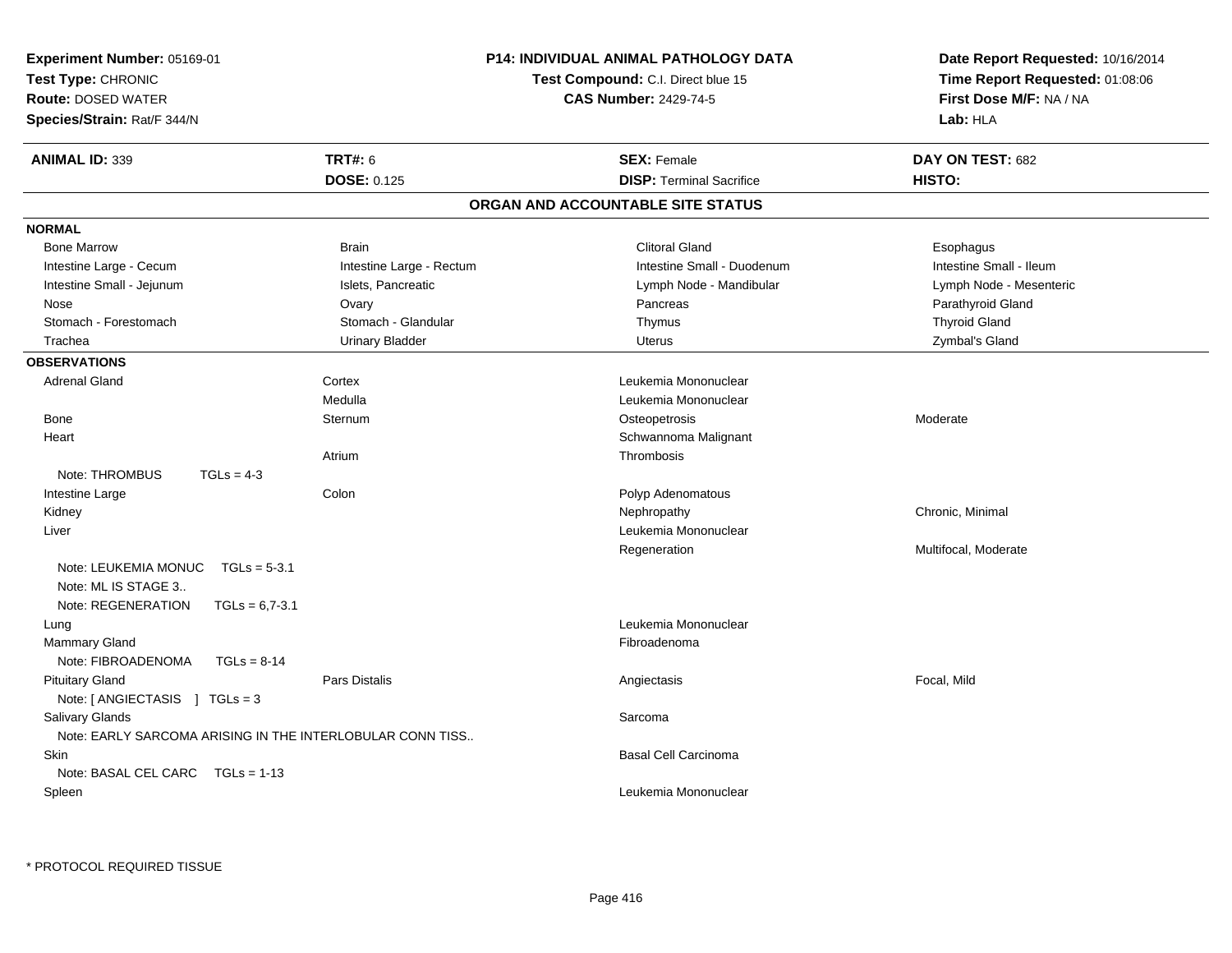| <b>Experiment Number: 05169-01</b> |                                    | <b>P14: INDIVIDUAL ANIMAL PATHOLOGY DATA</b> | Date Report Requested: 10/16/2014 |
|------------------------------------|------------------------------------|----------------------------------------------|-----------------------------------|
| Test Type: CHRONIC                 | Test Compound: C.I. Direct blue 15 |                                              | Time Report Requested: 01:08:06   |
| <b>Route: DOSED WATER</b>          |                                    | <b>CAS Number: 2429-74-5</b>                 | First Dose M/F: NA / NA           |
| Species/Strain: Rat/F 344/N        |                                    |                                              | Lab: HLA                          |
| <b>ANIMAL ID: 339</b>              | <b>TRT#: 6</b>                     | <b>SEX: Female</b>                           | DAY ON TEST: 682                  |
|                                    | <b>DOSE: 0.125</b>                 | <b>DISP: Terminal Sacrifice</b>              | HISTO:                            |
|                                    |                                    | ORGAN AND ACCOUNTABLE SITE STATUS            |                                   |
| Note: LEUKEMIA MONUC $TGLs = 2-3$  |                                    |                                              |                                   |
| PRIMARY CAUSE OF DEATH             |                                    |                                              |                                   |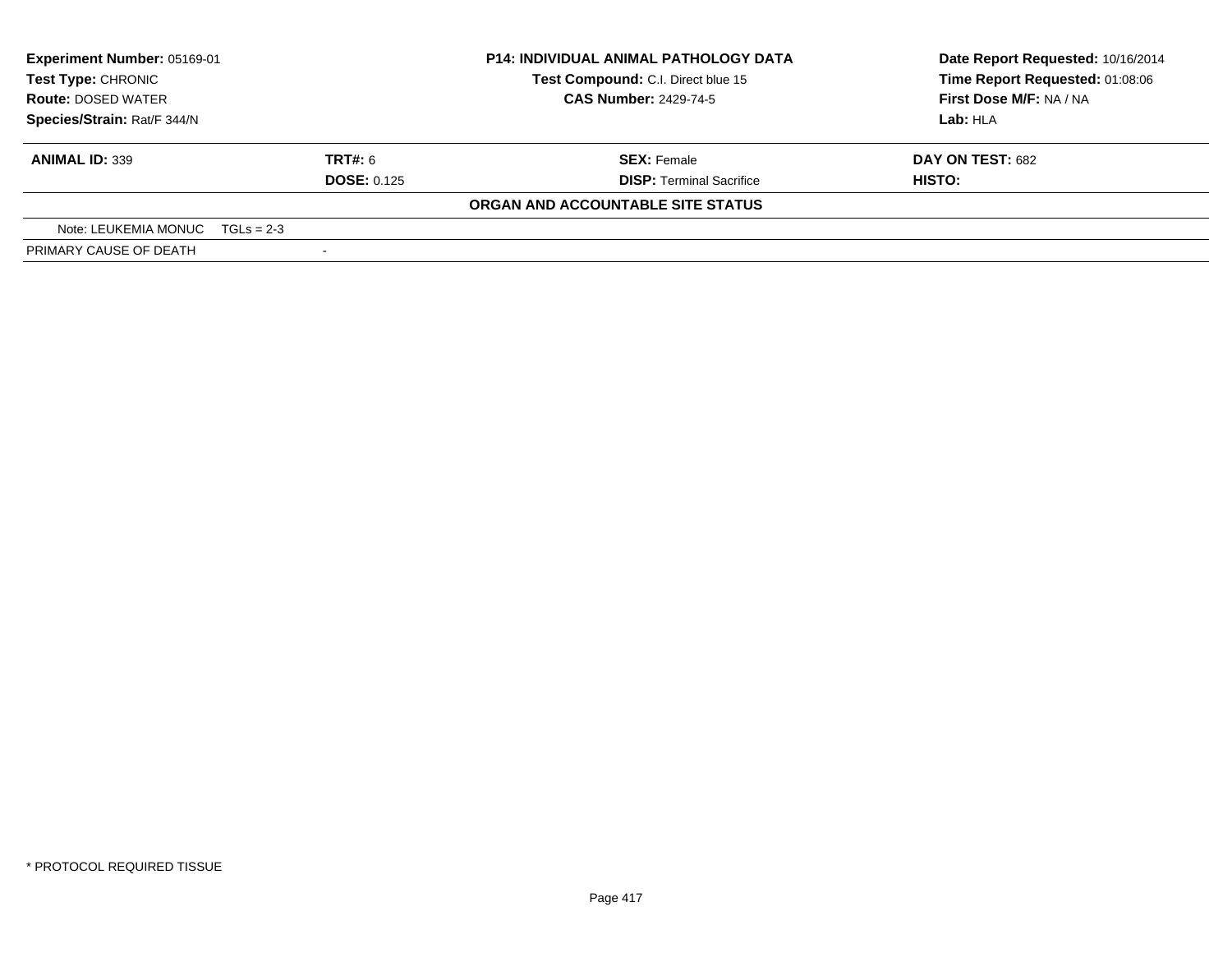| Experiment Number: 05169-01<br>Test Type: CHRONIC<br><b>Route: DOSED WATER</b><br>Species/Strain: Rat/F 344/N | <b>P14: INDIVIDUAL ANIMAL PATHOLOGY DATA</b><br>Test Compound: C.I. Direct blue 15<br><b>CAS Number: 2429-74-5</b> |                                   | Date Report Requested: 10/16/2014<br>Time Report Requested: 01:08:06<br>First Dose M/F: NA / NA<br>Lab: HLA |  |
|---------------------------------------------------------------------------------------------------------------|--------------------------------------------------------------------------------------------------------------------|-----------------------------------|-------------------------------------------------------------------------------------------------------------|--|
| <b>ANIMAL ID: 340</b>                                                                                         | <b>TRT#: 6</b>                                                                                                     | <b>SEX: Female</b>                | DAY ON TEST: 682                                                                                            |  |
|                                                                                                               | <b>DOSE: 0.125</b>                                                                                                 | <b>DISP: Terminal Sacrifice</b>   | HISTO:                                                                                                      |  |
|                                                                                                               |                                                                                                                    | ORGAN AND ACCOUNTABLE SITE STATUS |                                                                                                             |  |
| <b>NORMAL</b>                                                                                                 |                                                                                                                    |                                   |                                                                                                             |  |
| <b>Brain</b>                                                                                                  | <b>Clitoral Gland</b>                                                                                              | Esophagus                         | Heart                                                                                                       |  |
| Intestine Large - Cecum                                                                                       | Intestine Large - Colon                                                                                            | Intestine Large - Rectum          | Intestine Small - Duodenum                                                                                  |  |
| Intestine Small - Ileum                                                                                       | Intestine Small - Jejunum                                                                                          | Islets, Pancreatic                | Lymph Node - Mandibular                                                                                     |  |
| Lymph Node - Mesenteric                                                                                       | <b>Mammary Gland</b>                                                                                               | Nose                              | Ovary                                                                                                       |  |
| Pancreas                                                                                                      | Parathyroid Gland                                                                                                  | Salivary Glands                   | Stomach - Forestomach                                                                                       |  |
| Stomach - Glandular                                                                                           | Thymus                                                                                                             | <b>Thyroid Gland</b>              | Trachea                                                                                                     |  |
| <b>Urinary Bladder</b>                                                                                        | Uterus                                                                                                             | Zymbal's Gland                    |                                                                                                             |  |
| <b>OBSERVATIONS</b>                                                                                           |                                                                                                                    |                                   |                                                                                                             |  |
| <b>Adrenal Gland</b>                                                                                          | Cortex                                                                                                             | Hyperplasia                       | Multifocal, Mild                                                                                            |  |
|                                                                                                               | Medulla                                                                                                            | Pheochromocytoma Benign           |                                                                                                             |  |
| <b>Bone Marrow</b>                                                                                            |                                                                                                                    | Hyperplasia                       | Mild                                                                                                        |  |
| Kidney                                                                                                        |                                                                                                                    | Nephropathy                       | Chronic, Mild                                                                                               |  |
| Liver                                                                                                         |                                                                                                                    | <b>Basophilic Focus</b>           | Mild                                                                                                        |  |
|                                                                                                               |                                                                                                                    | Leukemia Mononuclear              |                                                                                                             |  |
| Note: ML IS STAGE 1                                                                                           |                                                                                                                    |                                   |                                                                                                             |  |
| Lung                                                                                                          |                                                                                                                    | Hyperplasia                       | Lymphoid, Mild                                                                                              |  |
|                                                                                                               |                                                                                                                    | <b>Infiltration Cellular</b>      | Histiocyte, Mild                                                                                            |  |
| <b>Pituitary Gland</b>                                                                                        | Pars Distalis                                                                                                      | Cyst                              |                                                                                                             |  |
| Note: CYST<br>$TGLs = 5-2$                                                                                    |                                                                                                                    |                                   |                                                                                                             |  |
| <b>Skin</b>                                                                                                   |                                                                                                                    | Squamous Cell Papilloma           |                                                                                                             |  |
| Note: SQ CL PAPILLOM TGLs = 2-13                                                                              |                                                                                                                    |                                   |                                                                                                             |  |
| Spleen                                                                                                        |                                                                                                                    | Hematopoietic Cell Proliferation  | Moderate                                                                                                    |  |
|                                                                                                               |                                                                                                                    | Leukemia Mononuclear              |                                                                                                             |  |
| Note: HEMA CELL PROL<br>$TGLs = 4-3$                                                                          |                                                                                                                    |                                   |                                                                                                             |  |
| PRIMARY CAUSE OF DEATH                                                                                        |                                                                                                                    |                                   |                                                                                                             |  |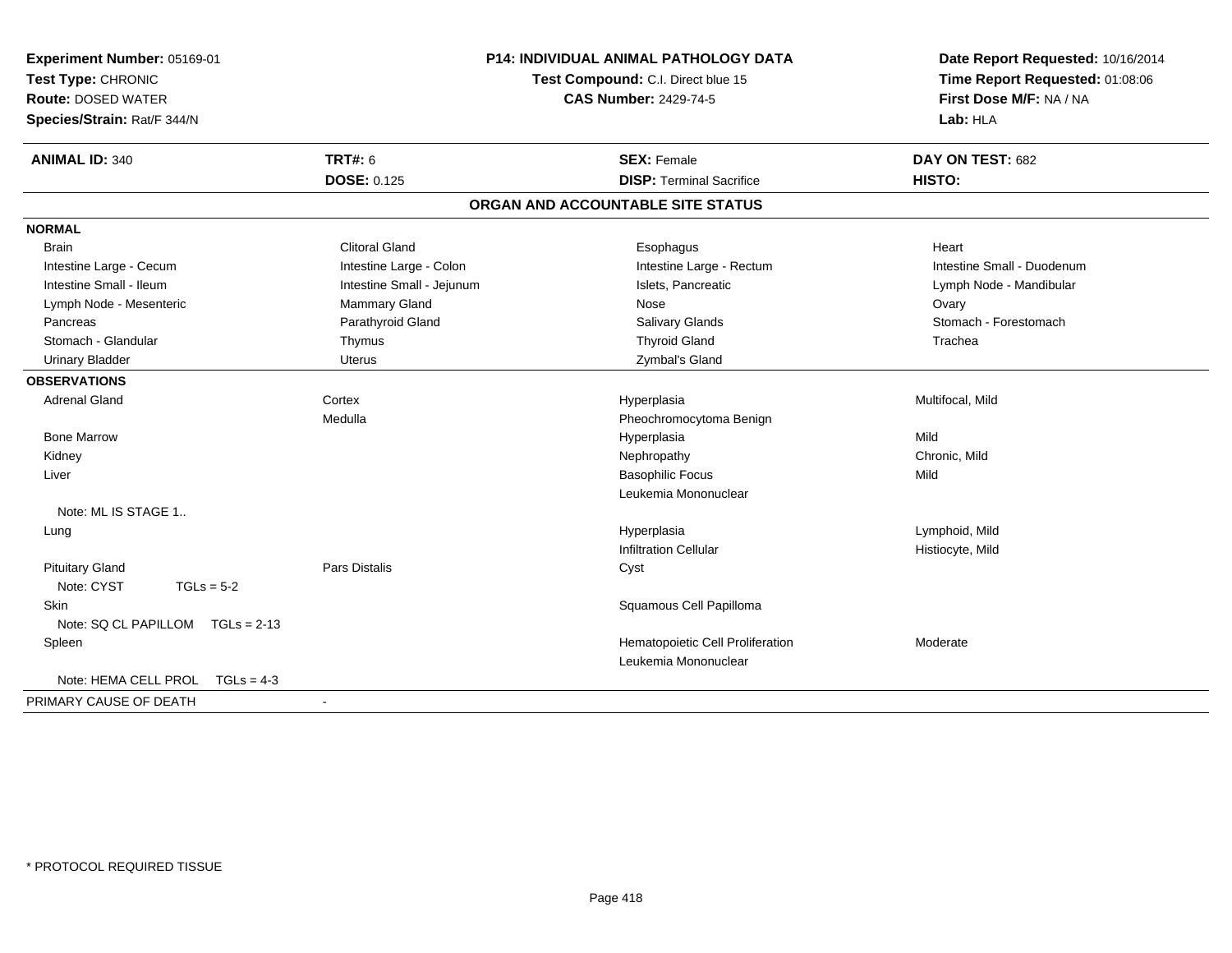| Experiment Number: 05169-01<br>Test Type: CHRONIC<br><b>Route: DOSED WATER</b><br>Species/Strain: Rat/F 344/N |                         | <b>P14: INDIVIDUAL ANIMAL PATHOLOGY DATA</b><br>Test Compound: C.I. Direct blue 15<br><b>CAS Number: 2429-74-5</b> | Date Report Requested: 10/16/2014<br>Time Report Requested: 01:08:06<br>First Dose M/F: NA / NA<br>Lab: HLA |  |
|---------------------------------------------------------------------------------------------------------------|-------------------------|--------------------------------------------------------------------------------------------------------------------|-------------------------------------------------------------------------------------------------------------|--|
| <b>ANIMAL ID: 341</b>                                                                                         | <b>TRT#: 6</b>          | <b>SEX: Female</b>                                                                                                 | DAY ON TEST: 616                                                                                            |  |
|                                                                                                               | <b>DOSE: 0.125</b>      | <b>DISP: Dead</b>                                                                                                  | HISTO:                                                                                                      |  |
|                                                                                                               |                         | ORGAN AND ACCOUNTABLE SITE STATUS                                                                                  |                                                                                                             |  |
| <b>NORMAL</b>                                                                                                 |                         |                                                                                                                    |                                                                                                             |  |
| <b>Adrenal Gland - Cortex</b>                                                                                 | Adrenal Gland - Medulla | <b>Bone Marrow</b>                                                                                                 | <b>Brain</b>                                                                                                |  |
| Esophagus                                                                                                     | Intestine Large - Cecum | Intestine Large - Colon                                                                                            | Intestine Large - Rectum                                                                                    |  |
| Intestine Small - Duodenum                                                                                    | Intestine Small - Ileum | Intestine Small - Jejunum                                                                                          | Islets, Pancreatic                                                                                          |  |
| Lymph Node - Mandibular                                                                                       | Mammary Gland           | Ovary                                                                                                              | Pancreas                                                                                                    |  |
| Parathyroid Gland                                                                                             | <b>Pituitary Gland</b>  | <b>Salivary Glands</b>                                                                                             | Stomach - Forestomach                                                                                       |  |
| Stomach - Glandular                                                                                           | Thymus                  | <b>Thyroid Gland</b>                                                                                               | Trachea                                                                                                     |  |
| <b>Urinary Bladder</b>                                                                                        | Zymbal's Gland          |                                                                                                                    |                                                                                                             |  |
| <b>MISSING</b>                                                                                                |                         |                                                                                                                    |                                                                                                             |  |
| Clitoral Gland                                                                                                |                         |                                                                                                                    |                                                                                                             |  |
| <b>OBSERVATIONS</b>                                                                                           |                         |                                                                                                                    |                                                                                                             |  |
| Heart                                                                                                         |                         | Leukemia Mononuclear                                                                                               |                                                                                                             |  |
| Kidney                                                                                                        |                         | Leukemia Mononuclear                                                                                               |                                                                                                             |  |
| Liver                                                                                                         |                         | Leukemia Mononuclear                                                                                               |                                                                                                             |  |
|                                                                                                               |                         | Necrosis                                                                                                           | Multifocal, Minimal                                                                                         |  |
| Note: ML IS STAGE 3                                                                                           |                         |                                                                                                                    |                                                                                                             |  |
| Lung                                                                                                          |                         | Leukemia Mononuclear                                                                                               |                                                                                                             |  |
| Lymph Node                                                                                                    | Mesenteric              | Leukemia Mononuclear                                                                                               |                                                                                                             |  |
| Note: LEUKEMIA MONUC $TGLs = 1-7$                                                                             |                         |                                                                                                                    |                                                                                                             |  |
| Nose                                                                                                          |                         | Inflammation                                                                                                       | Acute, Moderate                                                                                             |  |
|                                                                                                               |                         | Metaplasia                                                                                                         | Squamous, Moderate                                                                                          |  |
| Pharynx                                                                                                       | Palate                  | Squamous Cell Papilloma                                                                                            |                                                                                                             |  |
| <b>Skin</b>                                                                                                   |                         | Keratoacanthoma                                                                                                    |                                                                                                             |  |
| Note: $KERATOACANTHMA \tTGLs = 4-13$                                                                          |                         |                                                                                                                    |                                                                                                             |  |
| Spleen                                                                                                        |                         | Leukemia Mononuclear                                                                                               |                                                                                                             |  |
| [ Leukemia Mononuclear TGLS = 2,3-3 ]                                                                         |                         |                                                                                                                    |                                                                                                             |  |
| Uterus                                                                                                        |                         | Polyp Stromal                                                                                                      |                                                                                                             |  |
| PRIMARY CAUSE OF DEATH                                                                                        |                         |                                                                                                                    |                                                                                                             |  |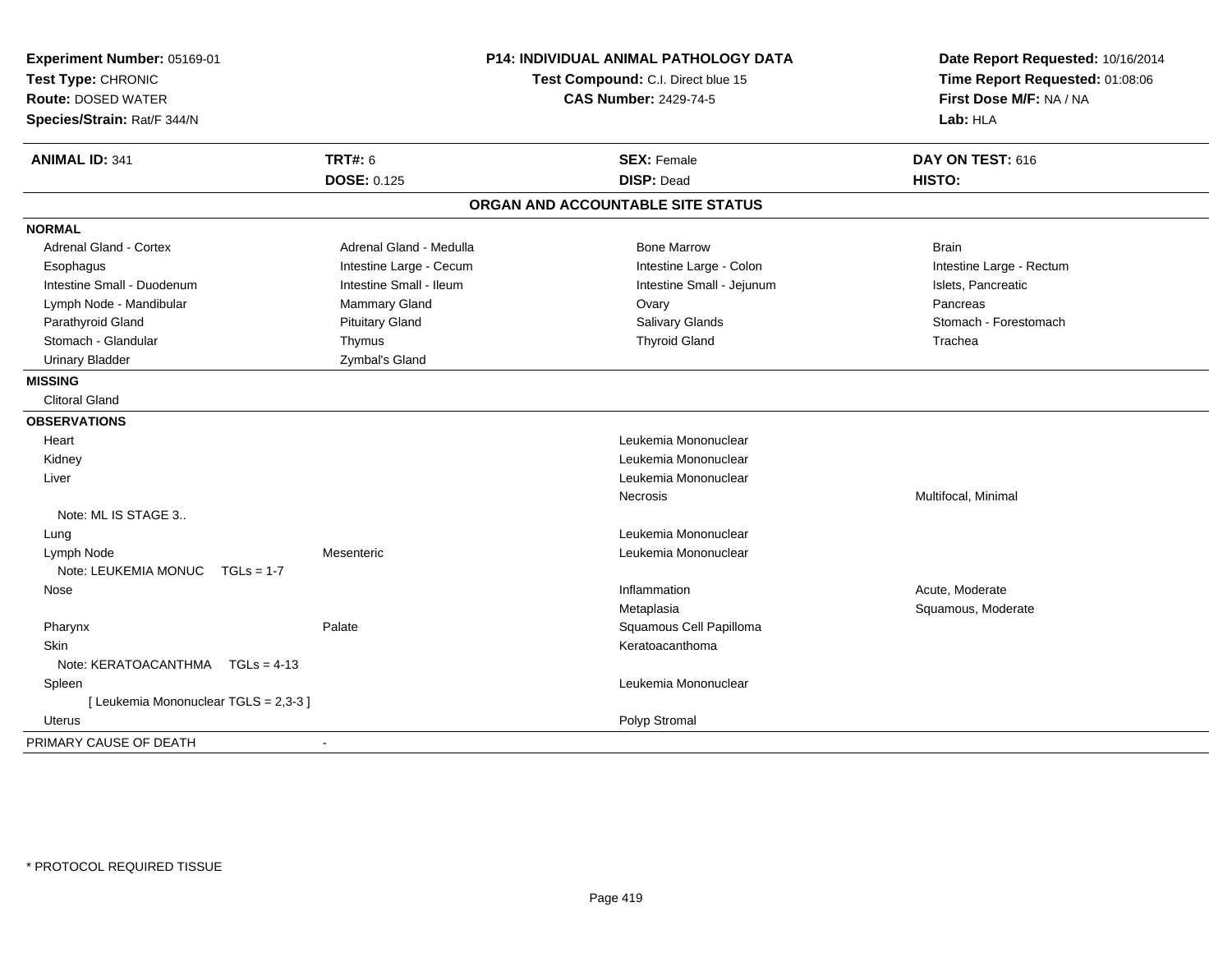| Experiment Number: 05169-01<br>Test Type: CHRONIC<br><b>Route: DOSED WATER</b><br>Species/Strain: Rat/F 344/N |                            | <b>P14: INDIVIDUAL ANIMAL PATHOLOGY DATA</b><br>Test Compound: C.I. Direct blue 15<br><b>CAS Number: 2429-74-5</b> | Date Report Requested: 10/16/2014<br>Time Report Requested: 01:08:06<br>First Dose M/F: NA / NA<br>Lab: HLA |
|---------------------------------------------------------------------------------------------------------------|----------------------------|--------------------------------------------------------------------------------------------------------------------|-------------------------------------------------------------------------------------------------------------|
|                                                                                                               |                            |                                                                                                                    |                                                                                                             |
| TRT#: 6<br><b>ANIMAL ID: 342</b>                                                                              |                            | <b>SEX: Female</b>                                                                                                 | DAY ON TEST: 460                                                                                            |
| <b>DOSE: 0.125</b>                                                                                            |                            | <b>DISP: Moribund</b>                                                                                              | HISTO:                                                                                                      |
|                                                                                                               |                            | ORGAN AND ACCOUNTABLE SITE STATUS                                                                                  |                                                                                                             |
| <b>NORMAL</b>                                                                                                 |                            |                                                                                                                    |                                                                                                             |
| <b>Adrenal Gland - Cortex</b>                                                                                 | Adrenal Gland - Medulla    | <b>Bone Marrow</b>                                                                                                 | <b>Brain</b>                                                                                                |
| Heart<br>Esophagus                                                                                            |                            | Intestine Large - Cecum                                                                                            | Intestine Large - Colon                                                                                     |
| Intestine Large - Rectum                                                                                      | Intestine Small - Duodenum | Intestine Small - Ileum                                                                                            | Intestine Small - Jejunum                                                                                   |
| Islets, Pancreatic<br>Kidney                                                                                  |                            | Lymph Node - Mandibular                                                                                            | Lymph Node - Mesenteric                                                                                     |
| Mammary Gland<br>Nose                                                                                         |                            | Ovary                                                                                                              | Pancreas                                                                                                    |
| Parathyroid Gland<br><b>Pituitary Gland</b>                                                                   |                            | Salivary Glands                                                                                                    | Skin                                                                                                        |
| Stomach - Forestomach                                                                                         | Stomach - Glandular        | Thymus                                                                                                             | <b>Thyroid Gland</b>                                                                                        |
| <b>Urinary Bladder</b><br>Trachea                                                                             |                            | <b>Uterus</b>                                                                                                      | Zymbal's Gland                                                                                              |
| <b>OBSERVATIONS</b>                                                                                           |                            |                                                                                                                    |                                                                                                             |
| <b>Clitoral Gland</b>                                                                                         |                            | Carcinoma                                                                                                          |                                                                                                             |
| Note: CARCINOMA<br>$TGLs = 1-8.1$                                                                             |                            |                                                                                                                    |                                                                                                             |
| Liver                                                                                                         |                            | <b>Basophilic Focus</b>                                                                                            | Mild                                                                                                        |
|                                                                                                               |                            | Hematopoietic Cell Proliferation                                                                                   | Mild                                                                                                        |
|                                                                                                               |                            | Hepatodiaphragmatic Nodule                                                                                         |                                                                                                             |
| Note: ANOM HEPAT LOB<br>$TGLs = 5-3.1$                                                                        |                            |                                                                                                                    |                                                                                                             |
| Lung                                                                                                          |                            | Hyperplasia                                                                                                        | Lymphoid, Mild                                                                                              |
| Spleen                                                                                                        |                            | Hematopoietic Cell Proliferation                                                                                   | Marked                                                                                                      |
| [Hematopoietic Cell Proliferation TGLS = 2-3 ]                                                                |                            |                                                                                                                    |                                                                                                             |
| PRIMARY CAUSE OF DEATH                                                                                        |                            |                                                                                                                    |                                                                                                             |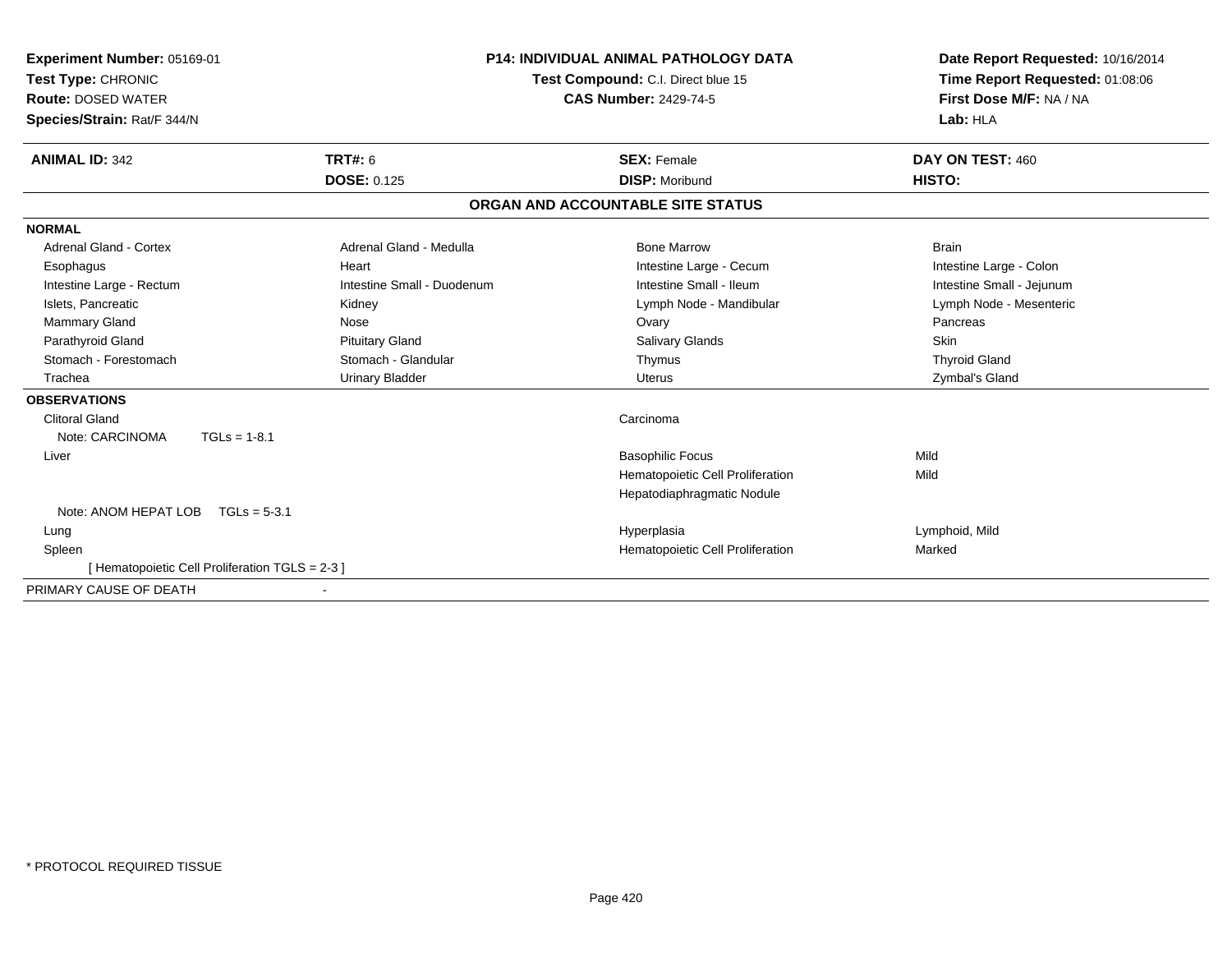| Experiment Number: 05169-01<br>Test Type: CHRONIC<br><b>Route: DOSED WATER</b><br>Species/Strain: Rat/F 344/N<br><b>ANIMAL ID: 343</b> | <b>TRT#: 6</b>          | <b>P14: INDIVIDUAL ANIMAL PATHOLOGY DATA</b><br>Test Compound: C.I. Direct blue 15<br><b>CAS Number: 2429-74-5</b><br><b>SEX: Female</b> | Date Report Requested: 10/16/2014<br>Time Report Requested: 01:08:06<br>First Dose M/F: NA / NA<br>Lab: HLA<br>DAY ON TEST: 682 |
|----------------------------------------------------------------------------------------------------------------------------------------|-------------------------|------------------------------------------------------------------------------------------------------------------------------------------|---------------------------------------------------------------------------------------------------------------------------------|
|                                                                                                                                        | <b>DOSE: 0.125</b>      | <b>DISP: Terminal Sacrifice</b>                                                                                                          | HISTO:                                                                                                                          |
|                                                                                                                                        |                         | ORGAN AND ACCOUNTABLE SITE STATUS                                                                                                        |                                                                                                                                 |
| <b>NORMAL</b>                                                                                                                          |                         |                                                                                                                                          |                                                                                                                                 |
| Adrenal Gland - Cortex                                                                                                                 | Adrenal Gland - Medulla | <b>Bone Marrow</b>                                                                                                                       | <b>Brain</b>                                                                                                                    |
| Esophagus                                                                                                                              | Intestine Large - Cecum | Intestine Large - Colon                                                                                                                  | Intestine Large - Rectum                                                                                                        |
| Intestine Small - Duodenum                                                                                                             | Intestine Small - Ileum | Intestine Small - Jejunum                                                                                                                | Islets, Pancreatic                                                                                                              |
| Lymph Node - Mandibular                                                                                                                | Lymph Node - Mesenteric | Mammary Gland                                                                                                                            | Nose                                                                                                                            |
| Ovary                                                                                                                                  | Pancreas                | Parathyroid Gland                                                                                                                        | Salivary Glands                                                                                                                 |
| Skin                                                                                                                                   | Stomach - Forestomach   | Stomach - Glandular                                                                                                                      | Thymus                                                                                                                          |
| <b>Thyroid Gland</b>                                                                                                                   | Trachea                 | <b>Urinary Bladder</b>                                                                                                                   | <b>Uterus</b>                                                                                                                   |
| Zymbal's Gland                                                                                                                         |                         |                                                                                                                                          |                                                                                                                                 |
| <b>OBSERVATIONS</b>                                                                                                                    |                         |                                                                                                                                          |                                                                                                                                 |
| <b>Clitoral Gland</b>                                                                                                                  |                         | Adenoma                                                                                                                                  |                                                                                                                                 |
| Heart                                                                                                                                  |                         | Cardiomyopathy                                                                                                                           | Chronic, Mild                                                                                                                   |
| Kidney                                                                                                                                 |                         | Nephropathy                                                                                                                              | Chronic, Minimal                                                                                                                |
|                                                                                                                                        | <b>Renal Tubule</b>     | Pigmentation                                                                                                                             | Moderate                                                                                                                        |
| Liver                                                                                                                                  |                         | <b>Basophilic Focus</b>                                                                                                                  | Moderate                                                                                                                        |
|                                                                                                                                        |                         | <b>Clear Cell Focus</b>                                                                                                                  | Mild                                                                                                                            |
| Note: PATCHY BASOPHILIA                                                                                                                |                         |                                                                                                                                          |                                                                                                                                 |
| Lung                                                                                                                                   |                         | Hyperplasia                                                                                                                              | Lymphoid, Mild                                                                                                                  |
| <b>Pituitary Gland</b>                                                                                                                 | Pars Distalis           | Cyst                                                                                                                                     |                                                                                                                                 |
| $[Cyst TGLS = 2-2]$                                                                                                                    |                         |                                                                                                                                          |                                                                                                                                 |
| Spleen                                                                                                                                 |                         | Pigmentation                                                                                                                             | Mild                                                                                                                            |
| PRIMARY CAUSE OF DEATH                                                                                                                 |                         |                                                                                                                                          |                                                                                                                                 |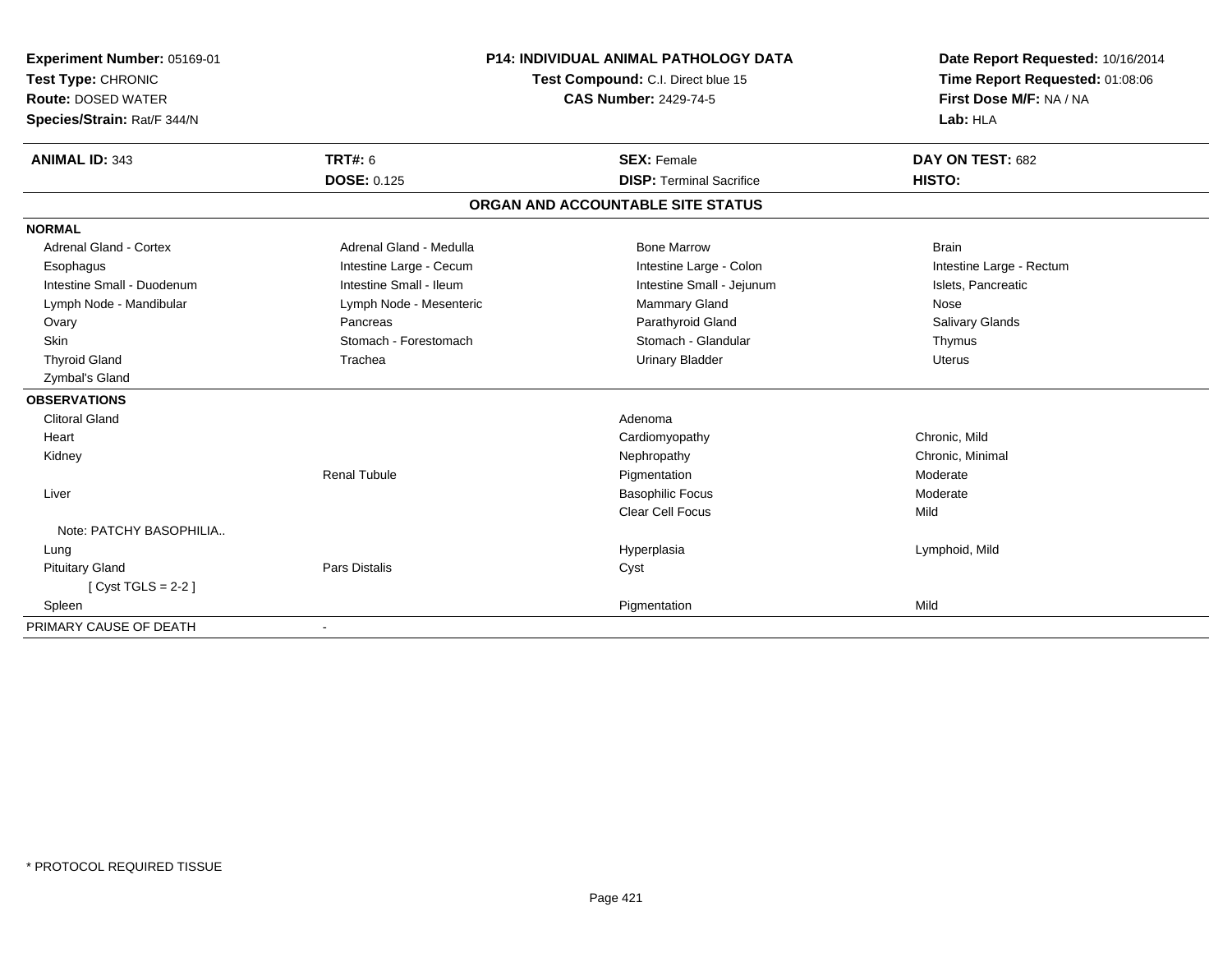| Experiment Number: 05169-01<br>Test Type: CHRONIC<br><b>Route: DOSED WATER</b><br>Species/Strain: Rat/F 344/N | P14: INDIVIDUAL ANIMAL PATHOLOGY DATA<br>Test Compound: C.I. Direct blue 15<br><b>CAS Number: 2429-74-5</b> |                                   | Date Report Requested: 10/16/2014<br>Time Report Requested: 01:08:06<br>First Dose M/F: NA / NA<br>Lab: HLA |  |
|---------------------------------------------------------------------------------------------------------------|-------------------------------------------------------------------------------------------------------------|-----------------------------------|-------------------------------------------------------------------------------------------------------------|--|
| <b>ANIMAL ID: 344</b>                                                                                         | <b>TRT#: 6</b>                                                                                              | <b>SEX: Female</b>                | DAY ON TEST: 682                                                                                            |  |
|                                                                                                               | <b>DOSE: 0.125</b>                                                                                          | <b>DISP: Terminal Sacrifice</b>   | HISTO:                                                                                                      |  |
|                                                                                                               |                                                                                                             | ORGAN AND ACCOUNTABLE SITE STATUS |                                                                                                             |  |
| <b>NORMAL</b>                                                                                                 |                                                                                                             |                                   |                                                                                                             |  |
| Adrenal Gland - Cortex                                                                                        | Adrenal Gland - Medulla                                                                                     | <b>Bone Marrow</b>                | <b>Brain</b>                                                                                                |  |
| Esophagus                                                                                                     | Heart                                                                                                       | Intestine Large - Cecum           | Intestine Large - Colon                                                                                     |  |
| Intestine Large - Rectum                                                                                      | Intestine Small - Duodenum                                                                                  | Intestine Small - Ileum           | Intestine Small - Jejunum                                                                                   |  |
| Islets, Pancreatic                                                                                            | Lymph Node - Mandibular                                                                                     | Lymph Node - Mesenteric           | Mammary Gland                                                                                               |  |
| Nose                                                                                                          | Ovary                                                                                                       | Pancreas                          | Parathyroid Gland                                                                                           |  |
| <b>Pituitary Gland</b>                                                                                        | Salivary Glands                                                                                             | Stomach - Forestomach             | Stomach - Glandular                                                                                         |  |
| Thymus                                                                                                        | Trachea                                                                                                     | <b>Urinary Bladder</b>            | Uterus                                                                                                      |  |
| Zymbal's Gland                                                                                                |                                                                                                             |                                   |                                                                                                             |  |
| <b>OBSERVATIONS</b>                                                                                           |                                                                                                             |                                   |                                                                                                             |  |
| Bone                                                                                                          | Sternum                                                                                                     | Osteopetrosis                     | Moderate                                                                                                    |  |
| <b>Clitoral Gland</b>                                                                                         |                                                                                                             | Carcinoma                         |                                                                                                             |  |
| Note: CARCINOMA<br>$TGLs = 2-8$                                                                               |                                                                                                             |                                   |                                                                                                             |  |
| Note: CARCINOMA IS NOT BILATERAL                                                                              |                                                                                                             |                                   |                                                                                                             |  |
| Kidney                                                                                                        |                                                                                                             | Nephropathy                       | Chronic, Mild                                                                                               |  |
| Liver                                                                                                         |                                                                                                             | Angiectasis                       | Focal, Minimal                                                                                              |  |
|                                                                                                               | <b>Bile Duct</b>                                                                                            | Cyst                              |                                                                                                             |  |
|                                                                                                               |                                                                                                             | Hematopoietic Cell Proliferation  | Mild                                                                                                        |  |
|                                                                                                               |                                                                                                             | Regeneration                      | Multifocal, Moderate                                                                                        |  |
| Note: CYST<br>$TGLs = 5-3.1$                                                                                  |                                                                                                             |                                   |                                                                                                             |  |
| Note: FOCAL REG. AT TIP OF ONE LOBE W/ ANGIECATASIS                                                           |                                                                                                             |                                   |                                                                                                             |  |
| Note: [ HEMA CELL PROL ] TGLs = 4-3.1                                                                         |                                                                                                             |                                   |                                                                                                             |  |
| Lung                                                                                                          |                                                                                                             | Hyperplasia                       | Lymphoid, Mild                                                                                              |  |
|                                                                                                               |                                                                                                             | <b>Infiltration Cellular</b>      | Histiocyte, Mild                                                                                            |  |
| Mesentery                                                                                                     | Fat                                                                                                         | <b>Necrosis</b>                   | Moderate                                                                                                    |  |
| Note: NECROSIS<br>$TGLs = 3-14$                                                                               |                                                                                                             |                                   |                                                                                                             |  |
| Skin                                                                                                          |                                                                                                             | Squamous Cell Papilloma           |                                                                                                             |  |
| Note: SQ CL PAPILLOM TGLs = 1-13                                                                              |                                                                                                             |                                   |                                                                                                             |  |
| Spleen                                                                                                        |                                                                                                             | Hematopoietic Cell Proliferation  | Mild                                                                                                        |  |
| <b>Thyroid Gland</b>                                                                                          | C Cell                                                                                                      | Carcinoma                         |                                                                                                             |  |
| [Carcinoma TGLS = $6,7-2$ ]                                                                                   |                                                                                                             |                                   |                                                                                                             |  |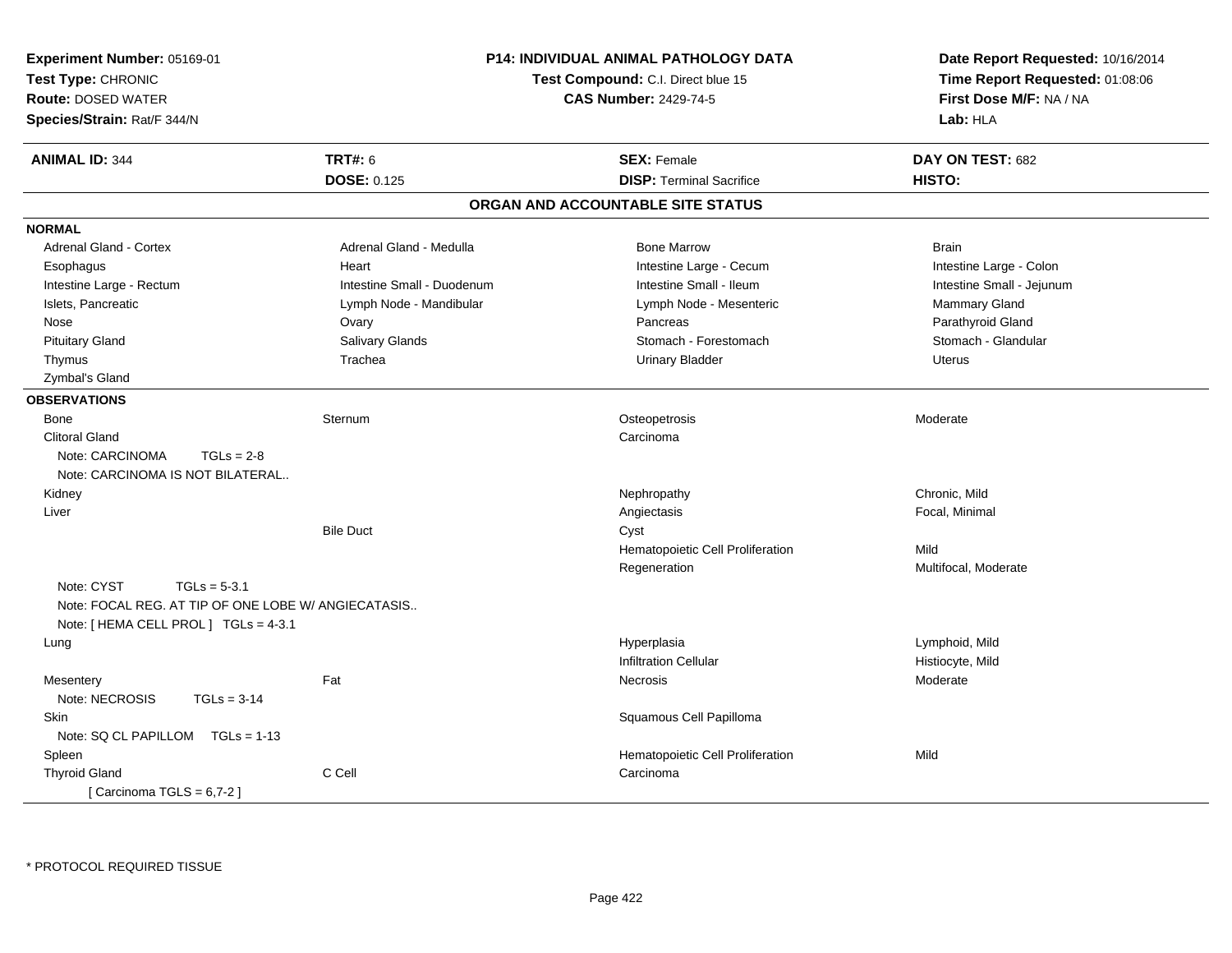| <b>Experiment Number: 05169-01</b><br><b>P14: INDIVIDUAL ANIMAL PATHOLOGY DATA</b><br>Test Compound: C.I. Direct blue 15<br>Test Type: CHRONIC |                    |                                   | Date Report Requested: 10/16/2014 |  |
|------------------------------------------------------------------------------------------------------------------------------------------------|--------------------|-----------------------------------|-----------------------------------|--|
|                                                                                                                                                |                    | Time Report Requested: 01:08:06   |                                   |  |
| <b>Route: DOSED WATER</b>                                                                                                                      |                    | <b>CAS Number: 2429-74-5</b>      | First Dose M/F: NA / NA           |  |
| Species/Strain: Rat/F 344/N                                                                                                                    |                    |                                   | Lab: HLA                          |  |
| <b>ANIMAL ID: 344</b>                                                                                                                          | <b>TRT#:</b> 6     | <b>SEX:</b> Female                | DAY ON TEST: 682                  |  |
|                                                                                                                                                | <b>DOSE: 0.125</b> | <b>DISP:</b> Terminal Sacrifice   | HISTO:                            |  |
|                                                                                                                                                |                    | ORGAN AND ACCOUNTABLE SITE STATUS |                                   |  |
| PRIMARY CAUSE OF DEATH                                                                                                                         |                    |                                   |                                   |  |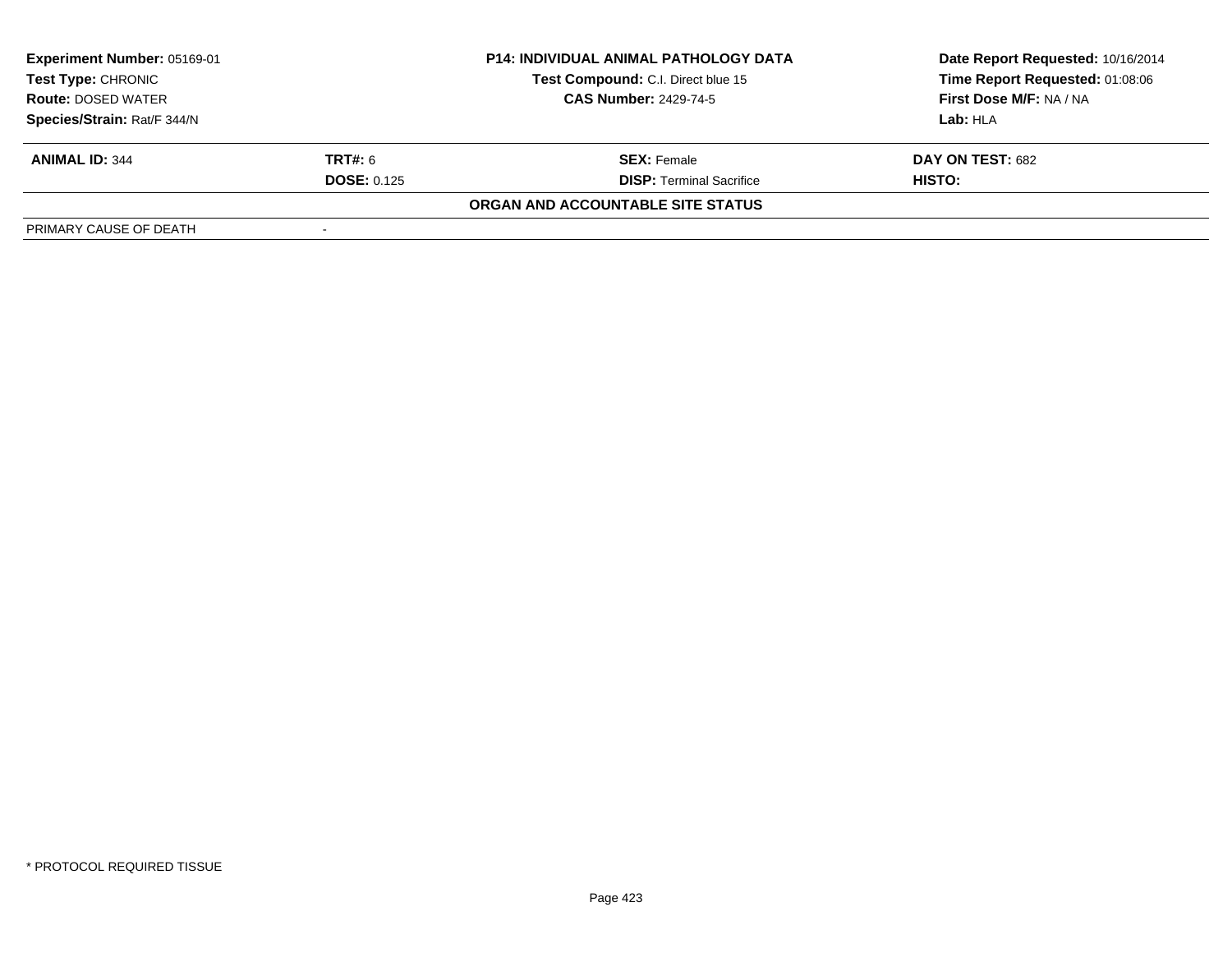| Experiment Number: 05169-01<br><b>P14: INDIVIDUAL ANIMAL PATHOLOGY DATA</b><br>Test Type: CHRONIC<br>Test Compound: C.I. Direct blue 15<br><b>CAS Number: 2429-74-5</b><br><b>Route: DOSED WATER</b><br>Species/Strain: Rat/F 344/N |                                   | Date Report Requested: 10/16/2014<br>Time Report Requested: 01:08:06<br>First Dose M/F: NA / NA<br>Lab: HLA |  |
|-------------------------------------------------------------------------------------------------------------------------------------------------------------------------------------------------------------------------------------|-----------------------------------|-------------------------------------------------------------------------------------------------------------|--|
| <b>TRT#: 6</b><br><b>ANIMAL ID: 345</b>                                                                                                                                                                                             | <b>SEX: Female</b>                | DAY ON TEST: 659                                                                                            |  |
| <b>DOSE: 0.125</b>                                                                                                                                                                                                                  | <b>DISP: Moribund</b>             | HISTO:                                                                                                      |  |
|                                                                                                                                                                                                                                     | ORGAN AND ACCOUNTABLE SITE STATUS |                                                                                                             |  |
| <b>NORMAL</b>                                                                                                                                                                                                                       |                                   |                                                                                                             |  |
| Adrenal Gland - Medulla<br><b>Bone Marrow</b>                                                                                                                                                                                       | <b>Brain</b>                      | Esophagus                                                                                                   |  |
| Intestine Large - Cecum<br>Heart                                                                                                                                                                                                    | Intestine Large - Colon           | Intestine Large - Rectum                                                                                    |  |
| Intestine Small - Duodenum<br>Intestine Small - Ileum                                                                                                                                                                               | Intestine Small - Jejunum         | Islets, Pancreatic                                                                                          |  |
| Lymph Node - Mandibular<br>Lymph Node - Mesenteric                                                                                                                                                                                  | Nose                              | Ovary                                                                                                       |  |
| Parathyroid Gland<br>Pancreas                                                                                                                                                                                                       | Salivary Glands                   | Skin                                                                                                        |  |
| Stomach - Glandular<br>Stomach - Forestomach                                                                                                                                                                                        | Thymus                            | Trachea                                                                                                     |  |
| <b>Urinary Bladder</b><br>Zymbal's Gland                                                                                                                                                                                            |                                   |                                                                                                             |  |
| <b>MISSING</b>                                                                                                                                                                                                                      |                                   |                                                                                                             |  |
| <b>Mammary Gland</b>                                                                                                                                                                                                                |                                   |                                                                                                             |  |
| <b>OBSERVATIONS</b>                                                                                                                                                                                                                 |                                   |                                                                                                             |  |
| <b>Adrenal Gland</b><br>Cortex                                                                                                                                                                                                      | Vacuolization Cytoplasmic         | Multifocal, Minimal                                                                                         |  |
| Note: VACUOLIZ CYTO<br>$TGLs = 5-2$                                                                                                                                                                                                 |                                   |                                                                                                             |  |
| <b>Clitoral Gland</b>                                                                                                                                                                                                               | Hyperplasia                       | Focal, Mild                                                                                                 |  |
|                                                                                                                                                                                                                                     | Hyperplasia                       | Squamous, Multifocal, Moderate                                                                              |  |
| Note: HYPERPLASIA<br>$TGLs = 1.2-8$                                                                                                                                                                                                 |                                   |                                                                                                             |  |
| Kidney                                                                                                                                                                                                                              | Nephropathy                       | Chronic, Mild                                                                                               |  |
| Liver                                                                                                                                                                                                                               | <b>Basophilic Focus</b>           | Mild                                                                                                        |  |
|                                                                                                                                                                                                                                     | Hematopoietic Cell Proliferation  | Mild                                                                                                        |  |
|                                                                                                                                                                                                                                     | Hepatodiaphragmatic Nodule        |                                                                                                             |  |
| Note: ANOM HEPAT LOB TGLs = 6-3.1                                                                                                                                                                                                   |                                   |                                                                                                             |  |
| Lung                                                                                                                                                                                                                                | Hyperplasia                       | Lymphoid, Mild                                                                                              |  |
|                                                                                                                                                                                                                                     | <b>Infiltration Cellular</b>      | Histiocyte, Mild                                                                                            |  |
| <b>Pars Distalis</b><br><b>Pituitary Gland</b>                                                                                                                                                                                      | Cyst                              |                                                                                                             |  |
| Note: CYST<br>$TGLs = 8.9 - 2$                                                                                                                                                                                                      |                                   |                                                                                                             |  |
| Spleen                                                                                                                                                                                                                              | Hematopoietic Cell Proliferation  | Moderate                                                                                                    |  |
| Note: HEMA CELL PROL TGLs = 10-3                                                                                                                                                                                                    |                                   |                                                                                                             |  |
| <b>Thyroid Gland</b><br>C Cell                                                                                                                                                                                                      | Adenoma                           |                                                                                                             |  |
| <b>Uterus</b>                                                                                                                                                                                                                       | Polyp Stromal                     |                                                                                                             |  |
| Note: POLYP STROMAL<br>$TGLs = 3-8.1$                                                                                                                                                                                               |                                   |                                                                                                             |  |
| PRIMARY CAUSE OF DEATH<br>÷,                                                                                                                                                                                                        |                                   |                                                                                                             |  |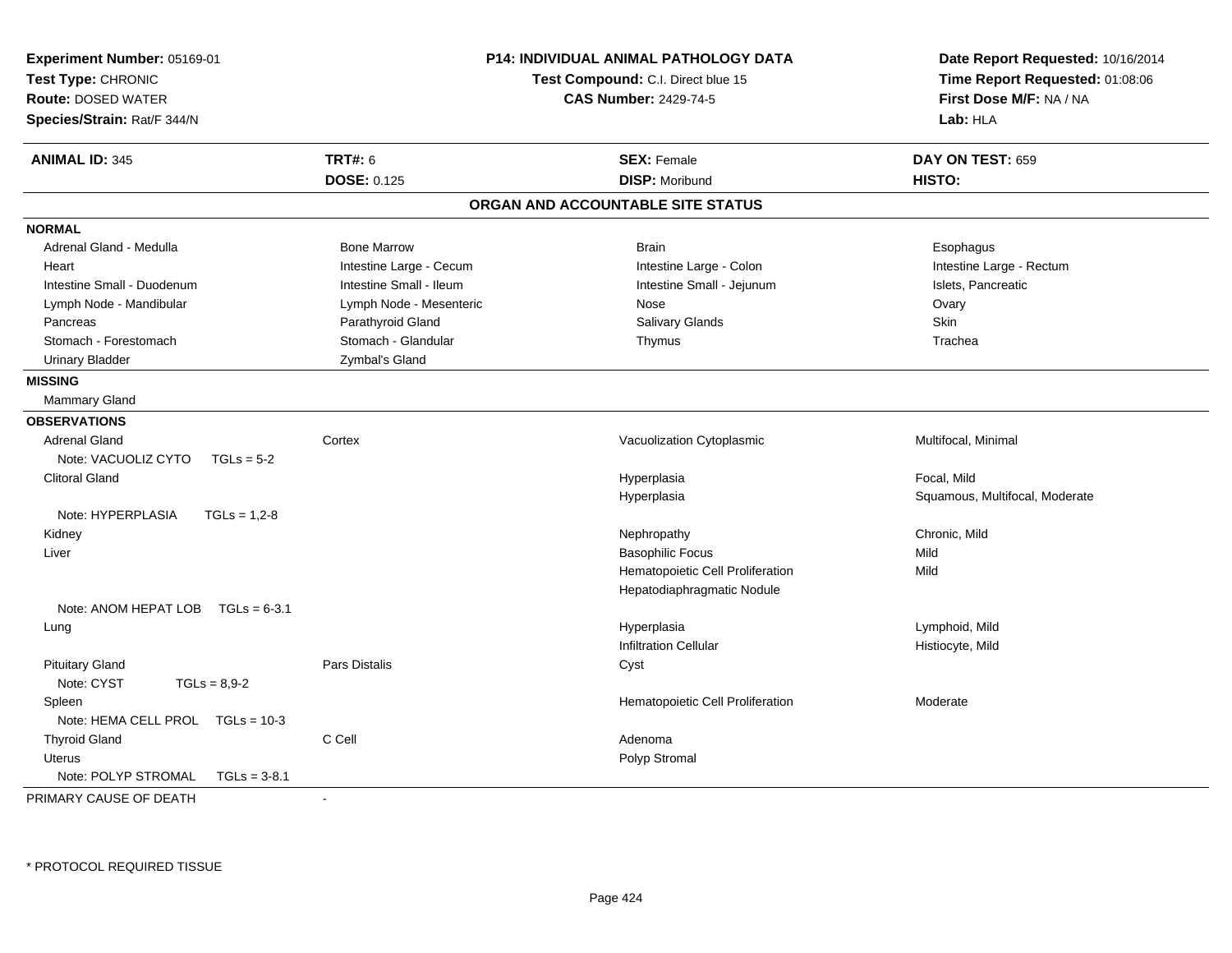| <b>Experiment Number: 05169-01</b> |                    | <b>P14: INDIVIDUAL ANIMAL PATHOLOGY DATA</b> | Date Report Requested: 10/16/2014 |
|------------------------------------|--------------------|----------------------------------------------|-----------------------------------|
| <b>Test Type: CHRONIC</b>          |                    | Test Compound: C.I. Direct blue 15           | Time Report Requested: 01:08:06   |
| <b>Route: DOSED WATER</b>          |                    | <b>CAS Number: 2429-74-5</b>                 | First Dose M/F: NA / NA           |
| Species/Strain: Rat/F 344/N        |                    |                                              | Lab: HLA                          |
| <b>ANIMAL ID: 345</b>              | <b>TRT#:</b> 6     | <b>SEX: Female</b>                           | <b>DAY ON TEST: 659</b>           |
|                                    | <b>DOSE: 0.125</b> | <b>DISP: Moribund</b>                        | HISTO:                            |
|                                    |                    | ORGAN AND ACCOUNTABLE SITE STATUS            |                                   |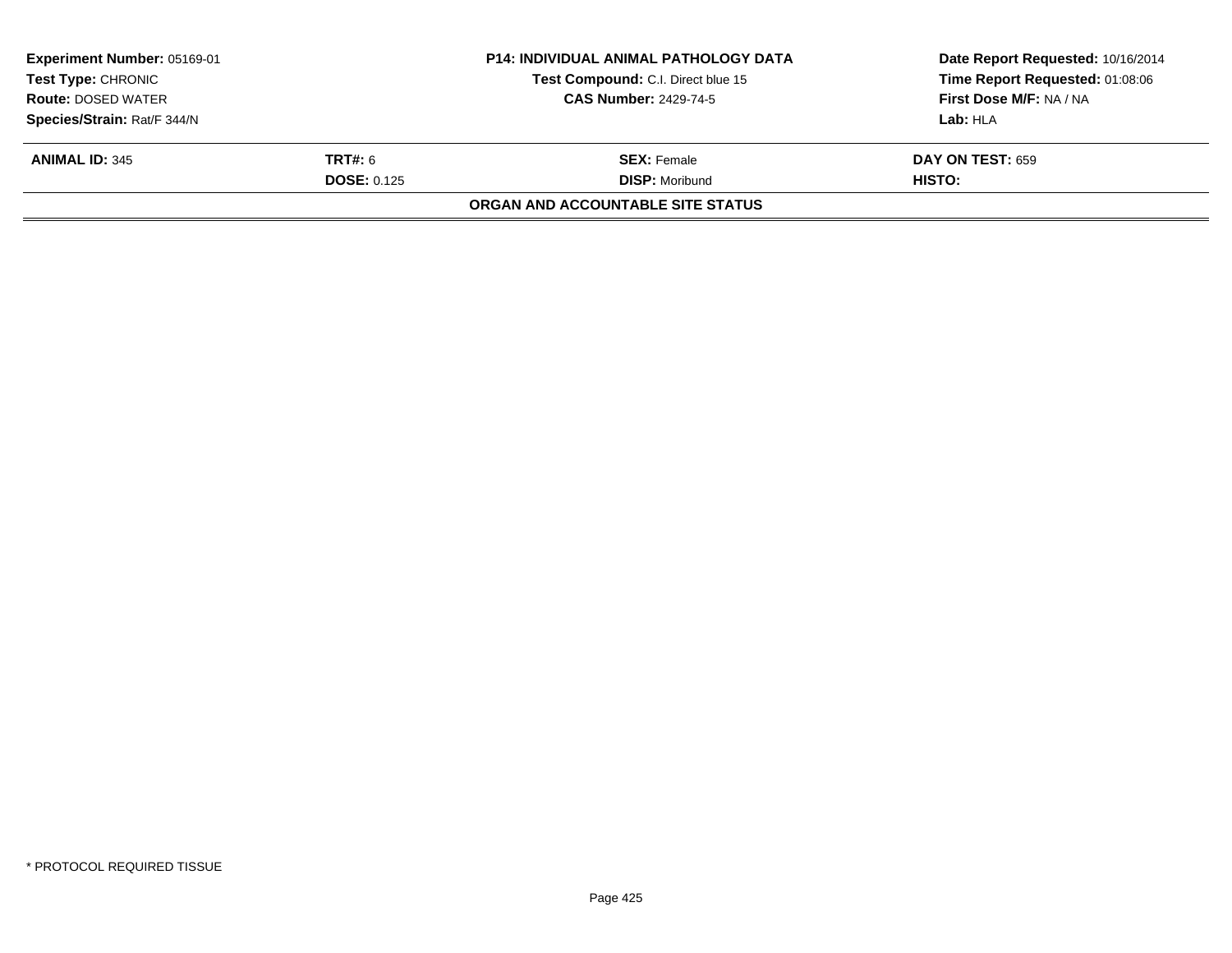| Experiment Number: 05169-01<br>Test Type: CHRONIC | <b>P14: INDIVIDUAL ANIMAL PATHOLOGY DATA</b><br>Test Compound: C.I. Direct blue 15 |  | Date Report Requested: 10/16/2014<br>Time Report Requested: 01:08:06 |                           |
|---------------------------------------------------|------------------------------------------------------------------------------------|--|----------------------------------------------------------------------|---------------------------|
| <b>Route: DOSED WATER</b>                         |                                                                                    |  | <b>CAS Number: 2429-74-5</b>                                         | First Dose M/F: NA / NA   |
| Species/Strain: Rat/F 344/N                       |                                                                                    |  |                                                                      | Lab: HLA                  |
| <b>ANIMAL ID: 346</b>                             | <b>TRT#: 6</b>                                                                     |  | <b>SEX: Female</b>                                                   | DAY ON TEST: 479          |
|                                                   | <b>DOSE: 0.125</b>                                                                 |  | <b>DISP: Moribund</b>                                                | HISTO:                    |
|                                                   |                                                                                    |  | ORGAN AND ACCOUNTABLE SITE STATUS                                    |                           |
| <b>NORMAL</b>                                     |                                                                                    |  |                                                                      |                           |
| Adrenal Gland - Cortex                            | Adrenal Gland - Medulla                                                            |  | <b>Bone Marrow</b>                                                   | <b>Brain</b>              |
| <b>Clitoral Gland</b>                             | Esophagus                                                                          |  | Heart                                                                | Intestine Large - Cecum   |
| Intestine Large - Colon                           | Intestine Large - Rectum                                                           |  | Intestine Small - Ileum                                              | Intestine Small - Jejunum |
| Islets, Pancreatic                                | Kidney                                                                             |  | Lung                                                                 | Lymph Node - Mandibular   |
| <b>Mammary Gland</b>                              | Nose                                                                               |  | Ovary                                                                | Pancreas                  |
| Parathyroid Gland                                 | <b>Pituitary Gland</b>                                                             |  | <b>Salivary Glands</b>                                               | Skin                      |
| Stomach - Forestomach                             | Stomach - Glandular                                                                |  | Thymus                                                               | <b>Thyroid Gland</b>      |
| Trachea                                           | <b>Urinary Bladder</b>                                                             |  | <b>Uterus</b>                                                        | Zymbal's Gland            |
| <b>OBSERVATIONS</b>                               |                                                                                    |  |                                                                      |                           |
| Bone                                              | Sternum                                                                            |  | Osteopetrosis                                                        | Moderate                  |
| <b>Intestine Small</b>                            | Duodenum                                                                           |  | Adenocarcinoma                                                       | Cystic, Mucinous          |
| Note: ADENOCARC<br>$TGLs = 10-6.1$                |                                                                                    |  |                                                                      |                           |
| Liver                                             |                                                                                    |  | Granuloma                                                            | Mild                      |
|                                                   |                                                                                    |  | Hematopoietic Cell Proliferation                                     | Mild                      |
|                                                   |                                                                                    |  | Necrosis                                                             | Multifocal, Mild          |
| Note: HYPERBASOPHILIA                             |                                                                                    |  |                                                                      |                           |
| Lymph Node                                        | Mesenteric                                                                         |  | Angiectasis                                                          | Marked                    |
| [Angiectasis TGLS = 2-7]                          |                                                                                    |  |                                                                      |                           |
| Spleen                                            |                                                                                    |  | Hematopoietic Cell Proliferation                                     | Marked                    |
| [ Hematopoietic Cell Proliferation TGLS = 7-3 ]   |                                                                                    |  |                                                                      |                           |
| PRIMARY CAUSE OF DEATH                            |                                                                                    |  |                                                                      |                           |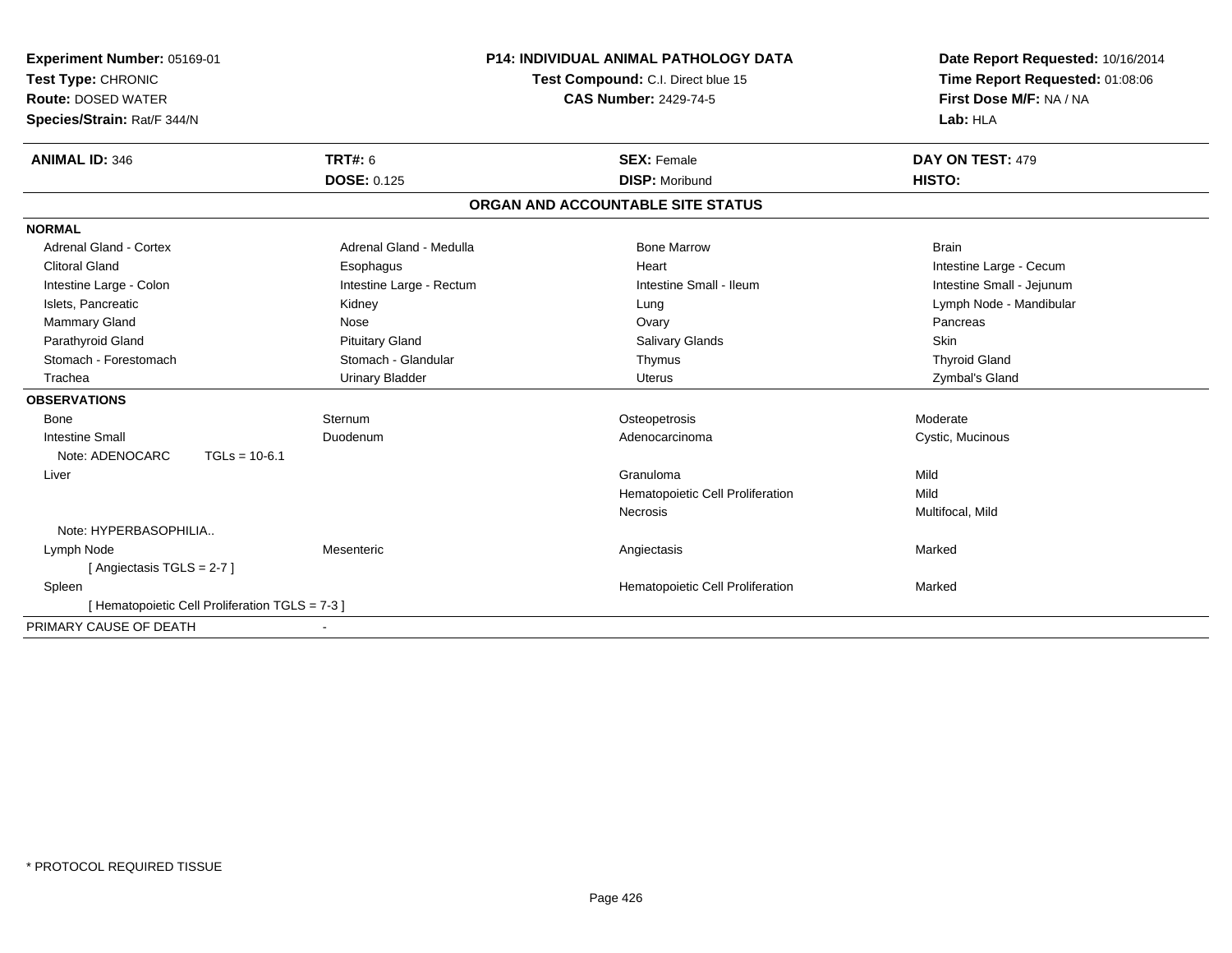| Experiment Number: 05169-01<br>Test Type: CHRONIC<br><b>Route: DOSED WATER</b><br>Species/Strain: Rat/F 344/N |                         | <b>P14: INDIVIDUAL ANIMAL PATHOLOGY DATA</b><br>Test Compound: C.I. Direct blue 15<br><b>CAS Number: 2429-74-5</b> | Date Report Requested: 10/16/2014<br>Time Report Requested: 01:08:06<br>First Dose M/F: NA / NA<br>Lab: HLA |
|---------------------------------------------------------------------------------------------------------------|-------------------------|--------------------------------------------------------------------------------------------------------------------|-------------------------------------------------------------------------------------------------------------|
| <b>ANIMAL ID: 347</b>                                                                                         | <b>TRT#: 6</b>          | <b>SEX: Female</b>                                                                                                 | DAY ON TEST: 646                                                                                            |
|                                                                                                               | <b>DOSE: 0.125</b>      | <b>DISP: Moribund</b>                                                                                              | HISTO:                                                                                                      |
|                                                                                                               |                         | ORGAN AND ACCOUNTABLE SITE STATUS                                                                                  |                                                                                                             |
| <b>NORMAL</b>                                                                                                 |                         |                                                                                                                    |                                                                                                             |
| Adrenal Gland - Medulla                                                                                       | <b>Bone Marrow</b>      | <b>Brain</b>                                                                                                       | Esophagus                                                                                                   |
| Intestine Large - Cecum                                                                                       | Intestine Large - Colon | Intestine Large - Rectum                                                                                           | <b>Intestine Small</b>                                                                                      |
| Islets, Pancreatic                                                                                            | Lung                    | Lymph Node - Mandibular                                                                                            | Lymph Node - Mesenteric                                                                                     |
| Nose                                                                                                          | Pancreas                | Parathyroid Gland                                                                                                  | <b>Pituitary Gland</b>                                                                                      |
| Salivary Glands                                                                                               | Skin                    | Stomach - Forestomach                                                                                              | Stomach - Glandular                                                                                         |
| Thymus                                                                                                        | Trachea                 | <b>Urinary Bladder</b>                                                                                             | <b>Uterus</b>                                                                                               |
| Zymbal's Gland                                                                                                |                         |                                                                                                                    |                                                                                                             |
| <b>OBSERVATIONS</b>                                                                                           |                         |                                                                                                                    |                                                                                                             |
| <b>Adrenal Gland</b>                                                                                          | Cortex                  | Hyperplasia                                                                                                        | Multifocal, Minimal                                                                                         |
| <b>Clitoral Gland</b>                                                                                         | <b>Bilateral</b>        | Carcinoma                                                                                                          |                                                                                                             |
| Note: CARCINOMA<br>$TGLs = 2-8.1$                                                                             |                         |                                                                                                                    |                                                                                                             |
| Note: NODULE WAS MAMMARY FIBROADENOMA                                                                         |                         |                                                                                                                    |                                                                                                             |
| Note: WHILE BILATERAL ON SECTION, ONE GROSSLY OBSERVED                                                        |                         |                                                                                                                    |                                                                                                             |
| Heart                                                                                                         |                         | Cardiomyopathy                                                                                                     | Chronic, Minimal                                                                                            |
| Kidney                                                                                                        |                         | Nephropathy                                                                                                        | Chronic, Minimal                                                                                            |
| Liver                                                                                                         |                         | <b>Basophilic Focus</b>                                                                                            | Minimal                                                                                                     |
| Mammary Gland                                                                                                 |                         | Fibroadenoma                                                                                                       | Multiple                                                                                                    |
| Note: RECORDED AS CLITORAL MASS GROSSLY                                                                       |                         |                                                                                                                    |                                                                                                             |
| Note: FIBROADENOMA<br>$TGLs = 1,3-13,8.1$                                                                     |                         |                                                                                                                    |                                                                                                             |
| Ovary                                                                                                         |                         | Granulosa-Theca Tumor Benign                                                                                       |                                                                                                             |
| Note: GRAN THECA BGN $TGLs = 4-8$                                                                             |                         |                                                                                                                    |                                                                                                             |
| Pharynx                                                                                                       | Palate                  | Squamous Cell Papilloma                                                                                            |                                                                                                             |
| Note: SQ CL PAPILLOM TGLs = 6-14                                                                              |                         |                                                                                                                    |                                                                                                             |
| Spleen                                                                                                        |                         | Hematopoietic Cell Proliferation                                                                                   | Mild                                                                                                        |
| Note: HEMA CELL PROL TGLs = 5-13                                                                              |                         |                                                                                                                    |                                                                                                             |
| <b>Thyroid Gland</b>                                                                                          | C Cell                  | Hyperplasia                                                                                                        | Focal, Minimal                                                                                              |
| PRIMARY CAUSE OF DEATH                                                                                        |                         |                                                                                                                    |                                                                                                             |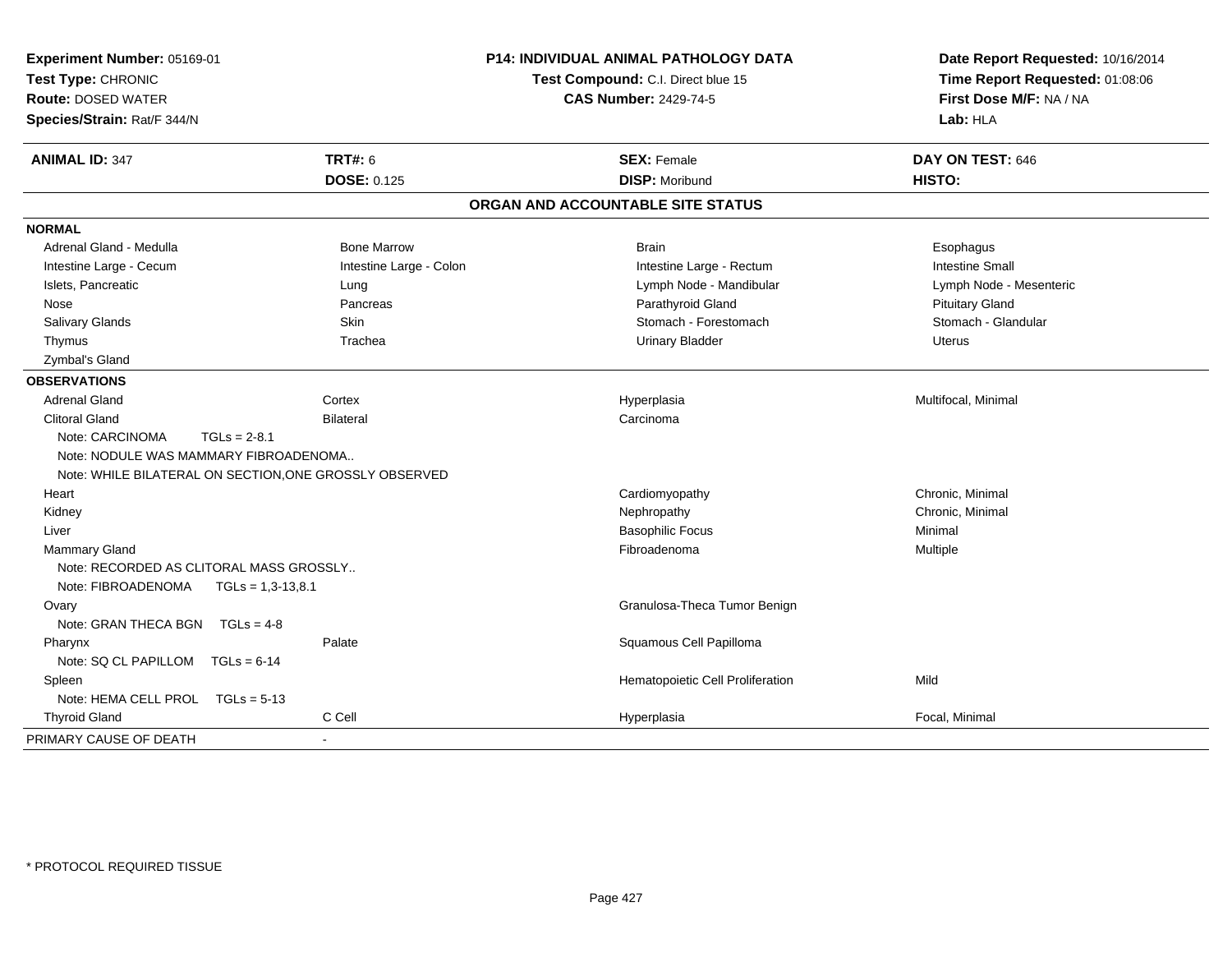| Experiment Number: 05169-01<br>Test Type: CHRONIC<br><b>Route: DOSED WATER</b><br>Species/Strain: Rat/F 344/N |                           | <b>P14: INDIVIDUAL ANIMAL PATHOLOGY DATA</b><br>Test Compound: C.I. Direct blue 15<br><b>CAS Number: 2429-74-5</b> | Date Report Requested: 10/16/2014<br>Time Report Requested: 01:08:06<br>First Dose M/F: NA / NA<br>Lab: HLA |
|---------------------------------------------------------------------------------------------------------------|---------------------------|--------------------------------------------------------------------------------------------------------------------|-------------------------------------------------------------------------------------------------------------|
| <b>ANIMAL ID: 348</b>                                                                                         | <b>TRT#: 6</b>            | <b>SEX: Female</b>                                                                                                 | DAY ON TEST: 633                                                                                            |
|                                                                                                               | <b>DOSE: 0.125</b>        | <b>DISP: Moribund</b>                                                                                              | HISTO:                                                                                                      |
|                                                                                                               |                           | ORGAN AND ACCOUNTABLE SITE STATUS                                                                                  |                                                                                                             |
| <b>NORMAL</b>                                                                                                 |                           |                                                                                                                    |                                                                                                             |
| <b>Adrenal Gland - Cortex</b>                                                                                 | Adrenal Gland - Medulla   | <b>Brain</b>                                                                                                       | Esophagus                                                                                                   |
| Intestine Large - Cecum                                                                                       | Intestine Large - Colon   | Intestine Large - Rectum                                                                                           | Intestine Small - Duodenum                                                                                  |
| Intestine Small - Ileum                                                                                       | Intestine Small - Jejunum | Islets, Pancreatic                                                                                                 | Kidney                                                                                                      |
| Lung                                                                                                          | Lymph Node - Mandibular   | Lymph Node - Mesenteric                                                                                            | Nose                                                                                                        |
| Ovary                                                                                                         | Pancreas                  | Parathyroid Gland                                                                                                  | <b>Pituitary Gland</b>                                                                                      |
| <b>Salivary Glands</b>                                                                                        | Skin                      | Spleen                                                                                                             | Stomach - Forestomach                                                                                       |
| Stomach - Glandular                                                                                           | Thymus                    | Trachea                                                                                                            | <b>Urinary Bladder</b>                                                                                      |
| Uterus                                                                                                        | Zymbal's Gland            |                                                                                                                    |                                                                                                             |
| <b>OBSERVATIONS</b>                                                                                           |                           |                                                                                                                    |                                                                                                             |
| <b>Bone Marrow</b>                                                                                            |                           | Hypoplasia                                                                                                         | Marked                                                                                                      |
| <b>Clitoral Gland</b>                                                                                         |                           | Ectasia                                                                                                            | Moderate                                                                                                    |
| Note: ECTASIA<br>$TGLs = 3-8$                                                                                 |                           |                                                                                                                    |                                                                                                             |
| Heart                                                                                                         | Atrium                    | Thrombosis                                                                                                         |                                                                                                             |
| Note: THROMBUS<br>$TGLs = 8-3$                                                                                |                           |                                                                                                                    |                                                                                                             |
| Liver                                                                                                         |                           | Regeneration                                                                                                       | Focal, Moderate                                                                                             |
|                                                                                                               |                           | Vacuolization Cytoplasmic                                                                                          | Diffuse, Marked                                                                                             |
| Note: REGENERATION<br>$TGLs = 7-3.1$                                                                          |                           |                                                                                                                    |                                                                                                             |
| <b>Mammary Gland</b>                                                                                          |                           | Fibroadenoma                                                                                                       |                                                                                                             |
| Note: FIBROADENOMA<br>$TGLs = 2-13$                                                                           |                           |                                                                                                                    |                                                                                                             |
| Pharynx                                                                                                       | Palate                    | Squamous Cell Papilloma                                                                                            |                                                                                                             |
| Note: SQ CL PAPILLOM<br>$TGLs = 10-15$                                                                        |                           |                                                                                                                    |                                                                                                             |
| <b>Thyroid Gland</b>                                                                                          | C Cell                    | Hyperplasia                                                                                                        | Focal, Minimal                                                                                              |
| PRIMARY CAUSE OF DEATH                                                                                        |                           |                                                                                                                    |                                                                                                             |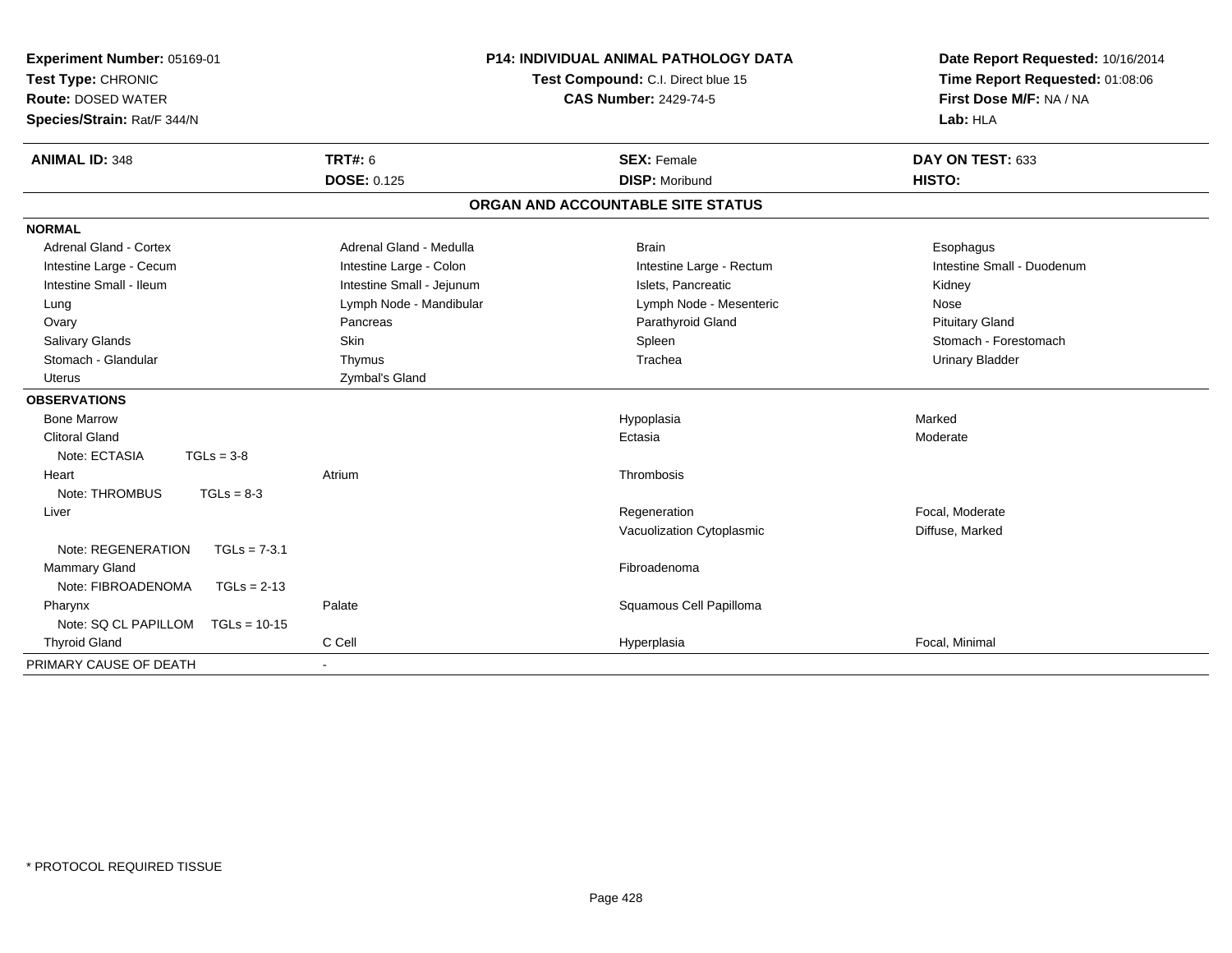| Experiment Number: 05169-01<br>Test Type: CHRONIC<br><b>Route: DOSED WATER</b><br>Species/Strain: Rat/F 344/N | <b>P14: INDIVIDUAL ANIMAL PATHOLOGY DATA</b><br>Test Compound: C.I. Direct blue 15<br><b>CAS Number: 2429-74-5</b> |                                   | Date Report Requested: 10/16/2014<br>Time Report Requested: 01:08:06<br>First Dose M/F: NA / NA<br>Lab: HLA |
|---------------------------------------------------------------------------------------------------------------|--------------------------------------------------------------------------------------------------------------------|-----------------------------------|-------------------------------------------------------------------------------------------------------------|
| <b>ANIMAL ID: 349</b>                                                                                         | <b>TRT#: 6</b>                                                                                                     | <b>SEX: Female</b>                | DAY ON TEST: 524                                                                                            |
|                                                                                                               | <b>DOSE: 0.125</b>                                                                                                 | <b>DISP: Dead</b>                 | HISTO:                                                                                                      |
|                                                                                                               |                                                                                                                    | ORGAN AND ACCOUNTABLE SITE STATUS |                                                                                                             |
| <b>NORMAL</b>                                                                                                 |                                                                                                                    |                                   |                                                                                                             |
| Adrenal Gland - Cortex                                                                                        | Adrenal Gland - Medulla                                                                                            | <b>Bone Marrow</b>                | <b>Brain</b>                                                                                                |
| <b>Clitoral Gland</b>                                                                                         | Esophagus                                                                                                          | Intestine Large - Cecum           | Intestine Large - Colon                                                                                     |
| Intestine Large - Rectum                                                                                      | Intestine Small - Duodenum                                                                                         | Intestine Small - Ileum           | Intestine Small - Jejunum                                                                                   |
| Islets, Pancreatic                                                                                            | Lymph Node - Mandibular                                                                                            | Lymph Node - Mesenteric           | Mammary Gland                                                                                               |
| Nose                                                                                                          | Ovary                                                                                                              | Pancreas                          | Parathyroid Gland                                                                                           |
| <b>Salivary Glands</b>                                                                                        | Skin                                                                                                               | Spleen                            | Stomach - Forestomach                                                                                       |
| Stomach - Glandular                                                                                           | Thymus                                                                                                             | <b>Thyroid Gland</b>              | Trachea                                                                                                     |
| <b>Urinary Bladder</b>                                                                                        | Uterus                                                                                                             | Zymbal's Gland                    |                                                                                                             |
| <b>OBSERVATIONS</b>                                                                                           |                                                                                                                    |                                   |                                                                                                             |
| Heart                                                                                                         |                                                                                                                    | Cardiomyopathy                    | Chronic. Mild                                                                                               |
| Kidney                                                                                                        |                                                                                                                    | Nephropathy                       | Chronic, Minimal                                                                                            |
| Liver                                                                                                         |                                                                                                                    | Hepatodiaphragmatic Nodule        |                                                                                                             |
|                                                                                                               |                                                                                                                    | Vacuolization Cytoplasmic         | Focal, Moderate                                                                                             |
| Note: ANOM HEPAT LOB<br>$TGLs = 1-3.1$                                                                        |                                                                                                                    |                                   |                                                                                                             |
| Note: VACUOLIZ CYTO<br>$TGLs = 2-3.1$                                                                         |                                                                                                                    |                                   |                                                                                                             |
| Lung                                                                                                          |                                                                                                                    | Hyperplasia                       | Lymphoid, Mild                                                                                              |
| Pharynx                                                                                                       | Palate                                                                                                             | Squamous Cell Carcinoma           |                                                                                                             |
| Note: SQUAM CEL CARC<br>$TGLs = 4-13$                                                                         |                                                                                                                    |                                   |                                                                                                             |
| <b>Pituitary Gland</b>                                                                                        | Pars Distalis                                                                                                      | Adenoma                           |                                                                                                             |
| PRIMARY CAUSE OF DEATH                                                                                        |                                                                                                                    |                                   |                                                                                                             |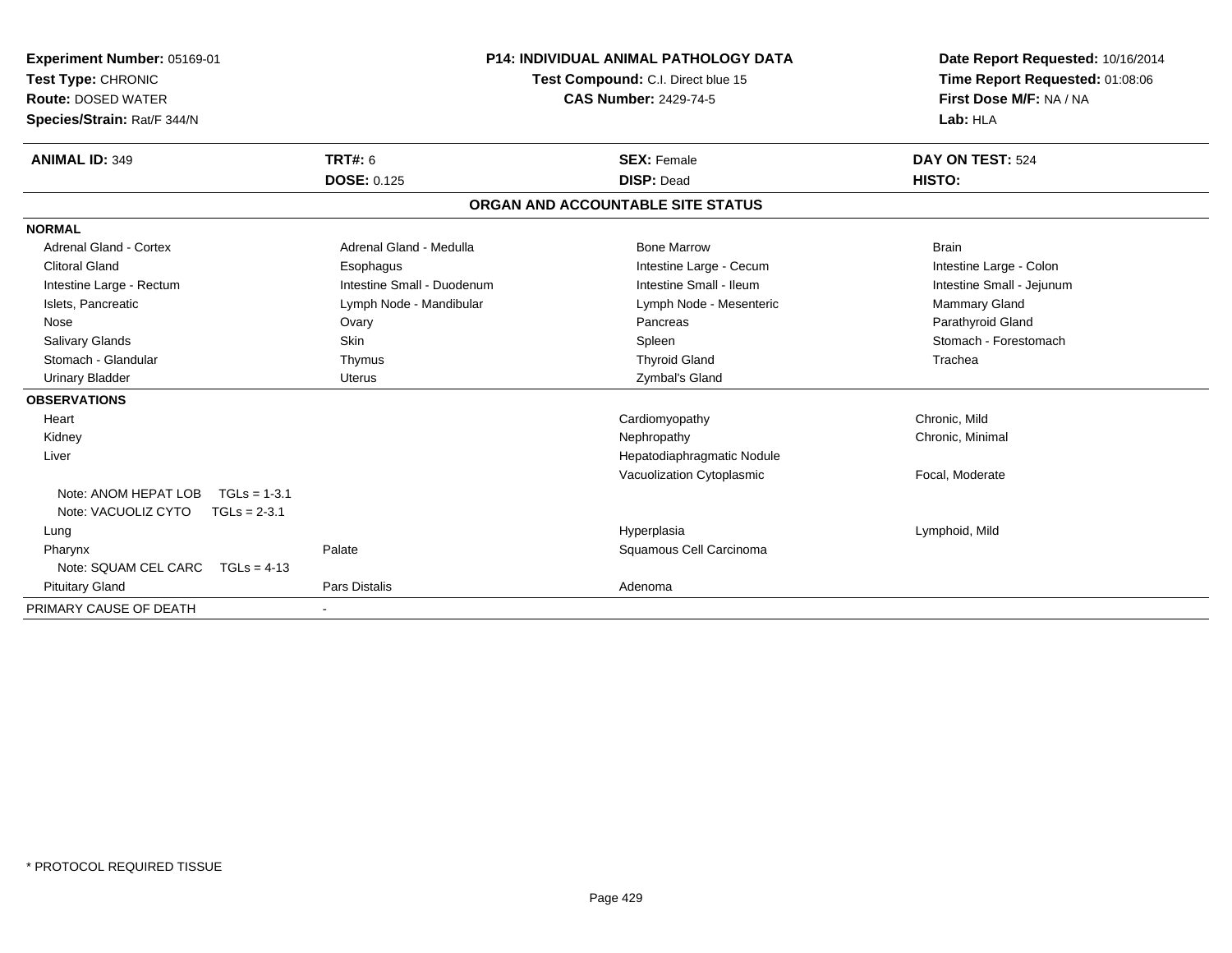| Experiment Number: 05169-01<br>Test Type: CHRONIC<br><b>Route: DOSED WATER</b><br>Species/Strain: Rat/F 344/N |               | <b>P14: INDIVIDUAL ANIMAL PATHOLOGY DATA</b><br>Test Compound: C.I. Direct blue 15<br><b>CAS Number: 2429-74-5</b> |  | Date Report Requested: 10/16/2014<br>Time Report Requested: 01:08:06<br>First Dose M/F: NA / NA<br>Lab: HLA |                           |  |
|---------------------------------------------------------------------------------------------------------------|---------------|--------------------------------------------------------------------------------------------------------------------|--|-------------------------------------------------------------------------------------------------------------|---------------------------|--|
| <b>ANIMAL ID: 350</b>                                                                                         |               | <b>TRT#: 6</b>                                                                                                     |  | <b>SEX: Female</b>                                                                                          | DAY ON TEST: 645          |  |
|                                                                                                               |               | <b>DOSE: 0.125</b>                                                                                                 |  | <b>DISP: Moribund</b>                                                                                       | HISTO:                    |  |
|                                                                                                               |               |                                                                                                                    |  | ORGAN AND ACCOUNTABLE SITE STATUS                                                                           |                           |  |
| <b>NORMAL</b>                                                                                                 |               |                                                                                                                    |  |                                                                                                             |                           |  |
| Adrenal Gland - Cortex                                                                                        |               | Adrenal Gland - Medulla                                                                                            |  | <b>Bone Marrow</b>                                                                                          | <b>Brain</b>              |  |
| <b>Clitoral Gland</b>                                                                                         |               | Esophagus                                                                                                          |  | Intestine Large - Cecum                                                                                     | Intestine Large - Colon   |  |
| Intestine Large - Rectum                                                                                      |               | Intestine Small - Duodenum                                                                                         |  | Intestine Small - Ileum                                                                                     | Intestine Small - Jejunum |  |
| Islets, Pancreatic                                                                                            |               | Lymph Node - Mandibular                                                                                            |  | Nose                                                                                                        | Ovary                     |  |
| Pancreas                                                                                                      |               | Parathyroid Gland                                                                                                  |  | <b>Pituitary Gland</b>                                                                                      | <b>Salivary Glands</b>    |  |
| Skin                                                                                                          |               | Spleen                                                                                                             |  | Stomach - Forestomach                                                                                       | Stomach - Glandular       |  |
| Thymus                                                                                                        |               | <b>Thyroid Gland</b>                                                                                               |  | Trachea                                                                                                     | <b>Urinary Bladder</b>    |  |
| <b>Uterus</b>                                                                                                 |               |                                                                                                                    |  |                                                                                                             |                           |  |
| <b>MISSING</b>                                                                                                |               |                                                                                                                    |  |                                                                                                             |                           |  |
| Zymbal's Gland                                                                                                |               |                                                                                                                    |  |                                                                                                             |                           |  |
| <b>OBSERVATIONS</b>                                                                                           |               |                                                                                                                    |  |                                                                                                             |                           |  |
| Heart                                                                                                         |               |                                                                                                                    |  | Cardiomyopathy                                                                                              | Chronic. Mild             |  |
| Kidney                                                                                                        |               |                                                                                                                    |  | Nephropathy                                                                                                 | Chronic, Minimal          |  |
| Liver                                                                                                         |               |                                                                                                                    |  | <b>Basophilic Focus</b>                                                                                     | Moderate                  |  |
|                                                                                                               |               |                                                                                                                    |  | <b>Eosinophilic Focus</b>                                                                                   | Mild                      |  |
| Lung                                                                                                          |               |                                                                                                                    |  | Hyperplasia                                                                                                 | Lymphoid, Mild            |  |
| Lymph Node                                                                                                    |               | Mesenteric                                                                                                         |  | Hyperplasia                                                                                                 | Reticulum Cell, Moderate  |  |
| Mammary Gland                                                                                                 |               |                                                                                                                    |  | Fibroadenoma                                                                                                |                           |  |
| Note: FIBROADENOMA                                                                                            | $TGLs = 1-13$ |                                                                                                                    |  |                                                                                                             |                           |  |
| PRIMARY CAUSE OF DEATH                                                                                        |               | $\blacksquare$                                                                                                     |  |                                                                                                             |                           |  |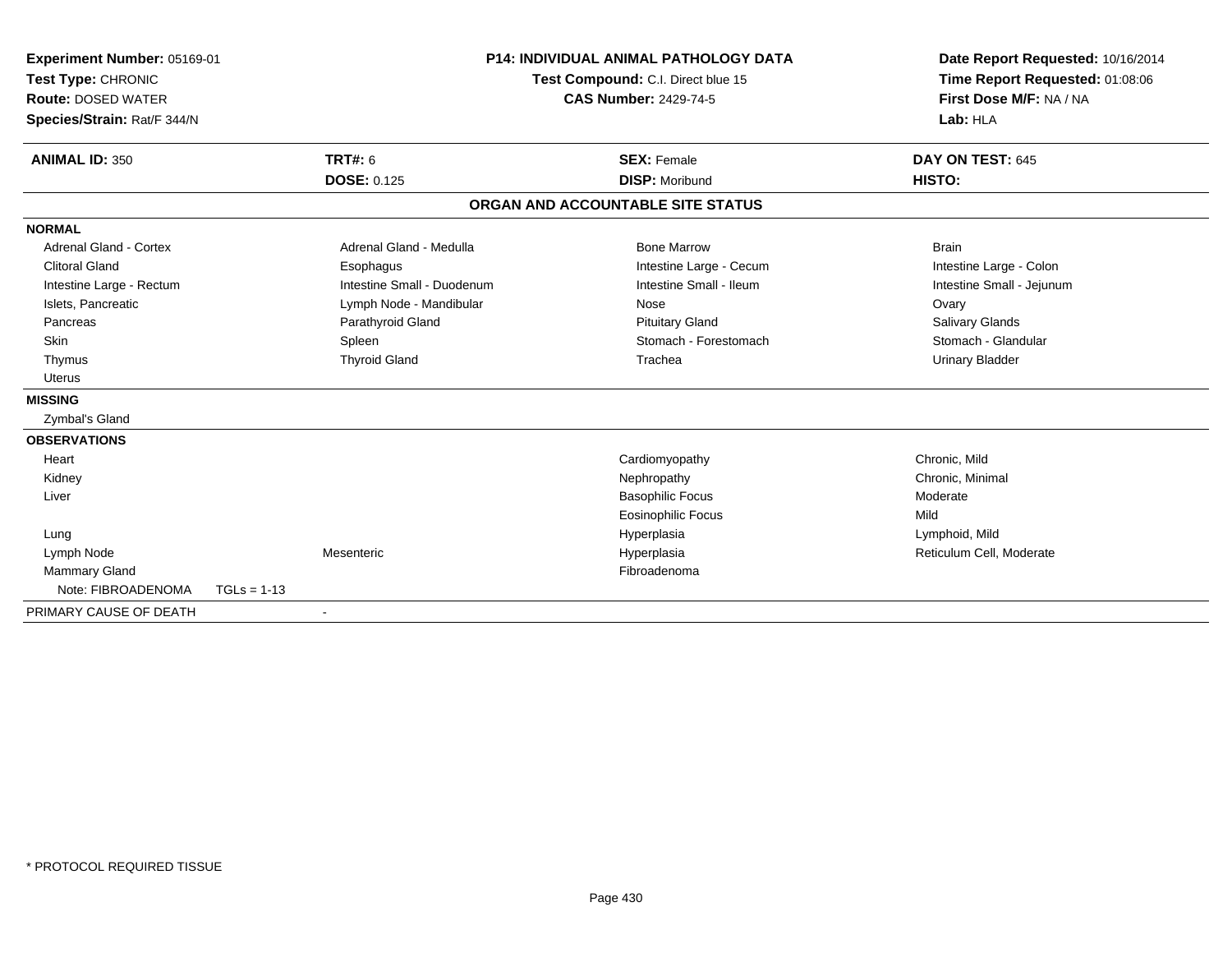| <b>P14: INDIVIDUAL ANIMAL PATHOLOGY DATA</b><br>Experiment Number: 05169-01<br>Test Type: CHRONIC<br>Test Compound: C.I. Direct blue 15<br><b>CAS Number: 2429-74-5</b><br><b>Route: DOSED WATER</b><br>Species/Strain: Rat/F 344/N |                                        | Date Report Requested: 10/16/2014<br>Time Report Requested: 01:08:06<br>First Dose M/F: NA / NA<br>Lab: HLA                                                                 |                                                                                                     |
|-------------------------------------------------------------------------------------------------------------------------------------------------------------------------------------------------------------------------------------|----------------------------------------|-----------------------------------------------------------------------------------------------------------------------------------------------------------------------------|-----------------------------------------------------------------------------------------------------|
| <b>ANIMAL ID: 351</b>                                                                                                                                                                                                               | <b>TRT#: 6</b>                         | <b>SEX: Female</b>                                                                                                                                                          | DAY ON TEST: 682                                                                                    |
|                                                                                                                                                                                                                                     | <b>DOSE: 0.125</b>                     | <b>DISP: Terminal Sacrifice</b>                                                                                                                                             | HISTO:                                                                                              |
|                                                                                                                                                                                                                                     |                                        | ORGAN AND ACCOUNTABLE SITE STATUS                                                                                                                                           |                                                                                                     |
| <b>NORMAL</b>                                                                                                                                                                                                                       |                                        |                                                                                                                                                                             |                                                                                                     |
| Adrenal Gland - Cortex                                                                                                                                                                                                              | Adrenal Gland - Medulla                | <b>Bone Marrow</b>                                                                                                                                                          | <b>Brain</b>                                                                                        |
| Esophagus                                                                                                                                                                                                                           | Intestine Large - Cecum                | Intestine Large - Colon                                                                                                                                                     | Intestine Large - Rectum                                                                            |
| Intestine Small - Duodenum                                                                                                                                                                                                          | Intestine Small - Ileum                | Intestine Small - Jejunum                                                                                                                                                   | Islets, Pancreatic                                                                                  |
| Nose                                                                                                                                                                                                                                | Pancreas                               | Parathyroid Gland                                                                                                                                                           | Salivary Glands                                                                                     |
| Skin                                                                                                                                                                                                                                | Stomach - Forestomach                  | Stomach - Glandular                                                                                                                                                         | Thymus                                                                                              |
| <b>Thyroid Gland</b>                                                                                                                                                                                                                | Trachea                                | <b>Urinary Bladder</b>                                                                                                                                                      | Uterus                                                                                              |
| <b>OBSERVATIONS</b>                                                                                                                                                                                                                 |                                        |                                                                                                                                                                             |                                                                                                     |
| <b>Clitoral Gland</b>                                                                                                                                                                                                               |                                        | Adenoma                                                                                                                                                                     |                                                                                                     |
| $TGLs = 2-8$<br>Note: ADENOMA<br>Heart<br>Kidney<br>Liver<br>Note: ML IS STAGE 3<br>Note: REGENERATION<br>$TGLs = 9-3.1$<br>Lung<br>Lymph Node                                                                                      | Mandibular<br>Mesenteric<br>Pancreatic | Hyperplasia<br>Cardiomyopathy<br>Nephropathy<br>Leukemia Mononuclear<br>Regeneration<br>Hyperplasia<br>Leukemia Mononuclear<br>Leukemia Mononuclear<br>Leukemia Mononuclear | Squamous, Focal, Moderate<br>Chronic, Mild<br>Chronic, Minimal<br>Focal, Moderate<br>Lymphoid, Mild |
| <b>Mammary Gland</b><br>Note: ADENOCARC<br>$TGLs = 3-13$<br>Note: FIBROADENOMA<br>$TGLs = 4,8-14,16$                                                                                                                                |                                        | Adenocarcinoma<br>Fibroadenoma                                                                                                                                              | Multiple                                                                                            |
| Mesentery<br>Note: NECROSIS<br>$TGLs = 6-15$                                                                                                                                                                                        | Fat                                    | Necrosis                                                                                                                                                                    | Moderate                                                                                            |
| <b>Pituitary Gland</b><br>[Angiectasis TGLS = 7-2]                                                                                                                                                                                  | Pars Distalis                          | Angiectasis                                                                                                                                                                 | Focal, Moderate                                                                                     |
| Spleen<br>[Leukemia Mononuclear TGLS = 5-3]                                                                                                                                                                                         |                                        | Leukemia Mononuclear                                                                                                                                                        |                                                                                                     |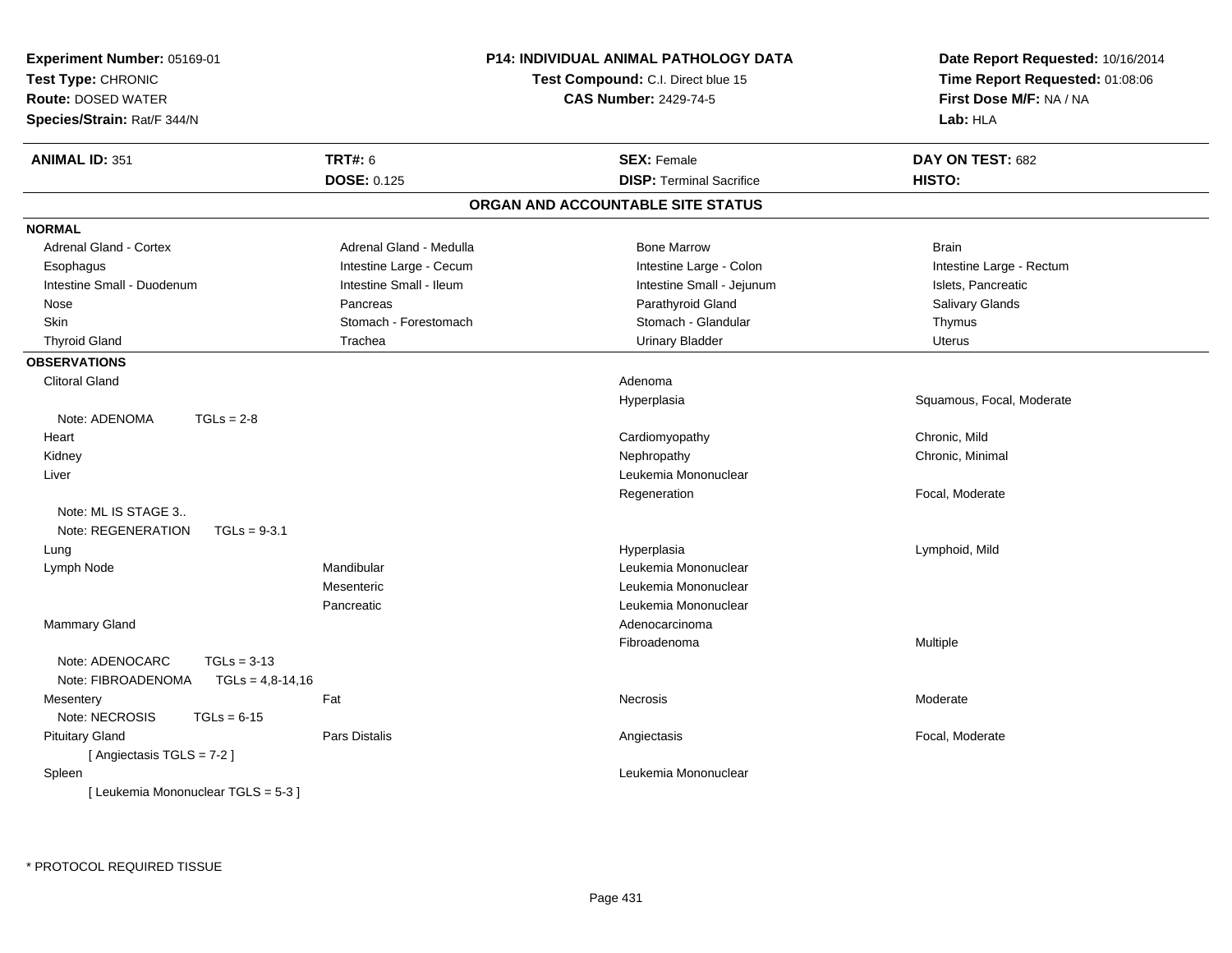| Experiment Number: 05169-01<br><b>P14: INDIVIDUAL ANIMAL PATHOLOGY DATA</b><br>Test Type: CHRONIC<br>Test Compound: C.I. Direct blue 15<br><b>CAS Number: 2429-74-5</b><br><b>Route: DOSED WATER</b> |               |                    | Date Report Requested: 10/16/2014<br>Time Report Requested: 01:08:06 |                  |
|------------------------------------------------------------------------------------------------------------------------------------------------------------------------------------------------------|---------------|--------------------|----------------------------------------------------------------------|------------------|
|                                                                                                                                                                                                      |               |                    | First Dose M/F: NA / NA                                              |                  |
| Species/Strain: Rat/F 344/N                                                                                                                                                                          |               |                    |                                                                      | Lab: HLA         |
| <b>ANIMAL ID: 351</b>                                                                                                                                                                                |               | TRT#: 6            | <b>SEX: Female</b>                                                   | DAY ON TEST: 682 |
|                                                                                                                                                                                                      |               | <b>DOSE: 0.125</b> | <b>DISP: Terminal Sacrifice</b>                                      | HISTO:           |
|                                                                                                                                                                                                      |               |                    | ORGAN AND ACCOUNTABLE SITE STATUS                                    |                  |
| Zymbal's Gland                                                                                                                                                                                       |               |                    | Carcinoma                                                            |                  |
| Note: CARCINOMA                                                                                                                                                                                      | $TGLs = 1-10$ |                    |                                                                      |                  |
| PRIMARY CAUSE OF DEATH                                                                                                                                                                               |               |                    |                                                                      |                  |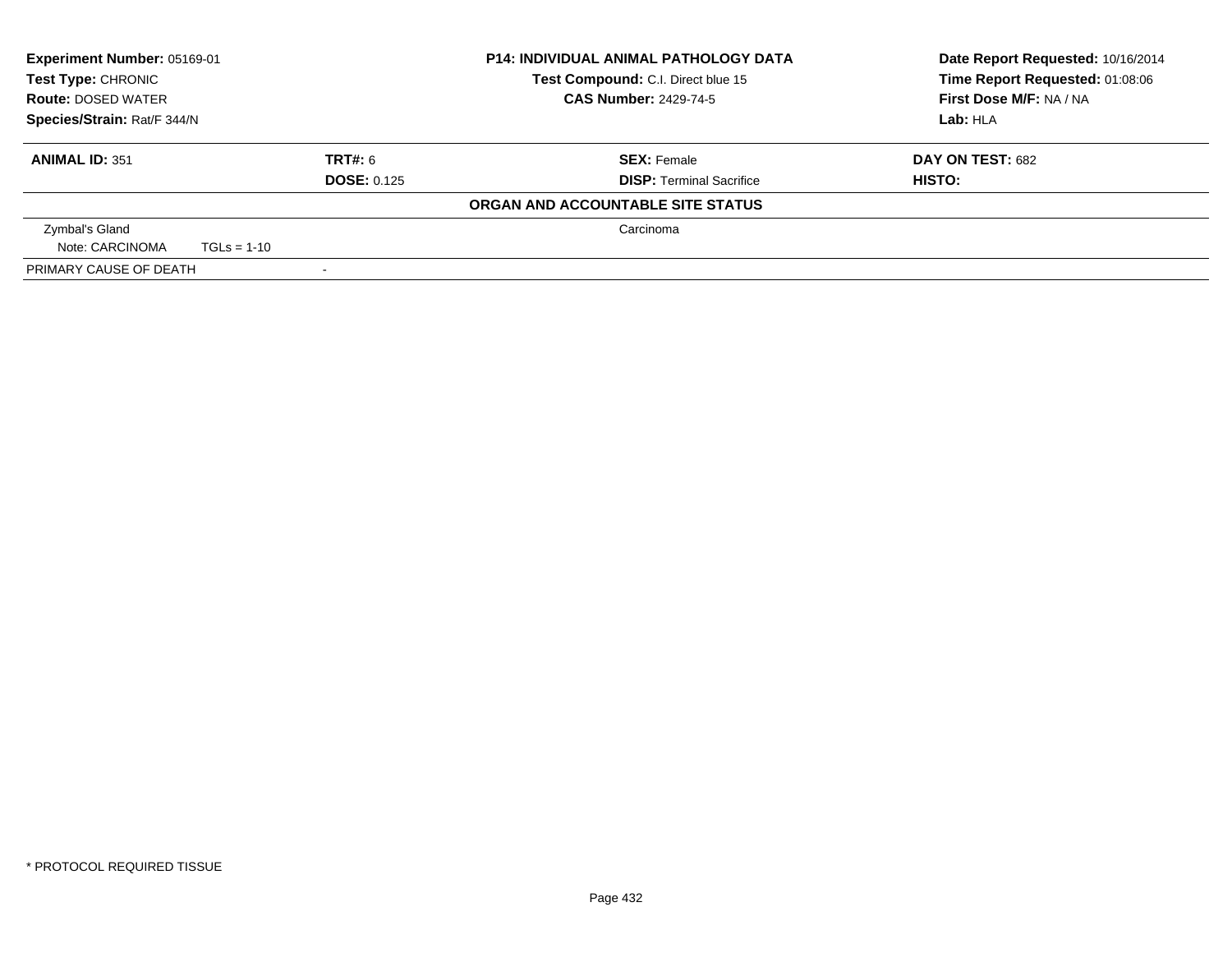| Experiment Number: 05169-01<br>Test Type: CHRONIC<br><b>Route: DOSED WATER</b><br>Species/Strain: Rat/F 344/N |                          | <b>P14: INDIVIDUAL ANIMAL PATHOLOGY DATA</b><br>Test Compound: C.I. Direct blue 15<br><b>CAS Number: 2429-74-5</b> | Date Report Requested: 10/16/2014<br>Time Report Requested: 01:08:06<br>First Dose M/F: NA / NA<br>Lab: HLA |
|---------------------------------------------------------------------------------------------------------------|--------------------------|--------------------------------------------------------------------------------------------------------------------|-------------------------------------------------------------------------------------------------------------|
| <b>ANIMAL ID: 352</b>                                                                                         | <b>TRT#: 6</b>           | <b>SEX: Female</b>                                                                                                 | DAY ON TEST: 640                                                                                            |
|                                                                                                               | <b>DOSE: 0.125</b>       | <b>DISP: Moribund</b>                                                                                              | HISTO:                                                                                                      |
|                                                                                                               |                          | ORGAN AND ACCOUNTABLE SITE STATUS                                                                                  |                                                                                                             |
| <b>NORMAL</b>                                                                                                 |                          |                                                                                                                    |                                                                                                             |
| <b>Adrenal Gland - Cortex</b>                                                                                 | Adrenal Gland - Medulla  | <b>Bone Marrow</b>                                                                                                 | <b>Brain</b>                                                                                                |
| <b>Clitoral Gland</b>                                                                                         | Esophagus                | Heart                                                                                                              | Intestine Large - Cecum                                                                                     |
| Intestine Large - Colon                                                                                       | Intestine Large - Rectum | Intestine Small - Duodenum                                                                                         | Intestine Small - Ileum                                                                                     |
| Intestine Small - Jejunum                                                                                     | Islets, Pancreatic       | Lymph Node - Mandibular                                                                                            | Mammary Gland                                                                                               |
| Nose                                                                                                          | Ovary                    | Pancreas                                                                                                           | Parathyroid Gland                                                                                           |
| <b>Pituitary Gland</b>                                                                                        | Salivary Glands          | <b>Skin</b>                                                                                                        | Spleen                                                                                                      |
| Stomach - Forestomach                                                                                         | Stomach - Glandular      | Thymus                                                                                                             | <b>Thyroid Gland</b>                                                                                        |
| Trachea                                                                                                       | <b>Urinary Bladder</b>   |                                                                                                                    |                                                                                                             |
| <b>OBSERVATIONS</b>                                                                                           |                          |                                                                                                                    |                                                                                                             |
| Eye                                                                                                           |                          | Cataract                                                                                                           | Moderate                                                                                                    |
|                                                                                                               | Retina                   | Degeneration                                                                                                       | Moderate                                                                                                    |
| Note: CATARACT<br>$TGLs = 1-13$                                                                               |                          |                                                                                                                    |                                                                                                             |
| Kidney                                                                                                        | <b>Renal Tubule</b>      | Degeneration                                                                                                       | Moderate                                                                                                    |
|                                                                                                               |                          | Nephropathy                                                                                                        | Chronic, Mild                                                                                               |
| Liver                                                                                                         |                          | <b>Basophilic Focus</b>                                                                                            | Minimal                                                                                                     |
|                                                                                                               |                          | Granuloma                                                                                                          | Mild                                                                                                        |
|                                                                                                               |                          | Vacuolization Cytoplasmic                                                                                          | Diffuse, Mild                                                                                               |
| Lung                                                                                                          |                          | Hyperplasia                                                                                                        | Lymphoid, Mild                                                                                              |
| Lymph Node                                                                                                    | Mesenteric               | Hyperplasia                                                                                                        | Reticulum Cell, Moderate                                                                                    |
| Pharynx                                                                                                       | Palate                   | Squamous Cell Papilloma                                                                                            |                                                                                                             |
| Note: SQ CL PAPILLOM<br>$TGLs = 6-15$                                                                         |                          |                                                                                                                    |                                                                                                             |
| Tongue                                                                                                        |                          | Squamous Cell Carcinoma                                                                                            |                                                                                                             |
| Note: SQUAM CEL CARC<br>$TGLs = 5-14$                                                                         |                          |                                                                                                                    |                                                                                                             |
| <b>Uterus</b>                                                                                                 | Endometrium              | Hyperplasia                                                                                                        | Cystic, Moderate                                                                                            |
| Note: HYPERPLASIA<br>$TGLs = 2-8$                                                                             |                          |                                                                                                                    |                                                                                                             |
| Zymbal's Gland                                                                                                |                          | Ectasia                                                                                                            | Mild                                                                                                        |
| PRIMARY CAUSE OF DEATH                                                                                        | $\sim$                   |                                                                                                                    |                                                                                                             |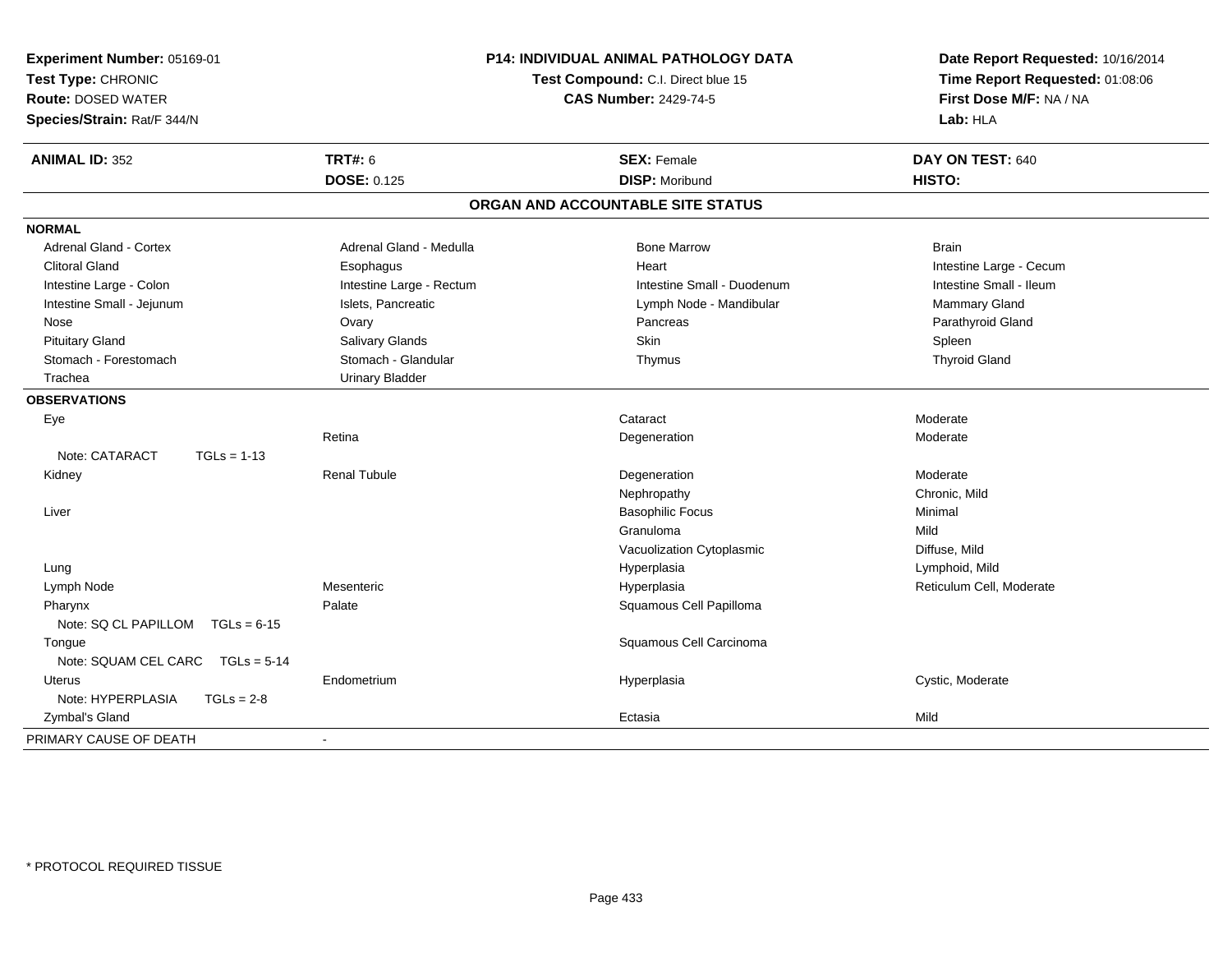| Experiment Number: 05169-01<br>Test Type: CHRONIC<br><b>Route: DOSED WATER</b><br>Species/Strain: Rat/F 344/N |                         | <b>P14: INDIVIDUAL ANIMAL PATHOLOGY DATA</b><br>Test Compound: C.I. Direct blue 15<br><b>CAS Number: 2429-74-5</b> | Date Report Requested: 10/16/2014<br>Time Report Requested: 01:08:06<br>First Dose M/F: NA / NA<br>Lab: HLA |
|---------------------------------------------------------------------------------------------------------------|-------------------------|--------------------------------------------------------------------------------------------------------------------|-------------------------------------------------------------------------------------------------------------|
| <b>ANIMAL ID: 353</b>                                                                                         | <b>TRT#: 6</b>          | <b>SEX: Female</b>                                                                                                 | DAY ON TEST: 583                                                                                            |
|                                                                                                               | <b>DOSE: 0.125</b>      | <b>DISP: Moribund</b>                                                                                              | HISTO:                                                                                                      |
|                                                                                                               |                         | ORGAN AND ACCOUNTABLE SITE STATUS                                                                                  |                                                                                                             |
| <b>NORMAL</b>                                                                                                 |                         |                                                                                                                    |                                                                                                             |
| <b>Adrenal Gland - Cortex</b>                                                                                 | Adrenal Gland - Medulla | <b>Bone Marrow</b>                                                                                                 | <b>Brain</b>                                                                                                |
| Esophagus                                                                                                     | Intestine Large - Cecum | Intestine Large - Colon                                                                                            | Intestine Large - Rectum                                                                                    |
| Intestine Small - Duodenum                                                                                    | Intestine Small - Ileum | Intestine Small - Jejunum                                                                                          | Islets, Pancreatic                                                                                          |
| Liver                                                                                                         | Lymph Node - Mandibular | Lymph Node - Mesenteric                                                                                            | <b>Mammary Gland</b>                                                                                        |
| Nose                                                                                                          | Ovary                   | Pancreas                                                                                                           | Parathyroid Gland                                                                                           |
| <b>Pituitary Gland</b>                                                                                        | Salivary Glands         | <b>Skin</b>                                                                                                        | Spleen                                                                                                      |
| Stomach - Forestomach                                                                                         | Stomach - Glandular     | Thymus                                                                                                             | Trachea                                                                                                     |
| <b>Urinary Bladder</b>                                                                                        | <b>Uterus</b>           |                                                                                                                    |                                                                                                             |
| <b>OBSERVATIONS</b>                                                                                           |                         |                                                                                                                    |                                                                                                             |
| <b>Clitoral Gland</b>                                                                                         |                         | Adenoma                                                                                                            |                                                                                                             |
| Heart                                                                                                         |                         | Cardiomyopathy                                                                                                     | Chronic, Minimal                                                                                            |
| Kidney                                                                                                        |                         | Nephropathy                                                                                                        | Chronic, Mild                                                                                               |
| Lung                                                                                                          |                         | Hyperplasia                                                                                                        | Lymphoid, Mild                                                                                              |
|                                                                                                               |                         | <b>Infiltration Cellular</b>                                                                                       | Histiocyte, Minimal                                                                                         |
| Pharynx                                                                                                       | Palate                  | Squamous Cell Papilloma                                                                                            | Multiple                                                                                                    |
| Note: SQ CL PAPILLOM<br>$TGLs = 4,5-14,15$                                                                    |                         |                                                                                                                    |                                                                                                             |
| <b>Thyroid Gland</b>                                                                                          | C Cell                  | Hyperplasia                                                                                                        | Focal, Minimal                                                                                              |
| Zymbal's Gland                                                                                                |                         | Carcinoma                                                                                                          |                                                                                                             |
| Note: CARCINOMA<br>$TGLs = 6-10$                                                                              |                         |                                                                                                                    |                                                                                                             |
| PRIMARY CAUSE OF DEATH                                                                                        |                         |                                                                                                                    |                                                                                                             |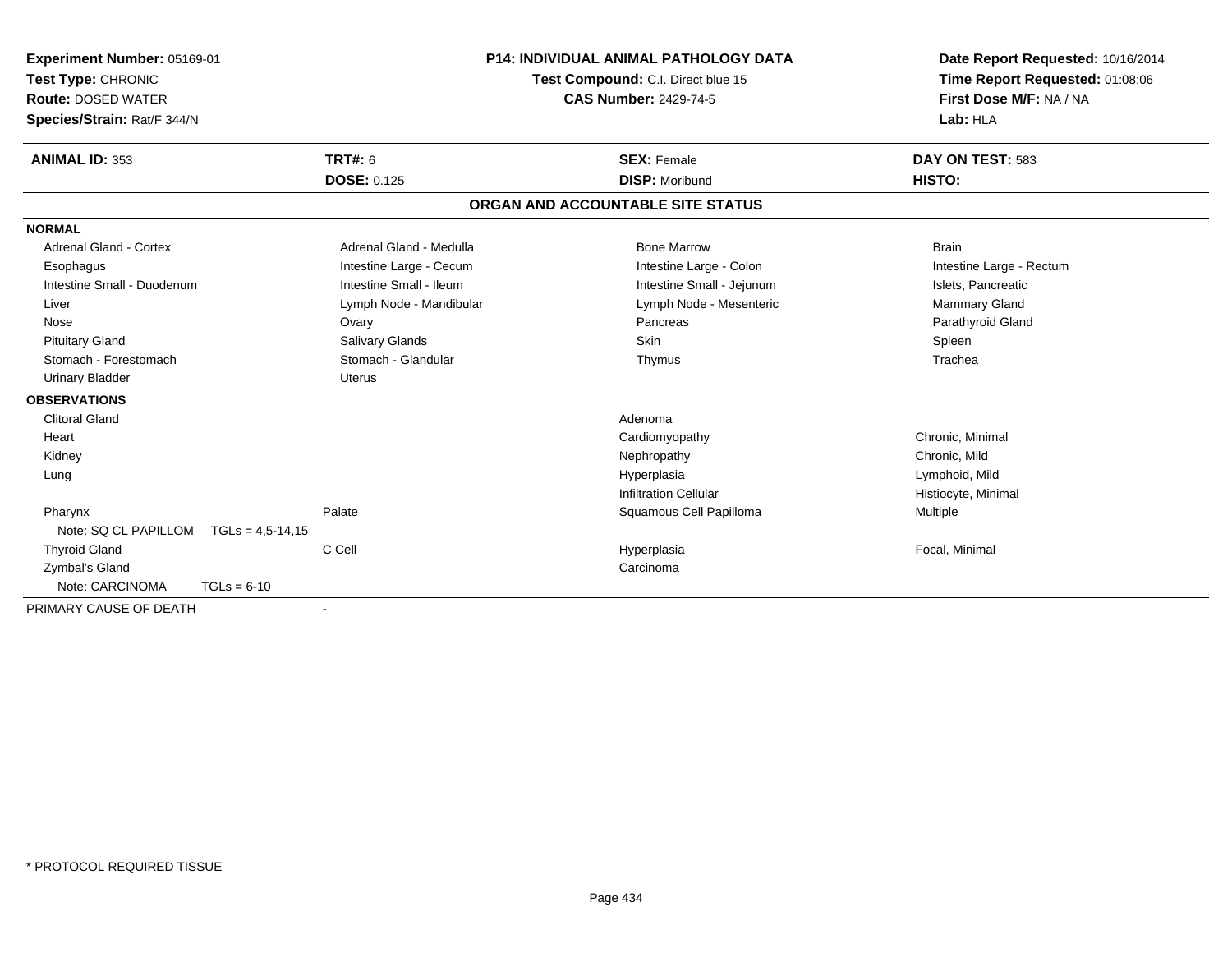| Experiment Number: 05169-01<br>Test Type: CHRONIC<br><b>Route: DOSED WATER</b> |                            | <b>P14: INDIVIDUAL ANIMAL PATHOLOGY DATA</b><br>Test Compound: C.I. Direct blue 15<br><b>CAS Number: 2429-74-5</b> | Date Report Requested: 10/16/2014<br>Time Report Requested: 01:08:06<br>First Dose M/F: NA / NA |
|--------------------------------------------------------------------------------|----------------------------|--------------------------------------------------------------------------------------------------------------------|-------------------------------------------------------------------------------------------------|
| Species/Strain: Rat/F 344/N                                                    |                            |                                                                                                                    | Lab: HLA                                                                                        |
| <b>ANIMAL ID: 354</b>                                                          | TRT#: 6                    | <b>SEX: Female</b>                                                                                                 | DAY ON TEST: 527                                                                                |
|                                                                                | <b>DOSE: 0.125</b>         | <b>DISP: Moribund</b>                                                                                              | HISTO:                                                                                          |
|                                                                                |                            | ORGAN AND ACCOUNTABLE SITE STATUS                                                                                  |                                                                                                 |
| <b>NORMAL</b>                                                                  |                            |                                                                                                                    |                                                                                                 |
| <b>Clitoral Gland</b>                                                          | Esophagus                  | Intestine Large - Cecum                                                                                            | Intestine Large - Colon                                                                         |
| Intestine Large - Rectum                                                       | Intestine Small - Duodenum | Intestine Small - Ileum                                                                                            | Intestine Small - Jejunum                                                                       |
| Islets, Pancreatic                                                             | Mammary Gland              | <b>Nose</b>                                                                                                        | Parathyroid Gland                                                                               |
| Salivary Glands                                                                | Skin                       | <b>Thyroid Gland</b>                                                                                               | Tongue                                                                                          |
| Trachea                                                                        | <b>Urinary Bladder</b>     | <b>Uterus</b>                                                                                                      | Zymbal's Gland                                                                                  |
| <b>MISSING</b>                                                                 |                            |                                                                                                                    |                                                                                                 |
| <b>Bone Marrow</b>                                                             | Thymus                     |                                                                                                                    |                                                                                                 |
| <b>OBSERVATIONS</b>                                                            |                            |                                                                                                                    |                                                                                                 |
| <b>Adrenal Gland</b>                                                           | Cortex                     | Leukemia Mononuclear                                                                                               |                                                                                                 |
|                                                                                | Medulla                    | Leukemia Mononuclear                                                                                               |                                                                                                 |
| <b>Brain</b>                                                                   |                            | Leukemia Mononuclear                                                                                               |                                                                                                 |
| Heart                                                                          |                            | Leukemia Mononuclear                                                                                               |                                                                                                 |
| Kidney                                                                         |                            | Nephropathy                                                                                                        | Chronic, Minimal                                                                                |
| Liver                                                                          |                            | Leukemia Mononuclear                                                                                               |                                                                                                 |
|                                                                                |                            | Vacuolization Cytoplasmic                                                                                          | Diffuse, Mild                                                                                   |
| Note: LEUKEMIA MONUC<br>$TGLs = 3-3.1$                                         |                            |                                                                                                                    |                                                                                                 |
| Lung                                                                           |                            | Leukemia Mononuclear                                                                                               |                                                                                                 |
| Lymph Node                                                                     | Mandibular                 | Leukemia Mononuclear                                                                                               |                                                                                                 |
|                                                                                | Mediastinal                | Leukemia Mononuclear                                                                                               |                                                                                                 |
|                                                                                | Mesenteric                 | Leukemia Mononuclear                                                                                               |                                                                                                 |
|                                                                                | Pancreatic                 | Leukemia Mononuclear                                                                                               |                                                                                                 |
| Note: LEUKEMIA MONUC<br>$TGLs = 7,8-7,6$                                       |                            |                                                                                                                    |                                                                                                 |
| Ovary                                                                          |                            | Cyst                                                                                                               | Moderate                                                                                        |
|                                                                                |                            | Leukemia Mononuclear                                                                                               |                                                                                                 |
| Note: CYST<br>$TGLs = 1-8$                                                     |                            |                                                                                                                    |                                                                                                 |
| Pancreas                                                                       |                            | Leukemia Mononuclear                                                                                               |                                                                                                 |
| <b>Pituitary Gland</b>                                                         |                            | Leukemia Mononuclear                                                                                               |                                                                                                 |
| Spleen                                                                         |                            | Leukemia Mononuclear                                                                                               |                                                                                                 |
| Note: LEUKEMIA MONUC<br>$TGLs = 2-3$                                           |                            |                                                                                                                    |                                                                                                 |
| Stomach                                                                        | Forestomach                | Leukemia Mononuclear                                                                                               |                                                                                                 |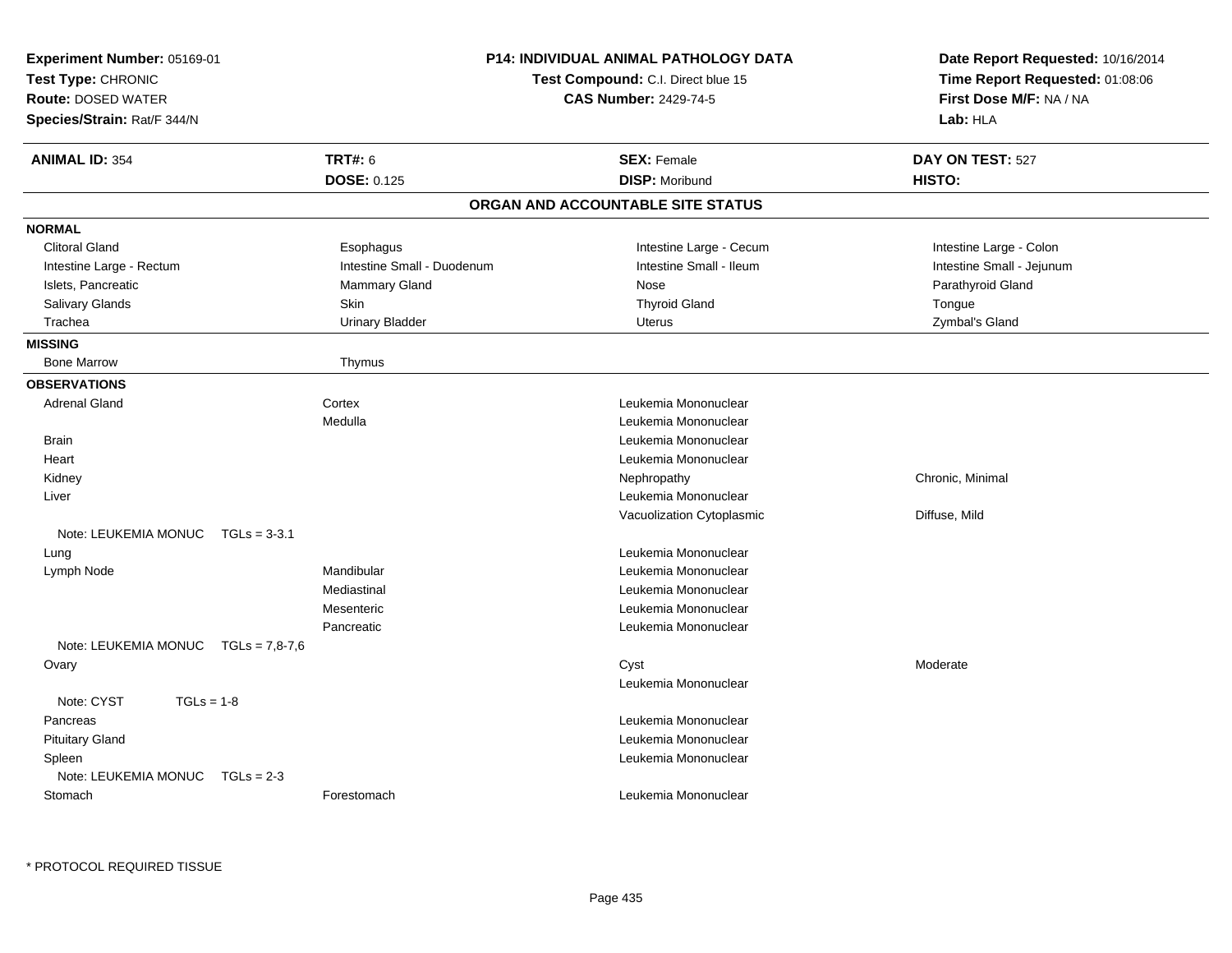| Experiment Number: 05169-01<br>Test Type: CHRONIC<br><b>Route: DOSED WATER</b><br>Species/Strain: Rat/F 344/N |                    | <b>P14: INDIVIDUAL ANIMAL PATHOLOGY DATA</b> | Date Report Requested: 10/16/2014<br>Time Report Requested: 01:08:06<br>First Dose M/F: NA / NA |
|---------------------------------------------------------------------------------------------------------------|--------------------|----------------------------------------------|-------------------------------------------------------------------------------------------------|
|                                                                                                               |                    | Test Compound: C.I. Direct blue 15           |                                                                                                 |
|                                                                                                               |                    | <b>CAS Number: 2429-74-5</b>                 |                                                                                                 |
|                                                                                                               |                    |                                              | Lab: HLA                                                                                        |
| <b>ANIMAL ID: 354</b>                                                                                         | <b>TRT#: 6</b>     | <b>SEX: Female</b>                           | DAY ON TEST: 527                                                                                |
|                                                                                                               | <b>DOSE: 0.125</b> | <b>DISP:</b> Moribund                        | HISTO:                                                                                          |
|                                                                                                               |                    | ORGAN AND ACCOUNTABLE SITE STATUS            |                                                                                                 |
|                                                                                                               | Glandular          | Leukemia Mononuclear                         |                                                                                                 |
| PRIMARY CAUSE OF DEATH                                                                                        |                    |                                              |                                                                                                 |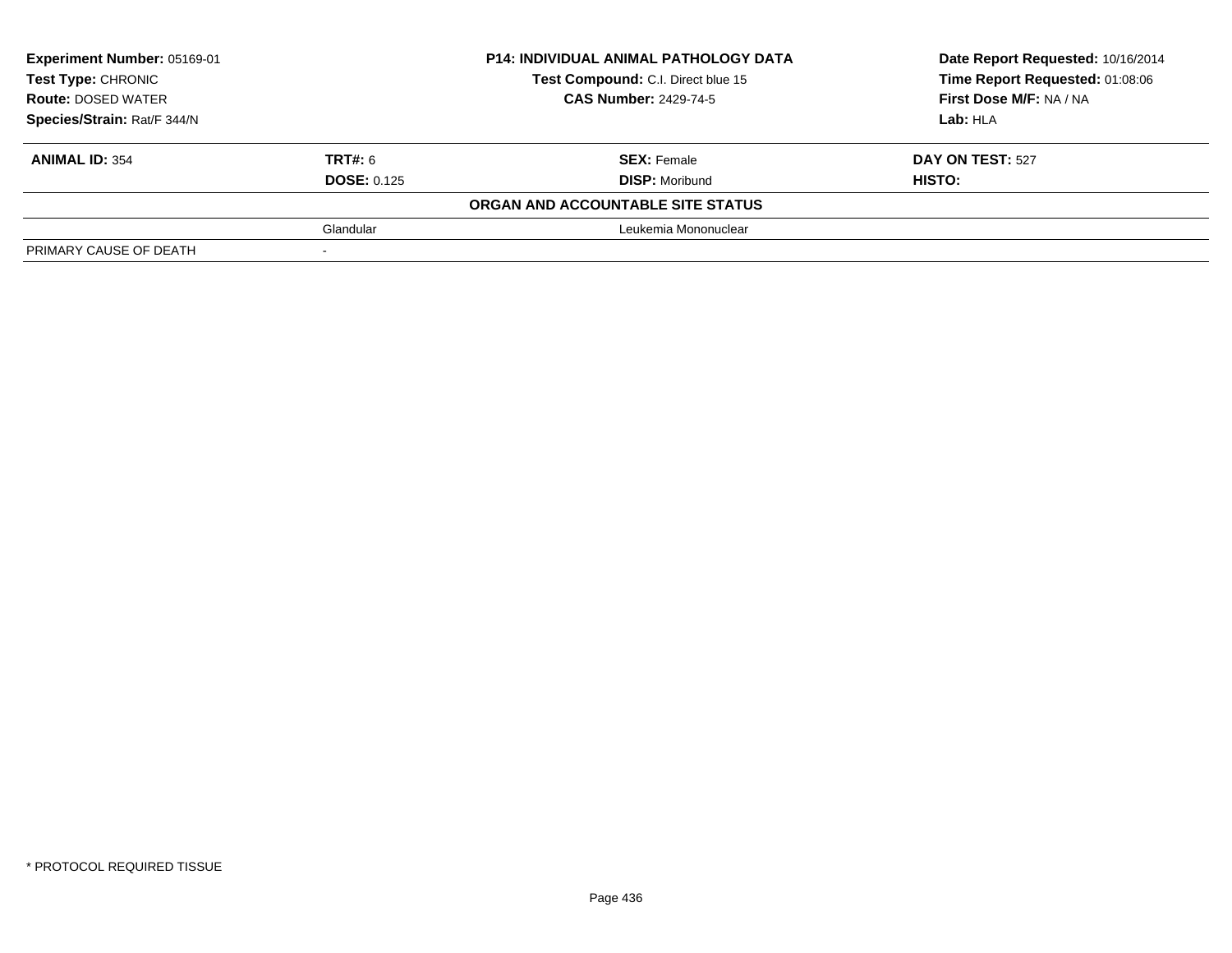| Experiment Number: 05169-01   |                                                   | <b>P14: INDIVIDUAL ANIMAL PATHOLOGY DATA</b> | Date Report Requested: 10/16/2014<br>Time Report Requested: 01:08:06 |
|-------------------------------|---------------------------------------------------|----------------------------------------------|----------------------------------------------------------------------|
| Test Type: CHRONIC            |                                                   | Test Compound: C.I. Direct blue 15           |                                                                      |
| <b>Route: DOSED WATER</b>     |                                                   | <b>CAS Number: 2429-74-5</b>                 | First Dose M/F: NA / NA                                              |
| Species/Strain: Rat/F 344/N   |                                                   |                                              | Lab: HLA                                                             |
| <b>ANIMAL ID: 355</b>         | <b>TRT#: 6</b>                                    | <b>SEX: Female</b>                           | DAY ON TEST: 432                                                     |
|                               | <b>DOSE: 0.125</b>                                | <b>DISP: Moribund</b>                        | HISTO:                                                               |
|                               |                                                   | ORGAN AND ACCOUNTABLE SITE STATUS            |                                                                      |
| <b>NORMAL</b>                 |                                                   |                                              |                                                                      |
| <b>Adrenal Gland - Cortex</b> | Adrenal Gland - Medulla                           | <b>Bone Marrow</b>                           | <b>Brain</b>                                                         |
| Esophagus                     | Heart                                             | Intestine Large - Cecum                      | Intestine Large - Colon                                              |
| Intestine Large - Rectum      | Intestine Small - Duodenum                        | Intestine Small - Ileum                      | Intestine Small - Jejunum                                            |
| Islets, Pancreatic            | Kidney                                            | Lymph Node - Mandibular                      | Lymph Node - Mesenteric                                              |
| Mammary Gland                 | Nose                                              | Ovary                                        | Pancreas                                                             |
| Parathyroid Gland             | <b>Pituitary Gland</b>                            | Salivary Glands                              | Skin                                                                 |
| Stomach - Forestomach         | Stomach - Glandular                               | Thymus                                       | <b>Thyroid Gland</b>                                                 |
| Trachea                       | <b>Urinary Bladder</b>                            | <b>Uterus</b>                                |                                                                      |
| <b>OBSERVATIONS</b>           |                                                   |                                              |                                                                      |
| <b>Bone</b>                   | Cranium                                           | Carcinoma                                    | Metastatic (Zymbal'S Gland)                                          |
| <b>Clitoral Gland</b>         |                                                   | Ectasia                                      | Moderate                                                             |
| Note: ECTASIA                 | $TGLs = 2-8$                                      |                                              |                                                                      |
| Liver                         |                                                   | Granuloma                                    | Minimal                                                              |
|                               |                                                   | Hematopoietic Cell Proliferation             | Mild                                                                 |
|                               |                                                   | Necrosis                                     | Coagulative, Moderate                                                |
|                               | [ Hematopoietic Cell Proliferation TGLS = 3-3.1 ] |                                              |                                                                      |
| Lung                          |                                                   | Hyperplasia                                  | Lymphoid, Mild                                                       |
| Spleen                        |                                                   | Hematopoietic Cell Proliferation             | Moderate                                                             |
|                               | [ Hematopoietic Cell Proliferation TGLS = 7-3 ]   |                                              |                                                                      |
| Zymbal's Gland                |                                                   | Adenoma                                      |                                                                      |
|                               |                                                   | Carcinoma                                    |                                                                      |
| Note: CARCINOMA               | $TGLs = 6-10.1$                                   |                                              |                                                                      |
| PRIMARY CAUSE OF DEATH        | $\sim$                                            |                                              |                                                                      |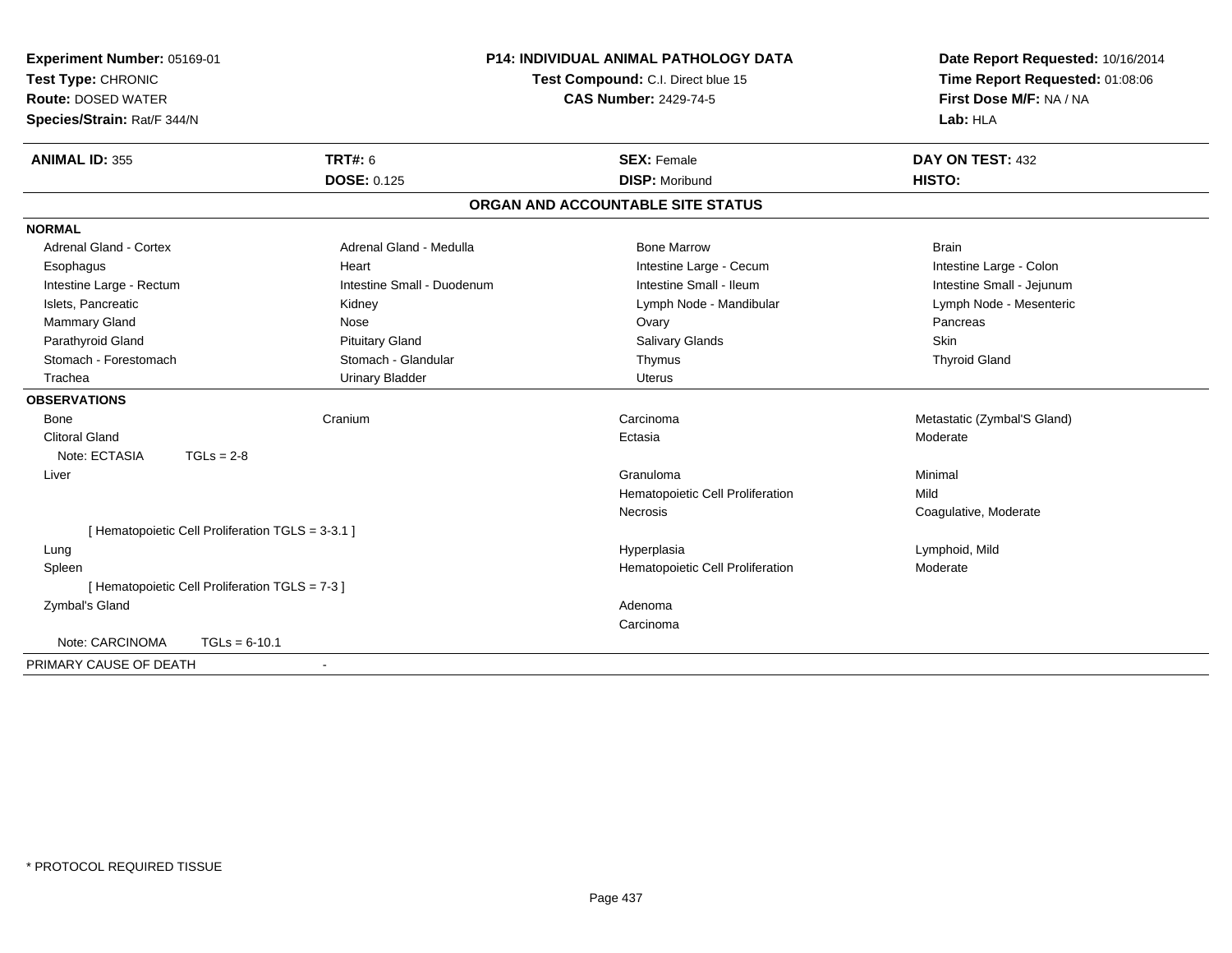| Experiment Number: 05169-01<br>Test Type: CHRONIC<br><b>Route: DOSED WATER</b><br>Species/Strain: Rat/F 344/N |                            | <b>P14: INDIVIDUAL ANIMAL PATHOLOGY DATA</b><br>Test Compound: C.I. Direct blue 15<br><b>CAS Number: 2429-74-5</b> | Date Report Requested: 10/16/2014<br>Time Report Requested: 01:08:06<br>First Dose M/F: NA / NA<br>Lab: HLA |
|---------------------------------------------------------------------------------------------------------------|----------------------------|--------------------------------------------------------------------------------------------------------------------|-------------------------------------------------------------------------------------------------------------|
| <b>ANIMAL ID: 356</b>                                                                                         | <b>TRT#: 6</b>             | <b>SEX: Female</b>                                                                                                 | DAY ON TEST: 673                                                                                            |
|                                                                                                               | <b>DOSE: 0.125</b>         | <b>DISP: Moribund</b>                                                                                              | HISTO:                                                                                                      |
|                                                                                                               |                            | ORGAN AND ACCOUNTABLE SITE STATUS                                                                                  |                                                                                                             |
| <b>NORMAL</b>                                                                                                 |                            |                                                                                                                    |                                                                                                             |
| <b>Adrenal Gland - Cortex</b>                                                                                 | Adrenal Gland - Medulla    | <b>Bone Marrow</b>                                                                                                 | <b>Brain</b>                                                                                                |
| Esophagus                                                                                                     | Heart                      | Intestine Large - Cecum                                                                                            | Intestine Large - Colon                                                                                     |
| Intestine Large - Rectum                                                                                      | Intestine Small - Duodenum | Intestine Small - Ileum                                                                                            | Intestine Small - Jejunum                                                                                   |
| Islets, Pancreatic                                                                                            | Lymph Node - Mandibular    | Lymph Node - Mesenteric                                                                                            | Mammary Gland                                                                                               |
| Nose                                                                                                          | Pancreas                   | Parathyroid Gland                                                                                                  | <b>Pituitary Gland</b>                                                                                      |
| Salivary Glands                                                                                               | Stomach - Forestomach      | Stomach - Glandular                                                                                                | Thymus                                                                                                      |
| Trachea                                                                                                       | <b>Urinary Bladder</b>     | Zymbal's Gland                                                                                                     |                                                                                                             |
| <b>OBSERVATIONS</b>                                                                                           |                            |                                                                                                                    |                                                                                                             |
| <b>Clitoral Gland</b>                                                                                         | Bilateral                  | Adenoma                                                                                                            |                                                                                                             |
| Note: [ ADENOMA<br>$1 \text{ TGLs} = 2-8.1$                                                                   |                            |                                                                                                                    |                                                                                                             |
| Kidney                                                                                                        |                            | Nephropathy                                                                                                        | Chronic, Mild                                                                                               |
| Liver                                                                                                         | Centrilobular              | Degeneration                                                                                                       | Diffuse, Mild                                                                                               |
|                                                                                                               |                            | Hematopoietic Cell Proliferation                                                                                   | Mild                                                                                                        |
| Note: DEGEN<br>$TGLs = 5-3.1$                                                                                 |                            |                                                                                                                    |                                                                                                             |
| Lung                                                                                                          |                            | Hyperplasia                                                                                                        | Lymphoid, Mild                                                                                              |
|                                                                                                               |                            | <b>Infiltration Cellular</b>                                                                                       | Histiocyte, Mild                                                                                            |
| Note: INFILTRAT CELL $TGLs = 6-4, 4.1$                                                                        |                            |                                                                                                                    |                                                                                                             |
| Ovary                                                                                                         |                            | Cyst                                                                                                               |                                                                                                             |
| Note: CYST<br>$TGLs = 3-8$                                                                                    |                            |                                                                                                                    |                                                                                                             |
| Pharynx                                                                                                       | Palate                     | Squamous Cell Carcinoma                                                                                            |                                                                                                             |
| Note: SQUAM CEL CARC TGLs = 8-12,14                                                                           |                            |                                                                                                                    |                                                                                                             |
| Skin                                                                                                          |                            | Squamous Cell Papilloma                                                                                            |                                                                                                             |
| Note: SQ CL PAPILLOM TGLs = 7-13                                                                              |                            |                                                                                                                    |                                                                                                             |
| Note: RECORDED GROSSLY TO INVOLVE THE GINGIVA                                                                 |                            |                                                                                                                    |                                                                                                             |
| Spleen                                                                                                        |                            | Hematopoietic Cell Proliferation                                                                                   | Moderate                                                                                                    |
| <b>Thyroid Gland</b>                                                                                          | C Cell                     | Adenoma                                                                                                            |                                                                                                             |
| Uterus                                                                                                        | Endometrium                | Cyst                                                                                                               |                                                                                                             |
| Note: CYST<br>$TGLs = 4-8$                                                                                    |                            |                                                                                                                    |                                                                                                             |
| PRIMARY CAUSE OF DEATH                                                                                        | $\sim$                     |                                                                                                                    |                                                                                                             |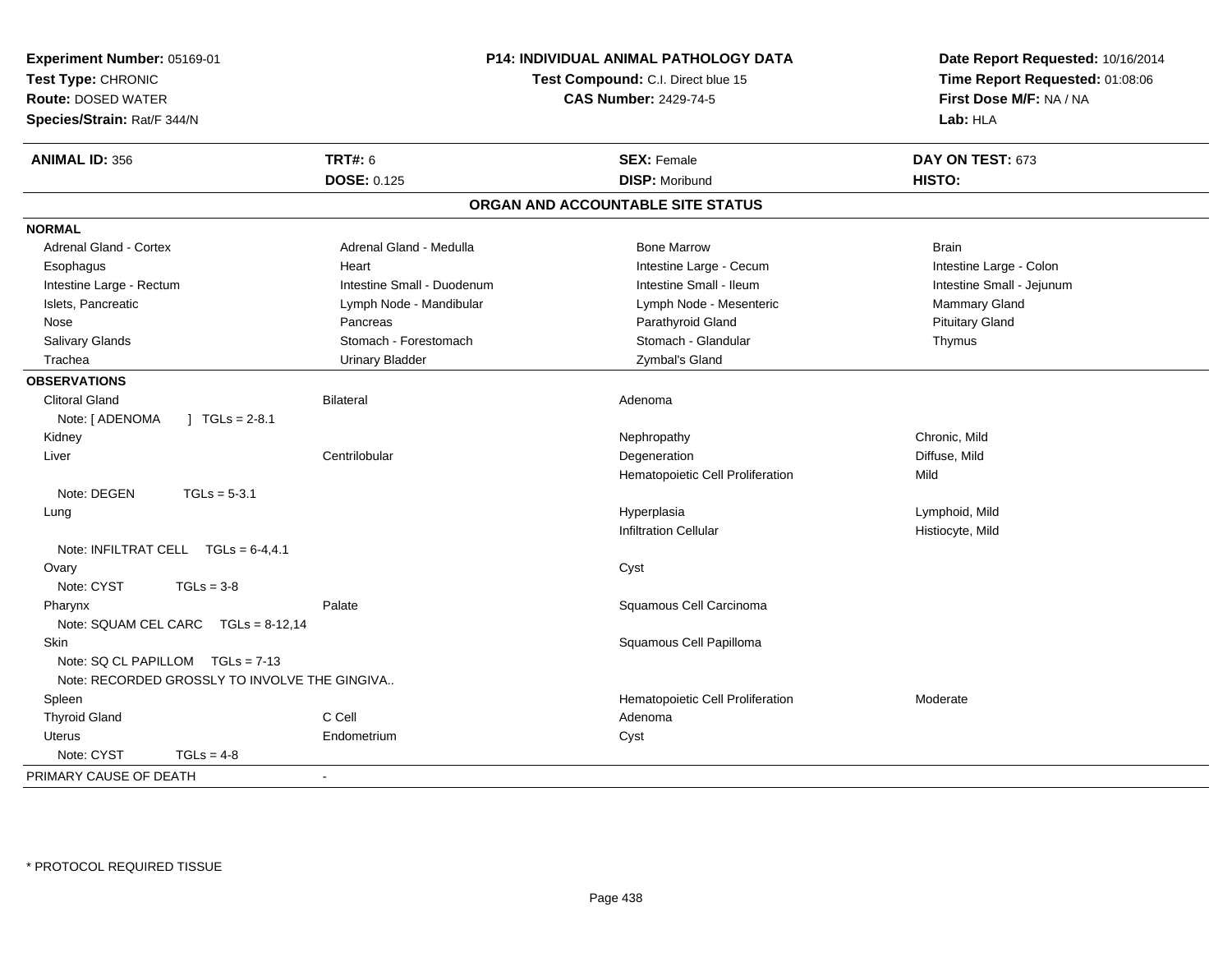| Experiment Number: 05169-01                                   |                          | <b>P14: INDIVIDUAL ANIMAL PATHOLOGY DATA</b>                       | Date Report Requested: 10/16/2014                          |  |
|---------------------------------------------------------------|--------------------------|--------------------------------------------------------------------|------------------------------------------------------------|--|
| Test Type: CHRONIC<br><b>Route: DOSED WATER</b>               |                          | Test Compound: C.I. Direct blue 15<br><b>CAS Number: 2429-74-5</b> | Time Report Requested: 01:08:06<br>First Dose M/F: NA / NA |  |
| Species/Strain: Rat/F 344/N                                   |                          |                                                                    | Lab: HLA                                                   |  |
| <b>ANIMAL ID: 357</b>                                         | <b>TRT#: 6</b>           | <b>SEX: Female</b>                                                 | DAY ON TEST: 640                                           |  |
|                                                               | <b>DOSE: 0.125</b>       | <b>DISP: Moribund</b>                                              | HISTO:                                                     |  |
|                                                               |                          | ORGAN AND ACCOUNTABLE SITE STATUS                                  |                                                            |  |
| <b>NORMAL</b>                                                 |                          |                                                                    |                                                            |  |
| <b>Bone Marrow</b>                                            | <b>Brain</b>             | <b>Clitoral Gland</b>                                              | Esophagus                                                  |  |
| Intestine Large - Cecum                                       | Intestine Large - Rectum | Intestine Small - Duodenum                                         | Intestine Small - Ileum                                    |  |
| Intestine Small - Jejunum                                     | Islets, Pancreatic       | Nose                                                               | Ovary                                                      |  |
| Pancreas                                                      | Parathyroid Gland        | <b>Pituitary Gland</b>                                             | <b>Salivary Glands</b>                                     |  |
| Skin                                                          | Stomach - Forestomach    | Stomach - Glandular                                                | <b>Thyroid Gland</b>                                       |  |
| Trachea                                                       | <b>Urinary Bladder</b>   |                                                                    |                                                            |  |
| <b>OBSERVATIONS</b>                                           |                          |                                                                    |                                                            |  |
| <b>Adrenal Gland</b>                                          | Cortex                   | Leukemia Mononuclear                                               |                                                            |  |
|                                                               | Medulla                  | Leukemia Mononuclear                                               |                                                            |  |
| Heart                                                         |                          | Cardiomyopathy                                                     | Chronic, Mild                                              |  |
| Intestine Large                                               | Colon                    | Polyp Adenomatous                                                  |                                                            |  |
| Note: POLYP ADENOMAT TGLs = 4-7                               |                          |                                                                    |                                                            |  |
| Kidney                                                        | Cortex                   | Cyst                                                               |                                                            |  |
|                                                               |                          | Nephropathy                                                        | Chronic, Mild                                              |  |
| Note: CYST<br>$TGLs = 3-5$                                    |                          |                                                                    |                                                            |  |
| Liver                                                         |                          | Leukemia Mononuclear                                               |                                                            |  |
| Note: LEUKEMIA MONUC<br>$TGLs = 7-3.1$<br>Note: ML IS STAGE 3 |                          |                                                                    |                                                            |  |
| Lung                                                          |                          | Leukemia Mononuclear                                               |                                                            |  |
| Lymph Node                                                    | Mandibular               | Leukemia Mononuclear                                               |                                                            |  |
|                                                               | Mesenteric               | Leukemia Mononuclear                                               |                                                            |  |
| Note: LEUKEMIA MONUC<br>$TGLs = 6-9$                          |                          |                                                                    |                                                            |  |
| <b>Mammary Gland</b>                                          |                          | Fibroadenoma                                                       | Multiple                                                   |  |
| Note: FIBROADENOMA<br>$TGLs = 10,11-13,14$                    |                          |                                                                    |                                                            |  |
| Spleen                                                        |                          | Leukemia Mononuclear                                               |                                                            |  |
| Note: LEUKEMIA MONUC<br>$TGLs = 5-3$                          |                          |                                                                    |                                                            |  |
| Thymus                                                        |                          | Leukemia Mononuclear                                               |                                                            |  |
| Uterus                                                        | Endometrium              | Cyst                                                               |                                                            |  |
|                                                               | Cervix                   | Fibrosis                                                           | Moderate                                                   |  |
| Note: CYST<br>$TGLs = 1-8$                                    |                          |                                                                    |                                                            |  |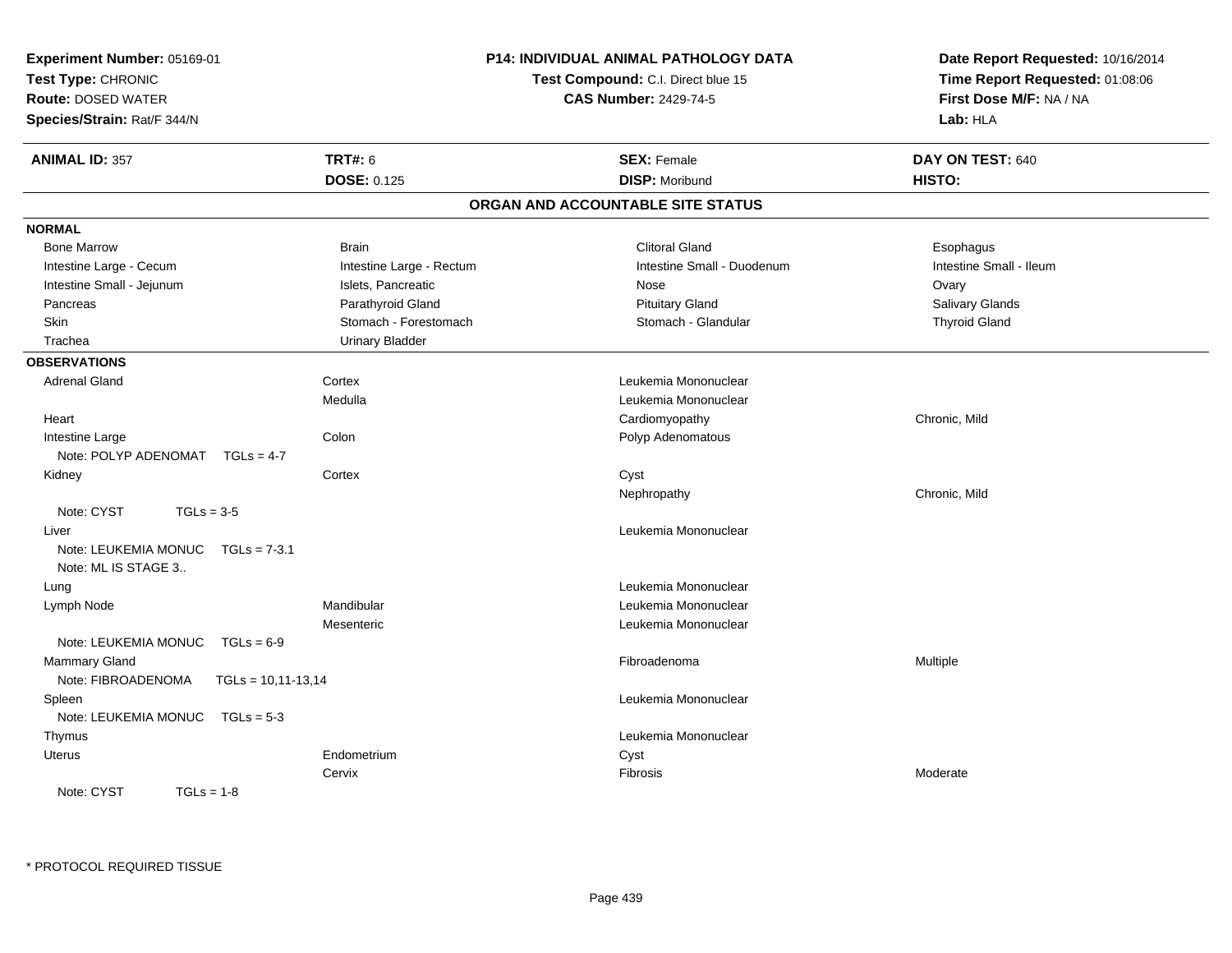| <b>Experiment Number: 05169-01</b><br>Test Type: CHRONIC<br><b>Route: DOSED WATER</b><br>Species/Strain: Rat/F 344/N |                 |                               | <b>P14: INDIVIDUAL ANIMAL PATHOLOGY DATA</b><br>Test Compound: C.I. Direct blue 15<br><b>CAS Number: 2429-74-5</b> | Date Report Requested: 10/16/2014<br>Time Report Requested: 01:08:06<br>First Dose M/F: NA / NA<br>Lab: HLA |
|----------------------------------------------------------------------------------------------------------------------|-----------------|-------------------------------|--------------------------------------------------------------------------------------------------------------------|-------------------------------------------------------------------------------------------------------------|
| <b>ANIMAL ID: 357</b>                                                                                                |                 | TRT#: 6<br><b>DOSE: 0.125</b> | <b>SEX:</b> Female<br><b>DISP:</b> Moribund                                                                        | <b>DAY ON TEST: 640</b><br>HISTO:                                                                           |
|                                                                                                                      |                 |                               | ORGAN AND ACCOUNTABLE SITE STATUS                                                                                  |                                                                                                             |
| Note: FIBROSIS                                                                                                       | $TGLs = 2-8.1$  |                               |                                                                                                                    |                                                                                                             |
| Zymbal's Gland                                                                                                       |                 |                               | Carcinoma                                                                                                          |                                                                                                             |
| Note: CARCINOMA                                                                                                      | $TGLs = 9-10.1$ |                               |                                                                                                                    |                                                                                                             |
| PRIMARY CAUSE OF DEATH                                                                                               |                 |                               |                                                                                                                    |                                                                                                             |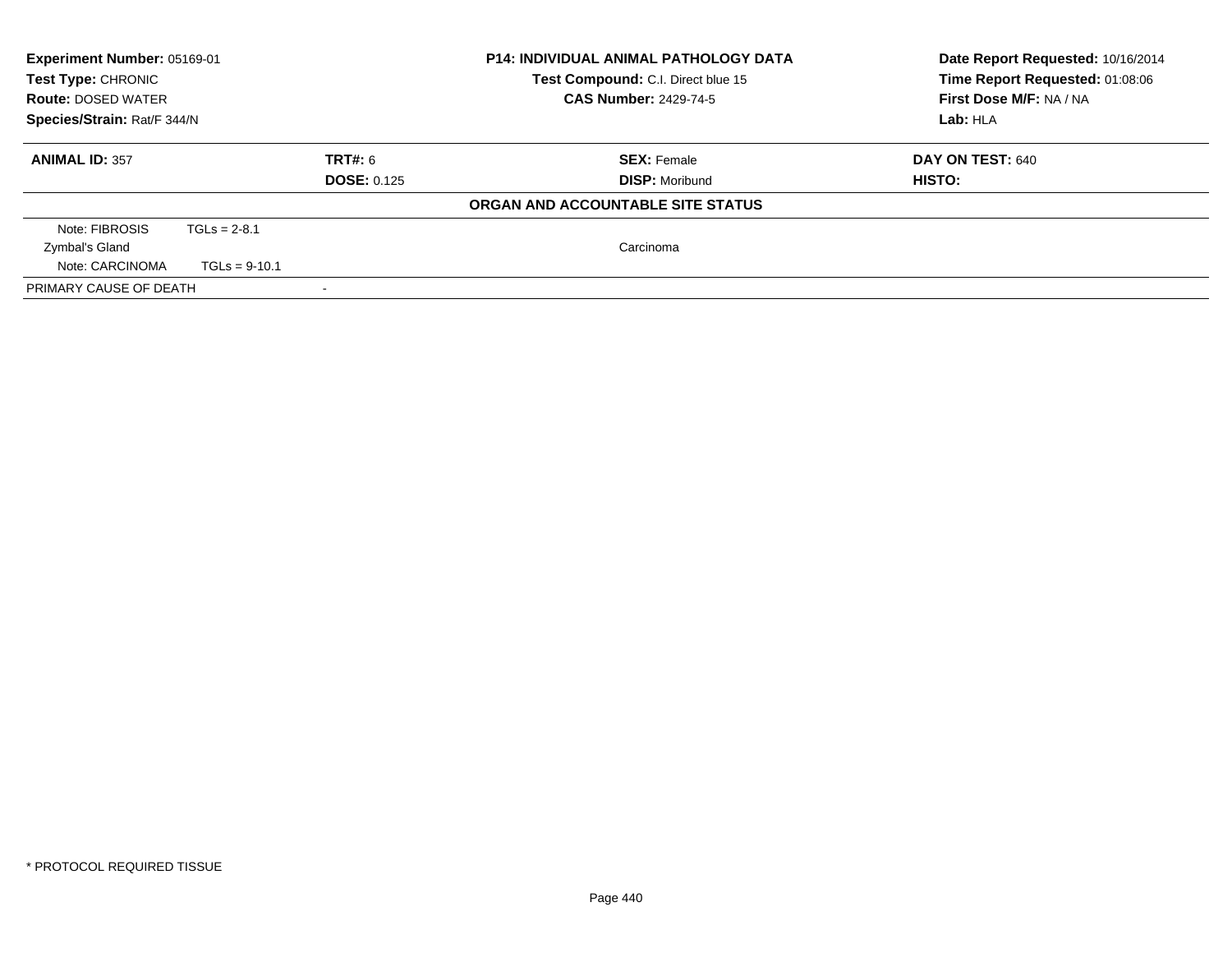| Test Type: CHRONIC<br><b>Route: DOSED WATER</b><br>Species/Strain: Rat/F 344/N | Test Compound: C.I. Direct blue 15<br><b>CAS Number: 2429-74-5</b> | Date Report Requested: 10/16/2014<br>Time Report Requested: 01:08:06<br>First Dose M/F: NA / NA<br>Lab: HLA |
|--------------------------------------------------------------------------------|--------------------------------------------------------------------|-------------------------------------------------------------------------------------------------------------|
| <b>TRT#: 6</b><br><b>ANIMAL ID: 358</b>                                        | <b>SEX: Female</b>                                                 | DAY ON TEST: 683                                                                                            |
| <b>DOSE: 0.125</b>                                                             | <b>DISP: Terminal Sacrifice</b>                                    | HISTO:                                                                                                      |
|                                                                                | ORGAN AND ACCOUNTABLE SITE STATUS                                  |                                                                                                             |
| <b>NORMAL</b>                                                                  |                                                                    |                                                                                                             |
| <b>Adrenal Gland - Cortex</b><br>Adrenal Gland - Medulla                       | <b>Bone Marrow</b>                                                 | <b>Brain</b>                                                                                                |
| <b>Clitoral Gland</b><br>Esophagus                                             | Intestine Large - Cecum                                            | Intestine Large - Colon                                                                                     |
| Intestine Large - Rectum<br>Intestine Small - Duodenum                         | Intestine Small - Ileum                                            | Intestine Small - Jejunum                                                                                   |
| Islets, Pancreatic<br>Lymph Node - Mandibular                                  | Lymph Node - Mesenteric                                            | Nose                                                                                                        |
| Ovary<br>Pancreas                                                              | Parathyroid Gland                                                  | Salivary Glands                                                                                             |
| <b>Skin</b><br>Stomach - Forestomach                                           | Stomach - Glandular                                                | Thymus                                                                                                      |
| <b>Thyroid Gland</b><br>Trachea                                                | <b>Urinary Bladder</b>                                             | Zymbal's Gland                                                                                              |
| <b>OBSERVATIONS</b>                                                            |                                                                    |                                                                                                             |
| <b>Clitoral GI</b>                                                             |                                                                    |                                                                                                             |
| Note: ONE GLAND IS PRESENT                                                     |                                                                    |                                                                                                             |
| Heart                                                                          | Cardiomyopathy                                                     | Chronic, Mild                                                                                               |
| Kidney                                                                         | Nephropathy                                                        | Chronic, Mild                                                                                               |
| Renal Tubule                                                                   | Pigmentation                                                       | Moderate                                                                                                    |
| Liver                                                                          | <b>Basophilic Focus</b>                                            | Mild                                                                                                        |
|                                                                                | Hematopoietic Cell Proliferation                                   | Mild                                                                                                        |
| Lung                                                                           | Hyperplasia                                                        | Lymphoid, Mild                                                                                              |
| Mammary Gland                                                                  | Fibroadenoma                                                       |                                                                                                             |
| Note: FIBROADENOMA<br>$TGLs = 2-14$                                            |                                                                    |                                                                                                             |
| <b>Pituitary Gland</b><br><b>Pars Distalis</b>                                 | Angiectasis                                                        | Focal, Mild                                                                                                 |
| [Angiectasis TGLS = 5-2]                                                       |                                                                    |                                                                                                             |
| Spleen                                                                         | Hematopoietic Cell Proliferation                                   | Moderate                                                                                                    |
| Tongue                                                                         | Squamous Cell Papilloma                                            |                                                                                                             |
| Note: $SQ CL PAPILLOM TGLS = 4-15$                                             |                                                                    |                                                                                                             |
| Uterus                                                                         | Sarcoma Stromal                                                    |                                                                                                             |
| Note: SARC STROMAL<br>$TGLs = 1-13$                                            |                                                                    |                                                                                                             |
| Note: SARC HAS INVADED CERVIX AS WELL                                          |                                                                    |                                                                                                             |
| Zymbals GI                                                                     |                                                                    |                                                                                                             |
| Note: ONE GLAND IS PRESENT                                                     |                                                                    |                                                                                                             |
| PRIMARY CAUSE OF DEATH<br>$\overline{\phantom{a}}$                             |                                                                    |                                                                                                             |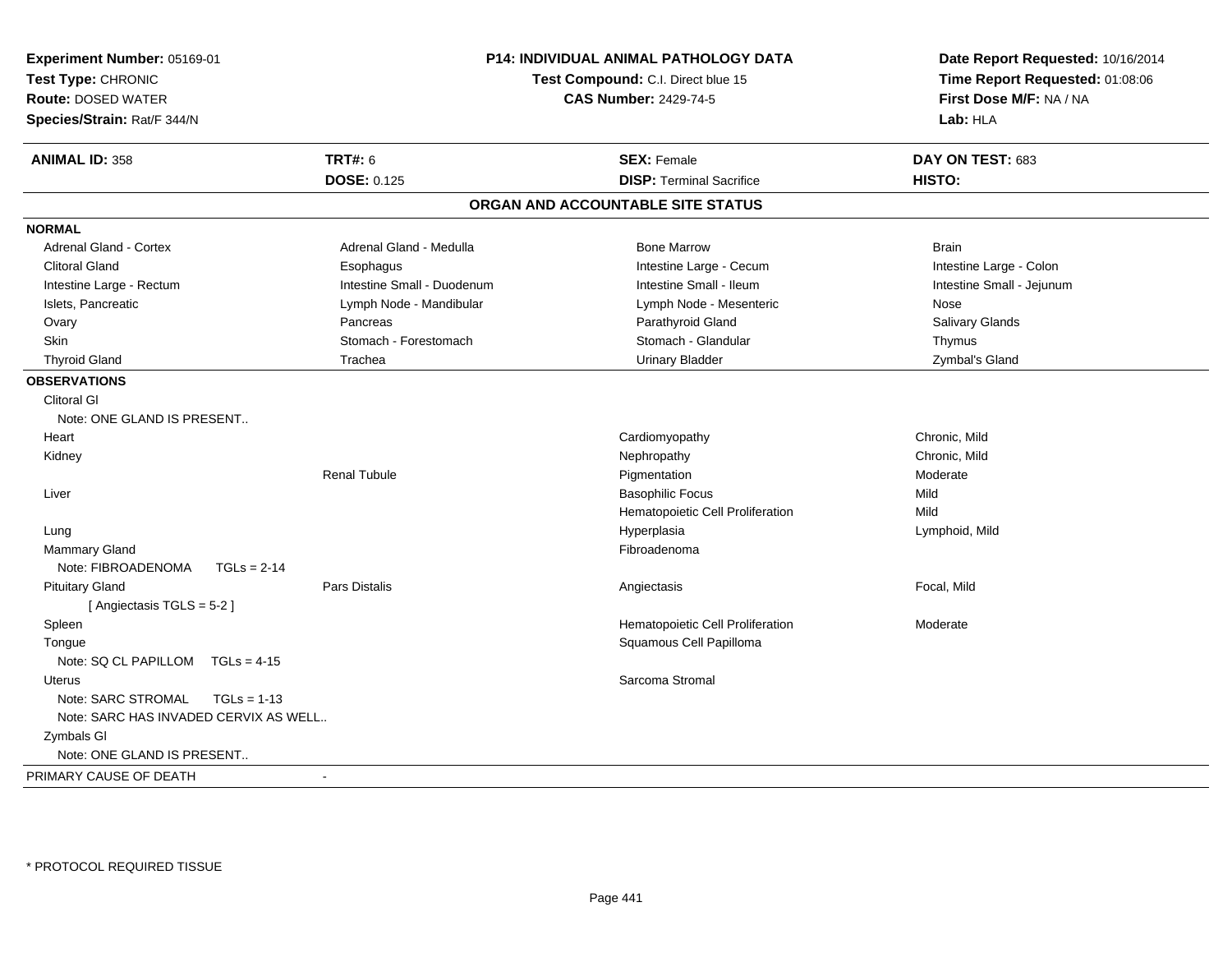| Experiment Number: 05169-01<br>Test Type: CHRONIC<br><b>Route: DOSED WATER</b><br>Species/Strain: Rat/F 344/N |                            | P14: INDIVIDUAL ANIMAL PATHOLOGY DATA<br>Test Compound: C.I. Direct blue 15<br><b>CAS Number: 2429-74-5</b> | Date Report Requested: 10/16/2014<br>Time Report Requested: 01:08:06<br>First Dose M/F: NA / NA<br>Lab: HLA |
|---------------------------------------------------------------------------------------------------------------|----------------------------|-------------------------------------------------------------------------------------------------------------|-------------------------------------------------------------------------------------------------------------|
| <b>ANIMAL ID: 359</b>                                                                                         | <b>TRT#: 6</b>             | <b>SEX: Female</b>                                                                                          | DAY ON TEST: 432                                                                                            |
|                                                                                                               | <b>DOSE: 0.125</b>         | <b>DISP: Moribund</b>                                                                                       | HISTO:                                                                                                      |
|                                                                                                               |                            | ORGAN AND ACCOUNTABLE SITE STATUS                                                                           |                                                                                                             |
| <b>NORMAL</b>                                                                                                 |                            |                                                                                                             |                                                                                                             |
| <b>Adrenal Gland - Cortex</b>                                                                                 | Adrenal Gland - Medulla    | <b>Bone Marrow</b>                                                                                          | <b>Brain</b>                                                                                                |
| Esophagus                                                                                                     | Heart                      | Intestine Large - Cecum                                                                                     | Intestine Large - Colon                                                                                     |
| Intestine Large - Rectum                                                                                      | Intestine Small - Duodenum | Intestine Small - Ileum                                                                                     | Intestine Small - Jejunum                                                                                   |
| Islets, Pancreatic                                                                                            | Kidney                     | Lymph Node - Mandibular                                                                                     | Lymph Node - Mesenteric                                                                                     |
| Mammary Gland                                                                                                 | Nose                       | Ovary                                                                                                       | Pancreas                                                                                                    |
| Parathyroid Gland                                                                                             | <b>Pituitary Gland</b>     | <b>Salivary Glands</b>                                                                                      | Skin                                                                                                        |
| Stomach - Forestomach                                                                                         | Stomach - Glandular        | Thymus                                                                                                      | <b>Thyroid Gland</b>                                                                                        |
| Trachea                                                                                                       | <b>Urinary Bladder</b>     | Zymbal's Gland                                                                                              |                                                                                                             |
| <b>OBSERVATIONS</b>                                                                                           |                            |                                                                                                             |                                                                                                             |
| <b>Clitoral Gland</b>                                                                                         |                            | Adenoma                                                                                                     |                                                                                                             |
| Liver                                                                                                         |                            | <b>Basophilic Focus</b>                                                                                     | Mild                                                                                                        |
|                                                                                                               |                            | <b>Necrosis</b>                                                                                             | Coagulative, Marked                                                                                         |
| Note: NECROSIS<br>$TGLs = 3-3.1$                                                                              |                            |                                                                                                             |                                                                                                             |
| Lung                                                                                                          |                            | Hyperplasia                                                                                                 | Lymphoid, Mild                                                                                              |
| Spleen                                                                                                        |                            | Pigmentation                                                                                                | Moderate                                                                                                    |
| Tongue                                                                                                        |                            | Squamous Cell Carcinoma                                                                                     |                                                                                                             |
| Note: [ SQUAM CEL CARC ] TGLs = 5-13                                                                          |                            |                                                                                                             |                                                                                                             |
| Uterus                                                                                                        |                            | Polyp Stromal                                                                                               |                                                                                                             |
| Note: POLYP STROMAL<br>$TGLs = 2-8$                                                                           |                            |                                                                                                             |                                                                                                             |
| PRIMARY CAUSE OF DEATH                                                                                        | $\blacksquare$             |                                                                                                             |                                                                                                             |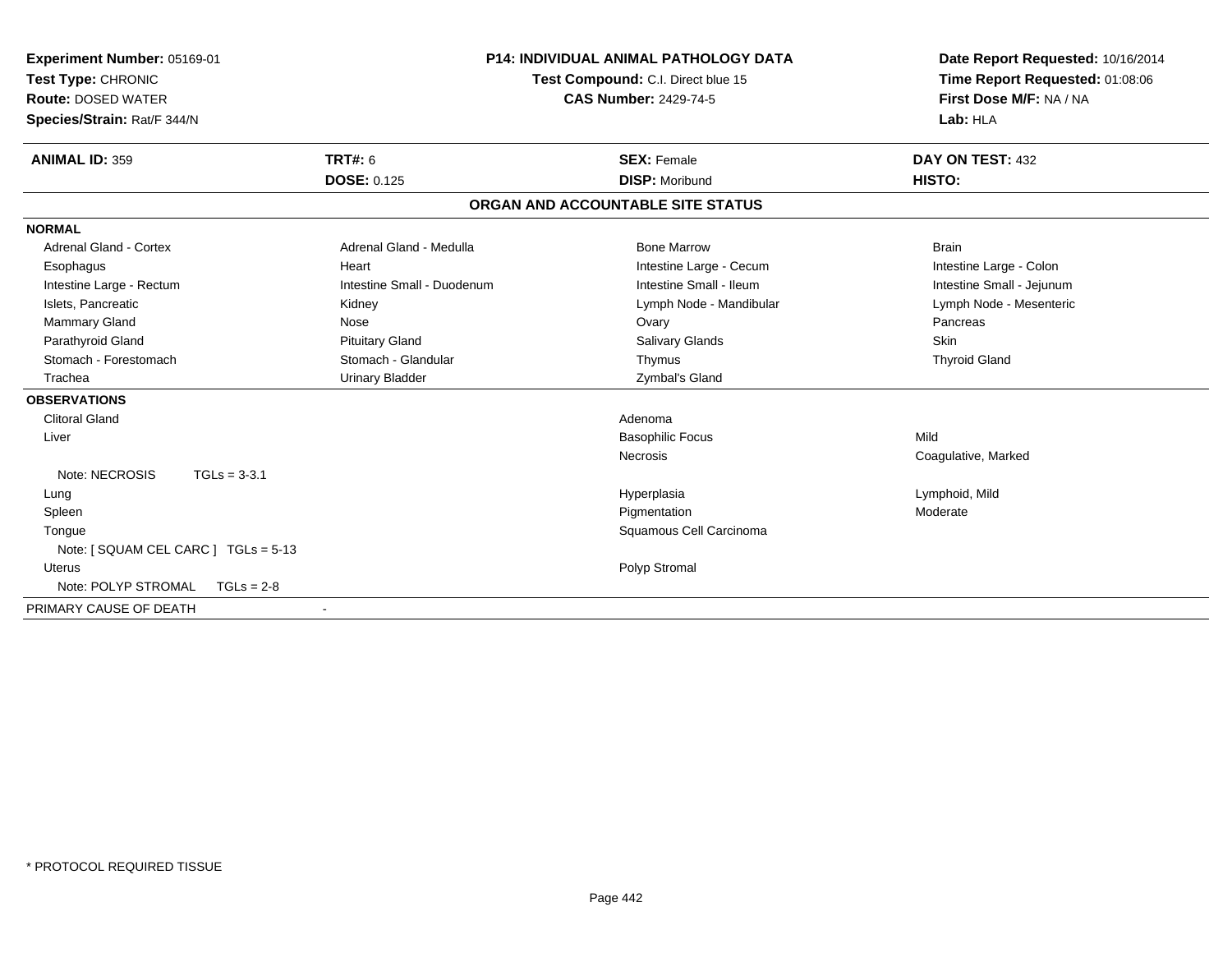| Experiment Number: 05169-01<br>Test Type: CHRONIC<br><b>Route: DOSED WATER</b><br>Species/Strain: Rat/F 344/N |                            | P14: INDIVIDUAL ANIMAL PATHOLOGY DATA<br>Test Compound: C.I. Direct blue 15<br><b>CAS Number: 2429-74-5</b> | Date Report Requested: 10/16/2014<br>Time Report Requested: 01:08:06<br>First Dose M/F: NA / NA<br>Lab: HLA |
|---------------------------------------------------------------------------------------------------------------|----------------------------|-------------------------------------------------------------------------------------------------------------|-------------------------------------------------------------------------------------------------------------|
| <b>ANIMAL ID: 360</b>                                                                                         | <b>TRT#: 6</b>             | <b>SEX: Female</b>                                                                                          | DAY ON TEST: 589                                                                                            |
|                                                                                                               | <b>DOSE: 0.125</b>         | <b>DISP: Moribund</b>                                                                                       | HISTO:                                                                                                      |
|                                                                                                               |                            | ORGAN AND ACCOUNTABLE SITE STATUS                                                                           |                                                                                                             |
| <b>NORMAL</b>                                                                                                 |                            |                                                                                                             |                                                                                                             |
| <b>Adrenal Gland - Cortex</b>                                                                                 | Adrenal Gland - Medulla    | <b>Bone Marrow</b>                                                                                          | <b>Brain</b>                                                                                                |
| Esophagus                                                                                                     | Heart                      | Intestine Large - Cecum                                                                                     | Intestine Large - Colon                                                                                     |
| Intestine Large - Rectum                                                                                      | Intestine Small - Duodenum | Intestine Small - Ileum                                                                                     | Intestine Small - Jejunum                                                                                   |
| Islets, Pancreatic                                                                                            | Lymph Node - Mandibular    | Lymph Node - Mesenteric                                                                                     | Nose                                                                                                        |
| Ovary                                                                                                         | Pancreas                   | Parathyroid Gland                                                                                           | Salivary Glands                                                                                             |
| Skin                                                                                                          | Stomach - Forestomach      | Stomach - Glandular                                                                                         | Thymus                                                                                                      |
| <b>Thyroid Gland</b>                                                                                          | Trachea                    | <b>Urinary Bladder</b>                                                                                      | Uterus                                                                                                      |
| <b>OBSERVATIONS</b>                                                                                           |                            |                                                                                                             |                                                                                                             |
| <b>Clitoral Gland</b>                                                                                         |                            | Ectasia                                                                                                     | Moderate                                                                                                    |
|                                                                                                               |                            | Hyperplasia                                                                                                 | Squamous, Focal, Mild                                                                                       |
| Kidney                                                                                                        |                            | Nephropathy                                                                                                 | Chronic, Mild                                                                                               |
| Liver                                                                                                         |                            | <b>Basophilic Focus</b>                                                                                     | Moderate                                                                                                    |
|                                                                                                               |                            | Pigmentation                                                                                                | Mild                                                                                                        |
| Lung                                                                                                          |                            | Hyperplasia                                                                                                 | Lymphoid, Mild                                                                                              |
| <b>Mammary Gland</b>                                                                                          |                            | Fibroadenoma                                                                                                | Multiple                                                                                                    |
| Note: FIBROADENOMA<br>$TGLs = 2,3-13,14$                                                                      |                            |                                                                                                             |                                                                                                             |
| Pharynx                                                                                                       | Palate                     | Squamous Cell Papilloma                                                                                     |                                                                                                             |
| Note: SQ CL PAPILLOM<br>$TGLs = 5-15$                                                                         |                            |                                                                                                             |                                                                                                             |
| <b>Pituitary Gland</b>                                                                                        | <b>Pars Distalis</b>       | Adenoma                                                                                                     |                                                                                                             |
| [Adenoma TGLS = $4-2$ ]                                                                                       |                            |                                                                                                             |                                                                                                             |
| Spleen                                                                                                        |                            | Hematopoietic Cell Proliferation                                                                            | Moderate                                                                                                    |
|                                                                                                               |                            | Sarcoma                                                                                                     |                                                                                                             |
| Note: SARCOMA<br>$TGLs = 1-3.2$                                                                               |                            |                                                                                                             |                                                                                                             |
| Zymbal's Gland                                                                                                |                            | Ectasia                                                                                                     | Mild                                                                                                        |
| PRIMARY CAUSE OF DEATH                                                                                        |                            |                                                                                                             |                                                                                                             |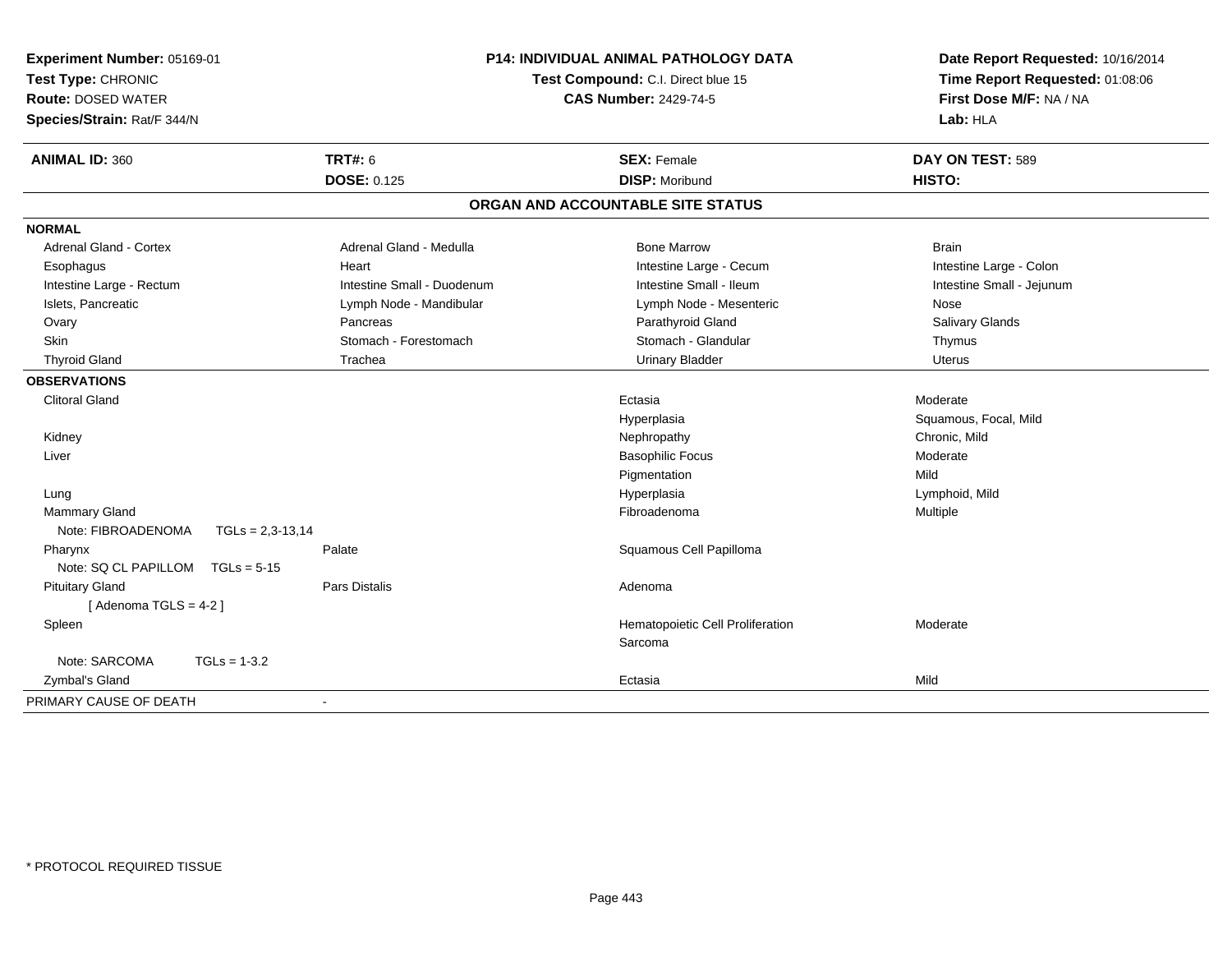| <b>Experiment Number: 05169-01</b><br>Test Type: CHRONIC<br><b>Route: DOSED WATER</b><br>Species/Strain: Rat/F 344/N |                                                                      | <b>P14: INDIVIDUAL ANIMAL PATHOLOGY DATA</b><br>Test Compound: C.I. Direct blue 15<br><b>CAS Number: 2429-74-5</b> | Date Report Requested: 10/16/2014<br>Time Report Requested: 01:08:06<br>First Dose M/F: NA / NA<br>Lab: HLA |
|----------------------------------------------------------------------------------------------------------------------|----------------------------------------------------------------------|--------------------------------------------------------------------------------------------------------------------|-------------------------------------------------------------------------------------------------------------|
| <b>ANIMAL ID: 361</b>                                                                                                | <b>TRT#: 6</b><br><b>DOSE: 0.125</b>                                 | <b>SEX: Female</b><br><b>DISP: Moribund</b>                                                                        | DAY ON TEST: 666<br>HISTO:                                                                                  |
|                                                                                                                      |                                                                      | ORGAN AND ACCOUNTABLE SITE STATUS                                                                                  |                                                                                                             |
| <b>NORMAL</b>                                                                                                        |                                                                      |                                                                                                                    |                                                                                                             |
| Esophagus                                                                                                            | Intestine Large - Cecum                                              | Intestine Large - Colon                                                                                            | Intestine Large - Rectum                                                                                    |
| Intestine Small - Duodenum                                                                                           | Intestine Small - Ileum                                              | Intestine Small - Jejunum                                                                                          | Islets, Pancreatic                                                                                          |
| Nose                                                                                                                 | Ovary                                                                | Parathyroid Gland                                                                                                  | Salivary Glands                                                                                             |
| Stomach - Forestomach                                                                                                | Stomach - Glandular                                                  | Thymus                                                                                                             | <b>Thyroid Gland</b>                                                                                        |
| Trachea                                                                                                              |                                                                      |                                                                                                                    |                                                                                                             |
| <b>OBSERVATIONS</b>                                                                                                  |                                                                      |                                                                                                                    |                                                                                                             |
| <b>Adrenal Gland</b>                                                                                                 | Cortex                                                               | Leukemia Mononuclear                                                                                               |                                                                                                             |
|                                                                                                                      | Medulla                                                              | Leukemia Mononuclear                                                                                               |                                                                                                             |
|                                                                                                                      | Medulla                                                              | Pheochromocytoma Benign                                                                                            |                                                                                                             |
| <b>Bone Marrow</b>                                                                                                   |                                                                      | Hypoplasia                                                                                                         | Moderate                                                                                                    |
| <b>Brain</b>                                                                                                         |                                                                      | Leukemia Mononuclear                                                                                               |                                                                                                             |
| <b>Clitoral Gland</b>                                                                                                |                                                                      | Adenoma                                                                                                            |                                                                                                             |
| Heart                                                                                                                |                                                                      | Cardiomyopathy                                                                                                     | Chronic, Mild                                                                                               |
|                                                                                                                      | Atrium                                                               | Thrombosis                                                                                                         |                                                                                                             |
| Kidney                                                                                                               |                                                                      | Leukemia Mononuclear                                                                                               |                                                                                                             |
|                                                                                                                      |                                                                      | Nephropathy                                                                                                        | Chronic, Minimal                                                                                            |
| Liver                                                                                                                |                                                                      | Leukemia Mononuclear                                                                                               |                                                                                                             |
| Note: LEUKEMIA MONUC                                                                                                 | $TGLs = 3-3.1$                                                       |                                                                                                                    |                                                                                                             |
| Note: ML IS STAGE 3                                                                                                  |                                                                      |                                                                                                                    |                                                                                                             |
| Lung                                                                                                                 |                                                                      | Leukemia Mononuclear                                                                                               |                                                                                                             |
| Lymph Node                                                                                                           | Mandibular                                                           | Leukemia Mononuclear                                                                                               |                                                                                                             |
|                                                                                                                      | Mesenteric                                                           | Leukemia Mononuclear                                                                                               |                                                                                                             |
| Mammary Gland                                                                                                        |                                                                      | Fibroadenoma                                                                                                       |                                                                                                             |
| Note: FIBROADENOMA                                                                                                   | $TGLs = 4-14$<br>Note: TUMOR HEAVILY INFILTRATED WITH LEUKEMIC CELLS |                                                                                                                    |                                                                                                             |
| Pancreas                                                                                                             |                                                                      | Leukemia Mononuclear                                                                                               |                                                                                                             |
| <b>Pituitary Gland</b>                                                                                               |                                                                      | Leukemia Mononuclear                                                                                               |                                                                                                             |
| Skin                                                                                                                 |                                                                      | Squamous Cell Carcinoma                                                                                            |                                                                                                             |
| Note: SQUAM CEL CARC                                                                                                 | $TGLs = 2-13$                                                        |                                                                                                                    |                                                                                                             |
| Spleen                                                                                                               |                                                                      | Leukemia Mononuclear                                                                                               |                                                                                                             |
|                                                                                                                      |                                                                      |                                                                                                                    |                                                                                                             |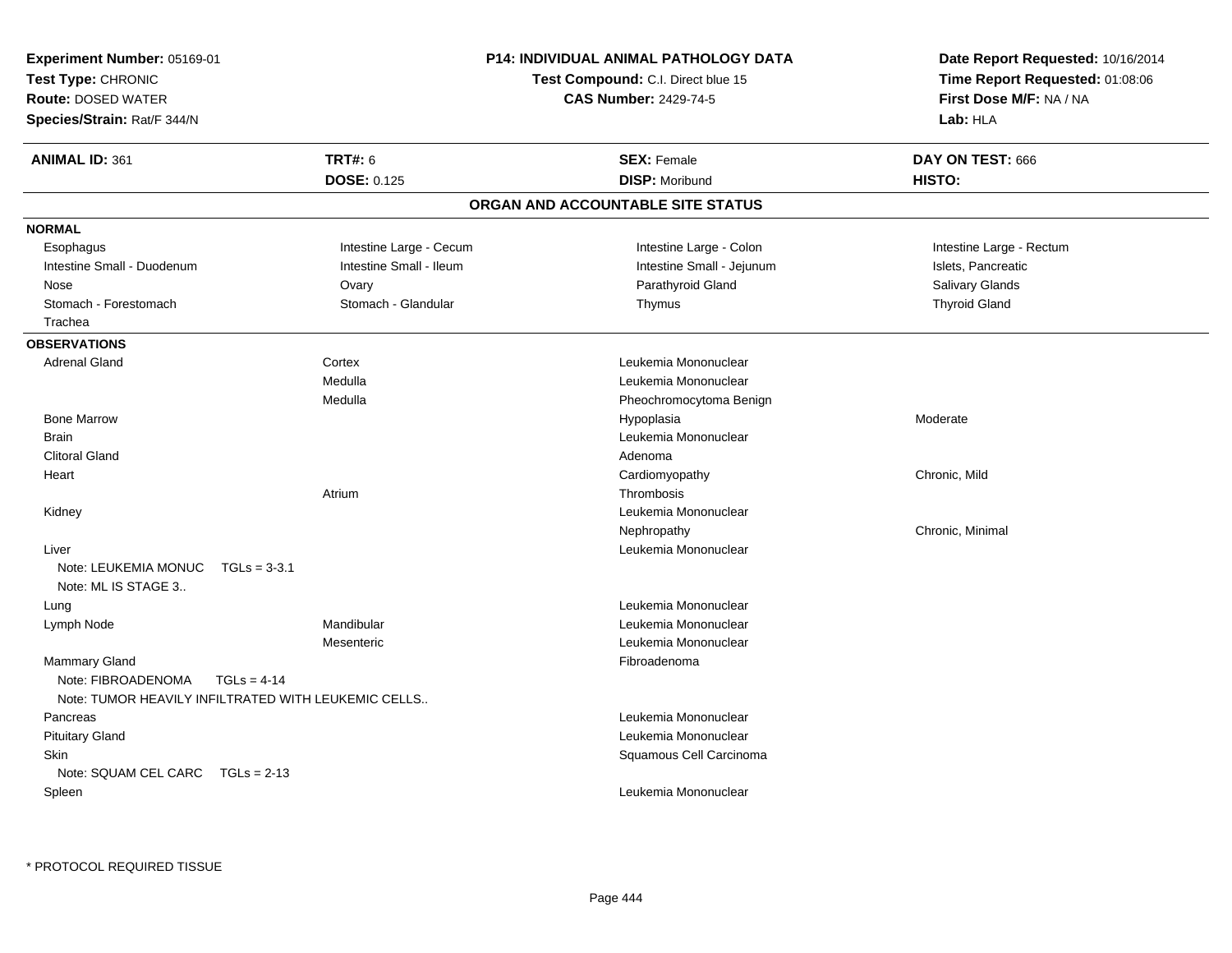| Experiment Number: 05169-01<br>Test Type: CHRONIC<br><b>Route: DOSED WATER</b><br>Species/Strain: Rat/F 344/N |                    | <b>P14: INDIVIDUAL ANIMAL PATHOLOGY DATA</b><br>Test Compound: C.I. Direct blue 15 | Date Report Requested: 10/16/2014<br>Time Report Requested: 01:08:06 |
|---------------------------------------------------------------------------------------------------------------|--------------------|------------------------------------------------------------------------------------|----------------------------------------------------------------------|
|                                                                                                               |                    | <b>CAS Number: 2429-74-5</b>                                                       | First Dose M/F: NA / NA                                              |
|                                                                                                               |                    |                                                                                    | Lab: HLA                                                             |
| <b>ANIMAL ID: 361</b>                                                                                         | <b>TRT#: 6</b>     | <b>SEX: Female</b>                                                                 | DAY ON TEST: 666                                                     |
|                                                                                                               | <b>DOSE: 0.125</b> | <b>DISP: Moribund</b>                                                              | HISTO:                                                               |
|                                                                                                               |                    | ORGAN AND ACCOUNTABLE SITE STATUS                                                  |                                                                      |
| [Leukemia Mononuclear TGLS = 7-3]                                                                             |                    |                                                                                    |                                                                      |
| <b>Urinary Bladder</b>                                                                                        |                    | Leukemia Mononuclear                                                               |                                                                      |
| Uterus                                                                                                        | Endometrium        | Hyperplasia                                                                        | Cystic, Mild                                                         |
| Zymbal's Gland                                                                                                |                    | Adenoma                                                                            |                                                                      |
|                                                                                                               |                    | Ectasia                                                                            | Mild                                                                 |
| PRIMARY CAUSE OF DEATH                                                                                        |                    |                                                                                    |                                                                      |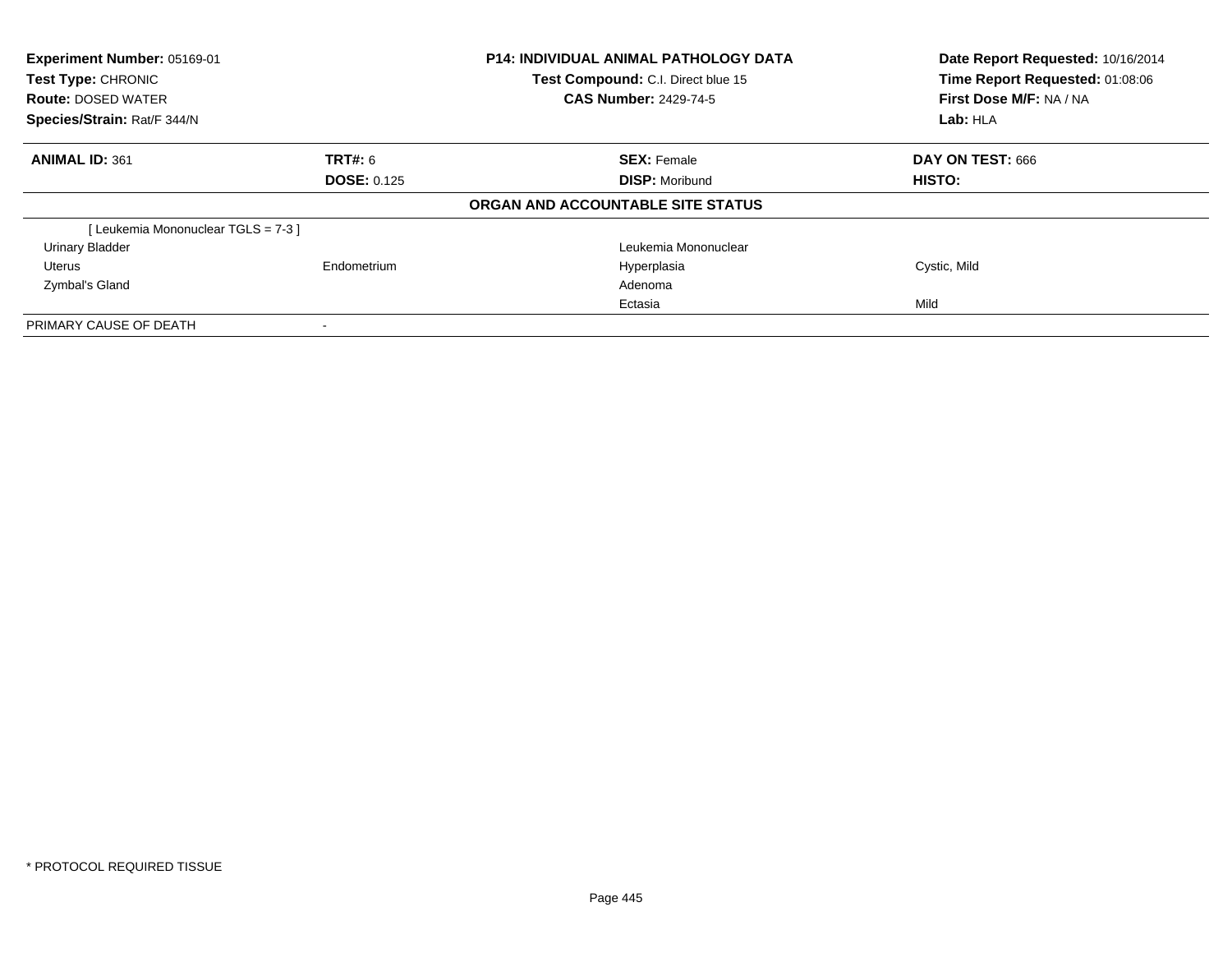| Experiment Number: 05169-01<br>Test Type: CHRONIC<br><b>Route: DOSED WATER</b><br>Species/Strain: Rat/F 344/N | <b>P14: INDIVIDUAL ANIMAL PATHOLOGY DATA</b><br>Test Compound: C.I. Direct blue 15<br><b>CAS Number: 2429-74-5</b> |                                   | Date Report Requested: 10/16/2014<br>Time Report Requested: 01:08:06<br>First Dose M/F: NA / NA<br>Lab: HLA |
|---------------------------------------------------------------------------------------------------------------|--------------------------------------------------------------------------------------------------------------------|-----------------------------------|-------------------------------------------------------------------------------------------------------------|
| <b>ANIMAL ID: 362</b>                                                                                         | <b>TRT#: 6</b>                                                                                                     | <b>SEX: Female</b>                | DAY ON TEST: 683                                                                                            |
|                                                                                                               | <b>DOSE: 0.125</b>                                                                                                 | <b>DISP: Terminal Sacrifice</b>   | HISTO:                                                                                                      |
|                                                                                                               |                                                                                                                    | ORGAN AND ACCOUNTABLE SITE STATUS |                                                                                                             |
| <b>NORMAL</b>                                                                                                 |                                                                                                                    |                                   |                                                                                                             |
| Adrenal Gland - Cortex                                                                                        | Adrenal Gland - Medulla                                                                                            | <b>Bone Marrow</b>                | <b>Brain</b>                                                                                                |
| <b>Clitoral Gland</b>                                                                                         | Esophagus                                                                                                          | Intestine Large - Cecum           | Intestine Large - Colon                                                                                     |
| Intestine Large - Rectum                                                                                      | Intestine Small - Duodenum                                                                                         | Intestine Small - Ileum           | Intestine Small - Jejunum                                                                                   |
| Islets, Pancreatic                                                                                            | Lymph Node - Mandibular                                                                                            | Lymph Node - Mesenteric           | Mammary Gland                                                                                               |
| Nose                                                                                                          | Ovary                                                                                                              | Pancreas                          | Parathyroid Gland                                                                                           |
| Salivary Glands                                                                                               | Skin                                                                                                               | Stomach - Glandular               | Thymus                                                                                                      |
| <b>Thyroid Gland</b>                                                                                          | Trachea                                                                                                            | <b>Urinary Bladder</b>            | <b>Uterus</b>                                                                                               |
| Zymbal's Gland                                                                                                |                                                                                                                    |                                   |                                                                                                             |
| <b>OBSERVATIONS</b>                                                                                           |                                                                                                                    |                                   |                                                                                                             |
| Heart                                                                                                         |                                                                                                                    | Cardiomyopathy                    | Chronic, Minimal                                                                                            |
| Kidney                                                                                                        |                                                                                                                    | Nephropathy                       | Chronic, Minimal                                                                                            |
| Liver                                                                                                         |                                                                                                                    | <b>Basophilic Focus</b>           | Marked                                                                                                      |
|                                                                                                               |                                                                                                                    | Leukemia Mononuclear              |                                                                                                             |
|                                                                                                               |                                                                                                                    | Neoplastic Nodule                 |                                                                                                             |
|                                                                                                               |                                                                                                                    | Regeneration                      | Multifocal, Moderate                                                                                        |
| Note: NEOPLASTIC NOD<br>$TGLs = 4-3.1$<br>Note: ML IS STAGE 2                                                 |                                                                                                                    |                                   |                                                                                                             |
| Note: REGENERATION                                                                                            |                                                                                                                    |                                   |                                                                                                             |
| $TGLs = 5-3.1$                                                                                                |                                                                                                                    |                                   |                                                                                                             |
| Lung<br><b>Pituitary Gland</b>                                                                                | <b>Pars Distalis</b>                                                                                               | Hyperplasia<br>Adenoma            | Lymphoid, Mild                                                                                              |
|                                                                                                               |                                                                                                                    | Hemorrhage                        | Moderate                                                                                                    |
| Note: HEMORRHAGE<br>$TGLs = 7-2$<br>[Adenoma TGLS = $6-2$ ]                                                   |                                                                                                                    |                                   |                                                                                                             |
| Spleen                                                                                                        |                                                                                                                    | Leukemia Mononuclear              |                                                                                                             |
| Note: LEUKEMIA MONUC<br>$TGLs = 2-3$                                                                          |                                                                                                                    |                                   |                                                                                                             |
| Stomach                                                                                                       | Forestomach                                                                                                        | Acanthosis                        | Mild                                                                                                        |
| PRIMARY CAUSE OF DEATH                                                                                        |                                                                                                                    |                                   |                                                                                                             |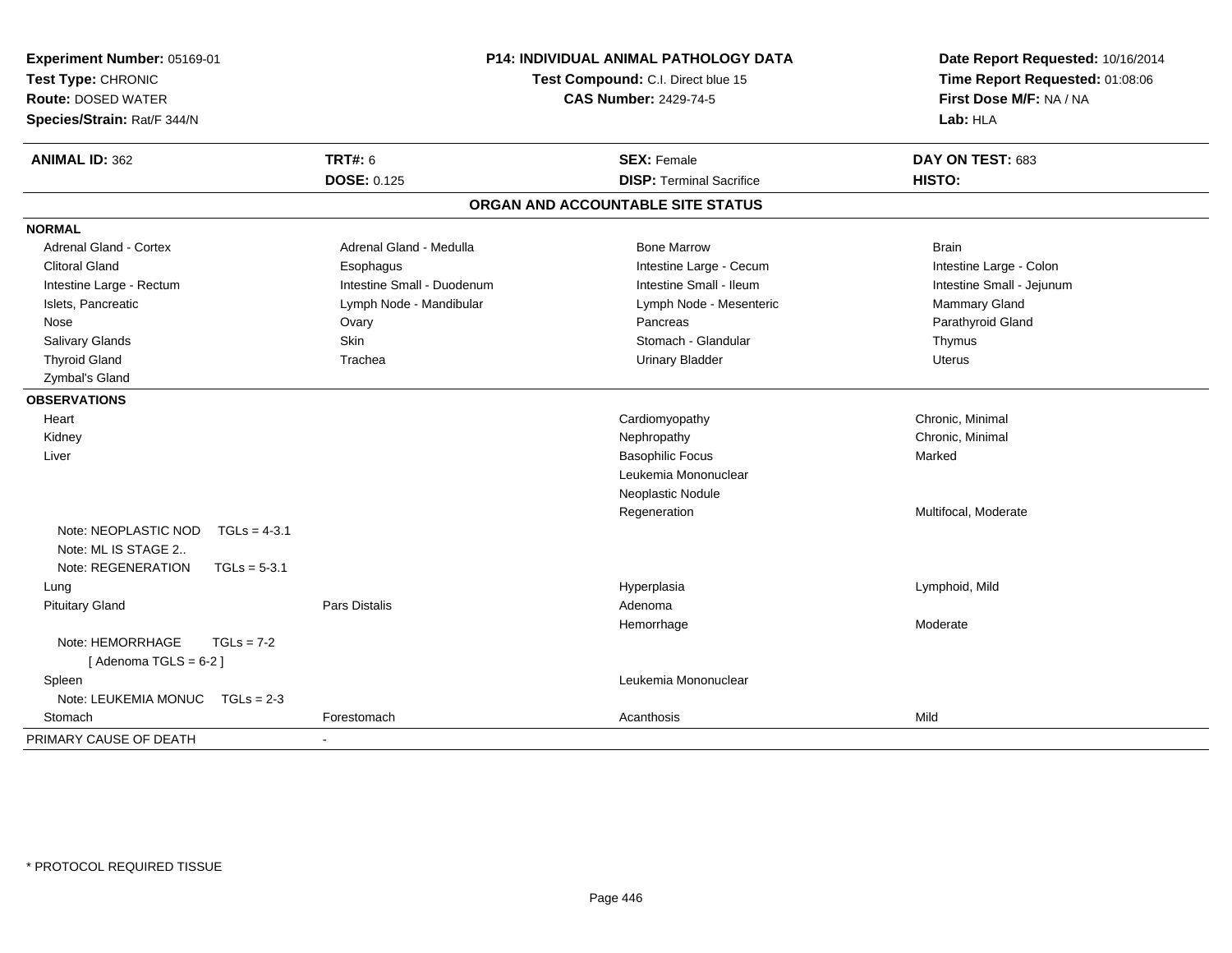| Experiment Number: 05169-01<br>Test Type: CHRONIC<br><b>Route: DOSED WATER</b><br>Species/Strain: Rat/F 344/N | P14: INDIVIDUAL ANIMAL PATHOLOGY DATA<br>Test Compound: C.I. Direct blue 15<br><b>CAS Number: 2429-74-5</b> | Date Report Requested: 10/16/2014<br>Time Report Requested: 01:08:06<br>First Dose M/F: NA / NA<br>Lab: HLA |
|---------------------------------------------------------------------------------------------------------------|-------------------------------------------------------------------------------------------------------------|-------------------------------------------------------------------------------------------------------------|
| <b>TRT#: 6</b><br><b>ANIMAL ID: 363</b>                                                                       | <b>SEX: Female</b>                                                                                          | DAY ON TEST: 683                                                                                            |
| <b>DOSE: 0.125</b>                                                                                            | <b>DISP: Terminal Sacrifice</b>                                                                             | HISTO:                                                                                                      |
|                                                                                                               | ORGAN AND ACCOUNTABLE SITE STATUS                                                                           |                                                                                                             |
| <b>NORMAL</b>                                                                                                 |                                                                                                             |                                                                                                             |
| <b>Bone Marrow</b><br><b>Brain</b>                                                                            | <b>Clitoral Gland</b>                                                                                       | Esophagus                                                                                                   |
| Intestine Large - Cecum                                                                                       | Intestine Large - Colon<br>Intestine Large - Rectum                                                         | Intestine Small - Duodenum                                                                                  |
| Intestine Small - Ileum                                                                                       | Intestine Small - Jejunum<br>Islets, Pancreatic                                                             | Mammary Gland                                                                                               |
| Nose                                                                                                          | Parathyroid Gland<br><b>Salivary Glands</b>                                                                 | <b>Skin</b>                                                                                                 |
| Stomach - Forestomach                                                                                         | Stomach - Glandular<br><b>Thyroid Gland</b>                                                                 | Trachea                                                                                                     |
| <b>Urinary Bladder</b>                                                                                        | Zymbal's Gland                                                                                              |                                                                                                             |
| <b>OBSERVATIONS</b>                                                                                           |                                                                                                             |                                                                                                             |
| Cortex<br><b>Adrenal Gland</b>                                                                                | Leukemia Mononuclear                                                                                        |                                                                                                             |
| Medulla                                                                                                       | Leukemia Mononuclear                                                                                        |                                                                                                             |
| Heart                                                                                                         | Cardiomyopathy                                                                                              | Chronic, Mild                                                                                               |
| Kidney                                                                                                        | Leukemia Mononuclear                                                                                        |                                                                                                             |
|                                                                                                               | Nephropathy                                                                                                 | Chronic, Minimal                                                                                            |
| Liver                                                                                                         | Leukemia Mononuclear                                                                                        |                                                                                                             |
| Note: ML IS STAGE 3<br>Note: REGENERATION<br>$TGLs = 10-3.1$<br>Note: LEUKEMIA MONUC<br>$TGLs = 9-3.1$        | Regeneration                                                                                                | Multifocal, Moderate                                                                                        |
| Lung                                                                                                          | Leukemia Mononuclear                                                                                        |                                                                                                             |
| Mandibular<br>Lymph Node                                                                                      | Leukemia Mononuclear                                                                                        |                                                                                                             |
| Mesenteric                                                                                                    | Leukemia Mononuclear                                                                                        |                                                                                                             |
| Ovary<br>Note: CYST<br>$TGLs = 2-8$                                                                           | Cyst                                                                                                        |                                                                                                             |
| Pancreas                                                                                                      | Atrophy                                                                                                     | Mild                                                                                                        |
| <b>Pituitary Gland</b><br>Pars Distalis                                                                       | Cyst                                                                                                        |                                                                                                             |
| Note: CYST<br>$TGLs = 7-2$                                                                                    |                                                                                                             |                                                                                                             |
| Spleen                                                                                                        | Leukemia Mononuclear                                                                                        |                                                                                                             |
| Note: LEUKEMIA MONUC TGLs = 6-3                                                                               |                                                                                                             |                                                                                                             |
| Thymus                                                                                                        | Leukemia Mononuclear                                                                                        |                                                                                                             |
| Note: LEUKEMIA MONUC TGLs = 8-9                                                                               |                                                                                                             |                                                                                                             |
| <b>Uterus</b>                                                                                                 | Ectasia                                                                                                     | Focal, Mild                                                                                                 |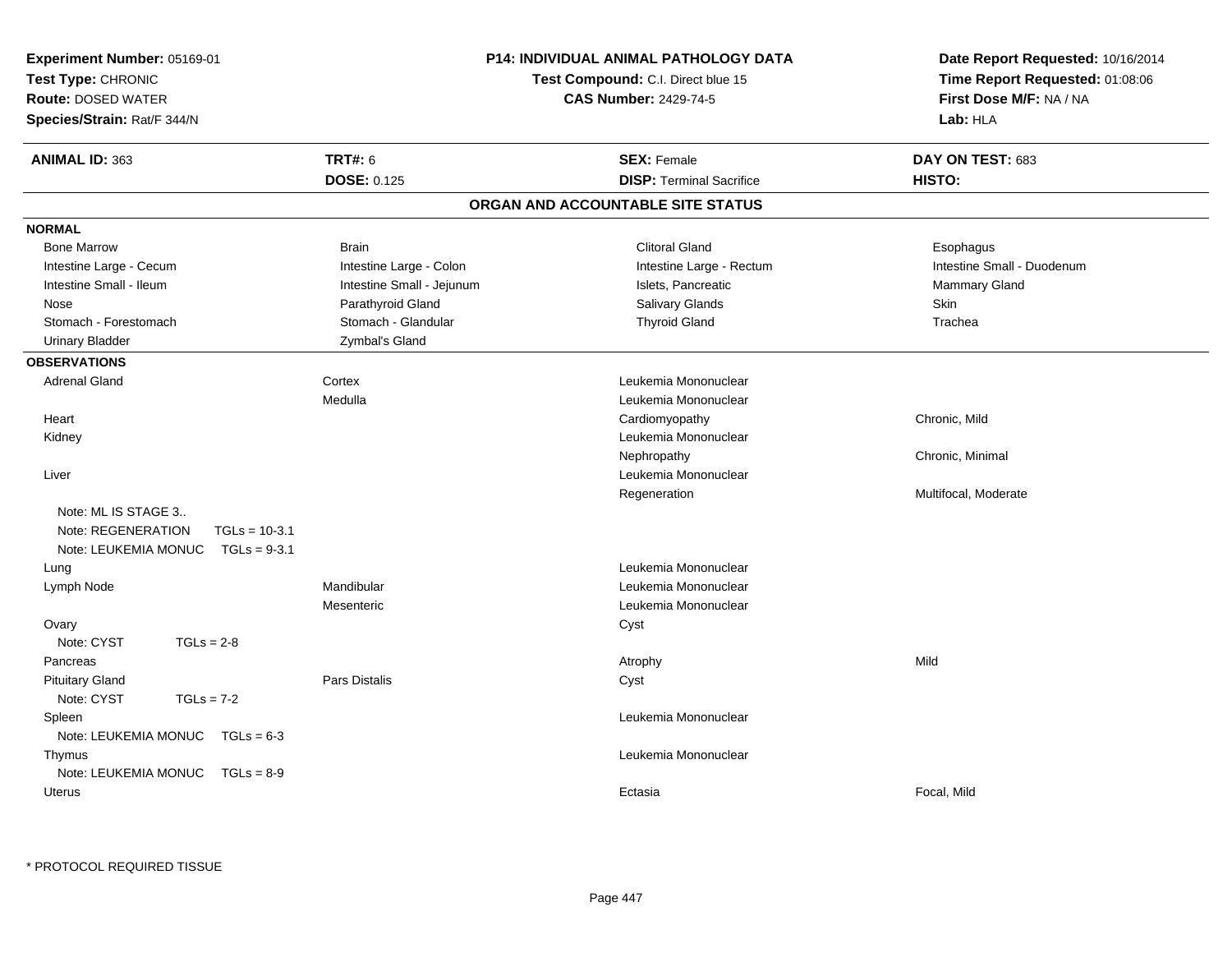| Experiment Number: 05169-01<br>Test Type: CHRONIC |                     | <b>P14: INDIVIDUAL ANIMAL PATHOLOGY DATA</b><br>Test Compound: C.I. Direct blue 15 | Date Report Requested: 10/16/2014<br>Time Report Requested: 01:08:06 |  |
|---------------------------------------------------|---------------------|------------------------------------------------------------------------------------|----------------------------------------------------------------------|--|
| <b>Route: DOSED WATER</b>                         |                     | <b>CAS Number: 2429-74-5</b>                                                       | First Dose M/F: NA / NA                                              |  |
| Species/Strain: Rat/F 344/N                       |                     |                                                                                    | Lab: HLA                                                             |  |
| <b>ANIMAL ID: 363</b>                             | TRT#: 6             | <b>SEX: Female</b>                                                                 | <b>DAY ON TEST: 683</b>                                              |  |
|                                                   | <b>DOSE: 0.125</b>  | <b>DISP:</b> Terminal Sacrifice                                                    | <b>HISTO:</b>                                                        |  |
|                                                   |                     | ORGAN AND ACCOUNTABLE SITE STATUS                                                  |                                                                      |  |
|                                                   |                     | Polyp Stromal                                                                      | <b>Multiple</b>                                                      |  |
| Note: ONE POLYP IS INFARCTED OR NECROTIC          |                     |                                                                                    |                                                                      |  |
| Note: [ ECTASIA<br>$1 \text{ TGLs} = 3-8$         |                     |                                                                                    |                                                                      |  |
| Note: POLYP STROMAL                               | $TGLs = 4.5 - 8.14$ |                                                                                    |                                                                      |  |
| PRIMARY CAUSE OF DEATH                            |                     |                                                                                    |                                                                      |  |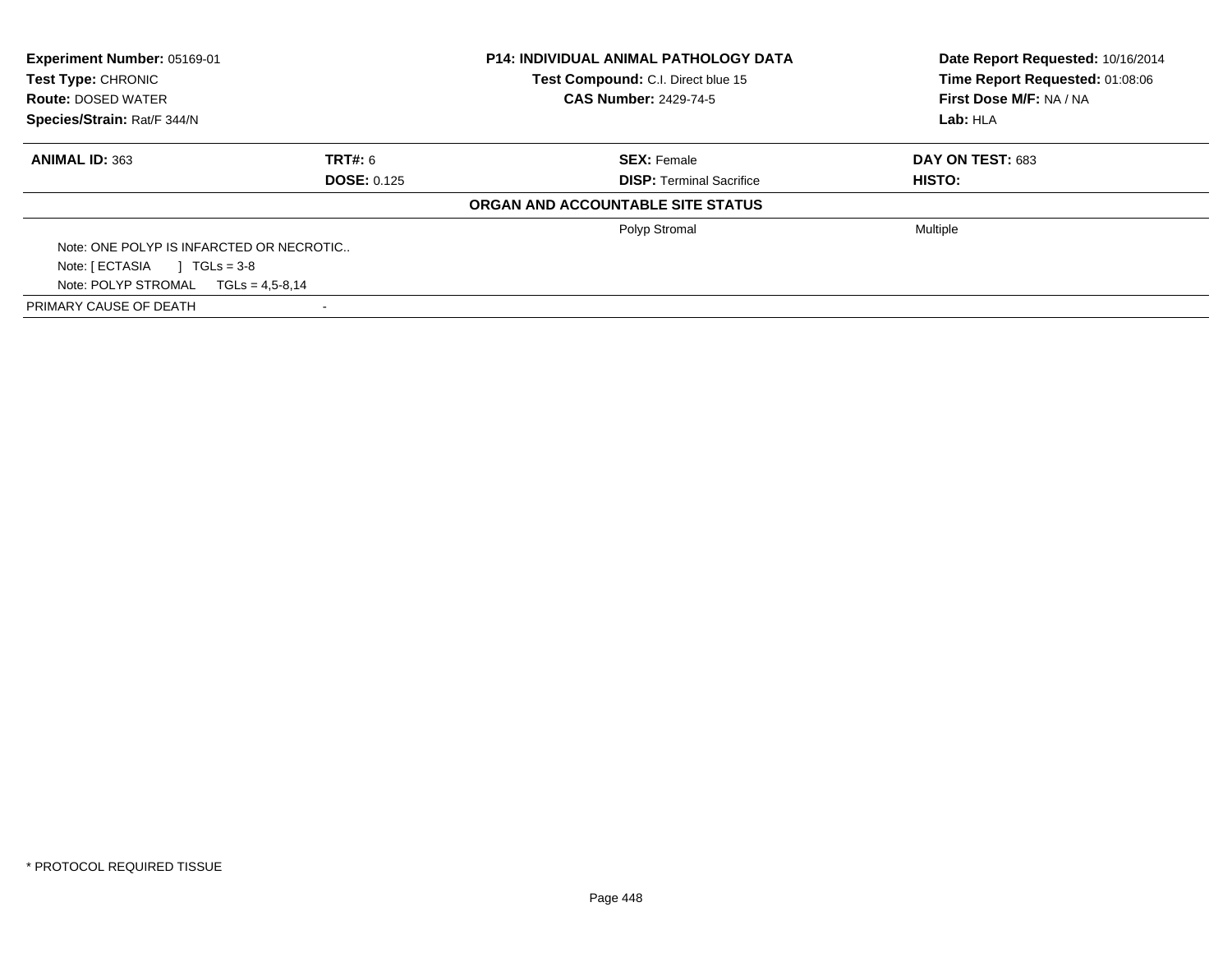| Experiment Number: 05169-01<br>Test Type: CHRONIC<br><b>Route: DOSED WATER</b><br>Species/Strain: Rat/F 344/N |                            | <b>P14: INDIVIDUAL ANIMAL PATHOLOGY DATA</b><br>Test Compound: C.I. Direct blue 15<br><b>CAS Number: 2429-74-5</b> | Date Report Requested: 10/16/2014<br>Time Report Requested: 01:08:06<br>First Dose M/F: NA / NA<br>Lab: HLA |
|---------------------------------------------------------------------------------------------------------------|----------------------------|--------------------------------------------------------------------------------------------------------------------|-------------------------------------------------------------------------------------------------------------|
| <b>ANIMAL ID: 364</b>                                                                                         | <b>TRT#: 6</b>             | <b>SEX: Female</b>                                                                                                 | DAY ON TEST: 683                                                                                            |
|                                                                                                               | <b>DOSE: 0.125</b>         | <b>DISP: Terminal Sacrifice</b>                                                                                    | HISTO:                                                                                                      |
|                                                                                                               |                            | ORGAN AND ACCOUNTABLE SITE STATUS                                                                                  |                                                                                                             |
| <b>NORMAL</b>                                                                                                 |                            |                                                                                                                    |                                                                                                             |
| Adrenal Gland - Cortex                                                                                        | Adrenal Gland - Medulla    | <b>Bone Marrow</b>                                                                                                 | <b>Brain</b>                                                                                                |
| <b>Clitoral Gland</b>                                                                                         | Esophagus                  | Intestine Large - Cecum                                                                                            | Intestine Large - Colon                                                                                     |
| Intestine Large - Rectum                                                                                      | Intestine Small - Duodenum | Intestine Small - Ileum                                                                                            | Intestine Small - Jejunum                                                                                   |
| Islets, Pancreatic                                                                                            | Lymph Node - Mandibular    | Lymph Node - Mesenteric                                                                                            | Nose                                                                                                        |
| Ovary                                                                                                         | Pancreas                   | Parathyroid Gland                                                                                                  | Salivary Glands                                                                                             |
| Skin                                                                                                          | Spleen                     | Stomach - Forestomach                                                                                              | Stomach - Glandular                                                                                         |
| Thymus                                                                                                        | <b>Thyroid Gland</b>       | Trachea                                                                                                            | <b>Urinary Bladder</b>                                                                                      |
| <b>Uterus</b>                                                                                                 | Zymbal's Gland             |                                                                                                                    |                                                                                                             |
| <b>OBSERVATIONS</b>                                                                                           |                            |                                                                                                                    |                                                                                                             |
| Bone                                                                                                          | Sternum                    | Osteopetrosis                                                                                                      | Mild                                                                                                        |
| Heart                                                                                                         |                            | Cardiomyopathy                                                                                                     | Chronic, Mild                                                                                               |
| Kidney                                                                                                        |                            | Nephropathy                                                                                                        | Chronic. Mild                                                                                               |
| Liver                                                                                                         |                            | <b>Basophilic Focus</b>                                                                                            | Mild                                                                                                        |
| Note: BASOPH FOCUS<br>$TGLs = 5-3.1$                                                                          |                            |                                                                                                                    |                                                                                                             |
| Lung                                                                                                          |                            | Hyperplasia                                                                                                        | Lymphoid, Mild                                                                                              |
|                                                                                                               |                            | <b>Infiltration Cellular</b>                                                                                       | Histiocyte, Minimal                                                                                         |
| Lymph Node                                                                                                    | Mediastinal                | Hyperplasia                                                                                                        | Reticulum Cell, Moderate                                                                                    |
| Note: HYPERPLASIA<br>$TGLs = 6-15$                                                                            |                            |                                                                                                                    |                                                                                                             |
| Mammary Gland                                                                                                 | Duct                       | Ectasia                                                                                                            | Moderate                                                                                                    |
|                                                                                                               |                            | Fibroadenoma                                                                                                       | Multiple                                                                                                    |
| Note: ECTASIA<br>$TGLs = 1-10$                                                                                |                            |                                                                                                                    |                                                                                                             |
| Note: FIBROADENOMA<br>$TGLs = 2,3-13,14$                                                                      |                            |                                                                                                                    |                                                                                                             |
| <b>Pituitary Gland</b>                                                                                        | Pars Distalis              | Cyst                                                                                                               |                                                                                                             |
| Note: CYST<br>$TGLs = 7-2$                                                                                    |                            |                                                                                                                    |                                                                                                             |
| PRIMARY CAUSE OF DEATH                                                                                        | $\blacksquare$             |                                                                                                                    |                                                                                                             |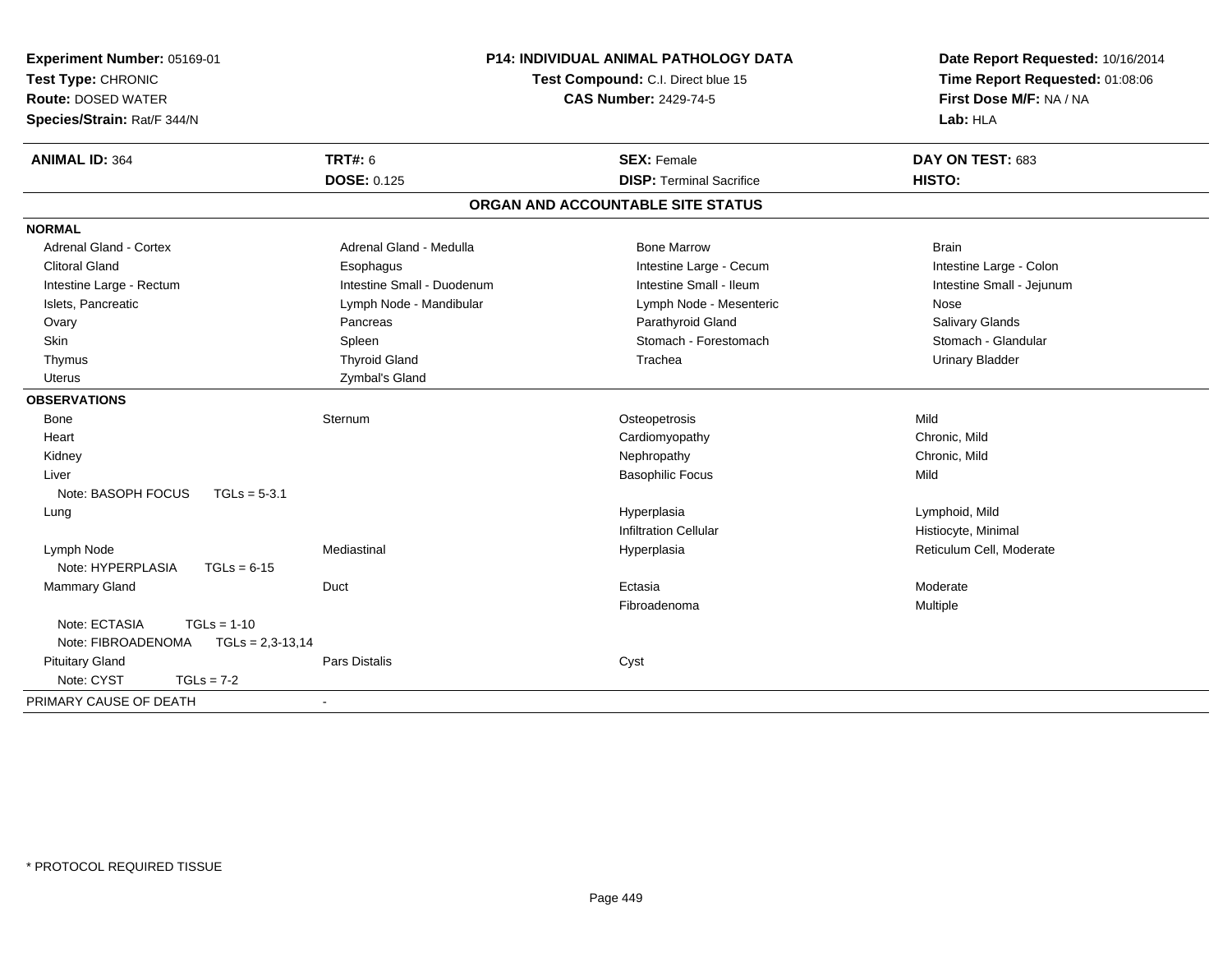| Experiment Number: 05169-01<br>Test Type: CHRONIC<br><b>Route: DOSED WATER</b><br>Species/Strain: Rat/F 344/N | P14: INDIVIDUAL ANIMAL PATHOLOGY DATA<br>Test Compound: C.I. Direct blue 15<br><b>CAS Number: 2429-74-5</b> |                                   | Date Report Requested: 10/16/2014<br>Time Report Requested: 01:08:06<br>First Dose M/F: NA / NA<br>Lab: HLA |
|---------------------------------------------------------------------------------------------------------------|-------------------------------------------------------------------------------------------------------------|-----------------------------------|-------------------------------------------------------------------------------------------------------------|
| <b>ANIMAL ID: 365</b>                                                                                         | <b>TRT#: 6</b>                                                                                              | <b>SEX: Female</b>                | DAY ON TEST: 638                                                                                            |
|                                                                                                               | <b>DOSE: 0.125</b>                                                                                          | <b>DISP: Moribund</b>             | HISTO:                                                                                                      |
|                                                                                                               |                                                                                                             | ORGAN AND ACCOUNTABLE SITE STATUS |                                                                                                             |
| <b>NORMAL</b>                                                                                                 |                                                                                                             |                                   |                                                                                                             |
| <b>Adrenal Gland - Cortex</b>                                                                                 | Adrenal Gland - Medulla                                                                                     | <b>Bone Marrow</b>                | Esophagus                                                                                                   |
| Intestine Large - Cecum                                                                                       | Intestine Large - Colon                                                                                     | Intestine Large - Rectum          | Intestine Small - Duodenum                                                                                  |
| Intestine Small - Ileum                                                                                       | Intestine Small - Jejunum                                                                                   | Islets, Pancreatic                | Lymph Node - Mandibular                                                                                     |
| Lymph Node - Mesenteric                                                                                       | Nose                                                                                                        | Ovary                             | Pancreas                                                                                                    |
| Parathyroid Gland                                                                                             | <b>Pituitary Gland</b>                                                                                      | <b>Salivary Glands</b>            | Skin                                                                                                        |
| Stomach - Forestomach                                                                                         | Stomach - Glandular                                                                                         | Thymus                            | <b>Thyroid Gland</b>                                                                                        |
| Trachea                                                                                                       | <b>Urinary Bladder</b>                                                                                      | Uterus                            | Zymbal's Gland                                                                                              |
| <b>OBSERVATIONS</b>                                                                                           |                                                                                                             |                                   |                                                                                                             |
| <b>Brain</b>                                                                                                  | Cerebrum                                                                                                    | Astrocytoma Malignant             |                                                                                                             |
| <b>Clitoral Gland</b>                                                                                         | <b>Bilateral</b>                                                                                            | Adenoma                           |                                                                                                             |
|                                                                                                               |                                                                                                             | Ectasia                           | Moderate                                                                                                    |
| Note: ADENOMA<br>$TGLs = 1.2 - 8$                                                                             |                                                                                                             |                                   |                                                                                                             |
| Heart                                                                                                         |                                                                                                             | Cardiomyopathy                    | Chronic, Mild                                                                                               |
|                                                                                                               | Endocardium                                                                                                 | Hyperplasia                       | Mild                                                                                                        |
| Kidney                                                                                                        | <b>Renal Tubule</b>                                                                                         | Pigmentation                      | Mild                                                                                                        |
| Note: PIGMENT<br>$TGLs = 6-5$                                                                                 |                                                                                                             |                                   |                                                                                                             |
| Liver                                                                                                         |                                                                                                             | <b>Basophilic Focus</b>           | Mild                                                                                                        |
| Lung                                                                                                          |                                                                                                             | Hyperplasia                       | Lymphoid, Mild                                                                                              |
|                                                                                                               |                                                                                                             | <b>Infiltration Cellular</b>      | Histiocyte, Mild                                                                                            |
| Note: INFILTRAT CELL TGLs = 9-4,4.1                                                                           |                                                                                                             |                                   |                                                                                                             |
| <b>Mammary Gland</b>                                                                                          | Duct                                                                                                        | Ectasia                           | Moderate                                                                                                    |
| Note: ECTASIA<br>$TGLs = 3-13$                                                                                |                                                                                                             |                                   |                                                                                                             |
| Mesentery                                                                                                     | Fat                                                                                                         | Necrosis                          | Moderate                                                                                                    |
| Note: NECROSIS<br>$TGLs = 4-14$                                                                               |                                                                                                             |                                   |                                                                                                             |
| Pharynx                                                                                                       | Palate                                                                                                      | Squamous Cell Papilloma           |                                                                                                             |
| Note: SQ CL PAPILLOM TGLs = 10-15                                                                             |                                                                                                             |                                   |                                                                                                             |
| Spleen                                                                                                        |                                                                                                             | Atrophy                           | Moderate                                                                                                    |
|                                                                                                               |                                                                                                             | Pigmentation                      | Moderate                                                                                                    |
| PRIMARY CAUSE OF DEATH                                                                                        | $\blacksquare$                                                                                              |                                   |                                                                                                             |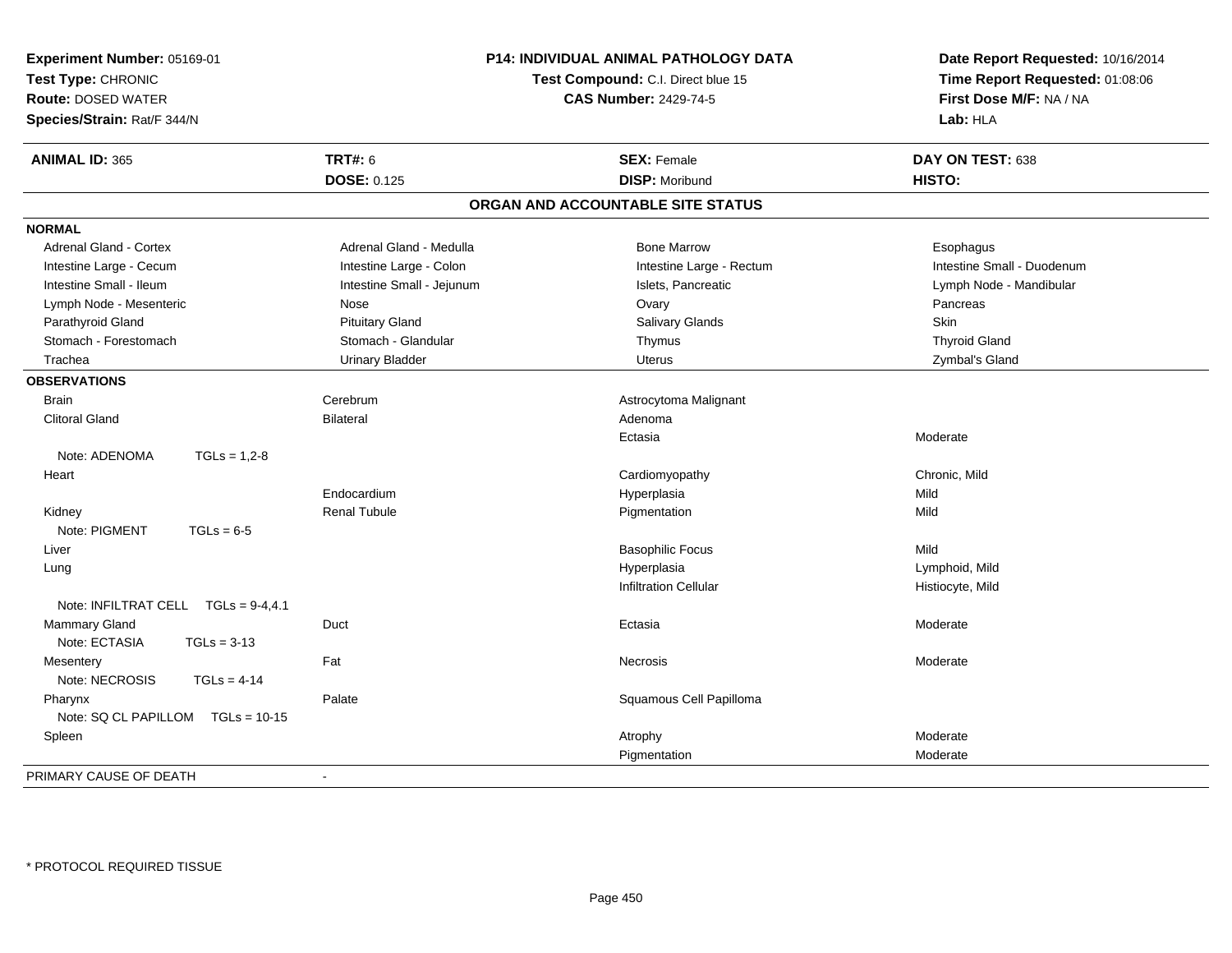| Experiment Number: 05169-01<br>Test Type: CHRONIC<br><b>Route: DOSED WATER</b><br>Species/Strain: Rat/F 344/N |                         | <b>P14: INDIVIDUAL ANIMAL PATHOLOGY DATA</b><br>Test Compound: C.I. Direct blue 15<br><b>CAS Number: 2429-74-5</b> | Date Report Requested: 10/16/2014<br>Time Report Requested: 01:08:06<br>First Dose M/F: NA / NA<br>Lab: HLA |
|---------------------------------------------------------------------------------------------------------------|-------------------------|--------------------------------------------------------------------------------------------------------------------|-------------------------------------------------------------------------------------------------------------|
| <b>ANIMAL ID: 366</b>                                                                                         | <b>TRT#: 6</b>          | <b>SEX: Female</b>                                                                                                 | DAY ON TEST: 449                                                                                            |
|                                                                                                               | <b>DOSE: 0.125</b>      | <b>DISP: Dead</b>                                                                                                  | HISTO:                                                                                                      |
|                                                                                                               |                         | ORGAN AND ACCOUNTABLE SITE STATUS                                                                                  |                                                                                                             |
| <b>NORMAL</b>                                                                                                 |                         |                                                                                                                    |                                                                                                             |
| <b>Bone Marrow</b>                                                                                            | <b>Brain</b>            | <b>Clitoral Gland</b>                                                                                              | Esophagus                                                                                                   |
| Heart                                                                                                         | Intestine Large - Cecum | Intestine Large - Colon                                                                                            | Intestine Large - Rectum                                                                                    |
| Intestine Small - Duodenum                                                                                    | Intestine Small - Ileum | Intestine Small - Jejunum                                                                                          | Islets, Pancreatic                                                                                          |
| Kidney                                                                                                        | <b>Mammary Gland</b>    | Nose                                                                                                               | Ovary                                                                                                       |
| Pancreas                                                                                                      | <b>Pituitary Gland</b>  | Salivary Glands                                                                                                    | Skin                                                                                                        |
| Stomach - Glandular                                                                                           | Thymus                  | Trachea                                                                                                            | <b>Urinary Bladder</b>                                                                                      |
| Uterus                                                                                                        |                         |                                                                                                                    |                                                                                                             |
| <b>MISSING</b>                                                                                                |                         |                                                                                                                    |                                                                                                             |
| Parathyroid Gland                                                                                             |                         |                                                                                                                    |                                                                                                             |
| <b>OBSERVATIONS</b>                                                                                           |                         |                                                                                                                    |                                                                                                             |
| <b>Adrenal Gland</b>                                                                                          | Cortex                  | Leukemia Mononuclear                                                                                               |                                                                                                             |
|                                                                                                               | Medulla                 | Leukemia Mononuclear                                                                                               |                                                                                                             |
| Liver                                                                                                         |                         | Leukemia Mononuclear                                                                                               |                                                                                                             |
| Lung                                                                                                          |                         | Leukemia Mononuclear                                                                                               |                                                                                                             |
| [ Leukemia Mononuclear TGLS = 5,6-4,4.1 ]                                                                     |                         |                                                                                                                    |                                                                                                             |
| Lymph Node                                                                                                    | Mandibular              | Leukemia Mononuclear                                                                                               |                                                                                                             |
|                                                                                                               | Mediastinal             | Leukemia Mononuclear                                                                                               |                                                                                                             |
|                                                                                                               | Mesenteric              | Leukemia Mononuclear                                                                                               |                                                                                                             |
|                                                                                                               | Pancreatic              | Leukemia Mononuclear                                                                                               |                                                                                                             |
| Note: LEUKEMIA MONUC<br>$TGLs = 1,2,8-7,9,6$                                                                  |                         |                                                                                                                    |                                                                                                             |
| Spleen                                                                                                        |                         | Leukemia Mononuclear                                                                                               |                                                                                                             |
| Note: LEUKEMIA MONUC<br>$TGLs = 7-3$                                                                          |                         |                                                                                                                    |                                                                                                             |
| Stomach                                                                                                       | Forestomach             | Acanthosis                                                                                                         | Moderate                                                                                                    |
|                                                                                                               | Forestomach             | Ulcer                                                                                                              | Focal, Moderate                                                                                             |
| Note: ULCER<br>$TGLs = 9-6$<br>Note: ACANTHOSIS<br>$TGLs = 10-6$                                              |                         |                                                                                                                    |                                                                                                             |
| <b>Thyroid Gland</b><br>Note: LEUKEMIA MONUC   TGLs = 11-2                                                    |                         | Leukemia Mononuclear                                                                                               |                                                                                                             |
| <b>Tissue NOS</b><br>Note: PROB. ORIG. FROM LYMPH NODE                                                        |                         | Leukemia Mononuclear                                                                                               |                                                                                                             |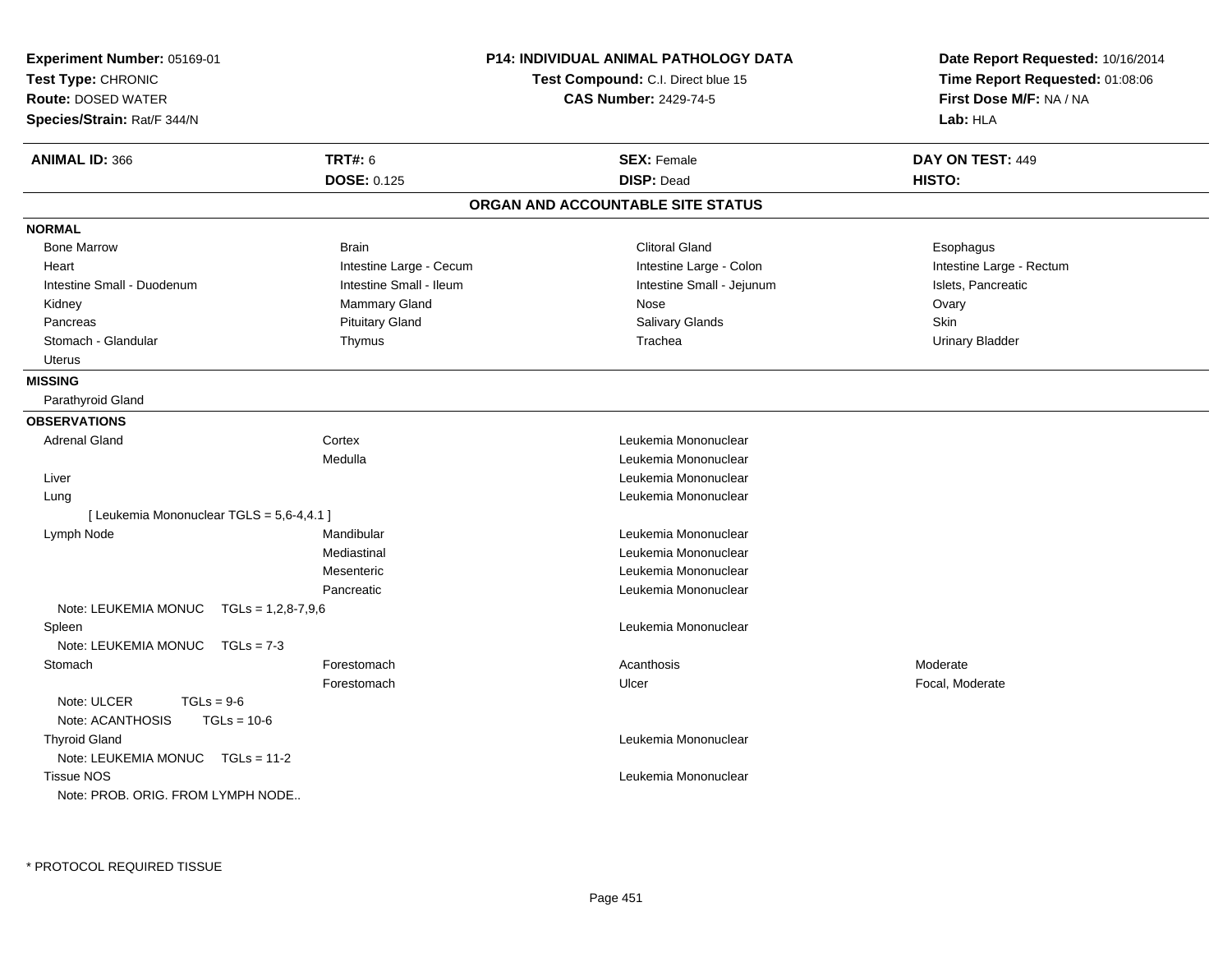| Experiment Number: 05169-01<br>Test Type: CHRONIC<br><b>CAS Number: 2429-74-5</b><br><b>Route: DOSED WATER</b><br>Species/Strain: Rat/F 344/N |         | <b>P14: INDIVIDUAL ANIMAL PATHOLOGY DATA</b> | Date Report Requested: 10/16/2014 |  |
|-----------------------------------------------------------------------------------------------------------------------------------------------|---------|----------------------------------------------|-----------------------------------|--|
|                                                                                                                                               |         | Test Compound: C.I. Direct blue 15           | Time Report Requested: 01:08:06   |  |
|                                                                                                                                               |         |                                              | First Dose M/F: NA / NA           |  |
|                                                                                                                                               |         |                                              | Lab: HLA                          |  |
| <b>ANIMAL ID: 366</b>                                                                                                                         | TRT#: 6 | <b>SEX: Female</b>                           | DAY ON TEST: 449                  |  |
| <b>DOSE: 0.125</b>                                                                                                                            |         | <b>DISP: Dead</b>                            | HISTO:                            |  |
|                                                                                                                                               |         | ORGAN AND ACCOUNTABLE SITE STATUS            |                                   |  |
| Note: LEUKEMIA MONUC $TGLs = 4-13$                                                                                                            |         |                                              |                                   |  |
| Zymbal's Gland                                                                                                                                |         | Hyperplasia                                  | Squamous, Focal, Mild             |  |
| PRIMARY CAUSE OF DEATH                                                                                                                        |         |                                              |                                   |  |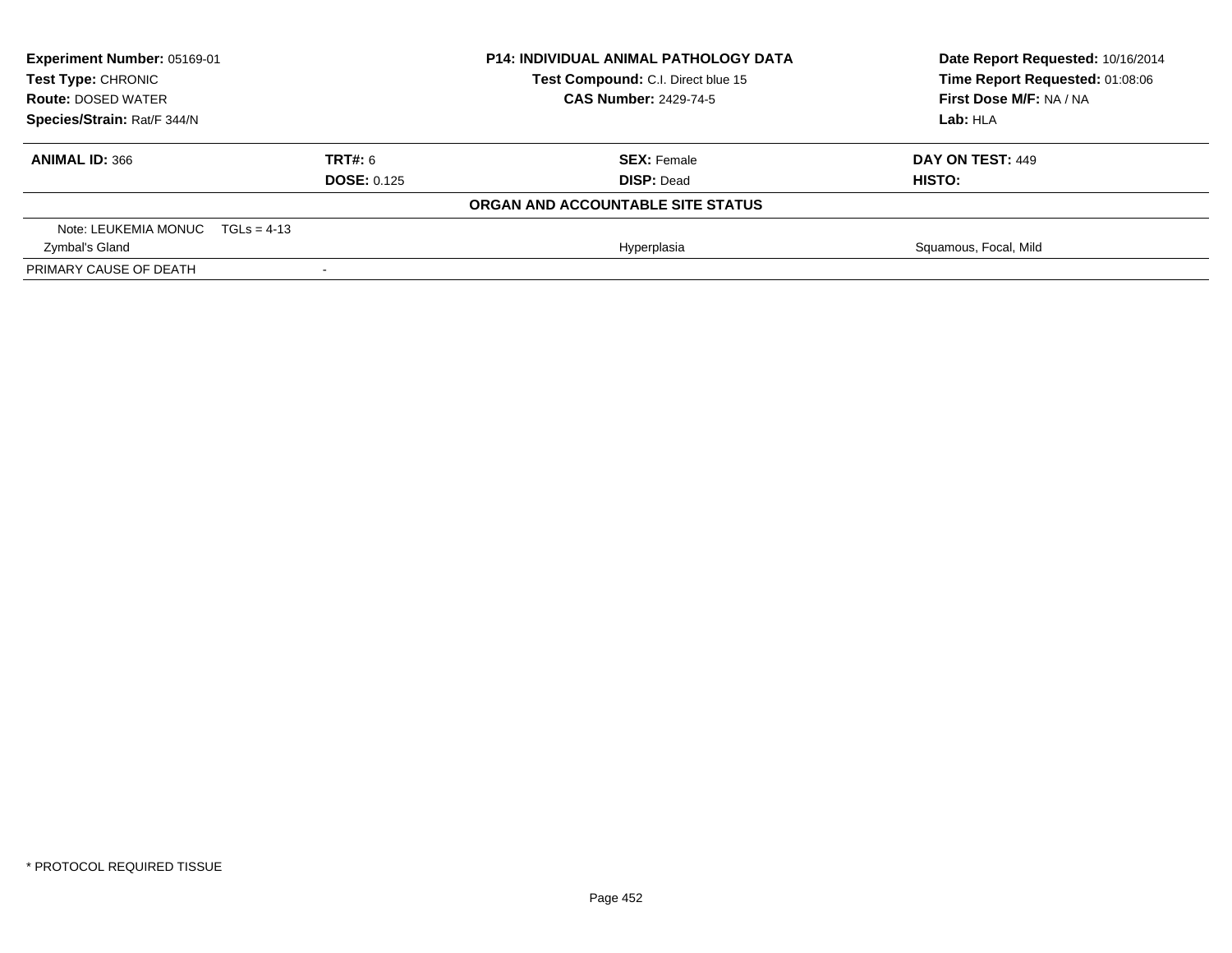| Experiment Number: 05169-01<br>Test Type: CHRONIC<br><b>Route: DOSED WATER</b><br>Species/Strain: Rat/F 344/N |                         | P14: INDIVIDUAL ANIMAL PATHOLOGY DATA<br>Test Compound: C.I. Direct blue 15<br><b>CAS Number: 2429-74-5</b> | Date Report Requested: 10/16/2014<br>Time Report Requested: 01:08:06<br>First Dose M/F: NA / NA<br>Lab: HLA |
|---------------------------------------------------------------------------------------------------------------|-------------------------|-------------------------------------------------------------------------------------------------------------|-------------------------------------------------------------------------------------------------------------|
| <b>ANIMAL ID: 367</b>                                                                                         | <b>TRT#: 6</b>          | <b>SEX: Female</b>                                                                                          | DAY ON TEST: 625                                                                                            |
|                                                                                                               | <b>DOSE: 0.125</b>      | <b>DISP: Dead</b>                                                                                           | HISTO:                                                                                                      |
|                                                                                                               |                         | ORGAN AND ACCOUNTABLE SITE STATUS                                                                           |                                                                                                             |
| <b>NORMAL</b>                                                                                                 |                         |                                                                                                             |                                                                                                             |
| <b>Adrenal Gland - Cortex</b>                                                                                 | Adrenal Gland - Medulla | <b>Bone Marrow</b>                                                                                          | <b>Clitoral Gland</b>                                                                                       |
| Esophagus                                                                                                     | Intestine Large - Cecum | Intestine Large - Colon                                                                                     | Intestine Large - Rectum                                                                                    |
| Intestine Small - Duodenum                                                                                    | Intestine Small - Ileum | Intestine Small - Jejunum                                                                                   | Islets, Pancreatic                                                                                          |
| Lymph Node - Mandibular                                                                                       | Ovary                   | Pancreas                                                                                                    | Parathyroid Gland                                                                                           |
| Salivary Glands                                                                                               | Skin                    | Stomach - Forestomach                                                                                       | Stomach - Glandular                                                                                         |
| Thymus                                                                                                        | Trachea                 | <b>Urinary Bladder</b>                                                                                      | Zymbal's Gland                                                                                              |
| <b>OBSERVATIONS</b>                                                                                           |                         |                                                                                                             |                                                                                                             |
| <b>Brain</b>                                                                                                  |                         | Compression                                                                                                 |                                                                                                             |
| [Compression TGLS = 5-1]                                                                                      |                         |                                                                                                             |                                                                                                             |
| Heart                                                                                                         |                         | Cardiomyopathy                                                                                              | Chronic, Mild                                                                                               |
| Kidney                                                                                                        |                         | Nephropathy                                                                                                 | Chronic, Mild                                                                                               |
| Liver                                                                                                         |                         | <b>Basophilic Focus</b>                                                                                     | Moderate                                                                                                    |
| Lung                                                                                                          |                         | Hyperplasia                                                                                                 | Lymphoid, Mild                                                                                              |
| Lymph Node                                                                                                    | Mesenteric              | Hyperplasia                                                                                                 | Reticulum Cell, Moderate                                                                                    |
| Mammary Gland                                                                                                 |                         | Adenocarcinoma                                                                                              |                                                                                                             |
| Duct                                                                                                          |                         | Ectasia                                                                                                     | Moderate                                                                                                    |
| $TGLs = 3-13$<br>Note: ADENOCARC<br>Note: ECTASIA<br>$TGLs = 1-10$                                            |                         |                                                                                                             |                                                                                                             |
| Nose                                                                                                          |                         | Fungus                                                                                                      | Mild                                                                                                        |
|                                                                                                               |                         | Inflammation                                                                                                | Acute, Mild                                                                                                 |
| Pharynx<br>Note: SQUAM CEL CARC<br>$TGLs = 6-14$                                                              | Palate                  | Squamous Cell Carcinoma                                                                                     |                                                                                                             |
|                                                                                                               | Pars Distalis           | Adenoma                                                                                                     |                                                                                                             |
| <b>Pituitary Gland</b><br>[Adenoma TGLS = 4-2]                                                                |                         |                                                                                                             |                                                                                                             |
| Spleen                                                                                                        |                         | Pigmentation                                                                                                | Mild                                                                                                        |
| <b>Thyroid Gland</b>                                                                                          | C Cell                  | Hyperplasia                                                                                                 | Focal, Minimal                                                                                              |
| <b>Uterus</b>                                                                                                 |                         | Hydrometra                                                                                                  | Moderate                                                                                                    |
| Note: HYDROMETRA<br>$TGLs = 2-8$                                                                              |                         |                                                                                                             |                                                                                                             |
| PRIMARY CAUSE OF DEATH<br>$\blacksquare$                                                                      |                         |                                                                                                             |                                                                                                             |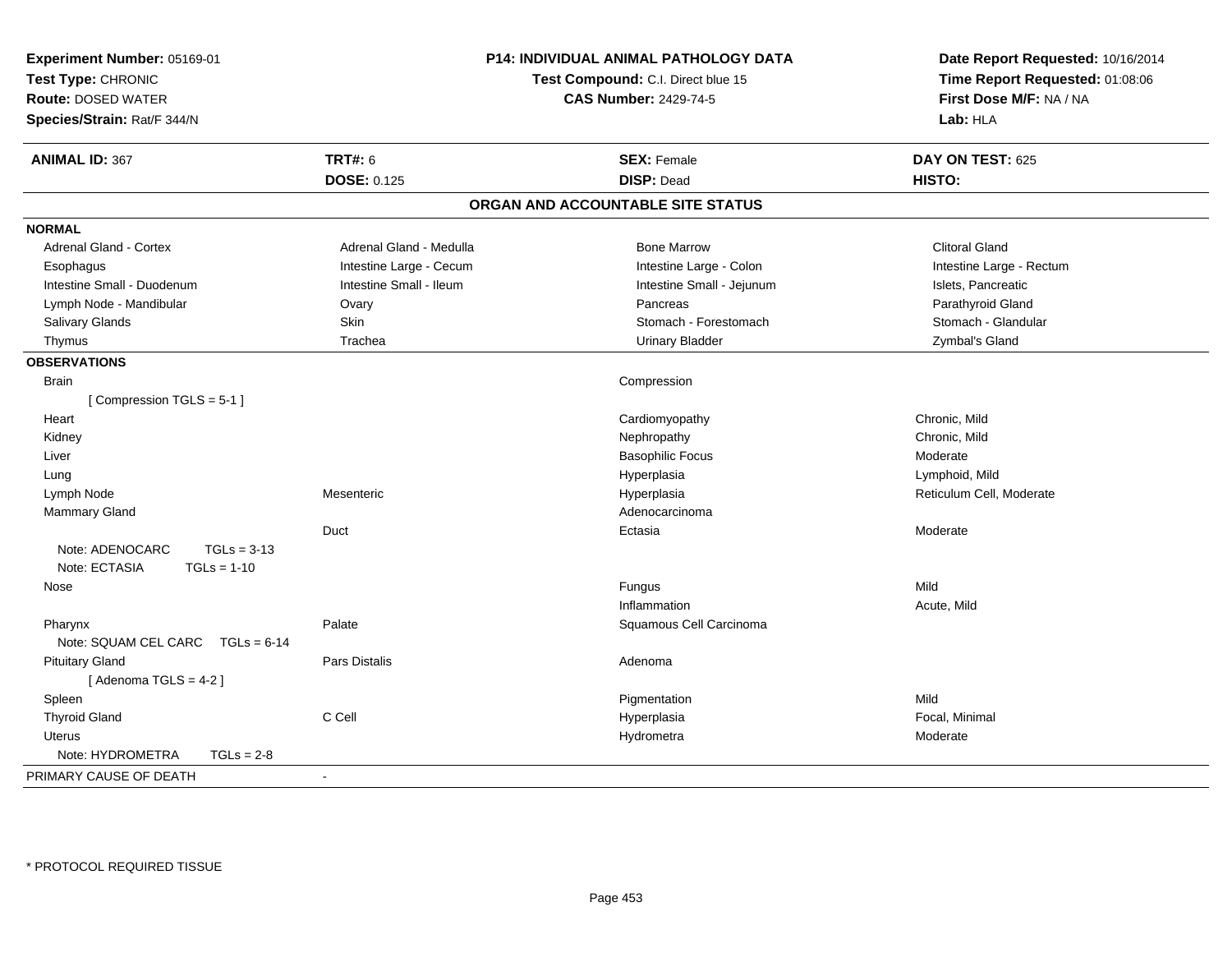| Experiment Number: 05169-01<br>Test Type: CHRONIC<br><b>Route: DOSED WATER</b><br>Species/Strain: Rat/F 344/N |                           | <b>P14: INDIVIDUAL ANIMAL PATHOLOGY DATA</b><br>Test Compound: C.I. Direct blue 15<br><b>CAS Number: 2429-74-5</b> | Date Report Requested: 10/16/2014<br>Time Report Requested: 01:08:06<br>First Dose M/F: NA / NA<br>Lab: HLA |
|---------------------------------------------------------------------------------------------------------------|---------------------------|--------------------------------------------------------------------------------------------------------------------|-------------------------------------------------------------------------------------------------------------|
| <b>ANIMAL ID: 368</b>                                                                                         | <b>TRT#: 6</b>            | <b>SEX: Female</b>                                                                                                 | DAY ON TEST: 559                                                                                            |
|                                                                                                               | <b>DOSE: 0.125</b>        | <b>DISP: Dead</b>                                                                                                  | HISTO:                                                                                                      |
|                                                                                                               |                           | ORGAN AND ACCOUNTABLE SITE STATUS                                                                                  |                                                                                                             |
| <b>NORMAL</b>                                                                                                 |                           |                                                                                                                    |                                                                                                             |
| <b>Adrenal Gland - Cortex</b>                                                                                 | Adrenal Gland - Medulla   | <b>Bone Marrow</b>                                                                                                 | Esophagus                                                                                                   |
| Intestine Large - Cecum                                                                                       | Intestine Large - Colon   | Intestine Large - Rectum                                                                                           | Intestine Small - Duodenum                                                                                  |
| Intestine Small - Ileum                                                                                       | Intestine Small - Jejunum | Islets, Pancreatic                                                                                                 | Lymph Node - Mandibular                                                                                     |
| Lymph Node - Mesenteric                                                                                       | Mammary Gland             | Nose                                                                                                               | Ovary                                                                                                       |
| Parathyroid Gland                                                                                             | Salivary Glands           | <b>Skin</b>                                                                                                        | Stomach - Forestomach                                                                                       |
| Stomach - Glandular                                                                                           | Thymus                    | <b>Thyroid Gland</b>                                                                                               | Tooth                                                                                                       |
| Trachea                                                                                                       | <b>Urinary Bladder</b>    | Zymbal's Gland                                                                                                     |                                                                                                             |
| <b>OBSERVATIONS</b>                                                                                           |                           |                                                                                                                    |                                                                                                             |
| <b>Brain</b>                                                                                                  |                           | Compression                                                                                                        |                                                                                                             |
| [Compression TGLS = 2-1]                                                                                      |                           |                                                                                                                    |                                                                                                             |
| <b>Clitoral Gland</b>                                                                                         |                           | Ectasia                                                                                                            | Mild                                                                                                        |
| Heart                                                                                                         |                           | Cardiomyopathy                                                                                                     | Chronic, Mild                                                                                               |
| Kidney                                                                                                        |                           | Nephropathy                                                                                                        | Chronic, Mild                                                                                               |
| Liver                                                                                                         |                           | <b>Basophilic Focus</b>                                                                                            | Mild                                                                                                        |
|                                                                                                               | Centrilobular             | Degeneration                                                                                                       | Diffuse, Mild                                                                                               |
|                                                                                                               |                           | Hematopoietic Cell Proliferation                                                                                   | Minimal                                                                                                     |
|                                                                                                               |                           | Vacuolization Cytoplasmic                                                                                          | Focal, Moderate                                                                                             |
| Note: VACUOLIZ CYTO<br>$TGLs = 4-3.2$                                                                         |                           |                                                                                                                    |                                                                                                             |
| Lung                                                                                                          |                           | Hyperplasia                                                                                                        | Lymphoid, Mild                                                                                              |
| Pancreas                                                                                                      |                           | Atrophy                                                                                                            | Minimal                                                                                                     |
| Pharynx                                                                                                       | Palate                    | Squamous Cell Carcinoma                                                                                            |                                                                                                             |
| Note: SQUAM CEL CARC<br>$TGLs = 5-10.1$                                                                       |                           |                                                                                                                    |                                                                                                             |
| Note: EARLY INVASION                                                                                          |                           |                                                                                                                    |                                                                                                             |
| <b>Pituitary Gland</b>                                                                                        | Pars Distalis             | Adenoma                                                                                                            |                                                                                                             |
| [Adenoma TGLS = $3-2.1$ ]                                                                                     |                           |                                                                                                                    |                                                                                                             |
| Spleen                                                                                                        |                           | Hematopoietic Cell Proliferation                                                                                   | Mild                                                                                                        |
|                                                                                                               |                           | Pigmentation                                                                                                       | Mild                                                                                                        |
| Uterus                                                                                                        |                           | Polyp Stromal                                                                                                      |                                                                                                             |
| Note: POLYP STROMAL<br>$TGLs = 1-8.8.1$                                                                       |                           |                                                                                                                    |                                                                                                             |
| PRIMARY CAUSE OF DEATH                                                                                        | $\blacksquare$            |                                                                                                                    |                                                                                                             |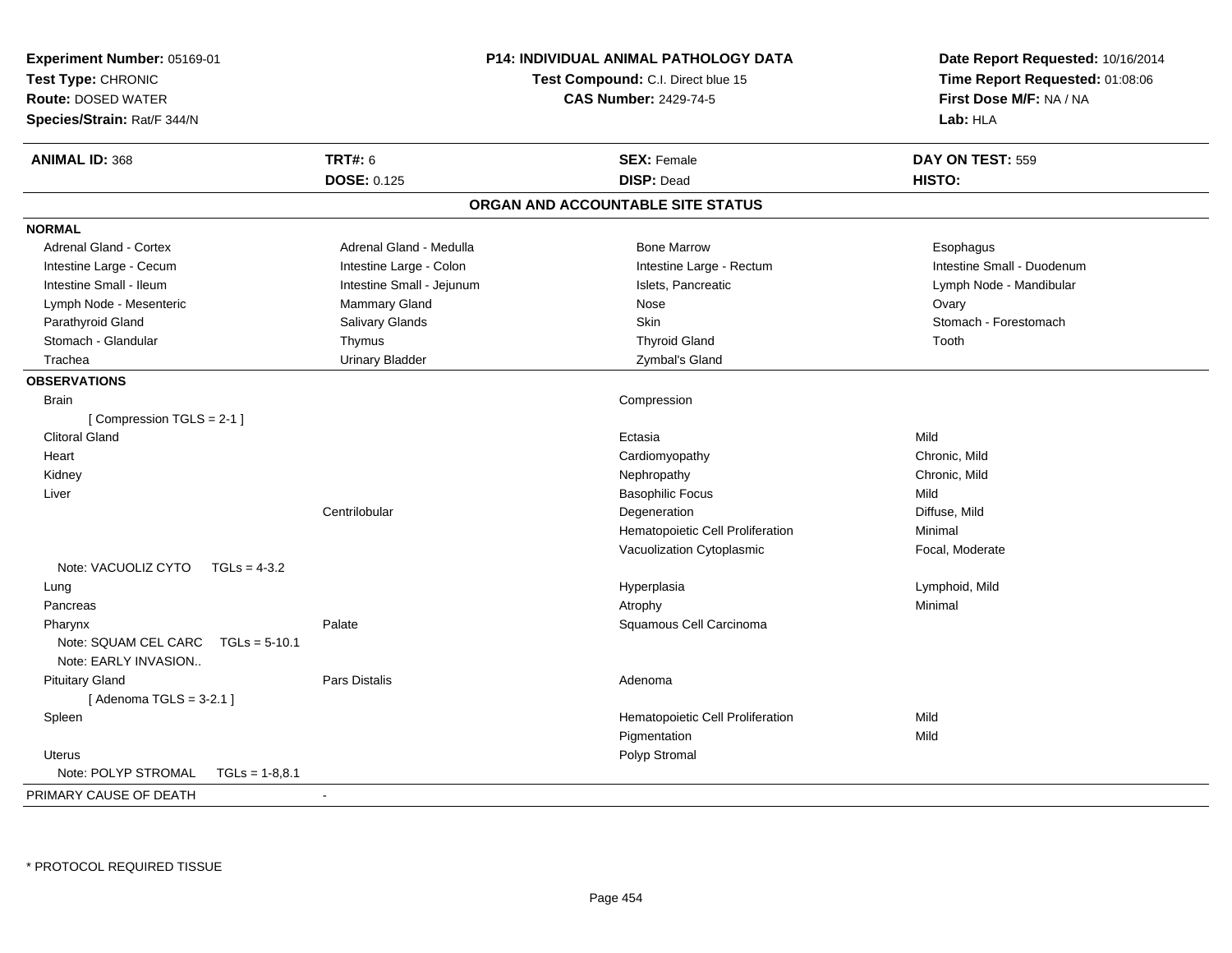| Experiment Number: 05169-01<br>Test Type: CHRONIC<br><b>Route: DOSED WATER</b><br>Species/Strain: Rat/F 344/N |                                                 | P14: INDIVIDUAL ANIMAL PATHOLOGY DATA<br>Test Compound: C.I. Direct blue 15<br><b>CAS Number: 2429-74-5</b> |                                   | Date Report Requested: 10/16/2014<br>Time Report Requested: 01:08:06<br>First Dose M/F: NA / NA<br>Lab: HLA |
|---------------------------------------------------------------------------------------------------------------|-------------------------------------------------|-------------------------------------------------------------------------------------------------------------|-----------------------------------|-------------------------------------------------------------------------------------------------------------|
| <b>ANIMAL ID: 369</b>                                                                                         |                                                 | <b>TRT#: 6</b>                                                                                              | <b>SEX: Female</b>                | DAY ON TEST: 625                                                                                            |
|                                                                                                               |                                                 | DOSE: 0.125                                                                                                 | <b>DISP: Moribund</b>             | HISTO:                                                                                                      |
|                                                                                                               |                                                 |                                                                                                             | ORGAN AND ACCOUNTABLE SITE STATUS |                                                                                                             |
| <b>NORMAL</b>                                                                                                 |                                                 |                                                                                                             |                                   |                                                                                                             |
| <b>Adrenal Gland - Cortex</b>                                                                                 |                                                 | Adrenal Gland - Medulla                                                                                     | <b>Bone Marrow</b>                | <b>Brain</b>                                                                                                |
| Esophagus                                                                                                     |                                                 | Heart                                                                                                       | Intestine Large - Cecum           | Intestine Large - Colon                                                                                     |
| Intestine Large - Rectum                                                                                      |                                                 | Intestine Small - Duodenum                                                                                  | Intestine Small - Ileum           | Intestine Small - Jejunum                                                                                   |
| Islets, Pancreatic                                                                                            |                                                 | Mammary Gland                                                                                               | Nose                              | Ovary                                                                                                       |
| Pancreas                                                                                                      |                                                 | Parathyroid Gland                                                                                           | Salivary Glands                   | <b>Skin</b>                                                                                                 |
| Stomach - Forestomach                                                                                         |                                                 | Stomach - Glandular                                                                                         | Thymus                            | <b>Thyroid Gland</b>                                                                                        |
| Trachea                                                                                                       |                                                 | <b>Urinary Bladder</b>                                                                                      | Zymbal's Gland                    |                                                                                                             |
| <b>OBSERVATIONS</b>                                                                                           |                                                 |                                                                                                             |                                   |                                                                                                             |
| <b>Clitoral Gland</b>                                                                                         |                                                 | <b>Bilateral</b>                                                                                            | Carcinoma                         |                                                                                                             |
| Note: CARCINOMA                                                                                               | $TGLs = 1-8.1$                                  |                                                                                                             |                                   |                                                                                                             |
| Kidney                                                                                                        |                                                 | <b>Renal Tubule</b>                                                                                         | Pigmentation                      | Mild                                                                                                        |
| Liver                                                                                                         |                                                 |                                                                                                             | <b>Basophilic Focus</b>           | Moderate                                                                                                    |
|                                                                                                               |                                                 |                                                                                                             | <b>Eosinophilic Focus</b>         | Mild                                                                                                        |
|                                                                                                               |                                                 |                                                                                                             | Hematopoietic Cell Proliferation  | Mild                                                                                                        |
|                                                                                                               |                                                 |                                                                                                             | Neoplastic Nodule                 |                                                                                                             |
| Note: EOSIN FOCUS                                                                                             | $TGLs = 6-3.1$                                  |                                                                                                             |                                   |                                                                                                             |
| Note: [ HEMA CELL PROL ] TGLs = 7-3.2                                                                         |                                                 |                                                                                                             |                                   |                                                                                                             |
| Lung                                                                                                          |                                                 |                                                                                                             | Hyperplasia                       | Lymphoid, Mild                                                                                              |
| Lymph Node                                                                                                    |                                                 | Mandibular                                                                                                  | Angiectasis                       | Moderate                                                                                                    |
|                                                                                                               |                                                 | Mesenteric                                                                                                  | Hyperplasia                       | Reticulum Cell, Moderate                                                                                    |
| Note: ANGIECTASIS                                                                                             | $TGLs = 5-9$                                    |                                                                                                             |                                   |                                                                                                             |
| Pharynx                                                                                                       |                                                 | Palate                                                                                                      | Hyperkeratosis                    | Focal, Marked                                                                                               |
| <b>Pituitary Gland</b>                                                                                        |                                                 | Pars Distalis                                                                                               | Cyst                              |                                                                                                             |
| [ $Cyst TGLS = 3-2$ ]                                                                                         |                                                 |                                                                                                             |                                   |                                                                                                             |
| Spleen                                                                                                        |                                                 |                                                                                                             | Hematopoietic Cell Proliferation  | Moderate                                                                                                    |
|                                                                                                               | [ Hematopoietic Cell Proliferation TGLS = 2-3 ] |                                                                                                             |                                   |                                                                                                             |
| Tongue                                                                                                        |                                                 |                                                                                                             | Squamous Cell Carcinoma           |                                                                                                             |
| Note: SQUAM CEL CARC TGLs = 4-13                                                                              |                                                 |                                                                                                             |                                   |                                                                                                             |
| Uterus                                                                                                        |                                                 |                                                                                                             | Polyp Stromal                     |                                                                                                             |
| PRIMARY CAUSE OF DEATH                                                                                        |                                                 | $\sim$                                                                                                      |                                   |                                                                                                             |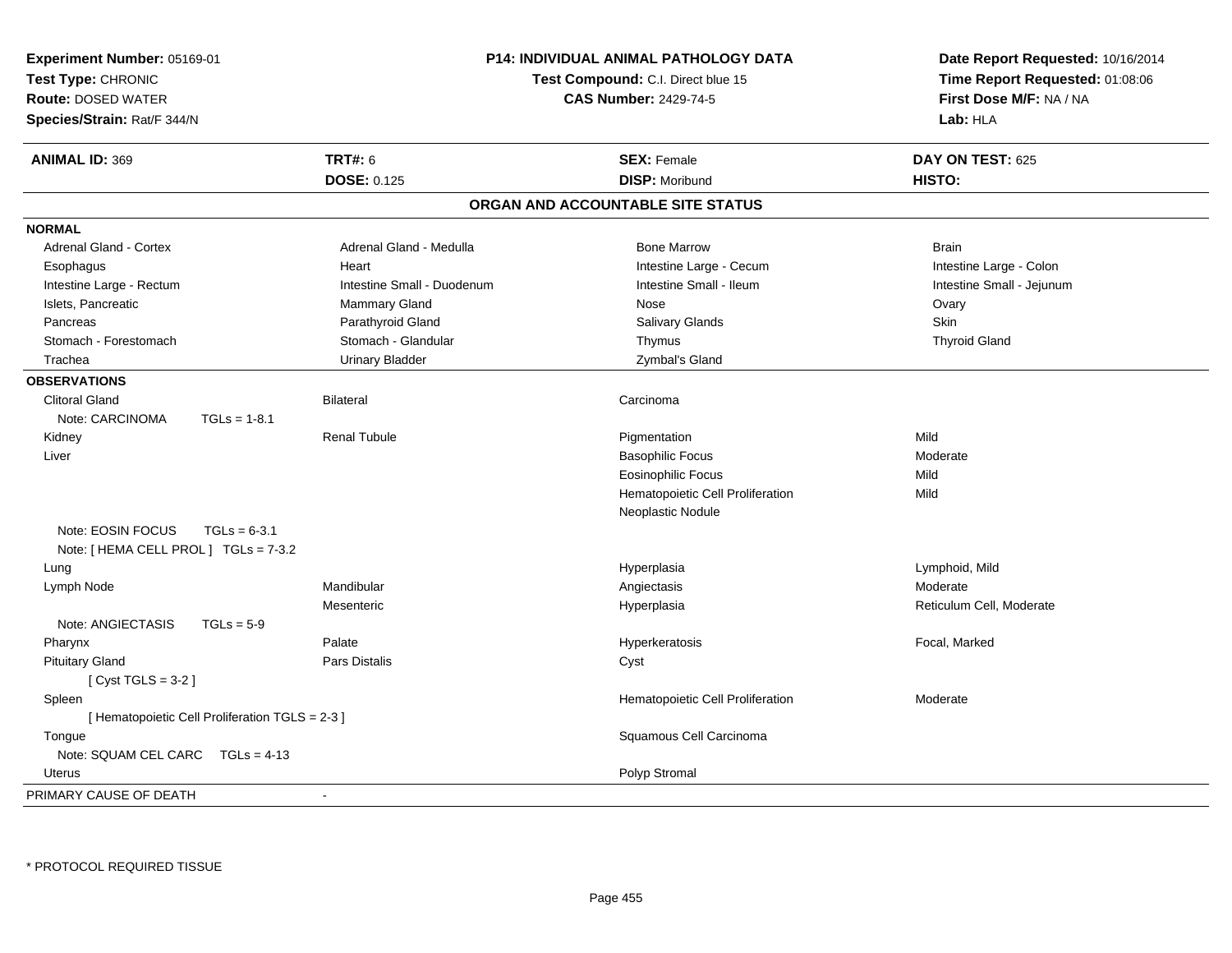| Experiment Number: 05169-01<br>Test Type: CHRONIC<br><b>Route: DOSED WATER</b><br>Species/Strain: Rat/F 344/N | P14: INDIVIDUAL ANIMAL PATHOLOGY DATA<br>Test Compound: C.I. Direct blue 15<br><b>CAS Number: 2429-74-5</b> |                                   | Date Report Requested: 10/16/2014<br>Time Report Requested: 01:08:06<br>First Dose M/F: NA / NA<br>Lab: HLA |
|---------------------------------------------------------------------------------------------------------------|-------------------------------------------------------------------------------------------------------------|-----------------------------------|-------------------------------------------------------------------------------------------------------------|
| <b>ANIMAL ID: 370</b>                                                                                         | <b>TRT#: 6</b>                                                                                              | <b>SEX: Female</b>                | DAY ON TEST: 683                                                                                            |
|                                                                                                               | <b>DOSE: 0.125</b>                                                                                          | <b>DISP: Terminal Sacrifice</b>   | HISTO:                                                                                                      |
|                                                                                                               |                                                                                                             | ORGAN AND ACCOUNTABLE SITE STATUS |                                                                                                             |
| <b>NORMAL</b>                                                                                                 |                                                                                                             |                                   |                                                                                                             |
| <b>Adrenal Gland - Cortex</b>                                                                                 | Adrenal Gland - Medulla                                                                                     | <b>Bone Marrow</b>                | <b>Brain</b>                                                                                                |
| <b>Clitoral Gland</b>                                                                                         | Esophagus                                                                                                   | Intestine Large - Cecum           | Intestine Large - Colon                                                                                     |
| Intestine Large - Rectum                                                                                      | Intestine Small - Duodenum                                                                                  | Intestine Small - Ileum           | Intestine Small - Jejunum                                                                                   |
| Islets, Pancreatic                                                                                            | Lymph Node - Mandibular                                                                                     | Lymph Node - Mesenteric           | Nose                                                                                                        |
| Ovary                                                                                                         | Pancreas                                                                                                    | Parathyroid Gland                 | Salivary Glands                                                                                             |
| <b>Skin</b>                                                                                                   | Stomach - Forestomach                                                                                       | Stomach - Glandular               | Thymus                                                                                                      |
| <b>Thyroid Gland</b>                                                                                          | Trachea                                                                                                     | <b>Urinary Bladder</b>            | Zymbal's Gland                                                                                              |
| <b>OBSERVATIONS</b>                                                                                           |                                                                                                             |                                   |                                                                                                             |
| Bone                                                                                                          | Sternum                                                                                                     | Osteopetrosis                     | Mild                                                                                                        |
| Heart                                                                                                         |                                                                                                             | Cardiomyopathy                    | Chronic, Minimal                                                                                            |
| Kidney                                                                                                        |                                                                                                             | Nephropathy                       | Chronic, Moderate                                                                                           |
| Liver                                                                                                         |                                                                                                             | Leukemia Mononuclear              |                                                                                                             |
| Note: ML IS STAGE 2                                                                                           |                                                                                                             |                                   |                                                                                                             |
| Lung                                                                                                          |                                                                                                             | Hyperplasia                       | Lymphoid, Mild                                                                                              |
|                                                                                                               |                                                                                                             | <b>Infiltration Cellular</b>      | Histiocyte, Mild                                                                                            |
| Mammary Gland                                                                                                 | Duct                                                                                                        | Ectasia                           | Moderate                                                                                                    |
|                                                                                                               |                                                                                                             | Fibroadenoma                      |                                                                                                             |
| Note: ECTASIA<br>$TGLs = 1-10$<br>$TGLs = 7$<br>Note: FIBROADENOMA                                            |                                                                                                             |                                   |                                                                                                             |
| <b>Pituitary Gland</b><br>Note: ADENOMA<br>$TGLs = 6-2$                                                       | Pars Distalis                                                                                               | Adenoma                           |                                                                                                             |
| Spleen                                                                                                        |                                                                                                             | Leukemia Mononuclear              |                                                                                                             |
| Ureter                                                                                                        | <b>Transit Epithe</b>                                                                                       | Papilloma                         |                                                                                                             |
|                                                                                                               |                                                                                                             |                                   |                                                                                                             |
| Note: REPRESENTS LESION SAID TO INVOLVE CERVIX                                                                |                                                                                                             |                                   |                                                                                                             |
| <b>Uterus</b>                                                                                                 |                                                                                                             | Polyp Stromal                     | Multiple                                                                                                    |
| Note: POLYP STROMAL<br>$TGLs = 4,5-8,14$                                                                      |                                                                                                             |                                   |                                                                                                             |
| PRIMARY CAUSE OF DEATH                                                                                        | $\sim$                                                                                                      |                                   |                                                                                                             |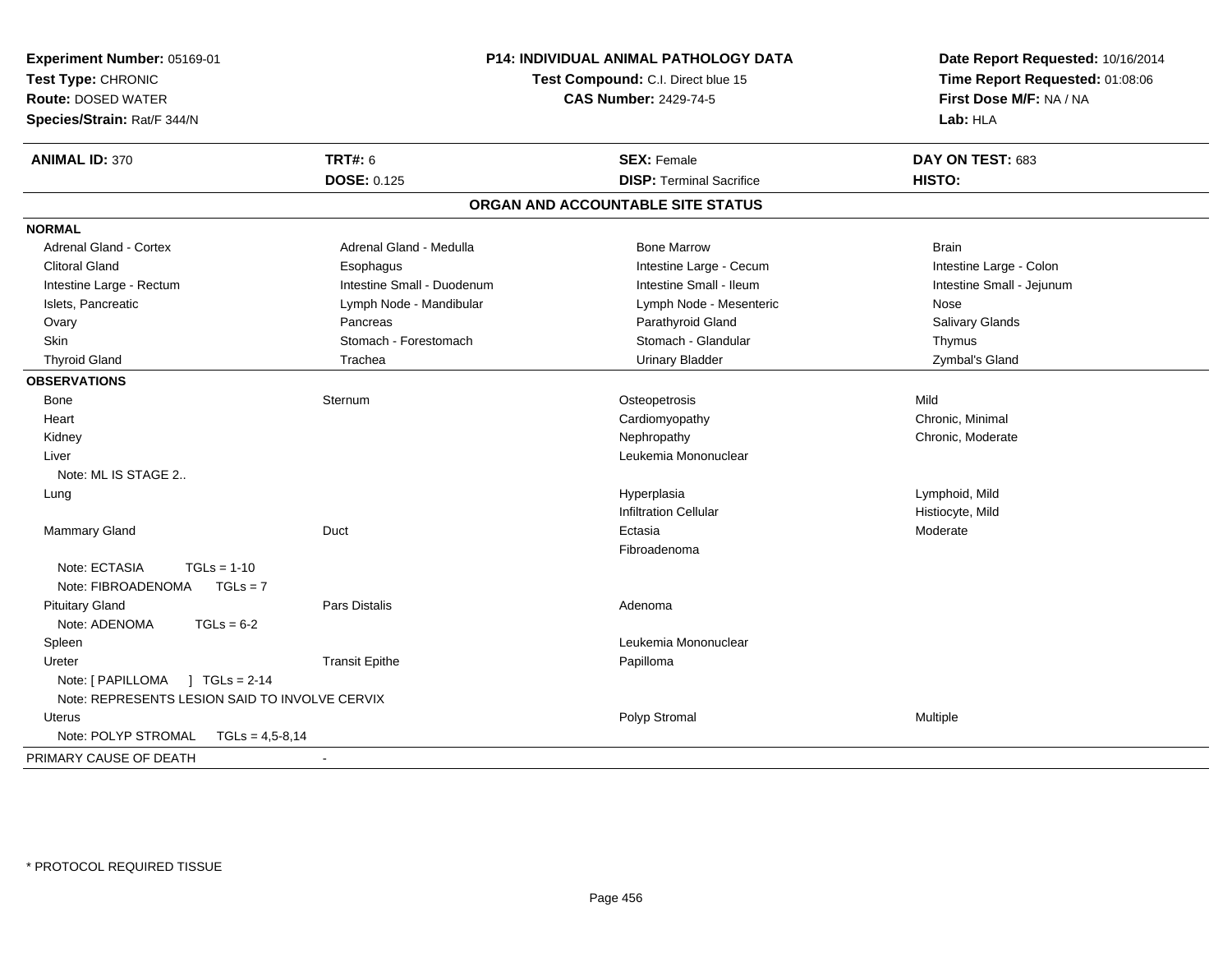| Experiment Number: 05169-01<br>Test Type: CHRONIC<br><b>Route: DOSED WATER</b><br>Species/Strain: Rat/F 344/N |                         | <b>P14: INDIVIDUAL ANIMAL PATHOLOGY DATA</b><br>Test Compound: C.I. Direct blue 15<br><b>CAS Number: 2429-74-5</b> | Date Report Requested: 10/16/2014<br>Time Report Requested: 01:08:06<br>First Dose M/F: NA / NA<br>Lab: HLA |
|---------------------------------------------------------------------------------------------------------------|-------------------------|--------------------------------------------------------------------------------------------------------------------|-------------------------------------------------------------------------------------------------------------|
| <b>ANIMAL ID: 371</b>                                                                                         | <b>TRT#: 6</b>          | <b>SEX: Female</b>                                                                                                 | DAY ON TEST: 683                                                                                            |
|                                                                                                               | <b>DOSE: 0.125</b>      | <b>DISP: Terminal Sacrifice</b>                                                                                    | <b>HISTO:</b>                                                                                               |
|                                                                                                               |                         | ORGAN AND ACCOUNTABLE SITE STATUS                                                                                  |                                                                                                             |
| <b>NORMAL</b>                                                                                                 |                         |                                                                                                                    |                                                                                                             |
| <b>Bone Marrow</b>                                                                                            | Esophagus               | Intestine Large - Cecum                                                                                            | Intestine Large - Rectum                                                                                    |
| Intestine Small - Duodenum                                                                                    | Intestine Small - Ileum | Intestine Small - Jejunum                                                                                          | Islets, Pancreatic                                                                                          |
| Ovary                                                                                                         | Parathyroid Gland       | Salivary Glands                                                                                                    | Skin                                                                                                        |
| Stomach - Glandular                                                                                           | Thymus                  | <b>Thyroid Gland</b>                                                                                               | Trachea                                                                                                     |
| <b>Urinary Bladder</b>                                                                                        |                         |                                                                                                                    |                                                                                                             |
| <b>OBSERVATIONS</b>                                                                                           |                         |                                                                                                                    |                                                                                                             |
| <b>Adrenal Gland</b>                                                                                          | Cortex                  | Leukemia Mononuclear                                                                                               |                                                                                                             |
|                                                                                                               | Medulla                 | Leukemia Mononuclear                                                                                               |                                                                                                             |
| <b>Brain</b>                                                                                                  |                         | Compression                                                                                                        |                                                                                                             |
| [Compression TGLS = 10-1]                                                                                     |                         |                                                                                                                    |                                                                                                             |
| <b>Clitoral Gland</b>                                                                                         |                         | Ectasia                                                                                                            | Moderate                                                                                                    |
| Note: ECTASIA<br>$TGLs = 2-8$                                                                                 |                         |                                                                                                                    |                                                                                                             |
| Heart                                                                                                         |                         | Cardiomyopathy                                                                                                     | Chronic, Mild                                                                                               |
| Intestine Large                                                                                               | Ascend Colon, Colon     | Polyp Adenomatous                                                                                                  |                                                                                                             |
| Note: POLYP ADENOMAT $TGLs = 7-7$                                                                             |                         |                                                                                                                    |                                                                                                             |
| Kidney                                                                                                        |                         | Nephropathy                                                                                                        | Chronic, Moderate                                                                                           |
| Note: NEPHROPATHY<br>$TGLs = 6-5$                                                                             |                         |                                                                                                                    |                                                                                                             |
| Liver                                                                                                         |                         | Leukemia Mononuclear                                                                                               |                                                                                                             |
| Note: LEUKEMIA MONUC<br>$TGLs = 9-3.1$                                                                        |                         |                                                                                                                    |                                                                                                             |
| Lung                                                                                                          |                         | Leukemia Mononuclear                                                                                               |                                                                                                             |
| Lymph Node                                                                                                    | Mandibular              | Leukemia Mononuclear                                                                                               |                                                                                                             |
|                                                                                                               | Mesenteric              | Leukemia Mononuclear                                                                                               |                                                                                                             |
| <b>Mammary Gland</b>                                                                                          | Duct                    | Ectasia                                                                                                            | Moderate                                                                                                    |
| Note: ECTASIA<br>$TGLs = 1-10$                                                                                |                         |                                                                                                                    |                                                                                                             |
| Mesentery                                                                                                     | Fat                     | Necrosis                                                                                                           | Moderate                                                                                                    |
| Note: NECROSIS<br>$TGLs = 3-13$                                                                               |                         |                                                                                                                    |                                                                                                             |
| Nose                                                                                                          |                         | Inflammation                                                                                                       | Acute, Mild                                                                                                 |
| Pancreas                                                                                                      |                         | Leukemia Mononuclear                                                                                               |                                                                                                             |
| <b>Pituitary Gland</b>                                                                                        | Pars Distalis           | Adenoma                                                                                                            |                                                                                                             |
| [Adenoma TGLS = $11-2$ ]                                                                                      |                         |                                                                                                                    |                                                                                                             |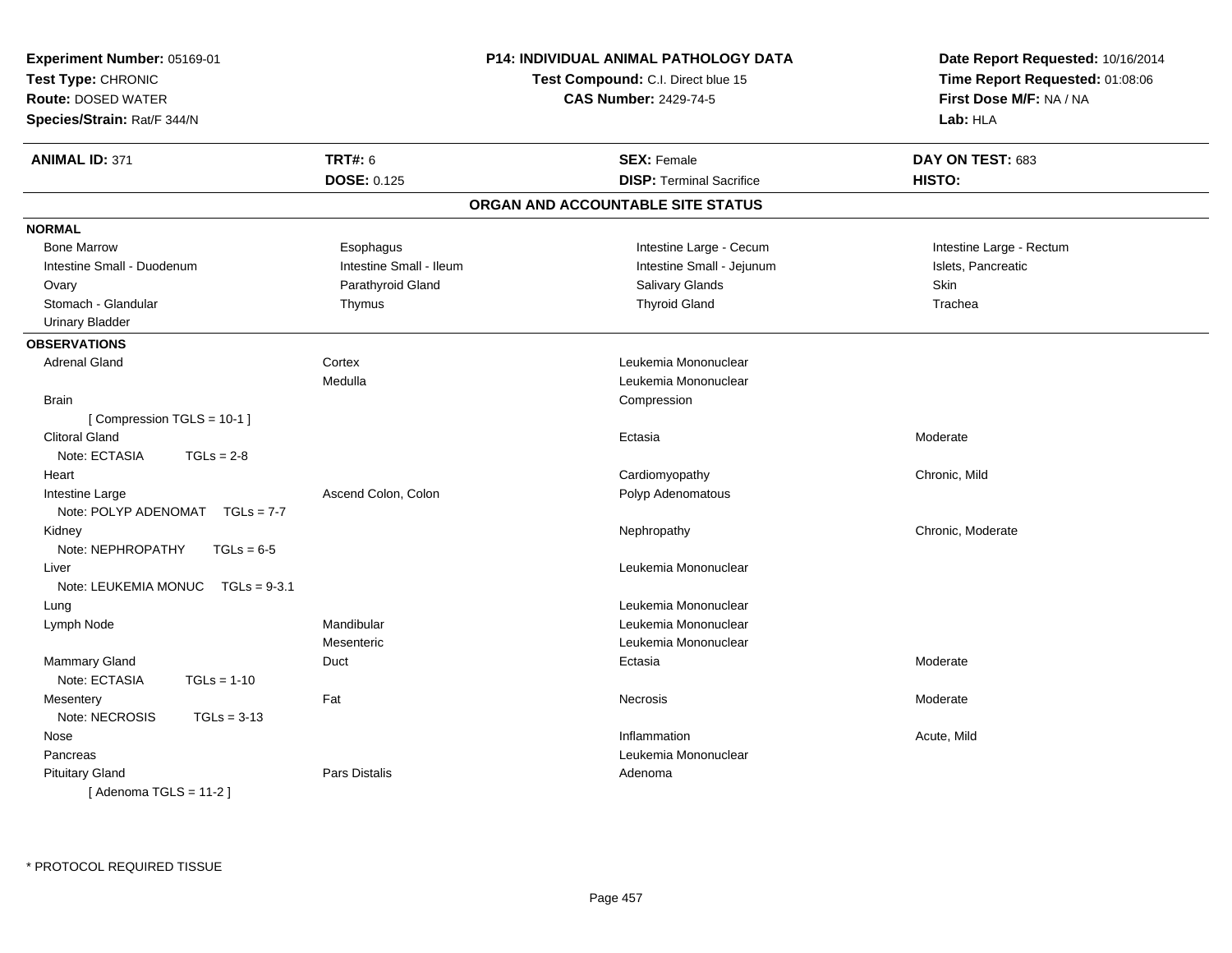| Experiment Number: 05169-01<br>Test Type: CHRONIC<br><b>Route: DOSED WATER</b> |                    | <b>P14: INDIVIDUAL ANIMAL PATHOLOGY DATA</b><br>Test Compound: C.I. Direct blue 15<br><b>CAS Number: 2429-74-5</b> | Date Report Requested: 10/16/2014<br>Time Report Requested: 01:08:06<br>First Dose M/F: NA / NA |
|--------------------------------------------------------------------------------|--------------------|--------------------------------------------------------------------------------------------------------------------|-------------------------------------------------------------------------------------------------|
| Species/Strain: Rat/F 344/N                                                    |                    |                                                                                                                    | Lab: HLA                                                                                        |
| <b>ANIMAL ID: 371</b>                                                          | <b>TRT#:</b> 6     | <b>SEX: Female</b>                                                                                                 | DAY ON TEST: 683                                                                                |
|                                                                                | <b>DOSE: 0.125</b> | <b>DISP: Terminal Sacrifice</b>                                                                                    | HISTO:                                                                                          |
|                                                                                |                    | ORGAN AND ACCOUNTABLE SITE STATUS                                                                                  |                                                                                                 |
| Spleen<br>Note: LEUKEMIA MONUC                                                 | $TGLs = 8-3$       | Leukemia Mononuclear                                                                                               |                                                                                                 |
| Stomach                                                                        | Forestomach        | Acanthosis                                                                                                         | Moderate                                                                                        |
|                                                                                | Forestomach        | Inflammation                                                                                                       | Chronic, Moderate                                                                               |
| Uterus                                                                         |                    | Polyp Stromal                                                                                                      |                                                                                                 |
| Note: POLYP STROMAL                                                            | $TGLs = 5-8$       |                                                                                                                    |                                                                                                 |
| Zymbal's Gland                                                                 |                    | Ectasia                                                                                                            | Moderate                                                                                        |
| PRIMARY CAUSE OF DEATH                                                         |                    |                                                                                                                    |                                                                                                 |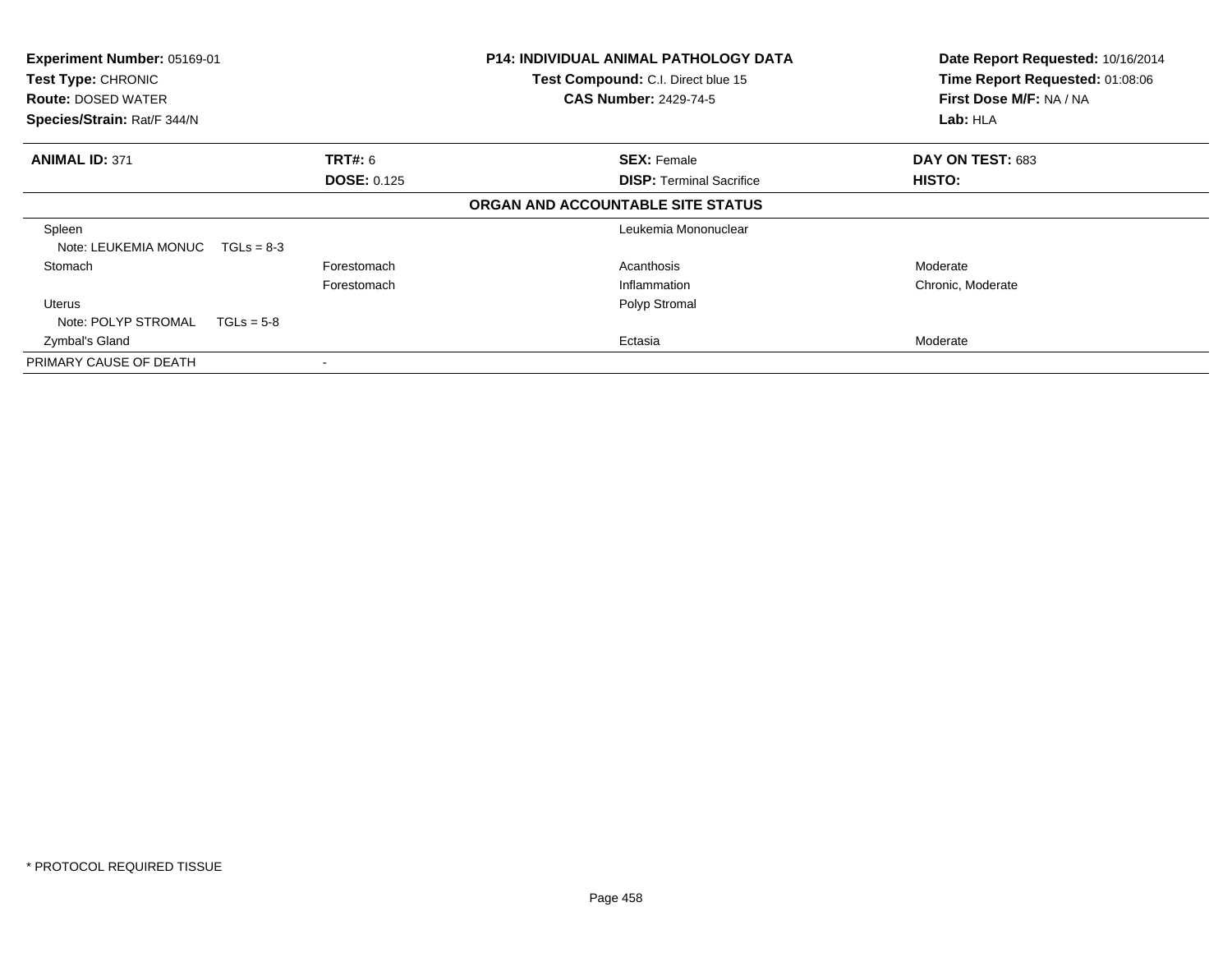| Experiment Number: 05169-01<br>Test Type: CHRONIC<br><b>Route: DOSED WATER</b><br>Species/Strain: Rat/F 344/N |                         | <b>P14: INDIVIDUAL ANIMAL PATHOLOGY DATA</b><br>Test Compound: C.I. Direct blue 15<br><b>CAS Number: 2429-74-5</b> | Date Report Requested: 10/16/2014<br>Time Report Requested: 01:08:06<br>First Dose M/F: NA / NA<br>Lab: HLA |
|---------------------------------------------------------------------------------------------------------------|-------------------------|--------------------------------------------------------------------------------------------------------------------|-------------------------------------------------------------------------------------------------------------|
| <b>ANIMAL ID: 372</b>                                                                                         | <b>TRT#: 6</b>          | <b>SEX: Female</b>                                                                                                 | DAY ON TEST: 620                                                                                            |
|                                                                                                               | <b>DOSE: 0.125</b>      | <b>DISP: Moribund</b>                                                                                              | HISTO:                                                                                                      |
|                                                                                                               |                         | ORGAN AND ACCOUNTABLE SITE STATUS                                                                                  |                                                                                                             |
| <b>NORMAL</b>                                                                                                 |                         |                                                                                                                    |                                                                                                             |
| Adrenal Gland - Cortex                                                                                        | Adrenal Gland - Medulla | <b>Brain</b>                                                                                                       | Esophagus                                                                                                   |
| Heart                                                                                                         | Intestine Large - Cecum | Intestine Large - Colon                                                                                            | Intestine Large - Rectum                                                                                    |
| Intestine Small - Duodenum                                                                                    | Intestine Small - Ileum | Intestine Small - Jejunum                                                                                          | Islets, Pancreatic                                                                                          |
| <b>Mammary Gland</b>                                                                                          | Nose                    | Ovary                                                                                                              | Salivary Glands                                                                                             |
| <b>Skin</b>                                                                                                   | Stomach - Forestomach   | Stomach - Glandular                                                                                                | Thymus                                                                                                      |
| <b>Thyroid Gland</b>                                                                                          | Trachea                 | <b>Urinary Bladder</b>                                                                                             | Uterus                                                                                                      |
| Zymbal's Gland                                                                                                |                         |                                                                                                                    |                                                                                                             |
| <b>MISSING</b>                                                                                                |                         |                                                                                                                    |                                                                                                             |
| Parathyroid Gland                                                                                             |                         |                                                                                                                    |                                                                                                             |
| <b>OBSERVATIONS</b>                                                                                           |                         |                                                                                                                    |                                                                                                             |
| <b>Bone Marrow</b>                                                                                            |                         | Hypoplasia                                                                                                         | Moderate                                                                                                    |
| <b>Clitoral Gland</b>                                                                                         |                         | Atrophy                                                                                                            | Moderate                                                                                                    |
| Kidney                                                                                                        |                         | Nephropathy                                                                                                        | Chronic, Mild                                                                                               |
| Liver                                                                                                         |                         | Hepatodiaphragmatic Nodule                                                                                         |                                                                                                             |
|                                                                                                               |                         | Leukemia Mononuclear                                                                                               |                                                                                                             |
|                                                                                                               |                         | Vacuolization Cytoplasmic                                                                                          | Diffuse, Moderate                                                                                           |
| Note: ML IS STAGE 3                                                                                           |                         |                                                                                                                    |                                                                                                             |
| Note: ANOM HEPAT LOB<br>$TGLs = 4-3.1$                                                                        |                         |                                                                                                                    |                                                                                                             |
| Note: LEUKEMIA MONUC TGLs = 5,6-3.1                                                                           |                         |                                                                                                                    |                                                                                                             |
| Lung                                                                                                          |                         | Leukemia Mononuclear                                                                                               |                                                                                                             |
| [ Leukemia Mononuclear TGLS = 8-4,4.1 ]                                                                       |                         |                                                                                                                    |                                                                                                             |
| Lymph Node                                                                                                    | <b>Iliac</b>            | Leukemia Mononuclear                                                                                               |                                                                                                             |
|                                                                                                               | Lumbar                  | Leukemia Mononuclear                                                                                               |                                                                                                             |
|                                                                                                               | Mandibular              | Leukemia Mononuclear                                                                                               |                                                                                                             |
|                                                                                                               | Mediastinal             | Leukemia Mononuclear                                                                                               |                                                                                                             |
|                                                                                                               | Mesenteric              | Leukemia Mononuclear                                                                                               |                                                                                                             |
|                                                                                                               | Pancreatic              | Leukemia Mononuclear                                                                                               |                                                                                                             |
| Note: LEUKEMIA MONUC TGLs = 2,3,7,12,13,15-9,7,13,15,16,17                                                    |                         |                                                                                                                    |                                                                                                             |
| Pancreas                                                                                                      |                         | Leukemia Mononuclear                                                                                               |                                                                                                             |
| Pharynx                                                                                                       | Palate                  | Hyperplasia                                                                                                        | Focal, Moderate                                                                                             |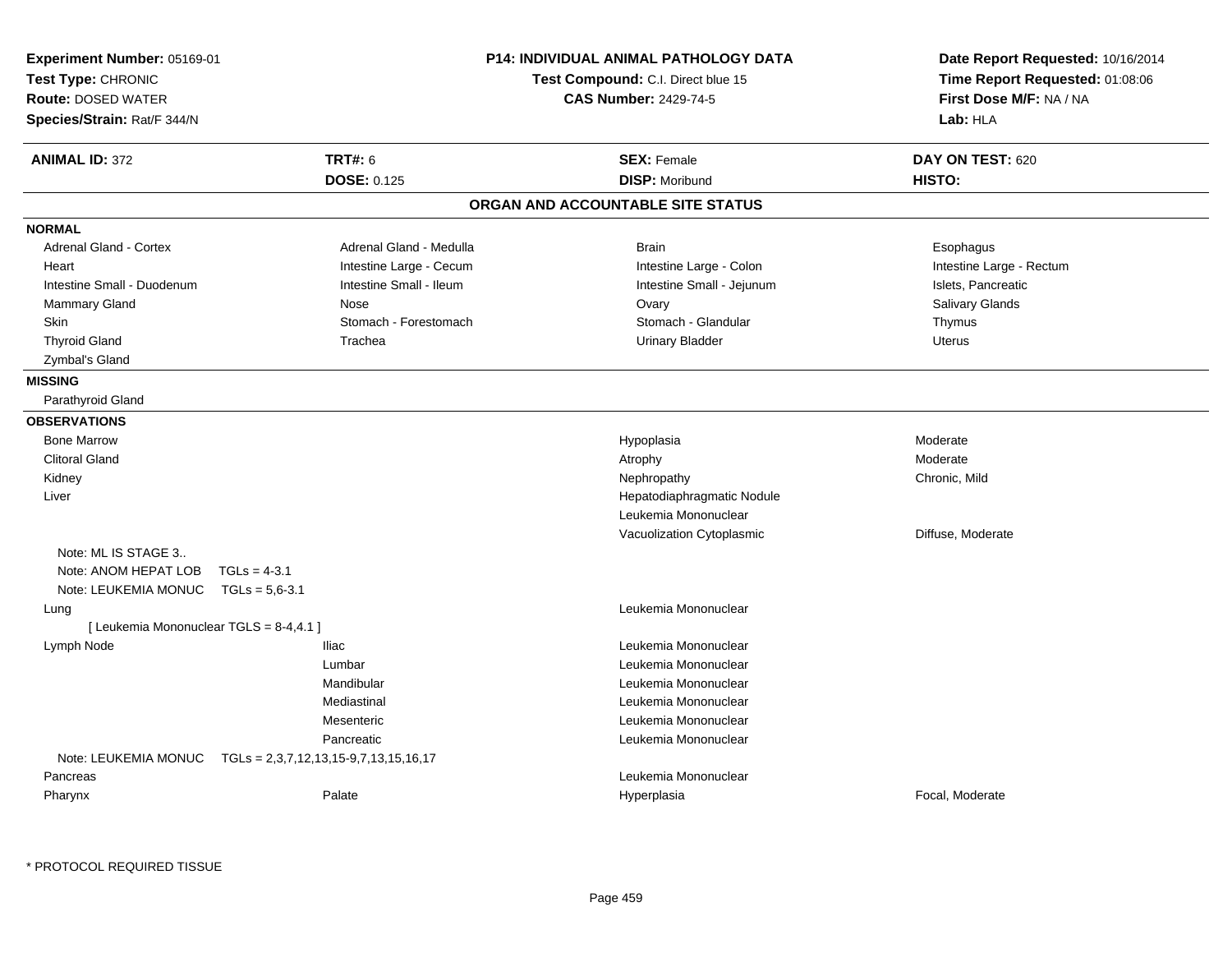| Experiment Number: 05169-01<br><b>Test Type: CHRONIC</b><br><b>Route: DOSED WATER</b><br>Species/Strain: Rat/F 344/N |                    | <b>P14: INDIVIDUAL ANIMAL PATHOLOGY DATA</b><br>Test Compound: C.I. Direct blue 15<br><b>CAS Number: 2429-74-5</b> | Date Report Requested: 10/16/2014<br>Time Report Requested: 01:08:06<br>First Dose M/F: NA / NA<br>Lab: HLA |
|----------------------------------------------------------------------------------------------------------------------|--------------------|--------------------------------------------------------------------------------------------------------------------|-------------------------------------------------------------------------------------------------------------|
| <b>ANIMAL ID: 372</b>                                                                                                | TRT#: 6            | <b>SEX: Female</b>                                                                                                 | DAY ON TEST: 620                                                                                            |
|                                                                                                                      | <b>DOSE: 0.125</b> | <b>DISP: Moribund</b>                                                                                              | HISTO:                                                                                                      |
|                                                                                                                      |                    | ORGAN AND ACCOUNTABLE SITE STATUS                                                                                  |                                                                                                             |
| Note: HYPERPLASIA<br>$TGLs = 11-14$                                                                                  |                    |                                                                                                                    |                                                                                                             |
| <b>Pituitary Gland</b>                                                                                               | Pars Distalis      | Adenoma                                                                                                            |                                                                                                             |
| [Adenoma TGLS = $10-2$ ]                                                                                             |                    |                                                                                                                    |                                                                                                             |
| Spleen                                                                                                               |                    | Leukemia Mononuclear                                                                                               |                                                                                                             |
| Note: LEUKEMIA MONUC<br>$TGLs = 14,16-3$                                                                             |                    |                                                                                                                    |                                                                                                             |
| PRIMARY CAUSE OF DEATH                                                                                               |                    |                                                                                                                    |                                                                                                             |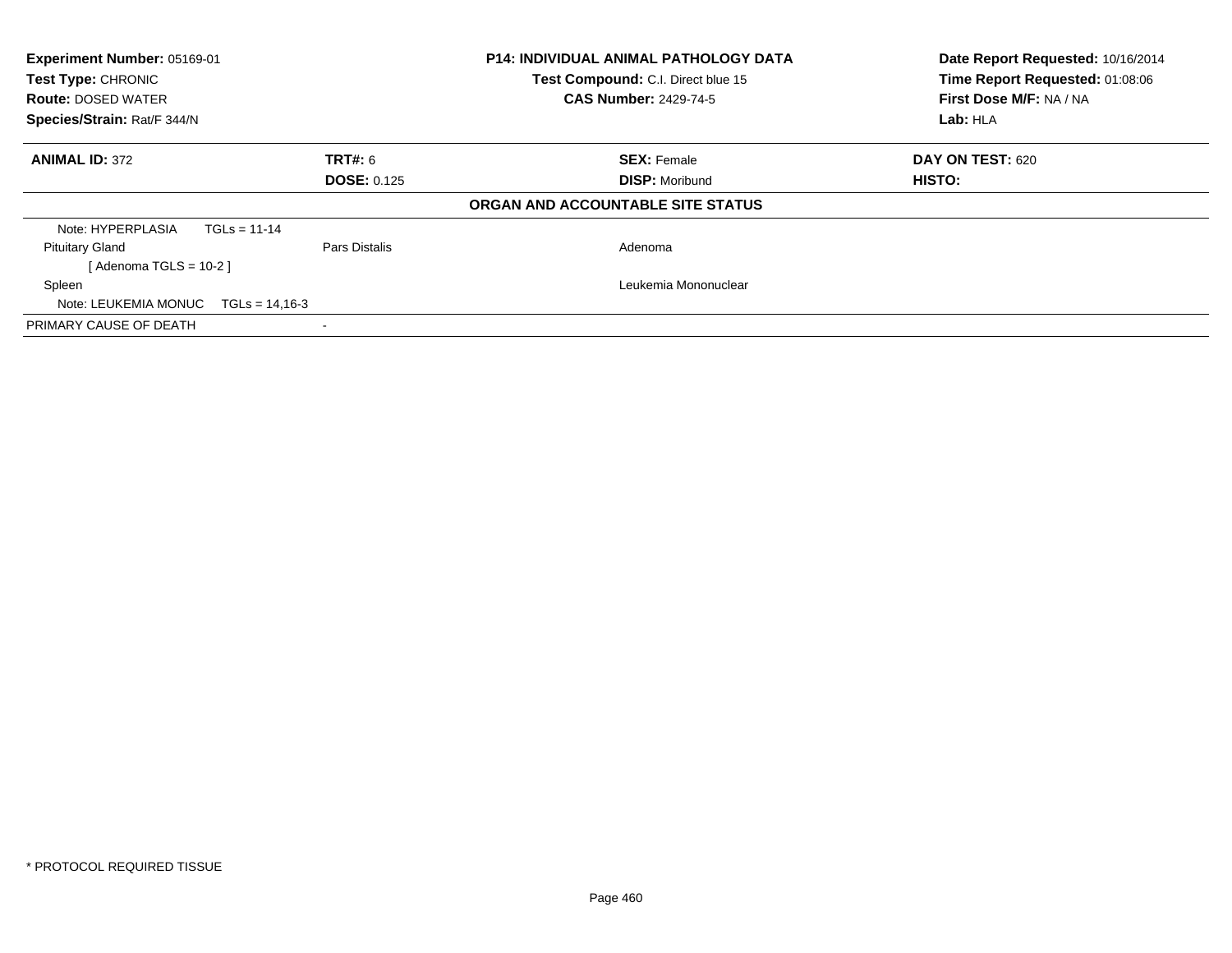| Experiment Number: 05169-01<br>Test Type: CHRONIC<br><b>Route: DOSED WATER</b><br>Species/Strain: Rat/F 344/N |                           | P14: INDIVIDUAL ANIMAL PATHOLOGY DATA<br>Test Compound: C.I. Direct blue 15<br><b>CAS Number: 2429-74-5</b> | Date Report Requested: 10/16/2014<br>Time Report Requested: 01:08:06<br>First Dose M/F: NA / NA<br>Lab: HLA |
|---------------------------------------------------------------------------------------------------------------|---------------------------|-------------------------------------------------------------------------------------------------------------|-------------------------------------------------------------------------------------------------------------|
| <b>ANIMAL ID: 373</b>                                                                                         | <b>TRT#: 6</b>            | <b>SEX: Female</b>                                                                                          | DAY ON TEST: 683                                                                                            |
|                                                                                                               | <b>DOSE: 0.125</b>        | <b>DISP: Terminal Sacrifice</b>                                                                             | HISTO:                                                                                                      |
|                                                                                                               |                           | ORGAN AND ACCOUNTABLE SITE STATUS                                                                           |                                                                                                             |
| <b>NORMAL</b>                                                                                                 |                           |                                                                                                             |                                                                                                             |
| <b>Bone Marrow</b>                                                                                            | <b>Brain</b>              | Esophagus                                                                                                   | Heart                                                                                                       |
| Intestine Large - Cecum                                                                                       | Intestine Large - Colon   | Intestine Large - Rectum                                                                                    | Intestine Small - Duodenum                                                                                  |
| Intestine Small - Ileum                                                                                       | Intestine Small - Jejunum | Islets, Pancreatic                                                                                          | Lymph Node - Mandibular                                                                                     |
| Lymph Node - Mesenteric                                                                                       | Mammary Gland             | <b>Nose</b>                                                                                                 | Ovary                                                                                                       |
| Parathyroid Gland                                                                                             | Salivary Glands           | Skin                                                                                                        | Stomach - Forestomach                                                                                       |
| Stomach - Glandular                                                                                           | Thymus                    | <b>Thyroid Gland</b>                                                                                        | Trachea                                                                                                     |
| <b>Urinary Bladder</b>                                                                                        | Zymbal's Gland            |                                                                                                             |                                                                                                             |
| <b>OBSERVATIONS</b>                                                                                           |                           |                                                                                                             |                                                                                                             |
| <b>Adrenal Gland</b>                                                                                          | Cortex                    | Hyperplasia                                                                                                 | Focal, Moderate                                                                                             |
|                                                                                                               | Medulla                   | Pheochromocytoma Benign                                                                                     |                                                                                                             |
| <b>Clitoral Gland</b>                                                                                         |                           | Adenoma                                                                                                     |                                                                                                             |
|                                                                                                               |                           | Ectasia                                                                                                     | Moderate                                                                                                    |
| Note: ADENOMA<br>$TGLs = 1-8.13$                                                                              |                           |                                                                                                             |                                                                                                             |
| Note: ECTASIA<br>$TGLs = 2-8$                                                                                 |                           |                                                                                                             |                                                                                                             |
| Kidney                                                                                                        |                           | Nephropathy                                                                                                 | Chronic, Minimal                                                                                            |
| Liver                                                                                                         |                           | <b>Basophilic Focus</b>                                                                                     | Mild                                                                                                        |
|                                                                                                               |                           | Leukemia Mononuclear                                                                                        |                                                                                                             |
| Note: ML IS STAGE 1<br>Note: LEUKEMIA MONUC<br>$TGLs = 7-3.1$                                                 |                           |                                                                                                             |                                                                                                             |
| Lung                                                                                                          |                           | Hyperplasia                                                                                                 | Lymphoid, Minimal                                                                                           |
| Pancreas                                                                                                      |                           | Atrophy                                                                                                     | Mild                                                                                                        |
| Pharynx                                                                                                       | Palate                    | Hyperplasia                                                                                                 | Squamous, Mild                                                                                              |
| Note: [HYPERPLASIA ] TGLs = 6-12                                                                              |                           |                                                                                                             |                                                                                                             |
| <b>Pituitary Gland</b>                                                                                        | Pars Distalis             | Adenoma                                                                                                     |                                                                                                             |
|                                                                                                               | Pars Distalis             | Cyst                                                                                                        |                                                                                                             |
| [Adenoma TGLS = $5-2$ ]                                                                                       |                           |                                                                                                             |                                                                                                             |
| Spleen                                                                                                        |                           | Hematopoietic Cell Proliferation                                                                            | Moderate                                                                                                    |
|                                                                                                               |                           | Leukemia Mononuclear                                                                                        |                                                                                                             |
| Uterus                                                                                                        | Endometrium               | Cyst                                                                                                        |                                                                                                             |
|                                                                                                               |                           | Polyp Stromal                                                                                               |                                                                                                             |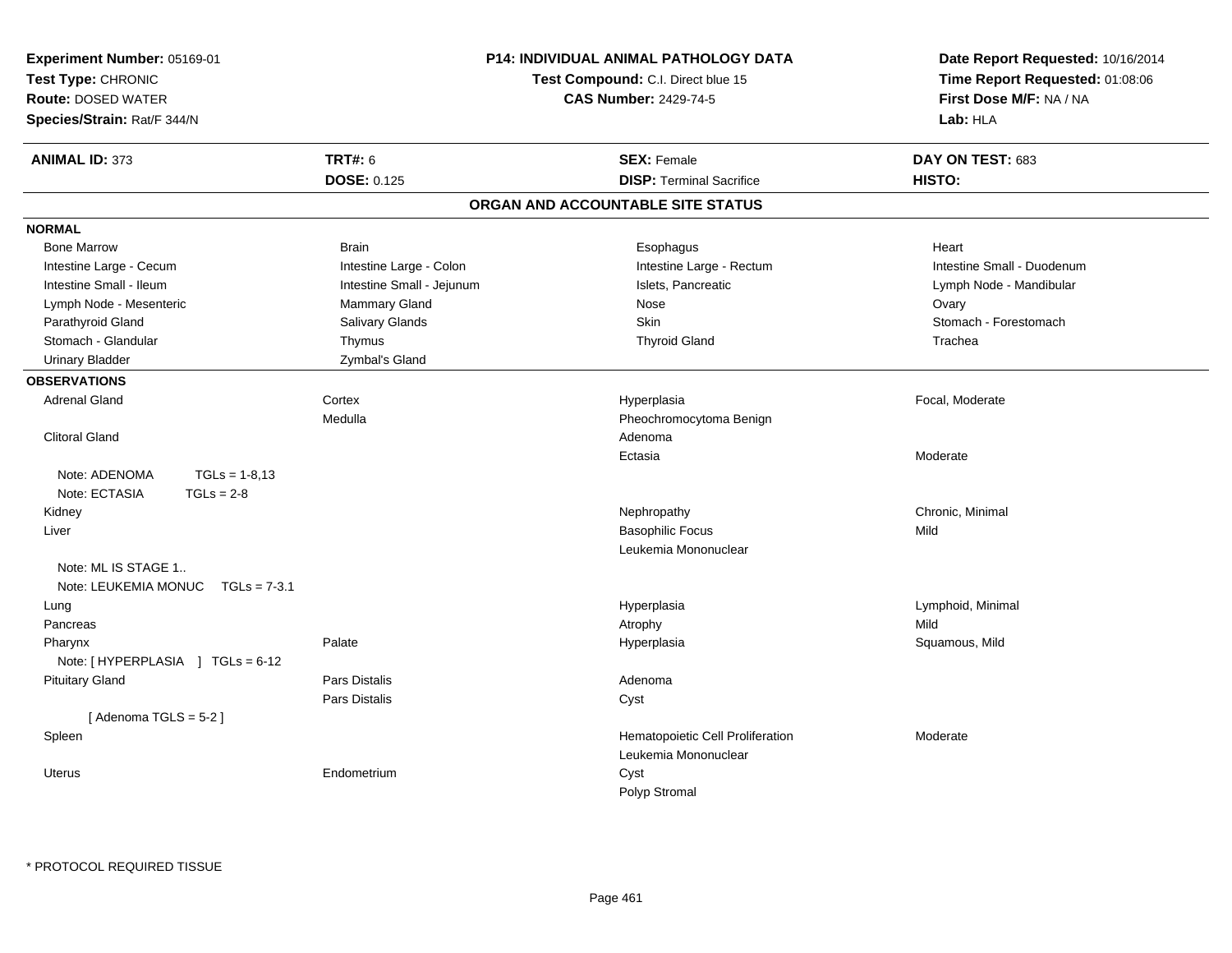| Experiment Number: 05169-01<br><b>Test Type: CHRONIC</b><br><b>Route: DOSED WATER</b> |                    | <b>P14: INDIVIDUAL ANIMAL PATHOLOGY DATA</b> | Date Report Requested: 10/16/2014 |
|---------------------------------------------------------------------------------------|--------------------|----------------------------------------------|-----------------------------------|
|                                                                                       |                    | Test Compound: C.I. Direct blue 15           | Time Report Requested: 01:08:06   |
|                                                                                       |                    | <b>CAS Number: 2429-74-5</b>                 | First Dose M/F: NA / NA           |
| Species/Strain: Rat/F 344/N                                                           |                    |                                              | Lab: HLA                          |
| <b>ANIMAL ID: 373</b>                                                                 | TRT#: 6            | <b>SEX: Female</b>                           | DAY ON TEST: 683                  |
|                                                                                       | <b>DOSE: 0.125</b> | <b>DISP: Terminal Sacrifice</b>              | HISTO:                            |
|                                                                                       |                    | ORGAN AND ACCOUNTABLE SITE STATUS            |                                   |
| Note: POLYP STROMAL $TGLS = 4-8$                                                      |                    |                                              |                                   |
| Note: CYST<br>$TGLs = 3-8$                                                            |                    |                                              |                                   |
| PRIMARY CAUSE OF DEATH                                                                |                    |                                              |                                   |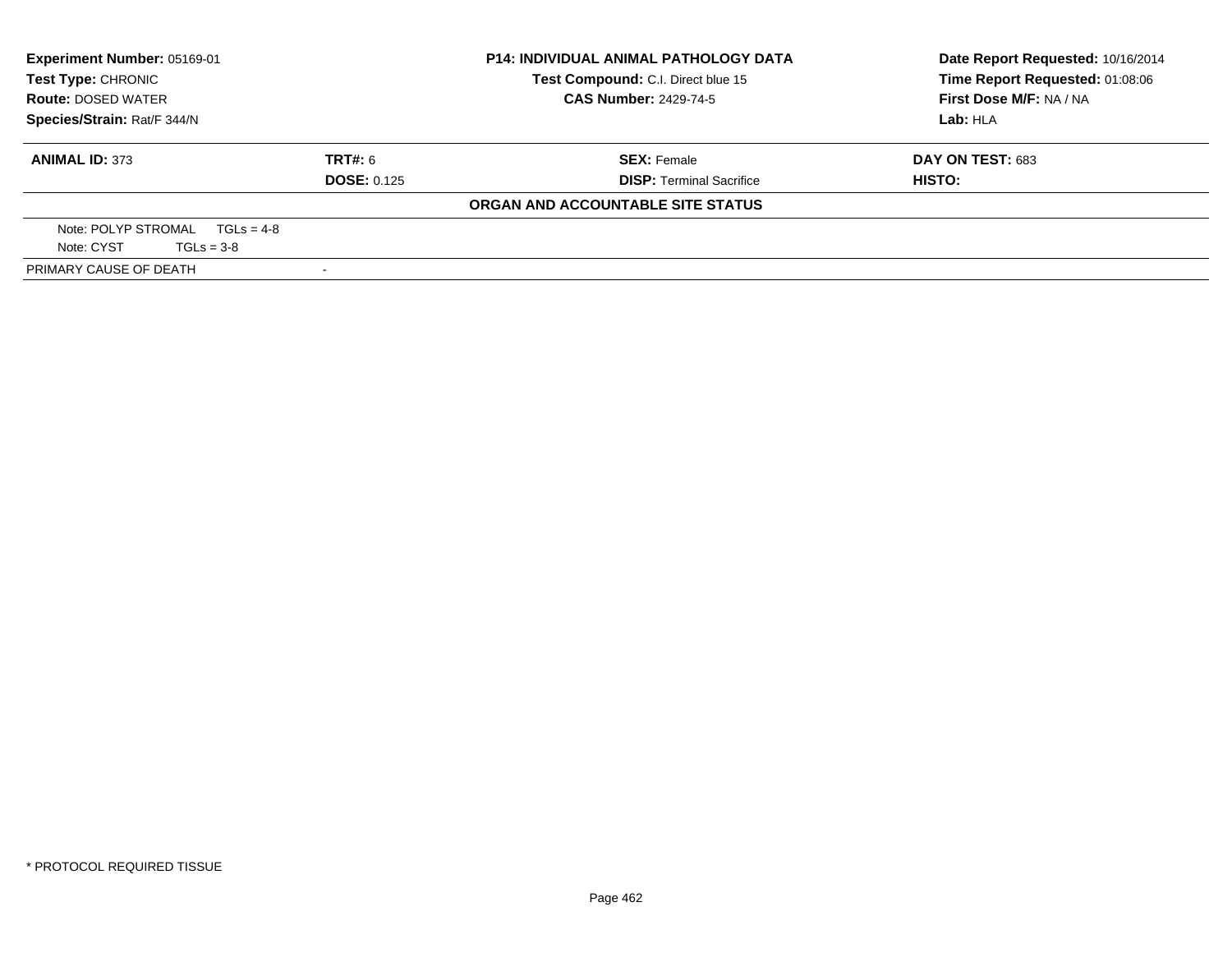| Experiment Number: 05169-01<br>Test Type: CHRONIC<br><b>Route: DOSED WATER</b><br>Species/Strain: Rat/F 344/N | <b>P14: INDIVIDUAL ANIMAL PATHOLOGY DATA</b><br>Test Compound: C.I. Direct blue 15<br><b>CAS Number: 2429-74-5</b> |                                   | Date Report Requested: 10/16/2014<br>Time Report Requested: 01:08:06<br>First Dose M/F: NA / NA<br>Lab: HLA |  |
|---------------------------------------------------------------------------------------------------------------|--------------------------------------------------------------------------------------------------------------------|-----------------------------------|-------------------------------------------------------------------------------------------------------------|--|
| <b>ANIMAL ID: 374</b>                                                                                         | <b>TRT#: 6</b>                                                                                                     | <b>SEX: Female</b>                | DAY ON TEST: 659                                                                                            |  |
|                                                                                                               | DOSE: 0.125                                                                                                        | <b>DISP: Moribund</b>             | HISTO:                                                                                                      |  |
|                                                                                                               |                                                                                                                    | ORGAN AND ACCOUNTABLE SITE STATUS |                                                                                                             |  |
| <b>NORMAL</b>                                                                                                 |                                                                                                                    |                                   |                                                                                                             |  |
| <b>Adrenal Gland - Cortex</b>                                                                                 | Adrenal Gland - Medulla                                                                                            | <b>Bone Marrow</b>                | <b>Clitoral Gland</b>                                                                                       |  |
| Esophagus                                                                                                     | Intestine Large - Cecum                                                                                            | Intestine Large - Colon           | Intestine Large - Rectum                                                                                    |  |
| Intestine Small - Duodenum                                                                                    | Intestine Small - Ileum                                                                                            | Intestine Small - Jejunum         | Islets, Pancreatic                                                                                          |  |
| Lymph Node - Mandibular                                                                                       | Lymph Node - Mesenteric                                                                                            | Mammary Gland                     | Nose                                                                                                        |  |
| Ovary                                                                                                         | Pancreas                                                                                                           | Parathyroid Gland                 | Salivary Glands                                                                                             |  |
| Skin                                                                                                          | Stomach - Forestomach                                                                                              | Stomach - Glandular               | Thymus                                                                                                      |  |
| Trachea                                                                                                       | <b>Urinary Bladder</b>                                                                                             | Uterus                            |                                                                                                             |  |
| <b>OBSERVATIONS</b>                                                                                           |                                                                                                                    |                                   |                                                                                                             |  |
| <b>Brain</b>                                                                                                  |                                                                                                                    | Compression                       |                                                                                                             |  |
| [Compression TGLS = $6-1$ ]                                                                                   |                                                                                                                    |                                   |                                                                                                             |  |
| Heart                                                                                                         |                                                                                                                    | Cardiomyopathy                    | Chronic, Mild                                                                                               |  |
| Kidney                                                                                                        |                                                                                                                    | Nephropathy                       | Chronic, Mild                                                                                               |  |
| Liver                                                                                                         |                                                                                                                    | Leukemia Mononuclear              |                                                                                                             |  |
|                                                                                                               |                                                                                                                    | Regeneration                      | Multifocal, Moderate                                                                                        |  |
| Note: LEUKEMIA MONUC<br>$TGLs = 2-3.1$                                                                        |                                                                                                                    |                                   |                                                                                                             |  |
| Lung                                                                                                          | Alveolar Epith                                                                                                     | Hyperplasia                       | Focal, Moderate                                                                                             |  |
|                                                                                                               |                                                                                                                    | <b>Infiltration Cellular</b>      | Histiocyte, Marked                                                                                          |  |
| <b>Pituitary Gland</b>                                                                                        | Pars Distalis                                                                                                      | Adenoma                           |                                                                                                             |  |
| [Adenoma TGLS = $5-2$ ]                                                                                       |                                                                                                                    |                                   |                                                                                                             |  |
| Spleen                                                                                                        |                                                                                                                    | Leukemia Mononuclear              |                                                                                                             |  |
| Note: LEUKEMIA MONUC TGLs = 7.8-3                                                                             |                                                                                                                    |                                   |                                                                                                             |  |
| <b>Thyroid Gland</b>                                                                                          | C Cell                                                                                                             | Adenoma                           |                                                                                                             |  |
| Zymbal's Gland                                                                                                |                                                                                                                    | Ectasia                           | Moderate                                                                                                    |  |
| PRIMARY CAUSE OF DEATH                                                                                        |                                                                                                                    |                                   |                                                                                                             |  |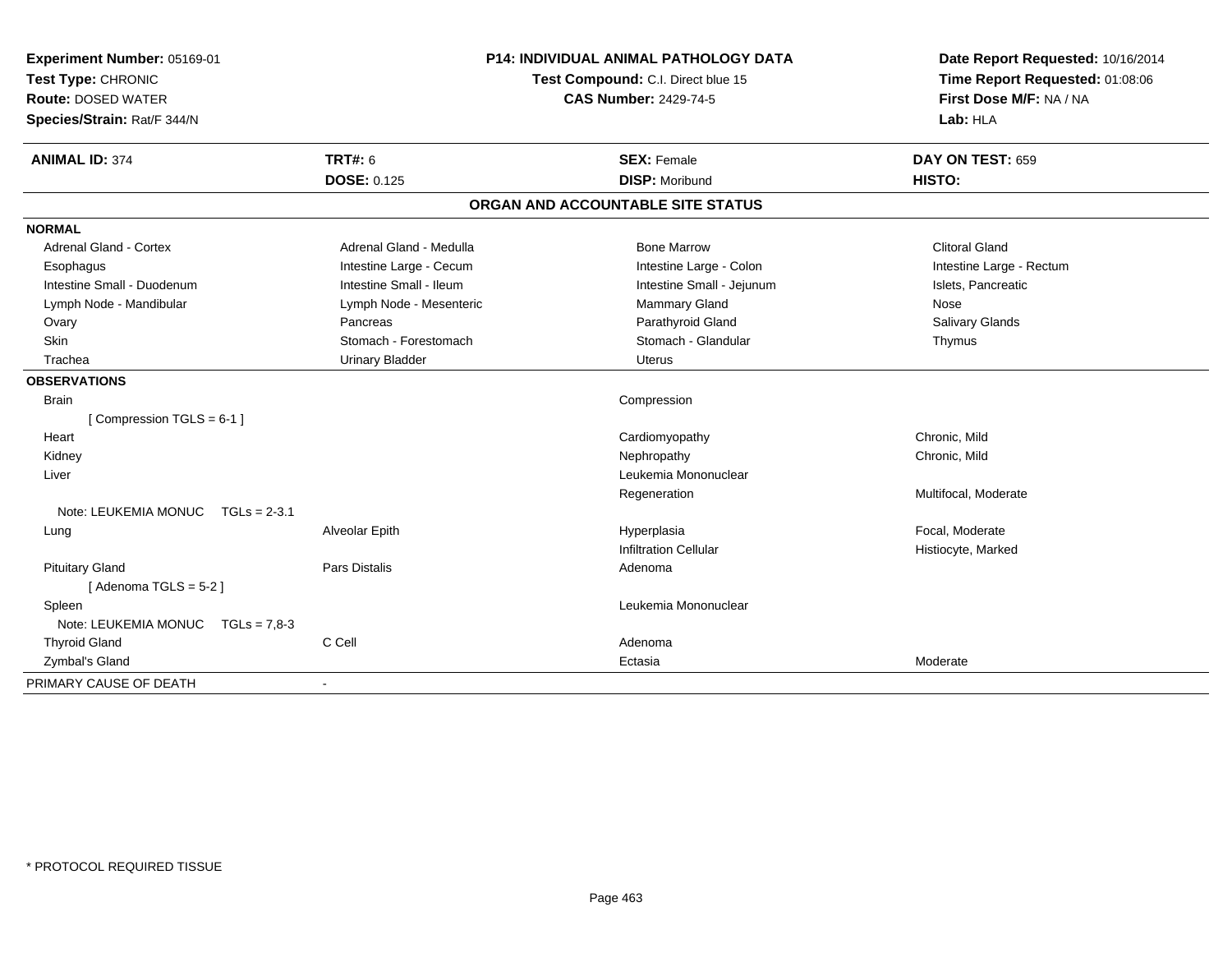| Experiment Number: 05169-01<br>Test Type: CHRONIC<br><b>Route: DOSED WATER</b><br>Species/Strain: Rat/F 344/N | P14: INDIVIDUAL ANIMAL PATHOLOGY DATA<br>Test Compound: C.I. Direct blue 15<br><b>CAS Number: 2429-74-5</b> |                                   | Date Report Requested: 10/16/2014<br>Time Report Requested: 01:08:06<br>First Dose M/F: NA / NA<br>Lab: HLA |  |
|---------------------------------------------------------------------------------------------------------------|-------------------------------------------------------------------------------------------------------------|-----------------------------------|-------------------------------------------------------------------------------------------------------------|--|
| <b>ANIMAL ID: 375</b>                                                                                         | <b>TRT#: 6</b>                                                                                              | <b>SEX: Female</b>                | DAY ON TEST: 683                                                                                            |  |
|                                                                                                               | <b>DOSE: 0.125</b>                                                                                          | <b>DISP: Terminal Sacrifice</b>   | <b>HISTO:</b>                                                                                               |  |
|                                                                                                               |                                                                                                             | ORGAN AND ACCOUNTABLE SITE STATUS |                                                                                                             |  |
| <b>NORMAL</b>                                                                                                 |                                                                                                             |                                   |                                                                                                             |  |
| Adrenal Gland - Cortex                                                                                        | Adrenal Gland - Medulla                                                                                     | <b>Bone Marrow</b>                | <b>Brain</b>                                                                                                |  |
| Esophagus                                                                                                     | Heart                                                                                                       | Intestine Large - Cecum           | Intestine Large - Colon                                                                                     |  |
| Intestine Large - Rectum                                                                                      | Intestine Small - Duodenum                                                                                  | Intestine Small - Ileum           | Intestine Small - Jejunum                                                                                   |  |
| Islets, Pancreatic                                                                                            | Lymph Node - Mandibular                                                                                     | Lymph Node - Mesenteric           | Nose                                                                                                        |  |
| Ovary                                                                                                         | Pancreas                                                                                                    | Parathyroid Gland                 | Salivary Glands                                                                                             |  |
| <b>Skin</b>                                                                                                   | Stomach - Forestomach                                                                                       | Stomach - Glandular               | Thymus                                                                                                      |  |
| <b>Thyroid Gland</b>                                                                                          | Trachea                                                                                                     | <b>Urinary Bladder</b>            | Uterus                                                                                                      |  |
| Zymbal's Gland                                                                                                |                                                                                                             |                                   |                                                                                                             |  |
| <b>OBSERVATIONS</b>                                                                                           |                                                                                                             |                                   |                                                                                                             |  |
| Bone                                                                                                          | Sternum                                                                                                     | Osteopetrosis                     | Marked                                                                                                      |  |
| <b>Clitoral Gland</b>                                                                                         | <b>Bilateral</b>                                                                                            | Adenoma                           |                                                                                                             |  |
| Kidney                                                                                                        |                                                                                                             | Nephropathy                       | Chronic, Moderate                                                                                           |  |
| Note: NEPHROPATHY<br>$TGLs = 5-5$                                                                             |                                                                                                             |                                   |                                                                                                             |  |
| Liver                                                                                                         |                                                                                                             | <b>Basophilic Focus</b>           | Mild                                                                                                        |  |
|                                                                                                               |                                                                                                             | Hematopoietic Cell Proliferation  | Mild                                                                                                        |  |
| Lung                                                                                                          |                                                                                                             | Hyperplasia                       | Lymphoid, Mild                                                                                              |  |
| Mammary Gland                                                                                                 | Duct                                                                                                        | Ectasia                           | Moderate                                                                                                    |  |
|                                                                                                               |                                                                                                             | Galactocele                       |                                                                                                             |  |
| Note: ECTASIA<br>$TGLs = 2-10$                                                                                |                                                                                                             |                                   |                                                                                                             |  |
| Note: GALACTOCELE<br>$TGLs = 3-13$                                                                            |                                                                                                             |                                   |                                                                                                             |  |
| Note: MARKED RX. TO GALACTOCELE                                                                               |                                                                                                             |                                   |                                                                                                             |  |
| <b>Pituitary Gland</b>                                                                                        | Pars Distalis                                                                                               | Angiectasis                       | Focal, Moderate                                                                                             |  |
| Note: $[$ ANGIECTASIS $]$ TGLs = 6-2                                                                          |                                                                                                             |                                   |                                                                                                             |  |
| Spleen                                                                                                        |                                                                                                             | Hematopoietic Cell Proliferation  | Moderate                                                                                                    |  |
| Note: HEMA CELL PROL<br>$TGLs = 4-3$                                                                          |                                                                                                             |                                   |                                                                                                             |  |
| PRIMARY CAUSE OF DEATH                                                                                        |                                                                                                             |                                   |                                                                                                             |  |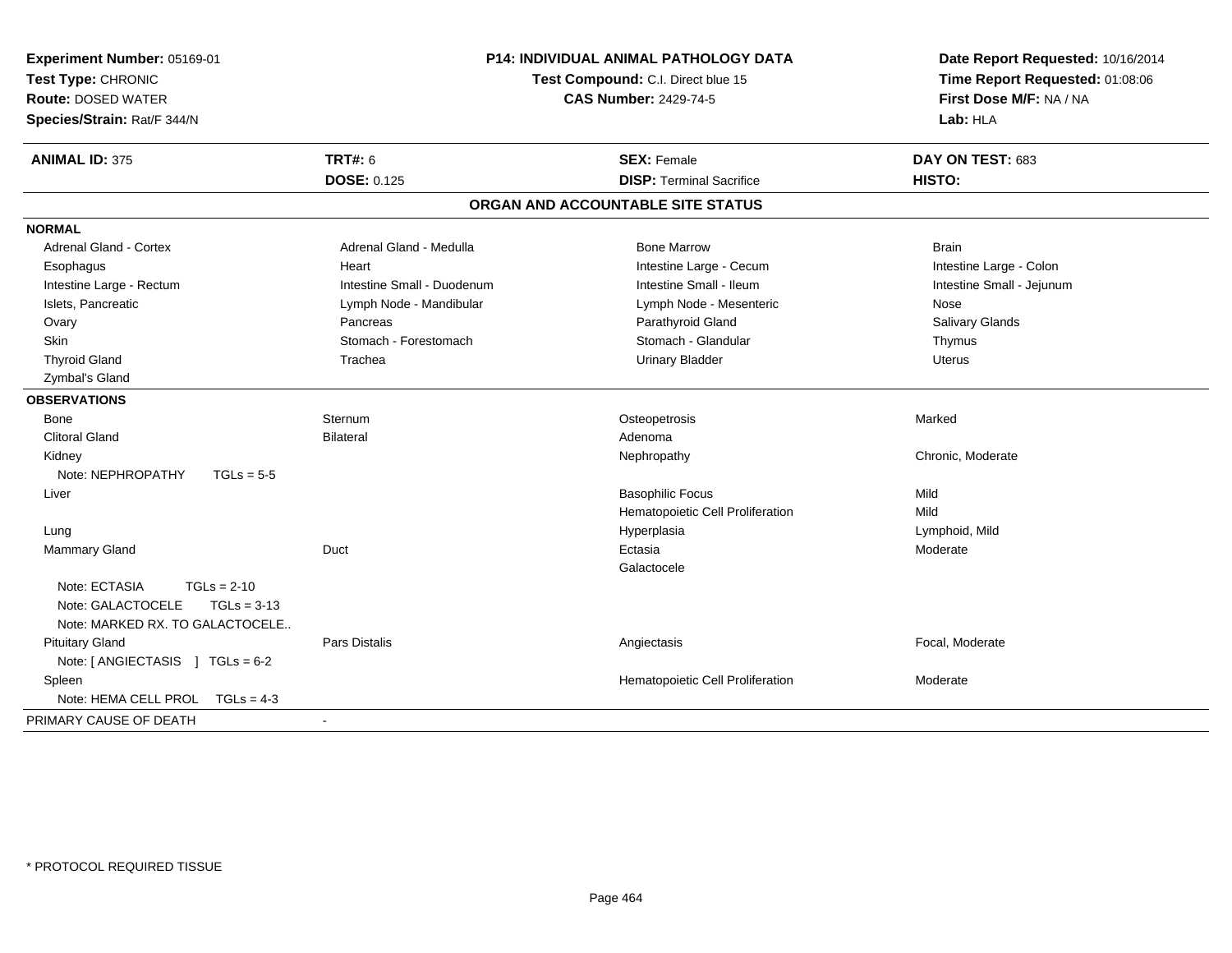| Experiment Number: 05169-01<br>Test Type: CHRONIC<br><b>Route: DOSED WATER</b><br>Species/Strain: Rat/F 344/N |                         | P14: INDIVIDUAL ANIMAL PATHOLOGY DATA<br>Test Compound: C.I. Direct blue 15<br><b>CAS Number: 2429-74-5</b> | Date Report Requested: 10/16/2014<br>Time Report Requested: 01:08:06<br>First Dose M/F: NA / NA<br>Lab: HLA |
|---------------------------------------------------------------------------------------------------------------|-------------------------|-------------------------------------------------------------------------------------------------------------|-------------------------------------------------------------------------------------------------------------|
| <b>ANIMAL ID: 376</b>                                                                                         | <b>TRT#: 6</b>          | <b>SEX: Female</b>                                                                                          | DAY ON TEST: 683                                                                                            |
|                                                                                                               | <b>DOSE: 0.125</b>      | <b>DISP: Terminal Sacrifice</b>                                                                             | HISTO:                                                                                                      |
|                                                                                                               |                         | ORGAN AND ACCOUNTABLE SITE STATUS                                                                           |                                                                                                             |
| <b>NORMAL</b>                                                                                                 |                         |                                                                                                             |                                                                                                             |
| <b>Bone Marrow</b>                                                                                            | <b>Brain</b>            | <b>Clitoral Gland</b>                                                                                       | Esophagus                                                                                                   |
| Heart                                                                                                         | Intestine Large - Cecum | Intestine Large - Colon                                                                                     | Intestine Large - Rectum                                                                                    |
| Intestine Small - Duodenum                                                                                    | Intestine Small - Ileum | Intestine Small - Jejunum                                                                                   | Islets, Pancreatic                                                                                          |
| <b>Mammary Gland</b>                                                                                          | Nose                    | Ovary                                                                                                       | Parathyroid Gland                                                                                           |
| Salivary Glands                                                                                               | Skin                    | Stomach - Forestomach                                                                                       | Stomach - Glandular                                                                                         |
| Thymus                                                                                                        | Trachea                 | <b>Urinary Bladder</b>                                                                                      | <b>Uterus</b>                                                                                               |
| <b>OBSERVATIONS</b>                                                                                           |                         |                                                                                                             |                                                                                                             |
| <b>Adrenal Gland</b>                                                                                          | Cortex                  | Leukemia Mononuclear                                                                                        |                                                                                                             |
|                                                                                                               | Medulla                 | Leukemia Mononuclear                                                                                        |                                                                                                             |
| Kidney                                                                                                        |                         | Leukemia Mononuclear                                                                                        |                                                                                                             |
|                                                                                                               |                         | Nephropathy                                                                                                 | Chronic, Mild                                                                                               |
| Liver                                                                                                         |                         | Hepatodiaphragmatic Nodule                                                                                  |                                                                                                             |
|                                                                                                               |                         | Leukemia Mononuclear                                                                                        |                                                                                                             |
| Note: ANOM HEPAT LOB<br>$TGLs = 4-3.1$<br>Note: LEUKEMIA MONUC<br>$TGLs = 5-3.1$<br>Note: ML IS STAGE 3       |                         |                                                                                                             |                                                                                                             |
| Lung                                                                                                          |                         | Leukemia Mononuclear                                                                                        |                                                                                                             |
| Lymph Node                                                                                                    | Mandibular              | Leukemia Mononuclear                                                                                        |                                                                                                             |
|                                                                                                               | Mediastinal             | Leukemia Mononuclear                                                                                        |                                                                                                             |
|                                                                                                               | Mesenteric              | Leukemia Mononuclear                                                                                        |                                                                                                             |
| Note: LEUKEMIA MONUC $TGLs = 6-13$                                                                            |                         |                                                                                                             |                                                                                                             |
| Pancreas                                                                                                      |                         | Leukemia Mononuclear                                                                                        |                                                                                                             |
| <b>Pituitary Gland</b>                                                                                        | Pars Distalis           | Adenoma                                                                                                     |                                                                                                             |
|                                                                                                               | Pars Distalis           | Cyst                                                                                                        |                                                                                                             |
| Note: ADENOMA<br>$TGLs = 7-2$<br>[Adenoma TGLS = $8-2$ ]                                                      |                         |                                                                                                             |                                                                                                             |
| Spleen                                                                                                        |                         | Hyperplasia                                                                                                 | Reticulum Cell, Moderate                                                                                    |
|                                                                                                               |                         | Leukemia Mononuclear                                                                                        |                                                                                                             |
| Note: HYPERPLASIA<br>$TGLs = 3-3$                                                                             |                         |                                                                                                             |                                                                                                             |
| Note: LEUKEMIA MONUC TGLs = 2-3                                                                               |                         |                                                                                                             |                                                                                                             |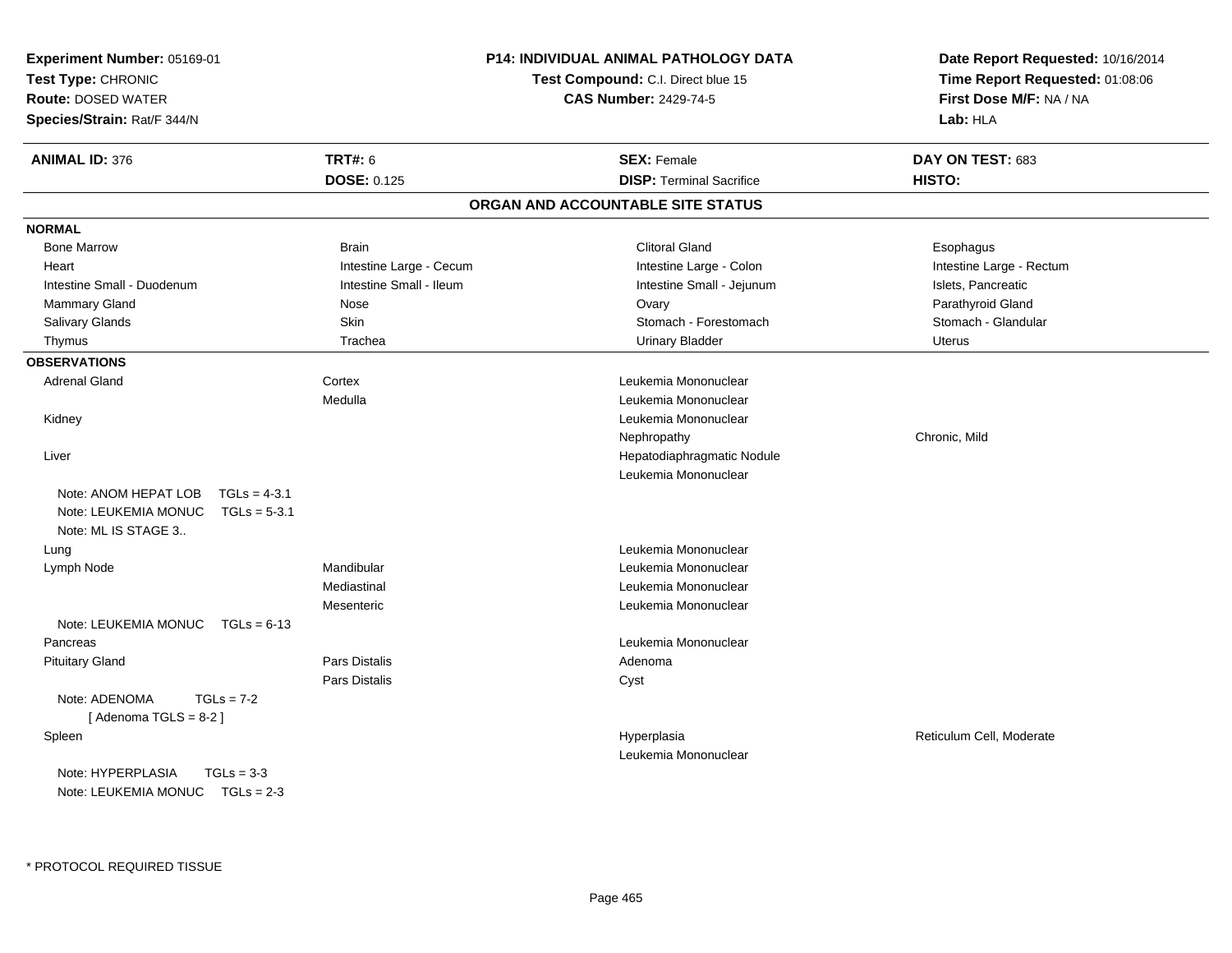| Experiment Number: 05169-01<br><b>Test Type: CHRONIC</b> |                    | <b>P14: INDIVIDUAL ANIMAL PATHOLOGY DATA</b> | Date Report Requested: 10/16/2014 |
|----------------------------------------------------------|--------------------|----------------------------------------------|-----------------------------------|
|                                                          |                    | Test Compound: C.I. Direct blue 15           | Time Report Requested: 01:08:06   |
| <b>Route: DOSED WATER</b>                                |                    | <b>CAS Number: 2429-74-5</b>                 | First Dose M/F: NA / NA           |
| Species/Strain: Rat/F 344/N                              |                    |                                              | Lab: HLA                          |
| <b>ANIMAL ID: 376</b>                                    | TRT#: 6            | <b>SEX:</b> Female                           | <b>DAY ON TEST: 683</b>           |
|                                                          | <b>DOSE: 0.125</b> | <b>DISP:</b> Terminal Sacrifice              | HISTO:                            |
|                                                          |                    | ORGAN AND ACCOUNTABLE SITE STATUS            |                                   |
| <b>Thyroid Gland</b>                                     | C Cell             | Adenoma                                      |                                   |
| Zymbal's Gland                                           |                    | Ectasia                                      | Mild                              |
| PRIMARY CAUSE OF DEATH                                   |                    |                                              |                                   |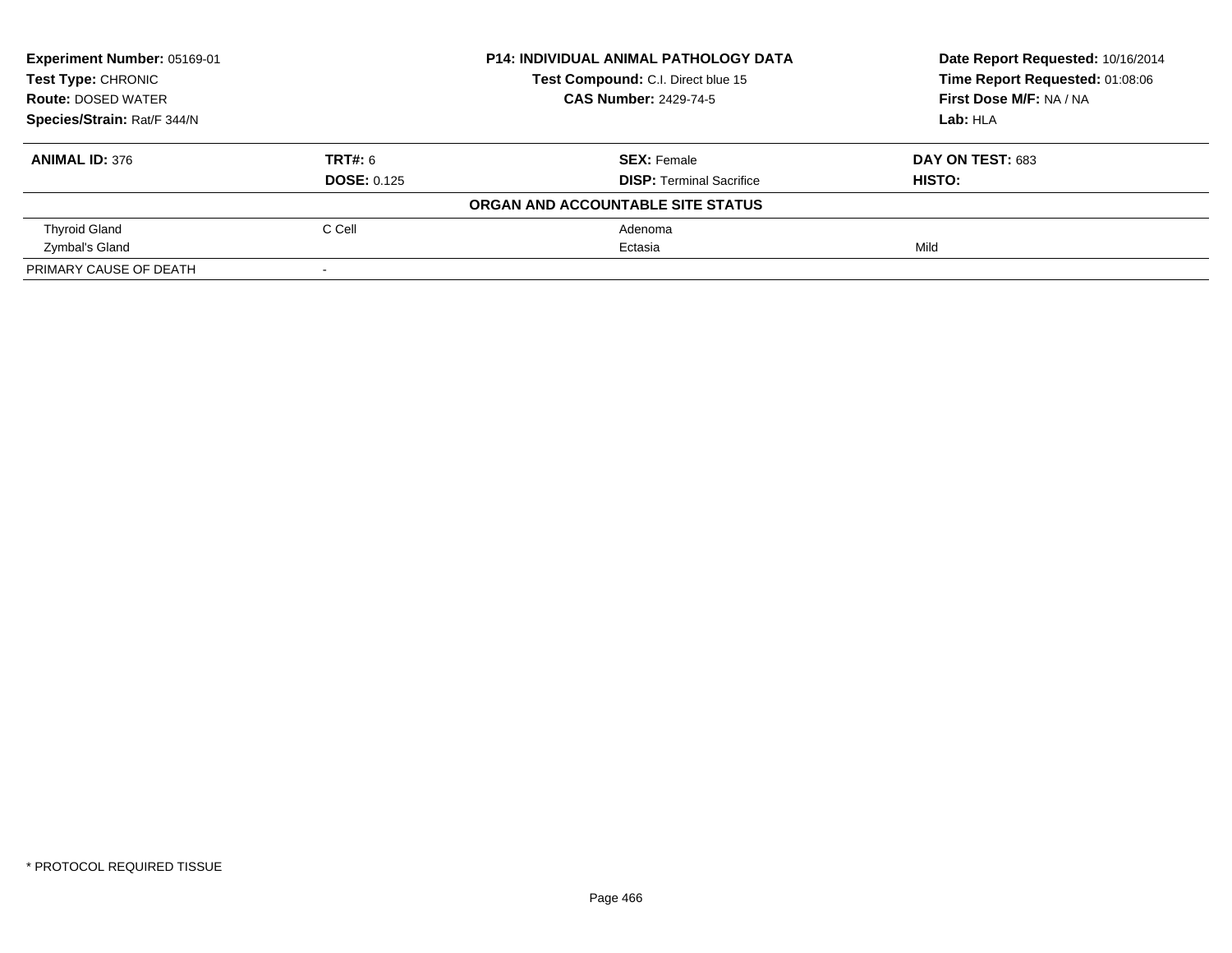| Experiment Number: 05169-01<br>Test Type: CHRONIC<br><b>Route: DOSED WATER</b><br>Species/Strain: Rat/F 344/N |                          | <b>P14: INDIVIDUAL ANIMAL PATHOLOGY DATA</b><br>Test Compound: C.I. Direct blue 15<br><b>CAS Number: 2429-74-5</b> | Date Report Requested: 10/16/2014<br>Time Report Requested: 01:08:06<br>First Dose M/F: NA / NA<br>Lab: HLA |
|---------------------------------------------------------------------------------------------------------------|--------------------------|--------------------------------------------------------------------------------------------------------------------|-------------------------------------------------------------------------------------------------------------|
| <b>ANIMAL ID: 377</b>                                                                                         | <b>TRT#: 6</b>           | <b>SEX: Female</b>                                                                                                 | DAY ON TEST: 598                                                                                            |
|                                                                                                               | <b>DOSE: 0.125</b>       | <b>DISP: Dead</b>                                                                                                  | HISTO:                                                                                                      |
|                                                                                                               |                          | ORGAN AND ACCOUNTABLE SITE STATUS                                                                                  |                                                                                                             |
| <b>NORMAL</b>                                                                                                 |                          |                                                                                                                    |                                                                                                             |
| Adrenal Gland - Cortex                                                                                        | <b>Brain</b>             | Esophagus                                                                                                          | Intestine Large - Cecum                                                                                     |
| Intestine Large - Colon                                                                                       | Intestine Large - Rectum | Intestine Small - Duodenum                                                                                         | Intestine Small - Ileum                                                                                     |
| Intestine Small - Jejunum                                                                                     | Islets, Pancreatic       | Kidney                                                                                                             | Mammary Gland                                                                                               |
| Nose                                                                                                          | Ovary                    | Parathyroid Gland                                                                                                  | <b>Pituitary Gland</b>                                                                                      |
| Salivary Glands                                                                                               | Stomach - Glandular      | Thymus                                                                                                             | <b>Thyroid Gland</b>                                                                                        |
| Trachea                                                                                                       | <b>Urinary Bladder</b>   | <b>Uterus</b>                                                                                                      |                                                                                                             |
| <b>OBSERVATIONS</b>                                                                                           |                          |                                                                                                                    |                                                                                                             |
| <b>Adrenal Gland</b>                                                                                          | Medulla                  | Leukemia Mononuclear                                                                                               |                                                                                                             |
|                                                                                                               | Medulla                  | Pheochromocytoma Benign                                                                                            |                                                                                                             |
| <b>Bone Marrow</b>                                                                                            |                          | Leukemia Mononuclear                                                                                               |                                                                                                             |
| <b>Clitoral Gland</b>                                                                                         |                          | Ectasia                                                                                                            | Moderate                                                                                                    |
| Heart                                                                                                         |                          | Leukemia Mononuclear                                                                                               |                                                                                                             |
| Liver                                                                                                         |                          | Leukemia Mononuclear                                                                                               |                                                                                                             |
| Note: ML IS STAGE 3                                                                                           |                          |                                                                                                                    |                                                                                                             |
| Lung                                                                                                          |                          | Leukemia Mononuclear                                                                                               |                                                                                                             |
| Note: LEUKEMIA MONUC TGLs = 4-4,4.1                                                                           |                          |                                                                                                                    |                                                                                                             |
| Lymph Node                                                                                                    | Mandibular               | Leukemia Mononuclear                                                                                               |                                                                                                             |
|                                                                                                               | Mediastinal              | Leukemia Mononuclear                                                                                               |                                                                                                             |
|                                                                                                               | Mesenteric               | Leukemia Mononuclear                                                                                               |                                                                                                             |
|                                                                                                               | Pancreatic               | Leukemia Mononuclear                                                                                               |                                                                                                             |
| Note: LEUKEMIA MONUC<br>$TGLs = 1-9$                                                                          |                          |                                                                                                                    |                                                                                                             |
| Note: LEUKEMIA MONUC<br>$TGLs = 3-13$                                                                         |                          |                                                                                                                    |                                                                                                             |
| Note: LEUKEMIA MONUC<br>$TGLs = 2-7$                                                                          |                          |                                                                                                                    |                                                                                                             |
| Note: LEUKEMIA MONUC<br>$TGLs = 7-6.1$                                                                        |                          |                                                                                                                    |                                                                                                             |
| Pancreas                                                                                                      |                          | Leukemia Mononuclear                                                                                               |                                                                                                             |
| Pharynx                                                                                                       | Palate                   | Hyperplasia                                                                                                        | Focal, Mild                                                                                                 |
| <b>Skin</b>                                                                                                   |                          | Necrosis                                                                                                           | Focal, Moderate                                                                                             |
| Note: NECROSIS<br>$TGLs = 6-14$                                                                               |                          |                                                                                                                    |                                                                                                             |
| Spleen                                                                                                        |                          | Leukemia Mononuclear                                                                                               |                                                                                                             |
| Stomach                                                                                                       | Forestomach              | Acanthosis                                                                                                         | Mild                                                                                                        |
|                                                                                                               |                          |                                                                                                                    |                                                                                                             |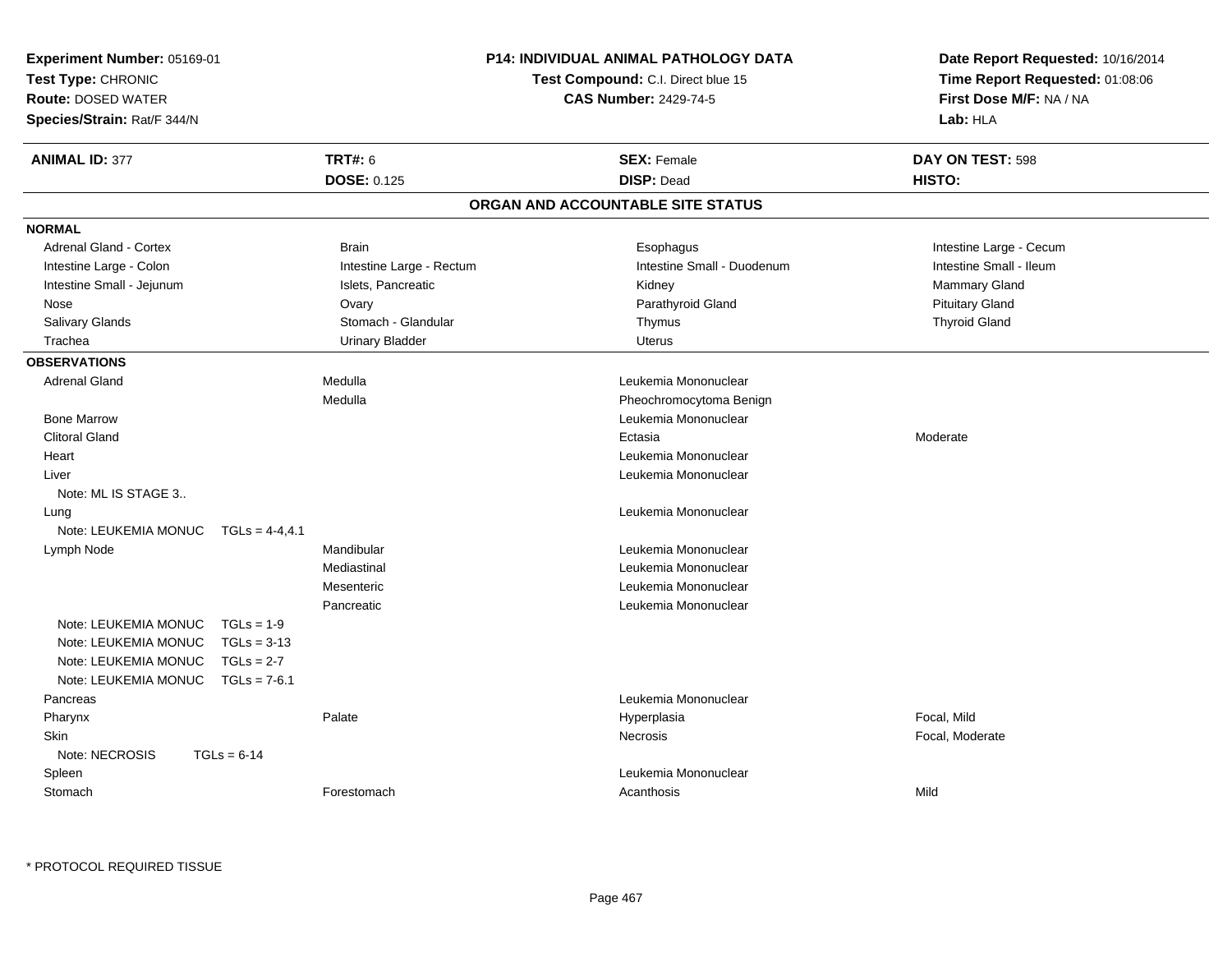| Experiment Number: 05169-01<br><b>Test Type: CHRONIC</b><br><b>Route: DOSED WATER</b> |               |                              | <b>P14: INDIVIDUAL ANIMAL PATHOLOGY DATA</b> | Date Report Requested: 10/16/2014 |
|---------------------------------------------------------------------------------------|---------------|------------------------------|----------------------------------------------|-----------------------------------|
|                                                                                       |               |                              | Test Compound: C.I. Direct blue 15           | Time Report Requested: 01:08:06   |
|                                                                                       |               | <b>CAS Number: 2429-74-5</b> | First Dose M/F: NA / NA                      |                                   |
| Species/Strain: Rat/F 344/N                                                           |               |                              | Lab: HLA                                     |                                   |
| <b>ANIMAL ID: 377</b>                                                                 |               | TRT#: 6                      | <b>SEX: Female</b>                           | DAY ON TEST: 598                  |
| <b>DOSE: 0.125</b>                                                                    |               |                              | <b>DISP: Dead</b>                            | HISTO:                            |
|                                                                                       |               |                              | ORGAN AND ACCOUNTABLE SITE STATUS            |                                   |
| Zymbal's Gland                                                                        |               |                              | Adenoma                                      |                                   |
| Note: ADENOMA                                                                         | $TGLs = 5-10$ |                              |                                              |                                   |
| PRIMARY CAUSE OF DEATH                                                                |               |                              |                                              |                                   |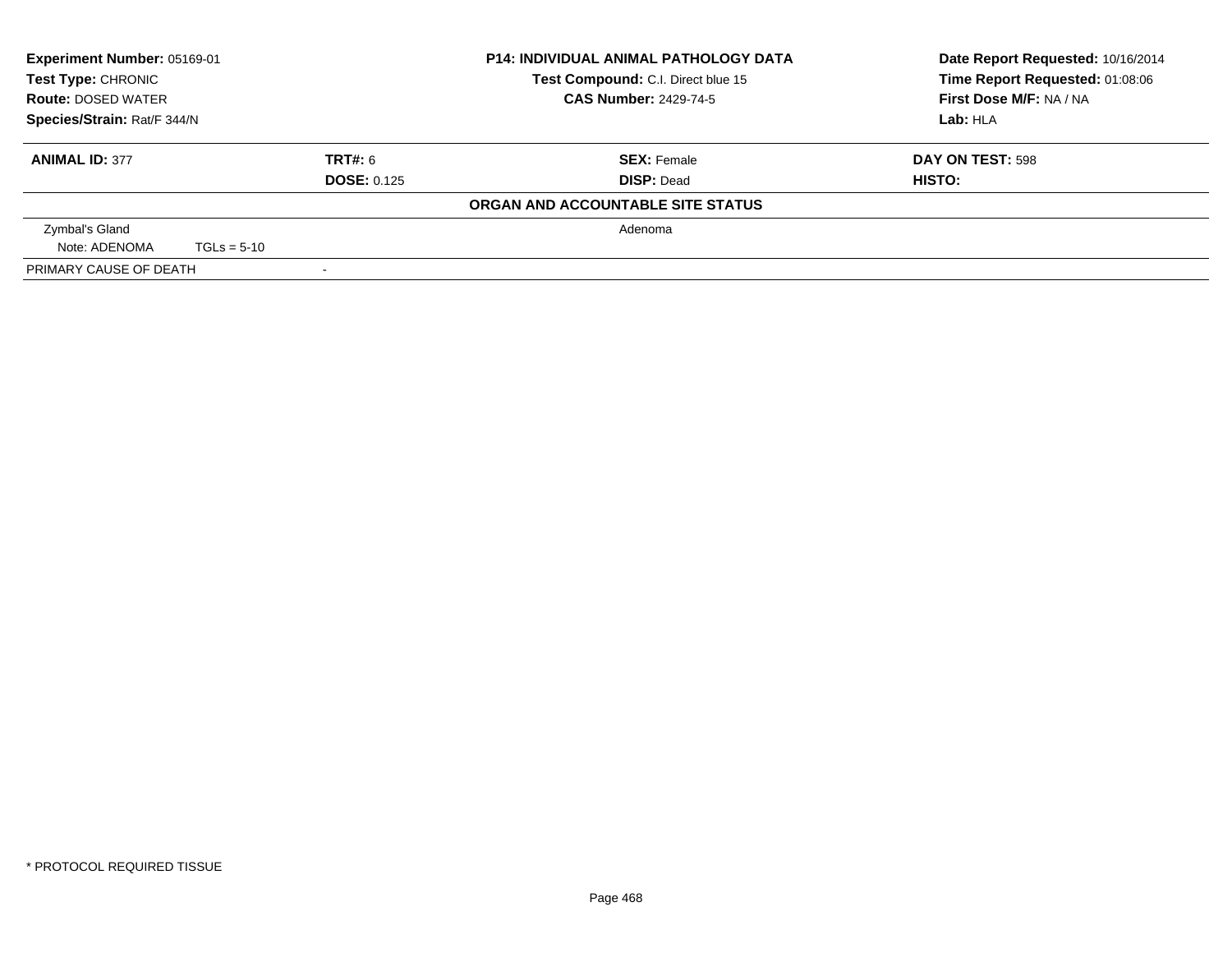| <b>Experiment Number: 05169-01</b><br>Test Type: CHRONIC<br><b>Route: DOSED WATER</b><br>Species/Strain: Rat/F 344/N |                          | <b>P14: INDIVIDUAL ANIMAL PATHOLOGY DATA</b><br>Test Compound: C.I. Direct blue 15<br><b>CAS Number: 2429-74-5</b> | Date Report Requested: 10/16/2014<br>Time Report Requested: 01:08:06<br>First Dose M/F: NA / NA<br>Lab: HLA |
|----------------------------------------------------------------------------------------------------------------------|--------------------------|--------------------------------------------------------------------------------------------------------------------|-------------------------------------------------------------------------------------------------------------|
| <b>ANIMAL ID: 378</b>                                                                                                | <b>TRT#: 6</b>           | <b>SEX: Female</b>                                                                                                 | DAY ON TEST: 683                                                                                            |
|                                                                                                                      | <b>DOSE: 0.125</b>       | <b>DISP: Terminal Sacrifice</b>                                                                                    | HISTO:                                                                                                      |
|                                                                                                                      |                          | ORGAN AND ACCOUNTABLE SITE STATUS                                                                                  |                                                                                                             |
| <b>NORMAL</b>                                                                                                        |                          |                                                                                                                    |                                                                                                             |
| <b>Adrenal Gland - Cortex</b>                                                                                        | Adrenal Gland - Medulla  | <b>Bone Marrow</b>                                                                                                 | <b>Brain</b>                                                                                                |
| <b>Clitoral Gland</b>                                                                                                | Esophagus                | Heart                                                                                                              | Intestine Large - Cecum                                                                                     |
| Intestine Large - Colon                                                                                              | Intestine Large - Rectum | Intestine Small - Duodenum                                                                                         | Intestine Small - Ileum                                                                                     |
| Intestine Small - Jejunum                                                                                            | Islets, Pancreatic       | Lymph Node - Mandibular                                                                                            | Lymph Node - Mesenteric                                                                                     |
| Mammary Gland                                                                                                        | Nose                     | Ovary                                                                                                              | Pancreas                                                                                                    |
| Parathyroid Gland                                                                                                    | Salivary Glands          | Spleen                                                                                                             | Stomach - Forestomach                                                                                       |
| Stomach - Glandular                                                                                                  | Thymus                   | Trachea                                                                                                            | <b>Urinary Bladder</b>                                                                                      |
| Uterus                                                                                                               |                          |                                                                                                                    |                                                                                                             |
| <b>OBSERVATIONS</b>                                                                                                  |                          |                                                                                                                    |                                                                                                             |
| <b>Bone</b>                                                                                                          | Sternum                  | Osteopetrosis                                                                                                      | Moderate                                                                                                    |
| Kidney                                                                                                               |                          | Nephropathy                                                                                                        | Chronic, Mild                                                                                               |
| Liver                                                                                                                |                          | <b>Basophilic Focus</b>                                                                                            | Minimal                                                                                                     |
|                                                                                                                      |                          | Vacuolization Cytoplasmic                                                                                          | Multifocal, Mild                                                                                            |
| Lung                                                                                                                 |                          | Hyperplasia                                                                                                        | Lymphoid, Mild                                                                                              |
| <b>Pituitary Gland</b>                                                                                               | <b>Pars Distalis</b>     | Adenoma                                                                                                            |                                                                                                             |
| [Adenoma TGLS = $2-2$ ]                                                                                              |                          |                                                                                                                    |                                                                                                             |
| <b>Skin</b>                                                                                                          |                          | Squamous Cell Papilloma                                                                                            |                                                                                                             |
| Note: PAPILLOMA IS ON SKIN OF CHEEK IN X'S OF HEAD. SLIDE 12.                                                        |                          |                                                                                                                    |                                                                                                             |
| <b>Thyroid Gland</b>                                                                                                 | C Cell                   | Carcinoma                                                                                                          |                                                                                                             |
| [Carcinoma TGLS = 3-2]                                                                                               |                          |                                                                                                                    |                                                                                                             |
| Zymbal's Gland                                                                                                       |                          | Hyperplasia                                                                                                        | Squamous, Focal, Minimal                                                                                    |
| PRIMARY CAUSE OF DEATH                                                                                               |                          |                                                                                                                    |                                                                                                             |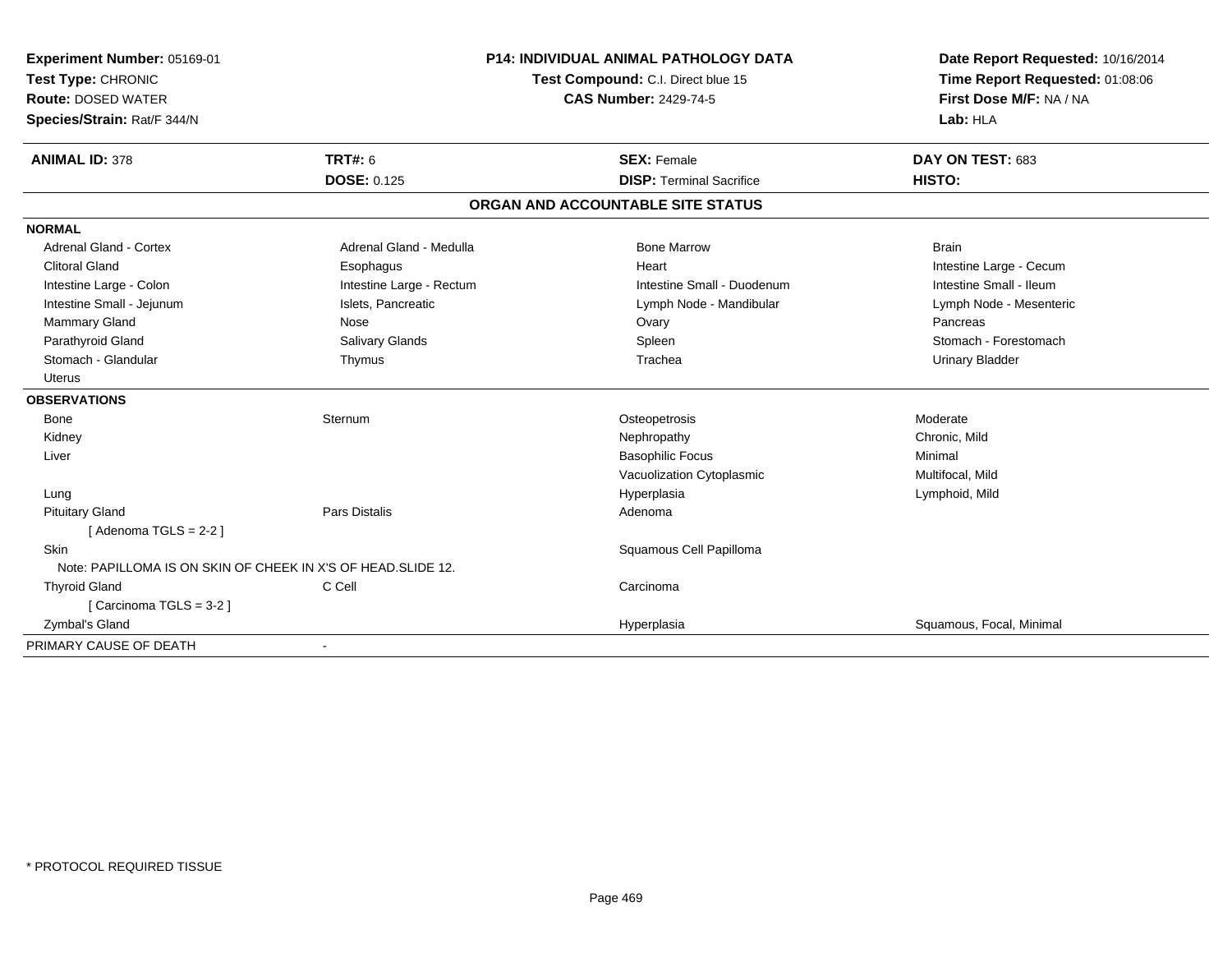| Experiment Number: 05169-01<br>Test Type: CHRONIC |                   |                          | <b>P14: INDIVIDUAL ANIMAL PATHOLOGY DATA</b> | Date Report Requested: 10/16/2014  |
|---------------------------------------------------|-------------------|--------------------------|----------------------------------------------|------------------------------------|
|                                                   |                   |                          | Test Compound: C.I. Direct blue 15           | Time Report Requested: 01:08:06    |
| <b>Route: DOSED WATER</b>                         |                   |                          | <b>CAS Number: 2429-74-5</b>                 | First Dose M/F: NA / NA            |
| Species/Strain: Rat/F 344/N                       |                   |                          |                                              | Lab: HLA                           |
| <b>ANIMAL ID: 379</b>                             |                   | <b>TRT#: 6</b>           | <b>SEX: Female</b>                           | DAY ON TEST: 683                   |
|                                                   |                   | <b>DOSE: 0.125</b>       | <b>DISP: Terminal Sacrifice</b>              | HISTO:                             |
|                                                   |                   |                          | ORGAN AND ACCOUNTABLE SITE STATUS            |                                    |
| <b>NORMAL</b>                                     |                   |                          |                                              |                                    |
| <b>Adrenal Gland - Cortex</b>                     |                   | Adrenal Gland - Medulla  | <b>Bone Marrow</b>                           | <b>Brain</b>                       |
| <b>Clitoral Gland</b>                             |                   | Esophagus                | Heart                                        | Intestine Large - Cecum            |
| Intestine Large - Colon                           |                   | Intestine Large - Rectum | Intestine Small - Duodenum                   | Intestine Small - Ileum            |
| Intestine Small - Jejunum                         |                   | Islets, Pancreatic       | Lymph Node - Mandibular                      | Mammary Gland                      |
| Nose                                              |                   | Ovary                    | Pancreas                                     | Parathyroid Gland                  |
| <b>Salivary Glands</b>                            |                   | Skin                     | Spleen                                       | Stomach - Forestomach              |
| Stomach - Glandular                               |                   | Thymus                   | <b>Thyroid Gland</b>                         | Trachea                            |
| <b>Urinary Bladder</b>                            |                   | <b>Uterus</b>            |                                              |                                    |
| <b>OBSERVATIONS</b>                               |                   |                          |                                              |                                    |
| Bone                                              |                   | Tibia                    | Osteosarcoma                                 |                                    |
| Note: OSTEOSARC                                   | $TGLs = 5-13$     |                          |                                              |                                    |
| Kidney                                            |                   |                          | Nephropathy                                  | Chronic, Mild                      |
| Liver                                             |                   |                          | <b>Basophilic Focus</b>                      | Mild                               |
|                                                   |                   |                          | Granuloma                                    | Mild                               |
|                                                   |                   |                          | Hepatodiaphragmatic Nodule                   |                                    |
| [ Granuloma TGLS = $2-3.1$ ]                      |                   |                          |                                              |                                    |
| Lung                                              |                   |                          | Osteosarcoma                                 | Metastatic (Bone), Multiple (Bone) |
| Note: OSTEOSARC                                   | $TGLs = 6-4, 4.1$ |                          |                                              |                                    |
| Lymph Node                                        |                   | Mesenteric               | Hyperplasia                                  | Reticulum Cell, Moderate           |
| <b>Pituitary Gland</b>                            |                   | <b>Pars Distalis</b>     | Adenoma                                      |                                    |
| [Adenoma TGLS = $4-2$ ]                           |                   |                          |                                              |                                    |
| Zymbal's Gland                                    |                   |                          | Ectasia                                      | Mild                               |
|                                                   |                   |                          | Hyperplasia                                  | Squamous, Focal, Minimal           |
| PRIMARY CAUSE OF DEATH                            |                   |                          |                                              |                                    |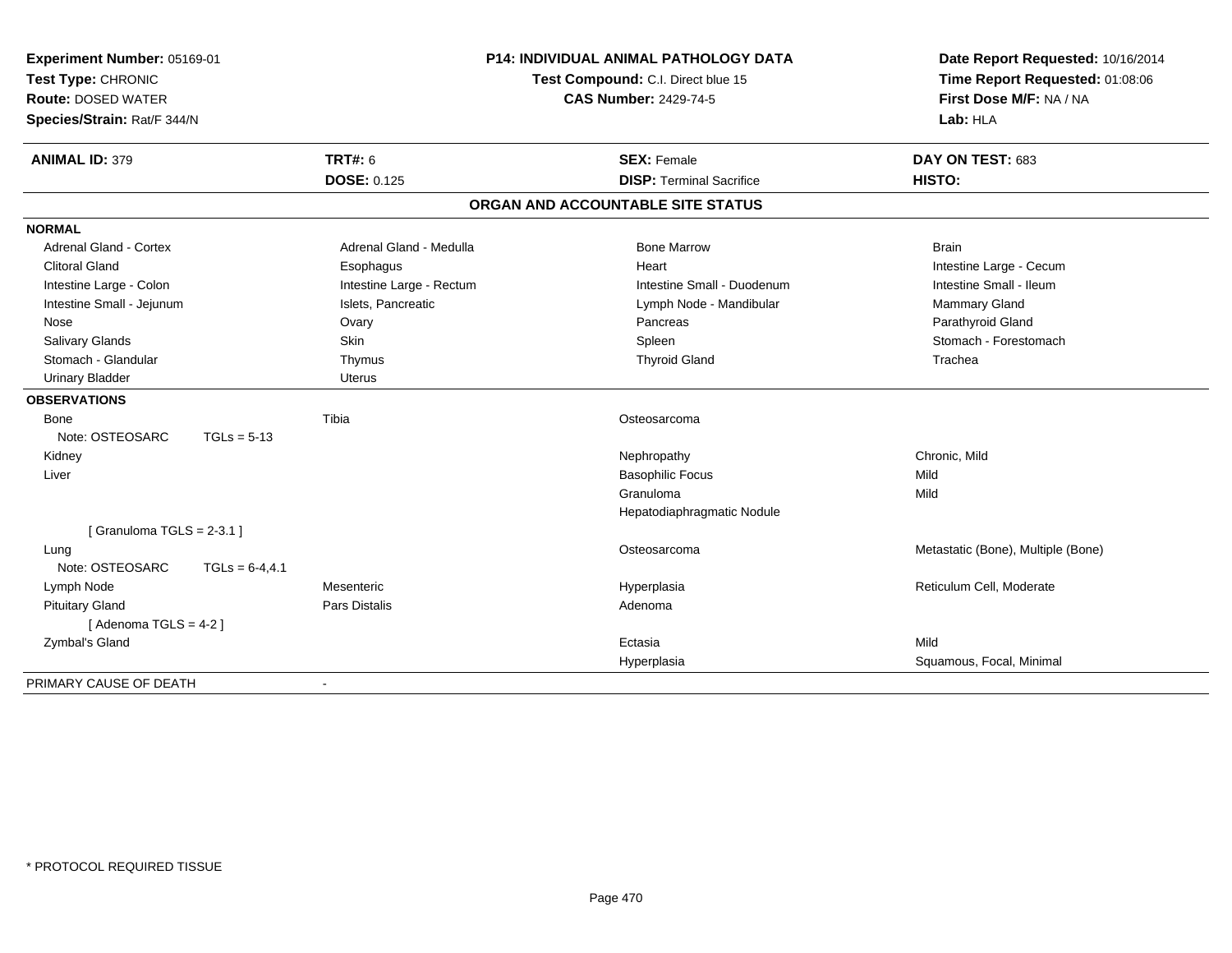| Experiment Number: 05169-01<br>Test Type: CHRONIC<br><b>Route: DOSED WATER</b><br>Species/Strain: Rat/F 344/N | <b>P14: INDIVIDUAL ANIMAL PATHOLOGY DATA</b><br>Test Compound: C.I. Direct blue 15<br><b>CAS Number: 2429-74-5</b> |                                   | Date Report Requested: 10/16/2014<br>Time Report Requested: 01:08:06<br>First Dose M/F: NA / NA<br>Lab: HLA |
|---------------------------------------------------------------------------------------------------------------|--------------------------------------------------------------------------------------------------------------------|-----------------------------------|-------------------------------------------------------------------------------------------------------------|
|                                                                                                               | <b>TRT#: 6</b>                                                                                                     | <b>SEX: Female</b>                | DAY ON TEST: 683                                                                                            |
| <b>ANIMAL ID: 380</b>                                                                                         | <b>DOSE: 0.125</b>                                                                                                 | <b>DISP: Terminal Sacrifice</b>   | HISTO:                                                                                                      |
|                                                                                                               |                                                                                                                    |                                   |                                                                                                             |
|                                                                                                               |                                                                                                                    | ORGAN AND ACCOUNTABLE SITE STATUS |                                                                                                             |
| <b>NORMAL</b>                                                                                                 |                                                                                                                    |                                   |                                                                                                             |
| Adrenal Gland - Cortex                                                                                        | Adrenal Gland - Medulla                                                                                            | <b>Bone Marrow</b>                | <b>Brain</b>                                                                                                |
| Esophagus                                                                                                     | Intestine Large - Cecum                                                                                            | Intestine Large - Colon           | Intestine Large - Rectum                                                                                    |
| Intestine Small - Duodenum                                                                                    | Intestine Small - Ileum                                                                                            | Intestine Small - Jejunum         | Islets, Pancreatic                                                                                          |
| Lymph Node - Mandibular                                                                                       | Lymph Node - Mesenteric                                                                                            | Mammary Gland                     | Nose                                                                                                        |
| Ovary                                                                                                         | Pancreas                                                                                                           | Parathyroid Gland                 | Salivary Glands                                                                                             |
| Skin                                                                                                          | Spleen                                                                                                             | Stomach - Forestomach             | Stomach - Glandular                                                                                         |
| Thymus                                                                                                        | <b>Thyroid Gland</b>                                                                                               | Trachea                           | <b>Urinary Bladder</b>                                                                                      |
| Zymbal's Gland                                                                                                |                                                                                                                    |                                   |                                                                                                             |
| <b>OBSERVATIONS</b>                                                                                           |                                                                                                                    |                                   |                                                                                                             |
| Bone                                                                                                          | Sternum                                                                                                            | Osteopetrosis                     | Mild                                                                                                        |
| <b>Clitoral Gland</b>                                                                                         |                                                                                                                    | Hyperplasia                       | Squamous, Multifocal, Mild                                                                                  |
| Note: HYPERPLASIA<br>$TGLs = 1-8$                                                                             |                                                                                                                    |                                   |                                                                                                             |
| Heart                                                                                                         |                                                                                                                    | Cardiomyopathy                    | Chronic, Mild                                                                                               |
| Kidney                                                                                                        |                                                                                                                    | Nephropathy                       | Chronic, Minimal                                                                                            |
| Liver                                                                                                         |                                                                                                                    | Angiectasis                       | Focal, Minimal                                                                                              |
|                                                                                                               |                                                                                                                    | <b>Basophilic Focus</b>           | Moderate                                                                                                    |
| Lung                                                                                                          |                                                                                                                    | Hyperplasia                       | Lymphoid, Mild                                                                                              |
| Pharynx                                                                                                       |                                                                                                                    |                                   |                                                                                                             |
| Note: NODULE MISSING IN RECUT                                                                                 |                                                                                                                    |                                   |                                                                                                             |
| <b>Pituitary Gland</b>                                                                                        | <b>Pars Distalis</b>                                                                                               | Cyst                              |                                                                                                             |
| [Cyst TGLS = $4-2$ ]                                                                                          |                                                                                                                    |                                   |                                                                                                             |
| Uterus                                                                                                        |                                                                                                                    | Polyp Stromal                     |                                                                                                             |
| Note: POLYP STROMAL<br>$TGLs = 3-8$                                                                           |                                                                                                                    |                                   |                                                                                                             |
| Vagina                                                                                                        |                                                                                                                    | Cyst                              | Moderate                                                                                                    |
| Note: [ CYST<br>$1 TGLs = 2-8$                                                                                |                                                                                                                    |                                   |                                                                                                             |
| Note: CYST IS FILLED W/ POLYMORPHS AND HAS SQUAMOUS LINING                                                    |                                                                                                                    |                                   |                                                                                                             |
| PRIMARY CAUSE OF DEATH                                                                                        |                                                                                                                    |                                   |                                                                                                             |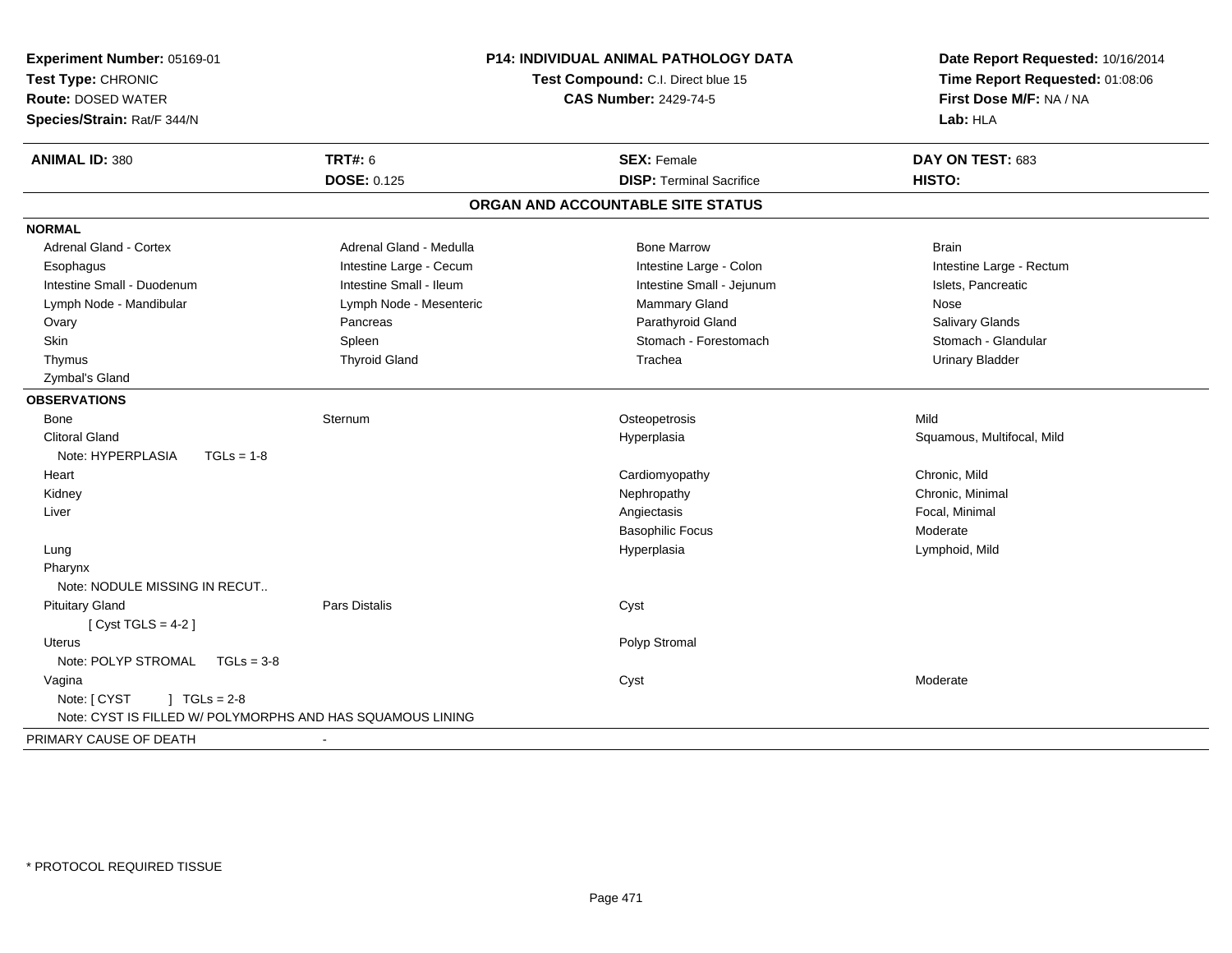| Experiment Number: 05169-01<br>Test Type: CHRONIC<br><b>Route: DOSED WATER</b><br>Species/Strain: Rat/F 344/N |                    |                            | <b>P14: INDIVIDUAL ANIMAL PATHOLOGY DATA</b><br>Test Compound: C.I. Direct blue 15<br><b>CAS Number: 2429-74-5</b> |                                   | Date Report Requested: 10/16/2014<br>Time Report Requested: 01:08:06<br>First Dose M/F: NA / NA<br>Lab: HLA |  |
|---------------------------------------------------------------------------------------------------------------|--------------------|----------------------------|--------------------------------------------------------------------------------------------------------------------|-----------------------------------|-------------------------------------------------------------------------------------------------------------|--|
| <b>ANIMAL ID: 463</b>                                                                                         |                    | <b>TRT#: 8</b>             |                                                                                                                    | <b>SEX: Female</b>                | DAY ON TEST: 408                                                                                            |  |
|                                                                                                               |                    | <b>DOSE: 0.25</b>          |                                                                                                                    | <b>DISP: Moribund</b>             | HISTO:                                                                                                      |  |
|                                                                                                               |                    |                            |                                                                                                                    | ORGAN AND ACCOUNTABLE SITE STATUS |                                                                                                             |  |
| <b>NORMAL</b>                                                                                                 |                    |                            |                                                                                                                    |                                   |                                                                                                             |  |
| <b>Adrenal Gland - Cortex</b>                                                                                 |                    | Adrenal Gland - Medulla    |                                                                                                                    | <b>Bone Marrow</b>                | <b>Brain</b>                                                                                                |  |
| <b>Clitoral Gland</b>                                                                                         |                    | Esophagus                  |                                                                                                                    | Intestine Large - Cecum           | Intestine Large - Colon                                                                                     |  |
| Intestine Large - Rectum                                                                                      |                    | Intestine Small - Duodenum |                                                                                                                    | Intestine Small - Ileum           | Intestine Small - Jejunum                                                                                   |  |
| Islets, Pancreatic                                                                                            |                    | Lung                       |                                                                                                                    | Lymph Node - Mandibular           | Lymph Node - Mesenteric                                                                                     |  |
| Mammary Gland                                                                                                 |                    | Nose                       |                                                                                                                    | Ovary                             | Pancreas                                                                                                    |  |
| Parathyroid Gland                                                                                             |                    | Salivary Glands            |                                                                                                                    | Skin                              | Stomach - Forestomach                                                                                       |  |
| Stomach - Glandular                                                                                           |                    | Thymus                     |                                                                                                                    | <b>Thyroid Gland</b>              | Trachea                                                                                                     |  |
| Zymbal's Gland                                                                                                |                    |                            |                                                                                                                    |                                   |                                                                                                             |  |
| <b>OBSERVATIONS</b>                                                                                           |                    |                            |                                                                                                                    |                                   |                                                                                                             |  |
| Heart                                                                                                         |                    |                            |                                                                                                                    | Cardiomyopathy                    | Chronic, Mild                                                                                               |  |
| Kidney                                                                                                        |                    |                            |                                                                                                                    | Hydronephrosis                    | Mild                                                                                                        |  |
|                                                                                                               |                    |                            |                                                                                                                    | Nephropathy                       | Chronic, Mild                                                                                               |  |
| [Hydronephrosis TGLS = 3-5]                                                                                   |                    |                            |                                                                                                                    |                                   |                                                                                                             |  |
| Liver                                                                                                         |                    |                            |                                                                                                                    | <b>Basophilic Focus</b>           | Minimal                                                                                                     |  |
|                                                                                                               |                    |                            |                                                                                                                    | Hematopoietic Cell Proliferation  | Minimal                                                                                                     |  |
|                                                                                                               |                    |                            |                                                                                                                    | Hepatodiaphragmatic Nodule        |                                                                                                             |  |
| Note: HYPERBASOPHILIA                                                                                         |                    |                            |                                                                                                                    |                                   |                                                                                                             |  |
| Note: ANOM HEPAT LOB TGLs = 8-3.1                                                                             |                    |                            |                                                                                                                    |                                   |                                                                                                             |  |
| <b>Pituitary Gland</b>                                                                                        |                    | <b>Pars Distalis</b>       |                                                                                                                    | Cyst                              | Moderate                                                                                                    |  |
| [ $Cyst TGLS = 5,6-2$ ]                                                                                       |                    |                            |                                                                                                                    |                                   |                                                                                                             |  |
| Spleen                                                                                                        |                    |                            |                                                                                                                    | Hematopoietic Cell Proliferation  | Moderate                                                                                                    |  |
| Note: HEMA CELL PROL TGLs = 4-3                                                                               |                    |                            |                                                                                                                    |                                   |                                                                                                             |  |
| <b>Urinary Bladder</b>                                                                                        |                    |                            |                                                                                                                    | Sarcoma Stromal                   | Metastatic (Uterus)                                                                                         |  |
| Uterus                                                                                                        |                    |                            |                                                                                                                    | Sarcoma Stromal                   |                                                                                                             |  |
| Note: SARC STROMAL                                                                                            | $TGLs = 1-8.1,8.2$ |                            |                                                                                                                    |                                   |                                                                                                             |  |
| PRIMARY CAUSE OF DEATH                                                                                        |                    | $\sim$                     |                                                                                                                    |                                   |                                                                                                             |  |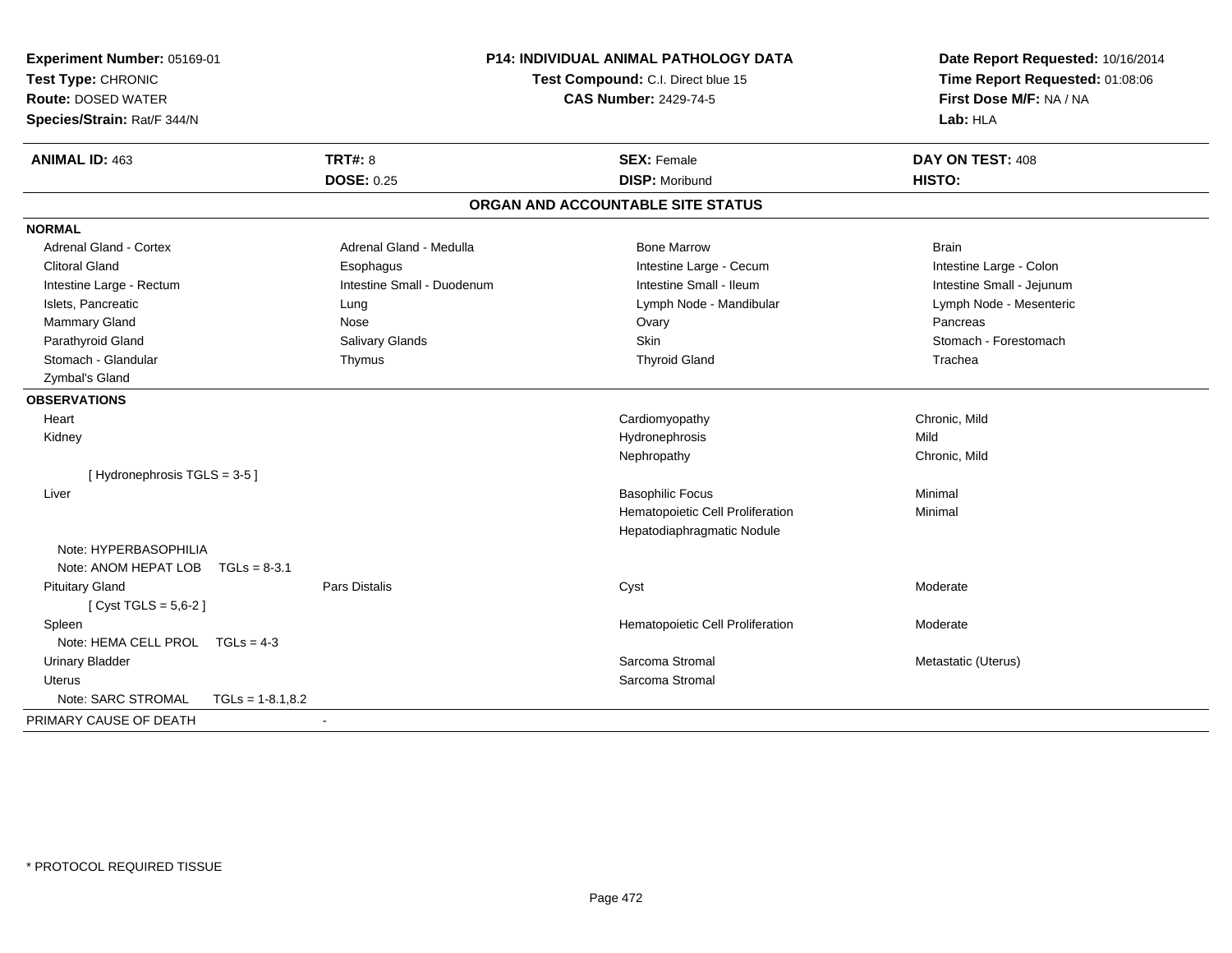| Experiment Number: 05169-01<br>Test Type: CHRONIC<br><b>Route: DOSED WATER</b><br>Species/Strain: Rat/F 344/N |                          | <b>P14: INDIVIDUAL ANIMAL PATHOLOGY DATA</b><br>Test Compound: C.I. Direct blue 15<br><b>CAS Number: 2429-74-5</b> |                            |        | Date Report Requested: 10/16/2014<br>Time Report Requested: 01:08:06<br>First Dose M/F: NA / NA<br>Lab: HLA |  |
|---------------------------------------------------------------------------------------------------------------|--------------------------|--------------------------------------------------------------------------------------------------------------------|----------------------------|--------|-------------------------------------------------------------------------------------------------------------|--|
| <b>ANIMAL ID: 464</b>                                                                                         | <b>TRT#: 8</b>           |                                                                                                                    | <b>SEX: Female</b>         |        | DAY ON TEST: 453                                                                                            |  |
|                                                                                                               | <b>DOSE: 0.25</b>        |                                                                                                                    | <b>DISP: Dead</b>          | HISTO: |                                                                                                             |  |
|                                                                                                               |                          | ORGAN AND ACCOUNTABLE SITE STATUS                                                                                  |                            |        |                                                                                                             |  |
| <b>NORMAL</b>                                                                                                 |                          |                                                                                                                    |                            |        |                                                                                                             |  |
| <b>Bone Marrow</b>                                                                                            | Brain                    |                                                                                                                    | Esophagus                  |        | Intestine Large - Cecum                                                                                     |  |
| Intestine Large - Colon                                                                                       | Intestine Large - Rectum |                                                                                                                    | Intestine Small - Duodenum |        | Intestine Small - Ileum                                                                                     |  |
| Intestine Small - Jejunum                                                                                     | Islets, Pancreatic       |                                                                                                                    | Mammary Gland              | Nose   |                                                                                                             |  |
| Ovary                                                                                                         | Pancreas                 |                                                                                                                    | Parathyroid Gland          |        | <b>Pituitary Gland</b>                                                                                      |  |
| Salivary Glands                                                                                               | <b>Skin</b>              |                                                                                                                    | Stomach - Forestomach      |        | Stomach - Glandular                                                                                         |  |
| Thymus                                                                                                        | <b>Thyroid Gland</b>     |                                                                                                                    | Trachea                    |        | <b>Urinary Bladder</b>                                                                                      |  |
| Zymbal's Gland                                                                                                |                          |                                                                                                                    |                            |        |                                                                                                             |  |
| <b>OBSERVATIONS</b>                                                                                           |                          |                                                                                                                    |                            |        |                                                                                                             |  |
| <b>Adrenal Gland</b>                                                                                          | Cortex                   |                                                                                                                    | Leukemia Mononuclear       |        |                                                                                                             |  |
|                                                                                                               | Medulla                  |                                                                                                                    | Leukemia Mononuclear       |        |                                                                                                             |  |
| Note: LEUKEMIA MONUC<br>$TGLs = 3-2$                                                                          |                          |                                                                                                                    |                            |        |                                                                                                             |  |
| <b>Bone</b>                                                                                                   | Sternum                  |                                                                                                                    | Osteopetrosis              | Marked |                                                                                                             |  |
| <b>Clitoral Gland</b>                                                                                         |                          |                                                                                                                    | Adenoma                    |        |                                                                                                             |  |
| Note: ADENOMA<br>$TGLs = 1-8$                                                                                 |                          |                                                                                                                    |                            |        |                                                                                                             |  |
| Heart                                                                                                         |                          |                                                                                                                    | Cardiomyopathy             |        | Chronic, Minimal                                                                                            |  |
|                                                                                                               |                          |                                                                                                                    | Leukemia Mononuclear       |        |                                                                                                             |  |
| Kidney                                                                                                        |                          |                                                                                                                    | Leukemia Mononuclear       |        |                                                                                                             |  |
| Liver                                                                                                         |                          |                                                                                                                    | Leukemia Mononuclear       |        |                                                                                                             |  |
| Note: LEUKEMIA MONUC<br>$TGLs = 11-3.1$                                                                       |                          |                                                                                                                    |                            |        |                                                                                                             |  |
| Lung                                                                                                          |                          |                                                                                                                    | Hyperplasia                |        | Lymphoid, Mild                                                                                              |  |
|                                                                                                               |                          |                                                                                                                    | Leukemia Mononuclear       |        |                                                                                                             |  |
| $TGLs = 10-4, 4.1$<br>Note: LEUKEMIA MONUC                                                                    |                          |                                                                                                                    |                            |        |                                                                                                             |  |
| Lymph Node                                                                                                    | Mandibular               |                                                                                                                    | Leukemia Mononuclear       |        |                                                                                                             |  |
|                                                                                                               | Mediastinal              |                                                                                                                    | Leukemia Mononuclear       |        |                                                                                                             |  |
|                                                                                                               | Mesenteric               |                                                                                                                    | Leukemia Mononuclear       |        |                                                                                                             |  |
| Note: LEUKEMIA MONUC<br>$TGLs = 9-9$                                                                          |                          |                                                                                                                    |                            |        |                                                                                                             |  |
| Pharynx                                                                                                       | Palate                   |                                                                                                                    | Squamous Cell Papilloma    |        |                                                                                                             |  |
| Note: SQ CL PAPILLOM TGLs = 7-13                                                                              |                          |                                                                                                                    |                            |        |                                                                                                             |  |
| Spleen                                                                                                        |                          |                                                                                                                    | Leukemia Mononuclear       |        |                                                                                                             |  |
| Note: LEUKEMIA MONUC<br>$TGLs = 4-3$                                                                          |                          |                                                                                                                    |                            |        |                                                                                                             |  |
|                                                                                                               |                          |                                                                                                                    |                            |        |                                                                                                             |  |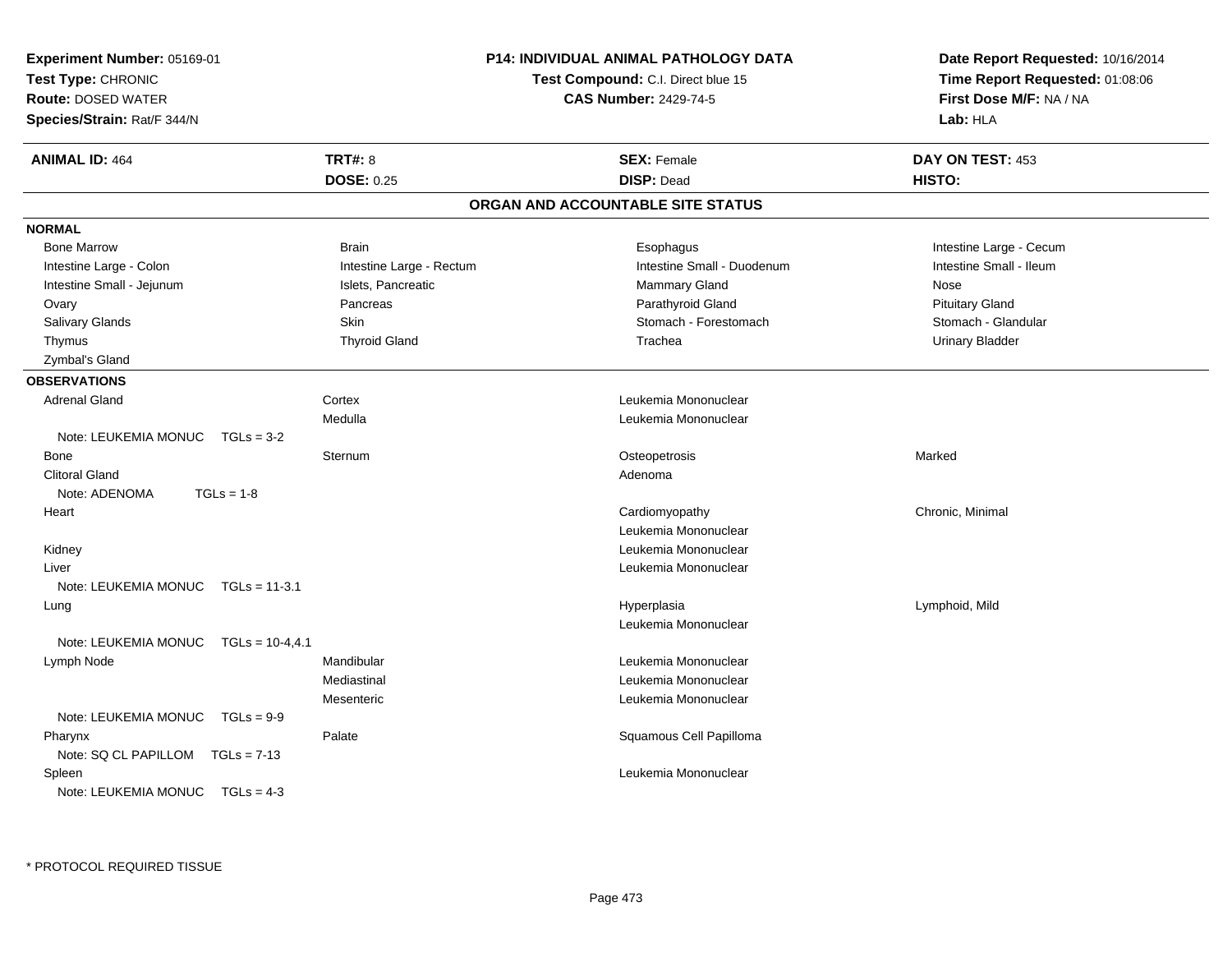| Experiment Number: 05169-01                                                                                                                                 |                   | <b>P14: INDIVIDUAL ANIMAL PATHOLOGY DATA</b> | Date Report Requested: 10/16/2014 |
|-------------------------------------------------------------------------------------------------------------------------------------------------------------|-------------------|----------------------------------------------|-----------------------------------|
| <b>Test Type: CHRONIC</b><br>Test Compound: C.I. Direct blue 15<br><b>CAS Number: 2429-74-5</b><br><b>Route: DOSED WATER</b><br>Species/Strain: Rat/F 344/N |                   |                                              | Time Report Requested: 01:08:06   |
|                                                                                                                                                             |                   |                                              | First Dose M/F: NA / NA           |
|                                                                                                                                                             |                   |                                              | Lab: HLA                          |
| <b>ANIMAL ID: 464</b>                                                                                                                                       | TRT#: 8           | <b>SEX: Female</b>                           | DAY ON TEST: 453                  |
|                                                                                                                                                             | <b>DOSE: 0.25</b> | <b>DISP: Dead</b>                            | HISTO:                            |
|                                                                                                                                                             |                   | ORGAN AND ACCOUNTABLE SITE STATUS            |                                   |
| Uterus                                                                                                                                                      |                   | Polyp Stromal                                |                                   |
| Note: POLYP STROMAL $TGLs = 2-8$                                                                                                                            |                   |                                              |                                   |
| PRIMARY CAUSE OF DEATH                                                                                                                                      |                   |                                              |                                   |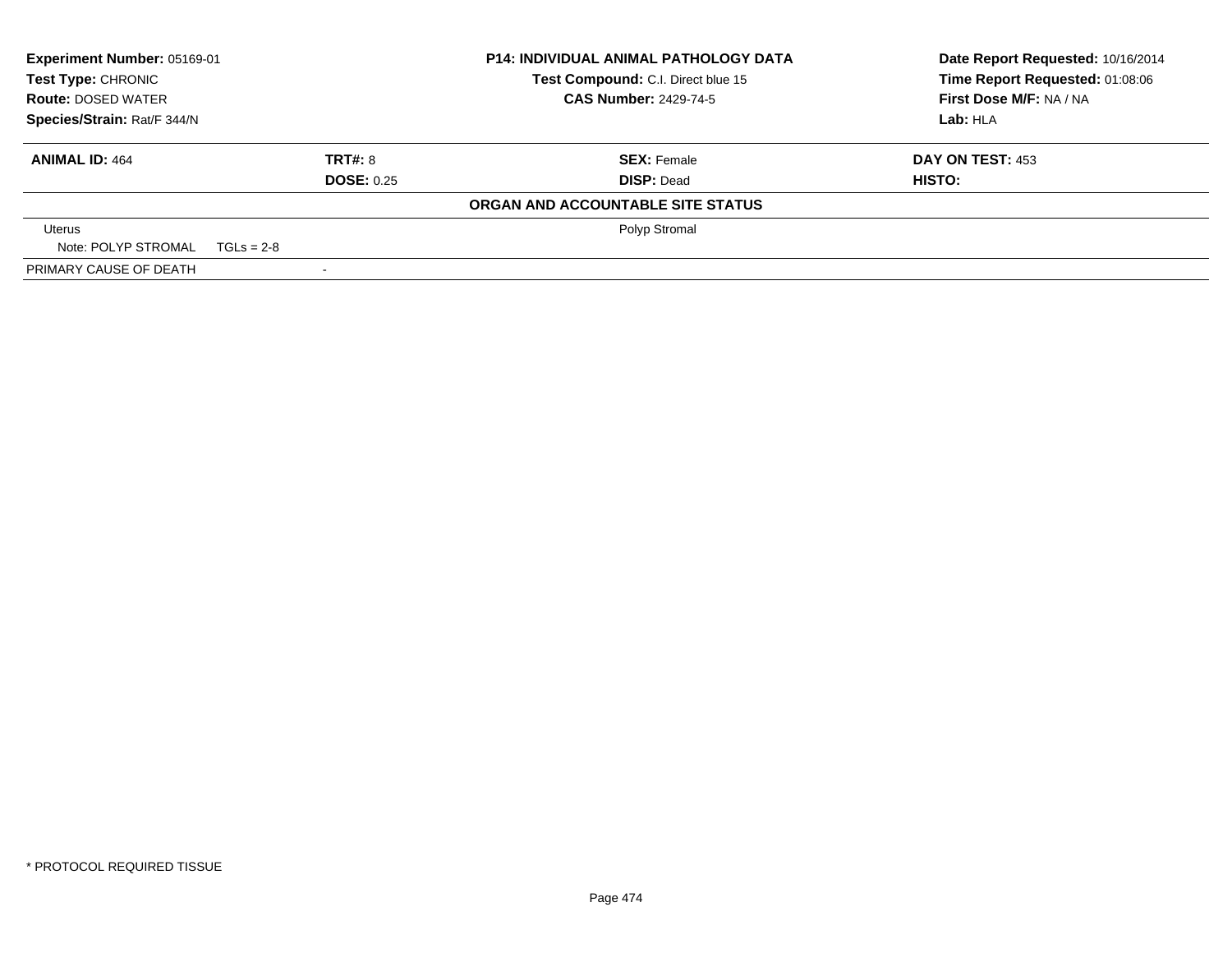| Experiment Number: 05169-01<br>Test Type: CHRONIC<br><b>Route: DOSED WATER</b><br>Species/Strain: Rat/F 344/N |                                     | <b>P14: INDIVIDUAL ANIMAL PATHOLOGY DATA</b><br>Test Compound: C.I. Direct blue 15<br><b>CAS Number: 2429-74-5</b> | Date Report Requested: 10/16/2014<br>Time Report Requested: 01:08:06<br>First Dose M/F: NA / NA<br>Lab: HLA |
|---------------------------------------------------------------------------------------------------------------|-------------------------------------|--------------------------------------------------------------------------------------------------------------------|-------------------------------------------------------------------------------------------------------------|
| <b>ANIMAL ID: 466</b>                                                                                         | <b>TRT#: 8</b><br><b>DOSE: 0.25</b> | <b>SEX: Female</b><br><b>DISP: Dead</b>                                                                            | DAY ON TEST: 316<br>HISTO:                                                                                  |
|                                                                                                               |                                     | ORGAN AND ACCOUNTABLE SITE STATUS                                                                                  |                                                                                                             |
| <b>NORMAL</b>                                                                                                 |                                     |                                                                                                                    |                                                                                                             |
| <b>Adrenal Gland - Cortex</b>                                                                                 | Adrenal Gland - Medulla             | <b>Bone Marrow</b>                                                                                                 | <b>Clitoral Gland</b>                                                                                       |
| Esophagus                                                                                                     | Heart                               | Intestine Large - Cecum                                                                                            | Intestine Large - Colon                                                                                     |
| Intestine Large - Rectum                                                                                      | Intestine Small - Duodenum          | Intestine Small - Ileum                                                                                            | Intestine Small - Jejunum                                                                                   |
| Islets, Pancreatic                                                                                            | Kidney                              | Liver                                                                                                              | Lymph Node - Mandibular                                                                                     |
| Lymph Node - Mesenteric                                                                                       | Mammary Gland                       | Nose                                                                                                               | Ovary                                                                                                       |
| Pancreas                                                                                                      | Parathyroid Gland                   | <b>Pituitary Gland</b>                                                                                             | Salivary Glands                                                                                             |
| Skin                                                                                                          | Stomach - Forestomach               | Stomach - Glandular                                                                                                | <b>Thyroid Gland</b>                                                                                        |
| Trachea                                                                                                       | <b>Urinary Bladder</b>              | Uterus                                                                                                             | Zymbal's Gland                                                                                              |
| <b>OBSERVATIONS</b>                                                                                           |                                     |                                                                                                                    |                                                                                                             |
| <b>Brain</b>                                                                                                  | Cerebrum                            | Astrocytoma Malignant                                                                                              |                                                                                                             |
| [Astrocytoma Malignant TGLS = 3-1 ]                                                                           |                                     |                                                                                                                    |                                                                                                             |
| Lung                                                                                                          |                                     | Congestion                                                                                                         | Moderate                                                                                                    |
|                                                                                                               |                                     | Hyperplasia                                                                                                        | Lymphoid, Mild                                                                                              |
| [Hyperplasia TGLS = $6-4,4.1$ ]                                                                               |                                     |                                                                                                                    |                                                                                                             |
| Lymph Node                                                                                                    | Mediastinal                         | Congestion                                                                                                         | Minimal                                                                                                     |
| Note: CONGESTION<br>$TGLs = 5-9$                                                                              |                                     |                                                                                                                    |                                                                                                             |
| Spleen                                                                                                        |                                     | Hematopoietic Cell Proliferation                                                                                   | Mild                                                                                                        |
|                                                                                                               |                                     | Pigmentation                                                                                                       | Mild                                                                                                        |
| Thymus                                                                                                        |                                     | Congestion                                                                                                         | Moderate                                                                                                    |
| Note: CONGESTION<br>$TGLs = 4-9$                                                                              |                                     |                                                                                                                    |                                                                                                             |
| PRIMARY CAUSE OF DEATH                                                                                        |                                     |                                                                                                                    |                                                                                                             |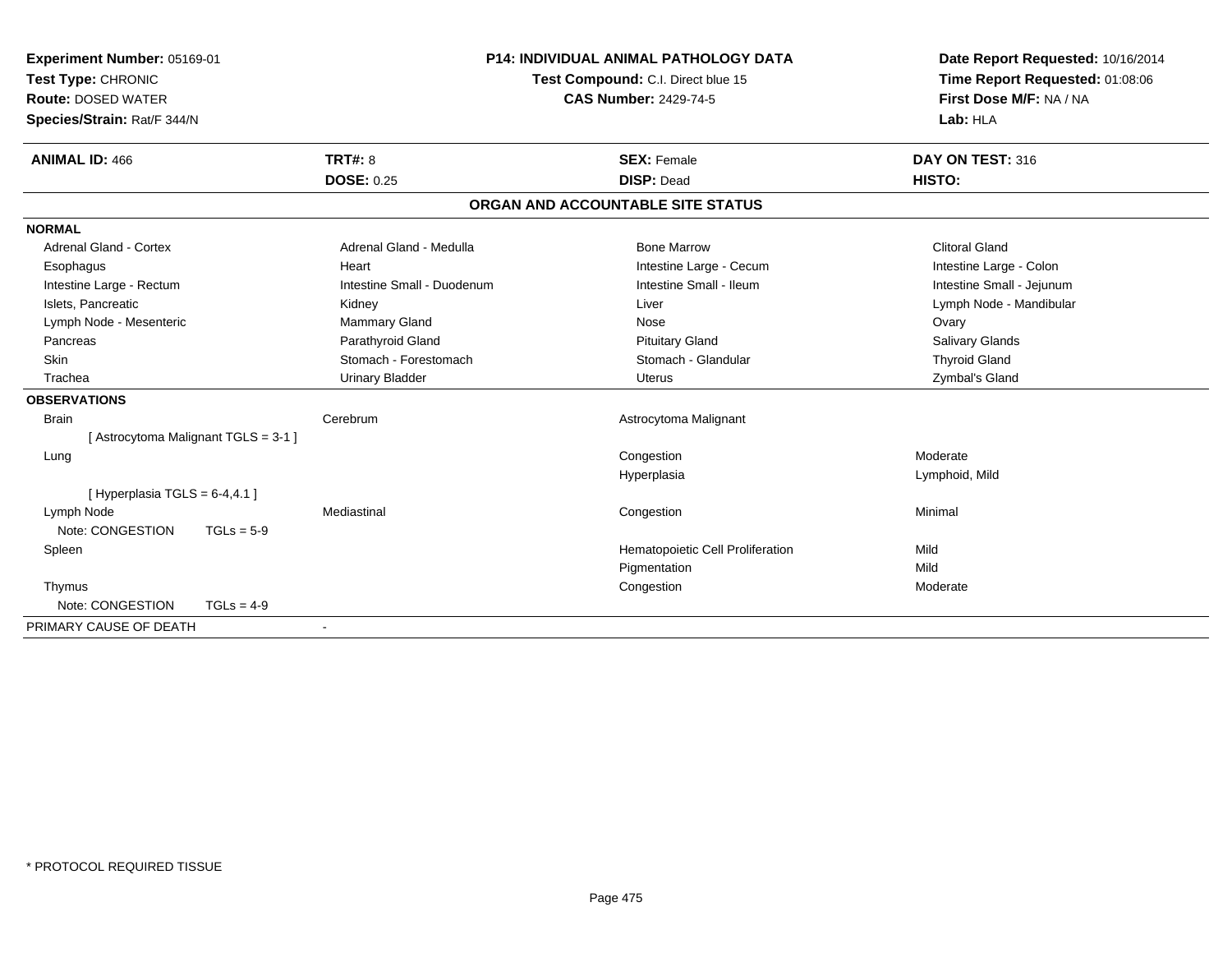| Experiment Number: 05169-01<br>Test Type: CHRONIC<br><b>Route: DOSED WATER</b><br>Species/Strain: Rat/F 344/N |                                                   | <b>P14: INDIVIDUAL ANIMAL PATHOLOGY DATA</b><br>Test Compound: C.I. Direct blue 15<br><b>CAS Number: 2429-74-5</b> | Date Report Requested: 10/16/2014<br>Time Report Requested: 01:08:06<br>First Dose M/F: NA / NA<br>Lab: HLA |
|---------------------------------------------------------------------------------------------------------------|---------------------------------------------------|--------------------------------------------------------------------------------------------------------------------|-------------------------------------------------------------------------------------------------------------|
| <b>ANIMAL ID: 470</b>                                                                                         | <b>TRT#: 8</b>                                    | <b>SEX: Female</b>                                                                                                 | DAY ON TEST: 372                                                                                            |
|                                                                                                               | <b>DOSE: 0.25</b>                                 | <b>DISP: Moribund</b>                                                                                              | HISTO:                                                                                                      |
|                                                                                                               |                                                   | ORGAN AND ACCOUNTABLE SITE STATUS                                                                                  |                                                                                                             |
| <b>NORMAL</b>                                                                                                 |                                                   |                                                                                                                    |                                                                                                             |
| <b>Adrenal Gland - Cortex</b>                                                                                 | Adrenal Gland - Medulla                           | <b>Bone Marrow</b>                                                                                                 | <b>Brain</b>                                                                                                |
| Esophagus                                                                                                     | Heart                                             | Intestine Large - Cecum                                                                                            | Intestine Large - Colon                                                                                     |
| Intestine Large - Rectum                                                                                      | Intestine Small - Duodenum                        | Intestine Small - Ileum                                                                                            | Intestine Small - Jejunum                                                                                   |
| Islets, Pancreatic                                                                                            | Kidney                                            | Lung                                                                                                               | Lymph Node - Mandibular                                                                                     |
| Lymph Node - Mesenteric                                                                                       | Mammary Gland                                     | Nose                                                                                                               | Ovary                                                                                                       |
| Pancreas                                                                                                      | Parathyroid Gland                                 | <b>Pituitary Gland</b>                                                                                             | Salivary Glands                                                                                             |
| <b>Skin</b>                                                                                                   | Stomach - Forestomach                             | Stomach - Glandular                                                                                                | Thymus                                                                                                      |
| <b>Thyroid Gland</b>                                                                                          | Trachea                                           | <b>Urinary Bladder</b>                                                                                             | <b>Uterus</b>                                                                                               |
| Zymbal's Gland                                                                                                |                                                   |                                                                                                                    |                                                                                                             |
| <b>OBSERVATIONS</b>                                                                                           |                                                   |                                                                                                                    |                                                                                                             |
| <b>Clitoral Gland</b>                                                                                         |                                                   | Carcinoma                                                                                                          |                                                                                                             |
|                                                                                                               |                                                   | Ectasia                                                                                                            | Moderate                                                                                                    |
| Note: CARCINOMA                                                                                               | $TGLs = 2-8.1$                                    |                                                                                                                    |                                                                                                             |
| Liver                                                                                                         |                                                   | <b>Basophilic Focus</b>                                                                                            | Minimal                                                                                                     |
|                                                                                                               |                                                   | <b>Eosinophilic Focus</b>                                                                                          | Minimal                                                                                                     |
|                                                                                                               |                                                   | Hematopoietic Cell Proliferation                                                                                   | Mild                                                                                                        |
|                                                                                                               |                                                   | Regeneration                                                                                                       | Focal, Moderate                                                                                             |
|                                                                                                               | [ Hematopoietic Cell Proliferation TGLS = 7-3.1 ] |                                                                                                                    |                                                                                                             |
| Pharynx                                                                                                       | Palate                                            | Squamous Cell Papilloma                                                                                            |                                                                                                             |
| Note: SQ CL PAPILLOM TGLs = 5-14                                                                              |                                                   |                                                                                                                    |                                                                                                             |
| Spleen                                                                                                        |                                                   | Hematopoietic Cell Proliferation                                                                                   | Moderate                                                                                                    |
|                                                                                                               | [ Hematopoietic Cell Proliferation TGLS = 4-3 ]   |                                                                                                                    |                                                                                                             |
| Tongue                                                                                                        |                                                   | Squamous Cell Papilloma                                                                                            |                                                                                                             |
| Note: SQ CL PAPILLOM                                                                                          | $TGLs = 6-15$                                     |                                                                                                                    |                                                                                                             |
| PRIMARY CAUSE OF DEATH                                                                                        |                                                   |                                                                                                                    |                                                                                                             |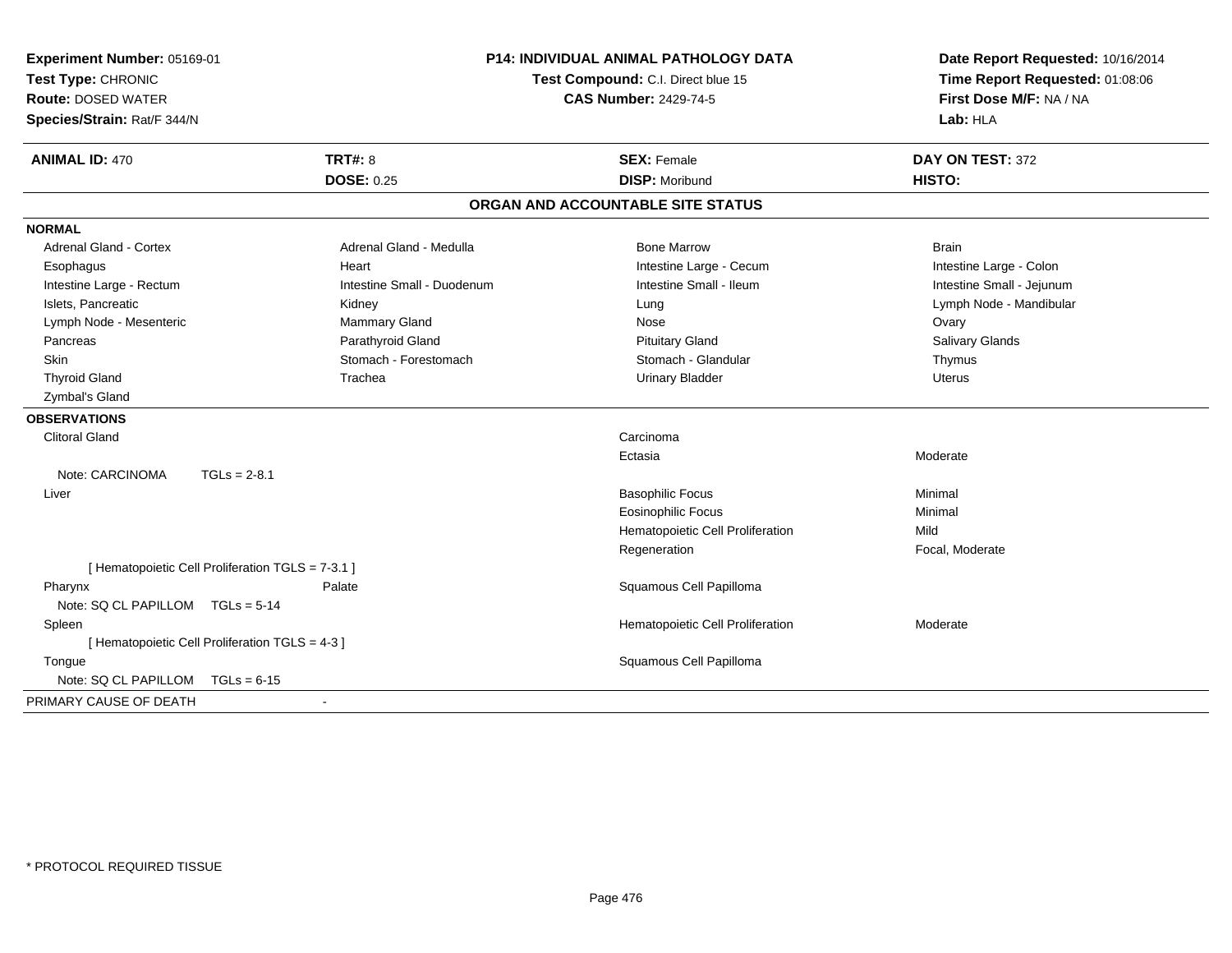| Experiment Number: 05169-01<br>Test Type: CHRONIC<br><b>Route: DOSED WATER</b><br>Species/Strain: Rat/F 344/N |                 |                          | <b>P14: INDIVIDUAL ANIMAL PATHOLOGY DATA</b><br>Test Compound: C.I. Direct blue 15<br><b>CAS Number: 2429-74-5</b> |                                  | Date Report Requested: 10/16/2014<br>Time Report Requested: 01:08:06<br>First Dose M/F: NA / NA<br>Lab: HLA |  |
|---------------------------------------------------------------------------------------------------------------|-----------------|--------------------------|--------------------------------------------------------------------------------------------------------------------|----------------------------------|-------------------------------------------------------------------------------------------------------------|--|
| <b>ANIMAL ID: 475</b>                                                                                         |                 | <b>TRT#: 8</b>           | <b>SEX: Female</b>                                                                                                 |                                  | DAY ON TEST: 495                                                                                            |  |
|                                                                                                               |                 | <b>DOSE: 0.25</b>        |                                                                                                                    | <b>DISP: Moribund</b>            | HISTO:                                                                                                      |  |
|                                                                                                               |                 |                          | ORGAN AND ACCOUNTABLE SITE STATUS                                                                                  |                                  |                                                                                                             |  |
| <b>NORMAL</b>                                                                                                 |                 |                          |                                                                                                                    |                                  |                                                                                                             |  |
| Adrenal Gland - Cortex                                                                                        |                 | Adrenal Gland - Medulla  |                                                                                                                    | <b>Bone Marrow</b>               | <b>Brain</b>                                                                                                |  |
| <b>Clitoral Gland</b>                                                                                         |                 | Esophagus                | Heart                                                                                                              |                                  | Intestine Large - Cecum                                                                                     |  |
| Intestine Large - Colon                                                                                       |                 | Intestine Large - Rectum |                                                                                                                    | Intestine Small - Duodenum       | Intestine Small - Ileum                                                                                     |  |
| Intestine Small - Jejunum                                                                                     |                 | Islets, Pancreatic       | Kidney                                                                                                             |                                  | Lymph Node - Mandibular                                                                                     |  |
| Lymph Node - Mesenteric                                                                                       |                 | <b>Mammary Gland</b>     | Nose                                                                                                               |                                  | Ovary                                                                                                       |  |
| Pancreas                                                                                                      |                 | Parathyroid Gland        |                                                                                                                    | <b>Pituitary Gland</b>           | <b>Salivary Glands</b>                                                                                      |  |
| <b>Skin</b>                                                                                                   |                 | Stomach - Forestomach    |                                                                                                                    | Stomach - Glandular              | Thymus                                                                                                      |  |
| <b>Thyroid Gland</b>                                                                                          |                 | Trachea                  |                                                                                                                    | <b>Urinary Bladder</b>           | <b>Uterus</b>                                                                                               |  |
| <b>OBSERVATIONS</b>                                                                                           |                 |                          |                                                                                                                    |                                  |                                                                                                             |  |
| Liver                                                                                                         |                 |                          |                                                                                                                    | <b>Basophilic Focus</b>          | Minimal                                                                                                     |  |
|                                                                                                               |                 |                          |                                                                                                                    | Erythrophagocytosis              | Moderate                                                                                                    |  |
|                                                                                                               |                 |                          |                                                                                                                    | Hematopoietic Cell Proliferation | Mild                                                                                                        |  |
| Lung                                                                                                          |                 |                          | Hyperplasia                                                                                                        |                                  | Lymphoid, Mild                                                                                              |  |
| Spleen                                                                                                        |                 |                          |                                                                                                                    | Hematopoietic Cell Proliferation | Moderate                                                                                                    |  |
| Zymbal's Gland                                                                                                |                 |                          | Carcinoma                                                                                                          |                                  |                                                                                                             |  |
| Note: CARCINOMA                                                                                               | $TGLs = 1-10.1$ |                          |                                                                                                                    |                                  |                                                                                                             |  |
| PRIMARY CAUSE OF DEATH                                                                                        |                 |                          |                                                                                                                    |                                  |                                                                                                             |  |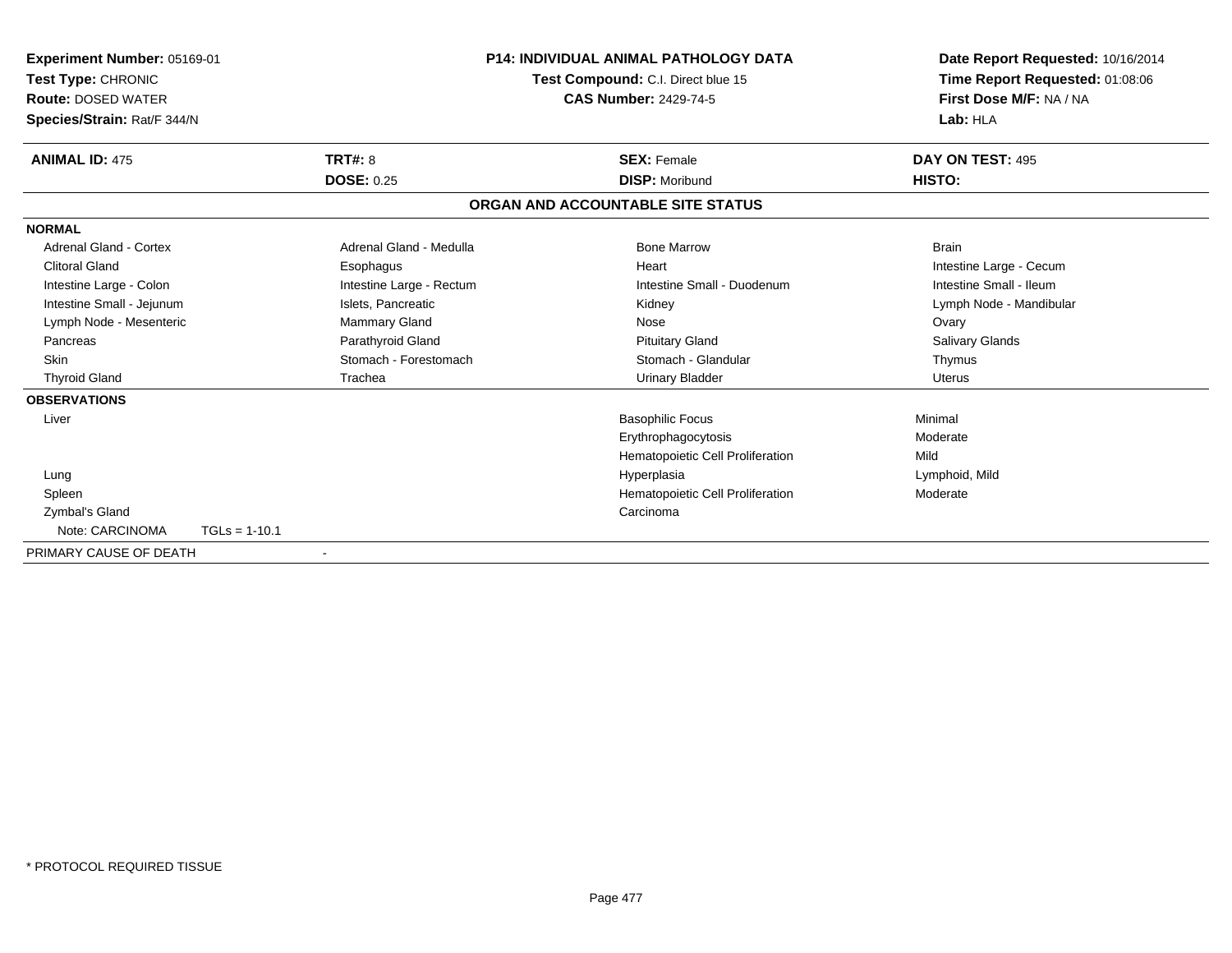| Experiment Number: 05169-01<br>Test Type: CHRONIC<br><b>Route: DOSED WATER</b><br>Species/Strain: Rat/F 344/N<br><b>ANIMAL ID: 476</b> |               | <b>TRT#: 8</b>             | <b>P14: INDIVIDUAL ANIMAL PATHOLOGY DATA</b><br>Test Compound: C.I. Direct blue 15<br><b>CAS Number: 2429-74-5</b> |                                                       | Date Report Requested: 10/16/2014<br>Time Report Requested: 01:08:06<br>First Dose M/F: NA / NA<br>Lab: HLA<br>DAY ON TEST: 682 |
|----------------------------------------------------------------------------------------------------------------------------------------|---------------|----------------------------|--------------------------------------------------------------------------------------------------------------------|-------------------------------------------------------|---------------------------------------------------------------------------------------------------------------------------------|
|                                                                                                                                        |               | <b>DOSE: 0.25</b>          |                                                                                                                    | <b>SEX: Female</b><br><b>DISP: Terminal Sacrifice</b> | HISTO:                                                                                                                          |
|                                                                                                                                        |               |                            |                                                                                                                    | ORGAN AND ACCOUNTABLE SITE STATUS                     |                                                                                                                                 |
| <b>NORMAL</b>                                                                                                                          |               |                            |                                                                                                                    |                                                       |                                                                                                                                 |
| Adrenal Gland - Cortex                                                                                                                 |               | Adrenal Gland - Medulla    |                                                                                                                    | <b>Bone Marrow</b>                                    | <b>Brain</b>                                                                                                                    |
| <b>Clitoral Gland</b>                                                                                                                  |               | Esophagus                  |                                                                                                                    | Intestine Large - Cecum                               | Intestine Large - Colon                                                                                                         |
| Intestine Large - Rectum                                                                                                               |               | Intestine Small - Duodenum |                                                                                                                    | Intestine Small - Ileum                               | Intestine Small - Jejunum                                                                                                       |
| Islets, Pancreatic                                                                                                                     |               | Lymph Node - Mandibular    |                                                                                                                    | Nose                                                  | Ovary                                                                                                                           |
| Pancreas                                                                                                                               |               | Parathyroid Gland          |                                                                                                                    | <b>Salivary Glands</b>                                | <b>Skin</b>                                                                                                                     |
| Spleen                                                                                                                                 |               | Stomach - Forestomach      |                                                                                                                    | Stomach - Glandular                                   | Thymus                                                                                                                          |
| <b>Thyroid Gland</b>                                                                                                                   |               | Trachea                    |                                                                                                                    | <b>Urinary Bladder</b>                                | <b>Uterus</b>                                                                                                                   |
| Zymbal's Gland                                                                                                                         |               |                            |                                                                                                                    |                                                       |                                                                                                                                 |
| <b>OBSERVATIONS</b>                                                                                                                    |               |                            |                                                                                                                    |                                                       |                                                                                                                                 |
| Heart                                                                                                                                  |               |                            |                                                                                                                    | Cardiomyopathy                                        | Chronic, Mild                                                                                                                   |
| Kidney                                                                                                                                 |               |                            |                                                                                                                    | Nephropathy                                           | Chronic, Mild                                                                                                                   |
| Liver                                                                                                                                  |               |                            |                                                                                                                    | <b>Basophilic Focus</b>                               | Minimal                                                                                                                         |
| Lung                                                                                                                                   |               |                            |                                                                                                                    | Hyperplasia                                           | Lymphoid, Mild                                                                                                                  |
| Lymph Node                                                                                                                             |               | Mesenteric                 |                                                                                                                    | Hyperplasia                                           | Reticulum Cell, Moderate                                                                                                        |
| <b>Mammary Gland</b>                                                                                                                   |               |                            |                                                                                                                    | Adenocarcinoma                                        |                                                                                                                                 |
| Note: ADENOCARC                                                                                                                        | $TGLs = 1-10$ |                            |                                                                                                                    |                                                       |                                                                                                                                 |
| <b>Pituitary Gland</b>                                                                                                                 |               | <b>Pars Distalis</b>       |                                                                                                                    | Adenoma                                               |                                                                                                                                 |
| Note: ADENOMA                                                                                                                          | $TGLs = 4-2$  |                            |                                                                                                                    |                                                       |                                                                                                                                 |
| Tongue                                                                                                                                 |               | Epithelium                 |                                                                                                                    | Hyperplasia                                           | Focal, Mild                                                                                                                     |
| Note: HYPERPLASIA                                                                                                                      | $TGLs = 3-13$ |                            |                                                                                                                    |                                                       |                                                                                                                                 |
| PRIMARY CAUSE OF DEATH                                                                                                                 |               | $\blacksquare$             |                                                                                                                    |                                                       |                                                                                                                                 |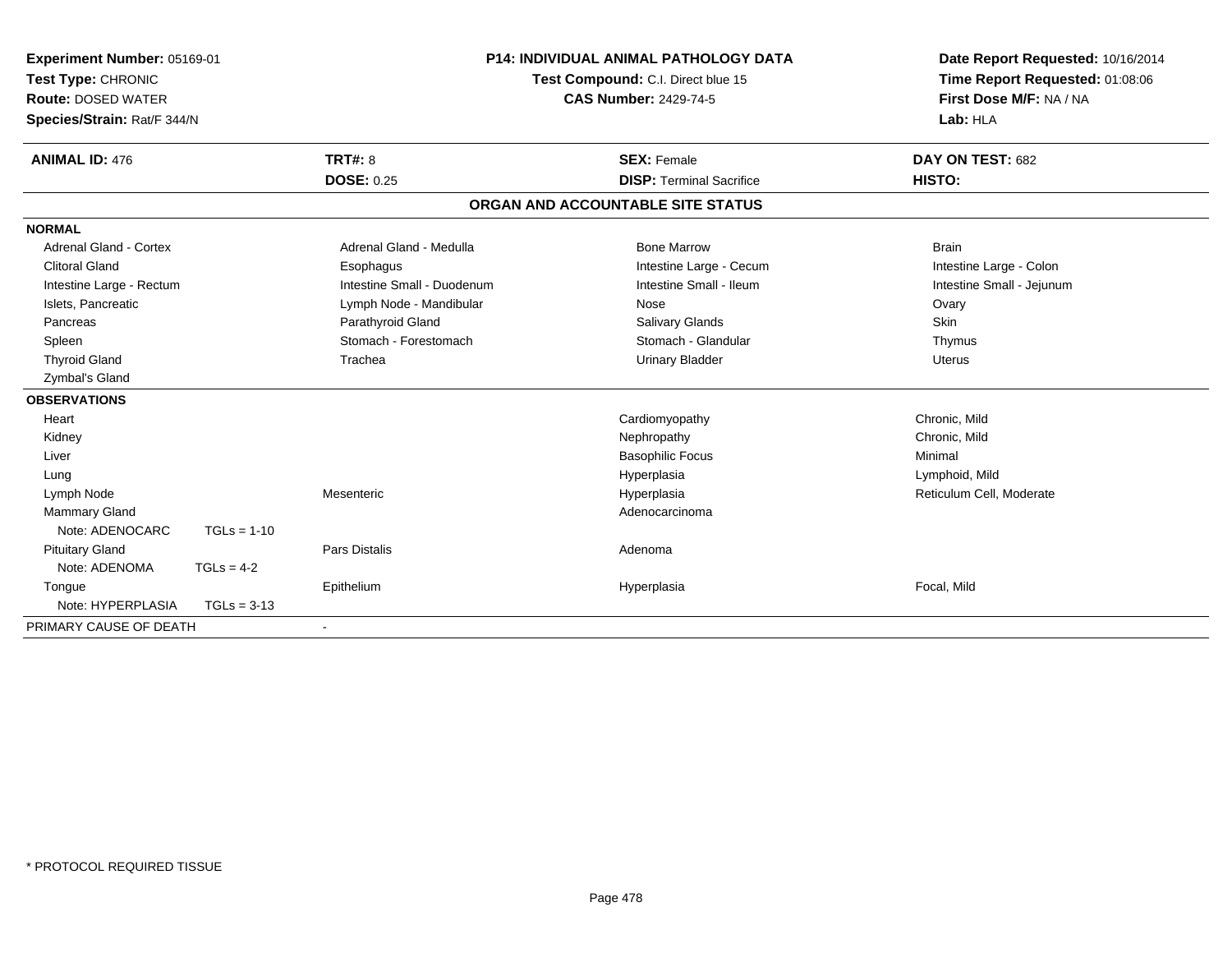| <b>P14: INDIVIDUAL ANIMAL PATHOLOGY DATA</b><br>Experiment Number: 05169-01<br>Test Type: CHRONIC<br>Test Compound: C.I. Direct blue 15<br><b>Route: DOSED WATER</b><br><b>CAS Number: 2429-74-5</b><br>Species/Strain: Rat/F 344/N |                         | Date Report Requested: 10/16/2014<br>Time Report Requested: 01:08:06<br>First Dose M/F: NA / NA<br>Lab: HLA |                          |
|-------------------------------------------------------------------------------------------------------------------------------------------------------------------------------------------------------------------------------------|-------------------------|-------------------------------------------------------------------------------------------------------------|--------------------------|
| <b>ANIMAL ID: 477</b>                                                                                                                                                                                                               | <b>TRT#: 8</b>          | <b>SEX: Female</b>                                                                                          | DAY ON TEST: 645         |
|                                                                                                                                                                                                                                     | <b>DOSE: 0.25</b>       | <b>DISP: Dead</b>                                                                                           | HISTO:                   |
|                                                                                                                                                                                                                                     |                         | ORGAN AND ACCOUNTABLE SITE STATUS                                                                           |                          |
| <b>NORMAL</b>                                                                                                                                                                                                                       |                         |                                                                                                             |                          |
| <b>Adrenal Gland - Cortex</b>                                                                                                                                                                                                       | Adrenal Gland - Medulla | <b>Bone Marrow</b>                                                                                          | Esophagus                |
| Heart                                                                                                                                                                                                                               | Intestine Large - Cecum | Intestine Large - Colon                                                                                     | Intestine Large - Rectum |
| Intestine Small - Duodenum                                                                                                                                                                                                          | Intestine Small - Ileum | Intestine Small - Jejunum                                                                                   | Islets, Pancreatic       |
| Lung                                                                                                                                                                                                                                | Lymph Node - Mandibular | Lymph Node - Mesenteric                                                                                     | Nose                     |
| Ovary                                                                                                                                                                                                                               | Pancreas                | Parathyroid Gland                                                                                           | Salivary Glands          |
| Skin                                                                                                                                                                                                                                | Spleen                  | Stomach - Forestomach                                                                                       | Thymus                   |
| <b>Thyroid Gland</b>                                                                                                                                                                                                                | Trachea                 | <b>Urinary Bladder</b>                                                                                      | <b>Uterus</b>            |
| Zymbal's Gland                                                                                                                                                                                                                      |                         |                                                                                                             |                          |
| <b>OBSERVATIONS</b>                                                                                                                                                                                                                 |                         |                                                                                                             |                          |
| Bone                                                                                                                                                                                                                                | Sternum                 | Osteopetrosis                                                                                               | Moderate                 |
| <b>Brain</b>                                                                                                                                                                                                                        |                         | Compression                                                                                                 |                          |
| Note: COMPRESSION<br>$TGLs = 8-1$                                                                                                                                                                                                   |                         |                                                                                                             |                          |
| <b>Clitoral Gland</b>                                                                                                                                                                                                               | Bilateral               | Carcinoma                                                                                                   |                          |
| Note: CARCINOMA<br>$TGLs = 1-8.1$                                                                                                                                                                                                   |                         |                                                                                                             |                          |
| Kidney                                                                                                                                                                                                                              |                         | Nephropathy                                                                                                 | Chronic, Moderate        |
|                                                                                                                                                                                                                                     | <b>Renal Tubule</b>     | Pigmentation                                                                                                | Moderate                 |
| Liver                                                                                                                                                                                                                               |                         | <b>Basophilic Focus</b>                                                                                     | Marked                   |
|                                                                                                                                                                                                                                     |                         | <b>Eosinophilic Focus</b>                                                                                   | Minimal                  |
|                                                                                                                                                                                                                                     |                         | Hematopoietic Cell Proliferation                                                                            | Moderate                 |
|                                                                                                                                                                                                                                     | Centrilobular           | Necrosis                                                                                                    | Mild                     |
| Note: [HEMA CELL PROL ] TGLs = 3-3.1                                                                                                                                                                                                |                         |                                                                                                             |                          |
| Mammary Gland                                                                                                                                                                                                                       |                         | Fibroadenoma                                                                                                |                          |
| Note: FIBROADENOMA<br>$TGLs = 6-13$                                                                                                                                                                                                 |                         |                                                                                                             |                          |
| <b>Pituitary Gland</b>                                                                                                                                                                                                              | Pars Distalis           | Adenoma                                                                                                     |                          |
| Note: ADENOMA<br>$TGLs = 9-2$                                                                                                                                                                                                       |                         |                                                                                                             |                          |
| Stomach                                                                                                                                                                                                                             | Glandular               | Erosion                                                                                                     | Multifocal, Mild         |
| PRIMARY CAUSE OF DEATH                                                                                                                                                                                                              | $\blacksquare$          |                                                                                                             |                          |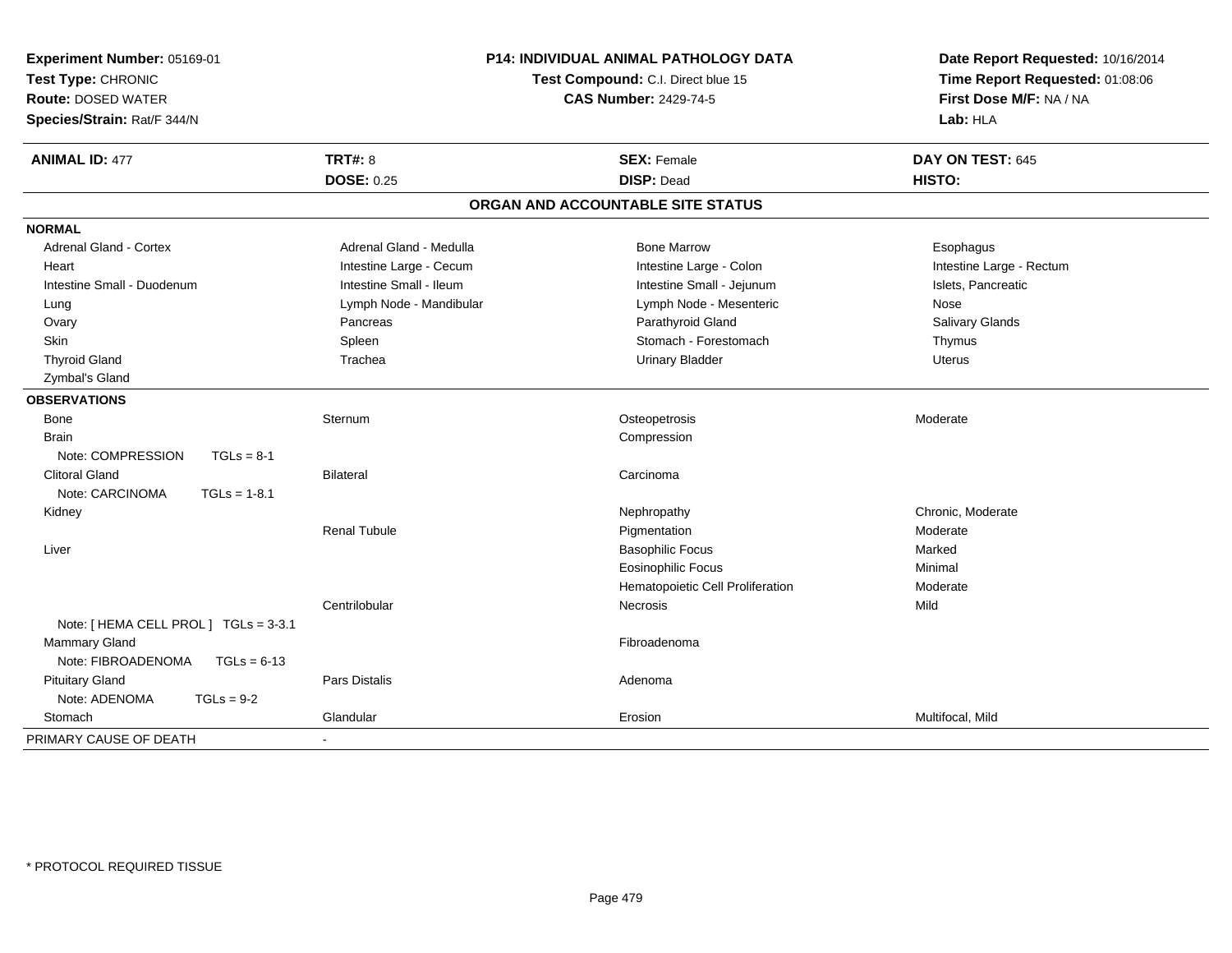| Experiment Number: 05169-01   |                                                 |                         | <b>P14: INDIVIDUAL ANIMAL PATHOLOGY DATA</b> | Date Report Requested: 10/16/2014 |  |
|-------------------------------|-------------------------------------------------|-------------------------|----------------------------------------------|-----------------------------------|--|
| Test Type: CHRONIC            |                                                 |                         | Test Compound: C.I. Direct blue 15           | Time Report Requested: 01:08:06   |  |
| <b>Route: DOSED WATER</b>     |                                                 |                         | <b>CAS Number: 2429-74-5</b>                 | First Dose M/F: NA / NA           |  |
| Species/Strain: Rat/F 344/N   |                                                 |                         |                                              | Lab: HLA                          |  |
| <b>ANIMAL ID: 478</b>         |                                                 | <b>TRT#: 8</b>          | <b>SEX: Female</b>                           | DAY ON TEST: 466                  |  |
|                               |                                                 | <b>DOSE: 0.25</b>       | <b>DISP: Dead</b>                            | HISTO:                            |  |
|                               |                                                 |                         | ORGAN AND ACCOUNTABLE SITE STATUS            |                                   |  |
| <b>NORMAL</b>                 |                                                 |                         |                                              |                                   |  |
| <b>Adrenal Gland - Cortex</b> |                                                 | Adrenal Gland - Medulla | <b>Bone Marrow</b>                           | <b>Brain</b>                      |  |
| Esophagus                     |                                                 | Intestine Large - Cecum | Intestine Large - Colon                      | Intestine Large - Rectum          |  |
| Intestine Small - Duodenum    |                                                 | Intestine Small - Ileum | Intestine Small - Jejunum                    | Islets, Pancreatic                |  |
| Lymph Node - Mandibular       |                                                 | Mammary Gland           | Nose                                         | Ovary                             |  |
| Pancreas                      |                                                 | Parathyroid Gland       | <b>Pituitary Gland</b>                       | Salivary Glands                   |  |
| Skin                          |                                                 | Stomach - Forestomach   | Stomach - Glandular                          | Thymus                            |  |
| <b>Thyroid Gland</b>          |                                                 | Trachea                 | <b>Urinary Bladder</b>                       | <b>Uterus</b>                     |  |
| Zymbal's Gland                |                                                 |                         |                                              |                                   |  |
| <b>OBSERVATIONS</b>           |                                                 |                         |                                              |                                   |  |
| <b>Clitoral Gland</b>         |                                                 |                         | Carcinoma                                    |                                   |  |
| Note: CARCINOMA               | $TGLs = 2-10.1$                                 |                         |                                              |                                   |  |
| Heart                         |                                                 |                         | Cardiomyopathy                               | Chronic, Mild                     |  |
| Kidney                        |                                                 |                         | Nephropathy                                  | Chronic, Minimal                  |  |
| Liver                         |                                                 |                         | <b>Basophilic Focus</b>                      | Mild                              |  |
|                               |                                                 |                         | Hematopoietic Cell Proliferation             | Mild                              |  |
|                               |                                                 | Centrilobular           | Necrosis                                     | Diffuse, Moderate                 |  |
| Note: NECROSIS                | $TGLs = 1-3.1$                                  |                         |                                              |                                   |  |
| Lung                          |                                                 |                         | Hyperplasia                                  | Lymphoid, Mild                    |  |
| Lymph Node                    |                                                 | Mesenteric              | Hyperplasia                                  | Reticulum Cell, Moderate          |  |
| Spleen                        |                                                 |                         | Hematopoietic Cell Proliferation             | Moderate                          |  |
|                               | [ Hematopoietic Cell Proliferation TGLS = 3-3 ] |                         |                                              |                                   |  |
| PRIMARY CAUSE OF DEATH        |                                                 |                         |                                              |                                   |  |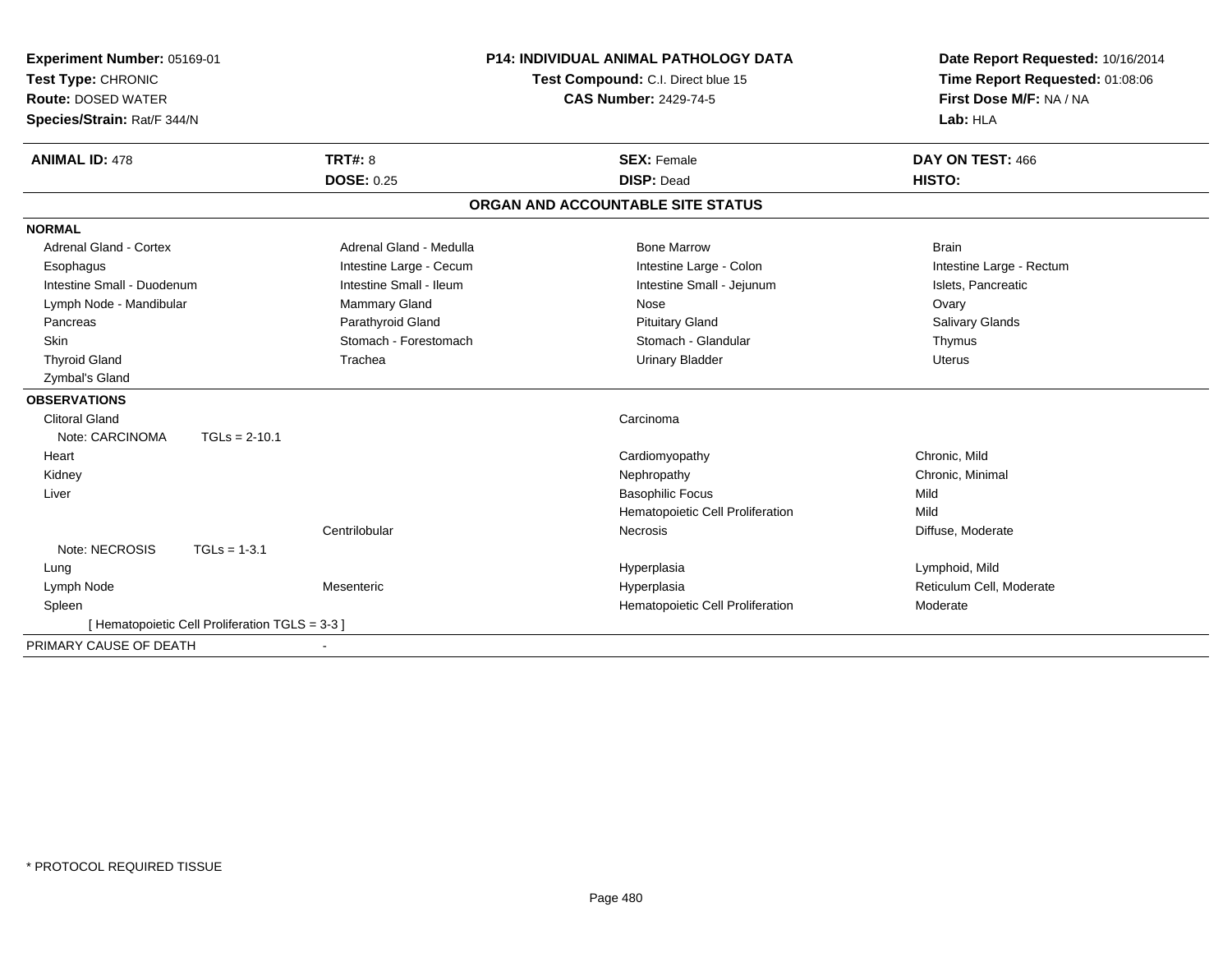| <b>Experiment Number: 05169-01</b><br>Test Type: CHRONIC<br><b>Route: DOSED WATER</b><br>Species/Strain: Rat/F 344/N |                         | <b>P14: INDIVIDUAL ANIMAL PATHOLOGY DATA</b><br><b>Test Compound: C.I. Direct blue 15</b><br><b>CAS Number: 2429-74-5</b> | Date Report Requested: 10/16/2014<br>Time Report Requested: 01:08:06<br>First Dose M/F: NA / NA<br>Lab: HLA |
|----------------------------------------------------------------------------------------------------------------------|-------------------------|---------------------------------------------------------------------------------------------------------------------------|-------------------------------------------------------------------------------------------------------------|
| <b>ANIMAL ID: 479</b>                                                                                                | <b>TRT#: 8</b>          | <b>SEX: Female</b>                                                                                                        | <b>DAY ON TEST: 619</b>                                                                                     |
|                                                                                                                      | <b>DOSE: 0.25</b>       | <b>DISP: Dead</b>                                                                                                         | HISTO:                                                                                                      |
|                                                                                                                      |                         | ORGAN AND ACCOUNTABLE SITE STATUS                                                                                         |                                                                                                             |
| <b>NORMAL</b>                                                                                                        |                         |                                                                                                                           |                                                                                                             |
| <b>Adrenal Gland - Cortex</b>                                                                                        | Adrenal Gland - Medulla | <b>Bone Marrow</b>                                                                                                        | <b>Brain</b>                                                                                                |
| Esophagus                                                                                                            | Intestine Large - Cecum | Intestine Large - Colon                                                                                                   | Intestine Large - Rectum                                                                                    |
| Intestine Small - Duodenum                                                                                           | Intestine Small - Ileum | Intestine Small - Jejunum                                                                                                 | Islets, Pancreatic                                                                                          |
| Lymph Node - Mandibular                                                                                              | Lymph Node - Mesenteric | <b>Mammary Gland</b>                                                                                                      | Nose                                                                                                        |
| Ovary                                                                                                                | Pancreas                | Parathyroid Gland                                                                                                         | <b>Pituitary Gland</b>                                                                                      |
| Salivary Glands                                                                                                      | Skin                    | Spleen                                                                                                                    | Stomach - Forestomach                                                                                       |
| Stomach - Glandular                                                                                                  | Thymus                  | <b>Thyroid Gland</b>                                                                                                      | Trachea                                                                                                     |
| <b>Urinary Bladder</b>                                                                                               | <b>Uterus</b>           | Zymbal's Gland                                                                                                            |                                                                                                             |
| <b>OBSERVATIONS</b>                                                                                                  |                         |                                                                                                                           |                                                                                                             |
| <b>Clitoral Gland</b>                                                                                                |                         | Carcinoma                                                                                                                 |                                                                                                             |
| Note: CARCINOMA<br>$TGLs = 1-8$<br>Note: NOT POSSIBLE TO TELL IF MASS IS BILATERAL                                   |                         |                                                                                                                           |                                                                                                             |
| Heart                                                                                                                |                         | Cardiomyopathy                                                                                                            | Chronic, Mild                                                                                               |
| Kidney                                                                                                               |                         | Nephropathy                                                                                                               | Chronic, Minimal                                                                                            |
| Liver                                                                                                                |                         | <b>Basophilic Focus</b>                                                                                                   | Minimal                                                                                                     |
|                                                                                                                      |                         | Vacuolization Cytoplasmic                                                                                                 | Diffuse, Mild                                                                                               |
| Lung                                                                                                                 |                         | Hyperplasia                                                                                                               | Lymphoid, Mild                                                                                              |
| PRIMARY CAUSE OF DEATH                                                                                               |                         |                                                                                                                           |                                                                                                             |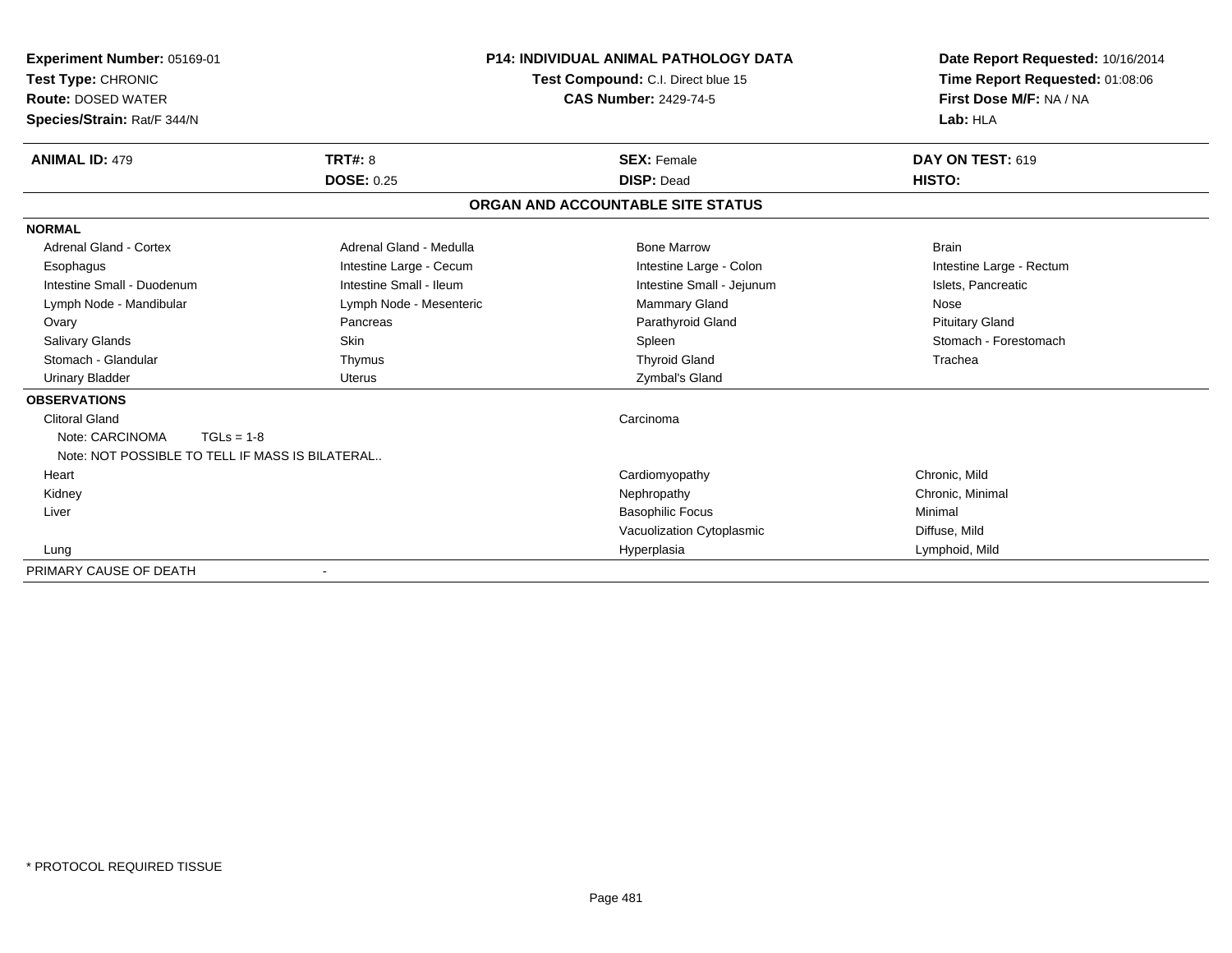| Experiment Number: 05169-01<br>Test Type: CHRONIC<br><b>Route: DOSED WATER</b><br>Species/Strain: Rat/F 344/N |                           | P14: INDIVIDUAL ANIMAL PATHOLOGY DATA<br>Test Compound: C.I. Direct blue 15<br><b>CAS Number: 2429-74-5</b> | Date Report Requested: 10/16/2014<br>Time Report Requested: 01:08:06<br>First Dose M/F: NA / NA<br>Lab: HLA |
|---------------------------------------------------------------------------------------------------------------|---------------------------|-------------------------------------------------------------------------------------------------------------|-------------------------------------------------------------------------------------------------------------|
| <b>ANIMAL ID: 480</b>                                                                                         | <b>TRT#: 8</b>            | <b>SEX: Female</b>                                                                                          | DAY ON TEST: 600                                                                                            |
|                                                                                                               | <b>DOSE: 0.25</b>         | <b>DISP: Dead</b>                                                                                           | HISTO:                                                                                                      |
|                                                                                                               |                           | ORGAN AND ACCOUNTABLE SITE STATUS                                                                           |                                                                                                             |
| <b>NORMAL</b>                                                                                                 |                           |                                                                                                             |                                                                                                             |
| <b>Bone Marrow</b>                                                                                            | <b>Brain</b>              | <b>Clitoral Gland</b>                                                                                       | Esophagus                                                                                                   |
| Intestine Large - Cecum                                                                                       | Intestine Large - Colon   | Intestine Large - Rectum                                                                                    | Intestine Small - Duodenum                                                                                  |
| Intestine Small - Ileum                                                                                       | Intestine Small - Jejunum | Islets, Pancreatic                                                                                          | <b>Mammary Gland</b>                                                                                        |
| Nose                                                                                                          | Ovary                     | Pancreas                                                                                                    | Parathyroid Gland                                                                                           |
| <b>Pituitary Gland</b>                                                                                        | Salivary Glands           | Skin                                                                                                        | Stomach - Glandular                                                                                         |
| Thymus                                                                                                        | <b>Thyroid Gland</b>      | Trachea                                                                                                     | <b>Urinary Bladder</b>                                                                                      |
| <b>Uterus</b>                                                                                                 |                           |                                                                                                             |                                                                                                             |
| <b>OBSERVATIONS</b>                                                                                           |                           |                                                                                                             |                                                                                                             |
| <b>Adrenal Gland</b>                                                                                          | Cortex                    | Leukemia Mononuclear                                                                                        |                                                                                                             |
|                                                                                                               | Medulla                   | Leukemia Mononuclear                                                                                        |                                                                                                             |
| <b>Clitoral GI</b>                                                                                            |                           |                                                                                                             |                                                                                                             |
| Note: ONE GLAND PRESENT                                                                                       |                           |                                                                                                             |                                                                                                             |
| Heart                                                                                                         |                           | Leukemia Mononuclear                                                                                        |                                                                                                             |
| Kidney                                                                                                        | <b>Transit Epithe</b>     | Hyperplasia                                                                                                 | Mild                                                                                                        |
| Liver                                                                                                         |                           | Leukemia Mononuclear                                                                                        |                                                                                                             |
|                                                                                                               |                           | Regeneration                                                                                                | Multifocal, Moderate                                                                                        |
| Note: REGENERATION<br>Note: ML IS STAGE 3                                                                     | $TGLs = 3-3.2$            |                                                                                                             |                                                                                                             |
| Note: LEUKEMIA MONUC  TGLs = 1,2,4-3.1                                                                        |                           |                                                                                                             |                                                                                                             |
| Lung                                                                                                          |                           | Leukemia Mononuclear                                                                                        |                                                                                                             |
| Lymph Node                                                                                                    | Mandibular                | Leukemia Mononuclear                                                                                        |                                                                                                             |
|                                                                                                               | Mesenteric                | Leukemia Mononuclear                                                                                        |                                                                                                             |
| Spleen                                                                                                        |                           | Leukemia Mononuclear                                                                                        |                                                                                                             |
| [ Leukemia Mononuclear TGLS = 6-3 ]                                                                           |                           |                                                                                                             | Mild                                                                                                        |
| Stomach<br>Zymbal's Gland                                                                                     | Forestomach               | Acanthosis<br>Carcinoma                                                                                     |                                                                                                             |
| Note: CARCINOMA                                                                                               | $TGLs = 5-10$             |                                                                                                             |                                                                                                             |
|                                                                                                               |                           |                                                                                                             |                                                                                                             |
| PRIMARY CAUSE OF DEATH                                                                                        | $\sim$                    |                                                                                                             |                                                                                                             |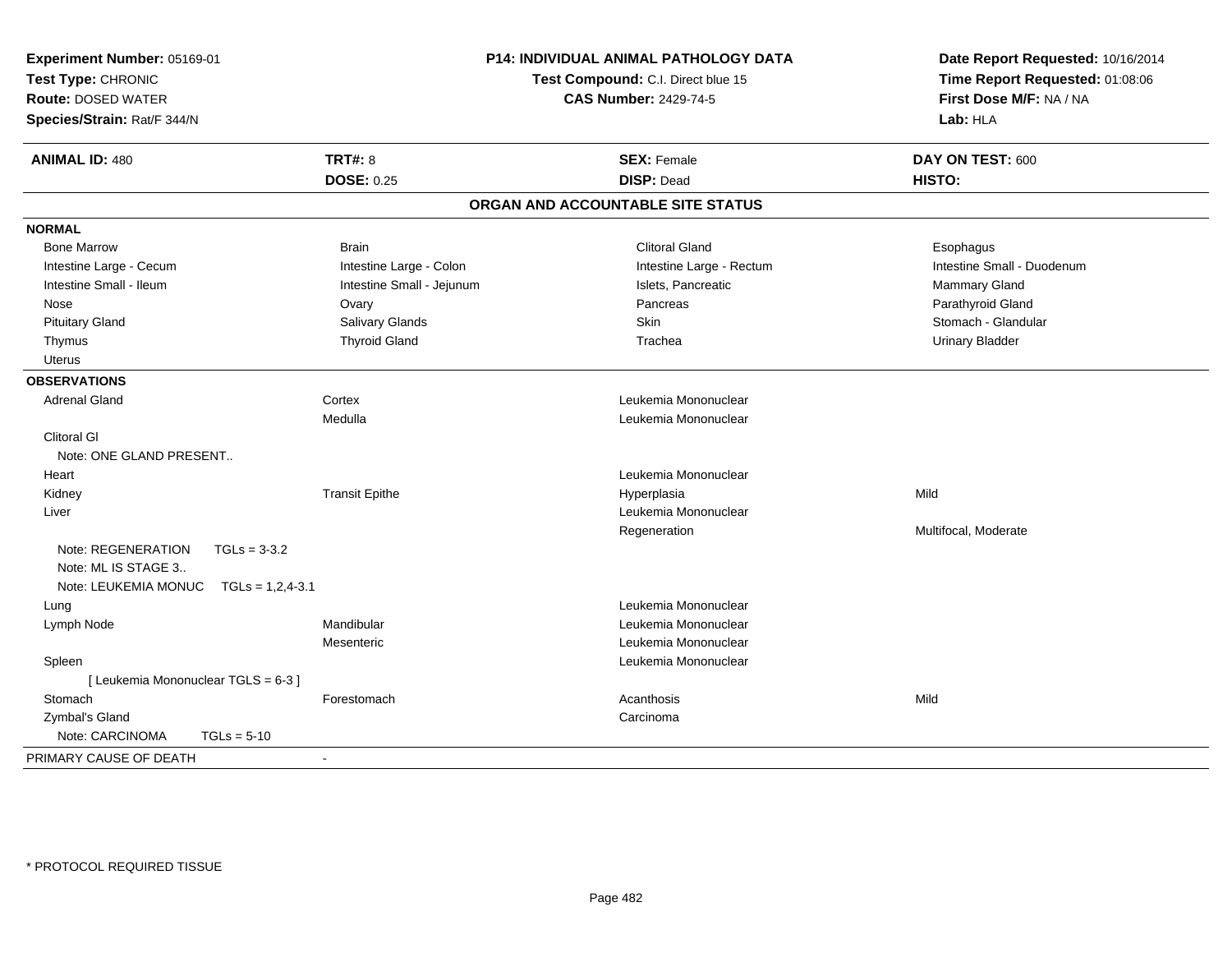| Experiment Number: 05169-01<br>Test Type: CHRONIC<br><b>Route: DOSED WATER</b><br>Species/Strain: Rat/F 344/N | <b>P14: INDIVIDUAL ANIMAL PATHOLOGY DATA</b><br>Test Compound: C.I. Direct blue 15<br><b>CAS Number: 2429-74-5</b> |                                   | Date Report Requested: 10/16/2014<br>Time Report Requested: 01:08:06<br>First Dose M/F: NA / NA<br>Lab: HLA |
|---------------------------------------------------------------------------------------------------------------|--------------------------------------------------------------------------------------------------------------------|-----------------------------------|-------------------------------------------------------------------------------------------------------------|
| <b>ANIMAL ID: 481</b>                                                                                         | <b>TRT#: 8</b>                                                                                                     | <b>SEX: Female</b>                | DAY ON TEST: 607                                                                                            |
|                                                                                                               | <b>DOSE: 0.25</b>                                                                                                  | <b>DISP: Dead</b>                 | HISTO:                                                                                                      |
|                                                                                                               |                                                                                                                    | ORGAN AND ACCOUNTABLE SITE STATUS |                                                                                                             |
| <b>NORMAL</b>                                                                                                 |                                                                                                                    |                                   |                                                                                                             |
| <b>Adrenal Gland - Cortex</b>                                                                                 | Adrenal Gland - Medulla                                                                                            | <b>Bone Marrow</b>                | <b>Brain</b>                                                                                                |
| Esophagus                                                                                                     | Intestine Large - Cecum                                                                                            | Intestine Large - Colon           | Intestine Large - Rectum                                                                                    |
| Intestine Small - Duodenum                                                                                    | Intestine Small - Ileum                                                                                            | Intestine Small - Jejunum         | Islets, Pancreatic                                                                                          |
| Kidney                                                                                                        | Lymph Node - Mandibular                                                                                            | Lymph Node - Mesenteric           | Mammary Gland                                                                                               |
| Nose                                                                                                          | Ovary                                                                                                              | Parathyroid Gland                 | Salivary Glands                                                                                             |
| Stomach - Forestomach                                                                                         | Stomach - Glandular                                                                                                | Thymus                            | <b>Thyroid Gland</b>                                                                                        |
| Trachea                                                                                                       | <b>Urinary Bladder</b>                                                                                             | Zymbal's Gland                    |                                                                                                             |
| <b>MISSING</b>                                                                                                |                                                                                                                    |                                   |                                                                                                             |
| <b>Pituitary Gland</b>                                                                                        |                                                                                                                    |                                   |                                                                                                             |
| <b>OBSERVATIONS</b>                                                                                           |                                                                                                                    |                                   |                                                                                                             |
| <b>Clitoral Gland</b>                                                                                         |                                                                                                                    | Adenoma                           |                                                                                                             |
| Note: ADENOMA<br>$TGLs = 1-8$                                                                                 |                                                                                                                    |                                   |                                                                                                             |
| Heart                                                                                                         |                                                                                                                    | Cardiomyopathy                    | Chronic, Mild                                                                                               |
| Liver                                                                                                         |                                                                                                                    | <b>Basophilic Focus</b>           | Mild                                                                                                        |
|                                                                                                               |                                                                                                                    | Degeneration                      | Cystic, Focal, Moderate                                                                                     |
| Note: SEE SLIDE #3.2 RECUT FOR DEG.                                                                           |                                                                                                                    |                                   |                                                                                                             |
| Lung                                                                                                          |                                                                                                                    | Hyperplasia                       | Lymphoid, Mild                                                                                              |
| Pharynx                                                                                                       | Palate                                                                                                             | Squamous Cell Papilloma           |                                                                                                             |
| Note: SQ CL PAPILLOM TGLs = 8-14                                                                              |                                                                                                                    |                                   |                                                                                                             |
| <b>Skin</b>                                                                                                   | Epidermis                                                                                                          | Hypoplasia                        | Focal, Moderate                                                                                             |
|                                                                                                               |                                                                                                                    | Squamous Cell Papilloma           |                                                                                                             |
| Note: SQ CL PAPILLOM TGLs = 7-13                                                                              |                                                                                                                    |                                   |                                                                                                             |
| Note: HYPOPLASIA<br>$TGLs = 9-15$                                                                             |                                                                                                                    |                                   |                                                                                                             |
| Spleen                                                                                                        |                                                                                                                    | Hematopoietic Cell Proliferation  | Marked                                                                                                      |
| <b>Uterus</b>                                                                                                 |                                                                                                                    | Adenocarcinoma                    |                                                                                                             |
| PRIMARY CAUSE OF DEATH                                                                                        | $\blacksquare$                                                                                                     |                                   |                                                                                                             |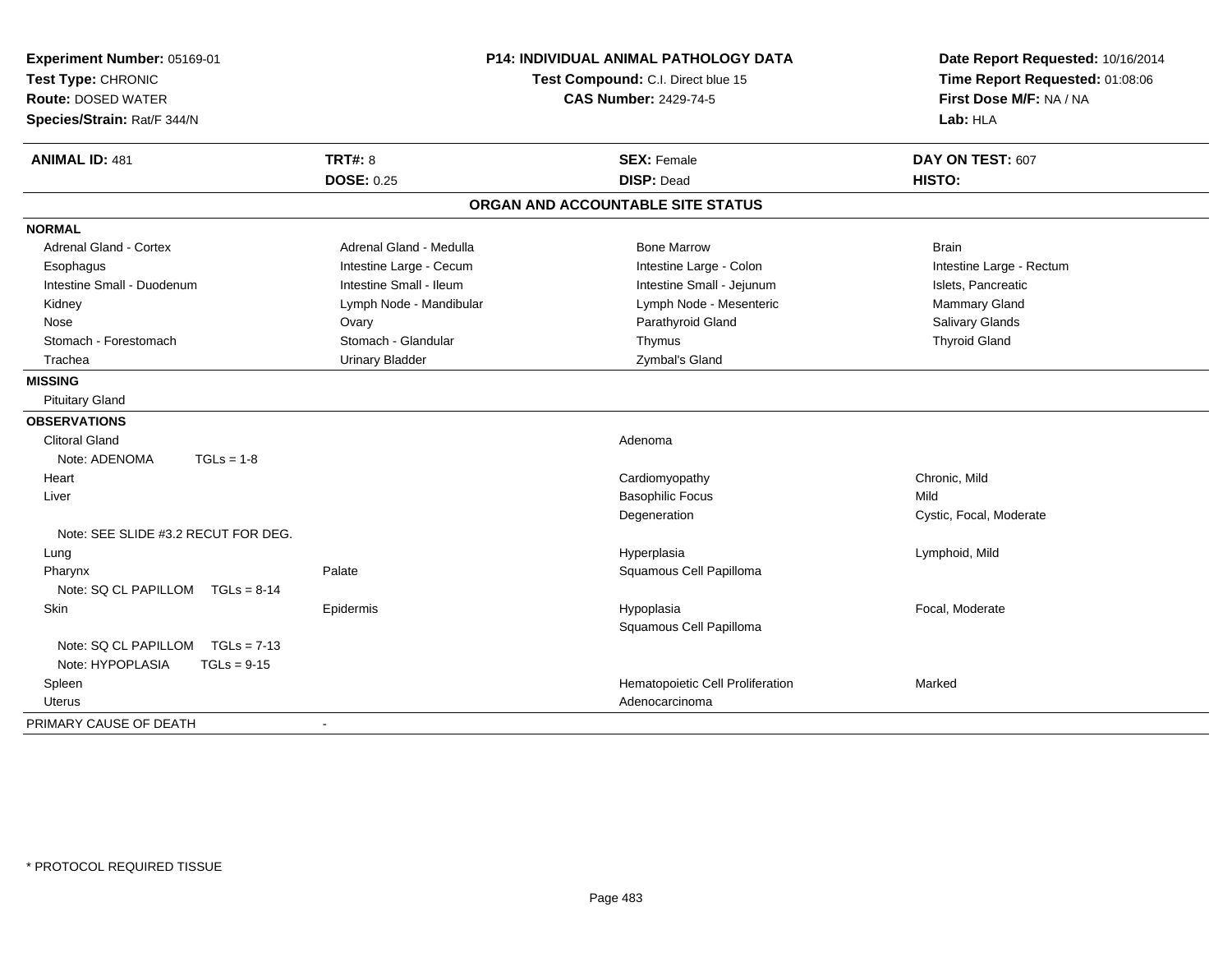| Experiment Number: 05169-01<br>Test Type: CHRONIC<br><b>Route: DOSED WATER</b><br>Species/Strain: Rat/F 344/N |                                     | <b>P14: INDIVIDUAL ANIMAL PATHOLOGY DATA</b><br>Test Compound: C.I. Direct blue 15<br><b>CAS Number: 2429-74-5</b> | Date Report Requested: 10/16/2014<br>Time Report Requested: 01:08:06<br>First Dose M/F: NA / NA<br>Lab: HLA |
|---------------------------------------------------------------------------------------------------------------|-------------------------------------|--------------------------------------------------------------------------------------------------------------------|-------------------------------------------------------------------------------------------------------------|
| <b>ANIMAL ID: 482</b>                                                                                         | <b>TRT#: 8</b><br><b>DOSE: 0.25</b> | <b>SEX: Female</b><br><b>DISP: Dead</b>                                                                            | DAY ON TEST: 624<br>HISTO:                                                                                  |
|                                                                                                               |                                     | ORGAN AND ACCOUNTABLE SITE STATUS                                                                                  |                                                                                                             |
|                                                                                                               |                                     |                                                                                                                    |                                                                                                             |
| <b>NORMAL</b>                                                                                                 |                                     |                                                                                                                    |                                                                                                             |
| <b>Adrenal Gland - Cortex</b>                                                                                 | Adrenal Gland - Medulla             | <b>Bone Marrow</b>                                                                                                 | <b>Brain</b>                                                                                                |
| Esophagus                                                                                                     | Intestine Large - Cecum             | Intestine Large - Colon                                                                                            | Intestine Large - Rectum                                                                                    |
| Intestine Small - Duodenum                                                                                    | Intestine Small - Ileum             | Intestine Small - Jejunum                                                                                          | Islets, Pancreatic                                                                                          |
| Lung                                                                                                          | Lymph Node - Mandibular             | Lymph Node - Mesenteric                                                                                            | Mammary Gland                                                                                               |
| Nose                                                                                                          | Ovary<br><b>Skin</b>                | Pancreas<br>Stomach - Forestomach                                                                                  | Parathyroid Gland                                                                                           |
| Salivary Glands                                                                                               |                                     |                                                                                                                    | Stomach - Glandular                                                                                         |
| Thymus                                                                                                        | <b>Thyroid Gland</b>                | Trachea                                                                                                            | <b>Urinary Bladder</b>                                                                                      |
| Zymbal's Gland                                                                                                |                                     |                                                                                                                    |                                                                                                             |
| <b>OBSERVATIONS</b>                                                                                           |                                     |                                                                                                                    |                                                                                                             |
| <b>Clitoral Gland</b>                                                                                         | Bilateral                           | Adenoma                                                                                                            |                                                                                                             |
| Note: [ ADENOMA<br>$\int$ TGLs = 1-8.1                                                                        |                                     |                                                                                                                    |                                                                                                             |
| Heart                                                                                                         |                                     | Cardiomyopathy<br>Nephropathy                                                                                      | Chronic, Mild<br>Chronic, Mild                                                                              |
| Kidney<br>Liver                                                                                               |                                     | <b>Basophilic Focus</b>                                                                                            | Mild                                                                                                        |
|                                                                                                               |                                     | Leukemia Mononuclear                                                                                               |                                                                                                             |
| Note: ML IS STAGE 1                                                                                           |                                     |                                                                                                                    |                                                                                                             |
| Pharynx                                                                                                       | Palate                              | Squamous Cell Papilloma                                                                                            |                                                                                                             |
| <b>Pituitary Gland</b>                                                                                        | <b>Pars Distalis</b>                | Adenoma                                                                                                            |                                                                                                             |
| [Adenoma TGLS = $5-2$ ]                                                                                       |                                     |                                                                                                                    |                                                                                                             |
| Spleen                                                                                                        |                                     | Leukemia Mononuclear                                                                                               |                                                                                                             |
| <b>Uterus</b>                                                                                                 |                                     | Adenocarcinoma                                                                                                     |                                                                                                             |
|                                                                                                               | Endometrium                         | Cyst                                                                                                               |                                                                                                             |
| Note: CYST<br>$TGLs = 2-8$                                                                                    |                                     |                                                                                                                    |                                                                                                             |
| $1 TGLs = 3-8$<br>Note: [ ADENOCARC                                                                           |                                     |                                                                                                                    |                                                                                                             |
| PRIMARY CAUSE OF DEATH                                                                                        | $\sim$                              |                                                                                                                    |                                                                                                             |
|                                                                                                               |                                     |                                                                                                                    |                                                                                                             |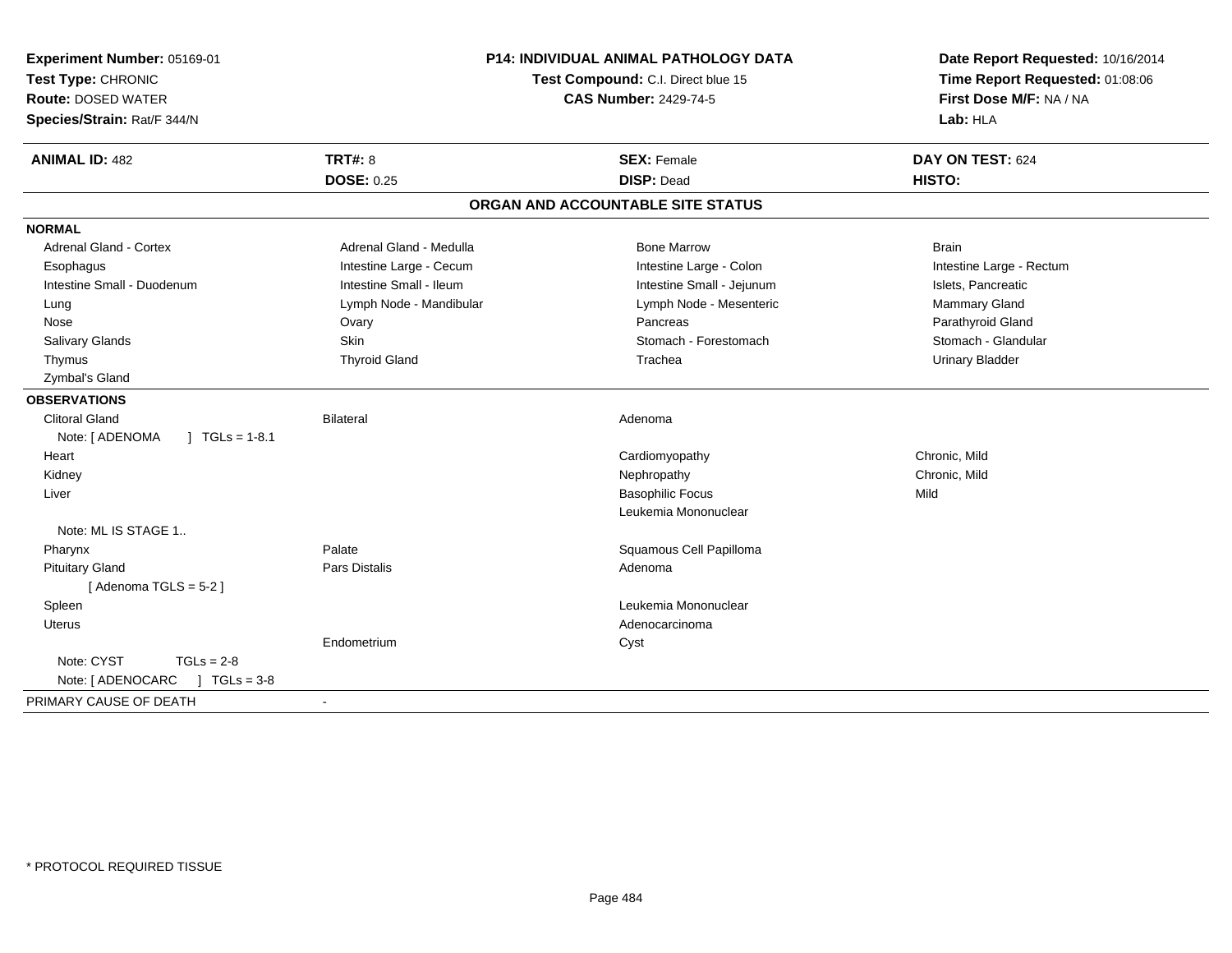| Experiment Number: 05169-01<br>Test Type: CHRONIC<br><b>Route: DOSED WATER</b><br>Species/Strain: Rat/F 344/N |                         | <b>P14: INDIVIDUAL ANIMAL PATHOLOGY DATA</b><br>Test Compound: C.I. Direct blue 15<br><b>CAS Number: 2429-74-5</b> | Date Report Requested: 10/16/2014<br>Time Report Requested: 01:08:06<br>First Dose M/F: NA / NA<br>Lab: HLA |
|---------------------------------------------------------------------------------------------------------------|-------------------------|--------------------------------------------------------------------------------------------------------------------|-------------------------------------------------------------------------------------------------------------|
| <b>ANIMAL ID: 483</b>                                                                                         | <b>TRT#: 8</b>          | <b>SEX: Female</b>                                                                                                 | DAY ON TEST: 527                                                                                            |
|                                                                                                               | <b>DOSE: 0.25</b>       | <b>DISP: Moribund</b>                                                                                              | HISTO:                                                                                                      |
|                                                                                                               |                         | ORGAN AND ACCOUNTABLE SITE STATUS                                                                                  |                                                                                                             |
| <b>NORMAL</b>                                                                                                 |                         |                                                                                                                    |                                                                                                             |
| Adrenal Gland - Cortex                                                                                        | Adrenal Gland - Medulla | <b>Clitoral Gland</b>                                                                                              | Esophagus                                                                                                   |
| Heart                                                                                                         | Intestine Large - Cecum | Intestine Large - Colon                                                                                            | Intestine Large - Rectum                                                                                    |
| Intestine Small - Duodenum                                                                                    | Intestine Small - Ileum | Intestine Small - Jejunum                                                                                          | Islets, Pancreatic                                                                                          |
| Mammary Gland                                                                                                 | Nose                    | Pancreas                                                                                                           | Parathyroid Gland                                                                                           |
| <b>Pituitary Gland</b>                                                                                        | Salivary Glands         | Skin                                                                                                               | Stomach - Forestomach                                                                                       |
| Stomach - Glandular                                                                                           | <b>Thyroid Gland</b>    | Trachea                                                                                                            | Zymbal's Gland                                                                                              |
| <b>MISSING</b>                                                                                                |                         |                                                                                                                    |                                                                                                             |
| <b>Bone Marrow</b>                                                                                            | Thymus                  |                                                                                                                    |                                                                                                             |
| <b>OBSERVATIONS</b>                                                                                           |                         |                                                                                                                    |                                                                                                             |
| <b>Brain</b>                                                                                                  |                         | Histiocytic Sarcoma                                                                                                |                                                                                                             |
| Kidney                                                                                                        |                         | Histiocytic Sarcoma                                                                                                |                                                                                                             |
| Note: [ HISTIO SARC ] TGLs = 9-5                                                                              |                         |                                                                                                                    |                                                                                                             |
| Liver                                                                                                         |                         | Histiocytic Sarcoma                                                                                                |                                                                                                             |
| Note: [ HISTIO SARC ] TGLs = 15,17,18-3.1,3.2                                                                 |                         |                                                                                                                    |                                                                                                             |
| Lung                                                                                                          |                         | Histiocytic Sarcoma                                                                                                |                                                                                                             |
| Note: [ HISTIO SARC ] TGLs = 5-4,4.1                                                                          |                         |                                                                                                                    |                                                                                                             |
| Lymph Node                                                                                                    | <b>Iliac</b>            | Histiocytic Sarcoma                                                                                                |                                                                                                             |
|                                                                                                               | Lumbar                  | Histiocytic Sarcoma                                                                                                |                                                                                                             |
|                                                                                                               | Mandibular              | Histiocytic Sarcoma                                                                                                |                                                                                                             |
|                                                                                                               | Mediastinal             | Histiocytic Sarcoma                                                                                                |                                                                                                             |
|                                                                                                               | Mesenteric              | Histiocytic Sarcoma                                                                                                |                                                                                                             |
|                                                                                                               | Pancreatic              | Histiocytic Sarcoma                                                                                                |                                                                                                             |
|                                                                                                               | Renal                   | Histiocytic Sarcoma                                                                                                |                                                                                                             |
| Note: [ HISTIO SARC ] TGLs = 16-9,5,13,3.1,14,6                                                               |                         |                                                                                                                    |                                                                                                             |
| Note: [HISTIO SARC ] TGLs = 6,11,12,13,14,                                                                    |                         |                                                                                                                    |                                                                                                             |
| Ovary                                                                                                         |                         | Histiocytic Sarcoma                                                                                                |                                                                                                             |
| Spleen                                                                                                        |                         | Histiocytic Sarcoma                                                                                                |                                                                                                             |
| Note: $[$ HISTIO SARC $]$ TGLs = 1,2-3                                                                        |                         |                                                                                                                    |                                                                                                             |
| <b>Urinary Bladder</b>                                                                                        |                         | Histiocytic Sarcoma                                                                                                |                                                                                                             |
| <b>Uterus</b>                                                                                                 |                         | Histiocytic Sarcoma                                                                                                |                                                                                                             |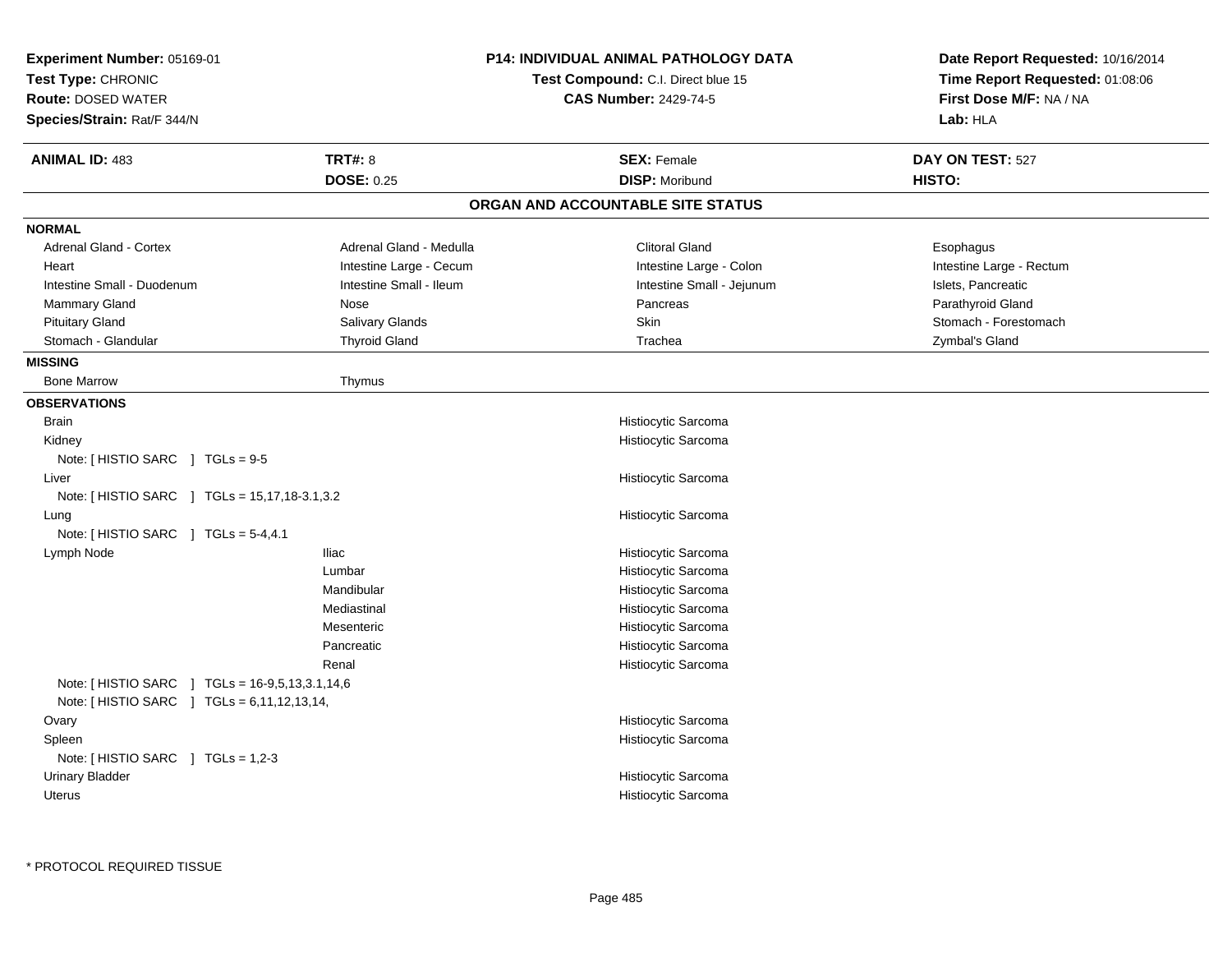| Experiment Number: 05169-01<br>Test Type: CHRONIC<br><b>Route: DOSED WATER</b><br>Species/Strain: Rat/F 344/N |                   | <b>P14: INDIVIDUAL ANIMAL PATHOLOGY DATA</b> | Date Report Requested: 10/16/2014 |  |
|---------------------------------------------------------------------------------------------------------------|-------------------|----------------------------------------------|-----------------------------------|--|
|                                                                                                               |                   | Test Compound: C.I. Direct blue 15           | Time Report Requested: 01:08:06   |  |
|                                                                                                               |                   | <b>CAS Number: 2429-74-5</b>                 | First Dose M/F: NA / NA           |  |
|                                                                                                               |                   |                                              | Lab: HLA                          |  |
| <b>ANIMAL ID: 483</b>                                                                                         | <b>TRT#: 8</b>    | <b>SEX: Female</b>                           | DAY ON TEST: 527                  |  |
|                                                                                                               | <b>DOSE: 0.25</b> | <b>DISP: Moribund</b>                        | HISTO:                            |  |
|                                                                                                               |                   | ORGAN AND ACCOUNTABLE SITE STATUS            |                                   |  |
| Note: [HISTIO SARC ]<br>$TGLs = 7.8-8.8.1$                                                                    |                   |                                              |                                   |  |
| PRIMARY CAUSE OF DEATH                                                                                        |                   |                                              |                                   |  |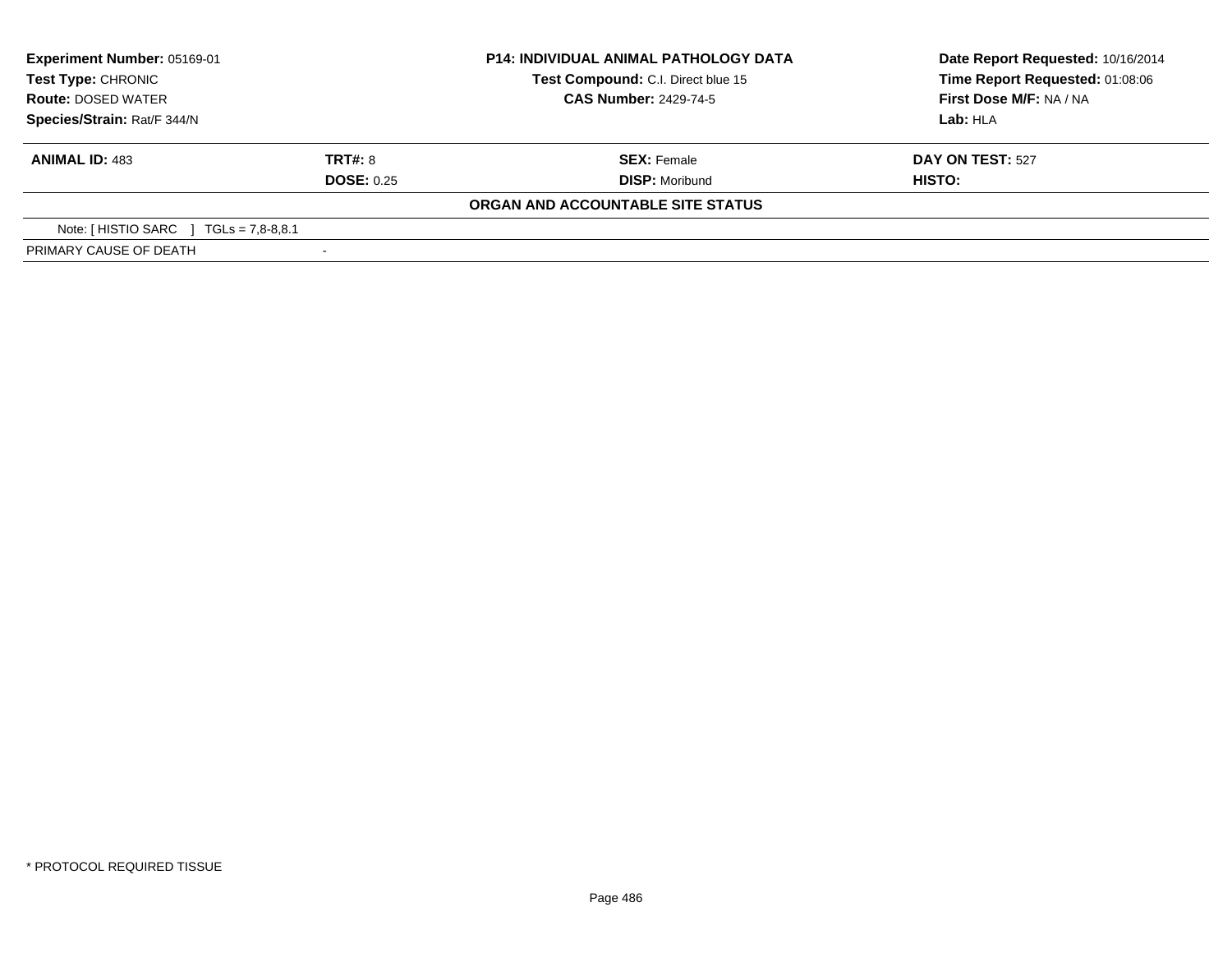| Experiment Number: 05169-01<br>Test Type: CHRONIC<br><b>Route: DOSED WATER</b><br>Species/Strain: Rat/F 344/N |                                     | <b>P14: INDIVIDUAL ANIMAL PATHOLOGY DATA</b><br>Test Compound: C.I. Direct blue 15<br><b>CAS Number: 2429-74-5</b> |                            |
|---------------------------------------------------------------------------------------------------------------|-------------------------------------|--------------------------------------------------------------------------------------------------------------------|----------------------------|
| <b>ANIMAL ID: 484</b>                                                                                         | <b>TRT#: 8</b><br><b>DOSE: 0.25</b> | <b>SEX: Female</b><br><b>DISP: Dead</b>                                                                            | DAY ON TEST: 578<br>HISTO: |
|                                                                                                               |                                     | ORGAN AND ACCOUNTABLE SITE STATUS                                                                                  |                            |
| <b>NORMAL</b>                                                                                                 |                                     |                                                                                                                    |                            |
| <b>Adrenal Gland - Cortex</b>                                                                                 | Adrenal Gland - Medulla             | <b>Bone Marrow</b>                                                                                                 | <b>Brain</b>               |
| Esophagus                                                                                                     | Intestine Large - Cecum             | Intestine Large - Colon                                                                                            | Intestine Large - Rectum   |
| Intestine Small - Duodenum                                                                                    | Intestine Small - Ileum             | Islets, Pancreatic                                                                                                 | Kidney                     |
| Lymph Node - Mandibular                                                                                       | Lymph Node - Mesenteric             | Nose                                                                                                               | Ovary                      |
| Pancreas                                                                                                      | Parathyroid Gland                   | <b>Pituitary Gland</b>                                                                                             | Salivary Glands            |
| <b>Skin</b>                                                                                                   | Stomach - Forestomach               | Stomach - Glandular                                                                                                | Thymus                     |
| <b>Thyroid Gland</b>                                                                                          | Trachea                             | <b>Urinary Bladder</b>                                                                                             | <b>Uterus</b>              |
| <b>MISSING</b>                                                                                                |                                     |                                                                                                                    |                            |
| <b>Mammary Gland</b>                                                                                          |                                     |                                                                                                                    |                            |
| <b>OBSERVATIONS</b>                                                                                           |                                     |                                                                                                                    |                            |
| <b>Clitoral Gland</b>                                                                                         |                                     | Ectasia                                                                                                            | Mild                       |
| Note: ECTASIA<br>$TGLs = 1-8$                                                                                 |                                     |                                                                                                                    |                            |
| Heart                                                                                                         |                                     | Cardiomyopathy                                                                                                     | Chronic, Mild              |
| <b>Intestine Small</b>                                                                                        | Jejunum                             | Adenocarcinoma                                                                                                     | Cystic, Mucinous           |
| $TGLs = 5-6.1$<br>Note: ADENOCARC                                                                             |                                     |                                                                                                                    |                            |
| Liver                                                                                                         |                                     | <b>Basophilic Focus</b>                                                                                            | Minimal                    |
| Lung                                                                                                          |                                     | Hyperplasia                                                                                                        | Lymphoid, Mild             |
| Lymph Node                                                                                                    | Mediastinal                         | Congestion                                                                                                         | Moderate                   |
| Note: CONGESTION<br>$TGLs = 2-13$                                                                             |                                     |                                                                                                                    |                            |
| Pharynx                                                                                                       | Palate                              | Squamous Cell Carcinoma                                                                                            |                            |
| Note: SQUAM CEL CARC TGLs = 3-12.1                                                                            |                                     |                                                                                                                    |                            |
| Spleen                                                                                                        |                                     | Atrophy                                                                                                            | Moderate                   |
| Note: ATROPHY<br>$TGLs = 4-3$                                                                                 |                                     |                                                                                                                    |                            |
| Zymbal's Gland                                                                                                |                                     | Adenoma                                                                                                            |                            |
| PRIMARY CAUSE OF DEATH                                                                                        |                                     |                                                                                                                    |                            |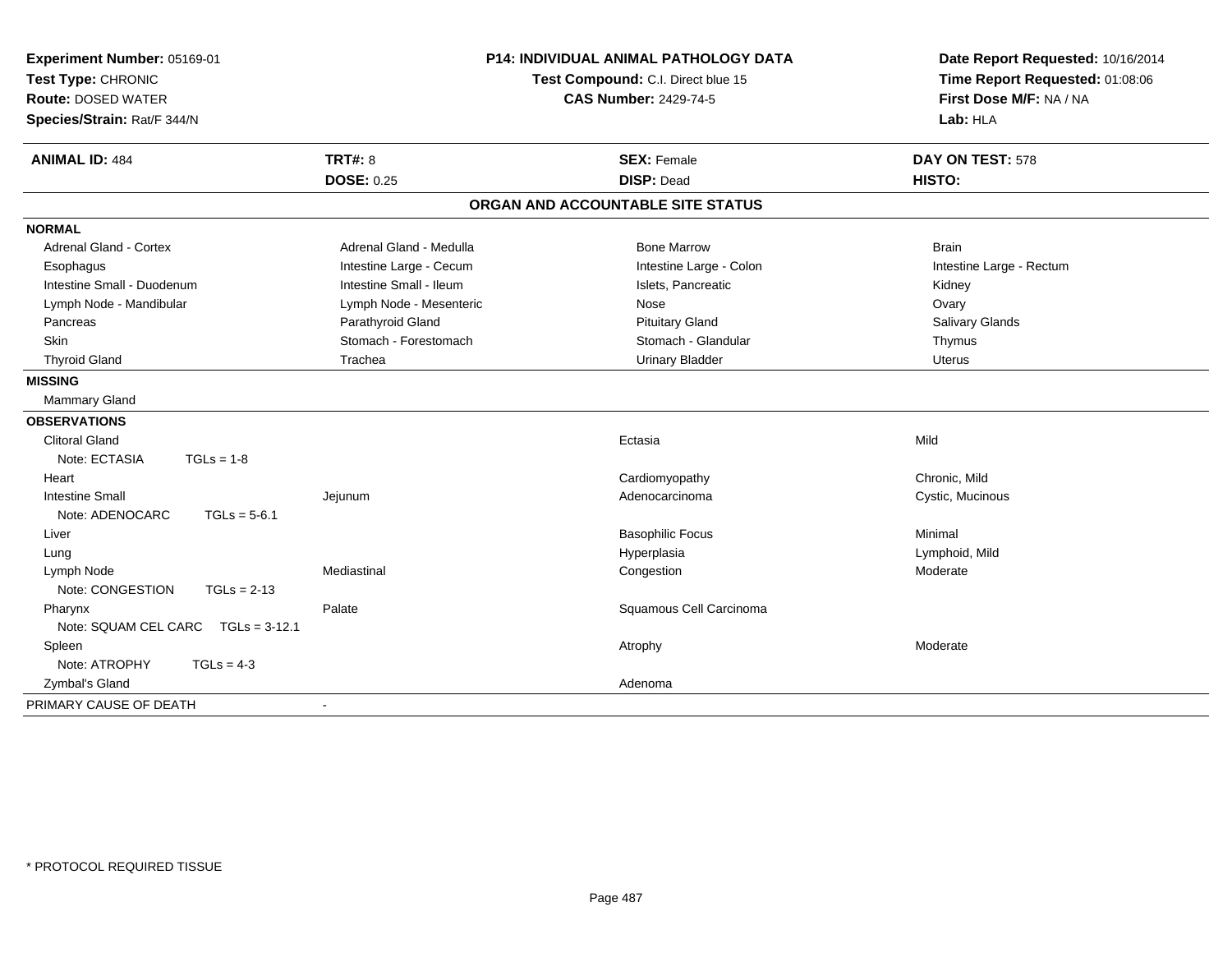| Experiment Number: 05169-01<br>Test Type: CHRONIC<br><b>Route: DOSED WATER</b><br>Species/Strain: Rat/F 344/N |                          | P14: INDIVIDUAL ANIMAL PATHOLOGY DATA<br>Test Compound: C.I. Direct blue 15<br><b>CAS Number: 2429-74-5</b> | Date Report Requested: 10/16/2014<br>Time Report Requested: 01:08:06<br>First Dose M/F: NA / NA<br>Lab: HLA |
|---------------------------------------------------------------------------------------------------------------|--------------------------|-------------------------------------------------------------------------------------------------------------|-------------------------------------------------------------------------------------------------------------|
| <b>ANIMAL ID: 485</b>                                                                                         | <b>TRT#: 8</b>           | <b>SEX: Female</b>                                                                                          | DAY ON TEST: 502                                                                                            |
|                                                                                                               | <b>DOSE: 0.25</b>        | <b>DISP: Moribund</b>                                                                                       | HISTO:                                                                                                      |
|                                                                                                               |                          | ORGAN AND ACCOUNTABLE SITE STATUS                                                                           |                                                                                                             |
| <b>NORMAL</b>                                                                                                 |                          |                                                                                                             |                                                                                                             |
| Adrenal Gland - Cortex                                                                                        | Adrenal Gland - Medulla  | <b>Bone Marrow</b>                                                                                          | <b>Brain</b>                                                                                                |
| <b>Clitoral Gland</b>                                                                                         | Esophagus                | Heart                                                                                                       | Intestine Large - Cecum                                                                                     |
| Intestine Large - Colon                                                                                       | Intestine Large - Rectum | Intestine Small - Duodenum                                                                                  | Intestine Small - Ileum                                                                                     |
| Intestine Small - Jejunum                                                                                     | Islets, Pancreatic       | Kidney                                                                                                      | Lymph Node - Mesenteric                                                                                     |
| Mammary Gland                                                                                                 | Nose                     | Pancreas                                                                                                    | Parathyroid Gland                                                                                           |
| <b>Salivary Glands</b>                                                                                        | Skin                     | Spleen                                                                                                      | Stomach - Forestomach                                                                                       |
| Stomach - Glandular                                                                                           | Thymus                   | <b>Thyroid Gland</b>                                                                                        | Trachea                                                                                                     |
| <b>Urinary Bladder</b>                                                                                        | <b>Uterus</b>            |                                                                                                             |                                                                                                             |
| <b>OBSERVATIONS</b>                                                                                           |                          |                                                                                                             |                                                                                                             |
| Liver                                                                                                         |                          | Granuloma                                                                                                   | Moderate                                                                                                    |
| Lung                                                                                                          |                          | Hyperplasia                                                                                                 | Lymphoid, Minimal                                                                                           |
| Lymph Node                                                                                                    | Mandibular               | Hyperplasia                                                                                                 | Lymphoid, Moderate                                                                                          |
| Ovary                                                                                                         |                          | Cyst                                                                                                        | Moderate                                                                                                    |
| Note: CYST<br>$TGLs = 2-8$                                                                                    |                          |                                                                                                             |                                                                                                             |
| <b>Pituitary Gland</b>                                                                                        | <b>Pars Distalis</b>     | Hyperplasia                                                                                                 | Focal, Minimal                                                                                              |
| Zymbal's Gland                                                                                                |                          | Carcinoma                                                                                                   |                                                                                                             |
|                                                                                                               |                          | Ectasia                                                                                                     | Mild                                                                                                        |
|                                                                                                               |                          | Hyperplasia                                                                                                 | Focal, Mild                                                                                                 |
| Note: CARCINOMA<br>$TGLs = 1-10.1$                                                                            |                          |                                                                                                             |                                                                                                             |
| PRIMARY CAUSE OF DEATH                                                                                        | $\blacksquare$           |                                                                                                             |                                                                                                             |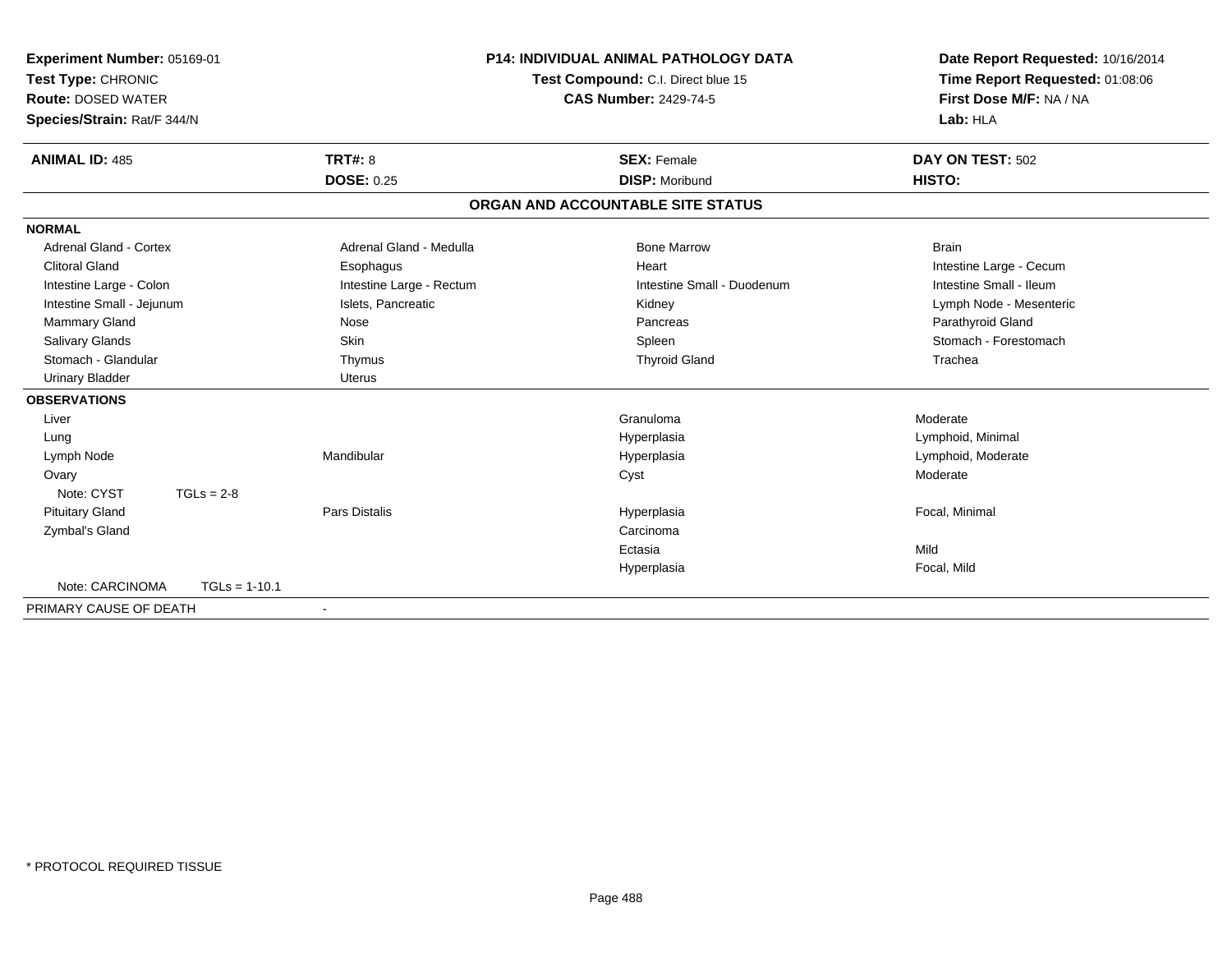| Experiment Number: 05169-01<br>Test Type: CHRONIC<br><b>Route: DOSED WATER</b><br>Species/Strain: Rat/F 344/N | P14: INDIVIDUAL ANIMAL PATHOLOGY DATA<br>Test Compound: C.I. Direct blue 15<br><b>CAS Number: 2429-74-5</b> |                                   | Date Report Requested: 10/16/2014<br>Time Report Requested: 01:08:06<br>First Dose M/F: NA / NA<br>Lab: HLA |  |
|---------------------------------------------------------------------------------------------------------------|-------------------------------------------------------------------------------------------------------------|-----------------------------------|-------------------------------------------------------------------------------------------------------------|--|
| <b>ANIMAL ID: 486</b>                                                                                         | <b>TRT#: 8</b>                                                                                              | <b>SEX: Female</b>                | DAY ON TEST: 646                                                                                            |  |
|                                                                                                               | <b>DOSE: 0.25</b>                                                                                           | <b>DISP: Moribund</b>             | HISTO:                                                                                                      |  |
|                                                                                                               |                                                                                                             | ORGAN AND ACCOUNTABLE SITE STATUS |                                                                                                             |  |
| <b>NORMAL</b>                                                                                                 |                                                                                                             |                                   |                                                                                                             |  |
| Adrenal Gland - Cortex                                                                                        | Adrenal Gland - Medulla                                                                                     | <b>Bone Marrow</b>                | <b>Brain</b>                                                                                                |  |
| <b>Clitoral Gland</b>                                                                                         | Esophagus                                                                                                   | Intestine Large - Cecum           | Intestine Large - Colon                                                                                     |  |
| Intestine Large - Rectum                                                                                      | Intestine Small - Duodenum                                                                                  | Intestine Small - Ileum           | Intestine Small - Jejunum                                                                                   |  |
| Islets, Pancreatic                                                                                            | Lymph Node - Mandibular                                                                                     | Lymph Node - Mesenteric           | Nose                                                                                                        |  |
| Ovary                                                                                                         | Pancreas                                                                                                    | Parathyroid Gland                 | Salivary Glands                                                                                             |  |
| Skin                                                                                                          | Spleen                                                                                                      | Stomach - Forestomach             | Stomach - Glandular                                                                                         |  |
| Thymus                                                                                                        | Trachea                                                                                                     | <b>Urinary Bladder</b>            | <b>Uterus</b>                                                                                               |  |
| <b>OBSERVATIONS</b>                                                                                           |                                                                                                             |                                   |                                                                                                             |  |
| <b>Clitoral GI</b>                                                                                            |                                                                                                             |                                   |                                                                                                             |  |
| Note: ONE GLAND IS PRESENT                                                                                    |                                                                                                             |                                   |                                                                                                             |  |
| Heart                                                                                                         |                                                                                                             | Cardiomyopathy                    | Chronic, Mild                                                                                               |  |
| Kidney                                                                                                        |                                                                                                             | Nephropathy                       | Chronic, Mild                                                                                               |  |
| Liver                                                                                                         |                                                                                                             | <b>Basophilic Focus</b>           | Moderate                                                                                                    |  |
| Lung                                                                                                          |                                                                                                             | Hyperplasia                       | Lymphoid, Mild                                                                                              |  |
| <b>Mammary Gland</b>                                                                                          |                                                                                                             | Fibroadenoma                      | Multiple                                                                                                    |  |
|                                                                                                               |                                                                                                             | Galactocele                       |                                                                                                             |  |
| Note: GALACTOCELE<br>$TGLs = 3-8$                                                                             |                                                                                                             |                                   |                                                                                                             |  |
| Note: FIBROADENOMA<br>$TGLs = 1,2-13,14$                                                                      |                                                                                                             |                                   |                                                                                                             |  |
| Mesentery                                                                                                     | Fat                                                                                                         | <b>Necrosis</b>                   | Moderate                                                                                                    |  |
| Note: NECROSIS<br>$TGLs = 4-15$                                                                               |                                                                                                             |                                   |                                                                                                             |  |
| <b>Pituitary Gland</b>                                                                                        | <b>Pars Distalis</b>                                                                                        | Cyst                              |                                                                                                             |  |
| [Cyst TGLS = $5-2$ ]                                                                                          |                                                                                                             |                                   |                                                                                                             |  |
| <b>Thyroid Gland</b>                                                                                          | <b>Follicular Cel</b>                                                                                       | Carcinoma                         |                                                                                                             |  |
| [Carcinoma TGLS = 7-2]                                                                                        |                                                                                                             |                                   |                                                                                                             |  |
| Zymbal's Gland                                                                                                |                                                                                                             | Carcinoma                         |                                                                                                             |  |
| PRIMARY CAUSE OF DEATH                                                                                        | $\blacksquare$                                                                                              |                                   |                                                                                                             |  |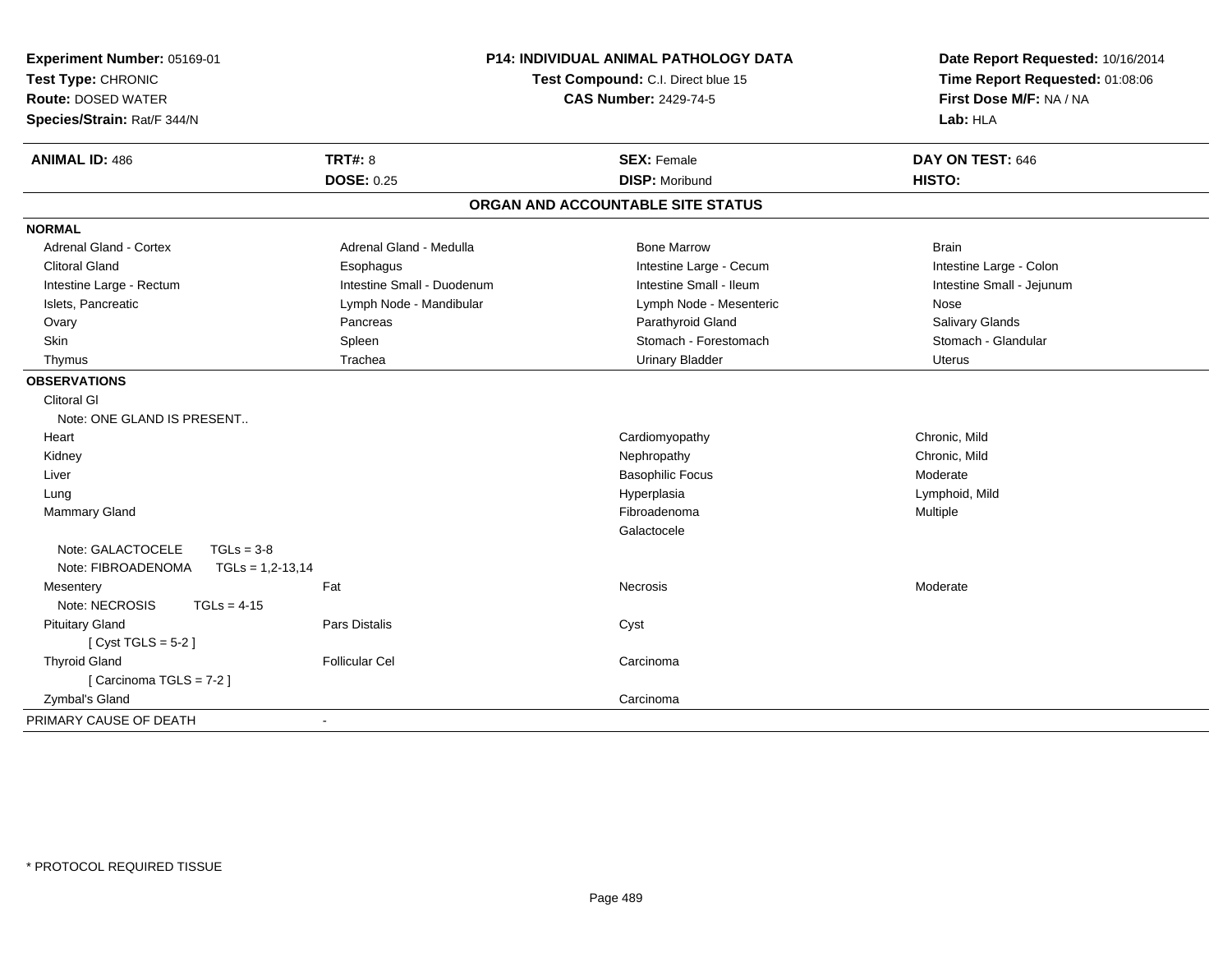| Experiment Number: 05169-01<br>Test Type: CHRONIC<br><b>Route: DOSED WATER</b><br>Species/Strain: Rat/F 344/N |                           | <b>P14: INDIVIDUAL ANIMAL PATHOLOGY DATA</b><br>Test Compound: C.I. Direct blue 15<br><b>CAS Number: 2429-74-5</b> | Date Report Requested: 10/16/2014<br>Time Report Requested: 01:08:06<br>First Dose M/F: NA / NA<br>Lab: HLA |
|---------------------------------------------------------------------------------------------------------------|---------------------------|--------------------------------------------------------------------------------------------------------------------|-------------------------------------------------------------------------------------------------------------|
| <b>ANIMAL ID: 487</b>                                                                                         | <b>TRT#: 8</b>            | <b>SEX: Female</b>                                                                                                 | DAY ON TEST: 682                                                                                            |
|                                                                                                               | <b>DOSE: 0.25</b>         | <b>DISP: Terminal Sacrifice</b>                                                                                    | HISTO:                                                                                                      |
|                                                                                                               |                           | ORGAN AND ACCOUNTABLE SITE STATUS                                                                                  |                                                                                                             |
| <b>NORMAL</b>                                                                                                 |                           |                                                                                                                    |                                                                                                             |
| Adrenal Gland - Cortex                                                                                        | Adrenal Gland - Medulla   | <b>Brain</b>                                                                                                       | Esophagus                                                                                                   |
| Intestine Large - Cecum                                                                                       | Intestine Large - Colon   | Intestine Large - Rectum                                                                                           | Intestine Small - Duodenum                                                                                  |
| Intestine Small - Ileum                                                                                       | Intestine Small - Jejunum | Islets, Pancreatic                                                                                                 | Lymph Node - Mandibular                                                                                     |
| Mammary Gland                                                                                                 | Nose                      | Ovary                                                                                                              | Pancreas                                                                                                    |
| Parathyroid Gland                                                                                             | <b>Pituitary Gland</b>    | Salivary Glands                                                                                                    | Skin                                                                                                        |
| Stomach - Forestomach                                                                                         | Stomach - Glandular       | Thymus                                                                                                             | <b>Thyroid Gland</b>                                                                                        |
| Trachea                                                                                                       | <b>Urinary Bladder</b>    | Zymbal's Gland                                                                                                     |                                                                                                             |
| <b>OBSERVATIONS</b>                                                                                           |                           |                                                                                                                    |                                                                                                             |
| <b>Bone Marrow</b>                                                                                            |                           | Hyperplasia                                                                                                        | Moderate                                                                                                    |
| <b>Clitoral Gland</b>                                                                                         |                           | Adenoma                                                                                                            |                                                                                                             |
|                                                                                                               |                           | Ectasia                                                                                                            | Moderate                                                                                                    |
| Note: ADENOMA<br>$TGLs = 2-8$                                                                                 |                           |                                                                                                                    |                                                                                                             |
| Heart                                                                                                         |                           | Cardiomyopathy                                                                                                     | Chronic, Mild                                                                                               |
| Kidney                                                                                                        |                           | Nephropathy                                                                                                        | Chronic, Mild                                                                                               |
| Liver                                                                                                         |                           | <b>Basophilic Focus</b>                                                                                            | Minimal                                                                                                     |
|                                                                                                               |                           | <b>Eosinophilic Focus</b>                                                                                          | Minimal                                                                                                     |
|                                                                                                               |                           | Leukemia Mononuclear                                                                                               |                                                                                                             |
| Note: ML IS STAGE 2                                                                                           |                           |                                                                                                                    |                                                                                                             |
| Lung                                                                                                          |                           | Hyperplasia                                                                                                        | Lymphoid, Mild                                                                                              |
| Lymph Node                                                                                                    | Mesenteric                | Hyperplasia                                                                                                        | Reticulum Cell, Moderate                                                                                    |
| Spleen                                                                                                        |                           | Hematopoietic Cell Proliferation                                                                                   | Moderate                                                                                                    |
|                                                                                                               |                           | Leukemia Mononuclear                                                                                               |                                                                                                             |
| Tongue                                                                                                        |                           | Squamous Cell Carcinoma                                                                                            |                                                                                                             |
| Note: SQUAM CEL CARC TGLs = 4-13                                                                              |                           |                                                                                                                    |                                                                                                             |
| Uterus                                                                                                        |                           | Adenoma                                                                                                            |                                                                                                             |
| Note: ADENOMA<br>$TGLs = 3-8$                                                                                 |                           |                                                                                                                    |                                                                                                             |
| PRIMARY CAUSE OF DEATH                                                                                        | $\blacksquare$            |                                                                                                                    |                                                                                                             |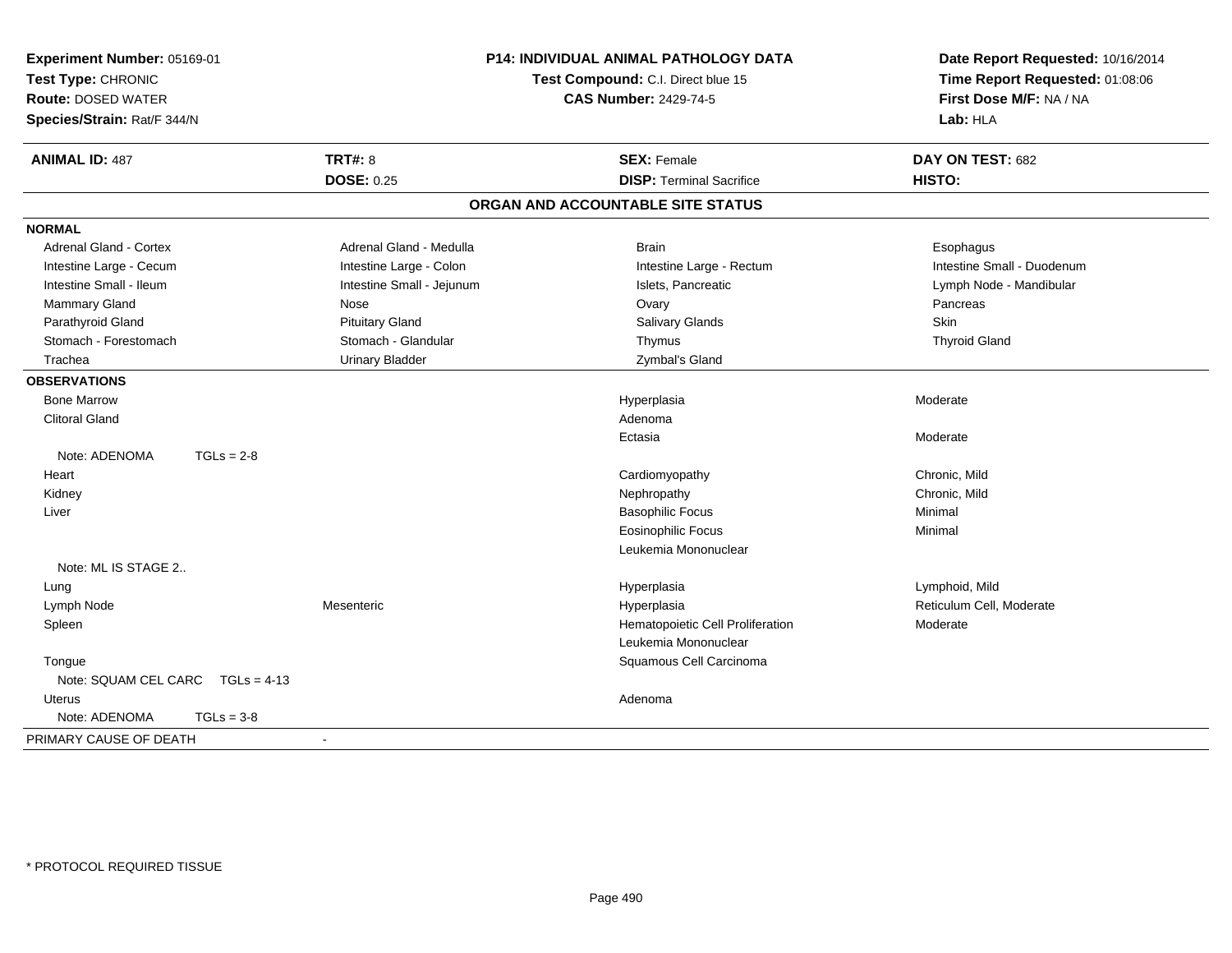| <b>Experiment Number: 05169-01</b>                                                        |                                                                    | P14: INDIVIDUAL ANIMAL PATHOLOGY DATA | Date Report Requested: 10/16/2014                          |
|-------------------------------------------------------------------------------------------|--------------------------------------------------------------------|---------------------------------------|------------------------------------------------------------|
| Test Type: CHRONIC                                                                        | Test Compound: C.I. Direct blue 15<br><b>CAS Number: 2429-74-5</b> |                                       | Time Report Requested: 01:08:06<br>First Dose M/F: NA / NA |
| <b>Route: DOSED WATER</b>                                                                 |                                                                    |                                       |                                                            |
| Species/Strain: Rat/F 344/N                                                               |                                                                    |                                       | Lab: HLA                                                   |
| <b>ANIMAL ID: 488</b>                                                                     | <b>TRT#: 8</b>                                                     | <b>SEX: Female</b>                    | DAY ON TEST: 623                                           |
|                                                                                           | <b>DOSE: 0.25</b>                                                  | <b>DISP: Dead</b>                     | HISTO:                                                     |
|                                                                                           |                                                                    | ORGAN AND ACCOUNTABLE SITE STATUS     |                                                            |
| <b>NORMAL</b>                                                                             |                                                                    |                                       |                                                            |
| Adrenal Gland - Medulla                                                                   | <b>Brain</b>                                                       | Esophagus                             | Intestine Large - Cecum                                    |
| Intestine Large - Colon                                                                   | Intestine Large - Rectum                                           | Intestine Small - Duodenum            | Intestine Small - Ileum                                    |
| Intestine Small - Jejunum                                                                 | Islets, Pancreatic                                                 | Mammary Gland                         | Nose                                                       |
| Ovary                                                                                     | Parathyroid Gland                                                  | <b>Pituitary Gland</b>                | <b>Salivary Glands</b>                                     |
| Stomach - Forestomach                                                                     | Stomach - Glandular                                                | <b>Thyroid Gland</b>                  | Trachea                                                    |
| Urinary Bladder                                                                           | Uterus                                                             | Zymbal's Gland                        |                                                            |
| <b>OBSERVATIONS</b>                                                                       |                                                                    |                                       |                                                            |
| <b>Adrenal Gland</b>                                                                      | Cortex                                                             | Vacuolization Cytoplasmic             | Diffuse, Moderate                                          |
| <b>Bone Marrow</b>                                                                        |                                                                    | Leukemia Mononuclear                  |                                                            |
| <b>Clitoral Gland</b>                                                                     |                                                                    | Ectasia                               | Marked                                                     |
|                                                                                           |                                                                    | Hyperplasia                           | Focal, Mild                                                |
| Heart                                                                                     |                                                                    | Cardiomyopathy                        | Chronic, Mild                                              |
|                                                                                           |                                                                    | Leukemia Mononuclear                  |                                                            |
| Kidney                                                                                    |                                                                    | Leukemia Mononuclear                  |                                                            |
| Liver                                                                                     |                                                                    | Leukemia Mononuclear                  |                                                            |
| Note: ML IS STAGE 3                                                                       |                                                                    |                                       |                                                            |
| Lung                                                                                      |                                                                    | Leukemia Mononuclear                  |                                                            |
| Lymph Node                                                                                | Mandibular                                                         | Leukemia Mononuclear                  |                                                            |
|                                                                                           | Mediastinal                                                        | Leukemia Mononuclear                  |                                                            |
|                                                                                           | Mesenteric                                                         | Leukemia Mononuclear                  |                                                            |
|                                                                                           | Pancreatic                                                         | Leukemia Mononuclear                  |                                                            |
| Note: HEPATIC LNN. CONSIDERED MESENTERIC<br>Note: LEUKEMIA MONUC TGLs = 1,2,3,9-7,13,9,15 |                                                                    |                                       |                                                            |
| Pancreas                                                                                  |                                                                    | Leukemia Mononuclear                  |                                                            |
| Note: LEUKEMIA MONUC TGLs = 8-6                                                           |                                                                    |                                       |                                                            |
| Skin                                                                                      |                                                                    | Squamous Cell Papilloma               |                                                            |
| Note: SQ CL PAPILLOM TGLs = 5-14                                                          |                                                                    |                                       |                                                            |
| Spleen                                                                                    |                                                                    | Leukemia Mononuclear                  |                                                            |
| Note: LEUKEMIA MONUC TGLs = 6,7-3                                                         |                                                                    |                                       |                                                            |
| Thymus                                                                                    |                                                                    | Leukemia Mononuclear                  |                                                            |
|                                                                                           |                                                                    |                                       |                                                            |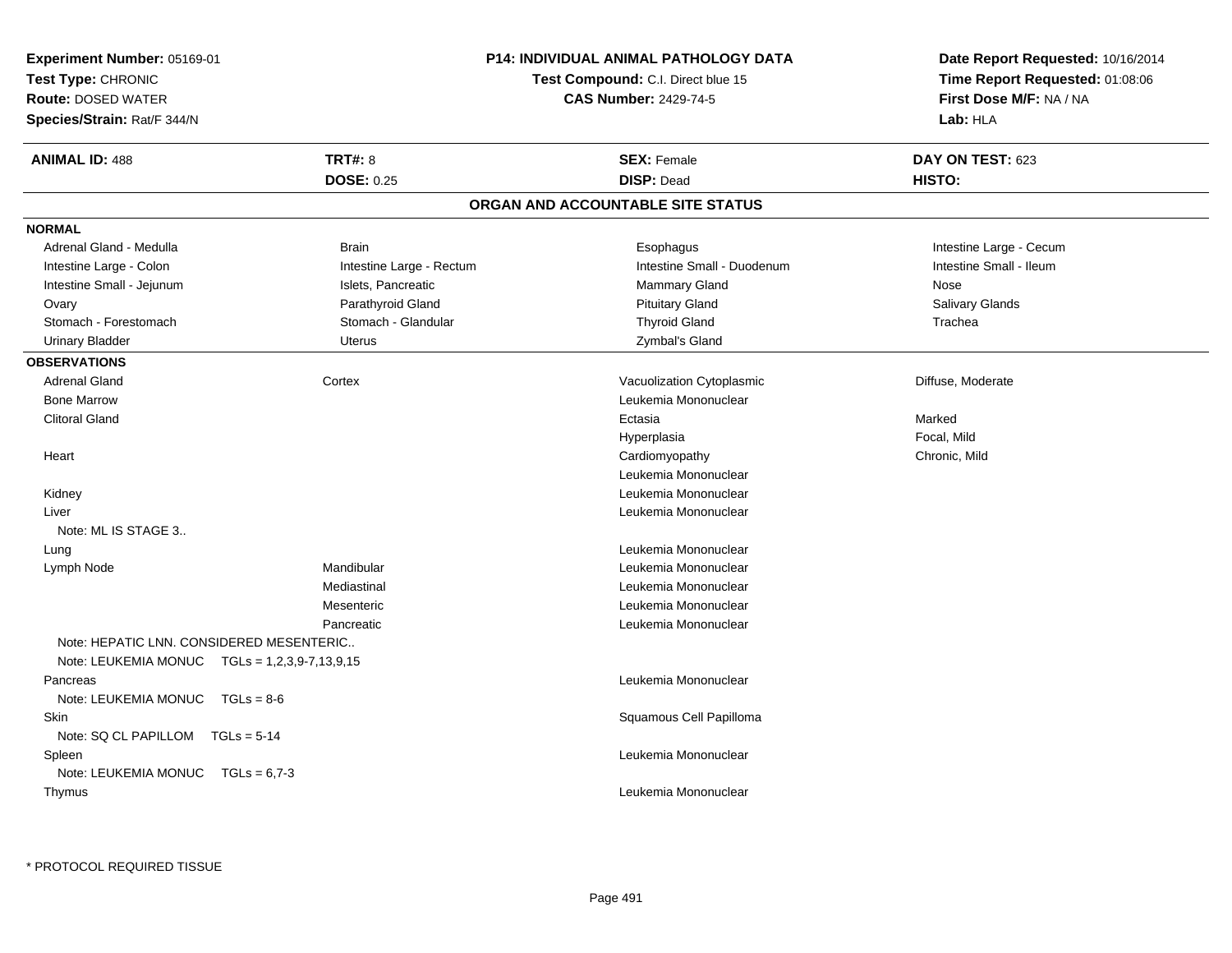| Experiment Number: 05169-01<br>Test Type: CHRONIC<br><b>Route: DOSED WATER</b><br>Species/Strain: Rat/F 344/N |                   | <b>P14: INDIVIDUAL ANIMAL PATHOLOGY DATA</b> | Date Report Requested: 10/16/2014 |
|---------------------------------------------------------------------------------------------------------------|-------------------|----------------------------------------------|-----------------------------------|
|                                                                                                               |                   | Test Compound: C.I. Direct blue 15           | Time Report Requested: 01:08:06   |
|                                                                                                               |                   | <b>CAS Number: 2429-74-5</b>                 | First Dose M/F: NA / NA           |
|                                                                                                               |                   |                                              | Lab: HLA                          |
| <b>ANIMAL ID: 488</b>                                                                                         | <b>TRT#: 8</b>    | <b>SEX: Female</b>                           | <b>DAY ON TEST: 623</b>           |
|                                                                                                               | <b>DOSE: 0.25</b> | <b>DISP: Dead</b>                            | HISTO:                            |
|                                                                                                               |                   | ORGAN AND ACCOUNTABLE SITE STATUS            |                                   |
| Note: LEUKEMIA MONUC $TGLs = 4-9$                                                                             |                   |                                              |                                   |
| PRIMARY CAUSE OF DEATH                                                                                        |                   |                                              |                                   |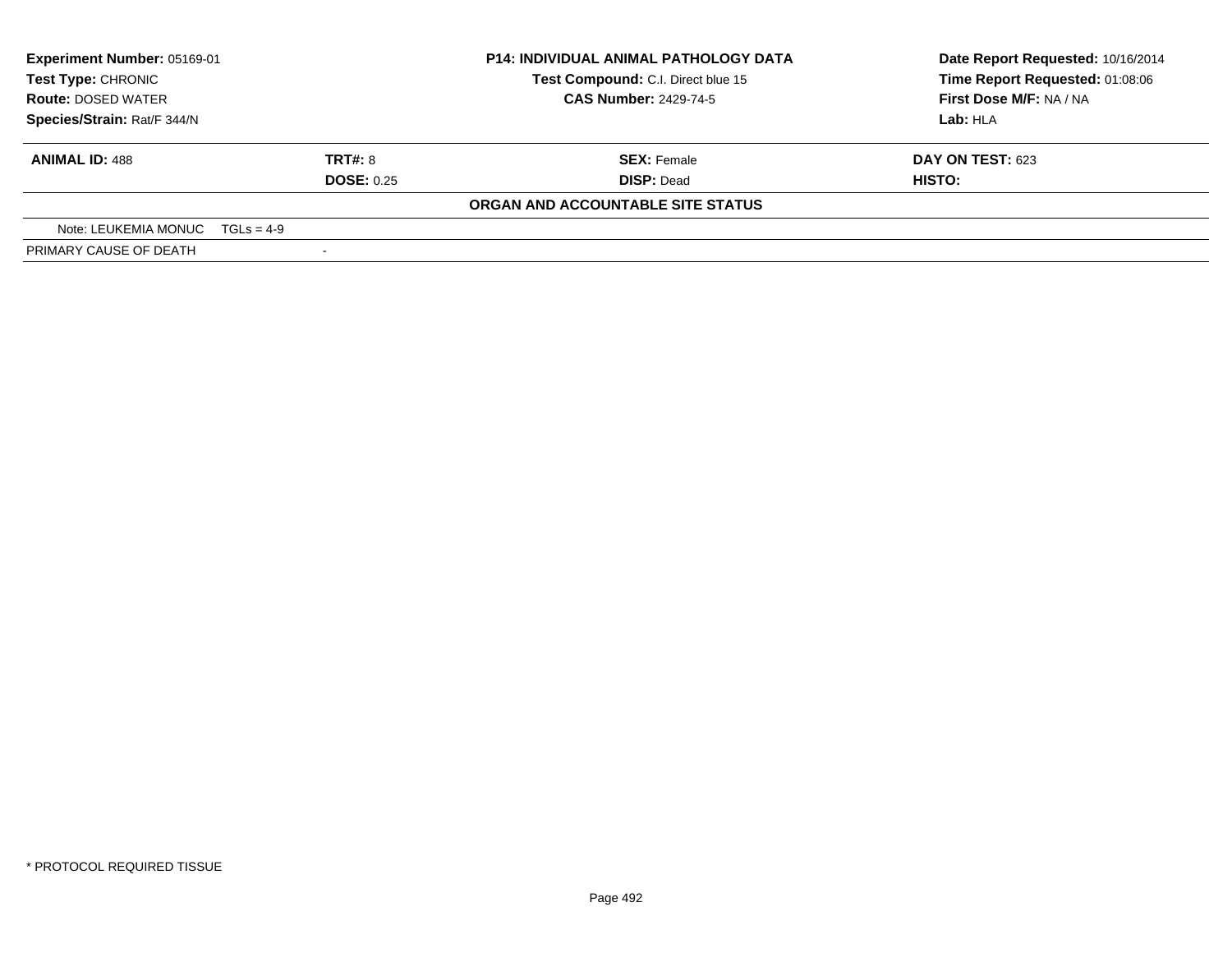| Experiment Number: 05169-01<br>Test Type: CHRONIC<br><b>Route: DOSED WATER</b><br>Species/Strain: Rat/F 344/N | P14: INDIVIDUAL ANIMAL PATHOLOGY DATA<br>Test Compound: C.I. Direct blue 15<br><b>CAS Number: 2429-74-5</b> |                                   | Date Report Requested: 10/16/2014<br>Time Report Requested: 01:08:06<br>First Dose M/F: NA / NA<br>Lab: HLA |  |
|---------------------------------------------------------------------------------------------------------------|-------------------------------------------------------------------------------------------------------------|-----------------------------------|-------------------------------------------------------------------------------------------------------------|--|
| <b>ANIMAL ID: 489</b>                                                                                         | <b>TRT#: 8</b>                                                                                              | <b>SEX: Female</b>                | DAY ON TEST: 585                                                                                            |  |
|                                                                                                               | <b>DOSE: 0.25</b>                                                                                           | <b>DISP: Moribund</b>             | HISTO:                                                                                                      |  |
|                                                                                                               |                                                                                                             | ORGAN AND ACCOUNTABLE SITE STATUS |                                                                                                             |  |
| <b>NORMAL</b>                                                                                                 |                                                                                                             |                                   |                                                                                                             |  |
| <b>Adrenal Gland - Cortex</b>                                                                                 | Adrenal Gland - Medulla                                                                                     | <b>Brain</b>                      | Esophagus                                                                                                   |  |
| Intestine Large - Cecum                                                                                       | Intestine Large - Colon                                                                                     | Intestine Large - Rectum          | Intestine Small - Duodenum                                                                                  |  |
| Intestine Small - Ileum                                                                                       | Intestine Small - Jejunum                                                                                   | Islets, Pancreatic                | Lymph Node - Mandibular                                                                                     |  |
| Lymph Node - Mesenteric                                                                                       | Mammary Gland                                                                                               | Nose                              | Ovary                                                                                                       |  |
| Pancreas                                                                                                      | Parathyroid Gland                                                                                           | <b>Pituitary Gland</b>            | Salivary Glands                                                                                             |  |
| Skin                                                                                                          | Stomach - Forestomach                                                                                       | Stomach - Glandular               | Thymus                                                                                                      |  |
| <b>Thyroid Gland</b>                                                                                          | Trachea                                                                                                     | <b>Urinary Bladder</b>            | <b>Uterus</b>                                                                                               |  |
| <b>OBSERVATIONS</b>                                                                                           |                                                                                                             |                                   |                                                                                                             |  |
| <b>Bone Marrow</b>                                                                                            |                                                                                                             | Hyperplasia                       | Moderate                                                                                                    |  |
| <b>Clitoral Gland</b>                                                                                         | <b>Bilateral</b>                                                                                            | Carcinoma                         |                                                                                                             |  |
| Note: ONE GLD HAS A POORLY DIFFERENTIATED CA.                                                                 |                                                                                                             |                                   |                                                                                                             |  |
| Note: CARCINOMA<br>$TGLs = 1-8.1$                                                                             |                                                                                                             |                                   |                                                                                                             |  |
| Heart                                                                                                         |                                                                                                             | Cardiomyopathy                    | Chronic, Mild                                                                                               |  |
| Kidney                                                                                                        |                                                                                                             | Nephropathy                       | Chronic, Mild                                                                                               |  |
| Liver                                                                                                         |                                                                                                             | Leukemia Mononuclear              |                                                                                                             |  |
| Note: ML IS STAGE 2                                                                                           |                                                                                                             |                                   |                                                                                                             |  |
| Note: LEUKEMIA MONUC TGLs = 2-3.1                                                                             |                                                                                                             |                                   |                                                                                                             |  |
| Lung                                                                                                          |                                                                                                             | Hyperplasia                       | Lymphoid, Mild                                                                                              |  |
|                                                                                                               |                                                                                                             | Squamous Cell Carcinoma           | Metastatic (Uncertain Primary Site)                                                                         |  |
| Note: PRIMARY- SITE IS UNKNOWN                                                                                |                                                                                                             |                                   |                                                                                                             |  |
| Note: [ SQUAM CEL CARC ] TGLs = 3-4.1                                                                         |                                                                                                             |                                   |                                                                                                             |  |
| Pharynx                                                                                                       | Palate                                                                                                      | Squamous Cell Papilloma           |                                                                                                             |  |
| Note: SQ CL PAPILLOM TGLs = 6-14                                                                              |                                                                                                             |                                   |                                                                                                             |  |
| Spleen                                                                                                        |                                                                                                             | Leukemia Mononuclear              |                                                                                                             |  |
| Note: LEUKEMIA MONUC TGLs = 7-3                                                                               |                                                                                                             |                                   |                                                                                                             |  |
| Tongue                                                                                                        |                                                                                                             | Squamous Cell Papilloma           |                                                                                                             |  |
| Note: SQ CL PAPILLOM TGLs = 5-13                                                                              |                                                                                                             |                                   |                                                                                                             |  |
| Zymbal's Gland                                                                                                |                                                                                                             | Ectasia                           | Moderate                                                                                                    |  |
| PRIMARY CAUSE OF DEATH                                                                                        | $\sim$                                                                                                      |                                   |                                                                                                             |  |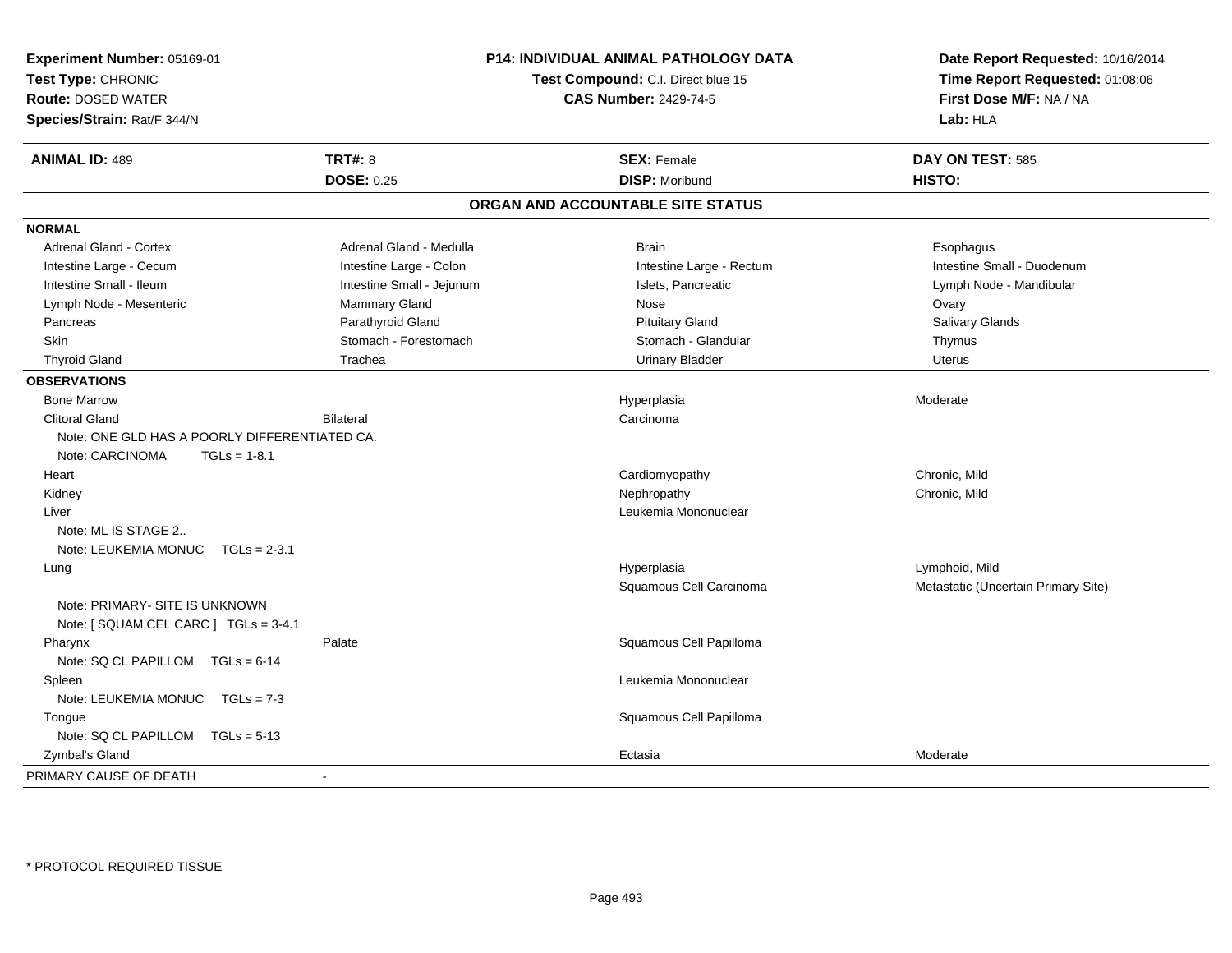| Experiment Number: 05169-01<br>Test Type: CHRONIC<br><b>Route: DOSED WATER</b><br>Species/Strain: Rat/F 344/N |                            | <b>P14: INDIVIDUAL ANIMAL PATHOLOGY DATA</b><br>Test Compound: C.I. Direct blue 15<br><b>CAS Number: 2429-74-5</b> | Date Report Requested: 10/16/2014<br>Time Report Requested: 01:08:06<br>First Dose M/F: NA / NA<br>Lab: HLA |
|---------------------------------------------------------------------------------------------------------------|----------------------------|--------------------------------------------------------------------------------------------------------------------|-------------------------------------------------------------------------------------------------------------|
| <b>ANIMAL ID: 490</b>                                                                                         | <b>TRT#: 8</b>             | <b>SEX: Female</b>                                                                                                 | DAY ON TEST: 585                                                                                            |
|                                                                                                               | <b>DOSE: 0.25</b>          | <b>DISP: Moribund</b>                                                                                              | HISTO:                                                                                                      |
|                                                                                                               |                            | ORGAN AND ACCOUNTABLE SITE STATUS                                                                                  |                                                                                                             |
| <b>NORMAL</b>                                                                                                 |                            |                                                                                                                    |                                                                                                             |
| Adrenal Gland - Cortex                                                                                        | Adrenal Gland - Medulla    | <b>Bone Marrow</b>                                                                                                 | <b>Brain</b>                                                                                                |
| Esophagus                                                                                                     | Heart                      | Intestine Large - Cecum                                                                                            | Intestine Large - Colon                                                                                     |
| Intestine Large - Rectum                                                                                      | Intestine Small - Duodenum | Intestine Small - Ileum                                                                                            | Islets, Pancreatic                                                                                          |
| Lymph Node - Mandibular                                                                                       | <b>Mammary Gland</b>       | Nose                                                                                                               | Ovary                                                                                                       |
| Pancreas                                                                                                      | Parathyroid Gland          | <b>Pituitary Gland</b>                                                                                             | <b>Salivary Glands</b>                                                                                      |
| <b>Skin</b>                                                                                                   | Stomach - Forestomach      | Stomach - Glandular                                                                                                | Thymus                                                                                                      |
| <b>Thyroid Gland</b>                                                                                          | Trachea                    | <b>Urinary Bladder</b>                                                                                             | <b>Uterus</b>                                                                                               |
| Zymbal's Gland                                                                                                |                            |                                                                                                                    |                                                                                                             |
| <b>OBSERVATIONS</b>                                                                                           |                            |                                                                                                                    |                                                                                                             |
| <b>Clitoral Gland</b>                                                                                         | Bilateral                  | Carcinoma                                                                                                          |                                                                                                             |
| Note: CARCINOMA                                                                                               | $TGLs = 2,3-8.1$           |                                                                                                                    |                                                                                                             |
| <b>Intestine Small</b>                                                                                        | Jejunum                    | Adenocarcinoma                                                                                                     | Cystic, Mucinous                                                                                            |
| Note: ADENOCARC                                                                                               | $TGLs = 8-6.1$             |                                                                                                                    |                                                                                                             |
| Kidney                                                                                                        |                            | Nephropathy                                                                                                        | Chronic, Mild                                                                                               |
| Liver                                                                                                         |                            | Hematopoietic Cell Proliferation                                                                                   | Moderate                                                                                                    |
|                                                                                                               |                            | Neoplastic Nodule                                                                                                  |                                                                                                             |
| Lung                                                                                                          |                            | Hyperplasia                                                                                                        | Lymphoid, Mild                                                                                              |
| Lymph Node                                                                                                    | Mesenteric                 | Hemorrhage                                                                                                         | Mild                                                                                                        |
| Note: HEMORRHAGE                                                                                              | $TGLs = 4-7$               |                                                                                                                    |                                                                                                             |
| Spleen                                                                                                        |                            | Hematopoietic Cell Proliferation                                                                                   | Marked                                                                                                      |
| Tongue                                                                                                        |                            | Squamous Cell Carcinoma                                                                                            |                                                                                                             |
| Note: SQUAM CEL CARC                                                                                          | $TGLs = 7-14$              |                                                                                                                    |                                                                                                             |
| Zymbals GI                                                                                                    |                            |                                                                                                                    |                                                                                                             |
| Note: ONE GLAND IS PRESENT                                                                                    |                            |                                                                                                                    |                                                                                                             |
| PRIMARY CAUSE OF DEATH                                                                                        |                            |                                                                                                                    |                                                                                                             |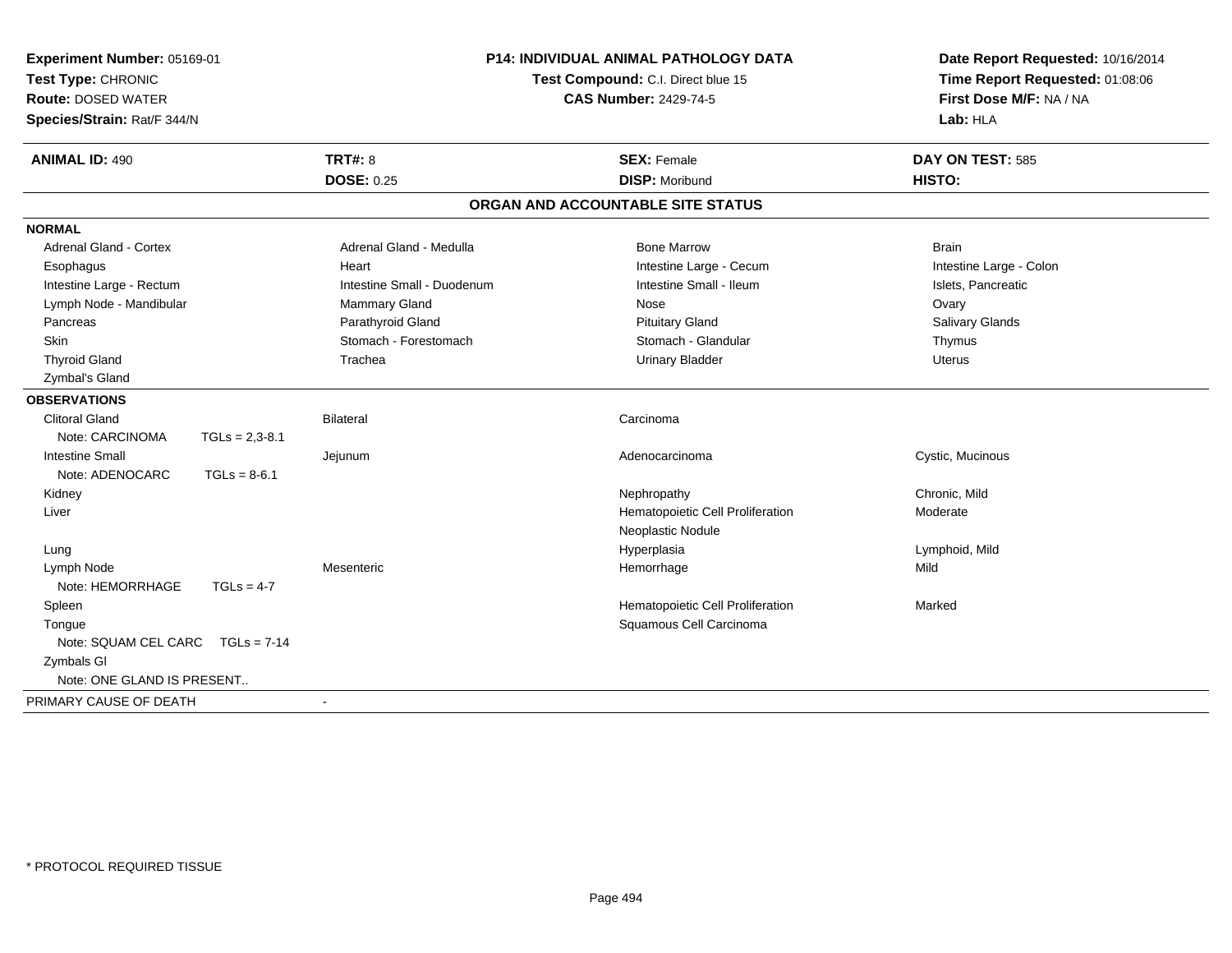| Experiment Number: 05169-01                     |                |                                    |  | <b>P14: INDIVIDUAL ANIMAL PATHOLOGY DATA</b> | Date Report Requested: 10/16/2014 |  |
|-------------------------------------------------|----------------|------------------------------------|--|----------------------------------------------|-----------------------------------|--|
| Test Type: CHRONIC                              |                | Test Compound: C.I. Direct blue 15 |  |                                              | Time Report Requested: 01:08:06   |  |
| <b>Route: DOSED WATER</b>                       |                |                                    |  | <b>CAS Number: 2429-74-5</b>                 | First Dose M/F: NA / NA           |  |
| Species/Strain: Rat/F 344/N                     |                |                                    |  |                                              | Lab: HLA                          |  |
| <b>ANIMAL ID: 491</b>                           |                | <b>TRT#: 8</b>                     |  | <b>SEX: Female</b>                           | DAY ON TEST: 585                  |  |
|                                                 |                | <b>DOSE: 0.25</b>                  |  | <b>DISP: Moribund</b>                        | HISTO:                            |  |
|                                                 |                |                                    |  | ORGAN AND ACCOUNTABLE SITE STATUS            |                                   |  |
| <b>NORMAL</b>                                   |                |                                    |  |                                              |                                   |  |
| Adrenal Gland - Cortex                          |                | Adrenal Gland - Medulla            |  | <b>Bone Marrow</b>                           | <b>Brain</b>                      |  |
| Esophagus                                       |                | Heart                              |  | Intestine Large - Cecum                      | Intestine Large - Colon           |  |
| Intestine Large - Rectum                        |                | Intestine Small - Duodenum         |  | Intestine Small - Ileum                      | Intestine Small - Jejunum         |  |
| Islets, Pancreatic                              |                | Lymph Node - Mandibular            |  | <b>Mammary Gland</b>                         | Nose                              |  |
| Ovary                                           |                | Pancreas                           |  | Parathyroid Gland                            | <b>Pituitary Gland</b>            |  |
| Salivary Glands                                 |                | Skin                               |  | Stomach - Forestomach                        | Stomach - Glandular               |  |
| Thymus                                          |                | <b>Thyroid Gland</b>               |  | Trachea                                      | <b>Urinary Bladder</b>            |  |
| <b>Uterus</b>                                   |                | Zymbal's Gland                     |  |                                              |                                   |  |
| <b>OBSERVATIONS</b>                             |                |                                    |  |                                              |                                   |  |
| Clitoral Gland                                  |                | <b>Bilateral</b>                   |  | Carcinoma                                    |                                   |  |
| Note: CARCINOMA                                 | $TGLs = 4-8.1$ |                                    |  |                                              |                                   |  |
| Kidney                                          |                |                                    |  | Nephropathy                                  | Chronic, Minimal                  |  |
| Liver                                           |                |                                    |  | <b>Basophilic Focus</b>                      | Mild                              |  |
|                                                 |                |                                    |  | <b>Eosinophilic Focus</b>                    | Marked                            |  |
|                                                 |                |                                    |  | Neoplastic Nodule                            |                                   |  |
| Note: NEOPLASTIC NOD                            | $TGLs = 2-3.1$ |                                    |  |                                              |                                   |  |
| Note: EOSIN FOCUS                               | $TGLs = 3-3.1$ |                                    |  |                                              |                                   |  |
| Lung                                            |                |                                    |  | Hyperplasia                                  | Lymphoid, Mild                    |  |
| Lymph Node                                      |                | Mesenteric                         |  | Hyperplasia                                  | Reticulum Cell, Mild              |  |
| Spleen                                          |                |                                    |  | Hematopoietic Cell Proliferation             | Marked                            |  |
| [ Hematopoietic Cell Proliferation TGLS = 6-3 ] |                |                                    |  |                                              |                                   |  |
| PRIMARY CAUSE OF DEATH                          |                | $\overline{\phantom{a}}$           |  |                                              |                                   |  |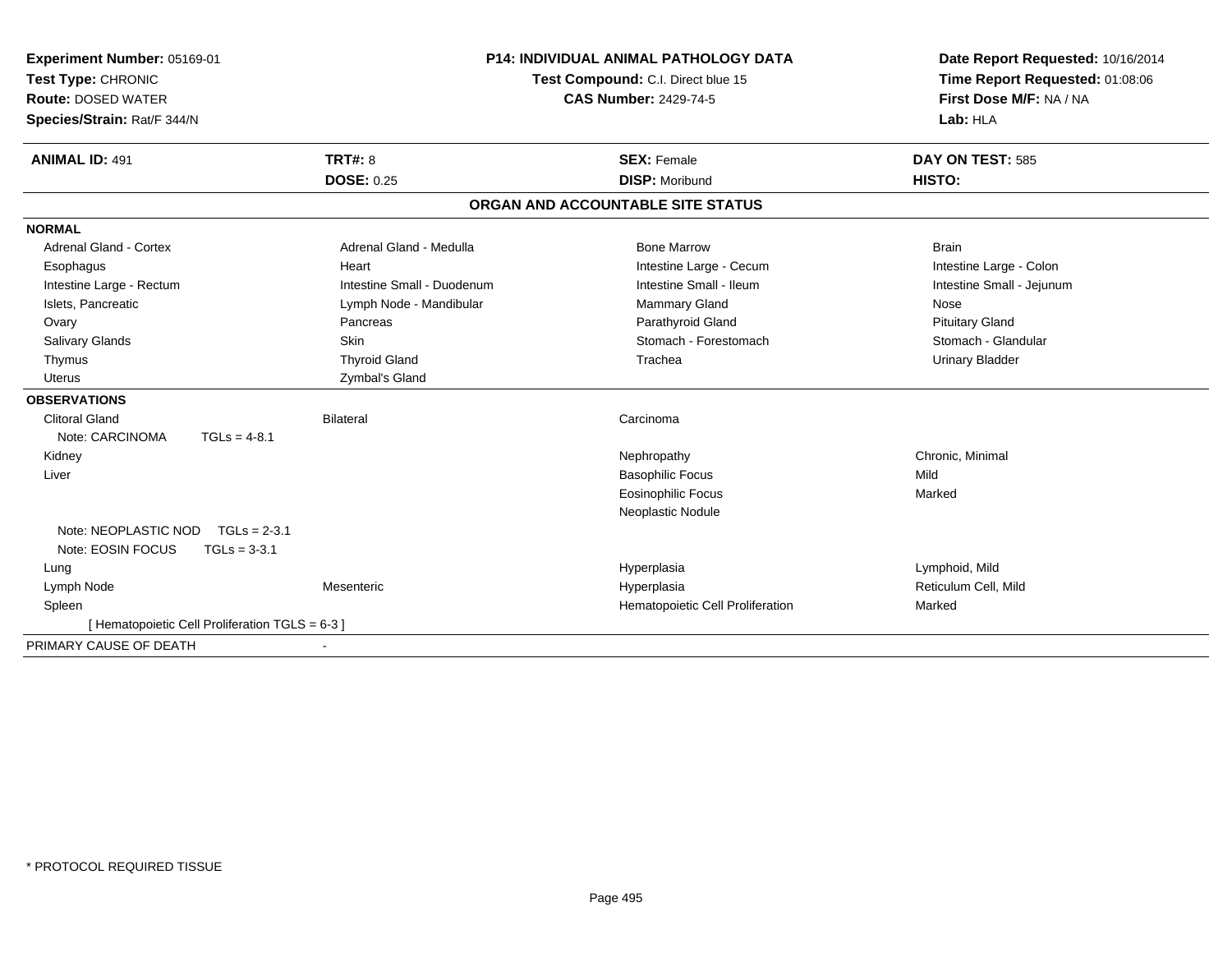| Experiment Number: 05169-01<br>Test Type: CHRONIC<br><b>Route: DOSED WATER</b><br>Species/Strain: Rat/F 344/N |                            | <b>P14: INDIVIDUAL ANIMAL PATHOLOGY DATA</b><br>Test Compound: C.I. Direct blue 15<br><b>CAS Number: 2429-74-5</b> | Date Report Requested: 10/16/2014<br>Time Report Requested: 01:08:06<br>First Dose M/F: NA / NA<br>Lab: HLA |
|---------------------------------------------------------------------------------------------------------------|----------------------------|--------------------------------------------------------------------------------------------------------------------|-------------------------------------------------------------------------------------------------------------|
| <b>ANIMAL ID: 492</b>                                                                                         | <b>TRT#: 8</b>             | <b>SEX: Female</b>                                                                                                 | DAY ON TEST: 646                                                                                            |
|                                                                                                               | <b>DOSE: 0.25</b>          | <b>DISP: Moribund</b>                                                                                              | HISTO:                                                                                                      |
|                                                                                                               |                            | ORGAN AND ACCOUNTABLE SITE STATUS                                                                                  |                                                                                                             |
| <b>NORMAL</b>                                                                                                 |                            |                                                                                                                    |                                                                                                             |
| <b>Adrenal Gland - Cortex</b>                                                                                 | Adrenal Gland - Medulla    | <b>Bone Marrow</b>                                                                                                 | <b>Brain</b>                                                                                                |
| Esophagus                                                                                                     | Heart                      | Intestine Large - Cecum                                                                                            | Intestine Large - Colon                                                                                     |
| Intestine Large - Rectum                                                                                      | Intestine Small - Duodenum | Intestine Small - Ileum                                                                                            | Intestine Small - Jejunum                                                                                   |
| Islets, Pancreatic                                                                                            | Lung                       | Lymph Node - Mandibular                                                                                            | Lymph Node - Mesenteric                                                                                     |
| Mammary Gland                                                                                                 | Nose                       | Ovary                                                                                                              | Pancreas                                                                                                    |
| Parathyroid Gland                                                                                             | Salivary Glands            | Stomach - Forestomach                                                                                              | Stomach - Glandular                                                                                         |
| Thymus                                                                                                        | <b>Thyroid Gland</b>       | Trachea                                                                                                            | <b>Urinary Bladder</b>                                                                                      |
| Uterus                                                                                                        | Zymbal's Gland             |                                                                                                                    |                                                                                                             |
| <b>OBSERVATIONS</b>                                                                                           |                            |                                                                                                                    |                                                                                                             |
| <b>Clitoral Gland</b>                                                                                         | <b>Bilateral</b>           | Carcinoma                                                                                                          |                                                                                                             |
| Note: CARCINOMA<br>$TGLs = 2-8.1$                                                                             |                            |                                                                                                                    |                                                                                                             |
| Kidney                                                                                                        |                            | Nephropathy                                                                                                        | Chronic. Mild                                                                                               |
| Liver                                                                                                         |                            | <b>Eosinophilic Focus</b>                                                                                          | Marked                                                                                                      |
|                                                                                                               |                            | Leukemia Mononuclear                                                                                               |                                                                                                             |
|                                                                                                               |                            | Regeneration                                                                                                       | Multifocal, Marked                                                                                          |
| Note: ML IS STAGE 2                                                                                           |                            |                                                                                                                    |                                                                                                             |
| Note: [ EOSIN FOCUS ] TGLs = 4-3.1                                                                            |                            |                                                                                                                    |                                                                                                             |
| [ Regeneration TGLS = 5-3.2 ]                                                                                 |                            |                                                                                                                    |                                                                                                             |
| <b>Pituitary Gland</b>                                                                                        | <b>Pars Distalis</b>       | Angiectasis                                                                                                        | Focal, Mild                                                                                                 |
| [Angiectasis TGLS = 7-2]                                                                                      |                            |                                                                                                                    |                                                                                                             |
| <b>Skin</b>                                                                                                   |                            | Squamous Cell Papilloma                                                                                            |                                                                                                             |
| Note: SQ CL PAPILLOM TGLs = 6-13                                                                              |                            |                                                                                                                    |                                                                                                             |
| Spleen                                                                                                        |                            | Leukemia Mononuclear                                                                                               |                                                                                                             |
| [ Leukemia Mononuclear TGLS = 1-3 ]                                                                           |                            |                                                                                                                    |                                                                                                             |
| PRIMARY CAUSE OF DEATH                                                                                        |                            |                                                                                                                    |                                                                                                             |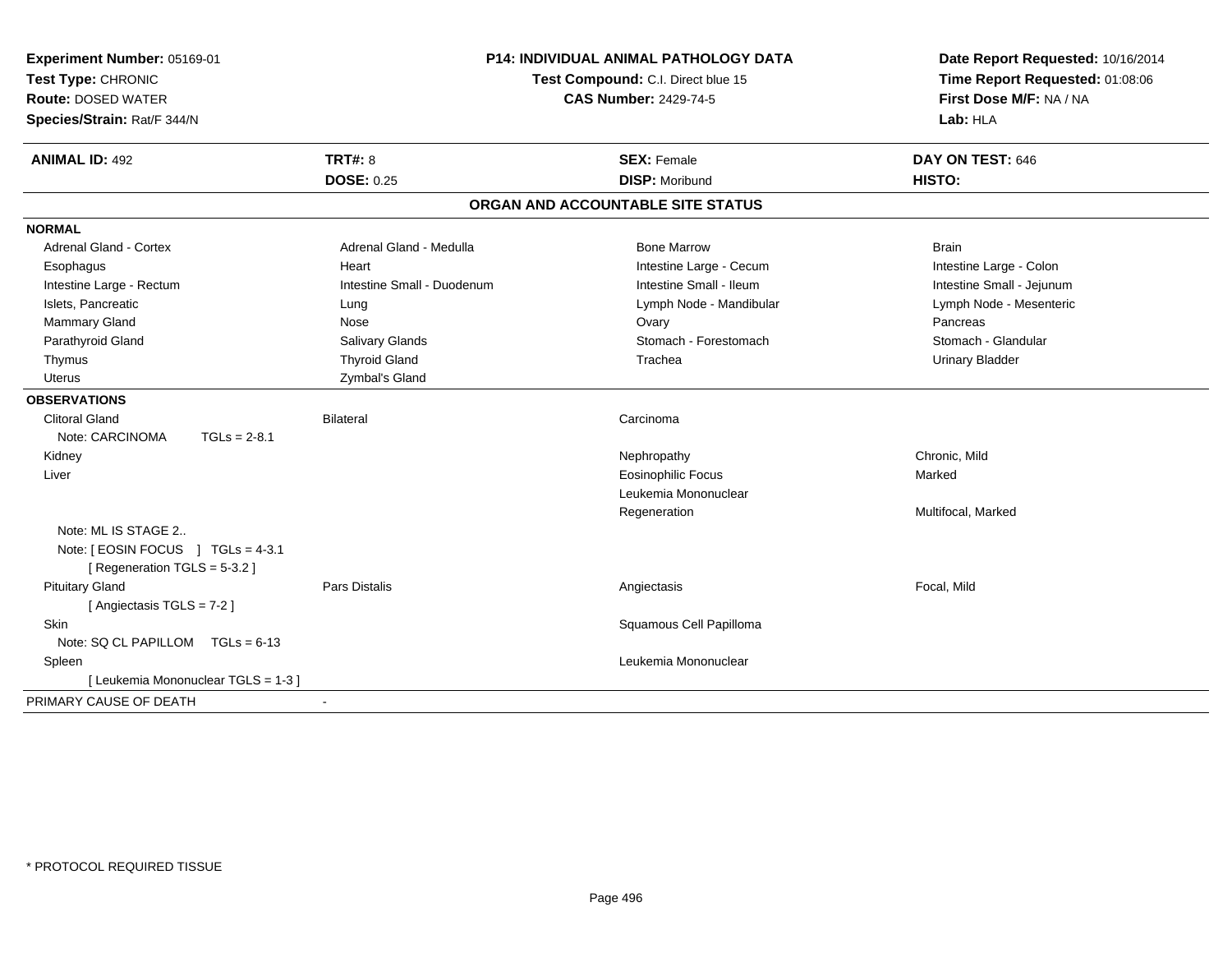| Experiment Number: 05169-01<br>Test Type: CHRONIC |                            | <b>P14: INDIVIDUAL ANIMAL PATHOLOGY DATA</b><br>Test Compound: C.I. Direct blue 15 | Date Report Requested: 10/16/2014<br>Time Report Requested: 01:08:06 |
|---------------------------------------------------|----------------------------|------------------------------------------------------------------------------------|----------------------------------------------------------------------|
| <b>Route: DOSED WATER</b>                         |                            | <b>CAS Number: 2429-74-5</b>                                                       | First Dose M/F: NA / NA                                              |
|                                                   |                            |                                                                                    |                                                                      |
| Species/Strain: Rat/F 344/N                       |                            |                                                                                    | Lab: HLA                                                             |
| <b>ANIMAL ID: 493</b>                             | <b>TRT#: 8</b>             | <b>SEX: Female</b>                                                                 | DAY ON TEST: 408                                                     |
|                                                   | <b>DOSE: 0.25</b>          | <b>DISP: Moribund</b>                                                              | <b>HISTO:</b>                                                        |
|                                                   |                            | ORGAN AND ACCOUNTABLE SITE STATUS                                                  |                                                                      |
| <b>NORMAL</b>                                     |                            |                                                                                    |                                                                      |
| Adrenal Gland - Cortex                            | Adrenal Gland - Medulla    | <b>Bone Marrow</b>                                                                 | <b>Brain</b>                                                         |
| Esophagus                                         | Heart                      | Intestine Large - Cecum                                                            | Intestine Large - Colon                                              |
| Intestine Large - Rectum                          | Intestine Small - Duodenum | Intestine Small - Ileum                                                            | Intestine Small - Jejunum                                            |
| Islets, Pancreatic                                | Kidney                     | Liver                                                                              | Lymph Node - Mandibular                                              |
| Lymph Node - Mesenteric                           | Mammary Gland              | Ovary                                                                              | Pancreas                                                             |
| Parathyroid Gland                                 | <b>Pituitary Gland</b>     | <b>Salivary Glands</b>                                                             | <b>Skin</b>                                                          |
| Stomach - Forestomach                             | Stomach - Glandular        | Thymus                                                                             | <b>Thyroid Gland</b>                                                 |
| Trachea                                           | <b>Urinary Bladder</b>     | <b>Uterus</b>                                                                      |                                                                      |
| <b>OBSERVATIONS</b>                               |                            |                                                                                    |                                                                      |
| <b>Clitoral Gland</b>                             |                            | Carcinoma                                                                          |                                                                      |
| Note: CARCINOMA<br>$TGLs = 1-8.1$                 |                            |                                                                                    |                                                                      |
| Lung                                              |                            | Hyperplasia                                                                        | Lymphoid, Mild                                                       |
| Mesentery                                         | Fat                        | <b>Necrosis</b>                                                                    | Moderate                                                             |
| Note: NECROSIS<br>$TGLs = 2-13$                   |                            |                                                                                    |                                                                      |
| Nose                                              |                            | Fungus                                                                             | Mild                                                                 |
| Pharynx                                           | Palate                     | Hyperkeratosis                                                                     | Focal, Moderate                                                      |
| Note: HYPERKERATOSIS TGLs = 3-14                  |                            |                                                                                    |                                                                      |
| Spleen                                            |                            | Hematopoietic Cell Proliferation                                                   | Moderate                                                             |
| Tooth                                             | Gingiva                    | Hyperplasia                                                                        | Focal, Moderate                                                      |
| Note: HYPERPLASIA<br>$TGLs = 4-14$                |                            |                                                                                    |                                                                      |
| Zymbal's Gland                                    |                            | Ectasia                                                                            | Moderate                                                             |
| PRIMARY CAUSE OF DEATH                            | $\overline{\phantom{0}}$   |                                                                                    |                                                                      |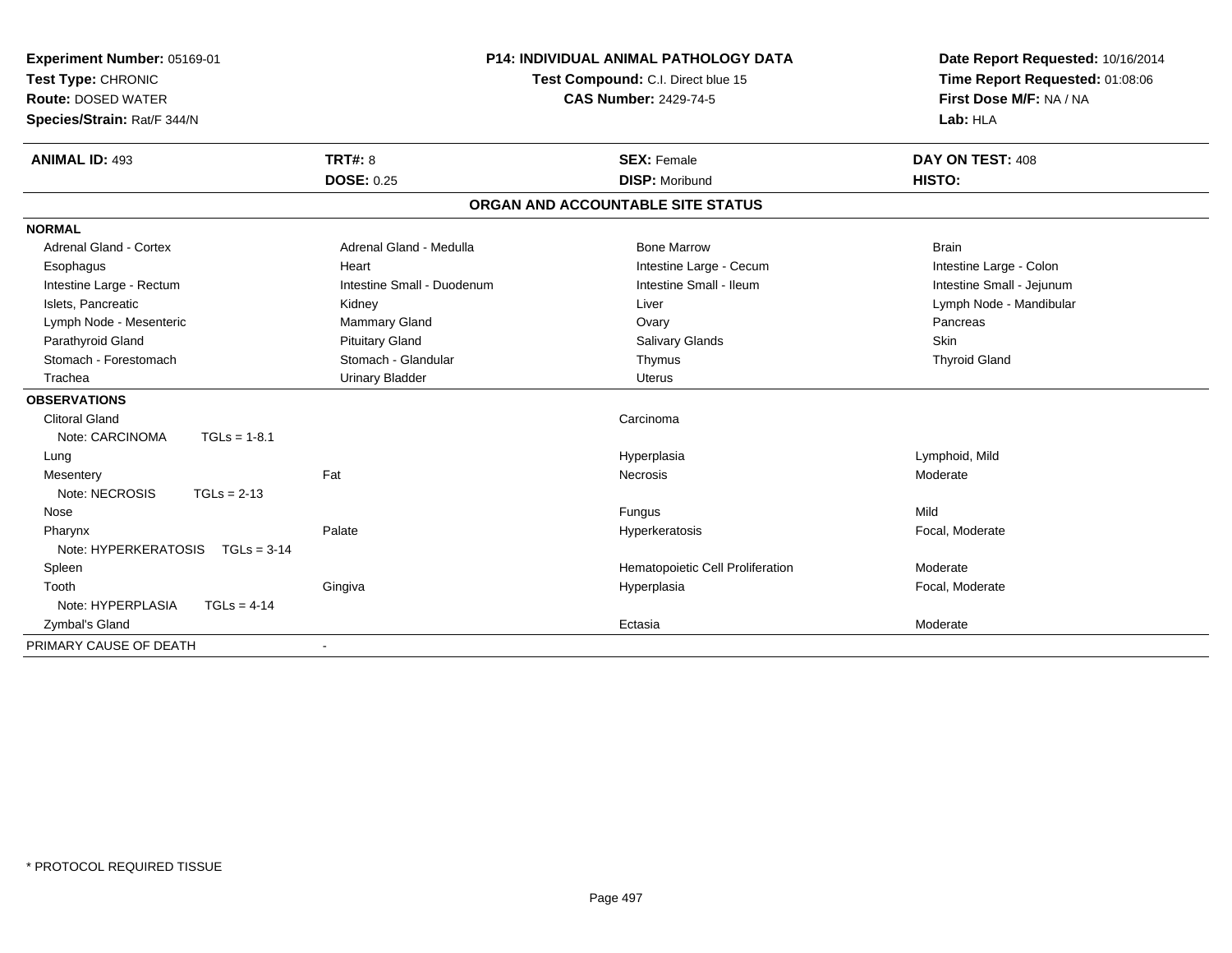| <b>Route: DOSED WATER</b><br>Species/Strain: Rat/F 344/N              |                           | Test Compound: C.I. Direct blue 15<br><b>CAS Number: 2429-74-5</b> | Date Report Requested: 10/16/2014<br>Time Report Requested: 01:08:06<br>First Dose M/F: NA / NA<br>Lab: HLA |  |
|-----------------------------------------------------------------------|---------------------------|--------------------------------------------------------------------|-------------------------------------------------------------------------------------------------------------|--|
| <b>ANIMAL ID: 494</b>                                                 | <b>TRT#: 8</b>            | <b>SEX: Female</b>                                                 | DAY ON TEST: 564                                                                                            |  |
|                                                                       | <b>DOSE: 0.25</b>         | <b>DISP: Moribund</b>                                              | HISTO:                                                                                                      |  |
|                                                                       |                           | ORGAN AND ACCOUNTABLE SITE STATUS                                  |                                                                                                             |  |
| <b>NORMAL</b>                                                         |                           |                                                                    |                                                                                                             |  |
| <b>Adrenal Gland - Cortex</b>                                         | Adrenal Gland - Medulla   | <b>Bone Marrow</b>                                                 | <b>Brain</b>                                                                                                |  |
| Esophagus                                                             | Intestine Large - Cecum   | Intestine Large - Colon                                            | Intestine Small - Duodenum                                                                                  |  |
| Intestine Small - Ileum                                               | Intestine Small - Jejunum | Islets, Pancreatic                                                 | Lymph Node - Mandibular                                                                                     |  |
| <b>Mammary Gland</b>                                                  | Ovary                     | Pancreas                                                           | Parathyroid Gland                                                                                           |  |
| <b>Pituitary Gland</b>                                                | Salivary Glands           | Skin                                                               | Stomach - Glandular                                                                                         |  |
| Thymus                                                                | <b>Thyroid Gland</b>      | Trachea                                                            | <b>Urinary Bladder</b>                                                                                      |  |
| <b>Uterus</b>                                                         |                           |                                                                    |                                                                                                             |  |
| <b>OBSERVATIONS</b>                                                   |                           |                                                                    |                                                                                                             |  |
| <b>Clitoral Gland</b>                                                 |                           | Ectasia                                                            | Moderate                                                                                                    |  |
| Note: ECTASIA<br>$TGLs = 2-8$                                         |                           |                                                                    |                                                                                                             |  |
| Heart                                                                 | Atrium                    | Thrombosis                                                         |                                                                                                             |  |
| Intestine Large                                                       | Rectum                    | Inflammation                                                       | Acute, Minimal                                                                                              |  |
|                                                                       | Rectum                    | Necrosis                                                           | Focal, Mild                                                                                                 |  |
| Kidney                                                                | <b>Renal Tubule</b>       | <b>Dilatation</b>                                                  | Mild                                                                                                        |  |
|                                                                       |                           | Nephropathy                                                        | Chronic, Mild                                                                                               |  |
| Liver                                                                 |                           | Hematopoietic Cell Proliferation                                   | Mild                                                                                                        |  |
|                                                                       |                           | Hepatocellular Carcinoma                                           |                                                                                                             |  |
|                                                                       |                           | Necrosis                                                           | Multifocal, Minimal                                                                                         |  |
|                                                                       |                           | Vacuolization Cytoplasmic                                          | Focal, Mild                                                                                                 |  |
| Note: NECROSIS<br>$TGLs = 3-3.2$<br>Note: HEPATOCLR CARC TGLs = 4-3.2 |                           |                                                                    |                                                                                                             |  |
| Lung                                                                  |                           | Hyperplasia                                                        | Lymphoid, Mild                                                                                              |  |
| Lymph Node                                                            | Mesenteric                | Inflammation                                                       | Acute, Mild                                                                                                 |  |
| Nose                                                                  |                           | Inflammation                                                       | Acute, Marked                                                                                               |  |
| Pharynx                                                               | Palate                    | Squamous Cell Carcinoma                                            |                                                                                                             |  |
| Note: SQUAM CEL CARC<br>$TGLs = 6-12.1$                               |                           |                                                                    |                                                                                                             |  |
| Spleen                                                                |                           | Hematopoietic Cell Proliferation                                   | Moderate                                                                                                    |  |
|                                                                       |                           | Pigmentation                                                       | Mild                                                                                                        |  |
| Stomach                                                               | Forestomach               | Acanthosis                                                         | Mild                                                                                                        |  |
| <b>Zymbal's Gland</b>                                                 |                           | Carcinoma                                                          |                                                                                                             |  |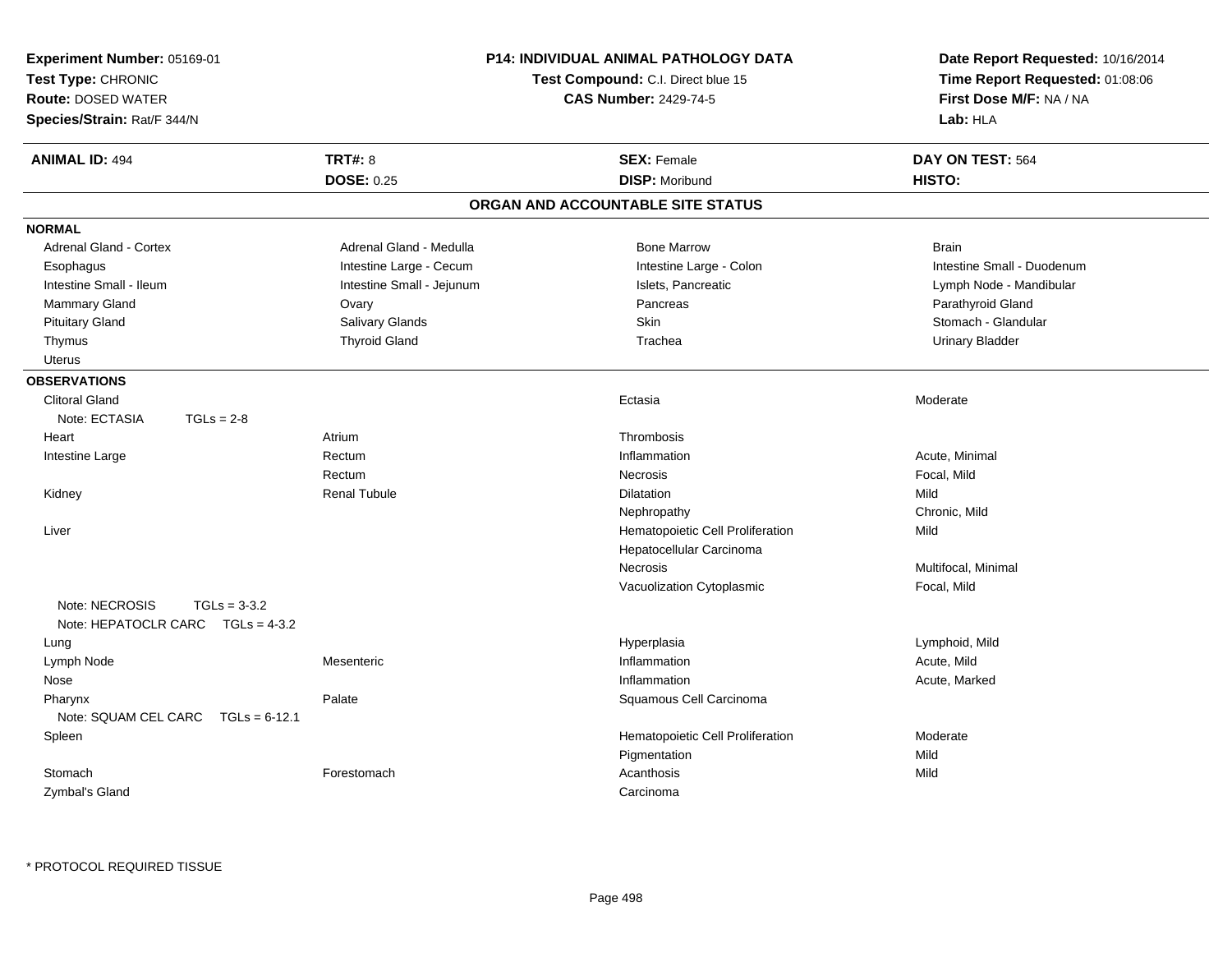| <b>Experiment Number: 05169-01</b> |               |                   | <b>P14: INDIVIDUAL ANIMAL PATHOLOGY DATA</b>                          | Date Report Requested: 10/16/2014 |  |
|------------------------------------|---------------|-------------------|-----------------------------------------------------------------------|-----------------------------------|--|
| <b>Test Type: CHRONIC</b>          |               |                   | Time Report Requested: 01:08:06<br>Test Compound: C.I. Direct blue 15 |                                   |  |
| <b>Route: DOSED WATER</b>          |               |                   | <b>CAS Number: 2429-74-5</b>                                          | First Dose M/F: NA / NA           |  |
| Species/Strain: Rat/F 344/N        |               |                   |                                                                       | Lab: HLA                          |  |
| <b>ANIMAL ID: 494</b>              |               | <b>TRT#: 8</b>    | <b>SEX: Female</b>                                                    | DAY ON TEST: 564                  |  |
|                                    |               | <b>DOSE: 0.25</b> | <b>DISP:</b> Moribund                                                 | HISTO:                            |  |
|                                    |               |                   | ORGAN AND ACCOUNTABLE SITE STATUS                                     |                                   |  |
| Note: CARCINOMA                    | $TGLs = 5-10$ |                   |                                                                       |                                   |  |
| PRIMARY CAUSE OF DEATH             |               |                   |                                                                       |                                   |  |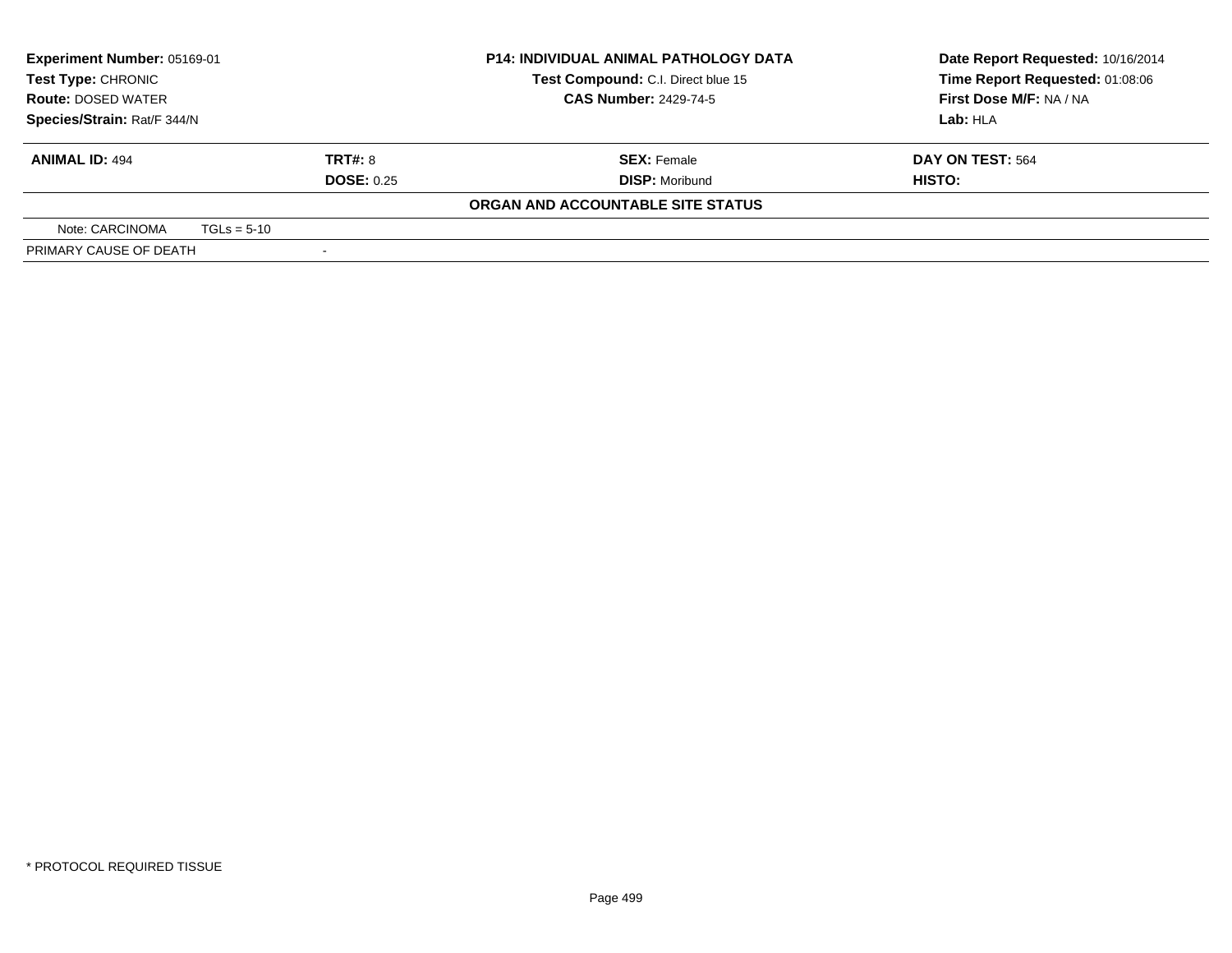| Experiment Number: 05169-01         |                   |                          | <b>P14: INDIVIDUAL ANIMAL PATHOLOGY DATA</b> |                                    | Date Report Requested: 10/16/2014 |  |
|-------------------------------------|-------------------|--------------------------|----------------------------------------------|------------------------------------|-----------------------------------|--|
| Test Type: CHRONIC                  |                   |                          |                                              | Test Compound: C.I. Direct blue 15 | Time Report Requested: 01:08:06   |  |
| <b>Route: DOSED WATER</b>           |                   |                          |                                              | <b>CAS Number: 2429-74-5</b>       | First Dose M/F: NA / NA           |  |
| Species/Strain: Rat/F 344/N         |                   |                          |                                              |                                    | Lab: HLA                          |  |
| <b>ANIMAL ID: 495</b>               |                   | <b>TRT#: 8</b>           |                                              | <b>SEX: Female</b>                 | DAY ON TEST: 513                  |  |
|                                     |                   | <b>DOSE: 0.25</b>        |                                              | <b>DISP: Moribund</b>              | HISTO:                            |  |
|                                     |                   |                          |                                              | ORGAN AND ACCOUNTABLE SITE STATUS  |                                   |  |
| <b>NORMAL</b>                       |                   |                          |                                              |                                    |                                   |  |
| <b>Bone Marrow</b>                  |                   | <b>Brain</b>             |                                              | <b>Clitoral Gland</b>              | Esophagus                         |  |
| Heart                               |                   | Intestine Large - Cecum  |                                              | Intestine Large - Colon            | Intestine Large - Rectum          |  |
| Intestine Small - Duodenum          |                   | Intestine Small - Ileum  |                                              | Intestine Small - Jejunum          | Islets, Pancreatic                |  |
| Mammary Gland                       |                   | Nose                     |                                              | Ovary                              | Pancreas                          |  |
| Parathyroid Gland                   |                   | <b>Pituitary Gland</b>   |                                              | Salivary Glands                    | Skin                              |  |
| Stomach - Forestomach               |                   | Stomach - Glandular      |                                              | Thymus                             | <b>Thyroid Gland</b>              |  |
| Trachea                             |                   | <b>Urinary Bladder</b>   |                                              | <b>Uterus</b>                      |                                   |  |
| <b>OBSERVATIONS</b>                 |                   |                          |                                              |                                    |                                   |  |
| <b>Adrenal Gland</b>                |                   | Cortex                   |                                              | Leukemia Mononuclear               |                                   |  |
|                                     |                   | Medulla                  |                                              | Leukemia Mononuclear               |                                   |  |
| Kidney                              |                   |                          |                                              | Leukemia Mononuclear               |                                   |  |
| Liver                               |                   |                          |                                              | Leukemia Mononuclear               |                                   |  |
| Note: LEUKEMIA MONUC TGLs = 4,5-3.1 |                   |                          |                                              |                                    |                                   |  |
| Lung                                |                   |                          |                                              | Leukemia Mononuclear               |                                   |  |
| Note: LEUKEMIA MONUC                | $TGLs = 6-4, 4.1$ |                          |                                              |                                    |                                   |  |
| Lymph Node                          |                   | Mandibular               |                                              | Leukemia Mononuclear               |                                   |  |
|                                     |                   | Mediastinal              |                                              | Leukemia Mononuclear               |                                   |  |
|                                     |                   | Mesenteric               |                                              | Leukemia Mononuclear               |                                   |  |
| Spleen                              |                   |                          |                                              | Leukemia Mononuclear               |                                   |  |
| Note: LEUKEMIA MONUC                | $TGLs = 1-3$      |                          |                                              |                                    |                                   |  |
| Zymbal's Gland                      |                   |                          |                                              | Ectasia                            | Mild                              |  |
| PRIMARY CAUSE OF DEATH              |                   | $\overline{\phantom{a}}$ |                                              |                                    |                                   |  |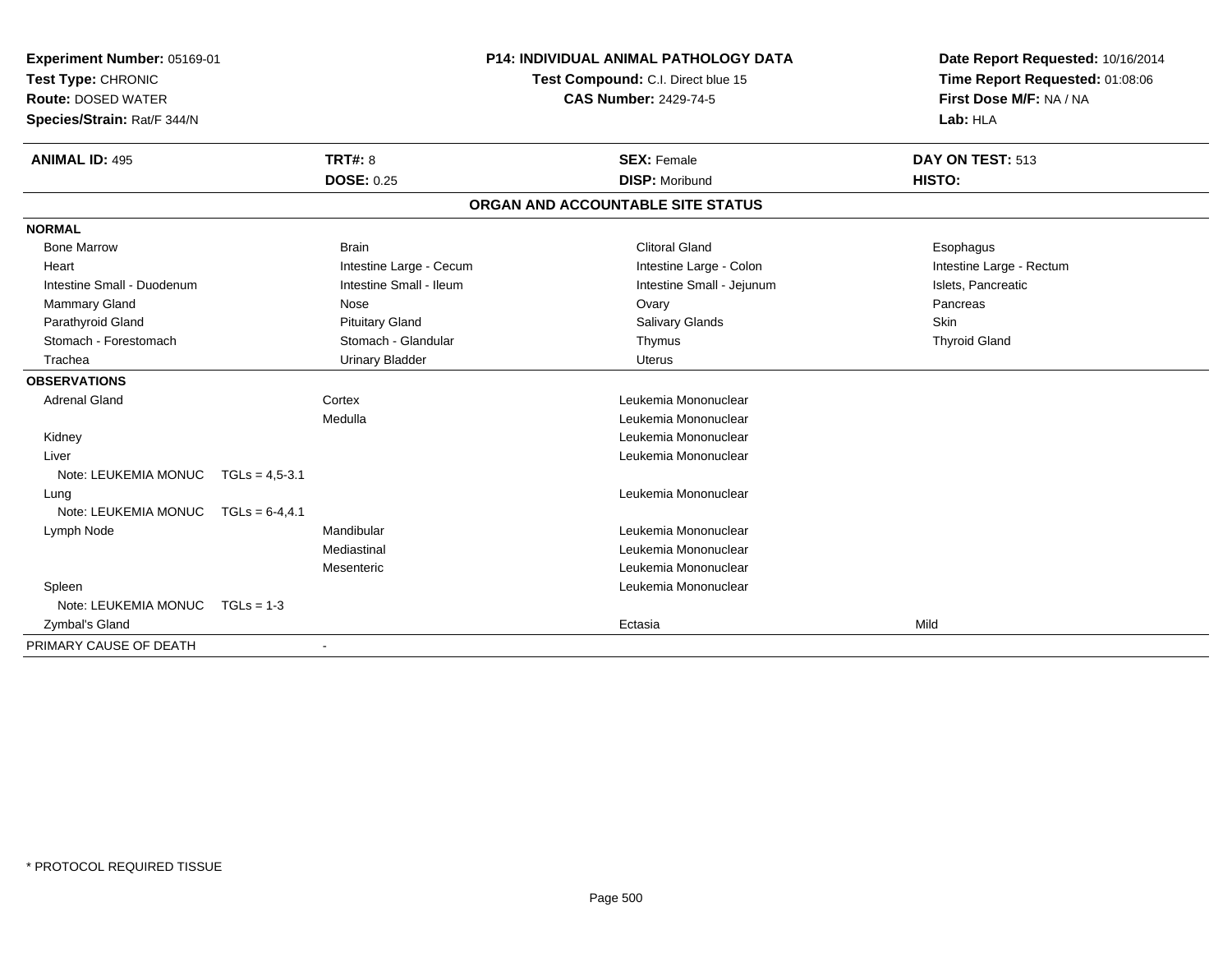| Experiment Number: 05169-01<br>Test Type: CHRONIC<br><b>Route: DOSED WATER</b><br>Species/Strain: Rat/F 344/N                                                                                                                            |                                                                                                                                                             | <b>P14: INDIVIDUAL ANIMAL PATHOLOGY DATA</b><br>Test Compound: C.I. Direct blue 15<br><b>CAS Number: 2429-74-5</b>                                                   | Date Report Requested: 10/16/2014<br>Time Report Requested: 01:08:06<br>First Dose M/F: NA / NA<br>Lab: HLA                                         |
|------------------------------------------------------------------------------------------------------------------------------------------------------------------------------------------------------------------------------------------|-------------------------------------------------------------------------------------------------------------------------------------------------------------|----------------------------------------------------------------------------------------------------------------------------------------------------------------------|-----------------------------------------------------------------------------------------------------------------------------------------------------|
| <b>ANIMAL ID: 496</b>                                                                                                                                                                                                                    | TRT#: 8<br><b>DOSE: 0.25</b>                                                                                                                                | <b>SEX: Female</b><br><b>DISP: Dead</b>                                                                                                                              | DAY ON TEST: 463<br>HISTO:                                                                                                                          |
|                                                                                                                                                                                                                                          |                                                                                                                                                             | ORGAN AND ACCOUNTABLE SITE STATUS                                                                                                                                    |                                                                                                                                                     |
| <b>NORMAL</b>                                                                                                                                                                                                                            |                                                                                                                                                             |                                                                                                                                                                      |                                                                                                                                                     |
| Adrenal Gland - Medulla<br>Intestine Large - Cecum<br>Intestine Small - Ileum<br>Lymph Node - Mandibular<br>Ovary<br>Salivary Glands<br>Thymus<br>Zymbal's Gland<br><b>OBSERVATIONS</b><br><b>Adrenal Gland</b><br><b>Clitoral Gland</b> | <b>Bone Marrow</b><br>Intestine Large - Colon<br>Intestine Small - Jejunum<br>Lymph Node - Mesenteric<br>Pancreas<br>Skin<br><b>Thyroid Gland</b><br>Cortex | <b>Brain</b><br>Intestine Large - Rectum<br>Islets, Pancreatic<br>Mammary Gland<br>Parathyroid Gland<br>Stomach - Forestomach<br>Trachea<br>Hypertrophy<br>Carcinoma | Esophagus<br>Intestine Small - Duodenum<br>Kidney<br>Nose<br><b>Pituitary Gland</b><br>Stomach - Glandular<br><b>Urinary Bladder</b><br>Focal, Mild |
| Note: CARCINOMA<br>$TGLs = 1-10.1$                                                                                                                                                                                                       |                                                                                                                                                             |                                                                                                                                                                      |                                                                                                                                                     |
| Heart<br>Liver                                                                                                                                                                                                                           | Centrilobular<br>Centrilobular                                                                                                                              | Cardiomyopathy<br>Degeneration<br>Hematopoietic Cell Proliferation<br>Hepatodiaphragmatic Nodule<br><b>Necrosis</b>                                                  | Chronic, Mild<br>Diffuse, Moderate<br>Mild<br>Diffuse, Moderate                                                                                     |
| Note: ANOM HEPAT LOB<br>$TGLs = 3-3.1$                                                                                                                                                                                                   |                                                                                                                                                             |                                                                                                                                                                      |                                                                                                                                                     |
| Lung<br>Note: LEUKOCYTOSIS NOTED                                                                                                                                                                                                         |                                                                                                                                                             | Hyperplasia                                                                                                                                                          | Lymphoid, Mild                                                                                                                                      |
| Spleen<br>[ Hematopoietic Cell Proliferation TGLS = 4-3 ]                                                                                                                                                                                |                                                                                                                                                             | Hematopoietic Cell Proliferation                                                                                                                                     | Marked                                                                                                                                              |
| <b>Uterus</b><br>Note: POLYP STROMAL<br>$TGLs = 2-8.1$                                                                                                                                                                                   |                                                                                                                                                             | Polyp Stromal                                                                                                                                                        |                                                                                                                                                     |
| PRIMARY CAUSE OF DEATH                                                                                                                                                                                                                   | $\blacksquare$                                                                                                                                              |                                                                                                                                                                      |                                                                                                                                                     |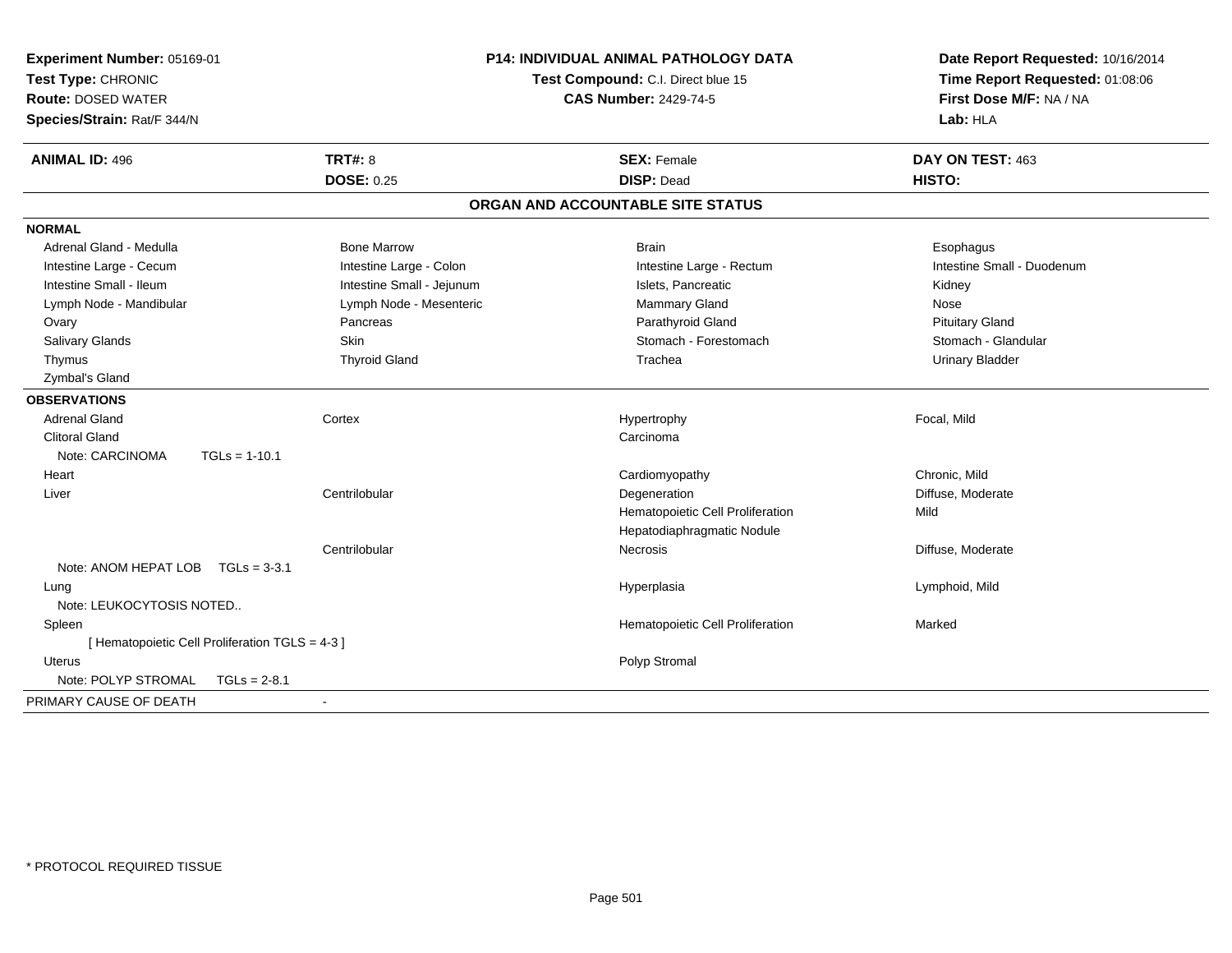| Experiment Number: 05169-01<br>Test Type: CHRONIC<br><b>Route: DOSED WATER</b><br>Species/Strain: Rat/F 344/N |                         | P14: INDIVIDUAL ANIMAL PATHOLOGY DATA<br>Test Compound: C.I. Direct blue 15<br><b>CAS Number: 2429-74-5</b> | Date Report Requested: 10/16/2014<br>Time Report Requested: 01:08:06<br>First Dose M/F: NA / NA<br>Lab: HLA |  |
|---------------------------------------------------------------------------------------------------------------|-------------------------|-------------------------------------------------------------------------------------------------------------|-------------------------------------------------------------------------------------------------------------|--|
| <b>ANIMAL ID: 497</b>                                                                                         | <b>TRT#: 8</b>          | <b>SEX: Female</b>                                                                                          | DAY ON TEST: 635                                                                                            |  |
|                                                                                                               | <b>DOSE: 0.25</b>       | <b>DISP: Dead</b>                                                                                           | HISTO:                                                                                                      |  |
|                                                                                                               |                         | ORGAN AND ACCOUNTABLE SITE STATUS                                                                           |                                                                                                             |  |
| <b>NORMAL</b>                                                                                                 |                         |                                                                                                             |                                                                                                             |  |
| <b>Bone Marrow</b>                                                                                            | Esophagus               | Intestine Large - Colon                                                                                     | Intestine Large - Rectum                                                                                    |  |
| Intestine Small - Duodenum                                                                                    | Intestine Small - Ileum | Intestine Small - Jejunum                                                                                   | Islets, Pancreatic                                                                                          |  |
| <b>Mammary Gland</b>                                                                                          | <b>Nose</b>             | Ovary                                                                                                       | Pancreas                                                                                                    |  |
| Parathyroid Gland                                                                                             | <b>Pituitary Gland</b>  | Salivary Glands                                                                                             | <b>Skin</b>                                                                                                 |  |
| Stomach - Forestomach                                                                                         | Stomach - Glandular     | Thymus                                                                                                      | <b>Thyroid Gland</b>                                                                                        |  |
| Trachea                                                                                                       | <b>Urinary Bladder</b>  | <b>Uterus</b>                                                                                               |                                                                                                             |  |
| <b>OBSERVATIONS</b>                                                                                           |                         |                                                                                                             |                                                                                                             |  |
| <b>Adrenal Gland</b>                                                                                          | Cortex                  | Leukemia Mononuclear                                                                                        |                                                                                                             |  |
|                                                                                                               | Medulla                 | Leukemia Mononuclear                                                                                        |                                                                                                             |  |
| <b>Brain</b>                                                                                                  |                         | Hemorrhage                                                                                                  | Mild                                                                                                        |  |
| Note: HEMORRHAGE<br>$TGLs = 2-1$                                                                              |                         |                                                                                                             |                                                                                                             |  |
| <b>Clitoral Gland</b>                                                                                         | <b>Bilateral</b>        | Adenoma                                                                                                     |                                                                                                             |  |
|                                                                                                               |                         | Ectasia                                                                                                     | Moderate                                                                                                    |  |
| Note: [ ADENOMA<br>$\vert$ TGLs = 1-8                                                                         |                         |                                                                                                             |                                                                                                             |  |
| Heart                                                                                                         |                         | Cardiomyopathy                                                                                              | Chronic, Mild                                                                                               |  |
| Intestine Large                                                                                               | Cecum                   | Inflammation                                                                                                | Acute, Mild                                                                                                 |  |
| Note: $\lceil$ INFLAMMATION $\lceil$ TGLs = 3-7                                                               |                         |                                                                                                             |                                                                                                             |  |
| Kidney                                                                                                        |                         | Nephropathy                                                                                                 | Chronic, Mild                                                                                               |  |
| Liver                                                                                                         |                         | Leukemia Mononuclear                                                                                        |                                                                                                             |  |
| Note: ML IS STAGE 3                                                                                           |                         |                                                                                                             |                                                                                                             |  |
| Lung                                                                                                          |                         | Leukemia Mononuclear                                                                                        |                                                                                                             |  |
| Lymph Node                                                                                                    | Mandibular              | Leukemia Mononuclear                                                                                        |                                                                                                             |  |
|                                                                                                               | Mediastinal             | Leukemia Mononuclear                                                                                        |                                                                                                             |  |
|                                                                                                               | Mesenteric              | Leukemia Mononuclear                                                                                        |                                                                                                             |  |
| Spleen                                                                                                        |                         | Leukemia Mononuclear                                                                                        |                                                                                                             |  |
| Zymbal's Gland                                                                                                |                         | Ectasia                                                                                                     | Moderate                                                                                                    |  |
| PRIMARY CAUSE OF DEATH                                                                                        | ÷                       |                                                                                                             |                                                                                                             |  |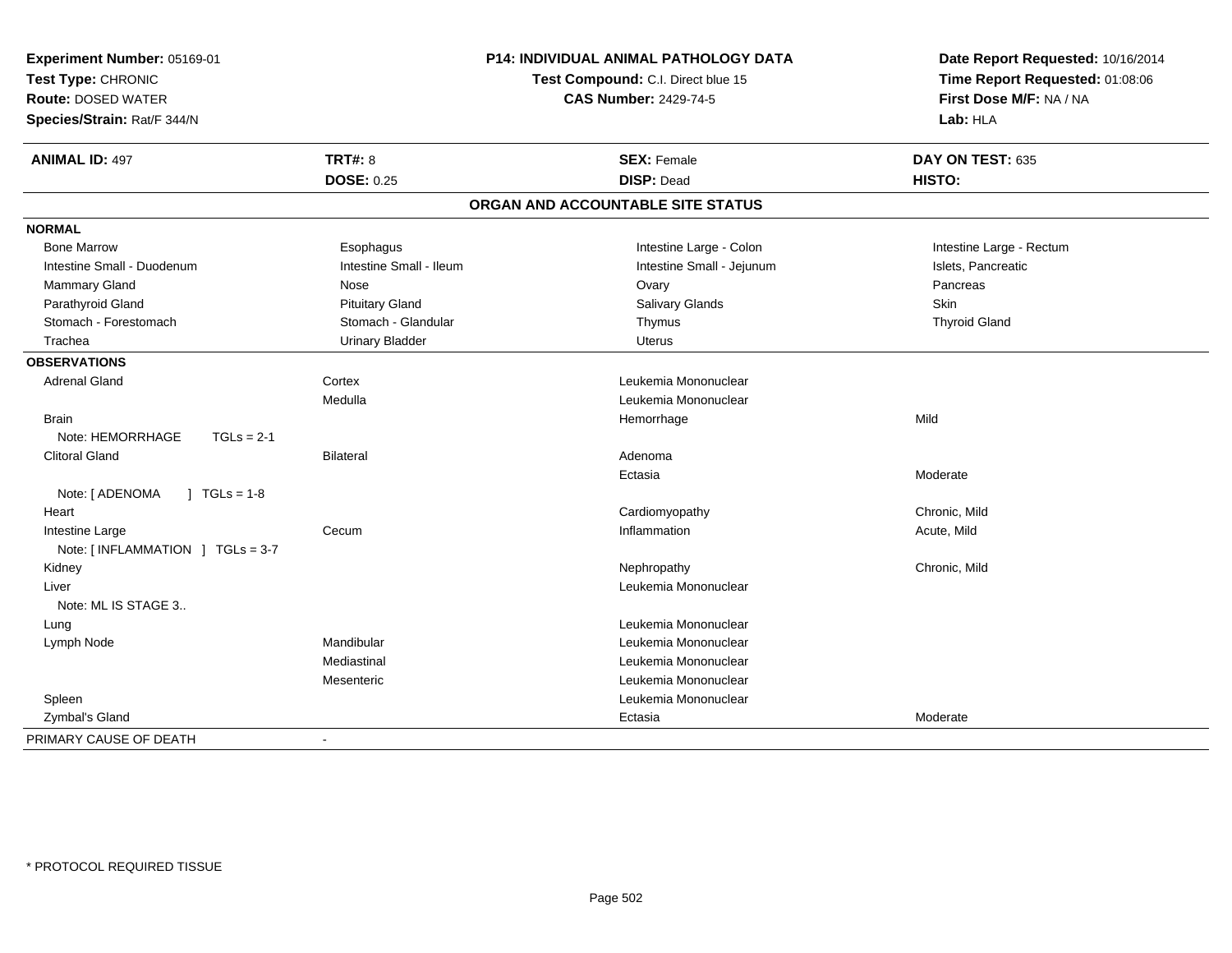| Experiment Number: 05169-01   |                      | <b>P14: INDIVIDUAL ANIMAL PATHOLOGY DATA</b> |                                    | Date Report Requested: 10/16/2014 |  |
|-------------------------------|----------------------|----------------------------------------------|------------------------------------|-----------------------------------|--|
| Test Type: CHRONIC            |                      |                                              | Test Compound: C.I. Direct blue 15 | Time Report Requested: 01:08:06   |  |
| <b>Route: DOSED WATER</b>     |                      |                                              | <b>CAS Number: 2429-74-5</b>       | First Dose M/F: NA / NA           |  |
| Species/Strain: Rat/F 344/N   |                      |                                              |                                    | Lab: HLA                          |  |
| <b>ANIMAL ID: 498</b>         | <b>TRT#: 8</b>       |                                              | <b>SEX: Female</b>                 | DAY ON TEST: 474                  |  |
|                               | <b>DOSE: 0.25</b>    |                                              | <b>DISP: Moribund</b>              | HISTO:                            |  |
|                               |                      |                                              | ORGAN AND ACCOUNTABLE SITE STATUS  |                                   |  |
| <b>NORMAL</b>                 |                      |                                              |                                    |                                   |  |
| <b>Adrenal Gland - Cortex</b> |                      | Adrenal Gland - Medulla                      | <b>Bone Marrow</b>                 | <b>Brain</b>                      |  |
| Esophagus                     | Heart                |                                              | Intestine Large - Cecum            | Intestine Large - Colon           |  |
| Intestine Large - Rectum      |                      | Intestine Small - Duodenum                   | Intestine Small - Ileum            | Intestine Small - Jejunum         |  |
| Islets, Pancreatic            |                      | Lymph Node - Mandibular                      | Lymph Node - Mesenteric            | Mammary Gland                     |  |
| Nose                          | Ovary                |                                              | Pancreas                           | Parathyroid Gland                 |  |
| Salivary Glands               | Skin                 |                                              | Stomach - Forestomach              | Stomach - Glandular               |  |
| <b>Thyroid Gland</b>          | Trachea              |                                              | <b>Urinary Bladder</b>             | <b>Uterus</b>                     |  |
| <b>MISSING</b>                |                      |                                              |                                    |                                   |  |
| Thymus                        |                      |                                              |                                    |                                   |  |
| <b>OBSERVATIONS</b>           |                      |                                              |                                    |                                   |  |
| <b>Clitoral Gland</b>         |                      |                                              | Adenoma                            |                                   |  |
|                               |                      |                                              | Hyperplasia                        | Focal, Moderate                   |  |
| Note: ADENOMA                 | $TGLs = 1-8.1$       |                                              |                                    |                                   |  |
| Kidney                        |                      |                                              | Nephropathy                        | Chronic, Minimal                  |  |
| Liver                         |                      |                                              | <b>Basophilic Focus</b>            | Mild                              |  |
| Lung                          |                      |                                              | Hyperplasia                        | Lymphoid, Mild                    |  |
| <b>Pituitary Gland</b>        | <b>Pars Distalis</b> |                                              | Cyst                               | Moderate                          |  |
| [Cyst TGLS = $3-2$ ]          |                      |                                              |                                    |                                   |  |
| Spleen                        |                      |                                              | Hematopoietic Cell Proliferation   | Mild                              |  |
|                               |                      |                                              | Pigmentation                       | Mild                              |  |
| Zymbal's Gland                |                      |                                              | Carcinoma                          |                                   |  |
|                               |                      |                                              | Hyperplasia                        | Squamous, Focal, Minimal          |  |
| Note: CARCINOMA               | $TGLs = 2-10.1$      |                                              |                                    |                                   |  |
| PRIMARY CAUSE OF DEATH        |                      |                                              |                                    |                                   |  |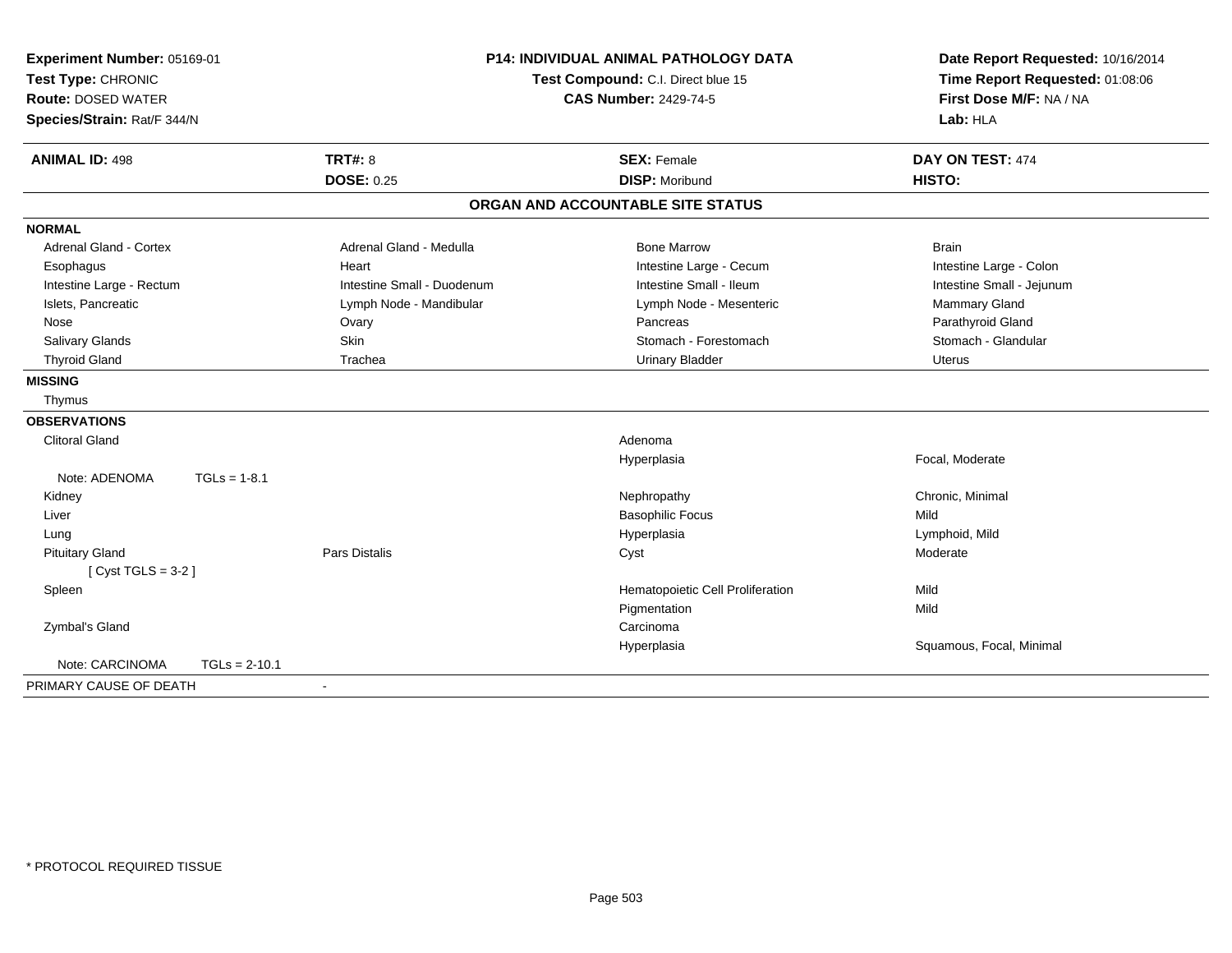| Experiment Number: 05169-01<br>Test Type: CHRONIC<br><b>Route: DOSED WATER</b><br>Species/Strain: Rat/F 344/N | <b>P14: INDIVIDUAL ANIMAL PATHOLOGY DATA</b><br>Test Compound: C.I. Direct blue 15<br><b>CAS Number: 2429-74-5</b> |                            | Date Report Requested: 10/16/2014<br>Time Report Requested: 01:08:06<br>First Dose M/F: NA / NA<br>Lab: HLA |                           |
|---------------------------------------------------------------------------------------------------------------|--------------------------------------------------------------------------------------------------------------------|----------------------------|-------------------------------------------------------------------------------------------------------------|---------------------------|
| <b>ANIMAL ID: 499</b>                                                                                         |                                                                                                                    | <b>TRT#: 8</b>             | <b>SEX: Female</b>                                                                                          | DAY ON TEST: 402          |
|                                                                                                               |                                                                                                                    | <b>DOSE: 0.25</b>          | <b>DISP: Moribund</b>                                                                                       | HISTO:                    |
|                                                                                                               |                                                                                                                    |                            | ORGAN AND ACCOUNTABLE SITE STATUS                                                                           |                           |
| <b>NORMAL</b>                                                                                                 |                                                                                                                    |                            |                                                                                                             |                           |
| <b>Adrenal Gland - Cortex</b>                                                                                 |                                                                                                                    | Adrenal Gland - Medulla    | <b>Bone Marrow</b>                                                                                          | <b>Brain</b>              |
| Esophagus                                                                                                     |                                                                                                                    | Heart                      | Intestine Large - Cecum                                                                                     | Intestine Large - Colon   |
| Intestine Large - Rectum                                                                                      |                                                                                                                    | Intestine Small - Duodenum | Intestine Small - Ileum                                                                                     | Intestine Small - Jejunum |
| Islets, Pancreatic                                                                                            |                                                                                                                    | Kidney                     | Liver                                                                                                       | Lymph Node - Mandibular   |
| Lymph Node - Mesenteric                                                                                       |                                                                                                                    | <b>Mammary Gland</b>       | Nose                                                                                                        | Ovary                     |
| Pancreas                                                                                                      |                                                                                                                    | Parathyroid Gland          | Skin                                                                                                        | Spleen                    |
| Stomach - Forestomach                                                                                         |                                                                                                                    | Stomach - Glandular        | Thymus                                                                                                      | <b>Thyroid Gland</b>      |
| Trachea                                                                                                       |                                                                                                                    | <b>Urinary Bladder</b>     | <b>Uterus</b>                                                                                               |                           |
| <b>OBSERVATIONS</b>                                                                                           |                                                                                                                    |                            |                                                                                                             |                           |
| <b>Clitoral Gland</b>                                                                                         |                                                                                                                    |                            | Carcinoma                                                                                                   |                           |
| Note: CARCINOMA                                                                                               | $TGLs = 1-8.1$                                                                                                     |                            |                                                                                                             |                           |
| Lung                                                                                                          |                                                                                                                    |                            | Hyperplasia                                                                                                 | Lymphoid, Mild            |
| <b>Pituitary Gland</b>                                                                                        |                                                                                                                    | Pars Distalis              | Adenoma                                                                                                     |                           |
| [Adenoma TGLS = $3-2$ ]                                                                                       |                                                                                                                    |                            |                                                                                                             |                           |
| <b>Salivary Glands</b>                                                                                        |                                                                                                                    |                            | Atrophy                                                                                                     | Mild                      |
| Zymbal's Gland                                                                                                |                                                                                                                    |                            | Carcinoma                                                                                                   |                           |
|                                                                                                               |                                                                                                                    |                            | Hyperplasia                                                                                                 | Squamous, Focal, Minimal  |
| Note: CARCINOMA                                                                                               | $TGLs = 4-10.1$                                                                                                    |                            |                                                                                                             |                           |
| PRIMARY CAUSE OF DEATH                                                                                        |                                                                                                                    | $\overline{\phantom{a}}$   |                                                                                                             |                           |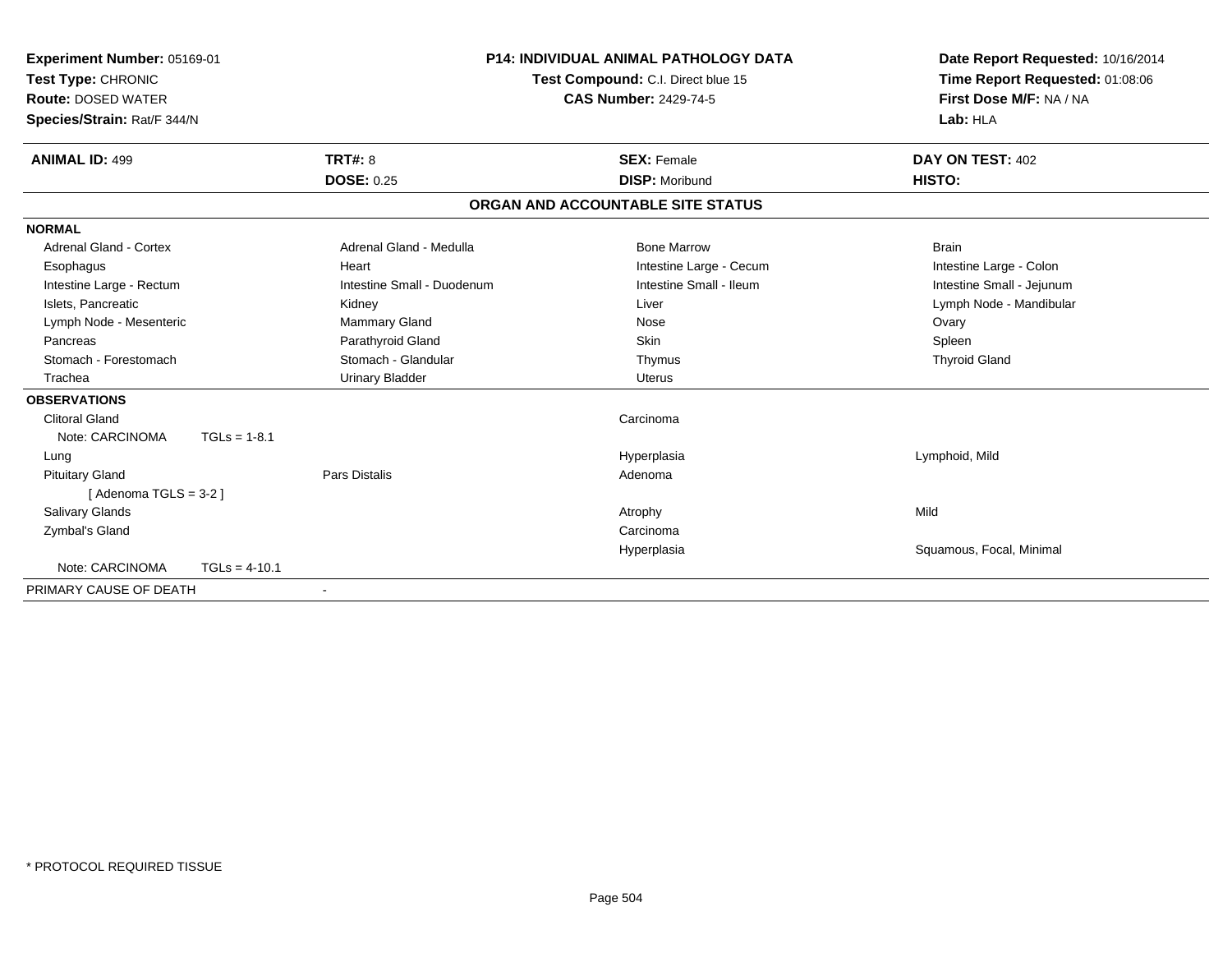| Experiment Number: 05169-01<br>Test Type: CHRONIC<br><b>Route: DOSED WATER</b><br>Species/Strain: Rat/F 344/N |                         | P14: INDIVIDUAL ANIMAL PATHOLOGY DATA<br>Test Compound: C.I. Direct blue 15<br><b>CAS Number: 2429-74-5</b> | Date Report Requested: 10/16/2014<br>Time Report Requested: 01:08:06<br>First Dose M/F: NA / NA<br>Lab: HLA |
|---------------------------------------------------------------------------------------------------------------|-------------------------|-------------------------------------------------------------------------------------------------------------|-------------------------------------------------------------------------------------------------------------|
| <b>ANIMAL ID: 500</b>                                                                                         | <b>TRT#: 8</b>          | <b>SEX: Female</b>                                                                                          | DAY ON TEST: 646                                                                                            |
|                                                                                                               | <b>DOSE: 0.25</b>       | <b>DISP: Moribund</b>                                                                                       | HISTO:                                                                                                      |
|                                                                                                               |                         | ORGAN AND ACCOUNTABLE SITE STATUS                                                                           |                                                                                                             |
| <b>NORMAL</b>                                                                                                 |                         |                                                                                                             |                                                                                                             |
| <b>Bone Marrow</b>                                                                                            | Esophagus               | Intestine Large - Cecum                                                                                     | Intestine Large - Rectum                                                                                    |
| Intestine Small - Duodenum                                                                                    | Intestine Small - Ileum | Islets, Pancreatic                                                                                          | Nose                                                                                                        |
| Ovary                                                                                                         | Pancreas                | Parathyroid Gland                                                                                           | Salivary Glands                                                                                             |
| Skin                                                                                                          | Stomach - Forestomach   | Stomach - Glandular                                                                                         | Thymus                                                                                                      |
| <b>Thyroid Gland</b>                                                                                          | Trachea                 | <b>Urinary Bladder</b>                                                                                      | <b>Uterus</b>                                                                                               |
| Zymbal's Gland                                                                                                |                         |                                                                                                             |                                                                                                             |
| <b>OBSERVATIONS</b>                                                                                           |                         |                                                                                                             |                                                                                                             |
| <b>Adrenal Gland</b>                                                                                          | Cortex                  | Leukemia Mononuclear                                                                                        |                                                                                                             |
|                                                                                                               | Medulla                 | Leukemia Mononuclear                                                                                        |                                                                                                             |
| Bone                                                                                                          | Sternum                 | Osteopetrosis                                                                                               | Moderate                                                                                                    |
| Brain                                                                                                         |                         | Compression                                                                                                 |                                                                                                             |
| [Compression TGLS = 9-1]                                                                                      |                         |                                                                                                             |                                                                                                             |
| <b>Clitoral Gland</b>                                                                                         |                         | Adenoma                                                                                                     |                                                                                                             |
|                                                                                                               |                         | Hyperplasia                                                                                                 | Squamous, Focal, Mild                                                                                       |
| Note: [ ADENOMA<br>$1 TGLs = 2-8$                                                                             |                         |                                                                                                             |                                                                                                             |
| Heart                                                                                                         |                         | Cardiomyopathy                                                                                              | Chronic, Mild                                                                                               |
| Intestine Large<br>Note: POLYP ADENOMAT TGLs = 8-7                                                            | Colon, Descend Colon    | Polyp Adenomatous                                                                                           |                                                                                                             |
| <b>Intestine Small</b><br>Note: ADENOCARC<br>$TGLs = 7-6.1$<br>Note: ARISING IN A POLYP                       | Jejunum                 | Adenocarcinoma                                                                                              |                                                                                                             |
| Kidney                                                                                                        |                         | Nephropathy                                                                                                 | Chronic, Moderate                                                                                           |
| Liver<br>Note: ML IS STAGE 3<br>Note: LEUKEMIA MONUC<br>$TGLs = 4-3.1$                                        |                         | Leukemia Mononuclear                                                                                        |                                                                                                             |
| Lung                                                                                                          |                         | Leukemia Mononuclear                                                                                        |                                                                                                             |
| Lymph Node                                                                                                    | Mandibular              | Leukemia Mononuclear                                                                                        |                                                                                                             |
|                                                                                                               | Mesenteric              | Leukemia Mononuclear                                                                                        |                                                                                                             |
| Mammary Gland                                                                                                 | Duct                    | Ectasia                                                                                                     | Moderate                                                                                                    |
| Note: ECTASIA<br>$TGLs = 1-10$                                                                                |                         |                                                                                                             |                                                                                                             |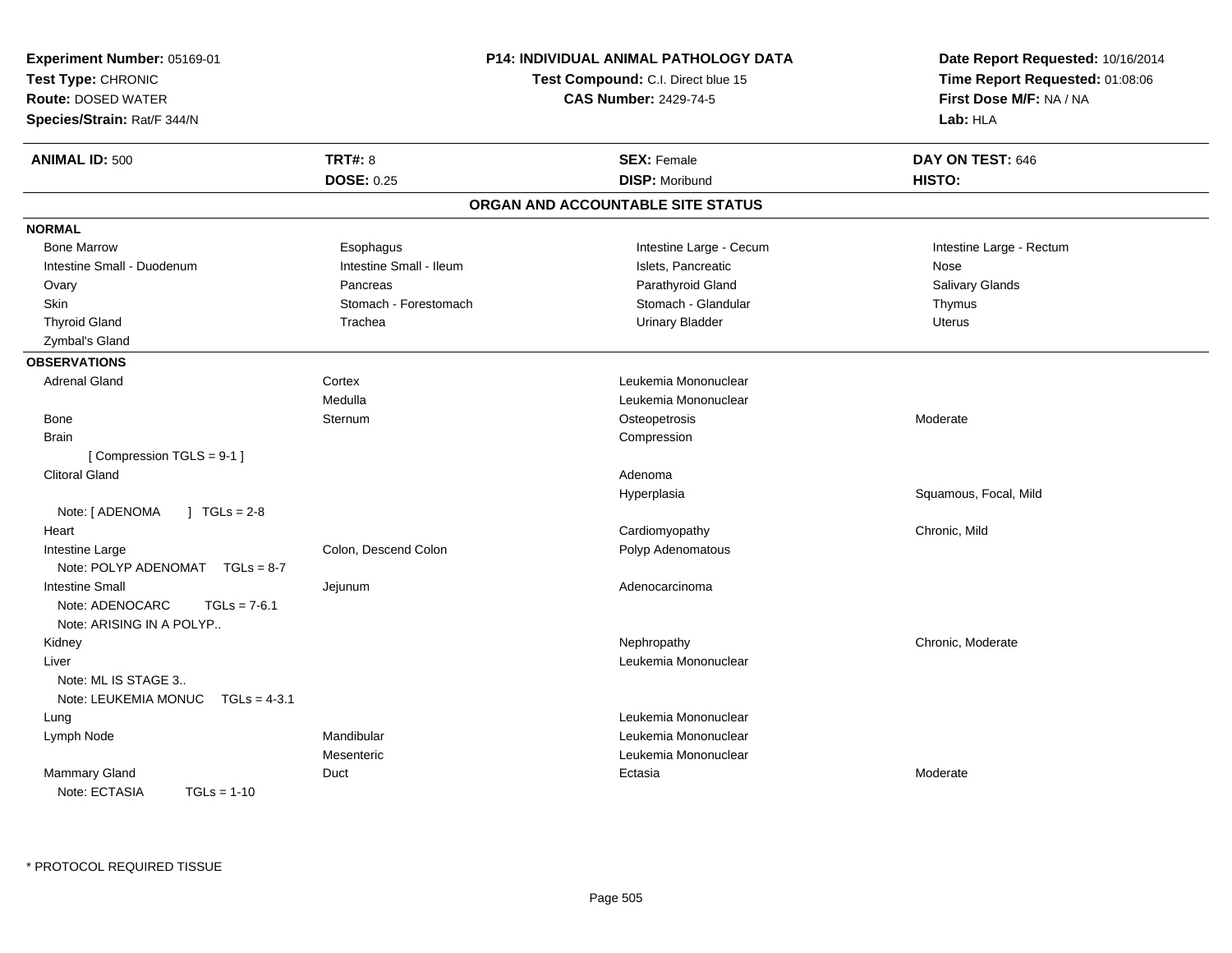| Experiment Number: 05169-01<br><b>Test Type: CHRONIC</b><br><b>Route: DOSED WATER</b><br>Species/Strain: Rat/F 344/N |                   | <b>P14: INDIVIDUAL ANIMAL PATHOLOGY DATA</b><br>Test Compound: C.I. Direct blue 15<br><b>CAS Number: 2429-74-5</b> | Date Report Requested: 10/16/2014<br>Time Report Requested: 01:08:06<br>First Dose M/F: NA / NA<br>Lab: HLA |
|----------------------------------------------------------------------------------------------------------------------|-------------------|--------------------------------------------------------------------------------------------------------------------|-------------------------------------------------------------------------------------------------------------|
| <b>ANIMAL ID: 500</b>                                                                                                | <b>TRT#: 8</b>    | <b>SEX: Female</b>                                                                                                 | DAY ON TEST: 646                                                                                            |
|                                                                                                                      | <b>DOSE: 0.25</b> | <b>DISP: Moribund</b>                                                                                              | HISTO:                                                                                                      |
|                                                                                                                      |                   | ORGAN AND ACCOUNTABLE SITE STATUS                                                                                  |                                                                                                             |
| <b>Pituitary Gland</b>                                                                                               | Pars Distalis     | Adenoma                                                                                                            |                                                                                                             |
| [Adenoma TGLS = $10-2$ ]                                                                                             |                   |                                                                                                                    |                                                                                                             |
| Spleen                                                                                                               |                   | Leukemia Mononuclear                                                                                               |                                                                                                             |
| Note: LEUKEMIA MONUC $TGLs = 5.6-3$                                                                                  |                   |                                                                                                                    |                                                                                                             |
| Zymbals GI                                                                                                           |                   |                                                                                                                    |                                                                                                             |
| Note: ONE GLAND IS PRESENT                                                                                           |                   |                                                                                                                    |                                                                                                             |
| PRIMARY CAUSE OF DEATH                                                                                               |                   |                                                                                                                    |                                                                                                             |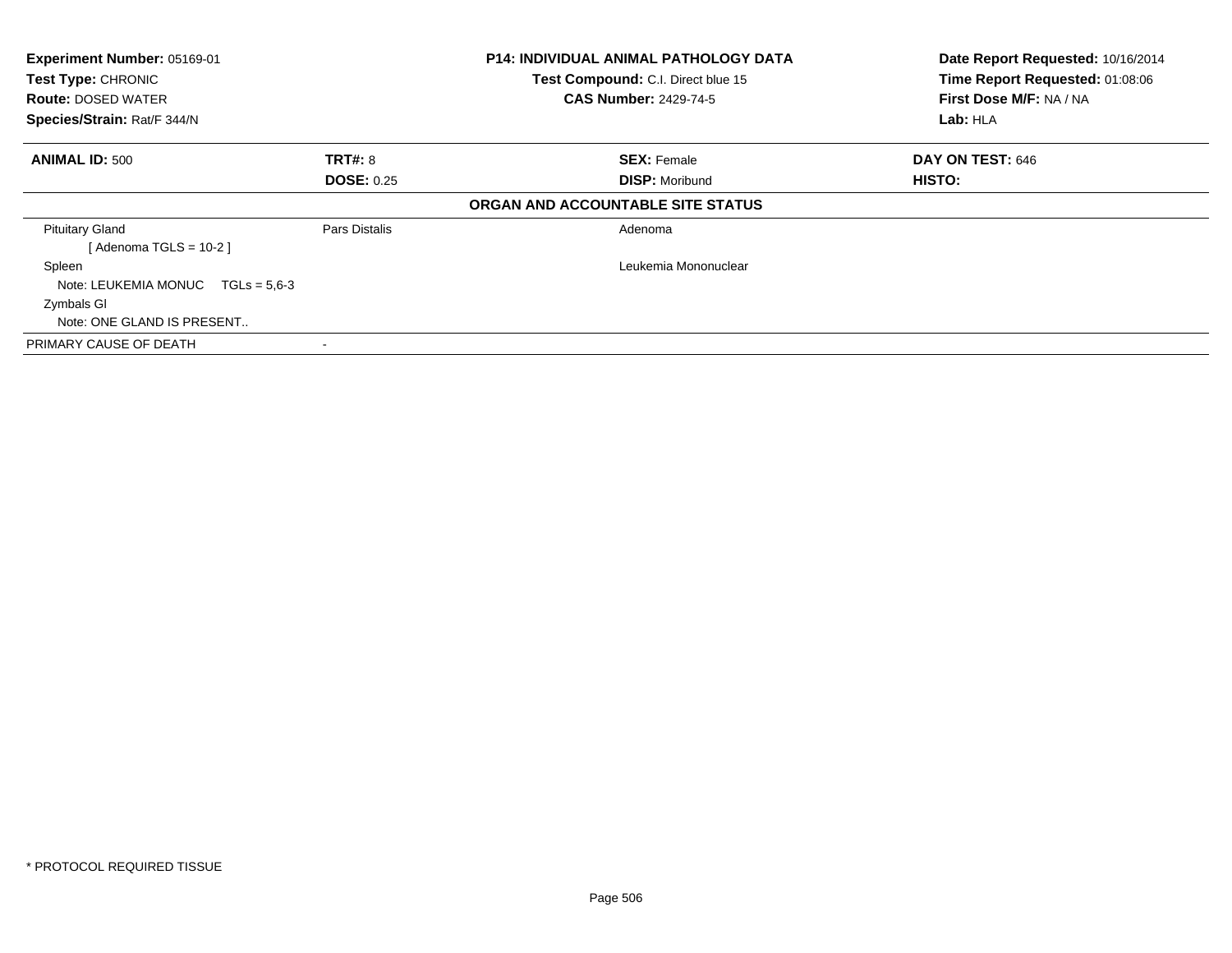| Experiment Number: 05169-01<br>Test Type: CHRONIC<br><b>Route: DOSED WATER</b> |                           | <b>P14: INDIVIDUAL ANIMAL PATHOLOGY DATA</b><br>Test Compound: C.I. Direct blue 15<br><b>CAS Number: 2429-74-5</b> | Date Report Requested: 10/16/2014<br>Time Report Requested: 01:08:06<br>First Dose M/F: NA / NA |  |
|--------------------------------------------------------------------------------|---------------------------|--------------------------------------------------------------------------------------------------------------------|-------------------------------------------------------------------------------------------------|--|
| Species/Strain: Rat/F 344/N                                                    |                           |                                                                                                                    | Lab: HLA                                                                                        |  |
| <b>ANIMAL ID: 501</b>                                                          | <b>TRT#: 8</b>            | <b>SEX: Female</b>                                                                                                 | DAY ON TEST: 581                                                                                |  |
|                                                                                | <b>DOSE: 0.25</b>         | <b>DISP: Moribund</b>                                                                                              | HISTO:                                                                                          |  |
|                                                                                |                           | ORGAN AND ACCOUNTABLE SITE STATUS                                                                                  |                                                                                                 |  |
| <b>NORMAL</b>                                                                  |                           |                                                                                                                    |                                                                                                 |  |
| Adrenal Gland - Medulla                                                        | <b>Bone Marrow</b>        | <b>Brain</b>                                                                                                       | Heart                                                                                           |  |
| Intestine Large - Cecum                                                        | Intestine Large - Colon   | Intestine Large - Rectum                                                                                           | Intestine Small - Duodenum                                                                      |  |
| Intestine Small - Ileum                                                        | Intestine Small - Jejunum | Islets, Pancreatic                                                                                                 | Lymph Node - Mesenteric                                                                         |  |
| Mammary Gland                                                                  | Nose                      | Ovary                                                                                                              | Pancreas                                                                                        |  |
| Parathyroid Gland                                                              | Skin                      | Stomach - Forestomach                                                                                              | Stomach - Glandular                                                                             |  |
| <b>Thyroid Gland</b>                                                           | Trachea                   | <b>Urinary Bladder</b>                                                                                             | <b>Uterus</b>                                                                                   |  |
| <b>MISSING</b>                                                                 |                           |                                                                                                                    |                                                                                                 |  |
| Thymus                                                                         |                           |                                                                                                                    |                                                                                                 |  |
| <b>OBSERVATIONS</b>                                                            |                           |                                                                                                                    |                                                                                                 |  |
| <b>Adrenal Gland</b>                                                           | Cortex                    | Vacuolization Cytoplasmic                                                                                          | Diffuse, Moderate                                                                               |  |
| <b>Clitoral Gland</b>                                                          |                           | Ectasia                                                                                                            | Mild                                                                                            |  |
|                                                                                |                           | Hyperplasia                                                                                                        | Focal, Mild                                                                                     |  |
| Esophagus                                                                      |                           | Hyperkeratosis                                                                                                     | Mild                                                                                            |  |
| Kidney                                                                         |                           | Nephropathy                                                                                                        | Chronic, Mild                                                                                   |  |
| Liver                                                                          |                           | Vacuolization Cytoplasmic                                                                                          | Diffuse, Moderate                                                                               |  |
| Lung                                                                           |                           | Hyperplasia                                                                                                        | Lymphoid, Mild                                                                                  |  |
|                                                                                |                           | <b>Infiltration Cellular</b>                                                                                       | Histiocyte, Mild                                                                                |  |
| Lymph Node                                                                     | Mandibular                | Hyperplasia                                                                                                        | Lymphoid, Moderate                                                                              |  |
| <b>Pituitary Gland</b>                                                         | <b>Pars Distalis</b>      | Angiectasis                                                                                                        | Focal, Mild                                                                                     |  |
| Note: [ ANGIECTASIS ] TGLs = 4-2                                               |                           |                                                                                                                    |                                                                                                 |  |
| Salivary Glands                                                                |                           | Atrophy                                                                                                            | Moderate                                                                                        |  |
| Spleen                                                                         |                           | Atrophy                                                                                                            | Moderate                                                                                        |  |
|                                                                                |                           | Pigmentation                                                                                                       | Moderate                                                                                        |  |
| Zymbal's Gland                                                                 |                           | Carcinoma                                                                                                          |                                                                                                 |  |
|                                                                                |                           | Ectasia                                                                                                            | Marked                                                                                          |  |
|                                                                                |                           | Hyperplasia                                                                                                        | Squamous, Focal, Minimal                                                                        |  |
| Note: CARCINOMA                                                                | $TGLs = 3-10.12.1$        |                                                                                                                    |                                                                                                 |  |
| PRIMARY CAUSE OF DEATH                                                         |                           |                                                                                                                    |                                                                                                 |  |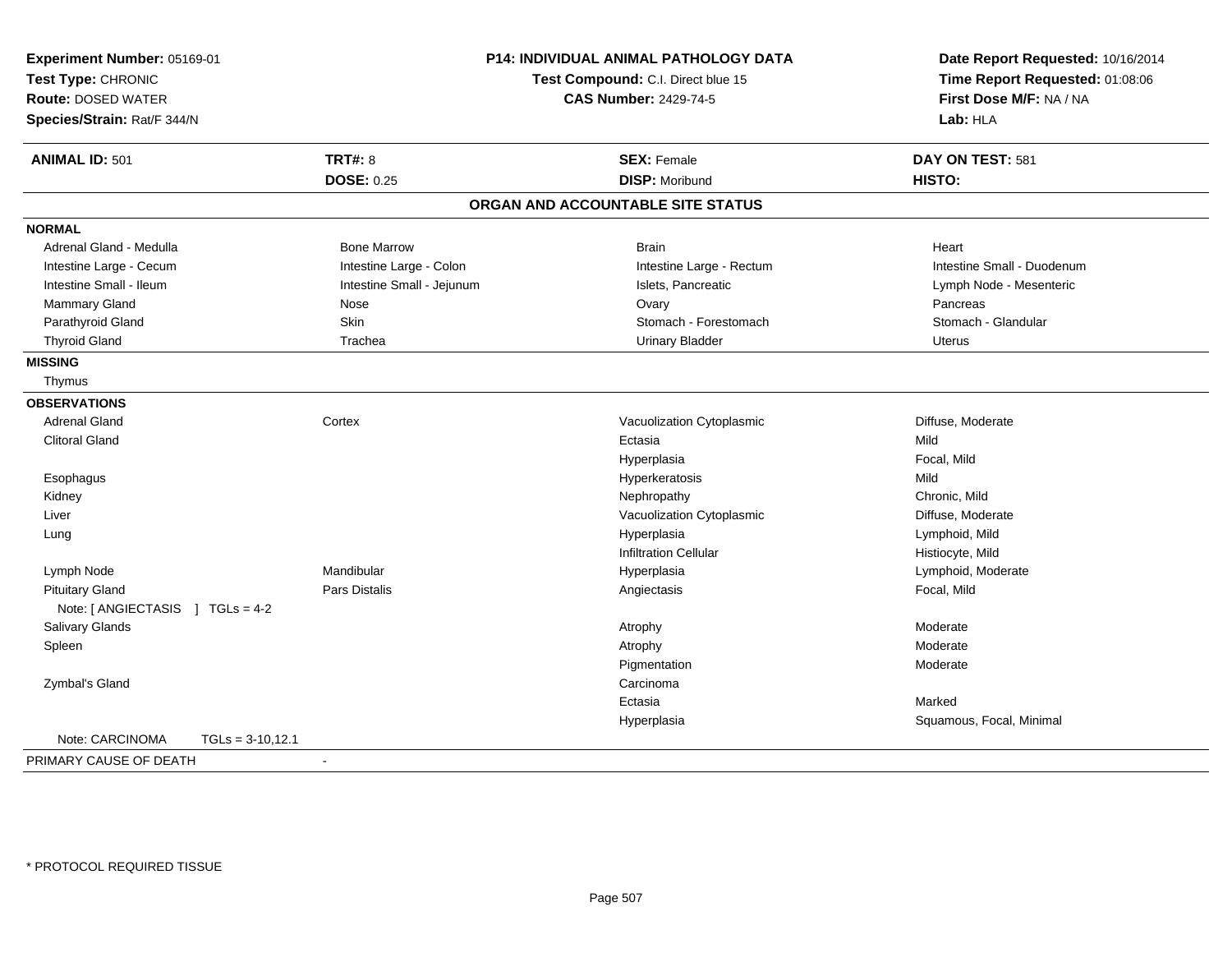| Experiment Number: 05169-01<br>Test Type: CHRONIC<br><b>Route: DOSED WATER</b><br>Species/Strain: Rat/F 344/N |                          | <b>P14: INDIVIDUAL ANIMAL PATHOLOGY DATA</b><br>Test Compound: C.I. Direct blue 15<br><b>CAS Number: 2429-74-5</b> | Date Report Requested: 10/16/2014<br>Time Report Requested: 01:08:06<br>First Dose M/F: NA / NA<br>Lab: HLA |  |
|---------------------------------------------------------------------------------------------------------------|--------------------------|--------------------------------------------------------------------------------------------------------------------|-------------------------------------------------------------------------------------------------------------|--|
| <b>ANIMAL ID: 502</b>                                                                                         | TRT#: 8                  | <b>SEX: Female</b>                                                                                                 | DAY ON TEST: 502                                                                                            |  |
|                                                                                                               | <b>DOSE: 0.25</b>        | <b>DISP: Moribund</b>                                                                                              | HISTO:                                                                                                      |  |
|                                                                                                               |                          | ORGAN AND ACCOUNTABLE SITE STATUS                                                                                  |                                                                                                             |  |
| <b>NORMAL</b>                                                                                                 |                          |                                                                                                                    |                                                                                                             |  |
| <b>Adrenal Gland - Cortex</b>                                                                                 | Adrenal Gland - Medulla  | <b>Bone Marrow</b>                                                                                                 | <b>Brain</b>                                                                                                |  |
| <b>Clitoral Gland</b>                                                                                         | Esophagus                | Heart                                                                                                              | Intestine Large - Cecum                                                                                     |  |
| Intestine Large - Colon                                                                                       | Intestine Large - Rectum | Intestine Small - Duodenum                                                                                         | Intestine Small - Ileum                                                                                     |  |
| Intestine Small - Jejunum                                                                                     | Islets, Pancreatic       | Kidney                                                                                                             | Lymph Node - Mesenteric                                                                                     |  |
| Nose                                                                                                          | Ovary                    | Pancreas                                                                                                           | Parathyroid Gland                                                                                           |  |
| Salivary Glands                                                                                               | Skin                     | Stomach - Forestomach                                                                                              | Stomach - Glandular                                                                                         |  |
| Thymus                                                                                                        | <b>Thyroid Gland</b>     | Trachea                                                                                                            | <b>Urinary Bladder</b>                                                                                      |  |
| Uterus                                                                                                        |                          |                                                                                                                    |                                                                                                             |  |
| <b>OBSERVATIONS</b>                                                                                           |                          |                                                                                                                    |                                                                                                             |  |
| Liver                                                                                                         |                          | <b>Basophilic Focus</b>                                                                                            | Mild                                                                                                        |  |
|                                                                                                               |                          | Hematopoietic Cell Proliferation                                                                                   | Mild                                                                                                        |  |
| Lung                                                                                                          |                          | Hyperplasia                                                                                                        | Lymphoid, Mild                                                                                              |  |
| Lymph Node                                                                                                    | Mandibular               | Hyperplasia                                                                                                        | Lymphoid, Moderate                                                                                          |  |
| <b>Mammary Gland</b>                                                                                          |                          | Fibroadenoma                                                                                                       |                                                                                                             |  |
| Note: FIBROADENOMA                                                                                            | $TGLs = 4-10.2$          |                                                                                                                    |                                                                                                             |  |
| <b>Pituitary Gland</b>                                                                                        | <b>Pars Distalis</b>     | Cyst                                                                                                               | Mild                                                                                                        |  |
| [Cyst TGLS = $2-2$ ]                                                                                          |                          |                                                                                                                    |                                                                                                             |  |
| Spleen                                                                                                        |                          | Hematopoietic Cell Proliferation                                                                                   | Moderate                                                                                                    |  |
| [ Hematopoietic Cell Proliferation TGLS = 1-3 ]                                                               |                          |                                                                                                                    |                                                                                                             |  |
| Zymbal's Gland                                                                                                |                          | Carcinoma                                                                                                          |                                                                                                             |  |
|                                                                                                               |                          | Ectasia                                                                                                            | Marked                                                                                                      |  |
| Note: CARCINOMA                                                                                               | $TGLs = 3-10.1$          |                                                                                                                    |                                                                                                             |  |
| PRIMARY CAUSE OF DEATH                                                                                        |                          |                                                                                                                    |                                                                                                             |  |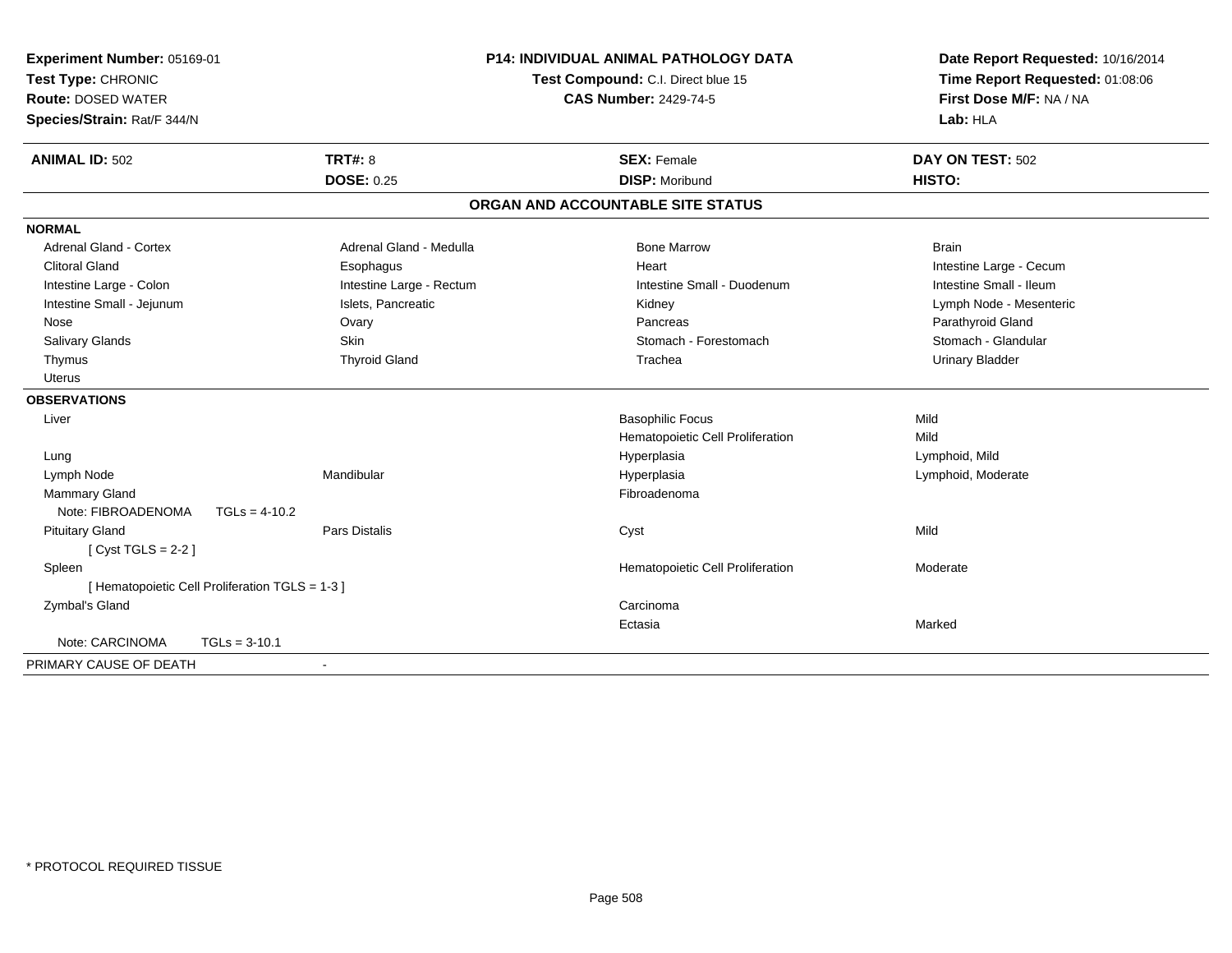| Experiment Number: 05169-01                                            |                            | <b>P14: INDIVIDUAL ANIMAL PATHOLOGY DATA</b> | Date Report Requested: 10/16/2014   |  |
|------------------------------------------------------------------------|----------------------------|----------------------------------------------|-------------------------------------|--|
| Test Type: CHRONIC                                                     |                            | Test Compound: C.I. Direct blue 15           | Time Report Requested: 01:08:06     |  |
| <b>Route: DOSED WATER</b>                                              |                            | <b>CAS Number: 2429-74-5</b>                 | First Dose M/F: NA / NA<br>Lab: HLA |  |
| Species/Strain: Rat/F 344/N                                            |                            |                                              |                                     |  |
| <b>ANIMAL ID: 503</b>                                                  | <b>TRT#: 8</b>             | <b>SEX: Female</b>                           | DAY ON TEST: 513                    |  |
|                                                                        | <b>DOSE: 0.25</b>          | <b>DISP: Moribund</b>                        | HISTO:                              |  |
|                                                                        |                            | ORGAN AND ACCOUNTABLE SITE STATUS            |                                     |  |
| <b>NORMAL</b>                                                          |                            |                                              |                                     |  |
| <b>Adrenal Gland - Cortex</b>                                          | Adrenal Gland - Medulla    | <b>Bone Marrow</b>                           | <b>Brain</b>                        |  |
| Esophagus                                                              | Heart                      | Intestine Large - Cecum                      | Intestine Large - Colon             |  |
| Intestine Large - Rectum                                               | Intestine Small - Duodenum | Intestine Small - Ileum                      | Intestine Small - Jejunum           |  |
| Islets, Pancreatic                                                     | Kidney                     | Lymph Node - Mandibular                      | Lymph Node - Mesenteric             |  |
| Nose                                                                   | Ovary                      | Pancreas                                     | Parathyroid Gland                   |  |
| <b>Pituitary Gland</b>                                                 | Salivary Glands            | <b>Skin</b>                                  | Stomach - Forestomach               |  |
| Stomach - Glandular                                                    | Thymus                     | <b>Thyroid Gland</b>                         | Trachea                             |  |
| <b>Urinary Bladder</b>                                                 | <b>Uterus</b>              | Zymbal's Gland                               |                                     |  |
| <b>MISSING</b>                                                         |                            |                                              |                                     |  |
| Mammary Gland                                                          |                            |                                              |                                     |  |
| <b>OBSERVATIONS</b>                                                    |                            |                                              |                                     |  |
| <b>Clitoral Gland</b>                                                  |                            | Carcinoma                                    |                                     |  |
|                                                                        |                            | Ectasia                                      | Marked                              |  |
| Note: CARCINOMA<br>$TGLs = 3-8.1$<br>Note: KERATIN FILLED ECTATIC DUCT |                            |                                              |                                     |  |
| Liver                                                                  |                            | <b>Clear Cell Focus</b>                      | Mild                                |  |
|                                                                        |                            | Granuloma                                    | Moderate                            |  |
| Lung                                                                   |                            | Hyperplasia                                  | Lymphoid, Mild                      |  |
| Mesentery                                                              | Fat                        | <b>Necrosis</b>                              | Moderate                            |  |
| Note: NECROSIS<br>$TGLs = 2-13$                                        |                            |                                              |                                     |  |
| Spleen                                                                 |                            | Hematopoietic Cell Proliferation             | Moderate                            |  |
| PRIMARY CAUSE OF DEATH                                                 |                            |                                              |                                     |  |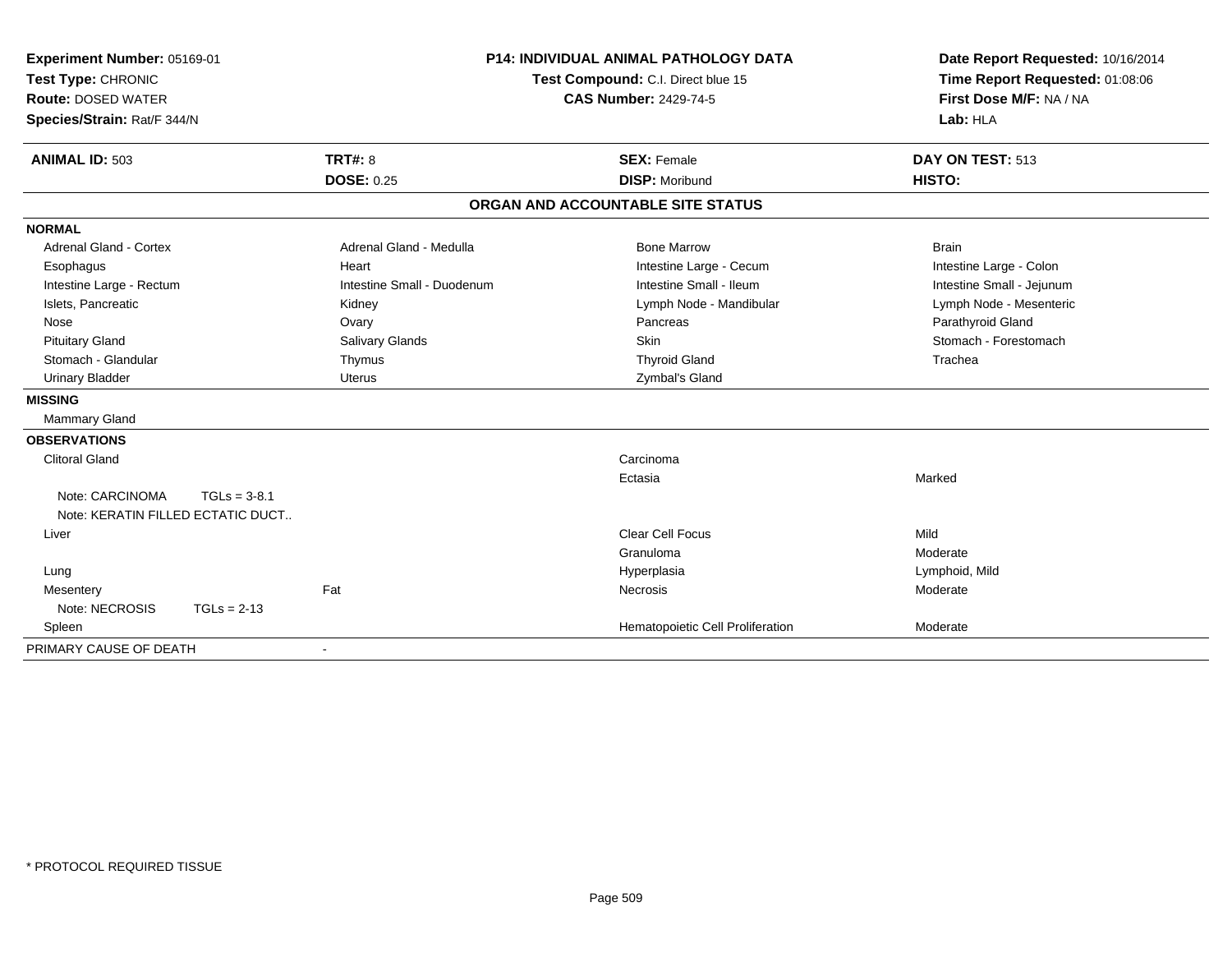| <b>P14: INDIVIDUAL ANIMAL PATHOLOGY DATA</b><br>Experiment Number: 05169-01<br>Test Type: CHRONIC<br>Test Compound: C.I. Direct blue 15<br><b>CAS Number: 2429-74-5</b><br><b>Route: DOSED WATER</b><br>Species/Strain: Rat/F 344/N |                            | Date Report Requested: 10/16/2014<br>Time Report Requested: 01:08:06<br>First Dose M/F: NA / NA<br>Lab: HLA |                             |
|-------------------------------------------------------------------------------------------------------------------------------------------------------------------------------------------------------------------------------------|----------------------------|-------------------------------------------------------------------------------------------------------------|-----------------------------|
| <b>ANIMAL ID: 504</b>                                                                                                                                                                                                               | <b>TRT#: 8</b>             | <b>SEX: Female</b>                                                                                          | DAY ON TEST: 682            |
|                                                                                                                                                                                                                                     | <b>DOSE: 0.25</b>          | <b>DISP: Terminal Sacrifice</b>                                                                             | HISTO:                      |
|                                                                                                                                                                                                                                     |                            | ORGAN AND ACCOUNTABLE SITE STATUS                                                                           |                             |
| <b>NORMAL</b>                                                                                                                                                                                                                       |                            |                                                                                                             |                             |
| Adrenal Gland - Cortex                                                                                                                                                                                                              | Adrenal Gland - Medulla    | <b>Bone Marrow</b>                                                                                          | <b>Clitoral Gland</b>       |
| Esophagus                                                                                                                                                                                                                           | Heart                      | Intestine Large - Cecum                                                                                     | Intestine Large - Colon     |
| Intestine Large - Rectum                                                                                                                                                                                                            | Intestine Small - Duodenum | Intestine Small - Ileum                                                                                     | Intestine Small - Jejunum   |
| Islets, Pancreatic                                                                                                                                                                                                                  | Lymph Node - Mandibular    | Lymph Node - Mesenteric                                                                                     | Mammary Gland               |
| Nose                                                                                                                                                                                                                                | Pancreas                   | Parathyroid Gland                                                                                           | <b>Salivary Glands</b>      |
| Skin                                                                                                                                                                                                                                | Spleen                     | Stomach - Forestomach                                                                                       | Stomach - Glandular         |
| Thymus                                                                                                                                                                                                                              | <b>Thyroid Gland</b>       | Trachea                                                                                                     | <b>Urinary Bladder</b>      |
| <b>OBSERVATIONS</b>                                                                                                                                                                                                                 |                            |                                                                                                             |                             |
| Bone                                                                                                                                                                                                                                | Sternum                    | Osteopetrosis                                                                                               | Marked                      |
| <b>Brain</b>                                                                                                                                                                                                                        | <b>Cranial Nerve</b>       | Carcinoma                                                                                                   | Metastatic (Zymbal'S Gland) |
| Ear                                                                                                                                                                                                                                 |                            | Carcinoma                                                                                                   | Metastatic (Zymbal'S Gland) |
| Note: CARCINOMA<br>$TGLs = 4-14$                                                                                                                                                                                                    |                            |                                                                                                             |                             |
| Kidney                                                                                                                                                                                                                              |                            | Nephropathy                                                                                                 | Chronic, Moderate           |
| Liver                                                                                                                                                                                                                               |                            | <b>Basophilic Focus</b>                                                                                     | Mild                        |
|                                                                                                                                                                                                                                     |                            | <b>Eosinophilic Focus</b>                                                                                   | Moderate                    |
|                                                                                                                                                                                                                                     |                            | Vacuolization Cytoplasmic                                                                                   | Multifocal, Mild            |
| Note: VACUOLIZ CYTO<br>$TGLs = 7.8-3.1$                                                                                                                                                                                             |                            |                                                                                                             |                             |
| Lung                                                                                                                                                                                                                                |                            | Hyperplasia                                                                                                 | Lymphoid, Mild              |
|                                                                                                                                                                                                                                     |                            | <b>Infiltration Cellular</b>                                                                                | Histiocyte, Mild            |
| Ovary                                                                                                                                                                                                                               |                            | Cyst                                                                                                        |                             |
| Note: CYST<br>$TGLs = 1-8$                                                                                                                                                                                                          |                            |                                                                                                             |                             |
| <b>Pituitary Gland</b>                                                                                                                                                                                                              | <b>Pars Distalis</b>       | Angiectasis                                                                                                 | Focal, Moderate             |
| Note: ANGIECTASIS<br>$TGLs = 3-2$                                                                                                                                                                                                   |                            |                                                                                                             |                             |
| Tongue                                                                                                                                                                                                                              |                            | Squamous Cell Papilloma                                                                                     |                             |
| Note: SQ CL PAPILLOM<br>$TGLs = 5-13$                                                                                                                                                                                               |                            |                                                                                                             |                             |
| Uterus                                                                                                                                                                                                                              |                            | Polyp Stromal                                                                                               |                             |
| Note: POLYP STROMAL<br>$TGLs = 2-8$                                                                                                                                                                                                 |                            |                                                                                                             |                             |
| Zymbal's Gland                                                                                                                                                                                                                      |                            | Carcinoma                                                                                                   |                             |
| Note: CARCINOMA<br>$TGLs = 6-14$                                                                                                                                                                                                    |                            |                                                                                                             |                             |
| PRIMARY CAUSE OF DEATH                                                                                                                                                                                                              |                            |                                                                                                             |                             |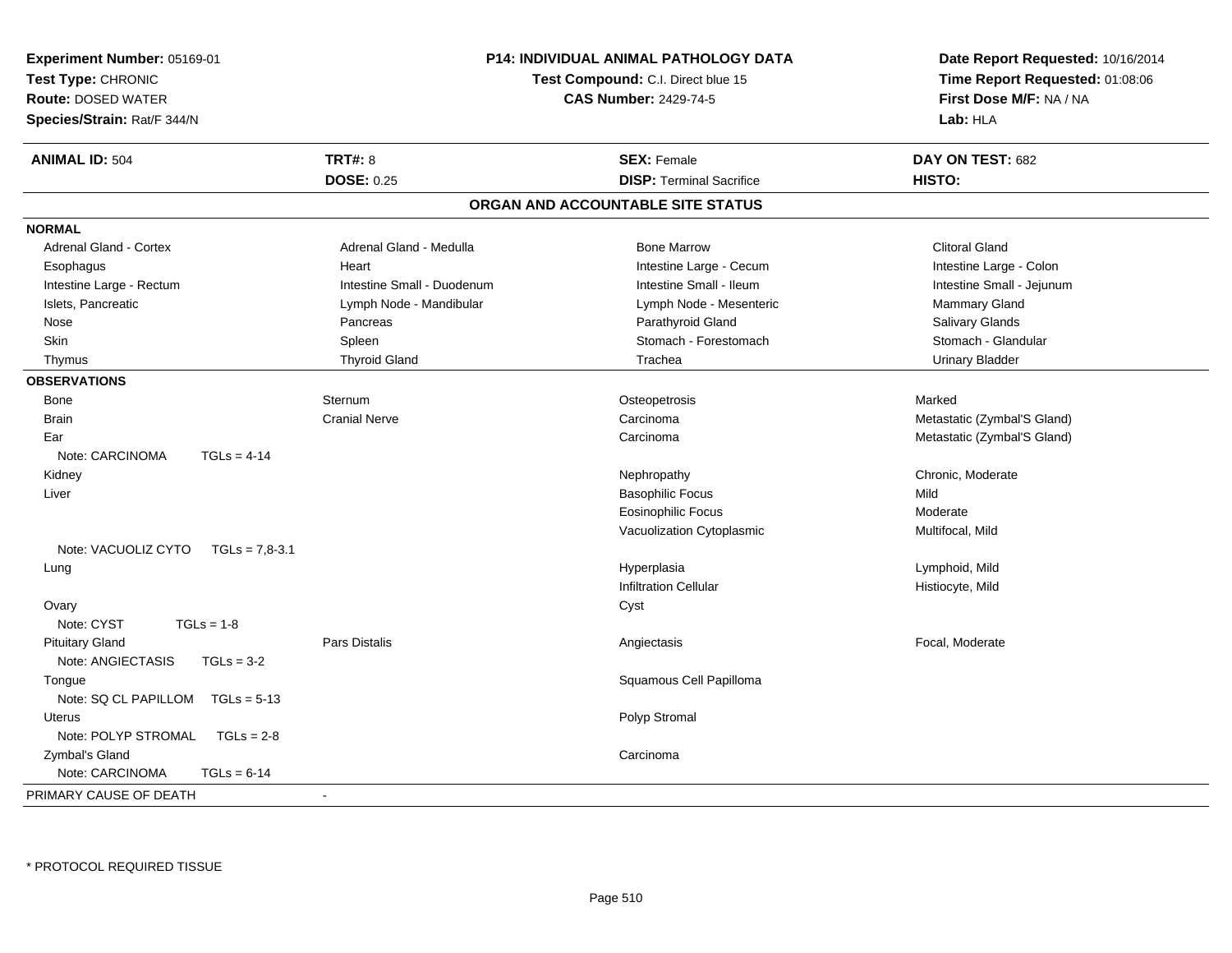| Experiment Number: 05169-01<br>Test Type: CHRONIC<br><b>Route: DOSED WATER</b><br>Species/Strain: Rat/F 344/N | <b>P14: INDIVIDUAL ANIMAL PATHOLOGY DATA</b><br>Test Compound: C.I. Direct blue 15<br><b>CAS Number: 2429-74-5</b> |                                   | Date Report Requested: 10/16/2014<br>Time Report Requested: 01:08:06<br>First Dose M/F: NA / NA<br>Lab: HLA |
|---------------------------------------------------------------------------------------------------------------|--------------------------------------------------------------------------------------------------------------------|-----------------------------------|-------------------------------------------------------------------------------------------------------------|
| <b>ANIMAL ID: 505</b>                                                                                         | <b>TRT#: 8</b>                                                                                                     | <b>SEX: Female</b>                | DAY ON TEST: 682                                                                                            |
|                                                                                                               | <b>DOSE: 0.25</b>                                                                                                  | <b>DISP: Terminal Sacrifice</b>   | HISTO:                                                                                                      |
|                                                                                                               |                                                                                                                    | ORGAN AND ACCOUNTABLE SITE STATUS |                                                                                                             |
| <b>NORMAL</b>                                                                                                 |                                                                                                                    |                                   |                                                                                                             |
| <b>Adrenal Gland - Cortex</b>                                                                                 | Adrenal Gland - Medulla                                                                                            | <b>Bone Marrow</b>                | <b>Brain</b>                                                                                                |
| Esophagus                                                                                                     | Heart                                                                                                              | Intestine Large - Cecum           | Intestine Large - Colon                                                                                     |
| Intestine Large - Rectum                                                                                      | Intestine Small - Duodenum                                                                                         | Intestine Small - Ileum           | Intestine Small - Jejunum                                                                                   |
| Islets, Pancreatic                                                                                            | Lymph Node - Mandibular                                                                                            | Lymph Node - Mesenteric           | Nose                                                                                                        |
| Ovary                                                                                                         | Pancreas                                                                                                           | Parathyroid Gland                 | <b>Pituitary Gland</b>                                                                                      |
| Salivary Glands                                                                                               | <b>Skin</b>                                                                                                        | Stomach - Forestomach             | Stomach - Glandular                                                                                         |
| Thymus                                                                                                        | <b>Thyroid Gland</b>                                                                                               | Trachea                           | <b>Urinary Bladder</b>                                                                                      |
| <b>Uterus</b>                                                                                                 | Zymbal's Gland                                                                                                     |                                   |                                                                                                             |
| <b>OBSERVATIONS</b>                                                                                           |                                                                                                                    |                                   |                                                                                                             |
| Bone                                                                                                          | Sternum                                                                                                            | Osteopetrosis                     | Moderate                                                                                                    |
| <b>Clitoral Gland</b>                                                                                         |                                                                                                                    | Adenoma                           |                                                                                                             |
| Kidney                                                                                                        |                                                                                                                    | Nephropathy                       | Chronic. Mild                                                                                               |
| Liver                                                                                                         |                                                                                                                    | <b>Basophilic Focus</b>           | Marked                                                                                                      |
|                                                                                                               |                                                                                                                    | Leukemia Mononuclear              |                                                                                                             |
|                                                                                                               |                                                                                                                    | Neoplastic Nodule                 |                                                                                                             |
| Note: NEOPLASTIC NOD<br>$TGLs = 2-3.1$<br>Note: ML IS STAGE 1                                                 |                                                                                                                    |                                   |                                                                                                             |
| Lung                                                                                                          |                                                                                                                    | Hyperplasia                       | Lymphoid, Minimal                                                                                           |
|                                                                                                               |                                                                                                                    | <b>Infiltration Cellular</b>      | Histiocyte, Mild                                                                                            |
| Mammary Gland                                                                                                 | Duct                                                                                                               | Ectasia                           | Mild                                                                                                        |
| Note: ECTASIA<br>$TGLs = 1-10$                                                                                |                                                                                                                    |                                   |                                                                                                             |
| Spleen                                                                                                        |                                                                                                                    | Leukemia Mononuclear              |                                                                                                             |
| PRIMARY CAUSE OF DEATH                                                                                        | $\blacksquare$                                                                                                     |                                   |                                                                                                             |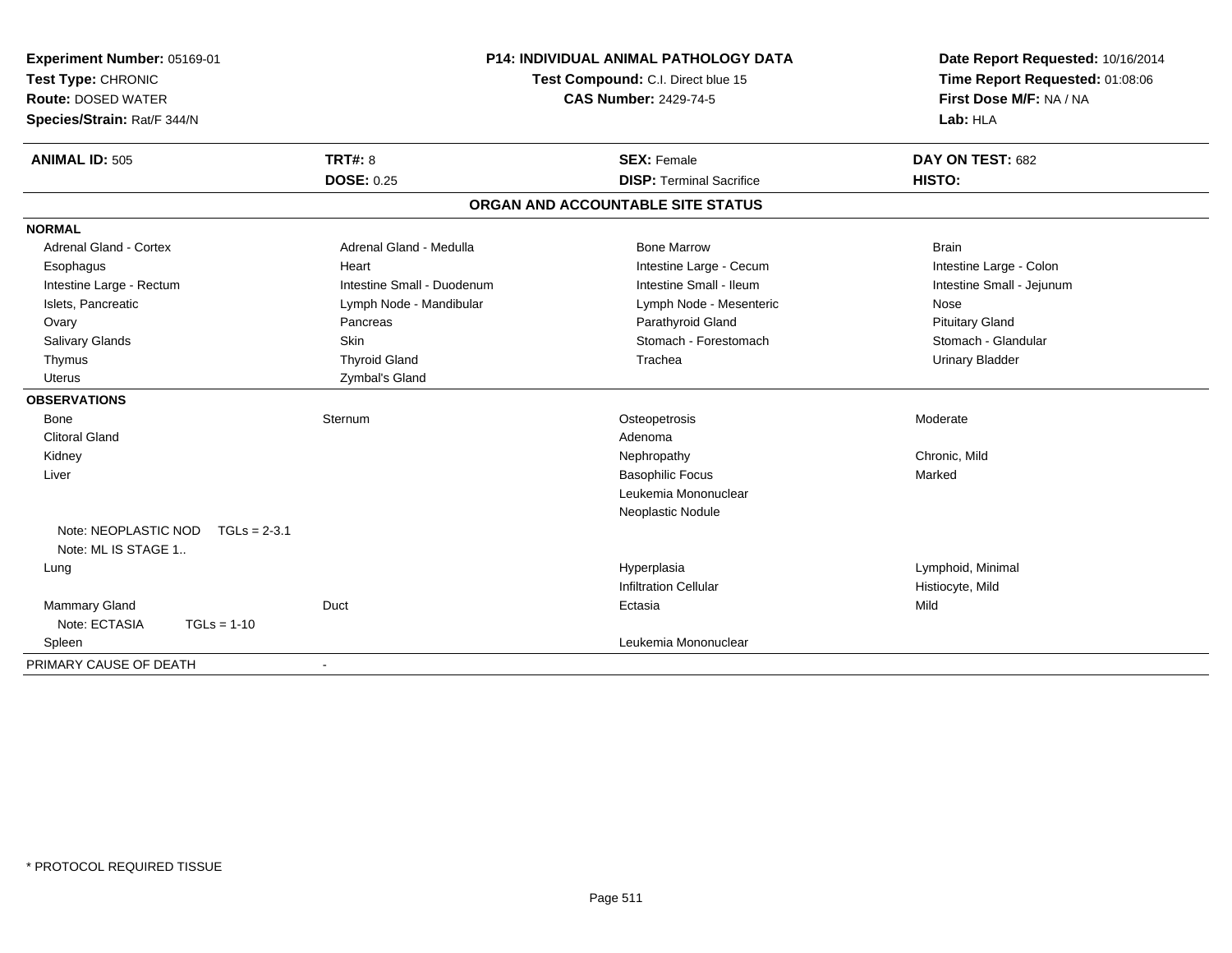| Experiment Number: 05169-01<br>Test Type: CHRONIC<br><b>Route: DOSED WATER</b><br>Species/Strain: Rat/F 344/N |                                     | <b>P14: INDIVIDUAL ANIMAL PATHOLOGY DATA</b><br>Test Compound: C.I. Direct blue 15<br><b>CAS Number: 2429-74-5</b> | Date Report Requested: 10/16/2014<br>Time Report Requested: 01:08:06<br>First Dose M/F: NA / NA<br>Lab: HLA |
|---------------------------------------------------------------------------------------------------------------|-------------------------------------|--------------------------------------------------------------------------------------------------------------------|-------------------------------------------------------------------------------------------------------------|
| <b>ANIMAL ID: 506</b>                                                                                         | <b>TRT#: 8</b><br><b>DOSE: 0.25</b> | <b>SEX: Female</b><br><b>DISP: Moribund</b>                                                                        | DAY ON TEST: 339<br>HISTO:                                                                                  |
|                                                                                                               |                                     | ORGAN AND ACCOUNTABLE SITE STATUS                                                                                  |                                                                                                             |
| <b>NORMAL</b>                                                                                                 |                                     |                                                                                                                    |                                                                                                             |
| Adrenal Gland - Cortex                                                                                        | Adrenal Gland - Medulla             | <b>Bone Marrow</b>                                                                                                 | <b>Brain</b>                                                                                                |
| Esophagus                                                                                                     | Heart                               | Intestine Large - Cecum                                                                                            | Intestine Large - Colon                                                                                     |
| Intestine Large - Rectum                                                                                      | Intestine Small - Duodenum          | Intestine Small - Ileum                                                                                            | Intestine Small - Jejunum                                                                                   |
| Islets, Pancreatic                                                                                            | Liver                               | Lymph Node - Mandibular                                                                                            | Lymph Node - Mesenteric                                                                                     |
| Mammary Gland                                                                                                 | Nose                                | Ovary                                                                                                              | Pancreas                                                                                                    |
| Parathyroid Gland                                                                                             | <b>Pituitary Gland</b>              | <b>Salivary Glands</b>                                                                                             | <b>Skin</b>                                                                                                 |
| Spleen                                                                                                        | Stomach - Forestomach               | Stomach - Glandular                                                                                                | Thymus                                                                                                      |
| <b>Thyroid Gland</b>                                                                                          | Trachea                             | <b>Urinary Bladder</b>                                                                                             | <b>Uterus</b>                                                                                               |
| Zymbal's Gland                                                                                                |                                     |                                                                                                                    |                                                                                                             |
| <b>OBSERVATIONS</b>                                                                                           |                                     |                                                                                                                    |                                                                                                             |
| Clitoral Gland                                                                                                |                                     | Ectasia                                                                                                            | Moderate                                                                                                    |
| Kidney                                                                                                        |                                     | Nephropathy                                                                                                        | Chronic, Minimal                                                                                            |
| Lung                                                                                                          |                                     | Hyperplasia                                                                                                        | Lymphoid, Mild                                                                                              |
| PRIMARY CAUSE OF DEATH                                                                                        |                                     |                                                                                                                    |                                                                                                             |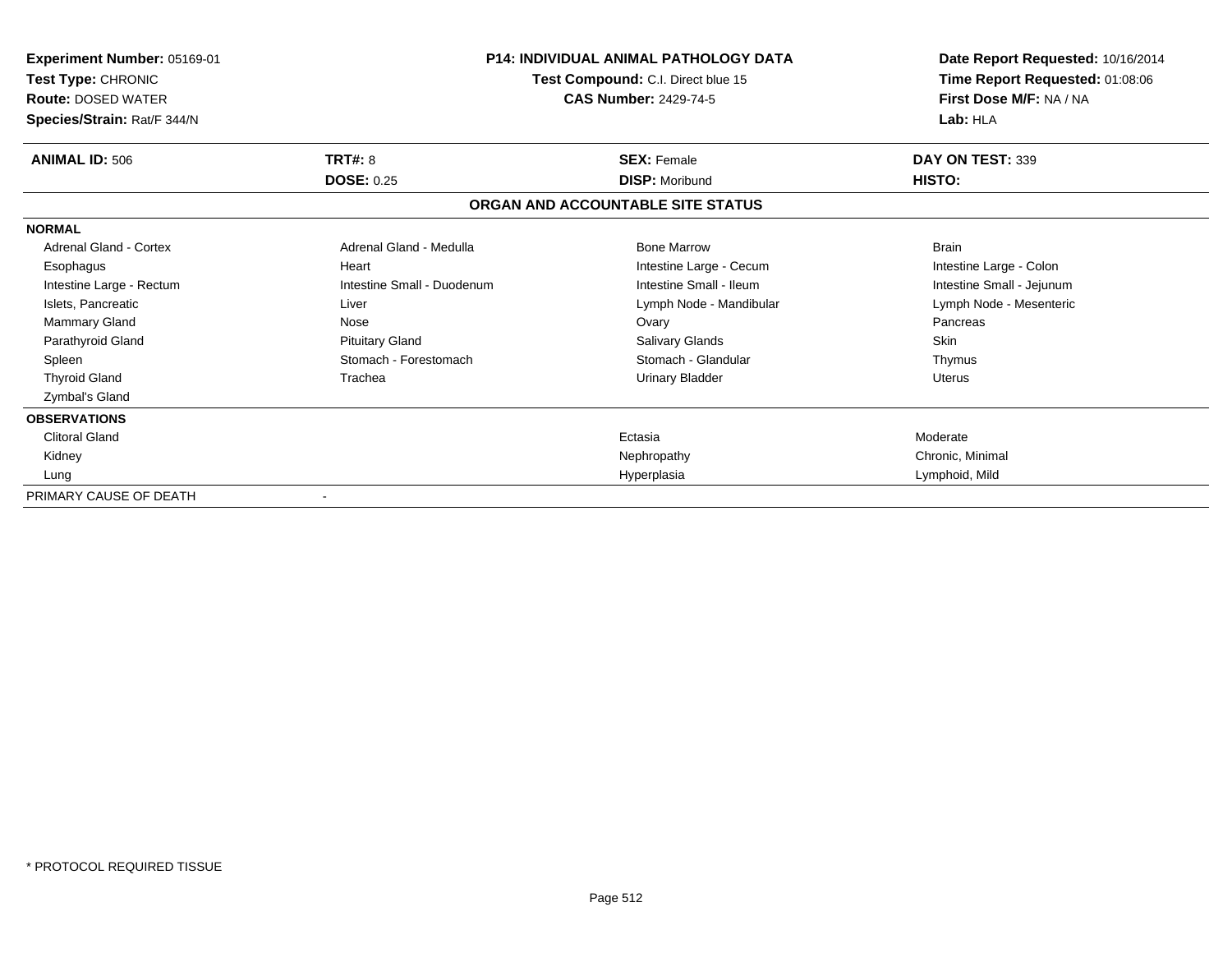| Experiment Number: 05169-01<br>Test Type: CHRONIC<br><b>Route: DOSED WATER</b><br>Species/Strain: Rat/F 344/N |                           | <b>P14: INDIVIDUAL ANIMAL PATHOLOGY DATA</b><br>Test Compound: C.I. Direct blue 15<br><b>CAS Number: 2429-74-5</b> |                                   | Date Report Requested: 10/16/2014<br>Time Report Requested: 01:08:06<br>First Dose M/F: NA / NA<br>Lab: HLA |
|---------------------------------------------------------------------------------------------------------------|---------------------------|--------------------------------------------------------------------------------------------------------------------|-----------------------------------|-------------------------------------------------------------------------------------------------------------|
| <b>ANIMAL ID: 507</b>                                                                                         | <b>TRT#: 8</b>            |                                                                                                                    | <b>SEX: Female</b>                | DAY ON TEST: 592                                                                                            |
|                                                                                                               | <b>DOSE: 0.25</b>         |                                                                                                                    | <b>DISP: Moribund</b>             | HISTO:                                                                                                      |
|                                                                                                               |                           |                                                                                                                    | ORGAN AND ACCOUNTABLE SITE STATUS |                                                                                                             |
| <b>NORMAL</b>                                                                                                 |                           |                                                                                                                    |                                   |                                                                                                             |
| <b>Bone Marrow</b>                                                                                            | <b>Brain</b>              |                                                                                                                    | Esophagus                         | Heart                                                                                                       |
| Intestine Large - Cecum                                                                                       | Intestine Large - Colon   |                                                                                                                    | Intestine Large - Rectum          | Intestine Small - Duodenum                                                                                  |
| Intestine Small - Ileum                                                                                       | Intestine Small - Jejunum |                                                                                                                    | Islets, Pancreatic                | Mammary Gland                                                                                               |
| Nose                                                                                                          | Ovary                     |                                                                                                                    | Pancreas                          | Parathyroid Gland                                                                                           |
| Salivary Glands                                                                                               | Skin                      |                                                                                                                    | Stomach - Forestomach             | Stomach - Glandular                                                                                         |
| Thymus                                                                                                        | <b>Thyroid Gland</b>      |                                                                                                                    | Trachea                           | <b>Urinary Bladder</b>                                                                                      |
| <b>Uterus</b>                                                                                                 |                           |                                                                                                                    |                                   |                                                                                                             |
| <b>OBSERVATIONS</b>                                                                                           |                           |                                                                                                                    |                                   |                                                                                                             |
| <b>Adrenal Gland</b>                                                                                          | Cortex                    |                                                                                                                    | Leukemia Mononuclear              |                                                                                                             |
|                                                                                                               | Medulla                   |                                                                                                                    | Leukemia Mononuclear              |                                                                                                             |
| <b>Clitoral Gland</b>                                                                                         |                           |                                                                                                                    | Ectasia                           | Marked                                                                                                      |
| Kidney                                                                                                        |                           |                                                                                                                    | Leukemia Mononuclear              |                                                                                                             |
| Note: LEUKEMIA MONUC TGLs = 4-5                                                                               |                           |                                                                                                                    |                                   |                                                                                                             |
| Liver                                                                                                         |                           |                                                                                                                    | Leukemia Mononuclear              |                                                                                                             |
|                                                                                                               |                           |                                                                                                                    | Regeneration                      | Focal, Marked                                                                                               |
|                                                                                                               |                           |                                                                                                                    | Vacuolization Cytoplasmic         | Diffuse, Moderate                                                                                           |
| Note: LEUKEMIA MONUC<br>$TGLs = 5.6 - 3.1$<br>Note: ML IS STAGE 3<br>Note: REGENERATION<br>$TGLs = 7-3.1$     |                           |                                                                                                                    |                                   |                                                                                                             |
| Lung                                                                                                          |                           |                                                                                                                    | Leukemia Mononuclear              |                                                                                                             |
| Lymph Node                                                                                                    | Mandibular                |                                                                                                                    | Leukemia Mononuclear              |                                                                                                             |
|                                                                                                               | Mesenteric                |                                                                                                                    | Leukemia Mononuclear              |                                                                                                             |
| Mesentery                                                                                                     | Fat                       |                                                                                                                    | Necrosis                          | Moderate                                                                                                    |
| Note: NECROSIS<br>$TGLs = 3$                                                                                  |                           |                                                                                                                    |                                   |                                                                                                             |
| Pharynx<br>Note: SQ CL PAPILLOM TGLs = 9-14                                                                   | Palate                    |                                                                                                                    | Squamous Cell Papilloma           |                                                                                                             |
| <b>Pituitary Gland</b><br>Note: ADENOMA<br>$TGLs = 8-2$                                                       | Pars Distalis             |                                                                                                                    | Adenoma                           |                                                                                                             |
| Spleen<br>Note: LEUKEMIA MONUC TGLs = 2-3                                                                     |                           |                                                                                                                    | Leukemia Mononuclear              |                                                                                                             |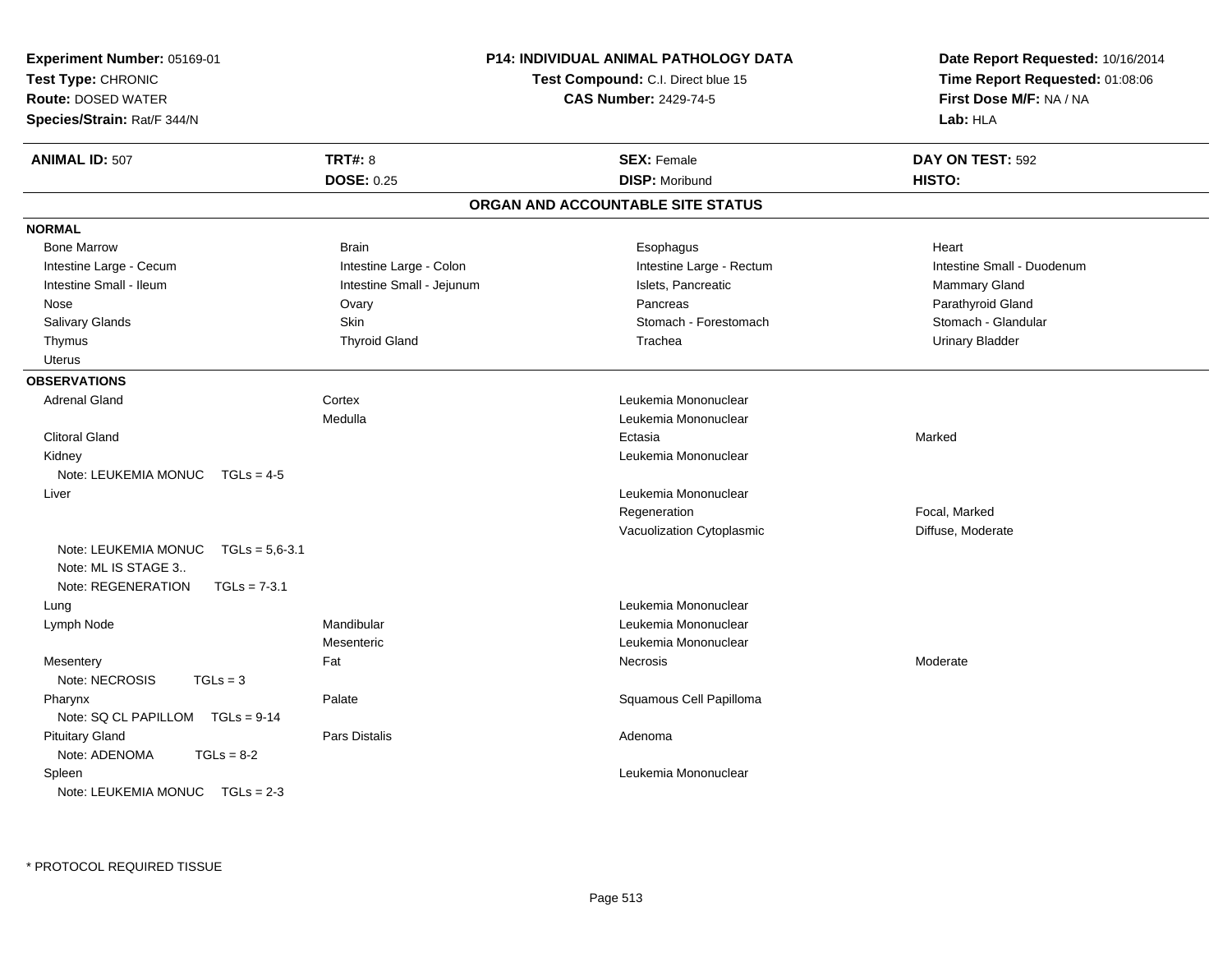| Experiment Number: 05169-01<br><b>Test Type: CHRONIC</b> |                          | <b>P14: INDIVIDUAL ANIMAL PATHOLOGY DATA</b> | Date Report Requested: 10/16/2014 |  |
|----------------------------------------------------------|--------------------------|----------------------------------------------|-----------------------------------|--|
|                                                          |                          | Test Compound: C.I. Direct blue 15           | Time Report Requested: 01:08:06   |  |
| <b>Route: DOSED WATER</b>                                |                          | <b>CAS Number: 2429-74-5</b>                 | First Dose M/F: NA / NA           |  |
| Species/Strain: Rat/F 344/N                              |                          |                                              | Lab: HLA                          |  |
| <b>ANIMAL ID: 507</b>                                    | <b>TRT#: 8</b>           | <b>SEX: Female</b>                           | DAY ON TEST: 592                  |  |
|                                                          | <b>DOSE: 0.25</b>        | <b>DISP: Moribund</b>                        | HISTO:                            |  |
|                                                          |                          | ORGAN AND ACCOUNTABLE SITE STATUS            |                                   |  |
| Zymbal's Gland                                           |                          | Hyperplasia                                  | Focal. Mild                       |  |
| PRIMARY CAUSE OF DEATH                                   | $\overline{\phantom{a}}$ |                                              |                                   |  |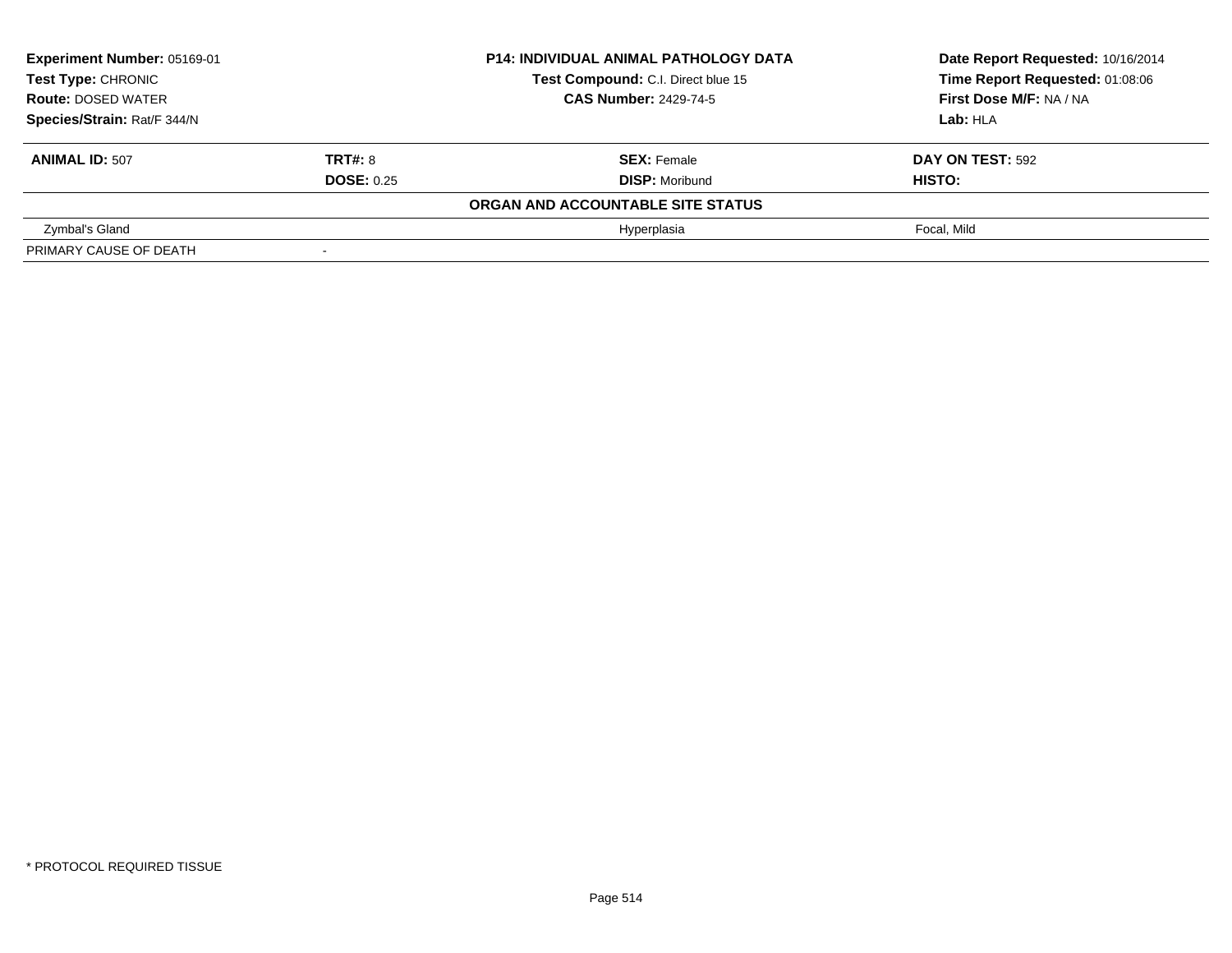| Experiment Number: 05169-01<br>Test Type: CHRONIC<br><b>Route: DOSED WATER</b><br>Species/Strain: Rat/F 344/N |                           | P14: INDIVIDUAL ANIMAL PATHOLOGY DATA<br>Test Compound: C.I. Direct blue 15<br><b>CAS Number: 2429-74-5</b> | Date Report Requested: 10/16/2014<br>Time Report Requested: 01:08:06<br>First Dose M/F: NA / NA<br>Lab: HLA |
|---------------------------------------------------------------------------------------------------------------|---------------------------|-------------------------------------------------------------------------------------------------------------|-------------------------------------------------------------------------------------------------------------|
| <b>ANIMAL ID: 508</b>                                                                                         | <b>TRT#: 8</b>            | <b>SEX: Female</b>                                                                                          | DAY ON TEST: 534                                                                                            |
|                                                                                                               | <b>DOSE: 0.25</b>         | <b>DISP: Moribund</b>                                                                                       | HISTO:                                                                                                      |
|                                                                                                               |                           | ORGAN AND ACCOUNTABLE SITE STATUS                                                                           |                                                                                                             |
| <b>NORMAL</b>                                                                                                 |                           |                                                                                                             |                                                                                                             |
| Adrenal Gland - Medulla                                                                                       | <b>Bone Marrow</b>        | <b>Brain</b>                                                                                                | Esophagus                                                                                                   |
| Heart                                                                                                         | Intestine Large - Colon   | Intestine Large - Rectum                                                                                    | Intestine Small - Duodenum                                                                                  |
| Intestine Small - Ileum                                                                                       | Intestine Small - Jejunum | Islets, Pancreatic                                                                                          | Lymph Node - Mandibular                                                                                     |
| Lymph Node - Mesenteric                                                                                       | Mammary Gland             | Nose                                                                                                        | Ovary                                                                                                       |
| Pancreas                                                                                                      | Parathyroid Gland         | <b>Pituitary Gland</b>                                                                                      | Salivary Glands                                                                                             |
| Stomach - Forestomach                                                                                         | Stomach - Glandular       | <b>Thyroid Gland</b>                                                                                        | Trachea                                                                                                     |
| <b>Urinary Bladder</b>                                                                                        | <b>Uterus</b>             | Zymbal's Gland                                                                                              |                                                                                                             |
| <b>MISSING</b>                                                                                                |                           |                                                                                                             |                                                                                                             |
| Thymus                                                                                                        |                           |                                                                                                             |                                                                                                             |
| <b>OBSERVATIONS</b>                                                                                           |                           |                                                                                                             |                                                                                                             |
| <b>Adrenal Gland</b>                                                                                          | Cortex                    | Necrosis                                                                                                    | Multifocal, Moderate                                                                                        |
| [Necrosis TGLS = $5-2$ ]                                                                                      |                           |                                                                                                             |                                                                                                             |
| Bone                                                                                                          | Sternum                   | Osteopetrosis                                                                                               | Moderate                                                                                                    |
| <b>Clitoral Gland</b>                                                                                         |                           | Carcinoma                                                                                                   |                                                                                                             |
| Note: CARCINOMA<br>$TGLs = 3-10.1$                                                                            |                           |                                                                                                             |                                                                                                             |
| Intestine Large                                                                                               | Cecum                     | Ulcer                                                                                                       | Marked                                                                                                      |
| Note: ULCER<br>$TGLs = 1-7$                                                                                   |                           |                                                                                                             |                                                                                                             |
| Kidney                                                                                                        |                           | Nephropathy                                                                                                 | Chronic, Mild                                                                                               |
|                                                                                                               | <b>Renal Tubule</b>       | Pigmentation                                                                                                | Moderate                                                                                                    |
| Liver                                                                                                         |                           | <b>Basophilic Focus</b>                                                                                     | Marked                                                                                                      |
|                                                                                                               | Centrilobular             | Degeneration                                                                                                | Diffuse, Mild                                                                                               |
| Lung                                                                                                          |                           | Hyperplasia                                                                                                 | Lymphoid, Mild                                                                                              |
| Pharynx                                                                                                       | Palate                    | Hyperkeratosis                                                                                              | Focal, Moderate                                                                                             |
| Note: HYPERKERATOSIS<br>$TGLs = 6-13$                                                                         |                           |                                                                                                             |                                                                                                             |
| Skin                                                                                                          | <b>Subcut Tiss</b>        | Inflammation                                                                                                | Acute, Marked                                                                                               |
| Spleen                                                                                                        |                           | Hematopoietic Cell Proliferation                                                                            | Moderate                                                                                                    |
| Note: HEMA CELL PROL<br>$TGLs = 2-3$                                                                          |                           |                                                                                                             |                                                                                                             |
| PRIMARY CAUSE OF DEATH                                                                                        |                           |                                                                                                             |                                                                                                             |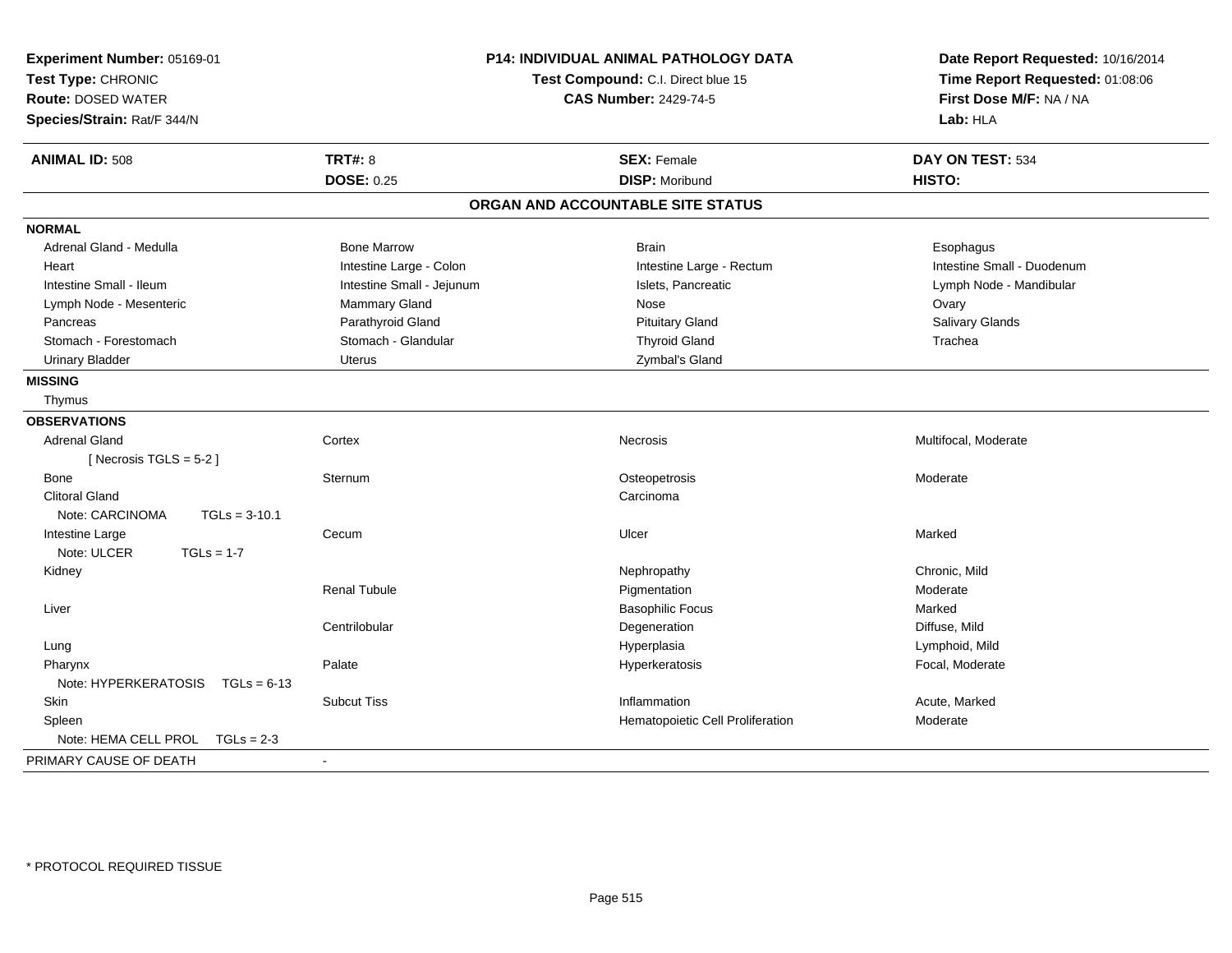| Experiment Number: 05169-01<br>Test Type: CHRONIC |                                  | <b>P14: INDIVIDUAL ANIMAL PATHOLOGY DATA</b><br>Test Compound: C.I. Direct blue 15 |                                   | Date Report Requested: 10/16/2014 |
|---------------------------------------------------|----------------------------------|------------------------------------------------------------------------------------|-----------------------------------|-----------------------------------|
|                                                   |                                  |                                                                                    |                                   | Time Report Requested: 01:08:06   |
| <b>Route: DOSED WATER</b>                         |                                  |                                                                                    | <b>CAS Number: 2429-74-5</b>      | First Dose M/F: NA / NA           |
| Species/Strain: Rat/F 344/N                       |                                  |                                                                                    |                                   | Lab: HLA                          |
| <b>ANIMAL ID: 509</b>                             |                                  | <b>TRT#: 8</b>                                                                     | <b>SEX: Female</b>                | DAY ON TEST: 600                  |
|                                                   |                                  | <b>DOSE: 0.25</b>                                                                  | <b>DISP: Moribund</b>             | HISTO:                            |
|                                                   |                                  |                                                                                    | ORGAN AND ACCOUNTABLE SITE STATUS |                                   |
| <b>NORMAL</b>                                     |                                  |                                                                                    |                                   |                                   |
| <b>Adrenal Gland - Cortex</b>                     |                                  | <b>Brain</b>                                                                       | Esophagus                         | Intestine Large - Colon           |
| Intestine Large - Rectum                          |                                  | Intestine Small - Duodenum                                                         | Intestine Small - Ileum           | Intestine Small - Jejunum         |
| Islets, Pancreatic                                |                                  | Lung                                                                               | Lymph Node - Mandibular           | Lymph Node - Mesenteric           |
| Nose                                              |                                  | Ovary                                                                              | Pancreas                          | Parathyroid Gland                 |
| <b>Pituitary Gland</b>                            |                                  | Salivary Glands                                                                    | <b>Skin</b>                       | Spleen                            |
| Stomach - Glandular                               |                                  | Thymus                                                                             | Trachea                           | <b>Urinary Bladder</b>            |
| <b>Uterus</b>                                     |                                  | Zymbal's Gland                                                                     |                                   |                                   |
| <b>MISSING</b>                                    |                                  |                                                                                    |                                   |                                   |
| Mammary Gland                                     |                                  |                                                                                    |                                   |                                   |
| <b>OBSERVATIONS</b>                               |                                  |                                                                                    |                                   |                                   |
| <b>Adrenal Gland</b>                              |                                  | Medulla                                                                            | Hematopoietic Cell Proliferation  | Mild                              |
| <b>Bone Marrow</b>                                |                                  |                                                                                    | Myelofibrosis                     | Marked                            |
| <b>Clitoral Gland</b>                             |                                  | <b>Bilateral</b>                                                                   | Carcinoma                         |                                   |
| Note: CARCINOMA                                   | $TGLs = 2-8.1$                   |                                                                                    |                                   |                                   |
| Heart                                             |                                  |                                                                                    | Cardiomyopathy                    | Chronic, Mild                     |
|                                                   |                                  | Atrium                                                                             | Thrombosis                        |                                   |
| Note: THROMBUS                                    | $TGLs = 5-3$                     |                                                                                    |                                   |                                   |
| Intestine Large                                   |                                  | Cecum                                                                              | Necrosis                          | Focal, Moderate                   |
| Kidney                                            |                                  |                                                                                    | Nephropathy                       | Chronic, Minimal                  |
| Liver                                             |                                  |                                                                                    | Hematopoietic Cell Proliferation  | Moderate                          |
|                                                   |                                  |                                                                                    | <b>Necrosis</b>                   | Multifocal, Moderate              |
|                                                   |                                  |                                                                                    | Regeneration                      | Focal, Moderate                   |
|                                                   |                                  |                                                                                    | Vacuolization Cytoplasmic         | Diffuse, Marked                   |
| Note: VACUOLIZ CYTO<br>Note: NECROSIS             | $TGLs = 3-3.1$<br>$TGLs = 4-3.1$ |                                                                                    |                                   |                                   |
| Pharynx                                           |                                  | Palate                                                                             | Squamous Cell Papilloma           |                                   |
| Note: SQ CL PAPILLOM TGLs = 6-13                  |                                  |                                                                                    |                                   |                                   |
| Stomach                                           |                                  | Forestomach                                                                        | Acanthosis                        | Moderate                          |
| <b>Thyroid Gland</b>                              |                                  | <b>Follicular Cel</b>                                                              | Hyperplasia                       | Focal, Mild                       |

PRIMARY CAUSE OF DEATH-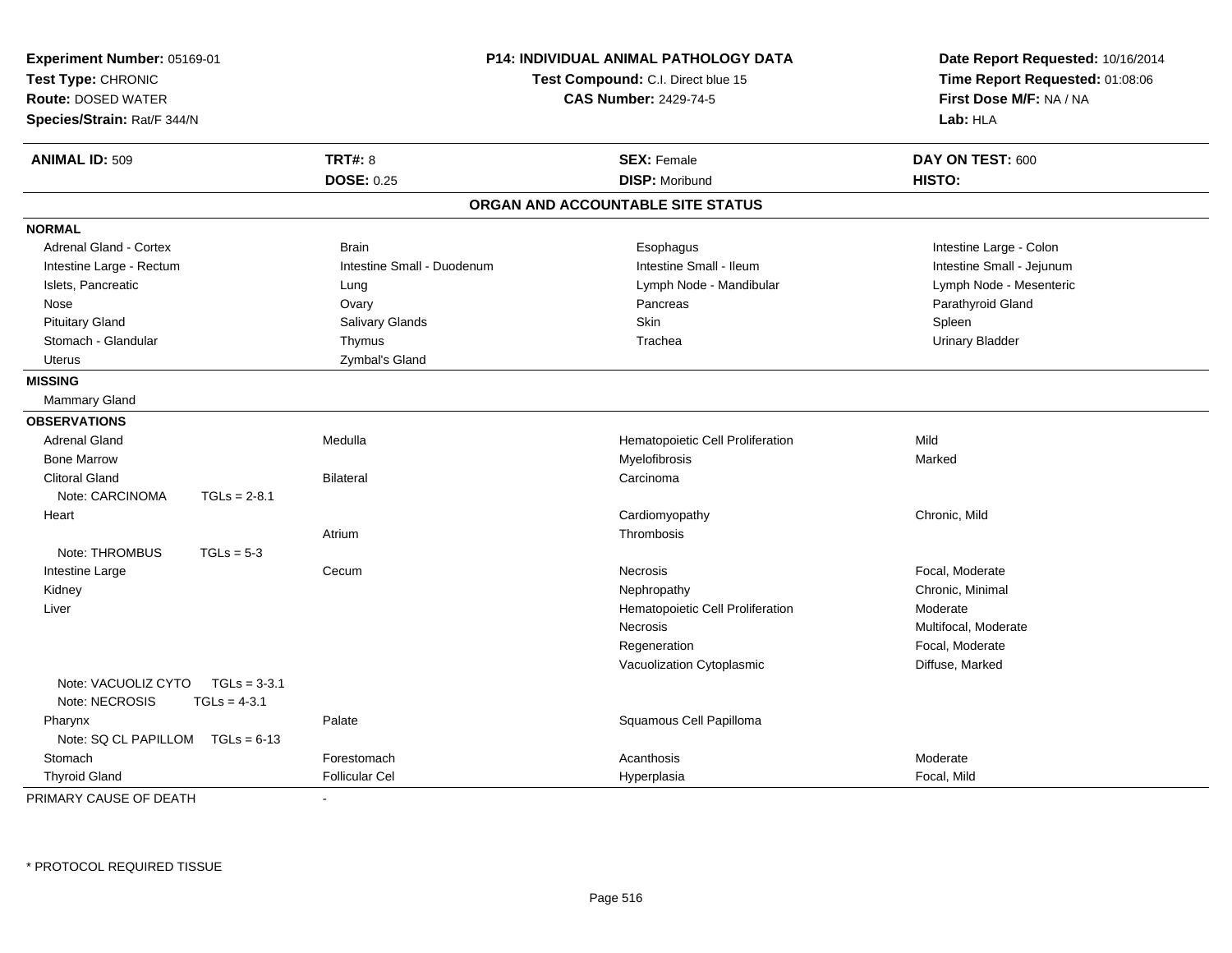| <b>Experiment Number: 05169-01</b><br><b>Test Type: CHRONIC</b> |                   | <b>P14: INDIVIDUAL ANIMAL PATHOLOGY DATA</b> | Date Report Requested: 10/16/2014 |  |
|-----------------------------------------------------------------|-------------------|----------------------------------------------|-----------------------------------|--|
|                                                                 |                   | Test Compound: C.I. Direct blue 15           | Time Report Requested: 01:08:06   |  |
| <b>Route: DOSED WATER</b>                                       |                   | <b>CAS Number: 2429-74-5</b>                 | First Dose M/F: NA / NA           |  |
| Species/Strain: Rat/F 344/N                                     |                   |                                              | Lab: HLA                          |  |
| <b>ANIMAL ID: 509</b>                                           | <b>TRT#: 8</b>    | <b>SEX: Female</b>                           | DAY ON TEST: 600                  |  |
|                                                                 | <b>DOSE: 0.25</b> | <b>DISP: Moribund</b>                        | HISTO:                            |  |
|                                                                 |                   | ORGAN AND ACCOUNTABLE SITE STATUS            |                                   |  |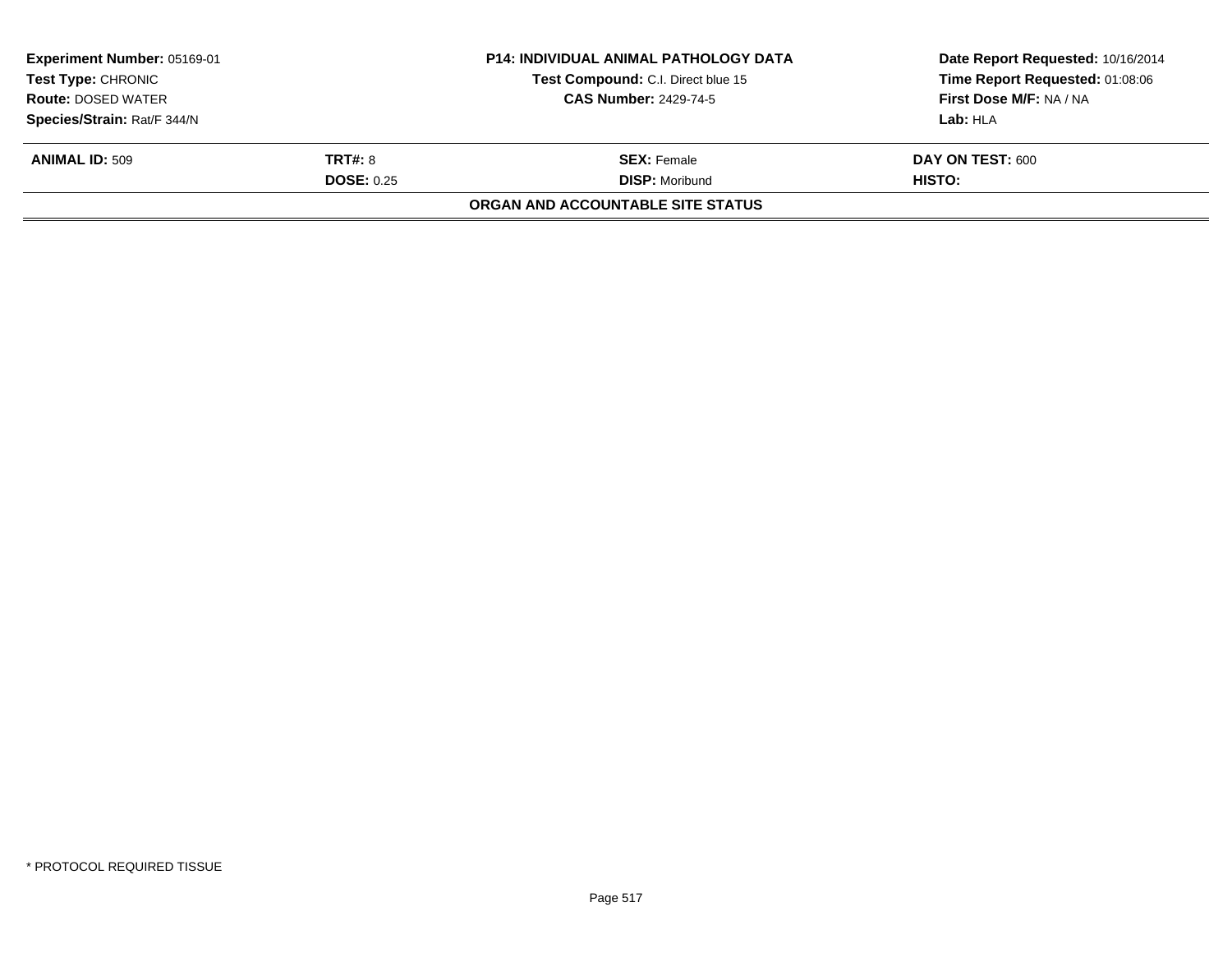| Experiment Number: 05169-01<br>Test Type: CHRONIC<br><b>Route: DOSED WATER</b><br>Species/Strain: Rat/F 344/N |                          | P14: INDIVIDUAL ANIMAL PATHOLOGY DATA<br>Test Compound: C.I. Direct blue 15<br><b>CAS Number: 2429-74-5</b> | Date Report Requested: 10/16/2014<br>Time Report Requested: 01:08:06<br>First Dose M/F: NA / NA<br>Lab: HLA |
|---------------------------------------------------------------------------------------------------------------|--------------------------|-------------------------------------------------------------------------------------------------------------|-------------------------------------------------------------------------------------------------------------|
| <b>ANIMAL ID: 510</b>                                                                                         | <b>TRT#: 8</b>           | <b>SEX: Female</b>                                                                                          | DAY ON TEST: 296                                                                                            |
|                                                                                                               | <b>DOSE: 0.25</b>        | <b>DISP: Moribund</b>                                                                                       | HISTO:                                                                                                      |
|                                                                                                               |                          | ORGAN AND ACCOUNTABLE SITE STATUS                                                                           |                                                                                                             |
| <b>NORMAL</b>                                                                                                 |                          |                                                                                                             |                                                                                                             |
| <b>Adrenal Gland - Cortex</b>                                                                                 | Adrenal Gland - Medulla  | <b>Bone Marrow</b>                                                                                          | <b>Brain</b>                                                                                                |
| <b>Clitoral Gland</b>                                                                                         | Esophagus                | Heart                                                                                                       | Intestine Large - Cecum                                                                                     |
| Intestine Large - Colon                                                                                       | Intestine Large - Rectum | Intestine Small - Duodenum                                                                                  | Intestine Small - Ileum                                                                                     |
| Intestine Small - Jejunum                                                                                     | Islets, Pancreatic       | Lymph Node - Mandibular                                                                                     | Lymph Node - Mesenteric                                                                                     |
| Mammary Gland                                                                                                 | Nose                     | Ovary                                                                                                       | Pancreas                                                                                                    |
| Parathyroid Gland                                                                                             | <b>Pituitary Gland</b>   | <b>Salivary Glands</b>                                                                                      | Skin                                                                                                        |
| Spleen                                                                                                        | Stomach - Forestomach    | Stomach - Glandular                                                                                         | Thymus                                                                                                      |
| Trachea                                                                                                       | <b>Urinary Bladder</b>   | Uterus                                                                                                      |                                                                                                             |
| <b>OBSERVATIONS</b>                                                                                           |                          |                                                                                                             |                                                                                                             |
| Kidney                                                                                                        |                          | Nephropathy                                                                                                 | Chronic, Minimal                                                                                            |
| Note: NEPHROPATHY                                                                                             | $TGLs = 3-5$             |                                                                                                             |                                                                                                             |
| Liver                                                                                                         |                          | <b>Basophilic Focus</b>                                                                                     | Minimal                                                                                                     |
| Lung                                                                                                          | Alveolar Epith           | Hyperplasia                                                                                                 | Focal, Minimal                                                                                              |
|                                                                                                               |                          | Hyperplasia                                                                                                 | Lymphoid, Mild                                                                                              |
|                                                                                                               |                          | Inflammation                                                                                                | Chronic, Minimal                                                                                            |
| <b>Thyroid Gland</b>                                                                                          |                          | Cyst                                                                                                        | Mild                                                                                                        |
| Zymbal's Gland                                                                                                |                          | Carcinoma                                                                                                   |                                                                                                             |
| Note: WELL DIFF                                                                                               |                          |                                                                                                             |                                                                                                             |
| Note: CARCINOMA                                                                                               | $TGLs = 4-13$            |                                                                                                             |                                                                                                             |
| PRIMARY CAUSE OF DEATH                                                                                        |                          |                                                                                                             |                                                                                                             |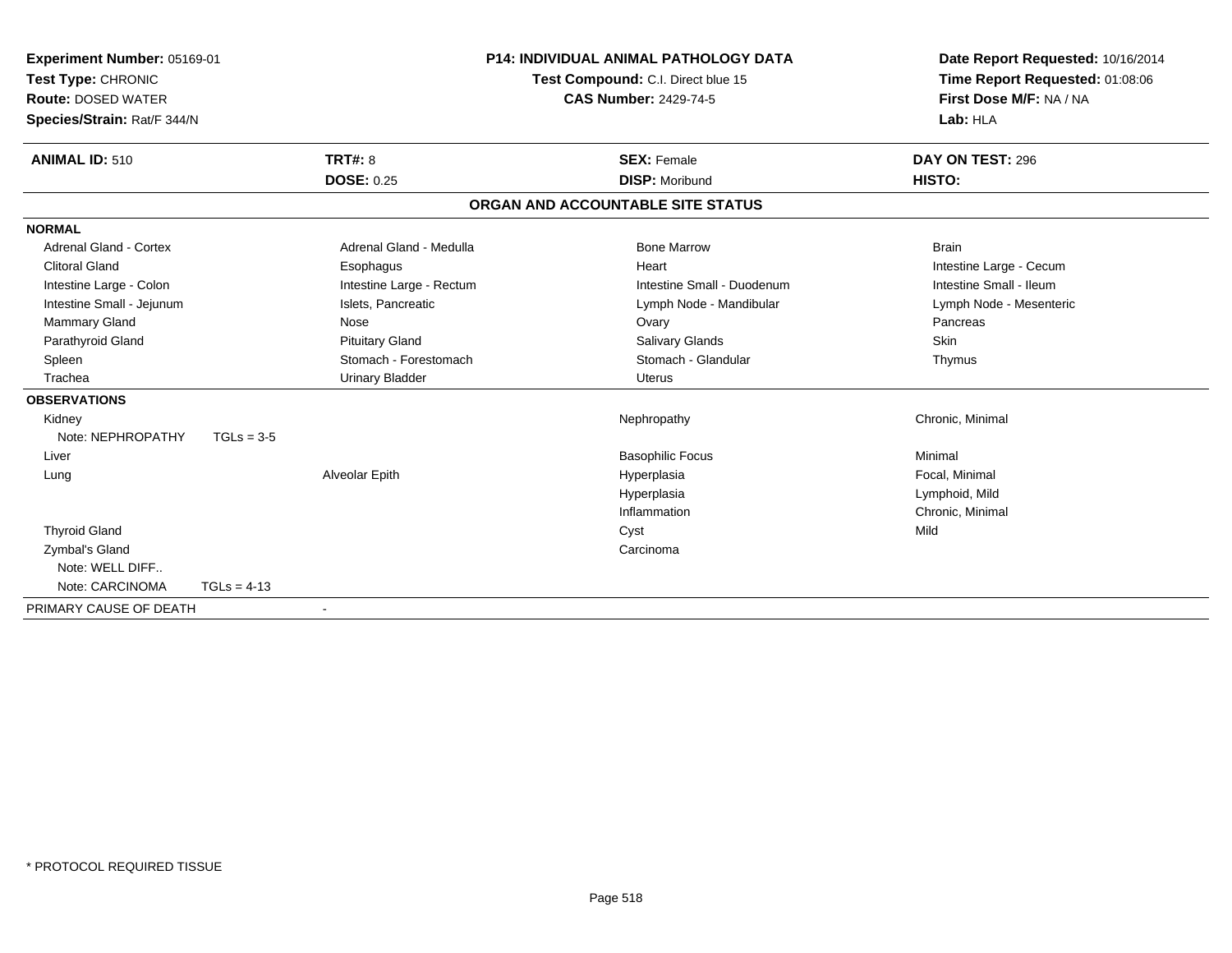| Experiment Number: 05169-01<br>Test Type: CHRONIC<br><b>Route: DOSED WATER</b><br>Species/Strain: Rat/F 344/N |                            | <b>P14: INDIVIDUAL ANIMAL PATHOLOGY DATA</b><br>Test Compound: C.I. Direct blue 15<br><b>CAS Number: 2429-74-5</b> | Date Report Requested: 10/16/2014<br>Time Report Requested: 01:08:06<br>First Dose M/F: NA / NA<br>Lab: HLA |
|---------------------------------------------------------------------------------------------------------------|----------------------------|--------------------------------------------------------------------------------------------------------------------|-------------------------------------------------------------------------------------------------------------|
| <b>ANIMAL ID: 511</b>                                                                                         | <b>TRT#: 8</b>             | <b>SEX: Female</b>                                                                                                 | DAY ON TEST: 495                                                                                            |
|                                                                                                               | <b>DOSE: 0.25</b>          | <b>DISP: Moribund</b>                                                                                              | HISTO:                                                                                                      |
|                                                                                                               |                            | ORGAN AND ACCOUNTABLE SITE STATUS                                                                                  |                                                                                                             |
| <b>NORMAL</b>                                                                                                 |                            |                                                                                                                    |                                                                                                             |
| Adrenal Gland - Cortex                                                                                        | Adrenal Gland - Medulla    | <b>Bone Marrow</b>                                                                                                 | <b>Brain</b>                                                                                                |
| <b>Clitoral Gland</b>                                                                                         | Esophagus                  | Intestine Large - Cecum                                                                                            | Intestine Large - Colon                                                                                     |
| Intestine Large - Rectum                                                                                      | Intestine Small - Duodenum | Intestine Small - Ileum                                                                                            | Intestine Small - Jejunum                                                                                   |
| Islets, Pancreatic                                                                                            | Lymph Node - Mandibular    | Lymph Node - Mesenteric                                                                                            | Nose                                                                                                        |
| Ovary                                                                                                         | Pancreas                   | Parathyroid Gland                                                                                                  | Salivary Glands                                                                                             |
| Skin                                                                                                          | Stomach - Forestomach      | Stomach - Glandular                                                                                                | Thymus                                                                                                      |
| <b>Thyroid Gland</b>                                                                                          | Trachea                    | <b>Urinary Bladder</b>                                                                                             |                                                                                                             |
| <b>OBSERVATIONS</b>                                                                                           |                            |                                                                                                                    |                                                                                                             |
| Eye                                                                                                           |                            | Degeneration                                                                                                       | Marked                                                                                                      |
| Note: PHTHISIS BULBI IS MORE APT DX                                                                           |                            |                                                                                                                    |                                                                                                             |
| Note: DEGEN<br>$TGLs = 5-13$                                                                                  |                            |                                                                                                                    |                                                                                                             |
| Heart                                                                                                         |                            | Cardiomyopathy                                                                                                     | Chronic, Minimal                                                                                            |
| Kidney                                                                                                        |                            | Nephropathy                                                                                                        | Chronic, Mild                                                                                               |
| Liver                                                                                                         |                            | <b>Basophilic Focus</b>                                                                                            | Mild                                                                                                        |
|                                                                                                               |                            | Hematopoietic Cell Proliferation                                                                                   | Mild                                                                                                        |
|                                                                                                               |                            | Vacuolization Cytoplasmic                                                                                          | Diffuse, Mild                                                                                               |
| Lung                                                                                                          |                            | Hyperplasia                                                                                                        | Lymphoid, Mild                                                                                              |
| Mammary Gland                                                                                                 |                            | Hyperplasia                                                                                                        | Diffuse, Mild                                                                                               |
| Note: HYPERPLASIA<br>$TGLs = 2-10$                                                                            |                            |                                                                                                                    |                                                                                                             |
| <b>Pituitary Gland</b>                                                                                        | Pars Distalis              | Cyst                                                                                                               | Mild                                                                                                        |
| Spleen                                                                                                        |                            | Hematopoietic Cell Proliferation                                                                                   | Marked                                                                                                      |
| <b>Uterus</b>                                                                                                 |                            | Polyp Stromal                                                                                                      |                                                                                                             |
| Note: POLYP STROMAL<br>$TGLs = 3-8$                                                                           |                            |                                                                                                                    |                                                                                                             |
| Zymbal's Gland                                                                                                |                            | Carcinoma                                                                                                          |                                                                                                             |
| Note: CARCINOMA<br>$TGLs = 6-10.1$                                                                            |                            |                                                                                                                    |                                                                                                             |
| PRIMARY CAUSE OF DEATH                                                                                        | $\blacksquare$             |                                                                                                                    |                                                                                                             |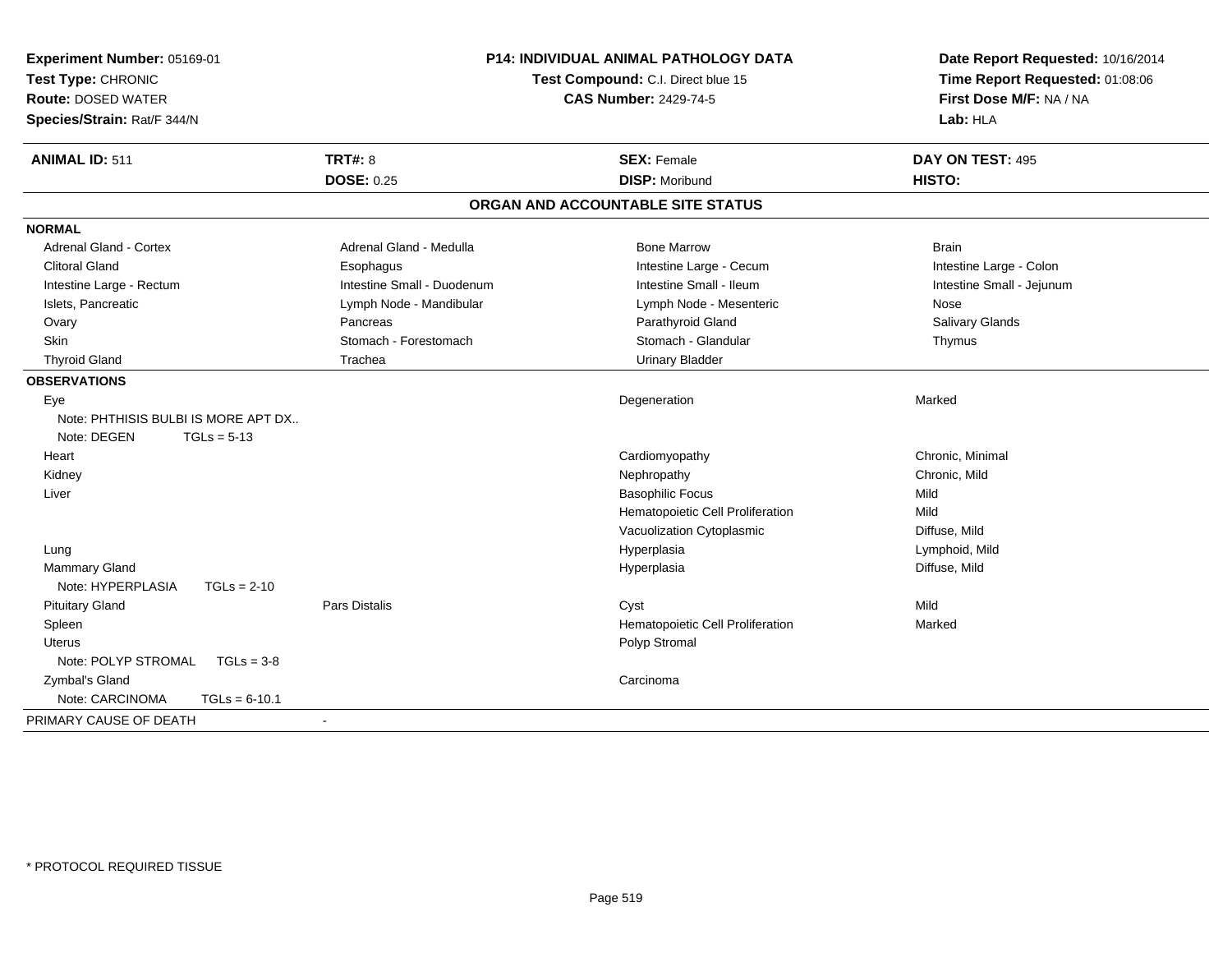| Experiment Number: 05169-01<br>Test Type: CHRONIC<br><b>Route: DOSED WATER</b><br>Species/Strain: Rat/F 344/N |                         | <b>P14: INDIVIDUAL ANIMAL PATHOLOGY DATA</b><br>Test Compound: C.I. Direct blue 15<br><b>CAS Number: 2429-74-5</b> | Date Report Requested: 10/16/2014<br>Time Report Requested: 01:08:06<br>First Dose M/F: NA / NA<br>Lab: HLA |
|---------------------------------------------------------------------------------------------------------------|-------------------------|--------------------------------------------------------------------------------------------------------------------|-------------------------------------------------------------------------------------------------------------|
| <b>ANIMAL ID: 512</b>                                                                                         | <b>TRT#: 8</b>          | <b>SEX: Female</b>                                                                                                 | DAY ON TEST: 613                                                                                            |
|                                                                                                               | <b>DOSE: 0.25</b>       | <b>DISP: Moribund</b>                                                                                              | HISTO:                                                                                                      |
|                                                                                                               |                         | ORGAN AND ACCOUNTABLE SITE STATUS                                                                                  |                                                                                                             |
| <b>NORMAL</b>                                                                                                 |                         |                                                                                                                    |                                                                                                             |
| <b>Adrenal Gland - Cortex</b>                                                                                 | Adrenal Gland - Medulla | <b>Bone Marrow</b>                                                                                                 | <b>Brain</b>                                                                                                |
| Esophagus                                                                                                     | Intestine Large - Cecum | Intestine Large - Colon                                                                                            | Intestine Large - Rectum                                                                                    |
| Intestine Small - Duodenum                                                                                    | Intestine Small - Ileum | Intestine Small - Jejunum                                                                                          | Islets, Pancreatic                                                                                          |
| Lymph Node - Mandibular                                                                                       | Lymph Node - Mesenteric | Mammary Gland                                                                                                      | Nose                                                                                                        |
| Pancreas                                                                                                      | Parathyroid Gland       | <b>Pituitary Gland</b>                                                                                             | Salivary Glands                                                                                             |
| Stomach - Forestomach                                                                                         | Stomach - Glandular     | Thymus                                                                                                             | Trachea                                                                                                     |
| <b>Urinary Bladder</b>                                                                                        |                         |                                                                                                                    |                                                                                                             |
| <b>OBSERVATIONS</b>                                                                                           |                         |                                                                                                                    |                                                                                                             |
| <b>Clitoral Gland</b>                                                                                         | <b>Bilateral</b>        | Adenoma                                                                                                            |                                                                                                             |
| Note: ADENOMA<br>$TGLs = 2-8.1$                                                                               |                         |                                                                                                                    |                                                                                                             |
| Heart                                                                                                         | Atrium                  | Thrombosis                                                                                                         |                                                                                                             |
| Note: THROMBUS<br>$TGLs = 8-3$                                                                                |                         |                                                                                                                    |                                                                                                             |
| Kidney                                                                                                        |                         | Nephropathy                                                                                                        | Chronic, Mild                                                                                               |
| Liver                                                                                                         |                         | <b>Basophilic Focus</b>                                                                                            | Moderate                                                                                                    |
|                                                                                                               | Centrilobular           | Degeneration                                                                                                       | Diffuse, Minimal                                                                                            |
|                                                                                                               |                         | Hematopoietic Cell Proliferation                                                                                   | Moderate                                                                                                    |
| Note: DEGEN<br>$TGLs = 5.6 - 3.1$                                                                             |                         |                                                                                                                    |                                                                                                             |
| Lung                                                                                                          |                         | Hyperplasia                                                                                                        | Lymphoid, Mild                                                                                              |
|                                                                                                               |                         | <b>Infiltration Cellular</b>                                                                                       | Histiocyte, Mild                                                                                            |
| Lymph Node<br>Note: HEMORRHAGE<br>$TGLs = 7-13$                                                               | Mediastinal             | Hemorrhage                                                                                                         | Mild                                                                                                        |
| Ovary<br>Note: CYST<br>$TGLs = 3-8$                                                                           |                         | Cyst                                                                                                               |                                                                                                             |
| Skin                                                                                                          |                         | Squamous Cell Papilloma                                                                                            |                                                                                                             |
| Note: SQ CL PAPILLOM TGLs = 9-14                                                                              |                         |                                                                                                                    |                                                                                                             |
| Spleen                                                                                                        |                         | Hematopoietic Cell Proliferation                                                                                   | Moderate                                                                                                    |
|                                                                                                               |                         | Necrosis                                                                                                           | Multifocal, Marked                                                                                          |
| Note: HEMA CELL PROL TGLs = 10-3                                                                              |                         |                                                                                                                    |                                                                                                             |
| [ Hematopoietic Cell Proliferation TGLS = 11-3.2 ]                                                            |                         |                                                                                                                    |                                                                                                             |
| <b>Thyroid Gland</b>                                                                                          | C Cell                  | Hyperplasia                                                                                                        | Focal, Minimal                                                                                              |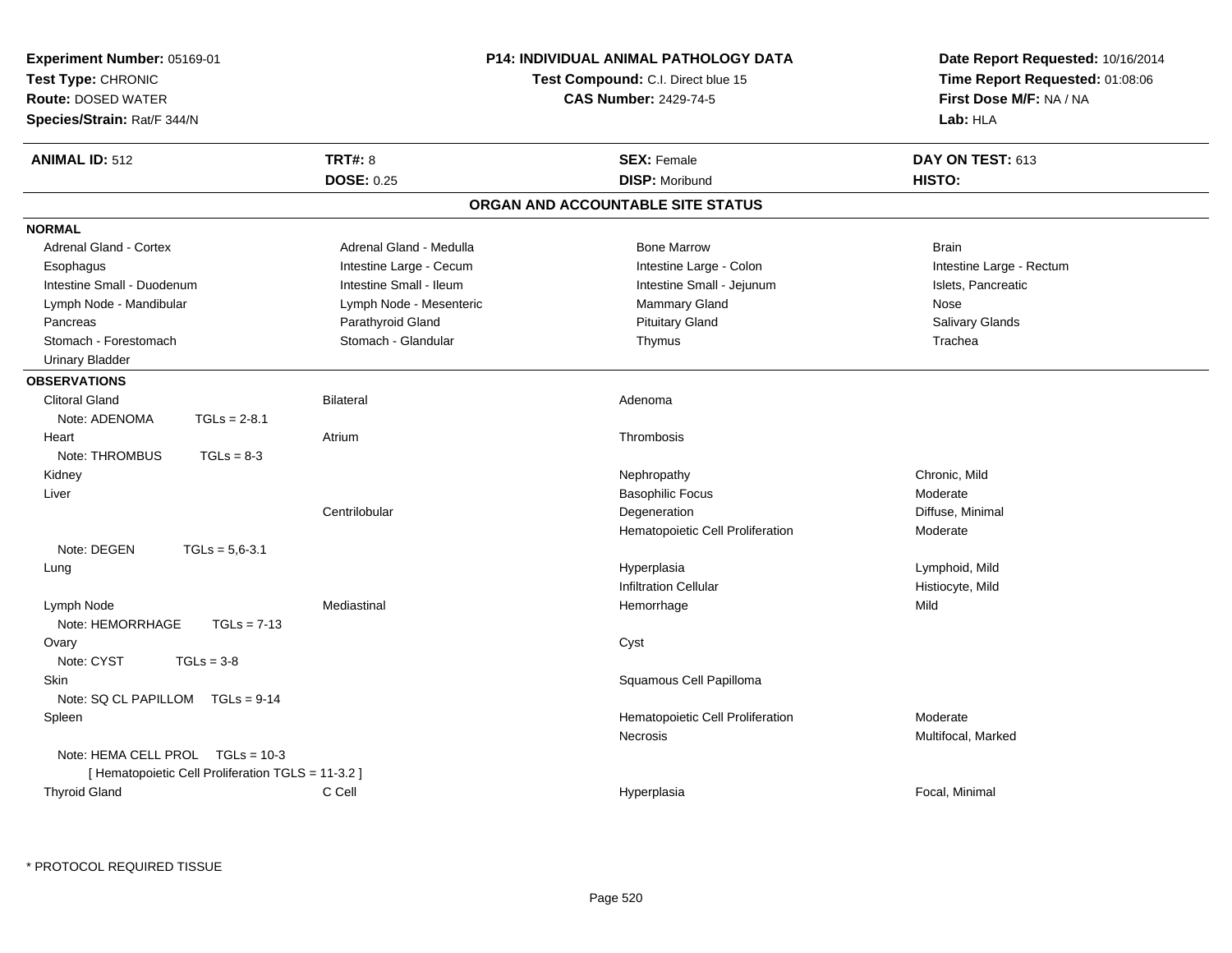| Experiment Number: 05169-01<br><b>Test Type: CHRONIC</b><br><b>Route: DOSED WATER</b><br>Species/Strain: Rat/F 344/N |                   | <b>P14: INDIVIDUAL ANIMAL PATHOLOGY DATA</b>                       | Date Report Requested: 10/16/2014<br>Time Report Requested: 01:08:06<br>First Dose M/F: NA / NA |
|----------------------------------------------------------------------------------------------------------------------|-------------------|--------------------------------------------------------------------|-------------------------------------------------------------------------------------------------|
|                                                                                                                      |                   | Test Compound: C.I. Direct blue 15<br><b>CAS Number: 2429-74-5</b> |                                                                                                 |
|                                                                                                                      |                   |                                                                    | Lab: HLA                                                                                        |
| <b>ANIMAL ID: 512</b>                                                                                                | TRT#: 8           | <b>SEX: Female</b>                                                 | <b>DAY ON TEST: 613</b>                                                                         |
|                                                                                                                      | <b>DOSE: 0.25</b> | <b>DISP: Moribund</b>                                              | HISTO:                                                                                          |
|                                                                                                                      |                   | ORGAN AND ACCOUNTABLE SITE STATUS                                  |                                                                                                 |
| Uterus                                                                                                               |                   | Adenocarcinoma                                                     |                                                                                                 |
| Note: [ ADENOCARC<br>$1 \text{ TGLs} = 4-8.2$                                                                        |                   |                                                                    |                                                                                                 |
| Zymbal's Gland                                                                                                       |                   | Adenoma                                                            |                                                                                                 |
|                                                                                                                      |                   | Ectasia                                                            | Mild                                                                                            |
| PRIMARY CAUSE OF DEATH                                                                                               |                   |                                                                    |                                                                                                 |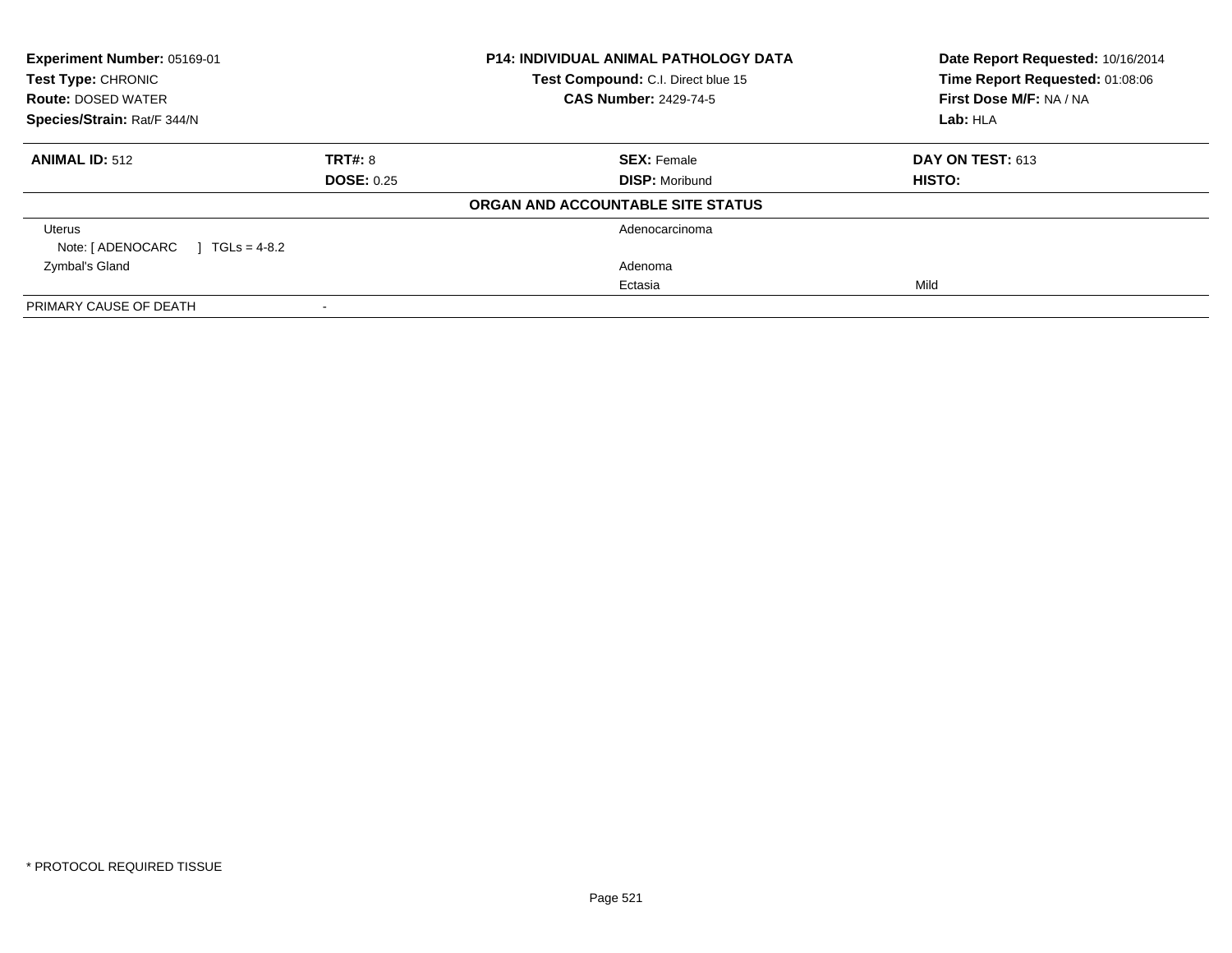| Experiment Number: 05169-01<br>Test Type: CHRONIC<br><b>Route: DOSED WATER</b><br>Species/Strain: Rat/F 344/N |                          | <b>P14: INDIVIDUAL ANIMAL PATHOLOGY DATA</b><br>Test Compound: C.I. Direct blue 15<br><b>CAS Number: 2429-74-5</b> | Date Report Requested: 10/16/2014<br>Time Report Requested: 01:08:06<br>First Dose M/F: NA / NA<br>Lab: HLA |
|---------------------------------------------------------------------------------------------------------------|--------------------------|--------------------------------------------------------------------------------------------------------------------|-------------------------------------------------------------------------------------------------------------|
| <b>ANIMAL ID: 513</b>                                                                                         | <b>TRT#: 8</b>           | <b>SEX: Female</b>                                                                                                 | DAY ON TEST: 620                                                                                            |
|                                                                                                               | <b>DOSE: 0.25</b>        | <b>DISP: Moribund</b>                                                                                              | HISTO:                                                                                                      |
|                                                                                                               |                          | ORGAN AND ACCOUNTABLE SITE STATUS                                                                                  |                                                                                                             |
| <b>NORMAL</b>                                                                                                 |                          |                                                                                                                    |                                                                                                             |
| Adrenal Gland - Cortex                                                                                        | <b>Brain</b>             | Esophagus                                                                                                          | Intestine Large - Cecum                                                                                     |
| Intestine Large - Colon                                                                                       | Intestine Large - Rectum | Intestine Small - Duodenum                                                                                         | Intestine Small - Ileum                                                                                     |
| Intestine Small - Jejunum                                                                                     | Islets, Pancreatic       | Kidney                                                                                                             | Lymph Node - Mandibular                                                                                     |
| Lymph Node - Mesenteric                                                                                       | Nose                     | Ovary                                                                                                              | Pancreas                                                                                                    |
| Parathyroid Gland                                                                                             | <b>Pituitary Gland</b>   | Salivary Glands                                                                                                    | Skin                                                                                                        |
| Stomach - Forestomach                                                                                         | Stomach - Glandular      | Thymus                                                                                                             | <b>Thyroid Gland</b>                                                                                        |
| Trachea                                                                                                       | <b>Urinary Bladder</b>   | Uterus                                                                                                             | Zymbal's Gland                                                                                              |
| <b>MISSING</b>                                                                                                |                          |                                                                                                                    |                                                                                                             |
| Mammary Gland                                                                                                 |                          |                                                                                                                    |                                                                                                             |
| <b>OBSERVATIONS</b>                                                                                           |                          |                                                                                                                    |                                                                                                             |
| <b>Adrenal Gland</b>                                                                                          | Medulla                  | Hyperplasia                                                                                                        | Multifocal, Mild                                                                                            |
|                                                                                                               | Medulla                  | Pheochromocytoma Benign                                                                                            |                                                                                                             |
| <b>Bone Marrow</b>                                                                                            |                          | Myelofibrosis                                                                                                      | Mild                                                                                                        |
| <b>Clitoral Gland</b>                                                                                         |                          | Carcinoma                                                                                                          |                                                                                                             |
|                                                                                                               |                          | Ectasia                                                                                                            | Moderate                                                                                                    |
| Note: CARCINOMA<br>$TGLs = 2-8.1$                                                                             |                          |                                                                                                                    |                                                                                                             |
| Heart                                                                                                         |                          | Cardiomyopathy                                                                                                     | Chronic, Mild                                                                                               |
|                                                                                                               | Atrium                   | Thrombosis                                                                                                         |                                                                                                             |
| Liver                                                                                                         |                          | Leukemia Mononuclear                                                                                               |                                                                                                             |
|                                                                                                               |                          | Regeneration                                                                                                       | Multifocal, Marked                                                                                          |
| Note: LEUKEMIA MONUC<br>$TGLs = 5-3.1$                                                                        |                          |                                                                                                                    |                                                                                                             |
| Note: REGENERATION<br>$TGLs = 6-3.1$                                                                          |                          |                                                                                                                    |                                                                                                             |
| Note: ML IS STAGE 2                                                                                           |                          |                                                                                                                    |                                                                                                             |
| Lung                                                                                                          |                          | Hyperplasia                                                                                                        | Lymphoid, Mild                                                                                              |
| Spleen                                                                                                        |                          | Leukemia Mononuclear                                                                                               |                                                                                                             |
| Note: LEUKEMIA MONUC  TGLs = 8-3                                                                              |                          |                                                                                                                    |                                                                                                             |
| Zymbals GI                                                                                                    |                          |                                                                                                                    |                                                                                                             |
| Note: ONE GLAND PRESENT                                                                                       |                          |                                                                                                                    |                                                                                                             |
| PRIMARY CAUSE OF DEATH                                                                                        | $\sim$                   |                                                                                                                    |                                                                                                             |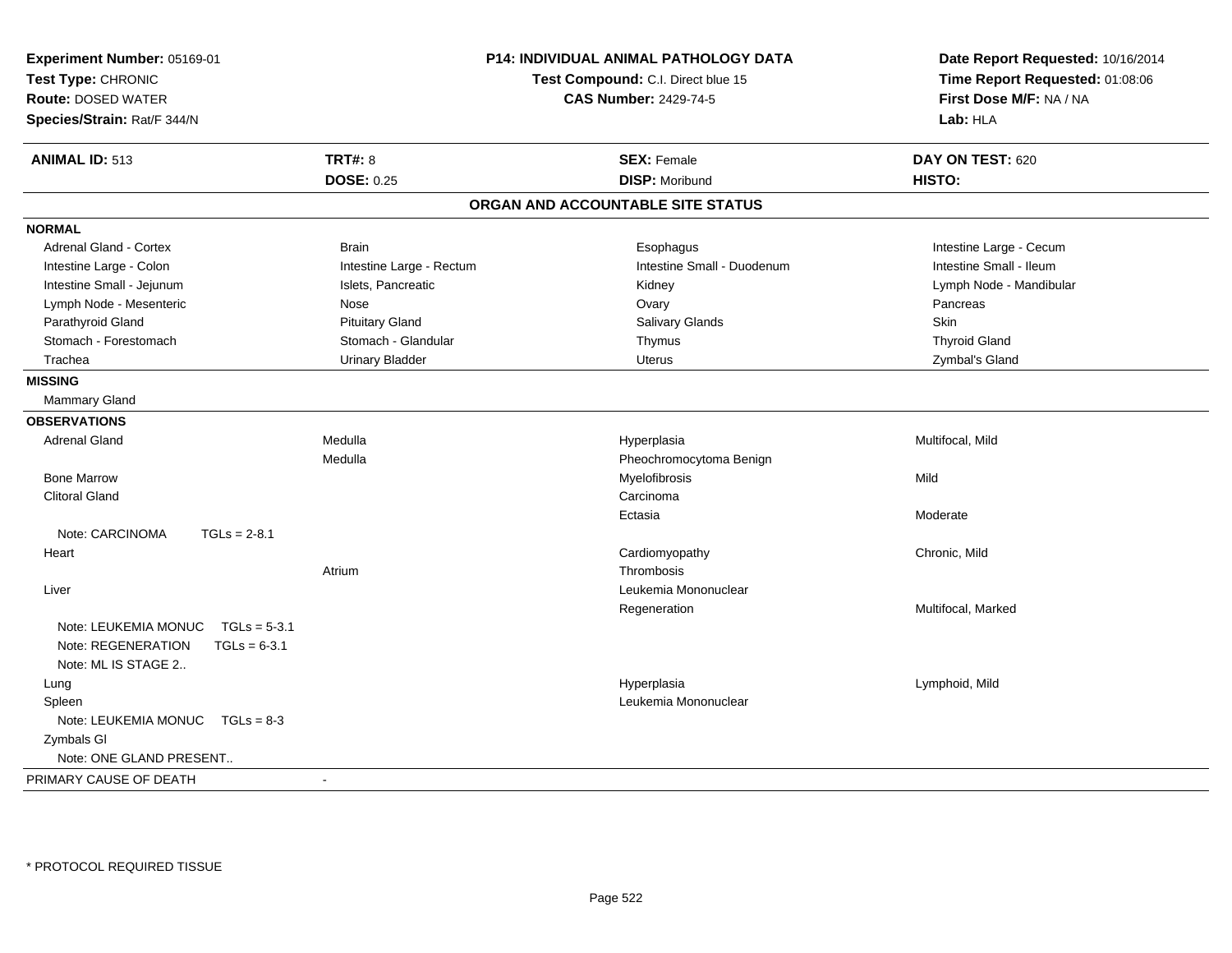| Experiment Number: 05169-01<br>Test Type: CHRONIC<br><b>Route: DOSED WATER</b><br>Species/Strain: Rat/F 344/N |                          | <b>P14: INDIVIDUAL ANIMAL PATHOLOGY DATA</b><br>Test Compound: C.I. Direct blue 15<br><b>CAS Number: 2429-74-5</b> | Date Report Requested: 10/16/2014<br>Time Report Requested: 01:08:06<br>First Dose M/F: NA / NA<br>Lab: HLA |
|---------------------------------------------------------------------------------------------------------------|--------------------------|--------------------------------------------------------------------------------------------------------------------|-------------------------------------------------------------------------------------------------------------|
| <b>ANIMAL ID: 514</b>                                                                                         | <b>TRT#: 8</b>           | <b>SEX: Female</b>                                                                                                 | DAY ON TEST: 359                                                                                            |
|                                                                                                               | <b>DOSE: 0.25</b>        | <b>DISP: Dead</b>                                                                                                  | HISTO:                                                                                                      |
|                                                                                                               |                          | ORGAN AND ACCOUNTABLE SITE STATUS                                                                                  |                                                                                                             |
| <b>NORMAL</b>                                                                                                 |                          |                                                                                                                    |                                                                                                             |
| Adrenal Gland - Cortex                                                                                        | Adrenal Gland - Medulla  | <b>Bone Marrow</b>                                                                                                 | <b>Brain</b>                                                                                                |
| <b>Clitoral Gland</b>                                                                                         | Esophagus                | Heart                                                                                                              | Intestine Large - Cecum                                                                                     |
| Intestine Large - Colon                                                                                       | Intestine Large - Rectum | Intestine Small - Duodenum                                                                                         | Intestine Small - Ileum                                                                                     |
| Intestine Small - Jejunum                                                                                     | Islets, Pancreatic       | Kidney                                                                                                             | Liver                                                                                                       |
| Lymph Node - Mandibular                                                                                       | Lymph Node - Mesenteric  | <b>Mammary Gland</b>                                                                                               | Nose                                                                                                        |
| Ovary                                                                                                         | Pancreas                 | Parathyroid Gland                                                                                                  | <b>Pituitary Gland</b>                                                                                      |
| <b>Salivary Glands</b>                                                                                        | Skin                     | Spleen                                                                                                             | Stomach - Forestomach                                                                                       |
| Stomach - Glandular                                                                                           | Thymus                   | <b>Thyroid Gland</b>                                                                                               | Trachea                                                                                                     |
| <b>Urinary Bladder</b>                                                                                        | <b>Uterus</b>            | Zymbal's Gland                                                                                                     |                                                                                                             |
| <b>OBSERVATIONS</b>                                                                                           |                          |                                                                                                                    |                                                                                                             |
| Lung                                                                                                          |                          | Congestion                                                                                                         | Moderate                                                                                                    |
|                                                                                                               |                          | Hyperplasia                                                                                                        | Lymphoid, Mild                                                                                              |
| [Hyperplasia TGLS = $3-4,4.1$ ]                                                                               |                          |                                                                                                                    |                                                                                                             |
| Pharynx                                                                                                       | Palate                   | Squamous Cell Carcinoma                                                                                            |                                                                                                             |
| Note: EXTENSIVE INVASION NOTED                                                                                |                          |                                                                                                                    |                                                                                                             |
| Note: SQUAM CEL CARC $TGLs = 1-13$                                                                            |                          |                                                                                                                    |                                                                                                             |
| PRIMARY CAUSE OF DEATH                                                                                        | $\overline{\phantom{a}}$ |                                                                                                                    |                                                                                                             |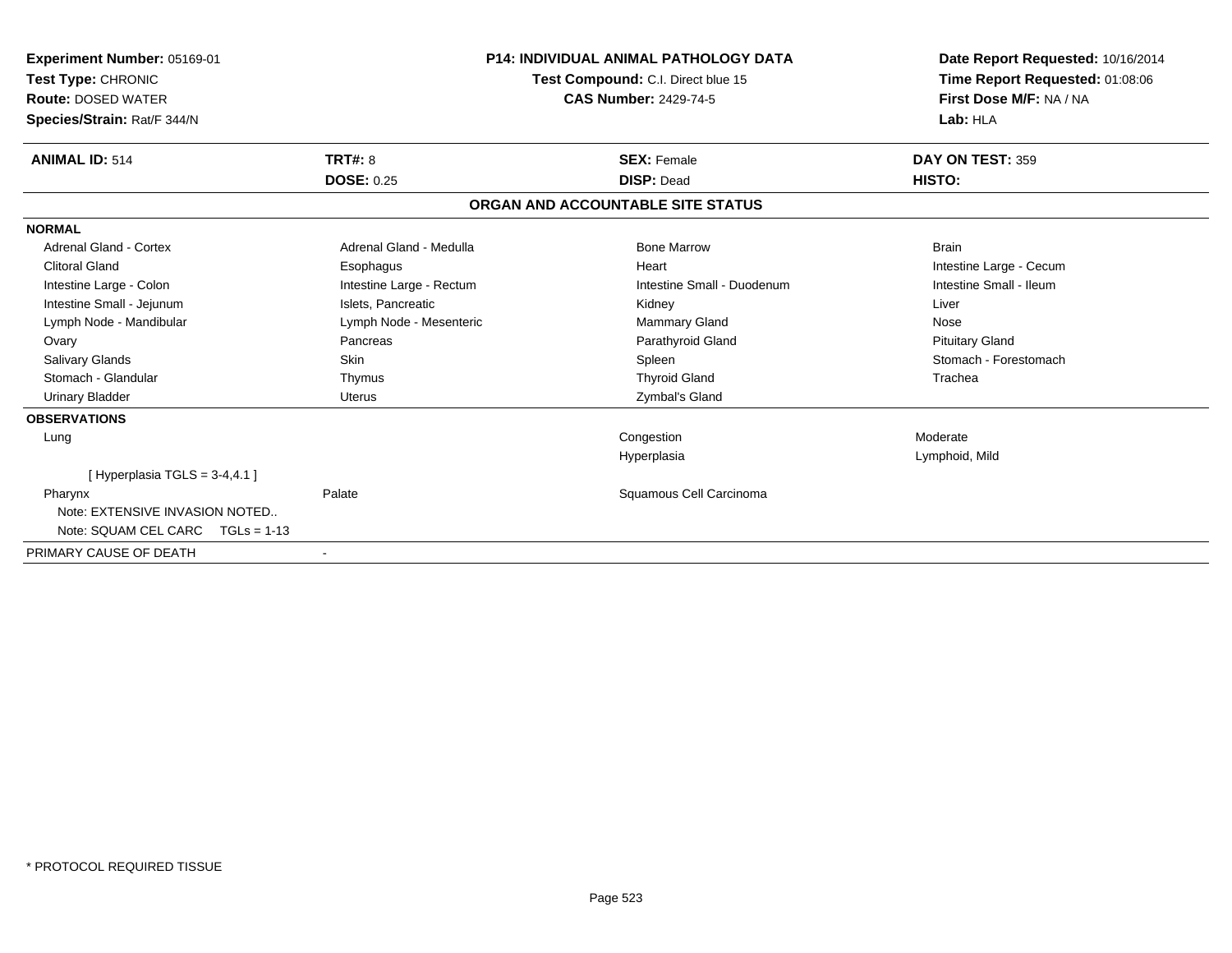| Experiment Number: 05169-01<br>Test Type: CHRONIC<br><b>Route: DOSED WATER</b><br>Species/Strain: Rat/F 344/N |                          | P14: INDIVIDUAL ANIMAL PATHOLOGY DATA<br>Test Compound: C.I. Direct blue 15<br><b>CAS Number: 2429-74-5</b> | Date Report Requested: 10/16/2014<br>Time Report Requested: 01:08:06<br>First Dose M/F: NA / NA<br>Lab: HLA |
|---------------------------------------------------------------------------------------------------------------|--------------------------|-------------------------------------------------------------------------------------------------------------|-------------------------------------------------------------------------------------------------------------|
| <b>ANIMAL ID: 515</b>                                                                                         | <b>TRT#: 8</b>           | <b>SEX: Female</b>                                                                                          | DAY ON TEST: 646                                                                                            |
|                                                                                                               | <b>DOSE: 0.25</b>        | <b>DISP: Moribund</b>                                                                                       | HISTO:                                                                                                      |
|                                                                                                               |                          | ORGAN AND ACCOUNTABLE SITE STATUS                                                                           |                                                                                                             |
| <b>NORMAL</b>                                                                                                 |                          |                                                                                                             |                                                                                                             |
| <b>Bone Marrow</b>                                                                                            | <b>Brain</b>             | Esophagus                                                                                                   | Intestine Large - Cecum                                                                                     |
| Intestine Large - Colon                                                                                       | Intestine Large - Rectum | Intestine Small - Duodenum                                                                                  | Intestine Small - Ileum                                                                                     |
| Intestine Small - Jejunum                                                                                     | Islets, Pancreatic       | Lymph Node - Mandibular                                                                                     | Lymph Node - Mesenteric                                                                                     |
| Mammary Gland                                                                                                 | Nose                     | Ovary                                                                                                       | Pancreas                                                                                                    |
| Parathyroid Gland                                                                                             | Salivary Glands          | Thymus                                                                                                      | <b>Thyroid Gland</b>                                                                                        |
| Trachea                                                                                                       | <b>Urinary Bladder</b>   | Uterus                                                                                                      |                                                                                                             |
| <b>OBSERVATIONS</b>                                                                                           |                          |                                                                                                             |                                                                                                             |
| <b>Adrenal Gland</b>                                                                                          | Cortex                   | Leukemia Mononuclear                                                                                        |                                                                                                             |
|                                                                                                               | Medulla                  | Leukemia Mononuclear                                                                                        |                                                                                                             |
| <b>Clitoral Gland</b>                                                                                         |                          | Adenoma                                                                                                     |                                                                                                             |
| Heart                                                                                                         |                          | Cardiomyopathy                                                                                              | Chronic, Mild                                                                                               |
|                                                                                                               | Atrium                   | Thrombosis                                                                                                  |                                                                                                             |
| Note: THROMBUS<br>$TGLs = 7-3$                                                                                |                          |                                                                                                             |                                                                                                             |
| Kidney                                                                                                        |                          | Nephropathy                                                                                                 | Chronic, Mild                                                                                               |
| Liver                                                                                                         |                          | Leukemia Mononuclear                                                                                        |                                                                                                             |
|                                                                                                               |                          | Vacuolization Cytoplasmic                                                                                   | Diffuse, Moderate                                                                                           |
| Note: LEUKEMIA MONUC<br>$TGLs = 5-3.1$<br>Note: ML IS STAGE 3                                                 |                          |                                                                                                             |                                                                                                             |
| Lung                                                                                                          |                          | <b>Infiltration Cellular</b>                                                                                | Histiocyte, Mild                                                                                            |
|                                                                                                               |                          | Leukemia Mononuclear                                                                                        |                                                                                                             |
| <b>Pituitary Gland</b>                                                                                        | Pars Distalis            | Angiectasis                                                                                                 | Focal, Mild                                                                                                 |
| Note: ANGIECTASIS<br>$TGLs = 10-2$                                                                            |                          |                                                                                                             |                                                                                                             |
| Skin<br>Note: [SQ CL PAPILLOM ] TGLs = 9-13                                                                   |                          | Squamous Cell Papilloma                                                                                     |                                                                                                             |
| Spleen                                                                                                        |                          | Leukemia Mononuclear                                                                                        |                                                                                                             |
| Note: LEUKEMIA MONUC TGLs = 1,2-3                                                                             |                          |                                                                                                             |                                                                                                             |
| Stomach                                                                                                       | Forestomach              | Ulcer                                                                                                       | Focal, Moderate                                                                                             |
|                                                                                                               | Glandular                | Ulcer                                                                                                       | Focal, Moderate                                                                                             |
| Zymbal's Gland                                                                                                |                          | Carcinoma                                                                                                   |                                                                                                             |
| $\sqrt{1} \text{ TGLs} = 8-10$<br>Note: [ CARCINOMA                                                           |                          |                                                                                                             |                                                                                                             |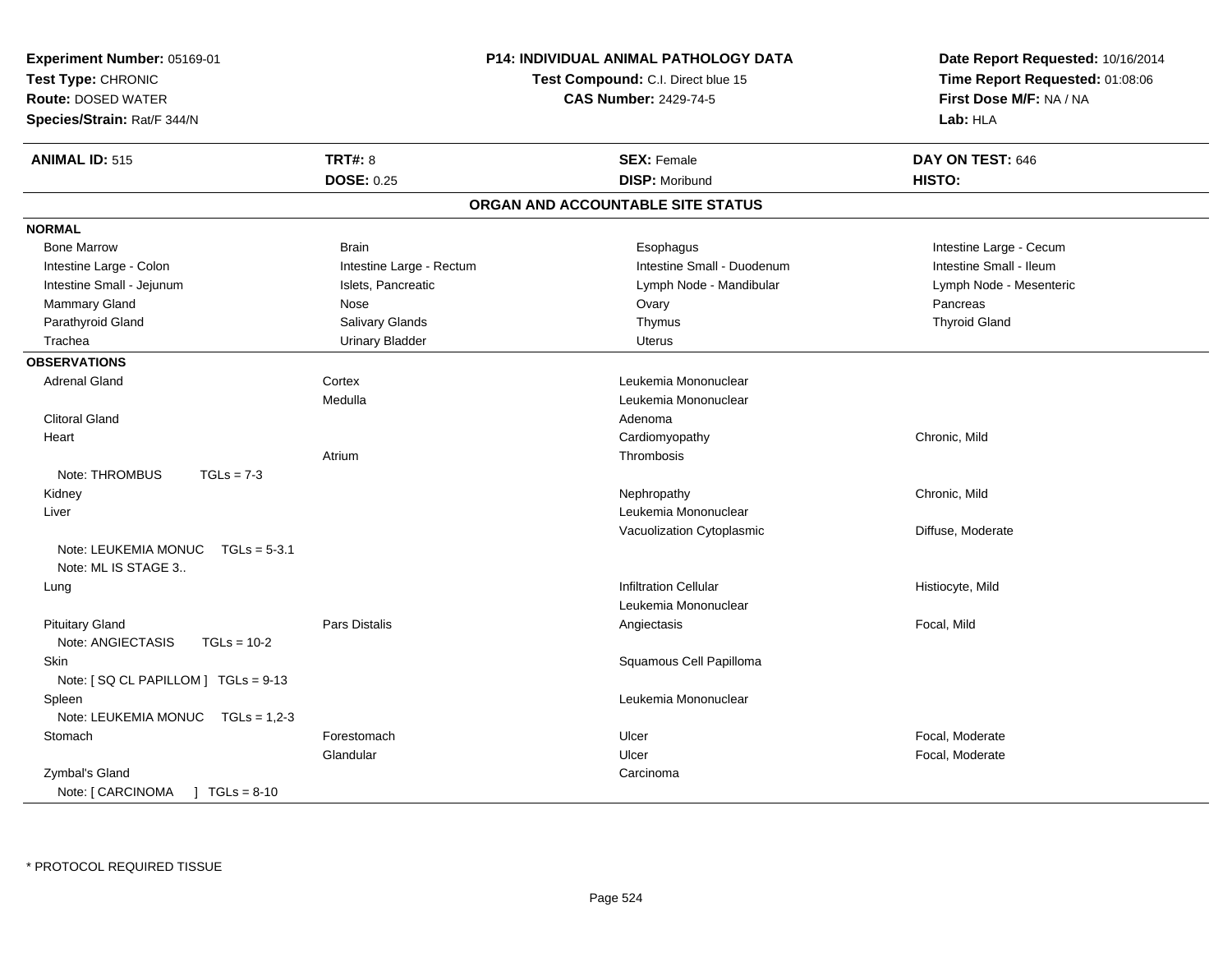| <b>Experiment Number: 05169-01</b><br>Test Type: CHRONIC<br><b>Route: DOSED WATER</b> |                          | <b>P14: INDIVIDUAL ANIMAL PATHOLOGY DATA</b> | Date Report Requested: 10/16/2014 |  |
|---------------------------------------------------------------------------------------|--------------------------|----------------------------------------------|-----------------------------------|--|
|                                                                                       |                          | Test Compound: C.I. Direct blue 15           | Time Report Requested: 01:08:06   |  |
|                                                                                       |                          | <b>CAS Number: 2429-74-5</b>                 | First Dose M/F: NA / NA           |  |
| Species/Strain: Rat/F 344/N                                                           |                          |                                              | Lab: HLA                          |  |
| <b>ANIMAL ID: 515</b>                                                                 | <b>TRT#: 8</b>           | <b>SEX:</b> Female                           | DAY ON TEST: 646                  |  |
|                                                                                       | <b>DOSE: 0.25</b>        | <b>DISP: Moribund</b>                        | <b>HISTO:</b>                     |  |
|                                                                                       |                          | ORGAN AND ACCOUNTABLE SITE STATUS            |                                   |  |
| PRIMARY CAUSE OF DEATH                                                                | $\overline{\phantom{a}}$ |                                              |                                   |  |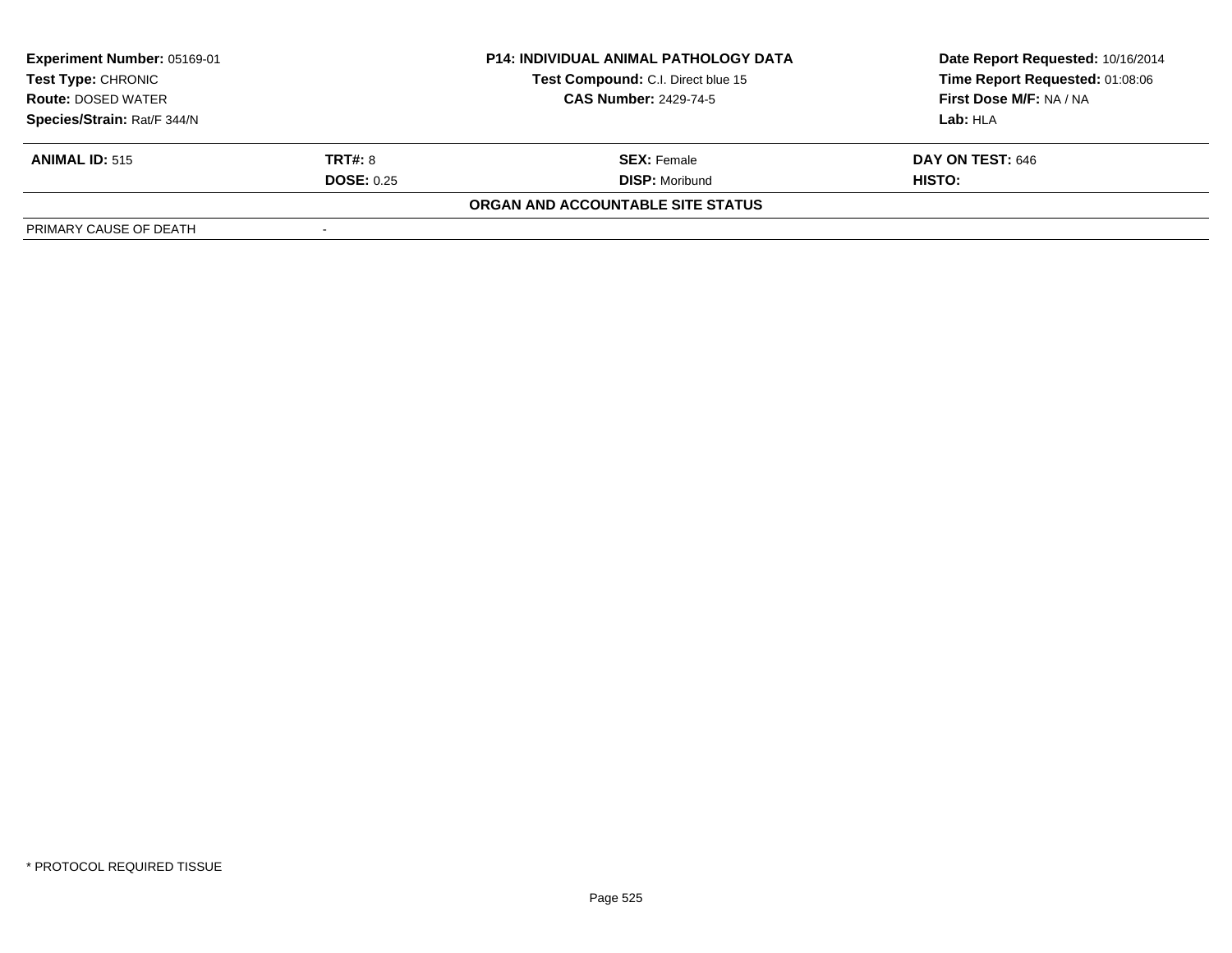| Experiment Number: 05169-01<br>Test Type: CHRONIC |                 |                                    | <b>P14: INDIVIDUAL ANIMAL PATHOLOGY DATA</b> | Date Report Requested: 10/16/2014 |
|---------------------------------------------------|-----------------|------------------------------------|----------------------------------------------|-----------------------------------|
|                                                   |                 | Test Compound: C.I. Direct blue 15 |                                              | Time Report Requested: 01:08:06   |
| <b>Route: DOSED WATER</b>                         |                 |                                    | <b>CAS Number: 2429-74-5</b>                 | First Dose M/F: NA / NA           |
| Species/Strain: Rat/F 344/N                       |                 |                                    |                                              | Lab: HLA                          |
| <b>ANIMAL ID: 516</b>                             |                 | <b>TRT#: 8</b>                     | <b>SEX: Female</b>                           | DAY ON TEST: 484                  |
|                                                   |                 | <b>DOSE: 0.25</b>                  | <b>DISP: Dead</b>                            | HISTO:                            |
|                                                   |                 |                                    | ORGAN AND ACCOUNTABLE SITE STATUS            |                                   |
| <b>NORMAL</b>                                     |                 |                                    |                                              |                                   |
| <b>Adrenal Gland - Cortex</b>                     |                 | Adrenal Gland - Medulla            | <b>Bone Marrow</b>                           | Esophagus                         |
| Intestine Large - Cecum                           |                 | Intestine Large - Colon            | Intestine Large - Rectum                     | Intestine Small - Duodenum        |
| Intestine Small - Ileum                           |                 | Intestine Small - Jejunum          | Islets, Pancreatic                           | Liver                             |
| Lymph Node - Mandibular                           |                 | Lymph Node - Mesenteric            | <b>Mammary Gland</b>                         | Nose                              |
| Ovary                                             |                 | Pancreas                           | Parathyroid Gland                            | <b>Pituitary Gland</b>            |
| Salivary Glands                                   |                 | <b>Skin</b>                        | Spleen                                       | Stomach - Forestomach             |
| Stomach - Glandular                               |                 | Thymus                             | <b>Thyroid Gland</b>                         | Trachea                           |
| <b>Urinary Bladder</b>                            |                 | <b>Uterus</b>                      |                                              |                                   |
| <b>MISSING</b>                                    |                 |                                    |                                              |                                   |
| Pharynx                                           |                 |                                    |                                              |                                   |
| <b>OBSERVATIONS</b>                               |                 |                                    |                                              |                                   |
| <b>Bone</b>                                       |                 | Cranium                            | Carcinoma                                    | Metastatic (Zymbal'S Gland)       |
| <b>Brain</b>                                      |                 |                                    | Carcinoma                                    | Metastatic (Zymbal'S Gland)       |
| Note: CARCINOMA                                   | $TGLs = 1-1$    |                                    |                                              |                                   |
| <b>Clitoral Gland</b>                             |                 |                                    | Adenoma                                      |                                   |
| Heart                                             |                 |                                    | Cardiomyopathy                               | Chronic, Mild                     |
| Kidney                                            |                 |                                    | Nephropathy                                  | Chronic, Mild                     |
| Lung                                              |                 |                                    | Hyperplasia                                  | Lymphoid, Mild                    |
| <b>Skeletal Muscle</b>                            |                 | Cervical                           | Carcinoma                                    | Metastatic (Zymbal'S Gland)       |
| Zymbal's Gland                                    |                 |                                    | Carcinoma                                    |                                   |
| Note: CARCINOMA                                   | $TGLs = 2-10.1$ |                                    |                                              |                                   |
| PRIMARY CAUSE OF DEATH                            |                 | $\overline{\phantom{a}}$           |                                              |                                   |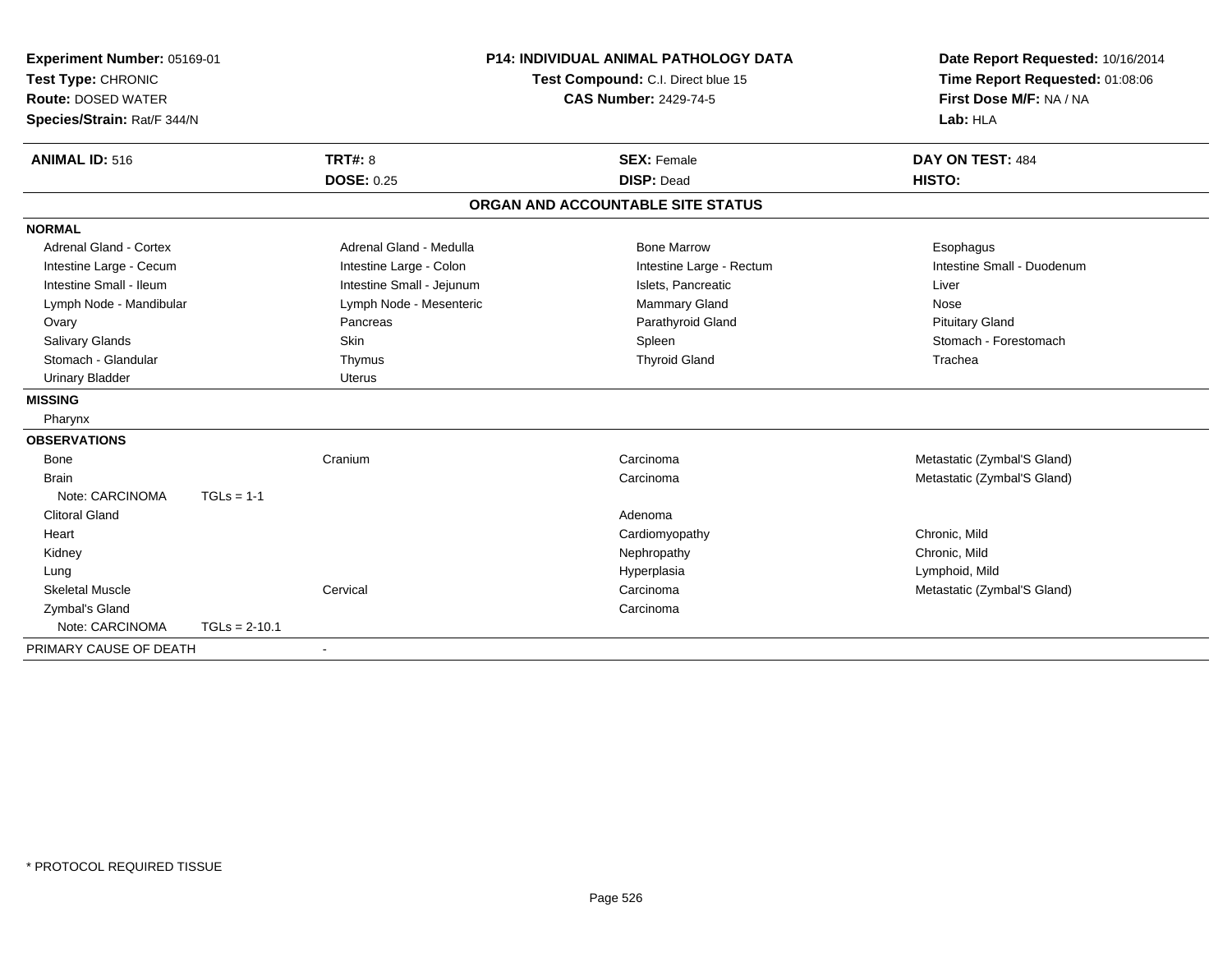| Experiment Number: 05169-01<br>Test Type: CHRONIC<br><b>Route: DOSED WATER</b><br>Species/Strain: Rat/F 344/N<br><b>ANIMAL ID: 517</b> | <b>TRT#: 8</b>           | <b>P14: INDIVIDUAL ANIMAL PATHOLOGY DATA</b><br>Test Compound: C.I. Direct blue 15<br><b>CAS Number: 2429-74-5</b><br><b>SEX: Female</b> | Date Report Requested: 10/16/2014<br>Time Report Requested: 01:08:06<br>First Dose M/F: NA / NA<br>Lab: HLA<br>DAY ON TEST: 486 |
|----------------------------------------------------------------------------------------------------------------------------------------|--------------------------|------------------------------------------------------------------------------------------------------------------------------------------|---------------------------------------------------------------------------------------------------------------------------------|
|                                                                                                                                        | <b>DOSE: 0.25</b>        | <b>DISP: Moribund</b>                                                                                                                    | HISTO:                                                                                                                          |
|                                                                                                                                        |                          | ORGAN AND ACCOUNTABLE SITE STATUS                                                                                                        |                                                                                                                                 |
| <b>NORMAL</b>                                                                                                                          |                          |                                                                                                                                          |                                                                                                                                 |
| Adrenal Gland - Cortex                                                                                                                 | Adrenal Gland - Medulla  | <b>Bone Marrow</b>                                                                                                                       | <b>Brain</b>                                                                                                                    |
| <b>Clitoral Gland</b>                                                                                                                  | Esophagus                | Heart                                                                                                                                    | Intestine Large - Cecum                                                                                                         |
| Intestine Large - Colon                                                                                                                | Intestine Large - Rectum | Intestine Small - Duodenum                                                                                                               | Intestine Small - Ileum                                                                                                         |
| Intestine Small - Jejunum                                                                                                              | Islets, Pancreatic       | Kidney                                                                                                                                   | Lymph Node - Mandibular                                                                                                         |
| Lymph Node - Mesenteric                                                                                                                | Nose                     | Ovary                                                                                                                                    | Pancreas                                                                                                                        |
| Parathyroid Gland                                                                                                                      | <b>Pituitary Gland</b>   | <b>Salivary Glands</b>                                                                                                                   | <b>Skin</b>                                                                                                                     |
| Spleen                                                                                                                                 | Stomach - Forestomach    | Stomach - Glandular                                                                                                                      | <b>Thyroid Gland</b>                                                                                                            |
| Trachea                                                                                                                                | <b>Urinary Bladder</b>   | Zymbal's Gland                                                                                                                           |                                                                                                                                 |
| <b>MISSING</b>                                                                                                                         |                          |                                                                                                                                          |                                                                                                                                 |
| <b>Mammary Gland</b>                                                                                                                   | Thymus                   |                                                                                                                                          |                                                                                                                                 |
| <b>OBSERVATIONS</b>                                                                                                                    |                          |                                                                                                                                          |                                                                                                                                 |
| Liver                                                                                                                                  |                          | Vacuolization Cytoplasmic                                                                                                                | Focal, Marked                                                                                                                   |
| Note: VACUOLIZ CYTO<br>$TGLs = 4-3.1$                                                                                                  |                          |                                                                                                                                          |                                                                                                                                 |
| Lung                                                                                                                                   |                          | Hyperplasia                                                                                                                              | Lymphoid, Mild                                                                                                                  |
| Tongue                                                                                                                                 |                          | Squamous Cell Papilloma                                                                                                                  |                                                                                                                                 |
| Note: SQ CL PAPILLOM<br>$TGLs = 5-13$                                                                                                  |                          |                                                                                                                                          |                                                                                                                                 |
| <b>Uterus</b>                                                                                                                          | Endometrium              | Cyst<br>Polyp Stromal                                                                                                                    | Moderate                                                                                                                        |
| Note: POLYP STROMAL<br>$TGLs = 1-8$                                                                                                    |                          |                                                                                                                                          |                                                                                                                                 |
| [Polyp Stromal TGLS = 2-8]                                                                                                             |                          |                                                                                                                                          |                                                                                                                                 |
| PRIMARY CAUSE OF DEATH                                                                                                                 |                          |                                                                                                                                          |                                                                                                                                 |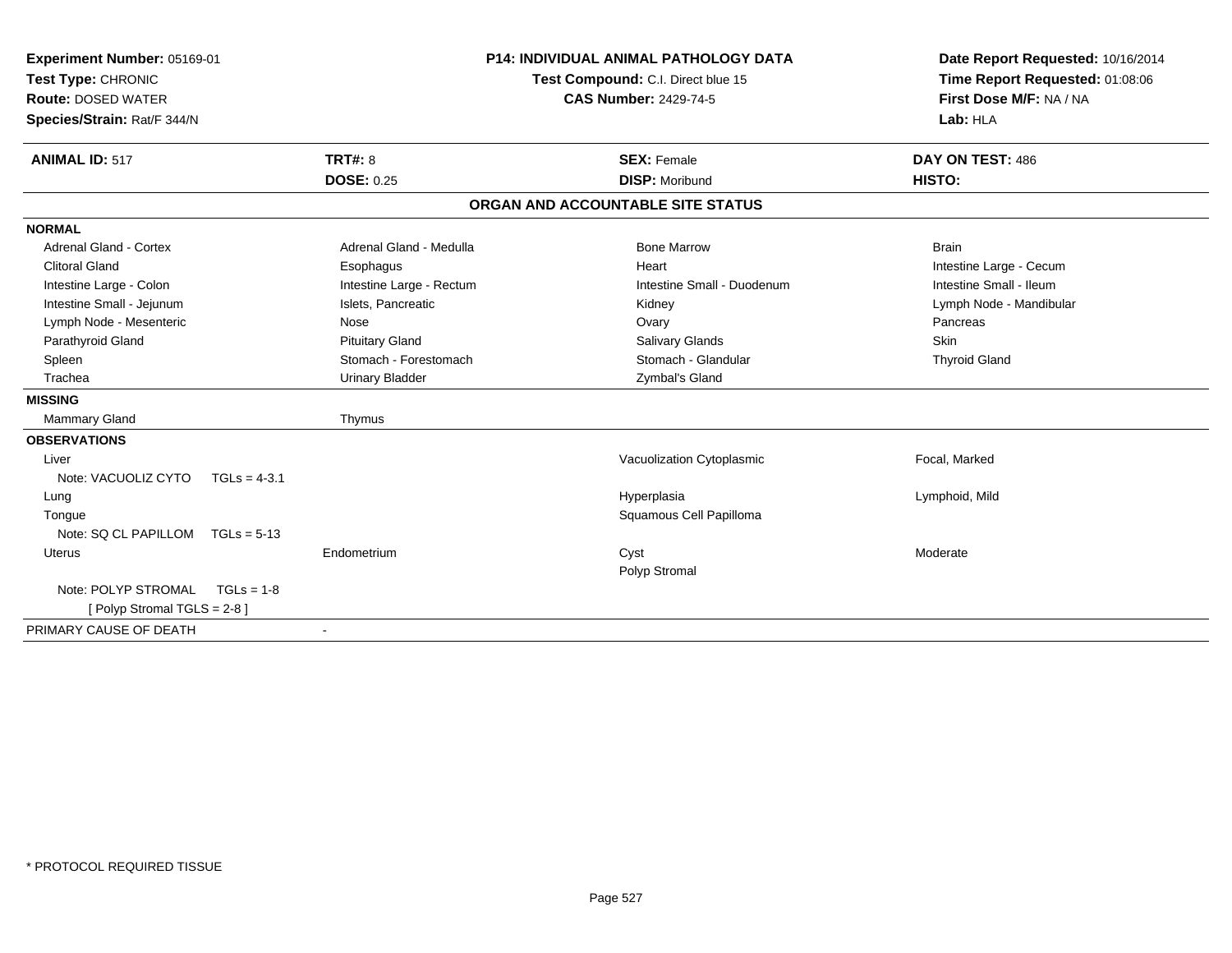| Experiment Number: 05169-01<br>Test Type: CHRONIC<br><b>Route: DOSED WATER</b><br>Species/Strain: Rat/F 344/N |                         | <b>P14: INDIVIDUAL ANIMAL PATHOLOGY DATA</b><br>Test Compound: C.I. Direct blue 15<br><b>CAS Number: 2429-74-5</b> | Date Report Requested: 10/16/2014<br>Time Report Requested: 01:08:06<br>First Dose M/F: NA / NA<br>Lab: HLA |
|---------------------------------------------------------------------------------------------------------------|-------------------------|--------------------------------------------------------------------------------------------------------------------|-------------------------------------------------------------------------------------------------------------|
| <b>ANIMAL ID: 518</b>                                                                                         | <b>TRT#: 8</b>          | <b>SEX: Female</b>                                                                                                 | DAY ON TEST: 624                                                                                            |
|                                                                                                               | <b>DOSE: 0.25</b>       | <b>DISP: Moribund</b>                                                                                              | HISTO:                                                                                                      |
|                                                                                                               |                         | ORGAN AND ACCOUNTABLE SITE STATUS                                                                                  |                                                                                                             |
| <b>NORMAL</b>                                                                                                 |                         |                                                                                                                    |                                                                                                             |
| <b>Bone Marrow</b>                                                                                            | <b>Brain</b>            | <b>Clitoral Gland</b>                                                                                              | Esophagus                                                                                                   |
| Heart                                                                                                         | Intestine Large - Cecum | Intestine Large - Colon                                                                                            | Intestine Large - Rectum                                                                                    |
| Intestine Small - Duodenum                                                                                    | Intestine Small - Ileum | Intestine Small - Jejunum                                                                                          | Islets, Pancreatic                                                                                          |
| Kidney                                                                                                        | Lymph Node - Mandibular | Lymph Node - Mesenteric                                                                                            | Nose                                                                                                        |
| Ovary                                                                                                         | Pancreas                | Parathyroid Gland                                                                                                  | <b>Pituitary Gland</b>                                                                                      |
| Salivary Glands                                                                                               | <b>Skin</b>             | Stomach - Forestomach                                                                                              | Stomach - Glandular                                                                                         |
| Thymus                                                                                                        | Trachea                 | <b>Urinary Bladder</b>                                                                                             | <b>Uterus</b>                                                                                               |
| Zymbal's Gland                                                                                                |                         |                                                                                                                    |                                                                                                             |
| <b>MISSING</b>                                                                                                |                         |                                                                                                                    |                                                                                                             |
| Mammary Gland                                                                                                 |                         |                                                                                                                    |                                                                                                             |
| <b>OBSERVATIONS</b>                                                                                           |                         |                                                                                                                    |                                                                                                             |
| <b>Adrenal Gland</b>                                                                                          | Cortex                  | Leukemia Mononuclear                                                                                               |                                                                                                             |
|                                                                                                               | Medulla                 | Leukemia Mononuclear                                                                                               |                                                                                                             |
| Liver                                                                                                         |                         | Leukemia Mononuclear                                                                                               |                                                                                                             |
|                                                                                                               |                         | Neoplastic Nodule                                                                                                  |                                                                                                             |
|                                                                                                               |                         | Regeneration                                                                                                       | Multifocal, Moderate                                                                                        |
| Note: ML IS STAGE 3                                                                                           |                         |                                                                                                                    |                                                                                                             |
| [ Leukemia Mononuclear TGLS = 2-3.2 ]                                                                         |                         |                                                                                                                    |                                                                                                             |
| Lung                                                                                                          |                         | Leukemia Mononuclear                                                                                               |                                                                                                             |
| Spleen                                                                                                        |                         | Leukemia Mononuclear                                                                                               |                                                                                                             |
| Note: LEUKEMIA MONUC TGLs = 3-3                                                                               |                         |                                                                                                                    |                                                                                                             |
| <b>Thyroid Gland</b>                                                                                          | C Cell                  | Hyperplasia                                                                                                        | Focal, Minimal                                                                                              |
| Tongue                                                                                                        |                         | Squamous Cell Carcinoma                                                                                            |                                                                                                             |
| Note: SQUAM CEL CARC                                                                                          | $TGLs = 1-13$           |                                                                                                                    |                                                                                                             |
| PRIMARY CAUSE OF DEATH                                                                                        |                         |                                                                                                                    |                                                                                                             |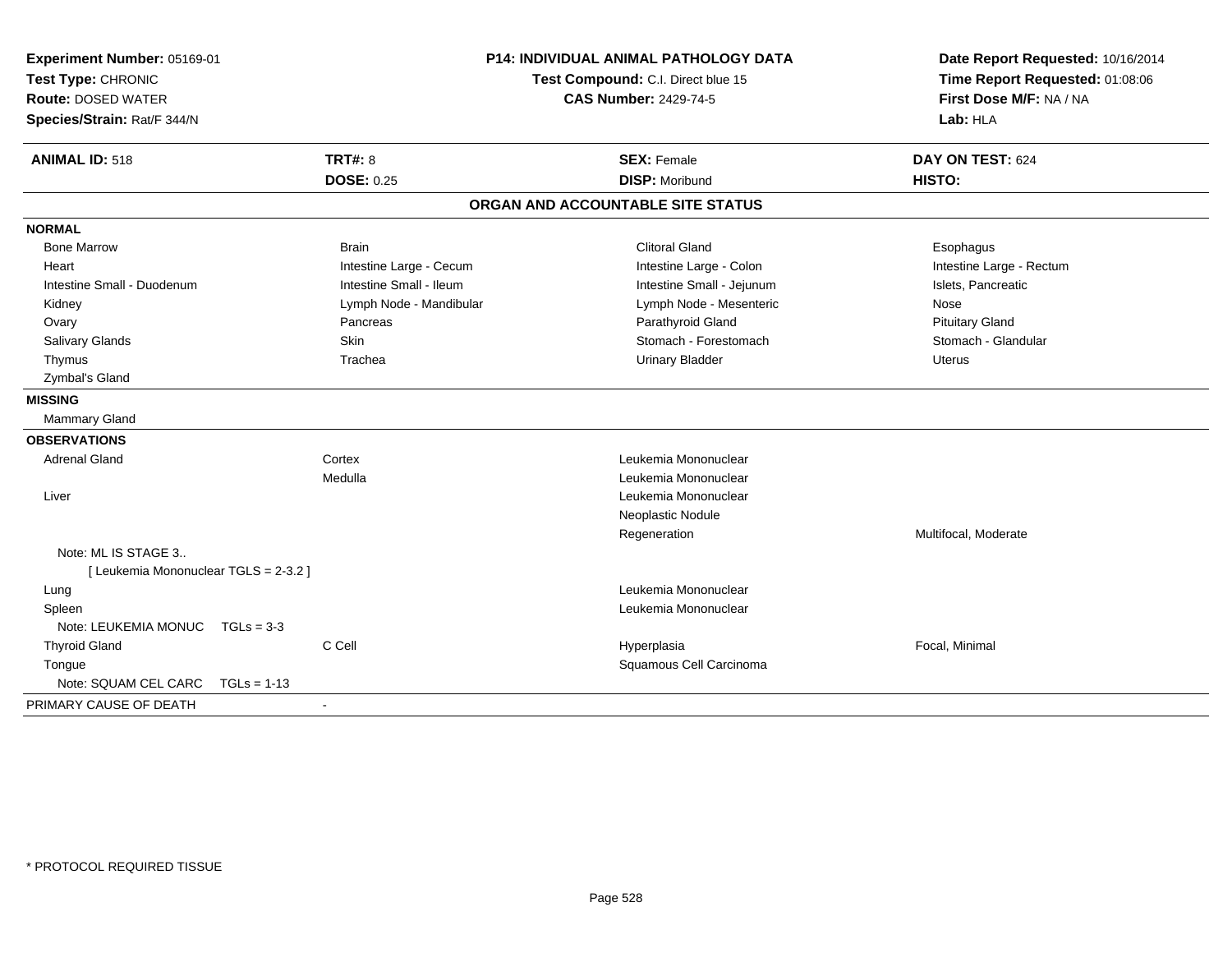| Experiment Number: 05169-01<br>Test Type: CHRONIC<br><b>Route: DOSED WATER</b><br>Species/Strain: Rat/F 344/N | <b>P14: INDIVIDUAL ANIMAL PATHOLOGY DATA</b><br>Test Compound: C.I. Direct blue 15<br><b>CAS Number: 2429-74-5</b> |                         | Date Report Requested: 10/16/2014<br>Time Report Requested: 01:08:06<br>First Dose M/F: NA / NA<br>Lab: HLA |  |  |
|---------------------------------------------------------------------------------------------------------------|--------------------------------------------------------------------------------------------------------------------|-------------------------|-------------------------------------------------------------------------------------------------------------|--|--|
| <b>ANIMAL ID: 519</b>                                                                                         | <b>TRT#: 8</b>                                                                                                     | <b>SEX: Female</b>      | DAY ON TEST: 547                                                                                            |  |  |
|                                                                                                               | <b>DOSE: 0.25</b>                                                                                                  | <b>DISP: Dead</b>       | HISTO:                                                                                                      |  |  |
| ORGAN AND ACCOUNTABLE SITE STATUS                                                                             |                                                                                                                    |                         |                                                                                                             |  |  |
| <b>NORMAL</b>                                                                                                 |                                                                                                                    |                         |                                                                                                             |  |  |
| <b>Adrenal Gland - Cortex</b>                                                                                 | Adrenal Gland - Medulla                                                                                            | <b>Bone Marrow</b>      | <b>Brain</b>                                                                                                |  |  |
| Esophagus                                                                                                     | Heart                                                                                                              | Intestine Large - Cecum | Intestine Large - Colon                                                                                     |  |  |
| Intestine Large - Rectum                                                                                      | Intestine Small - Duodenum                                                                                         | Intestine Small - Ileum | Intestine Small - Jejunum                                                                                   |  |  |
| Islets, Pancreatic                                                                                            | Lymph Node - Mandibular                                                                                            | Lymph Node - Mesenteric | Ovary                                                                                                       |  |  |
| Pancreas                                                                                                      | Parathyroid Gland                                                                                                  | Salivary Glands         | Skin                                                                                                        |  |  |
| Spleen                                                                                                        | Stomach - Forestomach                                                                                              | Stomach - Glandular     | Thymus                                                                                                      |  |  |
| <b>Thyroid Gland</b>                                                                                          | Trachea                                                                                                            | <b>Urinary Bladder</b>  | <b>Uterus</b>                                                                                               |  |  |
| <b>OBSERVATIONS</b>                                                                                           |                                                                                                                    |                         |                                                                                                             |  |  |
| <b>Clitoral Gland</b>                                                                                         |                                                                                                                    | Ectasia                 | Moderate                                                                                                    |  |  |
| Note: ECTASIA<br>$TGLs = 1-8$                                                                                 |                                                                                                                    |                         |                                                                                                             |  |  |
| Kidney                                                                                                        |                                                                                                                    | Nephropathy             | Chronic, Minimal                                                                                            |  |  |
| Liver                                                                                                         |                                                                                                                    | <b>Basophilic Focus</b> | Mild                                                                                                        |  |  |
| Lung                                                                                                          |                                                                                                                    | Hyperplasia             | Lymphoid, Mild                                                                                              |  |  |
| Mammary Gland                                                                                                 |                                                                                                                    | Adenocarcinoma          |                                                                                                             |  |  |
| Note: ADENOCARC<br>$TGLs = 6-10.1$                                                                            |                                                                                                                    |                         |                                                                                                             |  |  |
| Nose                                                                                                          |                                                                                                                    | Fungus                  | Moderate                                                                                                    |  |  |
| <b>Pituitary Gland</b>                                                                                        | Pars Distalis                                                                                                      | Cyst                    | Moderate                                                                                                    |  |  |
| Note: CYST<br>$TGLs = 3-2$                                                                                    |                                                                                                                    |                         |                                                                                                             |  |  |
| Tongue                                                                                                        |                                                                                                                    | Hyperkeratosis          | Focal, Mild                                                                                                 |  |  |
| Note: HYPERKERATOSIS TGLs = 4-13                                                                              |                                                                                                                    |                         |                                                                                                             |  |  |
| Zymbal's Gland                                                                                                |                                                                                                                    | Adenoma                 |                                                                                                             |  |  |
|                                                                                                               |                                                                                                                    | Ectasia                 | Mild                                                                                                        |  |  |
| PRIMARY CAUSE OF DEATH                                                                                        |                                                                                                                    |                         |                                                                                                             |  |  |